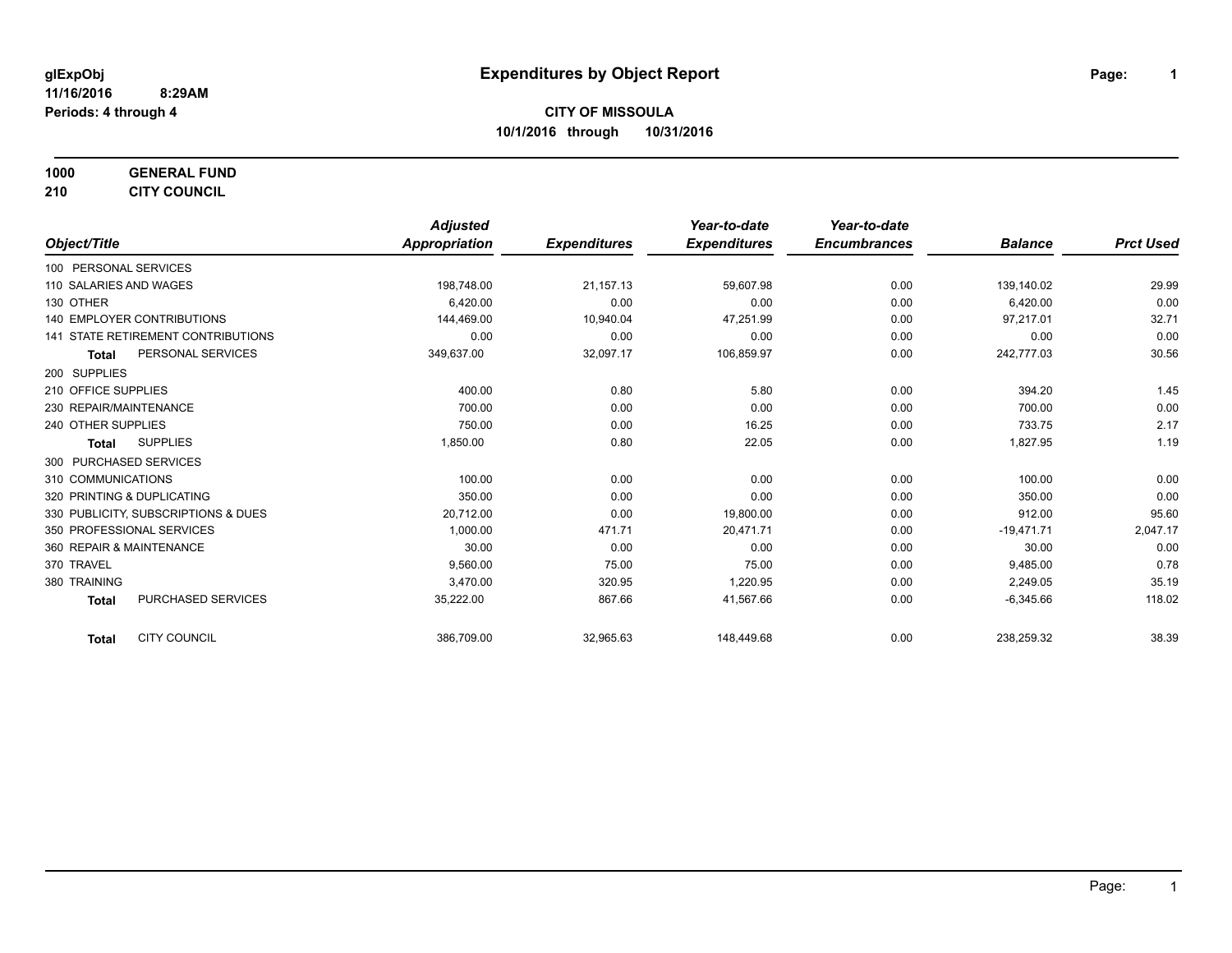**1000 GENERAL FUND**

**220 MAYOR**

|                                     | <b>Adjusted</b> |                     | Year-to-date        | Year-to-date        |                |                  |
|-------------------------------------|-----------------|---------------------|---------------------|---------------------|----------------|------------------|
| Object/Title                        | Appropriation   | <b>Expenditures</b> | <b>Expenditures</b> | <b>Encumbrances</b> | <b>Balance</b> | <b>Prct Used</b> |
| 100 PERSONAL SERVICES               |                 |                     |                     |                     |                |                  |
| 110 SALARIES AND WAGES              | 391,772.00      | 45,954.69           | 131,342.37          | 0.00                | 260,429.63     | 33.53            |
| 120 OVERTIME/TERMINATION            | 500.00          | 0.00                | 0.00                | 0.00                | 500.00         | 0.00             |
| 130 OTHER                           | 6,600.00        | 0.00                | 0.00                | 0.00                | 6,600.00       | 0.00             |
| <b>140 EMPLOYER CONTRIBUTIONS</b>   | 118,554.00      | 12,121.72           | 42,327.38           | 0.00                | 76,226.62      | 35.70            |
| 141 STATE RETIREMENT CONTRIBUTIONS  | 0.00            | 0.00                | 0.00                | 0.00                | 0.00           | 0.00             |
| PERSONAL SERVICES<br><b>Total</b>   | 517,426.00      | 58,076.41           | 173,669.75          | 0.00                | 343,756.25     | 33.56            |
| 200 SUPPLIES                        |                 |                     |                     |                     |                |                  |
| 210 OFFICE SUPPLIES                 | 1,004.00        | 154.32              | 207.67              | 0.00                | 796.33         | 20.68            |
| 220 OPERATING SUPPLIES              | 1,120.00        | 0.00                | 88.40               | 0.00                | 1,031.60       | 7.89             |
| 230 REPAIR/MAINTENANCE              | 100.00          | 0.00                | 33.65               | 0.00                | 66.35          | 33.65            |
| 231 GASOLINE                        | 107.00          | 33.76               | 33.76               | 0.00                | 73.24          | 31.55            |
| 240 OTHER SUPPLIES                  | 400.00          | 0.00                | 0.00                | 0.00                | 400.00         | 0.00             |
| <b>SUPPLIES</b><br><b>Total</b>     | 2,731.00        | 188.08              | 363.48              | 0.00                | 2,367.52       | 13.31            |
| 300 PURCHASED SERVICES              |                 |                     |                     |                     |                |                  |
| 310 COMMUNICATIONS                  | 890.00          | 0.00                | 27.98               | 0.00                | 862.02         | 3.14             |
| 320 PRINTING & DUPLICATING          | 3,056.00        | 0.00                | 0.00                | 0.00                | 3,056.00       | 0.00             |
| 330 PUBLICITY, SUBSCRIPTIONS & DUES | 10,196.00       | 208.00              | 7,211.35            | 0.00                | 2,984.65       | 70.73            |
| 344 TELEPHONE SERVICE               | 6.076.00        | 311.13              | 951.53              | 0.00                | 5,124.47       | 15.66            |
| 350 PROFESSIONAL SERVICES           | 3,307.00        | 0.00                | 0.00                | 0.00                | 3,307.00       | 0.00             |
| 360 REPAIR & MAINTENANCE            | 605.00          | 6.58                | 139.50              | 0.00                | 465.50         | 23.06            |
| 370 TRAVEL                          | 2,508.00        | 0.00                | 559.57              | 0.00                | 1,948.43       | 22.31            |
| 380 TRAINING                        | 2,320.00        | 0.00                | 750.00              | 0.00                | 1,570.00       | 32.33            |
| 390 OTHER PURCHASED SERVICES        | 1,250.00        | 0.00                | 0.00                | 0.00                | 1,250.00       | 0.00             |
| PURCHASED SERVICES<br><b>Total</b>  | 30,208.00       | 525.71              | 9,639.93            | 0.00                | 20,568.07      | 31.91            |
| <b>MAYOR</b><br><b>Total</b>        | 550,365.00      | 58,790.20           | 183,673.16          | 0.00                | 366,691.84     | 33.37            |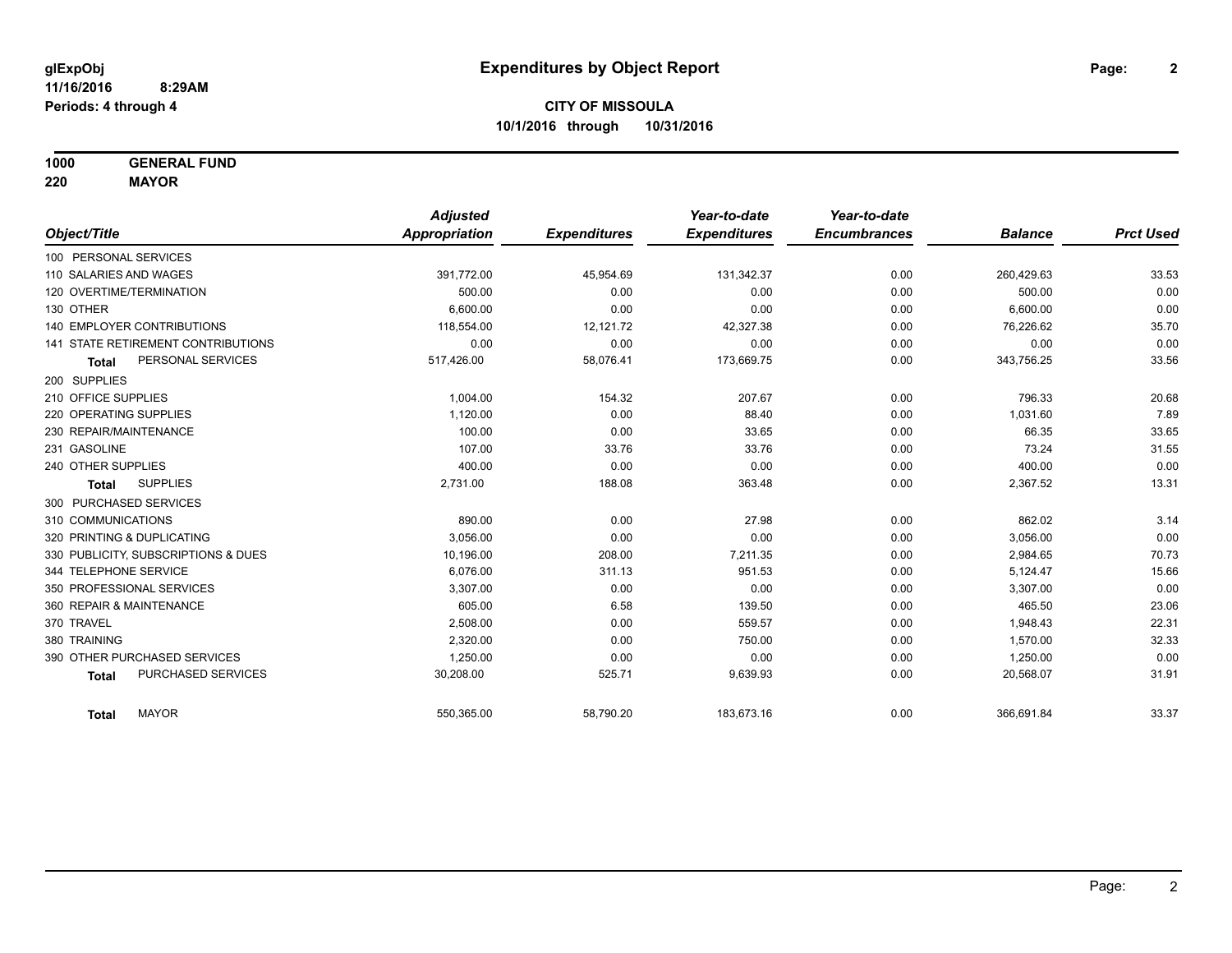# **1000 GENERAL FUND**

**221 HUMAN RESOURCES**

|                                           | <b>Adjusted</b>      |                     | Year-to-date        | Year-to-date        |                |                  |
|-------------------------------------------|----------------------|---------------------|---------------------|---------------------|----------------|------------------|
| Object/Title                              | <b>Appropriation</b> | <b>Expenditures</b> | <b>Expenditures</b> | <b>Encumbrances</b> | <b>Balance</b> | <b>Prct Used</b> |
| 100 PERSONAL SERVICES                     |                      |                     |                     |                     |                |                  |
| 110 SALARIES AND WAGES                    | 209,238.00           | 24,131.37           | 69,366.98           | 0.00                | 139,871.02     | 33.15            |
| <b>140 EMPLOYER CONTRIBUTIONS</b>         | 75,092.00            | 7,404.24            | 27,735.06           | 0.00                | 47,356.94      | 36.93            |
| <b>141 STATE RETIREMENT CONTRIBUTIONS</b> | 0.00                 | 0.00                | 0.00                | 0.00                | 0.00           | 0.00             |
| PERSONAL SERVICES<br><b>Total</b>         | 284,330.00           | 31,535.61           | 97,102.04           | 0.00                | 187,227.96     | 34.15            |
| 200 SUPPLIES                              |                      |                     |                     |                     |                |                  |
| 210 OFFICE SUPPLIES                       | 3,115.00             | 167.97              | 226.71              | 0.00                | 2,888.29       | 7.28             |
| 220 OPERATING SUPPLIES                    | 0.00                 | 0.00                | 0.00                | 0.00                | 0.00           | 0.00             |
| <b>SUPPLIES</b><br><b>Total</b>           | 3,115.00             | 167.97              | 226.71              | 0.00                | 2,888.29       | 7.28             |
| 300 PURCHASED SERVICES                    |                      |                     |                     |                     |                |                  |
| 310 COMMUNICATIONS                        | 450.00               | 0.00                | 80.14               | 0.00                | 369.86         | 17.81            |
| 320 PRINTING & DUPLICATING                | 1,632.00             | 282.28              | 337.28              | 0.00                | 1,294.72       | 20.67            |
| 330 PUBLICITY, SUBSCRIPTIONS & DUES       | 2.091.00             | 0.00                | 1,287.00            | 0.00                | 804.00         | 61.55            |
| 344 TELEPHONE SERVICE                     | 190.00               | 0.00                | 14.76               | 0.00                | 175.24         | 7.77             |
| 350 PROFESSIONAL SERVICES                 | 11,000.00            | 0.00                | 0.00                | 0.00                | 11,000.00      | 0.00             |
| 360 REPAIR & MAINTENANCE                  | 3.992.00             | 0.00                | 0.00                | 0.00                | 3,992.00       | 0.00             |
| 370 TRAVEL                                | 3,088.00             | 348.37              | 348.37              | 0.00                | 2,739.63       | 11.28            |
| 380 TRAINING                              | 3,050.00             | 483.50              | 1,518.40            | 0.00                | 1,531.60       | 49.78            |
| 390 OTHER PURCHASED SERVICES              | 17,490.00            | 5,762.80            | 11,015.56           | 0.00                | 6,474.44       | 62.98            |
| PURCHASED SERVICES<br><b>Total</b>        | 42,983.00            | 6,876.95            | 14,601.51           | 0.00                | 28,381.49      | 33.97            |
| 900 CAPITAL OUTLAY                        |                      |                     |                     |                     |                |                  |
| 940 MACHINERY & EQUIPMENT                 | 0.00                 | 0.00                | 0.00                | 0.00                | 0.00           | 0.00             |
| <b>CAPITAL OUTLAY</b><br><b>Total</b>     | 0.00                 | 0.00                | 0.00                | 0.00                | 0.00           | 0.00             |
|                                           |                      |                     |                     |                     |                |                  |
| <b>HUMAN RESOURCES</b><br><b>Total</b>    | 330,428.00           | 38,580.53           | 111,930.26          | 0.00                | 218,497.74     | 33.87            |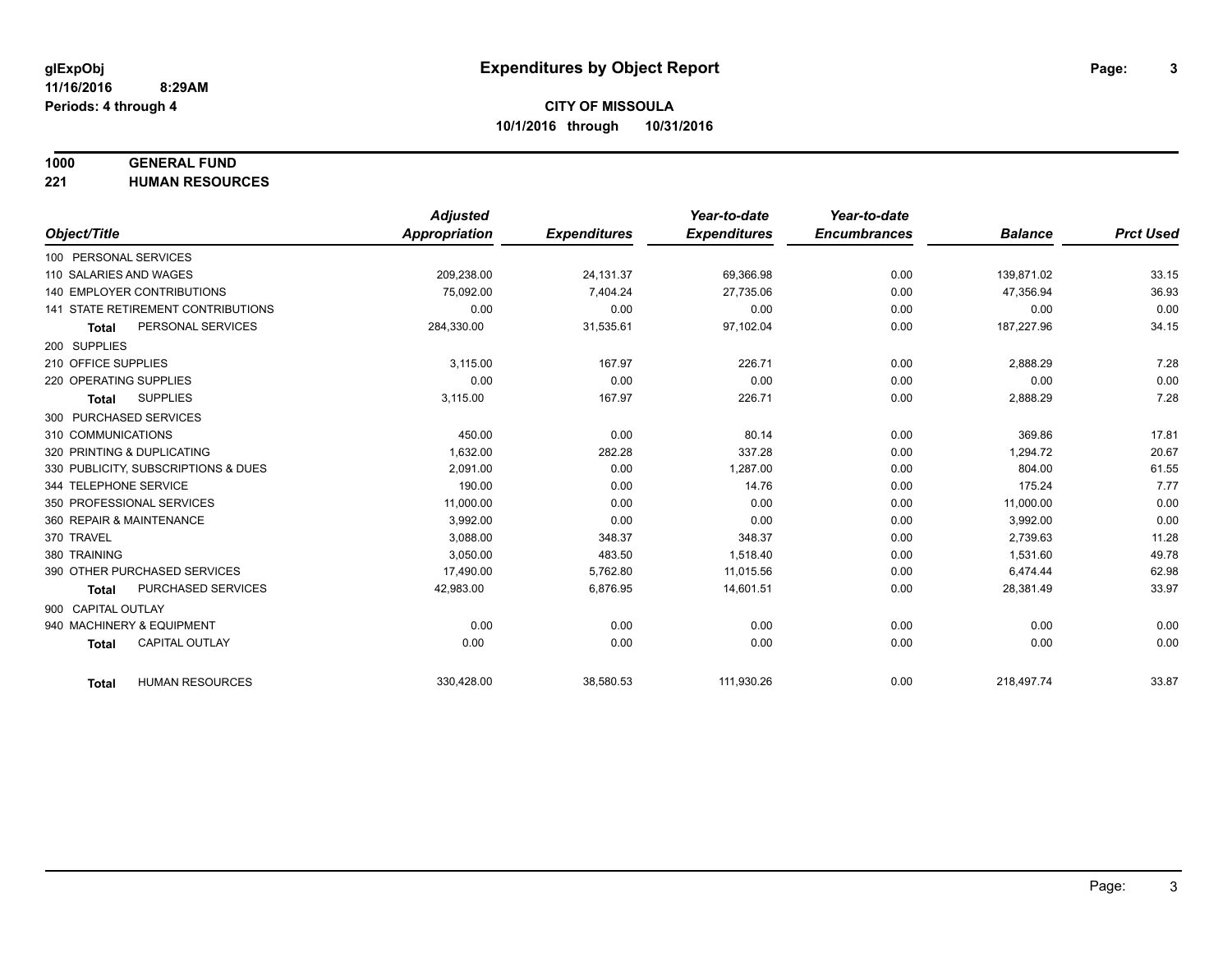#### **1000 GENERAL FUND**

**223 CITY CLERK**

|                                                   | <b>Adjusted</b>      |                     | Year-to-date        | Year-to-date        |                |                  |
|---------------------------------------------------|----------------------|---------------------|---------------------|---------------------|----------------|------------------|
| Object/Title                                      | <b>Appropriation</b> | <b>Expenditures</b> | <b>Expenditures</b> | <b>Encumbrances</b> | <b>Balance</b> | <b>Prct Used</b> |
| 100 PERSONAL SERVICES                             |                      |                     |                     |                     |                |                  |
| 110 SALARIES AND WAGES                            | 230,295.00           | 26,601.12           | 76,131.17           | 0.00                | 154,163.83     | 33.06            |
| 120 OVERTIME/TERMINATION                          | 0.00                 | 0.00                | 0.00                | 0.00                | 0.00           | 0.00             |
| 140 EMPLOYER CONTRIBUTIONS                        | 88,446.00            | 8,763.08            | 33,198.87           | 0.00                | 55,247.13      | 37.54            |
| 141 STATE RETIREMENT CONTRIBUTIONS                | 0.00                 | 0.00                | 0.00                | 0.00                | 0.00           | 0.00             |
| PERSONAL SERVICES<br><b>Total</b>                 | 318,741.00           | 35,364.20           | 109,330.04          | 0.00                | 209,410.96     | 34.30            |
| 200 SUPPLIES                                      |                      |                     |                     |                     |                |                  |
| 210 OFFICE SUPPLIES                               | 5,301.00             | 370.09              | 471.70              | 0.00                | 4,829.30       | 8.90             |
| 220 OPERATING SUPPLIES                            | 250.00               | 0.00                | 0.00                | 0.00                | 250.00         | 0.00             |
| 230 REPAIR/MAINTENANCE                            | 0.00                 | 0.00                | 0.00                | 0.00                | 0.00           | 0.00             |
| 231 GASOLINE                                      | 250.00               | 41.73               | 41.73               | 0.00                | 208.27         | 16.69            |
| 240 OTHER SUPPLIES                                | 225.00               | 0.00                | 0.00                | 0.00                | 225.00         | 0.00             |
| <b>SUPPLIES</b><br><b>Total</b>                   | 6,026.00             | 411.82              | 513.43              | 0.00                | 5,512.57       | 8.52             |
| 300 PURCHASED SERVICES                            |                      |                     |                     |                     |                |                  |
| 310 COMMUNICATIONS                                | 19,554.00            | 3,899.47            | 13,624.92           | 0.00                | 5,929.08       | 69.68            |
| 320 PRINTING & DUPLICATING                        | 700.00               | 0.00                | 67.65               | 0.00                | 632.35         | 9.66             |
| 330 PUBLICITY, SUBSCRIPTIONS & DUES               | 1,925.00             | 221.00              | 690.50              | 0.00                | 1,234.50       | 35.87            |
| 344 TELEPHONE SERVICE                             | 200.00               | 0.00                | 4.19                | 0.00                | 195.81         | 2.10             |
| 350 PROFESSIONAL SERVICES                         | 20,300.00            | 505.00              | 3,342.25            | 0.00                | 16,957.75      | 16.46            |
| 360 REPAIR & MAINTENANCE                          | 1,450.00             | 19.97               | 505.11              | 0.00                | 944.89         | 34.84            |
| 370 TRAVEL                                        | 5,150.00             | 0.00                | 0.00                | 0.00                | 5,150.00       | 0.00             |
| 380 TRAINING                                      | 4,620.00             | 0.00                | 150.00              | 0.00                | 4,470.00       | 3.25             |
| 390 OTHER PURCHASED SERVICES                      | 3,500.00             | 591.75              | 2,418.75            | 0.00                | 1,081.25       | 69.11            |
| <b>PURCHASED SERVICES</b><br><b>Total</b>         | 57,399.00            | 5,237.19            | 20,803.37           | 0.00                | 36,595.63      | 36.24            |
| 500 FIXED CHARGES                                 |                      |                     |                     |                     |                |                  |
| 500 FIXED CHARGES                                 | 0.00                 | 0.00                | 0.00                | 0.00                | 0.00           | 0.00             |
| <b>FIXED CHARGES</b><br><b>Total</b>              | 0.00                 | 0.00                | 0.00                | 0.00                | 0.00           | 0.00             |
| 700 GRANTS & CONTRIBUTIONS                        |                      |                     |                     |                     |                |                  |
| 700 GRANTS & CONTRIBUTIONS                        | 64,580.00            | 12,282.81           | 22,085.74           | 0.00                | 42,494.26      | 34.20            |
| <b>GRANTS &amp; CONTRIBUTIONS</b><br><b>Total</b> | 64,580.00            | 12,282.81           | 22,085.74           | 0.00                | 42,494.26      | 34.20            |
| 800 OTHER OBJECTS                                 |                      |                     |                     |                     |                |                  |
| 845 CONTINGENCY                                   | 0.00                 | 0.00                | 0.00                | 0.00                | 0.00           | 0.00             |
| OTHER OBJECTS<br><b>Total</b>                     | 0.00                 | 0.00                | 0.00                | 0.00                | 0.00           | 0.00             |
|                                                   |                      |                     |                     |                     |                |                  |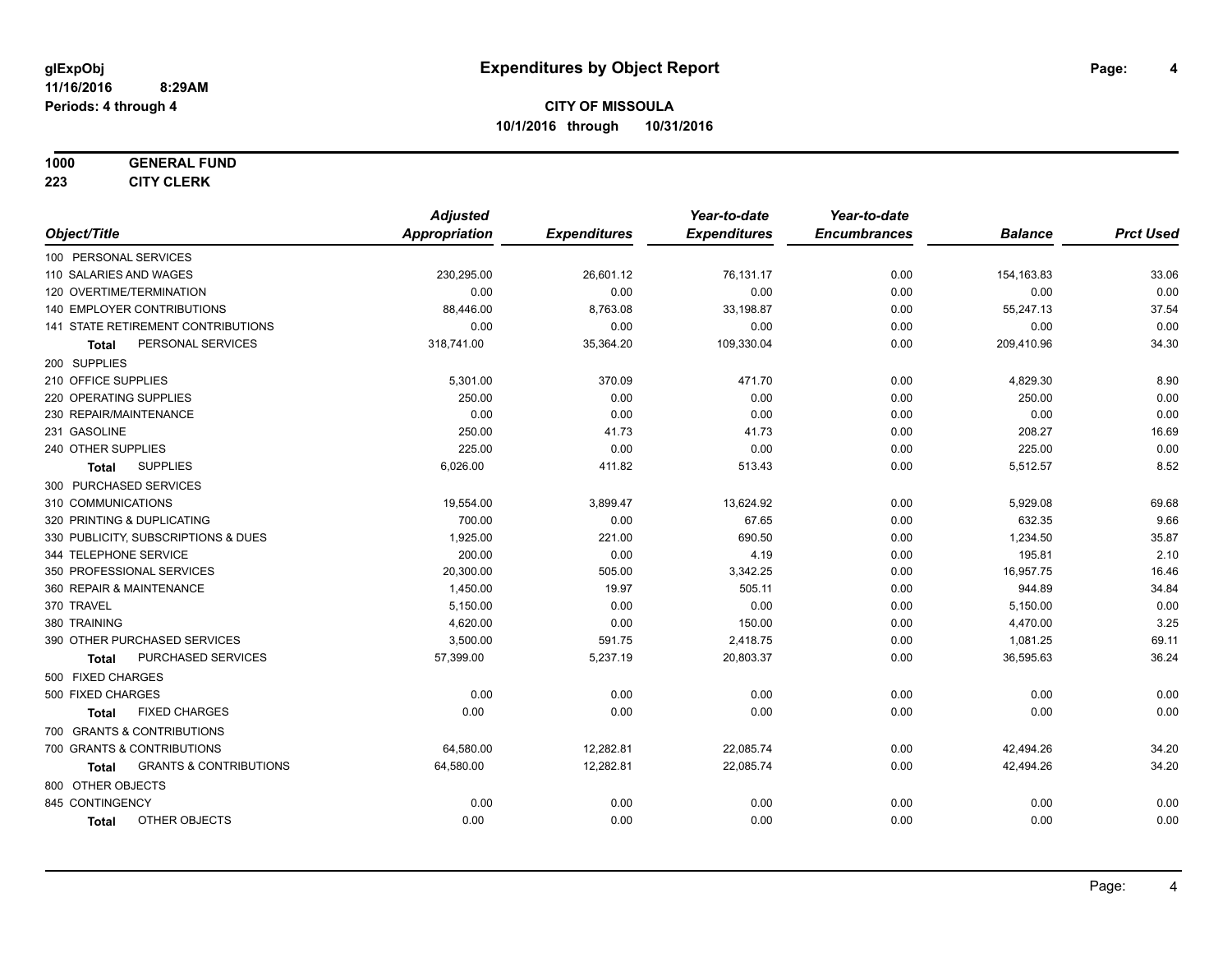#### **11/16/2016 8:29AM Periods: 4 through 4**

**CITY OF MISSOULA 10/1/2016 through 10/31/2016**

#### **1000 GENERAL FUND 223 CITY CLERK**

| Object/Title                          | <b>Adjusted</b><br>Appropriation | <b>Expenditures</b> | Year-to-date<br><b>Expenditures</b> | Year-to-date<br><b>Encumbrances</b> | <b>Balance</b> | <b>Prct Used</b> |
|---------------------------------------|----------------------------------|---------------------|-------------------------------------|-------------------------------------|----------------|------------------|
| 900 CAPITAL OUTLAY                    |                                  |                     |                                     |                                     |                |                  |
| 930 IMPROVEMENTS                      | 0.00                             | 0.00                | 0.00                                | 0.00                                | 0.00           | 0.00             |
| 940 MACHINERY & EQUIPMENT             | 0.00                             | 0.00                | 0.00                                | 0.00                                | 0.00           | 0.00             |
| <b>CAPITAL OUTLAY</b><br><b>Total</b> | 0.00                             | 0.00                | 0.00                                | 0.00                                | 0.00           | 0.00             |
| <b>CITY CLERK</b><br>Total            | 446,746.00                       | 53,296.02           | 152.732.58                          | 0.00                                | 294.013.42     | 34.19            |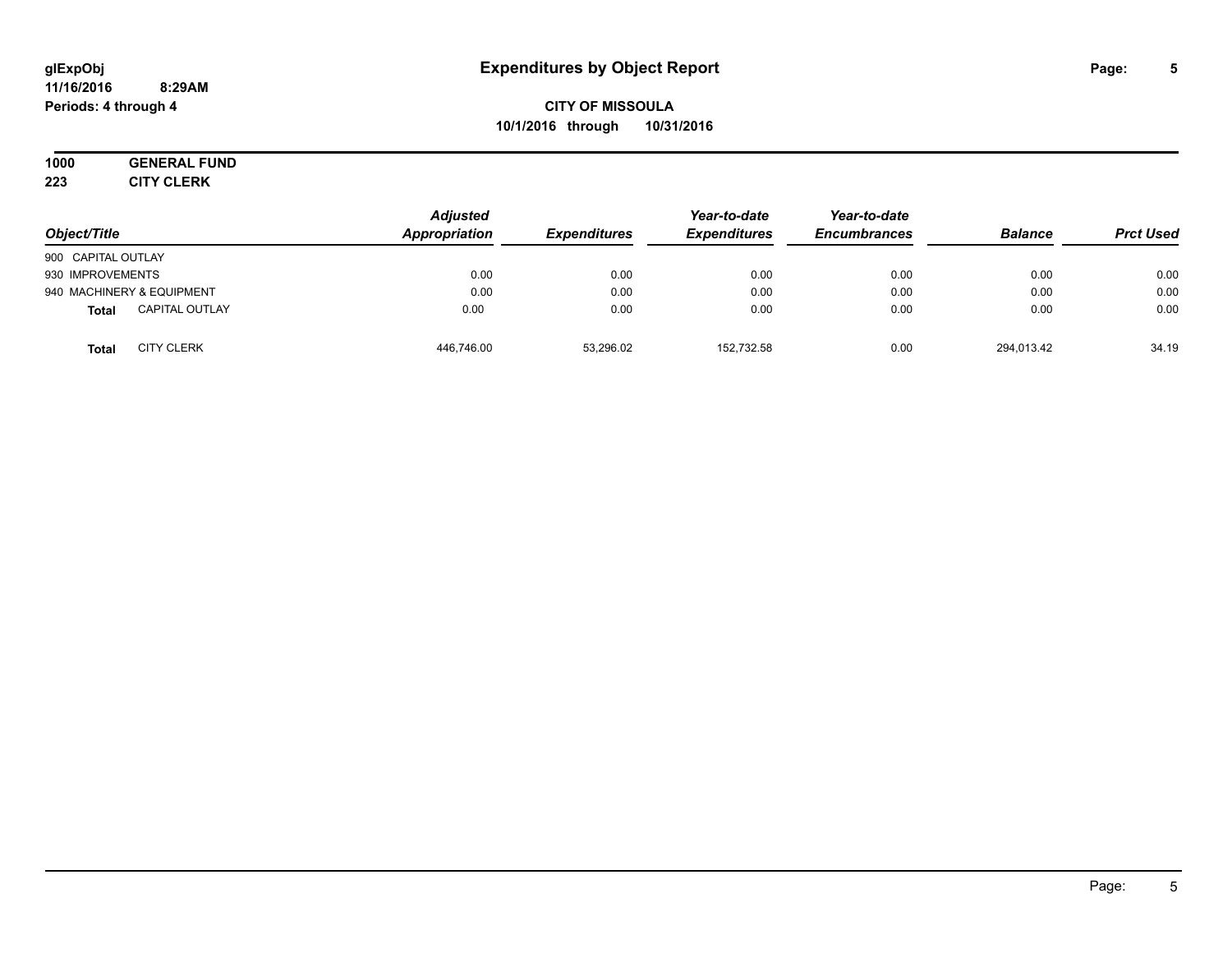#### **1000 GENERAL FUND**

**224 INFORMATION SERVICES**

|                                             | <b>Adjusted</b>      |                     | Year-to-date        | Year-to-date        |                |                  |
|---------------------------------------------|----------------------|---------------------|---------------------|---------------------|----------------|------------------|
| Object/Title                                | <b>Appropriation</b> | <b>Expenditures</b> | <b>Expenditures</b> | <b>Encumbrances</b> | <b>Balance</b> | <b>Prct Used</b> |
| 100 PERSONAL SERVICES                       |                      |                     |                     |                     |                |                  |
| 110 SALARIES AND WAGES                      | 447,450.00           | 52,009.55           | 148,848.43          | 0.00                | 298,601.57     | 33.27            |
| 120 OVERTIME/TERMINATION                    | 0.00                 | 0.00                | 0.00                | 0.00                | 0.00           | 0.00             |
| 130 OTHER                                   | 5,400.00             | 0.00                | 0.00                | 0.00                | 5,400.00       | 0.00             |
| <b>140 EMPLOYER CONTRIBUTIONS</b>           | 156,408.00           | 15,595.95           | 57,638.12           | 0.00                | 98,769.88      | 36.85            |
| 141 STATE RETIREMENT CONTRIBUTIONS          | 0.00                 | 0.00                | 0.00                | 0.00                | 0.00           | 0.00             |
| PERSONAL SERVICES<br>Total                  | 609,258.00           | 67,605.50           | 206,486.55          | 0.00                | 402,771.45     | 33.89            |
| 200 SUPPLIES                                |                      |                     |                     |                     |                |                  |
| 210 OFFICE SUPPLIES                         | 5,235.00             | 19.99               | 48.22               | 0.00                | 5,186.78       | 0.92             |
| 220 OPERATING SUPPLIES                      | 13,209.00            | 502.06              | 788.35              | 0.00                | 12,420.65      | 5.97             |
| 230 REPAIR/MAINTENANCE                      | 5,140.00             | 599.57              | 667.54              | 0.00                | 4,472.46       | 12.99            |
| 231 GASOLINE                                | 750.00               | 0.00                | 22.09               | 0.00                | 727.91         | 2.95             |
| 240 OTHER SUPPLIES                          | 2,900.00             | 0.00                | 0.00                | 0.00                | 2,900.00       | 0.00             |
| <b>SUPPLIES</b><br><b>Total</b>             | 27,234.00            | 1,121.62            | 1,526.20            | 0.00                | 25,707.80      | 5.60             |
| 300 PURCHASED SERVICES                      |                      |                     |                     |                     |                |                  |
| 310 COMMUNICATIONS                          | 100.00               | 0.00                | 0.00                | 0.00                | 100.00         | 0.00             |
| 320 PRINTING & DUPLICATING                  | 350.00               | 0.00                | 0.00                | 0.00                | 350.00         | 0.00             |
| 330 PUBLICITY, SUBSCRIPTIONS & DUES         | 500.00               | 0.00                | 0.00                | 0.00                | 500.00         | 0.00             |
| 344 TELEPHONE SERVICE                       | 131,045.00           | 10,834.51           | 37,937.65           | 0.00                | 93,107.35      | 28.95            |
| 350 PROFESSIONAL SERVICES                   | 4,380.00             | 0.00                | 0.00                | 0.00                | 4,380.00       | 0.00             |
| 360 REPAIR & MAINTENANCE                    | 420,449.00           | 0.00                | 73,542.17           | 0.00                | 346,906.83     | 17.49            |
| 370 TRAVEL                                  | 9,259.00             | 324.50              | 1,053.70            | 0.00                | 8,205.30       | 11.38            |
| 380 TRAINING                                | 14,406.00            | 0.00                | 775.00              | 0.00                | 13,631.00      | 5.38             |
| 390 OTHER PURCHASED SERVICES                | 3,700.00             | 0.00                | 0.00                | 0.00                | 3,700.00       | 0.00             |
| PURCHASED SERVICES<br><b>Total</b>          | 584,189.00           | 11,159.01           | 113,308.52          | 0.00                | 470,880.48     | 19.40            |
| 500 FIXED CHARGES                           |                      |                     |                     |                     |                |                  |
| 500 FIXED CHARGES                           | 0.00                 | 0.00                | 0.00                | 0.00                | 0.00           | 0.00             |
| <b>FIXED CHARGES</b><br><b>Total</b>        | 0.00                 | 0.00                | 0.00                | 0.00                | 0.00           | 0.00             |
| 900 CAPITAL OUTLAY                          |                      |                     |                     |                     |                |                  |
| 940 MACHINERY & EQUIPMENT                   | 0.00                 | 0.00                | 0.00                | 0.00                | 0.00           | 0.00             |
| CAPITAL OUTLAY<br><b>Total</b>              | 0.00                 | 0.00                | 0.00                | 0.00                | 0.00           | 0.00             |
|                                             |                      |                     |                     |                     |                |                  |
| <b>INFORMATION SERVICES</b><br><b>Total</b> | 1,220,681.00         | 79,886.13           | 321,321.27          | 0.00                | 899,359.73     | 26.32            |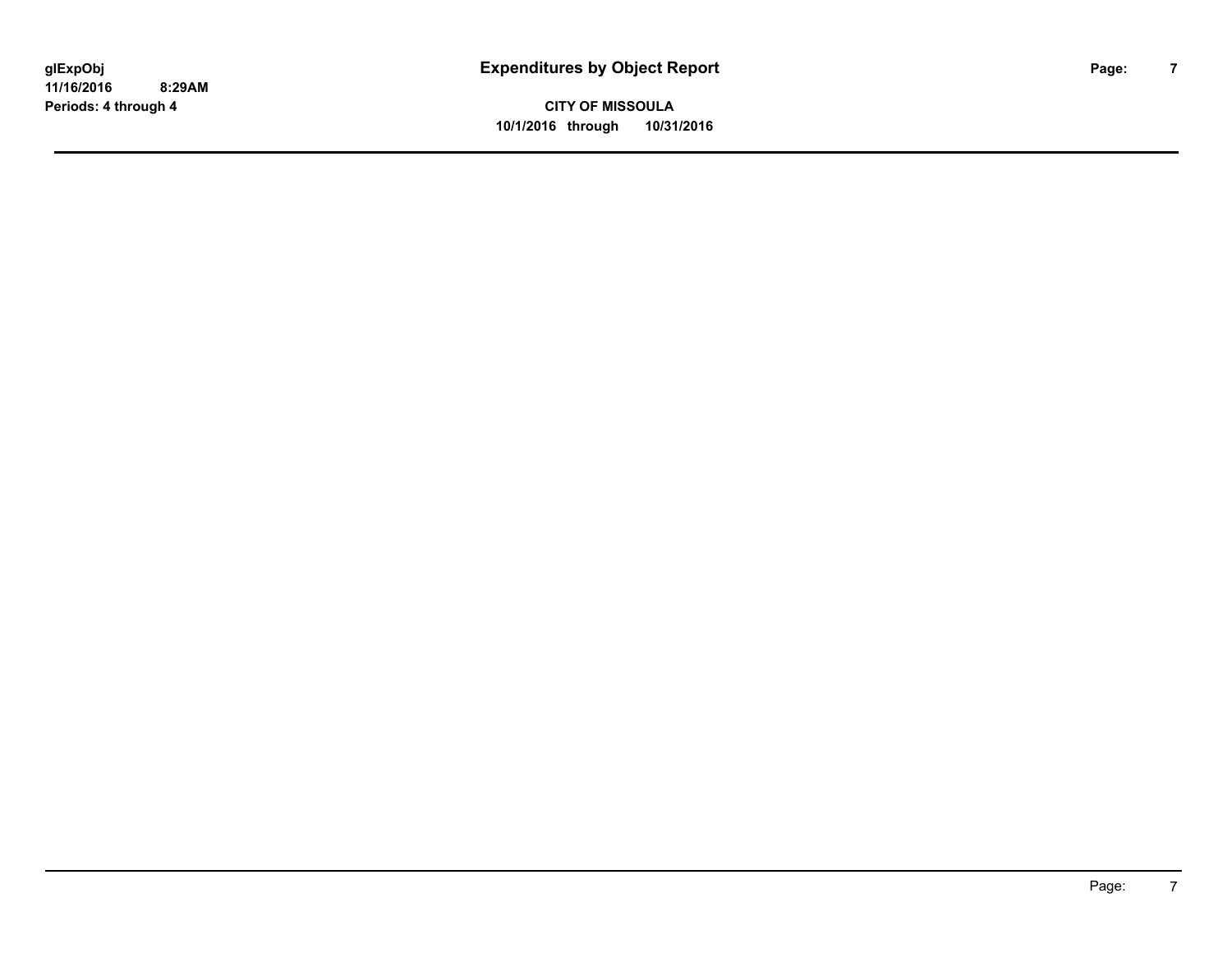# **1000 GENERAL FUND**

**230 MUNICIPAL COURT**

|                                            | <b>Adjusted</b>      |                     | Year-to-date        | Year-to-date        |                |                  |
|--------------------------------------------|----------------------|---------------------|---------------------|---------------------|----------------|------------------|
| Object/Title                               | <b>Appropriation</b> | <b>Expenditures</b> | <b>Expenditures</b> | <b>Encumbrances</b> | <b>Balance</b> | <b>Prct Used</b> |
| 100 PERSONAL SERVICES                      |                      |                     |                     |                     |                |                  |
| 110 SALARIES AND WAGES                     | 853,094.00           | 91,752.69           | 258,017.94          | 0.00                | 595,076.06     | 30.24            |
| 120 OVERTIME/TERMINATION                   | 10,000.00            | 1,676.50            | 2,912.81            | 0.00                | 7,087.19       | 29.13            |
| <b>140 EMPLOYER CONTRIBUTIONS</b>          | 334,107.00           | 29,268.30           | 108,765.96          | 0.00                | 225,341.04     | 32.55            |
| 141 STATE RETIREMENT CONTRIBUTIONS         | 0.00                 | 0.00                | 0.00                | 0.00                | 0.00           | 0.00             |
| PERSONAL SERVICES<br>Total                 | 1,197,201.00         | 122,697.49          | 369,696.71          | 0.00                | 827,504.29     | 30.88            |
| 200 SUPPLIES                               |                      |                     |                     |                     |                |                  |
| 210 OFFICE SUPPLIES                        | 6,181.00             | 293.30              | 581.26              | 0.00                | 5,599.74       | 9.40             |
| 220 OPERATING SUPPLIES                     | 4,972.00             | 0.00                | 275.88              | 0.00                | 4,696.12       | 5.55             |
| 230 REPAIR/MAINTENANCE                     | 0.00                 | 0.00                | 0.00                | 0.00                | 0.00           | 0.00             |
| 240 OTHER SUPPLIES                         | 6,496.00             | 1,313.99            | 1,836.48            | 0.00                | 4,659.52       | 28.27            |
| <b>SUPPLIES</b><br>Total                   | 17,649.00            | 1,607.29            | 2,693.62            | 0.00                | 14,955.38      | 15.26            |
| 300 PURCHASED SERVICES                     |                      |                     |                     |                     |                |                  |
| 310 COMMUNICATIONS                         | 11,911.00            | 0.00                | 3,075.06            | 0.00                | 8,835.94       | 25.82            |
| 320 PRINTING & DUPLICATING                 | 1,187.00             | 0.00                | 0.00                | 0.00                | 1,187.00       | 0.00             |
| 330 PUBLICITY, SUBSCRIPTIONS & DUES        | 10,196.00            | 454.00              | 2,317.00            | 0.00                | 7,879.00       | 22.72            |
| 344 TELEPHONE SERVICE                      | 1,584.00             | 0.00                | 329.03              | 0.00                | 1,254.97       | 20.77            |
| 350 PROFESSIONAL SERVICES                  | 188,969.00           | 911.47              | 5,985.79            | 0.00                | 182,983.21     | 3.17             |
| 360 REPAIR & MAINTENANCE                   | 3,790.00             | 0.00                | 0.00                | 0.00                | 3,790.00       | 0.00             |
| 370 TRAVEL                                 | 5,174.00             | 2,220.76            | 4,871.16            | 0.00                | 302.84         | 94.15            |
| 380 TRAINING                               | 9,000.00             | 0.00                | 2,620.00            | 0.00                | 6,380.00       | 29.11            |
| 390 OTHER PURCHASED SERVICES               | 74,663.00            | 378.91              | 12,188.21           | 0.00                | 62,474.79      | 16.32            |
| <b>PURCHASED SERVICES</b><br><b>Total</b>  | 306,474.00           | 3,965.14            | 31,386.25           | 0.00                | 275,087.75     | 10.24            |
| 500 FIXED CHARGES                          |                      |                     |                     |                     |                |                  |
| 500 FIXED CHARGES                          | 0.00                 | 0.00                | 29,889.40           | 0.00                | $-29,889.40$   | 0.00             |
| <b>FIXED CHARGES</b><br>Total              | 0.00                 | 0.00                | 29,889.40           | 0.00                | $-29,889.40$   | 0.00             |
| 700 GRANTS & CONTRIBUTIONS                 |                      |                     |                     |                     |                |                  |
| 700 GRANTS & CONTRIBUTIONS                 | 2,500.00             | 0.00                | 0.00                | 0.00                | 2,500.00       | 0.00             |
| <b>GRANTS &amp; CONTRIBUTIONS</b><br>Total | 2,500.00             | 0.00                | 0.00                | 0.00                | 2,500.00       | 0.00             |
| 900 CAPITAL OUTLAY                         |                      |                     |                     |                     |                |                  |
| 940 MACHINERY & EQUIPMENT                  | 0.00                 | 0.00                | 0.00                | 0.00                | 0.00           | 0.00             |
| <b>CAPITAL OUTLAY</b><br>Total             | 0.00                 | 0.00                | 0.00                | 0.00                | 0.00           | 0.00             |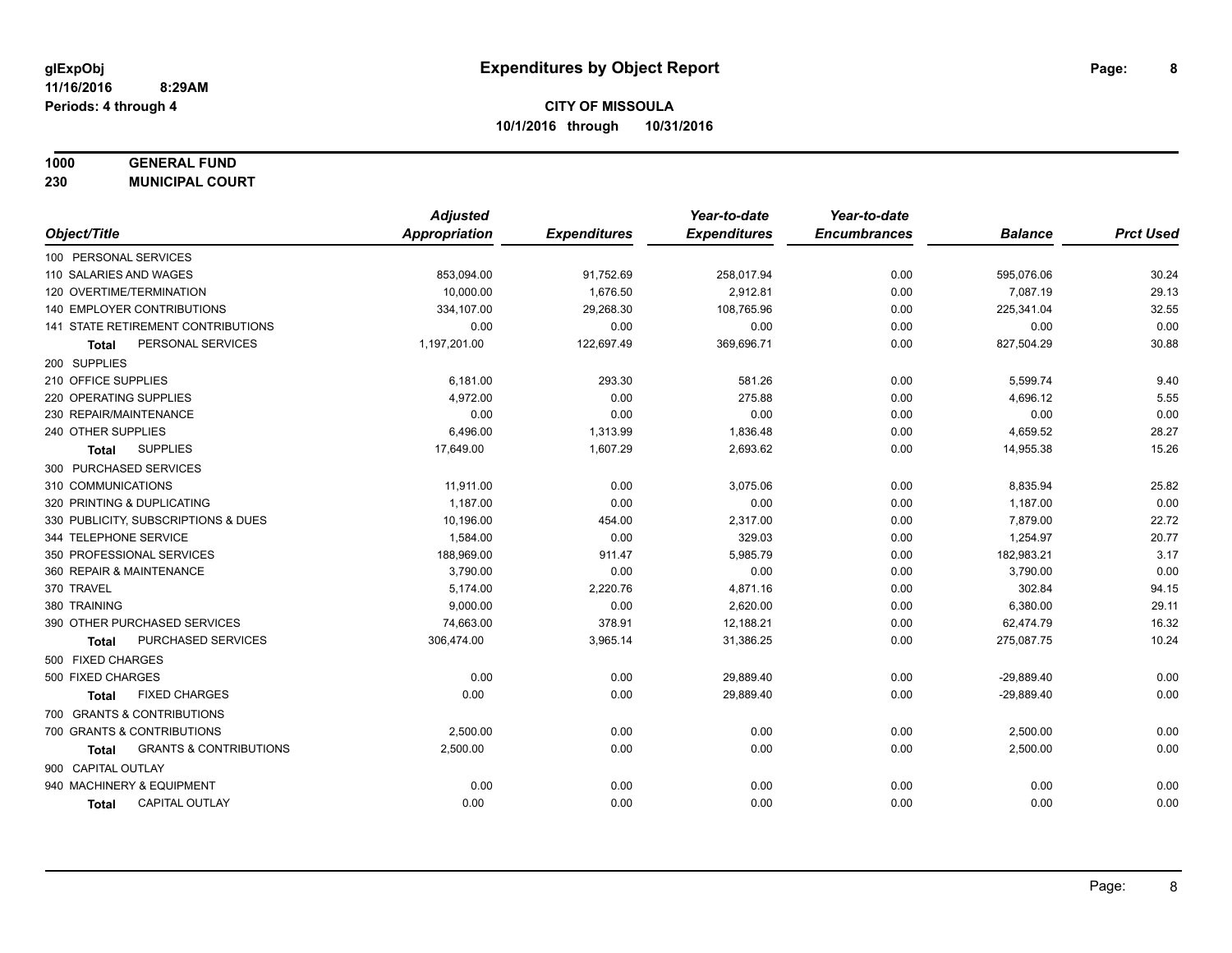| glExpObj             |        |
|----------------------|--------|
| 11/16/2016           | 8:29AM |
| Periods: 4 through 4 |        |

| 1000  | . FUND                   |          |            |                      |      |               |       |
|-------|--------------------------|----------|------------|----------------------|------|---------------|-------|
| Tota. | COURT<br><b>JUNICIP'</b> | 3.824.00 | 128.269.92 | $\sim$ $\sim$ $\sim$ | 0.00 | 158.02<br>ng. | 28.46 |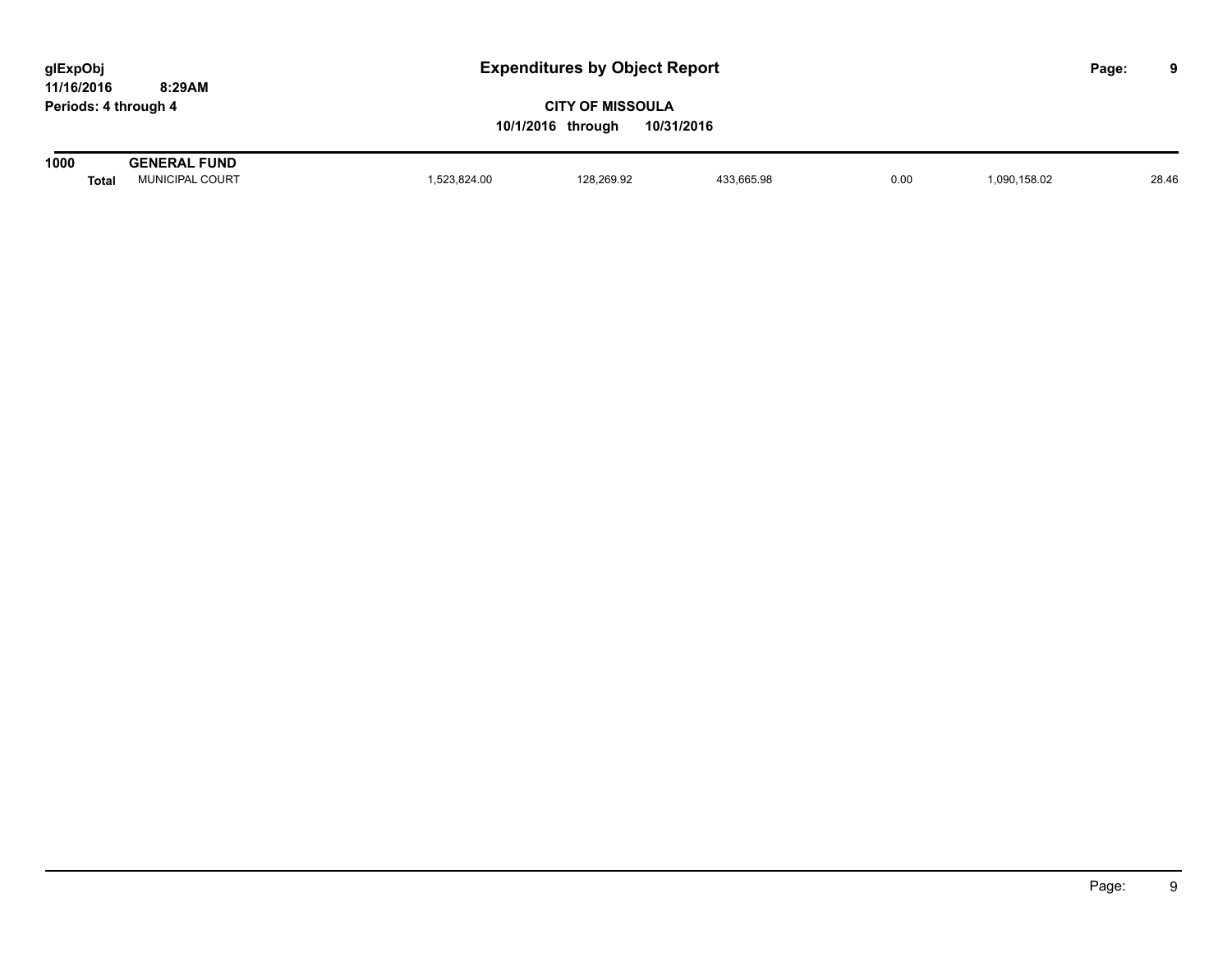**1000 GENERAL FUND**

**240 FINANCE**

|                        |                                     | <b>Adjusted</b> |                     | Year-to-date        | Year-to-date        |                |                  |
|------------------------|-------------------------------------|-----------------|---------------------|---------------------|---------------------|----------------|------------------|
| Object/Title           |                                     | Appropriation   | <b>Expenditures</b> | <b>Expenditures</b> | <b>Encumbrances</b> | <b>Balance</b> | <b>Prct Used</b> |
| 100 PERSONAL SERVICES  |                                     |                 |                     |                     |                     |                |                  |
| 110 SALARIES AND WAGES |                                     | 742,096.00      | 99,986.21           | 245,836.60          | 0.00                | 496,259.40     | 33.13            |
|                        | 120 OVERTIME/TERMINATION            | 1,000.00        | 0.00                | 0.00                | 0.00                | 1,000.00       | 0.00             |
|                        | 140 EMPLOYER CONTRIBUTIONS          | 279,894.00      | 27,746.11           | 94,814.58           | 0.00                | 185,079.42     | 33.88            |
|                        | 141 STATE RETIREMENT CONTRIBUTIONS  | 0.00            | 0.00                | 0.00                | 0.00                | 0.00           | 0.00             |
| Total                  | PERSONAL SERVICES                   | 1,022,990.00    | 127,732.32          | 340,651.18          | 0.00                | 682,338.82     | 33.30            |
| 200 SUPPLIES           |                                     |                 |                     |                     |                     |                |                  |
| 210 OFFICE SUPPLIES    |                                     | 4,065.00        | 238.56              | 936.89              | 0.00                | 3,128.11       | 23.05            |
| 220 OPERATING SUPPLIES |                                     | 3,042.00        | 140.85              | 1,243.69            | 0.00                | 1,798.31       | 40.88            |
| 230 REPAIR/MAINTENANCE |                                     | 300.00          | 0.00                | 0.00                | 0.00                | 300.00         | 0.00             |
| 231 GASOLINE           |                                     | 92.00           | 0.00                | 0.00                | 0.00                | 92.00          | 0.00             |
| 240 OTHER SUPPLIES     |                                     | 500.00          | 0.00                | 0.00                | 0.00                | 500.00         | 0.00             |
| <b>Total</b>           | <b>SUPPLIES</b>                     | 7,999.00        | 379.41              | 2,180.58            | 0.00                | 5,818.42       | 27.26            |
| 300 PURCHASED SERVICES |                                     |                 |                     |                     |                     |                |                  |
| 310 COMMUNICATIONS     |                                     | 42,109.00       | 0.00                | 18,014.73           | 0.00                | 24,094.27      | 42.78            |
|                        | 320 PRINTING & DUPLICATING          | 5,480.00        | 50.03               | 817.60              | 0.00                | 4,662.40       | 14.92            |
|                        | 330 PUBLICITY, SUBSCRIPTIONS & DUES | 3,410.00        | 12.00               | 267.92              | 0.00                | 3,142.08       | 7.86             |
| 344 TELEPHONE SERVICE  |                                     | 1,225.00        | 0.00                | 13.74               | 0.00                | 1,211.26       | 1.12             |
|                        | 350 PROFESSIONAL SERVICES           | 315,995.00      | 1,182.60            | 11,539.56           | 0.00                | 304,455.44     | 3.65             |
|                        | 360 REPAIR & MAINTENANCE            | 700.00          | 0.00                | 0.00                | 0.00                | 700.00         | 0.00             |
| 370 TRAVEL             |                                     | 8,245.00        | 0.00                | 0.00                | 0.00                | 8,245.00       | 0.00             |
| 380 TRAINING           |                                     | 7,330.00        | 0.00                | 530.00              | 0.00                | 6,800.00       | 7.23             |
|                        | 390 OTHER PURCHASED SERVICES        | 0.00            | 0.00                | 0.00                | 0.00                | 0.00           | 0.00             |
| <b>Total</b>           | PURCHASED SERVICES                  | 384,494.00      | 1,244.63            | 31,183.55           | 0.00                | 353,310.45     | 8.11             |
| 500 FIXED CHARGES      |                                     |                 |                     |                     |                     |                |                  |
| 500 FIXED CHARGES      |                                     | 500.00          | 0.00                | 0.00                | 0.00                | 500.00         | 0.00             |
| <b>Total</b>           | <b>FIXED CHARGES</b>                | 500.00          | 0.00                | 0.00                | 0.00                | 500.00         | 0.00             |
| 900 CAPITAL OUTLAY     |                                     |                 |                     |                     |                     |                |                  |
|                        | 940 MACHINERY & EQUIPMENT           | 0.00            | 0.00                | 0.00                | 0.00                | 0.00           | 0.00             |
| <b>Total</b>           | <b>CAPITAL OUTLAY</b>               | 0.00            | 0.00                | 0.00                | 0.00                | 0.00           | 0.00             |
| Total                  | <b>FINANCE</b>                      | 1,415,983.00    | 129,356.36          | 374,015.31          | 0.00                | 1,041,967.69   | 26.41            |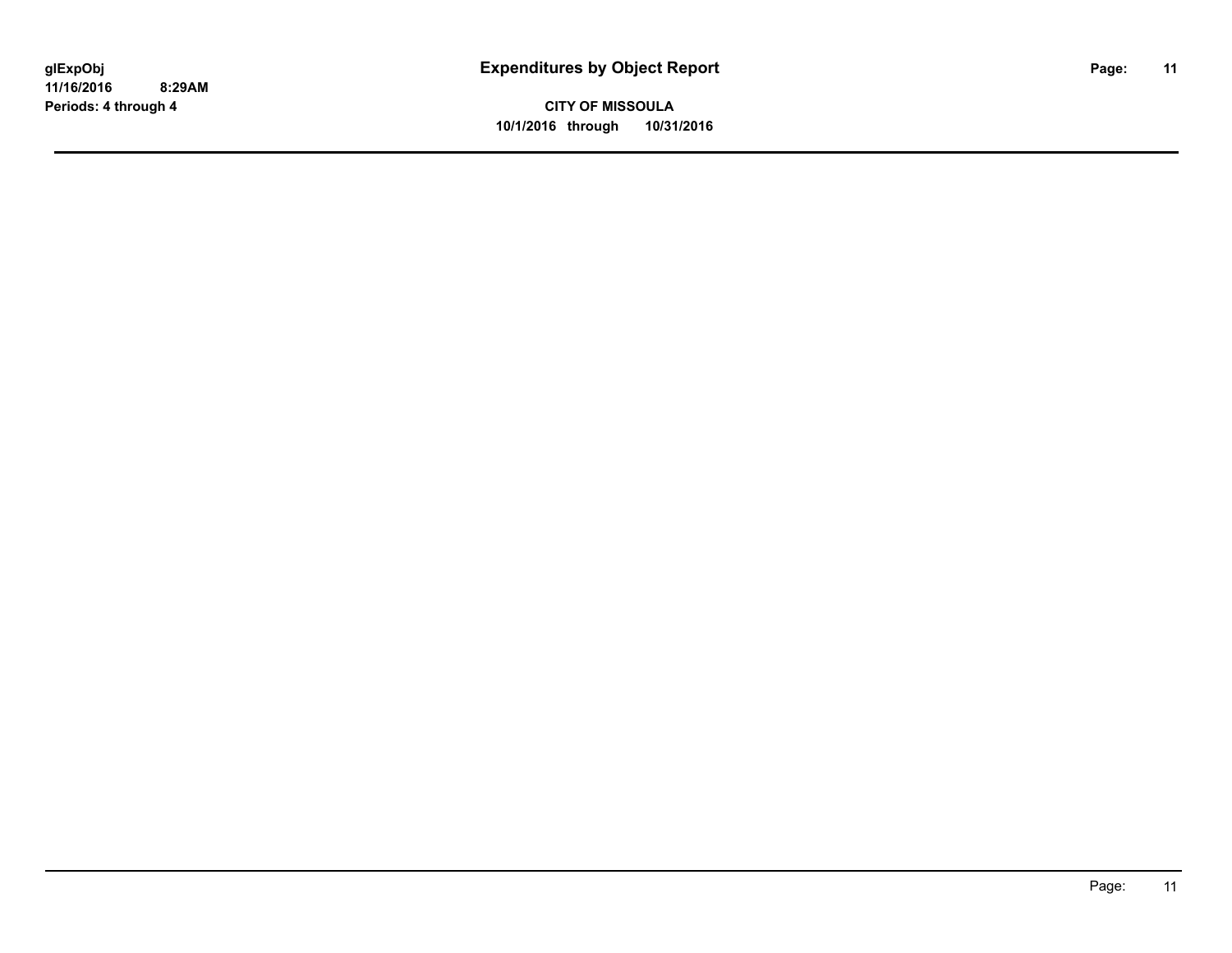#### **1000 GENERAL FUND**

**245 CENTRALIZED SERVICES**

|                                           |                                   | <b>Adjusted</b> |                     | Year-to-date        | Year-to-date        |                |                  |
|-------------------------------------------|-----------------------------------|-----------------|---------------------|---------------------|---------------------|----------------|------------------|
| Object/Title                              |                                   | Appropriation   | <b>Expenditures</b> | <b>Expenditures</b> | <b>Encumbrances</b> | <b>Balance</b> | <b>Prct Used</b> |
| 100 PERSONAL SERVICES                     |                                   |                 |                     |                     |                     |                |                  |
| 110 SALARIES AND WAGES                    |                                   | 242.541.00      | 30,278.21           | 86,787.95           | 0.00                | 155,753.05     | 35.78            |
| 140 EMPLOYER CONTRIBUTIONS                |                                   | 78.399.00       | 8,535.22            | 29,347.15           | 0.00                | 49,051.85      | 37.43            |
| 141 STATE RETIREMENT CONTRIBUTIONS        |                                   | 0.00            | 0.00                | 0.00                | 0.00                | 0.00           | 0.00             |
| PERSONAL SERVICES<br><b>Total</b>         |                                   | 320,940.00      | 38,813.43           | 116,135.10          | 0.00                | 204,804.90     | 36.19            |
| 200 SUPPLIES                              |                                   |                 |                     |                     |                     |                |                  |
| 210 OFFICE SUPPLIES                       |                                   | 1,200.00        | 0.00                | 0.00                | 0.00                | 1,200.00       | 0.00             |
| 220 OPERATING SUPPLIES                    |                                   | 1,000.00        | 0.00                | 0.00                | 0.00                | 1,000.00       | 0.00             |
| 231 GASOLINE                              |                                   | 522.00          | 0.00                | 0.00                | 0.00                | 522.00         | 0.00             |
| <b>SUPPLIES</b><br><b>Total</b>           |                                   | 2,722.00        | 0.00                | 0.00                | 0.00                | 2,722.00       | 0.00             |
| 300 PURCHASED SERVICES                    |                                   |                 |                     |                     |                     |                |                  |
| 310 COMMUNICATIONS                        |                                   | 400.00          | 0.00                | 0.00                | 0.00                | 400.00         | 0.00             |
| 320 PRINTING & DUPLICATING                |                                   | 550.00          | 35.83               | 43.21               | 0.00                | 506.79         | 7.86             |
| 330 PUBLICITY, SUBSCRIPTIONS & DUES       |                                   | 550.00          | 0.00                | 1,150.00            | 0.00                | $-600.00$      | 209.09           |
| 344 TELEPHONE SERVICE                     |                                   | 845.00          | 62.12               | 198.85              | 0.00                | 646.15         | 23.53            |
| 350 PROFESSIONAL SERVICES                 |                                   | 51,500.00       | 0.00                | 0.00                | 0.00                | 51,500.00      | 0.00             |
| 370 TRAVEL                                |                                   | 2,000.00        | 0.00                | 0.00                | 0.00                | 2,000.00       | 0.00             |
| 380 TRAINING                              |                                   | 3,000.00        | 0.00                | 0.00                | 0.00                | 3,000.00       | 0.00             |
| 390 OTHER PURCHASED SERVICES              |                                   | 0.00            | 0.00                | 0.00                | 0.00                | 0.00           | 0.00             |
| <b>PURCHASED SERVICES</b><br><b>Total</b> |                                   | 58,845.00       | 97.95               | 1,392.06            | 0.00                | 57,452.94      | 2.37             |
| 700 GRANTS & CONTRIBUTIONS                |                                   |                 |                     |                     |                     |                |                  |
| 700 GRANTS & CONTRIBUTIONS                |                                   | 5,000.00        | 0.00                | 0.00                | 0.00                | 5,000.00       | 0.00             |
| <b>Total</b>                              | <b>GRANTS &amp; CONTRIBUTIONS</b> | 5,000.00        | 0.00                | 0.00                | 0.00                | 5,000.00       | 0.00             |
|                                           |                                   |                 |                     |                     |                     |                |                  |
| <b>Total</b>                              | <b>CENTRALIZED SERVICES</b>       | 387,507.00      | 38,911.38           | 117,527.16          | 0.00                | 269,979.84     | 30.33            |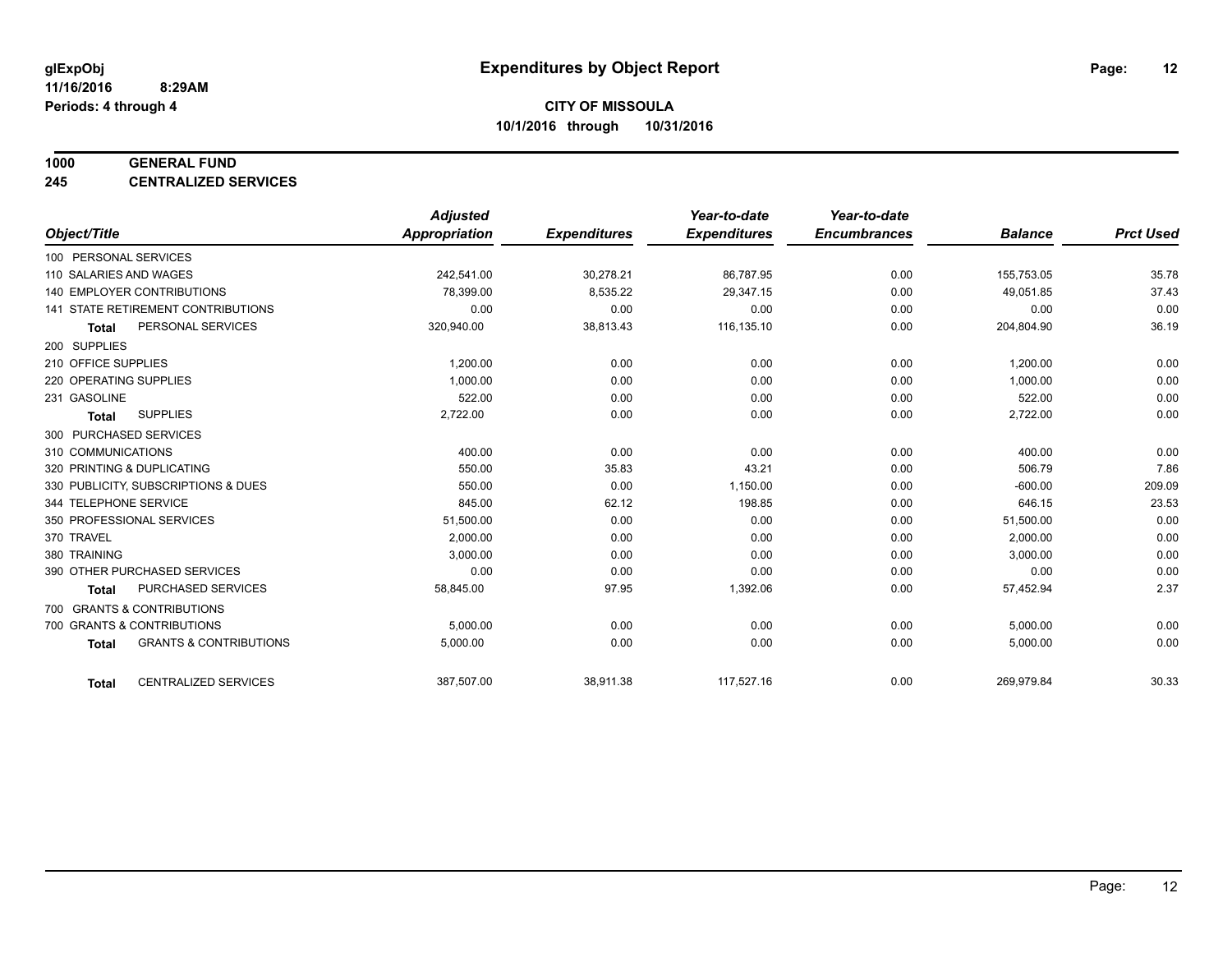#### **1000 GENERAL FUND**

**250 DEVELOPMENT SERVICES**

| <b>Appropriation</b><br><b>Expenditures</b><br><b>Expenditures</b><br><b>Encumbrances</b><br><b>Balance</b><br><b>Prct Used</b><br>1,271,247.00<br>0.00<br>809,229.62<br>36.34<br>162,685.70<br>462,017.38<br>2.09<br>4,276.00<br>89.58<br>0.00<br>4,186.42<br>89.58<br>0.00<br>0.00<br>0.00<br>0.00<br>0.00<br>0.00<br>42.28<br>431,218.00<br>182,310.69<br>248,907.31<br>50,408.60<br>0.00<br>0.00<br>0.00<br>0.00<br>0.00<br>0.00<br>0.00<br>37.76<br>1,706,741.00<br>213,183.88<br>644,417.65<br>0.00<br>1,062,323.35<br>PERSONAL SERVICES<br><b>Total</b><br>13,521.00<br>750.32<br>2,570.54<br>0.00<br>19.01<br>10,950.46<br>29.10<br>1,406.00<br>409.21<br>996.79<br>409.21<br>0.00<br>24.89<br>3,000.00<br>0.00<br>746.83<br>2,253.17<br>0.00<br>9.82<br>14,325.00<br>0.00<br>12,917.95<br>1,407.05<br>0.00<br>17.22<br>1,255.00<br>44.38<br>216.08<br>0.00<br>1,038.92<br>15.97<br><b>SUPPLIES</b><br>33,507.00<br>1,203.91<br>0.00<br>28,157.29<br>5,349.71<br>Total<br>15,488.00<br>0.00<br>1,985.40<br>0.00<br>13,502.60<br>12.82<br>7,324.00<br>630.38<br>11.89<br>870.77<br>0.00<br>6,453.23<br>100.31<br>11,375.00<br>10,516.50<br>$-35.74$<br>11,410.74<br>0.00<br>0.00<br>0.00<br>0.00<br>0.00<br>0.00<br>0.00<br>22.56<br>11,470.00<br>0.00<br>2,587.66<br>8,882.34<br>0.00<br>29.54<br>198,936.00<br>21,077.23<br>58,773.05<br>0.00<br>140,162.95<br>0.00<br>0.00<br>2,655.00<br>0.00<br>0.00<br>2,655.00<br>4.29<br>13,723.00<br>180.62<br>13,134.56<br>588.44<br>0.00<br>1.06<br>12,239.00<br>130.00<br>130.00<br>0.00<br>12,109.00<br>0.00<br>170,259.00<br>0.00<br>0.00<br>0.00<br>170,259.00<br>17.22<br>PURCHASED SERVICES<br>0.00<br>443,469.00<br>32,534.73<br>76,346.06<br>367,122.94<br><b>Total</b><br>0.00<br>0.00<br>0.00<br>0.00<br>0.00<br>0.00<br>0.00<br>0.00<br>0.00<br>0.00<br>0.00<br>0.00<br>0.00<br><b>FIXED CHARGES</b><br>0.00<br>0.00<br>0.00<br>0.00<br>0.00<br>Total<br>0.00<br>110,780.00<br>0.00<br>0.00<br>0.00<br>110,780.00 |                                     | <b>Adjusted</b> |      | Year-to-date | Year-to-date |            |      |
|--------------------------------------------------------------------------------------------------------------------------------------------------------------------------------------------------------------------------------------------------------------------------------------------------------------------------------------------------------------------------------------------------------------------------------------------------------------------------------------------------------------------------------------------------------------------------------------------------------------------------------------------------------------------------------------------------------------------------------------------------------------------------------------------------------------------------------------------------------------------------------------------------------------------------------------------------------------------------------------------------------------------------------------------------------------------------------------------------------------------------------------------------------------------------------------------------------------------------------------------------------------------------------------------------------------------------------------------------------------------------------------------------------------------------------------------------------------------------------------------------------------------------------------------------------------------------------------------------------------------------------------------------------------------------------------------------------------------------------------------------------------------------------------------------------------------------------------------------------------------------------------------------------------------------------------------------------------------------------|-------------------------------------|-----------------|------|--------------|--------------|------------|------|
|                                                                                                                                                                                                                                                                                                                                                                                                                                                                                                                                                                                                                                                                                                                                                                                                                                                                                                                                                                                                                                                                                                                                                                                                                                                                                                                                                                                                                                                                                                                                                                                                                                                                                                                                                                                                                                                                                                                                                                                | Object/Title                        |                 |      |              |              |            |      |
|                                                                                                                                                                                                                                                                                                                                                                                                                                                                                                                                                                                                                                                                                                                                                                                                                                                                                                                                                                                                                                                                                                                                                                                                                                                                                                                                                                                                                                                                                                                                                                                                                                                                                                                                                                                                                                                                                                                                                                                | 100 PERSONAL SERVICES               |                 |      |              |              |            |      |
|                                                                                                                                                                                                                                                                                                                                                                                                                                                                                                                                                                                                                                                                                                                                                                                                                                                                                                                                                                                                                                                                                                                                                                                                                                                                                                                                                                                                                                                                                                                                                                                                                                                                                                                                                                                                                                                                                                                                                                                | 110 SALARIES AND WAGES              |                 |      |              |              |            |      |
|                                                                                                                                                                                                                                                                                                                                                                                                                                                                                                                                                                                                                                                                                                                                                                                                                                                                                                                                                                                                                                                                                                                                                                                                                                                                                                                                                                                                                                                                                                                                                                                                                                                                                                                                                                                                                                                                                                                                                                                | 120 OVERTIME/TERMINATION            |                 |      |              |              |            |      |
|                                                                                                                                                                                                                                                                                                                                                                                                                                                                                                                                                                                                                                                                                                                                                                                                                                                                                                                                                                                                                                                                                                                                                                                                                                                                                                                                                                                                                                                                                                                                                                                                                                                                                                                                                                                                                                                                                                                                                                                | 130 OTHER                           |                 |      |              |              |            |      |
|                                                                                                                                                                                                                                                                                                                                                                                                                                                                                                                                                                                                                                                                                                                                                                                                                                                                                                                                                                                                                                                                                                                                                                                                                                                                                                                                                                                                                                                                                                                                                                                                                                                                                                                                                                                                                                                                                                                                                                                | 140 EMPLOYER CONTRIBUTIONS          |                 |      |              |              |            |      |
|                                                                                                                                                                                                                                                                                                                                                                                                                                                                                                                                                                                                                                                                                                                                                                                                                                                                                                                                                                                                                                                                                                                                                                                                                                                                                                                                                                                                                                                                                                                                                                                                                                                                                                                                                                                                                                                                                                                                                                                | 141 STATE RETIREMENT CONTRIBUTIONS  |                 |      |              |              |            |      |
|                                                                                                                                                                                                                                                                                                                                                                                                                                                                                                                                                                                                                                                                                                                                                                                                                                                                                                                                                                                                                                                                                                                                                                                                                                                                                                                                                                                                                                                                                                                                                                                                                                                                                                                                                                                                                                                                                                                                                                                |                                     |                 |      |              |              |            |      |
|                                                                                                                                                                                                                                                                                                                                                                                                                                                                                                                                                                                                                                                                                                                                                                                                                                                                                                                                                                                                                                                                                                                                                                                                                                                                                                                                                                                                                                                                                                                                                                                                                                                                                                                                                                                                                                                                                                                                                                                | 200 SUPPLIES                        |                 |      |              |              |            |      |
|                                                                                                                                                                                                                                                                                                                                                                                                                                                                                                                                                                                                                                                                                                                                                                                                                                                                                                                                                                                                                                                                                                                                                                                                                                                                                                                                                                                                                                                                                                                                                                                                                                                                                                                                                                                                                                                                                                                                                                                | 210 OFFICE SUPPLIES                 |                 |      |              |              |            |      |
|                                                                                                                                                                                                                                                                                                                                                                                                                                                                                                                                                                                                                                                                                                                                                                                                                                                                                                                                                                                                                                                                                                                                                                                                                                                                                                                                                                                                                                                                                                                                                                                                                                                                                                                                                                                                                                                                                                                                                                                | 220 OPERATING SUPPLIES              |                 |      |              |              |            |      |
|                                                                                                                                                                                                                                                                                                                                                                                                                                                                                                                                                                                                                                                                                                                                                                                                                                                                                                                                                                                                                                                                                                                                                                                                                                                                                                                                                                                                                                                                                                                                                                                                                                                                                                                                                                                                                                                                                                                                                                                | 230 REPAIR/MAINTENANCE              |                 |      |              |              |            |      |
|                                                                                                                                                                                                                                                                                                                                                                                                                                                                                                                                                                                                                                                                                                                                                                                                                                                                                                                                                                                                                                                                                                                                                                                                                                                                                                                                                                                                                                                                                                                                                                                                                                                                                                                                                                                                                                                                                                                                                                                | 231 GASOLINE                        |                 |      |              |              |            |      |
|                                                                                                                                                                                                                                                                                                                                                                                                                                                                                                                                                                                                                                                                                                                                                                                                                                                                                                                                                                                                                                                                                                                                                                                                                                                                                                                                                                                                                                                                                                                                                                                                                                                                                                                                                                                                                                                                                                                                                                                | 240 OTHER SUPPLIES                  |                 |      |              |              |            |      |
|                                                                                                                                                                                                                                                                                                                                                                                                                                                                                                                                                                                                                                                                                                                                                                                                                                                                                                                                                                                                                                                                                                                                                                                                                                                                                                                                                                                                                                                                                                                                                                                                                                                                                                                                                                                                                                                                                                                                                                                |                                     |                 |      |              |              |            |      |
|                                                                                                                                                                                                                                                                                                                                                                                                                                                                                                                                                                                                                                                                                                                                                                                                                                                                                                                                                                                                                                                                                                                                                                                                                                                                                                                                                                                                                                                                                                                                                                                                                                                                                                                                                                                                                                                                                                                                                                                | 300 PURCHASED SERVICES              |                 |      |              |              |            |      |
|                                                                                                                                                                                                                                                                                                                                                                                                                                                                                                                                                                                                                                                                                                                                                                                                                                                                                                                                                                                                                                                                                                                                                                                                                                                                                                                                                                                                                                                                                                                                                                                                                                                                                                                                                                                                                                                                                                                                                                                | 310 COMMUNICATIONS                  |                 |      |              |              |            |      |
|                                                                                                                                                                                                                                                                                                                                                                                                                                                                                                                                                                                                                                                                                                                                                                                                                                                                                                                                                                                                                                                                                                                                                                                                                                                                                                                                                                                                                                                                                                                                                                                                                                                                                                                                                                                                                                                                                                                                                                                | 320 PRINTING & DUPLICATING          |                 |      |              |              |            |      |
|                                                                                                                                                                                                                                                                                                                                                                                                                                                                                                                                                                                                                                                                                                                                                                                                                                                                                                                                                                                                                                                                                                                                                                                                                                                                                                                                                                                                                                                                                                                                                                                                                                                                                                                                                                                                                                                                                                                                                                                | 330 PUBLICITY, SUBSCRIPTIONS & DUES |                 |      |              |              |            |      |
|                                                                                                                                                                                                                                                                                                                                                                                                                                                                                                                                                                                                                                                                                                                                                                                                                                                                                                                                                                                                                                                                                                                                                                                                                                                                                                                                                                                                                                                                                                                                                                                                                                                                                                                                                                                                                                                                                                                                                                                | 341 ELECTRICITY & NATURAL GAS       |                 |      |              |              |            |      |
|                                                                                                                                                                                                                                                                                                                                                                                                                                                                                                                                                                                                                                                                                                                                                                                                                                                                                                                                                                                                                                                                                                                                                                                                                                                                                                                                                                                                                                                                                                                                                                                                                                                                                                                                                                                                                                                                                                                                                                                | 344 TELEPHONE SERVICE               |                 |      |              |              |            |      |
|                                                                                                                                                                                                                                                                                                                                                                                                                                                                                                                                                                                                                                                                                                                                                                                                                                                                                                                                                                                                                                                                                                                                                                                                                                                                                                                                                                                                                                                                                                                                                                                                                                                                                                                                                                                                                                                                                                                                                                                | 350 PROFESSIONAL SERVICES           |                 |      |              |              |            |      |
|                                                                                                                                                                                                                                                                                                                                                                                                                                                                                                                                                                                                                                                                                                                                                                                                                                                                                                                                                                                                                                                                                                                                                                                                                                                                                                                                                                                                                                                                                                                                                                                                                                                                                                                                                                                                                                                                                                                                                                                | 360 REPAIR & MAINTENANCE            |                 |      |              |              |            |      |
|                                                                                                                                                                                                                                                                                                                                                                                                                                                                                                                                                                                                                                                                                                                                                                                                                                                                                                                                                                                                                                                                                                                                                                                                                                                                                                                                                                                                                                                                                                                                                                                                                                                                                                                                                                                                                                                                                                                                                                                | 370 TRAVEL                          |                 |      |              |              |            |      |
|                                                                                                                                                                                                                                                                                                                                                                                                                                                                                                                                                                                                                                                                                                                                                                                                                                                                                                                                                                                                                                                                                                                                                                                                                                                                                                                                                                                                                                                                                                                                                                                                                                                                                                                                                                                                                                                                                                                                                                                | 380 TRAINING                        |                 |      |              |              |            |      |
|                                                                                                                                                                                                                                                                                                                                                                                                                                                                                                                                                                                                                                                                                                                                                                                                                                                                                                                                                                                                                                                                                                                                                                                                                                                                                                                                                                                                                                                                                                                                                                                                                                                                                                                                                                                                                                                                                                                                                                                | 390 OTHER PURCHASED SERVICES        |                 |      |              |              |            |      |
|                                                                                                                                                                                                                                                                                                                                                                                                                                                                                                                                                                                                                                                                                                                                                                                                                                                                                                                                                                                                                                                                                                                                                                                                                                                                                                                                                                                                                                                                                                                                                                                                                                                                                                                                                                                                                                                                                                                                                                                |                                     |                 |      |              |              |            |      |
|                                                                                                                                                                                                                                                                                                                                                                                                                                                                                                                                                                                                                                                                                                                                                                                                                                                                                                                                                                                                                                                                                                                                                                                                                                                                                                                                                                                                                                                                                                                                                                                                                                                                                                                                                                                                                                                                                                                                                                                | 500 FIXED CHARGES                   |                 |      |              |              |            |      |
|                                                                                                                                                                                                                                                                                                                                                                                                                                                                                                                                                                                                                                                                                                                                                                                                                                                                                                                                                                                                                                                                                                                                                                                                                                                                                                                                                                                                                                                                                                                                                                                                                                                                                                                                                                                                                                                                                                                                                                                | 500 FIXED CHARGES                   |                 |      |              |              |            |      |
|                                                                                                                                                                                                                                                                                                                                                                                                                                                                                                                                                                                                                                                                                                                                                                                                                                                                                                                                                                                                                                                                                                                                                                                                                                                                                                                                                                                                                                                                                                                                                                                                                                                                                                                                                                                                                                                                                                                                                                                | 550 MERCHANT SERVICE FEES           |                 |      |              |              |            |      |
|                                                                                                                                                                                                                                                                                                                                                                                                                                                                                                                                                                                                                                                                                                                                                                                                                                                                                                                                                                                                                                                                                                                                                                                                                                                                                                                                                                                                                                                                                                                                                                                                                                                                                                                                                                                                                                                                                                                                                                                |                                     |                 |      |              |              |            |      |
|                                                                                                                                                                                                                                                                                                                                                                                                                                                                                                                                                                                                                                                                                                                                                                                                                                                                                                                                                                                                                                                                                                                                                                                                                                                                                                                                                                                                                                                                                                                                                                                                                                                                                                                                                                                                                                                                                                                                                                                | 700 GRANTS & CONTRIBUTIONS          |                 |      |              |              |            |      |
|                                                                                                                                                                                                                                                                                                                                                                                                                                                                                                                                                                                                                                                                                                                                                                                                                                                                                                                                                                                                                                                                                                                                                                                                                                                                                                                                                                                                                                                                                                                                                                                                                                                                                                                                                                                                                                                                                                                                                                                | 700 GRANTS & CONTRIBUTIONS          |                 |      |              |              |            |      |
| Total                                                                                                                                                                                                                                                                                                                                                                                                                                                                                                                                                                                                                                                                                                                                                                                                                                                                                                                                                                                                                                                                                                                                                                                                                                                                                                                                                                                                                                                                                                                                                                                                                                                                                                                                                                                                                                                                                                                                                                          | <b>GRANTS &amp; CONTRIBUTIONS</b>   | 110,780.00      | 0.00 | 0.00         | 0.00         | 110,780.00 | 0.00 |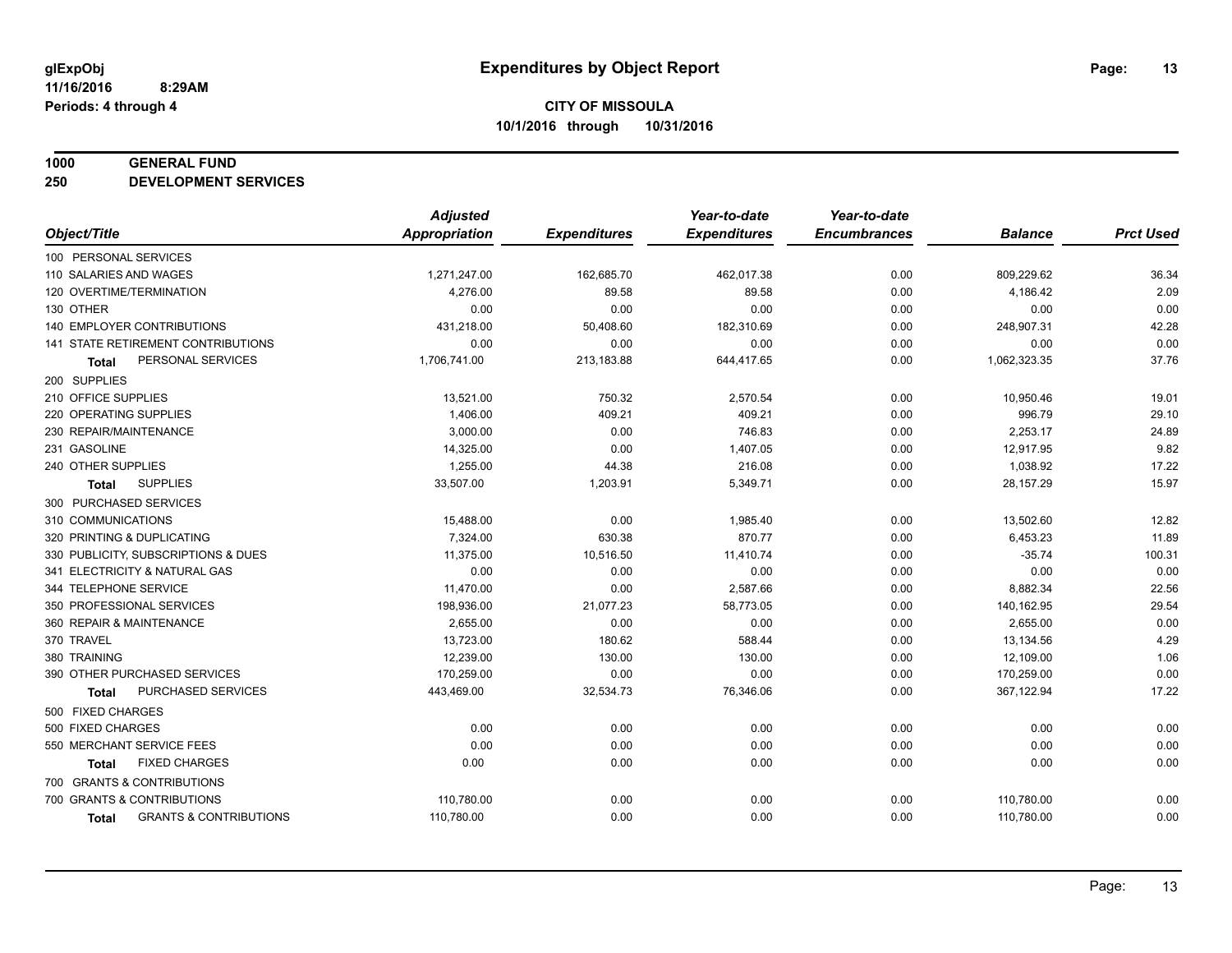# **1000 GENERAL FUND**

**250 DEVELOPMENT SERVICES**

| Object/Title              |                              | <b>Adjusted</b><br>Appropriation | <b>Expenditures</b> | Year-to-date<br><b>Expenditures</b> | Year-to-date<br><b>Encumbrances</b> | <b>Balance</b> | <b>Prct Used</b> |
|---------------------------|------------------------------|----------------------------------|---------------------|-------------------------------------|-------------------------------------|----------------|------------------|
|                           |                              |                                  |                     |                                     |                                     |                |                  |
| 800 OTHER OBJECTS         |                              |                                  |                     |                                     |                                     |                |                  |
|                           | 820 TRANSFERS TO OTHER FUNDS | 175.720.00                       | 0.00                | 0.00                                | 0.00                                | 175.720.00     | 0.00             |
| <b>Total</b>              | OTHER OBJECTS                | 175.720.00                       | 0.00                | 0.00                                | 0.00                                | 175.720.00     | 0.00             |
| 900 CAPITAL OUTLAY        |                              |                                  |                     |                                     |                                     |                |                  |
| 940 MACHINERY & EQUIPMENT |                              | 0.00                             | 0.00                | 0.00                                | 0.00                                | 0.00           | 0.00             |
| <b>Total</b>              | <b>CAPITAL OUTLAY</b>        | 0.00                             | 0.00                | 0.00                                | 0.00                                | 0.00           | 0.00             |
| <b>Total</b>              | DEVELOPMENT SERVICES         | 2.470.217.00                     | 246.922.52          | 726.113.42                          | 0.00                                | 1.744.103.58   | 29.39            |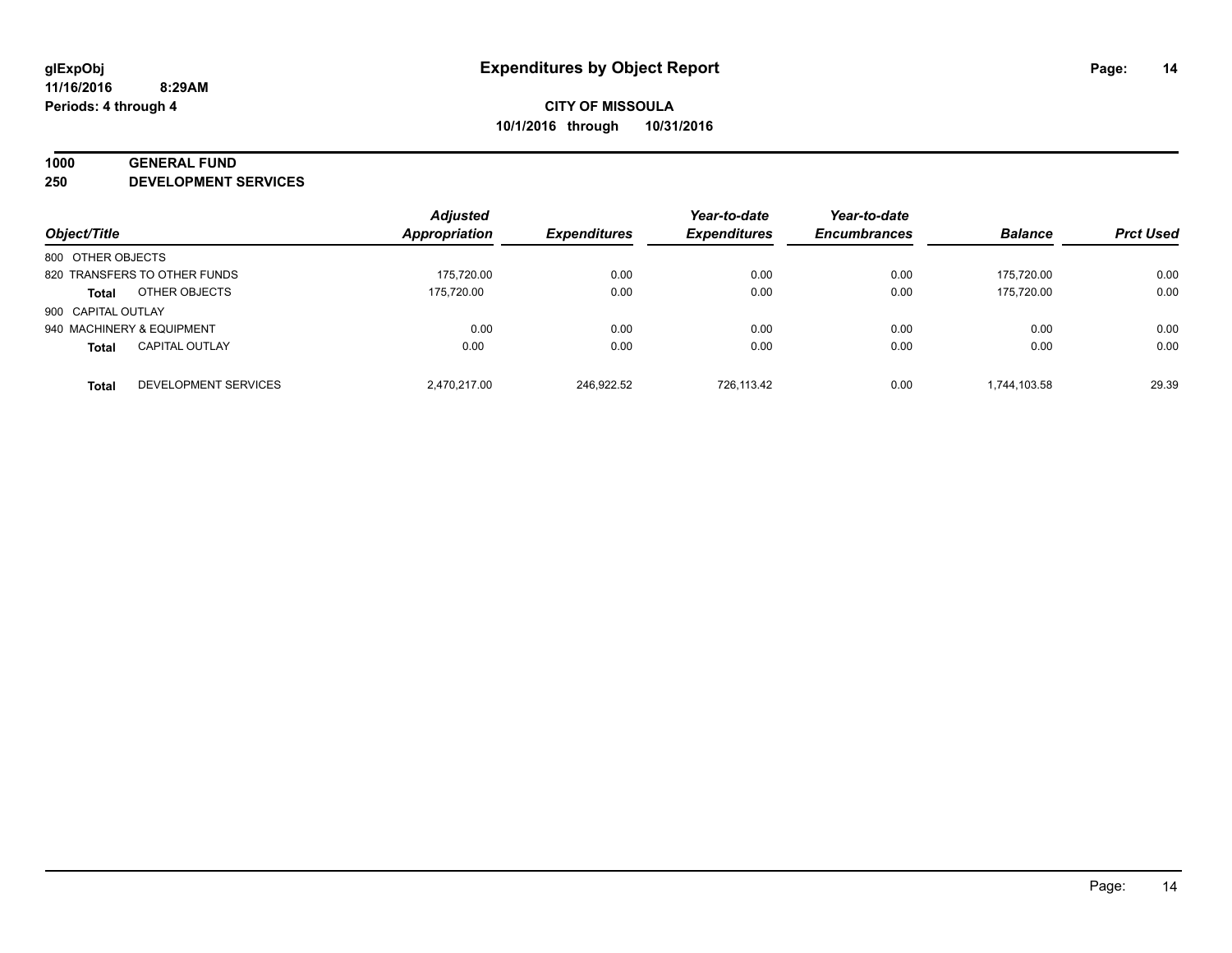#### **1000 GENERAL FUND**

#### **255 HOUSING & COMMUNITY DEVELOPMENT**

|                                                   | <b>Adjusted</b> |                     | Year-to-date        | Year-to-date        |                |                  |
|---------------------------------------------------|-----------------|---------------------|---------------------|---------------------|----------------|------------------|
| Object/Title                                      | Appropriation   | <b>Expenditures</b> | <b>Expenditures</b> | <b>Encumbrances</b> | <b>Balance</b> | <b>Prct Used</b> |
| 100 PERSONAL SERVICES                             |                 |                     |                     |                     |                |                  |
| 110 SALARIES AND WAGES                            | 0.00            | 9,389.10            | 23,159.78           | 0.00                | $-23,159.78$   | 0.00             |
| 120 OVERTIME/TERMINATION                          | 0.00            | 0.00                | 0.00                | 0.00                | 0.00           | 0.00             |
| <b>140 EMPLOYER CONTRIBUTIONS</b>                 | 0.00            | 2,276.60            | 5,329.70            | 0.00                | $-5,329.70$    | 0.00             |
| 141 STATE RETIREMENT CONTRIBUTIONS                | 0.00            | 0.00                | 0.00                | 0.00                | 0.00           | 0.00             |
| PERSONAL SERVICES<br>Total                        | 0.00            | 11,665.70           | 28,489.48           | 0.00                | $-28,489.48$   | 0.00             |
| 200 SUPPLIES                                      |                 |                     |                     |                     |                |                  |
| 210 OFFICE SUPPLIES                               | 0.00            | 1,522.98            | 4,489.77            | 0.00                | $-4,489.77$    | 0.00             |
| 220 OPERATING SUPPLIES                            | 0.00            | 0.00                | 0.00                | 0.00                | 0.00           | 0.00             |
| 230 REPAIR/MAINTENANCE                            | 0.00            | 0.00                | 0.00                | 0.00                | 0.00           | 0.00             |
| 231 GASOLINE                                      | 0.00            | 0.00                | 0.00                | 0.00                | 0.00           | 0.00             |
| 240 OTHER SUPPLIES                                | 0.00            | 0.00                | 0.00                | 0.00                | 0.00           | 0.00             |
| <b>SUPPLIES</b><br>Total                          | 0.00            | 1,522.98            | 4,489.77            | 0.00                | $-4,489.77$    | 0.00             |
| 300 PURCHASED SERVICES                            |                 |                     |                     |                     |                |                  |
| 310 COMMUNICATIONS                                | 0.00            | 0.00                | 114.97              | 0.00                | $-114.97$      | 0.00             |
| 320 PRINTING & DUPLICATING                        | 0.00            | 0.00                | 257.49              | 0.00                | $-257.49$      | 0.00             |
| 330 PUBLICITY, SUBSCRIPTIONS & DUES               | 0.00            | 16.87               | 248.74              | 0.00                | $-248.74$      | 0.00             |
| 344 TELEPHONE SERVICE                             | 0.00            | 114.97              | 328.94              | 0.00                | $-328.94$      | 0.00             |
| 350 PROFESSIONAL SERVICES                         | 0.00            | 0.00                | 0.00                | 0.00                | 0.00           | 0.00             |
| 360 REPAIR & MAINTENANCE                          | 0.00            | 0.00                | 0.00                | 0.00                | 0.00           | 0.00             |
| 370 TRAVEL                                        | 0.00            | 1,473.77            | 1,473.77            | 0.00                | $-1,473.77$    | 0.00             |
| 380 TRAINING                                      | 0.00            | 410.00              | 475.00              | 0.00                | $-475.00$      | 0.00             |
| 390 OTHER PURCHASED SERVICES                      | 0.00            | 0.00                | 0.00                | 0.00                | 0.00           | 0.00             |
| PURCHASED SERVICES<br><b>Total</b>                | 0.00            | 2,015.61            | 2,898.91            | 0.00                | $-2,898.91$    | 0.00             |
| 500 FIXED CHARGES                                 |                 |                     |                     |                     |                |                  |
| 500 FIXED CHARGES                                 | 0.00            | 1,395.75            | 1,395.75            | 0.00                | $-1,395.75$    | 0.00             |
| <b>FIXED CHARGES</b><br>Total                     | 0.00            | 1,395.75            | 1,395.75            | 0.00                | $-1,395.75$    | 0.00             |
| 700 GRANTS & CONTRIBUTIONS                        |                 |                     |                     |                     |                |                  |
| 700 GRANTS & CONTRIBUTIONS                        | 0.00            | 106,000.00          | 164,000.00          | 0.00                | $-164,000.00$  | 0.00             |
| <b>GRANTS &amp; CONTRIBUTIONS</b><br><b>Total</b> | 0.00            | 106,000.00          | 164,000.00          | 0.00                | $-164,000.00$  | 0.00             |
| HOUSING & COMMUNITY DEVELOPMEN<br>Total           | 0.00            | 122,600.04          | 201,273.91          | 0.00                | $-201,273.91$  | 0.00             |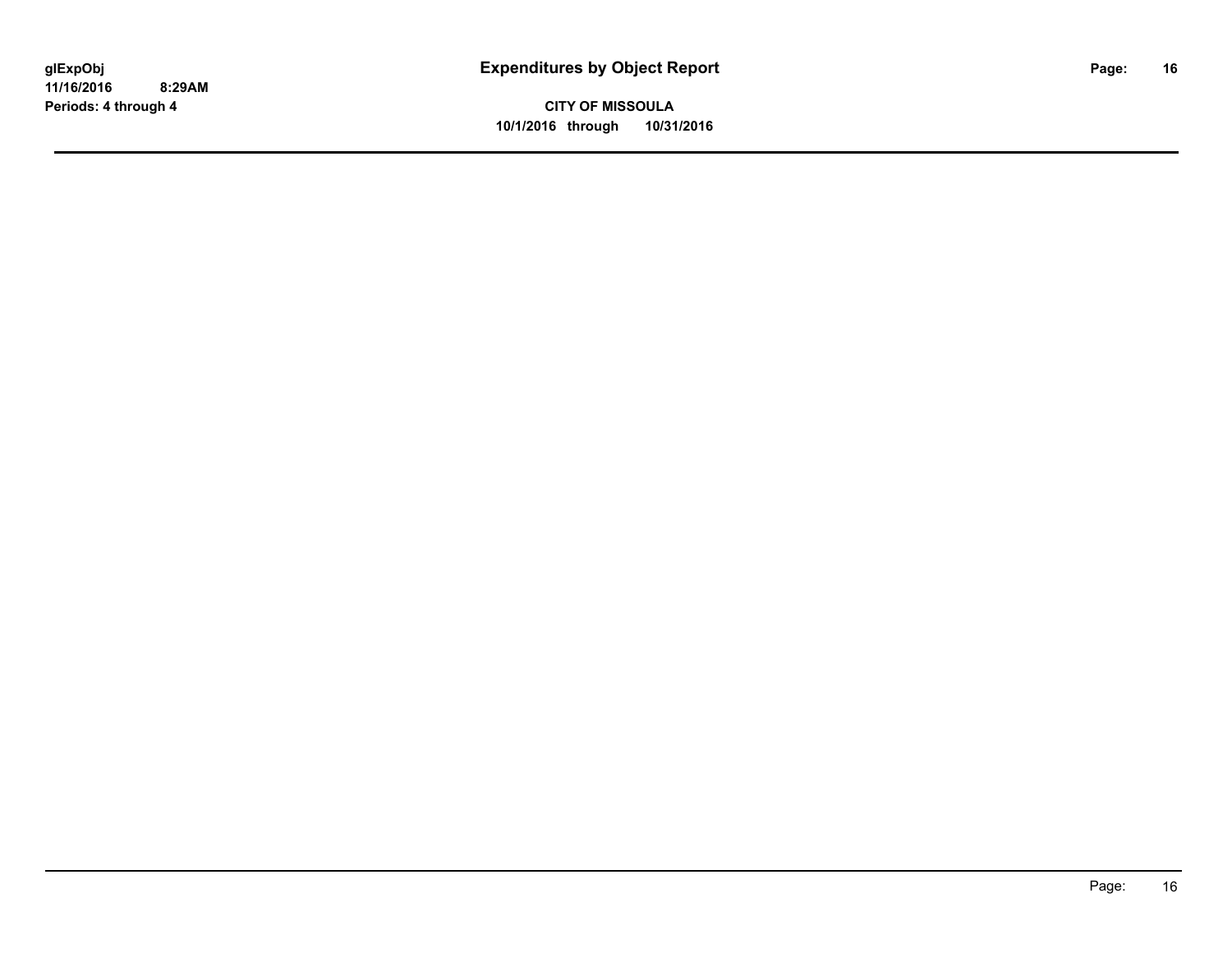#### **1000 GENERAL FUND 270 CITY ATTORNEY**

|                                            | <b>Adjusted</b> |                     | Year-to-date        | Year-to-date        |                |                  |
|--------------------------------------------|-----------------|---------------------|---------------------|---------------------|----------------|------------------|
| Object/Title                               | Appropriation   | <b>Expenditures</b> | <b>Expenditures</b> | <b>Encumbrances</b> | <b>Balance</b> | <b>Prct Used</b> |
| 100 PERSONAL SERVICES                      |                 |                     |                     |                     |                |                  |
| 110 SALARIES AND WAGES                     | 967,266.00      | 107,553.01          | 310,706.20          | 0.00                | 656,559.80     | 32.12            |
| 120 OVERTIME/TERMINATION                   | 5,000.00        | 696.36              | 2,225.87            | 0.00                | 2,774.13       | 44.52            |
| 140 EMPLOYER CONTRIBUTIONS                 | 318,282.00      | 30,408.00           | 110,783.21          | 0.00                | 207,498.79     | 34.81            |
| 141 STATE RETIREMENT CONTRIBUTIONS         | 0.00            | 0.00                | 0.00                | 0.00                | 0.00           | 0.00             |
| PERSONAL SERVICES<br>Total                 | 1,290,548.00    | 138,657.37          | 423,715.28          | 0.00                | 866,832.72     | 32.83            |
| 200 SUPPLIES                               |                 |                     |                     |                     |                |                  |
| 210 OFFICE SUPPLIES                        | 6,118.00        | 882.79              | 1,481.05            | 0.00                | 4,636.95       | 24.21            |
| 220 OPERATING SUPPLIES                     | 1,250.00        | 25.72               | 25.72               | 0.00                | 1,224.28       | 2.06             |
| 231 GASOLINE                               | 263.00          | 0.00                | 56.84               | 0.00                | 206.16         | 21.61            |
| <b>SUPPLIES</b><br><b>Total</b>            | 7,631.00        | 908.51              | 1,563.61            | 0.00                | 6,067.39       | 20.49            |
| 300 PURCHASED SERVICES                     |                 |                     |                     |                     |                |                  |
| 310 COMMUNICATIONS                         | 1,350.00        | 0.00                | 340.18              | 0.00                | 1,009.82       | 25.20            |
| 320 PRINTING & DUPLICATING                 | 550.00          | 0.00                | 300.30              | 0.00                | 249.70         | 54.60            |
| 330 PUBLICITY, SUBSCRIPTIONS & DUES        | 13,000.00       | 255.92              | 3,925.92            | 0.00                | 9,074.08       | 30.20            |
| 344 TELEPHONE SERVICE                      | 264.00          | 0.00                | 22.20               | 0.00                | 241.80         | 8.41             |
| 350 PROFESSIONAL SERVICES                  | 3,250.00        | 77.85               | 370.02              | 0.00                | 2,879.98       | 11.39            |
| 360 REPAIR & MAINTENANCE                   | 19,447.00       | 54.07               | 18,110.56           | 0.00                | 1,336.44       | 93.13            |
| 370 TRAVEL                                 | 6,000.00        | 0.00                | $-48.00$            | 0.00                | 6,048.00       | $-0.80$          |
| 380 TRAINING                               | 9,000.00        | 825.00              | 2,172.00            | 0.00                | 6,828.00       | 24.13            |
| 390 OTHER PURCHASED SERVICES               | 0.00            | 0.00                | 0.00                | 0.00                | 0.00           | 0.00             |
| PURCHASED SERVICES<br>Total                | 52,861.00       | 1,212.84            | 25,193.18           | 0.00                | 27,667.82      | 47.66            |
| 500 FIXED CHARGES                          |                 |                     |                     |                     |                |                  |
| 500 FIXED CHARGES                          | 0.00            | 0.00                | 0.00                | 0.00                | 0.00           | 0.00             |
| <b>FIXED CHARGES</b><br><b>Total</b>       | 0.00            | 0.00                | 0.00                | 0.00                | 0.00           | 0.00             |
| 700 GRANTS & CONTRIBUTIONS                 |                 |                     |                     |                     |                |                  |
| 700 GRANTS & CONTRIBUTIONS                 | 167,818.00      | 0.00                | 0.00                | 0.00                | 167,818.00     | 0.00             |
| <b>GRANTS &amp; CONTRIBUTIONS</b><br>Total | 167,818.00      | 0.00                | 0.00                | 0.00                | 167,818.00     | 0.00             |
| 800 OTHER OBJECTS                          |                 |                     |                     |                     |                |                  |
| 845 CONTINGENCY                            | 0.00            | 0.00                | 0.00                | 0.00                | 0.00           | 0.00             |
| OTHER OBJECTS<br>Total                     | 0.00            | 0.00                | 0.00                | 0.00                | 0.00           | 0.00             |
| 900 CAPITAL OUTLAY                         |                 |                     |                     |                     |                |                  |
| 920 BUILDINGS                              | 0.00            | 0.00                | 0.00                | 0.00                | 0.00           | 0.00             |
|                                            |                 |                     |                     |                     |                |                  |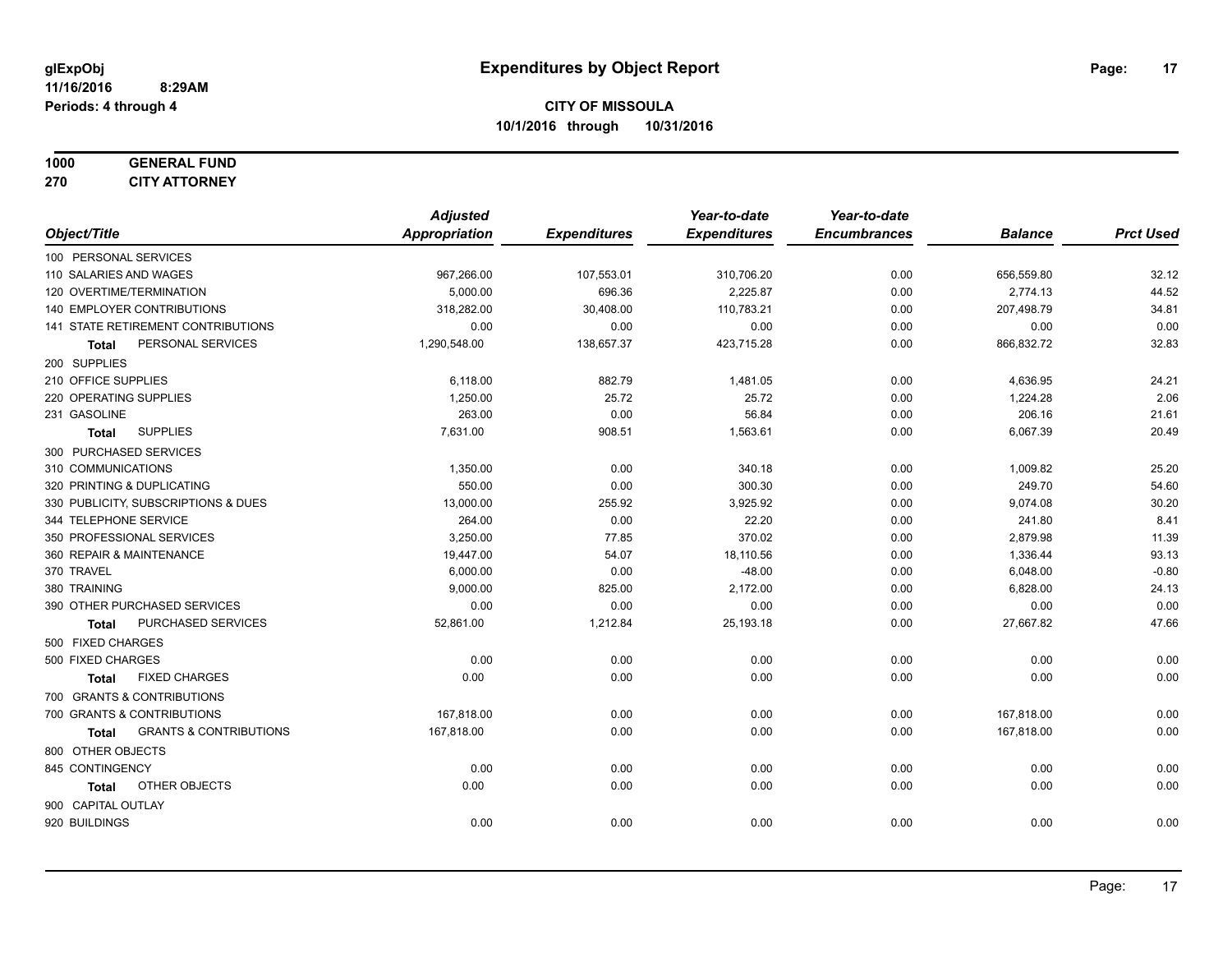#### **11/16/2016 8:29AM Periods: 4 through 4**

**CITY OF MISSOULA 10/1/2016 through 10/31/2016**

**1000 GENERAL FUND 270 CITY ATTORNEY**

| Object/Title |                           | <b>Adjusted</b><br>Appropriation<br><b>Expenditures</b> |            | Year-to-date<br><b>Expenditures</b> | Year-to-date<br><b>Encumbrances</b> | <b>Balance</b> | <b>Prct Used</b> |
|--------------|---------------------------|---------------------------------------------------------|------------|-------------------------------------|-------------------------------------|----------------|------------------|
|              | 940 MACHINERY & EQUIPMENT | 0.00                                                    | 0.00       | 0.00                                | 0.00                                | 0.00           | 0.00             |
| Total        | <b>CAPITAL OUTLAY</b>     | 0.00                                                    | 0.00       | 0.00                                | 0.00                                | 0.00           | 0.00             |
| <b>Total</b> | <b>CITY ATTORNEY</b>      | 1,518,858.00                                            | 140,778.72 | 450,472.07                          | 0.00                                | 068,385.93     | 29.66            |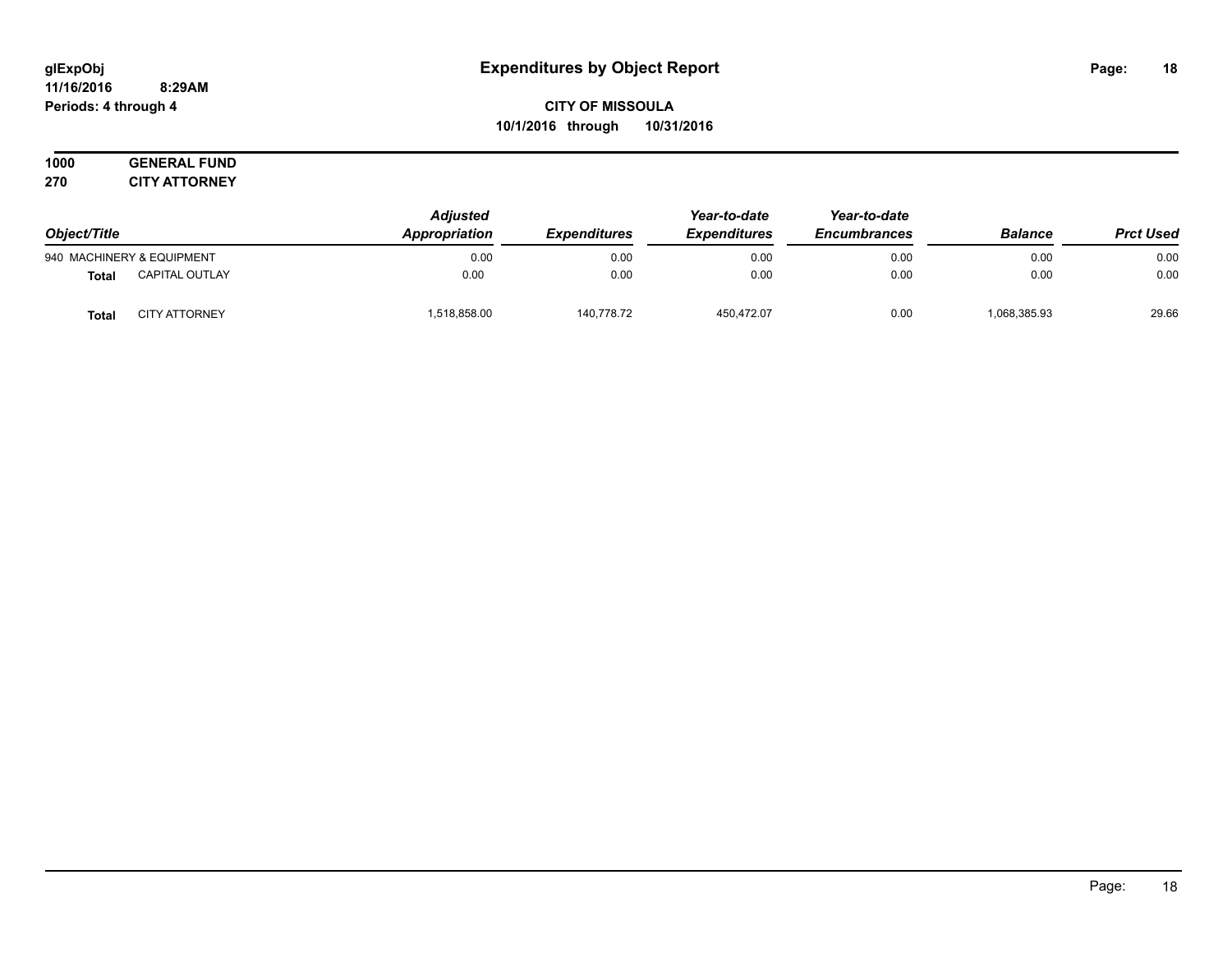#### **1000 GENERAL FUND**

**280 PUBLIC WORKS OPERATIONS**

|                                     | <b>Adjusted</b>      |                     | Year-to-date        | Year-to-date        |                |                  |
|-------------------------------------|----------------------|---------------------|---------------------|---------------------|----------------|------------------|
| Object/Title                        | <b>Appropriation</b> | <b>Expenditures</b> | <b>Expenditures</b> | <b>Encumbrances</b> | <b>Balance</b> | <b>Prct Used</b> |
| 100 PERSONAL SERVICES               |                      |                     |                     |                     |                |                  |
| 110 SALARIES AND WAGES              | 508,546.00           | 65,101.97           | 184,272.78          | 0.00                | 324,273.22     | 36.24            |
| 120 OVERTIME/TERMINATION            | 3.668.00             | 0.00                | 123.60              | 0.00                | 3,544.40       | 3.37             |
| 130 OTHER                           | 15,236.00            | 52.50               | 178.50              | 0.00                | 15,057.50      | 1.17             |
| <b>140 EMPLOYER CONTRIBUTIONS</b>   | 232,013.00           | 23,929.63           | 79,972.73           | 0.00                | 152,040.27     | 34.47            |
| 141 STATE RETIREMENT CONTRIBUTIONS  | 0.00                 | 0.00                | 0.00                | 0.00                | 0.00           | 0.00             |
| PERSONAL SERVICES<br>Total          | 759,463.00           | 89,084.10           | 264,547.61          | 0.00                | 494,915.39     | 34.83            |
| 200 SUPPLIES                        |                      |                     |                     |                     |                |                  |
| 210 OFFICE SUPPLIES                 | 1,150.00             | 64.79               | 344.01              | 0.00                | 805.99         | 29.91            |
| 220 OPERATING SUPPLIES              | 1,935.00             | 5,135.77            | 5,976.75            | 0.00                | $-4,041.75$    | 308.88           |
| 230 REPAIR/MAINTENANCE              | 59,860.00            | 857.01              | 5,539.43            | 0.00                | 54,320.57      | 9.25             |
| 231 GASOLINE                        | 9,280.00             | 561.03              | 991.57              | 0.00                | 8,288.43       | 10.69            |
| 240 OTHER SUPPLIES                  | 31,090.00            | 1,473.64            | 10,955.49           | 0.00                | 20,134.51      | 35.24            |
| <b>SUPPLIES</b><br>Total            | 103,315.00           | 8,092.24            | 23,807.25           | 0.00                | 79,507.75      | 23.04            |
| 300 PURCHASED SERVICES              |                      |                     |                     |                     |                |                  |
| 310 COMMUNICATIONS                  | 300.00               | 0.00                | 21.74               | 0.00                | 278.26         | 7.25             |
| 320 PRINTING & DUPLICATING          | 200.00               | 0.00                | 0.00                | 0.00                | 200.00         | 0.00             |
| 330 PUBLICITY, SUBSCRIPTIONS & DUES | 1,100.00             | 0.00                | 198.00              | 0.00                | 902.00         | 18.00            |
| 341 ELECTRICITY & NATURAL GAS       | 141,209.00           | 11,593.04           | 34,360.63           | 0.00                | 106,848.37     | 24.33            |
| 344 TELEPHONE SERVICE               | 1,804.00             | 204.72              | 841.31              | 0.00                | 962.69         | 46.64            |
| 345 GARBAGE                         | 475.00               | 0.00                | 46.80               | 0.00                | 428.20         | 9.85             |
| 350 PROFESSIONAL SERVICES           | 757.00               | 50.00               | 50.00               | 0.00                | 707.00         | 6.61             |
| 360 REPAIR & MAINTENANCE            | 15,900.00            | 2,610.00            | 8,182.80            | 0.00                | 7,717.20       | 51.46            |
| 370 TRAVEL                          | 1,550.00             | 0.00                | 140.40              | 0.00                | 1,409.60       | 9.06             |
| 380 TRAINING                        | 2,200.00             | 0.00                | 330.90              | 0.00                | 1,869.10       | 15.04            |
| PURCHASED SERVICES<br><b>Total</b>  | 165,495.00           | 14,457.76           | 44,172.58           | 0.00                | 121,322.42     | 26.69            |
| 500 FIXED CHARGES                   |                      |                     |                     |                     |                |                  |
| 500 FIXED CHARGES                   | 0.00                 | 0.00                | 0.00                | 0.00                | 0.00           | 0.00             |
| <b>FIXED CHARGES</b><br>Total       | 0.00                 | 0.00                | 0.00                | 0.00                | 0.00           | 0.00             |
| 800 OTHER OBJECTS                   |                      |                     |                     |                     |                |                  |
| 850 SALARY SAVINGS                  | 0.00                 | 0.00                | 0.00                | 0.00                | 0.00           | 0.00             |
| OTHER OBJECTS<br><b>Total</b>       | 0.00                 | 0.00                | 0.00                | 0.00                | 0.00           | 0.00             |
|                                     |                      |                     |                     |                     |                |                  |
| 900 CAPITAL OUTLAY                  |                      |                     |                     |                     |                |                  |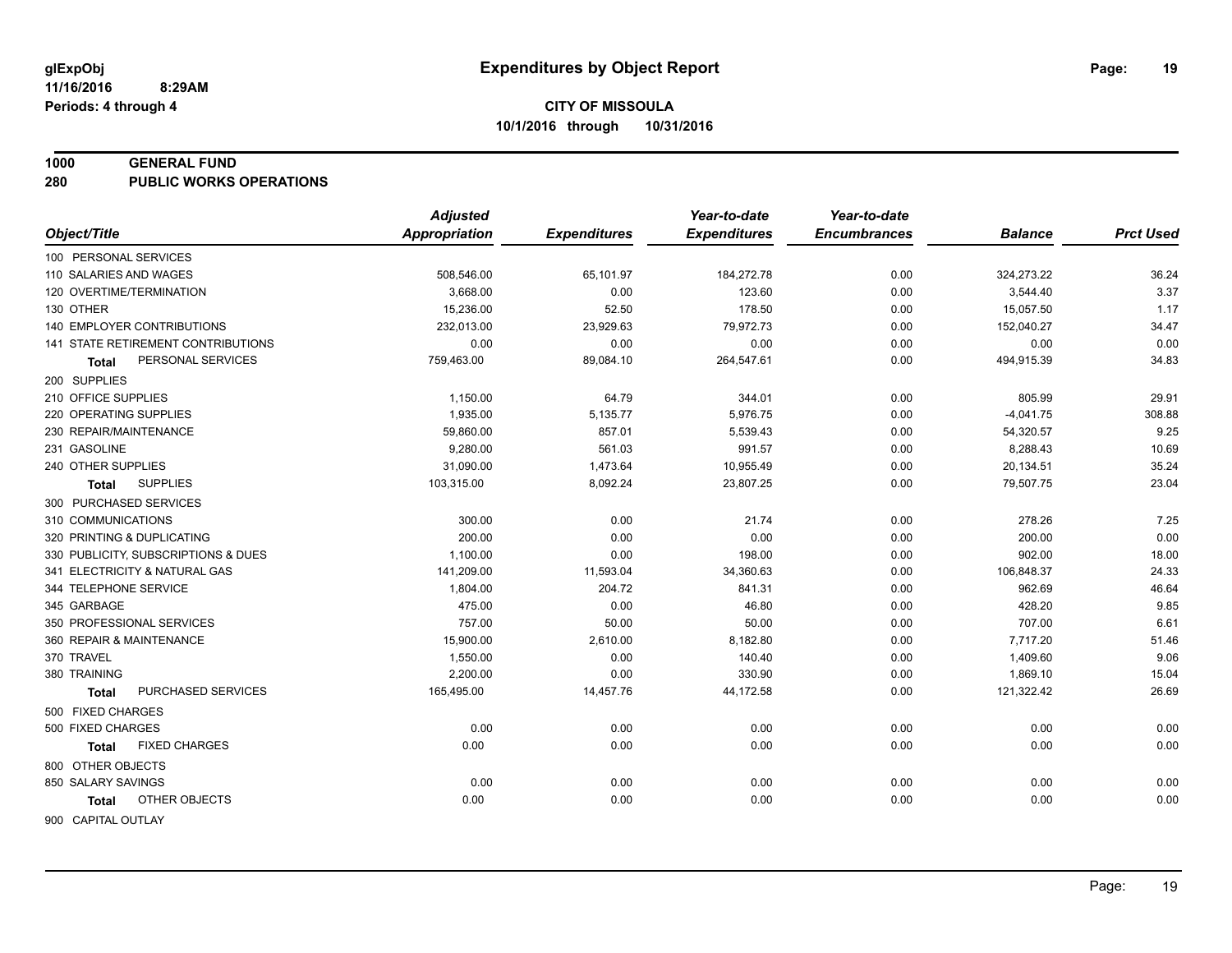# **1000 GENERAL FUND**

**280 PUBLIC WORKS OPERATIONS**

| Object/Title |                           | <b>Adjusted</b><br>Appropriation | <i><b>Expenditures</b></i> | Year-to-date<br><b>Expenditures</b> | Year-to-date<br><b>Encumbrances</b> | <b>Balance</b> | <b>Prct Used</b> |
|--------------|---------------------------|----------------------------------|----------------------------|-------------------------------------|-------------------------------------|----------------|------------------|
|              | 940 MACHINERY & EQUIPMENT | 0.00                             | 0.00                       | 0.00                                | 0.00                                | 0.00           | 0.00             |
| <b>Total</b> | <b>CAPITAL OUTLAY</b>     | 0.00                             | 0.00                       | 0.00                                | 0.00                                | 0.00           | 0.00             |
| <b>Total</b> | PUBLIC WORKS OPERATIONS   | 1,028,273.00                     | 111.634.10                 | 332.527.44                          | 0.00                                | 695.745.56     | 32.34            |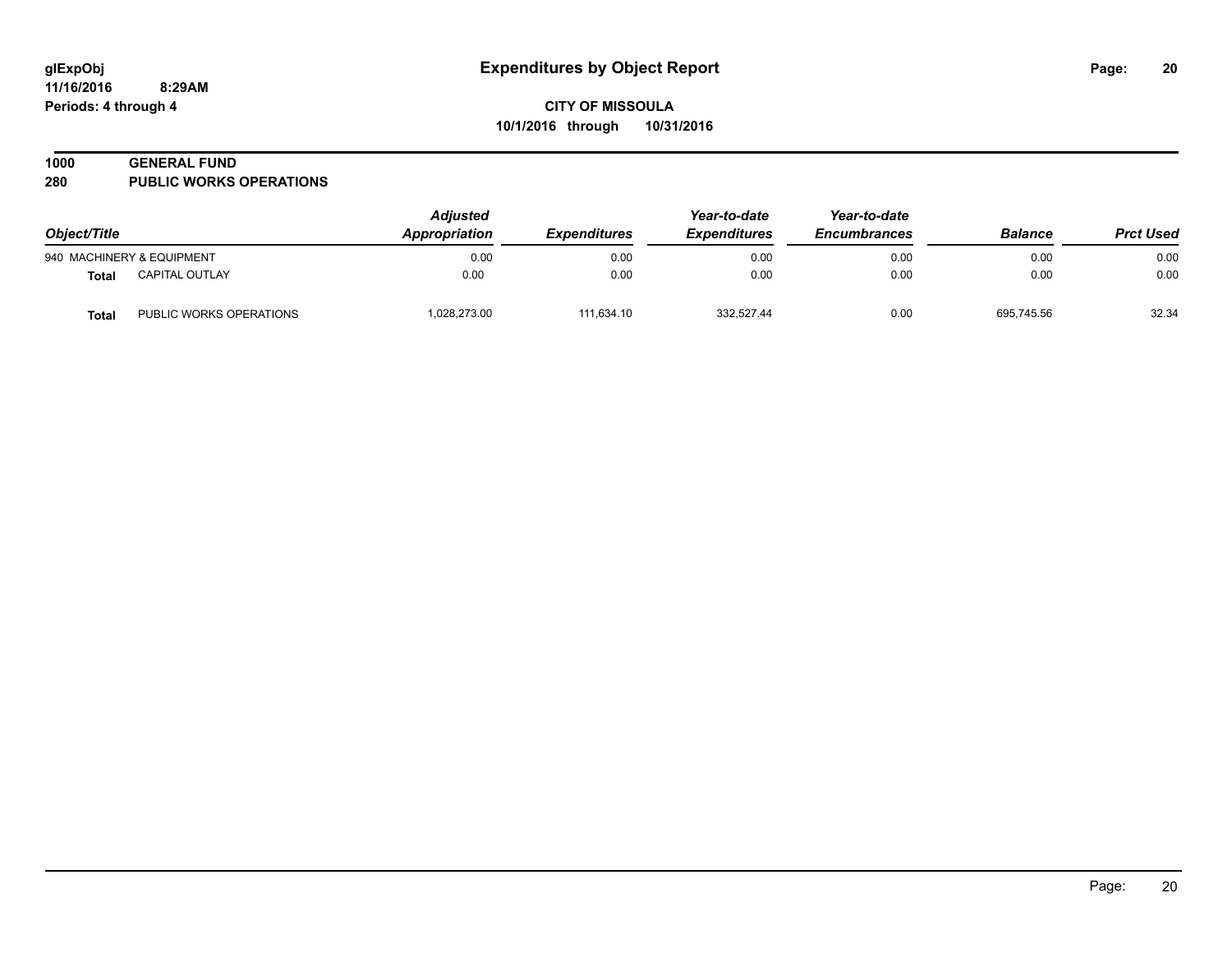**1000 GENERAL FUND**

**290 POLICE**

|                                           | <b>Adjusted</b>      |                     | Year-to-date        | Year-to-date        |                |                  |
|-------------------------------------------|----------------------|---------------------|---------------------|---------------------|----------------|------------------|
| Object/Title                              | <b>Appropriation</b> | <b>Expenditures</b> | <b>Expenditures</b> | <b>Encumbrances</b> | <b>Balance</b> | <b>Prct Used</b> |
| 100 PERSONAL SERVICES                     |                      |                     |                     |                     |                |                  |
| 110 SALARIES AND WAGES                    | 8,587,025.00         | 955,917.14          | 2,704,222.69        | 0.00                | 5,882,802.31   | 31.49            |
| 115 SALARIES/HEALTH INSURANCE BENEFIT     | 0.00                 | 108,459.00          | 268,795.80          | 0.00                | $-268,795.80$  | 0.00             |
| 120 OVERTIME/TERMINATION                  | 269,683.00           | 55,925.90           | 138,654.85          | 0.00                | 131,028.15     | 51.41            |
| 121 OUTSIDE HIRE OVERTIME                 | 75,000.00            | 9,197.27            | 58,328.35           | 0.00                | 16,671.65      | 77.77            |
| 122 COURT & CELL PHONE OT                 | 23,342.00            | 4,425.57            | 10,078.09           | 0.00                | 13,263.91      | 43.18            |
| 123 CELL PHONE OVERTIME                   | 60,690.00            | 442.48              | 442.48              | 0.00                | 60,247.52      | 0.73             |
| 130 OTHER                                 | 74,199.00            | 0.00                | 68,326.75           | 0.00                | 5,872.25       | 92.09            |
| 133 EDUCATION COMPENSATION                | 0.00                 | 2,025.00            | 5,687.00            | 0.00                | $-5,687.00$    | 0.00             |
| 140 EMPLOYER CONTRIBUTIONS                | 5,693,221.00         | 247,008.67          | 756,858.99          | 0.00                | 4,936,362.01   | 13.29            |
| 141 STATE RETIREMENT CONTRIBUTIONS        | 0.00                 | 0.00                | 167,843.75          | 0.00                | $-167,843.75$  | 0.00             |
| PERSONAL SERVICES<br>Total                | 14,783,160.00        | 1,383,401.03        | 4,179,238.75        | 0.00                | 10,603,921.25  | 28.27            |
| 200 SUPPLIES                              |                      |                     |                     |                     |                |                  |
| 210 OFFICE SUPPLIES                       | 20,924.00            | 318.03              | 3,111.42            | 0.00                | 17,812.58      | 14.87            |
| 220 OPERATING SUPPLIES                    | 113,887.00           | 4,985.61            | 34,716.63           | 0.00                | 79,170.37      | 30.48            |
| 230 REPAIR/MAINTENANCE                    | 47,235.00            | 1,753.48            | 9,583.42            | 0.00                | 37,651.58      | 20.29            |
| 231 GASOLINE                              | 177,121.00           | 0.00                | 25,432.31           | 0.00                | 151,688.69     | 14.36            |
| <b>SUPPLIES</b><br><b>Total</b>           | 359,167.00           | 7,057.12            | 72,843.78           | 0.00                | 286,323.22     | 20.28            |
| 300 PURCHASED SERVICES                    |                      |                     |                     |                     |                |                  |
| 310 COMMUNICATIONS                        | 21,896.00            | 297.98              | 18,172.71           | 0.00                | 3,723.29       | 83.00            |
| 320 PRINTING & DUPLICATING                | 11,364.00            | 217.63              | 2,129.71            | 0.00                | 9,234.29       | 18.74            |
| 330 PUBLICITY, SUBSCRIPTIONS & DUES       | 14,938.00            | 125.00              | 9,439.80            | 0.00                | 5,498.20       | 63.19            |
| 344 TELEPHONE SERVICE                     | 48,372.00            | 0.00                | 9,149.08            | 0.00                | 39,222.92      | 18.91            |
| 350 PROFESSIONAL SERVICES                 | 71,155.00            | 806.70              | 11,339.01           | 0.00                | 59,815.99      | 15.94            |
| 360 REPAIR & MAINTENANCE                  | 90,845.00            | 2,059.87            | 77,366.71           | 0.00                | 13,478.29      | 85.16            |
| 370 TRAVEL                                | 29,500.00            | 1,682.86            | 9,646.75            | 0.00                | 19,853.25      | 32.70            |
| 380 TRAINING                              | 35,200.00            | 6,095.00            | 16,613.00           | 0.00                | 18,587.00      | 47.20            |
| 390 OTHER PURCHASED SERVICES              | 25,000.00            | 0.00                | 2,130.42            | 0.00                | 22,869.58      | 8.52             |
| 392 DONATIONS AND SALES                   | 0.00                 | 423.69              | 758.89              | 0.00                | $-758.89$      | 0.00             |
| <b>PURCHASED SERVICES</b><br><b>Total</b> | 348,270.00           | 11,708.73           | 156,746.08          | 0.00                | 191,523.92     | 45.01            |
| 500 FIXED CHARGES                         |                      |                     |                     |                     |                |                  |
| 500 FIXED CHARGES                         | 71,864.00            | 0.00                | 24,443.88           | 0.00                | 47,420.12      | 34.01            |
| <b>FIXED CHARGES</b><br><b>Total</b>      | 71,864.00            | 0.00                | 24,443.88           | 0.00                | 47,420.12      | 34.01            |
| 700 GRANTS & CONTRIBUTIONS                |                      |                     |                     |                     |                |                  |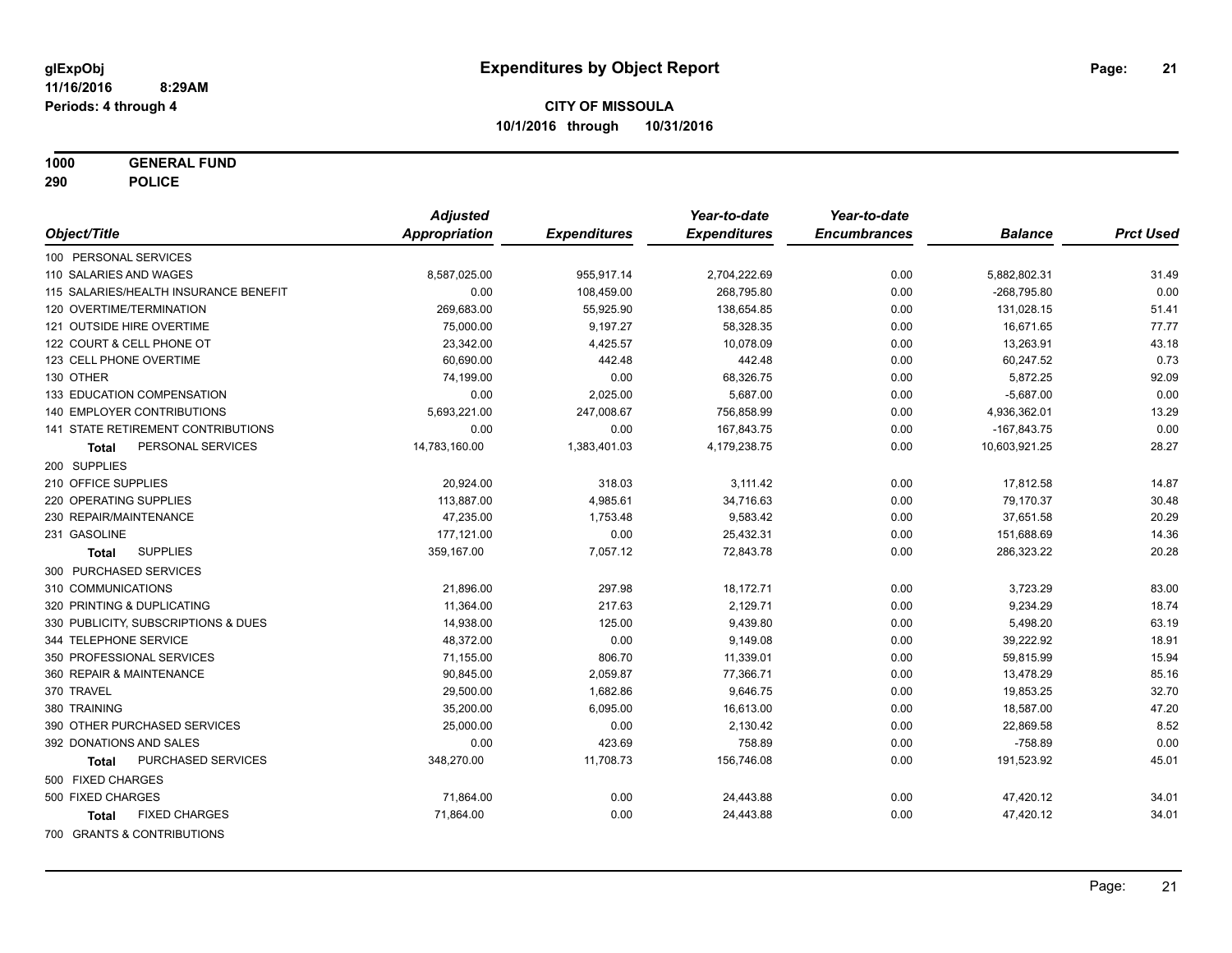**1000 GENERAL FUND 290 POLICE**

|                    |                                   | <b>Adjusted</b> |                     | Year-to-date        | Year-to-date        |                |                  |
|--------------------|-----------------------------------|-----------------|---------------------|---------------------|---------------------|----------------|------------------|
| Object/Title       |                                   | Appropriation   | <b>Expenditures</b> | <b>Expenditures</b> | <b>Encumbrances</b> | <b>Balance</b> | <b>Prct Used</b> |
|                    | 700 GRANTS & CONTRIBUTIONS        | 4,000.00        | 0.00                | 0.00                | 0.00                | 4,000.00       | 0.00             |
| Total              | <b>GRANTS &amp; CONTRIBUTIONS</b> | 4,000.00        | 0.00                | 0.00                | 0.00                | 4,000.00       | 0.00             |
| 800 OTHER OBJECTS  |                                   |                 |                     |                     |                     |                |                  |
|                    | 820 TRANSFERS TO OTHER FUNDS      | 6,000.00        | 0.00                | 6,000.00            | 0.00                | 0.00           | 100.00           |
| 850 SALARY SAVINGS |                                   | 0.00            | 0.00                | 0.00                | 0.00                | 0.00           | 0.00             |
| Total              | OTHER OBJECTS                     | 6.000.00        | 0.00                | 6,000.00            | 0.00                | 0.00           | 100.00           |
| 900 CAPITAL OUTLAY |                                   |                 |                     |                     |                     |                |                  |
|                    | 940 MACHINERY & EQUIPMENT         | 0.00            | 0.00                | 0.00                | 0.00                | 0.00           | 0.00             |
| <b>Total</b>       | <b>CAPITAL OUTLAY</b>             | 0.00            | 0.00                | 0.00                | 0.00                | 0.00           | 0.00             |
| <b>Total</b>       | <b>POLICE</b>                     | 15.572.461.00   | 1.402.166.88        | 4.439.272.49        | 0.00                | 11.133.188.51  | 28.51            |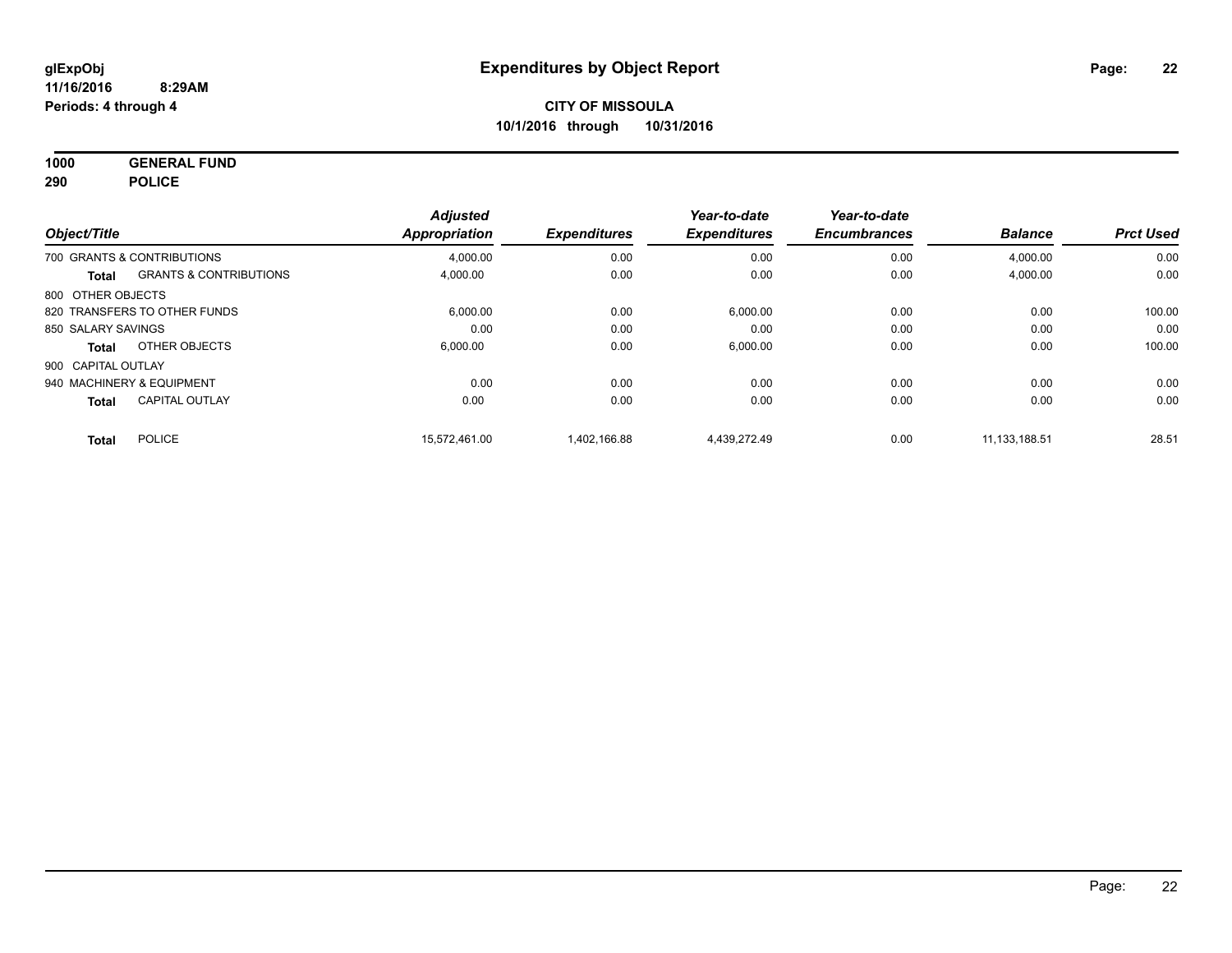**1000 GENERAL FUND 300 FIRE**

|                                           | <b>Adjusted</b> |                     | Year-to-date        | Year-to-date        |                |                  |
|-------------------------------------------|-----------------|---------------------|---------------------|---------------------|----------------|------------------|
| Object/Title                              | Appropriation   | <b>Expenditures</b> | <b>Expenditures</b> | <b>Encumbrances</b> | <b>Balance</b> | <b>Prct Used</b> |
| 100 PERSONAL SERVICES                     |                 |                     |                     |                     |                |                  |
| 110 SALARIES AND WAGES                    | 6,855,260.00    | 779,523.90          | 2,238,659.53        | 0.00                | 4,616,600.47   | 32.66            |
| 115 SALARIES/HEALTH INSURANCE BENEFIT     | 775,431.00      | 95,823.00           | 255,106.80          | 0.00                | 520,324.20     | 32.90            |
| 120 OVERTIME/TERMINATION                  | 830,972.00      | 50,977.34           | 406,042.09          | 0.00                | 424,929.91     | 48.86            |
| 130 OTHER                                 | 57,500.00       | 0.00                | 56,875.00           | 0.00                | 625.00         | 98.91            |
| 140 EMPLOYER CONTRIBUTIONS                | 1,687,063.00    | 182,054.80          | 551,536.51          | 0.00                | 1,135,526.49   | 32.69            |
| 141 STATE RETIREMENT CONTRIBUTIONS        | 2,439,433.00    | 0.00                | 181,893.15          | 0.00                | 2,257,539.85   | 7.46             |
| PERSONAL SERVICES<br>Total                | 12,645,659.00   | 1,108,379.04        | 3,690,113.08        | 0.00                | 8,955,545.92   | 29.18            |
| 200 SUPPLIES                              |                 |                     |                     |                     |                |                  |
| 210 OFFICE SUPPLIES                       | 16,004.00       | 191.99              | 4,697.46            | 0.00                | 11,306.54      | 29.35            |
| 220 OPERATING SUPPLIES                    | 216,944.00      | 22,907.33           | 56,410.58           | 0.00                | 160,533.42     | 26.00            |
| 230 REPAIR/MAINTENANCE                    | 61,500.00       | 3,619.44            | 19,098.15           | 0.00                | 42,401.85      | 31.05            |
| 231 GASOLINE                              | 61,827.00       | 2,744.34            | 10,446.23           | 0.00                | 51,380.77      | 16.90            |
| 240 OTHER SUPPLIES                        | 593.00          | 0.00                | 0.00                | 0.00                | 593.00         | 0.00             |
| <b>SUPPLIES</b><br>Total                  | 356,868.00      | 29,463.10           | 90,652.42           | 0.00                | 266,215.58     | 25.40            |
| 300 PURCHASED SERVICES                    |                 |                     |                     |                     |                |                  |
| 310 COMMUNICATIONS                        | 577.00          | 81.89               | 177.58              | 0.00                | 399.42         | 30.78            |
| 320 PRINTING & DUPLICATING                | 1,488.00        | 235.06              | 503.61              | 0.00                | 984.39         | 33.84            |
| 330 PUBLICITY, SUBSCRIPTIONS & DUES       | 10,863.00       | 0.00                | 2,444.00            | 0.00                | 8,419.00       | 22.50            |
| 340 SEWER                                 | 1,429.00        | 0.00                | 549.60              | 0.00                | 879.40         | 38.46            |
| 341 ELECTRICITY & NATURAL GAS             | 69,567.00       | 4,867.97            | 14,783.46           | 0.00                | 54,783.54      | 21.25            |
| 343 WATER CHARGES                         | 14,677.00       | 1,284.87            | 4,089.00            | 0.00                | 10,588.00      | 27.86            |
| 344 TELEPHONE SERVICE                     | 19,484.00       | 1,007.58            | 4,545.84            | 0.00                | 14,938.16      | 23.33            |
| 345 GARBAGE                               | 5,680.00        | 0.00                | 1,363.65            | 0.00                | 4,316.35       | 24.01            |
| 350 PROFESSIONAL SERVICES                 | 24,272.00       | 1,200.00            | 1,392.00            | 0.00                | 22,880.00      | 5.74             |
| 360 REPAIR & MAINTENANCE                  | 67,035.00       | 828.11              | 11,793.62           | 0.00                | 55,241.38      | 17.59            |
| 370 TRAVEL                                | 20,017.00       | 206.00              | 373.32              | 0.00                | 19,643.68      | 1.87             |
| 380 TRAINING                              | 14,016.00       | 355.45              | 481.70              | 0.00                | 13,534.30      | 3.44             |
| 390 OTHER PURCHASED SERVICES              | 11,580.00       | 32.18               | 32.18               | 0.00                | 11,547.82      | 0.28             |
| <b>PURCHASED SERVICES</b><br><b>Total</b> | 260,685.00      | 10,099.11           | 42,529.56           | 0.00                | 218,155.44     | 16.31            |
| 500 FIXED CHARGES                         |                 |                     |                     |                     |                |                  |
| 500 FIXED CHARGES                         | 226.00          | 0.00                | 0.00                | 0.00                | 226.00         | 0.00             |
| 530 EQUIPMENT RENTAL                      | 0.00            | 0.00                | 0.00                | 0.00                | 0.00           | 0.00             |
| <b>FIXED CHARGES</b><br>Total             | 226.00          | 0.00                | 0.00                | 0.00                | 226.00         | 0.00             |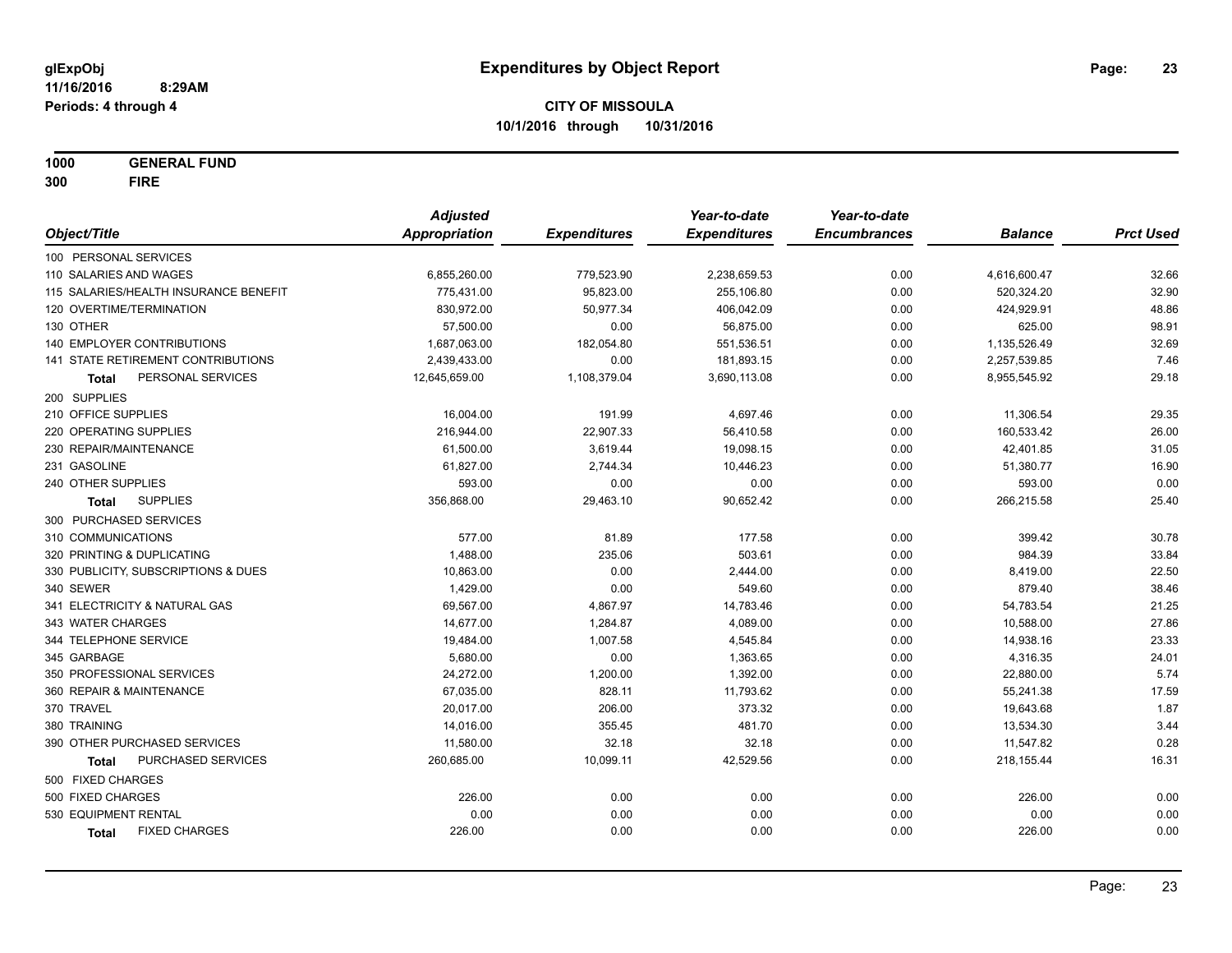**1000 GENERAL FUND 300 FIRE**

| Object/Title       |                                   | <b>Adjusted</b><br><b>Appropriation</b> | <b>Expenditures</b> | Year-to-date<br><b>Expenditures</b> | Year-to-date<br><b>Encumbrances</b> | <b>Balance</b> | <b>Prct Used</b> |
|--------------------|-----------------------------------|-----------------------------------------|---------------------|-------------------------------------|-------------------------------------|----------------|------------------|
|                    | 700 GRANTS & CONTRIBUTIONS        |                                         |                     |                                     |                                     |                |                  |
|                    | 700 GRANTS & CONTRIBUTIONS        | 2.700.00                                | 0.00                | 2,700.00                            | 0.00                                | 0.00           | 100.00           |
| <b>Total</b>       | <b>GRANTS &amp; CONTRIBUTIONS</b> | 2,700.00                                | 0.00                | 2,700.00                            | 0.00                                | 0.00           | 100.00           |
| 800 OTHER OBJECTS  |                                   |                                         |                     |                                     |                                     |                |                  |
|                    | 820 TRANSFERS TO OTHER FUNDS      | 0.00                                    | 0.00                | 0.00                                | 0.00                                | 0.00           | 0.00             |
| 850 SALARY SAVINGS |                                   | 0.00                                    | 0.00                | 0.00                                | 0.00                                | 0.00           | 0.00             |
| <b>Total</b>       | OTHER OBJECTS                     | 0.00                                    | 0.00                | 0.00                                | 0.00                                | 0.00           | 0.00             |
| 900 CAPITAL OUTLAY |                                   |                                         |                     |                                     |                                     |                |                  |
|                    | 940 MACHINERY & EQUIPMENT         | 0.00                                    | 0.00                | 0.00                                | 0.00                                | 0.00           | 0.00             |
| <b>Total</b>       | <b>CAPITAL OUTLAY</b>             | 0.00                                    | 0.00                | 0.00                                | 0.00                                | 0.00           | 0.00             |
| <b>Total</b>       | <b>FIRE</b>                       | 13,266,138.00                           | 1,147,941.25        | 3,825,995.06                        | 0.00                                | 9,440,142.94   | 28.84            |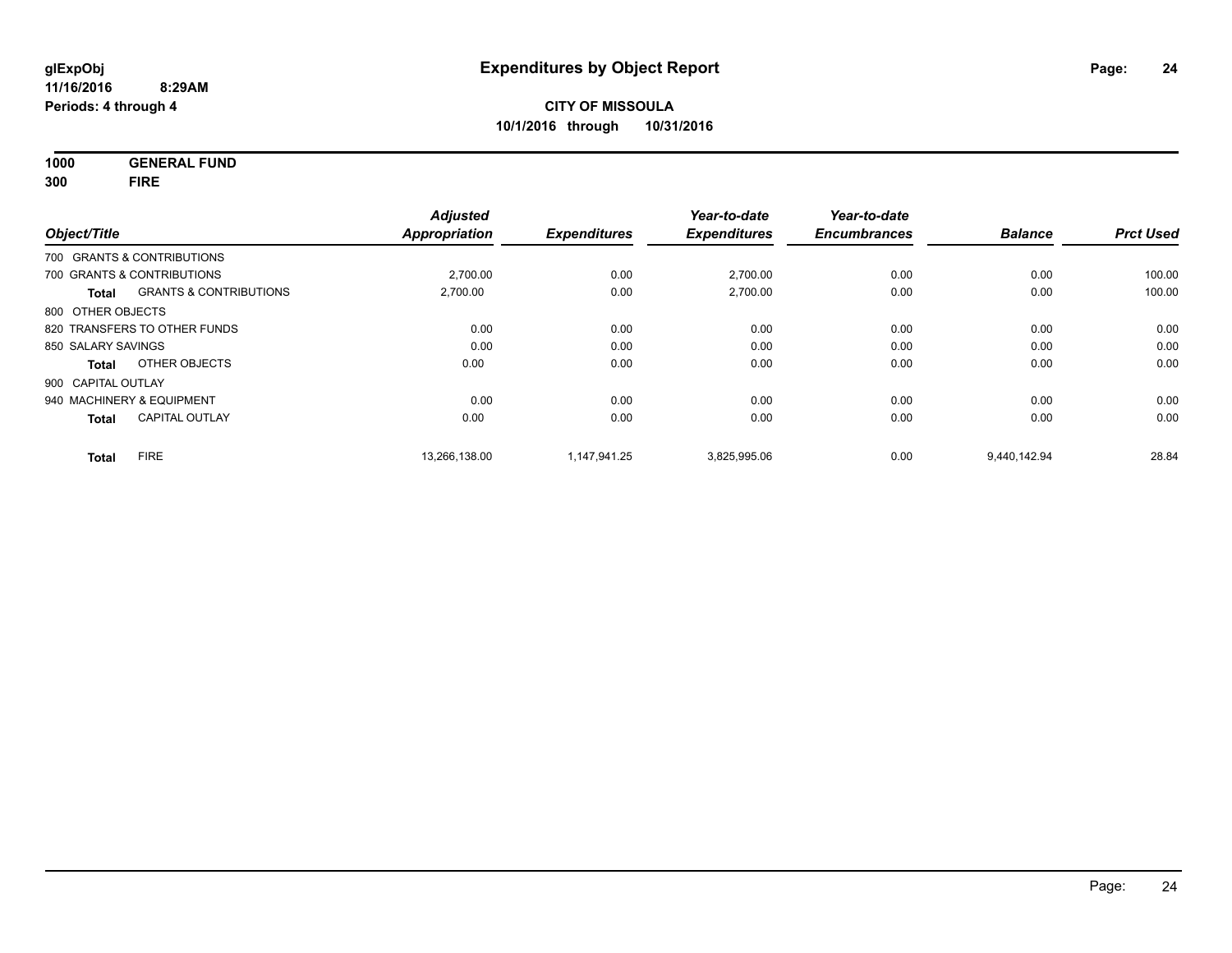#### **1000 GENERAL FUND**

**320 STREET MAINTENANCE**

|                                           | <b>Adjusted</b>      |                     | Year-to-date        | Year-to-date        |                |                  |
|-------------------------------------------|----------------------|---------------------|---------------------|---------------------|----------------|------------------|
| Object/Title                              | <b>Appropriation</b> | <b>Expenditures</b> | <b>Expenditures</b> | <b>Encumbrances</b> | <b>Balance</b> | <b>Prct Used</b> |
| 100 PERSONAL SERVICES                     |                      |                     |                     |                     |                |                  |
| 110 SALARIES AND WAGES                    | 1,434,541.00         | 162,989.32          | 462,996.50          | 0.00                | 971,544.50     | 32.27            |
| 120 OVERTIME/TERMINATION                  | 15,000.00            | 0.00                | 888.67              | 0.00                | 14,111.33      | 5.92             |
| 130 OTHER                                 | 6,000.00             | 455.00              | 1,637.74            | 0.00                | 4,362.26       | 27.30            |
| 140 EMPLOYER CONTRIBUTIONS                | 805,036.00           | 81,994.03           | 275,050.67          | 0.00                | 529,985.33     | 34.17            |
| 141 STATE RETIREMENT CONTRIBUTIONS        | 0.00                 | 0.00                | 0.00                | 0.00                | 0.00           | 0.00             |
| PERSONAL SERVICES<br><b>Total</b>         | 2,260,577.00         | 245,438.35          | 740,573.58          | 0.00                | 1,520,003.42   | 32.76            |
| 200 SUPPLIES                              |                      |                     |                     |                     |                |                  |
| 210 OFFICE SUPPLIES                       | 1,600.00             | 0.00                | 0.00                | 0.00                | 1,600.00       | 0.00             |
| 220 OPERATING SUPPLIES                    | 170,318.00           | 857.48              | 3,462.70            | 0.00                | 166,855.30     | 2.03             |
| 230 REPAIR/MAINTENANCE                    | 84,215.00            | 0.00                | 1,415.00            | 0.00                | 82,800.00      | 1.68             |
| 231 GASOLINE                              | 218,603.00           | 11,655.74           | 21,890.67           | 0.00                | 196,712.33     | 10.01            |
| 240 OTHER SUPPLIES                        | 0.00                 | 0.00                | 0.00                | 0.00                | 0.00           | 0.00             |
| 250 SUPPLIES FOR RESALE                   | 0.00                 | 0.00                | 0.00                | 0.00                | 0.00           | 0.00             |
| <b>SUPPLIES</b><br><b>Total</b>           | 474,736.00           | 12,513.22           | 26,768.37           | 0.00                | 447,967.63     | 5.64             |
| 300 PURCHASED SERVICES                    |                      |                     |                     |                     |                |                  |
| 310 COMMUNICATIONS                        | 0.00                 | 0.00                | 0.00                | 0.00                | 0.00           | 0.00             |
| 320 PRINTING & DUPLICATING                | 7,000.00             | 0.00                | 271.29              | 0.00                | 6,728.71       | 3.88             |
| 330 PUBLICITY, SUBSCRIPTIONS & DUES       | 3,000.00             | 0.00                | 427.64              | 0.00                | 2,572.36       | 14.25            |
| 341 ELECTRICITY & NATURAL GAS             | 0.00                 | 0.00                | 0.00                | 0.00                | 0.00           | 0.00             |
| 343 WATER CHARGES                         | 0.00                 | 1,029.68            | 2,708.42            | 0.00                | $-2,708.42$    | 0.00             |
| 344 TELEPHONE SERVICE                     | 7.000.00             | 168.40              | 337.12              | 0.00                | 6,662.88       | 4.82             |
| 345 GARBAGE                               | 9,392.00             | 139.00              | 189.25              | 0.00                | 9,202.75       | 2.02             |
| 350 PROFESSIONAL SERVICES                 | 3,500.00             | 210.00              | 235.00              | 0.00                | 3,265.00       | 6.71             |
| 360 REPAIR & MAINTENANCE                  | 22,650.00            | 0.00                | 0.00                | 0.00                | 22,650.00      | 0.00             |
| 370 TRAVEL                                | 2,300.00             | 595.28              | 935.09              | 0.00                | 1,364.91       | 40.66            |
| 380 TRAINING                              | 1,500.00             | 340.00              | 490.00              | 0.00                | 1,010.00       | 32.67            |
| PURCHASED SERVICES<br><b>Total</b>        | 56,342.00            | 2,482.36            | 5,593.81            | 0.00                | 50,748.19      | 9.93             |
| 400 BUILDING MATERIALS                    |                      |                     |                     |                     |                |                  |
| <b>400 BUILDING MATERIALS</b>             | 62,263.00            | 0.00                | 33,370.86           | 0.00                | 28,892.14      | 53.60            |
| <b>BUILDING MATERIALS</b><br><b>Total</b> | 62,263.00            | 0.00                | 33,370.86           | 0.00                | 28,892.14      | 53.60            |
| 500 FIXED CHARGES                         |                      |                     |                     |                     |                |                  |
| 500 FIXED CHARGES                         | 30,500.00            | 0.00                | 3,874.25            | 0.00                | 26,625.75      | 12.70            |
|                                           |                      |                     |                     |                     |                |                  |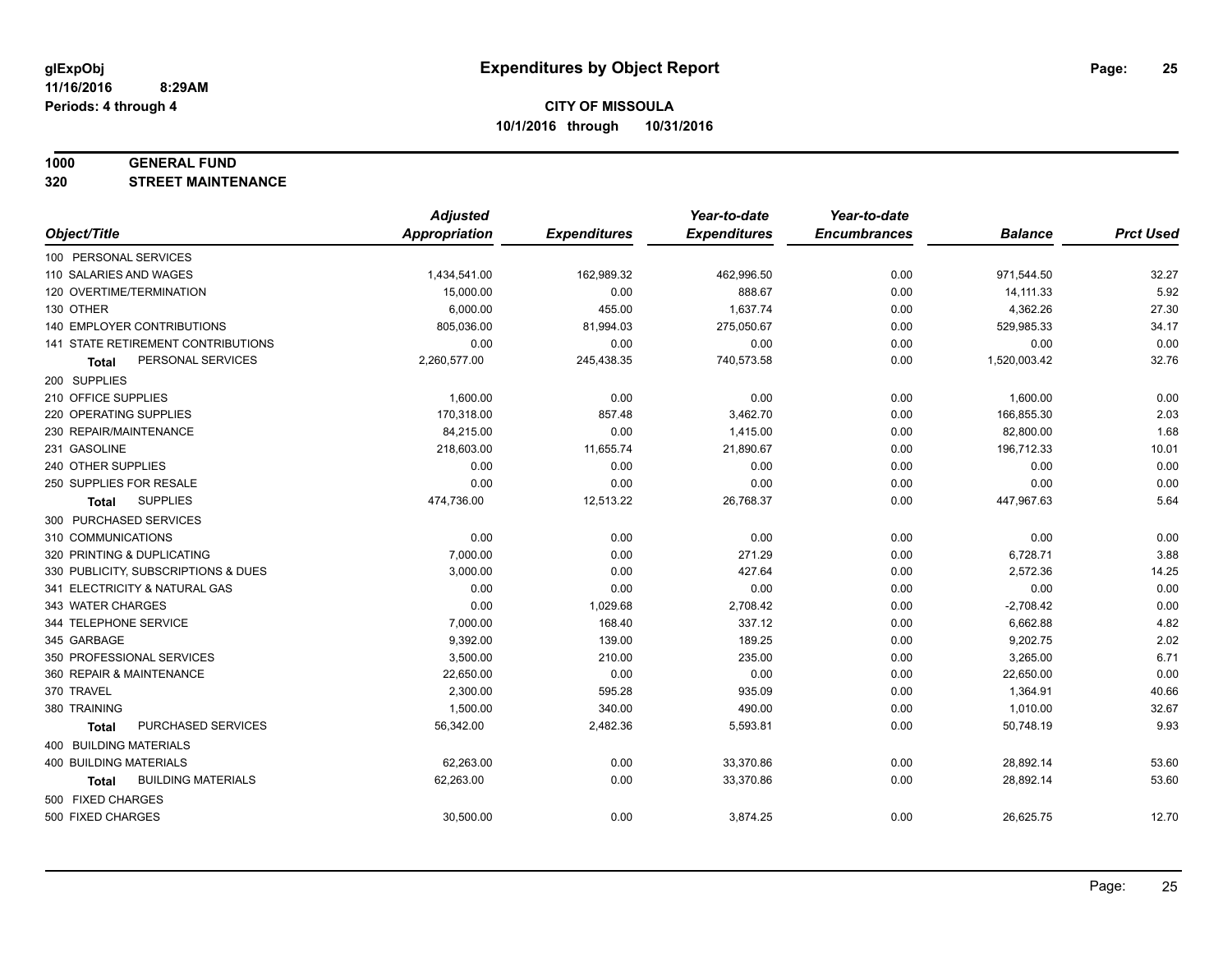#### **1000 GENERAL FUND**

**320 STREET MAINTENANCE**

|                    |                             | <b>Adjusted</b> |                     | Year-to-date        | Year-to-date        |                |                  |
|--------------------|-----------------------------|-----------------|---------------------|---------------------|---------------------|----------------|------------------|
| Object/Title       |                             | Appropriation   | <b>Expenditures</b> | <b>Expenditures</b> | <b>Encumbrances</b> | <b>Balance</b> | <b>Prct Used</b> |
| <b>Total</b>       | <b>FIXED CHARGES</b>        | 30,500.00       | 0.00                | 3,874.25            | 0.00                | 26,625.75      | 12.70            |
| 600 DEBT SERVICE   |                             |                 |                     |                     |                     |                |                  |
| 610 PRINCIPAL      |                             | 0.00            | 0.00                | 0.00                | 0.00                | 0.00           | 0.00             |
|                    | 620 INTEREST / SERVICE FEES | 0.00            | 0.00                | 0.00                | 0.00                | 0.00           | 0.00             |
| <b>Total</b>       | <b>DEBT SERVICE</b>         | 0.00            | 0.00                | 0.00                | 0.00                | 0.00           | 0.00             |
| 900 CAPITAL OUTLAY |                             |                 |                     |                     |                     |                |                  |
| 930 IMPROVEMENTS   |                             | 104.814.00      | 0.00                | 39,729.45           | 0.00                | 65.084.55      | 37.90            |
|                    | 940 MACHINERY & EQUIPMENT   | 0.00            | 0.00                | 0.00                | 0.00                | 0.00           | 0.00             |
| <b>Total</b>       | <b>CAPITAL OUTLAY</b>       | 104.814.00      | 0.00                | 39,729.45           | 0.00                | 65,084.55      | 37.90            |
| <b>Total</b>       | <b>STREET MAINTENANCE</b>   | 2,989,232.00    | 260.433.93          | 849.910.32          | 0.00                | 2.139.321.68   | 28.43            |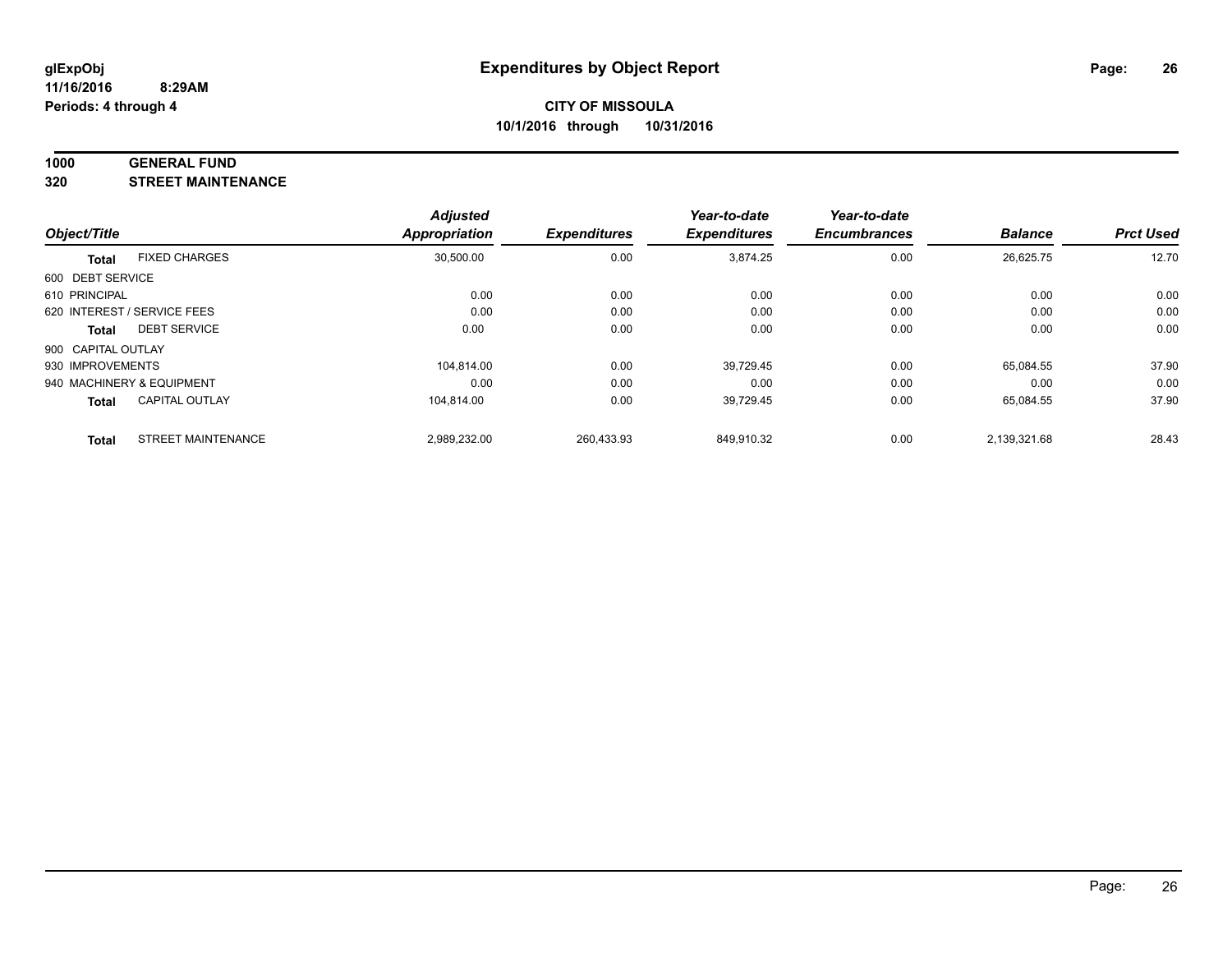#### **1000 GENERAL FUND**

**321 FACIITIES MAINTENANCE**

|                                     | <b>Adjusted</b>      |                     | Year-to-date        | Year-to-date        |                |                  |
|-------------------------------------|----------------------|---------------------|---------------------|---------------------|----------------|------------------|
| Object/Title                        | <b>Appropriation</b> | <b>Expenditures</b> | <b>Expenditures</b> | <b>Encumbrances</b> | <b>Balance</b> | <b>Prct Used</b> |
| 100 PERSONAL SERVICES               |                      |                     |                     |                     |                |                  |
| 110 SALARIES AND WAGES              | 650,701.00           | 82,040.53           | 248,417.39          | 0.00                | 402,283.61     | 38.18            |
| 120 OVERTIME/TERMINATION            | 2,000.00             | 0.00                | 0.00                | 0.00                | 2,000.00       | 0.00             |
| 130 OTHER                           | 2,480.00             | 105.00              | 451.50              | 0.00                | 2,028.50       | 18.21            |
| <b>140 EMPLOYER CONTRIBUTIONS</b>   | 290,779.00           | 32,062.93           | 107,839.39          | 0.00                | 182,939.61     | 37.09            |
| 141 STATE RETIREMENT CONTRIBUTIONS  | 0.00                 | 0.00                | 0.00                | 0.00                | 0.00           | 0.00             |
| PERSONAL SERVICES<br>Total          | 945,960.00           | 114,208.46          | 356,708.28          | 0.00                | 589,251.72     | 37.71            |
| 200 SUPPLIES                        |                      |                     |                     |                     |                |                  |
| 210 OFFICE SUPPLIES                 | 1,000.00             | 517.47              | 561.62              | 0.00                | 438.38         | 56.16            |
| 220 OPERATING SUPPLIES              | 34,892.00            | 1,792.30            | 13,948.34           | 0.00                | 20,943.66      | 39.98            |
| 230 REPAIR/MAINTENANCE              | 39,399.00            | 3,504.46            | 6,967.20            | 0.00                | 32,431.80      | 17.68            |
| 231 GASOLINE                        | 3,202.00             | 0.00                | 272.65              | 0.00                | 2,929.35       | 8.51             |
| 240 OTHER SUPPLIES                  | 11,010.00            | 45.30               | 220.27              | 0.00                | 10,789.73      | 2.00             |
| <b>SUPPLIES</b><br>Total            | 89,503.00            | 5,859.53            | 21,970.08           | 0.00                | 67,532.92      | 24.55            |
| 300 PURCHASED SERVICES              |                      |                     |                     |                     |                |                  |
| 310 COMMUNICATIONS                  | 150.00               | 0.00                | 0.00                | 0.00                | 150.00         | 0.00             |
| 320 PRINTING & DUPLICATING          | 350.00               | 0.00                | 0.00                | 0.00                | 350.00         | 0.00             |
| 330 PUBLICITY, SUBSCRIPTIONS & DUES | 230.00               | 0.00                | 0.00                | 0.00                | 230.00         | 0.00             |
| 340 SEWER                           | 2,803.00             | 0.00                | 719.14              | 0.00                | 2,083.86       | 25.66            |
| 341 ELECTRICITY & NATURAL GAS       | 209,433.00           | 15,357.52           | 43,149.10           | 0.00                | 166,283.90     | 20.60            |
| 343 WATER CHARGES                   | 12,356.00            | 521.54              | 1,636.28            | 0.00                | 10,719.72      | 13.24            |
| 344 TELEPHONE SERVICE               | 2,590.00             | 534.68              | 771.63              | 0.00                | 1,818.37       | 29.79            |
| 345 GARBAGE                         | 13,253.00            | 305.88              | 2,447.54            | 0.00                | 10,805.46      | 18.47            |
| 350 PROFESSIONAL SERVICES           | 14,644.00            | 837.76              | 5,097.22            | 0.00                | 9,546.78       | 34.81            |
| 360 REPAIR & MAINTENANCE            | 269,346.00           | 33,643.02           | 83,156.82           | 0.00                | 186,189.18     | 30.87            |
| 370 TRAVEL                          | 1,050.00             | 0.00                | 0.00                | 0.00                | 1,050.00       | 0.00             |
| 380 TRAINING                        | 850.00               | 0.00                | 0.00                | 0.00                | 850.00         | 0.00             |
| PURCHASED SERVICES<br>Total         | 527,055.00           | 51,200.40           | 136,977.73          | 0.00                | 390,077.27     | 25.99            |
| 800 OTHER OBJECTS                   |                      |                     |                     |                     |                |                  |
| 845 CONTINGENCY                     | 0.00                 | 0.00                | 0.00                | 0.00                | 0.00           | 0.00             |
| OTHER OBJECTS<br>Total              | 0.00                 | 0.00                | 0.00                | 0.00                | 0.00           | 0.00             |
| 900 CAPITAL OUTLAY                  |                      |                     |                     |                     |                |                  |
| 940 MACHINERY & EQUIPMENT           | 0.00                 | 0.00                | 0.00                | 0.00                | 0.00           | 0.00             |
|                                     |                      |                     |                     |                     |                |                  |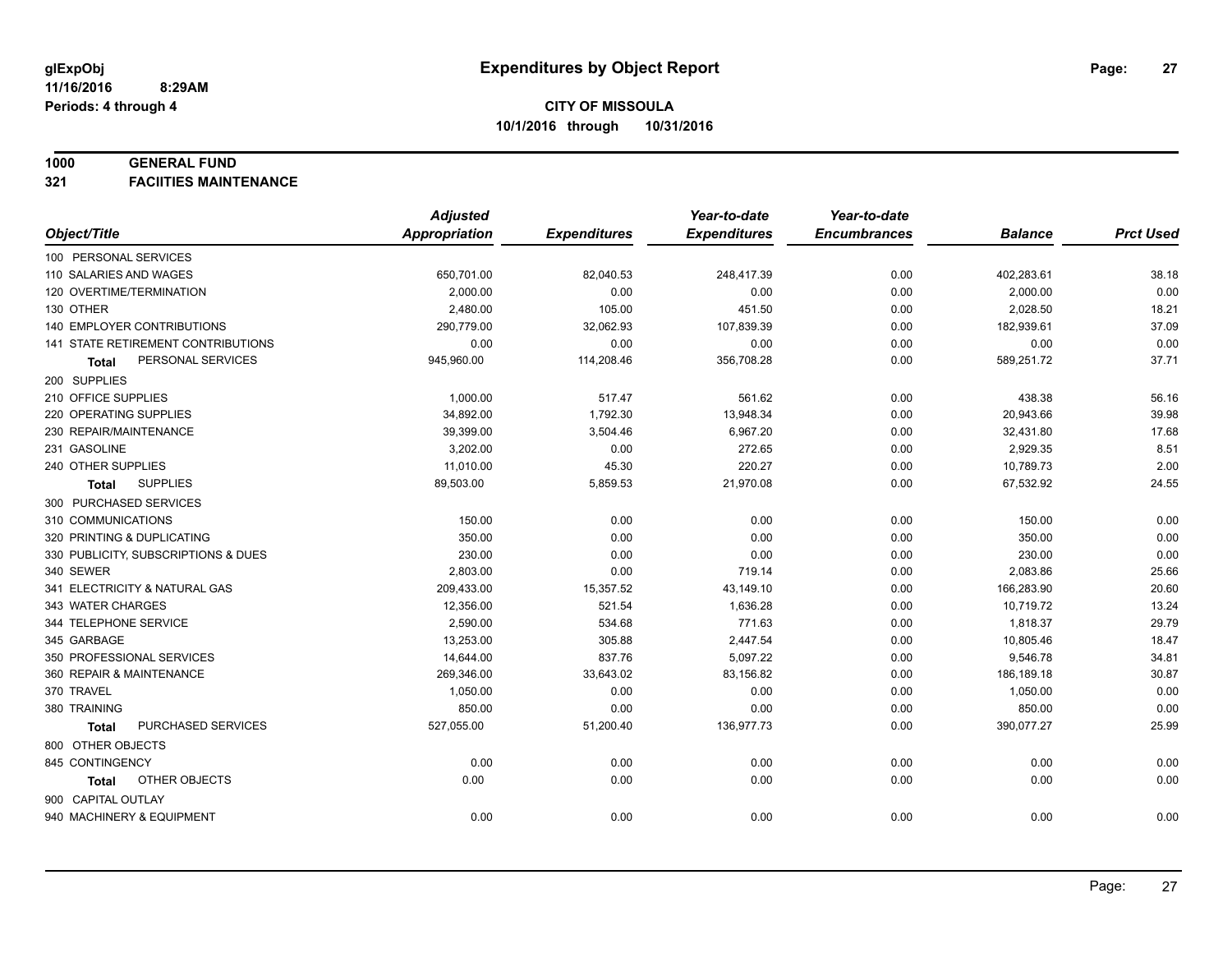#### **11/16/2016 8:29AM Periods: 4 through 4**

# **CITY OF MISSOULA 10/1/2016 through 10/31/2016**

# **1000 GENERAL FUND**

**321 FACIITIES MAINTENANCE**

| Object/Title |                              | <b>Adjusted</b><br>Appropriation | <b>Expenditures</b> | Year-to-date<br><b>Expenditures</b> | Year-to-date<br><b>Encumbrances</b> | <b>Balance</b> | <b>Prct Used</b> |
|--------------|------------------------------|----------------------------------|---------------------|-------------------------------------|-------------------------------------|----------------|------------------|
| <b>Total</b> | CAPITAL OUTLAY               | 0.00                             | 0.00                | 0.00                                | 0.00                                | 0.00           | 0.00             |
| <b>Total</b> | <b>FACIITIES MAINTENANCE</b> | .562,518.00                      | 171,268.39          | 515,656.09                          | 0.00                                | 1,046,861.91   | 33.00            |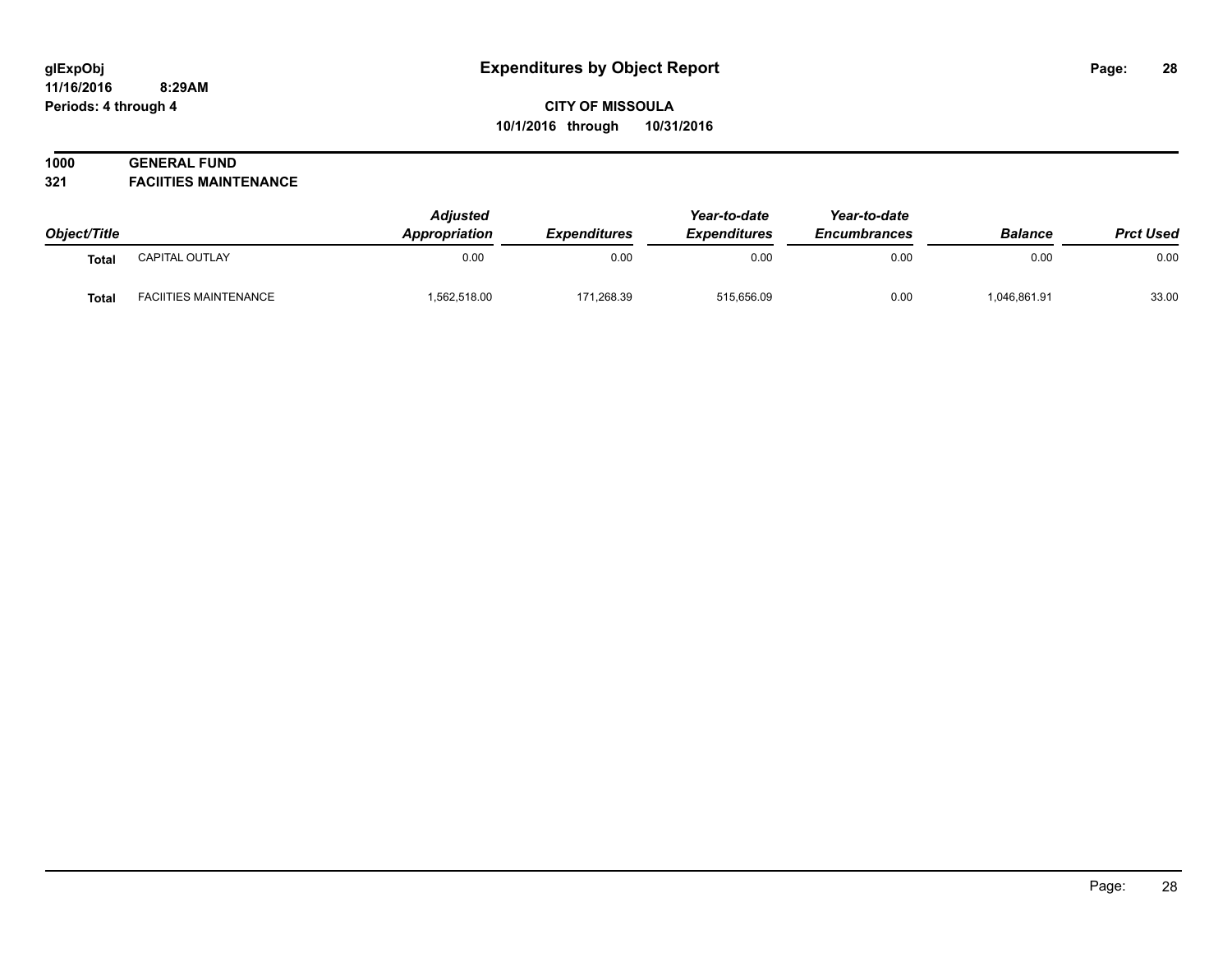# **1000 GENERAL FUND**

**340 CEMETERY**

|                                           | <b>Adjusted</b>      |                     | Year-to-date        | Year-to-date        |                |                  |
|-------------------------------------------|----------------------|---------------------|---------------------|---------------------|----------------|------------------|
| Object/Title                              | <b>Appropriation</b> | <b>Expenditures</b> | <b>Expenditures</b> | <b>Encumbrances</b> | <b>Balance</b> | <b>Prct Used</b> |
| 100 PERSONAL SERVICES                     |                      |                     |                     |                     |                |                  |
| 110 SALARIES AND WAGES                    | 368,304.00           | 41,219.01           | 127,477.10          | 0.00                | 240,826.90     | 34.61            |
| 120 OVERTIME/TERMINATION                  | 5,000.00             | 1,521.50            | 2,659.44            | 0.00                | 2,340.56       | 53.19            |
| 140 EMPLOYER CONTRIBUTIONS                | 158,619.00           | 15,772.36           | 60,858.90           | 0.00                | 97,760.10      | 38.37            |
| 141 STATE RETIREMENT CONTRIBUTIONS        | 0.00                 | 0.00                | 0.00                | 0.00                | 0.00           | 0.00             |
| PERSONAL SERVICES<br>Total                | 531,923.00           | 58,512.87           | 190,995.44          | 0.00                | 340,927.56     | 35.91            |
| 200 SUPPLIES                              |                      |                     |                     |                     |                |                  |
| 210 OFFICE SUPPLIES                       | 2,770.00             | 50.85               | 131.59              | 0.00                | 2,638.41       | 4.75             |
| 220 OPERATING SUPPLIES                    | 35,802.00            | 1,527.99            | 12,584.14           | 0.00                | 23,217.86      | 35.15            |
| 230 REPAIR/MAINTENANCE                    | 20,120.00            | 525.80              | 3,704.45            | 0.00                | 16,415.55      | 18.41            |
| 231 GASOLINE                              | 14,398.00            | 0.00                | 1,891.45            | 0.00                | 12,506.55      | 13.14            |
| 240 OTHER SUPPLIES                        | 0.00                 | 0.00                | 0.00                | 0.00                | 0.00           | 0.00             |
| 250 SUPPLIES FOR RESALE                   | 0.00                 | 0.00                | 0.00                | 0.00                | 0.00           | 0.00             |
| <b>SUPPLIES</b><br>Total                  | 73,090.00            | 2,104.64            | 18,311.63           | 0.00                | 54,778.37      | 25.05            |
| 300 PURCHASED SERVICES                    |                      |                     |                     |                     |                |                  |
| 310 COMMUNICATIONS                        | 1,933.00             | 25.39               | 1,074.84            | 0.00                | 858.16         | 55.60            |
| 320 PRINTING & DUPLICATING                | 775.00               | 0.00                | 202.26              | 0.00                | 572.74         | 26.10            |
| 330 PUBLICITY, SUBSCRIPTIONS & DUES       | 813.00               | 16.87               | 248.74              | 0.00                | 564.26         | 30.60            |
| 341 ELECTRICITY & NATURAL GAS             | 18,580.00            | 1,835.96            | 6,031.99            | 0.00                | 12,548.01      | 32.46            |
| 343 WATER CHARGES                         | 1,082.00             | 63.32               | 196.08              | 0.00                | 885.92         | 18.12            |
| 344 TELEPHONE SERVICE                     | 2,400.00             | 0.00                | 456.73              | 0.00                | 1,943.27       | 19.03            |
| 345 GARBAGE                               | 1,286.00             | 0.00                | 313.45              | 0.00                | 972.55         | 24.37            |
| 350 PROFESSIONAL SERVICES                 | 1,000.00             | 0.00                | 0.00                | 0.00                | 1,000.00       | 0.00             |
| 360 REPAIR & MAINTENANCE                  | 3,700.00             | 256.74              | 998.02              | 0.00                | 2,701.98       | 26.97            |
| 370 TRAVEL                                | 500.00               | 0.00                | 0.00                | 0.00                | 500.00         | 0.00             |
| 380 TRAINING                              | 6,006.00             | 0.00                | 50.00               | 0.00                | 5,956.00       | 0.83             |
| 390 OTHER PURCHASED SERVICES              | 3,342.00             | 202.80              | 866.55              | 0.00                | 2,475.45       | 25.93            |
| PURCHASED SERVICES<br><b>Total</b>        | 41,417.00            | 2,401.08            | 10,438.66           | 0.00                | 30,978.34      | 25.20            |
| 400 BUILDING MATERIALS                    |                      |                     |                     |                     |                |                  |
| 400 BUILDING MATERIALS                    | 0.00                 | 0.00                | 0.00                | 0.00                | 0.00           | 0.00             |
| <b>BUILDING MATERIALS</b><br><b>Total</b> | 0.00                 | 0.00                | 0.00                | 0.00                | 0.00           | 0.00             |
| 500 FIXED CHARGES                         |                      |                     |                     |                     |                |                  |
| 500 FIXED CHARGES                         | 0.00                 | 0.00                | 0.00                | 0.00                | 0.00           | 0.00             |
| 530 EQUIPMENT RENTAL                      | 500.00               | 10.50               | 266.50              | 0.00                | 233.50         | 53.30            |
|                                           |                      |                     |                     |                     |                |                  |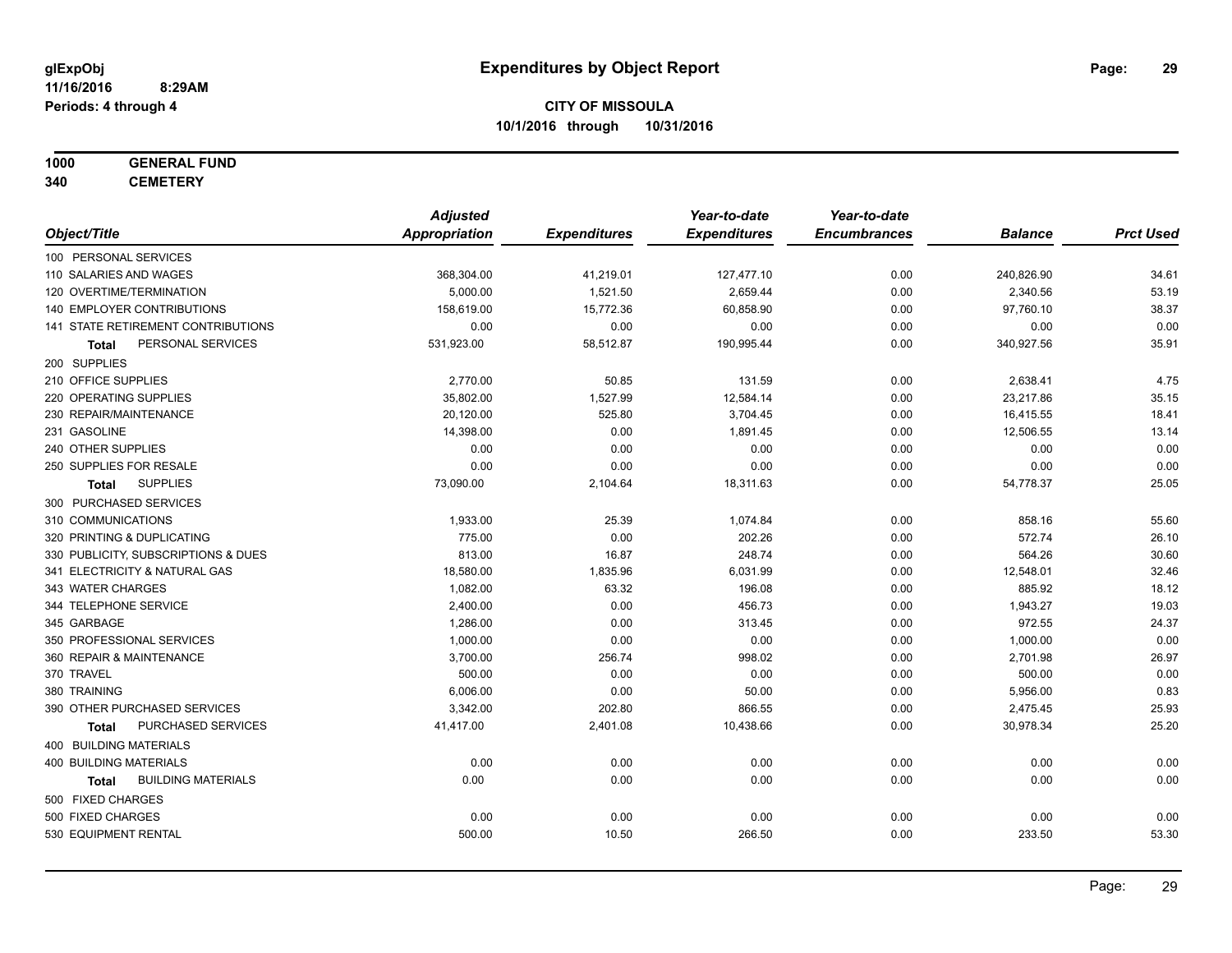#### **1000 GENERAL FUND 340 CEMETERY**

|                           |                       | <b>Adjusted</b>      |                     | Year-to-date        | Year-to-date        |                |                  |
|---------------------------|-----------------------|----------------------|---------------------|---------------------|---------------------|----------------|------------------|
| Object/Title              |                       | <b>Appropriation</b> | <b>Expenditures</b> | <b>Expenditures</b> | <b>Encumbrances</b> | <b>Balance</b> | <b>Prct Used</b> |
| <b>Total</b>              | <b>FIXED CHARGES</b>  | 500.00               | 10.50               | 266.50              | 0.00                | 233.50         | 53.30            |
| 800 OTHER OBJECTS         |                       |                      |                     |                     |                     |                |                  |
| 845 CONTINGENCY           |                       | 8,185.00             | 0.00                | 5,720.00            | 0.00                | 2,465.00       | 69.88            |
| 850 SALARY SAVINGS        |                       | 0.00                 | 0.00                | 0.00                | 0.00                | 0.00           | 0.00             |
| <b>Total</b>              | OTHER OBJECTS         | 8,185.00             | 0.00                | 5,720.00            | 0.00                | 2,465.00       | 69.88            |
| 900 CAPITAL OUTLAY        |                       |                      |                     |                     |                     |                |                  |
| 920 BUILDINGS             |                       | 0.00                 | 0.00                | 0.00                | 0.00                | 0.00           | 0.00             |
| 930 IMPROVEMENTS          |                       | 0.00                 | 0.00                | 0.00                | 0.00                | 0.00           | 0.00             |
| 940 MACHINERY & EQUIPMENT |                       | 0.00                 | 0.00                | 0.00                | 0.00                | 0.00           | 0.00             |
| <b>Total</b>              | <b>CAPITAL OUTLAY</b> | 0.00                 | 0.00                | 0.00                | 0.00                | 0.00           | 0.00             |
| <b>Total</b>              | <b>CEMETERY</b>       | 655,115.00           | 63,029.09           | 225,732.23          | 0.00                | 429,382.77     | 34.46            |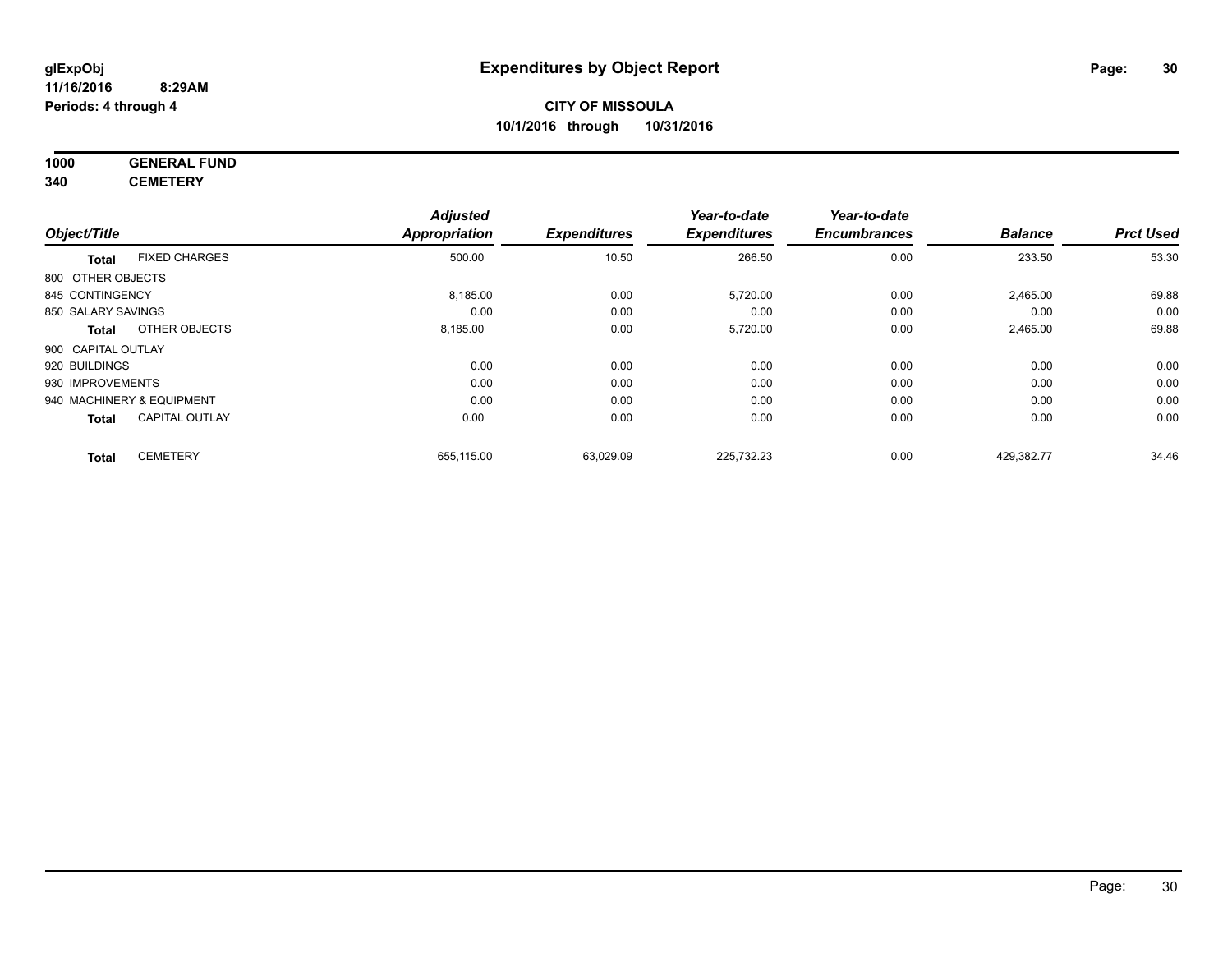#### **1000 GENERAL FUND**

**370 PARKS & RECREATION**

|                                     | <b>Adjusted</b> |                     | Year-to-date        | Year-to-date        |                |                  |
|-------------------------------------|-----------------|---------------------|---------------------|---------------------|----------------|------------------|
| Object/Title                        | Appropriation   | <b>Expenditures</b> | <b>Expenditures</b> | <b>Encumbrances</b> | <b>Balance</b> | <b>Prct Used</b> |
| 100 PERSONAL SERVICES               |                 |                     |                     |                     |                |                  |
| 110 SALARIES AND WAGES              | 2,236,515.00    | 251,868.49          | 833,444.29          | 0.00                | 1,403,070.71   | 37.27            |
| 120 OVERTIME/TERMINATION            | 7,000.00        | 343.64              | 2,027.11            | 0.00                | 4,972.89       | 28.96            |
| 130 OTHER                           | 12,760.00       | 0.00                | 0.00                | 0.00                | 12,760.00      | 0.00             |
| 140 EMPLOYER CONTRIBUTIONS          | 782,871.00      | 80,014.43           | 306,716.36          | 0.00                | 476,154.64     | 39.18            |
| 141 STATE RETIREMENT CONTRIBUTIONS  | 0.00            | 0.00                | 0.00                | 0.00                | 0.00           | 0.00             |
| PERSONAL SERVICES<br>Total          | 3,039,146.00    | 332,226.56          | 1,142,187.76        | 0.00                | 1,896,958.24   | 37.58            |
| 200 SUPPLIES                        |                 |                     |                     |                     |                |                  |
| 210 OFFICE SUPPLIES                 | 5,465.00        | 323.96              | 849.46              | 0.00                | 4,615.54       | 15.54            |
| 220 OPERATING SUPPLIES              | 101,401.00      | 12,739.55           | 44,109.64           | 0.00                | 57,291.36      | 43.50            |
| 230 REPAIR/MAINTENANCE              | 68,649.00       | 5,073.52            | 19,894.86           | 0.00                | 48,754.14      | 28.98            |
| 231 GASOLINE                        | 79,836.00       | 0.00                | 9,615.99            | 0.00                | 70,220.01      | 12.04            |
| 240 OTHER SUPPLIES                  | 0.00            | 0.00                | 0.00                | 0.00                | 0.00           | 0.00             |
| <b>SUPPLIES</b><br>Total            | 255,351.00      | 18,137.03           | 74,469.95           | 0.00                | 180,881.05     | 29.16            |
| 300 PURCHASED SERVICES              |                 |                     |                     |                     |                |                  |
| 310 COMMUNICATIONS                  | 4,368.00        | 244.80              | 1,239.01            | 0.00                | 3,128.99       | 28.37            |
| 320 PRINTING & DUPLICATING          | 8,700.00        | 0.00                | 209.86              | 0.00                | 8,490.14       | 2.41             |
| 330 PUBLICITY, SUBSCRIPTIONS & DUES | 9,140.00        | 0.00                | 361.11              | 0.00                | 8,778.89       | 3.95             |
| 340 SEWER                           | 2,208.00        | 0.00                | 942.92              | 0.00                | 1,265.08       | 42.70            |
| 341 ELECTRICITY & NATURAL GAS       | 109,632.00      | 14,005.18           | 14,545.62           | 0.00                | 95,086.38      | 13.27            |
| 343 WATER CHARGES                   | 156,800.00      | 35,873.33           | 117,401.22          | 0.00                | 39,398.78      | 74.87            |
| 344 TELEPHONE SERVICE               | 20,021.00       | 1,321.39            | 4,839.00            | 0.00                | 15,182.00      | 24.17            |
| 345 GARBAGE                         | 29,414.00       | 73.25               | 10,910.77           | 0.00                | 18,503.23      | 37.09            |
| 350 PROFESSIONAL SERVICES           | 60,750.00       | 475.00              | 4,699.07            | 0.00                | 56,050.93      | 7.74             |
| 360 REPAIR & MAINTENANCE            | 47,756.00       | 2,484.34            | 7,725.18            | 0.00                | 40,030.82      | 16.18            |
| 370 TRAVEL                          | 6,194.00        | 231.00              | 231.00              | 0.00                | 5,963.00       | 3.73             |
| 380 TRAINING                        | 5,236.00        | 1,442.00            | 1,931.95            | 0.00                | 3,304.05       | 36.90            |
| 390 OTHER PURCHASED SERVICES        | 43,371.00       | 6,799.50            | 13,689.00           | 0.00                | 29,682.00      | 31.56            |
| PURCHASED SERVICES<br>Total         | 503,590.00      | 62,949.79           | 178,725.71          | 0.00                | 324,864.29     | 35.49            |
| 800 OTHER OBJECTS                   |                 |                     |                     |                     |                |                  |
| 820 TRANSFERS TO OTHER FUNDS        | 17,810.00       | 0.00                | 0.00                | 0.00                | 17,810.00      | 0.00             |
| OTHER OBJECTS<br>Total              | 17,810.00       | 0.00                | 0.00                | 0.00                | 17,810.00      | 0.00             |
| 900 CAPITAL OUTLAY                  |                 |                     |                     |                     |                |                  |
| 930 IMPROVEMENTS                    | 0.00            | 0.00                | 0.00                | 0.00                | 0.00           | 0.00             |
|                                     |                 |                     |                     |                     |                |                  |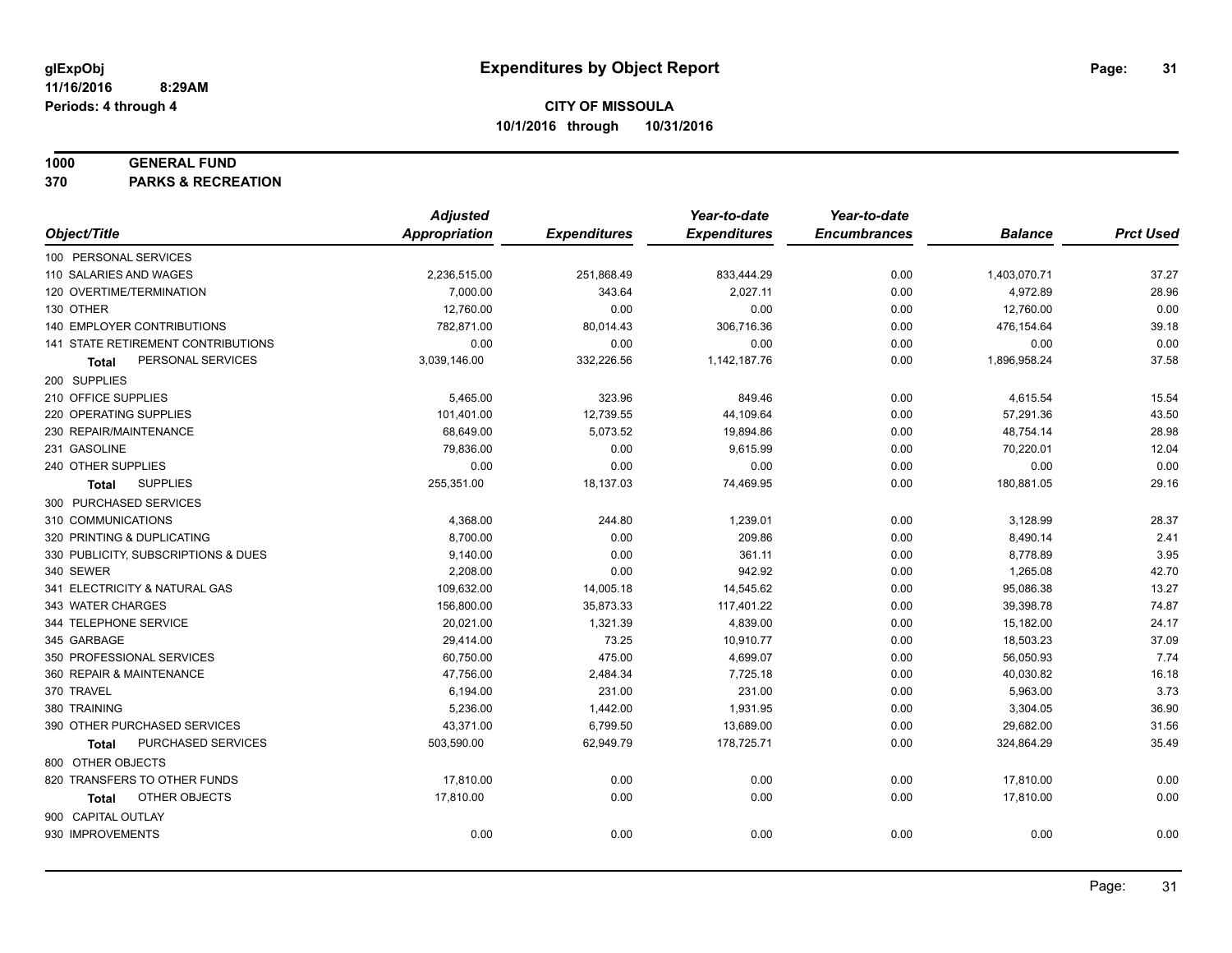#### **11/16/2016 8:29AM Periods: 4 through 4**

# **CITY OF MISSOULA 10/1/2016 through 10/31/2016**

# **1000 GENERAL FUND**

**370 PARKS & RECREATION**

| Object/Title |                               | <b>Adjusted</b><br><b>Appropriation</b> | <b>Expenditures</b> | Year-to-date<br><b>Expenditures</b> | Year-to-date<br><b>Encumbrances</b> | <b>Balance</b> | <b>Prct Used</b> |
|--------------|-------------------------------|-----------------------------------------|---------------------|-------------------------------------|-------------------------------------|----------------|------------------|
|              | 940 MACHINERY & EQUIPMENT     | 0.00                                    | 0.00                | 0.00                                | 0.00                                | 0.00           | 0.00             |
| <b>Total</b> | <b>CAPITAL OUTLAY</b>         | 0.00                                    | 0.00                | 0.00                                | 0.00                                | 0.00           | 0.00             |
| Total        | <b>PARKS &amp; RECREATION</b> | 3,815,897.00                            | 413.313.38          | 1,395,383.42                        | 0.00                                | 2,420,513.58   | 36.57            |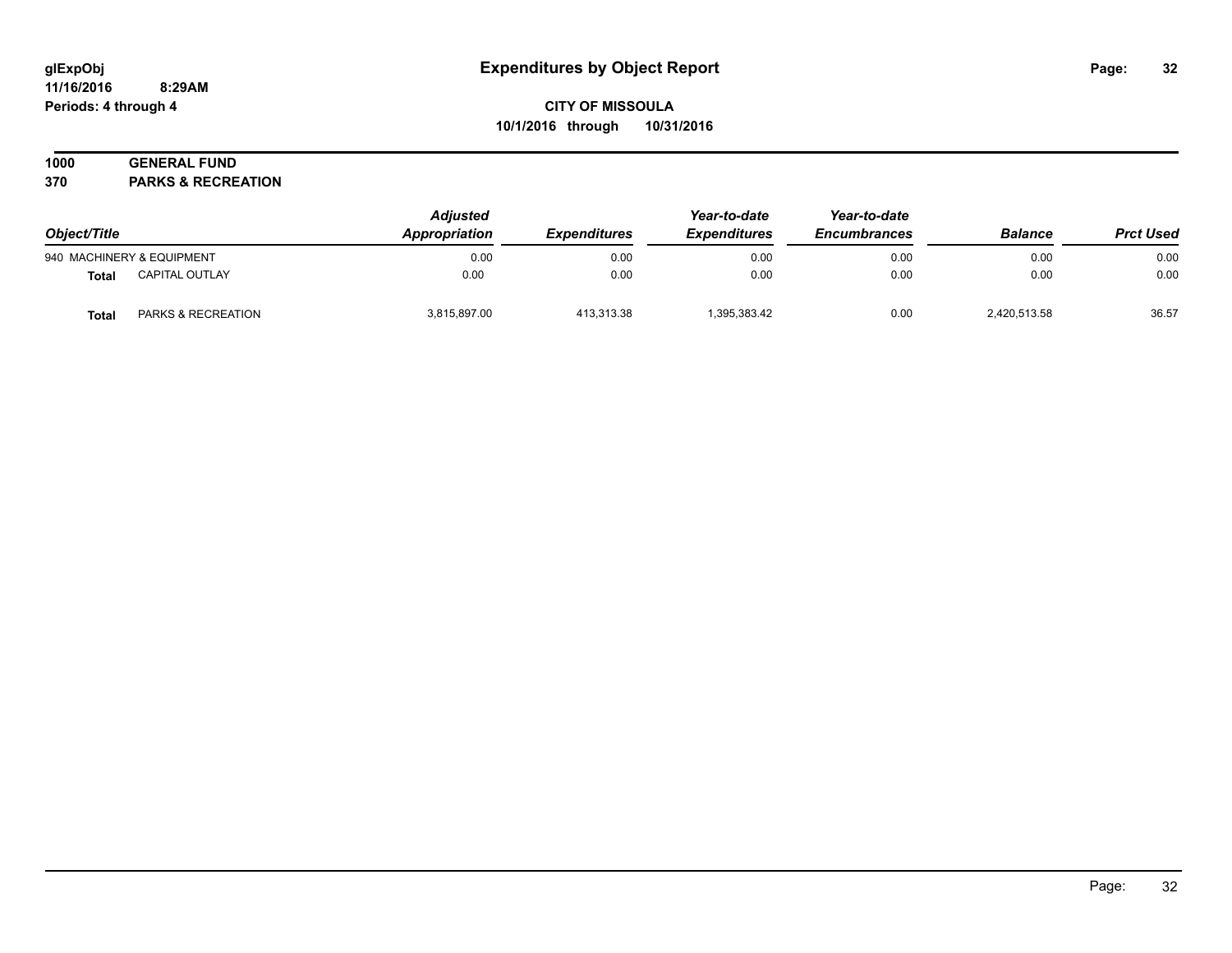#### **1000 GENERAL FUND**

**390 NON-DEPARTMENTAL**

|                                                   | <b>Adjusted</b> |                     | Year-to-date        | Year-to-date        |                |                  |
|---------------------------------------------------|-----------------|---------------------|---------------------|---------------------|----------------|------------------|
| Object/Title                                      | Appropriation   | <b>Expenditures</b> | <b>Expenditures</b> | <b>Encumbrances</b> | <b>Balance</b> | <b>Prct Used</b> |
| 100 PERSONAL SERVICES                             |                 |                     |                     |                     |                |                  |
| 110 SALARIES AND WAGES                            | 223,805.00      | 0.00                | 0.00                | 0.00                | 223,805.00     | 0.00             |
| 120 OVERTIME/TERMINATION                          | 22,270.00       | 0.00                | 0.00                | 0.00                | 22,270.00      | 0.00             |
| 130 OTHER                                         | 0.00            | 0.00                | 0.00                | 0.00                | 0.00           | 0.00             |
| 140 EMPLOYER CONTRIBUTIONS                        | $-46,098.00$    | $-43.90$            | $-402.74$           | 0.00                | $-45,695.26$   | 0.87             |
| PERSONAL SERVICES<br>Total                        | 199,977.00      | $-43.90$            | $-402.74$           | 0.00                | 200,379.74     | $-0.20$          |
| 200 SUPPLIES                                      |                 |                     |                     |                     |                |                  |
| 220 OPERATING SUPPLIES                            | 0.00            | 0.00                | 0.00                | 0.00                | 0.00           | 0.00             |
| 230 REPAIR/MAINTENANCE                            | 50,000.00       | 0.00                | 0.00                | 0.00                | 50,000.00      | 0.00             |
| 240 OTHER SUPPLIES                                | 65,000.00       | 0.00                | 0.00                | 0.00                | 65,000.00      | 0.00             |
| <b>SUPPLIES</b><br><b>Total</b>                   | 115,000.00      | 0.00                | 0.00                | 0.00                | 115,000.00     | 0.00             |
| 300 PURCHASED SERVICES                            |                 |                     |                     |                     |                |                  |
| 341 ELECTRICITY & NATURAL GAS                     | 0.00            | 885.50              | 885.50              | 0.00                | $-885.50$      | 0.00             |
| 342 STORM WATER                                   | 22,023.00       | 0.00                | 0.00                | 0.00                | 22,023.00      | 0.00             |
| 350 PROFESSIONAL SERVICES                         | 33,000.00       | 0.00                | 0.00                | 0.00                | 33,000.00      | 0.00             |
| 360 REPAIR & MAINTENANCE                          | 0.00            | 0.00                | 0.00                | 0.00                | 0.00           | 0.00             |
| 390 OTHER PURCHASED SERVICES                      | 0.00            | 0.00                | 0.00                | 0.00                | 0.00           | 0.00             |
| PURCHASED SERVICES<br>Total                       | 55,023.00       | 885.50              | 885.50              | 0.00                | 54,137.50      | 1.61             |
| 500 FIXED CHARGES                                 |                 |                     |                     |                     |                |                  |
| 500 FIXED CHARGES                                 | 1,029,863.00    | 7.880.48            | 431,716.76          | 0.00                | 598,146.24     | 41.92            |
| 550 MERCHANT SERVICE FEES                         | 29,700.00       | 0.00                | 0.00                | 0.00                | 29,700.00      | 0.00             |
| <b>FIXED CHARGES</b><br><b>Total</b>              | 1,059,563.00    | 7,880.48            | 431,716.76          | 0.00                | 627,846.24     | 40.74            |
| 600 DEBT SERVICE                                  |                 |                     |                     |                     |                |                  |
| 610 PRINCIPAL                                     | 575,801.00      | 0.00                | 245,731.54          | 0.00                | 330,069.46     | 42.68            |
| 620 INTEREST / SERVICE FEES                       | 14,524.00       | 0.00                | 5,395.85            | 0.00                | 9,128.15       | 37.15            |
| <b>DEBT SERVICE</b><br><b>Total</b>               | 590,325.00      | 0.00                | 251,127.39          | 0.00                | 339,197.61     | 42.54            |
| 700 GRANTS & CONTRIBUTIONS                        |                 |                     |                     |                     |                |                  |
| 700 GRANTS & CONTRIBUTIONS                        | 1,929,519.00    | 0.00                | 0.00                | 0.00                | 1,929,519.00   | 0.00             |
| <b>GRANTS &amp; CONTRIBUTIONS</b><br><b>Total</b> | 1,929,519.00    | 0.00                | 0.00                | 0.00                | 1,929,519.00   | 0.00             |
| 800 OTHER OBJECTS                                 |                 |                     |                     |                     |                |                  |
| 820 TRANSFERS TO OTHER FUNDS                      | 1,973,341.00    | 153,187.08          | 176,777.74          | 0.00                | 1,796,563.26   | 8.96             |
| 845 CONTINGENCY                                   | 128,496.00      | 0.00                | 0.00                | 0.00                | 128,496.00     | 0.00             |
| 850 SALARY SAVINGS                                | $-135,000.00$   | 0.00                | 0.00                | 0.00                | $-135,000.00$  | 0.00             |
|                                                   |                 |                     |                     |                     |                |                  |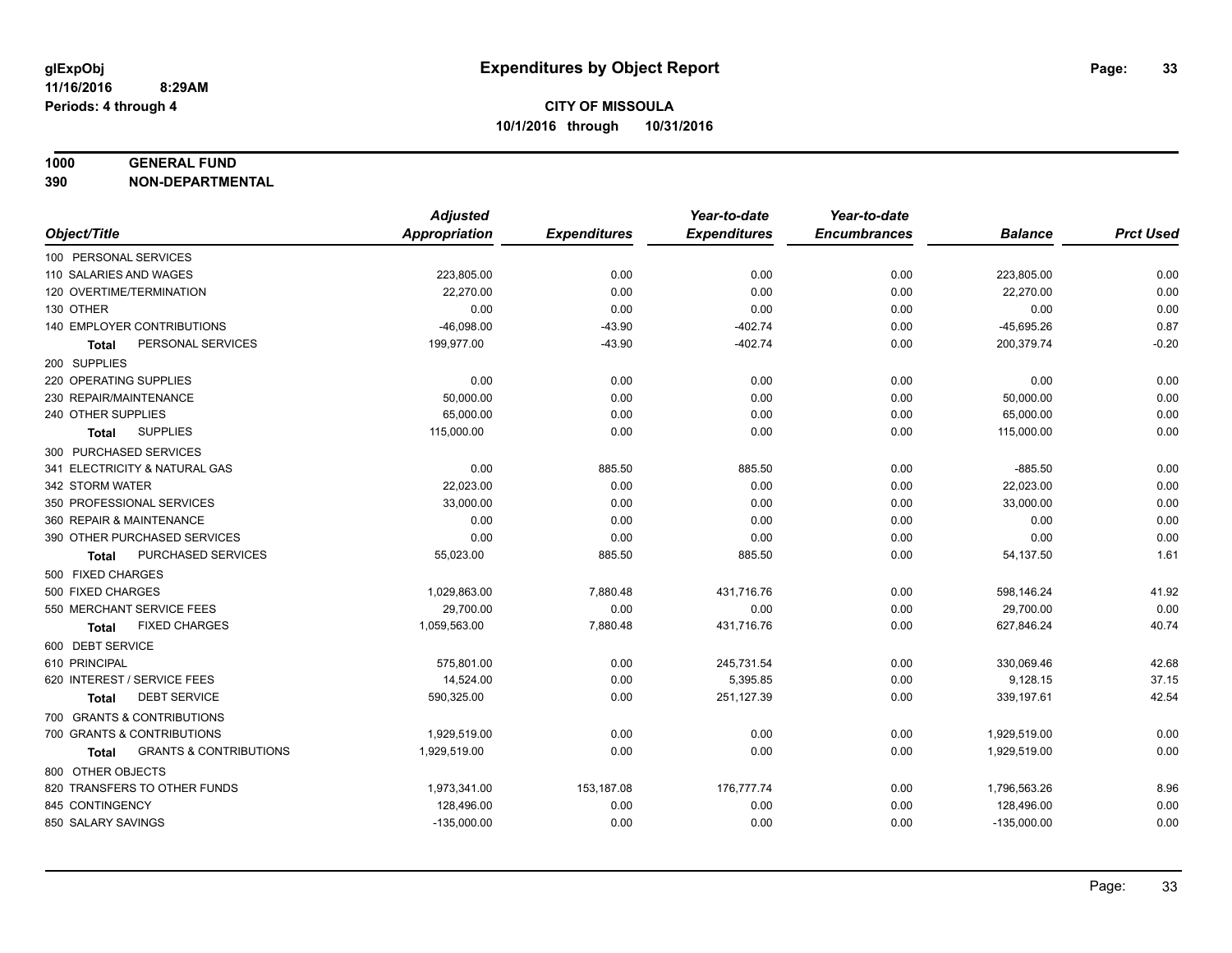# **1000 GENERAL FUND**

**390 NON-DEPARTMENTAL**

| Object/Title              |                       | <b>Adjusted</b> | Year-to-date<br>Appropriation<br><b>Expenditures</b><br><b>Expenditures</b> | Year-to-date |                     |                |                  |
|---------------------------|-----------------------|-----------------|-----------------------------------------------------------------------------|--------------|---------------------|----------------|------------------|
|                           |                       |                 |                                                                             |              | <b>Encumbrances</b> | <b>Balance</b> | <b>Prct Used</b> |
| Total                     | OTHER OBJECTS         | 1,966,837.00    | 153.187.08                                                                  | 176.777.74   | 0.00                | 1.790.059.26   | 8.99             |
| 900 CAPITAL OUTLAY        |                       |                 |                                                                             |              |                     |                |                  |
| 940 MACHINERY & EQUIPMENT |                       | 0.00            | 0.00                                                                        | 0.00         | 0.00                | 0.00           | 0.00             |
| <b>Total</b>              | <b>CAPITAL OUTLAY</b> | 0.00            | 0.00                                                                        | 0.00         | 0.00                | 0.00           | 0.00             |
| <b>Total</b>              | NON-DEPARTMENTAL      | 5,916,244.00    | 161,909.16                                                                  | 860,104.65   | 0.00                | 5,056,139.35   | 14.54            |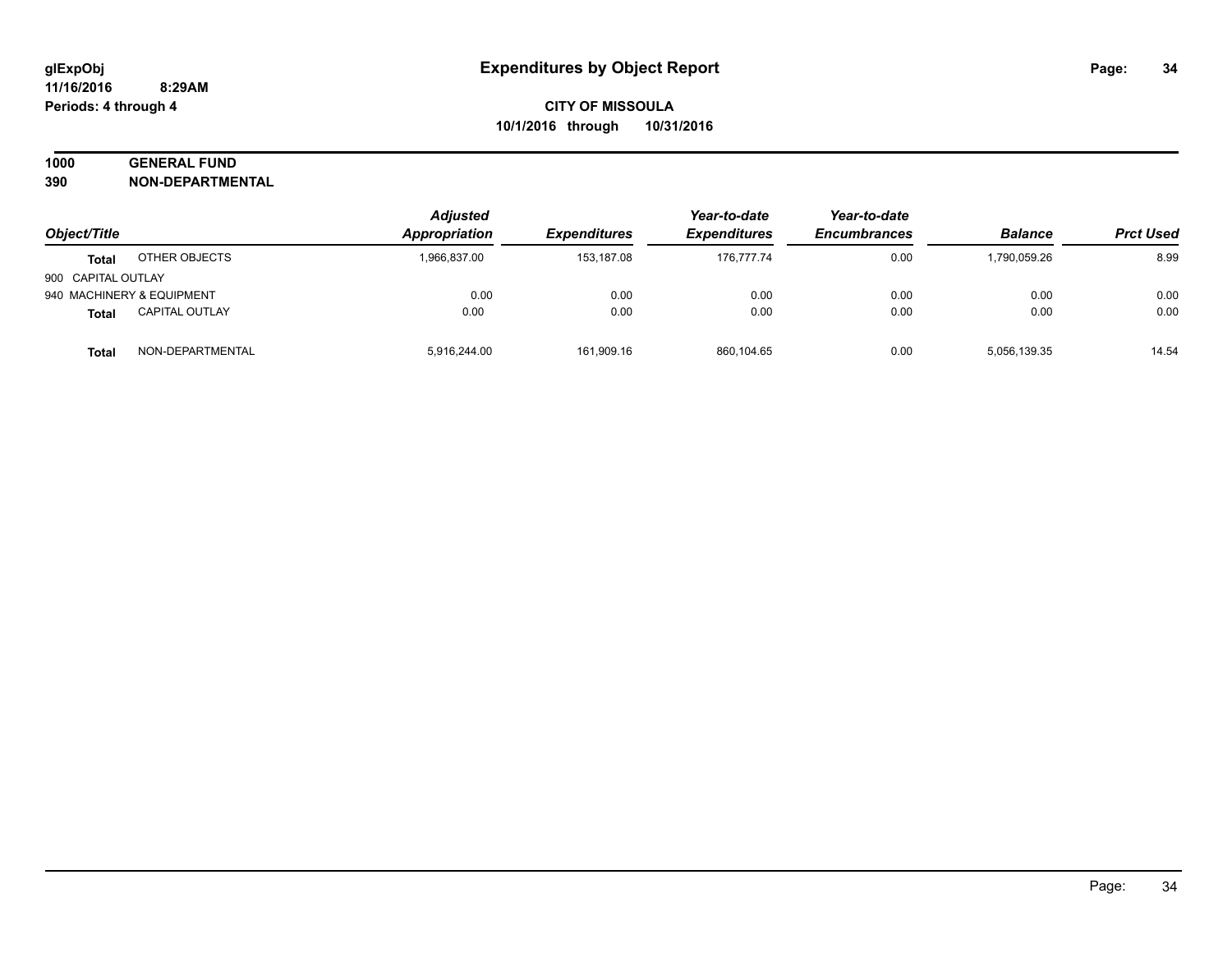**1000 GENERAL FUND**

|                                       | <b>Adjusted</b> |                     | Year-to-date        | Year-to-date        |                |                  |
|---------------------------------------|-----------------|---------------------|---------------------|---------------------|----------------|------------------|
| Object/Title                          | Appropriation   | <b>Expenditures</b> | <b>Expenditures</b> | <b>Encumbrances</b> | <b>Balance</b> | <b>Prct Used</b> |
| 100 PERSONAL SERVICES                 |                 |                     |                     |                     |                |                  |
| 110 SALARIES AND WAGES                | 26,418,444.00   | 3,010,159.14        | 8,671,313.06        | 0.00                | 17,747,130.94  | 32.82            |
| 115 SALARIES/HEALTH INSURANCE BENEFIT | 775,431.00      | 204,282.00          | 523,902.60          | 0.00                | 251,528.40     | 67.56            |
| 120 OVERTIME/TERMINATION              | 1,176,369.00    | 111,230.82          | 555,624.02          | 0.00                | 620,744.98     | 47.23            |
| 121 OUTSIDE HIRE OVERTIME             | 75,000.00       | 9,197.27            | 58,328.35           | 0.00                | 16,671.65      | 77.77            |
| 122 COURT & CELL PHONE OT             | 23,342.00       | 4,425.57            | 10,078.09           | 0.00                | 13,263.91      | 43.18            |
| 123 CELL PHONE OVERTIME               | 60,690.00       | 442.48              | 442.48              | 0.00                | 60,247.52      | 0.73             |
| 130 OTHER                             | 186,595.00      | 612.50              | 127,469.49          | 0.00                | 59,125.51      | 68.31            |
| 133 EDUCATION COMPENSATION            | 0.00            | 2,025.00            | 5,687.00            | 0.00                | $-5,687.00$    | 0.00             |
| 140 EMPLOYER CONTRIBUTIONS            | 11,628,373.00   | 866,260.81          | 2,877,933.52        | 0.00                | 8,750,439.48   | 24.75            |
| 141 STATE RETIREMENT CONTRIBUTIONS    | 2,439,433.00    | 0.00                | 349,736.90          | 0.00                | 2,089,696.10   | 14.34            |
| PERSONAL SERVICES<br>Total            | 42,783,677.00   | 4,208,635.59        | 13,180,515.51       | 0.00                | 29,603,161.49  | 30.81            |
| 200 SUPPLIES                          |                 |                     |                     |                     |                |                  |
| 210 OFFICE SUPPLIES                   | 95,053.00       | 5,868.21            | 20,715.17           | 0.00                | 74,337.83      | 21.79            |
| 220 OPERATING SUPPLIES                | 701,428.00      | 51,023.87           | 174,040.03          | 0.00                | 527,387.97     | 24.81            |
| 230 REPAIR/MAINTENANCE                | 440,218.00      | 15,933.28           | 67,650.53           | 0.00                | 372,567.47     | 15.37            |
| 231 GASOLINE                          | 580,576.00      | 15,036.60           | 72,102.34           | 0.00                | 508,473.66     | 12.42            |
| 240 OTHER SUPPLIES                    | 120,219.00      | 2,877.31            | 13,244.57           | 0.00                | 106,974.43     | 11.02            |
| 250 SUPPLIES FOR RESALE               | 0.00            | 0.00                | 0.00                | 0.00                | 0.00           | 0.00             |
| <b>SUPPLIES</b><br>Total              | 1,937,494.00    | 90,739.27           | 347,752.64          | 0.00                | 1,589,741.36   | 17.95            |
| 300 PURCHASED SERVICES                |                 |                     |                     |                     |                |                  |
| 310 COMMUNICATIONS                    | 121,576.00      | 4,549.53            | 57,949.26           | 0.00                | 63,626.74      | 47.67            |
| 320 PRINTING & DUPLICATING            | 51,056.00       | 1,451.21            | 6,011.03            | 0.00                | 45,044.97      | 11.77            |
| 330 PUBLICITY, SUBSCRIPTIONS & DUES   | 114,039.00      | 11,826.16           | 61,428.46           | 0.00                | 52,610.54      | 53.87            |
| 340 SEWER                             | 6,440.00        | 0.00                | 2,211.66            | 0.00                | 4,228.34       | 34.34            |
| 341 ELECTRICITY & NATURAL GAS         | 548,421.00      | 48,545.17           | 113,756.30          | 0.00                | 434,664.70     | 20.74            |
| 342 STORM WATER                       | 22,023.00       | 0.00                | 0.00                | 0.00                | 22,023.00      | 0.00             |
| 343 WATER CHARGES                     | 184,915.00      | 38,772.74           | 126,031.00          | 0.00                | 58,884.00      | 68.16            |
| 344 TELEPHONE SERVICE                 | 254,570.00      | 14,559.50           | 63,329.26           | 0.00                | 191,240.74     | 24.88            |
| 345 GARBAGE                           | 59,500.00       | 518.13              | 15,271.46           | 0.00                | 44,228.54      | 25.67            |
| 350 PROFESSIONAL SERVICES             | 1,007,715.00    | 27,805.32           | 123,294.68          | 0.00                | 884,420.32     | 12.24            |
| 360 REPAIR & MAINTENANCE              | 970,350.00      | 41,962.70           | 281,520.49          | 0.00                | 688,829.51     | 29.01            |
| 370 TRAVEL                            | 125,818.00      | 7,338.16            | 20,248.57           | 0.00                | 105,569.43     | 16.09            |
| 380 TRAINING                          | 133,443.00      | 10,401.90           | 30,238.90           | 0.00                | 103,204.10     | 22.66            |
| 390 OTHER PURCHASED SERVICES          | 354,155.00      | 13,767.94           | 42,340.67           | 0.00                | 311,814.33     | 11.96            |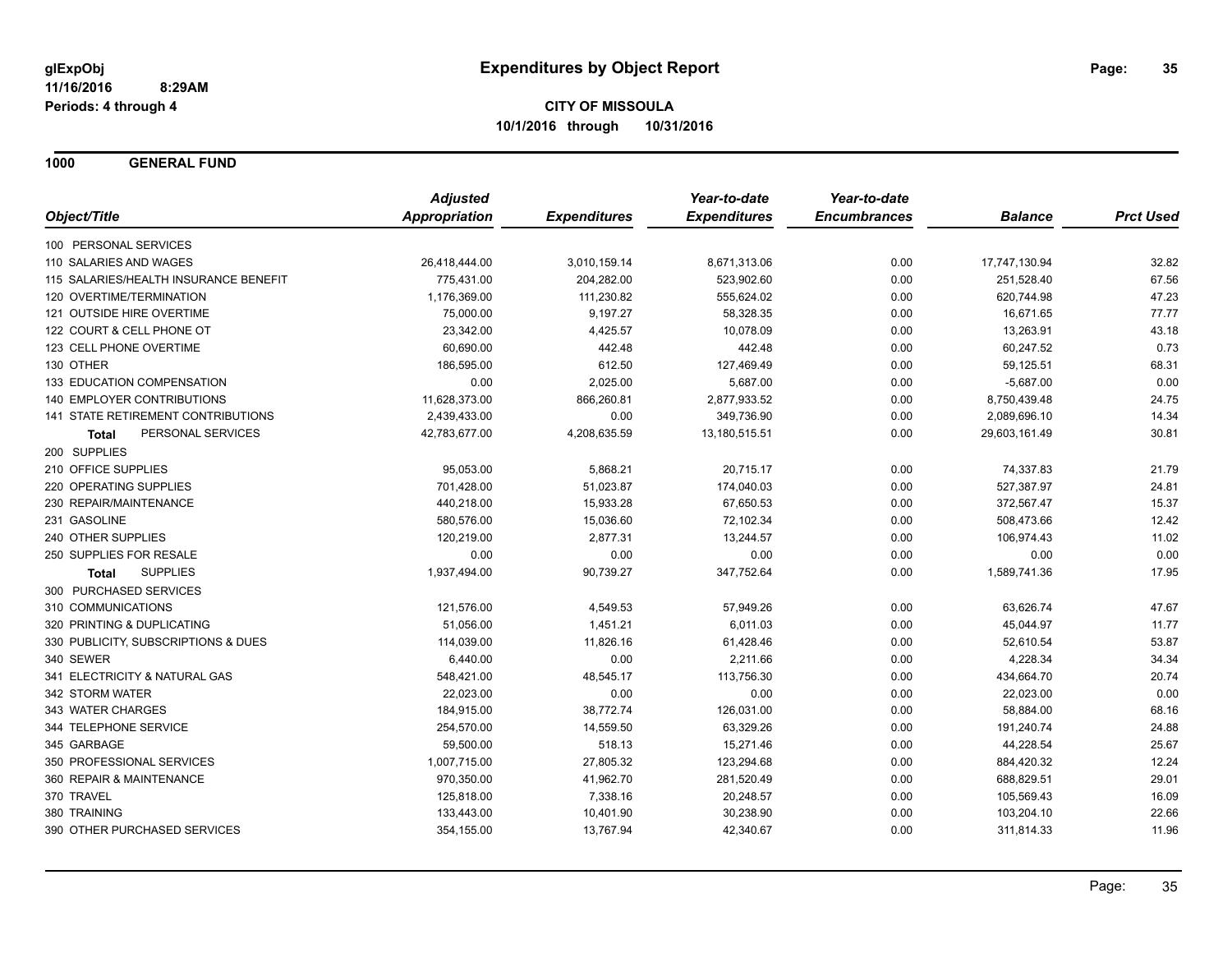**1000 GENERAL FUND**

|                              |                                   | <b>Adjusted</b> |                     | Year-to-date        | Year-to-date        |                |                  |
|------------------------------|-----------------------------------|-----------------|---------------------|---------------------|---------------------|----------------|------------------|
| Object/Title                 |                                   | Appropriation   | <b>Expenditures</b> | <b>Expenditures</b> | <b>Encumbrances</b> | <b>Balance</b> | <b>Prct Used</b> |
| 392 DONATIONS AND SALES      |                                   | 0.00            | 423.69              | 758.89              | 0.00                | $-758.89$      | 0.00             |
| <b>Total</b>                 | PURCHASED SERVICES                | 3,954,021.00    | 221,922.15          | 944,390.63          | 0.00                | 3,009,630.37   | 23.88            |
| 400 BUILDING MATERIALS       |                                   |                 |                     |                     |                     |                |                  |
| 400 BUILDING MATERIALS       |                                   | 62,263.00       | 0.00                | 33,370.86           | 0.00                | 28,892.14      | 53.60            |
| <b>Total</b>                 | <b>BUILDING MATERIALS</b>         | 62.263.00       | 0.00                | 33.370.86           | 0.00                | 28.892.14      | 53.60            |
| 500 FIXED CHARGES            |                                   |                 |                     |                     |                     |                |                  |
| 500 FIXED CHARGES            |                                   | 1,132,953.00    | 9,276.23            | 491,320.04          | 0.00                | 641,632.96     | 43.37            |
| 530 EQUIPMENT RENTAL         |                                   | 500.00          | 10.50               | 266.50              | 0.00                | 233.50         | 53.30            |
| 550 MERCHANT SERVICE FEES    |                                   | 29,700.00       | 0.00                | 0.00                | 0.00                | 29,700.00      | 0.00             |
| <b>Total</b>                 | <b>FIXED CHARGES</b>              | 1,163,153.00    | 9,286.73            | 491,586.54          | 0.00                | 671,566.46     | 42.26            |
| 600 DEBT SERVICE             |                                   |                 |                     |                     |                     |                |                  |
| 610 PRINCIPAL                |                                   | 575,801.00      | 0.00                | 245.731.54          | 0.00                | 330.069.46     | 42.68            |
| 620 INTEREST / SERVICE FEES  |                                   | 14,524.00       | 0.00                | 5,395.85            | 0.00                | 9,128.15       | 37.15            |
| <b>Total</b>                 | <b>DEBT SERVICE</b>               | 590,325.00      | 0.00                | 251,127.39          | 0.00                | 339,197.61     | 42.54            |
| 700 GRANTS & CONTRIBUTIONS   |                                   |                 |                     |                     |                     |                |                  |
| 700 GRANTS & CONTRIBUTIONS   |                                   | 2,286,897.00    | 118,282.81          | 188,785.74          | 0.00                | 2,098,111.26   | 8.26             |
| Total                        | <b>GRANTS &amp; CONTRIBUTIONS</b> | 2,286,897.00    | 118,282.81          | 188,785.74          | 0.00                | 2,098,111.26   | 8.26             |
| 800 OTHER OBJECTS            |                                   |                 |                     |                     |                     |                |                  |
| 820 TRANSFERS TO OTHER FUNDS |                                   | 2.172.871.00    | 153,187.08          | 182.777.74          | 0.00                | 1.990.093.26   | 8.41             |
| 845 CONTINGENCY              |                                   | 136,681.00      | 0.00                | 5,720.00            | 0.00                | 130,961.00     | 4.18             |
| 850 SALARY SAVINGS           |                                   | $-135,000.00$   | 0.00                | 0.00                | 0.00                | $-135,000.00$  | 0.00             |
| <b>Total</b>                 | <b>OTHER OBJECTS</b>              | 2,174,552.00    | 153,187.08          | 188,497.74          | 0.00                | 1,986,054.26   | 8.67             |
| 900 CAPITAL OUTLAY           |                                   |                 |                     |                     |                     |                |                  |
| 920 BUILDINGS                |                                   | 0.00            | 0.00                | 0.00                | 0.00                | 0.00           | 0.00             |
| 930 IMPROVEMENTS             |                                   | 104.814.00      | 0.00                | 39,729.45           | 0.00                | 65,084.55      | 37.90            |
| 940 MACHINERY & EQUIPMENT    |                                   | 0.00            | 0.00                | 0.00                | 0.00                | 0.00           | 0.00             |
| <b>Total</b>                 | <b>CAPITAL OUTLAY</b>             | 104,814.00      | 0.00                | 39,729.45           | 0.00                | 65,084.55      | 37.90            |
| Total                        | <b>GENERAL FUND</b>               | 55,057,196.00   | 4,802,053.63        | 15,665,756.50       | 0.00                | 39,391,439.50  | 28.45            |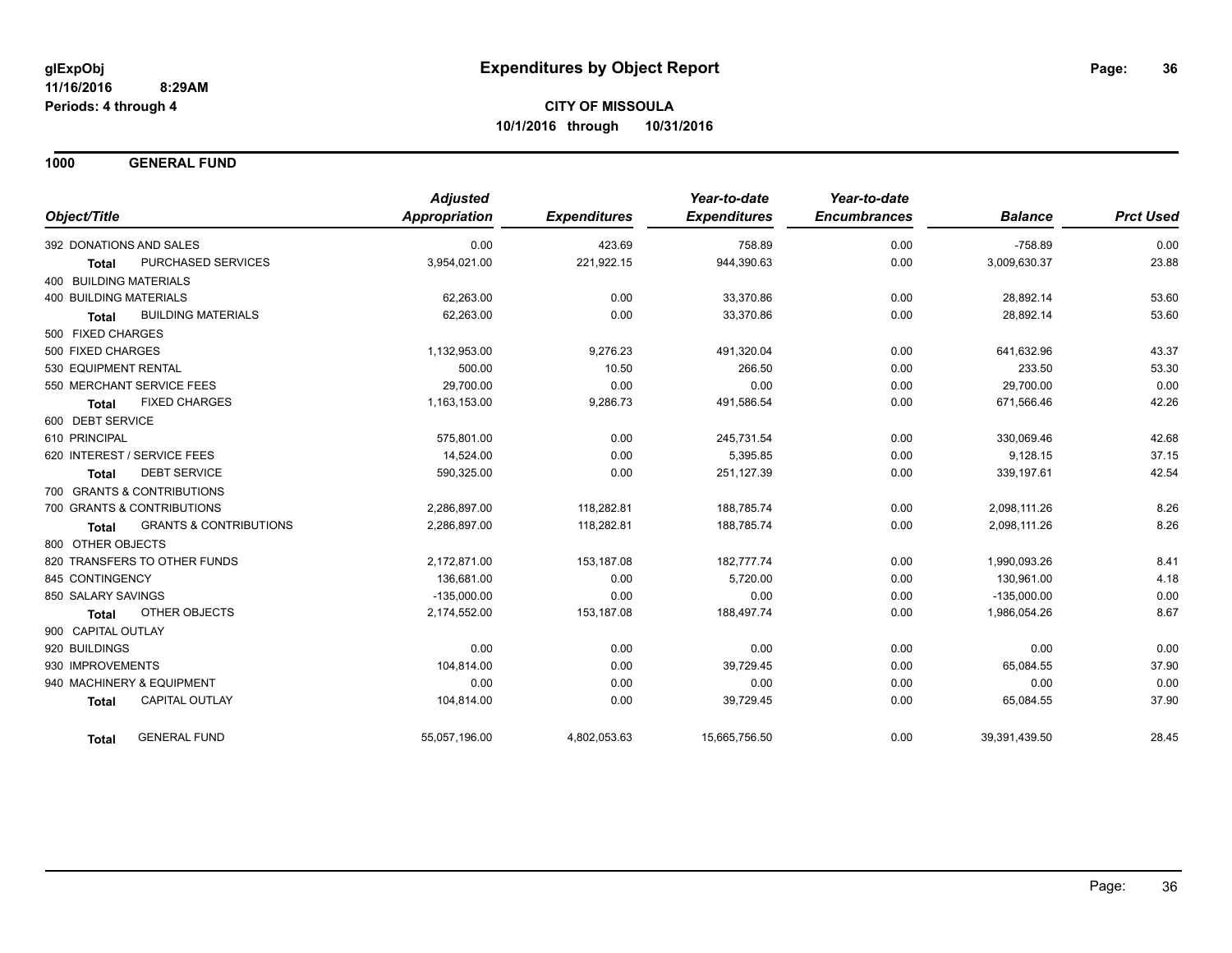#### **1211 PARK ACQUISITION & DEVELOPMENT**

**370 PARKS & RECREATION**

|                          |                              | <b>Adjusted</b>      |                     | Year-to-date        | Year-to-date        |                |                  |
|--------------------------|------------------------------|----------------------|---------------------|---------------------|---------------------|----------------|------------------|
| Object/Title             |                              | <b>Appropriation</b> | <b>Expenditures</b> | <b>Expenditures</b> | <b>Encumbrances</b> | <b>Balance</b> | <b>Prct Used</b> |
| 200 SUPPLIES             |                              |                      |                     |                     |                     |                |                  |
| 220 OPERATING SUPPLIES   |                              | 0.00                 | 0.00                | 0.00                | 0.00                | 0.00           | 0.00             |
| <b>Total</b>             | <b>SUPPLIES</b>              | 0.00                 | 0.00                | 0.00                | 0.00                | 0.00           | 0.00             |
| 300 PURCHASED SERVICES   |                              |                      |                     |                     |                     |                |                  |
|                          | 350 PROFESSIONAL SERVICES    | 0.00                 | 0.00                | 0.00                | 0.00                | 0.00           | 0.00             |
| 360 REPAIR & MAINTENANCE |                              | 0.00                 | 0.00                | 0.00                | 0.00                | 0.00           | 0.00             |
|                          | 390 OTHER PURCHASED SERVICES | 0.00                 | 0.00                | 0.00                | 0.00                | 0.00           | 0.00             |
| <b>Total</b>             | PURCHASED SERVICES           | 0.00                 | 0.00                | 0.00                | 0.00                | 0.00           | 0.00             |
| 500 FIXED CHARGES        |                              |                      |                     |                     |                     |                |                  |
|                          | 550 MERCHANT SERVICE FEES    | 0.00                 | 0.00                | 0.00                | 0.00                | 0.00           | 0.00             |
| <b>Total</b>             | <b>FIXED CHARGES</b>         | 0.00                 | 0.00                | 0.00                | 0.00                | 0.00           | 0.00             |
| 800 OTHER OBJECTS        |                              |                      |                     |                     |                     |                |                  |
|                          | 820 TRANSFERS TO OTHER FUNDS | 0.00                 | 0.00                | 0.00                | 0.00                | 0.00           | 0.00             |
| <b>Total</b>             | OTHER OBJECTS                | 0.00                 | 0.00                | 0.00                | 0.00                | 0.00           | 0.00             |
| 900 CAPITAL OUTLAY       |                              |                      |                     |                     |                     |                |                  |
| 930 IMPROVEMENTS         |                              | 0.00                 | 0.00                | 0.00                | 0.00                | 0.00           | 0.00             |
| <b>Total</b>             | <b>CAPITAL OUTLAY</b>        | 0.00                 | 0.00                | 0.00                | 0.00                | 0.00           | 0.00             |
| <b>Total</b>             | PARKS & RECREATION           | 0.00                 | 0.00                | 0.00                | 0.00                | 0.00           | 0.00             |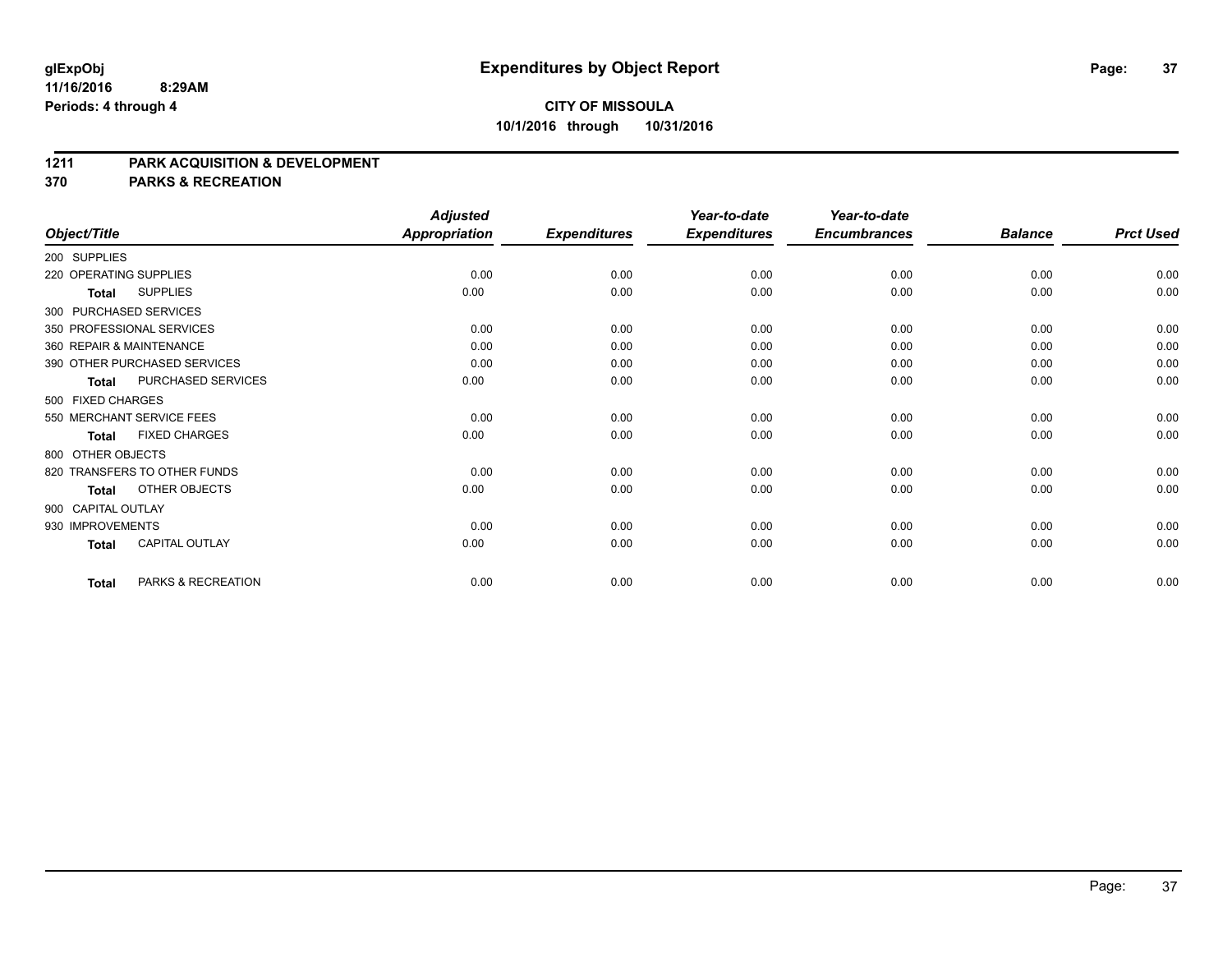## **1211 PARK ACQUISITION & DEVELOPMENT**

| Object/Title           |                                | <b>Adjusted</b><br><b>Appropriation</b> | <b>Expenditures</b> | Year-to-date<br><b>Expenditures</b> | Year-to-date<br><b>Encumbrances</b> | <b>Balance</b> | <b>Prct Used</b> |
|------------------------|--------------------------------|-----------------------------------------|---------------------|-------------------------------------|-------------------------------------|----------------|------------------|
| 200 SUPPLIES           |                                |                                         |                     |                                     |                                     |                |                  |
|                        |                                |                                         |                     |                                     |                                     |                |                  |
| 220 OPERATING SUPPLIES |                                | 0.00                                    | 0.00                | 0.00                                | 0.00                                | 0.00           | 0.00             |
| Total                  | <b>SUPPLIES</b>                | 0.00                                    | 0.00                | 0.00                                | 0.00                                | 0.00           | 0.00             |
|                        | 300 PURCHASED SERVICES         |                                         |                     |                                     |                                     |                |                  |
|                        | 350 PROFESSIONAL SERVICES      | 0.00                                    | 0.00                | 0.00                                | 0.00                                | 0.00           | 0.00             |
|                        | 360 REPAIR & MAINTENANCE       | 0.00                                    | 0.00                | 0.00                                | 0.00                                | 0.00           | 0.00             |
|                        | 390 OTHER PURCHASED SERVICES   | 0.00                                    | 0.00                | 0.00                                | 0.00                                | 0.00           | 0.00             |
| <b>Total</b>           | PURCHASED SERVICES             | 0.00                                    | 0.00                | 0.00                                | 0.00                                | 0.00           | 0.00             |
| 500 FIXED CHARGES      |                                |                                         |                     |                                     |                                     |                |                  |
|                        | 550 MERCHANT SERVICE FEES      | 0.00                                    | 0.00                | 0.00                                | 0.00                                | 0.00           | 0.00             |
| <b>Total</b>           | <b>FIXED CHARGES</b>           | 0.00                                    | 0.00                | 0.00                                | 0.00                                | 0.00           | 0.00             |
| 800 OTHER OBJECTS      |                                |                                         |                     |                                     |                                     |                |                  |
|                        | 820 TRANSFERS TO OTHER FUNDS   | 0.00                                    | 0.00                | 0.00                                | 0.00                                | 0.00           | 0.00             |
| <b>Total</b>           | OTHER OBJECTS                  | 0.00                                    | 0.00                | 0.00                                | 0.00                                | 0.00           | 0.00             |
| 900 CAPITAL OUTLAY     |                                |                                         |                     |                                     |                                     |                |                  |
| 930 IMPROVEMENTS       |                                | 0.00                                    | 0.00                | 0.00                                | 0.00                                | 0.00           | 0.00             |
| <b>Total</b>           | <b>CAPITAL OUTLAY</b>          | 0.00                                    | 0.00                | 0.00                                | 0.00                                | 0.00           | 0.00             |
| Total                  | PARK ACQUISITION & DEVELOPMENT | 0.00                                    | 0.00                | 0.00                                | 0.00                                | 0.00           | 0.00             |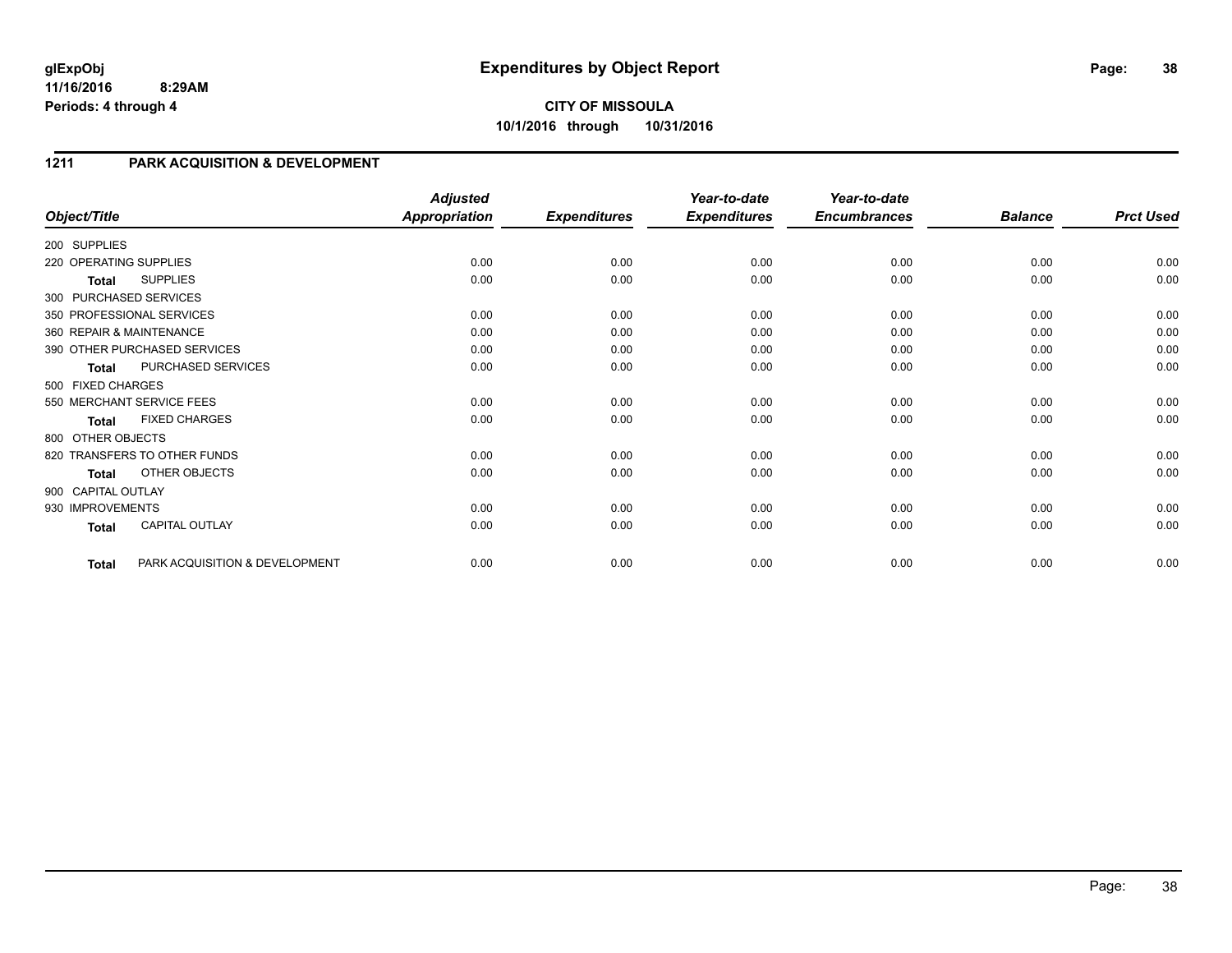**1212 PARK ENTERPRISE FUND**

**370 PARKS & RECREATION**

|                                       | <b>Adjusted</b>      |                     | Year-to-date        | Year-to-date        |                |                  |
|---------------------------------------|----------------------|---------------------|---------------------|---------------------|----------------|------------------|
| Object/Title                          | <b>Appropriation</b> | <b>Expenditures</b> | <b>Expenditures</b> | <b>Encumbrances</b> | <b>Balance</b> | <b>Prct Used</b> |
| 200 SUPPLIES                          |                      |                     |                     |                     |                |                  |
| 210 OFFICE SUPPLIES                   | 0.00                 | 0.00                | 0.00                | 0.00                | 0.00           | 0.00             |
| 220 OPERATING SUPPLIES                | 0.00                 | 0.00                | 0.00                | 0.00                | 0.00           | 0.00             |
| 230 REPAIR/MAINTENANCE                | 0.00                 | 0.00                | 0.00                | 0.00                | 0.00           | 0.00             |
| 240 OTHER SUPPLIES                    | 0.00                 | 0.00                | 0.00                | 0.00                | 0.00           | 0.00             |
| <b>SUPPLIES</b><br><b>Total</b>       | 0.00                 | 0.00                | 0.00                | 0.00                | 0.00           | 0.00             |
| 300 PURCHASED SERVICES                |                      |                     |                     |                     |                |                  |
| 350 PROFESSIONAL SERVICES             | 0.00                 | 0.00                | 0.00                | 0.00                | 0.00           | 0.00             |
| 360 REPAIR & MAINTENANCE              | 0.00                 | 0.00                | 0.00                | 0.00                | 0.00           | 0.00             |
| 390 OTHER PURCHASED SERVICES          | 0.00                 | 0.00                | 4,162.00            | 0.00                | $-4,162.00$    | 0.00             |
| PURCHASED SERVICES<br><b>Total</b>    | 0.00                 | 0.00                | 4,162.00            | 0.00                | $-4,162.00$    | 0.00             |
| 500 FIXED CHARGES                     |                      |                     |                     |                     |                |                  |
| 550 MERCHANT SERVICE FEES             | 0.00                 | 0.00                | 0.00                | 0.00                | 0.00           | 0.00             |
| <b>FIXED CHARGES</b><br><b>Total</b>  | 0.00                 | 0.00                | 0.00                | 0.00                | 0.00           | 0.00             |
| 800 OTHER OBJECTS                     |                      |                     |                     |                     |                |                  |
| 820 TRANSFERS TO OTHER FUNDS          | 0.00                 | 0.00                | 0.00                | 0.00                | 0.00           | 0.00             |
| OTHER OBJECTS<br><b>Total</b>         | 0.00                 | 0.00                | 0.00                | 0.00                | 0.00           | 0.00             |
| 900 CAPITAL OUTLAY                    |                      |                     |                     |                     |                |                  |
| 930 IMPROVEMENTS                      | 0.00                 | 0.00                | 0.00                | 0.00                | 0.00           | 0.00             |
| 940 MACHINERY & EQUIPMENT             | 0.00                 | 0.00                | 0.00                | 0.00                | 0.00           | 0.00             |
| <b>CAPITAL OUTLAY</b><br><b>Total</b> | 0.00                 | 0.00                | 0.00                | 0.00                | 0.00           | 0.00             |
| PARKS & RECREATION<br><b>Total</b>    | 0.00                 | 0.00                | 4,162.00            | 0.00                | $-4,162.00$    | 0.00             |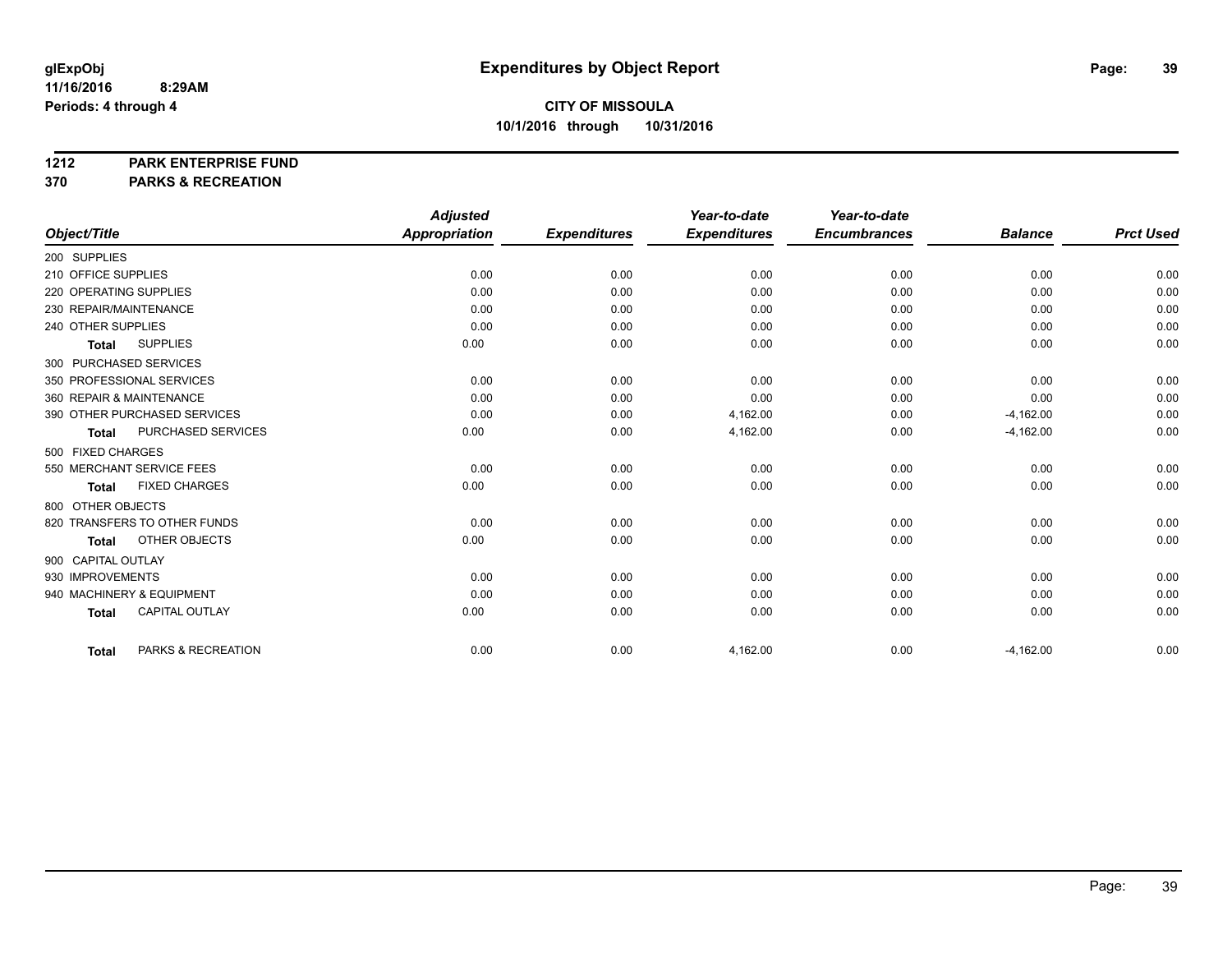# **CITY OF MISSOULA 10/1/2016 through 10/31/2016**

#### **1212 PARK ENTERPRISE FUND**

|                           |                              | <b>Adjusted</b>      |                     | Year-to-date        | Year-to-date        |                |                  |
|---------------------------|------------------------------|----------------------|---------------------|---------------------|---------------------|----------------|------------------|
| Object/Title              |                              | <b>Appropriation</b> | <b>Expenditures</b> | <b>Expenditures</b> | <b>Encumbrances</b> | <b>Balance</b> | <b>Prct Used</b> |
| 200 SUPPLIES              |                              |                      |                     |                     |                     |                |                  |
| 210 OFFICE SUPPLIES       |                              | 0.00                 | 0.00                | 0.00                | 0.00                | 0.00           | 0.00             |
| 220 OPERATING SUPPLIES    |                              | 0.00                 | 0.00                | 0.00                | 0.00                | 0.00           | 0.00             |
| 230 REPAIR/MAINTENANCE    |                              | 0.00                 | 0.00                | 0.00                | 0.00                | 0.00           | 0.00             |
| 240 OTHER SUPPLIES        |                              | 0.00                 | 0.00                | 0.00                | 0.00                | 0.00           | 0.00             |
| <b>Total</b>              | <b>SUPPLIES</b>              | 0.00                 | 0.00                | 0.00                | 0.00                | 0.00           | 0.00             |
| 300 PURCHASED SERVICES    |                              |                      |                     |                     |                     |                |                  |
| 350 PROFESSIONAL SERVICES |                              | 0.00                 | 0.00                | 0.00                | 0.00                | 0.00           | 0.00             |
| 360 REPAIR & MAINTENANCE  |                              | 0.00                 | 0.00                | 0.00                | 0.00                | 0.00           | 0.00             |
|                           | 390 OTHER PURCHASED SERVICES | 0.00                 | 0.00                | 4,162.00            | 0.00                | $-4,162.00$    | 0.00             |
| <b>Total</b>              | PURCHASED SERVICES           | 0.00                 | 0.00                | 4,162.00            | 0.00                | $-4,162.00$    | 0.00             |
| 500 FIXED CHARGES         |                              |                      |                     |                     |                     |                |                  |
| 550 MERCHANT SERVICE FEES |                              | 0.00                 | 0.00                | 0.00                | 0.00                | 0.00           | 0.00             |
| <b>Total</b>              | <b>FIXED CHARGES</b>         | 0.00                 | 0.00                | 0.00                | 0.00                | 0.00           | 0.00             |
| 800 OTHER OBJECTS         |                              |                      |                     |                     |                     |                |                  |
|                           | 820 TRANSFERS TO OTHER FUNDS | 0.00                 | 0.00                | 0.00                | 0.00                | 0.00           | 0.00             |
| <b>Total</b>              | OTHER OBJECTS                | 0.00                 | 0.00                | 0.00                | 0.00                | 0.00           | 0.00             |
| 900 CAPITAL OUTLAY        |                              |                      |                     |                     |                     |                |                  |
| 930 IMPROVEMENTS          |                              | 0.00                 | 0.00                | 0.00                | 0.00                | 0.00           | 0.00             |
| 940 MACHINERY & EQUIPMENT |                              | 0.00                 | 0.00                | 0.00                | 0.00                | 0.00           | 0.00             |
| <b>Total</b>              | <b>CAPITAL OUTLAY</b>        | 0.00                 | 0.00                | 0.00                | 0.00                | 0.00           | 0.00             |
|                           |                              |                      |                     |                     |                     |                |                  |
| <b>Total</b>              | PARK ENTERPRISE FUND         | 0.00                 | 0.00                | 4,162.00            | 0.00                | $-4,162.00$    | 0.00             |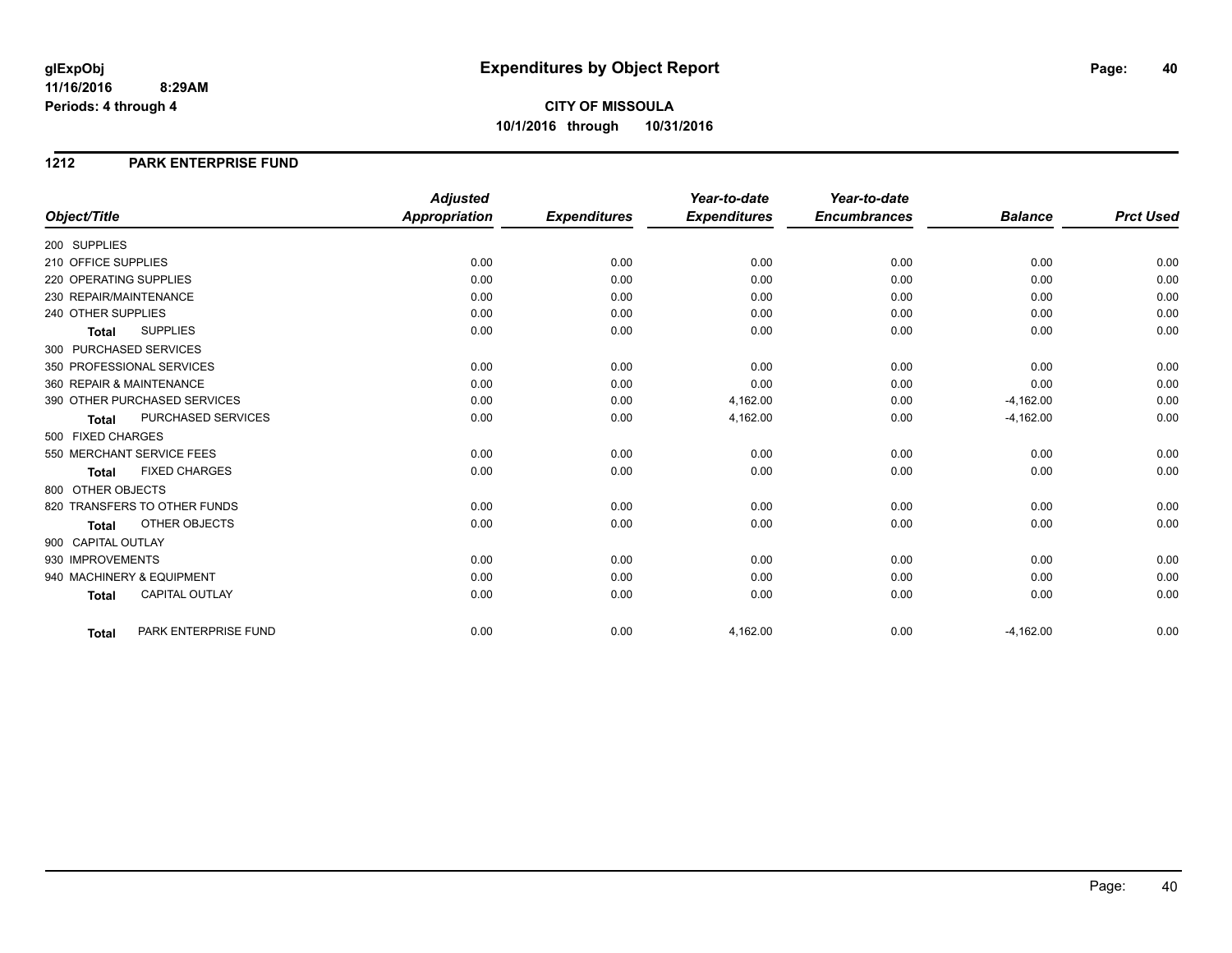**1216 PARKS & REC TRAILS, DEV**

**370 PARKS & RECREATION**

|                                            | <b>Adjusted</b>      |                     | Year-to-date        | Year-to-date        |                |                  |
|--------------------------------------------|----------------------|---------------------|---------------------|---------------------|----------------|------------------|
| Object/Title                               | <b>Appropriation</b> | <b>Expenditures</b> | <b>Expenditures</b> | <b>Encumbrances</b> | <b>Balance</b> | <b>Prct Used</b> |
| 100 PERSONAL SERVICES                      |                      |                     |                     |                     |                |                  |
| 110 SALARIES AND WAGES                     | 0.00                 | 0.00                | 5,568.48            | 0.00                | $-5,568.48$    | 0.00             |
| 120 OVERTIME/TERMINATION                   | 0.00                 | 0.00                | 0.00                | 0.00                | 0.00           | 0.00             |
| 130 OTHER                                  | 0.00                 | 0.00                | 0.00                | 0.00                | 0.00           | 0.00             |
| 140 EMPLOYER CONTRIBUTIONS                 | 0.00                 | 0.00                | 784.76              | 0.00                | $-784.76$      | 0.00             |
| 141 STATE RETIREMENT CONTRIBUTIONS         | 0.00                 | 0.00                | 0.00                | 0.00                | 0.00           | 0.00             |
| PERSONAL SERVICES<br>Total                 | 0.00                 | 0.00                | 6,353.24            | 0.00                | $-6,353.24$    | 0.00             |
| 200 SUPPLIES                               |                      |                     |                     |                     |                |                  |
| 210 OFFICE SUPPLIES                        | 0.00                 | 0.00                | 0.00                | 0.00                | 0.00           | 0.00             |
| 220 OPERATING SUPPLIES                     | 0.00                 | 12,926.16           | 23,594.10           | 0.00                | $-23,594.10$   | 0.00             |
| 230 REPAIR/MAINTENANCE                     | 0.00                 | 10,000.00           | 10,000.00           | 0.00                | $-10,000.00$   | 0.00             |
| 240 OTHER SUPPLIES                         | 0.00                 | 0.00                | 0.00                | 0.00                | 0.00           | 0.00             |
| <b>SUPPLIES</b><br>Total                   | 0.00                 | 22,926.16           | 33,594.10           | 0.00                | $-33,594.10$   | 0.00             |
| 300 PURCHASED SERVICES                     |                      |                     |                     |                     |                |                  |
| 330 PUBLICITY, SUBSCRIPTIONS & DUES        | 0.00                 | 0.00                | 0.00                | 0.00                | 0.00           | 0.00             |
| 341 ELECTRICITY & NATURAL GAS              | 0.00                 | 0.00                | 0.00                | 0.00                | 0.00           | 0.00             |
| 350 PROFESSIONAL SERVICES                  | 0.00                 | 0.00                | 2,160.32            | 0.00                | $-2,160.32$    | 0.00             |
| 360 REPAIR & MAINTENANCE                   | 0.00                 | 0.00                | 0.00                | 0.00                | 0.00           | 0.00             |
| 370 TRAVEL                                 | 0.00                 | 0.00                | 0.00                | 0.00                | 0.00           | 0.00             |
| 380 TRAINING                               | 0.00                 | 0.00                | 0.00                | 0.00                | 0.00           | 0.00             |
| 390 OTHER PURCHASED SERVICES               | 0.00                 | 0.00                | 19.00               | 0.00                | $-19.00$       | 0.00             |
| PURCHASED SERVICES<br>Total                | 0.00                 | 0.00                | 2,179.32            | 0.00                | $-2,179.32$    | 0.00             |
| 500 FIXED CHARGES                          |                      |                     |                     |                     |                |                  |
| 550 MERCHANT SERVICE FEES                  | 0.00                 | 0.00                | 0.00                | 0.00                | 0.00           | 0.00             |
| <b>FIXED CHARGES</b><br>Total              | 0.00                 | 0.00                | 0.00                | 0.00                | 0.00           | 0.00             |
| 700 GRANTS & CONTRIBUTIONS                 |                      |                     |                     |                     |                |                  |
| 700 GRANTS & CONTRIBUTIONS                 | 0.00                 | 0.00                | 0.00                | 0.00                | 0.00           | 0.00             |
| 751 RECREATION SCHOLARSHIPS                | 0.00                 | 0.00                | 0.00                | 0.00                | 0.00           | 0.00             |
| <b>GRANTS &amp; CONTRIBUTIONS</b><br>Total | 0.00                 | 0.00                | 0.00                | 0.00                | 0.00           | 0.00             |
| 800 OTHER OBJECTS                          |                      |                     |                     |                     |                |                  |
| 820 TRANSFERS TO OTHER FUNDS               | 0.00                 | 0.00                | 0.00                | 0.00                | 0.00           | 0.00             |
| 845 CONTINGENCY                            | 0.00                 | 0.00                | 0.00                | 0.00                | 0.00           | 0.00             |
| OTHER OBJECTS<br><b>Total</b>              | 0.00                 | 0.00                | 0.00                | 0.00                | 0.00           | 0.00             |
|                                            |                      |                     |                     |                     |                |                  |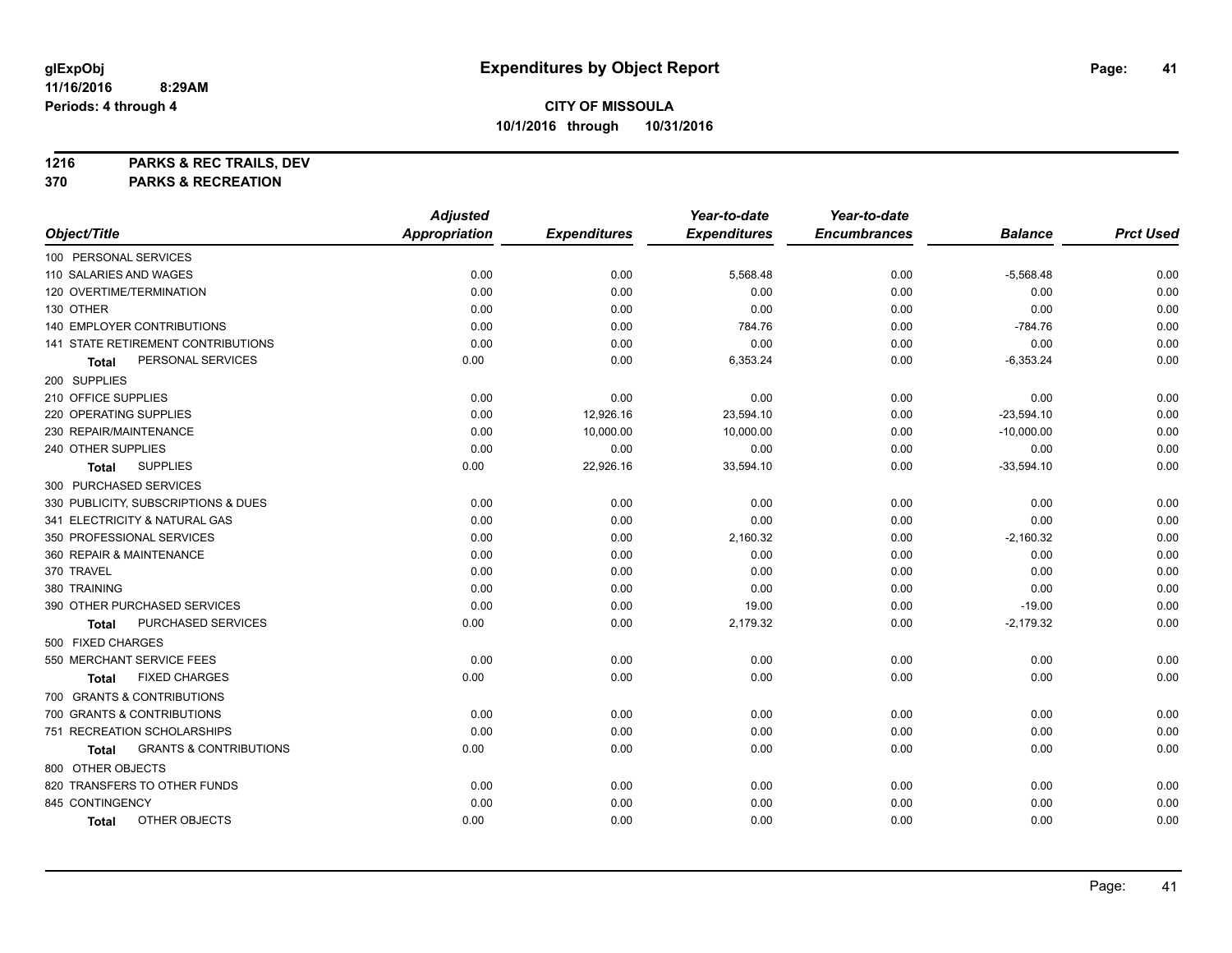**1216 PARKS & REC TRAILS, DEV**

**370 PARKS & RECREATION**

| Object/Title       |                           | <b>Adjusted</b><br>Appropriation | <b>Expenditures</b> | Year-to-date<br><b>Expenditures</b> | Year-to-date<br><b>Encumbrances</b> | <b>Balance</b> | <b>Prct Used</b> |
|--------------------|---------------------------|----------------------------------|---------------------|-------------------------------------|-------------------------------------|----------------|------------------|
|                    |                           |                                  |                     |                                     |                                     |                |                  |
| 900 CAPITAL OUTLAY |                           |                                  |                     |                                     |                                     |                |                  |
| 920 BUILDINGS      |                           | 0.00                             | 0.00                | 0.00                                | 0.00                                | 0.00           | 0.00             |
| 930 IMPROVEMENTS   |                           | 0.00                             | 52,321.95           | 142,625.35                          | 0.00                                | $-142.625.35$  | 0.00             |
|                    | 940 MACHINERY & EQUIPMENT | 0.00                             | 0.00                | 9,150.00                            | 0.00                                | $-9,150.00$    | 0.00             |
| <b>Total</b>       | <b>CAPITAL OUTLAY</b>     | 0.00                             | 52,321.95           | 151,775.35                          | 0.00                                | $-151.775.35$  | 0.00             |
| <b>Total</b>       | PARKS & RECREATION        | 0.00                             | 75.248.11           | 193,902.01                          | 0.00                                | -193.902.01    | 0.00             |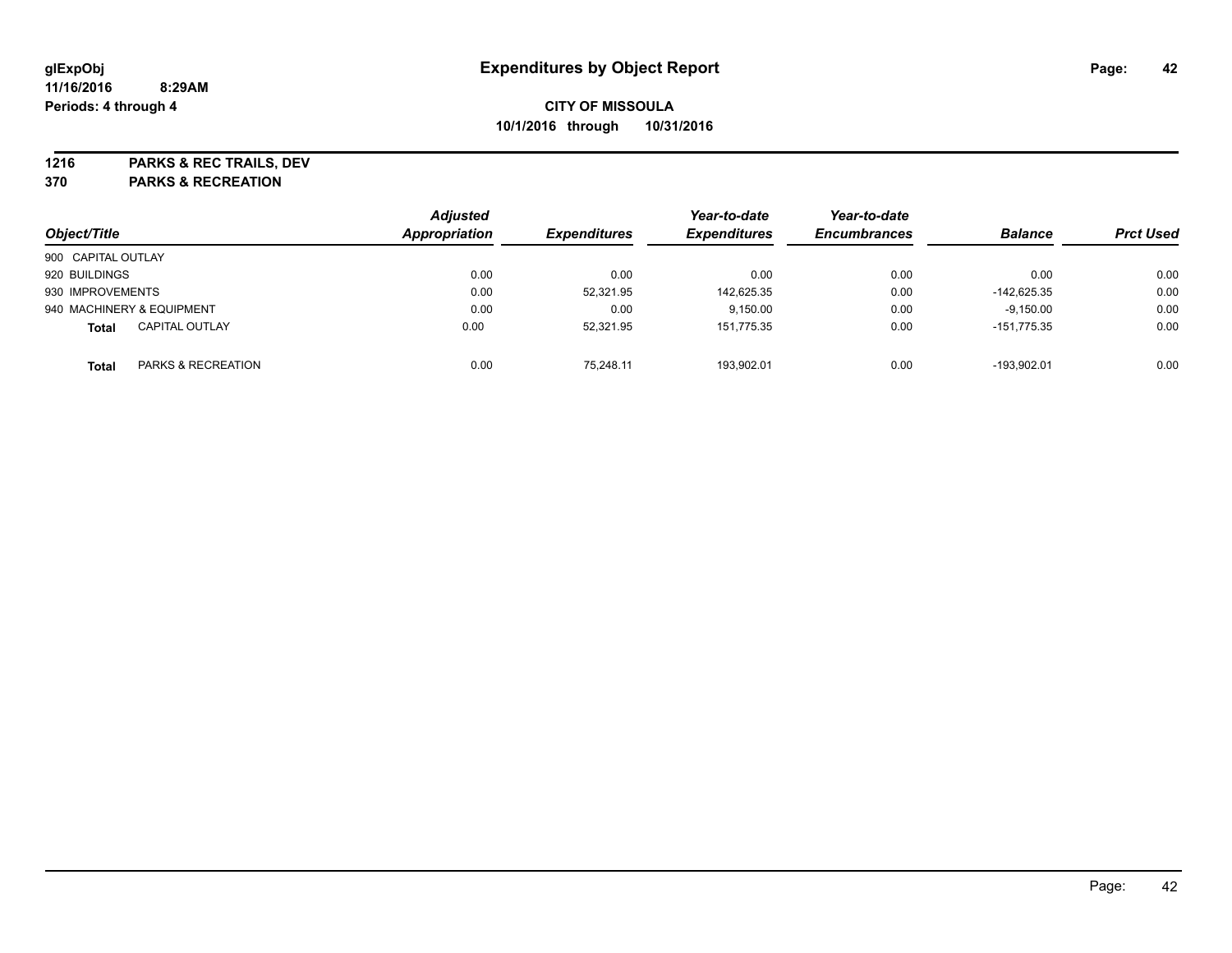**CITY OF MISSOULA 10/1/2016 through 10/31/2016**

#### **1216 PARKS & REC TRAILS, DEV**

|                                                   | <b>Adjusted</b> |                     | Year-to-date        | Year-to-date        |                |                  |
|---------------------------------------------------|-----------------|---------------------|---------------------|---------------------|----------------|------------------|
| Object/Title                                      | Appropriation   | <b>Expenditures</b> | <b>Expenditures</b> | <b>Encumbrances</b> | <b>Balance</b> | <b>Prct Used</b> |
| 100 PERSONAL SERVICES                             |                 |                     |                     |                     |                |                  |
| 110 SALARIES AND WAGES                            | 0.00            | 0.00                | 5,568.48            | 0.00                | $-5,568.48$    | 0.00             |
| 120 OVERTIME/TERMINATION                          | 0.00            | 0.00                | 0.00                | 0.00                | 0.00           | 0.00             |
| 130 OTHER                                         | 0.00            | 0.00                | 0.00                | 0.00                | 0.00           | 0.00             |
| <b>140 EMPLOYER CONTRIBUTIONS</b>                 | 0.00            | 0.00                | 784.76              | 0.00                | $-784.76$      | 0.00             |
| 141 STATE RETIREMENT CONTRIBUTIONS                | 0.00            | 0.00                | 0.00                | 0.00                | 0.00           | 0.00             |
| PERSONAL SERVICES<br>Total                        | 0.00            | 0.00                | 6,353.24            | 0.00                | $-6,353.24$    | 0.00             |
| 200 SUPPLIES                                      |                 |                     |                     |                     |                |                  |
| 210 OFFICE SUPPLIES                               | 0.00            | 0.00                | 0.00                | 0.00                | 0.00           | 0.00             |
| 220 OPERATING SUPPLIES                            | 0.00            | 12,926.16           | 23,594.10           | 0.00                | $-23,594.10$   | 0.00             |
| 230 REPAIR/MAINTENANCE                            | 0.00            | 10,000.00           | 10,000.00           | 0.00                | $-10,000.00$   | 0.00             |
| 240 OTHER SUPPLIES                                | 0.00            | 0.00                | 0.00                | 0.00                | 0.00           | 0.00             |
| <b>SUPPLIES</b><br>Total                          | 0.00            | 22,926.16           | 33,594.10           | 0.00                | $-33,594.10$   | 0.00             |
| 300 PURCHASED SERVICES                            |                 |                     |                     |                     |                |                  |
| 330 PUBLICITY, SUBSCRIPTIONS & DUES               | 0.00            | 0.00                | 0.00                | 0.00                | 0.00           | 0.00             |
| 341 ELECTRICITY & NATURAL GAS                     | 0.00            | 0.00                | 0.00                | 0.00                | 0.00           | 0.00             |
| 350 PROFESSIONAL SERVICES                         | 0.00            | 0.00                | 2,160.32            | 0.00                | $-2,160.32$    | 0.00             |
| 360 REPAIR & MAINTENANCE                          | 0.00            | 0.00                | 0.00                | 0.00                | 0.00           | 0.00             |
| 370 TRAVEL                                        | 0.00            | 0.00                | 0.00                | 0.00                | 0.00           | 0.00             |
| 380 TRAINING                                      | 0.00            | 0.00                | 0.00                | 0.00                | 0.00           | 0.00             |
| 390 OTHER PURCHASED SERVICES                      | 0.00            | 0.00                | 19.00               | 0.00                | $-19.00$       | 0.00             |
| PURCHASED SERVICES<br><b>Total</b>                | 0.00            | 0.00                | 2,179.32            | 0.00                | $-2,179.32$    | 0.00             |
| 500 FIXED CHARGES                                 |                 |                     |                     |                     |                |                  |
| 550 MERCHANT SERVICE FEES                         | 0.00            | 0.00                | 0.00                | 0.00                | 0.00           | 0.00             |
| <b>FIXED CHARGES</b><br>Total                     | 0.00            | 0.00                | 0.00                | 0.00                | 0.00           | 0.00             |
| 700 GRANTS & CONTRIBUTIONS                        |                 |                     |                     |                     |                |                  |
| 700 GRANTS & CONTRIBUTIONS                        | 0.00            | 0.00                | 0.00                | 0.00                | 0.00           | 0.00             |
| 751 RECREATION SCHOLARSHIPS                       | 0.00            | 0.00                | 0.00                | 0.00                | 0.00           | 0.00             |
| <b>GRANTS &amp; CONTRIBUTIONS</b><br><b>Total</b> | 0.00            | 0.00                | 0.00                | 0.00                | 0.00           | 0.00             |
| 800 OTHER OBJECTS                                 |                 |                     |                     |                     |                |                  |
| 820 TRANSFERS TO OTHER FUNDS                      | 0.00            | 0.00                | 0.00                | 0.00                | 0.00           | 0.00             |
| 845 CONTINGENCY                                   | 0.00            | 0.00                | 0.00                | 0.00                | 0.00           | 0.00             |
| OTHER OBJECTS<br><b>Total</b>                     | 0.00            | 0.00                | 0.00                | 0.00                | 0.00           | 0.00             |
| 900 CAPITAL OUTLAY                                |                 |                     |                     |                     |                |                  |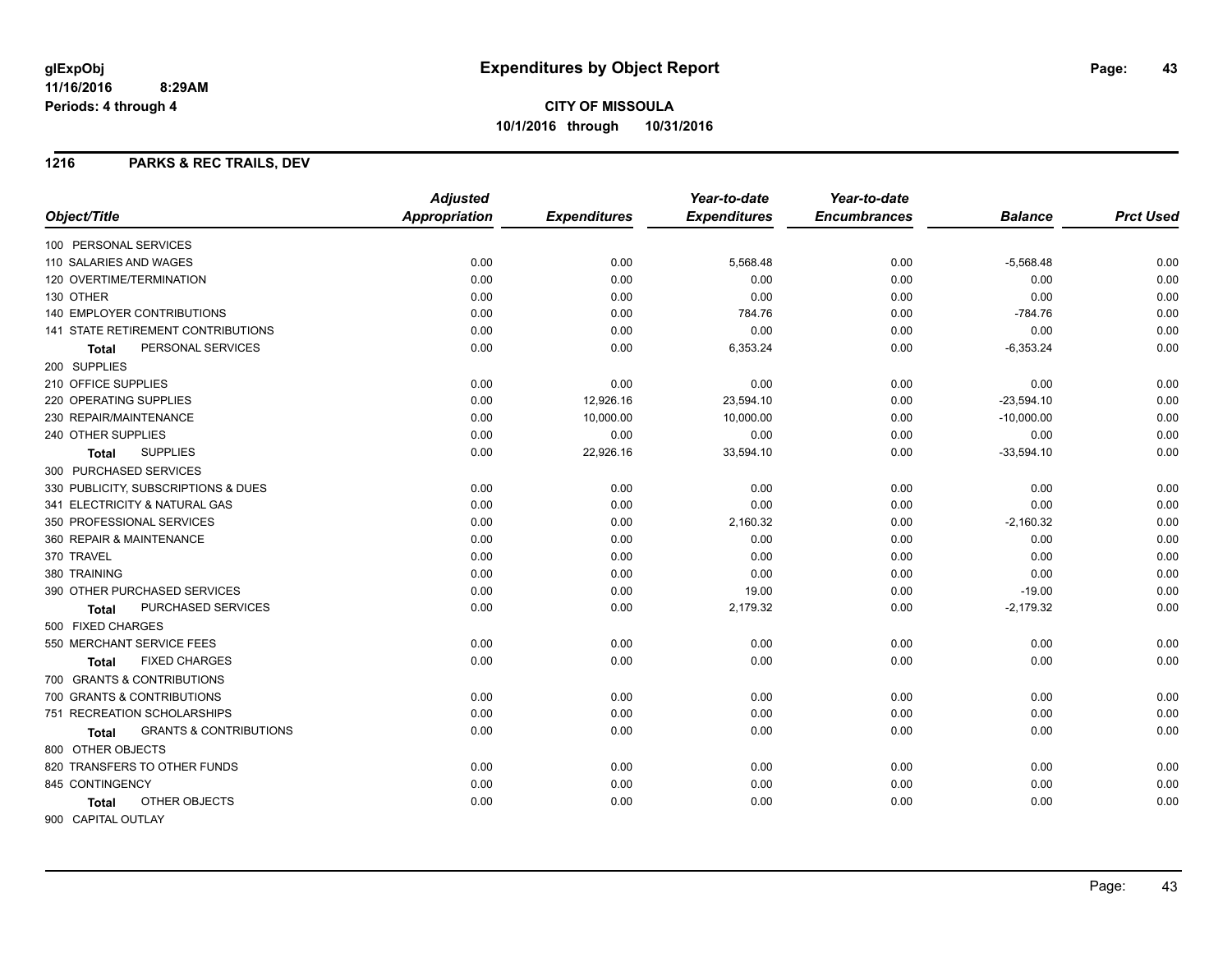**CITY OF MISSOULA 10/1/2016 through 10/31/2016**

#### **1216 PARKS & REC TRAILS, DEV**

| Object/Title                          | <b>Adjusted</b><br><b>Appropriation</b> | <i><b>Expenditures</b></i><br>0.00 | Year-to-date<br><b>Expenditures</b><br>0.00 | Year-to-date<br><b>Encumbrances</b><br>0.00 | <b>Balance</b><br>0.00 | <b>Prct Used</b> |
|---------------------------------------|-----------------------------------------|------------------------------------|---------------------------------------------|---------------------------------------------|------------------------|------------------|
| 920 BUILDINGS                         | 0.00                                    |                                    |                                             |                                             |                        | 0.00             |
| 930 IMPROVEMENTS                      | 0.00                                    | 52,321.95                          | 142,625.35                                  | 0.00                                        | $-142.625.35$          | 0.00             |
| 940 MACHINERY & EQUIPMENT             | 0.00                                    | 0.00                               | 9.150.00                                    | 0.00                                        | $-9.150.00$            | 0.00             |
| <b>CAPITAL OUTLAY</b><br><b>Total</b> | 0.00                                    | 52.321.95                          | 151.775.35                                  | 0.00                                        | $-151.775.35$          | 0.00             |
| PARKS & REC TRAILS, DEV<br>Total      | 0.00                                    | 75.248.11                          | 193.902.01                                  | 0.00                                        | $-193.902.01$          | 0.00             |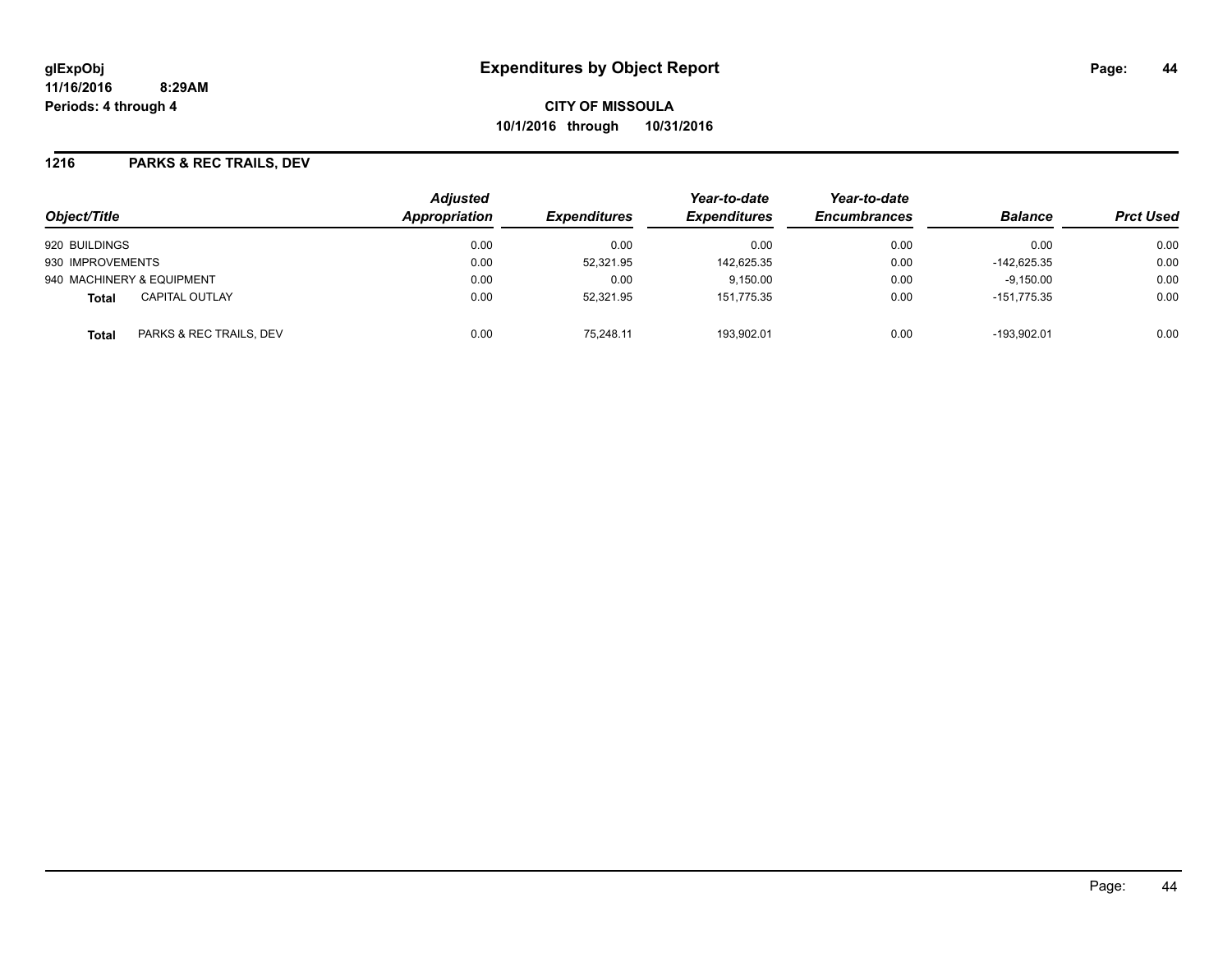**1217 PARKS CITY LIFE GYM LEASE**

**370 PARKS & RECREATION**

|                                           | <b>Adjusted</b>      |                     | Year-to-date        | Year-to-date        |                |                  |
|-------------------------------------------|----------------------|---------------------|---------------------|---------------------|----------------|------------------|
| Object/Title                              | <b>Appropriation</b> | <b>Expenditures</b> | <b>Expenditures</b> | <b>Encumbrances</b> | <b>Balance</b> | <b>Prct Used</b> |
| 100 PERSONAL SERVICES                     |                      |                     |                     |                     |                |                  |
| 110 SALARIES AND WAGES                    | 0.00                 | 0.00                | 0.00                | 0.00                | 0.00           | 0.00             |
| 120 OVERTIME/TERMINATION                  | 0.00                 | 0.00                | 0.00                | 0.00                | 0.00           | 0.00             |
| <b>140 EMPLOYER CONTRIBUTIONS</b>         | 0.00                 | 0.00                | 0.00                | 0.00                | 0.00           | 0.00             |
| <b>141 STATE RETIREMENT CONTRIBUTIONS</b> | 0.00                 | 0.00                | 0.00                | 0.00                | 0.00           | 0.00             |
| PERSONAL SERVICES<br><b>Total</b>         | 0.00                 | 0.00                | 0.00                | 0.00                | 0.00           | 0.00             |
| 200 SUPPLIES                              |                      |                     |                     |                     |                |                  |
| 210 OFFICE SUPPLIES                       | 0.00                 | 0.00                | 0.00                | 0.00                | 0.00           | 0.00             |
| 220 OPERATING SUPPLIES                    | 0.00                 | 0.00                | 0.00                | 0.00                | 0.00           | 0.00             |
| 230 REPAIR/MAINTENANCE                    | 0.00                 | 0.00                | 0.00                | 0.00                | 0.00           | 0.00             |
| <b>SUPPLIES</b><br><b>Total</b>           | 0.00                 | 0.00                | 0.00                | 0.00                | 0.00           | 0.00             |
| 300 PURCHASED SERVICES                    |                      |                     |                     |                     |                |                  |
| 320 PRINTING & DUPLICATING                | 0.00                 | 0.00                | 0.00                | 0.00                | 0.00           | 0.00             |
| 330 PUBLICITY, SUBSCRIPTIONS & DUES       | 0.00                 | 0.00                | 0.00                | 0.00                | 0.00           | 0.00             |
| PURCHASED SERVICES<br><b>Total</b>        | 0.00                 | 0.00                | 0.00                | 0.00                | 0.00           | 0.00             |
| 500 FIXED CHARGES                         |                      |                     |                     |                     |                |                  |
| 500 FIXED CHARGES                         | 0.00                 | 2,000.00            | 8,000.00            | 0.00                | $-8,000.00$    | 0.00             |
| 550 MERCHANT SERVICE FEES                 | 0.00                 | 0.00                | 0.00                | 0.00                | 0.00           | 0.00             |
| <b>FIXED CHARGES</b><br><b>Total</b>      | 0.00                 | 2,000.00            | 8,000.00            | 0.00                | $-8,000.00$    | 0.00             |
| 900 CAPITAL OUTLAY                        |                      |                     |                     |                     |                |                  |
| 930 IMPROVEMENTS                          | 0.00                 | 0.00                | 4,992.00            | 0.00                | $-4,992.00$    | 0.00             |
| CAPITAL OUTLAY<br><b>Total</b>            | 0.00                 | 0.00                | 4,992.00            | 0.00                | $-4,992.00$    | 0.00             |
|                                           |                      |                     |                     |                     |                |                  |
| PARKS & RECREATION<br><b>Total</b>        | 0.00                 | 2,000.00            | 12,992.00           | 0.00                | $-12,992.00$   | 0.00             |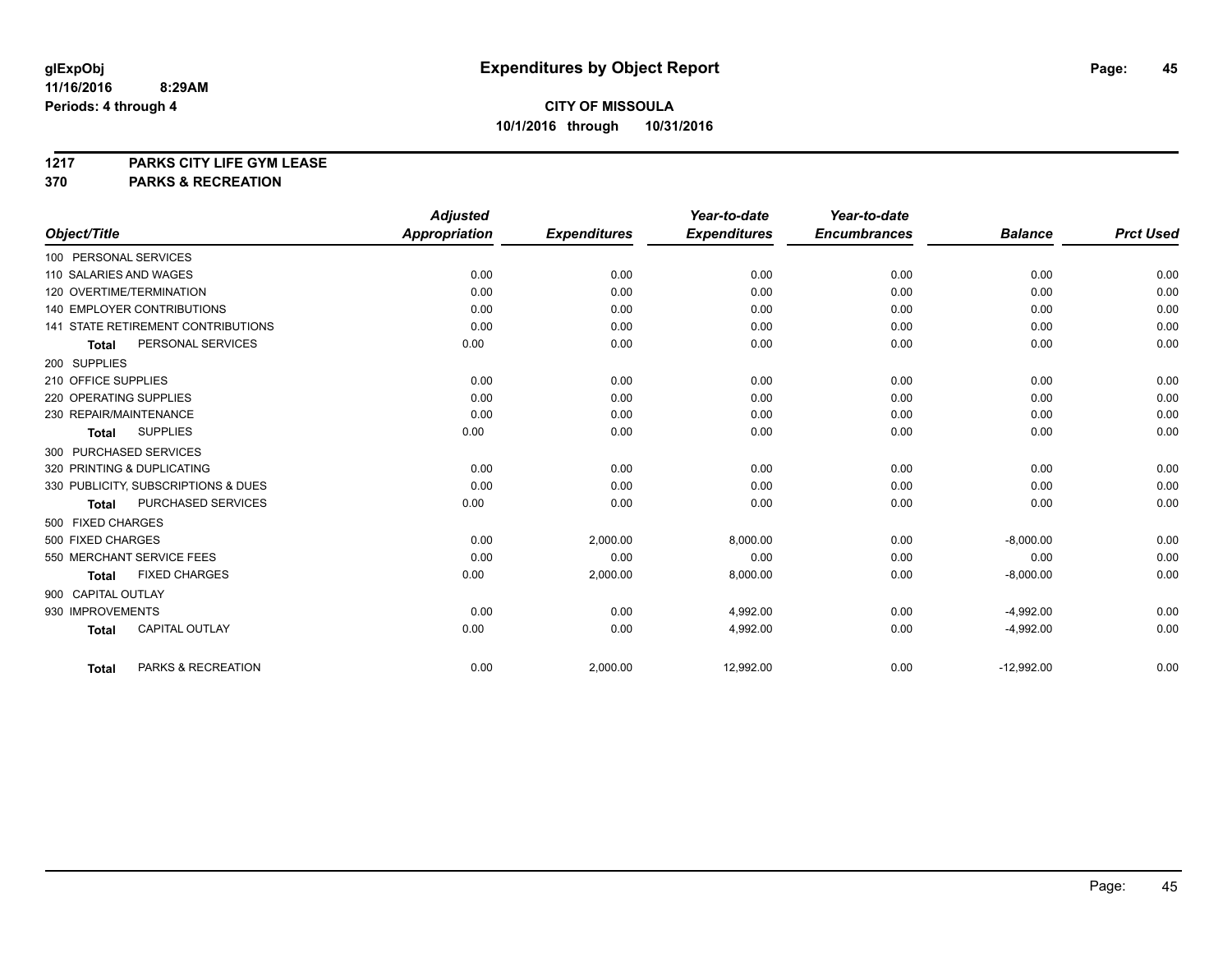# **CITY OF MISSOULA 10/1/2016 through 10/31/2016**

### **1217 PARKS CITY LIFE GYM LEASE**

|                                           | <b>Adjusted</b>      |                     | Year-to-date        | Year-to-date        |                |                  |
|-------------------------------------------|----------------------|---------------------|---------------------|---------------------|----------------|------------------|
| Object/Title                              | <b>Appropriation</b> | <b>Expenditures</b> | <b>Expenditures</b> | <b>Encumbrances</b> | <b>Balance</b> | <b>Prct Used</b> |
| 100 PERSONAL SERVICES                     |                      |                     |                     |                     |                |                  |
| 110 SALARIES AND WAGES                    | 0.00                 | 0.00                | 0.00                | 0.00                | 0.00           | 0.00             |
| 120 OVERTIME/TERMINATION                  | 0.00                 | 0.00                | 0.00                | 0.00                | 0.00           | 0.00             |
| <b>140 EMPLOYER CONTRIBUTIONS</b>         | 0.00                 | 0.00                | 0.00                | 0.00                | 0.00           | 0.00             |
| <b>141 STATE RETIREMENT CONTRIBUTIONS</b> | 0.00                 | 0.00                | 0.00                | 0.00                | 0.00           | 0.00             |
| PERSONAL SERVICES<br><b>Total</b>         | 0.00                 | 0.00                | 0.00                | 0.00                | 0.00           | 0.00             |
| 200 SUPPLIES                              |                      |                     |                     |                     |                |                  |
| 210 OFFICE SUPPLIES                       | 0.00                 | 0.00                | 0.00                | 0.00                | 0.00           | 0.00             |
| 220 OPERATING SUPPLIES                    | 0.00                 | 0.00                | 0.00                | 0.00                | 0.00           | 0.00             |
| 230 REPAIR/MAINTENANCE                    | 0.00                 | 0.00                | 0.00                | 0.00                | 0.00           | 0.00             |
| <b>SUPPLIES</b><br><b>Total</b>           | 0.00                 | 0.00                | 0.00                | 0.00                | 0.00           | 0.00             |
| 300 PURCHASED SERVICES                    |                      |                     |                     |                     |                |                  |
| 320 PRINTING & DUPLICATING                | 0.00                 | 0.00                | 0.00                | 0.00                | 0.00           | 0.00             |
| 330 PUBLICITY, SUBSCRIPTIONS & DUES       | 0.00                 | 0.00                | 0.00                | 0.00                | 0.00           | 0.00             |
| PURCHASED SERVICES<br><b>Total</b>        | 0.00                 | 0.00                | 0.00                | 0.00                | 0.00           | 0.00             |
| 500 FIXED CHARGES                         |                      |                     |                     |                     |                |                  |
| 500 FIXED CHARGES                         | 0.00                 | 2,000.00            | 8,000.00            | 0.00                | $-8,000.00$    | 0.00             |
| 550 MERCHANT SERVICE FEES                 | 0.00                 | 0.00                | 0.00                | 0.00                | 0.00           | 0.00             |
| <b>FIXED CHARGES</b><br><b>Total</b>      | 0.00                 | 2,000.00            | 8,000.00            | 0.00                | $-8,000.00$    | 0.00             |
| 900 CAPITAL OUTLAY                        |                      |                     |                     |                     |                |                  |
| 930 IMPROVEMENTS                          | 0.00                 | 0.00                | 4,992.00            | 0.00                | $-4,992.00$    | 0.00             |
| CAPITAL OUTLAY<br><b>Total</b>            | 0.00                 | 0.00                | 4,992.00            | 0.00                | $-4,992.00$    | 0.00             |
|                                           |                      |                     |                     |                     |                |                  |
| PARKS CITY LIFE GYM LEASE<br><b>Total</b> | 0.00                 | 2,000.00            | 12,992.00           | 0.00                | $-12,992.00$   | 0.00             |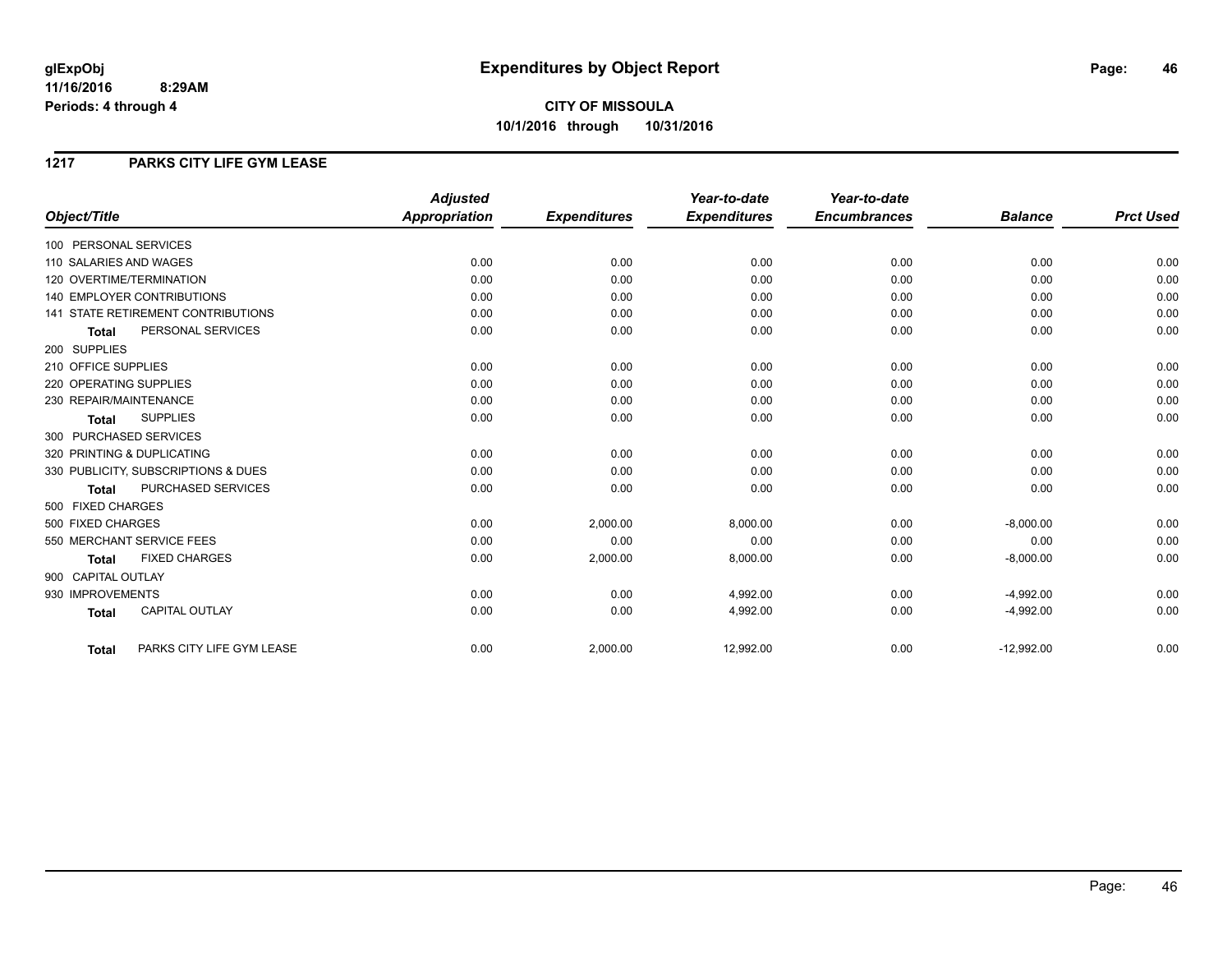**1218 ALL ABILITIES PLAYGROUND**

**370 PARKS & RECREATION**

|                    |                               | <b>Adjusted</b> |                     | Year-to-date        | Year-to-date        |                |                  |
|--------------------|-------------------------------|-----------------|---------------------|---------------------|---------------------|----------------|------------------|
| Object/Title       |                               | Appropriation   | <b>Expenditures</b> | <b>Expenditures</b> | <b>Encumbrances</b> | <b>Balance</b> | <b>Prct Used</b> |
|                    | 300 PURCHASED SERVICES        |                 |                     |                     |                     |                |                  |
|                    | 350 PROFESSIONAL SERVICES     | 0.00            | 0.00                | 0.00                | 0.00                | 0.00           | 0.00             |
|                    | 360 REPAIR & MAINTENANCE      | 0.00            | 0.00                | 0.00                | 0.00                | 0.00           | 0.00             |
| <b>Total</b>       | <b>PURCHASED SERVICES</b>     | 0.00            | 0.00                | 0.00                | 0.00                | 0.00           | 0.00             |
| 500 FIXED CHARGES  |                               |                 |                     |                     |                     |                |                  |
|                    | 550 MERCHANT SERVICE FEES     | 0.00            | 0.00                | 0.00                | 0.00                | 0.00           | 0.00             |
| <b>Total</b>       | <b>FIXED CHARGES</b>          | 0.00            | 0.00                | 0.00                | 0.00                | 0.00           | 0.00             |
| 900 CAPITAL OUTLAY |                               |                 |                     |                     |                     |                |                  |
| 930 IMPROVEMENTS   |                               | 0.00            | 0.00                | 0.00                | 0.00                | 0.00           | 0.00             |
| <b>Total</b>       | <b>CAPITAL OUTLAY</b>         | 0.00            | 0.00                | 0.00                | 0.00                | 0.00           | 0.00             |
|                    |                               |                 |                     |                     |                     |                |                  |
| <b>Total</b>       | <b>PARKS &amp; RECREATION</b> | 0.00            | 0.00                | 0.00                | 0.00                | 0.00           | 0.00             |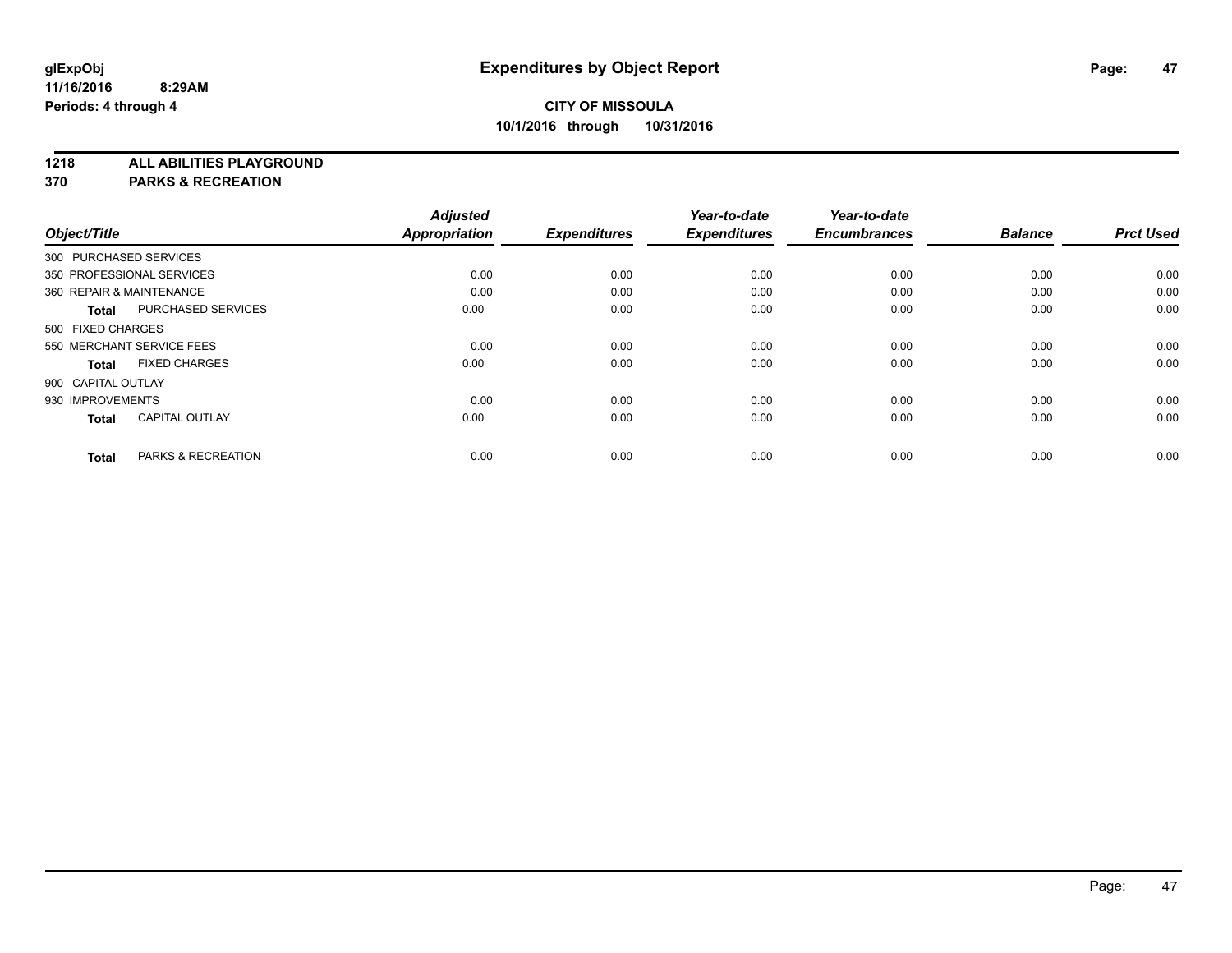## **CITY OF MISSOULA 10/1/2016 through 10/31/2016**

#### **1218 ALL ABILITIES PLAYGROUND**

| Object/Title              |                          | <b>Adjusted</b><br><b>Appropriation</b> | <b>Expenditures</b> | Year-to-date<br><b>Expenditures</b> | Year-to-date<br><b>Encumbrances</b> | <b>Balance</b> | <b>Prct Used</b> |
|---------------------------|--------------------------|-----------------------------------------|---------------------|-------------------------------------|-------------------------------------|----------------|------------------|
| 300 PURCHASED SERVICES    |                          |                                         |                     |                                     |                                     |                |                  |
| 350 PROFESSIONAL SERVICES |                          | 0.00                                    | 0.00                | 0.00                                | 0.00                                | 0.00           | 0.00             |
| 360 REPAIR & MAINTENANCE  |                          | 0.00                                    | 0.00                | 0.00                                | 0.00                                | 0.00           | 0.00             |
| <b>Total</b>              | PURCHASED SERVICES       | 0.00                                    | 0.00                | 0.00                                | 0.00                                | 0.00           | 0.00             |
| 500 FIXED CHARGES         |                          |                                         |                     |                                     |                                     |                |                  |
| 550 MERCHANT SERVICE FEES |                          | 0.00                                    | 0.00                | 0.00                                | 0.00                                | 0.00           | 0.00             |
| <b>Total</b>              | <b>FIXED CHARGES</b>     | 0.00                                    | 0.00                | 0.00                                | 0.00                                | 0.00           | 0.00             |
| 900 CAPITAL OUTLAY        |                          |                                         |                     |                                     |                                     |                |                  |
| 930 IMPROVEMENTS          |                          | 0.00                                    | 0.00                | 0.00                                | 0.00                                | 0.00           | 0.00             |
| <b>Total</b>              | <b>CAPITAL OUTLAY</b>    | 0.00                                    | 0.00                | 0.00                                | 0.00                                | 0.00           | 0.00             |
| <b>Total</b>              | ALL ABILITIES PLAYGROUND | 0.00                                    | 0.00                | 0.00                                | 0.00                                | 0.00           | 0.00             |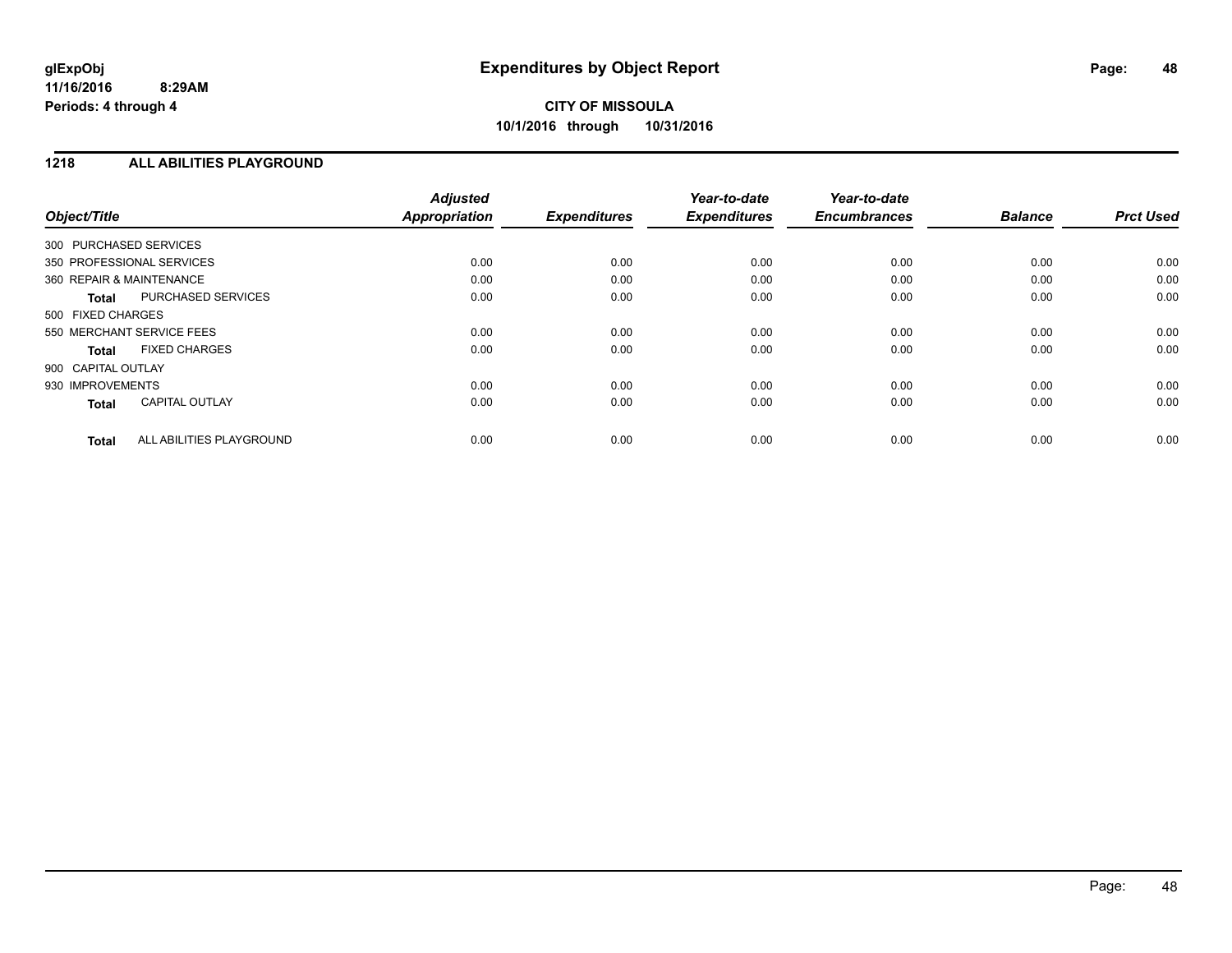#### **1219 FT MISSOULA REGIONAL PARK**

**370 PARKS & RECREATION**

|                                       | <b>Adjusted</b>      |                     | Year-to-date        | Year-to-date        |                |                  |
|---------------------------------------|----------------------|---------------------|---------------------|---------------------|----------------|------------------|
| Object/Title                          | <b>Appropriation</b> | <b>Expenditures</b> | <b>Expenditures</b> | <b>Encumbrances</b> | <b>Balance</b> | <b>Prct Used</b> |
| 100 PERSONAL SERVICES                 |                      |                     |                     |                     |                |                  |
| 110 SALARIES AND WAGES                | 0.00                 | 10,833.26           | 31,341.85           | 0.00                | $-31,341.85$   | 0.00             |
| 140 EMPLOYER CONTRIBUTIONS            | 0.00                 | 2,488.55            | 8,782.77            | 0.00                | $-8,782.77$    | 0.00             |
| PERSONAL SERVICES<br><b>Total</b>     | 0.00                 | 13,321.81           | 40,124.62           | 0.00                | $-40, 124.62$  | 0.00             |
| 200 SUPPLIES                          |                      |                     |                     |                     |                |                  |
| 220 OPERATING SUPPLIES                | 0.00                 | 0.00                | 1,038.55            | 0.00                | $-1,038.55$    | 0.00             |
| 230 REPAIR/MAINTENANCE                | 0.00                 | 0.00                | 0.00                | 0.00                | 0.00           | 0.00             |
| 240 OTHER SUPPLIES                    | 0.00                 | 0.00                | 0.00                | 0.00                | 0.00           | 0.00             |
| 250 SUPPLIES FOR RESALE               | 0.00                 | 0.00                | 0.00                | 0.00                | 0.00           | 0.00             |
| <b>SUPPLIES</b><br>Total              | 0.00                 | 0.00                | 1,038.55            | 0.00                | $-1,038.55$    | 0.00             |
| 300 PURCHASED SERVICES                |                      |                     |                     |                     |                |                  |
| 310 COMMUNICATIONS                    | 0.00                 | 0.00                | 0.00                | 0.00                | 0.00           | 0.00             |
| 320 PRINTING & DUPLICATING            | 0.00                 | 0.00                | 0.00                | 0.00                | 0.00           | 0.00             |
| 330 PUBLICITY, SUBSCRIPTIONS & DUES   | 0.00                 | 0.00                | 0.00                | 0.00                | 0.00           | 0.00             |
| 340 SEWER                             | 0.00                 | 0.00                | 0.00                | 0.00                | 0.00           | 0.00             |
| 341 ELECTRICITY & NATURAL GAS         | 0.00                 | 0.00                | 0.00                | 0.00                | 0.00           | 0.00             |
| 343 WATER CHARGES                     | 0.00                 | 0.00                | 0.00                | 0.00                | 0.00           | 0.00             |
| 344 TELEPHONE SERVICE                 | 0.00                 | 0.00                | 107.08              | 0.00                | $-107.08$      | 0.00             |
| 350 PROFESSIONAL SERVICES             | 0.00                 | 0.00                | 0.00                | 0.00                | 0.00           | 0.00             |
| 360 REPAIR & MAINTENANCE              | 0.00                 | 0.00                | 0.00                | 0.00                | 0.00           | 0.00             |
| 370 TRAVEL                            | 0.00                 | 0.00                | 0.00                | 0.00                | 0.00           | 0.00             |
| 380 TRAINING                          | 0.00                 | 0.00                | 0.00                | 0.00                | 0.00           | 0.00             |
| PURCHASED SERVICES<br>Total           | 0.00                 | 0.00                | 107.08              | 0.00                | $-107.08$      | 0.00             |
| 500 FIXED CHARGES                     |                      |                     |                     |                     |                |                  |
| 550 MERCHANT SERVICE FEES             | 0.00                 | 0.00                | 0.00                | 0.00                | 0.00           | 0.00             |
| <b>FIXED CHARGES</b><br><b>Total</b>  | 0.00                 | 0.00                | 0.00                | 0.00                | 0.00           | 0.00             |
| 900 CAPITAL OUTLAY                    |                      |                     |                     |                     |                |                  |
| 930 IMPROVEMENTS                      | 0.00                 | 63,466.00           | 65,716.00           | 0.00                | $-65,716.00$   | 0.00             |
| 940 MACHINERY & EQUIPMENT             | 0.00                 | 0.00                | 0.00                | 0.00                | 0.00           | 0.00             |
| <b>CAPITAL OUTLAY</b><br><b>Total</b> | 0.00                 | 63,466.00           | 65,716.00           | 0.00                | $-65,716.00$   | 0.00             |
| PARKS & RECREATION<br>Total           | 0.00                 | 76,787.81           | 106,986.25          | 0.00                | $-106,986.25$  | 0.00             |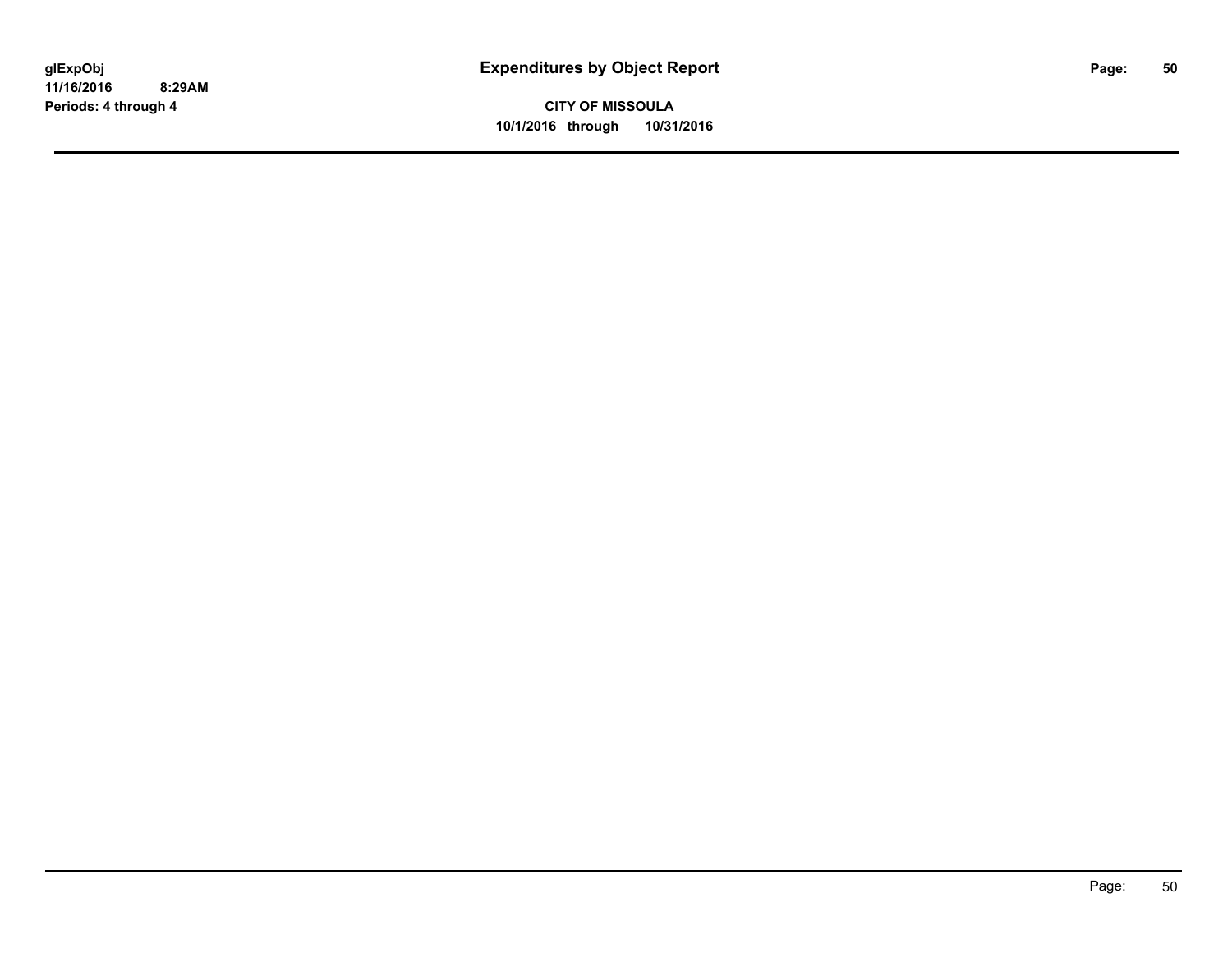# **CITY OF MISSOULA 10/1/2016 through 10/31/2016**

#### **1219 FT MISSOULA REGIONAL PARK**

|                                           | <b>Adjusted</b>      |                     | Year-to-date        | Year-to-date        |                |                  |
|-------------------------------------------|----------------------|---------------------|---------------------|---------------------|----------------|------------------|
| Object/Title                              | <b>Appropriation</b> | <b>Expenditures</b> | <b>Expenditures</b> | <b>Encumbrances</b> | <b>Balance</b> | <b>Prct Used</b> |
| 100 PERSONAL SERVICES                     |                      |                     |                     |                     |                |                  |
| 110 SALARIES AND WAGES                    | 0.00                 | 10,833.26           | 31,341.85           | 0.00                | $-31,341.85$   | 0.00             |
| 140 EMPLOYER CONTRIBUTIONS                | 0.00                 | 2,488.55            | 8,782.77            | 0.00                | $-8,782.77$    | 0.00             |
| PERSONAL SERVICES<br><b>Total</b>         | 0.00                 | 13,321.81           | 40,124.62           | 0.00                | $-40, 124.62$  | 0.00             |
| 200 SUPPLIES                              |                      |                     |                     |                     |                |                  |
| 220 OPERATING SUPPLIES                    | 0.00                 | 0.00                | 1,038.55            | 0.00                | $-1,038.55$    | 0.00             |
| 230 REPAIR/MAINTENANCE                    | 0.00                 | 0.00                | 0.00                | 0.00                | 0.00           | 0.00             |
| 240 OTHER SUPPLIES                        | 0.00                 | 0.00                | 0.00                | 0.00                | 0.00           | 0.00             |
| 250 SUPPLIES FOR RESALE                   | 0.00                 | 0.00                | 0.00                | 0.00                | 0.00           | 0.00             |
| <b>SUPPLIES</b><br><b>Total</b>           | 0.00                 | 0.00                | 1,038.55            | 0.00                | $-1,038.55$    | 0.00             |
| 300 PURCHASED SERVICES                    |                      |                     |                     |                     |                |                  |
| 310 COMMUNICATIONS                        | 0.00                 | 0.00                | 0.00                | 0.00                | 0.00           | 0.00             |
| 320 PRINTING & DUPLICATING                | 0.00                 | 0.00                | 0.00                | 0.00                | 0.00           | 0.00             |
| 330 PUBLICITY, SUBSCRIPTIONS & DUES       | 0.00                 | 0.00                | 0.00                | 0.00                | 0.00           | 0.00             |
| 340 SEWER                                 | 0.00                 | 0.00                | 0.00                | 0.00                | 0.00           | 0.00             |
| 341 ELECTRICITY & NATURAL GAS             | 0.00                 | 0.00                | 0.00                | 0.00                | 0.00           | 0.00             |
| 343 WATER CHARGES                         | 0.00                 | 0.00                | 0.00                | 0.00                | 0.00           | 0.00             |
| 344 TELEPHONE SERVICE                     | 0.00                 | 0.00                | 107.08              | 0.00                | $-107.08$      | 0.00             |
| 350 PROFESSIONAL SERVICES                 | 0.00                 | 0.00                | 0.00                | 0.00                | 0.00           | 0.00             |
| 360 REPAIR & MAINTENANCE                  | 0.00                 | 0.00                | 0.00                | 0.00                | 0.00           | 0.00             |
| 370 TRAVEL                                | 0.00                 | 0.00                | 0.00                | 0.00                | 0.00           | 0.00             |
| 380 TRAINING                              | 0.00                 | 0.00                | 0.00                | 0.00                | 0.00           | 0.00             |
| PURCHASED SERVICES<br><b>Total</b>        | 0.00                 | 0.00                | 107.08              | 0.00                | $-107.08$      | 0.00             |
| 500 FIXED CHARGES                         |                      |                     |                     |                     |                |                  |
| 550 MERCHANT SERVICE FEES                 | 0.00                 | 0.00                | 0.00                | 0.00                | 0.00           | 0.00             |
| <b>FIXED CHARGES</b><br>Total             | 0.00                 | 0.00                | 0.00                | 0.00                | 0.00           | 0.00             |
| 900 CAPITAL OUTLAY                        |                      |                     |                     |                     |                |                  |
| 930 IMPROVEMENTS                          | 0.00                 | 63,466.00           | 65,716.00           | 0.00                | $-65,716.00$   | 0.00             |
| 940 MACHINERY & EQUIPMENT                 | 0.00                 | 0.00                | 0.00                | 0.00                | 0.00           | 0.00             |
| <b>CAPITAL OUTLAY</b><br><b>Total</b>     | 0.00                 | 63,466.00           | 65,716.00           | 0.00                | $-65,716.00$   | 0.00             |
| FT MISSOULA REGIONAL PARK<br><b>Total</b> | 0.00                 | 76,787.81           | 106,986.25          | 0.00                | $-106,986.25$  | 0.00             |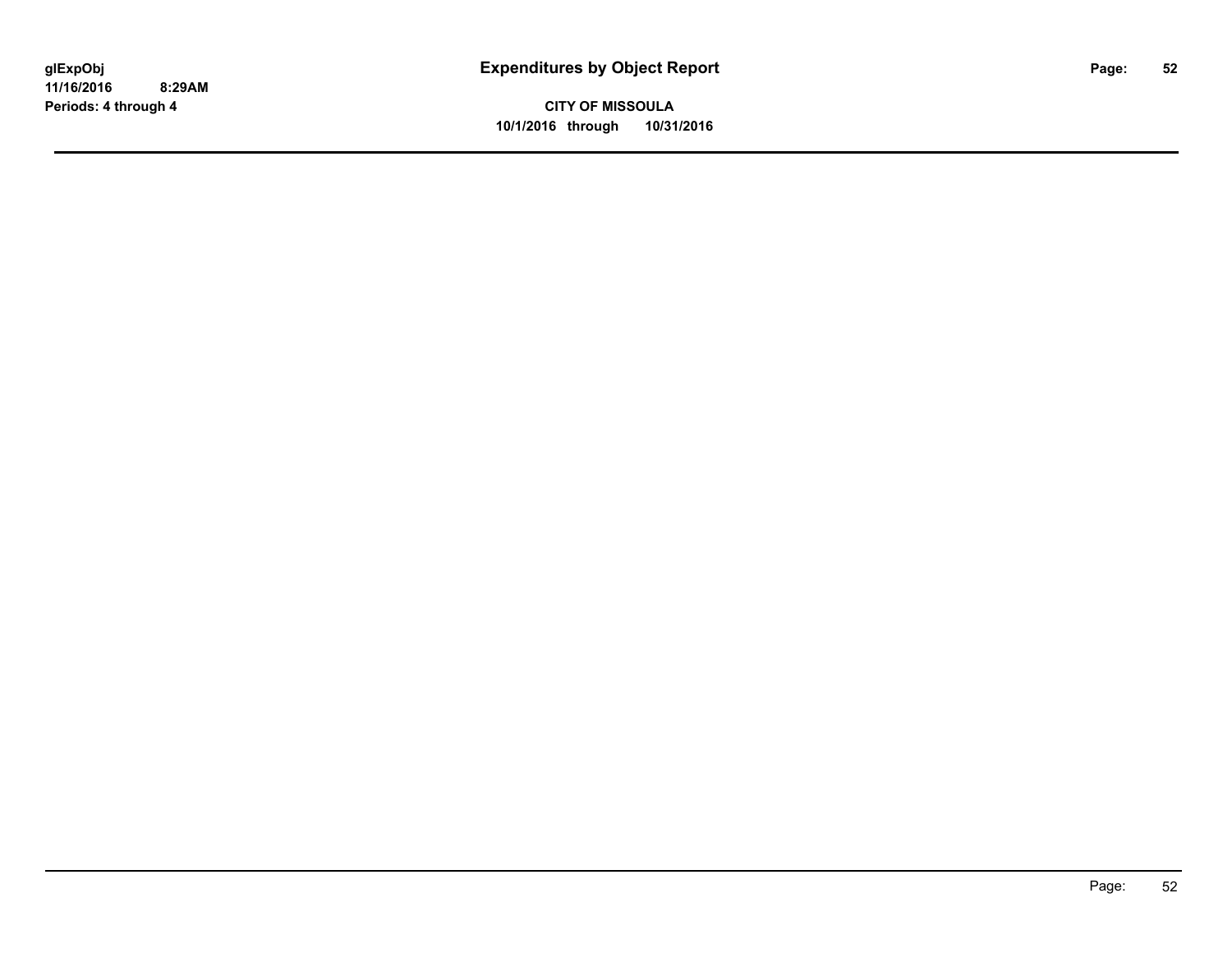## **CITY OF MISSOULA 10/1/2016 through 10/31/2016**

#### **1241 CREMAIN WALL & CEMETERY DONATIONS FUND**

**340 CEMETERY**

| Object/Title                          | <b>Adjusted</b><br>Appropriation | <b>Expenditures</b> | Year-to-date<br><b>Expenditures</b> | Year-to-date<br><b>Encumbrances</b> | <b>Balance</b> | <b>Prct Used</b> |
|---------------------------------------|----------------------------------|---------------------|-------------------------------------|-------------------------------------|----------------|------------------|
| 500 FIXED CHARGES                     |                                  |                     |                                     |                                     |                |                  |
| 550 MERCHANT SERVICE FEES             | 0.00                             | 0.00                | 0.00                                | 0.00                                | 0.00           | 0.00             |
| <b>FIXED CHARGES</b><br><b>Total</b>  | 0.00                             | 0.00                | 0.00                                | 0.00                                | 0.00           | 0.00             |
| 900 CAPITAL OUTLAY                    |                                  |                     |                                     |                                     |                |                  |
| 930 IMPROVEMENTS                      | 0.00                             | 200.00              | 678.00                              | 0.00                                | $-678.00$      | 0.00             |
| <b>CAPITAL OUTLAY</b><br><b>Total</b> | 0.00                             | 200.00              | 678.00                              | 0.00                                | $-678.00$      | 0.00             |
| <b>CEMETERY</b><br><b>Total</b>       | 0.00                             | 200.00              | 678.00                              | 0.00                                | $-678.00$      | 0.00             |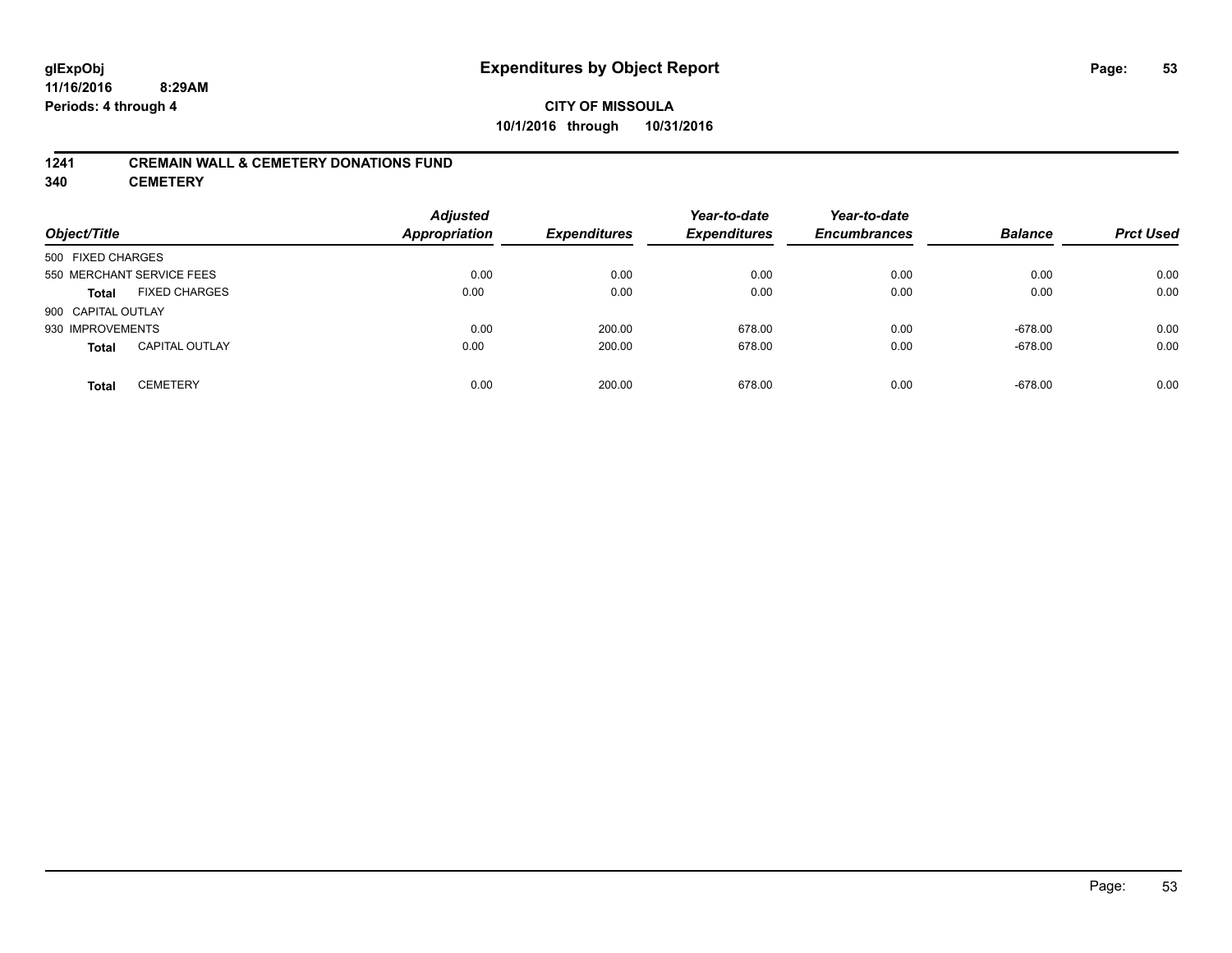**CITY OF MISSOULA 10/1/2016 through 10/31/2016**

#### **1241 CREMAIN WALL & CEMETERY DONATIONS FUND**

| Object/Title       |                                             | <b>Adjusted</b><br><b>Appropriation</b> | <b>Expenditures</b> | Year-to-date<br><b>Expenditures</b> | Year-to-date<br><b>Encumbrances</b> | <b>Balance</b> | <b>Prct Used</b> |
|--------------------|---------------------------------------------|-----------------------------------------|---------------------|-------------------------------------|-------------------------------------|----------------|------------------|
| 500 FIXED CHARGES  |                                             |                                         |                     |                                     |                                     |                |                  |
|                    | 550 MERCHANT SERVICE FEES                   | 0.00                                    | 0.00                | 0.00                                | 0.00                                | 0.00           | 0.00             |
| <b>Total</b>       | <b>FIXED CHARGES</b>                        | 0.00                                    | 0.00                | 0.00                                | 0.00                                | 0.00           | 0.00             |
| 900 CAPITAL OUTLAY |                                             |                                         |                     |                                     |                                     |                |                  |
| 930 IMPROVEMENTS   |                                             | 0.00                                    | 200.00              | 678.00                              | 0.00                                | $-678.00$      | 0.00             |
| <b>Total</b>       | <b>CAPITAL OUTLAY</b>                       | 0.00                                    | 200.00              | 678.00                              | 0.00                                | $-678.00$      | 0.00             |
| <b>Total</b>       | <b>CREMAIN WALL &amp; CEMETERY DONATION</b> | 0.00                                    | 200.00              | 678.00                              | 0.00                                | $-678.00$      | 0.00             |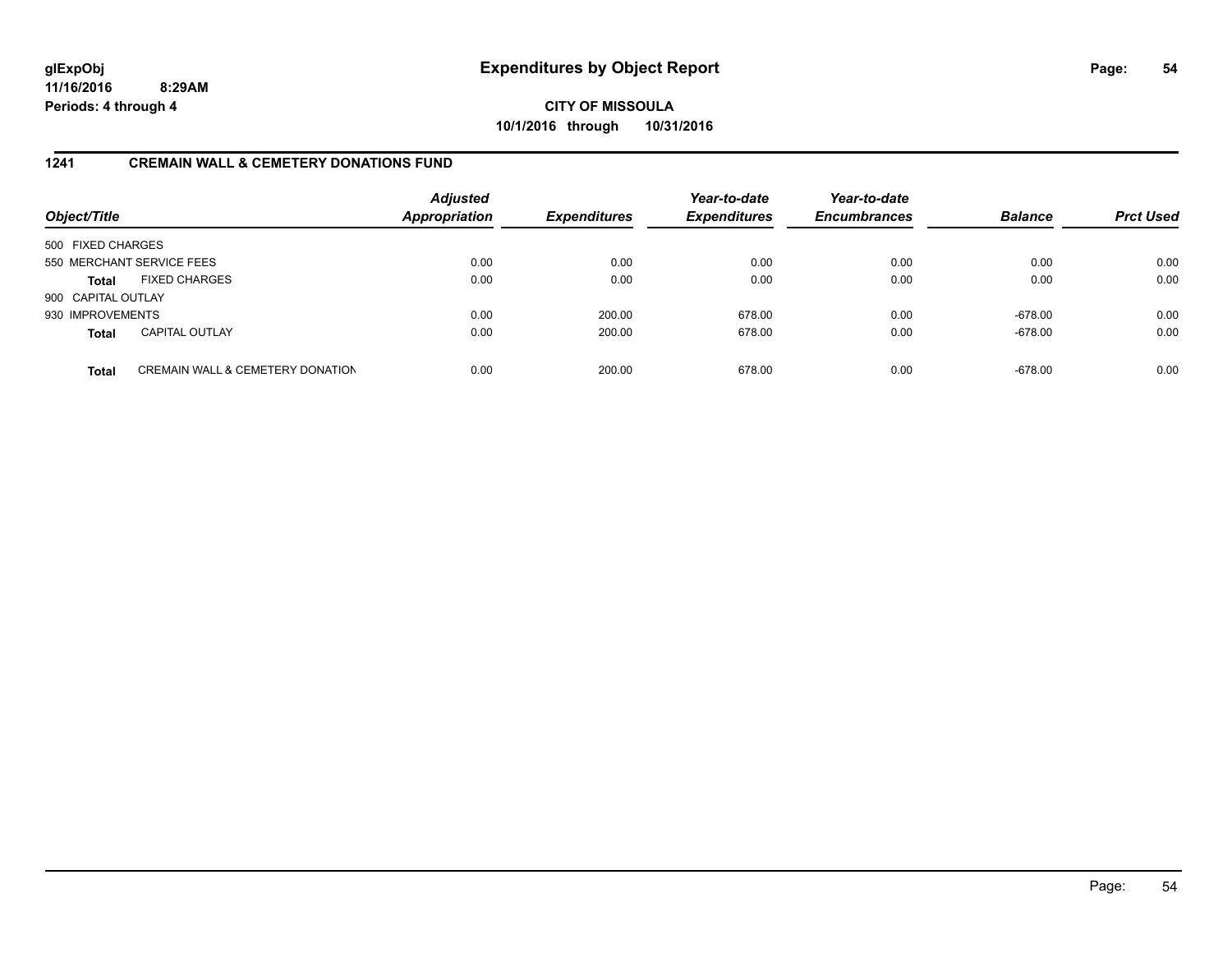# **1242 CEMETERY CARE FUND**

**340 CEMETERY**

|                                       | <b>Adjusted</b>      |                     | Year-to-date        | Year-to-date        |                |                  |
|---------------------------------------|----------------------|---------------------|---------------------|---------------------|----------------|------------------|
| Object/Title                          | <b>Appropriation</b> | <b>Expenditures</b> | <b>Expenditures</b> | <b>Encumbrances</b> | <b>Balance</b> | <b>Prct Used</b> |
| 500 FIXED CHARGES                     |                      |                     |                     |                     |                |                  |
| 550 MERCHANT SERVICE FEES             | 0.00                 | 0.00                | 0.00                | 0.00                | 0.00           | 0.00             |
| <b>FIXED CHARGES</b><br><b>Total</b>  | 0.00                 | 0.00                | 0.00                | 0.00                | 0.00           | 0.00             |
| 800 OTHER OBJECTS                     |                      |                     |                     |                     |                |                  |
| 820 TRANSFERS TO OTHER FUNDS          | 0.00                 | 0.00                | 0.00                | 0.00                | 0.00           | 0.00             |
| 845 CONTINGENCY                       | 0.00                 | 0.00                | 0.00                | 0.00                | 0.00           | 0.00             |
| OTHER OBJECTS<br>Total                | 0.00                 | 0.00                | 0.00                | 0.00                | 0.00           | 0.00             |
| 900 CAPITAL OUTLAY                    |                      |                     |                     |                     |                |                  |
| 930 IMPROVEMENTS                      | 0.00                 | 0.00                | 0.00                | 0.00                | 0.00           | 0.00             |
| 940 MACHINERY & EQUIPMENT             | 0.00                 | 0.00                | 0.00                | 0.00                | 0.00           | 0.00             |
| <b>CAPITAL OUTLAY</b><br><b>Total</b> | 0.00                 | 0.00                | 0.00                | 0.00                | 0.00           | 0.00             |
| <b>CEMETERY</b><br><b>Total</b>       | 0.00                 | 0.00                | 0.00                | 0.00                | 0.00           | 0.00             |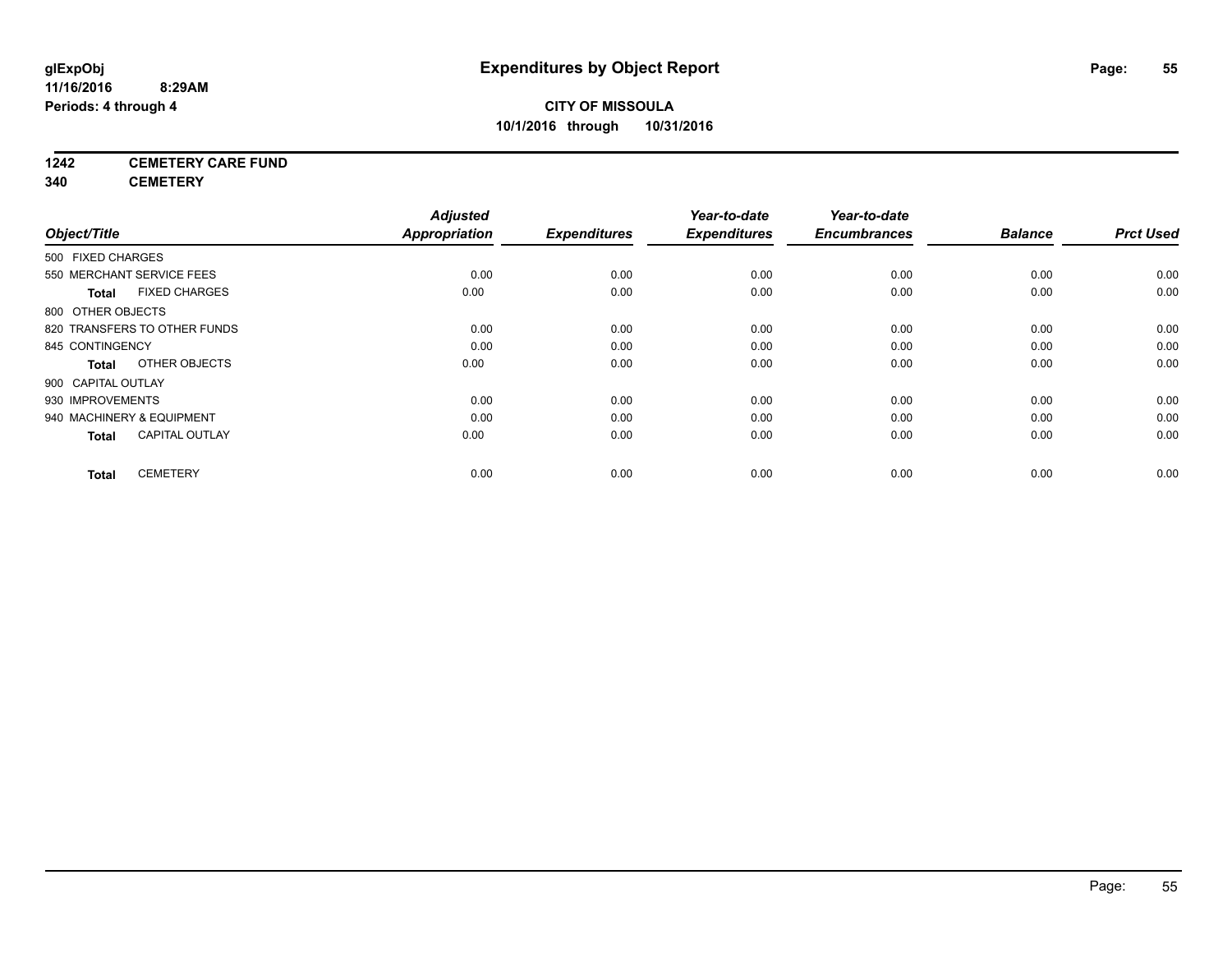## **CITY OF MISSOULA 10/1/2016 through 10/31/2016**

### **1242 CEMETERY CARE FUND**

|                           |                              | <b>Adjusted</b>      |                     | Year-to-date        | Year-to-date        |                |                  |
|---------------------------|------------------------------|----------------------|---------------------|---------------------|---------------------|----------------|------------------|
| Object/Title              |                              | <b>Appropriation</b> | <b>Expenditures</b> | <b>Expenditures</b> | <b>Encumbrances</b> | <b>Balance</b> | <b>Prct Used</b> |
| 500 FIXED CHARGES         |                              |                      |                     |                     |                     |                |                  |
|                           | 550 MERCHANT SERVICE FEES    | 0.00                 | 0.00                | 0.00                | 0.00                | 0.00           | 0.00             |
| <b>Total</b>              | <b>FIXED CHARGES</b>         | 0.00                 | 0.00                | 0.00                | 0.00                | 0.00           | 0.00             |
| 800 OTHER OBJECTS         |                              |                      |                     |                     |                     |                |                  |
|                           | 820 TRANSFERS TO OTHER FUNDS | 0.00                 | 0.00                | 0.00                | 0.00                | 0.00           | 0.00             |
| 845 CONTINGENCY           |                              | 0.00                 | 0.00                | 0.00                | 0.00                | 0.00           | 0.00             |
| <b>Total</b>              | OTHER OBJECTS                | 0.00                 | 0.00                | 0.00                | 0.00                | 0.00           | 0.00             |
| 900 CAPITAL OUTLAY        |                              |                      |                     |                     |                     |                |                  |
| 930 IMPROVEMENTS          |                              | 0.00                 | 0.00                | 0.00                | 0.00                | 0.00           | 0.00             |
| 940 MACHINERY & EQUIPMENT |                              | 0.00                 | 0.00                | 0.00                | 0.00                | 0.00           | 0.00             |
| <b>Total</b>              | <b>CAPITAL OUTLAY</b>        | 0.00                 | 0.00                | 0.00                | 0.00                | 0.00           | 0.00             |
| <b>Total</b>              | <b>CEMETERY CARE FUND</b>    | 0.00                 | 0.00                | 0.00                | 0.00                | 0.00           | 0.00             |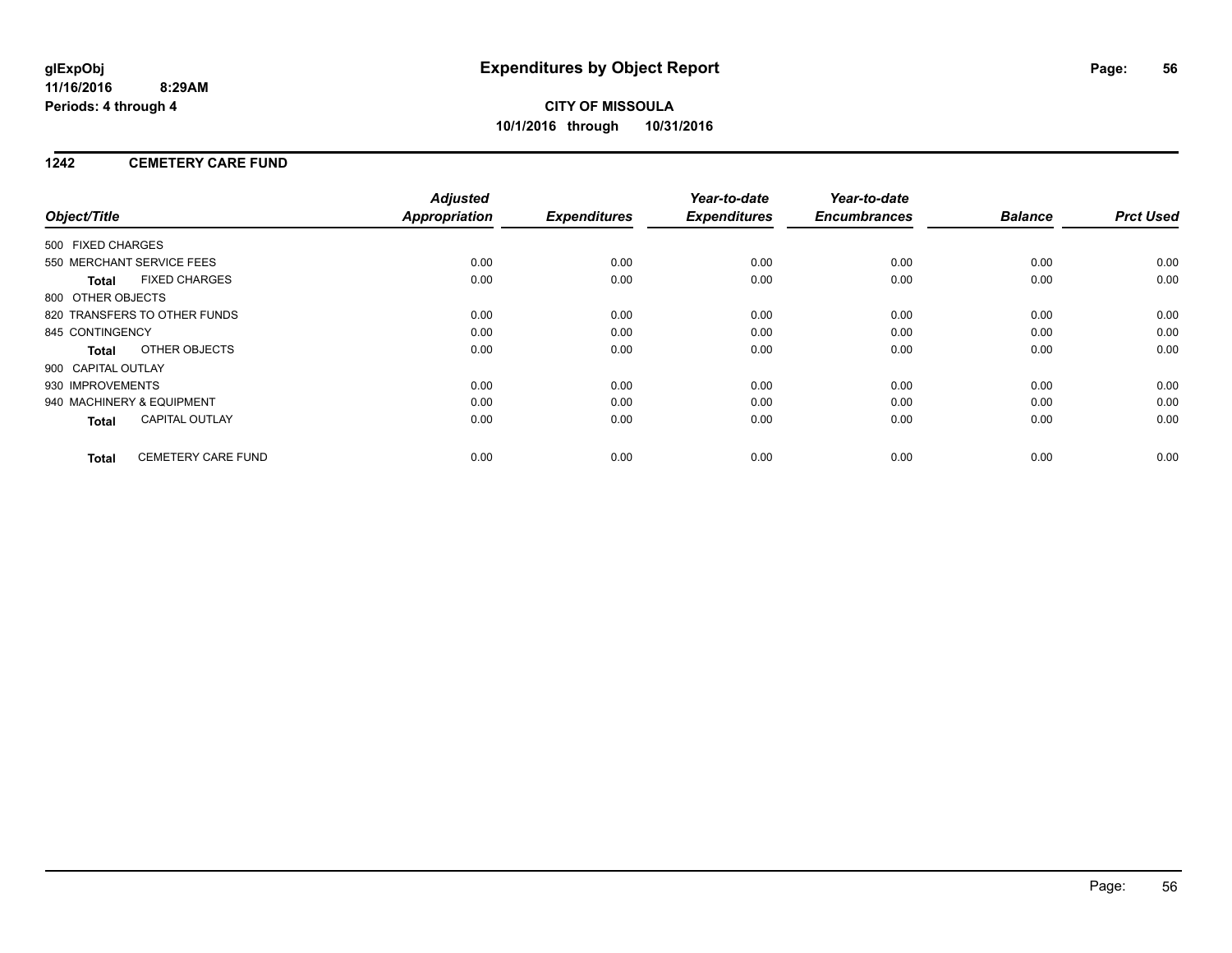#### **1243 CEMETERY MEMORIAL FUND**

**340 CEMETERY**

| Object/Title                          | <b>Adjusted</b><br>Appropriation | <b>Expenditures</b> | Year-to-date<br><b>Expenditures</b> | Year-to-date<br><b>Encumbrances</b> | <b>Balance</b> | <b>Prct Used</b> |
|---------------------------------------|----------------------------------|---------------------|-------------------------------------|-------------------------------------|----------------|------------------|
| 500 FIXED CHARGES                     |                                  |                     |                                     |                                     |                |                  |
| 550 MERCHANT SERVICE FEES             | 0.00                             | 0.00                | 0.00                                | 0.00                                | 0.00           | 0.00             |
| <b>FIXED CHARGES</b><br><b>Total</b>  | 0.00                             | 0.00                | 0.00                                | 0.00                                | 0.00           | 0.00             |
| 900 CAPITAL OUTLAY                    |                                  |                     |                                     |                                     |                |                  |
| 930 IMPROVEMENTS                      | 0.00                             | 0.00                | 163.63                              | 0.00                                | $-163.63$      | 0.00             |
| <b>CAPITAL OUTLAY</b><br><b>Total</b> | 0.00                             | 0.00                | 163.63                              | 0.00                                | $-163.63$      | 0.00             |
| <b>CEMETERY</b><br><b>Total</b>       | 0.00                             | 0.00                | 163.63                              | 0.00                                | $-163.63$      | 0.00             |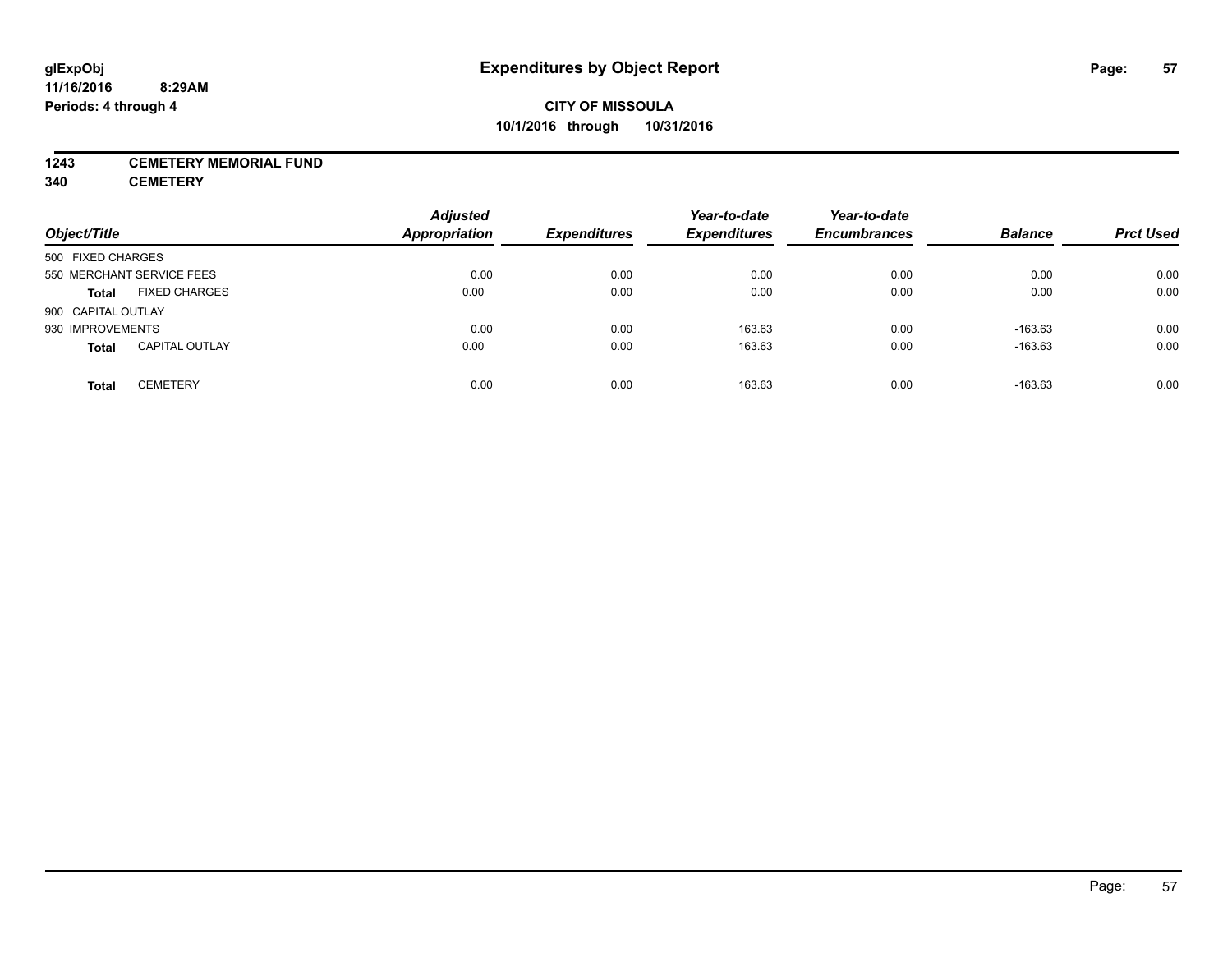#### **1243 CEMETERY MEMORIAL FUND**

| Object/Title              |                               | <b>Adjusted</b><br><b>Appropriation</b> | <b>Expenditures</b> | Year-to-date<br><b>Expenditures</b> | Year-to-date<br><b>Encumbrances</b> | <b>Balance</b> | <b>Prct Used</b> |
|---------------------------|-------------------------------|-----------------------------------------|---------------------|-------------------------------------|-------------------------------------|----------------|------------------|
| 500 FIXED CHARGES         |                               |                                         |                     |                                     |                                     |                |                  |
| 550 MERCHANT SERVICE FEES |                               | 0.00                                    | 0.00                | 0.00                                | 0.00                                | 0.00           | 0.00             |
| <b>Total</b>              | <b>FIXED CHARGES</b>          | 0.00                                    | 0.00                | 0.00                                | 0.00                                | 0.00           | 0.00             |
| 900 CAPITAL OUTLAY        |                               |                                         |                     |                                     |                                     |                |                  |
| 930 IMPROVEMENTS          |                               | 0.00                                    | 0.00                | 163.63                              | 0.00                                | $-163.63$      | 0.00             |
| <b>Total</b>              | <b>CAPITAL OUTLAY</b>         | 0.00                                    | 0.00                | 163.63                              | 0.00                                | $-163.63$      | 0.00             |
| <b>Total</b>              | <b>CEMETERY MEMORIAL FUND</b> | 0.00                                    | 0.00                | 163.63                              | 0.00                                | $-163.63$      | 0.00             |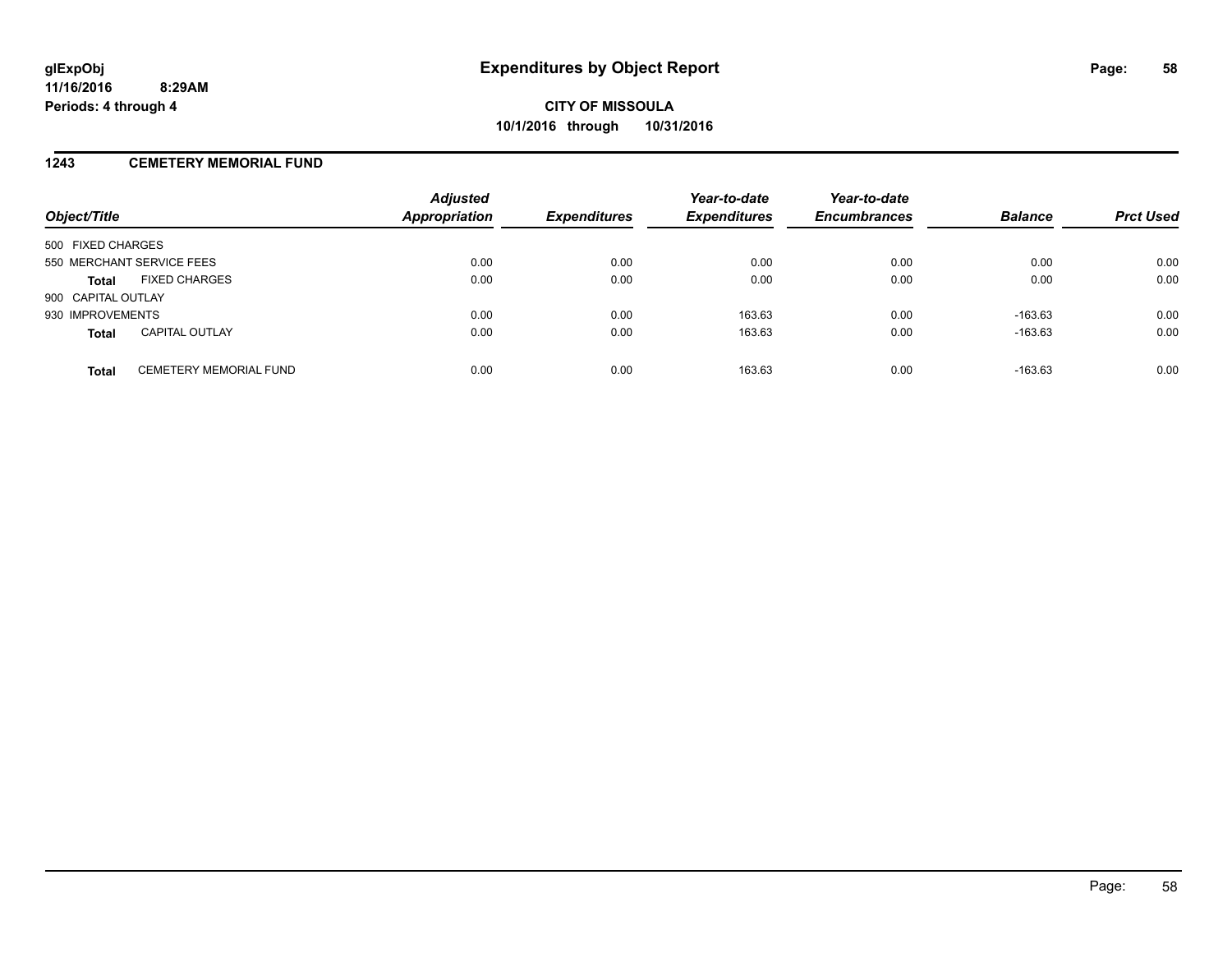# **1265 TITLE 1 PROJECTS FUND**

**240 FINANCE**

| Object/Title                               | <b>Adjusted</b><br><b>Appropriation</b> | <b>Expenditures</b> | Year-to-date<br><b>Expenditures</b> | Year-to-date<br><b>Encumbrances</b> | <b>Balance</b> | <b>Prct Used</b> |
|--------------------------------------------|-----------------------------------------|---------------------|-------------------------------------|-------------------------------------|----------------|------------------|
| 500 FIXED CHARGES                          |                                         |                     |                                     |                                     |                |                  |
| 500 FIXED CHARGES                          | 0.00                                    | 0.00                | 0.00                                | 0.00                                | 0.00           | 0.00             |
| 550 MERCHANT SERVICE FEES                  | 0.00                                    | 0.00                | 0.00                                | 0.00                                | 0.00           | 0.00             |
| <b>FIXED CHARGES</b><br><b>Total</b>       | 0.00                                    | 0.00                | 0.00                                | 0.00                                | 0.00           | 0.00             |
| 700 GRANTS & CONTRIBUTIONS                 |                                         |                     |                                     |                                     |                |                  |
| 700 GRANTS & CONTRIBUTIONS                 | 0.00                                    | 0.00                | 0.00                                | 0.00                                | 0.00           | 0.00             |
| <b>GRANTS &amp; CONTRIBUTIONS</b><br>Total | 0.00                                    | 0.00                | 0.00                                | 0.00                                | 0.00           | 0.00             |
| 800 OTHER OBJECTS                          |                                         |                     |                                     |                                     |                |                  |
| 820 TRANSFERS TO OTHER FUNDS               | 0.00                                    | 0.00                | 0.00                                | 0.00                                | 0.00           | 0.00             |
| 845 CONTINGENCY                            | 0.00                                    | 0.00                | 0.00                                | 0.00                                | 0.00           | 0.00             |
| OTHER OBJECTS<br><b>Total</b>              | 0.00                                    | 0.00                | 0.00                                | 0.00                                | 0.00           | 0.00             |
| <b>FINANCE</b><br><b>Total</b>             | 0.00                                    | 0.00                | 0.00                                | 0.00                                | 0.00           | 0.00             |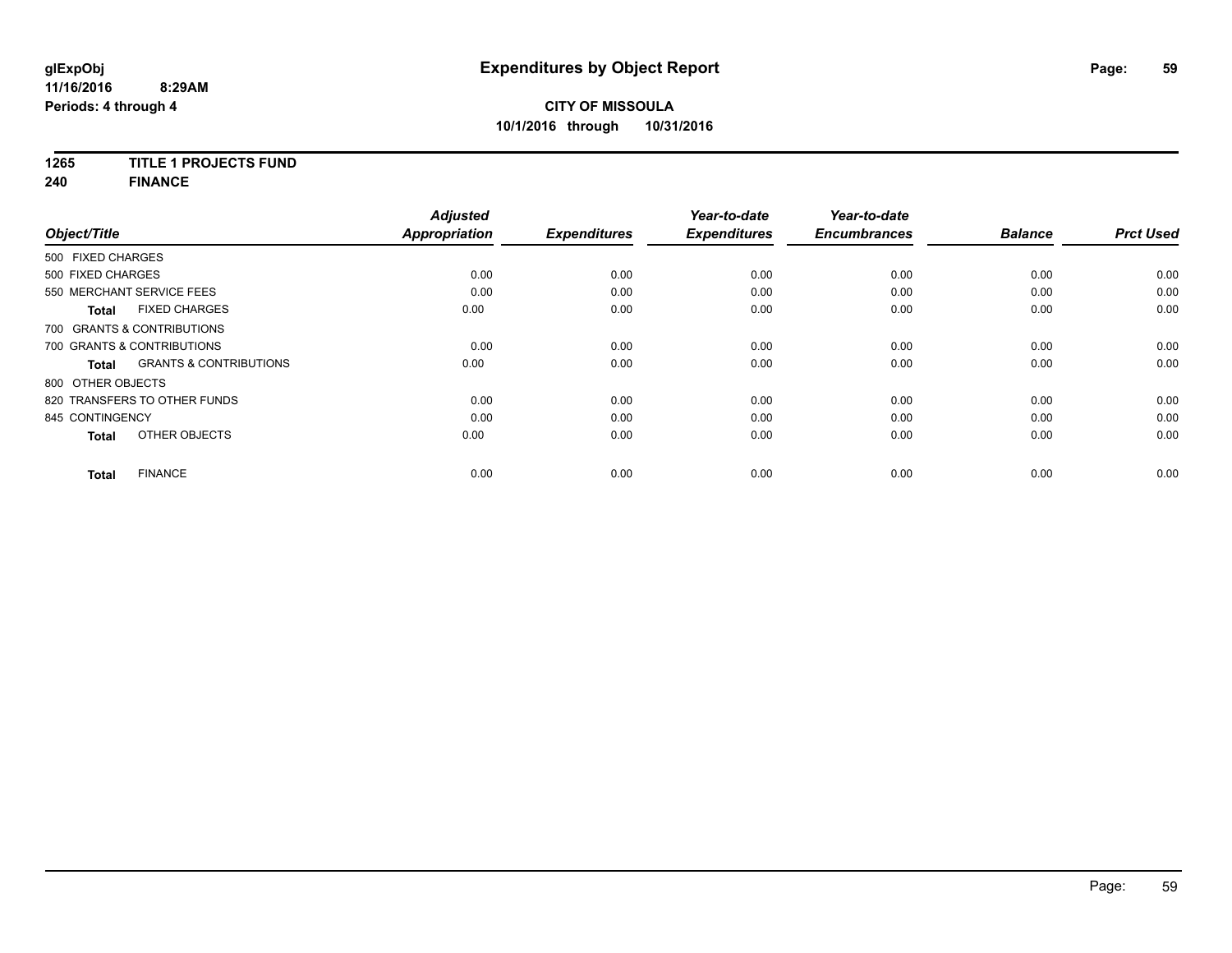## **CITY OF MISSOULA 10/1/2016 through 10/31/2016**

### **1265 TITLE 1 PROJECTS FUND**

|                                                   | <b>Adjusted</b>      |                     | Year-to-date        | Year-to-date        |                |                  |
|---------------------------------------------------|----------------------|---------------------|---------------------|---------------------|----------------|------------------|
| Object/Title                                      | <b>Appropriation</b> | <b>Expenditures</b> | <b>Expenditures</b> | <b>Encumbrances</b> | <b>Balance</b> | <b>Prct Used</b> |
| 500 FIXED CHARGES                                 |                      |                     |                     |                     |                |                  |
| 500 FIXED CHARGES                                 | 0.00                 | 0.00                | 0.00                | 0.00                | 0.00           | 0.00             |
| 550 MERCHANT SERVICE FEES                         | 0.00                 | 0.00                | 0.00                | 0.00                | 0.00           | 0.00             |
| <b>FIXED CHARGES</b><br><b>Total</b>              | 0.00                 | 0.00                | 0.00                | 0.00                | 0.00           | 0.00             |
| 700 GRANTS & CONTRIBUTIONS                        |                      |                     |                     |                     |                |                  |
| 700 GRANTS & CONTRIBUTIONS                        | 0.00                 | 0.00                | 0.00                | 0.00                | 0.00           | 0.00             |
| <b>GRANTS &amp; CONTRIBUTIONS</b><br><b>Total</b> | 0.00                 | 0.00                | 0.00                | 0.00                | 0.00           | 0.00             |
| 800 OTHER OBJECTS                                 |                      |                     |                     |                     |                |                  |
| 820 TRANSFERS TO OTHER FUNDS                      | 0.00                 | 0.00                | 0.00                | 0.00                | 0.00           | 0.00             |
| 845 CONTINGENCY                                   | 0.00                 | 0.00                | 0.00                | 0.00                | 0.00           | 0.00             |
| OTHER OBJECTS<br><b>Total</b>                     | 0.00                 | 0.00                | 0.00                | 0.00                | 0.00           | 0.00             |
| TITLE 1 PROJECTS FUND<br><b>Total</b>             | 0.00                 | 0.00                | 0.00                | 0.00                | 0.00           | 0.00             |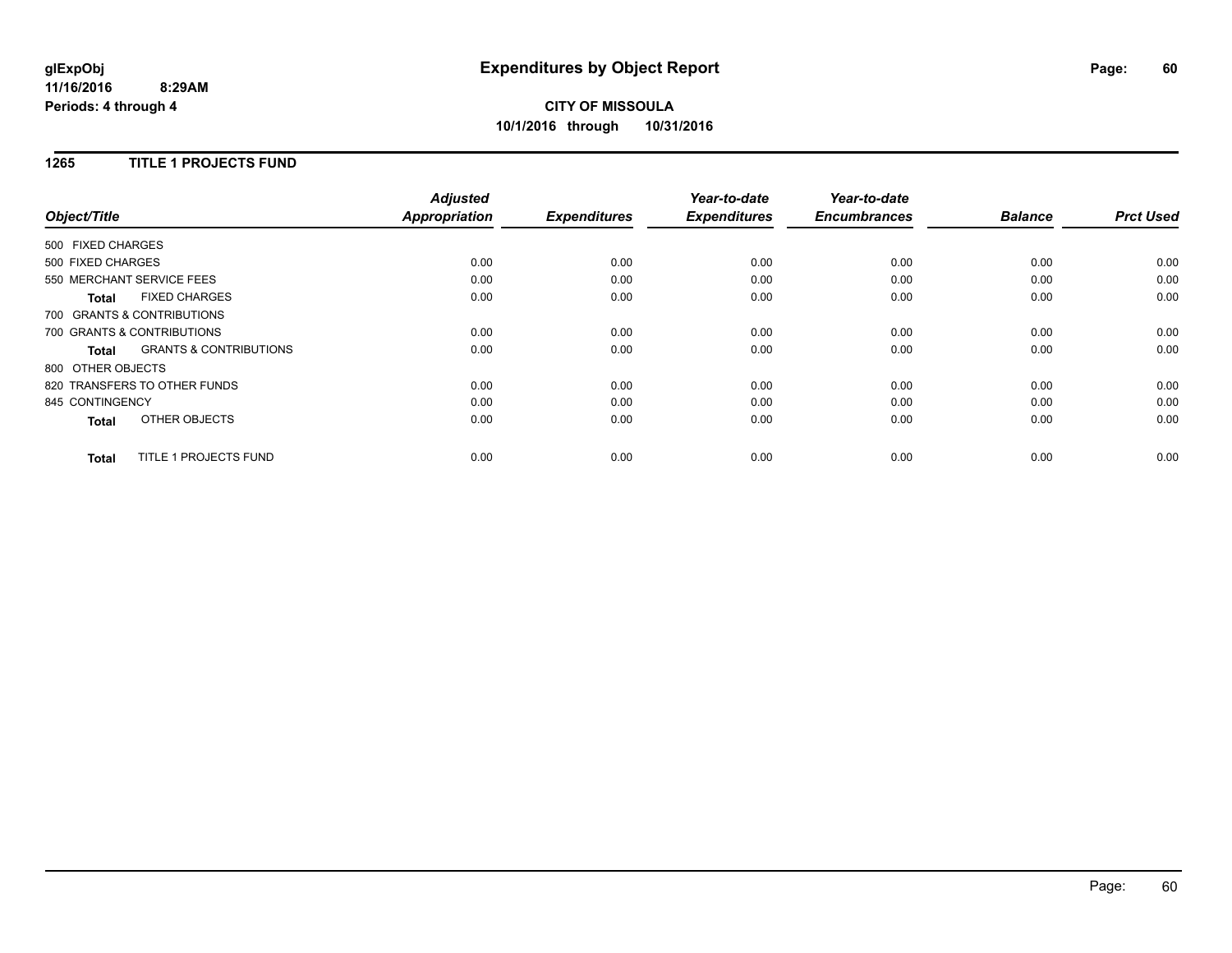### **1396 PROGRAM INCOME REVOLVING LOAN PROGRAM**

**390 NON-DEPARTMENTAL**

| Object/Title      |                                   | <b>Adjusted</b><br><b>Appropriation</b> | <b>Expenditures</b> | Year-to-date<br><b>Expenditures</b> | Year-to-date<br><b>Encumbrances</b> | <b>Balance</b> | <b>Prct Used</b> |
|-------------------|-----------------------------------|-----------------------------------------|---------------------|-------------------------------------|-------------------------------------|----------------|------------------|
|                   | 300 PURCHASED SERVICES            |                                         |                     |                                     |                                     |                |                  |
|                   | 350 PROFESSIONAL SERVICES         | 0.00                                    | 0.00                | 0.00                                | 0.00                                | 0.00           | 0.00             |
| Total             | <b>PURCHASED SERVICES</b>         | 0.00                                    | 0.00                | 0.00                                | 0.00                                | 0.00           | 0.00             |
| 500 FIXED CHARGES |                                   |                                         |                     |                                     |                                     |                |                  |
|                   | 550 MERCHANT SERVICE FEES         | 0.00                                    | 0.00                | 0.00                                | 0.00                                | 0.00           | 0.00             |
| <b>Total</b>      | <b>FIXED CHARGES</b>              | 0.00                                    | 0.00                | 0.00                                | 0.00                                | 0.00           | 0.00             |
|                   | 700 GRANTS & CONTRIBUTIONS        |                                         |                     |                                     |                                     |                |                  |
|                   | 700 GRANTS & CONTRIBUTIONS        | 0.00                                    | 0.00                | 0.00                                | 0.00                                | 0.00           | 0.00             |
| <b>Total</b>      | <b>GRANTS &amp; CONTRIBUTIONS</b> | 0.00                                    | 0.00                | 0.00                                | 0.00                                | 0.00           | 0.00             |
| <b>Total</b>      | NON-DEPARTMENTAL                  | 0.00                                    | 0.00                | 0.00                                | 0.00                                | 0.00           | 0.00             |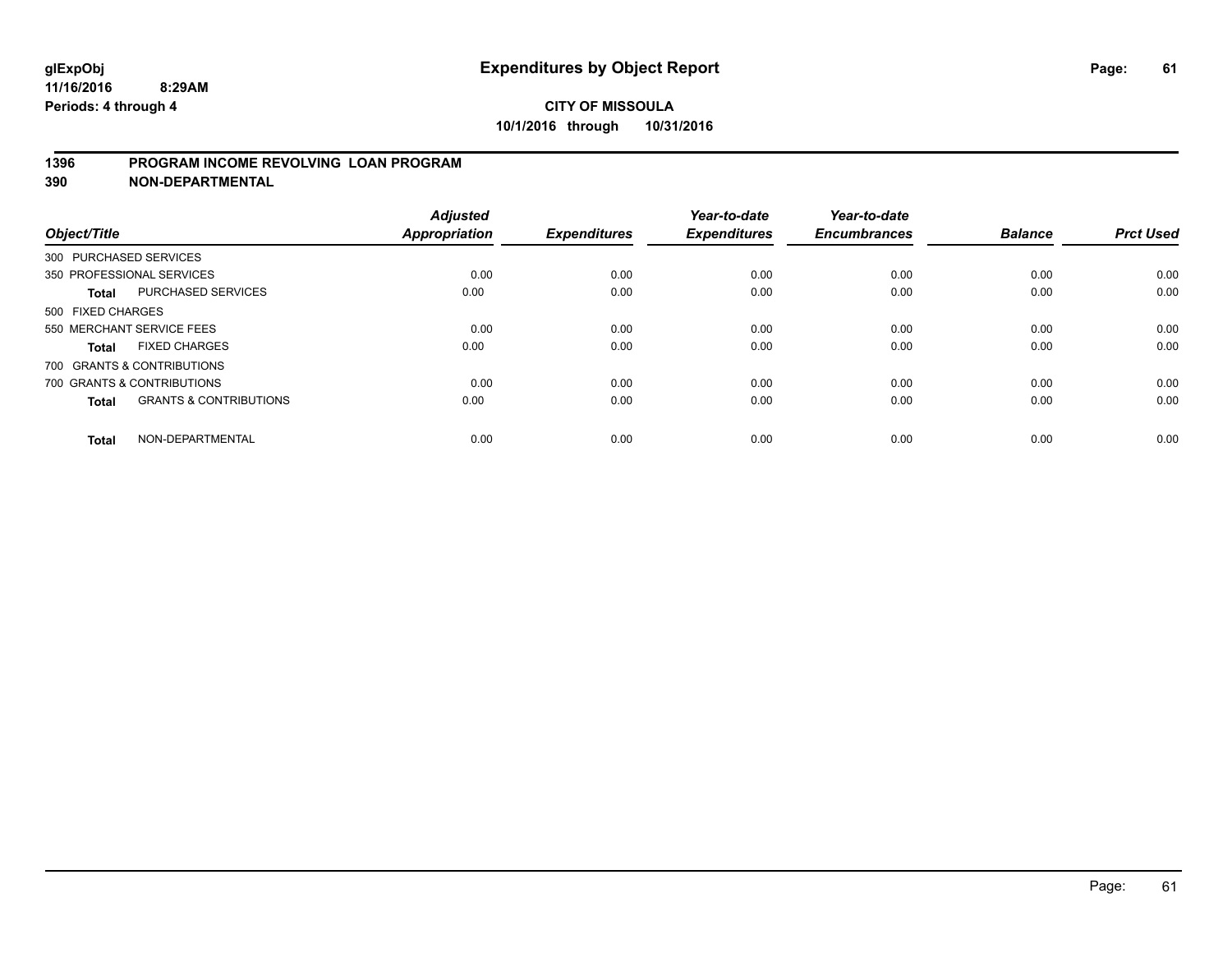## **1396 PROGRAM INCOME REVOLVING LOAN PROGRAM**

| Object/Title           |                                   | <b>Adjusted</b><br><b>Appropriation</b> | <b>Expenditures</b> | Year-to-date<br><b>Expenditures</b> | Year-to-date<br><b>Encumbrances</b> | <b>Balance</b> | <b>Prct Used</b> |
|------------------------|-----------------------------------|-----------------------------------------|---------------------|-------------------------------------|-------------------------------------|----------------|------------------|
| 300 PURCHASED SERVICES |                                   |                                         |                     |                                     |                                     |                |                  |
|                        | 350 PROFESSIONAL SERVICES         | 0.00                                    | 0.00                | 0.00                                | 0.00                                | 0.00           | 0.00             |
| <b>Total</b>           | <b>PURCHASED SERVICES</b>         | 0.00                                    | 0.00                | 0.00                                | 0.00                                | 0.00           | 0.00             |
| 500 FIXED CHARGES      |                                   |                                         |                     |                                     |                                     |                |                  |
|                        | 550 MERCHANT SERVICE FEES         | 0.00                                    | 0.00                | 0.00                                | 0.00                                | 0.00           | 0.00             |
| <b>Total</b>           | <b>FIXED CHARGES</b>              | 0.00                                    | 0.00                | 0.00                                | 0.00                                | 0.00           | 0.00             |
|                        | 700 GRANTS & CONTRIBUTIONS        |                                         |                     |                                     |                                     |                |                  |
|                        | 700 GRANTS & CONTRIBUTIONS        | 0.00                                    | 0.00                | 0.00                                | 0.00                                | 0.00           | 0.00             |
| <b>Total</b>           | <b>GRANTS &amp; CONTRIBUTIONS</b> | 0.00                                    | 0.00                | 0.00                                | 0.00                                | 0.00           | 0.00             |
| <b>Total</b>           | PROGRAM INCOME REVOLVING LOAN P   | 0.00                                    | 0.00                | 0.00                                | 0.00                                | 0.00           | 0.00             |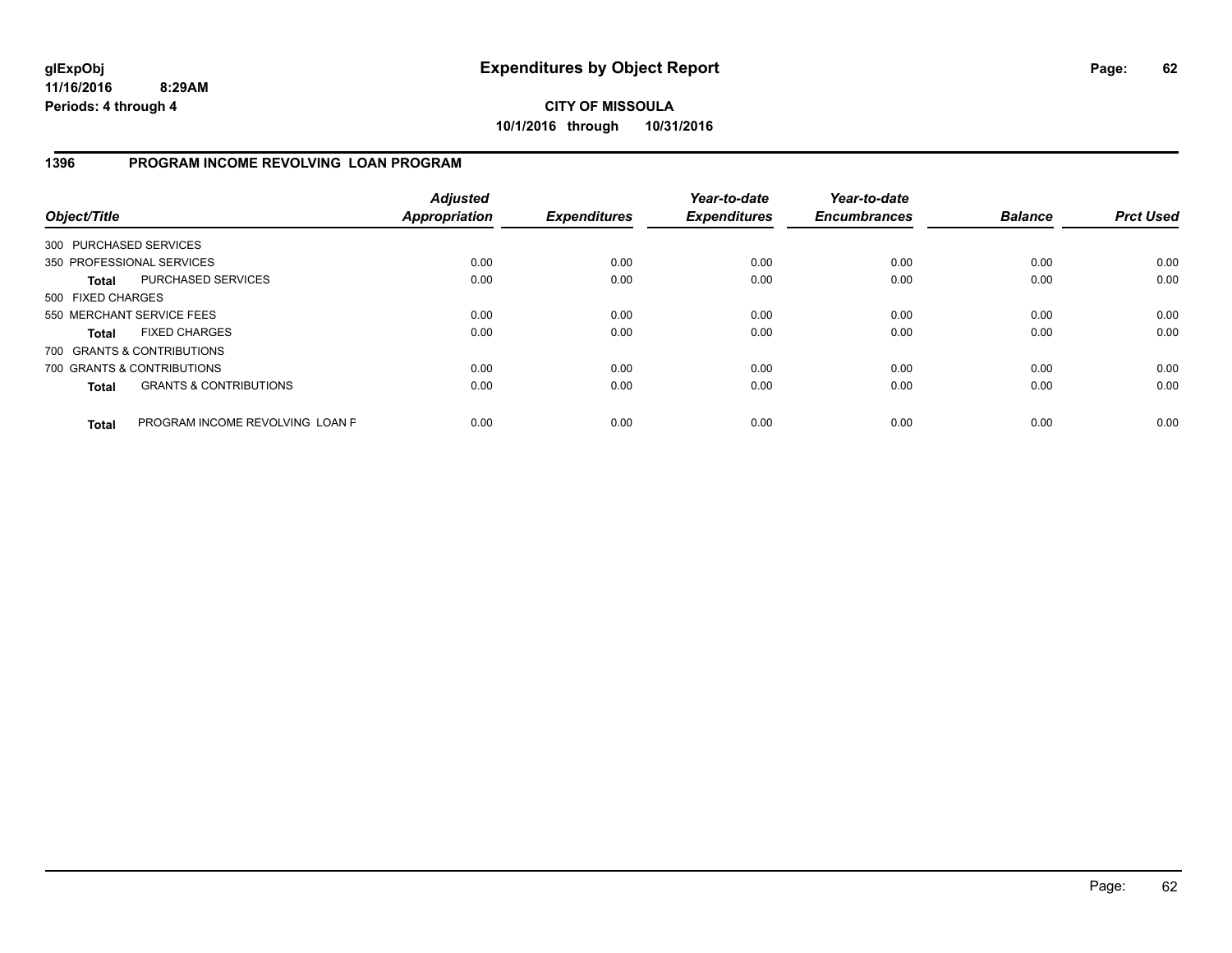#### **1397 STATE HOME PROGRAM INCOME**

**390 NON-DEPARTMENTAL**

| Object/Title                         | <b>Adjusted</b><br>Appropriation | <b>Expenditures</b> | Year-to-date<br><b>Expenditures</b> | Year-to-date<br><b>Encumbrances</b> | <b>Balance</b> | <b>Prct Used</b> |
|--------------------------------------|----------------------------------|---------------------|-------------------------------------|-------------------------------------|----------------|------------------|
| 300 PURCHASED SERVICES               |                                  |                     |                                     |                                     |                |                  |
| 350 PROFESSIONAL SERVICES            | 0.00                             | 0.00                | 0.00                                | 0.00                                | 0.00           | 0.00             |
| PURCHASED SERVICES<br><b>Total</b>   | 0.00                             | 0.00                | 0.00                                | 0.00                                | 0.00           | 0.00             |
| 500 FIXED CHARGES                    |                                  |                     |                                     |                                     |                |                  |
| 550 MERCHANT SERVICE FEES            | 0.00                             | 0.00                | 0.00                                | 0.00                                | 0.00           | 0.00             |
| <b>FIXED CHARGES</b><br><b>Total</b> | 0.00                             | 0.00                | 0.00                                | 0.00                                | 0.00           | 0.00             |
| NON-DEPARTMENTAL<br><b>Total</b>     | 0.00                             | 0.00                | 0.00                                | 0.00                                | 0.00           | 0.00             |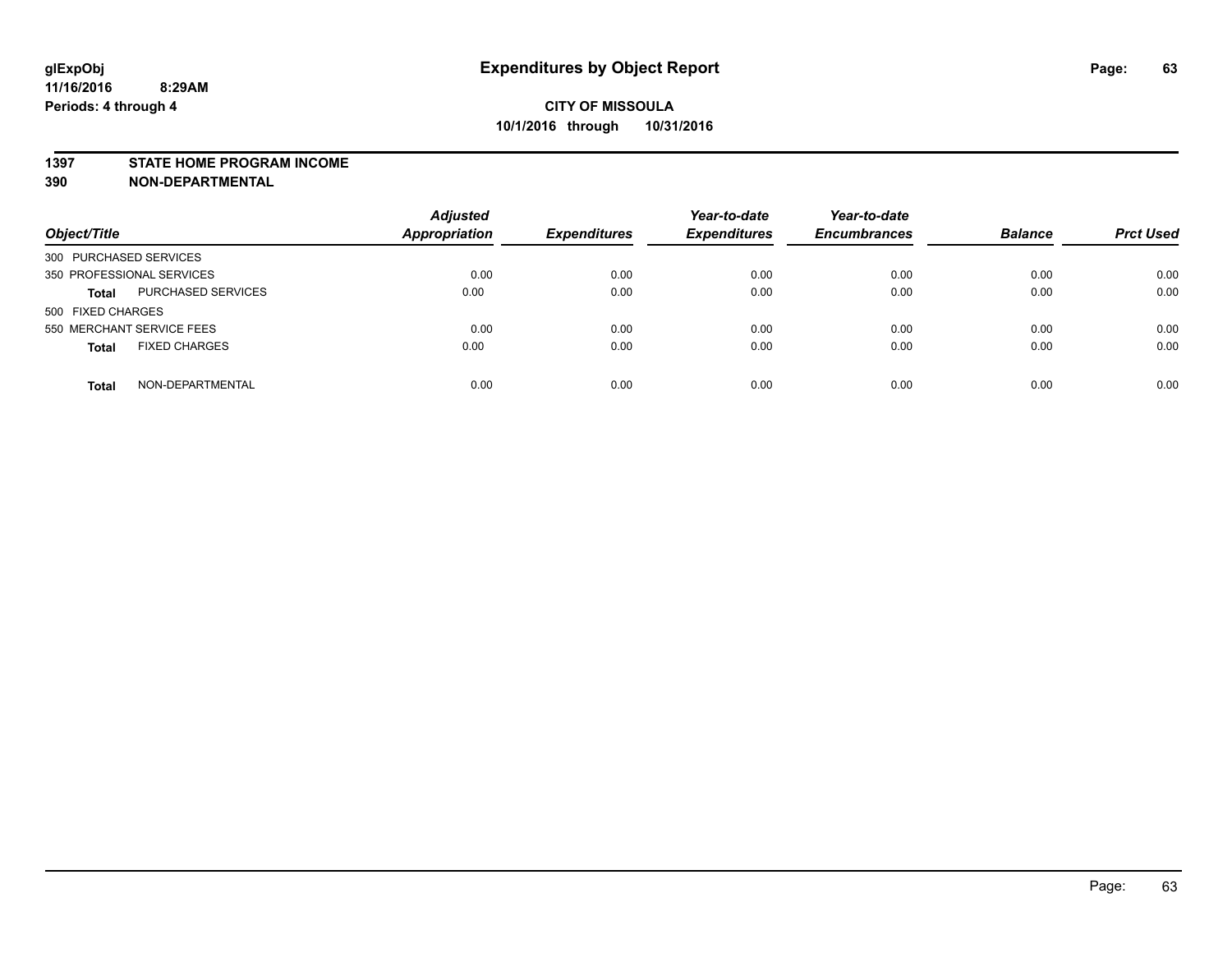#### **1397 STATE HOME PROGRAM INCOME**

| Object/Title                              | <b>Adjusted</b><br><b>Appropriation</b> | <b>Expenditures</b> | Year-to-date<br><b>Expenditures</b> | Year-to-date<br><b>Encumbrances</b> | <b>Balance</b> | <b>Prct Used</b> |
|-------------------------------------------|-----------------------------------------|---------------------|-------------------------------------|-------------------------------------|----------------|------------------|
| 300 PURCHASED SERVICES                    |                                         |                     |                                     |                                     |                |                  |
| 350 PROFESSIONAL SERVICES                 | 0.00                                    | 0.00                | 0.00                                | 0.00                                | 0.00           | 0.00             |
| PURCHASED SERVICES<br><b>Total</b>        | 0.00                                    | 0.00                | 0.00                                | 0.00                                | 0.00           | 0.00             |
| 500 FIXED CHARGES                         |                                         |                     |                                     |                                     |                |                  |
| 550 MERCHANT SERVICE FEES                 | 0.00                                    | 0.00                | 0.00                                | 0.00                                | 0.00           | 0.00             |
| <b>FIXED CHARGES</b><br><b>Total</b>      | 0.00                                    | 0.00                | 0.00                                | 0.00                                | 0.00           | 0.00             |
| STATE HOME PROGRAM INCOME<br><b>Total</b> | 0.00                                    | 0.00                | 0.00                                | 0.00                                | 0.00           | 0.00             |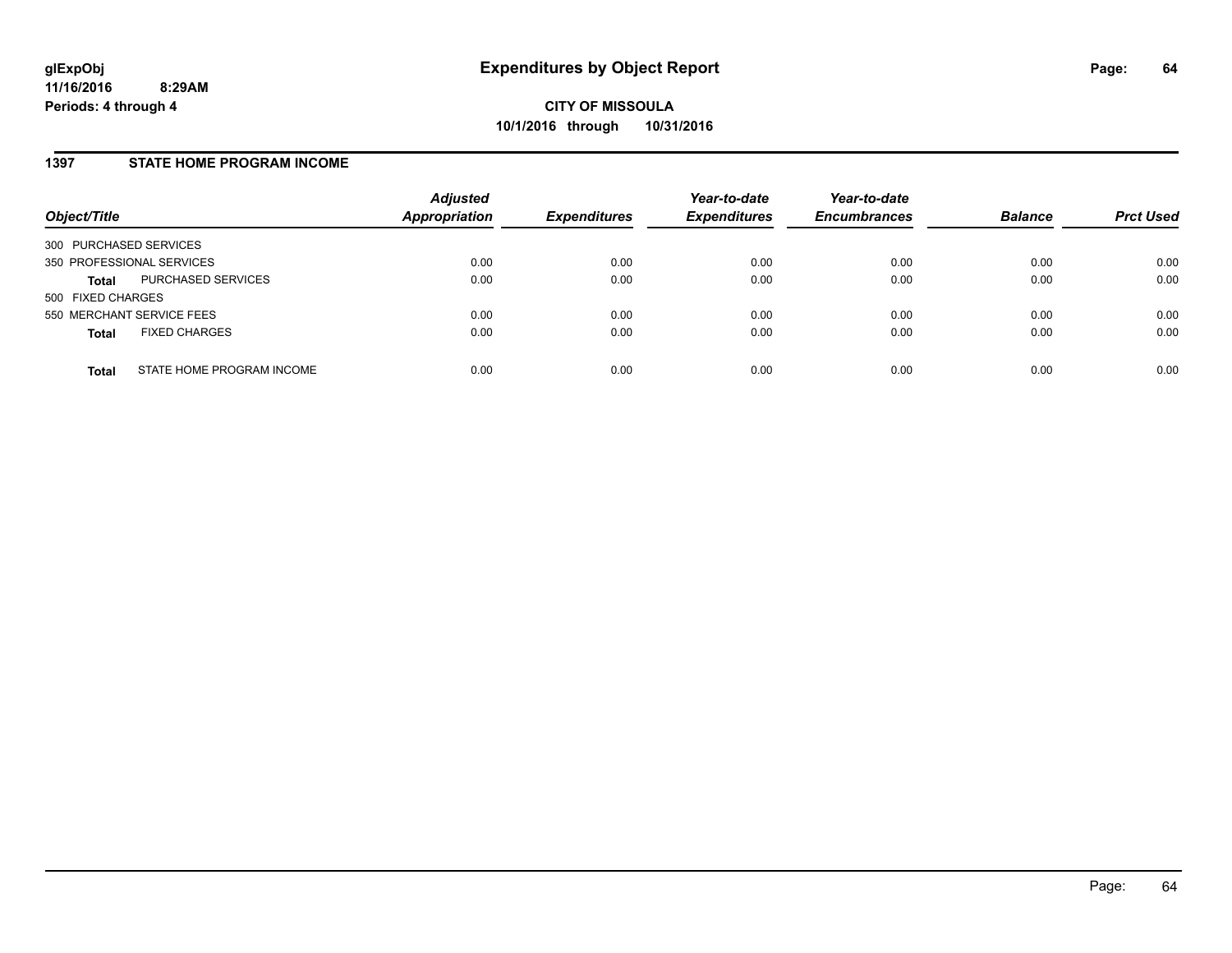#### **2250 PLANNING FUND**

**250 DEVELOPMENT SERVICES**

|                                           | <b>Adjusted</b>      |                     | Year-to-date        | Year-to-date        |                |                  |
|-------------------------------------------|----------------------|---------------------|---------------------|---------------------|----------------|------------------|
| Object/Title                              | <b>Appropriation</b> | <b>Expenditures</b> | <b>Expenditures</b> | <b>Encumbrances</b> | <b>Balance</b> | <b>Prct Used</b> |
| 100 PERSONAL SERVICES                     |                      |                     |                     |                     |                |                  |
| 110 SALARIES AND WAGES                    | 263,697.00           | 30,073.21           | 87,005.41           | 0.00                | 176,691.59     | 32.99            |
| <b>140 EMPLOYER CONTRIBUTIONS</b>         | 86,784.00            | 9,199.56            | 34,611.44           | 0.00                | 52,172.56      | 39.88            |
| <b>141 STATE RETIREMENT CONTRIBUTIONS</b> | 0.00                 | 0.00                | 0.00                | 0.00                | 0.00           | 0.00             |
| PERSONAL SERVICES<br><b>Total</b>         | 350,481.00           | 39,272.77           | 121,616.85          | 0.00                | 228,864.15     | 34.70            |
| 200 SUPPLIES                              |                      |                     |                     |                     |                |                  |
| 210 OFFICE SUPPLIES                       | 2,050.00             | $-59.33$            | 97.94               | 0.00                | 1,952.06       | 4.78             |
| 220 OPERATING SUPPLIES                    | 900.00               | 218.12              | 218.12              | 0.00                | 681.88         | 24.24            |
| 231 GASOLINE                              | 100.00               | 0.00                | 54.43               | 0.00                | 45.57          | 54.43            |
| 240 OTHER SUPPLIES                        | 800.00               | 0.00                | 0.00                | 0.00                | 800.00         | 0.00             |
| <b>SUPPLIES</b><br><b>Total</b>           | 3,850.00             | 158.79              | 370.49              | 0.00                | 3,479.51       | 9.62             |
| 300 PURCHASED SERVICES                    |                      |                     |                     |                     |                |                  |
| 310 COMMUNICATIONS                        | 1,000.00             | 0.00                | 276.56              | 0.00                | 723.44         | 27.66            |
| 320 PRINTING & DUPLICATING                | 5,500.00             | 9.27                | 93.29               | 0.00                | 5,406.71       | 1.70             |
| 330 PUBLICITY, SUBSCRIPTIONS & DUES       | 4,100.00             | 11,372.75           | 11,572.75           | 0.00                | $-7,472.75$    | 282.26           |
| 344 TELEPHONE SERVICE                     | 125.00               | 0.00                | 5.30                | 0.00                | 119.70         | 4.24             |
| 350 PROFESSIONAL SERVICES                 | 50,000.00            | 0.00                | 135.00              | 0.00                | 49,865.00      | 0.27             |
| 360 REPAIR & MAINTENANCE                  | 1,200.00             | 0.00                | 0.00                | 0.00                | 1,200.00       | 0.00             |
| 370 TRAVEL                                | 5,185.00             | 0.00                | 342.45              | 0.00                | 4,842.55       | 6.60             |
| 380 TRAINING                              | 5,200.00             | 125.00              | 550.00              | 0.00                | 4,650.00       | 10.58            |
| 390 OTHER PURCHASED SERVICES              | 8,000.00             | 0.00                | 0.00                | 0.00                | 8,000.00       | 0.00             |
| <b>PURCHASED SERVICES</b><br><b>Total</b> | 80,310.00            | 11,507.02           | 12,975.35           | 0.00                | 67,334.65      | 16.16            |
| 500 FIXED CHARGES                         |                      |                     |                     |                     |                |                  |
| 500 FIXED CHARGES                         | 24,000.00            | 0.00                | 0.00                | 0.00                | 24,000.00      | 0.00             |
| 550 MERCHANT SERVICE FEES                 | 0.00                 | 0.00                | 0.00                | 0.00                | 0.00           | 0.00             |
| <b>FIXED CHARGES</b><br><b>Total</b>      | 24,000.00            | 0.00                | 0.00                | 0.00                | 24,000.00      | 0.00             |
| 800 OTHER OBJECTS                         |                      |                     |                     |                     |                |                  |
| 820 TRANSFERS TO OTHER FUNDS              | 0.00                 | 0.00                | 0.00                | 0.00                | 0.00           | 0.00             |
| 845 CONTINGENCY                           | 0.00                 | 0.00                | 0.00                | 0.00                | 0.00           | 0.00             |
| OTHER OBJECTS<br><b>Total</b>             | 0.00                 | 0.00                | 0.00                | 0.00                | 0.00           | 0.00             |
| DEVELOPMENT SERVICES<br><b>Total</b>      | 458,641.00           | 50,938.58           | 134,962.69          | 0.00                | 323,678.31     | 29.43            |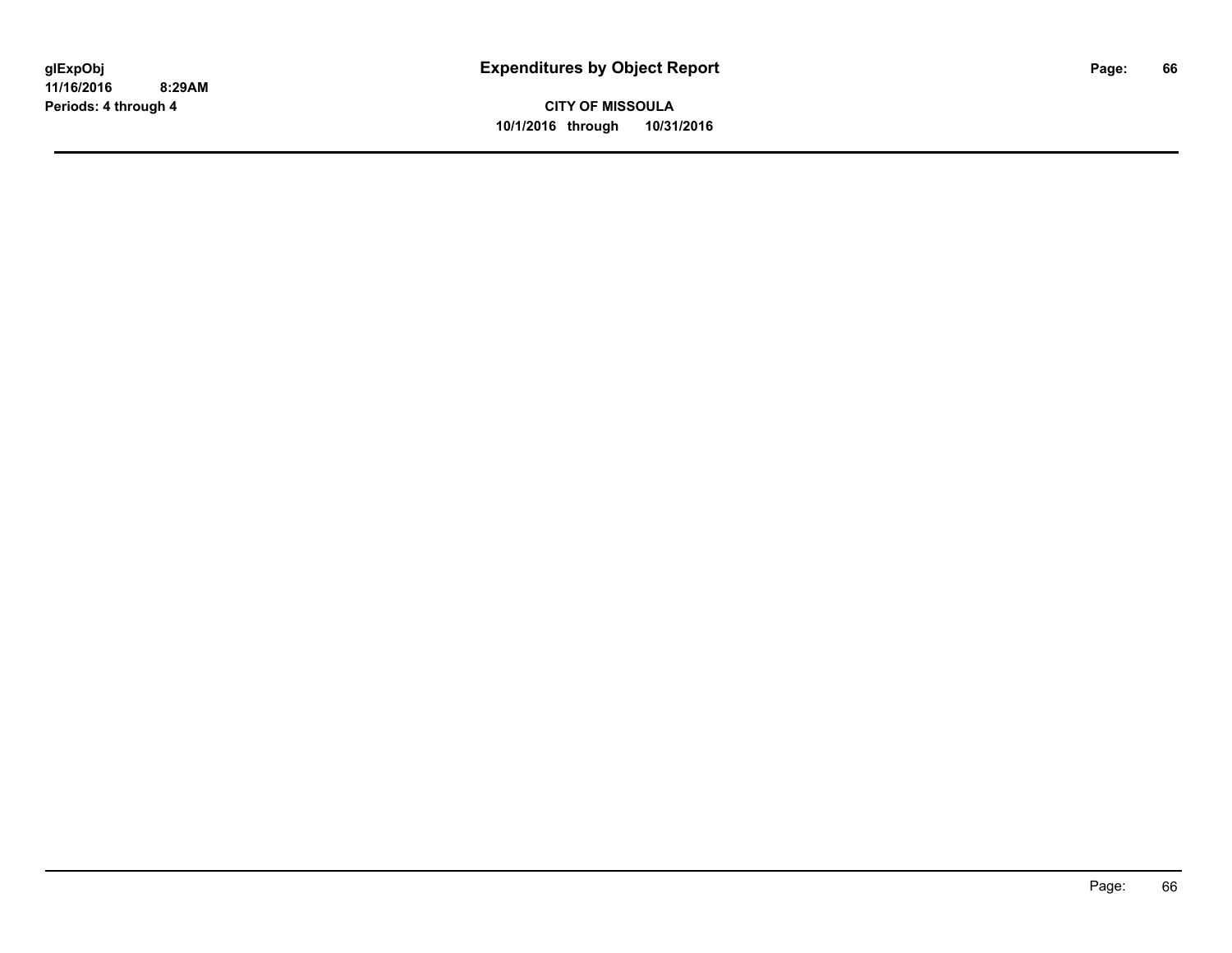**2250 PLANNING FUND**

|                                      | <b>Adjusted</b>      |                     | Year-to-date        | Year-to-date        |                |                  |
|--------------------------------------|----------------------|---------------------|---------------------|---------------------|----------------|------------------|
| Object/Title                         | <b>Appropriation</b> | <b>Expenditures</b> | <b>Expenditures</b> | <b>Encumbrances</b> | <b>Balance</b> | <b>Prct Used</b> |
| 100 PERSONAL SERVICES                |                      |                     |                     |                     |                |                  |
| 110 SALARIES AND WAGES               | 263,697.00           | 30,073.21           | 87,005.41           | 0.00                | 176,691.59     | 32.99            |
| 140 EMPLOYER CONTRIBUTIONS           | 86,784.00            | 9,199.56            | 34,611.44           | 0.00                | 52,172.56      | 39.88            |
| 141 STATE RETIREMENT CONTRIBUTIONS   | 0.00                 | 0.00                | 0.00                | 0.00                | 0.00           | 0.00             |
| PERSONAL SERVICES<br>Total           | 350,481.00           | 39,272.77           | 121,616.85          | 0.00                | 228,864.15     | 34.70            |
| 200 SUPPLIES                         |                      |                     |                     |                     |                |                  |
| 210 OFFICE SUPPLIES                  | 2,050.00             | $-59.33$            | 97.94               | 0.00                | 1,952.06       | 4.78             |
| 220 OPERATING SUPPLIES               | 900.00               | 218.12              | 218.12              | 0.00                | 681.88         | 24.24            |
| 231 GASOLINE                         | 100.00               | 0.00                | 54.43               | 0.00                | 45.57          | 54.43            |
| 240 OTHER SUPPLIES                   | 800.00               | 0.00                | 0.00                | 0.00                | 800.00         | 0.00             |
| <b>SUPPLIES</b><br><b>Total</b>      | 3,850.00             | 158.79              | 370.49              | 0.00                | 3,479.51       | 9.62             |
| 300 PURCHASED SERVICES               |                      |                     |                     |                     |                |                  |
| 310 COMMUNICATIONS                   | 1,000.00             | 0.00                | 276.56              | 0.00                | 723.44         | 27.66            |
| 320 PRINTING & DUPLICATING           | 5,500.00             | 9.27                | 93.29               | 0.00                | 5,406.71       | 1.70             |
| 330 PUBLICITY, SUBSCRIPTIONS & DUES  | 4,100.00             | 11,372.75           | 11,572.75           | 0.00                | $-7,472.75$    | 282.26           |
| 344 TELEPHONE SERVICE                | 125.00               | 0.00                | 5.30                | 0.00                | 119.70         | 4.24             |
| 350 PROFESSIONAL SERVICES            | 50,000.00            | 0.00                | 135.00              | 0.00                | 49,865.00      | 0.27             |
| 360 REPAIR & MAINTENANCE             | 1,200.00             | 0.00                | 0.00                | 0.00                | 1,200.00       | 0.00             |
| 370 TRAVEL                           | 5,185.00             | 0.00                | 342.45              | 0.00                | 4,842.55       | 6.60             |
| 380 TRAINING                         | 5,200.00             | 125.00              | 550.00              | 0.00                | 4,650.00       | 10.58            |
| 390 OTHER PURCHASED SERVICES         | 8,000.00             | 0.00                | 0.00                | 0.00                | 8,000.00       | 0.00             |
| PURCHASED SERVICES<br>Total          | 80,310.00            | 11,507.02           | 12,975.35           | 0.00                | 67,334.65      | 16.16            |
| 500 FIXED CHARGES                    |                      |                     |                     |                     |                |                  |
| 500 FIXED CHARGES                    | 24,000.00            | 0.00                | 0.00                | 0.00                | 24,000.00      | 0.00             |
| 550 MERCHANT SERVICE FEES            | 0.00                 | 0.00                | 0.00                | 0.00                | 0.00           | 0.00             |
| <b>FIXED CHARGES</b><br><b>Total</b> | 24,000.00            | 0.00                | 0.00                | 0.00                | 24,000.00      | 0.00             |
| 800 OTHER OBJECTS                    |                      |                     |                     |                     |                |                  |
| 820 TRANSFERS TO OTHER FUNDS         | 0.00                 | 0.00                | 0.00                | 0.00                | 0.00           | 0.00             |
| 845 CONTINGENCY                      | 0.00                 | 0.00                | 0.00                | 0.00                | 0.00           | 0.00             |
| OTHER OBJECTS<br><b>Total</b>        | 0.00                 | 0.00                | 0.00                | 0.00                | 0.00           | 0.00             |
| <b>PLANNING FUND</b><br><b>Total</b> | 458,641.00           | 50,938.58           | 134,962.69          | 0.00                | 323,678.31     | 29.43            |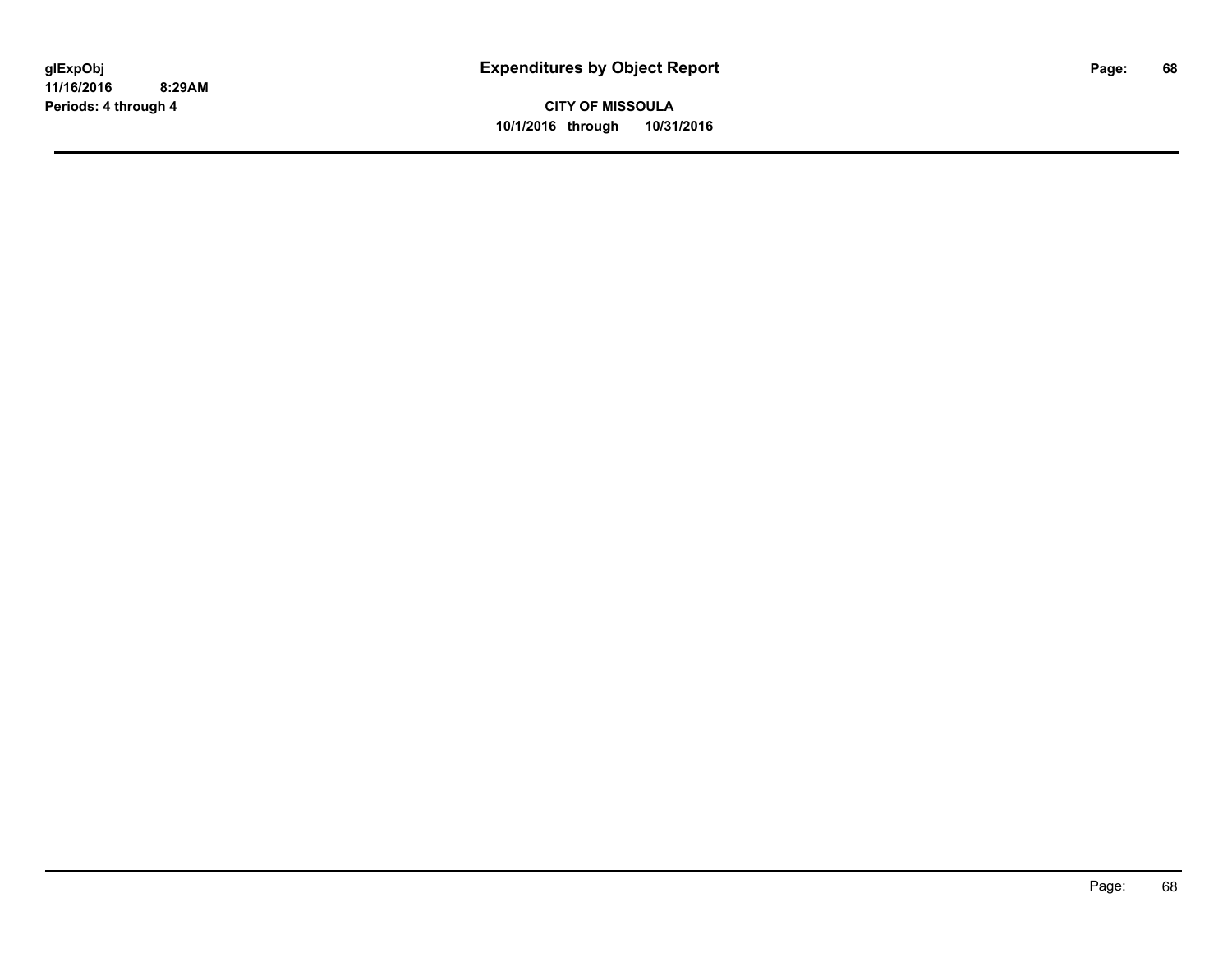#### **2310 PUBLIC SAFETY INFORMATION SYSTEMS**

**310 BUILDING INSPECTION**

| Object/Title              |                            | <b>Adjusted</b><br><b>Appropriation</b> | <b>Expenditures</b> | Year-to-date<br><b>Expenditures</b> | Year-to-date<br><b>Encumbrances</b> | <b>Balance</b> | <b>Prct Used</b> |
|---------------------------|----------------------------|-----------------------------------------|---------------------|-------------------------------------|-------------------------------------|----------------|------------------|
| 200 SUPPLIES              |                            |                                         |                     |                                     |                                     |                |                  |
| 210 OFFICE SUPPLIES       |                            | 0.00                                    | 0.00                | 0.00                                | 0.00                                | 0.00           | 0.00             |
| 220 OPERATING SUPPLIES    |                            | 0.00                                    | 0.00                | 0.00                                | 0.00                                | 0.00           | 0.00             |
| <b>Total</b>              | <b>SUPPLIES</b>            | 0.00                                    | 0.00                | 0.00                                | 0.00                                | 0.00           | 0.00             |
| 500 FIXED CHARGES         |                            |                                         |                     |                                     |                                     |                |                  |
| 550 MERCHANT SERVICE FEES |                            | 0.00                                    | 0.00                | 0.00                                | 0.00                                | 0.00           | 0.00             |
| <b>Total</b>              | <b>FIXED CHARGES</b>       | 0.00                                    | 0.00                | 0.00                                | 0.00                                | 0.00           | 0.00             |
| 800 OTHER OBJECTS         |                            |                                         |                     |                                     |                                     |                |                  |
| 845 CONTINGENCY           |                            | 0.00                                    | 0.00                | 0.00                                | 0.00                                | 0.00           | 0.00             |
| <b>Total</b>              | OTHER OBJECTS              | 0.00                                    | 0.00                | 0.00                                | 0.00                                | 0.00           | 0.00             |
| 900 CAPITAL OUTLAY        |                            |                                         |                     |                                     |                                     |                |                  |
| 940 MACHINERY & EQUIPMENT |                            | 0.00                                    | 0.00                | 0.00                                | 0.00                                | 0.00           | 0.00             |
| <b>Total</b>              | <b>CAPITAL OUTLAY</b>      | 0.00                                    | 0.00                | 0.00                                | 0.00                                | 0.00           | 0.00             |
| <b>Total</b>              | <b>BUILDING INSPECTION</b> | 0.00                                    | 0.00                | 0.00                                | 0.00                                | 0.00           | 0.00             |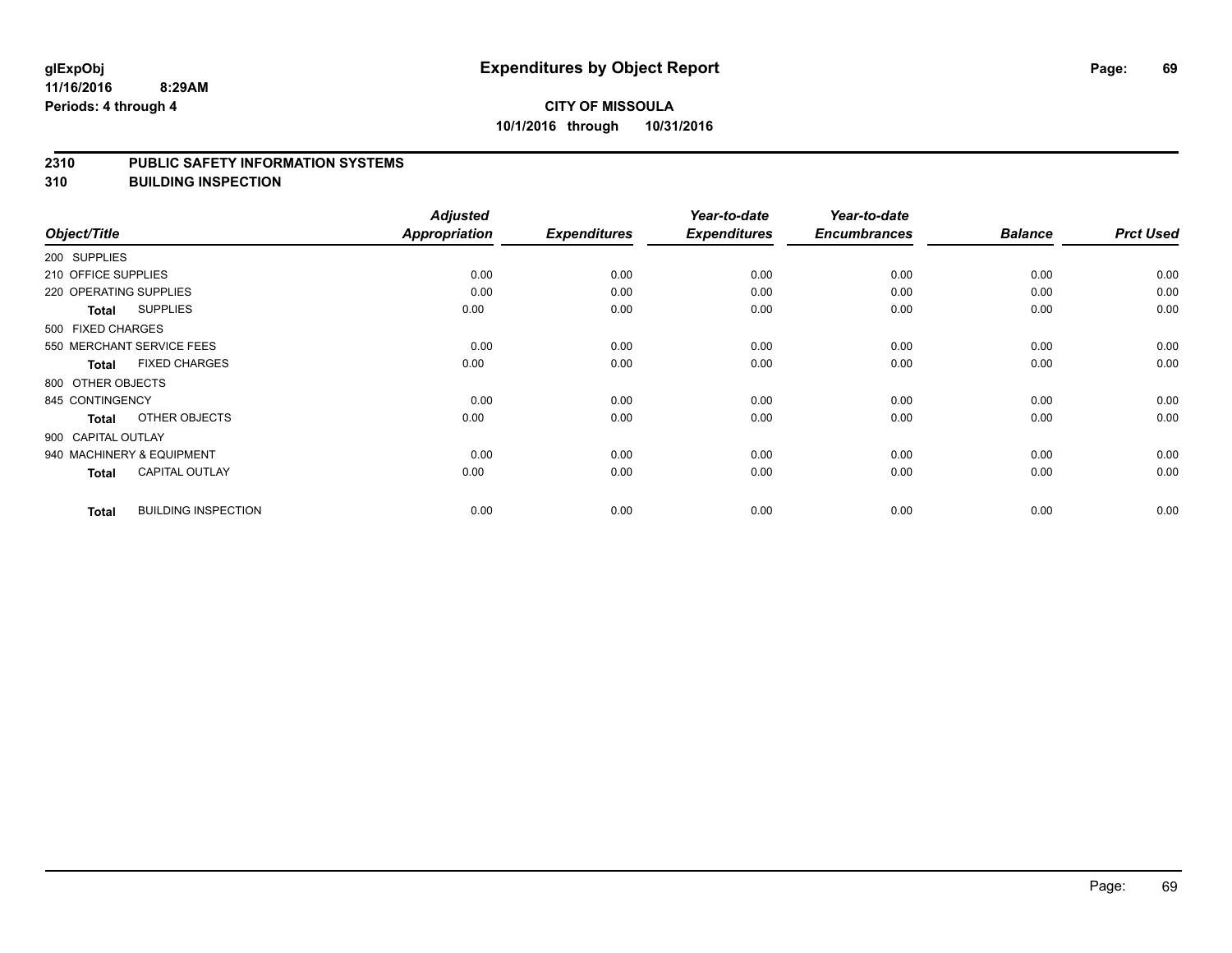**10/1/2016 through 10/31/2016**

### **2310 PUBLIC SAFETY INFORMATION SYSTEMS**

| Object/Title           |                                   | <b>Adjusted</b><br>Appropriation | <b>Expenditures</b> | Year-to-date<br><b>Expenditures</b> | Year-to-date<br><b>Encumbrances</b> | <b>Balance</b> | <b>Prct Used</b> |
|------------------------|-----------------------------------|----------------------------------|---------------------|-------------------------------------|-------------------------------------|----------------|------------------|
| 200 SUPPLIES           |                                   |                                  |                     |                                     |                                     |                |                  |
| 210 OFFICE SUPPLIES    |                                   | 0.00                             | 0.00                | 0.00                                | 0.00                                | 0.00           | 0.00             |
| 220 OPERATING SUPPLIES |                                   | 0.00                             | 0.00                | 0.00                                | 0.00                                | 0.00           | 0.00             |
| <b>Total</b>           | <b>SUPPLIES</b>                   | 0.00                             | 0.00                | 0.00                                | 0.00                                | 0.00           | 0.00             |
| 500 FIXED CHARGES      |                                   |                                  |                     |                                     |                                     |                |                  |
|                        | 550 MERCHANT SERVICE FEES         | 0.00                             | 0.00                | 0.00                                | 0.00                                | 0.00           | 0.00             |
| <b>Total</b>           | <b>FIXED CHARGES</b>              | 0.00                             | 0.00                | 0.00                                | 0.00                                | 0.00           | 0.00             |
| 800 OTHER OBJECTS      |                                   |                                  |                     |                                     |                                     |                |                  |
| 845 CONTINGENCY        |                                   | 0.00                             | 0.00                | 0.00                                | 0.00                                | 0.00           | 0.00             |
| <b>Total</b>           | OTHER OBJECTS                     | 0.00                             | 0.00                | 0.00                                | 0.00                                | 0.00           | 0.00             |
| 900 CAPITAL OUTLAY     |                                   |                                  |                     |                                     |                                     |                |                  |
|                        | 940 MACHINERY & EQUIPMENT         | 0.00                             | 0.00                | 0.00                                | 0.00                                | 0.00           | 0.00             |
| <b>Total</b>           | <b>CAPITAL OUTLAY</b>             | 0.00                             | 0.00                | 0.00                                | 0.00                                | 0.00           | 0.00             |
| <b>Total</b>           | PUBLIC SAFETY INFORMATION SYSTEM! | 0.00                             | 0.00                | 0.00                                | 0.00                                | 0.00           | 0.00             |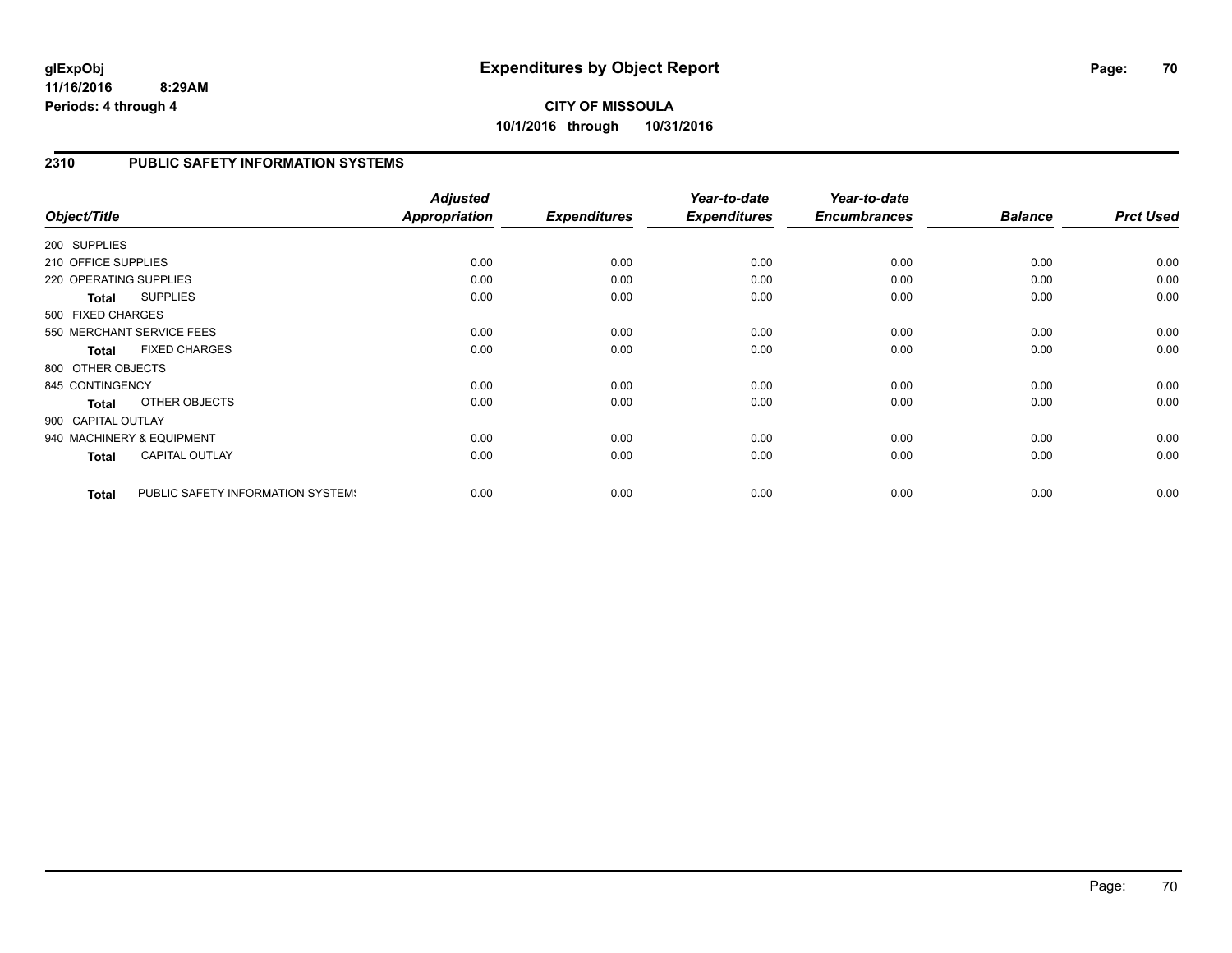#### **2321 IMPACT FEE FUND**

**390 NON-DEPARTMENTAL**

|                                      | <b>Adjusted</b>      |                     | Year-to-date        | Year-to-date        |                |                  |
|--------------------------------------|----------------------|---------------------|---------------------|---------------------|----------------|------------------|
| Object/Title                         | <b>Appropriation</b> | <b>Expenditures</b> | <b>Expenditures</b> | <b>Encumbrances</b> | <b>Balance</b> | <b>Prct Used</b> |
| 100 PERSONAL SERVICES                |                      |                     |                     |                     |                |                  |
| 110 SALARIES AND WAGES               | 0.00                 | 0.00                | 0.00                | 0.00                | 0.00           | 0.00             |
| <b>140 EMPLOYER CONTRIBUTIONS</b>    | 0.00                 | 0.00                | 0.00                | 0.00                | 0.00           | 0.00             |
| PERSONAL SERVICES<br><b>Total</b>    | 0.00                 | 0.00                | 0.00                | 0.00                | 0.00           | 0.00             |
| 300 PURCHASED SERVICES               |                      |                     |                     |                     |                |                  |
| 350 PROFESSIONAL SERVICES            | 0.00                 | 0.00                | 0.00                | 0.00                | 0.00           | 0.00             |
| 390 OTHER PURCHASED SERVICES         | 0.00                 | 0.00                | 0.00                | 0.00                | 0.00           | 0.00             |
| PURCHASED SERVICES<br>Total          | 0.00                 | 0.00                | 0.00                | 0.00                | 0.00           | 0.00             |
| 500 FIXED CHARGES                    |                      |                     |                     |                     |                |                  |
| 550 MERCHANT SERVICE FEES            | 0.00                 | 0.00                | 0.00                | 0.00                | 0.00           | 0.00             |
| <b>FIXED CHARGES</b><br><b>Total</b> | 0.00                 | 0.00                | 0.00                | 0.00                | 0.00           | 0.00             |
| 800 OTHER OBJECTS                    |                      |                     |                     |                     |                |                  |
| 820 TRANSFERS TO OTHER FUNDS         | 0.00                 | 0.00                | 0.00                | 0.00                | 0.00           | 0.00             |
| OTHER OBJECTS<br>Total               | 0.00                 | 0.00                | 0.00                | 0.00                | 0.00           | 0.00             |
| 900 CAPITAL OUTLAY                   |                      |                     |                     |                     |                |                  |
| 930 IMPROVEMENTS                     | 0.00                 | 89,730.72           | 248,791.42          | 0.00                | $-248,791.42$  | 0.00             |
| CAPITAL OUTLAY<br><b>Total</b>       | 0.00                 | 89,730.72           | 248,791.42          | 0.00                | $-248,791.42$  | 0.00             |
| NON-DEPARTMENTAL<br><b>Total</b>     | 0.00                 | 89,730.72           | 248,791.42          | 0.00                | $-248,791.42$  | 0.00             |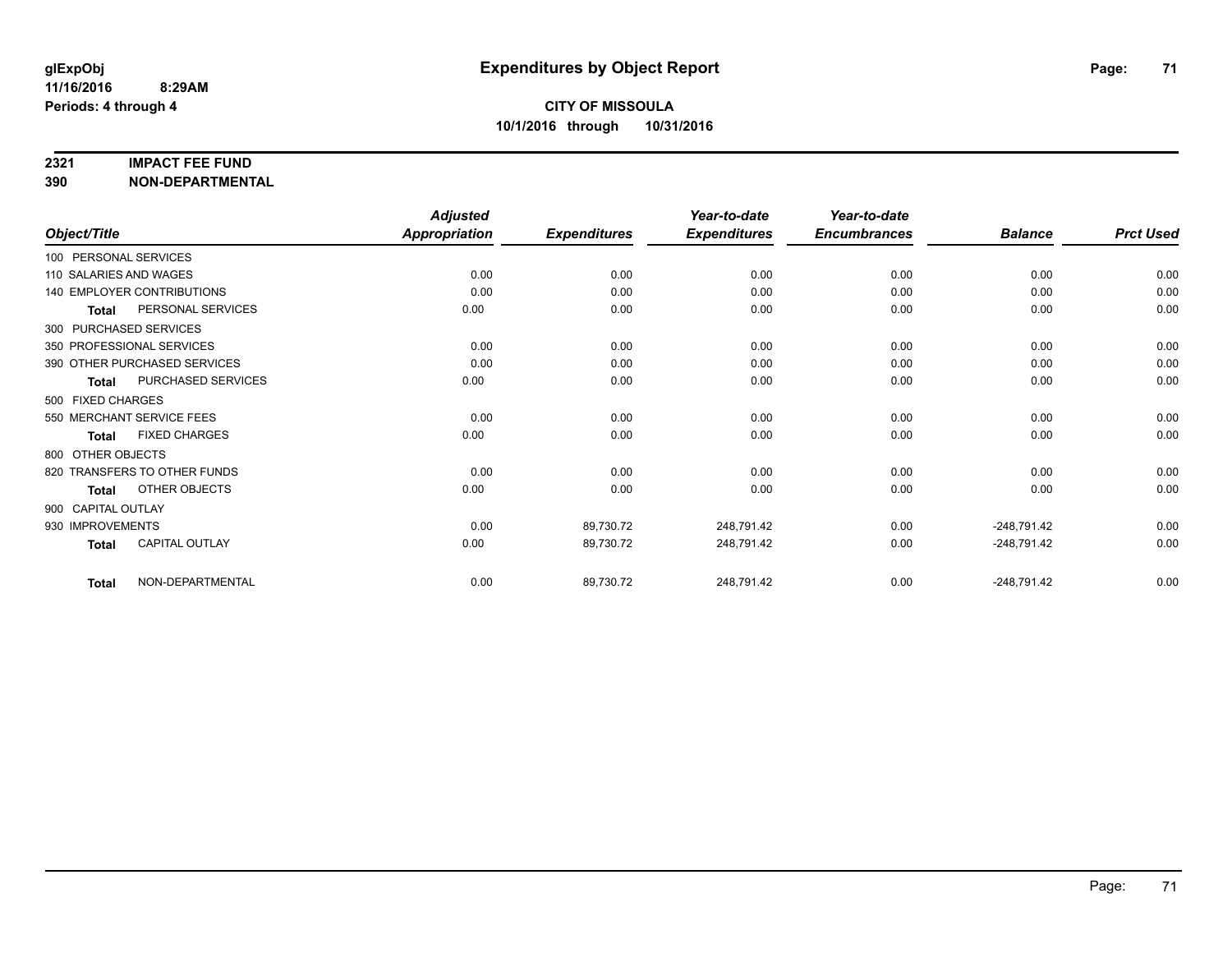**2321 IMPACT FEE FUND**

|                                        | <b>Adjusted</b>      |                     | Year-to-date        | Year-to-date        |                |                  |
|----------------------------------------|----------------------|---------------------|---------------------|---------------------|----------------|------------------|
| Object/Title                           | <b>Appropriation</b> | <b>Expenditures</b> | <b>Expenditures</b> | <b>Encumbrances</b> | <b>Balance</b> | <b>Prct Used</b> |
| 100 PERSONAL SERVICES                  |                      |                     |                     |                     |                |                  |
| 110 SALARIES AND WAGES                 | 0.00                 | 0.00                | 0.00                | 0.00                | 0.00           | 0.00             |
| 140 EMPLOYER CONTRIBUTIONS             | 0.00                 | 0.00                | 0.00                | 0.00                | 0.00           | 0.00             |
| PERSONAL SERVICES<br><b>Total</b>      | 0.00                 | 0.00                | 0.00                | 0.00                | 0.00           | 0.00             |
| 300 PURCHASED SERVICES                 |                      |                     |                     |                     |                |                  |
| 350 PROFESSIONAL SERVICES              | 0.00                 | 0.00                | 0.00                | 0.00                | 0.00           | 0.00             |
| 390 OTHER PURCHASED SERVICES           | 0.00                 | 0.00                | 0.00                | 0.00                | 0.00           | 0.00             |
| PURCHASED SERVICES<br><b>Total</b>     | 0.00                 | 0.00                | 0.00                | 0.00                | 0.00           | 0.00             |
| 500 FIXED CHARGES                      |                      |                     |                     |                     |                |                  |
| 550 MERCHANT SERVICE FEES              | 0.00                 | 0.00                | 0.00                | 0.00                | 0.00           | 0.00             |
| <b>FIXED CHARGES</b><br><b>Total</b>   | 0.00                 | 0.00                | 0.00                | 0.00                | 0.00           | 0.00             |
| 800 OTHER OBJECTS                      |                      |                     |                     |                     |                |                  |
| 820 TRANSFERS TO OTHER FUNDS           | 0.00                 | 0.00                | 0.00                | 0.00                | 0.00           | 0.00             |
| OTHER OBJECTS<br><b>Total</b>          | 0.00                 | 0.00                | 0.00                | 0.00                | 0.00           | 0.00             |
| 900 CAPITAL OUTLAY                     |                      |                     |                     |                     |                |                  |
| 930 IMPROVEMENTS                       | 0.00                 | 89,730.72           | 248,791.42          | 0.00                | $-248,791.42$  | 0.00             |
| <b>CAPITAL OUTLAY</b><br><b>Total</b>  | 0.00                 | 89,730.72           | 248,791.42          | 0.00                | $-248,791.42$  | 0.00             |
| <b>IMPACT FEE FUND</b><br><b>Total</b> | 0.00                 | 89,730.72           | 248,791.42          | 0.00                | $-248,791.42$  | 0.00             |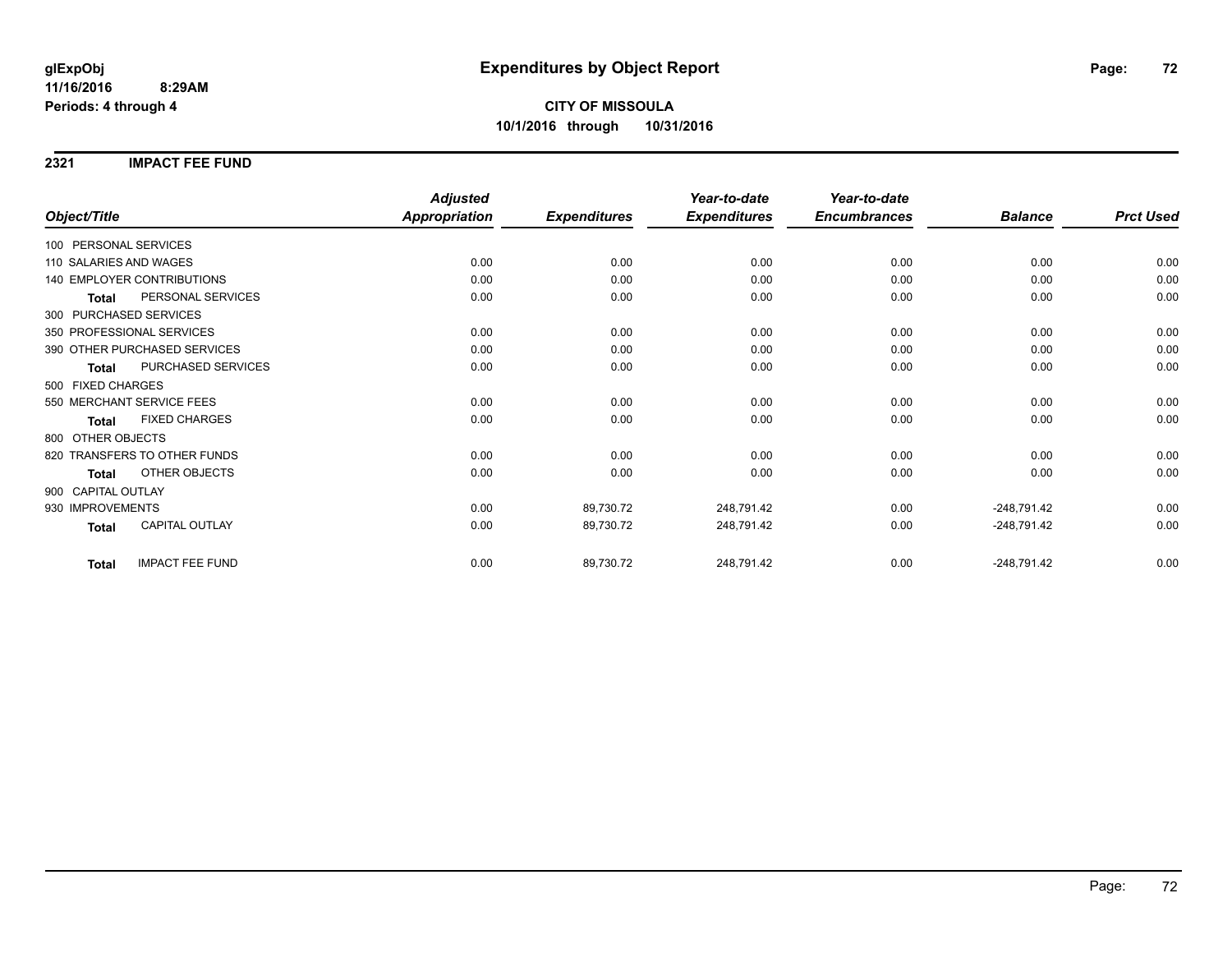#### **2322 GEORGE ELMER/CATTLE DR INTERSECTION**

| Object/Title           |                              | <b>Adjusted</b><br>Appropriation | <b>Expenditures</b> | Year-to-date<br><b>Expenditures</b> | Year-to-date<br><b>Encumbrances</b> | <b>Balance</b> | <b>Prct Used</b> |
|------------------------|------------------------------|----------------------------------|---------------------|-------------------------------------|-------------------------------------|----------------|------------------|
| 300 PURCHASED SERVICES |                              |                                  |                     |                                     |                                     |                |                  |
|                        | 350 PROFESSIONAL SERVICES    | 0.00                             | 0.00                | 0.00                                | 0.00                                | 0.00           | 0.00             |
| Total                  | PURCHASED SERVICES           | 0.00                             | 0.00                | 0.00                                | 0.00                                | 0.00           | 0.00             |
| 500 FIXED CHARGES      |                              |                                  |                     |                                     |                                     |                |                  |
|                        | 550 MERCHANT SERVICE FEES    | 0.00                             | 0.00                | 0.00                                | 0.00                                | 0.00           | 0.00             |
| Total                  | <b>FIXED CHARGES</b>         | 0.00                             | 0.00                | 0.00                                | 0.00                                | 0.00           | 0.00             |
| 800 OTHER OBJECTS      |                              |                                  |                     |                                     |                                     |                |                  |
|                        | 820 TRANSFERS TO OTHER FUNDS | 0.00                             | 0.00                | 0.00                                | 0.00                                | 0.00           | 0.00             |
| Total                  | OTHER OBJECTS                | 0.00                             | 0.00                | 0.00                                | 0.00                                | 0.00           | 0.00             |
| 900 CAPITAL OUTLAY     |                              |                                  |                     |                                     |                                     |                |                  |
| 930 IMPROVEMENTS       |                              | 0.00                             | 0.00                | 0.00                                | 0.00                                | 0.00           | 0.00             |
| <b>Total</b>           | <b>CAPITAL OUTLAY</b>        | 0.00                             | 0.00                | 0.00                                | 0.00                                | 0.00           | 0.00             |
| <b>Total</b>           | NON-DEPARTMENTAL             | 0.00                             | 0.00                | 0.00                                | 0.00                                | 0.00           | 0.00             |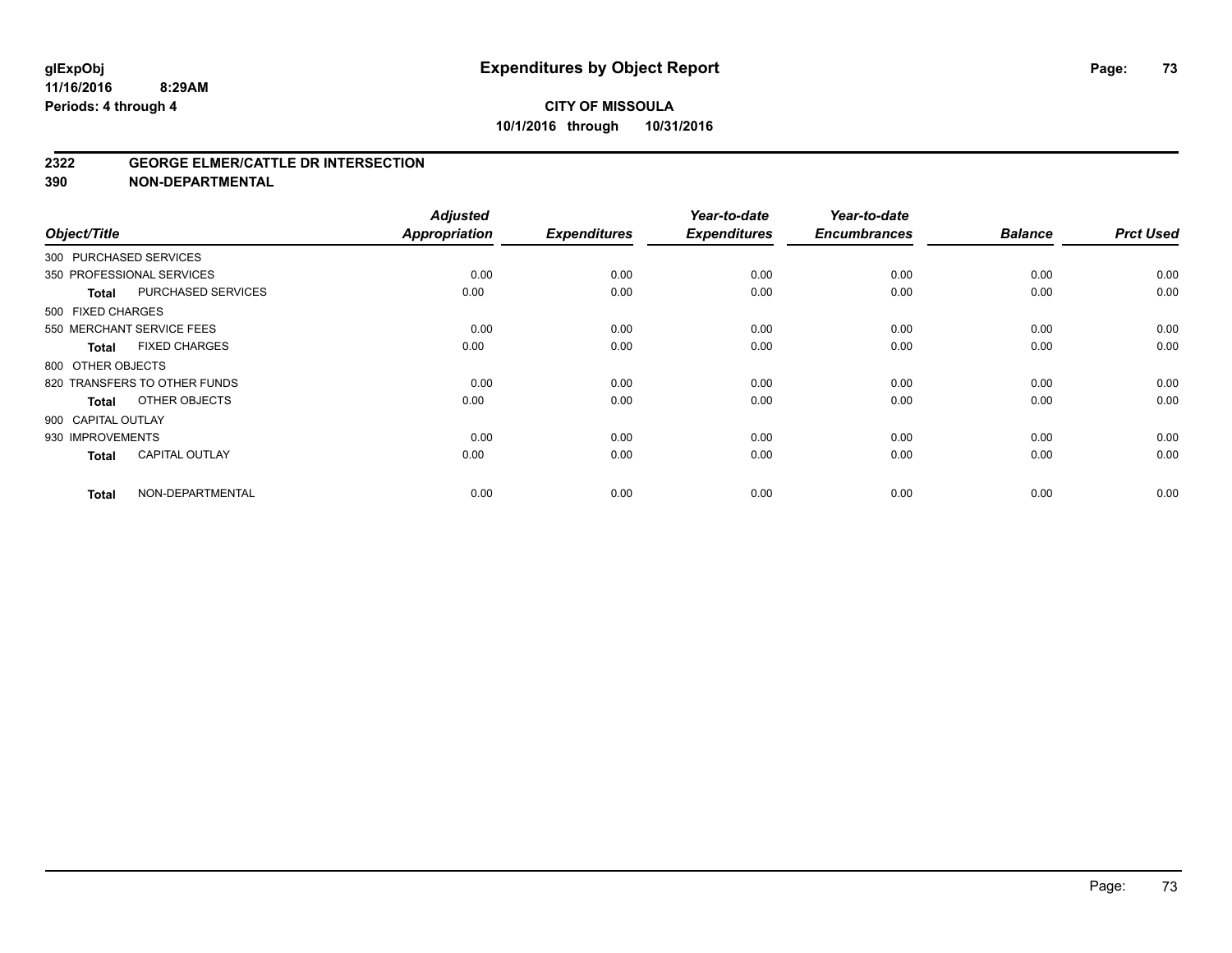**10/1/2016 through 10/31/2016**

## **2322 GEORGE ELMER/CATTLE DR INTERSECTION**

| Object/Title           |                                         | <b>Adjusted</b><br>Appropriation | <b>Expenditures</b> | Year-to-date<br><b>Expenditures</b> | Year-to-date<br><b>Encumbrances</b> | <b>Balance</b> | <b>Prct Used</b> |
|------------------------|-----------------------------------------|----------------------------------|---------------------|-------------------------------------|-------------------------------------|----------------|------------------|
| 300 PURCHASED SERVICES |                                         |                                  |                     |                                     |                                     |                |                  |
|                        | 350 PROFESSIONAL SERVICES               | 0.00                             | 0.00                | 0.00                                | 0.00                                | 0.00           | 0.00             |
| <b>Total</b>           | PURCHASED SERVICES                      | 0.00                             | 0.00                | 0.00                                | 0.00                                | 0.00           | 0.00             |
| 500 FIXED CHARGES      |                                         |                                  |                     |                                     |                                     |                |                  |
|                        | 550 MERCHANT SERVICE FEES               | 0.00                             | 0.00                | 0.00                                | 0.00                                | 0.00           | 0.00             |
| <b>Total</b>           | <b>FIXED CHARGES</b>                    | 0.00                             | 0.00                | 0.00                                | 0.00                                | 0.00           | 0.00             |
| 800 OTHER OBJECTS      |                                         |                                  |                     |                                     |                                     |                |                  |
|                        | 820 TRANSFERS TO OTHER FUNDS            | 0.00                             | 0.00                | 0.00                                | 0.00                                | 0.00           | 0.00             |
| Total                  | OTHER OBJECTS                           | 0.00                             | 0.00                | 0.00                                | 0.00                                | 0.00           | 0.00             |
| 900 CAPITAL OUTLAY     |                                         |                                  |                     |                                     |                                     |                |                  |
| 930 IMPROVEMENTS       |                                         | 0.00                             | 0.00                | 0.00                                | 0.00                                | 0.00           | 0.00             |
| <b>Total</b>           | <b>CAPITAL OUTLAY</b>                   | 0.00                             | 0.00                | 0.00                                | 0.00                                | 0.00           | 0.00             |
| <b>Total</b>           | <b>GEORGE ELMER/CATTLE DR INTERSECT</b> | 0.00                             | 0.00                | 0.00                                | 0.00                                | 0.00           | 0.00             |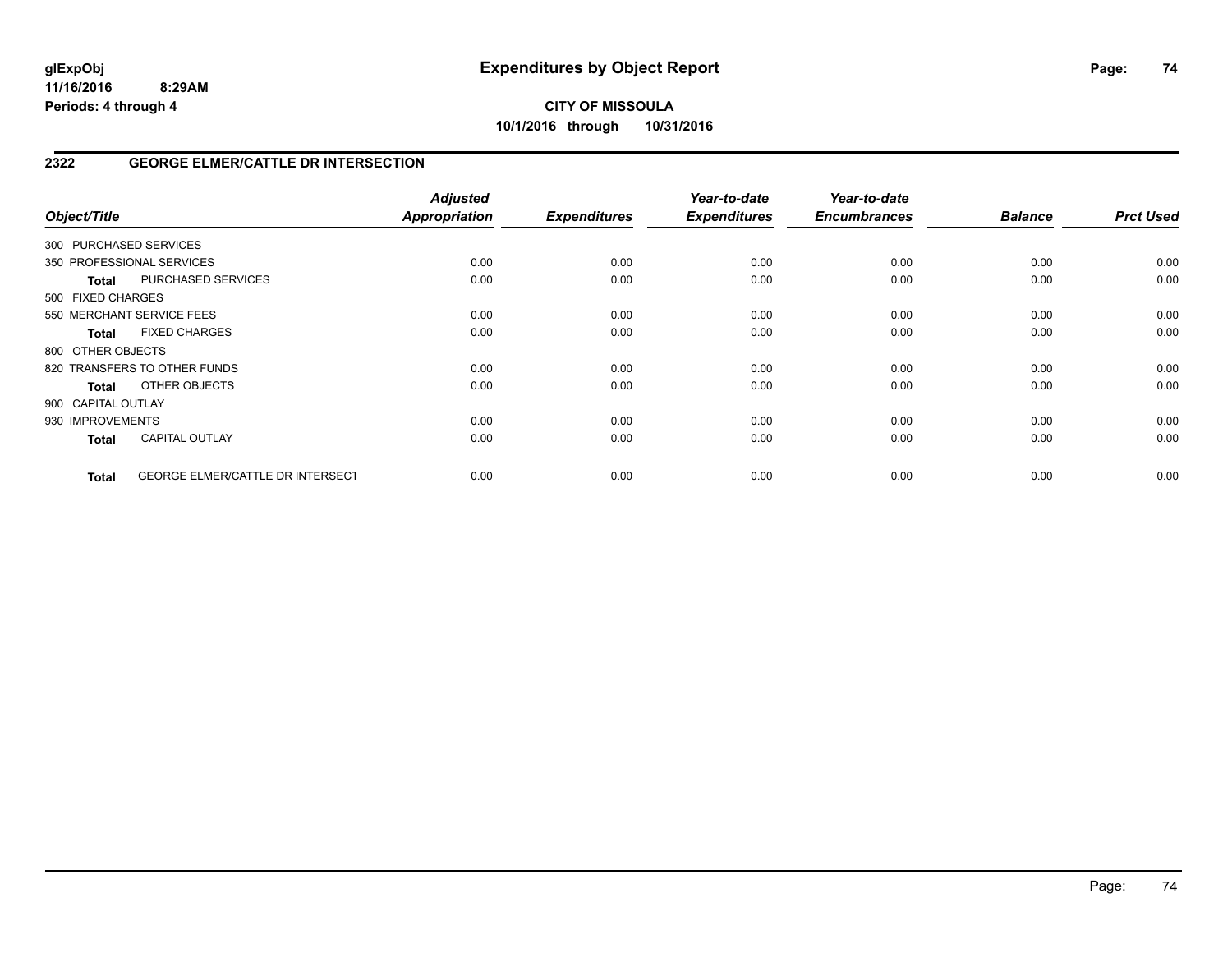**2365 PUBLIC ART FUND**

**220 MAYOR**

|                    |                           | <b>Adjusted</b>      |                     | Year-to-date        | Year-to-date        |                |                  |
|--------------------|---------------------------|----------------------|---------------------|---------------------|---------------------|----------------|------------------|
| Object/Title       |                           | <b>Appropriation</b> | <b>Expenditures</b> | <b>Expenditures</b> | <b>Encumbrances</b> | <b>Balance</b> | <b>Prct Used</b> |
|                    | 300 PURCHASED SERVICES    |                      |                     |                     |                     |                |                  |
|                    | 350 PROFESSIONAL SERVICES | 0.00                 | 0.00                | 0.00                | 0.00                | 0.00           | 0.00             |
| <b>Total</b>       | PURCHASED SERVICES        | 0.00                 | 0.00                | 0.00                | 0.00                | 0.00           | 0.00             |
| 500 FIXED CHARGES  |                           |                      |                     |                     |                     |                |                  |
|                    | 550 MERCHANT SERVICE FEES | 0.00                 | 0.00                | 0.00                | 0.00                | 0.00           | 0.00             |
| <b>Total</b>       | <b>FIXED CHARGES</b>      | 0.00                 | 0.00                | 0.00                | 0.00                | 0.00           | 0.00             |
| 800 OTHER OBJECTS  |                           |                      |                     |                     |                     |                |                  |
| 845 CONTINGENCY    |                           | 0.00                 | 0.00                | 0.00                | 0.00                | 0.00           | 0.00             |
| <b>Total</b>       | OTHER OBJECTS             | 0.00                 | 0.00                | 0.00                | 0.00                | 0.00           | 0.00             |
| 900 CAPITAL OUTLAY |                           |                      |                     |                     |                     |                |                  |
| 930 IMPROVEMENTS   |                           | 0.00                 | 0.00                | 5,000.00            | 0.00                | $-5,000.00$    | 0.00             |
| <b>Total</b>       | <b>CAPITAL OUTLAY</b>     | 0.00                 | 0.00                | 5,000.00            | 0.00                | $-5,000.00$    | 0.00             |
| <b>Total</b>       | <b>MAYOR</b>              | 0.00                 | 0.00                | 5,000.00            | 0.00                | $-5,000.00$    | 0.00             |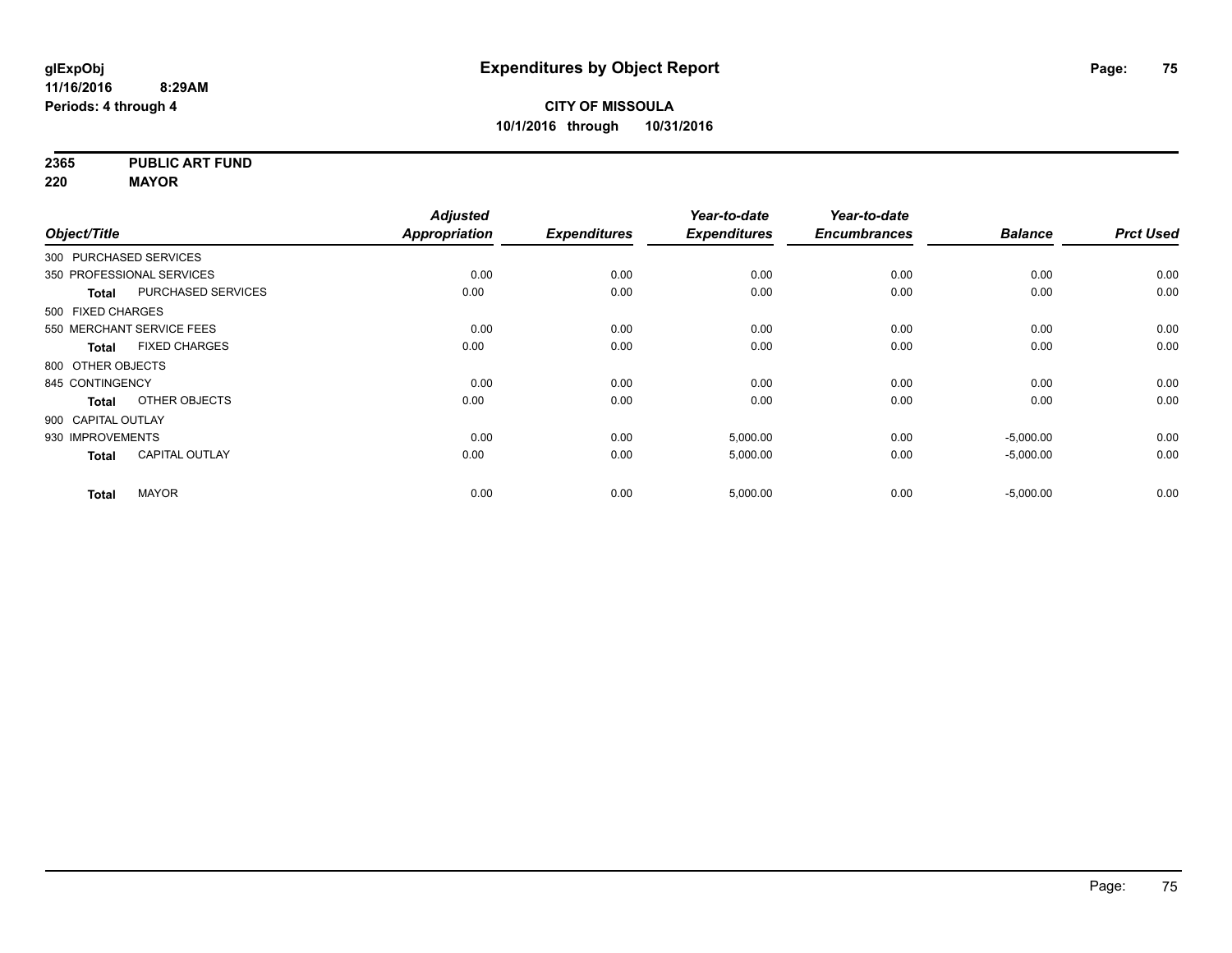#### **2365 PUBLIC ART FUND**

|                        |                           | <b>Adjusted</b>      |                     | Year-to-date        | Year-to-date        |                |                  |
|------------------------|---------------------------|----------------------|---------------------|---------------------|---------------------|----------------|------------------|
| Object/Title           |                           | <b>Appropriation</b> | <b>Expenditures</b> | <b>Expenditures</b> | <b>Encumbrances</b> | <b>Balance</b> | <b>Prct Used</b> |
| 300 PURCHASED SERVICES |                           |                      |                     |                     |                     |                |                  |
|                        | 350 PROFESSIONAL SERVICES | 0.00                 | 0.00                | 0.00                | 0.00                | 0.00           | 0.00             |
| <b>Total</b>           | PURCHASED SERVICES        | 0.00                 | 0.00                | 0.00                | 0.00                | 0.00           | 0.00             |
| 500 FIXED CHARGES      |                           |                      |                     |                     |                     |                |                  |
|                        | 550 MERCHANT SERVICE FEES | 0.00                 | 0.00                | 0.00                | 0.00                | 0.00           | 0.00             |
| <b>Total</b>           | <b>FIXED CHARGES</b>      | 0.00                 | 0.00                | 0.00                | 0.00                | 0.00           | 0.00             |
| 800 OTHER OBJECTS      |                           |                      |                     |                     |                     |                |                  |
| 845 CONTINGENCY        |                           | 0.00                 | 0.00                | 0.00                | 0.00                | 0.00           | 0.00             |
| <b>Total</b>           | OTHER OBJECTS             | 0.00                 | 0.00                | 0.00                | 0.00                | 0.00           | 0.00             |
| 900 CAPITAL OUTLAY     |                           |                      |                     |                     |                     |                |                  |
| 930 IMPROVEMENTS       |                           | 0.00                 | 0.00                | 5,000.00            | 0.00                | $-5,000.00$    | 0.00             |
| <b>Total</b>           | <b>CAPITAL OUTLAY</b>     | 0.00                 | 0.00                | 5,000.00            | 0.00                | $-5,000.00$    | 0.00             |
| <b>Total</b>           | PUBLIC ART FUND           | 0.00                 | 0.00                | 5,000.00            | 0.00                | $-5,000.00$    | 0.00             |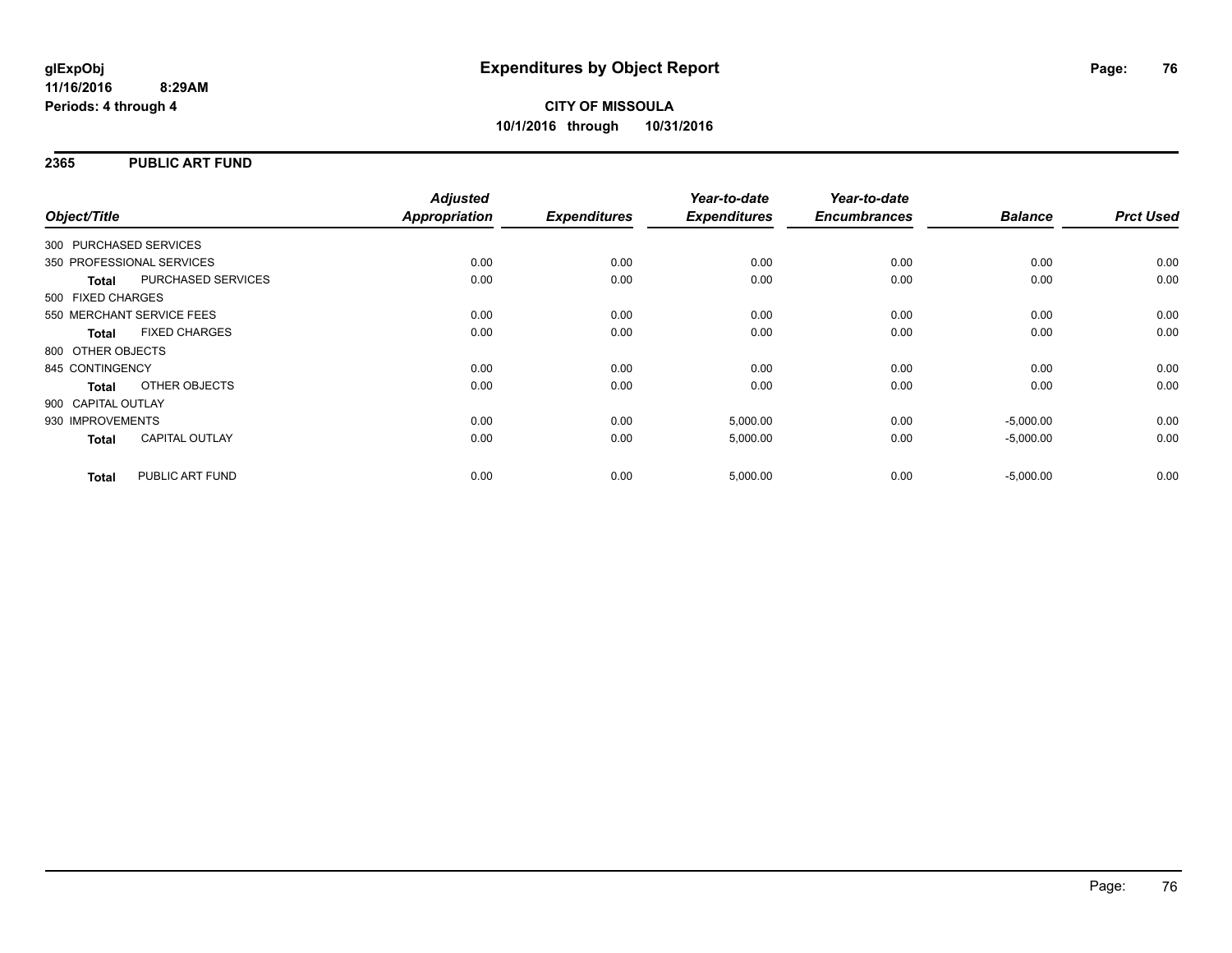#### **2371 EMPLOYEE HEALTH INSURANCE LEVY FUND**

| Object/Title                         | <b>Adjusted</b><br><b>Appropriation</b> | <b>Expenditures</b> | Year-to-date<br><b>Expenditures</b> | Year-to-date<br><b>Encumbrances</b> | <b>Balance</b> | <b>Prct Used</b> |
|--------------------------------------|-----------------------------------------|---------------------|-------------------------------------|-------------------------------------|----------------|------------------|
| 500 FIXED CHARGES                    |                                         |                     |                                     |                                     |                |                  |
| 550 MERCHANT SERVICE FEES            | 0.00                                    | 0.00                | 0.00                                | 0.00                                | 0.00           | 0.00             |
| <b>FIXED CHARGES</b><br><b>Total</b> | 0.00                                    | 0.00                | 0.00                                | 0.00                                | 0.00           | 0.00             |
| 800 OTHER OBJECTS                    |                                         |                     |                                     |                                     |                |                  |
| 820 TRANSFERS TO OTHER FUNDS         | 0.00                                    | 0.00                | 0.00                                | 0.00                                | 0.00           | 0.00             |
| OTHER OBJECTS<br><b>Total</b>        | 0.00                                    | 0.00                | 0.00                                | 0.00                                | 0.00           | 0.00             |
| NON-DEPARTMENTAL<br><b>Total</b>     | 0.00                                    | 0.00                | 0.00                                | 0.00                                | 0.00           | 0.00             |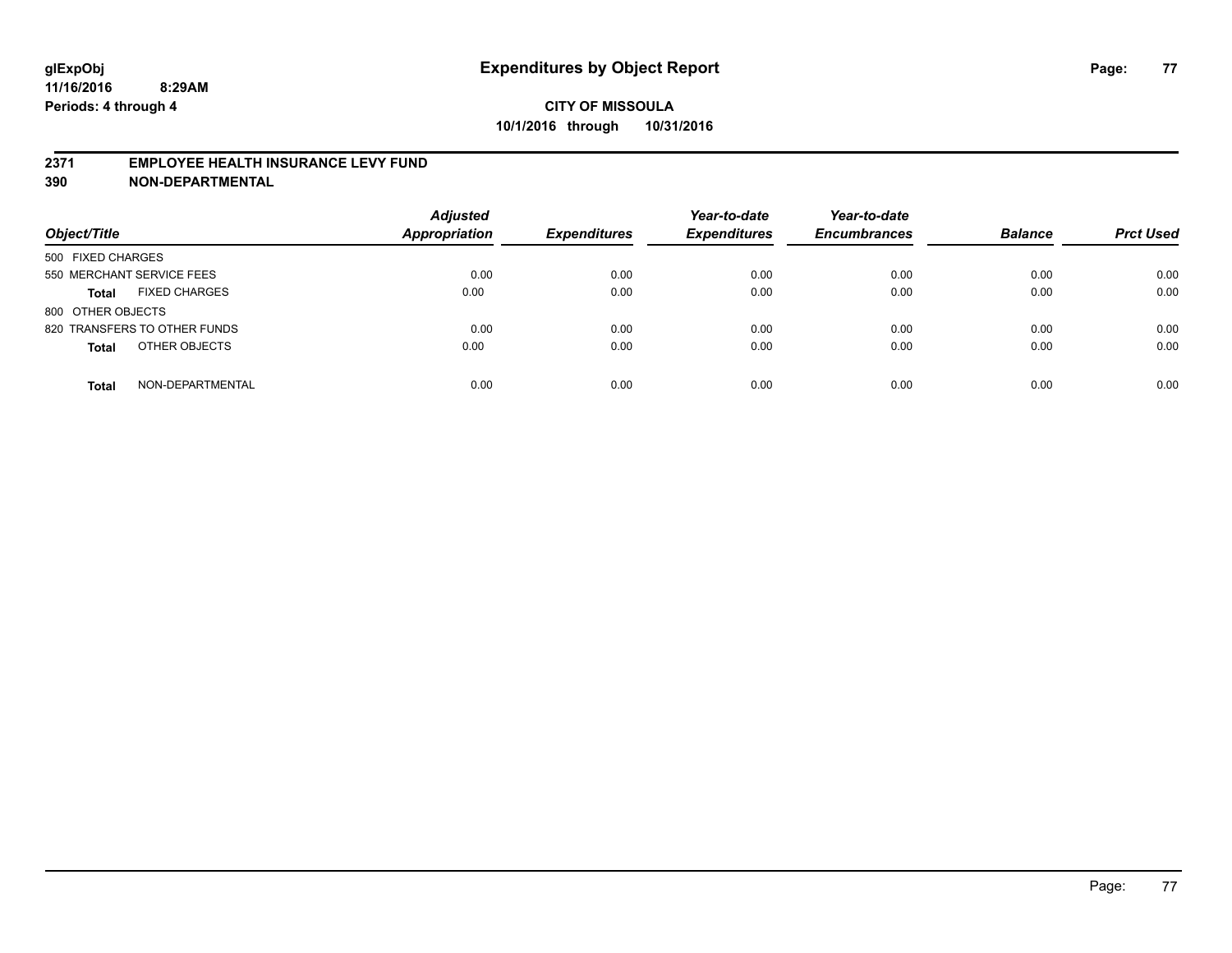**CITY OF MISSOULA 10/1/2016 through 10/31/2016**

### **2371 EMPLOYEE HEALTH INSURANCE LEVY FUND**

| Object/Title              |                                  | <b>Adjusted</b><br>Appropriation | <b>Expenditures</b> | Year-to-date<br><b>Expenditures</b> | Year-to-date<br><b>Encumbrances</b> | <b>Balance</b> | <b>Prct Used</b> |
|---------------------------|----------------------------------|----------------------------------|---------------------|-------------------------------------|-------------------------------------|----------------|------------------|
| 500 FIXED CHARGES         |                                  |                                  |                     |                                     |                                     |                |                  |
| 550 MERCHANT SERVICE FEES |                                  | 0.00                             | 0.00                | 0.00                                | 0.00                                | 0.00           | 0.00             |
| <b>Total</b>              | <b>FIXED CHARGES</b>             | 0.00                             | 0.00                | 0.00                                | 0.00                                | 0.00           | 0.00             |
| 800 OTHER OBJECTS         |                                  |                                  |                     |                                     |                                     |                |                  |
|                           | 820 TRANSFERS TO OTHER FUNDS     | 0.00                             | 0.00                | 0.00                                | 0.00                                | 0.00           | 0.00             |
| <b>Total</b>              | OTHER OBJECTS                    | 0.00                             | 0.00                | 0.00                                | 0.00                                | 0.00           | 0.00             |
| <b>Total</b>              | EMPLOYEE HEALTH INSURANCE LEVY F | 0.00                             | 0.00                | 0.00                                | 0.00                                | 0.00           | 0.00             |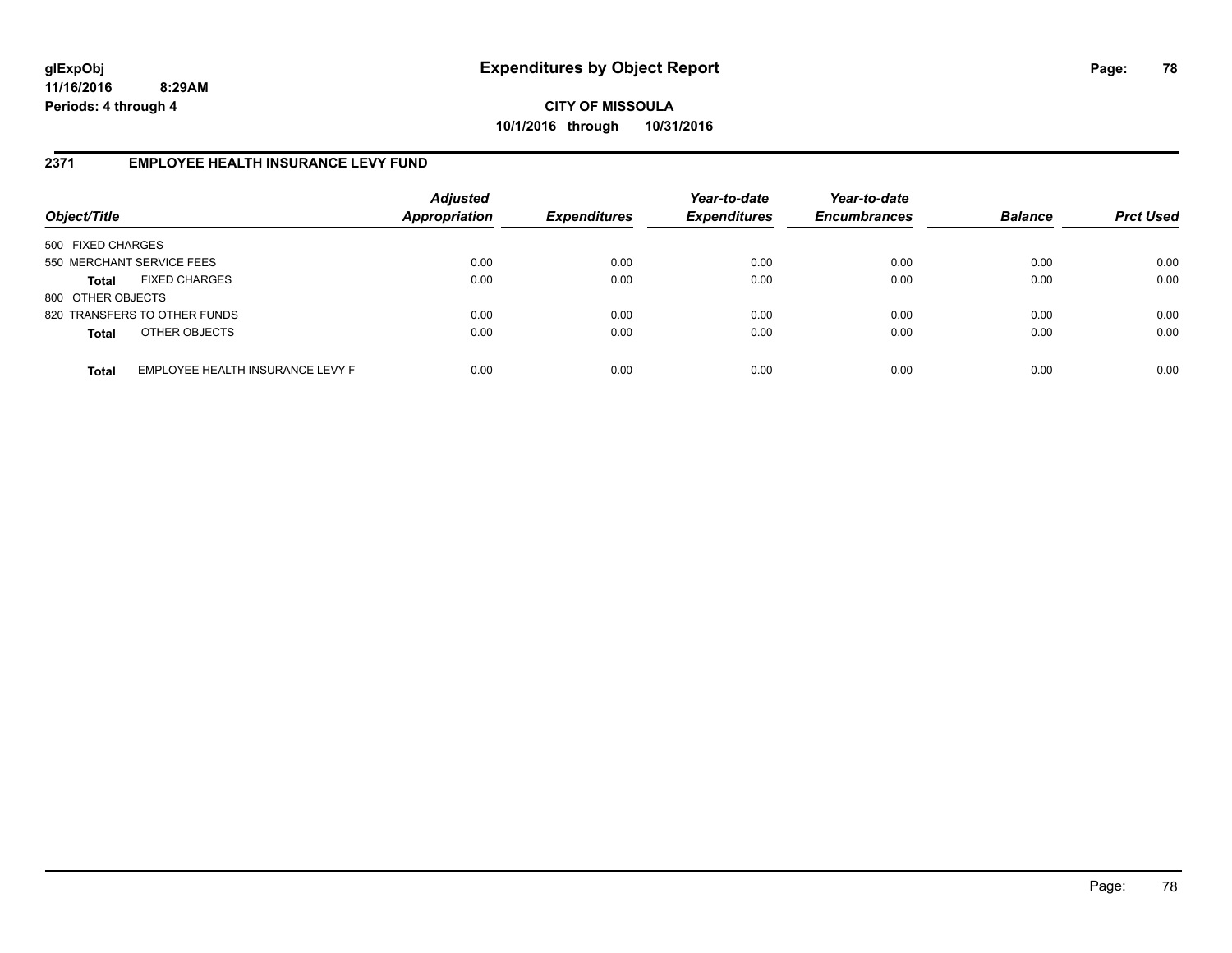**2372 PERMISSIVE MEDICAL LEVY**

| Object/Title                         | <b>Adjusted</b><br>Appropriation | <b>Expenditures</b> | Year-to-date<br><b>Expenditures</b> | Year-to-date<br><b>Encumbrances</b> | <b>Balance</b> | <b>Prct Used</b> |
|--------------------------------------|----------------------------------|---------------------|-------------------------------------|-------------------------------------|----------------|------------------|
| 500 FIXED CHARGES                    |                                  |                     |                                     |                                     |                |                  |
| 550 MERCHANT SERVICE FEES            | 0.00                             | 0.00                | 0.00                                | 0.00                                | 0.00           | 0.00             |
| <b>FIXED CHARGES</b><br><b>Total</b> | 0.00                             | 0.00                | 0.00                                | 0.00                                | 0.00           | 0.00             |
| 800 OTHER OBJECTS                    |                                  |                     |                                     |                                     |                |                  |
| 820 TRANSFERS TO OTHER FUNDS         | 0.00                             | 0.00                | 0.00                                | 0.00                                | 0.00           | 0.00             |
| OTHER OBJECTS<br><b>Total</b>        | 0.00                             | 0.00                | 0.00                                | 0.00                                | 0.00           | 0.00             |
| NON-DEPARTMENTAL<br><b>Total</b>     | 0.00                             | 0.00                | 0.00                                | 0.00                                | 0.00           | 0.00             |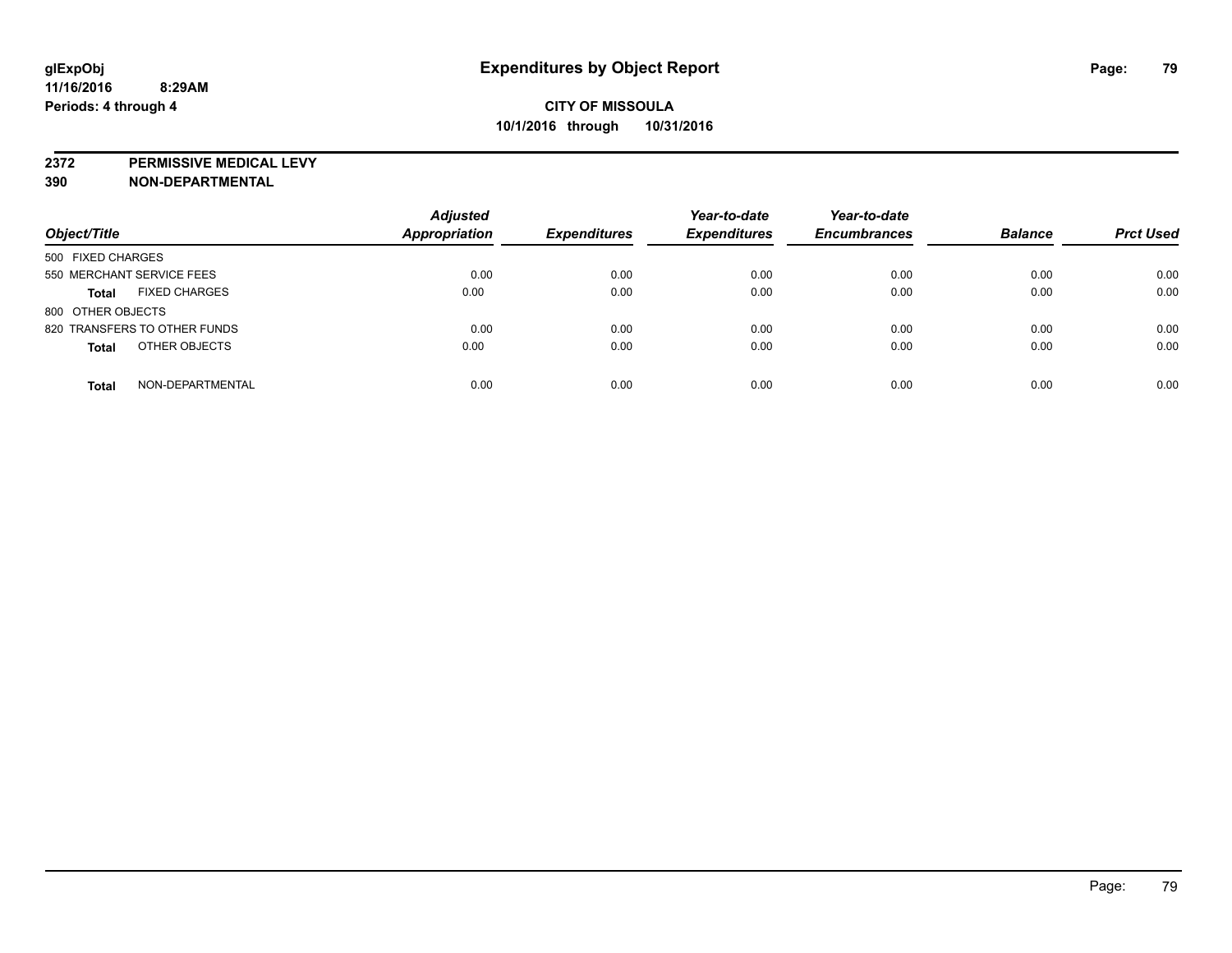#### **2372 PERMISSIVE MEDICAL LEVY**

| Object/Title                            | <b>Adjusted</b><br><b>Appropriation</b> | <b>Expenditures</b> | Year-to-date<br><b>Expenditures</b> | Year-to-date<br><b>Encumbrances</b> | <b>Balance</b> | <b>Prct Used</b> |
|-----------------------------------------|-----------------------------------------|---------------------|-------------------------------------|-------------------------------------|----------------|------------------|
| 500 FIXED CHARGES                       |                                         |                     |                                     |                                     |                |                  |
| 550 MERCHANT SERVICE FEES               | 0.00                                    | 0.00                | 0.00                                | 0.00                                | 0.00           | 0.00             |
| <b>FIXED CHARGES</b><br><b>Total</b>    | 0.00                                    | 0.00                | 0.00                                | 0.00                                | 0.00           | 0.00             |
| 800 OTHER OBJECTS                       |                                         |                     |                                     |                                     |                |                  |
| 820 TRANSFERS TO OTHER FUNDS            | 0.00                                    | 0.00                | 0.00                                | 0.00                                | 0.00           | 0.00             |
| OTHER OBJECTS<br><b>Total</b>           | 0.00                                    | 0.00                | 0.00                                | 0.00                                | 0.00           | 0.00             |
| PERMISSIVE MEDICAL LEVY<br><b>Total</b> | 0.00                                    | 0.00                | 0.00                                | 0.00                                | 0.00           | 0.00             |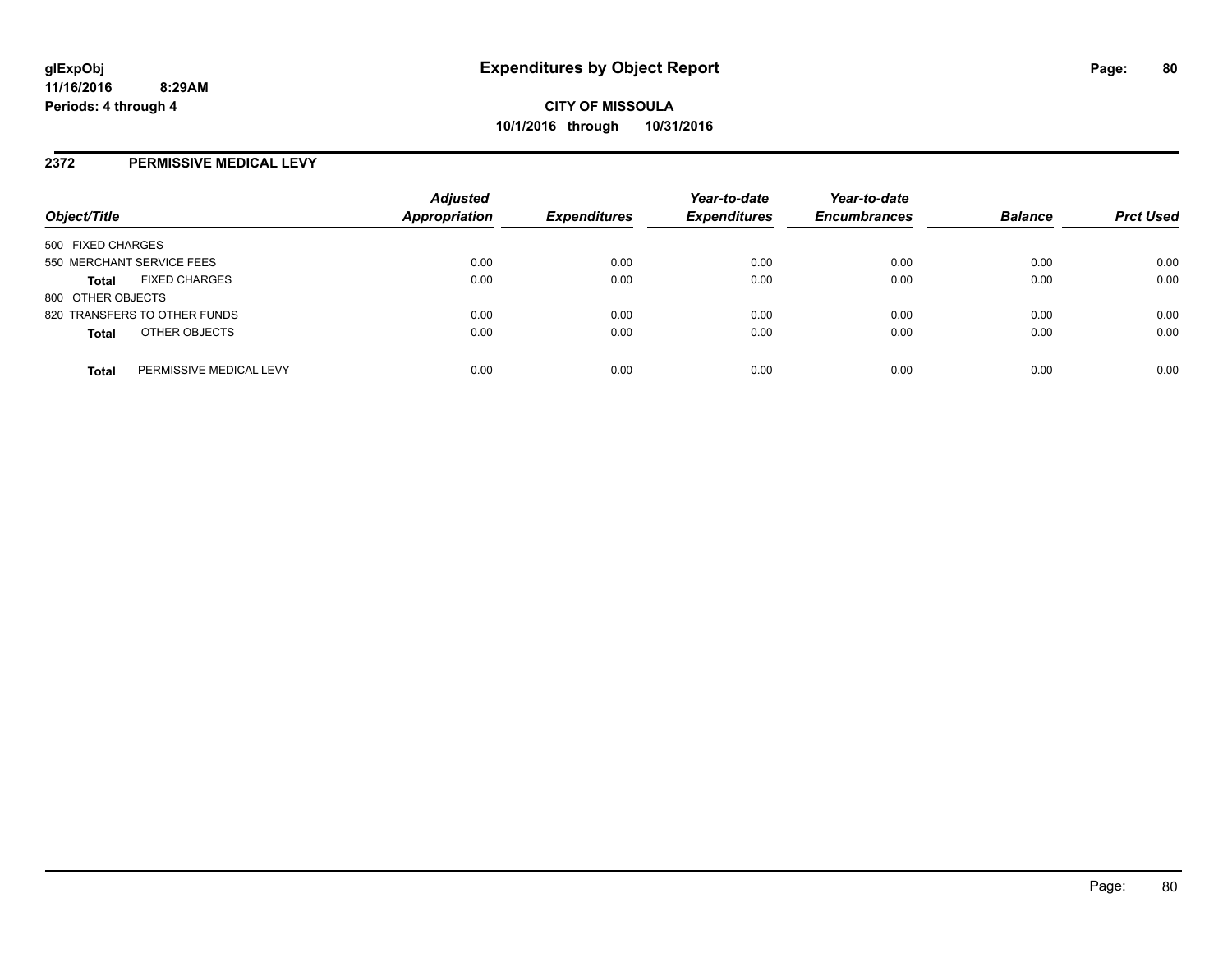#### **2389 CABLE TELEVISION FRANCHISE FUND**

|                          |                                     | <b>Adjusted</b>      |                     | Year-to-date        | Year-to-date        |                |                  |
|--------------------------|-------------------------------------|----------------------|---------------------|---------------------|---------------------|----------------|------------------|
| Object/Title             |                                     | <b>Appropriation</b> | <b>Expenditures</b> | <b>Expenditures</b> | <b>Encumbrances</b> | <b>Balance</b> | <b>Prct Used</b> |
| 300 PURCHASED SERVICES   |                                     |                      |                     |                     |                     |                |                  |
|                          | 330 PUBLICITY, SUBSCRIPTIONS & DUES | 0.00                 | 0.00                | 0.00                | 0.00                | 0.00           | 0.00             |
|                          | 350 PROFESSIONAL SERVICES           | 0.00                 | 0.00                | 0.00                | 0.00                | 0.00           | 0.00             |
| 360 REPAIR & MAINTENANCE |                                     | 0.00                 | 0.00                | 0.00                | 0.00                | 0.00           | 0.00             |
| 370 TRAVEL               |                                     | 0.00                 | 0.00                | 0.00                | 0.00                | 0.00           | 0.00             |
| 380 TRAINING             |                                     | 0.00                 | 0.00                | 0.00                | 0.00                | 0.00           | 0.00             |
| <b>Total</b>             | <b>PURCHASED SERVICES</b>           | 0.00                 | 0.00                | 0.00                | 0.00                | 0.00           | 0.00             |
| 500 FIXED CHARGES        |                                     |                      |                     |                     |                     |                |                  |
|                          | 550 MERCHANT SERVICE FEES           | 0.00                 | 0.00                | 0.00                | 0.00                | 0.00           | 0.00             |
| Total                    | <b>FIXED CHARGES</b>                | 0.00                 | 0.00                | 0.00                | 0.00                | 0.00           | 0.00             |
|                          | 700 GRANTS & CONTRIBUTIONS          |                      |                     |                     |                     |                |                  |
|                          | 700 GRANTS & CONTRIBUTIONS          | 0.00                 | 0.00                | 0.00                | 0.00                | 0.00           | 0.00             |
| Total                    | <b>GRANTS &amp; CONTRIBUTIONS</b>   | 0.00                 | 0.00                | 0.00                | 0.00                | 0.00           | 0.00             |
| 800 OTHER OBJECTS        |                                     |                      |                     |                     |                     |                |                  |
|                          | 820 TRANSFERS TO OTHER FUNDS        | 0.00                 | 0.00                | 0.00                | 0.00                | 0.00           | 0.00             |
| 845 CONTINGENCY          |                                     | 0.00                 | 0.00                | 0.00                | 0.00                | 0.00           | 0.00             |
| <b>Total</b>             | OTHER OBJECTS                       | 0.00                 | 0.00                | 0.00                | 0.00                | 0.00           | 0.00             |
| 900 CAPITAL OUTLAY       |                                     |                      |                     |                     |                     |                |                  |
|                          | 940 MACHINERY & EQUIPMENT           | 0.00                 | 0.00                | 0.00                | 0.00                | 0.00           | 0.00             |
| <b>Total</b>             | <b>CAPITAL OUTLAY</b>               | 0.00                 | 0.00                | 0.00                | 0.00                | 0.00           | 0.00             |
| <b>Total</b>             | NON-DEPARTMENTAL                    | 0.00                 | 0.00                | 0.00                | 0.00                | 0.00           | 0.00             |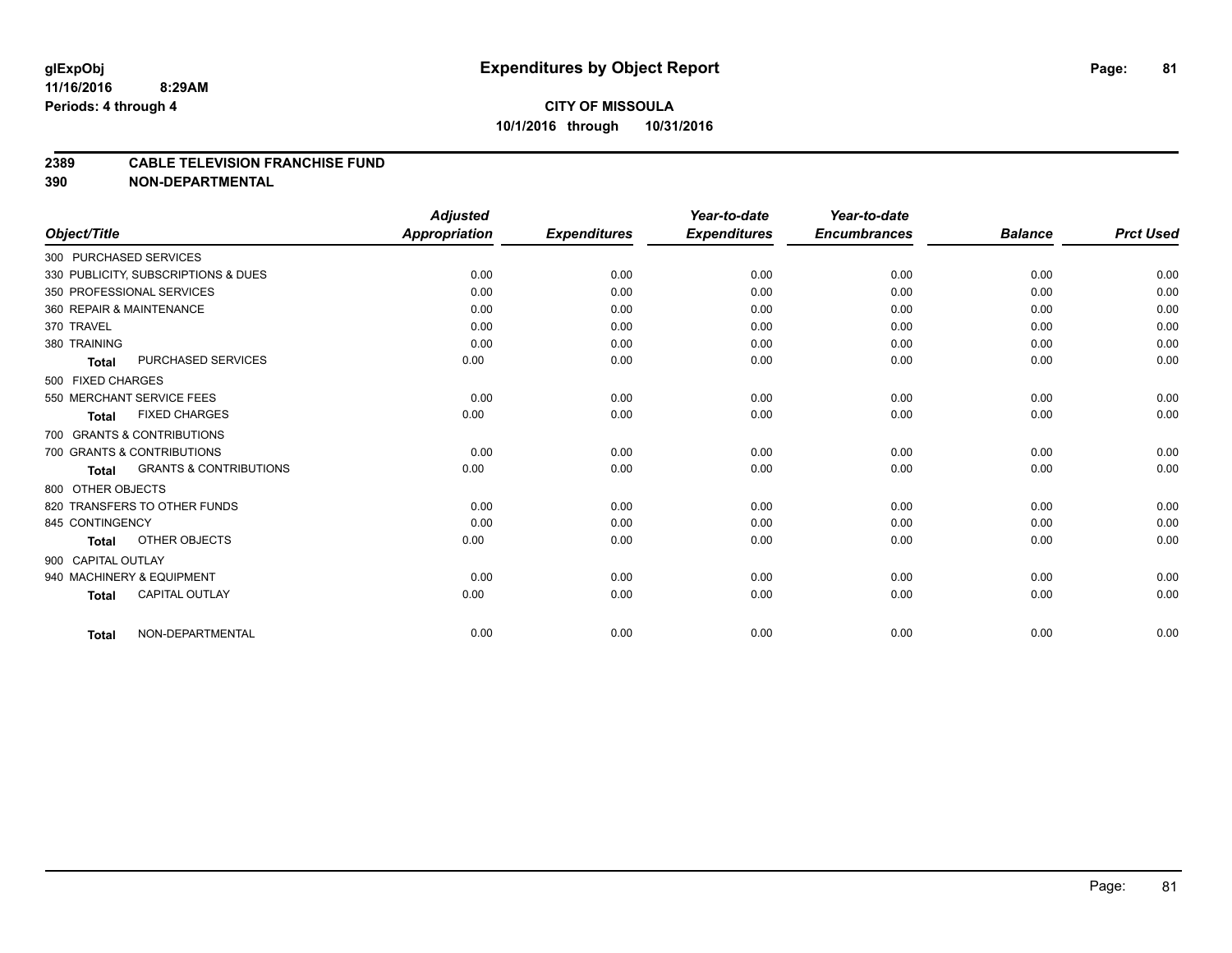### **2389 CABLE TELEVISION FRANCHISE FUND**

| Object/Title                                      | <b>Adjusted</b><br><b>Appropriation</b> | <b>Expenditures</b> | Year-to-date<br><b>Expenditures</b> | Year-to-date<br><b>Encumbrances</b> | <b>Balance</b> | <b>Prct Used</b> |
|---------------------------------------------------|-----------------------------------------|---------------------|-------------------------------------|-------------------------------------|----------------|------------------|
|                                                   |                                         |                     |                                     |                                     |                |                  |
| 300 PURCHASED SERVICES                            |                                         |                     |                                     |                                     |                |                  |
| 330 PUBLICITY, SUBSCRIPTIONS & DUES               | 0.00                                    | 0.00                | 0.00                                | 0.00                                | 0.00           | 0.00             |
| 350 PROFESSIONAL SERVICES                         | 0.00                                    | 0.00                | 0.00                                | 0.00                                | 0.00           | 0.00             |
| 360 REPAIR & MAINTENANCE                          | 0.00                                    | 0.00                | 0.00                                | 0.00                                | 0.00           | 0.00             |
| 370 TRAVEL                                        | 0.00                                    | 0.00                | 0.00                                | 0.00                                | 0.00           | 0.00             |
| 380 TRAINING                                      | 0.00                                    | 0.00                | 0.00                                | 0.00                                | 0.00           | 0.00             |
| PURCHASED SERVICES<br><b>Total</b>                | 0.00                                    | 0.00                | 0.00                                | 0.00                                | 0.00           | 0.00             |
| 500 FIXED CHARGES                                 |                                         |                     |                                     |                                     |                |                  |
| 550 MERCHANT SERVICE FEES                         | 0.00                                    | 0.00                | 0.00                                | 0.00                                | 0.00           | 0.00             |
| <b>FIXED CHARGES</b><br><b>Total</b>              | 0.00                                    | 0.00                | 0.00                                | 0.00                                | 0.00           | 0.00             |
| 700 GRANTS & CONTRIBUTIONS                        |                                         |                     |                                     |                                     |                |                  |
| 700 GRANTS & CONTRIBUTIONS                        | 0.00                                    | 0.00                | 0.00                                | 0.00                                | 0.00           | 0.00             |
| <b>GRANTS &amp; CONTRIBUTIONS</b><br><b>Total</b> | 0.00                                    | 0.00                | 0.00                                | 0.00                                | 0.00           | 0.00             |
| 800 OTHER OBJECTS                                 |                                         |                     |                                     |                                     |                |                  |
| 820 TRANSFERS TO OTHER FUNDS                      | 0.00                                    | 0.00                | 0.00                                | 0.00                                | 0.00           | 0.00             |
| 845 CONTINGENCY                                   | 0.00                                    | 0.00                | 0.00                                | 0.00                                | 0.00           | 0.00             |
| <b>OTHER OBJECTS</b><br><b>Total</b>              | 0.00                                    | 0.00                | 0.00                                | 0.00                                | 0.00           | 0.00             |
| 900 CAPITAL OUTLAY                                |                                         |                     |                                     |                                     |                |                  |
| 940 MACHINERY & EQUIPMENT                         | 0.00                                    | 0.00                | 0.00                                | 0.00                                | 0.00           | 0.00             |
| <b>CAPITAL OUTLAY</b>                             | 0.00                                    | 0.00                | 0.00                                | 0.00                                | 0.00           | 0.00             |
| <b>Total</b>                                      |                                         |                     |                                     |                                     |                |                  |
| CABLE TELEVISION FRANCHISE FUND<br><b>Total</b>   | 0.00                                    | 0.00                | 0.00                                | 0.00                                | 0.00           | 0.00             |

Page: 82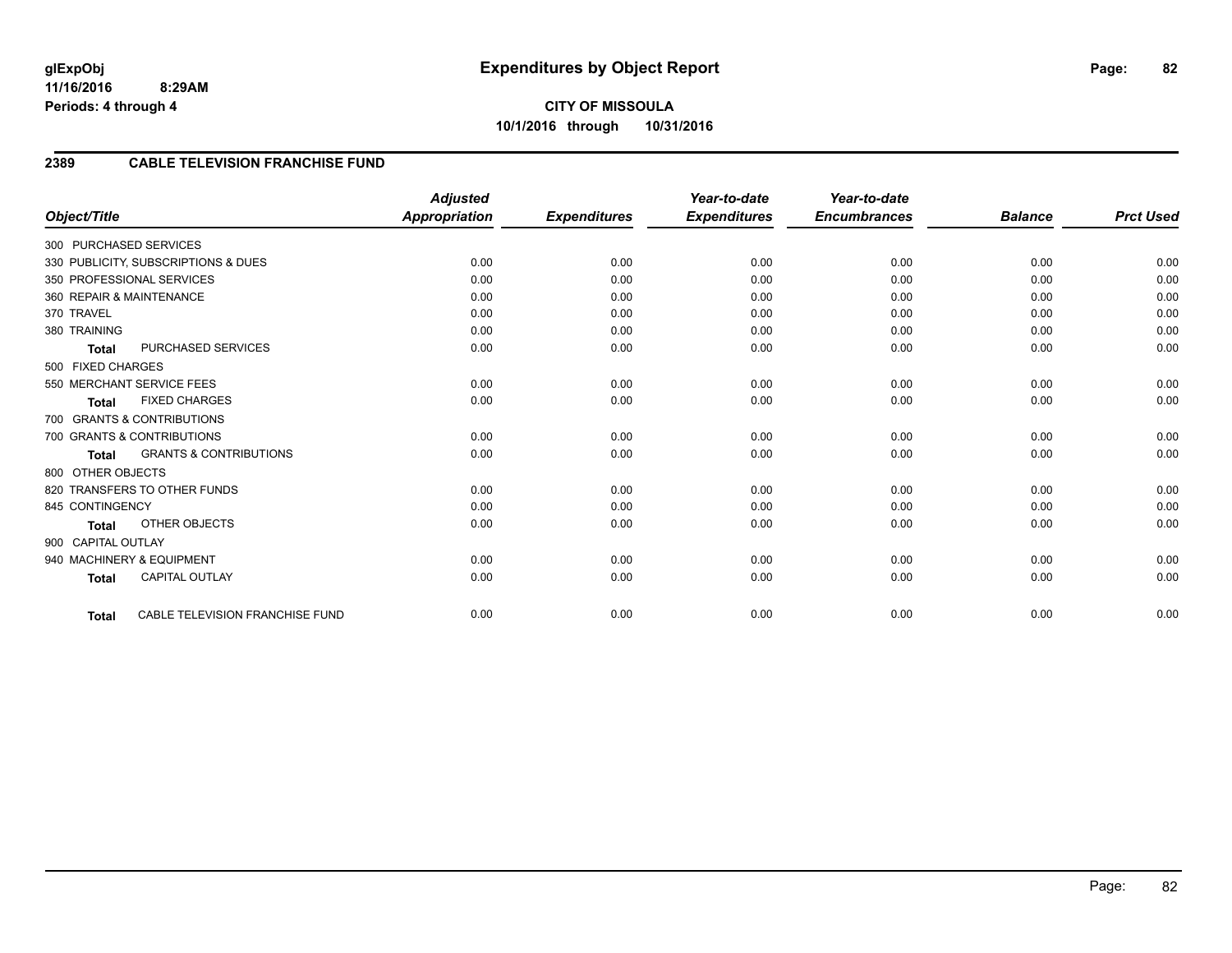## **2390 DRUG FORFEITURE FUND**

**290 POLICE**

|                                            | <b>Adjusted</b>      |                     | Year-to-date        | Year-to-date        |                |                  |
|--------------------------------------------|----------------------|---------------------|---------------------|---------------------|----------------|------------------|
| Object/Title                               | <b>Appropriation</b> | <b>Expenditures</b> | <b>Expenditures</b> | <b>Encumbrances</b> | <b>Balance</b> | <b>Prct Used</b> |
| 100 PERSONAL SERVICES                      |                      |                     |                     |                     |                |                  |
| 110 SALARIES AND WAGES                     | 0.00                 | 0.00                | 0.00                | 0.00                | 0.00           | 0.00             |
| 120 OVERTIME/TERMINATION                   | 0.00                 | 0.00                | 0.00                | 0.00                | 0.00           | 0.00             |
| 140 EMPLOYER CONTRIBUTIONS                 | 0.00                 | 0.00                | 0.00                | 0.00                | 0.00           | 0.00             |
| PERSONAL SERVICES<br>Total                 | 0.00                 | 0.00                | 0.00                | 0.00                | 0.00           | 0.00             |
| 200 SUPPLIES                               |                      |                     |                     |                     |                |                  |
| 210 OFFICE SUPPLIES                        | 0.00                 | 0.00                | 0.00                | 0.00                | 0.00           | 0.00             |
| 220 OPERATING SUPPLIES                     | 0.00                 | 54.99               | 789.35              | 0.00                | $-789.35$      | 0.00             |
| 230 REPAIR/MAINTENANCE                     | 0.00                 | 0.00                | 0.00                | 0.00                | 0.00           | 0.00             |
| 231 GASOLINE                               | 0.00                 | 0.00                | 0.00                | 0.00                | 0.00           | 0.00             |
| 240 OTHER SUPPLIES                         | 0.00                 | 0.00                | 0.00                | 0.00                | 0.00           | 0.00             |
| <b>SUPPLIES</b><br>Total                   | 0.00                 | 54.99               | 789.35              | 0.00                | $-789.35$      | 0.00             |
| 300 PURCHASED SERVICES                     |                      |                     |                     |                     |                |                  |
| 310 COMMUNICATIONS                         | 0.00                 | 0.00                | 0.00                | 0.00                | 0.00           | 0.00             |
| 320 PRINTING & DUPLICATING                 | 0.00                 | 0.00                | 0.00                | 0.00                | 0.00           | 0.00             |
| 330 PUBLICITY, SUBSCRIPTIONS & DUES        | 0.00                 | 0.00                | 0.00                | 0.00                | 0.00           | 0.00             |
| 344 TELEPHONE SERVICE                      | 0.00                 | 0.00                | 0.00                | 0.00                | 0.00           | 0.00             |
| 350 PROFESSIONAL SERVICES                  | 0.00                 | 0.00                | 0.00                | 0.00                | 0.00           | 0.00             |
| 360 REPAIR & MAINTENANCE                   | 0.00                 | 0.00                | 0.00                | 0.00                | 0.00           | 0.00             |
| 370 TRAVEL                                 | 0.00                 | 0.00                | 0.00                | 0.00                | 0.00           | 0.00             |
| 380 TRAINING                               | 0.00                 | 0.00                | 0.00                | 0.00                | 0.00           | 0.00             |
| 390 OTHER PURCHASED SERVICES               | 0.00                 | 0.00                | 0.00                | 0.00                | 0.00           | 0.00             |
| PURCHASED SERVICES<br>Total                | 0.00                 | 0.00                | 0.00                | 0.00                | 0.00           | 0.00             |
| 500 FIXED CHARGES                          |                      |                     |                     |                     |                |                  |
| 500 FIXED CHARGES                          | 0.00                 | 0.00                | 0.00                | 0.00                | 0.00           | 0.00             |
| 550 MERCHANT SERVICE FEES                  | 0.00                 | 0.00                | 0.00                | 0.00                | 0.00           | 0.00             |
| <b>FIXED CHARGES</b><br><b>Total</b>       | 0.00                 | 0.00                | 0.00                | 0.00                | 0.00           | 0.00             |
| 700 GRANTS & CONTRIBUTIONS                 |                      |                     |                     |                     |                |                  |
| 700 GRANTS & CONTRIBUTIONS                 | 0.00                 | 0.00                | 0.00                | 0.00                | 0.00           | 0.00             |
| <b>GRANTS &amp; CONTRIBUTIONS</b><br>Total | 0.00                 | 0.00                | 0.00                | 0.00                | 0.00           | 0.00             |
| 800 OTHER OBJECTS                          |                      |                     |                     |                     |                |                  |
| 820 TRANSFERS TO OTHER FUNDS               | 0.00                 | 0.00                | 0.00                | 0.00                | 0.00           | 0.00             |
| 845 CONTINGENCY                            | 0.00                 | 0.00                | 0.00                | 0.00                | 0.00           | 0.00             |
|                                            |                      |                     |                     |                     |                |                  |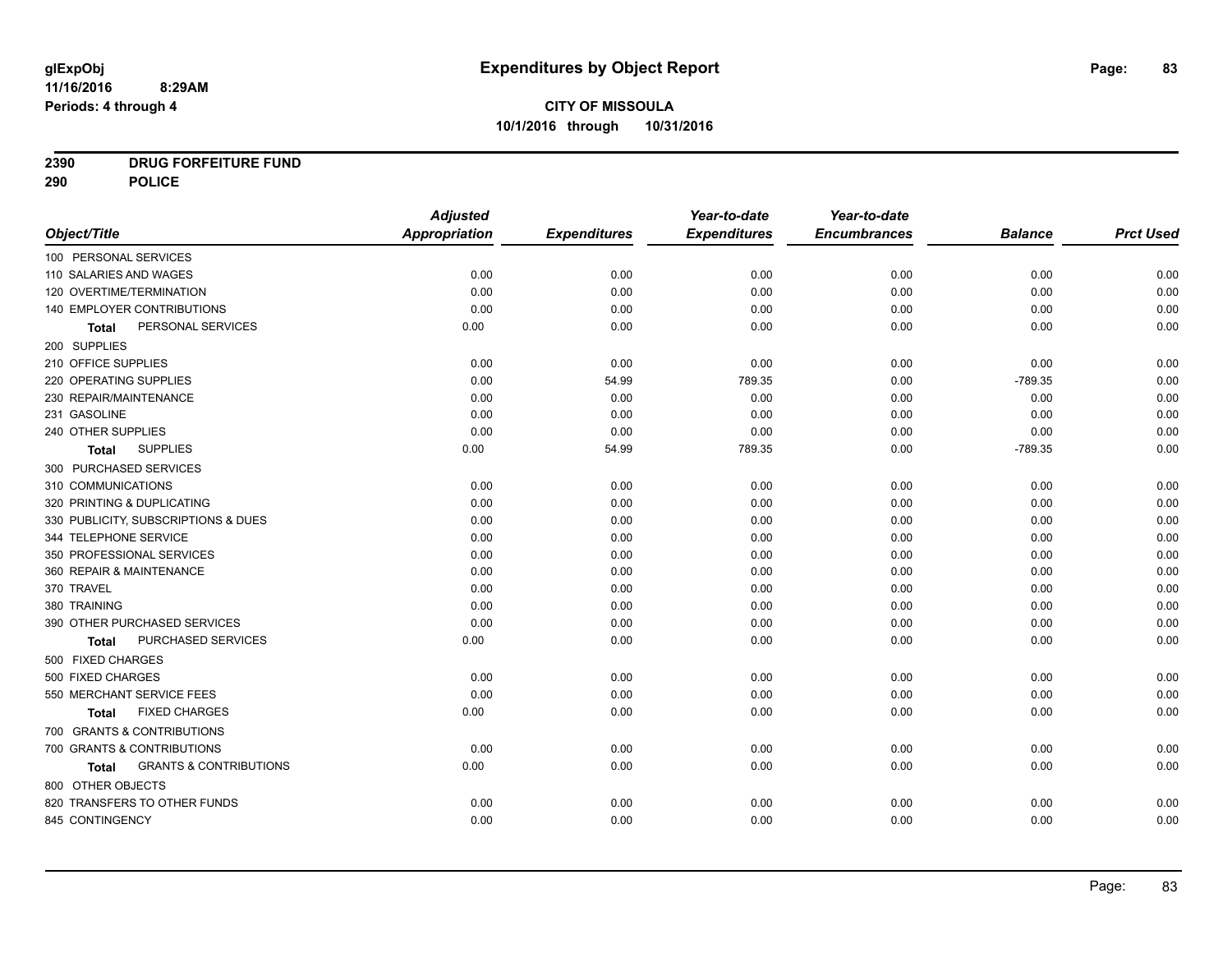## **CITY OF MISSOULA 10/1/2016 through 10/31/2016**

# **2390 DRUG FORFEITURE FUND**

**290 POLICE**

| Object/Title       |                           | <b>Adjusted</b><br><b>Appropriation</b> | <b>Expenditures</b> | Year-to-date<br><b>Expenditures</b> | Year-to-date<br><b>Encumbrances</b> | <b>Balance</b> | <b>Prct Used</b> |
|--------------------|---------------------------|-----------------------------------------|---------------------|-------------------------------------|-------------------------------------|----------------|------------------|
| <b>Total</b>       | OTHER OBJECTS             | 0.00                                    | 0.00                | 0.00                                | 0.00                                | 0.00           | 0.00             |
| 900 CAPITAL OUTLAY |                           |                                         |                     |                                     |                                     |                |                  |
| 930 IMPROVEMENTS   |                           | 0.00                                    | 0.00                | 0.00                                | 0.00                                | 0.00           | 0.00             |
|                    | 940 MACHINERY & EQUIPMENT | 0.00                                    | 0.00                | 0.00                                | 0.00                                | 0.00           | 0.00             |
| <b>Total</b>       | <b>CAPITAL OUTLAY</b>     | 0.00                                    | 0.00                | 0.00                                | 0.00                                | 0.00           | 0.00             |
| Total              | <b>POLICE</b>             | 0.00                                    | 54.99               | 789.35                              | 0.00                                | $-789.35$      | 0.00             |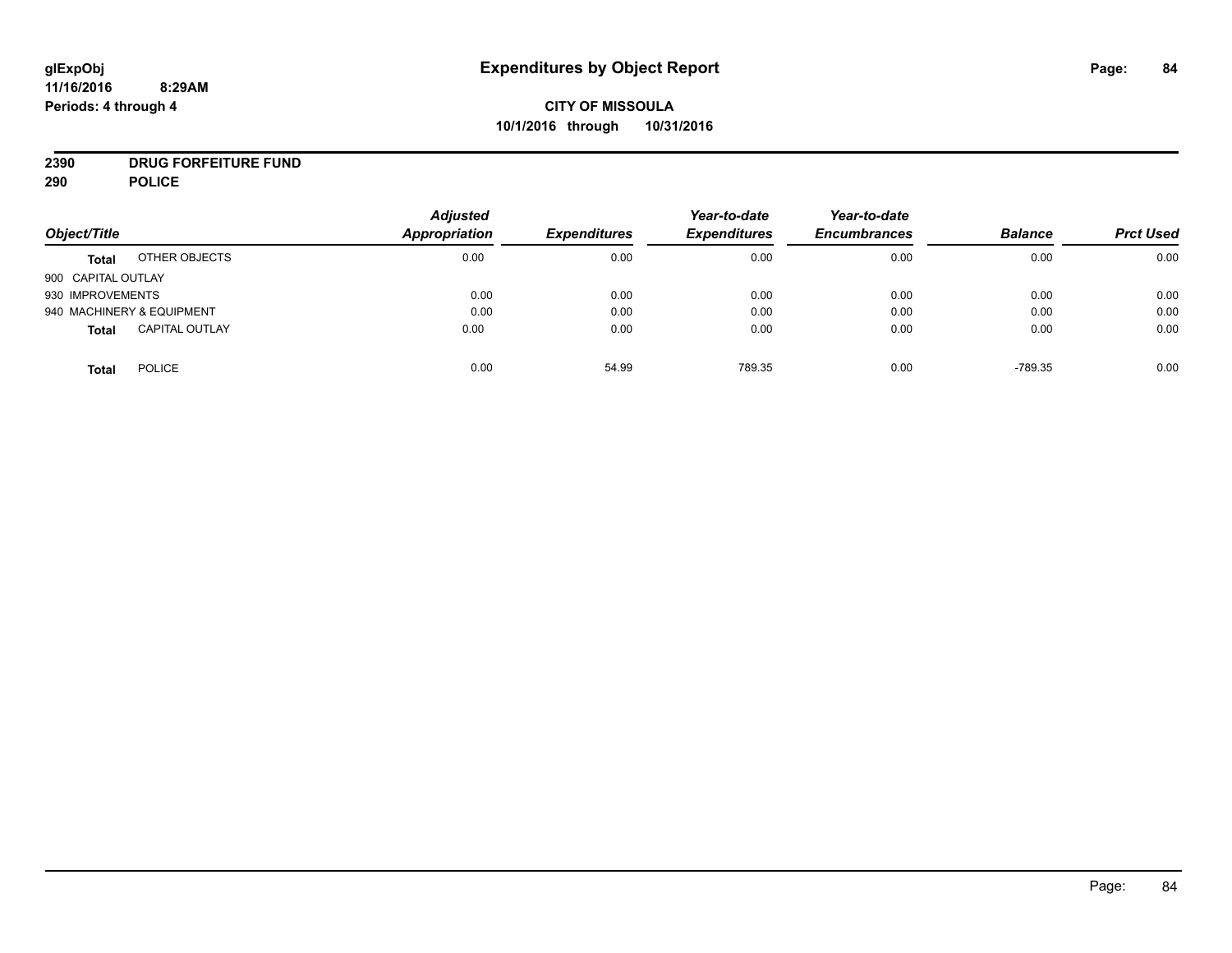## **2390 DRUG FORFEITURE FUND**

|                                                   | <b>Adjusted</b> |                     | Year-to-date        | Year-to-date        |                |                  |
|---------------------------------------------------|-----------------|---------------------|---------------------|---------------------|----------------|------------------|
| Object/Title                                      | Appropriation   | <b>Expenditures</b> | <b>Expenditures</b> | <b>Encumbrances</b> | <b>Balance</b> | <b>Prct Used</b> |
| 100 PERSONAL SERVICES                             |                 |                     |                     |                     |                |                  |
| 110 SALARIES AND WAGES                            | 0.00            | 0.00                | 0.00                | 0.00                | 0.00           | 0.00             |
| 120 OVERTIME/TERMINATION                          | 0.00            | 0.00                | 0.00                | 0.00                | 0.00           | 0.00             |
| 140 EMPLOYER CONTRIBUTIONS                        | 0.00            | 0.00                | 0.00                | 0.00                | 0.00           | 0.00             |
| PERSONAL SERVICES<br>Total                        | 0.00            | 0.00                | 0.00                | 0.00                | 0.00           | 0.00             |
| 200 SUPPLIES                                      |                 |                     |                     |                     |                |                  |
| 210 OFFICE SUPPLIES                               | 0.00            | 0.00                | 0.00                | 0.00                | 0.00           | 0.00             |
| 220 OPERATING SUPPLIES                            | 0.00            | 54.99               | 789.35              | 0.00                | $-789.35$      | 0.00             |
| 230 REPAIR/MAINTENANCE                            | 0.00            | 0.00                | 0.00                | 0.00                | 0.00           | 0.00             |
| 231 GASOLINE                                      | 0.00            | 0.00                | 0.00                | 0.00                | 0.00           | 0.00             |
| 240 OTHER SUPPLIES                                | 0.00            | 0.00                | 0.00                | 0.00                | 0.00           | 0.00             |
| <b>SUPPLIES</b><br><b>Total</b>                   | 0.00            | 54.99               | 789.35              | 0.00                | $-789.35$      | 0.00             |
| 300 PURCHASED SERVICES                            |                 |                     |                     |                     |                |                  |
| 310 COMMUNICATIONS                                | 0.00            | 0.00                | 0.00                | 0.00                | 0.00           | 0.00             |
| 320 PRINTING & DUPLICATING                        | 0.00            | 0.00                | 0.00                | 0.00                | 0.00           | 0.00             |
| 330 PUBLICITY, SUBSCRIPTIONS & DUES               | 0.00            | 0.00                | 0.00                | 0.00                | 0.00           | 0.00             |
| 344 TELEPHONE SERVICE                             | 0.00            | 0.00                | 0.00                | 0.00                | 0.00           | 0.00             |
| 350 PROFESSIONAL SERVICES                         | 0.00            | 0.00                | 0.00                | 0.00                | 0.00           | 0.00             |
| 360 REPAIR & MAINTENANCE                          | 0.00            | 0.00                | 0.00                | 0.00                | 0.00           | 0.00             |
| 370 TRAVEL                                        | 0.00            | 0.00                | 0.00                | 0.00                | 0.00           | 0.00             |
| 380 TRAINING                                      | 0.00            | 0.00                | 0.00                | 0.00                | 0.00           | 0.00             |
| 390 OTHER PURCHASED SERVICES                      | 0.00            | 0.00                | 0.00                | 0.00                | 0.00           | 0.00             |
| PURCHASED SERVICES<br><b>Total</b>                | 0.00            | 0.00                | 0.00                | 0.00                | 0.00           | 0.00             |
| 500 FIXED CHARGES                                 |                 |                     |                     |                     |                |                  |
| 500 FIXED CHARGES                                 | 0.00            | 0.00                | 0.00                | 0.00                | 0.00           | 0.00             |
| 550 MERCHANT SERVICE FEES                         | 0.00            | 0.00                | 0.00                | 0.00                | 0.00           | 0.00             |
| <b>FIXED CHARGES</b><br><b>Total</b>              | 0.00            | 0.00                | 0.00                | 0.00                | 0.00           | 0.00             |
| 700 GRANTS & CONTRIBUTIONS                        |                 |                     |                     |                     |                |                  |
| 700 GRANTS & CONTRIBUTIONS                        | 0.00            | 0.00                | 0.00                | 0.00                | 0.00           | 0.00             |
| <b>GRANTS &amp; CONTRIBUTIONS</b><br><b>Total</b> | 0.00            | 0.00                | 0.00                | 0.00                | 0.00           | 0.00             |
| 800 OTHER OBJECTS                                 |                 |                     |                     |                     |                |                  |
| 820 TRANSFERS TO OTHER FUNDS                      | 0.00            | 0.00                | 0.00                | 0.00                | 0.00           | 0.00             |
| 845 CONTINGENCY                                   | 0.00            | 0.00                | 0.00                | 0.00                | 0.00           | 0.00             |
| OTHER OBJECTS<br>Total                            | 0.00            | 0.00                | 0.00                | 0.00                | 0.00           | 0.00             |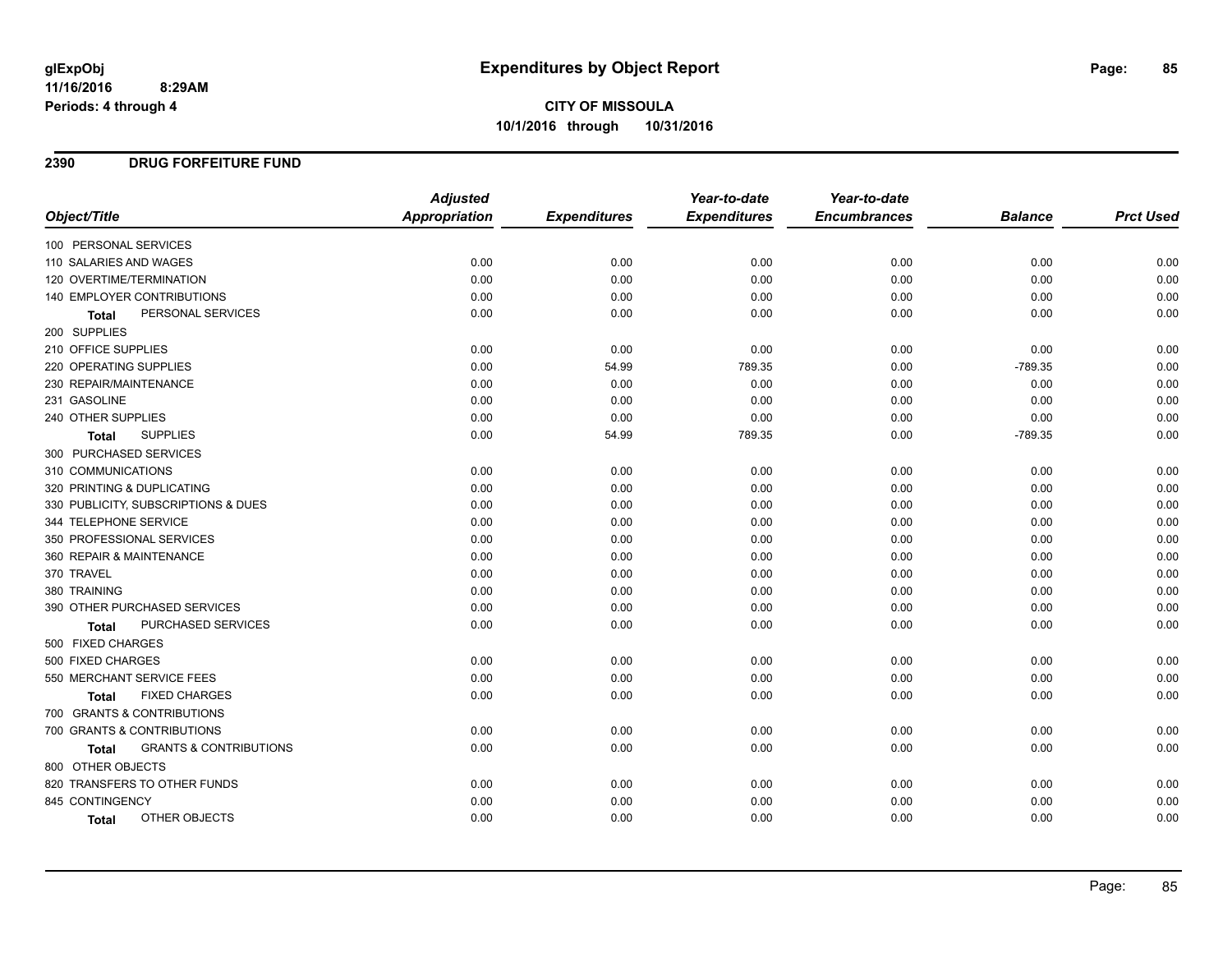#### **2390 DRUG FORFEITURE FUND**

| Object/Title                          | <b>Adjusted</b><br>Appropriation | <b>Expenditures</b> | Year-to-date<br><b>Expenditures</b> | Year-to-date<br><b>Encumbrances</b> | <b>Balance</b> | <b>Prct Used</b> |
|---------------------------------------|----------------------------------|---------------------|-------------------------------------|-------------------------------------|----------------|------------------|
| 900 CAPITAL OUTLAY                    |                                  |                     |                                     |                                     |                |                  |
| 930 IMPROVEMENTS                      | 0.00                             | 0.00                | 0.00                                | 0.00                                | 0.00           | 0.00             |
| 940 MACHINERY & EQUIPMENT             | 0.00                             | 0.00                | 0.00                                | 0.00                                | 0.00           | 0.00             |
| <b>CAPITAL OUTLAY</b><br><b>Total</b> | 0.00                             | 0.00                | 0.00                                | 0.00                                | 0.00           | 0.00             |
| DRUG FORFEITURE FUND<br><b>Total</b>  | 0.00                             | 54.99               | 789.35                              | 0.00                                | $-789.35$      | 0.00             |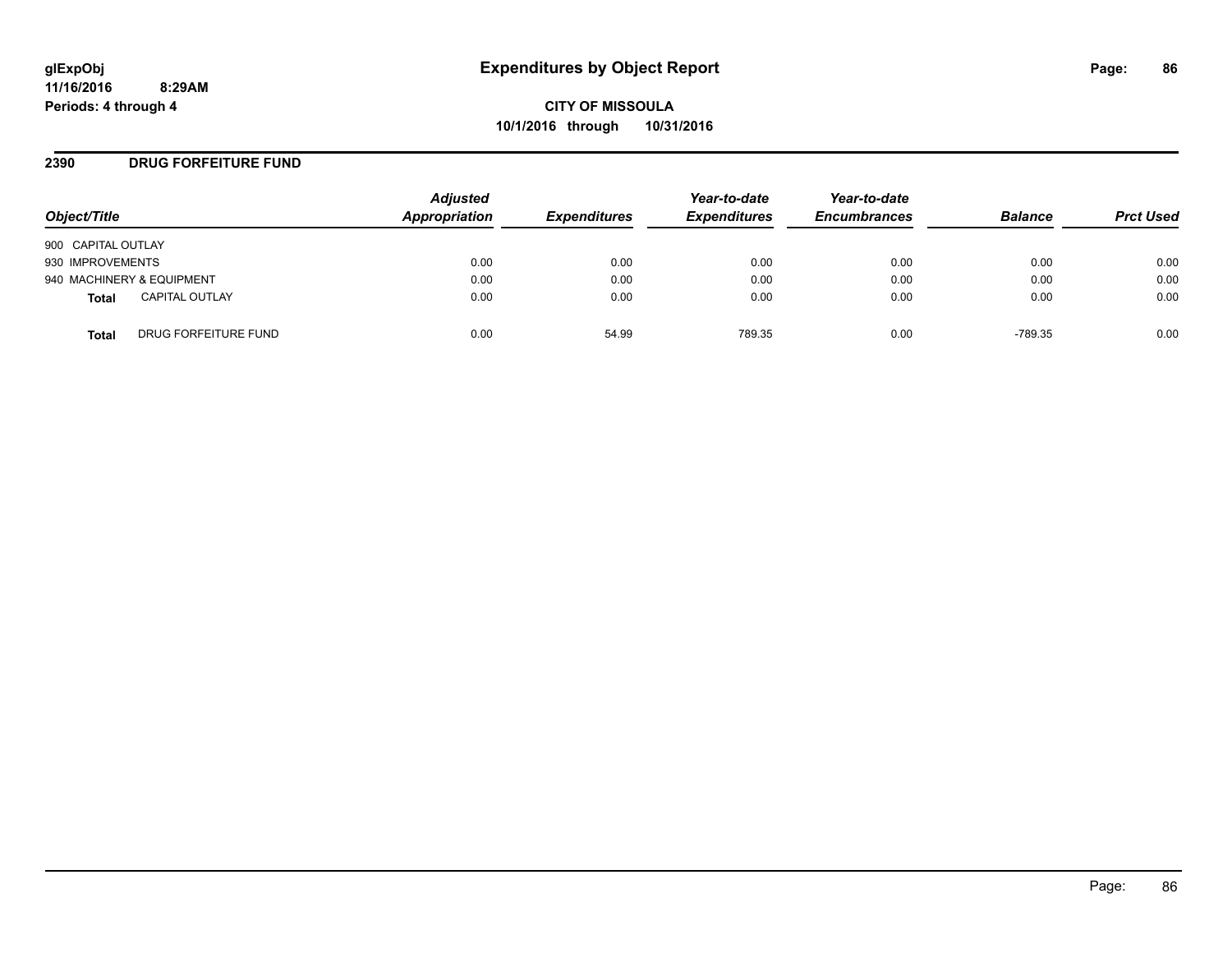**2394 BUILDING INSPECTION FUND**

**310 BUILDING INSPECTION**

|                                           | <b>Adjusted</b>      |                     | Year-to-date        | Year-to-date        |                |                  |
|-------------------------------------------|----------------------|---------------------|---------------------|---------------------|----------------|------------------|
| Object/Title                              | <b>Appropriation</b> | <b>Expenditures</b> | <b>Expenditures</b> | <b>Encumbrances</b> | <b>Balance</b> | <b>Prct Used</b> |
| 100 PERSONAL SERVICES                     |                      |                     |                     |                     |                |                  |
| 110 SALARIES AND WAGES                    | 700,628.00           | 60,485.90           | 178,624.36          | 0.00                | 522,003.64     | 25.49            |
| 115 SALARIES/HEALTH INSURANCE BENEFIT     | 0.00                 | 0.00                | 0.00                | 0.00                | 0.00           | 0.00             |
| 120 OVERTIME/TERMINATION                  | 500.00               | 0.00                | 0.00                | 0.00                | 500.00         | 0.00             |
| 130 OTHER                                 | 19,912.00            | 0.00                | 0.00                | 0.00                | 19,912.00      | 0.00             |
| <b>140 EMPLOYER CONTRIBUTIONS</b>         | 242,010.00           | 19,469.77           | 71,509.09           | 0.00                | 170,500.91     | 29.55            |
| <b>141 STATE RETIREMENT CONTRIBUTIONS</b> | 0.00                 | 0.00                | 0.00                | 0.00                | 0.00           | 0.00             |
| PERSONAL SERVICES<br>Total                | 963,050.00           | 79,955.67           | 250,133.45          | 0.00                | 712,916.55     | 25.97            |
| 200 SUPPLIES                              |                      |                     |                     |                     |                |                  |
| 210 OFFICE SUPPLIES                       | 2,750.00             | 57.20               | 3,502.26            | 0.00                | $-752.26$      | 127.35           |
| 220 OPERATING SUPPLIES                    | 0.00                 | 255.00              | 1,922.30            | 0.00                | $-1,922.30$    | 0.00             |
| 230 REPAIR/MAINTENANCE                    | 3,000.00             | 0.00                | 257.54              | 0.00                | 2,742.46       | 8.58             |
| 231 GASOLINE                              | 11,475.00            | 0.00                | 903.73              | 0.00                | 10,571.27      | 7.88             |
| 250 SUPPLIES FOR RESALE                   | 500.00               | 0.00                | 0.00                | 0.00                | 500.00         | 0.00             |
| <b>SUPPLIES</b><br>Total                  | 17,725.00            | 312.20              | 6,585.83            | 0.00                | 11,139.17      | 37.16            |
| 300 PURCHASED SERVICES                    |                      |                     |                     |                     |                |                  |
| 310 COMMUNICATIONS                        | 1,000.00             | 0.00                | 221.02              | 0.00                | 778.98         | 22.10            |
| 320 PRINTING & DUPLICATING                | 7,600.00             | 0.00                | 2.00                | 0.00                | 7,598.00       | 0.03             |
| 330 PUBLICITY, SUBSCRIPTIONS & DUES       | 2,100.00             | 11,000.00           | 11,405.00           | 0.00                | $-9,305.00$    | 543.10           |
| 344 TELEPHONE SERVICE                     | 13,548.00            | 662.00              | 2,905.42            | 0.00                | 10,642.58      | 21.45            |
| 350 PROFESSIONAL SERVICES                 | 14,600.00            | 1,764.01            | 3,027.19            | 0.00                | 11,572.81      | 20.73            |
| 360 REPAIR & MAINTENANCE                  | 33,378.00            | 0.00                | 0.00                | 0.00                | 33,378.00      | 0.00             |
| 370 TRAVEL                                | 5,025.00             | 866.22              | 866.22              | 0.00                | 4,158.78       | 17.24            |
| 380 TRAINING                              | 6,500.00             | 115.00              | 115.00              | 0.00                | 6,385.00       | 1.77             |
| PURCHASED SERVICES<br><b>Total</b>        | 83,751.00            | 14,407.23           | 18,541.85           | 0.00                | 65,209.15      | 22.14            |
| 500 FIXED CHARGES                         |                      |                     |                     |                     |                |                  |
| 500 FIXED CHARGES                         | 363,860.00           | 0.00                | 0.00                | 0.00                | 363,860.00     | 0.00             |
| 550 MERCHANT SERVICE FEES                 | 15,400.00            | 0.00                | 0.00                | 0.00                | 15,400.00      | 0.00             |
| <b>FIXED CHARGES</b><br>Total             | 379,260.00           | 0.00                | 0.00                | 0.00                | 379,260.00     | 0.00             |
| 600 DEBT SERVICE                          |                      |                     |                     |                     |                |                  |
| 620 INTEREST / SERVICE FEES               | 0.00                 | 0.00                | 0.00                | 0.00                | 0.00           | 0.00             |
| <b>DEBT SERVICE</b><br>Total              | 0.00                 | 0.00                | 0.00                | 0.00                | 0.00           | 0.00             |
| 900 CAPITAL OUTLAY                        |                      |                     |                     |                     |                |                  |

Page: 87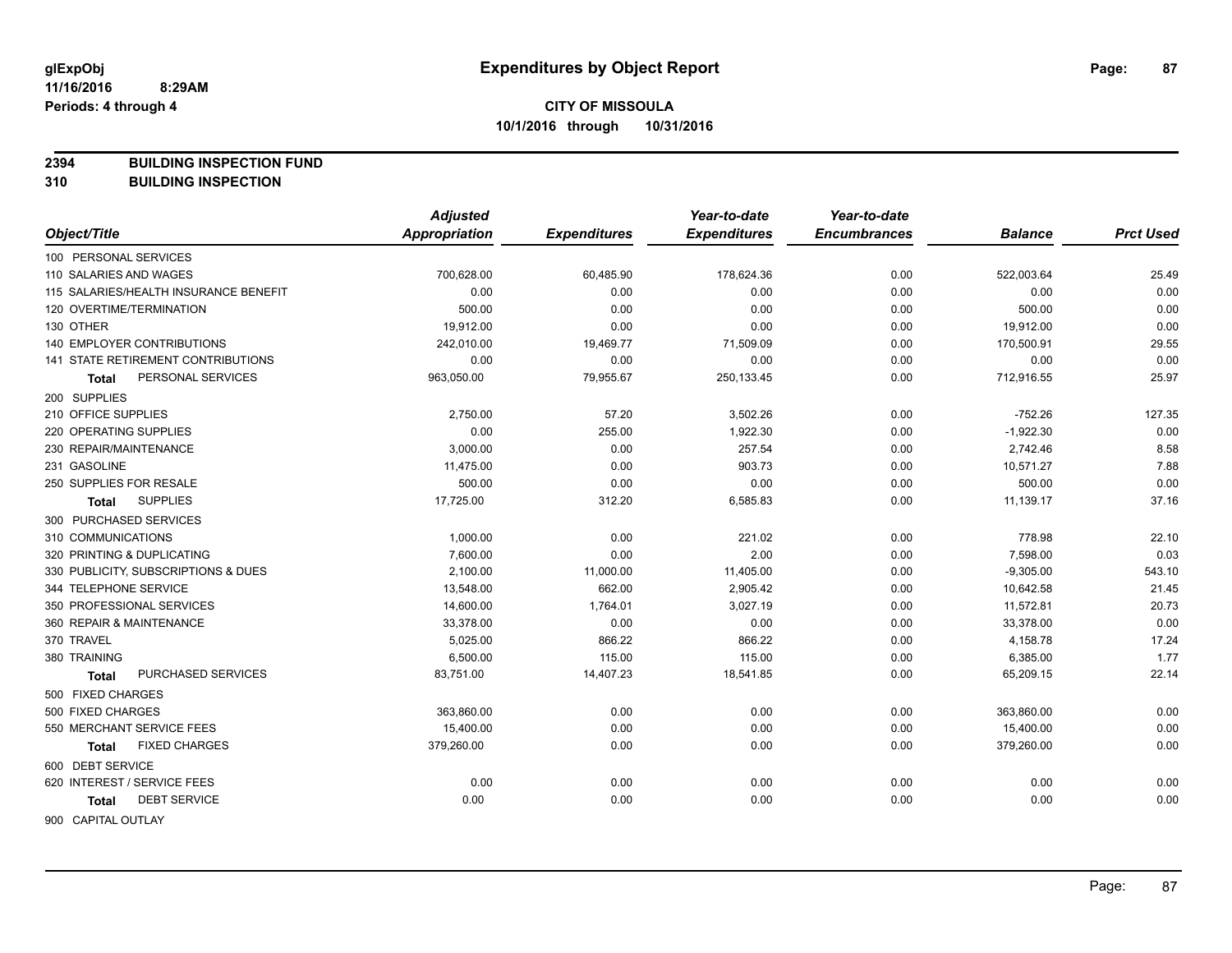**2394 BUILDING INSPECTION FUND**

**310 BUILDING INSPECTION**

| Object/Title |                            | <b>Adjusted</b><br>Appropriation | <b>Expenditures</b> | Year-to-date<br><b>Expenditures</b> | Year-to-date<br><b>Encumbrances</b> | <b>Balance</b> | <b>Prct Used</b> |
|--------------|----------------------------|----------------------------------|---------------------|-------------------------------------|-------------------------------------|----------------|------------------|
|              | 940 MACHINERY & EQUIPMENT  | 0.00                             | 0.00                | 0.00                                | 0.00                                | 0.00           | 0.00             |
| <b>Total</b> | <b>CAPITAL OUTLAY</b>      | 0.00                             | 0.00                | 0.00                                | 0.00                                | 0.00           | 0.00             |
| <b>Total</b> | <b>BUILDING INSPECTION</b> | 1,443,786.00                     | 94,675.10           | 275.261.13                          | 0.00                                | 168,524.87     | 19.07            |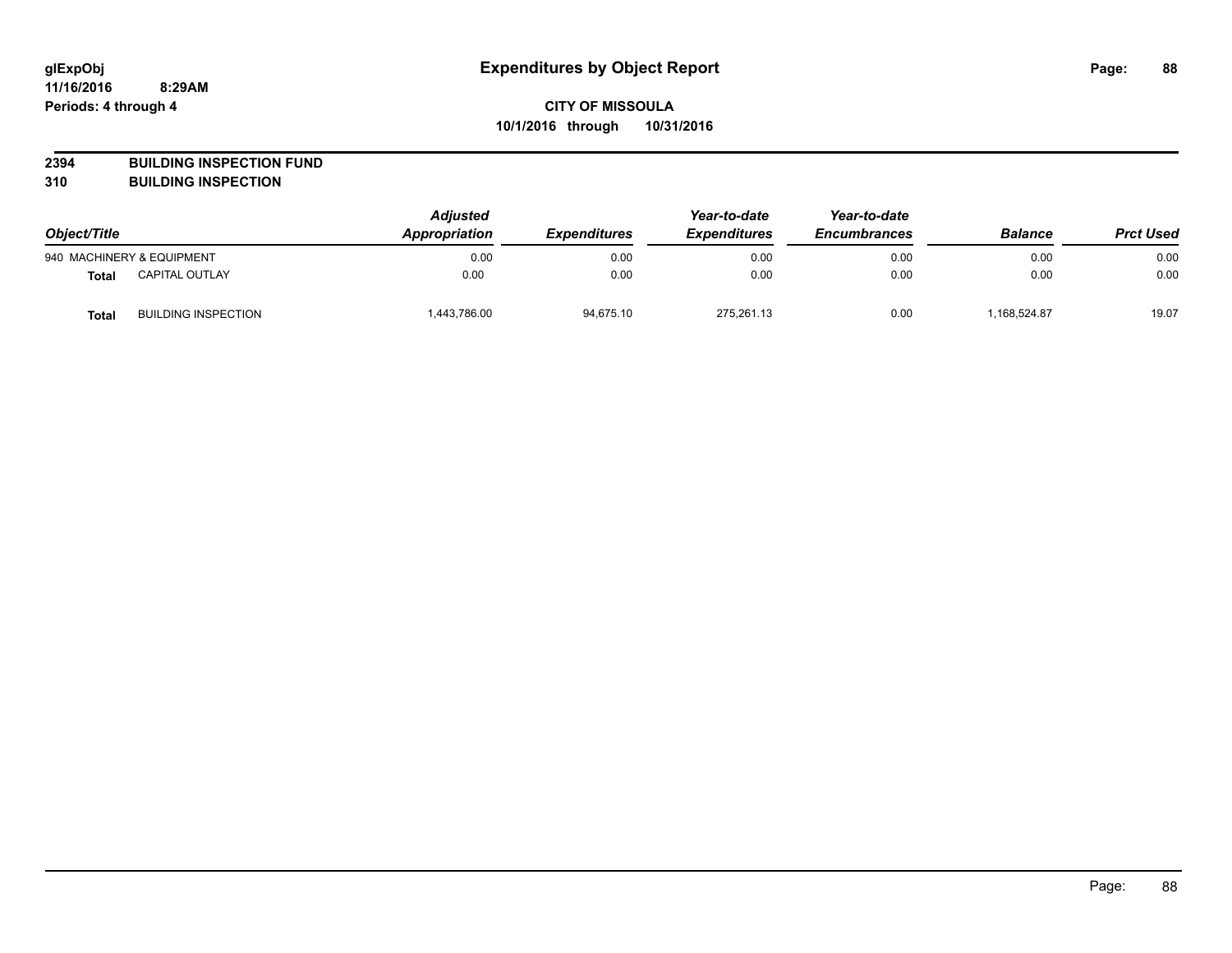## **CITY OF MISSOULA 10/1/2016 through 10/31/2016**

#### **2394 BUILDING INSPECTION FUND**

|                                           | <b>Adjusted</b>      |                     | Year-to-date        | Year-to-date        |                |                  |
|-------------------------------------------|----------------------|---------------------|---------------------|---------------------|----------------|------------------|
| Object/Title                              | <b>Appropriation</b> | <b>Expenditures</b> | <b>Expenditures</b> | <b>Encumbrances</b> | <b>Balance</b> | <b>Prct Used</b> |
| 100 PERSONAL SERVICES                     |                      |                     |                     |                     |                |                  |
| 110 SALARIES AND WAGES                    | 700,628.00           | 60,485.90           | 178,624.36          | 0.00                | 522,003.64     | 25.49            |
| 115 SALARIES/HEALTH INSURANCE BENEFIT     | 0.00                 | 0.00                | 0.00                | 0.00                | 0.00           | 0.00             |
| 120 OVERTIME/TERMINATION                  | 500.00               | 0.00                | 0.00                | 0.00                | 500.00         | 0.00             |
| 130 OTHER                                 | 19,912.00            | 0.00                | 0.00                | 0.00                | 19,912.00      | 0.00             |
| <b>140 EMPLOYER CONTRIBUTIONS</b>         | 242,010.00           | 19,469.77           | 71,509.09           | 0.00                | 170,500.91     | 29.55            |
| <b>141 STATE RETIREMENT CONTRIBUTIONS</b> | 0.00                 | 0.00                | 0.00                | 0.00                | 0.00           | 0.00             |
| PERSONAL SERVICES<br>Total                | 963,050.00           | 79,955.67           | 250, 133. 45        | 0.00                | 712,916.55     | 25.97            |
| 200 SUPPLIES                              |                      |                     |                     |                     |                |                  |
| 210 OFFICE SUPPLIES                       | 2,750.00             | 57.20               | 3,502.26            | 0.00                | $-752.26$      | 127.35           |
| 220 OPERATING SUPPLIES                    | 0.00                 | 255.00              | 1,922.30            | 0.00                | $-1,922.30$    | 0.00             |
| 230 REPAIR/MAINTENANCE                    | 3,000.00             | 0.00                | 257.54              | 0.00                | 2,742.46       | 8.58             |
| 231 GASOLINE                              | 11,475.00            | 0.00                | 903.73              | 0.00                | 10,571.27      | 7.88             |
| 250 SUPPLIES FOR RESALE                   | 500.00               | 0.00                | 0.00                | 0.00                | 500.00         | 0.00             |
| <b>SUPPLIES</b><br><b>Total</b>           | 17,725.00            | 312.20              | 6,585.83            | 0.00                | 11,139.17      | 37.16            |
| 300 PURCHASED SERVICES                    |                      |                     |                     |                     |                |                  |
| 310 COMMUNICATIONS                        | 1,000.00             | 0.00                | 221.02              | 0.00                | 778.98         | 22.10            |
| 320 PRINTING & DUPLICATING                | 7,600.00             | 0.00                | 2.00                | 0.00                | 7,598.00       | 0.03             |
| 330 PUBLICITY, SUBSCRIPTIONS & DUES       | 2,100.00             | 11,000.00           | 11,405.00           | 0.00                | $-9,305.00$    | 543.10           |
| 344 TELEPHONE SERVICE                     | 13,548.00            | 662.00              | 2,905.42            | 0.00                | 10,642.58      | 21.45            |
| 350 PROFESSIONAL SERVICES                 | 14,600.00            | 1,764.01            | 3,027.19            | 0.00                | 11,572.81      | 20.73            |
| 360 REPAIR & MAINTENANCE                  | 33,378.00            | 0.00                | 0.00                | 0.00                | 33,378.00      | 0.00             |
| 370 TRAVEL                                | 5,025.00             | 866.22              | 866.22              | 0.00                | 4,158.78       | 17.24            |
| 380 TRAINING                              | 6,500.00             | 115.00              | 115.00              | 0.00                | 6,385.00       | 1.77             |
| PURCHASED SERVICES<br><b>Total</b>        | 83,751.00            | 14,407.23           | 18,541.85           | 0.00                | 65,209.15      | 22.14            |
| 500 FIXED CHARGES                         |                      |                     |                     |                     |                |                  |
| 500 FIXED CHARGES                         | 363,860.00           | 0.00                | 0.00                | 0.00                | 363,860.00     | 0.00             |
| 550 MERCHANT SERVICE FEES                 | 15,400.00            | 0.00                | 0.00                | 0.00                | 15,400.00      | 0.00             |
| <b>FIXED CHARGES</b><br><b>Total</b>      | 379,260.00           | 0.00                | 0.00                | 0.00                | 379,260.00     | 0.00             |
| 600 DEBT SERVICE                          |                      |                     |                     |                     |                |                  |
| 620 INTEREST / SERVICE FEES               | 0.00                 | 0.00                | 0.00                | 0.00                | 0.00           | 0.00             |
| <b>DEBT SERVICE</b><br><b>Total</b>       | 0.00                 | 0.00                | 0.00                | 0.00                | 0.00           | 0.00             |
| 900 CAPITAL OUTLAY                        |                      |                     |                     |                     |                |                  |
| 940 MACHINERY & EQUIPMENT                 | 0.00                 | 0.00                | 0.00                | 0.00                | 0.00           | 0.00             |
|                                           |                      |                     |                     |                     |                |                  |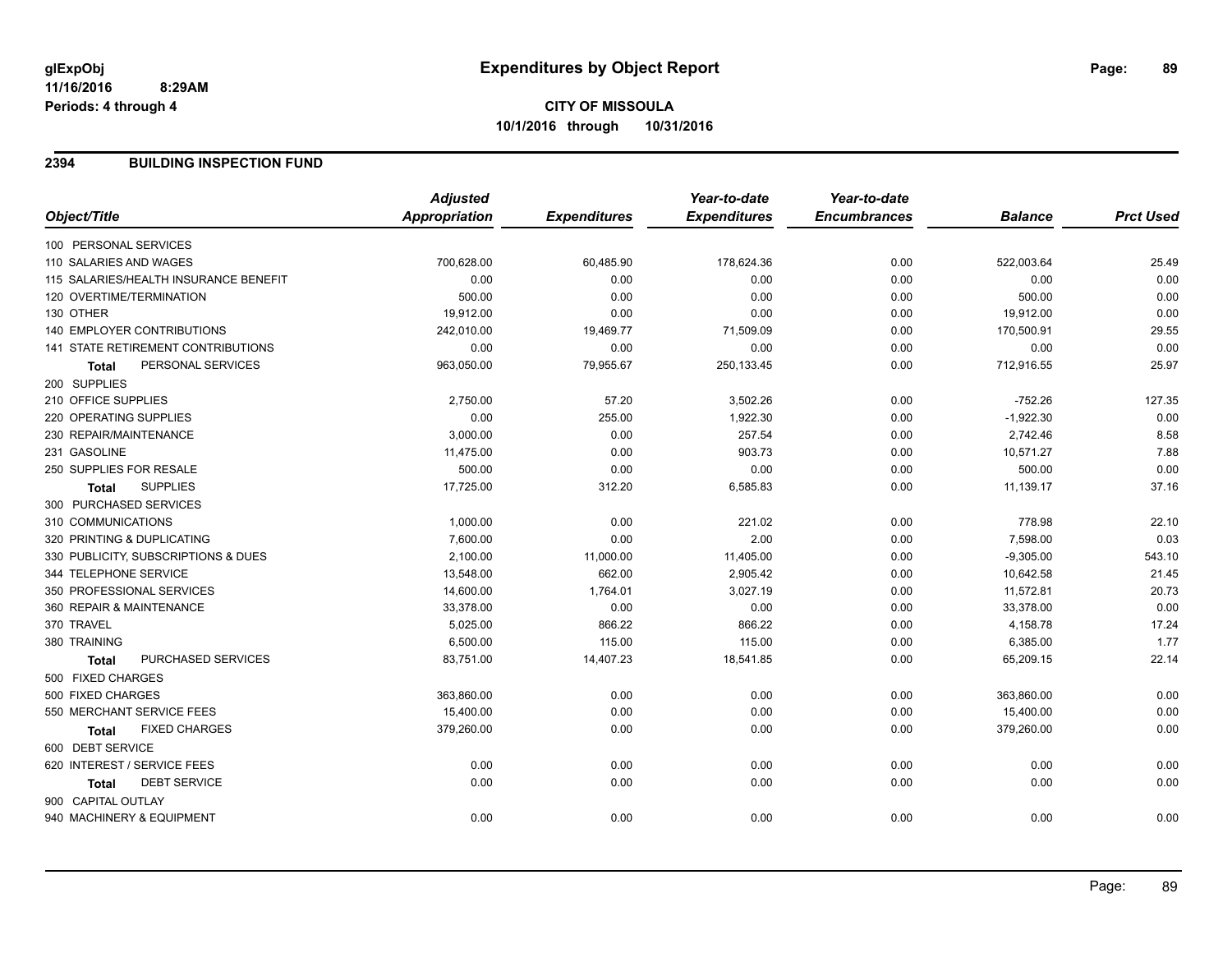#### **2394 BUILDING INSPECTION FUND**

| Object/Title |                          | <b>Adjusted</b><br><b>Appropriation</b> | <b>Expenditures</b> | Year-to-date<br><b>Expenditures</b> | Year-to-date<br><b>Encumbrances</b> | <b>Balance</b> | <b>Prct Used</b> |
|--------------|--------------------------|-----------------------------------------|---------------------|-------------------------------------|-------------------------------------|----------------|------------------|
| <b>Total</b> | CAPITAL OUTLAY           | 0.00                                    | 0.00                | 0.00                                | 0.00                                | 0.00           | 0.00             |
| Total        | BUILDING INSPECTION FUND | 1,443,786.00                            | 94,675.10           | 275,261.13                          | 0.00                                | 168,524.87     | 19.07            |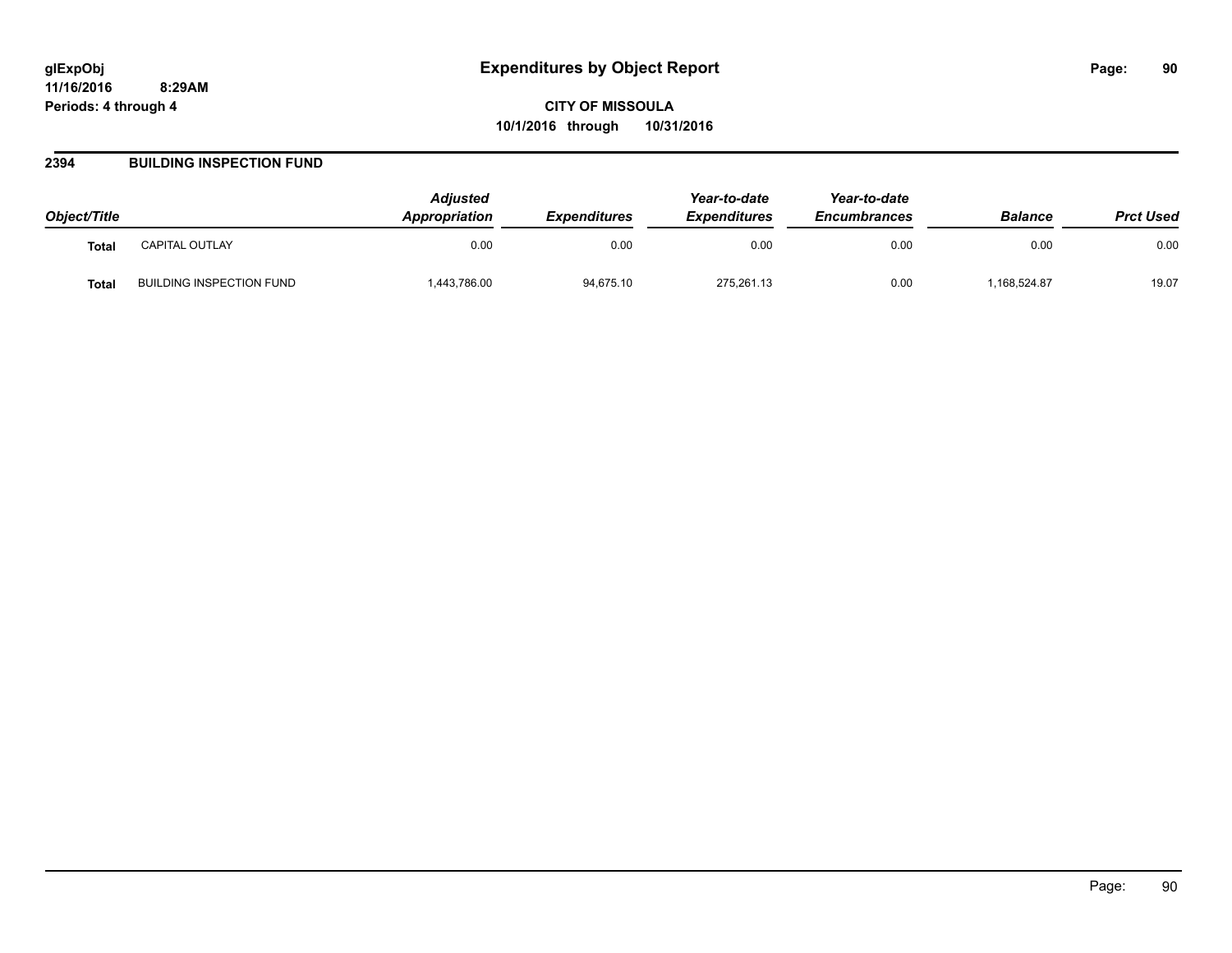#### **2395 CITY GRANTS & PROGRAM INCOME FUND**

| Object/Title               |                                   | <b>Adjusted</b><br><b>Appropriation</b> | <b>Expenditures</b> | Year-to-date<br><b>Expenditures</b> | Year-to-date<br><b>Encumbrances</b> | <b>Balance</b> | <b>Prct Used</b> |
|----------------------------|-----------------------------------|-----------------------------------------|---------------------|-------------------------------------|-------------------------------------|----------------|------------------|
| 300 PURCHASED SERVICES     |                                   |                                         |                     |                                     |                                     |                |                  |
| 350 PROFESSIONAL SERVICES  |                                   | 0.00                                    | 0.00                | 0.00                                | 0.00                                | 0.00           | 0.00             |
| <b>Total</b>               | <b>PURCHASED SERVICES</b>         | 0.00                                    | 0.00                | 0.00                                | 0.00                                | 0.00           | 0.00             |
| 500 FIXED CHARGES          |                                   |                                         |                     |                                     |                                     |                |                  |
| 550 MERCHANT SERVICE FEES  |                                   | 0.00                                    | 0.00                | 0.00                                | 0.00                                | 0.00           | 0.00             |
| <b>Total</b>               | <b>FIXED CHARGES</b>              | 0.00                                    | 0.00                | 0.00                                | 0.00                                | 0.00           | 0.00             |
|                            | 700 GRANTS & CONTRIBUTIONS        |                                         |                     |                                     |                                     |                |                  |
| 700 GRANTS & CONTRIBUTIONS |                                   | 0.00                                    | 0.00                | 0.00                                | 0.00                                | 0.00           | 0.00             |
| <b>Total</b>               | <b>GRANTS &amp; CONTRIBUTIONS</b> | 0.00                                    | 0.00                | 0.00                                | 0.00                                | 0.00           | 0.00             |
| 800 OTHER OBJECTS          |                                   |                                         |                     |                                     |                                     |                |                  |
|                            | 820 TRANSFERS TO OTHER FUNDS      | 0.00                                    | 0.00                | 0.00                                | 0.00                                | 0.00           | 0.00             |
| 845 CONTINGENCY            |                                   | 0.00                                    | 0.00                | 0.00                                | 0.00                                | 0.00           | 0.00             |
| <b>Total</b>               | OTHER OBJECTS                     | 0.00                                    | 0.00                | 0.00                                | 0.00                                | 0.00           | 0.00             |
| <b>Total</b>               | NON-DEPARTMENTAL                  | 0.00                                    | 0.00                | 0.00                                | 0.00                                | 0.00           | 0.00             |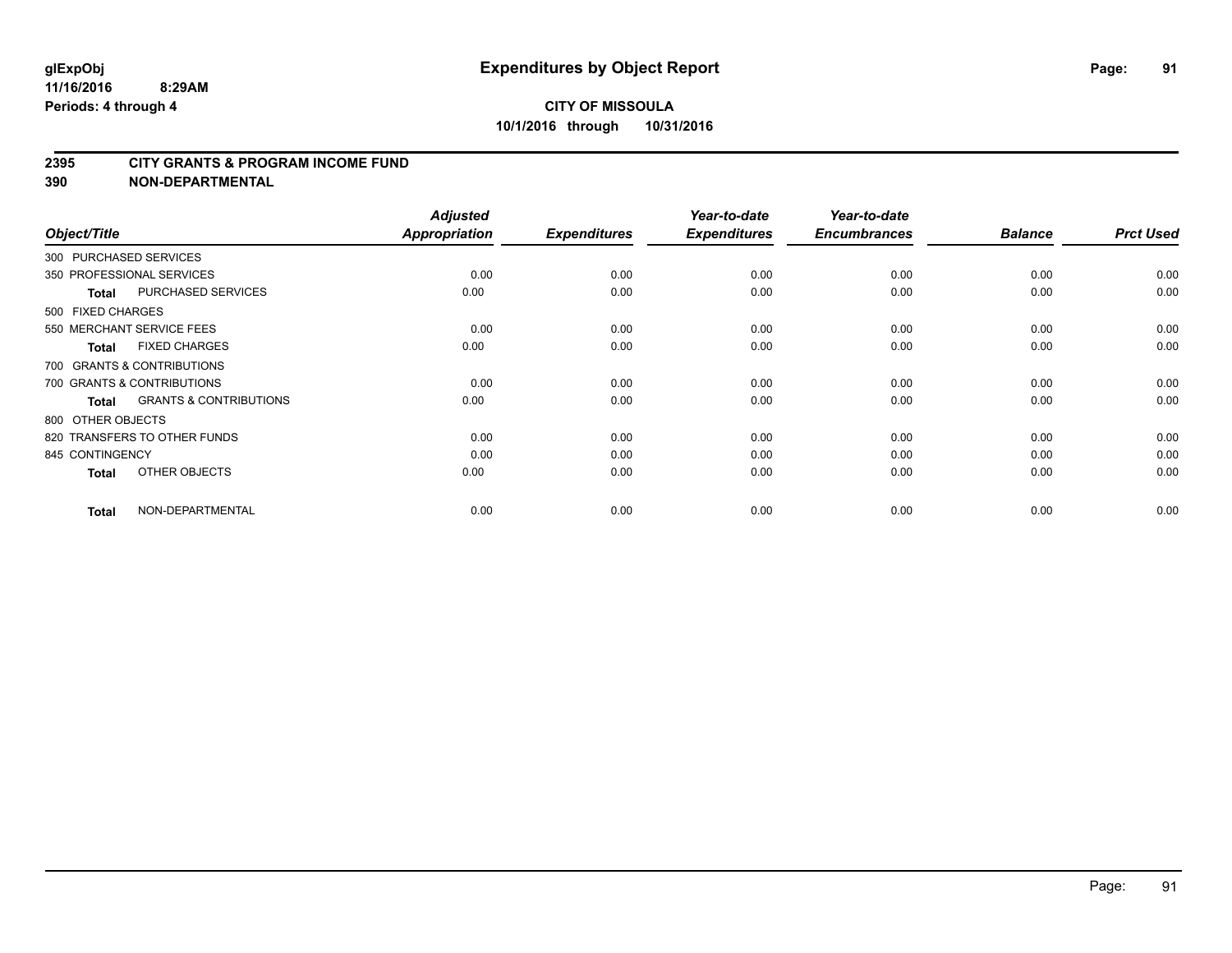## **2395 CITY GRANTS & PROGRAM INCOME FUND**

| Object/Title           |                                   | <b>Adjusted</b><br><b>Appropriation</b> | <b>Expenditures</b> | Year-to-date<br><b>Expenditures</b> | Year-to-date<br><b>Encumbrances</b> | <b>Balance</b> | <b>Prct Used</b> |
|------------------------|-----------------------------------|-----------------------------------------|---------------------|-------------------------------------|-------------------------------------|----------------|------------------|
| 300 PURCHASED SERVICES |                                   |                                         |                     |                                     |                                     |                |                  |
|                        | 350 PROFESSIONAL SERVICES         | 0.00                                    | 0.00                | 0.00                                | 0.00                                | 0.00           | 0.00             |
| <b>Total</b>           | PURCHASED SERVICES                | 0.00                                    | 0.00                | 0.00                                | 0.00                                | 0.00           | 0.00             |
| 500 FIXED CHARGES      |                                   |                                         |                     |                                     |                                     |                |                  |
|                        | 550 MERCHANT SERVICE FEES         | 0.00                                    | 0.00                | 0.00                                | 0.00                                | 0.00           | 0.00             |
| <b>Total</b>           | <b>FIXED CHARGES</b>              | 0.00                                    | 0.00                | 0.00                                | 0.00                                | 0.00           | 0.00             |
|                        | 700 GRANTS & CONTRIBUTIONS        |                                         |                     |                                     |                                     |                |                  |
|                        | 700 GRANTS & CONTRIBUTIONS        | 0.00                                    | 0.00                | 0.00                                | 0.00                                | 0.00           | 0.00             |
| <b>Total</b>           | <b>GRANTS &amp; CONTRIBUTIONS</b> | 0.00                                    | 0.00                | 0.00                                | 0.00                                | 0.00           | 0.00             |
| 800 OTHER OBJECTS      |                                   |                                         |                     |                                     |                                     |                |                  |
|                        | 820 TRANSFERS TO OTHER FUNDS      | 0.00                                    | 0.00                | 0.00                                | 0.00                                | 0.00           | 0.00             |
| 845 CONTINGENCY        |                                   | 0.00                                    | 0.00                | 0.00                                | 0.00                                | 0.00           | 0.00             |
| <b>Total</b>           | OTHER OBJECTS                     | 0.00                                    | 0.00                | 0.00                                | 0.00                                | 0.00           | 0.00             |
| Total                  | CITY GRANTS & PROGRAM INCOME FUN  | 0.00                                    | 0.00                | 0.00                                | 0.00                                | 0.00           | 0.00             |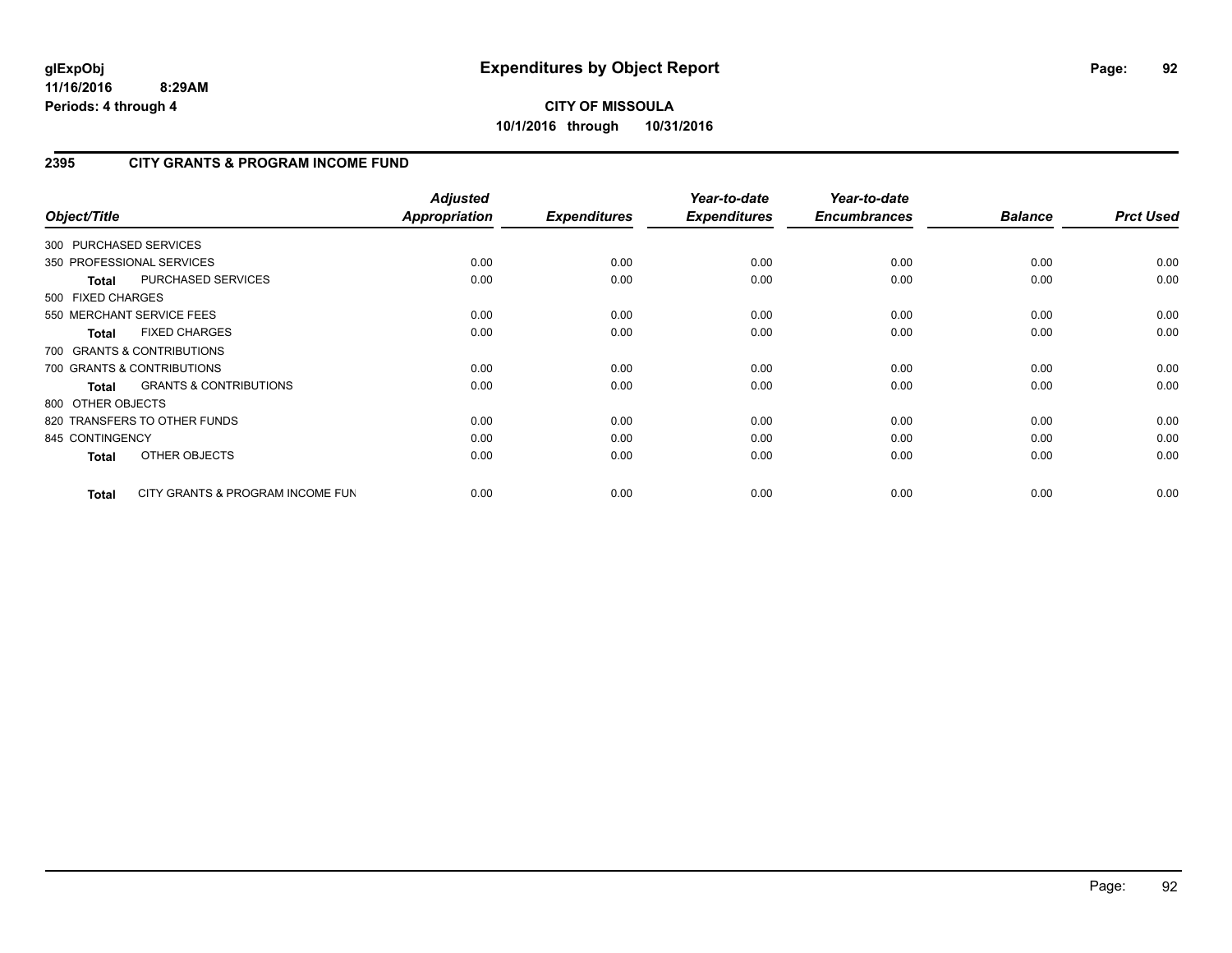#### **2396 ENERGY EFFICIENCY REVOLVING LOAN FUND**

| Object/Title |                                   | <b>Adjusted</b><br>Appropriation | <b>Expenditures</b> | Year-to-date<br><b>Expenditures</b> | Year-to-date<br><b>Encumbrances</b> | <b>Balance</b> | <b>Prct Used</b> |
|--------------|-----------------------------------|----------------------------------|---------------------|-------------------------------------|-------------------------------------|----------------|------------------|
|              | 700 GRANTS & CONTRIBUTIONS        |                                  |                     |                                     |                                     |                |                  |
|              | 700 GRANTS & CONTRIBUTIONS        | 0.00                             | 0.00                | 0.00                                | 0.00                                | 0.00           | 0.00             |
| Total        | <b>GRANTS &amp; CONTRIBUTIONS</b> | 0.00                             | 0.00                | 0.00                                | 0.00                                | 0.00           | 0.00             |
| <b>Total</b> | NON-DEPARTMENTAL                  | 0.00                             | 0.00                | 0.00                                | 0.00                                | 0.00           | 0.00             |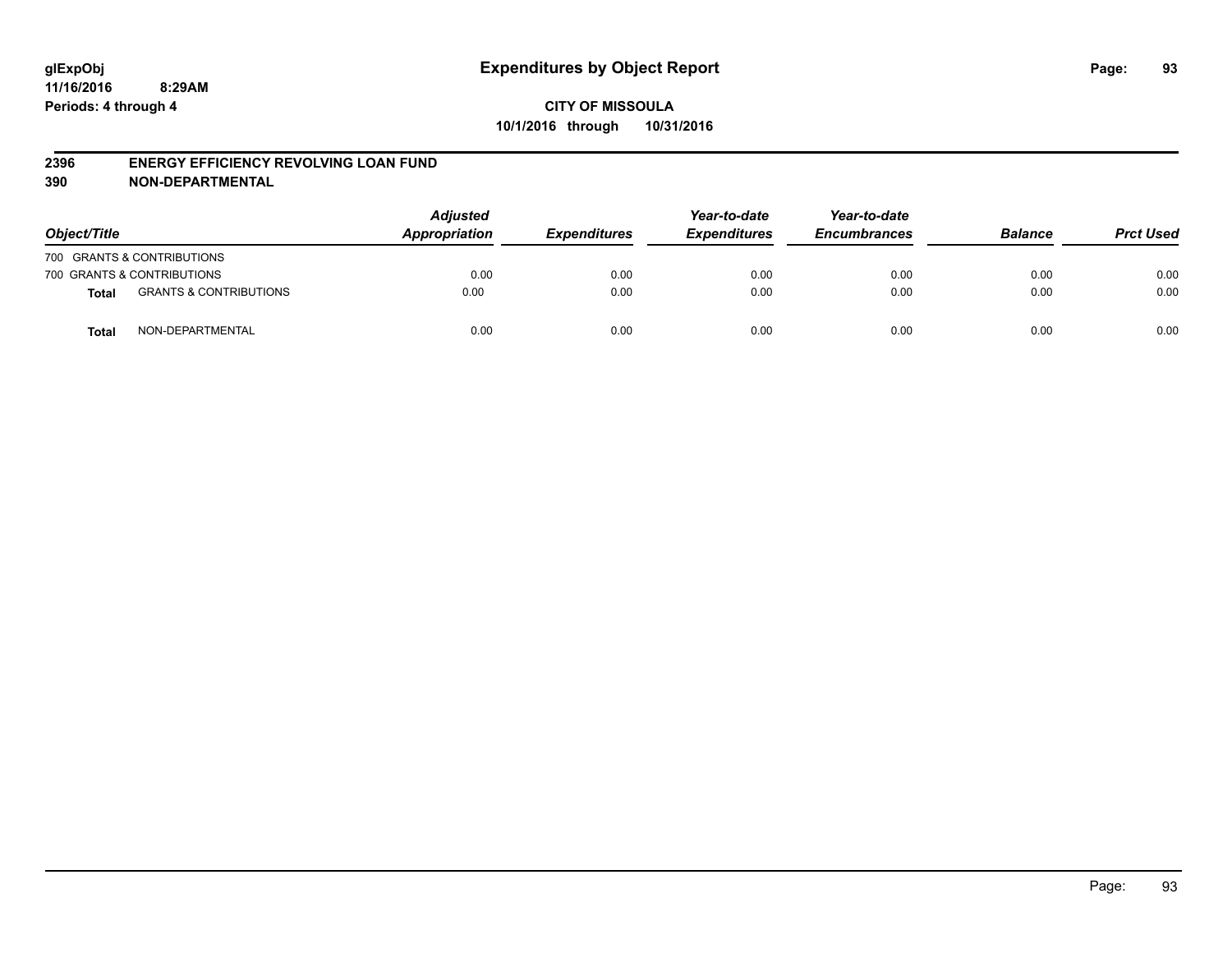**CITY OF MISSOULA 10/1/2016 through 10/31/2016**

### **2396 ENERGY EFFICIENCY REVOLVING LOAN FUND**

| Object/Title               |                                   | <b>Adjusted</b><br>Appropriation | <b>Expenditures</b> | Year-to-date<br><b>Expenditures</b> | Year-to-date<br><b>Encumbrances</b> | <b>Balance</b> | <b>Prct Used</b> |
|----------------------------|-----------------------------------|----------------------------------|---------------------|-------------------------------------|-------------------------------------|----------------|------------------|
| 700 GRANTS & CONTRIBUTIONS |                                   |                                  |                     |                                     |                                     |                |                  |
| 700 GRANTS & CONTRIBUTIONS |                                   | 0.00                             | 0.00                | 0.00                                | 0.00                                | 0.00           | 0.00             |
| <b>Total</b>               | <b>GRANTS &amp; CONTRIBUTIONS</b> | 0.00                             | 0.00                | 0.00                                | 0.00                                | 0.00           | 0.00             |
| Total                      | ENERGY EFFICIENCY REVOLVING LOAN  | 0.00                             | 0.00                | 0.00                                | 0.00                                | 0.00           | 0.00             |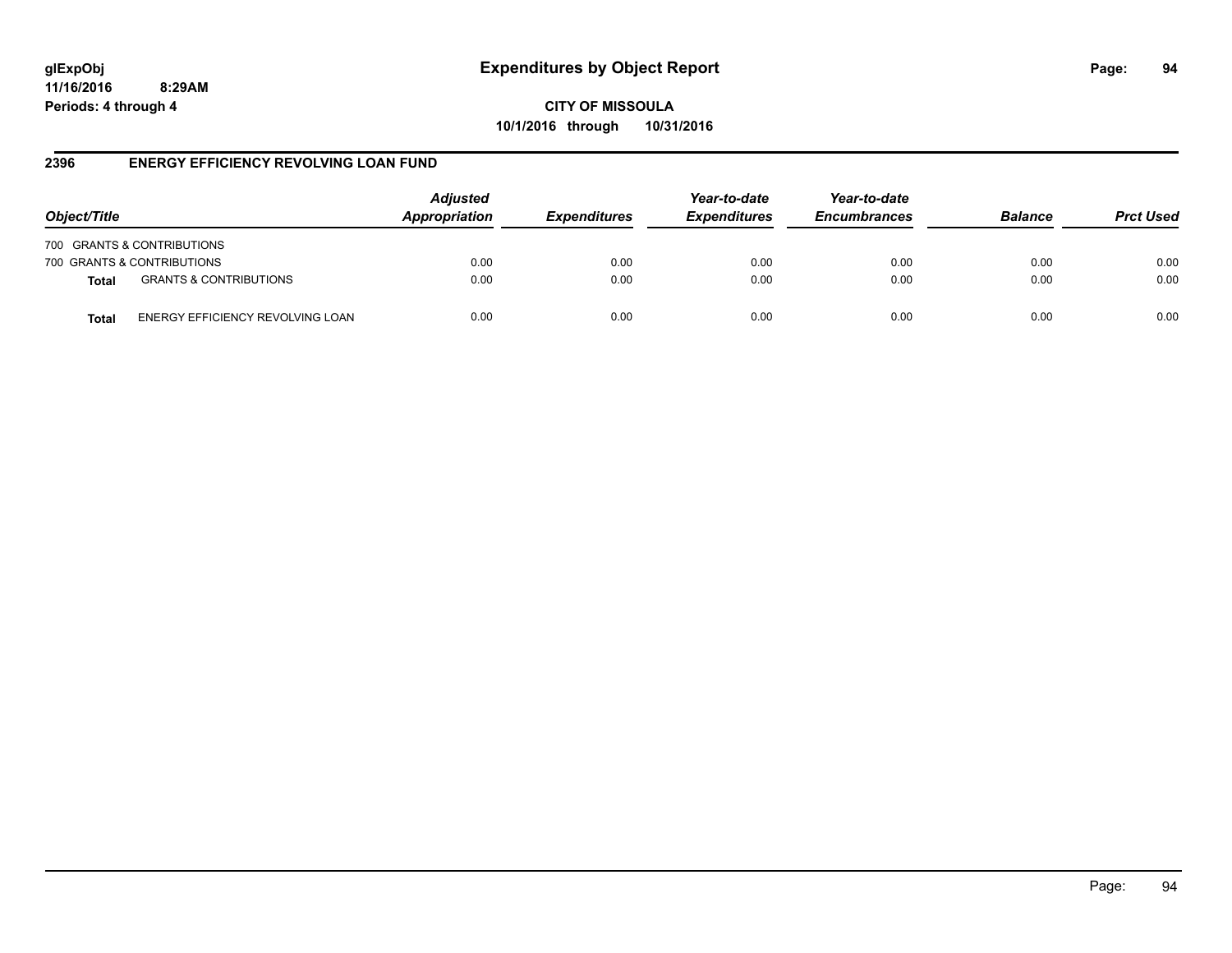#### **2399 DANGEROUS BUILDING DEMOLITION & REPAIR F**

**310 BUILDING INSPECTION**

| Object/Title      |                            | <b>Adjusted</b><br><b>Appropriation</b> | <b>Expenditures</b> | Year-to-date<br><b>Expenditures</b> | Year-to-date<br><b>Encumbrances</b> | <b>Balance</b> | <b>Prct Used</b> |
|-------------------|----------------------------|-----------------------------------------|---------------------|-------------------------------------|-------------------------------------|----------------|------------------|
| 500 FIXED CHARGES |                            |                                         |                     |                                     |                                     |                |                  |
|                   | 550 MERCHANT SERVICE FEES  | 0.00                                    | 0.00                | 0.00                                | 0.00                                | 0.00           | 0.00             |
| <b>Total</b>      | <b>FIXED CHARGES</b>       | 0.00                                    | 0.00                | 0.00                                | 0.00                                | 0.00           | 0.00             |
| 800 OTHER OBJECTS |                            |                                         |                     |                                     |                                     |                |                  |
| 845 CONTINGENCY   |                            | 0.00                                    | 0.00                | 0.00                                | 0.00                                | 0.00           | 0.00             |
| <b>Total</b>      | OTHER OBJECTS              | 0.00                                    | 0.00                | 0.00                                | 0.00                                | 0.00           | 0.00             |
| <b>Total</b>      | <b>BUILDING INSPECTION</b> | 0.00                                    | 0.00                | 0.00                                | 0.00                                | 0.00           | 0.00             |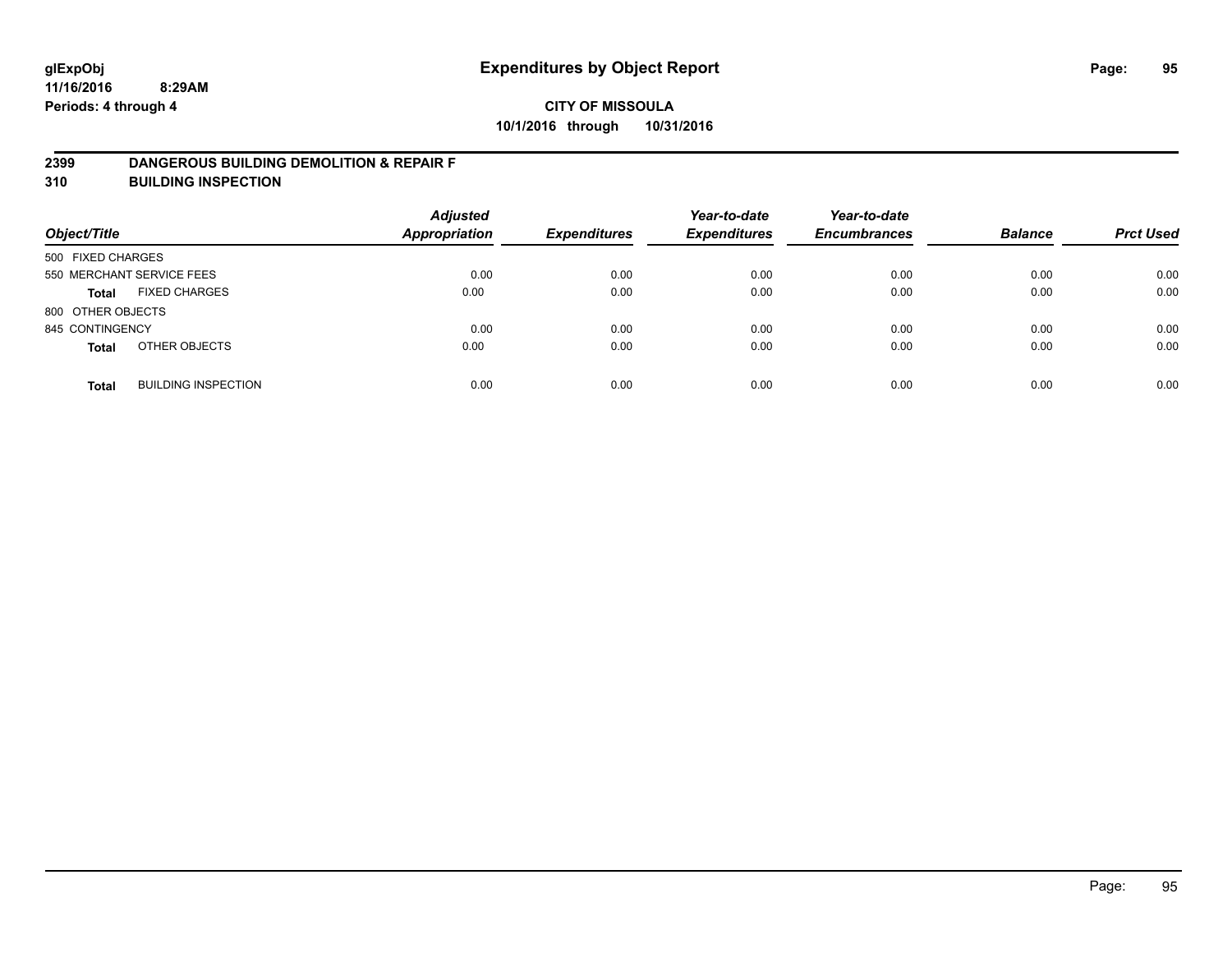**CITY OF MISSOULA 10/1/2016 through 10/31/2016**

#### **2399 DANGEROUS BUILDING DEMOLITION & REPAIR F**

| Object/Title      |                                   | <b>Adjusted</b><br><b>Appropriation</b> | <b>Expenditures</b> | Year-to-date<br><b>Expenditures</b> | Year-to-date<br><b>Encumbrances</b> | <b>Balance</b> | <b>Prct Used</b> |
|-------------------|-----------------------------------|-----------------------------------------|---------------------|-------------------------------------|-------------------------------------|----------------|------------------|
| 500 FIXED CHARGES |                                   |                                         |                     |                                     |                                     |                |                  |
|                   | 550 MERCHANT SERVICE FEES         | 0.00                                    | 0.00                | 0.00                                | 0.00                                | 0.00           | 0.00             |
| <b>Total</b>      | <b>FIXED CHARGES</b>              | 0.00                                    | 0.00                | 0.00                                | 0.00                                | 0.00           | 0.00             |
| 800 OTHER OBJECTS |                                   |                                         |                     |                                     |                                     |                |                  |
| 845 CONTINGENCY   |                                   | 0.00                                    | 0.00                | 0.00                                | 0.00                                | 0.00           | 0.00             |
| <b>Total</b>      | OTHER OBJECTS                     | 0.00                                    | 0.00                | 0.00                                | 0.00                                | 0.00           | 0.00             |
| <b>Total</b>      | DANGEROUS BUILDING DEMOLITION & F | 0.00                                    | 0.00                | 0.00                                | 0.00                                | 0.00           | 0.00             |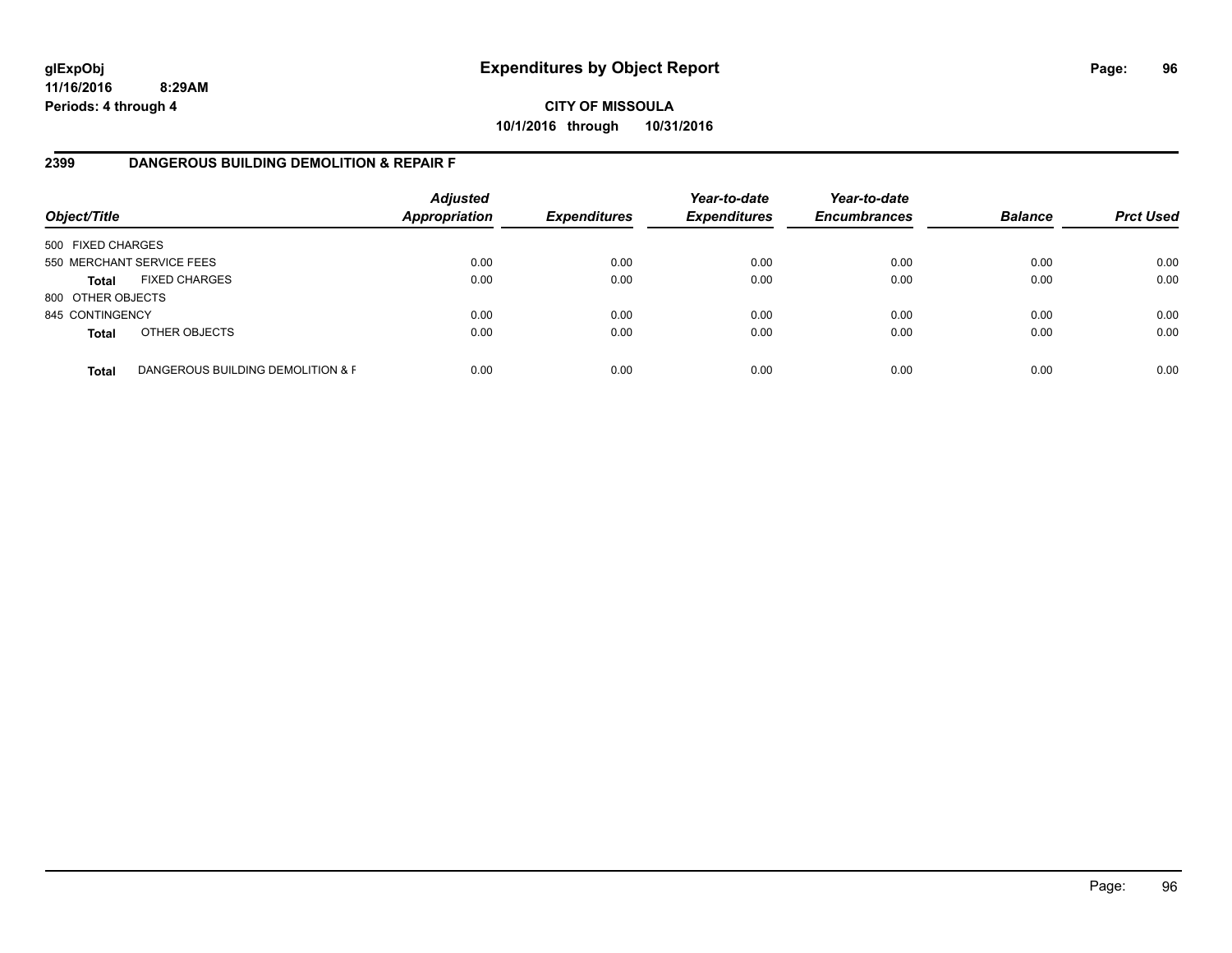#### **2400 STREET LIGHTING ASSESSMENTS FUND**

#### **280 PUBLIC WORKS OPERATIONS**

| Object/Title                              | <b>Adjusted</b><br><b>Appropriation</b> | <b>Expenditures</b> | Year-to-date<br><b>Expenditures</b> | Year-to-date<br><b>Encumbrances</b> | <b>Balance</b> | <b>Prct Used</b> |
|-------------------------------------------|-----------------------------------------|---------------------|-------------------------------------|-------------------------------------|----------------|------------------|
| 300 PURCHASED SERVICES                    |                                         |                     |                                     |                                     |                |                  |
| 341 ELECTRICITY & NATURAL GAS             | 0.00                                    | 27.406.27           | 81.949.53                           | 0.00                                | $-81.949.53$   | 0.00             |
| 350 PROFESSIONAL SERVICES                 | 0.00                                    | 0.00                | 0.00                                | 0.00                                | 0.00           | 0.00             |
| 360 REPAIR & MAINTENANCE                  | 0.00                                    | 0.00                | 0.00                                | 0.00                                | 0.00           | 0.00             |
| <b>PURCHASED SERVICES</b><br><b>Total</b> | 0.00                                    | 27.406.27           | 81.949.53                           | 0.00                                | $-81.949.53$   | 0.00             |
| 500 FIXED CHARGES                         |                                         |                     |                                     |                                     |                |                  |
| 550 MERCHANT SERVICE FEES                 | 0.00                                    | 0.00                | 0.00                                | 0.00                                | 0.00           | 0.00             |
| <b>FIXED CHARGES</b><br><b>Total</b>      | 0.00                                    | 0.00                | 0.00                                | 0.00                                | 0.00           | 0.00             |
| PUBLIC WORKS OPERATIONS<br><b>Total</b>   | 0.00                                    | 27.406.27           | 81.949.53                           | 0.00                                | $-81.949.53$   | 0.00             |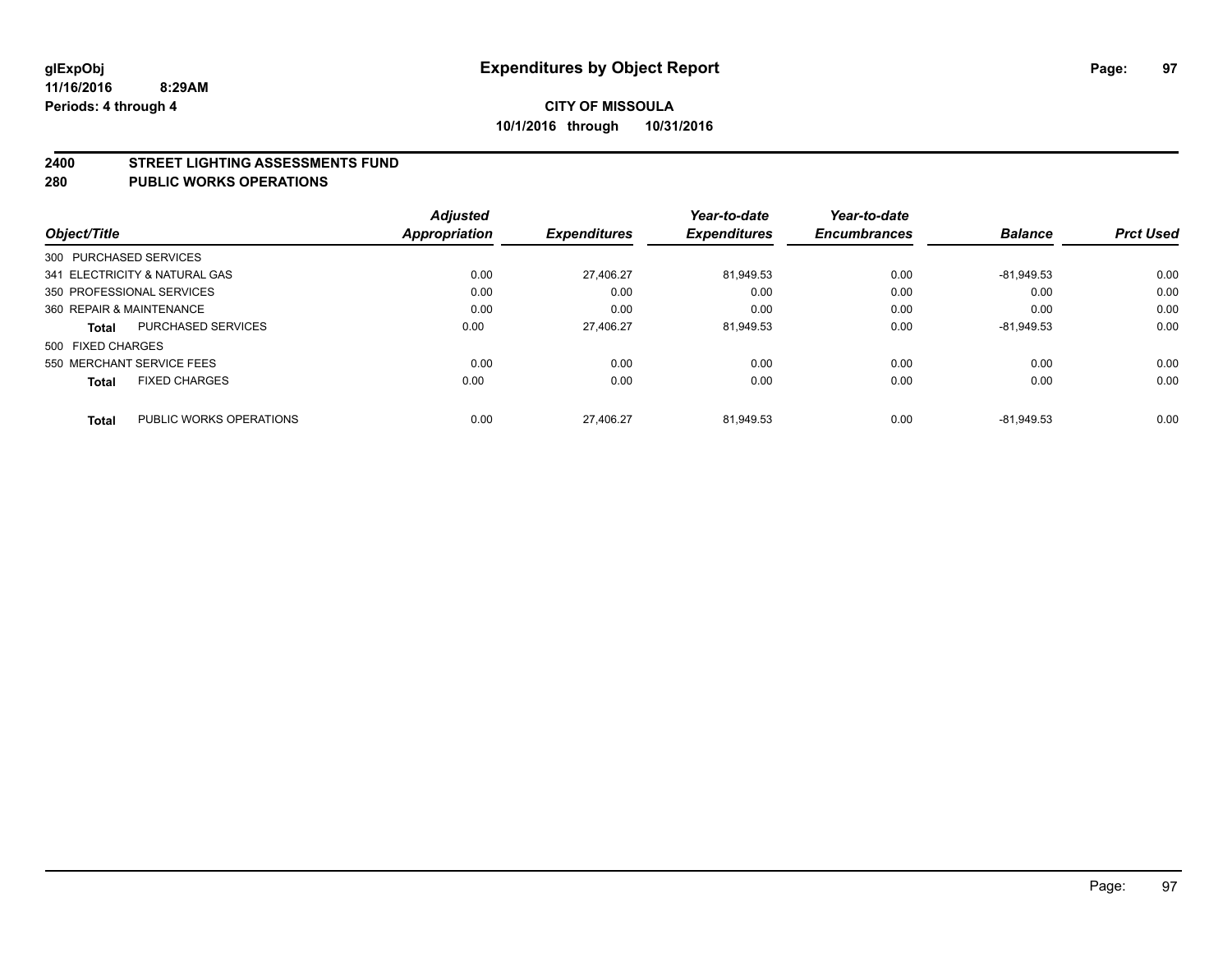## **2400 STREET LIGHTING ASSESSMENTS FUND**

| Object/Title             |                                  | <b>Adjusted</b><br><b>Appropriation</b> | <b>Expenditures</b> | Year-to-date<br><b>Expenditures</b> | Year-to-date<br><b>Encumbrances</b> | <b>Balance</b> | <b>Prct Used</b> |
|--------------------------|----------------------------------|-----------------------------------------|---------------------|-------------------------------------|-------------------------------------|----------------|------------------|
| 300 PURCHASED SERVICES   |                                  |                                         |                     |                                     |                                     |                |                  |
|                          | 341 ELECTRICITY & NATURAL GAS    | 0.00                                    | 27,406.27           | 81.949.53                           | 0.00                                | $-81.949.53$   | 0.00             |
|                          | 350 PROFESSIONAL SERVICES        | 0.00                                    | 0.00                | 0.00                                | 0.00                                | 0.00           | 0.00             |
| 360 REPAIR & MAINTENANCE |                                  | 0.00                                    | 0.00                | 0.00                                | 0.00                                | 0.00           | 0.00             |
| Total                    | PURCHASED SERVICES               | 0.00                                    | 27,406.27           | 81,949.53                           | 0.00                                | $-81,949.53$   | 0.00             |
| 500 FIXED CHARGES        |                                  |                                         |                     |                                     |                                     |                |                  |
|                          | 550 MERCHANT SERVICE FEES        | 0.00                                    | 0.00                | 0.00                                | 0.00                                | 0.00           | 0.00             |
| <b>Total</b>             | <b>FIXED CHARGES</b>             | 0.00                                    | 0.00                | 0.00                                | 0.00                                | 0.00           | 0.00             |
| Total                    | STREET LIGHTING ASSESSMENTS FUND | 0.00                                    | 27.406.27           | 81.949.53                           | 0.00                                | $-81.949.53$   | 0.00             |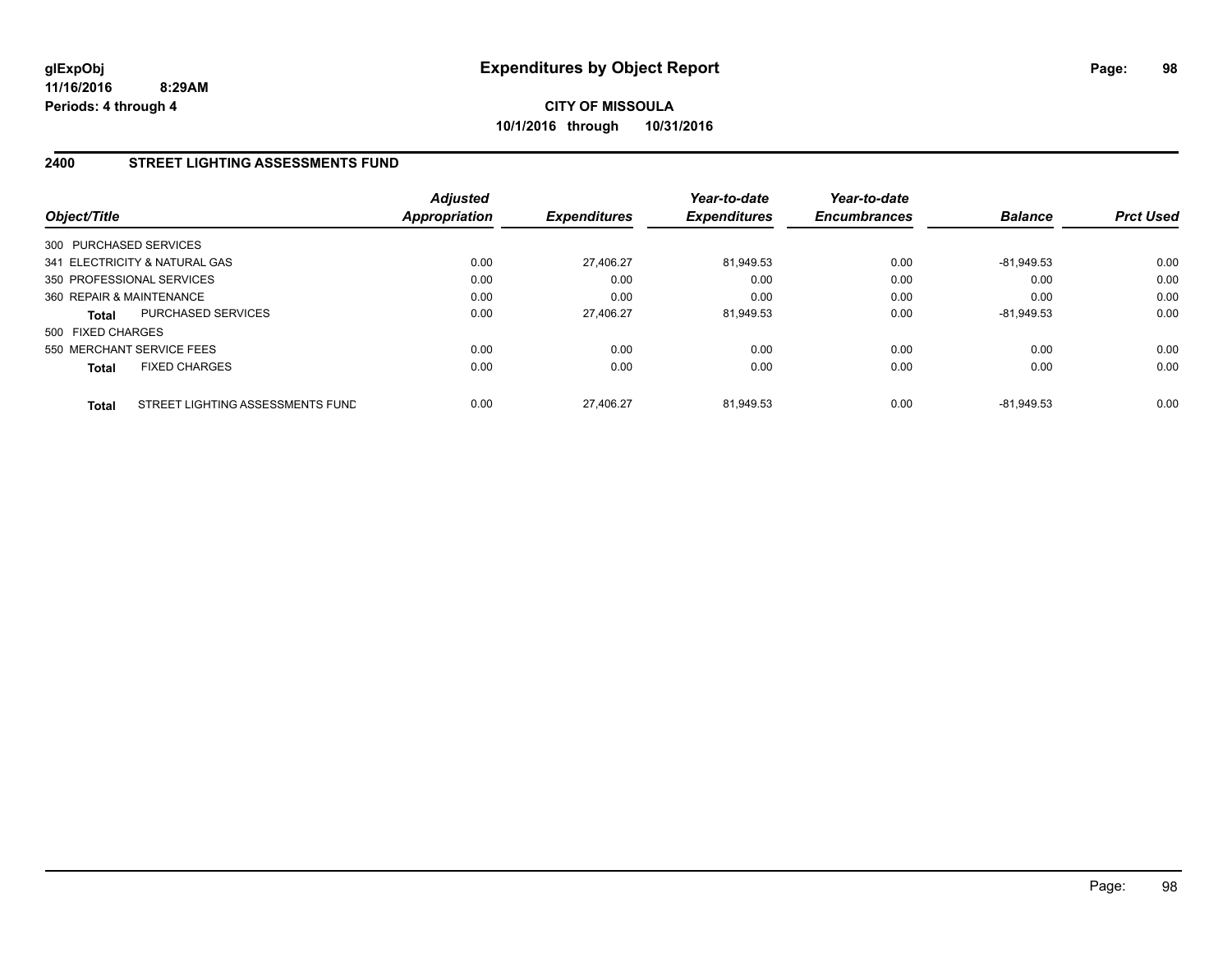#### **2500 STREET MAINTENANCE ASSESSMENT FUND**

| Object/Title           |                              | <b>Adjusted</b><br><b>Appropriation</b> | <b>Expenditures</b> | Year-to-date<br><b>Expenditures</b> | Year-to-date<br><b>Encumbrances</b> | <b>Balance</b> | <b>Prct Used</b> |
|------------------------|------------------------------|-----------------------------------------|---------------------|-------------------------------------|-------------------------------------|----------------|------------------|
| 300 PURCHASED SERVICES |                              |                                         |                     |                                     |                                     |                |                  |
| 345 GARBAGE            |                              | 0.00                                    | 2,011.77            | 8,047.08                            | 0.00                                | $-8,047.08$    | 0.00             |
| <b>Total</b>           | <b>PURCHASED SERVICES</b>    | 0.00                                    | 2,011.77            | 8,047.08                            | 0.00                                | $-8,047.08$    | 0.00             |
| 500 FIXED CHARGES      |                              |                                         |                     |                                     |                                     |                |                  |
|                        | 550 MERCHANT SERVICE FEES    | 0.00                                    | 0.00                | 0.00                                | 0.00                                | 0.00           | 0.00             |
| <b>Total</b>           | <b>FIXED CHARGES</b>         | 0.00                                    | 0.00                | 0.00                                | 0.00                                | 0.00           | 0.00             |
| 800 OTHER OBJECTS      |                              |                                         |                     |                                     |                                     |                |                  |
|                        | 820 TRANSFERS TO OTHER FUNDS | 0.00                                    | 0.00                | 0.00                                | 0.00                                | 0.00           | 0.00             |
| <b>Total</b>           | OTHER OBJECTS                | 0.00                                    | 0.00                | 0.00                                | 0.00                                | 0.00           | 0.00             |
| <b>Total</b>           | NON-DEPARTMENTAL             | 0.00                                    | 2.011.77            | 8.047.08                            | 0.00                                | $-8.047.08$    | 0.00             |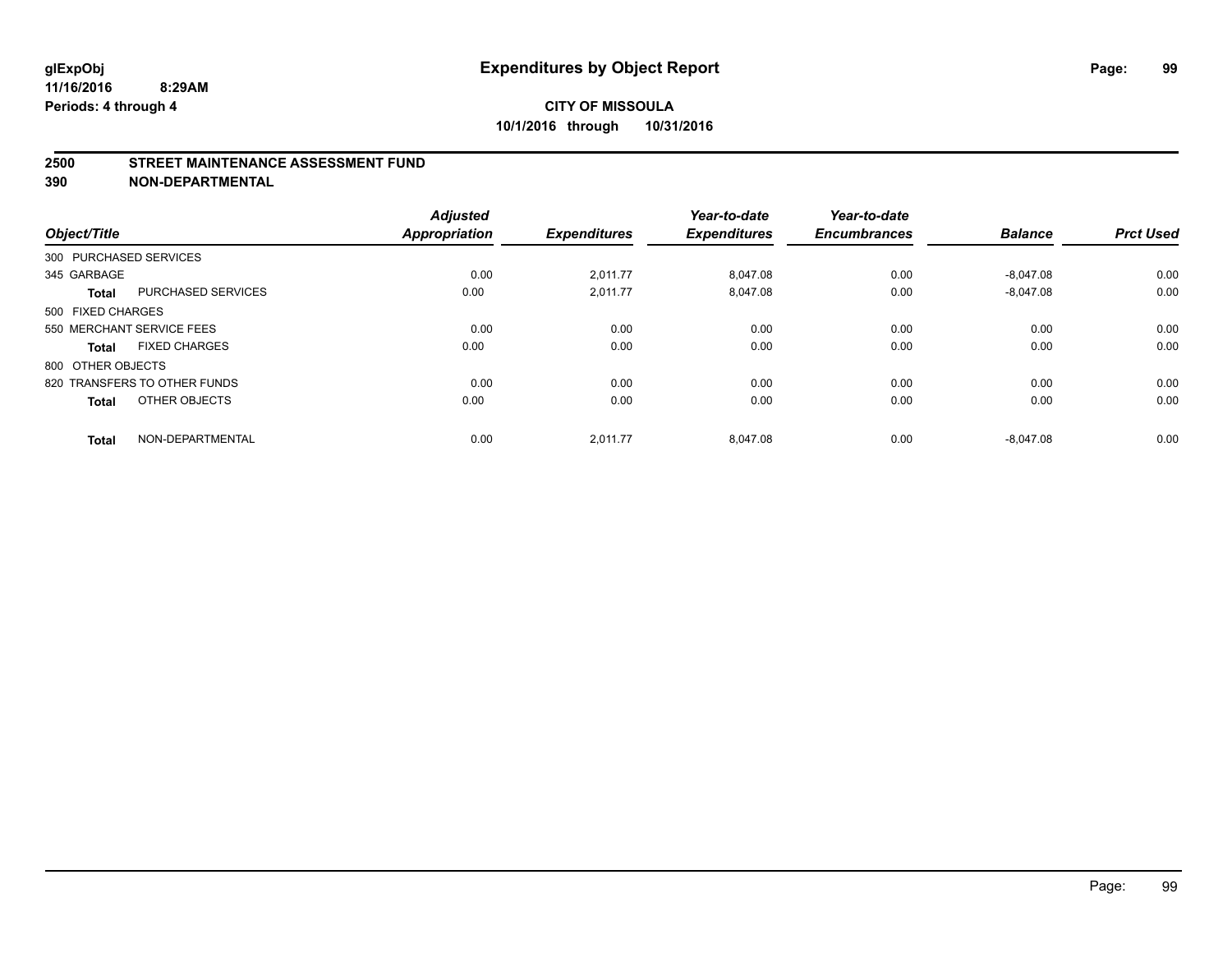**CITY OF MISSOULA 10/1/2016 through 10/31/2016**

### **2500 STREET MAINTENANCE ASSESSMENT FUND**

| Object/Title           |                                  | <b>Adjusted</b><br><b>Appropriation</b> | <b>Expenditures</b> | Year-to-date<br><b>Expenditures</b> | Year-to-date<br><b>Encumbrances</b> | <b>Balance</b> | <b>Prct Used</b> |
|------------------------|----------------------------------|-----------------------------------------|---------------------|-------------------------------------|-------------------------------------|----------------|------------------|
| 300 PURCHASED SERVICES |                                  |                                         |                     |                                     |                                     |                |                  |
| 345 GARBAGE            |                                  | 0.00                                    | 2,011.77            | 8.047.08                            | 0.00                                | $-8.047.08$    | 0.00             |
| <b>Total</b>           | <b>PURCHASED SERVICES</b>        | 0.00                                    | 2,011.77            | 8.047.08                            | 0.00                                | $-8.047.08$    | 0.00             |
| 500 FIXED CHARGES      |                                  |                                         |                     |                                     |                                     |                |                  |
|                        | 550 MERCHANT SERVICE FEES        | 0.00                                    | 0.00                | 0.00                                | 0.00                                | 0.00           | 0.00             |
| <b>Total</b>           | <b>FIXED CHARGES</b>             | 0.00                                    | 0.00                | 0.00                                | 0.00                                | 0.00           | 0.00             |
| 800 OTHER OBJECTS      |                                  |                                         |                     |                                     |                                     |                |                  |
|                        | 820 TRANSFERS TO OTHER FUNDS     | 0.00                                    | 0.00                | 0.00                                | 0.00                                | 0.00           | 0.00             |
| <b>Total</b>           | OTHER OBJECTS                    | 0.00                                    | 0.00                | 0.00                                | 0.00                                | 0.00           | 0.00             |
| <b>Total</b>           | STREET MAINTENANCE ASSESSMENT FI | 0.00                                    | 2,011.77            | 8.047.08                            | 0.00                                | $-8.047.08$    | 0.00             |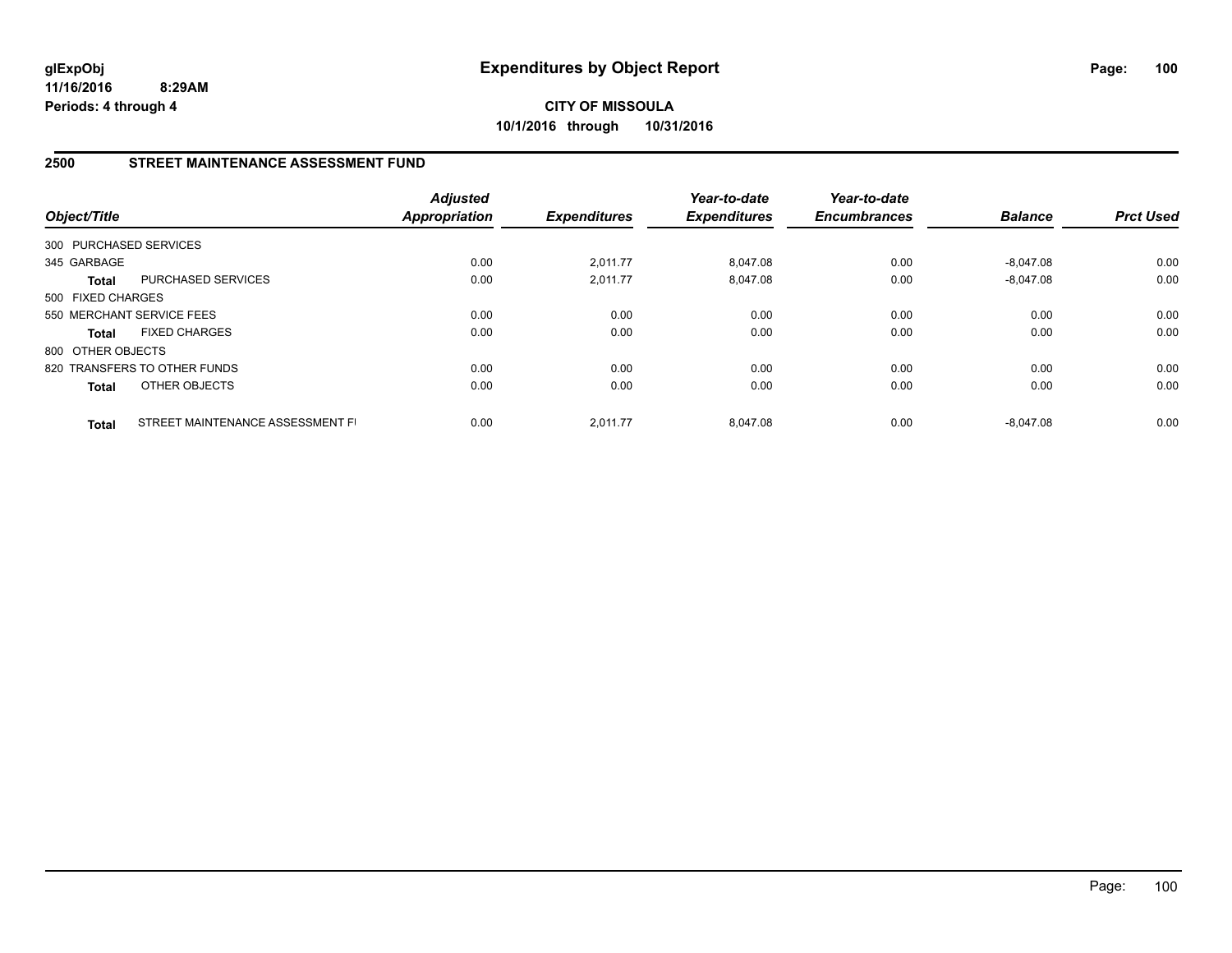### **2510 RUSSELL PARK MAINTENANCE ASSESSMENT FUND**

**370 PARKS & RECREATION**

| Object/Title                         | <b>Adjusted</b><br><b>Appropriation</b> | <b>Expenditures</b> | Year-to-date<br><b>Expenditures</b> | Year-to-date<br><b>Encumbrances</b> | <b>Balance</b> | <b>Prct Used</b> |
|--------------------------------------|-----------------------------------------|---------------------|-------------------------------------|-------------------------------------|----------------|------------------|
| 500 FIXED CHARGES                    |                                         |                     |                                     |                                     |                |                  |
| 550 MERCHANT SERVICE FEES            | 0.00                                    | 0.00                | 0.00                                | 0.00                                | 0.00           | 0.00             |
| <b>FIXED CHARGES</b><br><b>Total</b> | 0.00                                    | 0.00                | 0.00                                | 0.00                                | 0.00           | 0.00             |
| 800 OTHER OBJECTS                    |                                         |                     |                                     |                                     |                |                  |
| 820 TRANSFERS TO OTHER FUNDS         | 0.00                                    | 0.00                | 0.00                                | 0.00                                | 0.00           | 0.00             |
| OTHER OBJECTS<br><b>Total</b>        | 0.00                                    | 0.00                | 0.00                                | 0.00                                | 0.00           | 0.00             |
| PARKS & RECREATION<br><b>Total</b>   | 0.00                                    | 0.00                | 0.00                                | 0.00                                | 0.00           | 0.00             |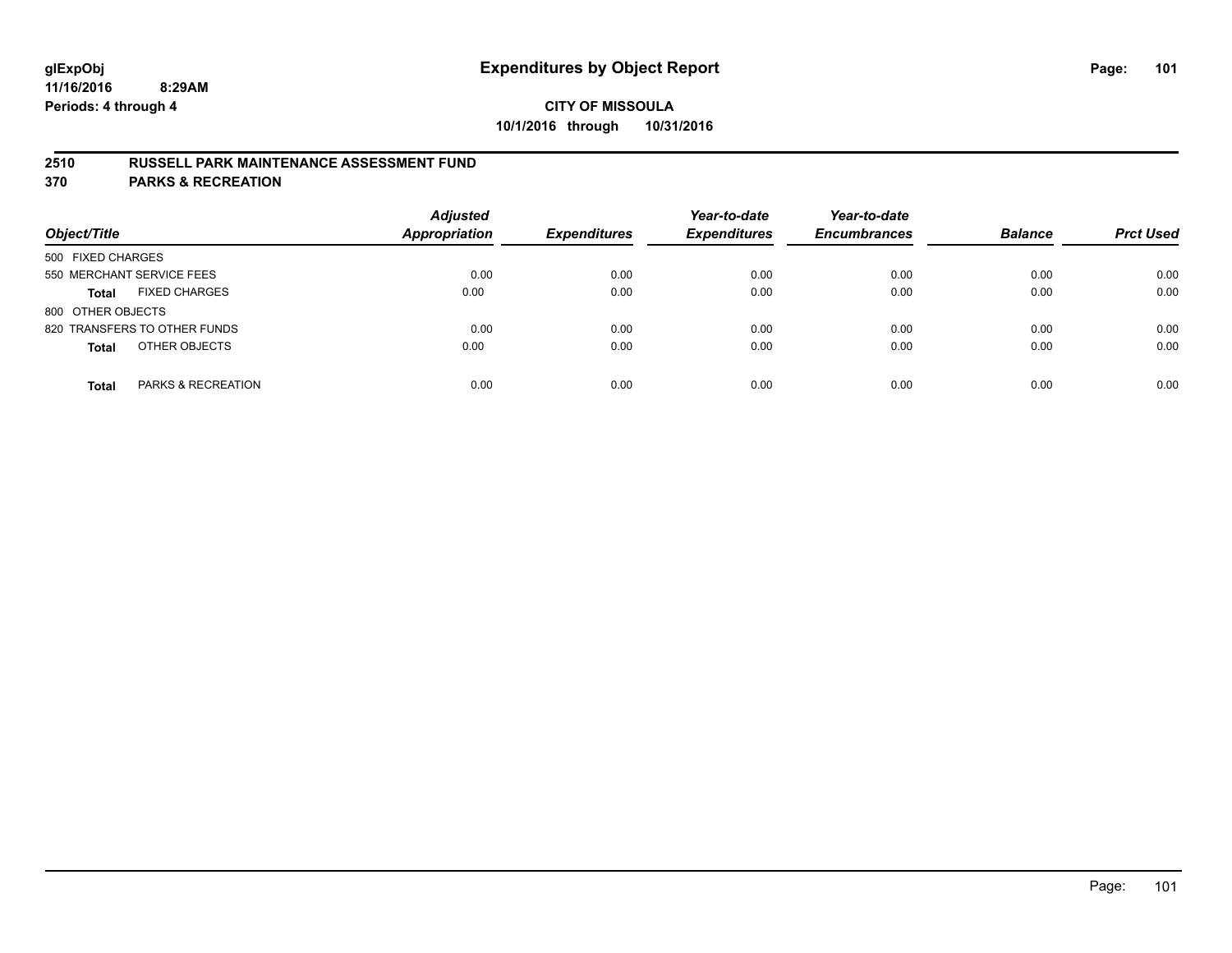**CITY OF MISSOULA 10/1/2016 through 10/31/2016**

#### **2510 RUSSELL PARK MAINTENANCE ASSESSMENT FUND**

| Object/Title              |                                         | <b>Adjusted</b><br><b>Appropriation</b> | <b>Expenditures</b> | Year-to-date<br><b>Expenditures</b> | Year-to-date<br><b>Encumbrances</b> | <b>Balance</b> | <b>Prct Used</b> |
|---------------------------|-----------------------------------------|-----------------------------------------|---------------------|-------------------------------------|-------------------------------------|----------------|------------------|
| 500 FIXED CHARGES         |                                         |                                         |                     |                                     |                                     |                |                  |
| 550 MERCHANT SERVICE FEES |                                         | 0.00                                    | 0.00                | 0.00                                | 0.00                                | 0.00           | 0.00             |
| <b>Total</b>              | <b>FIXED CHARGES</b>                    | 0.00                                    | 0.00                | 0.00                                | 0.00                                | 0.00           | 0.00             |
| 800 OTHER OBJECTS         |                                         |                                         |                     |                                     |                                     |                |                  |
|                           | 820 TRANSFERS TO OTHER FUNDS            | 0.00                                    | 0.00                | 0.00                                | 0.00                                | 0.00           | 0.00             |
| <b>Total</b>              | OTHER OBJECTS                           | 0.00                                    | 0.00                | 0.00                                | 0.00                                | 0.00           | 0.00             |
| <b>Total</b>              | <b>RUSSELL PARK MAINTENANCE ASSESSN</b> | 0.00                                    | 0.00                | 0.00                                | 0.00                                | 0.00           | 0.00             |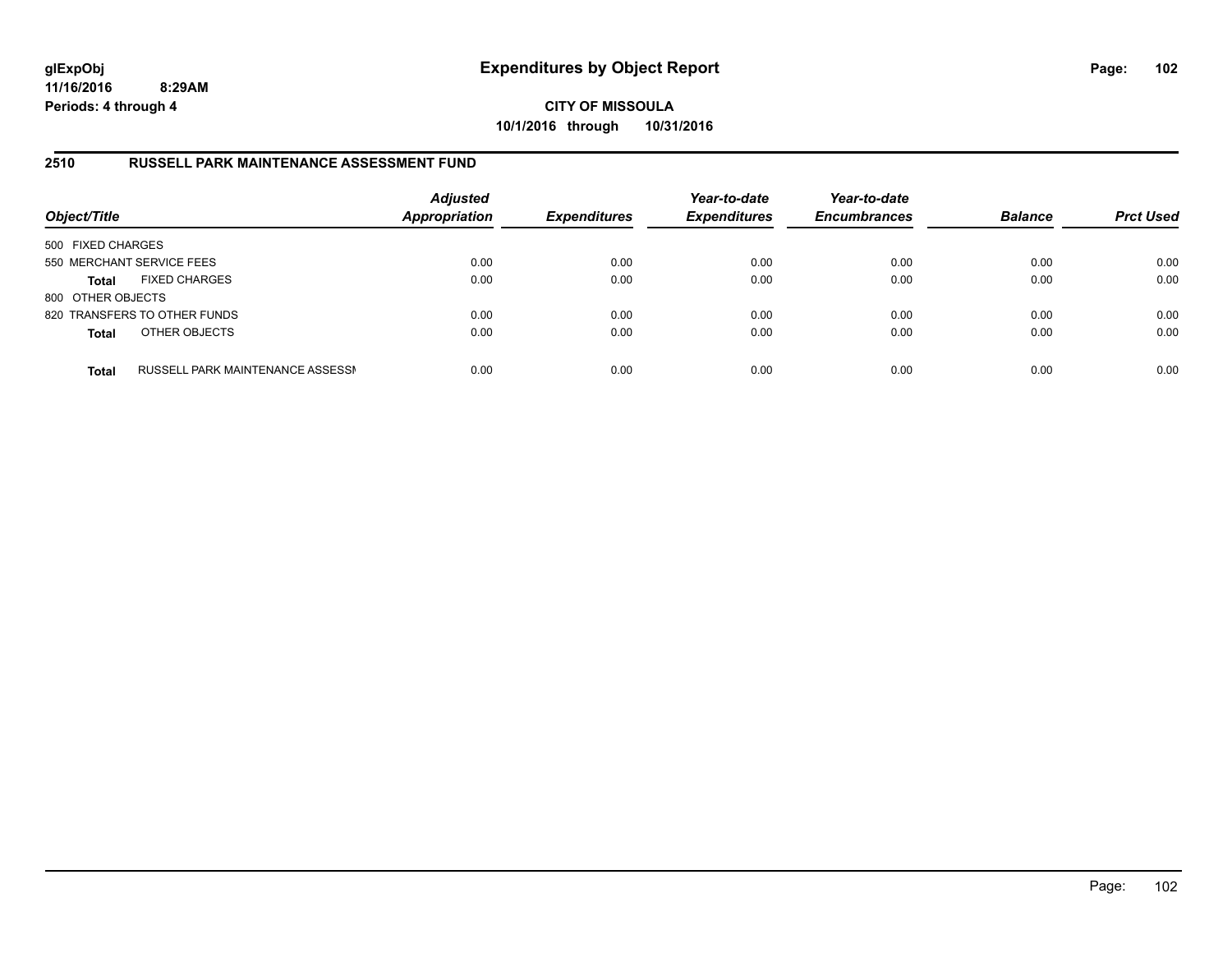## **2511 WILLOWWOOD PARK MAINTENANCE ASSESSMENT F**

**370 PARKS & RECREATION**

| Object/Title                |                               | <b>Adjusted</b><br><b>Appropriation</b> | <b>Expenditures</b> | Year-to-date<br><b>Expenditures</b> | Year-to-date<br><b>Encumbrances</b> | <b>Balance</b> | <b>Prct Used</b> |
|-----------------------------|-------------------------------|-----------------------------------------|---------------------|-------------------------------------|-------------------------------------|----------------|------------------|
| 500 FIXED CHARGES           |                               |                                         |                     |                                     |                                     |                |                  |
|                             | 550 MERCHANT SERVICE FEES     | 0.00                                    | 0.00                | 0.00                                | 0.00                                | 0.00           | 0.00             |
| <b>Total</b>                | <b>FIXED CHARGES</b>          | 0.00                                    | 0.00                | 0.00                                | 0.00                                | 0.00           | 0.00             |
| 600 DEBT SERVICE            |                               |                                         |                     |                                     |                                     |                |                  |
| 620 INTEREST / SERVICE FEES |                               | 0.00                                    | 0.00                | 0.00                                | 0.00                                | 0.00           | 0.00             |
| Total                       | <b>DEBT SERVICE</b>           | 0.00                                    | 0.00                | 0.00                                | 0.00                                | 0.00           | 0.00             |
| 800 OTHER OBJECTS           |                               |                                         |                     |                                     |                                     |                |                  |
|                             | 820 TRANSFERS TO OTHER FUNDS  | 0.00                                    | 0.00                | 0.00                                | 0.00                                | 0.00           | 0.00             |
| Total                       | OTHER OBJECTS                 | 0.00                                    | 0.00                | 0.00                                | 0.00                                | 0.00           | 0.00             |
|                             |                               |                                         |                     |                                     |                                     |                |                  |
| <b>Total</b>                | <b>PARKS &amp; RECREATION</b> | 0.00                                    | 0.00                | 0.00                                | 0.00                                | 0.00           | 0.00             |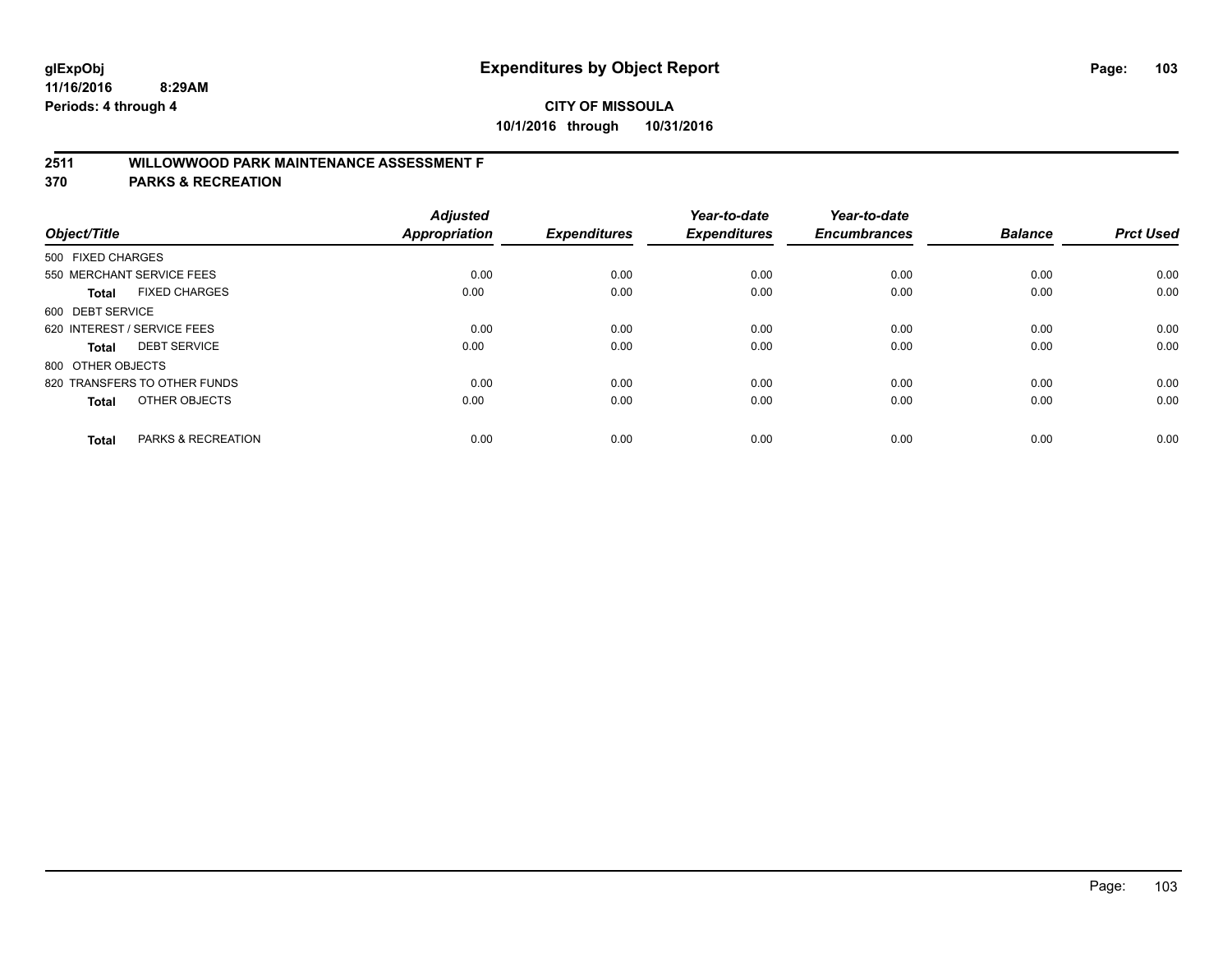**CITY OF MISSOULA 10/1/2016 through 10/31/2016**

### **2511 WILLOWWOOD PARK MAINTENANCE ASSESSMENT F**

| Object/Title                |                                 | <b>Adjusted</b><br><b>Appropriation</b> | <b>Expenditures</b> | Year-to-date<br><b>Expenditures</b> | Year-to-date<br><b>Encumbrances</b> | <b>Balance</b> | <b>Prct Used</b> |
|-----------------------------|---------------------------------|-----------------------------------------|---------------------|-------------------------------------|-------------------------------------|----------------|------------------|
| 500 FIXED CHARGES           |                                 |                                         |                     |                                     |                                     |                |                  |
|                             | 550 MERCHANT SERVICE FEES       | 0.00                                    | 0.00                | 0.00                                | 0.00                                | 0.00           | 0.00             |
| Total                       | <b>FIXED CHARGES</b>            | 0.00                                    | 0.00                | 0.00                                | 0.00                                | 0.00           | 0.00             |
| 600 DEBT SERVICE            |                                 |                                         |                     |                                     |                                     |                |                  |
| 620 INTEREST / SERVICE FEES |                                 | 0.00                                    | 0.00                | 0.00                                | 0.00                                | 0.00           | 0.00             |
| Total                       | <b>DEBT SERVICE</b>             | 0.00                                    | 0.00                | 0.00                                | 0.00                                | 0.00           | 0.00             |
| 800 OTHER OBJECTS           |                                 |                                         |                     |                                     |                                     |                |                  |
|                             | 820 TRANSFERS TO OTHER FUNDS    | 0.00                                    | 0.00                | 0.00                                | 0.00                                | 0.00           | 0.00             |
| <b>Total</b>                | OTHER OBJECTS                   | 0.00                                    | 0.00                | 0.00                                | 0.00                                | 0.00           | 0.00             |
| <b>Total</b>                | WILLOWWOOD PARK MAINTENANCE ASS | 0.00                                    | 0.00                | 0.00                                | 0.00                                | 0.00           | 0.00             |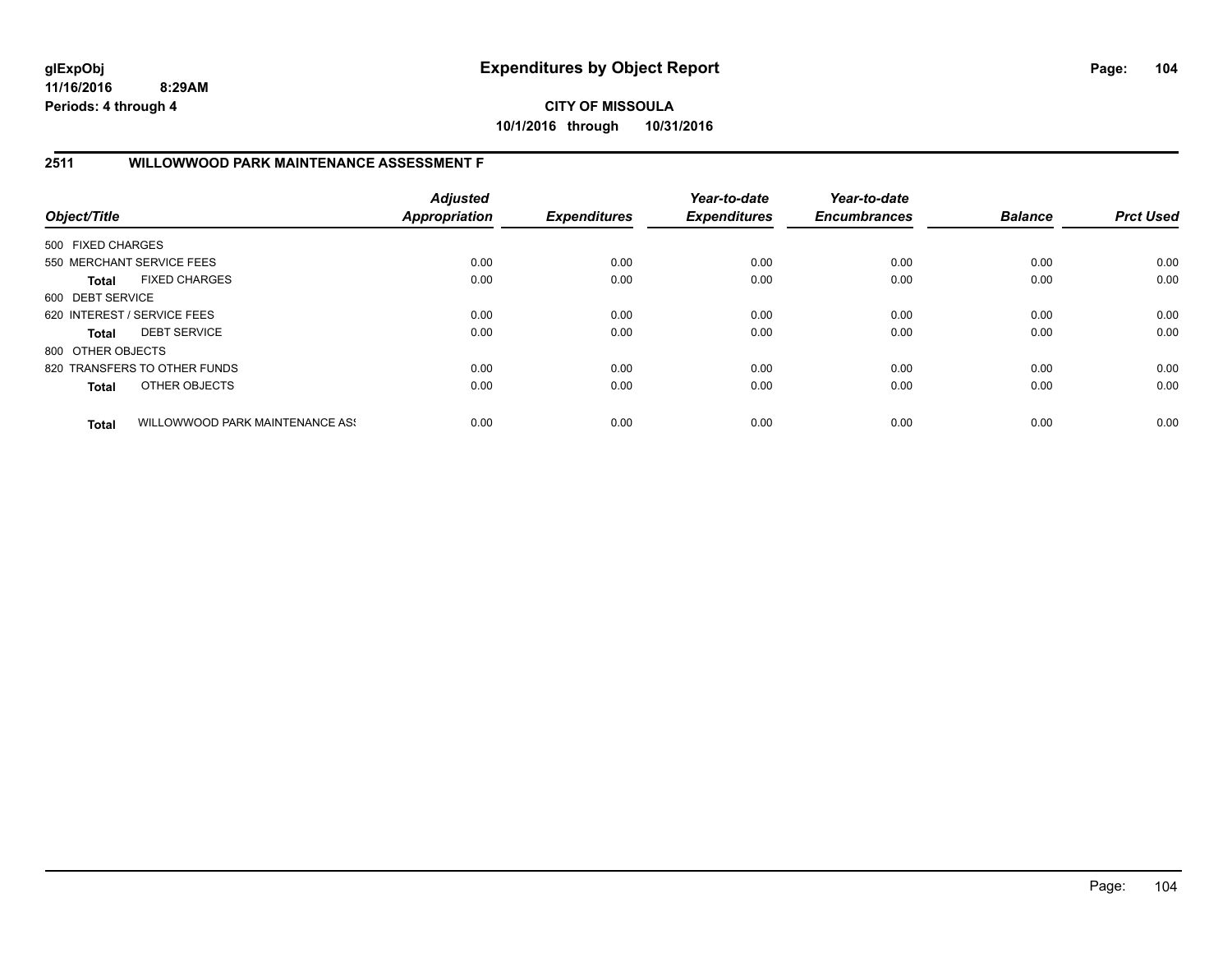#### **2512 ROAD DISTRICT #1**

**320 STREET MAINTENANCE**

|                                      | <b>Adjusted</b>      |                     | Year-to-date        | Year-to-date        |                |                  |
|--------------------------------------|----------------------|---------------------|---------------------|---------------------|----------------|------------------|
| Object/Title                         | <b>Appropriation</b> | <b>Expenditures</b> | <b>Expenditures</b> | <b>Encumbrances</b> | <b>Balance</b> | <b>Prct Used</b> |
| 100 PERSONAL SERVICES                |                      |                     |                     |                     |                |                  |
| 110 SALARIES AND WAGES               | 0.00                 | 1,908.63            | 5,430.35            | 0.00                | $-5,430.35$    | 0.00             |
| 130 OTHER                            | 0.00                 | 0.00                | 0.00                | 0.00                | 0.00           | 0.00             |
| <b>140 EMPLOYER CONTRIBUTIONS</b>    | 0.00                 | 336.56              | 957.60              | 0.00                | $-957.60$      | 0.00             |
| 141 STATE RETIREMENT CONTRIBUTIONS   | 0.00                 | 0.00                | 0.00                | 0.00                | 0.00           | 0.00             |
| PERSONAL SERVICES<br><b>Total</b>    | 0.00                 | 2,245.19            | 6,387.95            | 0.00                | $-6,387.95$    | 0.00             |
| 200 SUPPLIES                         |                      |                     |                     |                     |                |                  |
| 210 OFFICE SUPPLIES                  | 0.00                 | 0.00                | 0.00                | 0.00                | 0.00           | 0.00             |
| 220 OPERATING SUPPLIES               | 0.00                 | 1,102.64            | 11,894.08           | 0.00                | $-11,894.08$   | 0.00             |
| 230 REPAIR/MAINTENANCE               | 0.00                 | 10,342.55           | 38,983.33           | 0.00                | $-38,983.33$   | 0.00             |
| 231 GASOLINE                         | 0.00                 | 0.00                | 0.00                | 0.00                | 0.00           | 0.00             |
| 240 OTHER SUPPLIES                   | 0.00                 | 0.00                | 0.00                | 0.00                | 0.00           | 0.00             |
| <b>SUPPLIES</b><br>Total             | 0.00                 | 11,445.19           | 50,877.41           | 0.00                | $-50,877.41$   | 0.00             |
| 300 PURCHASED SERVICES               |                      |                     |                     |                     |                |                  |
| 310 COMMUNICATIONS                   | 0.00                 | 0.00                | 0.00                | 0.00                | 0.00           | 0.00             |
| 330 PUBLICITY, SUBSCRIPTIONS & DUES  | 0.00                 | 0.00                | 0.00                | 0.00                | 0.00           | 0.00             |
| 343 WATER CHARGES                    | 0.00                 | 0.00                | 0.00                | 0.00                | 0.00           | 0.00             |
| 350 PROFESSIONAL SERVICES            | 0.00                 | 2,407.50            | 7,584.50            | 0.00                | $-7,584.50$    | 0.00             |
| 370 TRAVEL                           | 0.00                 | 0.00                | 64.80               | 0.00                | $-64.80$       | 0.00             |
| 380 TRAINING                         | 0.00                 | 0.00                | 100.00              | 0.00                | $-100.00$      | 0.00             |
| PURCHASED SERVICES<br><b>Total</b>   | 0.00                 | 2,407.50            | 7,749.30            | 0.00                | $-7,749.30$    | 0.00             |
| 400 BUILDING MATERIALS               |                      |                     |                     |                     |                |                  |
| <b>400 BUILDING MATERIALS</b>        | 0.00                 | 64,692.98           | 154,327.93          | 0.00                | $-154,327.93$  | 0.00             |
| <b>BUILDING MATERIALS</b><br>Total   | 0.00                 | 64,692.98           | 154,327.93          | 0.00                | $-154,327.93$  | 0.00             |
| 500 FIXED CHARGES                    |                      |                     |                     |                     |                |                  |
| 500 FIXED CHARGES                    | 0.00                 | 0.00                | 0.00                | 0.00                | 0.00           | 0.00             |
| 550 MERCHANT SERVICE FEES            | 0.00                 | 0.00                | 0.00                | 0.00                | 0.00           | 0.00             |
| <b>FIXED CHARGES</b><br><b>Total</b> | 0.00                 | 0.00                | 0.00                | 0.00                | 0.00           | 0.00             |
| 600 DEBT SERVICE                     |                      |                     |                     |                     |                |                  |
| 610 PRINCIPAL                        | 0.00                 | 8,716.35            | 99,396.65           | 0.00                | $-99,396.65$   | 0.00             |
| 620 INTEREST / SERVICE FEES          | 0.00                 | 2,943.55            | 19,384.10           | 0.00                | $-19,384.10$   | 0.00             |
| <b>DEBT SERVICE</b><br><b>Total</b>  | 0.00                 | 11,659.90           | 118,780.75          | 0.00                | $-118,780.75$  | 0.00             |
|                                      |                      |                     |                     |                     |                |                  |

800 OTHER OBJECTS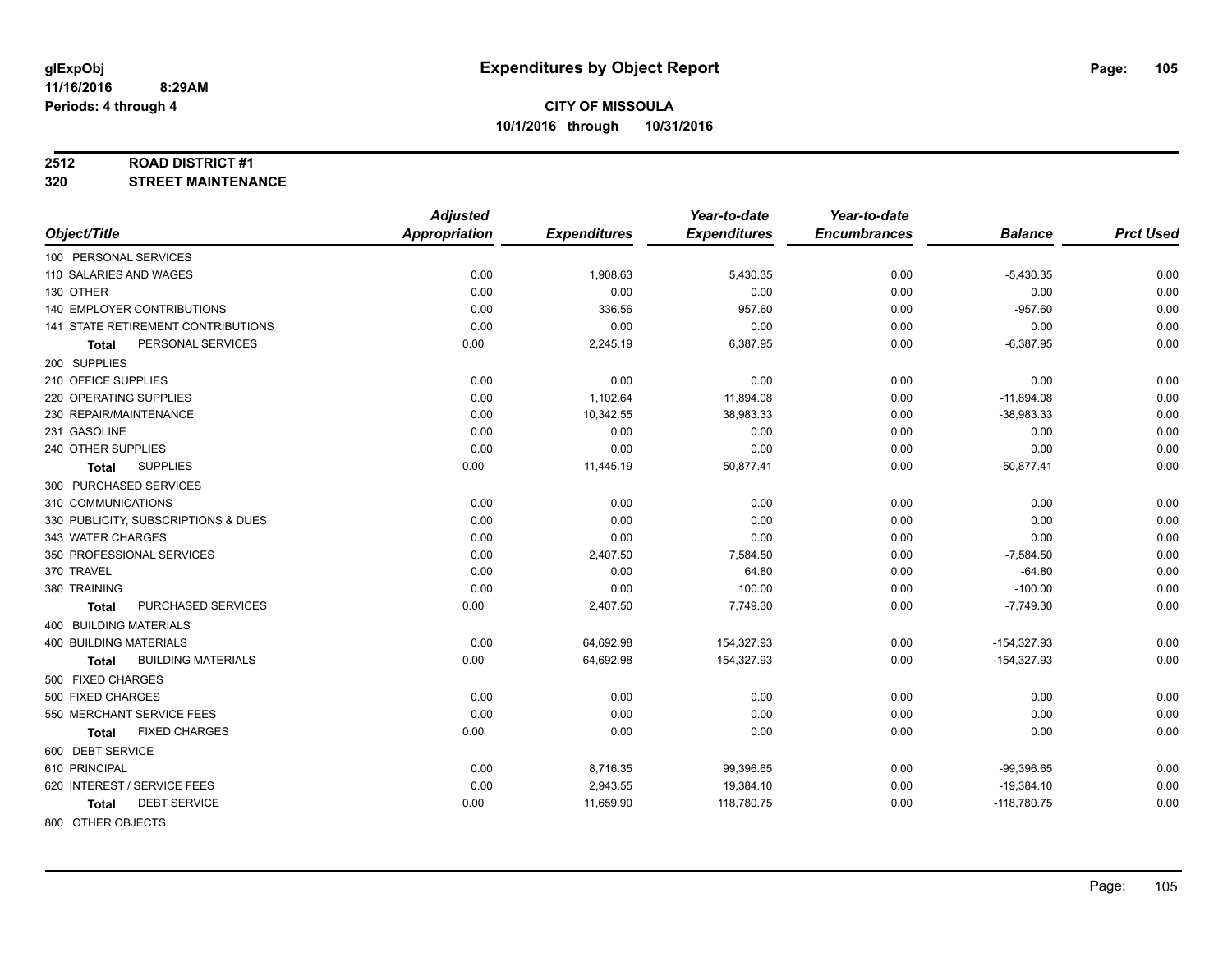#### **2512 ROAD DISTRICT #1**

**320 STREET MAINTENANCE**

| Object/Title                              | <b>Adjusted</b><br>Appropriation | <b>Expenditures</b> | Year-to-date<br><b>Expenditures</b> | Year-to-date<br><b>Encumbrances</b> | <b>Balance</b> | <b>Prct Used</b> |
|-------------------------------------------|----------------------------------|---------------------|-------------------------------------|-------------------------------------|----------------|------------------|
| 820 TRANSFERS TO OTHER FUNDS              | 0.00                             | 0.00                | 0.00                                | 0.00                                | 0.00           | 0.00             |
| 845 CONTINGENCY                           | 0.00                             | 0.00                | 9,507.97                            | 0.00                                | $-9,507.97$    | 0.00             |
| OTHER OBJECTS<br><b>Total</b>             | 0.00                             | 0.00                | 9.507.97                            | 0.00                                | $-9,507.97$    | 0.00             |
| 900 CAPITAL OUTLAY                        |                                  |                     |                                     |                                     |                |                  |
| 930 IMPROVEMENTS                          | 0.00                             | 19.947.85           | 59.635.80                           | 0.00                                | -59.635.80     | 0.00             |
| <b>CAPITAL OUTLAY</b><br><b>Total</b>     | 0.00                             | 19,947.85           | 59,635.80                           | 0.00                                | -59.635.80     | 0.00             |
| <b>STREET MAINTENANCE</b><br><b>Total</b> | 0.00                             | 112.398.61          | 407.267.11                          | 0.00                                | $-407.267.11$  | 0.00             |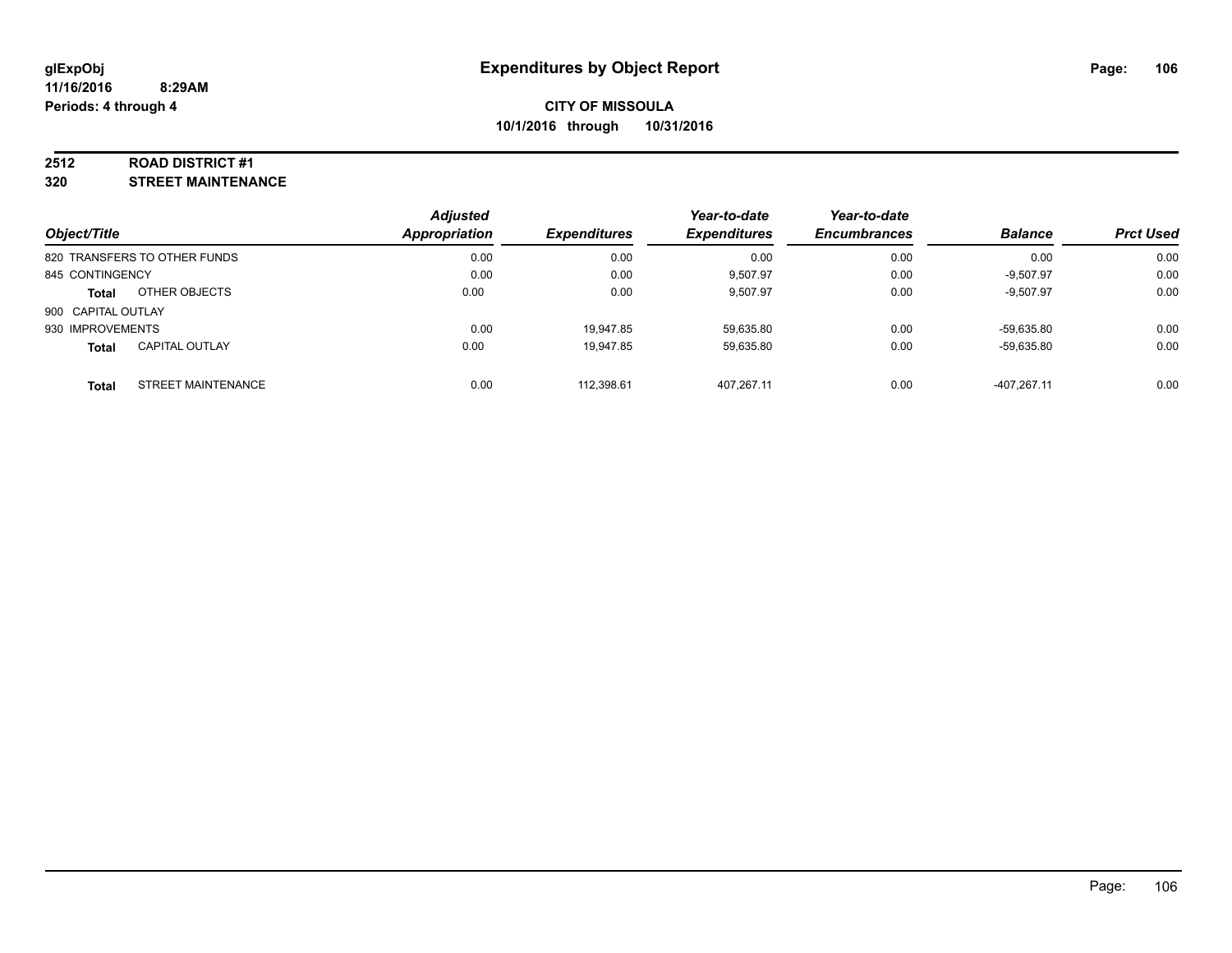## **2512 ROAD DISTRICT #1**

| Object/Title      |                      | <b>Adjusted</b><br>Appropriation | <b>Expenditures</b> | Year-to-date<br><b>Expenditures</b> | Year-to-date<br><b>Encumbrances</b> | <b>Balance</b> | <b>Prct Used</b> |
|-------------------|----------------------|----------------------------------|---------------------|-------------------------------------|-------------------------------------|----------------|------------------|
| 500 FIXED CHARGES |                      |                                  |                     |                                     |                                     |                |                  |
| 500 FIXED CHARGES |                      | 0.00                             | 0.00                | 0.00                                | 0.00                                | 0.00           | 0.00             |
| <b>Total</b>      | <b>FIXED CHARGES</b> | 0.00                             | 0.00                | 0.00                                | 0.00                                | 0.00           | 0.00             |
| <b>Total</b>      | NON-DEPARTMENTAL     | 0.00                             | 0.00                | 0.00                                | 0.00                                | 0.00           | 0.00             |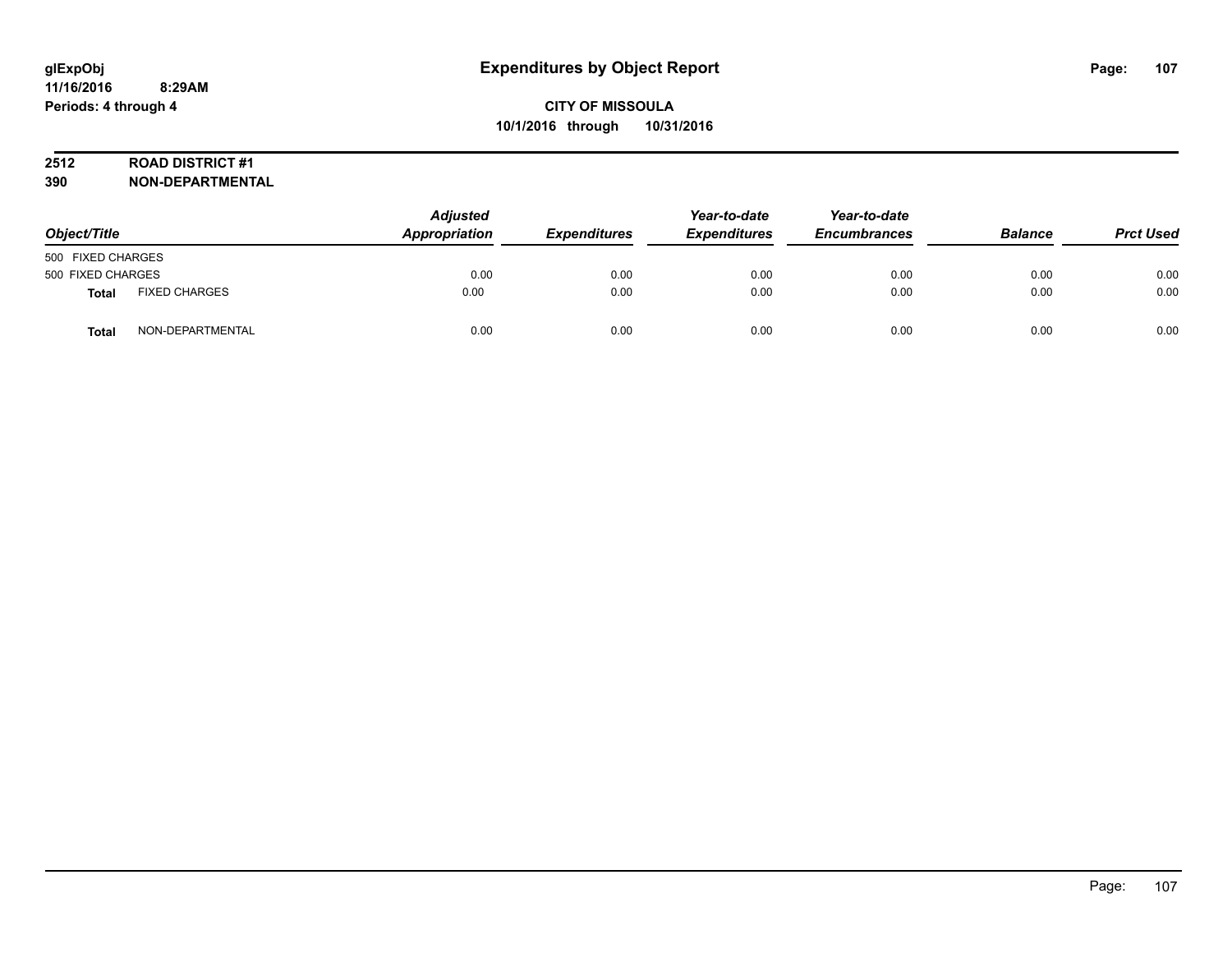**2512 ROAD DISTRICT #1**

|                                           | <b>Adjusted</b>      |                     | Year-to-date        | Year-to-date        |                |                  |
|-------------------------------------------|----------------------|---------------------|---------------------|---------------------|----------------|------------------|
| Object/Title                              | <b>Appropriation</b> | <b>Expenditures</b> | <b>Expenditures</b> | <b>Encumbrances</b> | <b>Balance</b> | <b>Prct Used</b> |
| 100 PERSONAL SERVICES                     |                      |                     |                     |                     |                |                  |
| 110 SALARIES AND WAGES                    | 0.00                 | 1,908.63            | 5,430.35            | 0.00                | $-5,430.35$    | 0.00             |
| 130 OTHER                                 | 0.00                 | 0.00                | 0.00                | 0.00                | 0.00           | 0.00             |
| <b>140 EMPLOYER CONTRIBUTIONS</b>         | 0.00                 | 336.56              | 957.60              | 0.00                | $-957.60$      | 0.00             |
| <b>141 STATE RETIREMENT CONTRIBUTIONS</b> | 0.00                 | 0.00                | 0.00                | 0.00                | 0.00           | 0.00             |
| PERSONAL SERVICES<br>Total                | 0.00                 | 2,245.19            | 6,387.95            | 0.00                | $-6,387.95$    | 0.00             |
| 200 SUPPLIES                              |                      |                     |                     |                     |                |                  |
| 210 OFFICE SUPPLIES                       | 0.00                 | 0.00                | 0.00                | 0.00                | 0.00           | 0.00             |
| 220 OPERATING SUPPLIES                    | 0.00                 | 1,102.64            | 11,894.08           | 0.00                | $-11,894.08$   | 0.00             |
| 230 REPAIR/MAINTENANCE                    | 0.00                 | 10,342.55           | 38,983.33           | 0.00                | $-38,983.33$   | 0.00             |
| 231 GASOLINE                              | 0.00                 | 0.00                | 0.00                | 0.00                | 0.00           | 0.00             |
| 240 OTHER SUPPLIES                        | 0.00                 | 0.00                | 0.00                | 0.00                | 0.00           | 0.00             |
| <b>SUPPLIES</b><br><b>Total</b>           | 0.00                 | 11,445.19           | 50,877.41           | 0.00                | $-50,877.41$   | 0.00             |
| 300 PURCHASED SERVICES                    |                      |                     |                     |                     |                |                  |
| 310 COMMUNICATIONS                        | 0.00                 | 0.00                | 0.00                | 0.00                | 0.00           | 0.00             |
| 330 PUBLICITY, SUBSCRIPTIONS & DUES       | 0.00                 | 0.00                | 0.00                | 0.00                | 0.00           | 0.00             |
| 343 WATER CHARGES                         | 0.00                 | 0.00                | 0.00                | 0.00                | 0.00           | 0.00             |
| 350 PROFESSIONAL SERVICES                 | 0.00                 | 2,407.50            | 7,584.50            | 0.00                | $-7,584.50$    | 0.00             |
| 370 TRAVEL                                | 0.00                 | 0.00                | 64.80               | 0.00                | $-64.80$       | 0.00             |
| 380 TRAINING                              | 0.00                 | 0.00                | 100.00              | 0.00                | $-100.00$      | 0.00             |
| PURCHASED SERVICES<br><b>Total</b>        | 0.00                 | 2,407.50            | 7,749.30            | 0.00                | $-7,749.30$    | 0.00             |
| <b>400 BUILDING MATERIALS</b>             |                      |                     |                     |                     |                |                  |
| <b>400 BUILDING MATERIALS</b>             | 0.00                 | 64,692.98           | 154,327.93          | 0.00                | $-154,327.93$  | 0.00             |
| <b>BUILDING MATERIALS</b><br><b>Total</b> | 0.00                 | 64,692.98           | 154,327.93          | 0.00                | $-154,327.93$  | 0.00             |
| 500 FIXED CHARGES                         |                      |                     |                     |                     |                |                  |
| 500 FIXED CHARGES                         | 0.00                 | 0.00                | 0.00                | 0.00                | 0.00           | 0.00             |
| 550 MERCHANT SERVICE FEES                 | 0.00                 | 0.00                | 0.00                | 0.00                | 0.00           | 0.00             |
| <b>FIXED CHARGES</b><br><b>Total</b>      | 0.00                 | 0.00                | 0.00                | 0.00                | 0.00           | 0.00             |
| 600 DEBT SERVICE                          |                      |                     |                     |                     |                |                  |
| 610 PRINCIPAL                             | 0.00                 | 8,716.35            | 99,396.65           | 0.00                | $-99,396.65$   | 0.00             |
| 620 INTEREST / SERVICE FEES               | 0.00                 | 2,943.55            | 19,384.10           | 0.00                | $-19,384.10$   | 0.00             |
| <b>DEBT SERVICE</b><br><b>Total</b>       | 0.00                 | 11,659.90           | 118,780.75          | 0.00                | $-118,780.75$  | 0.00             |
| 800 OTHER OBJECTS                         |                      |                     |                     |                     |                |                  |
| 820 TRANSFERS TO OTHER FUNDS              | 0.00                 | 0.00                | 0.00                | 0.00                | 0.00           | 0.00             |
|                                           |                      |                     |                     |                     |                |                  |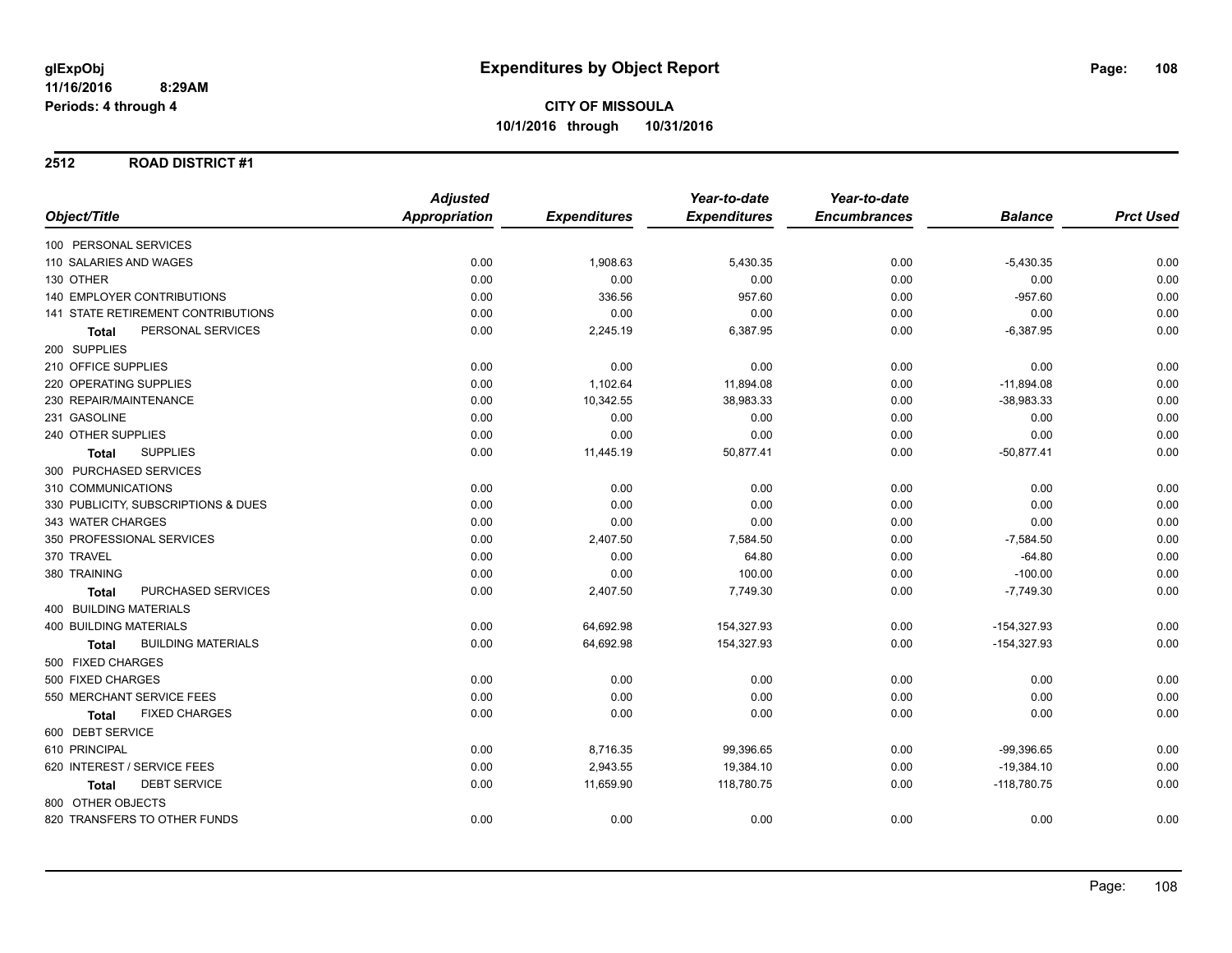#### **2512 ROAD DISTRICT #1**

| Object/Title                            | <b>Adjusted</b><br>Appropriation | <b>Expenditures</b> | Year-to-date<br><b>Expenditures</b> | Year-to-date<br><b>Encumbrances</b> | <b>Balance</b> | <b>Prct Used</b> |
|-----------------------------------------|----------------------------------|---------------------|-------------------------------------|-------------------------------------|----------------|------------------|
| 845 CONTINGENCY                         | 0.00                             | 0.00                | 9,507.97                            | 0.00                                | $-9,507.97$    | 0.00             |
| OTHER OBJECTS<br><b>Total</b>           | 0.00                             | 0.00                | 9,507.97                            | 0.00                                | $-9,507.97$    | 0.00             |
| 900 CAPITAL OUTLAY                      |                                  |                     |                                     |                                     |                |                  |
| 930 IMPROVEMENTS                        | 0.00                             | 19.947.85           | 59,635.80                           | 0.00                                | -59.635.80     | 0.00             |
| <b>CAPITAL OUTLAY</b><br><b>Total</b>   | 0.00                             | 19.947.85           | 59.635.80                           | 0.00                                | -59.635.80     | 0.00             |
| <b>ROAD DISTRICT #1</b><br><b>Total</b> | 0.00                             | 112,398.61          | 407.267.11                          | 0.00                                | $-407.267.11$  | 0.00             |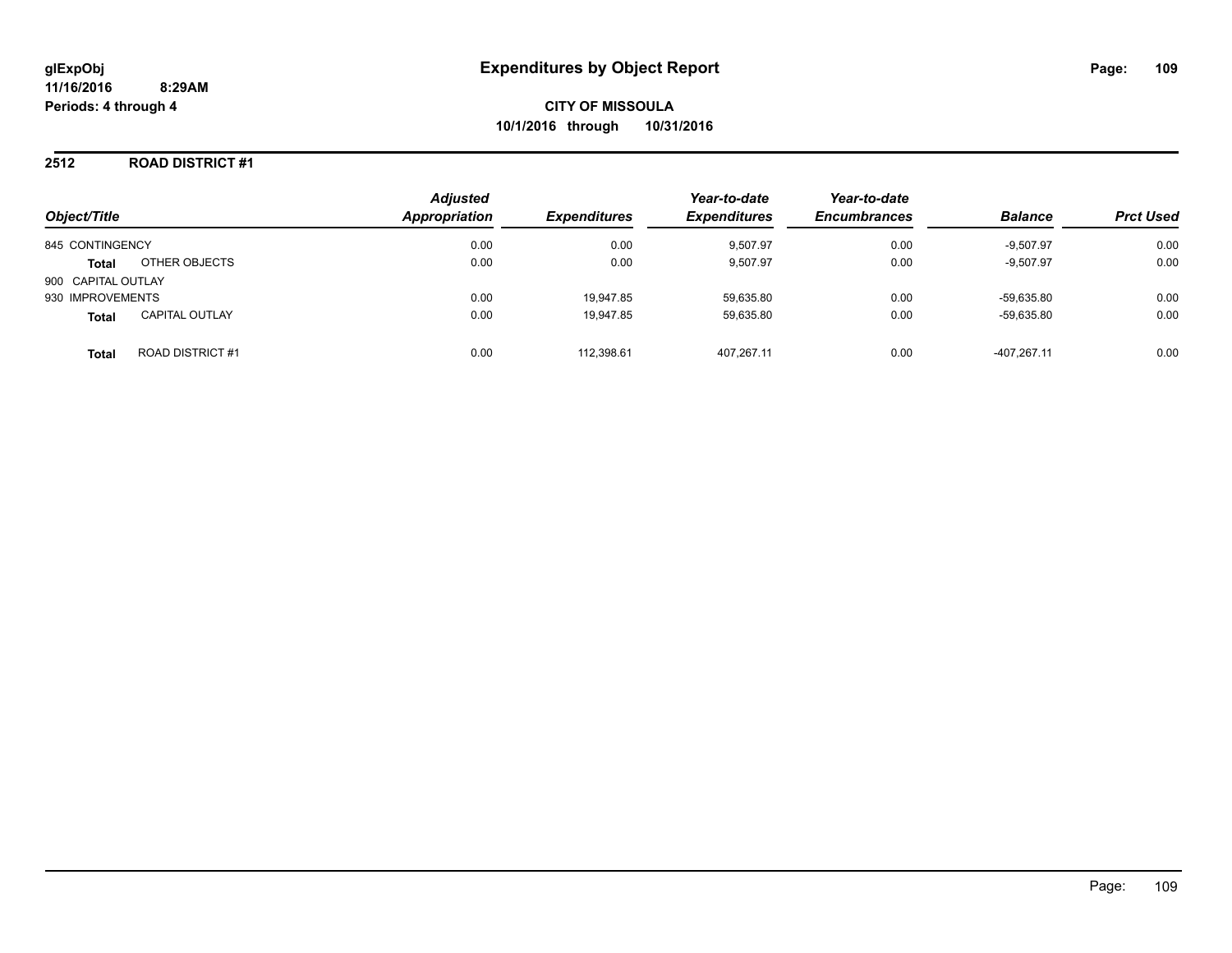#### **2513 PARK DISTRICT #1**

**370 PARKS & RECREATION**

|                                      | <b>Adjusted</b>      |                     | Year-to-date        | Year-to-date        |                |                  |
|--------------------------------------|----------------------|---------------------|---------------------|---------------------|----------------|------------------|
| Object/Title                         | <b>Appropriation</b> | <b>Expenditures</b> | <b>Expenditures</b> | <b>Encumbrances</b> | <b>Balance</b> | <b>Prct Used</b> |
| 100 PERSONAL SERVICES                |                      |                     |                     |                     |                |                  |
| 110 SALARIES AND WAGES               | 0.00                 | 22,898.09           | 65,423.66           | 0.00                | $-65,423.66$   | 0.00             |
| 120 OVERTIME/TERMINATION             | 0.00                 | 6.92                | 20.10               | 0.00                | $-20.10$       | 0.00             |
| 140 EMPLOYER CONTRIBUTIONS           | 0.00                 | 8,209.15            | 26,751.96           | 0.00                | $-26,751.96$   | 0.00             |
| 141 STATE RETIREMENT CONTRIBUTIONS   | 0.00                 | 0.00                | 0.00                | 0.00                | 0.00           | 0.00             |
| PERSONAL SERVICES<br>Total           | 0.00                 | 31,114.16           | 92,195.72           | 0.00                | $-92,195.72$   | 0.00             |
| 200 SUPPLIES                         |                      |                     |                     |                     |                |                  |
| 220 OPERATING SUPPLIES               | 0.00                 | 13,160.97           | 41,878.60           | 0.00                | $-41,878.60$   | 0.00             |
| 230 REPAIR/MAINTENANCE               | 0.00                 | 10,413.29           | 24,650.35           | 0.00                | $-24,650.35$   | 0.00             |
| 231 GASOLINE                         | 0.00                 | 0.00                | 8,563.96            | 0.00                | $-8,563.96$    | 0.00             |
| <b>SUPPLIES</b><br>Total             | 0.00                 | 23,574.26           | 75,092.91           | 0.00                | $-75,092.91$   | 0.00             |
| 300 PURCHASED SERVICES               |                      |                     |                     |                     |                |                  |
| 320 PRINTING & DUPLICATING           | 0.00                 | 0.00                | 0.00                | 0.00                | 0.00           | 0.00             |
| 330 PUBLICITY, SUBSCRIPTIONS & DUES  | 0.00                 | 0.00                | 0.00                | 0.00                | 0.00           | 0.00             |
| 341 ELECTRICITY & NATURAL GAS        | 0.00                 | 3,842.37            | 26,277.52           | 0.00                | $-26,277.52$   | 0.00             |
| 343 WATER CHARGES                    | 0.00                 | 0.00                | 7,598.43            | 0.00                | $-7,598.43$    | 0.00             |
| 344 TELEPHONE SERVICE                | 0.00                 | 0.00                | 0.00                | 0.00                | 0.00           | 0.00             |
| 345 GARBAGE                          | 0.00                 | 575.25              | 1,874.39            | 0.00                | $-1,874.39$    | 0.00             |
| 350 PROFESSIONAL SERVICES            | 0.00                 | 3,924.35            | 33,948.24           | 0.00                | $-33,948.24$   | 0.00             |
| 360 REPAIR & MAINTENANCE             | 0.00                 | 8,038.73            | 26,746.00           | 0.00                | $-26,746.00$   | 0.00             |
| 370 TRAVEL                           | 0.00                 | 0.00                | 0.00                | 0.00                | 0.00           | 0.00             |
| 380 TRAINING                         | 0.00                 | 0.00                | 0.00                | 0.00                | 0.00           | 0.00             |
| PURCHASED SERVICES<br><b>Total</b>   | 0.00                 | 16,380.70           | 96,444.58           | 0.00                | $-96,444.58$   | 0.00             |
| 500 FIXED CHARGES                    |                      |                     |                     |                     |                |                  |
| 550 MERCHANT SERVICE FEES            | 0.00                 | 0.00                | 0.00                | 0.00                | 0.00           | 0.00             |
| <b>FIXED CHARGES</b><br><b>Total</b> | 0.00                 | 0.00                | 0.00                | 0.00                | 0.00           | 0.00             |
| 600 DEBT SERVICE                     |                      |                     |                     |                     |                |                  |
| 610 PRINCIPAL                        | 0.00                 | 0.00                | 168,221.62          | 0.00                | $-168,221.62$  | 0.00             |
| 620 INTEREST / SERVICE FEES          | 0.00                 | 0.00                | 3,548.83            | 0.00                | $-3,548.83$    | 0.00             |
| <b>DEBT SERVICE</b><br><b>Total</b>  | 0.00                 | 0.00                | 171,770.45          | 0.00                | $-171,770.45$  | 0.00             |
| 900 CAPITAL OUTLAY                   |                      |                     |                     |                     |                |                  |
| 930 IMPROVEMENTS                     | 0.00                 | 15,253.69           | 17,430.25           | 0.00                | $-17,430.25$   | 0.00             |
| 940 MACHINERY & EQUIPMENT            | 0.00                 | 0.00                | 0.00                | 0.00                | 0.00           | 0.00             |
|                                      |                      |                     |                     |                     |                |                  |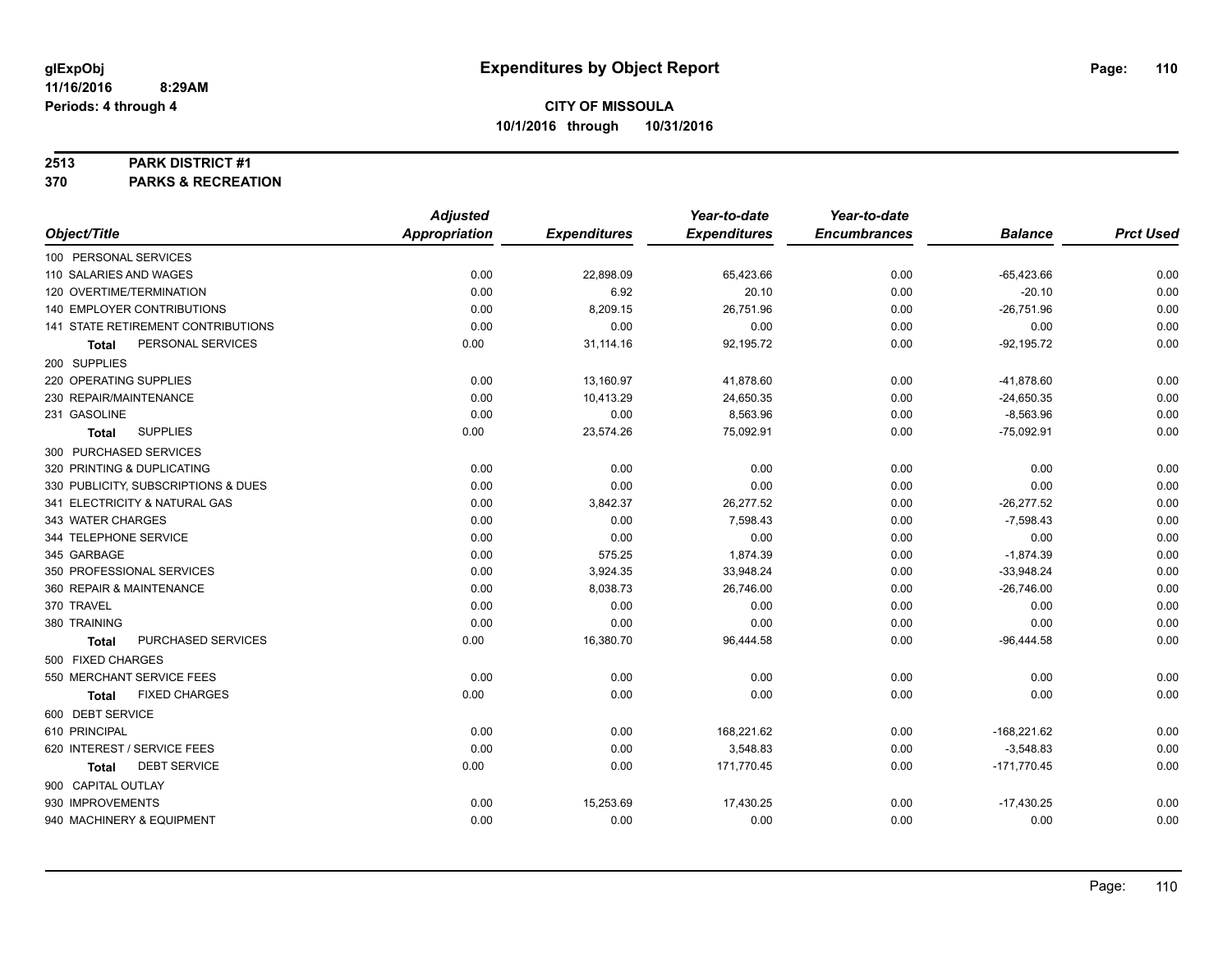# **CITY OF MISSOULA 10/1/2016 through 10/31/2016**

## **2513 PARK DISTRICT #1**

**370 PARKS & RECREATION**

| Object/Title |                    | <b>Adjusted</b><br>Appropriation | <b>Expenditures</b> | Year-to-date<br><b>Expenditures</b> | Year-to-date<br><b>Encumbrances</b> | <b>Balance</b> | <b>Prct Used</b> |
|--------------|--------------------|----------------------------------|---------------------|-------------------------------------|-------------------------------------|----------------|------------------|
| Total        | CAPITAL OUTLAY     | 0.00                             | 15,253.69           | 17.430.25                           | 0.00                                | $-17.430.25$   | 0.00             |
| <b>Total</b> | PARKS & RECREATION | 0.00                             | 86,322.81           | 452,933.91                          | 0.00                                | -452,933.91    | 0.00             |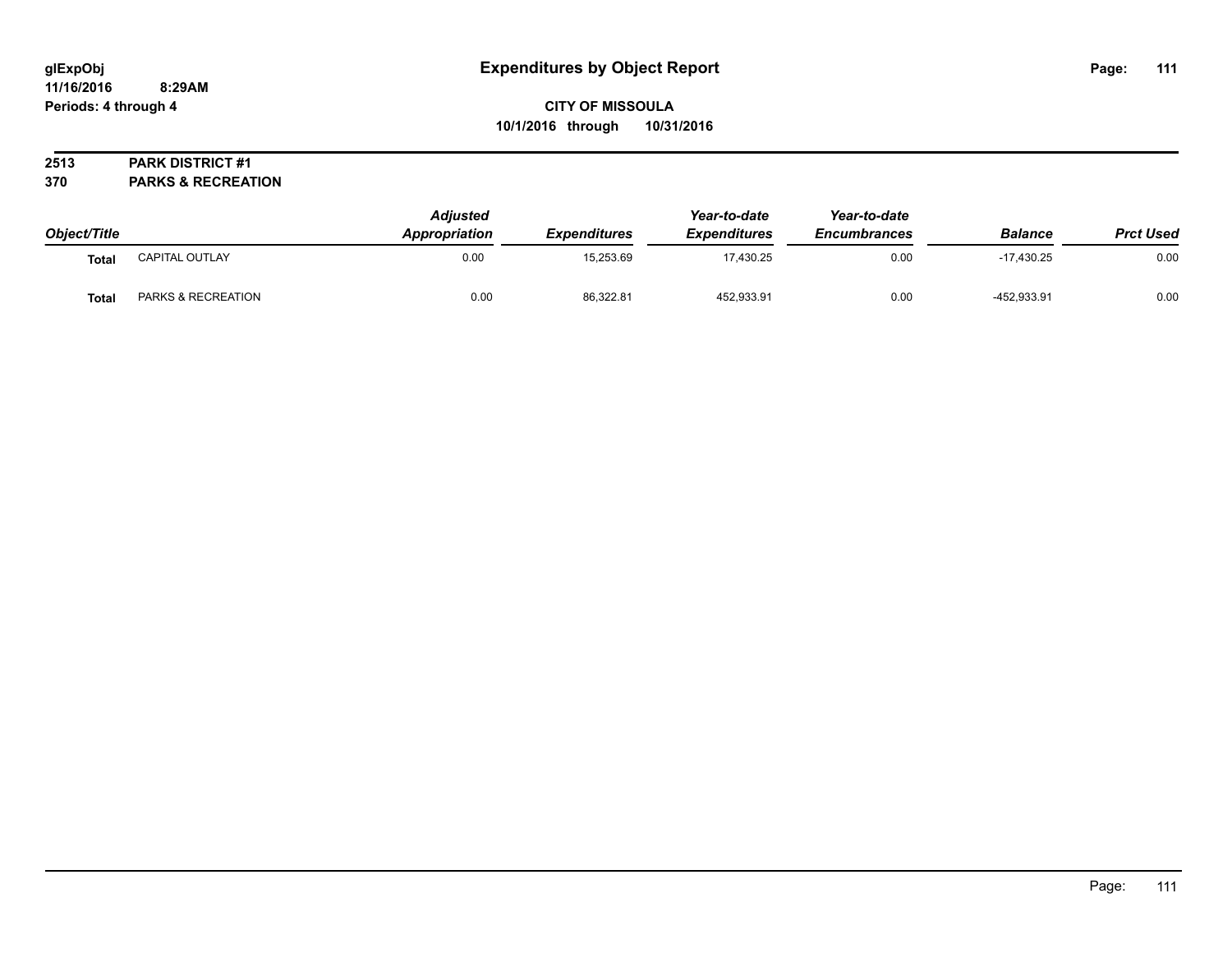**2513 PARK DISTRICT #1**

|                                       | <b>Adjusted</b>      |                     | Year-to-date        | Year-to-date        |                |                  |
|---------------------------------------|----------------------|---------------------|---------------------|---------------------|----------------|------------------|
| Object/Title                          | <b>Appropriation</b> | <b>Expenditures</b> | <b>Expenditures</b> | <b>Encumbrances</b> | <b>Balance</b> | <b>Prct Used</b> |
| 100 PERSONAL SERVICES                 |                      |                     |                     |                     |                |                  |
| 110 SALARIES AND WAGES                | 0.00                 | 22,898.09           | 65,423.66           | 0.00                | $-65,423.66$   | 0.00             |
| 120 OVERTIME/TERMINATION              | 0.00                 | 6.92                | 20.10               | 0.00                | $-20.10$       | 0.00             |
| 140 EMPLOYER CONTRIBUTIONS            | 0.00                 | 8,209.15            | 26,751.96           | 0.00                | $-26,751.96$   | 0.00             |
| 141 STATE RETIREMENT CONTRIBUTIONS    | 0.00                 | 0.00                | 0.00                | 0.00                | 0.00           | 0.00             |
| PERSONAL SERVICES<br><b>Total</b>     | 0.00                 | 31,114.16           | 92,195.72           | 0.00                | $-92, 195.72$  | 0.00             |
| 200 SUPPLIES                          |                      |                     |                     |                     |                |                  |
| 220 OPERATING SUPPLIES                | 0.00                 | 13,160.97           | 41,878.60           | 0.00                | $-41,878.60$   | 0.00             |
| 230 REPAIR/MAINTENANCE                | 0.00                 | 10,413.29           | 24,650.35           | 0.00                | $-24,650.35$   | 0.00             |
| 231 GASOLINE                          | 0.00                 | 0.00                | 8,563.96            | 0.00                | $-8,563.96$    | 0.00             |
| <b>SUPPLIES</b><br><b>Total</b>       | 0.00                 | 23,574.26           | 75,092.91           | 0.00                | $-75,092.91$   | 0.00             |
| 300 PURCHASED SERVICES                |                      |                     |                     |                     |                |                  |
| 320 PRINTING & DUPLICATING            | 0.00                 | 0.00                | 0.00                | 0.00                | 0.00           | 0.00             |
| 330 PUBLICITY, SUBSCRIPTIONS & DUES   | 0.00                 | 0.00                | 0.00                | 0.00                | 0.00           | 0.00             |
| 341 ELECTRICITY & NATURAL GAS         | 0.00                 | 3,842.37            | 26,277.52           | 0.00                | $-26,277.52$   | 0.00             |
| 343 WATER CHARGES                     | 0.00                 | 0.00                | 7,598.43            | 0.00                | $-7,598.43$    | 0.00             |
| 344 TELEPHONE SERVICE                 | 0.00                 | 0.00                | 0.00                | 0.00                | 0.00           | 0.00             |
| 345 GARBAGE                           | 0.00                 | 575.25              | 1,874.39            | 0.00                | $-1,874.39$    | 0.00             |
| 350 PROFESSIONAL SERVICES             | 0.00                 | 3,924.35            | 33,948.24           | 0.00                | $-33,948.24$   | 0.00             |
| 360 REPAIR & MAINTENANCE              | 0.00                 | 8,038.73            | 26,746.00           | 0.00                | $-26,746.00$   | 0.00             |
| 370 TRAVEL                            | 0.00                 | 0.00                | 0.00                | 0.00                | 0.00           | 0.00             |
| 380 TRAINING                          | 0.00                 | 0.00                | 0.00                | 0.00                | 0.00           | 0.00             |
| PURCHASED SERVICES<br><b>Total</b>    | 0.00                 | 16,380.70           | 96,444.58           | 0.00                | $-96,444.58$   | 0.00             |
| 500 FIXED CHARGES                     |                      |                     |                     |                     |                |                  |
| 550 MERCHANT SERVICE FEES             | 0.00                 | 0.00                | 0.00                | 0.00                | 0.00           | 0.00             |
| <b>FIXED CHARGES</b><br><b>Total</b>  | 0.00                 | 0.00                | 0.00                | 0.00                | 0.00           | 0.00             |
| 600 DEBT SERVICE                      |                      |                     |                     |                     |                |                  |
| 610 PRINCIPAL                         | 0.00                 | 0.00                | 168,221.62          | 0.00                | $-168,221.62$  | 0.00             |
| 620 INTEREST / SERVICE FEES           | 0.00                 | 0.00                | 3,548.83            | 0.00                | $-3,548.83$    | 0.00             |
| <b>DEBT SERVICE</b><br>Total          | 0.00                 | 0.00                | 171,770.45          | 0.00                | $-171,770.45$  | 0.00             |
| 900 CAPITAL OUTLAY                    |                      |                     |                     |                     |                |                  |
| 930 IMPROVEMENTS                      | 0.00                 | 15,253.69           | 17,430.25           | 0.00                | $-17,430.25$   | 0.00             |
| 940 MACHINERY & EQUIPMENT             | 0.00                 | 0.00                | 0.00                | 0.00                | 0.00           | 0.00             |
| <b>CAPITAL OUTLAY</b><br><b>Total</b> | 0.00                 | 15,253.69           | 17,430.25           | 0.00                | $-17,430.25$   | 0.00             |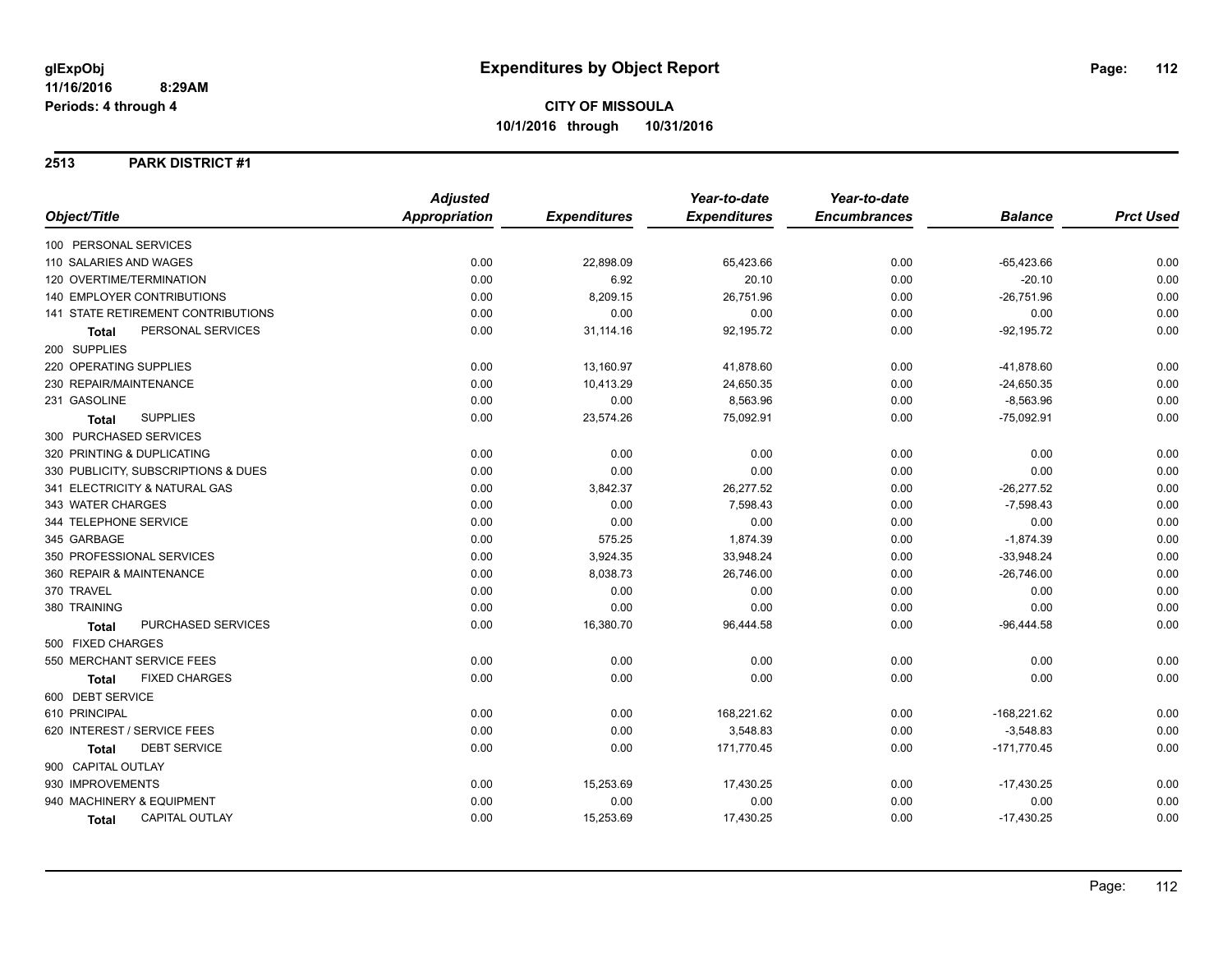| glExpObj<br>11/16/2016<br>8:29AM<br>Periods: 4 through 4 |      | <b>Expenditures by Object Report</b><br><b>CITY OF MISSOULA</b><br>10/1/2016 through | 10/31/2016 |      |             | Page: | 113  |
|----------------------------------------------------------|------|--------------------------------------------------------------------------------------|------------|------|-------------|-------|------|
| PARK DISTRICT #1<br>Total                                | 0.00 | 86,322.81                                                                            | 452,933.91 | 0.00 | -452,933.91 |       | 0.00 |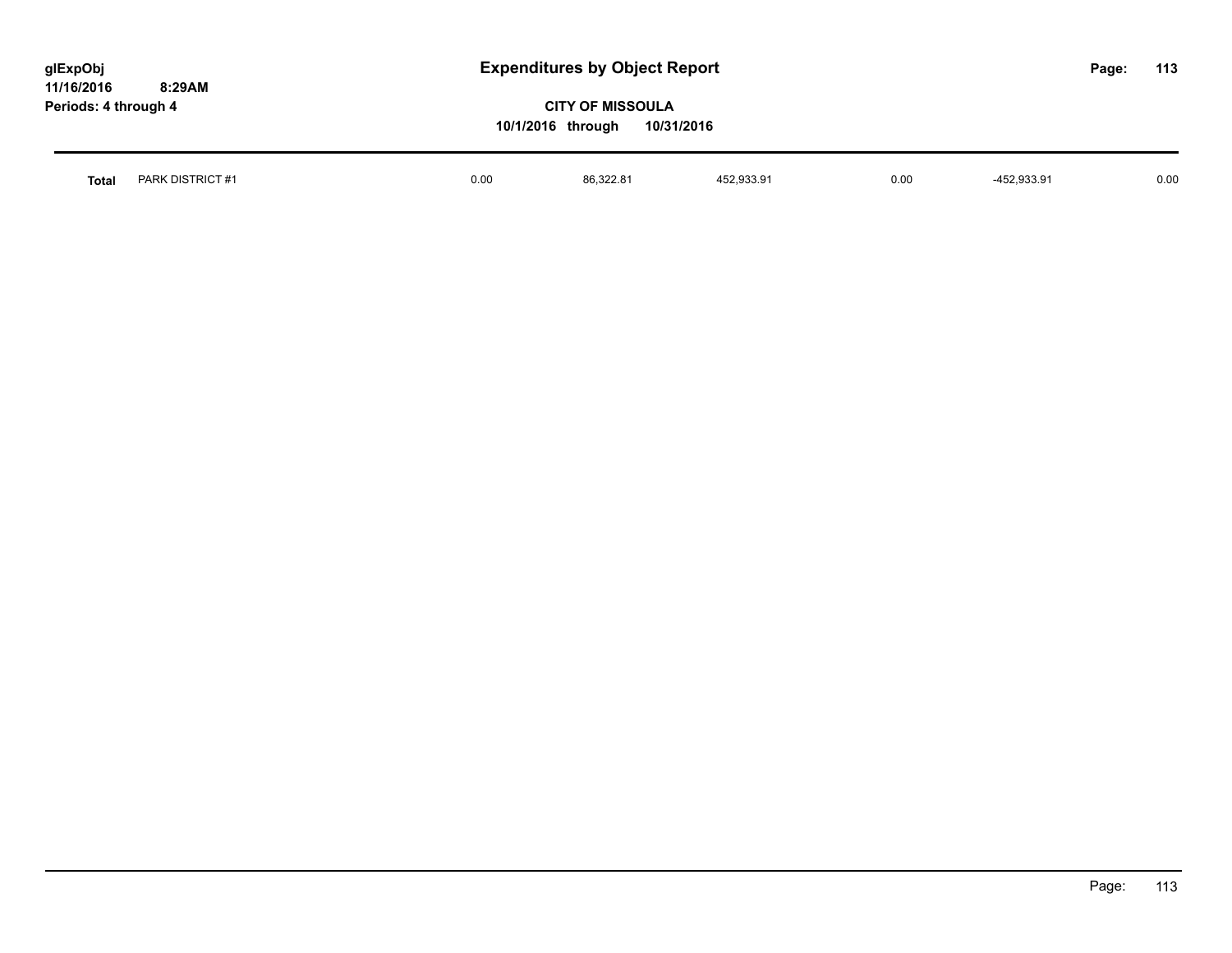#### **2514 PUBLIC SAFETY & JUSTICE DISTRICT**

**297 PUBLIC SAFETY/JUSTICE**

| Object/Title                          | <b>Adjusted</b><br><b>Appropriation</b> | <b>Expenditures</b> | Year-to-date<br><b>Expenditures</b> | Year-to-date<br><b>Encumbrances</b> | <b>Balance</b> | <b>Prct Used</b> |
|---------------------------------------|-----------------------------------------|---------------------|-------------------------------------|-------------------------------------|----------------|------------------|
| 300 PURCHASED SERVICES                |                                         |                     |                                     |                                     |                |                  |
| 310 COMMUNICATIONS                    | 0.00                                    | 0.00                | 0.00                                | 0.00                                | 0.00           | 0.00             |
| PURCHASED SERVICES<br><b>Total</b>    | 0.00                                    | 0.00                | 0.00                                | 0.00                                | 0.00           | 0.00             |
| 500 FIXED CHARGES                     |                                         |                     |                                     |                                     |                |                  |
| 550 MERCHANT SERVICE FEES             | 0.00                                    | 0.00                | 0.00                                | 0.00                                | 0.00           | 0.00             |
| <b>FIXED CHARGES</b><br><b>Total</b>  | 0.00                                    | 0.00                | 0.00                                | 0.00                                | 0.00           | 0.00             |
| PUBLIC SAFETY/JUSTICE<br><b>Total</b> | 0.00                                    | 0.00                | 0.00                                | 0.00                                | 0.00           | 0.00             |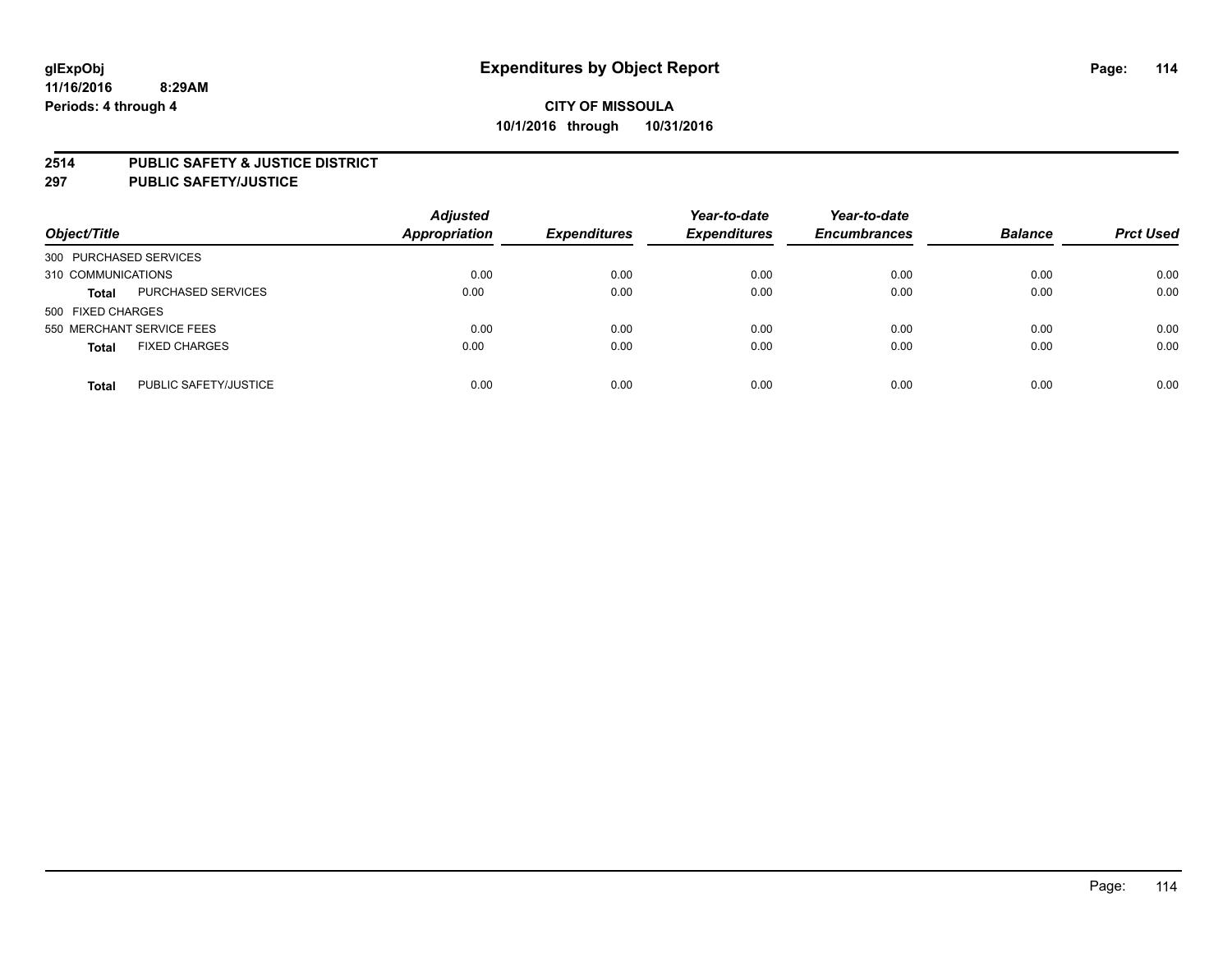# **2514 PUBLIC SAFETY & JUSTICE DISTRICT**

| Object/Title                                     | <b>Adjusted</b><br><b>Appropriation</b> | <b>Expenditures</b> | Year-to-date<br><b>Expenditures</b> | Year-to-date<br><b>Encumbrances</b> | <b>Balance</b> | <b>Prct Used</b> |
|--------------------------------------------------|-----------------------------------------|---------------------|-------------------------------------|-------------------------------------|----------------|------------------|
| 300 PURCHASED SERVICES                           |                                         |                     |                                     |                                     |                |                  |
| 310 COMMUNICATIONS                               | 0.00                                    | 0.00                | 0.00                                | 0.00                                | 0.00           | 0.00             |
| PURCHASED SERVICES<br><b>Total</b>               | 0.00                                    | 0.00                | 0.00                                | 0.00                                | 0.00           | 0.00             |
| 500 FIXED CHARGES                                |                                         |                     |                                     |                                     |                |                  |
| 550 MERCHANT SERVICE FEES                        | 0.00                                    | 0.00                | 0.00                                | 0.00                                | 0.00           | 0.00             |
| <b>FIXED CHARGES</b><br><b>Total</b>             | 0.00                                    | 0.00                | 0.00                                | 0.00                                | 0.00           | 0.00             |
| PUBLIC SAFETY & JUSTICE DISTRICT<br><b>Total</b> | 0.00                                    | 0.00                | 0.00                                | 0.00                                | 0.00           | 0.00             |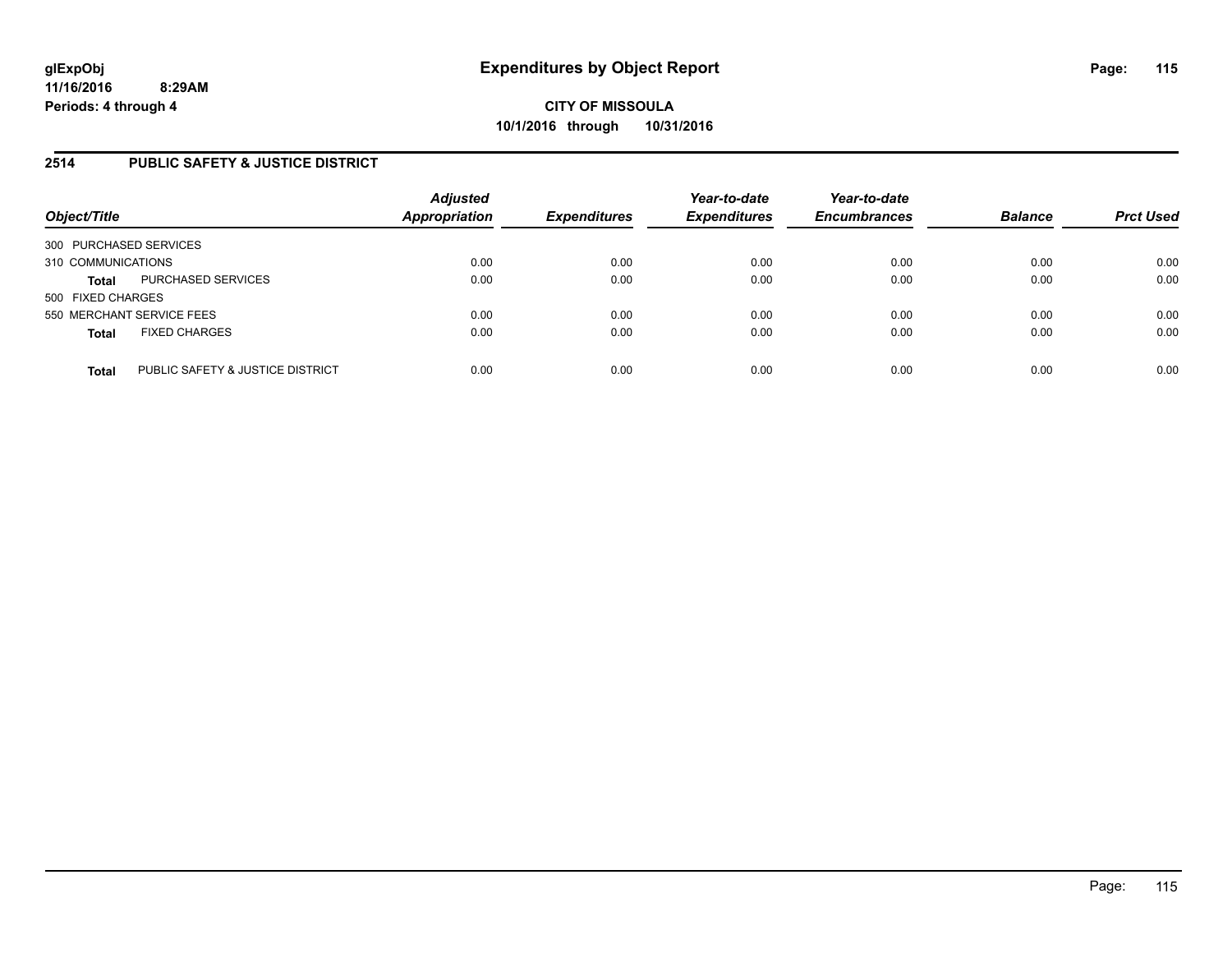#### **2820 STATE GAS TAX FUND**

**280 PUBLIC WORKS OPERATIONS**

|                    |                              | <b>Adjusted</b> |                     | Year-to-date        | Year-to-date        |                |                  |
|--------------------|------------------------------|-----------------|---------------------|---------------------|---------------------|----------------|------------------|
| Object/Title       |                              | Appropriation   | <b>Expenditures</b> | <b>Expenditures</b> | <b>Encumbrances</b> | <b>Balance</b> | <b>Prct Used</b> |
|                    | 300 PURCHASED SERVICES       |                 |                     |                     |                     |                |                  |
|                    | 350 PROFESSIONAL SERVICES    | 0.00            | 0.00                | 0.00                | 0.00                | 0.00           | 0.00             |
| Total              | PURCHASED SERVICES           | 0.00            | 0.00                | 0.00                | 0.00                | 0.00           | 0.00             |
| 500 FIXED CHARGES  |                              |                 |                     |                     |                     |                |                  |
| 500 FIXED CHARGES  |                              | 0.00            | 0.00                | 0.00                | 0.00                | 0.00           | 0.00             |
|                    | 550 MERCHANT SERVICE FEES    | 0.00            | 0.00                | 0.00                | 0.00                | 0.00           | 0.00             |
| Total              | <b>FIXED CHARGES</b>         | 0.00            | 0.00                | 0.00                | 0.00                | 0.00           | 0.00             |
| 800 OTHER OBJECTS  |                              |                 |                     |                     |                     |                |                  |
|                    | 820 TRANSFERS TO OTHER FUNDS | 0.00            | 0.00                | 0.00                | 0.00                | 0.00           | 0.00             |
| <b>Total</b>       | OTHER OBJECTS                | 0.00            | 0.00                | 0.00                | 0.00                | 0.00           | 0.00             |
| 900 CAPITAL OUTLAY |                              |                 |                     |                     |                     |                |                  |
| 930 IMPROVEMENTS   |                              | 0.00            | 0.00                | 131,458.14          | 0.00                | $-131,458.14$  | 0.00             |
| Total              | <b>CAPITAL OUTLAY</b>        | 0.00            | 0.00                | 131,458.14          | 0.00                | $-131,458.14$  | 0.00             |
| <b>Total</b>       | PUBLIC WORKS OPERATIONS      | 0.00            | 0.00                | 131,458.14          | 0.00                | $-131,458.14$  | 0.00             |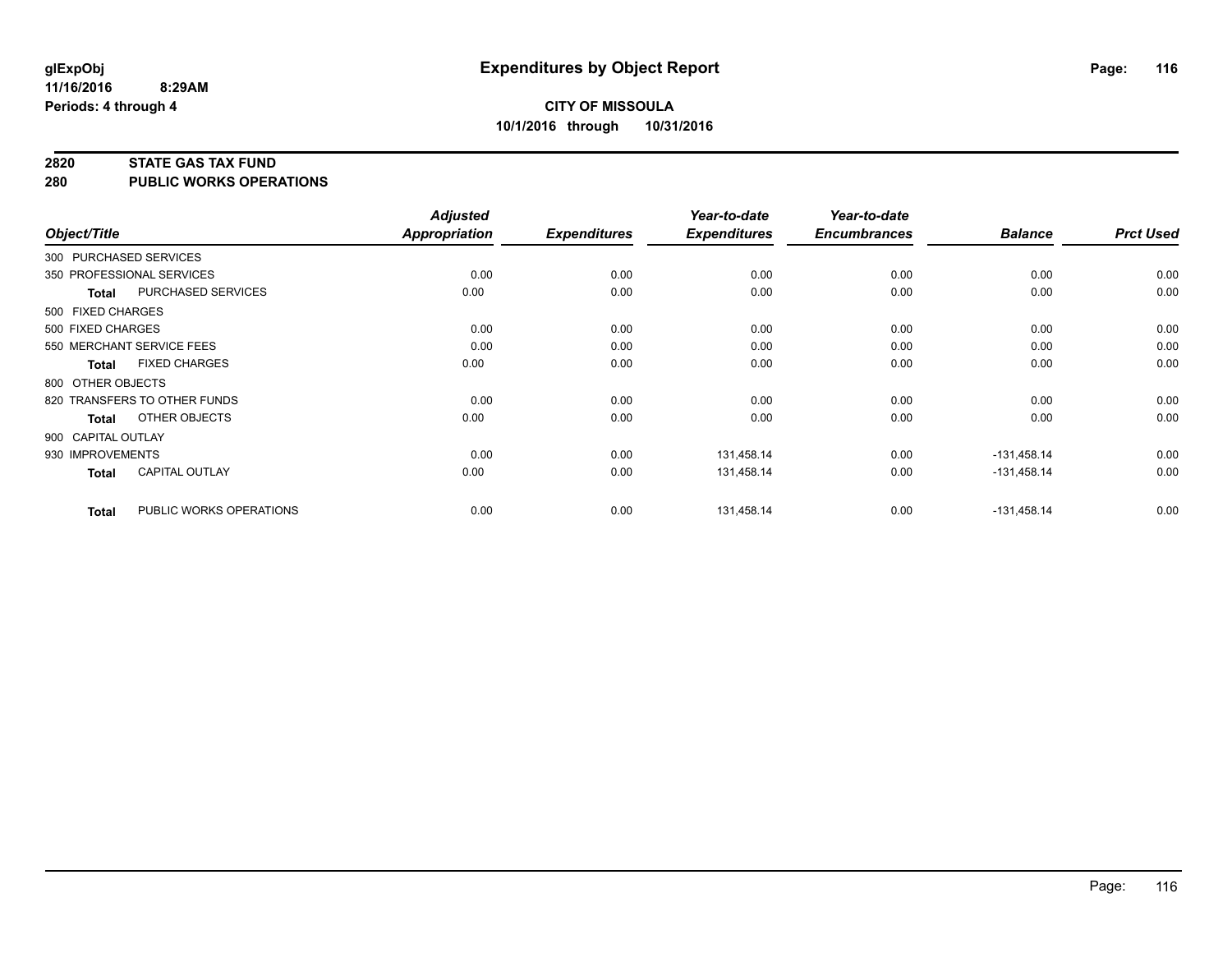# **CITY OF MISSOULA 10/1/2016 through 10/31/2016**

#### **2820 STATE GAS TAX FUND**

| Object/Title           |                              | <b>Adjusted</b><br>Appropriation | <b>Expenditures</b> | Year-to-date<br><b>Expenditures</b> | Year-to-date<br><b>Encumbrances</b> | <b>Balance</b> | <b>Prct Used</b> |
|------------------------|------------------------------|----------------------------------|---------------------|-------------------------------------|-------------------------------------|----------------|------------------|
| 300 PURCHASED SERVICES |                              |                                  |                     |                                     |                                     |                |                  |
|                        |                              |                                  |                     |                                     |                                     |                |                  |
|                        | 350 PROFESSIONAL SERVICES    | 0.00                             | 0.00                | 0.00                                | 0.00                                | 0.00           | 0.00             |
| <b>Total</b>           | PURCHASED SERVICES           | 0.00                             | 0.00                | 0.00                                | 0.00                                | 0.00           | 0.00             |
| 500 FIXED CHARGES      |                              |                                  |                     |                                     |                                     |                |                  |
| 500 FIXED CHARGES      |                              | 0.00                             | 0.00                | 0.00                                | 0.00                                | 0.00           | 0.00             |
|                        | 550 MERCHANT SERVICE FEES    | 0.00                             | 0.00                | 0.00                                | 0.00                                | 0.00           | 0.00             |
| <b>Total</b>           | <b>FIXED CHARGES</b>         | 0.00                             | 0.00                | 0.00                                | 0.00                                | 0.00           | 0.00             |
| 800 OTHER OBJECTS      |                              |                                  |                     |                                     |                                     |                |                  |
|                        | 820 TRANSFERS TO OTHER FUNDS | 0.00                             | 0.00                | 0.00                                | 0.00                                | 0.00           | 0.00             |
| <b>Total</b>           | OTHER OBJECTS                | 0.00                             | 0.00                | 0.00                                | 0.00                                | 0.00           | 0.00             |
| 900 CAPITAL OUTLAY     |                              |                                  |                     |                                     |                                     |                |                  |
| 930 IMPROVEMENTS       |                              | 0.00                             | 0.00                | 131,458.14                          | 0.00                                | $-131,458.14$  | 0.00             |
| <b>Total</b>           | CAPITAL OUTLAY               | 0.00                             | 0.00                | 131,458.14                          | 0.00                                | $-131,458.14$  | 0.00             |
| <b>Total</b>           | <b>STATE GAS TAX FUND</b>    | 0.00                             | 0.00                | 131,458.14                          | 0.00                                | $-131,458.14$  | 0.00             |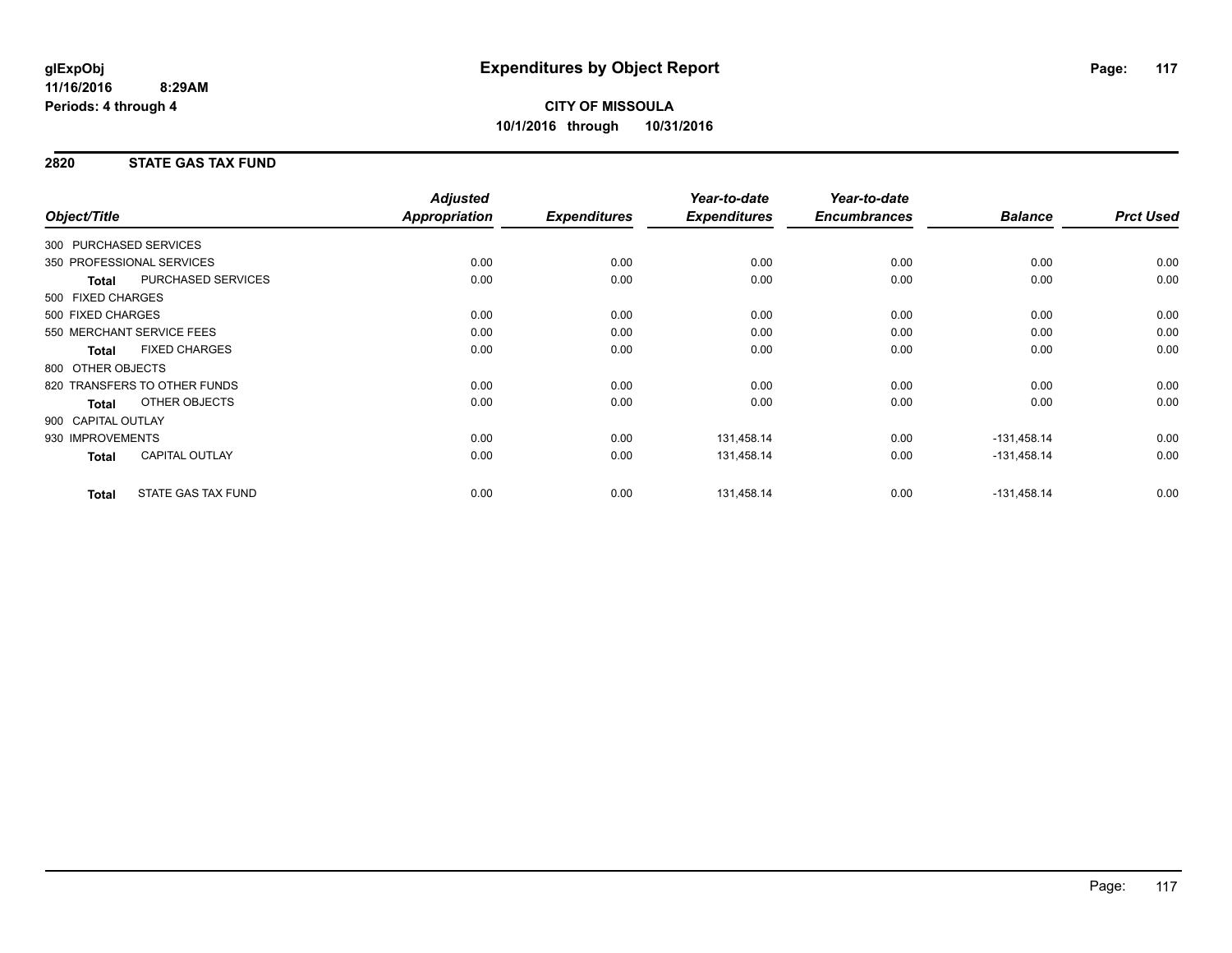# **2917 CRIME VICTIM SURCHARGE**

**390 NON-DEPARTMENTAL**

**11/16/2016**

**Periods: 4 through 4**

| Object/Title                         | <b>Adjusted</b><br>Appropriation | <b>Expenditures</b> | Year-to-date<br><b>Expenditures</b> | Year-to-date<br><b>Encumbrances</b> | <b>Balance</b> | <b>Prct Used</b> |
|--------------------------------------|----------------------------------|---------------------|-------------------------------------|-------------------------------------|----------------|------------------|
| 500 FIXED CHARGES                    |                                  |                     |                                     |                                     |                |                  |
| 550 MERCHANT SERVICE FEES            | 0.00                             | 0.00                | 0.00                                | 0.00                                | 0.00           | 0.00             |
| <b>FIXED CHARGES</b><br><b>Total</b> | 0.00                             | 0.00                | 0.00                                | 0.00                                | 0.00           | 0.00             |
| NON-DEPARTMENTAL<br><b>Total</b>     | 0.00                             | 0.00                | 0.00                                | 0.00                                | 0.00           | 0.00             |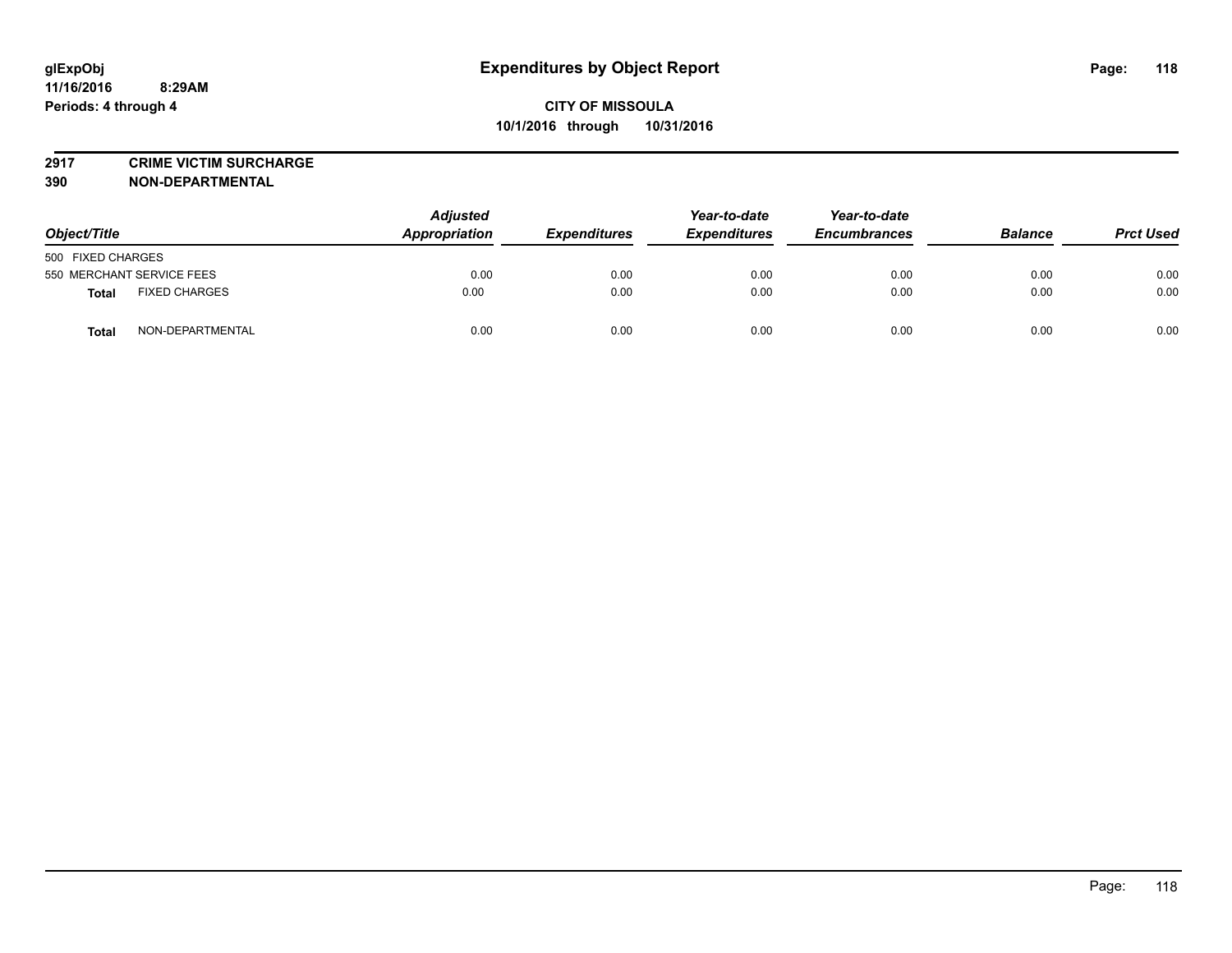#### **2917 CRIME VICTIM SURCHARGE**

| Object/Title                           | <b>Adjusted</b><br>Appropriation | <b>Expenditures</b> | Year-to-date<br><b>Expenditures</b> | Year-to-date<br><b>Encumbrances</b> | <b>Balance</b> | <b>Prct Used</b> |
|----------------------------------------|----------------------------------|---------------------|-------------------------------------|-------------------------------------|----------------|------------------|
| 500 FIXED CHARGES                      |                                  |                     |                                     |                                     |                |                  |
| 550 MERCHANT SERVICE FEES              | 0.00                             | 0.00                | 0.00                                | 0.00                                | 0.00           | 0.00             |
| <b>FIXED CHARGES</b><br><b>Total</b>   | 0.00                             | 0.00                | 0.00                                | 0.00                                | 0.00           | 0.00             |
| <b>CRIME VICTIM SURCHARGE</b><br>Total | 0.00                             | 0.00                | 0.00                                | 0.00                                | 0.00           | 0.00             |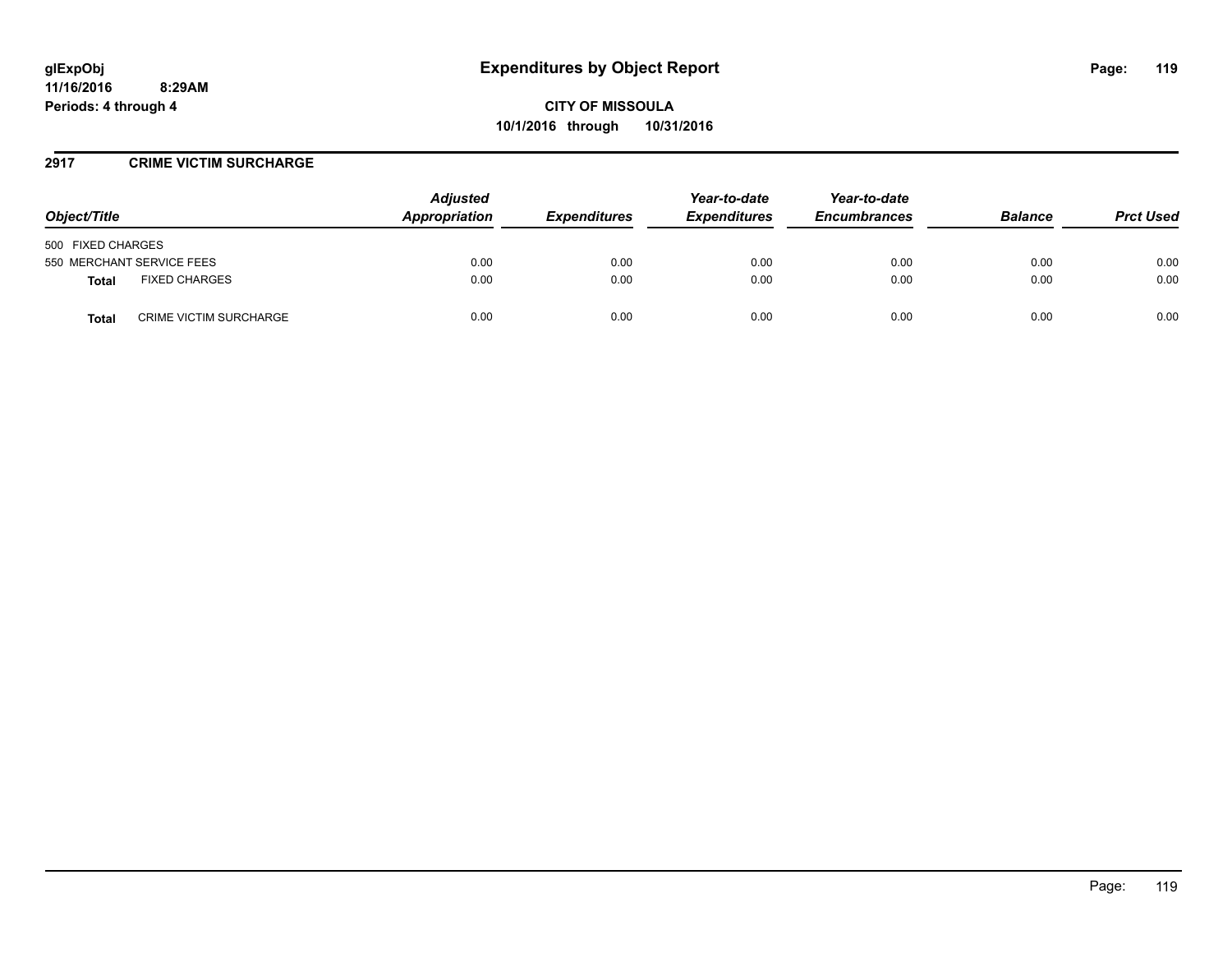#### **2918 LAW ENFORCEMENT BLOCK GRANT FUND**

**290 POLICE**

|                                                   | <b>Adjusted</b>      |                     | Year-to-date        | Year-to-date        |                |                  |
|---------------------------------------------------|----------------------|---------------------|---------------------|---------------------|----------------|------------------|
| Object/Title                                      | <b>Appropriation</b> | <b>Expenditures</b> | <b>Expenditures</b> | <b>Encumbrances</b> | <b>Balance</b> | <b>Prct Used</b> |
| 100 PERSONAL SERVICES                             |                      |                     |                     |                     |                |                  |
| 110 SALARIES AND WAGES                            | 0.00                 | 0.00                | 0.00                | 0.00                | 0.00           | 0.00             |
| 115 SALARIES/HEALTH INSURANCE BENEFIT             | 0.00                 | 0.00                | 0.00                | 0.00                | 0.00           | 0.00             |
| 120 OVERTIME/TERMINATION                          | 0.00                 | 0.00                | 0.00                | 0.00                | 0.00           | 0.00             |
| 140 EMPLOYER CONTRIBUTIONS                        | 0.00                 | 0.00                | 0.00                | 0.00                | 0.00           | 0.00             |
| 141 STATE RETIREMENT CONTRIBUTIONS                | 0.00                 | 0.00                | 0.00                | 0.00                | 0.00           | 0.00             |
| PERSONAL SERVICES<br><b>Total</b>                 | 0.00                 | 0.00                | 0.00                | 0.00                | 0.00           | 0.00             |
| 200 SUPPLIES                                      |                      |                     |                     |                     |                |                  |
| 210 OFFICE SUPPLIES                               | 0.00                 | 0.00                | 0.00                | 0.00                | 0.00           | 0.00             |
| 220 OPERATING SUPPLIES                            | 0.00                 | 0.00                | 0.00                | 0.00                | 0.00           | 0.00             |
| <b>SUPPLIES</b><br>Total                          | 0.00                 | 0.00                | 0.00                | 0.00                | 0.00           | 0.00             |
| 300 PURCHASED SERVICES                            |                      |                     |                     |                     |                |                  |
| 320 PRINTING & DUPLICATING                        | 0.00                 | 0.00                | 0.00                | 0.00                | 0.00           | 0.00             |
| 344 TELEPHONE SERVICE                             | 0.00                 | 0.00                | 0.00                | 0.00                | 0.00           | 0.00             |
| 350 PROFESSIONAL SERVICES                         | 0.00                 | 0.00                | 0.00                | 0.00                | 0.00           | 0.00             |
| 370 TRAVEL                                        | 0.00                 | 0.00                | 0.00                | 0.00                | 0.00           | 0.00             |
| 380 TRAINING                                      | 0.00                 | 0.00                | 0.00                | 0.00                | 0.00           | 0.00             |
| PURCHASED SERVICES<br><b>Total</b>                | 0.00                 | 0.00                | 0.00                | 0.00                | 0.00           | 0.00             |
| 500 FIXED CHARGES                                 |                      |                     |                     |                     |                |                  |
| 550 MERCHANT SERVICE FEES                         | 0.00                 | 0.00                | 0.00                | 0.00                | 0.00           | 0.00             |
| <b>FIXED CHARGES</b><br><b>Total</b>              | 0.00                 | 0.00                | 0.00                | 0.00                | 0.00           | 0.00             |
| 700 GRANTS & CONTRIBUTIONS                        |                      |                     |                     |                     |                |                  |
| 700 GRANTS & CONTRIBUTIONS                        | 0.00                 | 0.00                | 0.00                | 0.00                | 0.00           | 0.00             |
| <b>GRANTS &amp; CONTRIBUTIONS</b><br><b>Total</b> | 0.00                 | 0.00                | 0.00                | 0.00                | 0.00           | 0.00             |
| 900 CAPITAL OUTLAY                                |                      |                     |                     |                     |                |                  |
| 940 MACHINERY & EQUIPMENT                         | 0.00                 | 0.00                | 0.00                | 0.00                | 0.00           | 0.00             |
| CAPITAL OUTLAY<br><b>Total</b>                    | 0.00                 | 0.00                | 0.00                | 0.00                | 0.00           | 0.00             |
| <b>POLICE</b><br><b>Total</b>                     | 0.00                 | 0.00                | 0.00                | 0.00                | 0.00           | 0.00             |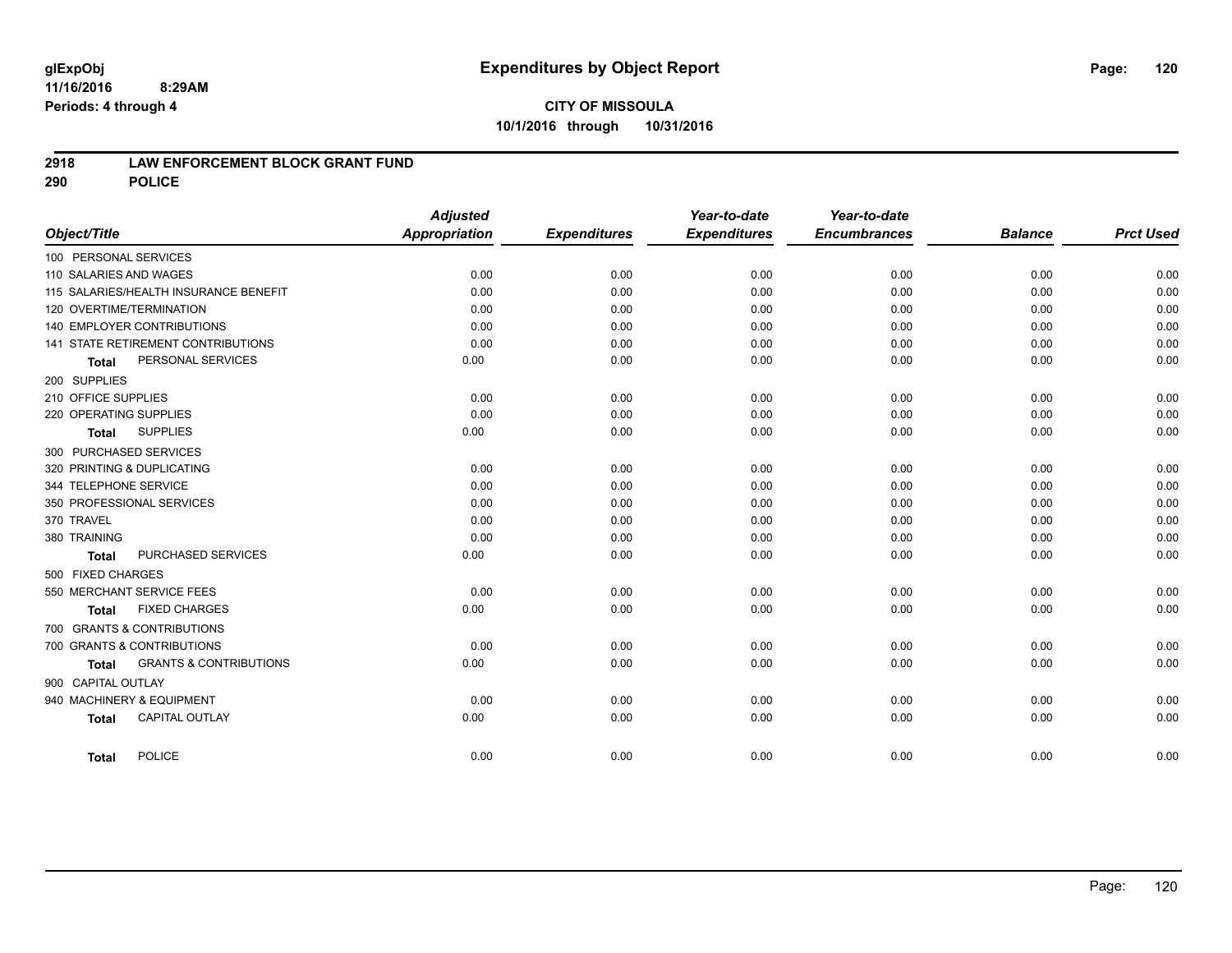#### **2918 LAW ENFORCEMENT BLOCK GRANT FUND**

**390 NON-DEPARTMENTAL**

|                           |                      | <b>Adjusted</b>      |                     | Year-to-date        | Year-to-date<br><b>Encumbrances</b> | <b>Balance</b> | <b>Prct Used</b> |
|---------------------------|----------------------|----------------------|---------------------|---------------------|-------------------------------------|----------------|------------------|
| Object/Title              |                      | <b>Appropriation</b> | <b>Expenditures</b> | <b>Expenditures</b> |                                     |                |                  |
| 300 PURCHASED SERVICES    |                      |                      |                     |                     |                                     |                |                  |
| 350 PROFESSIONAL SERVICES |                      | 0.00                 | 0.00                | 0.00                | 0.00                                | 0.00           | 0.00             |
| Total                     | PURCHASED SERVICES   | 0.00                 | 0.00                | 0.00                | 0.00                                | 0.00           | 0.00             |
| 500 FIXED CHARGES         |                      |                      |                     |                     |                                     |                |                  |
| 500 FIXED CHARGES         |                      | 0.00                 | 0.00                | 0.00                | 0.00                                | 0.00           | 0.00             |
| 550 MERCHANT SERVICE FEES |                      | 0.00                 | 0.00                | 0.00                | 0.00                                | 0.00           | 0.00             |
| <b>Total</b>              | <b>FIXED CHARGES</b> | 0.00                 | 0.00                | 0.00                | 0.00                                | 0.00           | 0.00             |
| <b>Total</b>              | NON-DEPARTMENTAL     | 0.00                 | 0.00                | 0.00                | 0.00                                | 0.00           | 0.00             |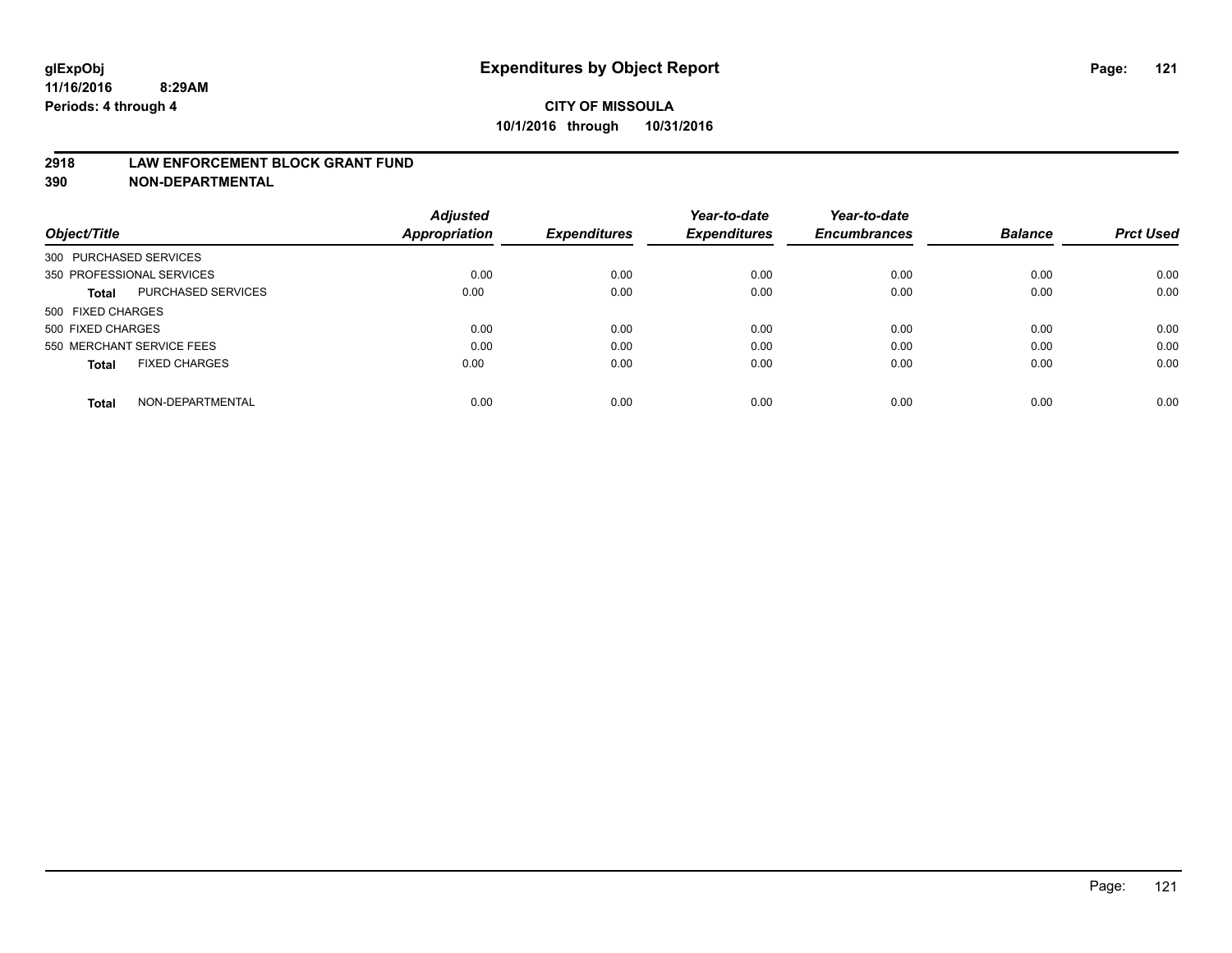# **2918 LAW ENFORCEMENT BLOCK GRANT FUND**

| Object/Title           |                                       | <b>Adjusted</b><br>Appropriation | <b>Expenditures</b> | Year-to-date<br><b>Expenditures</b> | Year-to-date<br><b>Encumbrances</b> | <b>Balance</b> | <b>Prct Used</b> |
|------------------------|---------------------------------------|----------------------------------|---------------------|-------------------------------------|-------------------------------------|----------------|------------------|
| 100 PERSONAL SERVICES  |                                       |                                  |                     |                                     |                                     |                |                  |
| 110 SALARIES AND WAGES |                                       | 0.00                             | 0.00                | 0.00                                | 0.00                                | 0.00           | 0.00             |
|                        | 115 SALARIES/HEALTH INSURANCE BENEFIT | 0.00                             | 0.00                | 0.00                                | 0.00                                | 0.00           | 0.00             |
|                        | 120 OVERTIME/TERMINATION              | 0.00                             | 0.00                | 0.00                                | 0.00                                | 0.00           | 0.00             |
|                        | 140 EMPLOYER CONTRIBUTIONS            | 0.00                             | 0.00                | 0.00                                | 0.00                                | 0.00           | 0.00             |
|                        | 141 STATE RETIREMENT CONTRIBUTIONS    | 0.00                             | 0.00                | 0.00                                | 0.00                                | 0.00           | 0.00             |
| <b>Total</b>           | PERSONAL SERVICES                     | 0.00                             | 0.00                | 0.00                                | 0.00                                | 0.00           | 0.00             |
| 200 SUPPLIES           |                                       |                                  |                     |                                     |                                     |                |                  |
| 210 OFFICE SUPPLIES    |                                       | 0.00                             | 0.00                | 0.00                                | 0.00                                | 0.00           | 0.00             |
| 220 OPERATING SUPPLIES |                                       | 0.00                             | 0.00                | 0.00                                | 0.00                                | 0.00           | 0.00             |
| <b>Total</b>           | <b>SUPPLIES</b>                       | 0.00                             | 0.00                | 0.00                                | 0.00                                | 0.00           | 0.00             |
| 300 PURCHASED SERVICES |                                       |                                  |                     |                                     |                                     |                |                  |
|                        | 320 PRINTING & DUPLICATING            | 0.00                             | 0.00                | 0.00                                | 0.00                                | 0.00           | 0.00             |
| 344 TELEPHONE SERVICE  |                                       | 0.00                             | 0.00                | 0.00                                | 0.00                                | 0.00           | 0.00             |
|                        | 350 PROFESSIONAL SERVICES             | 0.00                             | 0.00                | 0.00                                | 0.00                                | 0.00           | 0.00             |
| 370 TRAVEL             |                                       | 0.00                             | 0.00                | 0.00                                | 0.00                                | 0.00           | 0.00             |
| 380 TRAINING           |                                       | 0.00                             | 0.00                | 0.00                                | 0.00                                | 0.00           | 0.00             |
| <b>Total</b>           | PURCHASED SERVICES                    | 0.00                             | 0.00                | 0.00                                | 0.00                                | 0.00           | 0.00             |
| 500 FIXED CHARGES      |                                       |                                  |                     |                                     |                                     |                |                  |
| 500 FIXED CHARGES      |                                       | 0.00                             | 0.00                | 0.00                                | 0.00                                | 0.00           | 0.00             |
|                        | 550 MERCHANT SERVICE FEES             | 0.00                             | 0.00                | 0.00                                | 0.00                                | 0.00           | 0.00             |
| <b>Total</b>           | <b>FIXED CHARGES</b>                  | 0.00                             | 0.00                | 0.00                                | 0.00                                | 0.00           | 0.00             |
|                        | 700 GRANTS & CONTRIBUTIONS            |                                  |                     |                                     |                                     |                |                  |
|                        | 700 GRANTS & CONTRIBUTIONS            | 0.00                             | 0.00                | 0.00                                | 0.00                                | 0.00           | 0.00             |
| <b>Total</b>           | <b>GRANTS &amp; CONTRIBUTIONS</b>     | 0.00                             | 0.00                | 0.00                                | 0.00                                | 0.00           | 0.00             |
| 900 CAPITAL OUTLAY     |                                       |                                  |                     |                                     |                                     |                |                  |
|                        | 940 MACHINERY & EQUIPMENT             | 0.00                             | 0.00                | 0.00                                | 0.00                                | 0.00           | 0.00             |
| <b>Total</b>           | <b>CAPITAL OUTLAY</b>                 | 0.00                             | 0.00                | 0.00                                | 0.00                                | 0.00           | 0.00             |
| <b>Total</b>           | LAW ENFORCEMENT BLOCK GRANT FUN       | 0.00                             | 0.00                | 0.00                                | 0.00                                | 0.00           | 0.00             |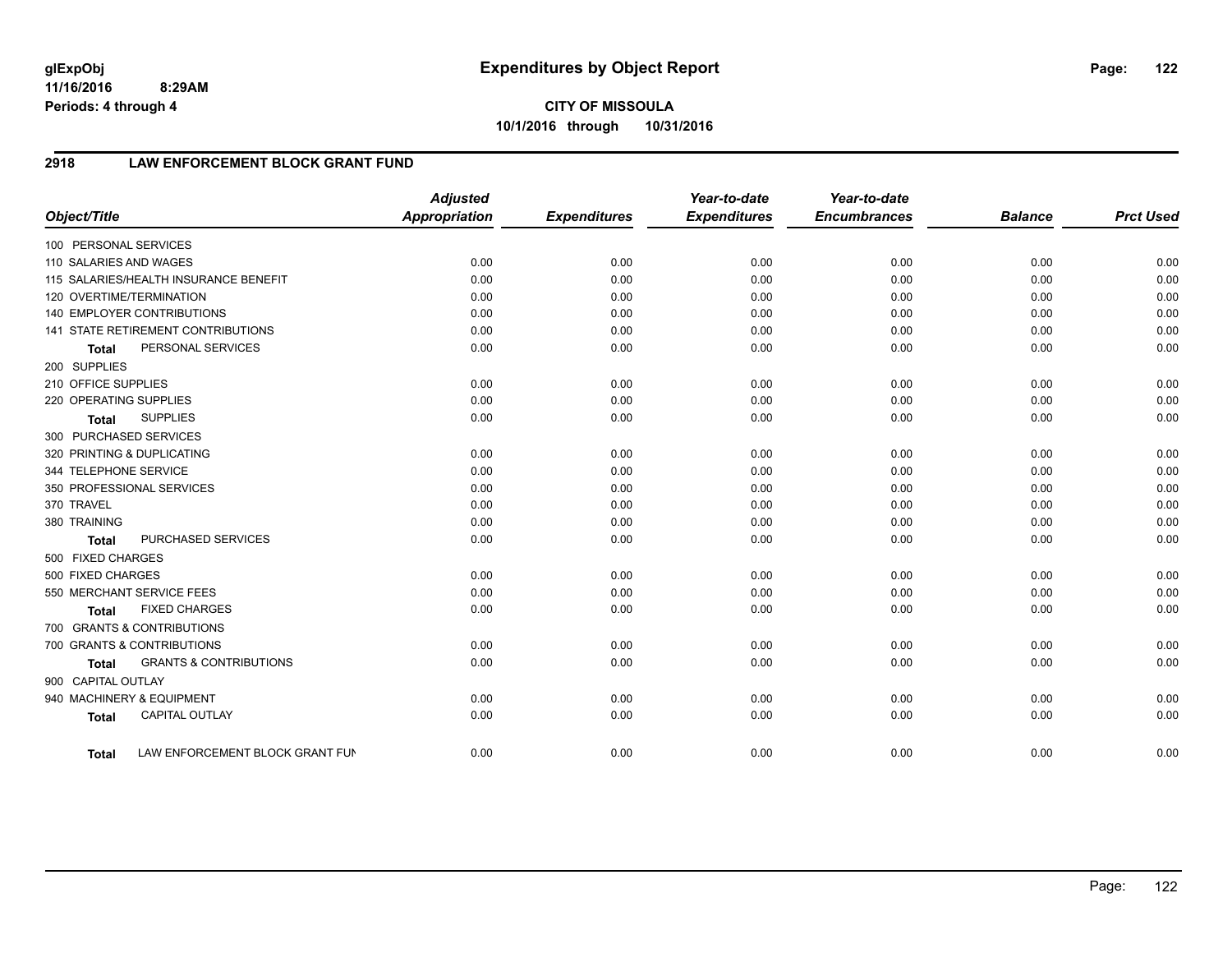#### **2919 HIDTA FUND**

**290 POLICE**

|                                            | <b>Adjusted</b>      |                     | Year-to-date        | Year-to-date        |                |                  |
|--------------------------------------------|----------------------|---------------------|---------------------|---------------------|----------------|------------------|
| Object/Title                               | <b>Appropriation</b> | <b>Expenditures</b> | <b>Expenditures</b> | <b>Encumbrances</b> | <b>Balance</b> | <b>Prct Used</b> |
| 100 PERSONAL SERVICES                      |                      |                     |                     |                     |                |                  |
| 120 OVERTIME/TERMINATION                   | 0.00                 | 0.00                | 0.00                | 0.00                | 0.00           | 0.00             |
| <b>140 EMPLOYER CONTRIBUTIONS</b>          | 0.00                 | 0.00                | 0.00                | 0.00                | 0.00           | 0.00             |
| 141 STATE RETIREMENT CONTRIBUTIONS         | 0.00                 | 0.00                | 0.00                | 0.00                | 0.00           | 0.00             |
| PERSONAL SERVICES<br><b>Total</b>          | 0.00                 | 0.00                | 0.00                | 0.00                | 0.00           | 0.00             |
| 200 SUPPLIES                               |                      |                     |                     |                     |                |                  |
| 210 OFFICE SUPPLIES                        | 0.00                 | 0.00                | 0.00                | 0.00                | 0.00           | 0.00             |
| 220 OPERATING SUPPLIES                     | 0.00                 | 55.98               | 116.39              | 0.00                | $-116.39$      | 0.00             |
| <b>SUPPLIES</b><br>Total                   | 0.00                 | 55.98               | 116.39              | 0.00                | $-116.39$      | 0.00             |
| 300 PURCHASED SERVICES                     |                      |                     |                     |                     |                |                  |
| 341 ELECTRICITY & NATURAL GAS              | 0.00                 | 0.00                | 0.00                | 0.00                | 0.00           | 0.00             |
| 344 TELEPHONE SERVICE                      | 0.00                 | 0.00                | 0.00                | 0.00                | 0.00           | 0.00             |
| 350 PROFESSIONAL SERVICES                  | 0.00                 | 241.00              | 683.50              | 0.00                | $-683.50$      | 0.00             |
| 360 REPAIR & MAINTENANCE                   | 0.00                 | 0.00                | 0.00                | 0.00                | 0.00           | 0.00             |
| 370 TRAVEL                                 | 0.00                 | 0.00                | 0.00                | 0.00                | 0.00           | 0.00             |
| 380 TRAINING                               | 0.00                 | 0.00                | 0.00                | 0.00                | 0.00           | 0.00             |
| 390 OTHER PURCHASED SERVICES               | 0.00                 | 0.00                | 0.00                | 0.00                | 0.00           | 0.00             |
| PURCHASED SERVICES<br><b>Total</b>         | 0.00                 | 241.00              | 683.50              | 0.00                | $-683.50$      | 0.00             |
| 500 FIXED CHARGES                          |                      |                     |                     |                     |                |                  |
| 500 FIXED CHARGES                          | 0.00                 | 0.00                | 6,879.48            | 0.00                | $-6,879.48$    | 0.00             |
| 550 MERCHANT SERVICE FEES                  | 0.00                 | 0.00                | 0.00                | 0.00                | 0.00           | 0.00             |
| <b>FIXED CHARGES</b><br><b>Total</b>       | 0.00                 | 0.00                | 6,879.48            | 0.00                | $-6,879.48$    | 0.00             |
| 700 GRANTS & CONTRIBUTIONS                 |                      |                     |                     |                     |                |                  |
| 700 GRANTS & CONTRIBUTIONS                 | 0.00                 | 174.27              | 15,658.49           | 0.00                | $-15,658.49$   | 0.00             |
| <b>GRANTS &amp; CONTRIBUTIONS</b><br>Total | 0.00                 | 174.27              | 15,658.49           | 0.00                | $-15,658.49$   | 0.00             |
| 900 CAPITAL OUTLAY                         |                      |                     |                     |                     |                |                  |
| 920 BUILDINGS                              | 0.00                 | 0.00                | 0.00                | 0.00                | 0.00           | 0.00             |
| 940 MACHINERY & EQUIPMENT                  | 0.00                 | 0.00                | 0.00                | 0.00                | 0.00           | 0.00             |
| <b>CAPITAL OUTLAY</b><br><b>Total</b>      | 0.00                 | 0.00                | 0.00                | 0.00                | 0.00           | 0.00             |
| <b>POLICE</b><br><b>Total</b>              | 0.00                 | 471.25              | 23,337.86           | 0.00                | $-23,337.86$   | 0.00             |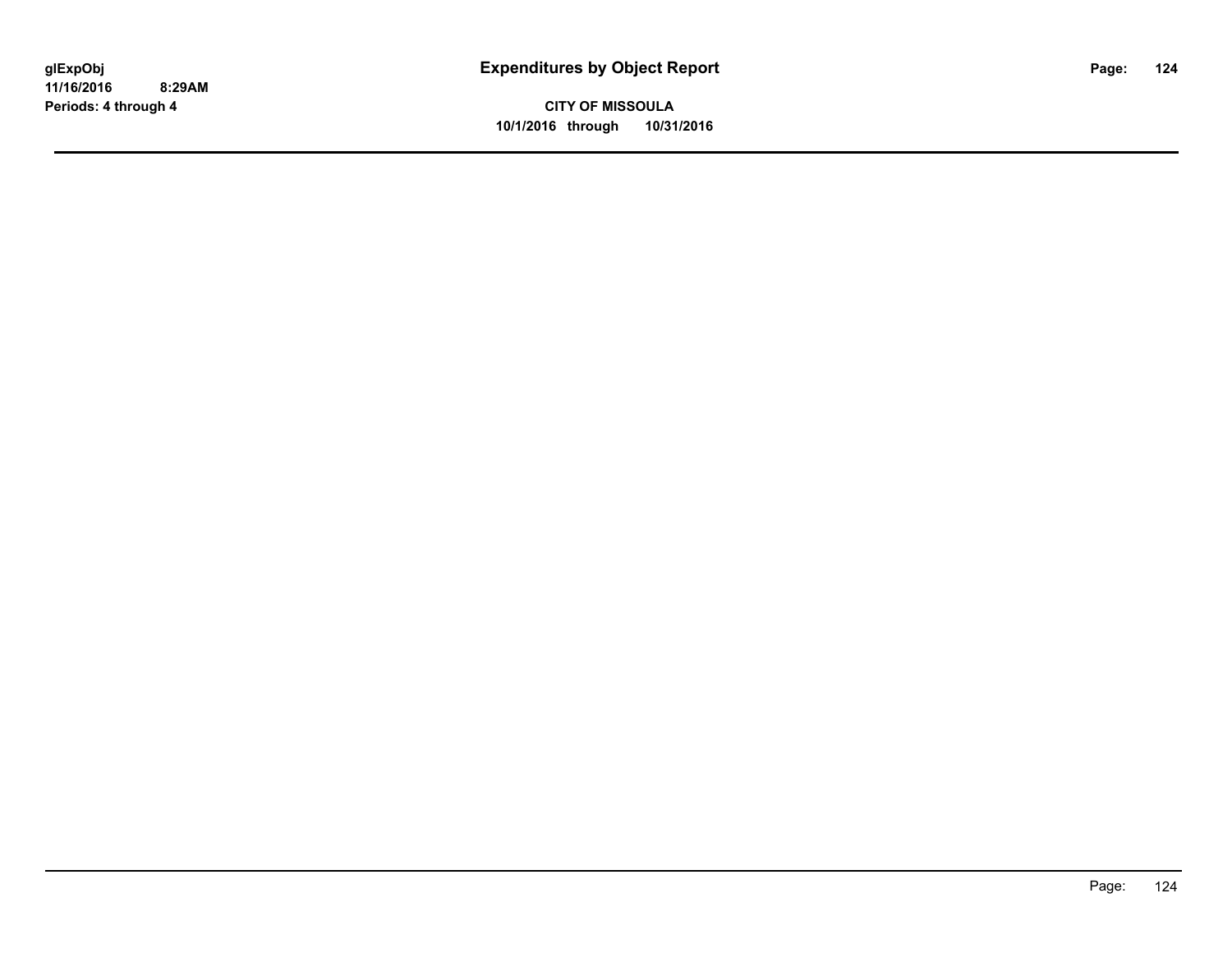**2919 HIDTA FUND**

|                                                   | <b>Adjusted</b>      |                     | Year-to-date        | Year-to-date        |                |                  |
|---------------------------------------------------|----------------------|---------------------|---------------------|---------------------|----------------|------------------|
| Object/Title                                      | <b>Appropriation</b> | <b>Expenditures</b> | <b>Expenditures</b> | <b>Encumbrances</b> | <b>Balance</b> | <b>Prct Used</b> |
| 100 PERSONAL SERVICES                             |                      |                     |                     |                     |                |                  |
| 120 OVERTIME/TERMINATION                          | 0.00                 | 0.00                | 0.00                | 0.00                | 0.00           | 0.00             |
| 140 EMPLOYER CONTRIBUTIONS                        | 0.00                 | 0.00                | 0.00                | 0.00                | 0.00           | 0.00             |
| 141 STATE RETIREMENT CONTRIBUTIONS                | 0.00                 | 0.00                | 0.00                | 0.00                | 0.00           | 0.00             |
| PERSONAL SERVICES<br><b>Total</b>                 | 0.00                 | 0.00                | 0.00                | 0.00                | 0.00           | 0.00             |
| 200 SUPPLIES                                      |                      |                     |                     |                     |                |                  |
| 210 OFFICE SUPPLIES                               | 0.00                 | 0.00                | 0.00                | 0.00                | 0.00           | 0.00             |
| 220 OPERATING SUPPLIES                            | 0.00                 | 55.98               | 116.39              | 0.00                | $-116.39$      | 0.00             |
| <b>SUPPLIES</b><br><b>Total</b>                   | 0.00                 | 55.98               | 116.39              | 0.00                | $-116.39$      | 0.00             |
| 300 PURCHASED SERVICES                            |                      |                     |                     |                     |                |                  |
| 341 ELECTRICITY & NATURAL GAS                     | 0.00                 | 0.00                | 0.00                | 0.00                | 0.00           | 0.00             |
| 344 TELEPHONE SERVICE                             | 0.00                 | 0.00                | 0.00                | 0.00                | 0.00           | 0.00             |
| 350 PROFESSIONAL SERVICES                         | 0.00                 | 241.00              | 683.50              | 0.00                | $-683.50$      | 0.00             |
| 360 REPAIR & MAINTENANCE                          | 0.00                 | 0.00                | 0.00                | 0.00                | 0.00           | 0.00             |
| 370 TRAVEL                                        | 0.00                 | 0.00                | 0.00                | 0.00                | 0.00           | 0.00             |
| 380 TRAINING                                      | 0.00                 | 0.00                | 0.00                | 0.00                | 0.00           | 0.00             |
| 390 OTHER PURCHASED SERVICES                      | 0.00                 | 0.00                | 0.00                | 0.00                | 0.00           | 0.00             |
| PURCHASED SERVICES<br><b>Total</b>                | 0.00                 | 241.00              | 683.50              | 0.00                | $-683.50$      | 0.00             |
| 500 FIXED CHARGES                                 |                      |                     |                     |                     |                |                  |
| 500 FIXED CHARGES                                 | 0.00                 | 0.00                | 6,879.48            | 0.00                | $-6,879.48$    | 0.00             |
| 550 MERCHANT SERVICE FEES                         | 0.00                 | 0.00                | 0.00                | 0.00                | 0.00           | 0.00             |
| <b>FIXED CHARGES</b><br><b>Total</b>              | 0.00                 | 0.00                | 6,879.48            | 0.00                | $-6,879.48$    | 0.00             |
| 700 GRANTS & CONTRIBUTIONS                        |                      |                     |                     |                     |                |                  |
| 700 GRANTS & CONTRIBUTIONS                        | 0.00                 | 174.27              | 15,658.49           | 0.00                | $-15,658.49$   | 0.00             |
| <b>GRANTS &amp; CONTRIBUTIONS</b><br><b>Total</b> | 0.00                 | 174.27              | 15,658.49           | 0.00                | $-15,658.49$   | 0.00             |
| 900 CAPITAL OUTLAY                                |                      |                     |                     |                     |                |                  |
| 920 BUILDINGS                                     | 0.00                 | 0.00                | 0.00                | 0.00                | 0.00           | 0.00             |
| 940 MACHINERY & EQUIPMENT                         | 0.00                 | 0.00                | 0.00                | 0.00                | 0.00           | 0.00             |
| <b>CAPITAL OUTLAY</b><br><b>Total</b>             | 0.00                 | 0.00                | 0.00                | 0.00                | 0.00           | 0.00             |
| <b>HIDTA FUND</b><br><b>Total</b>                 | 0.00                 | 471.25              | 23,337.86           | 0.00                | $-23,337.86$   | 0.00             |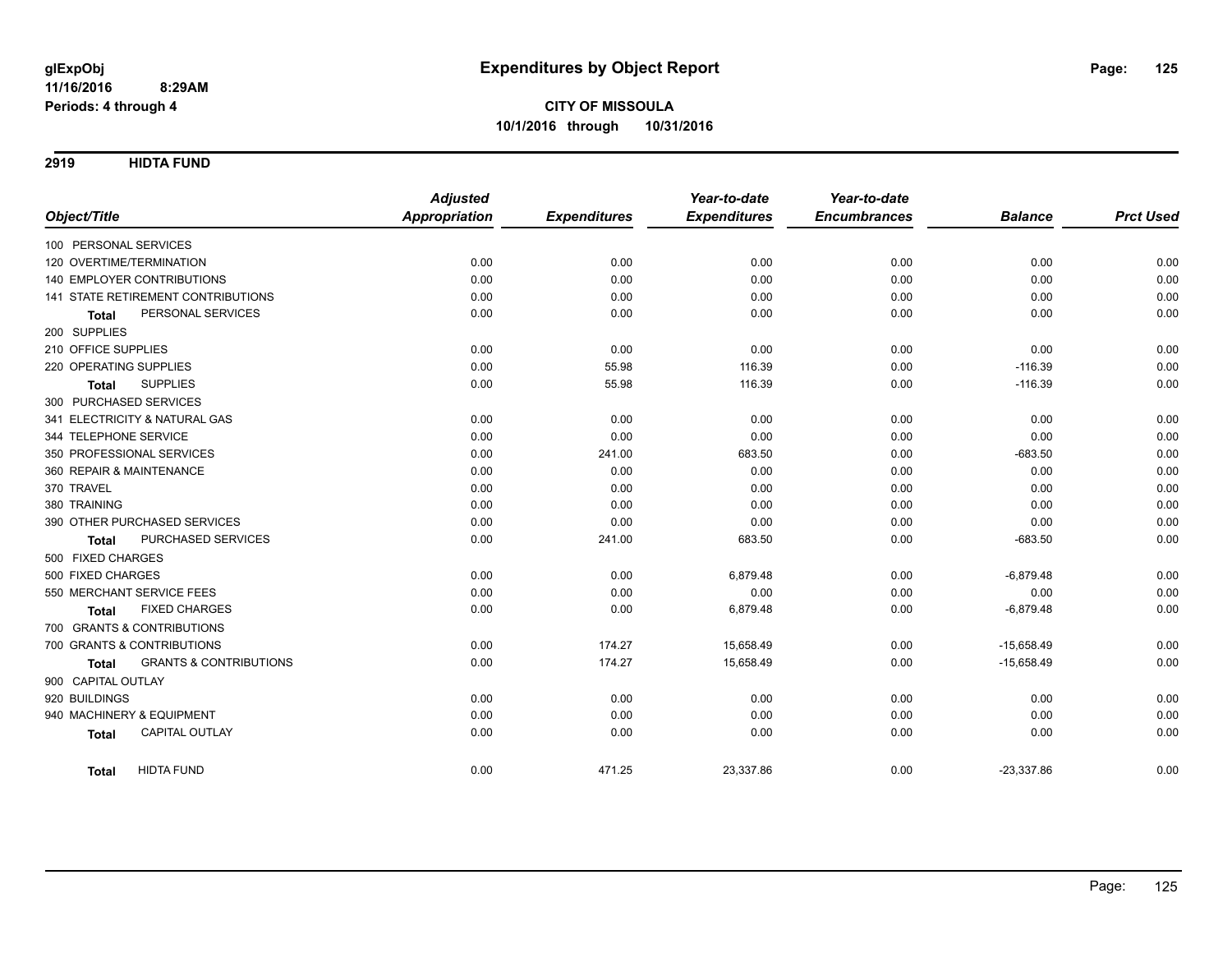#### **2939 CDBG PROGRAM INCOME ACCOUNT**

**400 ENTITLEMENT GRANTS**

| Object/Title                 | <b>Adjusted</b><br>Appropriation | <b>Expenditures</b> | Year-to-date<br><b>Expenditures</b> | Year-to-date<br><b>Encumbrances</b> | <b>Balance</b> | <b>Prct Used</b> |
|------------------------------|----------------------------------|---------------------|-------------------------------------|-------------------------------------|----------------|------------------|
| 300 PURCHASED SERVICES       |                                  |                     |                                     |                                     |                |                  |
| 350 PROFESSIONAL SERVICES    | 0.00                             | 0.00                | 0.00                                | 0.00                                | 0.00           | 0.00             |
| PURCHASED SERVICES           | 0.00                             | 0.00                | 0.00                                | 0.00                                | 0.00           | 0.00             |
| 500 FIXED CHARGES            |                                  |                     |                                     |                                     |                |                  |
| 550 MERCHANT SERVICE FEES    | 0.00                             | 0.00                | 0.00                                | 0.00                                | 0.00           | 0.00             |
| <b>FIXED CHARGES</b>         | 0.00                             | 0.00                | 0.00                                | 0.00                                | 0.00           | 0.00             |
| 800 OTHER OBJECTS            |                                  |                     |                                     |                                     |                |                  |
| 820 TRANSFERS TO OTHER FUNDS | 0.00                             | 0.00                | 0.00                                | 0.00                                | 0.00           | 0.00             |
| OTHER OBJECTS                | 0.00                             | 0.00                | 0.00                                | 0.00                                | 0.00           | 0.00             |
| <b>ENTITLEMENT GRANTS</b>    | 0.00                             | 0.00                | 0.00                                | 0.00                                | 0.00           | 0.00             |
|                              |                                  |                     |                                     |                                     |                |                  |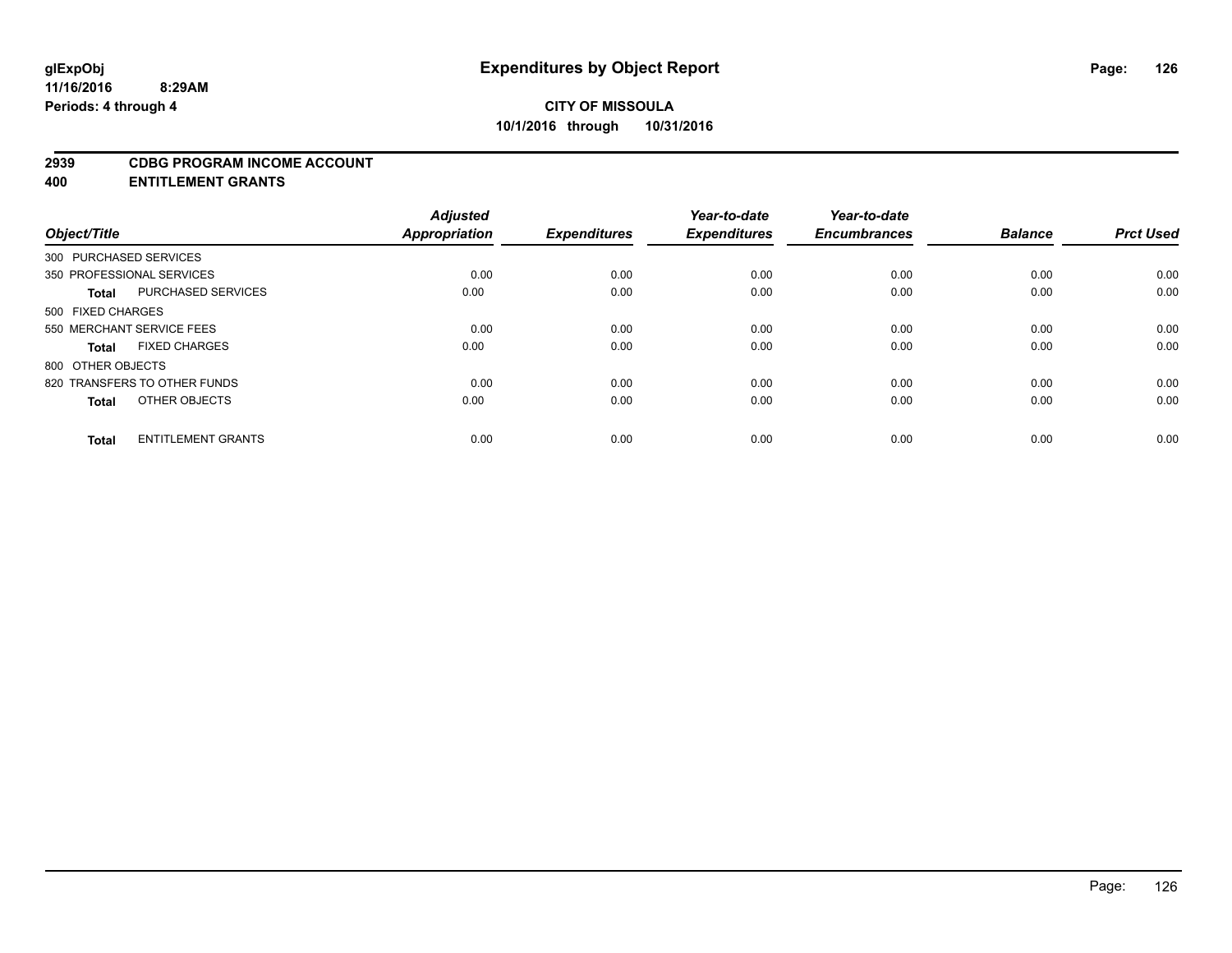#### **2939 CDBG PROGRAM INCOME ACCOUNT**

| Object/Title           |                              | <b>Adjusted</b><br><b>Appropriation</b> | <b>Expenditures</b> | Year-to-date<br><b>Expenditures</b> | Year-to-date<br><b>Encumbrances</b> | <b>Balance</b> | <b>Prct Used</b> |
|------------------------|------------------------------|-----------------------------------------|---------------------|-------------------------------------|-------------------------------------|----------------|------------------|
| 300 PURCHASED SERVICES |                              |                                         |                     |                                     |                                     |                |                  |
|                        | 350 PROFESSIONAL SERVICES    | 0.00                                    | 0.00                | 0.00                                | 0.00                                | 0.00           | 0.00             |
| <b>Total</b>           | <b>PURCHASED SERVICES</b>    | 0.00                                    | 0.00                | 0.00                                | 0.00                                | 0.00           | 0.00             |
| 500 FIXED CHARGES      |                              |                                         |                     |                                     |                                     |                |                  |
|                        | 550 MERCHANT SERVICE FEES    | 0.00                                    | 0.00                | 0.00                                | 0.00                                | 0.00           | 0.00             |
| <b>Total</b>           | <b>FIXED CHARGES</b>         | 0.00                                    | 0.00                | 0.00                                | 0.00                                | 0.00           | 0.00             |
| 800 OTHER OBJECTS      |                              |                                         |                     |                                     |                                     |                |                  |
|                        | 820 TRANSFERS TO OTHER FUNDS | 0.00                                    | 0.00                | 0.00                                | 0.00                                | 0.00           | 0.00             |
| <b>Total</b>           | OTHER OBJECTS                | 0.00                                    | 0.00                | 0.00                                | 0.00                                | 0.00           | 0.00             |
| <b>Total</b>           | CDBG PROGRAM INCOME ACCOUNT  | 0.00                                    | 0.00                | 0.00                                | 0.00                                | 0.00           | 0.00             |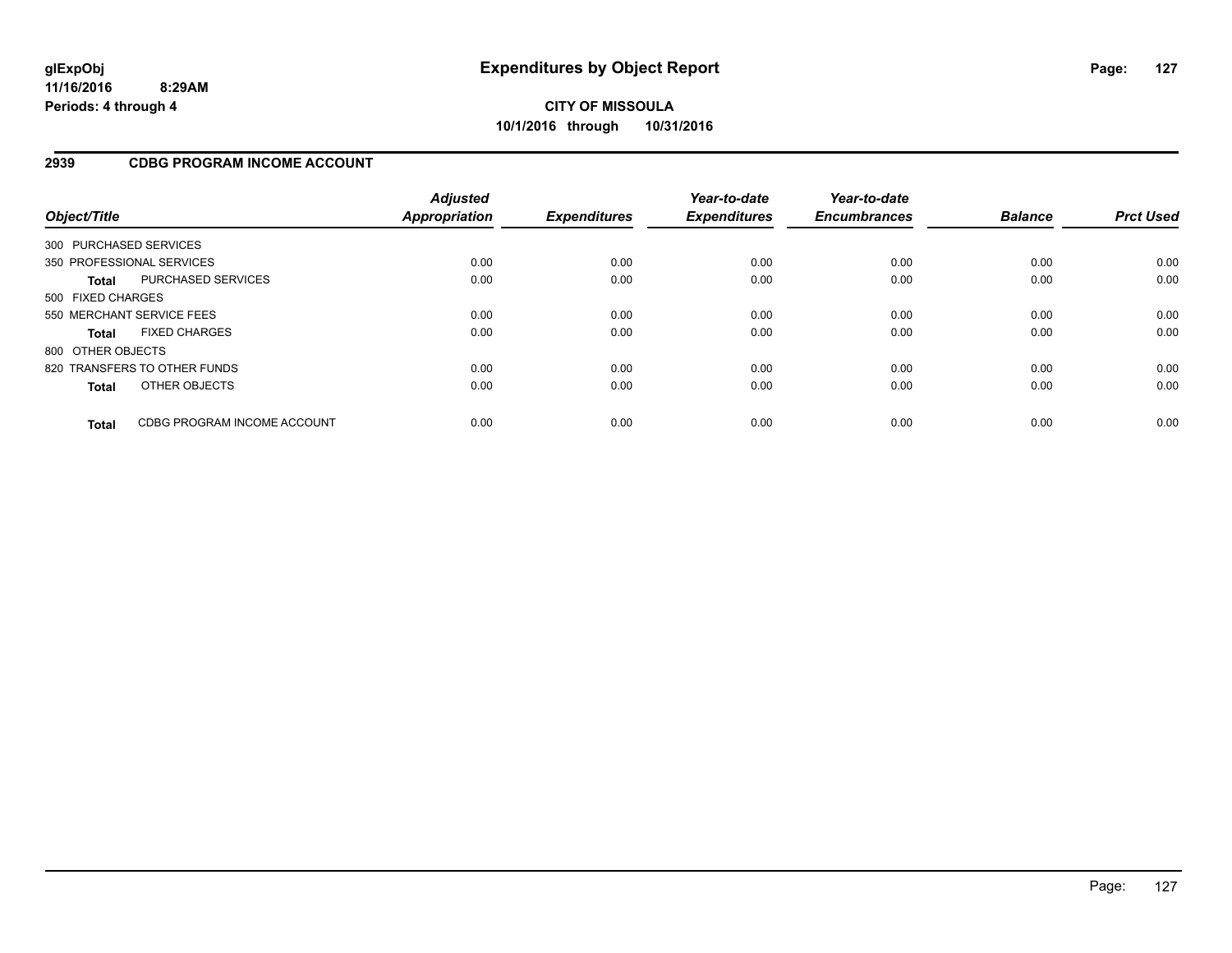# **2940 CDBG FUND**

**400 ENTITLEMENT GRANTS**

|                   |                                   | <b>Adjusted</b>      |                     | Year-to-date        | Year-to-date        |                |                  |
|-------------------|-----------------------------------|----------------------|---------------------|---------------------|---------------------|----------------|------------------|
| Object/Title      |                                   | <b>Appropriation</b> | <b>Expenditures</b> | <b>Expenditures</b> | <b>Encumbrances</b> | <b>Balance</b> | <b>Prct Used</b> |
|                   | 300 PURCHASED SERVICES            |                      |                     |                     |                     |                |                  |
|                   | 350 PROFESSIONAL SERVICES         | 0.00                 | 0.00                | 0.00                | 0.00                | 0.00           | 0.00             |
| <b>Total</b>      | PURCHASED SERVICES                | 0.00                 | 0.00                | 0.00                | 0.00                | 0.00           | 0.00             |
| 500 FIXED CHARGES |                                   |                      |                     |                     |                     |                |                  |
|                   | 550 MERCHANT SERVICE FEES         | 0.00                 | 0.00                | 0.00                | 0.00                | 0.00           | 0.00             |
| <b>Total</b>      | <b>FIXED CHARGES</b>              | 0.00                 | 0.00                | 0.00                | 0.00                | 0.00           | 0.00             |
|                   | 700 GRANTS & CONTRIBUTIONS        |                      |                     |                     |                     |                |                  |
|                   | 700 GRANTS & CONTRIBUTIONS        | 0.00                 | 22,121.64           | 27,600.33           | 0.00                | $-27.600.33$   | 0.00             |
| <b>Total</b>      | <b>GRANTS &amp; CONTRIBUTIONS</b> | 0.00                 | 22,121.64           | 27,600.33           | 0.00                | $-27,600.33$   | 0.00             |
| 800 OTHER OBJECTS |                                   |                      |                     |                     |                     |                |                  |
|                   | 820 TRANSFERS TO OTHER FUNDS      | 0.00                 | 0.00                | 90,303.40           | 0.00                | $-90,303.40$   | 0.00             |
| <b>Total</b>      | OTHER OBJECTS                     | 0.00                 | 0.00                | 90,303.40           | 0.00                | $-90,303.40$   | 0.00             |
| <b>Total</b>      | <b>ENTITLEMENT GRANTS</b>         | 0.00                 | 22,121.64           | 117,903.73          | 0.00                | $-117,903.73$  | 0.00             |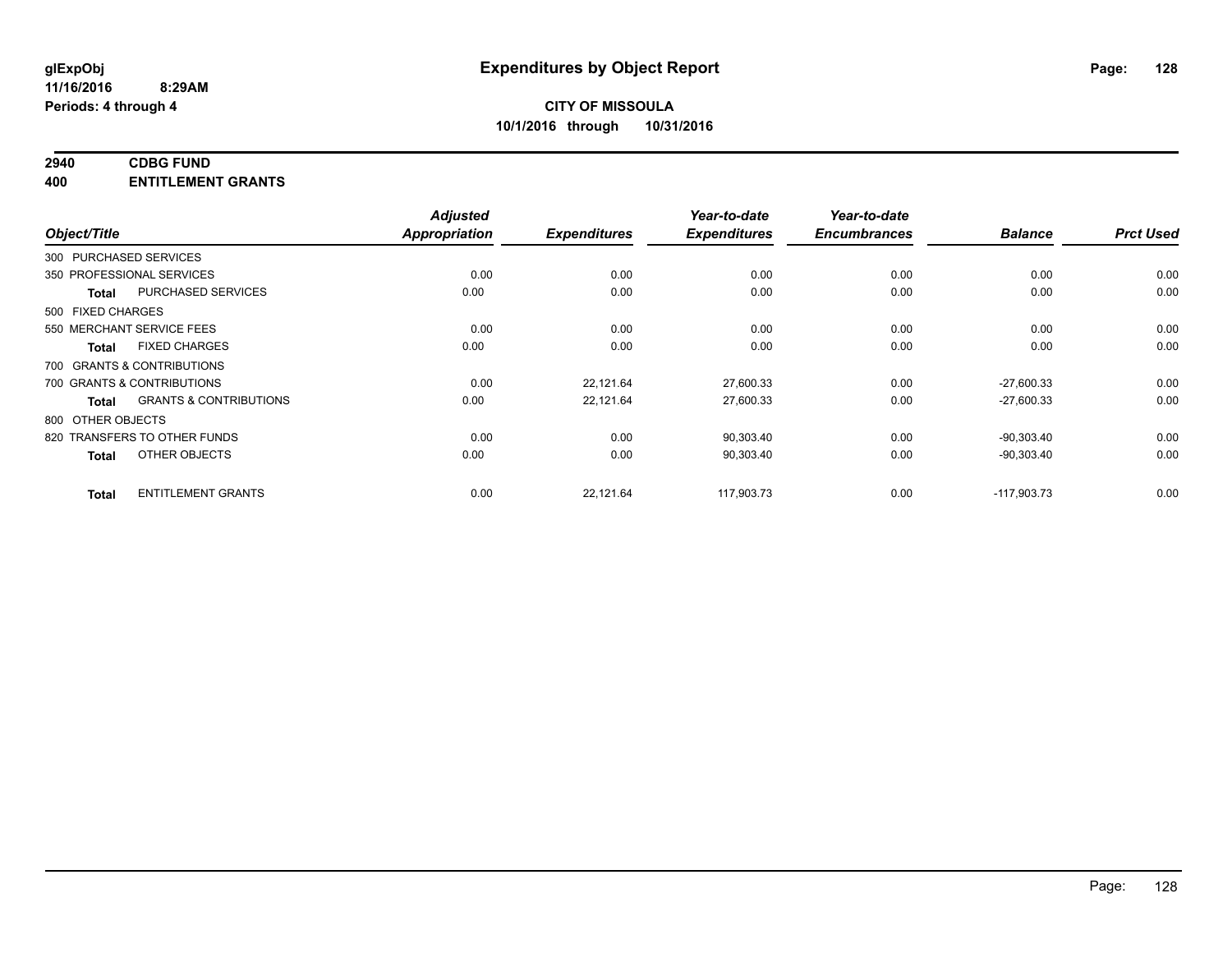**2940 CDBG FUND**

| Object/Title           |                                   | <b>Adjusted</b><br><b>Appropriation</b> | <b>Expenditures</b> | Year-to-date<br><b>Expenditures</b> | Year-to-date<br><b>Encumbrances</b> | <b>Balance</b> | <b>Prct Used</b> |
|------------------------|-----------------------------------|-----------------------------------------|---------------------|-------------------------------------|-------------------------------------|----------------|------------------|
| 300 PURCHASED SERVICES |                                   |                                         |                     |                                     |                                     |                |                  |
|                        | 350 PROFESSIONAL SERVICES         | 0.00                                    | 0.00                | 0.00                                | 0.00                                | 0.00           | 0.00             |
| <b>Total</b>           | PURCHASED SERVICES                | 0.00                                    | 0.00                | 0.00                                | 0.00                                | 0.00           | 0.00             |
| 500 FIXED CHARGES      |                                   |                                         |                     |                                     |                                     |                |                  |
|                        | 550 MERCHANT SERVICE FEES         | 0.00                                    | 0.00                | 0.00                                | 0.00                                | 0.00           | 0.00             |
| <b>Total</b>           | <b>FIXED CHARGES</b>              | 0.00                                    | 0.00                | 0.00                                | 0.00                                | 0.00           | 0.00             |
|                        | 700 GRANTS & CONTRIBUTIONS        |                                         |                     |                                     |                                     |                |                  |
|                        | 700 GRANTS & CONTRIBUTIONS        | 0.00                                    | 22,121.64           | 27,600.33                           | 0.00                                | $-27,600.33$   | 0.00             |
| Total                  | <b>GRANTS &amp; CONTRIBUTIONS</b> | 0.00                                    | 22,121.64           | 27,600.33                           | 0.00                                | $-27,600.33$   | 0.00             |
| 800 OTHER OBJECTS      |                                   |                                         |                     |                                     |                                     |                |                  |
|                        | 820 TRANSFERS TO OTHER FUNDS      | 0.00                                    | 0.00                | 90,303.40                           | 0.00                                | $-90,303.40$   | 0.00             |
| <b>Total</b>           | OTHER OBJECTS                     | 0.00                                    | 0.00                | 90,303.40                           | 0.00                                | $-90,303.40$   | 0.00             |
| <b>Total</b>           | <b>CDBG FUND</b>                  | 0.00                                    | 22,121.64           | 117.903.73                          | 0.00                                | $-117.903.73$  | 0.00             |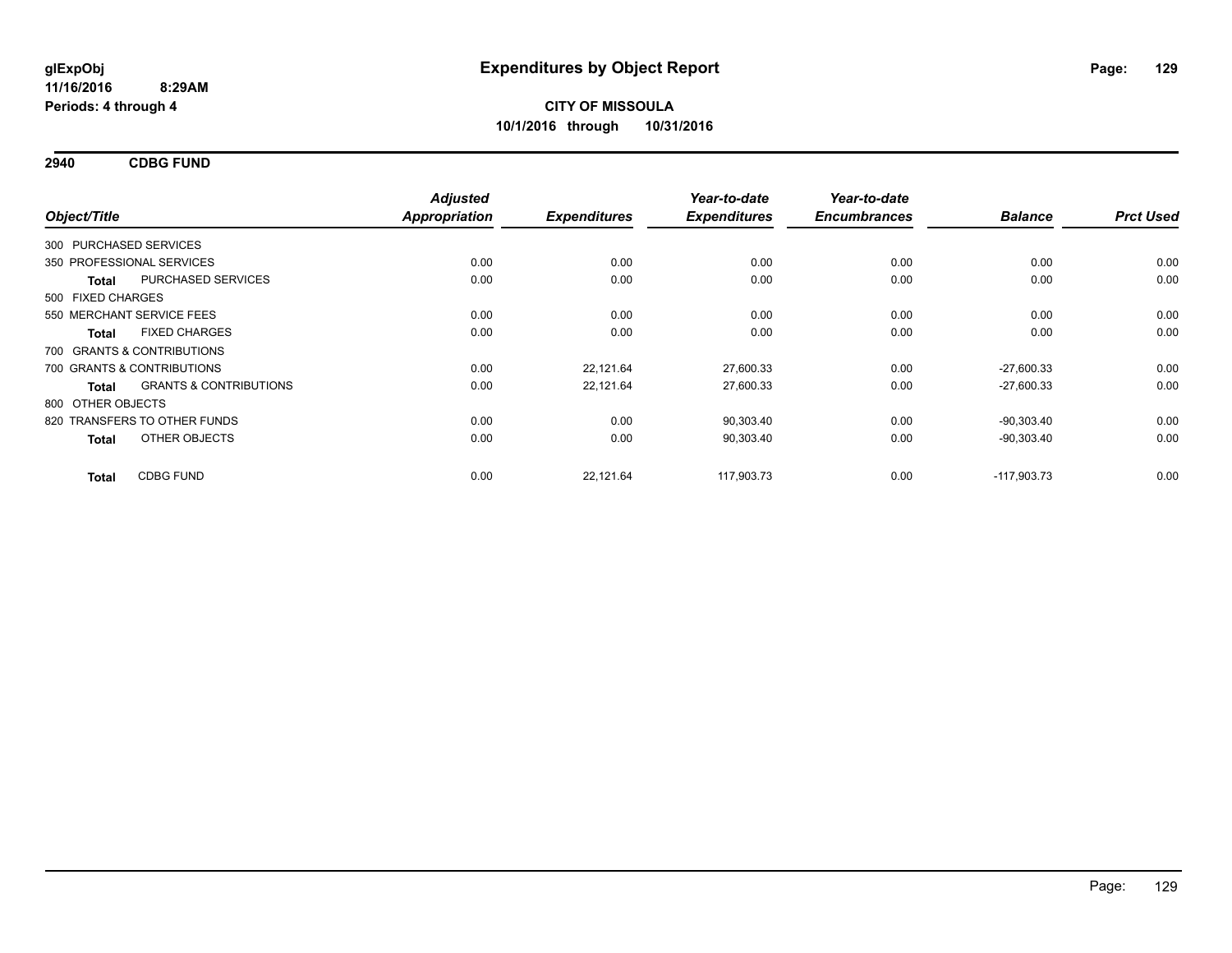#### **2941 HOME FUND**

**400 ENTITLEMENT GRANTS**

| Object/Title               |                                   | <b>Adjusted</b><br><b>Appropriation</b> | <b>Expenditures</b> | Year-to-date<br><b>Expenditures</b> | Year-to-date<br><b>Encumbrances</b> | <b>Balance</b> | <b>Prct Used</b> |
|----------------------------|-----------------------------------|-----------------------------------------|---------------------|-------------------------------------|-------------------------------------|----------------|------------------|
| 300 PURCHASED SERVICES     |                                   |                                         |                     |                                     |                                     |                |                  |
| 350 PROFESSIONAL SERVICES  |                                   | 0.00                                    | 0.00                | 0.00                                | 0.00                                | 0.00           | 0.00             |
| <b>Total</b>               | PURCHASED SERVICES                | 0.00                                    | 0.00                | 0.00                                | 0.00                                | 0.00           | 0.00             |
| 500 FIXED CHARGES          |                                   |                                         |                     |                                     |                                     |                |                  |
| 550 MERCHANT SERVICE FEES  |                                   | 0.00                                    | 0.00                | 0.00                                | 0.00                                | 0.00           | 0.00             |
| Total                      | <b>FIXED CHARGES</b>              | 0.00                                    | 0.00                | 0.00                                | 0.00                                | 0.00           | 0.00             |
| 700 GRANTS & CONTRIBUTIONS |                                   |                                         |                     |                                     |                                     |                |                  |
| 700 GRANTS & CONTRIBUTIONS |                                   | 0.00                                    | 1,212.31            | 4,111.59                            | 0.00                                | $-4,111.59$    | 0.00             |
| Total                      | <b>GRANTS &amp; CONTRIBUTIONS</b> | 0.00                                    | 1,212.31            | 4,111.59                            | 0.00                                | $-4,111.59$    | 0.00             |
| 800 OTHER OBJECTS          |                                   |                                         |                     |                                     |                                     |                |                  |
|                            | 820 TRANSFERS TO OTHER FUNDS      | 0.00                                    | 0.00                | 0.00                                | 0.00                                | 0.00           | 0.00             |
| 845 CONTINGENCY            |                                   | 0.00                                    | 0.00                | 0.00                                | 0.00                                | 0.00           | 0.00             |
| Total                      | OTHER OBJECTS                     | 0.00                                    | 0.00                | 0.00                                | 0.00                                | 0.00           | 0.00             |
| <b>Total</b>               | <b>ENTITLEMENT GRANTS</b>         | 0.00                                    | 1,212.31            | 4,111.59                            | 0.00                                | $-4,111.59$    | 0.00             |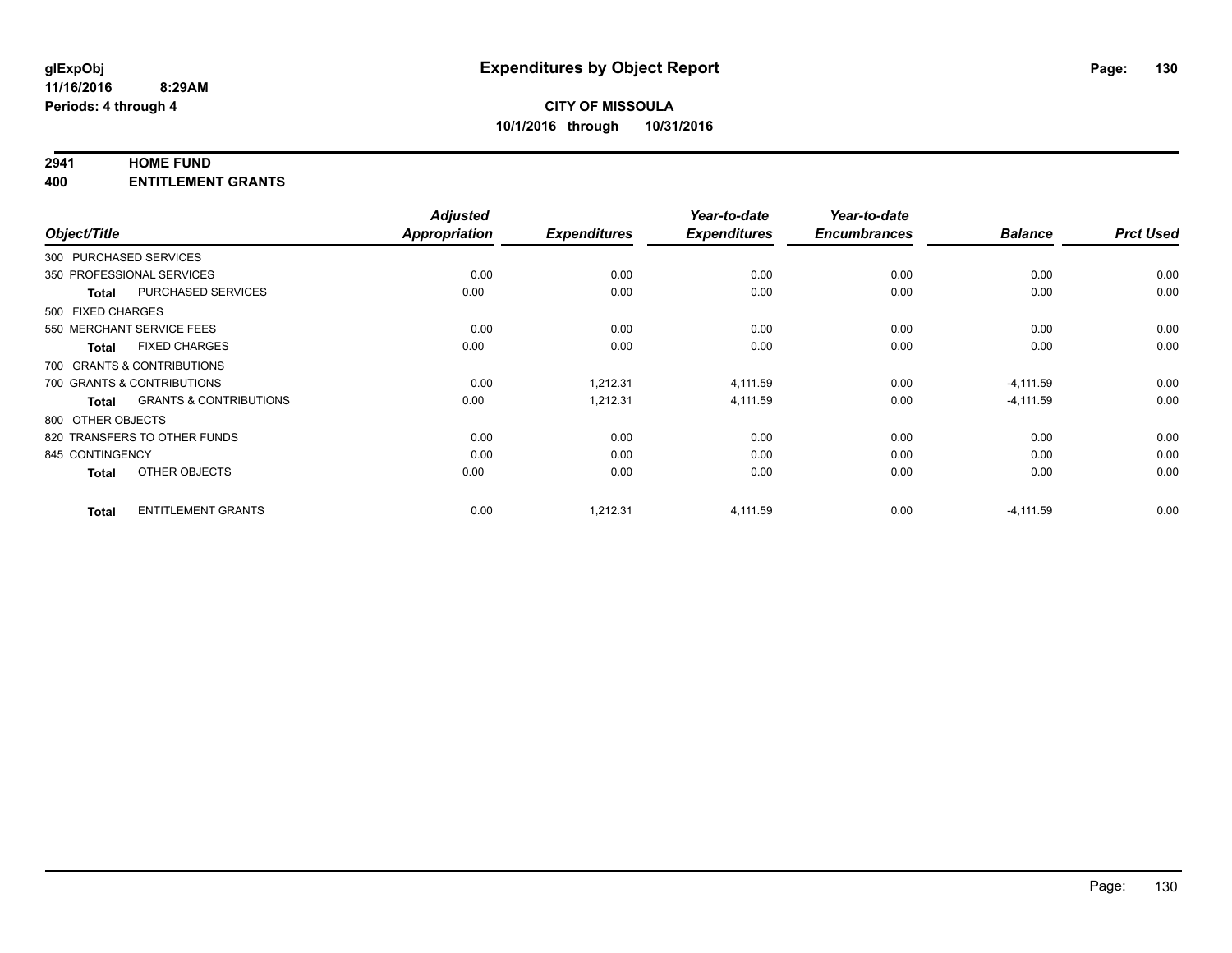**2941 HOME FUND**

|                        |                                   | <b>Adjusted</b> |                     | Year-to-date        | Year-to-date        |                |                  |
|------------------------|-----------------------------------|-----------------|---------------------|---------------------|---------------------|----------------|------------------|
| Object/Title           |                                   | Appropriation   | <b>Expenditures</b> | <b>Expenditures</b> | <b>Encumbrances</b> | <b>Balance</b> | <b>Prct Used</b> |
| 300 PURCHASED SERVICES |                                   |                 |                     |                     |                     |                |                  |
|                        | 350 PROFESSIONAL SERVICES         | 0.00            | 0.00                | 0.00                | 0.00                | 0.00           | 0.00             |
| <b>Total</b>           | PURCHASED SERVICES                | 0.00            | 0.00                | 0.00                | 0.00                | 0.00           | 0.00             |
| 500 FIXED CHARGES      |                                   |                 |                     |                     |                     |                |                  |
|                        | 550 MERCHANT SERVICE FEES         | 0.00            | 0.00                | 0.00                | 0.00                | 0.00           | 0.00             |
| <b>Total</b>           | <b>FIXED CHARGES</b>              | 0.00            | 0.00                | 0.00                | 0.00                | 0.00           | 0.00             |
|                        | 700 GRANTS & CONTRIBUTIONS        |                 |                     |                     |                     |                |                  |
|                        | 700 GRANTS & CONTRIBUTIONS        | 0.00            | 1,212.31            | 4,111.59            | 0.00                | $-4, 111.59$   | 0.00             |
| <b>Total</b>           | <b>GRANTS &amp; CONTRIBUTIONS</b> | 0.00            | 1,212.31            | 4,111.59            | 0.00                | $-4, 111.59$   | 0.00             |
| 800 OTHER OBJECTS      |                                   |                 |                     |                     |                     |                |                  |
|                        | 820 TRANSFERS TO OTHER FUNDS      | 0.00            | 0.00                | 0.00                | 0.00                | 0.00           | 0.00             |
| 845 CONTINGENCY        |                                   | 0.00            | 0.00                | 0.00                | 0.00                | 0.00           | 0.00             |
| <b>Total</b>           | OTHER OBJECTS                     | 0.00            | 0.00                | 0.00                | 0.00                | 0.00           | 0.00             |
| <b>Total</b>           | <b>HOME FUND</b>                  | 0.00            | 1,212.31            | 4,111.59            | 0.00                | $-4, 111.59$   | 0.00             |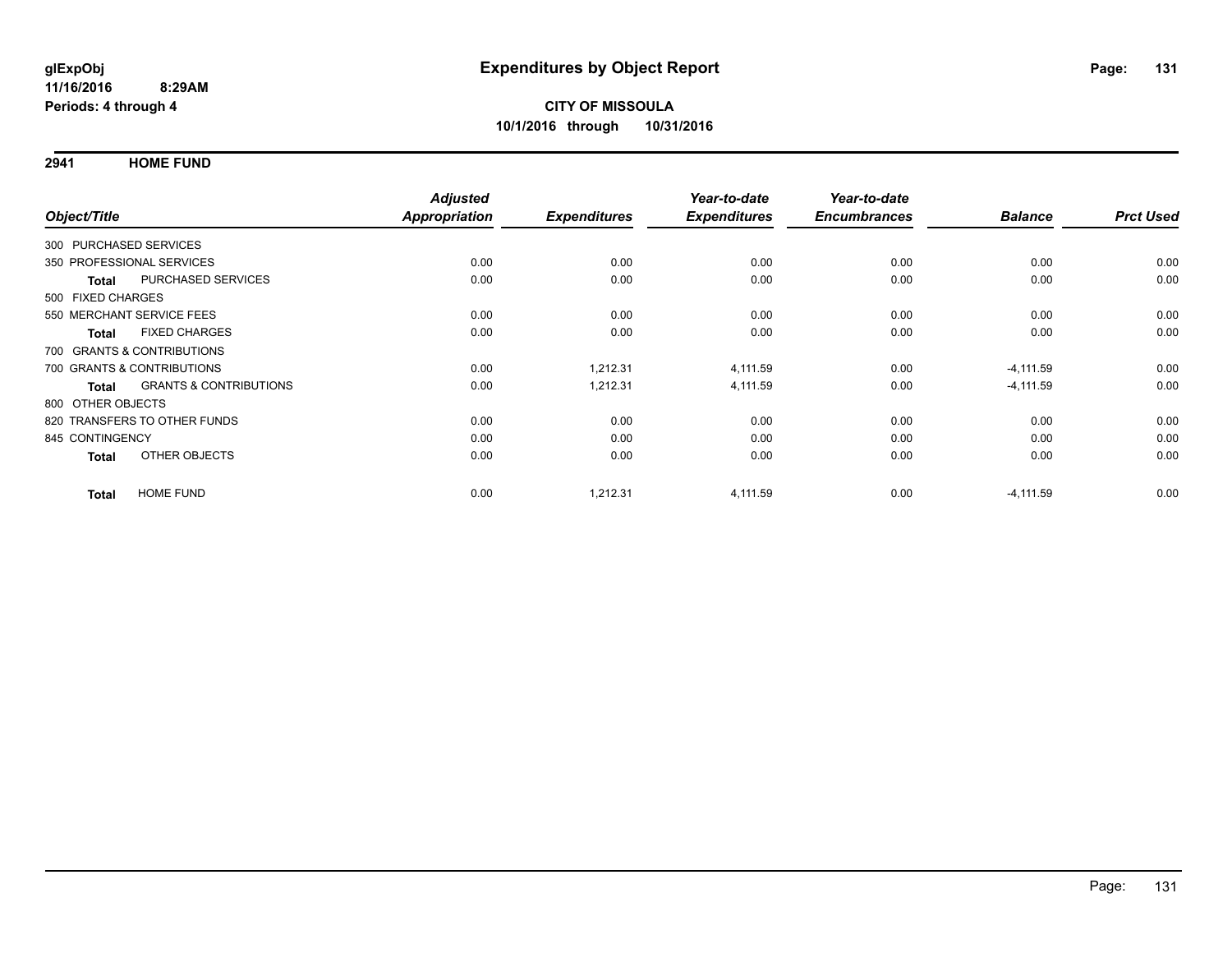#### **2955 TRANSPORTATION**

**250 DEVELOPMENT SERVICES**

|                                            | <b>Adjusted</b>      |                     | Year-to-date        | Year-to-date        |                |                  |
|--------------------------------------------|----------------------|---------------------|---------------------|---------------------|----------------|------------------|
| Object/Title                               | <b>Appropriation</b> | <b>Expenditures</b> | <b>Expenditures</b> | <b>Encumbrances</b> | <b>Balance</b> | <b>Prct Used</b> |
| 100 PERSONAL SERVICES                      |                      |                     |                     |                     |                |                  |
| 110 SALARIES AND WAGES                     | 467,712.00           | 47,537.13           | 135,391.07          | 0.00                | 332,320.93     | 28.95            |
| 120 OVERTIME/TERMINATION                   | 0.00                 | 0.00                | 969.58              | 0.00                | $-969.58$      | 0.00             |
| 140 EMPLOYER CONTRIBUTIONS                 | 167,767.00           | 14,517.41           | 51,903.00           | 0.00                | 115,864.00     | 30.94            |
| 141 STATE RETIREMENT CONTRIBUTIONS         | 0.00                 | 0.00                | 0.00                | 0.00                | 0.00           | 0.00             |
| PERSONAL SERVICES<br>Total                 | 635,479.00           | 62,054.54           | 188,263.65          | 0.00                | 447,215.35     | 29.63            |
| 200 SUPPLIES                               |                      |                     |                     |                     |                |                  |
| 210 OFFICE SUPPLIES                        | 8,000.00             | 104.10              | 902.99              | 0.00                | 7,097.01       | 11.29            |
| 220 OPERATING SUPPLIES                     | 36,300.00            | 1,812.02            | 7,217.48            | 0.00                | 29,082.52      | 19.88            |
| 230 REPAIR/MAINTENANCE                     | 0.00                 | 0.00                | 0.00                | 0.00                | 0.00           | 0.00             |
| 231 GASOLINE                               | 0.00                 | 0.00                | 0.00                | 0.00                | 0.00           | 0.00             |
| 240 OTHER SUPPLIES                         | 360.00               | 0.00                | 0.00                | 0.00                | 360.00         | 0.00             |
| <b>SUPPLIES</b><br>Total                   | 44,660.00            | 1,916.12            | 8,120.47            | 0.00                | 36,539.53      | 18.18            |
| 300 PURCHASED SERVICES                     |                      |                     |                     |                     |                |                  |
| 310 COMMUNICATIONS                         | 1,700.00             | 85.00               | 616.96              | 0.00                | 1,083.04       | 36.29            |
| 320 PRINTING & DUPLICATING                 | 10,125.00            | 35.13               | 3,274.01            | 0.00                | 6,850.99       | 32.34            |
| 330 PUBLICITY, SUBSCRIPTIONS & DUES        | 28,395.00            | 3,086.10            | 9,538.35            | 0.00                | 18,856.65      | 33.59            |
| 344 TELEPHONE SERVICE                      | 579.00               | 55.90               | 74.73               | 0.00                | 504.27         | 12.91            |
| 350 PROFESSIONAL SERVICES                  | 68,211.00            | 4,303.71            | 7,931.87            | 0.00                | 60,279.13      | 11.63            |
| 360 REPAIR & MAINTENANCE                   | 8,900.00             | 12.00               | 237.35              | 0.00                | 8,662.65       | 2.67             |
| 370 TRAVEL                                 | 13,200.00            | 943.35              | 3,120.69            | 0.00                | 10,079.31      | 23.64            |
| 380 TRAINING                               | 11,300.00            | 1,773.00            | 2,835.82            | 0.00                | 8,464.18       | 25.10            |
| 390 OTHER PURCHASED SERVICES               | 24,500.00            | 1,717.50            | 4,414.67            | 0.00                | 20,085.33      | 18.02            |
| PURCHASED SERVICES<br><b>Total</b>         | 166,910.00           | 12,011.69           | 32,044.45           | 0.00                | 134,865.55     | 19.20            |
| 500 FIXED CHARGES                          |                      |                     |                     |                     |                |                  |
| 500 FIXED CHARGES                          | 38,592.00            | 0.00                | 0.00                | 0.00                | 38,592.00      | 0.00             |
| 550 MERCHANT SERVICE FEES                  | 0.00                 | 0.00                | 0.00                | 0.00                | 0.00           | 0.00             |
| <b>FIXED CHARGES</b><br>Total              | 38,592.00            | 0.00                | 0.00                | 0.00                | 38,592.00      | 0.00             |
| 700 GRANTS & CONTRIBUTIONS                 |                      |                     |                     |                     |                |                  |
| 700 GRANTS & CONTRIBUTIONS                 | 146,728.00           | 0.00                | 500.00              | 0.00                | 146,228.00     | 0.34             |
| <b>GRANTS &amp; CONTRIBUTIONS</b><br>Total | 146,728.00           | 0.00                | 500.00              | 0.00                | 146,228.00     | 0.34             |
| 800 OTHER OBJECTS                          |                      |                     |                     |                     |                |                  |
| 820 TRANSFERS TO OTHER FUNDS               | 0.00                 | 0.00                | 0.00                | 0.00                | 0.00           | 0.00             |
|                                            |                      |                     |                     |                     |                |                  |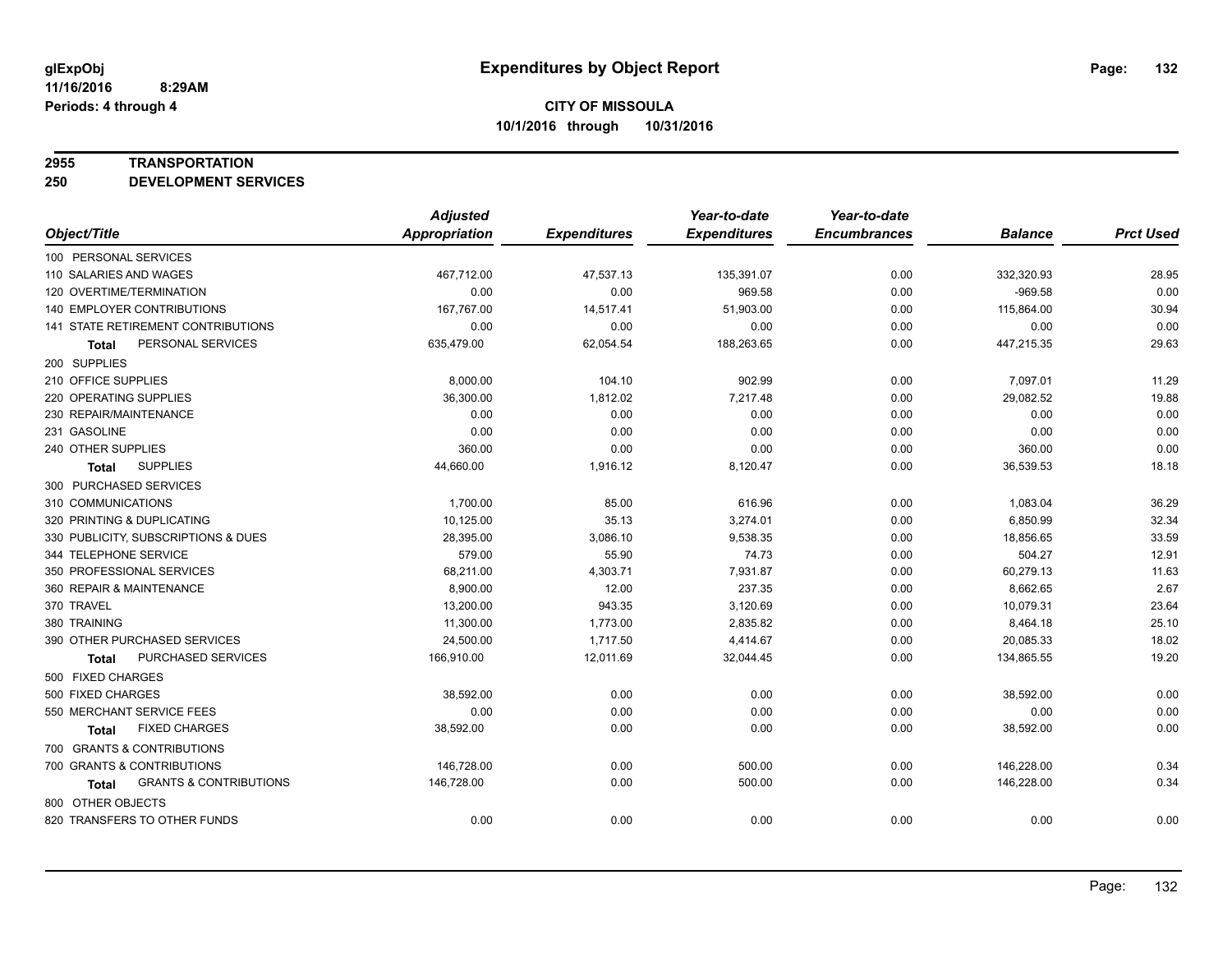#### **2955 TRANSPORTATION**

**250 DEVELOPMENT SERVICES**

| Object/Title       |                           | <b>Adjusted</b><br>Appropriation | <b>Expenditures</b> | Year-to-date<br><b>Expenditures</b> | Year-to-date<br><b>Encumbrances</b> | <b>Balance</b> | <b>Prct Used</b> |
|--------------------|---------------------------|----------------------------------|---------------------|-------------------------------------|-------------------------------------|----------------|------------------|
|                    |                           |                                  |                     |                                     |                                     |                |                  |
| 845 CONTINGENCY    |                           | 223,369.00                       | 0.00                | 0.00                                | 0.00                                | 223.369.00     | 0.00             |
| <b>Total</b>       | OTHER OBJECTS             | 223,369.00                       | 0.00                | 0.00                                | 0.00                                | 223,369.00     | 0.00             |
| 900 CAPITAL OUTLAY |                           |                                  |                     |                                     |                                     |                |                  |
|                    | 940 MACHINERY & EQUIPMENT | 0.00                             | 0.00                | 0.00                                | 0.00                                | 0.00           | 0.00             |
| <b>Total</b>       | <b>CAPITAL OUTLAY</b>     | 0.00                             | 0.00                | 0.00                                | 0.00                                | 0.00           | 0.00             |
| <b>Total</b>       | DEVELOPMENT SERVICES      | 1,255,738.00                     | 75,982.35           | 228.928.57                          | 0.00                                | 1.026.809.43   | 18.23            |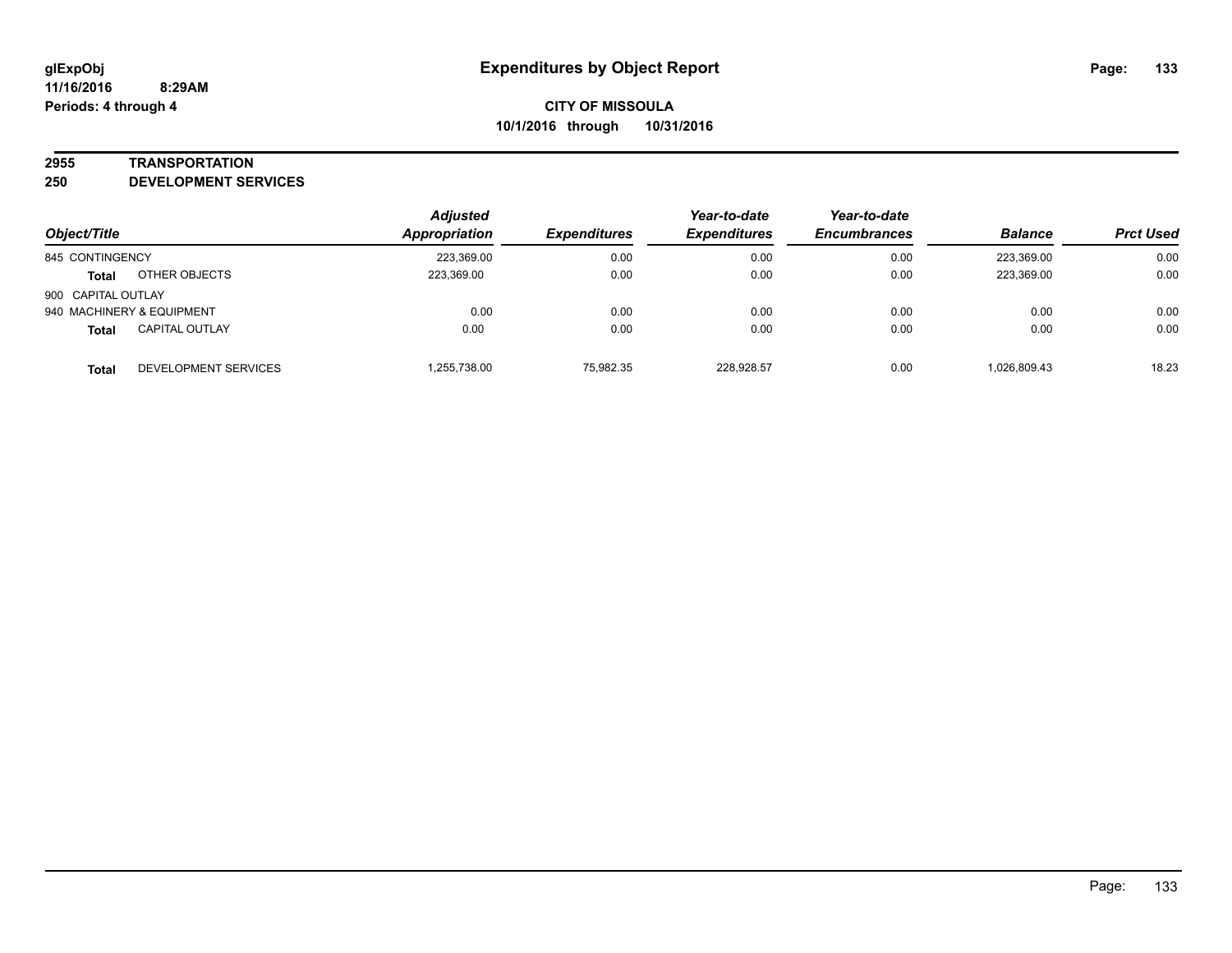#### **2955 TRANSPORTATION**

|                                            | <b>Adjusted</b> |                     | Year-to-date        | Year-to-date        |                |                  |
|--------------------------------------------|-----------------|---------------------|---------------------|---------------------|----------------|------------------|
| Object/Title                               | Appropriation   | <b>Expenditures</b> | <b>Expenditures</b> | <b>Encumbrances</b> | <b>Balance</b> | <b>Prct Used</b> |
| 100 PERSONAL SERVICES                      |                 |                     |                     |                     |                |                  |
| 110 SALARIES AND WAGES                     | 467,712.00      | 47,537.13           | 135,391.07          | 0.00                | 332,320.93     | 28.95            |
| 120 OVERTIME/TERMINATION                   | 0.00            | 0.00                | 969.58              | 0.00                | $-969.58$      | 0.00             |
| <b>140 EMPLOYER CONTRIBUTIONS</b>          | 167,767.00      | 14,517.41           | 51,903.00           | 0.00                | 115,864.00     | 30.94            |
| <b>141 STATE RETIREMENT CONTRIBUTIONS</b>  | 0.00            | 0.00                | 0.00                | 0.00                | 0.00           | 0.00             |
| PERSONAL SERVICES<br>Total                 | 635,479.00      | 62,054.54           | 188,263.65          | 0.00                | 447,215.35     | 29.63            |
| 200 SUPPLIES                               |                 |                     |                     |                     |                |                  |
| 210 OFFICE SUPPLIES                        | 8,000.00        | 104.10              | 902.99              | 0.00                | 7,097.01       | 11.29            |
| 220 OPERATING SUPPLIES                     | 36.300.00       | 1,812.02            | 7,217.48            | 0.00                | 29,082.52      | 19.88            |
| 230 REPAIR/MAINTENANCE                     | 0.00            | 0.00                | 0.00                | 0.00                | 0.00           | 0.00             |
| 231 GASOLINE                               | 0.00            | 0.00                | 0.00                | 0.00                | 0.00           | 0.00             |
| 240 OTHER SUPPLIES                         | 360.00          | 0.00                | 0.00                | 0.00                | 360.00         | 0.00             |
| <b>SUPPLIES</b><br><b>Total</b>            | 44,660.00       | 1,916.12            | 8,120.47            | 0.00                | 36,539.53      | 18.18            |
| 300 PURCHASED SERVICES                     |                 |                     |                     |                     |                |                  |
| 310 COMMUNICATIONS                         | 1,700.00        | 85.00               | 616.96              | 0.00                | 1,083.04       | 36.29            |
| 320 PRINTING & DUPLICATING                 | 10,125.00       | 35.13               | 3,274.01            | 0.00                | 6,850.99       | 32.34            |
| 330 PUBLICITY, SUBSCRIPTIONS & DUES        | 28,395.00       | 3,086.10            | 9,538.35            | 0.00                | 18,856.65      | 33.59            |
| 344 TELEPHONE SERVICE                      | 579.00          | 55.90               | 74.73               | 0.00                | 504.27         | 12.91            |
| 350 PROFESSIONAL SERVICES                  | 68,211.00       | 4,303.71            | 7,931.87            | 0.00                | 60,279.13      | 11.63            |
| 360 REPAIR & MAINTENANCE                   | 8,900.00        | 12.00               | 237.35              | 0.00                | 8,662.65       | 2.67             |
| 370 TRAVEL                                 | 13,200.00       | 943.35              | 3,120.69            | 0.00                | 10,079.31      | 23.64            |
| 380 TRAINING                               | 11,300.00       | 1,773.00            | 2,835.82            | 0.00                | 8,464.18       | 25.10            |
| 390 OTHER PURCHASED SERVICES               | 24,500.00       | 1,717.50            | 4,414.67            | 0.00                | 20,085.33      | 18.02            |
| PURCHASED SERVICES<br>Total                | 166,910.00      | 12,011.69           | 32,044.45           | 0.00                | 134,865.55     | 19.20            |
| 500 FIXED CHARGES                          |                 |                     |                     |                     |                |                  |
| 500 FIXED CHARGES                          | 38,592.00       | 0.00                | 0.00                | 0.00                | 38,592.00      | 0.00             |
| 550 MERCHANT SERVICE FEES                  | 0.00            | 0.00                | 0.00                | 0.00                | 0.00           | 0.00             |
| <b>FIXED CHARGES</b><br>Total              | 38,592.00       | 0.00                | 0.00                | 0.00                | 38,592.00      | 0.00             |
| 700 GRANTS & CONTRIBUTIONS                 |                 |                     |                     |                     |                |                  |
| 700 GRANTS & CONTRIBUTIONS                 | 146,728.00      | 0.00                | 500.00              | 0.00                | 146,228.00     | 0.34             |
| <b>GRANTS &amp; CONTRIBUTIONS</b><br>Total | 146,728.00      | 0.00                | 500.00              | 0.00                | 146,228.00     | 0.34             |
| 800 OTHER OBJECTS                          |                 |                     |                     |                     |                |                  |
| 820 TRANSFERS TO OTHER FUNDS               | 0.00            | 0.00                | 0.00                | 0.00                | 0.00           | 0.00             |
| 845 CONTINGENCY                            | 223,369.00      | 0.00                | 0.00                | 0.00                | 223,369.00     | 0.00             |
|                                            |                 |                     |                     |                     |                |                  |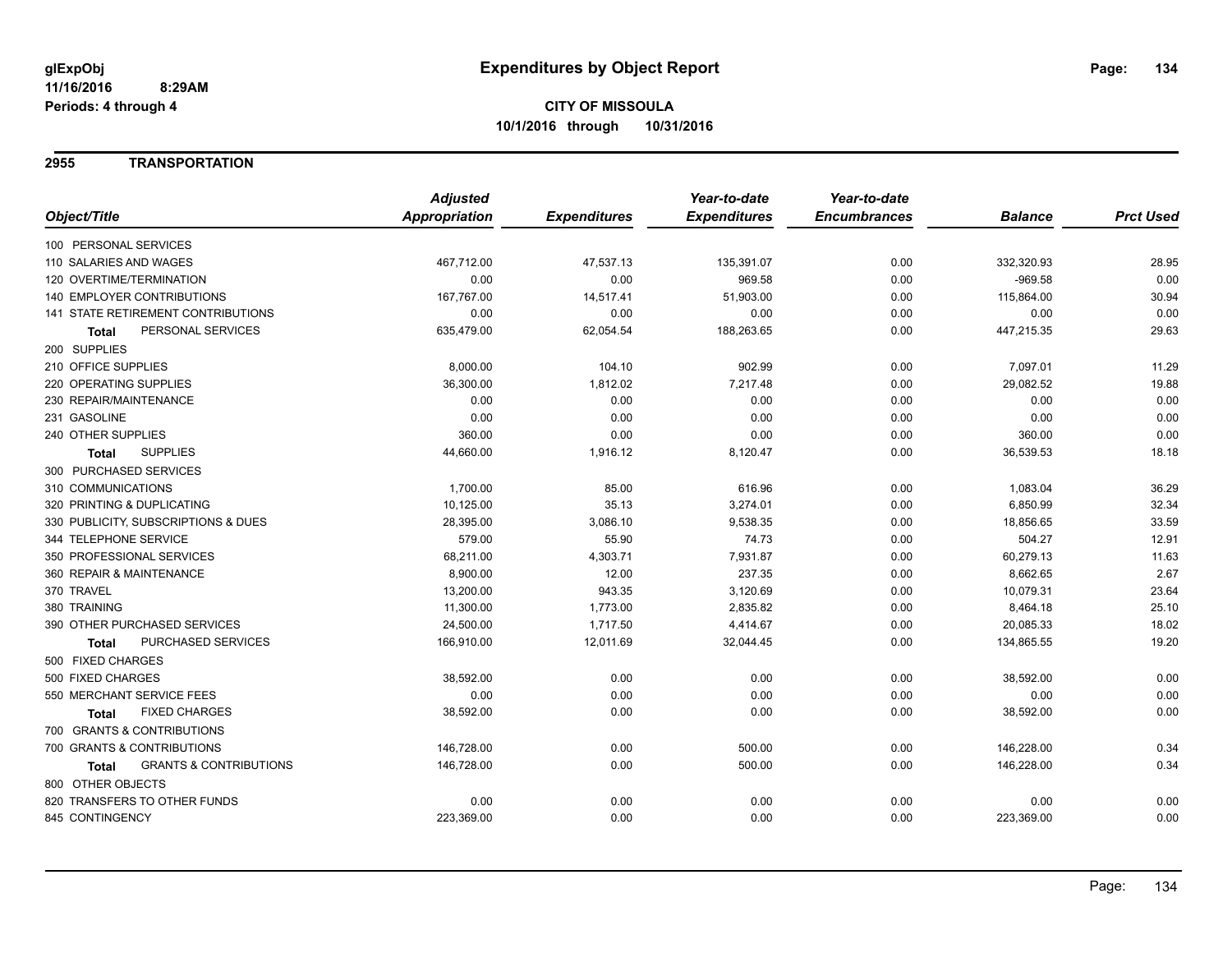#### **2955 TRANSPORTATION**

| Object/Title                       |                       | <b>Adjusted</b><br><b>Appropriation</b> | <i><b>Expenditures</b></i> | Year-to-date<br><b>Expenditures</b> | Year-to-date<br><b>Encumbrances</b> | <b>Balance</b> | <b>Prct Used</b> |
|------------------------------------|-----------------------|-----------------------------------------|----------------------------|-------------------------------------|-------------------------------------|----------------|------------------|
| <b>Total</b><br>900 CAPITAL OUTLAY | OTHER OBJECTS         | 223,369.00                              | 0.00                       | 0.00                                | 0.00                                | 223.369.00     | 0.00             |
| 940 MACHINERY & EQUIPMENT          |                       | 0.00                                    | 0.00                       | 0.00                                | 0.00                                | 0.00           | 0.00             |
| <b>Total</b>                       | <b>CAPITAL OUTLAY</b> | 0.00                                    | 0.00                       | 0.00                                | 0.00                                | 0.00           | 0.00             |
| Total                              | <b>TRANSPORTATION</b> | .255.738.00                             | 75.982.35                  | 228.928.57                          | 0.00                                | 1,026,809.43   | 18.23            |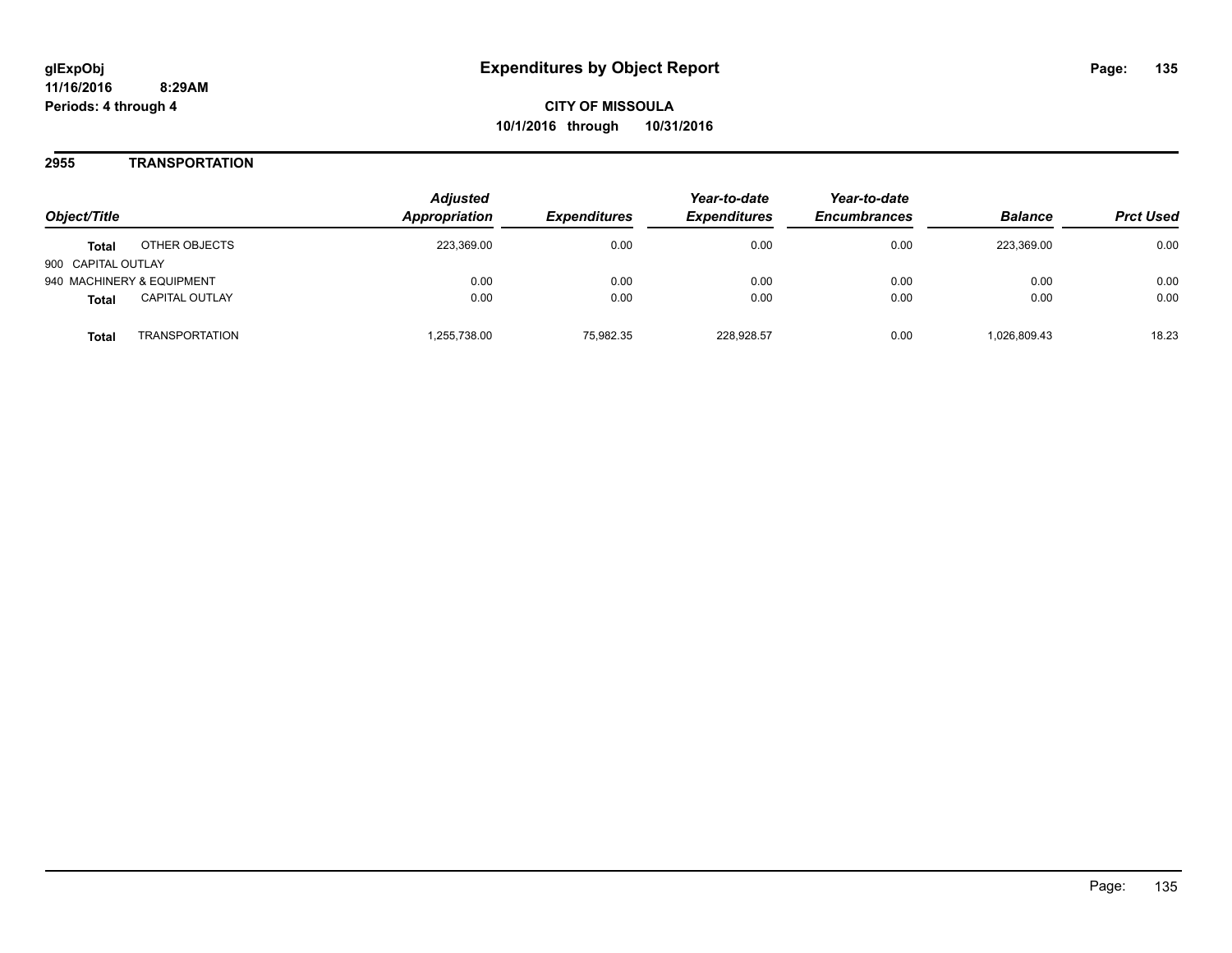#### **2987 FEDERAL TRANSPORTATION FUND**

**370 PARKS & RECREATION**

|                                        | <b>Adjusted</b>      |                     | Year-to-date        | Year-to-date        |                |                  |
|----------------------------------------|----------------------|---------------------|---------------------|---------------------|----------------|------------------|
| Object/Title                           | <b>Appropriation</b> | <b>Expenditures</b> | <b>Expenditures</b> | <b>Encumbrances</b> | <b>Balance</b> | <b>Prct Used</b> |
| 100 PERSONAL SERVICES                  |                      |                     |                     |                     |                |                  |
| 110 SALARIES AND WAGES                 | 0.00                 | 0.00                | 0.00                | 0.00                | 0.00           | 0.00             |
| <b>140 EMPLOYER CONTRIBUTIONS</b>      | 0.00                 | 0.00                | 0.00                | 0.00                | 0.00           | 0.00             |
| PERSONAL SERVICES<br><b>Total</b>      | 0.00                 | 0.00                | 0.00                | 0.00                | 0.00           | 0.00             |
| 500 FIXED CHARGES                      |                      |                     |                     |                     |                |                  |
| 550 MERCHANT SERVICE FEES              | 0.00                 | 0.00                | 0.00                | 0.00                | 0.00           | 0.00             |
| <b>FIXED CHARGES</b><br><b>Total</b>   | 0.00                 | 0.00                | 0.00                | 0.00                | 0.00           | 0.00             |
| <b>PARKS &amp; RECREATION</b><br>Total | 0.00                 | 0.00                | 0.00                | 0.00                | 0.00           | 0.00             |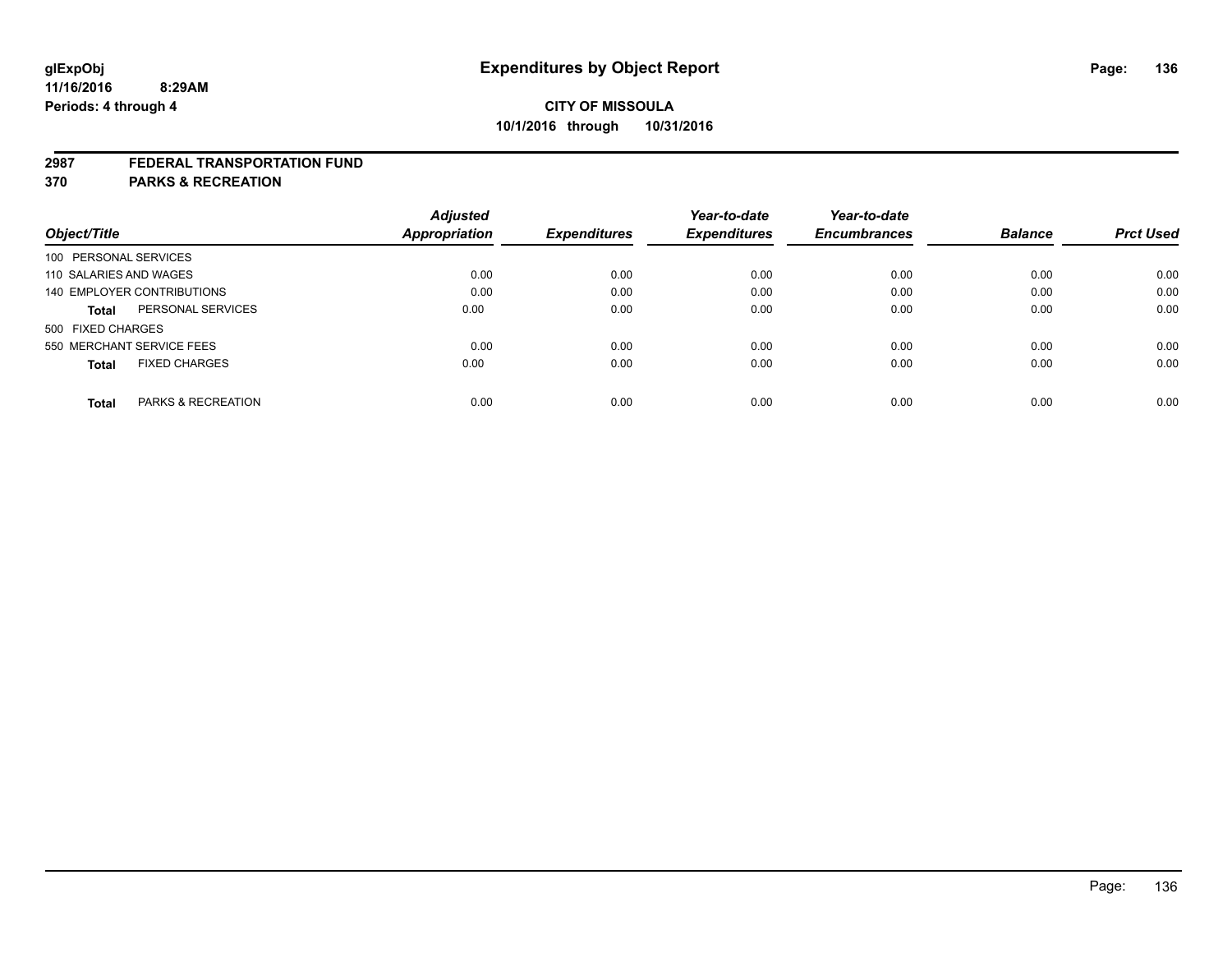#### **2987 FEDERAL TRANSPORTATION FUND**

**390 NON-DEPARTMENTAL**

| Object/Title           |                                   | <b>Adjusted</b><br><b>Appropriation</b> |                     | Year-to-date        | Year-to-date<br><b>Encumbrances</b> | <b>Balance</b> | <b>Prct Used</b> |
|------------------------|-----------------------------------|-----------------------------------------|---------------------|---------------------|-------------------------------------|----------------|------------------|
|                        |                                   |                                         | <b>Expenditures</b> | <b>Expenditures</b> |                                     |                |                  |
| 100 PERSONAL SERVICES  |                                   |                                         |                     |                     |                                     |                |                  |
| 110 SALARIES AND WAGES |                                   | 0.00                                    | 0.00                | 0.00                | 0.00                                | 0.00           | 0.00             |
|                        | 120 OVERTIME/TERMINATION          | 0.00                                    | 0.00                | 0.00                | 0.00                                | 0.00           | 0.00             |
|                        | <b>140 EMPLOYER CONTRIBUTIONS</b> | 0.00                                    | 0.00                | 0.00                | 0.00                                | 0.00           | 0.00             |
| <b>Total</b>           | PERSONAL SERVICES                 | 0.00                                    | 0.00                | 0.00                | 0.00                                | 0.00           | 0.00             |
| 500 FIXED CHARGES      |                                   |                                         |                     |                     |                                     |                |                  |
|                        | 550 MERCHANT SERVICE FEES         | 0.00                                    | 0.00                | 0.00                | 0.00                                | 0.00           | 0.00             |
| Total                  | <b>FIXED CHARGES</b>              | 0.00                                    | 0.00                | 0.00                | 0.00                                | 0.00           | 0.00             |
| 800 OTHER OBJECTS      |                                   |                                         |                     |                     |                                     |                |                  |
|                        | 820 TRANSFERS TO OTHER FUNDS      | 0.00                                    | 0.00                | 0.00                | 0.00                                | 0.00           | 0.00             |
| Total                  | OTHER OBJECTS                     | 0.00                                    | 0.00                | 0.00                | 0.00                                | 0.00           | 0.00             |
| 900 CAPITAL OUTLAY     |                                   |                                         |                     |                     |                                     |                |                  |
| 930 IMPROVEMENTS       |                                   | 0.00                                    | 23,981.42           | 37,258.56           | 0.00                                | $-37,258.56$   | 0.00             |
| <b>Total</b>           | CAPITAL OUTLAY                    | 0.00                                    | 23,981.42           | 37,258.56           | 0.00                                | $-37,258.56$   | 0.00             |
| <b>Total</b>           | NON-DEPARTMENTAL                  | 0.00                                    | 23,981.42           | 37,258.56           | 0.00                                | $-37,258.56$   | 0.00             |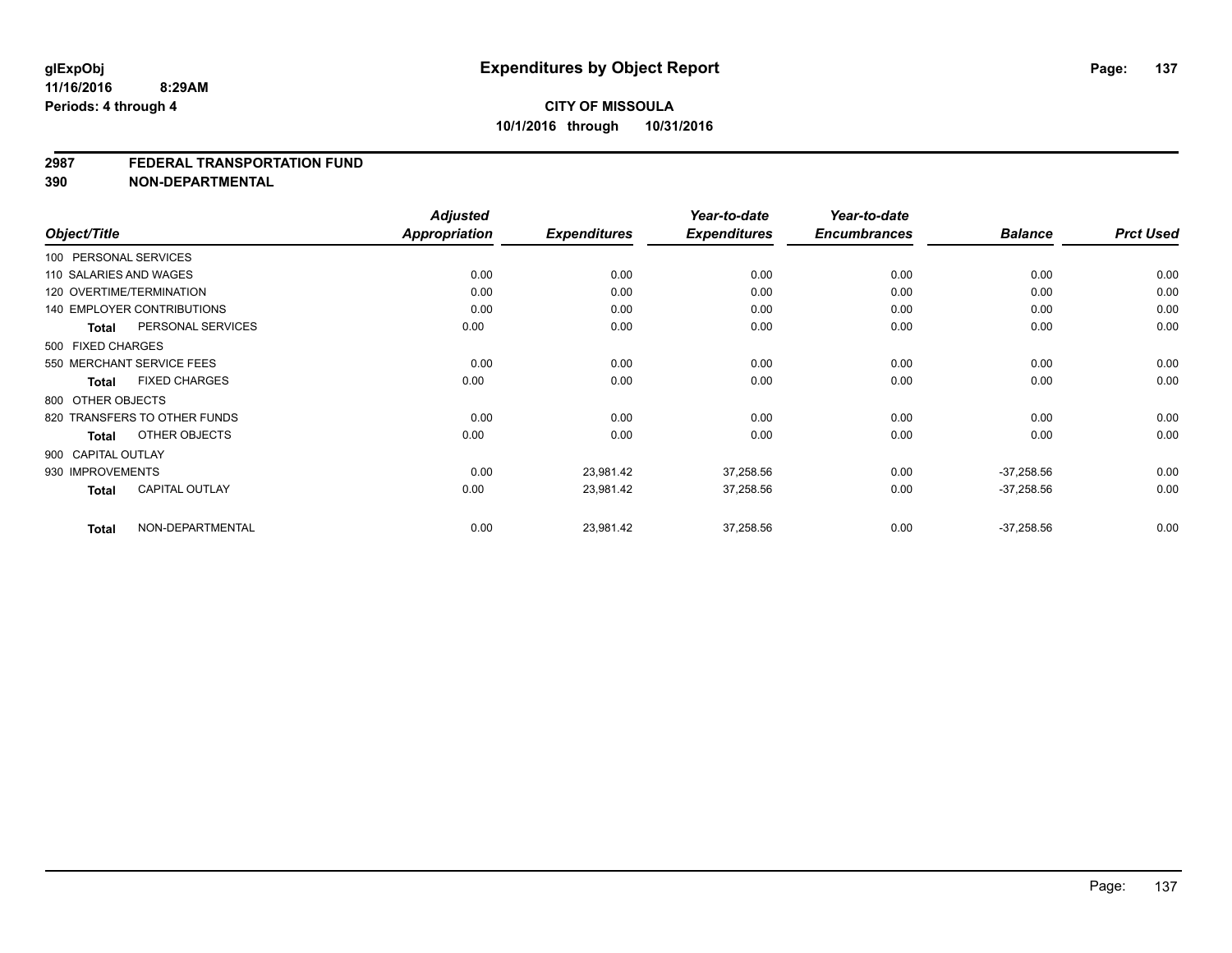# **CITY OF MISSOULA 10/1/2016 through 10/31/2016**

#### **2987 FEDERAL TRANSPORTATION FUND**

|                        |                                   | <b>Adjusted</b> |                     | Year-to-date        | Year-to-date        |                |                  |
|------------------------|-----------------------------------|-----------------|---------------------|---------------------|---------------------|----------------|------------------|
| Object/Title           |                                   | Appropriation   | <b>Expenditures</b> | <b>Expenditures</b> | <b>Encumbrances</b> | <b>Balance</b> | <b>Prct Used</b> |
| 100 PERSONAL SERVICES  |                                   |                 |                     |                     |                     |                |                  |
| 110 SALARIES AND WAGES |                                   | 0.00            | 0.00                | 0.00                | 0.00                | 0.00           | 0.00             |
|                        | 120 OVERTIME/TERMINATION          | 0.00            | 0.00                | 0.00                | 0.00                | 0.00           | 0.00             |
|                        | <b>140 EMPLOYER CONTRIBUTIONS</b> | 0.00            | 0.00                | 0.00                | 0.00                | 0.00           | 0.00             |
| <b>Total</b>           | PERSONAL SERVICES                 | 0.00            | 0.00                | 0.00                | 0.00                | 0.00           | 0.00             |
| 500 FIXED CHARGES      |                                   |                 |                     |                     |                     |                |                  |
|                        | 550 MERCHANT SERVICE FEES         | 0.00            | 0.00                | 0.00                | 0.00                | 0.00           | 0.00             |
| <b>Total</b>           | <b>FIXED CHARGES</b>              | 0.00            | 0.00                | 0.00                | 0.00                | 0.00           | 0.00             |
| 800 OTHER OBJECTS      |                                   |                 |                     |                     |                     |                |                  |
|                        | 820 TRANSFERS TO OTHER FUNDS      | 0.00            | 0.00                | 0.00                | 0.00                | 0.00           | 0.00             |
| <b>Total</b>           | OTHER OBJECTS                     | 0.00            | 0.00                | 0.00                | 0.00                | 0.00           | 0.00             |
| 900 CAPITAL OUTLAY     |                                   |                 |                     |                     |                     |                |                  |
| 930 IMPROVEMENTS       |                                   | 0.00            | 23,981.42           | 37,258.56           | 0.00                | $-37,258.56$   | 0.00             |
| <b>Total</b>           | <b>CAPITAL OUTLAY</b>             | 0.00            | 23,981.42           | 37,258.56           | 0.00                | $-37,258.56$   | 0.00             |
|                        |                                   |                 |                     |                     |                     |                |                  |
| <b>Total</b>           | FEDERAL TRANSPORTATION FUND       | 0.00            | 23,981.42           | 37,258.56           | 0.00                | $-37,258.56$   | 0.00             |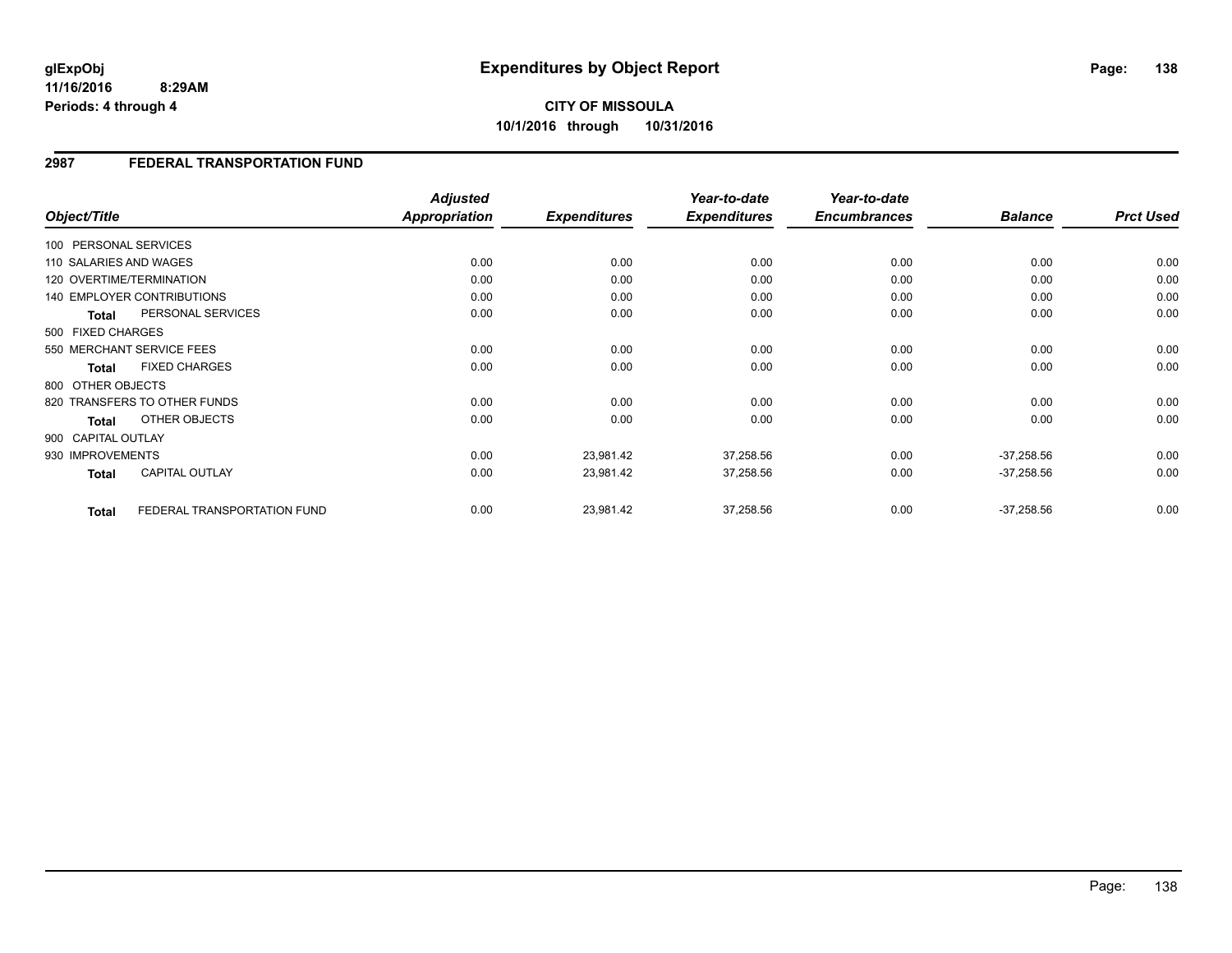# **CITY OF MISSOULA 10/1/2016 through 10/31/2016**

#### **2988 GRANTS & DONATIONS FUND**

**223 CITY CLERK**

| Object/Title                         | <b>Adjusted</b><br><b>Appropriation</b> | <b>Expenditures</b> | Year-to-date<br><b>Expenditures</b> | Year-to-date<br><b>Encumbrances</b> | <b>Balance</b> | <b>Prct Used</b> |
|--------------------------------------|-----------------------------------------|---------------------|-------------------------------------|-------------------------------------|----------------|------------------|
| 200 SUPPLIES                         |                                         |                     |                                     |                                     |                |                  |
| 210 OFFICE SUPPLIES                  | 0.00                                    | 0.00                | 0.00                                | 0.00                                | 0.00           | 0.00             |
| <b>SUPPLIES</b><br><b>Total</b>      | 0.00                                    | 0.00                | 0.00                                | 0.00                                | 0.00           | 0.00             |
| 500 FIXED CHARGES                    |                                         |                     |                                     |                                     |                |                  |
| 550 MERCHANT SERVICE FEES            | 0.00                                    | 0.00                | 0.00                                | 0.00                                | 0.00           | 0.00             |
| <b>FIXED CHARGES</b><br><b>Total</b> | 0.00                                    | 0.00                | 0.00                                | 0.00                                | 0.00           | 0.00             |
| <b>CITY CLERK</b><br><b>Total</b>    | 0.00                                    | 0.00                | 0.00                                | 0.00                                | 0.00           | 0.00             |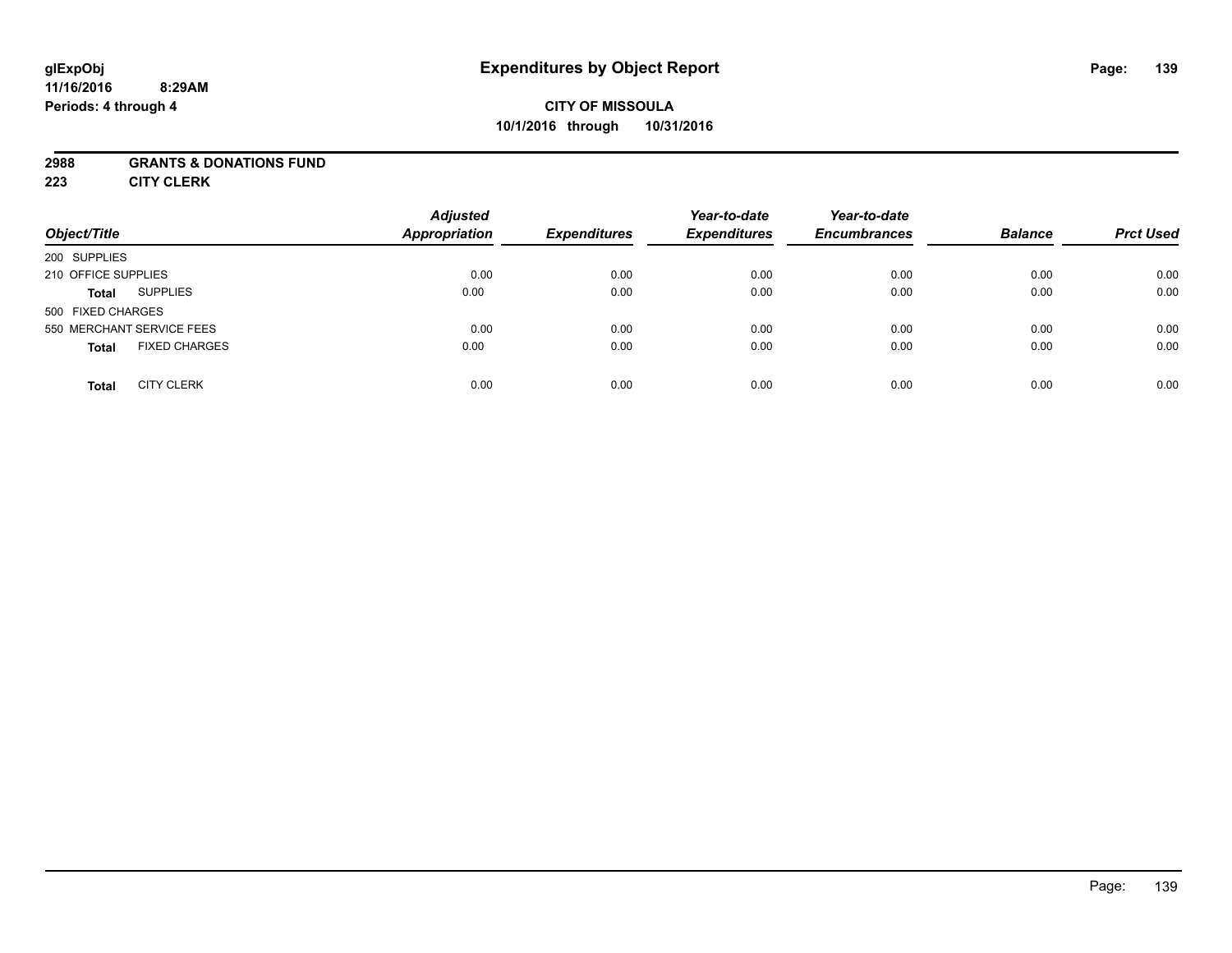#### **2988 GRANTS & DONATIONS FUND**

**270 CITY ATTORNEY**

| Object/Title                       | <b>Adjusted</b><br>Appropriation | <b>Expenditures</b> | Year-to-date<br><b>Expenditures</b> | Year-to-date<br><b>Encumbrances</b> | <b>Balance</b> | <b>Prct Used</b> |
|------------------------------------|----------------------------------|---------------------|-------------------------------------|-------------------------------------|----------------|------------------|
| 100 PERSONAL SERVICES              |                                  |                     |                                     |                                     |                |                  |
| 110 SALARIES AND WAGES             | 0.00                             | 0.00                | 0.00                                | 0.00                                | 0.00           | 0.00             |
| <b>140 EMPLOYER CONTRIBUTIONS</b>  | 0.00                             | 0.00                | 0.00                                | 0.00                                | 0.00           | 0.00             |
| 141 STATE RETIREMENT CONTRIBUTIONS | 0.00                             | 0.00                | 0.00                                | 0.00                                | 0.00           | 0.00             |
| PERSONAL SERVICES<br><b>Total</b>  | 0.00                             | 0.00                | 0.00                                | 0.00                                | 0.00           | 0.00             |
| 300 PURCHASED SERVICES             |                                  |                     |                                     |                                     |                |                  |
| 390 OTHER PURCHASED SERVICES       | 0.00                             | 0.00                | 0.00                                | 0.00                                | 0.00           | 0.00             |
| PURCHASED SERVICES<br><b>Total</b> | 0.00                             | 0.00                | 0.00                                | 0.00                                | 0.00           | 0.00             |
| <b>CITY ATTORNEY</b><br>Total      | 0.00                             | 0.00                | 0.00                                | 0.00                                | 0.00           | 0.00             |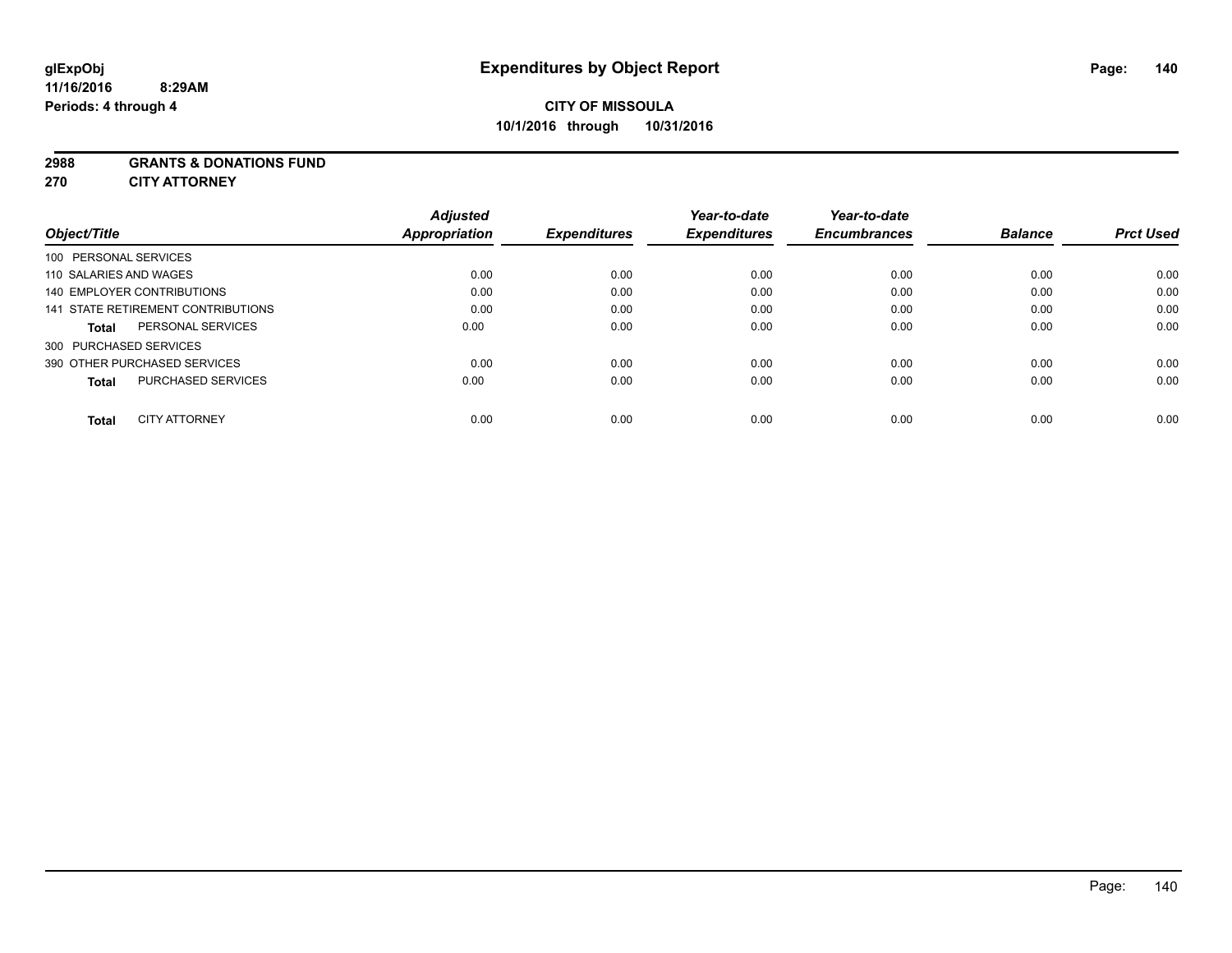**2988 GRANTS & DONATIONS FUND**

**290 POLICE**

|                          |                            | <b>Adjusted</b>      |                     | Year-to-date        | Year-to-date        |                |                  |
|--------------------------|----------------------------|----------------------|---------------------|---------------------|---------------------|----------------|------------------|
| Object/Title             |                            | <b>Appropriation</b> | <b>Expenditures</b> | <b>Expenditures</b> | <b>Encumbrances</b> | <b>Balance</b> | <b>Prct Used</b> |
| 100 PERSONAL SERVICES    |                            |                      |                     |                     |                     |                |                  |
| 120 OVERTIME/TERMINATION |                            | 0.00                 | 0.00                | 0.00                | 0.00                | 0.00           | 0.00             |
|                          | 140 EMPLOYER CONTRIBUTIONS | 0.00                 | 0.00                | 0.00                | 0.00                | 0.00           | 0.00             |
| <b>Total</b>             | PERSONAL SERVICES          | 0.00                 | 0.00                | 0.00                | 0.00                | 0.00           | 0.00             |
| 200 SUPPLIES             |                            |                      |                     |                     |                     |                |                  |
| 210 OFFICE SUPPLIES      |                            | 0.00                 | 0.00                | 0.00                | 0.00                | 0.00           | 0.00             |
| Total                    | <b>SUPPLIES</b>            | 0.00                 | 0.00                | 0.00                | 0.00                | 0.00           | 0.00             |
| 300 PURCHASED SERVICES   |                            |                      |                     |                     |                     |                |                  |
|                          | 350 PROFESSIONAL SERVICES  | 0.00                 | 0.00                | 0.00                | 0.00                | 0.00           | 0.00             |
| <b>Total</b>             | PURCHASED SERVICES         | 0.00                 | 0.00                | 0.00                | 0.00                | 0.00           | 0.00             |
| 900 CAPITAL OUTLAY       |                            |                      |                     |                     |                     |                |                  |
|                          | 940 MACHINERY & EQUIPMENT  | 0.00                 | 0.00                | 0.00                | 0.00                | 0.00           | 0.00             |
| <b>Total</b>             | <b>CAPITAL OUTLAY</b>      | 0.00                 | 0.00                | 0.00                | 0.00                | 0.00           | 0.00             |
| <b>Total</b>             | <b>POLICE</b>              | 0.00                 | 0.00                | 0.00                | 0.00                | 0.00           | 0.00             |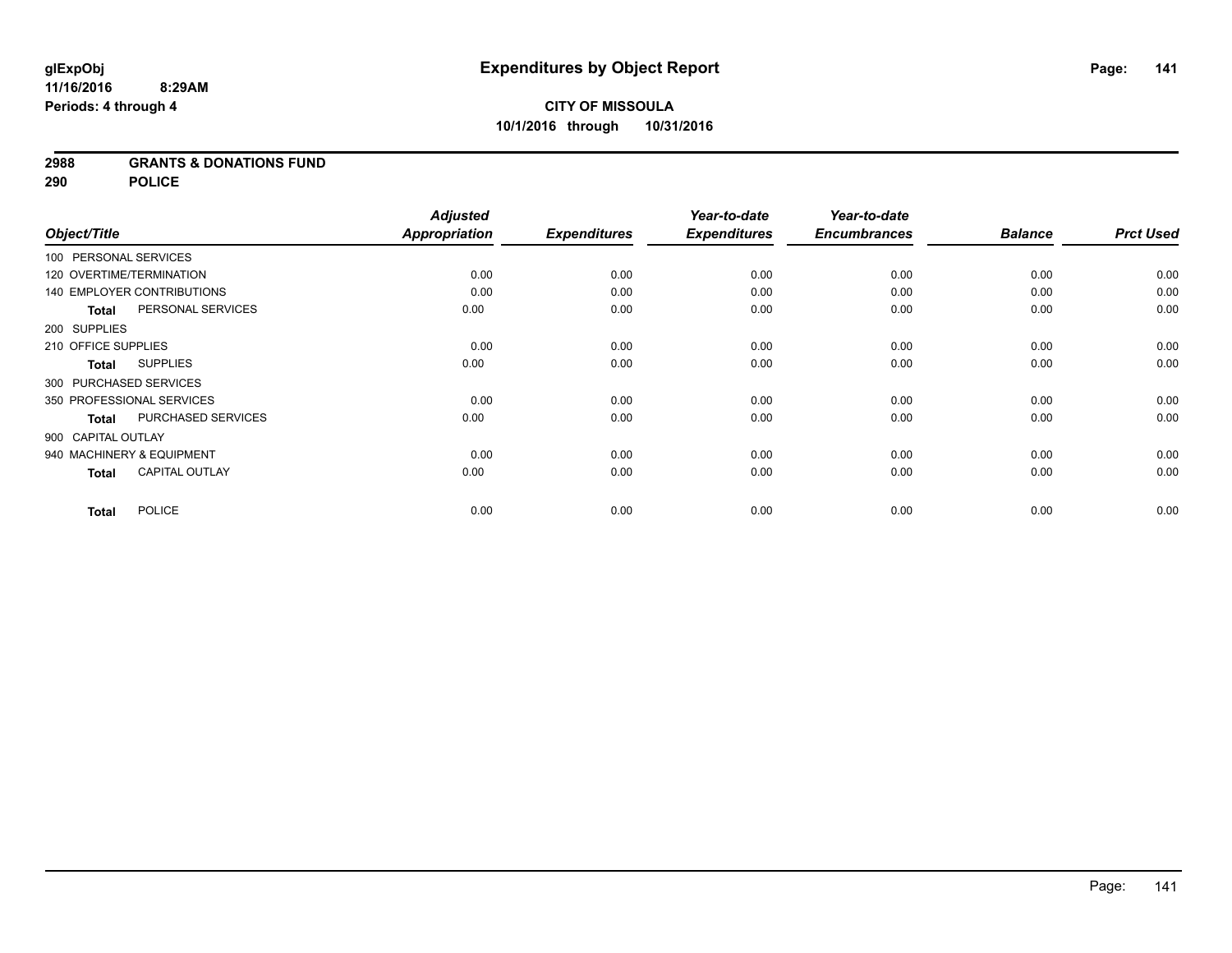# **CITY OF MISSOULA 10/1/2016 through 10/31/2016**

#### **2988 GRANTS & DONATIONS FUND**

**300 FIRE**

| Object/Title              |                       | <b>Adjusted</b><br>Appropriation | <b>Expenditures</b> | Year-to-date<br><b>Expenditures</b> | Year-to-date<br><b>Encumbrances</b> | <b>Balance</b> | <b>Prct Used</b> |
|---------------------------|-----------------------|----------------------------------|---------------------|-------------------------------------|-------------------------------------|----------------|------------------|
| 900 CAPITAL OUTLAY        |                       |                                  |                     |                                     |                                     |                |                  |
| 940 MACHINERY & EQUIPMENT |                       | 0.00                             | 0.00                | 0.00                                | 0.00                                | 0.00           | 0.00             |
| <b>Total</b>              | <b>CAPITAL OUTLAY</b> | 0.00                             | 0.00                | 0.00                                | 0.00                                | 0.00           | 0.00             |
| <b>Total</b>              | FIRE                  | 0.00                             | 0.00                | 0.00                                | 0.00                                | 0.00           | 0.00             |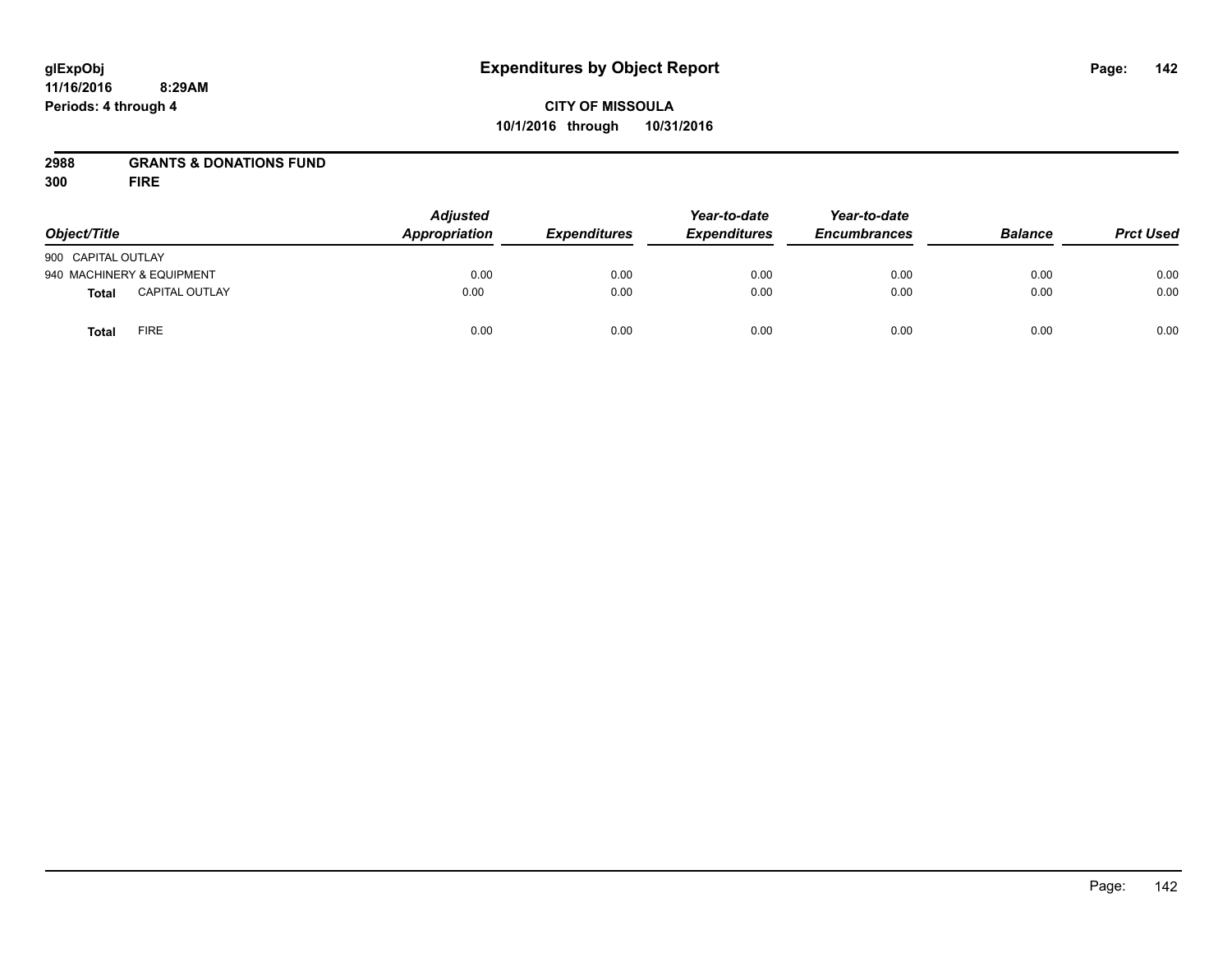**2988 GRANTS & DONATIONS FUND**

**390 NON-DEPARTMENTAL**

|                                           | <b>Adjusted</b>      |                     | Year-to-date        | Year-to-date        |                |                  |
|-------------------------------------------|----------------------|---------------------|---------------------|---------------------|----------------|------------------|
| Object/Title                              | <b>Appropriation</b> | <b>Expenditures</b> | <b>Expenditures</b> | <b>Encumbrances</b> | <b>Balance</b> | <b>Prct Used</b> |
| 100 PERSONAL SERVICES                     |                      |                     |                     |                     |                |                  |
| 110 SALARIES AND WAGES                    | 0.00                 | 0.00                | 4,260.60            | 0.00                | $-4,260.60$    | 0.00             |
| 115 SALARIES/HEALTH INSURANCE BENEFIT     | 0.00                 | 0.00                | 210.60              | 0.00                | $-210.60$      | 0.00             |
| 120 OVERTIME/TERMINATION                  | 0.00                 | 0.00                | 675.82              | 0.00                | $-675.82$      | 0.00             |
| 130 OTHER                                 | 0.00                 | 0.00                | 0.00                | 0.00                | 0.00           | 0.00             |
| 133 EDUCATION COMPENSATION                | 0.00                 | 0.00                | 0.00                | 0.00                | 0.00           | 0.00             |
| 140 EMPLOYER CONTRIBUTIONS                | 0.00                 | 0.00                | 1,200.61            | 0.00                | $-1,200.61$    | 0.00             |
| 141 STATE RETIREMENT CONTRIBUTIONS        | 0.00                 | 0.00                | 0.00                | 0.00                | 0.00           | 0.00             |
| PERSONAL SERVICES<br>Total                | 0.00                 | 0.00                | 6,347.63            | 0.00                | $-6,347.63$    | 0.00             |
| 200 SUPPLIES                              |                      |                     |                     |                     |                |                  |
| 210 OFFICE SUPPLIES                       | 0.00                 | 0.00                | 0.00                | 0.00                | 0.00           | 0.00             |
| 220 OPERATING SUPPLIES                    | 0.00                 | 0.00                | 0.00                | 0.00                | 0.00           | 0.00             |
| 230 REPAIR/MAINTENANCE                    | 0.00                 | 0.00                | 0.00                | 0.00                | 0.00           | 0.00             |
| 231 GASOLINE                              | 0.00                 | 0.00                | 0.00                | 0.00                | 0.00           | 0.00             |
| <b>SUPPLIES</b><br><b>Total</b>           | 0.00                 | 0.00                | 0.00                | 0.00                | 0.00           | 0.00             |
| 300 PURCHASED SERVICES                    |                      |                     |                     |                     |                |                  |
| 310 COMMUNICATIONS                        | 0.00                 | 0.00                | 0.00                | 0.00                | 0.00           | 0.00             |
| 341 ELECTRICITY & NATURAL GAS             | 0.00                 | 0.00                | 0.00                | 0.00                | 0.00           | 0.00             |
| 344 TELEPHONE SERVICE                     | 0.00                 | 0.00                | 0.00                | 0.00                | 0.00           | 0.00             |
| 350 PROFESSIONAL SERVICES                 | 0.00                 | 0.00                | 51.00               | 0.00                | $-51.00$       | 0.00             |
| 360 REPAIR & MAINTENANCE                  | 0.00                 | 0.00                | 0.00                | 0.00                | 0.00           | 0.00             |
| 370 TRAVEL                                | 0.00                 | 0.00                | 0.00                | 0.00                | 0.00           | 0.00             |
| 380 TRAINING                              | 0.00                 | 0.00                | 0.00                | 0.00                | 0.00           | 0.00             |
| 390 OTHER PURCHASED SERVICES              | 0.00                 | 0.00                | 0.00                | 0.00                | 0.00           | 0.00             |
| PURCHASED SERVICES<br>Total               | 0.00                 | 0.00                | 51.00               | 0.00                | $-51.00$       | 0.00             |
| 400 BUILDING MATERIALS                    |                      |                     |                     |                     |                |                  |
| <b>400 BUILDING MATERIALS</b>             | 0.00                 | 0.00                | 0.00                | 0.00                | 0.00           | 0.00             |
| <b>BUILDING MATERIALS</b><br><b>Total</b> | 0.00                 | 0.00                | 0.00                | 0.00                | 0.00           | 0.00             |
| 500 FIXED CHARGES                         |                      |                     |                     |                     |                |                  |
| 500 FIXED CHARGES                         | 0.00                 | 0.00                | 5,669.70            | 0.00                | $-5,669.70$    | 0.00             |
| <b>FIXED CHARGES</b><br>Total             | 0.00                 | 0.00                | 5,669.70            | 0.00                | $-5,669.70$    | 0.00             |
| 700 GRANTS & CONTRIBUTIONS                |                      |                     |                     |                     |                |                  |
| 700 GRANTS & CONTRIBUTIONS                | 0.00                 | 31,858.89           | 31,858.89           | 0.00                | $-31,858.89$   | 0.00             |
|                                           |                      |                     |                     |                     |                |                  |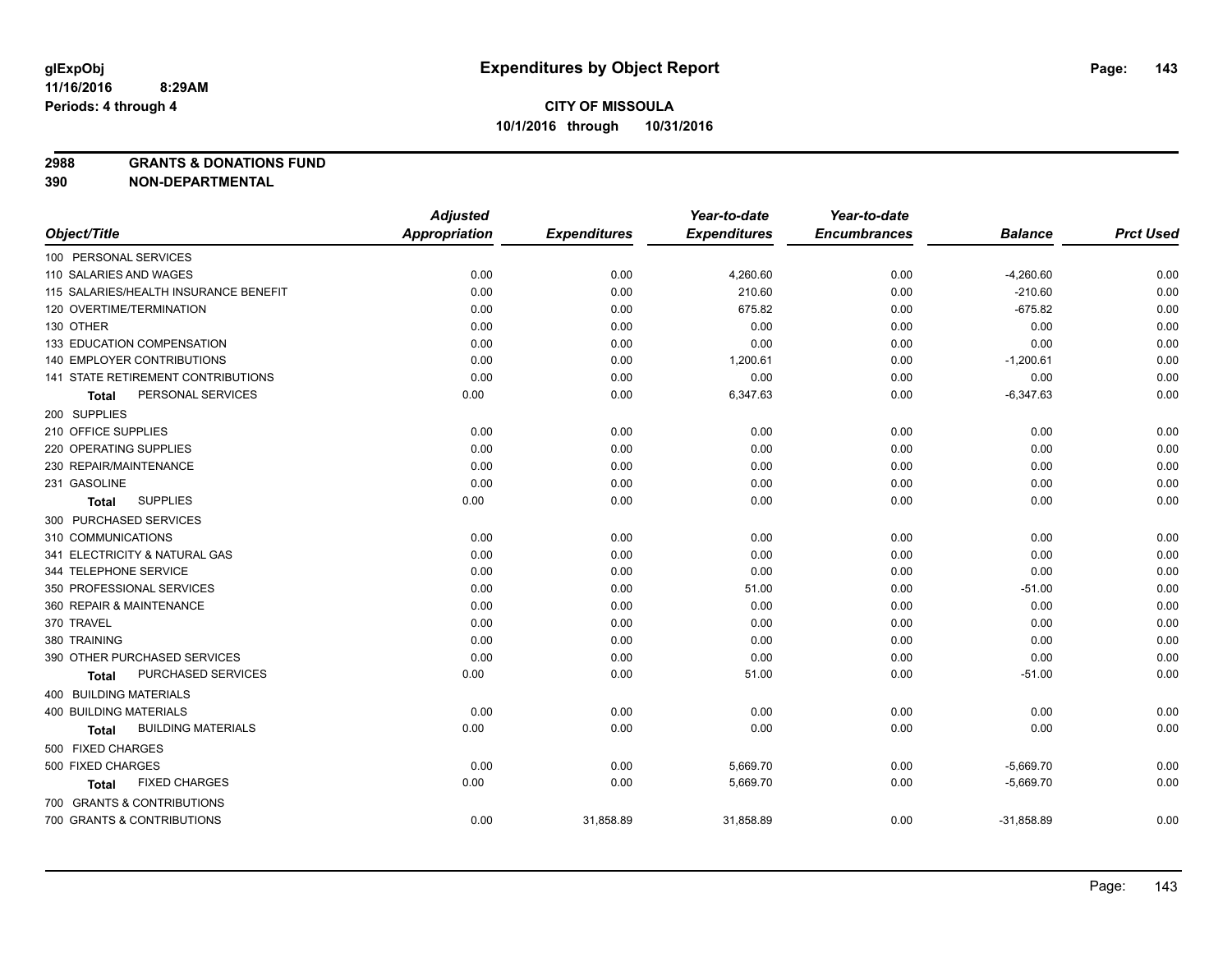**2988 GRANTS & DONATIONS FUND**

**390 NON-DEPARTMENTAL**

| Object/Title       |                                   | <b>Adjusted</b><br><b>Appropriation</b> | <b>Expenditures</b> | Year-to-date<br><b>Expenditures</b> | Year-to-date<br><b>Encumbrances</b> | <b>Balance</b> | <b>Prct Used</b> |
|--------------------|-----------------------------------|-----------------------------------------|---------------------|-------------------------------------|-------------------------------------|----------------|------------------|
|                    |                                   |                                         |                     |                                     |                                     |                |                  |
| <b>Total</b>       | <b>GRANTS &amp; CONTRIBUTIONS</b> | 0.00                                    | 31,858.89           | 31,858.89                           | 0.00                                | $-31.858.89$   | 0.00             |
| 800 OTHER OBJECTS  |                                   |                                         |                     |                                     |                                     |                |                  |
|                    | 820 TRANSFERS TO OTHER FUNDS      | 0.00                                    | 0.00                | 0.00                                | 0.00                                | 0.00           | 0.00             |
| 845 CONTINGENCY    |                                   | 0.00                                    | 0.00                | 0.00                                | 0.00                                | 0.00           | 0.00             |
| <b>Total</b>       | OTHER OBJECTS                     | 0.00                                    | 0.00                | 0.00                                | 0.00                                | 0.00           | 0.00             |
| 900 CAPITAL OUTLAY |                                   |                                         |                     |                                     |                                     |                |                  |
| 930 IMPROVEMENTS   |                                   | 0.00                                    | 0.00                | 0.00                                | 0.00                                | 0.00           | 0.00             |
|                    | 940 MACHINERY & EQUIPMENT         | 0.00                                    | 0.00                | 0.00                                | 0.00                                | 0.00           | 0.00             |
| <b>Total</b>       | <b>CAPITAL OUTLAY</b>             | 0.00                                    | 0.00                | 0.00                                | 0.00                                | 0.00           | 0.00             |
| <b>Total</b>       | NON-DEPARTMENTAL                  | 0.00                                    | 31,858.89           | 43.927.22                           | 0.00                                | $-43.927.22$   | 0.00             |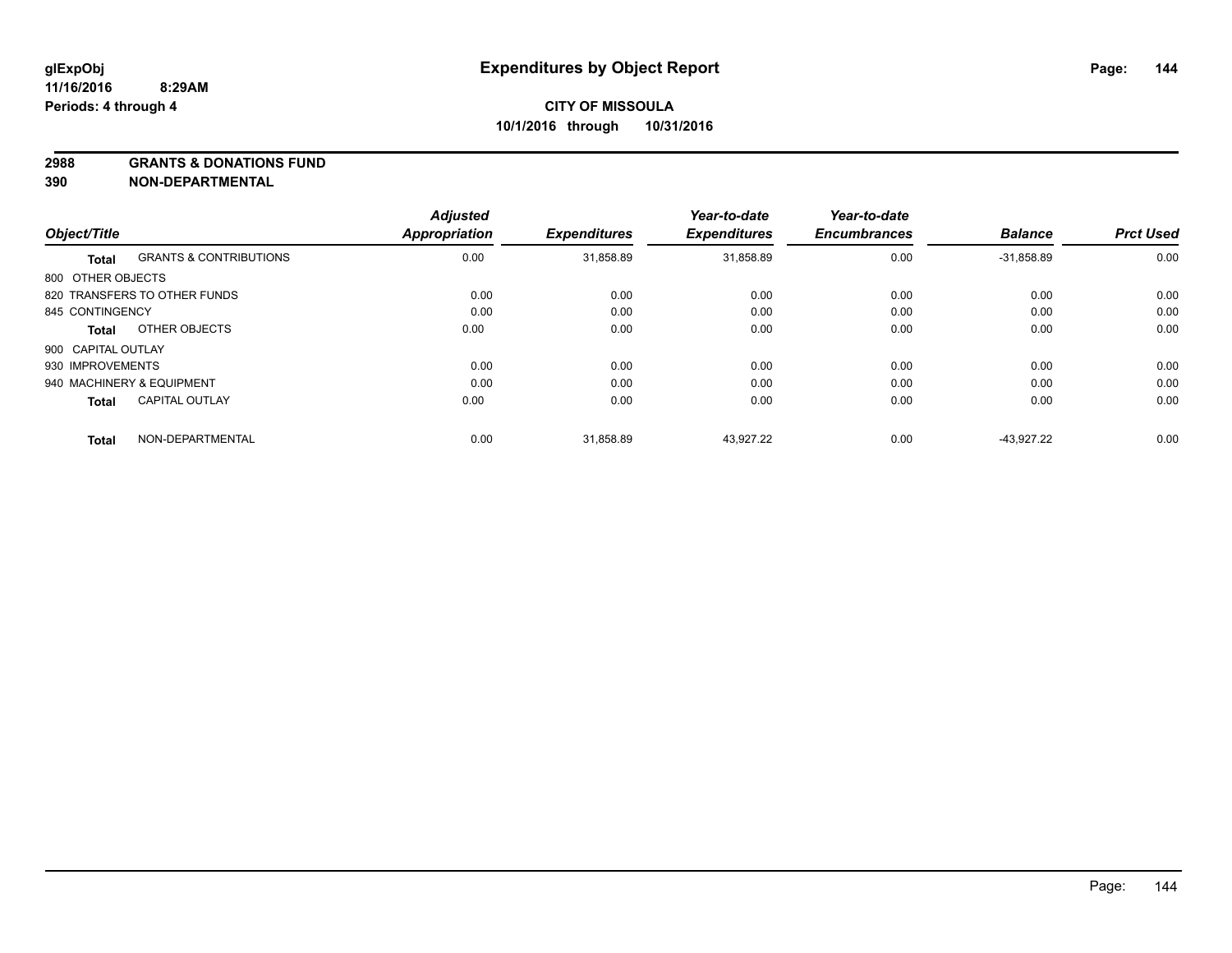# **2988 GRANTS & DONATIONS FUND**

**400 ENTITLEMENT GRANTS**

| Object/Title |                                   | <b>Adjusted</b><br>Appropriation | <b>Expenditures</b> | Year-to-date<br><b>Expenditures</b> | Year-to-date<br><b>Encumbrances</b> | <b>Balance</b> | <b>Prct Used</b> |
|--------------|-----------------------------------|----------------------------------|---------------------|-------------------------------------|-------------------------------------|----------------|------------------|
|              | 700 GRANTS & CONTRIBUTIONS        |                                  |                     |                                     |                                     |                |                  |
|              | 700 GRANTS & CONTRIBUTIONS        | 0.00                             | 0.00                | 0.00                                | 0.00                                | 0.00           | 0.00             |
| <b>Total</b> | <b>GRANTS &amp; CONTRIBUTIONS</b> | 0.00                             | 0.00                | 0.00                                | 0.00                                | 0.00           | 0.00             |
| Total        | <b>ENTITLEMENT GRANTS</b>         | 0.00                             | 0.00                | 0.00                                | 0.00                                | 0.00           | 0.00             |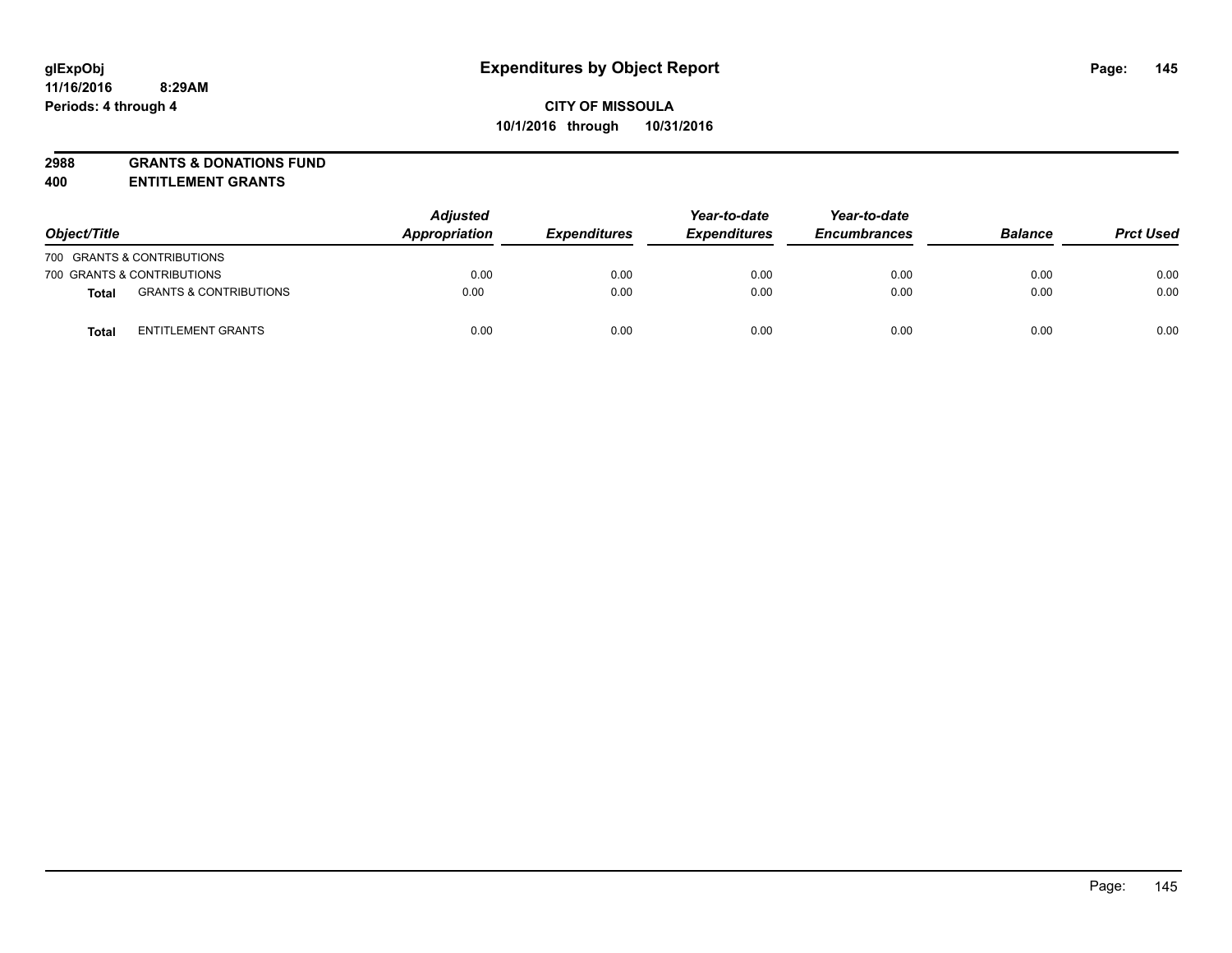#### **2988 GRANTS & DONATIONS FUND**

|                                       | <b>Adjusted</b>      |                     | Year-to-date        | Year-to-date        |                |                  |
|---------------------------------------|----------------------|---------------------|---------------------|---------------------|----------------|------------------|
| Object/Title                          | <b>Appropriation</b> | <b>Expenditures</b> | <b>Expenditures</b> | <b>Encumbrances</b> | <b>Balance</b> | <b>Prct Used</b> |
| 100 PERSONAL SERVICES                 |                      |                     |                     |                     |                |                  |
| 110 SALARIES AND WAGES                | 0.00                 | 0.00                | 4,260.60            | 0.00                | $-4,260.60$    | 0.00             |
| 115 SALARIES/HEALTH INSURANCE BENEFIT | 0.00                 | 0.00                | 210.60              | 0.00                | $-210.60$      | 0.00             |
| 120 OVERTIME/TERMINATION              | 0.00                 | 0.00                | 675.82              | 0.00                | $-675.82$      | 0.00             |
| 130 OTHER                             | 0.00                 | 0.00                | 0.00                | 0.00                | 0.00           | 0.00             |
| 133 EDUCATION COMPENSATION            | 0.00                 | 0.00                | 0.00                | 0.00                | 0.00           | 0.00             |
| 140 EMPLOYER CONTRIBUTIONS            | 0.00                 | 0.00                | 1,200.61            | 0.00                | $-1,200.61$    | 0.00             |
| 141 STATE RETIREMENT CONTRIBUTIONS    | 0.00                 | 0.00                | 0.00                | 0.00                | 0.00           | 0.00             |
| PERSONAL SERVICES<br>Total            | 0.00                 | 0.00                | 6,347.63            | 0.00                | $-6,347.63$    | 0.00             |
| 200 SUPPLIES                          |                      |                     |                     |                     |                |                  |
| 210 OFFICE SUPPLIES                   | 0.00                 | 0.00                | 0.00                | 0.00                | 0.00           | 0.00             |
| 220 OPERATING SUPPLIES                | 0.00                 | 0.00                | 0.00                | 0.00                | 0.00           | 0.00             |
| 230 REPAIR/MAINTENANCE                | 0.00                 | 0.00                | 0.00                | 0.00                | 0.00           | 0.00             |
| 231 GASOLINE                          | 0.00                 | 0.00                | 0.00                | 0.00                | 0.00           | 0.00             |
| <b>SUPPLIES</b><br><b>Total</b>       | 0.00                 | 0.00                | 0.00                | 0.00                | 0.00           | 0.00             |
| 300 PURCHASED SERVICES                |                      |                     |                     |                     |                |                  |
| 310 COMMUNICATIONS                    | 0.00                 | 0.00                | 0.00                | 0.00                | 0.00           | 0.00             |
| 341 ELECTRICITY & NATURAL GAS         | 0.00                 | 0.00                | 0.00                | 0.00                | 0.00           | 0.00             |
| 344 TELEPHONE SERVICE                 | 0.00                 | 0.00                | 0.00                | 0.00                | 0.00           | 0.00             |
| 350 PROFESSIONAL SERVICES             | 0.00                 | 0.00                | 51.00               | 0.00                | $-51.00$       | 0.00             |
| 360 REPAIR & MAINTENANCE              | 0.00                 | 0.00                | 0.00                | 0.00                | 0.00           | 0.00             |
| 370 TRAVEL                            | 0.00                 | 0.00                | 0.00                | 0.00                | 0.00           | 0.00             |
| 380 TRAINING                          | 0.00                 | 0.00                | 0.00                | 0.00                | 0.00           | 0.00             |
| 390 OTHER PURCHASED SERVICES          | 0.00                 | 0.00                | 0.00                | 0.00                | 0.00           | 0.00             |
| PURCHASED SERVICES<br><b>Total</b>    | 0.00                 | 0.00                | 51.00               | 0.00                | $-51.00$       | 0.00             |
| <b>400 BUILDING MATERIALS</b>         |                      |                     |                     |                     |                |                  |
| <b>400 BUILDING MATERIALS</b>         | 0.00                 | 0.00                | 0.00                | 0.00                | 0.00           | 0.00             |
| <b>BUILDING MATERIALS</b><br>Total    | 0.00                 | 0.00                | 0.00                | 0.00                | 0.00           | 0.00             |
| 500 FIXED CHARGES                     |                      |                     |                     |                     |                |                  |
| 500 FIXED CHARGES                     | 0.00                 | 0.00                | 5,669.70            | 0.00                | $-5,669.70$    | 0.00             |
| 550 MERCHANT SERVICE FEES             | 0.00                 | 0.00                | 0.00                | 0.00                | 0.00           | 0.00             |
| <b>FIXED CHARGES</b><br>Total         | 0.00                 | 0.00                | 5,669.70            | 0.00                | $-5,669.70$    | 0.00             |
| 700 GRANTS & CONTRIBUTIONS            |                      |                     |                     |                     |                |                  |
| 700 GRANTS & CONTRIBUTIONS            | 0.00                 | 31,858.89           | 31,858.89           | 0.00                | $-31,858.89$   | 0.00             |
|                                       |                      |                     |                     |                     |                |                  |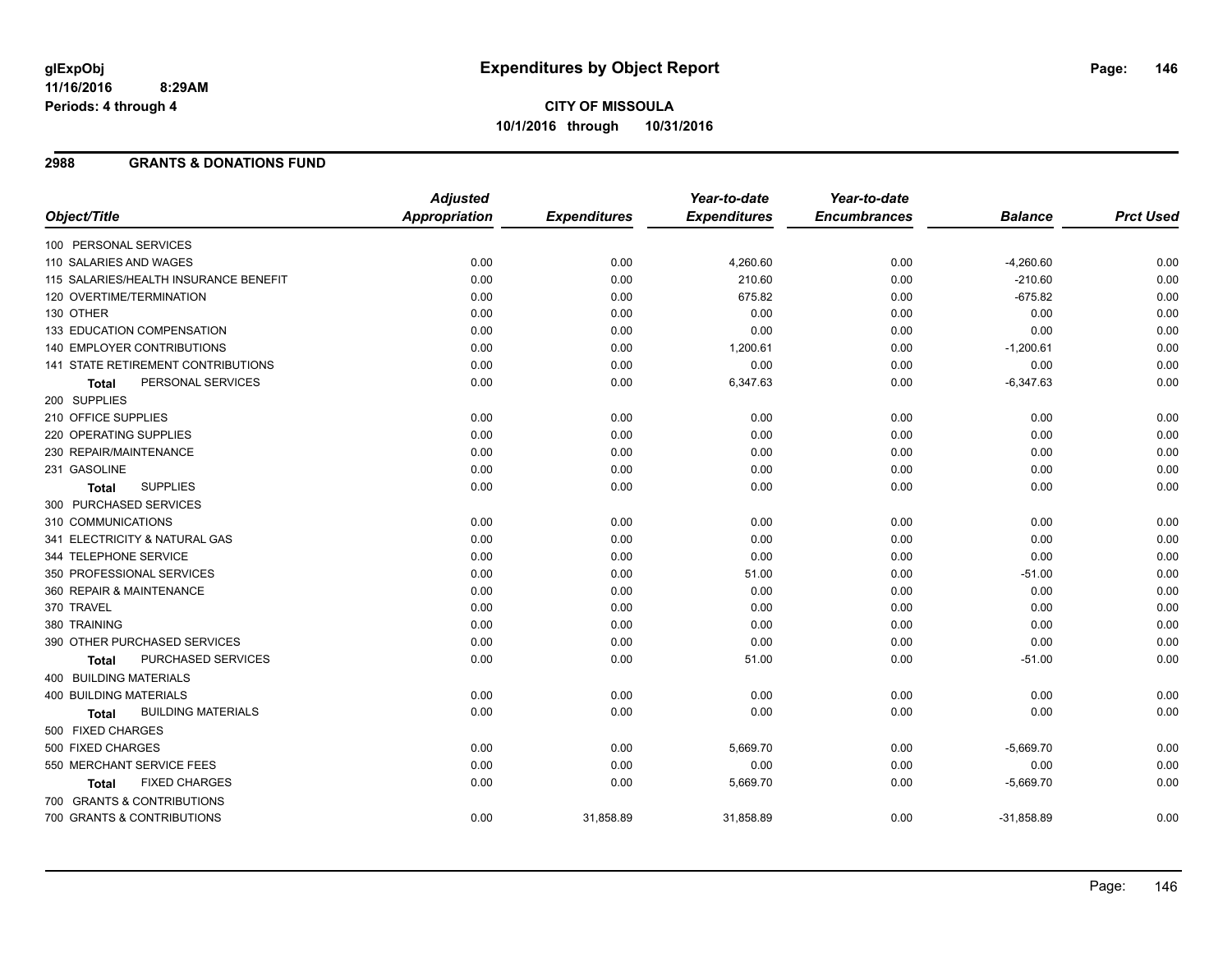#### **2988 GRANTS & DONATIONS FUND**

| Object/Title              |                                    | <b>Adjusted</b><br>Appropriation | <b>Expenditures</b> | Year-to-date<br><b>Expenditures</b> | Year-to-date<br><b>Encumbrances</b> | <b>Balance</b> | <b>Prct Used</b> |
|---------------------------|------------------------------------|----------------------------------|---------------------|-------------------------------------|-------------------------------------|----------------|------------------|
| <b>Total</b>              | <b>GRANTS &amp; CONTRIBUTIONS</b>  | 0.00                             | 31,858.89           | 31,858.89                           | 0.00                                | $-31,858.89$   | 0.00             |
| 800 OTHER OBJECTS         |                                    |                                  |                     |                                     |                                     |                |                  |
|                           | 820 TRANSFERS TO OTHER FUNDS       | 0.00                             | 0.00                | 0.00                                | 0.00                                | 0.00           | 0.00             |
| 845 CONTINGENCY           |                                    | 0.00                             | 0.00                | 0.00                                | 0.00                                | 0.00           | 0.00             |
| <b>Total</b>              | OTHER OBJECTS                      | 0.00                             | 0.00                | 0.00                                | 0.00                                | 0.00           | 0.00             |
| 900 CAPITAL OUTLAY        |                                    |                                  |                     |                                     |                                     |                |                  |
| 930 IMPROVEMENTS          |                                    | 0.00                             | 0.00                | 0.00                                | 0.00                                | 0.00           | 0.00             |
| 940 MACHINERY & EQUIPMENT |                                    | 0.00                             | 0.00                | 0.00                                | 0.00                                | 0.00           | 0.00             |
| <b>Total</b>              | <b>CAPITAL OUTLAY</b>              | 0.00                             | 0.00                | 0.00                                | 0.00                                | 0.00           | 0.00             |
| <b>Total</b>              | <b>GRANTS &amp; DONATIONS FUND</b> | 0.00                             | 31.858.89           | 43.927.22                           | 0.00                                | $-43.927.22$   | 0.00             |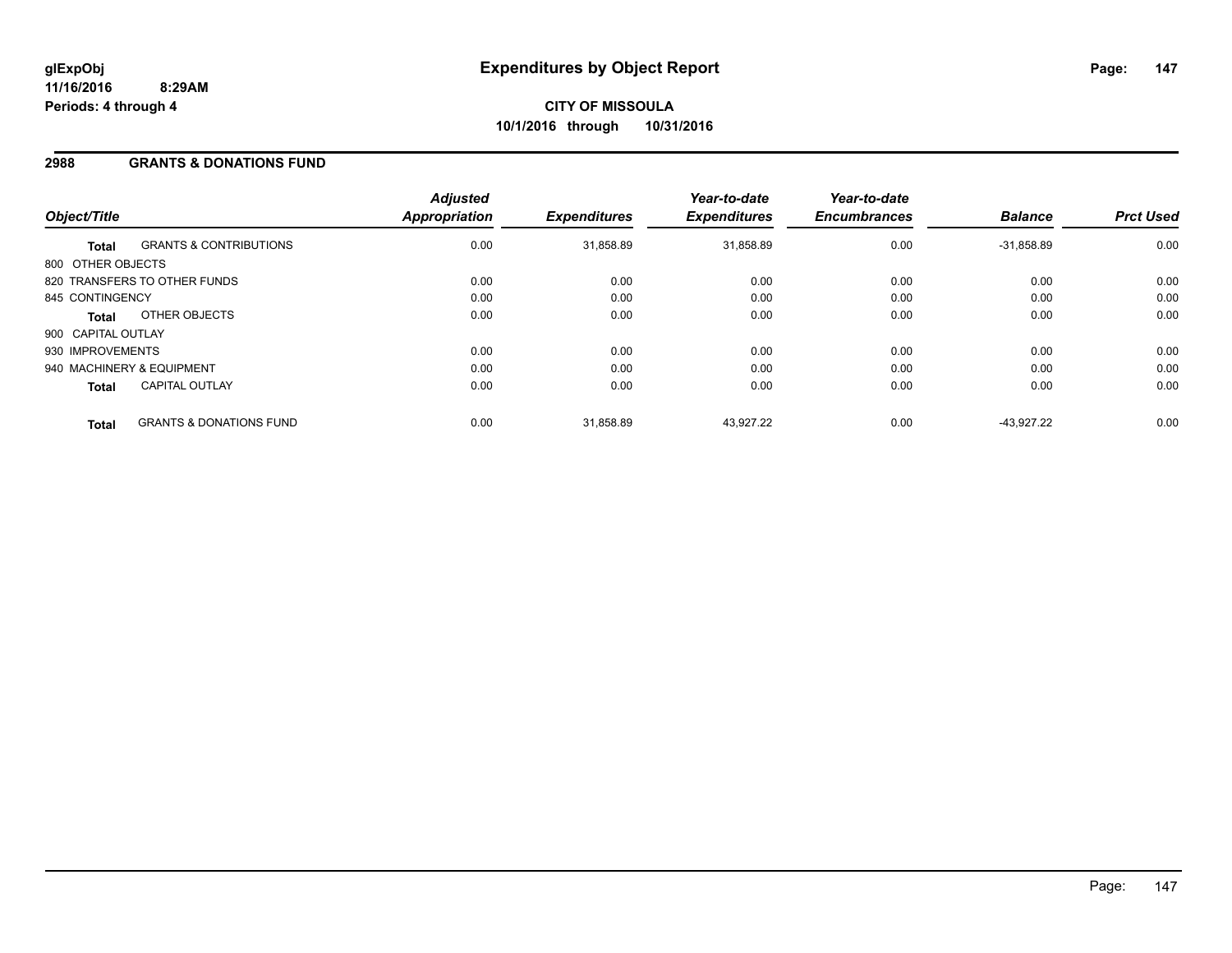**2989 POLICE GRANTS & DONATIONS**

**290 POLICE**

|                        |                                       | <b>Adjusted</b> |                     | Year-to-date        | Year-to-date        |                |                  |
|------------------------|---------------------------------------|-----------------|---------------------|---------------------|---------------------|----------------|------------------|
| Object/Title           |                                       | Appropriation   | <b>Expenditures</b> | <b>Expenditures</b> | <b>Encumbrances</b> | <b>Balance</b> | <b>Prct Used</b> |
| 100 PERSONAL SERVICES  |                                       |                 |                     |                     |                     |                |                  |
| 110 SALARIES AND WAGES |                                       | 0.00            | 10,724.14           | 21,850.90           | 0.00                | $-21,850.90$   | 0.00             |
|                        | 115 SALARIES/HEALTH INSURANCE BENEFIT | 0.00            | 1.053.00            | 2,457.00            | 0.00                | $-2,457.00$    | 0.00             |
|                        | 120 OVERTIME/TERMINATION              | 0.00            | 8,149.89            | 19,810.57           | 0.00                | $-19,810.57$   | 0.00             |
| 130 OTHER              |                                       | 0.00            | 0.00                | 700.00              | 0.00                | $-700.00$      | 0.00             |
|                        | 133 EDUCATION COMPENSATION            | 0.00            | 30.00               | 70.00               | 0.00                | $-70.00$       | 0.00             |
|                        | 140 EMPLOYER CONTRIBUTIONS            | 0.00            | 2,702.06            | 6,230.38            | 0.00                | $-6,230.38$    | 0.00             |
| <b>Total</b>           | PERSONAL SERVICES                     | 0.00            | 22,659.09           | 51,118.85           | 0.00                | $-51,118.85$   | 0.00             |
| 200 SUPPLIES           |                                       |                 |                     |                     |                     |                |                  |
| 210 OFFICE SUPPLIES    |                                       | 0.00            | 0.00                | 701.22              | 0.00                | $-701.22$      | 0.00             |
| 220 OPERATING SUPPLIES |                                       | 0.00            | 559.98              | 934.48              | 0.00                | $-934.48$      | 0.00             |
| <b>Total</b>           | <b>SUPPLIES</b>                       | 0.00            | 559.98              | 1,635.70            | 0.00                | $-1,635.70$    | 0.00             |
|                        | 300 PURCHASED SERVICES                |                 |                     |                     |                     |                |                  |
| 344 TELEPHONE SERVICE  |                                       | 0.00            | 273.20              | 812.22              | 0.00                | $-812.22$      | 0.00             |
|                        | 350 PROFESSIONAL SERVICES             | 0.00            | 17,380.32           | 19,276.25           | 0.00                | $-19,276.25$   | 0.00             |
|                        | 360 REPAIR & MAINTENANCE              | 0.00            | 0.00                | 0.00                | 0.00                | 0.00           | 0.00             |
| 370 TRAVEL             |                                       | 0.00            | 1,488.98            | 3,572.64            | 0.00                | $-3,572.64$    | 0.00             |
| <b>Total</b>           | PURCHASED SERVICES                    | 0.00            | 19,142.50           | 23,661.11           | 0.00                | $-23,661.11$   | 0.00             |
| 500 FIXED CHARGES      |                                       |                 |                     |                     |                     |                |                  |
| 500 FIXED CHARGES      |                                       | 0.00            | 0.00                | 17,009.10           | 0.00                | $-17,009.10$   | 0.00             |
| <b>Total</b>           | <b>FIXED CHARGES</b>                  | 0.00            | 0.00                | 17,009.10           | 0.00                | $-17,009.10$   | 0.00             |
|                        | 700 GRANTS & CONTRIBUTIONS            |                 |                     |                     |                     |                |                  |
|                        | 700 GRANTS & CONTRIBUTIONS            | 0.00            | 0.00                | 0.00                | 0.00                | 0.00           | 0.00             |
| <b>Total</b>           | <b>GRANTS &amp; CONTRIBUTIONS</b>     | 0.00            | 0.00                | 0.00                | 0.00                | 0.00           | 0.00             |
|                        |                                       |                 |                     |                     |                     |                |                  |
| <b>Total</b>           | <b>POLICE</b>                         | 0.00            | 42,361.57           | 93,424.76           | 0.00                | $-93,424.76$   | 0.00             |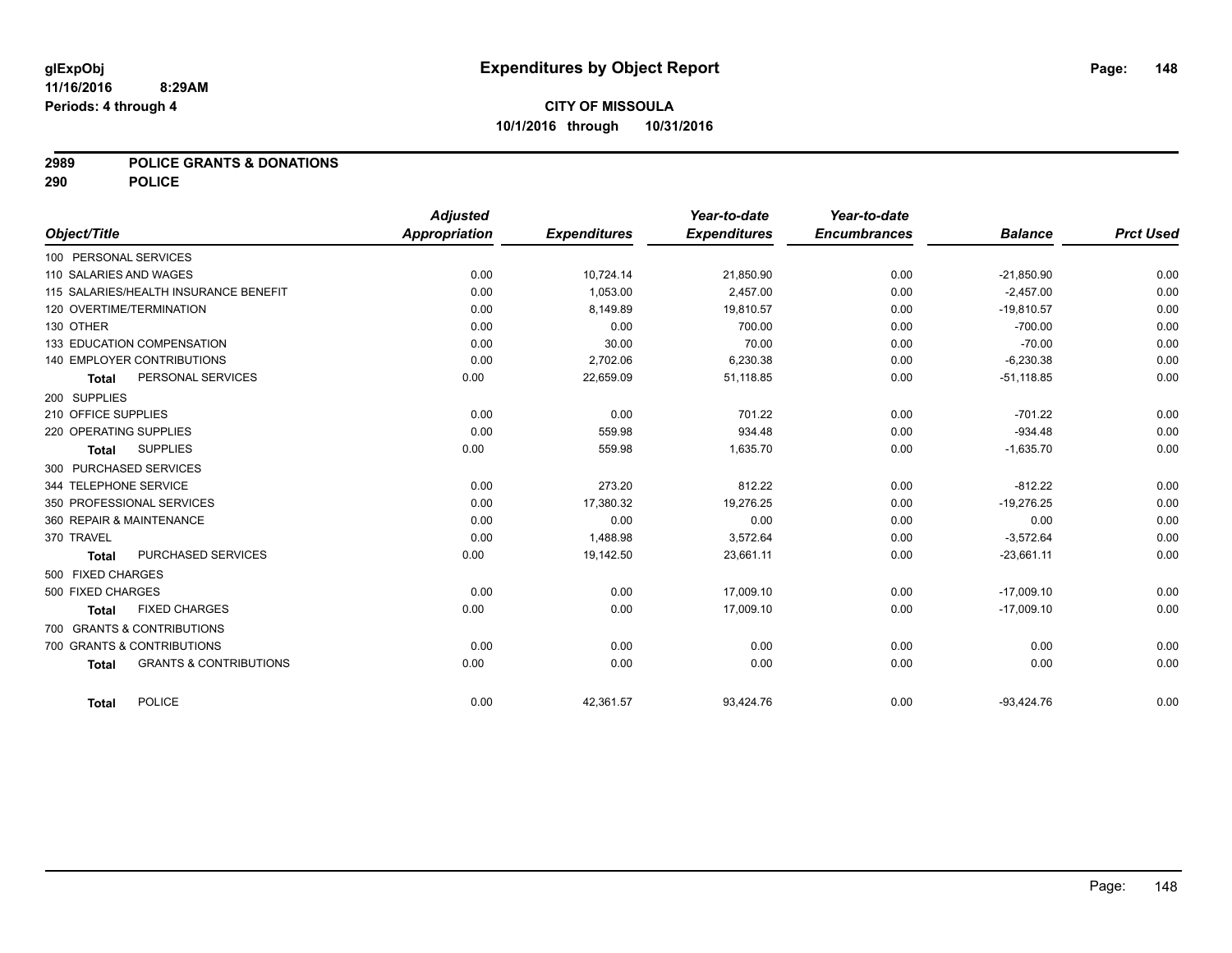# **CITY OF MISSOULA 10/1/2016 through 10/31/2016**

### **2989 POLICE GRANTS & DONATIONS**

|                        |                                       | <b>Adjusted</b> |                     | Year-to-date        | Year-to-date        |                |                  |
|------------------------|---------------------------------------|-----------------|---------------------|---------------------|---------------------|----------------|------------------|
| Object/Title           |                                       | Appropriation   | <b>Expenditures</b> | <b>Expenditures</b> | <b>Encumbrances</b> | <b>Balance</b> | <b>Prct Used</b> |
| 100 PERSONAL SERVICES  |                                       |                 |                     |                     |                     |                |                  |
| 110 SALARIES AND WAGES |                                       | 0.00            | 10,724.14           | 21,850.90           | 0.00                | $-21,850.90$   | 0.00             |
|                        | 115 SALARIES/HEALTH INSURANCE BENEFIT | 0.00            | 1.053.00            | 2.457.00            | 0.00                | $-2.457.00$    | 0.00             |
|                        | 120 OVERTIME/TERMINATION              | 0.00            | 8,149.89            | 19.810.57           | 0.00                | $-19,810.57$   | 0.00             |
| 130 OTHER              |                                       | 0.00            | 0.00                | 700.00              | 0.00                | $-700.00$      | 0.00             |
|                        | 133 EDUCATION COMPENSATION            | 0.00            | 30.00               | 70.00               | 0.00                | $-70.00$       | 0.00             |
|                        | <b>140 EMPLOYER CONTRIBUTIONS</b>     | 0.00            | 2,702.06            | 6,230.38            | 0.00                | $-6,230.38$    | 0.00             |
| <b>Total</b>           | PERSONAL SERVICES                     | 0.00            | 22,659.09           | 51,118.85           | 0.00                | $-51,118.85$   | 0.00             |
| 200 SUPPLIES           |                                       |                 |                     |                     |                     |                |                  |
| 210 OFFICE SUPPLIES    |                                       | 0.00            | 0.00                | 701.22              | 0.00                | $-701.22$      | 0.00             |
| 220 OPERATING SUPPLIES |                                       | 0.00            | 559.98              | 934.48              | 0.00                | $-934.48$      | 0.00             |
| <b>Total</b>           | <b>SUPPLIES</b>                       | 0.00            | 559.98              | 1,635.70            | 0.00                | $-1,635.70$    | 0.00             |
| 300 PURCHASED SERVICES |                                       |                 |                     |                     |                     |                |                  |
| 344 TELEPHONE SERVICE  |                                       | 0.00            | 273.20              | 812.22              | 0.00                | $-812.22$      | 0.00             |
|                        | 350 PROFESSIONAL SERVICES             | 0.00            | 17,380.32           | 19,276.25           | 0.00                | $-19,276.25$   | 0.00             |
|                        | 360 REPAIR & MAINTENANCE              | 0.00            | 0.00                | 0.00                | 0.00                | 0.00           | 0.00             |
| 370 TRAVEL             |                                       | 0.00            | 1,488.98            | 3.572.64            | 0.00                | $-3,572.64$    | 0.00             |
| <b>Total</b>           | PURCHASED SERVICES                    | 0.00            | 19,142.50           | 23,661.11           | 0.00                | $-23,661.11$   | 0.00             |
| 500 FIXED CHARGES      |                                       |                 |                     |                     |                     |                |                  |
| 500 FIXED CHARGES      |                                       | 0.00            | 0.00                | 17,009.10           | 0.00                | $-17,009.10$   | 0.00             |
| <b>Total</b>           | <b>FIXED CHARGES</b>                  | 0.00            | 0.00                | 17,009.10           | 0.00                | $-17,009.10$   | 0.00             |
|                        | 700 GRANTS & CONTRIBUTIONS            |                 |                     |                     |                     |                |                  |
|                        | 700 GRANTS & CONTRIBUTIONS            | 0.00            | 0.00                | 0.00                | 0.00                | 0.00           | 0.00             |
| <b>Total</b>           | <b>GRANTS &amp; CONTRIBUTIONS</b>     | 0.00            | 0.00                | 0.00                | 0.00                | 0.00           | 0.00             |
|                        |                                       |                 |                     |                     |                     |                |                  |
| Total                  | POLICE GRANTS & DONATIONS             | 0.00            | 42,361.57           | 93,424.76           | 0.00                | $-93,424.76$   | 0.00             |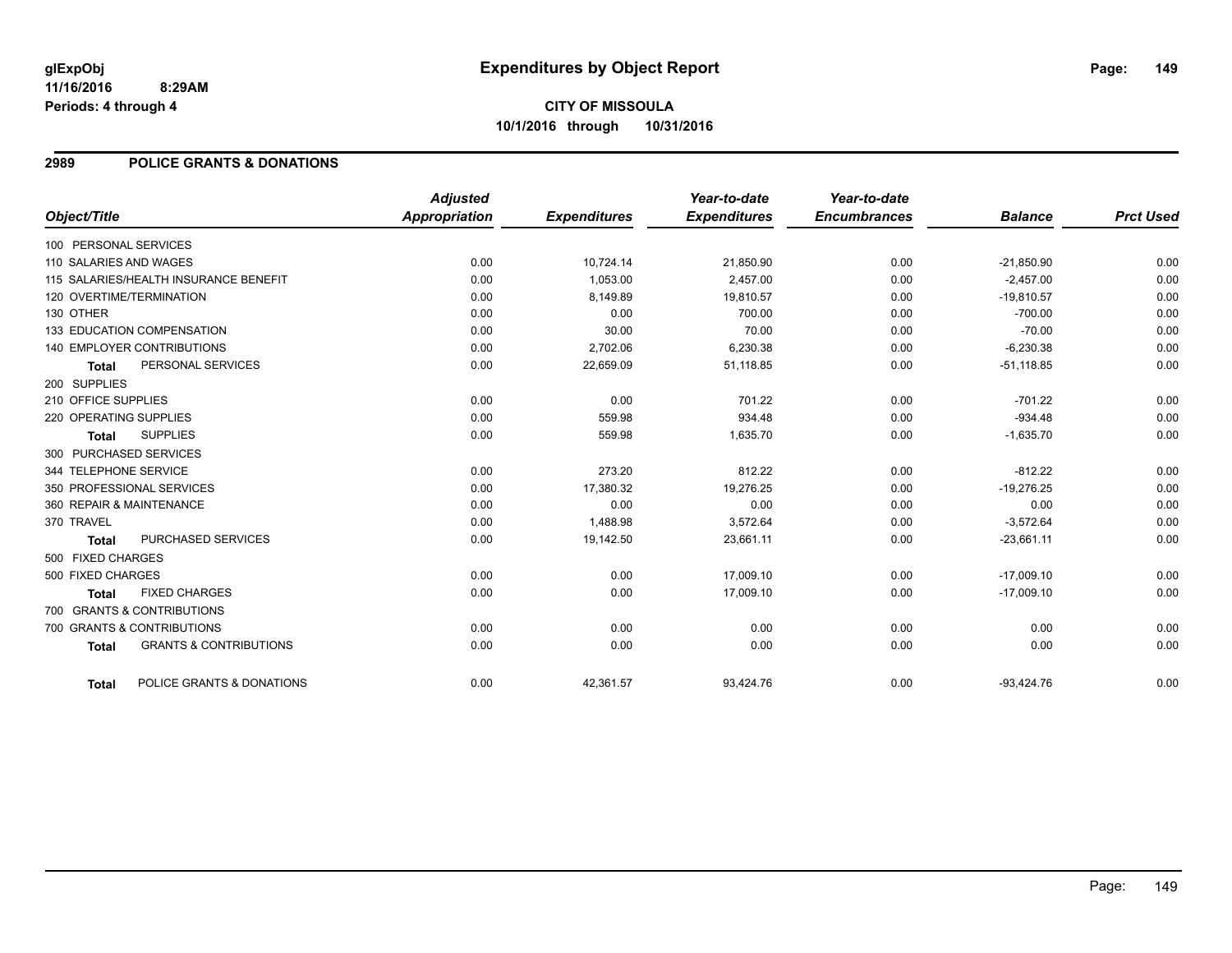# **3000 SID REVOLVING FUND**

| Object/Title                         | <b>Adjusted</b><br><b>Appropriation</b> | <b>Expenditures</b> | Year-to-date<br><b>Expenditures</b> | Year-to-date<br><b>Encumbrances</b> | <b>Balance</b> | <b>Prct Used</b> |
|--------------------------------------|-----------------------------------------|---------------------|-------------------------------------|-------------------------------------|----------------|------------------|
| 500 FIXED CHARGES                    |                                         |                     |                                     |                                     |                |                  |
| 550 MERCHANT SERVICE FEES            | 0.00                                    | 0.00                | 0.00                                | 0.00                                | 0.00           | 0.00             |
| <b>FIXED CHARGES</b><br><b>Total</b> | 0.00                                    | 0.00                | 0.00                                | 0.00                                | 0.00           | 0.00             |
| 800 OTHER OBJECTS                    |                                         |                     |                                     |                                     |                |                  |
| 820 TRANSFERS TO OTHER FUNDS         | 0.00                                    | 0.00                | 0.00                                | 0.00                                | 0.00           | 0.00             |
| OTHER OBJECTS<br><b>Total</b>        | 0.00                                    | 0.00                | 0.00                                | 0.00                                | 0.00           | 0.00             |
| NON-DEPARTMENTAL<br>Total            | 0.00                                    | 0.00                | 0.00                                | 0.00                                | 0.00           | 0.00             |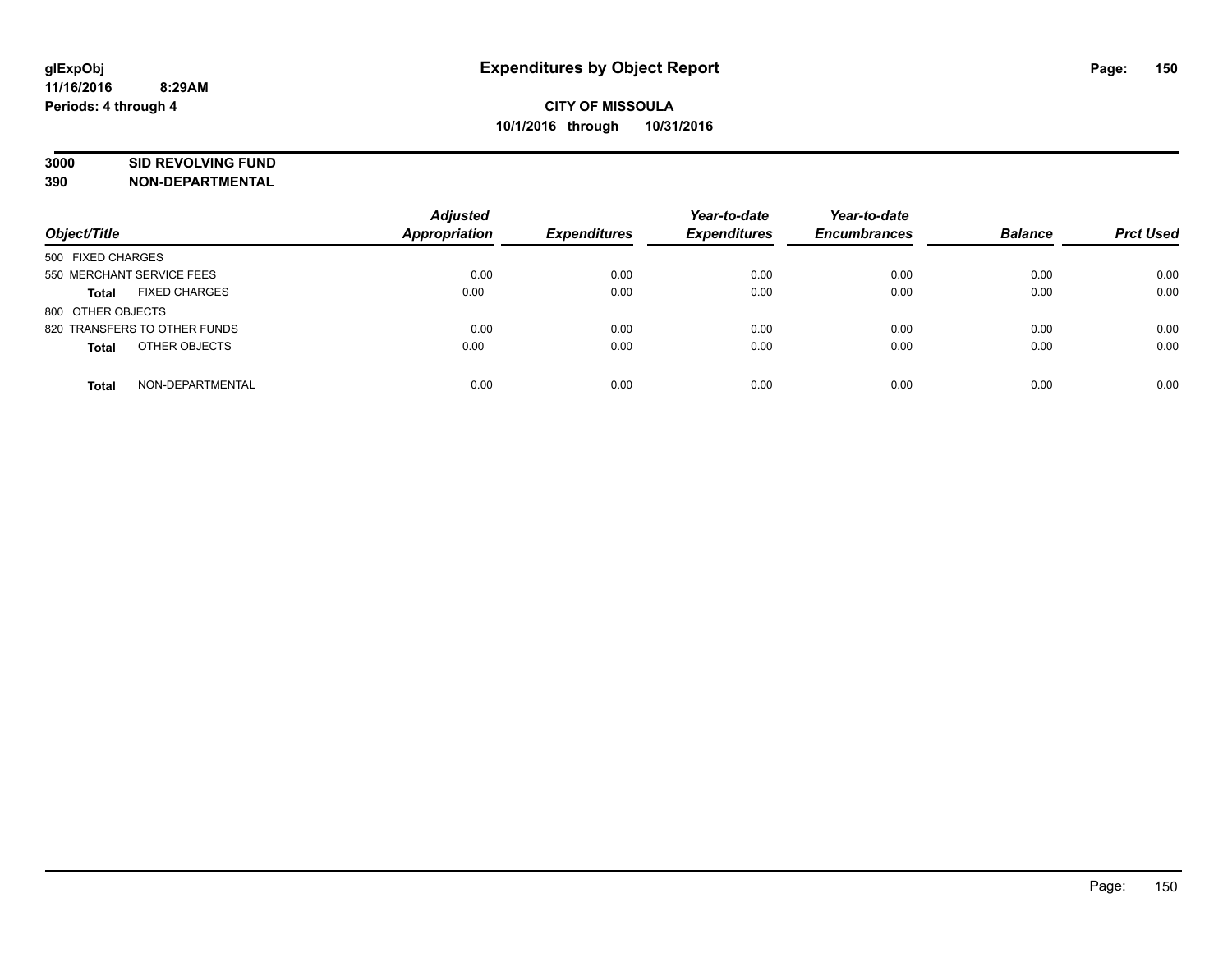#### **3000 SID REVOLVING FUND**

| Object/Title                         | <b>Adjusted</b><br><b>Appropriation</b> | <b>Expenditures</b> | Year-to-date<br><b>Expenditures</b> | Year-to-date<br><b>Encumbrances</b> | <b>Balance</b> | <b>Prct Used</b> |
|--------------------------------------|-----------------------------------------|---------------------|-------------------------------------|-------------------------------------|----------------|------------------|
| 500 FIXED CHARGES                    |                                         |                     |                                     |                                     |                |                  |
| 550 MERCHANT SERVICE FEES            | 0.00                                    | 0.00                | 0.00                                | 0.00                                | 0.00           | 0.00             |
| <b>FIXED CHARGES</b><br><b>Total</b> | 0.00                                    | 0.00                | 0.00                                | 0.00                                | 0.00           | 0.00             |
| 800 OTHER OBJECTS                    |                                         |                     |                                     |                                     |                |                  |
| 820 TRANSFERS TO OTHER FUNDS         | 0.00                                    | 0.00                | 0.00                                | 0.00                                | 0.00           | 0.00             |
| OTHER OBJECTS<br><b>Total</b>        | 0.00                                    | 0.00                | 0.00                                | 0.00                                | 0.00           | 0.00             |
|                                      |                                         |                     |                                     |                                     |                |                  |
| SID REVOLVING FUND<br><b>Total</b>   | 0.00                                    | 0.00                | 0.00                                | 0.00                                | 0.00           | 0.00             |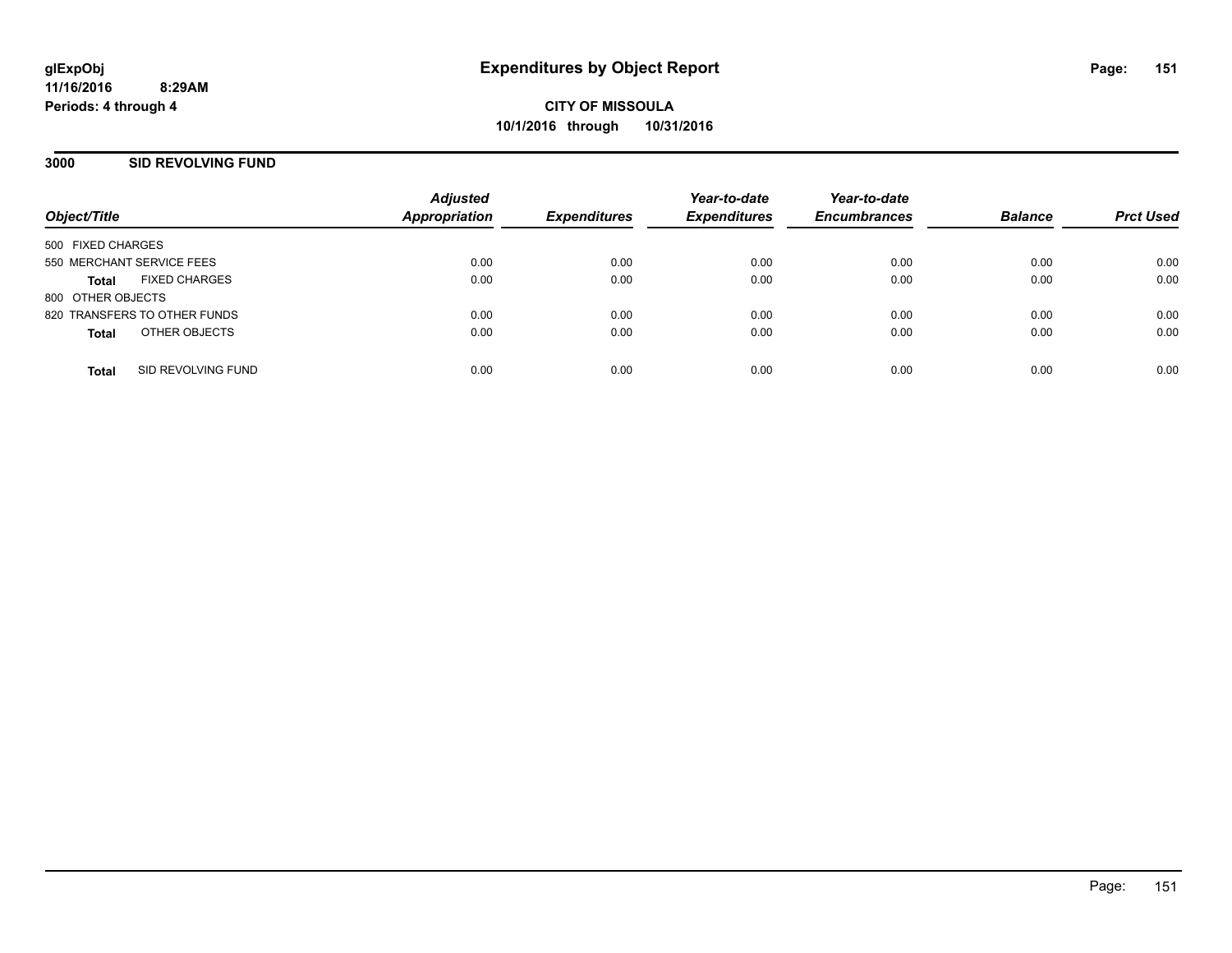# **3005 SID REBATES**

| Object/Title                         | <b>Adjusted</b><br><b>Appropriation</b> | <b>Expenditures</b> | Year-to-date<br><b>Expenditures</b> | Year-to-date<br><b>Encumbrances</b> | <b>Balance</b> | <b>Prct Used</b> |
|--------------------------------------|-----------------------------------------|---------------------|-------------------------------------|-------------------------------------|----------------|------------------|
| 500 FIXED CHARGES                    |                                         |                     |                                     |                                     |                |                  |
| 550 MERCHANT SERVICE FEES            | 0.00                                    | 0.00                | 0.00                                | 0.00                                | 0.00           | 0.00             |
| <b>FIXED CHARGES</b><br><b>Total</b> | 0.00                                    | 0.00                | 0.00                                | 0.00                                | 0.00           | 0.00             |
| NON-DEPARTMENTAL<br>Total            | 0.00                                    | 0.00                | 0.00                                | 0.00                                | 0.00           | 0.00             |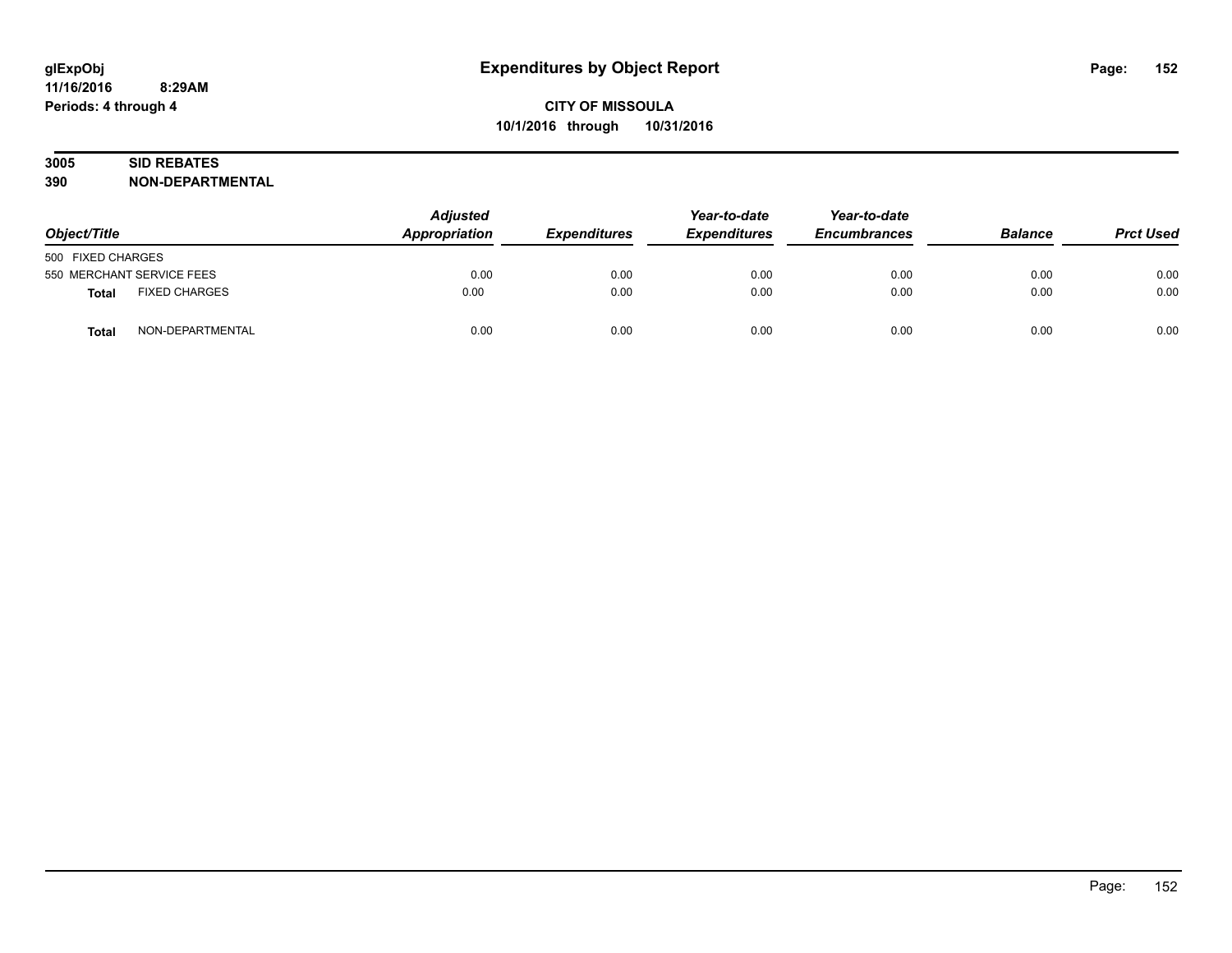**CITY OF MISSOULA 10/1/2016 through 10/31/2016**

**3005 SID REBATES**

| Object/Title                         | <b>Adjusted</b><br>Appropriation | <b>Expenditures</b> | Year-to-date<br><b>Expenditures</b> | Year-to-date<br><b>Encumbrances</b> | <b>Balance</b> | <b>Prct Used</b> |
|--------------------------------------|----------------------------------|---------------------|-------------------------------------|-------------------------------------|----------------|------------------|
| 500 FIXED CHARGES                    |                                  |                     |                                     |                                     |                |                  |
| 550 MERCHANT SERVICE FEES            | 0.00                             | 0.00                | 0.00                                | 0.00                                | 0.00           | 0.00             |
| <b>FIXED CHARGES</b><br><b>Total</b> | 0.00                             | 0.00                | 0.00                                | 0.00                                | 0.00           | 0.00             |
| SID REBATES<br>Tota                  | 0.00                             | 0.00                | 0.00                                | 0.00                                | 0.00           | 0.00             |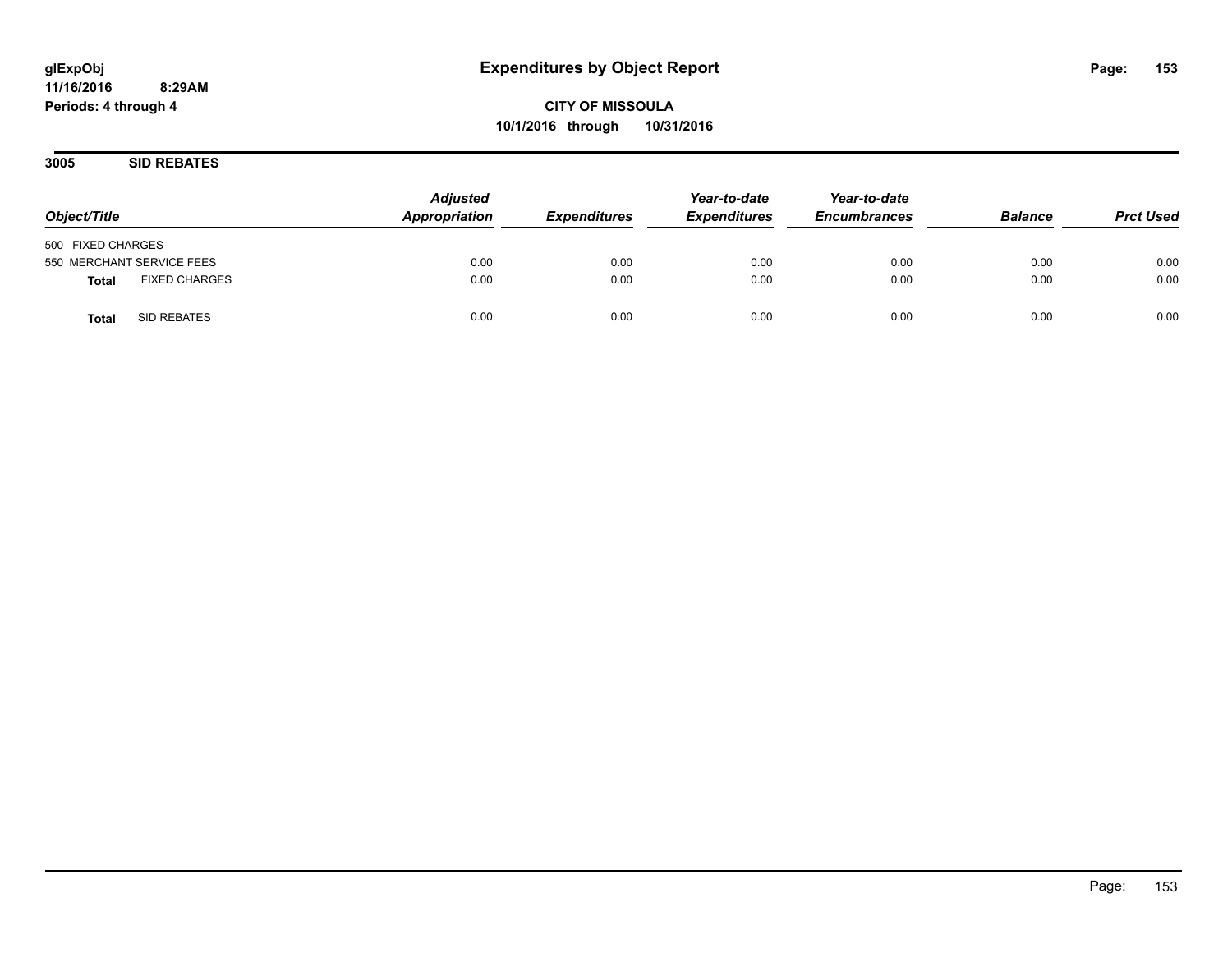# **glExpObj Expenditures by Object Report Page: 154**

# **CITY OF MISSOULA 10/1/2016 through 10/31/2016**

#### **3065 1998 PUBLIC SAFETY G O BONDS FUND**

**000 \*\*\* Title Not Found \*\*\***

| Object/Title                     | <b>Adjusted</b><br>Appropriation | <b>Expenditures</b> | Year-to-date<br><b>Expenditures</b> | Year-to-date<br><b>Encumbrances</b> | <b>Balance</b> | <b>Prct Used</b> |
|----------------------------------|----------------------------------|---------------------|-------------------------------------|-------------------------------------|----------------|------------------|
| 800 OTHER OBJECTS                |                                  |                     |                                     |                                     |                |                  |
| 820 TRANSFERS TO OTHER FUNDS     | 0.00                             | 0.00                | 0.00                                | 0.00                                | 0.00           | 0.00             |
| OTHER OBJECTS<br><b>Total</b>    | 0.00                             | 0.00                | 0.00                                | 0.00                                | 0.00           | 0.00             |
| *** Title Not Found ***<br>Total | 0.00                             | 0.00                | 0.00                                | 0.00                                | 0.00           | 0.00             |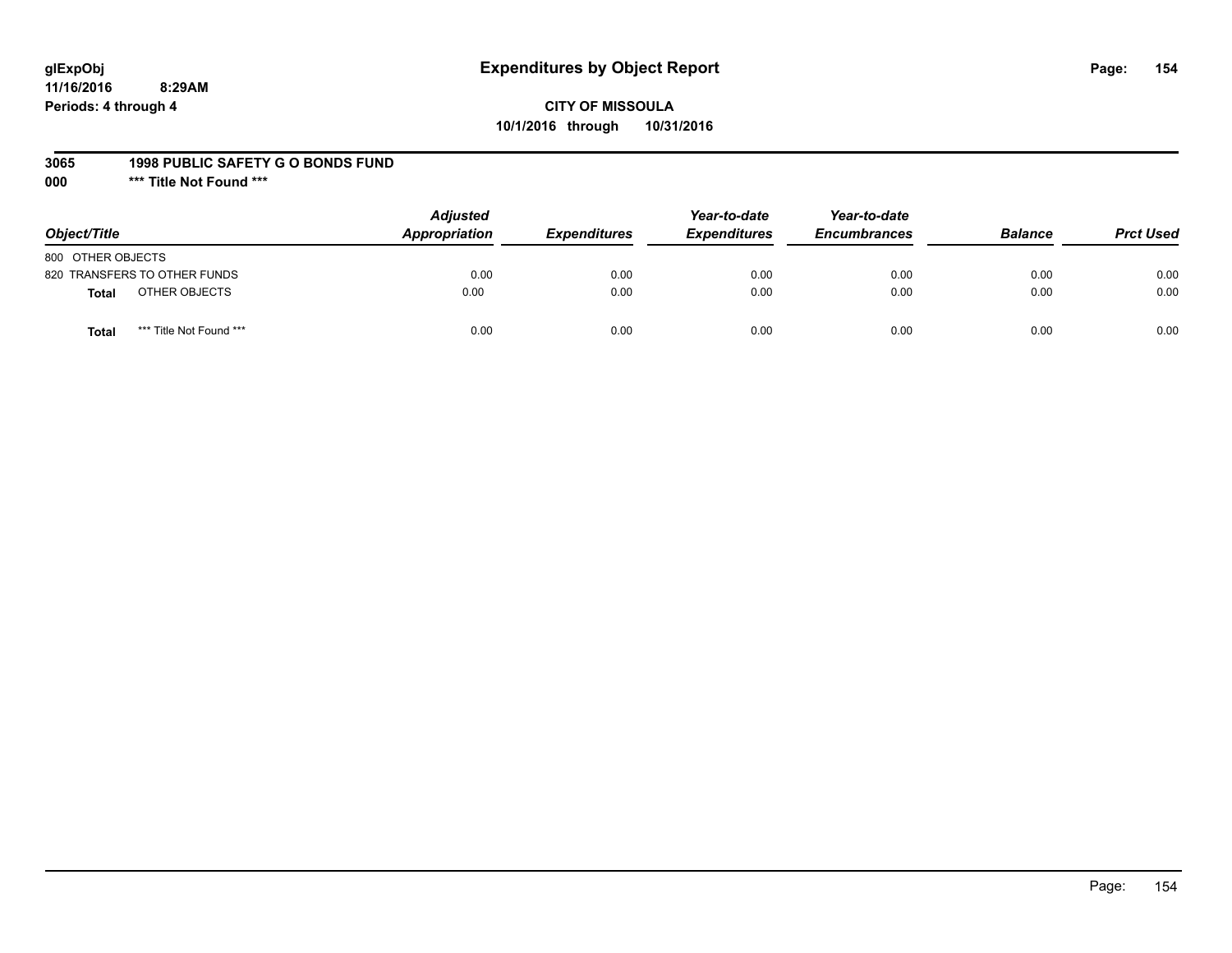#### **3065 1998 PUBLIC SAFETY G O BONDS FUND**

| Object/Title      |                           | <b>Adjusted</b><br>Appropriation<br><b>Expenditures</b> | Year-to-date<br><b>Expenditures</b> | Year-to-date<br><b>Encumbrances</b> | <b>Balance</b> | <b>Prct Used</b> |      |
|-------------------|---------------------------|---------------------------------------------------------|-------------------------------------|-------------------------------------|----------------|------------------|------|
| 500 FIXED CHARGES |                           |                                                         |                                     |                                     |                |                  |      |
|                   | 550 MERCHANT SERVICE FEES | 0.00                                                    | 0.00                                | 0.00                                | 0.00           | 0.00             | 0.00 |
| <b>Total</b>      | <b>FIXED CHARGES</b>      | 0.00                                                    | 0.00                                | 0.00                                | 0.00           | 0.00             | 0.00 |
| <b>Total</b>      | NON-DEPARTMENTAL          | 0.00                                                    | 0.00                                | 0.00                                | 0.00           | 0.00             | 0.00 |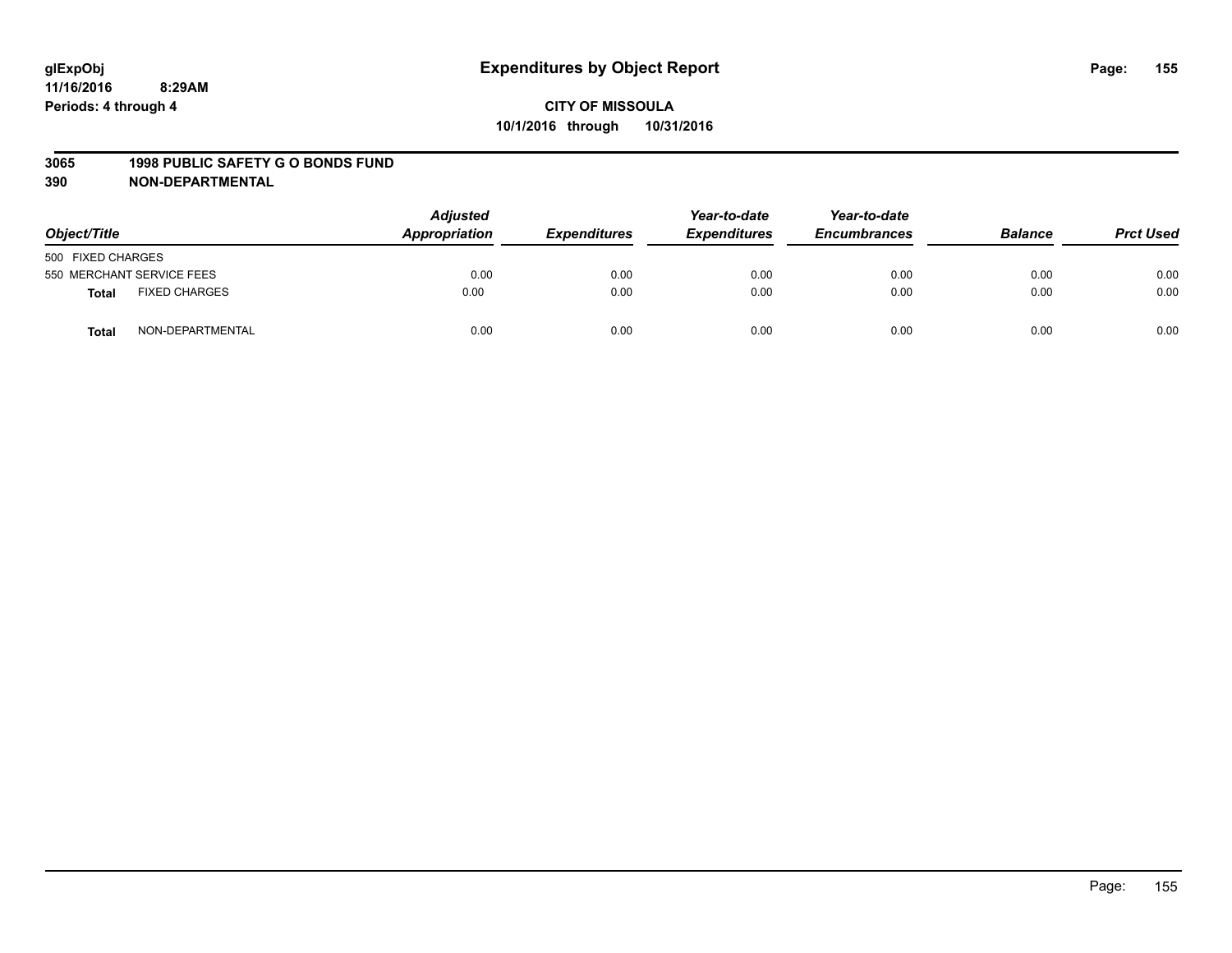**CITY OF MISSOULA 10/1/2016 through 10/31/2016**

### **3065 1998 PUBLIC SAFETY G O BONDS FUND**

| Object/Title                                      | <b>Adjusted</b><br>Appropriation | <b>Expenditures</b> | Year-to-date<br><b>Expenditures</b> | Year-to-date<br><b>Encumbrances</b> | <b>Balance</b> | <b>Prct Used</b> |
|---------------------------------------------------|----------------------------------|---------------------|-------------------------------------|-------------------------------------|----------------|------------------|
| 500 FIXED CHARGES                                 |                                  |                     |                                     |                                     |                |                  |
| 550 MERCHANT SERVICE FEES                         | 0.00                             | 0.00                | 0.00                                | 0.00                                | 0.00           | 0.00             |
| <b>FIXED CHARGES</b><br><b>Total</b>              | 0.00                             | 0.00                | 0.00                                | 0.00                                | 0.00           | 0.00             |
| 800 OTHER OBJECTS                                 |                                  |                     |                                     |                                     |                |                  |
| 820 TRANSFERS TO OTHER FUNDS                      | 0.00                             | 0.00                | 0.00                                | 0.00                                | 0.00           | 0.00             |
| OTHER OBJECTS<br><b>Total</b>                     | 0.00                             | 0.00                | 0.00                                | 0.00                                | 0.00           | 0.00             |
|                                                   |                                  |                     |                                     |                                     |                |                  |
| 1998 PUBLIC SAFETY G O BONDS FUND<br><b>Total</b> | 0.00                             | 0.00                | 0.00                                | 0.00                                | 0.00           | 0.00             |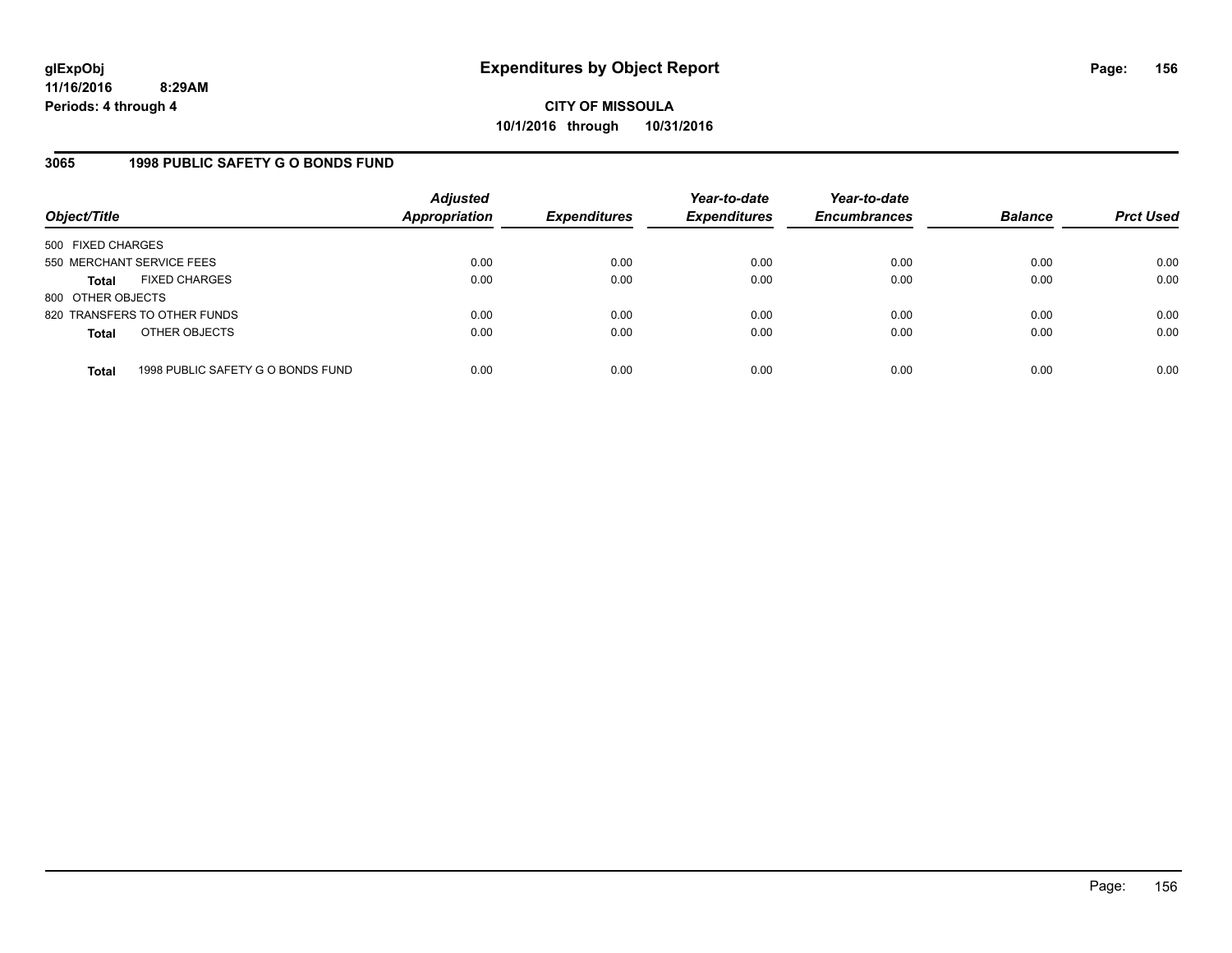#### **3070 1996 OPEN SPACE GO BONDS**

| Object/Title                         | <b>Adjusted</b><br><b>Appropriation</b> | <b>Expenditures</b> | Year-to-date<br><b>Expenditures</b> | Year-to-date<br><b>Encumbrances</b> | <b>Balance</b> | <b>Prct Used</b> |
|--------------------------------------|-----------------------------------------|---------------------|-------------------------------------|-------------------------------------|----------------|------------------|
| 500 FIXED CHARGES                    |                                         |                     |                                     |                                     |                |                  |
| 550 MERCHANT SERVICE FEES            | 0.00                                    | 0.00                | 0.00                                | 0.00                                | 0.00           | 0.00             |
| <b>FIXED CHARGES</b><br><b>Total</b> | 0.00                                    | 0.00                | 0.00                                | 0.00                                | 0.00           | 0.00             |
| 800 OTHER OBJECTS                    |                                         |                     |                                     |                                     |                |                  |
| 820 TRANSFERS TO OTHER FUNDS         | 0.00                                    | 0.00                | 0.00                                | 0.00                                | 0.00           | 0.00             |
| OTHER OBJECTS<br><b>Total</b>        | 0.00                                    | 0.00                | 0.00                                | 0.00                                | 0.00           | 0.00             |
| NON-DEPARTMENTAL<br><b>Total</b>     | 0.00                                    | 0.00                | 0.00                                | 0.00                                | 0.00           | 0.00             |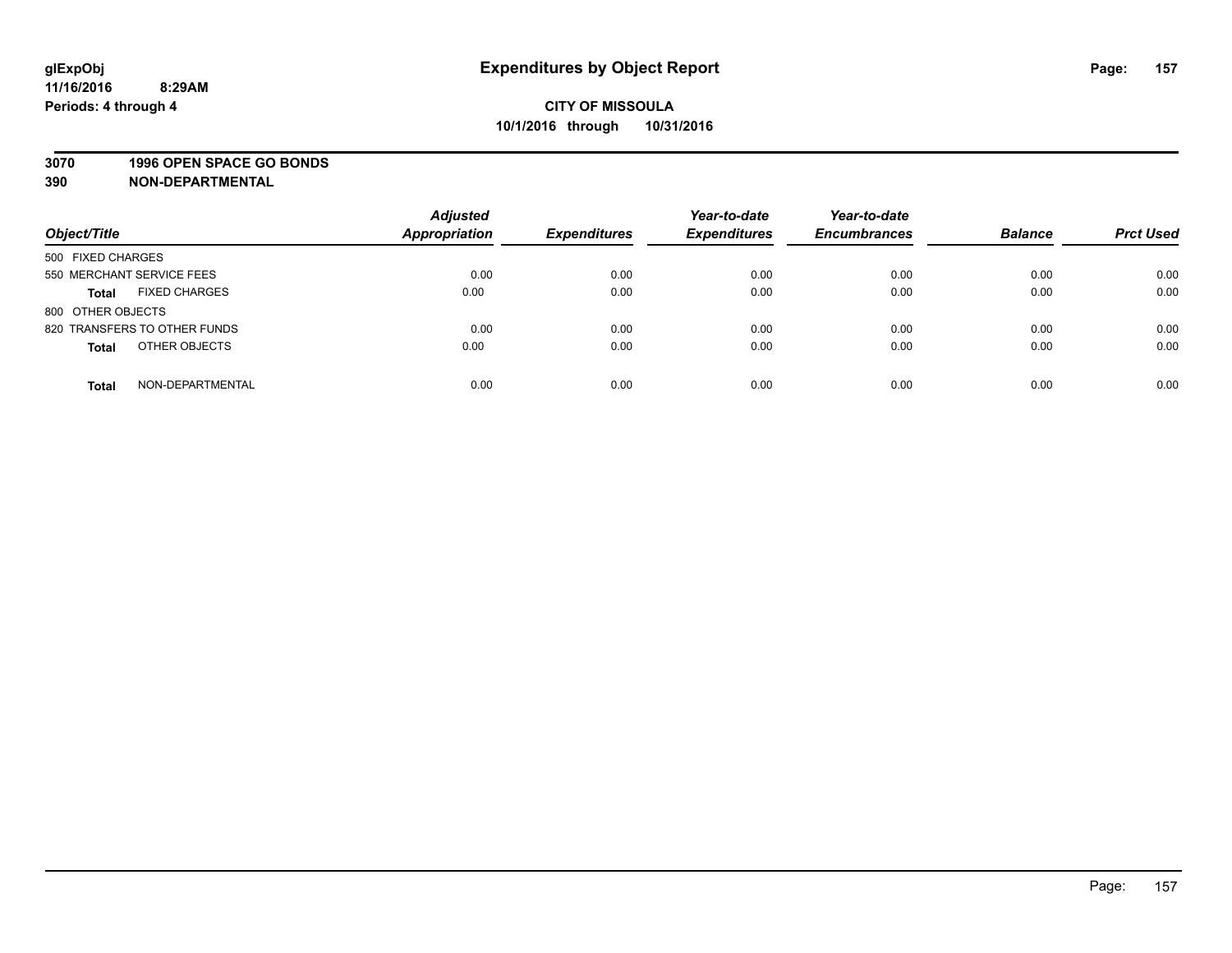### **3070 1996 OPEN SPACE GO BONDS**

| Object/Title                             | <b>Adjusted</b><br><b>Appropriation</b> | <b>Expenditures</b> | Year-to-date<br><b>Expenditures</b> | Year-to-date<br><b>Encumbrances</b> | <b>Balance</b> | <b>Prct Used</b> |
|------------------------------------------|-----------------------------------------|---------------------|-------------------------------------|-------------------------------------|----------------|------------------|
| 500 FIXED CHARGES                        |                                         |                     |                                     |                                     |                |                  |
| 550 MERCHANT SERVICE FEES                | 0.00                                    | 0.00                | 0.00                                | 0.00                                | 0.00           | 0.00             |
| <b>FIXED CHARGES</b><br><b>Total</b>     | 0.00                                    | 0.00                | 0.00                                | 0.00                                | 0.00           | 0.00             |
| 800 OTHER OBJECTS                        |                                         |                     |                                     |                                     |                |                  |
| 820 TRANSFERS TO OTHER FUNDS             | 0.00                                    | 0.00                | 0.00                                | 0.00                                | 0.00           | 0.00             |
| OTHER OBJECTS<br><b>Total</b>            | 0.00                                    | 0.00                | 0.00                                | 0.00                                | 0.00           | 0.00             |
| 1996 OPEN SPACE GO BONDS<br><b>Total</b> | 0.00                                    | 0.00                | 0.00                                | 0.00                                | 0.00           | 0.00             |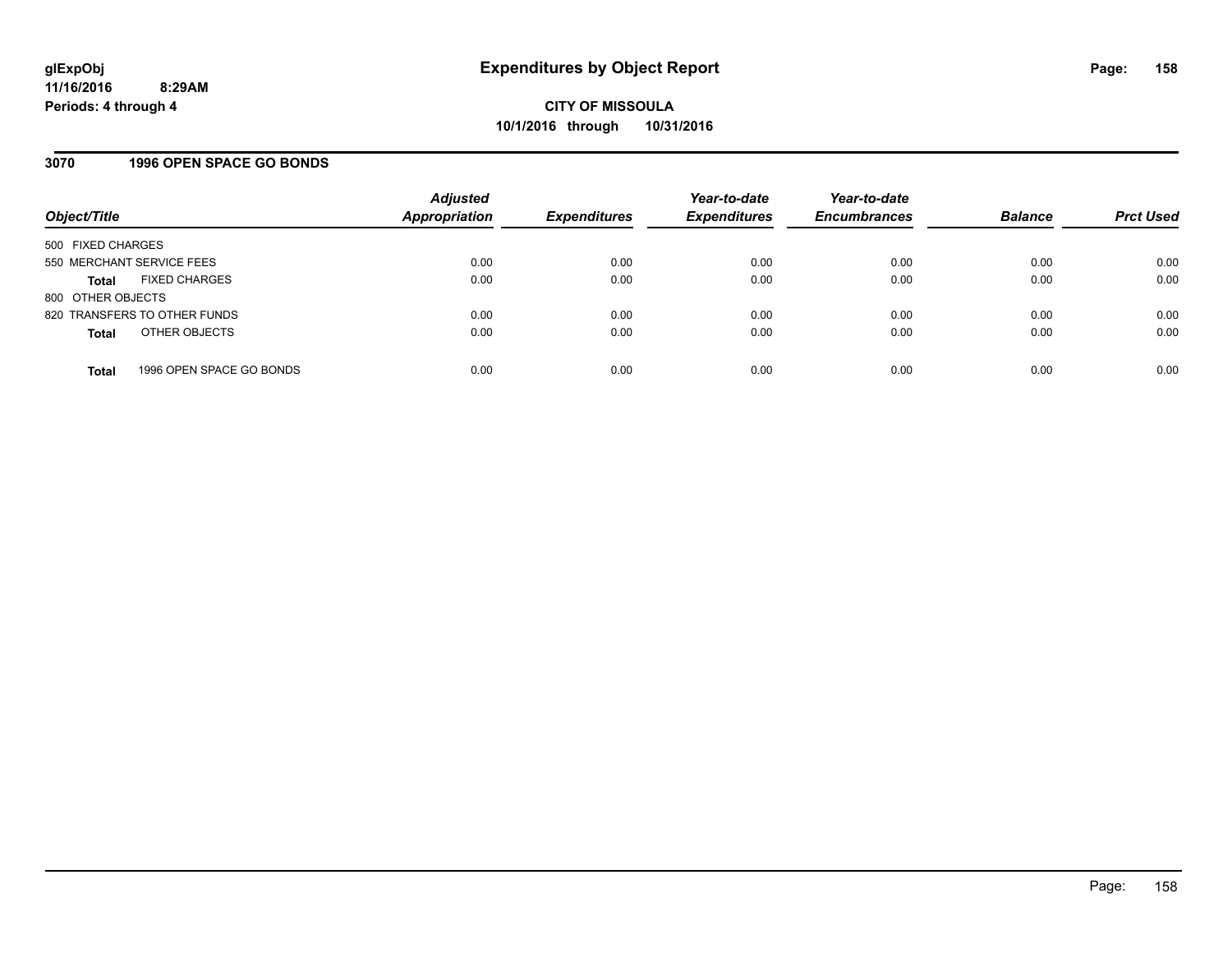#### **3075 1997 OPEN SPACE G O BOND FUND**

| Object/Title                         | <b>Adjusted</b><br><b>Appropriation</b> | <b>Expenditures</b> | Year-to-date<br><b>Expenditures</b> | Year-to-date<br><b>Encumbrances</b> | <b>Balance</b> | <b>Prct Used</b> |
|--------------------------------------|-----------------------------------------|---------------------|-------------------------------------|-------------------------------------|----------------|------------------|
|                                      |                                         |                     |                                     |                                     |                |                  |
| 500 FIXED CHARGES                    |                                         |                     |                                     |                                     |                |                  |
| 550 MERCHANT SERVICE FEES            | 0.00                                    | 0.00                | 0.00                                | 0.00                                | 0.00           | 0.00             |
| <b>FIXED CHARGES</b><br><b>Total</b> | 0.00                                    | 0.00                | 0.00                                | 0.00                                | 0.00           | 0.00             |
| 800 OTHER OBJECTS                    |                                         |                     |                                     |                                     |                |                  |
| 820 TRANSFERS TO OTHER FUNDS         | 0.00                                    | 0.00                | 0.00                                | 0.00                                | 0.00           | 0.00             |
| OTHER OBJECTS<br><b>Total</b>        | 0.00                                    | 0.00                | 0.00                                | 0.00                                | 0.00           | 0.00             |
|                                      |                                         |                     |                                     |                                     |                |                  |
| NON-DEPARTMENTAL<br><b>Total</b>     | 0.00                                    | 0.00                | 0.00                                | 0.00                                | 0.00           | 0.00             |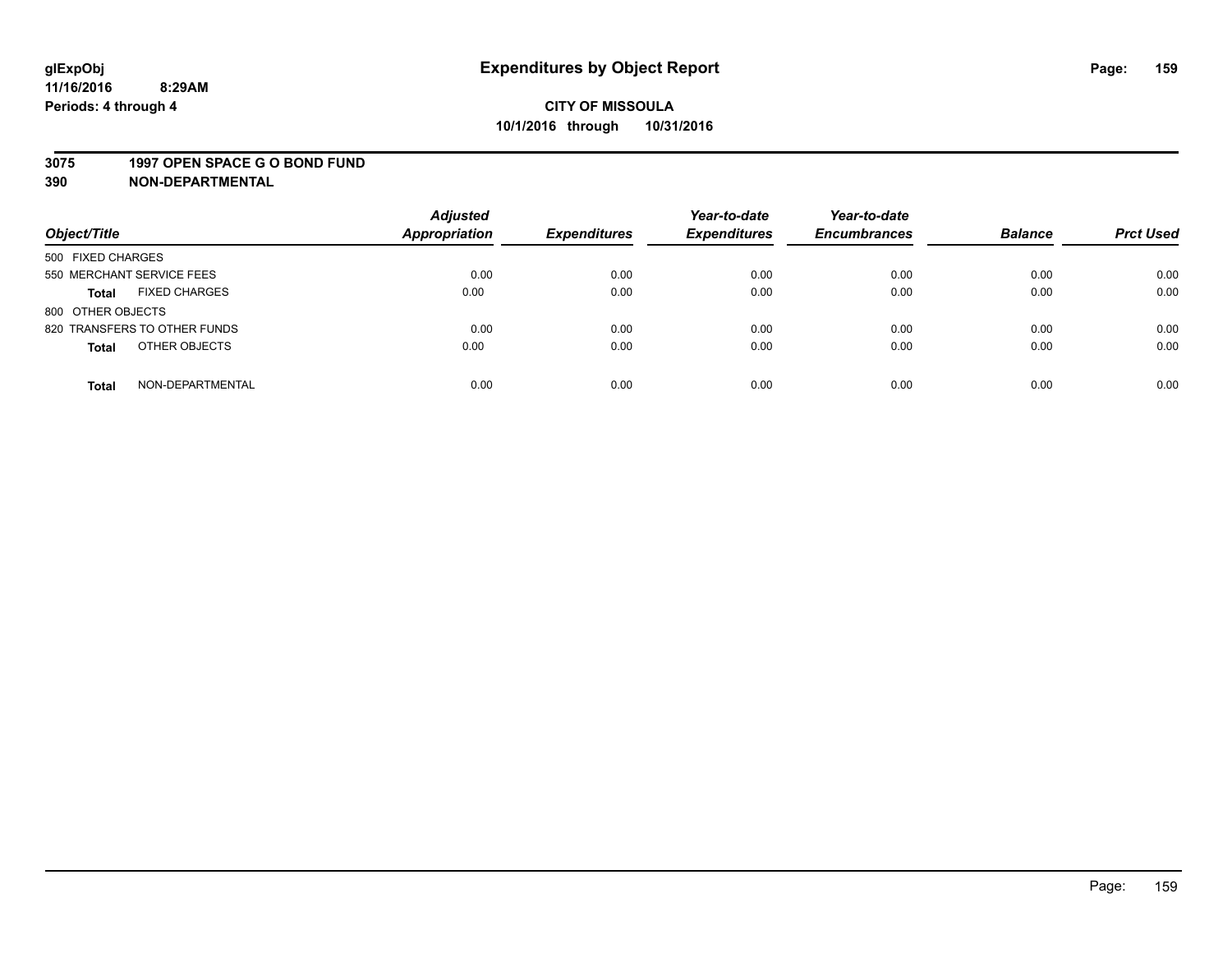#### **3075 1997 OPEN SPACE G O BOND FUND**

| Object/Title              |                               | <b>Adjusted</b><br><b>Appropriation</b> | <b>Expenditures</b> | Year-to-date<br><b>Expenditures</b> | Year-to-date<br><b>Encumbrances</b> | <b>Balance</b> | <b>Prct Used</b> |
|---------------------------|-------------------------------|-----------------------------------------|---------------------|-------------------------------------|-------------------------------------|----------------|------------------|
| 500 FIXED CHARGES         |                               |                                         |                     |                                     |                                     |                |                  |
| 550 MERCHANT SERVICE FEES |                               | 0.00                                    | 0.00                | 0.00                                | 0.00                                | 0.00           | 0.00             |
| <b>Total</b>              | <b>FIXED CHARGES</b>          | 0.00                                    | 0.00                | 0.00                                | 0.00                                | 0.00           | 0.00             |
| 800 OTHER OBJECTS         |                               |                                         |                     |                                     |                                     |                |                  |
|                           | 820 TRANSFERS TO OTHER FUNDS  | 0.00                                    | 0.00                | 0.00                                | 0.00                                | 0.00           | 0.00             |
| <b>Total</b>              | OTHER OBJECTS                 | 0.00                                    | 0.00                | 0.00                                | 0.00                                | 0.00           | 0.00             |
| <b>Total</b>              | 1997 OPEN SPACE G O BOND FUND | 0.00                                    | 0.00                | 0.00                                | 0.00                                | 0.00           | 0.00             |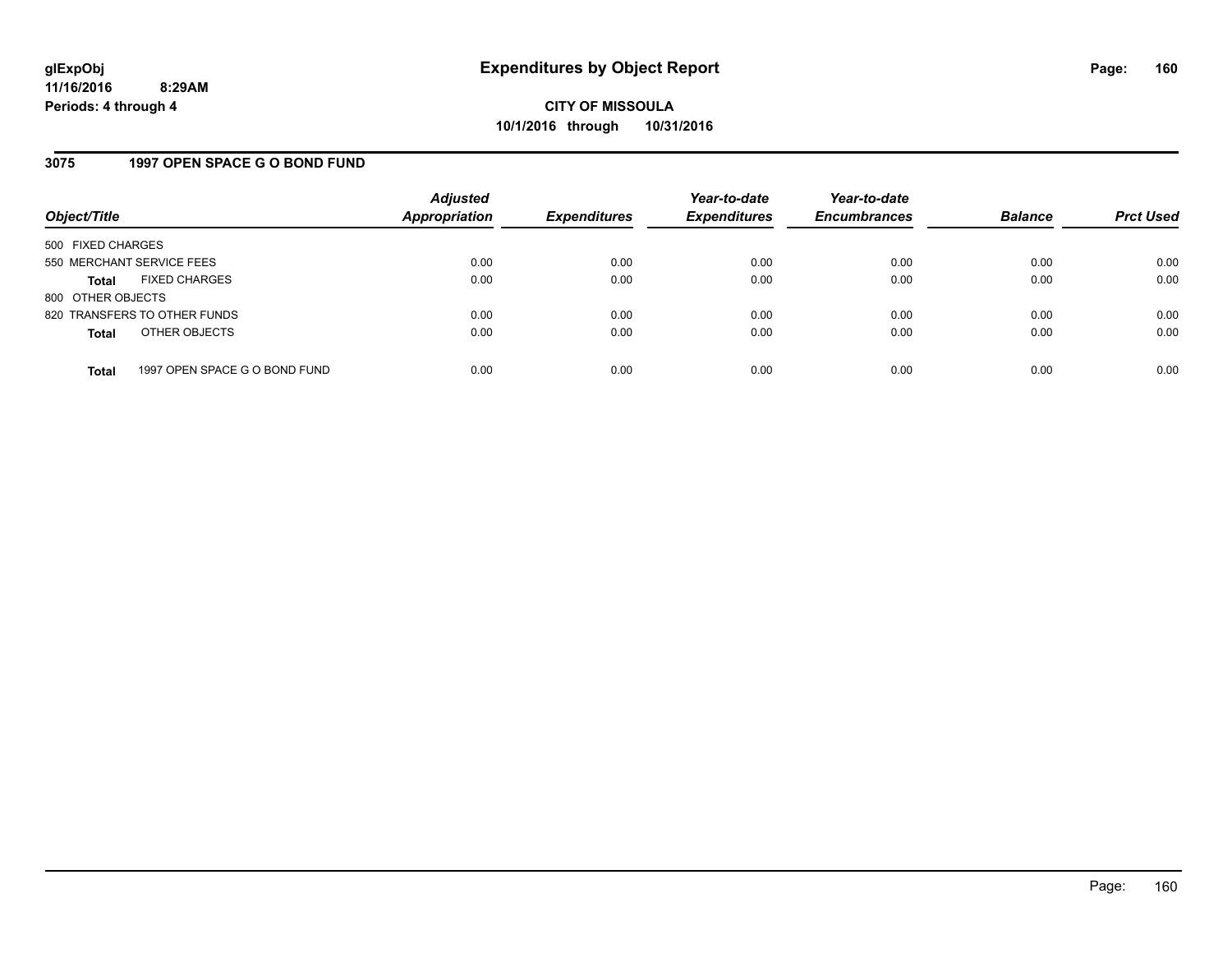#### **3080 1994 FIRE EQUIP/CITY HALLS REFUND BOND F**

| Object/Title                |                              | <b>Adjusted</b><br>Appropriation | <b>Expenditures</b> | Year-to-date<br><b>Expenditures</b> | Year-to-date<br><b>Encumbrances</b> | <b>Balance</b> | <b>Prct Used</b> |
|-----------------------------|------------------------------|----------------------------------|---------------------|-------------------------------------|-------------------------------------|----------------|------------------|
| 500 FIXED CHARGES           |                              |                                  |                     |                                     |                                     |                |                  |
|                             | 550 MERCHANT SERVICE FEES    | 0.00                             | 0.00                | 0.00                                | 0.00                                | 0.00           | 0.00             |
| <b>Total</b>                | <b>FIXED CHARGES</b>         | 0.00                             | 0.00                | 0.00                                | 0.00                                | 0.00           | 0.00             |
| 600 DEBT SERVICE            |                              |                                  |                     |                                     |                                     |                |                  |
| 620 INTEREST / SERVICE FEES |                              | 0.00                             | 0.00                | 0.00                                | 0.00                                | 0.00           | 0.00             |
| <b>Total</b>                | <b>DEBT SERVICE</b>          | 0.00                             | 0.00                | 0.00                                | 0.00                                | 0.00           | 0.00             |
| 800 OTHER OBJECTS           |                              |                                  |                     |                                     |                                     |                |                  |
|                             | 820 TRANSFERS TO OTHER FUNDS | 0.00                             | 0.00                | 0.00                                | 0.00                                | 0.00           | 0.00             |
| <b>Total</b>                | OTHER OBJECTS                | 0.00                             | 0.00                | 0.00                                | 0.00                                | 0.00           | 0.00             |
| <b>Total</b>                | NON-DEPARTMENTAL             | 0.00                             | 0.00                | 0.00                                | 0.00                                | 0.00           | 0.00             |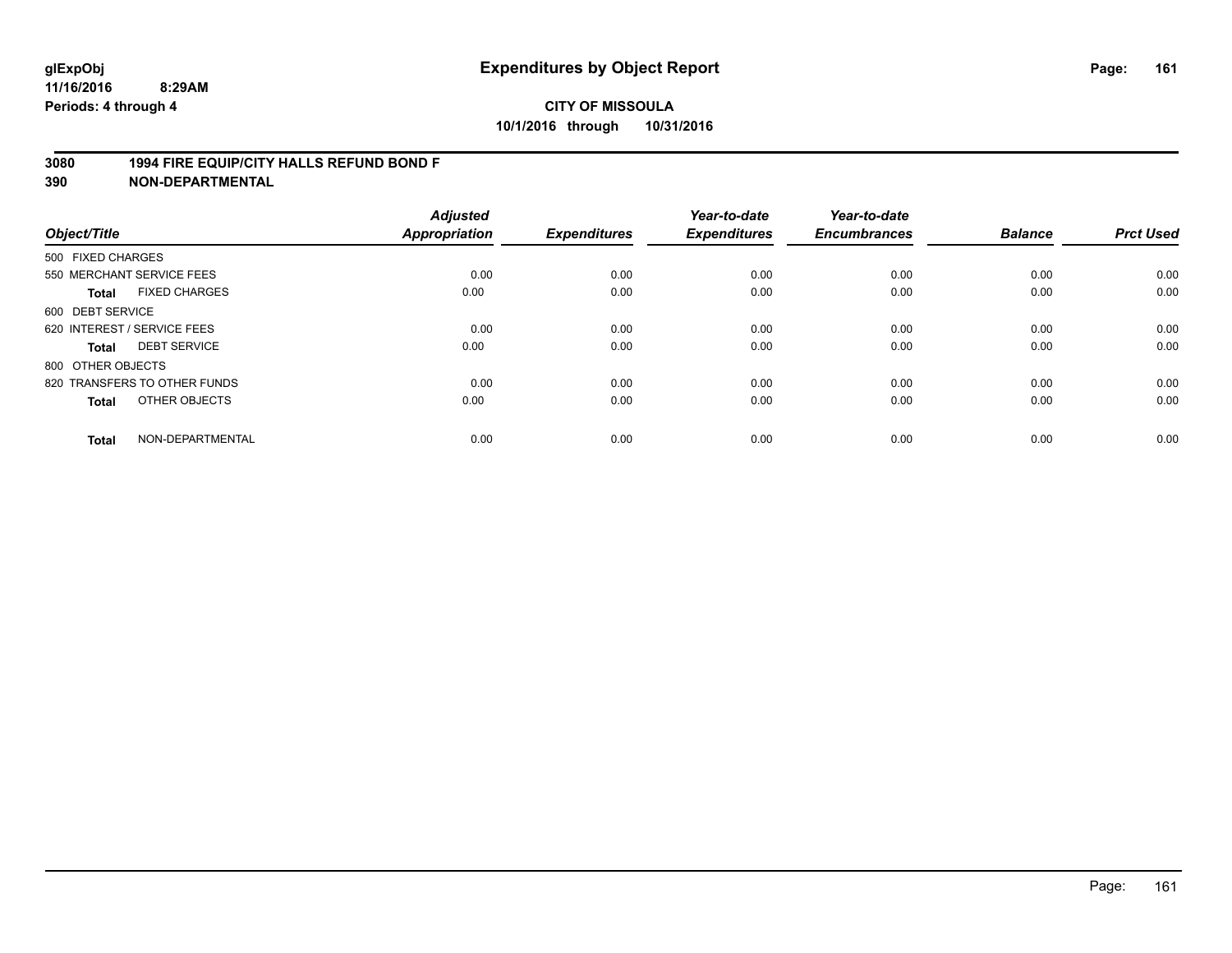# **CITY OF MISSOULA 10/1/2016 through 10/31/2016**

### **3080 1994 FIRE EQUIP/CITY HALLS REFUND BOND F**

| Object/Title                |                                     | <b>Adjusted</b><br>Appropriation | <b>Expenditures</b> | Year-to-date<br><b>Expenditures</b> | Year-to-date<br><b>Encumbrances</b> | <b>Balance</b> | <b>Prct Used</b> |
|-----------------------------|-------------------------------------|----------------------------------|---------------------|-------------------------------------|-------------------------------------|----------------|------------------|
| 500 FIXED CHARGES           |                                     |                                  |                     |                                     |                                     |                |                  |
| 550 MERCHANT SERVICE FEES   |                                     | 0.00                             | 0.00                | 0.00                                | 0.00                                | 0.00           | 0.00             |
| <b>Total</b>                | <b>FIXED CHARGES</b>                | 0.00                             | 0.00                | 0.00                                | 0.00                                | 0.00           | 0.00             |
| 600 DEBT SERVICE            |                                     |                                  |                     |                                     |                                     |                |                  |
| 620 INTEREST / SERVICE FEES |                                     | 0.00                             | 0.00                | 0.00                                | 0.00                                | 0.00           | 0.00             |
| Total                       | <b>DEBT SERVICE</b>                 | 0.00                             | 0.00                | 0.00                                | 0.00                                | 0.00           | 0.00             |
| 800 OTHER OBJECTS           |                                     |                                  |                     |                                     |                                     |                |                  |
|                             | 820 TRANSFERS TO OTHER FUNDS        | 0.00                             | 0.00                | 0.00                                | 0.00                                | 0.00           | 0.00             |
| <b>Total</b>                | OTHER OBJECTS                       | 0.00                             | 0.00                | 0.00                                | 0.00                                | 0.00           | 0.00             |
| <b>Total</b>                | 1994 FIRE EQUIP/CITY HALLS REFUND B | 0.00                             | 0.00                | 0.00                                | 0.00                                | 0.00           | 0.00             |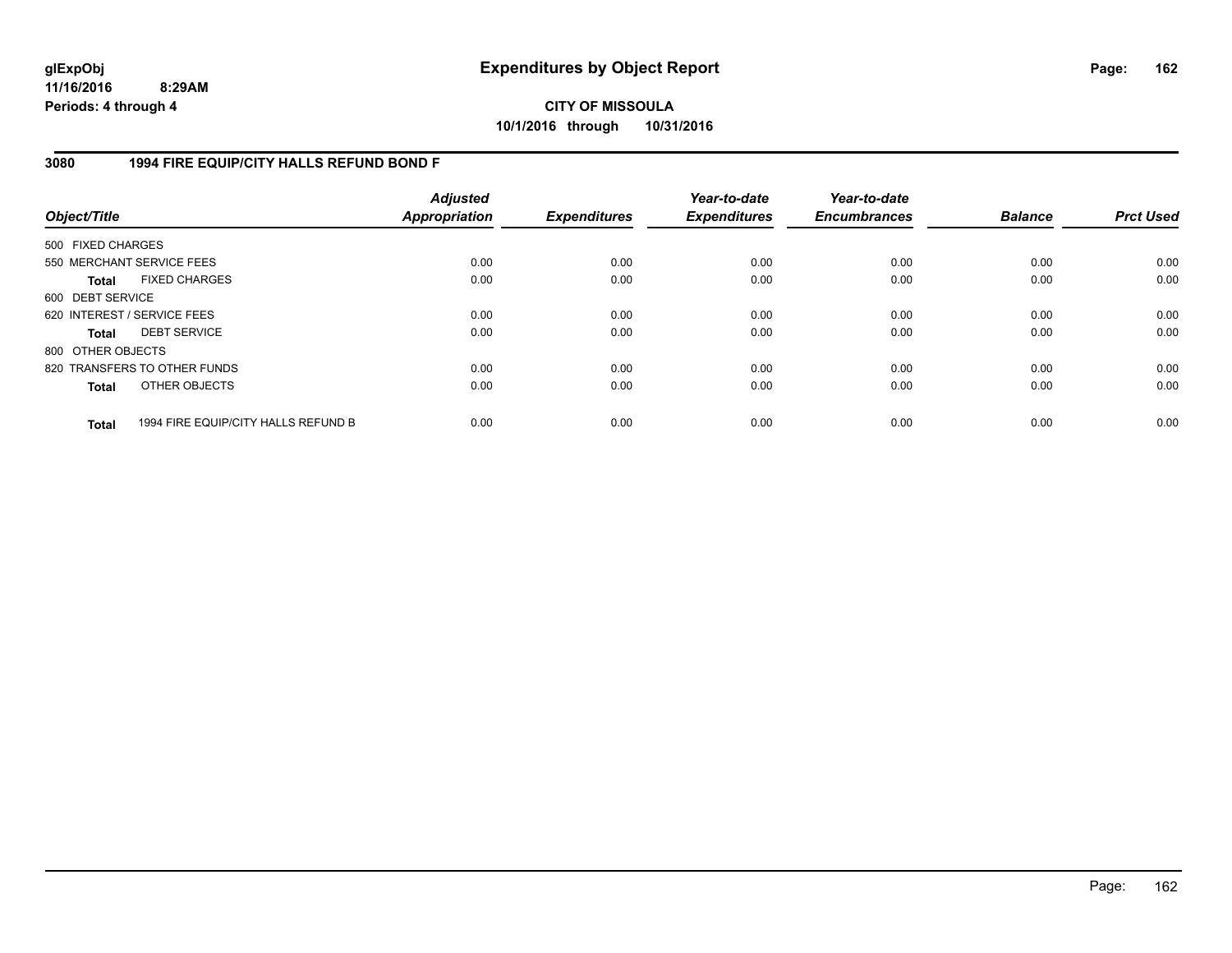#### **3085 1993 FIRE STATION G O BOND FUND**

| Object/Title                         | <b>Adjusted</b><br><b>Appropriation</b> | <b>Expenditures</b> | Year-to-date<br><b>Expenditures</b> | Year-to-date<br><b>Encumbrances</b> | <b>Balance</b> | <b>Prct Used</b> |
|--------------------------------------|-----------------------------------------|---------------------|-------------------------------------|-------------------------------------|----------------|------------------|
| 500 FIXED CHARGES                    |                                         |                     |                                     |                                     |                |                  |
| 550 MERCHANT SERVICE FEES            | 0.00                                    | 0.00                | 0.00                                | 0.00                                | 0.00           | 0.00             |
| <b>FIXED CHARGES</b><br><b>Total</b> | 0.00                                    | 0.00                | 0.00                                | 0.00                                | 0.00           | 0.00             |
| 800 OTHER OBJECTS                    |                                         |                     |                                     |                                     |                |                  |
| 820 TRANSFERS TO OTHER FUNDS         | 0.00                                    | 0.00                | 0.00                                | 0.00                                | 0.00           | 0.00             |
| OTHER OBJECTS<br><b>Total</b>        | 0.00                                    | 0.00                | 0.00                                | 0.00                                | 0.00           | 0.00             |
| NON-DEPARTMENTAL<br><b>Total</b>     | 0.00                                    | 0.00                | 0.00                                | 0.00                                | 0.00           | 0.00             |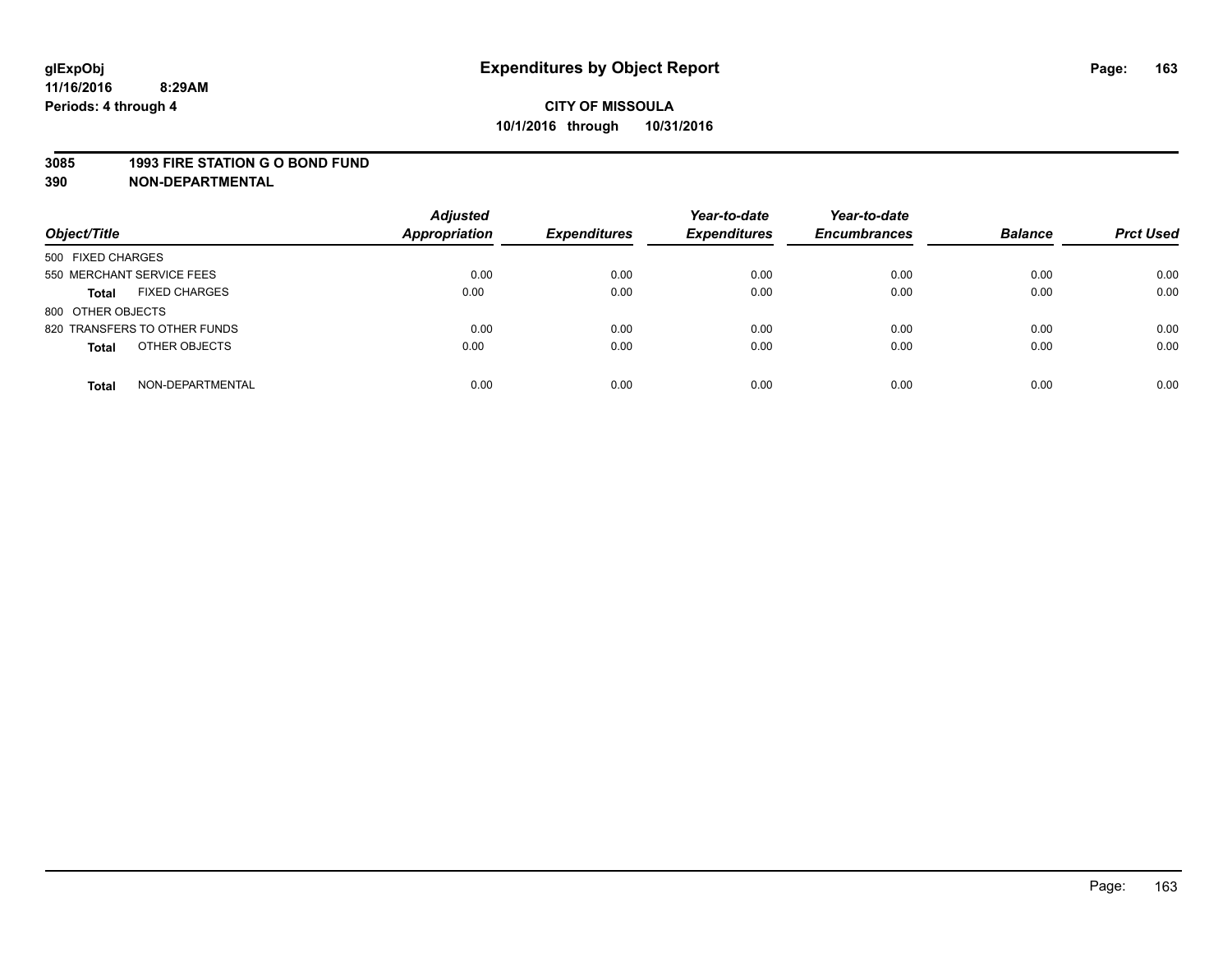#### **3085 1993 FIRE STATION G O BOND FUND**

| Object/Title              |                                 | <b>Adjusted</b><br>Appropriation | <b>Expenditures</b> | Year-to-date<br><b>Expenditures</b> | Year-to-date<br><b>Encumbrances</b> | <b>Balance</b> | <b>Prct Used</b> |
|---------------------------|---------------------------------|----------------------------------|---------------------|-------------------------------------|-------------------------------------|----------------|------------------|
| 500 FIXED CHARGES         |                                 |                                  |                     |                                     |                                     |                |                  |
| 550 MERCHANT SERVICE FEES |                                 | 0.00                             | 0.00                | 0.00                                | 0.00                                | 0.00           | 0.00             |
| Total                     | <b>FIXED CHARGES</b>            | 0.00                             | 0.00                | 0.00                                | 0.00                                | 0.00           | 0.00             |
| 800 OTHER OBJECTS         |                                 |                                  |                     |                                     |                                     |                |                  |
|                           | 820 TRANSFERS TO OTHER FUNDS    | 0.00                             | 0.00                | 0.00                                | 0.00                                | 0.00           | 0.00             |
| <b>Total</b>              | OTHER OBJECTS                   | 0.00                             | 0.00                | 0.00                                | 0.00                                | 0.00           | 0.00             |
|                           |                                 |                                  |                     |                                     |                                     |                |                  |
| <b>Total</b>              | 1993 FIRE STATION G O BOND FUND | 0.00                             | 0.00                | 0.00                                | 0.00                                | 0.00           | 0.00             |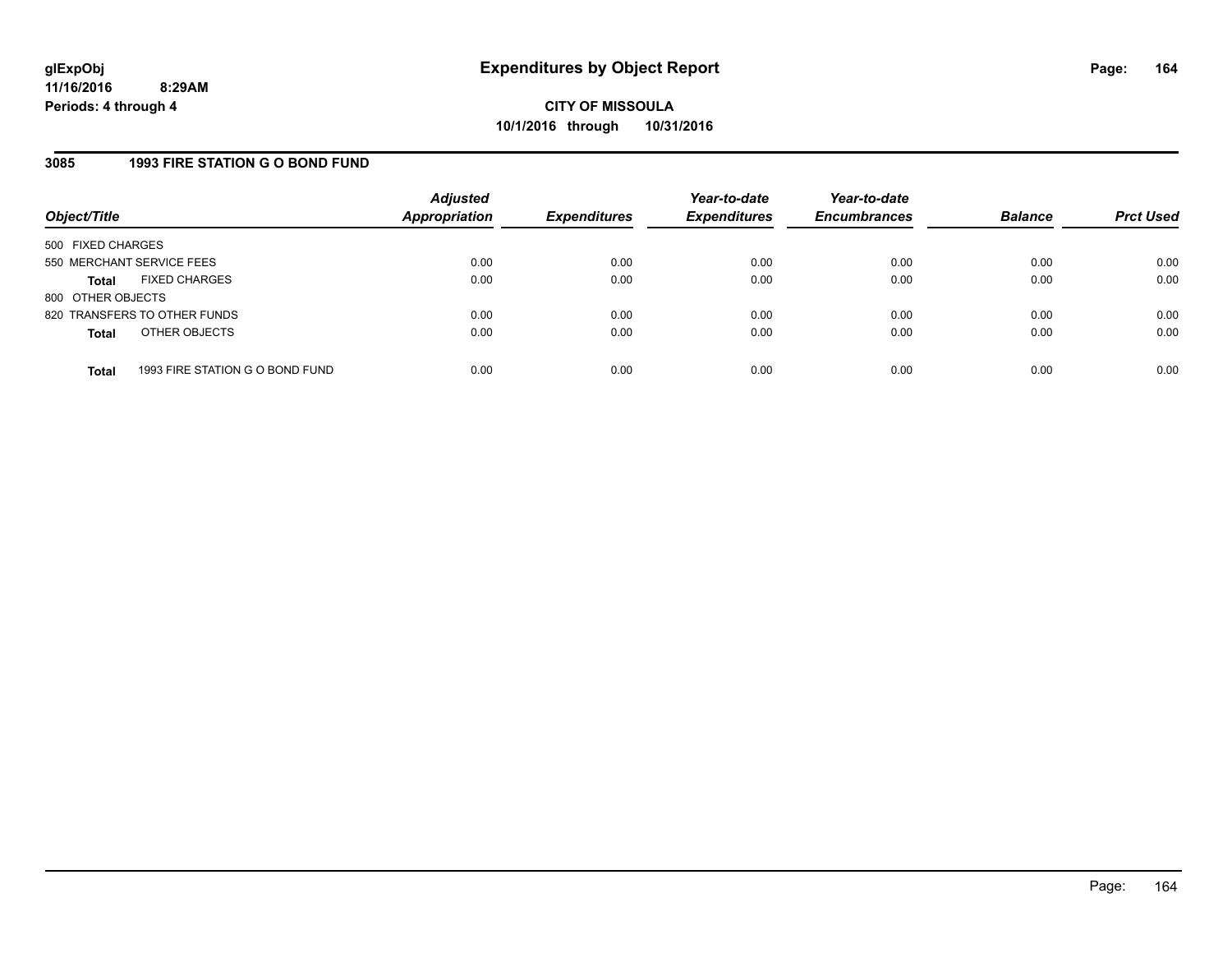# **3090 2004 AQUATICS BOND**

| Object/Title                |                              | <b>Adjusted</b><br><b>Appropriation</b> | <b>Expenditures</b> | Year-to-date<br><b>Expenditures</b> | Year-to-date<br><b>Encumbrances</b> | <b>Balance</b> | <b>Prct Used</b> |
|-----------------------------|------------------------------|-----------------------------------------|---------------------|-------------------------------------|-------------------------------------|----------------|------------------|
|                             |                              |                                         |                     |                                     |                                     |                |                  |
| 500 FIXED CHARGES           |                              |                                         |                     |                                     |                                     |                |                  |
| 550 MERCHANT SERVICE FEES   |                              | 0.00                                    | 0.00                | 0.00                                | 0.00                                | 0.00           | 0.00             |
| <b>Total</b>                | <b>FIXED CHARGES</b>         | 0.00                                    | 0.00                | 0.00                                | 0.00                                | 0.00           | 0.00             |
| 600 DEBT SERVICE            |                              |                                         |                     |                                     |                                     |                |                  |
| 610 PRINCIPAL               |                              | 0.00                                    | 0.00                | 0.00                                | 0.00                                | 0.00           | 0.00             |
| 620 INTEREST / SERVICE FEES |                              | 0.00                                    | 0.00                | 0.00                                | 0.00                                | 0.00           | 0.00             |
| <b>Total</b>                | <b>DEBT SERVICE</b>          | 0.00                                    | 0.00                | 0.00                                | 0.00                                | 0.00           | 0.00             |
| 800 OTHER OBJECTS           |                              |                                         |                     |                                     |                                     |                |                  |
|                             | 820 TRANSFERS TO OTHER FUNDS | 0.00                                    | 0.00                | 0.00                                | 0.00                                | 0.00           | 0.00             |
| <b>Total</b>                | OTHER OBJECTS                | 0.00                                    | 0.00                | 0.00                                | 0.00                                | 0.00           | 0.00             |
|                             |                              |                                         |                     |                                     |                                     |                |                  |
| <b>Total</b>                | NON-DEPARTMENTAL             | 0.00                                    | 0.00                | 0.00                                | 0.00                                | 0.00           | 0.00             |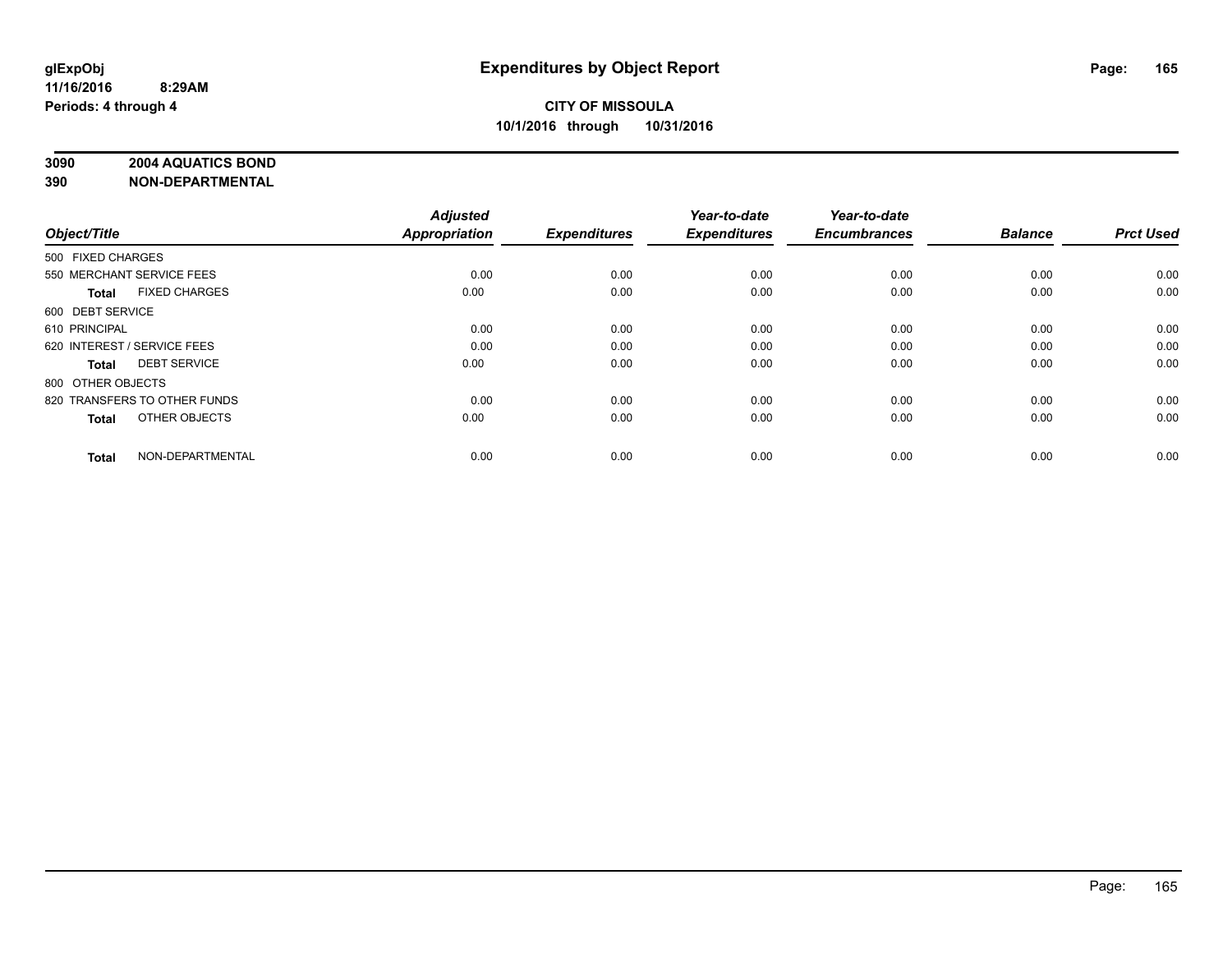# **CITY OF MISSOULA 10/1/2016 through 10/31/2016**

#### **3090 2004 AQUATICS BOND**

|                              |                      | <b>Adjusted</b>      |                     | Year-to-date        | Year-to-date<br><b>Encumbrances</b> | <b>Balance</b> | <b>Prct Used</b> |
|------------------------------|----------------------|----------------------|---------------------|---------------------|-------------------------------------|----------------|------------------|
| Object/Title                 |                      | <b>Appropriation</b> | <b>Expenditures</b> | <b>Expenditures</b> |                                     |                |                  |
| 500 FIXED CHARGES            |                      |                      |                     |                     |                                     |                |                  |
| 550 MERCHANT SERVICE FEES    |                      | 0.00                 | 0.00                | 0.00                | 0.00                                | 0.00           | 0.00             |
| <b>Total</b>                 | <b>FIXED CHARGES</b> | 0.00                 | 0.00                | 0.00                | 0.00                                | 0.00           | 0.00             |
| 600 DEBT SERVICE             |                      |                      |                     |                     |                                     |                |                  |
| 610 PRINCIPAL                |                      | 0.00                 | 0.00                | 0.00                | 0.00                                | 0.00           | 0.00             |
| 620 INTEREST / SERVICE FEES  |                      | 0.00                 | 0.00                | 0.00                | 0.00                                | 0.00           | 0.00             |
| <b>Total</b>                 | <b>DEBT SERVICE</b>  | 0.00                 | 0.00                | 0.00                | 0.00                                | 0.00           | 0.00             |
| 800 OTHER OBJECTS            |                      |                      |                     |                     |                                     |                |                  |
| 820 TRANSFERS TO OTHER FUNDS |                      | 0.00                 | 0.00                | 0.00                | 0.00                                | 0.00           | 0.00             |
| <b>Total</b>                 | OTHER OBJECTS        | 0.00                 | 0.00                | 0.00                | 0.00                                | 0.00           | 0.00             |
| <b>Total</b>                 | 2004 AQUATICS BOND   | 0.00                 | 0.00                | 0.00                | 0.00                                | 0.00           | 0.00             |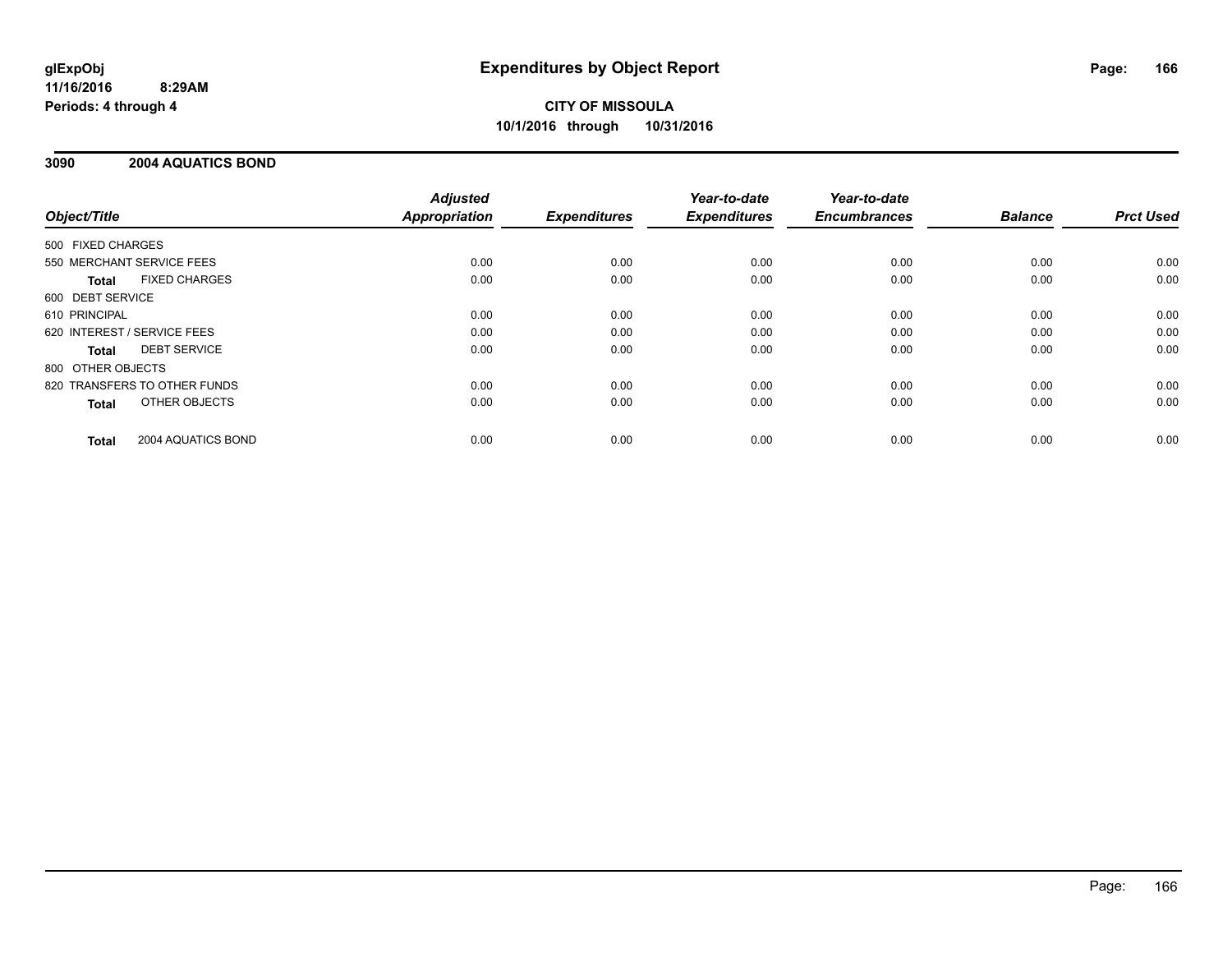#### **3091 SERIES 2012A AQUATICS REFUNDING BOND**

| Object/Title                        |                      | <b>Adjusted</b><br><b>Appropriation</b> | <b>Expenditures</b> | Year-to-date<br><b>Expenditures</b> | Year-to-date<br><b>Encumbrances</b> | <b>Balance</b> | <b>Prct Used</b> |
|-------------------------------------|----------------------|-----------------------------------------|---------------------|-------------------------------------|-------------------------------------|----------------|------------------|
| 500 FIXED CHARGES                   |                      |                                         |                     |                                     |                                     |                |                  |
| 550 MERCHANT SERVICE FEES           |                      | 0.00                                    | 0.00                | 0.00                                | 0.00                                | 0.00           | 0.00             |
| <b>Total</b>                        | <b>FIXED CHARGES</b> | 0.00                                    | 0.00                | 0.00                                | 0.00                                | 0.00           | 0.00             |
| 600 DEBT SERVICE                    |                      |                                         |                     |                                     |                                     |                |                  |
| 610 PRINCIPAL                       |                      | 0.00                                    | 0.00                | 0.00                                | 0.00                                | 0.00           | 0.00             |
| 620 INTEREST / SERVICE FEES         |                      | 0.00                                    | 350.00              | 350.00                              | 0.00                                | $-350.00$      | 0.00             |
| <b>DEBT SERVICE</b><br><b>Total</b> |                      | 0.00                                    | 350.00              | 350.00                              | 0.00                                | $-350.00$      | 0.00             |
| 800 OTHER OBJECTS                   |                      |                                         |                     |                                     |                                     |                |                  |
| 820 TRANSFERS TO OTHER FUNDS        |                      | 0.00                                    | 0.00                | 0.00                                | 0.00                                | 0.00           | 0.00             |
| <b>Total</b>                        | OTHER OBJECTS        | 0.00                                    | 0.00                | 0.00                                | 0.00                                | 0.00           | 0.00             |
| <b>Total</b>                        | NON-DEPARTMENTAL     | 0.00                                    | 350.00              | 350.00                              | 0.00                                | $-350.00$      | 0.00             |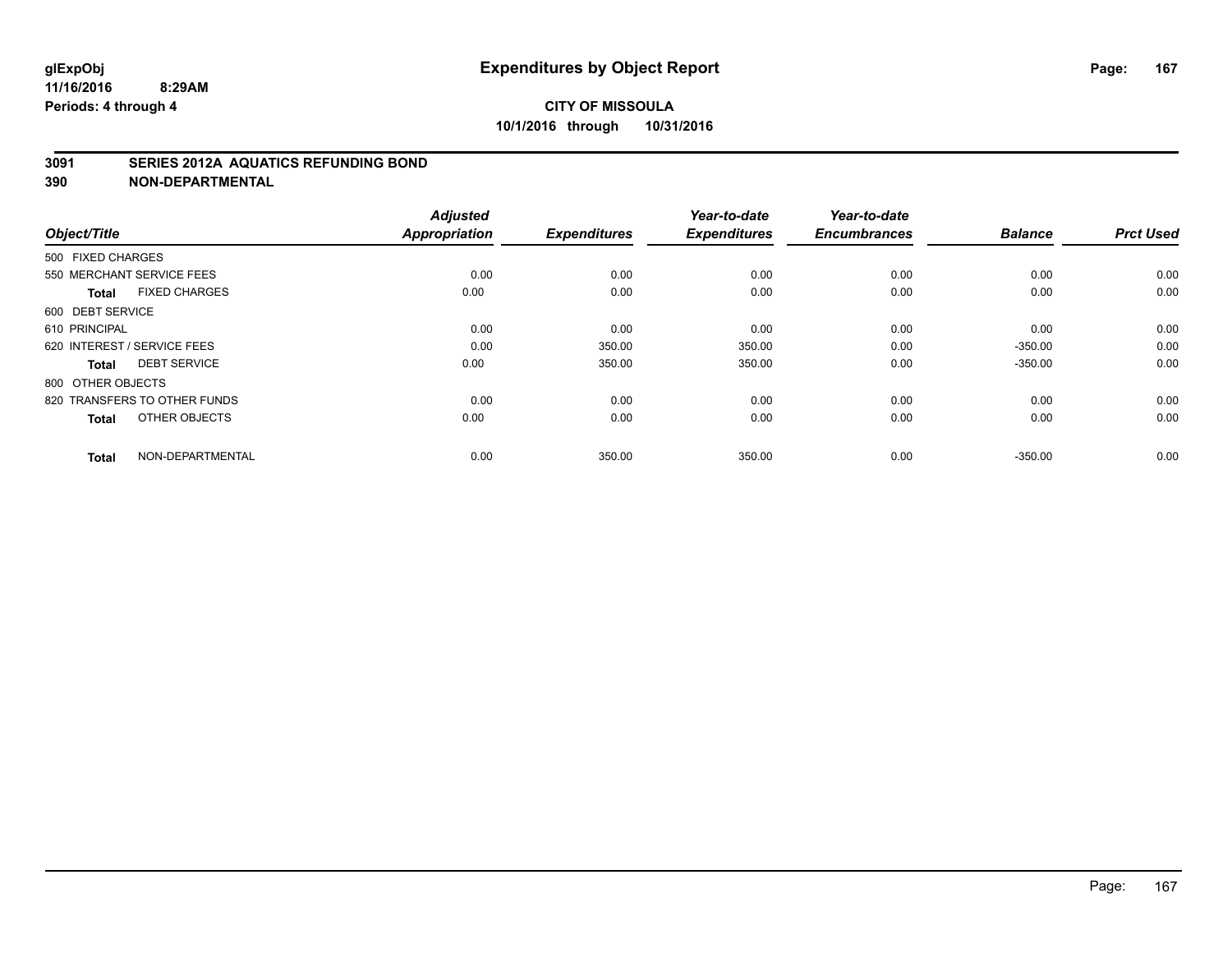**CITY OF MISSOULA 10/1/2016 through 10/31/2016**

#### **3091 SERIES 2012A AQUATICS REFUNDING BOND**

| Object/Title      |                                   | <b>Adjusted</b><br><b>Appropriation</b> | <b>Expenditures</b> | Year-to-date<br><b>Expenditures</b> | Year-to-date<br><b>Encumbrances</b> | <b>Balance</b> | <b>Prct Used</b> |
|-------------------|-----------------------------------|-----------------------------------------|---------------------|-------------------------------------|-------------------------------------|----------------|------------------|
|                   |                                   |                                         |                     |                                     |                                     |                |                  |
| 500 FIXED CHARGES |                                   |                                         |                     |                                     |                                     |                |                  |
|                   | 550 MERCHANT SERVICE FEES         | 0.00                                    | 0.00                | 0.00                                | 0.00                                | 0.00           | 0.00             |
| <b>Total</b>      | <b>FIXED CHARGES</b>              | 0.00                                    | 0.00                | 0.00                                | 0.00                                | 0.00           | 0.00             |
| 600 DEBT SERVICE  |                                   |                                         |                     |                                     |                                     |                |                  |
| 610 PRINCIPAL     |                                   | 0.00                                    | 0.00                | 0.00                                | 0.00                                | 0.00           | 0.00             |
|                   | 620 INTEREST / SERVICE FEES       | 0.00                                    | 350.00              | 350.00                              | 0.00                                | $-350.00$      | 0.00             |
| <b>Total</b>      | <b>DEBT SERVICE</b>               | 0.00                                    | 350.00              | 350.00                              | 0.00                                | $-350.00$      | 0.00             |
| 800 OTHER OBJECTS |                                   |                                         |                     |                                     |                                     |                |                  |
|                   | 820 TRANSFERS TO OTHER FUNDS      | 0.00                                    | 0.00                | 0.00                                | 0.00                                | 0.00           | 0.00             |
| <b>Total</b>      | OTHER OBJECTS                     | 0.00                                    | 0.00                | 0.00                                | 0.00                                | 0.00           | 0.00             |
| <b>Total</b>      | SERIES 2012A AQUATICS REFUNDING B | 0.00                                    | 350.00              | 350.00                              | 0.00                                | $-350.00$      | 0.00             |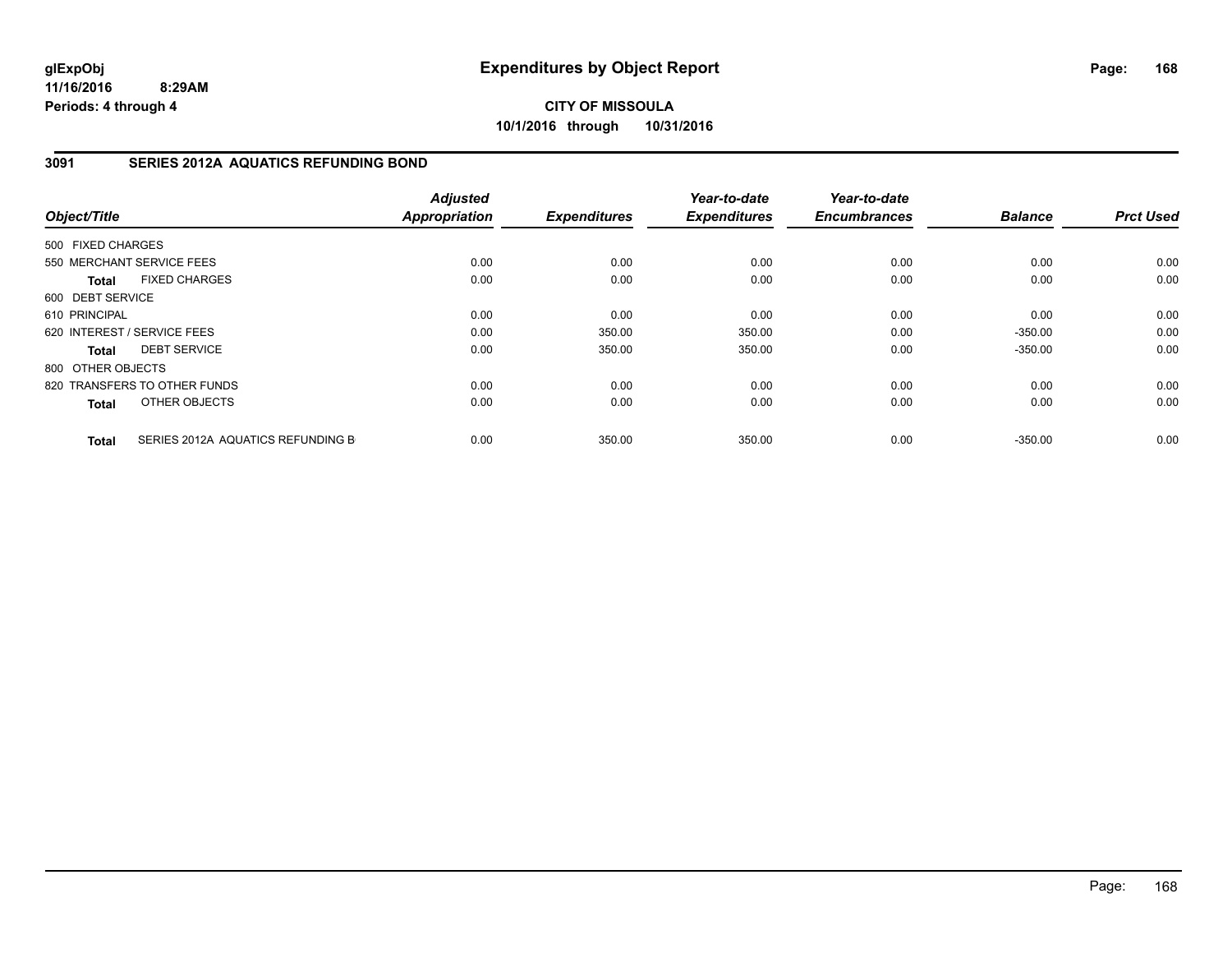## **CITY OF MISSOULA 10/1/2016 through 10/31/2016**

#### **3092 Series 2013A GO REFUNDING BONDS**

| Object/Title                         | <b>Adjusted</b><br><b>Appropriation</b> | <b>Expenditures</b> | Year-to-date<br><b>Expenditures</b> | Year-to-date<br><b>Encumbrances</b> | <b>Balance</b> | <b>Prct Used</b> |
|--------------------------------------|-----------------------------------------|---------------------|-------------------------------------|-------------------------------------|----------------|------------------|
| 500 FIXED CHARGES                    |                                         |                     |                                     |                                     |                |                  |
| 550 MERCHANT SERVICE FEES            | 0.00                                    | 0.00                | 0.00                                | 0.00                                | 0.00           | 0.00             |
| <b>FIXED CHARGES</b><br><b>Total</b> | 0.00                                    | 0.00                | 0.00                                | 0.00                                | 0.00           | 0.00             |
| 600 DEBT SERVICE                     |                                         |                     |                                     |                                     |                |                  |
| 610 PRINCIPAL                        | 0.00                                    | 0.00                | 0.00                                | 0.00                                | 0.00           | 0.00             |
| 620 INTEREST / SERVICE FEES          | 0.00                                    | 0.00                | 0.00                                | 0.00                                | 0.00           | 0.00             |
| <b>DEBT SERVICE</b><br><b>Total</b>  | 0.00                                    | 0.00                | 0.00                                | 0.00                                | 0.00           | 0.00             |
| 800 OTHER OBJECTS                    |                                         |                     |                                     |                                     |                |                  |
| 820 TRANSFERS TO OTHER FUNDS         | 0.00                                    | 0.00                | 0.00                                | 0.00                                | 0.00           | 0.00             |
| OTHER OBJECTS<br><b>Total</b>        | 0.00                                    | 0.00                | 0.00                                | 0.00                                | 0.00           | 0.00             |
|                                      |                                         |                     |                                     |                                     |                |                  |
| NON-DEPARTMENTAL<br><b>Total</b>     | 0.00                                    | 0.00                | 0.00                                | 0.00                                | 0.00           | 0.00             |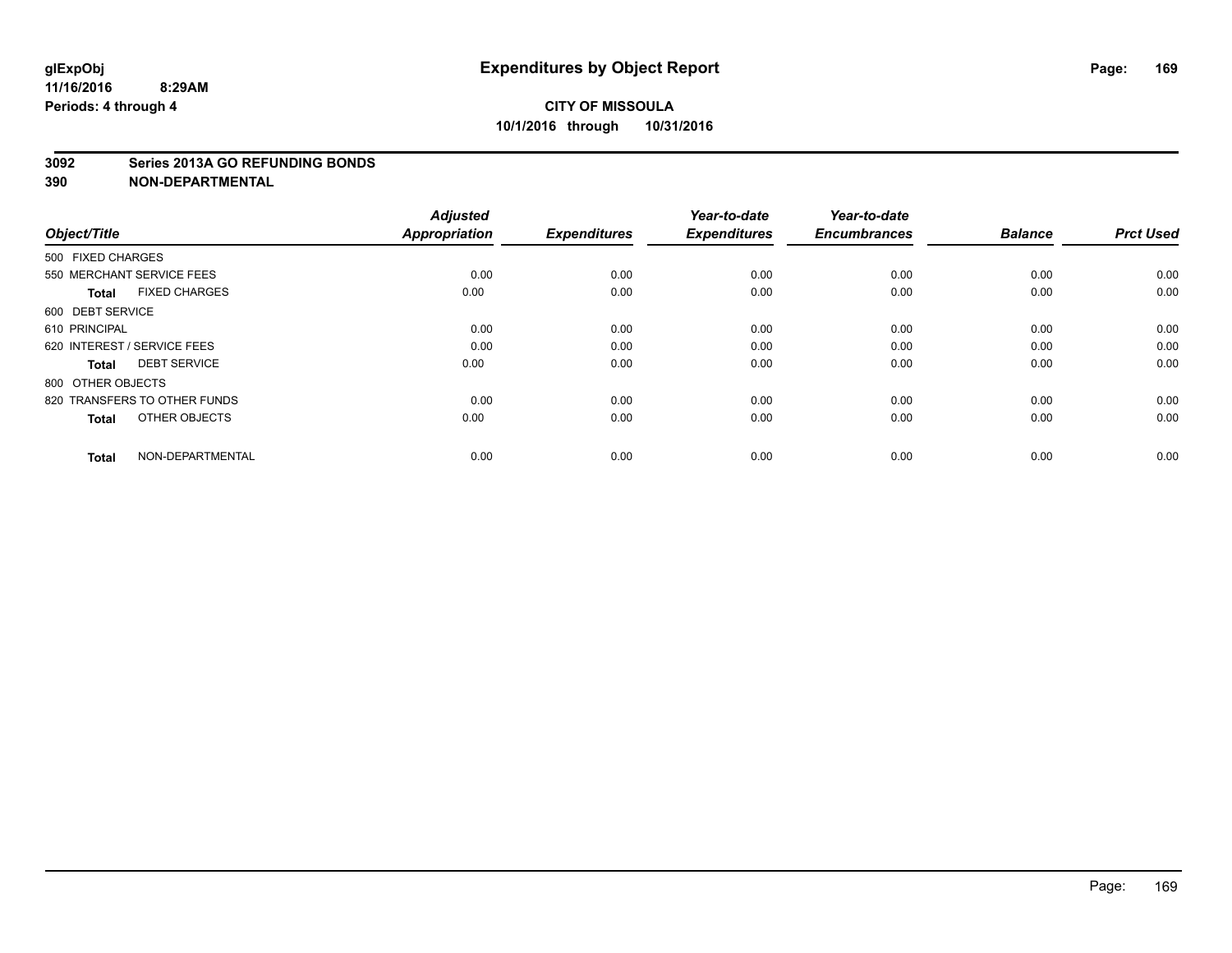## **3092 Series 2013A GO REFUNDING BONDS**

| Object/Title      |                                 | <b>Adjusted</b><br><b>Appropriation</b> | <b>Expenditures</b> | Year-to-date<br><b>Expenditures</b> | Year-to-date<br><b>Encumbrances</b> | <b>Balance</b> | <b>Prct Used</b> |
|-------------------|---------------------------------|-----------------------------------------|---------------------|-------------------------------------|-------------------------------------|----------------|------------------|
| 500 FIXED CHARGES |                                 |                                         |                     |                                     |                                     |                |                  |
|                   | 550 MERCHANT SERVICE FEES       | 0.00                                    | 0.00                | 0.00                                | 0.00                                | 0.00           | 0.00             |
| <b>Total</b>      | <b>FIXED CHARGES</b>            | 0.00                                    | 0.00                | 0.00                                | 0.00                                | 0.00           | 0.00             |
| 600 DEBT SERVICE  |                                 |                                         |                     |                                     |                                     |                |                  |
| 610 PRINCIPAL     |                                 | 0.00                                    | 0.00                | 0.00                                | 0.00                                | 0.00           | 0.00             |
|                   | 620 INTEREST / SERVICE FEES     | 0.00                                    | 0.00                | 0.00                                | 0.00                                | 0.00           | 0.00             |
| <b>Total</b>      | <b>DEBT SERVICE</b>             | 0.00                                    | 0.00                | 0.00                                | 0.00                                | 0.00           | 0.00             |
| 800 OTHER OBJECTS |                                 |                                         |                     |                                     |                                     |                |                  |
|                   | 820 TRANSFERS TO OTHER FUNDS    | 0.00                                    | 0.00                | 0.00                                | 0.00                                | 0.00           | 0.00             |
| <b>Total</b>      | OTHER OBJECTS                   | 0.00                                    | 0.00                | 0.00                                | 0.00                                | 0.00           | 0.00             |
| <b>Total</b>      | Series 2013A GO REFUNDING BONDS | 0.00                                    | 0.00                | 0.00                                | 0.00                                | 0.00           | 0.00             |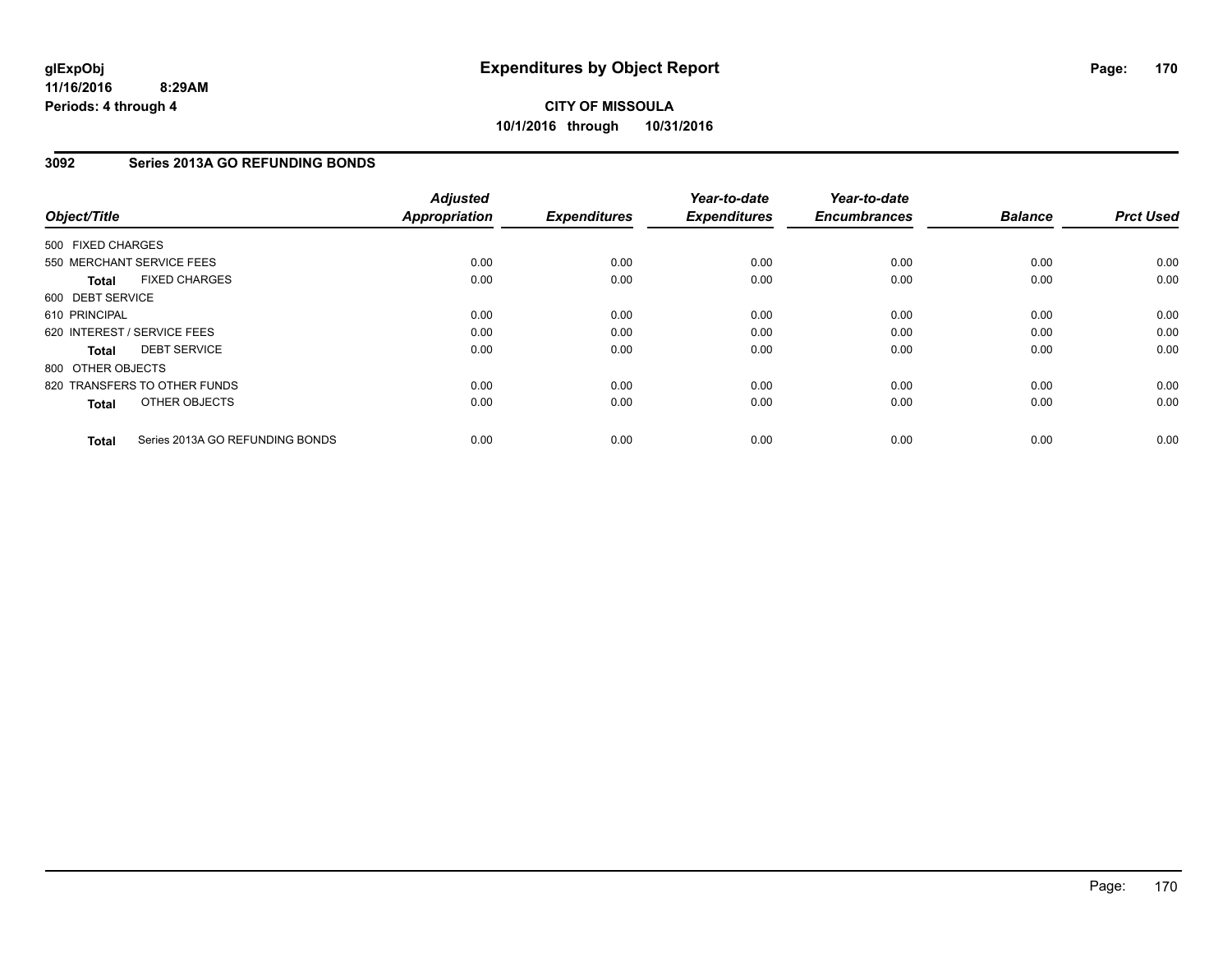#### **3095 2004 REFUNDING BONDS DEBT SERVICE**

|                                      | <b>Adjusted</b>      |                     | Year-to-date        | Year-to-date        |                |                  |
|--------------------------------------|----------------------|---------------------|---------------------|---------------------|----------------|------------------|
| Object/Title                         | <b>Appropriation</b> | <b>Expenditures</b> | <b>Expenditures</b> | <b>Encumbrances</b> | <b>Balance</b> | <b>Prct Used</b> |
| 500 FIXED CHARGES                    |                      |                     |                     |                     |                |                  |
| 550 MERCHANT SERVICE FEES            | 0.00                 | 0.00                | 0.00                | 0.00                | 0.00           | 0.00             |
| <b>FIXED CHARGES</b><br><b>Total</b> | 0.00                 | 0.00                | 0.00                | 0.00                | 0.00           | 0.00             |
| 600 DEBT SERVICE                     |                      |                     |                     |                     |                |                  |
| 610 PRINCIPAL                        | 0.00                 | 0.00                | 0.00                | 0.00                | 0.00           | 0.00             |
| 620 INTEREST / SERVICE FEES          | 0.00                 | 0.00                | 0.00                | 0.00                | 0.00           | 0.00             |
| <b>DEBT SERVICE</b><br><b>Total</b>  | 0.00                 | 0.00                | 0.00                | 0.00                | 0.00           | 0.00             |
| NON-DEPARTMENTAL<br><b>Total</b>     | 0.00                 | 0.00                | 0.00                | 0.00                | 0.00           | 0.00             |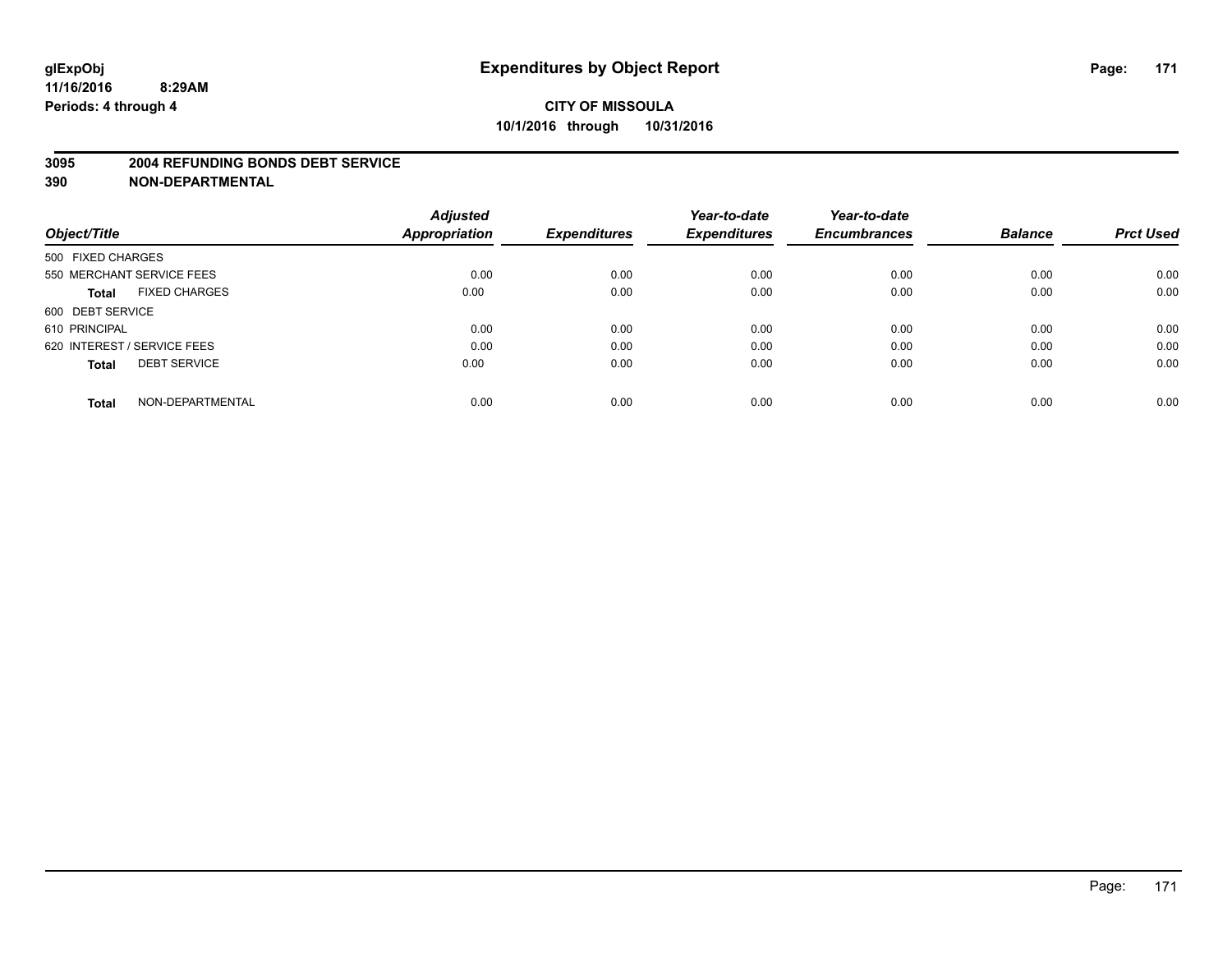**CITY OF MISSOULA 10/1/2016 through 10/31/2016**

#### **3095 2004 REFUNDING BONDS DEBT SERVICE**

| Object/Title                |                                   | <b>Adjusted</b><br><b>Appropriation</b> | <b>Expenditures</b> | Year-to-date<br><b>Expenditures</b> | Year-to-date<br><b>Encumbrances</b> | <b>Balance</b> | <b>Prct Used</b> |
|-----------------------------|-----------------------------------|-----------------------------------------|---------------------|-------------------------------------|-------------------------------------|----------------|------------------|
| 500 FIXED CHARGES           |                                   |                                         |                     |                                     |                                     |                |                  |
|                             | 550 MERCHANT SERVICE FEES         | 0.00                                    | 0.00                | 0.00                                | 0.00                                | 0.00           | 0.00             |
| <b>Total</b>                | <b>FIXED CHARGES</b>              | 0.00                                    | 0.00                | 0.00                                | 0.00                                | 0.00           | 0.00             |
| 600 DEBT SERVICE            |                                   |                                         |                     |                                     |                                     |                |                  |
| 610 PRINCIPAL               |                                   | 0.00                                    | 0.00                | 0.00                                | 0.00                                | 0.00           | 0.00             |
| 620 INTEREST / SERVICE FEES |                                   | 0.00                                    | 0.00                | 0.00                                | 0.00                                | 0.00           | 0.00             |
| <b>Total</b>                | <b>DEBT SERVICE</b>               | 0.00                                    | 0.00                | 0.00                                | 0.00                                | 0.00           | 0.00             |
| <b>Total</b>                | 2004 REFUNDING BONDS DEBT SERVICE | 0.00                                    | 0.00                | 0.00                                | 0.00                                | 0.00           | 0.00             |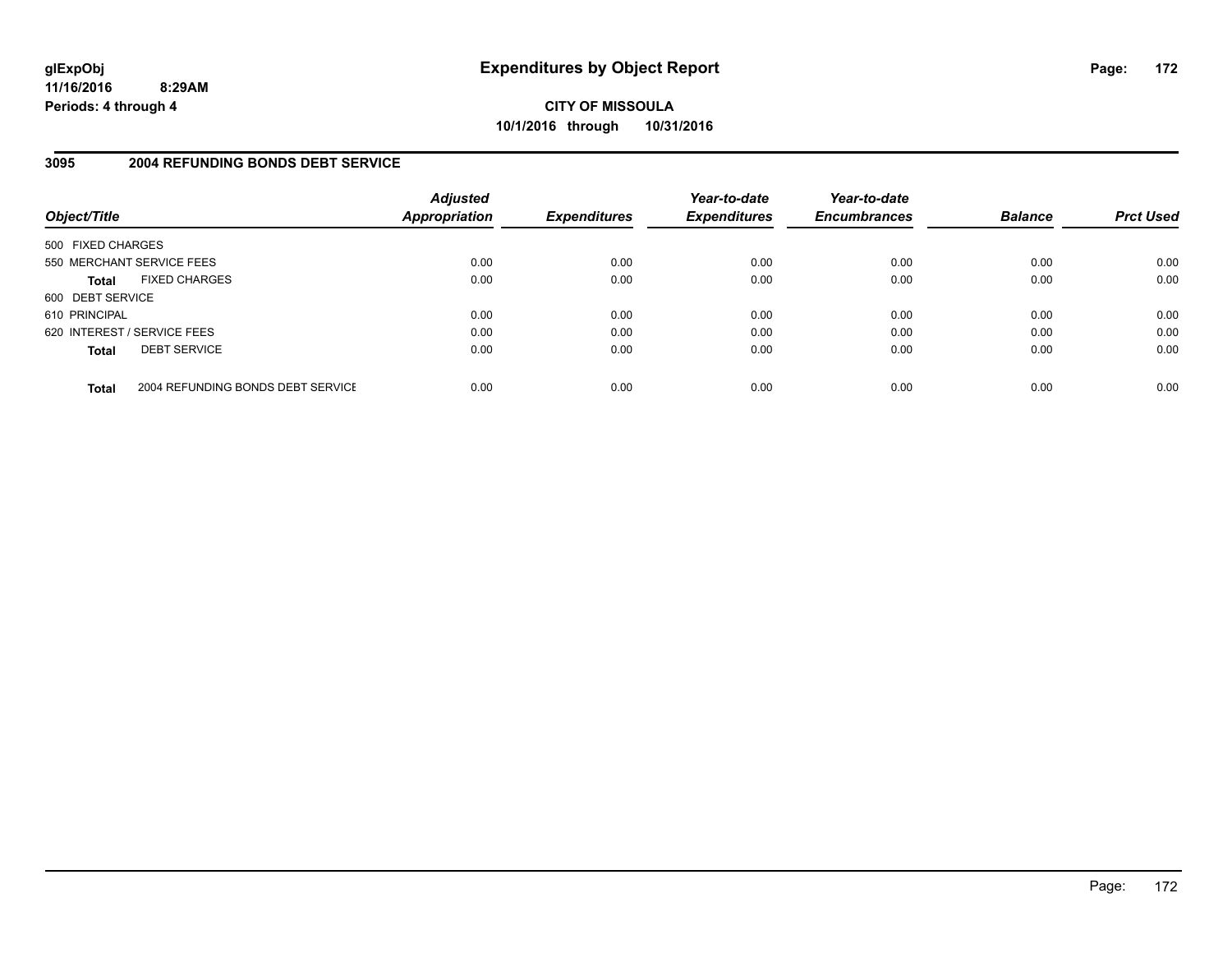#### **3096 NEW FIRE STATION GO BOND**

| Object/Title                         | <b>Adjusted</b><br><b>Appropriation</b> | <b>Expenditures</b> | Year-to-date<br><b>Expenditures</b> | Year-to-date<br><b>Encumbrances</b> | <b>Balance</b> | <b>Prct Used</b> |
|--------------------------------------|-----------------------------------------|---------------------|-------------------------------------|-------------------------------------|----------------|------------------|
| 500 FIXED CHARGES                    |                                         |                     |                                     |                                     |                |                  |
| 550 MERCHANT SERVICE FEES            | 0.00                                    | 0.00                | 0.00                                | 0.00                                | 0.00           | 0.00             |
| <b>FIXED CHARGES</b><br><b>Total</b> | 0.00                                    | 0.00                | 0.00                                | 0.00                                | 0.00           | 0.00             |
| 600 DEBT SERVICE                     |                                         |                     |                                     |                                     |                |                  |
| 610 PRINCIPAL                        | 0.00                                    | 0.00                | 0.00                                | 0.00                                | 0.00           | 0.00             |
| 620 INTEREST / SERVICE FEES          | 0.00                                    | 0.00                | 350.00                              | 0.00                                | $-350.00$      | 0.00             |
| <b>DEBT SERVICE</b><br><b>Total</b>  | 0.00                                    | 0.00                | 350.00                              | 0.00                                | $-350.00$      | 0.00             |
| 800 OTHER OBJECTS                    |                                         |                     |                                     |                                     |                |                  |
| 820 TRANSFERS TO OTHER FUNDS         | 0.00                                    | 0.00                | 0.00                                | 0.00                                | 0.00           | 0.00             |
| OTHER OBJECTS<br><b>Total</b>        | 0.00                                    | 0.00                | 0.00                                | 0.00                                | 0.00           | 0.00             |
|                                      |                                         |                     |                                     |                                     |                |                  |
| NON-DEPARTMENTAL<br><b>Total</b>     | 0.00                                    | 0.00                | 350.00                              | 0.00                                | $-350.00$      | 0.00             |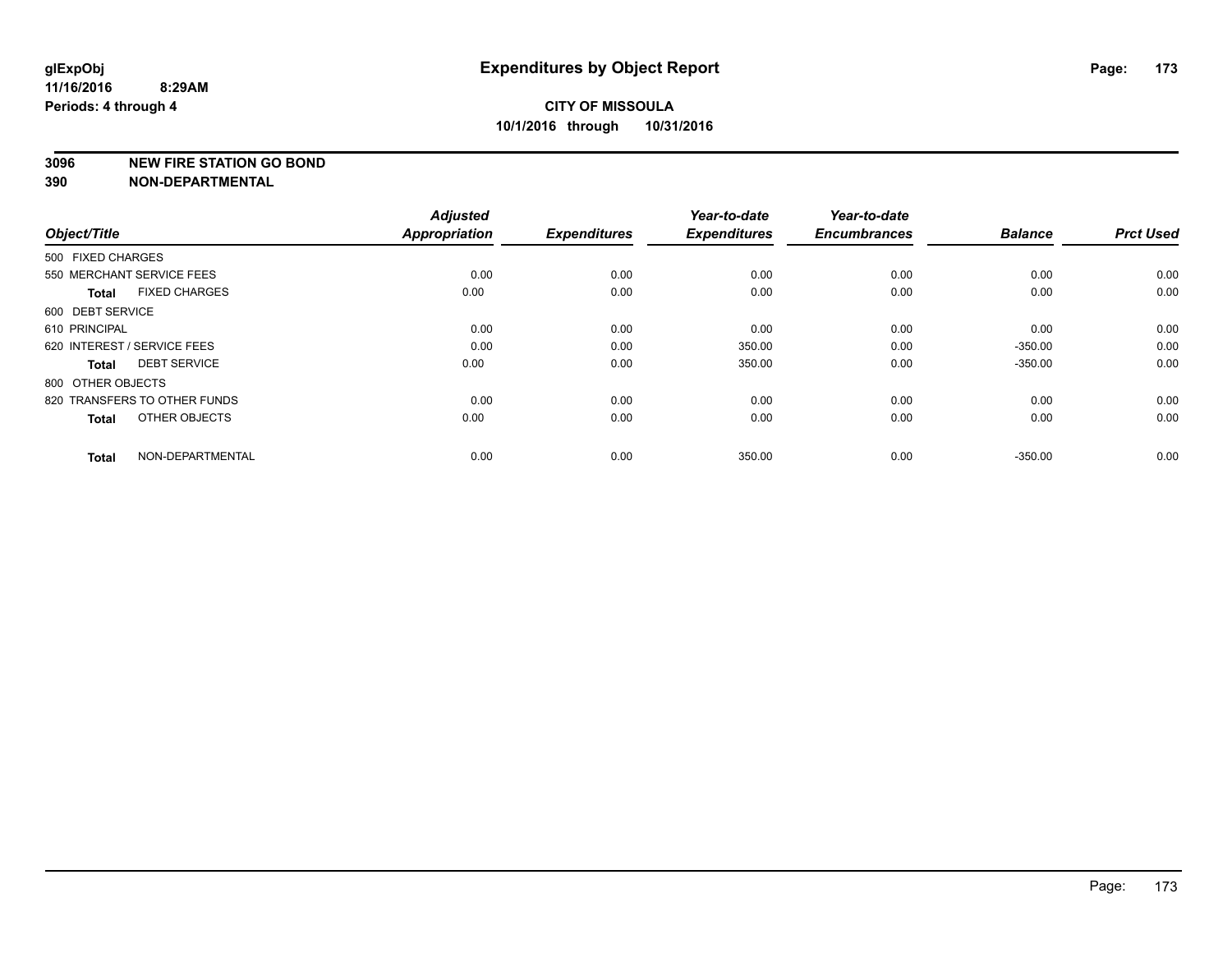# **3096 NEW FIRE STATION GO BOND**

| Object/Title      |                              | <b>Adjusted</b><br><b>Appropriation</b> | <b>Expenditures</b> | Year-to-date<br><b>Expenditures</b> | Year-to-date<br><b>Encumbrances</b> | <b>Balance</b> | <b>Prct Used</b> |
|-------------------|------------------------------|-----------------------------------------|---------------------|-------------------------------------|-------------------------------------|----------------|------------------|
| 500 FIXED CHARGES |                              |                                         |                     |                                     |                                     |                |                  |
|                   | 550 MERCHANT SERVICE FEES    | 0.00                                    | 0.00                | 0.00                                | 0.00                                | 0.00           | 0.00             |
| <b>Total</b>      | <b>FIXED CHARGES</b>         | 0.00                                    | 0.00                | 0.00                                | 0.00                                | 0.00           | 0.00             |
| 600 DEBT SERVICE  |                              |                                         |                     |                                     |                                     |                |                  |
| 610 PRINCIPAL     |                              | 0.00                                    | 0.00                | 0.00                                | 0.00                                | 0.00           | 0.00             |
|                   | 620 INTEREST / SERVICE FEES  | 0.00                                    | 0.00                | 350.00                              | 0.00                                | $-350.00$      | 0.00             |
| <b>Total</b>      | <b>DEBT SERVICE</b>          | 0.00                                    | 0.00                | 350.00                              | 0.00                                | $-350.00$      | 0.00             |
| 800 OTHER OBJECTS |                              |                                         |                     |                                     |                                     |                |                  |
|                   | 820 TRANSFERS TO OTHER FUNDS | 0.00                                    | 0.00                | 0.00                                | 0.00                                | 0.00           | 0.00             |
| <b>Total</b>      | OTHER OBJECTS                | 0.00                                    | 0.00                | 0.00                                | 0.00                                | 0.00           | 0.00             |
| <b>Total</b>      | NEW FIRE STATION GO BOND     | 0.00                                    | 0.00                | 350.00                              | 0.00                                | $-350.00$      | 0.00             |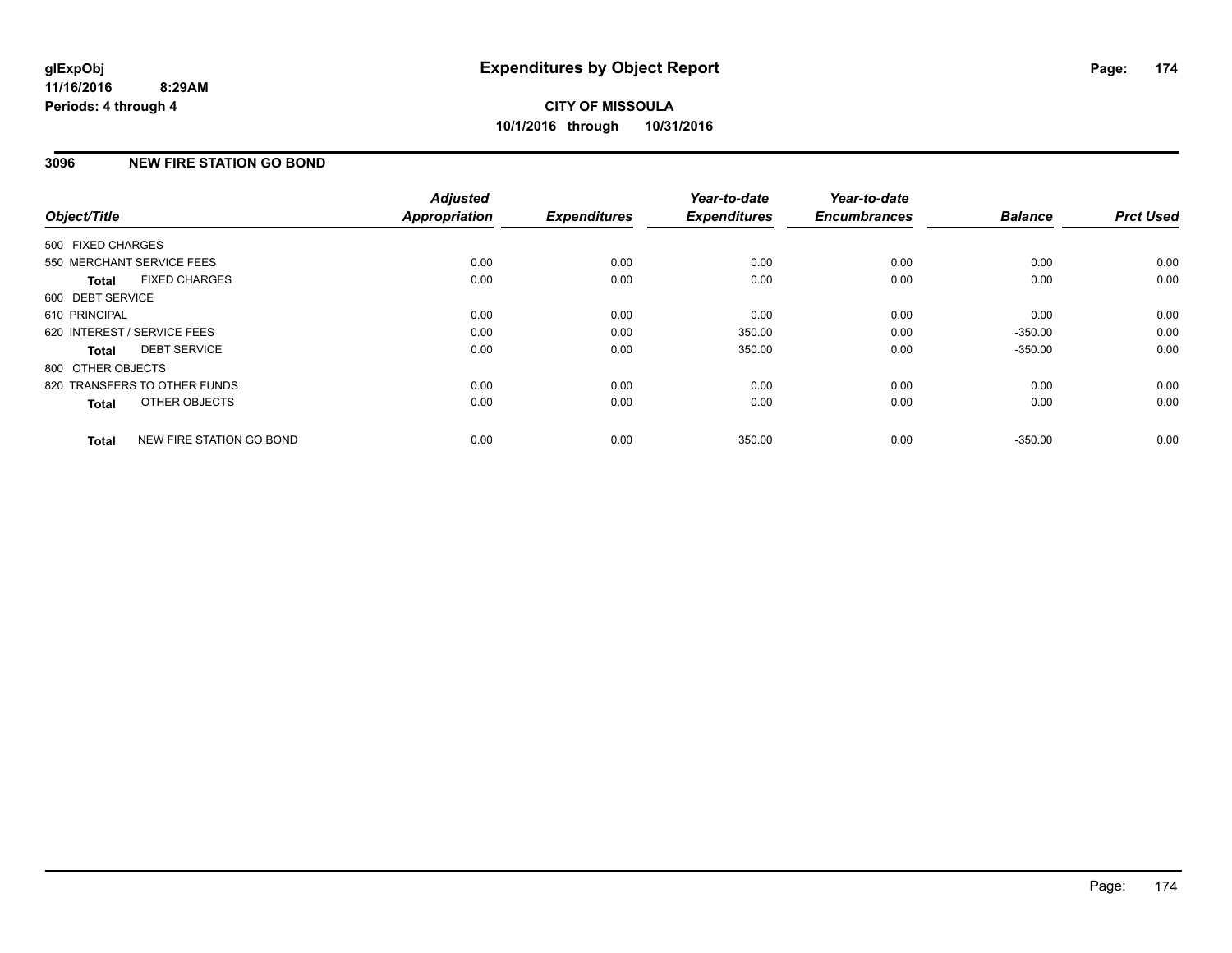**3097 2007 REFUNDING BONDS**

| Object/Title                         | <b>Adjusted</b><br><b>Appropriation</b> | <b>Expenditures</b> | Year-to-date<br><b>Expenditures</b> | Year-to-date<br><b>Encumbrances</b> | <b>Balance</b> | <b>Prct Used</b> |
|--------------------------------------|-----------------------------------------|---------------------|-------------------------------------|-------------------------------------|----------------|------------------|
| 500 FIXED CHARGES                    |                                         |                     |                                     |                                     |                |                  |
| 500 FIXED CHARGES                    | 0.00                                    | 0.00                | 0.00                                | 0.00                                | 0.00           | 0.00             |
| 550 MERCHANT SERVICE FEES            | 0.00                                    | 0.00                | 0.00                                | 0.00                                | 0.00           | 0.00             |
| <b>FIXED CHARGES</b><br><b>Total</b> | 0.00                                    | 0.00                | 0.00                                | 0.00                                | 0.00           | 0.00             |
| 600 DEBT SERVICE                     |                                         |                     |                                     |                                     |                |                  |
| 610 PRINCIPAL                        | 0.00                                    | 0.00                | 0.00                                | 0.00                                | 0.00           | 0.00             |
| 620 INTEREST / SERVICE FEES          | 0.00                                    | 0.00                | 0.00                                | 0.00                                | 0.00           | 0.00             |
| <b>DEBT SERVICE</b><br><b>Total</b>  | 0.00                                    | 0.00                | 0.00                                | 0.00                                | 0.00           | 0.00             |
| NON-DEPARTMENTAL<br><b>Total</b>     | 0.00                                    | 0.00                | 0.00                                | 0.00                                | 0.00           | 0.00             |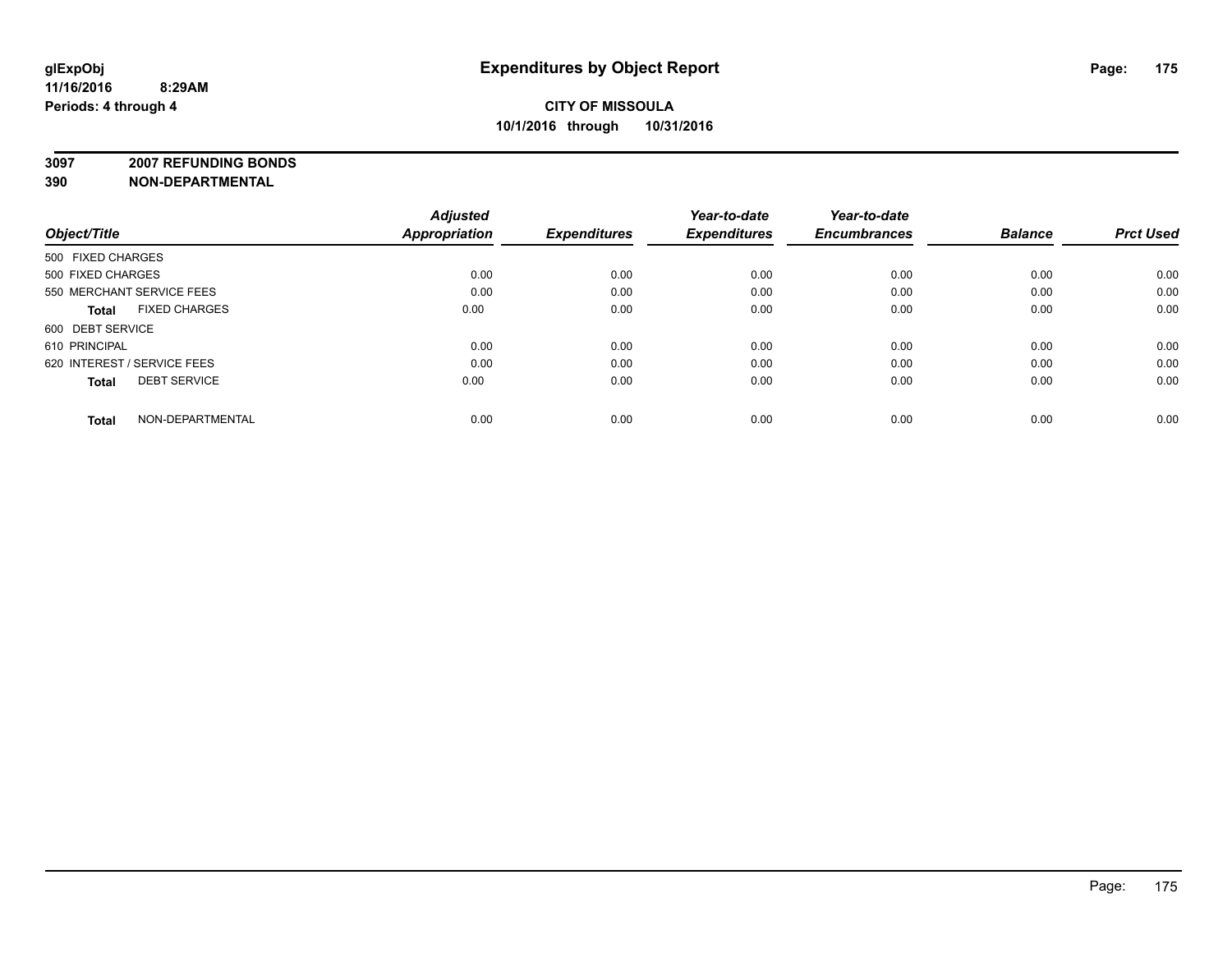### **3097 2007 REFUNDING BONDS**

| Object/Title                        |                      | <b>Adjusted</b><br>Appropriation | <b>Expenditures</b> | Year-to-date<br><b>Expenditures</b> | Year-to-date<br><b>Encumbrances</b> | <b>Balance</b> | <b>Prct Used</b> |
|-------------------------------------|----------------------|----------------------------------|---------------------|-------------------------------------|-------------------------------------|----------------|------------------|
| 500 FIXED CHARGES                   |                      |                                  |                     |                                     |                                     |                |                  |
| 500 FIXED CHARGES                   |                      | 0.00                             | 0.00                | 0.00                                | 0.00                                | 0.00           | 0.00             |
| 550 MERCHANT SERVICE FEES           |                      | 0.00                             | 0.00                | 0.00                                | 0.00                                | 0.00           | 0.00             |
| Total                               | <b>FIXED CHARGES</b> | 0.00                             | 0.00                | 0.00                                | 0.00                                | 0.00           | 0.00             |
| 600 DEBT SERVICE                    |                      |                                  |                     |                                     |                                     |                |                  |
| 610 PRINCIPAL                       |                      | 0.00                             | 0.00                | 0.00                                | 0.00                                | 0.00           | 0.00             |
| 620 INTEREST / SERVICE FEES         |                      | 0.00                             | 0.00                | 0.00                                | 0.00                                | 0.00           | 0.00             |
| <b>DEBT SERVICE</b><br><b>Total</b> |                      | 0.00                             | 0.00                | 0.00                                | 0.00                                | 0.00           | 0.00             |
| <b>Total</b>                        | 2007 REFUNDING BONDS | 0.00                             | 0.00                | 0.00                                | 0.00                                | 0.00           | 0.00             |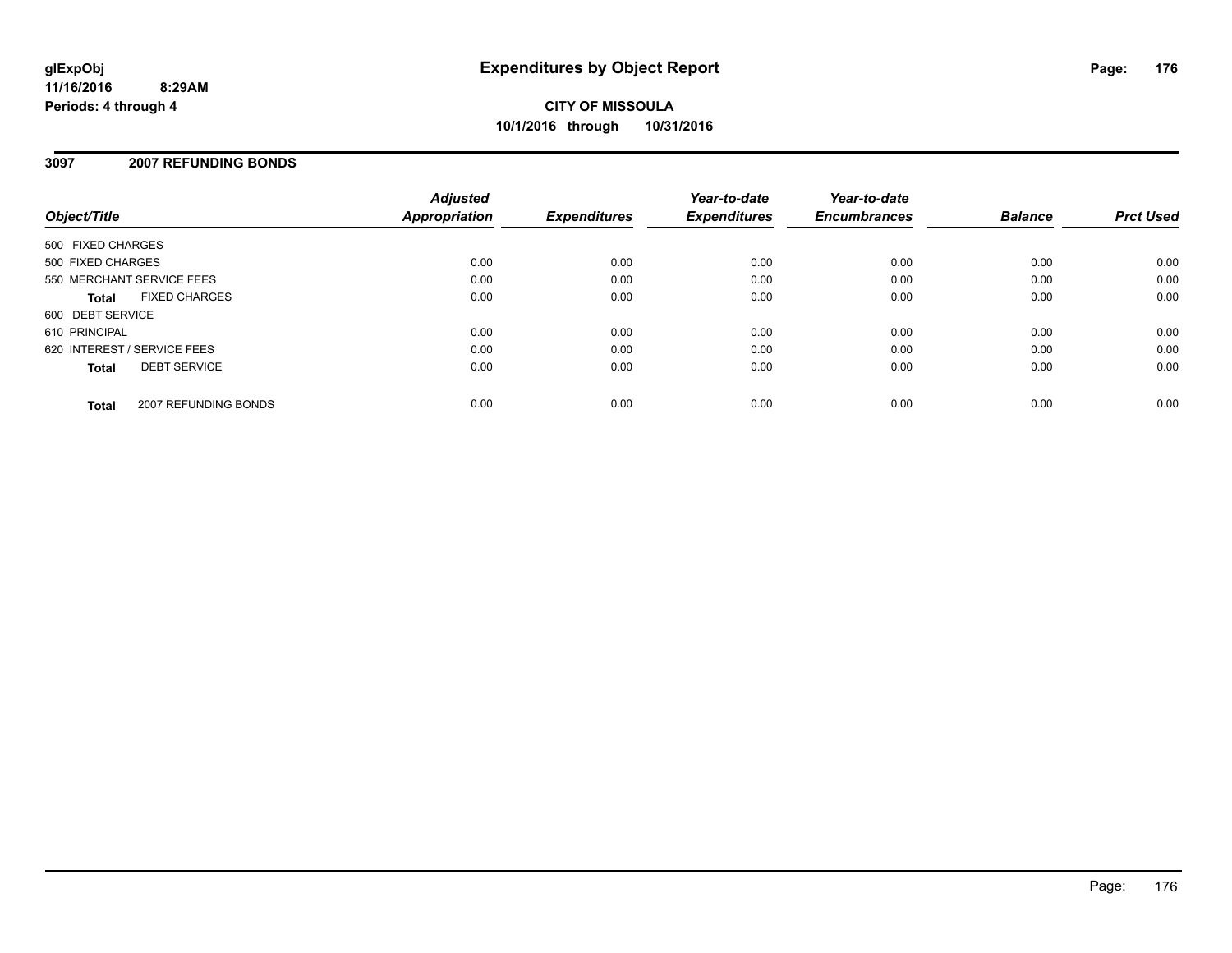# **CITY OF MISSOULA 10/1/2016 through 10/31/2016**

#### **3100 SIDEWALK & CURB WARRANTS FUND**

| Object/Title                         | <b>Adjusted</b><br><b>Appropriation</b> | <b>Expenditures</b> | Year-to-date<br><b>Expenditures</b> | Year-to-date<br><b>Encumbrances</b> | <b>Balance</b> | <b>Prct Used</b> |
|--------------------------------------|-----------------------------------------|---------------------|-------------------------------------|-------------------------------------|----------------|------------------|
| 500 FIXED CHARGES                    |                                         |                     |                                     |                                     |                |                  |
| 550 MERCHANT SERVICE FEES            | 0.00                                    | 0.00                | 0.00                                | 0.00                                | 0.00           | 0.00             |
| <b>FIXED CHARGES</b><br><b>Total</b> | 0.00                                    | 0.00                | 0.00                                | 0.00                                | 0.00           | 0.00             |
| 600 DEBT SERVICE                     |                                         |                     |                                     |                                     |                |                  |
| 610 PRINCIPAL                        | 0.00                                    | 0.00                | 0.00                                | 0.00                                | 0.00           | 0.00             |
| 620 INTEREST / SERVICE FEES          | 0.00                                    | 0.00                | 0.00                                | 0.00                                | 0.00           | 0.00             |
| <b>DEBT SERVICE</b><br><b>Total</b>  | 0.00                                    | 0.00                | 0.00                                | 0.00                                | 0.00           | 0.00             |
| 800 OTHER OBJECTS                    |                                         |                     |                                     |                                     |                |                  |
| 820 TRANSFERS TO OTHER FUNDS         | 0.00                                    | 0.00                | 0.00                                | 0.00                                | 0.00           | 0.00             |
| OTHER OBJECTS<br><b>Total</b>        | 0.00                                    | 0.00                | 0.00                                | 0.00                                | 0.00           | 0.00             |
|                                      |                                         |                     |                                     |                                     |                |                  |
| NON-DEPARTMENTAL<br><b>Total</b>     | 0.00                                    | 0.00                | 0.00                                | 0.00                                | 0.00           | 0.00             |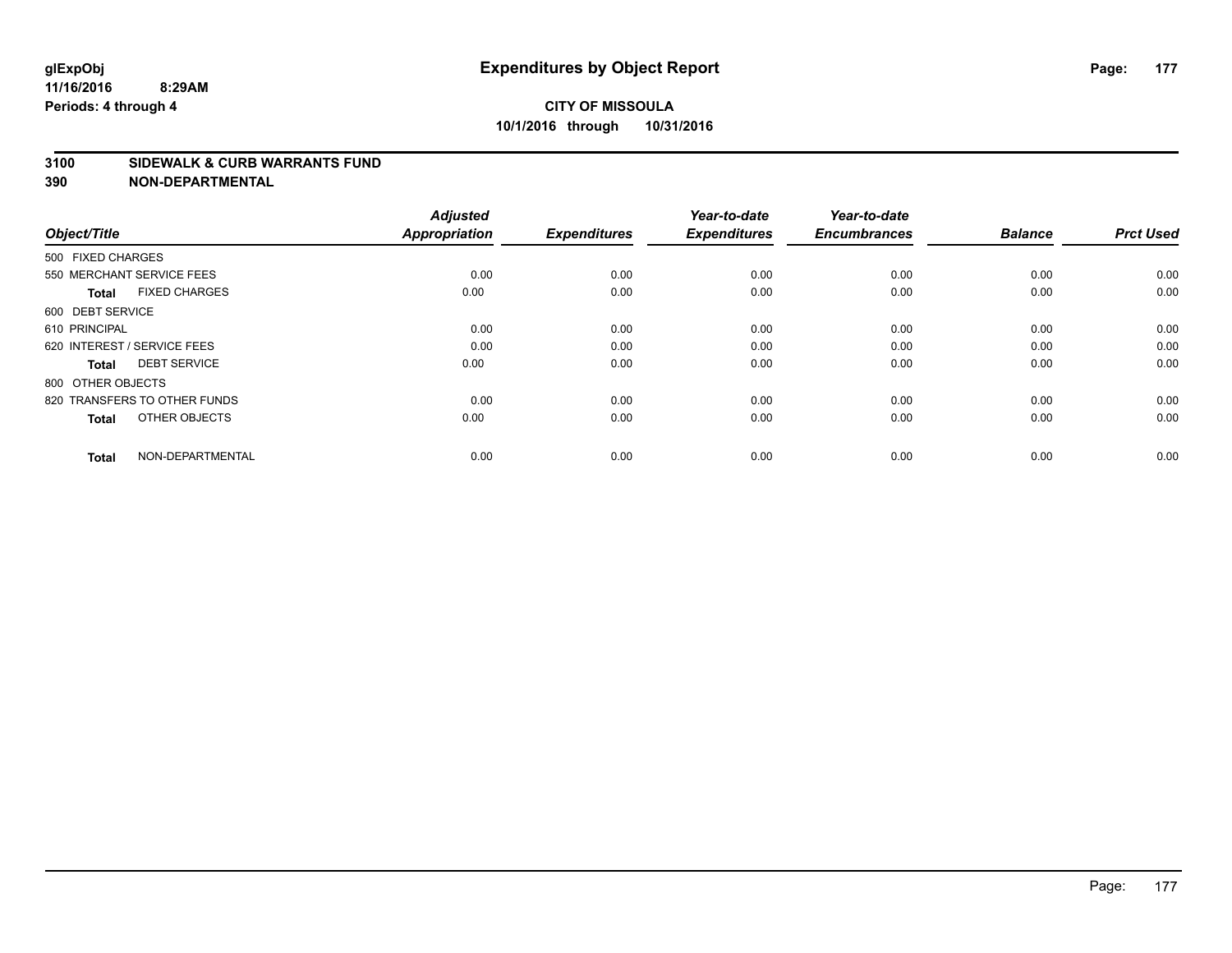**CITY OF MISSOULA 10/1/2016 through 10/31/2016**

### **3100 SIDEWALK & CURB WARRANTS FUND**

| Object/Title      |                               | <b>Adjusted</b><br><b>Appropriation</b> | <b>Expenditures</b> | Year-to-date<br><b>Expenditures</b> | Year-to-date<br><b>Encumbrances</b> | <b>Balance</b> | <b>Prct Used</b> |
|-------------------|-------------------------------|-----------------------------------------|---------------------|-------------------------------------|-------------------------------------|----------------|------------------|
| 500 FIXED CHARGES |                               |                                         |                     |                                     |                                     |                |                  |
|                   | 550 MERCHANT SERVICE FEES     | 0.00                                    | 0.00                | 0.00                                | 0.00                                | 0.00           | 0.00             |
| <b>Total</b>      | <b>FIXED CHARGES</b>          | 0.00                                    | 0.00                | 0.00                                | 0.00                                | 0.00           | 0.00             |
| 600 DEBT SERVICE  |                               |                                         |                     |                                     |                                     |                |                  |
| 610 PRINCIPAL     |                               | 0.00                                    | 0.00                | 0.00                                | 0.00                                | 0.00           | 0.00             |
|                   | 620 INTEREST / SERVICE FEES   | 0.00                                    | 0.00                | 0.00                                | 0.00                                | 0.00           | 0.00             |
| <b>Total</b>      | <b>DEBT SERVICE</b>           | 0.00                                    | 0.00                | 0.00                                | 0.00                                | 0.00           | 0.00             |
| 800 OTHER OBJECTS |                               |                                         |                     |                                     |                                     |                |                  |
|                   | 820 TRANSFERS TO OTHER FUNDS  | 0.00                                    | 0.00                | 0.00                                | 0.00                                | 0.00           | 0.00             |
| <b>Total</b>      | OTHER OBJECTS                 | 0.00                                    | 0.00                | 0.00                                | 0.00                                | 0.00           | 0.00             |
| <b>Total</b>      | SIDEWALK & CURB WARRANTS FUND | 0.00                                    | 0.00                | 0.00                                | 0.00                                | 0.00           | 0.00             |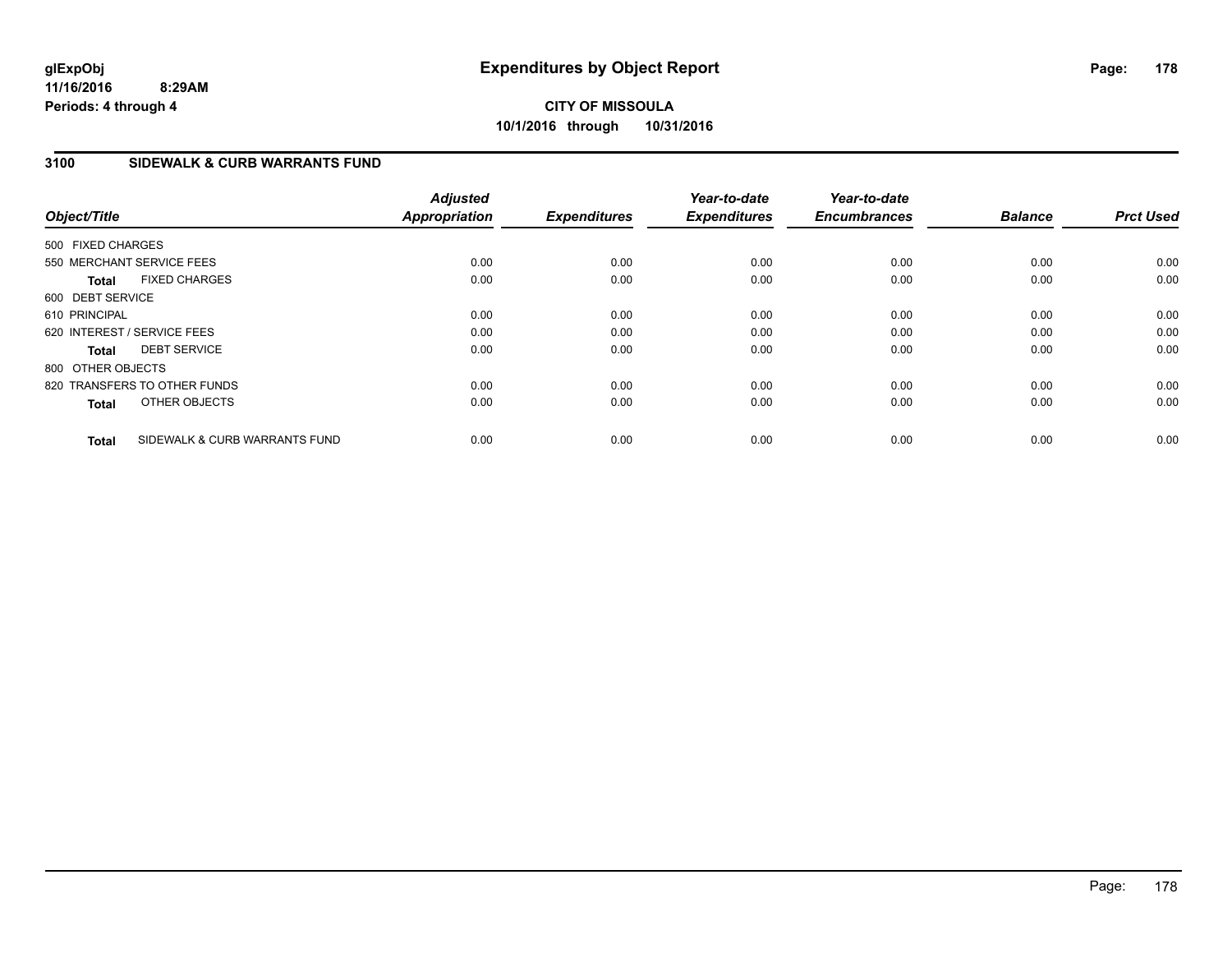#### **3200 FY99 SIDEWALK & CURB DEBT SERVICE FUND**

| Object/Title                         | <b>Adjusted</b><br>Appropriation | <b>Expenditures</b> | Year-to-date<br><b>Expenditures</b> | Year-to-date<br><b>Encumbrances</b> | <b>Balance</b> | <b>Prct Used</b> |
|--------------------------------------|----------------------------------|---------------------|-------------------------------------|-------------------------------------|----------------|------------------|
| 500 FIXED CHARGES                    |                                  |                     |                                     |                                     |                |                  |
| 550 MERCHANT SERVICE FEES            | 0.00                             | 0.00                | 0.00                                | 0.00                                | 0.00           | 0.00             |
| <b>FIXED CHARGES</b><br><b>Total</b> | 0.00                             | 0.00                | 0.00                                | 0.00                                | 0.00           | 0.00             |
| 600 DEBT SERVICE                     |                                  |                     |                                     |                                     |                |                  |
| 610 PRINCIPAL                        | 0.00                             | 0.00                | 0.00                                | 0.00                                | 0.00           | 0.00             |
| 620 INTEREST / SERVICE FEES          | 0.00                             | 0.00                | 0.00                                | 0.00                                | 0.00           | 0.00             |
| <b>DEBT SERVICE</b><br><b>Total</b>  | 0.00                             | 0.00                | 0.00                                | 0.00                                | 0.00           | 0.00             |
| 800 OTHER OBJECTS                    |                                  |                     |                                     |                                     |                |                  |
| 820 TRANSFERS TO OTHER FUNDS         | 0.00                             | 0.00                | 0.00                                | 0.00                                | 0.00           | 0.00             |
| OTHER OBJECTS<br><b>Total</b>        | 0.00                             | 0.00                | 0.00                                | 0.00                                | 0.00           | 0.00             |
|                                      |                                  |                     |                                     |                                     |                |                  |
| NON-DEPARTMENTAL<br><b>Total</b>     | 0.00                             | 0.00                | 0.00                                | 0.00                                | 0.00           | 0.00             |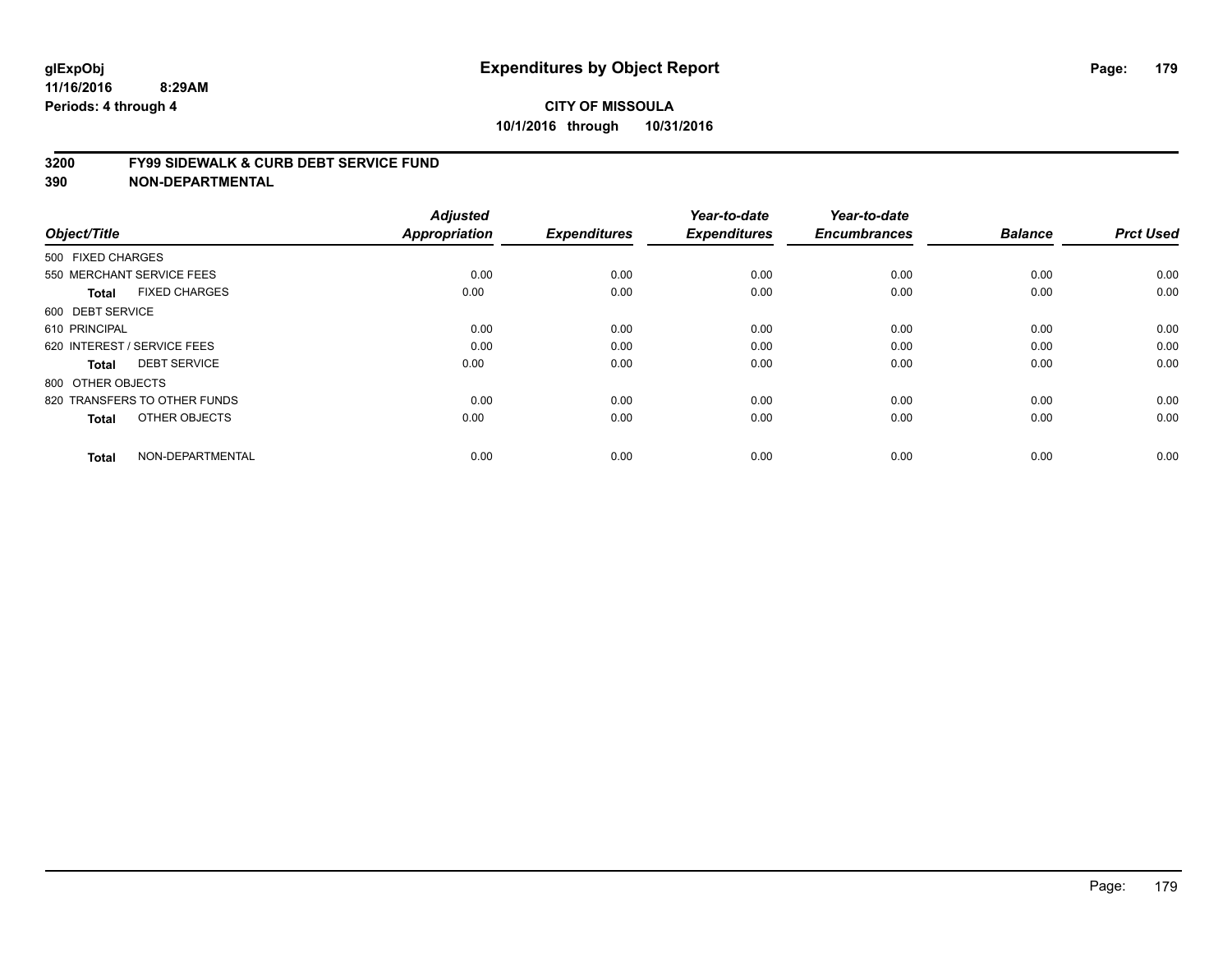**CITY OF MISSOULA 10/1/2016 through 10/31/2016**

#### **3200 FY99 SIDEWALK & CURB DEBT SERVICE FUND**

| Object/Title      |                                              | <b>Adjusted</b><br><b>Appropriation</b> | <b>Expenditures</b> | Year-to-date<br><b>Expenditures</b> | Year-to-date<br><b>Encumbrances</b> | <b>Balance</b> | <b>Prct Used</b> |
|-------------------|----------------------------------------------|-----------------------------------------|---------------------|-------------------------------------|-------------------------------------|----------------|------------------|
| 500 FIXED CHARGES |                                              |                                         |                     |                                     |                                     |                |                  |
|                   | 550 MERCHANT SERVICE FEES                    | 0.00                                    | 0.00                | 0.00                                | 0.00                                | 0.00           | 0.00             |
|                   |                                              |                                         |                     |                                     |                                     |                |                  |
| <b>Total</b>      | <b>FIXED CHARGES</b>                         | 0.00                                    | 0.00                | 0.00                                | 0.00                                | 0.00           | 0.00             |
| 600 DEBT SERVICE  |                                              |                                         |                     |                                     |                                     |                |                  |
| 610 PRINCIPAL     |                                              | 0.00                                    | 0.00                | 0.00                                | 0.00                                | 0.00           | 0.00             |
|                   | 620 INTEREST / SERVICE FEES                  | 0.00                                    | 0.00                | 0.00                                | 0.00                                | 0.00           | 0.00             |
| <b>Total</b>      | <b>DEBT SERVICE</b>                          | 0.00                                    | 0.00                | 0.00                                | 0.00                                | 0.00           | 0.00             |
| 800 OTHER OBJECTS |                                              |                                         |                     |                                     |                                     |                |                  |
|                   | 820 TRANSFERS TO OTHER FUNDS                 | 0.00                                    | 0.00                | 0.00                                | 0.00                                | 0.00           | 0.00             |
| <b>Total</b>      | OTHER OBJECTS                                | 0.00                                    | 0.00                | 0.00                                | 0.00                                | 0.00           | 0.00             |
| <b>Total</b>      | <b>FY99 SIDEWALK &amp; CURB DEBT SERVICE</b> | 0.00                                    | 0.00                | 0.00                                | 0.00                                | 0.00           | 0.00             |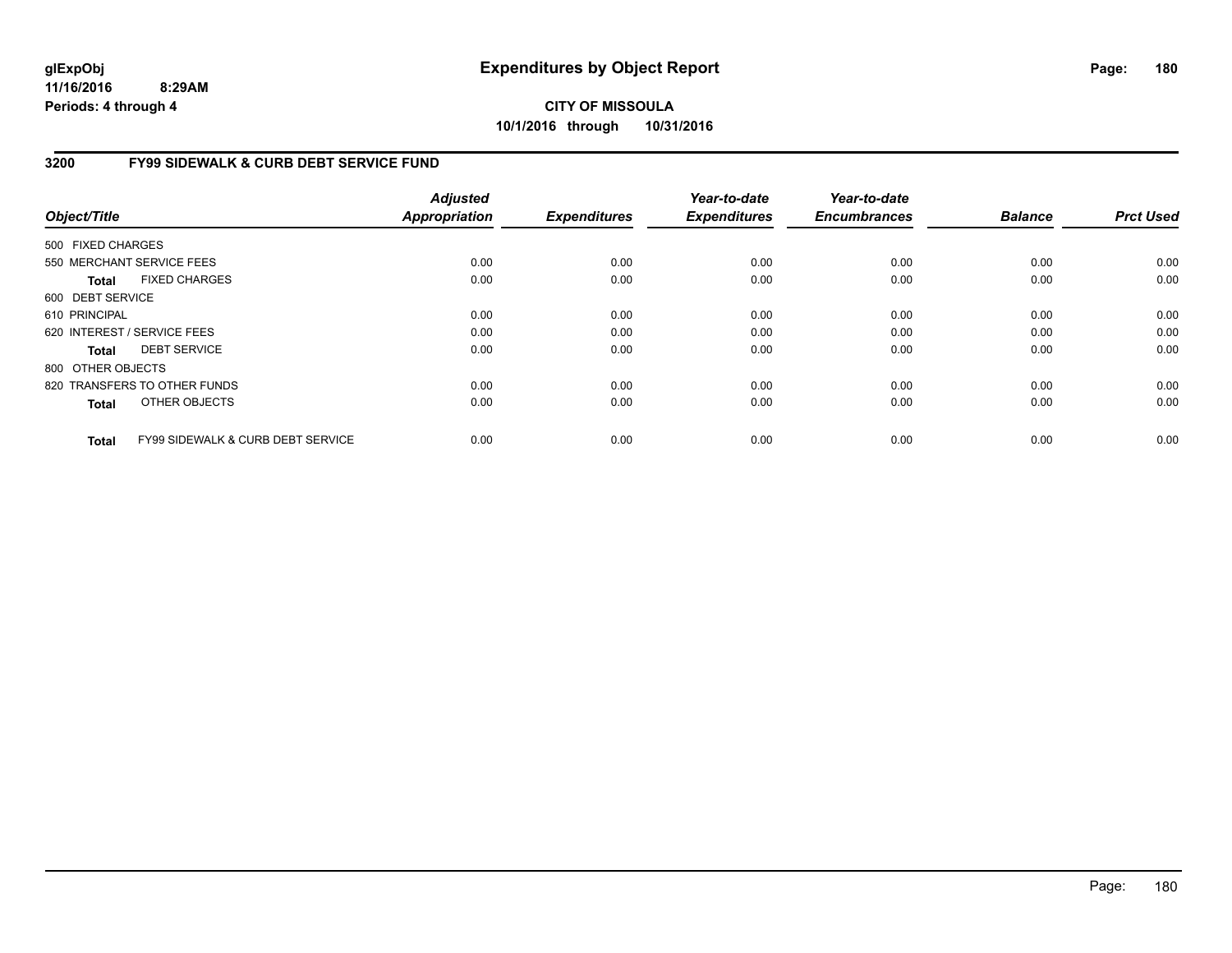#### **3300 FY00 SIDEWALK & CURB DEBT SERVICE FUND**

|                                      | <b>Adjusted</b>      |                     | Year-to-date        | Year-to-date        |                |                  |
|--------------------------------------|----------------------|---------------------|---------------------|---------------------|----------------|------------------|
| Object/Title                         | <b>Appropriation</b> | <b>Expenditures</b> | <b>Expenditures</b> | <b>Encumbrances</b> | <b>Balance</b> | <b>Prct Used</b> |
| 500 FIXED CHARGES                    |                      |                     |                     |                     |                |                  |
| 550 MERCHANT SERVICE FEES            | 0.00                 | 0.00                | 0.00                | 0.00                | 0.00           | 0.00             |
| <b>FIXED CHARGES</b><br><b>Total</b> | 0.00                 | 0.00                | 0.00                | 0.00                | 0.00           | 0.00             |
| 600 DEBT SERVICE                     |                      |                     |                     |                     |                |                  |
| 610 PRINCIPAL                        | 0.00                 | 0.00                | 0.00                | 0.00                | 0.00           | 0.00             |
| 620 INTEREST / SERVICE FEES          | 0.00                 | 0.00                | 0.00                | 0.00                | 0.00           | 0.00             |
| <b>DEBT SERVICE</b><br><b>Total</b>  | 0.00                 | 0.00                | 0.00                | 0.00                | 0.00           | 0.00             |
| NON-DEPARTMENTAL<br><b>Total</b>     | 0.00                 | 0.00                | 0.00                | 0.00                | 0.00           | 0.00             |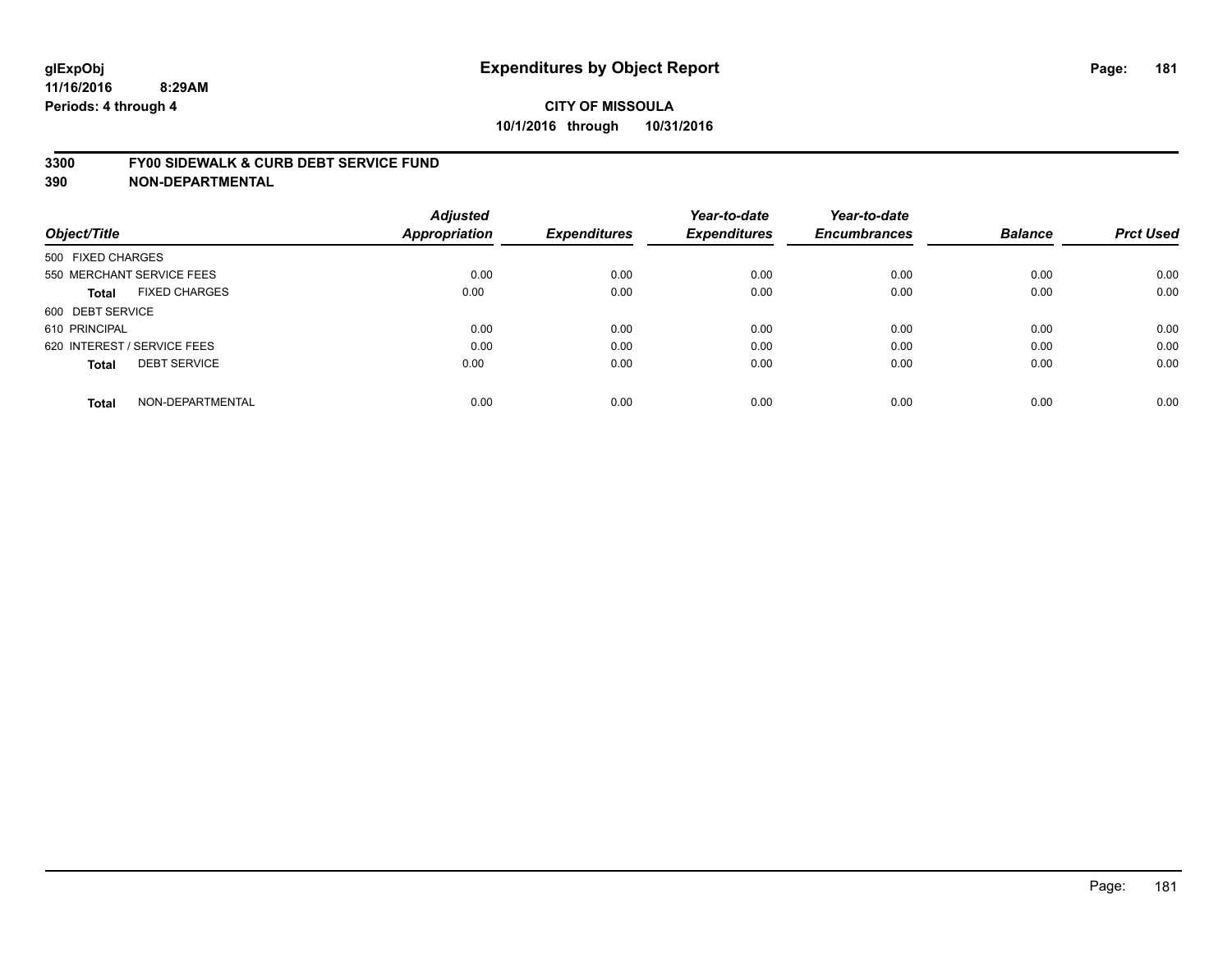**11/16/2016 8:29AM Periods: 4 through 4**

**CITY OF MISSOULA 10/1/2016 through 10/31/2016**

### **3300 FY00 SIDEWALK & CURB DEBT SERVICE FUND**

| Object/Title      |                                   | <b>Adjusted</b><br><b>Appropriation</b> | <b>Expenditures</b> | Year-to-date<br><b>Expenditures</b> | Year-to-date<br><b>Encumbrances</b> | <b>Balance</b> | <b>Prct Used</b> |
|-------------------|-----------------------------------|-----------------------------------------|---------------------|-------------------------------------|-------------------------------------|----------------|------------------|
| 500 FIXED CHARGES |                                   |                                         |                     |                                     |                                     |                |                  |
|                   | 550 MERCHANT SERVICE FEES         | 0.00                                    | 0.00                | 0.00                                | 0.00                                | 0.00           | 0.00             |
| <b>Total</b>      | <b>FIXED CHARGES</b>              | 0.00                                    | 0.00                | 0.00                                | 0.00                                | 0.00           | 0.00             |
| 600 DEBT SERVICE  |                                   |                                         |                     |                                     |                                     |                |                  |
| 610 PRINCIPAL     |                                   | 0.00                                    | 0.00                | 0.00                                | 0.00                                | 0.00           | 0.00             |
|                   | 620 INTEREST / SERVICE FEES       | 0.00                                    | 0.00                | 0.00                                | 0.00                                | 0.00           | 0.00             |
| <b>Total</b>      | <b>DEBT SERVICE</b>               | 0.00                                    | 0.00                | 0.00                                | 0.00                                | 0.00           | 0.00             |
| <b>Total</b>      | FY00 SIDEWALK & CURB DEBT SERVICE | 0.00                                    | 0.00                | 0.00                                | 0.00                                | 0.00           | 0.00             |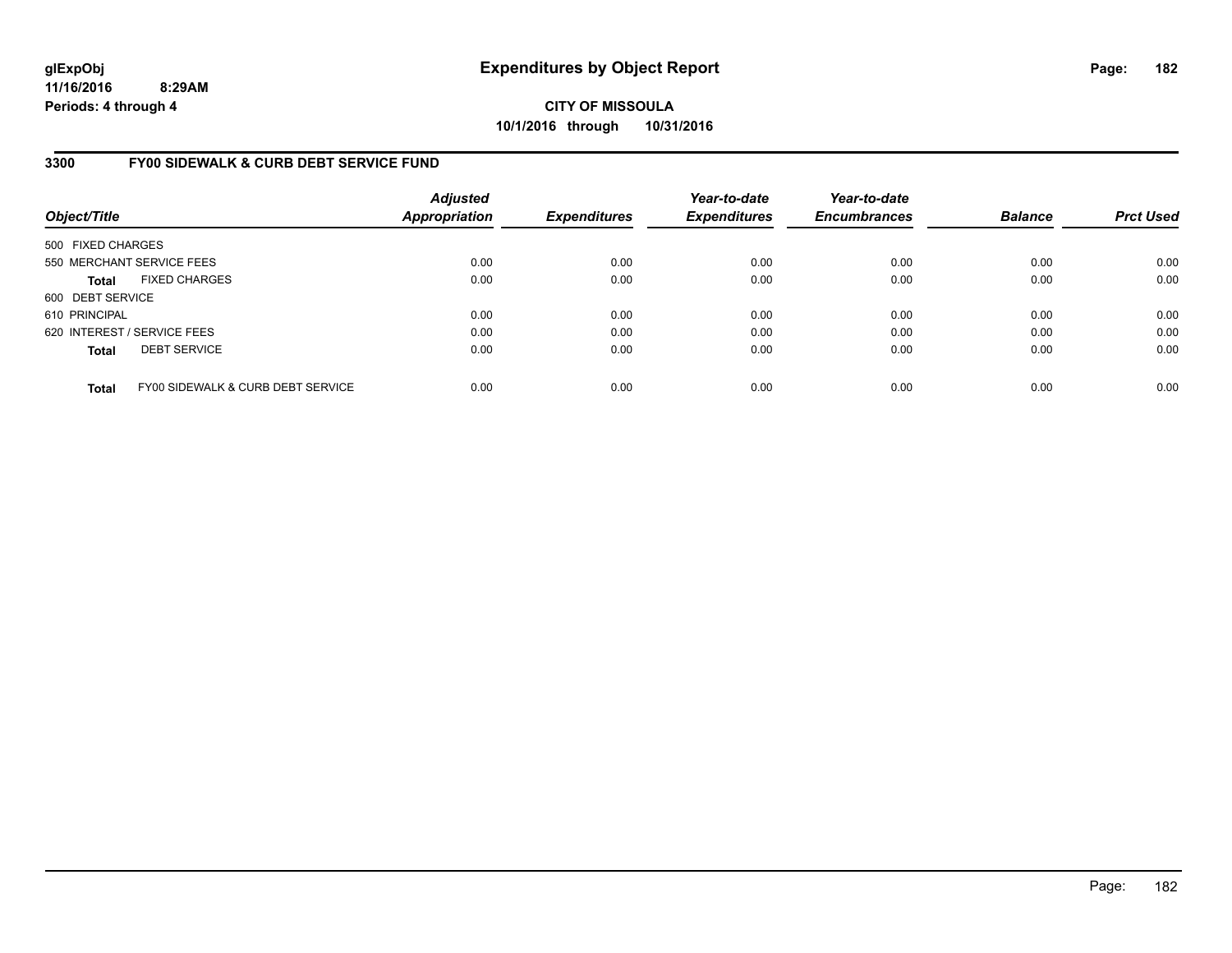# **3305 JUDGMENT LEVIES**

| Object/Title                        | <b>Adjusted</b><br><b>Appropriation</b> | <b>Expenditures</b> | Year-to-date<br><b>Expenditures</b> | Year-to-date<br><b>Encumbrances</b> | <b>Balance</b> | <b>Prct Used</b> |
|-------------------------------------|-----------------------------------------|---------------------|-------------------------------------|-------------------------------------|----------------|------------------|
| 600 DEBT SERVICE                    |                                         |                     |                                     |                                     |                |                  |
| 615 JUDGMENT LEVY DEBT PAYMENT      | 0.00                                    | 0.00                | 0.00                                | 0.00                                | 0.00           | 0.00             |
| <b>DEBT SERVICE</b><br><b>Total</b> | 0.00                                    | 0.00                | 0.00                                | 0.00                                | 0.00           | 0.00             |
| 800 OTHER OBJECTS                   |                                         |                     |                                     |                                     |                |                  |
| 820 TRANSFERS TO OTHER FUNDS        | 0.00                                    | 0.00                | 0.00                                | 0.00                                | 0.00           | 0.00             |
| OTHER OBJECTS<br><b>Total</b>       | 0.00                                    | 0.00                | 0.00                                | 0.00                                | 0.00           | 0.00             |
| NON-DEPARTMENTAL<br><b>Total</b>    | 0.00                                    | 0.00                | 0.00                                | 0.00                                | 0.00           | 0.00             |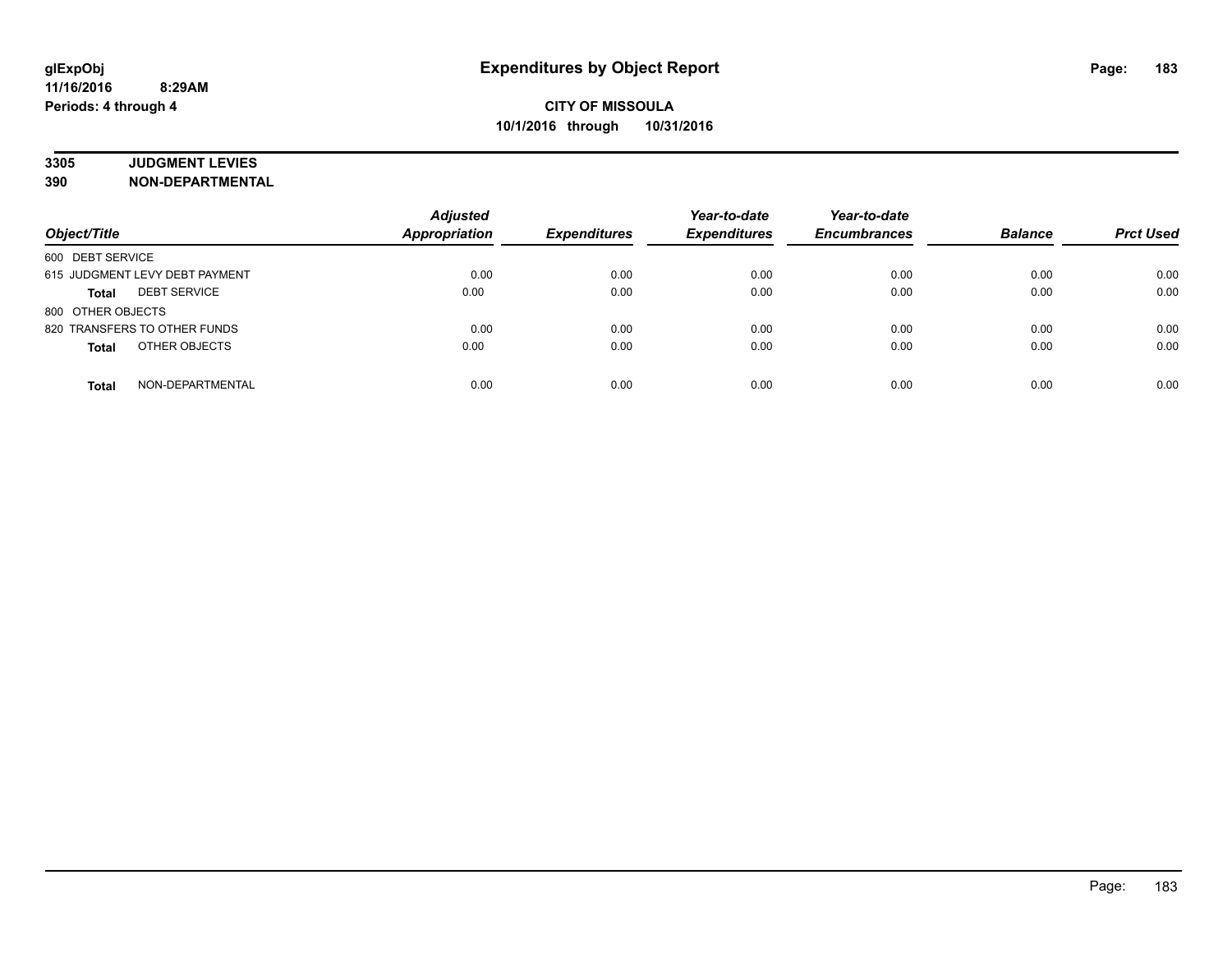### **3305 JUDGMENT LEVIES**

| Object/Title                        | <b>Adjusted</b><br>Appropriation | <b>Expenditures</b> | Year-to-date<br><b>Expenditures</b> | Year-to-date<br><b>Encumbrances</b> | <b>Balance</b> | <b>Prct Used</b> |
|-------------------------------------|----------------------------------|---------------------|-------------------------------------|-------------------------------------|----------------|------------------|
| 600 DEBT SERVICE                    |                                  |                     |                                     |                                     |                |                  |
| 615 JUDGMENT LEVY DEBT PAYMENT      | 0.00                             | 0.00                | 0.00                                | 0.00                                | 0.00           | 0.00             |
| <b>DEBT SERVICE</b><br><b>Total</b> | 0.00                             | 0.00                | 0.00                                | 0.00                                | 0.00           | 0.00             |
| 800 OTHER OBJECTS                   |                                  |                     |                                     |                                     |                |                  |
| 820 TRANSFERS TO OTHER FUNDS        | 0.00                             | 0.00                | 0.00                                | 0.00                                | 0.00           | 0.00             |
| OTHER OBJECTS<br><b>Total</b>       | 0.00                             | 0.00                | 0.00                                | 0.00                                | 0.00           | 0.00             |
| <b>JUDGMENT LEVIES</b><br>Total     | 0.00                             | 0.00                | 0.00                                | 0.00                                | 0.00           | 0.00             |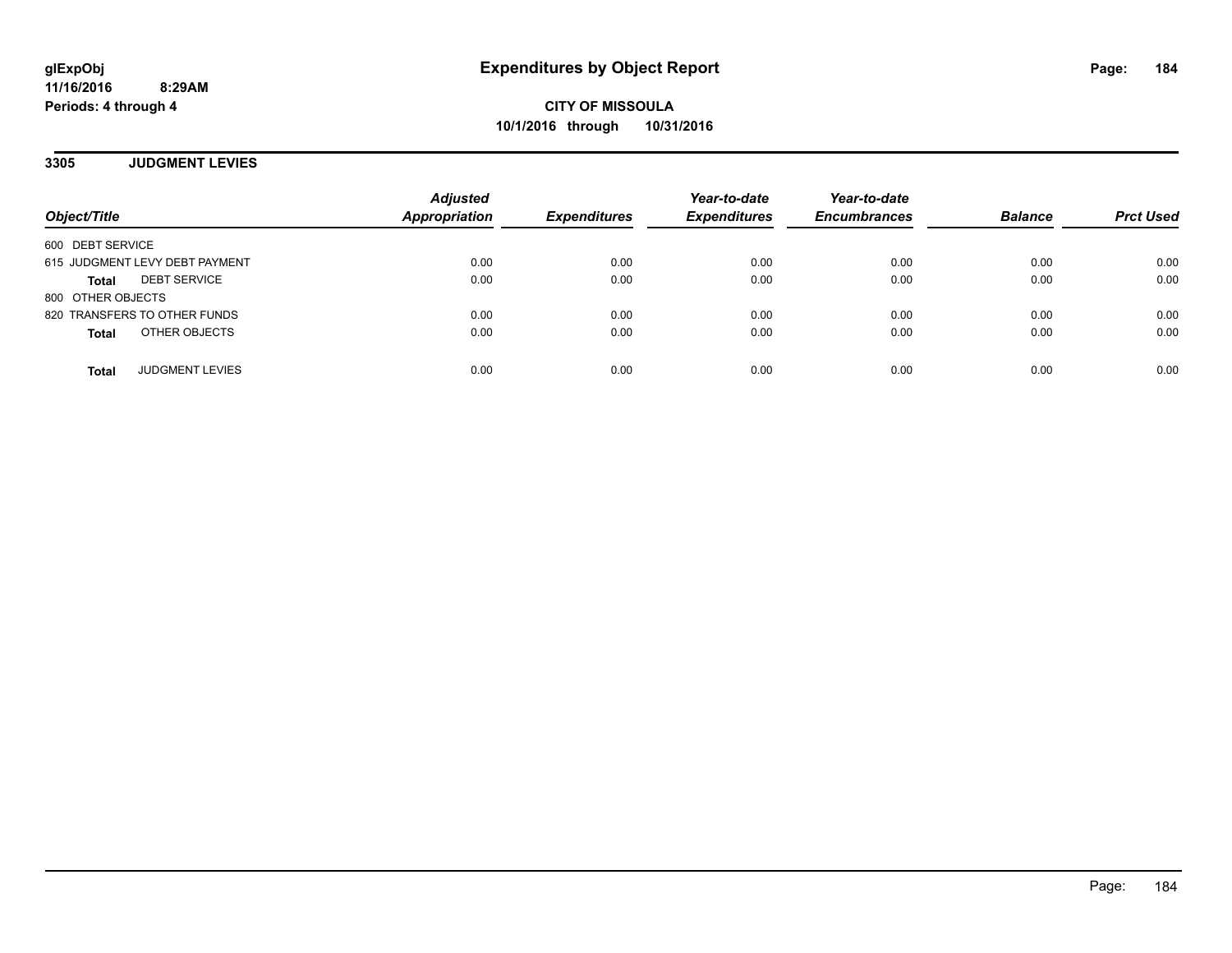# **glExpObj Expenditures by Object Report Page: 185**

**11/16/2016 8:29AM Periods: 4 through 4**

**CITY OF MISSOULA 10/1/2016 through 10/31/2016**

#### **3400 FY01 SIDEWALK & CURB DEBT SERVICE FUND**

**000 \*\*\* Title Not Found \*\*\***

| Object/Title                     | <b>Adjusted</b><br><b>Appropriation</b> | <b>Expenditures</b> | Year-to-date<br><b>Expenditures</b> | Year-to-date<br><b>Encumbrances</b> | <b>Balance</b> | <b>Prct Used</b> |
|----------------------------------|-----------------------------------------|---------------------|-------------------------------------|-------------------------------------|----------------|------------------|
| 800 OTHER OBJECTS                |                                         |                     |                                     |                                     |                |                  |
| 820 TRANSFERS TO OTHER FUNDS     | 0.00                                    | 0.00                | 0.00                                | 0.00                                | 0.00           | 0.00             |
| OTHER OBJECTS<br><b>Total</b>    | 0.00                                    | 0.00                | 0.00                                | 0.00                                | 0.00           | 0.00             |
| *** Title Not Found ***<br>Total | 0.00                                    | 0.00                | 0.00                                | 0.00                                | 0.00           | 0.00             |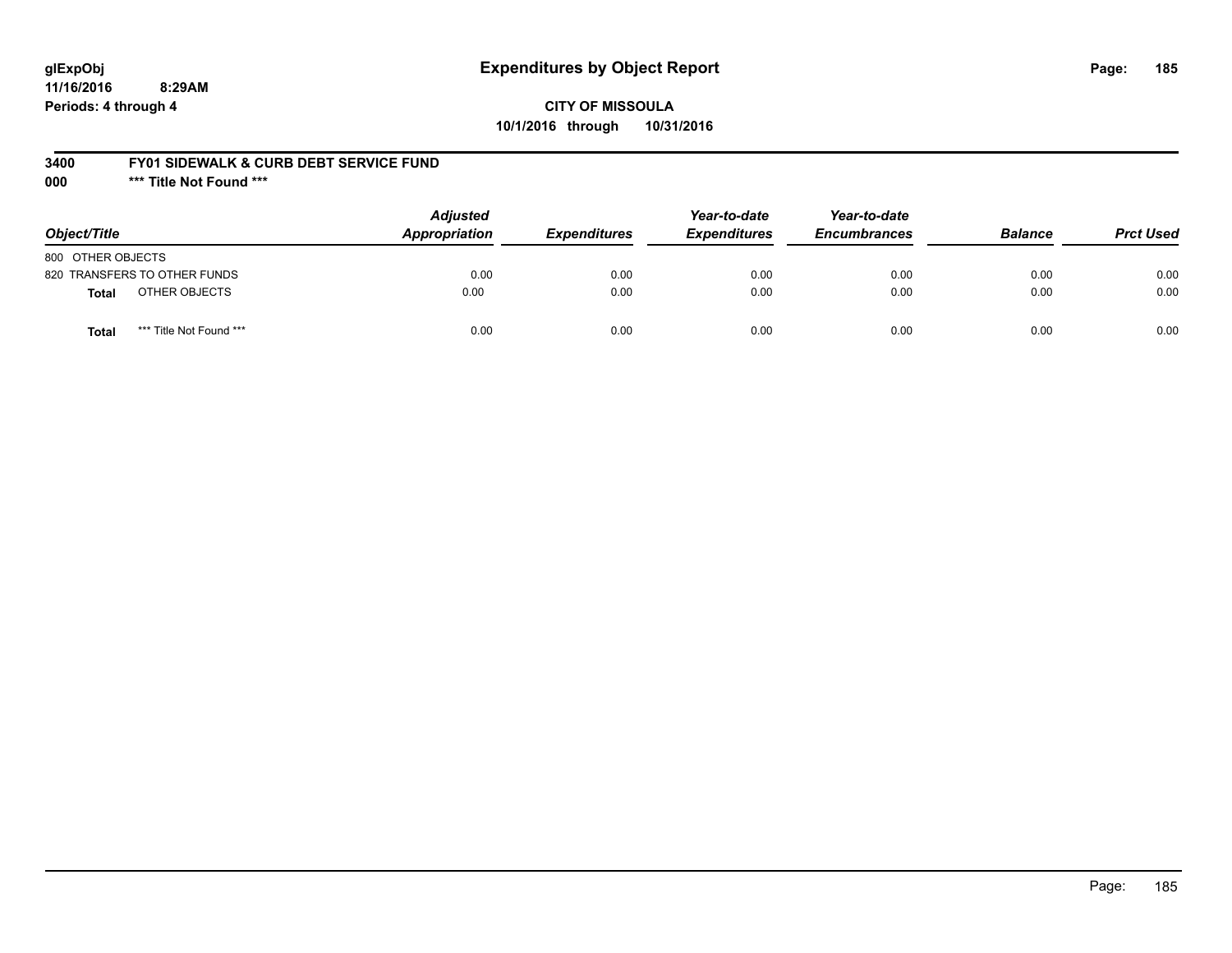#### **3400 FY01 SIDEWALK & CURB DEBT SERVICE FUND**

| Object/Title                         | <b>Adjusted</b><br>Appropriation | <b>Expenditures</b> | Year-to-date<br><b>Expenditures</b> | Year-to-date<br><b>Encumbrances</b> | <b>Balance</b> | <b>Prct Used</b> |
|--------------------------------------|----------------------------------|---------------------|-------------------------------------|-------------------------------------|----------------|------------------|
| 500 FIXED CHARGES                    |                                  |                     |                                     |                                     |                |                  |
|                                      |                                  |                     |                                     |                                     |                |                  |
| 550 MERCHANT SERVICE FEES            | 0.00                             | 0.00                | 0.00                                | 0.00                                | 0.00           | 0.00             |
| <b>FIXED CHARGES</b><br><b>Total</b> | 0.00                             | 0.00                | 0.00                                | 0.00                                | 0.00           | 0.00             |
| 600 DEBT SERVICE                     |                                  |                     |                                     |                                     |                |                  |
| 610 PRINCIPAL                        | 0.00                             | 0.00                | 0.00                                | 0.00                                | 0.00           | 0.00             |
| 620 INTEREST / SERVICE FEES          | 0.00                             | 0.00                | 0.00                                | 0.00                                | 0.00           | 0.00             |
| <b>DEBT SERVICE</b><br><b>Total</b>  | 0.00                             | 0.00                | 0.00                                | 0.00                                | 0.00           | 0.00             |
| 800 OTHER OBJECTS                    |                                  |                     |                                     |                                     |                |                  |
| 820 TRANSFERS TO OTHER FUNDS         | 0.00                             | 0.00                | 0.00                                | 0.00                                | 0.00           | 0.00             |
| OTHER OBJECTS<br><b>Total</b>        | 0.00                             | 0.00                | 0.00                                | 0.00                                | 0.00           | 0.00             |
|                                      |                                  |                     |                                     |                                     |                |                  |
| NON-DEPARTMENTAL<br><b>Total</b>     | 0.00                             | 0.00                | 0.00                                | 0.00                                | 0.00           | 0.00             |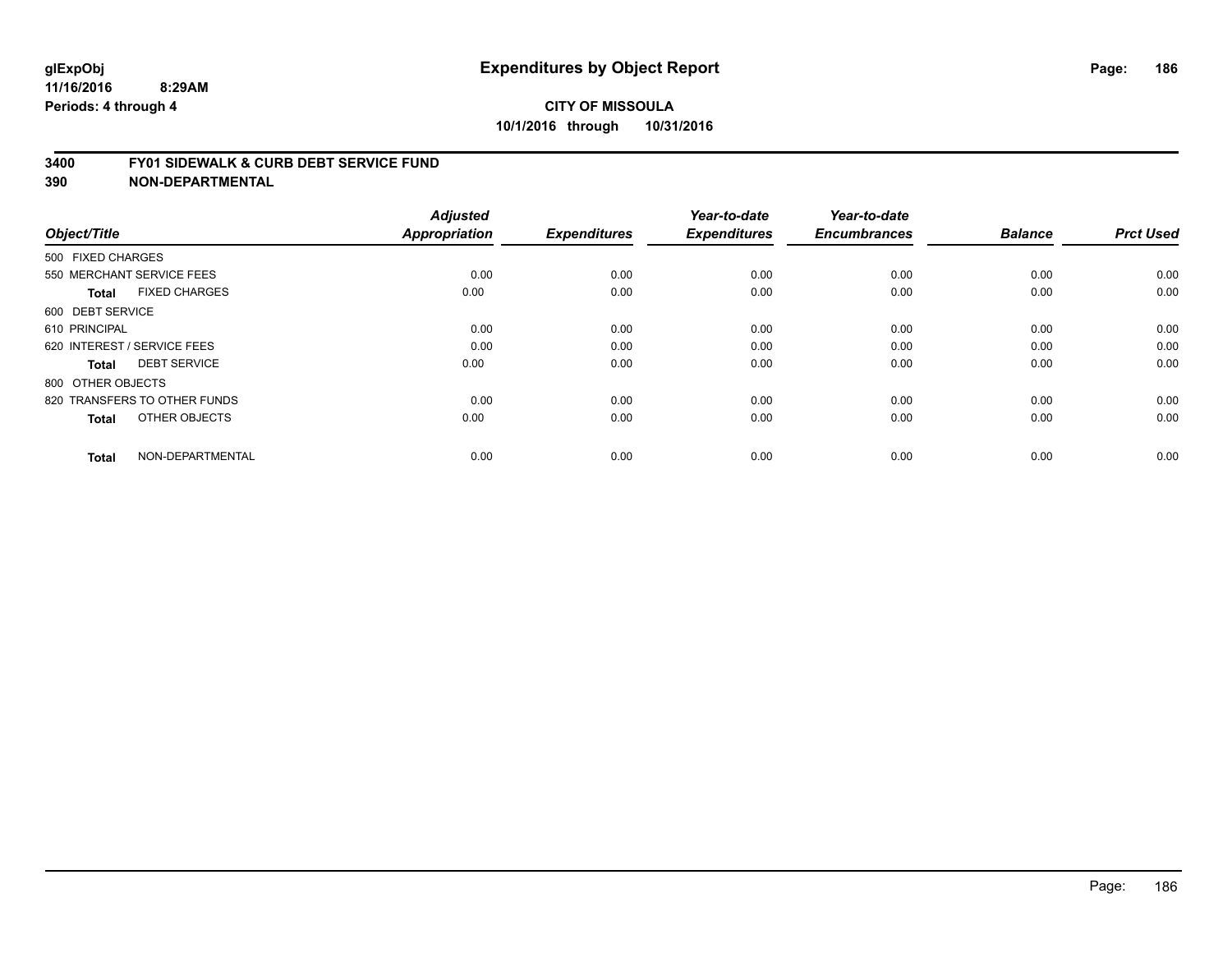**11/16/2016 8:29AM Periods: 4 through 4**

**CITY OF MISSOULA 10/1/2016 through 10/31/2016**

### **3400 FY01 SIDEWALK & CURB DEBT SERVICE FUND**

| Object/Title      |                                              | <b>Adjusted</b><br><b>Appropriation</b> | <b>Expenditures</b> | Year-to-date<br><b>Expenditures</b> | Year-to-date<br><b>Encumbrances</b> | <b>Balance</b> | <b>Prct Used</b> |
|-------------------|----------------------------------------------|-----------------------------------------|---------------------|-------------------------------------|-------------------------------------|----------------|------------------|
| 500 FIXED CHARGES |                                              |                                         |                     |                                     |                                     |                |                  |
|                   | 550 MERCHANT SERVICE FEES                    | 0.00                                    | 0.00                | 0.00                                | 0.00                                | 0.00           | 0.00             |
|                   |                                              |                                         |                     |                                     |                                     |                |                  |
| <b>Total</b>      | <b>FIXED CHARGES</b>                         | 0.00                                    | 0.00                | 0.00                                | 0.00                                | 0.00           | 0.00             |
| 600 DEBT SERVICE  |                                              |                                         |                     |                                     |                                     |                |                  |
| 610 PRINCIPAL     |                                              | 0.00                                    | 0.00                | 0.00                                | 0.00                                | 0.00           | 0.00             |
|                   | 620 INTEREST / SERVICE FEES                  | 0.00                                    | 0.00                | 0.00                                | 0.00                                | 0.00           | 0.00             |
| Total             | <b>DEBT SERVICE</b>                          | 0.00                                    | 0.00                | 0.00                                | 0.00                                | 0.00           | 0.00             |
| 800 OTHER OBJECTS |                                              |                                         |                     |                                     |                                     |                |                  |
|                   | 820 TRANSFERS TO OTHER FUNDS                 | 0.00                                    | 0.00                | 0.00                                | 0.00                                | 0.00           | 0.00             |
| <b>Total</b>      | OTHER OBJECTS                                | 0.00                                    | 0.00                | 0.00                                | 0.00                                | 0.00           | 0.00             |
| <b>Total</b>      | <b>FY01 SIDEWALK &amp; CURB DEBT SERVICE</b> | 0.00                                    | 0.00                | 0.00                                | 0.00                                | 0.00           | 0.00             |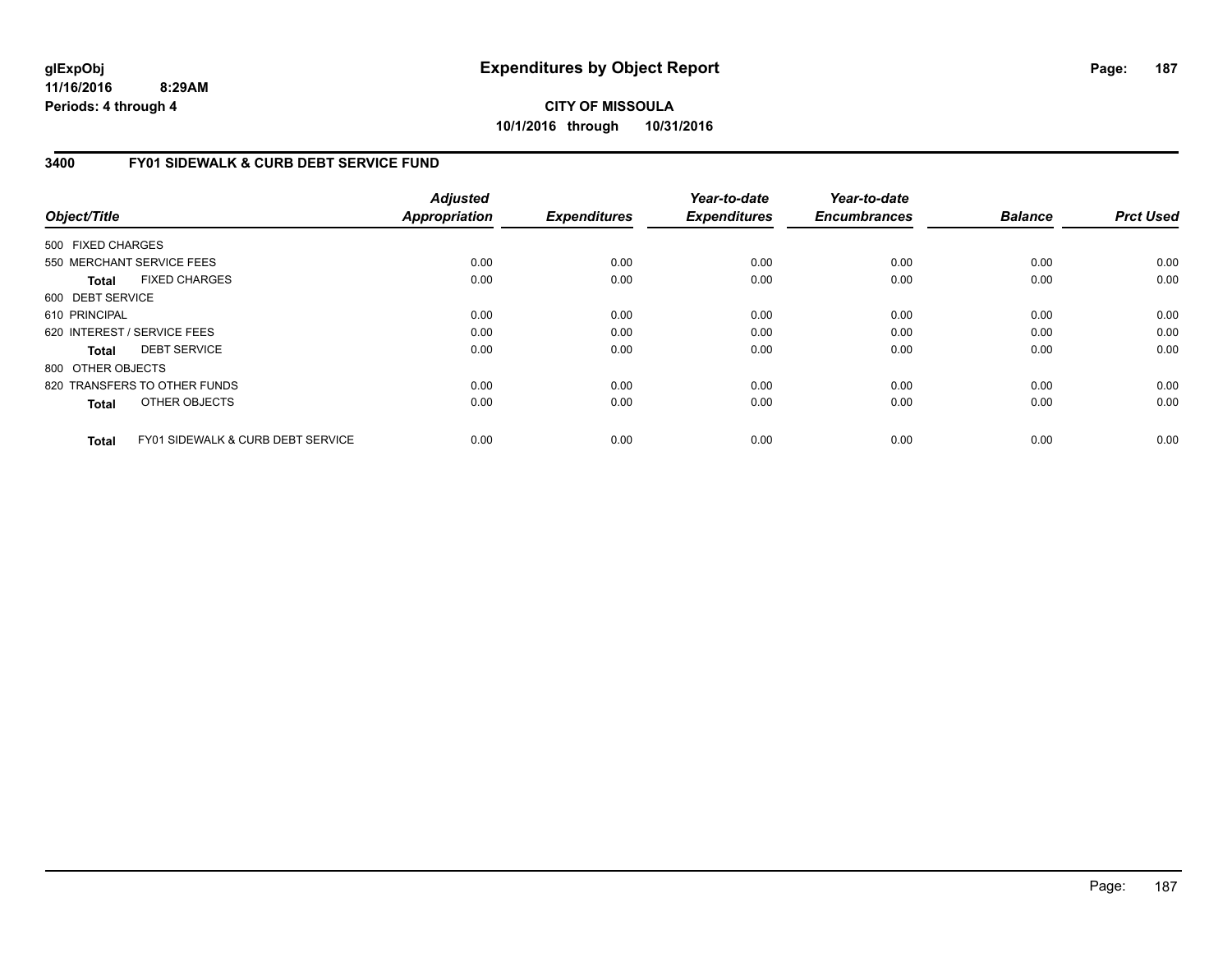# **glExpObj Expenditures by Object Report Page: 188**

# **CITY OF MISSOULA 10/1/2016 through 10/31/2016**

### **3410 FY02 SIDEWALK & CURB DEBT SERVICE FUND**

**000 \*\*\* Title Not Found \*\*\***

| Object/Title                     | <b>Adjusted</b><br>Appropriation | <b>Expenditures</b> | Year-to-date<br><b>Expenditures</b> | Year-to-date<br><b>Encumbrances</b> | <b>Balance</b> | <b>Prct Used</b> |
|----------------------------------|----------------------------------|---------------------|-------------------------------------|-------------------------------------|----------------|------------------|
| 800 OTHER OBJECTS                |                                  |                     |                                     |                                     |                |                  |
| 820 TRANSFERS TO OTHER FUNDS     | 0.00                             | 0.00                | 0.00                                | 0.00                                | 0.00           | 0.00             |
| OTHER OBJECTS<br>Total           | 0.00                             | 0.00                | 0.00                                | 0.00                                | 0.00           | 0.00             |
| *** Title Not Found ***<br>Total | 0.00                             | 0.00                | 0.00                                | 0.00                                | 0.00           | 0.00             |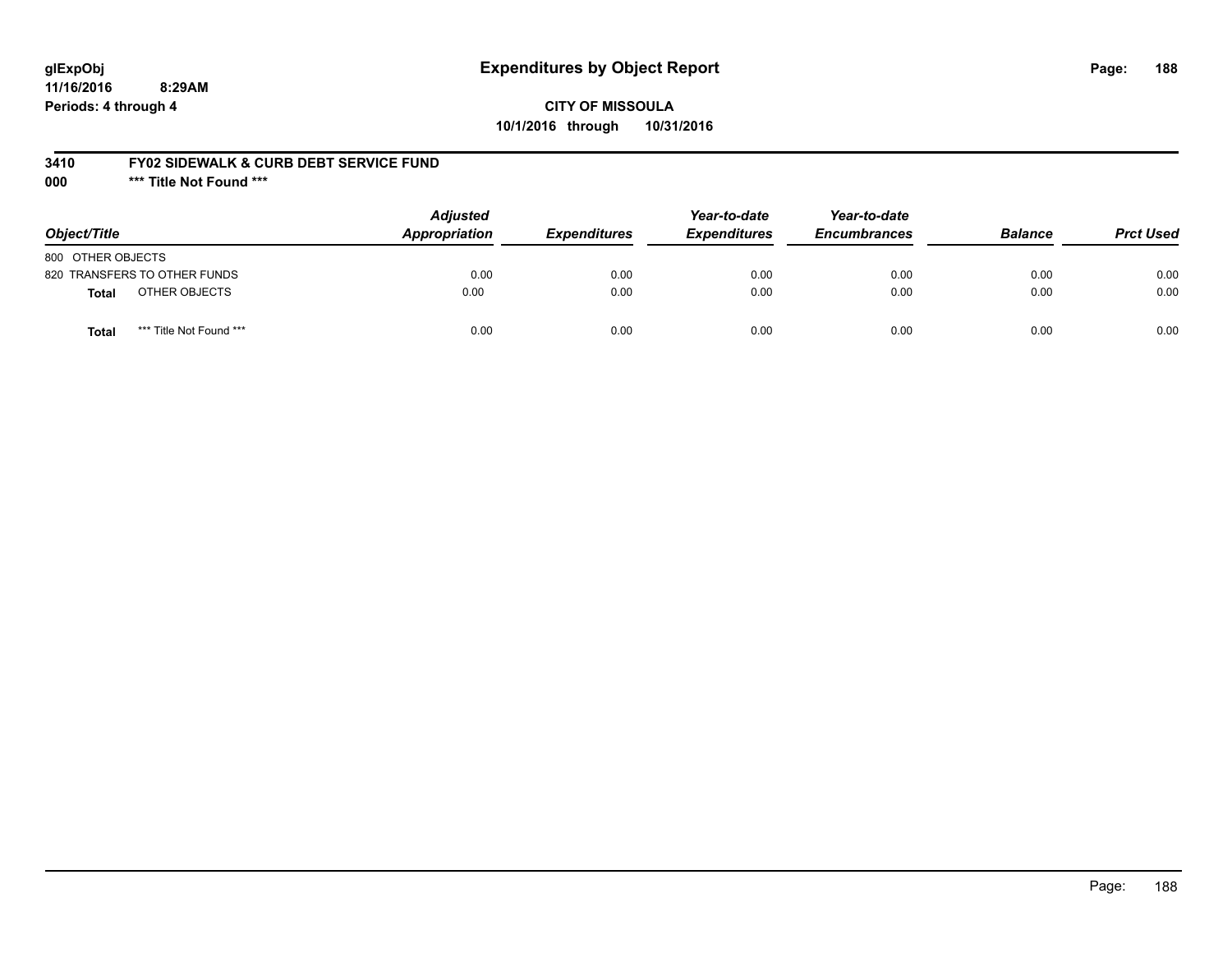#### **3410 FY02 SIDEWALK & CURB DEBT SERVICE FUND**

| Object/Title                         | <b>Adjusted</b><br>Appropriation | <b>Expenditures</b> | Year-to-date<br><b>Expenditures</b> | Year-to-date<br><b>Encumbrances</b> | <b>Balance</b> | <b>Prct Used</b> |
|--------------------------------------|----------------------------------|---------------------|-------------------------------------|-------------------------------------|----------------|------------------|
| 500 FIXED CHARGES                    |                                  |                     |                                     |                                     |                |                  |
| 550 MERCHANT SERVICE FEES            | 0.00                             | 0.00                | 0.00                                | 0.00                                | 0.00           | 0.00             |
| <b>FIXED CHARGES</b><br><b>Total</b> | 0.00                             | 0.00                | 0.00                                | 0.00                                | 0.00           | 0.00             |
| 600 DEBT SERVICE                     |                                  |                     |                                     |                                     |                |                  |
| 610 PRINCIPAL                        | 0.00                             | 0.00                | 0.00                                | 0.00                                | 0.00           | 0.00             |
| 620 INTEREST / SERVICE FEES          | 0.00                             | 0.00                | 0.00                                | 0.00                                | 0.00           | 0.00             |
| <b>DEBT SERVICE</b><br><b>Total</b>  | 0.00                             | 0.00                | 0.00                                | 0.00                                | 0.00           | 0.00             |
| NON-DEPARTMENTAL<br><b>Total</b>     | 0.00                             | 0.00                | 0.00                                | 0.00                                | 0.00           | 0.00             |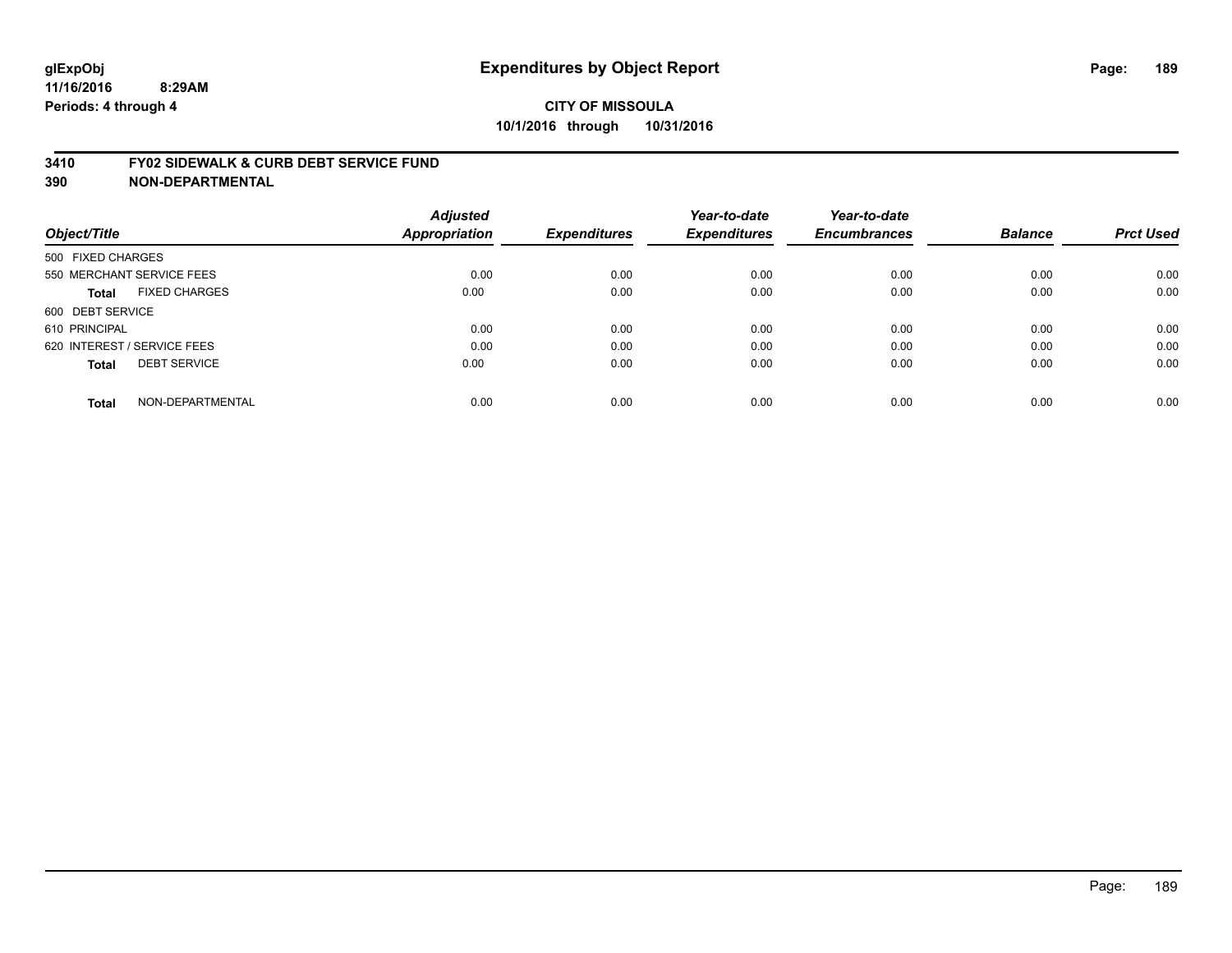**11/16/2016 8:29AM Periods: 4 through 4**

# **CITY OF MISSOULA 10/1/2016 through 10/31/2016**

### **3410 FY02 SIDEWALK & CURB DEBT SERVICE FUND**

| Object/Title      |                                              | <b>Adjusted</b><br><b>Appropriation</b> | <b>Expenditures</b> | Year-to-date<br><b>Expenditures</b> | Year-to-date<br><b>Encumbrances</b> | <b>Balance</b> | <b>Prct Used</b> |
|-------------------|----------------------------------------------|-----------------------------------------|---------------------|-------------------------------------|-------------------------------------|----------------|------------------|
| 500 FIXED CHARGES |                                              |                                         |                     |                                     |                                     |                |                  |
|                   | 550 MERCHANT SERVICE FEES                    | 0.00                                    | 0.00                | 0.00                                | 0.00                                | 0.00           | 0.00             |
| Total             | <b>FIXED CHARGES</b>                         | 0.00                                    | 0.00                | 0.00                                | 0.00                                | 0.00           | 0.00             |
| 600 DEBT SERVICE  |                                              |                                         |                     |                                     |                                     |                |                  |
| 610 PRINCIPAL     |                                              | 0.00                                    | 0.00                | 0.00                                | 0.00                                | 0.00           | 0.00             |
|                   | 620 INTEREST / SERVICE FEES                  | 0.00                                    | 0.00                | 0.00                                | 0.00                                | 0.00           | 0.00             |
| Total             | <b>DEBT SERVICE</b>                          | 0.00                                    | 0.00                | 0.00                                | 0.00                                | 0.00           | 0.00             |
| 800 OTHER OBJECTS |                                              |                                         |                     |                                     |                                     |                |                  |
|                   | 820 TRANSFERS TO OTHER FUNDS                 | 0.00                                    | 0.00                | 0.00                                | 0.00                                | 0.00           | 0.00             |
| <b>Total</b>      | OTHER OBJECTS                                | 0.00                                    | 0.00                | 0.00                                | 0.00                                | 0.00           | 0.00             |
| <b>Total</b>      | <b>FY02 SIDEWALK &amp; CURB DEBT SERVICE</b> | 0.00                                    | 0.00                | 0.00                                | 0.00                                | 0.00           | 0.00             |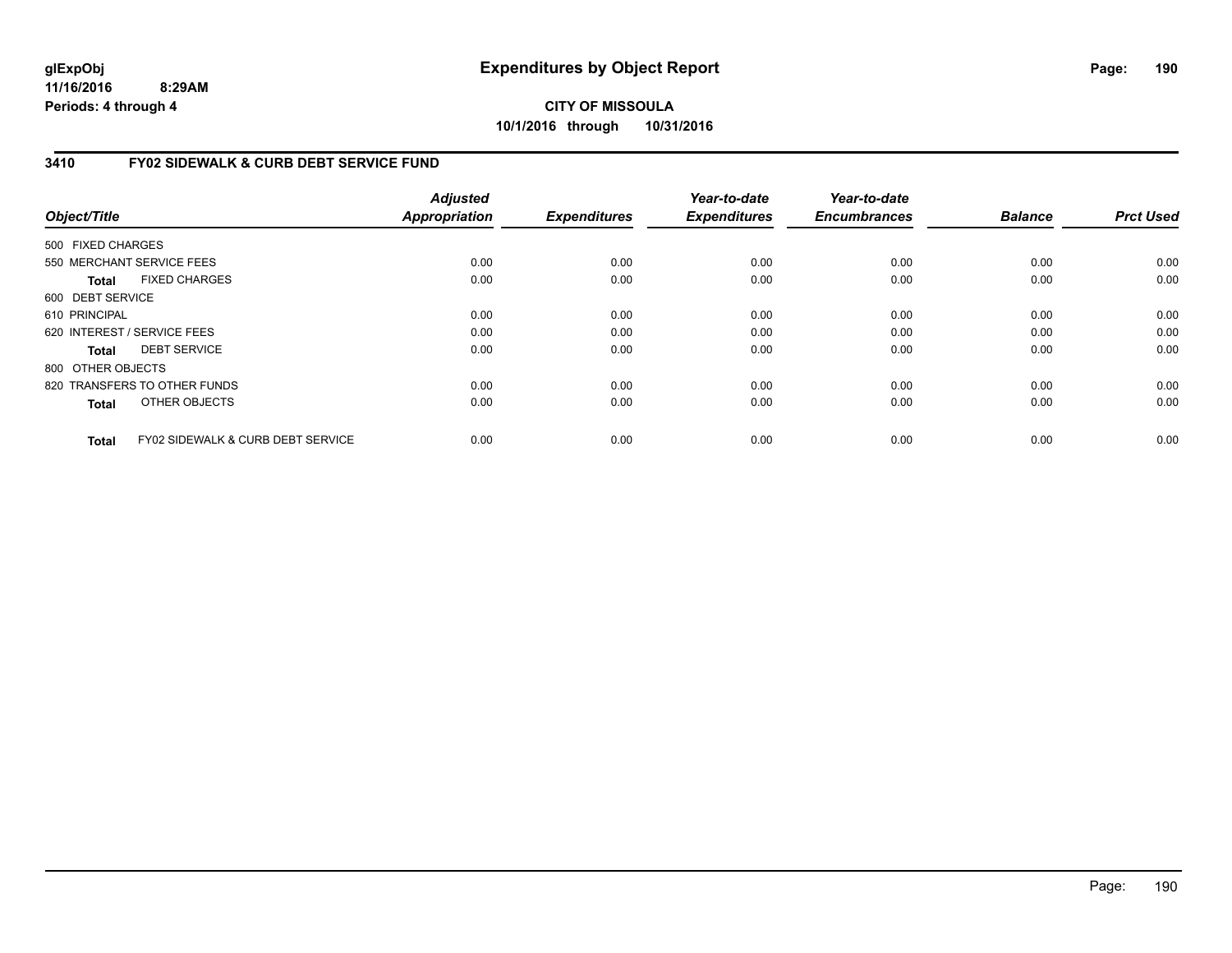#### **3420 FY03 SIDEWALK & CURB DEBT SERVICE**

|                             |                      | <b>Adjusted</b>      |                     | Year-to-date        | Year-to-date        |                |                  |
|-----------------------------|----------------------|----------------------|---------------------|---------------------|---------------------|----------------|------------------|
| Object/Title                |                      | <b>Appropriation</b> | <b>Expenditures</b> | <b>Expenditures</b> | <b>Encumbrances</b> | <b>Balance</b> | <b>Prct Used</b> |
| 500 FIXED CHARGES           |                      |                      |                     |                     |                     |                |                  |
| 550 MERCHANT SERVICE FEES   |                      | 0.00                 | 0.00                | 0.00                | 0.00                | 0.00           | 0.00             |
| <b>Total</b>                | <b>FIXED CHARGES</b> | 0.00                 | 0.00                | 0.00                | 0.00                | 0.00           | 0.00             |
| 600 DEBT SERVICE            |                      |                      |                     |                     |                     |                |                  |
| 610 PRINCIPAL               |                      | 0.00                 | 0.00                | 0.00                | 0.00                | 0.00           | 0.00             |
| 620 INTEREST / SERVICE FEES |                      | 0.00                 | 0.00                | 350.00              | 0.00                | $-350.00$      | 0.00             |
| <b>Total</b>                | <b>DEBT SERVICE</b>  | 0.00                 | 0.00                | 350.00              | 0.00                | $-350.00$      | 0.00             |
| <b>Total</b>                | NON-DEPARTMENTAL     | 0.00                 | 0.00                | 350.00              | 0.00                | $-350.00$      | 0.00             |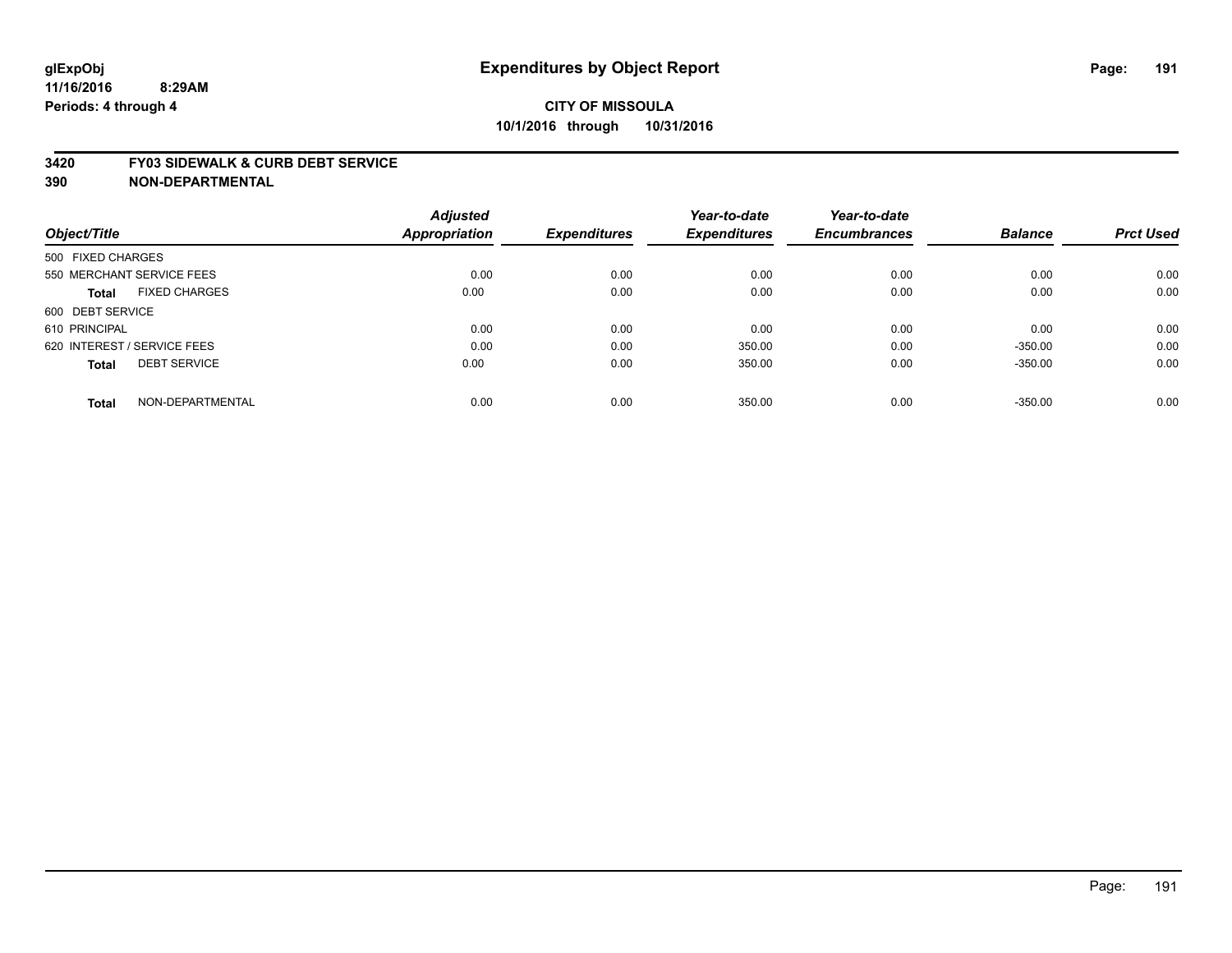**11/16/2016 8:29AM Periods: 4 through 4**

**CITY OF MISSOULA 10/1/2016 through 10/31/2016**

### **3420 FY03 SIDEWALK & CURB DEBT SERVICE**

| Object/Title      |                                              | <b>Adjusted</b><br><b>Appropriation</b> | <b>Expenditures</b> | Year-to-date<br><b>Expenditures</b> | Year-to-date<br><b>Encumbrances</b> | <b>Balance</b> | <b>Prct Used</b> |
|-------------------|----------------------------------------------|-----------------------------------------|---------------------|-------------------------------------|-------------------------------------|----------------|------------------|
| 500 FIXED CHARGES |                                              |                                         |                     |                                     |                                     |                |                  |
|                   | 550 MERCHANT SERVICE FEES                    | 0.00                                    | 0.00                | 0.00                                | 0.00                                | 0.00           | 0.00             |
| <b>Total</b>      | <b>FIXED CHARGES</b>                         | 0.00                                    | 0.00                | 0.00                                | 0.00                                | 0.00           | 0.00             |
| 600 DEBT SERVICE  |                                              |                                         |                     |                                     |                                     |                |                  |
| 610 PRINCIPAL     |                                              | 0.00                                    | 0.00                | 0.00                                | 0.00                                | 0.00           | 0.00             |
|                   | 620 INTEREST / SERVICE FEES                  | 0.00                                    | 0.00                | 350.00                              | 0.00                                | $-350.00$      | 0.00             |
| <b>Total</b>      | <b>DEBT SERVICE</b>                          | 0.00                                    | 0.00                | 350.00                              | 0.00                                | $-350.00$      | 0.00             |
| <b>Total</b>      | <b>FY03 SIDEWALK &amp; CURB DEBT SERVICE</b> | 0.00                                    | 0.00                | 350.00                              | 0.00                                | $-350.00$      | 0.00             |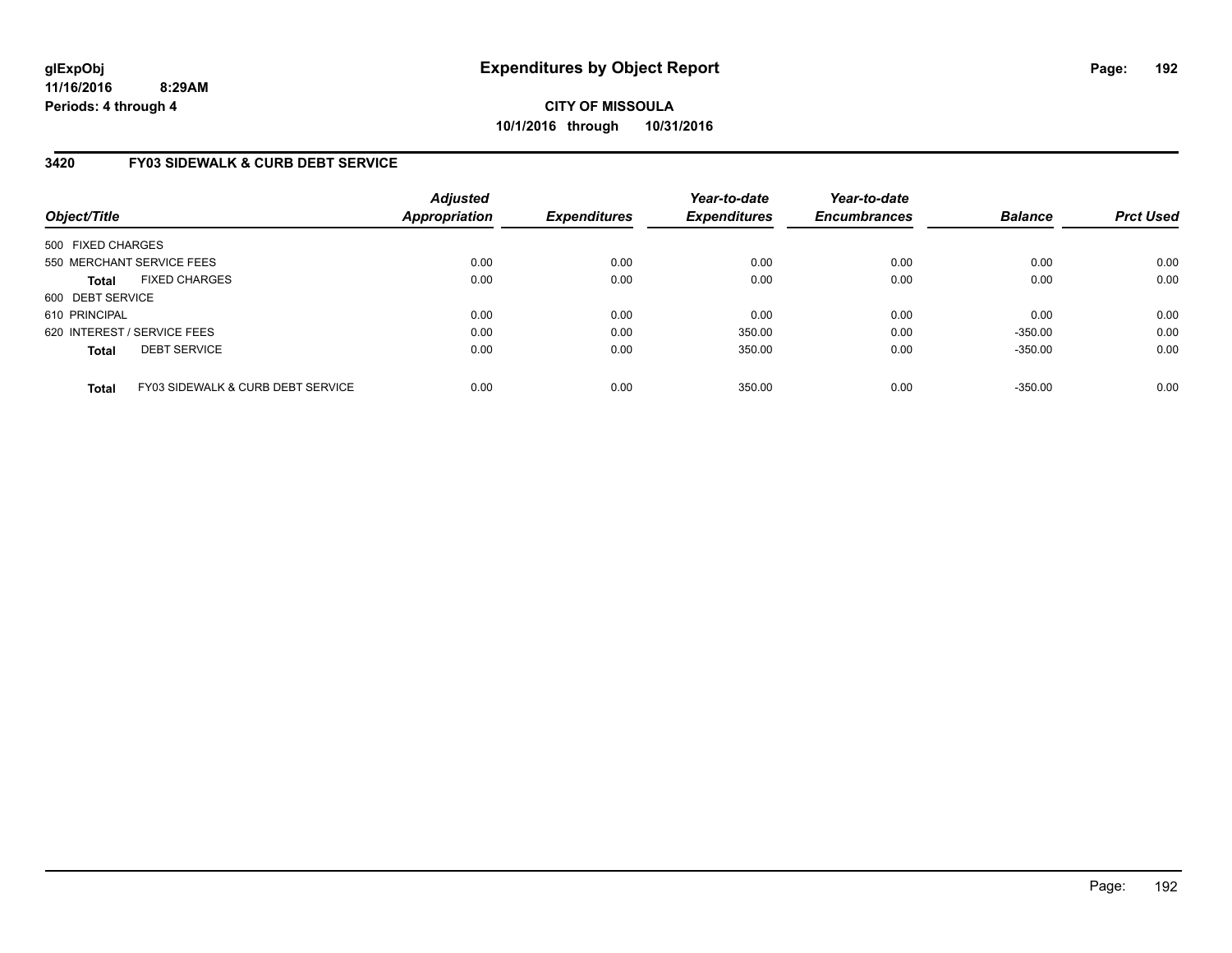#### **3430 FY04 SIDEWALK CURB DEBT SERVICE**

|                                      | <b>Adjusted</b>      |                     | Year-to-date        | Year-to-date        |                |                  |
|--------------------------------------|----------------------|---------------------|---------------------|---------------------|----------------|------------------|
| Object/Title                         | <b>Appropriation</b> | <b>Expenditures</b> | <b>Expenditures</b> | <b>Encumbrances</b> | <b>Balance</b> | <b>Prct Used</b> |
| 500 FIXED CHARGES                    |                      |                     |                     |                     |                |                  |
| 550 MERCHANT SERVICE FEES            | 0.00                 | 0.00                | 0.00                | 0.00                | 0.00           | 0.00             |
| <b>FIXED CHARGES</b><br><b>Total</b> | 0.00                 | 0.00                | 0.00                | 0.00                | 0.00           | 0.00             |
| 600 DEBT SERVICE                     |                      |                     |                     |                     |                |                  |
| 610 PRINCIPAL                        | 0.00                 | 0.00                | 0.00                | 0.00                | 0.00           | 0.00             |
| 620 INTEREST / SERVICE FEES          | 0.00                 | 0.00                | 350.00              | 0.00                | $-350.00$      | 0.00             |
| <b>DEBT SERVICE</b><br><b>Total</b>  | 0.00                 | 0.00                | 350.00              | 0.00                | $-350.00$      | 0.00             |
| NON-DEPARTMENTAL<br><b>Total</b>     | 0.00                 | 0.00                | 350.00              | 0.00                | $-350.00$      | 0.00             |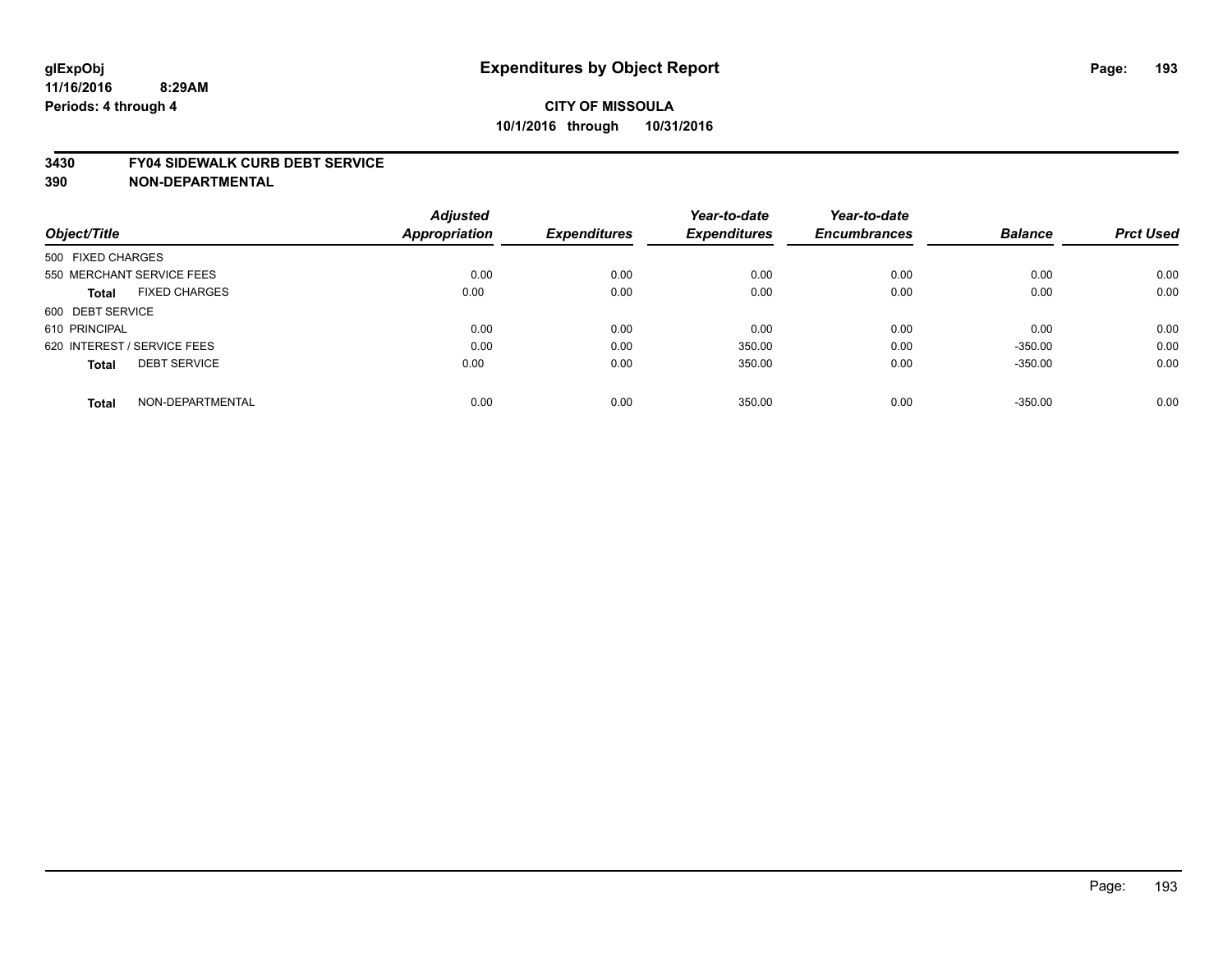**11/16/2016 8:29AM Periods: 4 through 4**

**CITY OF MISSOULA 10/1/2016 through 10/31/2016**

### **3430 FY04 SIDEWALK CURB DEBT SERVICE**

| Object/Title                |                                 | <b>Adjusted</b><br><b>Appropriation</b> | <b>Expenditures</b> | Year-to-date<br><b>Expenditures</b> | Year-to-date<br><b>Encumbrances</b> | <b>Balance</b> | <b>Prct Used</b> |
|-----------------------------|---------------------------------|-----------------------------------------|---------------------|-------------------------------------|-------------------------------------|----------------|------------------|
| 500 FIXED CHARGES           |                                 |                                         |                     |                                     |                                     |                |                  |
|                             | 550 MERCHANT SERVICE FEES       | 0.00                                    | 0.00                | 0.00                                | 0.00                                | 0.00           | 0.00             |
| <b>Total</b>                | <b>FIXED CHARGES</b>            | 0.00                                    | 0.00                | 0.00                                | 0.00                                | 0.00           | 0.00             |
| 600 DEBT SERVICE            |                                 |                                         |                     |                                     |                                     |                |                  |
| 610 PRINCIPAL               |                                 | 0.00                                    | 0.00                | 0.00                                | 0.00                                | 0.00           | 0.00             |
| 620 INTEREST / SERVICE FEES |                                 | 0.00                                    | 0.00                | 350.00                              | 0.00                                | $-350.00$      | 0.00             |
| <b>Total</b>                | <b>DEBT SERVICE</b>             | 0.00                                    | 0.00                | 350.00                              | 0.00                                | $-350.00$      | 0.00             |
| <b>Total</b>                | FY04 SIDEWALK CURB DEBT SERVICE | 0.00                                    | 0.00                | 350.00                              | 0.00                                | $-350.00$      | 0.00             |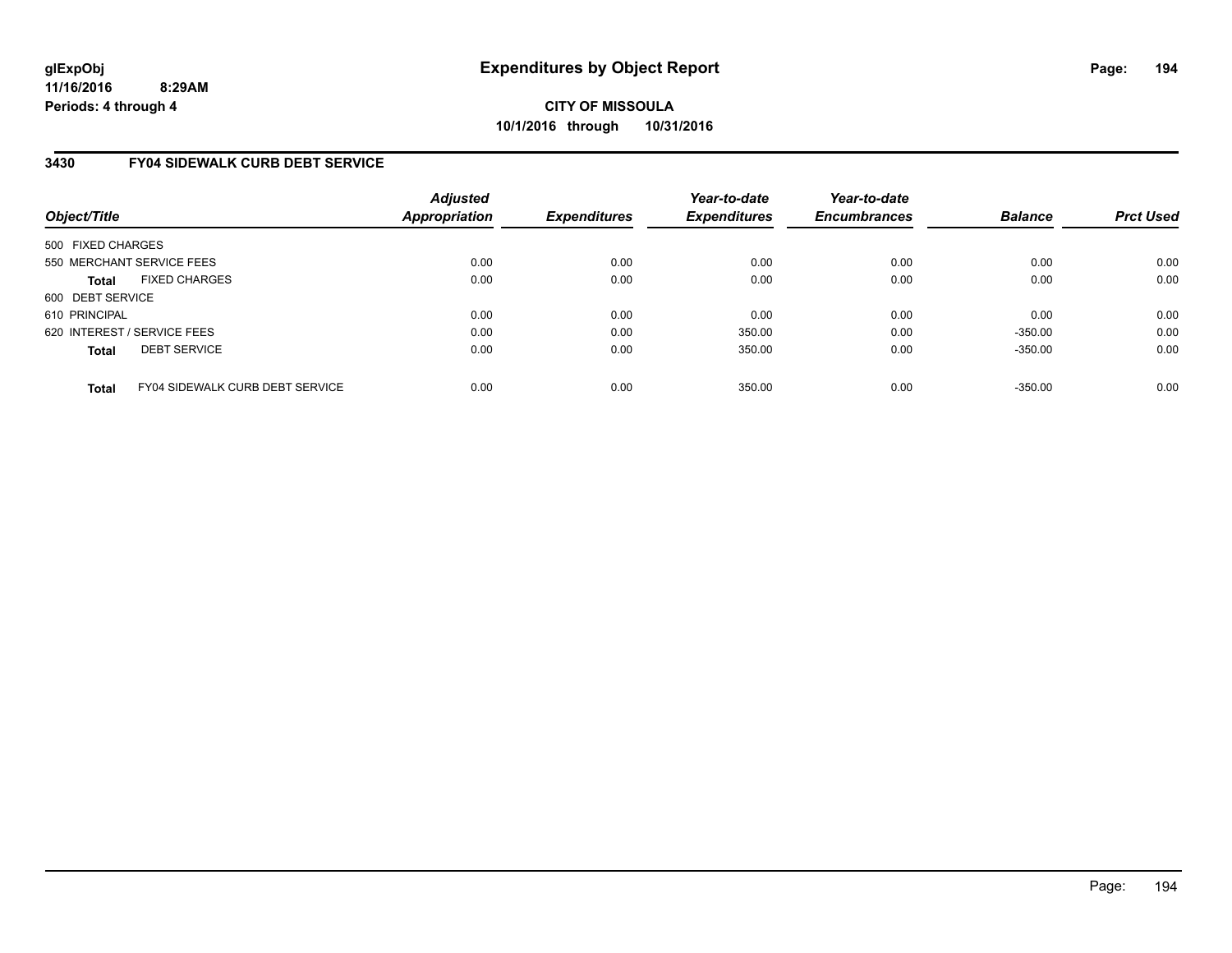**3440 FY 05 SIDEWALK AND CURB**

|                             |                      | <b>Adjusted</b> |                     | Year-to-date        | Year-to-date        |                |                  |
|-----------------------------|----------------------|-----------------|---------------------|---------------------|---------------------|----------------|------------------|
| Object/Title                |                      | Appropriation   | <b>Expenditures</b> | <b>Expenditures</b> | <b>Encumbrances</b> | <b>Balance</b> | <b>Prct Used</b> |
| 500 FIXED CHARGES           |                      |                 |                     |                     |                     |                |                  |
| 550 MERCHANT SERVICE FEES   |                      | 0.00            | 0.00                | 0.00                | 0.00                | 0.00           | 0.00             |
| <b>Total</b>                | <b>FIXED CHARGES</b> | 0.00            | 0.00                | 0.00                | 0.00                | 0.00           | 0.00             |
| 600 DEBT SERVICE            |                      |                 |                     |                     |                     |                |                  |
| 610 PRINCIPAL               |                      | 0.00            | 0.00                | 0.00                | 0.00                | 0.00           | 0.00             |
| 620 INTEREST / SERVICE FEES |                      | 0.00            | 0.00                | 350.00              | 0.00                | $-350.00$      | 0.00             |
| <b>Total</b>                | <b>DEBT SERVICE</b>  | 0.00            | 0.00                | 350.00              | 0.00                | $-350.00$      | 0.00             |
| <b>Total</b>                | NON-DEPARTMENTAL     | 0.00            | 0.00                | 350.00              | 0.00                | $-350.00$      | 0.00             |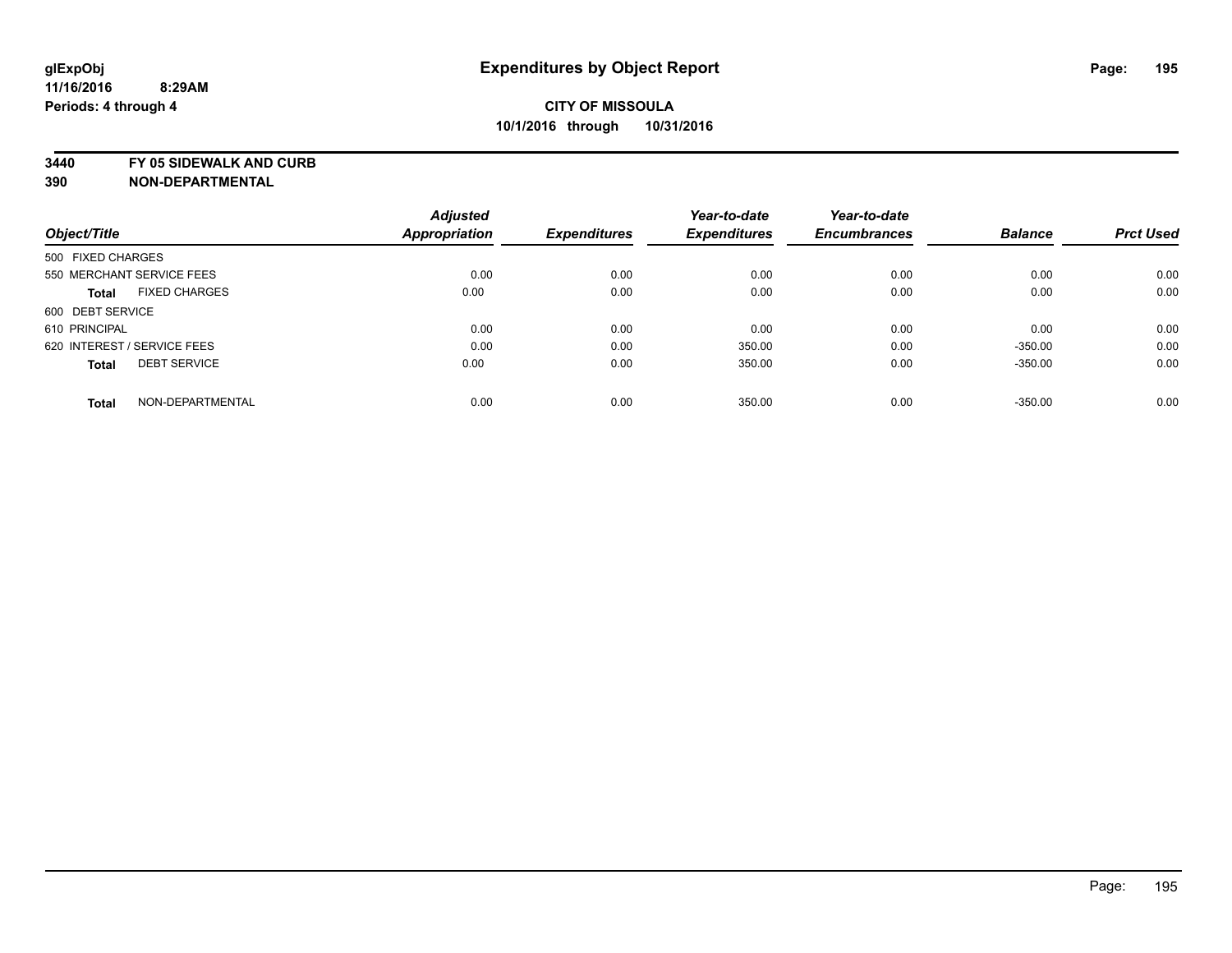### **3440 FY 05 SIDEWALK AND CURB**

| Object/Title                            | <b>Adjusted</b><br>Appropriation | <b>Expenditures</b> | Year-to-date<br><b>Expenditures</b> | Year-to-date<br><b>Encumbrances</b> | <b>Balance</b> | <b>Prct Used</b> |
|-----------------------------------------|----------------------------------|---------------------|-------------------------------------|-------------------------------------|----------------|------------------|
| 500 FIXED CHARGES                       |                                  |                     |                                     |                                     |                |                  |
| 550 MERCHANT SERVICE FEES               | 0.00                             | 0.00                | 0.00                                | 0.00                                | 0.00           | 0.00             |
| <b>FIXED CHARGES</b><br><b>Total</b>    | 0.00                             | 0.00                | 0.00                                | 0.00                                | 0.00           | 0.00             |
| 600 DEBT SERVICE                        |                                  |                     |                                     |                                     |                |                  |
| 610 PRINCIPAL                           | 0.00                             | 0.00                | 0.00                                | 0.00                                | 0.00           | 0.00             |
| 620 INTEREST / SERVICE FEES             | 0.00                             | 0.00                | 350.00                              | 0.00                                | $-350.00$      | 0.00             |
| <b>DEBT SERVICE</b><br><b>Total</b>     | 0.00                             | 0.00                | 350.00                              | 0.00                                | $-350.00$      | 0.00             |
| FY 05 SIDEWALK AND CURB<br><b>Total</b> | 0.00                             | 0.00                | 350.00                              | 0.00                                | $-350.00$      | 0.00             |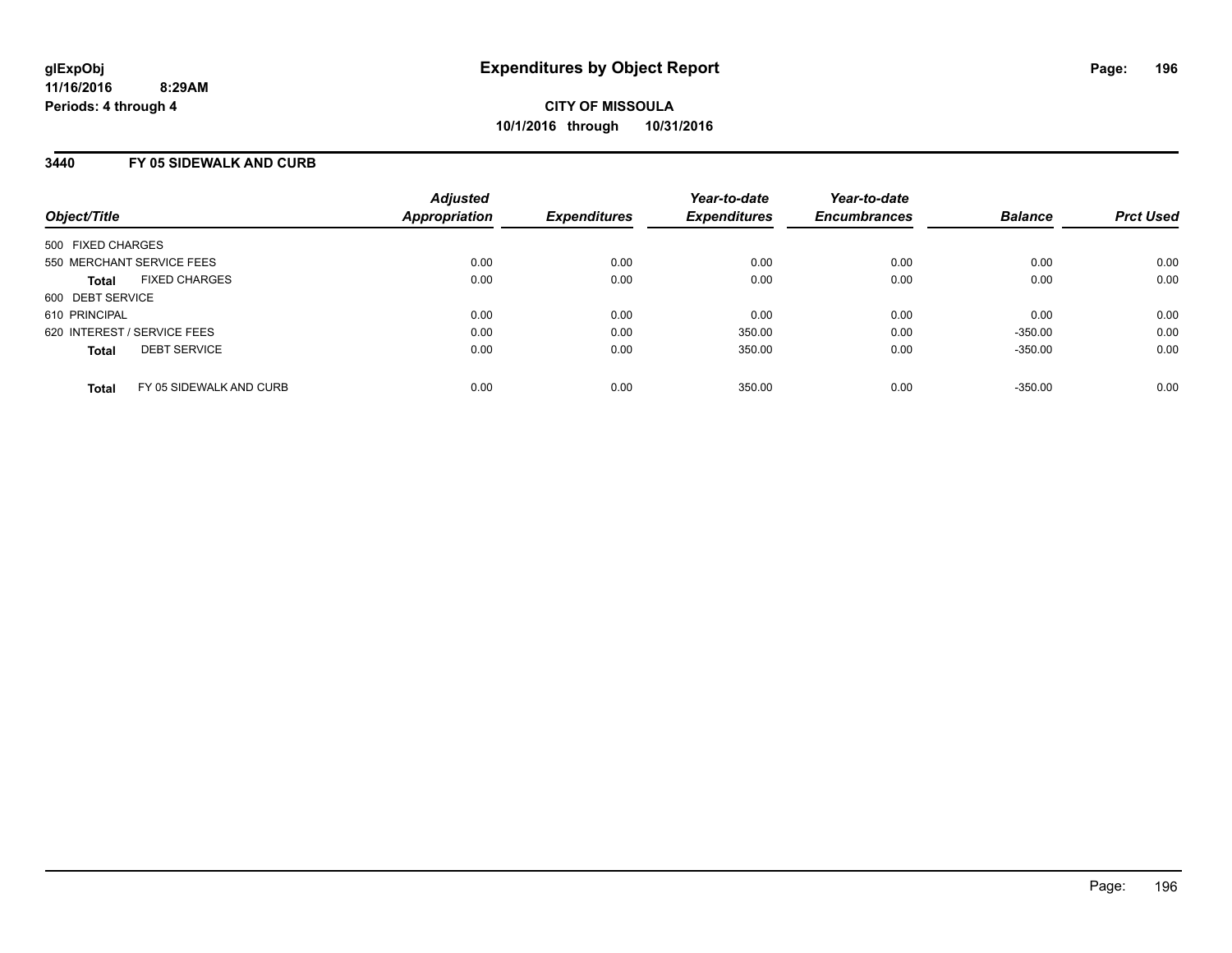**3450 FY 06 SIDEWALK AND CURB**

|                             |                      | <b>Adjusted</b> |                     | Year-to-date        | Year-to-date        |                |                  |
|-----------------------------|----------------------|-----------------|---------------------|---------------------|---------------------|----------------|------------------|
| Object/Title                |                      | Appropriation   | <b>Expenditures</b> | <b>Expenditures</b> | <b>Encumbrances</b> | <b>Balance</b> | <b>Prct Used</b> |
| 500 FIXED CHARGES           |                      |                 |                     |                     |                     |                |                  |
| 550 MERCHANT SERVICE FEES   |                      | 0.00            | 0.00                | 0.00                | 0.00                | 0.00           | 0.00             |
| <b>Total</b>                | <b>FIXED CHARGES</b> | 0.00            | 0.00                | 0.00                | 0.00                | 0.00           | 0.00             |
| 600 DEBT SERVICE            |                      |                 |                     |                     |                     |                |                  |
| 610 PRINCIPAL               |                      | 0.00            | 0.00                | 0.00                | 0.00                | 0.00           | 0.00             |
| 620 INTEREST / SERVICE FEES |                      | 0.00            | 0.00                | 0.00                | 0.00                | 0.00           | 0.00             |
| <b>Total</b>                | <b>DEBT SERVICE</b>  | 0.00            | 0.00                | 0.00                | 0.00                | 0.00           | 0.00             |
| <b>Total</b>                | NON-DEPARTMENTAL     | 0.00            | 0.00                | 0.00                | 0.00                | 0.00           | 0.00             |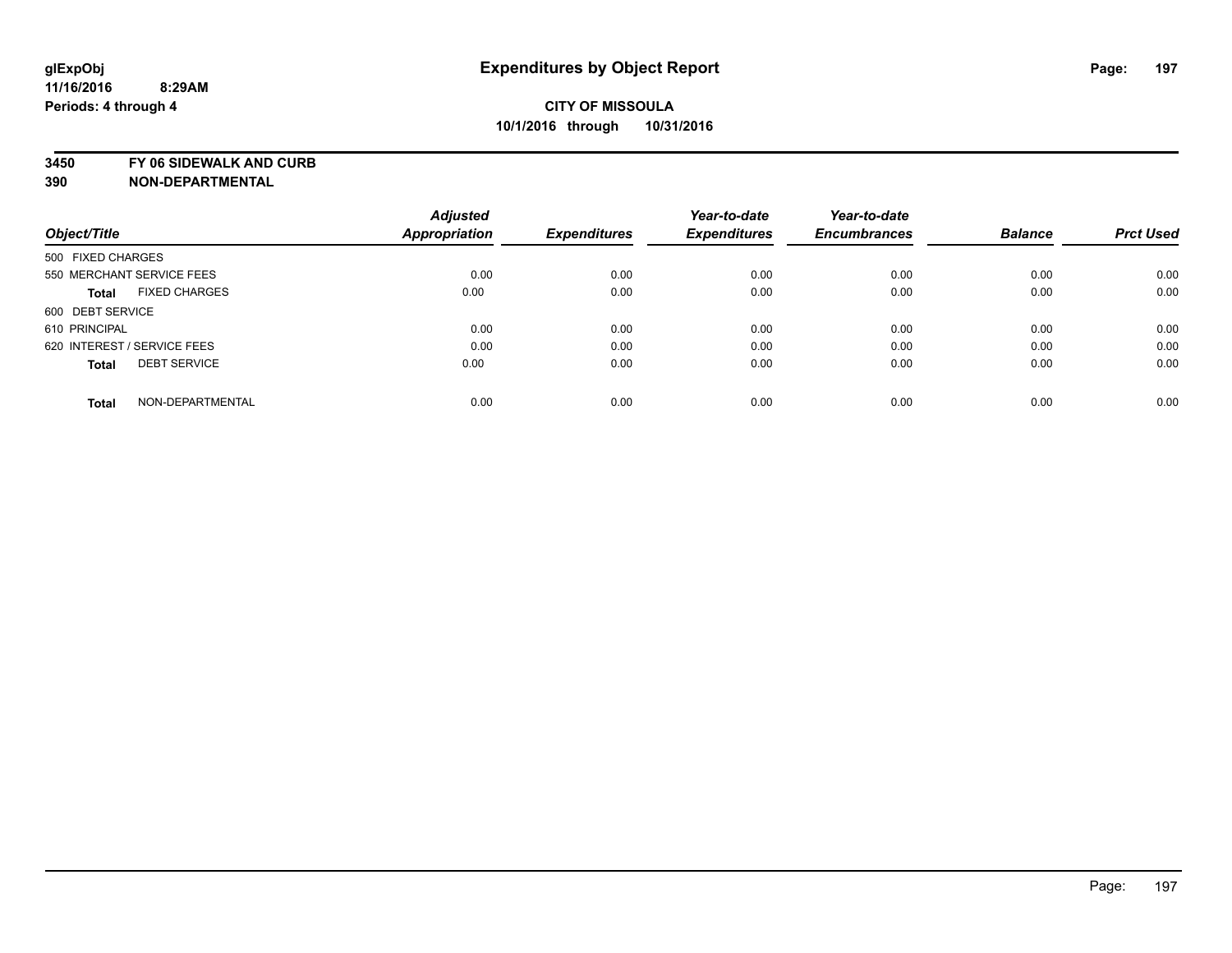### **3450 FY 06 SIDEWALK AND CURB**

| Object/Title                            | <b>Adjusted</b><br>Appropriation | <b>Expenditures</b> | Year-to-date<br><b>Expenditures</b> | Year-to-date<br><b>Encumbrances</b> | <b>Balance</b> | <b>Prct Used</b> |
|-----------------------------------------|----------------------------------|---------------------|-------------------------------------|-------------------------------------|----------------|------------------|
| 500 FIXED CHARGES                       |                                  |                     |                                     |                                     |                |                  |
| 550 MERCHANT SERVICE FEES               | 0.00                             | 0.00                | 0.00                                | 0.00                                | 0.00           | 0.00             |
| <b>FIXED CHARGES</b><br><b>Total</b>    | 0.00                             | 0.00                | 0.00                                | 0.00                                | 0.00           | 0.00             |
| 600 DEBT SERVICE                        |                                  |                     |                                     |                                     |                |                  |
| 610 PRINCIPAL                           | 0.00                             | 0.00                | 0.00                                | 0.00                                | 0.00           | 0.00             |
| 620 INTEREST / SERVICE FEES             | 0.00                             | 0.00                | 0.00                                | 0.00                                | 0.00           | 0.00             |
| <b>DEBT SERVICE</b><br><b>Total</b>     | 0.00                             | 0.00                | 0.00                                | 0.00                                | 0.00           | 0.00             |
| FY 06 SIDEWALK AND CURB<br><b>Total</b> | 0.00                             | 0.00                | 0.00                                | 0.00                                | 0.00           | 0.00             |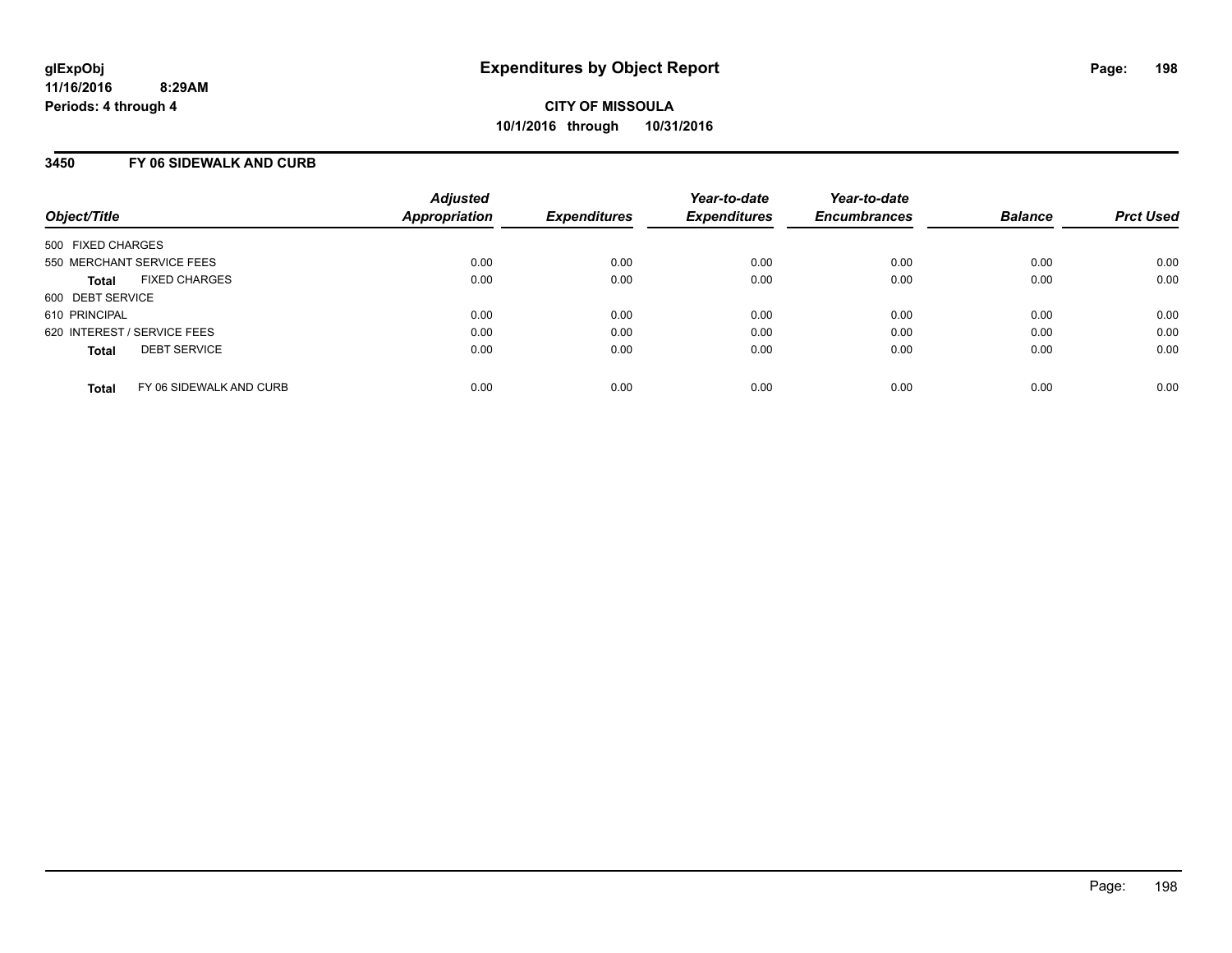#### **3460 FY07 SIDEWALK AND CURB DEBT**

|                                      | <b>Adjusted</b>      |                     | Year-to-date        | Year-to-date        |                |                  |
|--------------------------------------|----------------------|---------------------|---------------------|---------------------|----------------|------------------|
| Object/Title                         | <b>Appropriation</b> | <b>Expenditures</b> | <b>Expenditures</b> | <b>Encumbrances</b> | <b>Balance</b> | <b>Prct Used</b> |
| 500 FIXED CHARGES                    |                      |                     |                     |                     |                |                  |
| 550 MERCHANT SERVICE FEES            | 0.00                 | 0.00                | 0.00                | 0.00                | 0.00           | 0.00             |
| <b>FIXED CHARGES</b><br><b>Total</b> | 0.00                 | 0.00                | 0.00                | 0.00                | 0.00           | 0.00             |
| 600 DEBT SERVICE                     |                      |                     |                     |                     |                |                  |
| 610 PRINCIPAL                        | 0.00                 | 0.00                | 0.00                | 0.00                | 0.00           | 0.00             |
| 620 INTEREST / SERVICE FEES          | 0.00                 | 350.00              | 350.00              | 0.00                | $-350.00$      | 0.00             |
| <b>DEBT SERVICE</b><br><b>Total</b>  | 0.00                 | 350.00              | 350.00              | 0.00                | $-350.00$      | 0.00             |
| NON-DEPARTMENTAL<br>Total            | 0.00                 | 350.00              | 350.00              | 0.00                | $-350.00$      | 0.00             |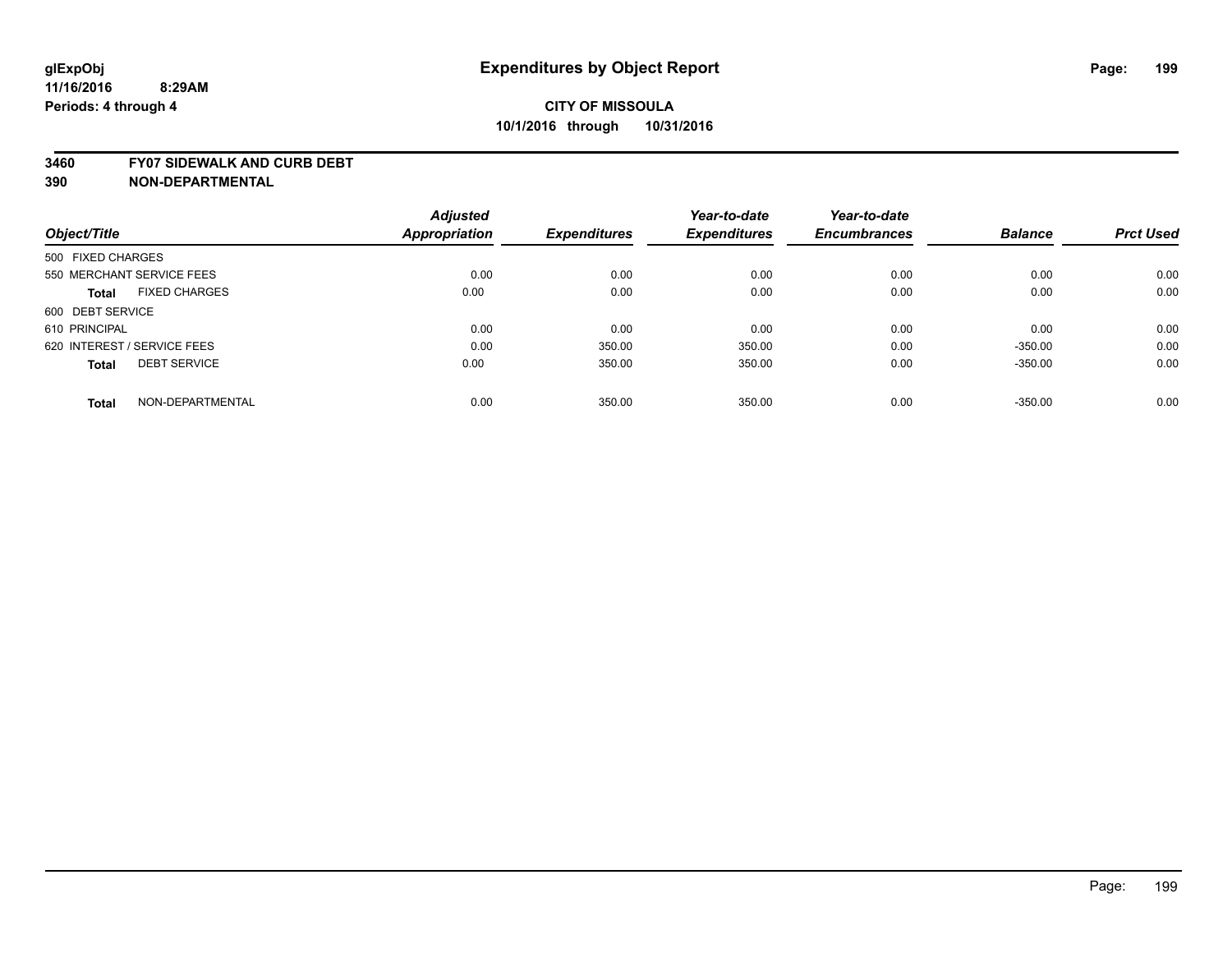### **3460 FY07 SIDEWALK AND CURB DEBT**

| Object/Title                                       | <b>Adjusted</b><br>Appropriation | <b>Expenditures</b> | Year-to-date<br><b>Expenditures</b> | Year-to-date<br><b>Encumbrances</b> | <b>Balance</b> | <b>Prct Used</b> |
|----------------------------------------------------|----------------------------------|---------------------|-------------------------------------|-------------------------------------|----------------|------------------|
| 500 FIXED CHARGES                                  |                                  |                     |                                     |                                     |                |                  |
| 550 MERCHANT SERVICE FEES                          | 0.00                             | 0.00                | 0.00                                | 0.00                                | 0.00           | 0.00             |
| <b>FIXED CHARGES</b><br><b>Total</b>               | 0.00                             | 0.00                | 0.00                                | 0.00                                | 0.00           | 0.00             |
| 600 DEBT SERVICE                                   |                                  |                     |                                     |                                     |                |                  |
| 610 PRINCIPAL                                      | 0.00                             | 0.00                | 0.00                                | 0.00                                | 0.00           | 0.00             |
| 620 INTEREST / SERVICE FEES                        | 0.00                             | 350.00              | 350.00                              | 0.00                                | $-350.00$      | 0.00             |
| <b>DEBT SERVICE</b><br><b>Total</b>                | 0.00                             | 350.00              | 350.00                              | 0.00                                | $-350.00$      | 0.00             |
| <b>FY07 SIDEWALK AND CURB DEBT</b><br><b>Total</b> | 0.00                             | 350.00              | 350.00                              | 0.00                                | $-350.00$      | 0.00             |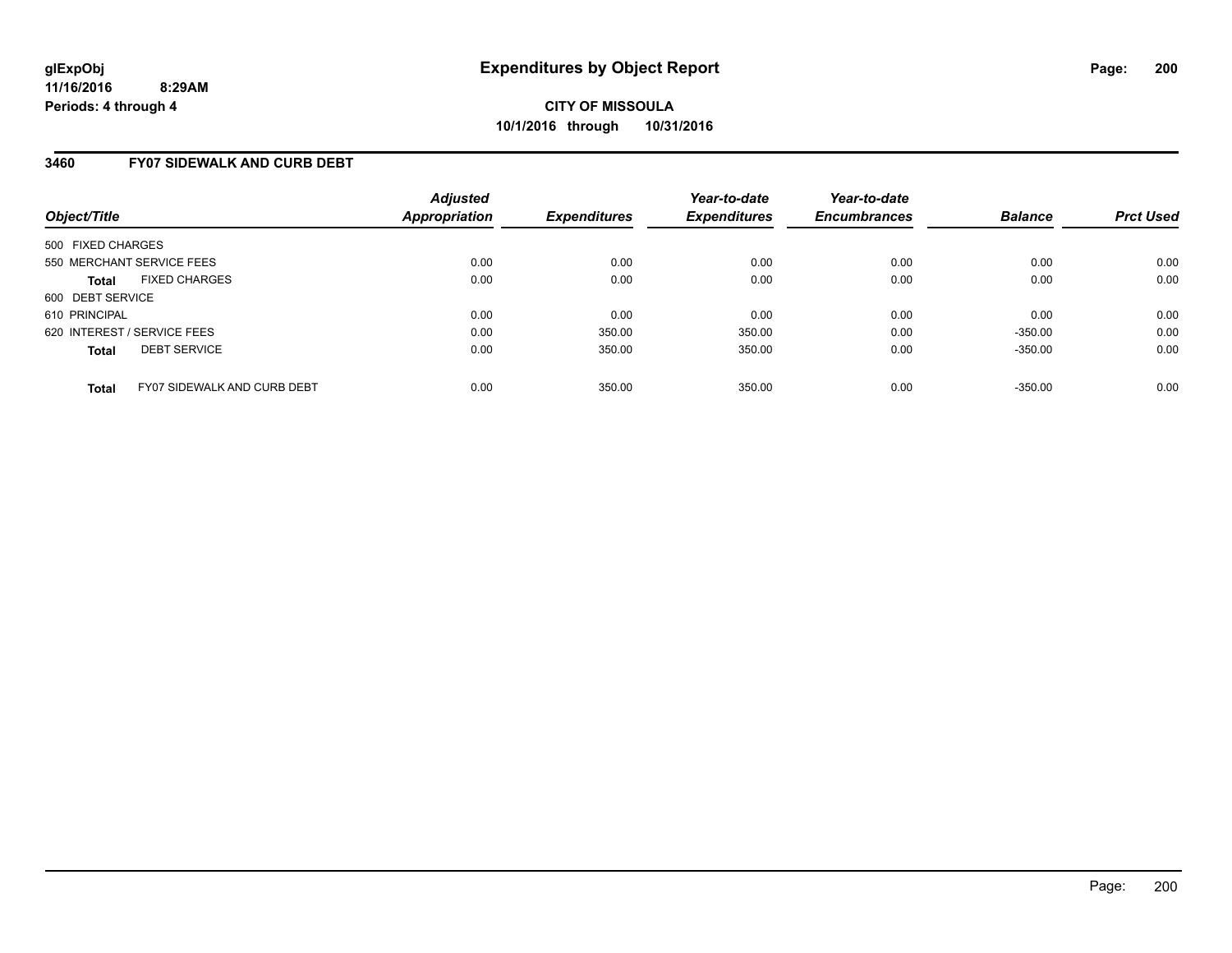#### **3461 SERIES 2008A SIDEWALK AND CURB**

#### **280 PUBLIC WORKS OPERATIONS**

| Object/Title                            | <b>Adjusted</b><br><b>Appropriation</b> | <b>Expenditures</b> | Year-to-date<br><b>Expenditures</b> | Year-to-date<br><b>Encumbrances</b> | <b>Balance</b> | <b>Prct Used</b> |
|-----------------------------------------|-----------------------------------------|---------------------|-------------------------------------|-------------------------------------|----------------|------------------|
| 500 FIXED CHARGES                       |                                         |                     |                                     |                                     |                |                  |
| 550 MERCHANT SERVICE FEES               | 0.00                                    | 0.00                | 0.00                                | 0.00                                | 0.00           | 0.00             |
| <b>FIXED CHARGES</b><br><b>Total</b>    | 0.00                                    | 0.00                | 0.00                                | 0.00                                | 0.00           | 0.00             |
| 800 OTHER OBJECTS                       |                                         |                     |                                     |                                     |                |                  |
| 820 TRANSFERS TO OTHER FUNDS            | 0.00                                    | 0.00                | 0.00                                | 0.00                                | 0.00           | 0.00             |
| OTHER OBJECTS<br><b>Total</b>           | 0.00                                    | 0.00                | 0.00                                | 0.00                                | 0.00           | 0.00             |
| PUBLIC WORKS OPERATIONS<br><b>Total</b> | 0.00                                    | 0.00                | 0.00                                | 0.00                                | 0.00           | 0.00             |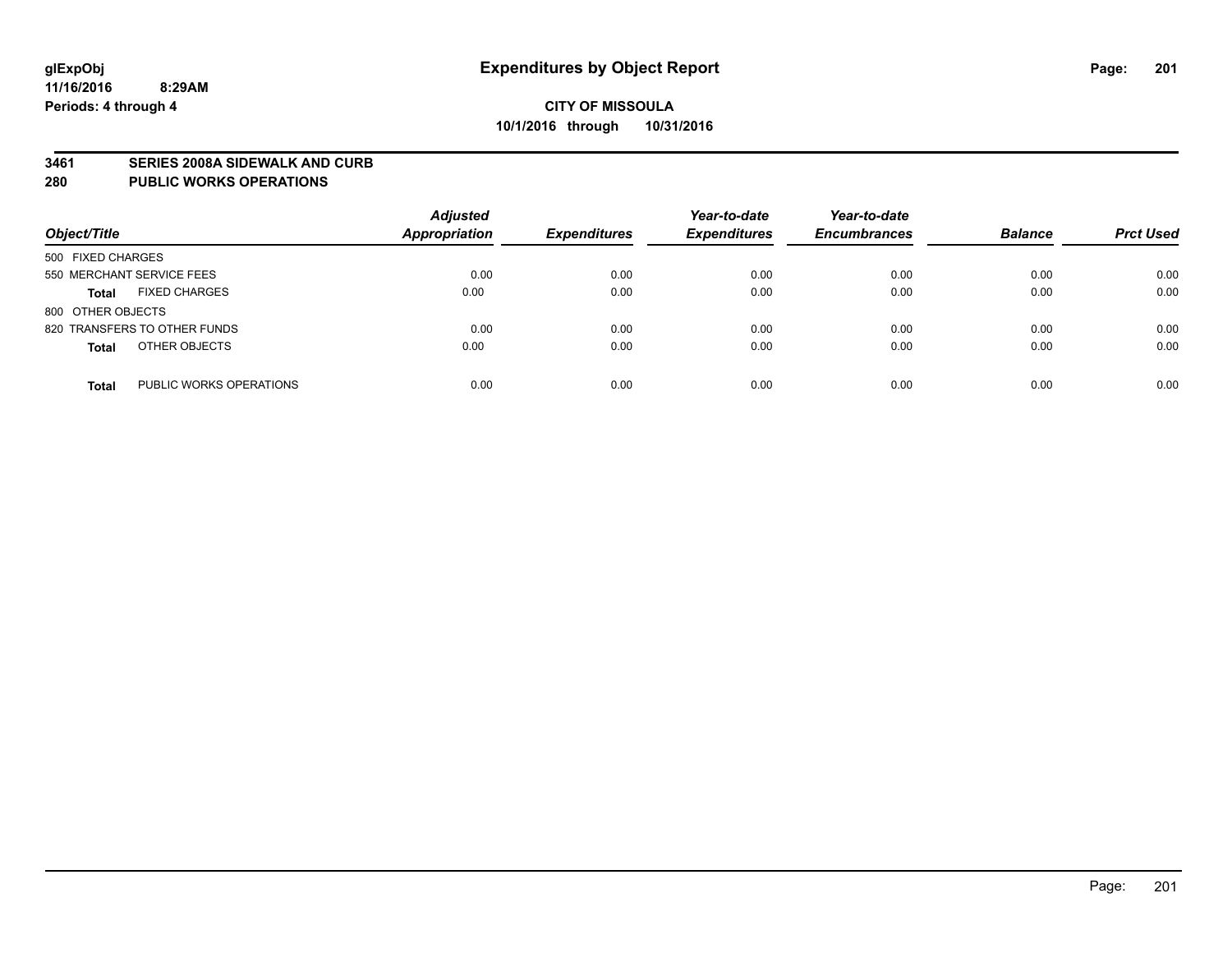#### **3461 SERIES 2008A SIDEWALK AND CURB**

| Object/Title                         | <b>Adjusted</b><br><b>Appropriation</b> | <b>Expenditures</b> | Year-to-date<br><b>Expenditures</b> | Year-to-date<br><b>Encumbrances</b> | <b>Balance</b> | <b>Prct Used</b> |
|--------------------------------------|-----------------------------------------|---------------------|-------------------------------------|-------------------------------------|----------------|------------------|
| 500 FIXED CHARGES                    |                                         |                     |                                     |                                     |                |                  |
| 550 MERCHANT SERVICE FEES            | 0.00                                    | 0.00                | 0.00                                | 0.00                                | 0.00           | 0.00             |
| <b>FIXED CHARGES</b><br><b>Total</b> | 0.00                                    | 0.00                | 0.00                                | 0.00                                | 0.00           | 0.00             |
| 600 DEBT SERVICE                     |                                         |                     |                                     |                                     |                |                  |
| 610 PRINCIPAL                        | 0.00                                    | 0.00                | 0.00                                | 0.00                                | 0.00           | 0.00             |
| 620 INTEREST / SERVICE FEES          | 0.00                                    | 0.00                | 0.00                                | 0.00                                | 0.00           | 0.00             |
| <b>DEBT SERVICE</b><br><b>Total</b>  | 0.00                                    | 0.00                | 0.00                                | 0.00                                | 0.00           | 0.00             |
| 800 OTHER OBJECTS                    |                                         |                     |                                     |                                     |                |                  |
| 820 TRANSFERS TO OTHER FUNDS         | 0.00                                    | 0.00                | 0.00                                | 0.00                                | 0.00           | 0.00             |
| OTHER OBJECTS<br><b>Total</b>        | 0.00                                    | 0.00                | 0.00                                | 0.00                                | 0.00           | 0.00             |
|                                      |                                         |                     |                                     |                                     |                |                  |
| NON-DEPARTMENTAL<br><b>Total</b>     | 0.00                                    | 0.00                | 0.00                                | 0.00                                | 0.00           | 0.00             |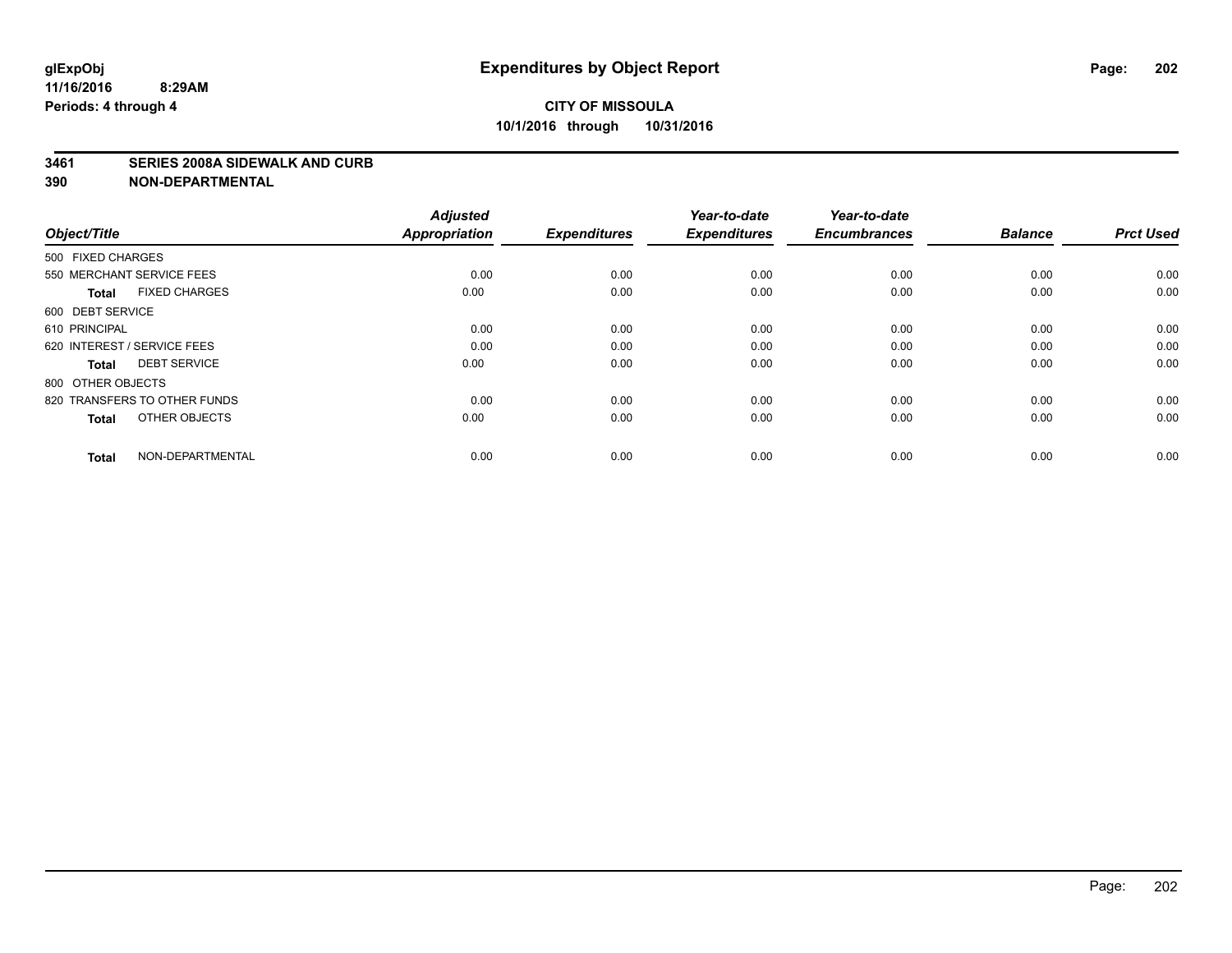### **3461 SERIES 2008A SIDEWALK AND CURB**

| Object/Title      |                                | <b>Adjusted</b><br><b>Appropriation</b> | <b>Expenditures</b> | Year-to-date<br><b>Expenditures</b> | Year-to-date<br><b>Encumbrances</b> | <b>Balance</b> | <b>Prct Used</b> |
|-------------------|--------------------------------|-----------------------------------------|---------------------|-------------------------------------|-------------------------------------|----------------|------------------|
| 500 FIXED CHARGES |                                |                                         |                     |                                     |                                     |                |                  |
|                   | 550 MERCHANT SERVICE FEES      | 0.00                                    | 0.00                | 0.00                                | 0.00                                | 0.00           | 0.00             |
| <b>Total</b>      | <b>FIXED CHARGES</b>           | 0.00                                    | 0.00                | 0.00                                | 0.00                                | 0.00           | 0.00             |
| 600 DEBT SERVICE  |                                |                                         |                     |                                     |                                     |                |                  |
| 610 PRINCIPAL     |                                | 0.00                                    | 0.00                | 0.00                                | 0.00                                | 0.00           | 0.00             |
|                   | 620 INTEREST / SERVICE FEES    | 0.00                                    | 0.00                | 0.00                                | 0.00                                | 0.00           | 0.00             |
| Total             | <b>DEBT SERVICE</b>            | 0.00                                    | 0.00                | 0.00                                | 0.00                                | 0.00           | 0.00             |
| 800 OTHER OBJECTS |                                |                                         |                     |                                     |                                     |                |                  |
|                   | 820 TRANSFERS TO OTHER FUNDS   | 0.00                                    | 0.00                | 0.00                                | 0.00                                | 0.00           | 0.00             |
| <b>Total</b>      | OTHER OBJECTS                  | 0.00                                    | 0.00                | 0.00                                | 0.00                                | 0.00           | 0.00             |
| <b>Total</b>      | SERIES 2008A SIDEWALK AND CURB | 0.00                                    | 0.00                | 0.00                                | 0.00                                | 0.00           | 0.00             |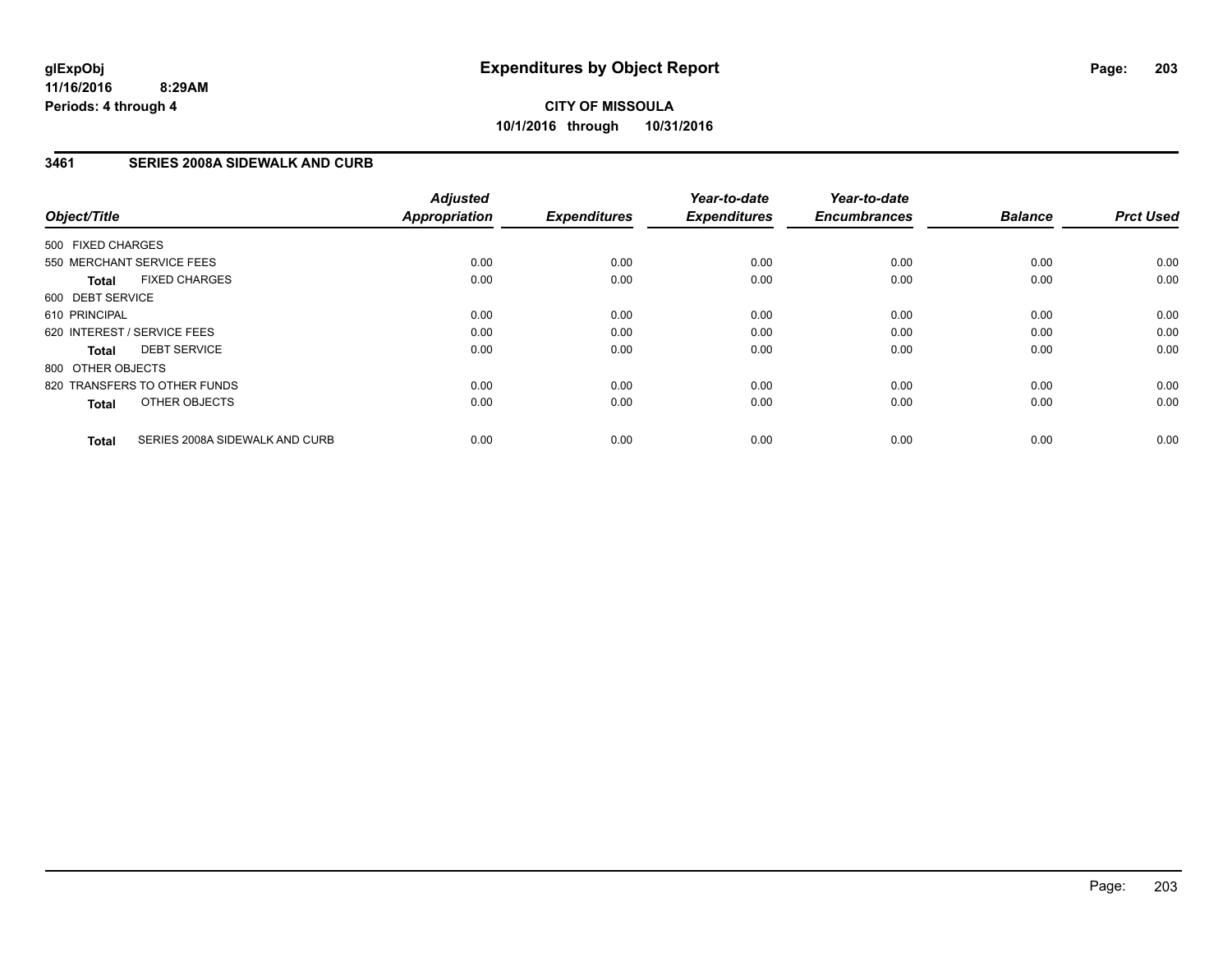#### **3462 SERIES 2009 SIDEWALK AND CURB**

| Object/Title                 |                      | <b>Adjusted</b><br><b>Appropriation</b> | <b>Expenditures</b> | Year-to-date<br><b>Expenditures</b> | Year-to-date<br><b>Encumbrances</b> | <b>Balance</b> | <b>Prct Used</b> |
|------------------------------|----------------------|-----------------------------------------|---------------------|-------------------------------------|-------------------------------------|----------------|------------------|
| 500 FIXED CHARGES            |                      |                                         |                     |                                     |                                     |                |                  |
| 550 MERCHANT SERVICE FEES    |                      | 0.00                                    | 0.00                | 0.00                                | 0.00                                | 0.00           | 0.00             |
| <b>Total</b>                 | <b>FIXED CHARGES</b> | 0.00                                    | 0.00                | 0.00                                | 0.00                                | 0.00           | 0.00             |
| 600 DEBT SERVICE             |                      |                                         |                     |                                     |                                     |                |                  |
| 610 PRINCIPAL                |                      | 0.00                                    | 0.00                | 0.00                                | 0.00                                | 0.00           | 0.00             |
| 620 INTEREST / SERVICE FEES  |                      | 0.00                                    | 0.00                | 300.00                              | 0.00                                | $-300.00$      | 0.00             |
| <b>Total</b>                 | <b>DEBT SERVICE</b>  | 0.00                                    | 0.00                | 300.00                              | 0.00                                | $-300.00$      | 0.00             |
| 800 OTHER OBJECTS            |                      |                                         |                     |                                     |                                     |                |                  |
| 820 TRANSFERS TO OTHER FUNDS |                      | 0.00                                    | 0.00                | 0.00                                | 0.00                                | 0.00           | 0.00             |
| <b>Total</b>                 | OTHER OBJECTS        | 0.00                                    | 0.00                | 0.00                                | 0.00                                | 0.00           | 0.00             |
| <b>Total</b>                 | NON-DEPARTMENTAL     | 0.00                                    | 0.00                | 300.00                              | 0.00                                | $-300.00$      | 0.00             |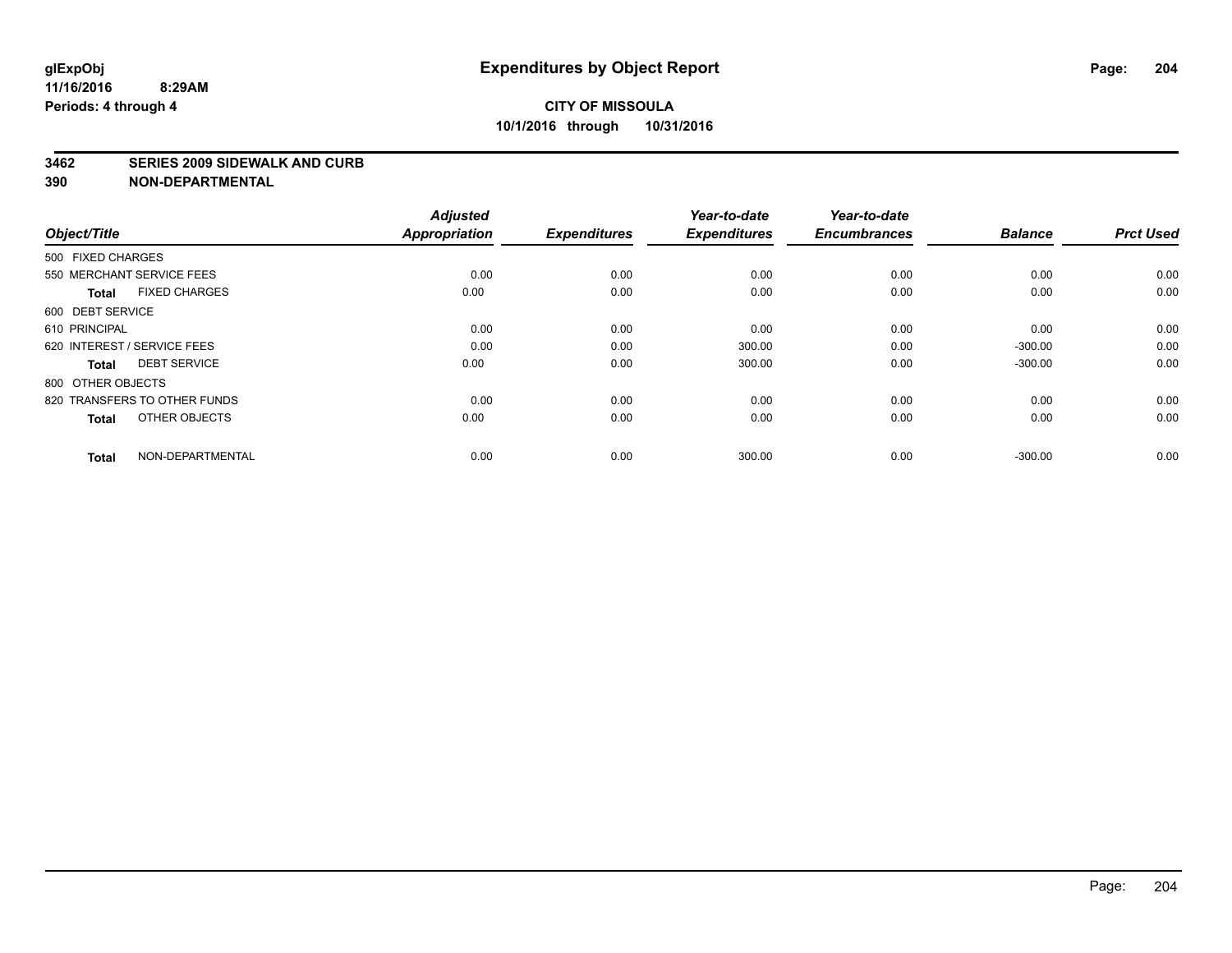### **3462 SERIES 2009 SIDEWALK AND CURB**

| Object/Title      |                               | <b>Adjusted</b><br><b>Appropriation</b> | <b>Expenditures</b> | Year-to-date<br><b>Expenditures</b> | Year-to-date<br><b>Encumbrances</b> | <b>Balance</b> | <b>Prct Used</b> |
|-------------------|-------------------------------|-----------------------------------------|---------------------|-------------------------------------|-------------------------------------|----------------|------------------|
| 500 FIXED CHARGES |                               |                                         |                     |                                     |                                     |                |                  |
|                   | 550 MERCHANT SERVICE FEES     | 0.00                                    | 0.00                | 0.00                                | 0.00                                | 0.00           | 0.00             |
| <b>Total</b>      | <b>FIXED CHARGES</b>          | 0.00                                    | 0.00                | 0.00                                | 0.00                                | 0.00           | 0.00             |
| 600 DEBT SERVICE  |                               |                                         |                     |                                     |                                     |                |                  |
| 610 PRINCIPAL     |                               | 0.00                                    | 0.00                | 0.00                                | 0.00                                | 0.00           | 0.00             |
|                   | 620 INTEREST / SERVICE FEES   | 0.00                                    | 0.00                | 300.00                              | 0.00                                | $-300.00$      | 0.00             |
| <b>Total</b>      | <b>DEBT SERVICE</b>           | 0.00                                    | 0.00                | 300.00                              | 0.00                                | $-300.00$      | 0.00             |
| 800 OTHER OBJECTS |                               |                                         |                     |                                     |                                     |                |                  |
|                   | 820 TRANSFERS TO OTHER FUNDS  | 0.00                                    | 0.00                | 0.00                                | 0.00                                | 0.00           | 0.00             |
| <b>Total</b>      | OTHER OBJECTS                 | 0.00                                    | 0.00                | 0.00                                | 0.00                                | 0.00           | 0.00             |
| <b>Total</b>      | SERIES 2009 SIDEWALK AND CURB | 0.00                                    | 0.00                | 300.00                              | 0.00                                | $-300.00$      | 0.00             |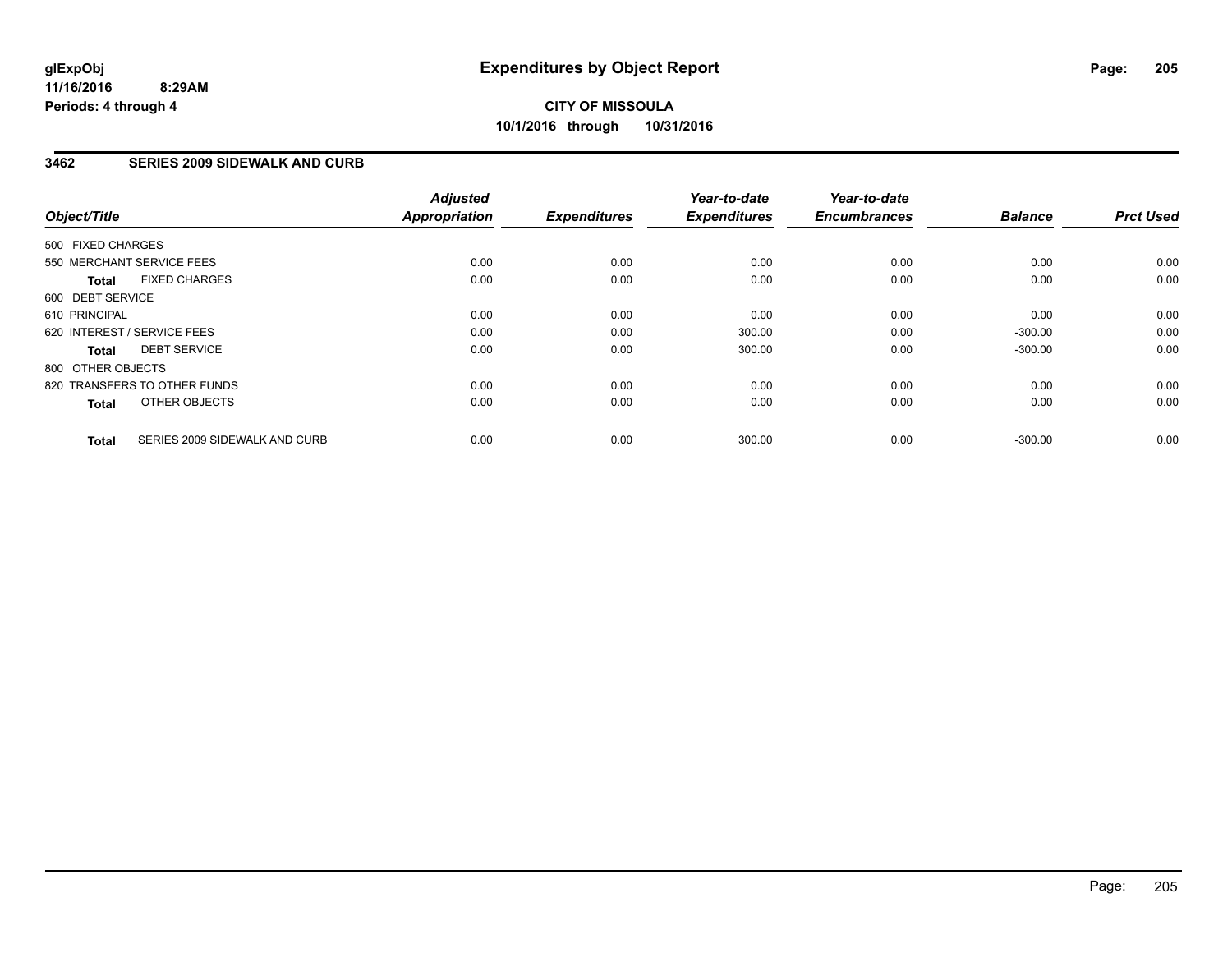#### **3463 SERIES 2010 SIDEWALK AND CURB**

| Object/Title                         | <b>Adjusted</b><br>Appropriation | <b>Expenditures</b> | Year-to-date<br><b>Expenditures</b> | Year-to-date<br><b>Encumbrances</b> | <b>Balance</b> | <b>Prct Used</b> |
|--------------------------------------|----------------------------------|---------------------|-------------------------------------|-------------------------------------|----------------|------------------|
|                                      |                                  |                     |                                     |                                     |                |                  |
| 500 FIXED CHARGES                    |                                  |                     |                                     |                                     |                |                  |
| 550 MERCHANT SERVICE FEES            | 0.00                             | 0.00                | 0.00                                | 0.00                                | 0.00           | 0.00             |
| <b>FIXED CHARGES</b><br><b>Total</b> | 0.00                             | 0.00                | 0.00                                | 0.00                                | 0.00           | 0.00             |
| 600 DEBT SERVICE                     |                                  |                     |                                     |                                     |                |                  |
| 610 PRINCIPAL                        | 0.00                             | 0.00                | 0.00                                | 0.00                                | 0.00           | 0.00             |
| 620 INTEREST / SERVICE FEES          | 0.00                             | 0.00                | 350.00                              | 0.00                                | $-350.00$      | 0.00             |
| <b>DEBT SERVICE</b><br><b>Total</b>  | 0.00                             | 0.00                | 350.00                              | 0.00                                | $-350.00$      | 0.00             |
| NON-DEPARTMENTAL<br><b>Total</b>     | 0.00                             | 0.00                | 350.00                              | 0.00                                | $-350.00$      | 0.00             |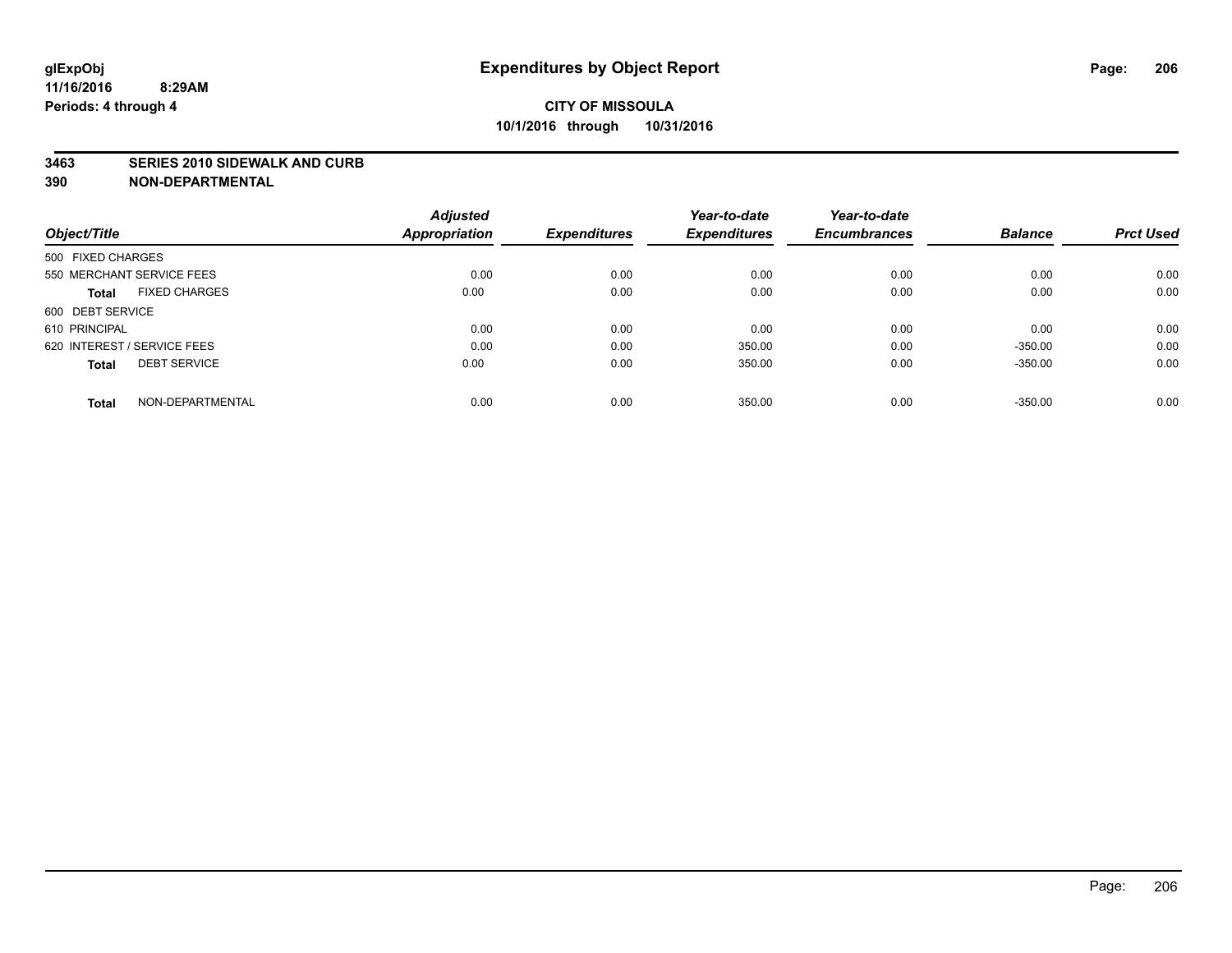### **3463 SERIES 2010 SIDEWALK AND CURB**

| Object/Title                                  | <b>Adjusted</b><br>Appropriation | <b>Expenditures</b> | Year-to-date<br><b>Expenditures</b> | Year-to-date<br><b>Encumbrances</b> | <b>Balance</b> | <b>Prct Used</b> |
|-----------------------------------------------|----------------------------------|---------------------|-------------------------------------|-------------------------------------|----------------|------------------|
| 500 FIXED CHARGES                             |                                  |                     |                                     |                                     |                |                  |
| 550 MERCHANT SERVICE FEES                     | 0.00                             | 0.00                | 0.00                                | 0.00                                | 0.00           | 0.00             |
| <b>FIXED CHARGES</b><br><b>Total</b>          | 0.00                             | 0.00                | 0.00                                | 0.00                                | 0.00           | 0.00             |
| 600 DEBT SERVICE                              |                                  |                     |                                     |                                     |                |                  |
| 610 PRINCIPAL                                 | 0.00                             | 0.00                | 0.00                                | 0.00                                | 0.00           | 0.00             |
| 620 INTEREST / SERVICE FEES                   | 0.00                             | 0.00                | 350.00                              | 0.00                                | $-350.00$      | 0.00             |
| <b>DEBT SERVICE</b><br><b>Total</b>           | 0.00                             | 0.00                | 350.00                              | 0.00                                | $-350.00$      | 0.00             |
| SERIES 2010 SIDEWALK AND CURB<br><b>Total</b> | 0.00                             | 0.00                | 350.00                              | 0.00                                | $-350.00$      | 0.00             |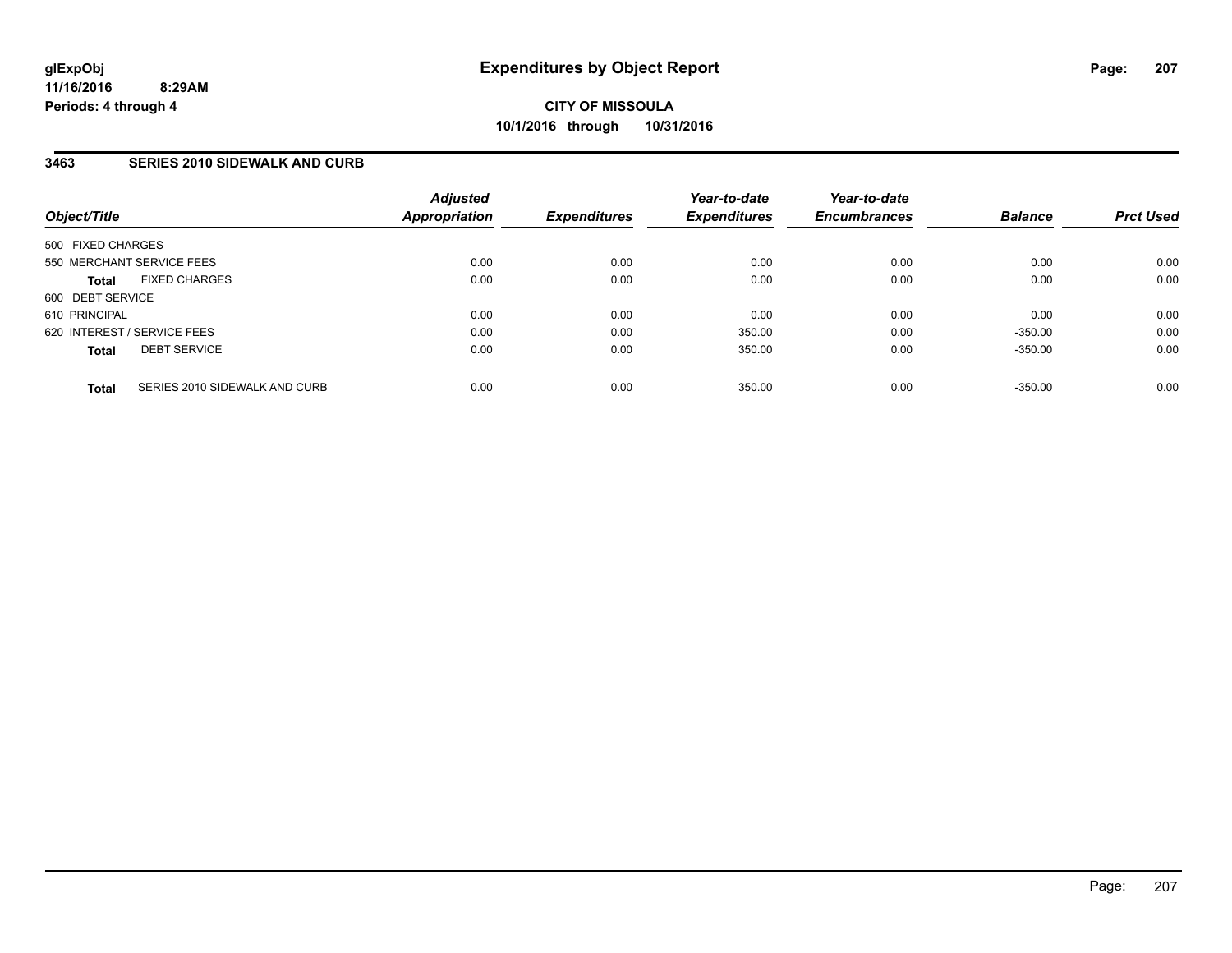#### **3464 FY12 S/C DEBT SERVICE**

| <b>Adjusted</b> |                              | Year-to-date                | Year-to-date                  |                             | <b>Prct Used</b>            |
|-----------------|------------------------------|-----------------------------|-------------------------------|-----------------------------|-----------------------------|
|                 |                              |                             |                               |                             |                             |
|                 |                              |                             |                               |                             |                             |
| 0.00            | 0.00                         | 0.00                        | 0.00                          | 0.00                        | 0.00                        |
| 0.00            | 0.00                         | 0.00                        | 0.00                          | 0.00                        | 0.00                        |
|                 |                              |                             |                               |                             |                             |
| 0.00            | 0.00                         | 0.00                        | 0.00                          | 0.00                        | 0.00                        |
| 0.00            | 0.00                         | 350.00                      | 0.00                          | $-350.00$                   | 0.00                        |
| 0.00            | 0.00                         | 350.00                      | 0.00                          | $-350.00$                   | 0.00                        |
|                 |                              |                             |                               |                             | 0.00                        |
|                 | <b>Appropriation</b><br>0.00 | <b>Expenditures</b><br>0.00 | <b>Expenditures</b><br>350.00 | <b>Encumbrances</b><br>0.00 | <b>Balance</b><br>$-350.00$ |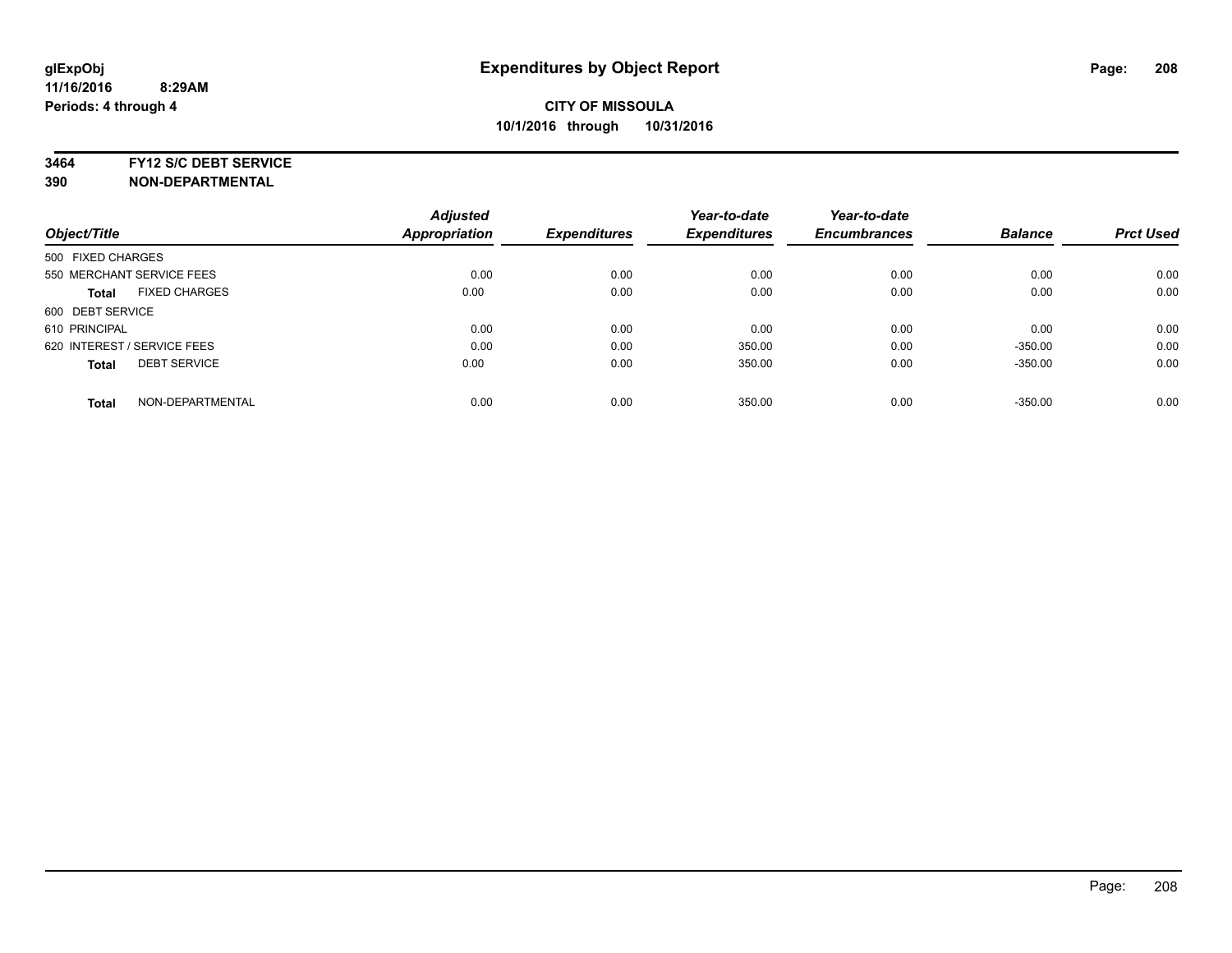### **3464 FY12 S/C DEBT SERVICE**

| Object/Title                          | <b>Adjusted</b><br><b>Appropriation</b> | <b>Expenditures</b> | Year-to-date<br><b>Expenditures</b> | Year-to-date<br><b>Encumbrances</b> | <b>Balance</b> | <b>Prct Used</b> |
|---------------------------------------|-----------------------------------------|---------------------|-------------------------------------|-------------------------------------|----------------|------------------|
| 500 FIXED CHARGES                     |                                         |                     |                                     |                                     |                |                  |
| 550 MERCHANT SERVICE FEES             | 0.00                                    | 0.00                | 0.00                                | 0.00                                | 0.00           | 0.00             |
| <b>FIXED CHARGES</b><br><b>Total</b>  | 0.00                                    | 0.00                | 0.00                                | 0.00                                | 0.00           | 0.00             |
| 600 DEBT SERVICE                      |                                         |                     |                                     |                                     |                |                  |
| 610 PRINCIPAL                         | 0.00                                    | 0.00                | 0.00                                | 0.00                                | 0.00           | 0.00             |
| 620 INTEREST / SERVICE FEES           | 0.00                                    | 0.00                | 350.00                              | 0.00                                | $-350.00$      | 0.00             |
| <b>DEBT SERVICE</b><br><b>Total</b>   | 0.00                                    | 0.00                | 350.00                              | 0.00                                | $-350.00$      | 0.00             |
| FY12 S/C DEBT SERVICE<br><b>Total</b> | 0.00                                    | 0.00                | 350.00                              | 0.00                                | $-350.00$      | 0.00             |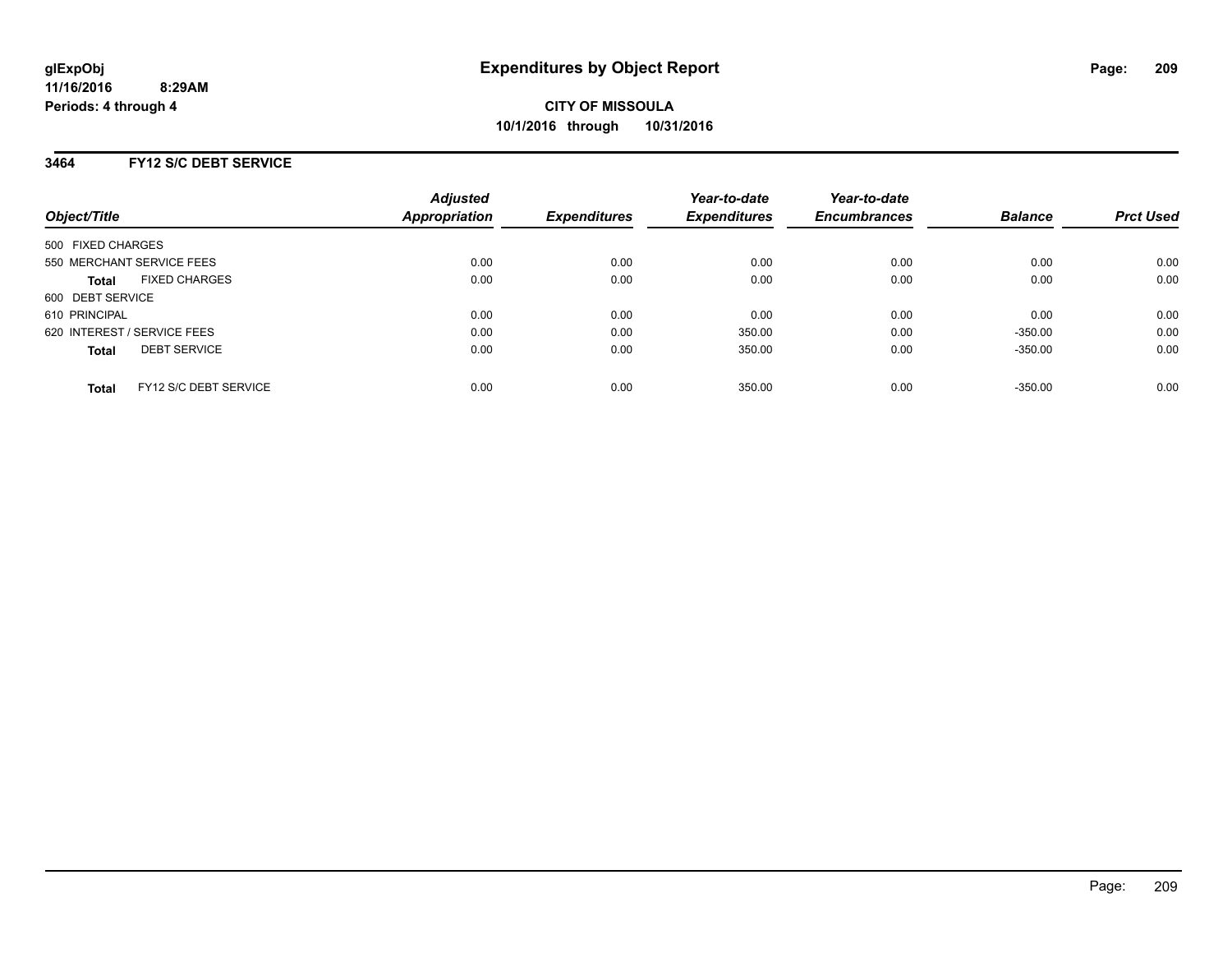#### **3465 FY13 SIDEWALK/CURB DEBT SERVICE**

|                                      | <b>Adjusted</b>      |                     | Year-to-date        | Year-to-date        |                |                  |
|--------------------------------------|----------------------|---------------------|---------------------|---------------------|----------------|------------------|
| Object/Title                         | <b>Appropriation</b> | <b>Expenditures</b> | <b>Expenditures</b> | <b>Encumbrances</b> | <b>Balance</b> | <b>Prct Used</b> |
| 500 FIXED CHARGES                    |                      |                     |                     |                     |                |                  |
| 550 MERCHANT SERVICE FEES            | 0.00                 | 0.00                | 0.00                | 0.00                | 0.00           | 0.00             |
| <b>FIXED CHARGES</b><br><b>Total</b> | 0.00                 | 0.00                | 0.00                | 0.00                | 0.00           | 0.00             |
| 600 DEBT SERVICE                     |                      |                     |                     |                     |                |                  |
| 610 PRINCIPAL                        | 0.00                 | 0.00                | 0.00                | 0.00                | 0.00           | 0.00             |
| 620 INTEREST / SERVICE FEES          | 0.00                 | 0.00                | 0.00                | 0.00                | 0.00           | 0.00             |
| <b>DEBT SERVICE</b><br><b>Total</b>  | 0.00                 | 0.00                | 0.00                | 0.00                | 0.00           | 0.00             |
| NON-DEPARTMENTAL<br><b>Total</b>     | 0.00                 | 0.00                | 0.00                | 0.00                | 0.00           | 0.00             |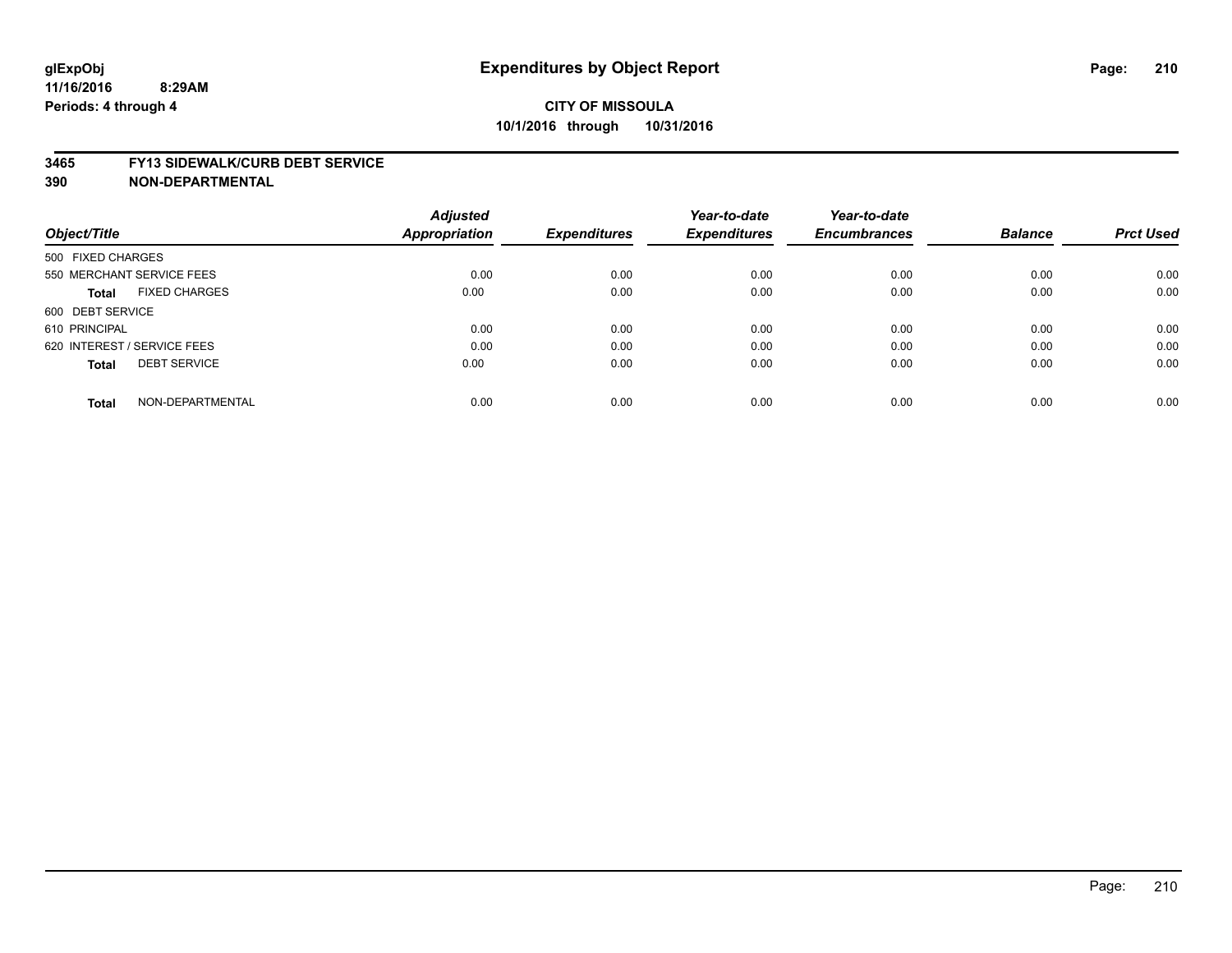**11/16/2016 8:29AM Periods: 4 through 4**

**CITY OF MISSOULA 10/1/2016 through 10/31/2016**

### **3465 FY13 SIDEWALK/CURB DEBT SERVICE**

| Object/Title      |                                 | <b>Adjusted</b><br>Appropriation | <b>Expenditures</b> | Year-to-date<br><b>Expenditures</b> | Year-to-date<br><b>Encumbrances</b> | <b>Balance</b> | <b>Prct Used</b> |
|-------------------|---------------------------------|----------------------------------|---------------------|-------------------------------------|-------------------------------------|----------------|------------------|
| 500 FIXED CHARGES |                                 |                                  |                     |                                     |                                     |                |                  |
|                   | 550 MERCHANT SERVICE FEES       | 0.00                             | 0.00                | 0.00                                | 0.00                                | 0.00           | 0.00             |
| <b>Total</b>      | <b>FIXED CHARGES</b>            | 0.00                             | 0.00                | 0.00                                | 0.00                                | 0.00           | 0.00             |
| 600 DEBT SERVICE  |                                 |                                  |                     |                                     |                                     |                |                  |
| 610 PRINCIPAL     |                                 | 0.00                             | 0.00                | 0.00                                | 0.00                                | 0.00           | 0.00             |
|                   | 620 INTEREST / SERVICE FEES     | 0.00                             | 0.00                | 0.00                                | 0.00                                | 0.00           | 0.00             |
| <b>Total</b>      | <b>DEBT SERVICE</b>             | 0.00                             | 0.00                | 0.00                                | 0.00                                | 0.00           | 0.00             |
| <b>Total</b>      | FY13 SIDEWALK/CURB DEBT SERVICE | 0.00                             | 0.00                | 0.00                                | 0.00                                | 0.00           | 0.00             |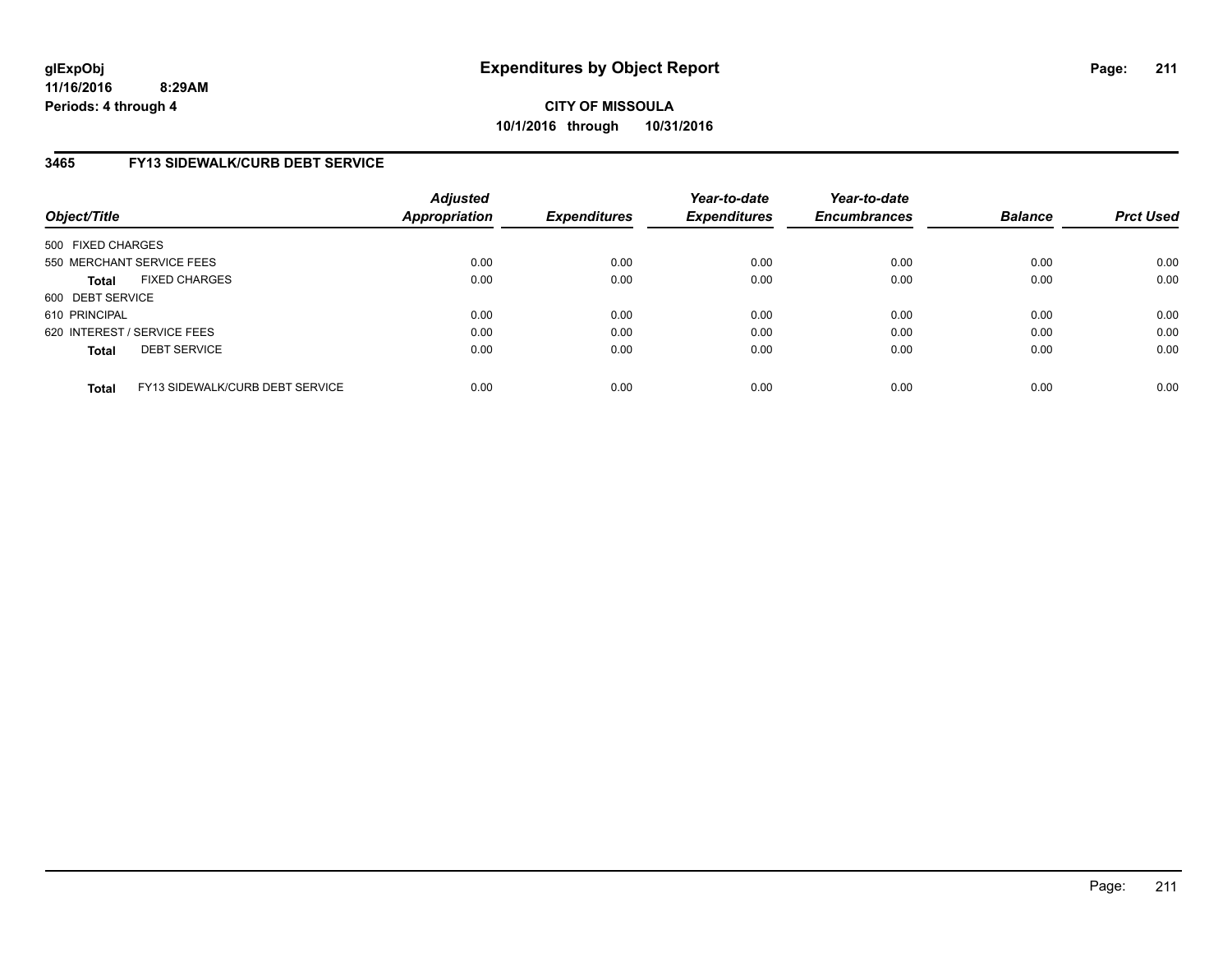#### **3466 FY15 SIDEWALK/CURB DEBT SERVICE**

| Object/Title           |                             | <b>Adjusted</b><br><b>Appropriation</b> | <b>Expenditures</b> | Year-to-date<br><b>Expenditures</b> | Year-to-date<br><b>Encumbrances</b> | <b>Balance</b> | <b>Prct Used</b> |
|------------------------|-----------------------------|-----------------------------------------|---------------------|-------------------------------------|-------------------------------------|----------------|------------------|
| 300 PURCHASED SERVICES |                             |                                         |                     |                                     |                                     |                |                  |
|                        | 350 PROFESSIONAL SERVICES   | 0.00                                    | 0.00                | 0.00                                | 0.00                                | 0.00           | 0.00             |
| <b>Total</b>           | <b>PURCHASED SERVICES</b>   | 0.00                                    | 0.00                | 0.00                                | 0.00                                | 0.00           | 0.00             |
| 500 FIXED CHARGES      |                             |                                         |                     |                                     |                                     |                |                  |
|                        | 550 MERCHANT SERVICE FEES   | 0.00                                    | 0.00                | 0.00                                | 0.00                                | 0.00           | 0.00             |
| <b>Total</b>           | <b>FIXED CHARGES</b>        | 0.00                                    | 0.00                | 0.00                                | 0.00                                | 0.00           | 0.00             |
| 600 DEBT SERVICE       |                             |                                         |                     |                                     |                                     |                |                  |
| 610 PRINCIPAL          |                             | 0.00                                    | 0.00                | 0.00                                | 0.00                                | 0.00           | 0.00             |
|                        | 620 INTEREST / SERVICE FEES | 0.00                                    | 0.00                | 0.00                                | 0.00                                | 0.00           | 0.00             |
| <b>Total</b>           | <b>DEBT SERVICE</b>         | 0.00                                    | 0.00                | 0.00                                | 0.00                                | 0.00           | 0.00             |
| <b>Total</b>           | NON-DEPARTMENTAL            | 0.00                                    | 0.00                | 0.00                                | 0.00                                | 0.00           | 0.00             |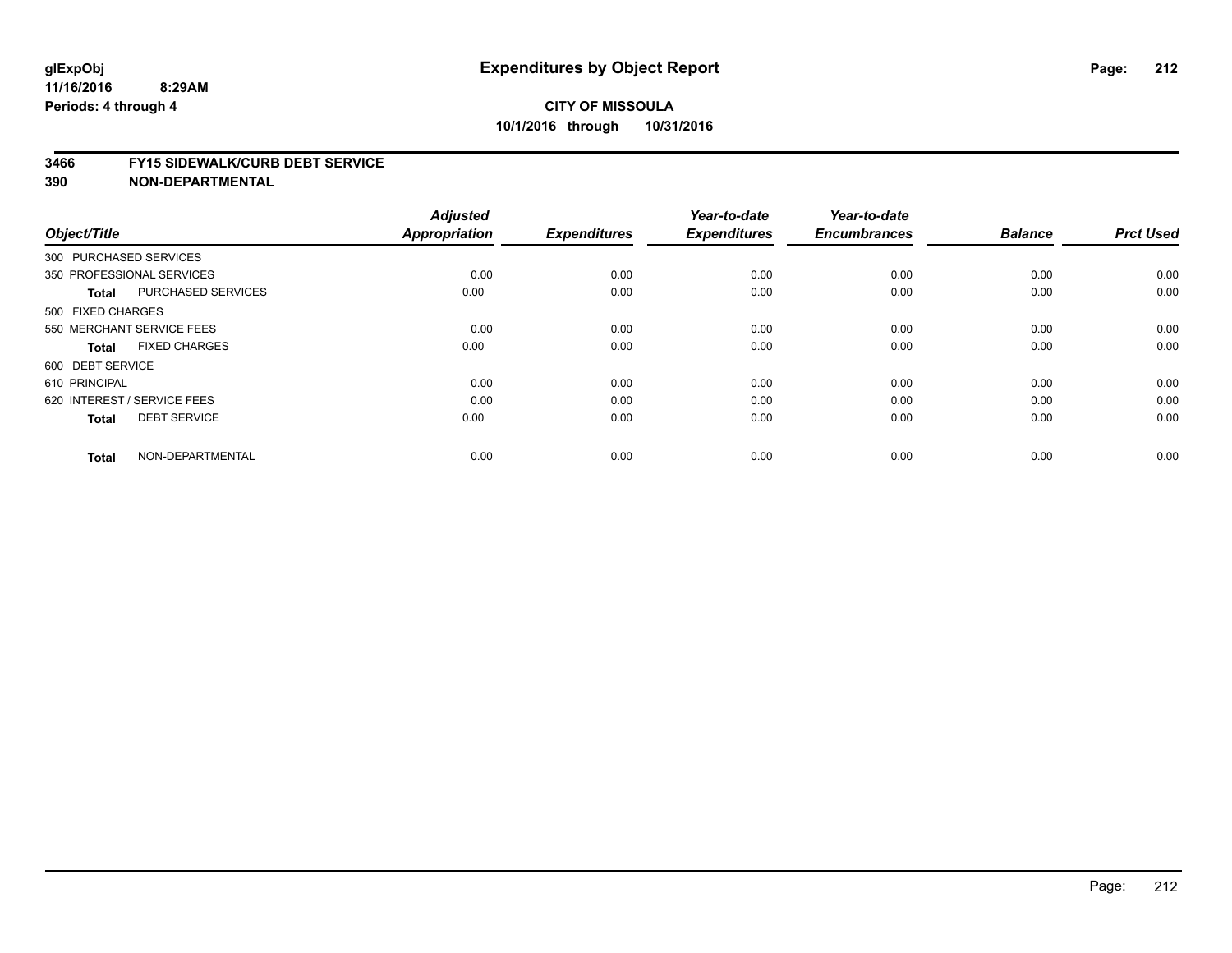# **3466 FY15 SIDEWALK/CURB DEBT SERVICE**

| Object/Title           |                                 | <b>Adjusted</b><br><b>Appropriation</b> | <b>Expenditures</b> | Year-to-date<br><b>Expenditures</b> | Year-to-date<br><b>Encumbrances</b> | <b>Balance</b> | <b>Prct Used</b> |
|------------------------|---------------------------------|-----------------------------------------|---------------------|-------------------------------------|-------------------------------------|----------------|------------------|
| 300 PURCHASED SERVICES |                                 |                                         |                     |                                     |                                     |                |                  |
|                        | 350 PROFESSIONAL SERVICES       | 0.00                                    | 0.00                | 0.00                                | 0.00                                | 0.00           | 0.00             |
| Total                  | PURCHASED SERVICES              | 0.00                                    | 0.00                | 0.00                                | 0.00                                | 0.00           | 0.00             |
| 500 FIXED CHARGES      |                                 |                                         |                     |                                     |                                     |                |                  |
|                        | 550 MERCHANT SERVICE FEES       | 0.00                                    | 0.00                | 0.00                                | 0.00                                | 0.00           | 0.00             |
| <b>Total</b>           | <b>FIXED CHARGES</b>            | 0.00                                    | 0.00                | 0.00                                | 0.00                                | 0.00           | 0.00             |
| 600 DEBT SERVICE       |                                 |                                         |                     |                                     |                                     |                |                  |
| 610 PRINCIPAL          |                                 | 0.00                                    | 0.00                | 0.00                                | 0.00                                | 0.00           | 0.00             |
|                        | 620 INTEREST / SERVICE FEES     | 0.00                                    | 0.00                | 0.00                                | 0.00                                | 0.00           | 0.00             |
| <b>Total</b>           | <b>DEBT SERVICE</b>             | 0.00                                    | 0.00                | 0.00                                | 0.00                                | 0.00           | 0.00             |
| <b>Total</b>           | FY15 SIDEWALK/CURB DEBT SERVICE | 0.00                                    | 0.00                | 0.00                                | 0.00                                | 0.00           | 0.00             |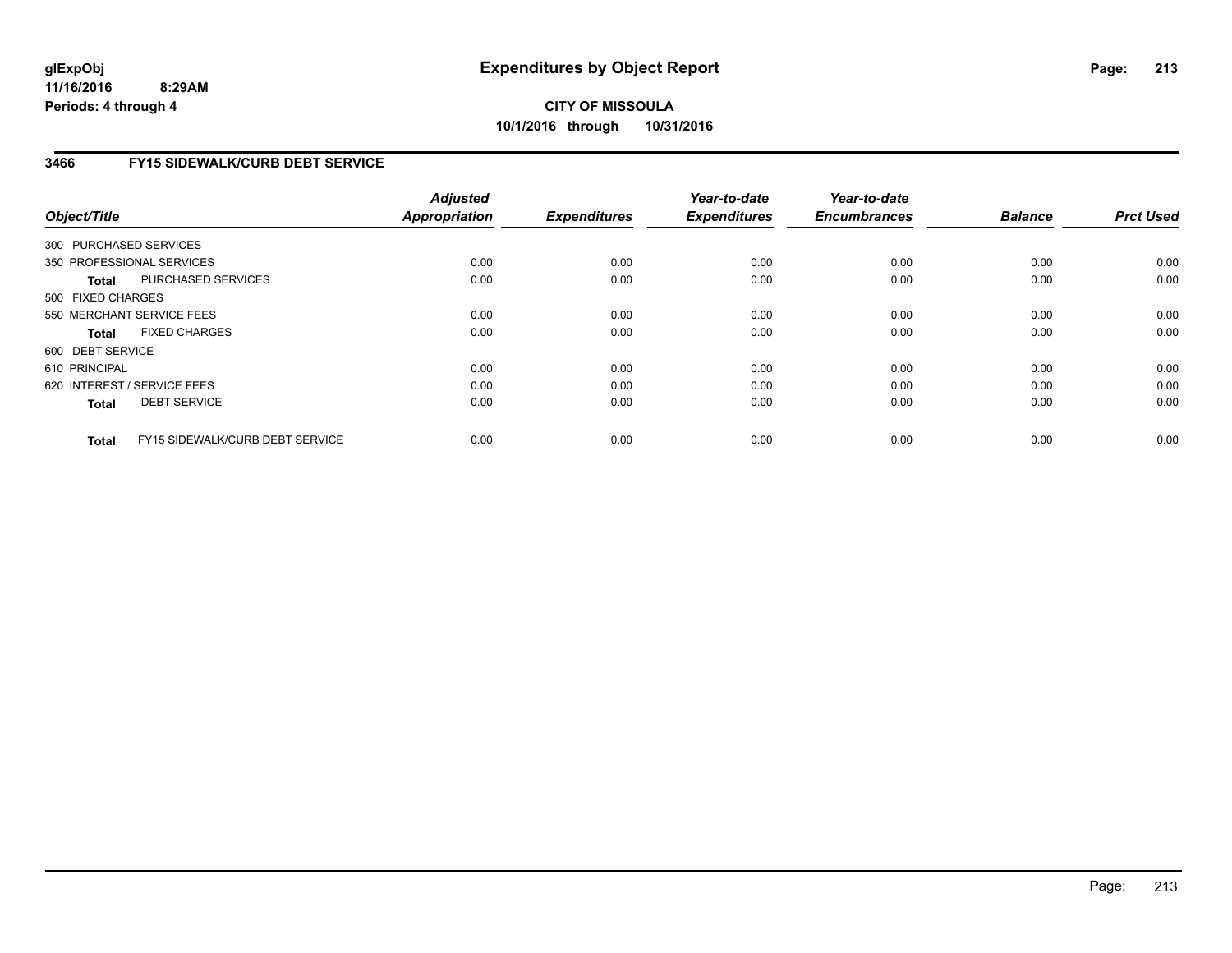#### **3467 FY16 SIDEWALK/CURB DEBT SERVICE**

| Object/Title                              | <b>Adjusted</b><br><b>Appropriation</b> | <b>Expenditures</b> | Year-to-date<br><b>Expenditures</b> | Year-to-date<br><b>Encumbrances</b> | <b>Balance</b> | <b>Prct Used</b> |
|-------------------------------------------|-----------------------------------------|---------------------|-------------------------------------|-------------------------------------|----------------|------------------|
| 300 PURCHASED SERVICES                    |                                         |                     |                                     |                                     |                |                  |
| 350 PROFESSIONAL SERVICES                 | 0.00                                    | 0.00                | 0.00                                | 0.00                                | 0.00           | 0.00             |
| <b>PURCHASED SERVICES</b><br><b>Total</b> | 0.00                                    | 0.00                | 0.00                                | 0.00                                | 0.00           | 0.00             |
| 500 FIXED CHARGES                         |                                         |                     |                                     |                                     |                |                  |
| 550 MERCHANT SERVICE FEES                 | 0.00                                    | 0.00                | 0.00                                | 0.00                                | 0.00           | 0.00             |
| <b>FIXED CHARGES</b><br><b>Total</b>      | 0.00                                    | 0.00                | 0.00                                | 0.00                                | 0.00           | 0.00             |
| 600 DEBT SERVICE                          |                                         |                     |                                     |                                     |                |                  |
| 610 PRINCIPAL                             | 0.00                                    | 0.00                | 0.00                                | 0.00                                | 0.00           | 0.00             |
| 620 INTEREST / SERVICE FEES               | 0.00                                    | 0.00                | 11,450.00                           | 0.00                                | $-11,450.00$   | 0.00             |
| <b>DEBT SERVICE</b><br><b>Total</b>       | 0.00                                    | 0.00                | 11,450.00                           | 0.00                                | $-11.450.00$   | 0.00             |
| NON-DEPARTMENTAL<br><b>Total</b>          | 0.00                                    | 0.00                | 11,450.00                           | 0.00                                | $-11,450.00$   | 0.00             |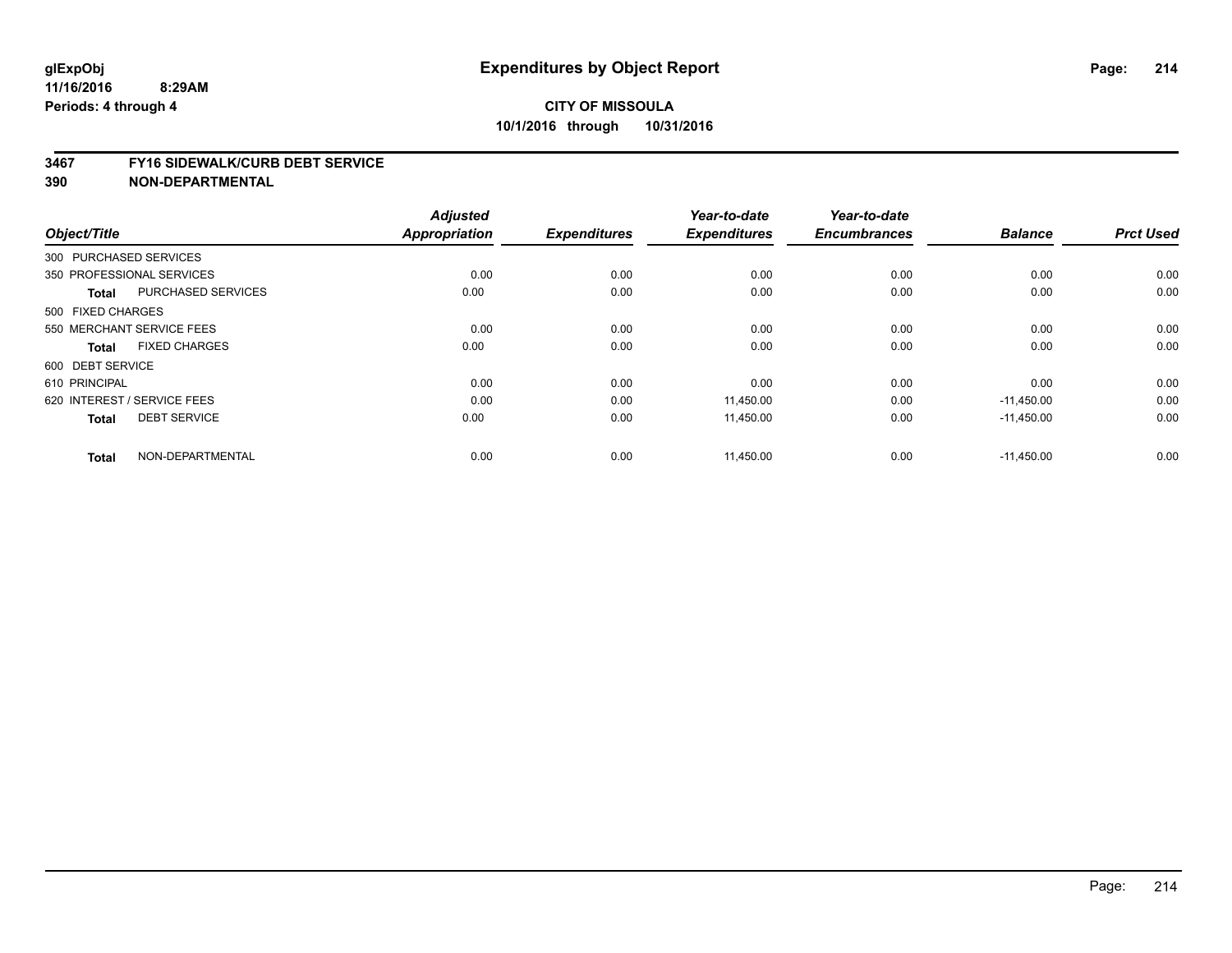**11/16/2016 8:29AM Periods: 4 through 4**

**CITY OF MISSOULA 10/1/2016 through 10/31/2016**

### **3467 FY16 SIDEWALK/CURB DEBT SERVICE**

|                  |                                 | <b>Adjusted</b> |                     | Year-to-date        | Year-to-date        |                |                  |
|------------------|---------------------------------|-----------------|---------------------|---------------------|---------------------|----------------|------------------|
| Object/Title     |                                 | Appropriation   | <b>Expenditures</b> | <b>Expenditures</b> | <b>Encumbrances</b> | <b>Balance</b> | <b>Prct Used</b> |
|                  | 300 PURCHASED SERVICES          |                 |                     |                     |                     |                |                  |
|                  | 350 PROFESSIONAL SERVICES       | 0.00            | 0.00                | 0.00                | 0.00                | 0.00           | 0.00             |
| <b>Total</b>     | PURCHASED SERVICES              | 0.00            | 0.00                | 0.00                | 0.00                | 0.00           | 0.00             |
|                  | 500 FIXED CHARGES               |                 |                     |                     |                     |                |                  |
|                  | 550 MERCHANT SERVICE FEES       | 0.00            | 0.00                | 0.00                | 0.00                | 0.00           | 0.00             |
| <b>Total</b>     | <b>FIXED CHARGES</b>            | 0.00            | 0.00                | 0.00                | 0.00                | 0.00           | 0.00             |
| 600 DEBT SERVICE |                                 |                 |                     |                     |                     |                |                  |
| 610 PRINCIPAL    |                                 | 0.00            | 0.00                | 0.00                | 0.00                | 0.00           | 0.00             |
|                  | 620 INTEREST / SERVICE FEES     | 0.00            | 0.00                | 11.450.00           | 0.00                | $-11.450.00$   | 0.00             |
| <b>Total</b>     | <b>DEBT SERVICE</b>             | 0.00            | 0.00                | 11,450.00           | 0.00                | $-11,450.00$   | 0.00             |
| Total            | FY16 SIDEWALK/CURB DEBT SERVICE | 0.00            | 0.00                | 11,450.00           | 0.00                | $-11,450.00$   | 0.00             |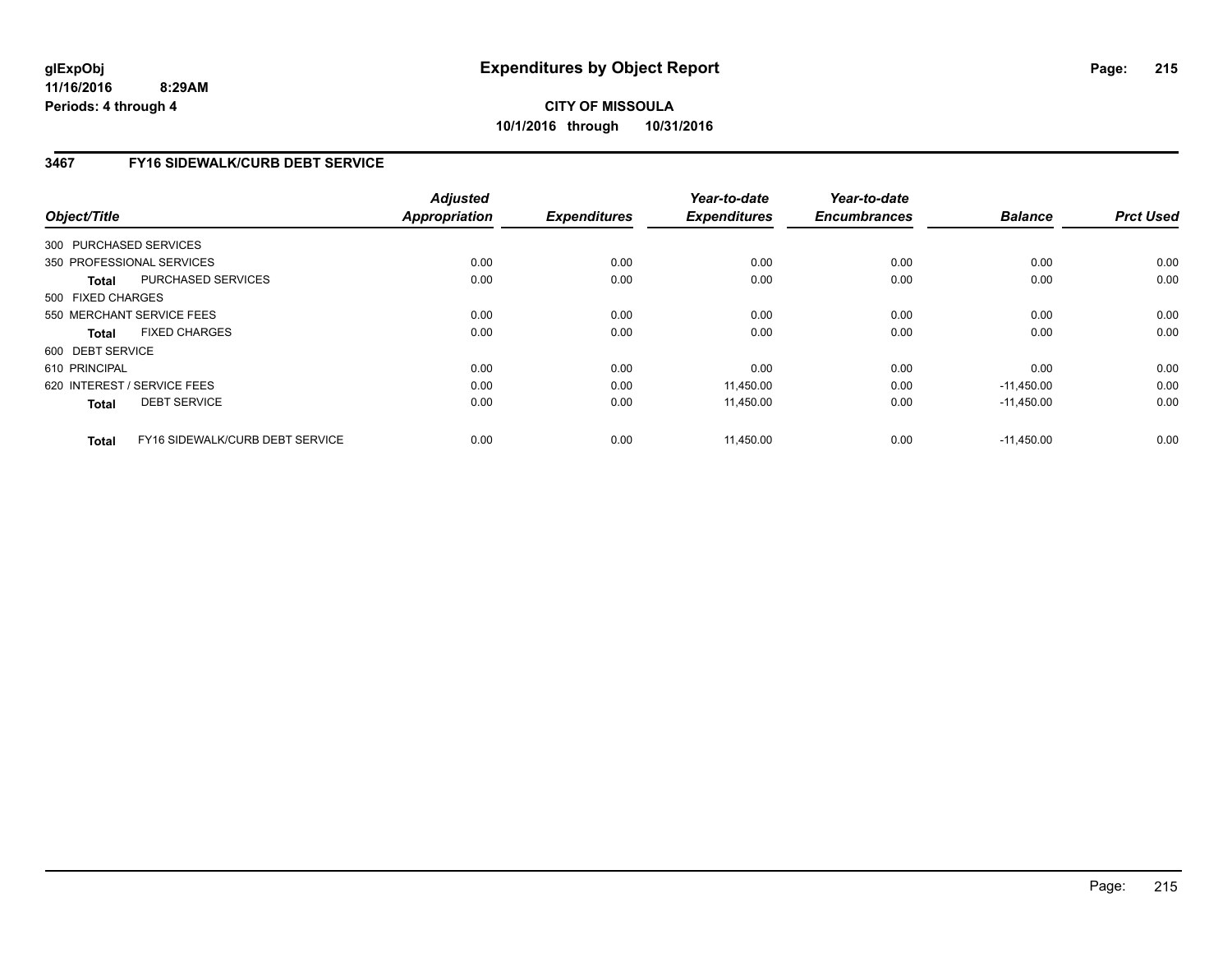### **3491 SID 491 DEBT SERVICE FUND**

| Object/Title                        | <b>Adjusted</b><br>Appropriation | <b>Expenditures</b> | Year-to-date<br><b>Expenditures</b> | Year-to-date<br><b>Encumbrances</b> | <b>Balance</b> | <b>Prct Used</b> |
|-------------------------------------|----------------------------------|---------------------|-------------------------------------|-------------------------------------|----------------|------------------|
| 600 DEBT SERVICE                    |                                  |                     |                                     |                                     |                |                  |
| 620 INTEREST / SERVICE FEES         | 0.00                             | 0.00                | 0.00                                | 0.00                                | 0.00           | 0.00             |
| <b>DEBT SERVICE</b><br><b>Total</b> | 0.00                             | 0.00                | 0.00                                | 0.00                                | 0.00           | 0.00             |
| NON-DEPARTMENTAL<br><b>Total</b>    | 0.00                             | 0.00                | 0.00                                | 0.00                                | 0.00           | 0.00             |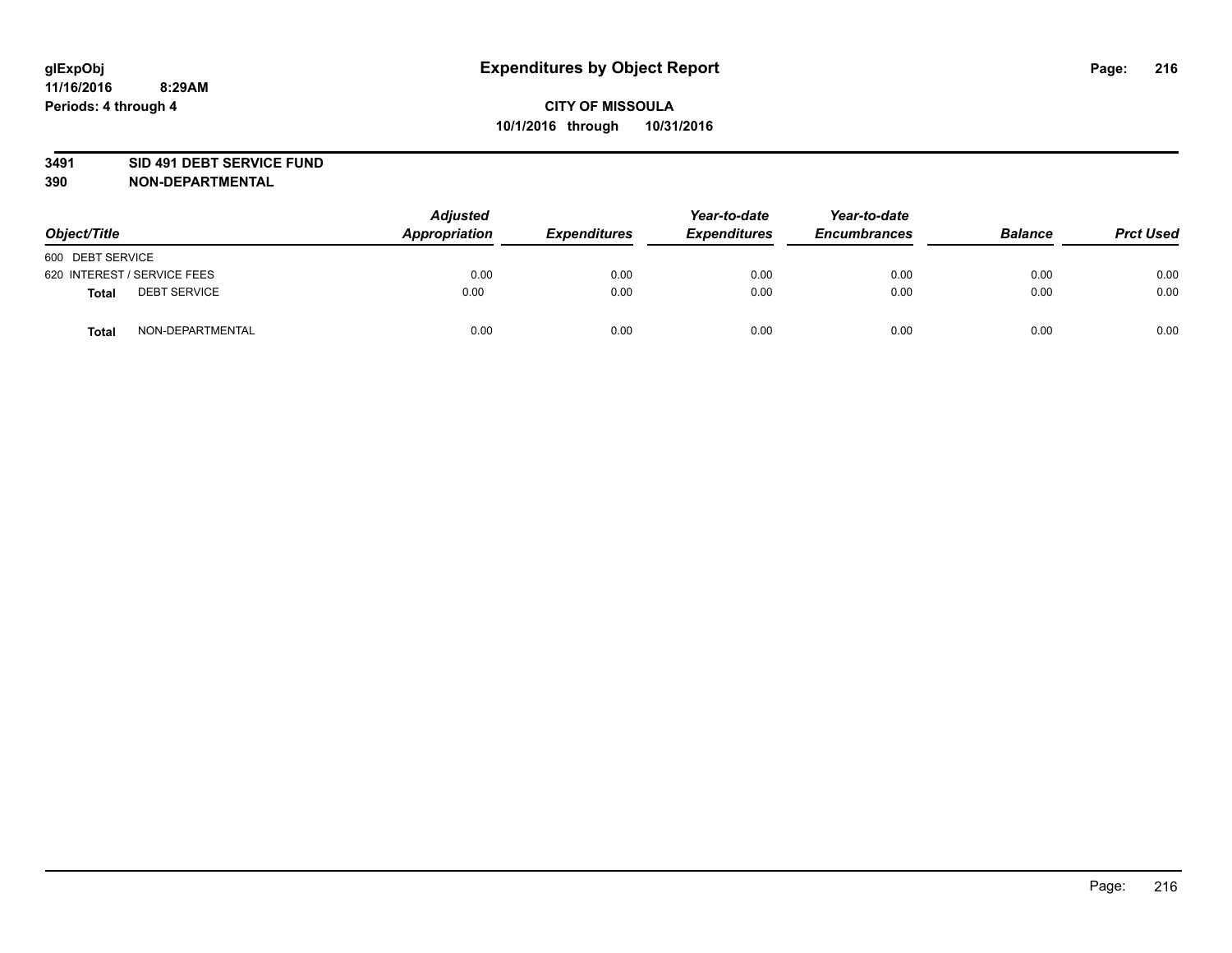### **3491 SID 491 DEBT SERVICE FUND**

| Object/Title                       | <b>Adjusted</b><br>Appropriation | <b>Expenditures</b> | Year-to-date<br><b>Expenditures</b> | Year-to-date<br><b>Encumbrances</b> | <b>Balance</b> | <b>Prct Used</b> |
|------------------------------------|----------------------------------|---------------------|-------------------------------------|-------------------------------------|----------------|------------------|
| 600 DEBT SERVICE                   |                                  |                     |                                     |                                     |                |                  |
| 620 INTEREST / SERVICE FEES        | 0.00                             | 0.00                | 0.00                                | 0.00                                | 0.00           | 0.00             |
| <b>DEBT SERVICE</b><br>Total       | 0.00                             | 0.00                | 0.00                                | 0.00                                | 0.00           | 0.00             |
| SID 491 DEBT SERVICE FUND<br>Total | 0.00                             | 0.00                | 0.00                                | 0.00                                | 0.00           | 0.00             |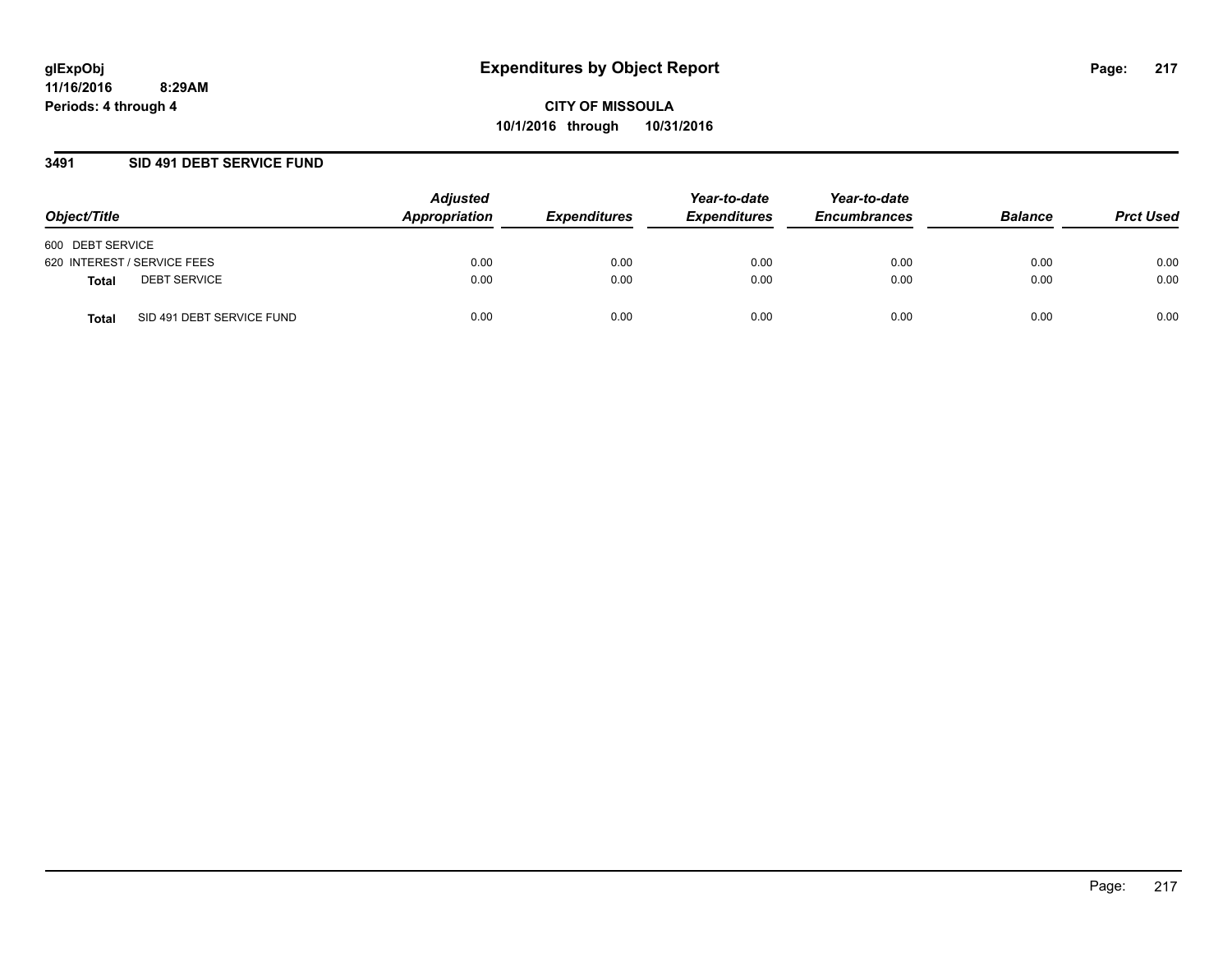# **CITY OF MISSOULA 10/1/2016 through 10/31/2016**

**3495 SID 495 DEBT SERVICE FUND**

| Object/Title                    | <b>Adjusted</b><br>Appropriation | <b>Expenditures</b> | Year-to-date<br><b>Expenditures</b> | Year-to-date<br><b>Encumbrances</b> | <b>Balance</b> | <b>Prct Used</b> |
|---------------------------------|----------------------------------|---------------------|-------------------------------------|-------------------------------------|----------------|------------------|
| 800 OTHER OBJECTS               |                                  |                     |                                     |                                     |                |                  |
| 820 TRANSFERS TO OTHER FUNDS    | 0.00                             | 0.00                | 0.00                                | 0.00                                | 0.00           | 0.00             |
| OTHER OBJECTS<br>Total          | 0.00                             | 0.00                | 0.00                                | 0.00                                | 0.00           | 0.00             |
| *** Title Not Found ***<br>Tota | 0.00                             | 0.00                | 0.00                                | 0.00                                | 0.00           | 0.00             |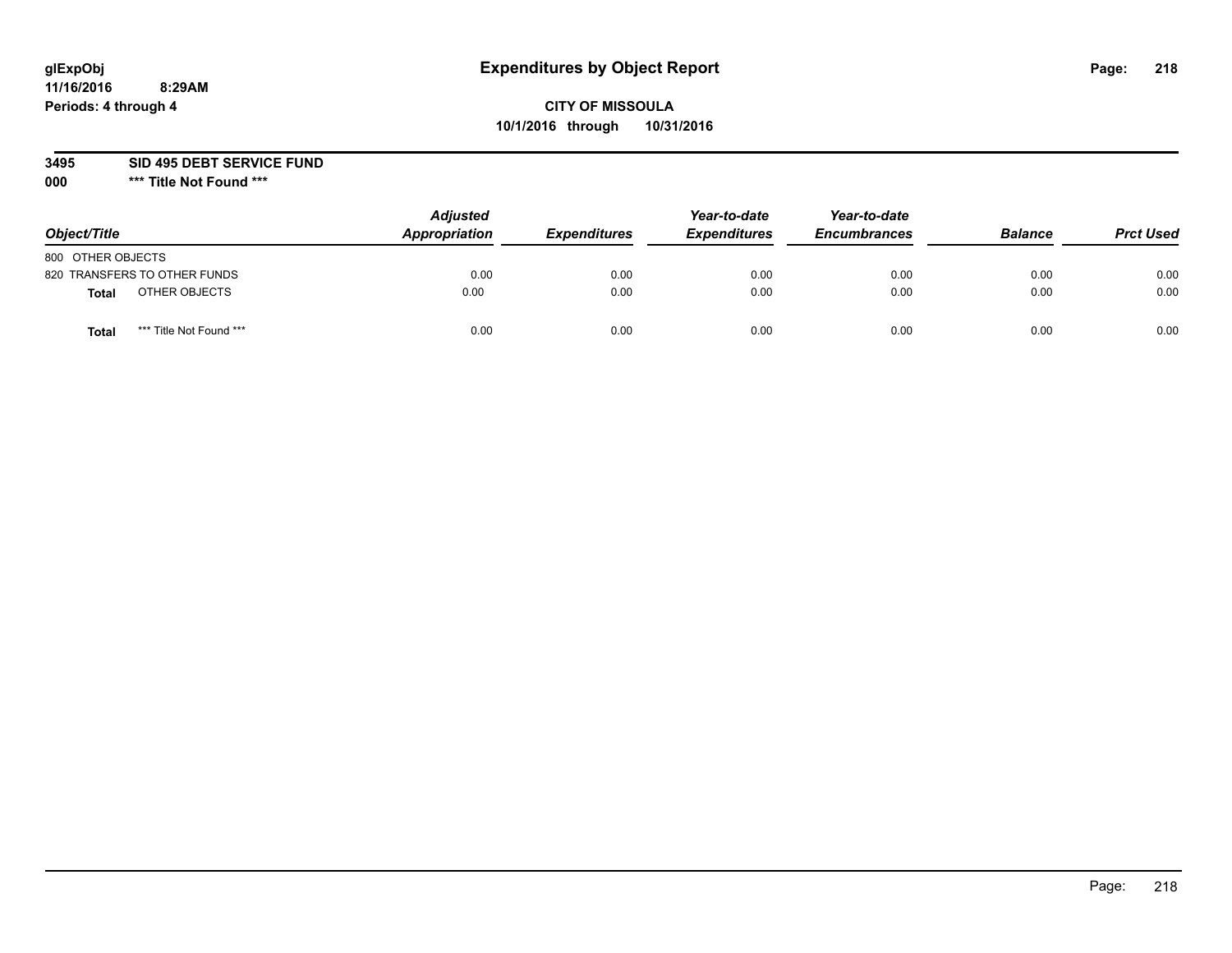#### **3495 SID 495 DEBT SERVICE FUND**

| Object/Title                         | <b>Adjusted</b><br><b>Appropriation</b> | <b>Expenditures</b> | Year-to-date<br><b>Expenditures</b> | Year-to-date<br><b>Encumbrances</b> | <b>Balance</b> | <b>Prct Used</b> |
|--------------------------------------|-----------------------------------------|---------------------|-------------------------------------|-------------------------------------|----------------|------------------|
| 500 FIXED CHARGES                    |                                         |                     |                                     |                                     |                |                  |
| 550 MERCHANT SERVICE FEES            | 0.00                                    | 0.00                | 0.00                                | 0.00                                | 0.00           | 0.00             |
| <b>FIXED CHARGES</b><br><b>Total</b> | 0.00                                    | 0.00                | 0.00                                | 0.00                                | 0.00           | 0.00             |
| 800 OTHER OBJECTS                    |                                         |                     |                                     |                                     |                |                  |
| 820 TRANSFERS TO OTHER FUNDS         | 0.00                                    | 0.00                | 0.00                                | 0.00                                | 0.00           | 0.00             |
| OTHER OBJECTS<br><b>Total</b>        | 0.00                                    | 0.00                | 0.00                                | 0.00                                | 0.00           | 0.00             |
| NON-DEPARTMENTAL<br><b>Total</b>     | 0.00                                    | 0.00                | 0.00                                | 0.00                                | 0.00           | 0.00             |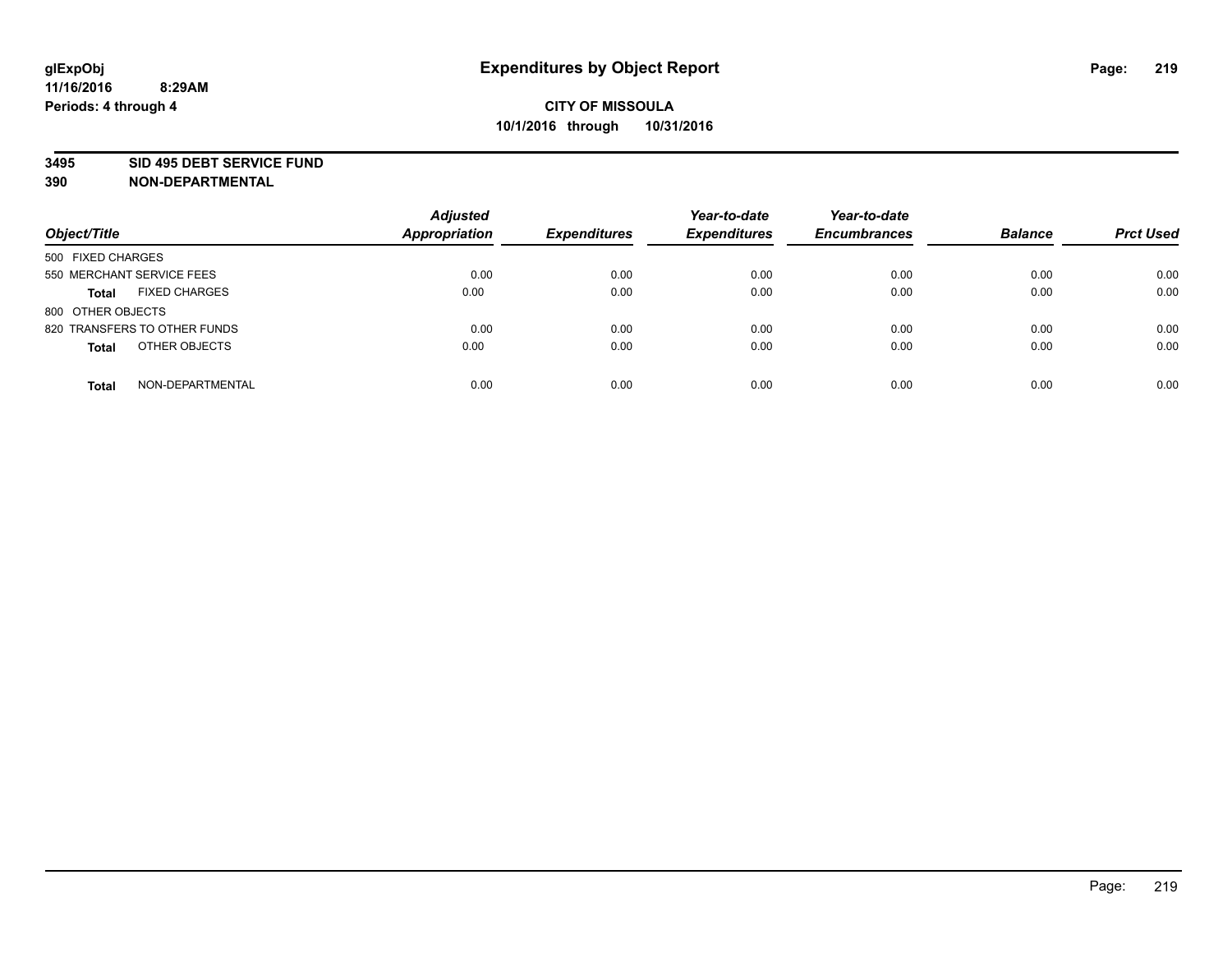### **3495 SID 495 DEBT SERVICE FUND**

| Object/Title                              | <b>Adjusted</b><br><b>Appropriation</b> | <b>Expenditures</b> | Year-to-date<br><b>Expenditures</b> | Year-to-date<br><b>Encumbrances</b> | <b>Balance</b> | <b>Prct Used</b> |
|-------------------------------------------|-----------------------------------------|---------------------|-------------------------------------|-------------------------------------|----------------|------------------|
| 500 FIXED CHARGES                         |                                         |                     |                                     |                                     |                |                  |
| 550 MERCHANT SERVICE FEES                 | 0.00                                    | 0.00                | 0.00                                | 0.00                                | 0.00           | 0.00             |
| <b>FIXED CHARGES</b><br><b>Total</b>      | 0.00                                    | 0.00                | 0.00                                | 0.00                                | 0.00           | 0.00             |
| 800 OTHER OBJECTS                         |                                         |                     |                                     |                                     |                |                  |
| 820 TRANSFERS TO OTHER FUNDS              | 0.00                                    | 0.00                | 0.00                                | 0.00                                | 0.00           | 0.00             |
| OTHER OBJECTS<br><b>Total</b>             | 0.00                                    | 0.00                | 0.00                                | 0.00                                | 0.00           | 0.00             |
| SID 495 DEBT SERVICE FUND<br><b>Total</b> | 0.00                                    | 0.00                | 0.00                                | 0.00                                | 0.00           | 0.00             |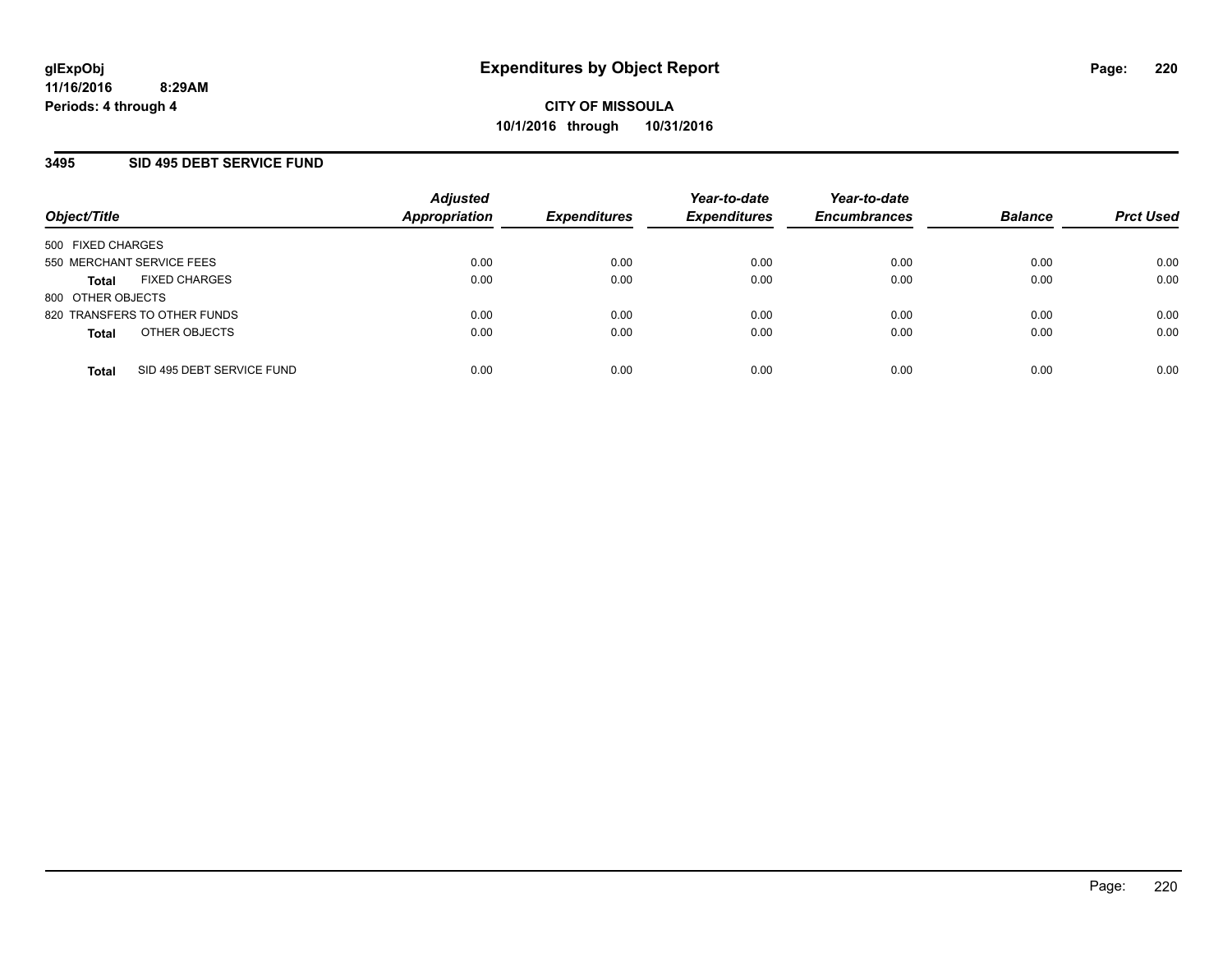# **CITY OF MISSOULA 10/1/2016 through 10/31/2016**

#### **3497 SID 497 DEBT SERVICE FUND**

| Object/Title                            | <b>Adjusted</b><br>Appropriation | <b>Expenditures</b> | Year-to-date<br><b>Expenditures</b> | Year-to-date<br><b>Encumbrances</b> | <b>Balance</b> | <b>Prct Used</b> |
|-----------------------------------------|----------------------------------|---------------------|-------------------------------------|-------------------------------------|----------------|------------------|
| 800 OTHER OBJECTS                       |                                  |                     |                                     |                                     |                |                  |
| 820 TRANSFERS TO OTHER FUNDS            | 0.00                             | 0.00                | 0.00                                | 0.00                                | 0.00           | 0.00             |
| OTHER OBJECTS<br><b>Total</b>           | 0.00                             | 0.00                | 0.00                                | 0.00                                | 0.00           | 0.00             |
| *** Title Not Found ***<br><b>Total</b> | 0.00                             | 0.00                | 0.00                                | 0.00                                | 0.00           | 0.00             |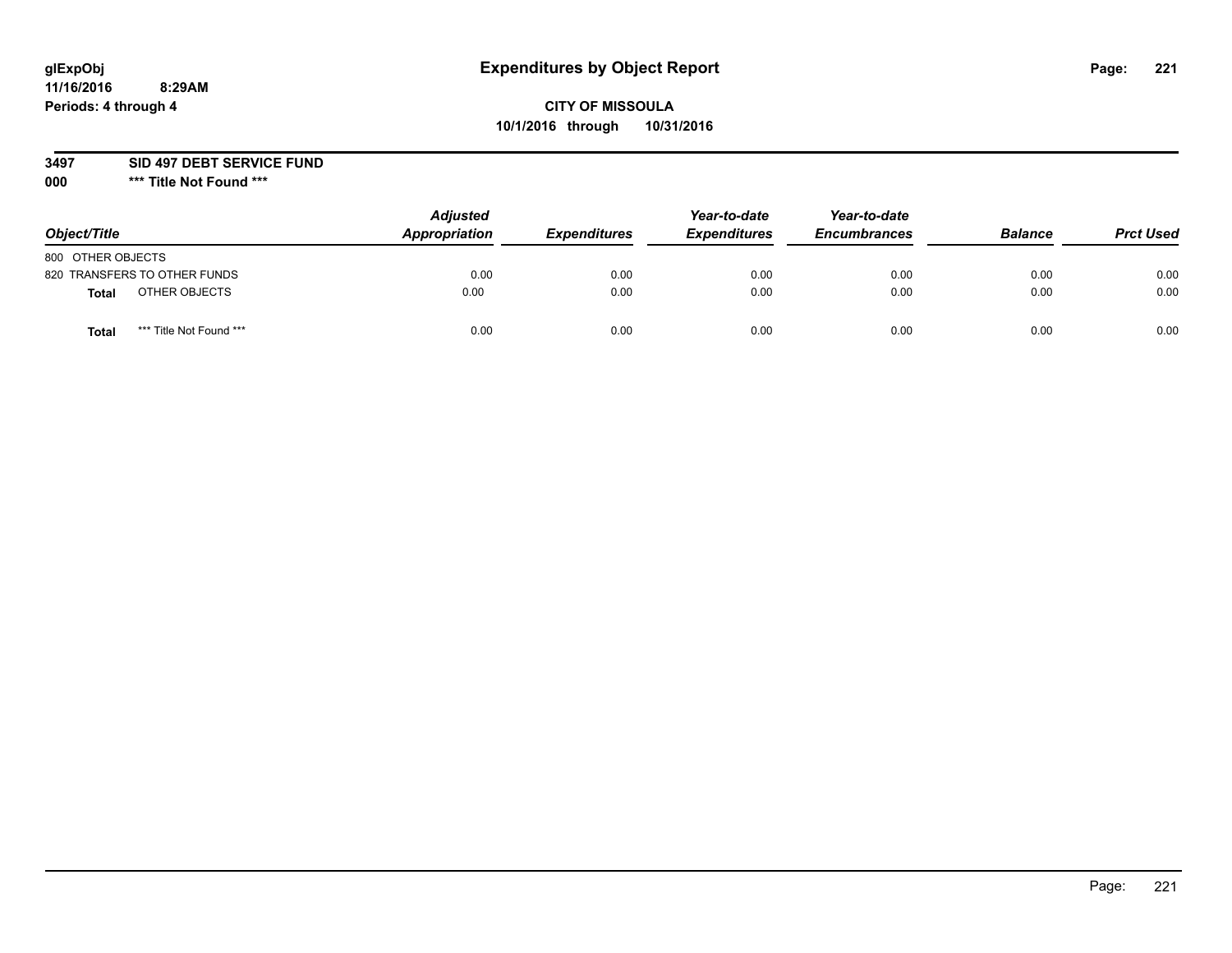#### **3497 SID 497 DEBT SERVICE FUND**

| Object/Title                         | <b>Adjusted</b><br><b>Appropriation</b> | <b>Expenditures</b> | Year-to-date<br><b>Expenditures</b> | Year-to-date<br><b>Encumbrances</b> | <b>Balance</b> | <b>Prct Used</b> |
|--------------------------------------|-----------------------------------------|---------------------|-------------------------------------|-------------------------------------|----------------|------------------|
| 500 FIXED CHARGES                    |                                         |                     |                                     |                                     |                |                  |
| 550 MERCHANT SERVICE FEES            | 0.00                                    | 0.00                | 0.00                                | 0.00                                | 0.00           | 0.00             |
| <b>FIXED CHARGES</b><br><b>Total</b> | 0.00                                    | 0.00                | 0.00                                | 0.00                                | 0.00           | 0.00             |
| 600 DEBT SERVICE                     |                                         |                     |                                     |                                     |                |                  |
| 620 INTEREST / SERVICE FEES          | 0.00                                    | 0.00                | 0.00                                | 0.00                                | 0.00           | 0.00             |
| <b>DEBT SERVICE</b><br><b>Total</b>  | 0.00                                    | 0.00                | 0.00                                | 0.00                                | 0.00           | 0.00             |
| 800 OTHER OBJECTS                    |                                         |                     |                                     |                                     |                |                  |
| 800 OTHER OBJECTS                    | 0.00                                    | 0.00                | 0.00                                | 0.00                                | 0.00           | 0.00             |
| 820 TRANSFERS TO OTHER FUNDS         | 0.00                                    | 0.00                | 0.00                                | 0.00                                | 0.00           | 0.00             |
| OTHER OBJECTS<br><b>Total</b>        | 0.00                                    | 0.00                | 0.00                                | 0.00                                | 0.00           | 0.00             |
|                                      |                                         |                     |                                     |                                     |                |                  |
| NON-DEPARTMENTAL<br><b>Total</b>     | 0.00                                    | 0.00                | 0.00                                | 0.00                                | 0.00           | 0.00             |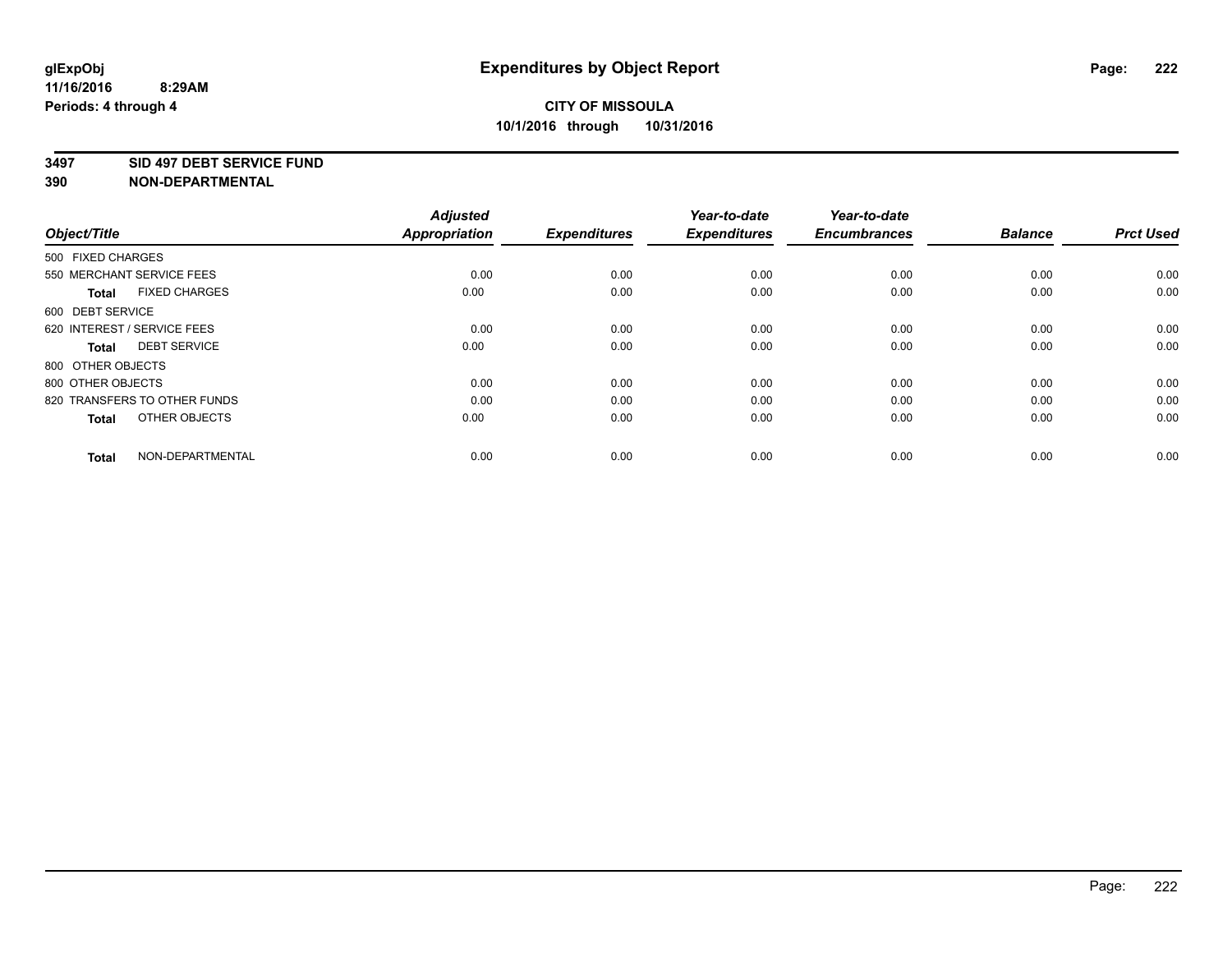#### **11/16/2016 8:29AM Periods: 4 through 4**

# **CITY OF MISSOULA 10/1/2016 through 10/31/2016**

### **3497 SID 497 DEBT SERVICE FUND**

| Object/Title      |                              | <b>Adjusted</b><br>Appropriation | <b>Expenditures</b> | Year-to-date<br><b>Expenditures</b> | Year-to-date<br><b>Encumbrances</b> | <b>Balance</b> | <b>Prct Used</b> |
|-------------------|------------------------------|----------------------------------|---------------------|-------------------------------------|-------------------------------------|----------------|------------------|
| 500 FIXED CHARGES |                              |                                  |                     |                                     |                                     |                |                  |
|                   | 550 MERCHANT SERVICE FEES    | 0.00                             | 0.00                | 0.00                                | 0.00                                | 0.00           | 0.00             |
| <b>Total</b>      | <b>FIXED CHARGES</b>         | 0.00                             | 0.00                | 0.00                                | 0.00                                | 0.00           | 0.00             |
| 600 DEBT SERVICE  |                              |                                  |                     |                                     |                                     |                |                  |
|                   | 620 INTEREST / SERVICE FEES  | 0.00                             | 0.00                | 0.00                                | 0.00                                | 0.00           | 0.00             |
| Total             | <b>DEBT SERVICE</b>          | 0.00                             | 0.00                | 0.00                                | 0.00                                | 0.00           | 0.00             |
| 800 OTHER OBJECTS |                              |                                  |                     |                                     |                                     |                |                  |
| 800 OTHER OBJECTS |                              | 0.00                             | 0.00                | 0.00                                | 0.00                                | 0.00           | 0.00             |
|                   | 820 TRANSFERS TO OTHER FUNDS | 0.00                             | 0.00                | 0.00                                | 0.00                                | 0.00           | 0.00             |
| <b>Total</b>      | OTHER OBJECTS                | 0.00                             | 0.00                | 0.00                                | 0.00                                | 0.00           | 0.00             |
| <b>Total</b>      | SID 497 DEBT SERVICE FUND    | 0.00                             | 0.00                | 0.00                                | 0.00                                | 0.00           | 0.00             |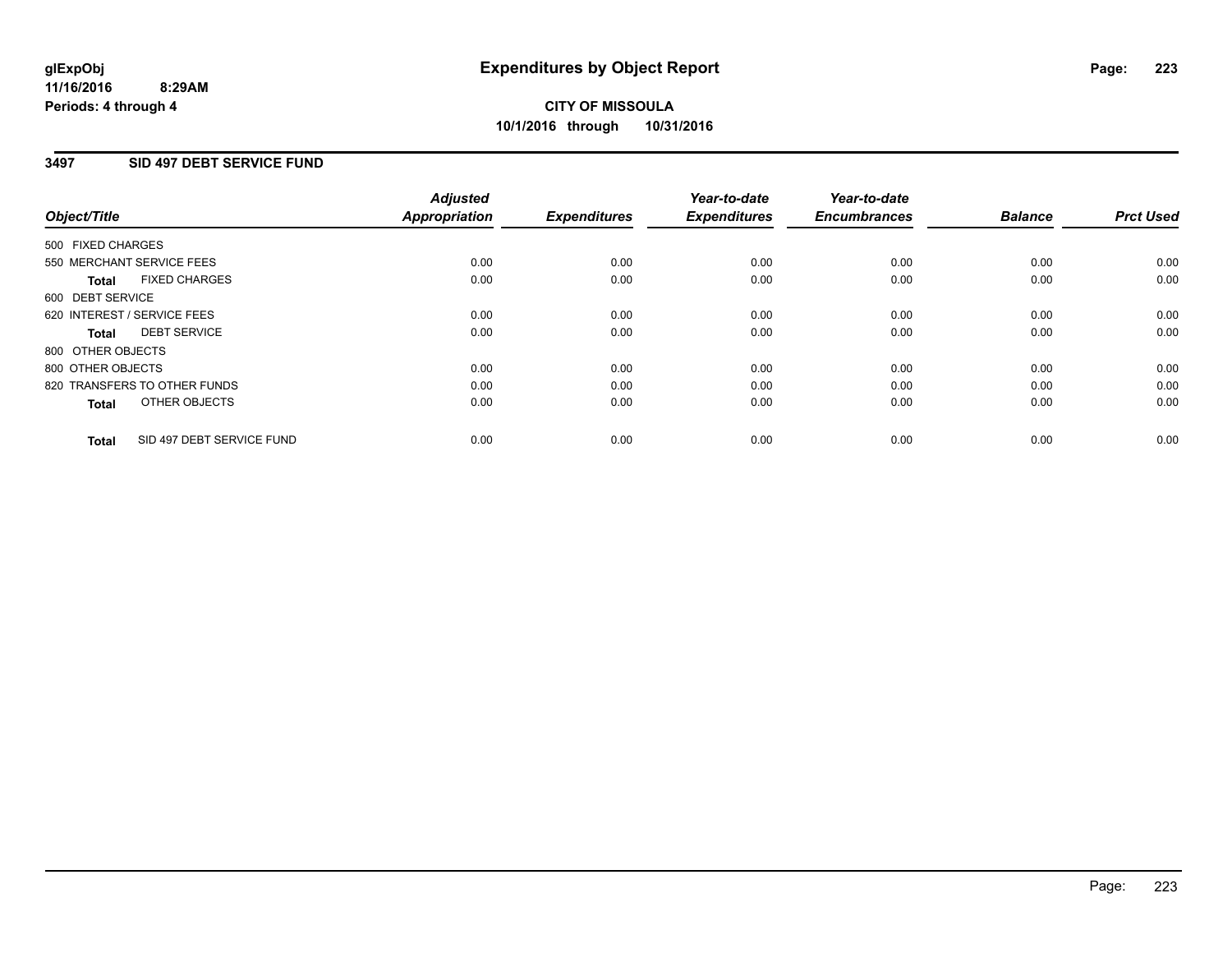# **CITY OF MISSOULA 10/1/2016 through 10/31/2016**

**3498 SID 498 DEBT SERVICE FUND**

| Object/Title                            | <b>Adjusted</b><br>Appropriation | <b>Expenditures</b> | Year-to-date<br><b>Expenditures</b> | Year-to-date<br><b>Encumbrances</b> | <b>Balance</b> | <b>Prct Used</b> |
|-----------------------------------------|----------------------------------|---------------------|-------------------------------------|-------------------------------------|----------------|------------------|
| 800 OTHER OBJECTS                       |                                  |                     |                                     |                                     |                |                  |
| 820 TRANSFERS TO OTHER FUNDS            | 0.00                             | 0.00                | 0.00                                | 0.00                                | 0.00           | 0.00             |
| OTHER OBJECTS<br><b>Total</b>           | 0.00                             | 0.00                | 0.00                                | 0.00                                | 0.00           | 0.00             |
| *** Title Not Found ***<br><b>Total</b> | 0.00                             | 0.00                | 0.00                                | 0.00                                | 0.00           | 0.00             |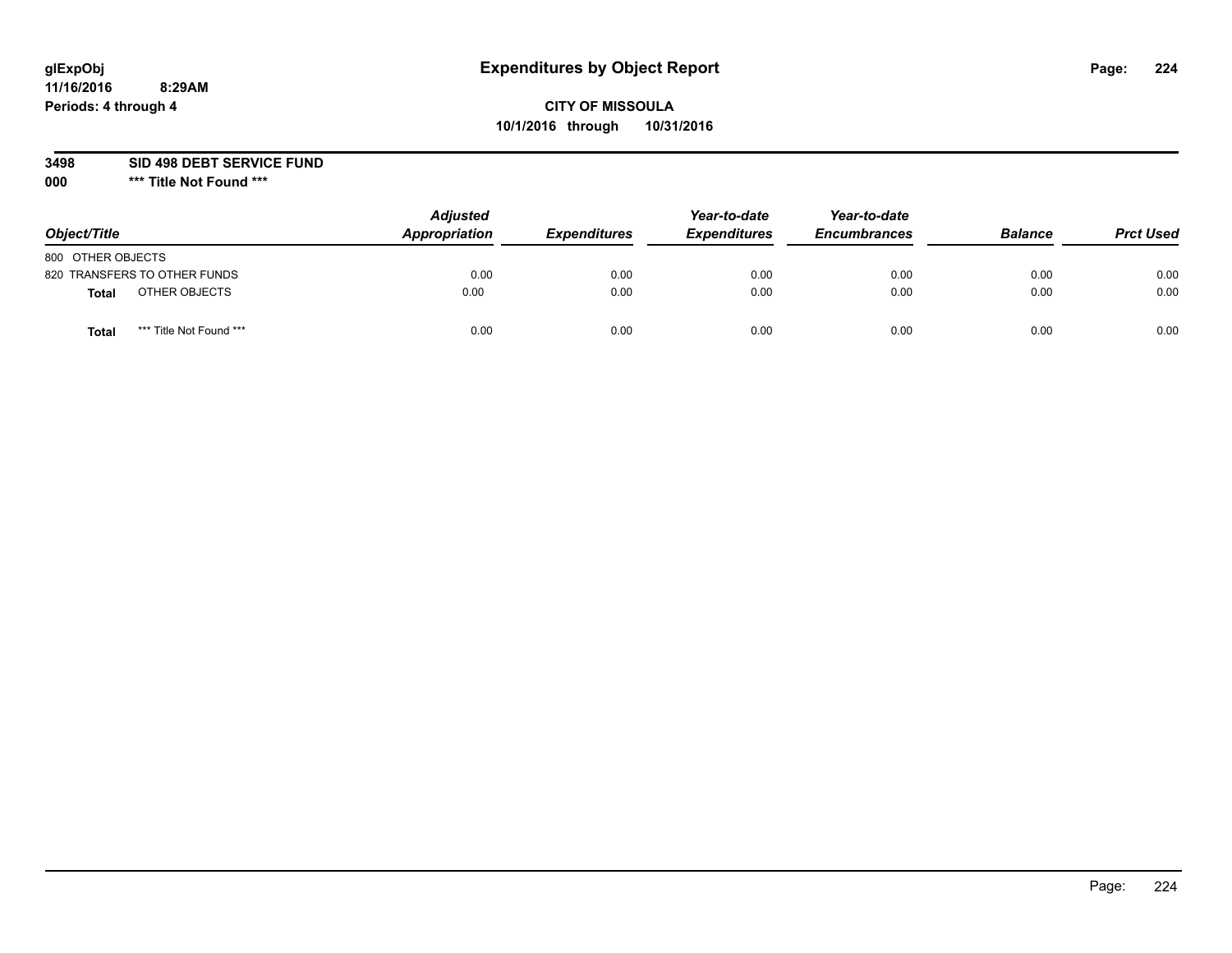#### **3498 SID 498 DEBT SERVICE FUND**

| Object/Title                         | <b>Adjusted</b><br><b>Appropriation</b> | <b>Expenditures</b> | Year-to-date<br><b>Expenditures</b> | Year-to-date<br><b>Encumbrances</b> | <b>Balance</b> | <b>Prct Used</b> |
|--------------------------------------|-----------------------------------------|---------------------|-------------------------------------|-------------------------------------|----------------|------------------|
|                                      |                                         |                     |                                     |                                     |                |                  |
| 500 FIXED CHARGES                    |                                         |                     |                                     |                                     |                |                  |
| 550 MERCHANT SERVICE FEES            | 0.00                                    | 0.00                | 0.00                                | 0.00                                | 0.00           | 0.00             |
| <b>FIXED CHARGES</b><br><b>Total</b> | 0.00                                    | 0.00                | 0.00                                | 0.00                                | 0.00           | 0.00             |
| 600 DEBT SERVICE                     |                                         |                     |                                     |                                     |                |                  |
| 610 PRINCIPAL                        | 0.00                                    | 0.00                | 0.00                                | 0.00                                | 0.00           | 0.00             |
| 620 INTEREST / SERVICE FEES          | 0.00                                    | 0.00                | 0.00                                | 0.00                                | 0.00           | 0.00             |
| <b>DEBT SERVICE</b><br><b>Total</b>  | 0.00                                    | 0.00                | 0.00                                | 0.00                                | 0.00           | 0.00             |
|                                      |                                         |                     |                                     |                                     |                |                  |
| NON-DEPARTMENTAL<br><b>Total</b>     | 0.00                                    | 0.00                | 0.00                                | 0.00                                | 0.00           | 0.00             |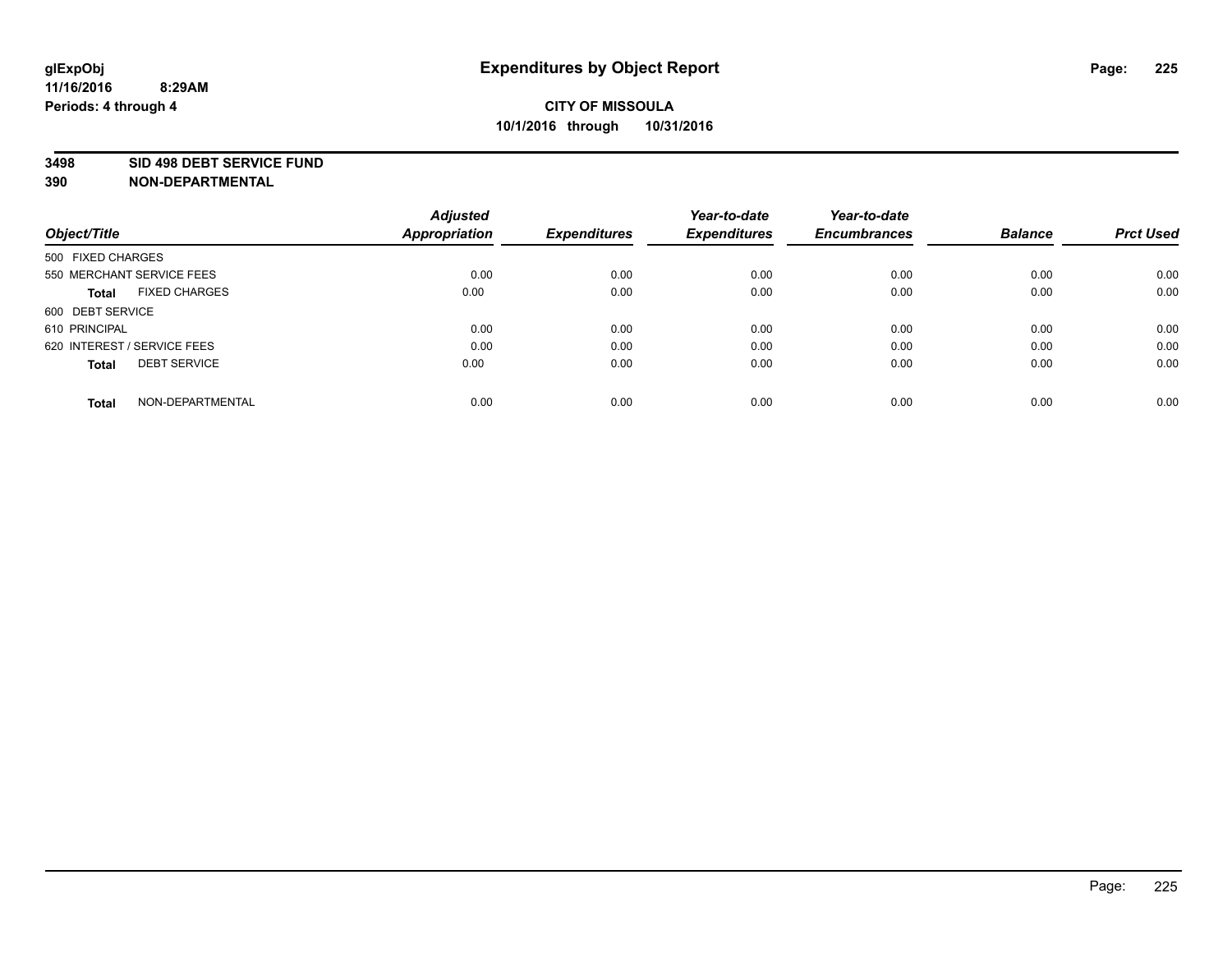## **3498 SID 498 DEBT SERVICE FUND**

| Object/Title      |                              | <b>Adjusted</b><br>Appropriation | <b>Expenditures</b> | Year-to-date<br><b>Expenditures</b> | Year-to-date<br><b>Encumbrances</b> | <b>Balance</b> | <b>Prct Used</b> |
|-------------------|------------------------------|----------------------------------|---------------------|-------------------------------------|-------------------------------------|----------------|------------------|
| 500 FIXED CHARGES |                              |                                  |                     |                                     |                                     |                |                  |
|                   | 550 MERCHANT SERVICE FEES    | 0.00                             | 0.00                | 0.00                                | 0.00                                | 0.00           | 0.00             |
| <b>Total</b>      | <b>FIXED CHARGES</b>         | 0.00                             | 0.00                | 0.00                                | 0.00                                | 0.00           | 0.00             |
| 600 DEBT SERVICE  |                              |                                  |                     |                                     |                                     |                |                  |
| 610 PRINCIPAL     |                              | 0.00                             | 0.00                | 0.00                                | 0.00                                | 0.00           | 0.00             |
|                   | 620 INTEREST / SERVICE FEES  | 0.00                             | 0.00                | 0.00                                | 0.00                                | 0.00           | 0.00             |
| Total             | <b>DEBT SERVICE</b>          | 0.00                             | 0.00                | 0.00                                | 0.00                                | 0.00           | 0.00             |
| 800 OTHER OBJECTS |                              |                                  |                     |                                     |                                     |                |                  |
|                   | 820 TRANSFERS TO OTHER FUNDS | 0.00                             | 0.00                | 0.00                                | 0.00                                | 0.00           | 0.00             |
| <b>Total</b>      | OTHER OBJECTS                | 0.00                             | 0.00                | 0.00                                | 0.00                                | 0.00           | 0.00             |
| <b>Total</b>      | SID 498 DEBT SERVICE FUND    | 0.00                             | 0.00                | 0.00                                | 0.00                                | 0.00           | 0.00             |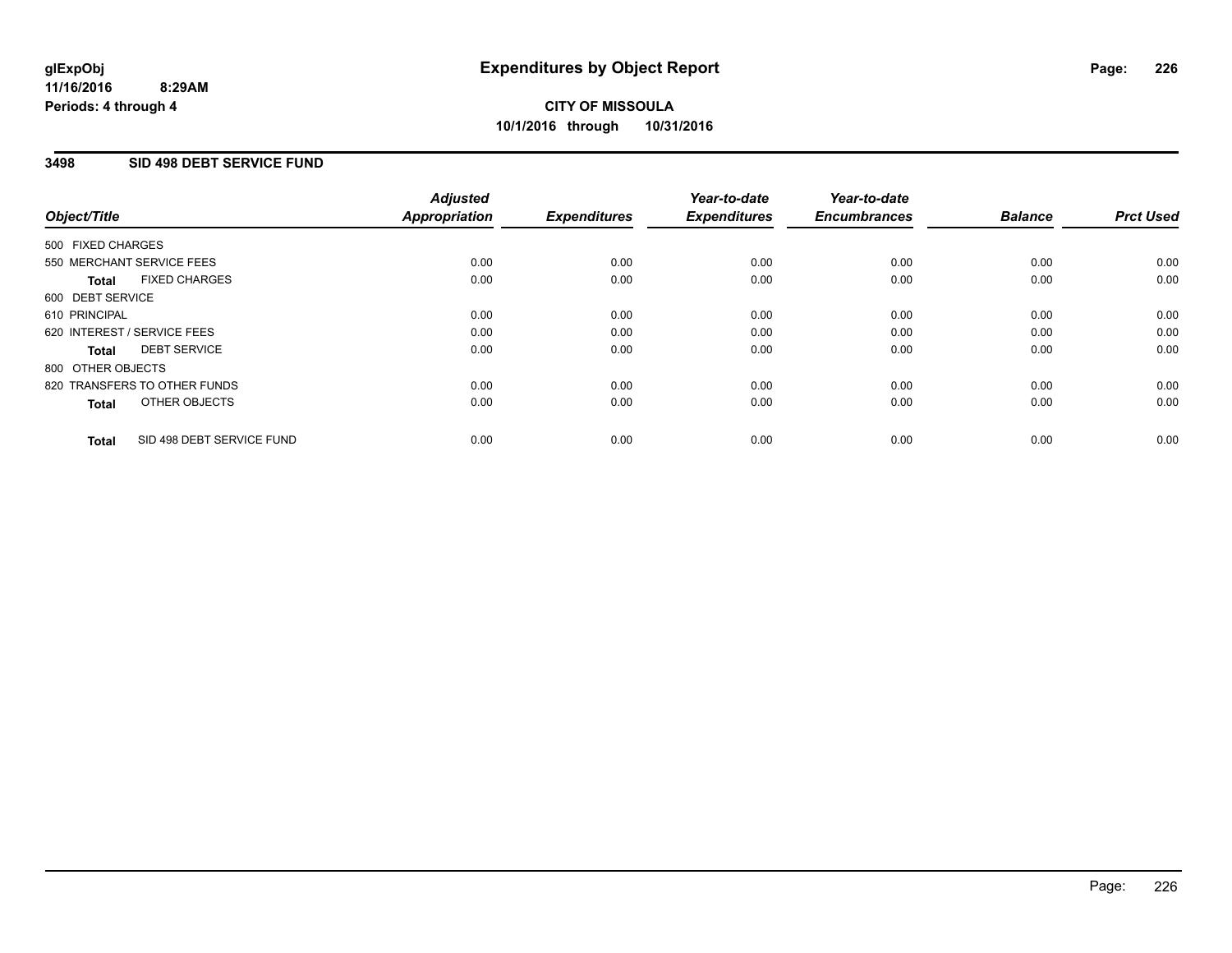#### **3500 SID 500 DEBT SERVICE FUND**

| Object/Title                        | <b>Adjusted</b><br><b>Appropriation</b> | <b>Expenditures</b> | Year-to-date<br><b>Expenditures</b> | Year-to-date<br><b>Encumbrances</b> | <b>Balance</b> | <b>Prct Used</b> |
|-------------------------------------|-----------------------------------------|---------------------|-------------------------------------|-------------------------------------|----------------|------------------|
| 600 DEBT SERVICE                    |                                         |                     |                                     |                                     |                |                  |
| 620 INTEREST / SERVICE FEES         | 0.00                                    | 0.00                | 0.00                                | 0.00                                | 0.00           | 0.00             |
| <b>DEBT SERVICE</b><br><b>Total</b> | 0.00                                    | 0.00                | 0.00                                | 0.00                                | 0.00           | 0.00             |
| 800 OTHER OBJECTS                   |                                         |                     |                                     |                                     |                |                  |
| 820 TRANSFERS TO OTHER FUNDS        | 0.00                                    | 0.00                | 0.00                                | 0.00                                | 0.00           | 0.00             |
| OTHER OBJECTS<br><b>Total</b>       | 0.00                                    | 0.00                | 0.00                                | 0.00                                | 0.00           | 0.00             |
| NON-DEPARTMENTAL<br><b>Total</b>    | 0.00                                    | 0.00                | 0.00                                | 0.00                                | 0.00           | 0.00             |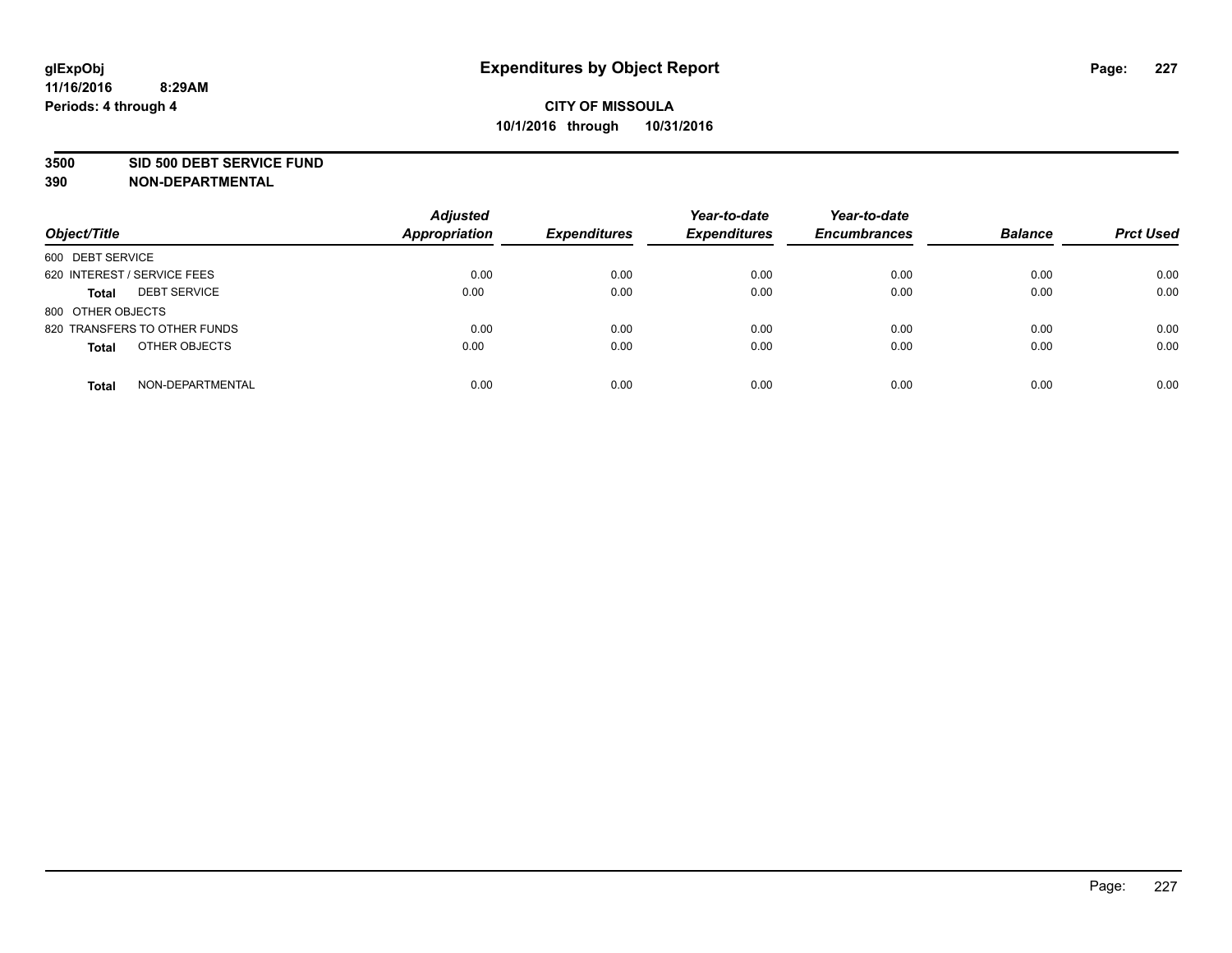### **3500 SID 500 DEBT SERVICE FUND**

| Object/Title                              | <b>Adjusted</b><br><b>Appropriation</b> | <b>Expenditures</b> | Year-to-date<br><b>Expenditures</b> | Year-to-date<br><b>Encumbrances</b> | <b>Balance</b> | <b>Prct Used</b> |
|-------------------------------------------|-----------------------------------------|---------------------|-------------------------------------|-------------------------------------|----------------|------------------|
| 600 DEBT SERVICE                          |                                         |                     |                                     |                                     |                |                  |
| 620 INTEREST / SERVICE FEES               | 0.00                                    | 0.00                | 0.00                                | 0.00                                | 0.00           | 0.00             |
| <b>DEBT SERVICE</b><br><b>Total</b>       | 0.00                                    | 0.00                | 0.00                                | 0.00                                | 0.00           | 0.00             |
| 800 OTHER OBJECTS                         |                                         |                     |                                     |                                     |                |                  |
| 820 TRANSFERS TO OTHER FUNDS              | 0.00                                    | 0.00                | 0.00                                | 0.00                                | 0.00           | 0.00             |
| OTHER OBJECTS<br><b>Total</b>             | 0.00                                    | 0.00                | 0.00                                | 0.00                                | 0.00           | 0.00             |
| SID 500 DEBT SERVICE FUND<br><b>Total</b> | 0.00                                    | 0.00                | 0.00                                | 0.00                                | 0.00           | 0.00             |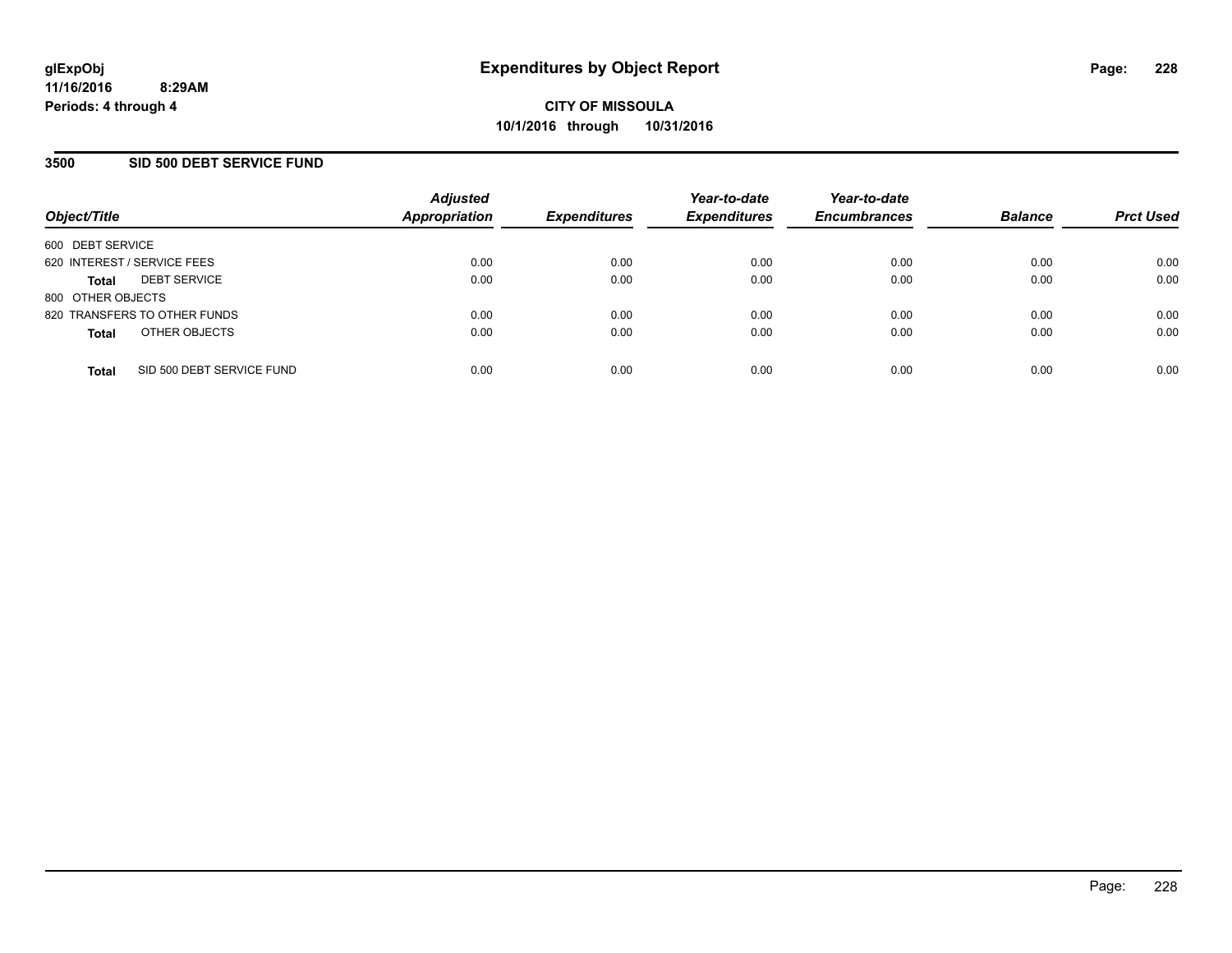# **CITY OF MISSOULA 10/1/2016 through 10/31/2016**

**3501 SID 501 DEBT SERVICE FUND**

| Object/Title                     | <b>Adjusted</b><br>Appropriation | <b>Expenditures</b> | Year-to-date<br><b>Expenditures</b> | Year-to-date<br><b>Encumbrances</b> | <b>Balance</b> | <b>Prct Used</b> |
|----------------------------------|----------------------------------|---------------------|-------------------------------------|-------------------------------------|----------------|------------------|
| 800 OTHER OBJECTS                |                                  |                     |                                     |                                     |                |                  |
| 820 TRANSFERS TO OTHER FUNDS     | 0.00                             | 0.00                | 0.00                                | 0.00                                | 0.00           | 0.00             |
| OTHER OBJECTS<br><b>Total</b>    | 0.00                             | 0.00                | 0.00                                | 0.00                                | 0.00           | 0.00             |
| *** Title Not Found ***<br>Total | 0.00                             | 0.00                | 0.00                                | 0.00                                | 0.00           | 0.00             |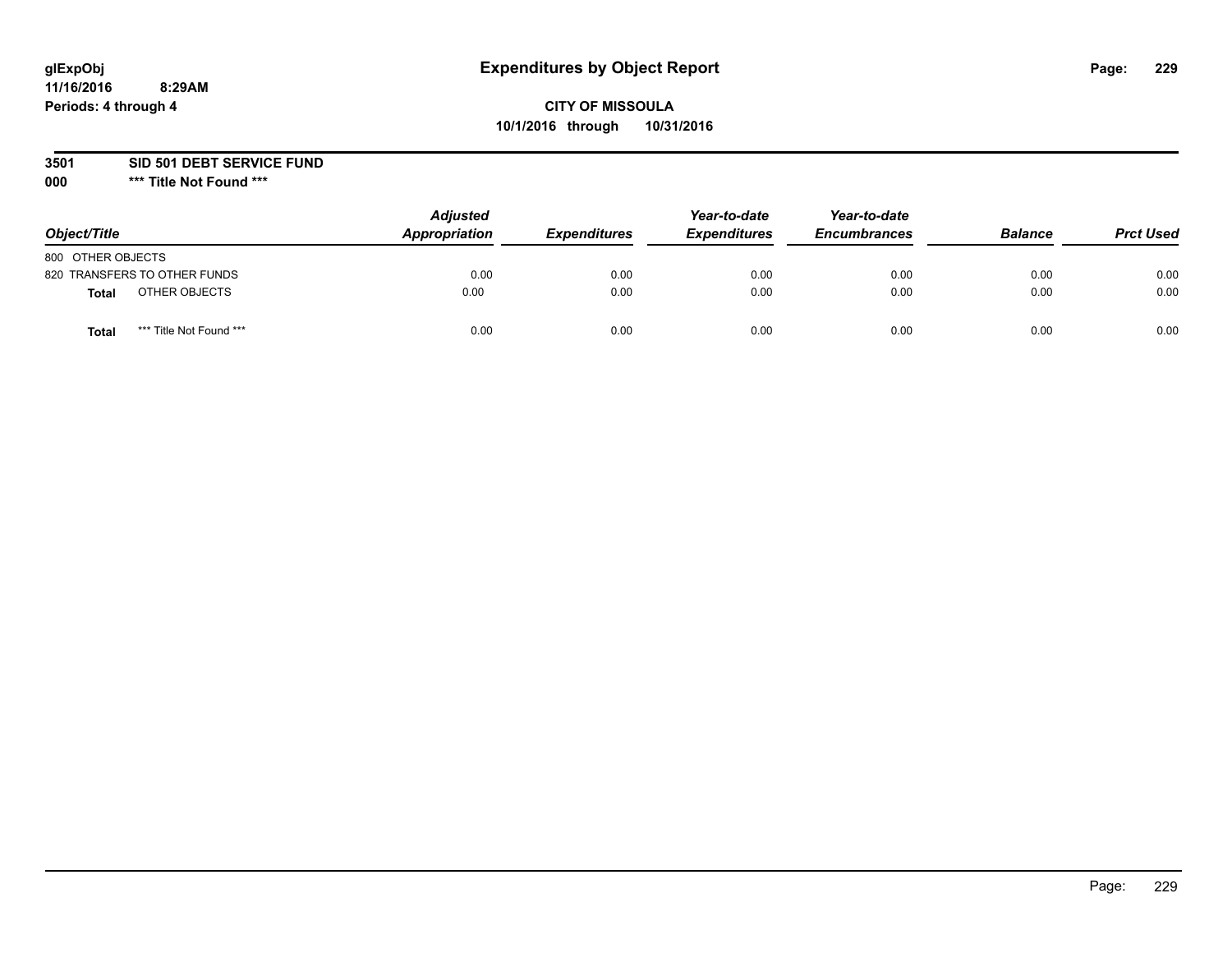#### **3501 SID 501 DEBT SERVICE FUND**

| Object/Title                         | <b>Adjusted</b><br><b>Appropriation</b> | <b>Expenditures</b> | Year-to-date<br><b>Expenditures</b> | Year-to-date<br><b>Encumbrances</b> | <b>Balance</b> | <b>Prct Used</b> |
|--------------------------------------|-----------------------------------------|---------------------|-------------------------------------|-------------------------------------|----------------|------------------|
|                                      |                                         |                     |                                     |                                     |                |                  |
| 500 FIXED CHARGES                    |                                         |                     |                                     |                                     |                |                  |
| 550 MERCHANT SERVICE FEES            | 0.00                                    | 0.00                | 0.00                                | 0.00                                | 0.00           | 0.00             |
| <b>FIXED CHARGES</b><br><b>Total</b> | 0.00                                    | 0.00                | 0.00                                | 0.00                                | 0.00           | 0.00             |
| 600 DEBT SERVICE                     |                                         |                     |                                     |                                     |                |                  |
| 610 PRINCIPAL                        | 0.00                                    | 0.00                | 0.00                                | 0.00                                | 0.00           | 0.00             |
| 620 INTEREST / SERVICE FEES          | 0.00                                    | 0.00                | 0.00                                | 0.00                                | 0.00           | 0.00             |
| <b>DEBT SERVICE</b><br><b>Total</b>  | 0.00                                    | 0.00                | 0.00                                | 0.00                                | 0.00           | 0.00             |
|                                      |                                         |                     |                                     |                                     |                |                  |
| NON-DEPARTMENTAL<br><b>Total</b>     | 0.00                                    | 0.00                | 0.00                                | 0.00                                | 0.00           | 0.00             |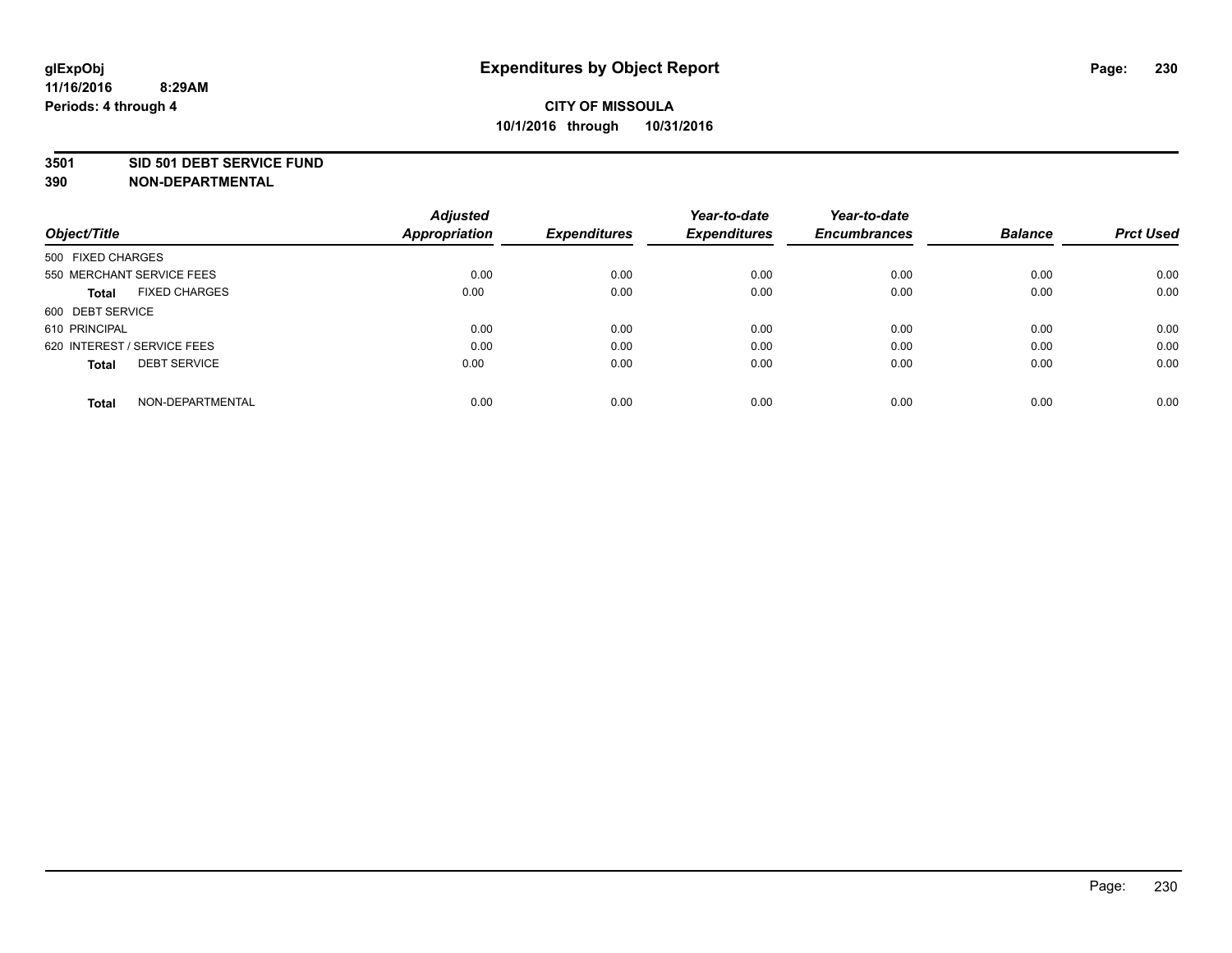## **3501 SID 501 DEBT SERVICE FUND**

| Object/Title      |                              | <b>Adjusted</b><br>Appropriation | <b>Expenditures</b> | Year-to-date<br><b>Expenditures</b> | Year-to-date<br><b>Encumbrances</b> | <b>Balance</b> | <b>Prct Used</b> |
|-------------------|------------------------------|----------------------------------|---------------------|-------------------------------------|-------------------------------------|----------------|------------------|
| 500 FIXED CHARGES |                              |                                  |                     |                                     |                                     |                |                  |
|                   | 550 MERCHANT SERVICE FEES    | 0.00                             | 0.00                | 0.00                                | 0.00                                | 0.00           | 0.00             |
| <b>Total</b>      | <b>FIXED CHARGES</b>         | 0.00                             | 0.00                | 0.00                                | 0.00                                | 0.00           | 0.00             |
| 600 DEBT SERVICE  |                              |                                  |                     |                                     |                                     |                |                  |
| 610 PRINCIPAL     |                              | 0.00                             | 0.00                | 0.00                                | 0.00                                | 0.00           | 0.00             |
|                   | 620 INTEREST / SERVICE FEES  | 0.00                             | 0.00                | 0.00                                | 0.00                                | 0.00           | 0.00             |
| Total             | <b>DEBT SERVICE</b>          | 0.00                             | 0.00                | 0.00                                | 0.00                                | 0.00           | 0.00             |
| 800 OTHER OBJECTS |                              |                                  |                     |                                     |                                     |                |                  |
|                   | 820 TRANSFERS TO OTHER FUNDS | 0.00                             | 0.00                | 0.00                                | 0.00                                | 0.00           | 0.00             |
| <b>Total</b>      | OTHER OBJECTS                | 0.00                             | 0.00                | 0.00                                | 0.00                                | 0.00           | 0.00             |
| <b>Total</b>      | SID 501 DEBT SERVICE FUND    | 0.00                             | 0.00                | 0.00                                | 0.00                                | 0.00           | 0.00             |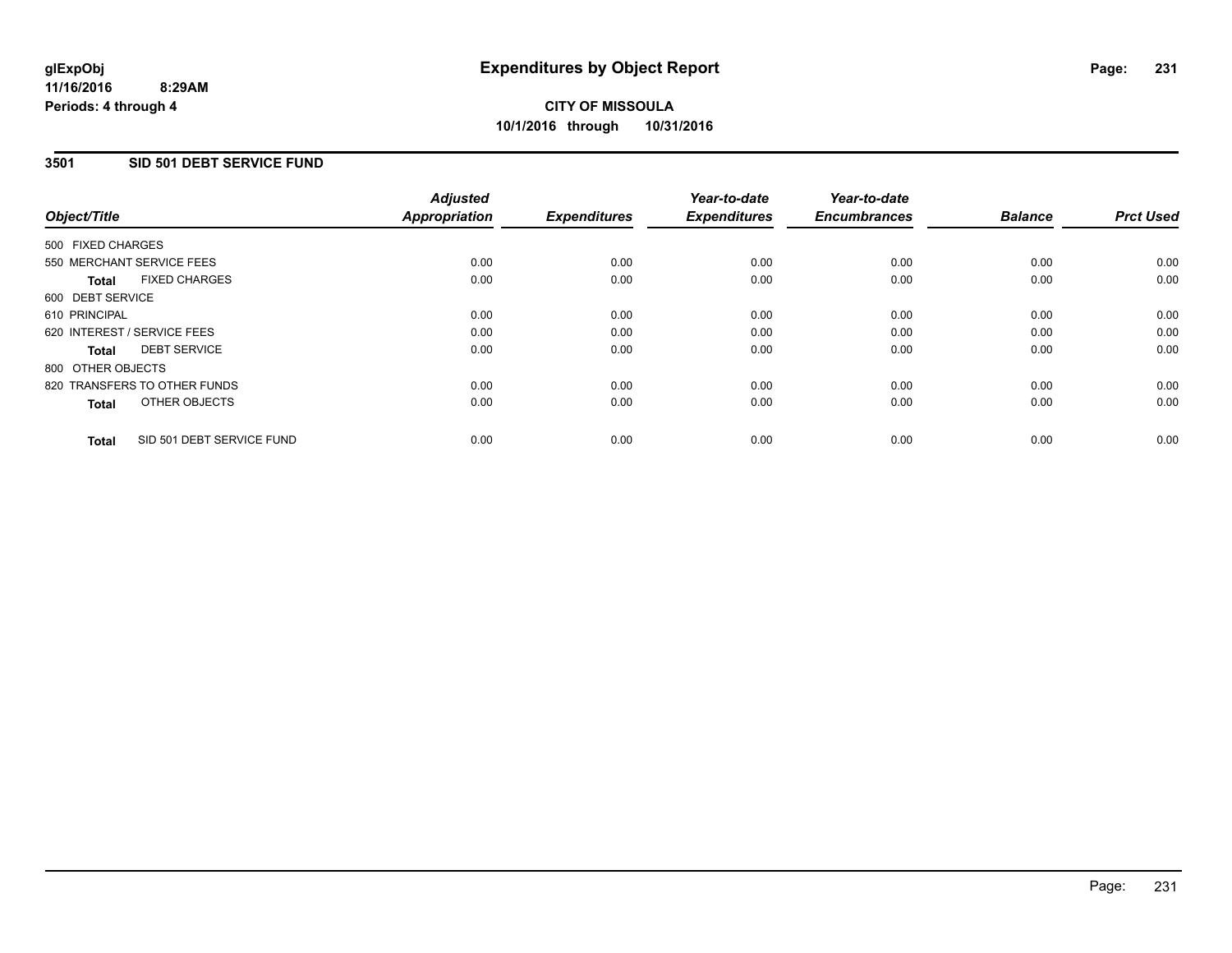# **CITY OF MISSOULA 10/1/2016 through 10/31/2016**

**3503 SID 503 DEBT SERVICE FUND**

| Object/Title                            | <b>Adjusted</b><br>Appropriation | <b>Expenditures</b> | Year-to-date<br><b>Expenditures</b> | Year-to-date<br><b>Encumbrances</b> | <b>Balance</b> | <b>Prct Used</b> |
|-----------------------------------------|----------------------------------|---------------------|-------------------------------------|-------------------------------------|----------------|------------------|
| 800 OTHER OBJECTS                       |                                  |                     |                                     |                                     |                |                  |
| 820 TRANSFERS TO OTHER FUNDS            | 0.00                             | 0.00                | 0.00                                | 0.00                                | 0.00           | 0.00             |
| OTHER OBJECTS<br><b>Total</b>           | 0.00                             | 0.00                | 0.00                                | 0.00                                | 0.00           | 0.00             |
| *** Title Not Found ***<br><b>Total</b> | 0.00                             | 0.00                | 0.00                                | 0.00                                | 0.00           | 0.00             |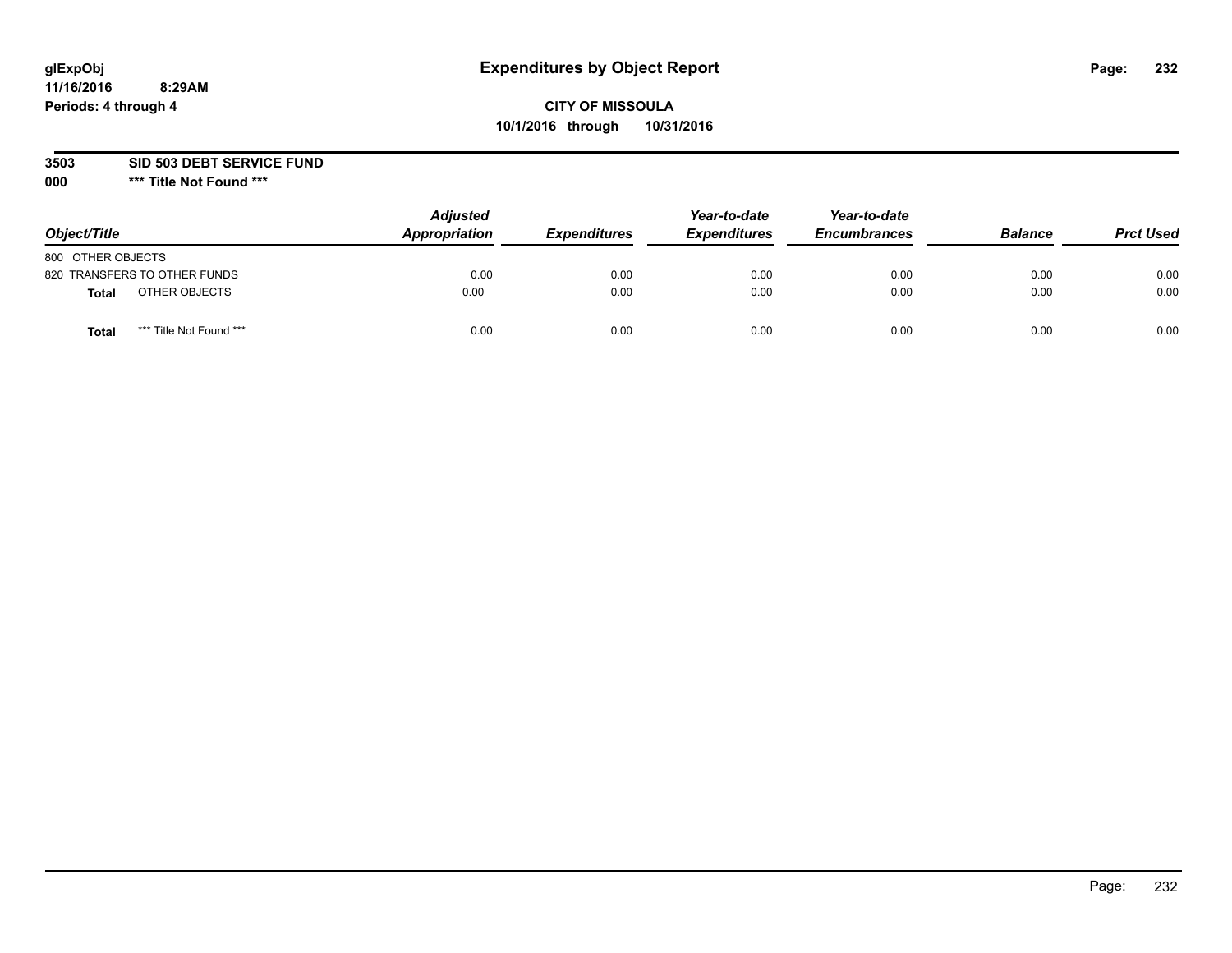#### **3503 SID 503 DEBT SERVICE FUND**

| Object/Title                         | <b>Adjusted</b><br><b>Appropriation</b> | <b>Expenditures</b> | Year-to-date<br><b>Expenditures</b> | Year-to-date<br><b>Encumbrances</b> | <b>Balance</b> | <b>Prct Used</b> |
|--------------------------------------|-----------------------------------------|---------------------|-------------------------------------|-------------------------------------|----------------|------------------|
|                                      |                                         |                     |                                     |                                     |                |                  |
| 500 FIXED CHARGES                    |                                         |                     |                                     |                                     |                |                  |
| 550 MERCHANT SERVICE FEES            | 0.00                                    | 0.00                | 0.00                                | 0.00                                | 0.00           | 0.00             |
| <b>FIXED CHARGES</b><br><b>Total</b> | 0.00                                    | 0.00                | 0.00                                | 0.00                                | 0.00           | 0.00             |
| 600 DEBT SERVICE                     |                                         |                     |                                     |                                     |                |                  |
| 610 PRINCIPAL                        | 0.00                                    | 0.00                | 0.00                                | 0.00                                | 0.00           | 0.00             |
| 620 INTEREST / SERVICE FEES          | 0.00                                    | 0.00                | 0.00                                | 0.00                                | 0.00           | 0.00             |
| <b>DEBT SERVICE</b><br><b>Total</b>  | 0.00                                    | 0.00                | 0.00                                | 0.00                                | 0.00           | 0.00             |
|                                      |                                         |                     |                                     |                                     |                |                  |
| NON-DEPARTMENTAL<br><b>Total</b>     | 0.00                                    | 0.00                | 0.00                                | 0.00                                | 0.00           | 0.00             |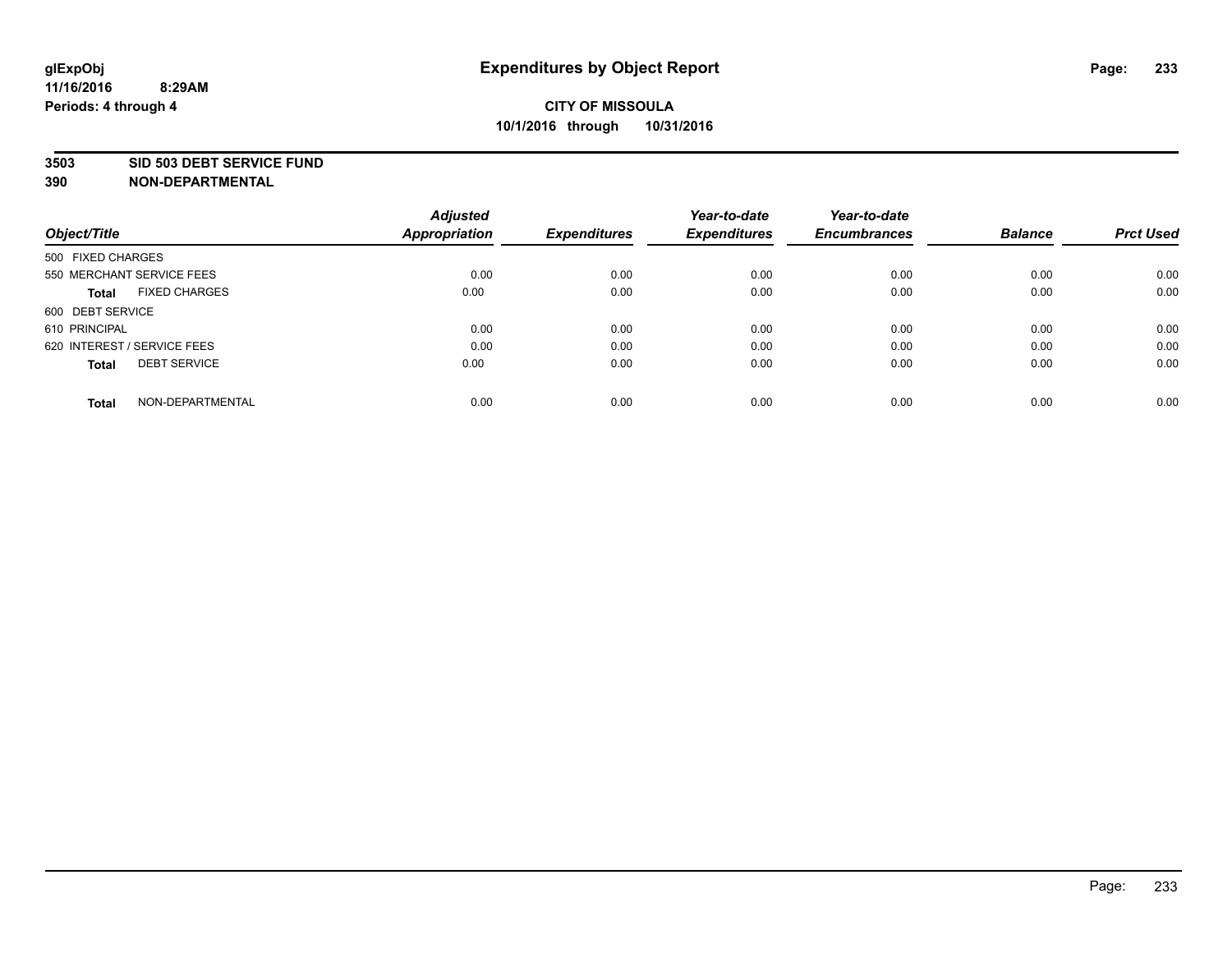## **3503 SID 503 DEBT SERVICE FUND**

| Object/Title      |                              | <b>Adjusted</b><br>Appropriation | <b>Expenditures</b> | Year-to-date<br><b>Expenditures</b> | Year-to-date<br><b>Encumbrances</b> | <b>Balance</b> | <b>Prct Used</b> |
|-------------------|------------------------------|----------------------------------|---------------------|-------------------------------------|-------------------------------------|----------------|------------------|
| 500 FIXED CHARGES |                              |                                  |                     |                                     |                                     |                |                  |
|                   | 550 MERCHANT SERVICE FEES    | 0.00                             | 0.00                | 0.00                                | 0.00                                | 0.00           | 0.00             |
| <b>Total</b>      | <b>FIXED CHARGES</b>         | 0.00                             | 0.00                | 0.00                                | 0.00                                | 0.00           | 0.00             |
| 600 DEBT SERVICE  |                              |                                  |                     |                                     |                                     |                |                  |
| 610 PRINCIPAL     |                              | 0.00                             | 0.00                | 0.00                                | 0.00                                | 0.00           | 0.00             |
|                   | 620 INTEREST / SERVICE FEES  | 0.00                             | 0.00                | 0.00                                | 0.00                                | 0.00           | 0.00             |
| Total             | <b>DEBT SERVICE</b>          | 0.00                             | 0.00                | 0.00                                | 0.00                                | 0.00           | 0.00             |
| 800 OTHER OBJECTS |                              |                                  |                     |                                     |                                     |                |                  |
|                   | 820 TRANSFERS TO OTHER FUNDS | 0.00                             | 0.00                | 0.00                                | 0.00                                | 0.00           | 0.00             |
| <b>Total</b>      | OTHER OBJECTS                | 0.00                             | 0.00                | 0.00                                | 0.00                                | 0.00           | 0.00             |
| <b>Total</b>      | SID 503 DEBT SERVICE FUND    | 0.00                             | 0.00                | 0.00                                | 0.00                                | 0.00           | 0.00             |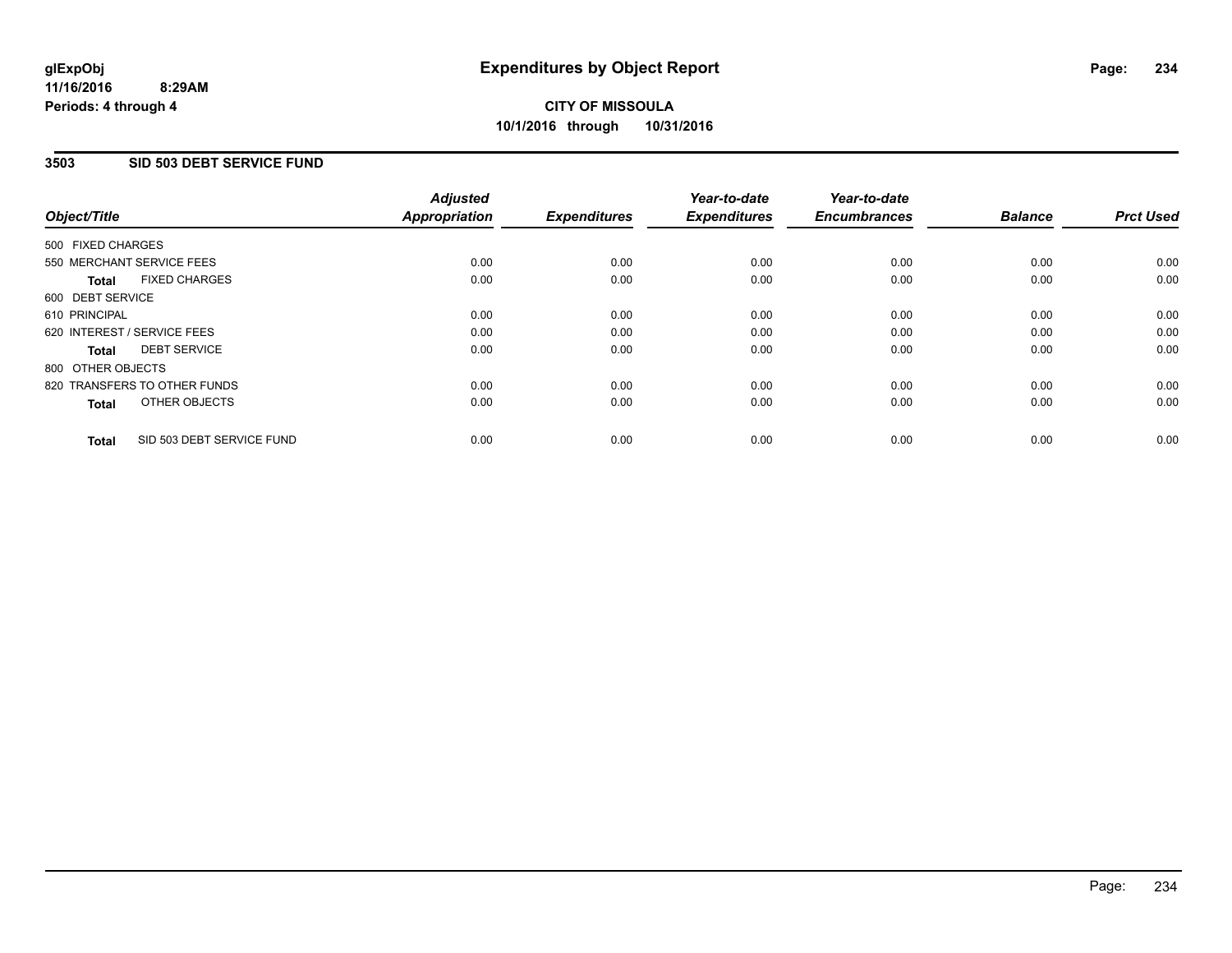# **CITY OF MISSOULA 10/1/2016 through 10/31/2016**

**3505 SID 505 DEBT SERVICE FUND**

| Object/Title                            | <b>Adjusted</b><br>Appropriation | <b>Expenditures</b> | Year-to-date<br><b>Expenditures</b> | Year-to-date<br><b>Encumbrances</b> | <b>Balance</b> | <b>Prct Used</b> |
|-----------------------------------------|----------------------------------|---------------------|-------------------------------------|-------------------------------------|----------------|------------------|
| 800 OTHER OBJECTS                       |                                  |                     |                                     |                                     |                |                  |
| 820 TRANSFERS TO OTHER FUNDS            | 0.00                             | 0.00                | 0.00                                | 0.00                                | 0.00           | 0.00             |
| OTHER OBJECTS<br><b>Total</b>           | 0.00                             | 0.00                | 0.00                                | 0.00                                | 0.00           | 0.00             |
| *** Title Not Found ***<br><b>Total</b> | 0.00                             | 0.00                | 0.00                                | 0.00                                | 0.00           | 0.00             |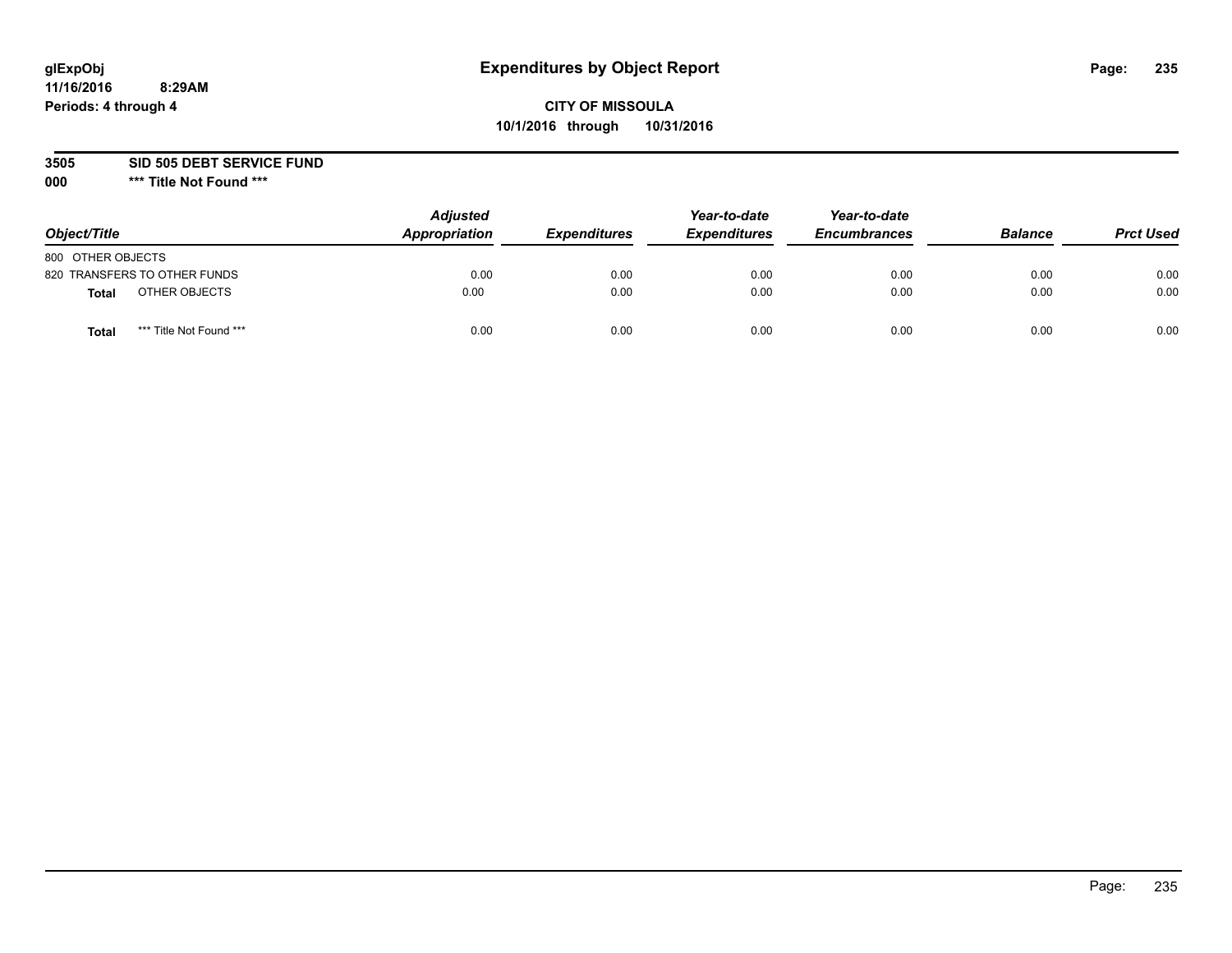#### **3505 SID 505 DEBT SERVICE FUND**

| Object/Title                         | <b>Adjusted</b><br><b>Appropriation</b> | <b>Expenditures</b> | Year-to-date<br><b>Expenditures</b> | Year-to-date<br><b>Encumbrances</b> | <b>Balance</b> | <b>Prct Used</b> |
|--------------------------------------|-----------------------------------------|---------------------|-------------------------------------|-------------------------------------|----------------|------------------|
|                                      |                                         |                     |                                     |                                     |                |                  |
| 500 FIXED CHARGES                    |                                         |                     |                                     |                                     |                |                  |
| 550 MERCHANT SERVICE FEES            | 0.00                                    | 0.00                | 0.00                                | 0.00                                | 0.00           | 0.00             |
| <b>FIXED CHARGES</b><br><b>Total</b> | 0.00                                    | 0.00                | 0.00                                | 0.00                                | 0.00           | 0.00             |
| 600 DEBT SERVICE                     |                                         |                     |                                     |                                     |                |                  |
| 610 PRINCIPAL                        | 0.00                                    | 0.00                | 0.00                                | 0.00                                | 0.00           | 0.00             |
| 620 INTEREST / SERVICE FEES          | 0.00                                    | 0.00                | 0.00                                | 0.00                                | 0.00           | 0.00             |
| <b>DEBT SERVICE</b><br><b>Total</b>  | 0.00                                    | 0.00                | 0.00                                | 0.00                                | 0.00           | 0.00             |
|                                      |                                         |                     |                                     |                                     |                |                  |
| NON-DEPARTMENTAL<br><b>Total</b>     | 0.00                                    | 0.00                | 0.00                                | 0.00                                | 0.00           | 0.00             |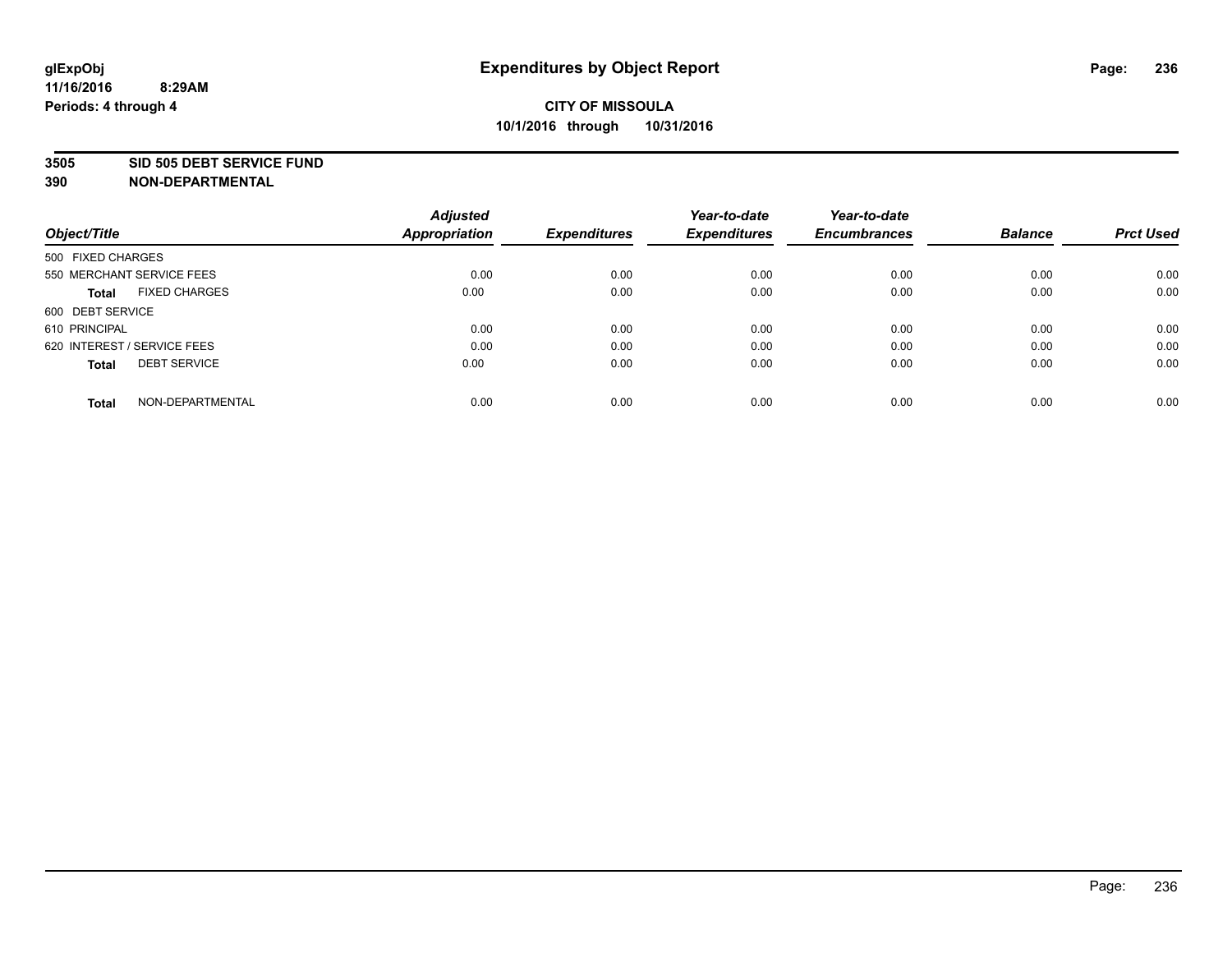### **3505 SID 505 DEBT SERVICE FUND**

| Object/Title      |                              | <b>Adjusted</b><br>Appropriation | <b>Expenditures</b> | Year-to-date<br><b>Expenditures</b> | Year-to-date<br><b>Encumbrances</b> | <b>Balance</b> | <b>Prct Used</b> |
|-------------------|------------------------------|----------------------------------|---------------------|-------------------------------------|-------------------------------------|----------------|------------------|
| 500 FIXED CHARGES |                              |                                  |                     |                                     |                                     |                |                  |
|                   | 550 MERCHANT SERVICE FEES    | 0.00                             | 0.00                | 0.00                                | 0.00                                | 0.00           | 0.00             |
| <b>Total</b>      | <b>FIXED CHARGES</b>         | 0.00                             | 0.00                | 0.00                                | 0.00                                | 0.00           | 0.00             |
| 600 DEBT SERVICE  |                              |                                  |                     |                                     |                                     |                |                  |
| 610 PRINCIPAL     |                              | 0.00                             | 0.00                | 0.00                                | 0.00                                | 0.00           | 0.00             |
|                   | 620 INTEREST / SERVICE FEES  | 0.00                             | 0.00                | 0.00                                | 0.00                                | 0.00           | 0.00             |
| Total             | <b>DEBT SERVICE</b>          | 0.00                             | 0.00                | 0.00                                | 0.00                                | 0.00           | 0.00             |
| 800 OTHER OBJECTS |                              |                                  |                     |                                     |                                     |                |                  |
|                   | 820 TRANSFERS TO OTHER FUNDS | 0.00                             | 0.00                | 0.00                                | 0.00                                | 0.00           | 0.00             |
| <b>Total</b>      | OTHER OBJECTS                | 0.00                             | 0.00                | 0.00                                | 0.00                                | 0.00           | 0.00             |
| <b>Total</b>      | SID 505 DEBT SERVICE FUND    | 0.00                             | 0.00                | 0.00                                | 0.00                                | 0.00           | 0.00             |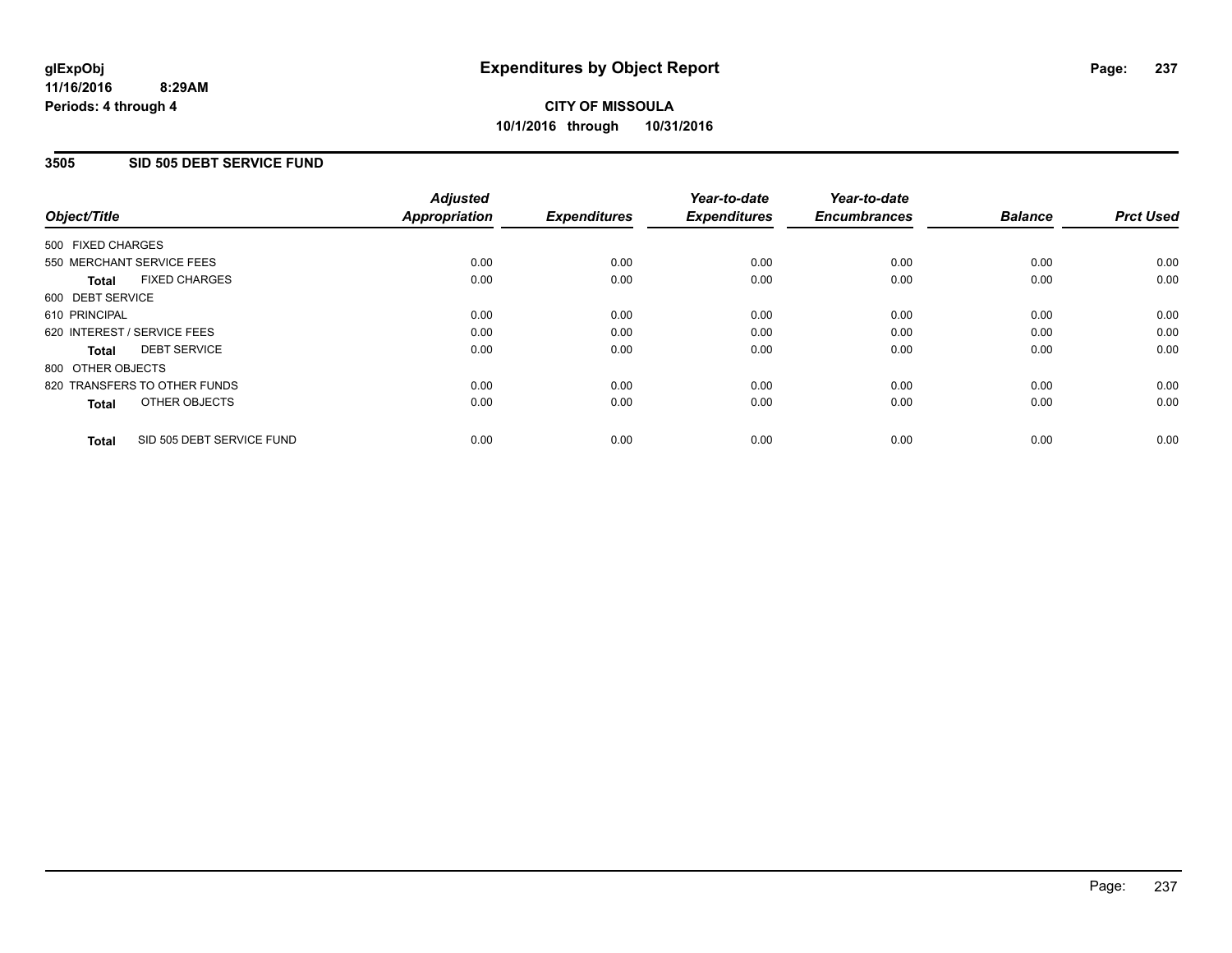# **CITY OF MISSOULA 10/1/2016 through 10/31/2016**

**3506 SID 506 DEBT SERVICE FUND**

| Object/Title                    | <b>Adjusted</b><br>Appropriation | <b>Expenditures</b> | Year-to-date<br><b>Expenditures</b> | Year-to-date<br><b>Encumbrances</b> | <b>Balance</b> | <b>Prct Used</b> |
|---------------------------------|----------------------------------|---------------------|-------------------------------------|-------------------------------------|----------------|------------------|
| 800 OTHER OBJECTS               |                                  |                     |                                     |                                     |                |                  |
| 820 TRANSFERS TO OTHER FUNDS    | 0.00                             | 0.00                | 0.00                                | 0.00                                | 0.00           | 0.00             |
| OTHER OBJECTS<br>Total          | 0.00                             | 0.00                | 0.00                                | 0.00                                | 0.00           | 0.00             |
| *** Title Not Found ***<br>Tota | 0.00                             | 0.00                | 0.00                                | 0.00                                | 0.00           | 0.00             |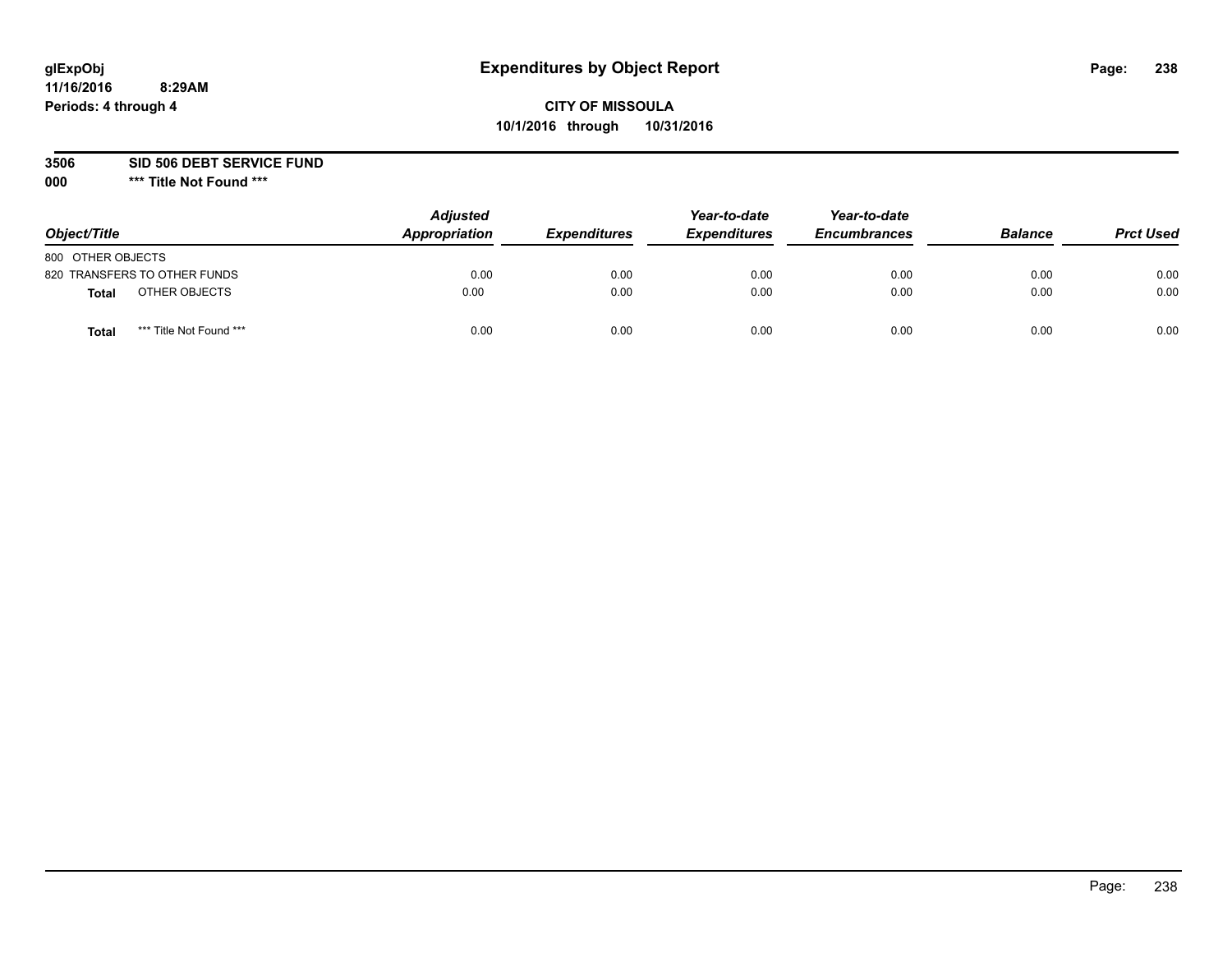#### **3506 SID 506 DEBT SERVICE FUND**

| Object/Title                         | <b>Adjusted</b><br><b>Appropriation</b> | <b>Expenditures</b> | Year-to-date<br><b>Expenditures</b> | Year-to-date<br><b>Encumbrances</b> | <b>Balance</b> | <b>Prct Used</b> |
|--------------------------------------|-----------------------------------------|---------------------|-------------------------------------|-------------------------------------|----------------|------------------|
| 500 FIXED CHARGES                    |                                         |                     |                                     |                                     |                |                  |
| 550 MERCHANT SERVICE FEES            | 0.00                                    | 0.00                | 0.00                                | 0.00                                | 0.00           | 0.00             |
| <b>FIXED CHARGES</b><br><b>Total</b> | 0.00                                    | 0.00                | 0.00                                | 0.00                                | 0.00           | 0.00             |
| 600 DEBT SERVICE                     |                                         |                     |                                     |                                     |                |                  |
| 610 PRINCIPAL                        | 0.00                                    | 0.00                | 0.00                                | 0.00                                | 0.00           | 0.00             |
| 620 INTEREST / SERVICE FEES          | 0.00                                    | 0.00                | 0.00                                | 0.00                                | 0.00           | 0.00             |
| <b>DEBT SERVICE</b><br><b>Total</b>  | 0.00                                    | 0.00                | 0.00                                | 0.00                                | 0.00           | 0.00             |
| NON-DEPARTMENTAL<br><b>Total</b>     | 0.00                                    | 0.00                | 0.00                                | 0.00                                | 0.00           | 0.00             |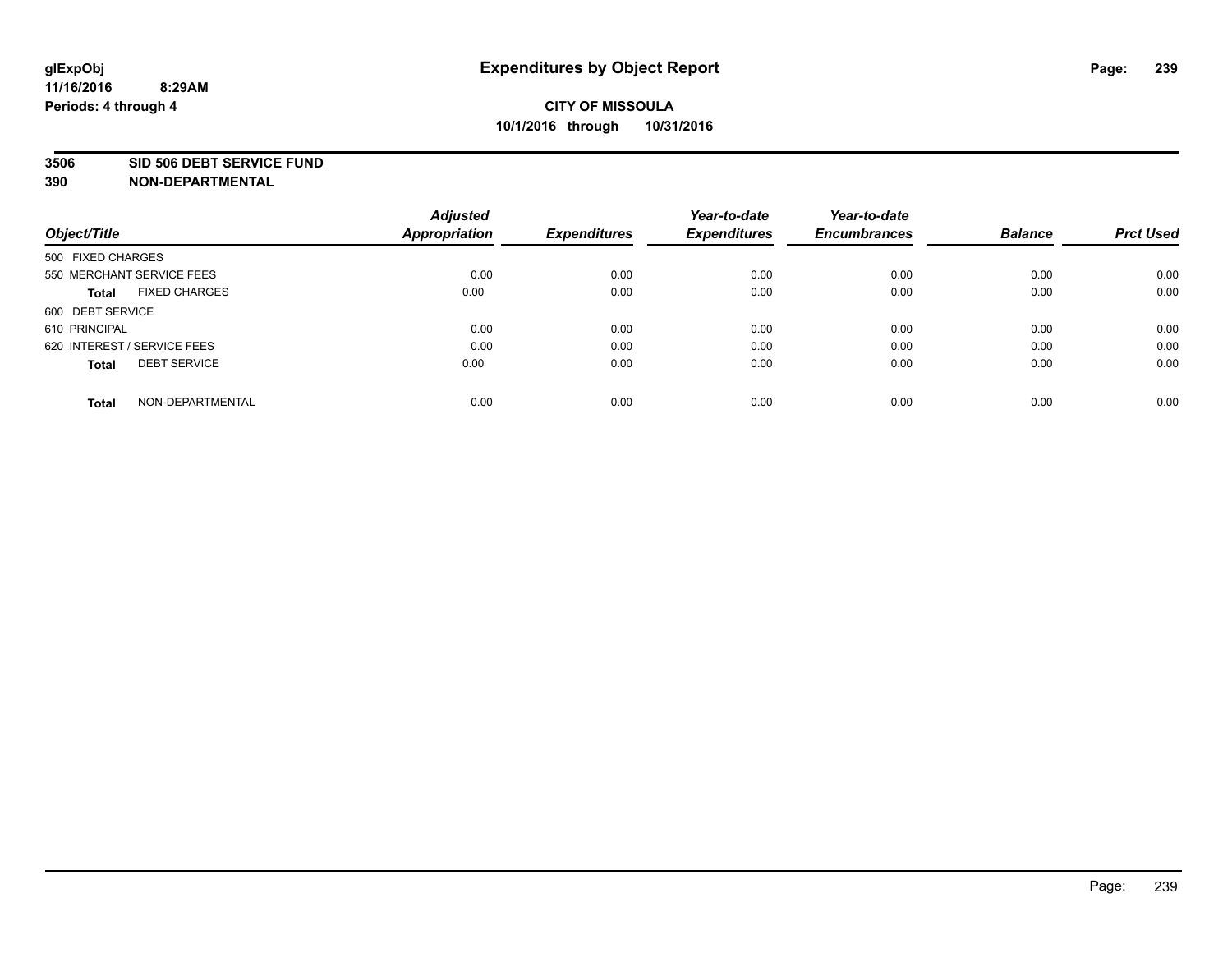## **3506 SID 506 DEBT SERVICE FUND**

| Object/Title                              | <b>Adjusted</b><br><b>Appropriation</b> | <b>Expenditures</b> | Year-to-date<br><b>Expenditures</b> | Year-to-date<br><b>Encumbrances</b> | <b>Balance</b> | <b>Prct Used</b> |
|-------------------------------------------|-----------------------------------------|---------------------|-------------------------------------|-------------------------------------|----------------|------------------|
| 500 FIXED CHARGES                         |                                         |                     |                                     |                                     |                |                  |
| 550 MERCHANT SERVICE FEES                 | 0.00                                    | 0.00                | 0.00                                | 0.00                                | 0.00           | 0.00             |
| <b>FIXED CHARGES</b><br><b>Total</b>      | 0.00                                    | 0.00                | 0.00                                | 0.00                                | 0.00           | 0.00             |
| 600 DEBT SERVICE                          |                                         |                     |                                     |                                     |                |                  |
| 610 PRINCIPAL                             | 0.00                                    | 0.00                | 0.00                                | 0.00                                | 0.00           | 0.00             |
| 620 INTEREST / SERVICE FEES               | 0.00                                    | 0.00                | 0.00                                | 0.00                                | 0.00           | 0.00             |
| <b>DEBT SERVICE</b><br><b>Total</b>       | 0.00                                    | 0.00                | 0.00                                | 0.00                                | 0.00           | 0.00             |
| 800 OTHER OBJECTS                         |                                         |                     |                                     |                                     |                |                  |
| 820 TRANSFERS TO OTHER FUNDS              | 0.00                                    | 0.00                | 0.00                                | 0.00                                | 0.00           | 0.00             |
| OTHER OBJECTS<br><b>Total</b>             | 0.00                                    | 0.00                | 0.00                                | 0.00                                | 0.00           | 0.00             |
| SID 506 DEBT SERVICE FUND<br><b>Total</b> | 0.00                                    | 0.00                | 0.00                                | 0.00                                | 0.00           | 0.00             |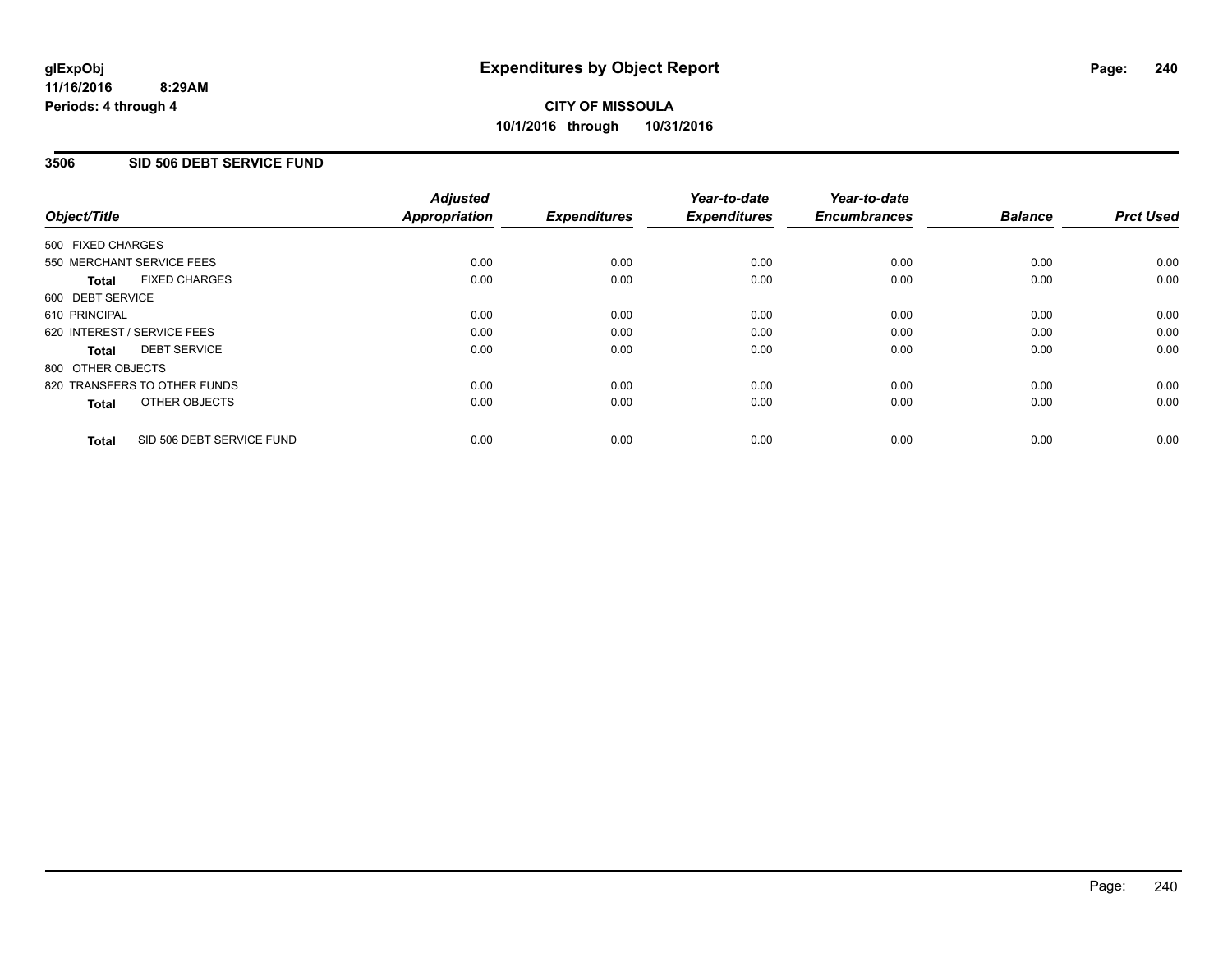# **CITY OF MISSOULA 10/1/2016 through 10/31/2016**

**3507 SID 507 DEBT SERVICE FUND**

| Object/Title                            | <b>Adjusted</b><br>Appropriation | <b>Expenditures</b> | Year-to-date<br><b>Expenditures</b> | Year-to-date<br><b>Encumbrances</b> | <b>Balance</b> | <b>Prct Used</b> |
|-----------------------------------------|----------------------------------|---------------------|-------------------------------------|-------------------------------------|----------------|------------------|
| 800 OTHER OBJECTS                       |                                  |                     |                                     |                                     |                |                  |
| 820 TRANSFERS TO OTHER FUNDS            | 0.00                             | 0.00                | 0.00                                | 0.00                                | 0.00           | 0.00             |
| OTHER OBJECTS<br><b>Total</b>           | 0.00                             | 0.00                | 0.00                                | 0.00                                | 0.00           | 0.00             |
| *** Title Not Found ***<br><b>Total</b> | 0.00                             | 0.00                | 0.00                                | 0.00                                | 0.00           | 0.00             |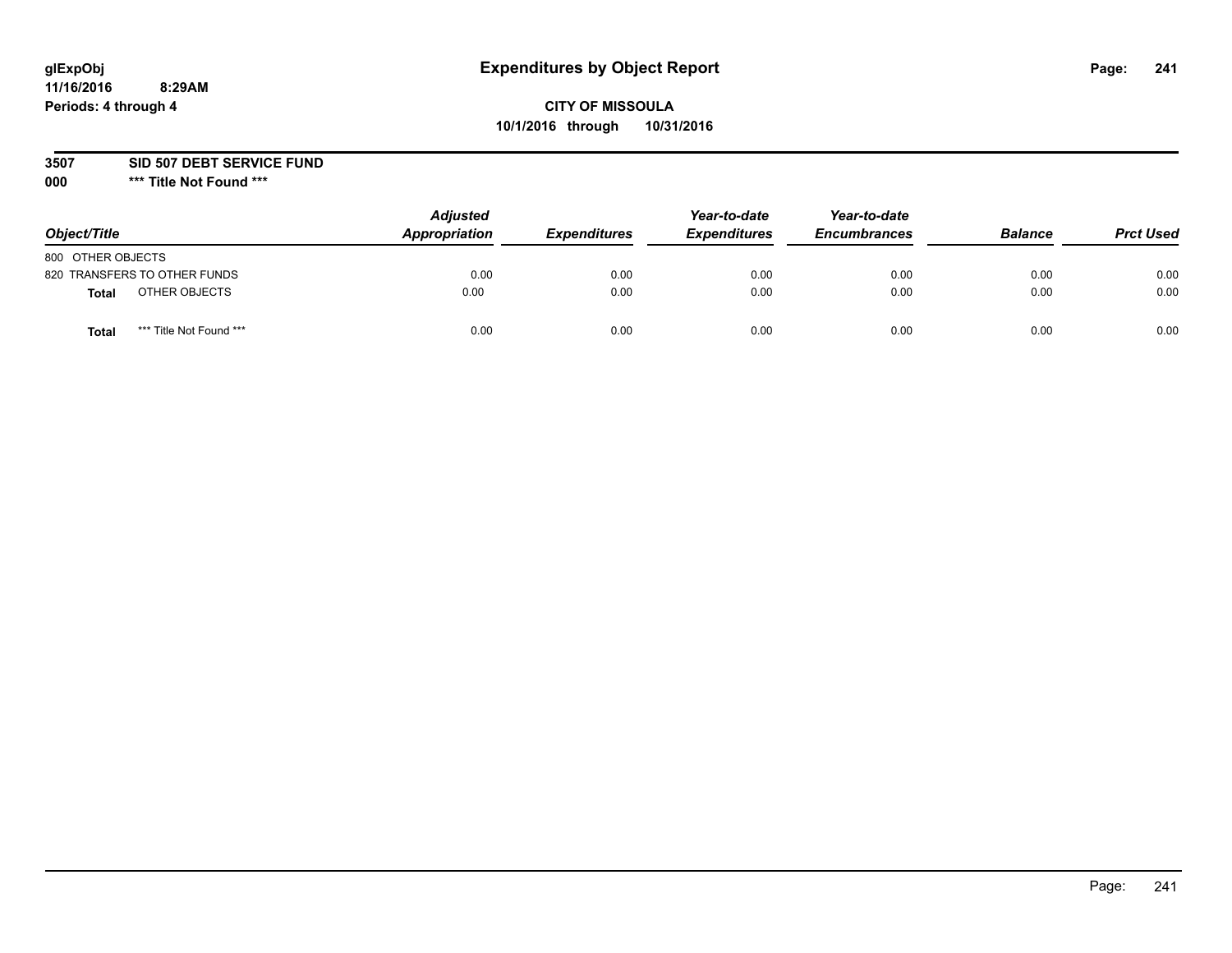#### **3507 SID 507 DEBT SERVICE FUND**

| Object/Title      |                           | <b>Adjusted</b><br>Appropriation | <b>Expenditures</b> | Year-to-date<br><b>Expenditures</b> | Year-to-date<br><b>Encumbrances</b> | <b>Balance</b> | <b>Prct Used</b> |
|-------------------|---------------------------|----------------------------------|---------------------|-------------------------------------|-------------------------------------|----------------|------------------|
| 500 FIXED CHARGES |                           |                                  |                     |                                     |                                     |                |                  |
|                   | 550 MERCHANT SERVICE FEES | 0.00                             | 0.00                | 0.00                                | 0.00                                | 0.00           | 0.00             |
| <b>Total</b>      | <b>FIXED CHARGES</b>      | 0.00                             | 0.00                | 0.00                                | 0.00                                | 0.00           | 0.00             |
| <b>Total</b>      | NON-DEPARTMENTAL          | 0.00                             | 0.00                | 0.00                                | 0.00                                | 0.00           | 0.00             |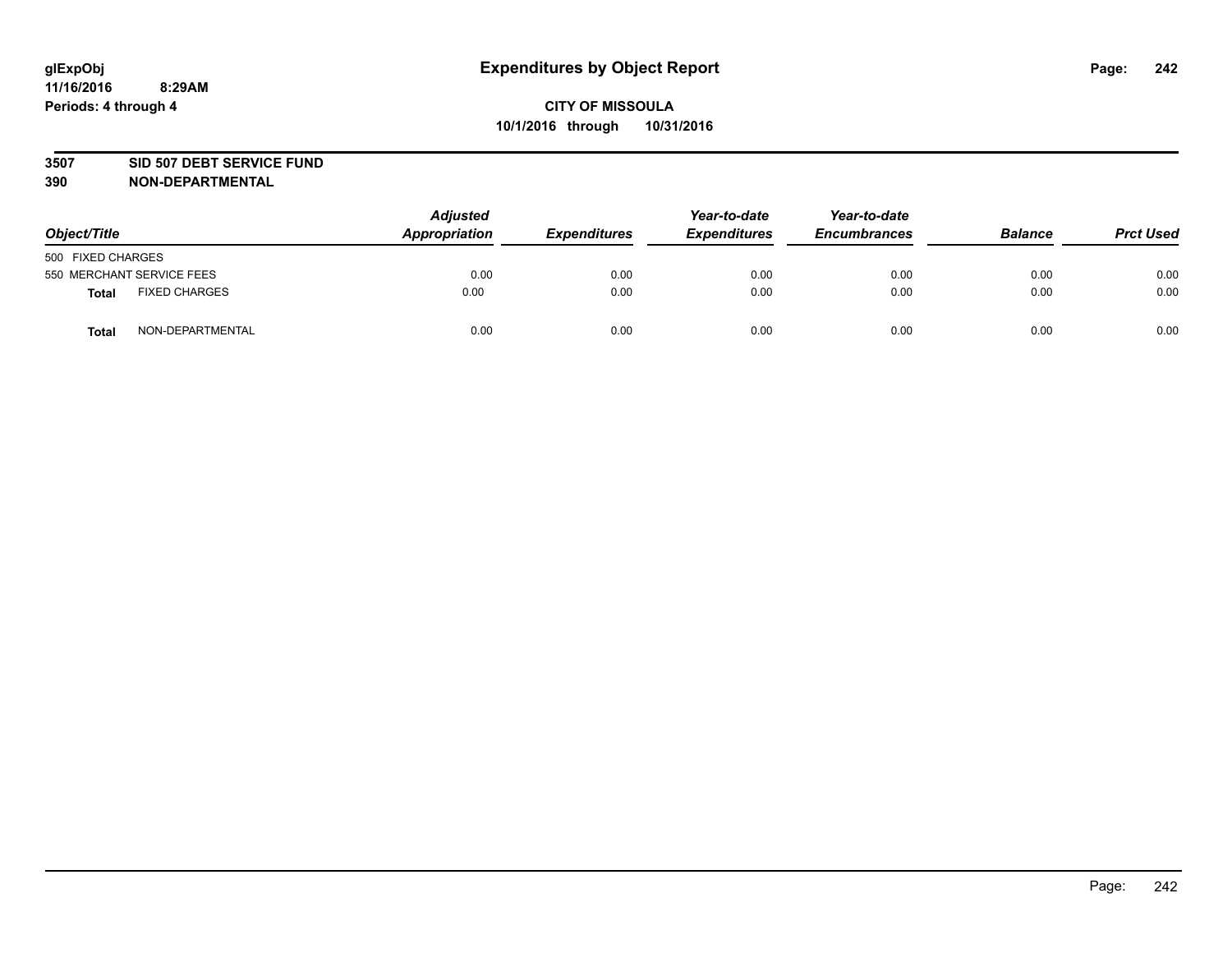### **3507 SID 507 DEBT SERVICE FUND**

| Object/Title                              | <b>Adjusted</b><br>Appropriation | <b>Expenditures</b> | Year-to-date<br><b>Expenditures</b> | Year-to-date<br><b>Encumbrances</b> | <b>Balance</b> | <b>Prct Used</b> |
|-------------------------------------------|----------------------------------|---------------------|-------------------------------------|-------------------------------------|----------------|------------------|
| 500 FIXED CHARGES                         |                                  |                     |                                     |                                     |                |                  |
| 550 MERCHANT SERVICE FEES                 | 0.00                             | 0.00                | 0.00                                | 0.00                                | 0.00           | 0.00             |
| <b>FIXED CHARGES</b><br><b>Total</b>      | 0.00                             | 0.00                | 0.00                                | 0.00                                | 0.00           | 0.00             |
| 800 OTHER OBJECTS                         |                                  |                     |                                     |                                     |                |                  |
| 820 TRANSFERS TO OTHER FUNDS              | 0.00                             | 0.00                | 0.00                                | 0.00                                | 0.00           | 0.00             |
| OTHER OBJECTS<br><b>Total</b>             | 0.00                             | 0.00                | 0.00                                | 0.00                                | 0.00           | 0.00             |
| SID 507 DEBT SERVICE FUND<br><b>Total</b> | 0.00                             | 0.00                | 0.00                                | 0.00                                | 0.00           | 0.00             |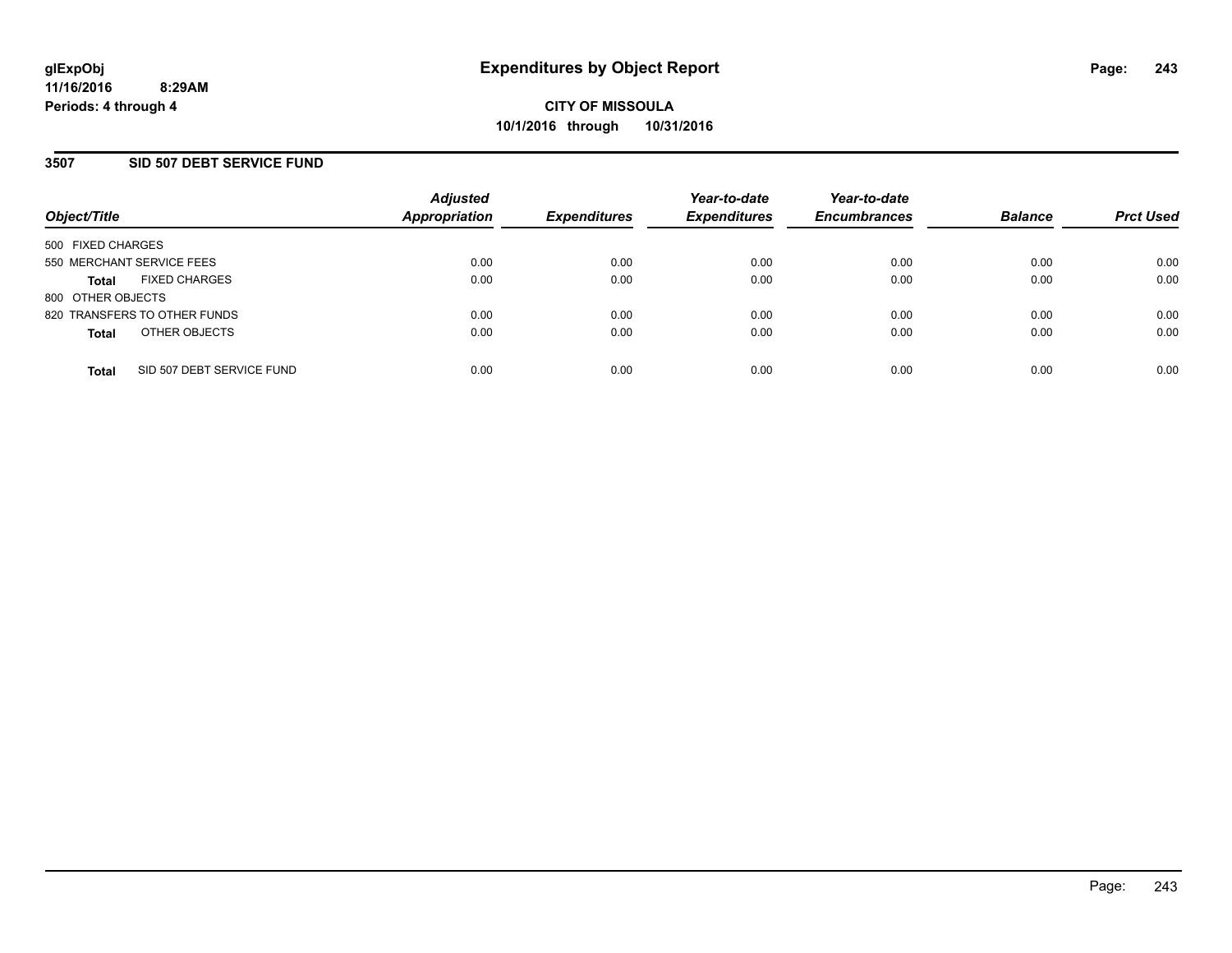# **CITY OF MISSOULA 10/1/2016 through 10/31/2016**

**3508 SID 508 DEBT SERVICE FUND**

| Object/Title                            | <b>Adjusted</b><br>Appropriation | <b>Expenditures</b> | Year-to-date<br><b>Expenditures</b> | Year-to-date<br><b>Encumbrances</b> | <b>Balance</b> | <b>Prct Used</b> |
|-----------------------------------------|----------------------------------|---------------------|-------------------------------------|-------------------------------------|----------------|------------------|
| 800 OTHER OBJECTS                       |                                  |                     |                                     |                                     |                |                  |
| 820 TRANSFERS TO OTHER FUNDS            | 0.00                             | 0.00                | 0.00                                | 0.00                                | 0.00           | 0.00             |
| OTHER OBJECTS<br><b>Total</b>           | 0.00                             | 0.00                | 0.00                                | 0.00                                | 0.00           | 0.00             |
| *** Title Not Found ***<br><b>Total</b> | 0.00                             | 0.00                | 0.00                                | 0.00                                | 0.00           | 0.00             |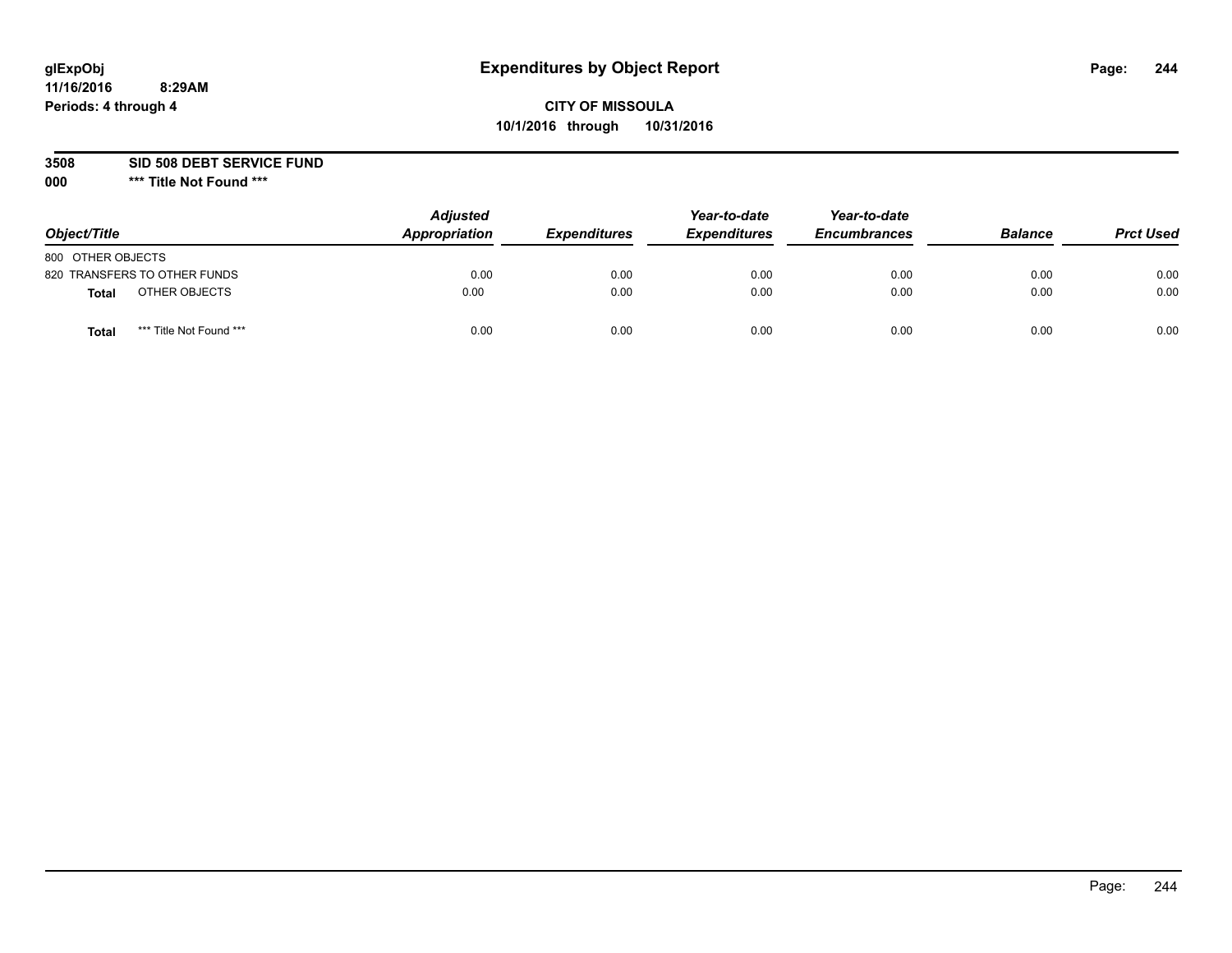#### **3508 SID 508 DEBT SERVICE FUND**

| Object/Title                  | <b>Adjusted</b><br>Appropriation | <b>Expenditures</b> | Year-to-date<br><b>Expenditures</b> | Year-to-date<br><b>Encumbrances</b> | <b>Balance</b> | <b>Prct Used</b> |
|-------------------------------|----------------------------------|---------------------|-------------------------------------|-------------------------------------|----------------|------------------|
| 500 FIXED CHARGES             |                                  |                     |                                     |                                     |                |                  |
| 550 MERCHANT SERVICE FEES     | 0.00                             | 0.00                | 0.00                                | 0.00                                | 0.00           | 0.00             |
| <b>FIXED CHARGES</b><br>Total | 0.00                             | 0.00                | 0.00                                | 0.00                                | 0.00           | 0.00             |
| NON-DEPARTMENTAL<br>Total     | 0.00                             | 0.00                | 0.00                                | 0.00                                | 0.00           | 0.00             |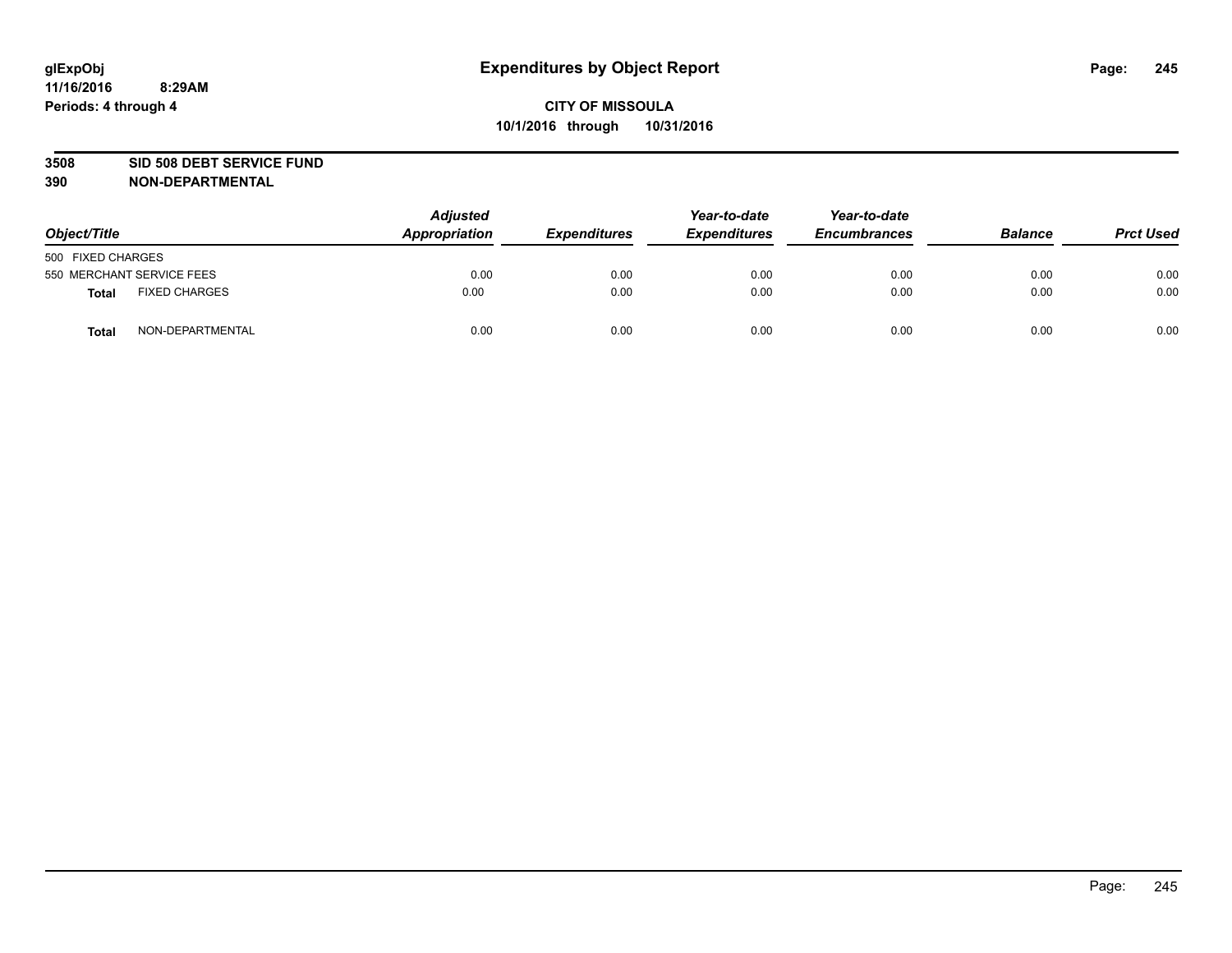### **3508 SID 508 DEBT SERVICE FUND**

| Object/Title                              | <b>Adjusted</b><br>Appropriation | <b>Expenditures</b> | Year-to-date<br><b>Expenditures</b> | Year-to-date<br><b>Encumbrances</b> | <b>Balance</b> | <b>Prct Used</b> |
|-------------------------------------------|----------------------------------|---------------------|-------------------------------------|-------------------------------------|----------------|------------------|
| 500 FIXED CHARGES                         |                                  |                     |                                     |                                     |                |                  |
| 550 MERCHANT SERVICE FEES                 | 0.00                             | 0.00                | 0.00                                | 0.00                                | 0.00           | 0.00             |
| <b>FIXED CHARGES</b><br><b>Total</b>      | 0.00                             | 0.00                | 0.00                                | 0.00                                | 0.00           | 0.00             |
| 800 OTHER OBJECTS                         |                                  |                     |                                     |                                     |                |                  |
| 820 TRANSFERS TO OTHER FUNDS              | 0.00                             | 0.00                | 0.00                                | 0.00                                | 0.00           | 0.00             |
| OTHER OBJECTS<br><b>Total</b>             | 0.00                             | 0.00                | 0.00                                | 0.00                                | 0.00           | 0.00             |
| SID 508 DEBT SERVICE FUND<br><b>Total</b> | 0.00                             | 0.00                | 0.00                                | 0.00                                | 0.00           | 0.00             |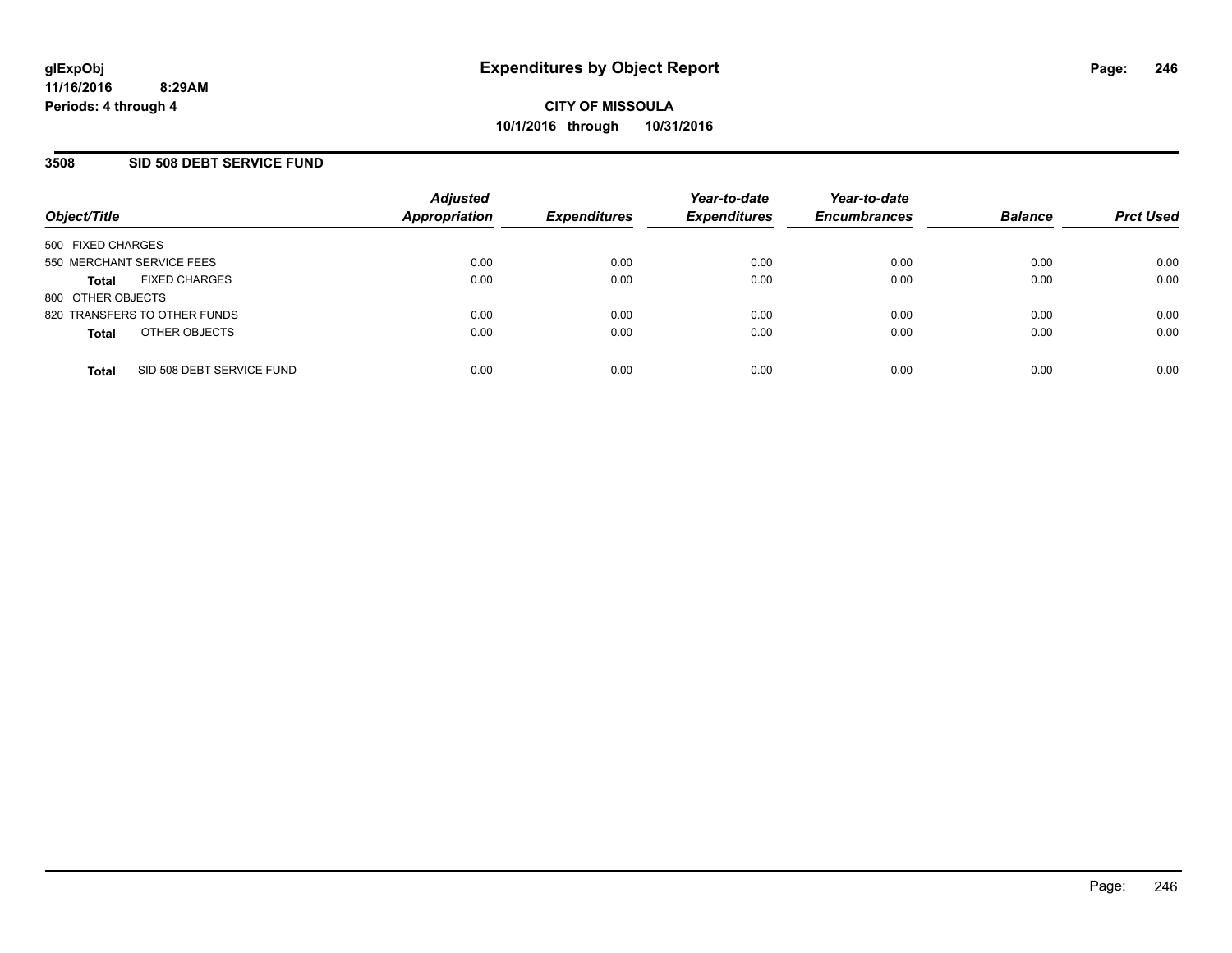# **CITY OF MISSOULA 10/1/2016 through 10/31/2016**

**3510 SID 510 DEBT SERVICE FUND**

| Object/Title                     | <b>Adjusted</b><br>Appropriation | <b>Expenditures</b> | Year-to-date<br><b>Expenditures</b> | Year-to-date<br><b>Encumbrances</b> | <b>Balance</b> | <b>Prct Used</b> |
|----------------------------------|----------------------------------|---------------------|-------------------------------------|-------------------------------------|----------------|------------------|
| 800 OTHER OBJECTS                |                                  |                     |                                     |                                     |                |                  |
| 820 TRANSFERS TO OTHER FUNDS     | 0.00                             | 0.00                | 0.00                                | 0.00                                | 0.00           | 0.00             |
| OTHER OBJECTS<br><b>Total</b>    | 0.00                             | 0.00                | 0.00                                | 0.00                                | 0.00           | 0.00             |
| *** Title Not Found ***<br>Total | 0.00                             | 0.00                | 0.00                                | 0.00                                | 0.00           | 0.00             |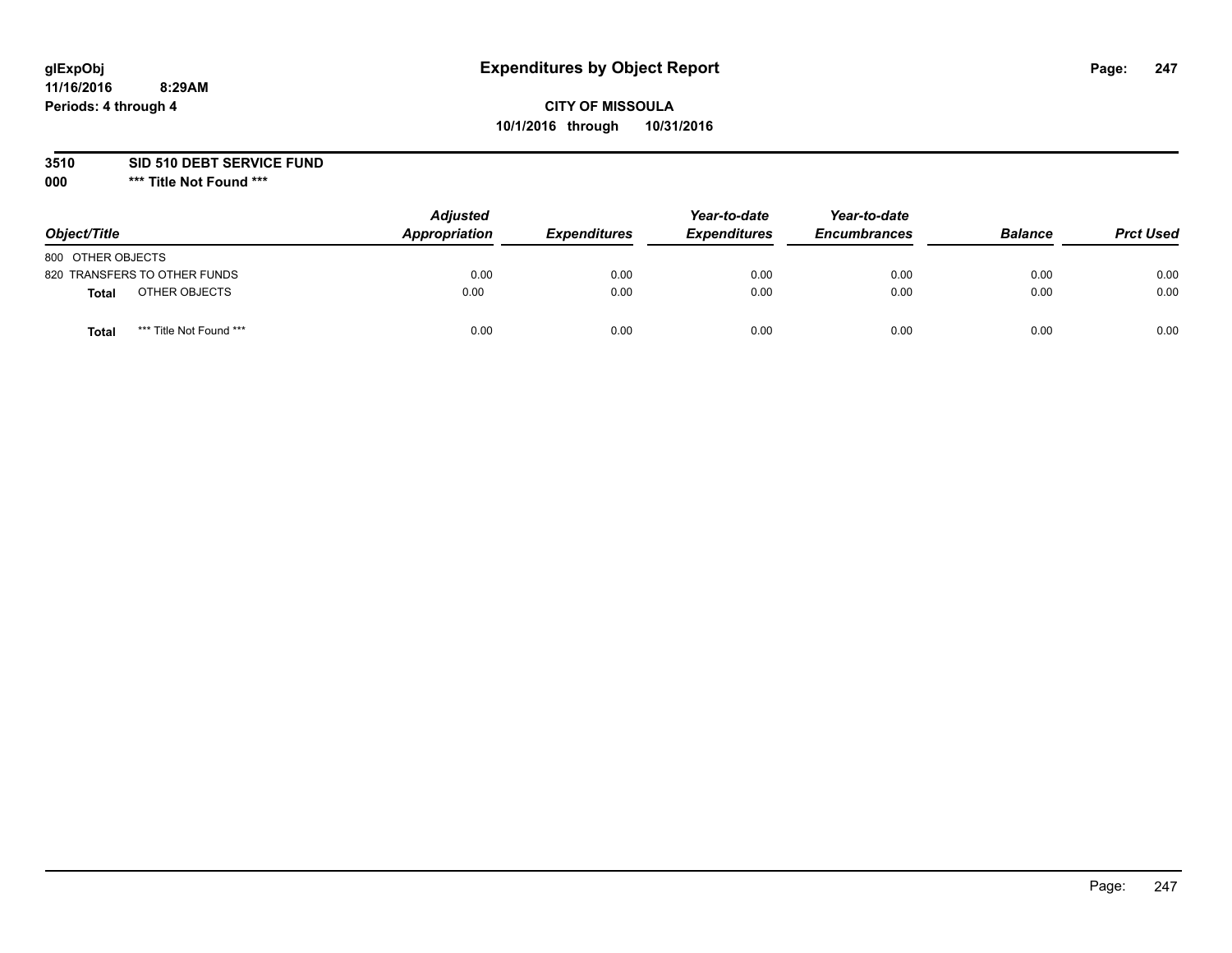#### **3510 SID 510 DEBT SERVICE FUND**

| Object/Title                         | <b>Adjusted</b><br><b>Appropriation</b> | <b>Expenditures</b> | Year-to-date<br><b>Expenditures</b> | Year-to-date<br><b>Encumbrances</b> | <b>Balance</b> | <b>Prct Used</b> |
|--------------------------------------|-----------------------------------------|---------------------|-------------------------------------|-------------------------------------|----------------|------------------|
|                                      |                                         |                     |                                     |                                     |                |                  |
| 500 FIXED CHARGES                    |                                         |                     |                                     |                                     |                |                  |
| 550 MERCHANT SERVICE FEES            | 0.00                                    | 0.00                | 0.00                                | 0.00                                | 0.00           | 0.00             |
| <b>FIXED CHARGES</b><br><b>Total</b> | 0.00                                    | 0.00                | 0.00                                | 0.00                                | 0.00           | 0.00             |
| 600 DEBT SERVICE                     |                                         |                     |                                     |                                     |                |                  |
| 610 PRINCIPAL                        | 0.00                                    | 0.00                | 0.00                                | 0.00                                | 0.00           | 0.00             |
| 620 INTEREST / SERVICE FEES          | 0.00                                    | 0.00                | 0.00                                | 0.00                                | 0.00           | 0.00             |
| <b>DEBT SERVICE</b><br><b>Total</b>  | 0.00                                    | 0.00                | 0.00                                | 0.00                                | 0.00           | 0.00             |
|                                      |                                         |                     |                                     |                                     |                |                  |
| NON-DEPARTMENTAL<br><b>Total</b>     | 0.00                                    | 0.00                | 0.00                                | 0.00                                | 0.00           | 0.00             |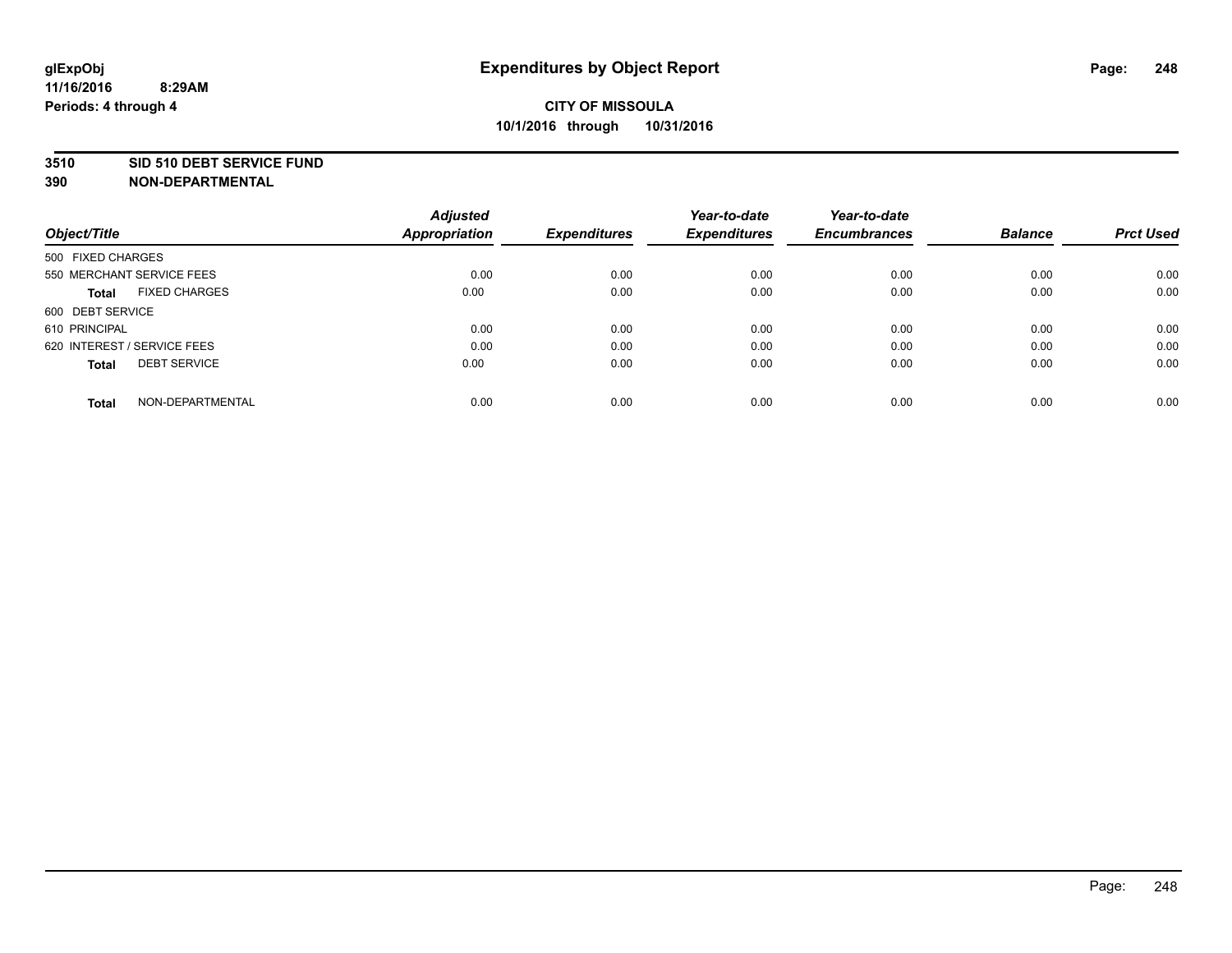# **3510 SID 510 DEBT SERVICE FUND**

| Object/Title                              | <b>Adjusted</b><br><b>Appropriation</b> | <b>Expenditures</b> | Year-to-date<br><b>Expenditures</b> | Year-to-date<br><b>Encumbrances</b> | <b>Balance</b> | <b>Prct Used</b> |
|-------------------------------------------|-----------------------------------------|---------------------|-------------------------------------|-------------------------------------|----------------|------------------|
| 500 FIXED CHARGES                         |                                         |                     |                                     |                                     |                |                  |
| 550 MERCHANT SERVICE FEES                 | 0.00                                    | 0.00                | 0.00                                | 0.00                                | 0.00           | 0.00             |
| <b>FIXED CHARGES</b><br><b>Total</b>      | 0.00                                    | 0.00                | 0.00                                | 0.00                                | 0.00           | 0.00             |
| 600 DEBT SERVICE                          |                                         |                     |                                     |                                     |                |                  |
| 610 PRINCIPAL                             | 0.00                                    | 0.00                | 0.00                                | 0.00                                | 0.00           | 0.00             |
| 620 INTEREST / SERVICE FEES               | 0.00                                    | 0.00                | 0.00                                | 0.00                                | 0.00           | 0.00             |
| <b>DEBT SERVICE</b><br><b>Total</b>       | 0.00                                    | 0.00                | 0.00                                | 0.00                                | 0.00           | 0.00             |
| 800 OTHER OBJECTS                         |                                         |                     |                                     |                                     |                |                  |
| 820 TRANSFERS TO OTHER FUNDS              | 0.00                                    | 0.00                | 0.00                                | 0.00                                | 0.00           | 0.00             |
| OTHER OBJECTS<br><b>Total</b>             | 0.00                                    | 0.00                | 0.00                                | 0.00                                | 0.00           | 0.00             |
| SID 510 DEBT SERVICE FUND<br><b>Total</b> | 0.00                                    | 0.00                | 0.00                                | 0.00                                | 0.00           | 0.00             |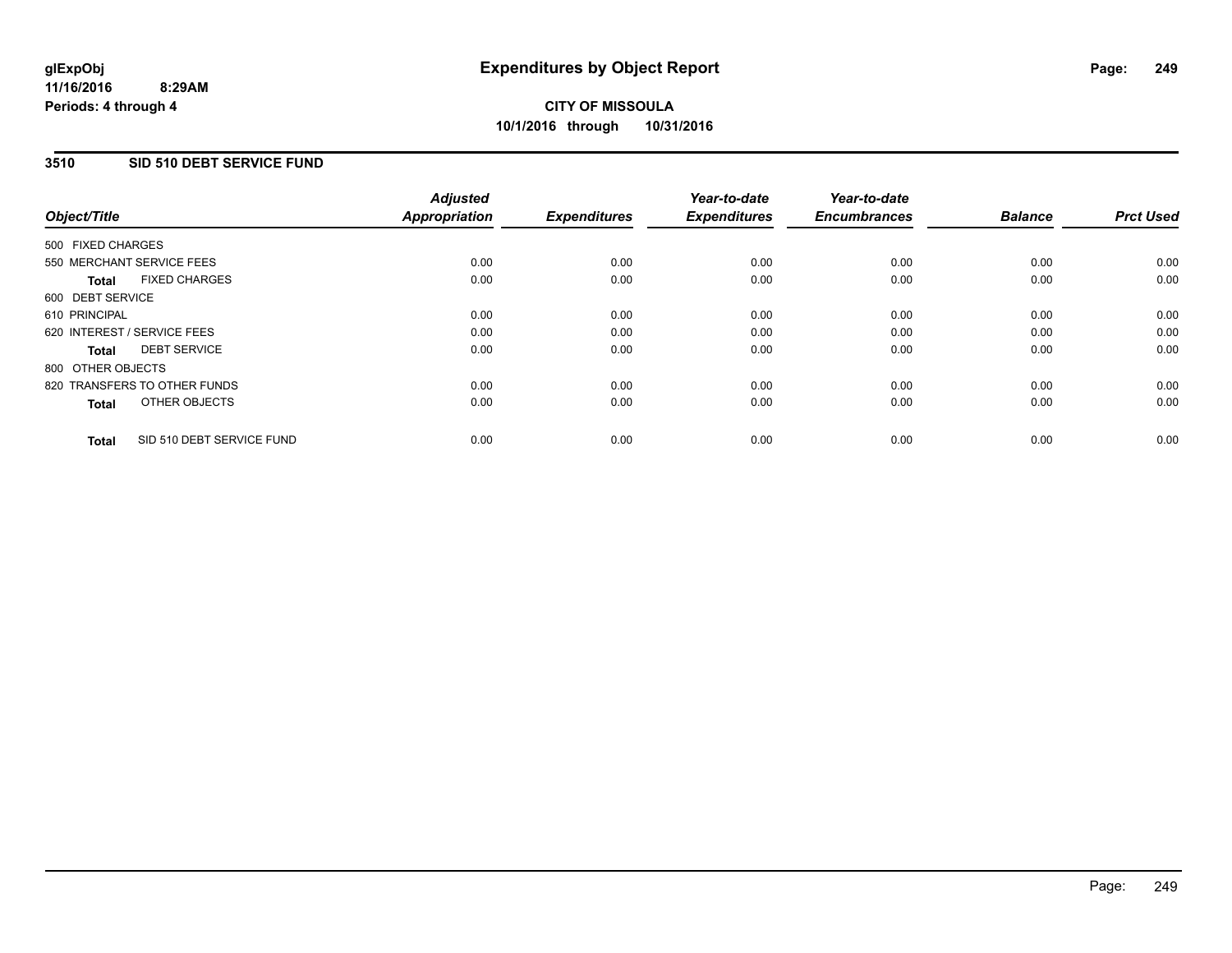# **CITY OF MISSOULA 10/1/2016 through 10/31/2016**

**3511 SID 511 DEBT SERVICE FUND**

| Object/Title                     | <b>Adjusted</b><br><b>Appropriation</b> | <b>Expenditures</b> | Year-to-date<br><b>Expenditures</b> | Year-to-date<br><b>Encumbrances</b> | <b>Balance</b> | <b>Prct Used</b> |
|----------------------------------|-----------------------------------------|---------------------|-------------------------------------|-------------------------------------|----------------|------------------|
| 800 OTHER OBJECTS                |                                         |                     |                                     |                                     |                |                  |
| 820 TRANSFERS TO OTHER FUNDS     | 0.00                                    | 0.00                | 0.00                                | 0.00                                | 0.00           | 0.00             |
| OTHER OBJECTS<br><b>Total</b>    | 0.00                                    | 0.00                | 0.00                                | 0.00                                | 0.00           | 0.00             |
| *** Title Not Found ***<br>Total | 0.00                                    | 0.00                | 0.00                                | 0.00                                | 0.00           | 0.00             |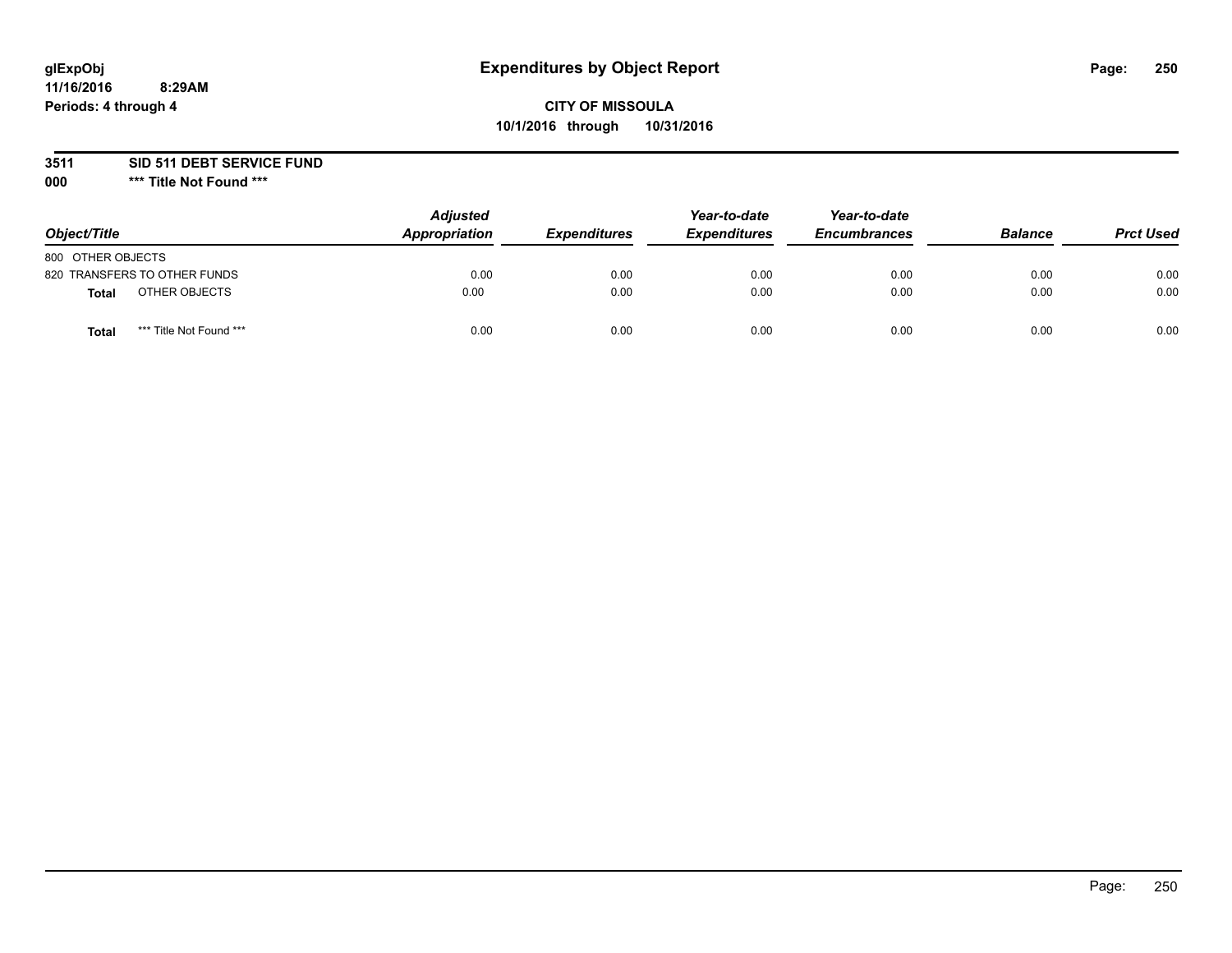#### **3511 SID 511 DEBT SERVICE FUND**

| Object/Title                         | <b>Adjusted</b><br><b>Appropriation</b> | <b>Expenditures</b> | Year-to-date<br><b>Expenditures</b> | Year-to-date<br><b>Encumbrances</b> | <b>Balance</b> | <b>Prct Used</b> |
|--------------------------------------|-----------------------------------------|---------------------|-------------------------------------|-------------------------------------|----------------|------------------|
|                                      |                                         |                     |                                     |                                     |                |                  |
| 500 FIXED CHARGES                    |                                         |                     |                                     |                                     |                |                  |
| 550 MERCHANT SERVICE FEES            | 0.00                                    | 0.00                | 0.00                                | 0.00                                | 0.00           | 0.00             |
| <b>FIXED CHARGES</b><br><b>Total</b> | 0.00                                    | 0.00                | 0.00                                | 0.00                                | 0.00           | 0.00             |
| 600 DEBT SERVICE                     |                                         |                     |                                     |                                     |                |                  |
| 610 PRINCIPAL                        | 0.00                                    | 0.00                | 0.00                                | 0.00                                | 0.00           | 0.00             |
| 620 INTEREST / SERVICE FEES          | 0.00                                    | 0.00                | 0.00                                | 0.00                                | 0.00           | 0.00             |
| <b>DEBT SERVICE</b><br><b>Total</b>  | 0.00                                    | 0.00                | 0.00                                | 0.00                                | 0.00           | 0.00             |
|                                      |                                         |                     |                                     |                                     |                |                  |
| NON-DEPARTMENTAL<br><b>Total</b>     | 0.00                                    | 0.00                | 0.00                                | 0.00                                | 0.00           | 0.00             |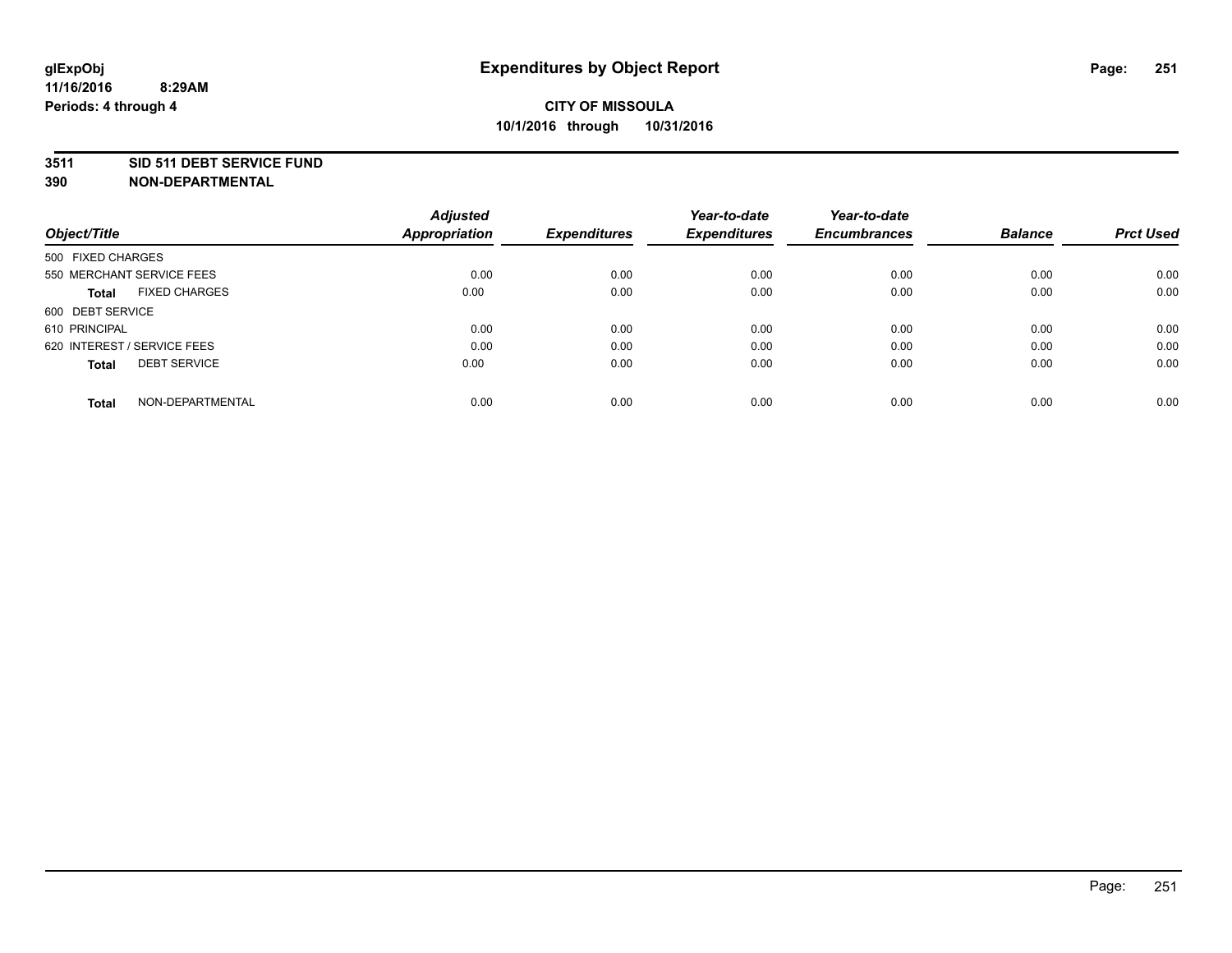# **3511 SID 511 DEBT SERVICE FUND**

| Object/Title      |                              | <b>Adjusted</b><br>Appropriation | <b>Expenditures</b> | Year-to-date<br><b>Expenditures</b> | Year-to-date<br><b>Encumbrances</b> | <b>Balance</b> | <b>Prct Used</b> |
|-------------------|------------------------------|----------------------------------|---------------------|-------------------------------------|-------------------------------------|----------------|------------------|
| 500 FIXED CHARGES |                              |                                  |                     |                                     |                                     |                |                  |
|                   | 550 MERCHANT SERVICE FEES    | 0.00                             | 0.00                | 0.00                                | 0.00                                | 0.00           | 0.00             |
| <b>Total</b>      | <b>FIXED CHARGES</b>         | 0.00                             | 0.00                | 0.00                                | 0.00                                | 0.00           | 0.00             |
| 600 DEBT SERVICE  |                              |                                  |                     |                                     |                                     |                |                  |
| 610 PRINCIPAL     |                              | 0.00                             | 0.00                | 0.00                                | 0.00                                | 0.00           | 0.00             |
|                   | 620 INTEREST / SERVICE FEES  | 0.00                             | 0.00                | 0.00                                | 0.00                                | 0.00           | 0.00             |
| Total             | <b>DEBT SERVICE</b>          | 0.00                             | 0.00                | 0.00                                | 0.00                                | 0.00           | 0.00             |
| 800 OTHER OBJECTS |                              |                                  |                     |                                     |                                     |                |                  |
|                   | 820 TRANSFERS TO OTHER FUNDS | 0.00                             | 0.00                | 0.00                                | 0.00                                | 0.00           | 0.00             |
| <b>Total</b>      | OTHER OBJECTS                | 0.00                             | 0.00                | 0.00                                | 0.00                                | 0.00           | 0.00             |
| <b>Total</b>      | SID 511 DEBT SERVICE FUND    | 0.00                             | 0.00                | 0.00                                | 0.00                                | 0.00           | 0.00             |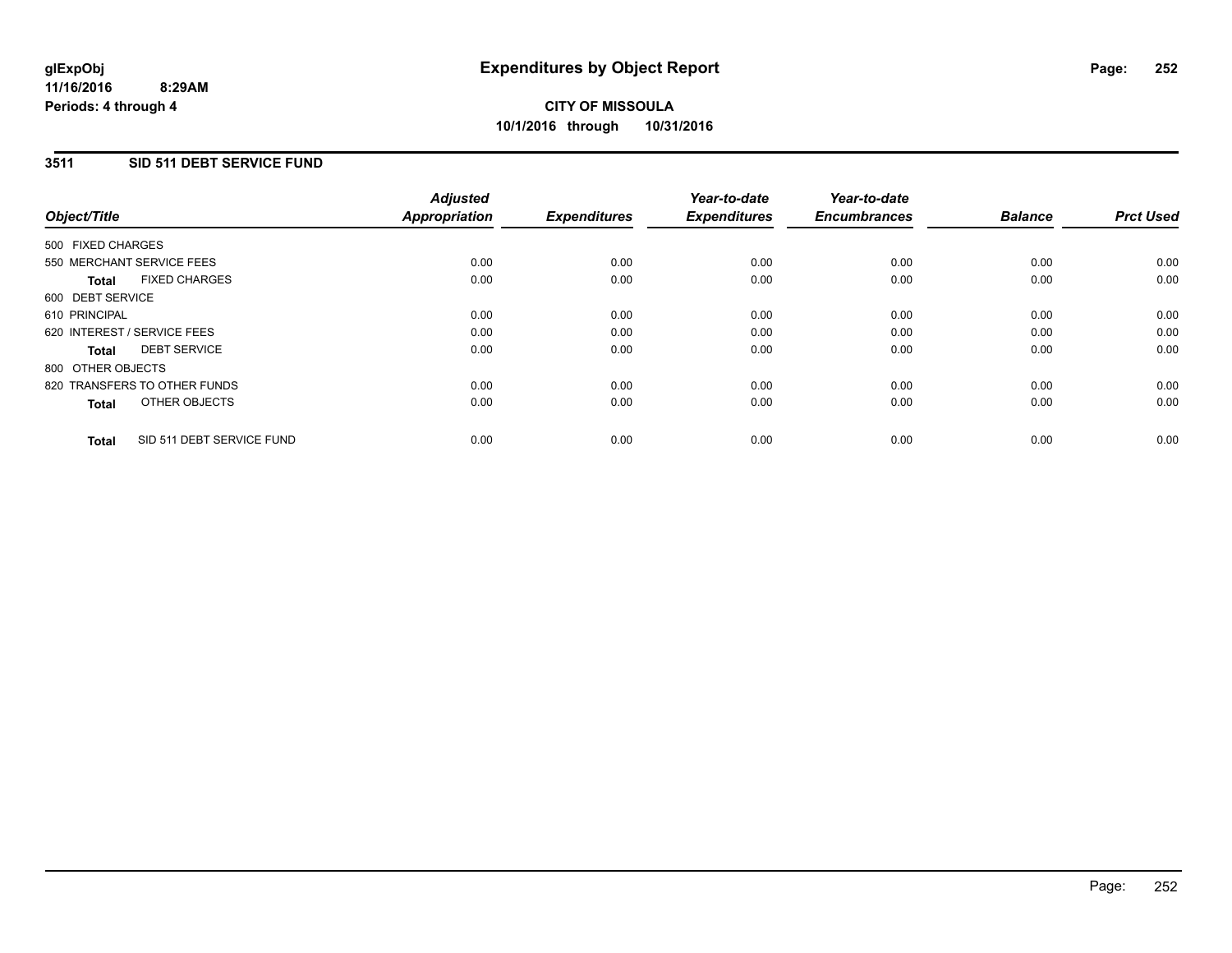#### **3512 SID 512 DEBT SERVICE FUND**

| <b>Adjusted</b> |                              | Year-to-date                | Year-to-date                  |                             | <b>Prct Used</b>            |
|-----------------|------------------------------|-----------------------------|-------------------------------|-----------------------------|-----------------------------|
|                 |                              |                             |                               |                             |                             |
|                 |                              |                             |                               |                             |                             |
| 0.00            | 0.00                         | 0.00                        | 0.00                          | 0.00                        | 0.00                        |
| 0.00            | 0.00                         | 0.00                        | 0.00                          | 0.00                        | 0.00                        |
|                 |                              |                             |                               |                             |                             |
| 0.00            | 0.00                         | 0.00                        | 0.00                          | 0.00                        | 0.00                        |
| 0.00            | 0.00                         | 350.00                      | 0.00                          | $-350.00$                   | 0.00                        |
| 0.00            | 0.00                         | 350.00                      | 0.00                          | $-350.00$                   | 0.00                        |
|                 |                              |                             |                               |                             | 0.00                        |
|                 | <b>Appropriation</b><br>0.00 | <b>Expenditures</b><br>0.00 | <b>Expenditures</b><br>350.00 | <b>Encumbrances</b><br>0.00 | <b>Balance</b><br>$-350.00$ |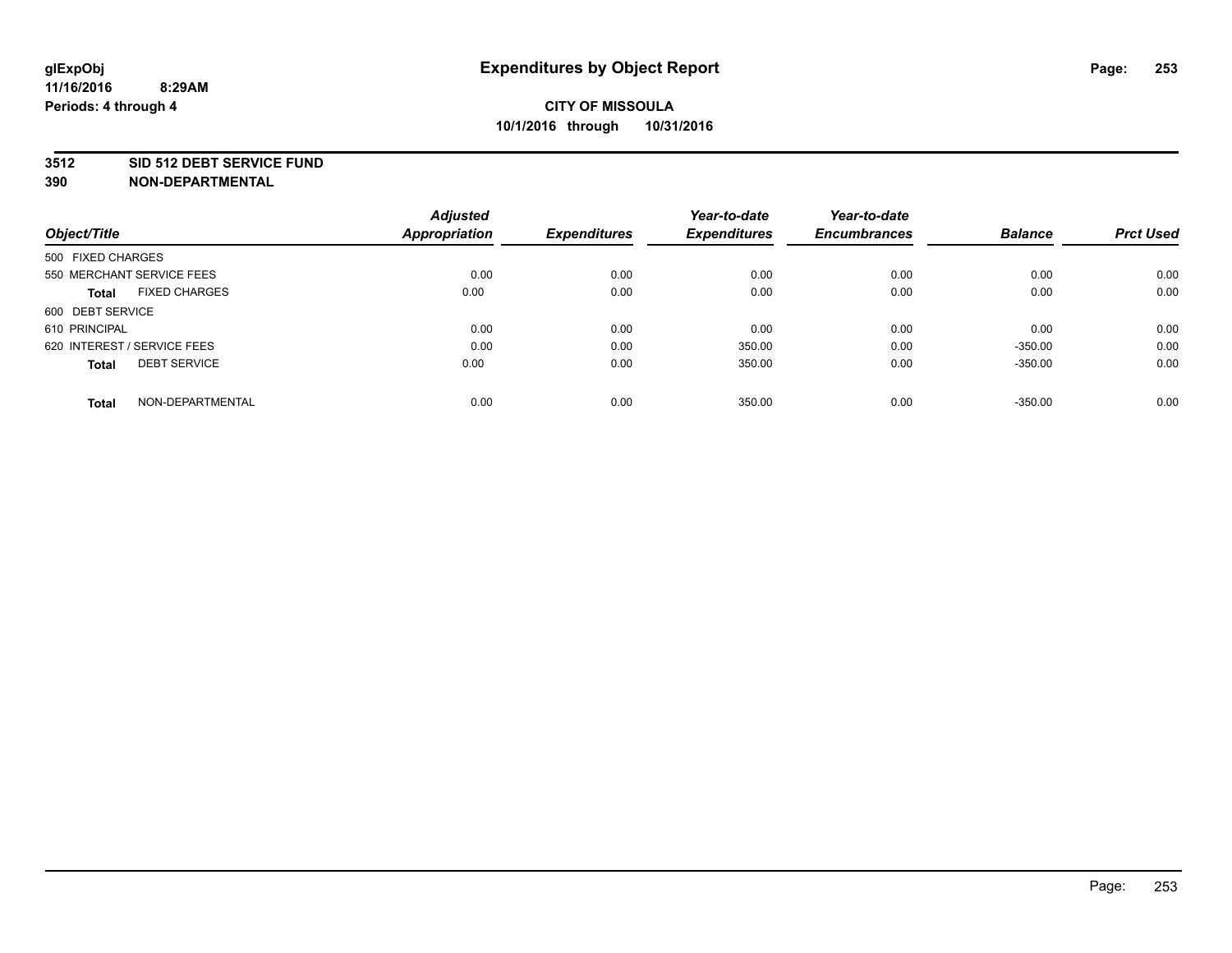#### **3512 SID 512 DEBT SERVICE FUND**

| Object/Title                              | <b>Adjusted</b><br>Appropriation | <b>Expenditures</b> | Year-to-date<br><b>Expenditures</b> | Year-to-date<br><b>Encumbrances</b> | <b>Balance</b> | <b>Prct Used</b> |
|-------------------------------------------|----------------------------------|---------------------|-------------------------------------|-------------------------------------|----------------|------------------|
| 500 FIXED CHARGES                         |                                  |                     |                                     |                                     |                |                  |
| 550 MERCHANT SERVICE FEES                 | 0.00                             | 0.00                | 0.00                                | 0.00                                | 0.00           | 0.00             |
| <b>FIXED CHARGES</b><br><b>Total</b>      | 0.00                             | 0.00                | 0.00                                | 0.00                                | 0.00           | 0.00             |
| 600 DEBT SERVICE                          |                                  |                     |                                     |                                     |                |                  |
| 610 PRINCIPAL                             | 0.00                             | 0.00                | 0.00                                | 0.00                                | 0.00           | 0.00             |
| 620 INTEREST / SERVICE FEES               | 0.00                             | 0.00                | 350.00                              | 0.00                                | $-350.00$      | 0.00             |
| <b>DEBT SERVICE</b><br><b>Total</b>       | 0.00                             | 0.00                | 350.00                              | 0.00                                | $-350.00$      | 0.00             |
| SID 512 DEBT SERVICE FUND<br><b>Total</b> | 0.00                             | 0.00                | 350.00                              | 0.00                                | $-350.00$      | 0.00             |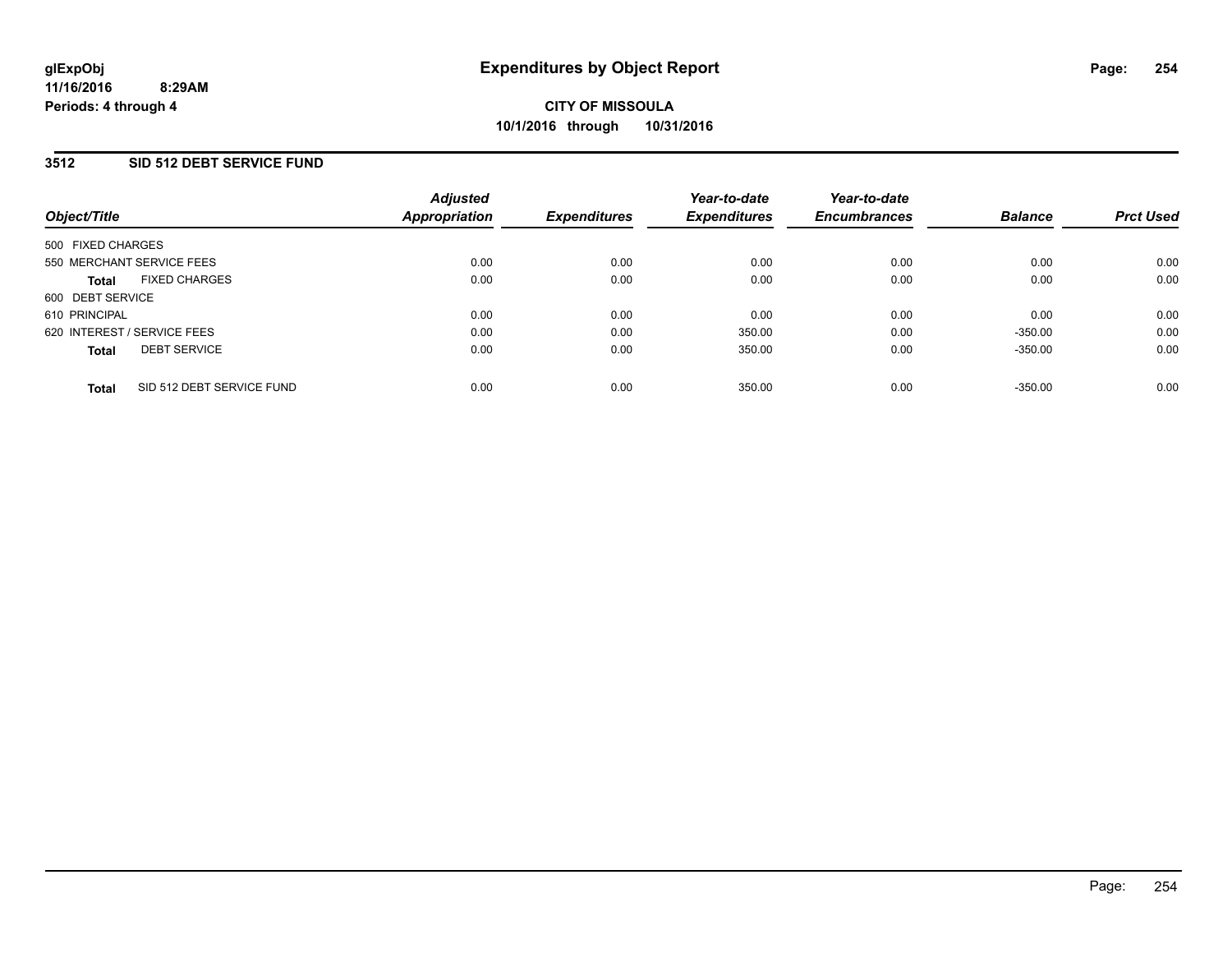#### **3513 SID 513 DEBT SERVICE FUND**

**280 PUBLIC WORKS OPERATIONS**

| Object/Title                            | <b>Adjusted</b><br><b>Appropriation</b> | <b>Expenditures</b> | Year-to-date<br><b>Expenditures</b> | Year-to-date<br><b>Encumbrances</b> | <b>Balance</b> | <b>Prct Used</b> |
|-----------------------------------------|-----------------------------------------|---------------------|-------------------------------------|-------------------------------------|----------------|------------------|
| 500 FIXED CHARGES                       |                                         |                     |                                     |                                     |                |                  |
| 550 MERCHANT SERVICE FEES               | 0.00                                    | 0.00                | 0.00                                | 0.00                                | 0.00           | 0.00             |
| <b>FIXED CHARGES</b><br><b>Total</b>    | 0.00                                    | 0.00                | 0.00                                | 0.00                                | 0.00           | 0.00             |
| 800 OTHER OBJECTS                       |                                         |                     |                                     |                                     |                |                  |
| 820 TRANSFERS TO OTHER FUNDS            | 0.00                                    | 0.00                | 0.00                                | 0.00                                | 0.00           | 0.00             |
| OTHER OBJECTS<br><b>Total</b>           | 0.00                                    | 0.00                | 0.00                                | 0.00                                | 0.00           | 0.00             |
| PUBLIC WORKS OPERATIONS<br><b>Total</b> | 0.00                                    | 0.00                | 0.00                                | 0.00                                | 0.00           | 0.00             |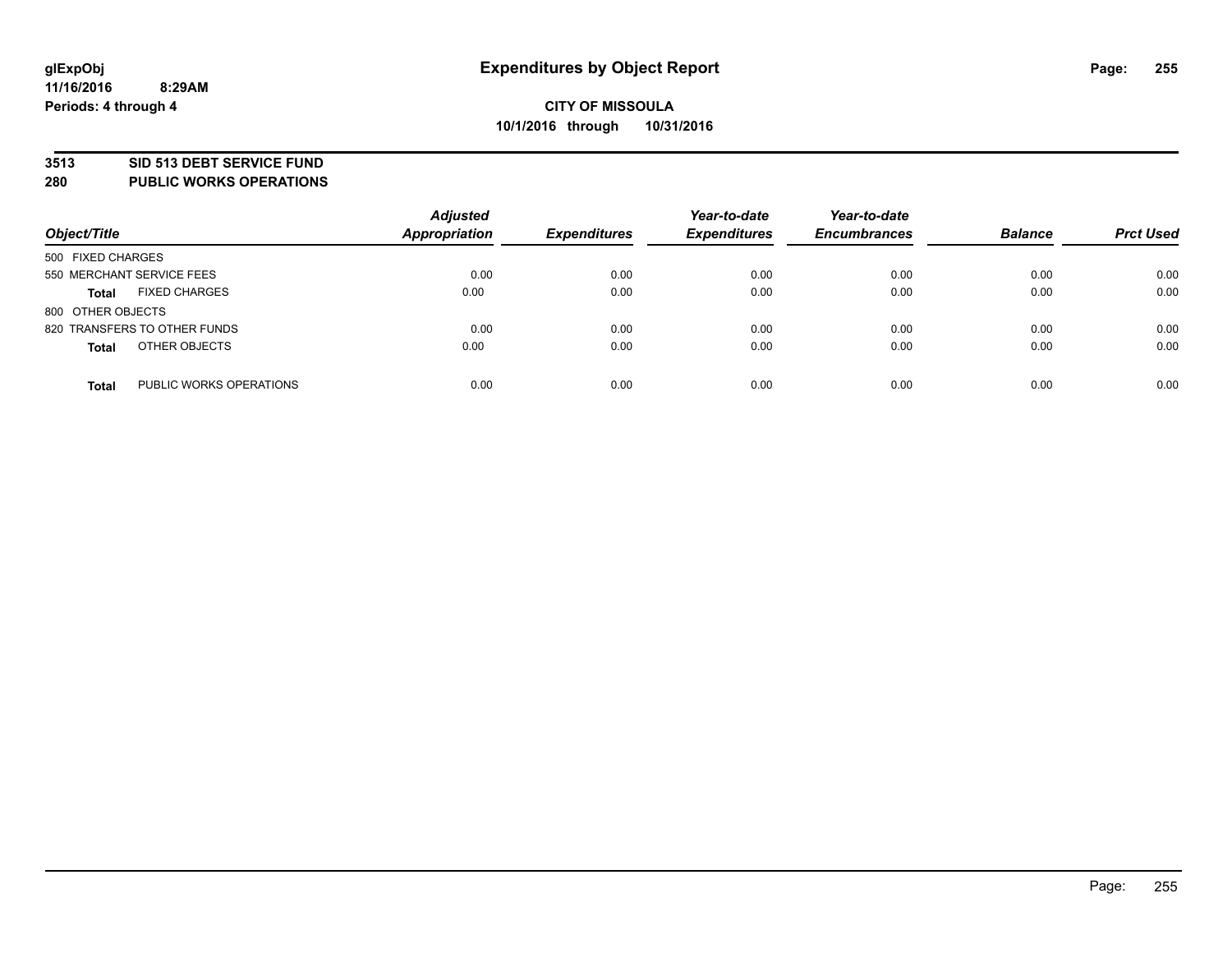#### **3513 SID 513 DEBT SERVICE FUND**

| Object/Title                         | <b>Adjusted</b><br><b>Appropriation</b> | <b>Expenditures</b> | Year-to-date<br><b>Expenditures</b> | Year-to-date<br><b>Encumbrances</b> | <b>Balance</b> | <b>Prct Used</b> |
|--------------------------------------|-----------------------------------------|---------------------|-------------------------------------|-------------------------------------|----------------|------------------|
| 500 FIXED CHARGES                    |                                         |                     |                                     |                                     |                |                  |
| 550 MERCHANT SERVICE FEES            | 0.00                                    | 0.00                | 0.00                                | 0.00                                | 0.00           | 0.00             |
| <b>FIXED CHARGES</b><br><b>Total</b> | 0.00                                    | 0.00                | 0.00                                | 0.00                                | 0.00           | 0.00             |
| 600 DEBT SERVICE                     |                                         |                     |                                     |                                     |                |                  |
| 610 PRINCIPAL                        | 0.00                                    | 0.00                | 0.00                                | 0.00                                | 0.00           | 0.00             |
| 620 INTEREST / SERVICE FEES          | 0.00                                    | 0.00                | 0.00                                | 0.00                                | 0.00           | 0.00             |
| <b>DEBT SERVICE</b><br><b>Total</b>  | 0.00                                    | 0.00                | 0.00                                | 0.00                                | 0.00           | 0.00             |
| 800 OTHER OBJECTS                    |                                         |                     |                                     |                                     |                |                  |
| 820 TRANSFERS TO OTHER FUNDS         | 0.00                                    | 0.00                | 0.00                                | 0.00                                | 0.00           | 0.00             |
| OTHER OBJECTS<br><b>Total</b>        | 0.00                                    | 0.00                | 0.00                                | 0.00                                | 0.00           | 0.00             |
|                                      |                                         |                     |                                     |                                     |                |                  |
| NON-DEPARTMENTAL<br><b>Total</b>     | 0.00                                    | 0.00                | 0.00                                | 0.00                                | 0.00           | 0.00             |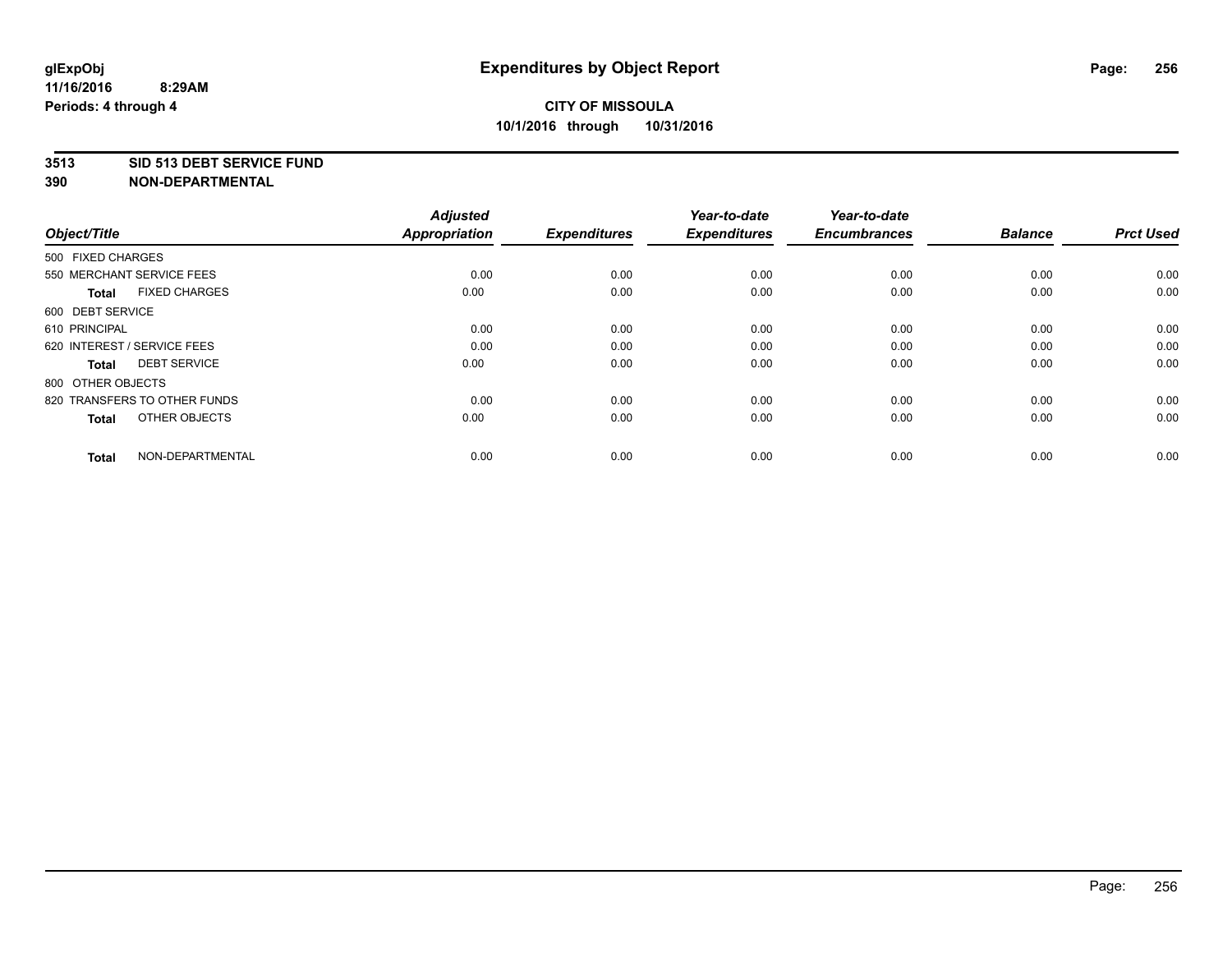#### **3513 SID 513 DEBT SERVICE FUND**

| Object/Title                              | <b>Adjusted</b><br><b>Appropriation</b> | <b>Expenditures</b> | Year-to-date<br><b>Expenditures</b> | Year-to-date<br><b>Encumbrances</b> | <b>Balance</b> | <b>Prct Used</b> |
|-------------------------------------------|-----------------------------------------|---------------------|-------------------------------------|-------------------------------------|----------------|------------------|
| 500 FIXED CHARGES                         |                                         |                     |                                     |                                     |                |                  |
| 550 MERCHANT SERVICE FEES                 | 0.00                                    | 0.00                | 0.00                                | 0.00                                | 0.00           | 0.00             |
| <b>FIXED CHARGES</b><br><b>Total</b>      | 0.00                                    | 0.00                | 0.00                                | 0.00                                | 0.00           | 0.00             |
| 600 DEBT SERVICE                          |                                         |                     |                                     |                                     |                |                  |
| 610 PRINCIPAL                             | 0.00                                    | 0.00                | 0.00                                | 0.00                                | 0.00           | 0.00             |
| 620 INTEREST / SERVICE FEES               | 0.00                                    | 0.00                | 0.00                                | 0.00                                | 0.00           | 0.00             |
| <b>DEBT SERVICE</b><br><b>Total</b>       | 0.00                                    | 0.00                | 0.00                                | 0.00                                | 0.00           | 0.00             |
| 800 OTHER OBJECTS                         |                                         |                     |                                     |                                     |                |                  |
| 820 TRANSFERS TO OTHER FUNDS              | 0.00                                    | 0.00                | 0.00                                | 0.00                                | 0.00           | 0.00             |
| OTHER OBJECTS<br><b>Total</b>             | 0.00                                    | 0.00                | 0.00                                | 0.00                                | 0.00           | 0.00             |
| SID 513 DEBT SERVICE FUND<br><b>Total</b> | 0.00                                    | 0.00                | 0.00                                | 0.00                                | 0.00           | 0.00             |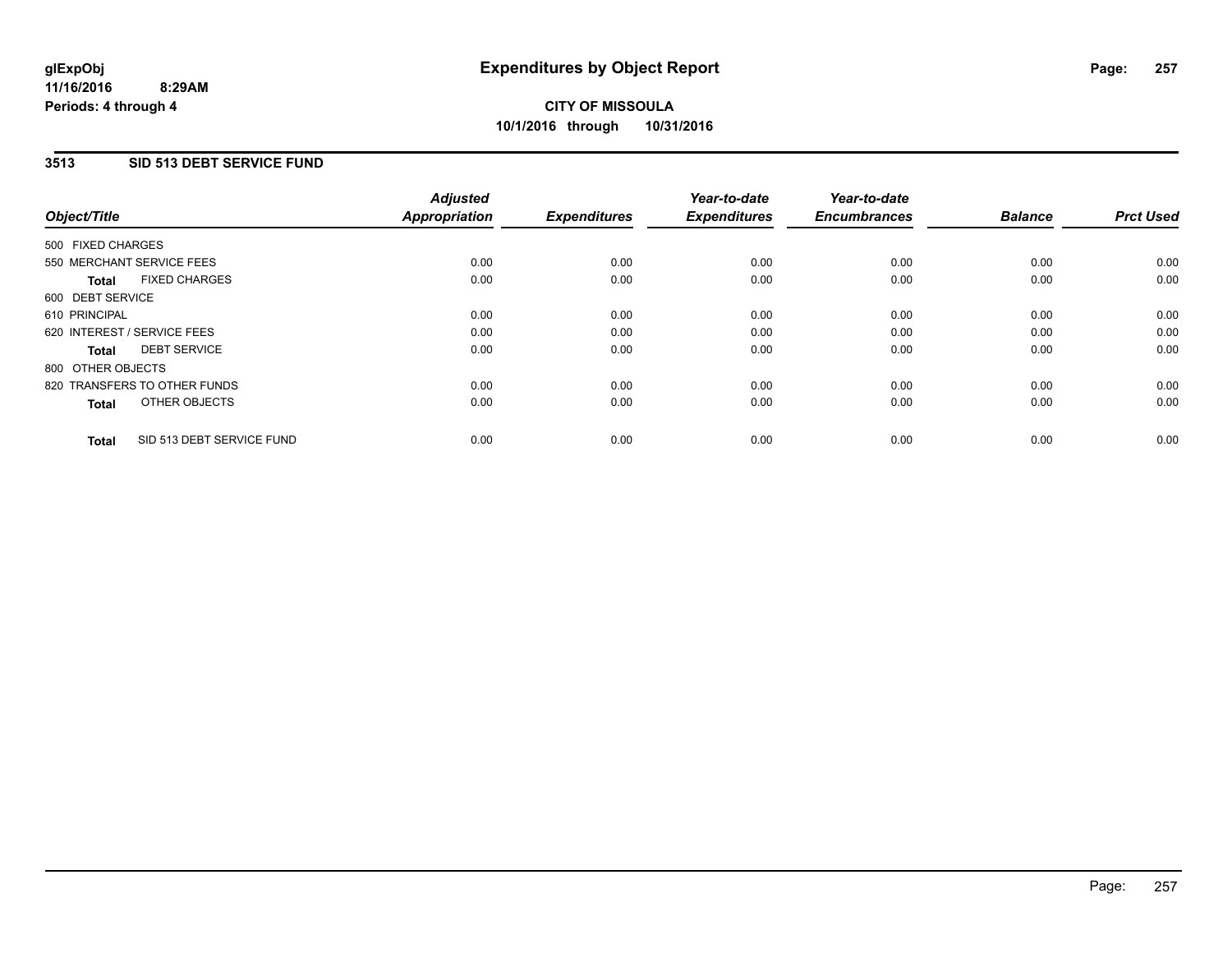# **glExpObj Expenditures by Object Report Page: 258**

### **CITY OF MISSOULA 10/1/2016 through 10/31/2016**

**3514 SID 514 DEBT SERVICE FUND**

**000 \*\*\* Title Not Found \*\*\***

| Object/Title                            | <b>Adjusted</b><br>Appropriation | <i><b>Expenditures</b></i> | Year-to-date<br><b>Expenditures</b> | Year-to-date<br><b>Encumbrances</b> | <b>Balance</b> | <b>Prct Used</b> |
|-----------------------------------------|----------------------------------|----------------------------|-------------------------------------|-------------------------------------|----------------|------------------|
| 800 OTHER OBJECTS                       |                                  |                            |                                     |                                     |                |                  |
| 820 TRANSFERS TO OTHER FUNDS            | 0.00                             | 0.00                       | 0.00                                | 0.00                                | 0.00           | 0.00             |
| OTHER OBJECTS<br><b>Total</b>           | 0.00                             | 0.00                       | 0.00                                | 0.00                                | 0.00           | 0.00             |
| *** Title Not Found ***<br><b>Total</b> | 0.00                             | 0.00                       | 0.00                                | 0.00                                | 0.00           | 0.00             |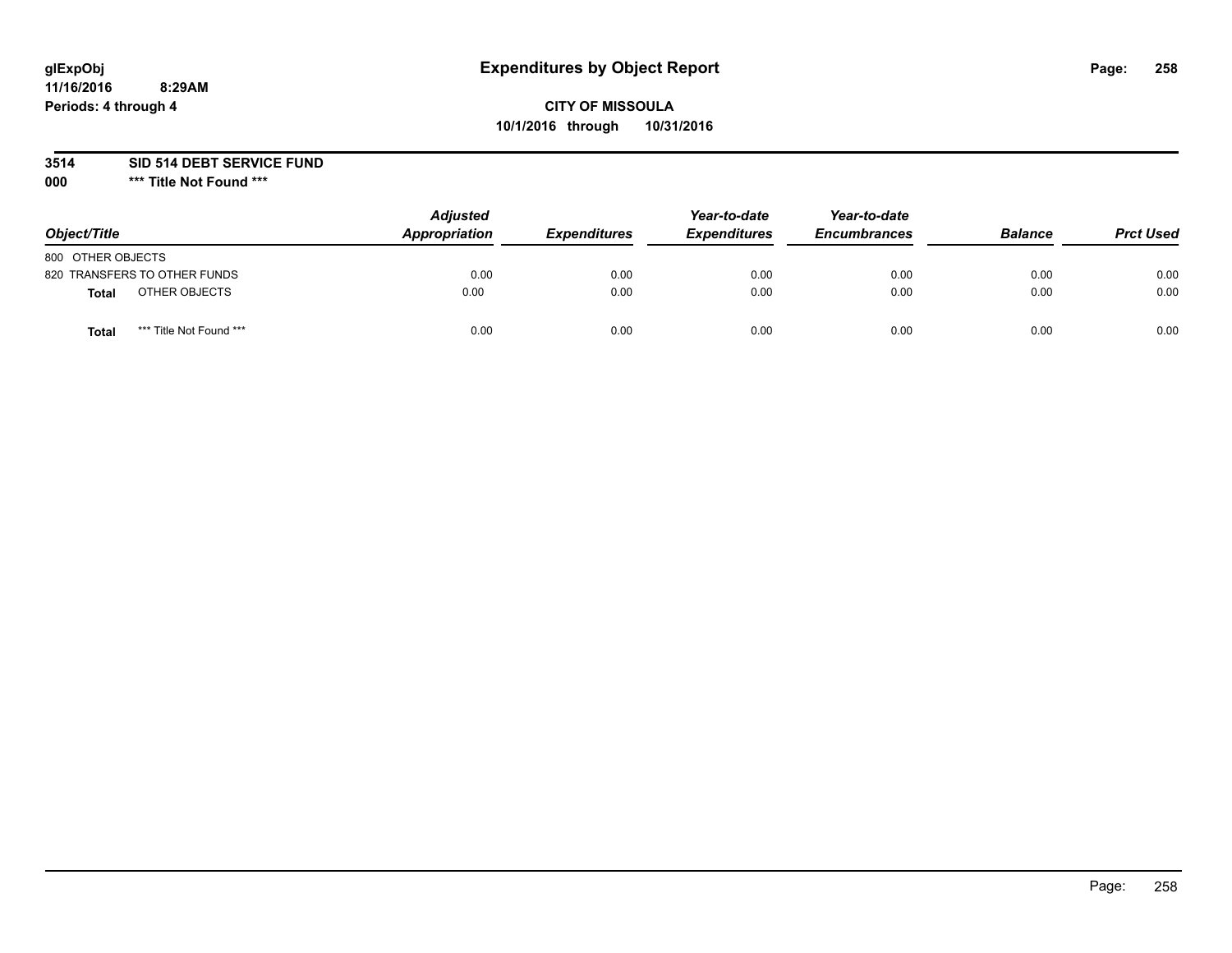#### **3514 SID 514 DEBT SERVICE FUND**

| Object/Title                         | <b>Adjusted</b><br><b>Appropriation</b> | <b>Expenditures</b> | Year-to-date<br><b>Expenditures</b> | Year-to-date<br><b>Encumbrances</b> | <b>Balance</b> | <b>Prct Used</b> |
|--------------------------------------|-----------------------------------------|---------------------|-------------------------------------|-------------------------------------|----------------|------------------|
|                                      |                                         |                     |                                     |                                     |                |                  |
| 500 FIXED CHARGES                    |                                         |                     |                                     |                                     |                |                  |
| 550 MERCHANT SERVICE FEES            | 0.00                                    | 0.00                | 0.00                                | 0.00                                | 0.00           | 0.00             |
| <b>FIXED CHARGES</b><br><b>Total</b> | 0.00                                    | 0.00                | 0.00                                | 0.00                                | 0.00           | 0.00             |
| 600 DEBT SERVICE                     |                                         |                     |                                     |                                     |                |                  |
| 610 PRINCIPAL                        | 0.00                                    | 0.00                | 0.00                                | 0.00                                | 0.00           | 0.00             |
| 620 INTEREST / SERVICE FEES          | 0.00                                    | 0.00                | 0.00                                | 0.00                                | 0.00           | 0.00             |
| <b>DEBT SERVICE</b><br><b>Total</b>  | 0.00                                    | 0.00                | 0.00                                | 0.00                                | 0.00           | 0.00             |
|                                      |                                         |                     |                                     |                                     |                |                  |
| NON-DEPARTMENTAL<br><b>Total</b>     | 0.00                                    | 0.00                | 0.00                                | 0.00                                | 0.00           | 0.00             |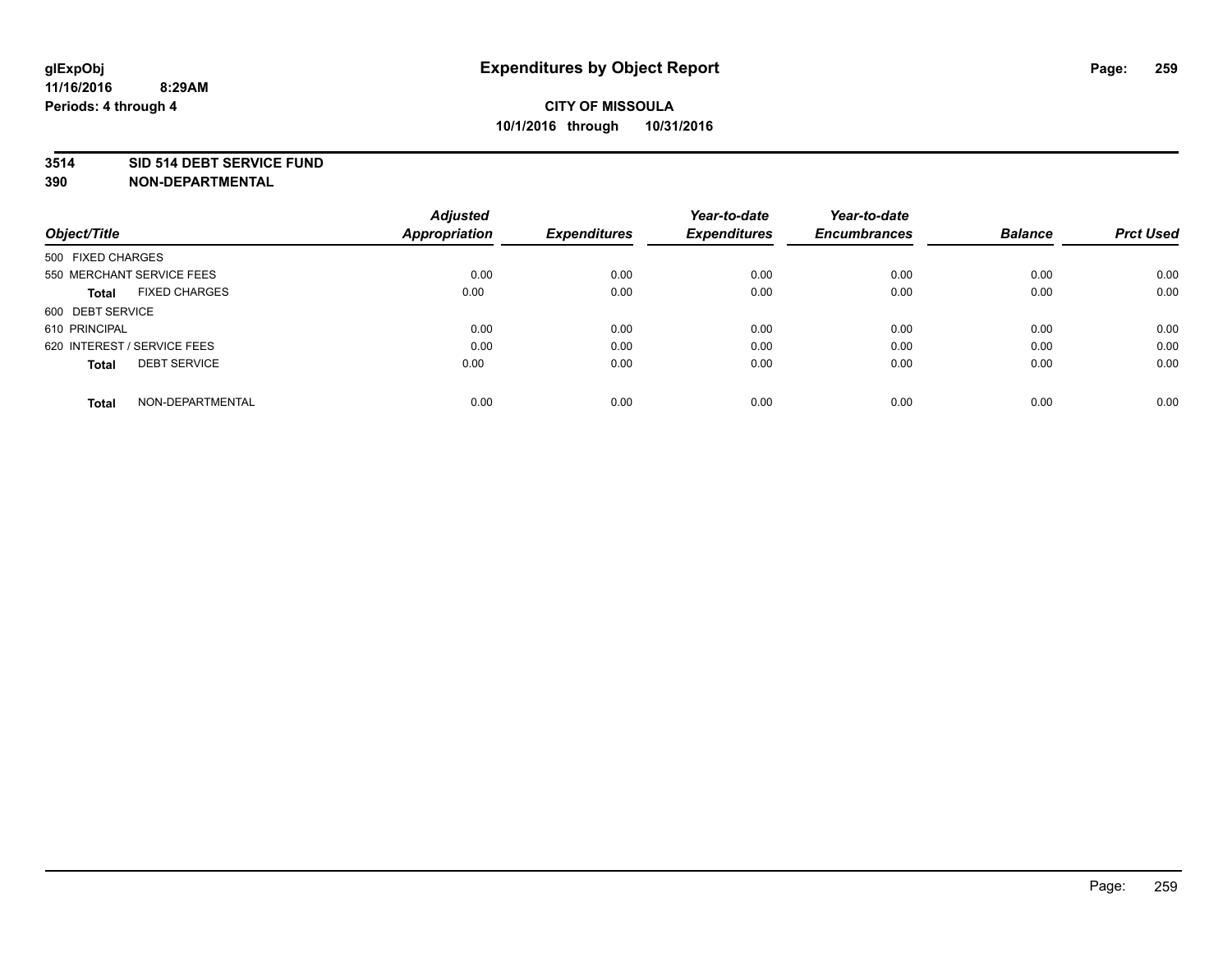#### **3514 SID 514 DEBT SERVICE FUND**

| Object/Title      |                              | <b>Adjusted</b><br>Appropriation | <b>Expenditures</b> | Year-to-date<br><b>Expenditures</b> | Year-to-date<br><b>Encumbrances</b> | <b>Balance</b> | <b>Prct Used</b> |
|-------------------|------------------------------|----------------------------------|---------------------|-------------------------------------|-------------------------------------|----------------|------------------|
| 500 FIXED CHARGES |                              |                                  |                     |                                     |                                     |                |                  |
|                   | 550 MERCHANT SERVICE FEES    | 0.00                             | 0.00                | 0.00                                | 0.00                                | 0.00           | 0.00             |
| <b>Total</b>      | <b>FIXED CHARGES</b>         | 0.00                             | 0.00                | 0.00                                | 0.00                                | 0.00           | 0.00             |
| 600 DEBT SERVICE  |                              |                                  |                     |                                     |                                     |                |                  |
| 610 PRINCIPAL     |                              | 0.00                             | 0.00                | 0.00                                | 0.00                                | 0.00           | 0.00             |
|                   | 620 INTEREST / SERVICE FEES  | 0.00                             | 0.00                | 0.00                                | 0.00                                | 0.00           | 0.00             |
| <b>Total</b>      | <b>DEBT SERVICE</b>          | 0.00                             | 0.00                | 0.00                                | 0.00                                | 0.00           | 0.00             |
| 800 OTHER OBJECTS |                              |                                  |                     |                                     |                                     |                |                  |
|                   | 820 TRANSFERS TO OTHER FUNDS | 0.00                             | 0.00                | 0.00                                | 0.00                                | 0.00           | 0.00             |
| <b>Total</b>      | OTHER OBJECTS                | 0.00                             | 0.00                | 0.00                                | 0.00                                | 0.00           | 0.00             |
| <b>Total</b>      | SID 514 DEBT SERVICE FUND    | 0.00                             | 0.00                | 0.00                                | 0.00                                | 0.00           | 0.00             |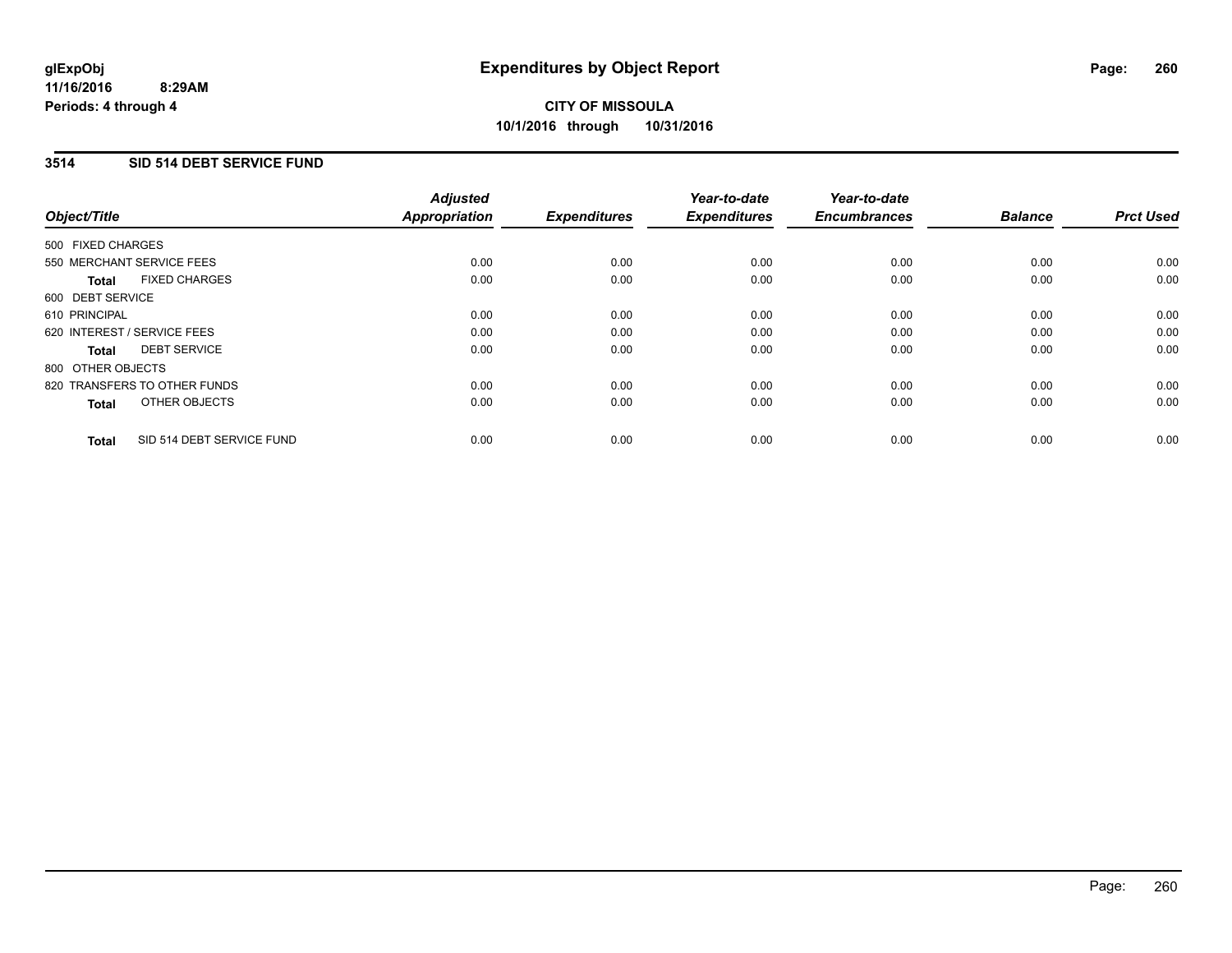#### **3515 SID 515 DEBT SERVICE FUND**

| Object/Title                         | <b>Adjusted</b><br><b>Appropriation</b> | <b>Expenditures</b> | Year-to-date<br><b>Expenditures</b> | Year-to-date<br><b>Encumbrances</b> | <b>Balance</b> | <b>Prct Used</b> |
|--------------------------------------|-----------------------------------------|---------------------|-------------------------------------|-------------------------------------|----------------|------------------|
| 500 FIXED CHARGES                    |                                         |                     |                                     |                                     |                |                  |
| 550 MERCHANT SERVICE FEES            | 0.00                                    | 0.00                | 0.00                                | 0.00                                | 0.00           | 0.00             |
| <b>FIXED CHARGES</b><br><b>Total</b> | 0.00                                    | 0.00                | 0.00                                | 0.00                                | 0.00           | 0.00             |
| 600 DEBT SERVICE                     |                                         |                     |                                     |                                     |                |                  |
| 610 PRINCIPAL                        | 0.00                                    | 0.00                | 0.00                                | 0.00                                | 0.00           | 0.00             |
| 620 INTEREST / SERVICE FEES          | 0.00                                    | 0.00                | 0.00                                | 0.00                                | 0.00           | 0.00             |
| <b>DEBT SERVICE</b><br><b>Total</b>  | 0.00                                    | 0.00                | 0.00                                | 0.00                                | 0.00           | 0.00             |
| 800 OTHER OBJECTS                    |                                         |                     |                                     |                                     |                |                  |
| 820 TRANSFERS TO OTHER FUNDS         | 0.00                                    | 0.00                | 0.00                                | 0.00                                | 0.00           | 0.00             |
| OTHER OBJECTS<br><b>Total</b>        | 0.00                                    | 0.00                | 0.00                                | 0.00                                | 0.00           | 0.00             |
|                                      |                                         |                     |                                     |                                     |                |                  |
| NON-DEPARTMENTAL<br><b>Total</b>     | 0.00                                    | 0.00                | 0.00                                | 0.00                                | 0.00           | 0.00             |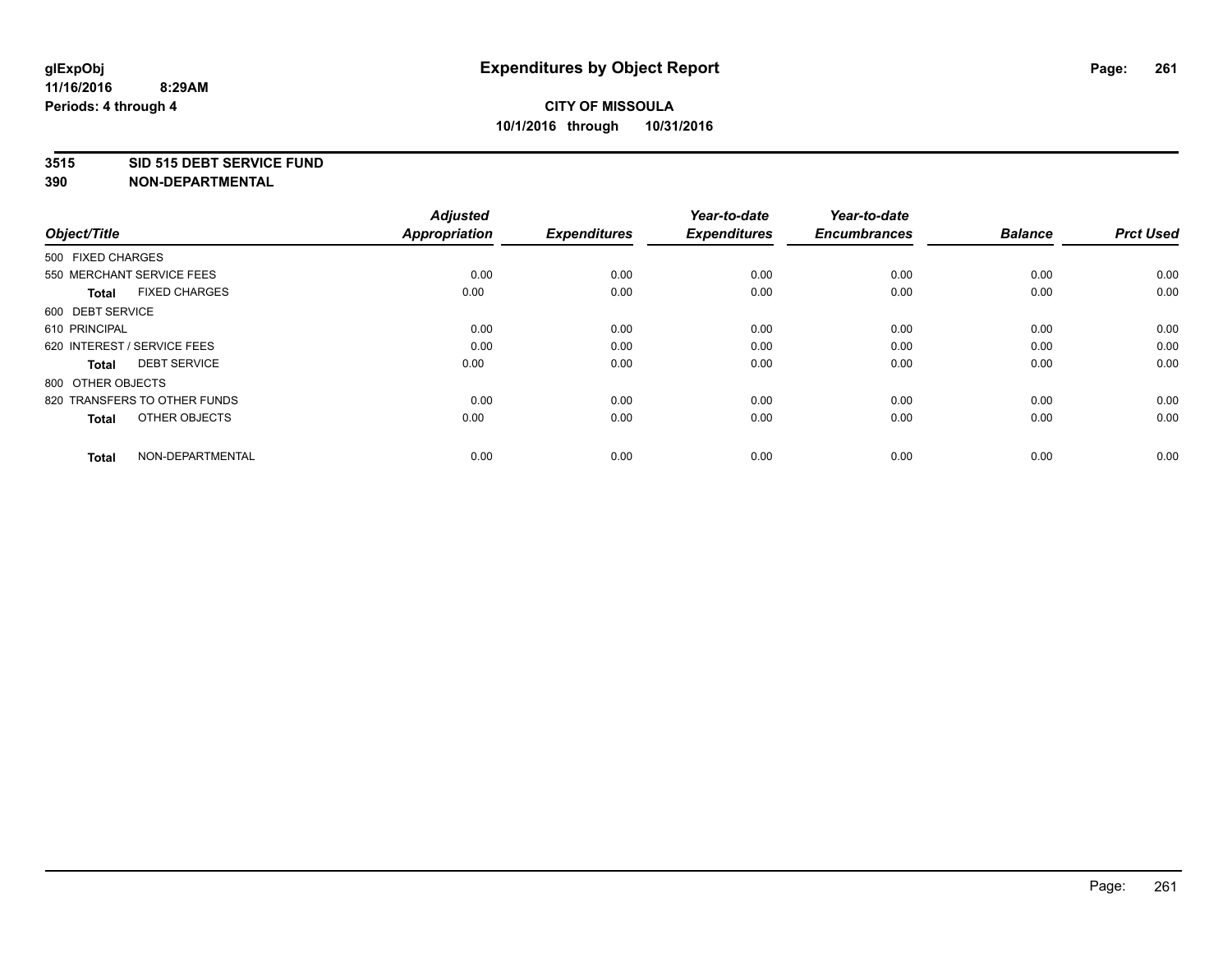#### **3515 SID 515 DEBT SERVICE FUND**

| Object/Title                              | <b>Adjusted</b><br><b>Appropriation</b> | <b>Expenditures</b> | Year-to-date<br><b>Expenditures</b> | Year-to-date<br><b>Encumbrances</b> | <b>Balance</b> | <b>Prct Used</b> |
|-------------------------------------------|-----------------------------------------|---------------------|-------------------------------------|-------------------------------------|----------------|------------------|
|                                           |                                         |                     |                                     |                                     |                |                  |
| 500 FIXED CHARGES                         |                                         |                     |                                     |                                     |                |                  |
| 550 MERCHANT SERVICE FEES                 | 0.00                                    | 0.00                | 0.00                                | 0.00                                | 0.00           | 0.00             |
| <b>FIXED CHARGES</b><br><b>Total</b>      | 0.00                                    | 0.00                | 0.00                                | 0.00                                | 0.00           | 0.00             |
| 600 DEBT SERVICE                          |                                         |                     |                                     |                                     |                |                  |
| 610 PRINCIPAL                             | 0.00                                    | 0.00                | 0.00                                | 0.00                                | 0.00           | 0.00             |
| 620 INTEREST / SERVICE FEES               | 0.00                                    | 0.00                | 0.00                                | 0.00                                | 0.00           | 0.00             |
| <b>DEBT SERVICE</b><br><b>Total</b>       | 0.00                                    | 0.00                | 0.00                                | 0.00                                | 0.00           | 0.00             |
| 800 OTHER OBJECTS                         |                                         |                     |                                     |                                     |                |                  |
| 820 TRANSFERS TO OTHER FUNDS              | 0.00                                    | 0.00                | 0.00                                | 0.00                                | 0.00           | 0.00             |
| OTHER OBJECTS<br><b>Total</b>             | 0.00                                    | 0.00                | 0.00                                | 0.00                                | 0.00           | 0.00             |
|                                           |                                         |                     |                                     |                                     |                |                  |
| SID 515 DEBT SERVICE FUND<br><b>Total</b> | 0.00                                    | 0.00                | 0.00                                | 0.00                                | 0.00           | 0.00             |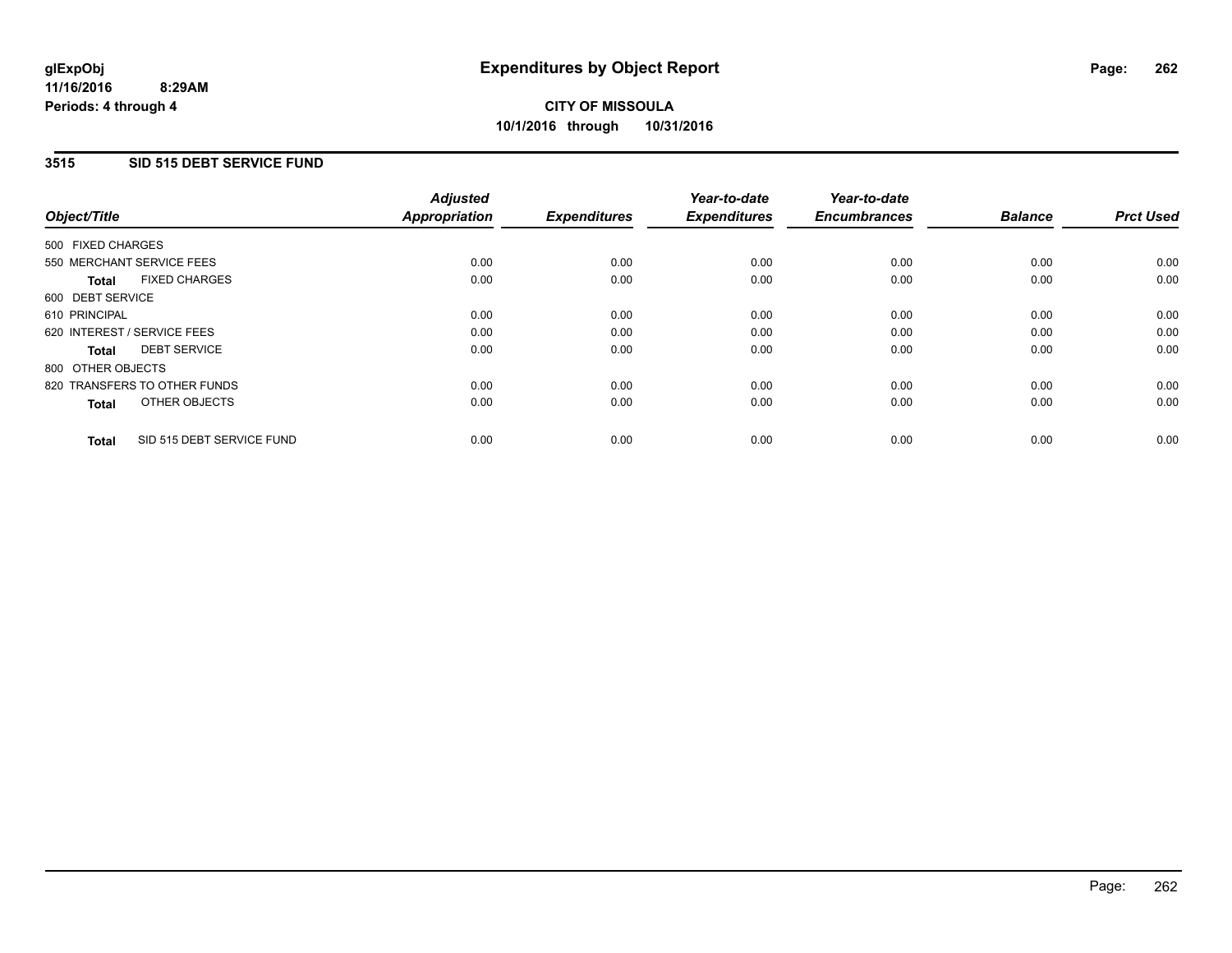# **glExpObj Expenditures by Object Report Page: 263**

### **CITY OF MISSOULA 10/1/2016 through 10/31/2016**

**3517 SID 517 DEBT SERVICE FUND**

**000 \*\*\* Title Not Found \*\*\***

| Object/Title                            | <b>Adjusted</b><br>Appropriation | <b>Expenditures</b> | Year-to-date<br><b>Expenditures</b> | Year-to-date<br><b>Encumbrances</b> | <b>Balance</b> | <b>Prct Used</b> |
|-----------------------------------------|----------------------------------|---------------------|-------------------------------------|-------------------------------------|----------------|------------------|
| 800 OTHER OBJECTS                       |                                  |                     |                                     |                                     |                |                  |
| 820 TRANSFERS TO OTHER FUNDS            | 0.00                             | 0.00                | 0.00                                | 0.00                                | 0.00           | 0.00             |
| OTHER OBJECTS<br><b>Total</b>           | 0.00                             | 0.00                | 0.00                                | 0.00                                | 0.00           | 0.00             |
| *** Title Not Found ***<br><b>Total</b> | 0.00                             | 0.00                | 0.00                                | 0.00                                | 0.00           | 0.00             |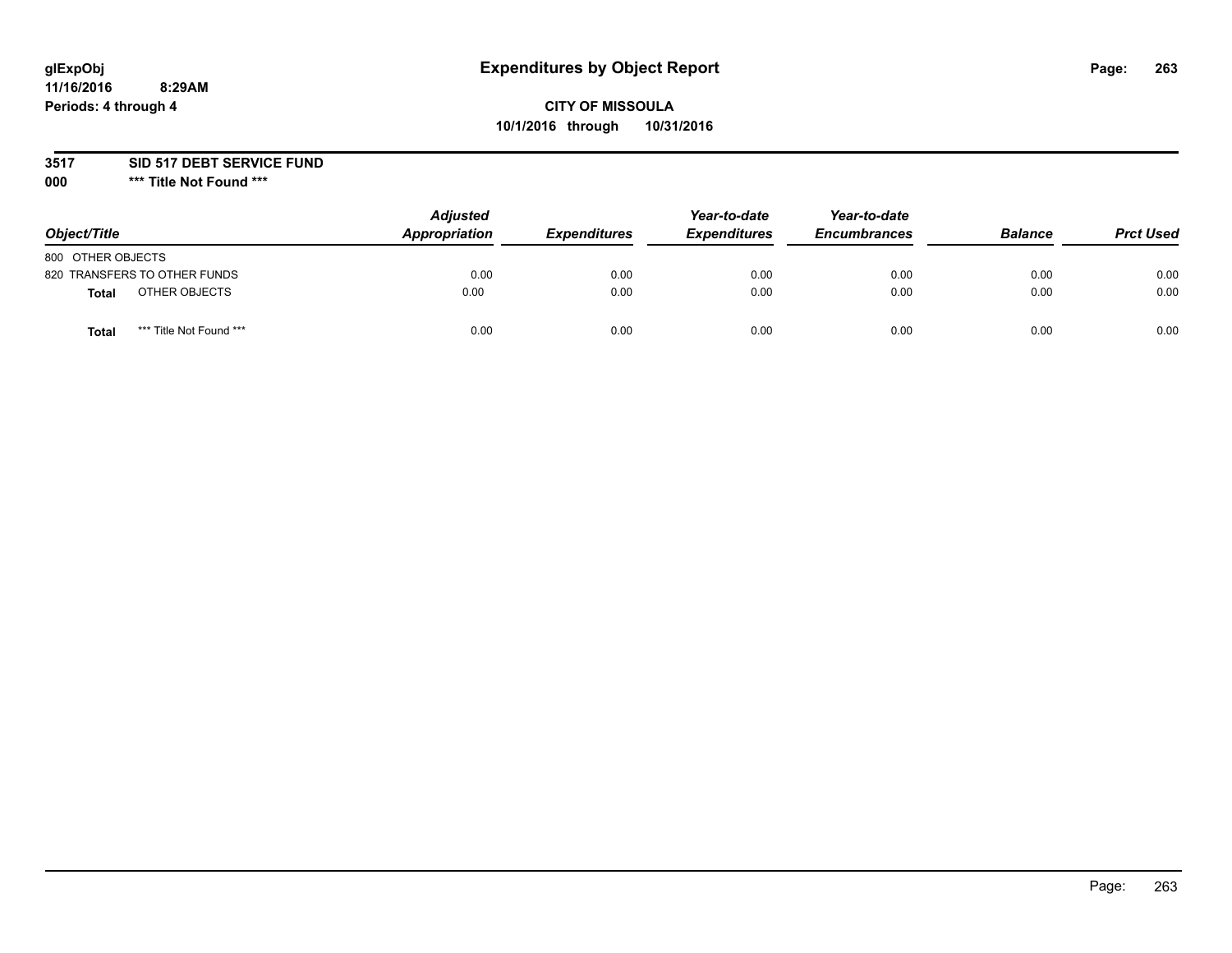#### **3517 SID 517 DEBT SERVICE FUND**

| Object/Title                         | <b>Adjusted</b><br><b>Appropriation</b> | <b>Expenditures</b> | Year-to-date<br><b>Expenditures</b> | Year-to-date<br><b>Encumbrances</b> | <b>Balance</b> | <b>Prct Used</b> |
|--------------------------------------|-----------------------------------------|---------------------|-------------------------------------|-------------------------------------|----------------|------------------|
|                                      |                                         |                     |                                     |                                     |                |                  |
| 500 FIXED CHARGES                    |                                         |                     |                                     |                                     |                |                  |
| 550 MERCHANT SERVICE FEES            | 0.00                                    | 0.00                | 0.00                                | 0.00                                | 0.00           | 0.00             |
| <b>FIXED CHARGES</b><br><b>Total</b> | 0.00                                    | 0.00                | 0.00                                | 0.00                                | 0.00           | 0.00             |
| 600 DEBT SERVICE                     |                                         |                     |                                     |                                     |                |                  |
| 610 PRINCIPAL                        | 0.00                                    | 0.00                | 0.00                                | 0.00                                | 0.00           | 0.00             |
| 620 INTEREST / SERVICE FEES          | 0.00                                    | 0.00                | 0.00                                | 0.00                                | 0.00           | 0.00             |
| <b>DEBT SERVICE</b><br><b>Total</b>  | 0.00                                    | 0.00                | 0.00                                | 0.00                                | 0.00           | 0.00             |
|                                      |                                         |                     |                                     |                                     |                |                  |
| NON-DEPARTMENTAL<br><b>Total</b>     | 0.00                                    | 0.00                | 0.00                                | 0.00                                | 0.00           | 0.00             |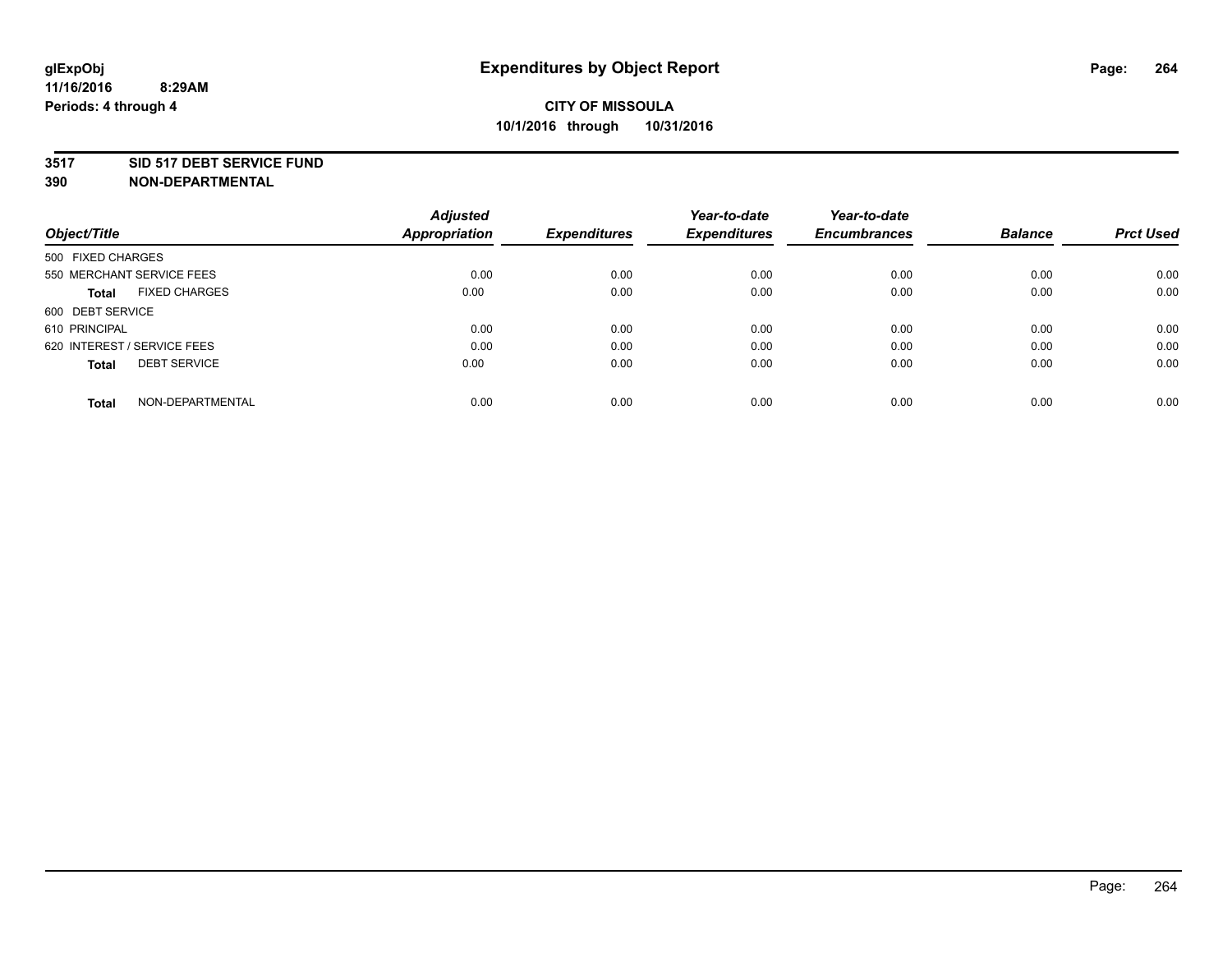#### **3517 SID 517 DEBT SERVICE FUND**

| Object/Title                              | <b>Adjusted</b><br><b>Appropriation</b> | <b>Expenditures</b> | Year-to-date<br><b>Expenditures</b> | Year-to-date<br><b>Encumbrances</b> | <b>Balance</b> | <b>Prct Used</b> |
|-------------------------------------------|-----------------------------------------|---------------------|-------------------------------------|-------------------------------------|----------------|------------------|
|                                           |                                         |                     |                                     |                                     |                |                  |
| 500 FIXED CHARGES                         |                                         |                     |                                     |                                     |                |                  |
| 550 MERCHANT SERVICE FEES                 | 0.00                                    | 0.00                | 0.00                                | 0.00                                | 0.00           | 0.00             |
| <b>FIXED CHARGES</b><br><b>Total</b>      | 0.00                                    | 0.00                | 0.00                                | 0.00                                | 0.00           | 0.00             |
| 600 DEBT SERVICE                          |                                         |                     |                                     |                                     |                |                  |
| 610 PRINCIPAL                             | 0.00                                    | 0.00                | 0.00                                | 0.00                                | 0.00           | 0.00             |
| 620 INTEREST / SERVICE FEES               | 0.00                                    | 0.00                | 0.00                                | 0.00                                | 0.00           | 0.00             |
| <b>DEBT SERVICE</b><br><b>Total</b>       | 0.00                                    | 0.00                | 0.00                                | 0.00                                | 0.00           | 0.00             |
| 800 OTHER OBJECTS                         |                                         |                     |                                     |                                     |                |                  |
| 820 TRANSFERS TO OTHER FUNDS              | 0.00                                    | 0.00                | 0.00                                | 0.00                                | 0.00           | 0.00             |
| OTHER OBJECTS<br><b>Total</b>             | 0.00                                    | 0.00                | 0.00                                | 0.00                                | 0.00           | 0.00             |
|                                           |                                         |                     |                                     |                                     |                |                  |
| SID 517 DEBT SERVICE FUND<br><b>Total</b> | 0.00                                    | 0.00                | 0.00                                | 0.00                                | 0.00           | 0.00             |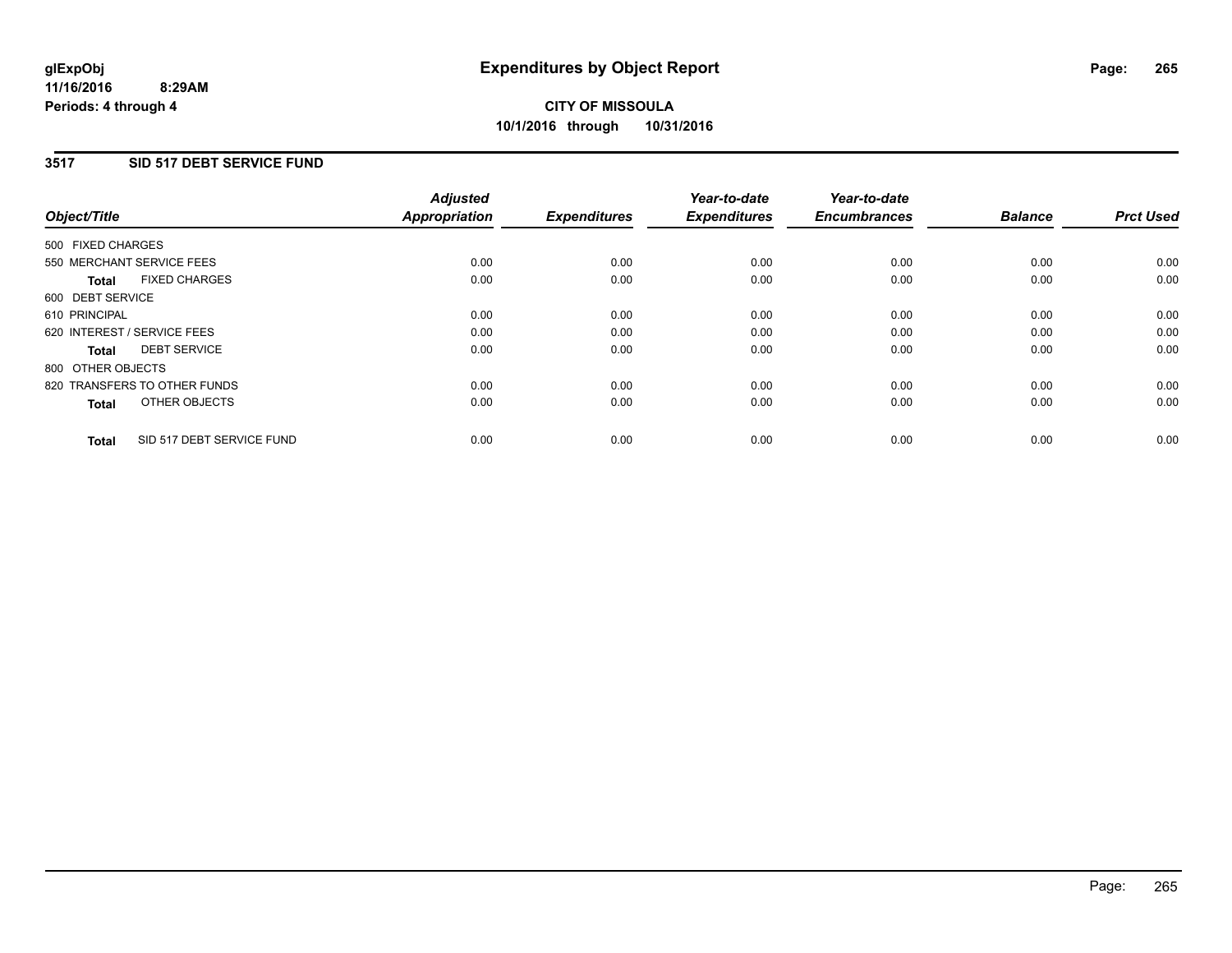# **glExpObj Expenditures by Object Report Page: 266**

### **CITY OF MISSOULA 10/1/2016 through 10/31/2016**

**3518 SID 518 DEBT SERVICE FUND**

**000 \*\*\* Title Not Found \*\*\***

| Object/Title                     | <b>Adjusted</b><br>Appropriation | <b>Expenditures</b> | Year-to-date<br><b>Expenditures</b> | Year-to-date<br><b>Encumbrances</b> | <b>Balance</b> | <b>Prct Used</b> |
|----------------------------------|----------------------------------|---------------------|-------------------------------------|-------------------------------------|----------------|------------------|
| 800 OTHER OBJECTS                |                                  |                     |                                     |                                     |                |                  |
| 820 TRANSFERS TO OTHER FUNDS     | 0.00                             | 0.00                | 0.00                                | 0.00                                | 0.00           | 0.00             |
| OTHER OBJECTS<br><b>Total</b>    | 0.00                             | 0.00                | 0.00                                | 0.00                                | 0.00           | 0.00             |
| *** Title Not Found ***<br>Total | 0.00                             | 0.00                | 0.00                                | 0.00                                | 0.00           | 0.00             |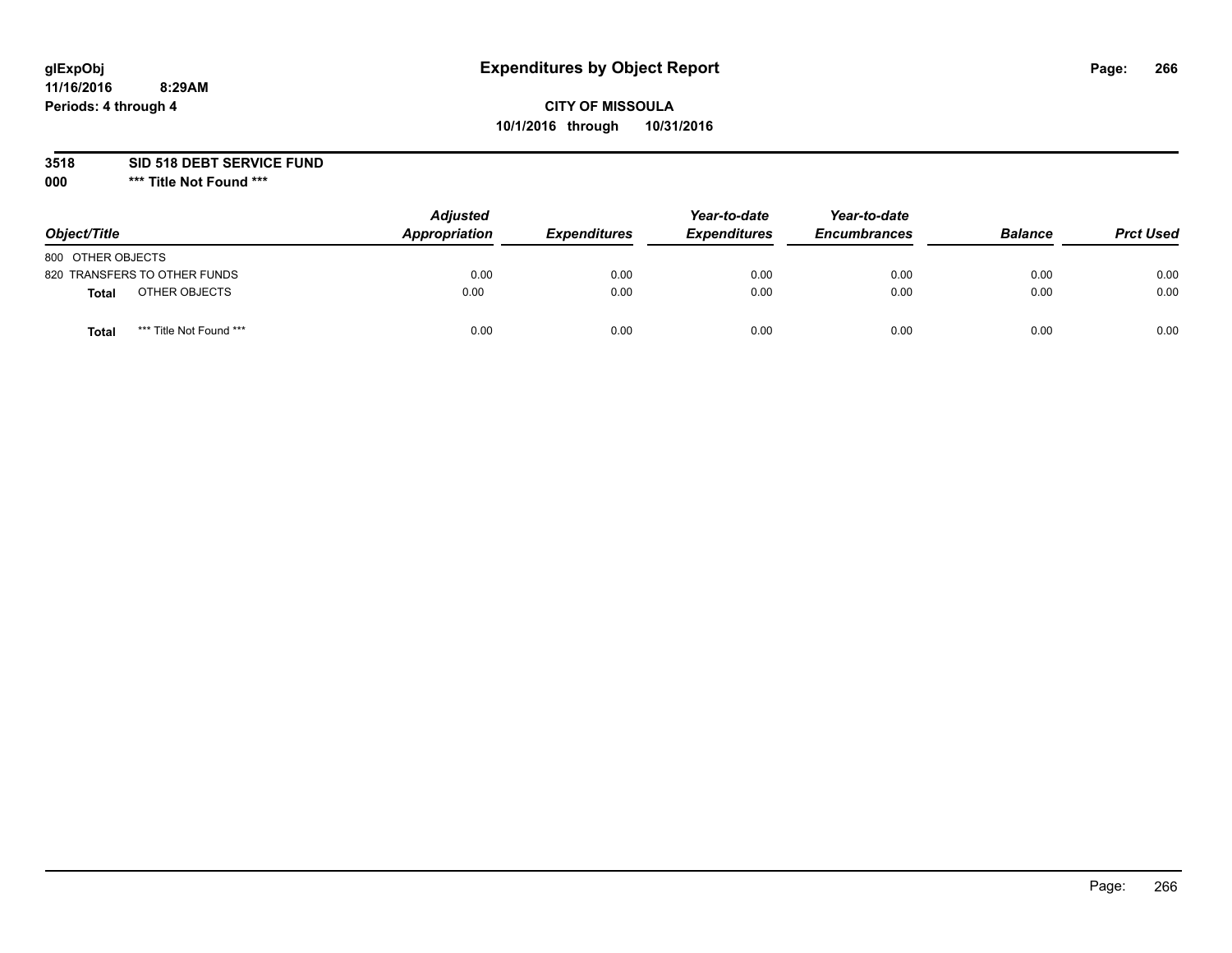#### **3518 SID 518 DEBT SERVICE FUND**

| Object/Title                         | <b>Adjusted</b><br><b>Appropriation</b> | <b>Expenditures</b> | Year-to-date<br><b>Expenditures</b> | Year-to-date<br><b>Encumbrances</b> | <b>Balance</b> | <b>Prct Used</b> |
|--------------------------------------|-----------------------------------------|---------------------|-------------------------------------|-------------------------------------|----------------|------------------|
| 500 FIXED CHARGES                    |                                         |                     |                                     |                                     |                |                  |
| 550 MERCHANT SERVICE FEES            | 0.00                                    | 0.00                | 0.00                                | 0.00                                | 0.00           | 0.00             |
| <b>FIXED CHARGES</b><br><b>Total</b> | 0.00                                    | 0.00                | 0.00                                | 0.00                                | 0.00           | 0.00             |
| 600 DEBT SERVICE                     |                                         |                     |                                     |                                     |                |                  |
| 610 PRINCIPAL                        | 0.00                                    | 0.00                | 0.00                                | 0.00                                | 0.00           | 0.00             |
| 620 INTEREST / SERVICE FEES          | 0.00                                    | 0.00                | 0.00                                | 0.00                                | 0.00           | 0.00             |
| <b>DEBT SERVICE</b><br><b>Total</b>  | 0.00                                    | 0.00                | 0.00                                | 0.00                                | 0.00           | 0.00             |
| 800 OTHER OBJECTS                    |                                         |                     |                                     |                                     |                |                  |
| 820 TRANSFERS TO OTHER FUNDS         | 0.00                                    | 0.00                | 0.00                                | 0.00                                | 0.00           | 0.00             |
| OTHER OBJECTS<br><b>Total</b>        | 0.00                                    | 0.00                | 0.00                                | 0.00                                | 0.00           | 0.00             |
|                                      |                                         |                     |                                     |                                     |                |                  |
| NON-DEPARTMENTAL<br><b>Total</b>     | 0.00                                    | 0.00                | 0.00                                | 0.00                                | 0.00           | 0.00             |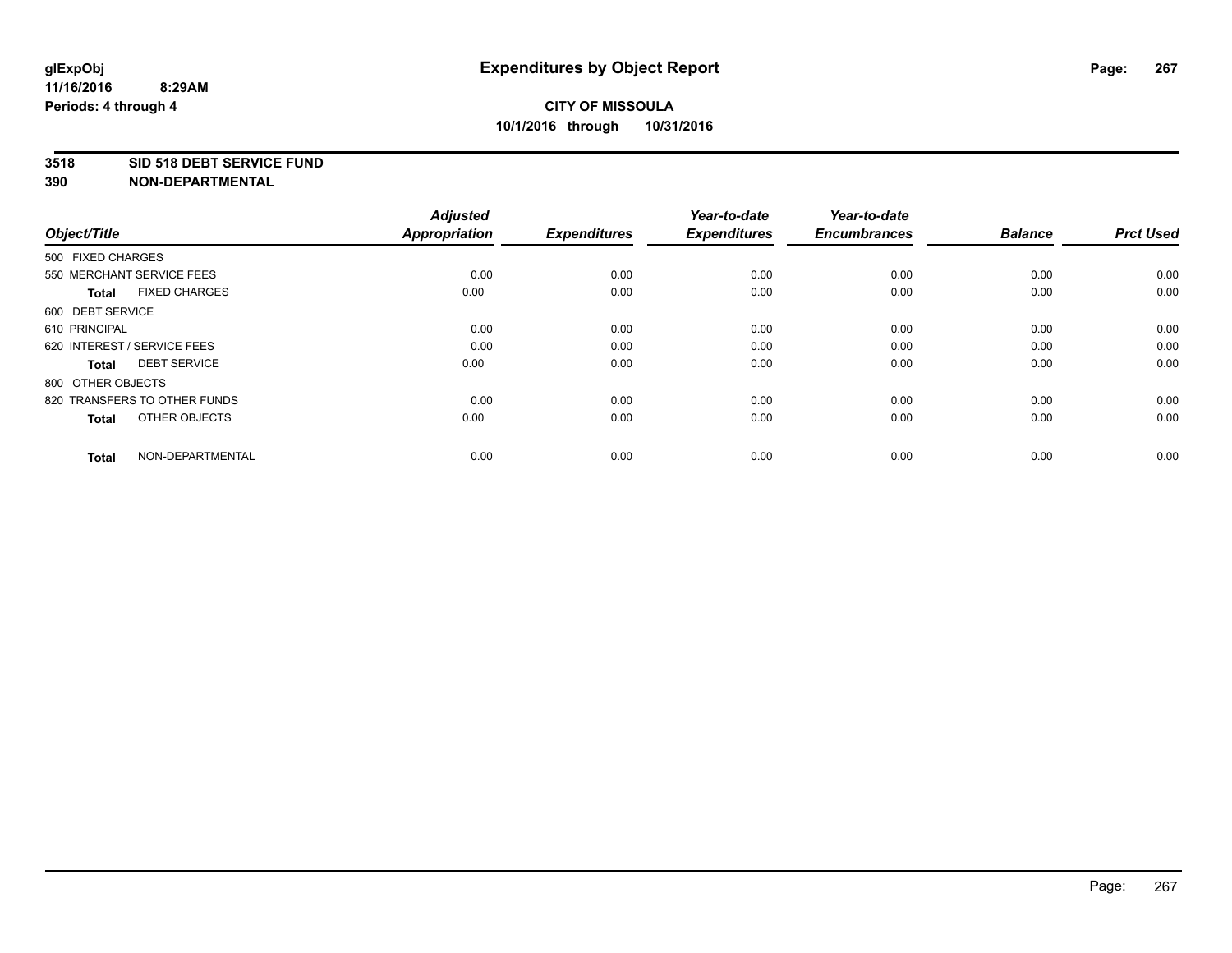#### **3518 SID 518 DEBT SERVICE FUND**

| Object/Title                              | <b>Adjusted</b><br><b>Appropriation</b> | <b>Expenditures</b> | Year-to-date<br><b>Expenditures</b> | Year-to-date<br><b>Encumbrances</b> | <b>Balance</b> | <b>Prct Used</b> |
|-------------------------------------------|-----------------------------------------|---------------------|-------------------------------------|-------------------------------------|----------------|------------------|
|                                           |                                         |                     |                                     |                                     |                |                  |
| 500 FIXED CHARGES                         |                                         |                     |                                     |                                     |                |                  |
| 550 MERCHANT SERVICE FEES                 | 0.00                                    | 0.00                | 0.00                                | 0.00                                | 0.00           | 0.00             |
| <b>FIXED CHARGES</b><br><b>Total</b>      | 0.00                                    | 0.00                | 0.00                                | 0.00                                | 0.00           | 0.00             |
| 600 DEBT SERVICE                          |                                         |                     |                                     |                                     |                |                  |
| 610 PRINCIPAL                             | 0.00                                    | 0.00                | 0.00                                | 0.00                                | 0.00           | 0.00             |
| 620 INTEREST / SERVICE FEES               | 0.00                                    | 0.00                | 0.00                                | 0.00                                | 0.00           | 0.00             |
| <b>DEBT SERVICE</b><br><b>Total</b>       | 0.00                                    | 0.00                | 0.00                                | 0.00                                | 0.00           | 0.00             |
| 800 OTHER OBJECTS                         |                                         |                     |                                     |                                     |                |                  |
| 820 TRANSFERS TO OTHER FUNDS              | 0.00                                    | 0.00                | 0.00                                | 0.00                                | 0.00           | 0.00             |
| OTHER OBJECTS<br><b>Total</b>             | 0.00                                    | 0.00                | 0.00                                | 0.00                                | 0.00           | 0.00             |
|                                           |                                         |                     |                                     |                                     |                |                  |
| SID 518 DEBT SERVICE FUND<br><b>Total</b> | 0.00                                    | 0.00                | 0.00                                | 0.00                                | 0.00           | 0.00             |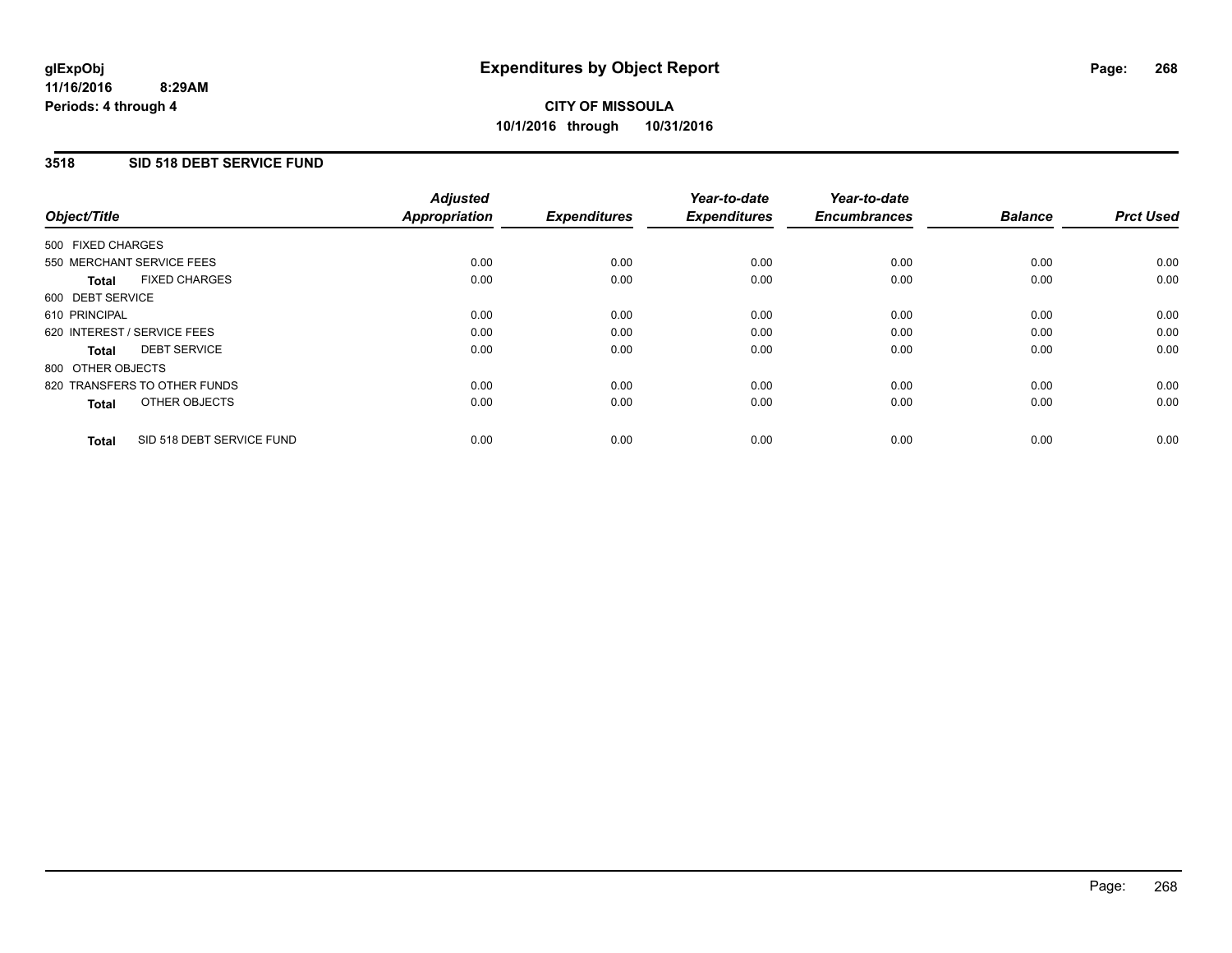#### **3519 SID 519 DEBT SERVICE FUND**

| Object/Title                         | <b>Adjusted</b><br><b>Appropriation</b> | <b>Expenditures</b> | Year-to-date<br><b>Expenditures</b> | Year-to-date<br><b>Encumbrances</b> | <b>Balance</b> | <b>Prct Used</b> |
|--------------------------------------|-----------------------------------------|---------------------|-------------------------------------|-------------------------------------|----------------|------------------|
| 500 FIXED CHARGES                    |                                         |                     |                                     |                                     |                |                  |
| 550 MERCHANT SERVICE FEES            | 0.00                                    | 0.00                | 0.00                                | 0.00                                | 0.00           | 0.00             |
| <b>FIXED CHARGES</b><br><b>Total</b> | 0.00                                    | 0.00                | 0.00                                | 0.00                                | 0.00           | 0.00             |
| 600 DEBT SERVICE                     |                                         |                     |                                     |                                     |                |                  |
| 610 PRINCIPAL                        | 0.00                                    | 0.00                | 0.00                                | 0.00                                | 0.00           | 0.00             |
| 620 INTEREST / SERVICE FEES          | 0.00                                    | 0.00                | 0.00                                | 0.00                                | 0.00           | 0.00             |
| <b>DEBT SERVICE</b><br><b>Total</b>  | 0.00                                    | 0.00                | 0.00                                | 0.00                                | 0.00           | 0.00             |
| 800 OTHER OBJECTS                    |                                         |                     |                                     |                                     |                |                  |
| 820 TRANSFERS TO OTHER FUNDS         | 0.00                                    | 0.00                | 0.00                                | 0.00                                | 0.00           | 0.00             |
| OTHER OBJECTS<br><b>Total</b>        | 0.00                                    | 0.00                | 0.00                                | 0.00                                | 0.00           | 0.00             |
|                                      |                                         |                     |                                     |                                     |                |                  |
| NON-DEPARTMENTAL<br><b>Total</b>     | 0.00                                    | 0.00                | 0.00                                | 0.00                                | 0.00           | 0.00             |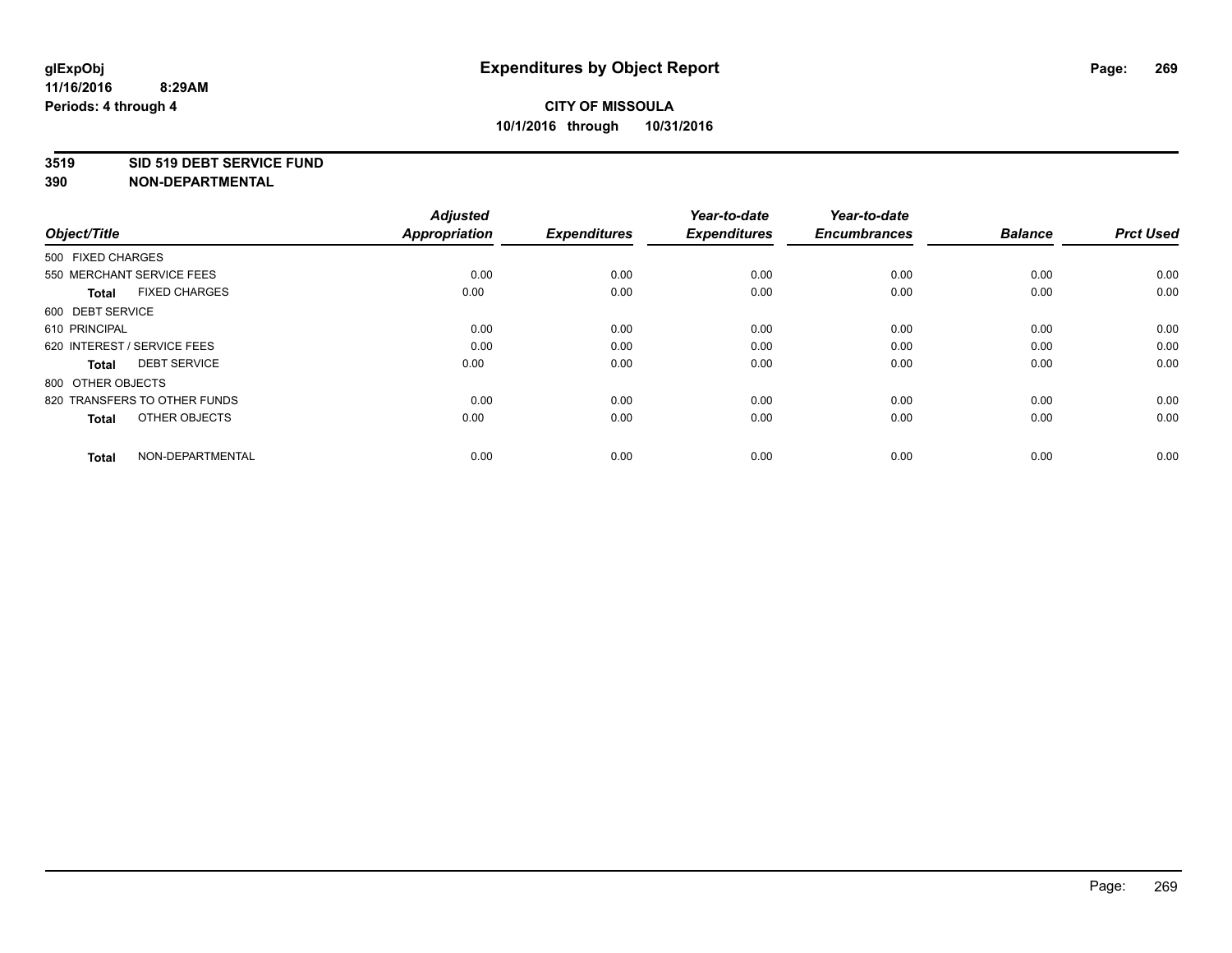#### **3519 SID 519 DEBT SERVICE FUND**

| Object/Title                              | <b>Adjusted</b><br><b>Appropriation</b> | <b>Expenditures</b> | Year-to-date<br><b>Expenditures</b> | Year-to-date<br><b>Encumbrances</b> | <b>Balance</b> | <b>Prct Used</b> |
|-------------------------------------------|-----------------------------------------|---------------------|-------------------------------------|-------------------------------------|----------------|------------------|
|                                           |                                         |                     |                                     |                                     |                |                  |
| 500 FIXED CHARGES                         |                                         |                     |                                     |                                     |                |                  |
| 550 MERCHANT SERVICE FEES                 | 0.00                                    | 0.00                | 0.00                                | 0.00                                | 0.00           | 0.00             |
| <b>FIXED CHARGES</b><br><b>Total</b>      | 0.00                                    | 0.00                | 0.00                                | 0.00                                | 0.00           | 0.00             |
| 600 DEBT SERVICE                          |                                         |                     |                                     |                                     |                |                  |
| 610 PRINCIPAL                             | 0.00                                    | 0.00                | 0.00                                | 0.00                                | 0.00           | 0.00             |
| 620 INTEREST / SERVICE FEES               | 0.00                                    | 0.00                | 0.00                                | 0.00                                | 0.00           | 0.00             |
| <b>DEBT SERVICE</b><br><b>Total</b>       | 0.00                                    | 0.00                | 0.00                                | 0.00                                | 0.00           | 0.00             |
| 800 OTHER OBJECTS                         |                                         |                     |                                     |                                     |                |                  |
| 820 TRANSFERS TO OTHER FUNDS              | 0.00                                    | 0.00                | 0.00                                | 0.00                                | 0.00           | 0.00             |
| OTHER OBJECTS<br><b>Total</b>             | 0.00                                    | 0.00                | 0.00                                | 0.00                                | 0.00           | 0.00             |
|                                           |                                         |                     |                                     |                                     |                |                  |
| SID 519 DEBT SERVICE FUND<br><b>Total</b> | 0.00                                    | 0.00                | 0.00                                | 0.00                                | 0.00           | 0.00             |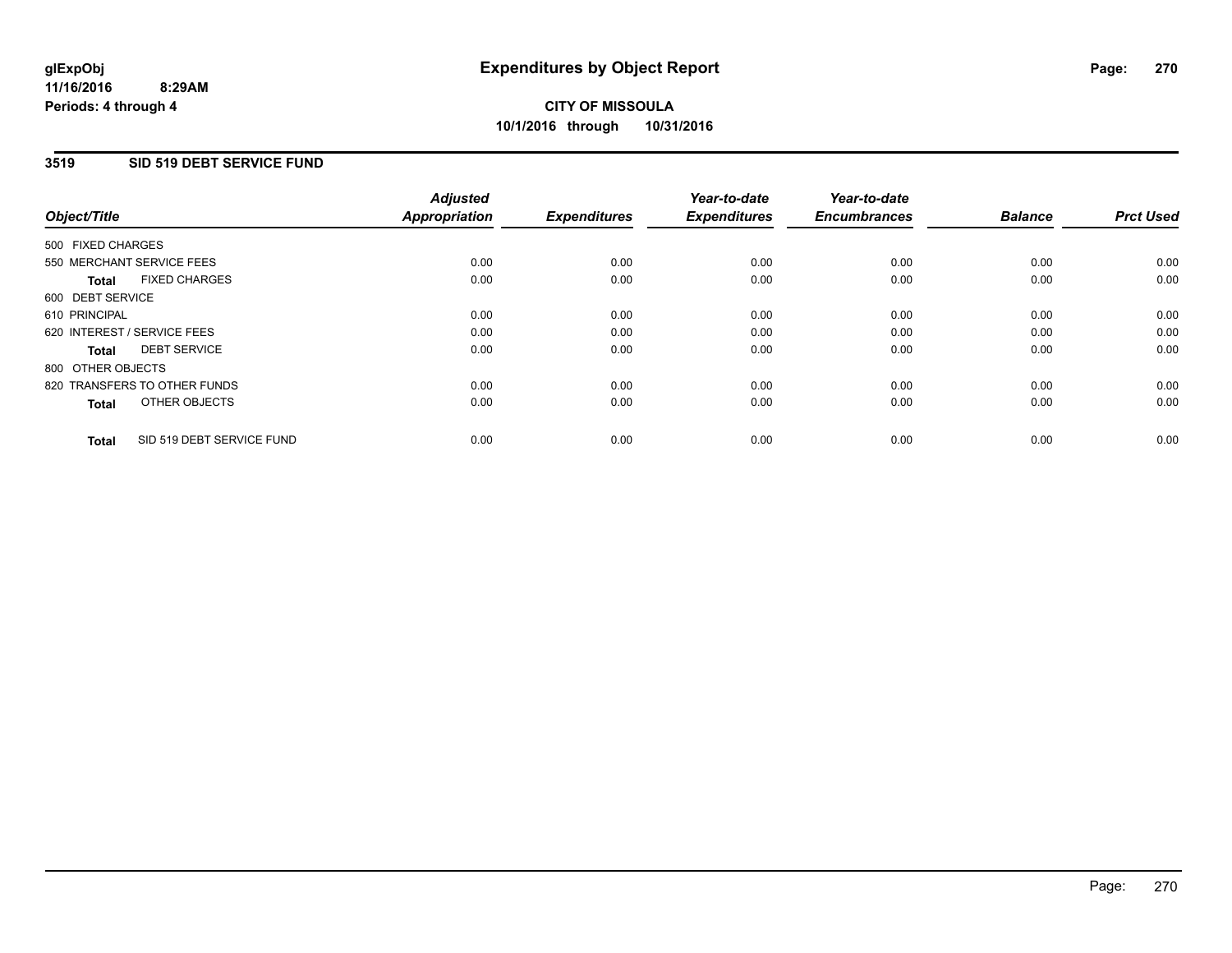#### **3520 SID 520 DEBT SERVICE FUND**

| Object/Title                         | <b>Adjusted</b><br><b>Appropriation</b> | <b>Expenditures</b> | Year-to-date<br><b>Expenditures</b> | Year-to-date<br><b>Encumbrances</b> | <b>Balance</b> | <b>Prct Used</b> |
|--------------------------------------|-----------------------------------------|---------------------|-------------------------------------|-------------------------------------|----------------|------------------|
|                                      |                                         |                     |                                     |                                     |                |                  |
| 500 FIXED CHARGES                    |                                         |                     |                                     |                                     |                |                  |
| 550 MERCHANT SERVICE FEES            | 0.00                                    | 0.00                | 0.00                                | 0.00                                | 0.00           | 0.00             |
| <b>FIXED CHARGES</b><br><b>Total</b> | 0.00                                    | 0.00                | 0.00                                | 0.00                                | 0.00           | 0.00             |
| 600 DEBT SERVICE                     |                                         |                     |                                     |                                     |                |                  |
| 610 PRINCIPAL                        | 0.00                                    | 0.00                | 0.00                                | 0.00                                | 0.00           | 0.00             |
| 620 INTEREST / SERVICE FEES          | 0.00                                    | 0.00                | 0.00                                | 0.00                                | 0.00           | 0.00             |
| <b>DEBT SERVICE</b><br><b>Total</b>  | 0.00                                    | 0.00                | 0.00                                | 0.00                                | 0.00           | 0.00             |
|                                      |                                         |                     |                                     |                                     |                |                  |
| NON-DEPARTMENTAL<br><b>Total</b>     | 0.00                                    | 0.00                | 0.00                                | 0.00                                | 0.00           | 0.00             |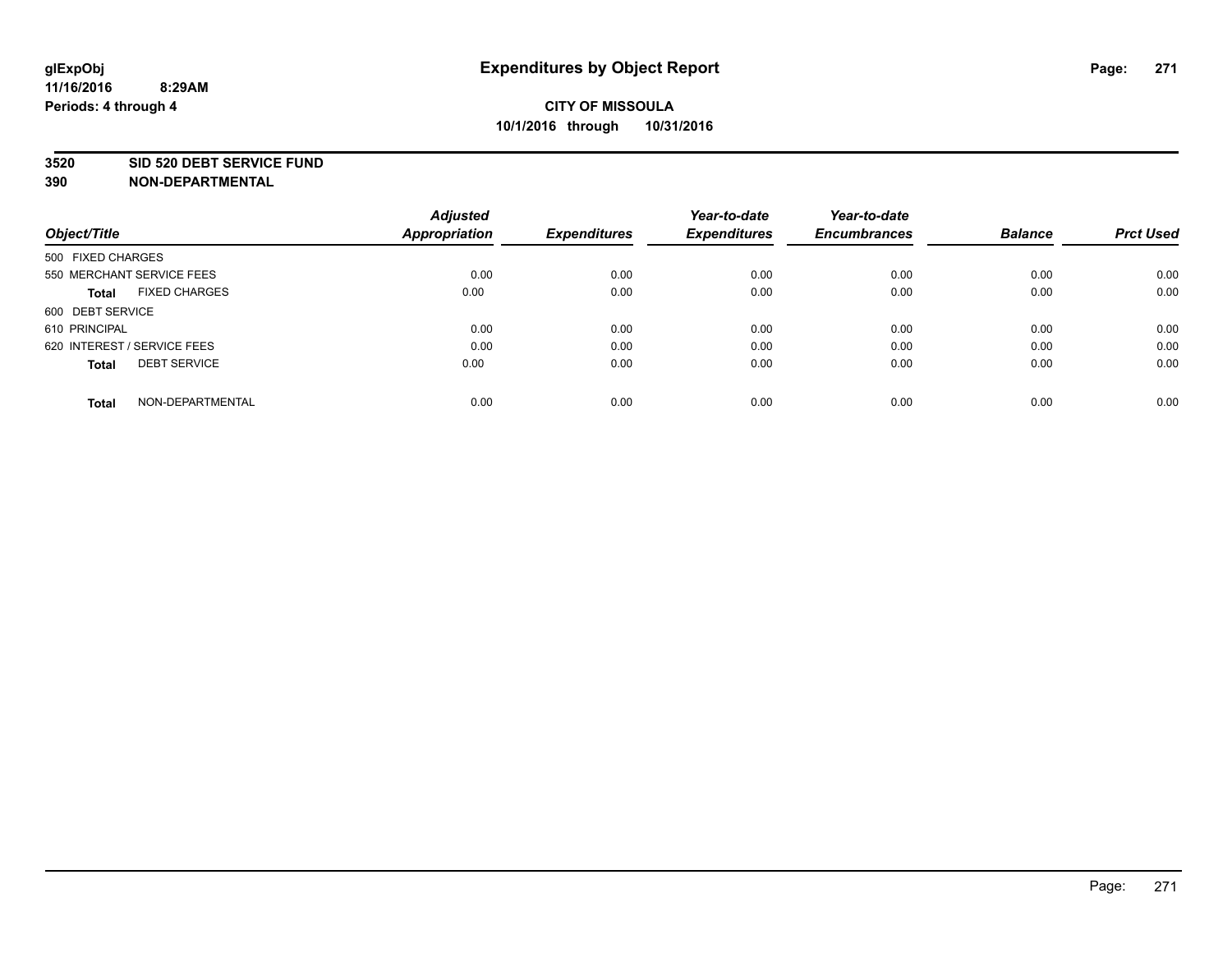#### **3520 SID 520 DEBT SERVICE FUND**

| Object/Title                              | <b>Adjusted</b><br>Appropriation | <b>Expenditures</b> | Year-to-date<br><b>Expenditures</b> | Year-to-date<br><b>Encumbrances</b> | <b>Balance</b> | <b>Prct Used</b> |
|-------------------------------------------|----------------------------------|---------------------|-------------------------------------|-------------------------------------|----------------|------------------|
| 500 FIXED CHARGES                         |                                  |                     |                                     |                                     |                |                  |
| 550 MERCHANT SERVICE FEES                 | 0.00                             | 0.00                | 0.00                                | 0.00                                | 0.00           | 0.00             |
| <b>FIXED CHARGES</b><br><b>Total</b>      | 0.00                             | 0.00                | 0.00                                | 0.00                                | 0.00           | 0.00             |
| 600 DEBT SERVICE                          |                                  |                     |                                     |                                     |                |                  |
| 610 PRINCIPAL                             | 0.00                             | 0.00                | 0.00                                | 0.00                                | 0.00           | 0.00             |
| 620 INTEREST / SERVICE FEES               | 0.00                             | 0.00                | 0.00                                | 0.00                                | 0.00           | 0.00             |
| <b>DEBT SERVICE</b><br><b>Total</b>       | 0.00                             | 0.00                | 0.00                                | 0.00                                | 0.00           | 0.00             |
| SID 520 DEBT SERVICE FUND<br><b>Total</b> | 0.00                             | 0.00                | 0.00                                | 0.00                                | 0.00           | 0.00             |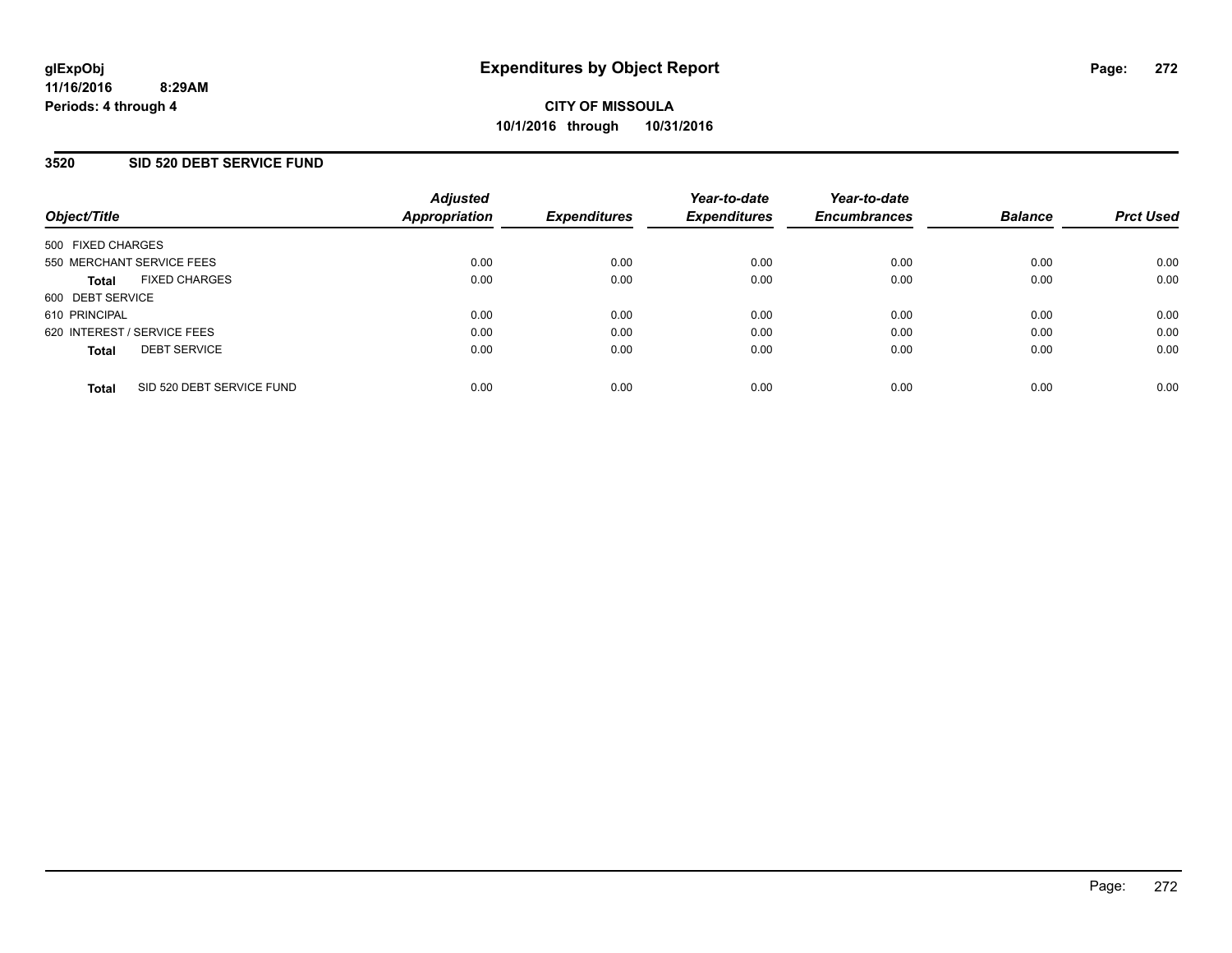#### **3521 SID 521 DEBT SERVICE FUND**

| Object/Title                         | <b>Adjusted</b><br><b>Appropriation</b> | <b>Expenditures</b> | Year-to-date<br><b>Expenditures</b> | Year-to-date<br><b>Encumbrances</b> | <b>Balance</b> | <b>Prct Used</b> |
|--------------------------------------|-----------------------------------------|---------------------|-------------------------------------|-------------------------------------|----------------|------------------|
| 500 FIXED CHARGES                    |                                         |                     |                                     |                                     |                |                  |
| 550 MERCHANT SERVICE FEES            | 0.00                                    | 0.00                | 0.00                                | 0.00                                | 0.00           | 0.00             |
| <b>FIXED CHARGES</b><br><b>Total</b> | 0.00                                    | 0.00                | 0.00                                | 0.00                                | 0.00           | 0.00             |
| 600 DEBT SERVICE                     |                                         |                     |                                     |                                     |                |                  |
| 610 PRINCIPAL                        | 0.00                                    | 0.00                | 0.00                                | 0.00                                | 0.00           | 0.00             |
| 620 INTEREST / SERVICE FEES          | 0.00                                    | 0.00                | 0.00                                | 0.00                                | 0.00           | 0.00             |
| <b>DEBT SERVICE</b><br><b>Total</b>  | 0.00                                    | 0.00                | 0.00                                | 0.00                                | 0.00           | 0.00             |
| NON-DEPARTMENTAL<br><b>Total</b>     | 0.00                                    | 0.00                | 0.00                                | 0.00                                | 0.00           | 0.00             |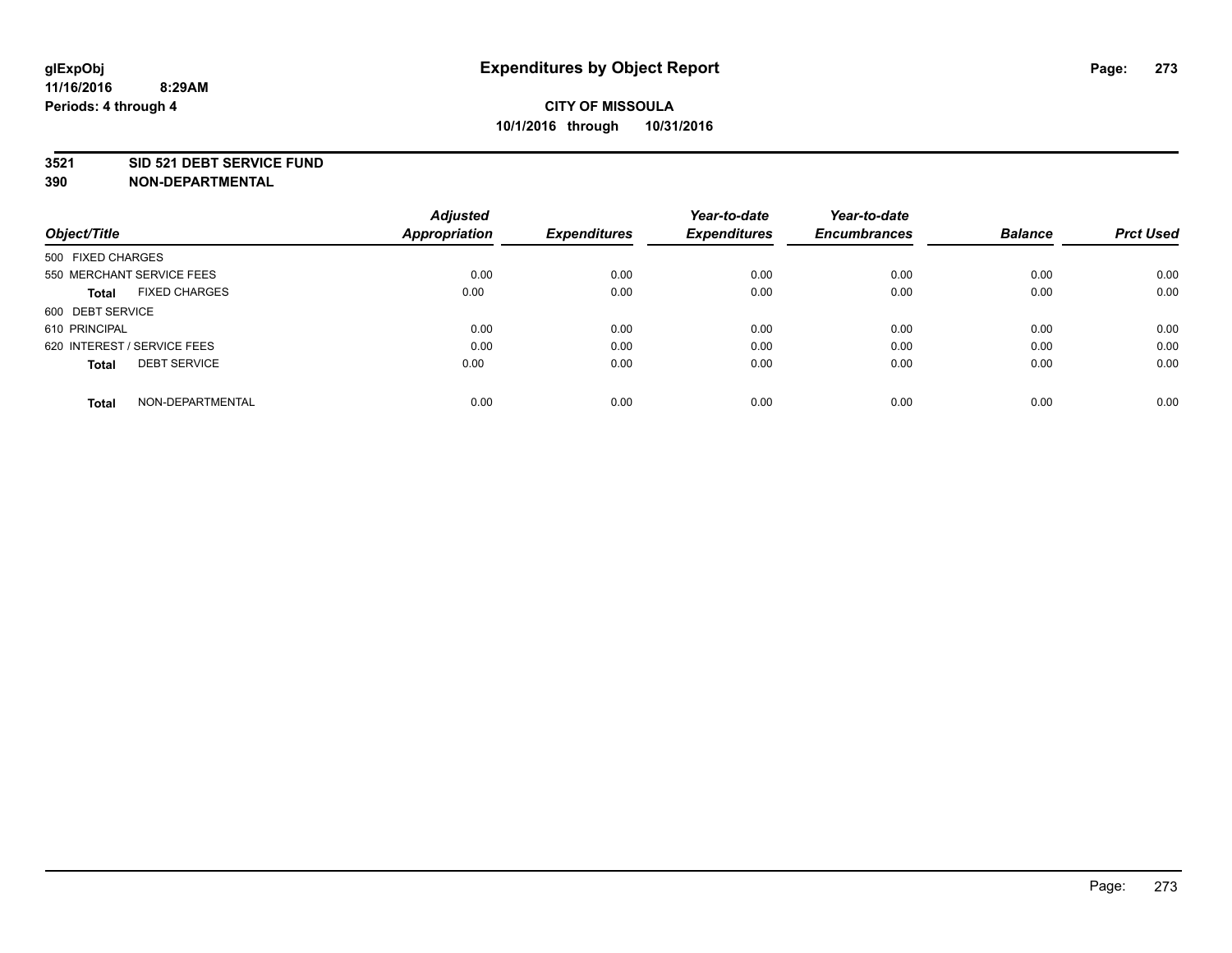#### **3521 SID 521 DEBT SERVICE FUND**

| Object/Title                              | <b>Adjusted</b><br>Appropriation | <b>Expenditures</b> | Year-to-date<br><b>Expenditures</b> | Year-to-date<br><b>Encumbrances</b> | <b>Balance</b> | <b>Prct Used</b> |
|-------------------------------------------|----------------------------------|---------------------|-------------------------------------|-------------------------------------|----------------|------------------|
| 500 FIXED CHARGES                         |                                  |                     |                                     |                                     |                |                  |
| 550 MERCHANT SERVICE FEES                 | 0.00                             | 0.00                | 0.00                                | 0.00                                | 0.00           | 0.00             |
| <b>FIXED CHARGES</b><br><b>Total</b>      | 0.00                             | 0.00                | 0.00                                | 0.00                                | 0.00           | 0.00             |
| 600 DEBT SERVICE                          |                                  |                     |                                     |                                     |                |                  |
| 610 PRINCIPAL                             | 0.00                             | 0.00                | 0.00                                | 0.00                                | 0.00           | 0.00             |
| 620 INTEREST / SERVICE FEES               | 0.00                             | 0.00                | 0.00                                | 0.00                                | 0.00           | 0.00             |
| <b>DEBT SERVICE</b><br><b>Total</b>       | 0.00                             | 0.00                | 0.00                                | 0.00                                | 0.00           | 0.00             |
| SID 521 DEBT SERVICE FUND<br><b>Total</b> | 0.00                             | 0.00                | 0.00                                | 0.00                                | 0.00           | 0.00             |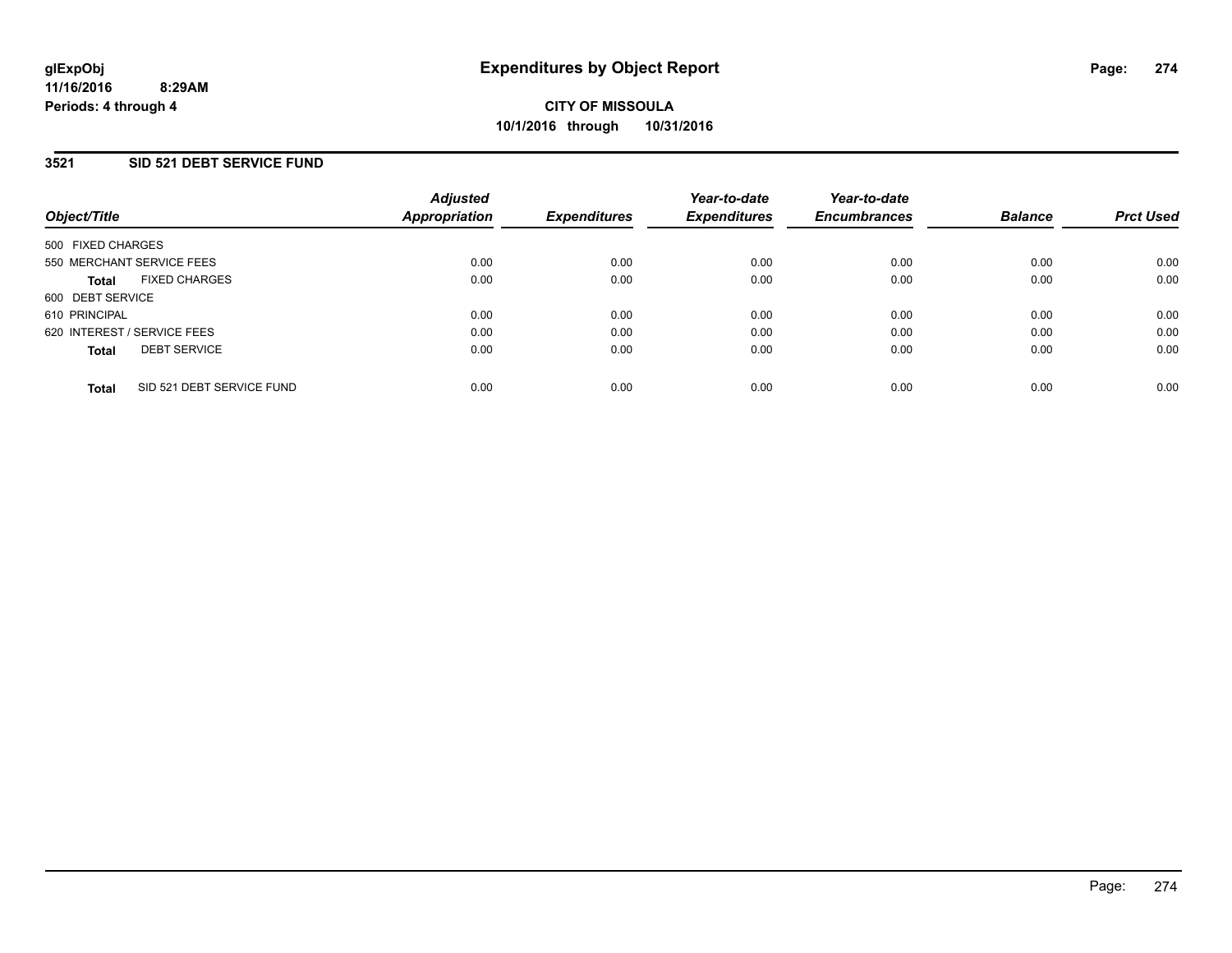#### **3522 SID 522 DEBT SERVICE FUND**

| Object/Title                         | <b>Adjusted</b><br><b>Appropriation</b> | <b>Expenditures</b> | Year-to-date<br><b>Expenditures</b> | Year-to-date<br><b>Encumbrances</b> | <b>Balance</b> | <b>Prct Used</b> |
|--------------------------------------|-----------------------------------------|---------------------|-------------------------------------|-------------------------------------|----------------|------------------|
|                                      |                                         |                     |                                     |                                     |                |                  |
| 500 FIXED CHARGES                    |                                         |                     |                                     |                                     |                |                  |
| 550 MERCHANT SERVICE FEES            | 0.00                                    | 0.00                | 0.00                                | 0.00                                | 0.00           | 0.00             |
| <b>FIXED CHARGES</b><br><b>Total</b> | 0.00                                    | 0.00                | 0.00                                | 0.00                                | 0.00           | 0.00             |
| 600 DEBT SERVICE                     |                                         |                     |                                     |                                     |                |                  |
| 610 PRINCIPAL                        | 0.00                                    | 0.00                | 0.00                                | 0.00                                | 0.00           | 0.00             |
| 620 INTEREST / SERVICE FEES          | 0.00                                    | 0.00                | 0.00                                | 0.00                                | 0.00           | 0.00             |
| <b>DEBT SERVICE</b><br><b>Total</b>  | 0.00                                    | 0.00                | 0.00                                | 0.00                                | 0.00           | 0.00             |
|                                      |                                         |                     |                                     |                                     |                |                  |
| NON-DEPARTMENTAL<br><b>Total</b>     | 0.00                                    | 0.00                | 0.00                                | 0.00                                | 0.00           | 0.00             |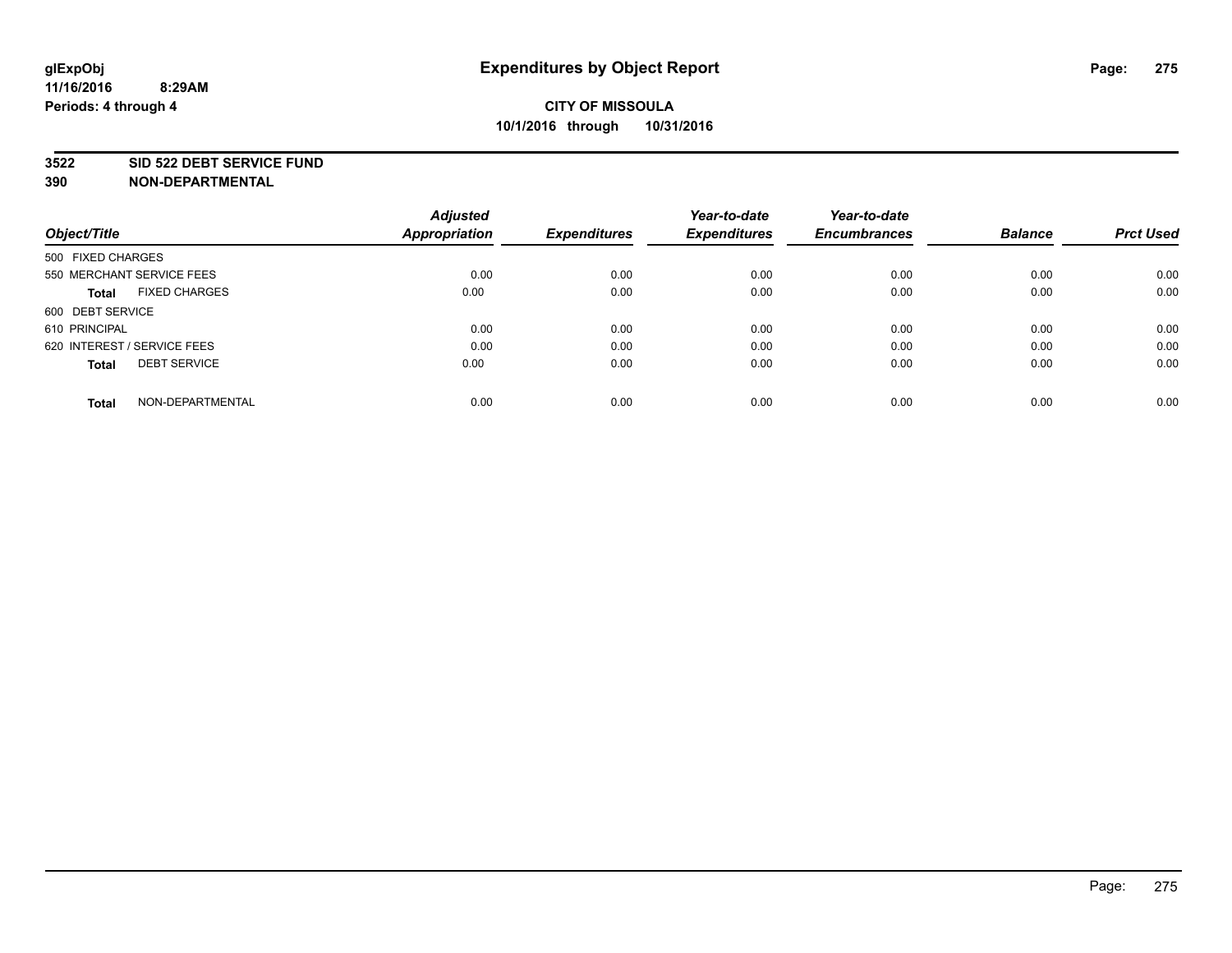#### **3522 SID 522 DEBT SERVICE FUND**

| Object/Title                              | <b>Adjusted</b><br>Appropriation | <b>Expenditures</b> | Year-to-date<br><b>Expenditures</b> | Year-to-date<br><b>Encumbrances</b> | <b>Balance</b> | <b>Prct Used</b> |
|-------------------------------------------|----------------------------------|---------------------|-------------------------------------|-------------------------------------|----------------|------------------|
| 500 FIXED CHARGES                         |                                  |                     |                                     |                                     |                |                  |
| 550 MERCHANT SERVICE FEES                 | 0.00                             | 0.00                | 0.00                                | 0.00                                | 0.00           | 0.00             |
| <b>FIXED CHARGES</b><br><b>Total</b>      | 0.00                             | 0.00                | 0.00                                | 0.00                                | 0.00           | 0.00             |
| 600 DEBT SERVICE                          |                                  |                     |                                     |                                     |                |                  |
| 610 PRINCIPAL                             | 0.00                             | 0.00                | 0.00                                | 0.00                                | 0.00           | 0.00             |
| 620 INTEREST / SERVICE FEES               | 0.00                             | 0.00                | 0.00                                | 0.00                                | 0.00           | 0.00             |
| <b>DEBT SERVICE</b><br><b>Total</b>       | 0.00                             | 0.00                | 0.00                                | 0.00                                | 0.00           | 0.00             |
| SID 522 DEBT SERVICE FUND<br><b>Total</b> | 0.00                             | 0.00                | 0.00                                | 0.00                                | 0.00           | 0.00             |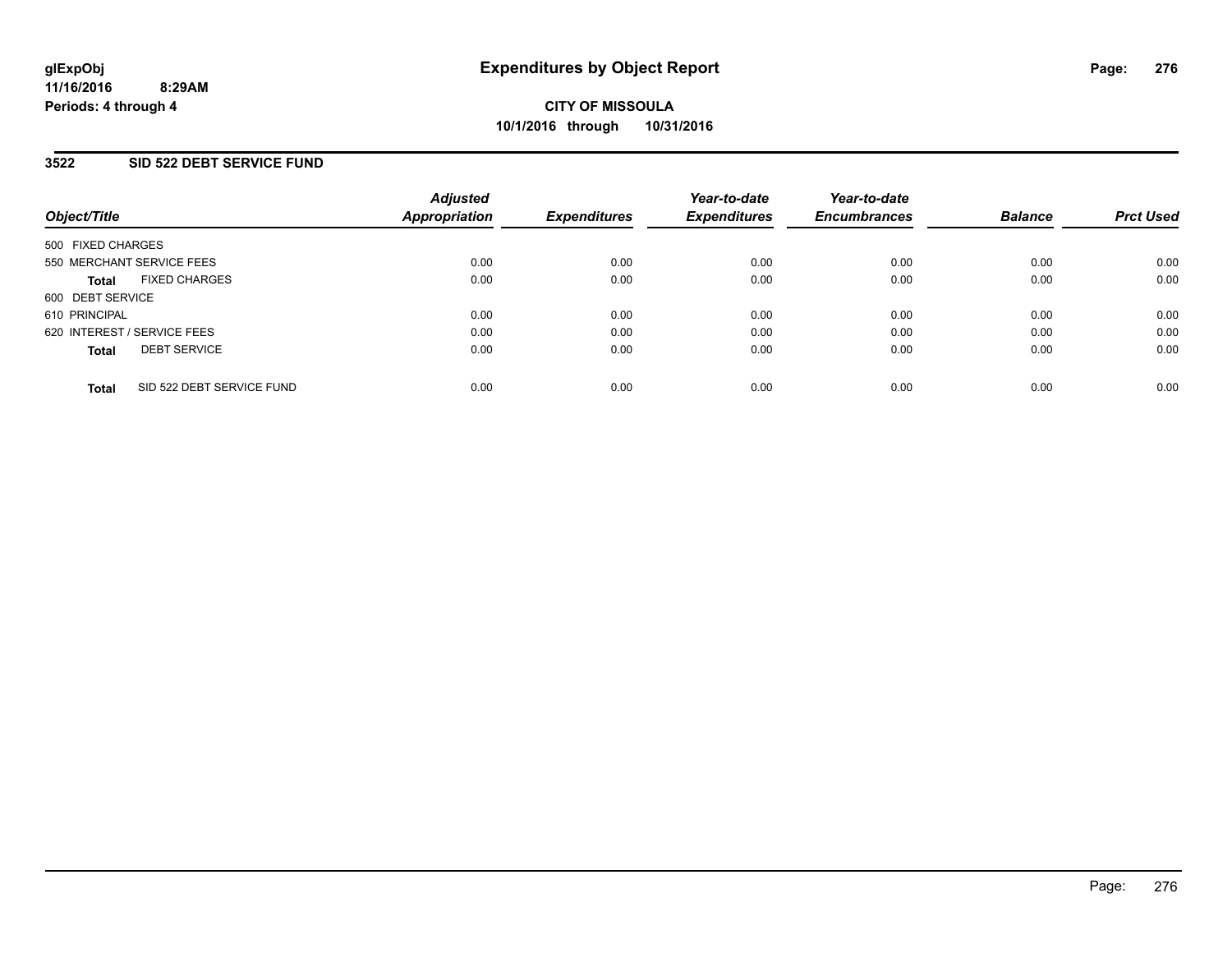#### **3524 SID 524 DEBT SERVICE FUND**

| Object/Title                         | <b>Adjusted</b><br><b>Appropriation</b> | <b>Expenditures</b> | Year-to-date<br><b>Expenditures</b> | Year-to-date<br><b>Encumbrances</b> | <b>Balance</b> | <b>Prct Used</b> |
|--------------------------------------|-----------------------------------------|---------------------|-------------------------------------|-------------------------------------|----------------|------------------|
|                                      |                                         |                     |                                     |                                     |                |                  |
| 500 FIXED CHARGES                    |                                         |                     |                                     |                                     |                |                  |
| 550 MERCHANT SERVICE FEES            | 0.00                                    | 0.00                | 0.00                                | 0.00                                | 0.00           | 0.00             |
| <b>FIXED CHARGES</b><br><b>Total</b> | 0.00                                    | 0.00                | 0.00                                | 0.00                                | 0.00           | 0.00             |
| 600 DEBT SERVICE                     |                                         |                     |                                     |                                     |                |                  |
| 610 PRINCIPAL                        | 0.00                                    | 0.00                | 0.00                                | 0.00                                | 0.00           | 0.00             |
| 620 INTEREST / SERVICE FEES          | 0.00                                    | 0.00                | 0.00                                | 0.00                                | 0.00           | 0.00             |
| <b>DEBT SERVICE</b><br><b>Total</b>  | 0.00                                    | 0.00                | 0.00                                | 0.00                                | 0.00           | 0.00             |
|                                      |                                         |                     |                                     |                                     |                |                  |
| NON-DEPARTMENTAL<br><b>Total</b>     | 0.00                                    | 0.00                | 0.00                                | 0.00                                | 0.00           | 0.00             |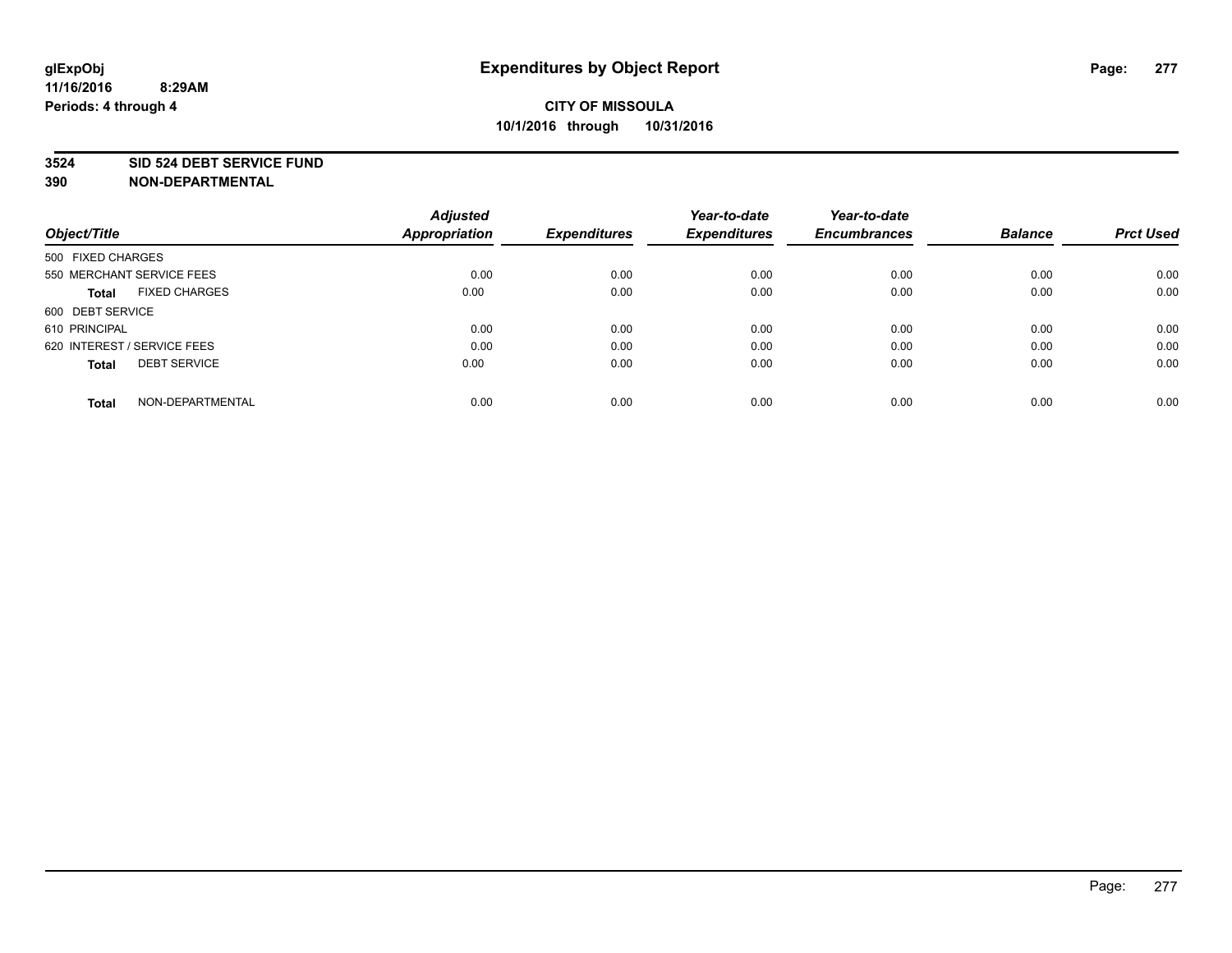#### **3524 SID 524 DEBT SERVICE FUND**

| Object/Title                              | <b>Adjusted</b><br>Appropriation | <b>Expenditures</b> | Year-to-date<br><b>Expenditures</b> | Year-to-date<br><b>Encumbrances</b> | <b>Balance</b> | <b>Prct Used</b> |
|-------------------------------------------|----------------------------------|---------------------|-------------------------------------|-------------------------------------|----------------|------------------|
| 500 FIXED CHARGES                         |                                  |                     |                                     |                                     |                |                  |
| 550 MERCHANT SERVICE FEES                 | 0.00                             | 0.00                | 0.00                                | 0.00                                | 0.00           | 0.00             |
| <b>FIXED CHARGES</b><br><b>Total</b>      | 0.00                             | 0.00                | 0.00                                | 0.00                                | 0.00           | 0.00             |
| 600 DEBT SERVICE                          |                                  |                     |                                     |                                     |                |                  |
| 610 PRINCIPAL                             | 0.00                             | 0.00                | 0.00                                | 0.00                                | 0.00           | 0.00             |
| 620 INTEREST / SERVICE FEES               | 0.00                             | 0.00                | 0.00                                | 0.00                                | 0.00           | 0.00             |
| <b>DEBT SERVICE</b><br><b>Total</b>       | 0.00                             | 0.00                | 0.00                                | 0.00                                | 0.00           | 0.00             |
| SID 524 DEBT SERVICE FUND<br><b>Total</b> | 0.00                             | 0.00                | 0.00                                | 0.00                                | 0.00           | 0.00             |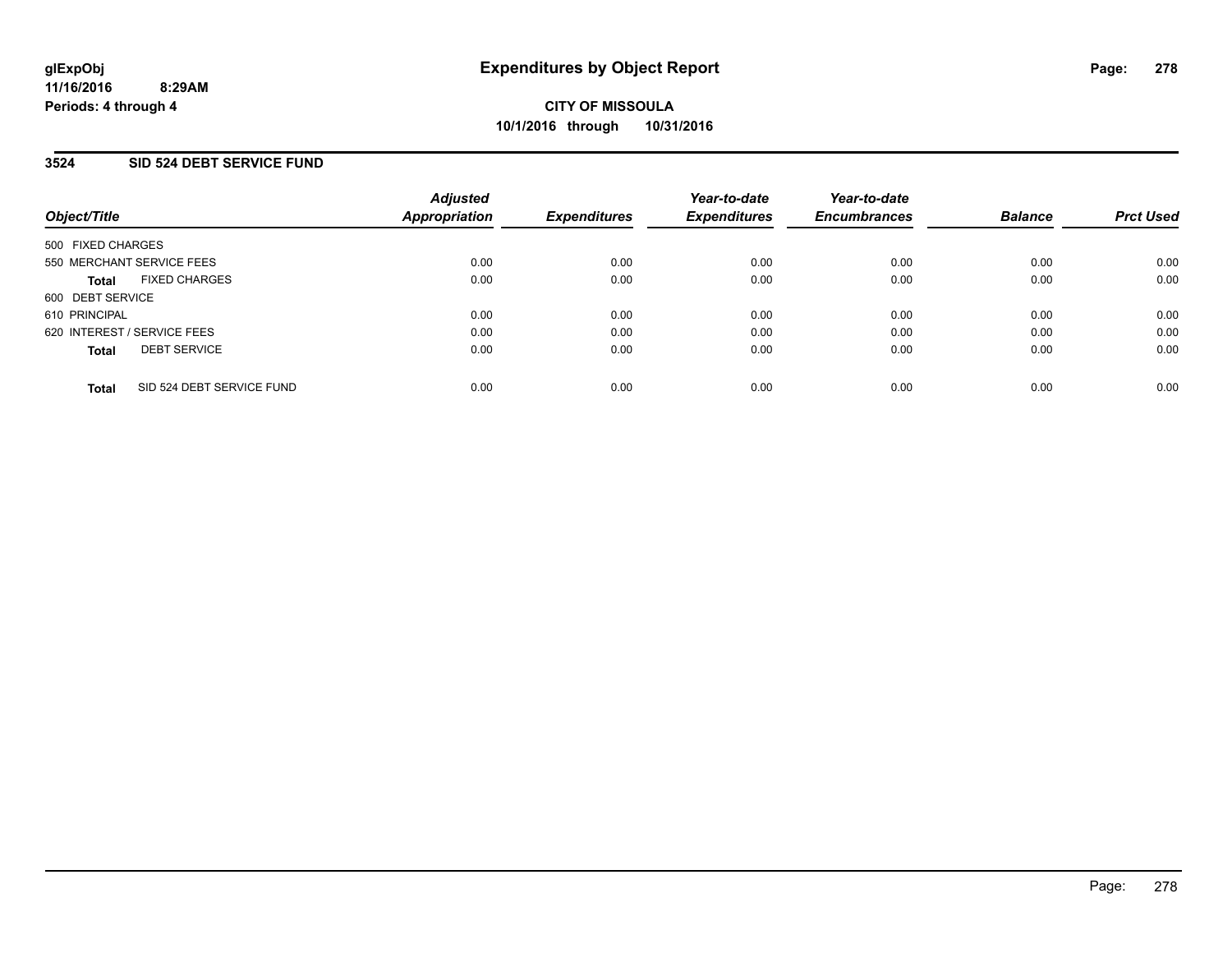#### **3525 SID 525 DEBT SERVICE FUND**

| Object/Title                         | <b>Adjusted</b><br><b>Appropriation</b> | <b>Expenditures</b> | Year-to-date<br><b>Expenditures</b> | Year-to-date<br><b>Encumbrances</b> | <b>Balance</b> | <b>Prct Used</b> |
|--------------------------------------|-----------------------------------------|---------------------|-------------------------------------|-------------------------------------|----------------|------------------|
|                                      |                                         |                     |                                     |                                     |                |                  |
| 500 FIXED CHARGES                    |                                         |                     |                                     |                                     |                |                  |
| 550 MERCHANT SERVICE FEES            | 0.00                                    | 0.00                | 0.00                                | 0.00                                | 0.00           | 0.00             |
| <b>FIXED CHARGES</b><br><b>Total</b> | 0.00                                    | 0.00                | 0.00                                | 0.00                                | 0.00           | 0.00             |
| 600 DEBT SERVICE                     |                                         |                     |                                     |                                     |                |                  |
| 610 PRINCIPAL                        | 0.00                                    | 0.00                | 0.00                                | 0.00                                | 0.00           | 0.00             |
| 620 INTEREST / SERVICE FEES          | 0.00                                    | 0.00                | 0.00                                | 0.00                                | 0.00           | 0.00             |
| <b>DEBT SERVICE</b><br>Total         | 0.00                                    | 0.00                | 0.00                                | 0.00                                | 0.00           | 0.00             |
|                                      |                                         |                     |                                     |                                     |                |                  |
| NON-DEPARTMENTAL<br><b>Total</b>     | 0.00                                    | 0.00                | 0.00                                | 0.00                                | 0.00           | 0.00             |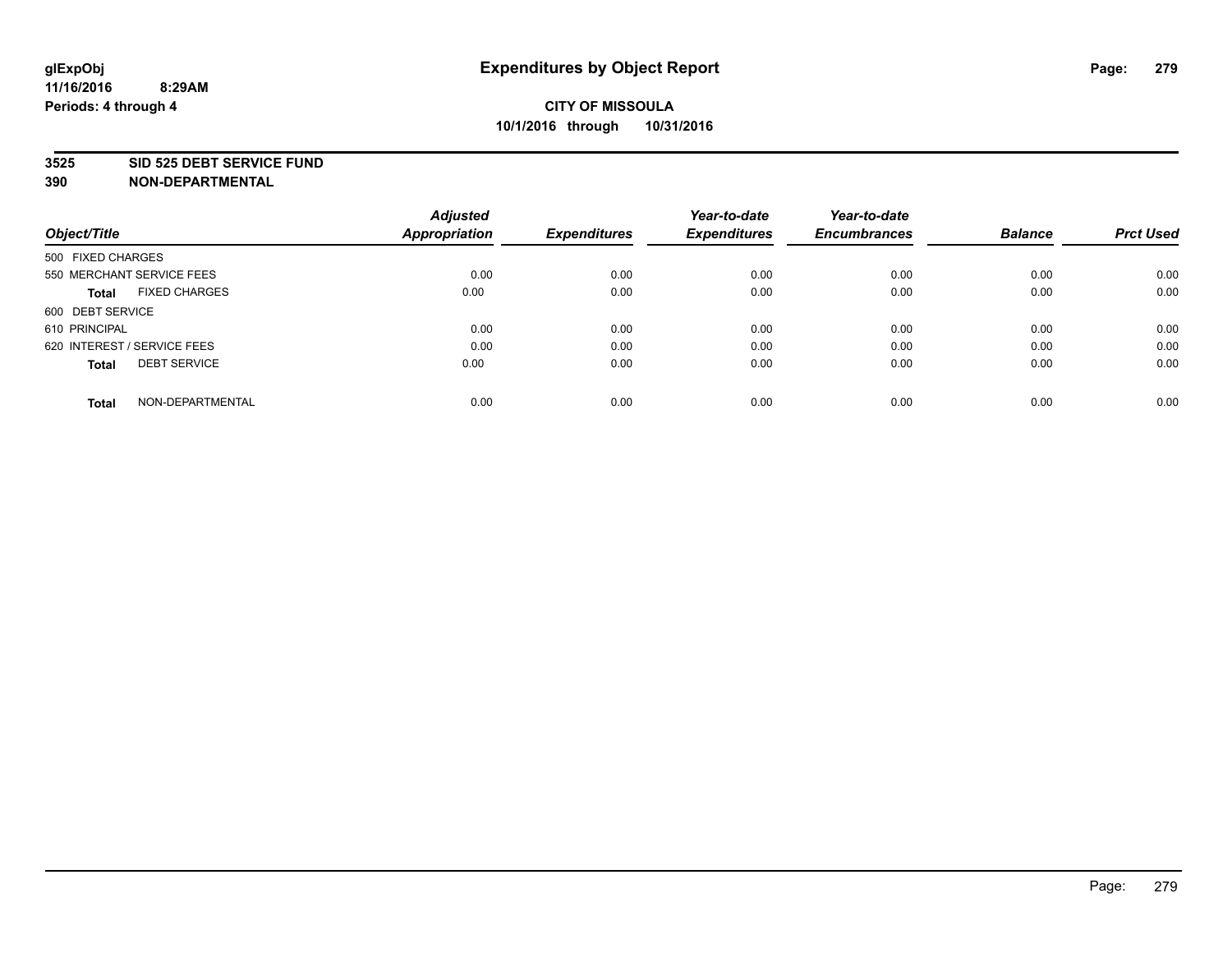#### **3525 SID 525 DEBT SERVICE FUND**

| Object/Title                              | <b>Adjusted</b><br>Appropriation | <b>Expenditures</b> | Year-to-date<br><b>Expenditures</b> | Year-to-date<br><b>Encumbrances</b> | <b>Balance</b> | <b>Prct Used</b> |
|-------------------------------------------|----------------------------------|---------------------|-------------------------------------|-------------------------------------|----------------|------------------|
| 500 FIXED CHARGES                         |                                  |                     |                                     |                                     |                |                  |
| 550 MERCHANT SERVICE FEES                 | 0.00                             | 0.00                | 0.00                                | 0.00                                | 0.00           | 0.00             |
| <b>FIXED CHARGES</b><br><b>Total</b>      | 0.00                             | 0.00                | 0.00                                | 0.00                                | 0.00           | 0.00             |
| 600 DEBT SERVICE                          |                                  |                     |                                     |                                     |                |                  |
| 610 PRINCIPAL                             | 0.00                             | 0.00                | 0.00                                | 0.00                                | 0.00           | 0.00             |
| 620 INTEREST / SERVICE FEES               | 0.00                             | 0.00                | 0.00                                | 0.00                                | 0.00           | 0.00             |
| <b>DEBT SERVICE</b><br><b>Total</b>       | 0.00                             | 0.00                | 0.00                                | 0.00                                | 0.00           | 0.00             |
| SID 525 DEBT SERVICE FUND<br><b>Total</b> | 0.00                             | 0.00                | 0.00                                | 0.00                                | 0.00           | 0.00             |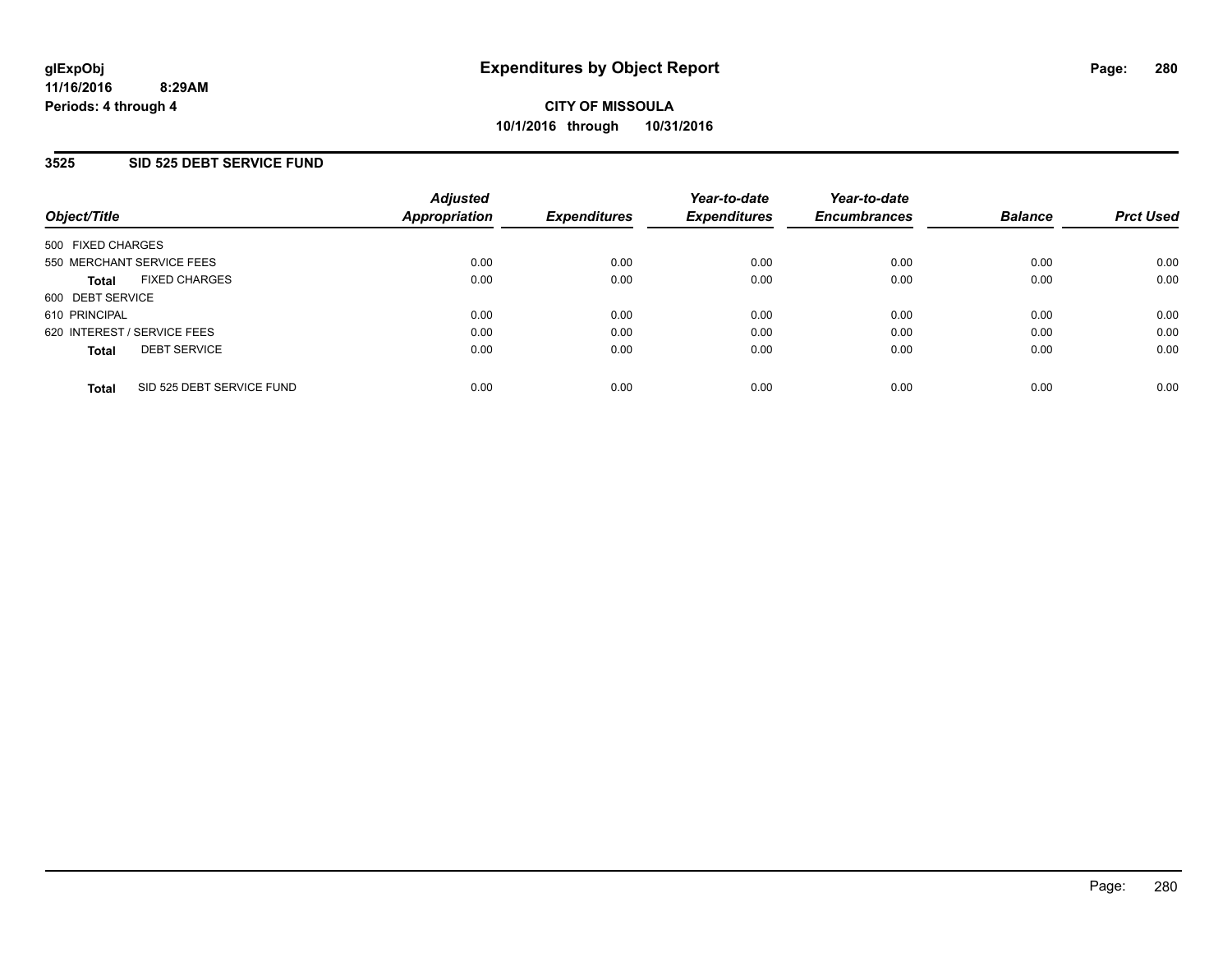#### **3526 SID 526 DEBT SERVICE FUND**

| Object/Title                         | <b>Adjusted</b><br><b>Appropriation</b> | <b>Expenditures</b> | Year-to-date<br><b>Expenditures</b> | Year-to-date<br><b>Encumbrances</b> | <b>Balance</b> | <b>Prct Used</b> |
|--------------------------------------|-----------------------------------------|---------------------|-------------------------------------|-------------------------------------|----------------|------------------|
|                                      |                                         |                     |                                     |                                     |                |                  |
| 500 FIXED CHARGES                    |                                         |                     |                                     |                                     |                |                  |
| 550 MERCHANT SERVICE FEES            | 0.00                                    | 0.00                | 0.00                                | 0.00                                | 0.00           | 0.00             |
| <b>FIXED CHARGES</b><br><b>Total</b> | 0.00                                    | 0.00                | 0.00                                | 0.00                                | 0.00           | 0.00             |
| 600 DEBT SERVICE                     |                                         |                     |                                     |                                     |                |                  |
| 610 PRINCIPAL                        | 0.00                                    | 0.00                | 0.00                                | 0.00                                | 0.00           | 0.00             |
| 620 INTEREST / SERVICE FEES          | 0.00                                    | 0.00                | 0.00                                | 0.00                                | 0.00           | 0.00             |
| <b>DEBT SERVICE</b><br>Total         | 0.00                                    | 0.00                | 0.00                                | 0.00                                | 0.00           | 0.00             |
|                                      |                                         |                     |                                     |                                     |                |                  |
| NON-DEPARTMENTAL<br><b>Total</b>     | 0.00                                    | 0.00                | 0.00                                | 0.00                                | 0.00           | 0.00             |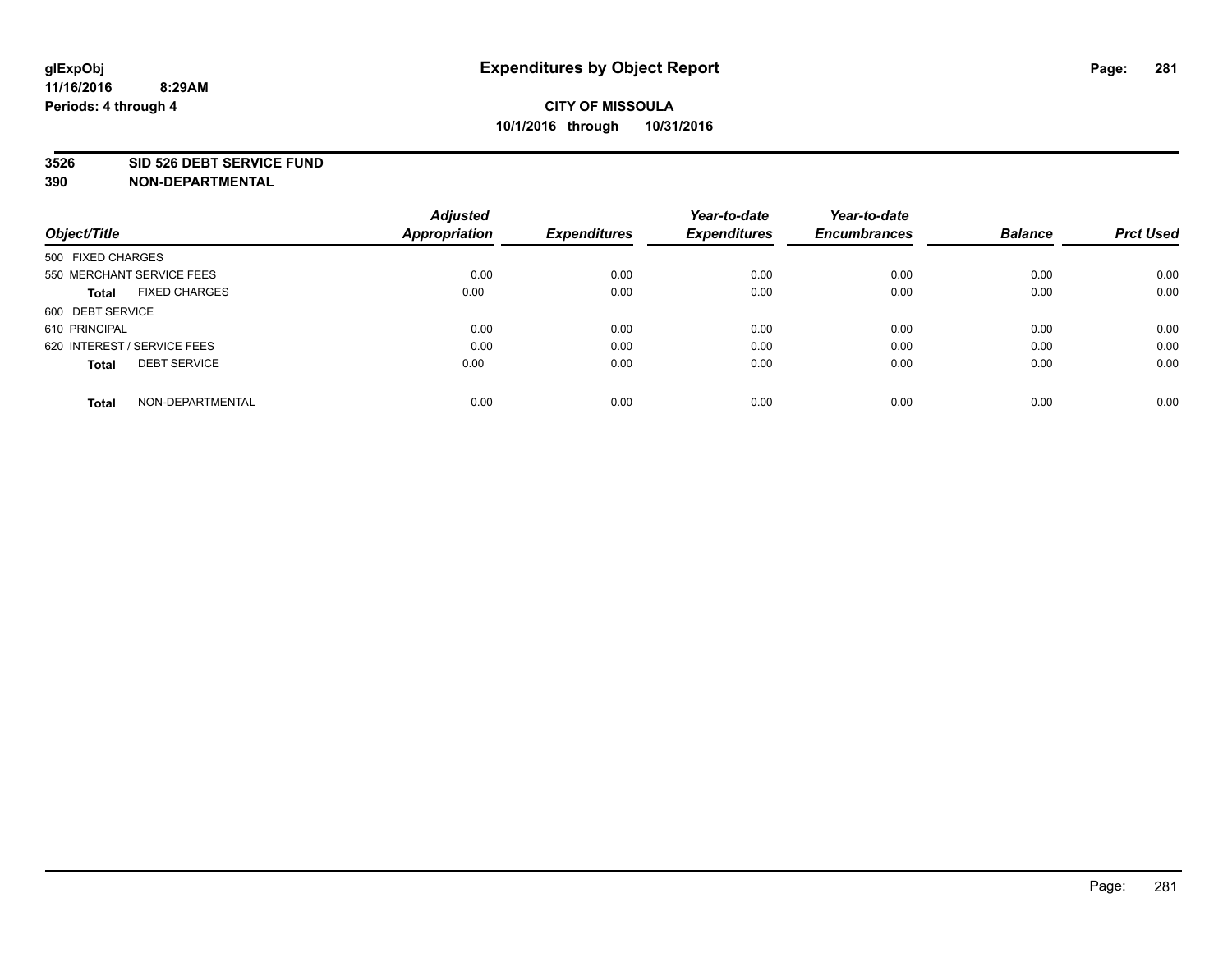#### **3526 SID 526 DEBT SERVICE FUND**

| Object/Title                              | <b>Adjusted</b><br>Appropriation | <b>Expenditures</b> | Year-to-date<br><b>Expenditures</b> | Year-to-date<br><b>Encumbrances</b> | <b>Balance</b> | <b>Prct Used</b> |
|-------------------------------------------|----------------------------------|---------------------|-------------------------------------|-------------------------------------|----------------|------------------|
| 500 FIXED CHARGES                         |                                  |                     |                                     |                                     |                |                  |
| 550 MERCHANT SERVICE FEES                 | 0.00                             | 0.00                | 0.00                                | 0.00                                | 0.00           | 0.00             |
| <b>FIXED CHARGES</b><br><b>Total</b>      | 0.00                             | 0.00                | 0.00                                | 0.00                                | 0.00           | 0.00             |
| 600 DEBT SERVICE                          |                                  |                     |                                     |                                     |                |                  |
| 610 PRINCIPAL                             | 0.00                             | 0.00                | 0.00                                | 0.00                                | 0.00           | 0.00             |
| 620 INTEREST / SERVICE FEES               | 0.00                             | 0.00                | 0.00                                | 0.00                                | 0.00           | 0.00             |
| <b>DEBT SERVICE</b><br><b>Total</b>       | 0.00                             | 0.00                | 0.00                                | 0.00                                | 0.00           | 0.00             |
| SID 526 DEBT SERVICE FUND<br><b>Total</b> | 0.00                             | 0.00                | 0.00                                | 0.00                                | 0.00           | 0.00             |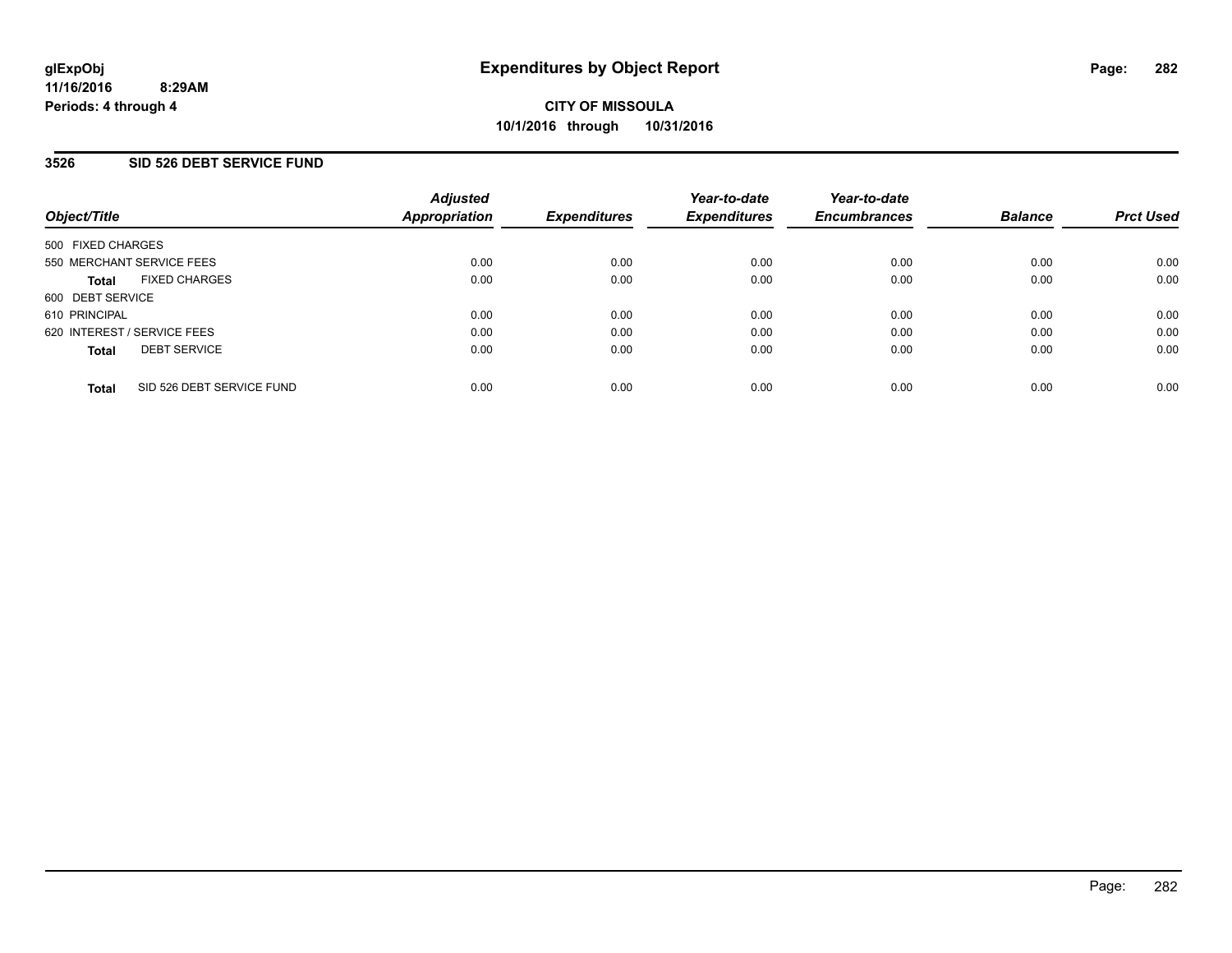# **glExpObj Expenditures by Object Report Page: 283**

### **CITY OF MISSOULA 10/1/2016 through 10/31/2016**

**3527 SID 527 DEBT SERVICE FUND**

**000 \*\*\* Title Not Found \*\*\***

| Object/Title                     | <b>Adjusted</b><br>Appropriation | <b>Expenditures</b> | Year-to-date<br><b>Expenditures</b> | Year-to-date<br><b>Encumbrances</b> | <b>Balance</b> | <b>Prct Used</b> |
|----------------------------------|----------------------------------|---------------------|-------------------------------------|-------------------------------------|----------------|------------------|
| 800 OTHER OBJECTS                |                                  |                     |                                     |                                     |                |                  |
| 820 TRANSFERS TO OTHER FUNDS     | 0.00                             | 0.00                | 0.00                                | 0.00                                | 0.00           | 0.00             |
| OTHER OBJECTS<br><b>Total</b>    | 0.00                             | 0.00                | 0.00                                | 0.00                                | 0.00           | 0.00             |
| *** Title Not Found ***<br>Total | 0.00                             | 0.00                | 0.00                                | 0.00                                | 0.00           | 0.00             |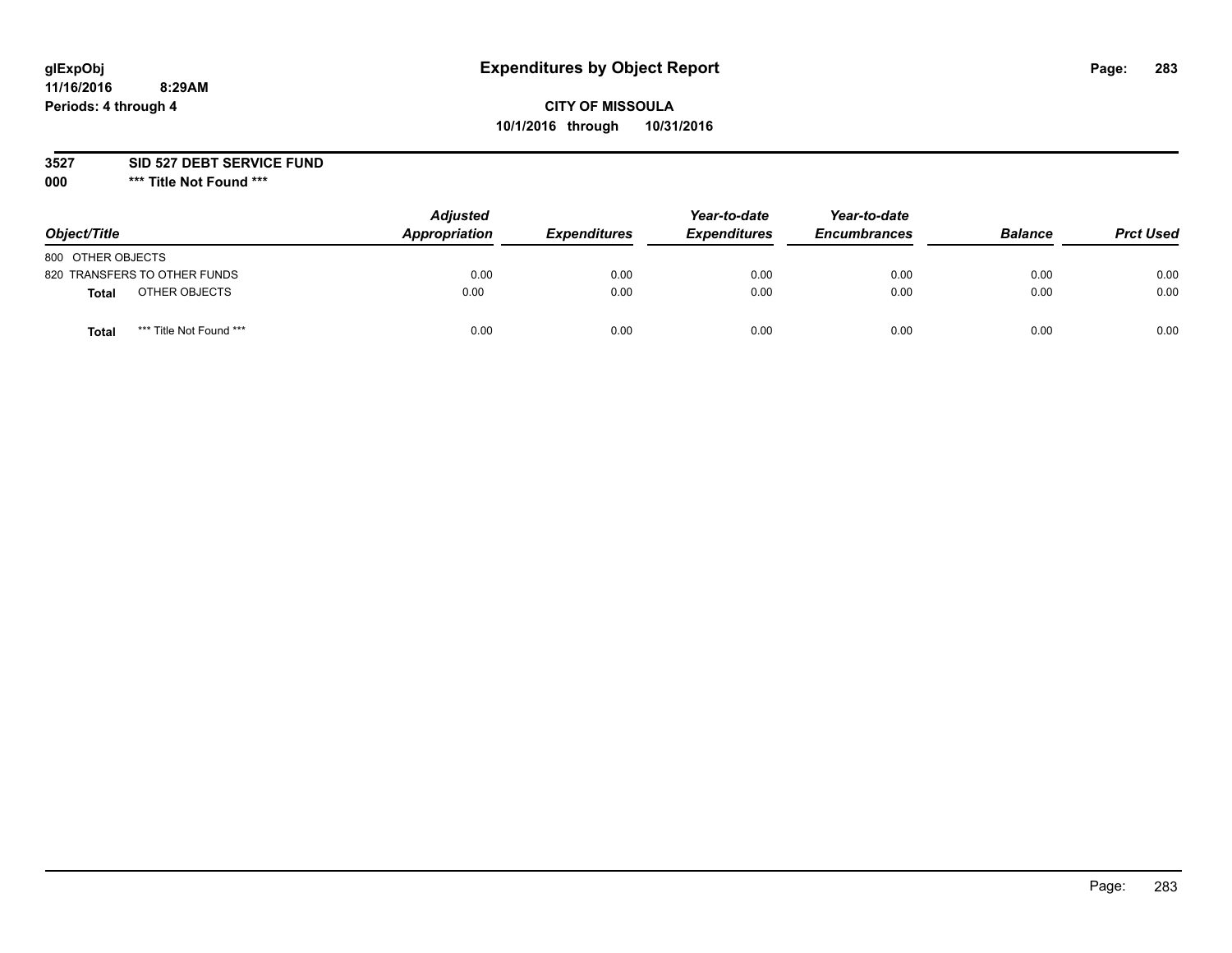#### **3527 SID 527 DEBT SERVICE FUND**

| Object/Title                         | <b>Adjusted</b><br><b>Appropriation</b> | <b>Expenditures</b> | Year-to-date<br><b>Expenditures</b> | Year-to-date<br><b>Encumbrances</b> | <b>Balance</b> | <b>Prct Used</b> |
|--------------------------------------|-----------------------------------------|---------------------|-------------------------------------|-------------------------------------|----------------|------------------|
|                                      |                                         |                     |                                     |                                     |                |                  |
| 500 FIXED CHARGES                    |                                         |                     |                                     |                                     |                |                  |
| 550 MERCHANT SERVICE FEES            | 0.00                                    | 0.00                | 0.00                                | 0.00                                | 0.00           | 0.00             |
| <b>FIXED CHARGES</b><br><b>Total</b> | 0.00                                    | 0.00                | 0.00                                | 0.00                                | 0.00           | 0.00             |
| 600 DEBT SERVICE                     |                                         |                     |                                     |                                     |                |                  |
| 610 PRINCIPAL                        | 0.00                                    | 0.00                | 0.00                                | 0.00                                | 0.00           | 0.00             |
| 620 INTEREST / SERVICE FEES          | 0.00                                    | 0.00                | 0.00                                | 0.00                                | 0.00           | 0.00             |
| <b>DEBT SERVICE</b><br>Total         | 0.00                                    | 0.00                | 0.00                                | 0.00                                | 0.00           | 0.00             |
|                                      |                                         |                     |                                     |                                     |                |                  |
| NON-DEPARTMENTAL<br><b>Total</b>     | 0.00                                    | 0.00                | 0.00                                | 0.00                                | 0.00           | 0.00             |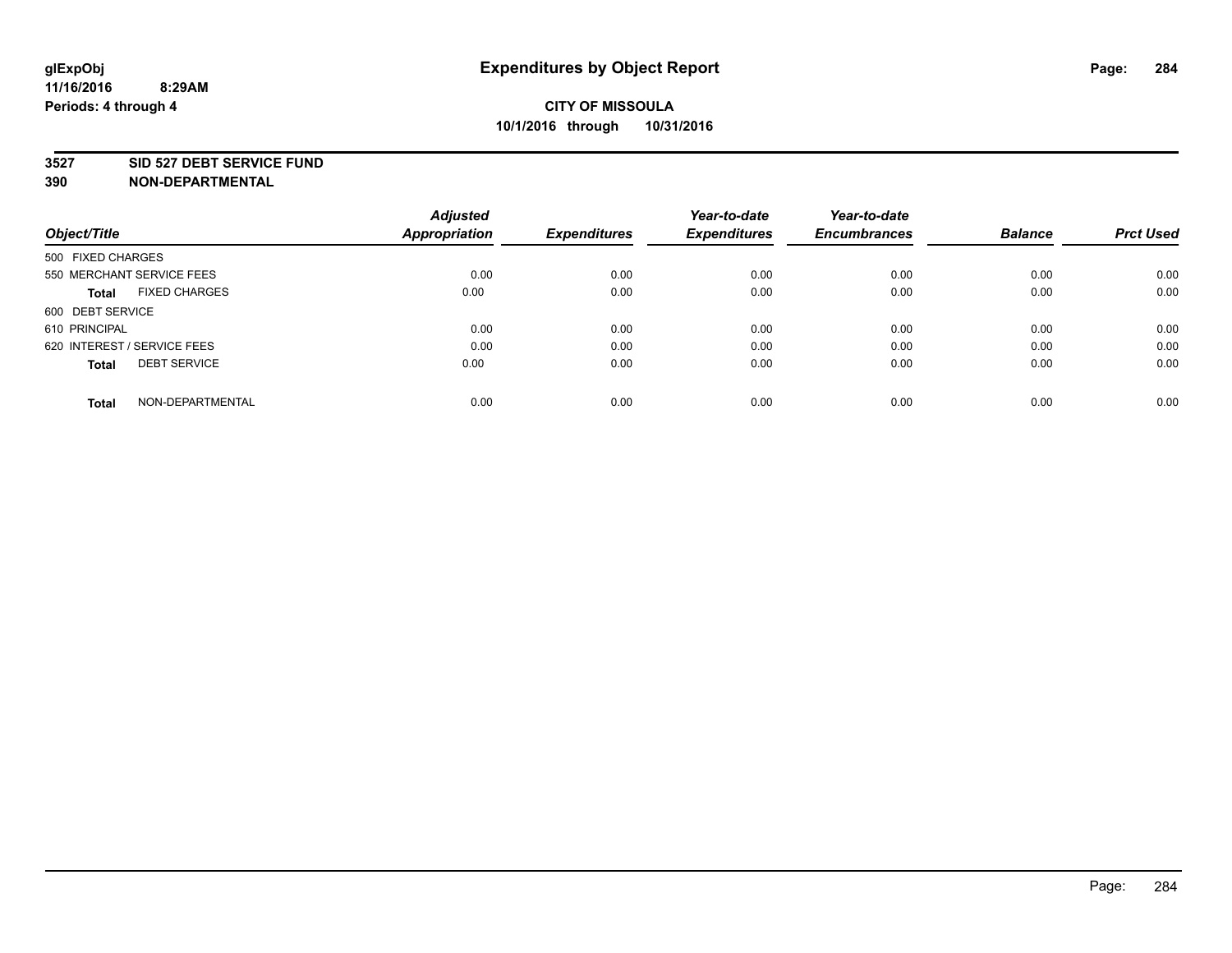### **3527 SID 527 DEBT SERVICE FUND**

| Object/Title      |                              | <b>Adjusted</b><br>Appropriation | <b>Expenditures</b> | Year-to-date<br><b>Expenditures</b> | Year-to-date<br><b>Encumbrances</b> | <b>Balance</b> | <b>Prct Used</b> |
|-------------------|------------------------------|----------------------------------|---------------------|-------------------------------------|-------------------------------------|----------------|------------------|
| 500 FIXED CHARGES |                              |                                  |                     |                                     |                                     |                |                  |
|                   | 550 MERCHANT SERVICE FEES    | 0.00                             | 0.00                | 0.00                                | 0.00                                | 0.00           | 0.00             |
| <b>Total</b>      | <b>FIXED CHARGES</b>         | 0.00                             | 0.00                | 0.00                                | 0.00                                | 0.00           | 0.00             |
| 600 DEBT SERVICE  |                              |                                  |                     |                                     |                                     |                |                  |
| 610 PRINCIPAL     |                              | 0.00                             | 0.00                | 0.00                                | 0.00                                | 0.00           | 0.00             |
|                   | 620 INTEREST / SERVICE FEES  | 0.00                             | 0.00                | 0.00                                | 0.00                                | 0.00           | 0.00             |
| <b>Total</b>      | <b>DEBT SERVICE</b>          | 0.00                             | 0.00                | 0.00                                | 0.00                                | 0.00           | 0.00             |
| 800 OTHER OBJECTS |                              |                                  |                     |                                     |                                     |                |                  |
|                   | 820 TRANSFERS TO OTHER FUNDS | 0.00                             | 0.00                | 0.00                                | 0.00                                | 0.00           | 0.00             |
| <b>Total</b>      | OTHER OBJECTS                | 0.00                             | 0.00                | 0.00                                | 0.00                                | 0.00           | 0.00             |
| <b>Total</b>      | SID 527 DEBT SERVICE FUND    | 0.00                             | 0.00                | 0.00                                | 0.00                                | 0.00           | 0.00             |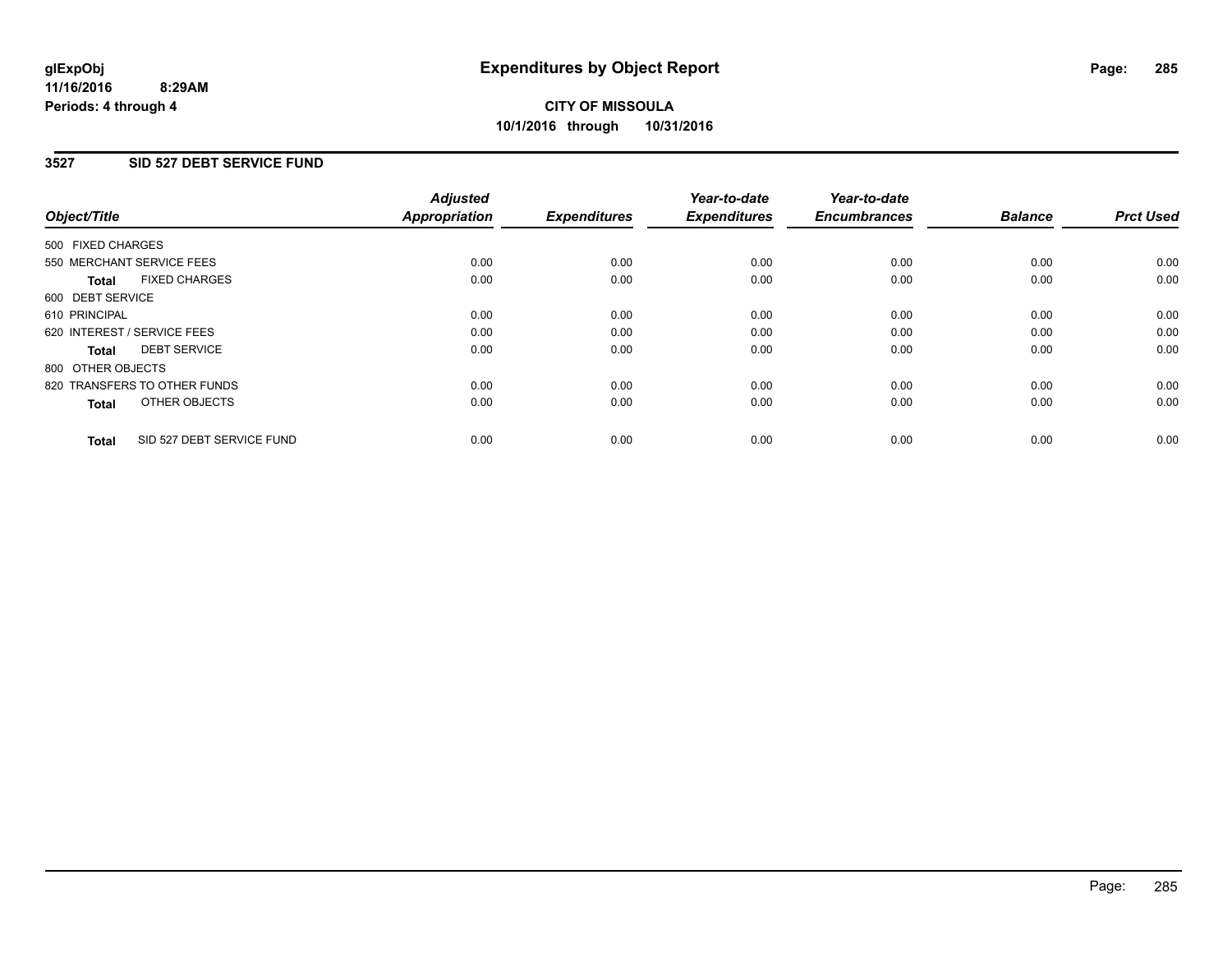#### **3530 SID 530 DEBT SERVICE FUND**

| Object/Title                         | <b>Adjusted</b><br><b>Appropriation</b> | <b>Expenditures</b> | Year-to-date<br><b>Expenditures</b> | Year-to-date<br><b>Encumbrances</b> | <b>Balance</b> | <b>Prct Used</b> |
|--------------------------------------|-----------------------------------------|---------------------|-------------------------------------|-------------------------------------|----------------|------------------|
| 500 FIXED CHARGES                    |                                         |                     |                                     |                                     |                |                  |
| 550 MERCHANT SERVICE FEES            | 0.00                                    | 0.00                | 0.00                                | 0.00                                | 0.00           | 0.00             |
| <b>FIXED CHARGES</b><br><b>Total</b> | 0.00                                    | 0.00                | 0.00                                | 0.00                                | 0.00           | 0.00             |
| 600 DEBT SERVICE                     |                                         |                     |                                     |                                     |                |                  |
| 610 PRINCIPAL                        | 0.00                                    | 0.00                | 0.00                                | 0.00                                | 0.00           | 0.00             |
| 620 INTEREST / SERVICE FEES          | 0.00                                    | 0.00                | 0.00                                | 0.00                                | 0.00           | 0.00             |
| <b>DEBT SERVICE</b><br><b>Total</b>  | 0.00                                    | 0.00                | 0.00                                | 0.00                                | 0.00           | 0.00             |
| 800 OTHER OBJECTS                    |                                         |                     |                                     |                                     |                |                  |
| 820 TRANSFERS TO OTHER FUNDS         | 0.00                                    | 0.00                | 0.00                                | 0.00                                | 0.00           | 0.00             |
| OTHER OBJECTS<br><b>Total</b>        | 0.00                                    | 0.00                | 0.00                                | 0.00                                | 0.00           | 0.00             |
| NON-DEPARTMENTAL<br><b>Total</b>     | 0.00                                    | 0.00                | 0.00                                | 0.00                                | 0.00           | 0.00             |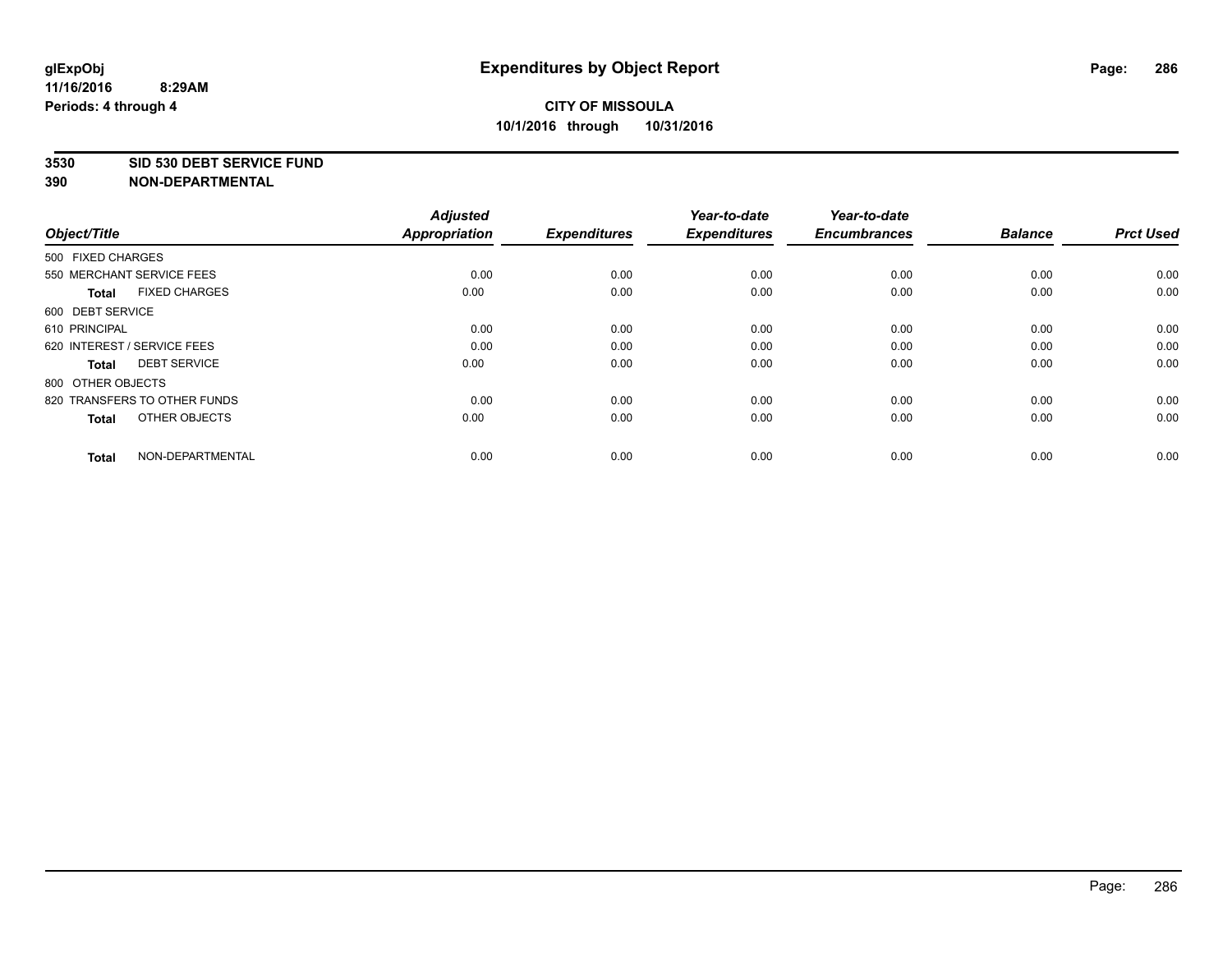#### **3530 SID 530 DEBT SERVICE FUND**

| Object/Title      |                              | <b>Adjusted</b><br>Appropriation | <b>Expenditures</b> | Year-to-date<br><b>Expenditures</b> | Year-to-date<br><b>Encumbrances</b> | <b>Balance</b> | <b>Prct Used</b> |
|-------------------|------------------------------|----------------------------------|---------------------|-------------------------------------|-------------------------------------|----------------|------------------|
| 500 FIXED CHARGES |                              |                                  |                     |                                     |                                     |                |                  |
|                   | 550 MERCHANT SERVICE FEES    | 0.00                             | 0.00                | 0.00                                | 0.00                                | 0.00           | 0.00             |
| <b>Total</b>      | <b>FIXED CHARGES</b>         | 0.00                             | 0.00                | 0.00                                | 0.00                                | 0.00           | 0.00             |
| 600 DEBT SERVICE  |                              |                                  |                     |                                     |                                     |                |                  |
| 610 PRINCIPAL     |                              | 0.00                             | 0.00                | 0.00                                | 0.00                                | 0.00           | 0.00             |
|                   | 620 INTEREST / SERVICE FEES  | 0.00                             | 0.00                | 0.00                                | 0.00                                | 0.00           | 0.00             |
| <b>Total</b>      | <b>DEBT SERVICE</b>          | 0.00                             | 0.00                | 0.00                                | 0.00                                | 0.00           | 0.00             |
| 800 OTHER OBJECTS |                              |                                  |                     |                                     |                                     |                |                  |
|                   | 820 TRANSFERS TO OTHER FUNDS | 0.00                             | 0.00                | 0.00                                | 0.00                                | 0.00           | 0.00             |
| <b>Total</b>      | OTHER OBJECTS                | 0.00                             | 0.00                | 0.00                                | 0.00                                | 0.00           | 0.00             |
| <b>Total</b>      | SID 530 DEBT SERVICE FUND    | 0.00                             | 0.00                | 0.00                                | 0.00                                | 0.00           | 0.00             |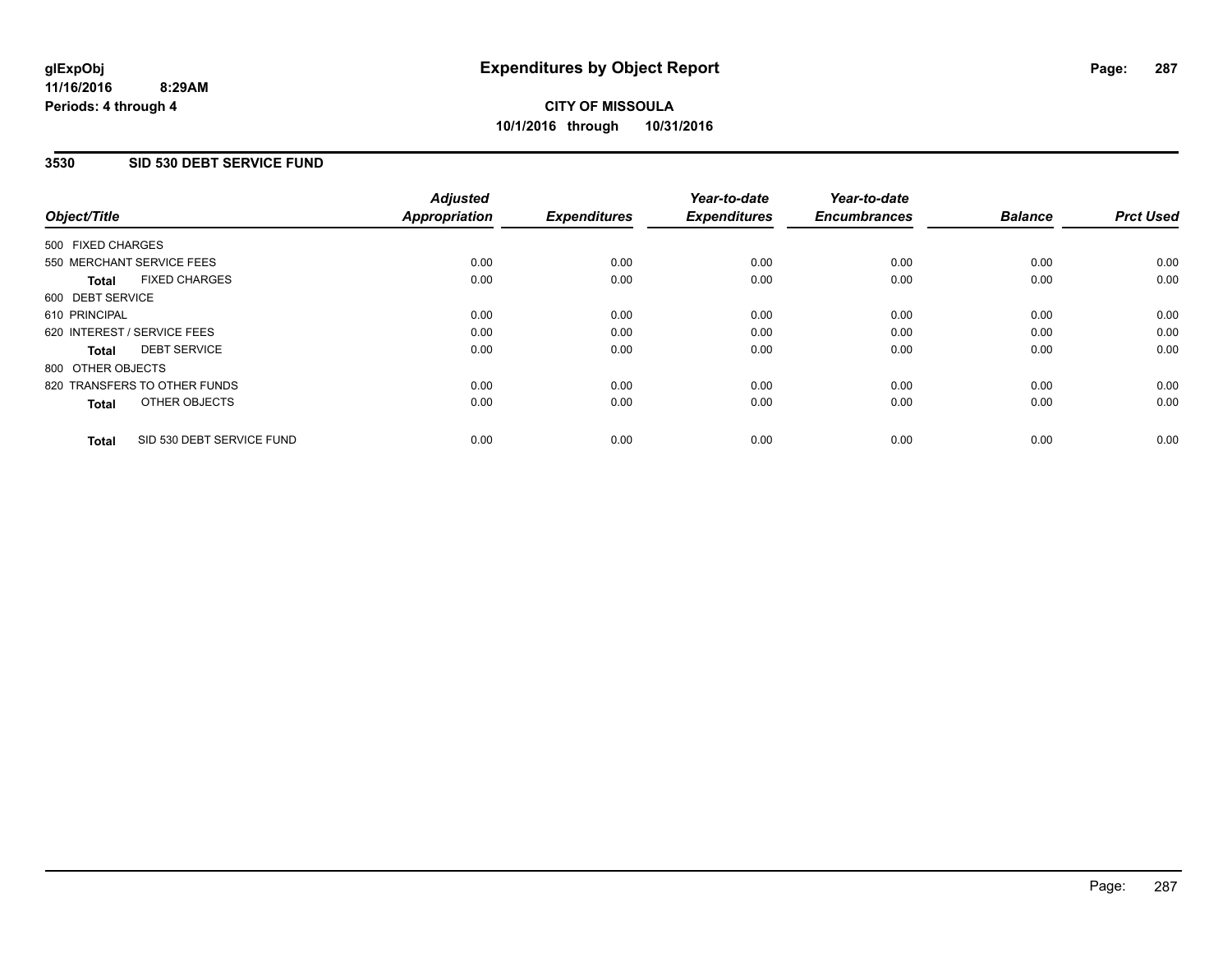#### **3531 SID 531 HICKORY ST CALMING**

| Object/Title                         | <b>Adjusted</b><br><b>Appropriation</b> | <b>Expenditures</b> | Year-to-date<br><b>Expenditures</b> | Year-to-date<br><b>Encumbrances</b> | <b>Balance</b> | <b>Prct Used</b> |
|--------------------------------------|-----------------------------------------|---------------------|-------------------------------------|-------------------------------------|----------------|------------------|
| 500 FIXED CHARGES                    |                                         |                     |                                     |                                     |                |                  |
| 550 MERCHANT SERVICE FEES            | 0.00                                    | 0.00                | 0.00                                | 0.00                                | 0.00           | 0.00             |
| <b>FIXED CHARGES</b><br><b>Total</b> | 0.00                                    | 0.00                | 0.00                                | 0.00                                | 0.00           | 0.00             |
| 800 OTHER OBJECTS                    |                                         |                     |                                     |                                     |                |                  |
| 820 TRANSFERS TO OTHER FUNDS         | 0.00                                    | 0.00                | 0.00                                | 0.00                                | 0.00           | 0.00             |
| OTHER OBJECTS<br><b>Total</b>        | 0.00                                    | 0.00                | 0.00                                | 0.00                                | 0.00           | 0.00             |
| NON-DEPARTMENTAL<br><b>Total</b>     | 0.00                                    | 0.00                | 0.00                                | 0.00                                | 0.00           | 0.00             |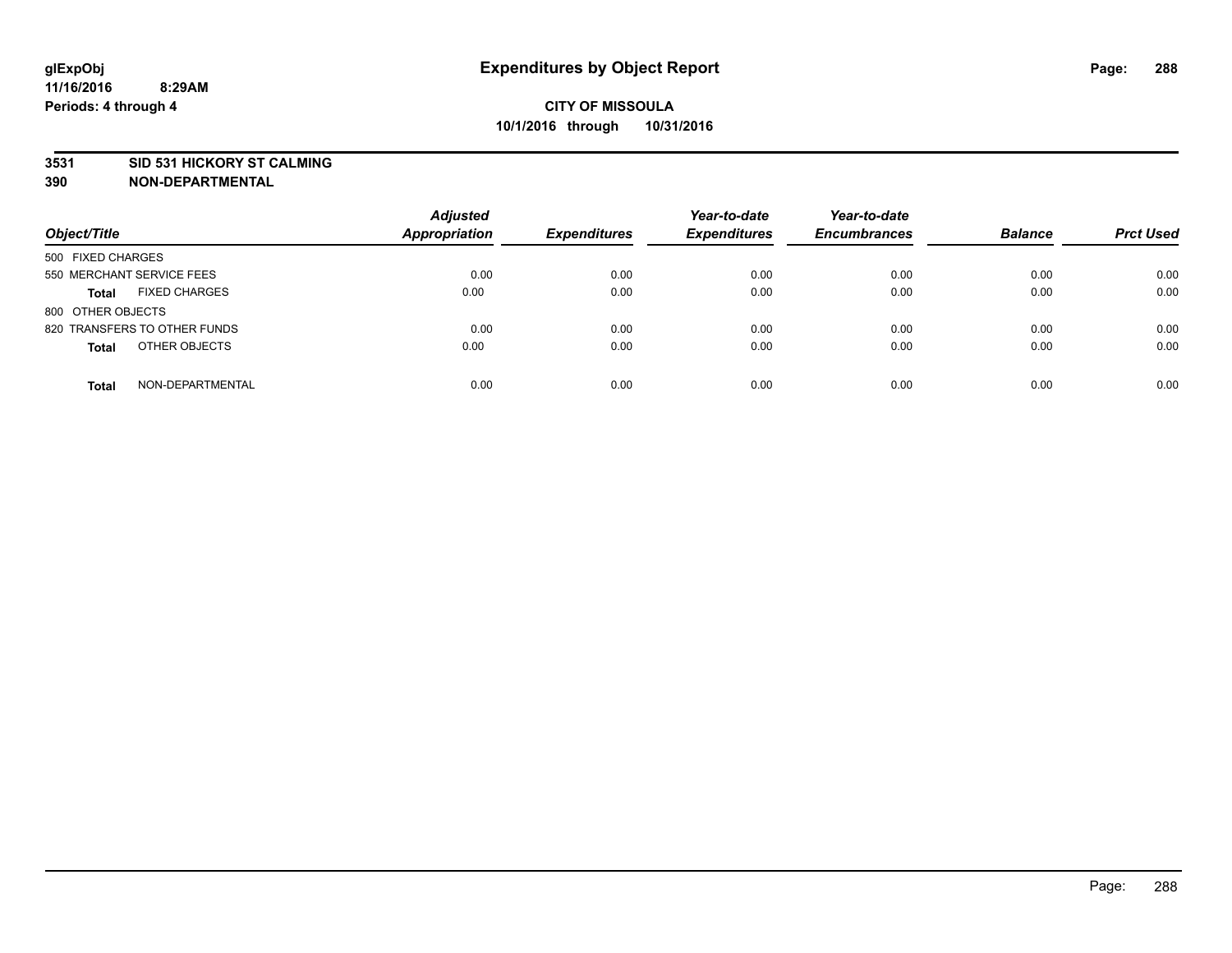## **3531 SID 531 HICKORY ST CALMING**

| Object/Title              |                              | <b>Adjusted</b><br><b>Appropriation</b> | <b>Expenditures</b> | Year-to-date<br><b>Expenditures</b> | Year-to-date<br><b>Encumbrances</b> | <b>Balance</b> | <b>Prct Used</b> |
|---------------------------|------------------------------|-----------------------------------------|---------------------|-------------------------------------|-------------------------------------|----------------|------------------|
| 500 FIXED CHARGES         |                              |                                         |                     |                                     |                                     |                |                  |
| 550 MERCHANT SERVICE FEES |                              | 0.00                                    | 0.00                | 0.00                                | 0.00                                | 0.00           | 0.00             |
| <b>Total</b>              | <b>FIXED CHARGES</b>         | 0.00                                    | 0.00                | 0.00                                | 0.00                                | 0.00           | 0.00             |
| 800 OTHER OBJECTS         |                              |                                         |                     |                                     |                                     |                |                  |
|                           | 820 TRANSFERS TO OTHER FUNDS | 0.00                                    | 0.00                | 0.00                                | 0.00                                | 0.00           | 0.00             |
| <b>Total</b>              | OTHER OBJECTS                | 0.00                                    | 0.00                | 0.00                                | 0.00                                | 0.00           | 0.00             |
| <b>Total</b>              | SID 531 HICKORY ST CALMING   | 0.00                                    | 0.00                | 0.00                                | 0.00                                | 0.00           | 0.00             |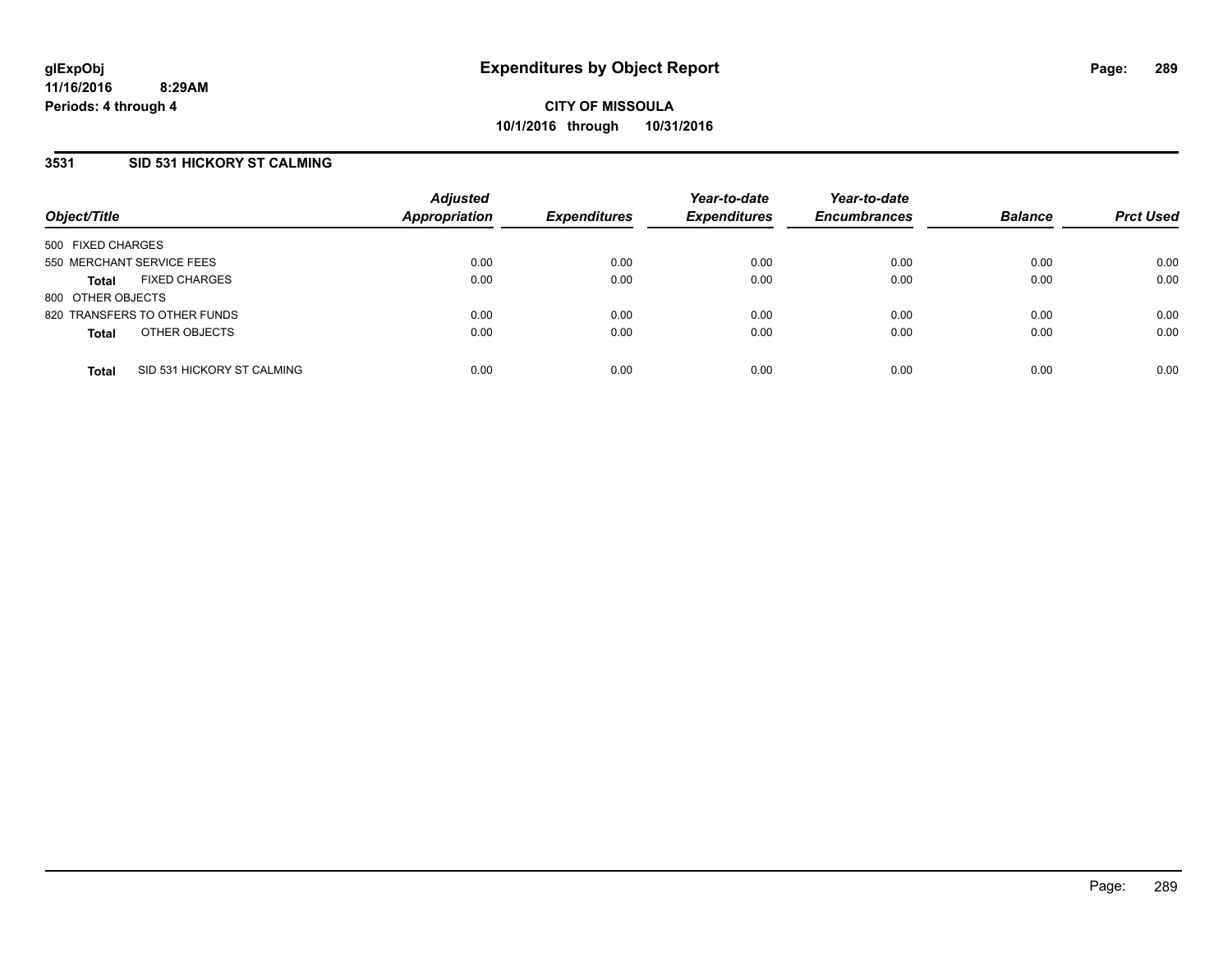### **3532 SID 532 DEBT SERVICE FUND**

|                                      | <b>Adjusted</b>      |                     | Year-to-date        | Year-to-date        |                |                  |
|--------------------------------------|----------------------|---------------------|---------------------|---------------------|----------------|------------------|
| Object/Title                         | <b>Appropriation</b> | <b>Expenditures</b> | <b>Expenditures</b> | <b>Encumbrances</b> | <b>Balance</b> | <b>Prct Used</b> |
| 500 FIXED CHARGES                    |                      |                     |                     |                     |                |                  |
| 550 MERCHANT SERVICE FEES            | 0.00                 | 0.00                | 0.00                | 0.00                | 0.00           | 0.00             |
| <b>FIXED CHARGES</b><br><b>Total</b> | 0.00                 | 0.00                | 0.00                | 0.00                | 0.00           | 0.00             |
| 600 DEBT SERVICE                     |                      |                     |                     |                     |                |                  |
| 610 PRINCIPAL                        | 0.00                 | 0.00                | 0.00                | 0.00                | 0.00           | 0.00             |
| 620 INTEREST / SERVICE FEES          | 0.00                 | 0.00                | 350.00              | 0.00                | $-350.00$      | 0.00             |
| <b>DEBT SERVICE</b><br><b>Total</b>  | 0.00                 | 0.00                | 350.00              | 0.00                | $-350.00$      | 0.00             |
| NON-DEPARTMENTAL<br>Total            | 0.00                 | 0.00                | 350.00              | 0.00                | $-350.00$      | 0.00             |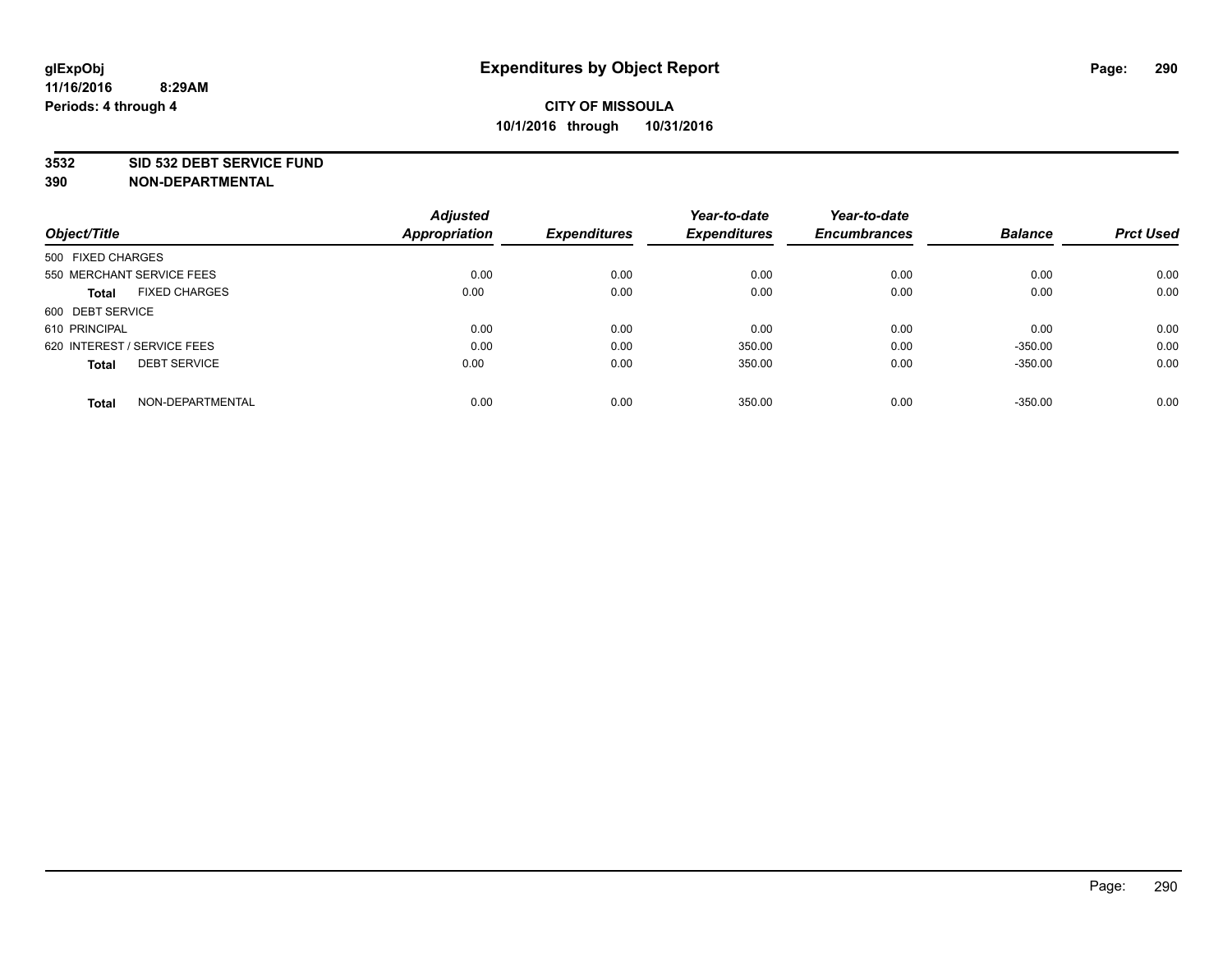## **3532 SID 532 DEBT SERVICE FUND**

| Object/Title                              | <b>Adjusted</b><br>Appropriation | <b>Expenditures</b> | Year-to-date<br><b>Expenditures</b> | Year-to-date<br><b>Encumbrances</b> | <b>Balance</b> | <b>Prct Used</b> |
|-------------------------------------------|----------------------------------|---------------------|-------------------------------------|-------------------------------------|----------------|------------------|
| 500 FIXED CHARGES                         |                                  |                     |                                     |                                     |                |                  |
| 550 MERCHANT SERVICE FEES                 | 0.00                             | 0.00                | 0.00                                | 0.00                                | 0.00           | 0.00             |
| <b>FIXED CHARGES</b><br><b>Total</b>      | 0.00                             | 0.00                | 0.00                                | 0.00                                | 0.00           | 0.00             |
| 600 DEBT SERVICE                          |                                  |                     |                                     |                                     |                |                  |
| 610 PRINCIPAL                             | 0.00                             | 0.00                | 0.00                                | 0.00                                | 0.00           | 0.00             |
| 620 INTEREST / SERVICE FEES               | 0.00                             | 0.00                | 350.00                              | 0.00                                | $-350.00$      | 0.00             |
| <b>DEBT SERVICE</b><br><b>Total</b>       | 0.00                             | 0.00                | 350.00                              | 0.00                                | $-350.00$      | 0.00             |
| SID 532 DEBT SERVICE FUND<br><b>Total</b> | 0.00                             | 0.00                | 350.00                              | 0.00                                | $-350.00$      | 0.00             |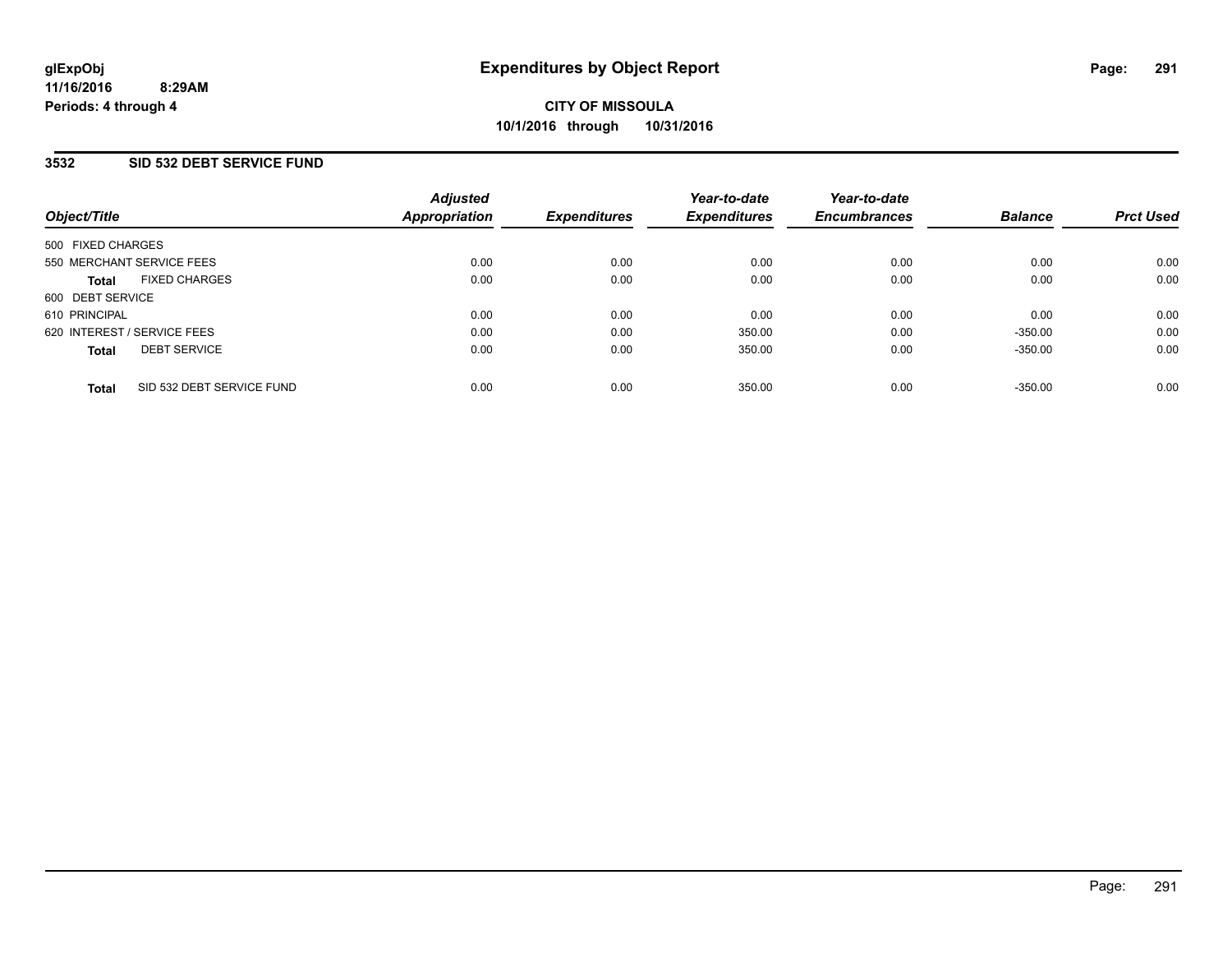### **3533 GILBERT ST SEWER SID DEBT FUND**

**330 WASTEWATER**

| Object/Title      |                           | Adjusted<br>Appropriation | <b>Expenditures</b> | Year-to-date<br><b>Expenditures</b> | Year-to-date<br><b>Encumbrances</b> | <b>Balance</b> | <b>Prct Used</b> |
|-------------------|---------------------------|---------------------------|---------------------|-------------------------------------|-------------------------------------|----------------|------------------|
| 500 FIXED CHARGES |                           |                           |                     |                                     |                                     |                |                  |
|                   | 550 MERCHANT SERVICE FEES | 0.00                      | 0.00                | 0.00                                | 0.00                                | 0.00           | 0.00             |
| <b>Total</b>      | <b>FIXED CHARGES</b>      | 0.00                      | 0.00                | 0.00                                | 0.00                                | 0.00           | 0.00             |
| <b>Total</b>      | <b>WASTEWATER</b>         | 0.00                      | 0.00                | 0.00                                | 0.00                                | 0.00           | 0.00             |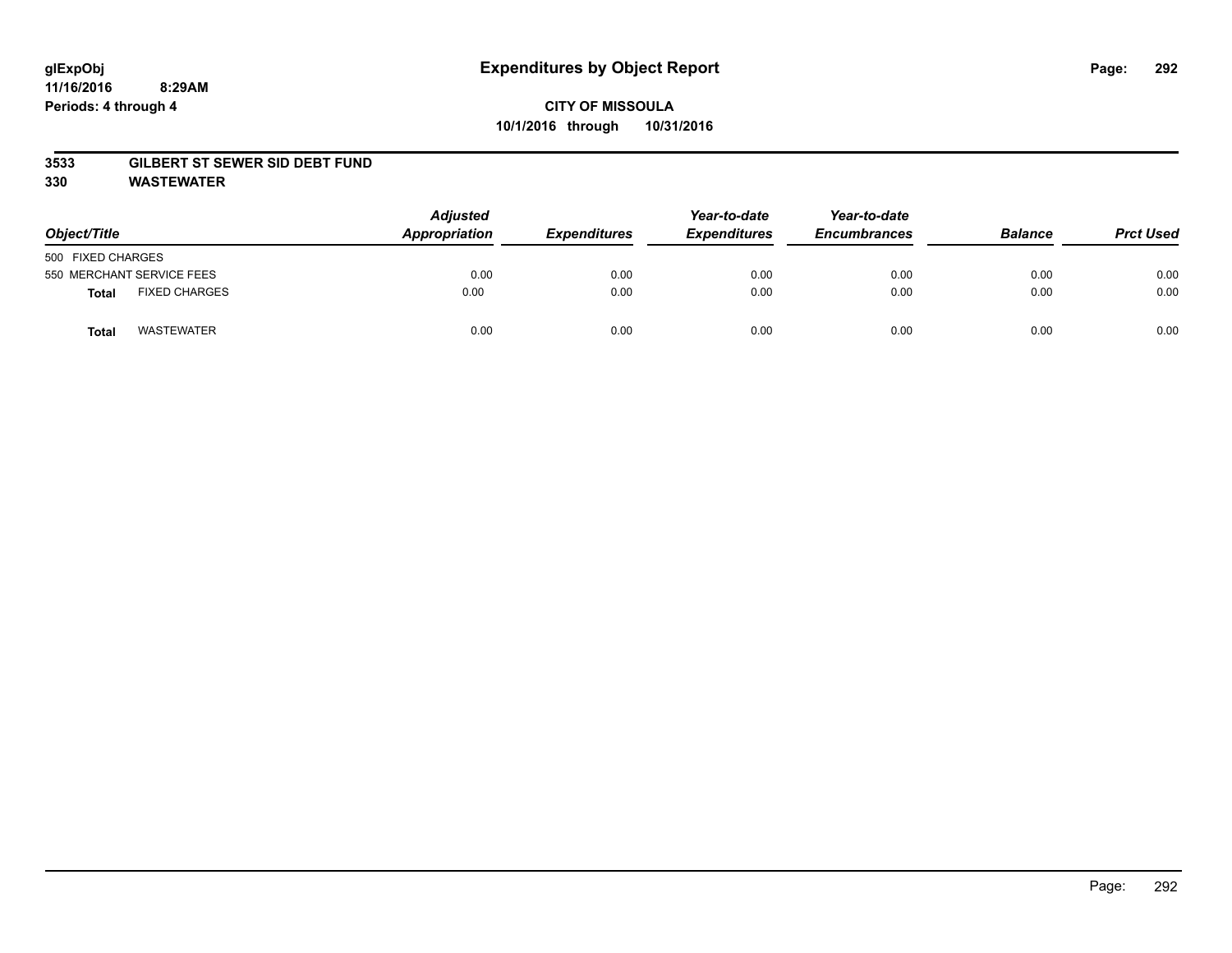#### **3533 GILBERT ST SEWER SID DEBT FUND**

| Object/Title                        | <b>Adjusted</b><br><b>Appropriation</b> | <b>Expenditures</b> | Year-to-date<br><b>Expenditures</b> | Year-to-date<br><b>Encumbrances</b> | <b>Balance</b> | <b>Prct Used</b> |
|-------------------------------------|-----------------------------------------|---------------------|-------------------------------------|-------------------------------------|----------------|------------------|
| 500 FIXED CHARGES                   |                                         |                     |                                     |                                     |                |                  |
| 500 FIXED CHARGES                   | 0.00                                    | 0.00                | 0.00                                | 0.00                                | 0.00           | 0.00             |
| 550 MERCHANT SERVICE FEES           | 0.00                                    | 0.00                | 0.00                                | 0.00                                | 0.00           | 0.00             |
| <b>FIXED CHARGES</b><br>Total       | 0.00                                    | 0.00                | 0.00                                | 0.00                                | 0.00           | 0.00             |
| 600 DEBT SERVICE                    |                                         |                     |                                     |                                     |                |                  |
| 610 PRINCIPAL                       | 0.00                                    | 0.00                | 0.00                                | 0.00                                | 0.00           | 0.00             |
| 620 INTEREST / SERVICE FEES         | 0.00                                    | 0.00                | 0.00                                | 0.00                                | 0.00           | 0.00             |
| <b>DEBT SERVICE</b><br><b>Total</b> | 0.00                                    | 0.00                | 0.00                                | 0.00                                | 0.00           | 0.00             |
| 800 OTHER OBJECTS                   |                                         |                     |                                     |                                     |                |                  |
| 820 TRANSFERS TO OTHER FUNDS        | 0.00                                    | 0.00                | 0.00                                | 0.00                                | 0.00           | 0.00             |
| OTHER OBJECTS<br><b>Total</b>       | 0.00                                    | 0.00                | 0.00                                | 0.00                                | 0.00           | 0.00             |
| NON-DEPARTMENTAL<br><b>Total</b>    | 0.00                                    | 0.00                | 0.00                                | 0.00                                | 0.00           | 0.00             |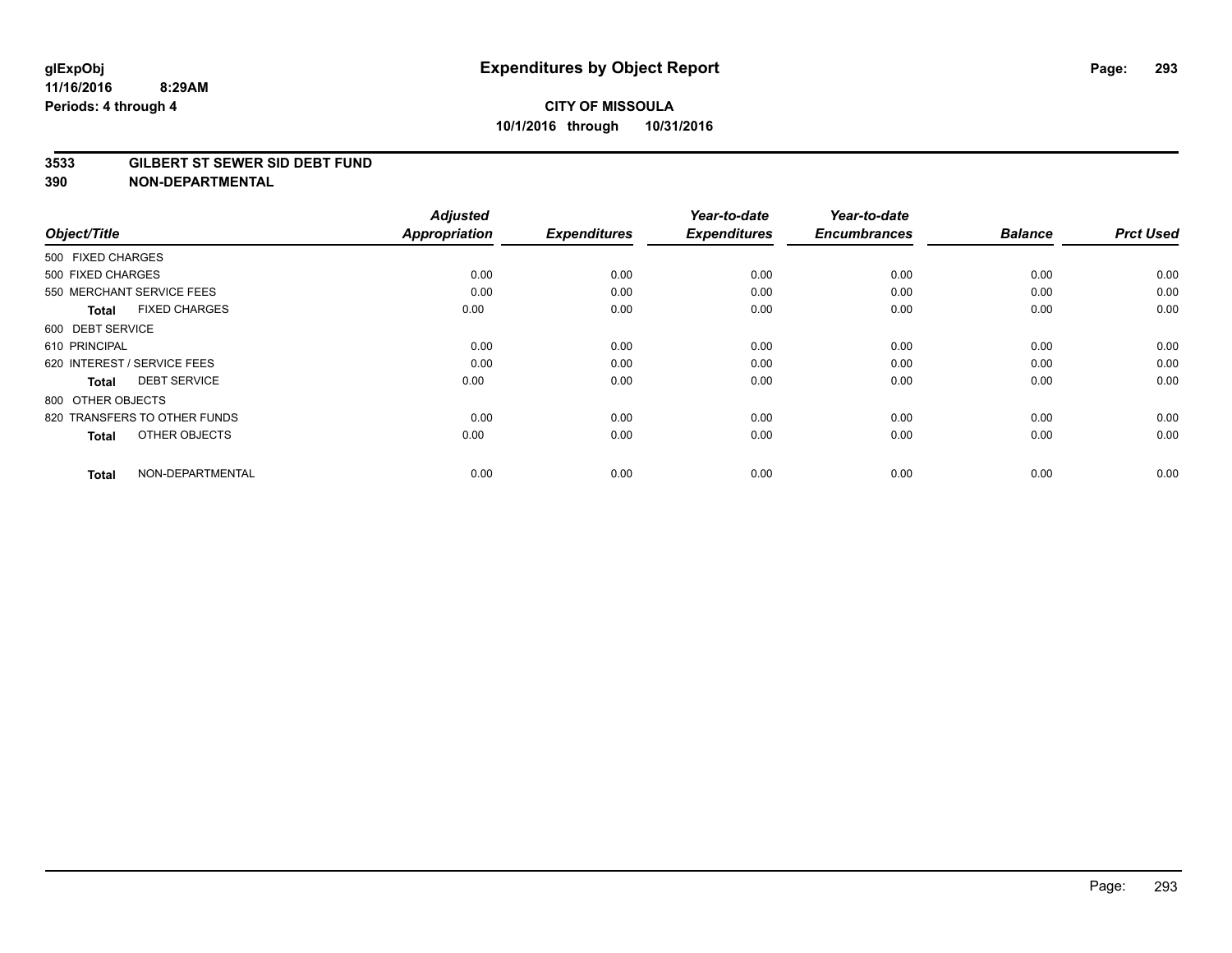# **CITY OF MISSOULA 10/1/2016 through 10/31/2016**

### **3533 GILBERT ST SEWER SID DEBT FUND**

| Object/Title                                   | <b>Adjusted</b><br><b>Appropriation</b> | <b>Expenditures</b> | Year-to-date<br><b>Expenditures</b> | Year-to-date<br><b>Encumbrances</b> | <b>Balance</b> | <b>Prct Used</b> |
|------------------------------------------------|-----------------------------------------|---------------------|-------------------------------------|-------------------------------------|----------------|------------------|
| 500 FIXED CHARGES                              |                                         |                     |                                     |                                     |                |                  |
| 500 FIXED CHARGES                              | 0.00                                    | 0.00                | 0.00                                | 0.00                                | 0.00           | 0.00             |
| 550 MERCHANT SERVICE FEES                      | 0.00                                    | 0.00                | 0.00                                | 0.00                                | 0.00           | 0.00             |
| <b>FIXED CHARGES</b><br><b>Total</b>           | 0.00                                    | 0.00                | 0.00                                | 0.00                                | 0.00           | 0.00             |
| 600 DEBT SERVICE                               |                                         |                     |                                     |                                     |                |                  |
| 610 PRINCIPAL                                  | 0.00                                    | 0.00                | 0.00                                | 0.00                                | 0.00           | 0.00             |
| 620 INTEREST / SERVICE FEES                    | 0.00                                    | 0.00                | 0.00                                | 0.00                                | 0.00           | 0.00             |
| <b>DEBT SERVICE</b><br>Total                   | 0.00                                    | 0.00                | 0.00                                | 0.00                                | 0.00           | 0.00             |
| 800 OTHER OBJECTS                              |                                         |                     |                                     |                                     |                |                  |
| 820 TRANSFERS TO OTHER FUNDS                   | 0.00                                    | 0.00                | 0.00                                | 0.00                                | 0.00           | 0.00             |
| OTHER OBJECTS<br>Total                         | 0.00                                    | 0.00                | 0.00                                | 0.00                                | 0.00           | 0.00             |
| GILBERT ST SEWER SID DEBT FUND<br><b>Total</b> | 0.00                                    | 0.00                | 0.00                                | 0.00                                | 0.00           | 0.00             |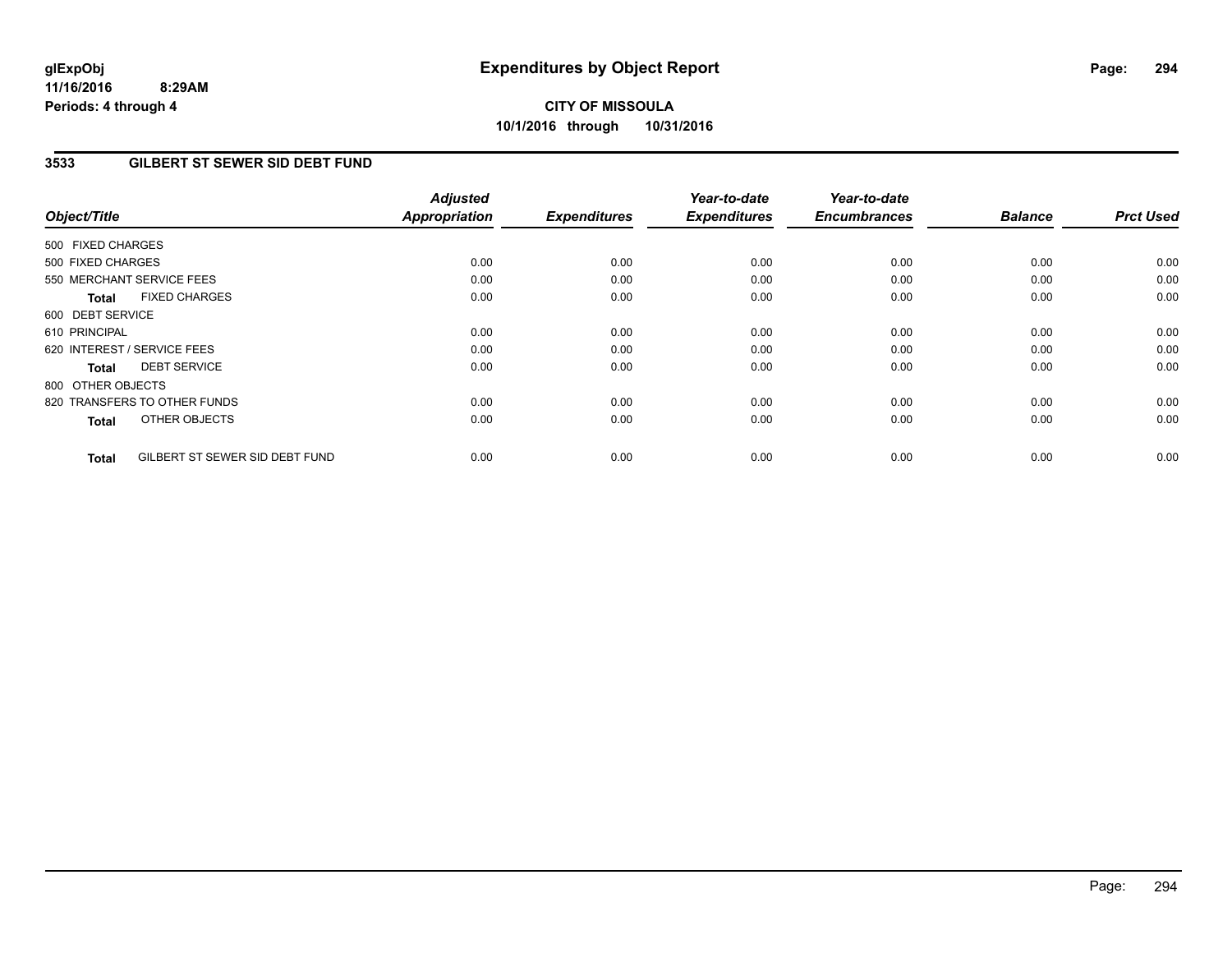#### **3534 LINCOLNWOOD SEWER PHASE I**

| Object/Title                         | <b>Adjusted</b><br><b>Appropriation</b> | <b>Expenditures</b> | Year-to-date<br><b>Expenditures</b> | Year-to-date<br><b>Encumbrances</b> | <b>Balance</b> | <b>Prct Used</b> |
|--------------------------------------|-----------------------------------------|---------------------|-------------------------------------|-------------------------------------|----------------|------------------|
|                                      |                                         |                     |                                     |                                     |                |                  |
| 500 FIXED CHARGES                    |                                         |                     |                                     |                                     |                |                  |
| 550 MERCHANT SERVICE FEES            | 0.00                                    | 0.00                | 0.00                                | 0.00                                | 0.00           | 0.00             |
| <b>FIXED CHARGES</b><br><b>Total</b> | 0.00                                    | 0.00                | 0.00                                | 0.00                                | 0.00           | 0.00             |
| 600 DEBT SERVICE                     |                                         |                     |                                     |                                     |                |                  |
| 610 PRINCIPAL                        | 0.00                                    | 0.00                | 0.00                                | 0.00                                | 0.00           | 0.00             |
| 620 INTEREST / SERVICE FEES          | 0.00                                    | 0.00                | 0.00                                | 0.00                                | 0.00           | 0.00             |
| <b>DEBT SERVICE</b><br><b>Total</b>  | 0.00                                    | 0.00                | 0.00                                | 0.00                                | 0.00           | 0.00             |
|                                      |                                         |                     |                                     |                                     |                |                  |
| NON-DEPARTMENTAL<br><b>Total</b>     | 0.00                                    | 0.00                | 0.00                                | 0.00                                | 0.00           | 0.00             |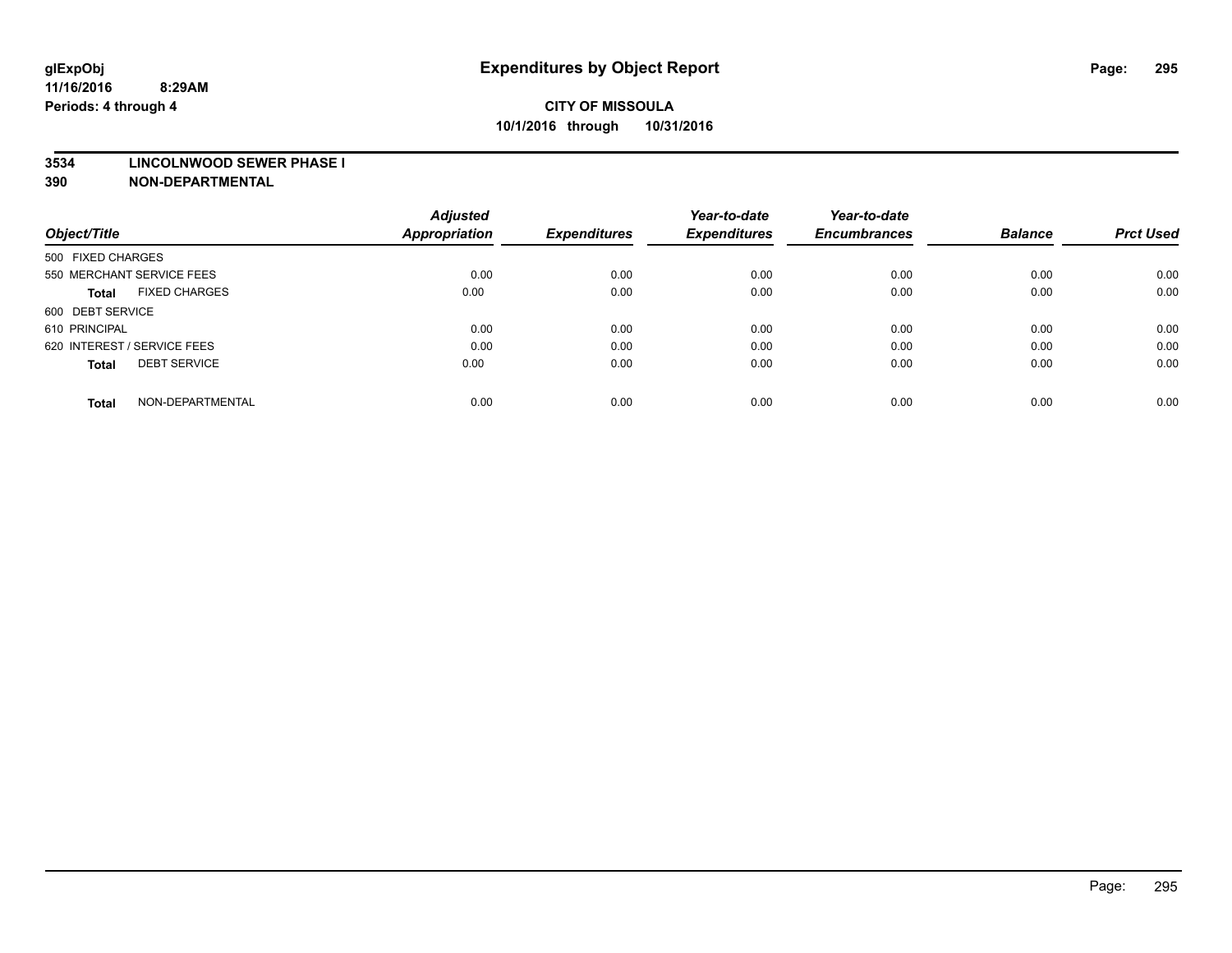## **3534 LINCOLNWOOD SEWER PHASE I**

| Object/Title                              | <b>Adjusted</b><br>Appropriation | <b>Expenditures</b> | Year-to-date<br><b>Expenditures</b> | Year-to-date<br><b>Encumbrances</b> | <b>Balance</b> | <b>Prct Used</b> |
|-------------------------------------------|----------------------------------|---------------------|-------------------------------------|-------------------------------------|----------------|------------------|
| 500 FIXED CHARGES                         |                                  |                     |                                     |                                     |                |                  |
| 550 MERCHANT SERVICE FEES                 | 0.00                             | 0.00                | 0.00                                | 0.00                                | 0.00           | 0.00             |
| <b>FIXED CHARGES</b><br><b>Total</b>      | 0.00                             | 0.00                | 0.00                                | 0.00                                | 0.00           | 0.00             |
| 600 DEBT SERVICE                          |                                  |                     |                                     |                                     |                |                  |
| 610 PRINCIPAL                             | 0.00                             | 0.00                | 0.00                                | 0.00                                | 0.00           | 0.00             |
| 620 INTEREST / SERVICE FEES               | 0.00                             | 0.00                | 0.00                                | 0.00                                | 0.00           | 0.00             |
| <b>DEBT SERVICE</b><br><b>Total</b>       | 0.00                             | 0.00                | 0.00                                | 0.00                                | 0.00           | 0.00             |
| LINCOLNWOOD SEWER PHASE I<br><b>Total</b> | 0.00                             | 0.00                | 0.00                                | 0.00                                | 0.00           | 0.00             |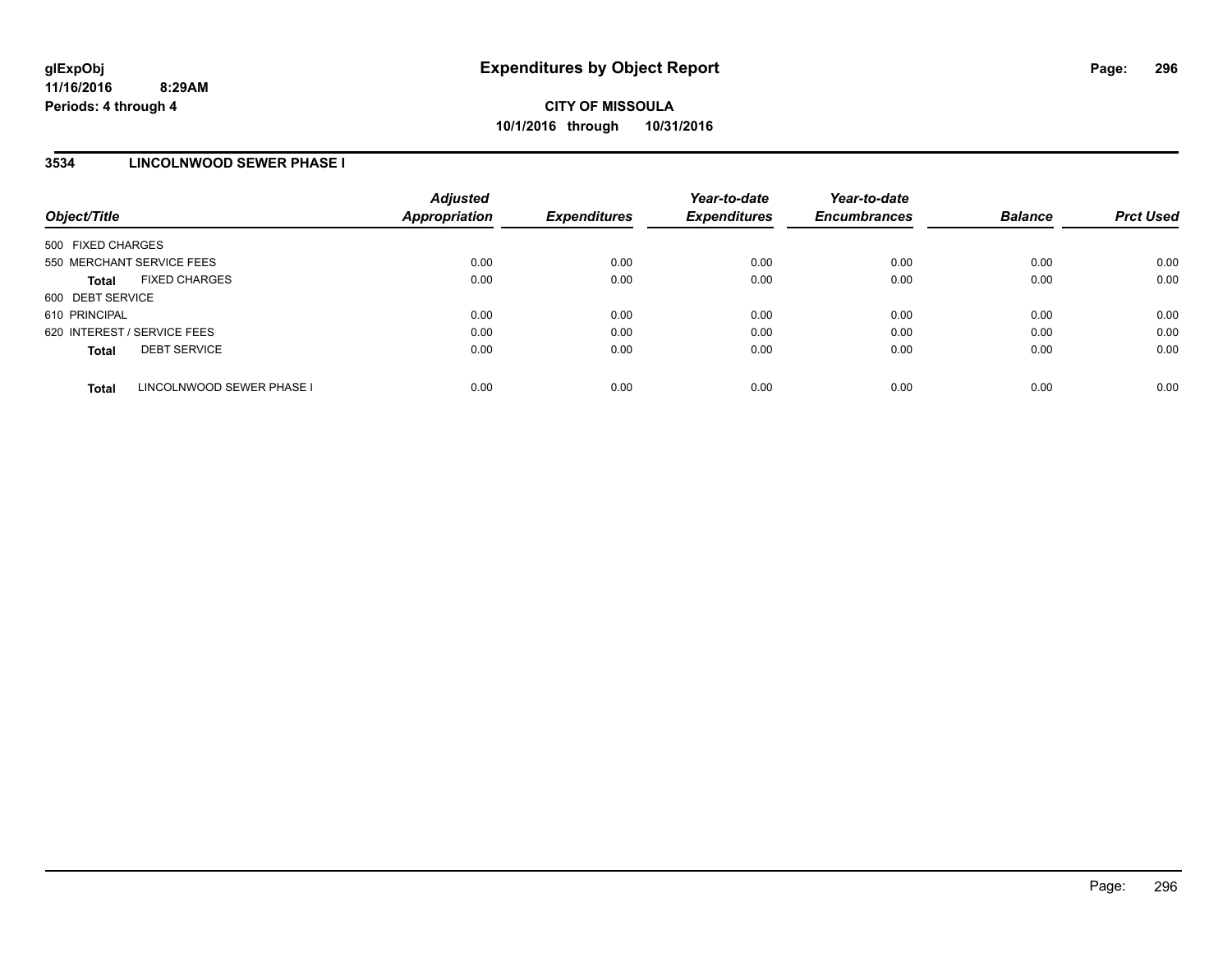### **3535 SLANT STREET TRAFFIC CALMING**

| Object/Title                         | <b>Adjusted</b><br><b>Appropriation</b> | <b>Expenditures</b> | Year-to-date<br><b>Expenditures</b> | Year-to-date<br><b>Encumbrances</b> | <b>Balance</b> | <b>Prct Used</b> |
|--------------------------------------|-----------------------------------------|---------------------|-------------------------------------|-------------------------------------|----------------|------------------|
|                                      |                                         |                     |                                     |                                     |                |                  |
| 500 FIXED CHARGES                    |                                         |                     |                                     |                                     |                |                  |
| 550 MERCHANT SERVICE FEES            | 0.00                                    | 0.00                | 0.00                                | 0.00                                | 0.00           | 0.00             |
| <b>FIXED CHARGES</b><br><b>Total</b> | 0.00                                    | 0.00                | 0.00                                | 0.00                                | 0.00           | 0.00             |
| 800 OTHER OBJECTS                    |                                         |                     |                                     |                                     |                |                  |
| 820 TRANSFERS TO OTHER FUNDS         | 0.00                                    | 0.00                | 0.00                                | 0.00                                | 0.00           | 0.00             |
| OTHER OBJECTS<br><b>Total</b>        | 0.00                                    | 0.00                | 0.00                                | 0.00                                | 0.00           | 0.00             |
|                                      |                                         |                     |                                     |                                     |                |                  |
| NON-DEPARTMENTAL<br><b>Total</b>     | 0.00                                    | 0.00                | 0.00                                | 0.00                                | 0.00           | 0.00             |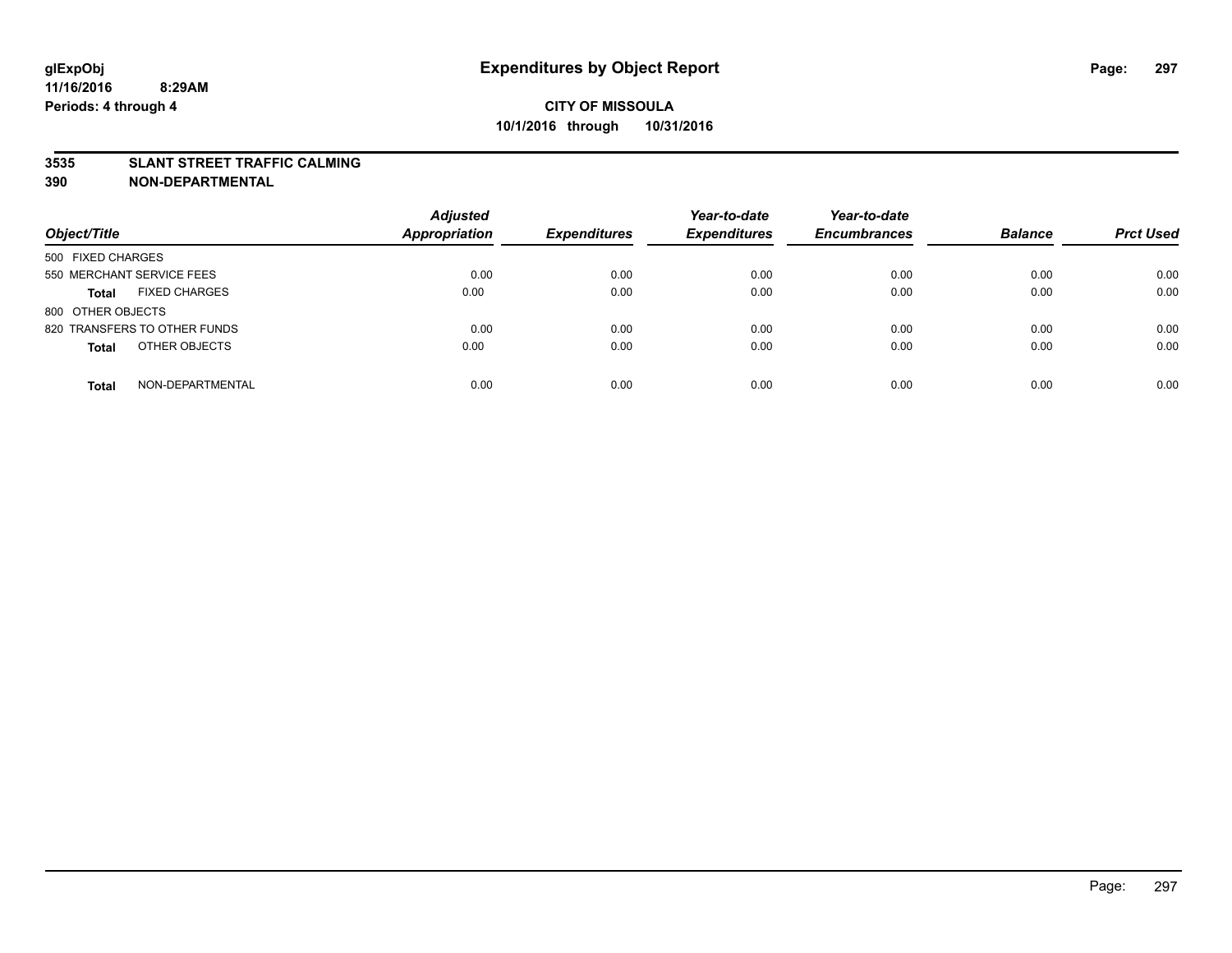## **3535 SLANT STREET TRAFFIC CALMING**

| Object/Title              |                              | <b>Adjusted</b><br>Appropriation | <b>Expenditures</b> | Year-to-date<br><b>Expenditures</b> | Year-to-date<br><b>Encumbrances</b> | <b>Balance</b> | <b>Prct Used</b> |
|---------------------------|------------------------------|----------------------------------|---------------------|-------------------------------------|-------------------------------------|----------------|------------------|
| 500 FIXED CHARGES         |                              |                                  |                     |                                     |                                     |                |                  |
| 550 MERCHANT SERVICE FEES |                              | 0.00                             | 0.00                | 0.00                                | 0.00                                | 0.00           | 0.00             |
| <b>Total</b>              | <b>FIXED CHARGES</b>         | 0.00                             | 0.00                | 0.00                                | 0.00                                | 0.00           | 0.00             |
| 800 OTHER OBJECTS         |                              |                                  |                     |                                     |                                     |                |                  |
|                           | 820 TRANSFERS TO OTHER FUNDS | 0.00                             | 0.00                | 0.00                                | 0.00                                | 0.00           | 0.00             |
| <b>Total</b>              | OTHER OBJECTS                | 0.00                             | 0.00                | 0.00                                | 0.00                                | 0.00           | 0.00             |
| <b>Total</b>              | SLANT STREET TRAFFIC CALMING | 0.00                             | 0.00                | 0.00                                | 0.00                                | 0.00           | 0.00             |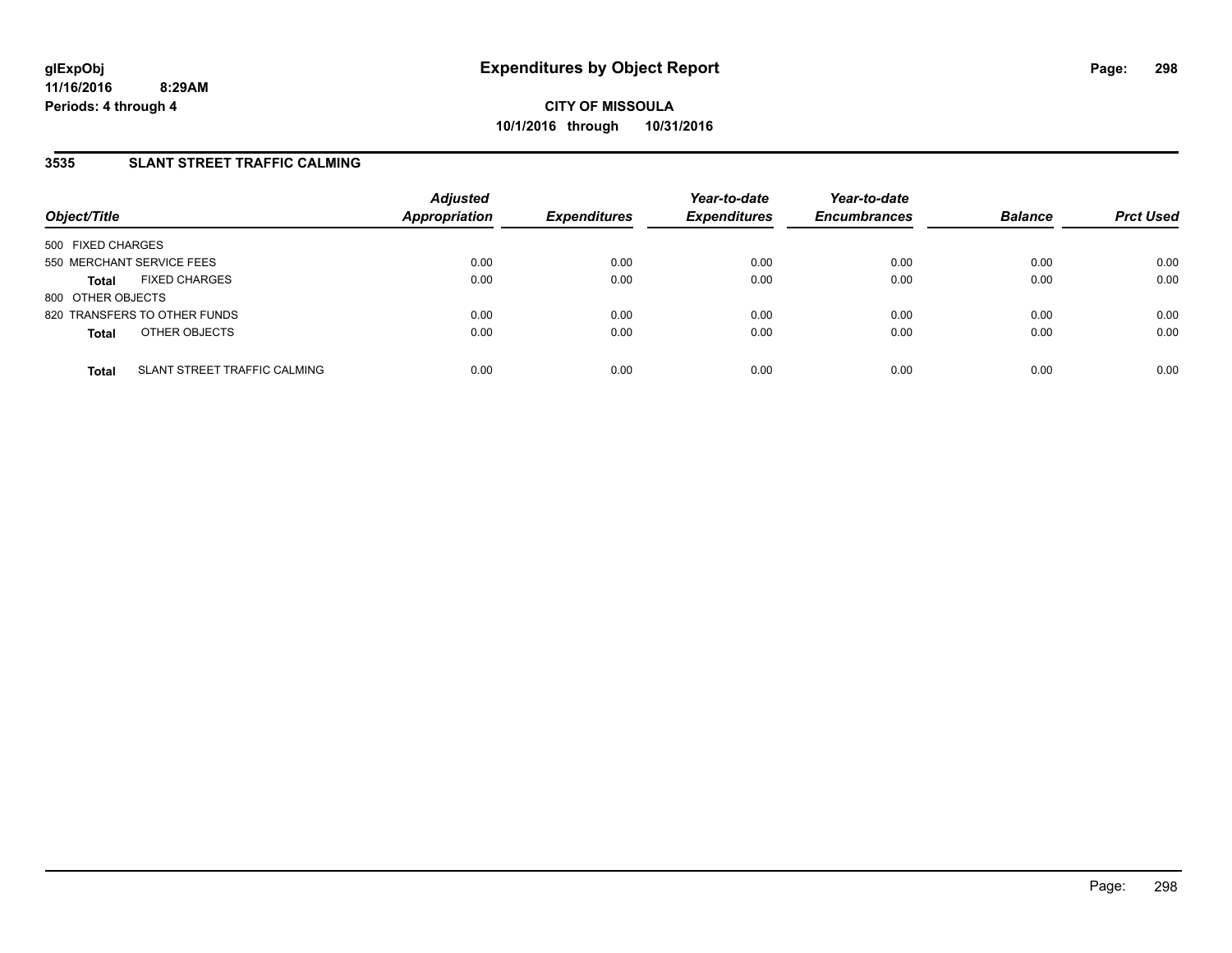#### **3536 LINCOLNWOOD SEWER PHASE II**

| Object/Title                         | <b>Adjusted</b><br><b>Appropriation</b> | <b>Expenditures</b> | Year-to-date<br><b>Expenditures</b> | Year-to-date<br><b>Encumbrances</b> | <b>Balance</b> | <b>Prct Used</b> |
|--------------------------------------|-----------------------------------------|---------------------|-------------------------------------|-------------------------------------|----------------|------------------|
|                                      |                                         |                     |                                     |                                     |                |                  |
| 500 FIXED CHARGES                    |                                         |                     |                                     |                                     |                |                  |
| 550 MERCHANT SERVICE FEES            | 0.00                                    | 0.00                | 0.00                                | 0.00                                | 0.00           | 0.00             |
| <b>FIXED CHARGES</b><br><b>Total</b> | 0.00                                    | 0.00                | 0.00                                | 0.00                                | 0.00           | 0.00             |
| 600 DEBT SERVICE                     |                                         |                     |                                     |                                     |                |                  |
| 610 PRINCIPAL                        | 0.00                                    | 0.00                | 0.00                                | 0.00                                | 0.00           | 0.00             |
| 620 INTEREST / SERVICE FEES          | 0.00                                    | 0.00                | 0.00                                | 0.00                                | 0.00           | 0.00             |
| <b>DEBT SERVICE</b><br><b>Total</b>  | 0.00                                    | 0.00                | 0.00                                | 0.00                                | 0.00           | 0.00             |
| NON-DEPARTMENTAL<br><b>Total</b>     | 0.00                                    | 0.00                | 0.00                                | 0.00                                | 0.00           | 0.00             |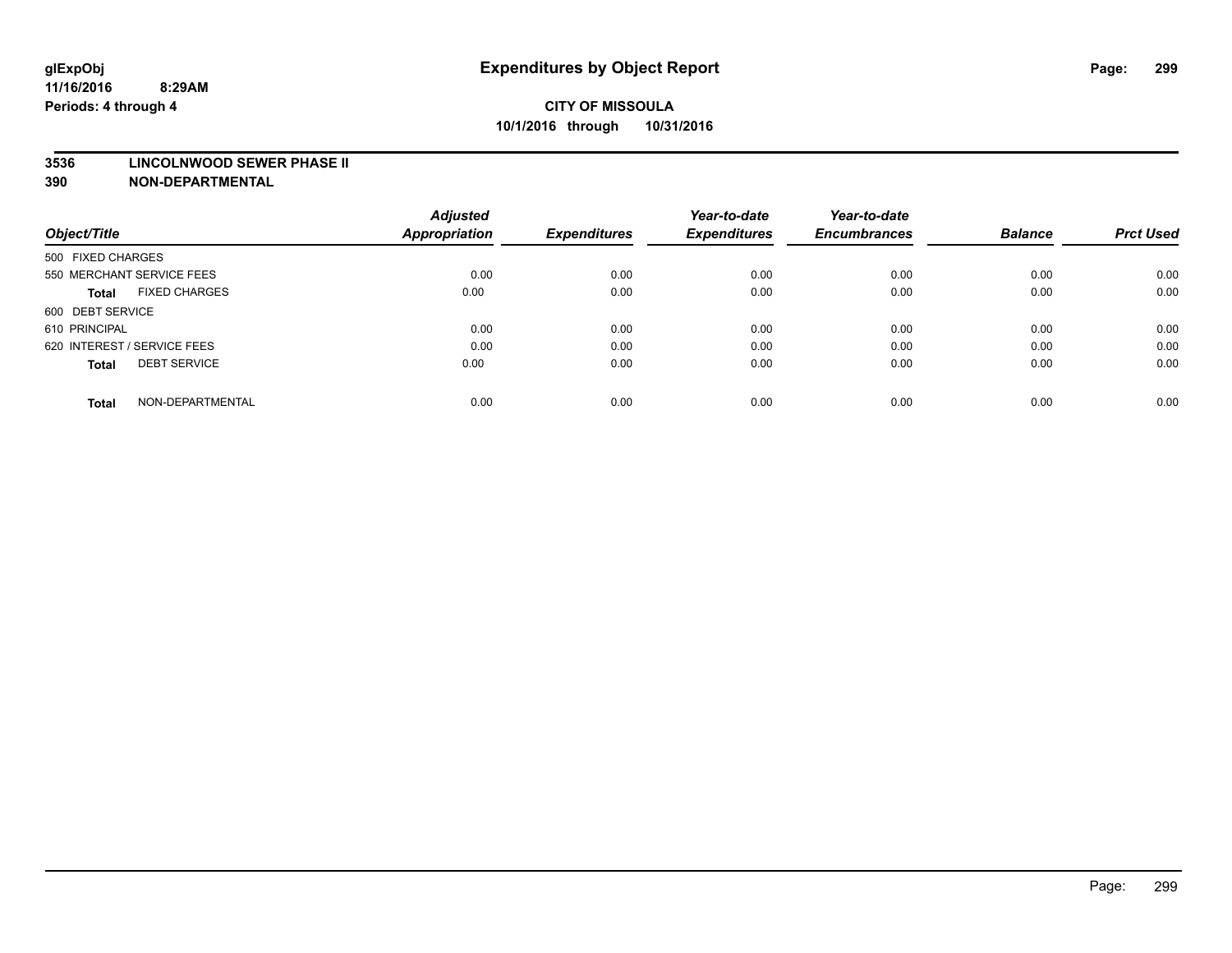## **3536 LINCOLNWOOD SEWER PHASE II**

| Object/Title                               | <b>Adjusted</b><br><b>Appropriation</b> | <b>Expenditures</b> | Year-to-date<br><b>Expenditures</b> | Year-to-date<br><b>Encumbrances</b> | <b>Balance</b> | <b>Prct Used</b> |
|--------------------------------------------|-----------------------------------------|---------------------|-------------------------------------|-------------------------------------|----------------|------------------|
| 500 FIXED CHARGES                          |                                         |                     |                                     |                                     |                |                  |
| 550 MERCHANT SERVICE FEES                  | 0.00                                    | 0.00                | 0.00                                | 0.00                                | 0.00           | 0.00             |
| <b>FIXED CHARGES</b><br><b>Total</b>       | 0.00                                    | 0.00                | 0.00                                | 0.00                                | 0.00           | 0.00             |
| 600 DEBT SERVICE                           |                                         |                     |                                     |                                     |                |                  |
| 610 PRINCIPAL                              | 0.00                                    | 0.00                | 0.00                                | 0.00                                | 0.00           | 0.00             |
| 620 INTEREST / SERVICE FEES                | 0.00                                    | 0.00                | 0.00                                | 0.00                                | 0.00           | 0.00             |
| <b>DEBT SERVICE</b><br><b>Total</b>        | 0.00                                    | 0.00                | 0.00                                | 0.00                                | 0.00           | 0.00             |
| LINCOLNWOOD SEWER PHASE II<br><b>Total</b> | 0.00                                    | 0.00                | 0.00                                | 0.00                                | 0.00           | 0.00             |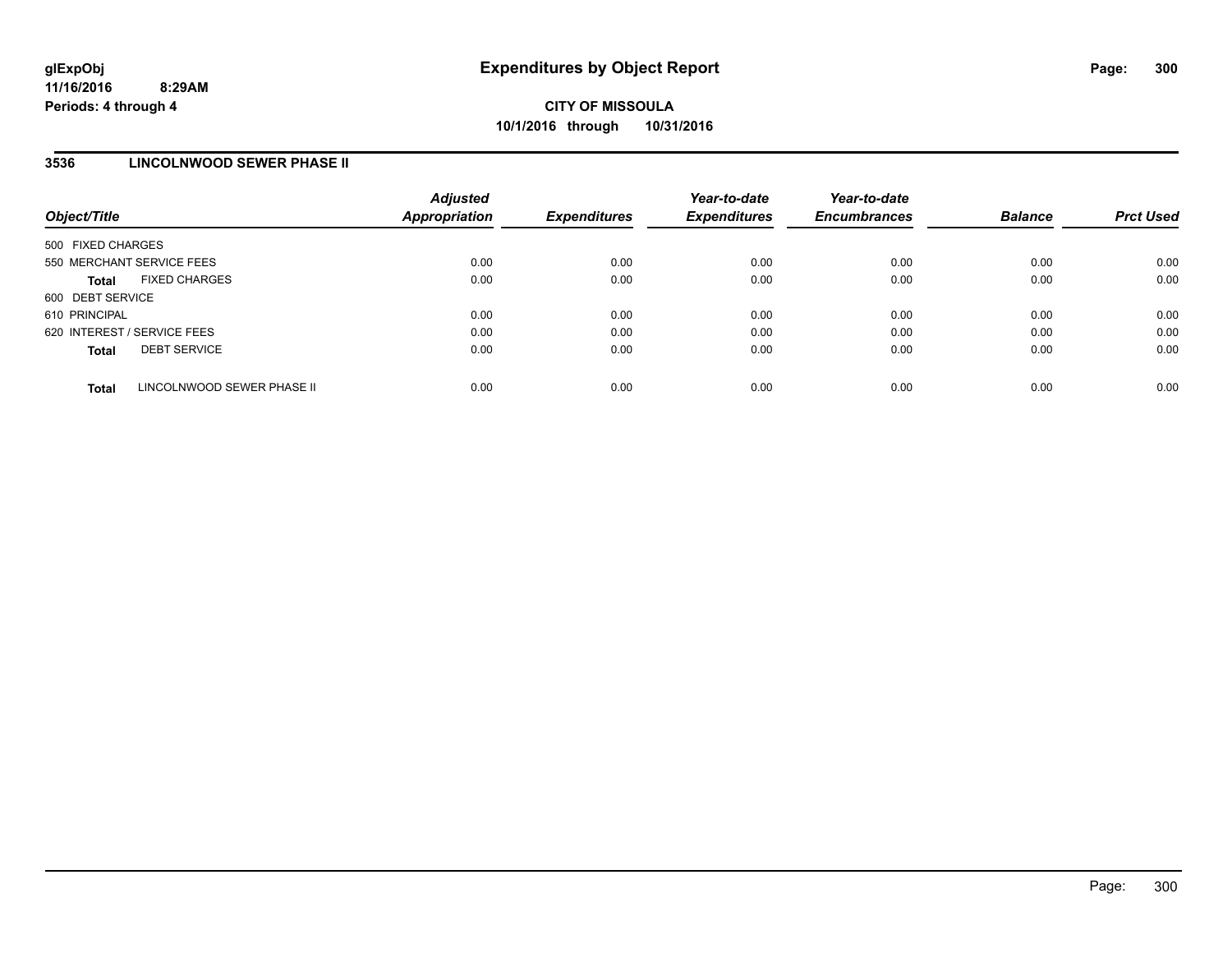#### **3539 SOUTH 4TH STREET W TRAFFIC**

| Object/Title                         | <b>Adjusted</b><br><b>Appropriation</b> | <b>Expenditures</b> | Year-to-date<br><b>Expenditures</b> | Year-to-date<br><b>Encumbrances</b> | <b>Balance</b> | <b>Prct Used</b> |
|--------------------------------------|-----------------------------------------|---------------------|-------------------------------------|-------------------------------------|----------------|------------------|
| 500 FIXED CHARGES                    |                                         |                     |                                     |                                     |                |                  |
| 550 MERCHANT SERVICE FEES            | 0.00                                    | 0.00                | 0.00                                | 0.00                                | 0.00           | 0.00             |
| <b>FIXED CHARGES</b><br><b>Total</b> | 0.00                                    | 0.00                | 0.00                                | 0.00                                | 0.00           | 0.00             |
| 800 OTHER OBJECTS                    |                                         |                     |                                     |                                     |                |                  |
| 820 TRANSFERS TO OTHER FUNDS         | 0.00                                    | 0.00                | 0.00                                | 0.00                                | 0.00           | 0.00             |
| OTHER OBJECTS<br><b>Total</b>        | 0.00                                    | 0.00                | 0.00                                | 0.00                                | 0.00           | 0.00             |
| NON-DEPARTMENTAL<br><b>Total</b>     | 0.00                                    | 0.00                | 0.00                                | 0.00                                | 0.00           | 0.00             |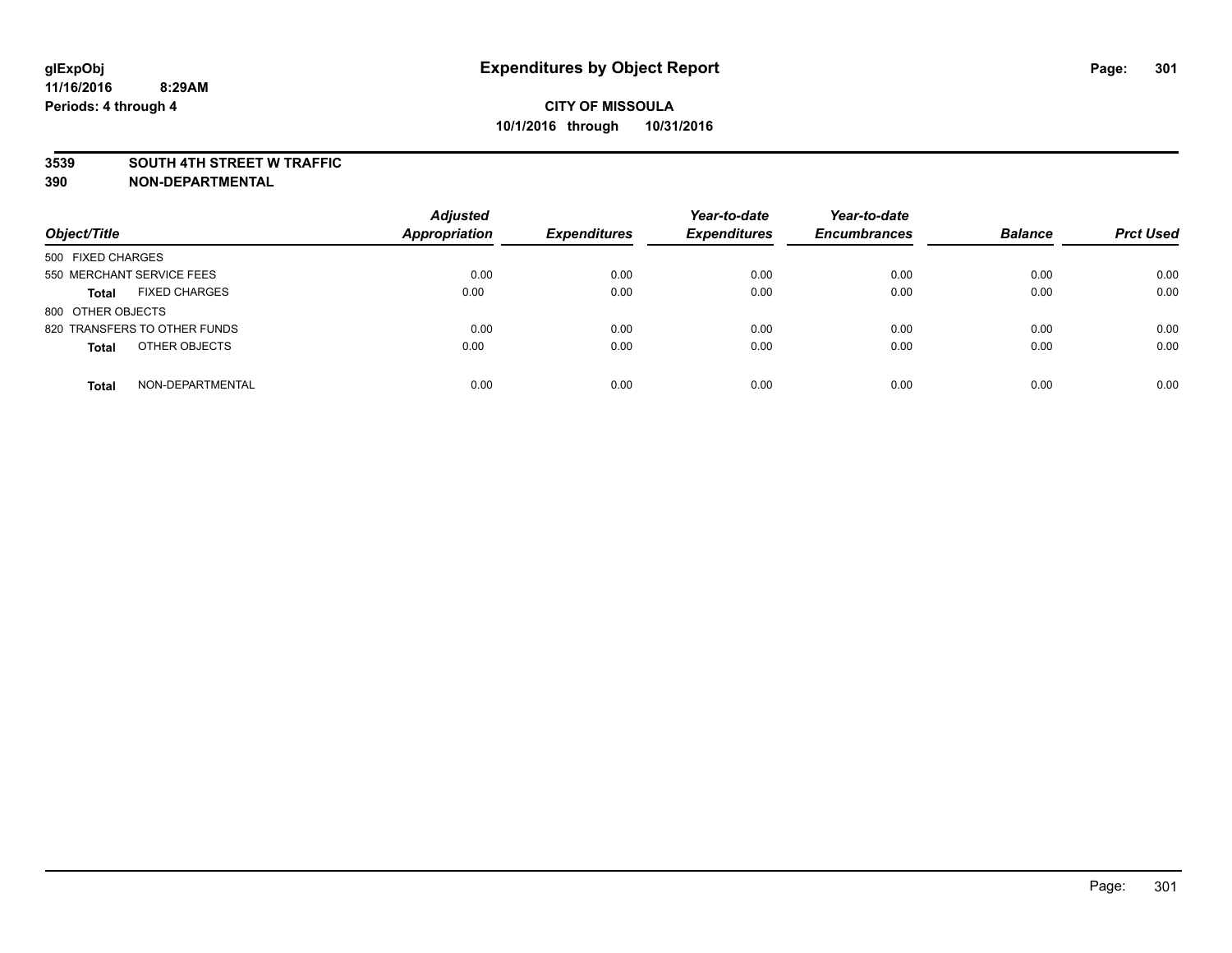### **3539 SOUTH 4TH STREET W TRAFFIC**

| Object/Title              |                              | <b>Adjusted</b><br><b>Appropriation</b> | <b>Expenditures</b> | Year-to-date<br><b>Expenditures</b> | Year-to-date<br><b>Encumbrances</b> | <b>Balance</b> | <b>Prct Used</b> |
|---------------------------|------------------------------|-----------------------------------------|---------------------|-------------------------------------|-------------------------------------|----------------|------------------|
| 500 FIXED CHARGES         |                              |                                         |                     |                                     |                                     |                |                  |
| 550 MERCHANT SERVICE FEES |                              | 0.00                                    | 0.00                | 0.00                                | 0.00                                | 0.00           | 0.00             |
| <b>Total</b>              | <b>FIXED CHARGES</b>         | 0.00                                    | 0.00                | 0.00                                | 0.00                                | 0.00           | 0.00             |
| 800 OTHER OBJECTS         |                              |                                         |                     |                                     |                                     |                |                  |
|                           | 820 TRANSFERS TO OTHER FUNDS | 0.00                                    | 0.00                | 0.00                                | 0.00                                | 0.00           | 0.00             |
| <b>Total</b>              | OTHER OBJECTS                | 0.00                                    | 0.00                | 0.00                                | 0.00                                | 0.00           | 0.00             |
| <b>Total</b>              | SOUTH 4TH STREET W TRAFFIC   | 0.00                                    | 0.00                | 0.00                                | 0.00                                | 0.00           | 0.00             |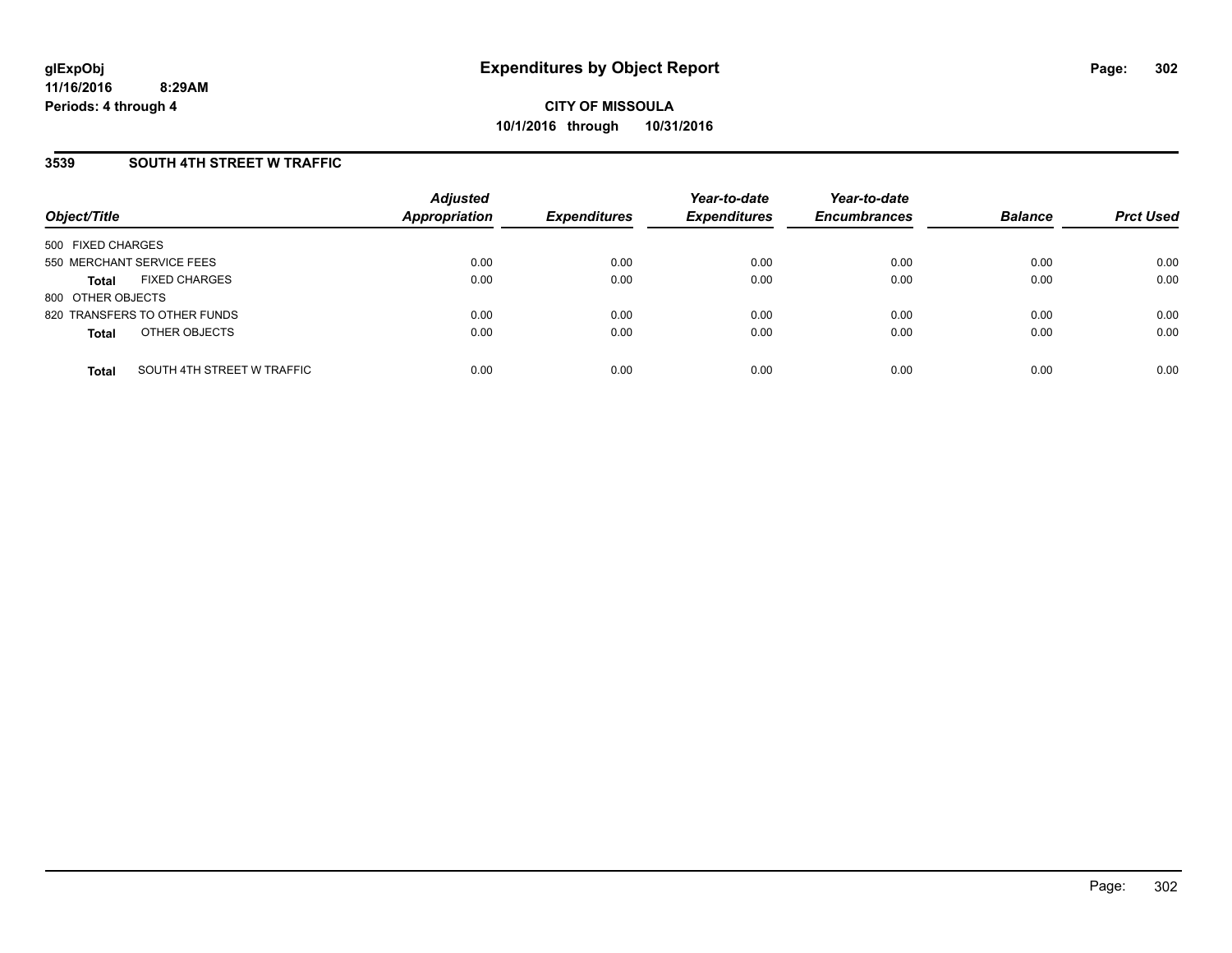**3540 SID 540 DEBT SERVICE FUND**

| Object/Title           |                             | <b>Adjusted</b><br><b>Appropriation</b> | <b>Expenditures</b> | Year-to-date<br><b>Expenditures</b> | Year-to-date<br><b>Encumbrances</b> | <b>Balance</b> | <b>Prct Used</b> |
|------------------------|-----------------------------|-----------------------------------------|---------------------|-------------------------------------|-------------------------------------|----------------|------------------|
| 300 PURCHASED SERVICES |                             |                                         |                     |                                     |                                     |                |                  |
|                        | 350 PROFESSIONAL SERVICES   | 0.00                                    | 0.00                | 0.00                                | 0.00                                | 0.00           | 0.00             |
| <b>Total</b>           | <b>PURCHASED SERVICES</b>   | 0.00                                    | 0.00                | 0.00                                | 0.00                                | 0.00           | 0.00             |
| 500 FIXED CHARGES      |                             |                                         |                     |                                     |                                     |                |                  |
|                        | 550 MERCHANT SERVICE FEES   | 0.00                                    | 0.00                | 0.00                                | 0.00                                | 0.00           | 0.00             |
| <b>Total</b>           | <b>FIXED CHARGES</b>        | 0.00                                    | 0.00                | 0.00                                | 0.00                                | 0.00           | 0.00             |
| 600 DEBT SERVICE       |                             |                                         |                     |                                     |                                     |                |                  |
| 610 PRINCIPAL          |                             | 0.00                                    | 0.00                | 0.00                                | 0.00                                | 0.00           | 0.00             |
|                        | 620 INTEREST / SERVICE FEES | 0.00                                    | 0.00                | 0.00                                | 0.00                                | 0.00           | 0.00             |
| <b>Total</b>           | <b>DEBT SERVICE</b>         | 0.00                                    | 0.00                | 0.00                                | 0.00                                | 0.00           | 0.00             |
| <b>Total</b>           | NON-DEPARTMENTAL            | 0.00                                    | 0.00                | 0.00                                | 0.00                                | 0.00           | 0.00             |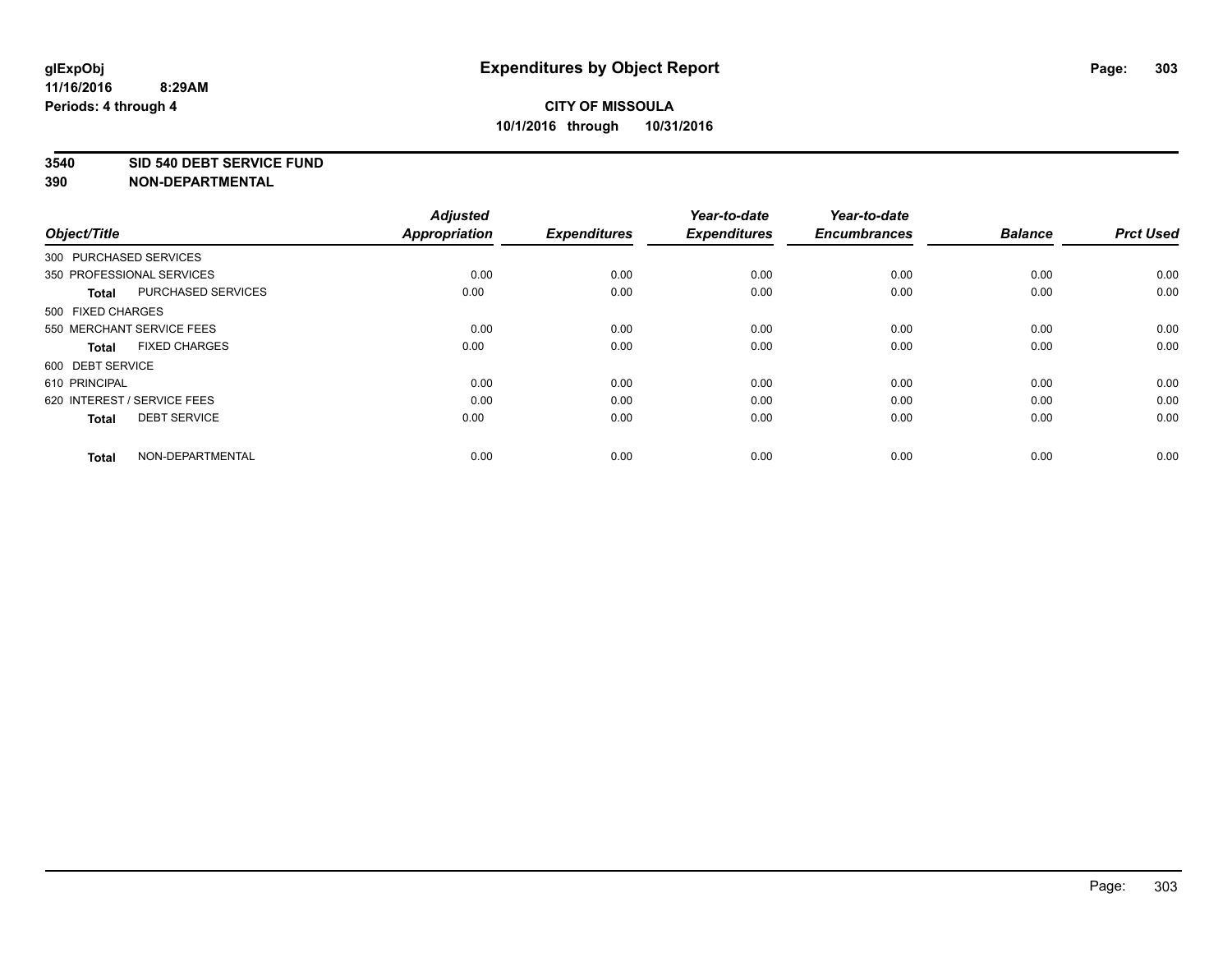## **CITY OF MISSOULA 10/1/2016 through 10/31/2016**

### **3540 SID 540 DEBT SERVICE FUND**

|                   |                             | <b>Adjusted</b>      |                     | Year-to-date        | Year-to-date        |                |                  |
|-------------------|-----------------------------|----------------------|---------------------|---------------------|---------------------|----------------|------------------|
| Object/Title      |                             | <b>Appropriation</b> | <b>Expenditures</b> | <b>Expenditures</b> | <b>Encumbrances</b> | <b>Balance</b> | <b>Prct Used</b> |
|                   | 300 PURCHASED SERVICES      |                      |                     |                     |                     |                |                  |
|                   | 350 PROFESSIONAL SERVICES   | 0.00                 | 0.00                | 0.00                | 0.00                | 0.00           | 0.00             |
| <b>Total</b>      | PURCHASED SERVICES          | 0.00                 | 0.00                | 0.00                | 0.00                | 0.00           | 0.00             |
| 500 FIXED CHARGES |                             |                      |                     |                     |                     |                |                  |
|                   | 550 MERCHANT SERVICE FEES   | 0.00                 | 0.00                | 0.00                | 0.00                | 0.00           | 0.00             |
| <b>Total</b>      | <b>FIXED CHARGES</b>        | 0.00                 | 0.00                | 0.00                | 0.00                | 0.00           | 0.00             |
| 600 DEBT SERVICE  |                             |                      |                     |                     |                     |                |                  |
| 610 PRINCIPAL     |                             | 0.00                 | 0.00                | 0.00                | 0.00                | 0.00           | 0.00             |
|                   | 620 INTEREST / SERVICE FEES | 0.00                 | 0.00                | 0.00                | 0.00                | 0.00           | 0.00             |
| <b>Total</b>      | <b>DEBT SERVICE</b>         | 0.00                 | 0.00                | 0.00                | 0.00                | 0.00           | 0.00             |
| <b>Total</b>      | SID 540 DEBT SERVICE FUND   | 0.00                 | 0.00                | 0.00                | 0.00                | 0.00           | 0.00             |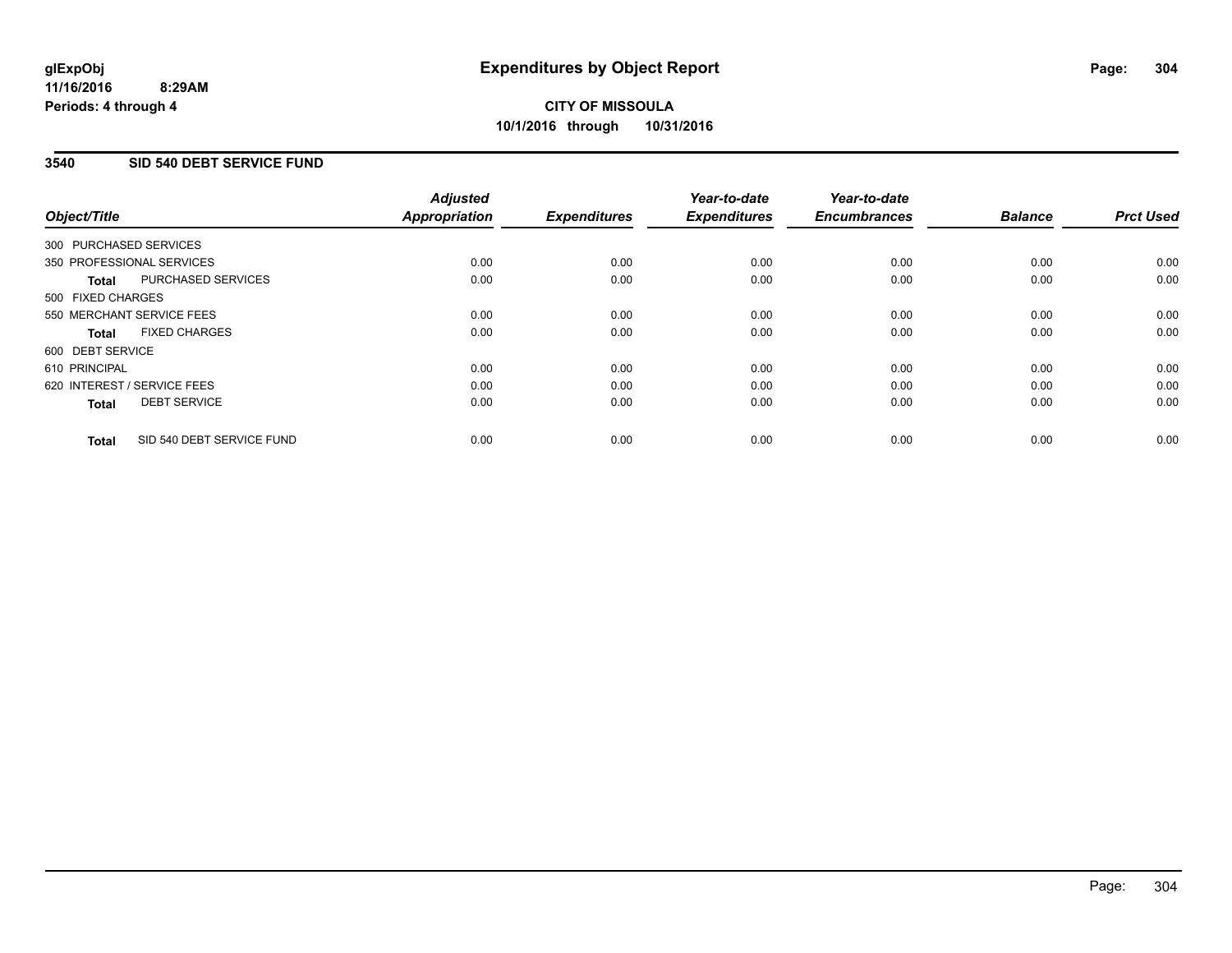### **3541 SID 541 DEBT SERVICE**

|                                      | <b>Adjusted</b> |                     | Year-to-date        | Year-to-date        |                |                  |
|--------------------------------------|-----------------|---------------------|---------------------|---------------------|----------------|------------------|
| Object/Title                         | Appropriation   | <b>Expenditures</b> | <b>Expenditures</b> | <b>Encumbrances</b> | <b>Balance</b> | <b>Prct Used</b> |
| 500 FIXED CHARGES                    |                 |                     |                     |                     |                |                  |
| 550 MERCHANT SERVICE FEES            | 0.00            | 0.00                | 0.00                | 0.00                | 0.00           | 0.00             |
| <b>FIXED CHARGES</b><br><b>Total</b> | 0.00            | 0.00                | 0.00                | 0.00                | 0.00           | 0.00             |
| 600 DEBT SERVICE                     |                 |                     |                     |                     |                |                  |
| 610 PRINCIPAL                        | 0.00            | 0.00                | 0.00                | 0.00                | 0.00           | 0.00             |
| 620 INTEREST / SERVICE FEES          | 0.00            | 0.00                | 300.00              | 0.00                | $-300.00$      | 0.00             |
| <b>DEBT SERVICE</b><br><b>Total</b>  | 0.00            | 0.00                | 300.00              | 0.00                | $-300.00$      | 0.00             |
| NON-DEPARTMENTAL<br><b>Total</b>     | 0.00            | 0.00                | 300.00              | 0.00                | $-300.00$      | 0.00             |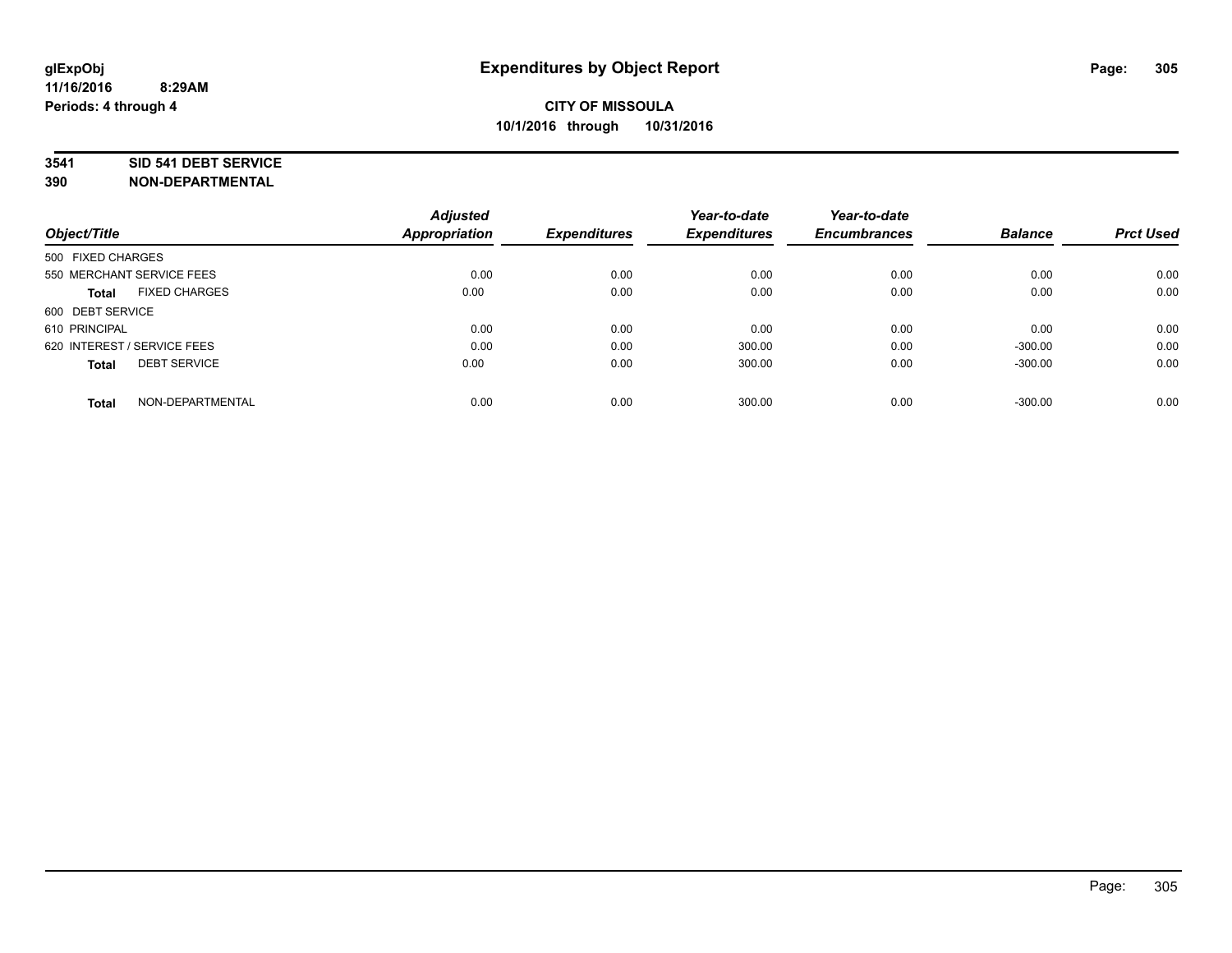### **3541 SID 541 DEBT SERVICE**

| Object/Title                         | <b>Adjusted</b><br><b>Appropriation</b> | <b>Expenditures</b> | Year-to-date<br><b>Expenditures</b> | Year-to-date<br><b>Encumbrances</b> | <b>Balance</b> | <b>Prct Used</b> |
|--------------------------------------|-----------------------------------------|---------------------|-------------------------------------|-------------------------------------|----------------|------------------|
| 500 FIXED CHARGES                    |                                         |                     |                                     |                                     |                |                  |
| 550 MERCHANT SERVICE FEES            | 0.00                                    | 0.00                | 0.00                                | 0.00                                | 0.00           | 0.00             |
| <b>FIXED CHARGES</b><br><b>Total</b> | 0.00                                    | 0.00                | 0.00                                | 0.00                                | 0.00           | 0.00             |
| 600 DEBT SERVICE                     |                                         |                     |                                     |                                     |                |                  |
| 610 PRINCIPAL                        | 0.00                                    | 0.00                | 0.00                                | 0.00                                | 0.00           | 0.00             |
| 620 INTEREST / SERVICE FEES          | 0.00                                    | 0.00                | 300.00                              | 0.00                                | $-300.00$      | 0.00             |
| <b>DEBT SERVICE</b><br><b>Total</b>  | 0.00                                    | 0.00                | 300.00                              | 0.00                                | $-300.00$      | 0.00             |
| SID 541 DEBT SERVICE<br>Total        | 0.00                                    | 0.00                | 300.00                              | 0.00                                | $-300.00$      | 0.00             |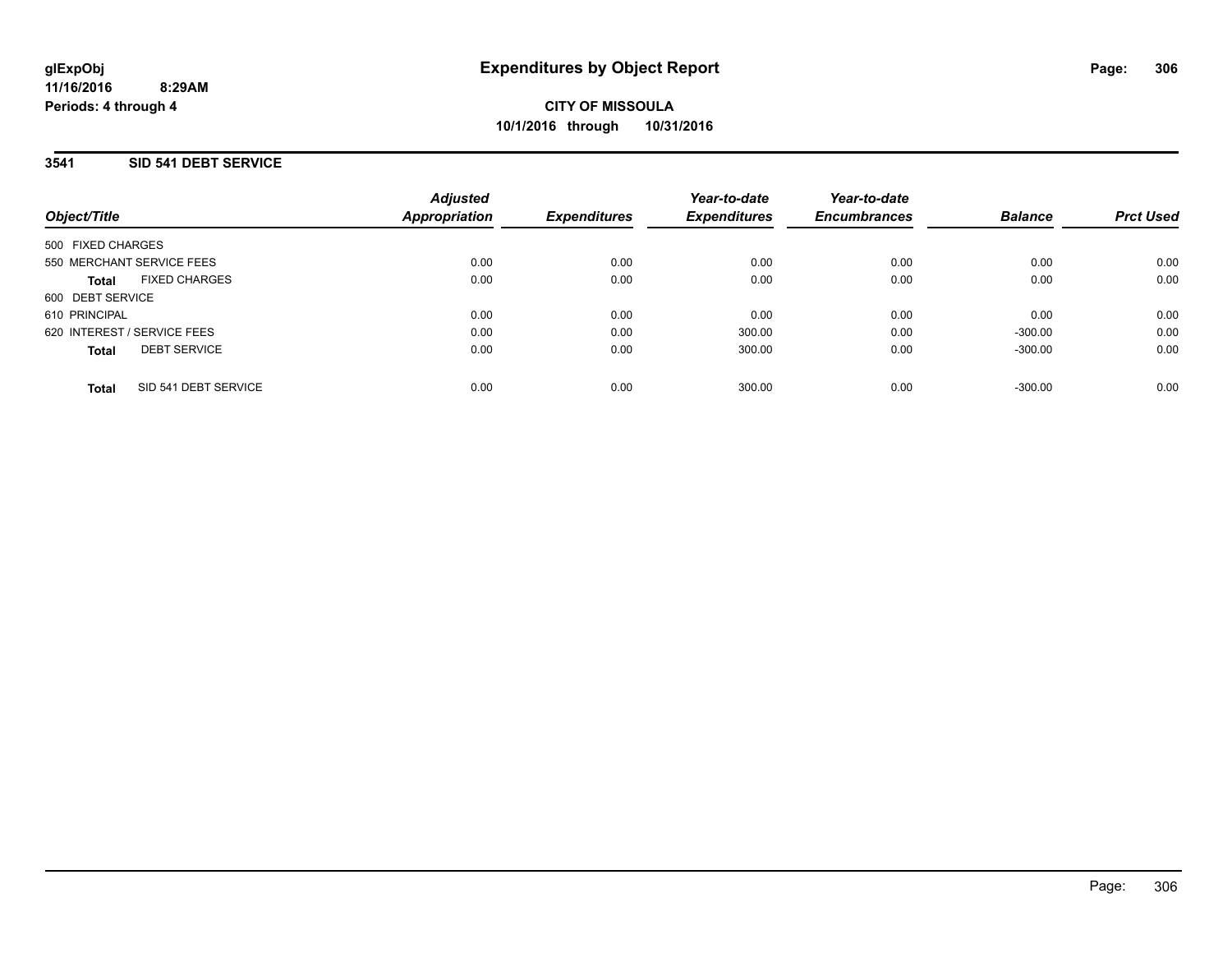#### **3543 SID 543 DEBT SERVICE**

| Object/Title                         | <b>Adjusted</b><br><b>Appropriation</b> | <b>Expenditures</b> | Year-to-date<br><b>Expenditures</b> | Year-to-date<br><b>Encumbrances</b> | <b>Balance</b> | <b>Prct Used</b> |
|--------------------------------------|-----------------------------------------|---------------------|-------------------------------------|-------------------------------------|----------------|------------------|
| 500 FIXED CHARGES                    |                                         |                     |                                     |                                     |                |                  |
| 550 MERCHANT SERVICE FEES            | 0.00                                    | 0.00                | 0.00                                | 0.00                                | 0.00           | 0.00             |
| <b>FIXED CHARGES</b><br><b>Total</b> | 0.00                                    | 0.00                | 0.00                                | 0.00                                | 0.00           | 0.00             |
| 600 DEBT SERVICE                     |                                         |                     |                                     |                                     |                |                  |
| 610 PRINCIPAL                        | 0.00                                    | 0.00                | 0.00                                | 0.00                                | 0.00           | 0.00             |
| 620 INTEREST / SERVICE FEES          | 0.00                                    | 0.00                | 0.00                                | 0.00                                | 0.00           | 0.00             |
| <b>DEBT SERVICE</b><br><b>Total</b>  | 0.00                                    | 0.00                | 0.00                                | 0.00                                | 0.00           | 0.00             |
| 800 OTHER OBJECTS                    |                                         |                     |                                     |                                     |                |                  |
| 820 TRANSFERS TO OTHER FUNDS         | 0.00                                    | 0.00                | 0.00                                | 0.00                                | 0.00           | 0.00             |
| OTHER OBJECTS<br><b>Total</b>        | 0.00                                    | 0.00                | 0.00                                | 0.00                                | 0.00           | 0.00             |
|                                      |                                         |                     |                                     |                                     |                |                  |
| NON-DEPARTMENTAL<br><b>Total</b>     | 0.00                                    | 0.00                | 0.00                                | 0.00                                | 0.00           | 0.00             |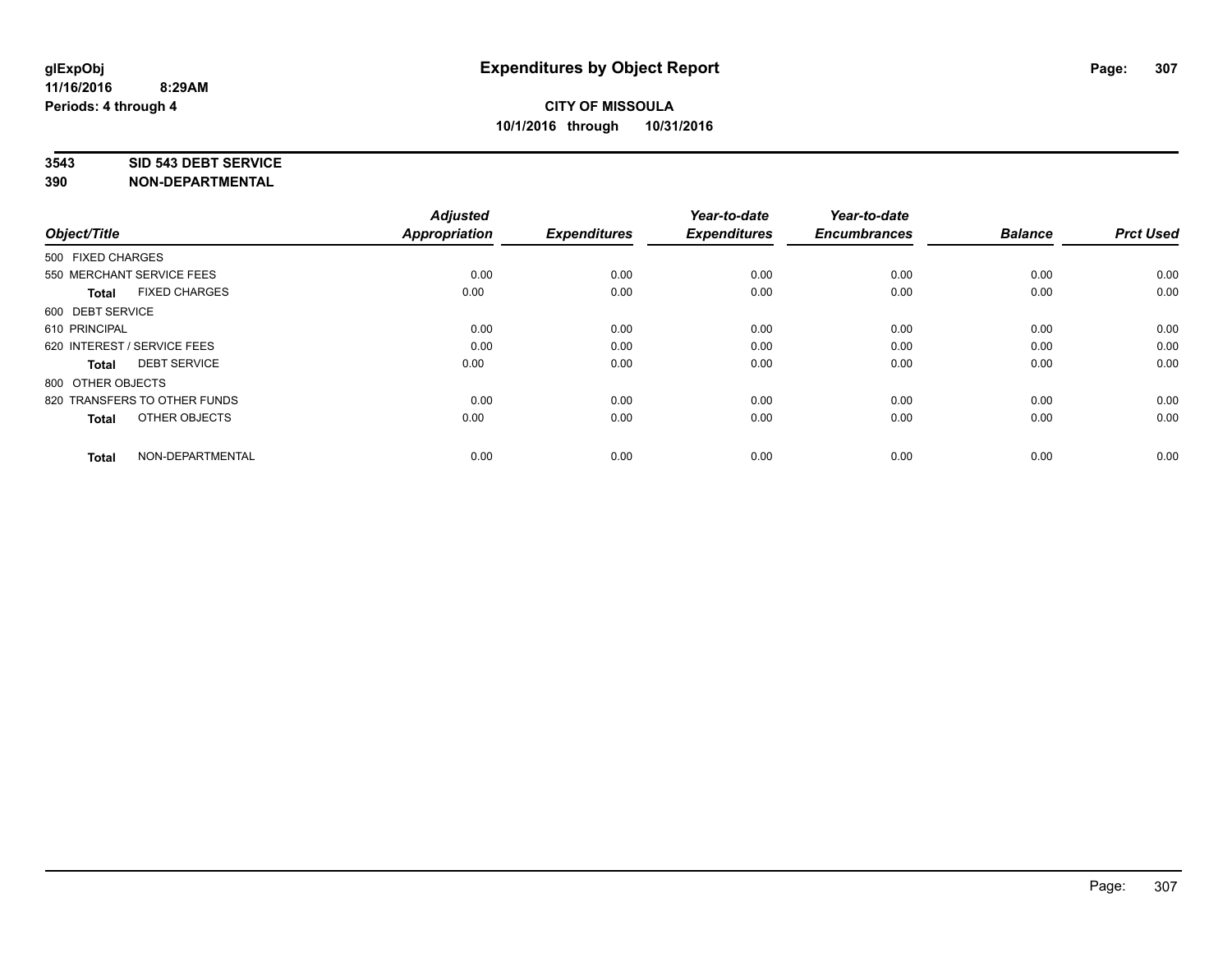# **CITY OF MISSOULA 10/1/2016 through 10/31/2016**

## **3543 SID 543 DEBT SERVICE**

| Object/Title                         | <b>Adjusted</b><br><b>Appropriation</b> | <b>Expenditures</b> | Year-to-date<br><b>Expenditures</b> | Year-to-date<br><b>Encumbrances</b> | <b>Balance</b> | <b>Prct Used</b> |
|--------------------------------------|-----------------------------------------|---------------------|-------------------------------------|-------------------------------------|----------------|------------------|
| 500 FIXED CHARGES                    |                                         |                     |                                     |                                     |                |                  |
| 550 MERCHANT SERVICE FEES            | 0.00                                    | 0.00                | 0.00                                | 0.00                                | 0.00           | 0.00             |
| <b>FIXED CHARGES</b><br><b>Total</b> | 0.00                                    | 0.00                | 0.00                                | 0.00                                | 0.00           | 0.00             |
| 600 DEBT SERVICE                     |                                         |                     |                                     |                                     |                |                  |
| 610 PRINCIPAL                        | 0.00                                    | 0.00                | 0.00                                | 0.00                                | 0.00           | 0.00             |
| 620 INTEREST / SERVICE FEES          | 0.00                                    | 0.00                | 0.00                                | 0.00                                | 0.00           | 0.00             |
| <b>DEBT SERVICE</b><br><b>Total</b>  | 0.00                                    | 0.00                | 0.00                                | 0.00                                | 0.00           | 0.00             |
| 800 OTHER OBJECTS                    |                                         |                     |                                     |                                     |                |                  |
| 820 TRANSFERS TO OTHER FUNDS         | 0.00                                    | 0.00                | 0.00                                | 0.00                                | 0.00           | 0.00             |
| OTHER OBJECTS<br><b>Total</b>        | 0.00                                    | 0.00                | 0.00                                | 0.00                                | 0.00           | 0.00             |
| SID 543 DEBT SERVICE<br><b>Total</b> | 0.00                                    | 0.00                | 0.00                                | 0.00                                | 0.00           | 0.00             |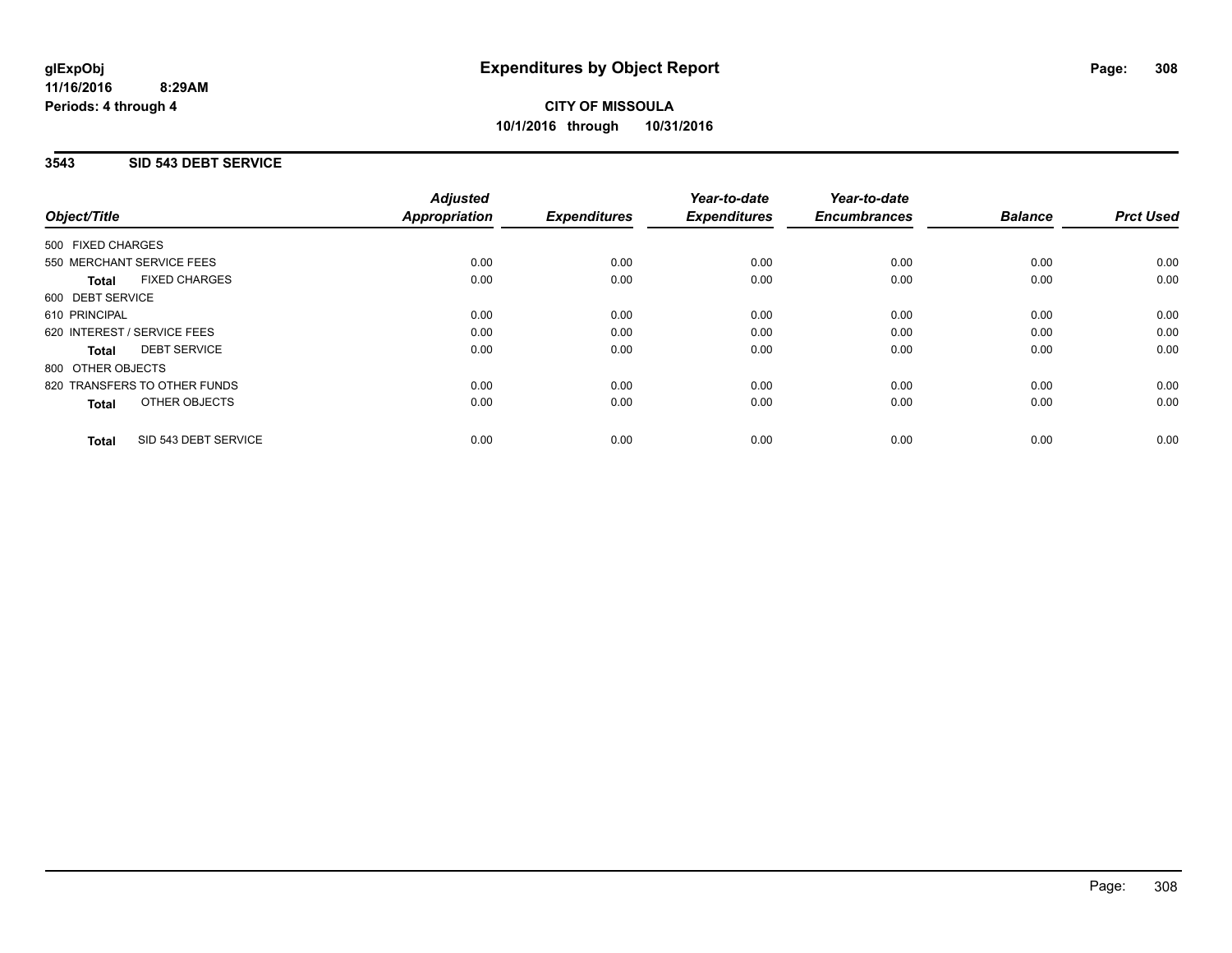### **3544 SID 544 RATTLESNAKE DEBT SERVICE**

| Object/Title                        | <b>Adjusted</b><br>Appropriation | <b>Expenditures</b> | Year-to-date<br><b>Expenditures</b> | Year-to-date<br><b>Encumbrances</b> | <b>Balance</b> | <b>Prct Used</b> |
|-------------------------------------|----------------------------------|---------------------|-------------------------------------|-------------------------------------|----------------|------------------|
| 600 DEBT SERVICE                    |                                  |                     |                                     |                                     |                |                  |
| 610 PRINCIPAL                       | 0.00                             | 0.00                | 0.00                                | 0.00                                | 0.00           | 0.00             |
| 620 INTEREST / SERVICE FEES         | 0.00                             | 0.00                | 3,100.00                            | 0.00                                | $-3,100.00$    | 0.00             |
| <b>DEBT SERVICE</b><br><b>Total</b> | 0.00                             | 0.00                | 3.100.00                            | 0.00                                | $-3,100.00$    | 0.00             |
| NON-DEPARTMENTAL<br><b>Total</b>    | 0.00                             | 0.00                | 3,100.00                            | 0.00                                | $-3,100.00$    | 0.00             |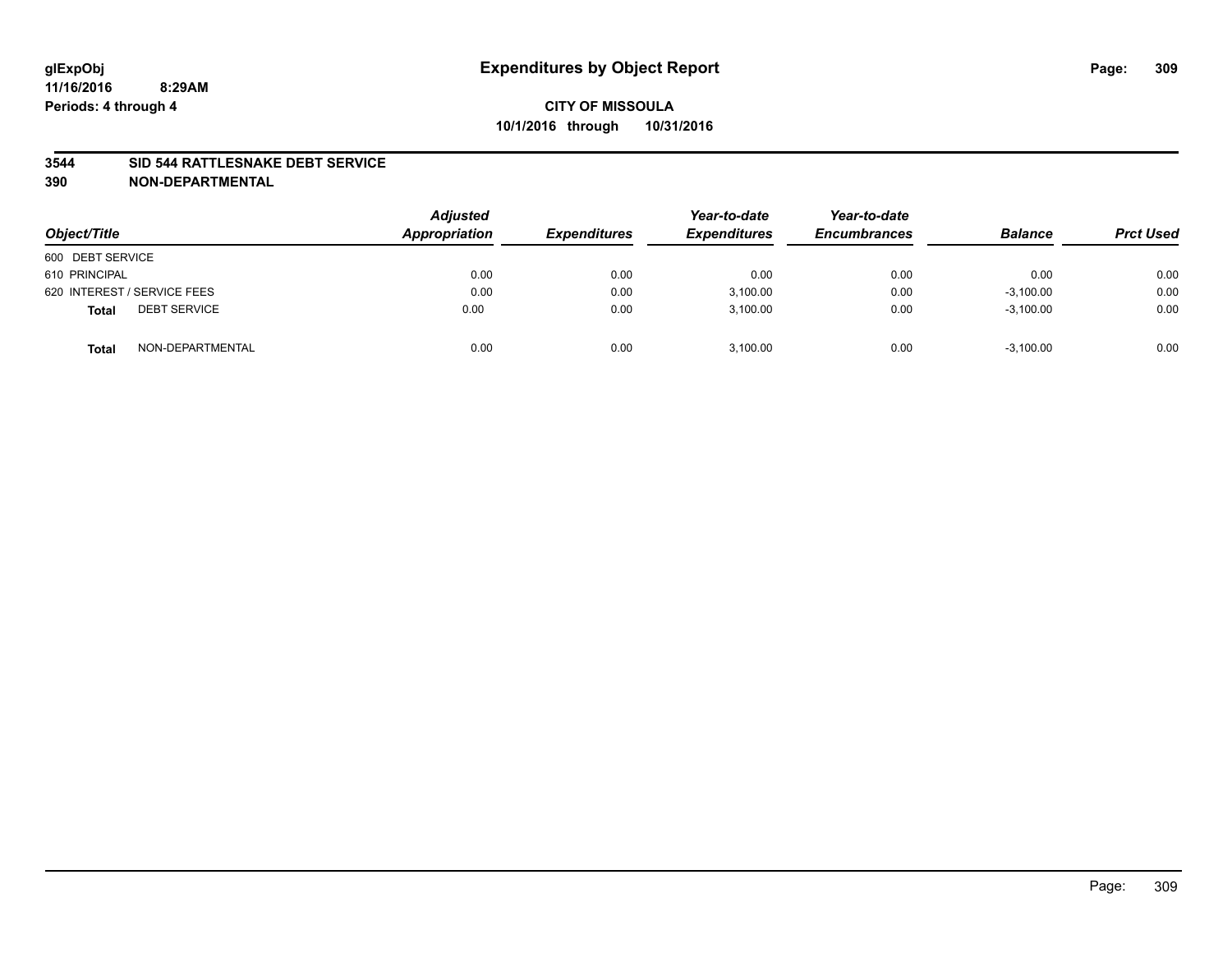### **3544 SID 544 RATTLESNAKE DEBT SERVICE**

**550 SID 544 PROJECT**

| Object/Title                        | <b>Adjusted</b><br>Appropriation | <b>Expenditures</b> | Year-to-date<br><b>Expenditures</b> | Year-to-date<br><b>Encumbrances</b> | <b>Balance</b> | <b>Prct Used</b> |
|-------------------------------------|----------------------------------|---------------------|-------------------------------------|-------------------------------------|----------------|------------------|
| 600 DEBT SERVICE                    |                                  |                     |                                     |                                     |                |                  |
| 610 PRINCIPAL                       | 0.00                             | 0.00                | 0.00                                | 0.00                                | 0.00           | 0.00             |
| 620 INTEREST / SERVICE FEES         | 0.00                             | 0.00                | 0.00                                | 0.00                                | 0.00           | 0.00             |
| <b>DEBT SERVICE</b><br><b>Total</b> | 0.00                             | 0.00                | 0.00                                | 0.00                                | 0.00           | 0.00             |
| SID 544 PROJECT<br><b>Total</b>     | 0.00                             | 0.00                | 0.00                                | 0.00                                | 0.00           | 0.00             |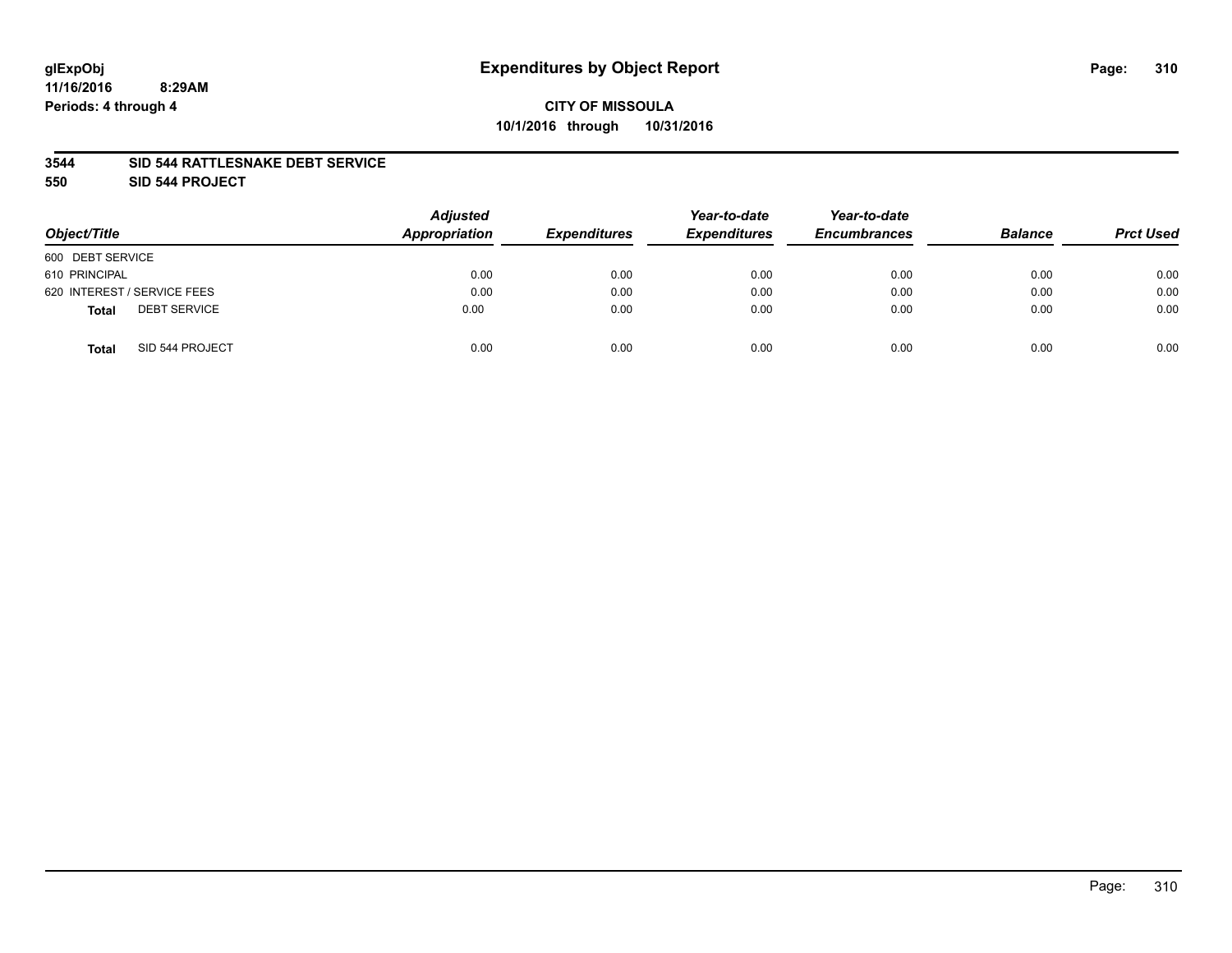#### **3544 SID 544 RATTLESNAKE DEBT SERVICE**

**555 LOLO STREET PROJECT**

|                                            | <b>Adjusted</b>      |                     | Year-to-date        | Year-to-date        |                |                  |
|--------------------------------------------|----------------------|---------------------|---------------------|---------------------|----------------|------------------|
| Object/Title                               | <b>Appropriation</b> | <b>Expenditures</b> | <b>Expenditures</b> | <b>Encumbrances</b> | <b>Balance</b> | <b>Prct Used</b> |
| 500 FIXED CHARGES                          |                      |                     |                     |                     |                |                  |
| 550 MERCHANT SERVICE FEES                  | 0.00                 | 0.00                | 0.00                | 0.00                | 0.00           | 0.00             |
| <b>FIXED CHARGES</b><br><b>Total</b>       | 0.00                 | 0.00                | 0.00                | 0.00                | 0.00           | 0.00             |
| 600 DEBT SERVICE                           |                      |                     |                     |                     |                |                  |
| 610 PRINCIPAL                              | 0.00                 | 0.00                | 0.00                | 0.00                | 0.00           | 0.00             |
| 620 INTEREST / SERVICE FEES                | 0.00                 | 0.00                | 0.00                | 0.00                | 0.00           | 0.00             |
| <b>DEBT SERVICE</b><br><b>Total</b>        | 0.00                 | 0.00                | 0.00                | 0.00                | 0.00           | 0.00             |
| <b>LOLO STREET PROJECT</b><br><b>Total</b> | 0.00                 | 0.00                | 0.00                | 0.00                | 0.00           | 0.00             |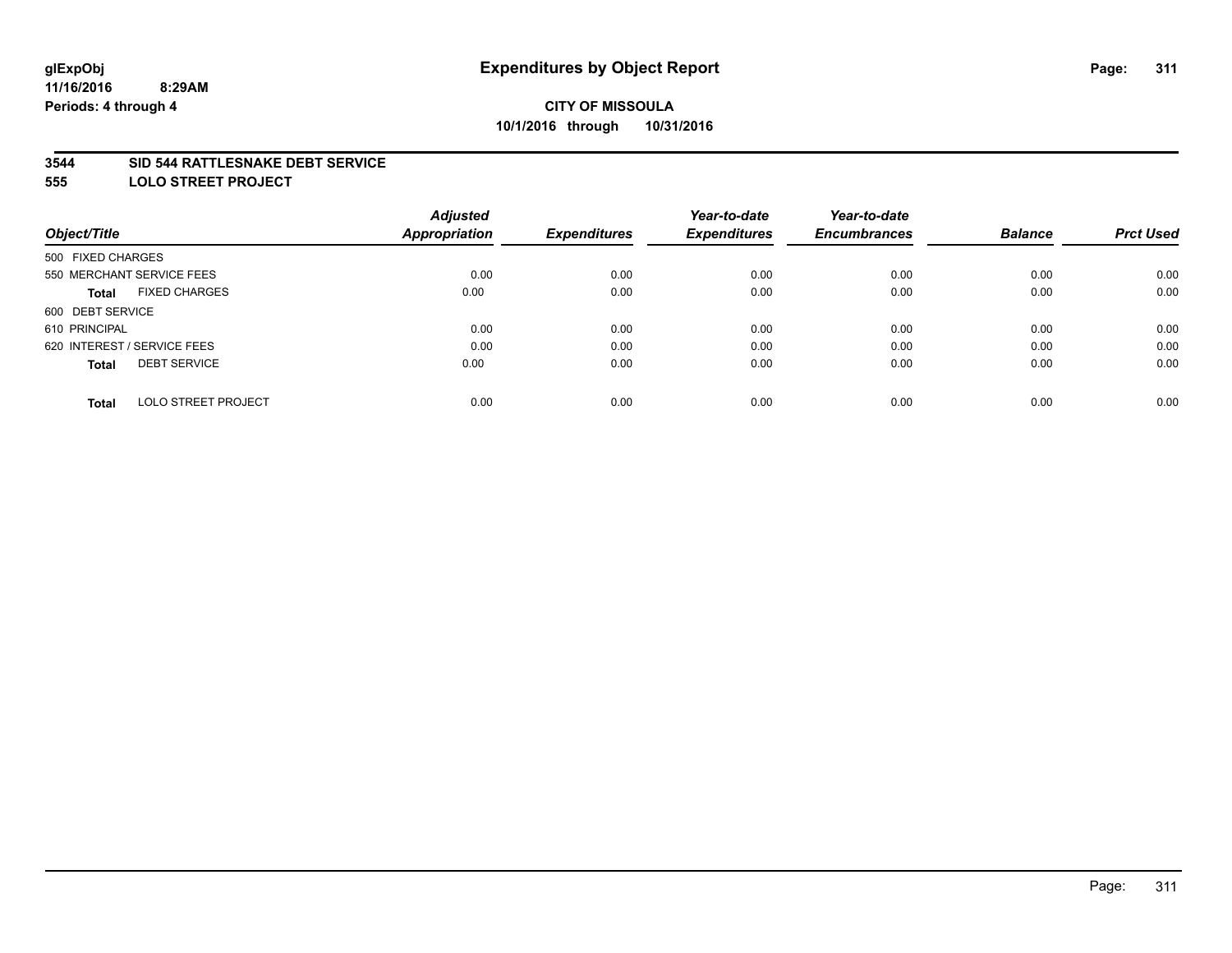**CITY OF MISSOULA 10/1/2016 through 10/31/2016**

## **3544 SID 544 RATTLESNAKE DEBT SERVICE**

| Object/Title                |                                  | <b>Adjusted</b><br><b>Appropriation</b> | <b>Expenditures</b> | Year-to-date<br><b>Expenditures</b> | Year-to-date<br><b>Encumbrances</b> | <b>Balance</b> | <b>Prct Used</b> |
|-----------------------------|----------------------------------|-----------------------------------------|---------------------|-------------------------------------|-------------------------------------|----------------|------------------|
| 500 FIXED CHARGES           |                                  |                                         |                     |                                     |                                     |                |                  |
|                             | 550 MERCHANT SERVICE FEES        | 0.00                                    | 0.00                | 0.00                                | 0.00                                | 0.00           | 0.00             |
| <b>Total</b>                | <b>FIXED CHARGES</b>             | 0.00                                    | 0.00                | 0.00                                | 0.00                                | 0.00           | 0.00             |
| 600 DEBT SERVICE            |                                  |                                         |                     |                                     |                                     |                |                  |
| 610 PRINCIPAL               |                                  | 0.00                                    | 0.00                | 0.00                                | 0.00                                | 0.00           | 0.00             |
| 620 INTEREST / SERVICE FEES |                                  | 0.00                                    | 0.00                | 3,100.00                            | 0.00                                | $-3,100.00$    | 0.00             |
| <b>Total</b>                | <b>DEBT SERVICE</b>              | 0.00                                    | 0.00                | 3.100.00                            | 0.00                                | $-3,100.00$    | 0.00             |
| <b>Total</b>                | SID 544 RATTLESNAKE DEBT SERVICE | 0.00                                    | 0.00                | 3.100.00                            | 0.00                                | $-3.100.00$    | 0.00             |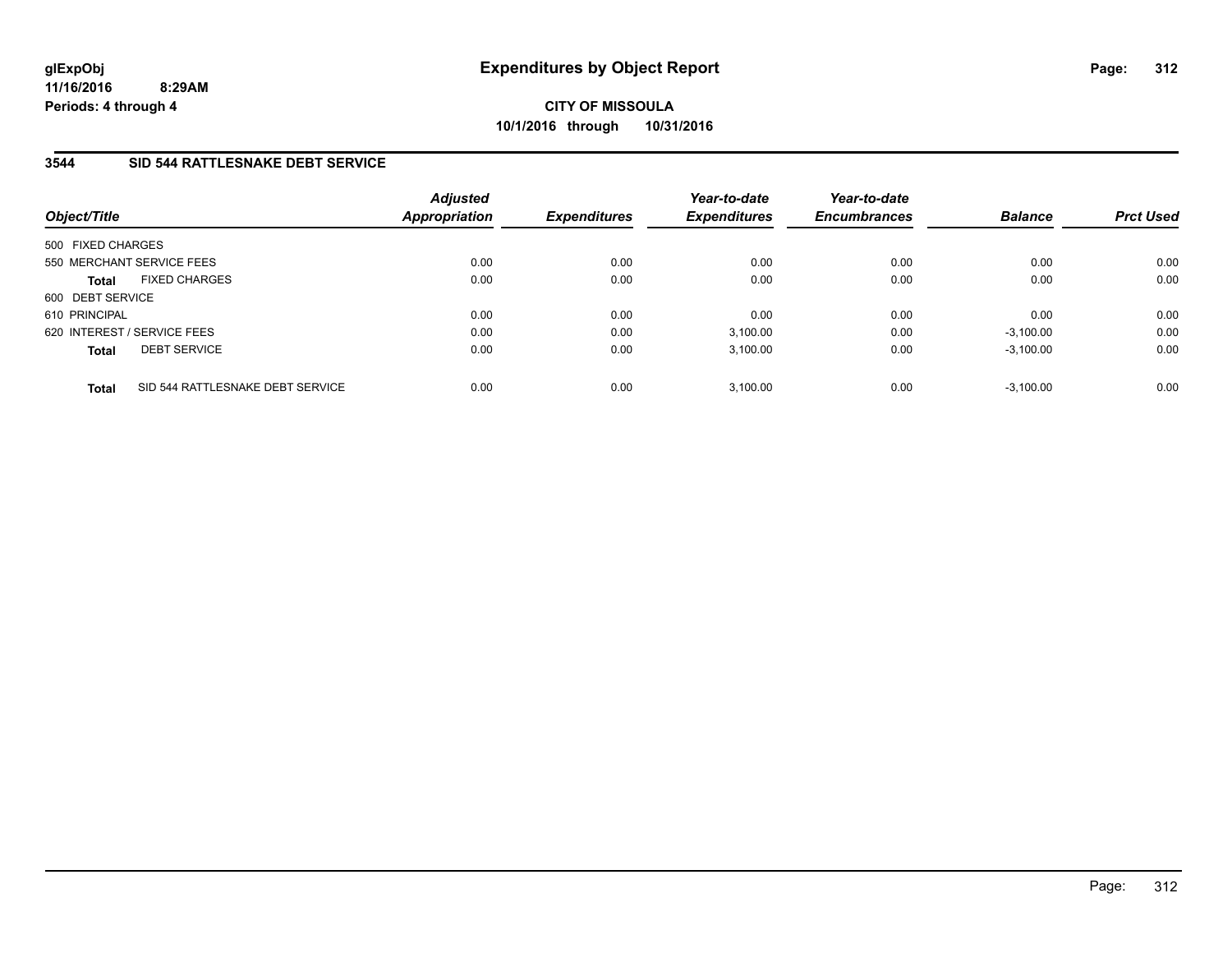#### **3545 SID 545 DEBT SERVICE**

| Object/Title                         | <b>Adjusted</b><br><b>Appropriation</b> | <b>Expenditures</b> | Year-to-date<br><b>Expenditures</b> | Year-to-date<br><b>Encumbrances</b> | <b>Balance</b> | <b>Prct Used</b> |
|--------------------------------------|-----------------------------------------|---------------------|-------------------------------------|-------------------------------------|----------------|------------------|
| 500 FIXED CHARGES                    |                                         |                     |                                     |                                     |                |                  |
| 550 MERCHANT SERVICE FEES            | 0.00                                    | 0.00                | 0.00                                | 0.00                                | 0.00           | 0.00             |
| <b>FIXED CHARGES</b><br><b>Total</b> | 0.00                                    | 0.00                | 0.00                                | 0.00                                | 0.00           | 0.00             |
| 600 DEBT SERVICE                     |                                         |                     |                                     |                                     |                |                  |
| 610 PRINCIPAL                        | 0.00                                    | 0.00                | 0.00                                | 0.00                                | 0.00           | 0.00             |
| 620 INTEREST / SERVICE FEES          | 0.00                                    | 0.00                | 0.00                                | 0.00                                | 0.00           | 0.00             |
| <b>DEBT SERVICE</b><br><b>Total</b>  | 0.00                                    | 0.00                | 0.00                                | 0.00                                | 0.00           | 0.00             |
| 800 OTHER OBJECTS                    |                                         |                     |                                     |                                     |                |                  |
| 820 TRANSFERS TO OTHER FUNDS         | 0.00                                    | 0.00                | 0.00                                | 0.00                                | 0.00           | 0.00             |
| OTHER OBJECTS<br><b>Total</b>        | 0.00                                    | 0.00                | 0.00                                | 0.00                                | 0.00           | 0.00             |
|                                      |                                         |                     |                                     |                                     |                |                  |
| NON-DEPARTMENTAL<br><b>Total</b>     | 0.00                                    | 0.00                | 0.00                                | 0.00                                | 0.00           | 0.00             |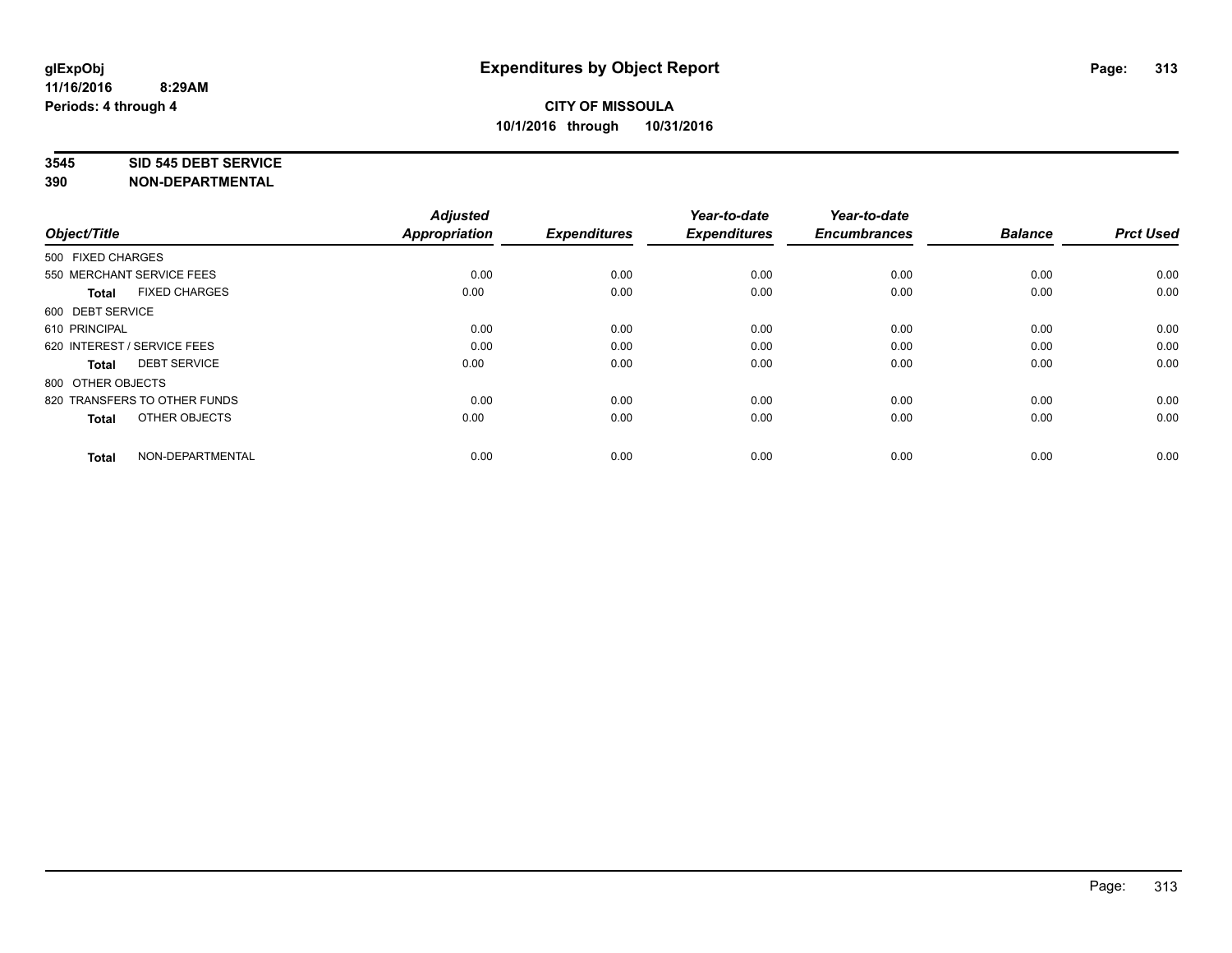## **CITY OF MISSOULA 10/1/2016 through 10/31/2016**

## **3545 SID 545 DEBT SERVICE**

|                                      | <b>Adjusted</b>      |                     | Year-to-date        | Year-to-date        |                |                  |
|--------------------------------------|----------------------|---------------------|---------------------|---------------------|----------------|------------------|
| Object/Title                         | <b>Appropriation</b> | <b>Expenditures</b> | <b>Expenditures</b> | <b>Encumbrances</b> | <b>Balance</b> | <b>Prct Used</b> |
| 500 FIXED CHARGES                    |                      |                     |                     |                     |                |                  |
| 550 MERCHANT SERVICE FEES            | 0.00                 | 0.00                | 0.00                | 0.00                | 0.00           | 0.00             |
| <b>FIXED CHARGES</b><br><b>Total</b> | 0.00                 | 0.00                | 0.00                | 0.00                | 0.00           | 0.00             |
| 600 DEBT SERVICE                     |                      |                     |                     |                     |                |                  |
| 610 PRINCIPAL                        | 0.00                 | 0.00                | 0.00                | 0.00                | 0.00           | 0.00             |
| 620 INTEREST / SERVICE FEES          | 0.00                 | 0.00                | 0.00                | 0.00                | 0.00           | 0.00             |
| <b>DEBT SERVICE</b><br><b>Total</b>  | 0.00                 | 0.00                | 0.00                | 0.00                | 0.00           | 0.00             |
| 800 OTHER OBJECTS                    |                      |                     |                     |                     |                |                  |
| 820 TRANSFERS TO OTHER FUNDS         | 0.00                 | 0.00                | 0.00                | 0.00                | 0.00           | 0.00             |
| <b>OTHER OBJECTS</b><br><b>Total</b> | 0.00                 | 0.00                | 0.00                | 0.00                | 0.00           | 0.00             |
| SID 545 DEBT SERVICE<br><b>Total</b> | 0.00                 | 0.00                | 0.00                | 0.00                | 0.00           | 0.00             |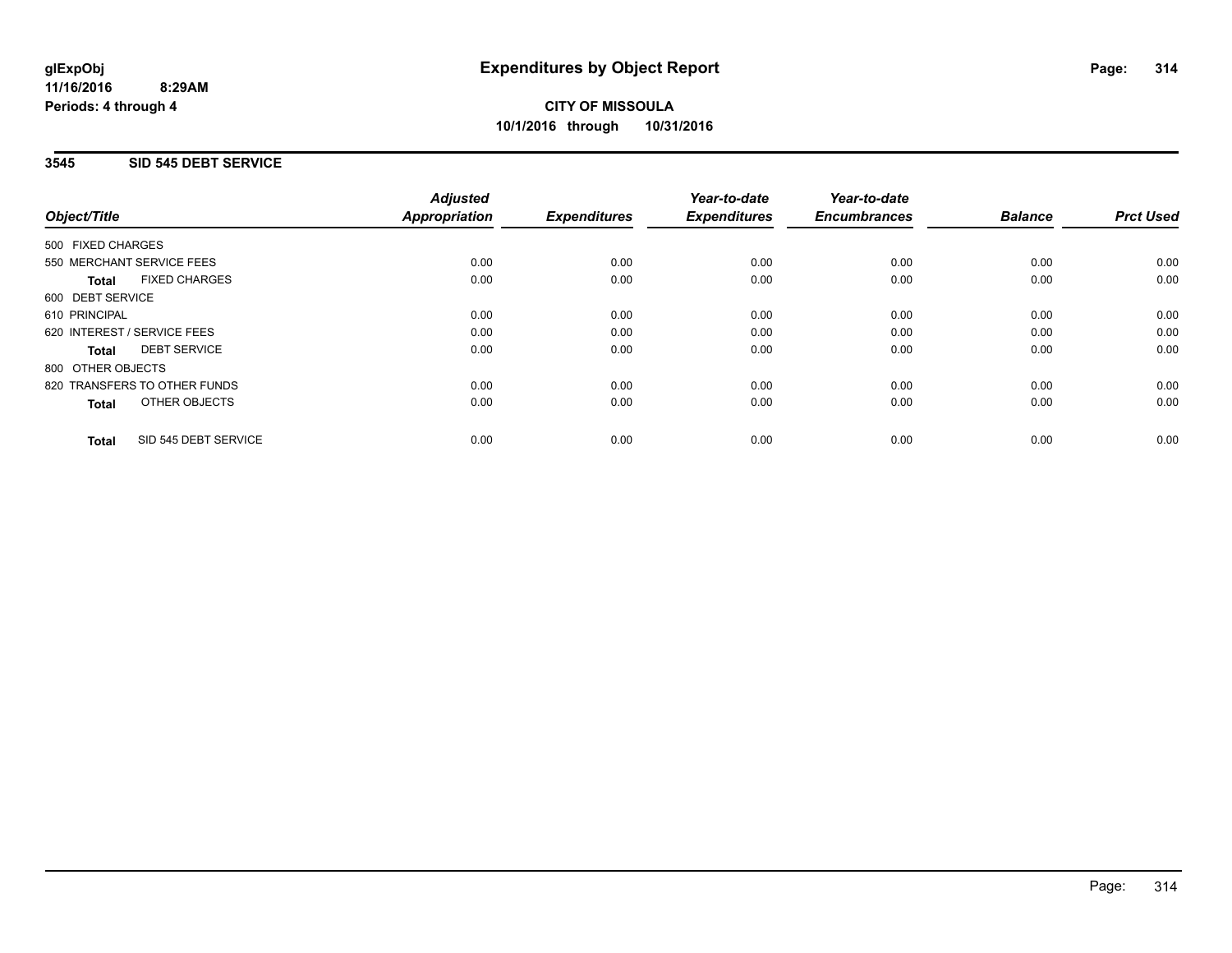#### **3546 SID 546 DEBT SERVICE**

| Object/Title                         | <b>Adjusted</b><br><b>Appropriation</b> | <b>Expenditures</b> | Year-to-date<br><b>Expenditures</b> | Year-to-date<br><b>Encumbrances</b> | <b>Balance</b> | <b>Prct Used</b> |
|--------------------------------------|-----------------------------------------|---------------------|-------------------------------------|-------------------------------------|----------------|------------------|
| 500 FIXED CHARGES                    |                                         |                     |                                     |                                     |                |                  |
| 550 MERCHANT SERVICE FEES            | 0.00                                    | 0.00                | 0.00                                | 0.00                                | 0.00           | 0.00             |
| <b>FIXED CHARGES</b><br><b>Total</b> | 0.00                                    | 0.00                | 0.00                                | 0.00                                | 0.00           | 0.00             |
| 600 DEBT SERVICE                     |                                         |                     |                                     |                                     |                |                  |
| 610 PRINCIPAL                        | 0.00                                    | 0.00                | 0.00                                | 0.00                                | 0.00           | 0.00             |
| 620 INTEREST / SERVICE FEES          | 0.00                                    | 0.00                | 0.00                                | 0.00                                | 0.00           | 0.00             |
| <b>DEBT SERVICE</b><br><b>Total</b>  | 0.00                                    | 0.00                | 0.00                                | 0.00                                | 0.00           | 0.00             |
| 800 OTHER OBJECTS                    |                                         |                     |                                     |                                     |                |                  |
| 820 TRANSFERS TO OTHER FUNDS         | 0.00                                    | 0.00                | 0.00                                | 0.00                                | 0.00           | 0.00             |
| OTHER OBJECTS<br><b>Total</b>        | 0.00                                    | 0.00                | 0.00                                | 0.00                                | 0.00           | 0.00             |
|                                      |                                         |                     |                                     |                                     |                |                  |
| NON-DEPARTMENTAL<br><b>Total</b>     | 0.00                                    | 0.00                | 0.00                                | 0.00                                | 0.00           | 0.00             |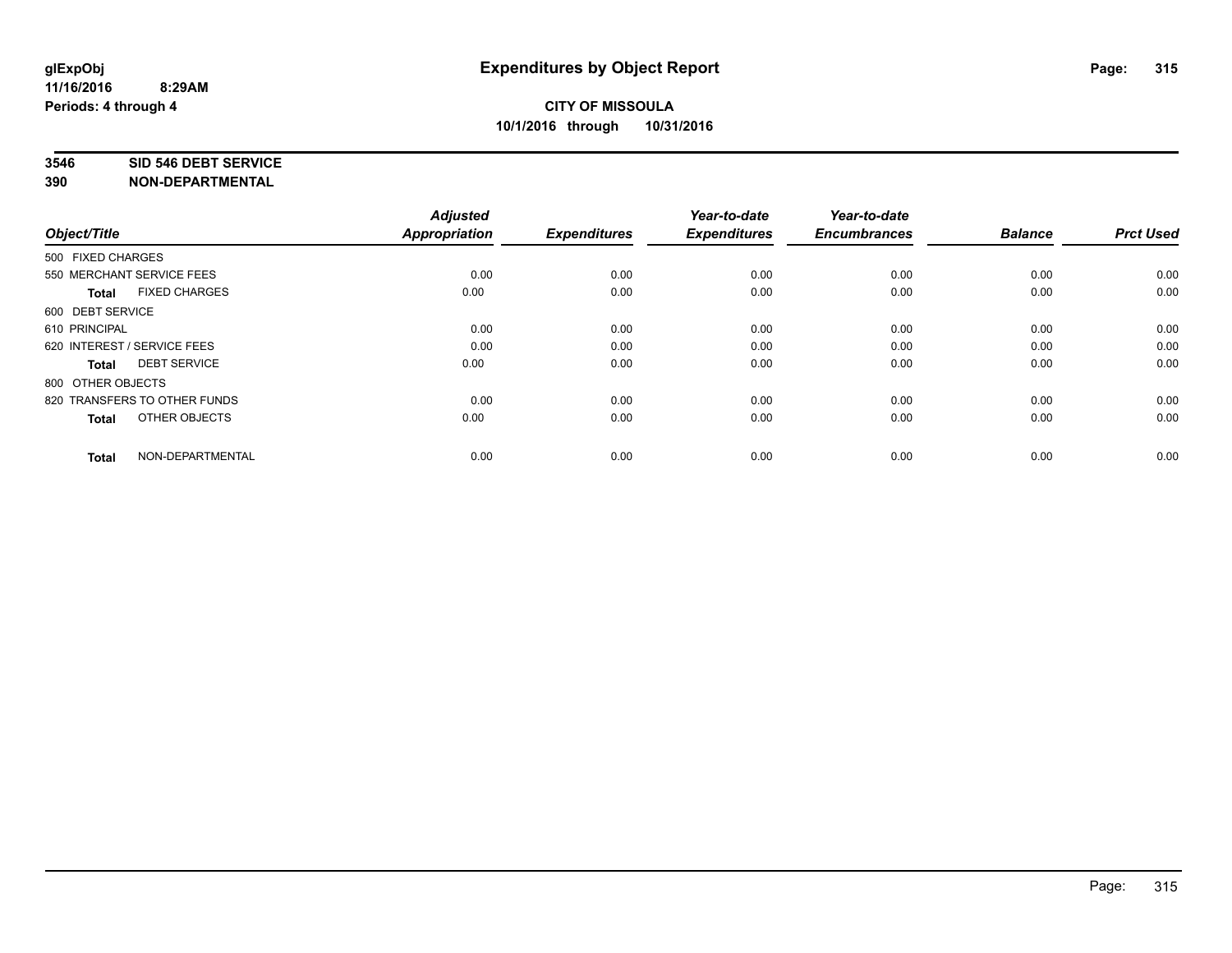# **CITY OF MISSOULA 10/1/2016 through 10/31/2016**

## **3546 SID 546 DEBT SERVICE**

|                                      | <b>Adjusted</b>      |                     | Year-to-date        | Year-to-date        |                |                  |
|--------------------------------------|----------------------|---------------------|---------------------|---------------------|----------------|------------------|
| Object/Title                         | <b>Appropriation</b> | <b>Expenditures</b> | <b>Expenditures</b> | <b>Encumbrances</b> | <b>Balance</b> | <b>Prct Used</b> |
| 500 FIXED CHARGES                    |                      |                     |                     |                     |                |                  |
| 550 MERCHANT SERVICE FEES            | 0.00                 | 0.00                | 0.00                | 0.00                | 0.00           | 0.00             |
| <b>FIXED CHARGES</b><br><b>Total</b> | 0.00                 | 0.00                | 0.00                | 0.00                | 0.00           | 0.00             |
| 600 DEBT SERVICE                     |                      |                     |                     |                     |                |                  |
| 610 PRINCIPAL                        | 0.00                 | 0.00                | 0.00                | 0.00                | 0.00           | 0.00             |
| 620 INTEREST / SERVICE FEES          | 0.00                 | 0.00                | 0.00                | 0.00                | 0.00           | 0.00             |
| <b>DEBT SERVICE</b><br><b>Total</b>  | 0.00                 | 0.00                | 0.00                | 0.00                | 0.00           | 0.00             |
| 800 OTHER OBJECTS                    |                      |                     |                     |                     |                |                  |
| 820 TRANSFERS TO OTHER FUNDS         | 0.00                 | 0.00                | 0.00                | 0.00                | 0.00           | 0.00             |
| <b>OTHER OBJECTS</b><br><b>Total</b> | 0.00                 | 0.00                | 0.00                | 0.00                | 0.00           | 0.00             |
| SID 546 DEBT SERVICE<br><b>Total</b> | 0.00                 | 0.00                | 0.00                | 0.00                | 0.00           | 0.00             |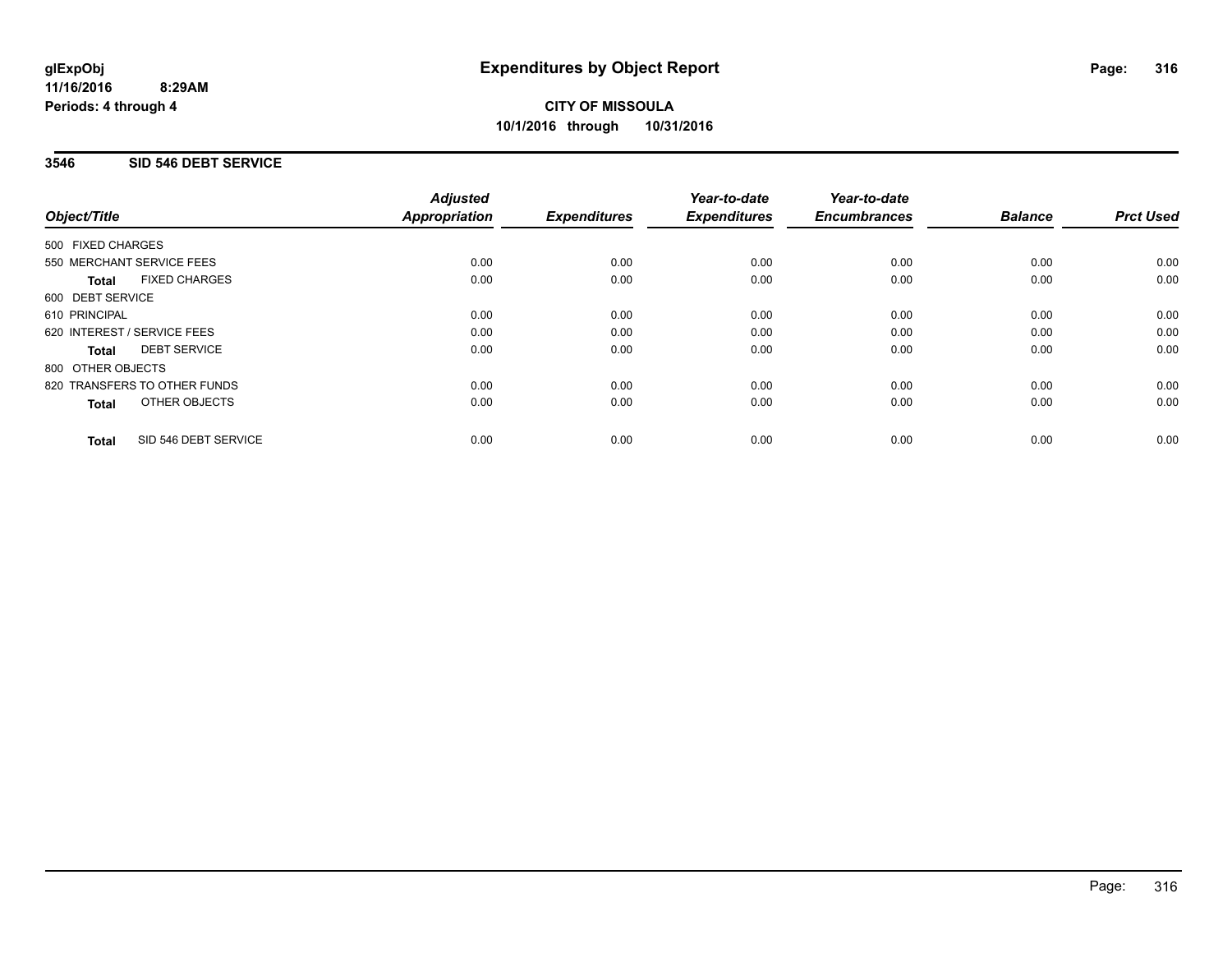**3548 SID 548-5TH, 6TH & ARTHUR**

|                                      | <b>Adjusted</b> |                     | Year-to-date        | Year-to-date        |                |                  |
|--------------------------------------|-----------------|---------------------|---------------------|---------------------|----------------|------------------|
| Object/Title                         | Appropriation   | <b>Expenditures</b> | <b>Expenditures</b> | <b>Encumbrances</b> | <b>Balance</b> | <b>Prct Used</b> |
| 500 FIXED CHARGES                    |                 |                     |                     |                     |                |                  |
| 550 MERCHANT SERVICE FEES            | 0.00            | 0.00                | 0.00                | 0.00                | 0.00           | 0.00             |
| <b>FIXED CHARGES</b><br><b>Total</b> | 0.00            | 0.00                | 0.00                | 0.00                | 0.00           | 0.00             |
| 600 DEBT SERVICE                     |                 |                     |                     |                     |                |                  |
| 610 PRINCIPAL                        | 0.00            | 0.00                | 0.00                | 0.00                | 0.00           | 0.00             |
| 620 INTEREST / SERVICE FEES          | 0.00            | 0.00                | 350.00              | 0.00                | $-350.00$      | 0.00             |
| <b>DEBT SERVICE</b><br><b>Total</b>  | 0.00            | 0.00                | 350.00              | 0.00                | $-350.00$      | 0.00             |
| NON-DEPARTMENTAL<br><b>Total</b>     | 0.00            | 0.00                | 350.00              | 0.00                | $-350.00$      | 0.00             |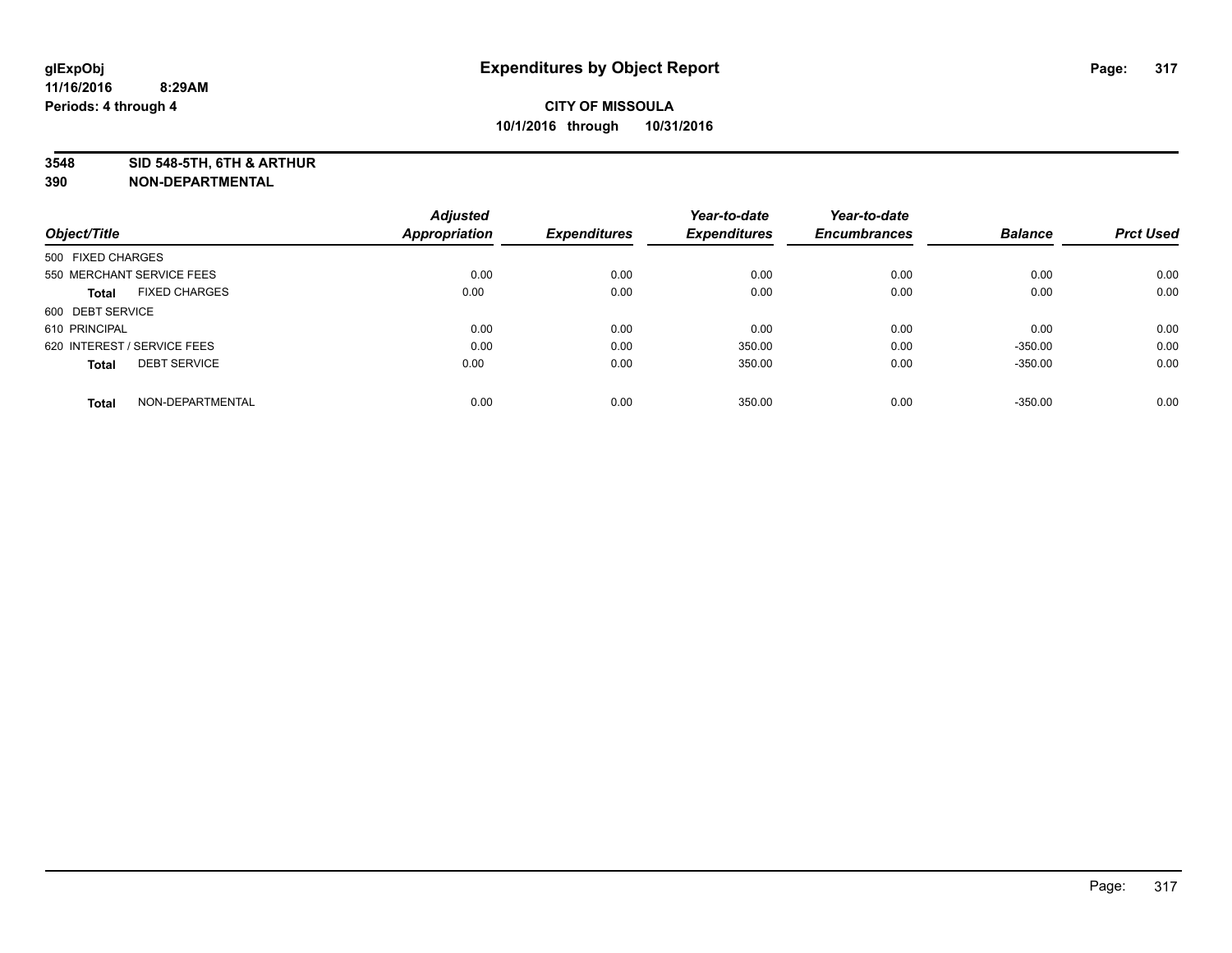## **3548 SID 548-5TH, 6TH & ARTHUR**

| Object/Title      |                             | <b>Adjusted</b><br>Appropriation | <b>Expenditures</b> | Year-to-date<br><b>Expenditures</b> | Year-to-date<br><b>Encumbrances</b> | <b>Balance</b> | <b>Prct Used</b> |
|-------------------|-----------------------------|----------------------------------|---------------------|-------------------------------------|-------------------------------------|----------------|------------------|
| 500 FIXED CHARGES |                             |                                  |                     |                                     |                                     |                |                  |
|                   | 550 MERCHANT SERVICE FEES   | 0.00                             | 0.00                | 0.00                                | 0.00                                | 0.00           | 0.00             |
| <b>Total</b>      | <b>FIXED CHARGES</b>        | 0.00                             | 0.00                | 0.00                                | 0.00                                | 0.00           | 0.00             |
| 600 DEBT SERVICE  |                             |                                  |                     |                                     |                                     |                |                  |
| 610 PRINCIPAL     |                             | 0.00                             | 0.00                | 0.00                                | 0.00                                | 0.00           | 0.00             |
|                   | 620 INTEREST / SERVICE FEES | 0.00                             | 0.00                | 350.00                              | 0.00                                | $-350.00$      | 0.00             |
| <b>Total</b>      | <b>DEBT SERVICE</b>         | 0.00                             | 0.00                | 350.00                              | 0.00                                | $-350.00$      | 0.00             |
| <b>Total</b>      | SID 548-5TH, 6TH & ARTHUR   | 0.00                             | 0.00                | 350.00                              | 0.00                                | $-350.00$      | 0.00             |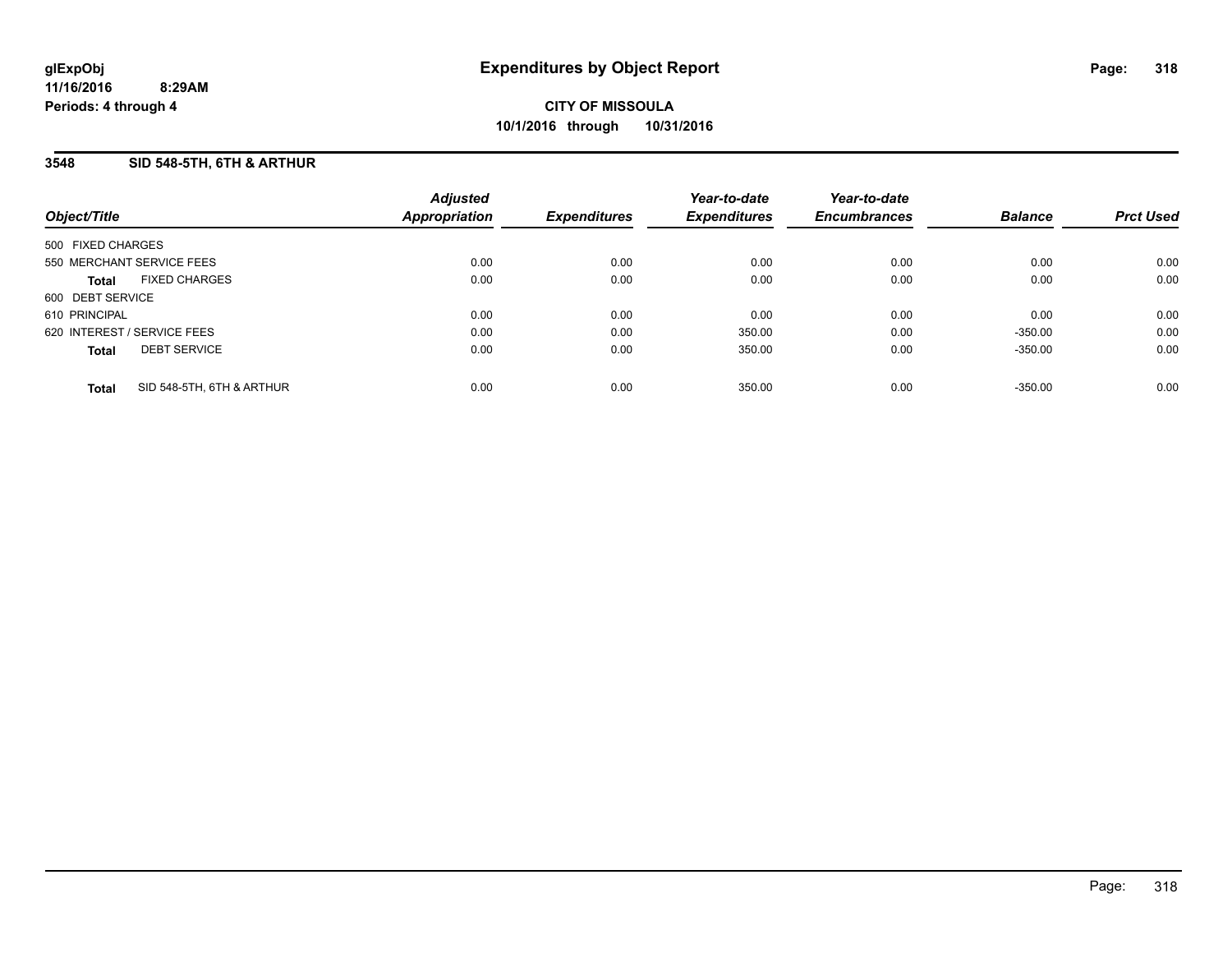### **3549 SID 549 HILLVIEW WAY**

| Object/Title                        | <b>Adjusted</b><br>Appropriation | <b>Expenditures</b> | Year-to-date<br><b>Expenditures</b> | Year-to-date<br><b>Encumbrances</b> | <b>Balance</b> | <b>Prct Used</b> |
|-------------------------------------|----------------------------------|---------------------|-------------------------------------|-------------------------------------|----------------|------------------|
| 600 DEBT SERVICE                    |                                  |                     |                                     |                                     |                |                  |
| 610 PRINCIPAL                       | 0.00                             | 0.00                | 0.00                                | 0.00                                | 0.00           | 0.00             |
| 620 INTEREST / SERVICE FEES         | 0.00                             | 0.00                | 700.00                              | 0.00                                | $-700.00$      | 0.00             |
| <b>DEBT SERVICE</b><br><b>Total</b> | 0.00                             | 0.00                | 700.00                              | 0.00                                | $-700.00$      | 0.00             |
| NON-DEPARTMENTAL<br><b>Total</b>    | 0.00                             | 0.00                | 700.00                              | 0.00                                | $-700.00$      | 0.00             |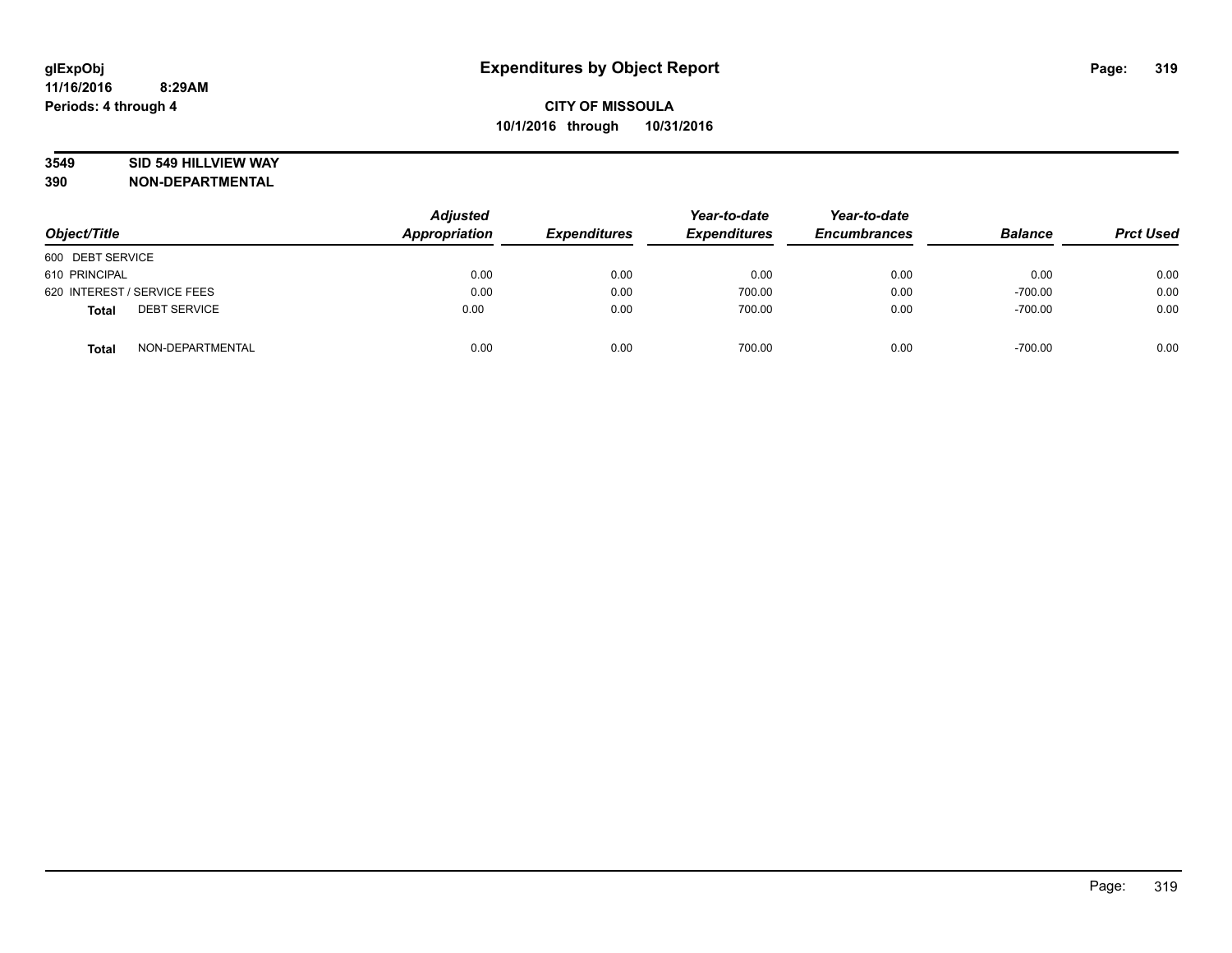### **3549 SID 549 HILLVIEW WAY**

| Object/Title                |                      | <b>Adjusted</b><br>Appropriation | <b>Expenditures</b> | Year-to-date<br><b>Expenditures</b> | Year-to-date<br><b>Encumbrances</b> | <b>Balance</b> | <b>Prct Used</b> |
|-----------------------------|----------------------|----------------------------------|---------------------|-------------------------------------|-------------------------------------|----------------|------------------|
| 600 DEBT SERVICE            |                      |                                  |                     |                                     |                                     |                |                  |
| 610 PRINCIPAL               |                      | 0.00                             | 0.00                | 0.00                                | 0.00                                | 0.00           | 0.00             |
| 620 INTEREST / SERVICE FEES |                      | 0.00                             | 0.00                | 700.00                              | 0.00                                | $-700.00$      | 0.00             |
| <b>Total</b>                | <b>DEBT SERVICE</b>  | 0.00                             | 0.00                | 700.00                              | 0.00                                | $-700.00$      | 0.00             |
| <b>Total</b>                | SID 549 HILLVIEW WAY | 0.00                             | 0.00                | 700.00                              | 0.00                                | $-700.00$      | 0.00             |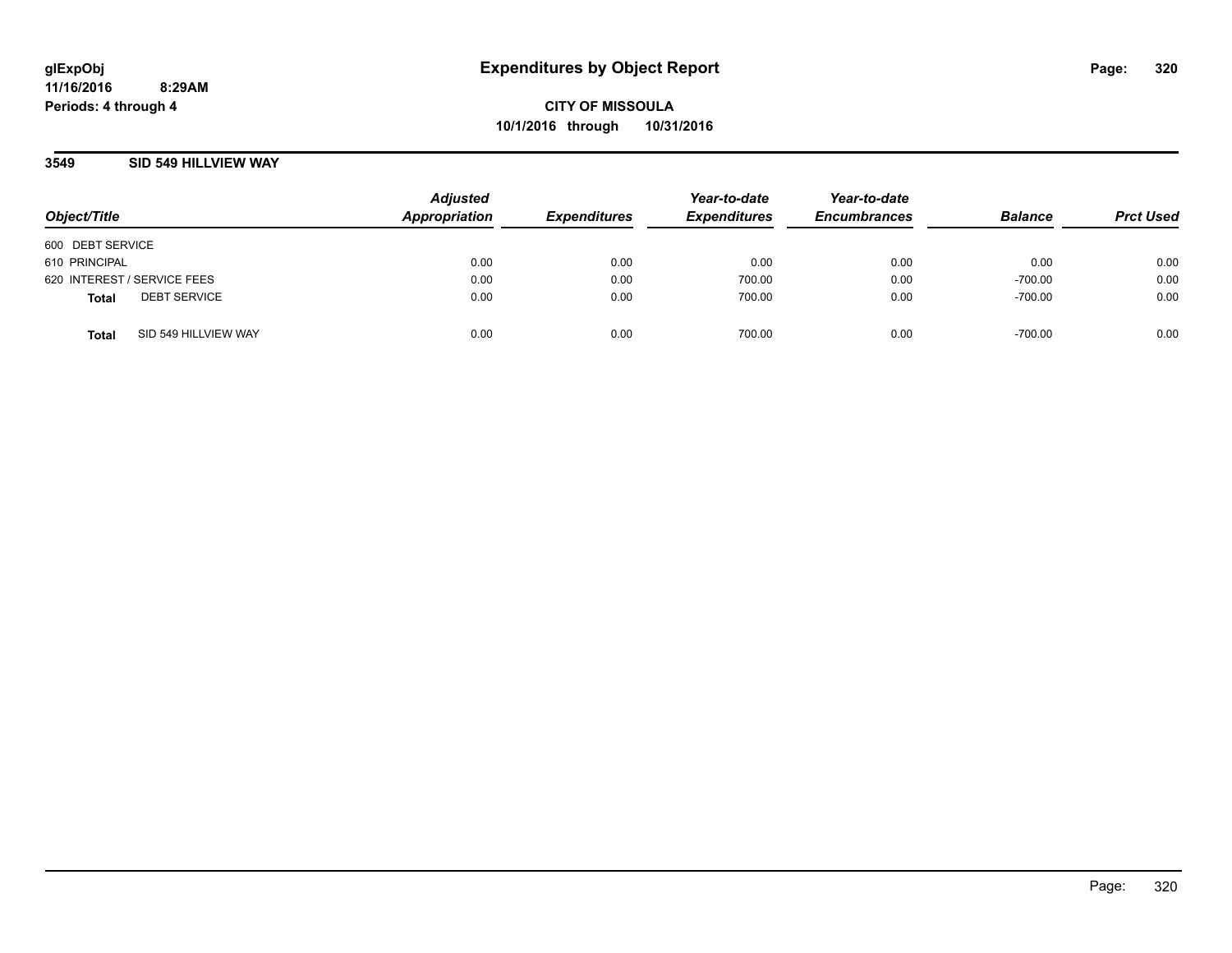### **4060 CAPITAL IMPROVEMENT PROGRAM FUND**

|                             |                              | <b>Adjusted</b>      |                     | Year-to-date        | Year-to-date        |                 |                  |
|-----------------------------|------------------------------|----------------------|---------------------|---------------------|---------------------|-----------------|------------------|
| Object/Title                |                              | <b>Appropriation</b> | <b>Expenditures</b> | <b>Expenditures</b> | <b>Encumbrances</b> | <b>Balance</b>  | <b>Prct Used</b> |
| 100 PERSONAL SERVICES       |                              |                      |                     |                     |                     |                 |                  |
| 110 SALARIES AND WAGES      |                              | 0.00                 | 0.00                | 0.00                | 0.00                | 0.00            | 0.00             |
|                             | 140 EMPLOYER CONTRIBUTIONS   | 0.00                 | 0.00                | 0.00                | 0.00                | 0.00            | 0.00             |
| <b>Total</b>                | PERSONAL SERVICES            | 0.00                 | 0.00                | 0.00                | 0.00                | 0.00            | 0.00             |
| 300 PURCHASED SERVICES      |                              |                      |                     |                     |                     |                 |                  |
| 350 PROFESSIONAL SERVICES   |                              | 0.00                 | 0.00                | 8,052.72            | 0.00                | $-8,052.72$     | 0.00             |
| <b>Total</b>                | PURCHASED SERVICES           | 0.00                 | 0.00                | 8,052.72            | 0.00                | $-8,052.72$     | 0.00             |
| 500 FIXED CHARGES           |                              |                      |                     |                     |                     |                 |                  |
| 550 MERCHANT SERVICE FEES   |                              | 0.00                 | 0.00                | 0.00                | 0.00                | 0.00            | 0.00             |
| <b>Total</b>                | <b>FIXED CHARGES</b>         | 0.00                 | 0.00                | 0.00                | 0.00                | 0.00            | 0.00             |
| 600 DEBT SERVICE            |                              |                      |                     |                     |                     |                 |                  |
| 610 PRINCIPAL               |                              | 0.00                 | 0.00                | 81,188.06           | 0.00                | $-81,188.06$    | 0.00             |
| 620 INTEREST / SERVICE FEES |                              | 0.00                 | 0.00                | 19.907.82           | 0.00                | $-19.907.82$    | 0.00             |
| <b>Total</b>                | <b>DEBT SERVICE</b>          | 0.00                 | 0.00                | 101,095.88          | 0.00                | $-101,095.88$   | 0.00             |
| 800 OTHER OBJECTS           |                              |                      |                     |                     |                     |                 |                  |
|                             | 820 TRANSFERS TO OTHER FUNDS | 0.00                 | 0.00                | 0.00                | 0.00                | 0.00            | 0.00             |
| <b>Total</b>                | OTHER OBJECTS                | 0.00                 | 0.00                | 0.00                | 0.00                | 0.00            | 0.00             |
| 900 CAPITAL OUTLAY          |                              |                      |                     |                     |                     |                 |                  |
| 920 BUILDINGS               |                              | 0.00                 | 324.00              | 1,792.50            | 0.00                | $-1,792.50$     | 0.00             |
| 930 IMPROVEMENTS            |                              | 0.00                 | 240,551.38          | 564,524.09          | 0.00                | $-564,524.09$   | 0.00             |
| 940 MACHINERY & EQUIPMENT   |                              | 0.00                 | 953,828.93          | 1,094,033.40        | 0.00                | $-1,094,033.40$ | 0.00             |
| 941 DUI DIGITAL EQUIPMENT   |                              | 0.00                 | 0.00                | 0.00                | 0.00                | 0.00            | 0.00             |
| <b>Total</b>                | <b>CAPITAL OUTLAY</b>        | 0.00                 | 1,194,704.31        | 1,660,349.99        | 0.00                | $-1,660,349.99$ | 0.00             |
| <b>Total</b>                | NON-DEPARTMENTAL             | 0.00                 | 1,194,704.31        | 1,769,498.59        | 0.00                | $-1,769,498.59$ | 0.00             |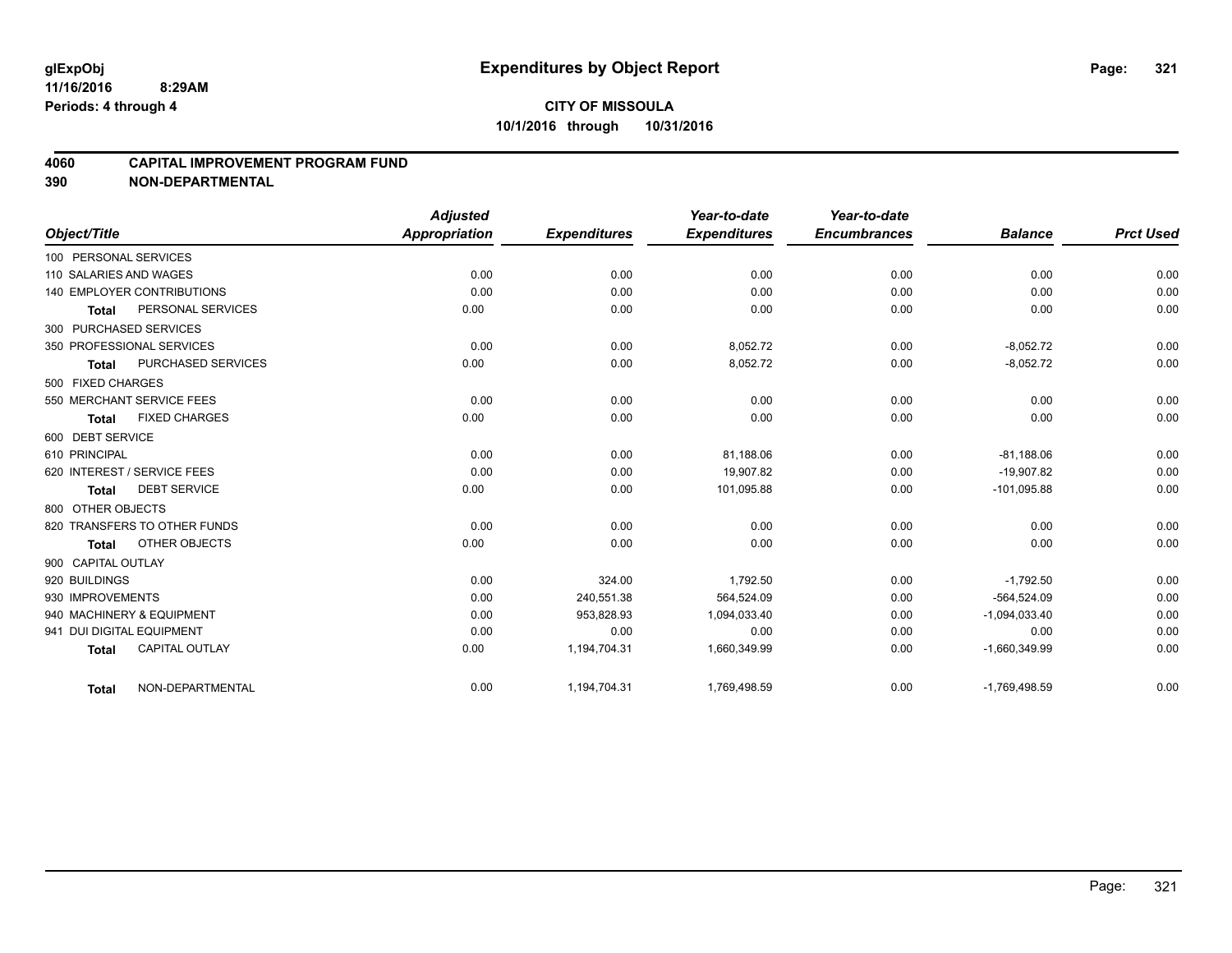### **4060 CAPITAL IMPROVEMENT PROGRAM FUND**

| Object/Title                |                                 | <b>Adjusted</b><br><b>Appropriation</b> | <b>Expenditures</b> | Year-to-date<br><b>Expenditures</b> | Year-to-date<br><b>Encumbrances</b> | <b>Balance</b>  | <b>Prct Used</b> |
|-----------------------------|---------------------------------|-----------------------------------------|---------------------|-------------------------------------|-------------------------------------|-----------------|------------------|
| 100 PERSONAL SERVICES       |                                 |                                         |                     |                                     |                                     |                 |                  |
| 110 SALARIES AND WAGES      |                                 | 0.00                                    | 0.00                | 0.00                                | 0.00                                | 0.00            | 0.00             |
|                             | 140 EMPLOYER CONTRIBUTIONS      | 0.00                                    | 0.00                | 0.00                                | 0.00                                | 0.00            | 0.00             |
| <b>Total</b>                | PERSONAL SERVICES               | 0.00                                    | 0.00                | 0.00                                | 0.00                                | 0.00            | 0.00             |
| 300 PURCHASED SERVICES      |                                 |                                         |                     |                                     |                                     |                 |                  |
| 350 PROFESSIONAL SERVICES   |                                 | 0.00                                    | 0.00                | 8,052.72                            | 0.00                                | $-8,052.72$     | 0.00             |
| <b>Total</b>                | <b>PURCHASED SERVICES</b>       | 0.00                                    | 0.00                | 8,052.72                            | 0.00                                | $-8,052.72$     | 0.00             |
| 500 FIXED CHARGES           |                                 |                                         |                     |                                     |                                     |                 |                  |
| 550 MERCHANT SERVICE FEES   |                                 | 0.00                                    | 0.00                | 0.00                                | 0.00                                | 0.00            | 0.00             |
| Total                       | <b>FIXED CHARGES</b>            | 0.00                                    | 0.00                | 0.00                                | 0.00                                | 0.00            | 0.00             |
| 600 DEBT SERVICE            |                                 |                                         |                     |                                     |                                     |                 |                  |
| 610 PRINCIPAL               |                                 | 0.00                                    | 0.00                | 81,188.06                           | 0.00                                | $-81,188.06$    | 0.00             |
| 620 INTEREST / SERVICE FEES |                                 | 0.00                                    | 0.00                | 19,907.82                           | 0.00                                | $-19,907.82$    | 0.00             |
| <b>Total</b>                | <b>DEBT SERVICE</b>             | 0.00                                    | 0.00                | 101,095.88                          | 0.00                                | $-101,095.88$   | 0.00             |
| 800 OTHER OBJECTS           |                                 |                                         |                     |                                     |                                     |                 |                  |
|                             | 820 TRANSFERS TO OTHER FUNDS    | 0.00                                    | 0.00                | 0.00                                | 0.00                                | 0.00            | 0.00             |
| <b>Total</b>                | OTHER OBJECTS                   | 0.00                                    | 0.00                | 0.00                                | 0.00                                | 0.00            | 0.00             |
| 900 CAPITAL OUTLAY          |                                 |                                         |                     |                                     |                                     |                 |                  |
| 920 BUILDINGS               |                                 | 0.00                                    | 324.00              | 1,792.50                            | 0.00                                | $-1,792.50$     | 0.00             |
| 930 IMPROVEMENTS            |                                 | 0.00                                    | 240,551.38          | 564,524.09                          | 0.00                                | $-564,524.09$   | 0.00             |
| 940 MACHINERY & EQUIPMENT   |                                 | 0.00                                    | 953,828.93          | 1,094,033.40                        | 0.00                                | $-1,094,033.40$ | 0.00             |
| 941 DUI DIGITAL EQUIPMENT   |                                 | 0.00                                    | 0.00                | 0.00                                | 0.00                                | 0.00            | 0.00             |
| <b>Total</b>                | <b>CAPITAL OUTLAY</b>           | 0.00                                    | 1,194,704.31        | 1,660,349.99                        | 0.00                                | $-1,660,349.99$ | 0.00             |
| <b>Total</b>                | CAPITAL IMPROVEMENT PROGRAM FUN | 0.00                                    | 1,194,704.31        | 1,769,498.59                        | 0.00                                | $-1,769,498.59$ | 0.00             |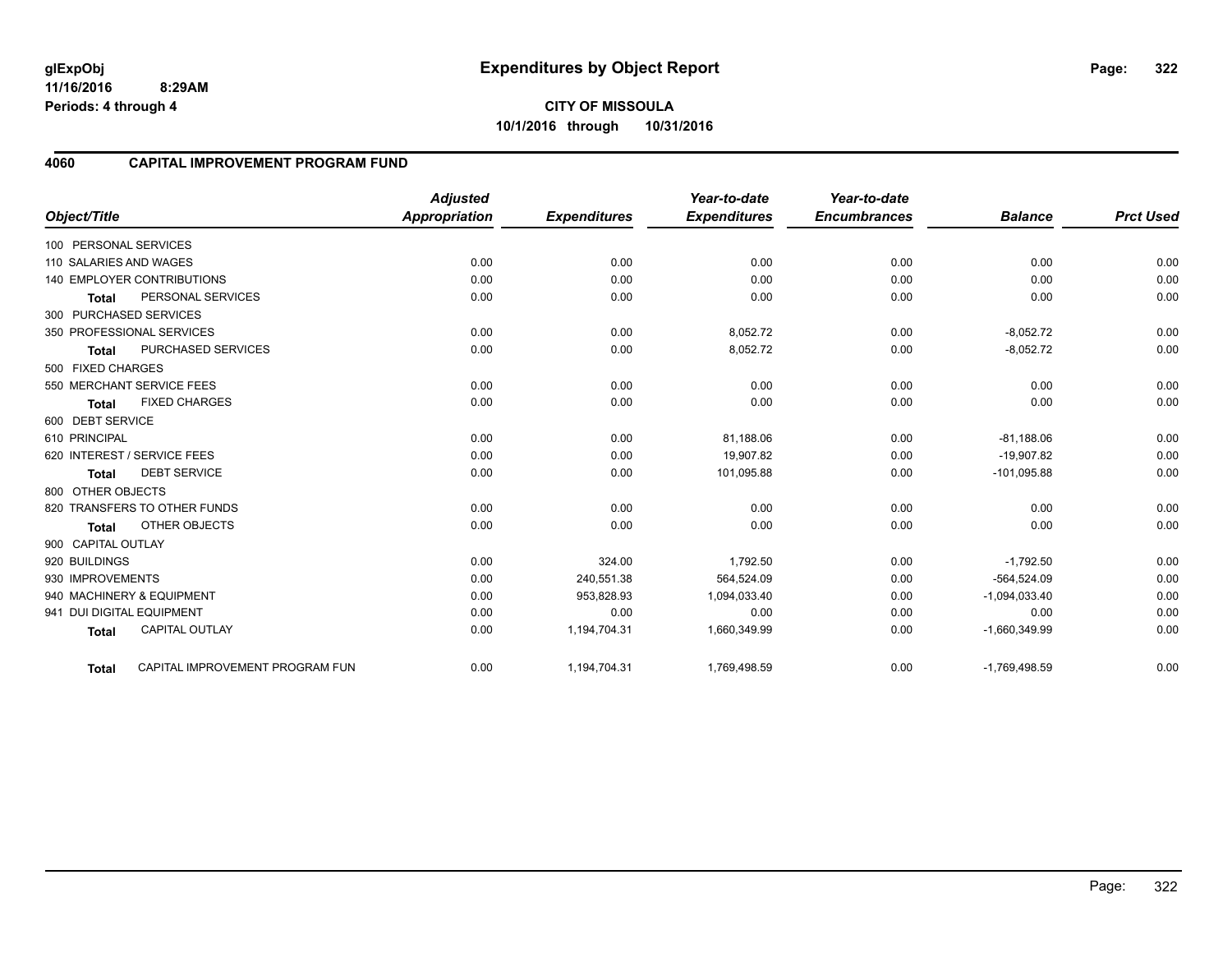### **4130 1997 G O BOND OPEN SPACE PURCHASE FUND**

|                              | <b>Adjusted</b>                                                    |                                      | Year-to-date                        | Year-to-date                |                             | <b>Prct Used</b>               |
|------------------------------|--------------------------------------------------------------------|--------------------------------------|-------------------------------------|-----------------------------|-----------------------------|--------------------------------|
|                              |                                                                    |                                      |                                     |                             |                             |                                |
|                              |                                                                    |                                      |                                     |                             |                             |                                |
|                              |                                                                    |                                      | 0.00                                | 0.00                        |                             | 0.00                           |
| <b>FIXED CHARGES</b>         | 0.00                                                               | 0.00                                 | 0.00                                | 0.00                        | 0.00                        | 0.00                           |
| 800 OTHER OBJECTS            |                                                                    |                                      |                                     |                             |                             |                                |
| 820 TRANSFERS TO OTHER FUNDS | 0.00                                                               | 0.00                                 | 0.00                                | 0.00                        | 0.00                        | 0.00                           |
| OTHER OBJECTS                | 0.00                                                               | 0.00                                 | 0.00                                | 0.00                        | 0.00                        | 0.00                           |
| 900 CAPITAL OUTLAY           |                                                                    |                                      |                                     |                             |                             |                                |
| 930 IMPROVEMENTS             | 0.00                                                               | 0.00                                 | 0.00                                | 0.00                        | 0.00                        | 0.00                           |
| <b>CAPITAL OUTLAY</b>        | 0.00                                                               | 0.00                                 | 0.00                                | 0.00                        | 0.00                        | 0.00                           |
|                              |                                                                    |                                      |                                     |                             |                             | 0.00                           |
|                              | 500 FIXED CHARGES<br>550 MERCHANT SERVICE FEES<br>NON-DEPARTMENTAL | <b>Appropriation</b><br>0.00<br>0.00 | <b>Expenditures</b><br>0.00<br>0.00 | <b>Expenditures</b><br>0.00 | <b>Encumbrances</b><br>0.00 | <b>Balance</b><br>0.00<br>0.00 |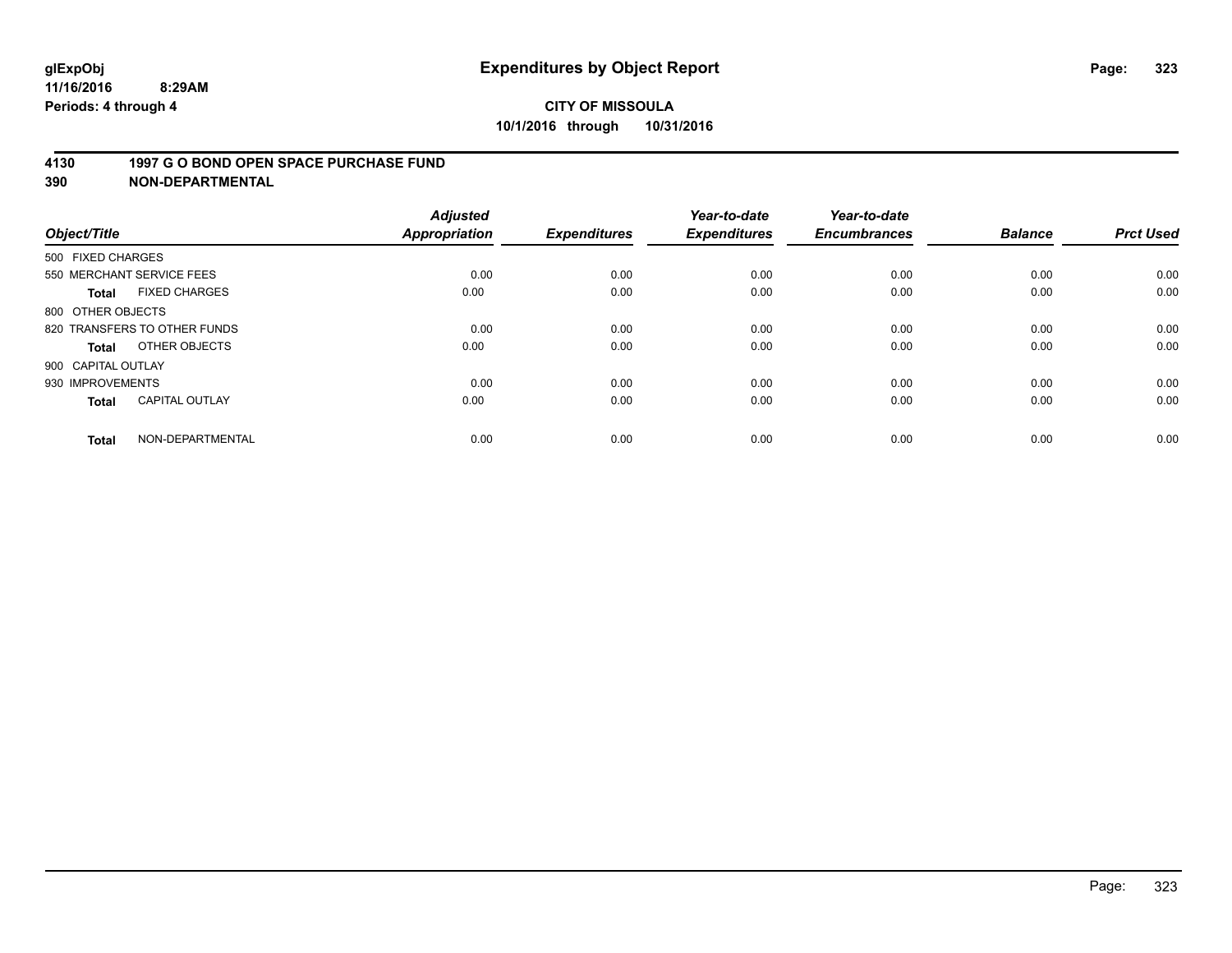# **CITY OF MISSOULA 10/1/2016 through 10/31/2016**

## **4130 1997 G O BOND OPEN SPACE PURCHASE FUND**

| Object/Title       |                                   | <b>Adjusted</b><br><b>Appropriation</b> | <b>Expenditures</b> | Year-to-date<br><b>Expenditures</b> | Year-to-date<br><b>Encumbrances</b> | <b>Balance</b> | <b>Prct Used</b> |
|--------------------|-----------------------------------|-----------------------------------------|---------------------|-------------------------------------|-------------------------------------|----------------|------------------|
| 500 FIXED CHARGES  |                                   |                                         |                     |                                     |                                     |                |                  |
|                    | 550 MERCHANT SERVICE FEES         | 0.00                                    | 0.00                | 0.00                                | 0.00                                | 0.00           | 0.00             |
| <b>Total</b>       | <b>FIXED CHARGES</b>              | 0.00                                    | 0.00                | 0.00                                | 0.00                                | 0.00           | 0.00             |
| 800 OTHER OBJECTS  |                                   |                                         |                     |                                     |                                     |                |                  |
|                    | 820 TRANSFERS TO OTHER FUNDS      | 0.00                                    | 0.00                | 0.00                                | 0.00                                | 0.00           | 0.00             |
| <b>Total</b>       | OTHER OBJECTS                     | 0.00                                    | 0.00                | 0.00                                | 0.00                                | 0.00           | 0.00             |
| 900 CAPITAL OUTLAY |                                   |                                         |                     |                                     |                                     |                |                  |
| 930 IMPROVEMENTS   |                                   | 0.00                                    | 0.00                | 0.00                                | 0.00                                | 0.00           | 0.00             |
| <b>Total</b>       | <b>CAPITAL OUTLAY</b>             | 0.00                                    | 0.00                | 0.00                                | 0.00                                | 0.00           | 0.00             |
| <b>Total</b>       | 1997 G O BOND OPEN SPACE PURCHASI | 0.00                                    | 0.00                | 0.00                                | 0.00                                | 0.00           | 0.00             |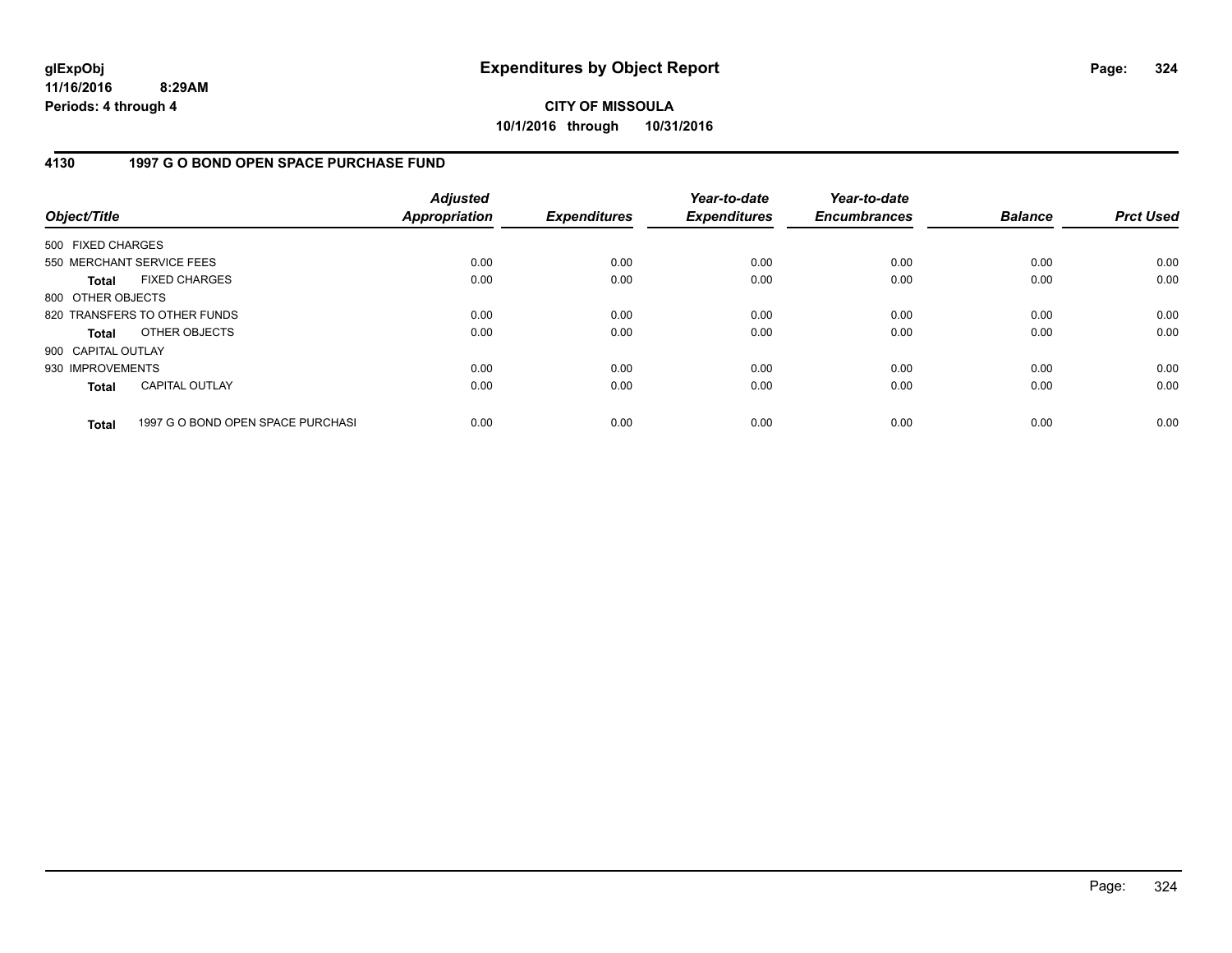#### **4196 NEW FIRE STATION GO BOND**

**300 FIRE**

|                                       | <b>Adjusted</b>      |                     | Year-to-date        | Year-to-date        |                |                  |
|---------------------------------------|----------------------|---------------------|---------------------|---------------------|----------------|------------------|
| Object/Title                          | <b>Appropriation</b> | <b>Expenditures</b> | <b>Expenditures</b> | <b>Encumbrances</b> | <b>Balance</b> | <b>Prct Used</b> |
| 500 FIXED CHARGES                     |                      |                     |                     |                     |                |                  |
| 550 MERCHANT SERVICE FEES             | 0.00                 | 0.00                | 0.00                | 0.00                | 0.00           | 0.00             |
| <b>FIXED CHARGES</b><br><b>Total</b>  | 0.00                 | 0.00                | 0.00                | 0.00                | 0.00           | 0.00             |
| 800 OTHER OBJECTS                     |                      |                     |                     |                     |                |                  |
| 820 TRANSFERS TO OTHER FUNDS          | 0.00                 | 0.00                | 0.00                | 0.00                | 0.00           | 0.00             |
| OTHER OBJECTS<br>Total                | 0.00                 | 0.00                | 0.00                | 0.00                | 0.00           | 0.00             |
| 900 CAPITAL OUTLAY                    |                      |                     |                     |                     |                |                  |
| 920 BUILDINGS                         | 0.00                 | 0.00                | 0.00                | 0.00                | 0.00           | 0.00             |
| 930 IMPROVEMENTS                      | 0.00                 | 0.00                | 0.00                | 0.00                | 0.00           | 0.00             |
| 940 MACHINERY & EQUIPMENT             | 0.00                 | 0.00                | 0.00                | 0.00                | 0.00           | 0.00             |
| <b>CAPITAL OUTLAY</b><br><b>Total</b> | 0.00                 | 0.00                | 0.00                | 0.00                | 0.00           | 0.00             |
| <b>FIRE</b><br><b>Total</b>           | 0.00                 | 0.00                | 0.00                | 0.00                | 0.00           | 0.00             |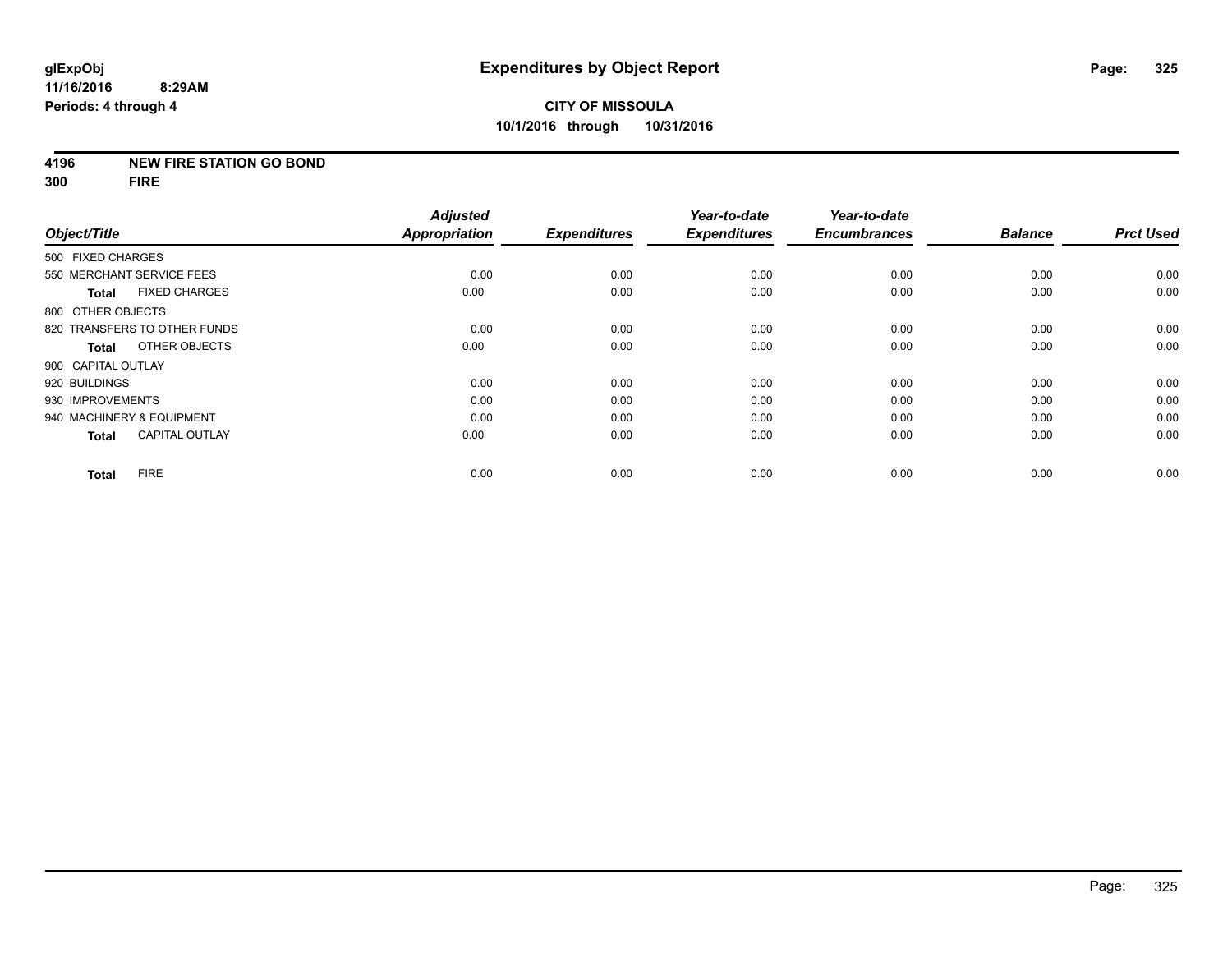## **4196 NEW FIRE STATION GO BOND**

| Object/Title              |                              | <b>Adjusted</b><br>Appropriation | <b>Expenditures</b> | Year-to-date<br><b>Expenditures</b> | Year-to-date<br><b>Encumbrances</b> | <b>Balance</b> | <b>Prct Used</b> |
|---------------------------|------------------------------|----------------------------------|---------------------|-------------------------------------|-------------------------------------|----------------|------------------|
| 500 FIXED CHARGES         |                              |                                  |                     |                                     |                                     |                |                  |
|                           |                              |                                  |                     |                                     |                                     |                |                  |
|                           | 550 MERCHANT SERVICE FEES    | 0.00                             | 0.00                | 0.00                                | 0.00                                | 0.00           | 0.00             |
| <b>Total</b>              | <b>FIXED CHARGES</b>         | 0.00                             | 0.00                | 0.00                                | 0.00                                | 0.00           | 0.00             |
| 800 OTHER OBJECTS         |                              |                                  |                     |                                     |                                     |                |                  |
|                           | 820 TRANSFERS TO OTHER FUNDS | 0.00                             | 0.00                | 0.00                                | 0.00                                | 0.00           | 0.00             |
| Total                     | OTHER OBJECTS                | 0.00                             | 0.00                | 0.00                                | 0.00                                | 0.00           | 0.00             |
| 900 CAPITAL OUTLAY        |                              |                                  |                     |                                     |                                     |                |                  |
| 920 BUILDINGS             |                              | 0.00                             | 0.00                | 0.00                                | 0.00                                | 0.00           | 0.00             |
| 930 IMPROVEMENTS          |                              | 0.00                             | 0.00                | 0.00                                | 0.00                                | 0.00           | 0.00             |
| 940 MACHINERY & EQUIPMENT |                              | 0.00                             | 0.00                | 0.00                                | 0.00                                | 0.00           | 0.00             |
| Total                     | <b>CAPITAL OUTLAY</b>        | 0.00                             | 0.00                | 0.00                                | 0.00                                | 0.00           | 0.00             |
| <b>Total</b>              | NEW FIRE STATION GO BOND     | 0.00                             | 0.00                | 0.00                                | 0.00                                | 0.00           | 0.00             |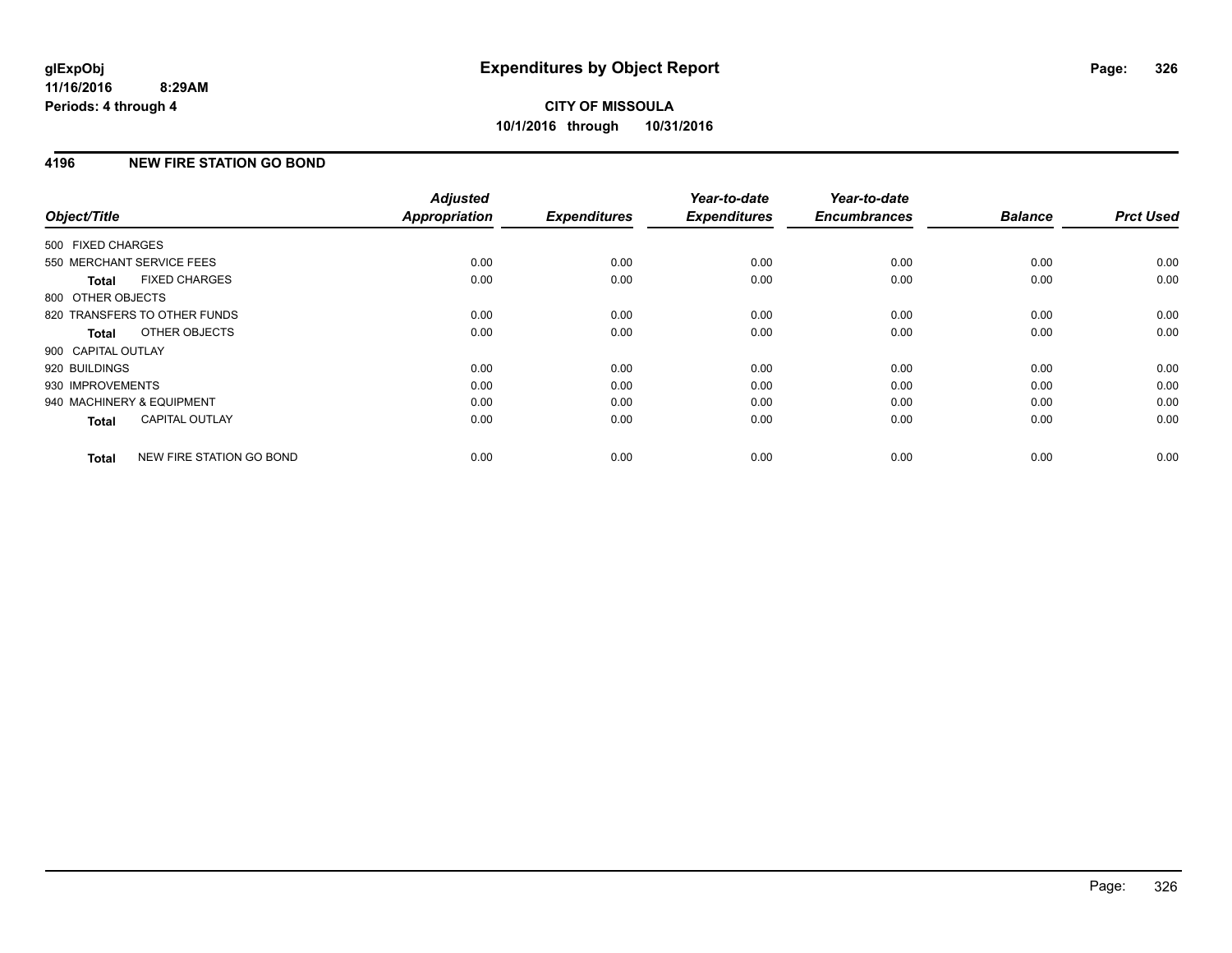#### **4450 S/C CONSTRUCTION FUND FOR FY06**

| Object/Title                            | <b>Adjusted</b><br><b>Appropriation</b> | <b>Expenditures</b> | Year-to-date<br><b>Expenditures</b> | Year-to-date<br><b>Encumbrances</b> | <b>Balance</b> | <b>Prct Used</b> |
|-----------------------------------------|-----------------------------------------|---------------------|-------------------------------------|-------------------------------------|----------------|------------------|
| 500 FIXED CHARGES                       |                                         |                     |                                     |                                     |                |                  |
| 550 MERCHANT SERVICE FEES               | 0.00                                    | 0.00                | 0.00                                | 0.00                                | 0.00           | 0.00             |
| <b>FIXED CHARGES</b><br><b>Total</b>    | 0.00                                    | 0.00                | 0.00                                | 0.00                                | 0.00           | 0.00             |
| 800 OTHER OBJECTS                       |                                         |                     |                                     |                                     |                |                  |
| 820 TRANSFERS TO OTHER FUNDS            | 0.00                                    | 0.00                | 0.00                                | 0.00                                | 0.00           | 0.00             |
| OTHER OBJECTS<br><b>Total</b>           | 0.00                                    | 0.00                | 0.00                                | 0.00                                | 0.00           | 0.00             |
| PUBLIC WORKS OPERATIONS<br><b>Total</b> | 0.00                                    | 0.00                | 0.00                                | 0.00                                | 0.00           | 0.00             |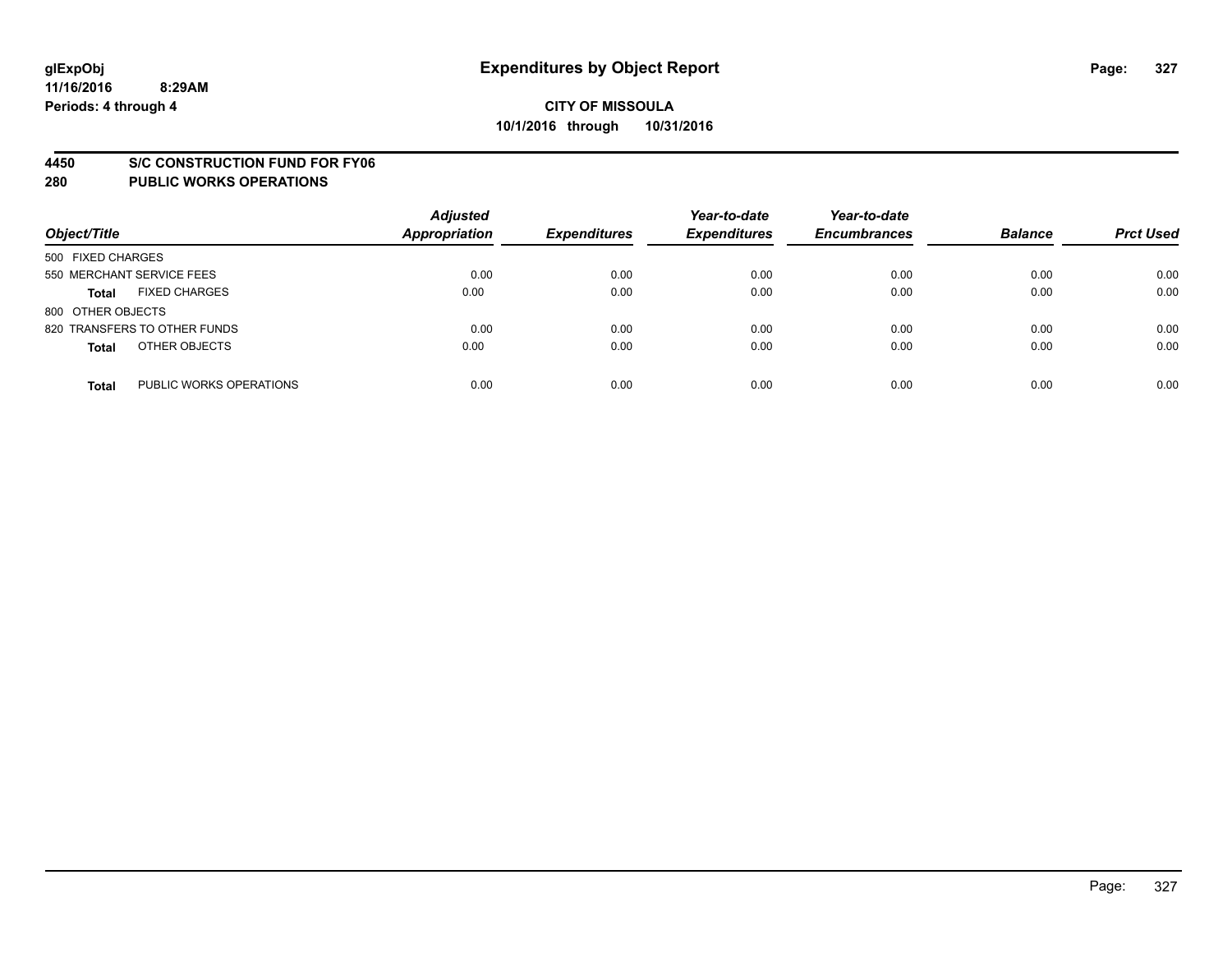## **4450 S/C CONSTRUCTION FUND FOR FY06**

| Object/Title                         |                                | <b>Adjusted</b><br><b>Appropriation</b> | <b>Expenditures</b> | Year-to-date<br><b>Expenditures</b> | Year-to-date<br><b>Encumbrances</b> | <b>Balance</b> | <b>Prct Used</b> |
|--------------------------------------|--------------------------------|-----------------------------------------|---------------------|-------------------------------------|-------------------------------------|----------------|------------------|
| 500 FIXED CHARGES                    |                                |                                         |                     |                                     |                                     |                |                  |
| 550 MERCHANT SERVICE FEES            |                                | 0.00                                    | 0.00                | 0.00                                | 0.00                                | 0.00           | 0.00             |
| <b>FIXED CHARGES</b><br><b>Total</b> |                                | 0.00                                    | 0.00                | 0.00                                | 0.00                                | 0.00           | 0.00             |
| 800 OTHER OBJECTS                    |                                |                                         |                     |                                     |                                     |                |                  |
| 820 TRANSFERS TO OTHER FUNDS         |                                | 0.00                                    | 0.00                | 0.00                                | 0.00                                | 0.00           | 0.00             |
| OTHER OBJECTS<br><b>Total</b>        |                                | 0.00                                    | 0.00                | 0.00                                | 0.00                                | 0.00           | 0.00             |
| <b>Total</b>                         | S/C CONSTRUCTION FUND FOR FY06 | 0.00                                    | 0.00                | 0.00                                | 0.00                                | 0.00           | 0.00             |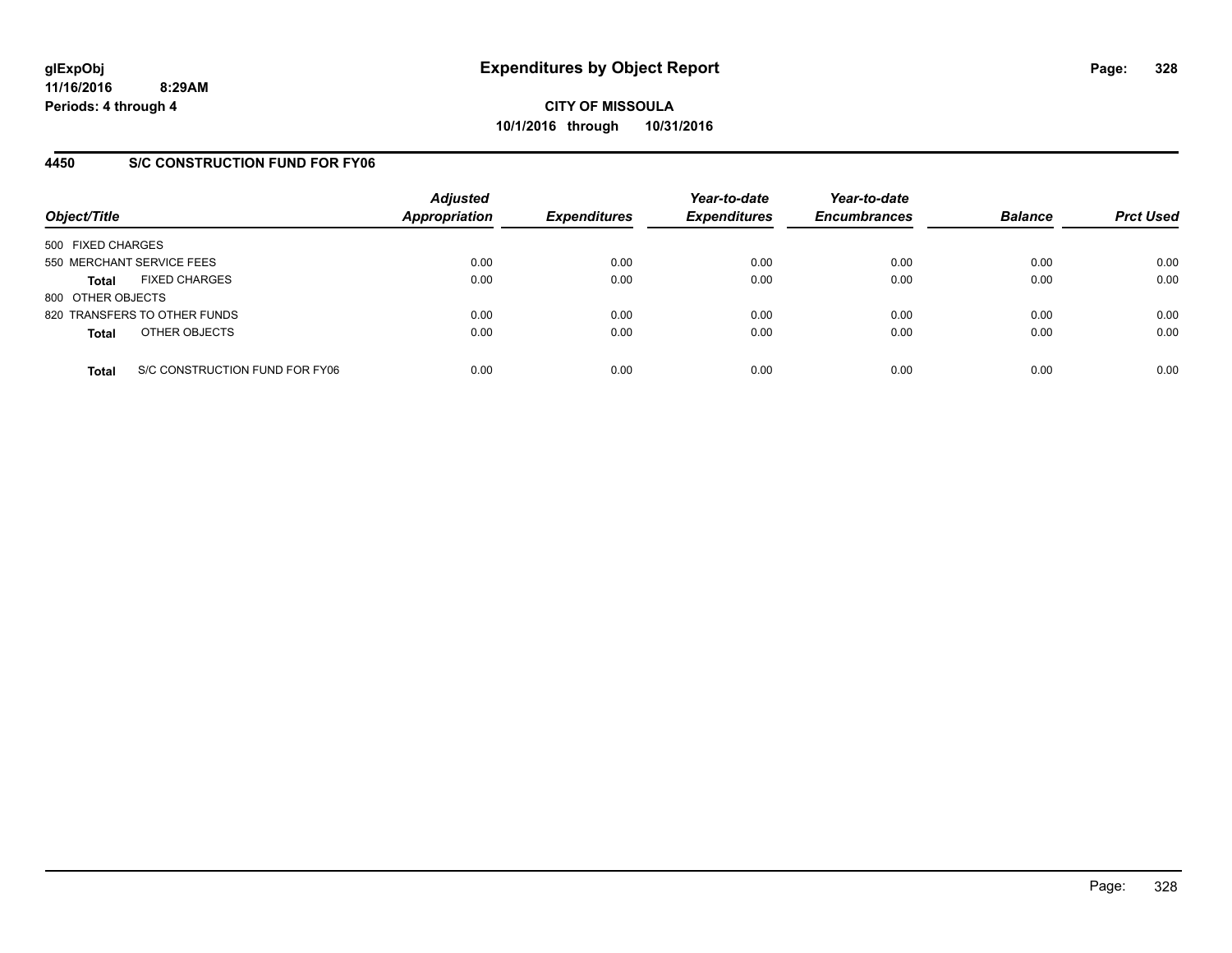#### **4451 FY07 S/C BOND FUND**

| Object/Title                            | <b>Adjusted</b><br><b>Appropriation</b> | <b>Expenditures</b> | Year-to-date<br><b>Expenditures</b> | Year-to-date<br><b>Encumbrances</b> | <b>Balance</b> | <b>Prct Used</b> |
|-----------------------------------------|-----------------------------------------|---------------------|-------------------------------------|-------------------------------------|----------------|------------------|
| 500 FIXED CHARGES                       |                                         |                     |                                     |                                     |                |                  |
| 550 MERCHANT SERVICE FEES               | 0.00                                    | 0.00                | 0.00                                | 0.00                                | 0.00           | 0.00             |
| <b>FIXED CHARGES</b><br><b>Total</b>    | 0.00                                    | 0.00                | 0.00                                | 0.00                                | 0.00           | 0.00             |
| 800 OTHER OBJECTS                       |                                         |                     |                                     |                                     |                |                  |
| 820 TRANSFERS TO OTHER FUNDS            | 0.00                                    | 0.00                | 0.00                                | 0.00                                | 0.00           | 0.00             |
| OTHER OBJECTS<br><b>Total</b>           | 0.00                                    | 0.00                | 0.00                                | 0.00                                | 0.00           | 0.00             |
| PUBLIC WORKS OPERATIONS<br><b>Total</b> | 0.00                                    | 0.00                | 0.00                                | 0.00                                | 0.00           | 0.00             |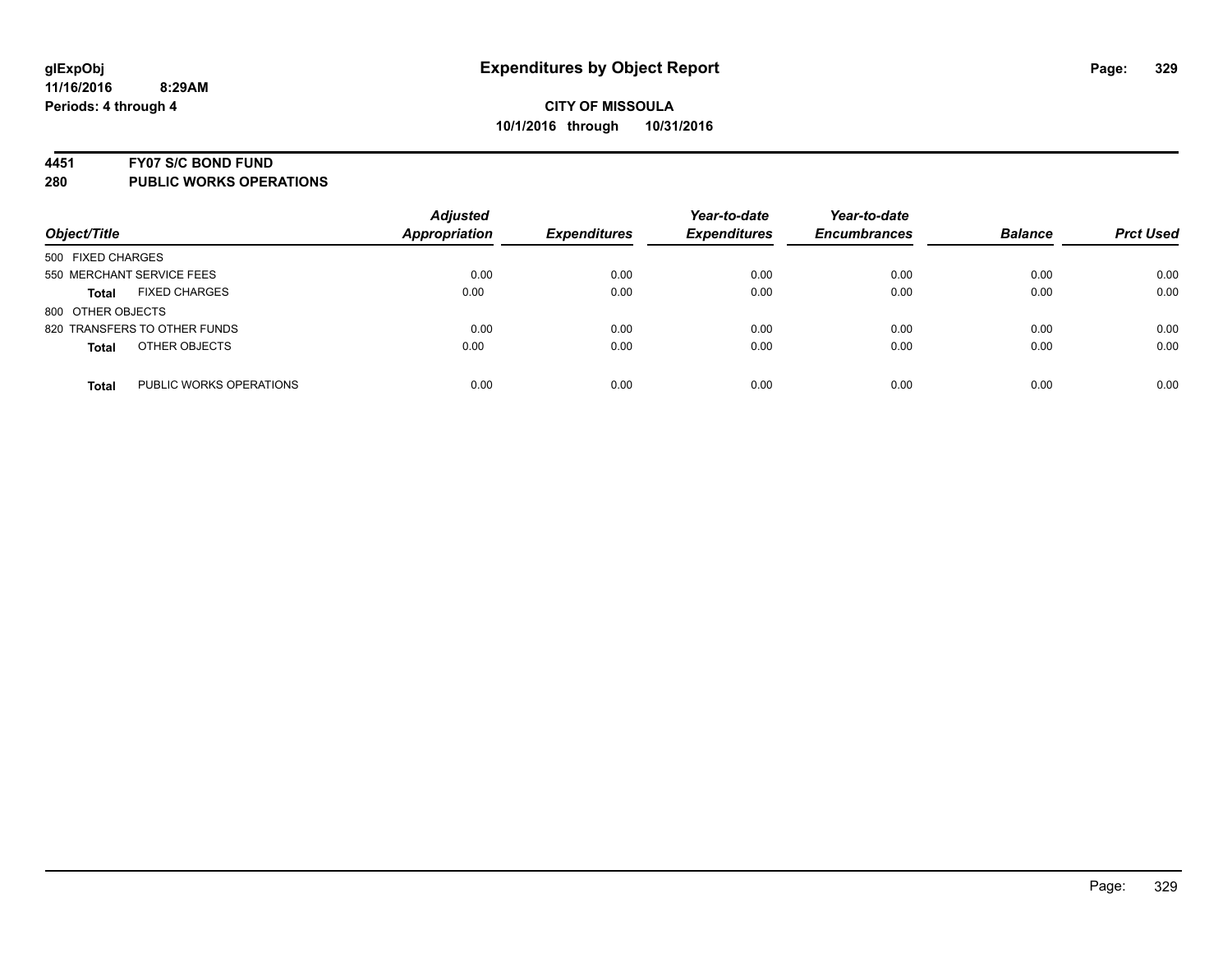#### **4451 FY07 S/C BOND FUND**

| Object/Title                         | <b>Adjusted</b><br><b>Appropriation</b> | <b>Expenditures</b> | Year-to-date<br><b>Expenditures</b> | Year-to-date<br><b>Encumbrances</b> | <b>Balance</b> | <b>Prct Used</b> |
|--------------------------------------|-----------------------------------------|---------------------|-------------------------------------|-------------------------------------|----------------|------------------|
| 500 FIXED CHARGES                    |                                         |                     |                                     |                                     |                |                  |
| 550 MERCHANT SERVICE FEES            | 0.00                                    | 0.00                | 0.00                                | 0.00                                | 0.00           | 0.00             |
| <b>FIXED CHARGES</b><br><b>Total</b> | 0.00                                    | 0.00                | 0.00                                | 0.00                                | 0.00           | 0.00             |
| 800 OTHER OBJECTS                    |                                         |                     |                                     |                                     |                |                  |
| 820 TRANSFERS TO OTHER FUNDS         | 0.00                                    | 0.00                | 0.00                                | 0.00                                | 0.00           | 0.00             |
| OTHER OBJECTS<br><b>Total</b>        | 0.00                                    | 0.00                | 0.00                                | 0.00                                | 0.00           | 0.00             |
| FY07 S/C BOND FUND<br><b>Total</b>   | 0.00                                    | 0.00                | 0.00                                | 0.00                                | 0.00           | 0.00             |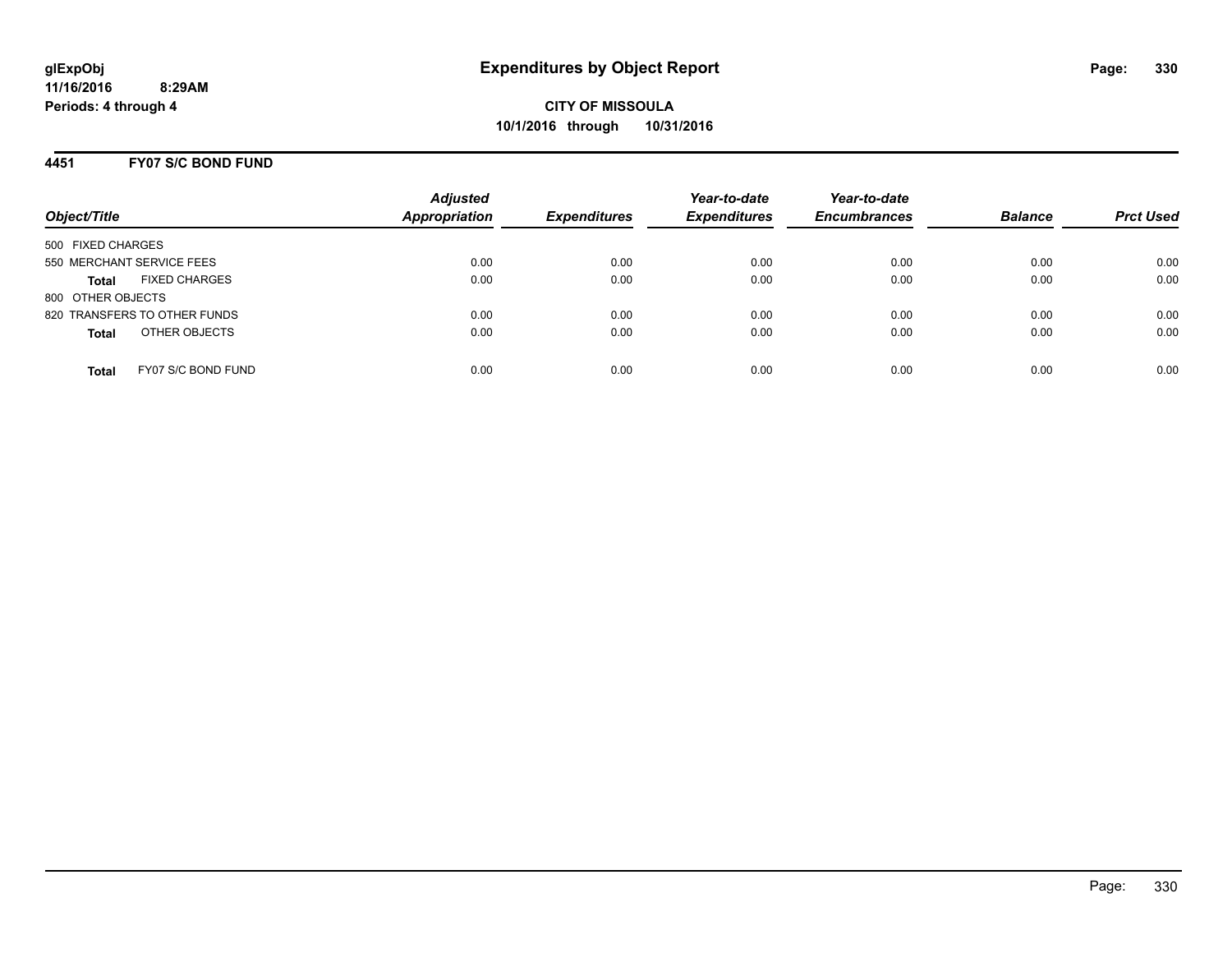#### **4452 S/C CONSTRUCTION FUND FOR FY 08 BOND SAL**

| Object/Title       |                           | <b>Adjusted</b><br><b>Appropriation</b> | <b>Expenditures</b> | Year-to-date<br><b>Expenditures</b> | Year-to-date<br><b>Encumbrances</b> | <b>Balance</b> | <b>Prct Used</b> |
|--------------------|---------------------------|-----------------------------------------|---------------------|-------------------------------------|-------------------------------------|----------------|------------------|
| 500 FIXED CHARGES  |                           |                                         |                     |                                     |                                     |                |                  |
|                    | 550 MERCHANT SERVICE FEES | 0.00                                    | 0.00                | 0.00                                | 0.00                                | 0.00           | 0.00             |
| <b>Total</b>       | <b>FIXED CHARGES</b>      | 0.00                                    | 0.00                | 0.00                                | 0.00                                | 0.00           | 0.00             |
| 900 CAPITAL OUTLAY |                           |                                         |                     |                                     |                                     |                |                  |
| 930 IMPROVEMENTS   |                           | 0.00                                    | 0.00                | 0.00                                | 0.00                                | 0.00           | 0.00             |
| <b>Total</b>       | <b>CAPITAL OUTLAY</b>     | 0.00                                    | 0.00                | 0.00                                | 0.00                                | 0.00           | 0.00             |
| <b>Total</b>       | PUBLIC WORKS OPERATIONS   | 0.00                                    | 0.00                | 0.00                                | 0.00                                | 0.00           | 0.00             |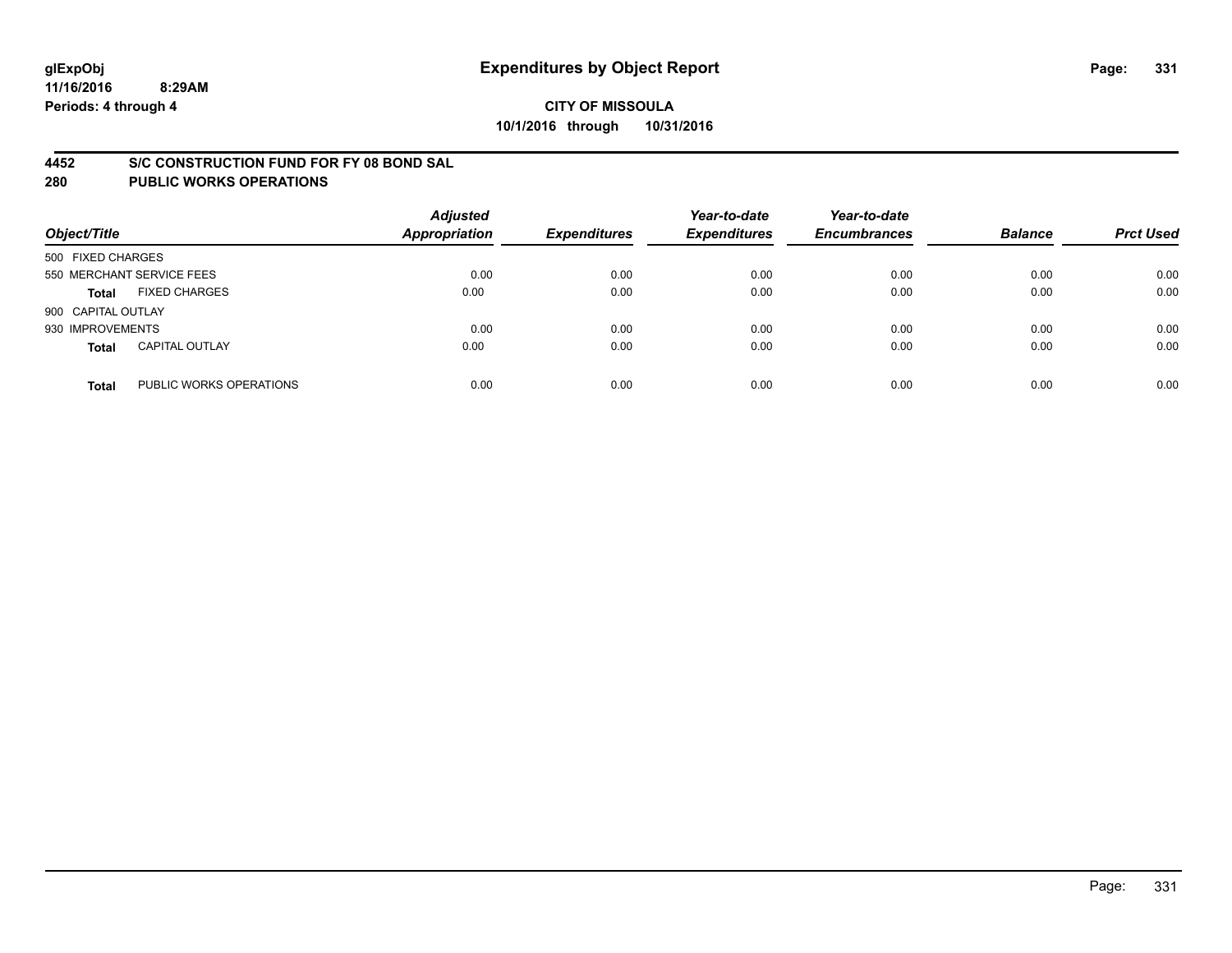**11/16/2016 8:29AM Periods: 4 through 4**

**CITY OF MISSOULA 10/1/2016 through 10/31/2016**

### **4452 S/C CONSTRUCTION FUND FOR FY 08 BOND SAL**

| Object/Title       |                                    | <b>Adjusted</b><br><b>Appropriation</b> | <b>Expenditures</b> | Year-to-date<br><b>Expenditures</b> | Year-to-date<br><b>Encumbrances</b> | <b>Balance</b> | <b>Prct Used</b> |
|--------------------|------------------------------------|-----------------------------------------|---------------------|-------------------------------------|-------------------------------------|----------------|------------------|
| 500 FIXED CHARGES  |                                    |                                         |                     |                                     |                                     |                |                  |
|                    | 550 MERCHANT SERVICE FEES          | 0.00                                    | 0.00                | 0.00                                | 0.00                                | 0.00           | 0.00             |
| Total              | <b>FIXED CHARGES</b>               | 0.00                                    | 0.00                | 0.00                                | 0.00                                | 0.00           | 0.00             |
| 900 CAPITAL OUTLAY |                                    |                                         |                     |                                     |                                     |                |                  |
| 930 IMPROVEMENTS   |                                    | 0.00                                    | 0.00                | 0.00                                | 0.00                                | 0.00           | 0.00             |
| <b>Total</b>       | <b>CAPITAL OUTLAY</b>              | 0.00                                    | 0.00                | 0.00                                | 0.00                                | 0.00           | 0.00             |
| <b>Total</b>       | S/C CONSTRUCTION FUND FOR FY 08 BO | 0.00                                    | 0.00                | 0.00                                | 0.00                                | 0.00           | 0.00             |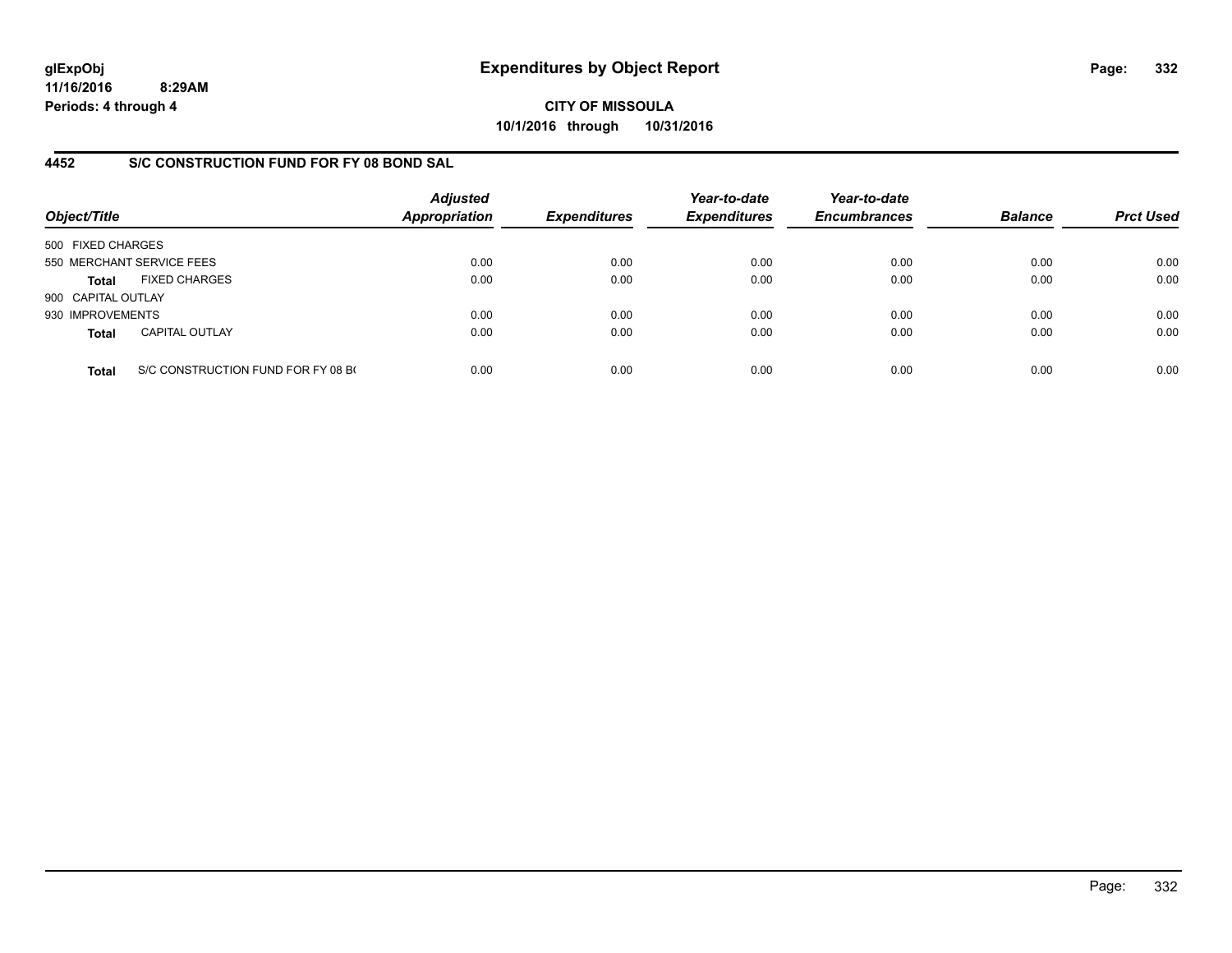#### **4453 S/C CONSTRUCTION FUND FY09 BOND**

| Object/Title       |                              | <b>Adjusted</b><br><b>Appropriation</b> | <b>Expenditures</b> | Year-to-date<br><b>Expenditures</b> | Year-to-date<br><b>Encumbrances</b> | <b>Balance</b> | <b>Prct Used</b> |
|--------------------|------------------------------|-----------------------------------------|---------------------|-------------------------------------|-------------------------------------|----------------|------------------|
| 500 FIXED CHARGES  |                              |                                         |                     |                                     |                                     |                |                  |
|                    | 550 MERCHANT SERVICE FEES    | 0.00                                    | 0.00                | 0.00                                | 0.00                                | 0.00           | 0.00             |
| <b>Total</b>       | <b>FIXED CHARGES</b>         | 0.00                                    | 0.00                | 0.00                                | 0.00                                | 0.00           | 0.00             |
| 800 OTHER OBJECTS  |                              |                                         |                     |                                     |                                     |                |                  |
|                    | 820 TRANSFERS TO OTHER FUNDS | 0.00                                    | 0.00                | 0.00                                | 0.00                                | 0.00           | 0.00             |
| Total              | OTHER OBJECTS                | 0.00                                    | 0.00                | 0.00                                | 0.00                                | 0.00           | 0.00             |
| 900 CAPITAL OUTLAY |                              |                                         |                     |                                     |                                     |                |                  |
| 930 IMPROVEMENTS   |                              | 0.00                                    | 0.00                | 0.00                                | 0.00                                | 0.00           | 0.00             |
| Total              | <b>CAPITAL OUTLAY</b>        | 0.00                                    | 0.00                | 0.00                                | 0.00                                | 0.00           | 0.00             |
| <b>Total</b>       | PUBLIC WORKS OPERATIONS      | 0.00                                    | 0.00                | 0.00                                | 0.00                                | 0.00           | 0.00             |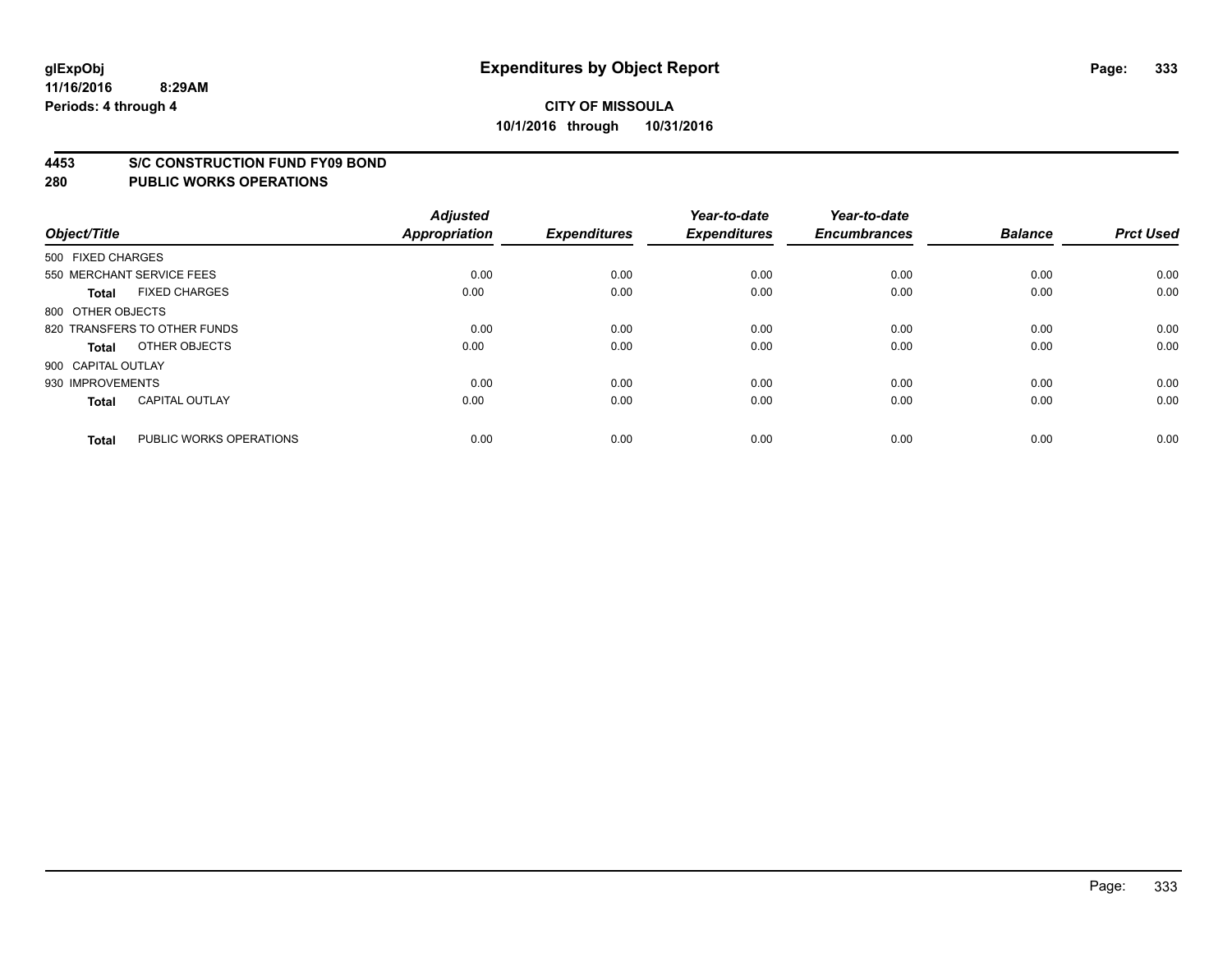#### **4453 S/C CONSTRUCTION FUND FY09 BOND**

**390 NON-DEPARTMENTAL**

| Object/Title                  | <b>Adjusted</b><br>Appropriation | <b>Expenditures</b> | Year-to-date<br><b>Expenditures</b> | Year-to-date<br><b>Encumbrances</b> | <b>Balance</b> | <b>Prct Used</b> |
|-------------------------------|----------------------------------|---------------------|-------------------------------------|-------------------------------------|----------------|------------------|
| 500 FIXED CHARGES             |                                  |                     |                                     |                                     |                |                  |
| 500 FIXED CHARGES             | 0.00                             | 0.00                | 0.00                                | 0.00                                | 0.00           | 0.00             |
| 550 MERCHANT SERVICE FEES     | 0.00                             | 0.00                | 0.00                                | 0.00                                | 0.00           | 0.00             |
| <b>FIXED CHARGES</b><br>Total | 0.00                             | 0.00                | 0.00                                | 0.00                                | 0.00           | 0.00             |
| NON-DEPARTMENTAL<br>Total     | 0.00                             | 0.00                | 0.00                                | 0.00                                | 0.00           | 0.00             |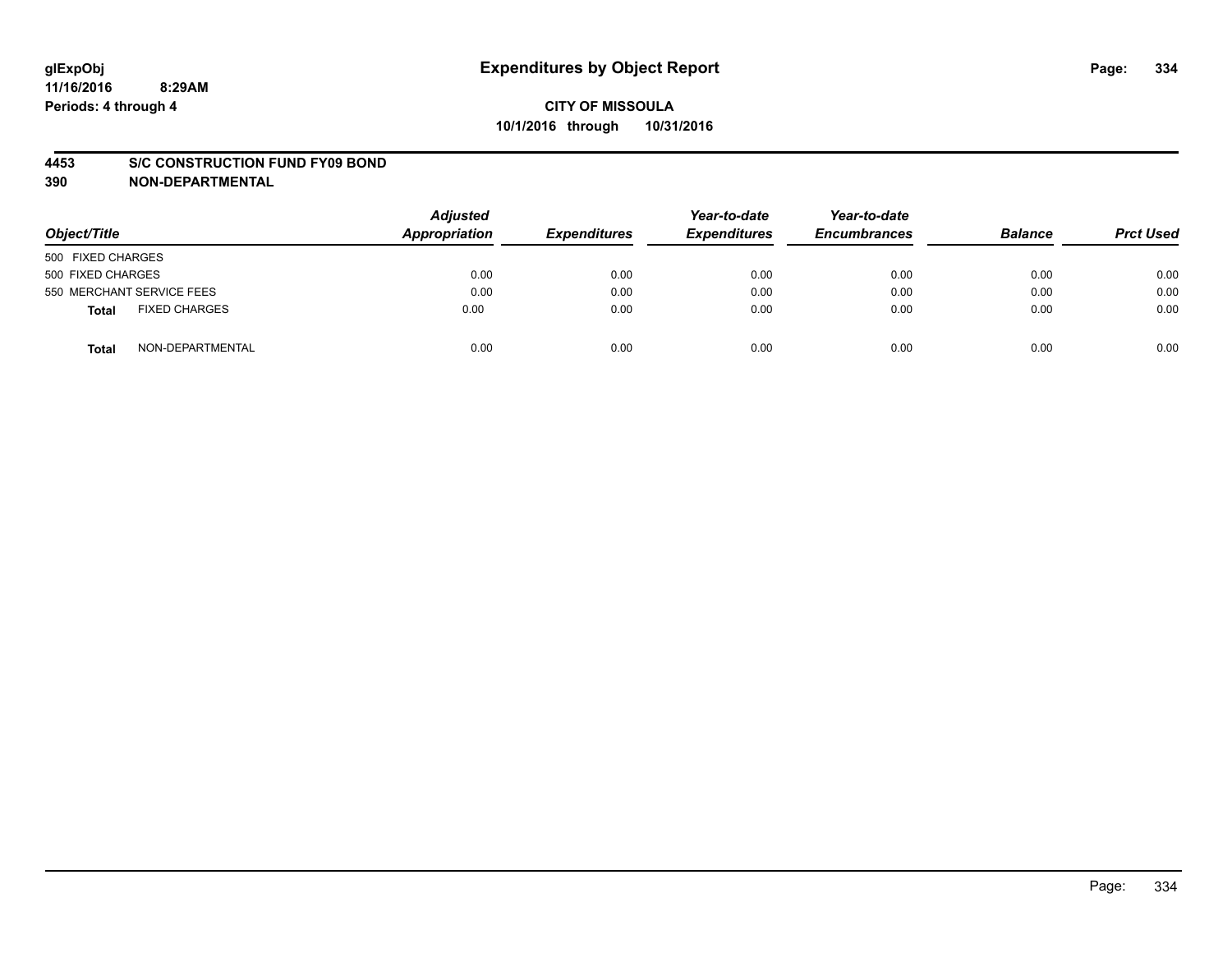**11/16/2016 8:29AM Periods: 4 through 4**

**CITY OF MISSOULA 10/1/2016 through 10/31/2016**

### **4453 S/C CONSTRUCTION FUND FY09 BOND**

| Object/Title       |                                 | <b>Adjusted</b><br><b>Appropriation</b> | <b>Expenditures</b> | Year-to-date<br><b>Expenditures</b> | Year-to-date<br><b>Encumbrances</b> | <b>Balance</b> | <b>Prct Used</b> |
|--------------------|---------------------------------|-----------------------------------------|---------------------|-------------------------------------|-------------------------------------|----------------|------------------|
| 500 FIXED CHARGES  |                                 |                                         |                     |                                     |                                     |                |                  |
| 500 FIXED CHARGES  |                                 | 0.00                                    | 0.00                | 0.00                                | 0.00                                | 0.00           | 0.00             |
|                    | 550 MERCHANT SERVICE FEES       | 0.00                                    | 0.00                | 0.00                                | 0.00                                | 0.00           | 0.00             |
| <b>Total</b>       | <b>FIXED CHARGES</b>            | 0.00                                    | 0.00                | 0.00                                | 0.00                                | 0.00           | 0.00             |
| 800 OTHER OBJECTS  |                                 |                                         |                     |                                     |                                     |                |                  |
|                    | 820 TRANSFERS TO OTHER FUNDS    | 0.00                                    | 0.00                | 0.00                                | 0.00                                | 0.00           | 0.00             |
| Total              | OTHER OBJECTS                   | 0.00                                    | 0.00                | 0.00                                | 0.00                                | 0.00           | 0.00             |
| 900 CAPITAL OUTLAY |                                 |                                         |                     |                                     |                                     |                |                  |
| 930 IMPROVEMENTS   |                                 | 0.00                                    | 0.00                | 0.00                                | 0.00                                | 0.00           | 0.00             |
| <b>Total</b>       | <b>CAPITAL OUTLAY</b>           | 0.00                                    | 0.00                | 0.00                                | 0.00                                | 0.00           | 0.00             |
| <b>Total</b>       | S/C CONSTRUCTION FUND FY09 BOND | 0.00                                    | 0.00                | 0.00                                | 0.00                                | 0.00           | 0.00             |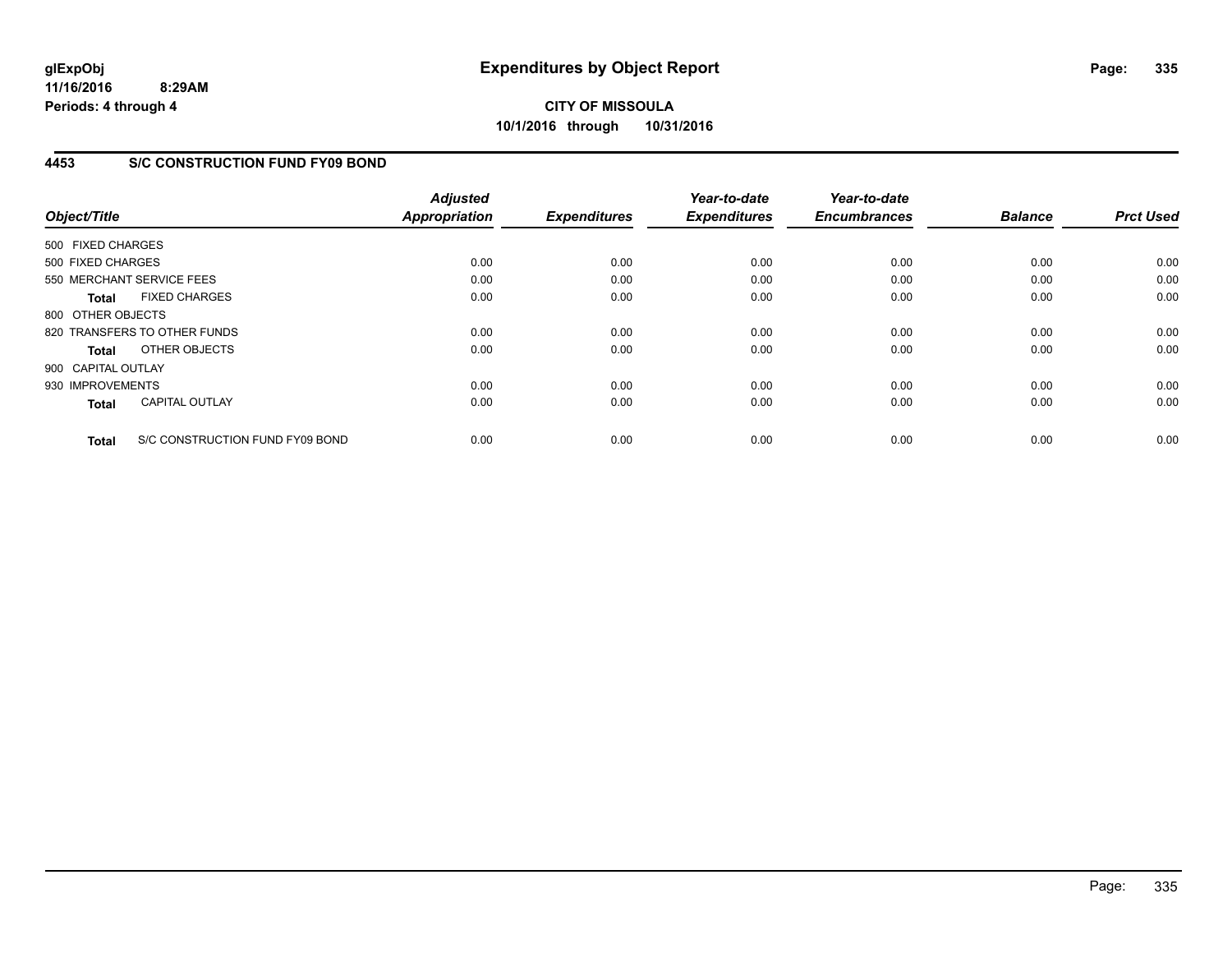#### **4454 S/C CONSTRUCTION FUND FOR FY10**

| Object/Title       |                           | <b>Adjusted</b><br><b>Appropriation</b> | <b>Expenditures</b> | Year-to-date<br><b>Expenditures</b> | Year-to-date<br><b>Encumbrances</b> | <b>Balance</b> | <b>Prct Used</b> |
|--------------------|---------------------------|-----------------------------------------|---------------------|-------------------------------------|-------------------------------------|----------------|------------------|
| 500 FIXED CHARGES  |                           |                                         |                     |                                     |                                     |                |                  |
|                    | 550 MERCHANT SERVICE FEES | 0.00                                    | 0.00                | 0.00                                | 0.00                                | 0.00           | 0.00             |
| <b>Total</b>       | <b>FIXED CHARGES</b>      | 0.00                                    | 0.00                | 0.00                                | 0.00                                | 0.00           | 0.00             |
| 900 CAPITAL OUTLAY |                           |                                         |                     |                                     |                                     |                |                  |
| 930 IMPROVEMENTS   |                           | 0.00                                    | 0.00                | 0.00                                | 0.00                                | 0.00           | 0.00             |
| <b>Total</b>       | <b>CAPITAL OUTLAY</b>     | 0.00                                    | 0.00                | 0.00                                | 0.00                                | 0.00           | 0.00             |
| <b>Total</b>       | PUBLIC WORKS OPERATIONS   | 0.00                                    | 0.00                | 0.00                                | 0.00                                | 0.00           | 0.00             |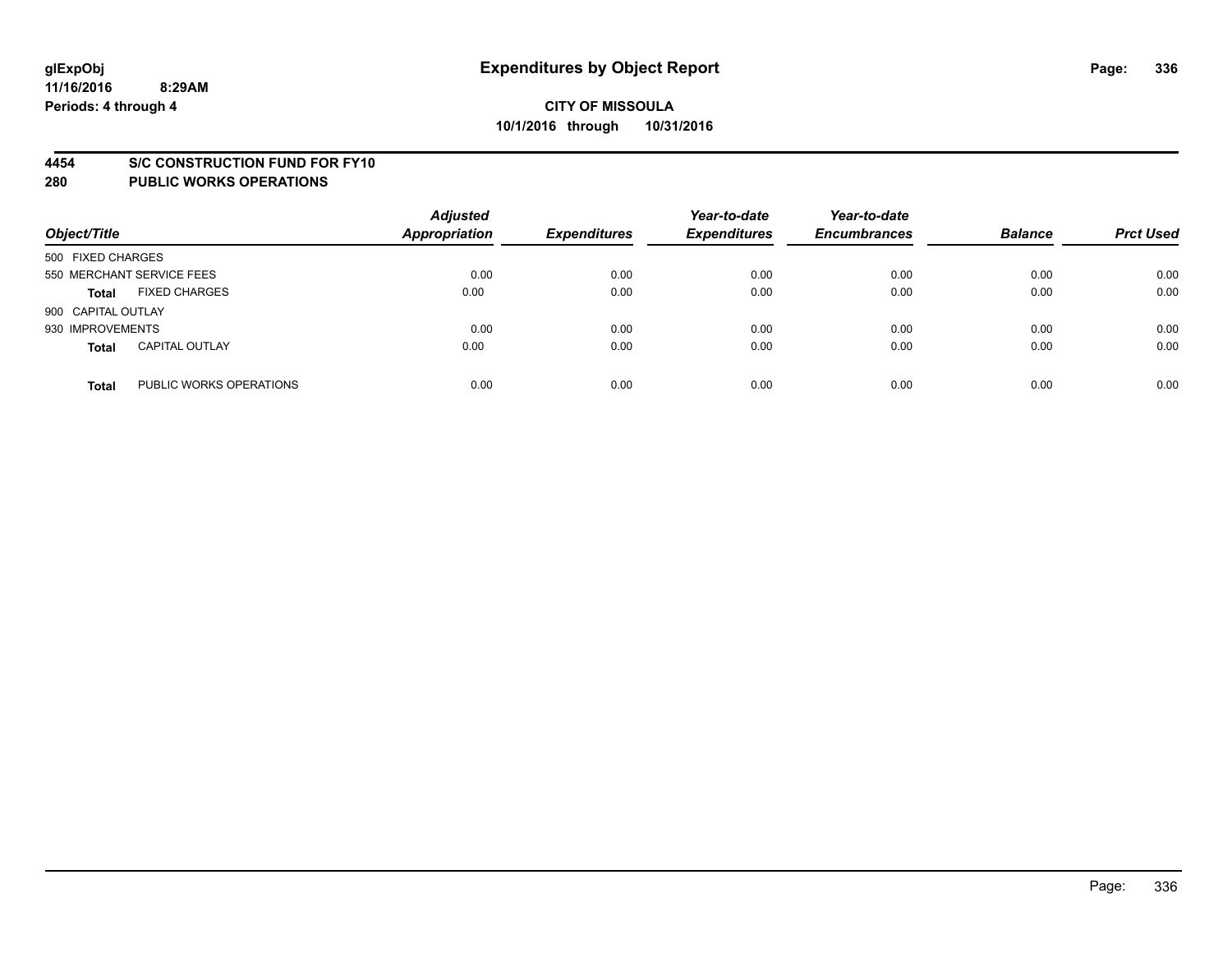**11/16/2016 8:29AM Periods: 4 through 4**

**CITY OF MISSOULA 10/1/2016 through 10/31/2016**

## **4454 S/C CONSTRUCTION FUND FOR FY10**

| Object/Title       |                                | <b>Adjusted</b><br><b>Appropriation</b> | <b>Expenditures</b> | Year-to-date<br><b>Expenditures</b> | Year-to-date<br><b>Encumbrances</b> | <b>Balance</b> | <b>Prct Used</b> |
|--------------------|--------------------------------|-----------------------------------------|---------------------|-------------------------------------|-------------------------------------|----------------|------------------|
| 500 FIXED CHARGES  |                                |                                         |                     |                                     |                                     |                |                  |
|                    | 550 MERCHANT SERVICE FEES      | 0.00                                    | 0.00                | 0.00                                | 0.00                                | 0.00           | 0.00             |
| <b>Total</b>       | <b>FIXED CHARGES</b>           | 0.00                                    | 0.00                | 0.00                                | 0.00                                | 0.00           | 0.00             |
| 900 CAPITAL OUTLAY |                                |                                         |                     |                                     |                                     |                |                  |
| 930 IMPROVEMENTS   |                                | 0.00                                    | 0.00                | 0.00                                | 0.00                                | 0.00           | 0.00             |
| <b>Total</b>       | <b>CAPITAL OUTLAY</b>          | 0.00                                    | 0.00                | 0.00                                | 0.00                                | 0.00           | 0.00             |
| <b>Total</b>       | S/C CONSTRUCTION FUND FOR FY10 | 0.00                                    | 0.00                | 0.00                                | 0.00                                | 0.00           | 0.00             |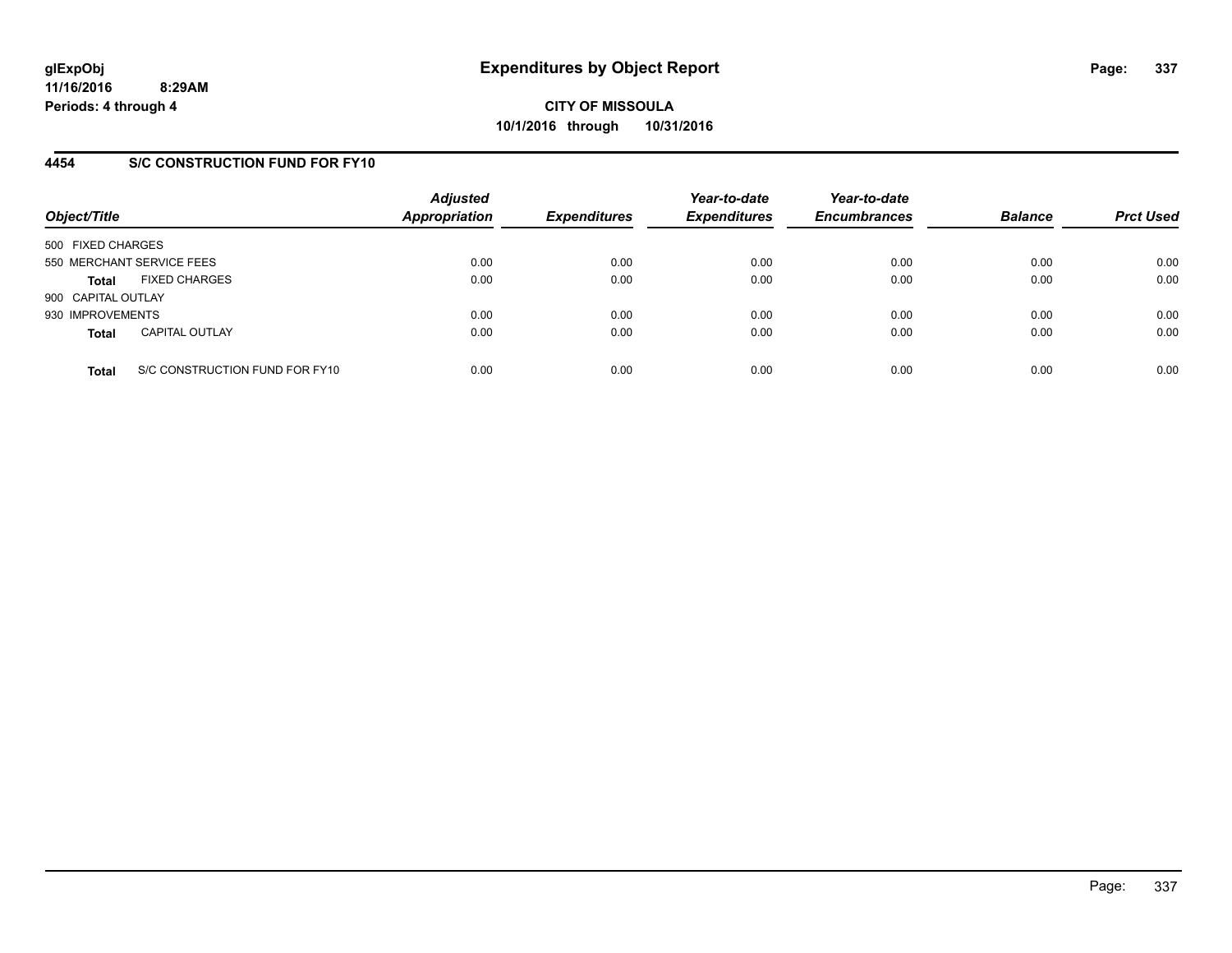**4455 FY11 S/C CONSTRUCTION FUND**

| Object/Title                            | <b>Adjusted</b><br><b>Appropriation</b> | <b>Expenditures</b> | Year-to-date<br><b>Expenditures</b> | Year-to-date<br><b>Encumbrances</b> | <b>Balance</b> | <b>Prct Used</b> |
|-----------------------------------------|-----------------------------------------|---------------------|-------------------------------------|-------------------------------------|----------------|------------------|
| 500 FIXED CHARGES                       |                                         |                     |                                     |                                     |                |                  |
| 550 MERCHANT SERVICE FEES               | 0.00                                    | 0.00                | 0.00                                | 0.00                                | 0.00           | 0.00             |
| <b>FIXED CHARGES</b><br><b>Total</b>    | 0.00                                    | 0.00                | 0.00                                | 0.00                                | 0.00           | 0.00             |
| 900 CAPITAL OUTLAY                      |                                         |                     |                                     |                                     |                |                  |
| 930 IMPROVEMENTS                        | 0.00                                    | 0.00                | 0.00                                | 0.00                                | 0.00           | 0.00             |
| <b>CAPITAL OUTLAY</b><br><b>Total</b>   | 0.00                                    | 0.00                | 0.00                                | 0.00                                | 0.00           | 0.00             |
| PUBLIC WORKS OPERATIONS<br><b>Total</b> | 0.00                                    | 0.00                | 0.00                                | 0.00                                | 0.00           | 0.00             |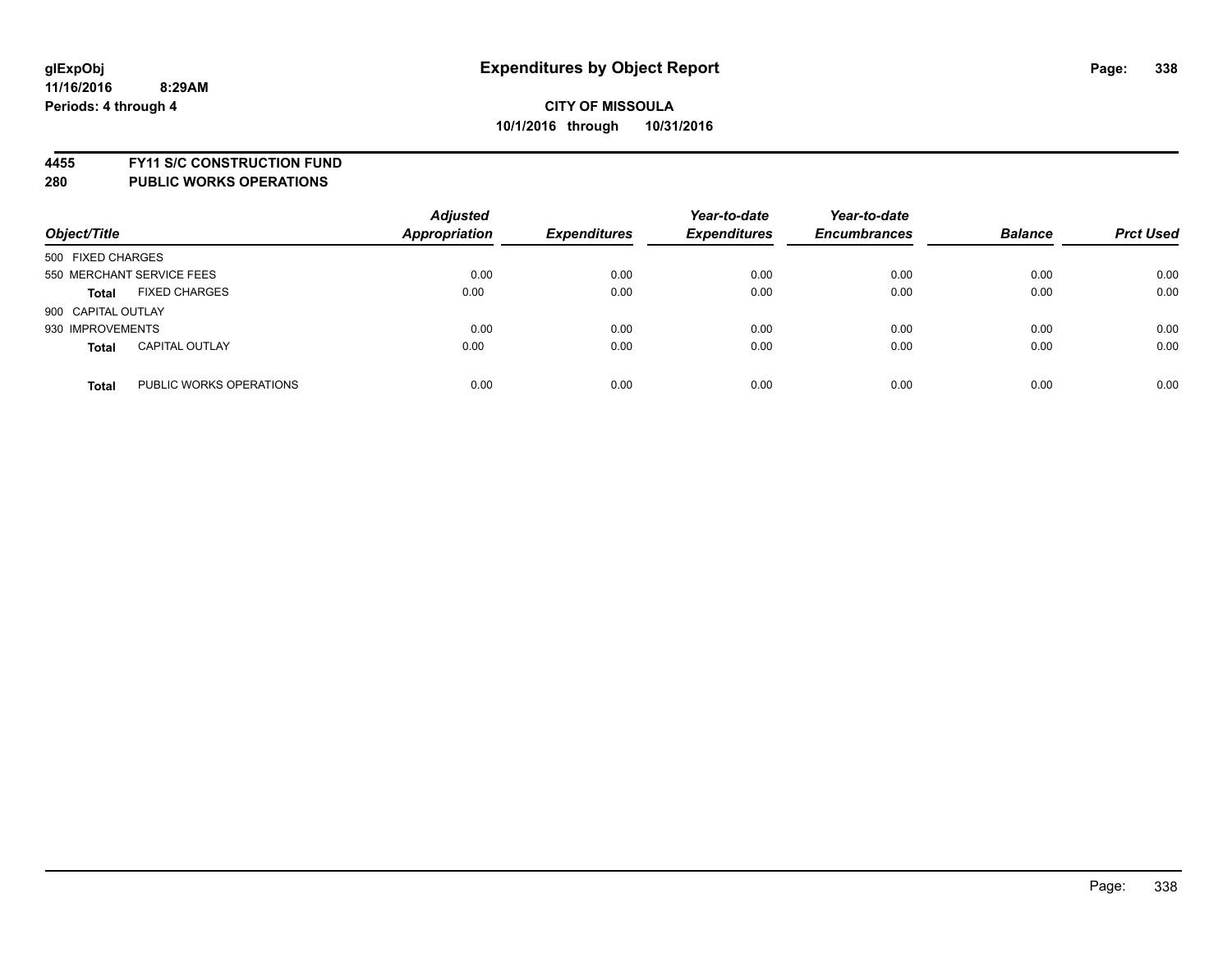### **4455 FY11 S/C CONSTRUCTION FUND**

| Object/Title       |                                   | <b>Adjusted</b><br>Appropriation | <b>Expenditures</b> | Year-to-date<br><b>Expenditures</b> | Year-to-date<br><b>Encumbrances</b> | <b>Balance</b> | <b>Prct Used</b> |
|--------------------|-----------------------------------|----------------------------------|---------------------|-------------------------------------|-------------------------------------|----------------|------------------|
| 500 FIXED CHARGES  |                                   |                                  |                     |                                     |                                     |                |                  |
|                    | 550 MERCHANT SERVICE FEES         | 0.00                             | 0.00                | 0.00                                | 0.00                                | 0.00           | 0.00             |
| <b>Total</b>       | <b>FIXED CHARGES</b>              | 0.00                             | 0.00                | 0.00                                | 0.00                                | 0.00           | 0.00             |
| 900 CAPITAL OUTLAY |                                   |                                  |                     |                                     |                                     |                |                  |
| 930 IMPROVEMENTS   |                                   | 0.00                             | 0.00                | 0.00                                | 0.00                                | 0.00           | 0.00             |
| <b>Total</b>       | <b>CAPITAL OUTLAY</b>             | 0.00                             | 0.00                | 0.00                                | 0.00                                | 0.00           | 0.00             |
| <b>Total</b>       | <b>FY11 S/C CONSTRUCTION FUND</b> | 0.00                             | 0.00                | 0.00                                | 0.00                                | 0.00           | 0.00             |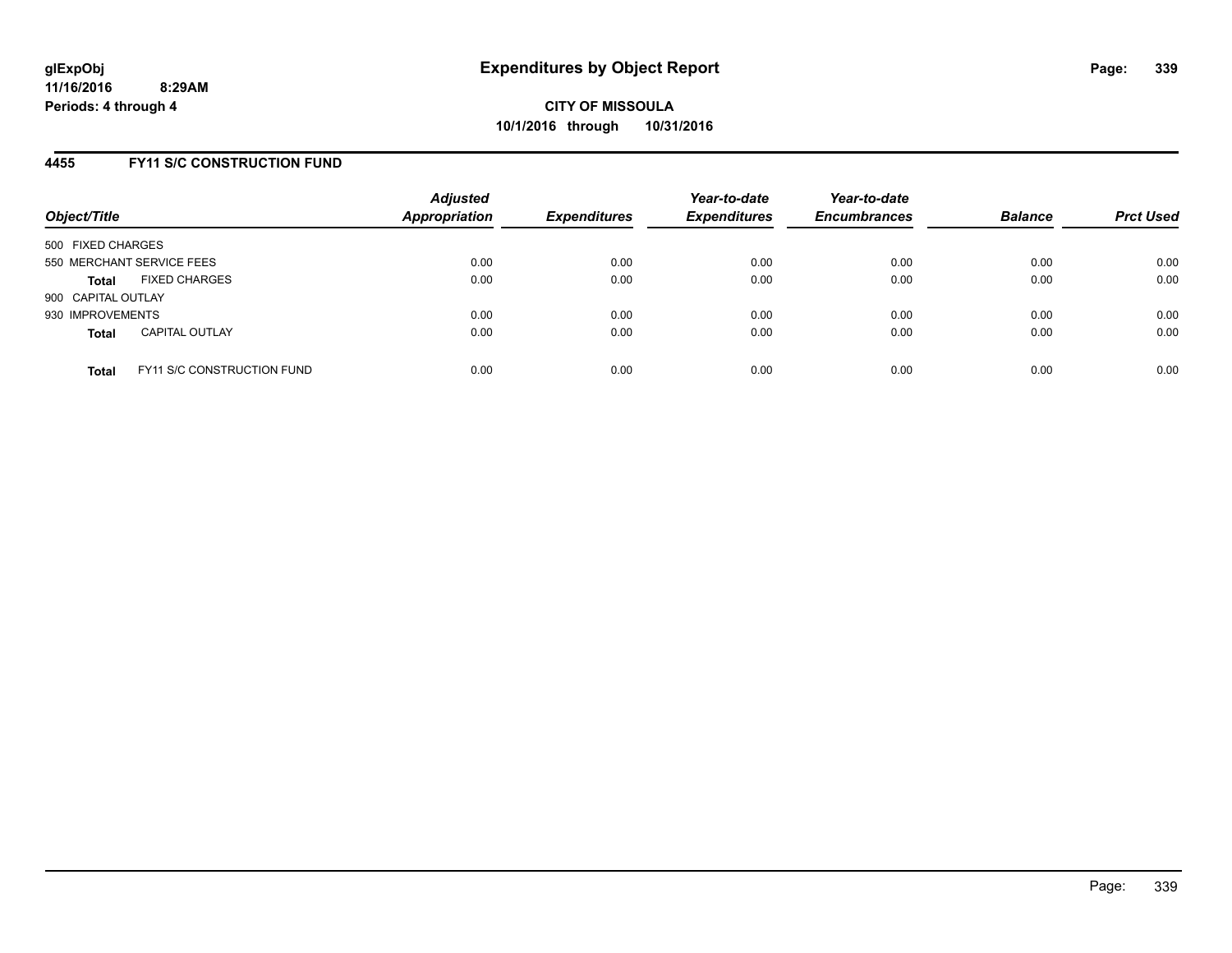**4456 FY12 S/C CONSTRUCTION FUND**

|                    |                              | <b>Adjusted</b>      |                     | Year-to-date        | Year-to-date        |                |                  |
|--------------------|------------------------------|----------------------|---------------------|---------------------|---------------------|----------------|------------------|
| Object/Title       |                              | <b>Appropriation</b> | <b>Expenditures</b> | <b>Expenditures</b> | <b>Encumbrances</b> | <b>Balance</b> | <b>Prct Used</b> |
| 500 FIXED CHARGES  |                              |                      |                     |                     |                     |                |                  |
|                    | 550 MERCHANT SERVICE FEES    | 0.00                 | 0.00                | 0.00                | 0.00                | 0.00           | 0.00             |
| <b>Total</b>       | <b>FIXED CHARGES</b>         | 0.00                 | 0.00                | 0.00                | 0.00                | 0.00           | 0.00             |
| 800 OTHER OBJECTS  |                              |                      |                     |                     |                     |                |                  |
|                    | 820 TRANSFERS TO OTHER FUNDS | 0.00                 | 0.00                | 0.00                | 0.00                | 0.00           | 0.00             |
| Total              | OTHER OBJECTS                | 0.00                 | 0.00                | 0.00                | 0.00                | 0.00           | 0.00             |
| 900 CAPITAL OUTLAY |                              |                      |                     |                     |                     |                |                  |
| 930 IMPROVEMENTS   |                              | 0.00                 | 0.00                | 0.00                | 0.00                | 0.00           | 0.00             |
| Total              | <b>CAPITAL OUTLAY</b>        | 0.00                 | 0.00                | 0.00                | 0.00                | 0.00           | 0.00             |
| <b>Total</b>       | PUBLIC WORKS OPERATIONS      | 0.00                 | 0.00                | 0.00                | 0.00                | 0.00           | 0.00             |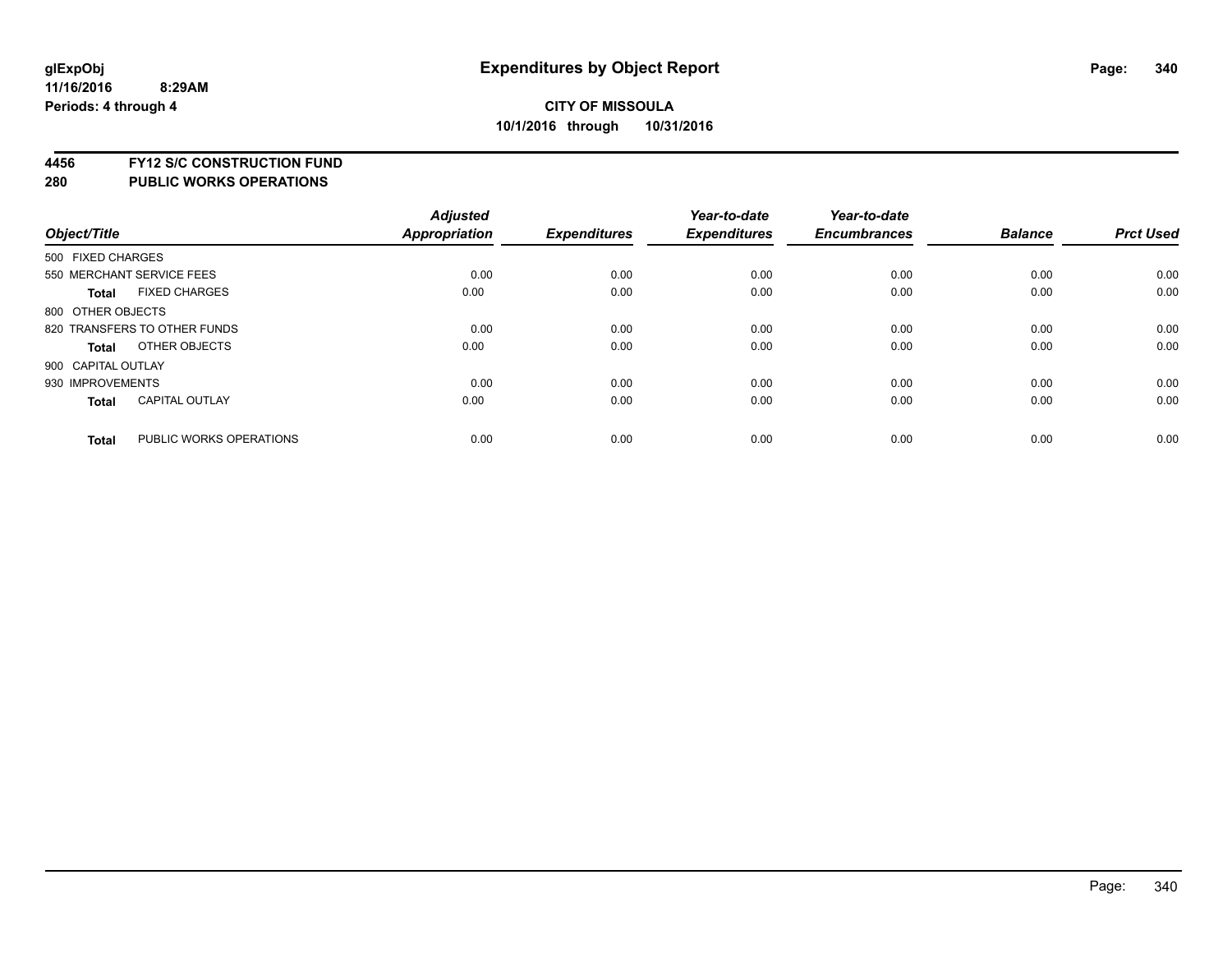## **4456 FY12 S/C CONSTRUCTION FUND**

| Object/Title                 |                                   | <b>Adjusted</b><br>Appropriation | <b>Expenditures</b> | Year-to-date<br><b>Expenditures</b> | Year-to-date<br><b>Encumbrances</b> | <b>Balance</b> | <b>Prct Used</b> |
|------------------------------|-----------------------------------|----------------------------------|---------------------|-------------------------------------|-------------------------------------|----------------|------------------|
| 500 FIXED CHARGES            |                                   |                                  |                     |                                     |                                     |                |                  |
| 550 MERCHANT SERVICE FEES    |                                   | 0.00                             | 0.00                | 0.00                                | 0.00                                | 0.00           | 0.00             |
| <b>Total</b>                 | <b>FIXED CHARGES</b>              | 0.00                             | 0.00                | 0.00                                | 0.00                                | 0.00           | 0.00             |
| 800 OTHER OBJECTS            |                                   |                                  |                     |                                     |                                     |                |                  |
| 820 TRANSFERS TO OTHER FUNDS |                                   | 0.00                             | 0.00                | 0.00                                | 0.00                                | 0.00           | 0.00             |
| <b>Total</b>                 | OTHER OBJECTS                     | 0.00                             | 0.00                | 0.00                                | 0.00                                | 0.00           | 0.00             |
| 900 CAPITAL OUTLAY           |                                   |                                  |                     |                                     |                                     |                |                  |
| 930 IMPROVEMENTS             |                                   | 0.00                             | 0.00                | 0.00                                | 0.00                                | 0.00           | 0.00             |
| <b>Total</b>                 | <b>CAPITAL OUTLAY</b>             | 0.00                             | 0.00                | 0.00                                | 0.00                                | 0.00           | 0.00             |
| <b>Total</b>                 | <b>FY12 S/C CONSTRUCTION FUND</b> | 0.00                             | 0.00                | 0.00                                | 0.00                                | 0.00           | 0.00             |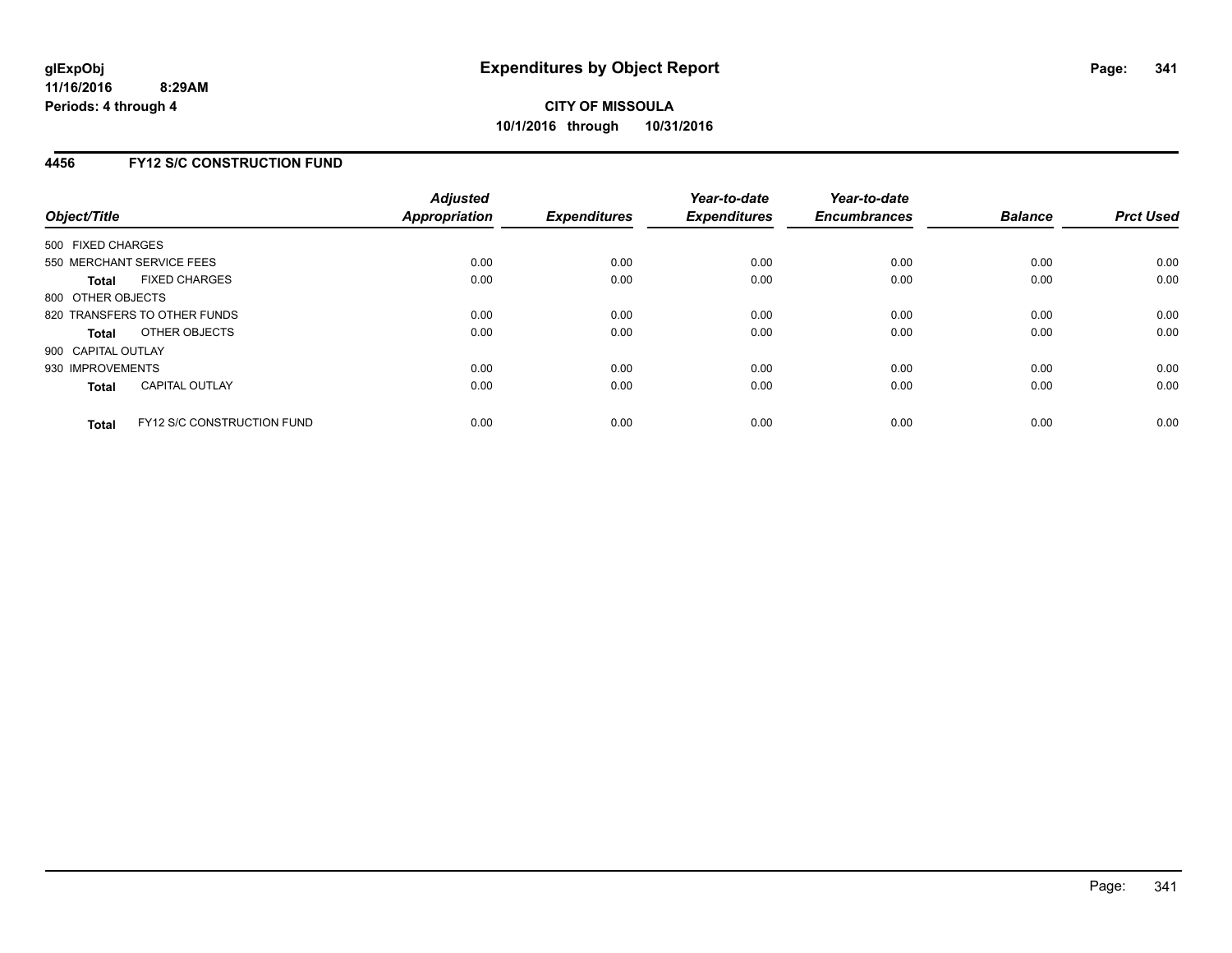#### **4457 FY13 SIDEWALK/CURB CONSTRUCTION**

| Object/Title       |                              | <b>Adjusted</b><br>Appropriation | <b>Expenditures</b> | Year-to-date<br><b>Expenditures</b> | Year-to-date<br><b>Encumbrances</b> | <b>Balance</b> | <b>Prct Used</b> |
|--------------------|------------------------------|----------------------------------|---------------------|-------------------------------------|-------------------------------------|----------------|------------------|
|                    | 300 PURCHASED SERVICES       |                                  |                     |                                     |                                     |                |                  |
|                    | 350 PROFESSIONAL SERVICES    | 0.00                             | 0.00                | 0.00                                |                                     | 0.00           | 0.00             |
|                    |                              |                                  |                     |                                     | 0.00                                |                |                  |
| <b>Total</b>       | <b>PURCHASED SERVICES</b>    | 0.00                             | 0.00                | 0.00                                | 0.00                                | 0.00           | 0.00             |
| 500 FIXED CHARGES  |                              |                                  |                     |                                     |                                     |                |                  |
|                    | 550 MERCHANT SERVICE FEES    | 0.00                             | 0.00                | 0.00                                | 0.00                                | 0.00           | 0.00             |
| Total              | <b>FIXED CHARGES</b>         | 0.00                             | 0.00                | 0.00                                | 0.00                                | 0.00           | 0.00             |
| 800 OTHER OBJECTS  |                              |                                  |                     |                                     |                                     |                |                  |
|                    | 820 TRANSFERS TO OTHER FUNDS | 0.00                             | 0.00                | 0.00                                | 0.00                                | 0.00           | 0.00             |
| Total              | OTHER OBJECTS                | 0.00                             | 0.00                | 0.00                                | 0.00                                | 0.00           | 0.00             |
| 900 CAPITAL OUTLAY |                              |                                  |                     |                                     |                                     |                |                  |
| 930 IMPROVEMENTS   |                              | 0.00                             | 0.00                | 0.00                                | 0.00                                | 0.00           | 0.00             |
| <b>Total</b>       | <b>CAPITAL OUTLAY</b>        | 0.00                             | 0.00                | 0.00                                | 0.00                                | 0.00           | 0.00             |
| <b>Total</b>       | PUBLIC WORKS OPERATIONS      | 0.00                             | 0.00                | 0.00                                | 0.00                                | 0.00           | 0.00             |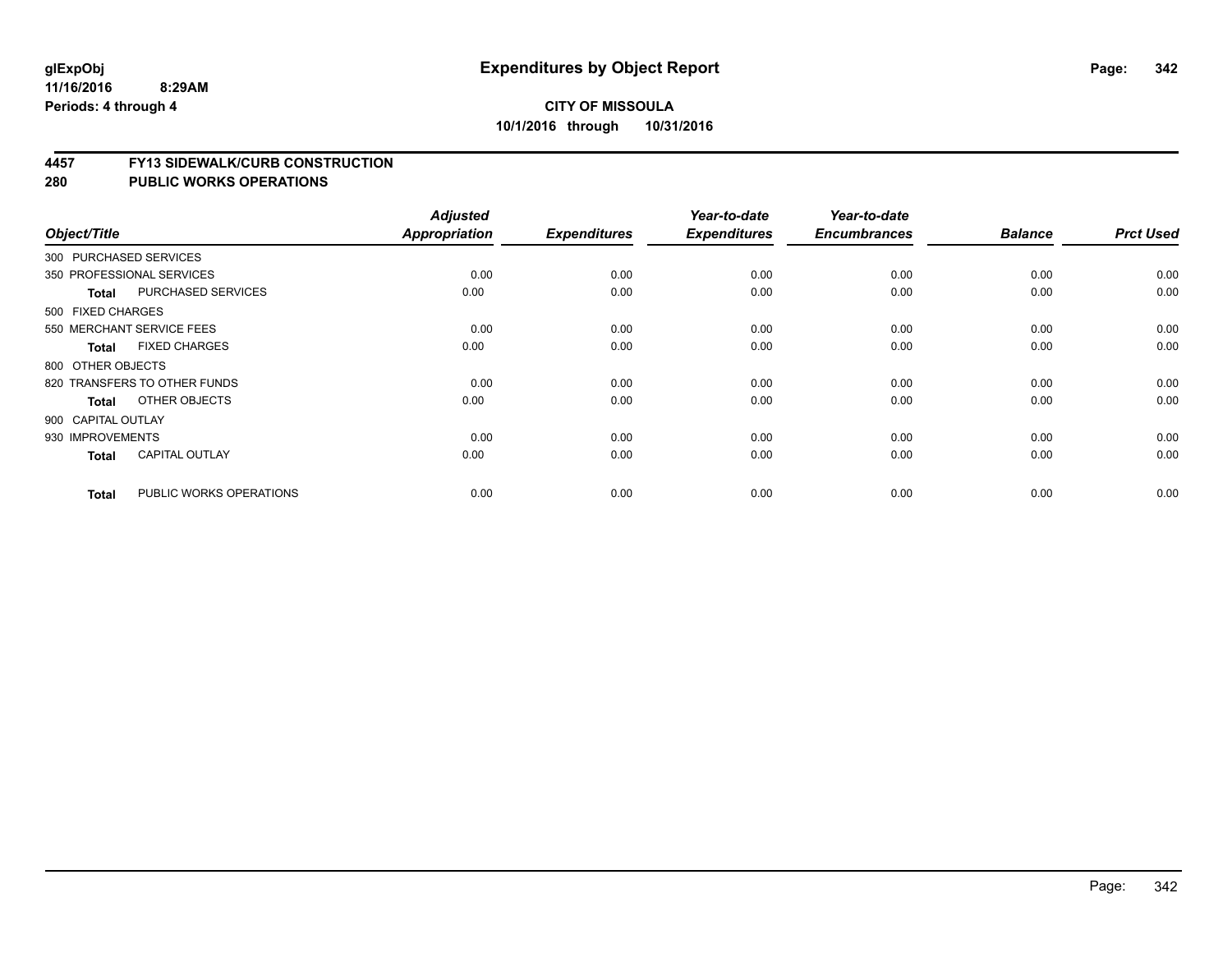# **4457 FY13 SIDEWALK/CURB CONSTRUCTION**

| Object/Title           |                                 | <b>Adjusted</b><br>Appropriation | <b>Expenditures</b> | Year-to-date<br><b>Expenditures</b> | Year-to-date<br><b>Encumbrances</b> | <b>Balance</b> | <b>Prct Used</b> |
|------------------------|---------------------------------|----------------------------------|---------------------|-------------------------------------|-------------------------------------|----------------|------------------|
| 300 PURCHASED SERVICES |                                 |                                  |                     |                                     |                                     |                |                  |
|                        | 350 PROFESSIONAL SERVICES       | 0.00                             | 0.00                | 0.00                                | 0.00                                | 0.00           | 0.00             |
| <b>Total</b>           | PURCHASED SERVICES              | 0.00                             | 0.00                | 0.00                                | 0.00                                | 0.00           | 0.00             |
| 500 FIXED CHARGES      |                                 |                                  |                     |                                     |                                     |                |                  |
|                        | 550 MERCHANT SERVICE FEES       | 0.00                             | 0.00                | 0.00                                | 0.00                                | 0.00           | 0.00             |
| <b>Total</b>           | <b>FIXED CHARGES</b>            | 0.00                             | 0.00                | 0.00                                | 0.00                                | 0.00           | 0.00             |
| 800 OTHER OBJECTS      |                                 |                                  |                     |                                     |                                     |                |                  |
|                        | 820 TRANSFERS TO OTHER FUNDS    | 0.00                             | 0.00                | 0.00                                | 0.00                                | 0.00           | 0.00             |
| Total                  | OTHER OBJECTS                   | 0.00                             | 0.00                | 0.00                                | 0.00                                | 0.00           | 0.00             |
| 900 CAPITAL OUTLAY     |                                 |                                  |                     |                                     |                                     |                |                  |
| 930 IMPROVEMENTS       |                                 | 0.00                             | 0.00                | 0.00                                | 0.00                                | 0.00           | 0.00             |
| <b>Total</b>           | <b>CAPITAL OUTLAY</b>           | 0.00                             | 0.00                | 0.00                                | 0.00                                | 0.00           | 0.00             |
| <b>Total</b>           | FY13 SIDEWALK/CURB CONSTRUCTION | 0.00                             | 0.00                | 0.00                                | 0.00                                | 0.00           | 0.00             |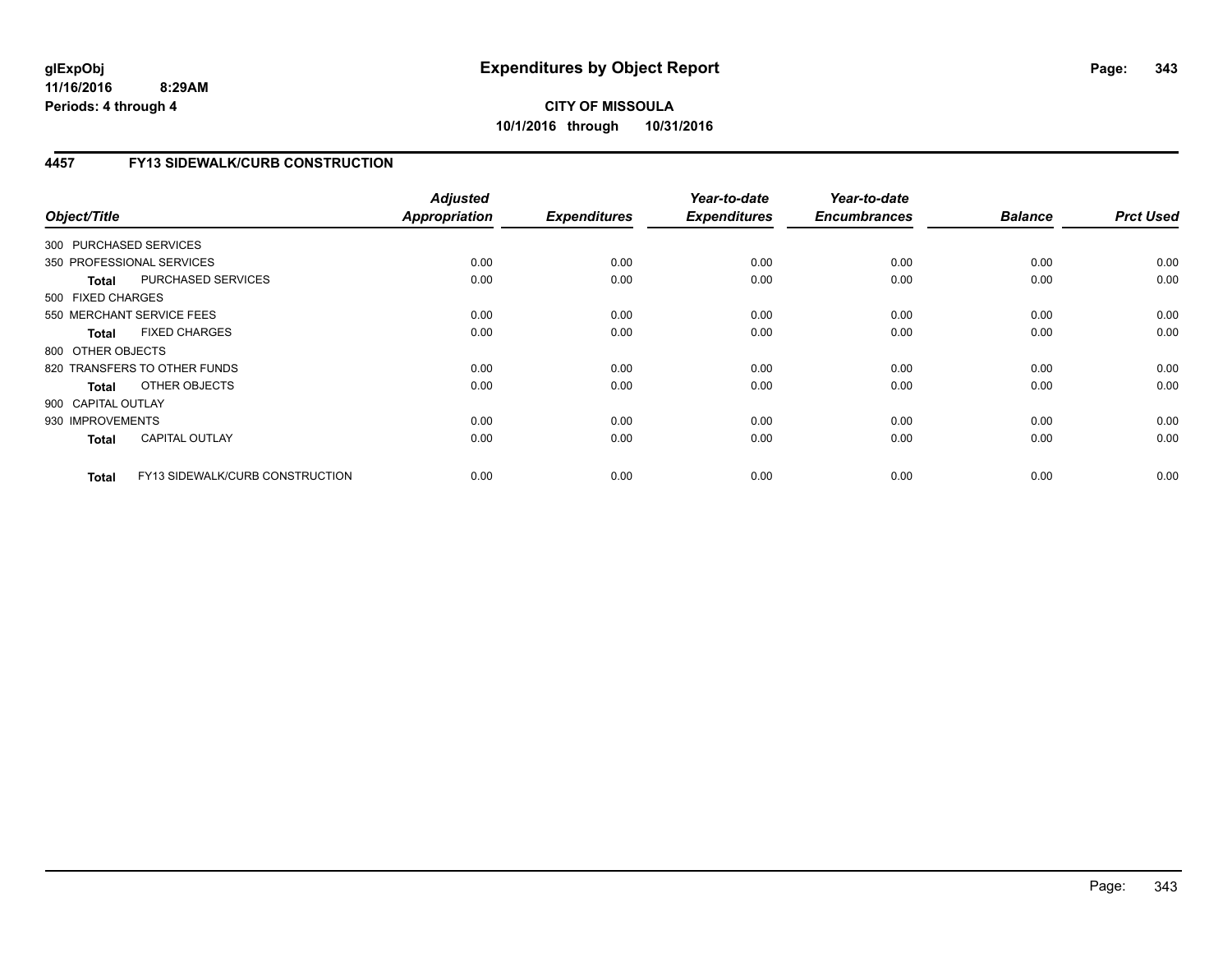#### **4458 FY14 SIDEWALK & CURB CONSTRUCTION**

| Object/Title              |                              | <b>Adjusted</b><br>Appropriation | <b>Expenditures</b> | Year-to-date<br><b>Expenditures</b> | Year-to-date<br><b>Encumbrances</b> | <b>Balance</b> | <b>Prct Used</b> |
|---------------------------|------------------------------|----------------------------------|---------------------|-------------------------------------|-------------------------------------|----------------|------------------|
| 500 FIXED CHARGES         |                              |                                  |                     |                                     |                                     |                |                  |
| 550 MERCHANT SERVICE FEES |                              | 0.00                             | 0.00                | 0.00                                | 0.00                                | 0.00           | 0.00             |
| <b>Total</b>              | <b>FIXED CHARGES</b>         | 0.00                             | 0.00                | 0.00                                | 0.00                                | 0.00           | 0.00             |
| 800 OTHER OBJECTS         |                              |                                  |                     |                                     |                                     |                |                  |
|                           | 820 TRANSFERS TO OTHER FUNDS | 0.00                             | 0.00                | 0.00                                | 0.00                                | 0.00           | 0.00             |
| Total                     | OTHER OBJECTS                | 0.00                             | 0.00                | 0.00                                | 0.00                                | 0.00           | 0.00             |
| 900 CAPITAL OUTLAY        |                              |                                  |                     |                                     |                                     |                |                  |
| 930 IMPROVEMENTS          |                              | 0.00                             | 0.00                | 0.00                                | 0.00                                | 0.00           | 0.00             |
| Total                     | <b>CAPITAL OUTLAY</b>        | 0.00                             | 0.00                | 0.00                                | 0.00                                | 0.00           | 0.00             |
|                           |                              |                                  |                     |                                     |                                     |                |                  |
| <b>Total</b>              | PUBLIC WORKS OPERATIONS      | 0.00                             | 0.00                | 0.00                                | 0.00                                | 0.00           | 0.00             |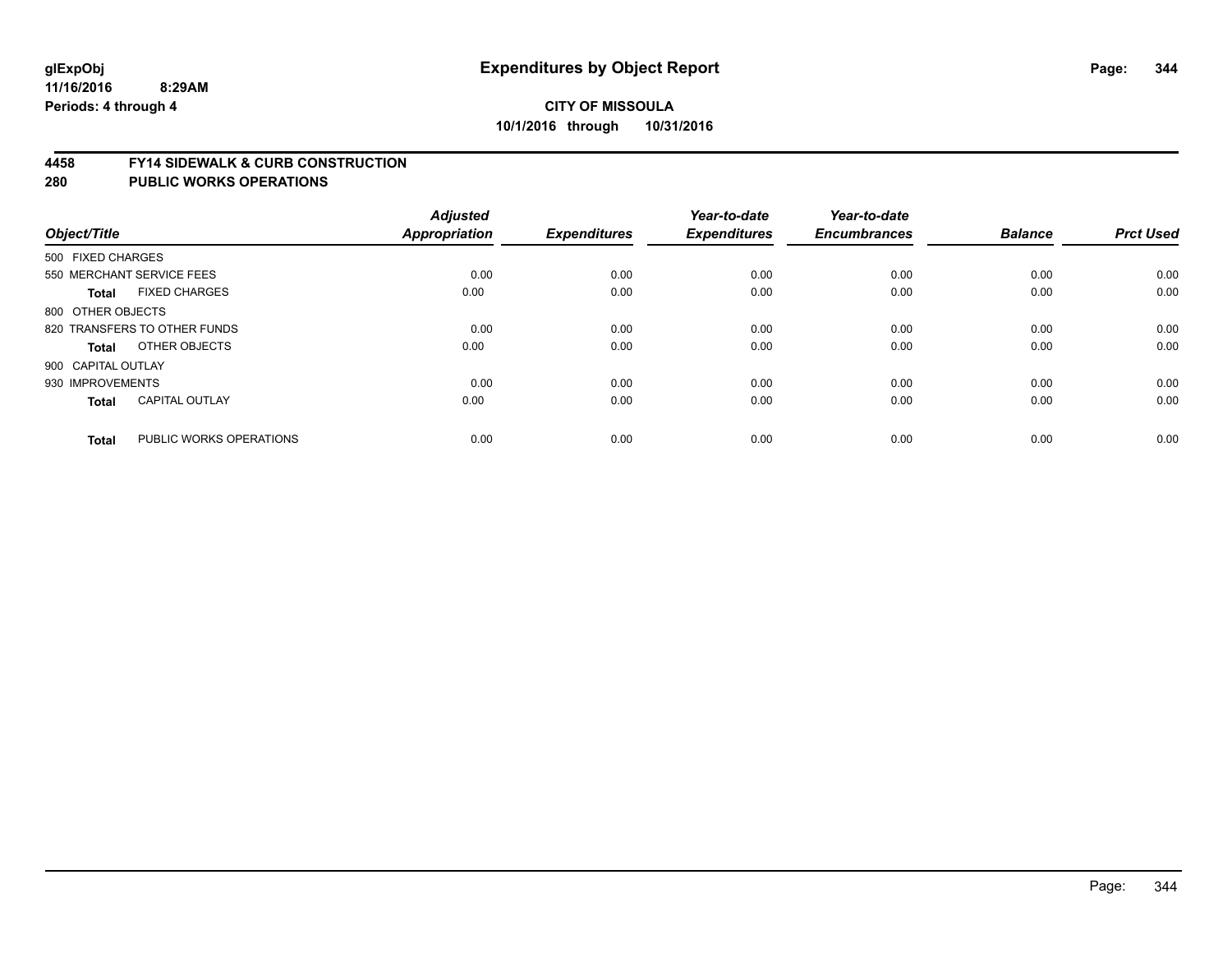**11/16/2016 8:29AM Periods: 4 through 4**

**CITY OF MISSOULA 10/1/2016 through 10/31/2016**

## **4458 FY14 SIDEWALK & CURB CONSTRUCTION**

| Object/Title       |                                              | <b>Adjusted</b><br><b>Appropriation</b> | <b>Expenditures</b> | Year-to-date<br><b>Expenditures</b> | Year-to-date<br><b>Encumbrances</b> | <b>Balance</b> | <b>Prct Used</b> |
|--------------------|----------------------------------------------|-----------------------------------------|---------------------|-------------------------------------|-------------------------------------|----------------|------------------|
| 500 FIXED CHARGES  |                                              |                                         |                     |                                     |                                     |                |                  |
|                    | 550 MERCHANT SERVICE FEES                    | 0.00                                    | 0.00                | 0.00                                | 0.00                                | 0.00           | 0.00             |
| <b>Total</b>       | <b>FIXED CHARGES</b>                         | 0.00                                    | 0.00                | 0.00                                | 0.00                                | 0.00           | 0.00             |
| 800 OTHER OBJECTS  |                                              |                                         |                     |                                     |                                     |                |                  |
|                    | 820 TRANSFERS TO OTHER FUNDS                 | 0.00                                    | 0.00                | 0.00                                | 0.00                                | 0.00           | 0.00             |
| <b>Total</b>       | OTHER OBJECTS                                | 0.00                                    | 0.00                | 0.00                                | 0.00                                | 0.00           | 0.00             |
| 900 CAPITAL OUTLAY |                                              |                                         |                     |                                     |                                     |                |                  |
| 930 IMPROVEMENTS   |                                              | 0.00                                    | 0.00                | 0.00                                | 0.00                                | 0.00           | 0.00             |
| <b>Total</b>       | <b>CAPITAL OUTLAY</b>                        | 0.00                                    | 0.00                | 0.00                                | 0.00                                | 0.00           | 0.00             |
| <b>Total</b>       | <b>FY14 SIDEWALK &amp; CURB CONSTRUCTIOL</b> | 0.00                                    | 0.00                | 0.00                                | 0.00                                | 0.00           | 0.00             |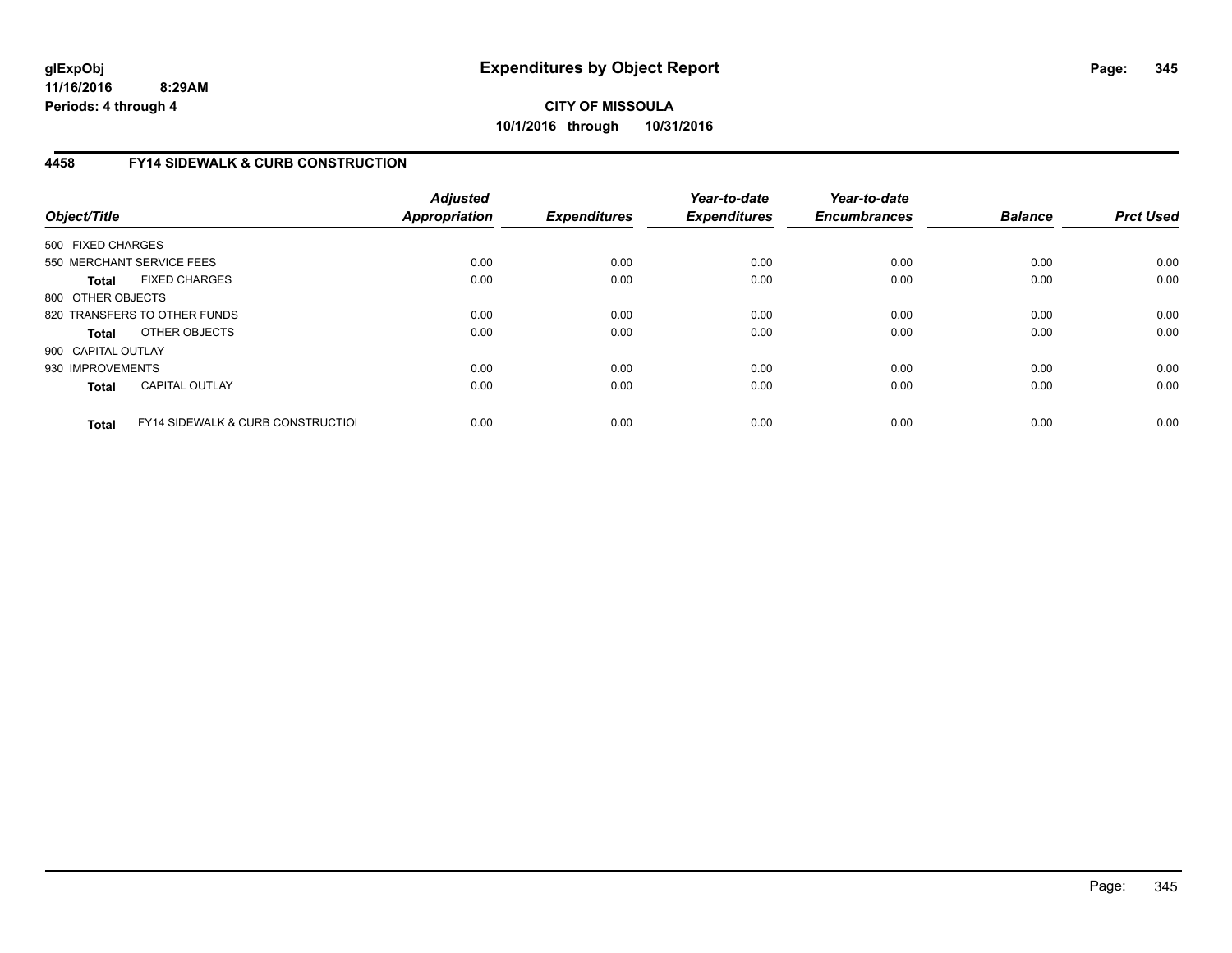#### **4459 FY15 SIDEWALK/CURB CONSTRUCTION**

| Object/Title              |                              | <b>Adjusted</b><br>Appropriation | <b>Expenditures</b> | Year-to-date<br><b>Expenditures</b> | Year-to-date<br><b>Encumbrances</b> | <b>Balance</b> | <b>Prct Used</b> |
|---------------------------|------------------------------|----------------------------------|---------------------|-------------------------------------|-------------------------------------|----------------|------------------|
| 500 FIXED CHARGES         |                              |                                  |                     |                                     |                                     |                |                  |
| 550 MERCHANT SERVICE FEES |                              | 0.00                             | 0.00                | 0.00                                | 0.00                                | 0.00           | 0.00             |
| <b>Total</b>              | <b>FIXED CHARGES</b>         | 0.00                             | 0.00                | 0.00                                | 0.00                                | 0.00           | 0.00             |
| 800 OTHER OBJECTS         |                              |                                  |                     |                                     |                                     |                |                  |
|                           | 820 TRANSFERS TO OTHER FUNDS | 0.00                             | 0.00                | 0.00                                | 0.00                                | 0.00           | 0.00             |
| Total                     | OTHER OBJECTS                | 0.00                             | 0.00                | 0.00                                | 0.00                                | 0.00           | 0.00             |
| 900 CAPITAL OUTLAY        |                              |                                  |                     |                                     |                                     |                |                  |
| 930 IMPROVEMENTS          |                              | 0.00                             | 0.00                | 0.00                                | 0.00                                | 0.00           | 0.00             |
| Total                     | <b>CAPITAL OUTLAY</b>        | 0.00                             | 0.00                | 0.00                                | 0.00                                | 0.00           | 0.00             |
|                           |                              |                                  |                     |                                     |                                     |                |                  |
| <b>Total</b>              | PUBLIC WORKS OPERATIONS      | 0.00                             | 0.00                | 0.00                                | 0.00                                | 0.00           | 0.00             |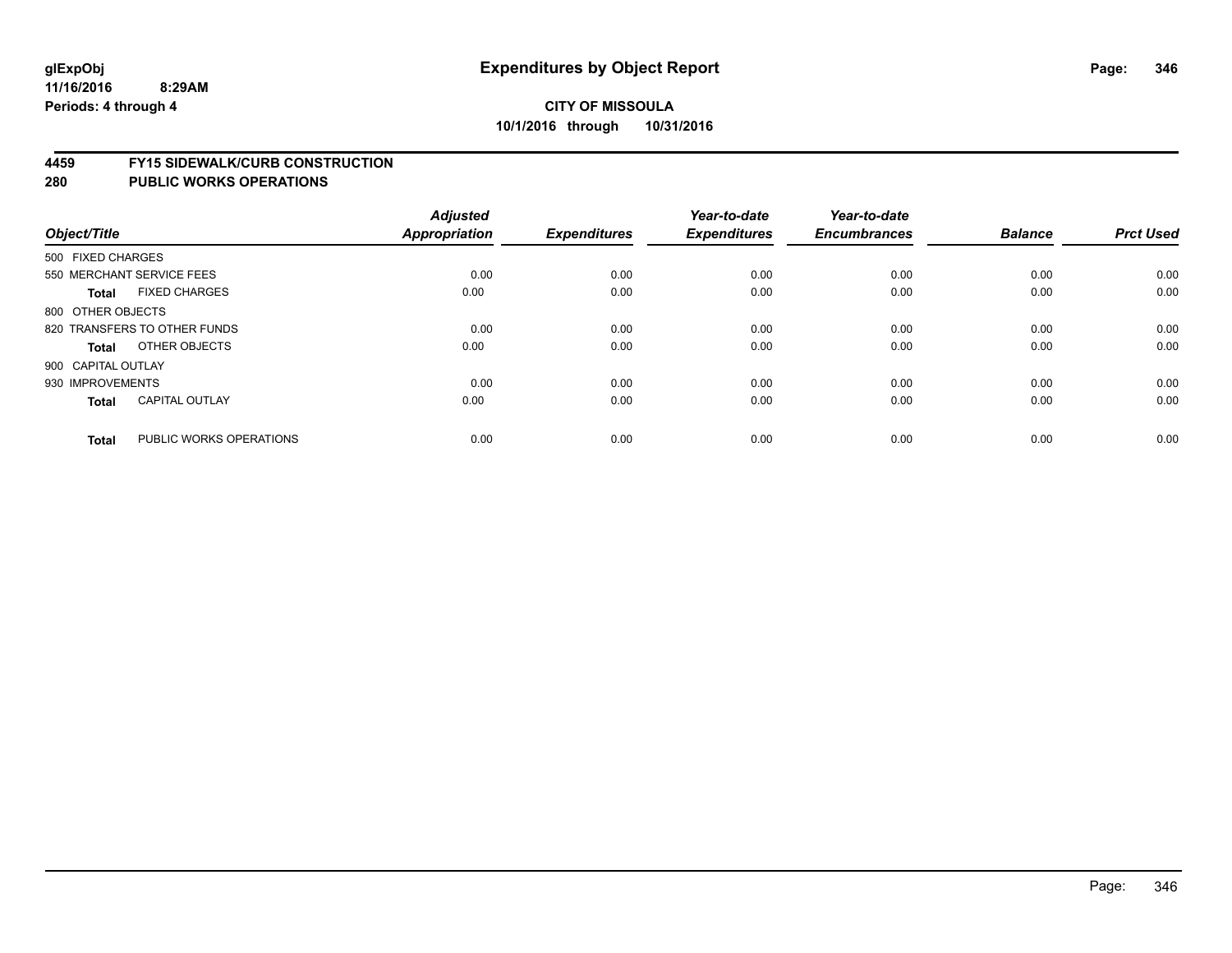## **4459 FY15 SIDEWALK/CURB CONSTRUCTION**

| Object/Title       |                                        | <b>Adjusted</b><br><b>Appropriation</b> | <b>Expenditures</b> | Year-to-date<br><b>Expenditures</b> | Year-to-date<br><b>Encumbrances</b> | <b>Balance</b> | <b>Prct Used</b> |
|--------------------|----------------------------------------|-----------------------------------------|---------------------|-------------------------------------|-------------------------------------|----------------|------------------|
| 500 FIXED CHARGES  |                                        |                                         |                     |                                     |                                     |                |                  |
|                    | 550 MERCHANT SERVICE FEES              | 0.00                                    | 0.00                | 0.00                                | 0.00                                | 0.00           | 0.00             |
| <b>Total</b>       | <b>FIXED CHARGES</b>                   | 0.00                                    | 0.00                | 0.00                                | 0.00                                | 0.00           | 0.00             |
| 800 OTHER OBJECTS  |                                        |                                         |                     |                                     |                                     |                |                  |
|                    | 820 TRANSFERS TO OTHER FUNDS           | 0.00                                    | 0.00                | 0.00                                | 0.00                                | 0.00           | 0.00             |
| <b>Total</b>       | OTHER OBJECTS                          | 0.00                                    | 0.00                | 0.00                                | 0.00                                | 0.00           | 0.00             |
| 900 CAPITAL OUTLAY |                                        |                                         |                     |                                     |                                     |                |                  |
| 930 IMPROVEMENTS   |                                        | 0.00                                    | 0.00                | 0.00                                | 0.00                                | 0.00           | 0.00             |
| Total              | <b>CAPITAL OUTLAY</b>                  | 0.00                                    | 0.00                | 0.00                                | 0.00                                | 0.00           | 0.00             |
| <b>Total</b>       | <b>FY15 SIDEWALK/CURB CONSTRUCTION</b> | 0.00                                    | 0.00                | 0.00                                | 0.00                                | 0.00           | 0.00             |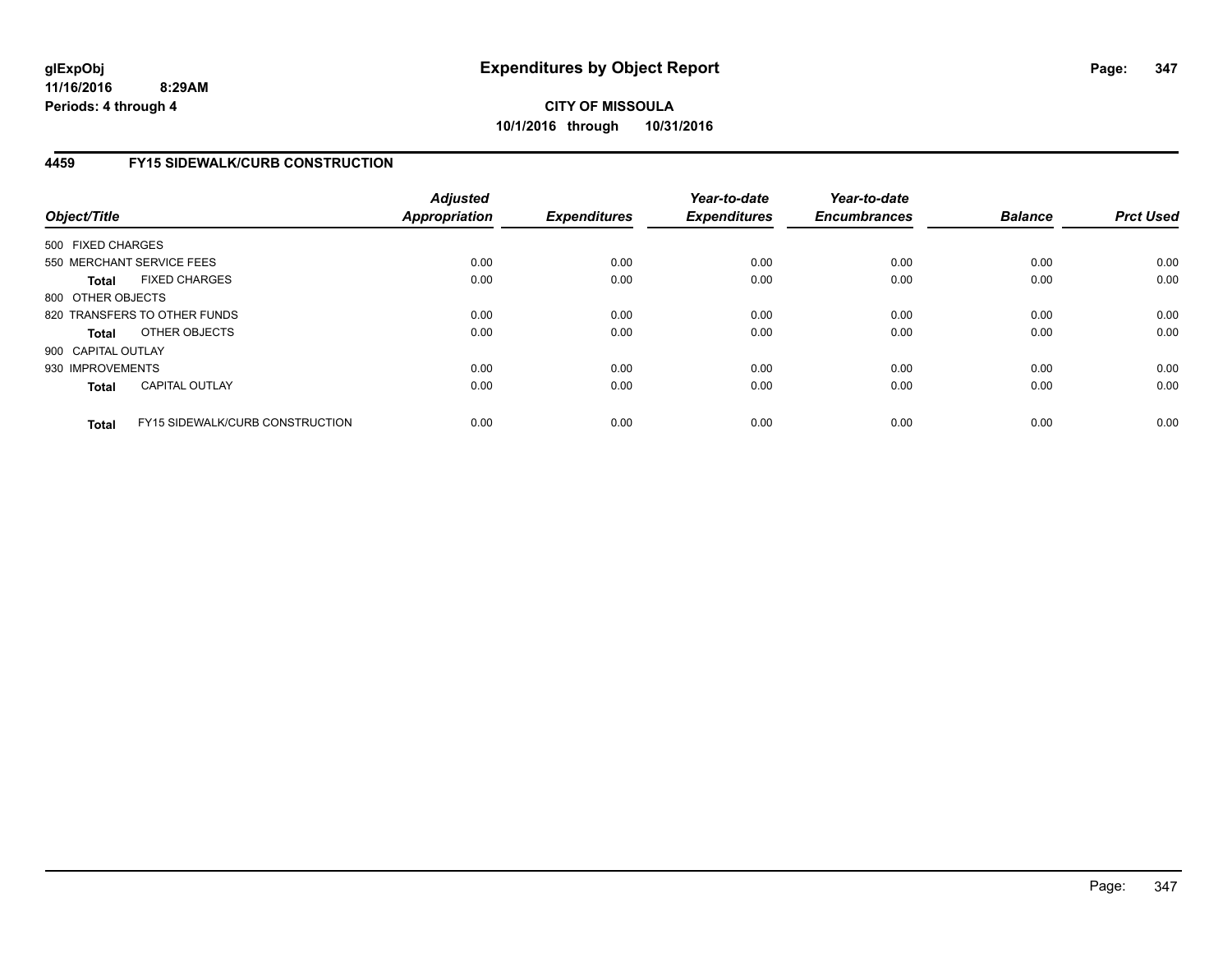#### **4460 FY16 SIDEWALK/CURB CONSTRUCTION**

|                    |                              | <b>Adjusted</b>      |                     | Year-to-date        | Year-to-date        |                |                  |
|--------------------|------------------------------|----------------------|---------------------|---------------------|---------------------|----------------|------------------|
| Object/Title       |                              | <b>Appropriation</b> | <b>Expenditures</b> | <b>Expenditures</b> | <b>Encumbrances</b> | <b>Balance</b> | <b>Prct Used</b> |
| 500 FIXED CHARGES  |                              |                      |                     |                     |                     |                |                  |
|                    | 550 MERCHANT SERVICE FEES    | 0.00                 | 0.00                | 0.00                | 0.00                | 0.00           | 0.00             |
| <b>Total</b>       | <b>FIXED CHARGES</b>         | 0.00                 | 0.00                | 0.00                | 0.00                | 0.00           | 0.00             |
| 800 OTHER OBJECTS  |                              |                      |                     |                     |                     |                |                  |
|                    | 820 TRANSFERS TO OTHER FUNDS | 0.00                 | 0.00                | 17.134.25           | 0.00                | $-17.134.25$   | 0.00             |
| Total              | OTHER OBJECTS                | 0.00                 | 0.00                | 17,134.25           | 0.00                | $-17.134.25$   | 0.00             |
| 900 CAPITAL OUTLAY |                              |                      |                     |                     |                     |                |                  |
| 930 IMPROVEMENTS   |                              | 0.00                 | 0.00                | 17,200.00           | 0.00                | $-17.200.00$   | 0.00             |
| <b>Total</b>       | <b>CAPITAL OUTLAY</b>        | 0.00                 | 0.00                | 17,200.00           | 0.00                | $-17,200.00$   | 0.00             |
| <b>Total</b>       | PUBLIC WORKS OPERATIONS      | 0.00                 | 0.00                | 34,334.25           | 0.00                | $-34.334.25$   | 0.00             |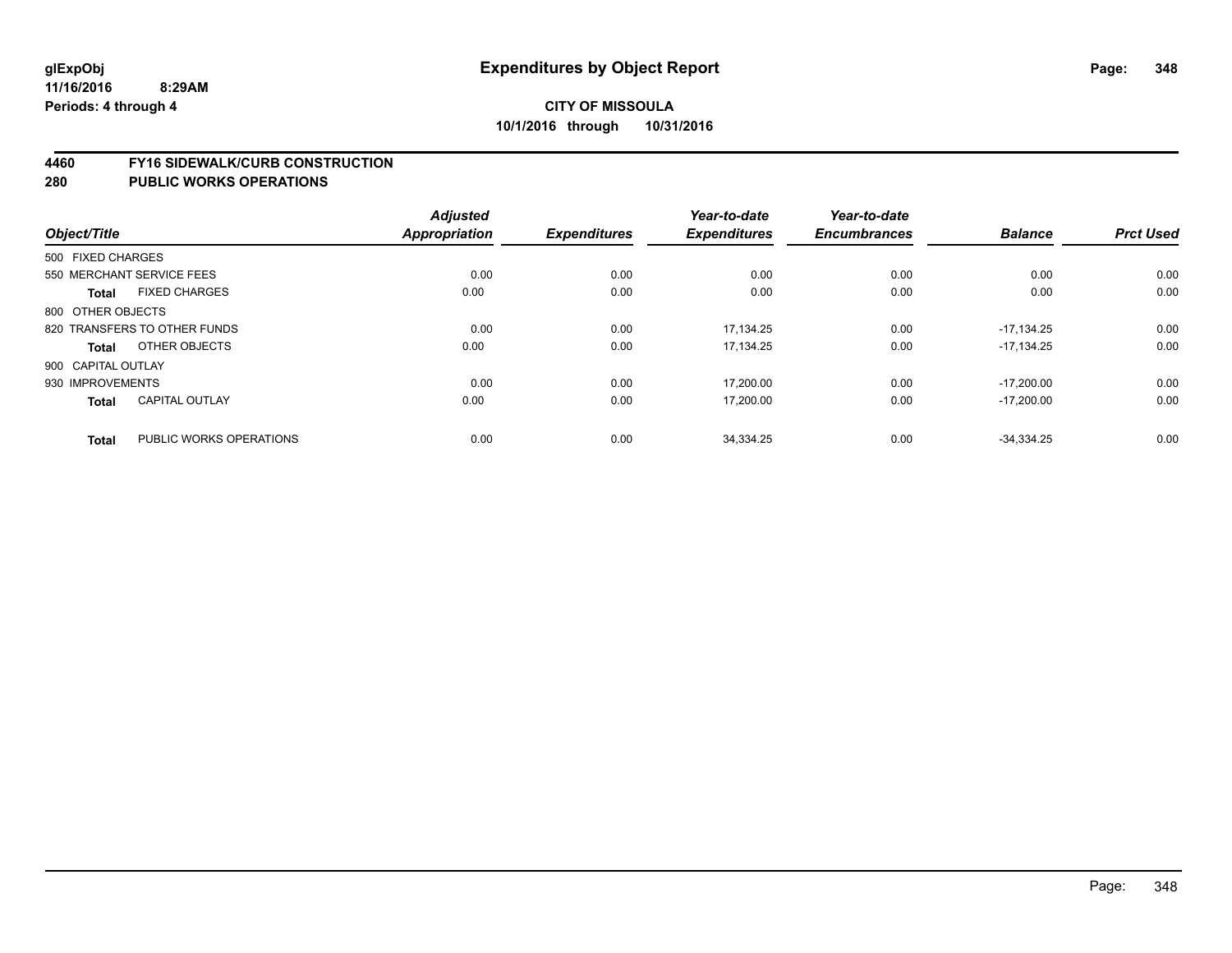## **4460 FY16 SIDEWALK/CURB CONSTRUCTION**

| Object/Title       |                                 | <b>Adjusted</b><br><b>Appropriation</b> | <b>Expenditures</b> | Year-to-date<br><b>Expenditures</b> | Year-to-date<br><b>Encumbrances</b> | <b>Balance</b> | <b>Prct Used</b> |
|--------------------|---------------------------------|-----------------------------------------|---------------------|-------------------------------------|-------------------------------------|----------------|------------------|
| 500 FIXED CHARGES  |                                 |                                         |                     |                                     |                                     |                |                  |
|                    | 550 MERCHANT SERVICE FEES       | 0.00                                    | 0.00                | 0.00                                | 0.00                                | 0.00           | 0.00             |
| <b>Total</b>       | <b>FIXED CHARGES</b>            | 0.00                                    | 0.00                | 0.00                                | 0.00                                | 0.00           | 0.00             |
| 800 OTHER OBJECTS  |                                 |                                         |                     |                                     |                                     |                |                  |
|                    | 820 TRANSFERS TO OTHER FUNDS    | 0.00                                    | 0.00                | 17.134.25                           | 0.00                                | $-17.134.25$   | 0.00             |
| <b>Total</b>       | OTHER OBJECTS                   | 0.00                                    | 0.00                | 17.134.25                           | 0.00                                | $-17.134.25$   | 0.00             |
| 900 CAPITAL OUTLAY |                                 |                                         |                     |                                     |                                     |                |                  |
| 930 IMPROVEMENTS   |                                 | 0.00                                    | 0.00                | 17,200.00                           | 0.00                                | $-17.200.00$   | 0.00             |
| <b>Total</b>       | <b>CAPITAL OUTLAY</b>           | 0.00                                    | 0.00                | 17,200.00                           | 0.00                                | $-17.200.00$   | 0.00             |
| <b>Total</b>       | FY16 SIDEWALK/CURB CONSTRUCTION | 0.00                                    | 0.00                | 34,334.25                           | 0.00                                | $-34.334.25$   | 0.00             |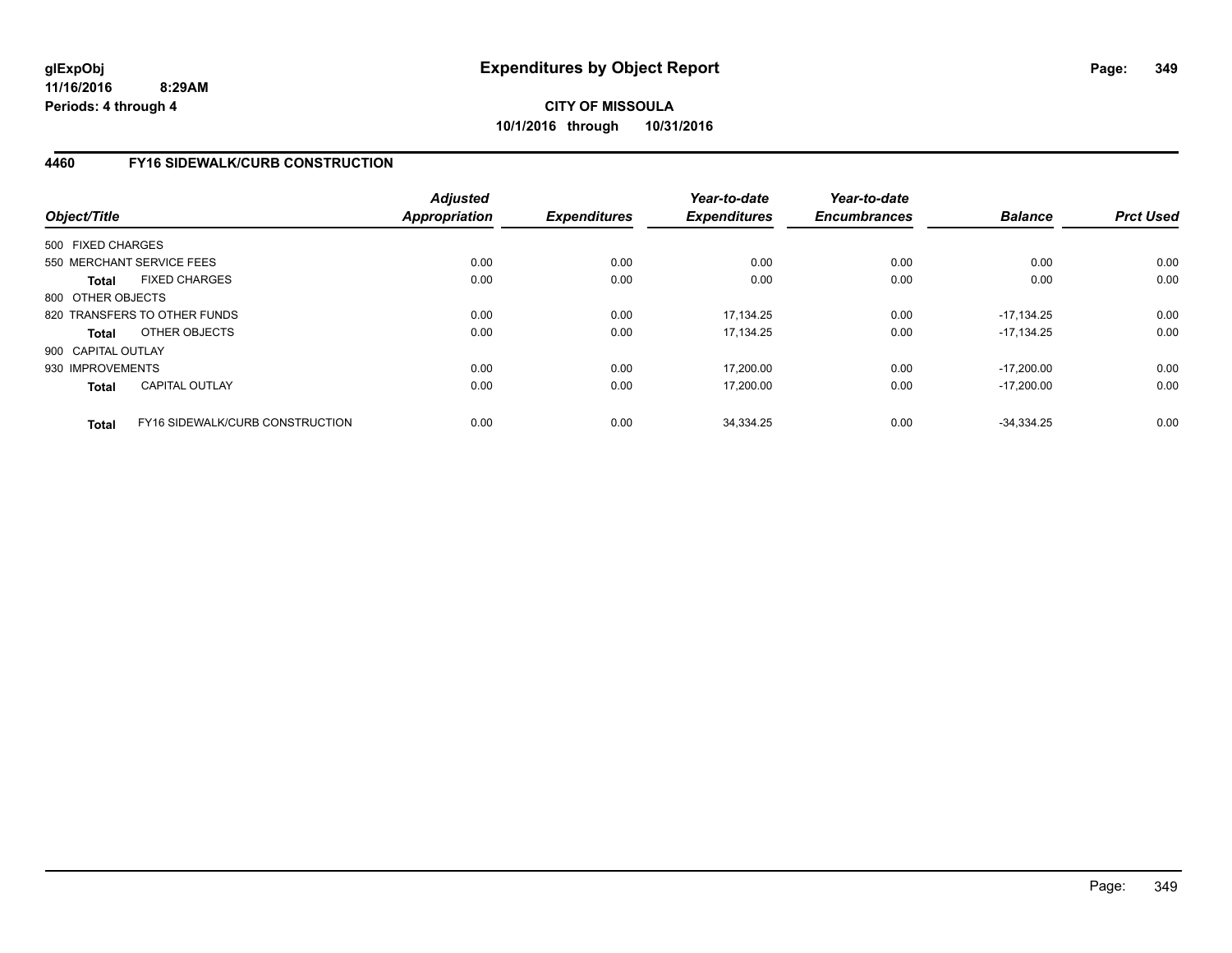#### **4461 FY17 SIDEWALK/CURB CONSTRUCTION**

| Object/Title       |                           | <b>Adjusted</b><br><b>Appropriation</b> | <b>Expenditures</b> | Year-to-date<br><b>Expenditures</b> | Year-to-date<br><b>Encumbrances</b> | <b>Balance</b> | <b>Prct Used</b> |
|--------------------|---------------------------|-----------------------------------------|---------------------|-------------------------------------|-------------------------------------|----------------|------------------|
| 500 FIXED CHARGES  |                           |                                         |                     |                                     |                                     |                |                  |
|                    | 550 MERCHANT SERVICE FEES | 0.00                                    | 0.00                | 0.00                                | 0.00                                | 0.00           | 0.00             |
| <b>Total</b>       | <b>FIXED CHARGES</b>      | 0.00                                    | 0.00                | 0.00                                | 0.00                                | 0.00           | 0.00             |
| 900 CAPITAL OUTLAY |                           |                                         |                     |                                     |                                     |                |                  |
| 930 IMPROVEMENTS   |                           | 0.00                                    | 303.171.66          | 499,563.41                          | 0.00                                | -499.563.41    | 0.00             |
| <b>Total</b>       | <b>CAPITAL OUTLAY</b>     | 0.00                                    | 303.171.66          | 499,563.41                          | 0.00                                | -499.563.41    | 0.00             |
| <b>Total</b>       | PUBLIC WORKS OPERATIONS   | 0.00                                    | 303.171.66          | 499.563.41                          | 0.00                                | -499.563.41    | 0.00             |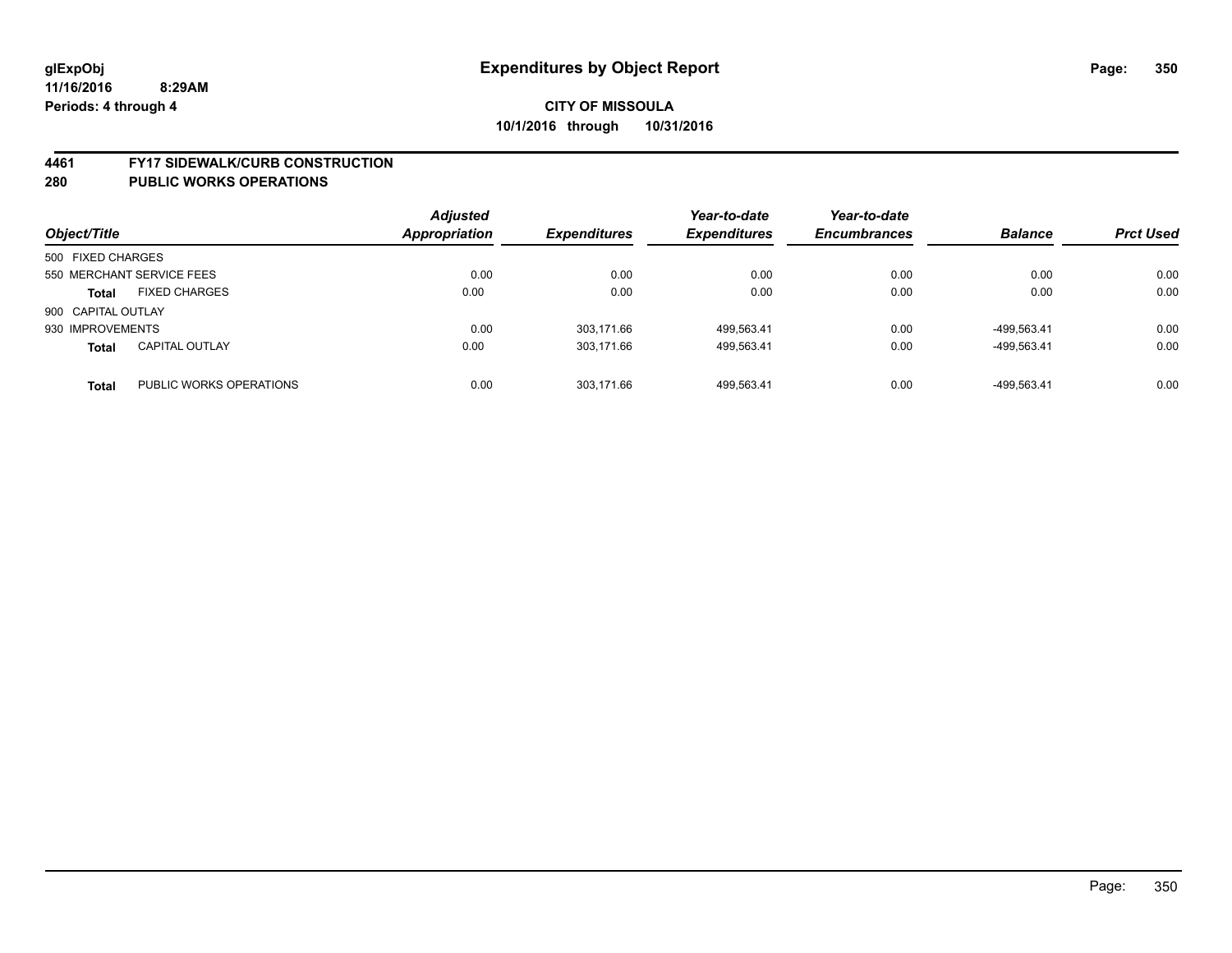## **4461 FY17 SIDEWALK/CURB CONSTRUCTION**

| Object/Title                                           | <b>Adjusted</b><br><b>Appropriation</b> | <b>Expenditures</b> | Year-to-date<br><b>Expenditures</b> | Year-to-date<br><b>Encumbrances</b> | <b>Balance</b> | <b>Prct Used</b> |
|--------------------------------------------------------|-----------------------------------------|---------------------|-------------------------------------|-------------------------------------|----------------|------------------|
| 500 FIXED CHARGES                                      |                                         |                     |                                     |                                     |                |                  |
| 550 MERCHANT SERVICE FEES                              | 0.00                                    | 0.00                | 0.00                                | 0.00                                | 0.00           | 0.00             |
| <b>FIXED CHARGES</b><br><b>Total</b>                   | 0.00                                    | 0.00                | 0.00                                | 0.00                                | 0.00           | 0.00             |
| 900 CAPITAL OUTLAY                                     |                                         |                     |                                     |                                     |                |                  |
| 930 IMPROVEMENTS                                       | 0.00                                    | 303.171.66          | 499,563.41                          | 0.00                                | -499.563.41    | 0.00             |
| <b>CAPITAL OUTLAY</b><br><b>Total</b>                  | 0.00                                    | 303.171.66          | 499,563.41                          | 0.00                                | -499,563.41    | 0.00             |
| <b>FY17 SIDEWALK/CURB CONSTRUCTION</b><br><b>Total</b> | 0.00                                    | 303.171.66          | 499.563.41                          | 0.00                                | -499.563.41    | 0.00             |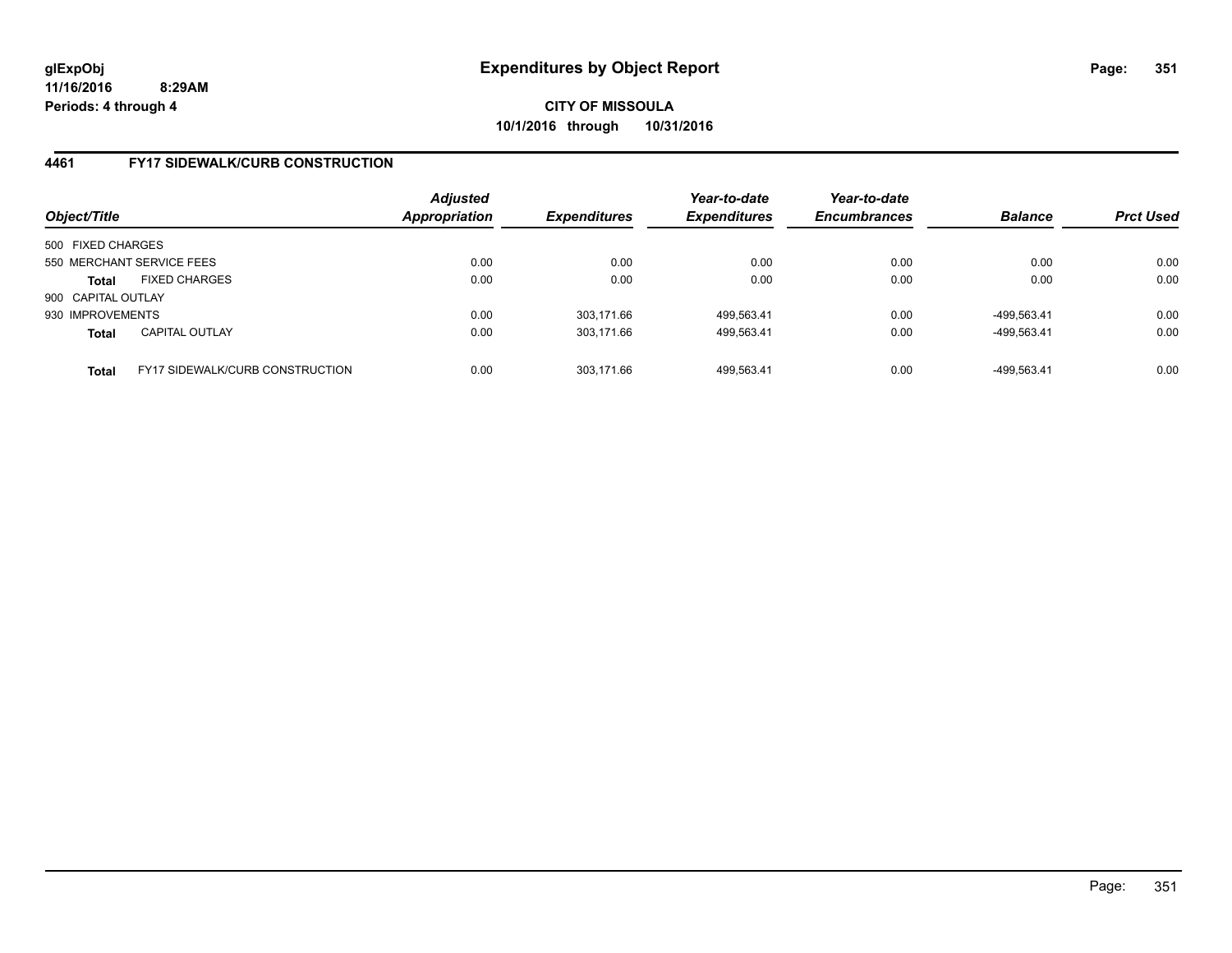#### **11/16/2016 8:29AM Periods: 4 through 4**

## **CITY OF MISSOULA 10/1/2016 through 10/31/2016**

**4531 SID 531 TRAFFIC CALMING**

**000 \*\*\* Title Not Found \*\*\***

| Object/Title                            | <b>Adjusted</b><br><b>Appropriation</b> | <b>Expenditures</b> | Year-to-date<br><b>Expenditures</b> | Year-to-date<br><b>Encumbrances</b> | <b>Balance</b> | <b>Prct Used</b> |
|-----------------------------------------|-----------------------------------------|---------------------|-------------------------------------|-------------------------------------|----------------|------------------|
| 500 FIXED CHARGES                       |                                         |                     |                                     |                                     |                |                  |
| 550 MERCHANT SERVICE FEES               | 0.00                                    | 0.00                | 0.00                                | 0.00                                | 0.00           | 0.00             |
| <b>FIXED CHARGES</b><br><b>Total</b>    | 0.00                                    | 0.00                | 0.00                                | 0.00                                | 0.00           | 0.00             |
| 600 DEBT SERVICE                        |                                         |                     |                                     |                                     |                |                  |
| 620 INTEREST / SERVICE FEES             | 0.00                                    | 0.00                | 0.00                                | 0.00                                | 0.00           | 0.00             |
| <b>DEBT SERVICE</b><br><b>Total</b>     | 0.00                                    | 0.00                | 0.00                                | 0.00                                | 0.00           | 0.00             |
| *** Title Not Found ***<br><b>Total</b> | 0.00                                    | 0.00                | 0.00                                | 0.00                                | 0.00           | 0.00             |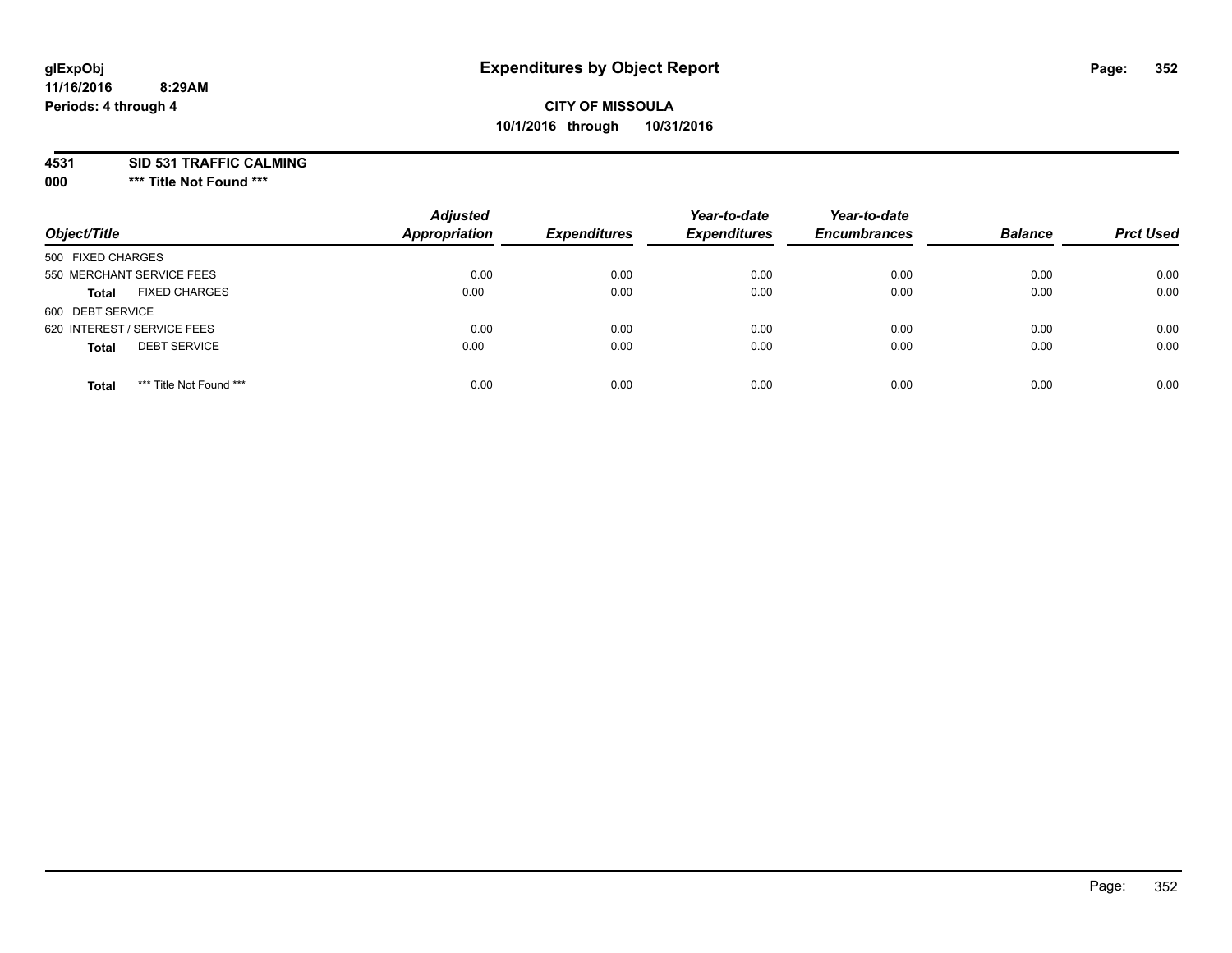**4531 SID 531 TRAFFIC CALMING**

**390 NON-DEPARTMENTAL**

| Object/Title              |                       | <b>Adjusted</b><br><b>Appropriation</b> | <b>Expenditures</b> | Year-to-date<br><b>Expenditures</b> | Year-to-date<br><b>Encumbrances</b> | <b>Balance</b> | <b>Prct Used</b> |
|---------------------------|-----------------------|-----------------------------------------|---------------------|-------------------------------------|-------------------------------------|----------------|------------------|
| 500 FIXED CHARGES         |                       |                                         |                     |                                     |                                     |                |                  |
| 550 MERCHANT SERVICE FEES |                       | 0.00                                    | 0.00                | 0.00                                | 0.00                                | 0.00           | 0.00             |
| <b>Total</b>              | <b>FIXED CHARGES</b>  | 0.00                                    | 0.00                | 0.00                                | 0.00                                | 0.00           | 0.00             |
| 900 CAPITAL OUTLAY        |                       |                                         |                     |                                     |                                     |                |                  |
| 930 IMPROVEMENTS          |                       | 0.00                                    | 0.00                | 0.00                                | 0.00                                | 0.00           | 0.00             |
| <b>Total</b>              | <b>CAPITAL OUTLAY</b> | 0.00                                    | 0.00                | 0.00                                | 0.00                                | 0.00           | 0.00             |
| <b>Total</b>              | NON-DEPARTMENTAL      | 0.00                                    | 0.00                | 0.00                                | 0.00                                | 0.00           | 0.00             |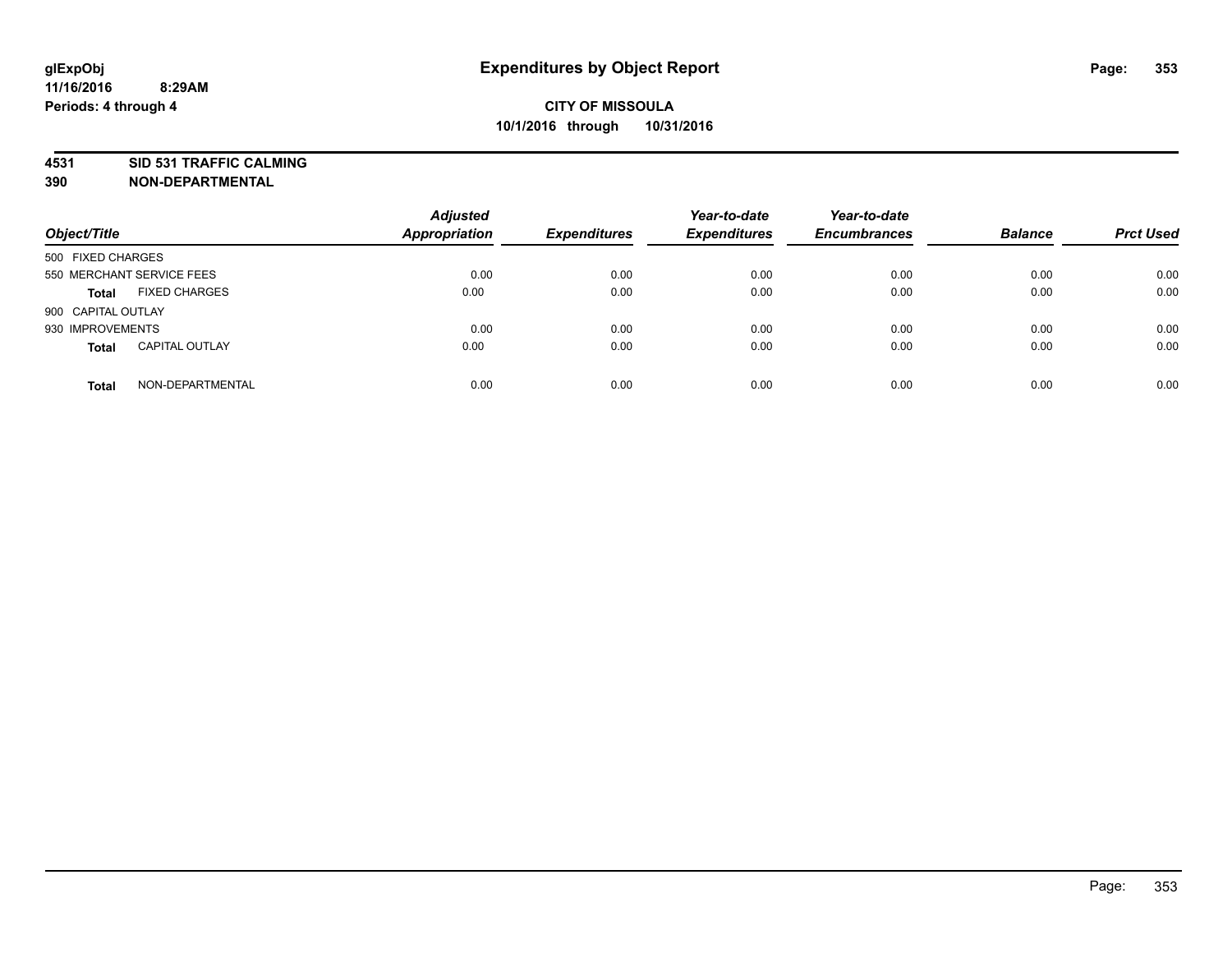### **4531 SID 531 TRAFFIC CALMING**

| Object/Title       |                             | <b>Adjusted</b><br>Appropriation | <b>Expenditures</b> | Year-to-date<br><b>Expenditures</b> | Year-to-date<br><b>Encumbrances</b> | <b>Balance</b> | <b>Prct Used</b> |
|--------------------|-----------------------------|----------------------------------|---------------------|-------------------------------------|-------------------------------------|----------------|------------------|
| 500 FIXED CHARGES  |                             |                                  |                     |                                     |                                     |                |                  |
|                    | 550 MERCHANT SERVICE FEES   | 0.00                             | 0.00                | 0.00                                | 0.00                                | 0.00           | 0.00             |
| <b>Total</b>       | <b>FIXED CHARGES</b>        | 0.00                             | 0.00                | 0.00                                | 0.00                                | 0.00           | 0.00             |
| 600 DEBT SERVICE   |                             |                                  |                     |                                     |                                     |                |                  |
|                    | 620 INTEREST / SERVICE FEES | 0.00                             | 0.00                | 0.00                                | 0.00                                | 0.00           | 0.00             |
| Total              | <b>DEBT SERVICE</b>         | 0.00                             | 0.00                | 0.00                                | 0.00                                | 0.00           | 0.00             |
| 900 CAPITAL OUTLAY |                             |                                  |                     |                                     |                                     |                |                  |
| 930 IMPROVEMENTS   |                             | 0.00                             | 0.00                | 0.00                                | 0.00                                | 0.00           | 0.00             |
| <b>Total</b>       | <b>CAPITAL OUTLAY</b>       | 0.00                             | 0.00                | 0.00                                | 0.00                                | 0.00           | 0.00             |
| <b>Total</b>       | SID 531 TRAFFIC CALMING     | 0.00                             | 0.00                | 0.00                                | 0.00                                | 0.00           | 0.00             |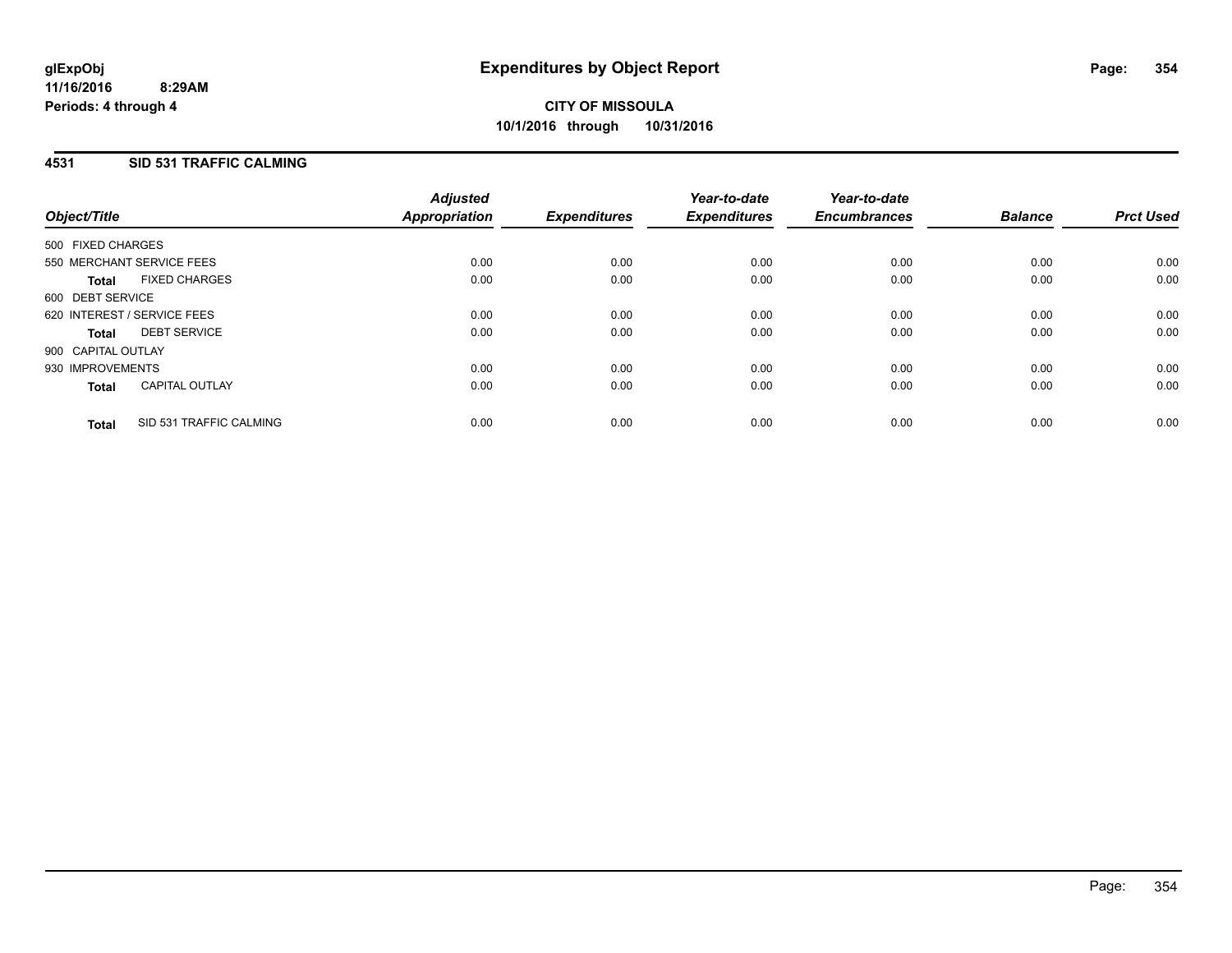#### **4532 MALONEY RANCH SID**

**390 NON-DEPARTMENTAL**

| Object/Title                          | <b>Adjusted</b><br><b>Appropriation</b> | <b>Expenditures</b> | Year-to-date<br><b>Expenditures</b> | Year-to-date<br><b>Encumbrances</b> | <b>Balance</b> | <b>Prct Used</b> |
|---------------------------------------|-----------------------------------------|---------------------|-------------------------------------|-------------------------------------|----------------|------------------|
| 500 FIXED CHARGES                     |                                         |                     |                                     |                                     |                |                  |
| 550 MERCHANT SERVICE FEES             | 0.00                                    | 0.00                | 0.00                                | 0.00                                | 0.00           | 0.00             |
| <b>FIXED CHARGES</b><br><b>Total</b>  | 0.00                                    | 0.00                | 0.00                                | 0.00                                | 0.00           | 0.00             |
| 900 CAPITAL OUTLAY                    |                                         |                     |                                     |                                     |                |                  |
| 930 IMPROVEMENTS                      | 0.00                                    | 0.00                | 0.00                                | 0.00                                | 0.00           | 0.00             |
| <b>CAPITAL OUTLAY</b><br><b>Total</b> | 0.00                                    | 0.00                | 0.00                                | 0.00                                | 0.00           | 0.00             |
| NON-DEPARTMENTAL<br><b>Total</b>      | 0.00                                    | 0.00                | 0.00                                | 0.00                                | 0.00           | 0.00             |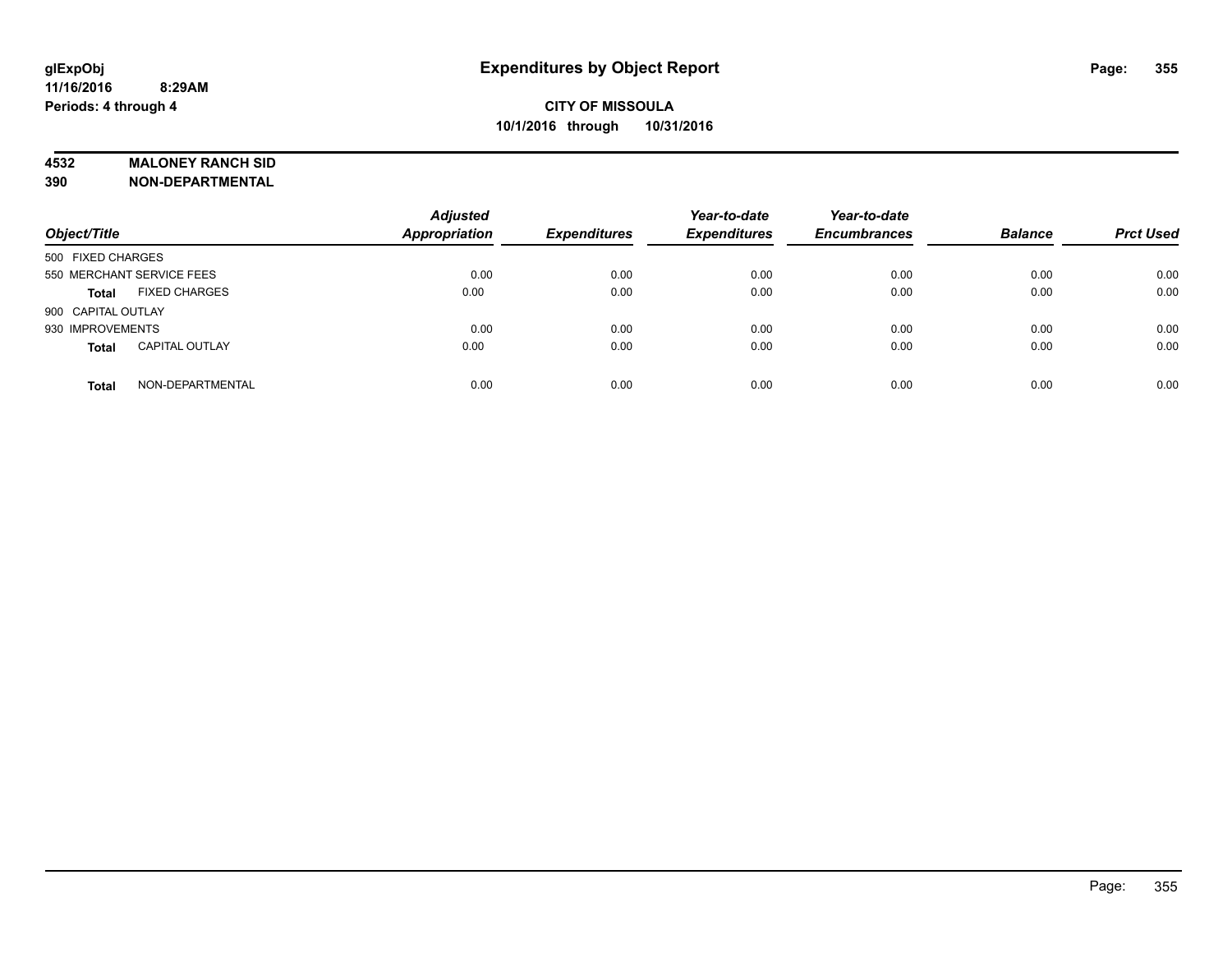## **4532 MALONEY RANCH SID**

| Object/Title                             | <b>Adjusted</b><br>Appropriation | <b>Expenditures</b> | Year-to-date<br><b>Expenditures</b> | Year-to-date<br><b>Encumbrances</b> | <b>Balance</b> | <b>Prct Used</b> |
|------------------------------------------|----------------------------------|---------------------|-------------------------------------|-------------------------------------|----------------|------------------|
| 500 FIXED CHARGES                        |                                  |                     |                                     |                                     |                |                  |
| 550 MERCHANT SERVICE FEES                | 0.00                             | 0.00                | 0.00                                | 0.00                                | 0.00           | 0.00             |
| <b>FIXED CHARGES</b><br><b>Total</b>     | 0.00                             | 0.00                | 0.00                                | 0.00                                | 0.00           | 0.00             |
| 900 CAPITAL OUTLAY                       |                                  |                     |                                     |                                     |                |                  |
| 930 IMPROVEMENTS                         | 0.00                             | 0.00                | 0.00                                | 0.00                                | 0.00           | 0.00             |
| <b>CAPITAL OUTLAY</b><br><b>Total</b>    | 0.00                             | 0.00                | 0.00                                | 0.00                                | 0.00           | 0.00             |
| <b>MALONEY RANCH SID</b><br><b>Total</b> | 0.00                             | 0.00                | 0.00                                | 0.00                                | 0.00           | 0.00             |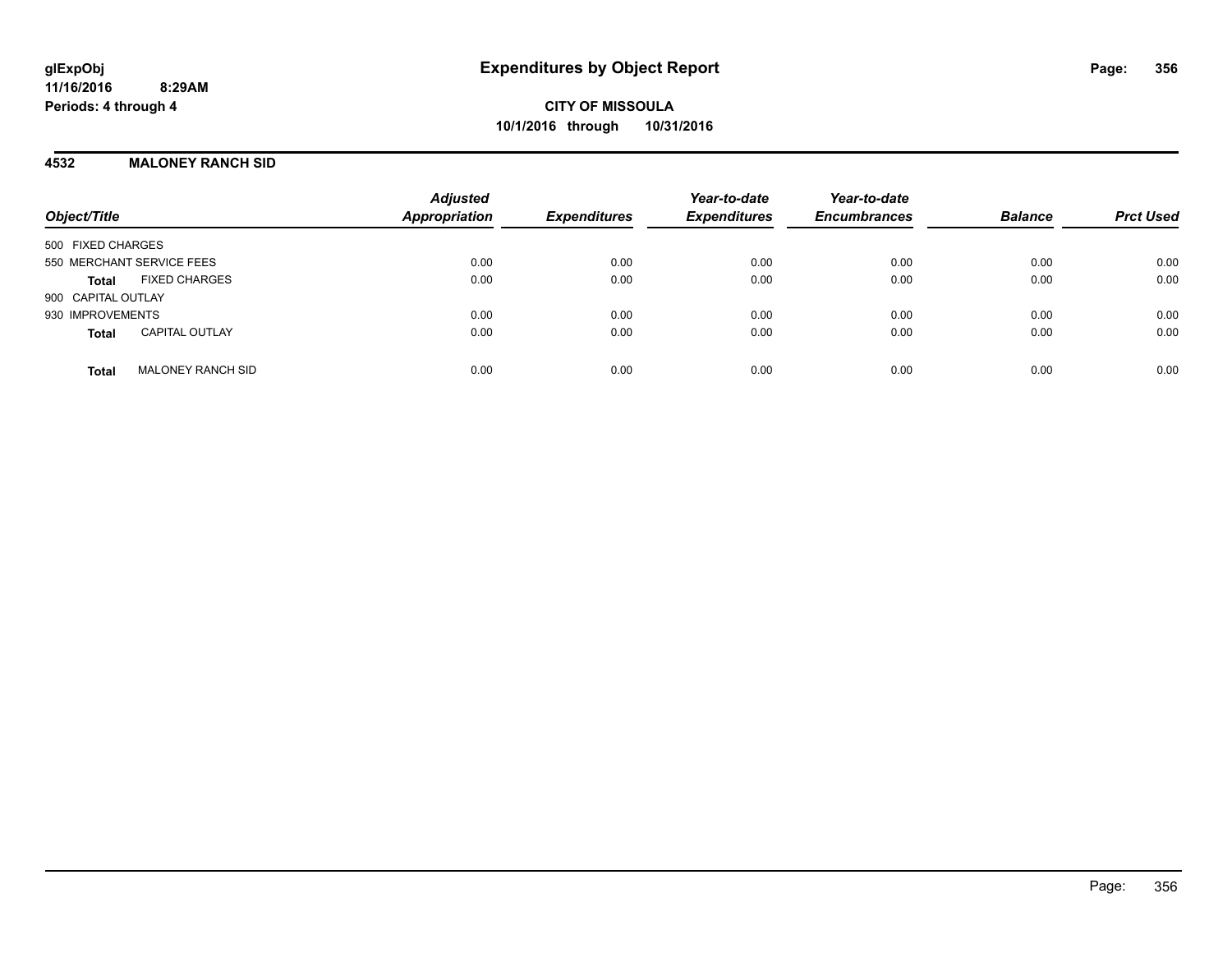**4533 RATTLESNAKE SEWER SID 390 NON-DEPARTMENTAL**

| Object/Title                         | <b>Adjusted</b><br>Appropriation<br><b>Expenditures</b> | Year-to-date<br><b>Expenditures</b> | Year-to-date<br><b>Encumbrances</b> | <b>Balance</b> | <b>Prct Used</b> |      |
|--------------------------------------|---------------------------------------------------------|-------------------------------------|-------------------------------------|----------------|------------------|------|
| 500 FIXED CHARGES                    |                                                         |                                     |                                     |                |                  |      |
| 550 MERCHANT SERVICE FEES            | 0.00                                                    | 0.00                                | 0.00                                | 0.00           | 0.00             | 0.00 |
| <b>FIXED CHARGES</b><br><b>Total</b> | 0.00                                                    | 0.00                                | 0.00                                | 0.00           | 0.00             | 0.00 |
| NON-DEPARTMENTAL<br>Tota             | 0.00                                                    | 0.00                                | 0.00                                | 0.00           | 0.00             | 0.00 |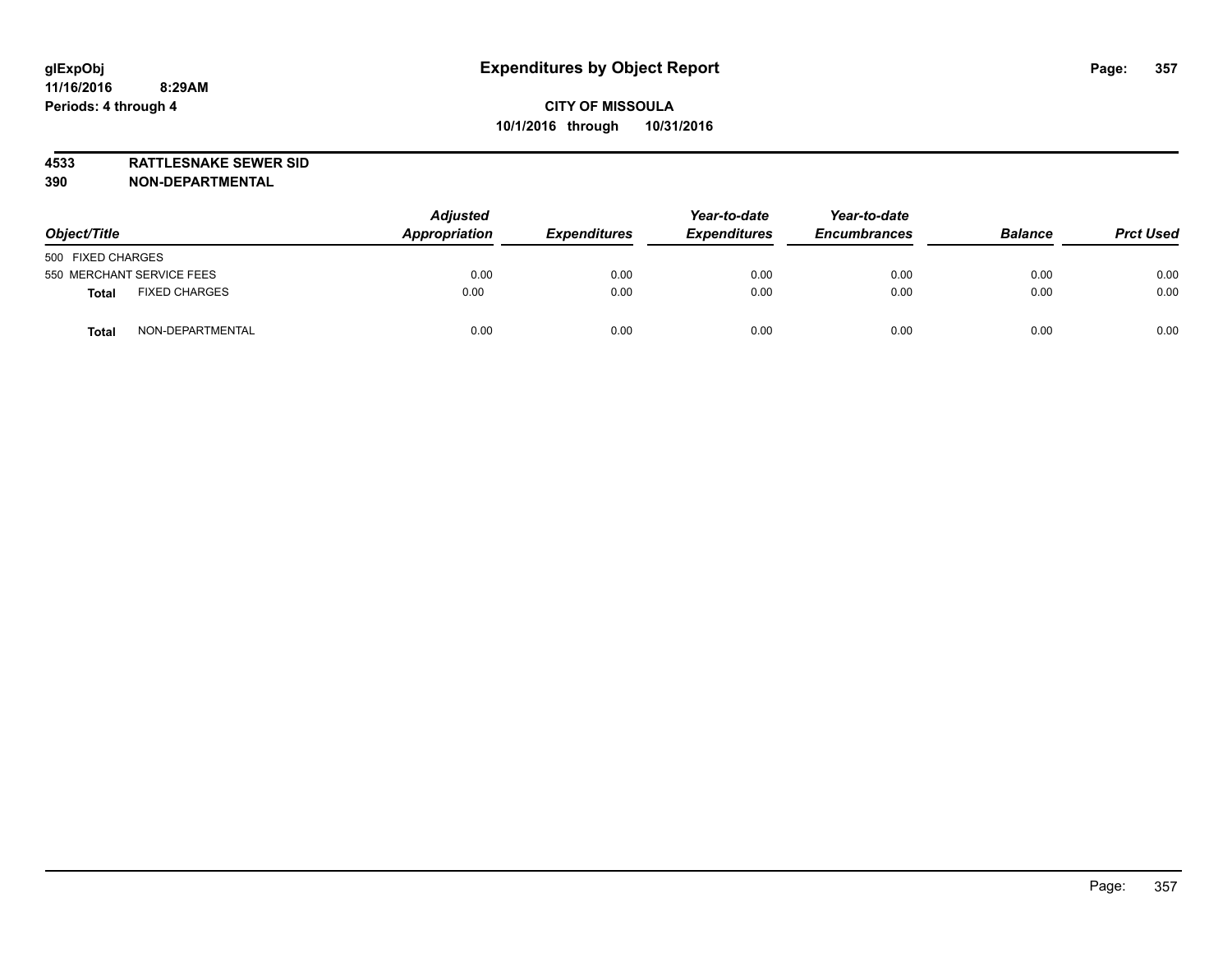#### **4533 RATTLESNAKE SEWER SID**

| Object/Title                          | <b>Adjusted</b><br>Appropriation | <b>Expenditures</b> | Year-to-date<br><b>Expenditures</b> | Year-to-date<br><b>Encumbrances</b> | <b>Balance</b> | <b>Prct Used</b> |
|---------------------------------------|----------------------------------|---------------------|-------------------------------------|-------------------------------------|----------------|------------------|
| 500 FIXED CHARGES                     |                                  |                     |                                     |                                     |                |                  |
| 550 MERCHANT SERVICE FEES             | 0.00                             | 0.00                | 0.00                                | 0.00                                | 0.00           | 0.00             |
| <b>FIXED CHARGES</b><br>Total         | 0.00                             | 0.00                | 0.00                                | 0.00                                | 0.00           | 0.00             |
| RATTLESNAKE SEWER SID<br><b>Total</b> | 0.00                             | 0.00                | 0.00                                | 0.00                                | 0.00           | 0.00             |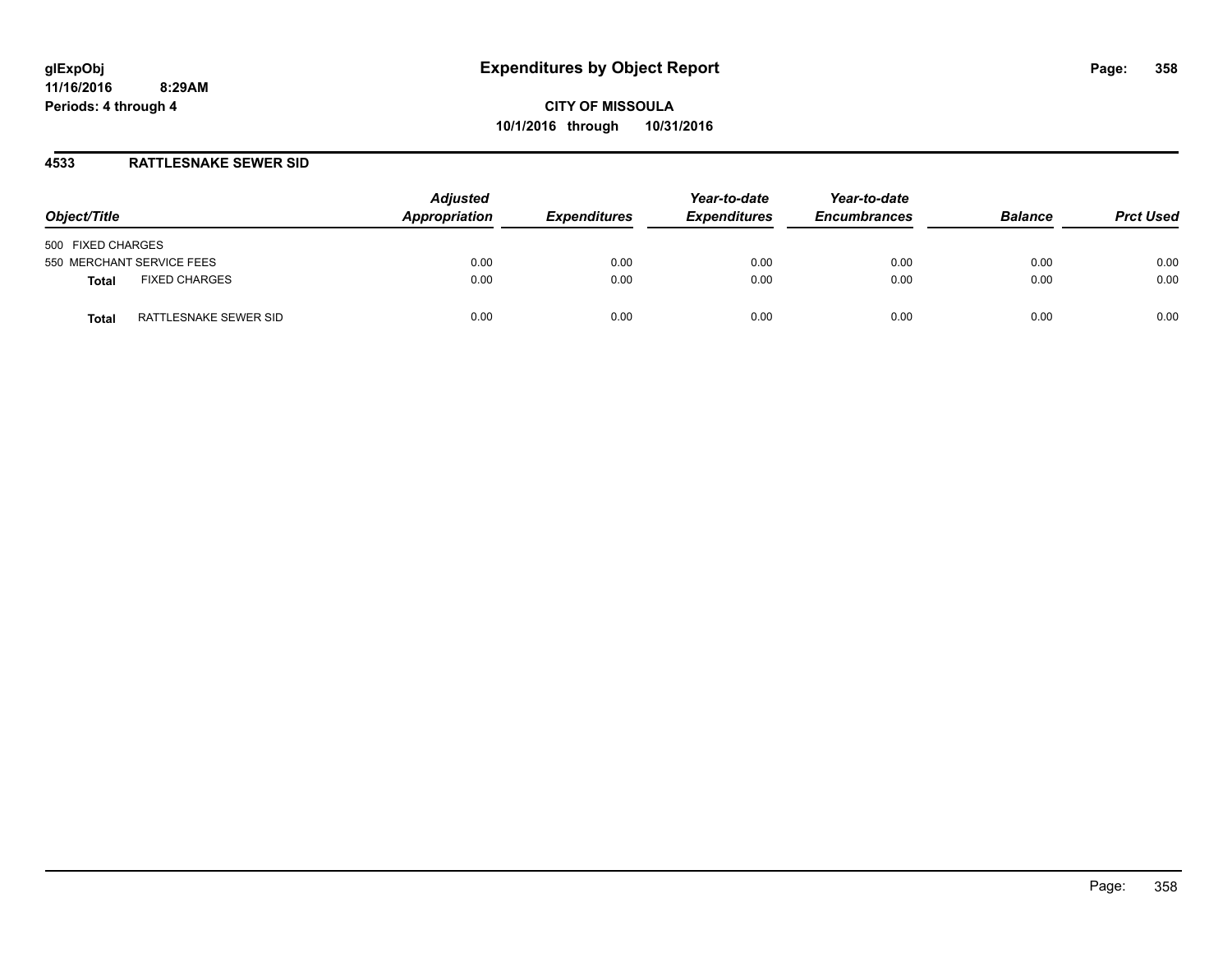#### **4534 SID 534 LINCOLNWOOD**

**390 NON-DEPARTMENTAL**

| Object/Title                         | <b>Adjusted</b><br><b>Appropriation</b> | <b>Expenditures</b> | Year-to-date<br><b>Expenditures</b> | Year-to-date<br><b>Encumbrances</b> | <b>Balance</b> | <b>Prct Used</b> |
|--------------------------------------|-----------------------------------------|---------------------|-------------------------------------|-------------------------------------|----------------|------------------|
|                                      |                                         |                     |                                     |                                     |                |                  |
| 500 FIXED CHARGES                    |                                         |                     |                                     |                                     |                |                  |
| 550 MERCHANT SERVICE FEES            | 0.00                                    | 0.00                | 0.00                                | 0.00                                | 0.00           | 0.00             |
| <b>FIXED CHARGES</b><br><b>Total</b> | 0.00                                    | 0.00                | 0.00                                | 0.00                                | 0.00           | 0.00             |
| 800 OTHER OBJECTS                    |                                         |                     |                                     |                                     |                |                  |
| 820 TRANSFERS TO OTHER FUNDS         | 0.00                                    | 0.00                | 0.00                                | 0.00                                | 0.00           | 0.00             |
| OTHER OBJECTS<br><b>Total</b>        | 0.00                                    | 0.00                | 0.00                                | 0.00                                | 0.00           | 0.00             |
| NON-DEPARTMENTAL<br><b>Total</b>     | 0.00                                    | 0.00                | 0.00                                | 0.00                                | 0.00           | 0.00             |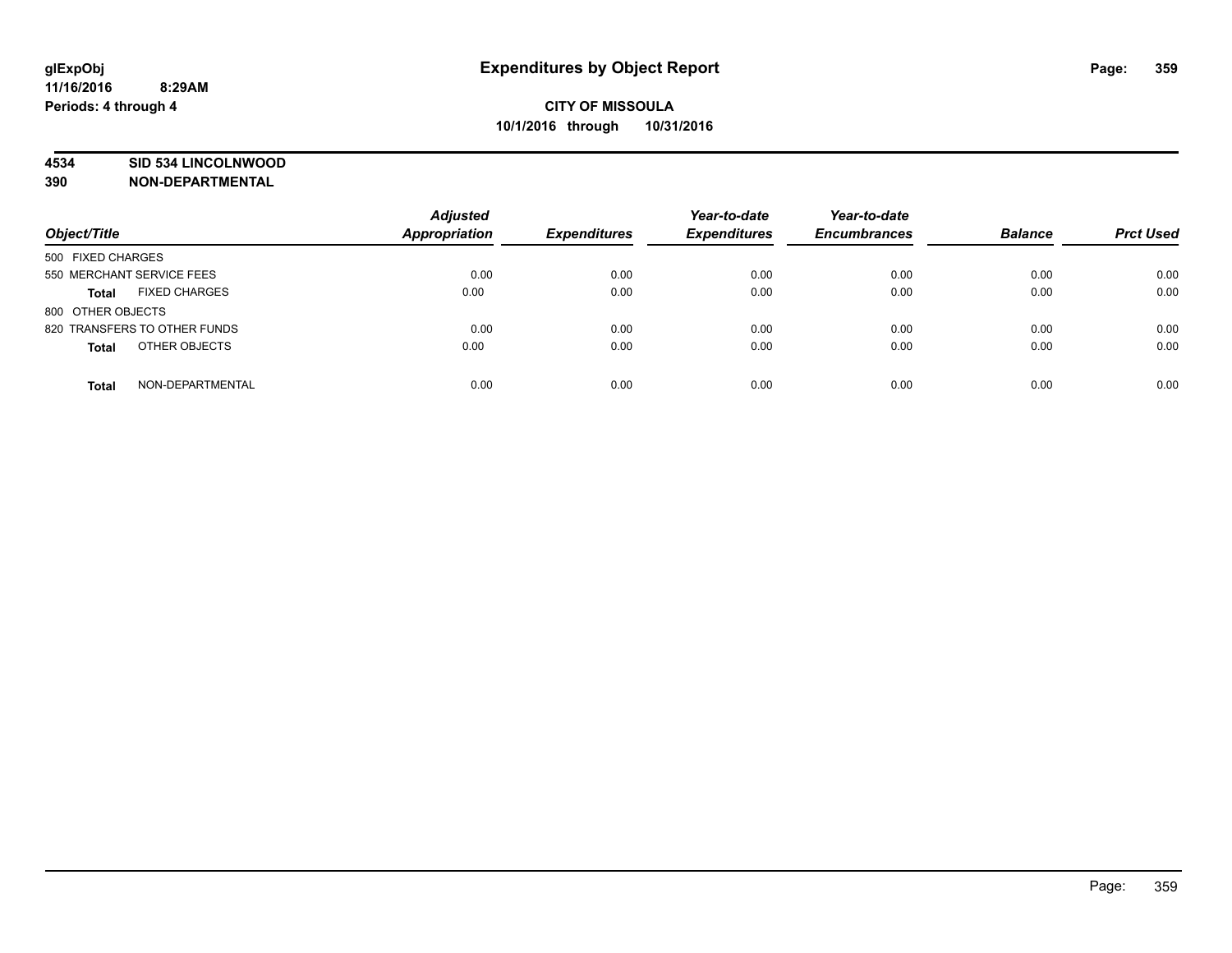## **4534 SID 534 LINCOLNWOOD**

| Object/Title                         | <b>Adjusted</b><br>Appropriation | <b>Expenditures</b> | Year-to-date<br><b>Expenditures</b> | Year-to-date<br><b>Encumbrances</b> | <b>Balance</b> | <b>Prct Used</b> |
|--------------------------------------|----------------------------------|---------------------|-------------------------------------|-------------------------------------|----------------|------------------|
| 500 FIXED CHARGES                    |                                  |                     |                                     |                                     |                |                  |
| 550 MERCHANT SERVICE FEES            | 0.00                             | 0.00                | 0.00                                | 0.00                                | 0.00           | 0.00             |
| <b>FIXED CHARGES</b><br><b>Total</b> | 0.00                             | 0.00                | 0.00                                | 0.00                                | 0.00           | 0.00             |
| 800 OTHER OBJECTS                    |                                  |                     |                                     |                                     |                |                  |
| 820 TRANSFERS TO OTHER FUNDS         | 0.00                             | 0.00                | 0.00                                | 0.00                                | 0.00           | 0.00             |
| OTHER OBJECTS<br><b>Total</b>        | 0.00                             | 0.00                | 0.00                                | 0.00                                | 0.00           | 0.00             |
| SID 534 LINCOLNWOOD<br><b>Total</b>  | 0.00                             | 0.00                | 0.00                                | 0.00                                | 0.00           | 0.00             |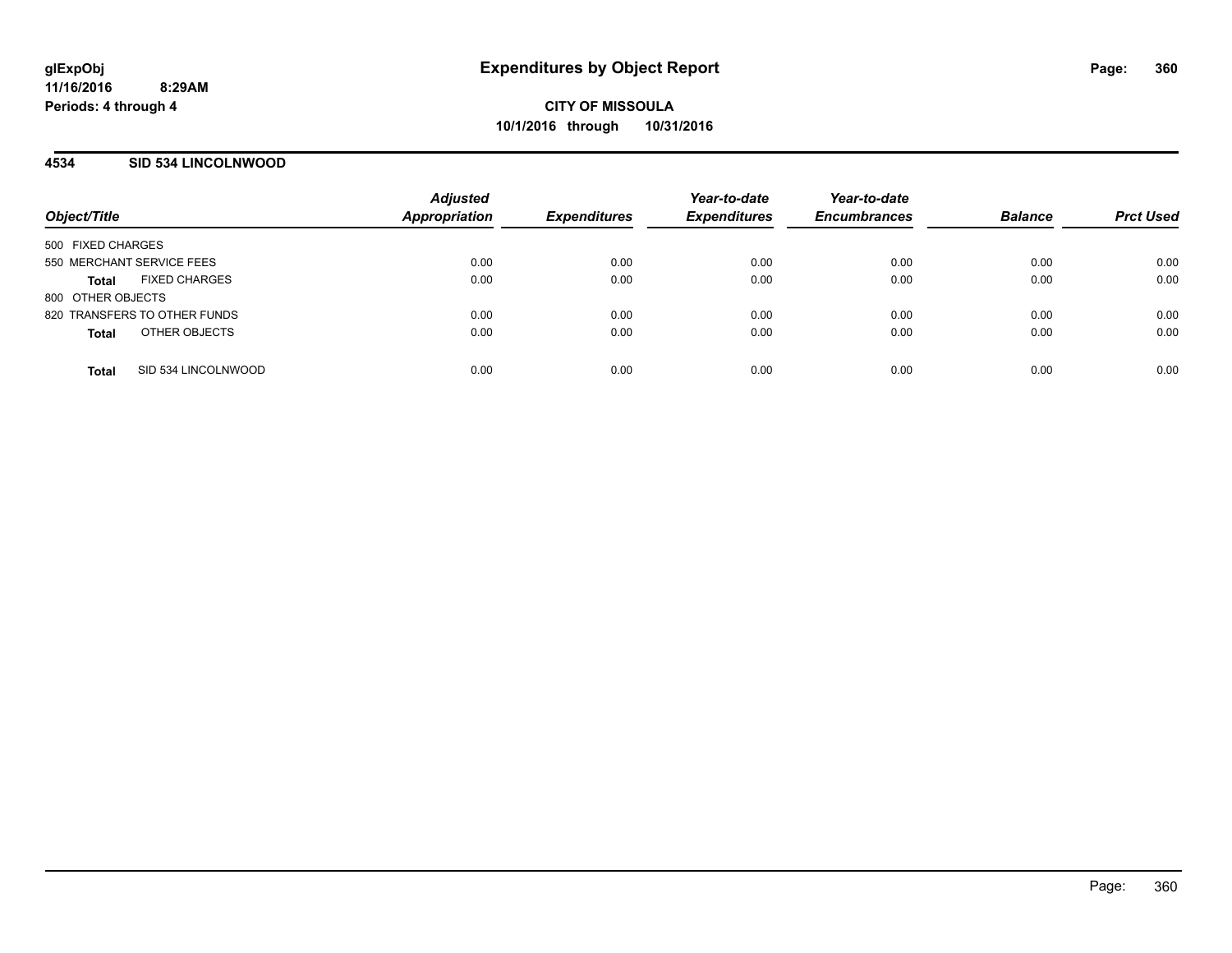# **CITY OF MISSOULA 10/1/2016 through 10/31/2016**

#### **4535 SLANT STREET TRAFFIC CALMING**

**000 \*\*\* Title Not Found \*\*\***

| Object/Title                            | <b>Adjusted</b><br><b>Appropriation</b> | <b>Expenditures</b> | Year-to-date<br><b>Expenditures</b> | Year-to-date<br><b>Encumbrances</b> | <b>Balance</b> | <b>Prct Used</b> |
|-----------------------------------------|-----------------------------------------|---------------------|-------------------------------------|-------------------------------------|----------------|------------------|
| 500 FIXED CHARGES                       |                                         |                     |                                     |                                     |                |                  |
| 550 MERCHANT SERVICE FEES               | 0.00                                    | 0.00                | 0.00                                | 0.00                                | 0.00           | 0.00             |
| <b>FIXED CHARGES</b><br><b>Total</b>    | 0.00                                    | 0.00                | 0.00                                | 0.00                                | 0.00           | 0.00             |
| 600 DEBT SERVICE                        |                                         |                     |                                     |                                     |                |                  |
| 620 INTEREST / SERVICE FEES             | 0.00                                    | 0.00                | 0.00                                | 0.00                                | 0.00           | 0.00             |
| <b>DEBT SERVICE</b><br><b>Total</b>     | 0.00                                    | 0.00                | 0.00                                | 0.00                                | 0.00           | 0.00             |
| *** Title Not Found ***<br><b>Total</b> | 0.00                                    | 0.00                | 0.00                                | 0.00                                | 0.00           | 0.00             |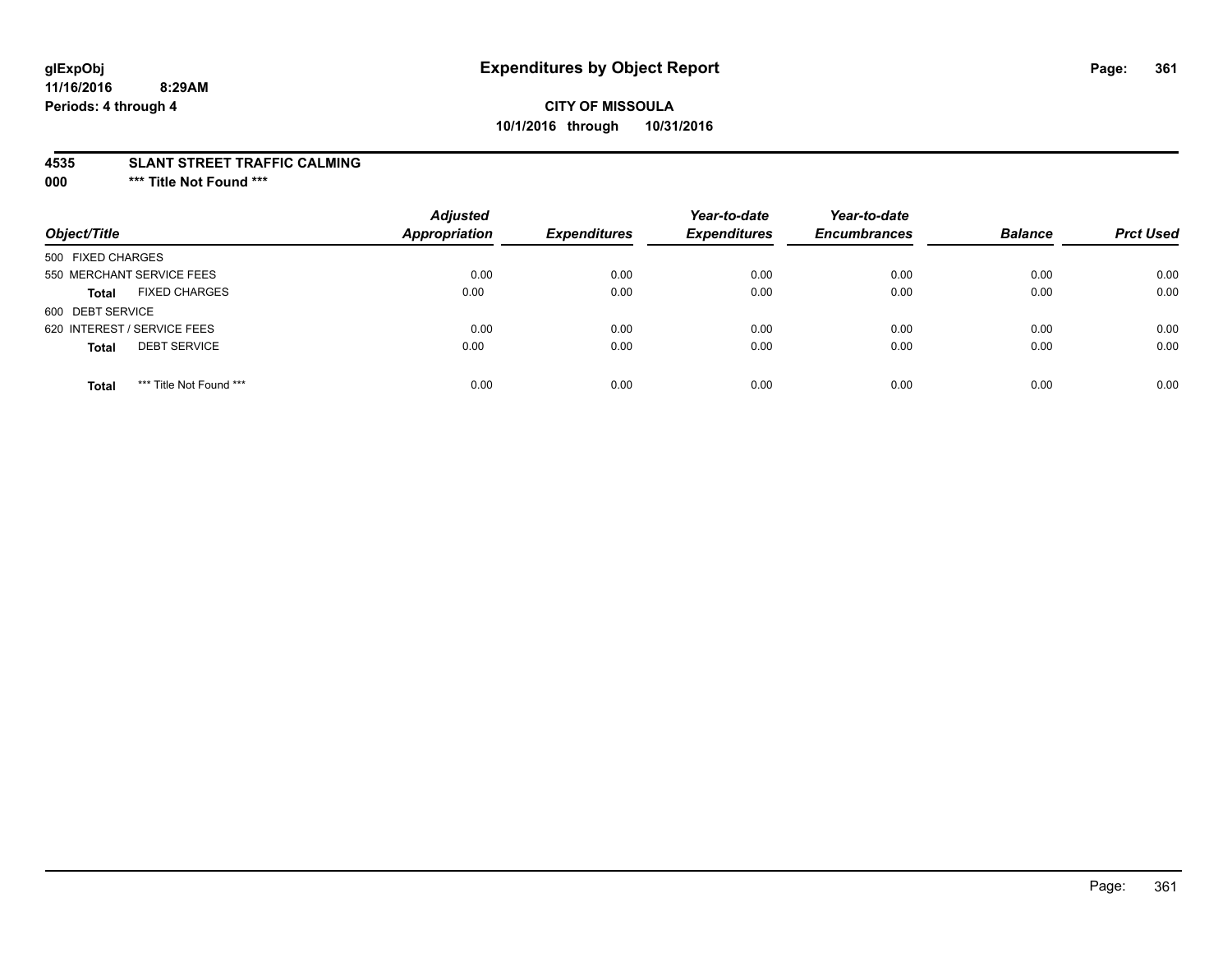### **4535 SLANT STREET TRAFFIC CALMING**

| Object/Title                                 | <b>Adjusted</b><br><b>Appropriation</b> | <b>Expenditures</b> | Year-to-date<br><b>Expenditures</b> | Year-to-date<br><b>Encumbrances</b> | <b>Balance</b> | <b>Prct Used</b> |
|----------------------------------------------|-----------------------------------------|---------------------|-------------------------------------|-------------------------------------|----------------|------------------|
| 500 FIXED CHARGES                            |                                         |                     |                                     |                                     |                |                  |
| 550 MERCHANT SERVICE FEES                    | 0.00                                    | 0.00                | 0.00                                | 0.00                                | 0.00           | 0.00             |
| <b>FIXED CHARGES</b><br><b>Total</b>         | 0.00                                    | 0.00                | 0.00                                | 0.00                                | 0.00           | 0.00             |
| 600 DEBT SERVICE                             |                                         |                     |                                     |                                     |                |                  |
| 620 INTEREST / SERVICE FEES                  | 0.00                                    | 0.00                | 0.00                                | 0.00                                | 0.00           | 0.00             |
| <b>DEBT SERVICE</b><br><b>Total</b>          | 0.00                                    | 0.00                | 0.00                                | 0.00                                | 0.00           | 0.00             |
|                                              |                                         |                     |                                     |                                     |                |                  |
| SLANT STREET TRAFFIC CALMING<br><b>Total</b> | 0.00                                    | 0.00                | 0.00                                | 0.00                                | 0.00           | 0.00             |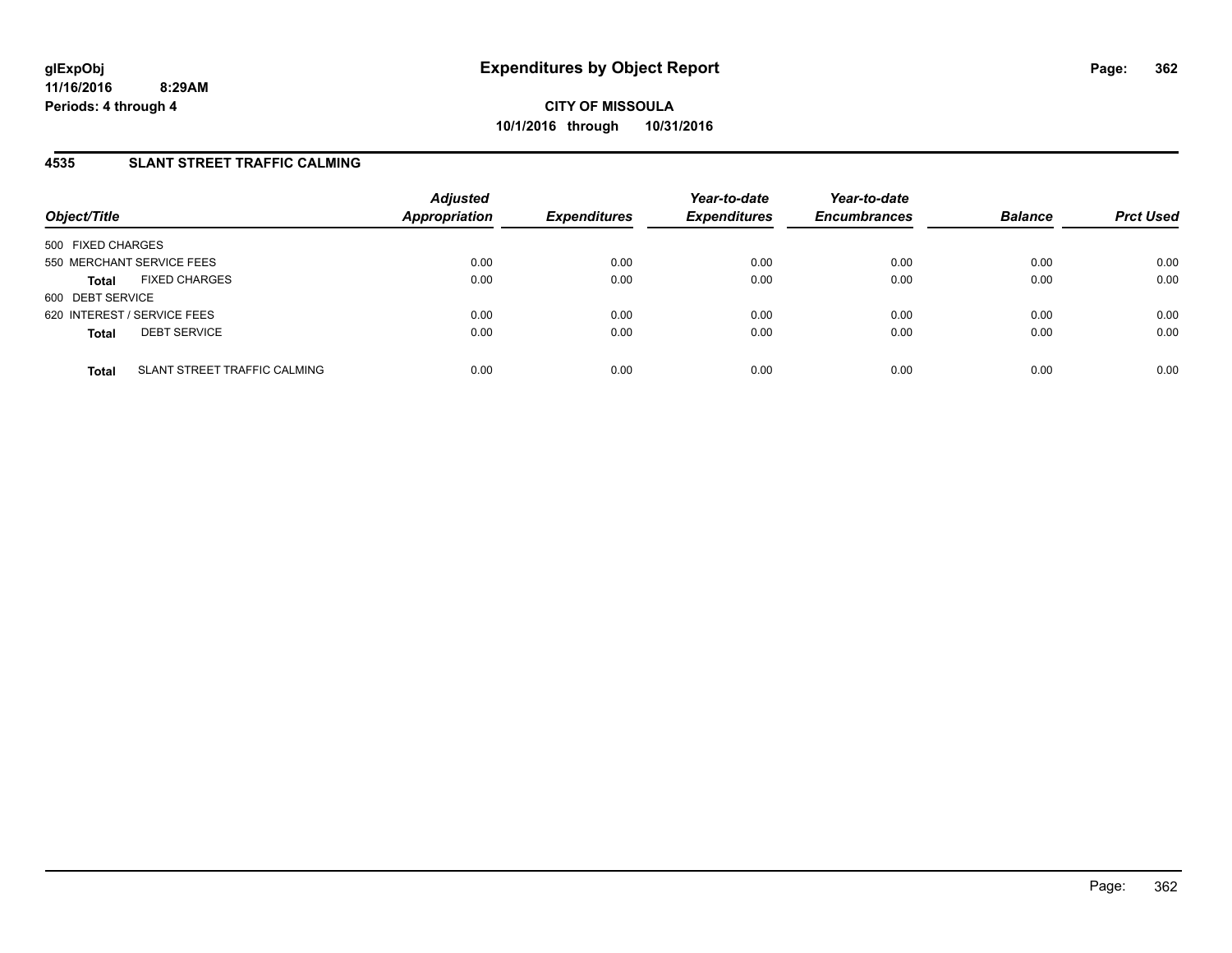#### **4536 SID536 LINCOLNWOOD SWR PH2**

| Object/Title                         | <b>Adjusted</b><br>Appropriation | <b>Expenditures</b> | Year-to-date<br><b>Expenditures</b> | Year-to-date<br><b>Encumbrances</b> | <b>Balance</b> | <b>Prct Used</b> |
|--------------------------------------|----------------------------------|---------------------|-------------------------------------|-------------------------------------|----------------|------------------|
| 500 FIXED CHARGES                    |                                  |                     |                                     |                                     |                |                  |
| 550 MERCHANT SERVICE FEES            | 0.00                             | 0.00                | 0.00                                | 0.00                                | 0.00           | 0.00             |
| <b>FIXED CHARGES</b><br><b>Total</b> | 0.00                             | 0.00                | 0.00                                | 0.00                                | 0.00           | 0.00             |
| NON-DEPARTMENTAL<br>Total            | 0.00                             | 0.00                | 0.00                                | 0.00                                | 0.00           | 0.00             |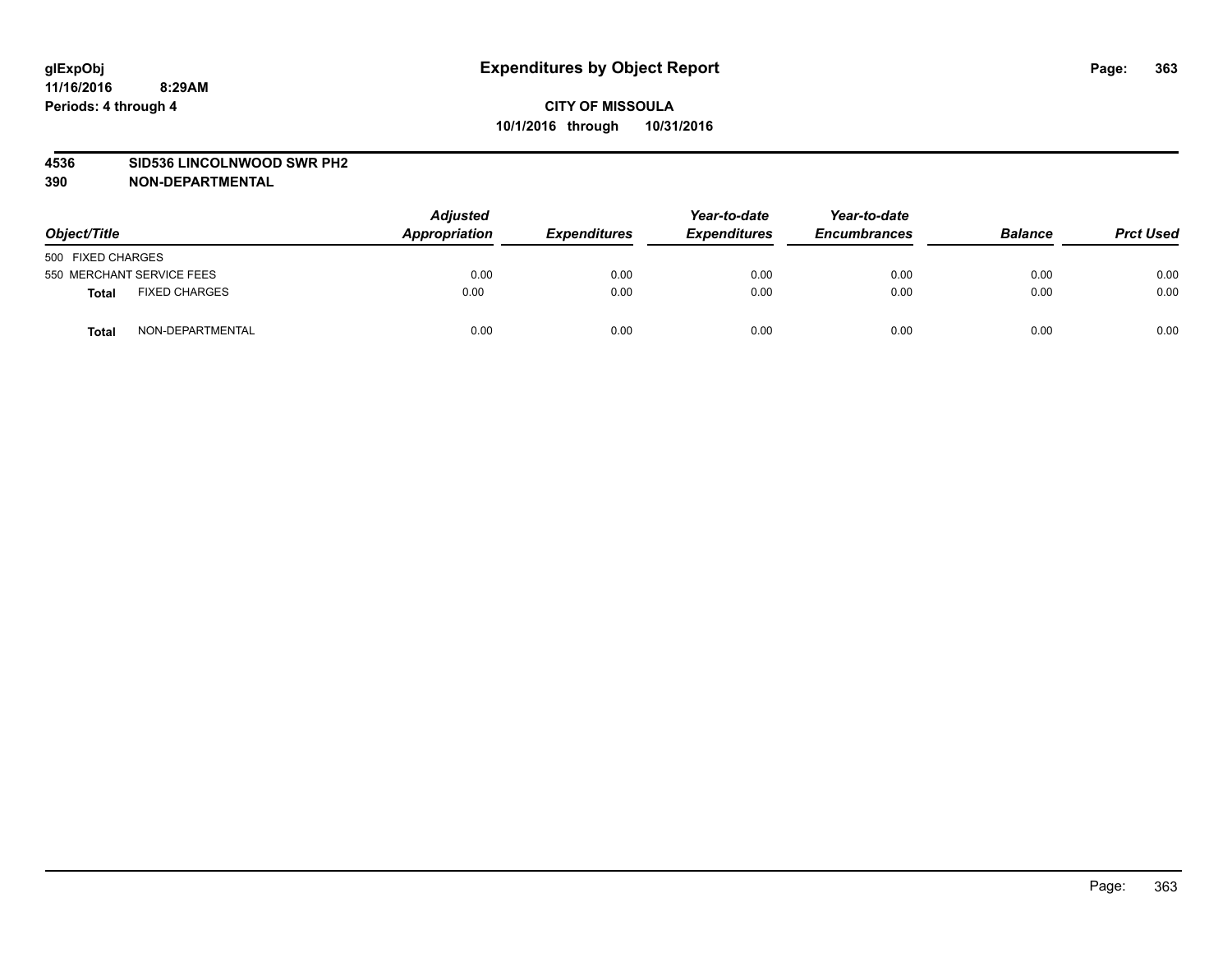**CITY OF MISSOULA 10/1/2016 through 10/31/2016**

### **4536 SID536 LINCOLNWOOD SWR PH2**

| Object/Title                         | <b>Adjusted</b><br>Appropriation | <i><b>Expenditures</b></i> | Year-to-date<br><b>Expenditures</b> | Year-to-date<br><b>Encumbrances</b> | <b>Balance</b> | <b>Prct Used</b> |
|--------------------------------------|----------------------------------|----------------------------|-------------------------------------|-------------------------------------|----------------|------------------|
| 500 FIXED CHARGES                    |                                  |                            |                                     |                                     |                |                  |
| 550 MERCHANT SERVICE FEES            | 0.00                             | 0.00                       | 0.00                                | 0.00                                | 0.00           | 0.00             |
| <b>FIXED CHARGES</b><br><b>Total</b> | 0.00                             | 0.00                       | 0.00                                | 0.00                                | 0.00           | 0.00             |
| SID536 LINCOLNWOOD SWR PH2<br>Total  | 0.00                             | 0.00                       | 0.00                                | 0.00                                | 0.00           | 0.00             |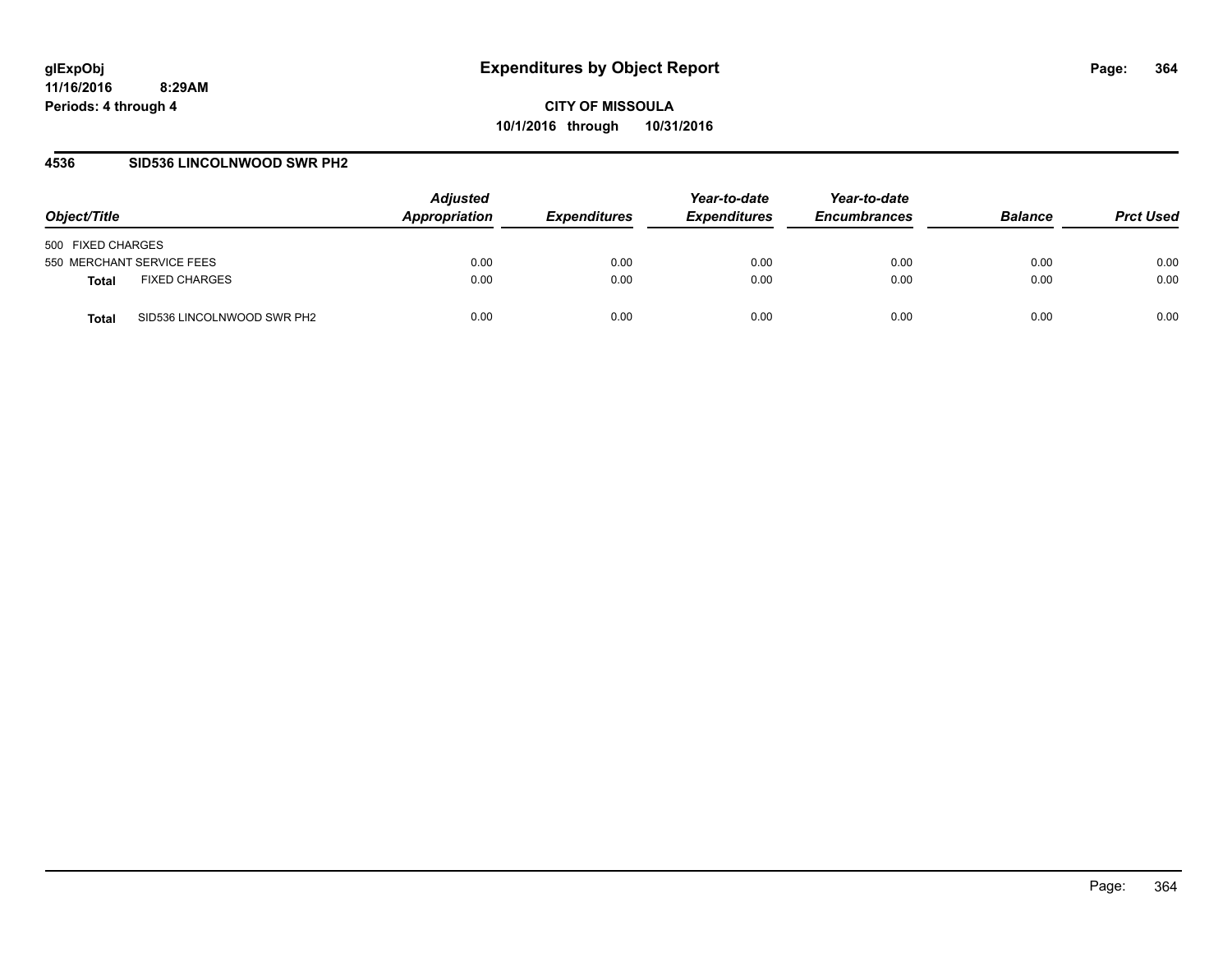# **CITY OF MISSOULA 10/1/2016 through 10/31/2016**

#### **4539 SID 539 4th STREET**

**000 \*\*\* Title Not Found \*\*\***

| Object/Title                            | <b>Adjusted</b><br><b>Appropriation</b> | <b>Expenditures</b> | Year-to-date<br><b>Expenditures</b> | Year-to-date<br><b>Encumbrances</b> | <b>Balance</b> | <b>Prct Used</b> |
|-----------------------------------------|-----------------------------------------|---------------------|-------------------------------------|-------------------------------------|----------------|------------------|
| 500 FIXED CHARGES                       |                                         |                     |                                     |                                     |                |                  |
| 550 MERCHANT SERVICE FEES               | 0.00                                    | 0.00                | 0.00                                | 0.00                                | 0.00           | 0.00             |
| <b>FIXED CHARGES</b><br><b>Total</b>    | 0.00                                    | 0.00                | 0.00                                | 0.00                                | 0.00           | 0.00             |
| 600 DEBT SERVICE                        |                                         |                     |                                     |                                     |                |                  |
| 620 INTEREST / SERVICE FEES             | 0.00                                    | 0.00                | 0.00                                | 0.00                                | 0.00           | 0.00             |
| <b>DEBT SERVICE</b><br><b>Total</b>     | 0.00                                    | 0.00                | 0.00                                | 0.00                                | 0.00           | 0.00             |
| *** Title Not Found ***<br><b>Total</b> | 0.00                                    | 0.00                | 0.00                                | 0.00                                | 0.00           | 0.00             |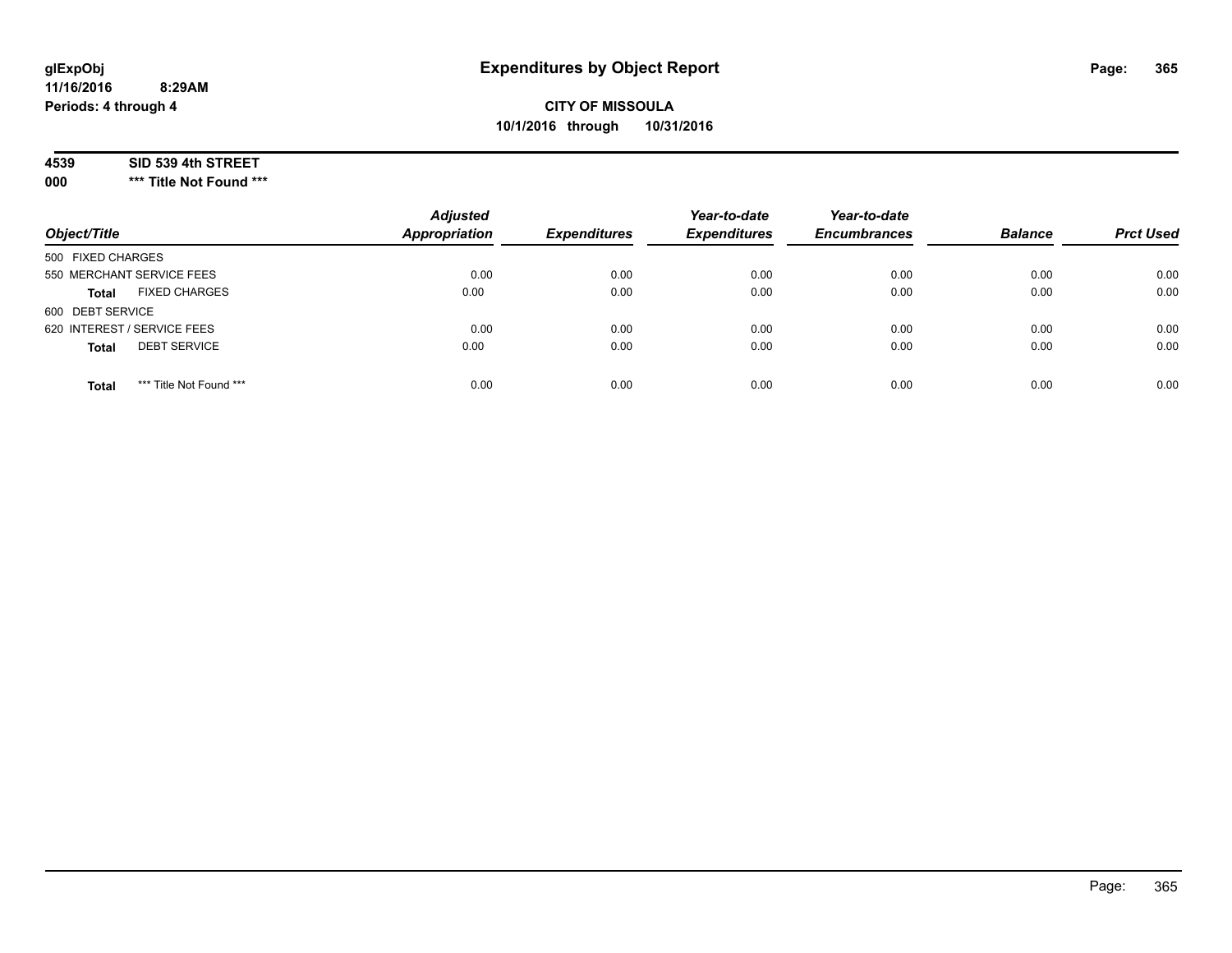**CITY OF MISSOULA 10/1/2016 through 10/31/2016**

**4539 SID 539 4th STREET**

|                                      | <b>Adjusted</b>      |                     | Year-to-date        | Year-to-date        |                |                  |
|--------------------------------------|----------------------|---------------------|---------------------|---------------------|----------------|------------------|
| Object/Title                         | <b>Appropriation</b> | <b>Expenditures</b> | <b>Expenditures</b> | <b>Encumbrances</b> | <b>Balance</b> | <b>Prct Used</b> |
| 500 FIXED CHARGES                    |                      |                     |                     |                     |                |                  |
| 550 MERCHANT SERVICE FEES            | 0.00                 | 0.00                | 0.00                | 0.00                | 0.00           | 0.00             |
| <b>FIXED CHARGES</b><br><b>Total</b> | 0.00                 | 0.00                | 0.00                | 0.00                | 0.00           | 0.00             |
| 600 DEBT SERVICE                     |                      |                     |                     |                     |                |                  |
| 620 INTEREST / SERVICE FEES          | 0.00                 | 0.00                | 0.00                | 0.00                | 0.00           | 0.00             |
| <b>DEBT SERVICE</b><br><b>Total</b>  | 0.00                 | 0.00                | 0.00                | 0.00                | 0.00           | 0.00             |
|                                      |                      |                     |                     |                     |                |                  |
| SID 539 4th STREET<br><b>Total</b>   | 0.00                 | 0.00                | 0.00                | 0.00                | 0.00           | 0.00             |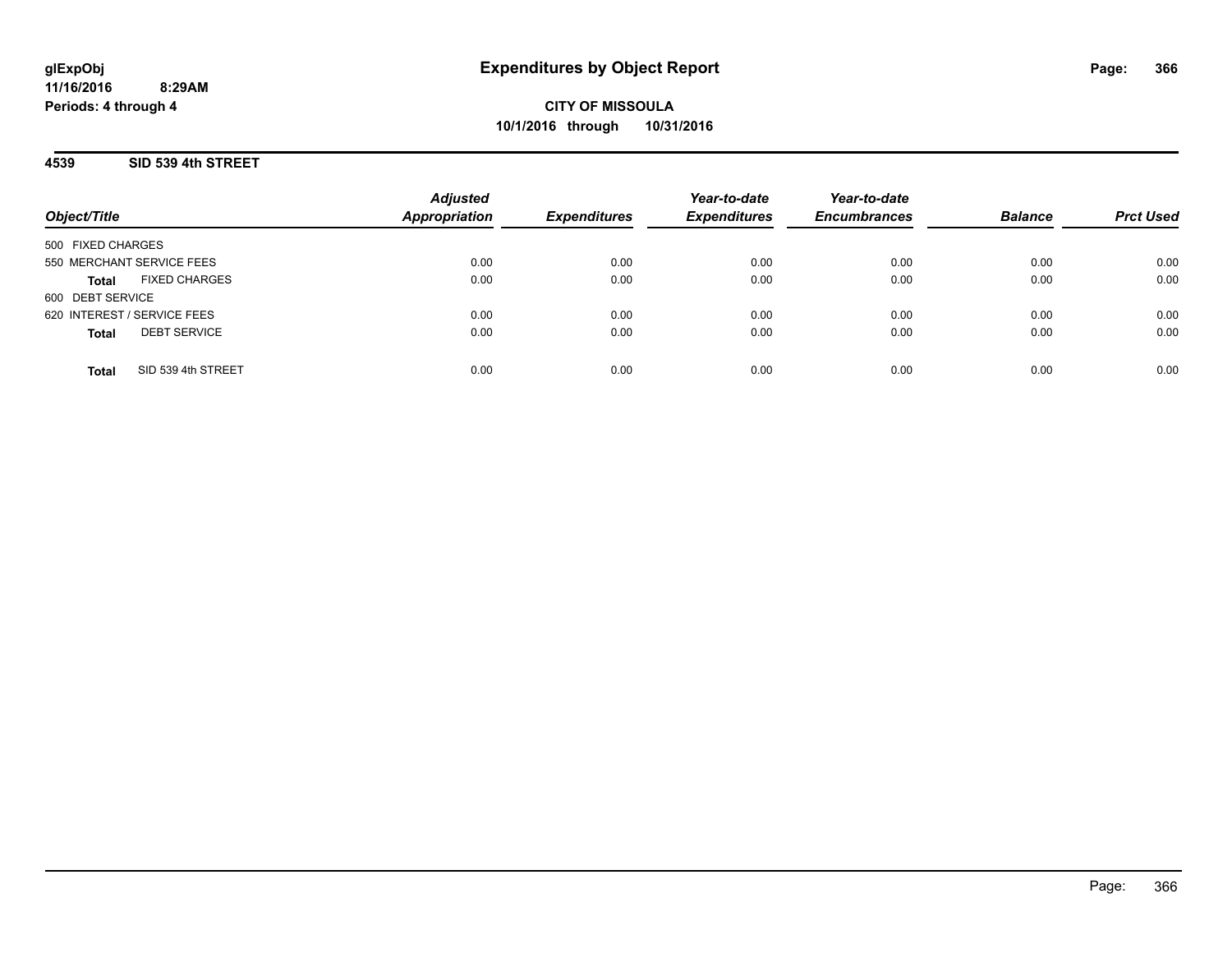#### **4540 SID 540 ENGLAND BLVD**

|                    |                              | <b>Adjusted</b>      |                     | Year-to-date        | Year-to-date        |                |                  |
|--------------------|------------------------------|----------------------|---------------------|---------------------|---------------------|----------------|------------------|
| Object/Title       |                              | <b>Appropriation</b> | <b>Expenditures</b> | <b>Expenditures</b> | <b>Encumbrances</b> | <b>Balance</b> | <b>Prct Used</b> |
|                    | 300 PURCHASED SERVICES       |                      |                     |                     |                     |                |                  |
|                    | 350 PROFESSIONAL SERVICES    | 0.00                 | 373.75              | 891.25              | 0.00                | $-891.25$      | 0.00             |
| <b>Total</b>       | PURCHASED SERVICES           | 0.00                 | 373.75              | 891.25              | 0.00                | $-891.25$      | 0.00             |
| 500 FIXED CHARGES  |                              |                      |                     |                     |                     |                |                  |
|                    | 550 MERCHANT SERVICE FEES    | 0.00                 | 0.00                | 0.00                | 0.00                | 0.00           | 0.00             |
| <b>Total</b>       | <b>FIXED CHARGES</b>         | 0.00                 | 0.00                | 0.00                | 0.00                | 0.00           | 0.00             |
| 800 OTHER OBJECTS  |                              |                      |                     |                     |                     |                |                  |
|                    | 820 TRANSFERS TO OTHER FUNDS | 0.00                 | 0.00                | 0.00                | 0.00                | 0.00           | 0.00             |
| <b>Total</b>       | OTHER OBJECTS                | 0.00                 | 0.00                | 0.00                | 0.00                | 0.00           | 0.00             |
| 900 CAPITAL OUTLAY |                              |                      |                     |                     |                     |                |                  |
| 930 IMPROVEMENTS   |                              | 0.00                 | 0.00                | 0.00                | 0.00                | 0.00           | 0.00             |
| <b>Total</b>       | <b>CAPITAL OUTLAY</b>        | 0.00                 | 0.00                | 0.00                | 0.00                | 0.00           | 0.00             |
| <b>Total</b>       | NON-DEPARTMENTAL             | 0.00                 | 373.75              | 891.25              | 0.00                | $-891.25$      | 0.00             |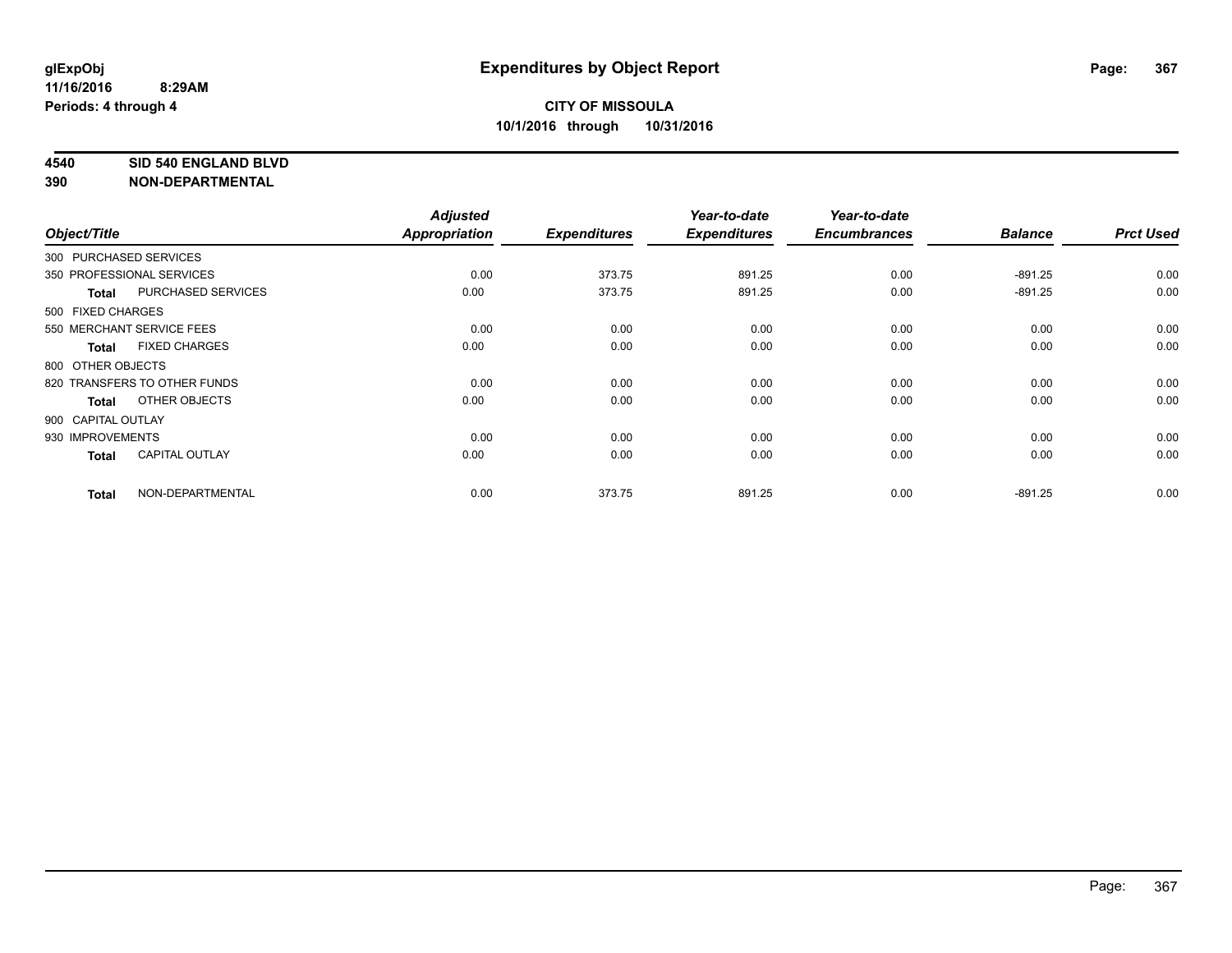# **CITY OF MISSOULA 10/1/2016 through 10/31/2016**

### **4540 SID 540 ENGLAND BLVD**

|                        |                              | <b>Adjusted</b>      |                     | Year-to-date        | Year-to-date        |                |                  |
|------------------------|------------------------------|----------------------|---------------------|---------------------|---------------------|----------------|------------------|
| Object/Title           |                              | <b>Appropriation</b> | <b>Expenditures</b> | <b>Expenditures</b> | <b>Encumbrances</b> | <b>Balance</b> | <b>Prct Used</b> |
| 300 PURCHASED SERVICES |                              |                      |                     |                     |                     |                |                  |
|                        | 350 PROFESSIONAL SERVICES    | 0.00                 | 373.75              | 891.25              | 0.00                | $-891.25$      | 0.00             |
| <b>Total</b>           | PURCHASED SERVICES           | 0.00                 | 373.75              | 891.25              | 0.00                | $-891.25$      | 0.00             |
| 500 FIXED CHARGES      |                              |                      |                     |                     |                     |                |                  |
|                        | 550 MERCHANT SERVICE FEES    | 0.00                 | 0.00                | 0.00                | 0.00                | 0.00           | 0.00             |
| <b>Total</b>           | <b>FIXED CHARGES</b>         | 0.00                 | 0.00                | 0.00                | 0.00                | 0.00           | 0.00             |
| 800 OTHER OBJECTS      |                              |                      |                     |                     |                     |                |                  |
|                        | 820 TRANSFERS TO OTHER FUNDS | 0.00                 | 0.00                | 0.00                | 0.00                | 0.00           | 0.00             |
| Total                  | OTHER OBJECTS                | 0.00                 | 0.00                | 0.00                | 0.00                | 0.00           | 0.00             |
| 900 CAPITAL OUTLAY     |                              |                      |                     |                     |                     |                |                  |
| 930 IMPROVEMENTS       |                              | 0.00                 | 0.00                | 0.00                | 0.00                | 0.00           | 0.00             |
| <b>Total</b>           | <b>CAPITAL OUTLAY</b>        | 0.00                 | 0.00                | 0.00                | 0.00                | 0.00           | 0.00             |
| <b>Total</b>           | SID 540 ENGLAND BLVD         | 0.00                 | 373.75              | 891.25              | 0.00                | $-891.25$      | 0.00             |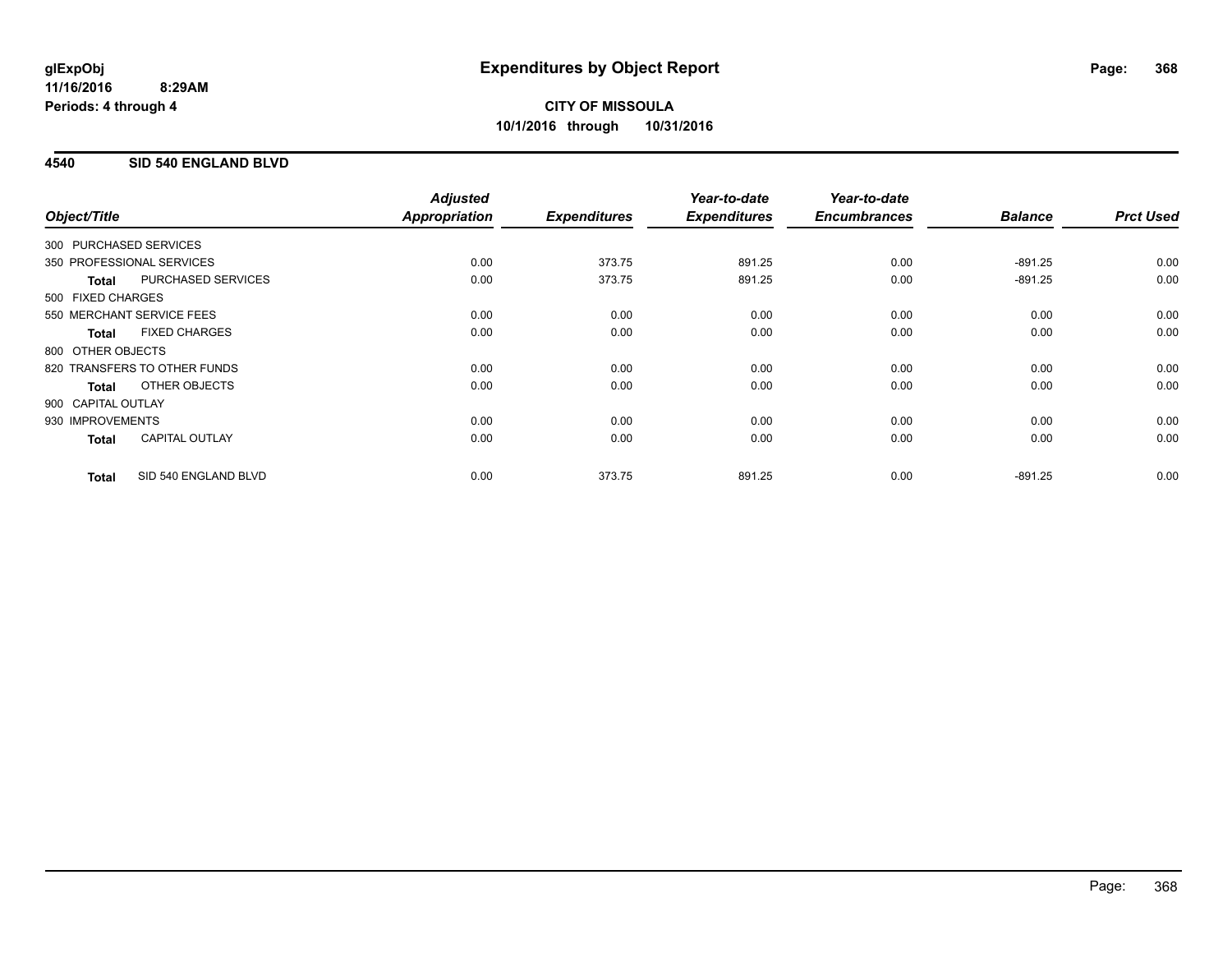#### **4541 SID 541 PINEVIEW PARK**

|                                       | <b>Adjusted</b> |                     | Year-to-date        | Year-to-date        |                |                  |
|---------------------------------------|-----------------|---------------------|---------------------|---------------------|----------------|------------------|
| Object/Title                          | Appropriation   | <b>Expenditures</b> | <b>Expenditures</b> | <b>Encumbrances</b> | <b>Balance</b> | <b>Prct Used</b> |
| 500 FIXED CHARGES                     |                 |                     |                     |                     |                |                  |
| 500 FIXED CHARGES                     | 0.00            | 0.00                | 0.00                | 0.00                | 0.00           | 0.00             |
| 550 MERCHANT SERVICE FEES             | 0.00            | 0.00                | 0.00                | 0.00                | 0.00           | 0.00             |
| <b>FIXED CHARGES</b><br>Total         | 0.00            | 0.00                | 0.00                | 0.00                | 0.00           | 0.00             |
| 900 CAPITAL OUTLAY                    |                 |                     |                     |                     |                |                  |
| 930 IMPROVEMENTS                      | 0.00            | 0.00                | 0.00                | 0.00                | 0.00           | 0.00             |
| <b>CAPITAL OUTLAY</b><br><b>Total</b> | 0.00            | 0.00                | 0.00                | 0.00                | 0.00           | 0.00             |
| NON-DEPARTMENTAL<br><b>Total</b>      | 0.00            | 0.00                | 0.00                | 0.00                | 0.00           | 0.00             |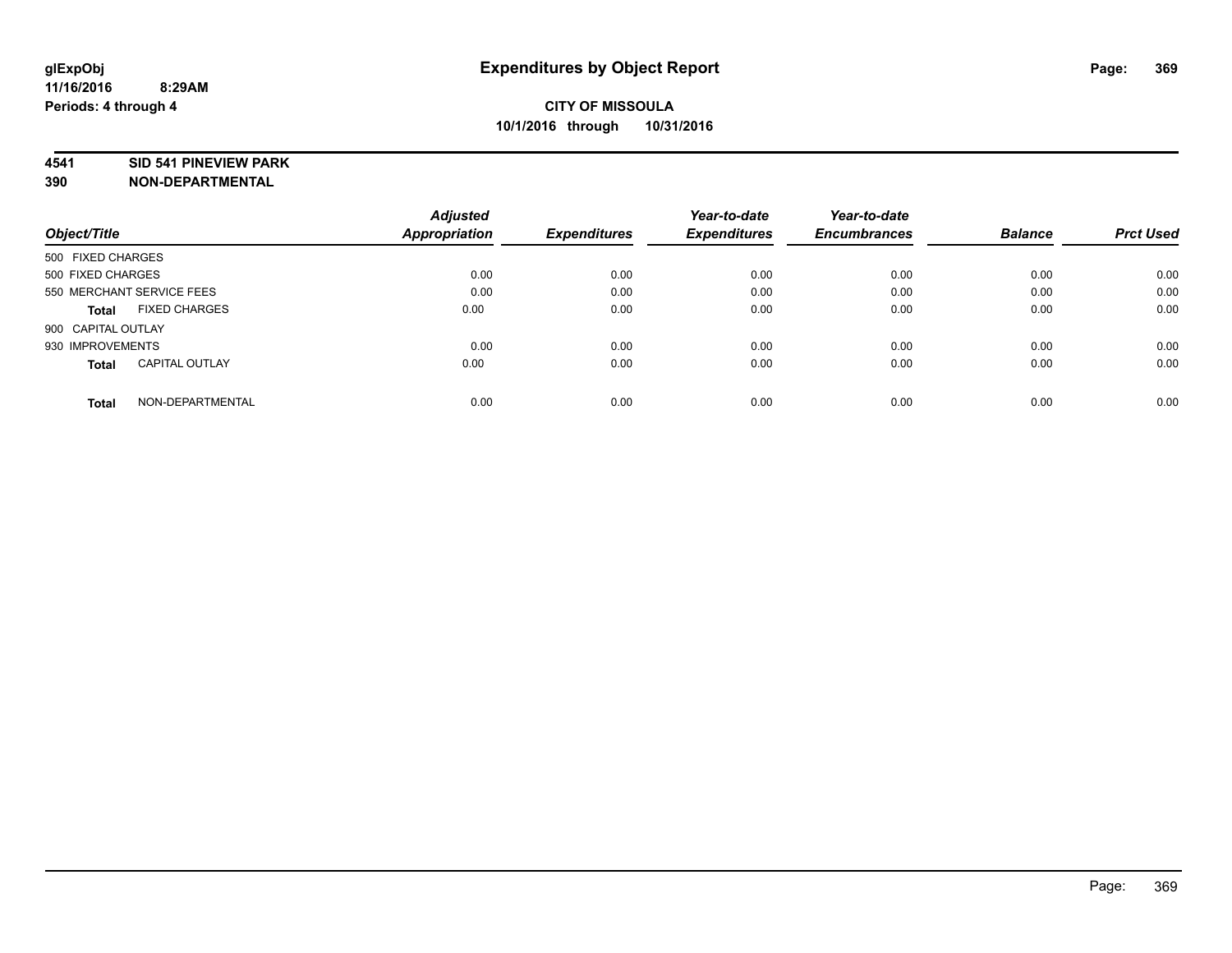## **4541 SID 541 PINEVIEW PARK**

| Object/Title              |                       | <b>Adjusted</b><br>Appropriation | <b>Expenditures</b> | Year-to-date<br><b>Expenditures</b> | Year-to-date<br><b>Encumbrances</b> | <b>Balance</b> | <b>Prct Used</b> |
|---------------------------|-----------------------|----------------------------------|---------------------|-------------------------------------|-------------------------------------|----------------|------------------|
| 500 FIXED CHARGES         |                       |                                  |                     |                                     |                                     |                |                  |
| 500 FIXED CHARGES         |                       | 0.00                             | 0.00                | 0.00                                | 0.00                                | 0.00           | 0.00             |
| 550 MERCHANT SERVICE FEES |                       | 0.00                             | 0.00                | 0.00                                | 0.00                                | 0.00           | 0.00             |
| <b>Total</b>              | <b>FIXED CHARGES</b>  | 0.00                             | 0.00                | 0.00                                | 0.00                                | 0.00           | 0.00             |
| 900 CAPITAL OUTLAY        |                       |                                  |                     |                                     |                                     |                |                  |
| 930 IMPROVEMENTS          |                       | 0.00                             | 0.00                | 0.00                                | 0.00                                | 0.00           | 0.00             |
| <b>Total</b>              | <b>CAPITAL OUTLAY</b> | 0.00                             | 0.00                | 0.00                                | 0.00                                | 0.00           | 0.00             |
| <b>Total</b>              | SID 541 PINEVIEW PARK | 0.00                             | 0.00                | 0.00                                | 0.00                                | 0.00           | 0.00             |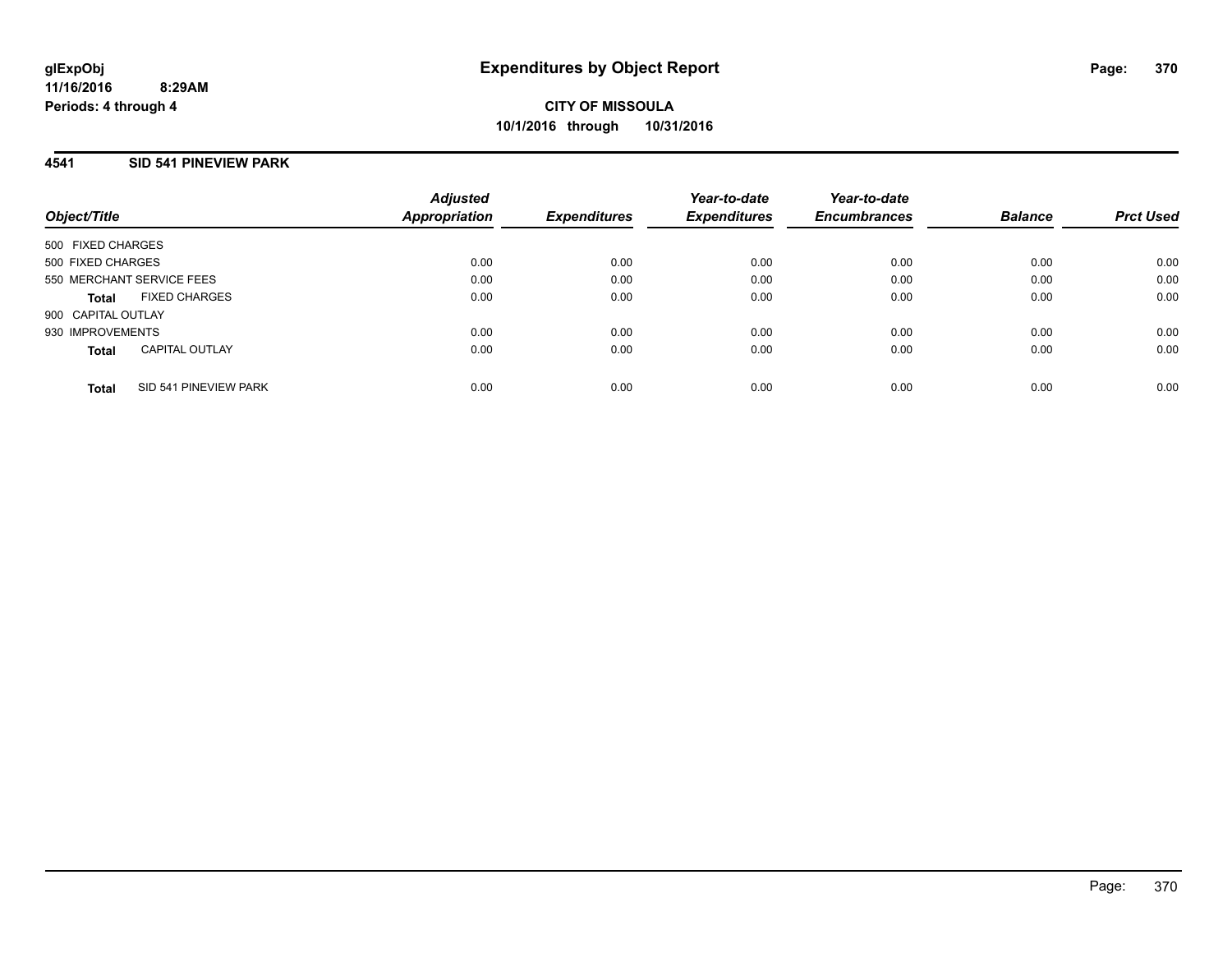### **4542 SID 542 HILLVIEW WAY**

| Object/Title                         | <b>Adjusted</b><br><b>Appropriation</b> | <b>Expenditures</b> | Year-to-date<br><b>Expenditures</b> | Year-to-date<br><b>Encumbrances</b> | <b>Balance</b> | <b>Prct Used</b> |
|--------------------------------------|-----------------------------------------|---------------------|-------------------------------------|-------------------------------------|----------------|------------------|
| 300 PURCHASED SERVICES               |                                         |                     |                                     |                                     |                |                  |
| 350 PROFESSIONAL SERVICES            | 0.00                                    | 0.00                | 0.00                                | 0.00                                | 0.00           | 0.00             |
| PURCHASED SERVICES<br><b>Total</b>   | 0.00                                    | 0.00                | 0.00                                | 0.00                                | 0.00           | 0.00             |
| 500 FIXED CHARGES                    |                                         |                     |                                     |                                     |                |                  |
| 550 MERCHANT SERVICE FEES            | 0.00                                    | 0.00                | 0.00                                | 0.00                                | 0.00           | 0.00             |
| <b>FIXED CHARGES</b><br><b>Total</b> | 0.00                                    | 0.00                | 0.00                                | 0.00                                | 0.00           | 0.00             |
|                                      |                                         |                     |                                     |                                     |                |                  |
| NON-DEPARTMENTAL<br><b>Total</b>     | 0.00                                    | 0.00                | 0.00                                | 0.00                                | 0.00           | 0.00             |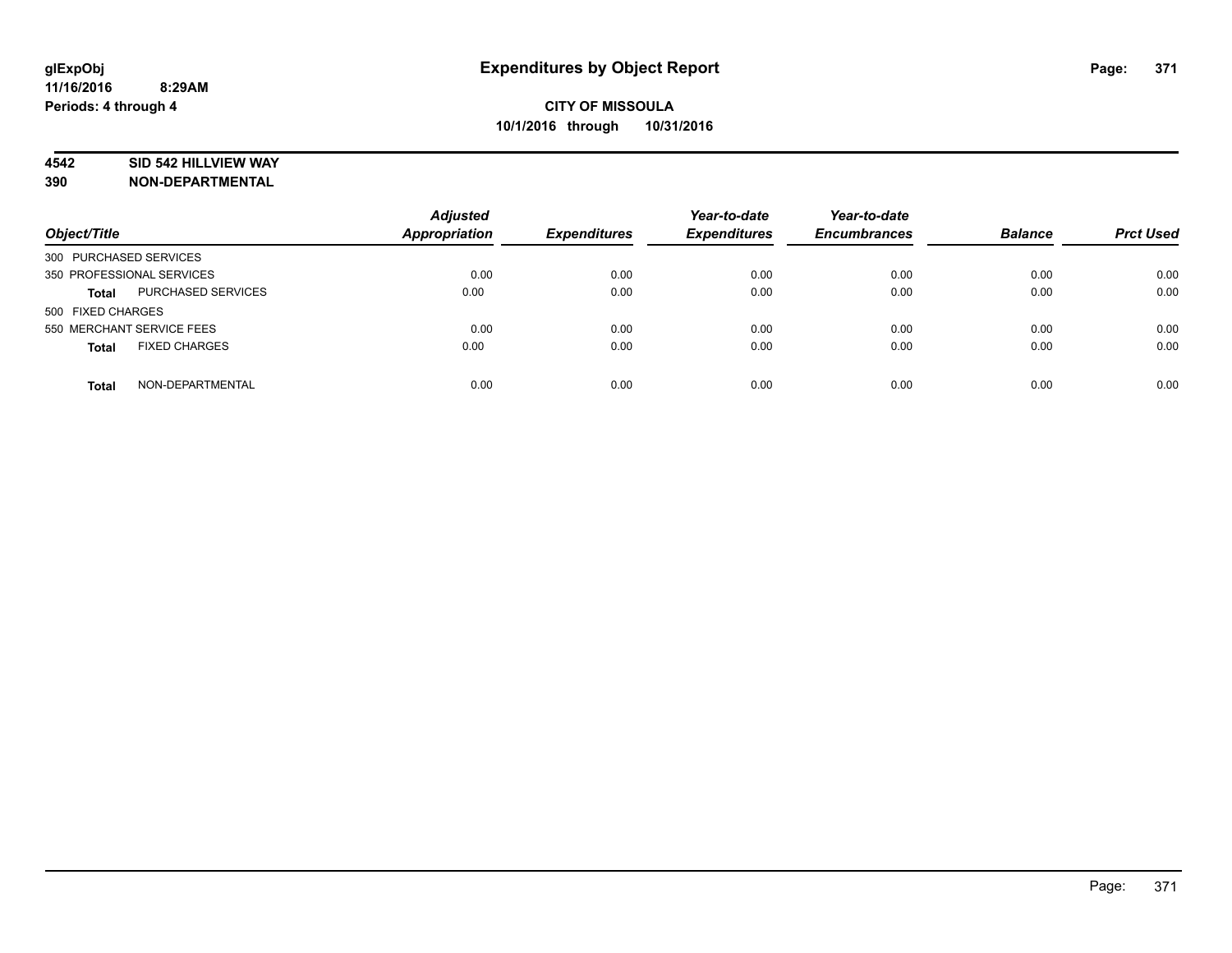### **4542 SID 542 HILLVIEW WAY**

| Object/Title                         | <b>Adjusted</b><br><b>Appropriation</b> | <b>Expenditures</b> | Year-to-date<br><b>Expenditures</b> | Year-to-date<br><b>Encumbrances</b> | <b>Balance</b> | <b>Prct Used</b> |
|--------------------------------------|-----------------------------------------|---------------------|-------------------------------------|-------------------------------------|----------------|------------------|
| 300 PURCHASED SERVICES               |                                         |                     |                                     |                                     |                |                  |
| 350 PROFESSIONAL SERVICES            | 0.00                                    | 0.00                | 0.00                                | 0.00                                | 0.00           | 0.00             |
| PURCHASED SERVICES<br><b>Total</b>   | 0.00                                    | 0.00                | 0.00                                | 0.00                                | 0.00           | 0.00             |
| 500 FIXED CHARGES                    |                                         |                     |                                     |                                     |                |                  |
| 550 MERCHANT SERVICE FEES            | 0.00                                    | 0.00                | 0.00                                | 0.00                                | 0.00           | 0.00             |
| <b>FIXED CHARGES</b><br><b>Total</b> | 0.00                                    | 0.00                | 0.00                                | 0.00                                | 0.00           | 0.00             |
| SID 542 HILLVIEW WAY<br><b>Total</b> | 0.00                                    | 0.00                | 0.00                                | 0.00                                | 0.00           | 0.00             |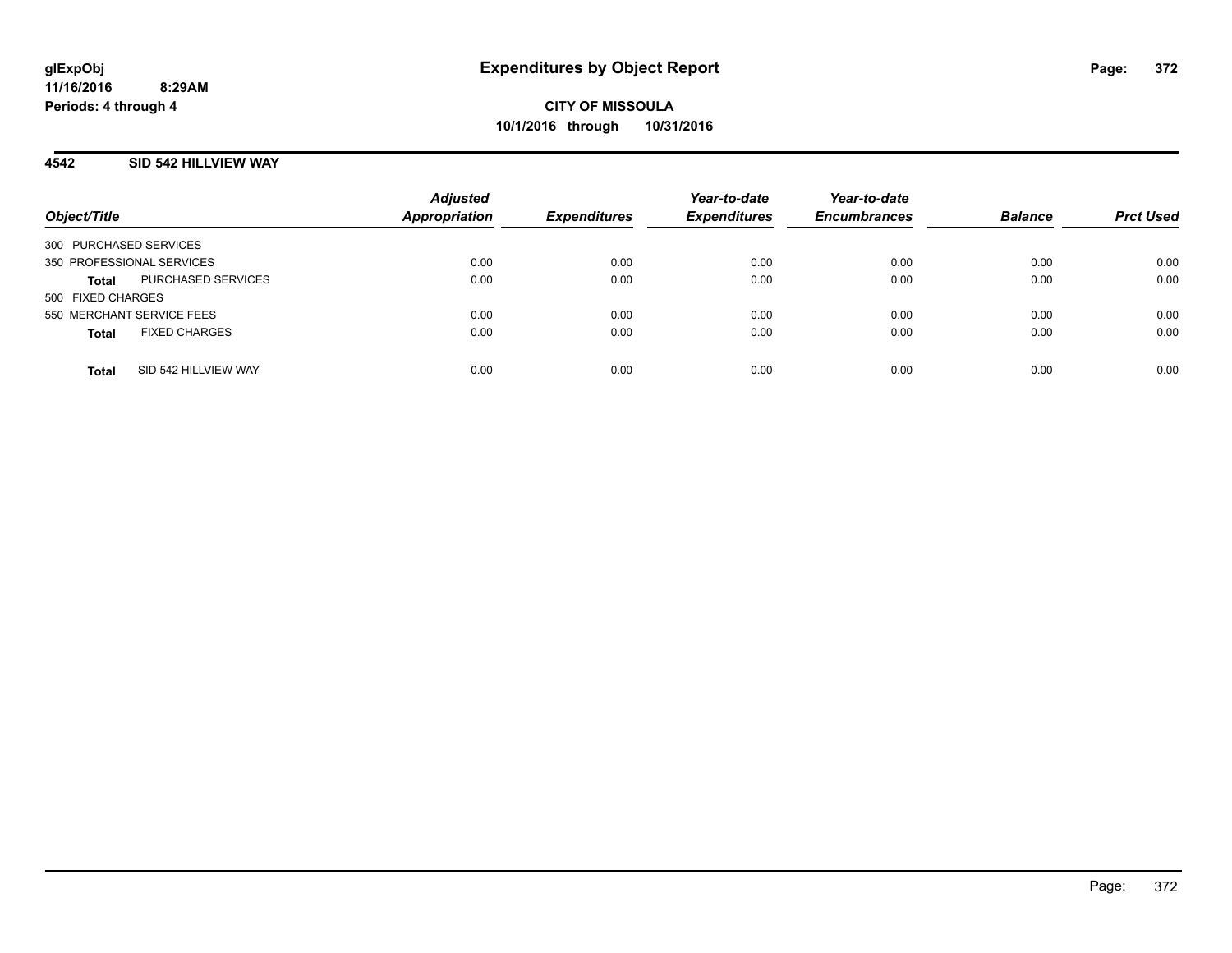# **CITY OF MISSOULA 10/1/2016 through 10/31/2016**

**4543 SID 543 TRAFFIC CALMING**

**000 \*\*\* Title Not Found \*\*\***

| Object/Title                            | <b>Adjusted</b><br>Appropriation | <b>Expenditures</b> | Year-to-date<br><b>Expenditures</b> | Year-to-date<br><b>Encumbrances</b> | <b>Balance</b> | <b>Prct Used</b> |
|-----------------------------------------|----------------------------------|---------------------|-------------------------------------|-------------------------------------|----------------|------------------|
| 500 FIXED CHARGES                       |                                  |                     |                                     |                                     |                |                  |
| 550 MERCHANT SERVICE FEES               | 0.00                             | 0.00                | 0.00                                | 0.00                                | 0.00           | 0.00             |
| <b>FIXED CHARGES</b><br><b>Total</b>    | 0.00                             | 0.00                | 0.00                                | 0.00                                | 0.00           | 0.00             |
| 600 DEBT SERVICE                        |                                  |                     |                                     |                                     |                |                  |
| 620 INTEREST / SERVICE FEES             | 0.00                             | 0.00                | 0.00                                | 0.00                                | 0.00           | 0.00             |
| <b>DEBT SERVICE</b><br><b>Total</b>     | 0.00                             | 0.00                | 0.00                                | 0.00                                | 0.00           | 0.00             |
| *** Title Not Found ***<br><b>Total</b> | 0.00                             | 0.00                | 0.00                                | 0.00                                | 0.00           | 0.00             |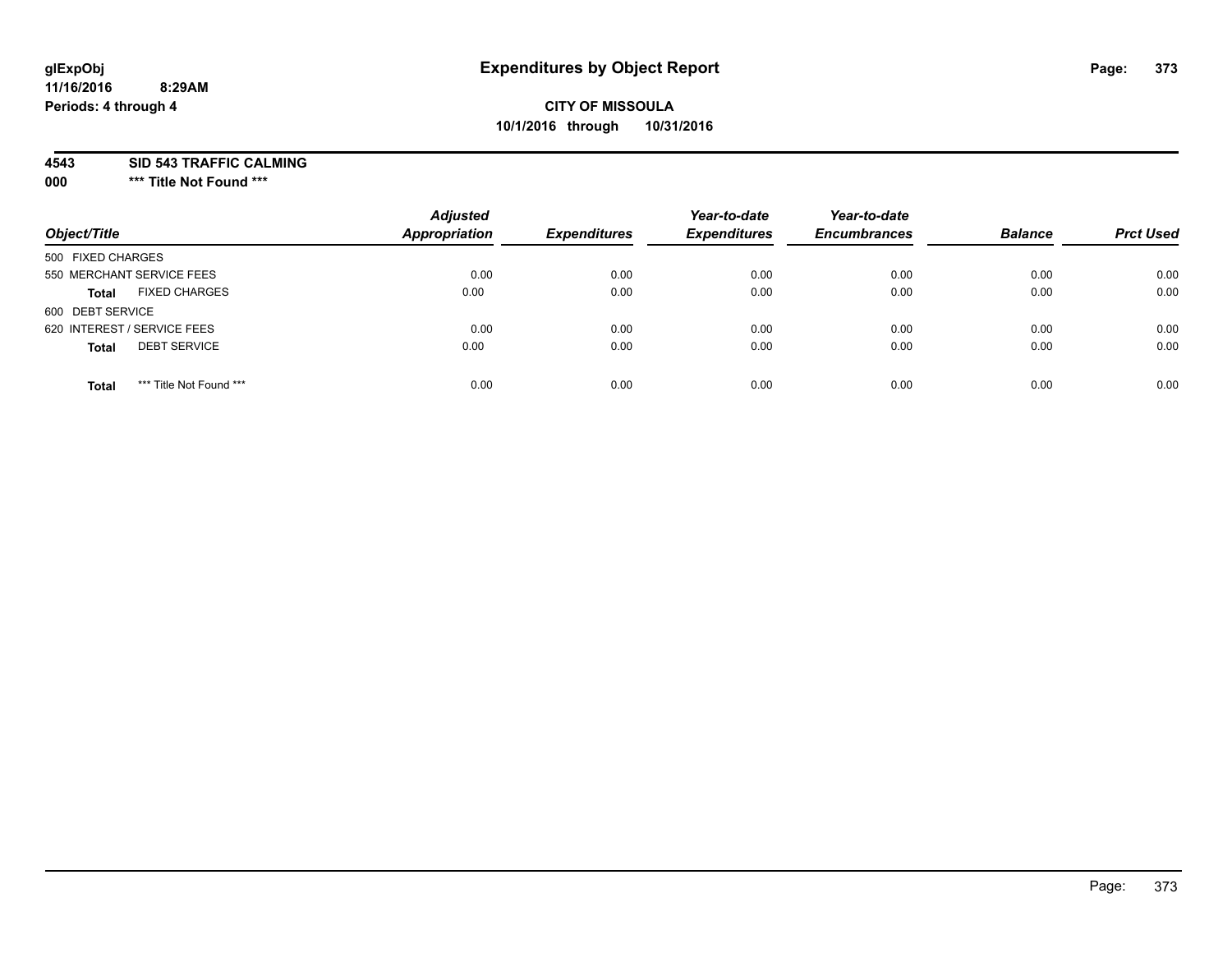**4543 SID 543 TRAFFIC CALMING**

| Object/Title           |                           | <b>Adjusted</b><br>Appropriation | <b>Expenditures</b> | Year-to-date<br><b>Expenditures</b> | Year-to-date<br><b>Encumbrances</b> | <b>Balance</b> | <b>Prct Used</b> |
|------------------------|---------------------------|----------------------------------|---------------------|-------------------------------------|-------------------------------------|----------------|------------------|
| 300 PURCHASED SERVICES |                           |                                  |                     |                                     |                                     |                |                  |
|                        | 350 PROFESSIONAL SERVICES | 0.00                             | 0.00                | 0.00                                | 0.00                                | 0.00           | 0.00             |
| <b>Total</b>           | PURCHASED SERVICES        | 0.00                             | 0.00                | 0.00                                | 0.00                                | 0.00           | 0.00             |
| 500 FIXED CHARGES      |                           |                                  |                     |                                     |                                     |                |                  |
|                        | 550 MERCHANT SERVICE FEES | 0.00                             | 0.00                | 0.00                                | 0.00                                | 0.00           | 0.00             |
| <b>Total</b>           | <b>FIXED CHARGES</b>      | 0.00                             | 0.00                | 0.00                                | 0.00                                | 0.00           | 0.00             |
| 900 CAPITAL OUTLAY     |                           |                                  |                     |                                     |                                     |                |                  |
| 930 IMPROVEMENTS       |                           | 0.00                             | 0.00                | 0.00                                | 0.00                                | 0.00           | 0.00             |
| <b>Total</b>           | <b>CAPITAL OUTLAY</b>     | 0.00                             | 0.00                | 0.00                                | 0.00                                | 0.00           | 0.00             |
| <b>Total</b>           | NON-DEPARTMENTAL          | 0.00                             | 0.00                | 0.00                                | 0.00                                | 0.00           | 0.00             |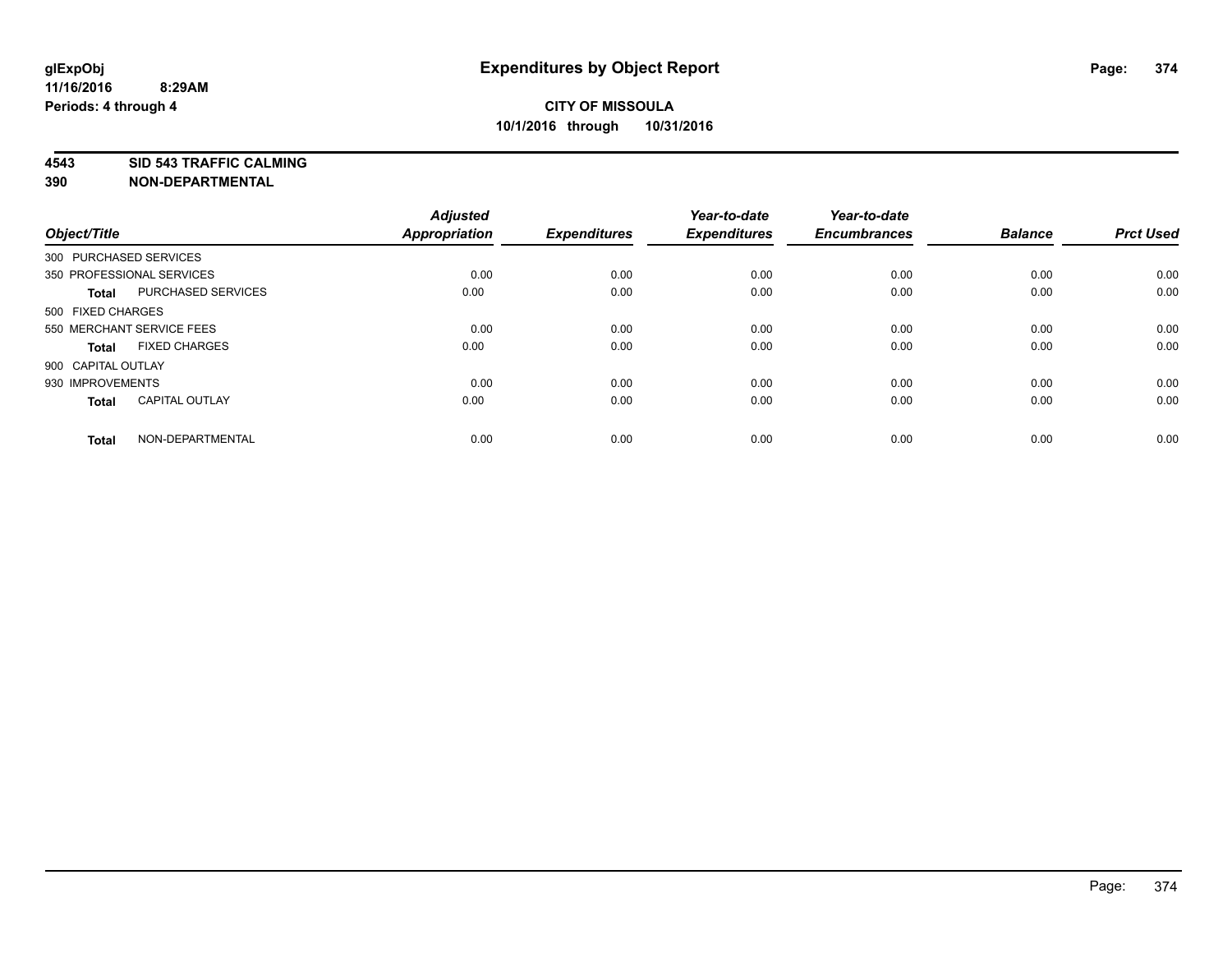## **4543 SID 543 TRAFFIC CALMING**

| Object/Title           |                             | <b>Adjusted</b><br>Appropriation | <b>Expenditures</b> | Year-to-date<br><b>Expenditures</b> | Year-to-date<br><b>Encumbrances</b> | <b>Balance</b> | <b>Prct Used</b> |
|------------------------|-----------------------------|----------------------------------|---------------------|-------------------------------------|-------------------------------------|----------------|------------------|
| 300 PURCHASED SERVICES |                             |                                  |                     |                                     |                                     |                |                  |
|                        | 350 PROFESSIONAL SERVICES   | 0.00                             | 0.00                | 0.00                                | 0.00                                | 0.00           | 0.00             |
| <b>Total</b>           | PURCHASED SERVICES          | 0.00                             | 0.00                | 0.00                                | 0.00                                | 0.00           | 0.00             |
| 500 FIXED CHARGES      |                             |                                  |                     |                                     |                                     |                |                  |
|                        | 550 MERCHANT SERVICE FEES   | 0.00                             | 0.00                | 0.00                                | 0.00                                | 0.00           | 0.00             |
| <b>Total</b>           | <b>FIXED CHARGES</b>        | 0.00                             | 0.00                | 0.00                                | 0.00                                | 0.00           | 0.00             |
| 600 DEBT SERVICE       |                             |                                  |                     |                                     |                                     |                |                  |
|                        | 620 INTEREST / SERVICE FEES | 0.00                             | 0.00                | 0.00                                | 0.00                                | 0.00           | 0.00             |
| Total                  | <b>DEBT SERVICE</b>         | 0.00                             | 0.00                | 0.00                                | 0.00                                | 0.00           | 0.00             |
| 900 CAPITAL OUTLAY     |                             |                                  |                     |                                     |                                     |                |                  |
| 930 IMPROVEMENTS       |                             | 0.00                             | 0.00                | 0.00                                | 0.00                                | 0.00           | 0.00             |
| <b>Total</b>           | <b>CAPITAL OUTLAY</b>       | 0.00                             | 0.00                | 0.00                                | 0.00                                | 0.00           | 0.00             |
| <b>Total</b>           | SID 543 TRAFFIC CALMING     | 0.00                             | 0.00                | 0.00                                | 0.00                                | 0.00           | 0.00             |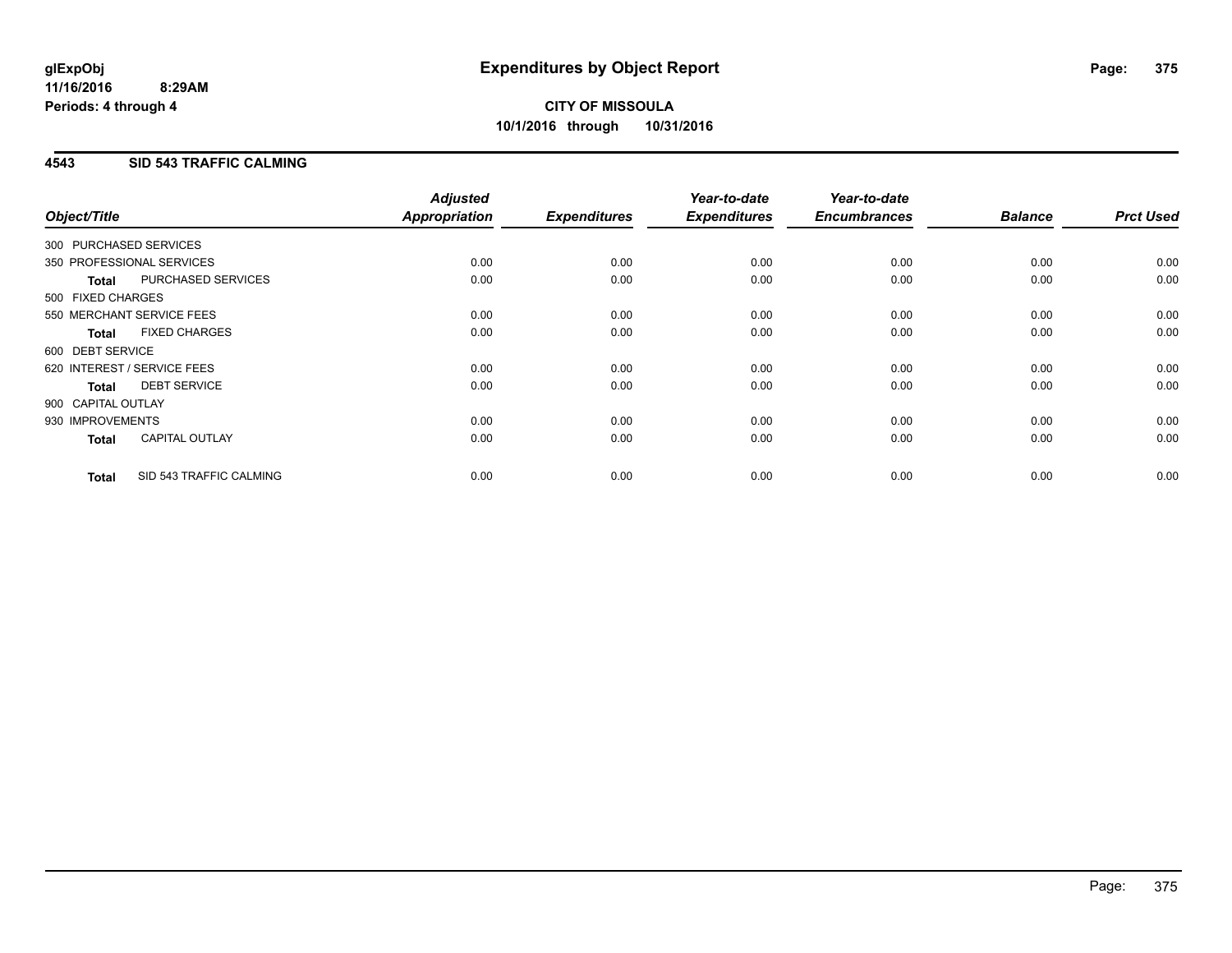#### **4544 MILLER CREEK MITIGATION FUND**

| Object/Title              |                       | <b>Adjusted</b><br><b>Appropriation</b> | <b>Expenditures</b> | Year-to-date<br><b>Expenditures</b> | Year-to-date<br><b>Encumbrances</b> | <b>Balance</b> | <b>Prct Used</b> |
|---------------------------|-----------------------|-----------------------------------------|---------------------|-------------------------------------|-------------------------------------|----------------|------------------|
| 500 FIXED CHARGES         |                       |                                         |                     |                                     |                                     |                |                  |
| 550 MERCHANT SERVICE FEES |                       | 0.00                                    | 0.00                | 0.00                                | 0.00                                | 0.00           | 0.00             |
| <b>Total</b>              | <b>FIXED CHARGES</b>  | 0.00                                    | 0.00                | 0.00                                | 0.00                                | 0.00           | 0.00             |
| 900 CAPITAL OUTLAY        |                       |                                         |                     |                                     |                                     |                |                  |
| 930 IMPROVEMENTS          |                       | 0.00                                    | 0.00                | 0.00                                | 0.00                                | 0.00           | 0.00             |
| <b>Total</b>              | <b>CAPITAL OUTLAY</b> | 0.00                                    | 0.00                | 0.00                                | 0.00                                | 0.00           | 0.00             |
| <b>Total</b>              | NON-DEPARTMENTAL      | 0.00                                    | 0.00                | 0.00                                | 0.00                                | 0.00           | 0.00             |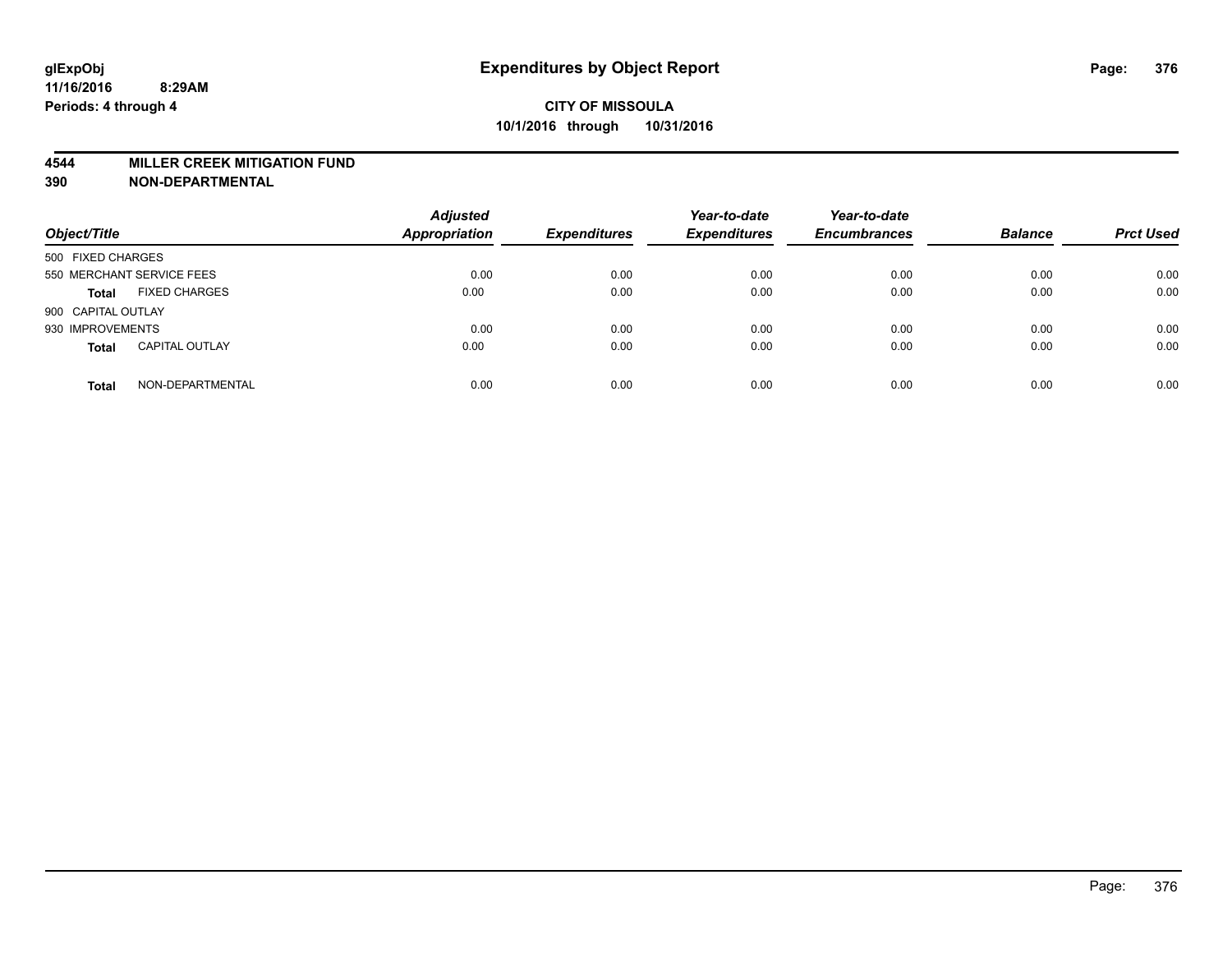**CITY OF MISSOULA 10/1/2016 through 10/31/2016**

### **4544 MILLER CREEK MITIGATION FUND**

| Object/Title       |                              | <b>Adjusted</b><br><b>Appropriation</b> | <b>Expenditures</b> | Year-to-date<br><b>Expenditures</b> | Year-to-date<br><b>Encumbrances</b> | <b>Balance</b> | <b>Prct Used</b> |
|--------------------|------------------------------|-----------------------------------------|---------------------|-------------------------------------|-------------------------------------|----------------|------------------|
| 500 FIXED CHARGES  |                              |                                         |                     |                                     |                                     |                |                  |
|                    | 550 MERCHANT SERVICE FEES    | 0.00                                    | 0.00                | 0.00                                | 0.00                                | 0.00           | 0.00             |
| <b>Total</b>       | <b>FIXED CHARGES</b>         | 0.00                                    | 0.00                | 0.00                                | 0.00                                | 0.00           | 0.00             |
| 900 CAPITAL OUTLAY |                              |                                         |                     |                                     |                                     |                |                  |
| 930 IMPROVEMENTS   |                              | 0.00                                    | 0.00                | 0.00                                | 0.00                                | 0.00           | 0.00             |
| <b>Total</b>       | <b>CAPITAL OUTLAY</b>        | 0.00                                    | 0.00                | 0.00                                | 0.00                                | 0.00           | 0.00             |
| <b>Total</b>       | MILLER CREEK MITIGATION FUND | 0.00                                    | 0.00                | 0.00                                | 0.00                                | 0.00           | 0.00             |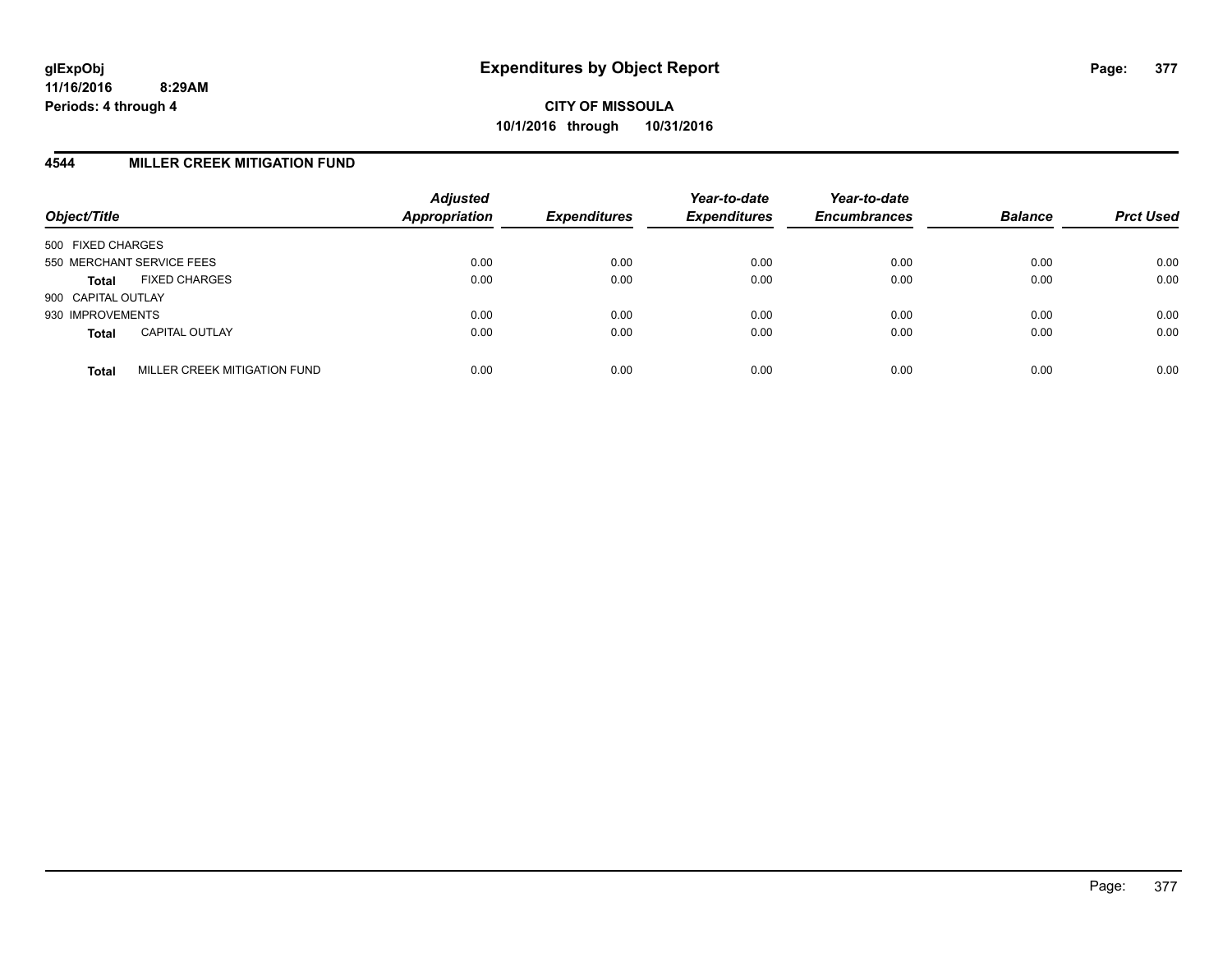#### **4545 MILLER CREEK TWITE CONSTRUCTION**

| Object/Title       |                           | <b>Adjusted</b><br><b>Appropriation</b> | <b>Expenditures</b> | Year-to-date<br><b>Expenditures</b> | Year-to-date<br><b>Encumbrances</b> | <b>Balance</b> | <b>Prct Used</b> |
|--------------------|---------------------------|-----------------------------------------|---------------------|-------------------------------------|-------------------------------------|----------------|------------------|
|                    | 300 PURCHASED SERVICES    |                                         |                     |                                     |                                     |                |                  |
|                    | 350 PROFESSIONAL SERVICES | 0.00                                    | 0.00                | 0.00                                | 0.00                                | 0.00           | 0.00             |
| <b>Total</b>       | <b>PURCHASED SERVICES</b> | 0.00                                    | 0.00                | 0.00                                | 0.00                                | 0.00           | 0.00             |
| 500 FIXED CHARGES  |                           |                                         |                     |                                     |                                     |                |                  |
|                    | 550 MERCHANT SERVICE FEES | 0.00                                    | 0.00                | 0.00                                | 0.00                                | 0.00           | 0.00             |
| Total              | <b>FIXED CHARGES</b>      | 0.00                                    | 0.00                | 0.00                                | 0.00                                | 0.00           | 0.00             |
| 900 CAPITAL OUTLAY |                           |                                         |                     |                                     |                                     |                |                  |
| 930 IMPROVEMENTS   |                           | 0.00                                    | 0.00                | 0.00                                | 0.00                                | 0.00           | 0.00             |
| Total              | <b>CAPITAL OUTLAY</b>     | 0.00                                    | 0.00                | 0.00                                | 0.00                                | 0.00           | 0.00             |
| <b>Total</b>       | NON-DEPARTMENTAL          | 0.00                                    | 0.00                | 0.00                                | 0.00                                | 0.00           | 0.00             |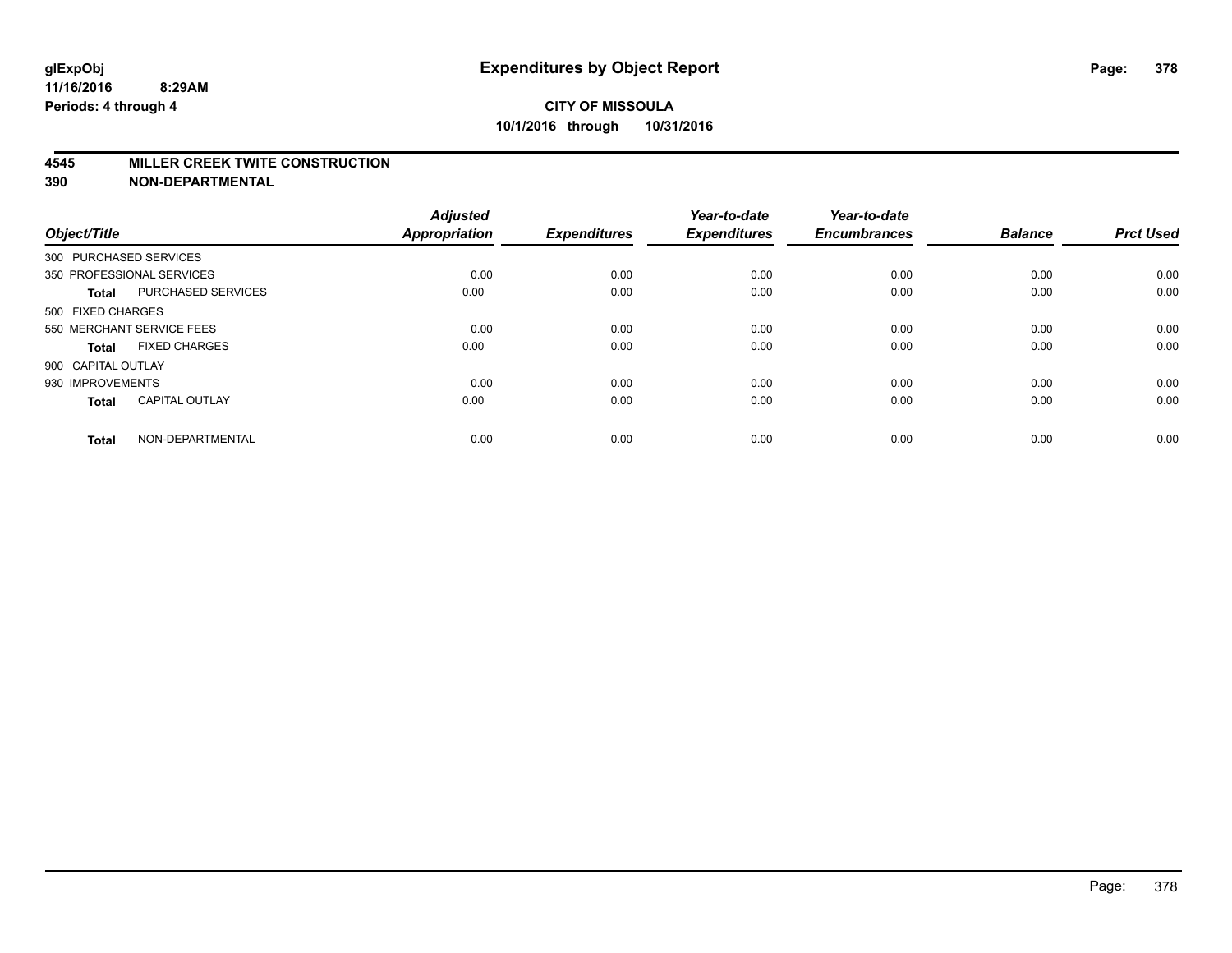# **4545 MILLER CREEK TWITE CONSTRUCTION**

| Object/Title           |                                 | <b>Adjusted</b><br><b>Appropriation</b> | <b>Expenditures</b> | Year-to-date<br><b>Expenditures</b> | Year-to-date<br><b>Encumbrances</b> | <b>Balance</b> | <b>Prct Used</b> |
|------------------------|---------------------------------|-----------------------------------------|---------------------|-------------------------------------|-------------------------------------|----------------|------------------|
| 300 PURCHASED SERVICES |                                 |                                         |                     |                                     |                                     |                |                  |
|                        | 350 PROFESSIONAL SERVICES       | 0.00                                    | 0.00                | 0.00                                | 0.00                                | 0.00           | 0.00             |
| <b>Total</b>           | PURCHASED SERVICES              | 0.00                                    | 0.00                | 0.00                                | 0.00                                | 0.00           | 0.00             |
| 500 FIXED CHARGES      |                                 |                                         |                     |                                     |                                     |                |                  |
|                        | 550 MERCHANT SERVICE FEES       | 0.00                                    | 0.00                | 0.00                                | 0.00                                | 0.00           | 0.00             |
| <b>Total</b>           | <b>FIXED CHARGES</b>            | 0.00                                    | 0.00                | 0.00                                | 0.00                                | 0.00           | 0.00             |
| 900 CAPITAL OUTLAY     |                                 |                                         |                     |                                     |                                     |                |                  |
| 930 IMPROVEMENTS       |                                 | 0.00                                    | 0.00                | 0.00                                | 0.00                                | 0.00           | 0.00             |
| <b>Total</b>           | <b>CAPITAL OUTLAY</b>           | 0.00                                    | 0.00                | 0.00                                | 0.00                                | 0.00           | 0.00             |
| <b>Total</b>           | MILLER CREEK TWITE CONSTRUCTION | 0.00                                    | 0.00                | 0.00                                | 0.00                                | 0.00           | 0.00             |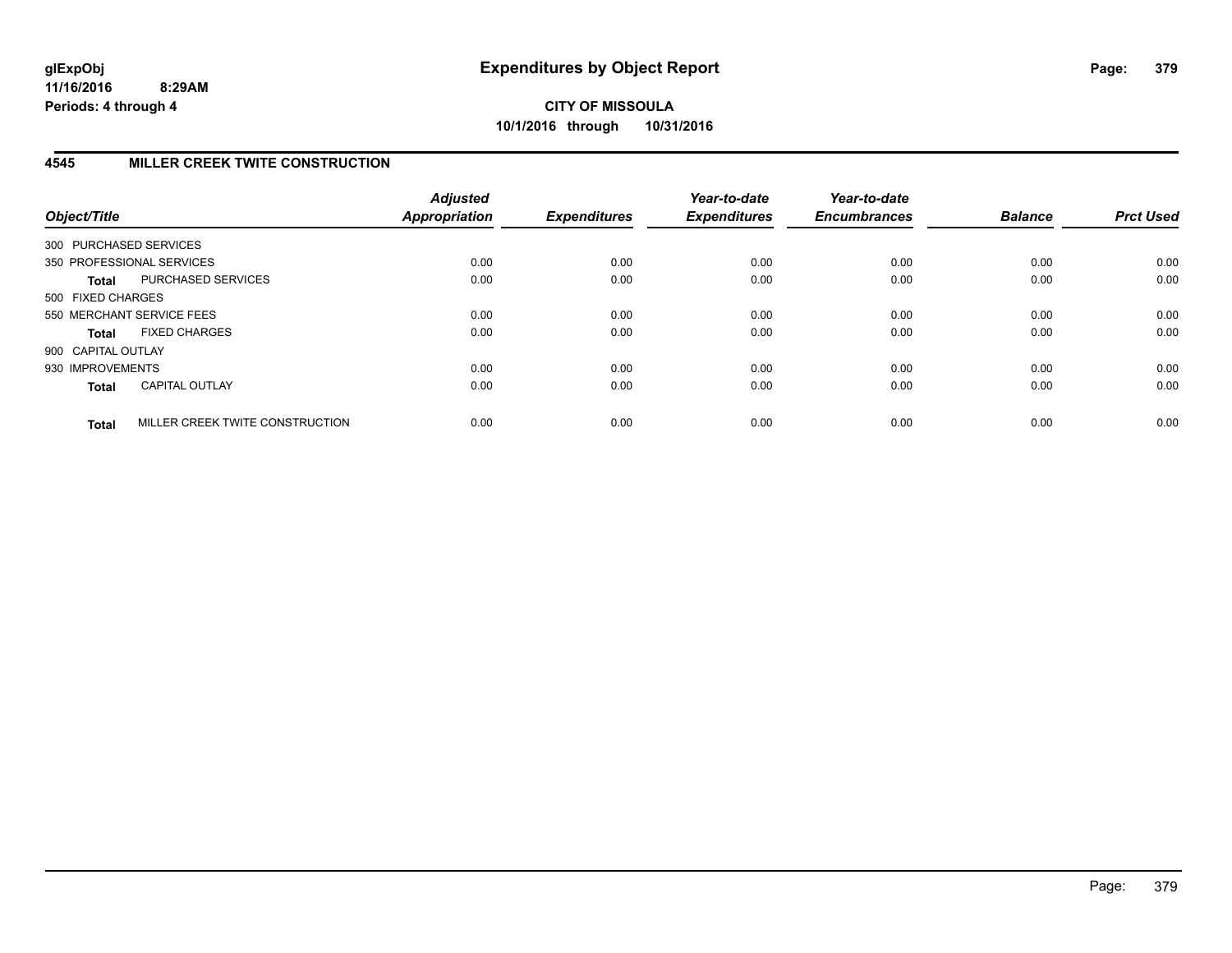#### **4546 MILLER CREEK MALOHNEY CONSTRUCTION**

| Object/Title           |                           | <b>Adjusted</b><br><b>Appropriation</b> | <b>Expenditures</b> | Year-to-date<br><b>Expenditures</b> | Year-to-date<br><b>Encumbrances</b> | <b>Balance</b> | <b>Prct Used</b> |
|------------------------|---------------------------|-----------------------------------------|---------------------|-------------------------------------|-------------------------------------|----------------|------------------|
| 300 PURCHASED SERVICES |                           |                                         |                     |                                     |                                     |                |                  |
|                        | 350 PROFESSIONAL SERVICES | 0.00                                    | 0.00                | 0.00                                | 0.00                                | 0.00           | 0.00             |
| <b>Total</b>           | <b>PURCHASED SERVICES</b> | 0.00                                    | 0.00                | 0.00                                | 0.00                                | 0.00           | 0.00             |
| 500 FIXED CHARGES      |                           |                                         |                     |                                     |                                     |                |                  |
|                        | 550 MERCHANT SERVICE FEES | 0.00                                    | 0.00                | 0.00                                | 0.00                                | 0.00           | 0.00             |
| Total                  | <b>FIXED CHARGES</b>      | 0.00                                    | 0.00                | 0.00                                | 0.00                                | 0.00           | 0.00             |
| 900 CAPITAL OUTLAY     |                           |                                         |                     |                                     |                                     |                |                  |
| 930 IMPROVEMENTS       |                           | 0.00                                    | 0.00                | 0.00                                | 0.00                                | 0.00           | 0.00             |
| Total                  | <b>CAPITAL OUTLAY</b>     | 0.00                                    | 0.00                | 0.00                                | 0.00                                | 0.00           | 0.00             |
| <b>Total</b>           | NON-DEPARTMENTAL          | 0.00                                    | 0.00                | 0.00                                | 0.00                                | 0.00           | 0.00             |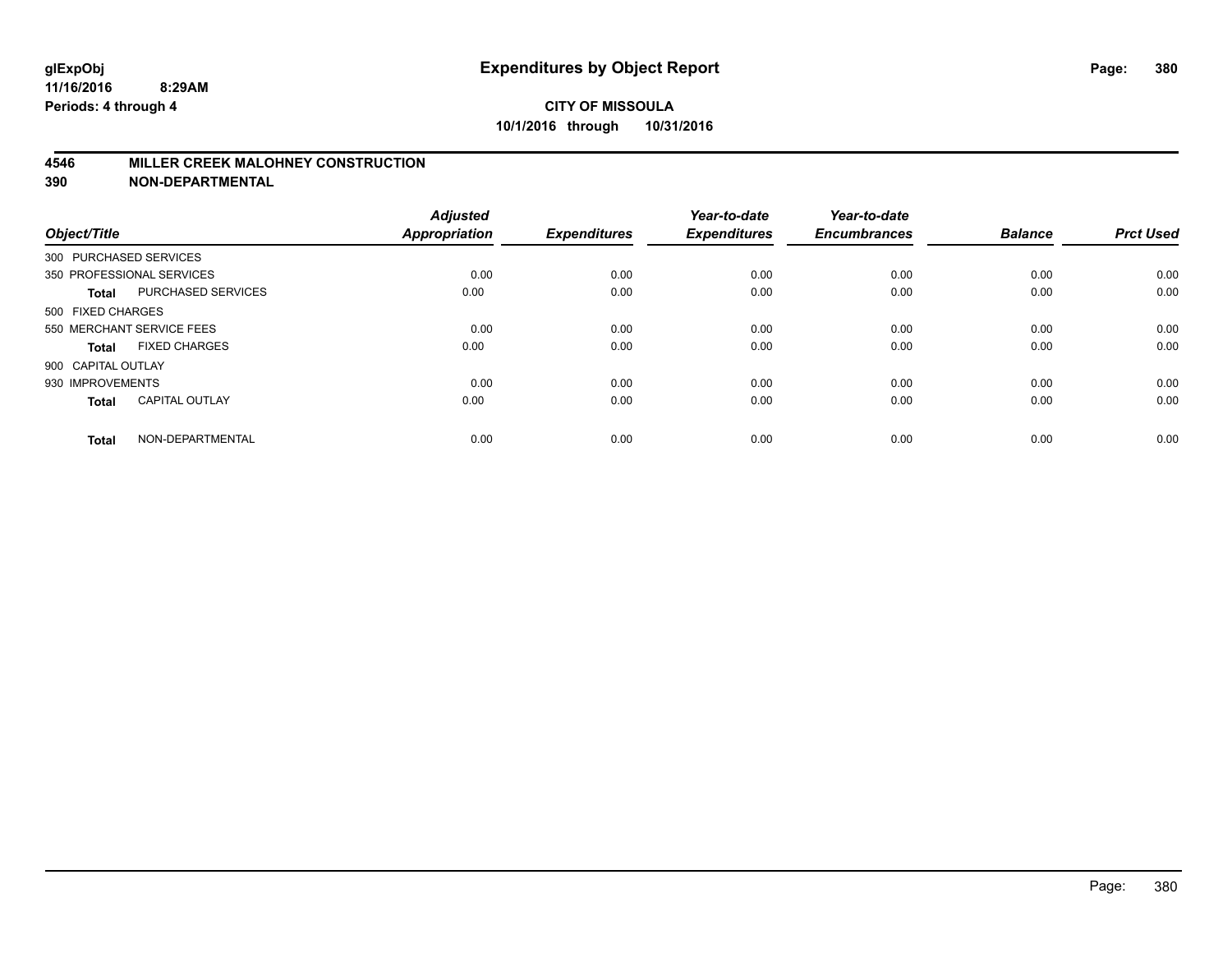**CITY OF MISSOULA 10/1/2016 through 10/31/2016**

## **4546 MILLER CREEK MALOHNEY CONSTRUCTION**

| Object/Title           |                                 | <b>Adjusted</b><br><b>Appropriation</b> | <b>Expenditures</b> | Year-to-date<br><b>Expenditures</b> | Year-to-date<br><b>Encumbrances</b> | <b>Balance</b> | <b>Prct Used</b> |
|------------------------|---------------------------------|-----------------------------------------|---------------------|-------------------------------------|-------------------------------------|----------------|------------------|
| 300 PURCHASED SERVICES |                                 |                                         |                     |                                     |                                     |                |                  |
|                        | 350 PROFESSIONAL SERVICES       | 0.00                                    | 0.00                | 0.00                                | 0.00                                | 0.00           | 0.00             |
| Total                  | PURCHASED SERVICES              | 0.00                                    | 0.00                | 0.00                                | 0.00                                | 0.00           | 0.00             |
| 500 FIXED CHARGES      |                                 |                                         |                     |                                     |                                     |                |                  |
|                        | 550 MERCHANT SERVICE FEES       | 0.00                                    | 0.00                | 0.00                                | 0.00                                | 0.00           | 0.00             |
| Total                  | <b>FIXED CHARGES</b>            | 0.00                                    | 0.00                | 0.00                                | 0.00                                | 0.00           | 0.00             |
| 900 CAPITAL OUTLAY     |                                 |                                         |                     |                                     |                                     |                |                  |
| 930 IMPROVEMENTS       |                                 | 0.00                                    | 0.00                | 0.00                                | 0.00                                | 0.00           | 0.00             |
| <b>Total</b>           | <b>CAPITAL OUTLAY</b>           | 0.00                                    | 0.00                | 0.00                                | 0.00                                | 0.00           | 0.00             |
| <b>Total</b>           | MILLER CREEK MALOHNEY CONSTRUCT | 0.00                                    | 0.00                | 0.00                                | 0.00                                | 0.00           | 0.00             |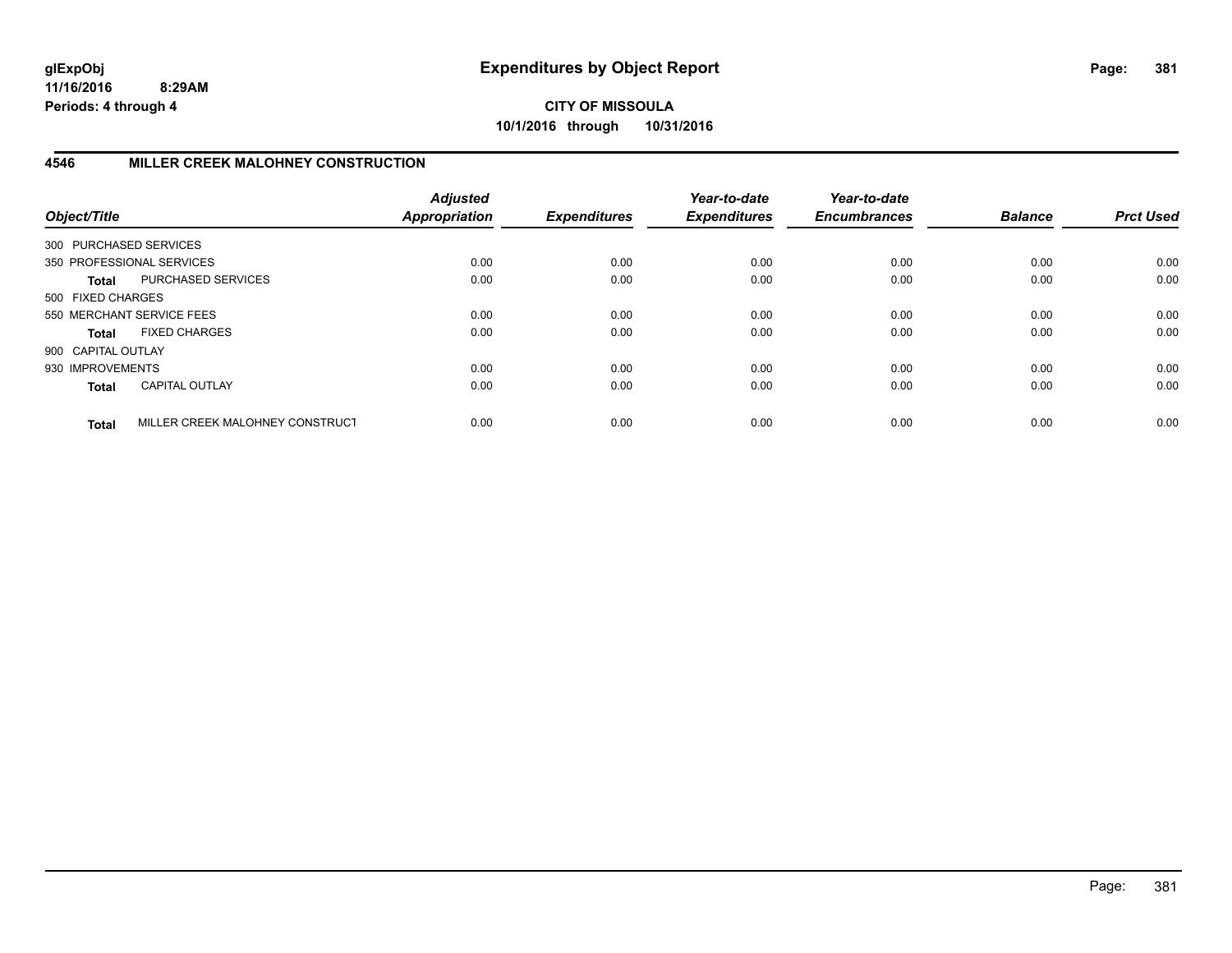#### **4547 MILLER CREEK MCCARTHY CONSTRUCTION**

| Object/Title           |                           | <b>Adjusted</b><br><b>Appropriation</b> | <b>Expenditures</b> | Year-to-date<br><b>Expenditures</b> | Year-to-date<br><b>Encumbrances</b> | <b>Balance</b> | <b>Prct Used</b> |
|------------------------|---------------------------|-----------------------------------------|---------------------|-------------------------------------|-------------------------------------|----------------|------------------|
| 300 PURCHASED SERVICES |                           |                                         |                     |                                     |                                     |                |                  |
|                        | 350 PROFESSIONAL SERVICES | 0.00                                    | 0.00                | 0.00                                | 0.00                                | 0.00           | 0.00             |
| <b>Total</b>           | <b>PURCHASED SERVICES</b> | 0.00                                    | 0.00                | 0.00                                | 0.00                                | 0.00           | 0.00             |
| 500 FIXED CHARGES      |                           |                                         |                     |                                     |                                     |                |                  |
|                        | 550 MERCHANT SERVICE FEES | 0.00                                    | 0.00                | 0.00                                | 0.00                                | 0.00           | 0.00             |
| Total                  | <b>FIXED CHARGES</b>      | 0.00                                    | 0.00                | 0.00                                | 0.00                                | 0.00           | 0.00             |
| 900 CAPITAL OUTLAY     |                           |                                         |                     |                                     |                                     |                |                  |
| 930 IMPROVEMENTS       |                           | 0.00                                    | 0.00                | 0.00                                | 0.00                                | 0.00           | 0.00             |
| Total                  | <b>CAPITAL OUTLAY</b>     | 0.00                                    | 0.00                | 0.00                                | 0.00                                | 0.00           | 0.00             |
| <b>Total</b>           | NON-DEPARTMENTAL          | 0.00                                    | 0.00                | 0.00                                | 0.00                                | 0.00           | 0.00             |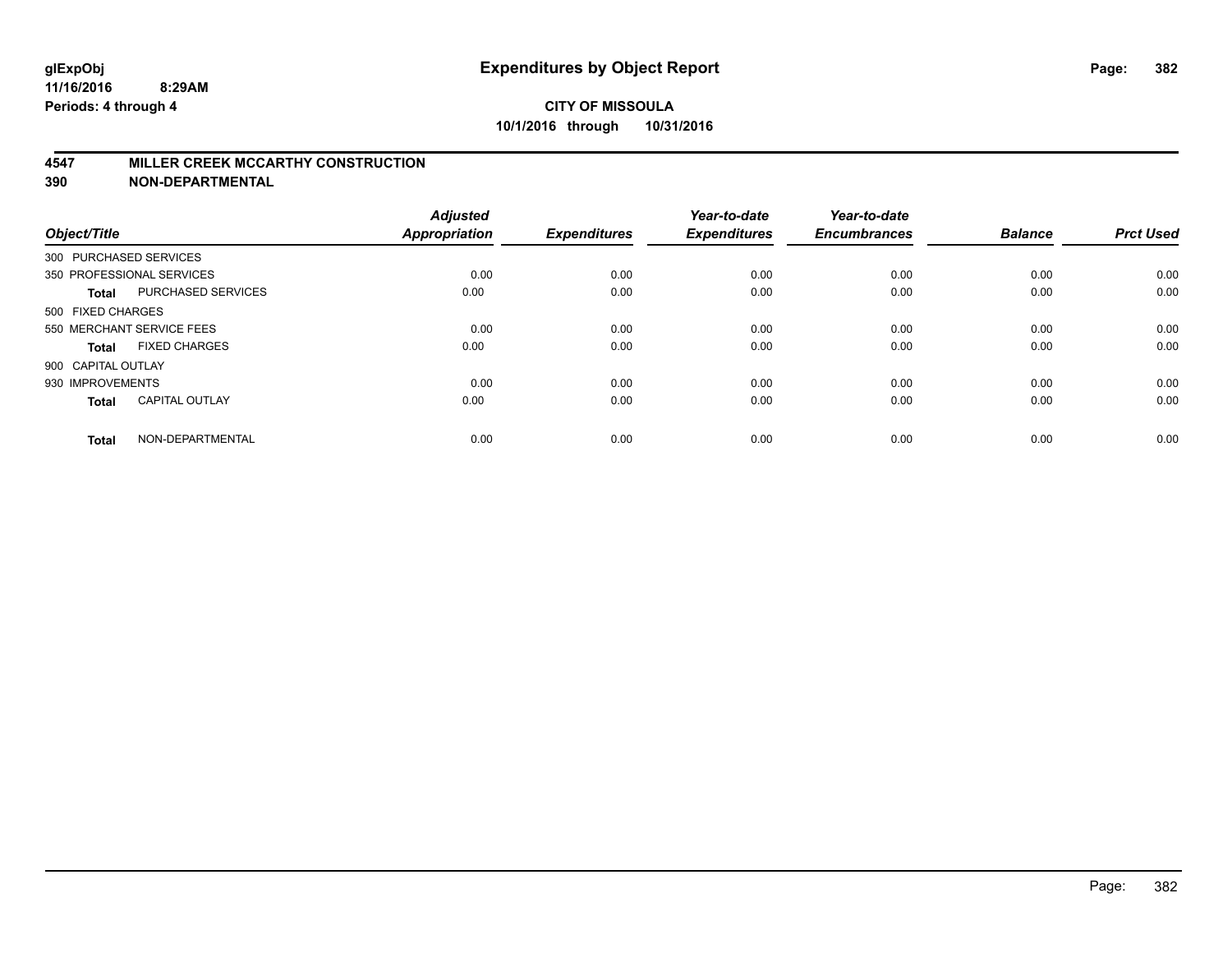**CITY OF MISSOULA 10/1/2016 through 10/31/2016**

## **4547 MILLER CREEK MCCARTHY CONSTRUCTION**

| Object/Title           |                                 | <b>Adjusted</b><br><b>Appropriation</b> | <b>Expenditures</b> | Year-to-date<br><b>Expenditures</b> | Year-to-date<br><b>Encumbrances</b> | <b>Balance</b> | <b>Prct Used</b> |
|------------------------|---------------------------------|-----------------------------------------|---------------------|-------------------------------------|-------------------------------------|----------------|------------------|
| 300 PURCHASED SERVICES |                                 |                                         |                     |                                     |                                     |                |                  |
|                        | 350 PROFESSIONAL SERVICES       | 0.00                                    | 0.00                | 0.00                                | 0.00                                | 0.00           | 0.00             |
| Total                  | PURCHASED SERVICES              | 0.00                                    | 0.00                | 0.00                                | 0.00                                | 0.00           | 0.00             |
| 500 FIXED CHARGES      |                                 |                                         |                     |                                     |                                     |                |                  |
|                        | 550 MERCHANT SERVICE FEES       | 0.00                                    | 0.00                | 0.00                                | 0.00                                | 0.00           | 0.00             |
| Total                  | <b>FIXED CHARGES</b>            | 0.00                                    | 0.00                | 0.00                                | 0.00                                | 0.00           | 0.00             |
| 900 CAPITAL OUTLAY     |                                 |                                         |                     |                                     |                                     |                |                  |
| 930 IMPROVEMENTS       |                                 | 0.00                                    | 0.00                | 0.00                                | 0.00                                | 0.00           | 0.00             |
| <b>Total</b>           | <b>CAPITAL OUTLAY</b>           | 0.00                                    | 0.00                | 0.00                                | 0.00                                | 0.00           | 0.00             |
| <b>Total</b>           | MILLER CREEK MCCARTHY CONSTRUCT | 0.00                                    | 0.00                | 0.00                                | 0.00                                | 0.00           | 0.00             |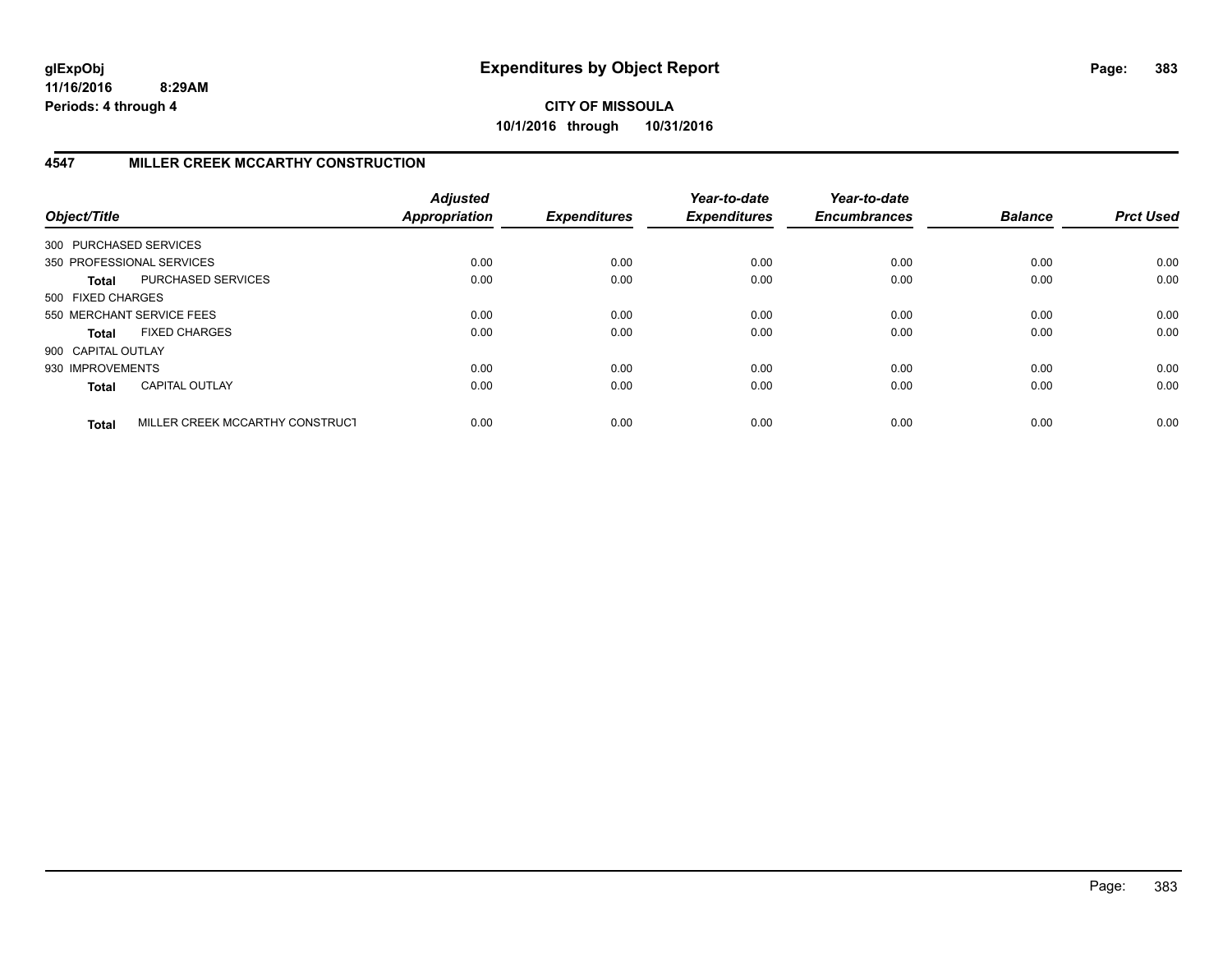#### **4548 5TH,6TH & ARTHUR ROAD IMPROVEMENTS**

| Object/Title           |                              | <b>Adjusted</b><br><b>Appropriation</b> | <b>Expenditures</b> | Year-to-date<br><b>Expenditures</b> | Year-to-date<br><b>Encumbrances</b> | <b>Balance</b> | <b>Prct Used</b> |
|------------------------|------------------------------|-----------------------------------------|---------------------|-------------------------------------|-------------------------------------|----------------|------------------|
| 300 PURCHASED SERVICES |                              |                                         |                     |                                     |                                     |                |                  |
|                        | 350 PROFESSIONAL SERVICES    | 0.00                                    | 0.00                | 0.00                                | 0.00                                | 0.00           | 0.00             |
| <b>Total</b>           | <b>PURCHASED SERVICES</b>    | 0.00                                    | 0.00                | 0.00                                | 0.00                                | 0.00           | 0.00             |
| 500 FIXED CHARGES      |                              |                                         |                     |                                     |                                     |                |                  |
|                        | 550 MERCHANT SERVICE FEES    | 0.00                                    | 0.00                | 0.00                                | 0.00                                | 0.00           | 0.00             |
| Total                  | <b>FIXED CHARGES</b>         | 0.00                                    | 0.00                | 0.00                                | 0.00                                | 0.00           | 0.00             |
| 800 OTHER OBJECTS      |                              |                                         |                     |                                     |                                     |                |                  |
|                        | 820 TRANSFERS TO OTHER FUNDS | 0.00                                    | 0.00                | 0.00                                | 0.00                                | 0.00           | 0.00             |
| <b>Total</b>           | OTHER OBJECTS                | 0.00                                    | 0.00                | 0.00                                | 0.00                                | 0.00           | 0.00             |
| 900 CAPITAL OUTLAY     |                              |                                         |                     |                                     |                                     |                |                  |
| 930 IMPROVEMENTS       |                              | 0.00                                    | 0.00                | 4,400.00                            | 0.00                                | $-4,400.00$    | 0.00             |
| <b>Total</b>           | <b>CAPITAL OUTLAY</b>        | 0.00                                    | 0.00                | 4,400.00                            | 0.00                                | $-4,400.00$    | 0.00             |
| <b>Total</b>           | NON-DEPARTMENTAL             | 0.00                                    | 0.00                | 4,400.00                            | 0.00                                | $-4,400.00$    | 0.00             |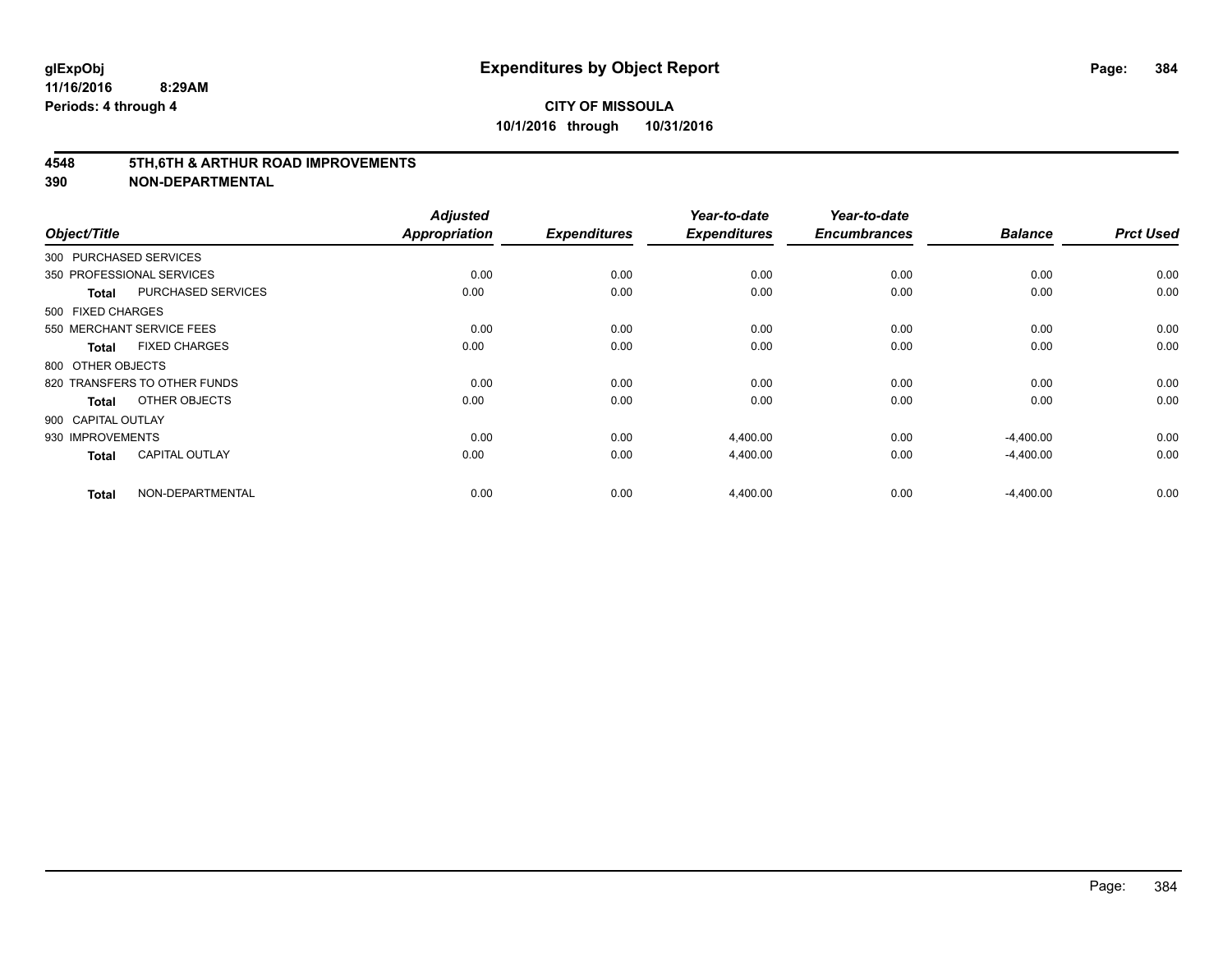# **CITY OF MISSOULA 10/1/2016 through 10/31/2016**

# **4548 5TH,6TH & ARTHUR ROAD IMPROVEMENTS**

| Object/Title           |                                  | <b>Adjusted</b><br><b>Appropriation</b> | <b>Expenditures</b> | Year-to-date<br><b>Expenditures</b> | Year-to-date<br><b>Encumbrances</b> | <b>Balance</b> | <b>Prct Used</b> |
|------------------------|----------------------------------|-----------------------------------------|---------------------|-------------------------------------|-------------------------------------|----------------|------------------|
| 300 PURCHASED SERVICES |                                  |                                         |                     |                                     |                                     |                |                  |
|                        | 350 PROFESSIONAL SERVICES        | 0.00                                    | 0.00                | 0.00                                | 0.00                                | 0.00           | 0.00             |
| <b>Total</b>           | PURCHASED SERVICES               | 0.00                                    | 0.00                | 0.00                                | 0.00                                | 0.00           | 0.00             |
| 500 FIXED CHARGES      |                                  |                                         |                     |                                     |                                     |                |                  |
|                        | 550 MERCHANT SERVICE FEES        | 0.00                                    | 0.00                | 0.00                                | 0.00                                | 0.00           | 0.00             |
| <b>Total</b>           | <b>FIXED CHARGES</b>             | 0.00                                    | 0.00                | 0.00                                | 0.00                                | 0.00           | 0.00             |
| 800 OTHER OBJECTS      |                                  |                                         |                     |                                     |                                     |                |                  |
|                        | 820 TRANSFERS TO OTHER FUNDS     | 0.00                                    | 0.00                | 0.00                                | 0.00                                | 0.00           | 0.00             |
| <b>Total</b>           | OTHER OBJECTS                    | 0.00                                    | 0.00                | 0.00                                | 0.00                                | 0.00           | 0.00             |
| 900 CAPITAL OUTLAY     |                                  |                                         |                     |                                     |                                     |                |                  |
| 930 IMPROVEMENTS       |                                  | 0.00                                    | 0.00                | 4,400.00                            | 0.00                                | $-4,400.00$    | 0.00             |
| <b>Total</b>           | <b>CAPITAL OUTLAY</b>            | 0.00                                    | 0.00                | 4,400.00                            | 0.00                                | $-4,400.00$    | 0.00             |
| <b>Total</b>           | 5TH.6TH & ARTHUR ROAD IMPROVEMEN | 0.00                                    | 0.00                | 4,400.00                            | 0.00                                | $-4,400.00$    | 0.00             |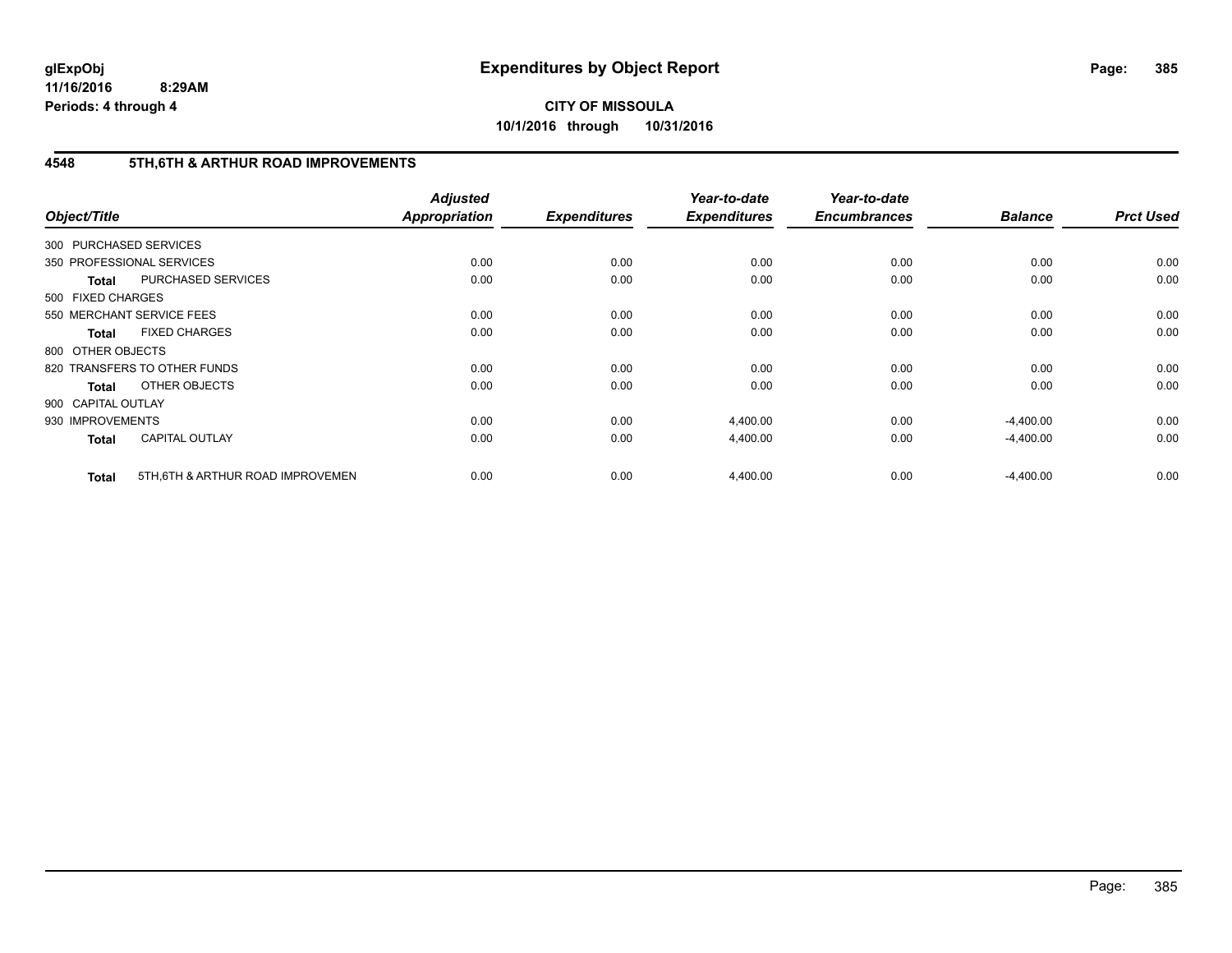#### **4549 SID 549 HILLVIEW WAY**

| Object/Title           |                              | <b>Adjusted</b><br><b>Appropriation</b> | <b>Expenditures</b> | Year-to-date<br><b>Expenditures</b> | Year-to-date<br><b>Encumbrances</b> | <b>Balance</b> | <b>Prct Used</b> |
|------------------------|------------------------------|-----------------------------------------|---------------------|-------------------------------------|-------------------------------------|----------------|------------------|
| 300 PURCHASED SERVICES |                              |                                         |                     |                                     |                                     |                |                  |
|                        | 350 PROFESSIONAL SERVICES    | 0.00                                    | 0.00                | 0.00                                | 0.00                                | 0.00           | 0.00             |
| <b>Total</b>           | PURCHASED SERVICES           | 0.00                                    | 0.00                | 0.00                                | 0.00                                | 0.00           | 0.00             |
| 500 FIXED CHARGES      |                              |                                         |                     |                                     |                                     |                |                  |
|                        | 550 MERCHANT SERVICE FEES    | 0.00                                    | 0.00                | 0.00                                | 0.00                                | 0.00           | 0.00             |
| <b>Total</b>           | <b>FIXED CHARGES</b>         | 0.00                                    | 0.00                | 0.00                                | 0.00                                | 0.00           | 0.00             |
| 800 OTHER OBJECTS      |                              |                                         |                     |                                     |                                     |                |                  |
|                        | 820 TRANSFERS TO OTHER FUNDS | 0.00                                    | 0.00                | 0.00                                | 0.00                                | 0.00           | 0.00             |
| <b>Total</b>           | OTHER OBJECTS                | 0.00                                    | 0.00                | 0.00                                | 0.00                                | 0.00           | 0.00             |
| 900 CAPITAL OUTLAY     |                              |                                         |                     |                                     |                                     |                |                  |
| 930 IMPROVEMENTS       |                              | 0.00                                    | 0.00                | 0.00                                | 0.00                                | 0.00           | 0.00             |
| <b>Total</b>           | <b>CAPITAL OUTLAY</b>        | 0.00                                    | 0.00                | 0.00                                | 0.00                                | 0.00           | 0.00             |
| <b>Total</b>           | NON-DEPARTMENTAL             | 0.00                                    | 0.00                | 0.00                                | 0.00                                | 0.00           | 0.00             |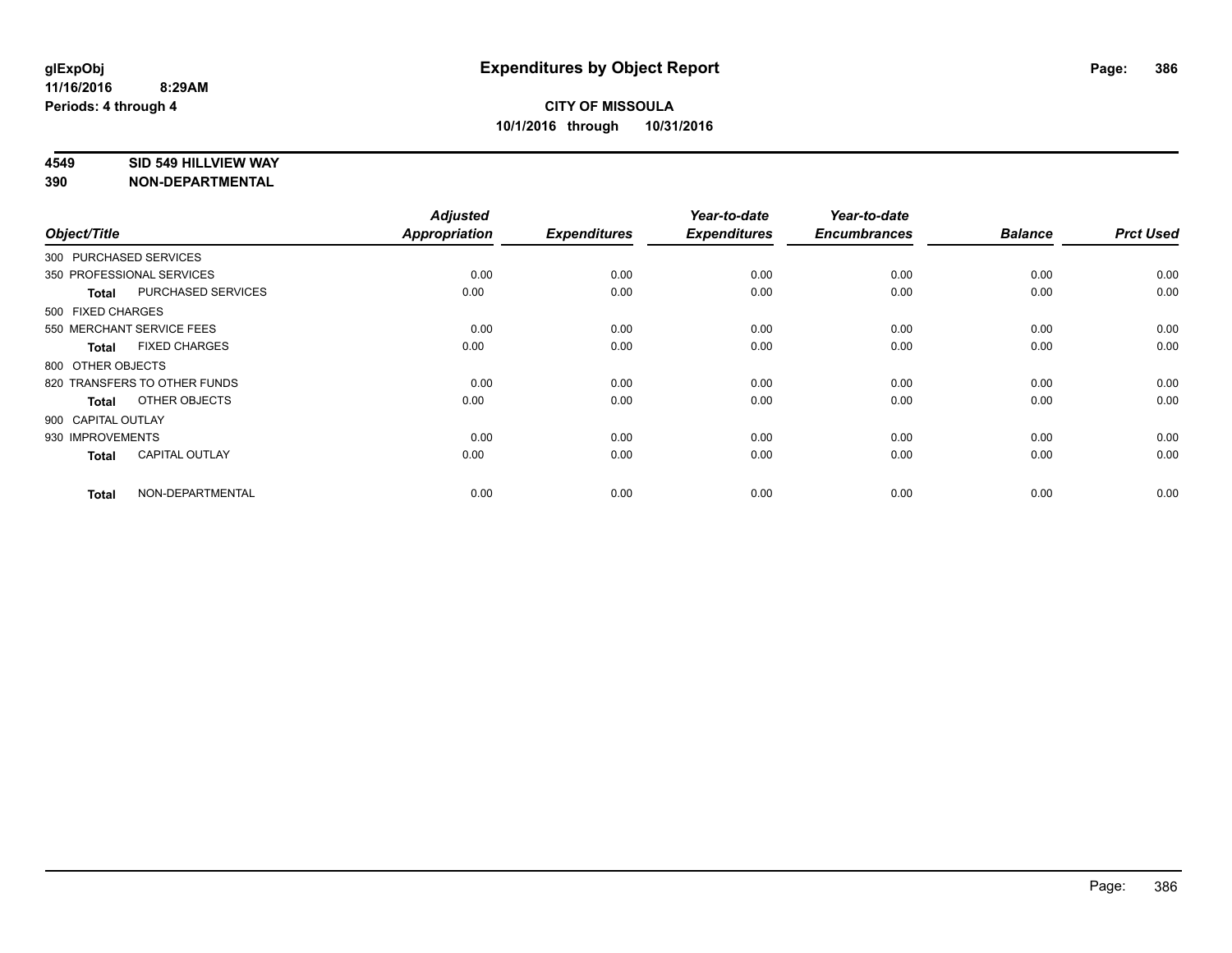### **4549 SID 549 HILLVIEW WAY**

| Object/Title     |                              | <b>Adjusted</b><br><b>Appropriation</b> | <b>Expenditures</b> | Year-to-date<br><b>Expenditures</b> | Year-to-date<br><b>Encumbrances</b> | <b>Balance</b> | <b>Prct Used</b> |
|------------------|------------------------------|-----------------------------------------|---------------------|-------------------------------------|-------------------------------------|----------------|------------------|
|                  | 300 PURCHASED SERVICES       |                                         |                     |                                     |                                     |                |                  |
|                  |                              |                                         |                     |                                     |                                     |                |                  |
|                  | 350 PROFESSIONAL SERVICES    | 0.00                                    | 0.00                | 0.00                                | 0.00                                | 0.00           | 0.00             |
| <b>Total</b>     | PURCHASED SERVICES           | 0.00                                    | 0.00                | 0.00                                | 0.00                                | 0.00           | 0.00             |
|                  | 500 FIXED CHARGES            |                                         |                     |                                     |                                     |                |                  |
|                  | 550 MERCHANT SERVICE FEES    | 0.00                                    | 0.00                | 0.00                                | 0.00                                | 0.00           | 0.00             |
| <b>Total</b>     | <b>FIXED CHARGES</b>         | 0.00                                    | 0.00                | 0.00                                | 0.00                                | 0.00           | 0.00             |
|                  | 800 OTHER OBJECTS            |                                         |                     |                                     |                                     |                |                  |
|                  | 820 TRANSFERS TO OTHER FUNDS | 0.00                                    | 0.00                | 0.00                                | 0.00                                | 0.00           | 0.00             |
| <b>Total</b>     | OTHER OBJECTS                | 0.00                                    | 0.00                | 0.00                                | 0.00                                | 0.00           | 0.00             |
|                  | 900 CAPITAL OUTLAY           |                                         |                     |                                     |                                     |                |                  |
| 930 IMPROVEMENTS |                              | 0.00                                    | 0.00                | 0.00                                | 0.00                                | 0.00           | 0.00             |
| <b>Total</b>     | <b>CAPITAL OUTLAY</b>        | 0.00                                    | 0.00                | 0.00                                | 0.00                                | 0.00           | 0.00             |
| <b>Total</b>     | SID 549 HILLVIEW WAY         | 0.00                                    | 0.00                | 0.00                                | 0.00                                | 0.00           | 0.00             |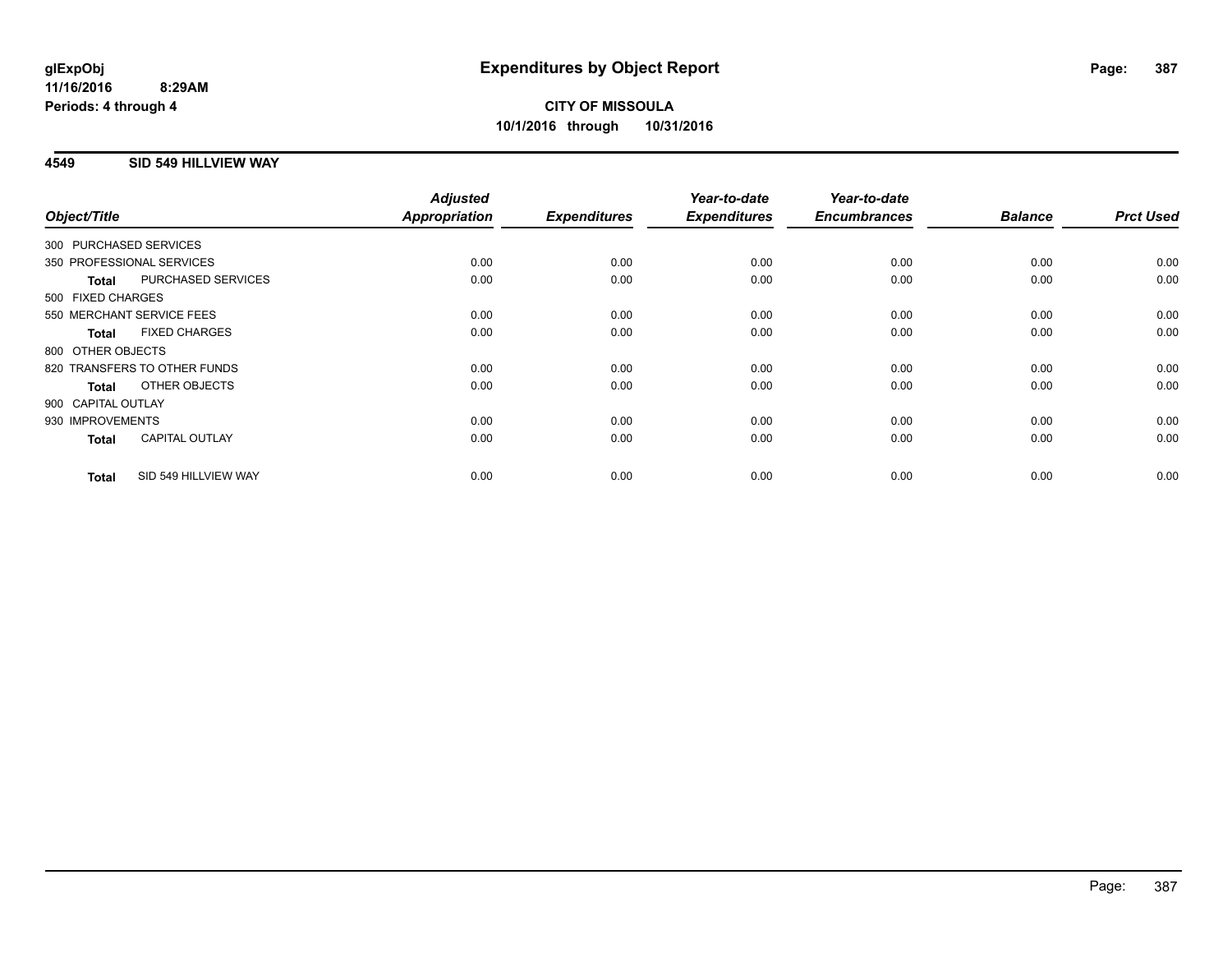### **4745 MALONEY/TWITE MILLER CR \$1.2M CONTRIB**

| Object/Title           |                              | <b>Adjusted</b><br><b>Appropriation</b> | <b>Expenditures</b> | Year-to-date<br><b>Expenditures</b> | Year-to-date<br><b>Encumbrances</b> | <b>Balance</b> | <b>Prct Used</b> |
|------------------------|------------------------------|-----------------------------------------|---------------------|-------------------------------------|-------------------------------------|----------------|------------------|
| 300 PURCHASED SERVICES |                              |                                         |                     |                                     |                                     |                |                  |
|                        | 350 PROFESSIONAL SERVICES    | 0.00                                    | 0.00                | 0.00                                | 0.00                                | 0.00           | 0.00             |
| <b>Total</b>           | PURCHASED SERVICES           | 0.00                                    | 0.00                | 0.00                                | 0.00                                | 0.00           | 0.00             |
| 500 FIXED CHARGES      |                              |                                         |                     |                                     |                                     |                |                  |
|                        | 550 MERCHANT SERVICE FEES    | 0.00                                    | 0.00                | 0.00                                | 0.00                                | 0.00           | 0.00             |
| <b>Total</b>           | <b>FIXED CHARGES</b>         | 0.00                                    | 0.00                | 0.00                                | 0.00                                | 0.00           | 0.00             |
| 800 OTHER OBJECTS      |                              |                                         |                     |                                     |                                     |                |                  |
|                        | 820 TRANSFERS TO OTHER FUNDS | 0.00                                    | 0.00                | 0.00                                | 0.00                                | 0.00           | 0.00             |
| <b>Total</b>           | OTHER OBJECTS                | 0.00                                    | 0.00                | 0.00                                | 0.00                                | 0.00           | 0.00             |
| 900 CAPITAL OUTLAY     |                              |                                         |                     |                                     |                                     |                |                  |
| 930 IMPROVEMENTS       |                              | 0.00                                    | 0.00                | 0.00                                | 0.00                                | 0.00           | 0.00             |
| <b>Total</b>           | <b>CAPITAL OUTLAY</b>        | 0.00                                    | 0.00                | 0.00                                | 0.00                                | 0.00           | 0.00             |
| <b>Total</b>           | NON-DEPARTMENTAL             | 0.00                                    | 0.00                | 0.00                                | 0.00                                | 0.00           | 0.00             |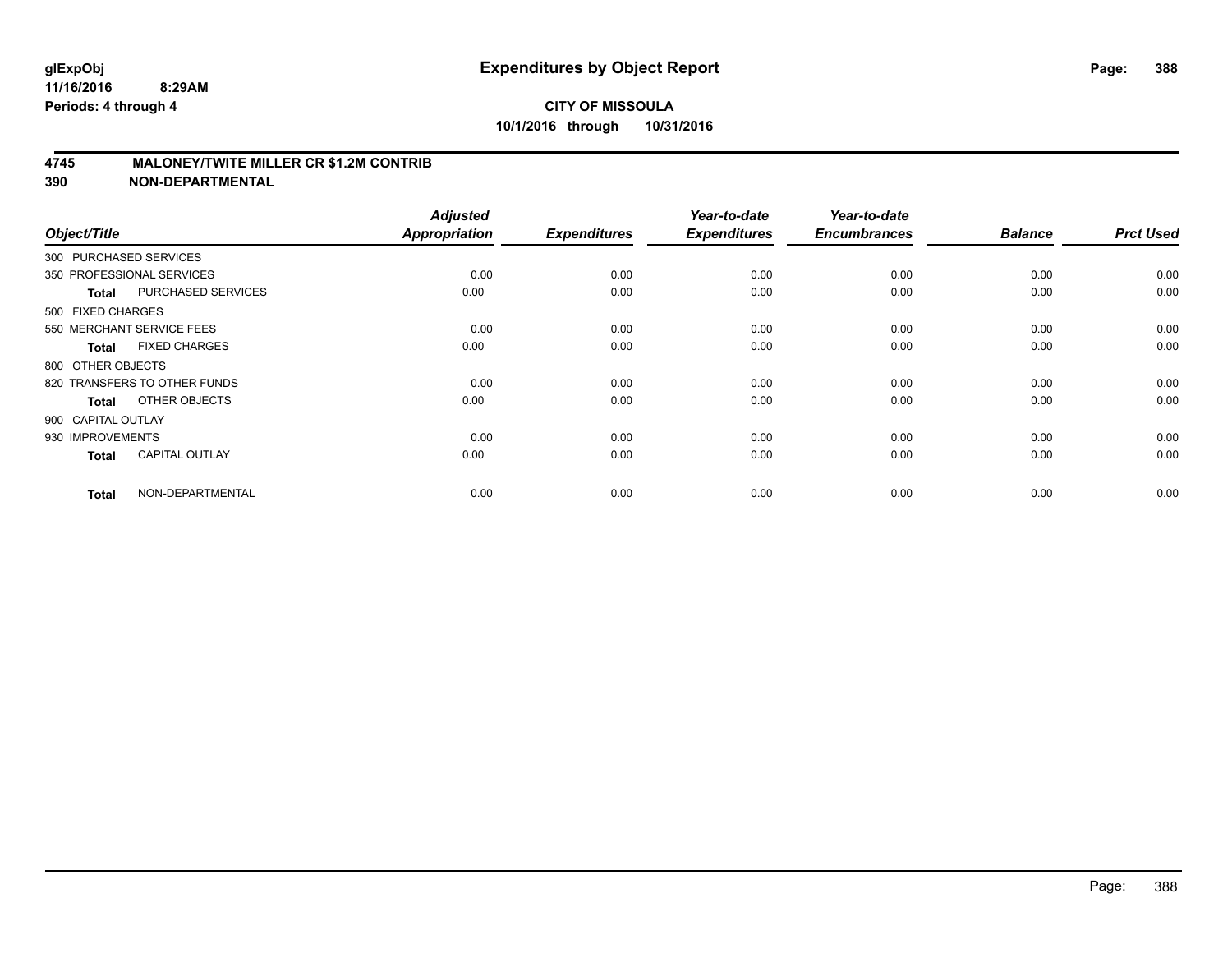# **4745 MALONEY/TWITE MILLER CR \$1.2M CONTRIB**

| Object/Title           |                                    | <b>Adjusted</b><br>Appropriation | <b>Expenditures</b> | Year-to-date<br><b>Expenditures</b> | Year-to-date<br><b>Encumbrances</b> | <b>Balance</b> | <b>Prct Used</b> |
|------------------------|------------------------------------|----------------------------------|---------------------|-------------------------------------|-------------------------------------|----------------|------------------|
| 300 PURCHASED SERVICES |                                    |                                  |                     |                                     |                                     |                |                  |
|                        | 350 PROFESSIONAL SERVICES          | 0.00                             | 0.00                | 0.00                                | 0.00                                | 0.00           | 0.00             |
| <b>Total</b>           | PURCHASED SERVICES                 | 0.00                             | 0.00                | 0.00                                | 0.00                                | 0.00           | 0.00             |
| 500 FIXED CHARGES      |                                    |                                  |                     |                                     |                                     |                |                  |
|                        | 550 MERCHANT SERVICE FEES          | 0.00                             | 0.00                | 0.00                                | 0.00                                | 0.00           | 0.00             |
| <b>Total</b>           | <b>FIXED CHARGES</b>               | 0.00                             | 0.00                | 0.00                                | 0.00                                | 0.00           | 0.00             |
| 800 OTHER OBJECTS      |                                    |                                  |                     |                                     |                                     |                |                  |
|                        | 820 TRANSFERS TO OTHER FUNDS       | 0.00                             | 0.00                | 0.00                                | 0.00                                | 0.00           | 0.00             |
| <b>Total</b>           | OTHER OBJECTS                      | 0.00                             | 0.00                | 0.00                                | 0.00                                | 0.00           | 0.00             |
| 900 CAPITAL OUTLAY     |                                    |                                  |                     |                                     |                                     |                |                  |
| 930 IMPROVEMENTS       |                                    | 0.00                             | 0.00                | 0.00                                | 0.00                                | 0.00           | 0.00             |
| <b>Total</b>           | <b>CAPITAL OUTLAY</b>              | 0.00                             | 0.00                | 0.00                                | 0.00                                | 0.00           | 0.00             |
| <b>Total</b>           | MALONEY/TWITE MILLER CR \$1.2M CON | 0.00                             | 0.00                | 0.00                                | 0.00                                | 0.00           | 0.00             |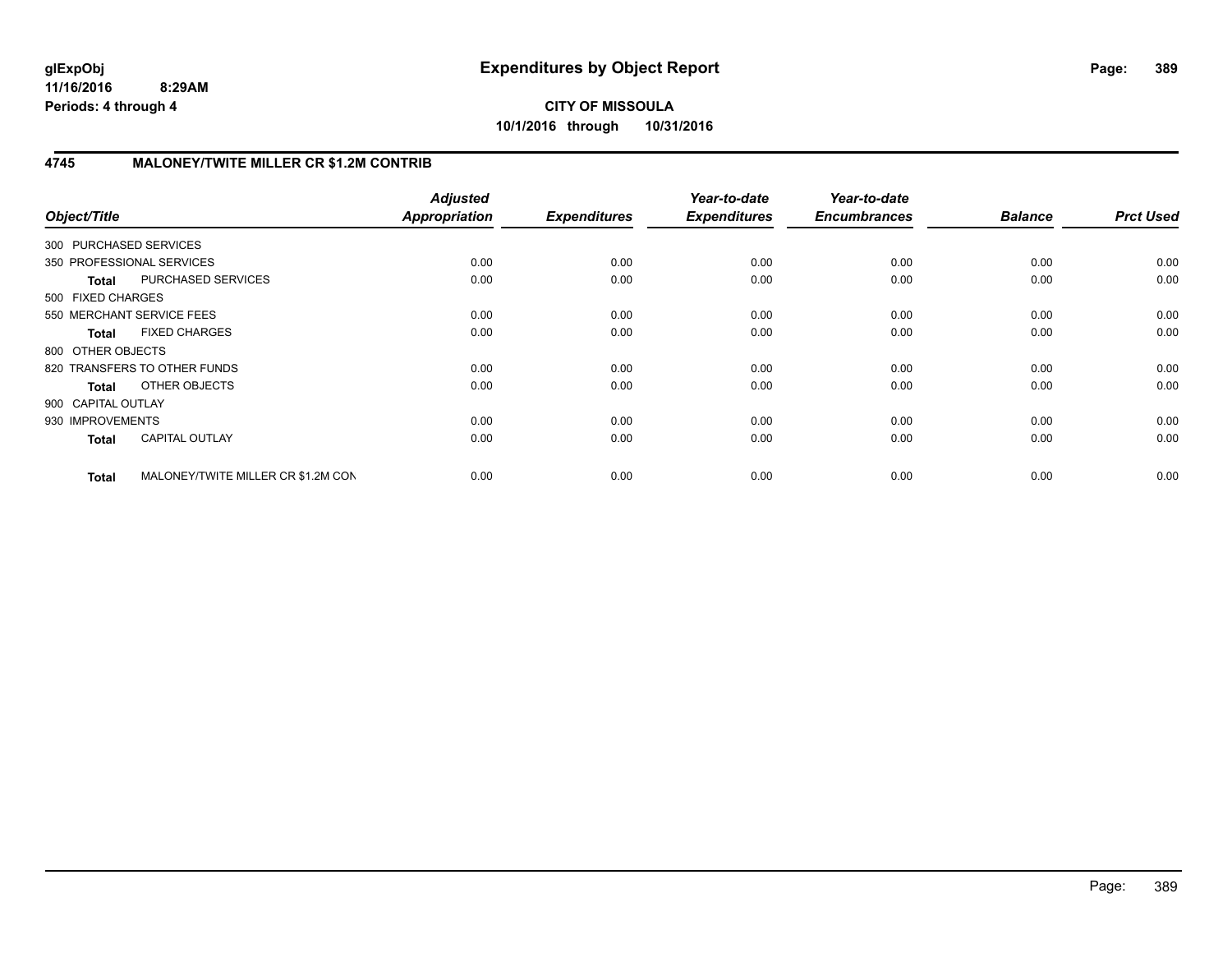**4941 HILLVIEW WAY CONSTRUCTION**

# **280 PUBLIC WORKS OPERATIONS**

|                        |                              | <b>Adjusted</b>      |                     | Year-to-date        | Year-to-date        |                 |                  |
|------------------------|------------------------------|----------------------|---------------------|---------------------|---------------------|-----------------|------------------|
| Object/Title           |                              | <b>Appropriation</b> | <b>Expenditures</b> | <b>Expenditures</b> | <b>Encumbrances</b> | <b>Balance</b>  | <b>Prct Used</b> |
| 200 SUPPLIES           |                              |                      |                     |                     |                     |                 |                  |
| 210 OFFICE SUPPLIES    |                              | 0.00                 | 0.00                | 0.00                | 0.00                | 0.00            | 0.00             |
| Total                  | <b>SUPPLIES</b>              | 0.00                 | 0.00                | 0.00                | 0.00                | 0.00            | 0.00             |
| 300 PURCHASED SERVICES |                              |                      |                     |                     |                     |                 |                  |
| 310 COMMUNICATIONS     |                              | 0.00                 | 0.00                | 0.00                | 0.00                | 0.00            | 0.00             |
|                        | 320 PRINTING & DUPLICATING   | 0.00                 | 0.00                | 0.00                | 0.00                | 0.00            | 0.00             |
|                        | 350 PROFESSIONAL SERVICES    | 0.00                 | 70,397.25           | 113,657.23          | 0.00                | $-113,657.23$   | 0.00             |
| Total                  | PURCHASED SERVICES           | 0.00                 | 70,397.25           | 113,657.23          | 0.00                | $-113,657.23$   | 0.00             |
| 500 FIXED CHARGES      |                              |                      |                     |                     |                     |                 |                  |
|                        | 550 MERCHANT SERVICE FEES    | 0.00                 | 0.00                | 0.00                | 0.00                | 0.00            | 0.00             |
| Total                  | <b>FIXED CHARGES</b>         | 0.00                 | 0.00                | 0.00                | 0.00                | 0.00            | 0.00             |
| 800 OTHER OBJECTS      |                              |                      |                     |                     |                     |                 |                  |
|                        | 820 TRANSFERS TO OTHER FUNDS | 0.00                 | 0.00                | 127,500.00          | 0.00                | $-127,500.00$   | 0.00             |
| Total                  | OTHER OBJECTS                | 0.00                 | 0.00                | 127,500.00          | 0.00                | $-127,500.00$   | 0.00             |
| 900 CAPITAL OUTLAY     |                              |                      |                     |                     |                     |                 |                  |
| 930 IMPROVEMENTS       |                              | 0.00                 | 524,200.91          | 1,441,005.99        | 0.00                | $-1,441,005.99$ | 0.00             |
| Total                  | CAPITAL OUTLAY               | 0.00                 | 524,200.91          | 1,441,005.99        | 0.00                | $-1,441,005.99$ | 0.00             |
| <b>Total</b>           | PUBLIC WORKS OPERATIONS      | 0.00                 | 594,598.16          | 1,682,163.22        | 0.00                | $-1,682,163.22$ | 0.00             |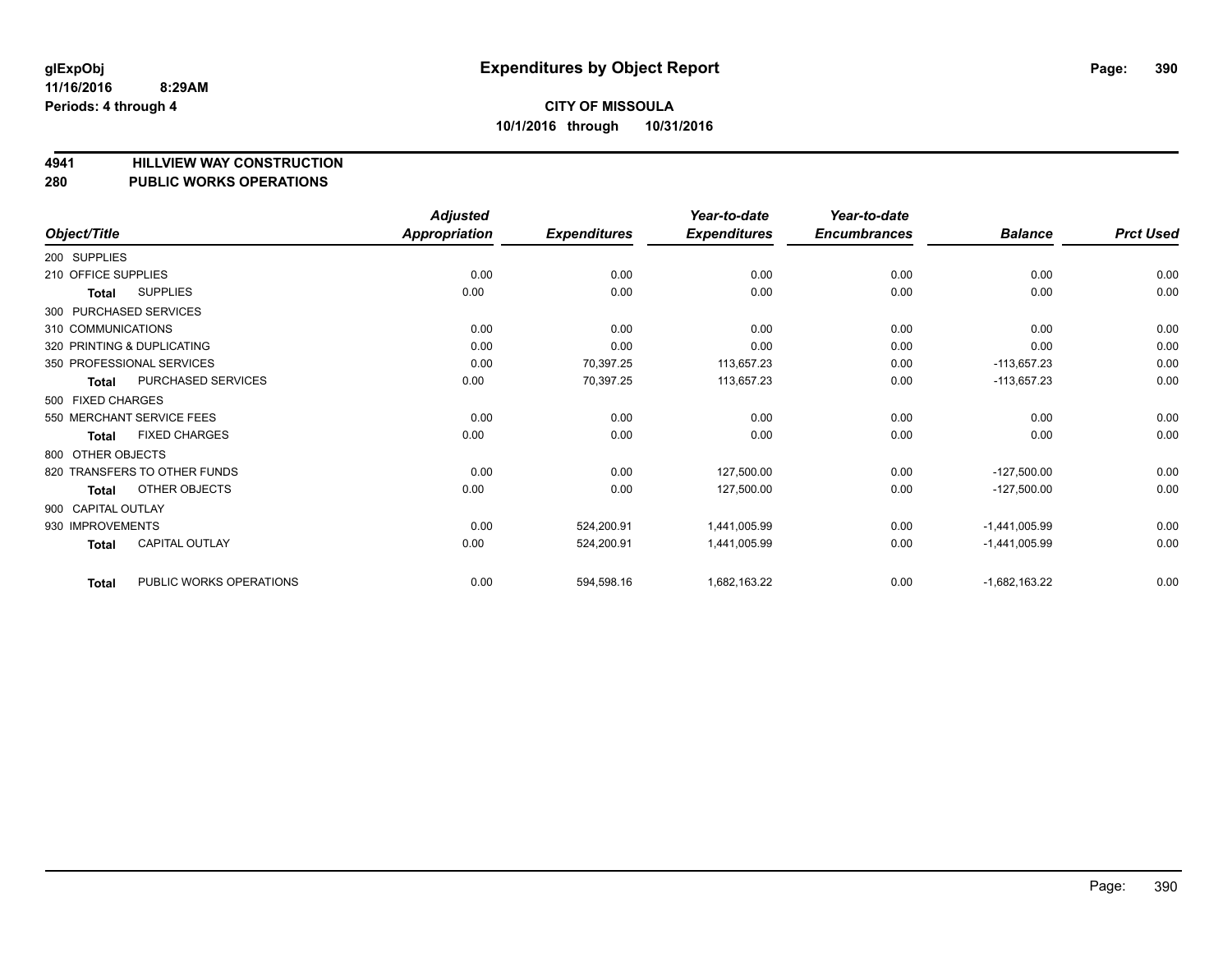# **CITY OF MISSOULA 10/1/2016 through 10/31/2016**

### **4941 HILLVIEW WAY CONSTRUCTION**

|                        |                              | <b>Adjusted</b>      |                     | Year-to-date        | Year-to-date        |                 |                  |
|------------------------|------------------------------|----------------------|---------------------|---------------------|---------------------|-----------------|------------------|
| Object/Title           |                              | <b>Appropriation</b> | <b>Expenditures</b> | <b>Expenditures</b> | <b>Encumbrances</b> | <b>Balance</b>  | <b>Prct Used</b> |
| 200 SUPPLIES           |                              |                      |                     |                     |                     |                 |                  |
| 210 OFFICE SUPPLIES    |                              | 0.00                 | 0.00                | 0.00                | 0.00                | 0.00            | 0.00             |
| Total                  | <b>SUPPLIES</b>              | 0.00                 | 0.00                | 0.00                | 0.00                | 0.00            | 0.00             |
| 300 PURCHASED SERVICES |                              |                      |                     |                     |                     |                 |                  |
| 310 COMMUNICATIONS     |                              | 0.00                 | 0.00                | 0.00                | 0.00                | 0.00            | 0.00             |
|                        | 320 PRINTING & DUPLICATING   | 0.00                 | 0.00                | 0.00                | 0.00                | 0.00            | 0.00             |
|                        | 350 PROFESSIONAL SERVICES    | 0.00                 | 70,397.25           | 113,657.23          | 0.00                | $-113,657.23$   | 0.00             |
| Total                  | PURCHASED SERVICES           | 0.00                 | 70,397.25           | 113,657.23          | 0.00                | $-113,657.23$   | 0.00             |
| 500 FIXED CHARGES      |                              |                      |                     |                     |                     |                 |                  |
|                        | 550 MERCHANT SERVICE FEES    | 0.00                 | 0.00                | 0.00                | 0.00                | 0.00            | 0.00             |
| Total                  | <b>FIXED CHARGES</b>         | 0.00                 | 0.00                | 0.00                | 0.00                | 0.00            | 0.00             |
| 800 OTHER OBJECTS      |                              |                      |                     |                     |                     |                 |                  |
|                        | 820 TRANSFERS TO OTHER FUNDS | 0.00                 | 0.00                | 127,500.00          | 0.00                | $-127,500.00$   | 0.00             |
| Total                  | <b>OTHER OBJECTS</b>         | 0.00                 | 0.00                | 127,500.00          | 0.00                | $-127,500.00$   | 0.00             |
| 900 CAPITAL OUTLAY     |                              |                      |                     |                     |                     |                 |                  |
| 930 IMPROVEMENTS       |                              | 0.00                 | 524,200.91          | 1,441,005.99        | 0.00                | $-1,441,005.99$ | 0.00             |
| <b>Total</b>           | <b>CAPITAL OUTLAY</b>        | 0.00                 | 524,200.91          | 1,441,005.99        | 0.00                | $-1,441,005.99$ | 0.00             |
| <b>Total</b>           | HILLVIEW WAY CONSTRUCTION    | 0.00                 | 594,598.16          | 1,682,163.22        | 0.00                | $-1,682,163.22$ | 0.00             |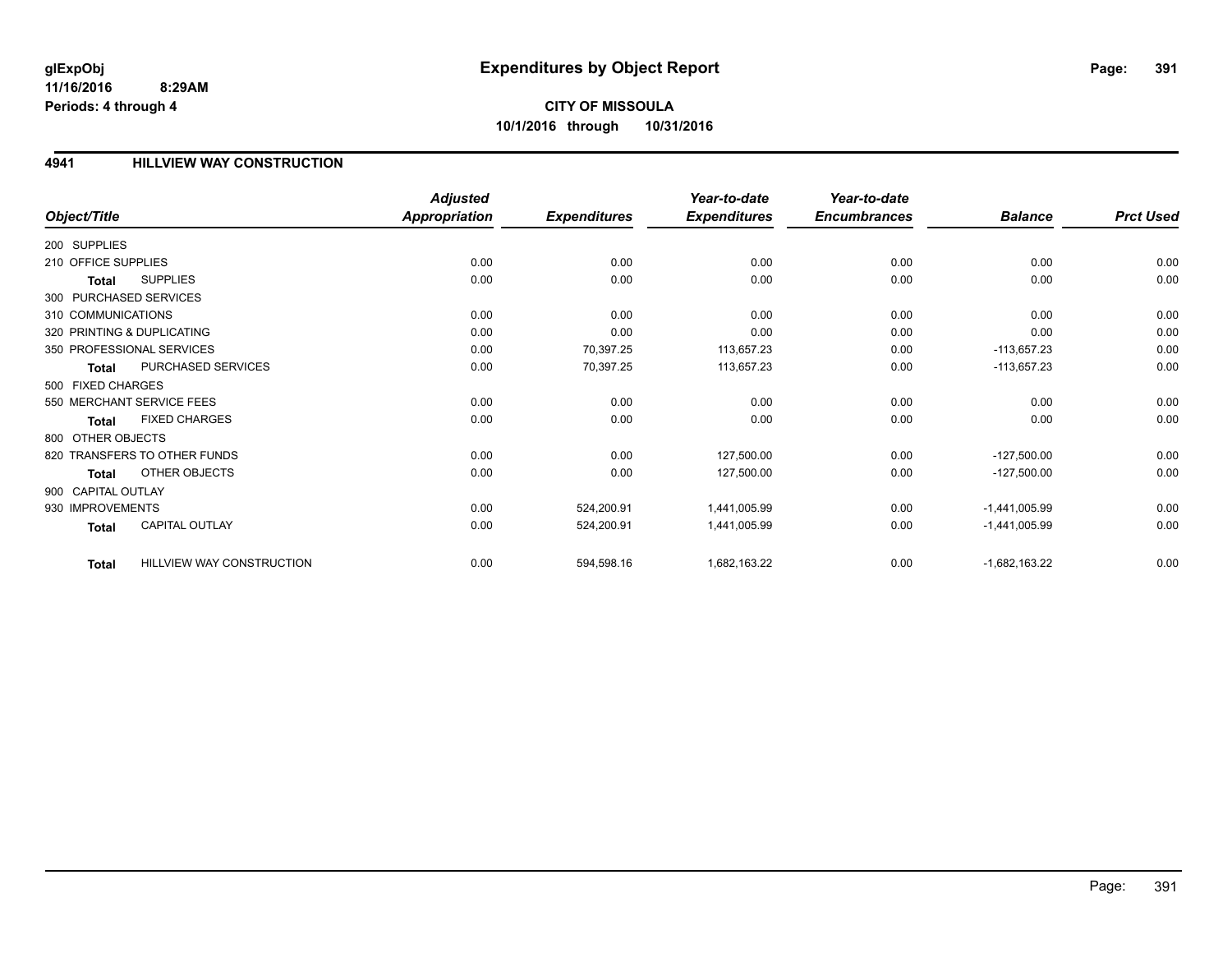# **glExpObj Expenditures by Object Report Page: 392**

### **CITY OF MISSOULA 10/1/2016 through 10/31/2016**

### **4944 RATTLESNAKE SEWER COLLECTION (544)**

**000 \*\*\* Title Not Found \*\*\***

| Object/Title              |                         | <b>Adjusted</b><br><b>Appropriation</b> | <i><b>Expenditures</b></i> | Year-to-date<br><b>Expenditures</b> | Year-to-date<br><b>Encumbrances</b> | <b>Balance</b> | <b>Prct Used</b> |
|---------------------------|-------------------------|-----------------------------------------|----------------------------|-------------------------------------|-------------------------------------|----------------|------------------|
| 500 FIXED CHARGES         |                         |                                         |                            |                                     |                                     |                |                  |
| 550 MERCHANT SERVICE FEES |                         | 0.00                                    | 0.00                       | 0.00                                | 0.00                                | 0.00           | 0.00             |
| <b>Total</b>              | <b>FIXED CHARGES</b>    | 0.00                                    | 0.00                       | 0.00                                | 0.00                                | 0.00           | 0.00             |
| <b>Total</b>              | *** Title Not Found *** | 0.00                                    | 0.00                       | 0.00                                | 0.00                                | 0.00           | 0.00             |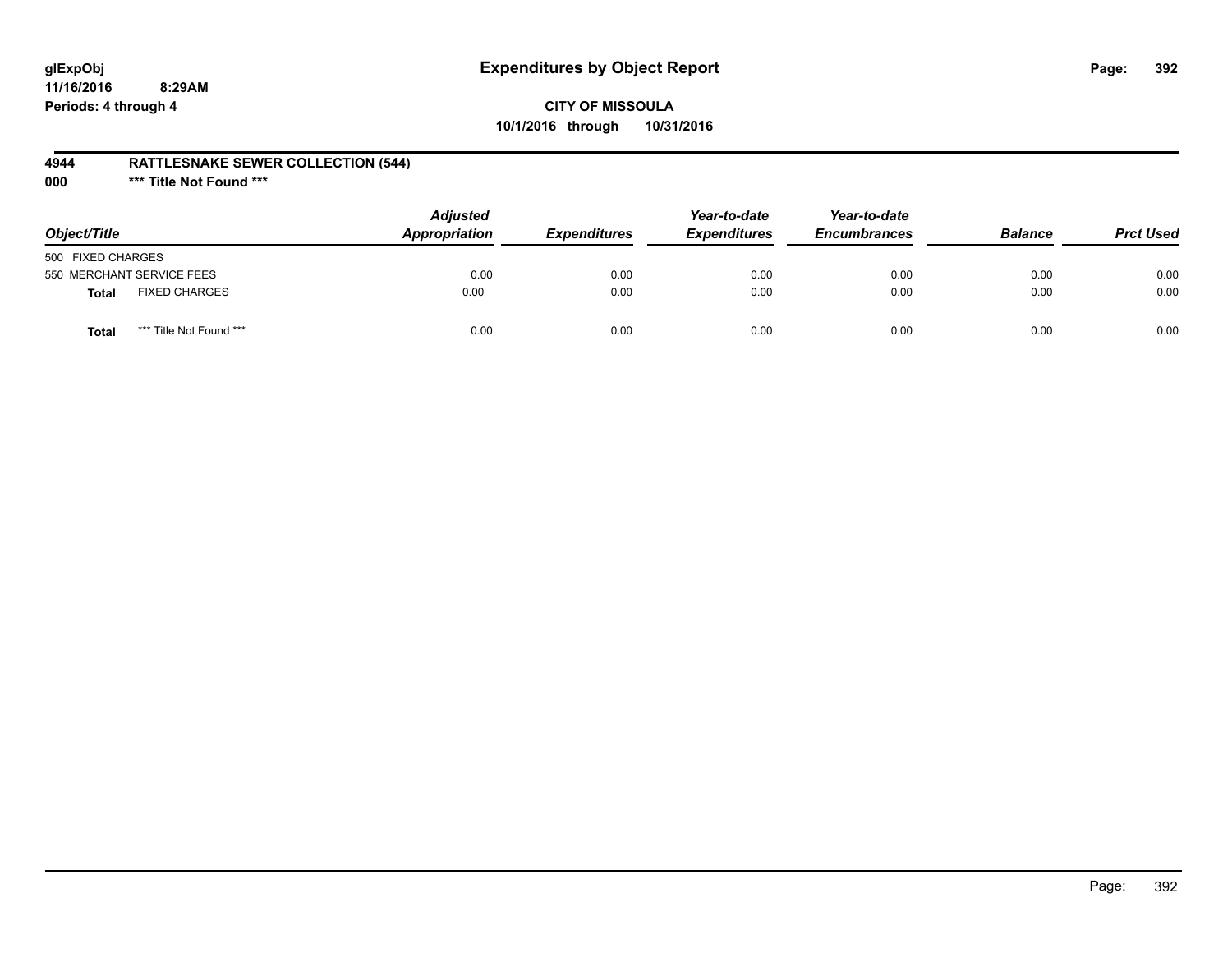### **4944 RATTLESNAKE SEWER COLLECTION (544)**

| Object/Title           |                           | <b>Adjusted</b><br><b>Appropriation</b> | <b>Expenditures</b> | Year-to-date<br><b>Expenditures</b> | Year-to-date<br><b>Encumbrances</b> | <b>Balance</b> | <b>Prct Used</b> |
|------------------------|---------------------------|-----------------------------------------|---------------------|-------------------------------------|-------------------------------------|----------------|------------------|
| 300 PURCHASED SERVICES |                           |                                         |                     |                                     |                                     |                |                  |
|                        | 350 PROFESSIONAL SERVICES | 0.00                                    | 0.00                | 0.00                                | 0.00                                | 0.00           | 0.00             |
| Total                  | PURCHASED SERVICES        | 0.00                                    | 0.00                | 0.00                                | 0.00                                | 0.00           | 0.00             |
| 500 FIXED CHARGES      |                           |                                         |                     |                                     |                                     |                |                  |
|                        | 550 MERCHANT SERVICE FEES | 0.00                                    | 0.00                | 0.00                                | 0.00                                | 0.00           | 0.00             |
| Total                  | <b>FIXED CHARGES</b>      | 0.00                                    | 0.00                | 0.00                                | 0.00                                | 0.00           | 0.00             |
| 600 DEBT SERVICE       |                           |                                         |                     |                                     |                                     |                |                  |
| 610 PRINCIPAL          |                           | 0.00                                    | 0.00                | 0.00                                | 0.00                                | 0.00           | 0.00             |
| <b>Total</b>           | <b>DEBT SERVICE</b>       | 0.00                                    | 0.00                | 0.00                                | 0.00                                | 0.00           | 0.00             |
| 900 CAPITAL OUTLAY     |                           |                                         |                     |                                     |                                     |                |                  |
| 930 IMPROVEMENTS       |                           | 0.00                                    | 0.00                | 0.00                                | 0.00                                | 0.00           | 0.00             |
| <b>Total</b>           | <b>CAPITAL OUTLAY</b>     | 0.00                                    | 0.00                | 0.00                                | 0.00                                | 0.00           | 0.00             |
| <b>Total</b>           | NON-DEPARTMENTAL          | 0.00                                    | 0.00                | 0.00                                | 0.00                                | 0.00           | 0.00             |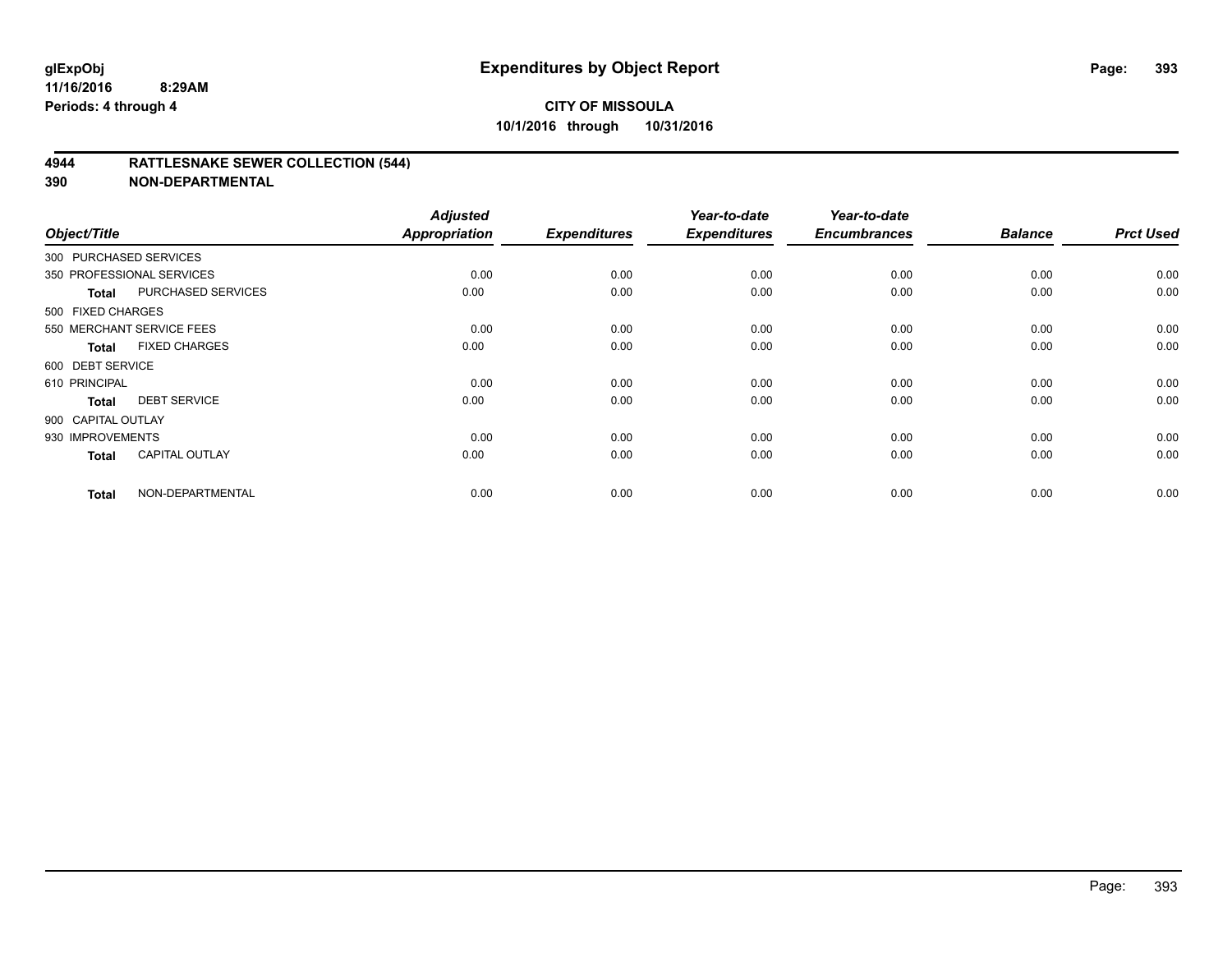# **CITY OF MISSOULA 10/1/2016 through 10/31/2016**

### **4944 RATTLESNAKE SEWER COLLECTION (544)**

**550 SID 544 PROJECT**

| Object/Title              |                           | <b>Adjusted</b><br><b>Appropriation</b> | <b>Expenditures</b> | Year-to-date<br><b>Expenditures</b> | Year-to-date<br><b>Encumbrances</b> | <b>Balance</b> | <b>Prct Used</b> |
|---------------------------|---------------------------|-----------------------------------------|---------------------|-------------------------------------|-------------------------------------|----------------|------------------|
| 300 PURCHASED SERVICES    |                           |                                         |                     |                                     |                                     |                |                  |
| 350 PROFESSIONAL SERVICES |                           | 0.00                                    | 0.00                | 0.00                                | 0.00                                | 0.00           | 0.00             |
| <b>Total</b>              | PURCHASED SERVICES        | 0.00                                    | 0.00                | 0.00                                | 0.00                                | 0.00           | 0.00             |
| 500 FIXED CHARGES         |                           |                                         |                     |                                     |                                     |                |                  |
|                           | 550 MERCHANT SERVICE FEES | 0.00                                    | 0.00                | 0.00                                | 0.00                                | 0.00           | 0.00             |
| <b>Total</b>              | <b>FIXED CHARGES</b>      | 0.00                                    | 0.00                | 0.00                                | 0.00                                | 0.00           | 0.00             |
| 900 CAPITAL OUTLAY        |                           |                                         |                     |                                     |                                     |                |                  |
| 915 EASEMENTS             |                           | 0.00                                    | 0.00                | 0.00                                | 0.00                                | 0.00           | 0.00             |
| 930 IMPROVEMENTS          |                           | 0.00                                    | 0.00                | 0.00                                | 0.00                                | 0.00           | 0.00             |
| 960 CAPITAL CONTINGENCY   |                           | 0.00                                    | 0.00                | 0.00                                | 0.00                                | 0.00           | 0.00             |
| <b>Total</b>              | <b>CAPITAL OUTLAY</b>     | 0.00                                    | 0.00                | 0.00                                | 0.00                                | 0.00           | 0.00             |
| <b>Total</b>              | SID 544 PROJECT           | 0.00                                    | 0.00                | 0.00                                | 0.00                                | 0.00           | 0.00             |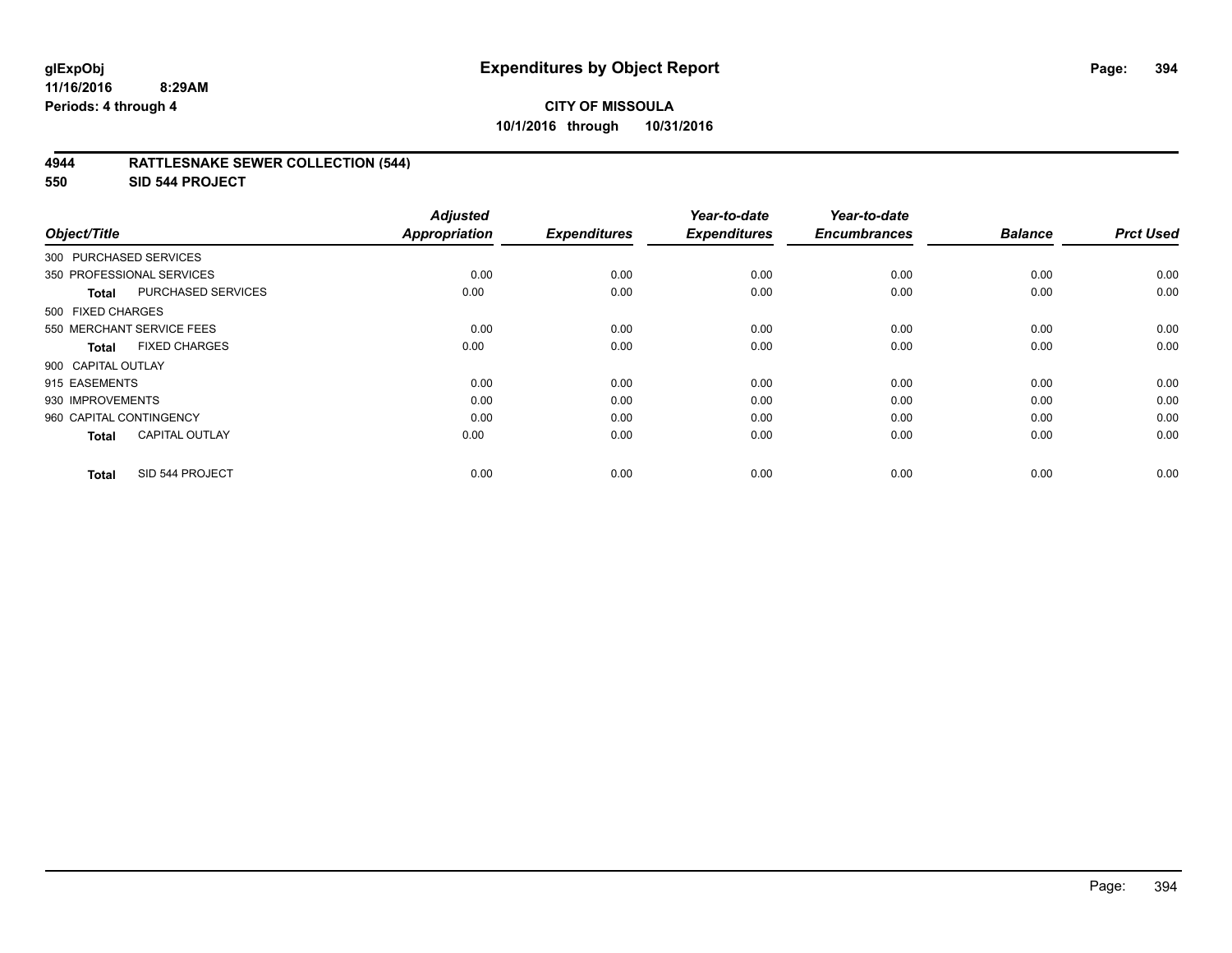### **4944 RATTLESNAKE SEWER COLLECTION (544)**

**555 LOLO STREET PROJECT**

|                                            | <b>Adjusted</b>      |                     | Year-to-date        | Year-to-date        |                |                  |
|--------------------------------------------|----------------------|---------------------|---------------------|---------------------|----------------|------------------|
| Object/Title                               | <b>Appropriation</b> | <b>Expenditures</b> | <b>Expenditures</b> | <b>Encumbrances</b> | <b>Balance</b> | <b>Prct Used</b> |
| 500 FIXED CHARGES                          |                      |                     |                     |                     |                |                  |
| 550 MERCHANT SERVICE FEES                  | 0.00                 | 0.00                | 0.00                | 0.00                | 0.00           | 0.00             |
| <b>FIXED CHARGES</b><br><b>Total</b>       | 0.00                 | 0.00                | 0.00                | 0.00                | 0.00           | 0.00             |
| 900 CAPITAL OUTLAY                         |                      |                     |                     |                     |                |                  |
| 930 IMPROVEMENTS                           | 0.00                 | 0.00                | 0.00                | 0.00                | 0.00           | 0.00             |
| 960 CAPITAL CONTINGENCY                    | 0.00                 | 0.00                | 0.00                | 0.00                | 0.00           | 0.00             |
| <b>CAPITAL OUTLAY</b><br><b>Total</b>      | 0.00                 | 0.00                | 0.00                | 0.00                | 0.00           | 0.00             |
| <b>LOLO STREET PROJECT</b><br><b>Total</b> | 0.00                 | 0.00                | 0.00                | 0.00                | 0.00           | 0.00             |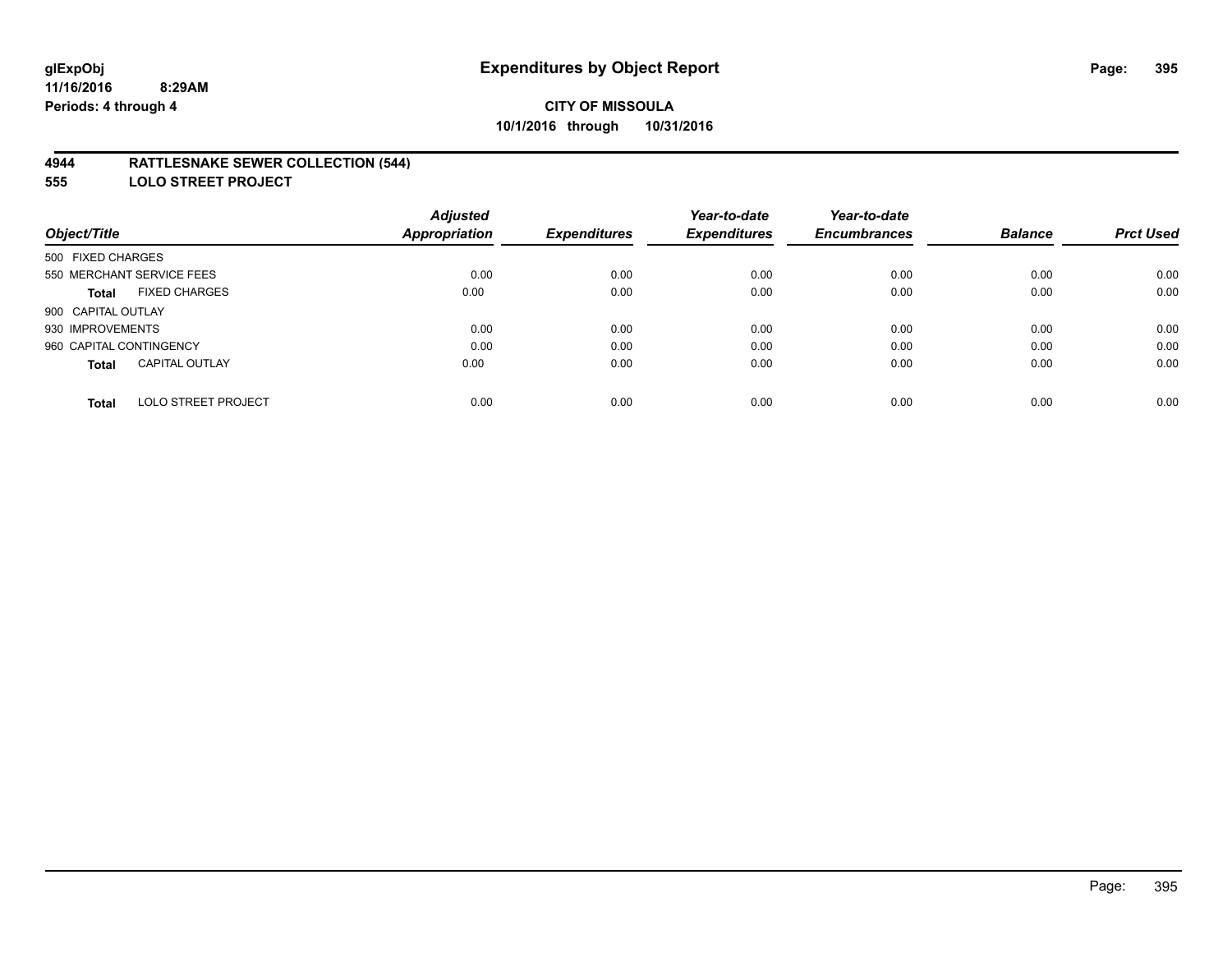**CITY OF MISSOULA 10/1/2016 through 10/31/2016**

# **4944 RATTLESNAKE SEWER COLLECTION (544)**

| Object/Title            |                                  | <b>Adjusted</b><br><b>Appropriation</b> | <b>Expenditures</b> | Year-to-date<br><b>Expenditures</b> | Year-to-date<br><b>Encumbrances</b> | <b>Balance</b> | <b>Prct Used</b> |
|-------------------------|----------------------------------|-----------------------------------------|---------------------|-------------------------------------|-------------------------------------|----------------|------------------|
| 300 PURCHASED SERVICES  |                                  |                                         |                     |                                     |                                     |                |                  |
|                         | 350 PROFESSIONAL SERVICES        | 0.00                                    | 0.00                | 0.00                                | 0.00                                | 0.00           | 0.00             |
| <b>Total</b>            | PURCHASED SERVICES               | 0.00                                    | 0.00                | 0.00                                | 0.00                                | 0.00           | 0.00             |
| 500 FIXED CHARGES       |                                  |                                         |                     |                                     |                                     |                |                  |
|                         | 550 MERCHANT SERVICE FEES        | 0.00                                    | 0.00                | 0.00                                | 0.00                                | 0.00           | 0.00             |
| <b>Total</b>            | <b>FIXED CHARGES</b>             | 0.00                                    | 0.00                | 0.00                                | 0.00                                | 0.00           | 0.00             |
| 600 DEBT SERVICE        |                                  |                                         |                     |                                     |                                     |                |                  |
| 610 PRINCIPAL           |                                  | 0.00                                    | 0.00                | 0.00                                | 0.00                                | 0.00           | 0.00             |
| <b>Total</b>            | <b>DEBT SERVICE</b>              | 0.00                                    | 0.00                | 0.00                                | 0.00                                | 0.00           | 0.00             |
| 900 CAPITAL OUTLAY      |                                  |                                         |                     |                                     |                                     |                |                  |
| 915 EASEMENTS           |                                  | 0.00                                    | 0.00                | 0.00                                | 0.00                                | 0.00           | 0.00             |
| 930 IMPROVEMENTS        |                                  | 0.00                                    | 0.00                | 0.00                                | 0.00                                | 0.00           | 0.00             |
| 960 CAPITAL CONTINGENCY |                                  | 0.00                                    | 0.00                | 0.00                                | 0.00                                | 0.00           | 0.00             |
| <b>Total</b>            | <b>CAPITAL OUTLAY</b>            | 0.00                                    | 0.00                | 0.00                                | 0.00                                | 0.00           | 0.00             |
| <b>Total</b>            | RATTLESNAKE SEWER COLLECTION (54 | 0.00                                    | 0.00                | 0.00                                | 0.00                                | 0.00           | 0.00             |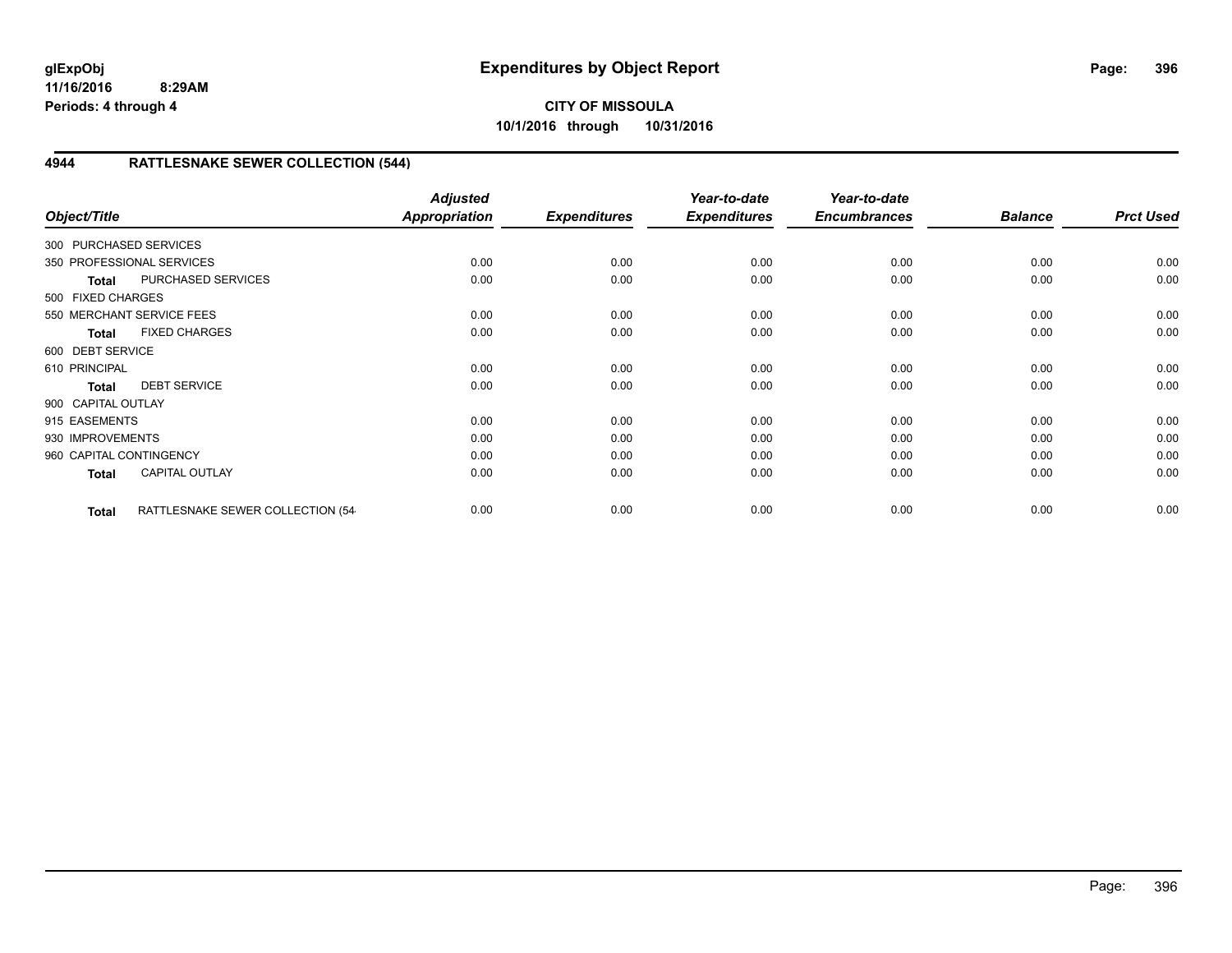#### **11/16/2016 8:29AM Periods: 4 through 4**

### **CITY OF MISSOULA 10/1/2016 through 10/31/2016**

#### **4945 PHILLIPS ST TRAFFIC CALMING**

**000 \*\*\* Title Not Found \*\*\***

| Object/Title                            | <b>Adjusted</b><br>Appropriation | <b>Expenditures</b> | Year-to-date<br><b>Expenditures</b> | Year-to-date<br><b>Encumbrances</b> | <b>Balance</b> | <b>Prct Used</b> |
|-----------------------------------------|----------------------------------|---------------------|-------------------------------------|-------------------------------------|----------------|------------------|
| 500 FIXED CHARGES                       |                                  |                     |                                     |                                     |                |                  |
| 550 MERCHANT SERVICE FEES               | 0.00                             | 0.00                | 0.00                                | 0.00                                | 0.00           | 0.00             |
| <b>FIXED CHARGES</b><br><b>Total</b>    | 0.00                             | 0.00                | 0.00                                | 0.00                                | 0.00           | 0.00             |
| 600 DEBT SERVICE                        |                                  |                     |                                     |                                     |                |                  |
| 620 INTEREST / SERVICE FEES             | 0.00                             | 0.00                | 0.00                                | 0.00                                | 0.00           | 0.00             |
| <b>DEBT SERVICE</b><br><b>Total</b>     | 0.00                             | 0.00                | 0.00                                | 0.00                                | 0.00           | 0.00             |
| *** Title Not Found ***<br><b>Total</b> | 0.00                             | 0.00                | 0.00                                | 0.00                                | 0.00           | 0.00             |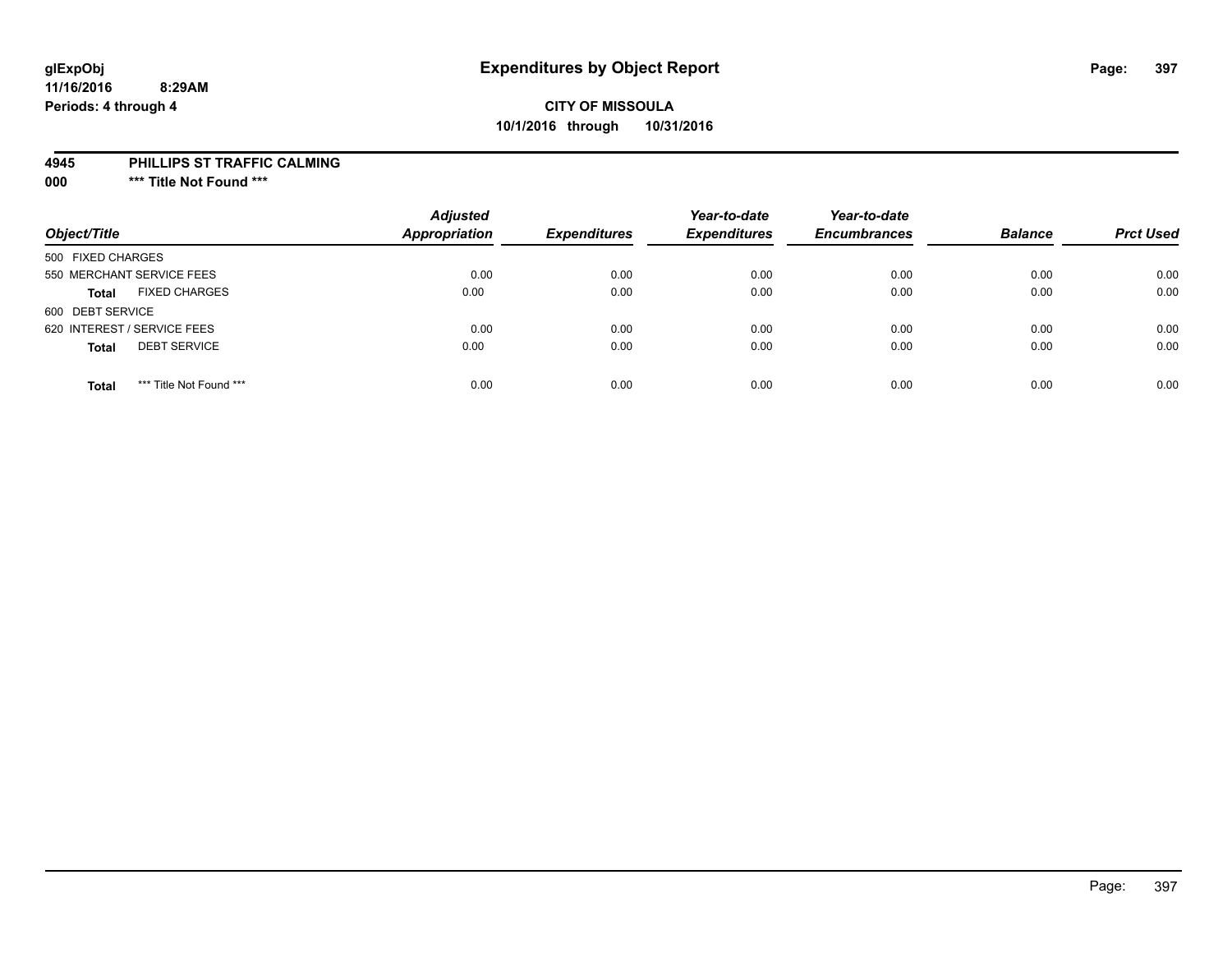#### **4945 PHILLIPS ST TRAFFIC CALMING**

| Object/Title                                | <b>Adjusted</b><br><b>Appropriation</b> | <b>Expenditures</b> | Year-to-date<br><b>Expenditures</b> | Year-to-date<br><b>Encumbrances</b> | <b>Balance</b> | <b>Prct Used</b> |
|---------------------------------------------|-----------------------------------------|---------------------|-------------------------------------|-------------------------------------|----------------|------------------|
| 500 FIXED CHARGES                           |                                         |                     |                                     |                                     |                |                  |
| 550 MERCHANT SERVICE FEES                   | 0.00                                    | 0.00                | 0.00                                | 0.00                                | 0.00           | 0.00             |
| <b>FIXED CHARGES</b><br><b>Total</b>        | 0.00                                    | 0.00                | 0.00                                | 0.00                                | 0.00           | 0.00             |
| 600 DEBT SERVICE                            |                                         |                     |                                     |                                     |                |                  |
| 620 INTEREST / SERVICE FEES                 | 0.00                                    | 0.00                | 0.00                                | 0.00                                | 0.00           | 0.00             |
| <b>DEBT SERVICE</b><br><b>Total</b>         | 0.00                                    | 0.00                | 0.00                                | 0.00                                | 0.00           | 0.00             |
| PHILLIPS ST TRAFFIC CALMING<br><b>Total</b> | 0.00                                    | 0.00                | 0.00                                | 0.00                                | 0.00           | 0.00             |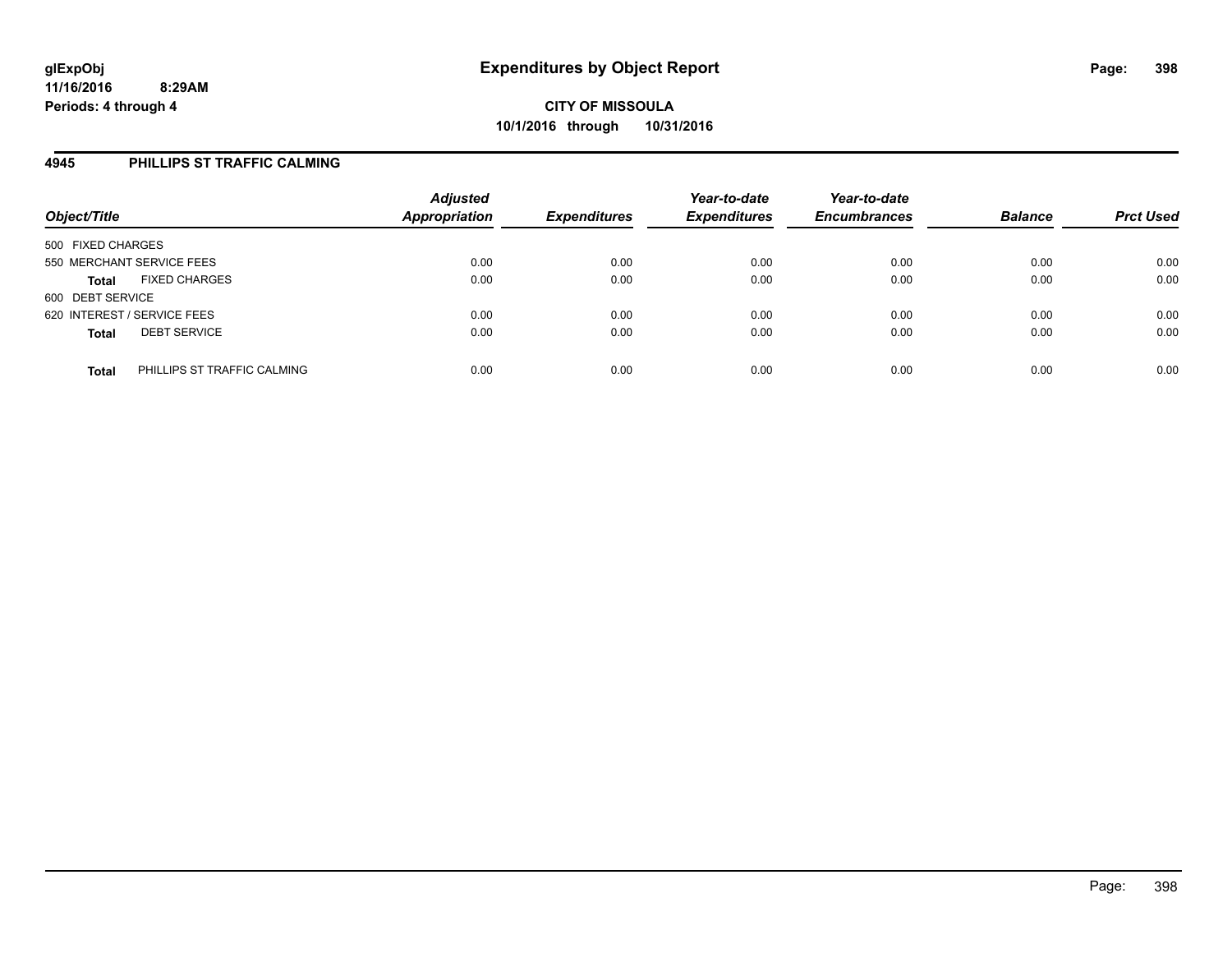# **glExpObj Expenditures by Object Report Page: 399**

#### **11/16/2016 8:29AM Periods: 4 through 4**

### **CITY OF MISSOULA 10/1/2016 through 10/31/2016**

#### **4946 PATTEE CREEK DR. TRAFFIC CALMING**

**000 \*\*\* Title Not Found \*\*\***

| Object/Title                            | <b>Adjusted</b><br>Appropriation | <b>Expenditures</b> | Year-to-date<br><b>Expenditures</b> | Year-to-date<br><b>Encumbrances</b> | <b>Balance</b> | <b>Prct Used</b> |
|-----------------------------------------|----------------------------------|---------------------|-------------------------------------|-------------------------------------|----------------|------------------|
| 500 FIXED CHARGES                       |                                  |                     |                                     |                                     |                |                  |
| 550 MERCHANT SERVICE FEES               | 0.00                             | 0.00                | 0.00                                | 0.00                                | 0.00           | 0.00             |
| <b>FIXED CHARGES</b><br><b>Total</b>    | 0.00                             | 0.00                | 0.00                                | 0.00                                | 0.00           | 0.00             |
| 600 DEBT SERVICE                        |                                  |                     |                                     |                                     |                |                  |
| 620 INTEREST / SERVICE FEES             | 0.00                             | 0.00                | 0.00                                | 0.00                                | 0.00           | 0.00             |
| <b>DEBT SERVICE</b><br><b>Total</b>     | 0.00                             | 0.00                | 0.00                                | 0.00                                | 0.00           | 0.00             |
| *** Title Not Found ***<br><b>Total</b> | 0.00                             | 0.00                | 0.00                                | 0.00                                | 0.00           | 0.00             |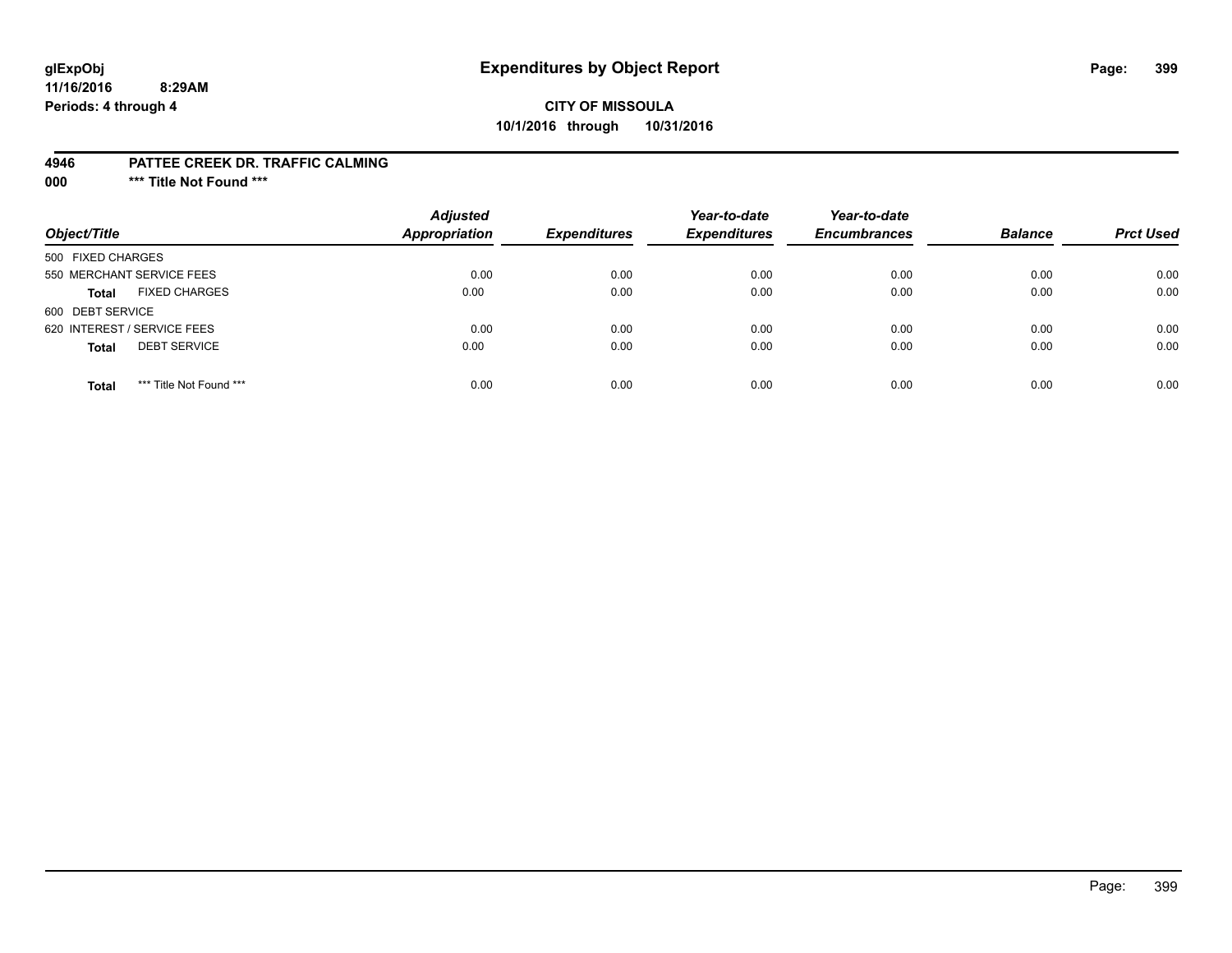#### **4946 PATTEE CREEK DR. TRAFFIC CALMING**

**390 NON-DEPARTMENTAL**

| Object/Title       |                           | <b>Adjusted</b><br><b>Appropriation</b> | <b>Expenditures</b> | Year-to-date<br><b>Expenditures</b> | Year-to-date<br><b>Encumbrances</b> | <b>Balance</b> | <b>Prct Used</b> |
|--------------------|---------------------------|-----------------------------------------|---------------------|-------------------------------------|-------------------------------------|----------------|------------------|
|                    | 300 PURCHASED SERVICES    |                                         |                     |                                     |                                     |                |                  |
|                    | 350 PROFESSIONAL SERVICES | 0.00                                    | 0.00                | 0.00                                | 0.00                                | 0.00           | 0.00             |
| Total              | <b>PURCHASED SERVICES</b> | 0.00                                    | 0.00                | 0.00                                | 0.00                                | 0.00           | 0.00             |
| 500 FIXED CHARGES  |                           |                                         |                     |                                     |                                     |                |                  |
|                    | 550 MERCHANT SERVICE FEES | 0.00                                    | 0.00                | 0.00                                | 0.00                                | 0.00           | 0.00             |
| <b>Total</b>       | <b>FIXED CHARGES</b>      | 0.00                                    | 0.00                | 0.00                                | 0.00                                | 0.00           | 0.00             |
| 900 CAPITAL OUTLAY |                           |                                         |                     |                                     |                                     |                |                  |
| 930 IMPROVEMENTS   |                           | 0.00                                    | 0.00                | 0.00                                | 0.00                                | 0.00           | 0.00             |
| <b>Total</b>       | <b>CAPITAL OUTLAY</b>     | 0.00                                    | 0.00                | 0.00                                | 0.00                                | 0.00           | 0.00             |
| <b>Total</b>       | NON-DEPARTMENTAL          | 0.00                                    | 0.00                | 0.00                                | 0.00                                | 0.00           | 0.00             |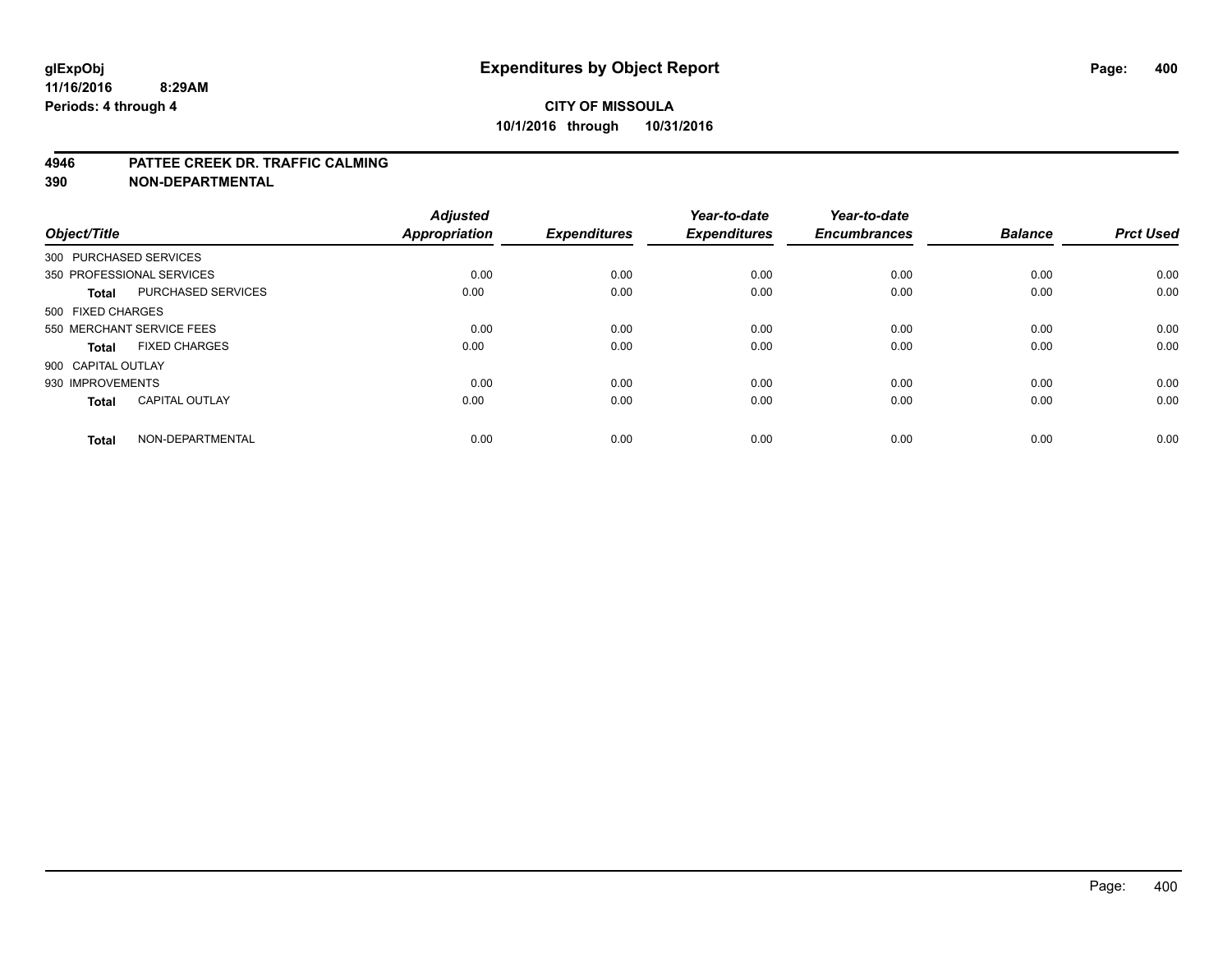#### **11/16/2016 8:29AM Periods: 4 through 4**

## **CITY OF MISSOULA 10/1/2016 through 10/31/2016**

### **4946 PATTEE CREEK DR. TRAFFIC CALMING**

| Object/Title           |                                  | <b>Adjusted</b><br><b>Appropriation</b> | <b>Expenditures</b> | Year-to-date<br><b>Expenditures</b> | Year-to-date<br><b>Encumbrances</b> | <b>Balance</b> | <b>Prct Used</b> |
|------------------------|----------------------------------|-----------------------------------------|---------------------|-------------------------------------|-------------------------------------|----------------|------------------|
| 300 PURCHASED SERVICES |                                  |                                         |                     |                                     |                                     |                |                  |
|                        | 350 PROFESSIONAL SERVICES        | 0.00                                    | 0.00                | 0.00                                | 0.00                                | 0.00           | 0.00             |
| Total                  | PURCHASED SERVICES               | 0.00                                    | 0.00                | 0.00                                | 0.00                                | 0.00           | 0.00             |
| 500 FIXED CHARGES      |                                  |                                         |                     |                                     |                                     |                |                  |
|                        | 550 MERCHANT SERVICE FEES        | 0.00                                    | 0.00                | 0.00                                | 0.00                                | 0.00           | 0.00             |
| <b>Total</b>           | <b>FIXED CHARGES</b>             | 0.00                                    | 0.00                | 0.00                                | 0.00                                | 0.00           | 0.00             |
| 600 DEBT SERVICE       |                                  |                                         |                     |                                     |                                     |                |                  |
|                        | 620 INTEREST / SERVICE FEES      | 0.00                                    | 0.00                | 0.00                                | 0.00                                | 0.00           | 0.00             |
| Total                  | <b>DEBT SERVICE</b>              | 0.00                                    | 0.00                | 0.00                                | 0.00                                | 0.00           | 0.00             |
| 900 CAPITAL OUTLAY     |                                  |                                         |                     |                                     |                                     |                |                  |
| 930 IMPROVEMENTS       |                                  | 0.00                                    | 0.00                | 0.00                                | 0.00                                | 0.00           | 0.00             |
| <b>Total</b>           | <b>CAPITAL OUTLAY</b>            | 0.00                                    | 0.00                | 0.00                                | 0.00                                | 0.00           | 0.00             |
| <b>Total</b>           | PATTEE CREEK DR. TRAFFIC CALMING | 0.00                                    | 0.00                | 0.00                                | 0.00                                | 0.00           | 0.00             |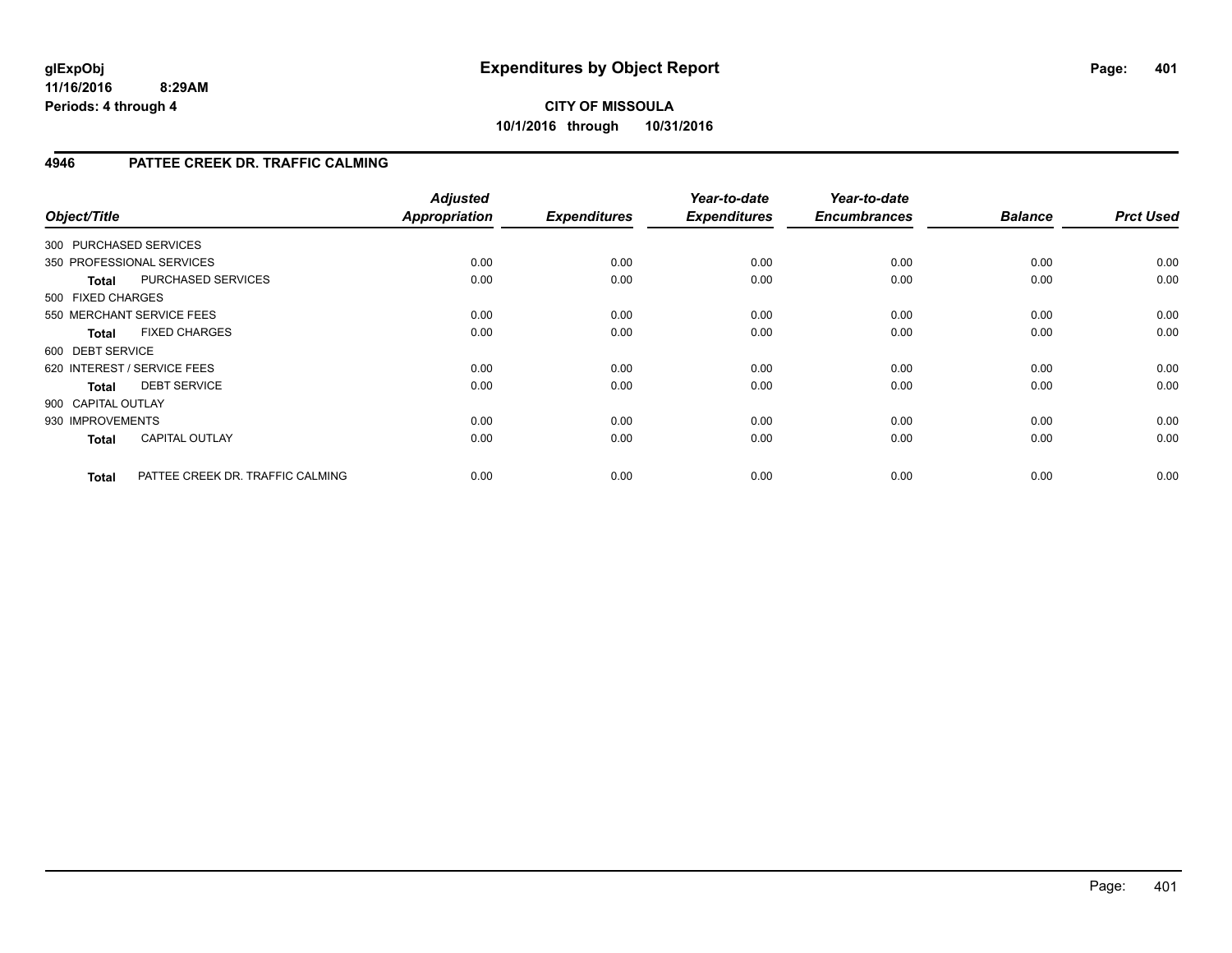#### **4948 STORMWATER OUTFALL RETROFITS**

**390 NON-DEPARTMENTAL**

| Object/Title                              | <b>Adjusted</b><br><b>Appropriation</b> | <b>Expenditures</b> | Year-to-date<br><b>Expenditures</b> | Year-to-date<br><b>Encumbrances</b> | <b>Balance</b> | <b>Prct Used</b> |
|-------------------------------------------|-----------------------------------------|---------------------|-------------------------------------|-------------------------------------|----------------|------------------|
| 300 PURCHASED SERVICES                    |                                         |                     |                                     |                                     |                |                  |
| 350 PROFESSIONAL SERVICES                 | 0.00                                    | 0.00                | 0.00                                | 0.00                                | 0.00           | 0.00             |
| <b>PURCHASED SERVICES</b><br><b>Total</b> | 0.00                                    | 0.00                | 0.00                                | 0.00                                | 0.00           | 0.00             |
| 500 FIXED CHARGES                         |                                         |                     |                                     |                                     |                |                  |
| 550 MERCHANT SERVICE FEES                 | 0.00                                    | 0.00                | 0.00                                | 0.00                                | 0.00           | 0.00             |
| <b>FIXED CHARGES</b><br><b>Total</b>      | 0.00                                    | 0.00                | 0.00                                | 0.00                                | 0.00           | 0.00             |
| NON-DEPARTMENTAL<br><b>Total</b>          | 0.00                                    | 0.00                | 0.00                                | 0.00                                | 0.00           | 0.00             |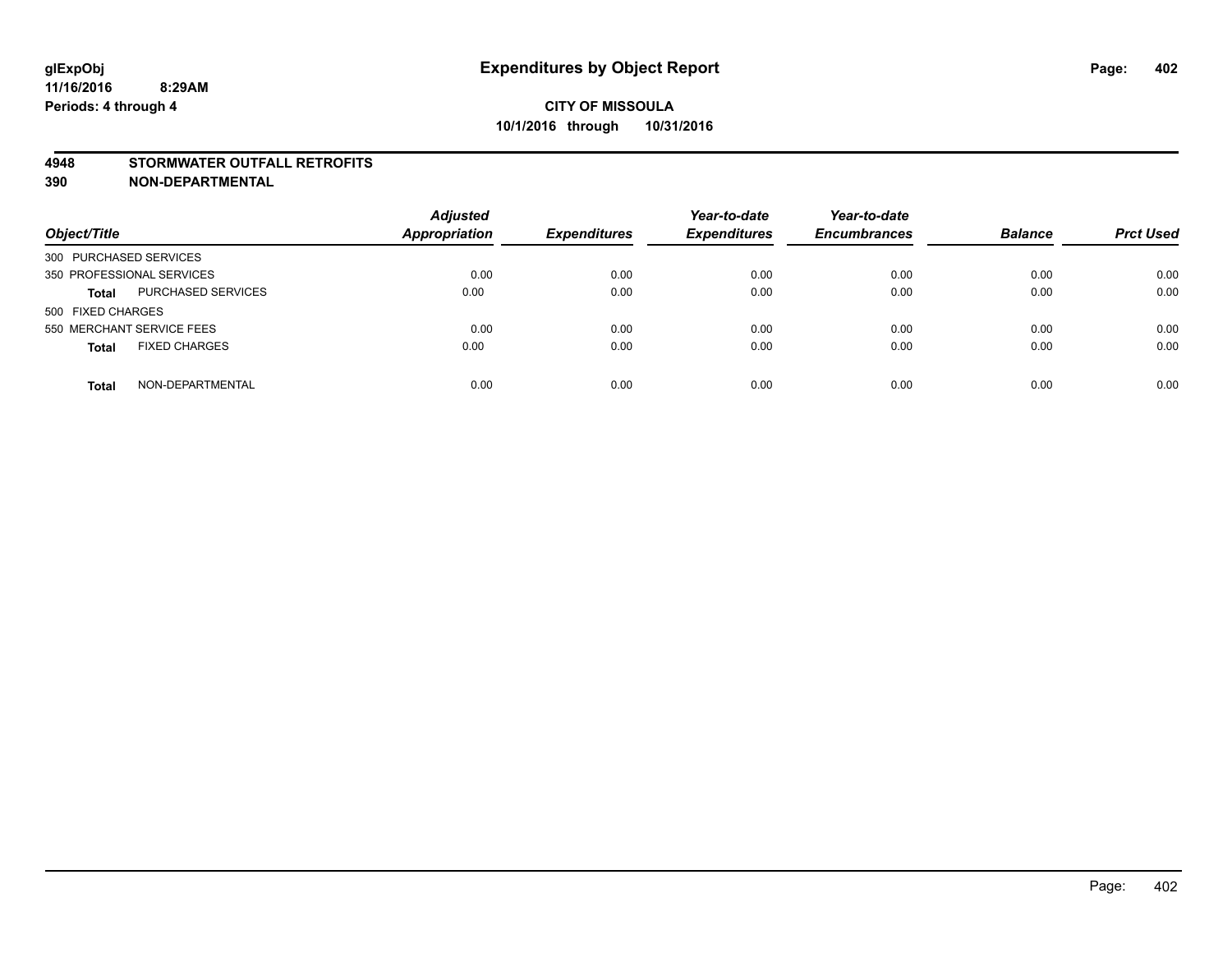#### **4948 STORMWATER OUTFALL RETROFITS**

| Object/Title              |                              | <b>Adjusted</b><br><b>Appropriation</b> | <b>Expenditures</b> | Year-to-date<br><b>Expenditures</b> | Year-to-date<br><b>Encumbrances</b> | <b>Balance</b> | <b>Prct Used</b> |
|---------------------------|------------------------------|-----------------------------------------|---------------------|-------------------------------------|-------------------------------------|----------------|------------------|
| 300 PURCHASED SERVICES    |                              |                                         |                     |                                     |                                     |                |                  |
| 350 PROFESSIONAL SERVICES |                              | 0.00                                    | 0.00                | 0.00                                | 0.00                                | 0.00           | 0.00             |
| <b>Total</b>              | PURCHASED SERVICES           | 0.00                                    | 0.00                | 0.00                                | 0.00                                | 0.00           | 0.00             |
| 500 FIXED CHARGES         |                              |                                         |                     |                                     |                                     |                |                  |
| 550 MERCHANT SERVICE FEES |                              | 0.00                                    | 0.00                | 0.00                                | 0.00                                | 0.00           | 0.00             |
| <b>Total</b>              | <b>FIXED CHARGES</b>         | 0.00                                    | 0.00                | 0.00                                | 0.00                                | 0.00           | 0.00             |
| <b>Total</b>              | STORMWATER OUTFALL RETROFITS | 0.00                                    | 0.00                | 0.00                                | 0.00                                | 0.00           | 0.00             |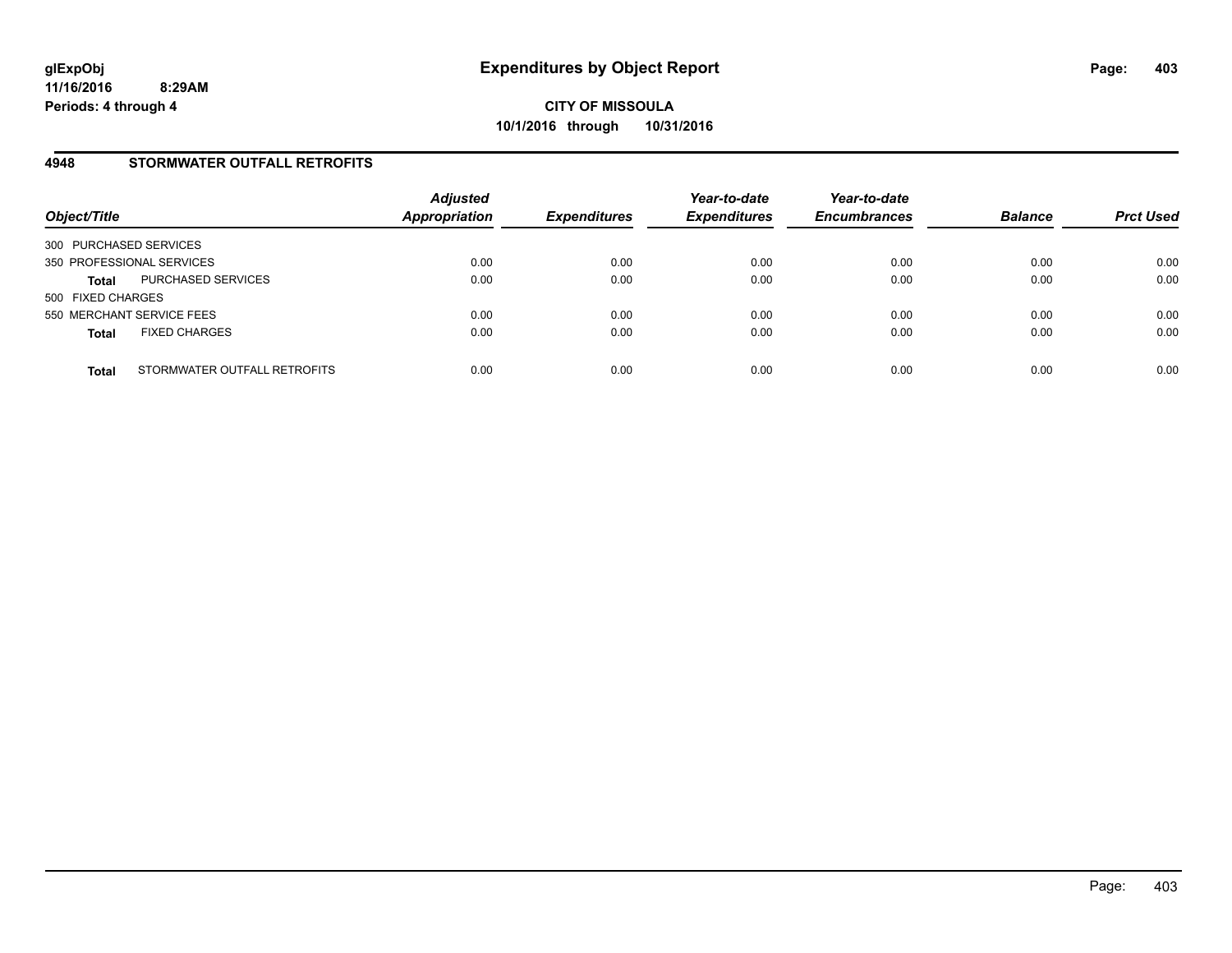#### **4949 WAYFINDING PROJECT**

**390 NON-DEPARTMENTAL**

|                          |                            | <b>Adjusted</b>      |                     | Year-to-date        | Year-to-date        |                |                  |
|--------------------------|----------------------------|----------------------|---------------------|---------------------|---------------------|----------------|------------------|
| Object/Title             |                            | <b>Appropriation</b> | <b>Expenditures</b> | <b>Expenditures</b> | <b>Encumbrances</b> | <b>Balance</b> | <b>Prct Used</b> |
| 100 PERSONAL SERVICES    |                            |                      |                     |                     |                     |                |                  |
| 110 SALARIES AND WAGES   |                            | 0.00                 | 0.00                | 0.00                | 0.00                | 0.00           | 0.00             |
|                          | 140 EMPLOYER CONTRIBUTIONS | 0.00                 | 0.00                | 0.00                | 0.00                | 0.00           | 0.00             |
| <b>Total</b>             | PERSONAL SERVICES          | 0.00                 | 0.00                | 0.00                | 0.00                | 0.00           | 0.00             |
| 200 SUPPLIES             |                            |                      |                     |                     |                     |                |                  |
| 210 OFFICE SUPPLIES      |                            | 0.00                 | 0.00                | 0.00                | 0.00                | 0.00           | 0.00             |
| <b>Total</b>             | <b>SUPPLIES</b>            | 0.00                 | 0.00                | 0.00                | 0.00                | 0.00           | 0.00             |
| 300 PURCHASED SERVICES   |                            |                      |                     |                     |                     |                |                  |
|                          | 350 PROFESSIONAL SERVICES  | 0.00                 | 86,192.00           | 90,395.50           | 0.00                | $-90,395.50$   | 0.00             |
| 360 REPAIR & MAINTENANCE |                            | 0.00                 | 0.00                | 0.00                | 0.00                | 0.00           | 0.00             |
| <b>Total</b>             | PURCHASED SERVICES         | 0.00                 | 86,192.00           | 90,395.50           | 0.00                | $-90,395.50$   | 0.00             |
| 500 FIXED CHARGES        |                            |                      |                     |                     |                     |                |                  |
|                          | 550 MERCHANT SERVICE FEES  | 0.00                 | 0.00                | 0.00                | 0.00                | 0.00           | 0.00             |
| <b>Total</b>             | <b>FIXED CHARGES</b>       | 0.00                 | 0.00                | 0.00                | 0.00                | 0.00           | 0.00             |
| 900 CAPITAL OUTLAY       |                            |                      |                     |                     |                     |                |                  |
| 930 IMPROVEMENTS         |                            | 0.00                 | 0.00                | 0.00                | 0.00                | 0.00           | 0.00             |
|                          | 940 MACHINERY & EQUIPMENT  | 0.00                 | 0.00                | 0.00                | 0.00                | 0.00           | 0.00             |
| <b>Total</b>             | <b>CAPITAL OUTLAY</b>      | 0.00                 | 0.00                | 0.00                | 0.00                | 0.00           | 0.00             |
| <b>Total</b>             | NON-DEPARTMENTAL           | 0.00                 | 86,192.00           | 90,395.50           | 0.00                | $-90,395.50$   | 0.00             |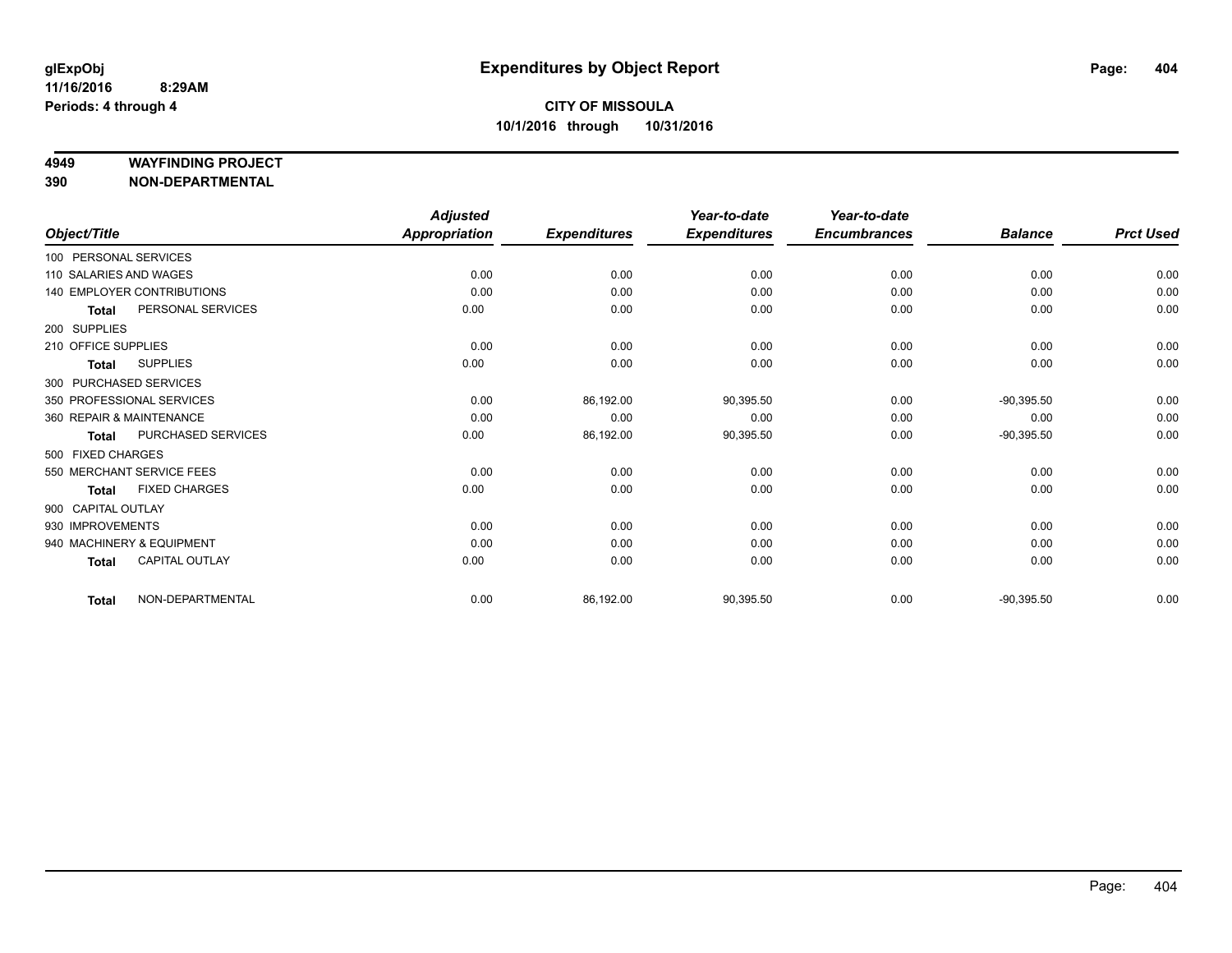#### **11/16/2016 8:29AM Periods: 4 through 4**

# **CITY OF MISSOULA 10/1/2016 through 10/31/2016**

#### **4949 WAYFINDING PROJECT**

|                           |                            | <b>Adjusted</b>      |                     | Year-to-date        | Year-to-date        |                |                  |
|---------------------------|----------------------------|----------------------|---------------------|---------------------|---------------------|----------------|------------------|
| Object/Title              |                            | <b>Appropriation</b> | <b>Expenditures</b> | <b>Expenditures</b> | <b>Encumbrances</b> | <b>Balance</b> | <b>Prct Used</b> |
| 100 PERSONAL SERVICES     |                            |                      |                     |                     |                     |                |                  |
| 110 SALARIES AND WAGES    |                            | 0.00                 | 0.00                | 0.00                | 0.00                | 0.00           | 0.00             |
|                           | 140 EMPLOYER CONTRIBUTIONS | 0.00                 | 0.00                | 0.00                | 0.00                | 0.00           | 0.00             |
| <b>Total</b>              | PERSONAL SERVICES          | 0.00                 | 0.00                | 0.00                | 0.00                | 0.00           | 0.00             |
| 200 SUPPLIES              |                            |                      |                     |                     |                     |                |                  |
| 210 OFFICE SUPPLIES       |                            | 0.00                 | 0.00                | 0.00                | 0.00                | 0.00           | 0.00             |
| <b>Total</b>              | <b>SUPPLIES</b>            | 0.00                 | 0.00                | 0.00                | 0.00                | 0.00           | 0.00             |
| 300 PURCHASED SERVICES    |                            |                      |                     |                     |                     |                |                  |
| 350 PROFESSIONAL SERVICES |                            | 0.00                 | 86,192.00           | 90,395.50           | 0.00                | $-90,395.50$   | 0.00             |
| 360 REPAIR & MAINTENANCE  |                            | 0.00                 | 0.00                | 0.00                | 0.00                | 0.00           | 0.00             |
| Total                     | PURCHASED SERVICES         | 0.00                 | 86,192.00           | 90,395.50           | 0.00                | $-90,395.50$   | 0.00             |
| 500 FIXED CHARGES         |                            |                      |                     |                     |                     |                |                  |
| 550 MERCHANT SERVICE FEES |                            | 0.00                 | 0.00                | 0.00                | 0.00                | 0.00           | 0.00             |
| Total                     | <b>FIXED CHARGES</b>       | 0.00                 | 0.00                | 0.00                | 0.00                | 0.00           | 0.00             |
| 900 CAPITAL OUTLAY        |                            |                      |                     |                     |                     |                |                  |
| 930 IMPROVEMENTS          |                            | 0.00                 | 0.00                | 0.00                | 0.00                | 0.00           | 0.00             |
| 940 MACHINERY & EQUIPMENT |                            | 0.00                 | 0.00                | 0.00                | 0.00                | 0.00           | 0.00             |
| <b>Total</b>              | <b>CAPITAL OUTLAY</b>      | 0.00                 | 0.00                | 0.00                | 0.00                | 0.00           | 0.00             |
| <b>Total</b>              | <b>WAYFINDING PROJECT</b>  | 0.00                 | 86,192.00           | 90,395.50           | 0.00                | $-90,395.50$   | 0.00             |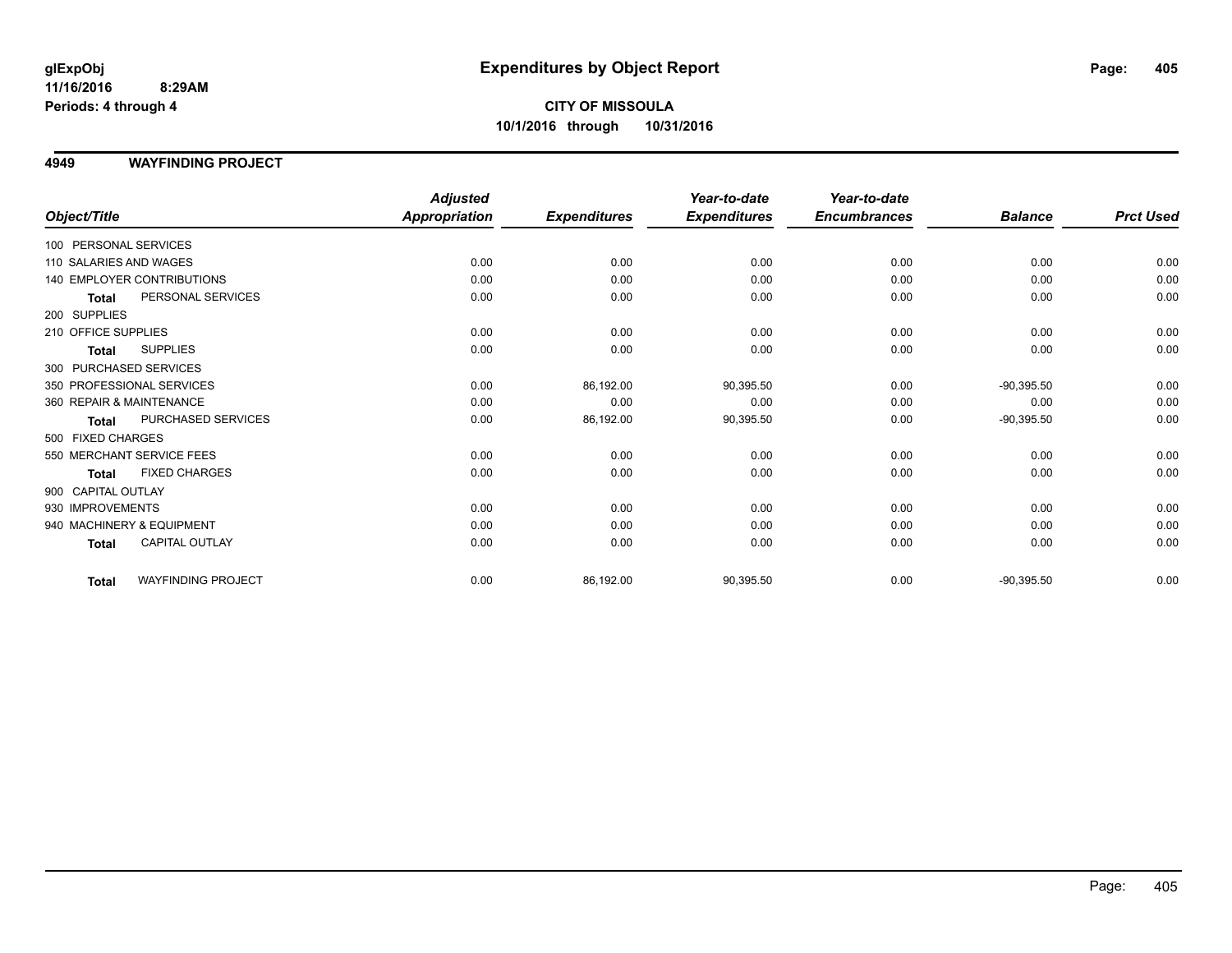#### **4990 ARRA ENHANCEMENTS**

**500 N HIGGINS STREETSCAPE**

| Object/Title              |                       | <b>Adjusted</b><br><b>Appropriation</b> | <b>Expenditures</b> | Year-to-date<br><b>Expenditures</b> | Year-to-date<br><b>Encumbrances</b> | <b>Balance</b> | <b>Prct Used</b> |
|---------------------------|-----------------------|-----------------------------------------|---------------------|-------------------------------------|-------------------------------------|----------------|------------------|
| 500 FIXED CHARGES         |                       |                                         |                     |                                     |                                     |                |                  |
| 550 MERCHANT SERVICE FEES |                       | 0.00                                    | 0.00                | 0.00                                | 0.00                                | 0.00           | 0.00             |
| <b>Total</b>              | <b>FIXED CHARGES</b>  | 0.00                                    | 0.00                | 0.00                                | 0.00                                | 0.00           | 0.00             |
| 900 CAPITAL OUTLAY        |                       |                                         |                     |                                     |                                     |                |                  |
| 930 IMPROVEMENTS          |                       | 0.00                                    | 0.00                | 0.00                                | 0.00                                | 0.00           | 0.00             |
| <b>Total</b>              | <b>CAPITAL OUTLAY</b> | 0.00                                    | 0.00                | 0.00                                | 0.00                                | 0.00           | 0.00             |
| <b>Total</b>              | N HIGGINS STREETSCAPE | 0.00                                    | 0.00                | 0.00                                | 0.00                                | 0.00           | 0.00             |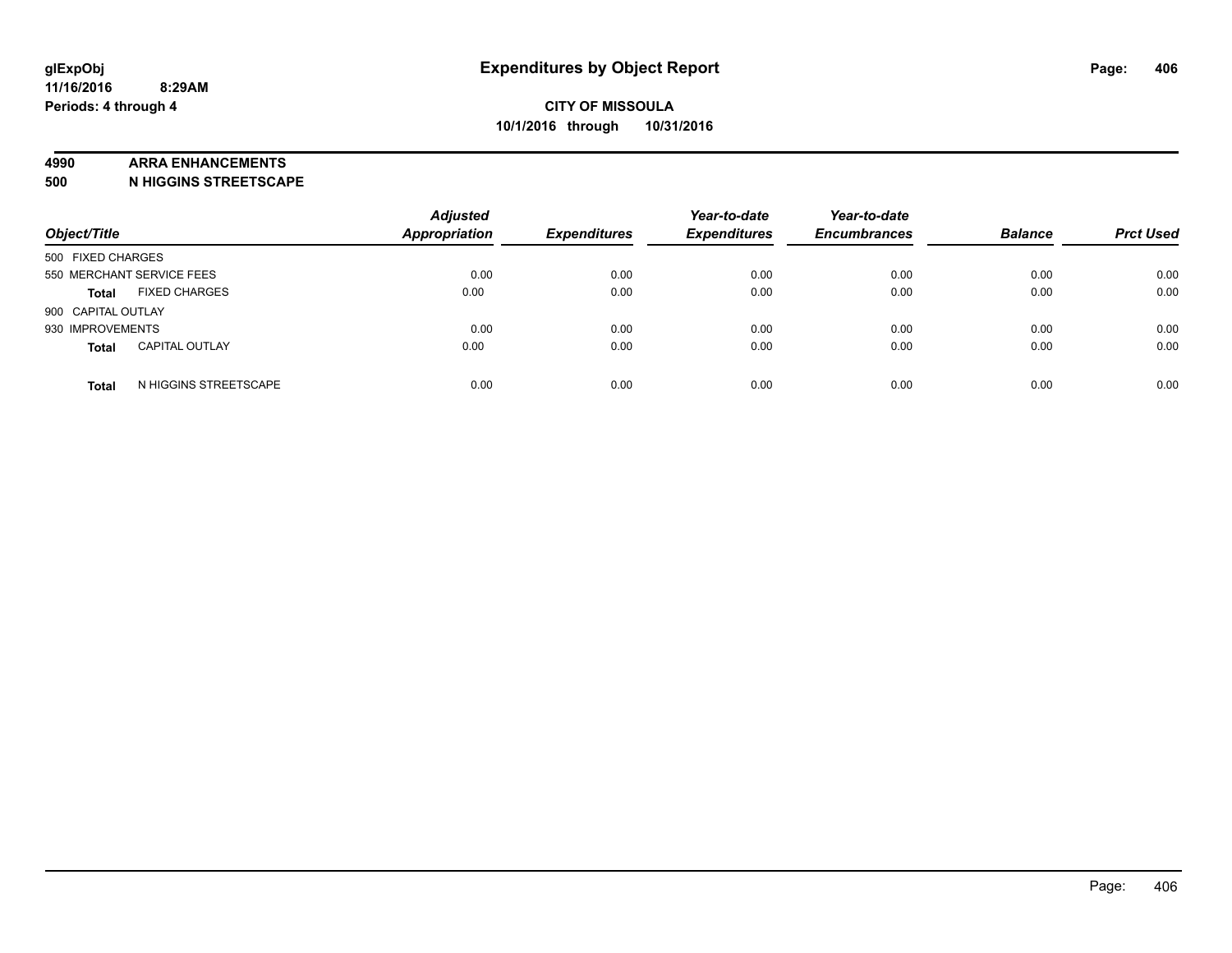**4990 ARRA ENHANCEMENTS 510 CURB RAMPS**

| Object/Title       |                           | <b>Adjusted</b><br><b>Appropriation</b> | <b>Expenditures</b> | Year-to-date<br><b>Expenditures</b> | Year-to-date<br><b>Encumbrances</b> | <b>Balance</b> | <b>Prct Used</b> |
|--------------------|---------------------------|-----------------------------------------|---------------------|-------------------------------------|-------------------------------------|----------------|------------------|
| 500 FIXED CHARGES  |                           |                                         |                     |                                     |                                     |                |                  |
|                    | 550 MERCHANT SERVICE FEES | 0.00                                    | 0.00                | 0.00                                | 0.00                                | 0.00           | 0.00             |
| <b>Total</b>       | <b>FIXED CHARGES</b>      | 0.00                                    | 0.00                | 0.00                                | 0.00                                | 0.00           | 0.00             |
| 900 CAPITAL OUTLAY |                           |                                         |                     |                                     |                                     |                |                  |
| 930 IMPROVEMENTS   |                           | 0.00                                    | 0.00                | 0.00                                | 0.00                                | 0.00           | 0.00             |
| <b>Total</b>       | <b>CAPITAL OUTLAY</b>     | 0.00                                    | 0.00                | 0.00                                | 0.00                                | 0.00           | 0.00             |
| <b>Total</b>       | <b>CURB RAMPS</b>         | 0.00                                    | 0.00                | 0.00                                | 0.00                                | 0.00           | 0.00             |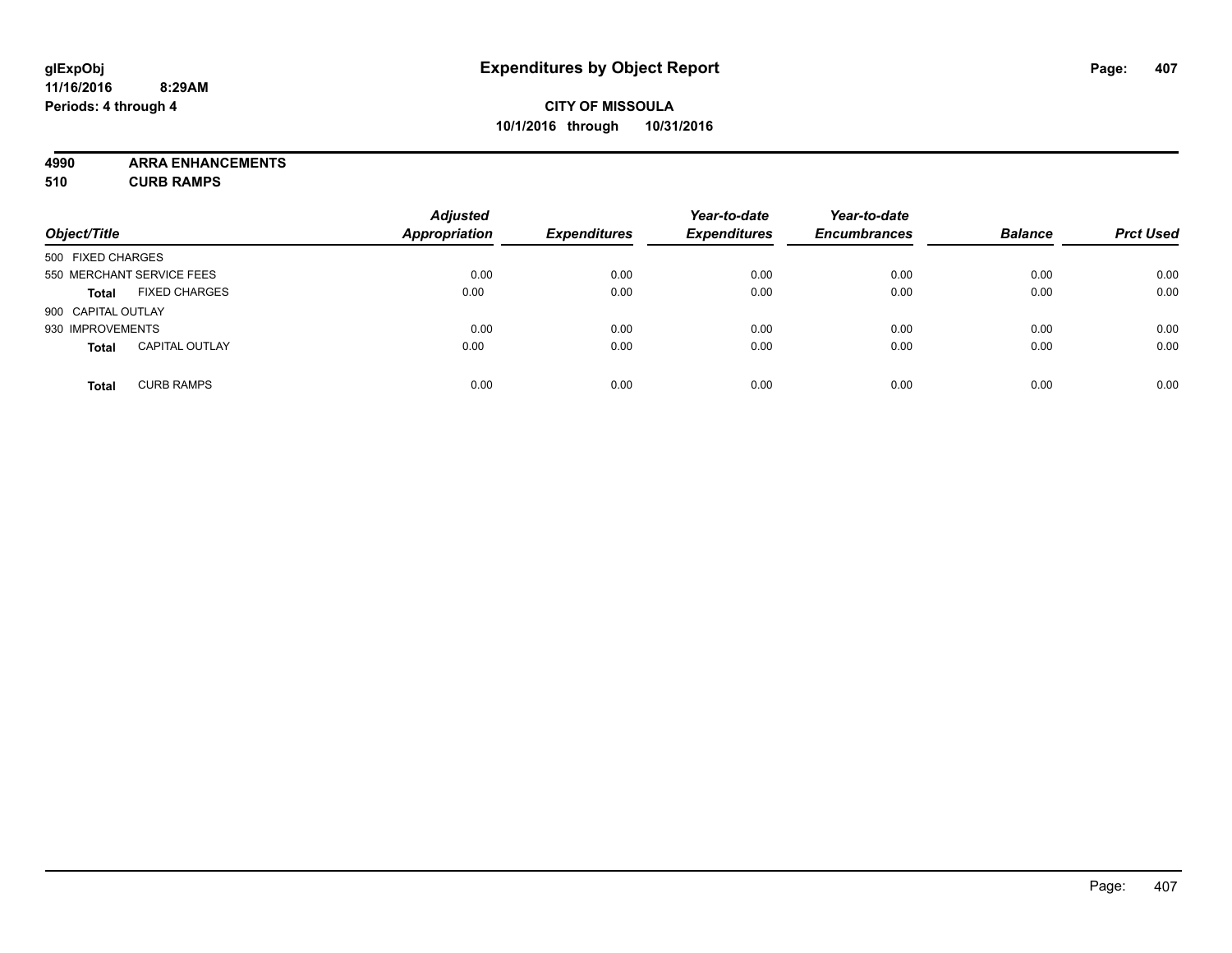#### **4990 ARRA ENHANCEMENTS**

**515 RSNAKE GATEWAY GREENOUGH DRIVE**

| Object/Title       |                                | <b>Adjusted</b><br>Appropriation | <b>Expenditures</b> | Year-to-date<br><b>Expenditures</b> | Year-to-date<br><b>Encumbrances</b> | <b>Balance</b> | <b>Prct Used</b> |
|--------------------|--------------------------------|----------------------------------|---------------------|-------------------------------------|-------------------------------------|----------------|------------------|
| 500 FIXED CHARGES  |                                |                                  |                     |                                     |                                     |                |                  |
|                    | 550 MERCHANT SERVICE FEES      | 0.00                             | 0.00                | 0.00                                | 0.00                                | 0.00           | 0.00             |
| <b>Total</b>       | <b>FIXED CHARGES</b>           | 0.00                             | 0.00                | 0.00                                | 0.00                                | 0.00           | 0.00             |
| 900 CAPITAL OUTLAY |                                |                                  |                     |                                     |                                     |                |                  |
| 930 IMPROVEMENTS   |                                | 0.00                             | 0.00                | 0.00                                | 0.00                                | 0.00           | 0.00             |
| <b>Total</b>       | <b>CAPITAL OUTLAY</b>          | 0.00                             | 0.00                | 0.00                                | 0.00                                | 0.00           | 0.00             |
| <b>Total</b>       | RSNAKE GATEWAY GREENOUGH DRIVE | 0.00                             | 0.00                | 0.00                                | 0.00                                | 0.00           | 0.00             |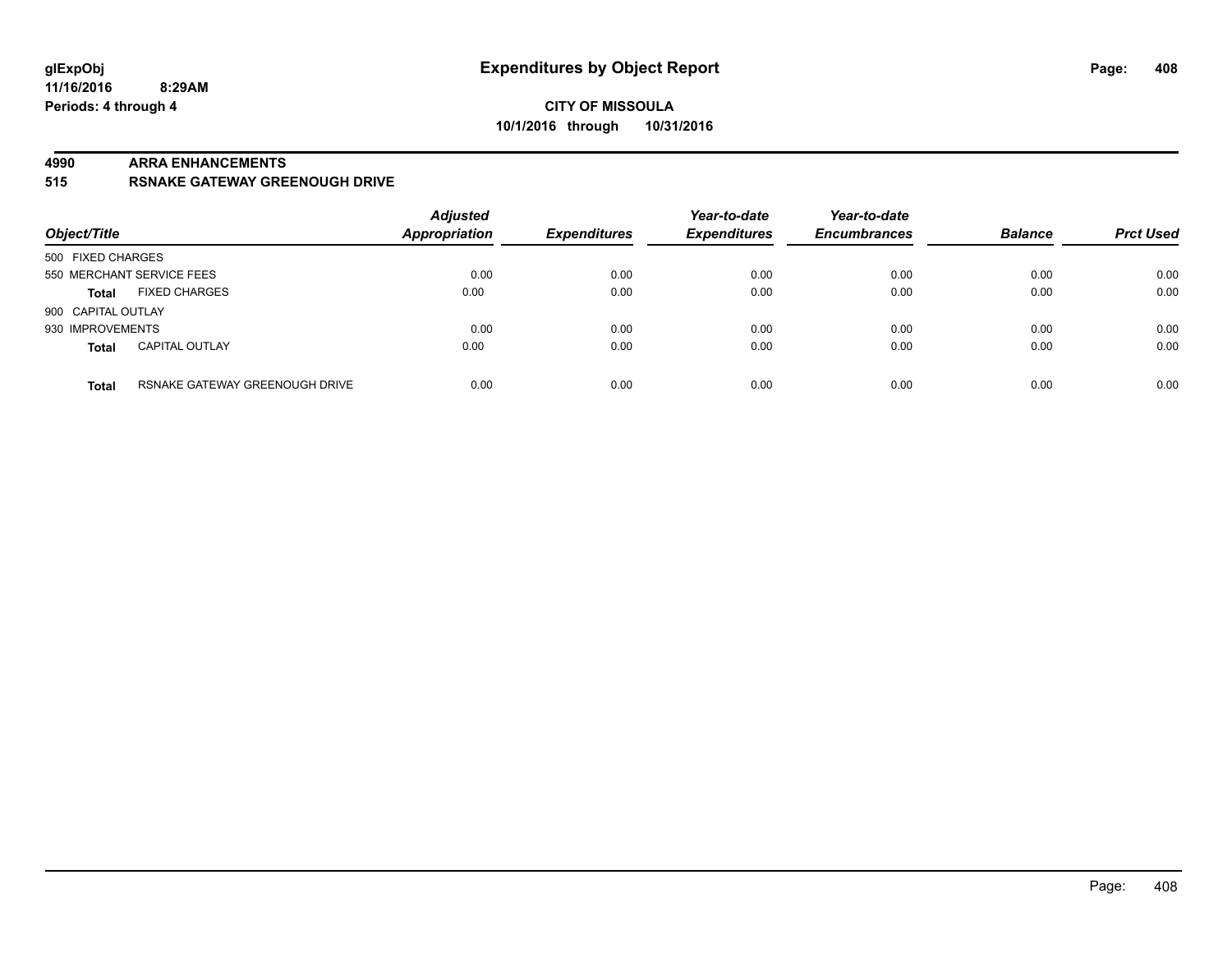#### **4990 ARRA ENHANCEMENTS**

| Object/Title                             | <b>Adjusted</b><br><b>Appropriation</b> | <b>Expenditures</b> | Year-to-date<br><b>Expenditures</b> | Year-to-date<br><b>Encumbrances</b> | <b>Balance</b> | <b>Prct Used</b> |
|------------------------------------------|-----------------------------------------|---------------------|-------------------------------------|-------------------------------------|----------------|------------------|
| 500 FIXED CHARGES                        |                                         |                     |                                     |                                     |                |                  |
| 550 MERCHANT SERVICE FEES                | 0.00                                    | 0.00                | 0.00                                | 0.00                                | 0.00           | 0.00             |
| <b>FIXED CHARGES</b><br><b>Total</b>     | 0.00                                    | 0.00                | 0.00                                | 0.00                                | 0.00           | 0.00             |
| 900 CAPITAL OUTLAY                       |                                         |                     |                                     |                                     |                |                  |
| 930 IMPROVEMENTS                         | 0.00                                    | 0.00                | 0.00                                | 0.00                                | 0.00           | 0.00             |
| <b>CAPITAL OUTLAY</b><br><b>Total</b>    | 0.00                                    | 0.00                | 0.00                                | 0.00                                | 0.00           | 0.00             |
| <b>ARRA ENHANCEMENTS</b><br><b>Total</b> | 0.00                                    | 0.00                | 0.00                                | 0.00                                | 0.00           | 0.00             |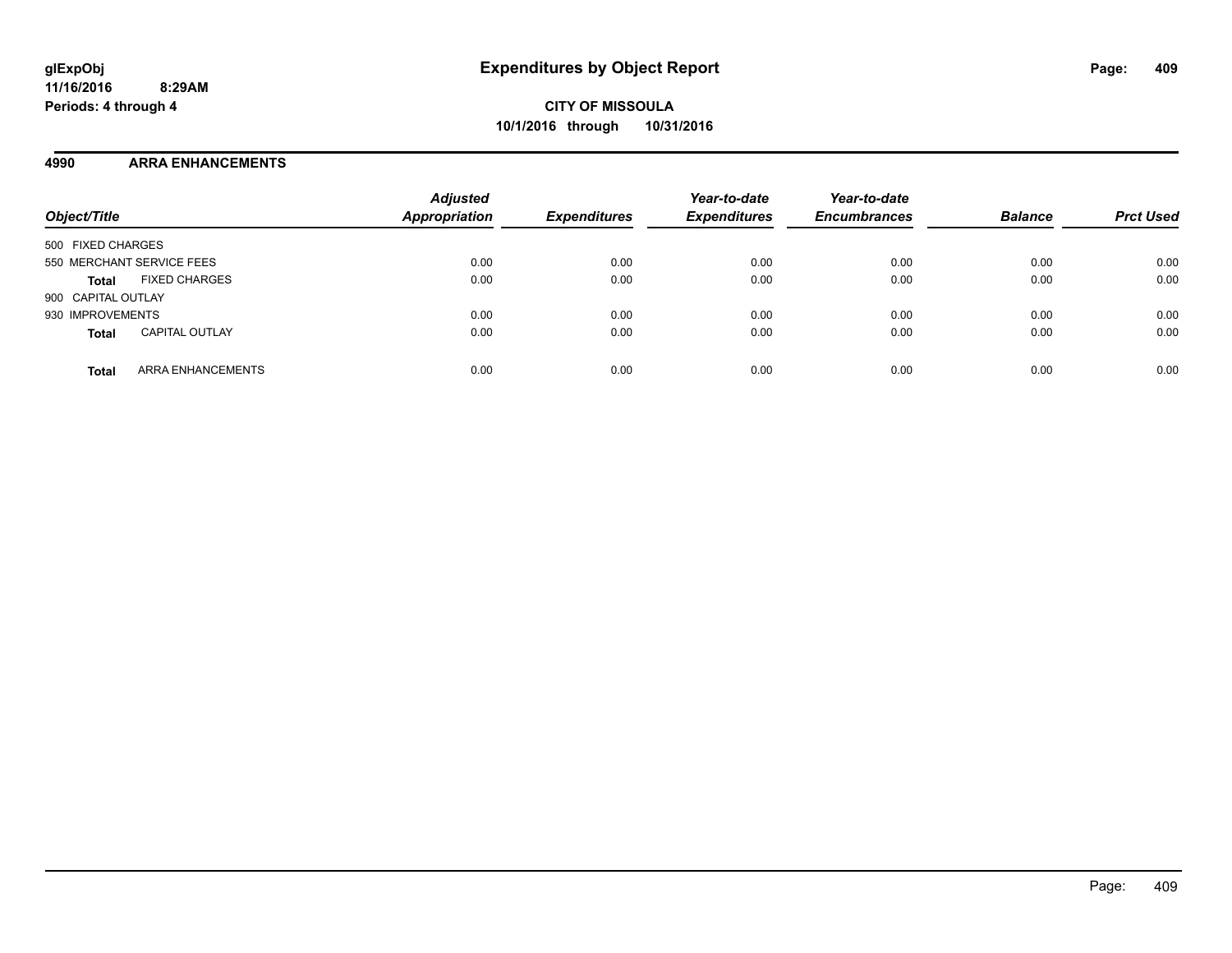#### **4991 ARRA HB645**

**500 N HIGGINS STREETSCAPE**

| Object/Title       |                           | <b>Adjusted</b><br><b>Appropriation</b> | <b>Expenditures</b> | Year-to-date<br><b>Expenditures</b> | Year-to-date<br><b>Encumbrances</b> | <b>Balance</b> | <b>Prct Used</b> |
|--------------------|---------------------------|-----------------------------------------|---------------------|-------------------------------------|-------------------------------------|----------------|------------------|
| 500 FIXED CHARGES  |                           |                                         |                     |                                     |                                     |                |                  |
|                    | 550 MERCHANT SERVICE FEES | 0.00                                    | 0.00                | 0.00                                | 0.00                                | 0.00           | 0.00             |
| <b>Total</b>       | <b>FIXED CHARGES</b>      | 0.00                                    | 0.00                | 0.00                                | 0.00                                | 0.00           | 0.00             |
| 900 CAPITAL OUTLAY |                           |                                         |                     |                                     |                                     |                |                  |
| 930 IMPROVEMENTS   |                           | 0.00                                    | 0.00                | 0.00                                | 0.00                                | 0.00           | 0.00             |
| <b>Total</b>       | <b>CAPITAL OUTLAY</b>     | 0.00                                    | 0.00                | 0.00                                | 0.00                                | 0.00           | 0.00             |
| <b>Total</b>       | N HIGGINS STREETSCAPE     | 0.00                                    | 0.00                | 0.00                                | 0.00                                | 0.00           | 0.00             |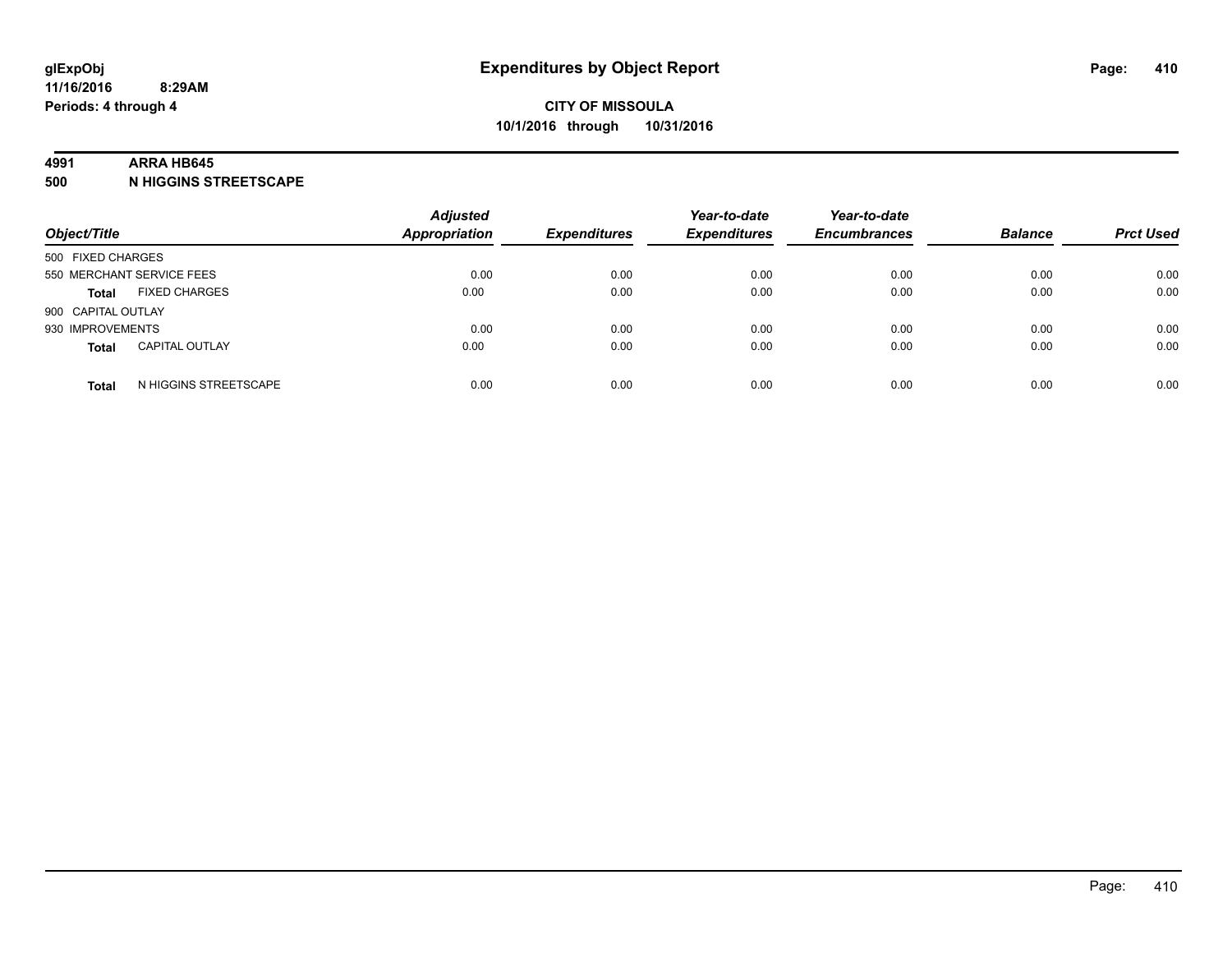# **4991 ARRA HB645**

**520 N HIGGINS PAVING**

| Object/Title       |                           | <b>Adjusted</b><br><b>Appropriation</b> | <b>Expenditures</b> | Year-to-date<br><b>Expenditures</b> | Year-to-date<br><b>Encumbrances</b> | <b>Balance</b> | <b>Prct Used</b> |
|--------------------|---------------------------|-----------------------------------------|---------------------|-------------------------------------|-------------------------------------|----------------|------------------|
| 500 FIXED CHARGES  |                           |                                         |                     |                                     |                                     |                |                  |
|                    | 550 MERCHANT SERVICE FEES | 0.00                                    | 0.00                | 0.00                                | 0.00                                | 0.00           | 0.00             |
| <b>Total</b>       | <b>FIXED CHARGES</b>      | 0.00                                    | 0.00                | 0.00                                | 0.00                                | 0.00           | 0.00             |
| 900 CAPITAL OUTLAY |                           |                                         |                     |                                     |                                     |                |                  |
| 930 IMPROVEMENTS   |                           | 0.00                                    | 0.00                | 0.00                                | 0.00                                | 0.00           | 0.00             |
| <b>Total</b>       | <b>CAPITAL OUTLAY</b>     | 0.00                                    | 0.00                | 0.00                                | 0.00                                | 0.00           | 0.00             |
| <b>Total</b>       | N HIGGINS PAVING          | 0.00                                    | 0.00                | 0.00                                | 0.00                                | 0.00           | 0.00             |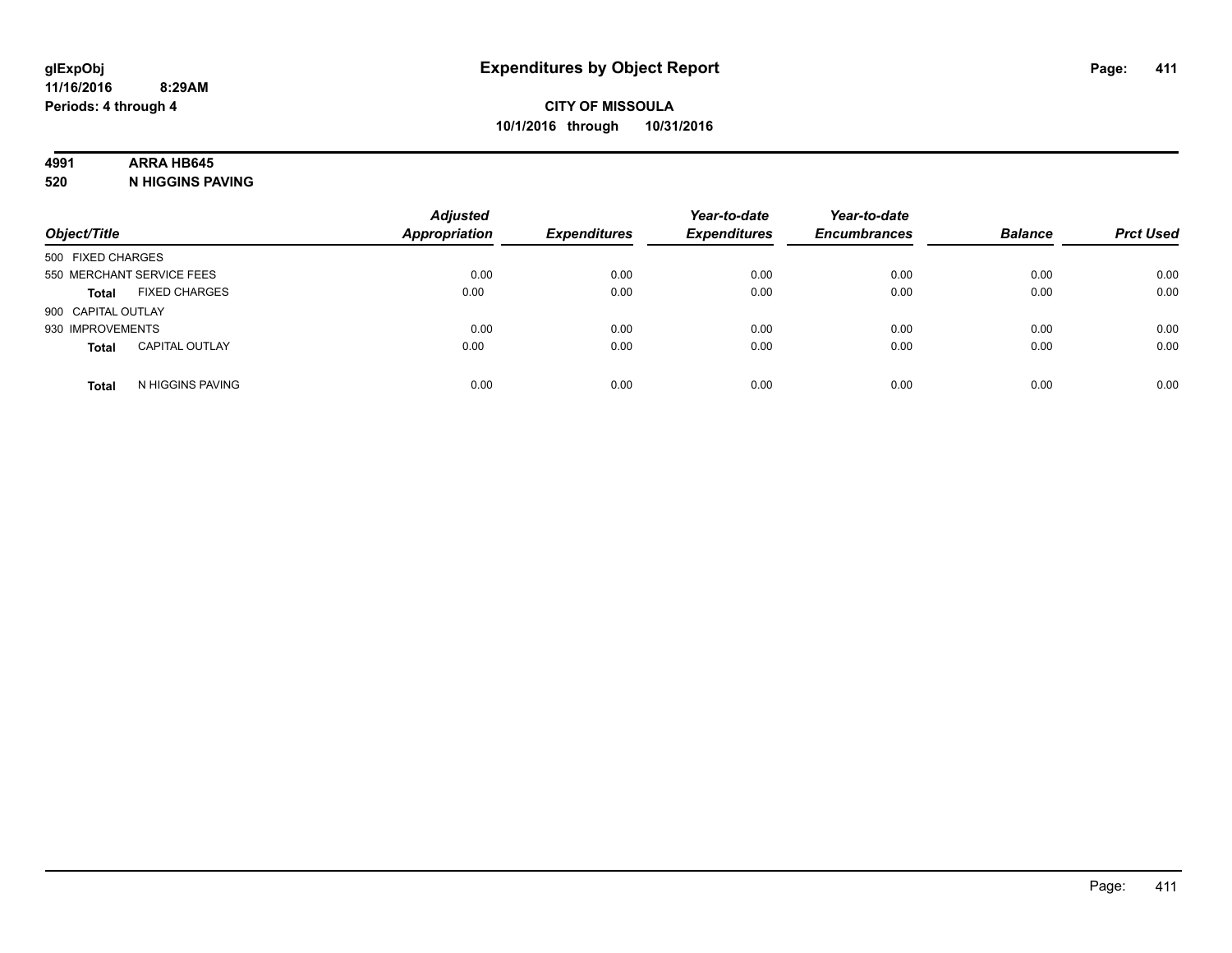**11/16/2016 8:29AM Periods: 4 through 4**

### **CITY OF MISSOULA 10/1/2016 through 10/31/2016**

#### **4991 ARRA HB645**

**525 BROOKS ST CURB & SW IMPROVEMENTS**

| Object/Title       |                                 | <b>Adjusted</b><br><b>Appropriation</b> | <b>Expenditures</b> | Year-to-date<br><b>Expenditures</b> | Year-to-date<br><b>Encumbrances</b> | <b>Balance</b> | <b>Prct Used</b> |
|--------------------|---------------------------------|-----------------------------------------|---------------------|-------------------------------------|-------------------------------------|----------------|------------------|
| 500 FIXED CHARGES  |                                 |                                         |                     |                                     |                                     |                |                  |
|                    | 550 MERCHANT SERVICE FEES       | 0.00                                    | 0.00                | 0.00                                | 0.00                                | 0.00           | 0.00             |
| <b>Total</b>       | <b>FIXED CHARGES</b>            | 0.00                                    | 0.00                | 0.00                                | 0.00                                | 0.00           | 0.00             |
| 900 CAPITAL OUTLAY |                                 |                                         |                     |                                     |                                     |                |                  |
| 930 IMPROVEMENTS   |                                 | 0.00                                    | 0.00                | 0.00                                | 0.00                                | 0.00           | 0.00             |
| <b>Total</b>       | <b>CAPITAL OUTLAY</b>           | 0.00                                    | 0.00                | 0.00                                | 0.00                                | 0.00           | 0.00             |
| <b>Total</b>       | BROOKS ST CURB & SW IMPROVEMENT | 0.00                                    | 0.00                | 0.00                                | 0.00                                | 0.00           | 0.00             |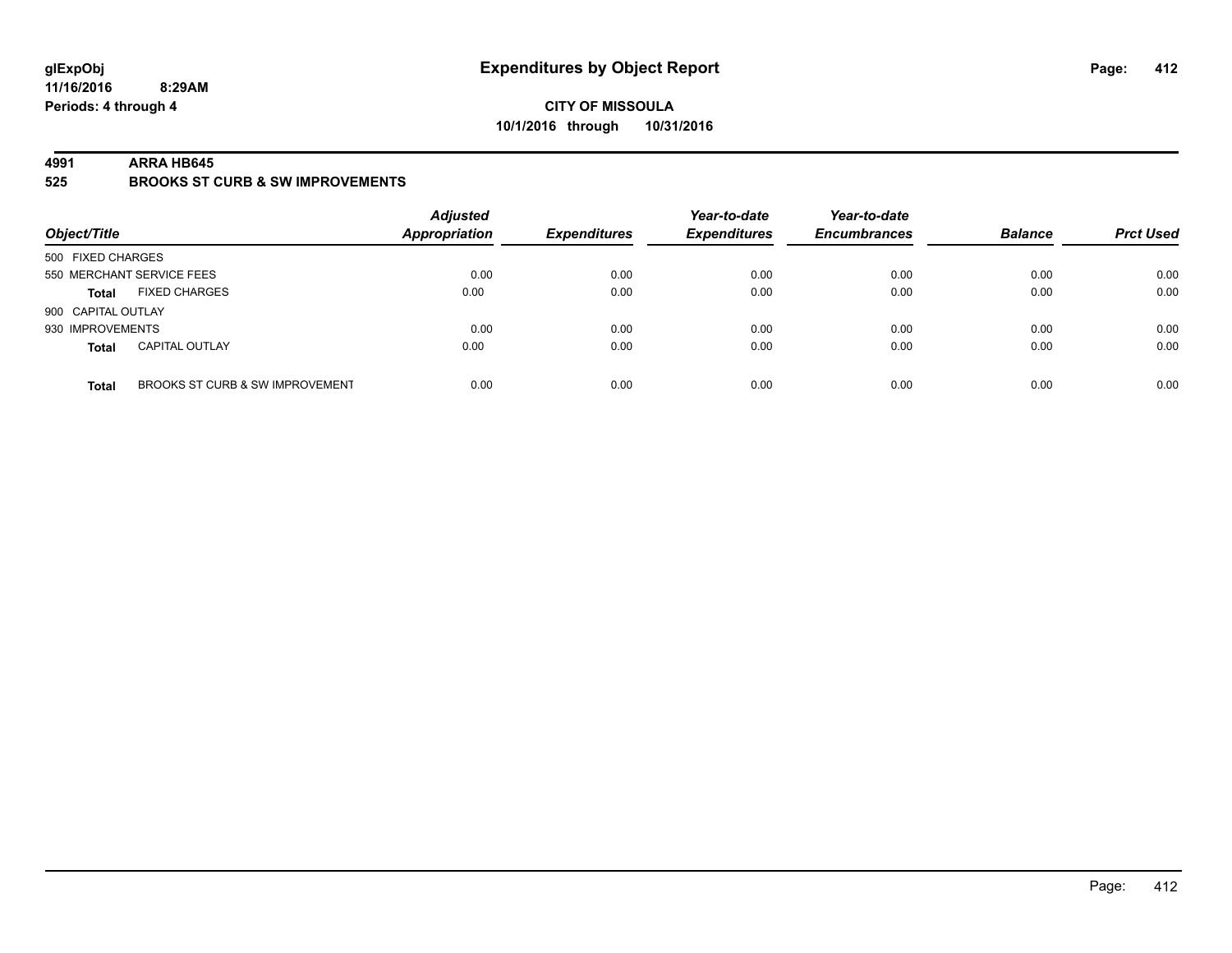| 4991 | <b>ARRA HB645</b> |  |
|------|-------------------|--|
| 530  | <b>CURB RAMPS</b> |  |

| Object/Title       |                            | <b>Adjusted</b><br><b>Appropriation</b> | <b>Expenditures</b> | Year-to-date<br><b>Expenditures</b> | Year-to-date<br><b>Encumbrances</b> | <b>Balance</b> | <b>Prct Used</b> |
|--------------------|----------------------------|-----------------------------------------|---------------------|-------------------------------------|-------------------------------------|----------------|------------------|
|                    | 100 PERSONAL SERVICES      |                                         |                     |                                     |                                     |                |                  |
|                    | 140 EMPLOYER CONTRIBUTIONS | 0.00                                    | 0.00                | 0.00                                | 0.00                                | 0.00           | 0.00             |
| Total              | PERSONAL SERVICES          | 0.00                                    | 0.00                | 0.00                                | 0.00                                | 0.00           | 0.00             |
| 500 FIXED CHARGES  |                            |                                         |                     |                                     |                                     |                |                  |
|                    | 550 MERCHANT SERVICE FEES  | 0.00                                    | 0.00                | 0.00                                | 0.00                                | 0.00           | 0.00             |
| Total              | <b>FIXED CHARGES</b>       | 0.00                                    | 0.00                | 0.00                                | 0.00                                | 0.00           | 0.00             |
| 900 CAPITAL OUTLAY |                            |                                         |                     |                                     |                                     |                |                  |
| 930 IMPROVEMENTS   |                            | 0.00                                    | 0.00                | 0.00                                | 0.00                                | 0.00           | 0.00             |
| Total              | <b>CAPITAL OUTLAY</b>      | 0.00                                    | 0.00                | 0.00                                | 0.00                                | 0.00           | 0.00             |
| <b>Total</b>       | <b>CURB RAMPS</b>          | 0.00                                    | 0.00                | 0.00                                | 0.00                                | 0.00           | 0.00             |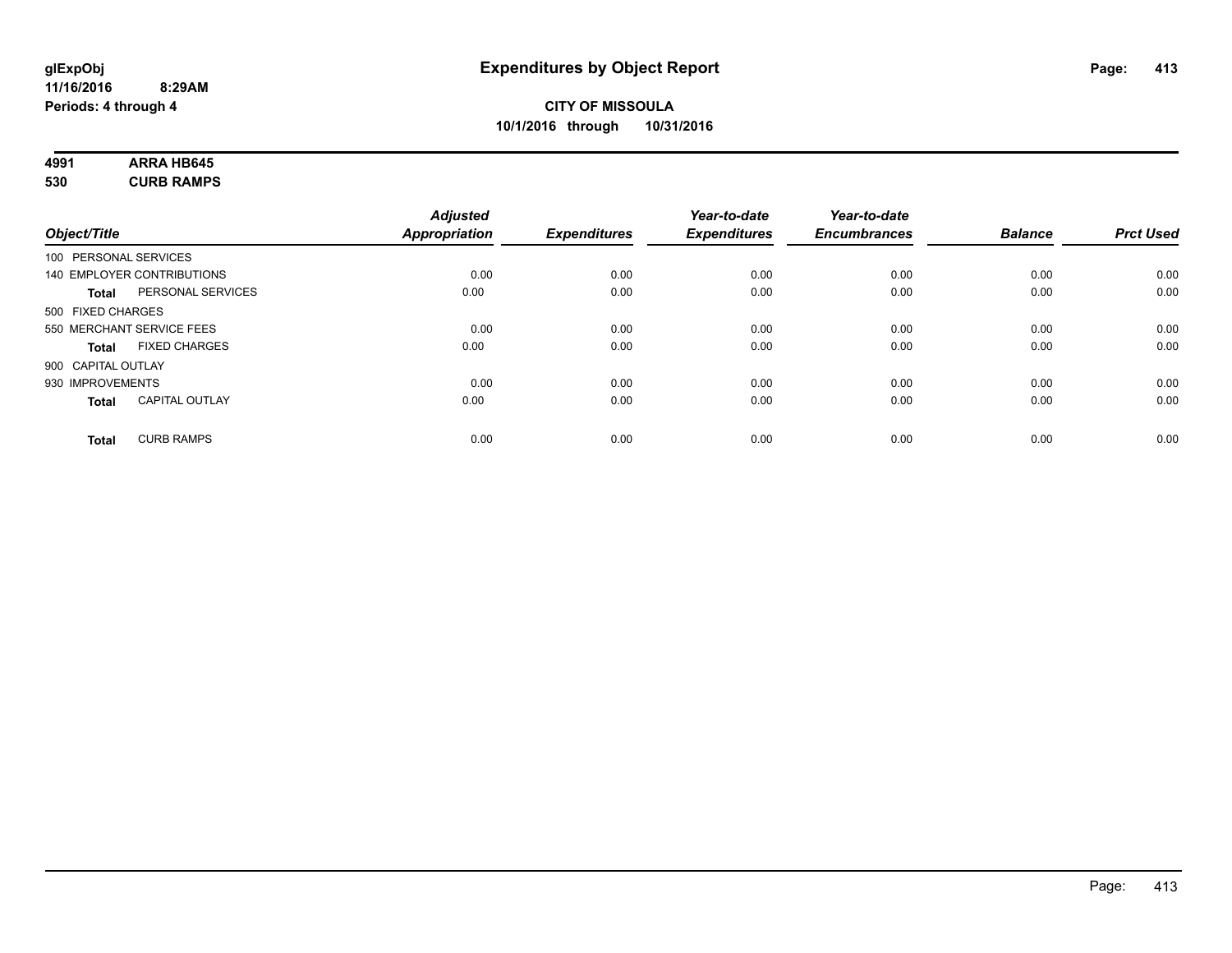#### **4991 ARRA HB645**

**535 PARKS PLAYGROUND INSTALLS**

|                                           | <b>Adjusted</b>      |                     | Year-to-date        | Year-to-date        |                |                  |
|-------------------------------------------|----------------------|---------------------|---------------------|---------------------|----------------|------------------|
| Object/Title                              | <b>Appropriation</b> | <b>Expenditures</b> | <b>Expenditures</b> | <b>Encumbrances</b> | <b>Balance</b> | <b>Prct Used</b> |
| 100 PERSONAL SERVICES                     |                      |                     |                     |                     |                |                  |
| 110 SALARIES AND WAGES                    | 0.00                 | 0.00                | 0.00                | 0.00                | 0.00           | 0.00             |
| 120 OVERTIME/TERMINATION                  | 0.00                 | 0.00                | 0.00                | 0.00                | 0.00           | 0.00             |
| 140 EMPLOYER CONTRIBUTIONS                | 0.00                 | 0.00                | 0.00                | 0.00                | 0.00           | 0.00             |
| PERSONAL SERVICES<br><b>Total</b>         | 0.00                 | 0.00                | 0.00                | 0.00                | 0.00           | 0.00             |
| 500 FIXED CHARGES                         |                      |                     |                     |                     |                |                  |
| 550 MERCHANT SERVICE FEES                 | 0.00                 | 0.00                | 0.00                | 0.00                | 0.00           | 0.00             |
| <b>FIXED CHARGES</b><br><b>Total</b>      | 0.00                 | 0.00                | 0.00                | 0.00                | 0.00           | 0.00             |
| 900 CAPITAL OUTLAY                        |                      |                     |                     |                     |                |                  |
| 930 IMPROVEMENTS                          | 0.00                 | 0.00                | 0.00                | 0.00                | 0.00           | 0.00             |
| <b>CAPITAL OUTLAY</b><br>Total            | 0.00                 | 0.00                | 0.00                | 0.00                | 0.00           | 0.00             |
| PARKS PLAYGROUND INSTALLS<br><b>Total</b> | 0.00                 | 0.00                | 0.00                | 0.00                | 0.00           | 0.00             |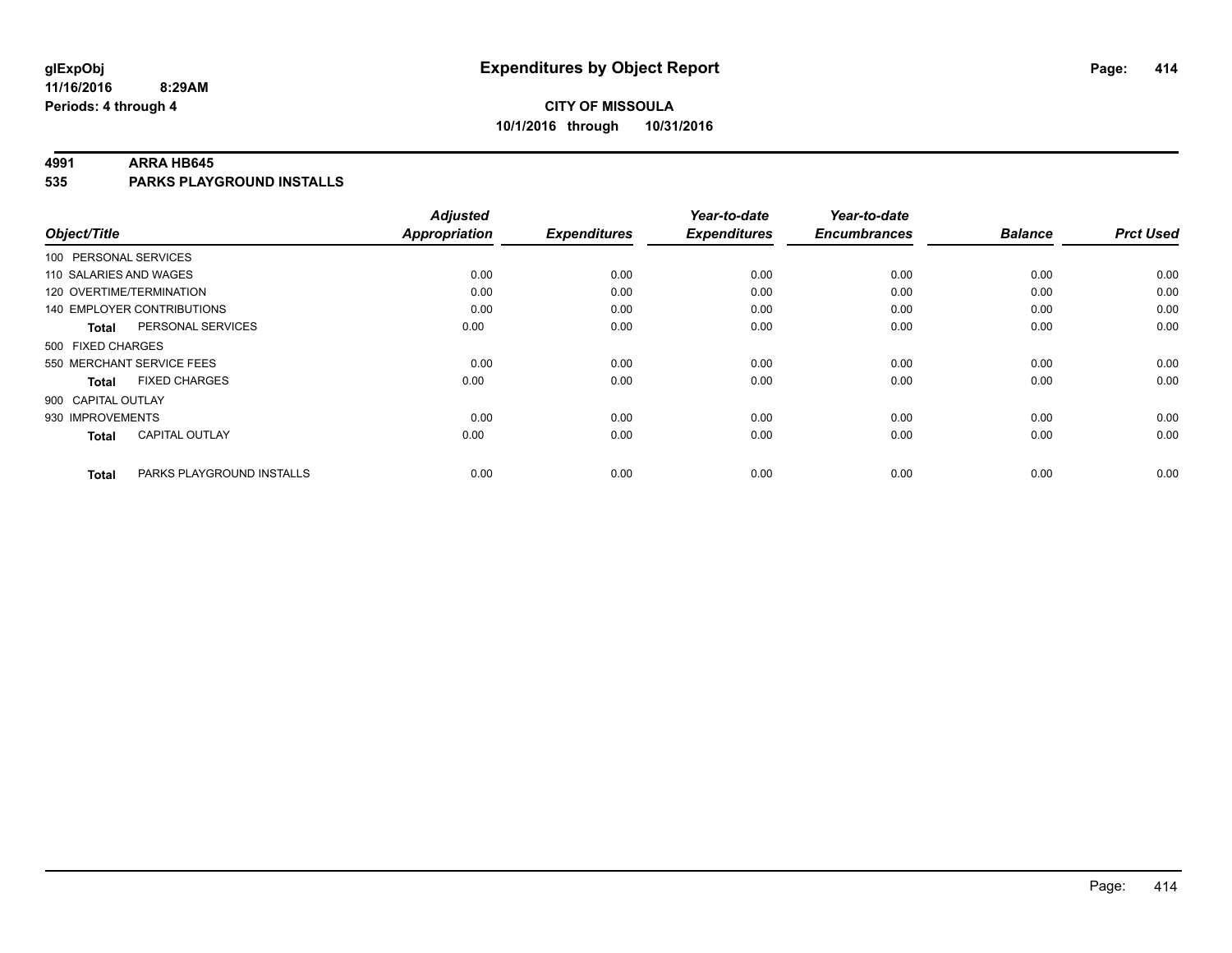#### **4991 ARRA HB645**

**540 GREENOUGH PARK BRIDGE**

| Object/Title       |                              | <b>Adjusted</b><br><b>Appropriation</b> | <b>Expenditures</b> | Year-to-date<br><b>Expenditures</b> | Year-to-date<br><b>Encumbrances</b> | <b>Balance</b> | <b>Prct Used</b> |
|--------------------|------------------------------|-----------------------------------------|---------------------|-------------------------------------|-------------------------------------|----------------|------------------|
|                    | 100 PERSONAL SERVICES        |                                         |                     |                                     |                                     |                |                  |
|                    | 120 OVERTIME/TERMINATION     | 0.00                                    | 0.00                | 0.00                                | 0.00                                | 0.00           | 0.00             |
|                    | 140 EMPLOYER CONTRIBUTIONS   | 0.00                                    | 0.00                | 0.00                                | 0.00                                | 0.00           | 0.00             |
| Total              | PERSONAL SERVICES            | 0.00                                    | 0.00                | 0.00                                | 0.00                                | 0.00           | 0.00             |
| 500 FIXED CHARGES  |                              |                                         |                     |                                     |                                     |                |                  |
|                    | 550 MERCHANT SERVICE FEES    | 0.00                                    | 0.00                | 0.00                                | 0.00                                | 0.00           | 0.00             |
| <b>Total</b>       | <b>FIXED CHARGES</b>         | 0.00                                    | 0.00                | 0.00                                | 0.00                                | 0.00           | 0.00             |
| 900 CAPITAL OUTLAY |                              |                                         |                     |                                     |                                     |                |                  |
| 930 IMPROVEMENTS   |                              | 0.00                                    | 0.00                | 0.00                                | 0.00                                | 0.00           | 0.00             |
| <b>Total</b>       | <b>CAPITAL OUTLAY</b>        | 0.00                                    | 0.00                | 0.00                                | 0.00                                | 0.00           | 0.00             |
| <b>Total</b>       | <b>GREENOUGH PARK BRIDGE</b> | 0.00                                    | 0.00                | 0.00                                | 0.00                                | 0.00           | 0.00             |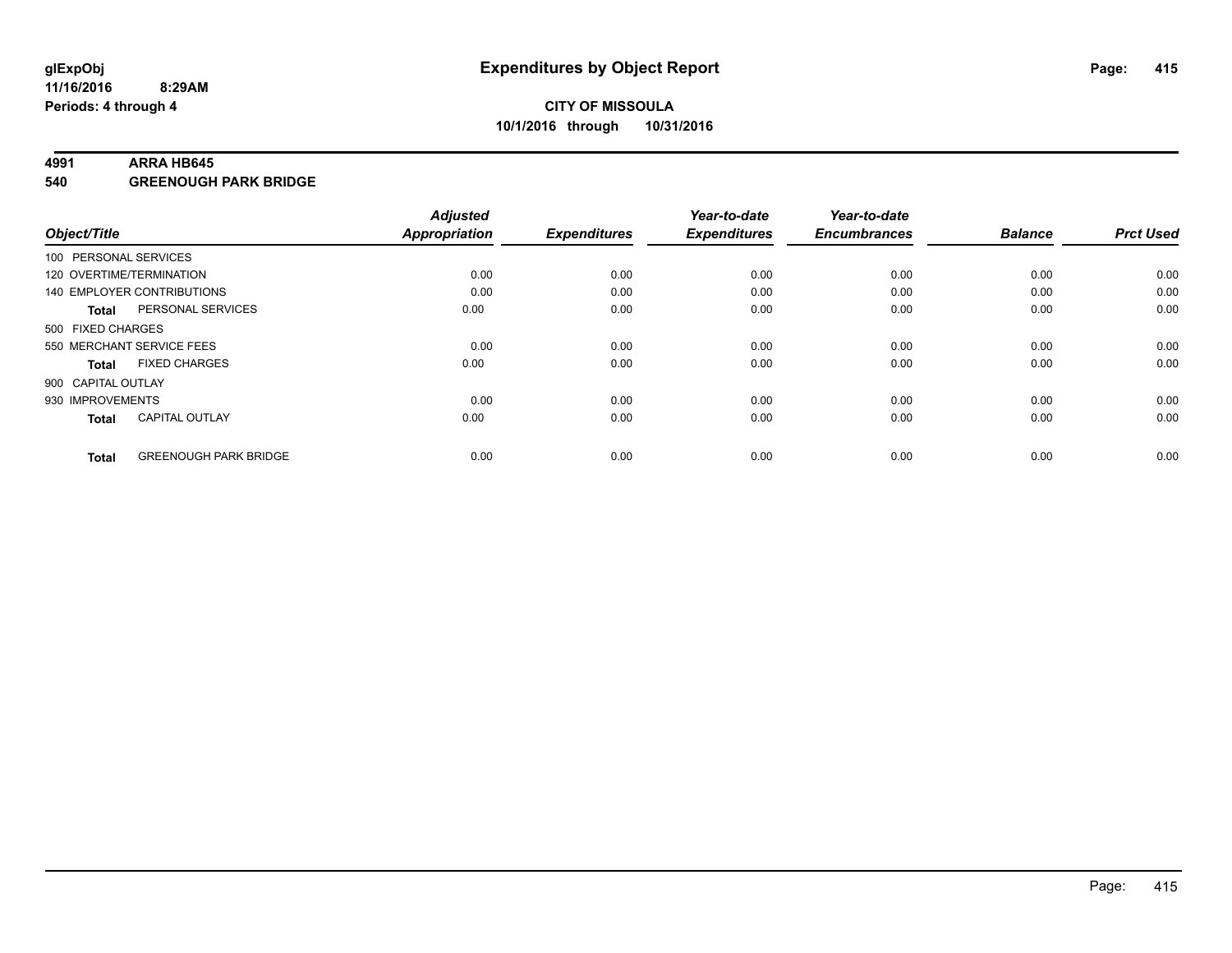**4991 ARRA HB645**

|                                      | <b>Adjusted</b> |                     | Year-to-date        | Year-to-date        |                |                  |
|--------------------------------------|-----------------|---------------------|---------------------|---------------------|----------------|------------------|
| Object/Title                         | Appropriation   | <b>Expenditures</b> | <b>Expenditures</b> | <b>Encumbrances</b> | <b>Balance</b> | <b>Prct Used</b> |
| 100 PERSONAL SERVICES                |                 |                     |                     |                     |                |                  |
| 110 SALARIES AND WAGES               | 0.00            | 0.00                | 0.00                | 0.00                | 0.00           | 0.00             |
| 120 OVERTIME/TERMINATION             | 0.00            | 0.00                | 0.00                | 0.00                | 0.00           | 0.00             |
| <b>140 EMPLOYER CONTRIBUTIONS</b>    | 0.00            | 0.00                | 0.00                | 0.00                | 0.00           | 0.00             |
| PERSONAL SERVICES<br><b>Total</b>    | 0.00            | 0.00                | 0.00                | 0.00                | 0.00           | 0.00             |
| 500 FIXED CHARGES                    |                 |                     |                     |                     |                |                  |
| 550 MERCHANT SERVICE FEES            | 0.00            | 0.00                | 0.00                | 0.00                | 0.00           | 0.00             |
| <b>FIXED CHARGES</b><br><b>Total</b> | 0.00            | 0.00                | 0.00                | 0.00                | 0.00           | 0.00             |
| 900 CAPITAL OUTLAY                   |                 |                     |                     |                     |                |                  |
| 930 IMPROVEMENTS                     | 0.00            | 0.00                | 0.00                | 0.00                | 0.00           | 0.00             |
| CAPITAL OUTLAY<br><b>Total</b>       | 0.00            | 0.00                | 0.00                | 0.00                | 0.00           | 0.00             |
| ARRA HB645<br><b>Total</b>           | 0.00            | 0.00                | 0.00                | 0.00                | 0.00           | 0.00             |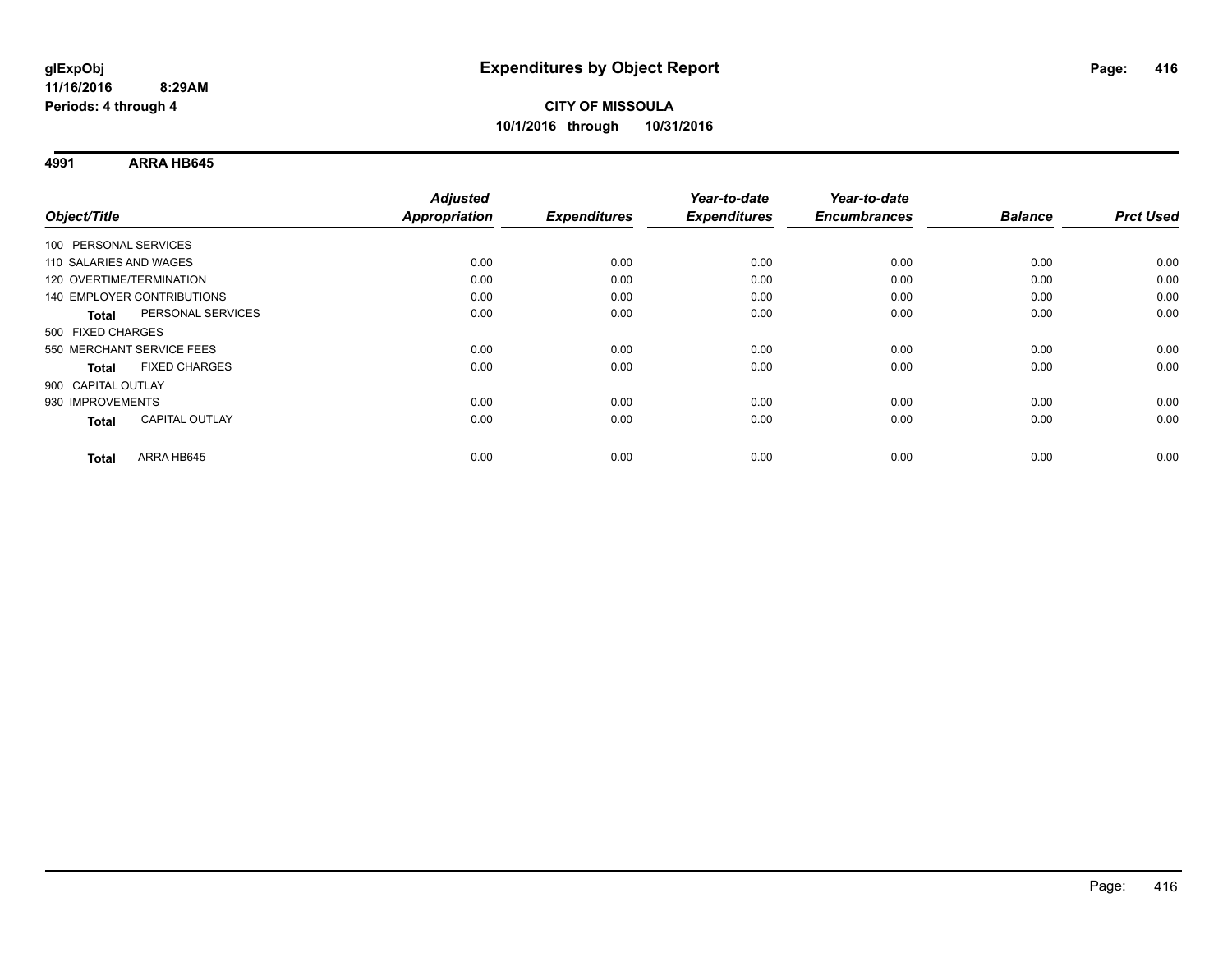**4992 WFL MILLER CREEK ROAD**

**390 NON-DEPARTMENTAL**

| Object/Title              |                       | <b>Adjusted</b><br>Appropriation | <b>Expenditures</b> | Year-to-date<br><b>Expenditures</b> | Year-to-date<br><b>Encumbrances</b> | <b>Balance</b> | <b>Prct Used</b> |
|---------------------------|-----------------------|----------------------------------|---------------------|-------------------------------------|-------------------------------------|----------------|------------------|
| 500 FIXED CHARGES         |                       |                                  |                     |                                     |                                     |                |                  |
| 550 MERCHANT SERVICE FEES |                       | 0.00                             | 0.00                | 0.00                                | 0.00                                | 0.00           | 0.00             |
| <b>Total</b>              | <b>FIXED CHARGES</b>  | 0.00                             | 0.00                | 0.00                                | 0.00                                | 0.00           | 0.00             |
| 900 CAPITAL OUTLAY        |                       |                                  |                     |                                     |                                     |                |                  |
| 930 IMPROVEMENTS          |                       | 0.00                             | 0.00                | 0.00                                | 0.00                                | 0.00           | 0.00             |
| <b>Total</b>              | <b>CAPITAL OUTLAY</b> | 0.00                             | 0.00                | 0.00                                | 0.00                                | 0.00           | 0.00             |
| <b>Total</b>              | NON-DEPARTMENTAL      | 0.00                             | 0.00                | 0.00                                | 0.00                                | 0.00           | 0.00             |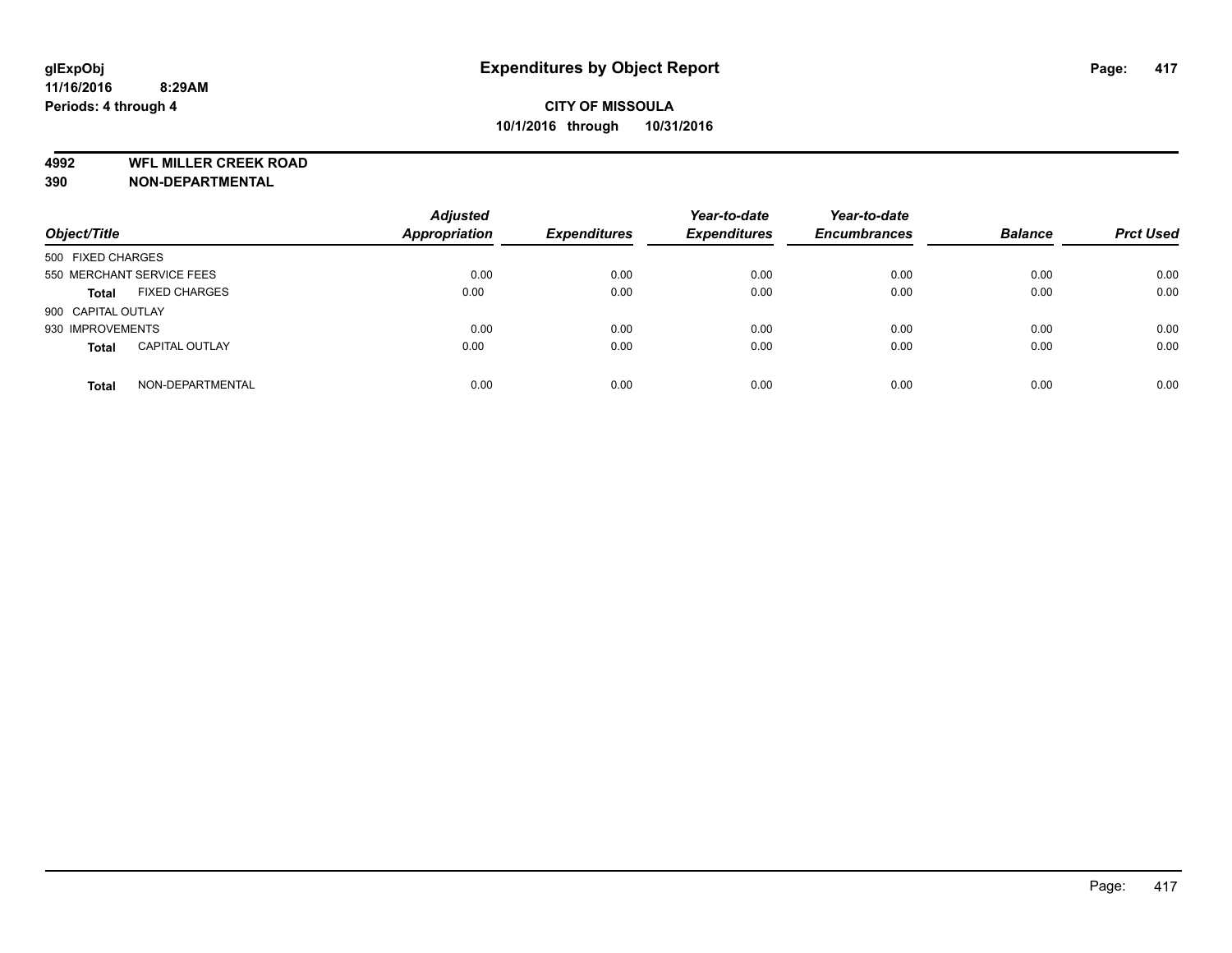#### **4992 WFL MILLER CREEK ROAD**

| Object/Title                          | <b>Adjusted</b><br><b>Appropriation</b> | <b>Expenditures</b> | Year-to-date<br><b>Expenditures</b> | Year-to-date<br><b>Encumbrances</b> | <b>Balance</b> | <b>Prct Used</b> |
|---------------------------------------|-----------------------------------------|---------------------|-------------------------------------|-------------------------------------|----------------|------------------|
| 500 FIXED CHARGES                     |                                         |                     |                                     |                                     |                |                  |
| 550 MERCHANT SERVICE FEES             | 0.00                                    | 0.00                | 0.00                                | 0.00                                | 0.00           | 0.00             |
| <b>FIXED CHARGES</b><br><b>Total</b>  | 0.00                                    | 0.00                | 0.00                                | 0.00                                | 0.00           | 0.00             |
| 900 CAPITAL OUTLAY                    |                                         |                     |                                     |                                     |                |                  |
| 930 IMPROVEMENTS                      | 0.00                                    | 0.00                | 0.00                                | 0.00                                | 0.00           | 0.00             |
| <b>CAPITAL OUTLAY</b><br><b>Total</b> | 0.00                                    | 0.00                | 0.00                                | 0.00                                | 0.00           | 0.00             |
| WFL MILLER CREEK ROAD<br><b>Total</b> | 0.00                                    | 0.00                | 0.00                                | 0.00                                | 0.00           | 0.00             |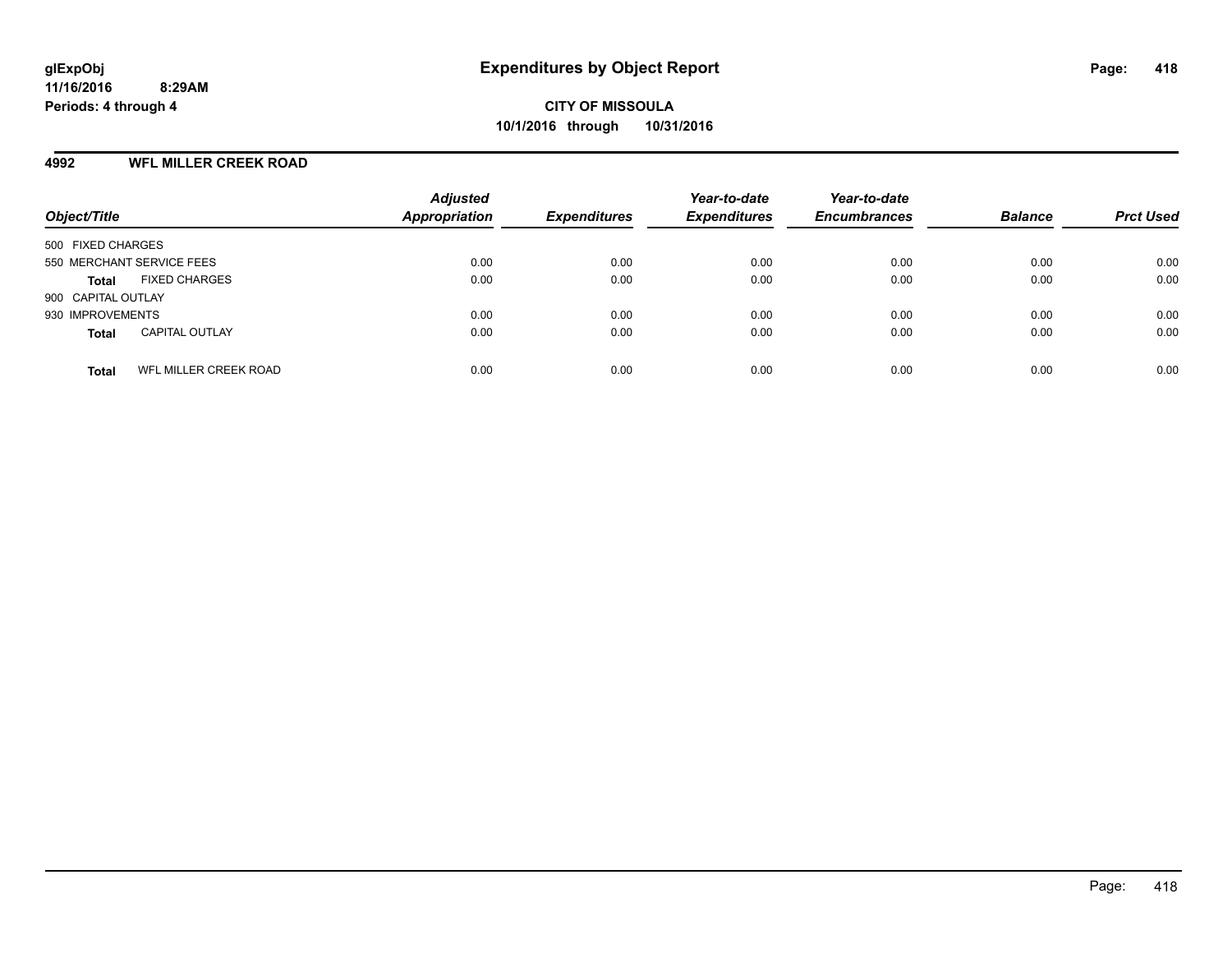**4993 WESTERN FEDERAL LANDS**

**280 PUBLIC WORKS OPERATIONS**

|                        |                                   | <b>Adjusted</b>      |                     | Year-to-date        | Year-to-date        |                |                  |
|------------------------|-----------------------------------|----------------------|---------------------|---------------------|---------------------|----------------|------------------|
| Object/Title           |                                   | <b>Appropriation</b> | <b>Expenditures</b> | <b>Expenditures</b> | <b>Encumbrances</b> | <b>Balance</b> | <b>Prct Used</b> |
| 100 PERSONAL SERVICES  |                                   |                      |                     |                     |                     |                |                  |
| 110 SALARIES AND WAGES |                                   | 0.00                 | 0.00                | 0.00                | 0.00                | 0.00           | 0.00             |
|                        | <b>140 EMPLOYER CONTRIBUTIONS</b> | 0.00                 | 0.00                | 0.00                | 0.00                | 0.00           | 0.00             |
| <b>Total</b>           | PERSONAL SERVICES                 | 0.00                 | 0.00                | 0.00                | 0.00                | 0.00           | 0.00             |
| 300 PURCHASED SERVICES |                                   |                      |                     |                     |                     |                |                  |
|                        | 350 PROFESSIONAL SERVICES         | 0.00                 | 0.00                | 0.00                | 0.00                | 0.00           | 0.00             |
| <b>Total</b>           | PURCHASED SERVICES                | 0.00                 | 0.00                | 0.00                | 0.00                | 0.00           | 0.00             |
| 500 FIXED CHARGES      |                                   |                      |                     |                     |                     |                |                  |
|                        | 550 MERCHANT SERVICE FEES         | 0.00                 | 0.00                | 0.00                | 0.00                | 0.00           | 0.00             |
| <b>Total</b>           | <b>FIXED CHARGES</b>              | 0.00                 | 0.00                | 0.00                | 0.00                | 0.00           | 0.00             |
| 900 CAPITAL OUTLAY     |                                   |                      |                     |                     |                     |                |                  |
| 930 IMPROVEMENTS       |                                   | 0.00                 | 0.00                | 0.00                | 0.00                | 0.00           | 0.00             |
| <b>Total</b>           | <b>CAPITAL OUTLAY</b>             | 0.00                 | 0.00                | 0.00                | 0.00                | 0.00           | 0.00             |
| <b>Total</b>           | PUBLIC WORKS OPERATIONS           | 0.00                 | 0.00                | 0.00                | 0.00                | 0.00           | 0.00             |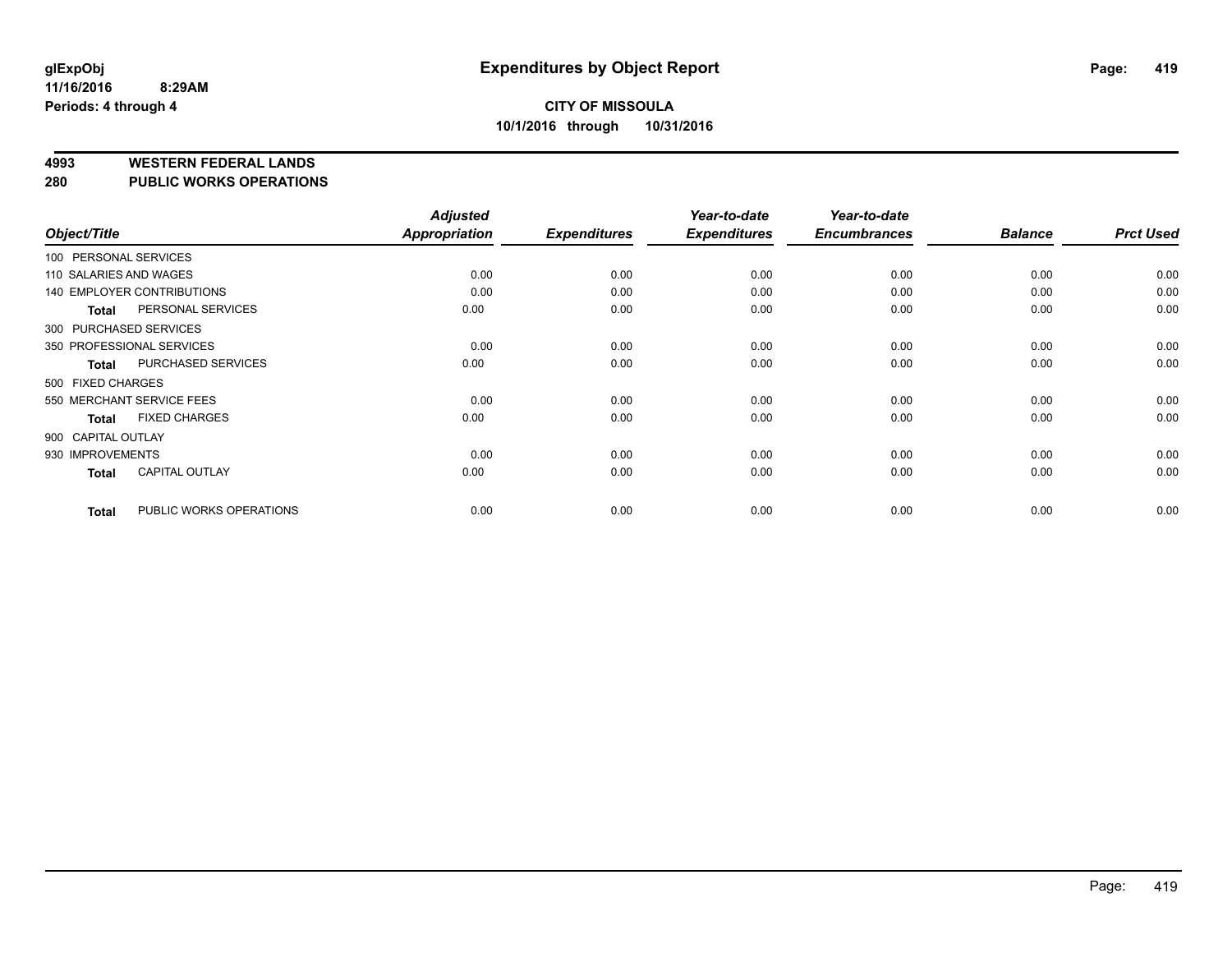#### **4993 WESTERN FEDERAL LANDS**

| Object/Title           |                              | <b>Adjusted</b><br>Appropriation | <b>Expenditures</b> | Year-to-date<br><b>Expenditures</b> | Year-to-date<br><b>Encumbrances</b> | <b>Balance</b> | <b>Prct Used</b> |
|------------------------|------------------------------|----------------------------------|---------------------|-------------------------------------|-------------------------------------|----------------|------------------|
|                        |                              |                                  |                     |                                     |                                     |                |                  |
| 100 PERSONAL SERVICES  |                              |                                  |                     |                                     |                                     |                |                  |
| 110 SALARIES AND WAGES |                              | 0.00                             | 0.00                | 0.00                                | 0.00                                | 0.00           | 0.00             |
|                        | 140 EMPLOYER CONTRIBUTIONS   | 0.00                             | 0.00                | 0.00                                | 0.00                                | 0.00           | 0.00             |
| <b>Total</b>           | PERSONAL SERVICES            | 0.00                             | 0.00                | 0.00                                | 0.00                                | 0.00           | 0.00             |
|                        | 300 PURCHASED SERVICES       |                                  |                     |                                     |                                     |                |                  |
|                        | 350 PROFESSIONAL SERVICES    | 0.00                             | 0.00                | 0.00                                | 0.00                                | 0.00           | 0.00             |
| <b>Total</b>           | PURCHASED SERVICES           | 0.00                             | 0.00                | 0.00                                | 0.00                                | 0.00           | 0.00             |
| 500 FIXED CHARGES      |                              |                                  |                     |                                     |                                     |                |                  |
|                        | 550 MERCHANT SERVICE FEES    | 0.00                             | 0.00                | 0.00                                | 0.00                                | 0.00           | 0.00             |
| <b>Total</b>           | <b>FIXED CHARGES</b>         | 0.00                             | 0.00                | 0.00                                | 0.00                                | 0.00           | 0.00             |
| 900 CAPITAL OUTLAY     |                              |                                  |                     |                                     |                                     |                |                  |
| 930 IMPROVEMENTS       |                              | 0.00                             | 0.00                | 0.00                                | 0.00                                | 0.00           | 0.00             |
| Total                  | <b>CAPITAL OUTLAY</b>        | 0.00                             | 0.00                | 0.00                                | 0.00                                | 0.00           | 0.00             |
|                        |                              |                                  |                     |                                     |                                     |                |                  |
| <b>Total</b>           | <b>WESTERN FEDERAL LANDS</b> | 0.00                             | 0.00                | 0.00                                | 0.00                                | 0.00           | 0.00             |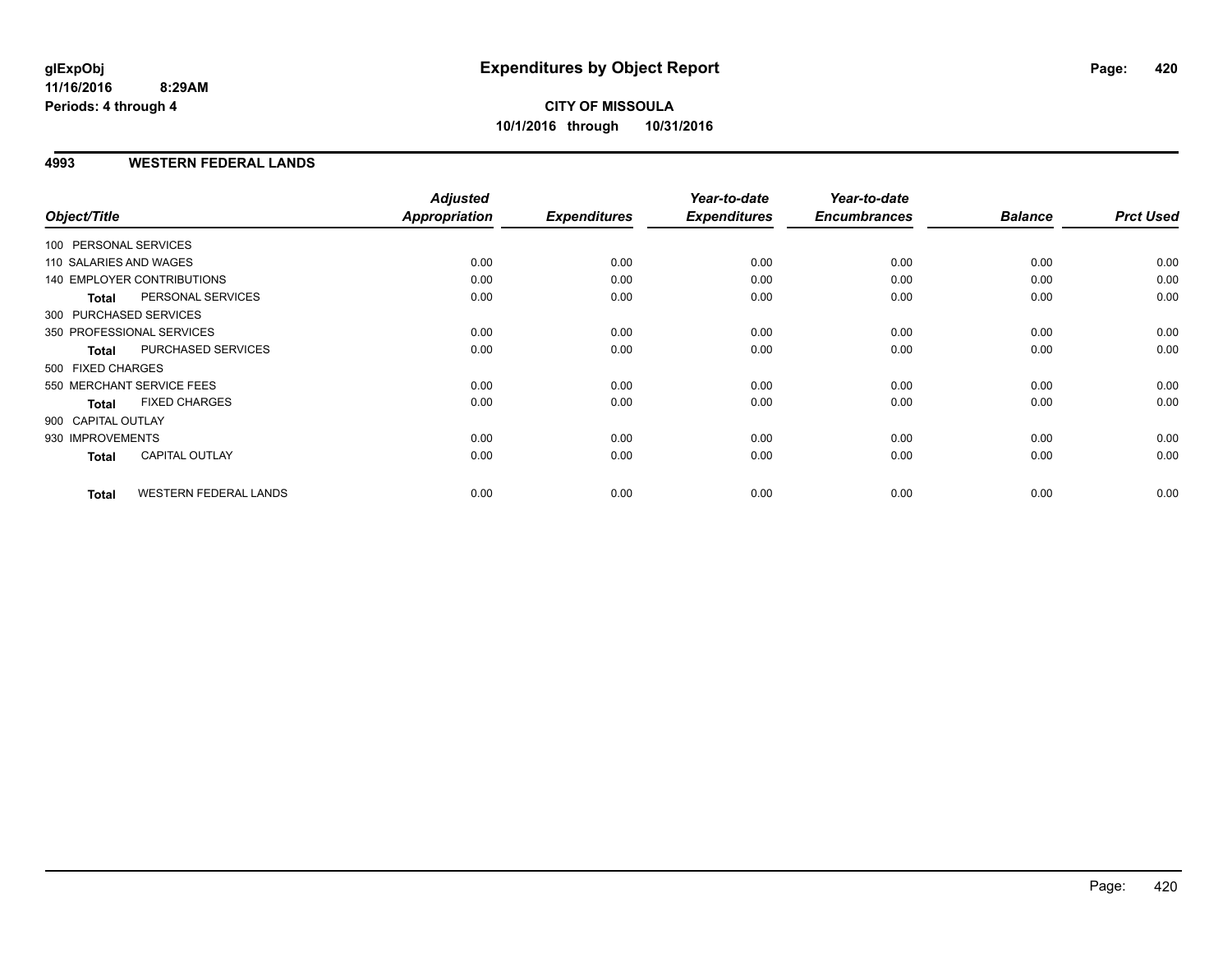#### **5020 CIVIC STADIUM**

**395 PARKING COMMISSION**

| Object/Title                         | <b>Adjusted</b><br><b>Appropriation</b> | <b>Expenditures</b> | Year-to-date<br><b>Expenditures</b> | Year-to-date<br><b>Encumbrances</b> | <b>Balance</b> | <b>Prct Used</b> |
|--------------------------------------|-----------------------------------------|---------------------|-------------------------------------|-------------------------------------|----------------|------------------|
|                                      |                                         |                     |                                     |                                     |                |                  |
| 500 FIXED CHARGES                    |                                         |                     |                                     |                                     |                |                  |
| 500 FIXED CHARGES                    | 0.00                                    | 0.00                | 0.00                                | 0.00                                | 0.00           | 0.00             |
| 550 MERCHANT SERVICE FEES            | 0.00                                    | 0.00                | 0.00                                | 0.00                                | 0.00           | 0.00             |
| <b>FIXED CHARGES</b><br><b>Total</b> | 0.00                                    | 0.00                | 0.00                                | 0.00                                | 0.00           | 0.00             |
| 600 DEBT SERVICE                     |                                         |                     |                                     |                                     |                |                  |
| 610 PRINCIPAL                        | 0.00                                    | 0.00                | 0.00                                | 0.00                                | 0.00           | 0.00             |
| 620 INTEREST / SERVICE FEES          | 0.00                                    | 0.00                | 0.00                                | 0.00                                | 0.00           | 0.00             |
| <b>DEBT SERVICE</b><br><b>Total</b>  | 0.00                                    | 0.00                | 0.00                                | 0.00                                | 0.00           | 0.00             |
| 800 OTHER OBJECTS                    |                                         |                     |                                     |                                     |                |                  |
| 830 DEPRECIATION                     | 0.00                                    | 0.00                | 0.00                                | 0.00                                | 0.00           | 0.00             |
| OTHER OBJECTS<br><b>Total</b>        | 0.00                                    | 0.00                | 0.00                                | 0.00                                | 0.00           | 0.00             |
| PARKING COMMISSION<br><b>Total</b>   | 0.00                                    | 0.00                | 0.00                                | 0.00                                | 0.00           | 0.00             |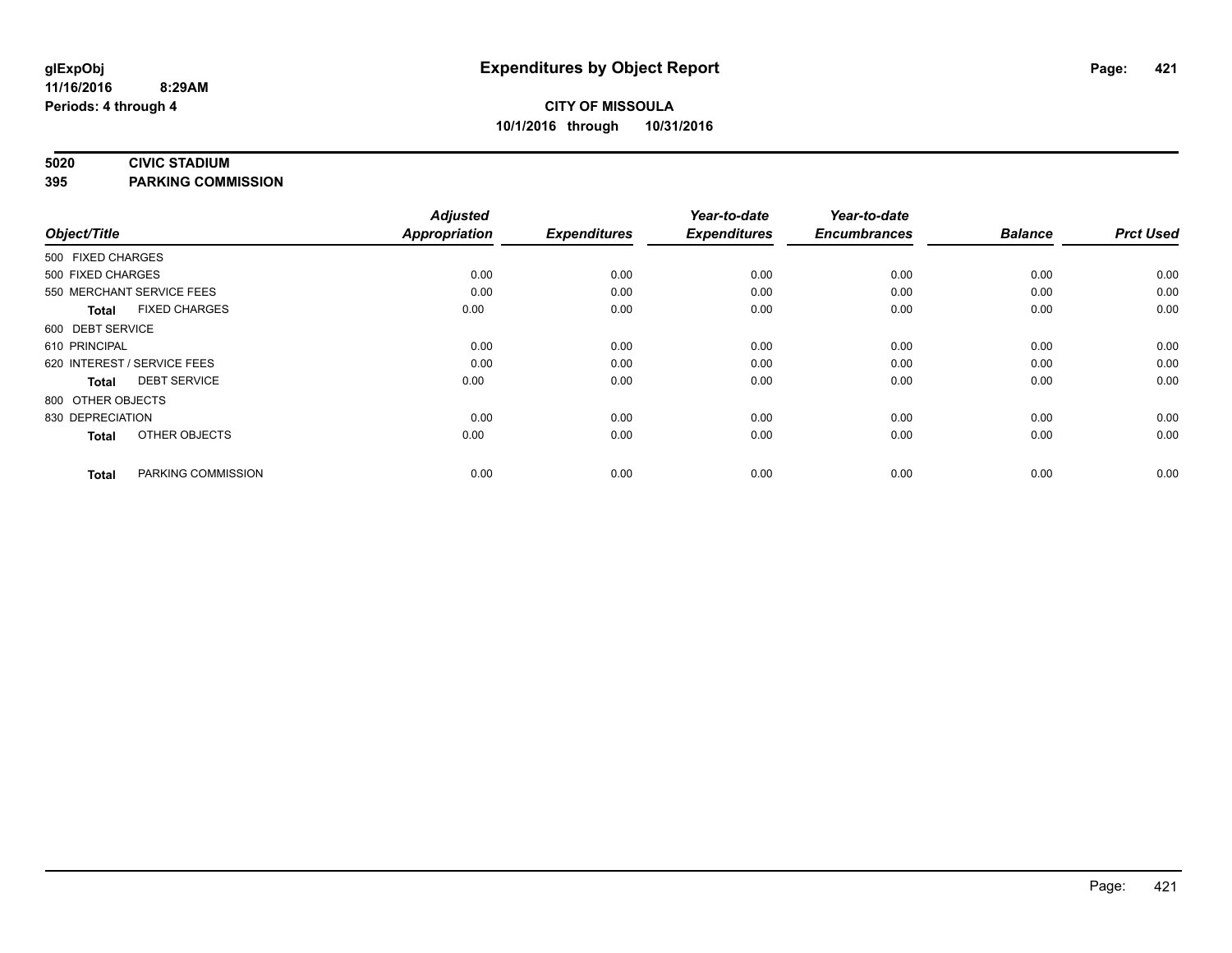**5020 CIVIC STADIUM**

|                                      | <b>Adjusted</b>      | <b>Expenditures</b> | Year-to-date<br><b>Expenditures</b> | Year-to-date<br><b>Encumbrances</b> | <b>Balance</b> | <b>Prct Used</b> |
|--------------------------------------|----------------------|---------------------|-------------------------------------|-------------------------------------|----------------|------------------|
| Object/Title                         | <b>Appropriation</b> |                     |                                     |                                     |                |                  |
| 500 FIXED CHARGES                    |                      |                     |                                     |                                     |                |                  |
| 500 FIXED CHARGES                    | 0.00                 | 0.00                | 0.00                                | 0.00                                | 0.00           | 0.00             |
| 550 MERCHANT SERVICE FEES            | 0.00                 | 0.00                | 0.00                                | 0.00                                | 0.00           | 0.00             |
| <b>FIXED CHARGES</b><br><b>Total</b> | 0.00                 | 0.00                | 0.00                                | 0.00                                | 0.00           | 0.00             |
| 600 DEBT SERVICE                     |                      |                     |                                     |                                     |                |                  |
| 610 PRINCIPAL                        | 0.00                 | 0.00                | 0.00                                | 0.00                                | 0.00           | 0.00             |
| 620 INTEREST / SERVICE FEES          | 0.00                 | 0.00                | 0.00                                | 0.00                                | 0.00           | 0.00             |
| <b>DEBT SERVICE</b><br><b>Total</b>  | 0.00                 | 0.00                | 0.00                                | 0.00                                | 0.00           | 0.00             |
| 800 OTHER OBJECTS                    |                      |                     |                                     |                                     |                |                  |
| 830 DEPRECIATION                     | 0.00                 | 0.00                | 0.00                                | 0.00                                | 0.00           | 0.00             |
| OTHER OBJECTS<br><b>Total</b>        | 0.00                 | 0.00                | 0.00                                | 0.00                                | 0.00           | 0.00             |
| <b>CIVIC STADIUM</b><br><b>Total</b> | 0.00                 | 0.00                | 0.00                                | 0.00                                | 0.00           | 0.00             |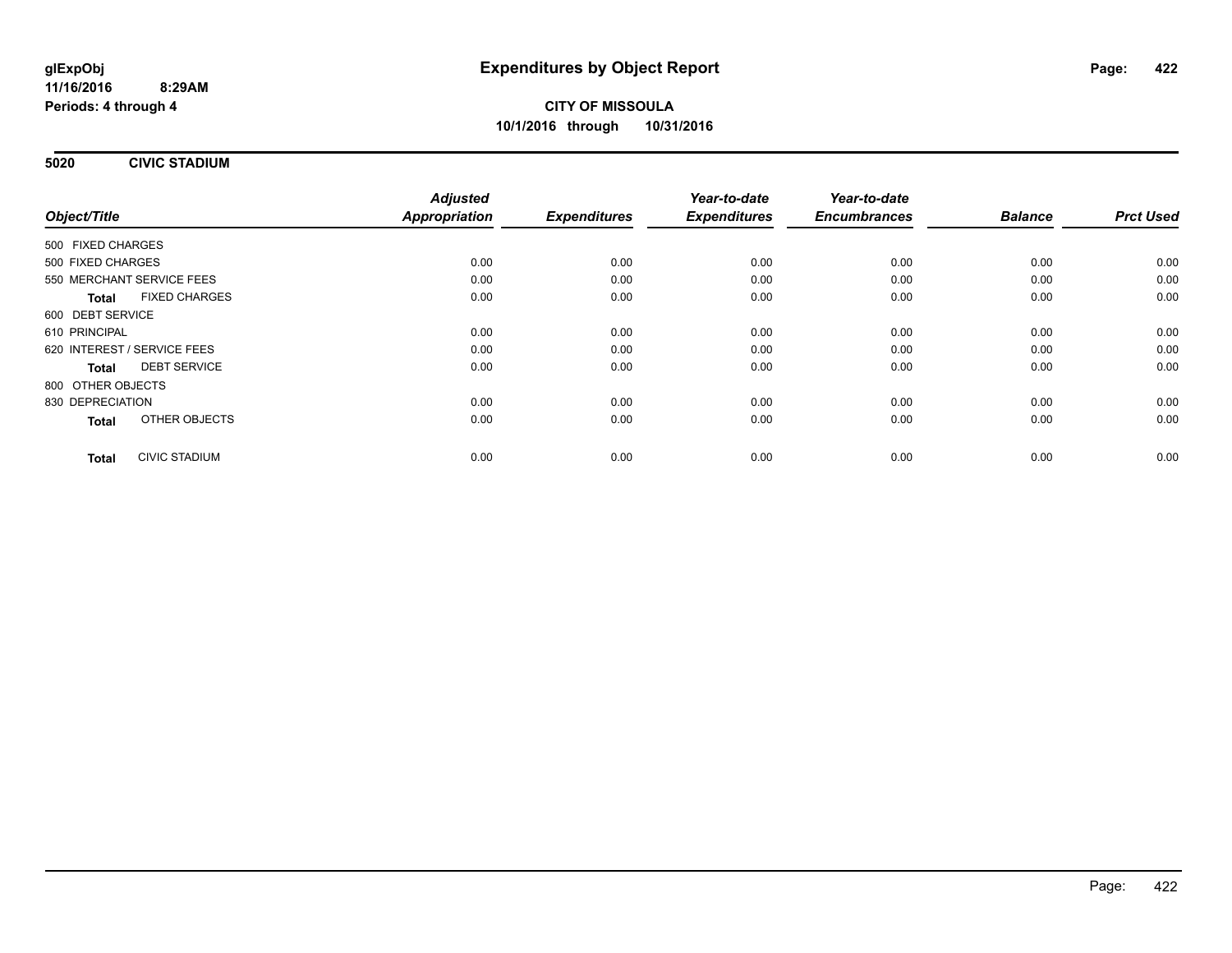# **5210 WATER**

|                                      | <b>Adjusted</b>      |                     | Year-to-date        | Year-to-date        |                |                  |
|--------------------------------------|----------------------|---------------------|---------------------|---------------------|----------------|------------------|
| Object/Title                         | <b>Appropriation</b> | <b>Expenditures</b> | <b>Expenditures</b> | <b>Encumbrances</b> | <b>Balance</b> | <b>Prct Used</b> |
| 100 PERSONAL SERVICES                |                      |                     |                     |                     |                |                  |
| 110 SALARIES AND WAGES               | 0.00                 | 597.90              | 1,530.62            | 0.00                | $-1,530.62$    | 0.00             |
| <b>140 EMPLOYER CONTRIBUTIONS</b>    | 0.00                 | 101.83              | 260.70              | 0.00                | $-260.70$      | 0.00             |
| PERSONAL SERVICES<br>Total           | 0.00                 | 699.73              | 1,791.32            | 0.00                | $-1,791.32$    | 0.00             |
| 300 PURCHASED SERVICES               |                      |                     |                     |                     |                |                  |
| 350 PROFESSIONAL SERVICES            | 0.00                 | 119,918.57          | 277,892.42          | 0.00                | -277,892.42    | 0.00             |
| 390 OTHER PURCHASED SERVICES         | 0.00                 | 0.00                | 0.00                | 0.00                | 0.00           | 0.00             |
| PURCHASED SERVICES<br><b>Total</b>   | 0.00                 | 119,918.57          | 277,892.42          | 0.00                | $-277,892.42$  | 0.00             |
| 500 FIXED CHARGES                    |                      |                     |                     |                     |                |                  |
| 550 MERCHANT SERVICE FEES            | 0.00                 | 0.00                | 0.00                | 0.00                | 0.00           | 0.00             |
| <b>FIXED CHARGES</b><br><b>Total</b> | 0.00                 | 0.00                | 0.00                | 0.00                | 0.00           | 0.00             |
| 900 CAPITAL OUTLAY                   |                      |                     |                     |                     |                |                  |
| 910 LAND                             | 0.00                 | 0.00                | 0.00                | 0.00                | 0.00           | 0.00             |
| 920 BUILDINGS                        | 0.00                 | 0.00                | 0.00                | 0.00                | 0.00           | 0.00             |
| 930 IMPROVEMENTS                     | 0.00                 | 0.00                | 0.00                | 0.00                | 0.00           | 0.00             |
| 940 MACHINERY & EQUIPMENT            | 0.00                 | 0.00                | 0.00                | 0.00                | 0.00           | 0.00             |
| CAPITAL OUTLAY<br><b>Total</b>       | 0.00                 | 0.00                | 0.00                | 0.00                | 0.00           | 0.00             |
| <b>WATER</b><br><b>Total</b>         | 0.00                 | 120,618.30          | 279,683.74          | 0.00                | -279,683.74    | 0.00             |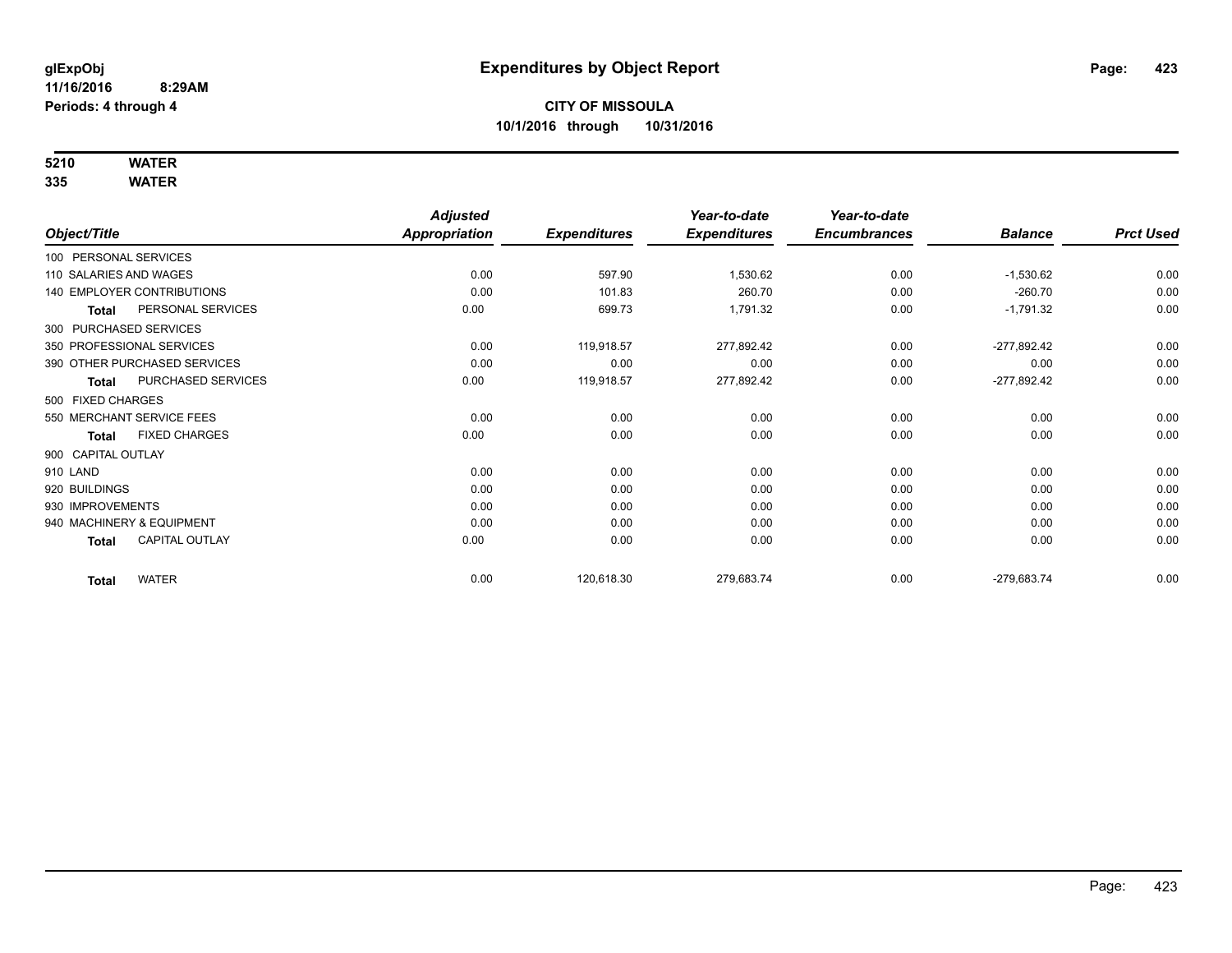|                                       | <b>Adjusted</b>      |                     | Year-to-date        | Year-to-date        |                |                  |
|---------------------------------------|----------------------|---------------------|---------------------|---------------------|----------------|------------------|
| Object/Title                          | <b>Appropriation</b> | <b>Expenditures</b> | <b>Expenditures</b> | <b>Encumbrances</b> | <b>Balance</b> | <b>Prct Used</b> |
| 100 PERSONAL SERVICES                 |                      |                     |                     |                     |                |                  |
| 110 SALARIES AND WAGES                | 0.00                 | 597.90              | 1,530.62            | 0.00                | $-1,530.62$    | 0.00             |
| <b>140 EMPLOYER CONTRIBUTIONS</b>     | 0.00                 | 101.83              | 260.70              | 0.00                | $-260.70$      | 0.00             |
| PERSONAL SERVICES<br><b>Total</b>     | 0.00                 | 699.73              | 1,791.32            | 0.00                | $-1,791.32$    | 0.00             |
| 300 PURCHASED SERVICES                |                      |                     |                     |                     |                |                  |
| 350 PROFESSIONAL SERVICES             | 0.00                 | 119,918.57          | 277,892.42          | 0.00                | $-277,892.42$  | 0.00             |
| 390 OTHER PURCHASED SERVICES          | 0.00                 | 0.00                | 0.00                | 0.00                | 0.00           | 0.00             |
| PURCHASED SERVICES<br><b>Total</b>    | 0.00                 | 119,918.57          | 277,892.42          | 0.00                | $-277,892.42$  | 0.00             |
| 500 FIXED CHARGES                     |                      |                     |                     |                     |                |                  |
| 550 MERCHANT SERVICE FEES             | 0.00                 | 0.00                | 0.00                | 0.00                | 0.00           | 0.00             |
| <b>FIXED CHARGES</b><br>Total         | 0.00                 | 0.00                | 0.00                | 0.00                | 0.00           | 0.00             |
| 900 CAPITAL OUTLAY                    |                      |                     |                     |                     |                |                  |
| 910 LAND                              | 0.00                 | 0.00                | 0.00                | 0.00                | 0.00           | 0.00             |
| 920 BUILDINGS                         | 0.00                 | 0.00                | 0.00                | 0.00                | 0.00           | 0.00             |
| 930 IMPROVEMENTS                      | 0.00                 | 0.00                | 0.00                | 0.00                | 0.00           | 0.00             |
| 940 MACHINERY & EQUIPMENT             | 0.00                 | 0.00                | 0.00                | 0.00                | 0.00           | 0.00             |
| <b>CAPITAL OUTLAY</b><br><b>Total</b> | 0.00                 | 0.00                | 0.00                | 0.00                | 0.00           | 0.00             |
| <b>WATER</b><br><b>Total</b>          | 0.00                 | 120,618.30          | 279,683.74          | 0.00                | -279,683.74    | 0.00             |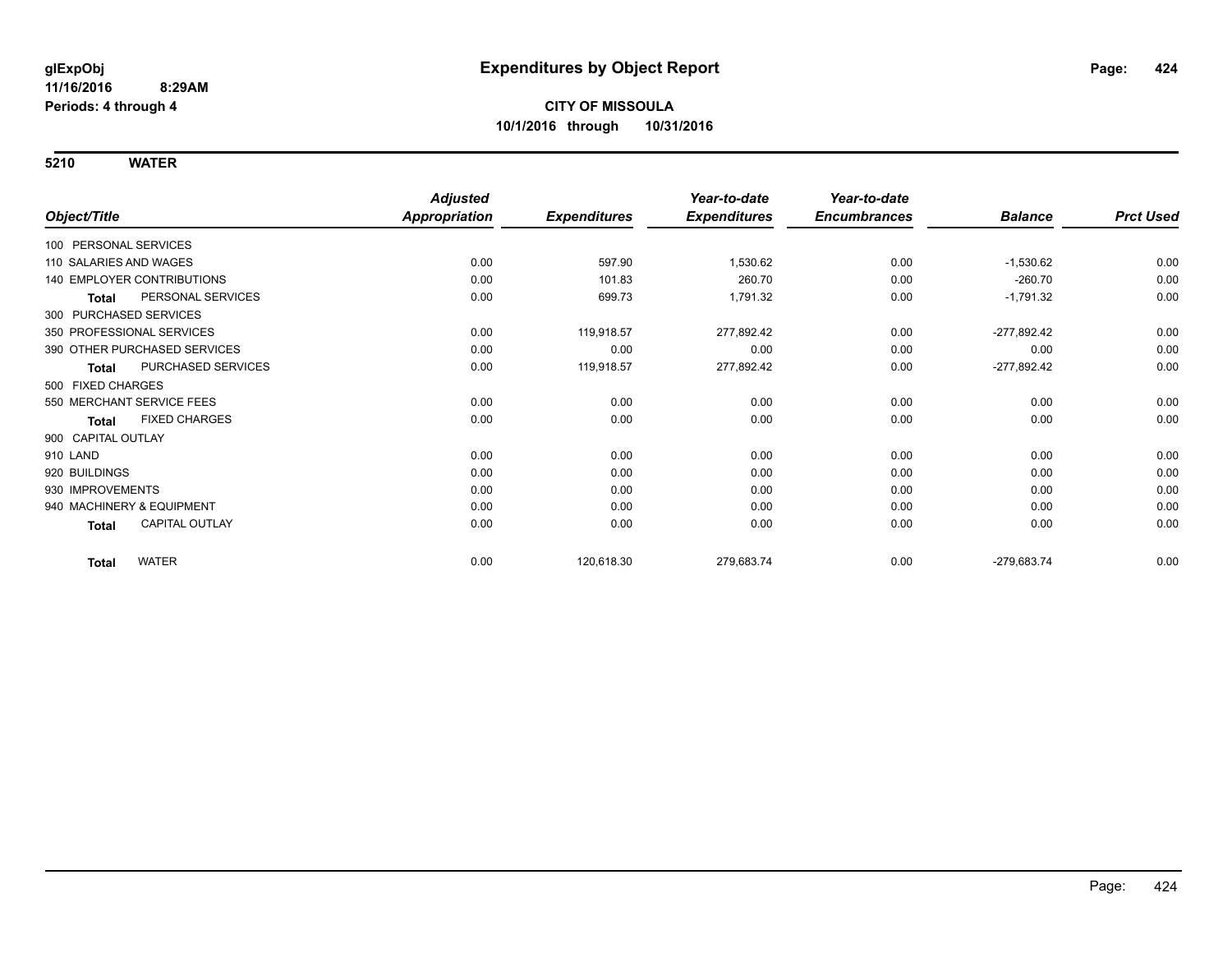#### **11/16/2016 8:29AM Periods: 4 through 4**

### **CITY OF MISSOULA 10/1/2016 through 10/31/2016**

#### **5211 WATER REVENUE COLLECTION & CLEARING**

|                                      | <b>Adjusted</b>      |                     | Year-to-date        | Year-to-date        |                |                  |
|--------------------------------------|----------------------|---------------------|---------------------|---------------------|----------------|------------------|
| Object/Title                         | <b>Appropriation</b> | <b>Expenditures</b> | <b>Expenditures</b> | <b>Encumbrances</b> | <b>Balance</b> | <b>Prct Used</b> |
| 500 FIXED CHARGES                    |                      |                     |                     |                     |                |                  |
| 500 FIXED CHARGES                    | 0.00                 | 0.00                | 0.00                | 0.00                | 0.00           | 0.00             |
| 550 MERCHANT SERVICE FEES            | 0.00                 | 0.00                | 0.00                | 0.00                | 0.00           | 0.00             |
| <b>FIXED CHARGES</b><br><b>Total</b> | 0.00                 | 0.00                | 0.00                | 0.00                | 0.00           | 0.00             |
| 800 OTHER OBJECTS                    |                      |                     |                     |                     |                |                  |
| 820 TRANSFERS TO OTHER FUNDS         | 0.00                 | 0.00                | 0.00                | 0.00                | 0.00           | 0.00             |
| OTHER OBJECTS<br><b>Total</b>        | 0.00                 | 0.00                | 0.00                | 0.00                | 0.00           | 0.00             |
| <b>WATER</b><br><b>Total</b>         | 0.00                 | 0.00                | 0.00                | 0.00                | 0.00           | 0.00             |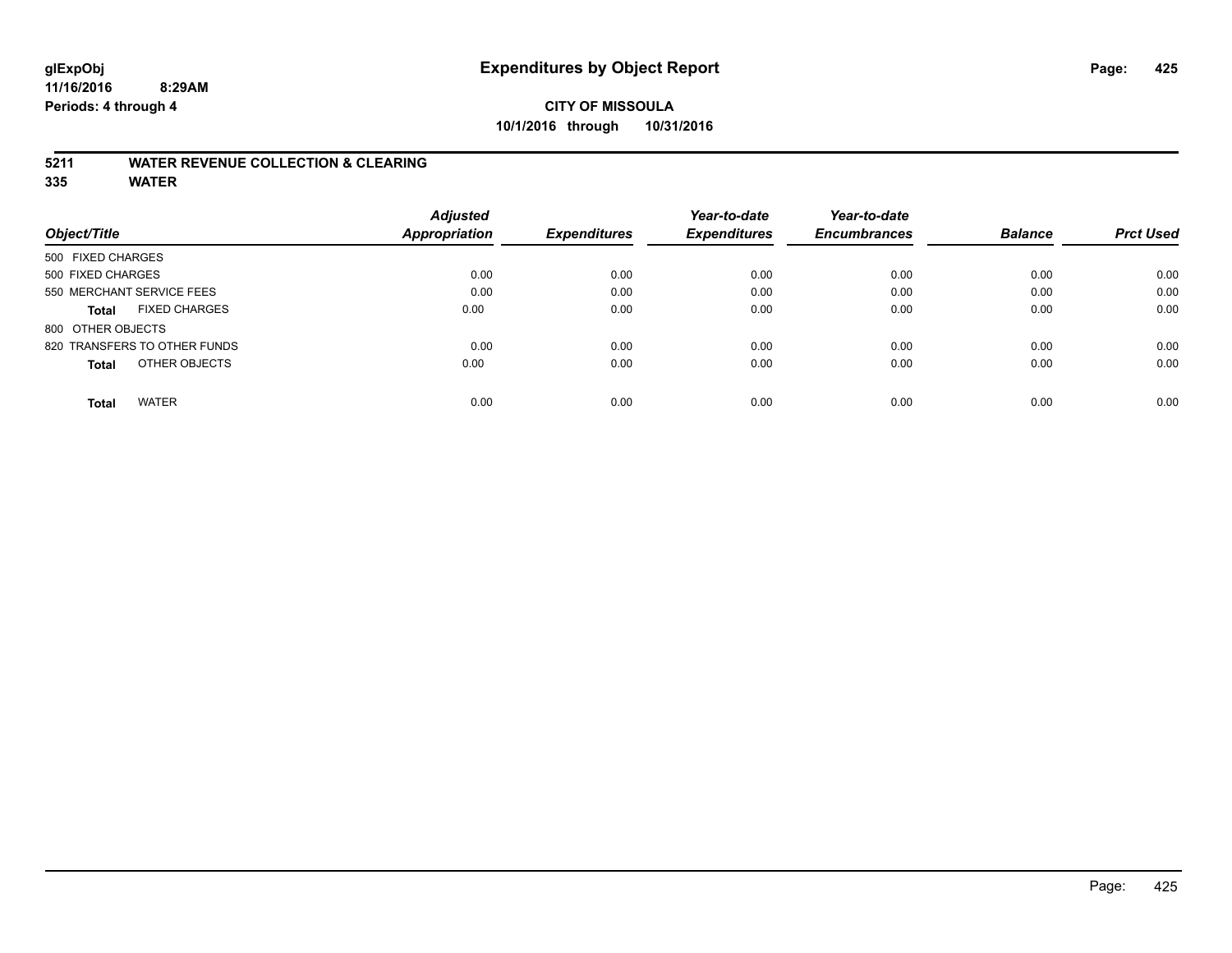**11/16/2016 8:29AM Periods: 4 through 4**

**CITY OF MISSOULA 10/1/2016 through 10/31/2016**

#### **5211 WATER REVENUE COLLECTION & CLEARING**

| Object/Title              |                                  | <b>Adjusted</b><br><b>Appropriation</b> | <b>Expenditures</b> | Year-to-date<br><b>Expenditures</b> | Year-to-date<br><b>Encumbrances</b> | <b>Balance</b> | <b>Prct Used</b> |
|---------------------------|----------------------------------|-----------------------------------------|---------------------|-------------------------------------|-------------------------------------|----------------|------------------|
| 500 FIXED CHARGES         |                                  |                                         |                     |                                     |                                     |                |                  |
| 500 FIXED CHARGES         |                                  | 0.00                                    | 0.00                | 0.00                                | 0.00                                | 0.00           | 0.00             |
| 550 MERCHANT SERVICE FEES |                                  | 0.00                                    | 0.00                | 0.00                                | 0.00                                | 0.00           | 0.00             |
| <b>Total</b>              | <b>FIXED CHARGES</b>             | 0.00                                    | 0.00                | 0.00                                | 0.00                                | 0.00           | 0.00             |
| 800 OTHER OBJECTS         |                                  |                                         |                     |                                     |                                     |                |                  |
|                           | 820 TRANSFERS TO OTHER FUNDS     | 0.00                                    | 0.00                | 0.00                                | 0.00                                | 0.00           | 0.00             |
| <b>Total</b>              | OTHER OBJECTS                    | 0.00                                    | 0.00                | 0.00                                | 0.00                                | 0.00           | 0.00             |
| <b>Total</b>              | WATER REVENUE COLLECTION & CLEAF | 0.00                                    | 0.00                | 0.00                                | 0.00                                | 0.00           | 0.00             |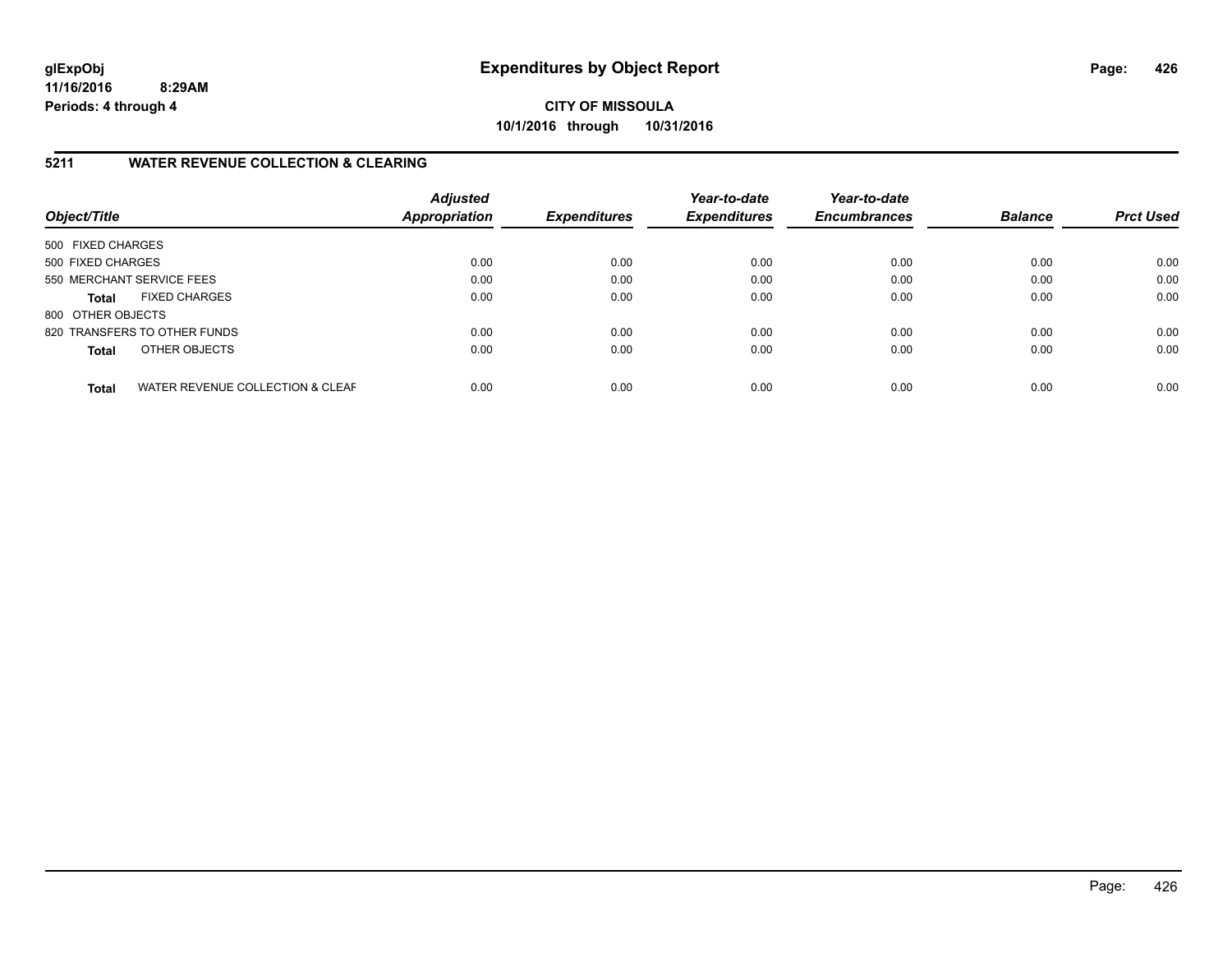# **5215 WATER LOAN FUND**

| Object/Title                         | <b>Adjusted</b><br><b>Appropriation</b> | <b>Expenditures</b> | Year-to-date<br><b>Expenditures</b> | Year-to-date<br><b>Encumbrances</b> | <b>Balance</b> | <b>Prct Used</b> |
|--------------------------------------|-----------------------------------------|---------------------|-------------------------------------|-------------------------------------|----------------|------------------|
| 500 FIXED CHARGES                    |                                         |                     |                                     |                                     |                |                  |
| 550 MERCHANT SERVICE FEES            | 0.00                                    | 0.00                | 0.00                                | 0.00                                | 0.00           | 0.00             |
| <b>FIXED CHARGES</b><br><b>Total</b> | 0.00                                    | 0.00                | 0.00                                | 0.00                                | 0.00           | 0.00             |
| 800 OTHER OBJECTS                    |                                         |                     |                                     |                                     |                |                  |
| 820 TRANSFERS TO OTHER FUNDS         | 0.00                                    | 0.00                | 0.00                                | 0.00                                | 0.00           | 0.00             |
| OTHER OBJECTS<br><b>Total</b>        | 0.00                                    | 0.00                | 0.00                                | 0.00                                | 0.00           | 0.00             |
| <b>WATER</b><br><b>Total</b>         | 0.00                                    | 0.00                | 0.00                                | 0.00                                | 0.00           | 0.00             |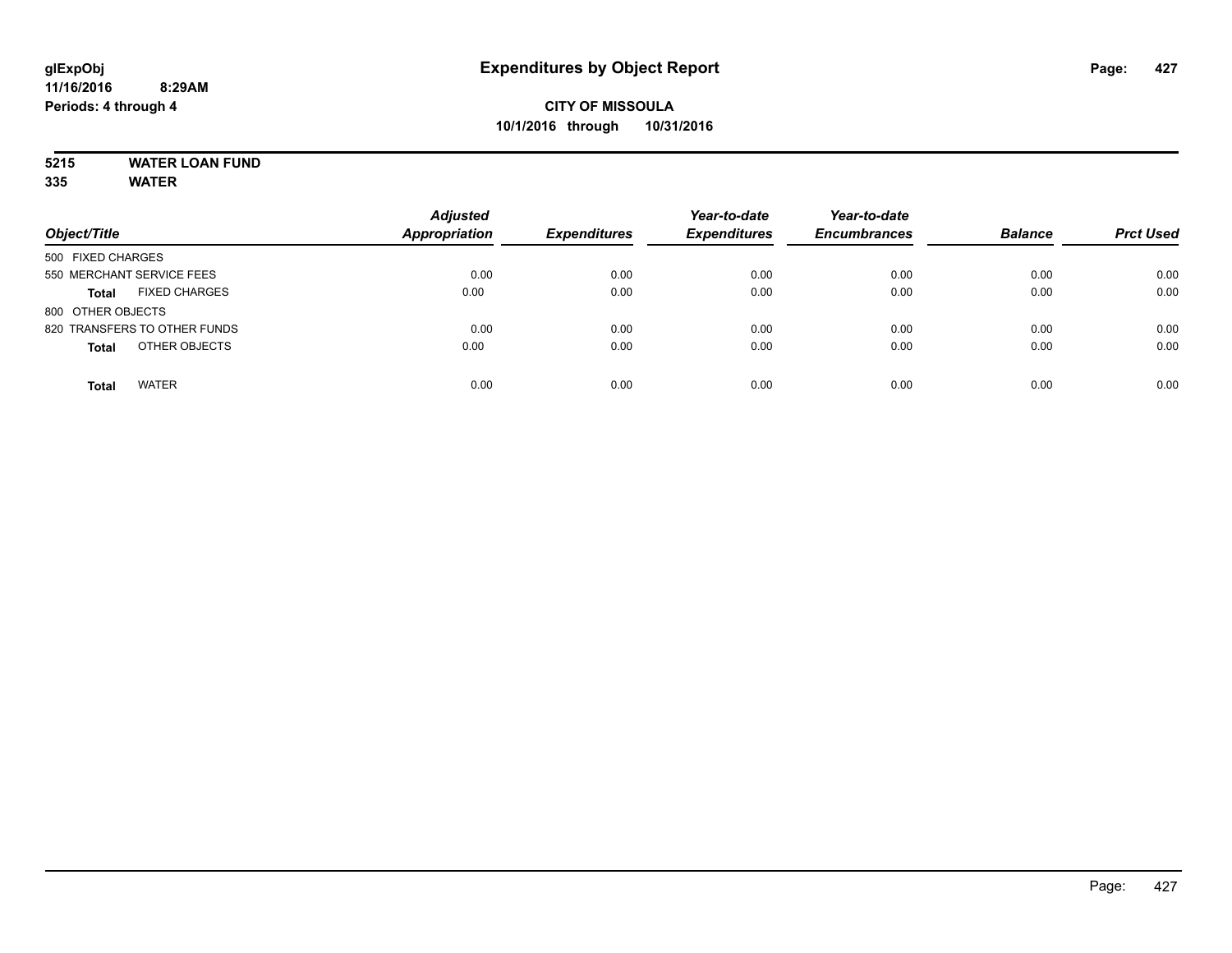#### **5215 WATER LOAN FUND**

| Object/Title                           | <b>Adjusted</b><br><b>Appropriation</b> | <b>Expenditures</b> | Year-to-date<br><b>Expenditures</b> | Year-to-date<br><b>Encumbrances</b> | <b>Balance</b> | <b>Prct Used</b> |
|----------------------------------------|-----------------------------------------|---------------------|-------------------------------------|-------------------------------------|----------------|------------------|
|                                        |                                         |                     |                                     |                                     |                |                  |
| 500 FIXED CHARGES                      |                                         |                     |                                     |                                     |                |                  |
| 550 MERCHANT SERVICE FEES              | 0.00                                    | 0.00                | 0.00                                | 0.00                                | 0.00           | 0.00             |
| <b>FIXED CHARGES</b><br><b>Total</b>   | 0.00                                    | 0.00                | 0.00                                | 0.00                                | 0.00           | 0.00             |
| 800 OTHER OBJECTS                      |                                         |                     |                                     |                                     |                |                  |
| 820 TRANSFERS TO OTHER FUNDS           | 0.00                                    | 0.00                | 0.00                                | 0.00                                | 0.00           | 0.00             |
| OTHER OBJECTS<br><b>Total</b>          | 0.00                                    | 0.00                | 0.00                                | 0.00                                | 0.00           | 0.00             |
| <b>WATER LOAN FUND</b><br><b>Total</b> | 0.00                                    | 0.00                | 0.00                                | 0.00                                | 0.00           | 0.00             |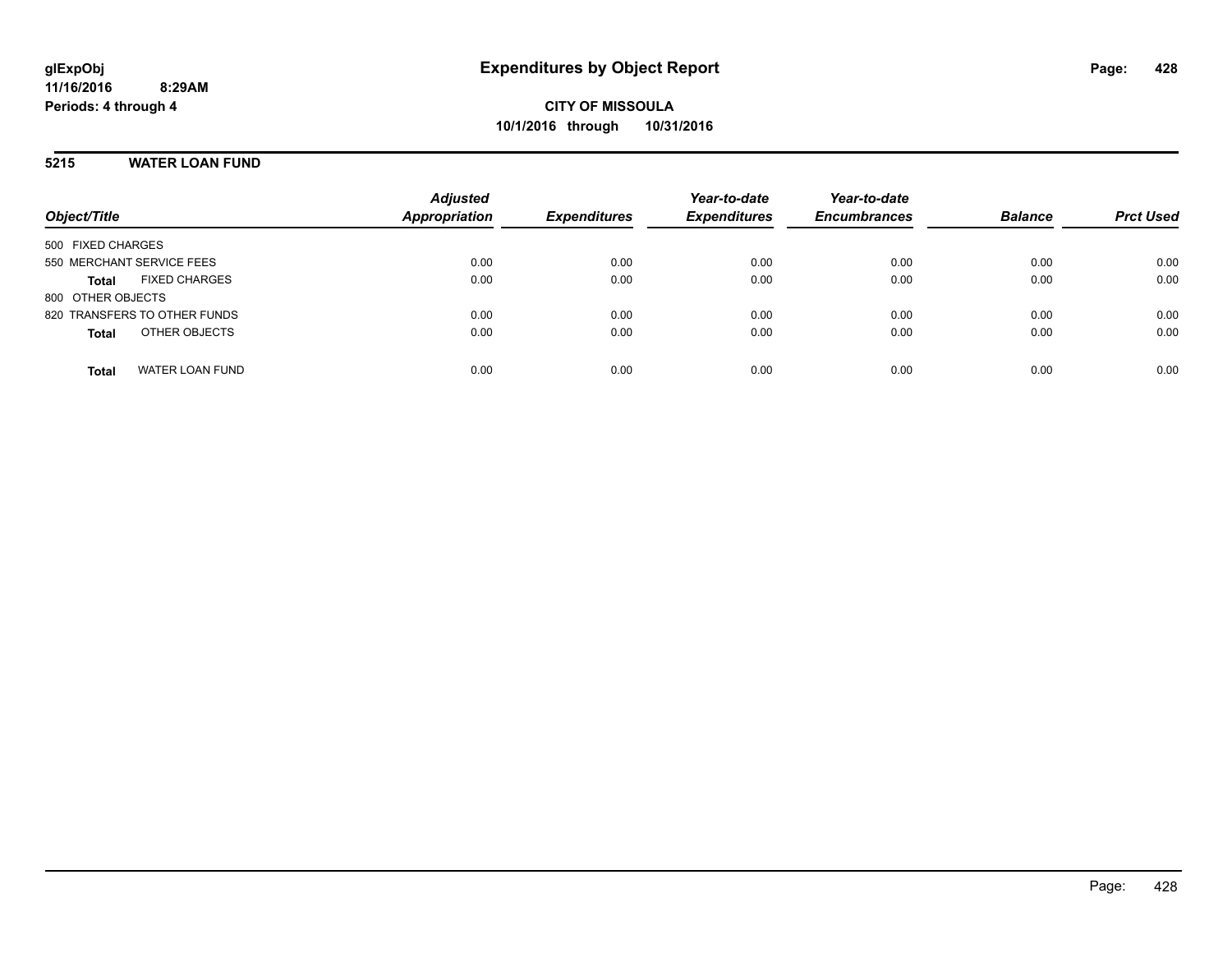**5220 WATER R&D FUND**

|                                      | <b>Adjusted</b>                                                                                                                                                                                                                                                |                       | Year-to-date                | Year-to-date                |                             |                        |
|--------------------------------------|----------------------------------------------------------------------------------------------------------------------------------------------------------------------------------------------------------------------------------------------------------------|-----------------------|-----------------------------|-----------------------------|-----------------------------|------------------------|
|                                      |                                                                                                                                                                                                                                                                |                       |                             |                             |                             | <b>Prct Used</b>       |
|                                      |                                                                                                                                                                                                                                                                |                       |                             |                             |                             |                        |
|                                      | 0.00                                                                                                                                                                                                                                                           | 0.00                  | 0.00                        | 0.00                        | 0.00                        | 0.00                   |
| <b>SUPPLIES</b><br><b>Total</b>      | 0.00                                                                                                                                                                                                                                                           | 0.00                  | 0.00                        | 0.00                        | 0.00                        | 0.00                   |
|                                      |                                                                                                                                                                                                                                                                |                       |                             |                             |                             |                        |
|                                      | 0.00                                                                                                                                                                                                                                                           | 0.00                  | 0.00                        | 0.00                        | 0.00                        | 0.00                   |
| <b>FIXED CHARGES</b><br><b>Total</b> | 0.00                                                                                                                                                                                                                                                           | 0.00                  | 0.00                        | 0.00                        | 0.00                        | 0.00                   |
|                                      |                                                                                                                                                                                                                                                                |                       |                             |                             |                             |                        |
|                                      | 0.00                                                                                                                                                                                                                                                           | 0.00                  | 0.00                        | 0.00                        | 0.00                        | 0.00                   |
|                                      | 0.00                                                                                                                                                                                                                                                           | 0.00                  | 0.00                        | 0.00                        | 0.00                        | 0.00                   |
| <b>DEBT SERVICE</b><br><b>Total</b>  | 0.00                                                                                                                                                                                                                                                           | 0.00                  | 0.00                        | 0.00                        | 0.00                        | 0.00                   |
|                                      |                                                                                                                                                                                                                                                                |                       |                             |                             |                             |                        |
|                                      | 0.00                                                                                                                                                                                                                                                           | 0.00                  | 0.00                        | 0.00                        | 0.00                        | 0.00                   |
| OTHER OBJECTS<br><b>Total</b>        | 0.00                                                                                                                                                                                                                                                           | 0.00                  | 0.00                        | 0.00                        | 0.00                        | 0.00                   |
|                                      |                                                                                                                                                                                                                                                                |                       |                             |                             |                             | 0.00                   |
|                                      | Object/Title<br>200 SUPPLIES<br>210 OFFICE SUPPLIES<br>500 FIXED CHARGES<br>550 MERCHANT SERVICE FEES<br>600 DEBT SERVICE<br>610 PRINCIPAL<br>620 INTEREST / SERVICE FEES<br>800 OTHER OBJECTS<br>820 TRANSFERS TO OTHER FUNDS<br><b>WATER</b><br><b>Total</b> | Appropriation<br>0.00 | <b>Expenditures</b><br>0.00 | <b>Expenditures</b><br>0.00 | <b>Encumbrances</b><br>0.00 | <b>Balance</b><br>0.00 |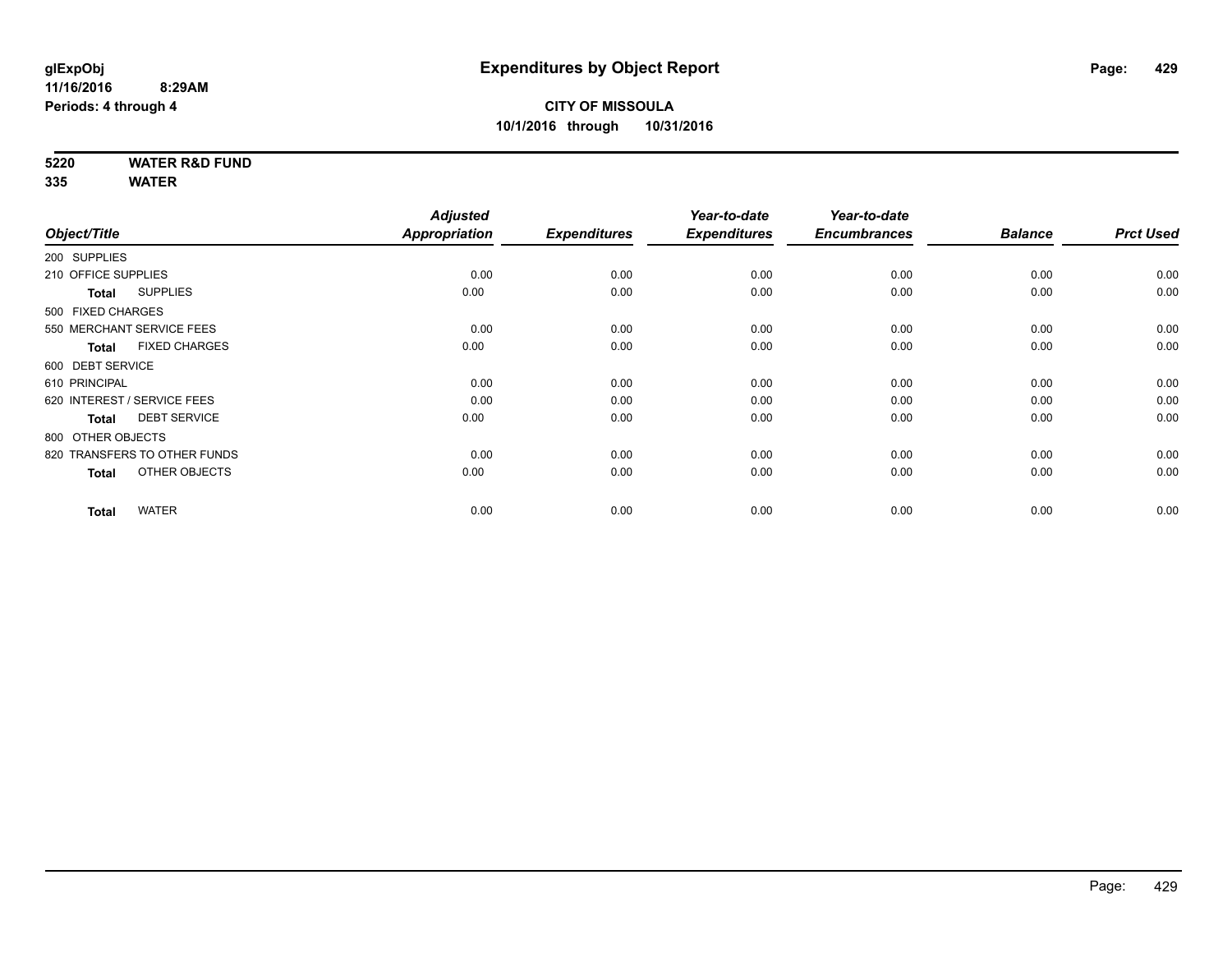#### **5220 WATER R&D FUND**

|                                 |                           | <b>Adjusted</b> |                     | Year-to-date        | Year-to-date        |                |                  |
|---------------------------------|---------------------------|-----------------|---------------------|---------------------|---------------------|----------------|------------------|
| Object/Title                    |                           | Appropriation   | <b>Expenditures</b> | <b>Expenditures</b> | <b>Encumbrances</b> | <b>Balance</b> | <b>Prct Used</b> |
| 200 SUPPLIES                    |                           |                 |                     |                     |                     |                |                  |
| 210 OFFICE SUPPLIES             |                           | 0.00            | 0.00                | 0.00                | 0.00                | 0.00           | 0.00             |
| <b>SUPPLIES</b><br><b>Total</b> |                           | 0.00            | 0.00                | 0.00                | 0.00                | 0.00           | 0.00             |
| 500 FIXED CHARGES               |                           |                 |                     |                     |                     |                |                  |
| 550 MERCHANT SERVICE FEES       |                           | 0.00            | 0.00                | 0.00                | 0.00                | 0.00           | 0.00             |
| <b>Total</b>                    | <b>FIXED CHARGES</b>      | 0.00            | 0.00                | 0.00                | 0.00                | 0.00           | 0.00             |
| 600 DEBT SERVICE                |                           |                 |                     |                     |                     |                |                  |
| 610 PRINCIPAL                   |                           | 0.00            | 0.00                | 0.00                | 0.00                | 0.00           | 0.00             |
| 620 INTEREST / SERVICE FEES     |                           | 0.00            | 0.00                | 0.00                | 0.00                | 0.00           | 0.00             |
| <b>Total</b>                    | <b>DEBT SERVICE</b>       | 0.00            | 0.00                | 0.00                | 0.00                | 0.00           | 0.00             |
| 800 OTHER OBJECTS               |                           |                 |                     |                     |                     |                |                  |
| 820 TRANSFERS TO OTHER FUNDS    |                           | 0.00            | 0.00                | 0.00                | 0.00                | 0.00           | 0.00             |
| <b>Total</b>                    | OTHER OBJECTS             | 0.00            | 0.00                | 0.00                | 0.00                | 0.00           | 0.00             |
| <b>Total</b>                    | <b>WATER R&amp;D FUND</b> | 0.00            | 0.00                | 0.00                | 0.00                | 0.00           | 0.00             |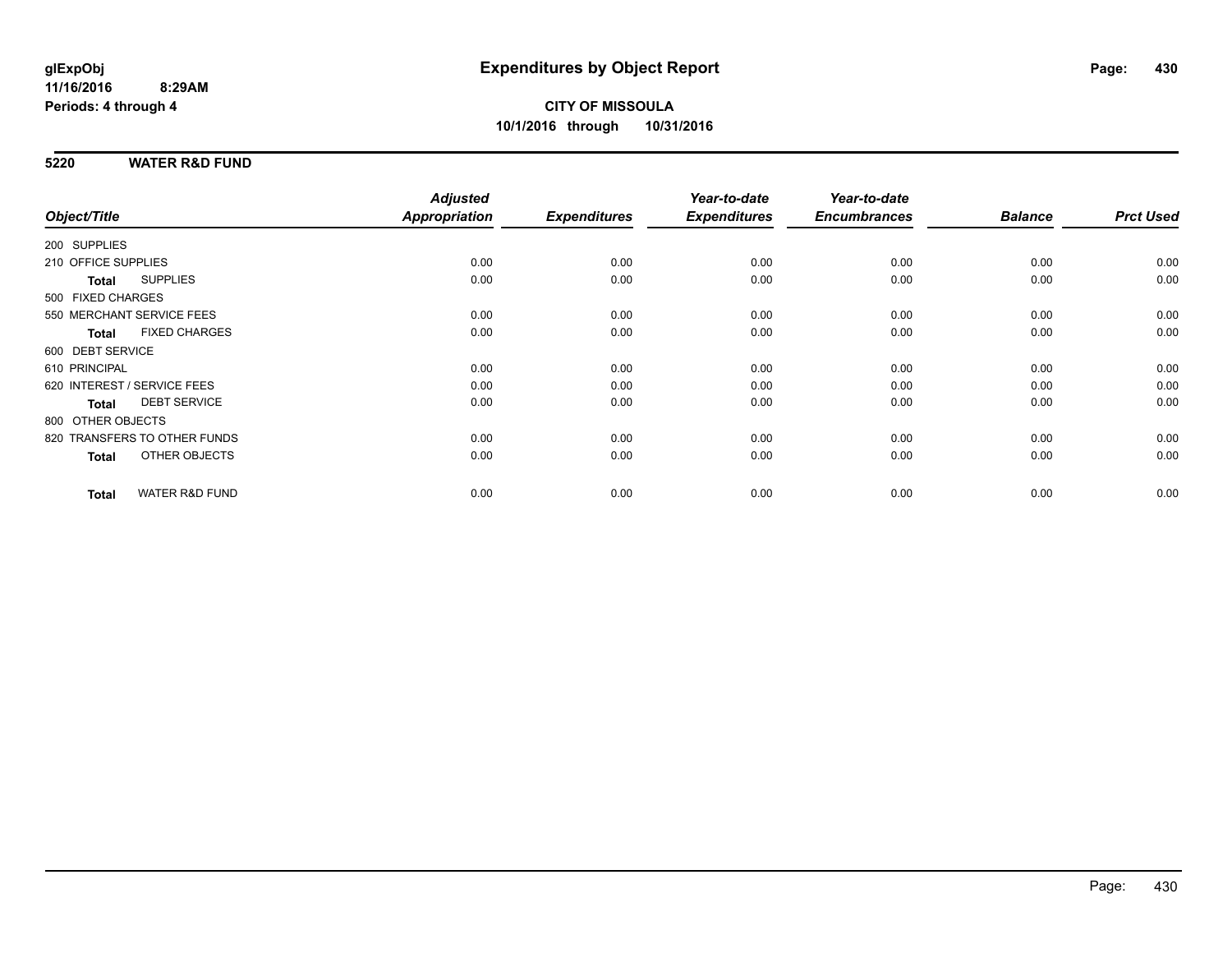# **5240 WATER CONSTRUCTION FUND**

| Object/Title                  |  | <b>Adjusted</b><br><b>Appropriation</b> | <b>Expenditures</b> | Year-to-date<br><b>Expenditures</b> | Year-to-date<br><b>Encumbrances</b> | <b>Balance</b> | <b>Prct Used</b> |
|-------------------------------|--|-----------------------------------------|---------------------|-------------------------------------|-------------------------------------|----------------|------------------|
| 500 FIXED CHARGES             |  |                                         |                     |                                     |                                     |                |                  |
| 550 MERCHANT SERVICE FEES     |  | 0.00                                    | 0.00                | 0.00                                | 0.00                                | 0.00           | 0.00             |
| <b>FIXED CHARGES</b><br>Total |  | 0.00                                    | 0.00                | 0.00                                | 0.00                                | 0.00           | 0.00             |
| <b>WATER</b><br>Total         |  | 0.00                                    | 0.00                | 0.00                                | 0.00                                | 0.00           | 0.00             |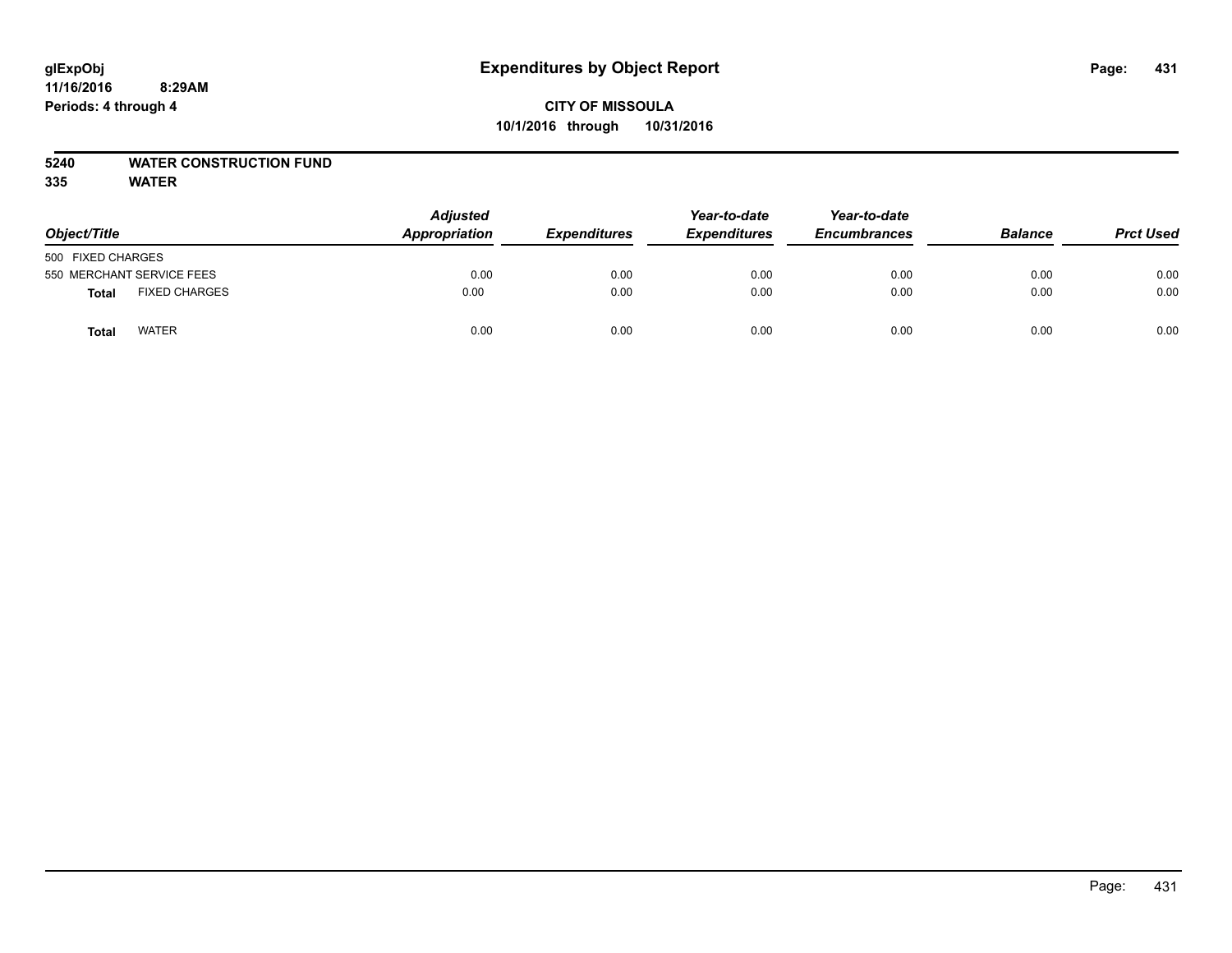#### **5240 WATER CONSTRUCTION FUND**

| Object/Title                            | <b>Adjusted</b><br>Appropriation | <b>Expenditures</b> | Year-to-date<br><b>Expenditures</b> | Year-to-date<br><b>Encumbrances</b> | <b>Balance</b> | <b>Prct Used</b> |
|-----------------------------------------|----------------------------------|---------------------|-------------------------------------|-------------------------------------|----------------|------------------|
| 500 FIXED CHARGES                       |                                  |                     |                                     |                                     |                |                  |
| 550 MERCHANT SERVICE FEES               | 0.00                             | 0.00                | 0.00                                | 0.00                                | 0.00           | 0.00             |
| <b>FIXED CHARGES</b><br><b>Total</b>    | 0.00                             | 0.00                | 0.00                                | 0.00                                | 0.00           | 0.00             |
| WATER CONSTRUCTION FUND<br><b>Total</b> | 0.00                             | 0.00                | 0.00                                | 0.00                                | 0.00           | 0.00             |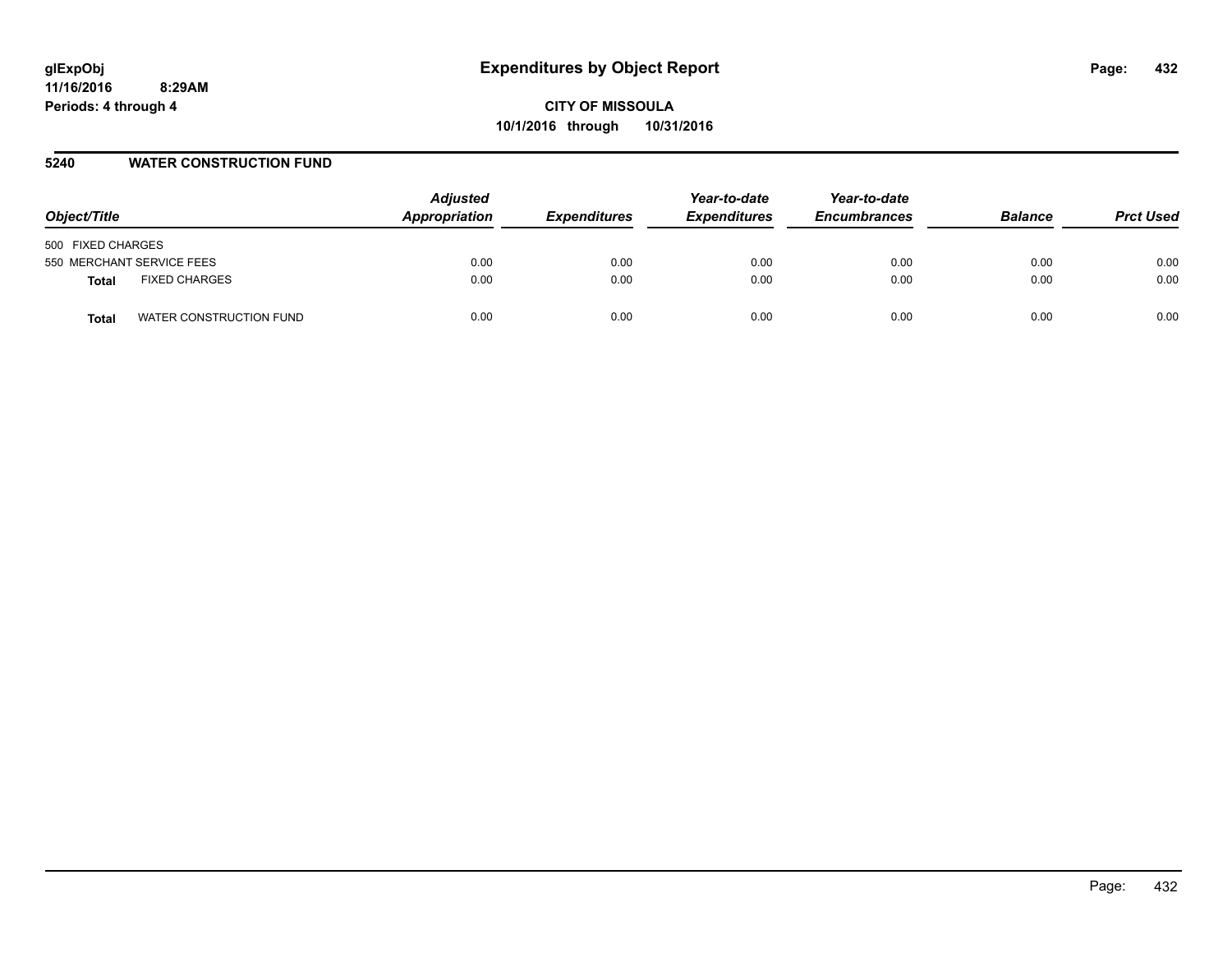# **CITY OF MISSOULA 10/1/2016 through 10/31/2016**

# **5250 WATER PURCHASE LOAN**

|                                      | <b>Adjusted</b> |                     | Year-to-date        | Year-to-date        |                |                  |
|--------------------------------------|-----------------|---------------------|---------------------|---------------------|----------------|------------------|
| Object/Title                         | Appropriation   | <b>Expenditures</b> | <b>Expenditures</b> | <b>Encumbrances</b> | <b>Balance</b> | <b>Prct Used</b> |
| 500 FIXED CHARGES                    |                 |                     |                     |                     |                |                  |
| 550 MERCHANT SERVICE FEES            | 0.00            | 0.00                | 0.00                | 0.00                | 0.00           | 0.00             |
| <b>FIXED CHARGES</b><br><b>Total</b> | 0.00            | 0.00                | 0.00                | 0.00                | 0.00           | 0.00             |
| 600 DEBT SERVICE                     |                 |                     |                     |                     |                |                  |
| 610 PRINCIPAL                        | 0.00            | 0.00                | 0.00                | 0.00                | 0.00           | 0.00             |
| 620 INTEREST / SERVICE FEES          | 0.00            | 0.00                | 0.00                | 0.00                | 0.00           | 0.00             |
| <b>DEBT SERVICE</b><br><b>Total</b>  | 0.00            | 0.00                | 0.00                | 0.00                | 0.00           | 0.00             |
| <b>WASTEWATER</b><br><b>Total</b>    | 0.00            | 0.00                | 0.00                | 0.00                | 0.00           | 0.00             |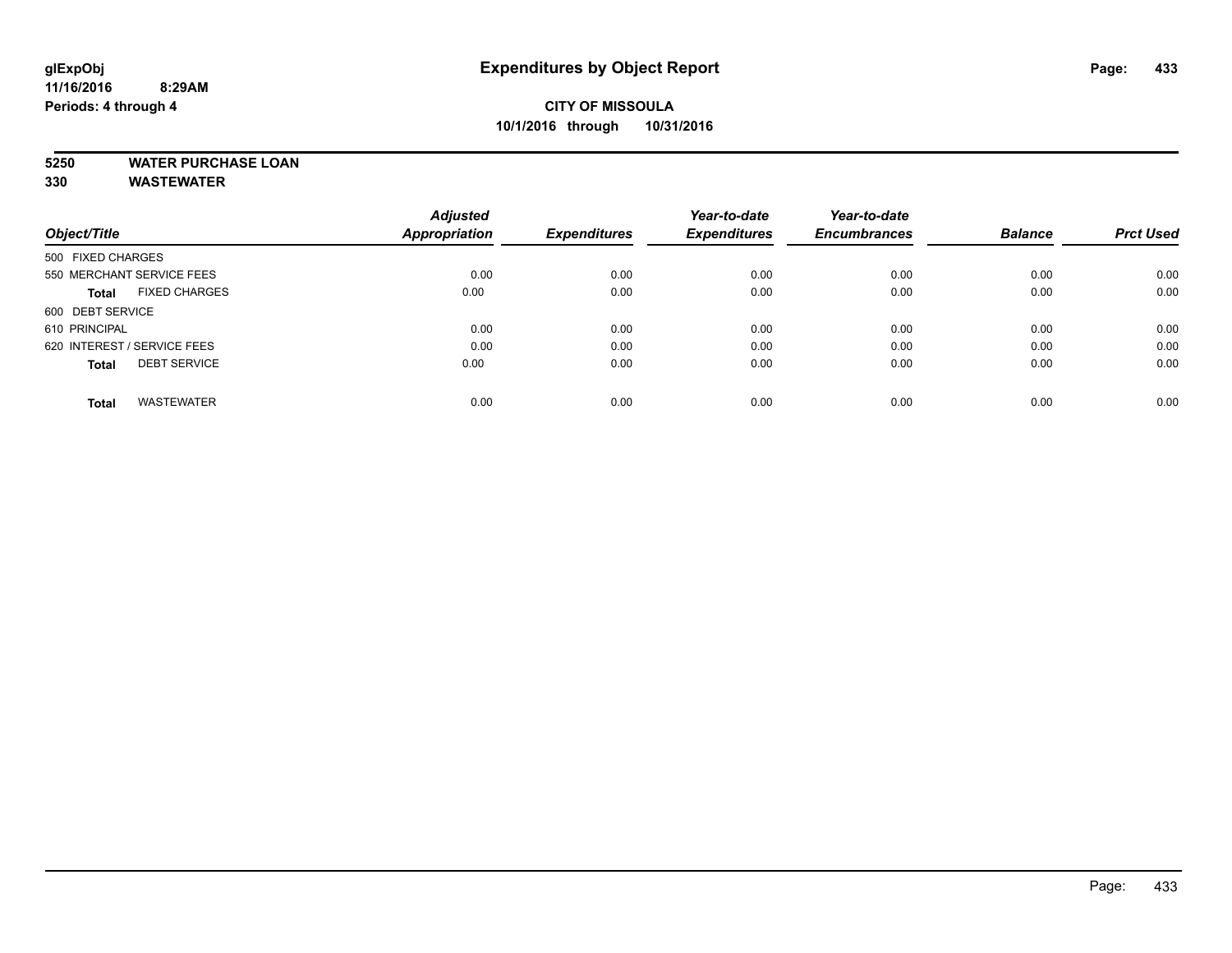### **5250 WATER PURCHASE LOAN**

| Object/Title                               | <b>Adjusted</b><br>Appropriation | <b>Expenditures</b> | Year-to-date<br><b>Expenditures</b> | Year-to-date<br><b>Encumbrances</b> | <b>Balance</b> | <b>Prct Used</b> |
|--------------------------------------------|----------------------------------|---------------------|-------------------------------------|-------------------------------------|----------------|------------------|
| 500 FIXED CHARGES                          |                                  |                     |                                     |                                     |                |                  |
| 550 MERCHANT SERVICE FEES                  | 0.00                             | 0.00                | 0.00                                | 0.00                                | 0.00           | 0.00             |
| <b>FIXED CHARGES</b><br><b>Total</b>       | 0.00                             | 0.00                | 0.00                                | 0.00                                | 0.00           | 0.00             |
| 600 DEBT SERVICE                           |                                  |                     |                                     |                                     |                |                  |
| 610 PRINCIPAL                              | 0.00                             | 0.00                | 0.00                                | 0.00                                | 0.00           | 0.00             |
| 620 INTEREST / SERVICE FEES                | 0.00                             | 0.00                | 0.00                                | 0.00                                | 0.00           | 0.00             |
| <b>DEBT SERVICE</b><br><b>Total</b>        | 0.00                             | 0.00                | 0.00                                | 0.00                                | 0.00           | 0.00             |
| <b>WATER PURCHASE LOAN</b><br><b>Total</b> | 0.00                             | 0.00                | 0.00                                | 0.00                                | 0.00           | 0.00             |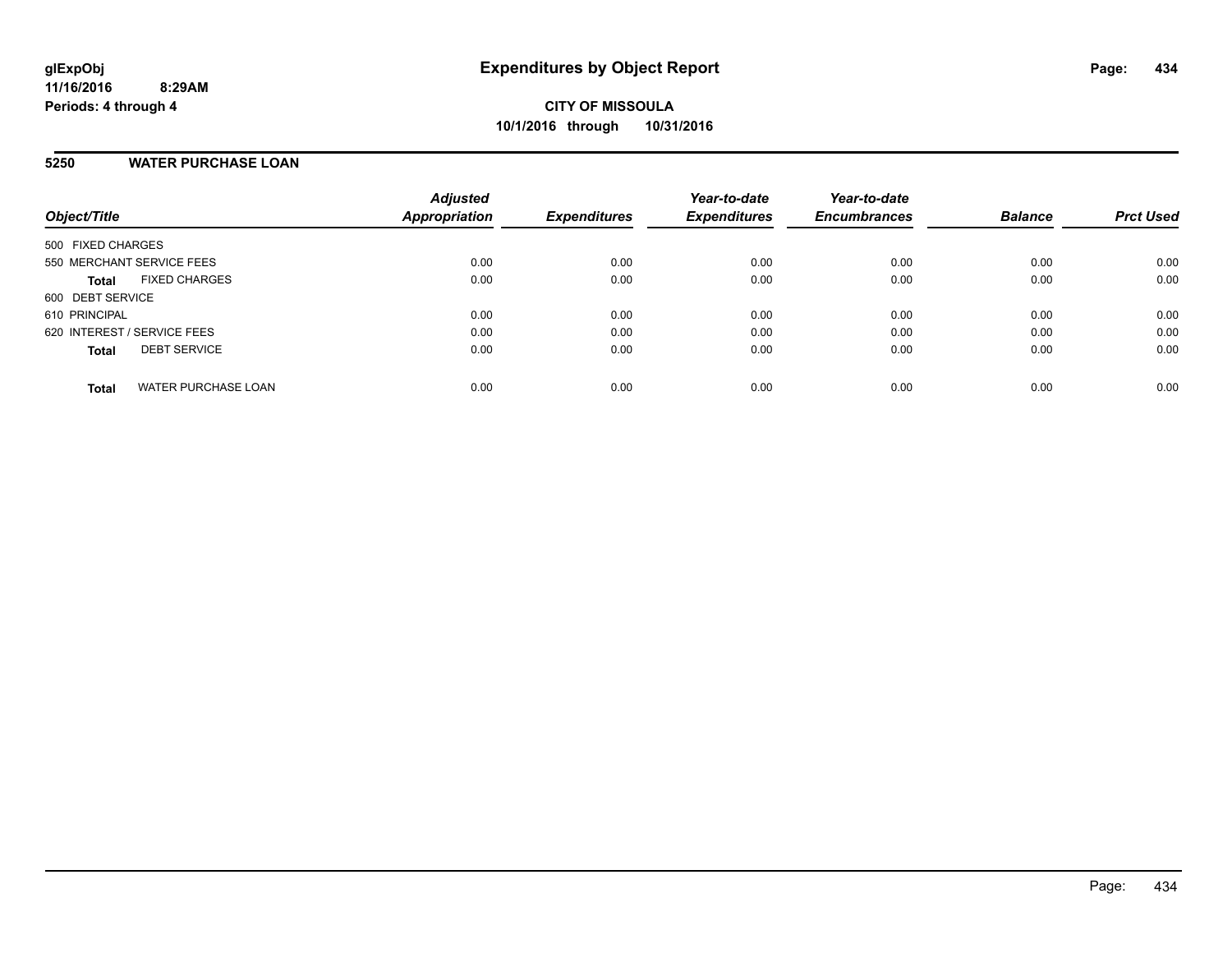#### **5310 SEWER OPERATING BUDGET FUND**

|                                           | <b>Adjusted</b> |                     | Year-to-date        | Year-to-date        |                |                  |
|-------------------------------------------|-----------------|---------------------|---------------------|---------------------|----------------|------------------|
| Object/Title                              | Appropriation   | <b>Expenditures</b> | <b>Expenditures</b> | <b>Encumbrances</b> | <b>Balance</b> | <b>Prct Used</b> |
| 100 PERSONAL SERVICES                     |                 |                     |                     |                     |                |                  |
| 110 SALARIES AND WAGES                    | 1,254,449.00    | 144,204.46          | 431,382.47          | 0.00                | 823,066.53     | 34.39            |
| 115 SALARIES/HEALTH INSURANCE BENEFIT     | 0.00            | 0.00                | 0.00                | 0.00                | 0.00           | 0.00             |
| 120 OVERTIME/TERMINATION                  | 19,000.00       | 5,132.70            | 10,557.88           | 0.00                | 8,442.12       | 55.57            |
| 130 OTHER                                 | 51,957.00       | 0.00                | 0.00                | 0.00                | 51,957.00      | 0.00             |
| 135 OPEB EXPENSE                          | 0.00            | 0.00                | 0.00                | 0.00                | 0.00           | 0.00             |
| 140 EMPLOYER CONTRIBUTIONS                | 563,306.00      | 53,505.14           | 191,423.97          | 0.00                | 371,882.03     | 33.98            |
| <b>141 STATE RETIREMENT CONTRIBUTIONS</b> | 0.00            | 0.00                | 0.00                | 0.00                | 0.00           | 0.00             |
| 145 OPEB CONTRIBUTION                     | 0.00            | 0.00                | 0.00                | 0.00                | 0.00           | 0.00             |
| 190 PENSION EXPENSE                       | 0.00            | 0.00                | 0.00                | 0.00                | 0.00           | 0.00             |
| PERSONAL SERVICES<br><b>Total</b>         | 1,888,712.00    | 202,842.30          | 633,364.32          | 0.00                | 1,255,347.68   | 33.53            |
| 200 SUPPLIES                              |                 |                     |                     |                     |                |                  |
| 210 OFFICE SUPPLIES                       | 170,170.00      | 27.23               | 798.27              | 0.00                | 169,371.73     | 0.47             |
| 220 OPERATING SUPPLIES                    | 146,400.00      | 15,406.12           | 54,994.74           | 0.00                | 91,405.26      | 37.56            |
| 230 REPAIR/MAINTENANCE                    | 81,050.00       | 9,224.22            | 34,883.31           | 0.00                | 46,166.69      | 43.04            |
| 231 GASOLINE                              | 60,000.00       | 0.00                | 6,837.91            | 0.00                | 53,162.09      | 11.40            |
| 240 OTHER SUPPLIES                        | 4,000.00        | 187.57              | 1,667.68            | 0.00                | 2,332.32       | 41.69            |
| <b>SUPPLIES</b><br>Total                  | 461,620.00      | 24,845.14           | 99,181.91           | 0.00                | 362,438.09     | 21.49            |
| 300 PURCHASED SERVICES                    |                 |                     |                     |                     |                |                  |
| 310 COMMUNICATIONS                        | 3,570.00        | 49.09               | 4,331.58            | 0.00                | $-761.58$      | 121.33           |
| 320 PRINTING & DUPLICATING                | 3,000.00        | 0.00                | 4,189.13            | 0.00                | $-1,189.13$    | 139.64           |
| 330 PUBLICITY, SUBSCRIPTIONS & DUES       | 3,000.00        | 1,000.00            | 1,309.50            | 0.00                | 1,690.50       | 43.65            |
| 341 ELECTRICITY & NATURAL GAS             | 617,779.00      | 51,820.31           | 156,806.48          | 0.00                | 460,972.52     | 25.38            |
| 343 WATER CHARGES                         | 10,248.00       | 853.20              | 2,011.94            | 0.00                | 8,236.06       | 19.63            |
| 344 TELEPHONE SERVICE                     | 16,337.00       | 4,430.70            | 8,833.08            | 0.00                | 7,503.92       | 54.07            |
| 345 GARBAGE                               | 21,636.00       | 0.00                | 6,295.85            | 0.00                | 15,340.15      | 29.10            |
| 350 PROFESSIONAL SERVICES                 | 70,000.00       | 4,844.79            | 30,496.11           | 0.00                | 39,503.89      | 43.57            |
| 360 REPAIR & MAINTENANCE                  | 339,154.00      | 35,809.17           | 126,287.89          | 0.00                | 212,866.11     | 37.24            |
| 370 TRAVEL                                | 12,500.00       | 234.00              | 1,454.95            | 0.00                | 11,045.05      | 11.64            |
| 380 TRAINING                              | 7,600.00        | 0.00                | 1,307.09            | 0.00                | 6,292.91       | 17.20            |
| 390 OTHER PURCHASED SERVICES              | 432,900.00      | 32,298.10           | 100,981.70          | 0.00                | 331,918.30     | 23.33            |
| PURCHASED SERVICES<br><b>Total</b>        | 1,537,724.00    | 131,339.36          | 444,305.30          | 0.00                | 1,093,418.70   | 28.89            |
| 500 FIXED CHARGES                         |                 |                     |                     |                     |                |                  |
| 500 FIXED CHARGES                         | 1,455,838.00    | 100.00              | 300.00              | 0.00                | 1,455,538.00   | 0.02             |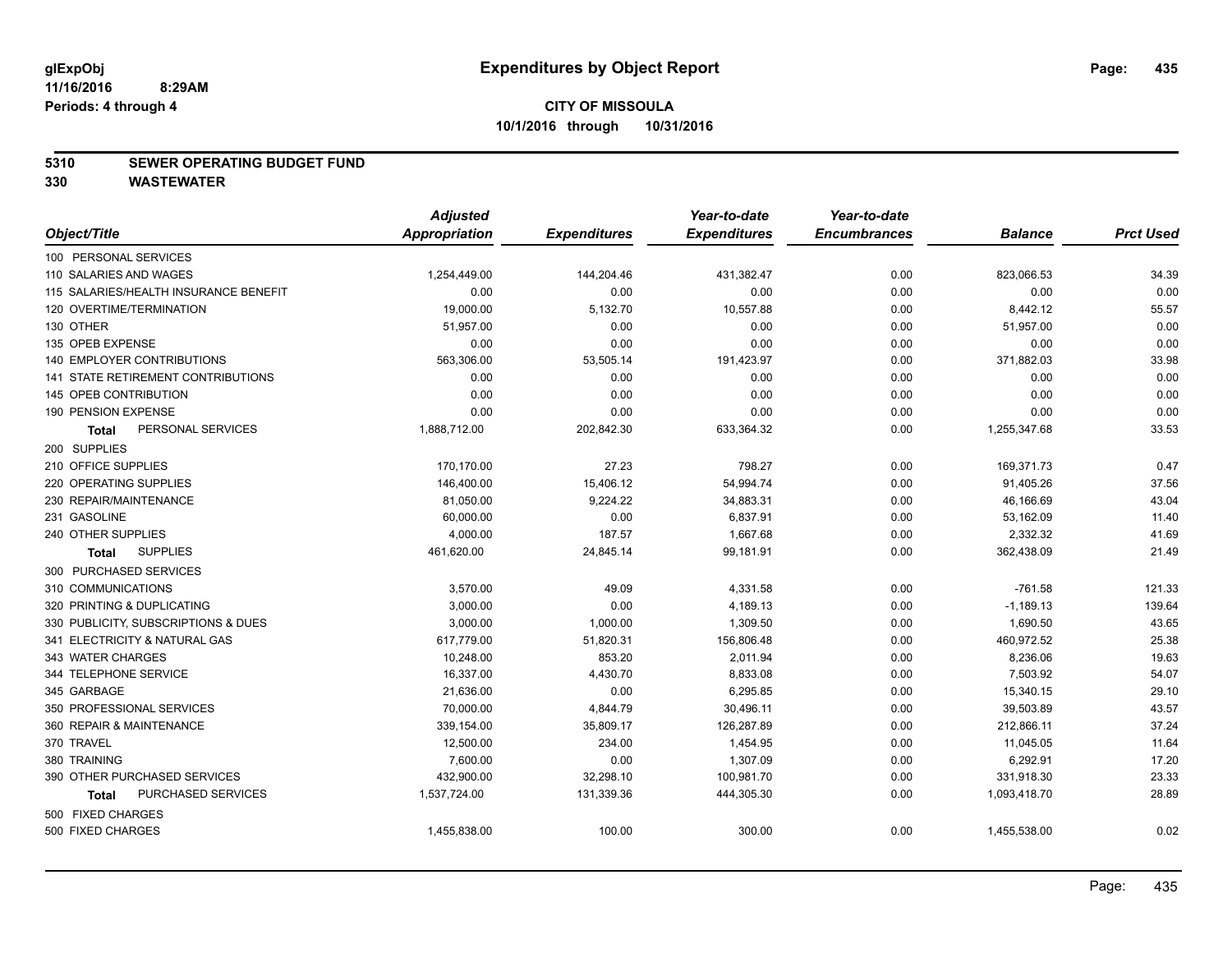#### **5310 SEWER OPERATING BUDGET FUND**

|                    |                                   | <b>Adjusted</b> |                     | Year-to-date        | Year-to-date        |                |                  |
|--------------------|-----------------------------------|-----------------|---------------------|---------------------|---------------------|----------------|------------------|
| Object/Title       |                                   | Appropriation   | <b>Expenditures</b> | <b>Expenditures</b> | <b>Encumbrances</b> | <b>Balance</b> | <b>Prct Used</b> |
| <b>Total</b>       | <b>FIXED CHARGES</b>              | 1,455,838.00    | 100.00              | 300.00              | 0.00                | 1,455,538.00   | 0.02             |
| 600 DEBT SERVICE   |                                   |                 |                     |                     |                     |                |                  |
| 610 PRINCIPAL      |                                   | 0.00            | 0.00                | 0.00                | 0.00                | 0.00           | 0.00             |
|                    | 620 INTEREST / SERVICE FEES       | 0.00            | 0.00                | 0.00                | 0.00                | 0.00           | 0.00             |
| <b>Total</b>       | <b>DEBT SERVICE</b>               | 0.00            | 0.00                | 0.00                | 0.00                | 0.00           | 0.00             |
|                    | 700 GRANTS & CONTRIBUTIONS        |                 |                     |                     |                     |                |                  |
|                    | 700 GRANTS & CONTRIBUTIONS        | 1,500.00        | 0.00                | 0.00                | 0.00                | 1,500.00       | 0.00             |
| <b>Total</b>       | <b>GRANTS &amp; CONTRIBUTIONS</b> | 1,500.00        | 0.00                | 0.00                | 0.00                | 1,500.00       | 0.00             |
| 800 OTHER OBJECTS  |                                   |                 |                     |                     |                     |                |                  |
|                    | 820 TRANSFERS TO OTHER FUNDS      | 0.00            | 0.00                | 0.00                | 0.00                | 0.00           | 0.00             |
| 830 DEPRECIATION   |                                   | 0.00            | 0.00                | 0.00                | 0.00                | 0.00           | 0.00             |
| <b>Total</b>       | OTHER OBJECTS                     | 0.00            | 0.00                | 0.00                | 0.00                | 0.00           | 0.00             |
| 900 CAPITAL OUTLAY |                                   |                 |                     |                     |                     |                |                  |
|                    | 940 MACHINERY & EQUIPMENT         | 0.00            | 0.00                | 7,858.00            | 0.00                | $-7,858.00$    | 0.00             |
| <b>Total</b>       | <b>CAPITAL OUTLAY</b>             | 0.00            | 0.00                | 7,858.00            | 0.00                | $-7,858.00$    | 0.00             |
|                    |                                   |                 |                     |                     |                     |                |                  |
| <b>Total</b>       | <b>WASTEWATER</b>                 | 5,345,394.00    | 359,126.80          | 1,185,009.53        | 0.00                | 4,160,384.47   | 22.17            |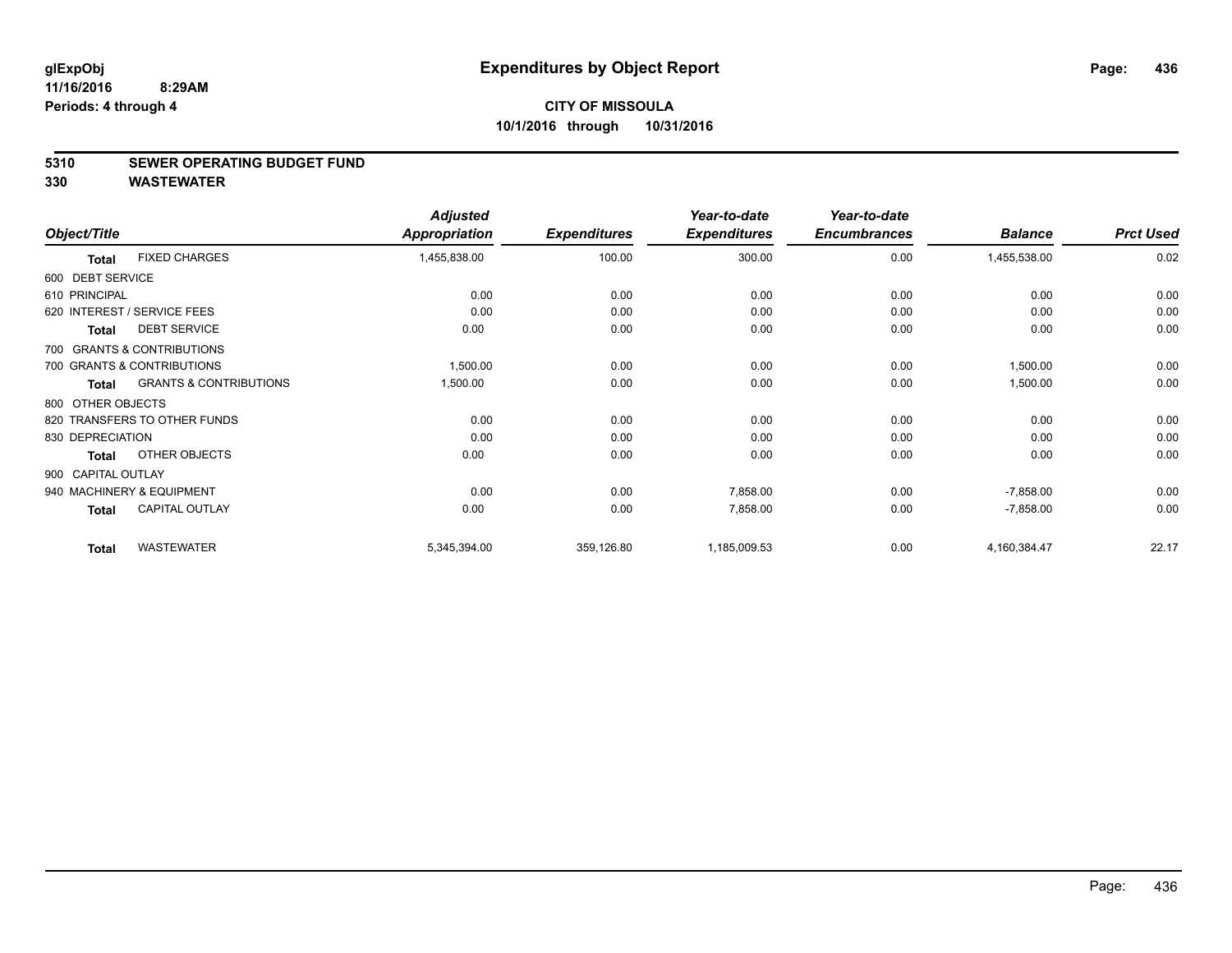### **5310 SEWER OPERATING BUDGET FUND**

|                                           | <b>Adjusted</b>      |                     | Year-to-date        | Year-to-date        |                |                  |
|-------------------------------------------|----------------------|---------------------|---------------------|---------------------|----------------|------------------|
| Object/Title                              | <b>Appropriation</b> | <b>Expenditures</b> | <b>Expenditures</b> | <b>Encumbrances</b> | <b>Balance</b> | <b>Prct Used</b> |
| 100 PERSONAL SERVICES                     |                      |                     |                     |                     |                |                  |
| 110 SALARIES AND WAGES                    | 1,254,449.00         | 144,204.46          | 431,382.47          | 0.00                | 823,066.53     | 34.39            |
| 115 SALARIES/HEALTH INSURANCE BENEFIT     | 0.00                 | 0.00                | 0.00                | 0.00                | 0.00           | 0.00             |
| 120 OVERTIME/TERMINATION                  | 19,000.00            | 5,132.70            | 10,557.88           | 0.00                | 8,442.12       | 55.57            |
| 130 OTHER                                 | 51,957.00            | 0.00                | 0.00                | 0.00                | 51,957.00      | 0.00             |
| 135 OPEB EXPENSE                          | 0.00                 | 0.00                | 0.00                | 0.00                | 0.00           | 0.00             |
| 140 EMPLOYER CONTRIBUTIONS                | 563,306.00           | 53,505.14           | 191,423.97          | 0.00                | 371,882.03     | 33.98            |
| <b>141 STATE RETIREMENT CONTRIBUTIONS</b> | 0.00                 | 0.00                | 0.00                | 0.00                | 0.00           | 0.00             |
| 145 OPEB CONTRIBUTION                     | 0.00                 | 0.00                | 0.00                | 0.00                | 0.00           | 0.00             |
| 190 PENSION EXPENSE                       | 0.00                 | 0.00                | 0.00                | 0.00                | 0.00           | 0.00             |
| PERSONAL SERVICES<br>Total                | 1,888,712.00         | 202,842.30          | 633,364.32          | 0.00                | 1,255,347.68   | 33.53            |
| 200 SUPPLIES                              |                      |                     |                     |                     |                |                  |
| 210 OFFICE SUPPLIES                       | 170,170.00           | 27.23               | 798.27              | 0.00                | 169,371.73     | 0.47             |
| 220 OPERATING SUPPLIES                    | 146,400.00           | 15,406.12           | 54,994.74           | 0.00                | 91,405.26      | 37.56            |
| 230 REPAIR/MAINTENANCE                    | 81,050.00            | 9,224.22            | 34,883.31           | 0.00                | 46,166.69      | 43.04            |
| 231 GASOLINE                              | 60,000.00            | 0.00                | 6.837.91            | 0.00                | 53,162.09      | 11.40            |
| 240 OTHER SUPPLIES                        | 4,000.00             | 187.57              | 1,667.68            | 0.00                | 2,332.32       | 41.69            |
| <b>SUPPLIES</b><br>Total                  | 461,620.00           | 24,845.14           | 99,181.91           | 0.00                | 362,438.09     | 21.49            |
| 300 PURCHASED SERVICES                    |                      |                     |                     |                     |                |                  |
| 310 COMMUNICATIONS                        | 3,570.00             | 49.09               | 4,331.58            | 0.00                | $-761.58$      | 121.33           |
| 320 PRINTING & DUPLICATING                | 3,000.00             | 0.00                | 4,189.13            | 0.00                | $-1,189.13$    | 139.64           |
| 330 PUBLICITY, SUBSCRIPTIONS & DUES       | 3,000.00             | 1,000.00            | 1,309.50            | 0.00                | 1,690.50       | 43.65            |
| 341 ELECTRICITY & NATURAL GAS             | 617,779.00           | 51,820.31           | 156,806.48          | 0.00                | 460,972.52     | 25.38            |
| 343 WATER CHARGES                         | 10,248.00            | 853.20              | 2,011.94            | 0.00                | 8,236.06       | 19.63            |
| 344 TELEPHONE SERVICE                     | 16,337.00            | 4,430.70            | 8,833.08            | 0.00                | 7,503.92       | 54.07            |
| 345 GARBAGE                               | 21,636.00            | 0.00                | 6,295.85            | 0.00                | 15,340.15      | 29.10            |
| 350 PROFESSIONAL SERVICES                 | 70,000.00            | 4,844.79            | 30,496.11           | 0.00                | 39,503.89      | 43.57            |
| 360 REPAIR & MAINTENANCE                  | 339,154.00           | 35,809.17           | 126,287.89          | 0.00                | 212,866.11     | 37.24            |
| 370 TRAVEL                                | 12,500.00            | 234.00              | 1,454.95            | 0.00                | 11,045.05      | 11.64            |
| 380 TRAINING                              | 7,600.00             | 0.00                | 1,307.09            | 0.00                | 6,292.91       | 17.20            |
| 390 OTHER PURCHASED SERVICES              | 432,900.00           | 32,298.10           | 100,981.70          | 0.00                | 331,918.30     | 23.33            |
| PURCHASED SERVICES<br>Total               | 1,537,724.00         | 131,339.36          | 444,305.30          | 0.00                | 1,093,418.70   | 28.89            |
| 500 FIXED CHARGES                         |                      |                     |                     |                     |                |                  |
| 500 FIXED CHARGES                         | 1,455,838.00         | 100.00              | 300.00              | 0.00                | 1,455,538.00   | 0.02             |
| <b>FIXED CHARGES</b><br><b>Total</b>      | 1,455,838.00         | 100.00              | 300.00              | 0.00                | 1,455,538.00   | 0.02             |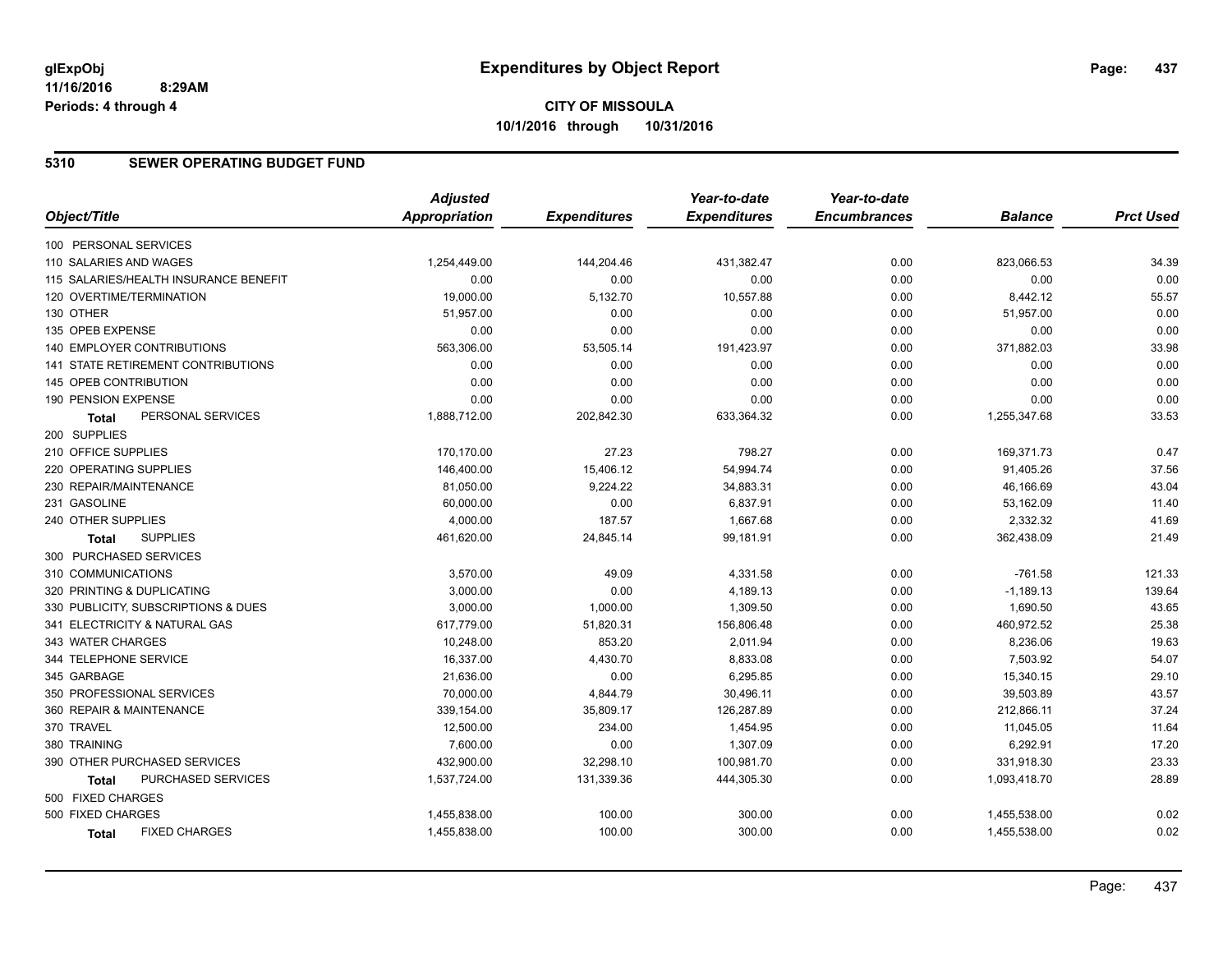# **CITY OF MISSOULA 10/1/2016 through 10/31/2016**

### **5310 SEWER OPERATING BUDGET FUND**

| Object/Title       |                                   | <b>Adjusted</b><br><b>Appropriation</b> | <b>Expenditures</b> | Year-to-date<br><b>Expenditures</b> | Year-to-date<br><b>Encumbrances</b> | <b>Balance</b> | <b>Prct Used</b> |
|--------------------|-----------------------------------|-----------------------------------------|---------------------|-------------------------------------|-------------------------------------|----------------|------------------|
|                    |                                   |                                         |                     |                                     |                                     |                |                  |
| 600 DEBT SERVICE   |                                   |                                         |                     |                                     |                                     |                |                  |
| 610 PRINCIPAL      |                                   | 0.00                                    | 0.00                | 0.00                                | 0.00                                | 0.00           | 0.00             |
|                    | 620 INTEREST / SERVICE FEES       | 0.00                                    | 0.00                | 0.00                                | 0.00                                | 0.00           | 0.00             |
| <b>Total</b>       | <b>DEBT SERVICE</b>               | 0.00                                    | 0.00                | 0.00                                | 0.00                                | 0.00           | 0.00             |
|                    | 700 GRANTS & CONTRIBUTIONS        |                                         |                     |                                     |                                     |                |                  |
|                    | 700 GRANTS & CONTRIBUTIONS        | 1,500.00                                | 0.00                | 0.00                                | 0.00                                | 1,500.00       | 0.00             |
| Total              | <b>GRANTS &amp; CONTRIBUTIONS</b> | 1,500.00                                | 0.00                | 0.00                                | 0.00                                | 1,500.00       | 0.00             |
| 800 OTHER OBJECTS  |                                   |                                         |                     |                                     |                                     |                |                  |
|                    | 820 TRANSFERS TO OTHER FUNDS      | 0.00                                    | 0.00                | 0.00                                | 0.00                                | 0.00           | 0.00             |
| 830 DEPRECIATION   |                                   | 0.00                                    | 0.00                | 0.00                                | 0.00                                | 0.00           | 0.00             |
| Total              | OTHER OBJECTS                     | 0.00                                    | 0.00                | 0.00                                | 0.00                                | 0.00           | 0.00             |
| 900 CAPITAL OUTLAY |                                   |                                         |                     |                                     |                                     |                |                  |
|                    | 940 MACHINERY & EQUIPMENT         | 0.00                                    | 0.00                | 7,858.00                            | 0.00                                | $-7,858.00$    | 0.00             |
| <b>Total</b>       | <b>CAPITAL OUTLAY</b>             | 0.00                                    | 0.00                | 7,858.00                            | 0.00                                | $-7,858.00$    | 0.00             |
| <b>Total</b>       | SEWER OPERATING BUDGET FUND       | 5,345,394.00                            | 359,126.80          | 1,185,009.53                        | 0.00                                | 4,160,384.47   | 22.17            |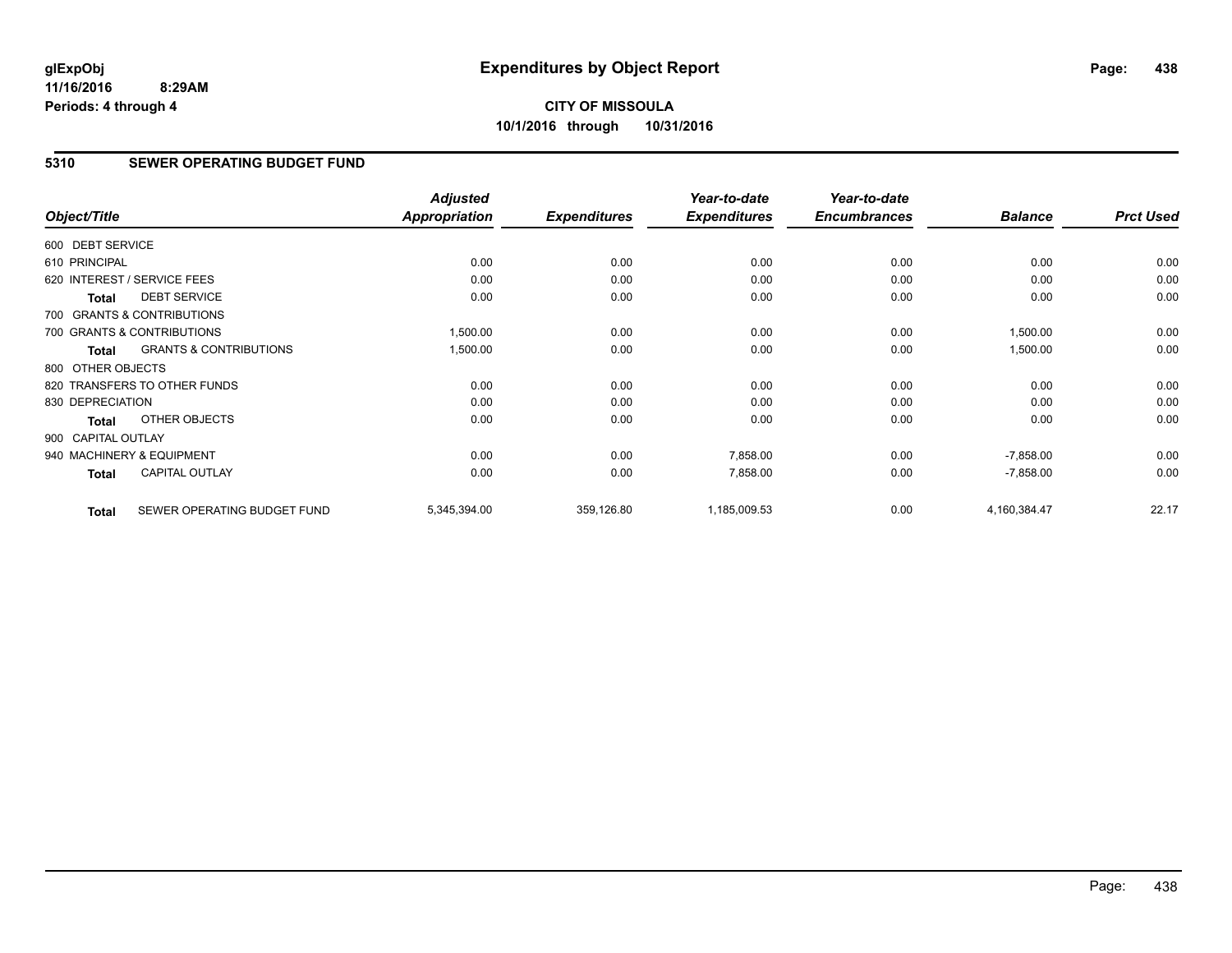# **CITY OF MISSOULA 10/1/2016 through 10/31/2016**

### **5311 SEWER REVENUE COLLECTION & CLEARING FUND**

| Object/Title                         | <b>Adjusted</b><br><b>Appropriation</b> | <b>Expenditures</b> | Year-to-date<br><b>Expenditures</b> | Year-to-date<br><b>Encumbrances</b> | <b>Balance</b> | <b>Prct Used</b> |
|--------------------------------------|-----------------------------------------|---------------------|-------------------------------------|-------------------------------------|----------------|------------------|
| 500 FIXED CHARGES                    |                                         |                     |                                     |                                     |                |                  |
| 500 FIXED CHARGES                    | 0.00                                    | 0.00                | 0.00                                | 0.00                                | 0.00           | 0.00             |
| 550 MERCHANT SERVICE FEES            | 0.00                                    | 0.00                | 0.00                                | 0.00                                | 0.00           | 0.00             |
| <b>FIXED CHARGES</b><br><b>Total</b> | 0.00                                    | 0.00                | 0.00                                | 0.00                                | 0.00           | 0.00             |
| 800 OTHER OBJECTS                    |                                         |                     |                                     |                                     |                |                  |
| 800 OTHER OBJECTS                    | 0.00                                    | 0.00                | 0.00                                | 0.00                                | 0.00           | 0.00             |
| 820 TRANSFERS TO OTHER FUNDS         | 0.00                                    | 0.00                | 0.00                                | 0.00                                | 0.00           | 0.00             |
| OTHER OBJECTS<br><b>Total</b>        | 0.00                                    | 0.00                | 0.00                                | 0.00                                | 0.00           | 0.00             |
| <b>WASTEWATER</b><br><b>Total</b>    | 0.00                                    | 0.00                | 0.00                                | 0.00                                | 0.00           | 0.00             |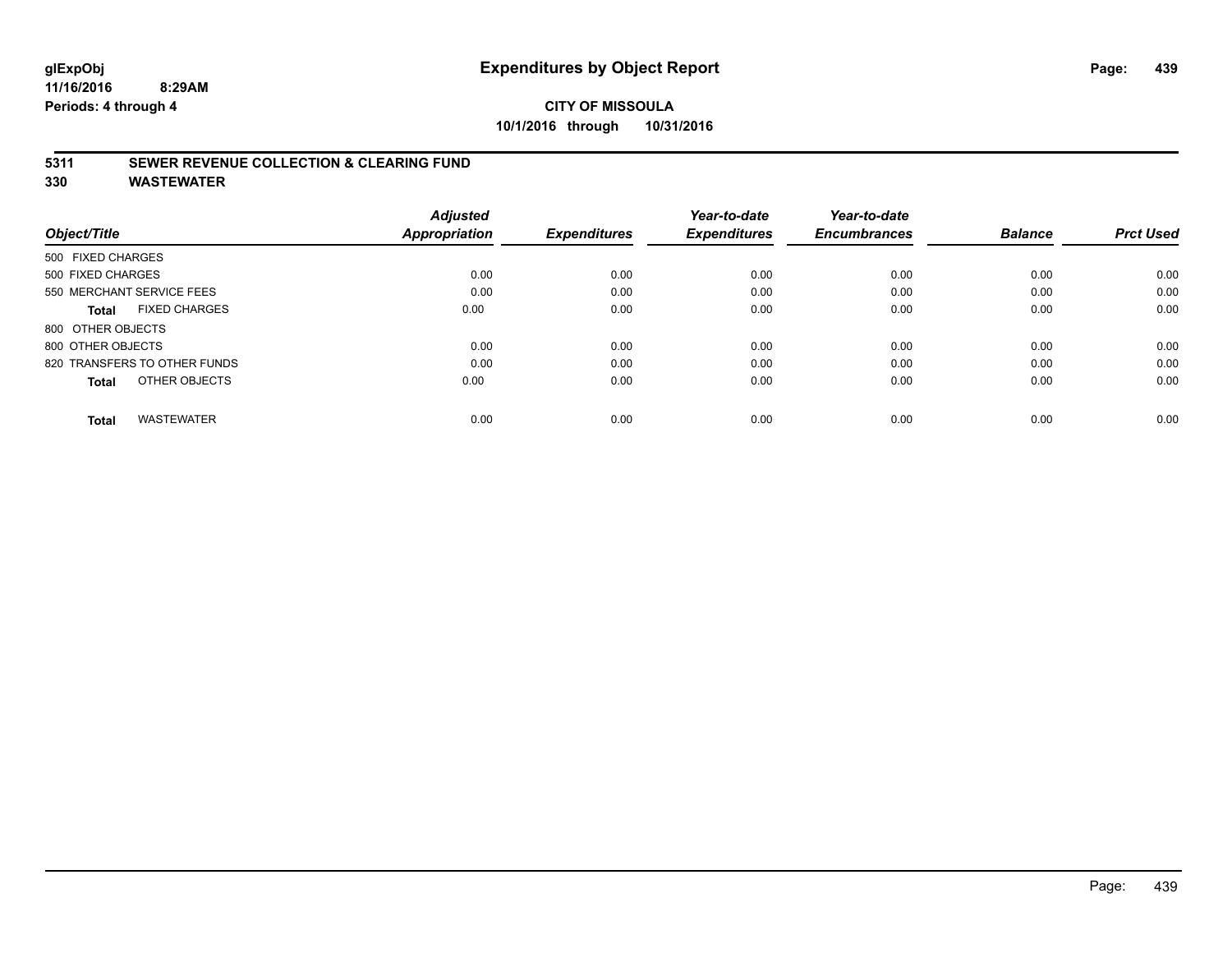**CITY OF MISSOULA 10/1/2016 through 10/31/2016**

### **5311 SEWER REVENUE COLLECTION & CLEARING FUND**

| Object/Title              |                                  | <b>Adjusted</b><br><b>Appropriation</b> | <b>Expenditures</b> | Year-to-date<br><b>Expenditures</b> | Year-to-date<br><b>Encumbrances</b> | <b>Balance</b> | <b>Prct Used</b> |
|---------------------------|----------------------------------|-----------------------------------------|---------------------|-------------------------------------|-------------------------------------|----------------|------------------|
| 500 FIXED CHARGES         |                                  |                                         |                     |                                     |                                     |                |                  |
| 500 FIXED CHARGES         |                                  | 0.00                                    | 0.00                | 0.00                                | 0.00                                | 0.00           | 0.00             |
| 550 MERCHANT SERVICE FEES |                                  | 0.00                                    | 0.00                | 0.00                                | 0.00                                | 0.00           | 0.00             |
| <b>Total</b>              | <b>FIXED CHARGES</b>             | 0.00                                    | 0.00                | 0.00                                | 0.00                                | 0.00           | 0.00             |
| 800 OTHER OBJECTS         |                                  |                                         |                     |                                     |                                     |                |                  |
| 800 OTHER OBJECTS         |                                  | 0.00                                    | 0.00                | 0.00                                | 0.00                                | 0.00           | 0.00             |
|                           | 820 TRANSFERS TO OTHER FUNDS     | 0.00                                    | 0.00                | 0.00                                | 0.00                                | 0.00           | 0.00             |
| <b>Total</b>              | OTHER OBJECTS                    | 0.00                                    | 0.00                | 0.00                                | 0.00                                | 0.00           | 0.00             |
| <b>Total</b>              | SEWER REVENUE COLLECTION & CLEAF | 0.00                                    | 0.00                | 0.00                                | 0.00                                | 0.00           | 0.00             |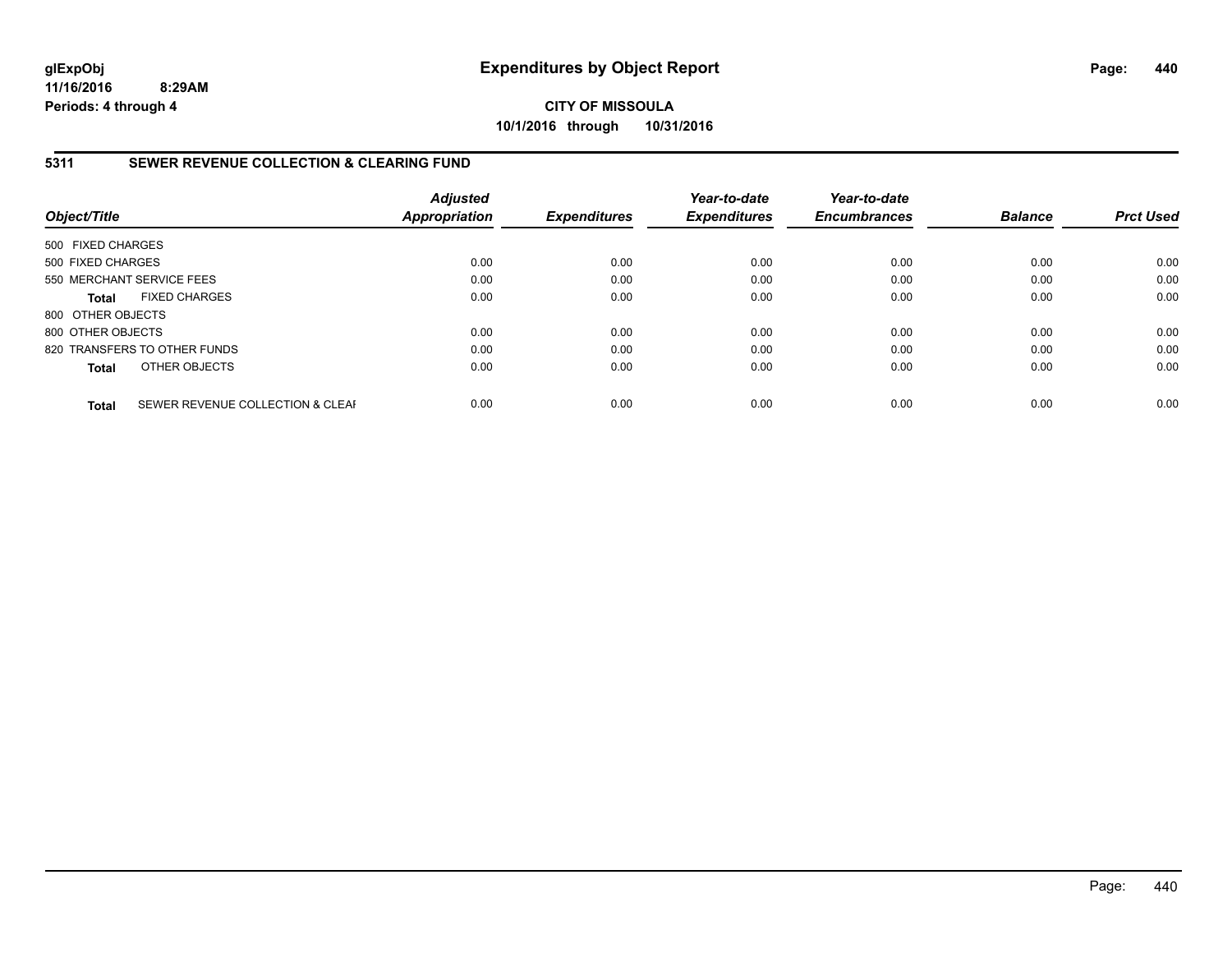# **5315 SEWER LOAN FUND**

|                                    | <b>Adjusted</b>      |                     | Year-to-date        | Year-to-date        |                |                  |
|------------------------------------|----------------------|---------------------|---------------------|---------------------|----------------|------------------|
| Object/Title                       | <b>Appropriation</b> | <b>Expenditures</b> | <b>Expenditures</b> | <b>Encumbrances</b> | <b>Balance</b> | <b>Prct Used</b> |
| 300 PURCHASED SERVICES             |                      |                     |                     |                     |                |                  |
| 390 OTHER PURCHASED SERVICES       | 0.00                 | 0.00                | 0.00                | 0.00                | 0.00           | 0.00             |
| PURCHASED SERVICES<br><b>Total</b> | 0.00                 | 0.00                | 0.00                | 0.00                | 0.00           | 0.00             |
| 800 OTHER OBJECTS                  |                      |                     |                     |                     |                |                  |
| 820 TRANSFERS TO OTHER FUNDS       | 0.00                 | 0.00                | 0.00                | 0.00                | 0.00           | 0.00             |
| 845 CONTINGENCY                    | 0.00                 | 0.00                | 0.00                | 0.00                | 0.00           | 0.00             |
| OTHER OBJECTS<br><b>Total</b>      | 0.00                 | 0.00                | 0.00                | 0.00                | 0.00           | 0.00             |
| <b>WASTEWATER</b><br><b>Total</b>  | 0.00                 | 0.00                | 0.00                | 0.00                | 0.00           | 0.00             |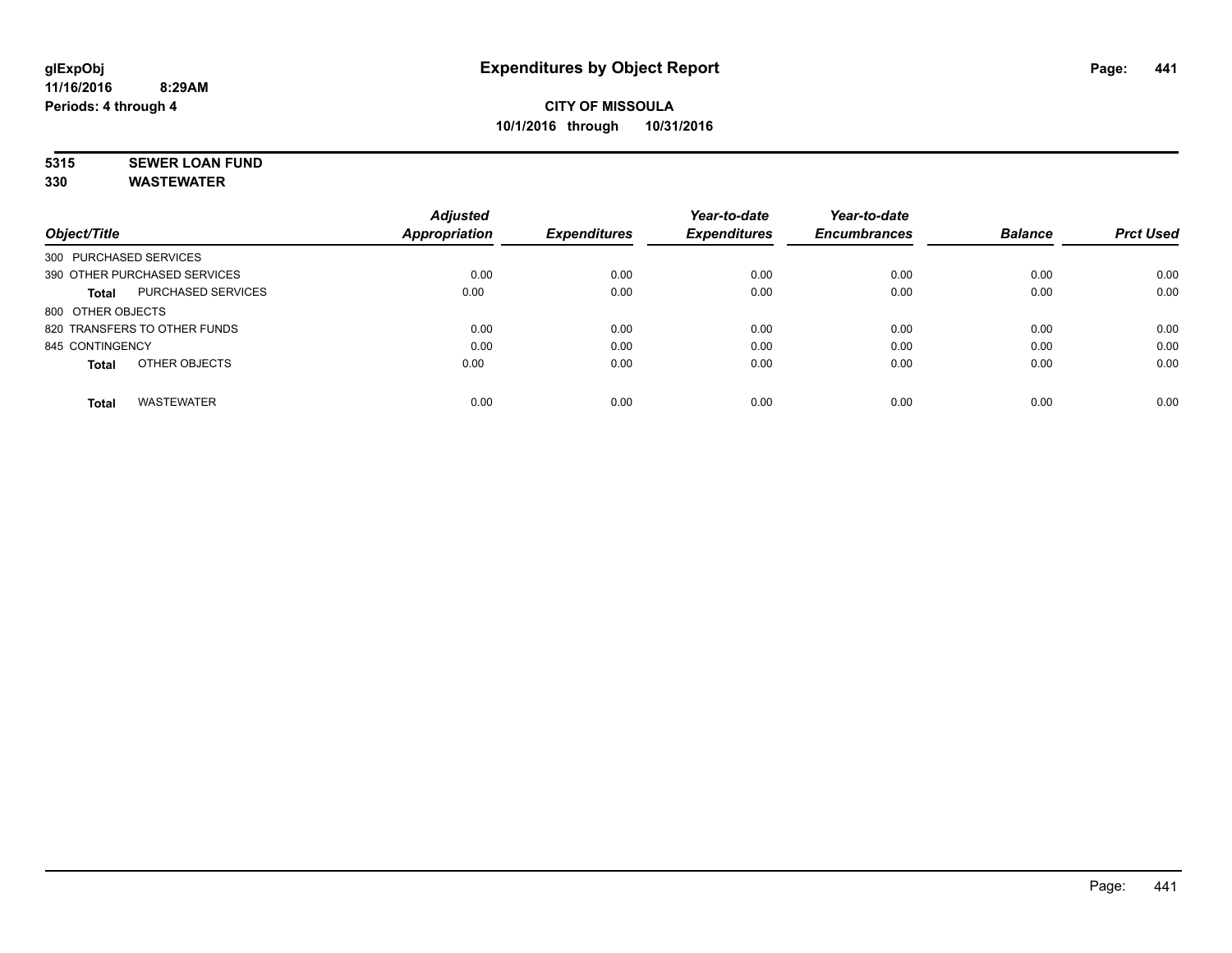# **5315 SEWER LOAN FUND**

| Object/Title                              | <b>Adjusted</b><br>Appropriation | <b>Expenditures</b> | Year-to-date<br><b>Expenditures</b> | Year-to-date<br><b>Encumbrances</b> | <b>Balance</b> | <b>Prct Used</b> |
|-------------------------------------------|----------------------------------|---------------------|-------------------------------------|-------------------------------------|----------------|------------------|
| 300 PURCHASED SERVICES                    |                                  |                     |                                     |                                     |                |                  |
| 390 OTHER PURCHASED SERVICES              | 0.00                             | 0.00                | 0.00                                | 0.00                                | 0.00           | 0.00             |
| <b>PURCHASED SERVICES</b><br><b>Total</b> | 0.00                             | 0.00                | 0.00                                | 0.00                                | 0.00           | 0.00             |
| 800 OTHER OBJECTS                         |                                  |                     |                                     |                                     |                |                  |
| 820 TRANSFERS TO OTHER FUNDS              | 0.00                             | 0.00                | 0.00                                | 0.00                                | 0.00           | 0.00             |
| 845 CONTINGENCY                           | 0.00                             | 0.00                | 0.00                                | 0.00                                | 0.00           | 0.00             |
| OTHER OBJECTS<br><b>Total</b>             | 0.00                             | 0.00                | 0.00                                | 0.00                                | 0.00           | 0.00             |
| SEWER LOAN FUND<br><b>Total</b>           | 0.00                             | 0.00                | 0.00                                | 0.00                                | 0.00           | 0.00             |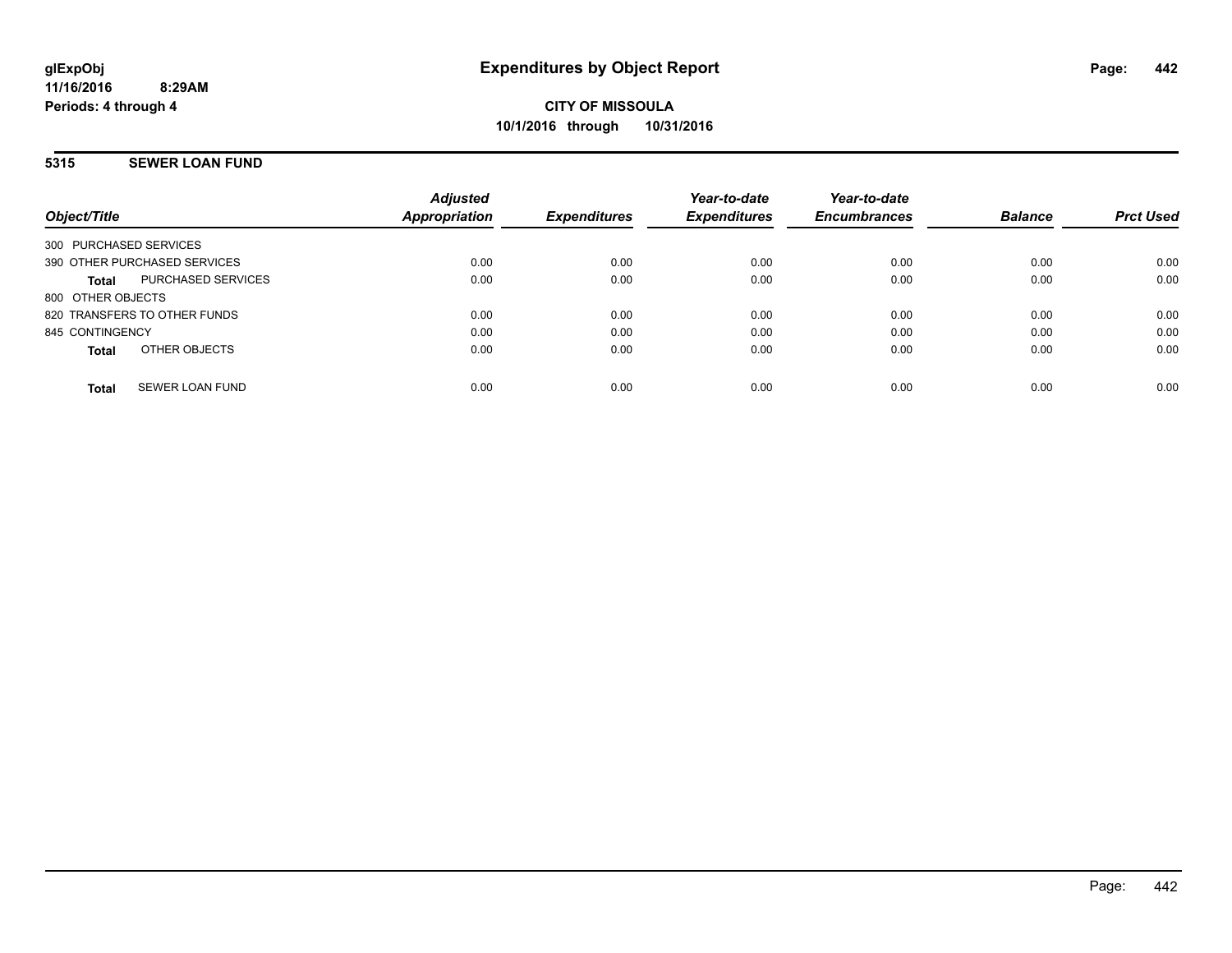# **CITY OF MISSOULA 10/1/2016 through 10/31/2016**

### **5320 SEWER REPLACEMENT & DEPRECIATION FUND**

| Object/Title             |                              | <b>Adjusted</b><br>Appropriation | <b>Expenditures</b> | Year-to-date<br><b>Expenditures</b> | Year-to-date<br><b>Encumbrances</b> | <b>Balance</b> | <b>Prct Used</b> |
|--------------------------|------------------------------|----------------------------------|---------------------|-------------------------------------|-------------------------------------|----------------|------------------|
|                          |                              |                                  |                     |                                     |                                     |                |                  |
| 300 PURCHASED SERVICES   |                              |                                  |                     |                                     |                                     |                |                  |
|                          | 350 PROFESSIONAL SERVICES    | 0.00                             | 0.00                | 3,798.00                            | 0.00                                | $-3,798.00$    | 0.00             |
| 360 REPAIR & MAINTENANCE |                              | 0.00                             | 44,759.62           | 142,984.51                          | 0.00                                | $-142,984.51$  | 0.00             |
| <b>Total</b>             | PURCHASED SERVICES           | 0.00                             | 44,759.62           | 146,782.51                          | 0.00                                | $-146,782.51$  | 0.00             |
| 600 DEBT SERVICE         |                              |                                  |                     |                                     |                                     |                |                  |
| 610 PRINCIPAL            |                              | 0.00                             | 34,513.60           | 44,513.60                           | 0.00                                | $-44,513.60$   | 0.00             |
|                          | 620 INTEREST / SERVICE FEES  | 0.00                             | 2,269.69            | 2,269.69                            | 0.00                                | $-2,269.69$    | 0.00             |
| <b>Total</b>             | <b>DEBT SERVICE</b>          | 0.00                             | 36,783.29           | 46,783.29                           | 0.00                                | -46,783.29     | 0.00             |
| 800 OTHER OBJECTS        |                              |                                  |                     |                                     |                                     |                |                  |
|                          | 820 TRANSFERS TO OTHER FUNDS | 0.00                             | 0.00                | 0.00                                | 0.00                                | 0.00           | 0.00             |
| 830 DEPRECIATION         |                              | 0.00                             | 0.00                | 0.00                                | 0.00                                | 0.00           | 0.00             |
| <b>Total</b>             | OTHER OBJECTS                | 0.00                             | 0.00                | 0.00                                | 0.00                                | 0.00           | 0.00             |
| 900 CAPITAL OUTLAY       |                              |                                  |                     |                                     |                                     |                |                  |
| 910 LAND                 |                              | 0.00                             | 0.00                | 0.00                                | 0.00                                | 0.00           | 0.00             |
| 930 IMPROVEMENTS         |                              | 0.00                             | 0.00                | 0.00                                | 0.00                                | 0.00           | 0.00             |
|                          | 940 MACHINERY & EQUIPMENT    | 0.00                             | 0.00                | 0.00                                | 0.00                                | 0.00           | 0.00             |
| <b>Total</b>             | <b>CAPITAL OUTLAY</b>        | 0.00                             | 0.00                | 0.00                                | 0.00                                | 0.00           | 0.00             |
| <b>Total</b>             | <b>WASTEWATER</b>            | 0.00                             | 81,542.91           | 193,565.80                          | 0.00                                | $-193,565.80$  | 0.00             |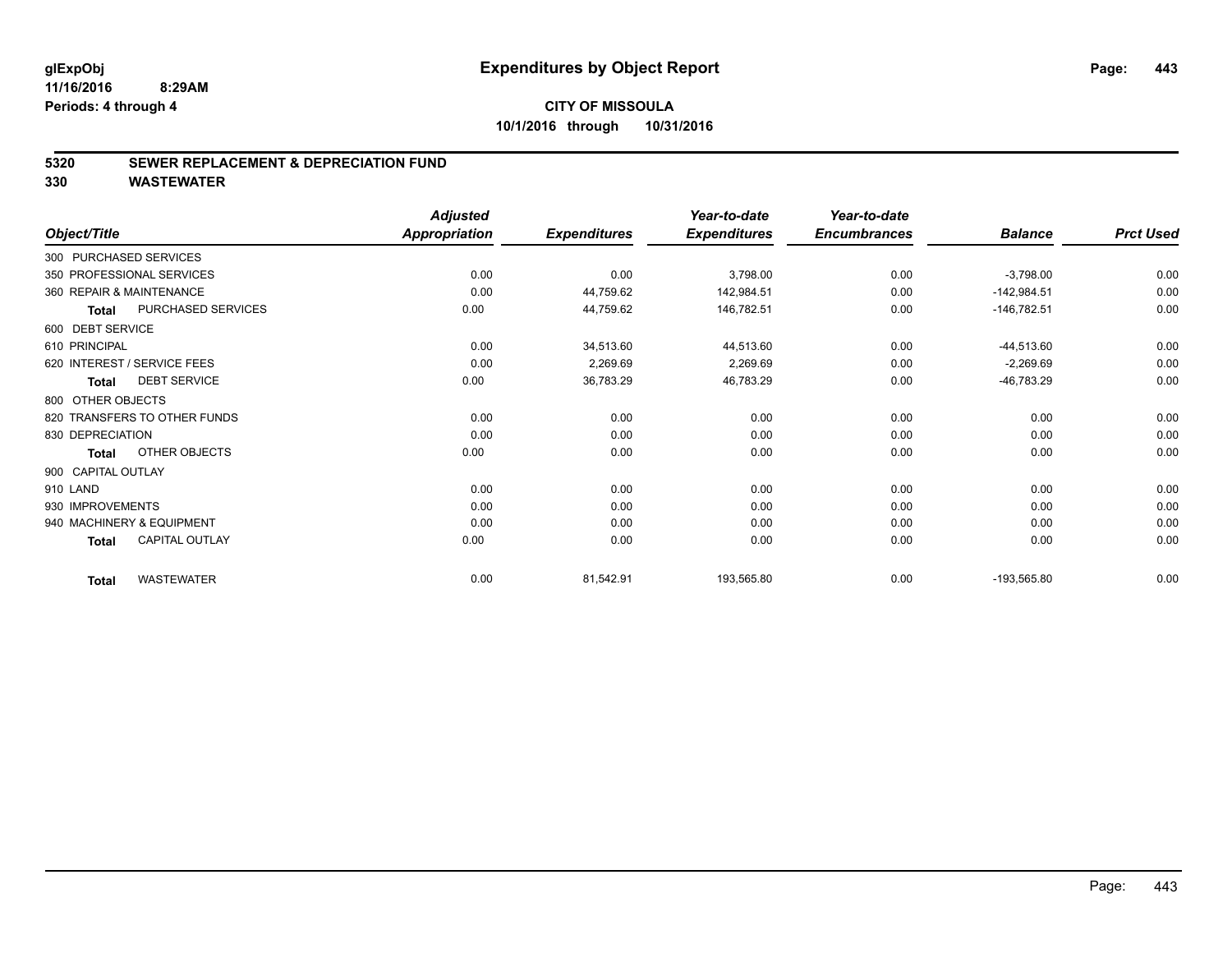# **5320 SEWER REPLACEMENT & DEPRECIATION FUND**

| Object/Title           |                                  | <b>Adjusted</b><br>Appropriation | <b>Expenditures</b> | Year-to-date<br><b>Expenditures</b> | Year-to-date<br><b>Encumbrances</b> | <b>Balance</b> | <b>Prct Used</b> |
|------------------------|----------------------------------|----------------------------------|---------------------|-------------------------------------|-------------------------------------|----------------|------------------|
| 300 PURCHASED SERVICES |                                  |                                  |                     |                                     |                                     |                |                  |
|                        |                                  |                                  |                     |                                     |                                     |                |                  |
|                        | 350 PROFESSIONAL SERVICES        | 0.00                             | 0.00                | 3,798.00                            | 0.00                                | $-3,798.00$    | 0.00             |
|                        | 360 REPAIR & MAINTENANCE         | 0.00                             | 44,759.62           | 142,984.51                          | 0.00                                | $-142,984.51$  | 0.00             |
| <b>Total</b>           | PURCHASED SERVICES               | 0.00                             | 44,759.62           | 146,782.51                          | 0.00                                | $-146,782.51$  | 0.00             |
| 600 DEBT SERVICE       |                                  |                                  |                     |                                     |                                     |                |                  |
| 610 PRINCIPAL          |                                  | 0.00                             | 34,513.60           | 44,513.60                           | 0.00                                | $-44,513.60$   | 0.00             |
|                        | 620 INTEREST / SERVICE FEES      | 0.00                             | 2,269.69            | 2,269.69                            | 0.00                                | $-2,269.69$    | 0.00             |
| <b>Total</b>           | <b>DEBT SERVICE</b>              | 0.00                             | 36,783.29           | 46,783.29                           | 0.00                                | $-46,783.29$   | 0.00             |
| 800 OTHER OBJECTS      |                                  |                                  |                     |                                     |                                     |                |                  |
|                        | 820 TRANSFERS TO OTHER FUNDS     | 0.00                             | 0.00                | 0.00                                | 0.00                                | 0.00           | 0.00             |
| 830 DEPRECIATION       |                                  | 0.00                             | 0.00                | 0.00                                | 0.00                                | 0.00           | 0.00             |
| <b>Total</b>           | OTHER OBJECTS                    | 0.00                             | 0.00                | 0.00                                | 0.00                                | 0.00           | 0.00             |
| 900 CAPITAL OUTLAY     |                                  |                                  |                     |                                     |                                     |                |                  |
| 910 LAND               |                                  | 0.00                             | 0.00                | 0.00                                | 0.00                                | 0.00           | 0.00             |
| 930 IMPROVEMENTS       |                                  | 0.00                             | 0.00                | 0.00                                | 0.00                                | 0.00           | 0.00             |
|                        | 940 MACHINERY & EQUIPMENT        | 0.00                             | 0.00                | 0.00                                | 0.00                                | 0.00           | 0.00             |
| <b>Total</b>           | <b>CAPITAL OUTLAY</b>            | 0.00                             | 0.00                | 0.00                                | 0.00                                | 0.00           | 0.00             |
| <b>Total</b>           | SEWER REPLACEMENT & DEPRECIATION | 0.00                             | 81,542.91           | 193,565.80                          | 0.00                                | $-193,565.80$  | 0.00             |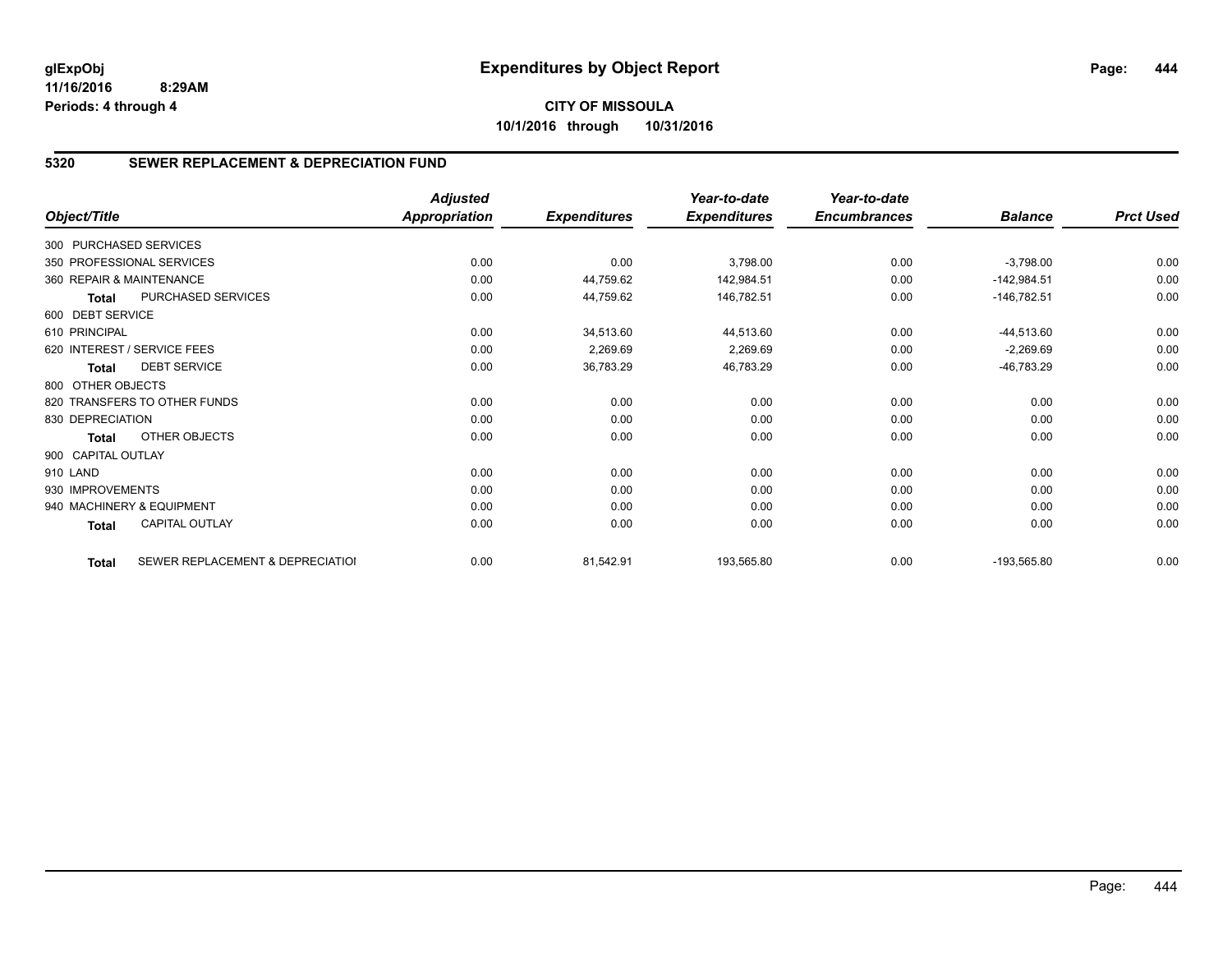#### **5325 SEWER DEVELOPMENT FEE FUND**

|                    |                              | <b>Adjusted</b>      |                     | Year-to-date        | Year-to-date        |                |                  |
|--------------------|------------------------------|----------------------|---------------------|---------------------|---------------------|----------------|------------------|
| Object/Title       |                              | <b>Appropriation</b> | <b>Expenditures</b> | <b>Expenditures</b> | <b>Encumbrances</b> | <b>Balance</b> | <b>Prct Used</b> |
|                    | 300 PURCHASED SERVICES       |                      |                     |                     |                     |                |                  |
|                    | 350 PROFESSIONAL SERVICES    | 0.00                 | 0.00                | 0.00                | 0.00                | 0.00           | 0.00             |
|                    | 360 REPAIR & MAINTENANCE     | 0.00                 | 0.00                | 0.00                | 0.00                | 0.00           | 0.00             |
| Total              | PURCHASED SERVICES           | 0.00                 | 0.00                | 0.00                | 0.00                | 0.00           | 0.00             |
| 500 FIXED CHARGES  |                              |                      |                     |                     |                     |                |                  |
|                    | 550 MERCHANT SERVICE FEES    | 0.00                 | 0.00                | 0.00                | 0.00                | 0.00           | 0.00             |
| <b>Total</b>       | <b>FIXED CHARGES</b>         | 0.00                 | 0.00                | 0.00                | 0.00                | 0.00           | 0.00             |
| 600 DEBT SERVICE   |                              |                      |                     |                     |                     |                |                  |
| 610 PRINCIPAL      |                              | 0.00                 | 0.00                | 0.00                | 0.00                | 0.00           | 0.00             |
|                    | 620 INTEREST / SERVICE FEES  | 0.00                 | 0.00                | 0.00                | 0.00                | 0.00           | 0.00             |
| <b>Total</b>       | <b>DEBT SERVICE</b>          | 0.00                 | 0.00                | 0.00                | 0.00                | 0.00           | 0.00             |
| 800 OTHER OBJECTS  |                              |                      |                     |                     |                     |                |                  |
|                    | 820 TRANSFERS TO OTHER FUNDS | 0.00                 | 0.00                | 0.00                | 0.00                | 0.00           | 0.00             |
| <b>Total</b>       | OTHER OBJECTS                | 0.00                 | 0.00                | 0.00                | 0.00                | 0.00           | 0.00             |
| 900 CAPITAL OUTLAY |                              |                      |                     |                     |                     |                |                  |
| 900 CAPITAL OUTLAY |                              | 0.00                 | 0.00                | 14,082.50           | 0.00                | $-14,082.50$   | 0.00             |
| 910 LAND           |                              | 0.00                 | 0.00                | 0.00                | 0.00                | 0.00           | 0.00             |
| 920 BUILDINGS      |                              | 0.00                 | 0.00                | 0.00                | 0.00                | 0.00           | 0.00             |
| 930 IMPROVEMENTS   |                              | 0.00                 | 203,871.58          | 588,109.97          | 0.00                | -588,109.97    | 0.00             |
| <b>Total</b>       | <b>CAPITAL OUTLAY</b>        | 0.00                 | 203,871.58          | 602,192.47          | 0.00                | $-602, 192.47$ | 0.00             |
| <b>Total</b>       | <b>WASTEWATER</b>            | 0.00                 | 203,871.58          | 602,192.47          | 0.00                | $-602, 192.47$ | 0.00             |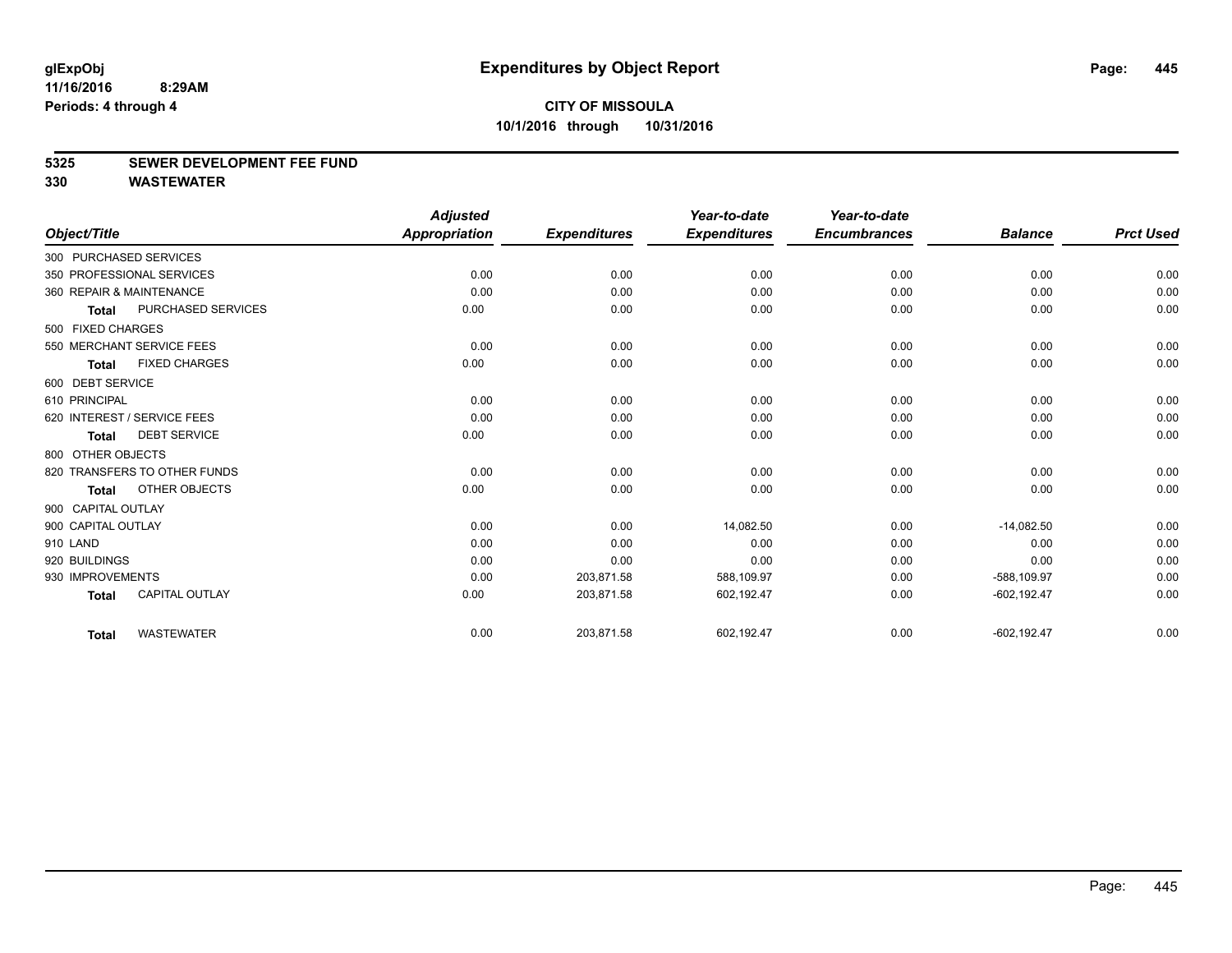**CITY OF MISSOULA 10/1/2016 through 10/31/2016**

### **5325 SEWER DEVELOPMENT FEE FUND**

|                        |                              | <b>Adjusted</b>      |                     | Year-to-date        | Year-to-date        |                |                  |
|------------------------|------------------------------|----------------------|---------------------|---------------------|---------------------|----------------|------------------|
| Object/Title           |                              | <b>Appropriation</b> | <b>Expenditures</b> | <b>Expenditures</b> | <b>Encumbrances</b> | <b>Balance</b> | <b>Prct Used</b> |
| 300 PURCHASED SERVICES |                              |                      |                     |                     |                     |                |                  |
|                        | 350 PROFESSIONAL SERVICES    | 0.00                 | 0.00                | 0.00                | 0.00                | 0.00           | 0.00             |
|                        | 360 REPAIR & MAINTENANCE     | 0.00                 | 0.00                | 0.00                | 0.00                | 0.00           | 0.00             |
| <b>Total</b>           | PURCHASED SERVICES           | 0.00                 | 0.00                | 0.00                | 0.00                | 0.00           | 0.00             |
| 500 FIXED CHARGES      |                              |                      |                     |                     |                     |                |                  |
|                        | 550 MERCHANT SERVICE FEES    | 0.00                 | 0.00                | 0.00                | 0.00                | 0.00           | 0.00             |
| <b>Total</b>           | <b>FIXED CHARGES</b>         | 0.00                 | 0.00                | 0.00                | 0.00                | 0.00           | 0.00             |
| 600 DEBT SERVICE       |                              |                      |                     |                     |                     |                |                  |
| 610 PRINCIPAL          |                              | 0.00                 | 0.00                | 0.00                | 0.00                | 0.00           | 0.00             |
|                        | 620 INTEREST / SERVICE FEES  | 0.00                 | 0.00                | 0.00                | 0.00                | 0.00           | 0.00             |
| <b>Total</b>           | <b>DEBT SERVICE</b>          | 0.00                 | 0.00                | 0.00                | 0.00                | 0.00           | 0.00             |
| 800 OTHER OBJECTS      |                              |                      |                     |                     |                     |                |                  |
|                        | 820 TRANSFERS TO OTHER FUNDS | 0.00                 | 0.00                | 0.00                | 0.00                | 0.00           | 0.00             |
| <b>Total</b>           | <b>OTHER OBJECTS</b>         | 0.00                 | 0.00                | 0.00                | 0.00                | 0.00           | 0.00             |
| 900 CAPITAL OUTLAY     |                              |                      |                     |                     |                     |                |                  |
| 900 CAPITAL OUTLAY     |                              | 0.00                 | 0.00                | 14,082.50           | 0.00                | $-14,082.50$   | 0.00             |
| 910 LAND               |                              | 0.00                 | 0.00                | 0.00                | 0.00                | 0.00           | 0.00             |
| 920 BUILDINGS          |                              | 0.00                 | 0.00                | 0.00                | 0.00                | 0.00           | 0.00             |
| 930 IMPROVEMENTS       |                              | 0.00                 | 203,871.58          | 588,109.97          | 0.00                | -588,109.97    | 0.00             |
| <b>Total</b>           | <b>CAPITAL OUTLAY</b>        | 0.00                 | 203,871.58          | 602,192.47          | 0.00                | $-602, 192.47$ | 0.00             |
| <b>Total</b>           | SEWER DEVELOPMENT FEE FUND   | 0.00                 | 203,871.58          | 602,192.47          | 0.00                | $-602, 192.47$ | 0.00             |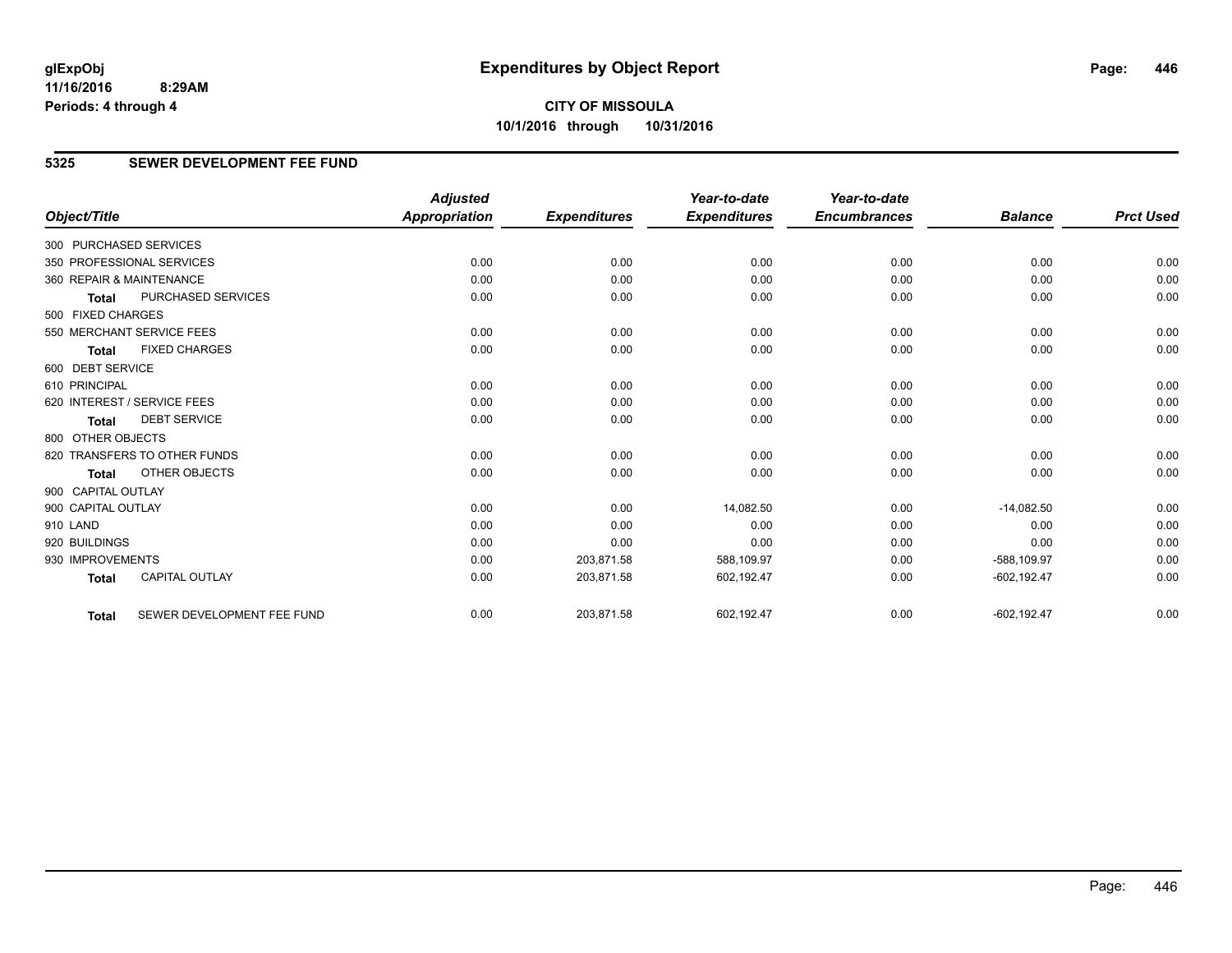### **5340 SEWER CONSTRUCTION FUND**

|                        |                              | <b>Adjusted</b> |                     | Year-to-date        | Year-to-date        |                |                  |
|------------------------|------------------------------|-----------------|---------------------|---------------------|---------------------|----------------|------------------|
| Object/Title           |                              | Appropriation   | <b>Expenditures</b> | <b>Expenditures</b> | <b>Encumbrances</b> | <b>Balance</b> | <b>Prct Used</b> |
| 300 PURCHASED SERVICES |                              |                 |                     |                     |                     |                |                  |
|                        | 350 PROFESSIONAL SERVICES    | 0.00            | 0.00                | 0.00                | 0.00                | 0.00           | 0.00             |
|                        | 360 REPAIR & MAINTENANCE     | 0.00            | 0.00                | 0.00                | 0.00                | 0.00           | 0.00             |
| <b>Total</b>           | <b>PURCHASED SERVICES</b>    | 0.00            | 0.00                | 0.00                | 0.00                | 0.00           | 0.00             |
| 500 FIXED CHARGES      |                              |                 |                     |                     |                     |                |                  |
|                        | 550 MERCHANT SERVICE FEES    | 0.00            | 0.00                | 0.00                | 0.00                | 0.00           | 0.00             |
| Total                  | <b>FIXED CHARGES</b>         | 0.00            | 0.00                | 0.00                | 0.00                | 0.00           | 0.00             |
| 800 OTHER OBJECTS      |                              |                 |                     |                     |                     |                |                  |
|                        | 820 TRANSFERS TO OTHER FUNDS | 0.00            | 0.00                | 0.00                | 0.00                | 0.00           | 0.00             |
| <b>Total</b>           | OTHER OBJECTS                | 0.00            | 0.00                | 0.00                | 0.00                | 0.00           | 0.00             |
| 900 CAPITAL OUTLAY     |                              |                 |                     |                     |                     |                |                  |
| 930 IMPROVEMENTS       |                              | 0.00            | 112,899.53          | 546,087.51          | 0.00                | $-546,087.51$  | 0.00             |
|                        | 940 MACHINERY & EQUIPMENT    | 0.00            | 0.00                | 0.00                | 0.00                | 0.00           | 0.00             |
| <b>Total</b>           | <b>CAPITAL OUTLAY</b>        | 0.00            | 112,899.53          | 546,087.51          | 0.00                | $-546,087.51$  | 0.00             |
| <b>Total</b>           | <b>WASTEWATER</b>            | 0.00            | 112,899.53          | 546,087.51          | 0.00                | $-546,087.51$  | 0.00             |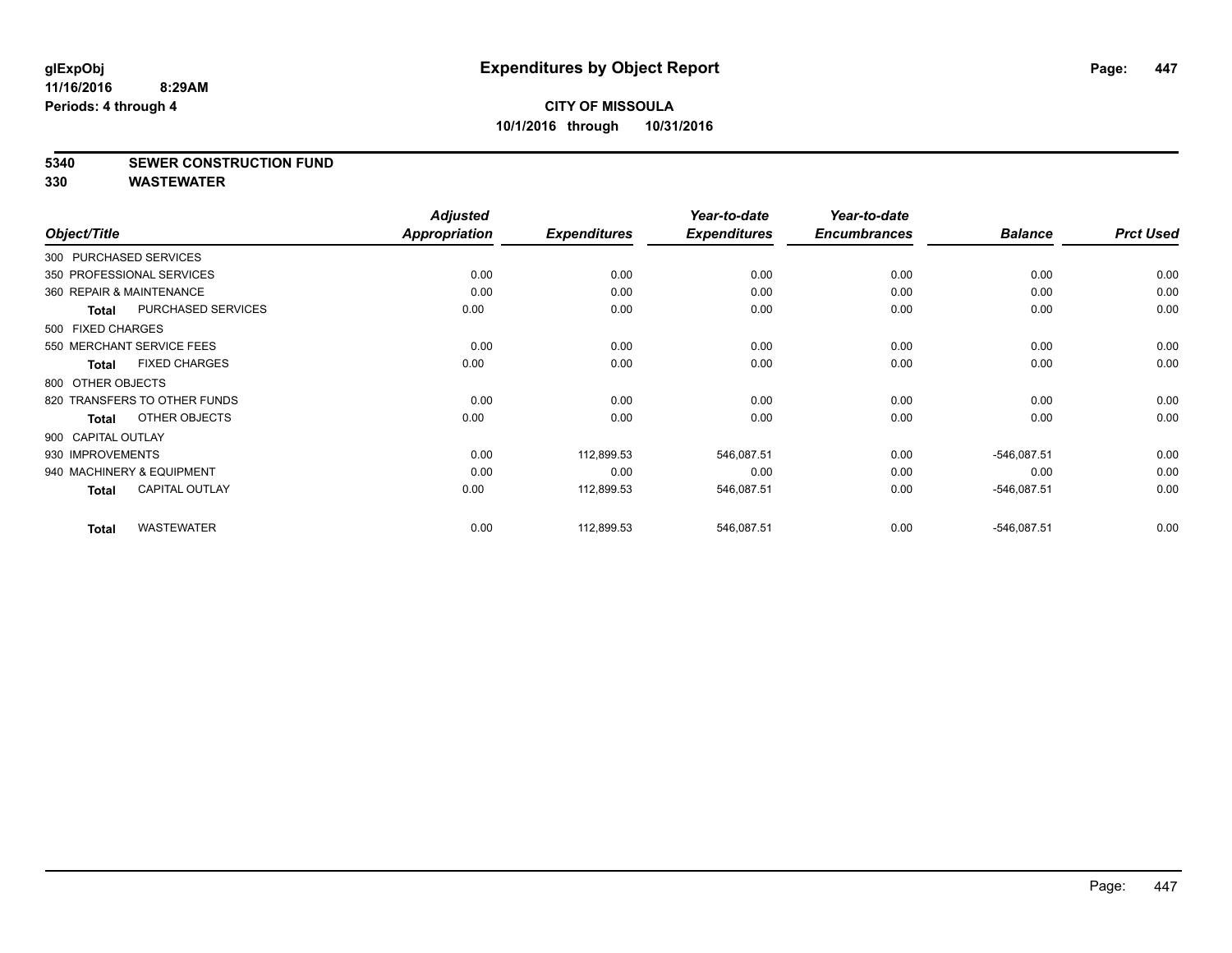#### **5340 SEWER CONSTRUCTION FUND**

**334 STORM WATER**

| Object/Title           |                                   | <b>Adjusted</b><br>Appropriation | <b>Expenditures</b> | Year-to-date<br><b>Expenditures</b> | Year-to-date<br><b>Encumbrances</b> | <b>Balance</b> | <b>Prct Used</b> |
|------------------------|-----------------------------------|----------------------------------|---------------------|-------------------------------------|-------------------------------------|----------------|------------------|
| 100 PERSONAL SERVICES  |                                   |                                  |                     |                                     |                                     |                |                  |
|                        |                                   |                                  |                     |                                     |                                     |                |                  |
| 130 OTHER              |                                   | 0.00                             | 0.00                | 0.00                                | 0.00                                | 0.00           | 0.00             |
|                        | <b>140 EMPLOYER CONTRIBUTIONS</b> | 0.00                             | 0.00                | 0.00                                | 0.00                                | 0.00           | 0.00             |
| <b>Total</b>           | PERSONAL SERVICES                 | 0.00                             | 0.00                | 0.00                                | 0.00                                | 0.00           | 0.00             |
| 200 SUPPLIES           |                                   |                                  |                     |                                     |                                     |                |                  |
| 210 OFFICE SUPPLIES    |                                   | 0.00                             | 0.00                | 0.00                                | 0.00                                | 0.00           | 0.00             |
| 231 GASOLINE           |                                   | 0.00                             | 0.00                | 0.00                                | 0.00                                | 0.00           | 0.00             |
| <b>Total</b>           | <b>SUPPLIES</b>                   | 0.00                             | 0.00                | 0.00                                | 0.00                                | 0.00           | 0.00             |
| 300 PURCHASED SERVICES |                                   |                                  |                     |                                     |                                     |                |                  |
| 344 TELEPHONE SERVICE  |                                   | 0.00                             | 0.00                | 0.00                                | 0.00                                | 0.00           | 0.00             |
| 370 TRAVEL             |                                   | 0.00                             | 0.00                | 0.00                                | 0.00                                | 0.00           | 0.00             |
| 380 TRAINING           |                                   | 0.00                             | 0.00                | 0.00                                | 0.00                                | 0.00           | 0.00             |
| <b>Total</b>           | PURCHASED SERVICES                | 0.00                             | 0.00                | 0.00                                | 0.00                                | 0.00           | 0.00             |
| <b>Total</b>           | <b>STORM WATER</b>                | 0.00                             | 0.00                | 0.00                                | 0.00                                | 0.00           | 0.00             |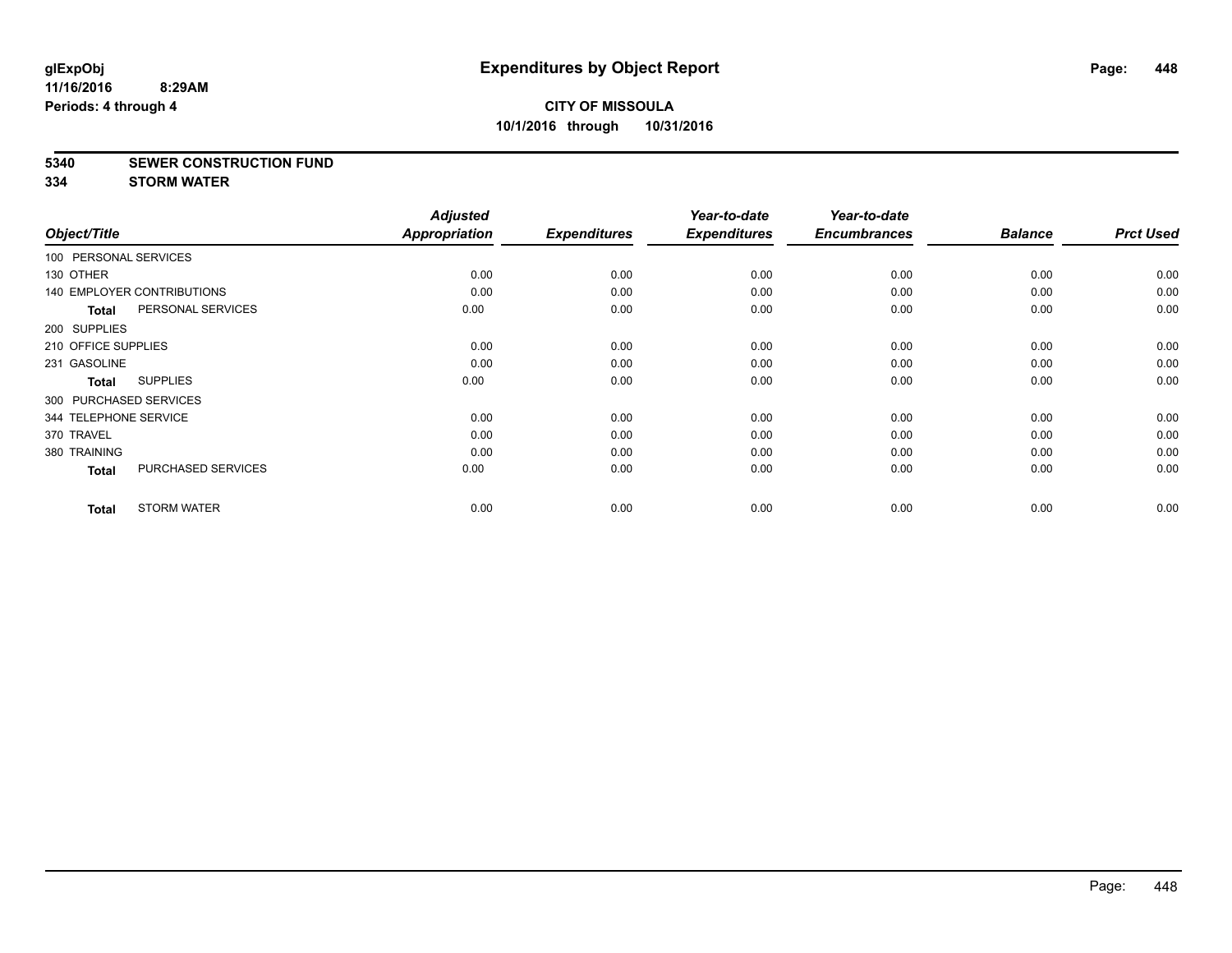### **5340 SEWER CONSTRUCTION FUND**

**390 NON-DEPARTMENTAL**

| Object/Title       |                       | <b>Adjusted</b><br>Appropriation | <b>Expenditures</b> | Year-to-date<br><b>Expenditures</b> | Year-to-date<br><b>Encumbrances</b> | <b>Balance</b> | <b>Prct Used</b> |
|--------------------|-----------------------|----------------------------------|---------------------|-------------------------------------|-------------------------------------|----------------|------------------|
| 900 CAPITAL OUTLAY |                       |                                  |                     |                                     |                                     |                |                  |
| 930 IMPROVEMENTS   |                       | 0.00                             | 0.00                | 5.271.10                            | 0.00                                | $-5,271.10$    | 0.00             |
| <b>Total</b>       | <b>CAPITAL OUTLAY</b> | 0.00                             | 0.00                | 5.271.10                            | 0.00                                | $-5.271.10$    | 0.00             |
| <b>Total</b>       | NON-DEPARTMENTAL      | 0.00                             | 0.00                | 5.271.10                            | 0.00                                | $-5,271.10$    | 0.00             |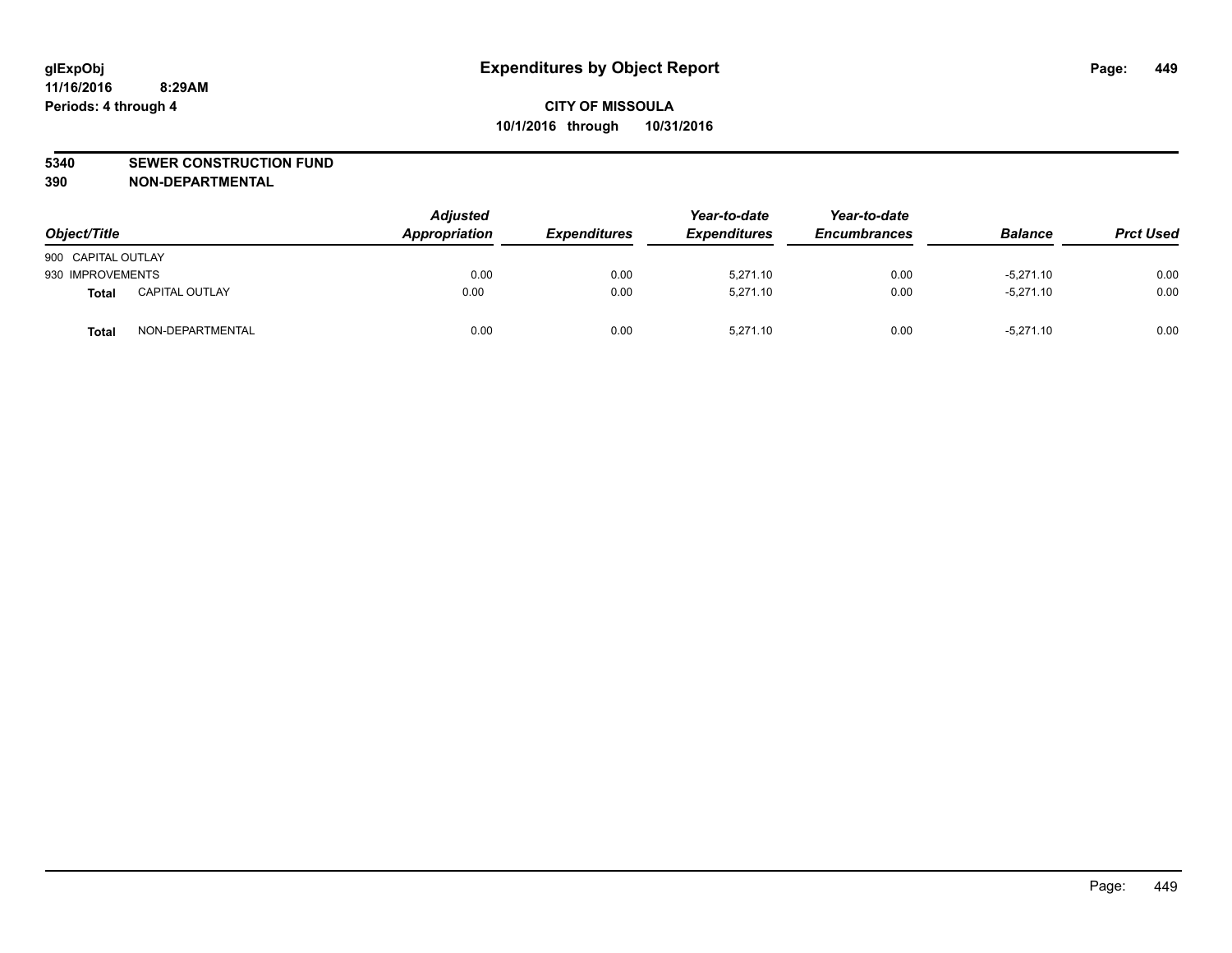**CITY OF MISSOULA 10/1/2016 through 10/31/2016**

### **5340 SEWER CONSTRUCTION FUND**

| Object/Title           |                                   | <b>Adjusted</b><br>Appropriation | <b>Expenditures</b> | Year-to-date<br><b>Expenditures</b> | Year-to-date<br><b>Encumbrances</b> | <b>Balance</b> | <b>Prct Used</b> |
|------------------------|-----------------------------------|----------------------------------|---------------------|-------------------------------------|-------------------------------------|----------------|------------------|
| 100 PERSONAL SERVICES  |                                   |                                  |                     |                                     |                                     |                |                  |
| 130 OTHER              |                                   | 0.00                             | 0.00                | 0.00                                | 0.00                                | 0.00           | 0.00             |
|                        | <b>140 EMPLOYER CONTRIBUTIONS</b> | 0.00                             | 0.00                | 0.00                                | 0.00                                | 0.00           | 0.00             |
| <b>Total</b>           | PERSONAL SERVICES                 | 0.00                             | 0.00                | 0.00                                | 0.00                                | 0.00           | 0.00             |
| 200 SUPPLIES           |                                   |                                  |                     |                                     |                                     |                |                  |
| 210 OFFICE SUPPLIES    |                                   | 0.00                             | 0.00                | 0.00                                | 0.00                                | 0.00           | 0.00             |
| 231 GASOLINE           |                                   | 0.00                             | 0.00                | 0.00                                | 0.00                                | 0.00           | 0.00             |
| <b>Total</b>           | <b>SUPPLIES</b>                   | 0.00                             | 0.00                | 0.00                                | 0.00                                | 0.00           | 0.00             |
| 300 PURCHASED SERVICES |                                   |                                  |                     |                                     |                                     |                |                  |
| 344 TELEPHONE SERVICE  |                                   | 0.00                             | 0.00                | 0.00                                | 0.00                                | 0.00           | 0.00             |
|                        | 350 PROFESSIONAL SERVICES         | 0.00                             | 0.00                | 0.00                                | 0.00                                | 0.00           | 0.00             |
|                        | 360 REPAIR & MAINTENANCE          | 0.00                             | 0.00                | 0.00                                | 0.00                                | 0.00           | 0.00             |
| 370 TRAVEL             |                                   | 0.00                             | 0.00                | 0.00                                | 0.00                                | 0.00           | 0.00             |
| 380 TRAINING           |                                   | 0.00                             | 0.00                | 0.00                                | 0.00                                | 0.00           | 0.00             |
| <b>Total</b>           | PURCHASED SERVICES                | 0.00                             | 0.00                | 0.00                                | 0.00                                | 0.00           | 0.00             |
| 500 FIXED CHARGES      |                                   |                                  |                     |                                     |                                     |                |                  |
|                        | 550 MERCHANT SERVICE FEES         | 0.00                             | 0.00                | 0.00                                | 0.00                                | 0.00           | 0.00             |
| <b>Total</b>           | <b>FIXED CHARGES</b>              | 0.00                             | 0.00                | 0.00                                | 0.00                                | 0.00           | 0.00             |
| 800 OTHER OBJECTS      |                                   |                                  |                     |                                     |                                     |                |                  |
|                        | 820 TRANSFERS TO OTHER FUNDS      | 0.00                             | 0.00                | 0.00                                | 0.00                                | 0.00           | 0.00             |
| <b>Total</b>           | <b>OTHER OBJECTS</b>              | 0.00                             | 0.00                | 0.00                                | 0.00                                | 0.00           | 0.00             |
| 900 CAPITAL OUTLAY     |                                   |                                  |                     |                                     |                                     |                |                  |
| 930 IMPROVEMENTS       |                                   | 0.00                             | 112,899.53          | 551,358.61                          | 0.00                                | $-551,358.61$  | 0.00             |
|                        | 940 MACHINERY & EQUIPMENT         | 0.00                             | 0.00                | 0.00                                | 0.00                                | 0.00           | 0.00             |
| <b>Total</b>           | <b>CAPITAL OUTLAY</b>             | 0.00                             | 112,899.53          | 551,358.61                          | 0.00                                | $-551,358.61$  | 0.00             |
| <b>Total</b>           | SEWER CONSTRUCTION FUND           | 0.00                             | 112,899.53          | 551,358.61                          | 0.00                                | $-551,358.61$  | 0.00             |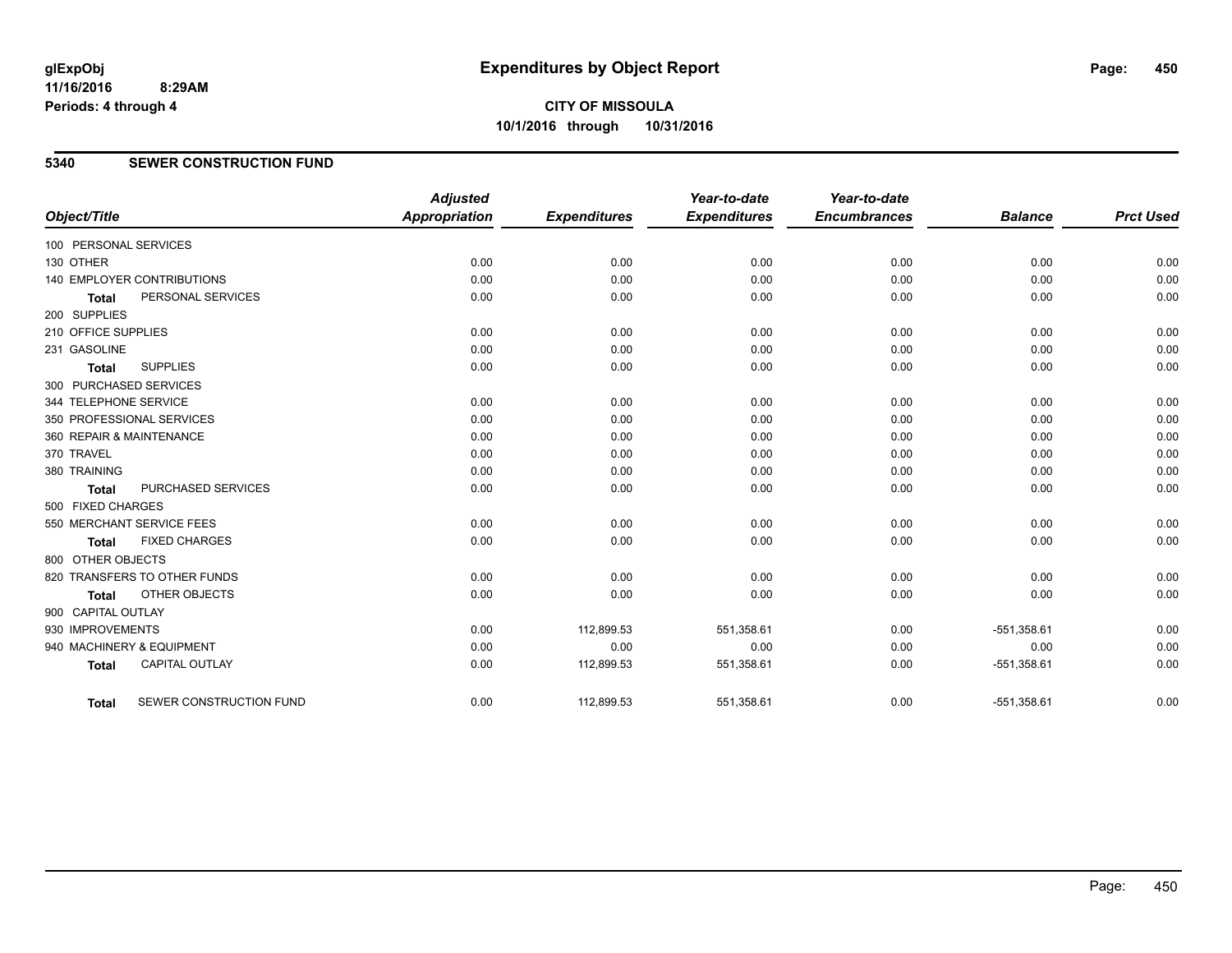# **CITY OF MISSOULA 10/1/2016 through 10/31/2016**

#### **5361 2001 SEWER REVENUE BONDS-DEBT SERVICE**

|                   |                             | <b>Adjusted</b> |                     | Year-to-date        | Year-to-date        |                |                  |
|-------------------|-----------------------------|-----------------|---------------------|---------------------|---------------------|----------------|------------------|
| Object/Title      |                             | Appropriation   | <b>Expenditures</b> | <b>Expenditures</b> | <b>Encumbrances</b> | <b>Balance</b> | <b>Prct Used</b> |
| 500 FIXED CHARGES |                             |                 |                     |                     |                     |                |                  |
|                   | 550 MERCHANT SERVICE FEES   | 0.00            | 0.00                | 0.00                | 0.00                | 0.00           | 0.00             |
| <b>Total</b>      | <b>FIXED CHARGES</b>        | 0.00            | 0.00                | 0.00                | 0.00                | 0.00           | 0.00             |
| 600 DEBT SERVICE  |                             |                 |                     |                     |                     |                |                  |
| 610 PRINCIPAL     |                             | 0.00            | 0.00                | 0.00                | 0.00                | 0.00           | 0.00             |
|                   | 620 INTEREST / SERVICE FEES | 0.00            | 0.00                | 0.00                | 0.00                | 0.00           | 0.00             |
| <b>Total</b>      | <b>DEBT SERVICE</b>         | 0.00            | 0.00                | 0.00                | 0.00                | 0.00           | 0.00             |
| <b>Total</b>      | <b>WASTEWATER</b>           | 0.00            | 0.00                | 0.00                | 0.00                | 0.00           | 0.00             |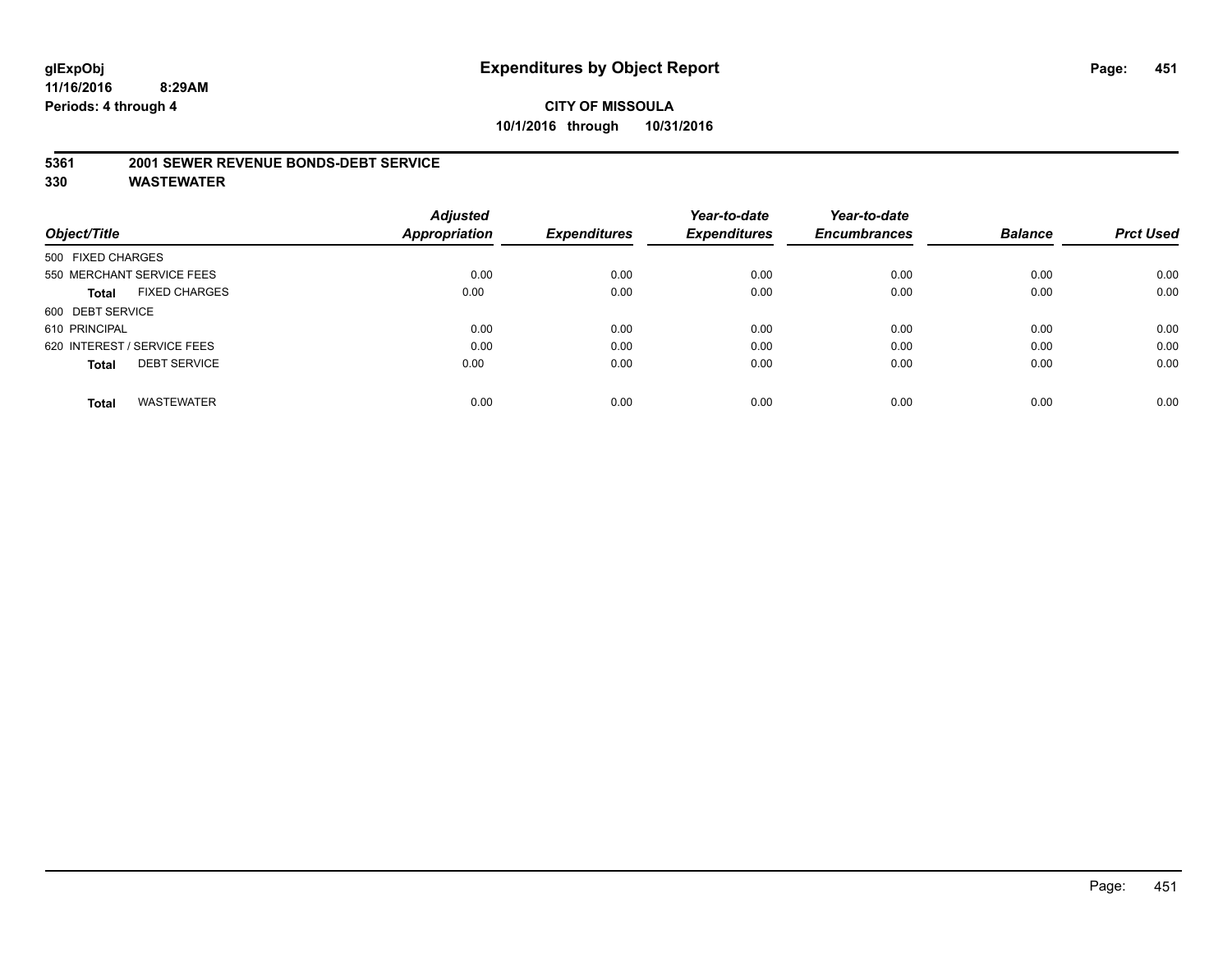**CITY OF MISSOULA 10/1/2016 through 10/31/2016**

### **5361 2001 SEWER REVENUE BONDS-DEBT SERVICE**

| Object/Title      |                                  | <b>Adjusted</b><br><b>Appropriation</b> | <b>Expenditures</b> | Year-to-date<br><b>Expenditures</b> | Year-to-date<br><b>Encumbrances</b> | <b>Balance</b> | <b>Prct Used</b> |
|-------------------|----------------------------------|-----------------------------------------|---------------------|-------------------------------------|-------------------------------------|----------------|------------------|
| 500 FIXED CHARGES |                                  |                                         |                     |                                     |                                     |                |                  |
|                   | 550 MERCHANT SERVICE FEES        | 0.00                                    | 0.00                | 0.00                                | 0.00                                | 0.00           | 0.00             |
| <b>Total</b>      | <b>FIXED CHARGES</b>             | 0.00                                    | 0.00                | 0.00                                | 0.00                                | 0.00           | 0.00             |
| 600 DEBT SERVICE  |                                  |                                         |                     |                                     |                                     |                |                  |
| 610 PRINCIPAL     |                                  | 0.00                                    | 0.00                | 0.00                                | 0.00                                | 0.00           | 0.00             |
|                   | 620 INTEREST / SERVICE FEES      | 0.00                                    | 0.00                | 0.00                                | 0.00                                | 0.00           | 0.00             |
| <b>Total</b>      | <b>DEBT SERVICE</b>              | 0.00                                    | 0.00                | 0.00                                | 0.00                                | 0.00           | 0.00             |
| <b>Total</b>      | 2001 SEWER REVENUE BONDS-DEBT SE | 0.00                                    | 0.00                | 0.00                                | 0.00                                | 0.00           | 0.00             |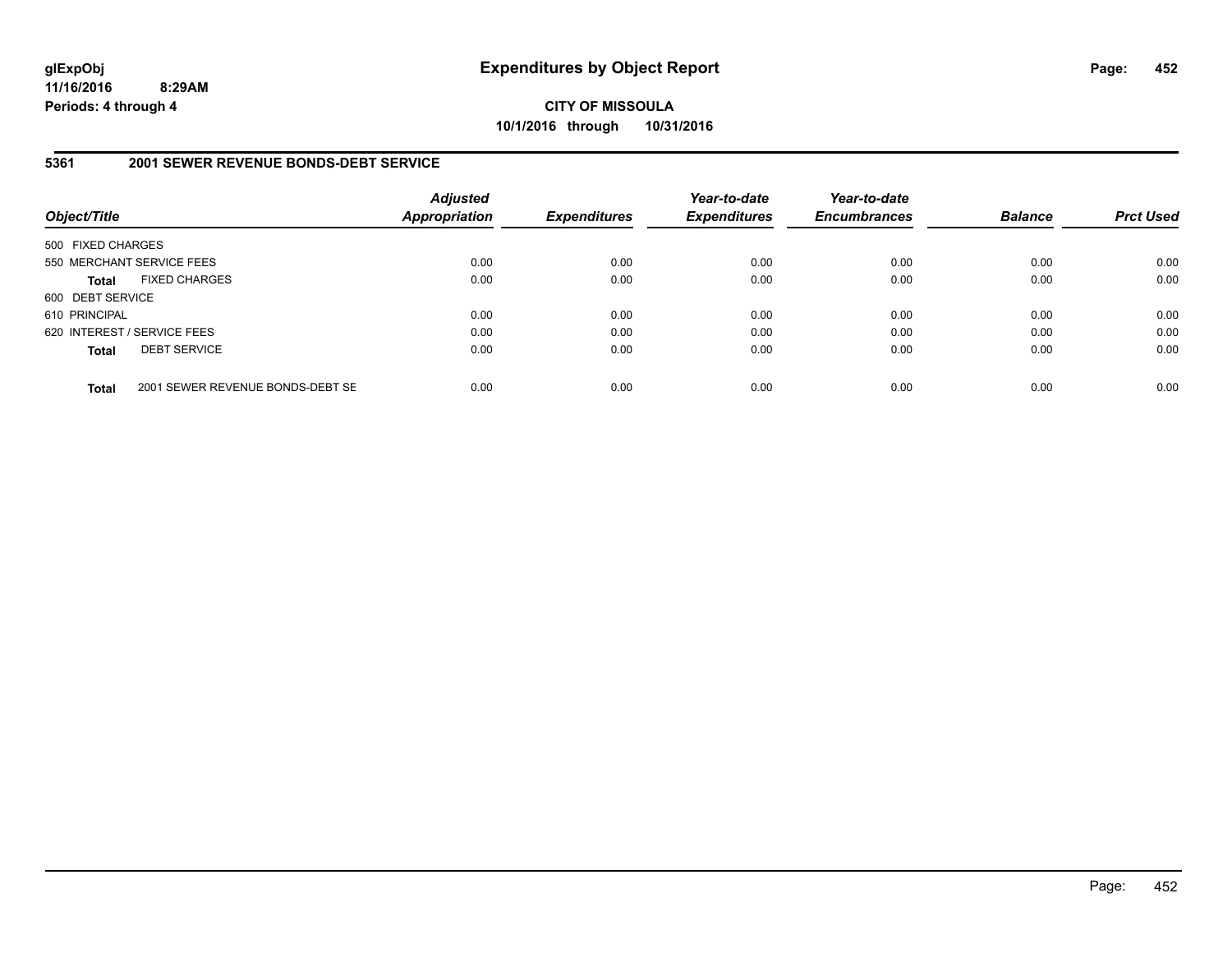# **CITY OF MISSOULA 10/1/2016 through 10/31/2016**

### **5362 00 SEWER REVENUE BOND - SERIES B DEBT SE**

| Object/Title                         | <b>Adjusted</b><br><b>Appropriation</b> | <b>Expenditures</b> | Year-to-date<br><b>Expenditures</b> | Year-to-date<br><b>Encumbrances</b> | <b>Balance</b> | <b>Prct Used</b> |
|--------------------------------------|-----------------------------------------|---------------------|-------------------------------------|-------------------------------------|----------------|------------------|
| 500 FIXED CHARGES                    |                                         |                     |                                     |                                     |                |                  |
| 550 MERCHANT SERVICE FEES            | 0.00                                    | 0.00                | 0.00                                | 0.00                                | 0.00           | 0.00             |
| <b>FIXED CHARGES</b><br><b>Total</b> | 0.00                                    | 0.00                | 0.00                                | 0.00                                | 0.00           | 0.00             |
| 600 DEBT SERVICE                     |                                         |                     |                                     |                                     |                |                  |
| 610 PRINCIPAL                        | 0.00                                    | 0.00                | 0.00                                | 0.00                                | 0.00           | 0.00             |
| 620 INTEREST / SERVICE FEES          | 0.00                                    | 0.00                | 0.00                                | 0.00                                | 0.00           | 0.00             |
| <b>DEBT SERVICE</b><br><b>Total</b>  | 0.00                                    | 0.00                | 0.00                                | 0.00                                | 0.00           | 0.00             |
| 800 OTHER OBJECTS                    |                                         |                     |                                     |                                     |                |                  |
| 820 TRANSFERS TO OTHER FUNDS         | 0.00                                    | 0.00                | 0.00                                | 0.00                                | 0.00           | 0.00             |
| OTHER OBJECTS<br><b>Total</b>        | 0.00                                    | 0.00                | 0.00                                | 0.00                                | 0.00           | 0.00             |
|                                      |                                         |                     |                                     |                                     |                |                  |
| <b>WASTEWATER</b><br><b>Total</b>    | 0.00                                    | 0.00                | 0.00                                | 0.00                                | 0.00           | 0.00             |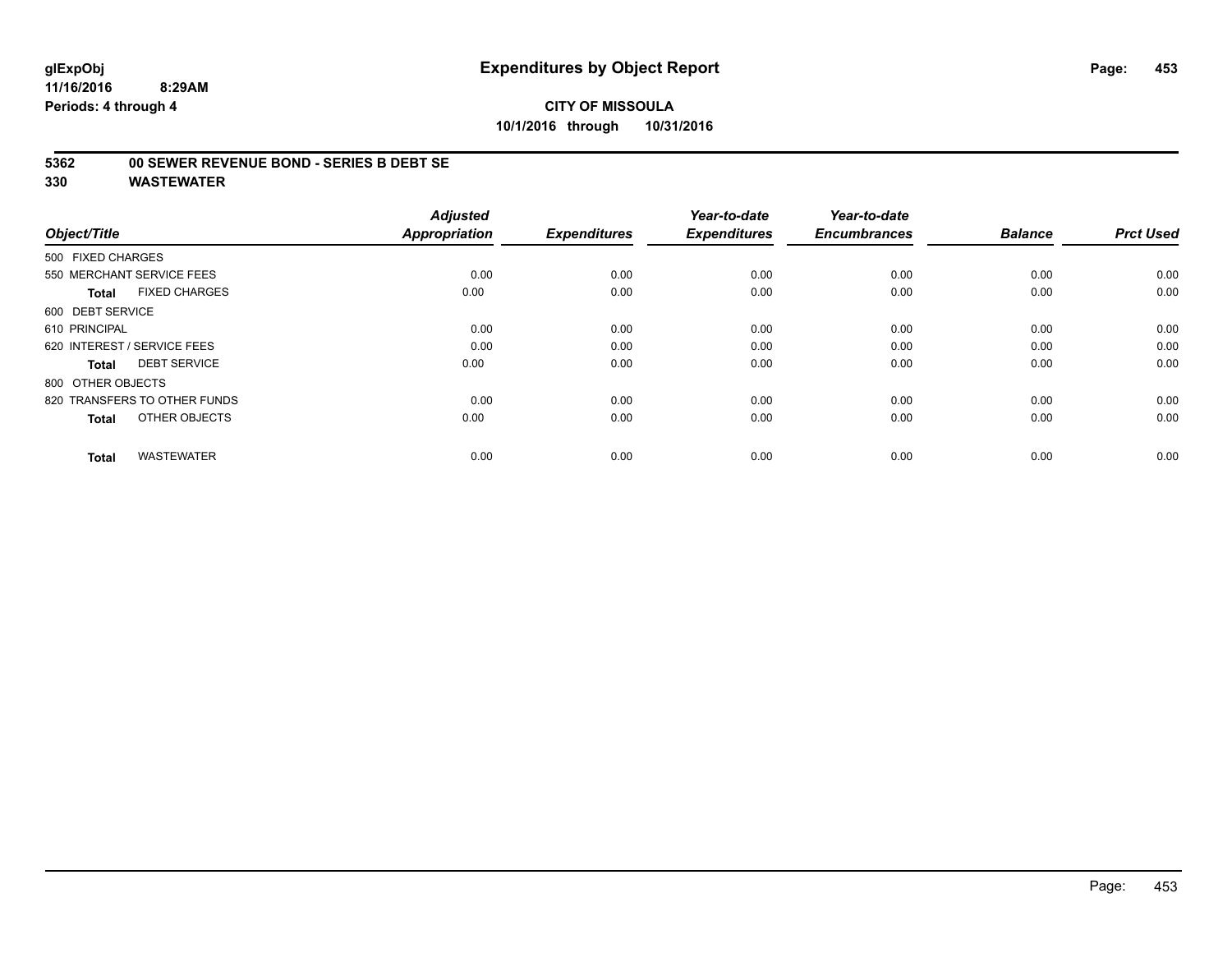**CITY OF MISSOULA 10/1/2016 through 10/31/2016**

### **5362 00 SEWER REVENUE BOND - SERIES B DEBT SE**

| Object/Title      |                                    | <b>Adjusted</b><br><b>Appropriation</b> | <b>Expenditures</b> | Year-to-date<br><b>Expenditures</b> | Year-to-date<br><b>Encumbrances</b> | <b>Balance</b> | <b>Prct Used</b> |
|-------------------|------------------------------------|-----------------------------------------|---------------------|-------------------------------------|-------------------------------------|----------------|------------------|
|                   |                                    |                                         |                     |                                     |                                     |                |                  |
| 500 FIXED CHARGES |                                    |                                         |                     |                                     |                                     |                |                  |
|                   | 550 MERCHANT SERVICE FEES          | 0.00                                    | 0.00                | 0.00                                | 0.00                                | 0.00           | 0.00             |
| <b>Total</b>      | <b>FIXED CHARGES</b>               | 0.00                                    | 0.00                | 0.00                                | 0.00                                | 0.00           | 0.00             |
| 600 DEBT SERVICE  |                                    |                                         |                     |                                     |                                     |                |                  |
| 610 PRINCIPAL     |                                    | 0.00                                    | 0.00                | 0.00                                | 0.00                                | 0.00           | 0.00             |
|                   | 620 INTEREST / SERVICE FEES        | 0.00                                    | 0.00                | 0.00                                | 0.00                                | 0.00           | 0.00             |
| <b>Total</b>      | <b>DEBT SERVICE</b>                | 0.00                                    | 0.00                | 0.00                                | 0.00                                | 0.00           | 0.00             |
| 800 OTHER OBJECTS |                                    |                                         |                     |                                     |                                     |                |                  |
|                   | 820 TRANSFERS TO OTHER FUNDS       | 0.00                                    | 0.00                | 0.00                                | 0.00                                | 0.00           | 0.00             |
| <b>Total</b>      | OTHER OBJECTS                      | 0.00                                    | 0.00                | 0.00                                | 0.00                                | 0.00           | 0.00             |
| <b>Total</b>      | 00 SEWER REVENUE BOND - SERIES B D | 0.00                                    | 0.00                | 0.00                                | 0.00                                | 0.00           | 0.00             |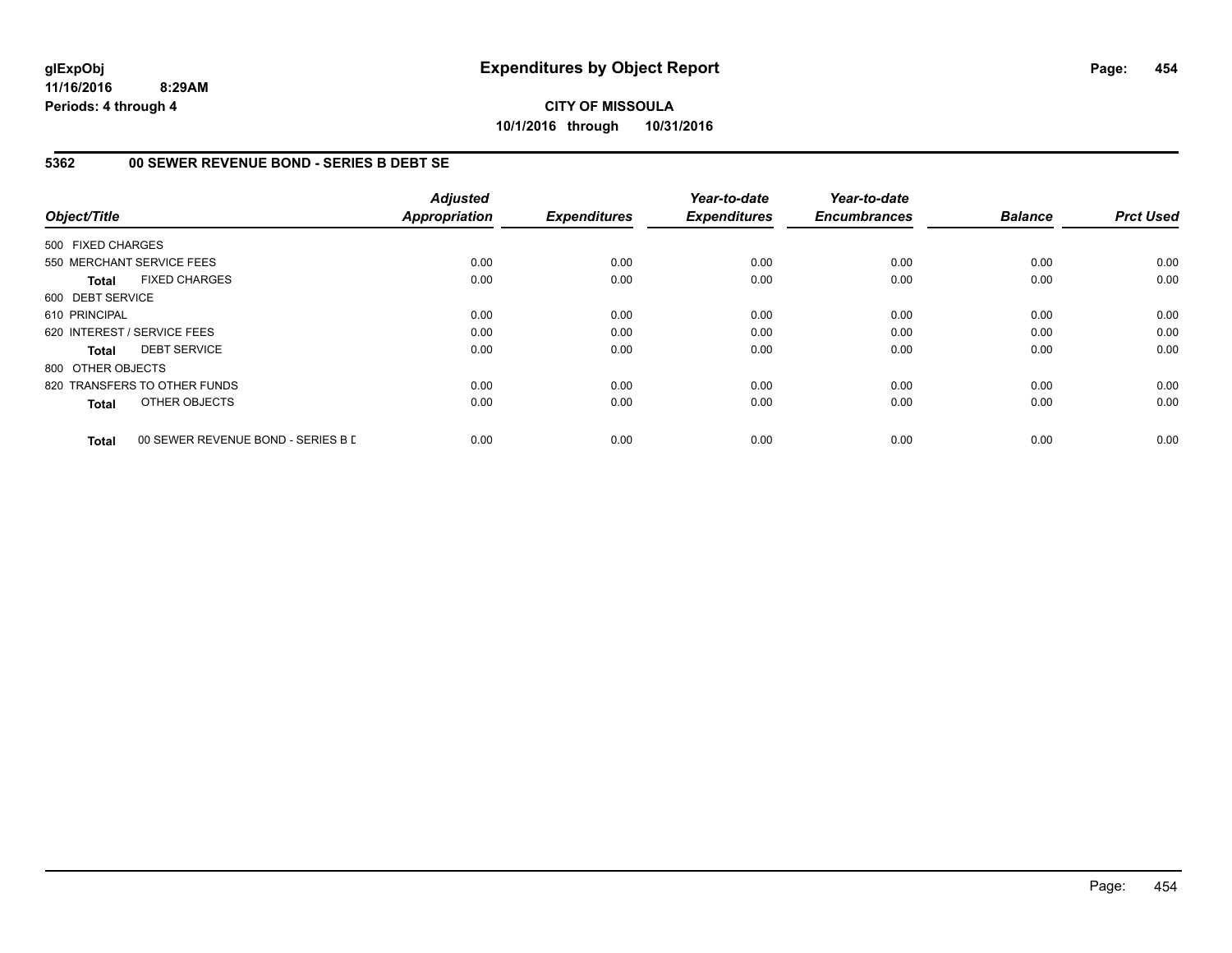# **CITY OF MISSOULA 10/1/2016 through 10/31/2016**

### **5363 92 SEWER REVENUE BOND SERIES A DEBT SERV**

| Object/Title                |                           | <b>Adjusted</b><br>Appropriation | <b>Expenditures</b> | Year-to-date<br><b>Expenditures</b> | Year-to-date<br><b>Encumbrances</b> | <b>Balance</b> | <b>Prct Used</b> |
|-----------------------------|---------------------------|----------------------------------|---------------------|-------------------------------------|-------------------------------------|----------------|------------------|
| 500 FIXED CHARGES           |                           |                                  |                     |                                     |                                     |                |                  |
|                             | 550 MERCHANT SERVICE FEES | 0.00                             | 0.00                | 0.00                                | 0.00                                | 0.00           | 0.00             |
| Total                       | <b>FIXED CHARGES</b>      | 0.00                             | 0.00                | 0.00                                | 0.00                                | 0.00           | 0.00             |
| 600 DEBT SERVICE            |                           |                                  |                     |                                     |                                     |                |                  |
| 610 PRINCIPAL               |                           | 0.00                             | 0.00                | 0.00                                | 0.00                                | 0.00           | 0.00             |
| 620 INTEREST / SERVICE FEES |                           | 0.00                             | 0.00                | 0.00                                | 0.00                                | 0.00           | 0.00             |
| <b>Total</b>                | <b>DEBT SERVICE</b>       | 0.00                             | 0.00                | 0.00                                | 0.00                                | 0.00           | 0.00             |
| <b>Total</b>                | <b>WASTEWATER</b>         | 0.00                             | 0.00                | 0.00                                | 0.00                                | 0.00           | 0.00             |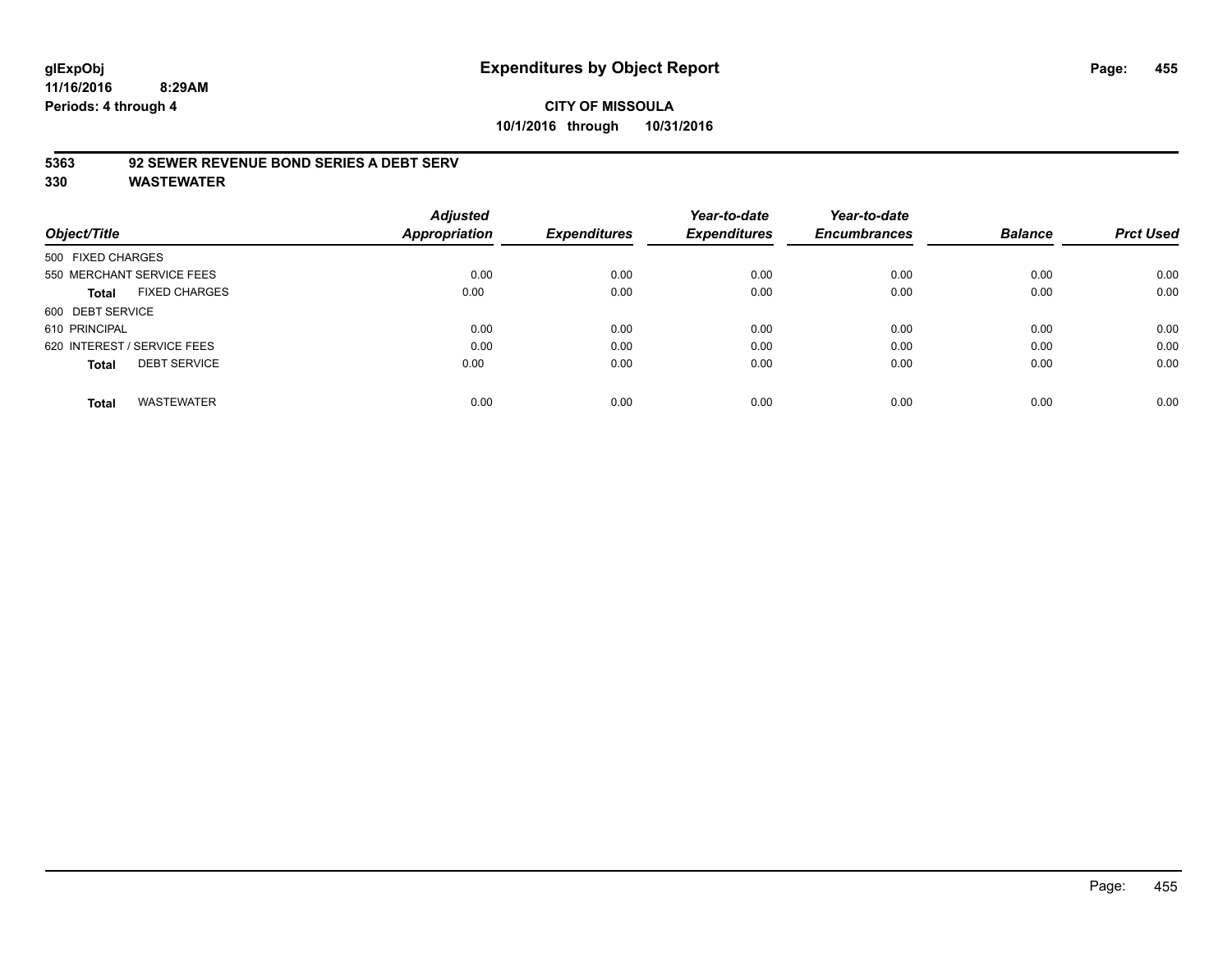**CITY OF MISSOULA 10/1/2016 through 10/31/2016**

### **5363 92 SEWER REVENUE BOND SERIES A DEBT SERV**

| Object/Title                |                                   | <b>Adjusted</b><br><b>Appropriation</b> | <b>Expenditures</b> | Year-to-date<br><b>Expenditures</b> | Year-to-date<br><b>Encumbrances</b> | <b>Balance</b> | <b>Prct Used</b> |
|-----------------------------|-----------------------------------|-----------------------------------------|---------------------|-------------------------------------|-------------------------------------|----------------|------------------|
| 500 FIXED CHARGES           |                                   |                                         |                     |                                     |                                     |                |                  |
|                             | 550 MERCHANT SERVICE FEES         | 0.00                                    | 0.00                | 0.00                                | 0.00                                | 0.00           | 0.00             |
| <b>Total</b>                | <b>FIXED CHARGES</b>              | 0.00                                    | 0.00                | 0.00                                | 0.00                                | 0.00           | 0.00             |
| 600 DEBT SERVICE            |                                   |                                         |                     |                                     |                                     |                |                  |
| 610 PRINCIPAL               |                                   | 0.00                                    | 0.00                | 0.00                                | 0.00                                | 0.00           | 0.00             |
| 620 INTEREST / SERVICE FEES |                                   | 0.00                                    | 0.00                | 0.00                                | 0.00                                | 0.00           | 0.00             |
| <b>Total</b>                | <b>DEBT SERVICE</b>               | 0.00                                    | 0.00                | 0.00                                | 0.00                                | 0.00           | 0.00             |
| <b>Total</b>                | 92 SEWER REVENUE BOND SERIES A DE | 0.00                                    | 0.00                | 0.00                                | 0.00                                | 0.00           | 0.00             |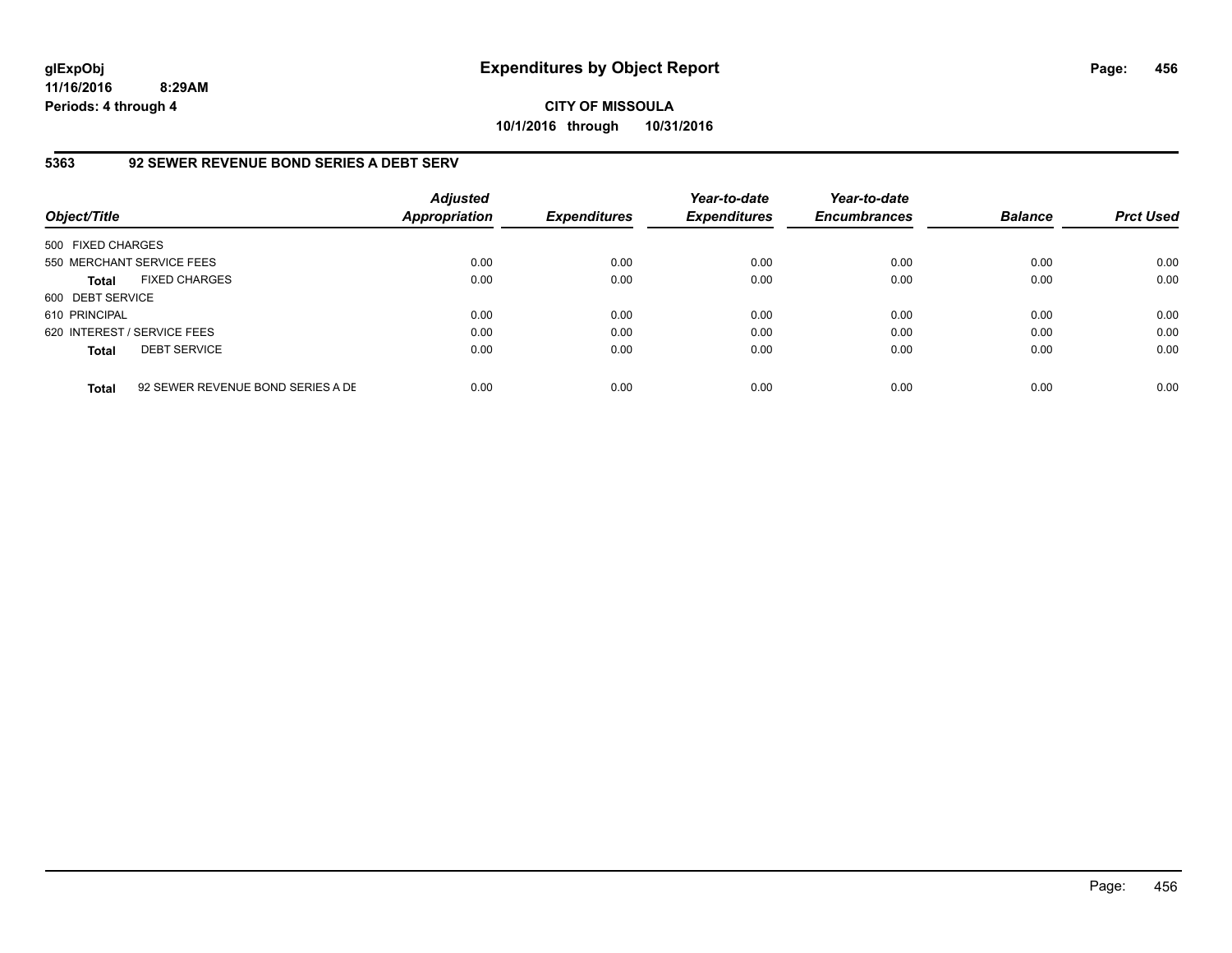# **glExpObj Expenditures by Object Report Page: 457**

**11/16/2016 8:29AM Periods: 4 through 4**

# **CITY OF MISSOULA 10/1/2016 through 10/31/2016**

#### **5364 92 SEWER REVENUE BOND - SERIES B DEBT S**

|                                      | <b>Adjusted</b>      |                     | Year-to-date        | Year-to-date        |                |                  |
|--------------------------------------|----------------------|---------------------|---------------------|---------------------|----------------|------------------|
| Object/Title                         | <b>Appropriation</b> | <b>Expenditures</b> | <b>Expenditures</b> | <b>Encumbrances</b> | <b>Balance</b> | <b>Prct Used</b> |
| 500 FIXED CHARGES                    |                      |                     |                     |                     |                |                  |
| 550 MERCHANT SERVICE FEES            | 0.00                 | 0.00                | 0.00                | 0.00                | 0.00           | 0.00             |
| <b>FIXED CHARGES</b><br><b>Total</b> | 0.00                 | 0.00                | 0.00                | 0.00                | 0.00           | 0.00             |
| 600 DEBT SERVICE                     |                      |                     |                     |                     |                |                  |
| 610 PRINCIPAL                        | 0.00                 | 0.00                | 0.00                | 0.00                | 0.00           | 0.00             |
| 620 INTEREST / SERVICE FEES          | 0.00                 | 0.00                | 0.00                | 0.00                | 0.00           | 0.00             |
| <b>DEBT SERVICE</b><br><b>Total</b>  | 0.00                 | 0.00                | 0.00                | 0.00                | 0.00           | 0.00             |
|                                      |                      |                     |                     |                     |                |                  |
| <b>WASTEWATER</b><br><b>Total</b>    | 0.00                 | 0.00                | 0.00                | 0.00                | 0.00           | 0.00             |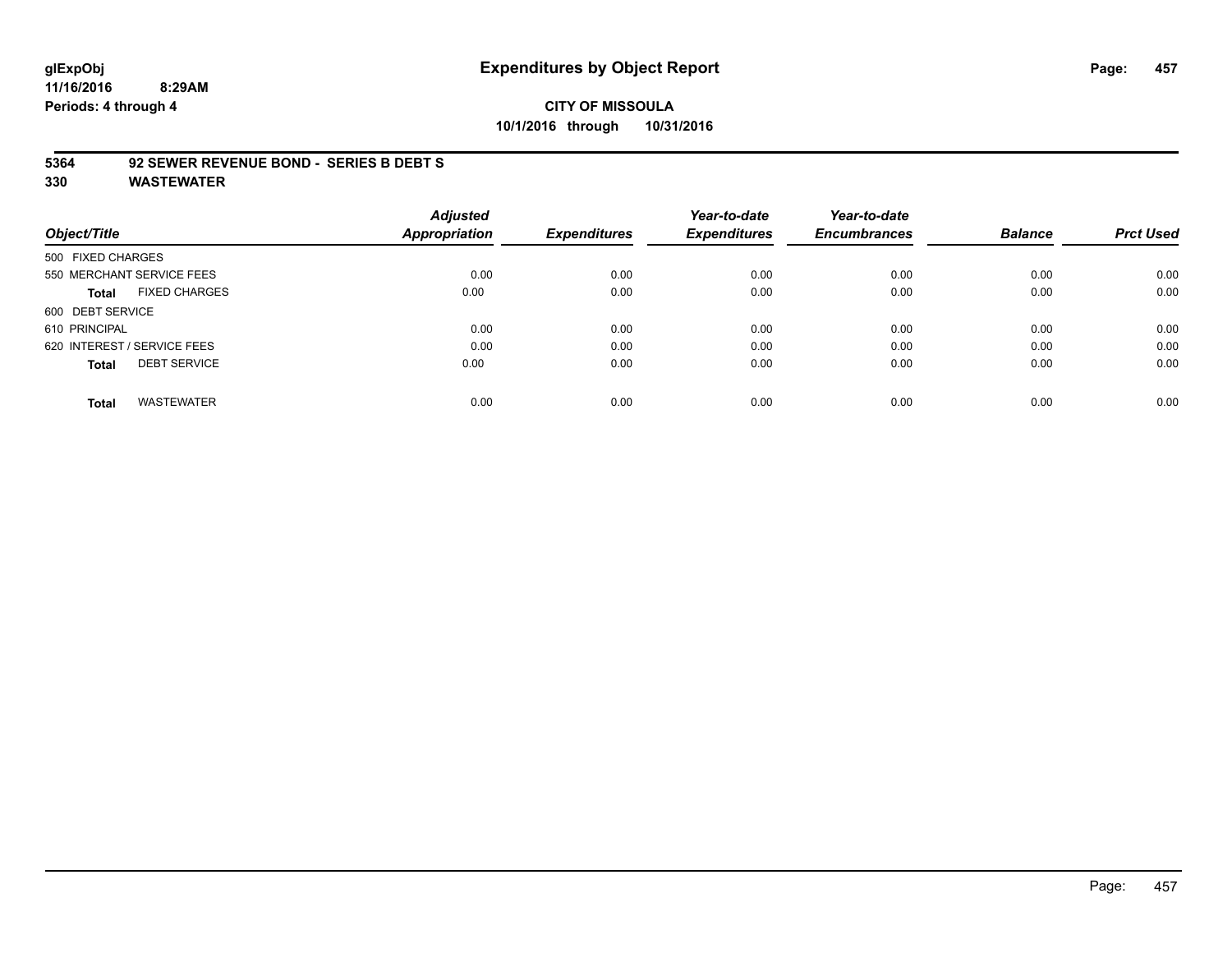# **CITY OF MISSOULA 10/1/2016 through 10/31/2016**

### **5364 92 SEWER REVENUE BOND - SERIES B DEBT S**

| Object/Title                |                                    | <b>Adjusted</b><br><b>Appropriation</b> | <b>Expenditures</b> | Year-to-date<br><b>Expenditures</b> | Year-to-date<br><b>Encumbrances</b> | <b>Balance</b> | <b>Prct Used</b> |
|-----------------------------|------------------------------------|-----------------------------------------|---------------------|-------------------------------------|-------------------------------------|----------------|------------------|
| 500 FIXED CHARGES           |                                    |                                         |                     |                                     |                                     |                |                  |
|                             | 550 MERCHANT SERVICE FEES          | 0.00                                    | 0.00                | 0.00                                | 0.00                                | 0.00           | 0.00             |
| <b>Total</b>                | <b>FIXED CHARGES</b>               | 0.00                                    | 0.00                | 0.00                                | 0.00                                | 0.00           | 0.00             |
| 600 DEBT SERVICE            |                                    |                                         |                     |                                     |                                     |                |                  |
| 610 PRINCIPAL               |                                    | 0.00                                    | 0.00                | 0.00                                | 0.00                                | 0.00           | 0.00             |
| 620 INTEREST / SERVICE FEES |                                    | 0.00                                    | 0.00                | 0.00                                | 0.00                                | 0.00           | 0.00             |
| <b>Total</b>                | <b>DEBT SERVICE</b>                | 0.00                                    | 0.00                | 0.00                                | 0.00                                | 0.00           | 0.00             |
| <b>Total</b>                | 92 SEWER REVENUE BOND - SERIES B I | 0.00                                    | 0.00                | 0.00                                | 0.00                                | 0.00           | 0.00             |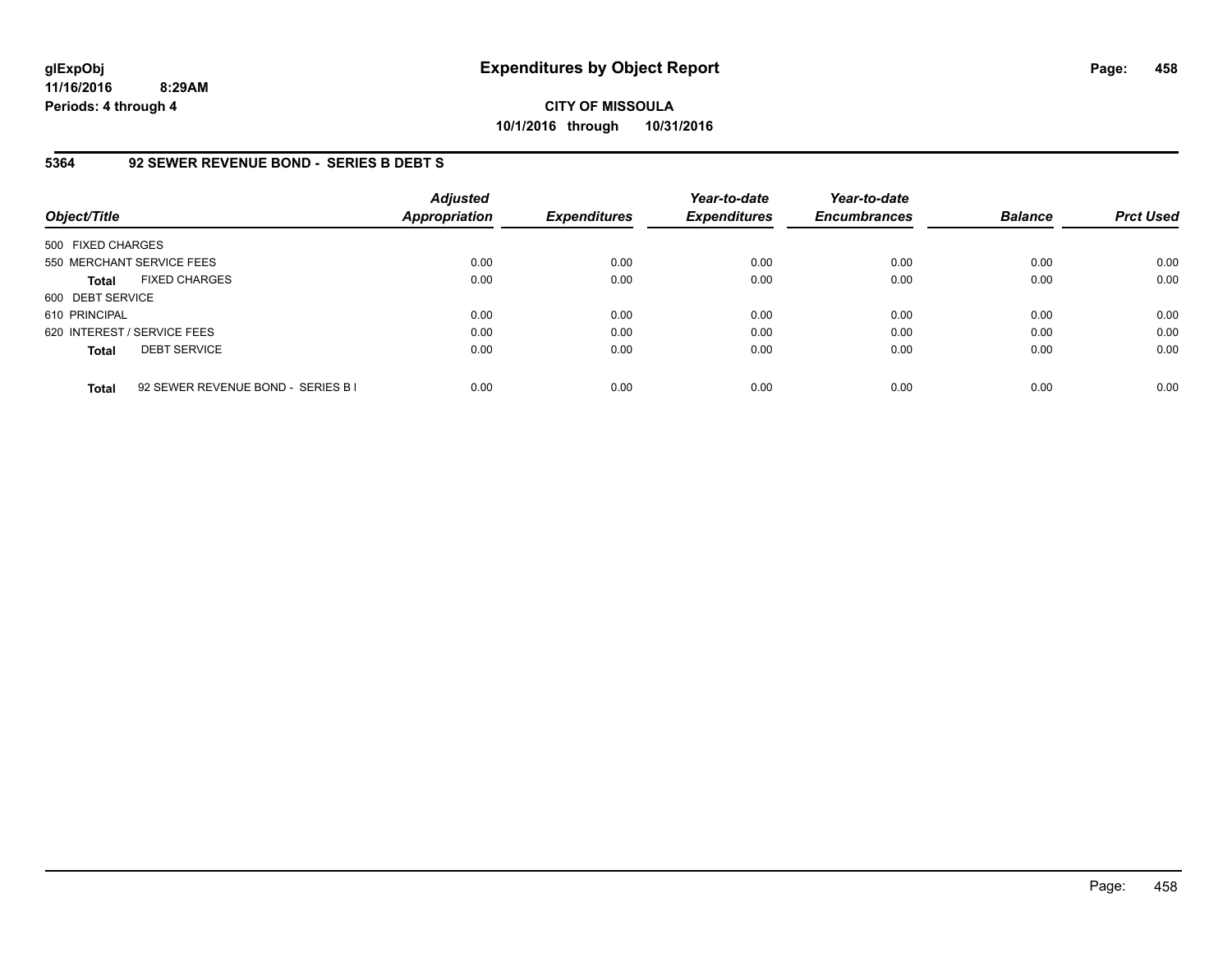### **5365 99 SEWER REVENUE BONDS DEBT SERVICE FUND**

|                   |                             | <b>Adjusted</b>      |                     | Year-to-date        | Year-to-date        |                |                  |
|-------------------|-----------------------------|----------------------|---------------------|---------------------|---------------------|----------------|------------------|
| Object/Title      |                             | <b>Appropriation</b> | <b>Expenditures</b> | <b>Expenditures</b> | <b>Encumbrances</b> | <b>Balance</b> | <b>Prct Used</b> |
| 500 FIXED CHARGES |                             |                      |                     |                     |                     |                |                  |
|                   | 550 MERCHANT SERVICE FEES   | 0.00                 | 0.00                | 0.00                | 0.00                | 0.00           | 0.00             |
| Total             | <b>FIXED CHARGES</b>        | 0.00                 | 0.00                | 0.00                | 0.00                | 0.00           | 0.00             |
| 600 DEBT SERVICE  |                             |                      |                     |                     |                     |                |                  |
| 610 PRINCIPAL     |                             | 0.00                 | 0.00                | 0.00                | 0.00                | 0.00           | 0.00             |
|                   | 620 INTEREST / SERVICE FEES | 0.00                 | 0.00                | 0.00                | 0.00                | 0.00           | 0.00             |
| <b>Total</b>      | <b>DEBT SERVICE</b>         | 0.00                 | 0.00                | 0.00                | 0.00                | 0.00           | 0.00             |
| <b>Total</b>      | <b>WASTEWATER</b>           | 0.00                 | 0.00                | 0.00                | 0.00                | 0.00           | 0.00             |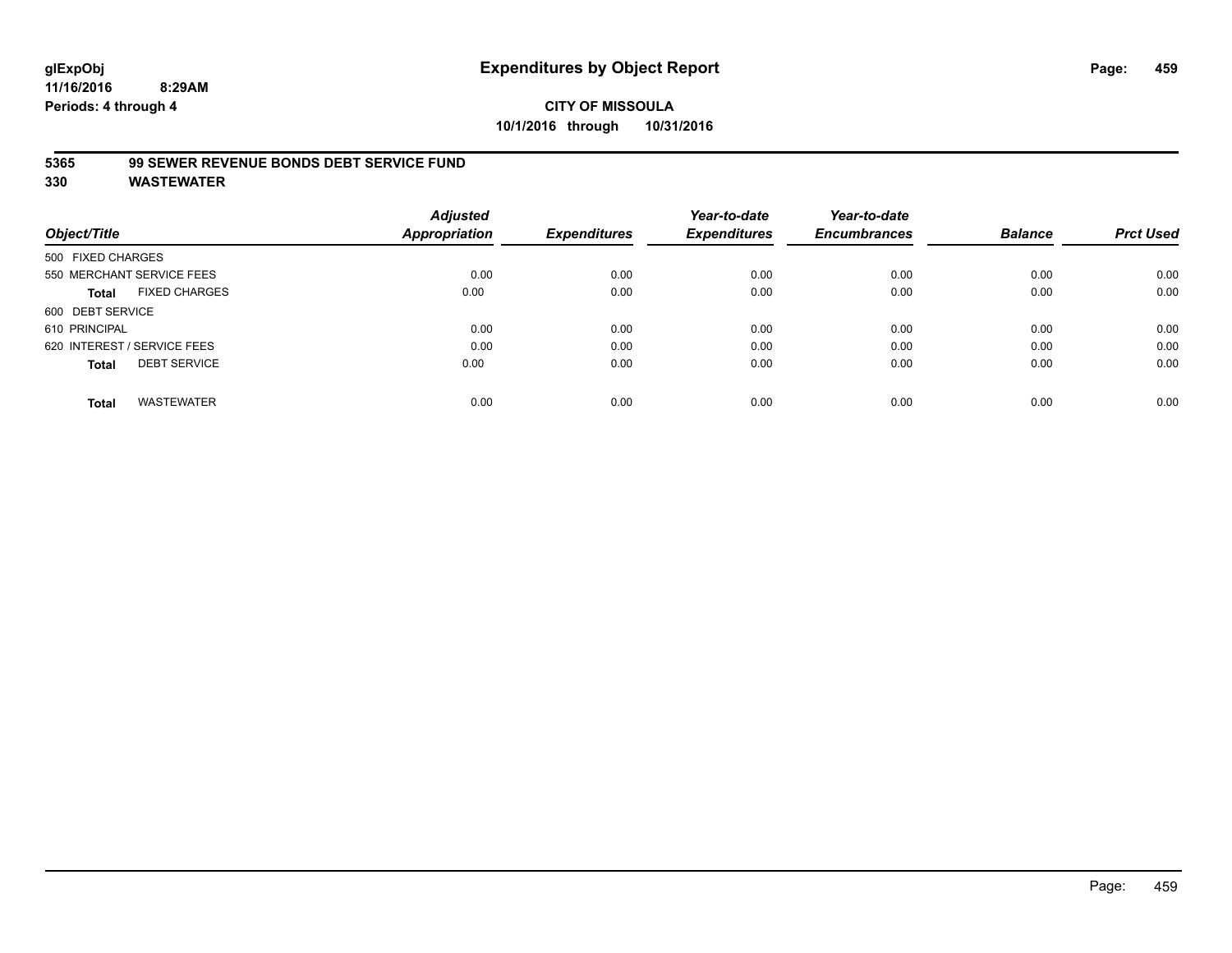**CITY OF MISSOULA 10/1/2016 through 10/31/2016**

### **5365 99 SEWER REVENUE BONDS DEBT SERVICE FUND**

| Object/Title                |                                  | <b>Adjusted</b><br><b>Appropriation</b> | <b>Expenditures</b> | Year-to-date<br><b>Expenditures</b> | Year-to-date<br><b>Encumbrances</b> | <b>Balance</b> | <b>Prct Used</b> |
|-----------------------------|----------------------------------|-----------------------------------------|---------------------|-------------------------------------|-------------------------------------|----------------|------------------|
| 500 FIXED CHARGES           |                                  |                                         |                     |                                     |                                     |                |                  |
| 550 MERCHANT SERVICE FEES   |                                  | 0.00                                    | 0.00                | 0.00                                | 0.00                                | 0.00           | 0.00             |
| <b>Total</b>                | <b>FIXED CHARGES</b>             | 0.00                                    | 0.00                | 0.00                                | 0.00                                | 0.00           | 0.00             |
| 600 DEBT SERVICE            |                                  |                                         |                     |                                     |                                     |                |                  |
| 610 PRINCIPAL               |                                  | 0.00                                    | 0.00                | 0.00                                | 0.00                                | 0.00           | 0.00             |
| 620 INTEREST / SERVICE FEES |                                  | 0.00                                    | 0.00                | 0.00                                | 0.00                                | 0.00           | 0.00             |
| <b>Total</b>                | <b>DEBT SERVICE</b>              | 0.00                                    | 0.00                | 0.00                                | 0.00                                | 0.00           | 0.00             |
| <b>Total</b>                | 99 SEWER REVENUE BONDS DEBT SERV | 0.00                                    | 0.00                | 0.00                                | 0.00                                | 0.00           | 0.00             |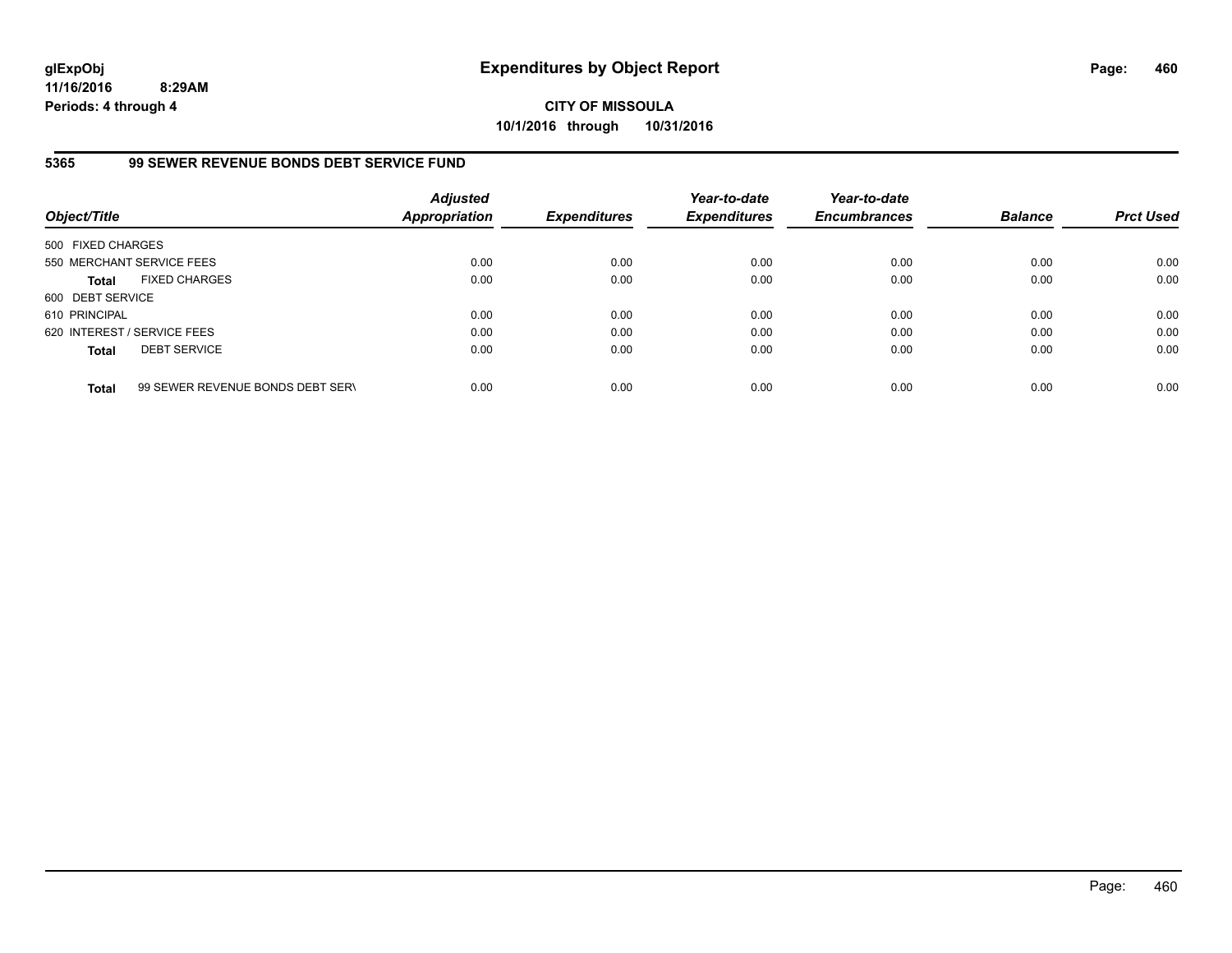# **CITY OF MISSOULA 10/1/2016 through 10/31/2016**

### **5366 92 SEWER REVENUE BOND - SERIES A BOND RE**

| Object/Title                         | <b>Adjusted</b><br><b>Appropriation</b> | <b>Expenditures</b> | Year-to-date<br><b>Expenditures</b> | Year-to-date<br><b>Encumbrances</b> | <b>Balance</b> | <b>Prct Used</b> |
|--------------------------------------|-----------------------------------------|---------------------|-------------------------------------|-------------------------------------|----------------|------------------|
| 500 FIXED CHARGES                    |                                         |                     |                                     |                                     |                |                  |
| 550 MERCHANT SERVICE FEES            | 0.00                                    | 0.00                | 0.00                                | 0.00                                | 0.00           | 0.00             |
| <b>FIXED CHARGES</b><br><b>Total</b> | 0.00                                    | 0.00                | 0.00                                | 0.00                                | 0.00           | 0.00             |
| 800 OTHER OBJECTS                    |                                         |                     |                                     |                                     |                |                  |
| 820 TRANSFERS TO OTHER FUNDS         | 0.00                                    | 0.00                | 0.00                                | 0.00                                | 0.00           | 0.00             |
| OTHER OBJECTS<br><b>Total</b>        | 0.00                                    | 0.00                | 0.00                                | 0.00                                | 0.00           | 0.00             |
| <b>WASTEWATER</b><br><b>Total</b>    | 0.00                                    | 0.00                | 0.00                                | 0.00                                | 0.00           | 0.00             |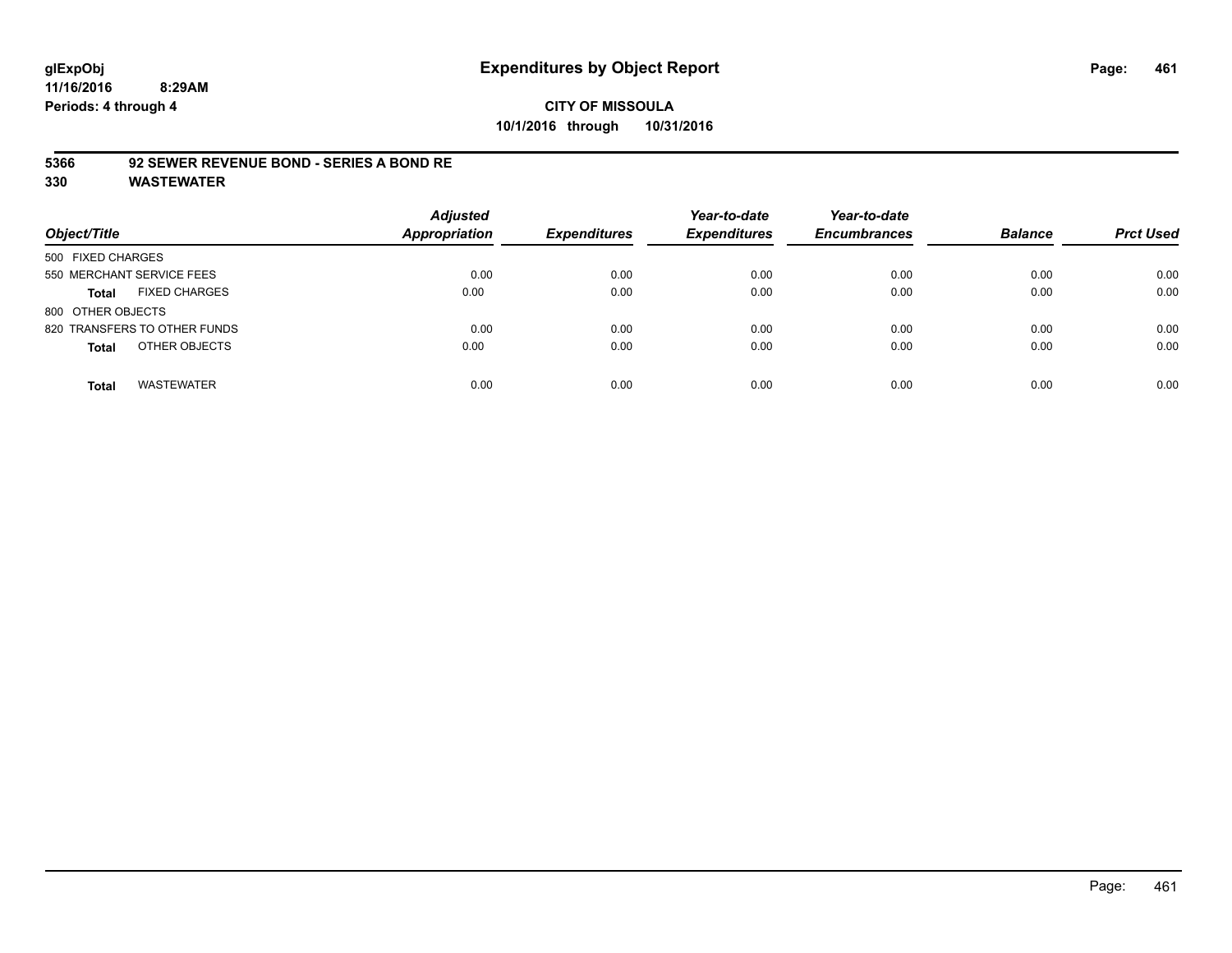**CITY OF MISSOULA 10/1/2016 through 10/31/2016**

### **5366 92 SEWER REVENUE BOND - SERIES A BOND RE**

| Object/Title              |                                    | <b>Adjusted</b><br>Appropriation | <b>Expenditures</b> | Year-to-date<br><b>Expenditures</b> | Year-to-date<br><b>Encumbrances</b> | <b>Balance</b> | <b>Prct Used</b> |
|---------------------------|------------------------------------|----------------------------------|---------------------|-------------------------------------|-------------------------------------|----------------|------------------|
| 500 FIXED CHARGES         |                                    |                                  |                     |                                     |                                     |                |                  |
| 550 MERCHANT SERVICE FEES |                                    | 0.00                             | 0.00                | 0.00                                | 0.00                                | 0.00           | 0.00             |
| <b>Total</b>              | <b>FIXED CHARGES</b>               | 0.00                             | 0.00                | 0.00                                | 0.00                                | 0.00           | 0.00             |
| 800 OTHER OBJECTS         |                                    |                                  |                     |                                     |                                     |                |                  |
|                           | 820 TRANSFERS TO OTHER FUNDS       | 0.00                             | 0.00                | 0.00                                | 0.00                                | 0.00           | 0.00             |
| <b>Total</b>              | OTHER OBJECTS                      | 0.00                             | 0.00                | 0.00                                | 0.00                                | 0.00           | 0.00             |
| <b>Total</b>              | 92 SEWER REVENUE BOND - SERIES A B | 0.00                             | 0.00                | 0.00                                | 0.00                                | 0.00           | 0.00             |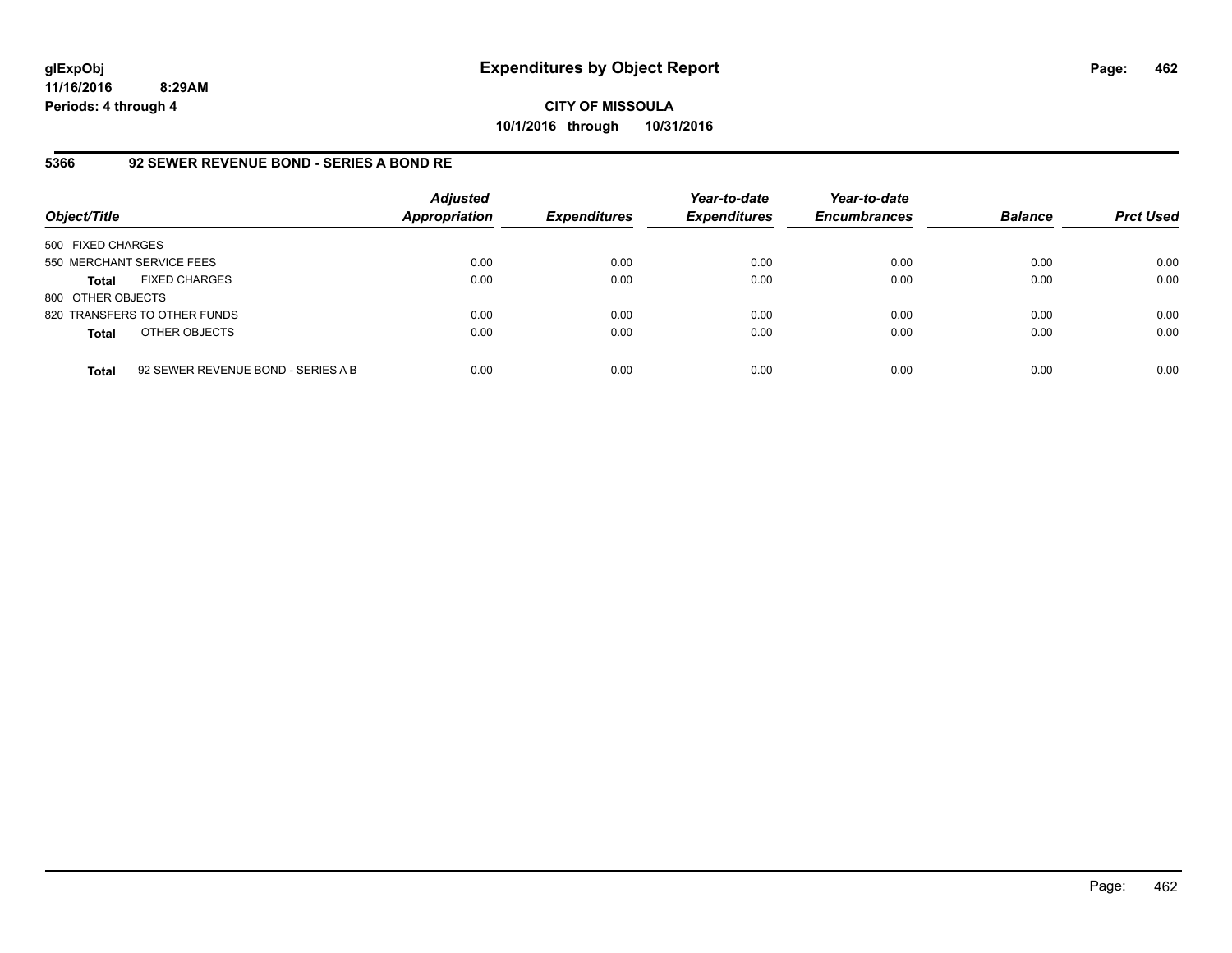# **CITY OF MISSOULA 10/1/2016 through 10/31/2016**

### **5367 92 SEWER REVENUE BOND - SERIES B BOND RE**

| Object/Title                         | <b>Adjusted</b><br><b>Appropriation</b> | <b>Expenditures</b> | Year-to-date<br><b>Expenditures</b> | Year-to-date<br><b>Encumbrances</b> | <b>Balance</b> | <b>Prct Used</b> |
|--------------------------------------|-----------------------------------------|---------------------|-------------------------------------|-------------------------------------|----------------|------------------|
| 500 FIXED CHARGES                    |                                         |                     |                                     |                                     |                |                  |
| 550 MERCHANT SERVICE FEES            | 0.00                                    | 0.00                | 0.00                                | 0.00                                | 0.00           | 0.00             |
| <b>FIXED CHARGES</b><br><b>Total</b> | 0.00                                    | 0.00                | 0.00                                | 0.00                                | 0.00           | 0.00             |
| 800 OTHER OBJECTS                    |                                         |                     |                                     |                                     |                |                  |
| 820 TRANSFERS TO OTHER FUNDS         | 0.00                                    | 0.00                | 0.00                                | 0.00                                | 0.00           | 0.00             |
| OTHER OBJECTS<br><b>Total</b>        | 0.00                                    | 0.00                | 0.00                                | 0.00                                | 0.00           | 0.00             |
| <b>WASTEWATER</b><br><b>Total</b>    | 0.00                                    | 0.00                | 0.00                                | 0.00                                | 0.00           | 0.00             |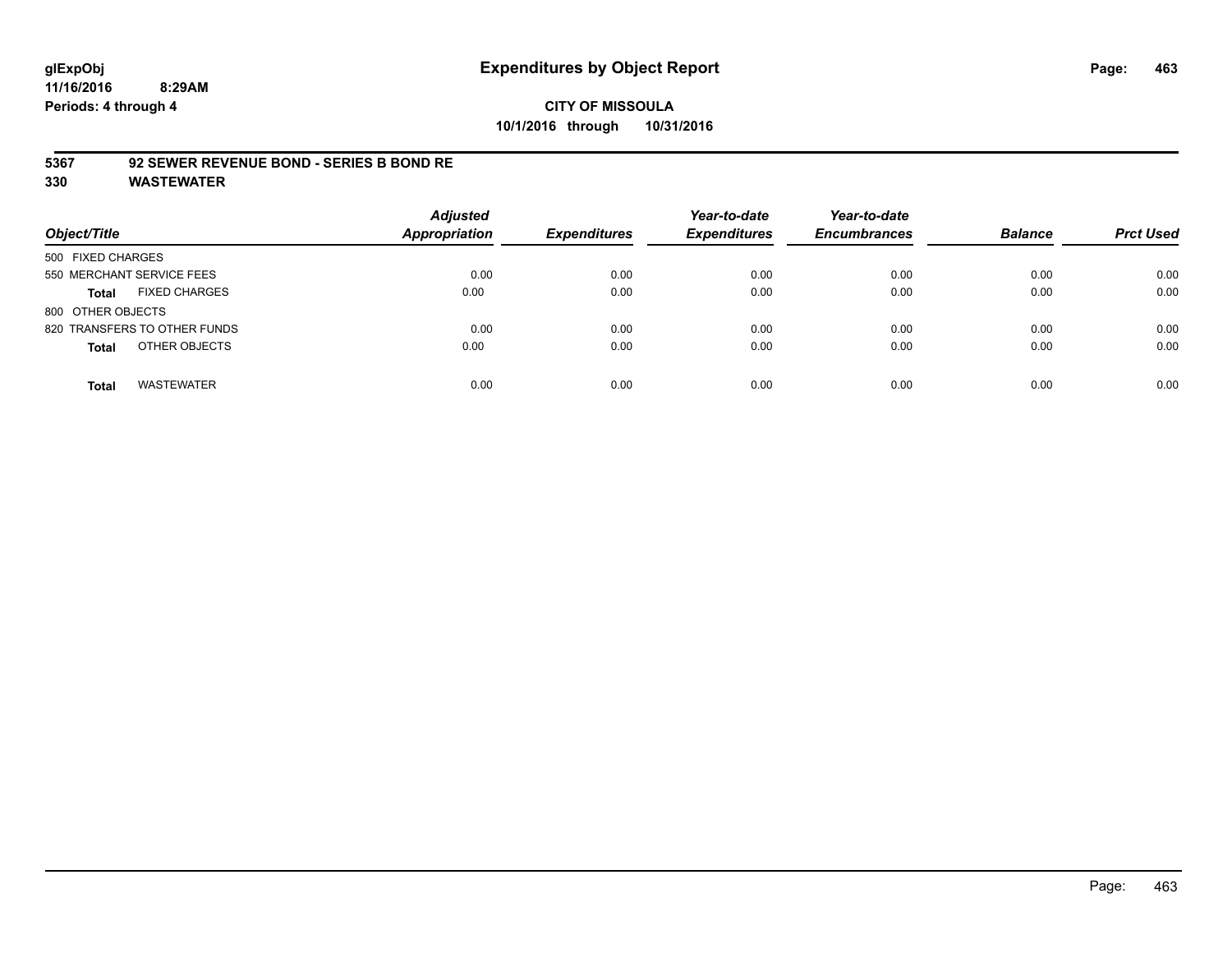**CITY OF MISSOULA 10/1/2016 through 10/31/2016**

### **5367 92 SEWER REVENUE BOND - SERIES B BOND RE**

| Object/Title              |                                    | <b>Adjusted</b><br>Appropriation | <b>Expenditures</b> | Year-to-date<br><b>Expenditures</b> | Year-to-date<br><b>Encumbrances</b> | <b>Balance</b> | <b>Prct Used</b> |
|---------------------------|------------------------------------|----------------------------------|---------------------|-------------------------------------|-------------------------------------|----------------|------------------|
| 500 FIXED CHARGES         |                                    |                                  |                     |                                     |                                     |                |                  |
| 550 MERCHANT SERVICE FEES |                                    | 0.00                             | 0.00                | 0.00                                | 0.00                                | 0.00           | 0.00             |
| Total                     | <b>FIXED CHARGES</b>               | 0.00                             | 0.00                | 0.00                                | 0.00                                | 0.00           | 0.00             |
| 800 OTHER OBJECTS         |                                    |                                  |                     |                                     |                                     |                |                  |
|                           | 820 TRANSFERS TO OTHER FUNDS       | 0.00                             | 0.00                | 0.00                                | 0.00                                | 0.00           | 0.00             |
| <b>Total</b>              | OTHER OBJECTS                      | 0.00                             | 0.00                | 0.00                                | 0.00                                | 0.00           | 0.00             |
| <b>Total</b>              | 92 SEWER REVENUE BOND - SERIES B E | 0.00                             | 0.00                | 0.00                                | 0.00                                | 0.00           | 0.00             |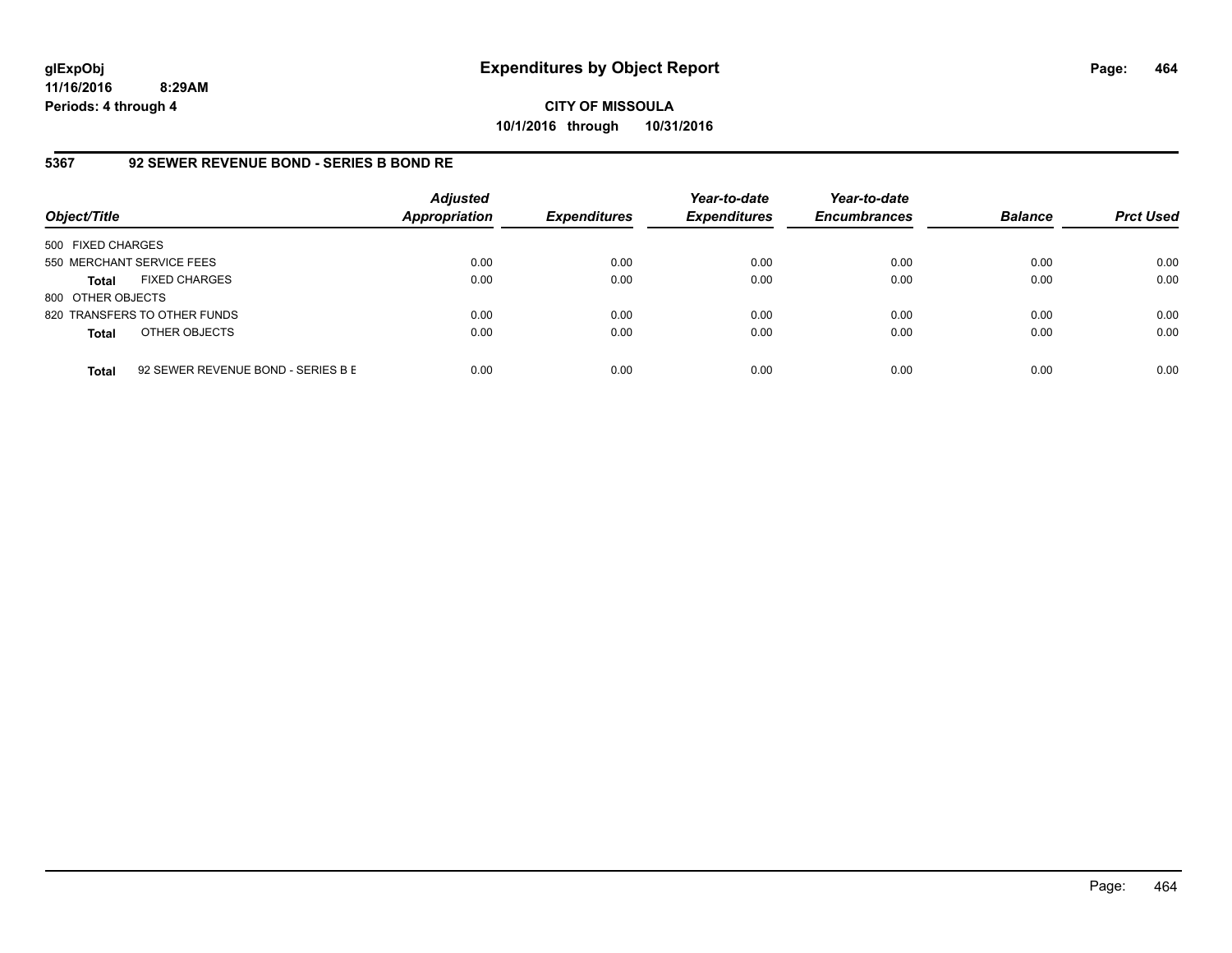#### **5368 00 SEWER REVENUE BOND RESERVE FUND**

| Object/Title                         | <b>Adjusted</b><br><b>Appropriation</b> | <b>Expenditures</b> | Year-to-date<br><b>Expenditures</b> | Year-to-date<br><b>Encumbrances</b> | <b>Balance</b> | <b>Prct Used</b> |
|--------------------------------------|-----------------------------------------|---------------------|-------------------------------------|-------------------------------------|----------------|------------------|
| 500 FIXED CHARGES                    |                                         |                     |                                     |                                     |                |                  |
| 550 MERCHANT SERVICE FEES            | 0.00                                    | 0.00                | 0.00                                | 0.00                                | 0.00           | 0.00             |
| <b>FIXED CHARGES</b><br><b>Total</b> | 0.00                                    | 0.00                | 0.00                                | 0.00                                | 0.00           | 0.00             |
| 800 OTHER OBJECTS                    |                                         |                     |                                     |                                     |                |                  |
| 820 TRANSFERS TO OTHER FUNDS         | 0.00                                    | 0.00                | 0.00                                | 0.00                                | 0.00           | 0.00             |
| OTHER OBJECTS<br><b>Total</b>        | 0.00                                    | 0.00                | 0.00                                | 0.00                                | 0.00           | 0.00             |
| <b>WASTEWATER</b><br><b>Total</b>    | 0.00                                    | 0.00                | 0.00                                | 0.00                                | 0.00           | 0.00             |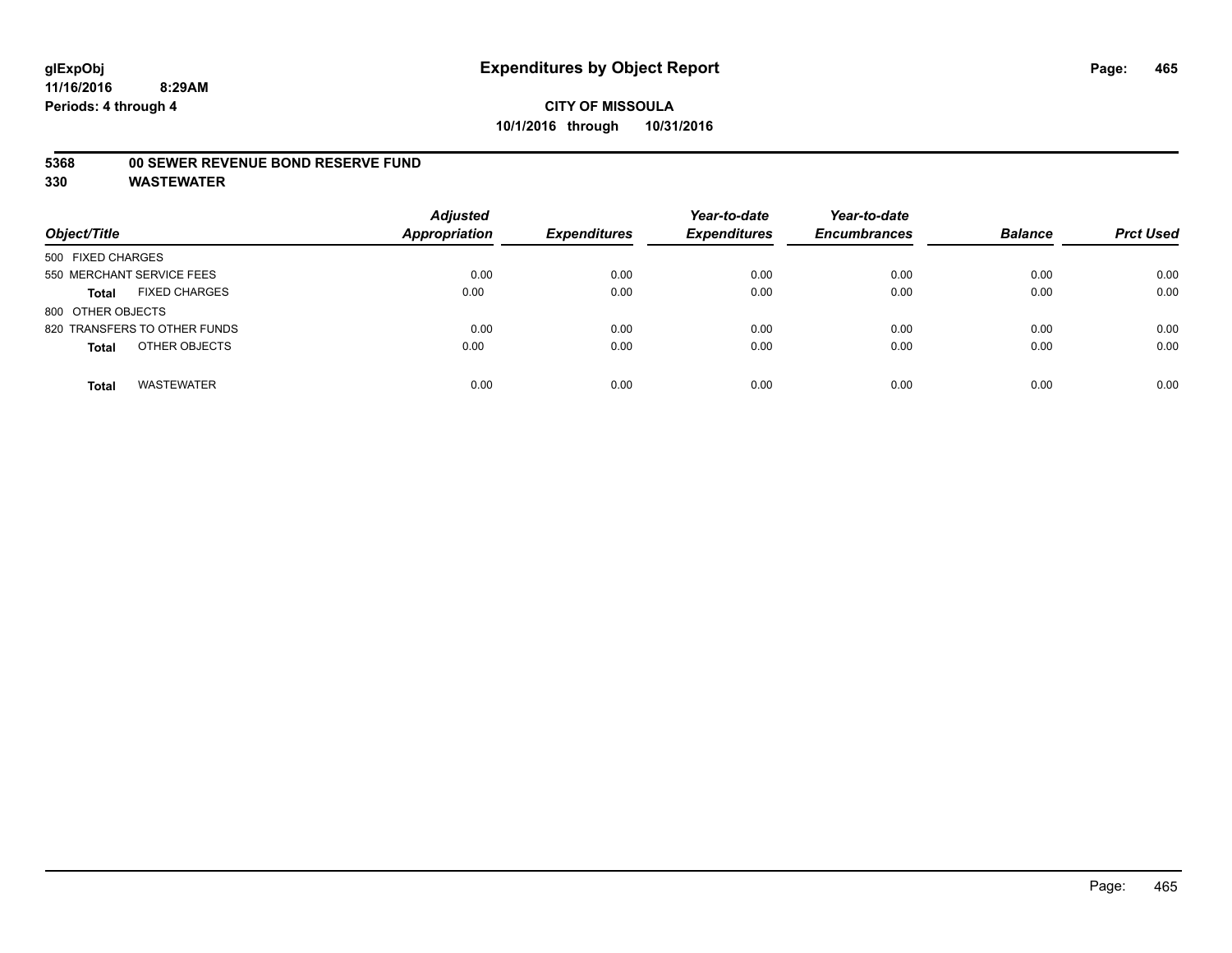**CITY OF MISSOULA 10/1/2016 through 10/31/2016**

### **5368 00 SEWER REVENUE BOND RESERVE FUND**

| Object/Title              |                                  | <b>Adjusted</b><br><b>Appropriation</b> | <b>Expenditures</b> | Year-to-date<br><b>Expenditures</b> | Year-to-date<br><b>Encumbrances</b> | <b>Balance</b> | <b>Prct Used</b> |
|---------------------------|----------------------------------|-----------------------------------------|---------------------|-------------------------------------|-------------------------------------|----------------|------------------|
| 500 FIXED CHARGES         |                                  |                                         |                     |                                     |                                     |                |                  |
| 550 MERCHANT SERVICE FEES |                                  | 0.00                                    | 0.00                | 0.00                                | 0.00                                | 0.00           | 0.00             |
| <b>Total</b>              | <b>FIXED CHARGES</b>             | 0.00                                    | 0.00                | 0.00                                | 0.00                                | 0.00           | 0.00             |
| 800 OTHER OBJECTS         |                                  |                                         |                     |                                     |                                     |                |                  |
|                           | 820 TRANSFERS TO OTHER FUNDS     | 0.00                                    | 0.00                | 0.00                                | 0.00                                | 0.00           | 0.00             |
| <b>Total</b>              | OTHER OBJECTS                    | 0.00                                    | 0.00                | 0.00                                | 0.00                                | 0.00           | 0.00             |
| <b>Total</b>              | 00 SEWER REVENUE BOND RESERVE FL | 0.00                                    | 0.00                | 0.00                                | 0.00                                | 0.00           | 0.00             |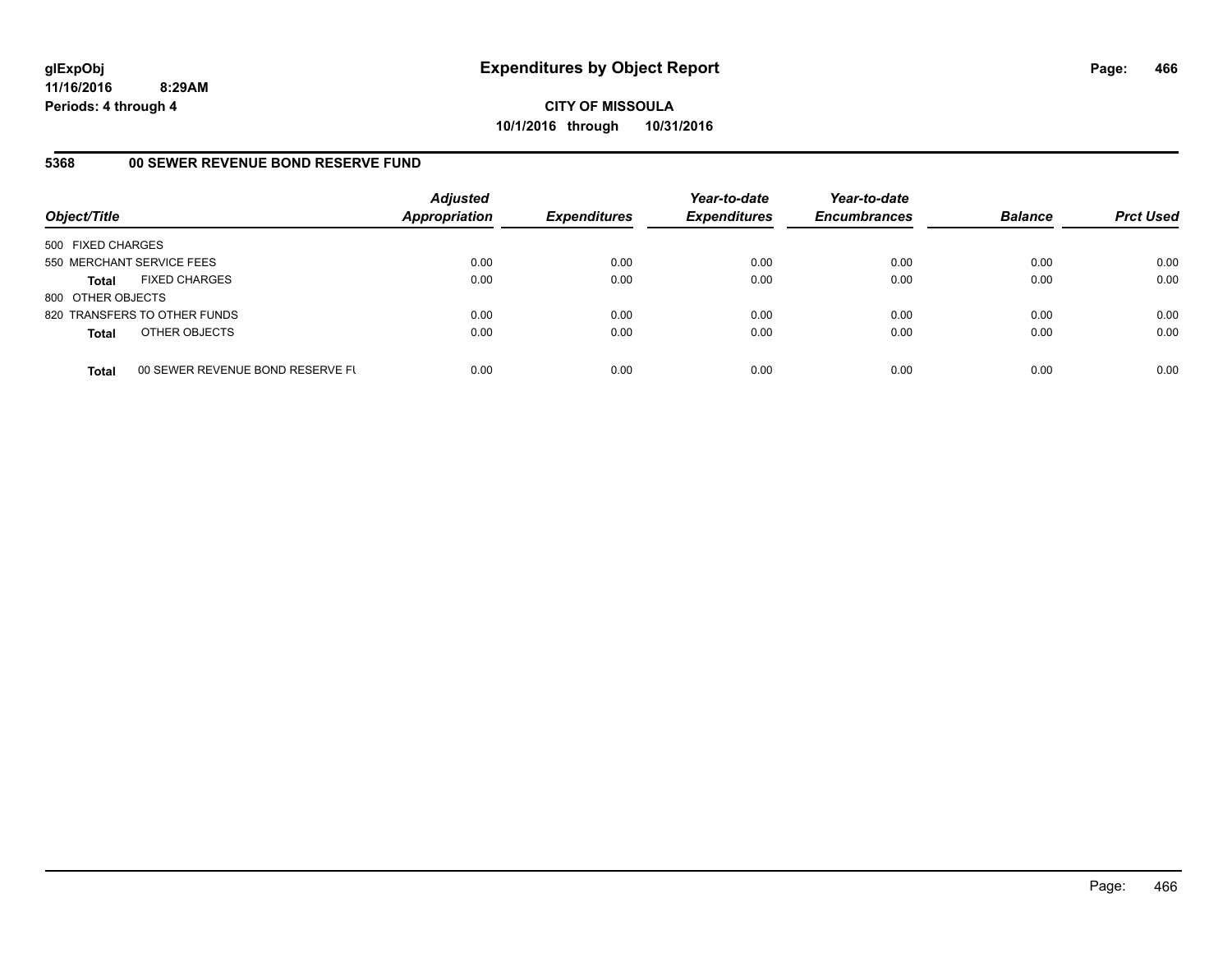#### **5369 2001 SEWER REVENUE BOND**

| Object/Title                         | <b>Adjusted</b><br><b>Appropriation</b> | <b>Expenditures</b> | Year-to-date<br><b>Expenditures</b> | Year-to-date<br><b>Encumbrances</b> | <b>Balance</b> | <b>Prct Used</b> |
|--------------------------------------|-----------------------------------------|---------------------|-------------------------------------|-------------------------------------|----------------|------------------|
| 500 FIXED CHARGES                    |                                         |                     |                                     |                                     |                |                  |
| 550 MERCHANT SERVICE FEES            | 0.00                                    | 0.00                | 0.00                                | 0.00                                | 0.00           | 0.00             |
| <b>FIXED CHARGES</b><br><b>Total</b> | 0.00                                    | 0.00                | 0.00                                | 0.00                                | 0.00           | 0.00             |
| 800 OTHER OBJECTS                    |                                         |                     |                                     |                                     |                |                  |
| 820 TRANSFERS TO OTHER FUNDS         | 0.00                                    | 0.00                | 0.00                                | 0.00                                | 0.00           | 0.00             |
| OTHER OBJECTS<br><b>Total</b>        | 0.00                                    | 0.00                | 0.00                                | 0.00                                | 0.00           | 0.00             |
| <b>WASTEWATER</b><br><b>Total</b>    | 0.00                                    | 0.00                | 0.00                                | 0.00                                | 0.00           | 0.00             |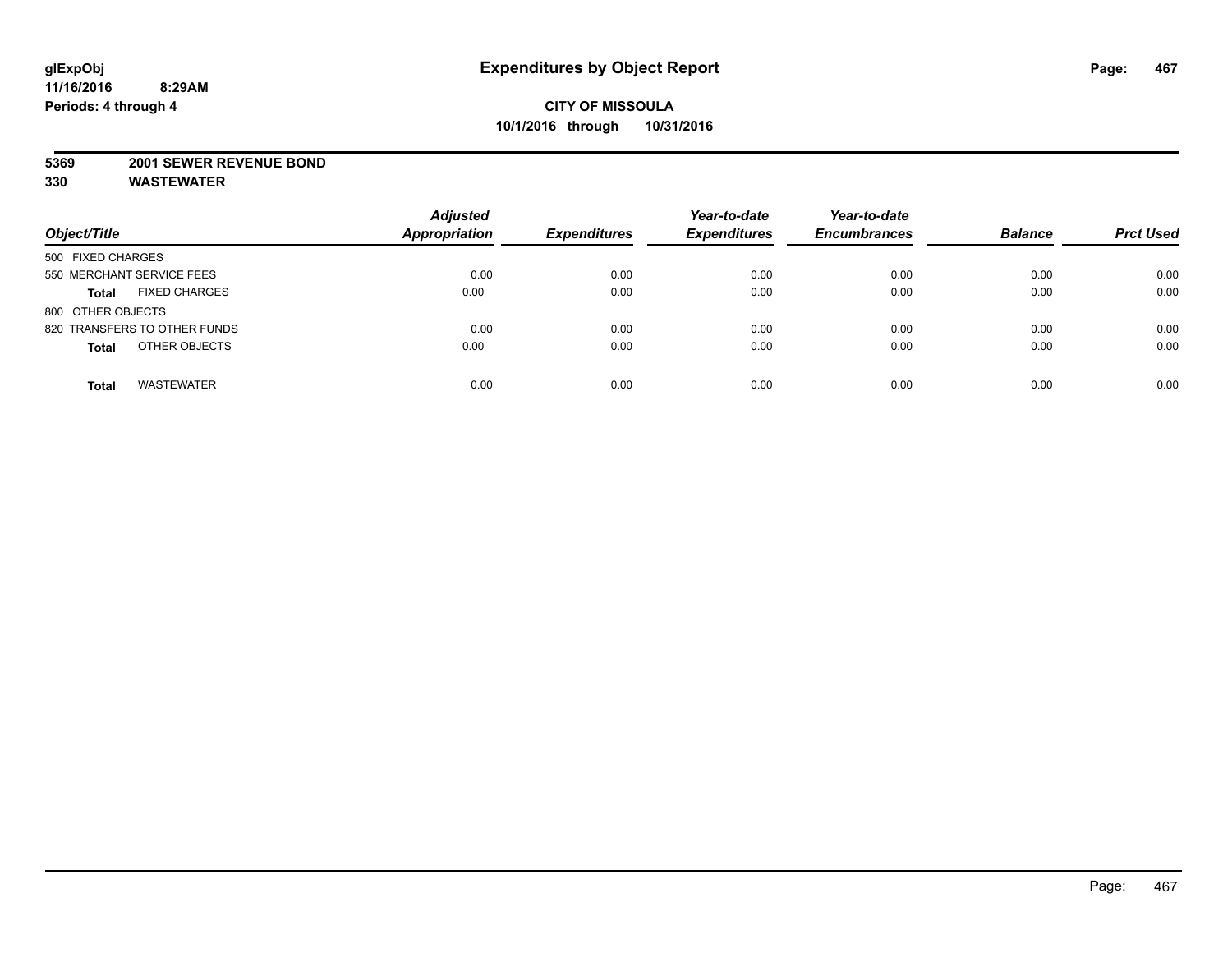### **5369 2001 SEWER REVENUE BOND**

| Object/Title                            | <b>Adjusted</b><br><b>Appropriation</b> | <b>Expenditures</b> | Year-to-date<br><b>Expenditures</b> | Year-to-date<br><b>Encumbrances</b> | <b>Balance</b> | <b>Prct Used</b> |
|-----------------------------------------|-----------------------------------------|---------------------|-------------------------------------|-------------------------------------|----------------|------------------|
| 500 FIXED CHARGES                       |                                         |                     |                                     |                                     |                |                  |
| 550 MERCHANT SERVICE FEES               | 0.00                                    | 0.00                | 0.00                                | 0.00                                | 0.00           | 0.00             |
| <b>FIXED CHARGES</b><br><b>Total</b>    | 0.00                                    | 0.00                | 0.00                                | 0.00                                | 0.00           | 0.00             |
| 800 OTHER OBJECTS                       |                                         |                     |                                     |                                     |                |                  |
| 820 TRANSFERS TO OTHER FUNDS            | 0.00                                    | 0.00                | 0.00                                | 0.00                                | 0.00           | 0.00             |
| OTHER OBJECTS<br><b>Total</b>           | 0.00                                    | 0.00                | 0.00                                | 0.00                                | 0.00           | 0.00             |
| 2001 SEWER REVENUE BOND<br><b>Total</b> | 0.00                                    | 0.00                | 0.00                                | 0.00                                | 0.00           | 0.00             |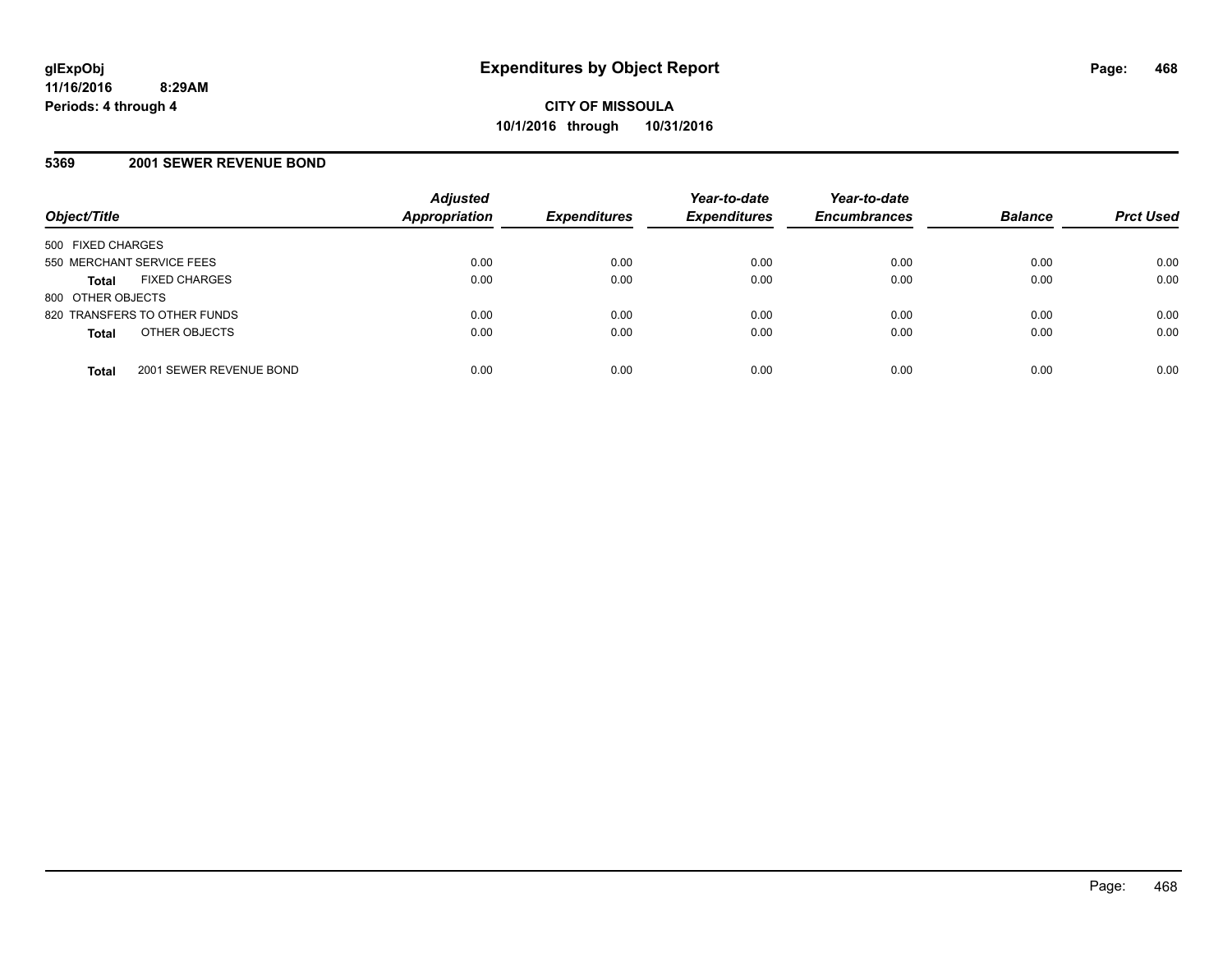#### **5370 99 SEWER REVENUE BOND RESERVE FUND**

| Object/Title                         | <b>Adjusted</b><br><b>Appropriation</b> | <b>Expenditures</b> | Year-to-date<br><b>Expenditures</b> | Year-to-date<br><b>Encumbrances</b> | <b>Balance</b> | <b>Prct Used</b> |
|--------------------------------------|-----------------------------------------|---------------------|-------------------------------------|-------------------------------------|----------------|------------------|
| 500 FIXED CHARGES                    |                                         |                     |                                     |                                     |                |                  |
| 550 MERCHANT SERVICE FEES            | 0.00                                    | 0.00                | 0.00                                | 0.00                                | 0.00           | 0.00             |
| <b>FIXED CHARGES</b><br><b>Total</b> | 0.00                                    | 0.00                | 0.00                                | 0.00                                | 0.00           | 0.00             |
| 800 OTHER OBJECTS                    |                                         |                     |                                     |                                     |                |                  |
| 820 TRANSFERS TO OTHER FUNDS         | 0.00                                    | 0.00                | 0.00                                | 0.00                                | 0.00           | 0.00             |
| OTHER OBJECTS<br><b>Total</b>        | 0.00                                    | 0.00                | 0.00                                | 0.00                                | 0.00           | 0.00             |
| <b>WASTEWATER</b><br><b>Total</b>    | 0.00                                    | 0.00                | 0.00                                | 0.00                                | 0.00           | 0.00             |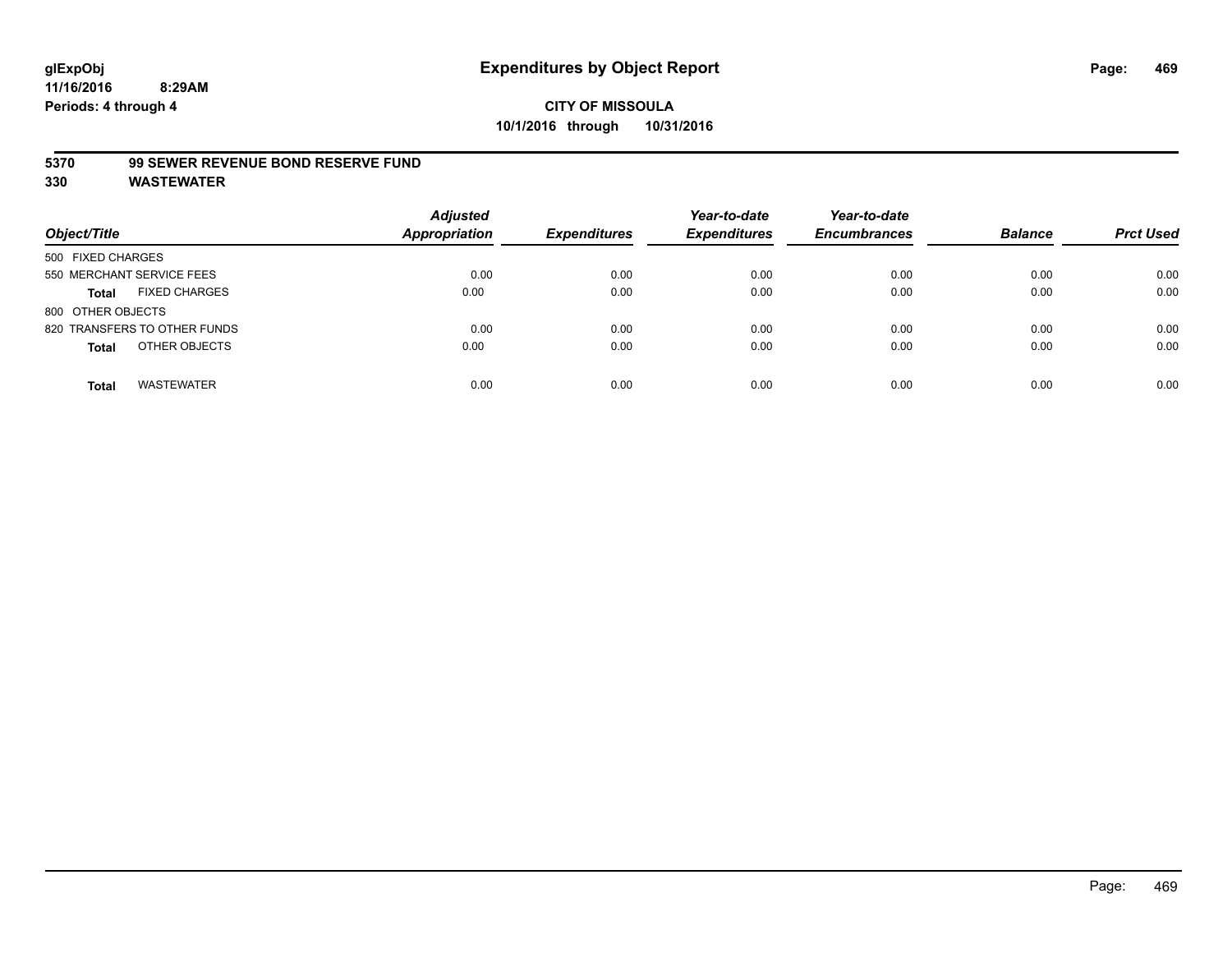**CITY OF MISSOULA 10/1/2016 through 10/31/2016**

#### **5370 99 SEWER REVENUE BOND RESERVE FUND**

| Object/Title              |                                  | <b>Adjusted</b><br>Appropriation | <b>Expenditures</b> | Year-to-date<br><b>Expenditures</b> | Year-to-date<br><b>Encumbrances</b> | <b>Balance</b> | <b>Prct Used</b> |
|---------------------------|----------------------------------|----------------------------------|---------------------|-------------------------------------|-------------------------------------|----------------|------------------|
| 500 FIXED CHARGES         |                                  |                                  |                     |                                     |                                     |                |                  |
| 550 MERCHANT SERVICE FEES |                                  | 0.00                             | 0.00                | 0.00                                | 0.00                                | 0.00           | 0.00             |
| <b>Total</b>              | <b>FIXED CHARGES</b>             | 0.00                             | 0.00                | 0.00                                | 0.00                                | 0.00           | 0.00             |
| 800 OTHER OBJECTS         |                                  |                                  |                     |                                     |                                     |                |                  |
|                           | 820 TRANSFERS TO OTHER FUNDS     | 0.00                             | 0.00                | 0.00                                | 0.00                                | 0.00           | 0.00             |
| <b>Total</b>              | OTHER OBJECTS                    | 0.00                             | 0.00                | 0.00                                | 0.00                                | 0.00           | 0.00             |
| <b>Total</b>              | 99 SEWER REVENUE BOND RESERVE FL | 0.00                             | 0.00                | 0.00                                | 0.00                                | 0.00           | 0.00             |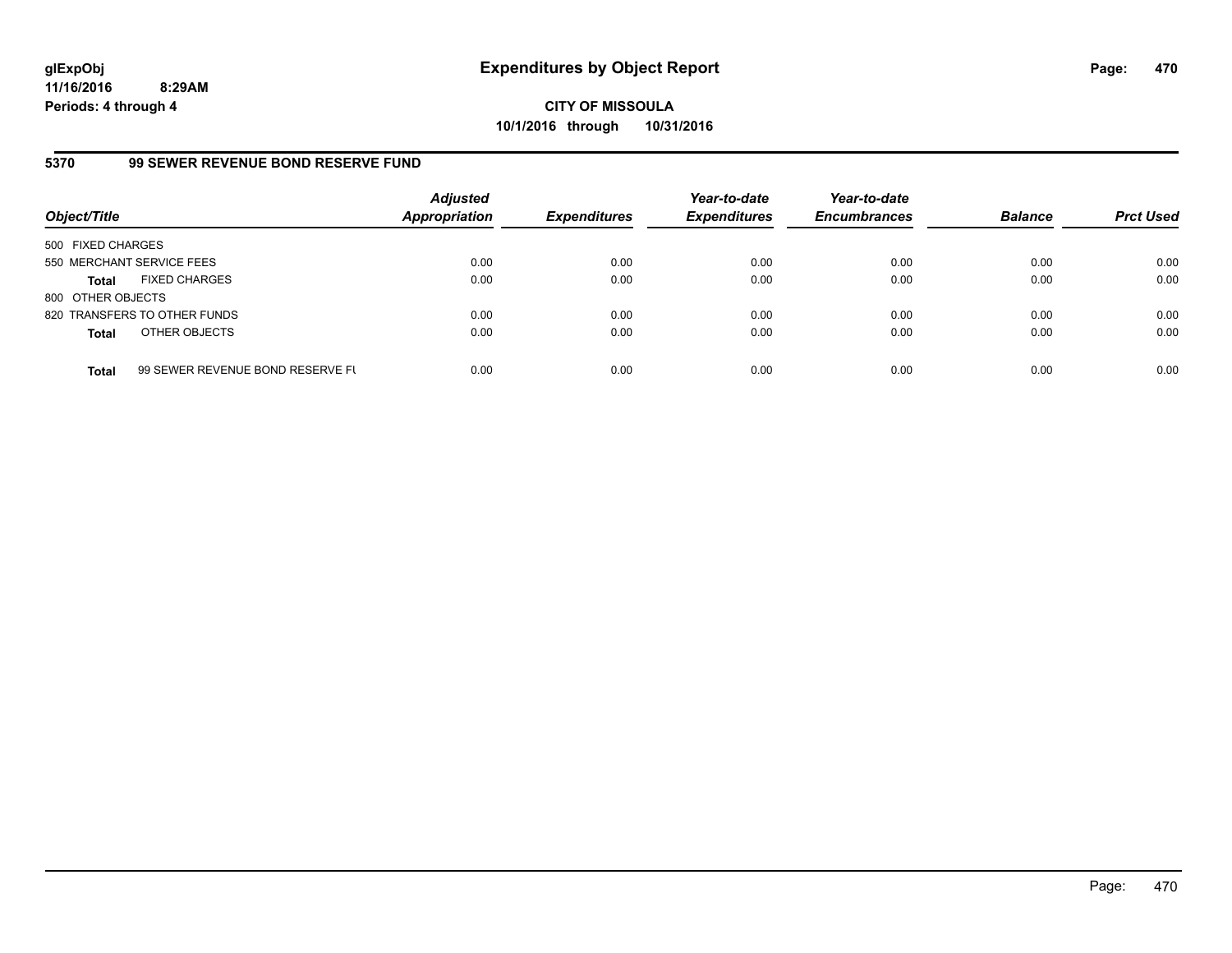# **5371 2002 SEWER BONDS**

|                                      | <b>Adjusted</b>      |                     | Year-to-date        | Year-to-date        |                |                  |
|--------------------------------------|----------------------|---------------------|---------------------|---------------------|----------------|------------------|
| Object/Title                         | <b>Appropriation</b> | <b>Expenditures</b> | <b>Expenditures</b> | <b>Encumbrances</b> | <b>Balance</b> | <b>Prct Used</b> |
| 500 FIXED CHARGES                    |                      |                     |                     |                     |                |                  |
| 550 MERCHANT SERVICE FEES            | 0.00                 | 0.00                | 0.00                | 0.00                | 0.00           | 0.00             |
| <b>FIXED CHARGES</b><br><b>Total</b> | 0.00                 | 0.00                | 0.00                | 0.00                | 0.00           | 0.00             |
| 600 DEBT SERVICE                     |                      |                     |                     |                     |                |                  |
| 610 PRINCIPAL                        | 0.00                 | 0.00                | 0.00                | 0.00                | 0.00           | 0.00             |
| 620 INTEREST / SERVICE FEES          | 0.00                 | 0.00                | 0.00                | 0.00                | 0.00           | 0.00             |
| <b>DEBT SERVICE</b><br><b>Total</b>  | 0.00                 | 0.00                | 0.00                | 0.00                | 0.00           | 0.00             |
| <b>WASTEWATER</b><br><b>Total</b>    | 0.00                 | 0.00                | 0.00                | 0.00                | 0.00           | 0.00             |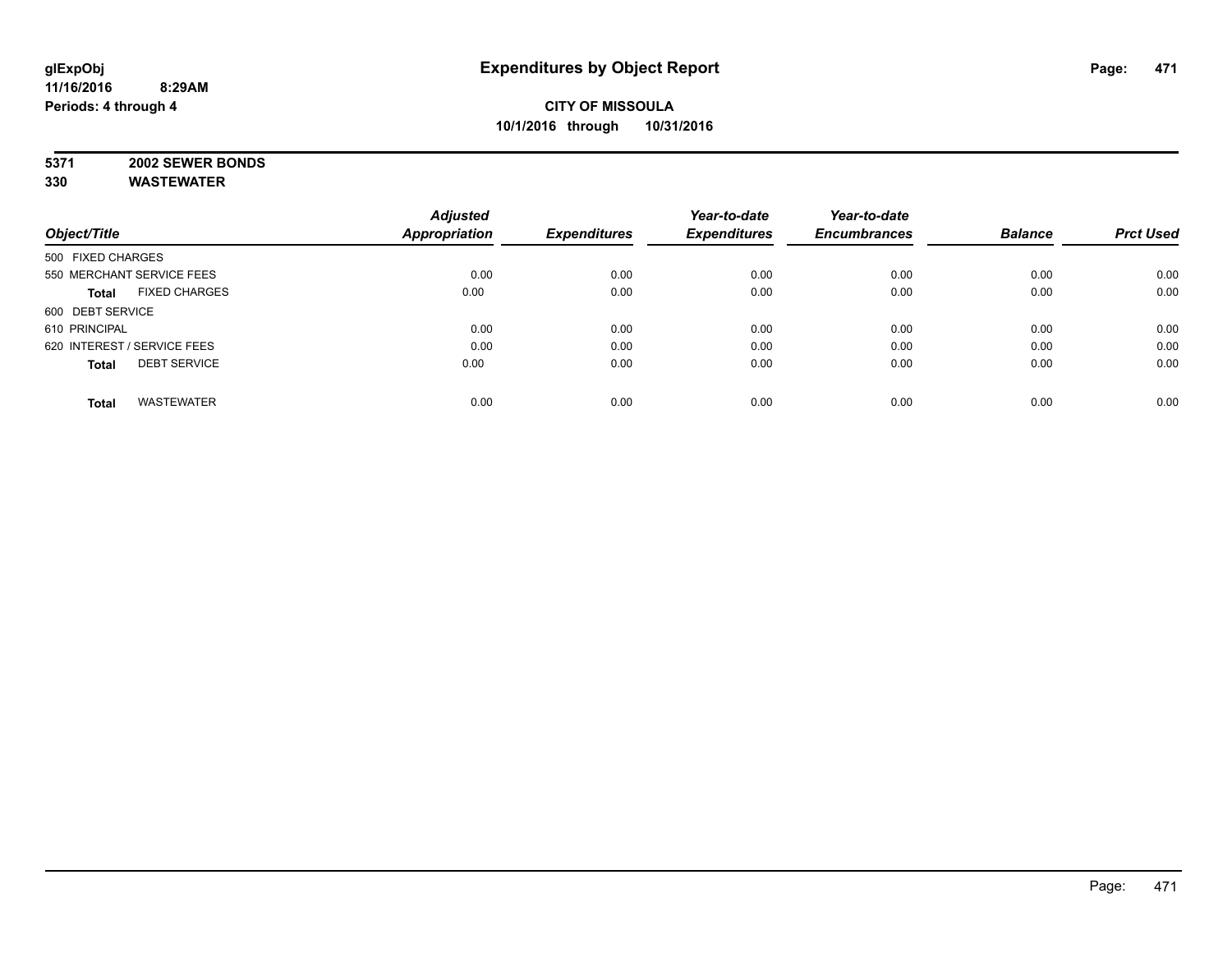**CITY OF MISSOULA 10/1/2016 through 10/31/2016**

**5371 2002 SEWER BONDS**

| Object/Title                         | <b>Adjusted</b><br>Appropriation | <b>Expenditures</b> | Year-to-date<br><b>Expenditures</b> | Year-to-date<br><b>Encumbrances</b> | <b>Balance</b> | <b>Prct Used</b> |
|--------------------------------------|----------------------------------|---------------------|-------------------------------------|-------------------------------------|----------------|------------------|
| 500 FIXED CHARGES                    |                                  |                     |                                     |                                     |                |                  |
| 550 MERCHANT SERVICE FEES            | 0.00                             | 0.00                | 0.00                                | 0.00                                | 0.00           | 0.00             |
| <b>FIXED CHARGES</b><br><b>Total</b> | 0.00                             | 0.00                | 0.00                                | 0.00                                | 0.00           | 0.00             |
| 600 DEBT SERVICE                     |                                  |                     |                                     |                                     |                |                  |
| 610 PRINCIPAL                        | 0.00                             | 0.00                | 0.00                                | 0.00                                | 0.00           | 0.00             |
| 620 INTEREST / SERVICE FEES          | 0.00                             | 0.00                | 0.00                                | 0.00                                | 0.00           | 0.00             |
| <b>DEBT SERVICE</b><br><b>Total</b>  | 0.00                             | 0.00                | 0.00                                | 0.00                                | 0.00           | 0.00             |
| 2002 SEWER BONDS<br><b>Total</b>     | 0.00                             | 0.00                | 0.00                                | 0.00                                | 0.00           | 0.00             |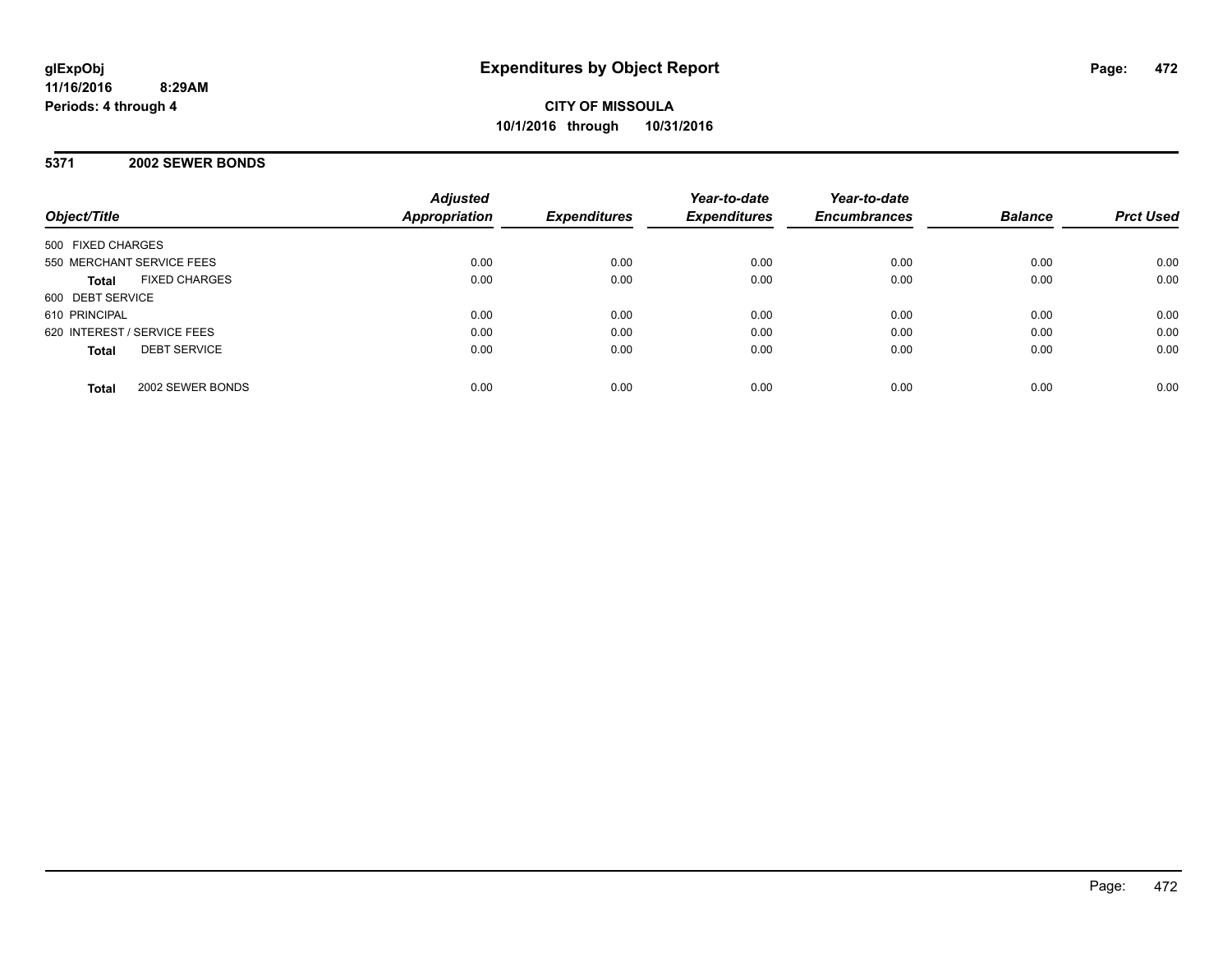#### **5372 2002 SEWER REVENUE BOND**

| Object/Title                         | <b>Adjusted</b><br><b>Appropriation</b> | <b>Expenditures</b> | Year-to-date<br><b>Expenditures</b> | Year-to-date<br><b>Encumbrances</b> | <b>Balance</b> | <b>Prct Used</b> |
|--------------------------------------|-----------------------------------------|---------------------|-------------------------------------|-------------------------------------|----------------|------------------|
| 500 FIXED CHARGES                    |                                         |                     |                                     |                                     |                |                  |
| 550 MERCHANT SERVICE FEES            | 0.00                                    | 0.00                | 0.00                                | 0.00                                | 0.00           | 0.00             |
| <b>FIXED CHARGES</b><br><b>Total</b> | 0.00                                    | 0.00                | 0.00                                | 0.00                                | 0.00           | 0.00             |
| 800 OTHER OBJECTS                    |                                         |                     |                                     |                                     |                |                  |
| 820 TRANSFERS TO OTHER FUNDS         | 0.00                                    | 0.00                | 0.00                                | 0.00                                | 0.00           | 0.00             |
| OTHER OBJECTS<br><b>Total</b>        | 0.00                                    | 0.00                | 0.00                                | 0.00                                | 0.00           | 0.00             |
| <b>WASTEWATER</b><br><b>Total</b>    | 0.00                                    | 0.00                | 0.00                                | 0.00                                | 0.00           | 0.00             |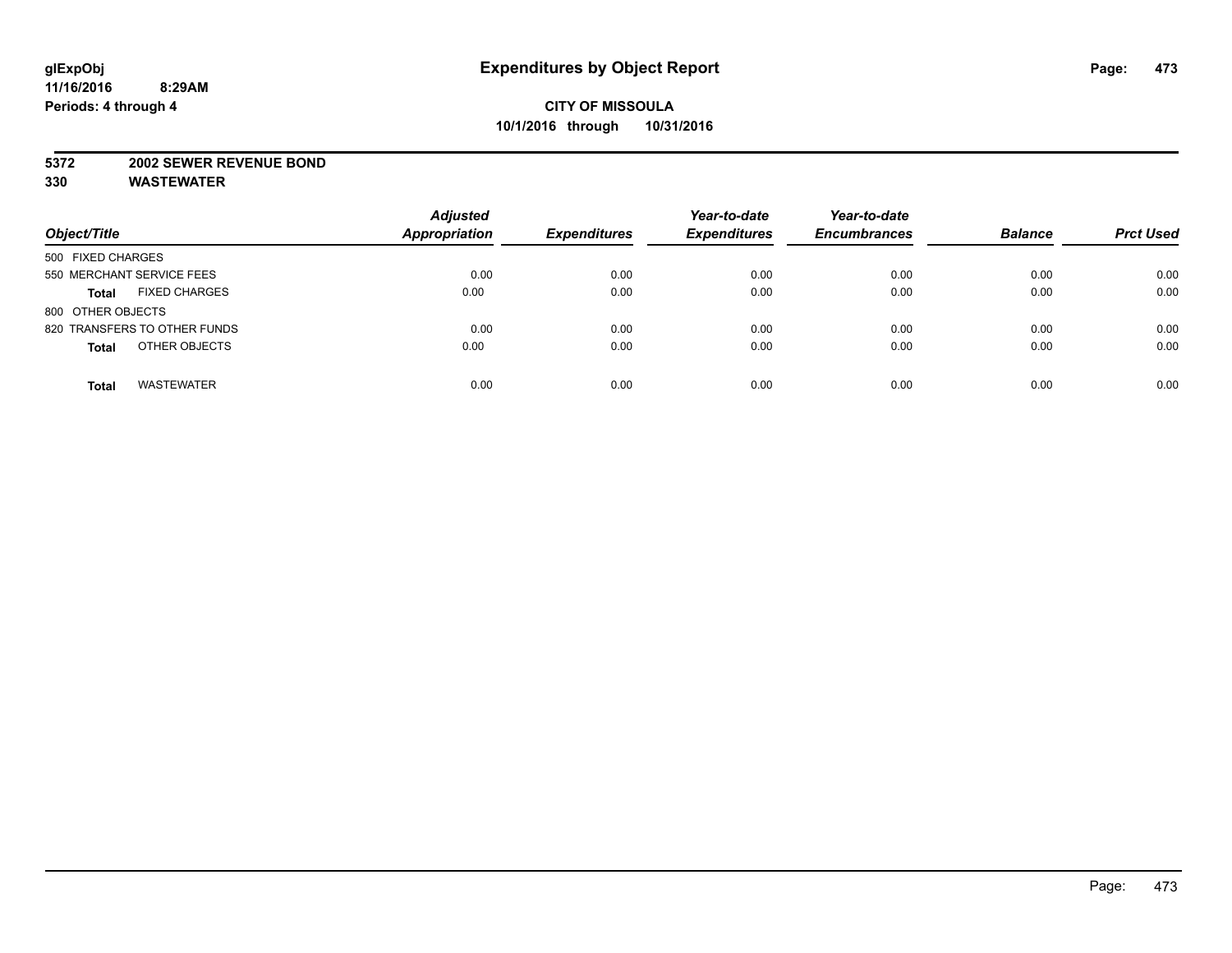### **5372 2002 SEWER REVENUE BOND**

| Object/Title                            | <b>Adjusted</b><br><b>Appropriation</b> | <b>Expenditures</b> | Year-to-date<br><b>Expenditures</b> | Year-to-date<br><b>Encumbrances</b> | <b>Balance</b> | <b>Prct Used</b> |
|-----------------------------------------|-----------------------------------------|---------------------|-------------------------------------|-------------------------------------|----------------|------------------|
| 500 FIXED CHARGES                       |                                         |                     |                                     |                                     |                |                  |
| 550 MERCHANT SERVICE FEES               | 0.00                                    | 0.00                | 0.00                                | 0.00                                | 0.00           | 0.00             |
| <b>FIXED CHARGES</b><br><b>Total</b>    | 0.00                                    | 0.00                | 0.00                                | 0.00                                | 0.00           | 0.00             |
| 800 OTHER OBJECTS                       |                                         |                     |                                     |                                     |                |                  |
| 820 TRANSFERS TO OTHER FUNDS            | 0.00                                    | 0.00                | 0.00                                | 0.00                                | 0.00           | 0.00             |
| OTHER OBJECTS<br><b>Total</b>           | 0.00                                    | 0.00                | 0.00                                | 0.00                                | 0.00           | 0.00             |
| 2002 SEWER REVENUE BOND<br><b>Total</b> | 0.00                                    | 0.00                | 0.00                                | 0.00                                | 0.00           | 0.00             |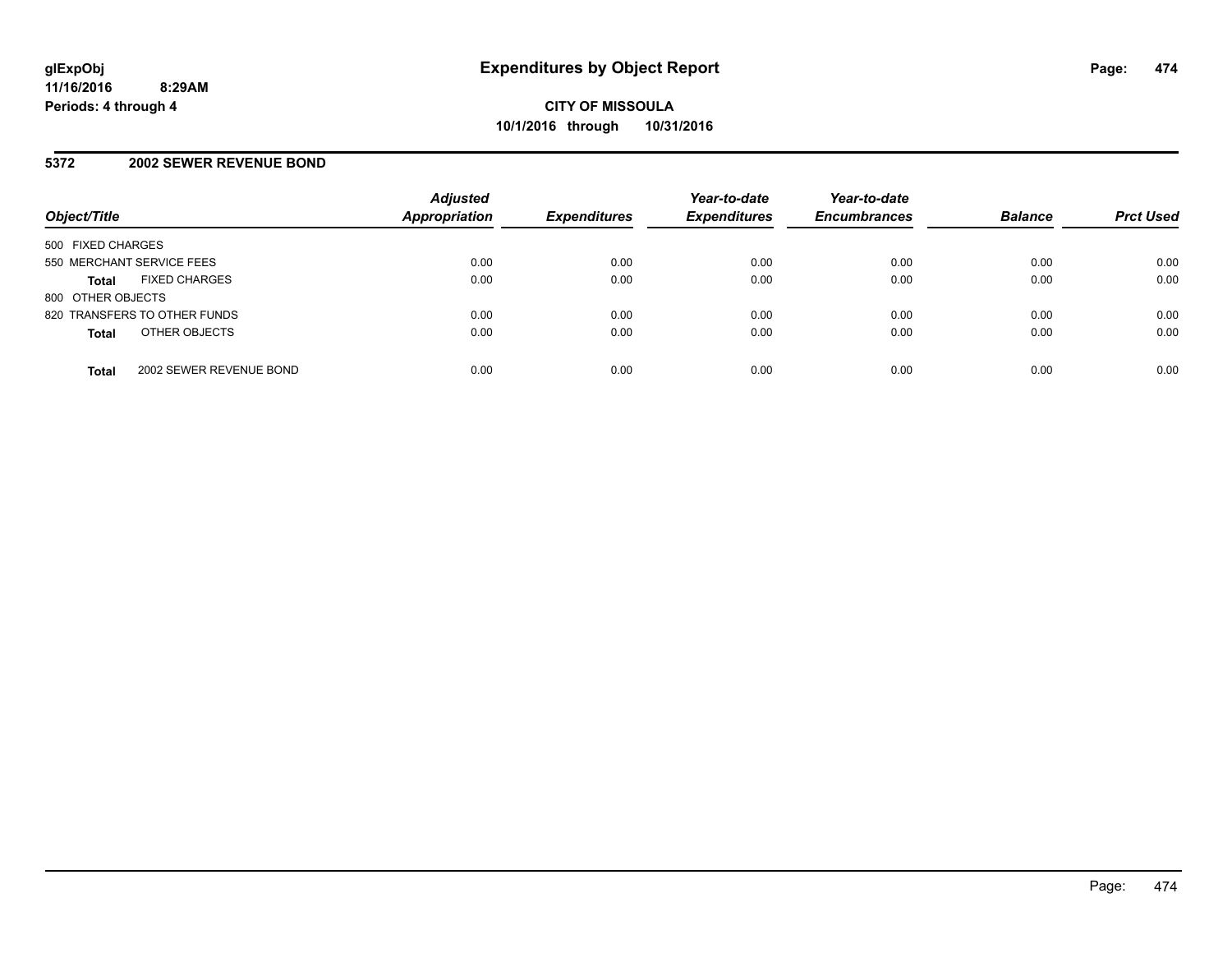#### **5373 2002 WWTP UPGRADE REVENUE BOND**

|                                      | <b>Adjusted</b> |                     | Year-to-date        | Year-to-date        |                |                  |
|--------------------------------------|-----------------|---------------------|---------------------|---------------------|----------------|------------------|
| Object/Title                         | Appropriation   | <b>Expenditures</b> | <b>Expenditures</b> | <b>Encumbrances</b> | <b>Balance</b> | <b>Prct Used</b> |
| 500 FIXED CHARGES                    |                 |                     |                     |                     |                |                  |
| 550 MERCHANT SERVICE FEES            | 0.00            | 0.00                | 0.00                | 0.00                | 0.00           | 0.00             |
| <b>FIXED CHARGES</b><br><b>Total</b> | 0.00            | 0.00                | 0.00                | 0.00                | 0.00           | 0.00             |
| 600 DEBT SERVICE                     |                 |                     |                     |                     |                |                  |
| 610 PRINCIPAL                        | 0.00            | 0.00                | 0.00                | 0.00                | 0.00           | 0.00             |
| 620 INTEREST / SERVICE FEES          | 0.00            | 0.00                | 0.00                | 0.00                | 0.00           | 0.00             |
| <b>DEBT SERVICE</b><br><b>Total</b>  | 0.00            | 0.00                | 0.00                | 0.00                | 0.00           | 0.00             |
| <b>WASTEWATER</b><br><b>Total</b>    | 0.00            | 0.00                | 0.00                | 0.00                | 0.00           | 0.00             |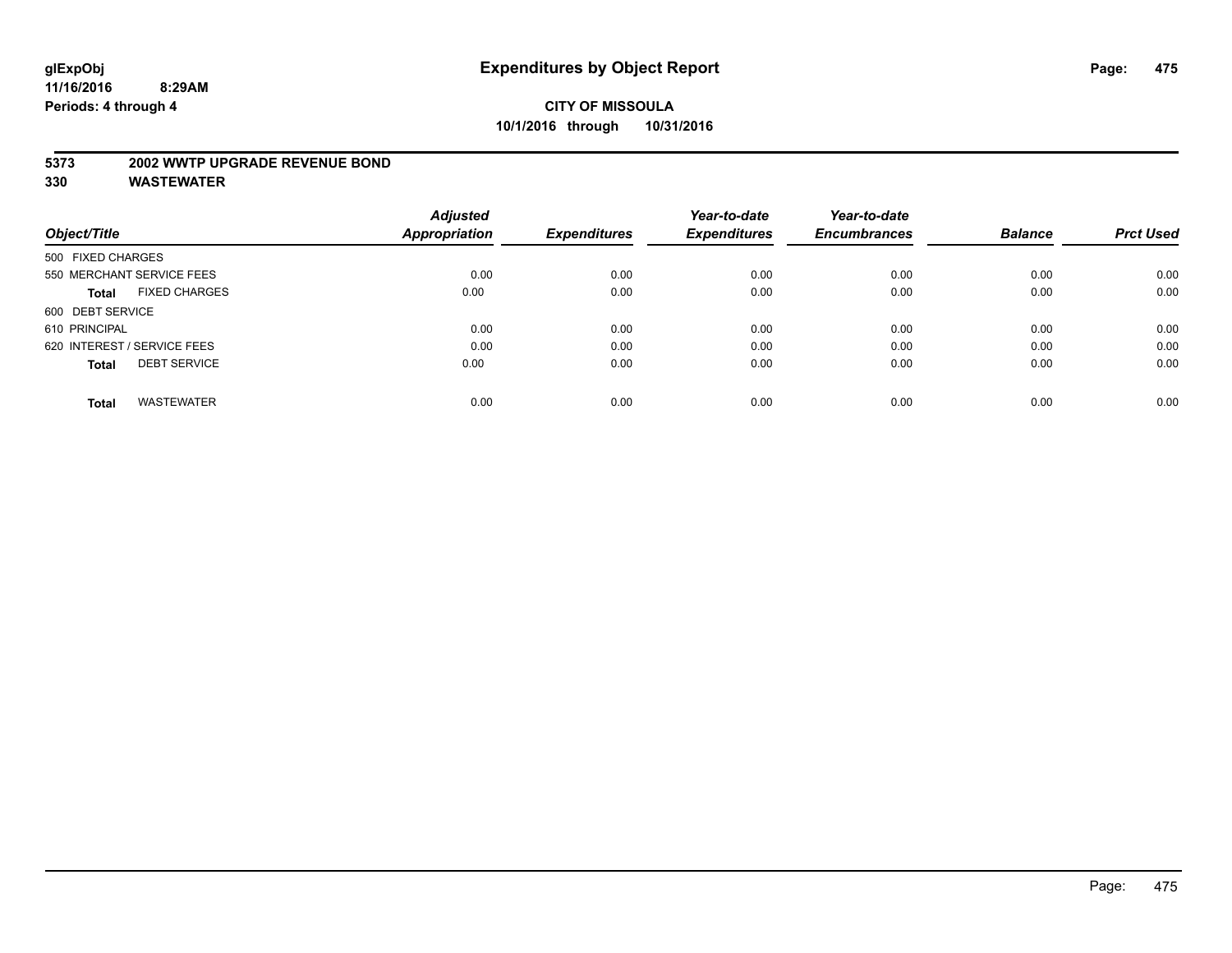**CITY OF MISSOULA 10/1/2016 through 10/31/2016**

### **5373 2002 WWTP UPGRADE REVENUE BOND**

| Object/Title      |                                | <b>Adjusted</b><br>Appropriation | <b>Expenditures</b> | Year-to-date<br><b>Expenditures</b> | Year-to-date<br><b>Encumbrances</b> | <b>Balance</b> | <b>Prct Used</b> |
|-------------------|--------------------------------|----------------------------------|---------------------|-------------------------------------|-------------------------------------|----------------|------------------|
| 500 FIXED CHARGES |                                |                                  |                     |                                     |                                     |                |                  |
|                   | 550 MERCHANT SERVICE FEES      | 0.00                             | 0.00                | 0.00                                | 0.00                                | 0.00           | 0.00             |
| <b>Total</b>      | <b>FIXED CHARGES</b>           | 0.00                             | 0.00                | 0.00                                | 0.00                                | 0.00           | 0.00             |
| 600 DEBT SERVICE  |                                |                                  |                     |                                     |                                     |                |                  |
| 610 PRINCIPAL     |                                | 0.00                             | 0.00                | 0.00                                | 0.00                                | 0.00           | 0.00             |
|                   | 620 INTEREST / SERVICE FEES    | 0.00                             | 0.00                | 0.00                                | 0.00                                | 0.00           | 0.00             |
| <b>Total</b>      | <b>DEBT SERVICE</b>            | 0.00                             | 0.00                | 0.00                                | 0.00                                | 0.00           | 0.00             |
| <b>Total</b>      | 2002 WWTP UPGRADE REVENUE BOND | 0.00                             | 0.00                | 0.00                                | 0.00                                | 0.00           | 0.00             |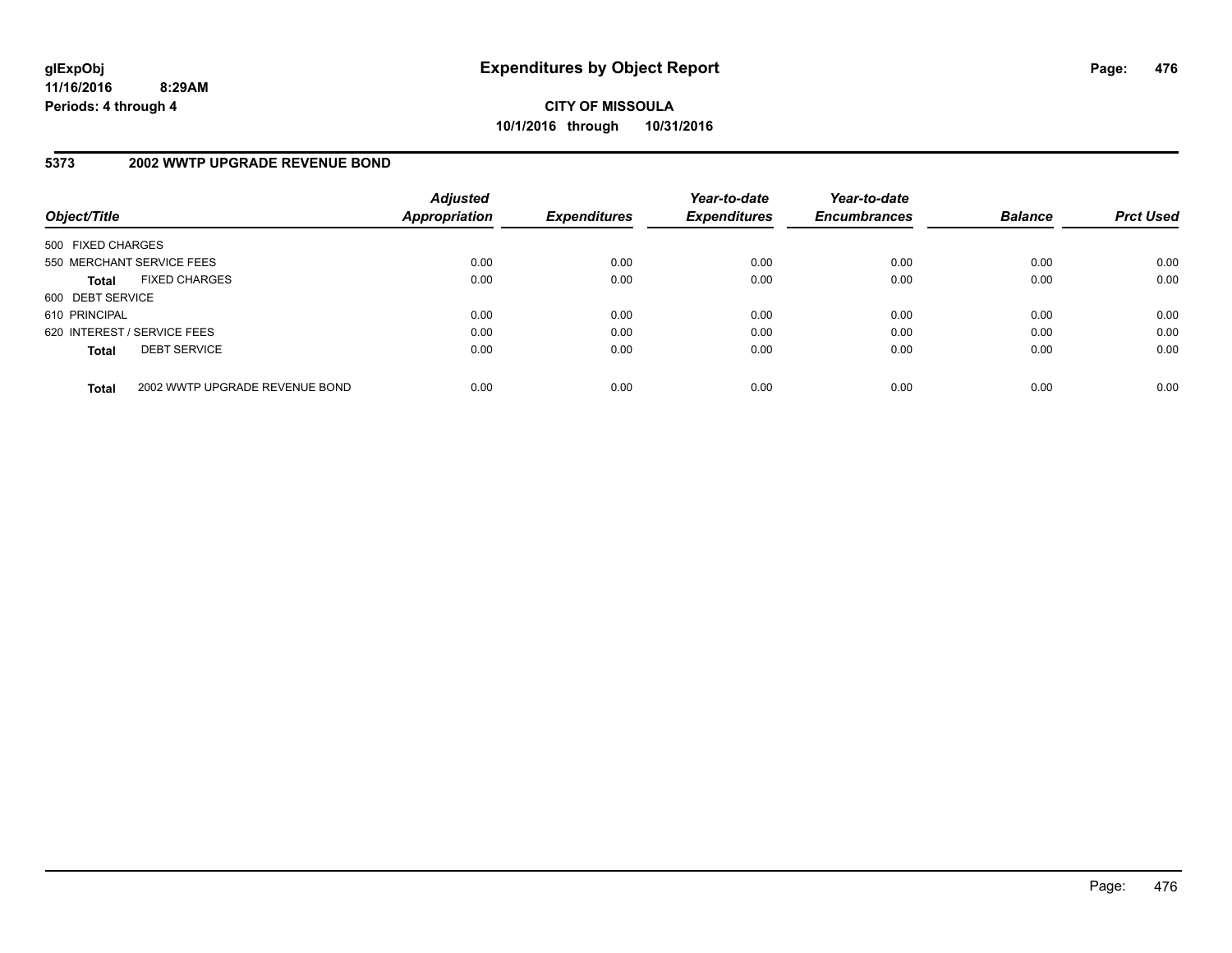#### **5374 2002 WWTP UPGRADE RESERVE**

| Object/Title                         | <b>Adjusted</b><br><b>Appropriation</b> | <b>Expenditures</b> | Year-to-date<br><b>Expenditures</b> | Year-to-date<br><b>Encumbrances</b> | <b>Balance</b> | <b>Prct Used</b> |
|--------------------------------------|-----------------------------------------|---------------------|-------------------------------------|-------------------------------------|----------------|------------------|
| 500 FIXED CHARGES                    |                                         |                     |                                     |                                     |                |                  |
| 550 MERCHANT SERVICE FEES            | 0.00                                    | 0.00                | 0.00                                | 0.00                                | 0.00           | 0.00             |
| <b>FIXED CHARGES</b><br><b>Total</b> | 0.00                                    | 0.00                | 0.00                                | 0.00                                | 0.00           | 0.00             |
| 600 DEBT SERVICE                     |                                         |                     |                                     |                                     |                |                  |
| 610 PRINCIPAL                        | 0.00                                    | 0.00                | 0.00                                | 0.00                                | 0.00           | 0.00             |
| 620 INTEREST / SERVICE FEES          | 0.00                                    | 0.00                | 0.00                                | 0.00                                | 0.00           | 0.00             |
| <b>DEBT SERVICE</b><br><b>Total</b>  | 0.00                                    | 0.00                | 0.00                                | 0.00                                | 0.00           | 0.00             |
| 800 OTHER OBJECTS                    |                                         |                     |                                     |                                     |                |                  |
| 820 TRANSFERS TO OTHER FUNDS         | 0.00                                    | 0.00                | 0.00                                | 0.00                                | 0.00           | 0.00             |
| OTHER OBJECTS<br><b>Total</b>        | 0.00                                    | 0.00                | 0.00                                | 0.00                                | 0.00           | 0.00             |
|                                      |                                         |                     |                                     |                                     |                |                  |
| <b>WASTEWATER</b><br><b>Total</b>    | 0.00                                    | 0.00                | 0.00                                | 0.00                                | 0.00           | 0.00             |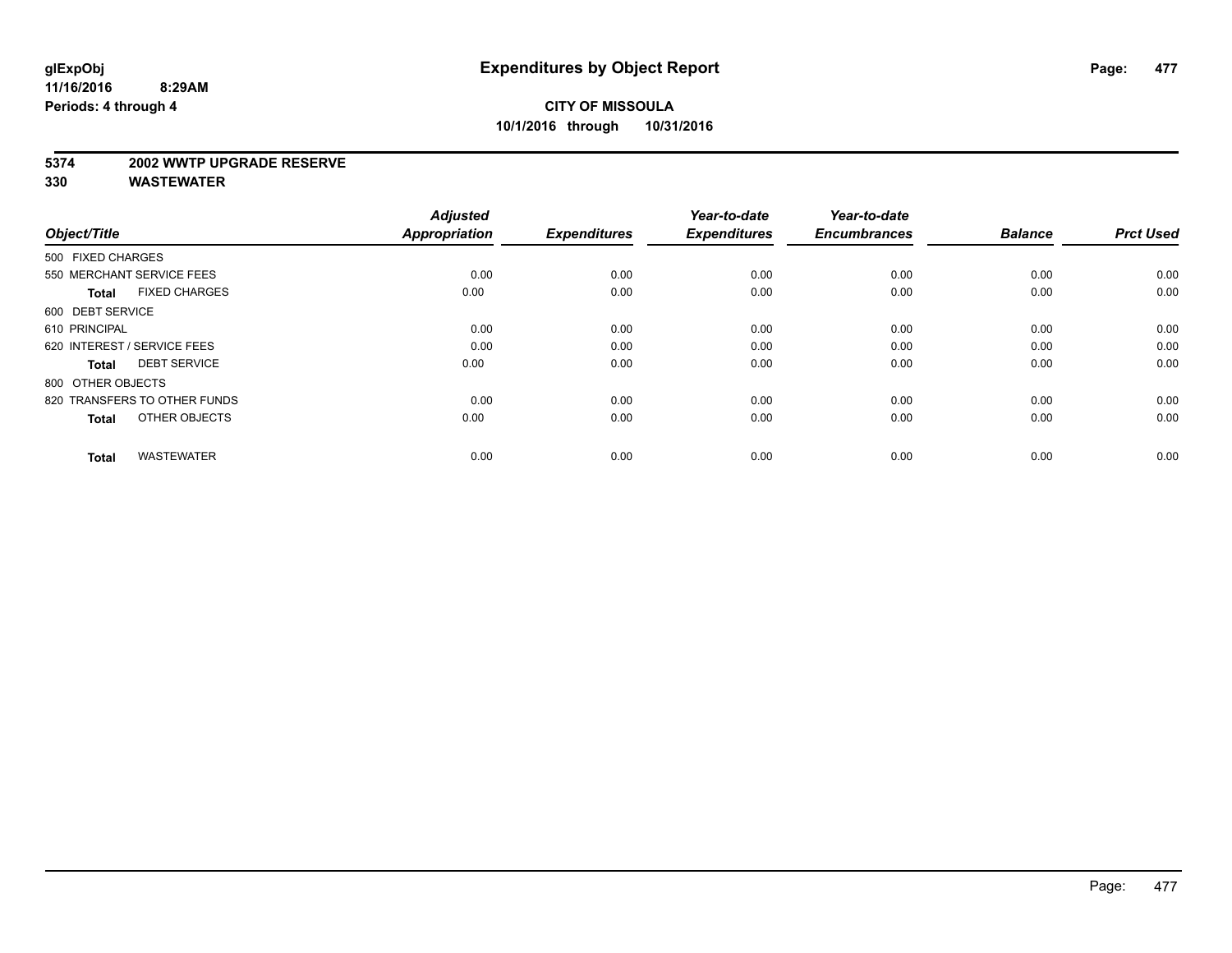#### **5374 2002 WWTP UPGRADE RESERVE**

| Object/Title      |                              | <b>Adjusted</b><br>Appropriation | <b>Expenditures</b> | Year-to-date<br><b>Expenditures</b> | Year-to-date<br><b>Encumbrances</b> | <b>Balance</b> | <b>Prct Used</b> |
|-------------------|------------------------------|----------------------------------|---------------------|-------------------------------------|-------------------------------------|----------------|------------------|
| 500 FIXED CHARGES |                              |                                  |                     |                                     |                                     |                |                  |
|                   | 550 MERCHANT SERVICE FEES    | 0.00                             | 0.00                | 0.00                                | 0.00                                | 0.00           | 0.00             |
| <b>Total</b>      | <b>FIXED CHARGES</b>         | 0.00                             | 0.00                | 0.00                                | 0.00                                | 0.00           | 0.00             |
| 600 DEBT SERVICE  |                              |                                  |                     |                                     |                                     |                |                  |
| 610 PRINCIPAL     |                              | 0.00                             | 0.00                | 0.00                                | 0.00                                | 0.00           | 0.00             |
|                   | 620 INTEREST / SERVICE FEES  | 0.00                             | 0.00                | 0.00                                | 0.00                                | 0.00           | 0.00             |
| Total             | <b>DEBT SERVICE</b>          | 0.00                             | 0.00                | 0.00                                | 0.00                                | 0.00           | 0.00             |
| 800 OTHER OBJECTS |                              |                                  |                     |                                     |                                     |                |                  |
|                   | 820 TRANSFERS TO OTHER FUNDS | 0.00                             | 0.00                | 0.00                                | 0.00                                | 0.00           | 0.00             |
| <b>Total</b>      | OTHER OBJECTS                | 0.00                             | 0.00                | 0.00                                | 0.00                                | 0.00           | 0.00             |
| <b>Total</b>      | 2002 WWTP UPGRADE RESERVE    | 0.00                             | 0.00                | 0.00                                | 0.00                                | 0.00           | 0.00             |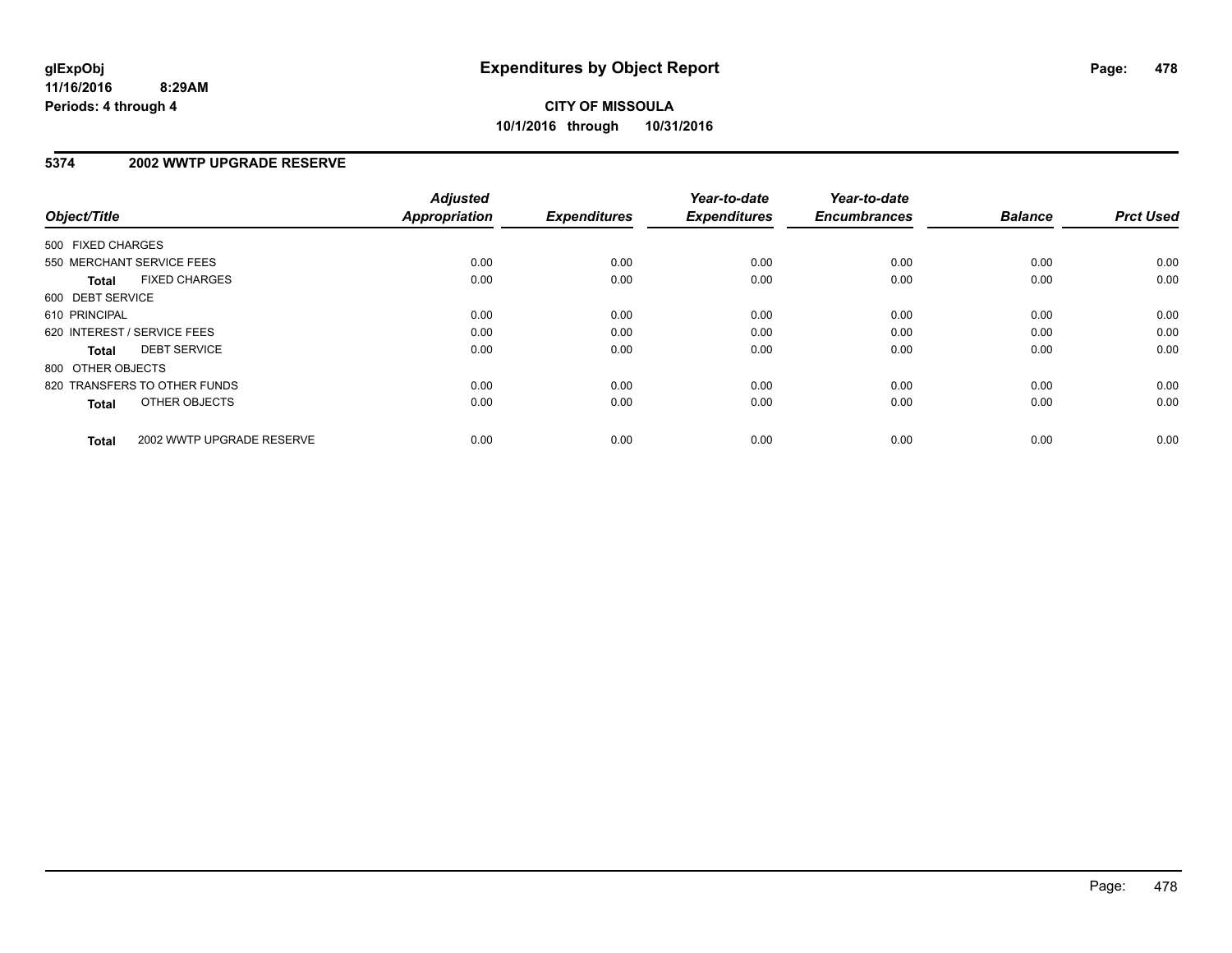#### **5375 2003 WWTP SRF \$3.8M EPA DEBT**

|                                      | <b>Adjusted</b> |                     | Year-to-date        | Year-to-date        |                |                  |
|--------------------------------------|-----------------|---------------------|---------------------|---------------------|----------------|------------------|
| Object/Title                         | Appropriation   | <b>Expenditures</b> | <b>Expenditures</b> | <b>Encumbrances</b> | <b>Balance</b> | <b>Prct Used</b> |
| 500 FIXED CHARGES                    |                 |                     |                     |                     |                |                  |
| 550 MERCHANT SERVICE FEES            | 0.00            | 0.00                | 0.00                | 0.00                | 0.00           | 0.00             |
| <b>FIXED CHARGES</b><br><b>Total</b> | 0.00            | 0.00                | 0.00                | 0.00                | 0.00           | 0.00             |
| 600 DEBT SERVICE                     |                 |                     |                     |                     |                |                  |
| 610 PRINCIPAL                        | 0.00            | 0.00                | 0.00                | 0.00                | 0.00           | 0.00             |
| 620 INTEREST / SERVICE FEES          | 0.00            | 0.00                | 0.00                | 0.00                | 0.00           | 0.00             |
| <b>DEBT SERVICE</b><br><b>Total</b>  | 0.00            | 0.00                | 0.00                | 0.00                | 0.00           | 0.00             |
| <b>WASTEWATER</b><br><b>Total</b>    | 0.00            | 0.00                | 0.00                | 0.00                | 0.00           | 0.00             |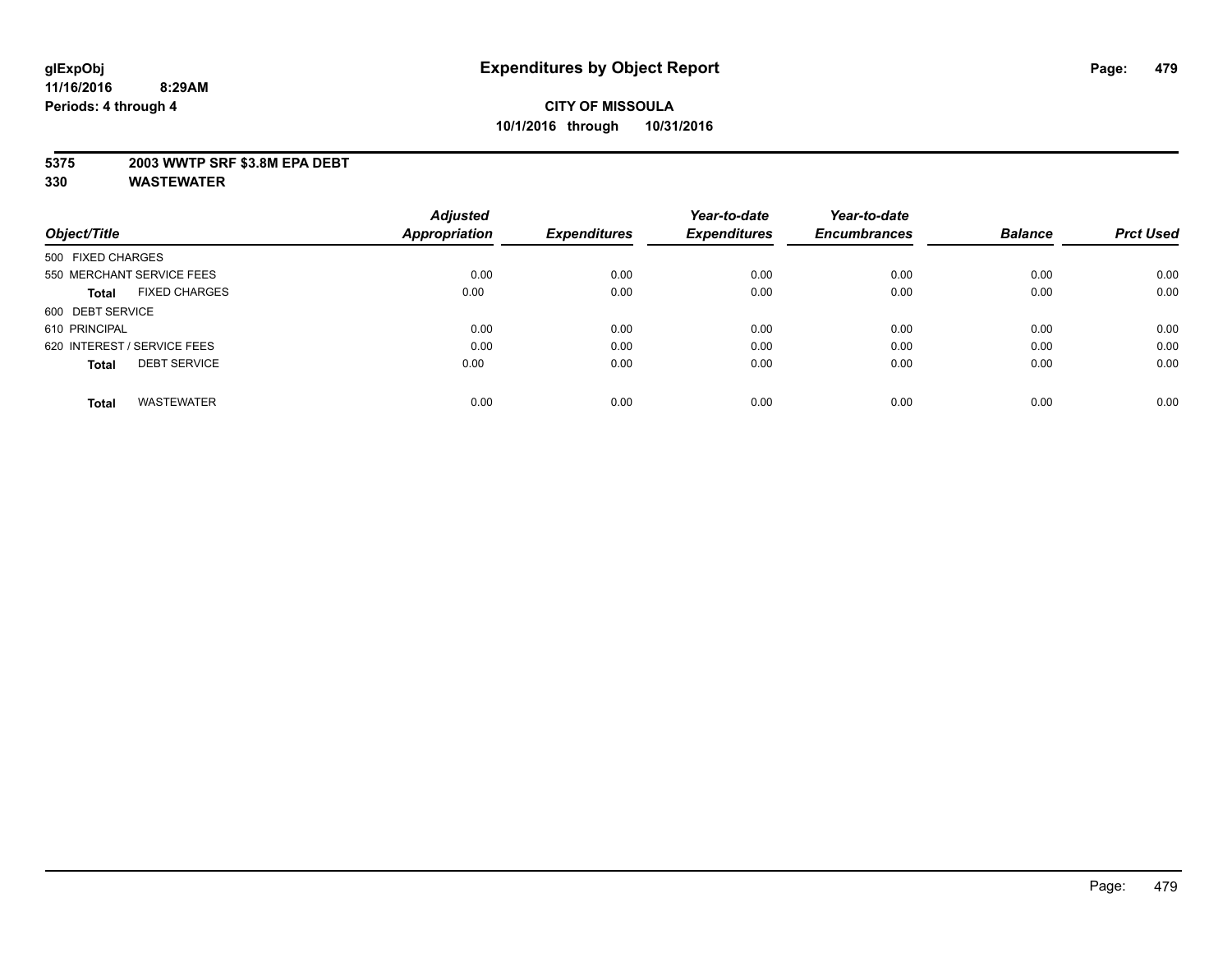#### **5375 2003 WWTP SRF \$3.8M EPA DEBT**

| Object/Title                                  | <b>Adjusted</b><br><b>Appropriation</b> | <b>Expenditures</b> | Year-to-date<br><b>Expenditures</b> | Year-to-date<br><b>Encumbrances</b> | <b>Balance</b> | <b>Prct Used</b> |
|-----------------------------------------------|-----------------------------------------|---------------------|-------------------------------------|-------------------------------------|----------------|------------------|
| 500 FIXED CHARGES                             |                                         |                     |                                     |                                     |                |                  |
| 550 MERCHANT SERVICE FEES                     | 0.00                                    | 0.00                | 0.00                                | 0.00                                | 0.00           | 0.00             |
| <b>FIXED CHARGES</b><br><b>Total</b>          | 0.00                                    | 0.00                | 0.00                                | 0.00                                | 0.00           | 0.00             |
| 600 DEBT SERVICE                              |                                         |                     |                                     |                                     |                |                  |
| 610 PRINCIPAL                                 | 0.00                                    | 0.00                | 0.00                                | 0.00                                | 0.00           | 0.00             |
| 620 INTEREST / SERVICE FEES                   | 0.00                                    | 0.00                | 0.00                                | 0.00                                | 0.00           | 0.00             |
| <b>DEBT SERVICE</b><br><b>Total</b>           | 0.00                                    | 0.00                | 0.00                                | 0.00                                | 0.00           | 0.00             |
| 2003 WWTP SRF \$3.8M EPA DEBT<br><b>Total</b> | 0.00                                    | 0.00                | 0.00                                | 0.00                                | 0.00           | 0.00             |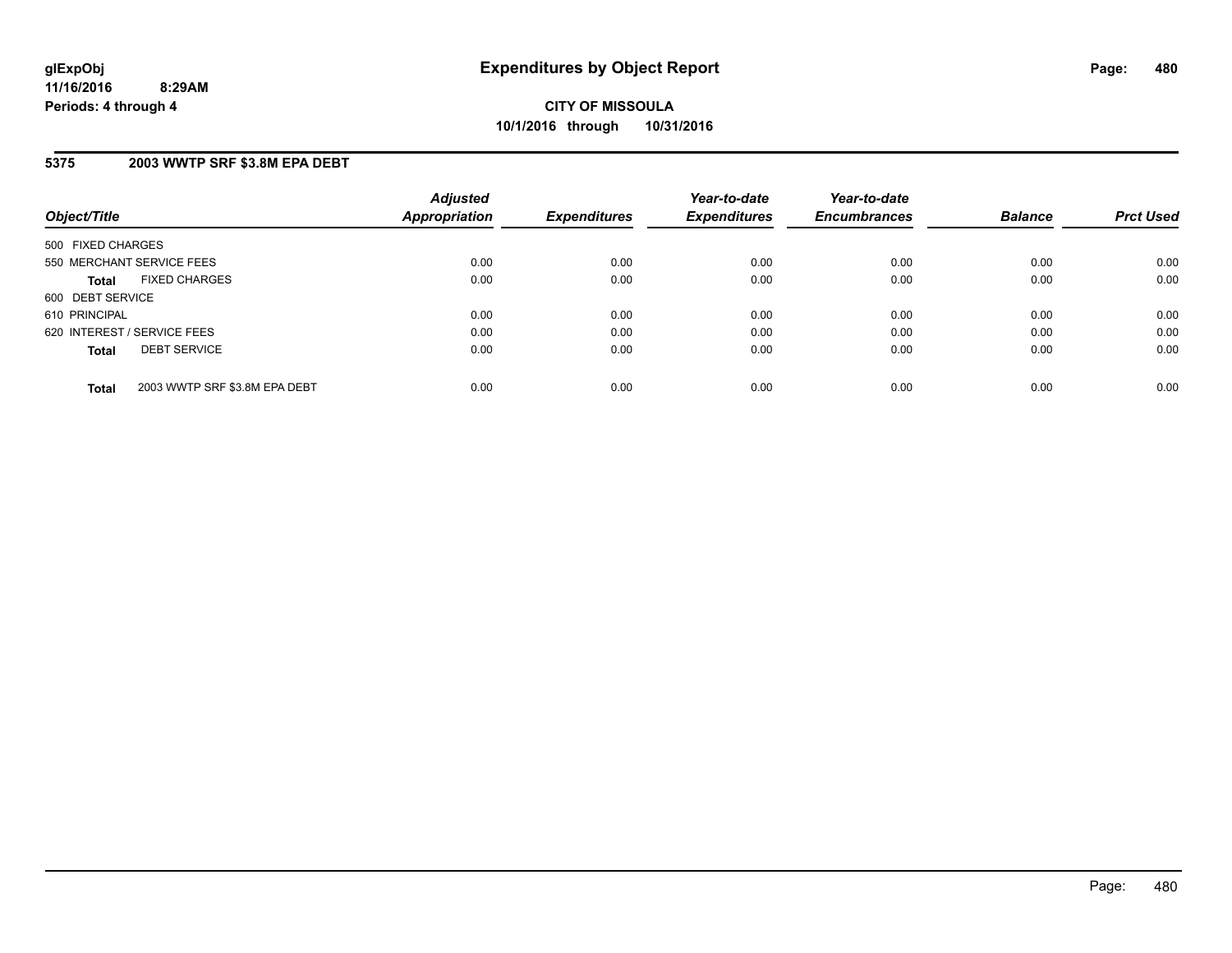#### **5376 2003 WWTP SRF \$3.8M EPA RESERVE**

| Object/Title                         | <b>Adjusted</b><br><b>Appropriation</b> | <b>Expenditures</b> | Year-to-date<br><b>Expenditures</b> | Year-to-date<br><b>Encumbrances</b> | <b>Balance</b> | <b>Prct Used</b> |
|--------------------------------------|-----------------------------------------|---------------------|-------------------------------------|-------------------------------------|----------------|------------------|
|                                      |                                         |                     |                                     |                                     |                |                  |
| 500 FIXED CHARGES                    |                                         |                     |                                     |                                     |                |                  |
| 550 MERCHANT SERVICE FEES            | 0.00                                    | 0.00                | 0.00                                | 0.00                                | 0.00           | 0.00             |
| <b>FIXED CHARGES</b><br><b>Total</b> | 0.00                                    | 0.00                | 0.00                                | 0.00                                | 0.00           | 0.00             |
| 800 OTHER OBJECTS                    |                                         |                     |                                     |                                     |                |                  |
| 820 TRANSFERS TO OTHER FUNDS         | 0.00                                    | 0.00                | 0.00                                | 0.00                                | 0.00           | 0.00             |
| OTHER OBJECTS<br><b>Total</b>        | 0.00                                    | 0.00                | 0.00                                | 0.00                                | 0.00           | 0.00             |
| <b>WASTEWATER</b><br><b>Total</b>    | 0.00                                    | 0.00                | 0.00                                | 0.00                                | 0.00           | 0.00             |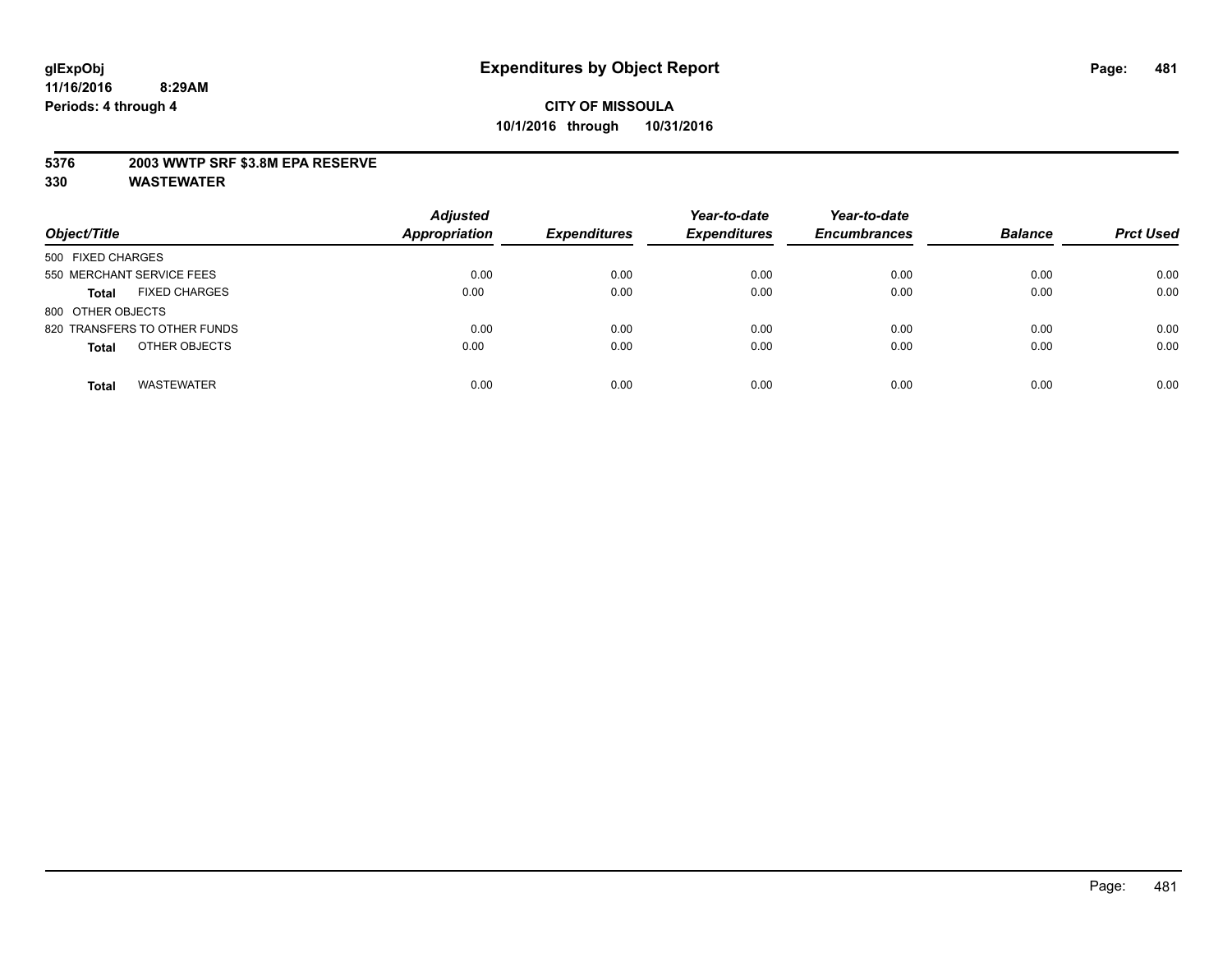**CITY OF MISSOULA 10/1/2016 through 10/31/2016**

### **5376 2003 WWTP SRF \$3.8M EPA RESERVE**

| Object/Title              |                                  | <b>Adjusted</b><br><b>Appropriation</b> | <b>Expenditures</b> | Year-to-date<br><b>Expenditures</b> | Year-to-date<br><b>Encumbrances</b> | <b>Balance</b> | <b>Prct Used</b> |
|---------------------------|----------------------------------|-----------------------------------------|---------------------|-------------------------------------|-------------------------------------|----------------|------------------|
| 500 FIXED CHARGES         |                                  |                                         |                     |                                     |                                     |                |                  |
| 550 MERCHANT SERVICE FEES |                                  | 0.00                                    | 0.00                | 0.00                                | 0.00                                | 0.00           | 0.00             |
| <b>Total</b>              | <b>FIXED CHARGES</b>             | 0.00                                    | 0.00                | 0.00                                | 0.00                                | 0.00           | 0.00             |
| 800 OTHER OBJECTS         |                                  |                                         |                     |                                     |                                     |                |                  |
|                           | 820 TRANSFERS TO OTHER FUNDS     | 0.00                                    | 0.00                | 0.00                                | 0.00                                | 0.00           | 0.00             |
| <b>Total</b>              | OTHER OBJECTS                    | 0.00                                    | 0.00                | 0.00                                | 0.00                                | 0.00           | 0.00             |
| <b>Total</b>              | 2003 WWTP SRF \$3.8M EPA RESERVE | 0.00                                    | 0.00                | 0.00                                | 0.00                                | 0.00           | 0.00             |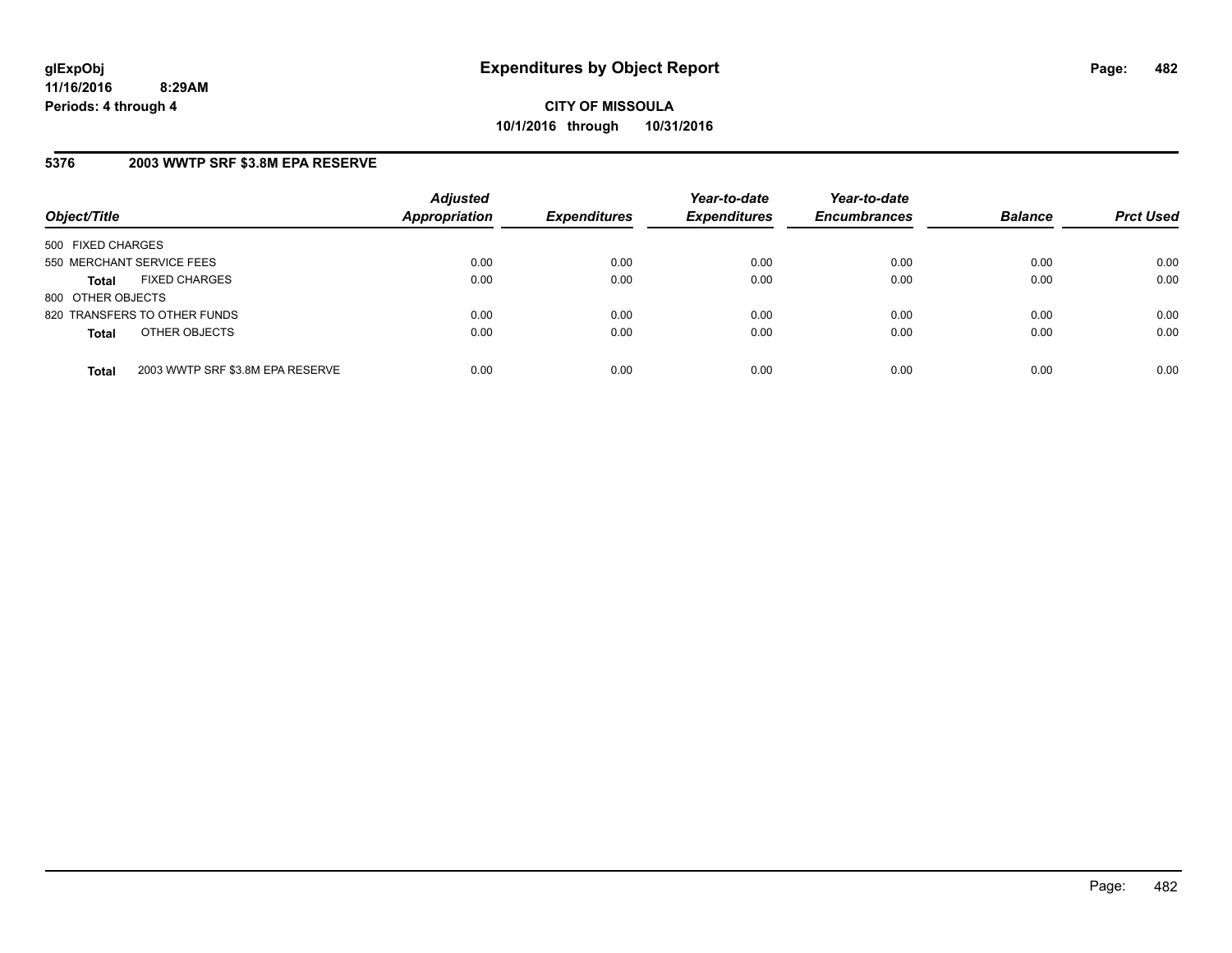#### **5377 2004 WWTP \$3.023 LOAN DEBT SERVICE**

|                                      | <b>Adjusted</b> |                     | Year-to-date        | Year-to-date        |                |                  |
|--------------------------------------|-----------------|---------------------|---------------------|---------------------|----------------|------------------|
| Object/Title                         | Appropriation   | <b>Expenditures</b> | <b>Expenditures</b> | <b>Encumbrances</b> | <b>Balance</b> | <b>Prct Used</b> |
| 500 FIXED CHARGES                    |                 |                     |                     |                     |                |                  |
| 550 MERCHANT SERVICE FEES            | 0.00            | 0.00                | 0.00                | 0.00                | 0.00           | 0.00             |
| <b>FIXED CHARGES</b><br><b>Total</b> | 0.00            | 0.00                | 0.00                | 0.00                | 0.00           | 0.00             |
| 600 DEBT SERVICE                     |                 |                     |                     |                     |                |                  |
| 610 PRINCIPAL                        | 0.00            | 0.00                | 0.00                | 0.00                | 0.00           | 0.00             |
| 620 INTEREST / SERVICE FEES          | 0.00            | 0.00                | 0.00                | 0.00                | 0.00           | 0.00             |
| <b>DEBT SERVICE</b><br><b>Total</b>  | 0.00            | 0.00                | 0.00                | 0.00                | 0.00           | 0.00             |
| <b>WASTEWATER</b><br><b>Total</b>    | 0.00            | 0.00                | 0.00                | 0.00                | 0.00           | 0.00             |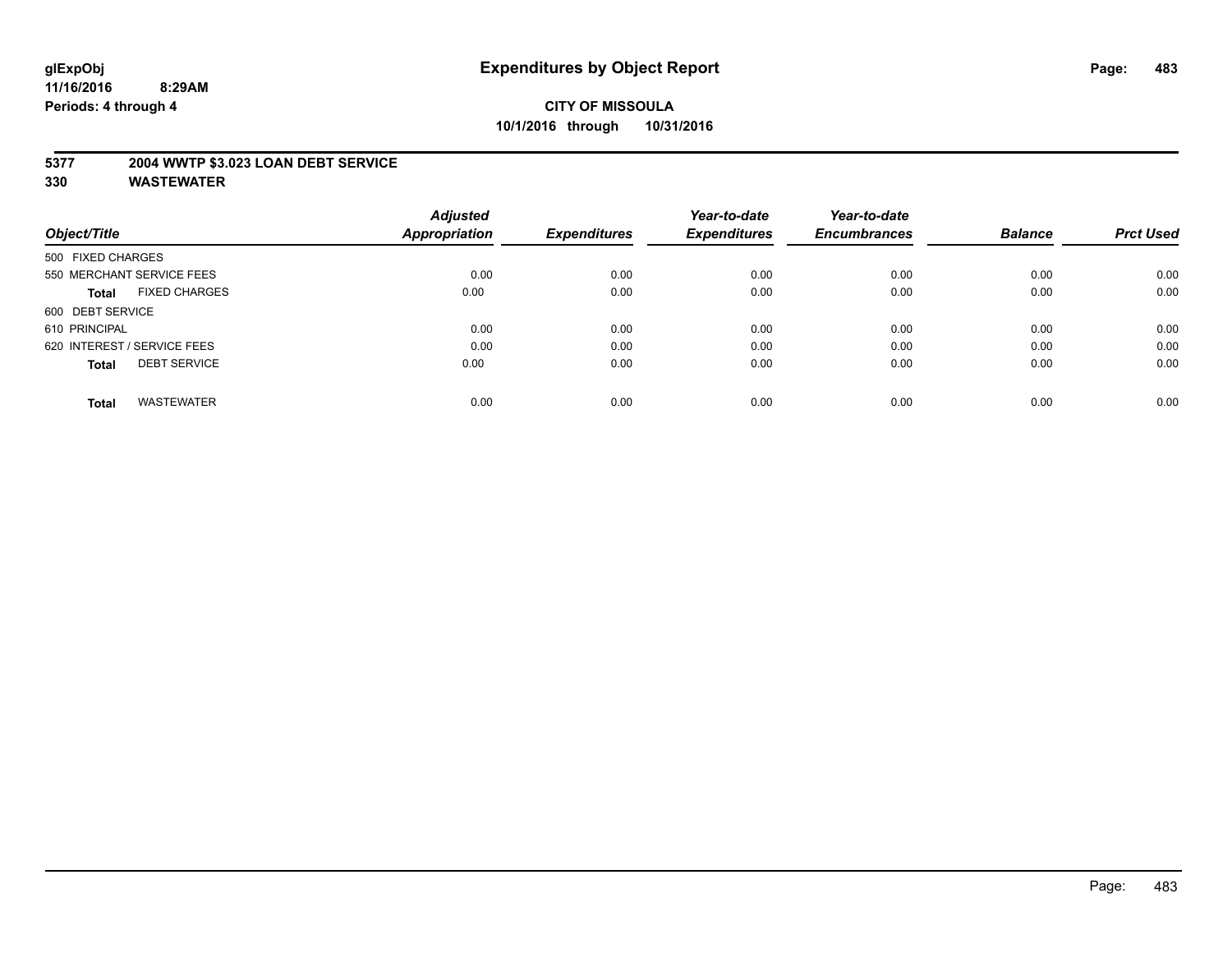**CITY OF MISSOULA 10/1/2016 through 10/31/2016**

#### **5377 2004 WWTP \$3.023 LOAN DEBT SERVICE**

| Object/Title      |                                     | <b>Adjusted</b><br><b>Appropriation</b> | <b>Expenditures</b> | Year-to-date<br><b>Expenditures</b> | Year-to-date<br><b>Encumbrances</b> | <b>Balance</b> | <b>Prct Used</b> |
|-------------------|-------------------------------------|-----------------------------------------|---------------------|-------------------------------------|-------------------------------------|----------------|------------------|
| 500 FIXED CHARGES |                                     |                                         |                     |                                     |                                     |                |                  |
|                   | 550 MERCHANT SERVICE FEES           | 0.00                                    | 0.00                | 0.00                                | 0.00                                | 0.00           | 0.00             |
| <b>Total</b>      | <b>FIXED CHARGES</b>                | 0.00                                    | 0.00                | 0.00                                | 0.00                                | 0.00           | 0.00             |
| 600 DEBT SERVICE  |                                     |                                         |                     |                                     |                                     |                |                  |
| 610 PRINCIPAL     |                                     | 0.00                                    | 0.00                | 0.00                                | 0.00                                | 0.00           | 0.00             |
|                   | 620 INTEREST / SERVICE FEES         | 0.00                                    | 0.00                | 0.00                                | 0.00                                | 0.00           | 0.00             |
| <b>Total</b>      | <b>DEBT SERVICE</b>                 | 0.00                                    | 0.00                | 0.00                                | 0.00                                | 0.00           | 0.00             |
| <b>Total</b>      | 2004 WWTP \$3.023 LOAN DEBT SERVICE | 0.00                                    | 0.00                | 0.00                                | 0.00                                | 0.00           | 0.00             |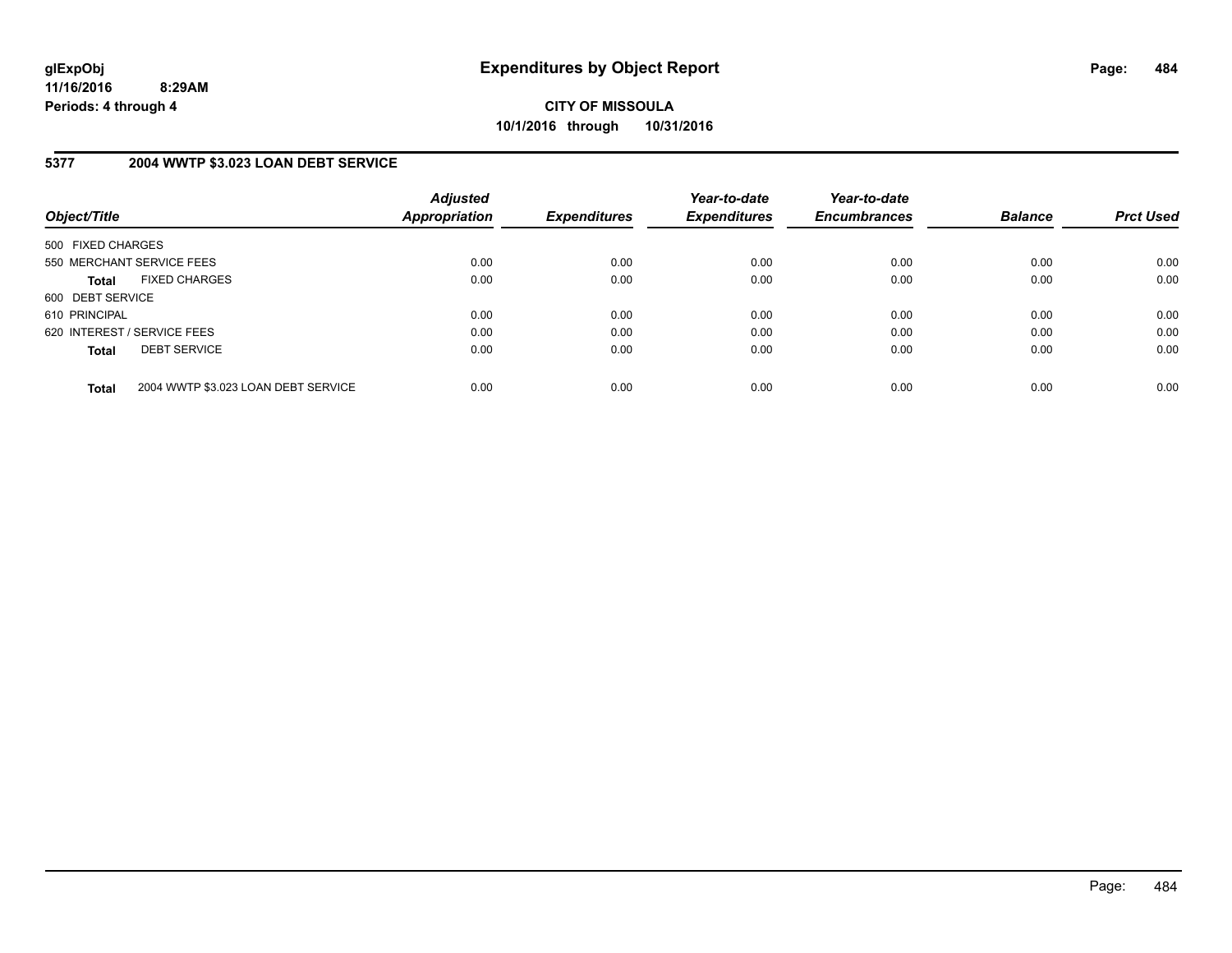#### **5378 2004 WWTP \$3.023 LOAN RESERVE**

| Object/Title                         | <b>Adjusted</b><br><b>Appropriation</b> | <b>Expenditures</b> | Year-to-date<br><b>Expenditures</b> | Year-to-date<br><b>Encumbrances</b> | <b>Balance</b> | <b>Prct Used</b> |
|--------------------------------------|-----------------------------------------|---------------------|-------------------------------------|-------------------------------------|----------------|------------------|
| 500 FIXED CHARGES                    |                                         |                     |                                     |                                     |                |                  |
| 550 MERCHANT SERVICE FEES            | 0.00                                    | 0.00                | 0.00                                | 0.00                                | 0.00           | 0.00             |
| <b>FIXED CHARGES</b><br><b>Total</b> | 0.00                                    | 0.00                | 0.00                                | 0.00                                | 0.00           | 0.00             |
| 800 OTHER OBJECTS                    |                                         |                     |                                     |                                     |                |                  |
| 820 TRANSFERS TO OTHER FUNDS         | 0.00                                    | 0.00                | 0.00                                | 0.00                                | 0.00           | 0.00             |
| OTHER OBJECTS<br><b>Total</b>        | 0.00                                    | 0.00                | 0.00                                | 0.00                                | 0.00           | 0.00             |
| <b>WASTEWATER</b><br><b>Total</b>    | 0.00                                    | 0.00                | 0.00                                | 0.00                                | 0.00           | 0.00             |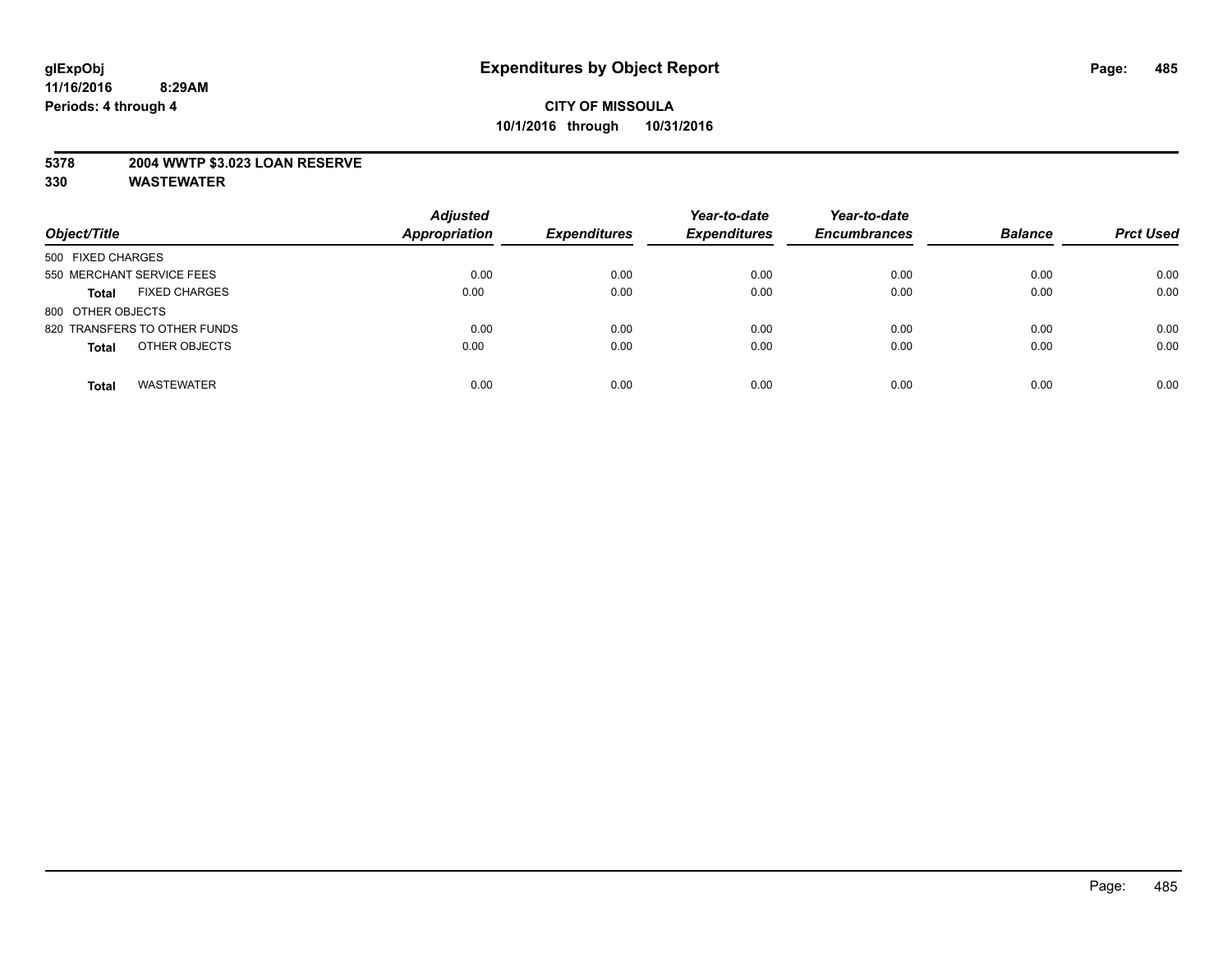#### **5378 2004 WWTP \$3.023 LOAN RESERVE**

| Object/Title              |                                | <b>Adjusted</b><br>Appropriation | <b>Expenditures</b> | Year-to-date<br><b>Expenditures</b> | Year-to-date<br><b>Encumbrances</b> | <b>Balance</b> | <b>Prct Used</b> |
|---------------------------|--------------------------------|----------------------------------|---------------------|-------------------------------------|-------------------------------------|----------------|------------------|
| 500 FIXED CHARGES         |                                |                                  |                     |                                     |                                     |                |                  |
| 550 MERCHANT SERVICE FEES |                                | 0.00                             | 0.00                | 0.00                                | 0.00                                | 0.00           | 0.00             |
| <b>Total</b>              | <b>FIXED CHARGES</b>           | 0.00                             | 0.00                | 0.00                                | 0.00                                | 0.00           | 0.00             |
| 800 OTHER OBJECTS         |                                |                                  |                     |                                     |                                     |                |                  |
|                           | 820 TRANSFERS TO OTHER FUNDS   | 0.00                             | 0.00                | 0.00                                | 0.00                                | 0.00           | 0.00             |
| <b>Total</b>              | OTHER OBJECTS                  | 0.00                             | 0.00                | 0.00                                | 0.00                                | 0.00           | 0.00             |
| <b>Total</b>              | 2004 WWTP \$3.023 LOAN RESERVE | 0.00                             | 0.00                | 0.00                                | 0.00                                | 0.00           | 0.00             |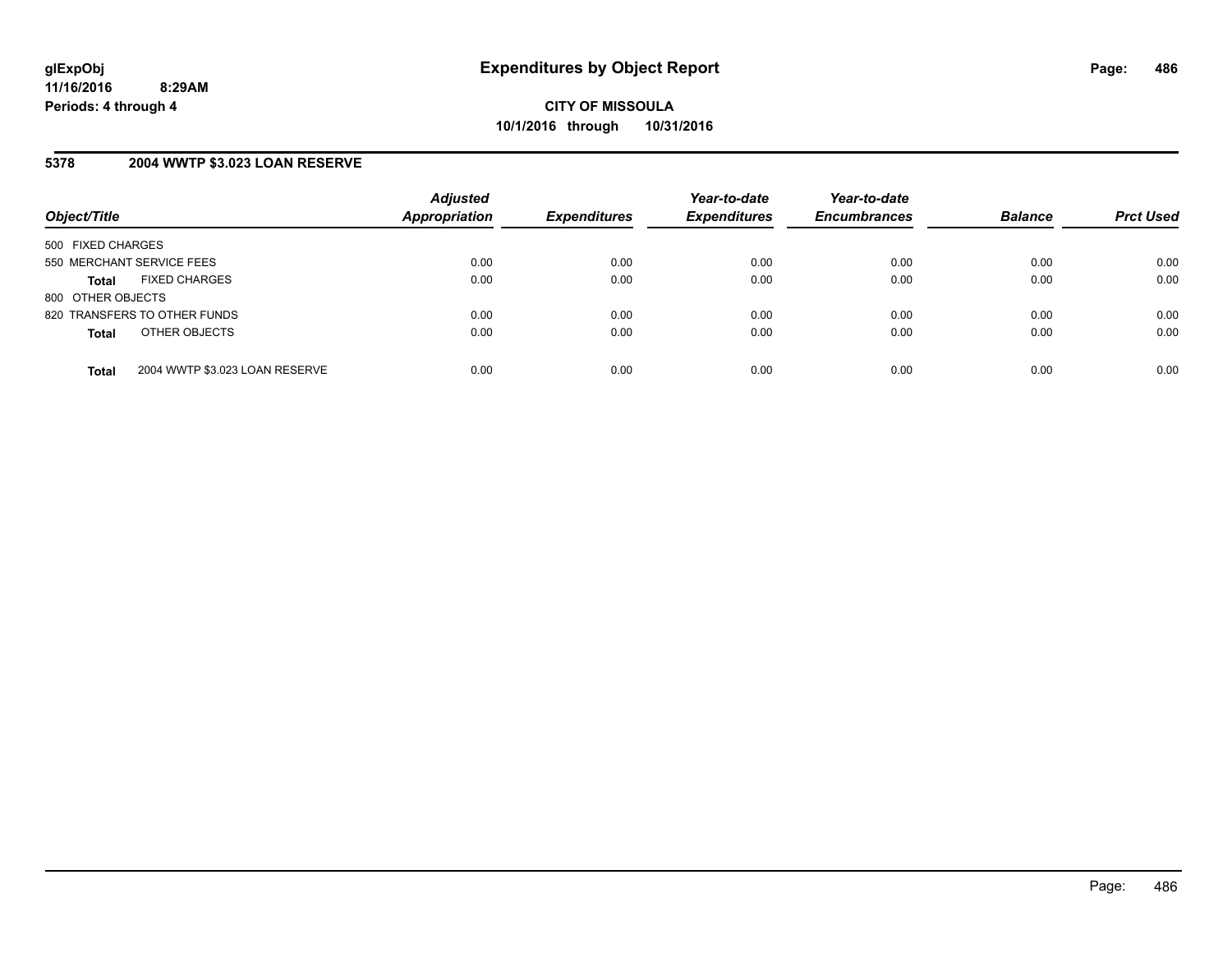#### **5379 2005 BRICH/BRDY/LIN/GIL SRF DEBT**

| Object/Title                         | <b>Adjusted</b><br><b>Appropriation</b> | <b>Expenditures</b> | Year-to-date<br><b>Expenditures</b> | Year-to-date<br><b>Encumbrances</b> | <b>Balance</b> | <b>Prct Used</b> |
|--------------------------------------|-----------------------------------------|---------------------|-------------------------------------|-------------------------------------|----------------|------------------|
| 500 FIXED CHARGES                    |                                         |                     |                                     |                                     |                |                  |
| 550 MERCHANT SERVICE FEES            | 0.00                                    | 0.00                | 0.00                                | 0.00                                | 0.00           | 0.00             |
| <b>FIXED CHARGES</b><br><b>Total</b> | 0.00                                    | 0.00                | 0.00                                | 0.00                                | 0.00           | 0.00             |
| 600 DEBT SERVICE                     |                                         |                     |                                     |                                     |                |                  |
| 610 PRINCIPAL                        | 0.00                                    | 0.00                | 0.00                                | 0.00                                | 0.00           | 0.00             |
| 620 INTEREST / SERVICE FEES          | 0.00                                    | 0.00                | 0.00                                | 0.00                                | 0.00           | 0.00             |
| <b>DEBT SERVICE</b><br><b>Total</b>  | 0.00                                    | 0.00                | 0.00                                | 0.00                                | 0.00           | 0.00             |
| 800 OTHER OBJECTS                    |                                         |                     |                                     |                                     |                |                  |
| 820 TRANSFERS TO OTHER FUNDS         | 0.00                                    | 0.00                | 0.00                                | 0.00                                | 0.00           | 0.00             |
| OTHER OBJECTS<br><b>Total</b>        | 0.00                                    | 0.00                | 0.00                                | 0.00                                | 0.00           | 0.00             |
|                                      |                                         |                     |                                     |                                     |                |                  |
| <b>WASTEWATER</b><br><b>Total</b>    | 0.00                                    | 0.00                | 0.00                                | 0.00                                | 0.00           | 0.00             |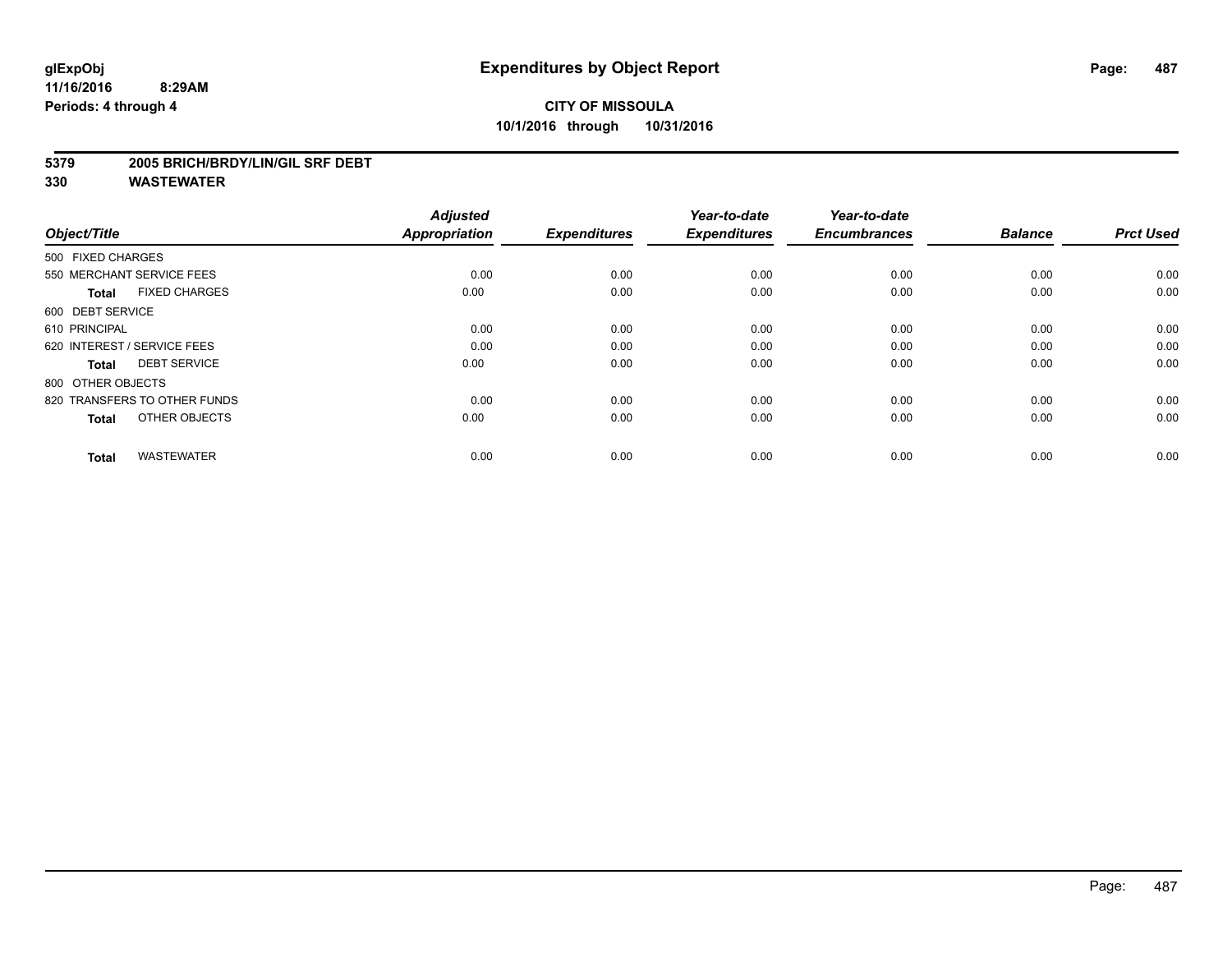#### **5379 2005 BRICH/BRDY/LIN/GIL SRF DEBT**

| Object/Title      |                                  | <b>Adjusted</b><br><b>Appropriation</b> | <b>Expenditures</b> | Year-to-date<br><b>Expenditures</b> | Year-to-date<br><b>Encumbrances</b> | <b>Balance</b> | <b>Prct Used</b> |
|-------------------|----------------------------------|-----------------------------------------|---------------------|-------------------------------------|-------------------------------------|----------------|------------------|
| 500 FIXED CHARGES |                                  |                                         |                     |                                     |                                     |                |                  |
|                   | 550 MERCHANT SERVICE FEES        | 0.00                                    | 0.00                | 0.00                                | 0.00                                | 0.00           | 0.00             |
| <b>Total</b>      | <b>FIXED CHARGES</b>             | 0.00                                    | 0.00                | 0.00                                | 0.00                                | 0.00           | 0.00             |
| 600 DEBT SERVICE  |                                  |                                         |                     |                                     |                                     |                |                  |
| 610 PRINCIPAL     |                                  | 0.00                                    | 0.00                | 0.00                                | 0.00                                | 0.00           | 0.00             |
|                   | 620 INTEREST / SERVICE FEES      | 0.00                                    | 0.00                | 0.00                                | 0.00                                | 0.00           | 0.00             |
| <b>Total</b>      | <b>DEBT SERVICE</b>              | 0.00                                    | 0.00                | 0.00                                | 0.00                                | 0.00           | 0.00             |
| 800 OTHER OBJECTS |                                  |                                         |                     |                                     |                                     |                |                  |
|                   | 820 TRANSFERS TO OTHER FUNDS     | 0.00                                    | 0.00                | 0.00                                | 0.00                                | 0.00           | 0.00             |
| <b>Total</b>      | OTHER OBJECTS                    | 0.00                                    | 0.00                | 0.00                                | 0.00                                | 0.00           | 0.00             |
| <b>Total</b>      | 2005 BRICH/BRDY/LIN/GIL SRF DEBT | 0.00                                    | 0.00                | 0.00                                | 0.00                                | 0.00           | 0.00             |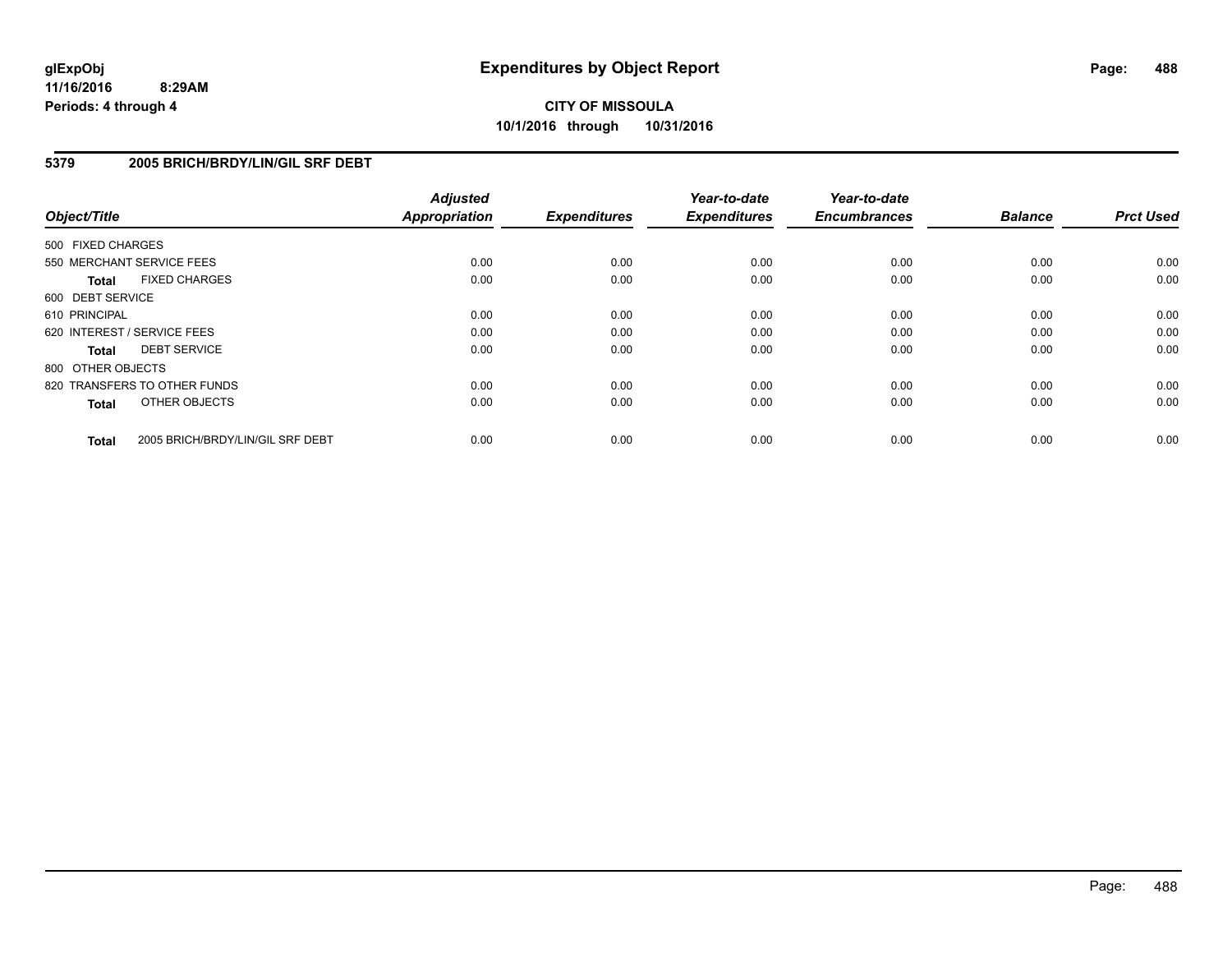#### **5380 BRDWY/BIRCH/GILBERT/LINCOLNWOOD**

| Object/Title                         | <b>Adjusted</b><br><b>Appropriation</b> | <b>Expenditures</b> | Year-to-date<br><b>Expenditures</b> | Year-to-date<br><b>Encumbrances</b> | <b>Balance</b> | <b>Prct Used</b> |
|--------------------------------------|-----------------------------------------|---------------------|-------------------------------------|-------------------------------------|----------------|------------------|
| 500 FIXED CHARGES                    |                                         |                     |                                     |                                     |                |                  |
| 550 MERCHANT SERVICE FEES            | 0.00                                    | 0.00                | 0.00                                | 0.00                                | 0.00           | 0.00             |
| <b>FIXED CHARGES</b><br><b>Total</b> | 0.00                                    | 0.00                | 0.00                                | 0.00                                | 0.00           | 0.00             |
| 600 DEBT SERVICE                     |                                         |                     |                                     |                                     |                |                  |
| 610 PRINCIPAL                        | 0.00                                    | 0.00                | 0.00                                | 0.00                                | 0.00           | 0.00             |
| 620 INTEREST / SERVICE FEES          | 0.00                                    | 0.00                | 0.00                                | 0.00                                | 0.00           | 0.00             |
| <b>DEBT SERVICE</b><br><b>Total</b>  | 0.00                                    | 0.00                | 0.00                                | 0.00                                | 0.00           | 0.00             |
| 800 OTHER OBJECTS                    |                                         |                     |                                     |                                     |                |                  |
| 820 TRANSFERS TO OTHER FUNDS         | 0.00                                    | 0.00                | 0.00                                | 0.00                                | 0.00           | 0.00             |
| OTHER OBJECTS<br><b>Total</b>        | 0.00                                    | 0.00                | 0.00                                | 0.00                                | 0.00           | 0.00             |
|                                      |                                         |                     |                                     |                                     |                |                  |
| <b>WASTEWATER</b><br><b>Total</b>    | 0.00                                    | 0.00                | 0.00                                | 0.00                                | 0.00           | 0.00             |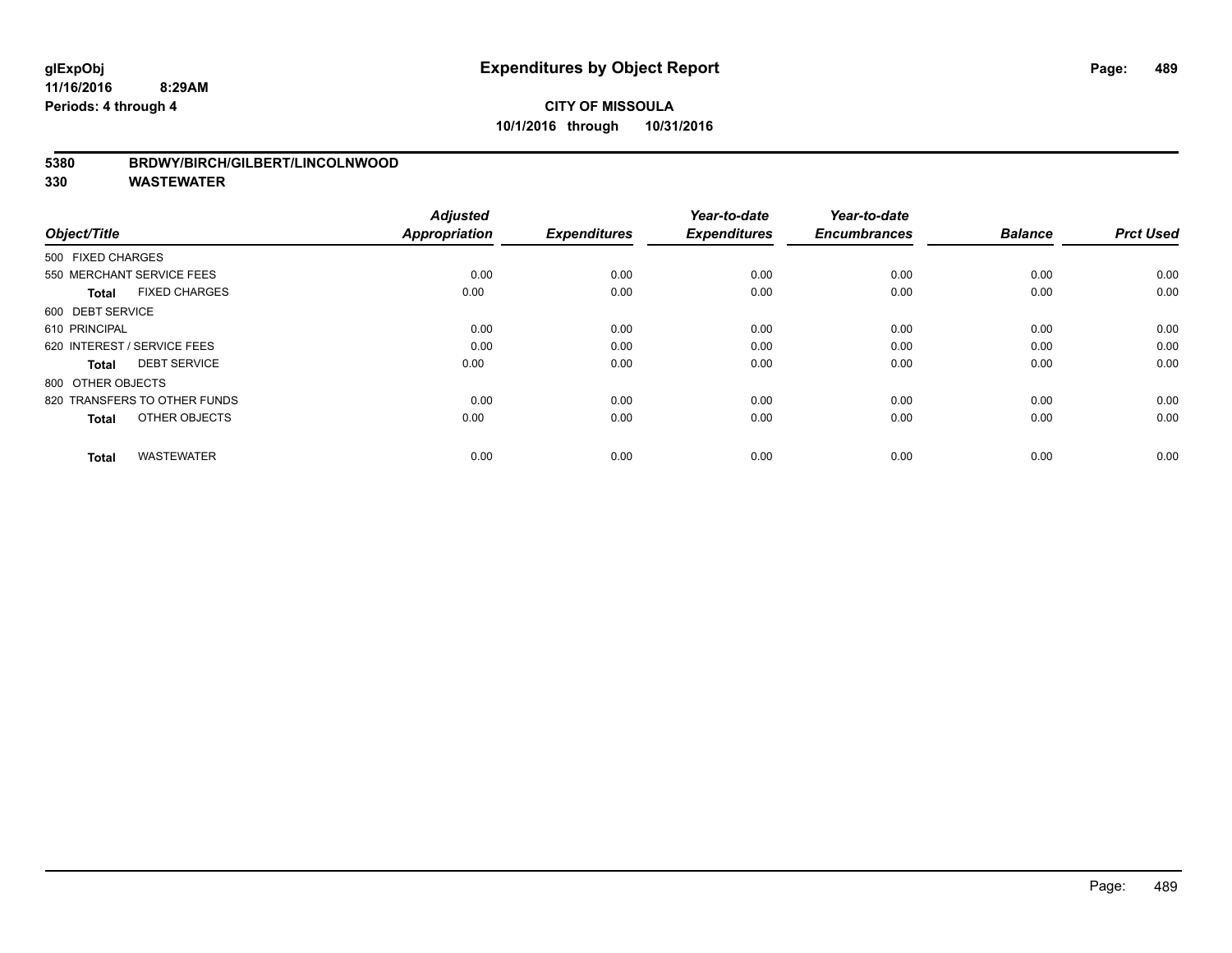# **CITY OF MISSOULA 10/1/2016 through 10/31/2016**

#### **5380 BRDWY/BIRCH/GILBERT/LINCOLNWOOD**

| Object/Title      |                                 | <b>Adjusted</b><br><b>Appropriation</b> | <b>Expenditures</b> | Year-to-date<br><b>Expenditures</b> | Year-to-date<br><b>Encumbrances</b> | <b>Balance</b> | <b>Prct Used</b> |
|-------------------|---------------------------------|-----------------------------------------|---------------------|-------------------------------------|-------------------------------------|----------------|------------------|
| 500 FIXED CHARGES |                                 |                                         |                     |                                     |                                     |                |                  |
|                   | 550 MERCHANT SERVICE FEES       | 0.00                                    | 0.00                | 0.00                                | 0.00                                | 0.00           | 0.00             |
| Total             | <b>FIXED CHARGES</b>            | 0.00                                    | 0.00                | 0.00                                | 0.00                                | 0.00           | 0.00             |
| 600 DEBT SERVICE  |                                 |                                         |                     |                                     |                                     |                |                  |
| 610 PRINCIPAL     |                                 | 0.00                                    | 0.00                | 0.00                                | 0.00                                | 0.00           | 0.00             |
|                   | 620 INTEREST / SERVICE FEES     | 0.00                                    | 0.00                | 0.00                                | 0.00                                | 0.00           | 0.00             |
| Total             | <b>DEBT SERVICE</b>             | 0.00                                    | 0.00                | 0.00                                | 0.00                                | 0.00           | 0.00             |
| 800 OTHER OBJECTS |                                 |                                         |                     |                                     |                                     |                |                  |
|                   | 820 TRANSFERS TO OTHER FUNDS    | 0.00                                    | 0.00                | 0.00                                | 0.00                                | 0.00           | 0.00             |
| <b>Total</b>      | OTHER OBJECTS                   | 0.00                                    | 0.00                | 0.00                                | 0.00                                | 0.00           | 0.00             |
| <b>Total</b>      | BRDWY/BIRCH/GILBERT/LINCOLNWOOD | 0.00                                    | 0.00                | 0.00                                | 0.00                                | 0.00           | 0.00             |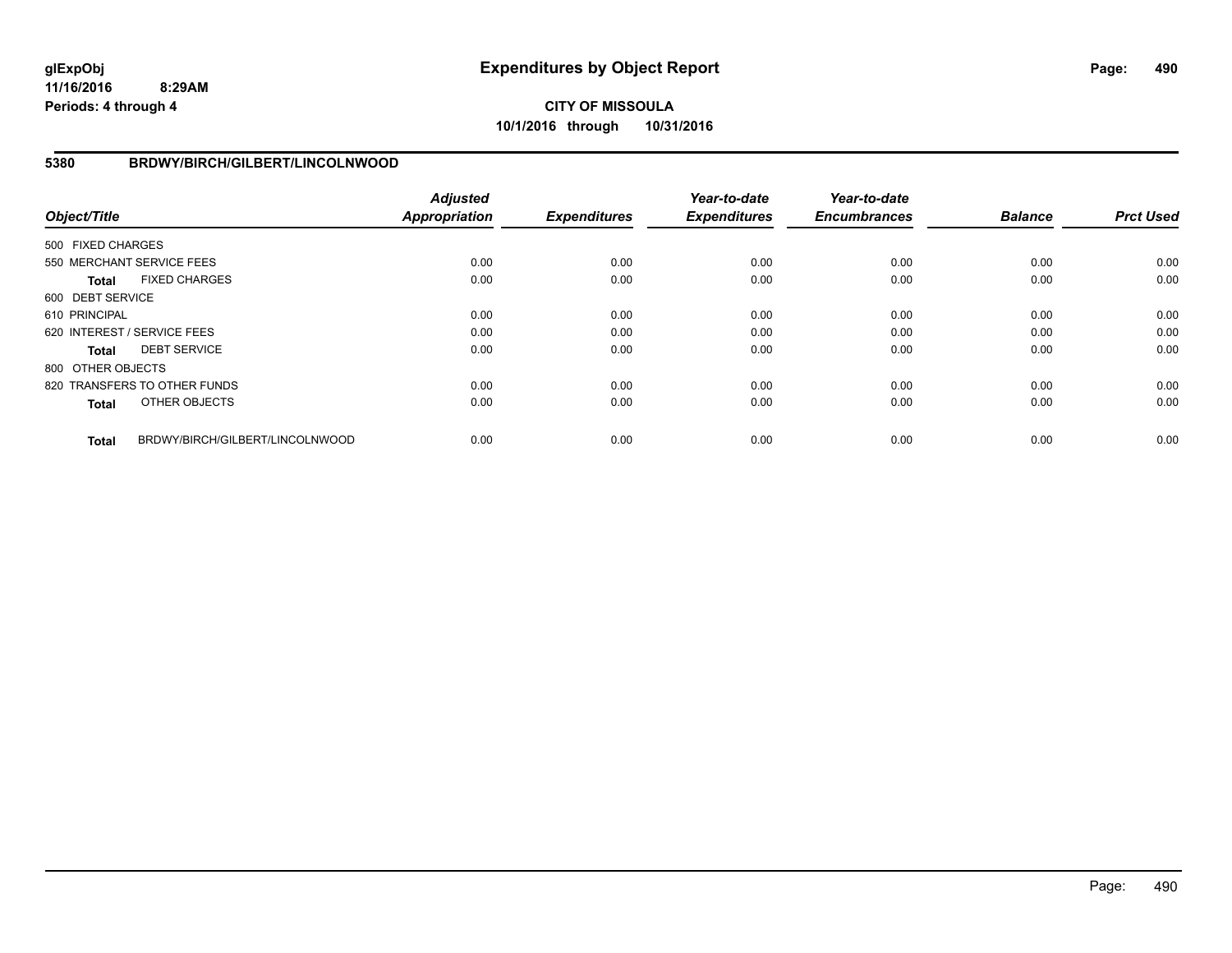#### **5381 LINCOLNWOOD PH2 DEBT SERVICE**

| Object/Title                         | <b>Adjusted</b><br><b>Appropriation</b> | <b>Expenditures</b> | Year-to-date<br><b>Expenditures</b> | Year-to-date<br><b>Encumbrances</b> | <b>Balance</b> | <b>Prct Used</b> |
|--------------------------------------|-----------------------------------------|---------------------|-------------------------------------|-------------------------------------|----------------|------------------|
| 500 FIXED CHARGES                    |                                         |                     |                                     |                                     |                |                  |
| 550 MERCHANT SERVICE FEES            | 0.00                                    | 0.00                | 0.00                                | 0.00                                | 0.00           | 0.00             |
| <b>FIXED CHARGES</b><br><b>Total</b> | 0.00                                    | 0.00                | 0.00                                | 0.00                                | 0.00           | 0.00             |
| 600 DEBT SERVICE                     |                                         |                     |                                     |                                     |                |                  |
| 610 PRINCIPAL                        | 0.00                                    | 0.00                | 0.00                                | 0.00                                | 0.00           | 0.00             |
| 620 INTEREST / SERVICE FEES          | 0.00                                    | 0.00                | 0.00                                | 0.00                                | 0.00           | 0.00             |
| <b>DEBT SERVICE</b><br><b>Total</b>  | 0.00                                    | 0.00                | 0.00                                | 0.00                                | 0.00           | 0.00             |
| 800 OTHER OBJECTS                    |                                         |                     |                                     |                                     |                |                  |
| 820 TRANSFERS TO OTHER FUNDS         | 0.00                                    | 0.00                | 0.00                                | 0.00                                | 0.00           | 0.00             |
| OTHER OBJECTS<br><b>Total</b>        | 0.00                                    | 0.00                | 0.00                                | 0.00                                | 0.00           | 0.00             |
|                                      |                                         |                     |                                     |                                     |                |                  |
| <b>WASTEWATER</b><br><b>Total</b>    | 0.00                                    | 0.00                | 0.00                                | 0.00                                | 0.00           | 0.00             |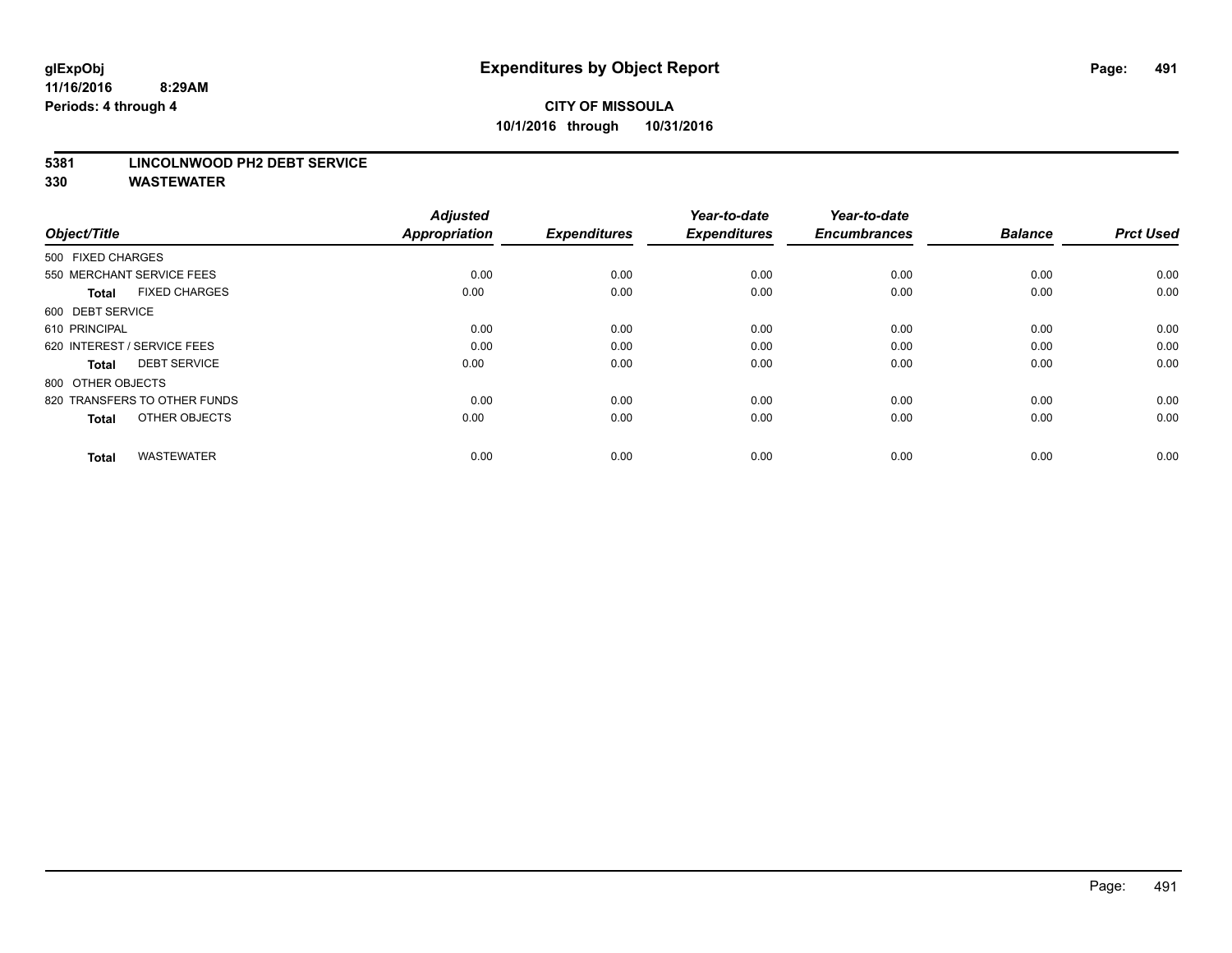#### **5381 LINCOLNWOOD PH2 DEBT SERVICE**

| Object/Title                 |                              | <b>Adjusted</b><br><b>Appropriation</b> | <b>Expenditures</b> | Year-to-date<br><b>Expenditures</b> | Year-to-date<br><b>Encumbrances</b> | <b>Balance</b> | <b>Prct Used</b> |
|------------------------------|------------------------------|-----------------------------------------|---------------------|-------------------------------------|-------------------------------------|----------------|------------------|
| 500 FIXED CHARGES            |                              |                                         |                     |                                     |                                     |                |                  |
| 550 MERCHANT SERVICE FEES    |                              | 0.00                                    | 0.00                | 0.00                                | 0.00                                | 0.00           | 0.00             |
| <b>Total</b>                 | <b>FIXED CHARGES</b>         | 0.00                                    | 0.00                | 0.00                                | 0.00                                | 0.00           | 0.00             |
| 600 DEBT SERVICE             |                              |                                         |                     |                                     |                                     |                |                  |
| 610 PRINCIPAL                |                              | 0.00                                    | 0.00                | 0.00                                | 0.00                                | 0.00           | 0.00             |
| 620 INTEREST / SERVICE FEES  |                              | 0.00                                    | 0.00                | 0.00                                | 0.00                                | 0.00           | 0.00             |
| Total                        | <b>DEBT SERVICE</b>          | 0.00                                    | 0.00                | 0.00                                | 0.00                                | 0.00           | 0.00             |
| 800 OTHER OBJECTS            |                              |                                         |                     |                                     |                                     |                |                  |
| 820 TRANSFERS TO OTHER FUNDS |                              | 0.00                                    | 0.00                | 0.00                                | 0.00                                | 0.00           | 0.00             |
| <b>Total</b>                 | OTHER OBJECTS                | 0.00                                    | 0.00                | 0.00                                | 0.00                                | 0.00           | 0.00             |
| <b>Total</b>                 | LINCOLNWOOD PH2 DEBT SERVICE | 0.00                                    | 0.00                | 0.00                                | 0.00                                | 0.00           | 0.00             |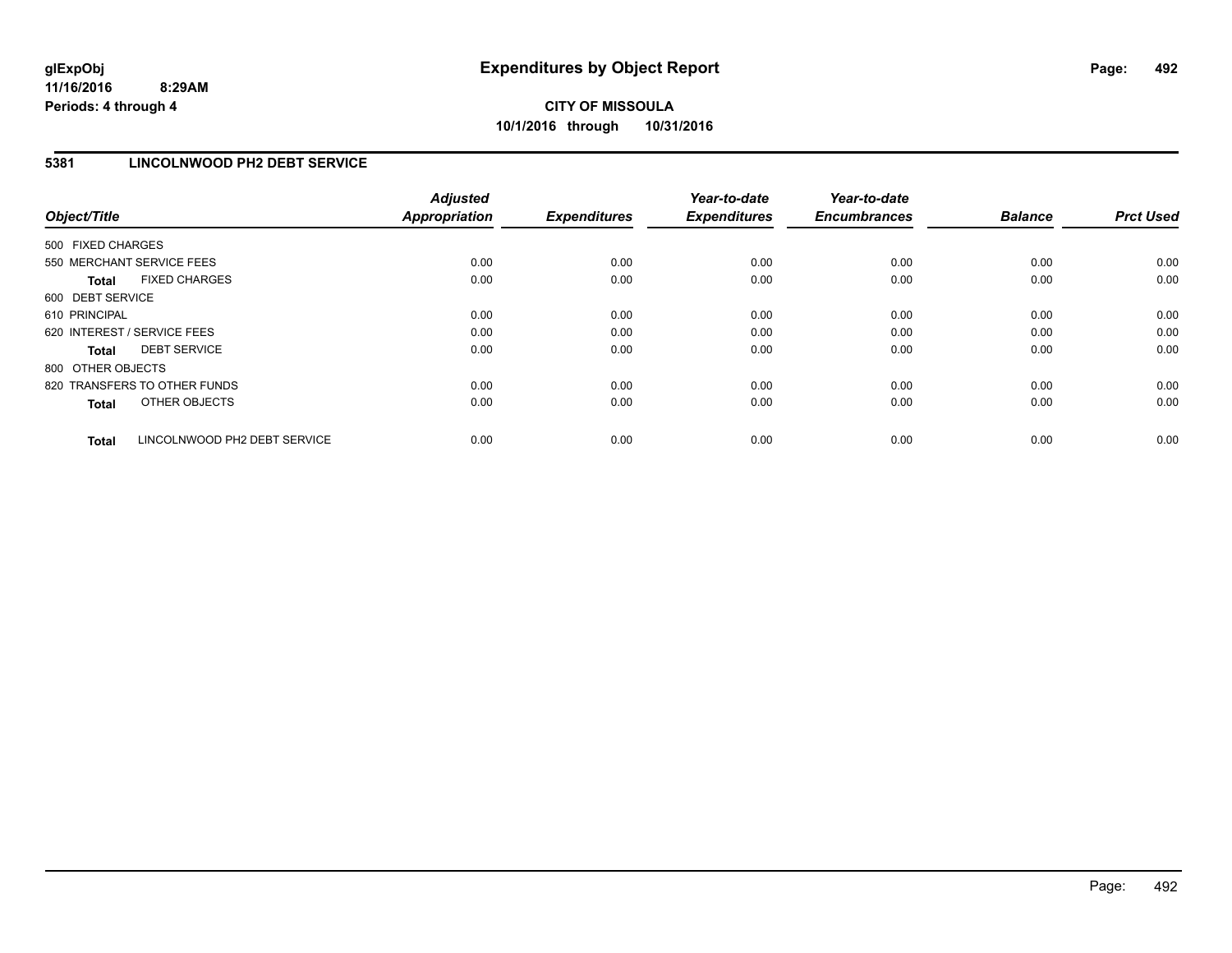#### **5382 LINCOLNWOOD PH2 RESERVE FUND**

| Object/Title                         | <b>Adjusted</b><br><b>Appropriation</b> | <b>Expenditures</b> | Year-to-date<br><b>Expenditures</b> | Year-to-date<br><b>Encumbrances</b> | <b>Balance</b> | <b>Prct Used</b> |
|--------------------------------------|-----------------------------------------|---------------------|-------------------------------------|-------------------------------------|----------------|------------------|
| 500 FIXED CHARGES                    |                                         |                     |                                     |                                     |                |                  |
| 550 MERCHANT SERVICE FEES            | 0.00                                    | 0.00                | 0.00                                | 0.00                                | 0.00           | 0.00             |
| <b>FIXED CHARGES</b><br><b>Total</b> | 0.00                                    | 0.00                | 0.00                                | 0.00                                | 0.00           | 0.00             |
| 600 DEBT SERVICE                     |                                         |                     |                                     |                                     |                |                  |
| 610 PRINCIPAL                        | 0.00                                    | 0.00                | 0.00                                | 0.00                                | 0.00           | 0.00             |
| 620 INTEREST / SERVICE FEES          | 0.00                                    | 0.00                | 0.00                                | 0.00                                | 0.00           | 0.00             |
| <b>DEBT SERVICE</b><br><b>Total</b>  | 0.00                                    | 0.00                | 0.00                                | 0.00                                | 0.00           | 0.00             |
| 800 OTHER OBJECTS                    |                                         |                     |                                     |                                     |                |                  |
| 820 TRANSFERS TO OTHER FUNDS         | 0.00                                    | 0.00                | 0.00                                | 0.00                                | 0.00           | 0.00             |
| OTHER OBJECTS<br><b>Total</b>        | 0.00                                    | 0.00                | 0.00                                | 0.00                                | 0.00           | 0.00             |
|                                      |                                         |                     |                                     |                                     |                |                  |
| <b>WASTEWATER</b><br><b>Total</b>    | 0.00                                    | 0.00                | 0.00                                | 0.00                                | 0.00           | 0.00             |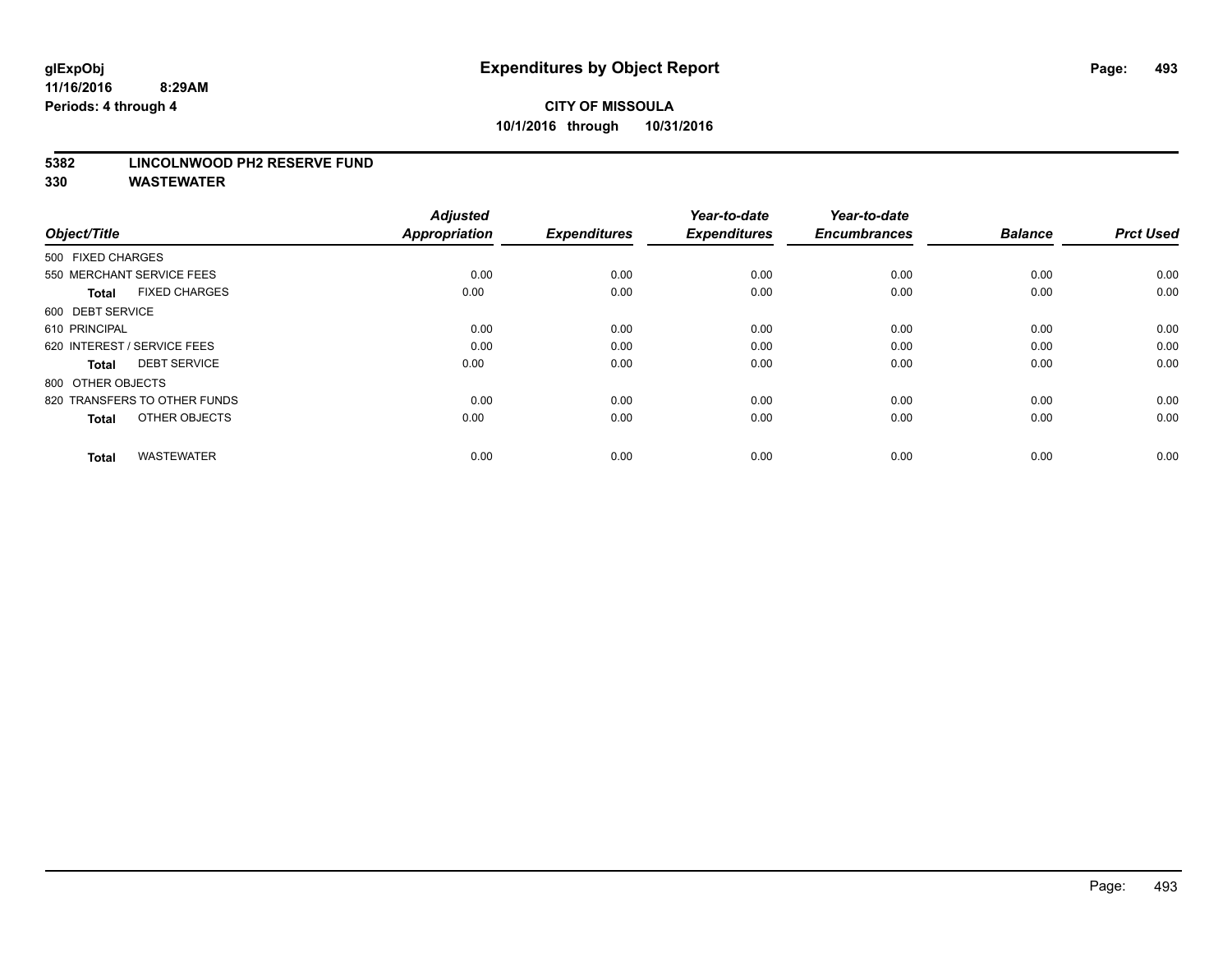### **5382 LINCOLNWOOD PH2 RESERVE FUND**

| Object/Title                                 | <b>Adjusted</b><br><b>Appropriation</b> | <b>Expenditures</b> | Year-to-date<br><b>Expenditures</b> | Year-to-date<br><b>Encumbrances</b> | <b>Balance</b> | <b>Prct Used</b> |
|----------------------------------------------|-----------------------------------------|---------------------|-------------------------------------|-------------------------------------|----------------|------------------|
| 500 FIXED CHARGES                            |                                         |                     |                                     |                                     |                |                  |
| 550 MERCHANT SERVICE FEES                    | 0.00                                    | 0.00                | 0.00                                | 0.00                                | 0.00           | 0.00             |
| <b>FIXED CHARGES</b><br><b>Total</b>         | 0.00                                    | 0.00                | 0.00                                | 0.00                                | 0.00           | 0.00             |
| 600 DEBT SERVICE                             |                                         |                     |                                     |                                     |                |                  |
| 610 PRINCIPAL                                | 0.00                                    | 0.00                | 0.00                                | 0.00                                | 0.00           | 0.00             |
| 620 INTEREST / SERVICE FEES                  | 0.00                                    | 0.00                | 0.00                                | 0.00                                | 0.00           | 0.00             |
| <b>DEBT SERVICE</b><br><b>Total</b>          | 0.00                                    | 0.00                | 0.00                                | 0.00                                | 0.00           | 0.00             |
| 800 OTHER OBJECTS                            |                                         |                     |                                     |                                     |                |                  |
| 820 TRANSFERS TO OTHER FUNDS                 | 0.00                                    | 0.00                | 0.00                                | 0.00                                | 0.00           | 0.00             |
| OTHER OBJECTS<br><b>Total</b>                | 0.00                                    | 0.00                | 0.00                                | 0.00                                | 0.00           | 0.00             |
| LINCOLNWOOD PH2 RESERVE FUND<br><b>Total</b> | 0.00                                    | 0.00                | 0.00                                | 0.00                                | 0.00           | 0.00             |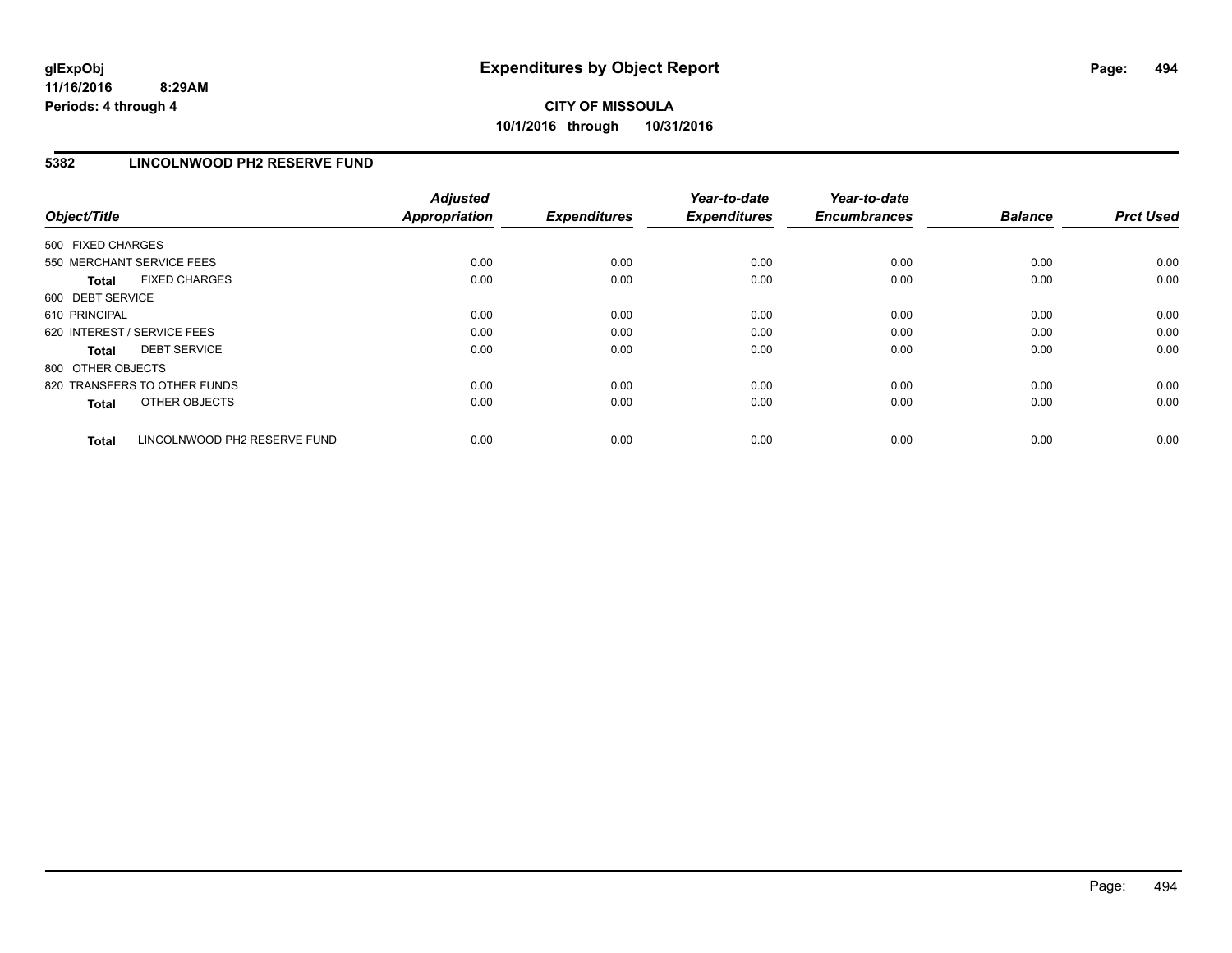#### **5383 FY09 RATTLESNAKE SEWER DEBT SVS**

| Object/Title                         | <b>Adjusted</b><br><b>Appropriation</b> | <b>Expenditures</b> | Year-to-date<br><b>Expenditures</b> | Year-to-date<br><b>Encumbrances</b> | <b>Balance</b> | <b>Prct Used</b> |
|--------------------------------------|-----------------------------------------|---------------------|-------------------------------------|-------------------------------------|----------------|------------------|
| 500 FIXED CHARGES                    |                                         |                     |                                     |                                     |                |                  |
| 550 MERCHANT SERVICE FEES            | 0.00                                    | 0.00                | 0.00                                | 0.00                                | 0.00           | 0.00             |
| <b>FIXED CHARGES</b><br><b>Total</b> | 0.00                                    | 0.00                | 0.00                                | 0.00                                | 0.00           | 0.00             |
| 600 DEBT SERVICE                     |                                         |                     |                                     |                                     |                |                  |
| 610 PRINCIPAL                        | 0.00                                    | 0.00                | 0.00                                | 0.00                                | 0.00           | 0.00             |
| 620 INTEREST / SERVICE FEES          | 0.00                                    | 0.00                | 0.00                                | 0.00                                | 0.00           | 0.00             |
| <b>DEBT SERVICE</b><br><b>Total</b>  | 0.00                                    | 0.00                | 0.00                                | 0.00                                | 0.00           | 0.00             |
| 800 OTHER OBJECTS                    |                                         |                     |                                     |                                     |                |                  |
| 820 TRANSFERS TO OTHER FUNDS         | 0.00                                    | 0.00                | 0.00                                | 0.00                                | 0.00           | 0.00             |
| OTHER OBJECTS<br><b>Total</b>        | 0.00                                    | 0.00                | 0.00                                | 0.00                                | 0.00           | 0.00             |
|                                      |                                         |                     |                                     |                                     |                |                  |
| <b>WASTEWATER</b><br><b>Total</b>    | 0.00                                    | 0.00                | 0.00                                | 0.00                                | 0.00           | 0.00             |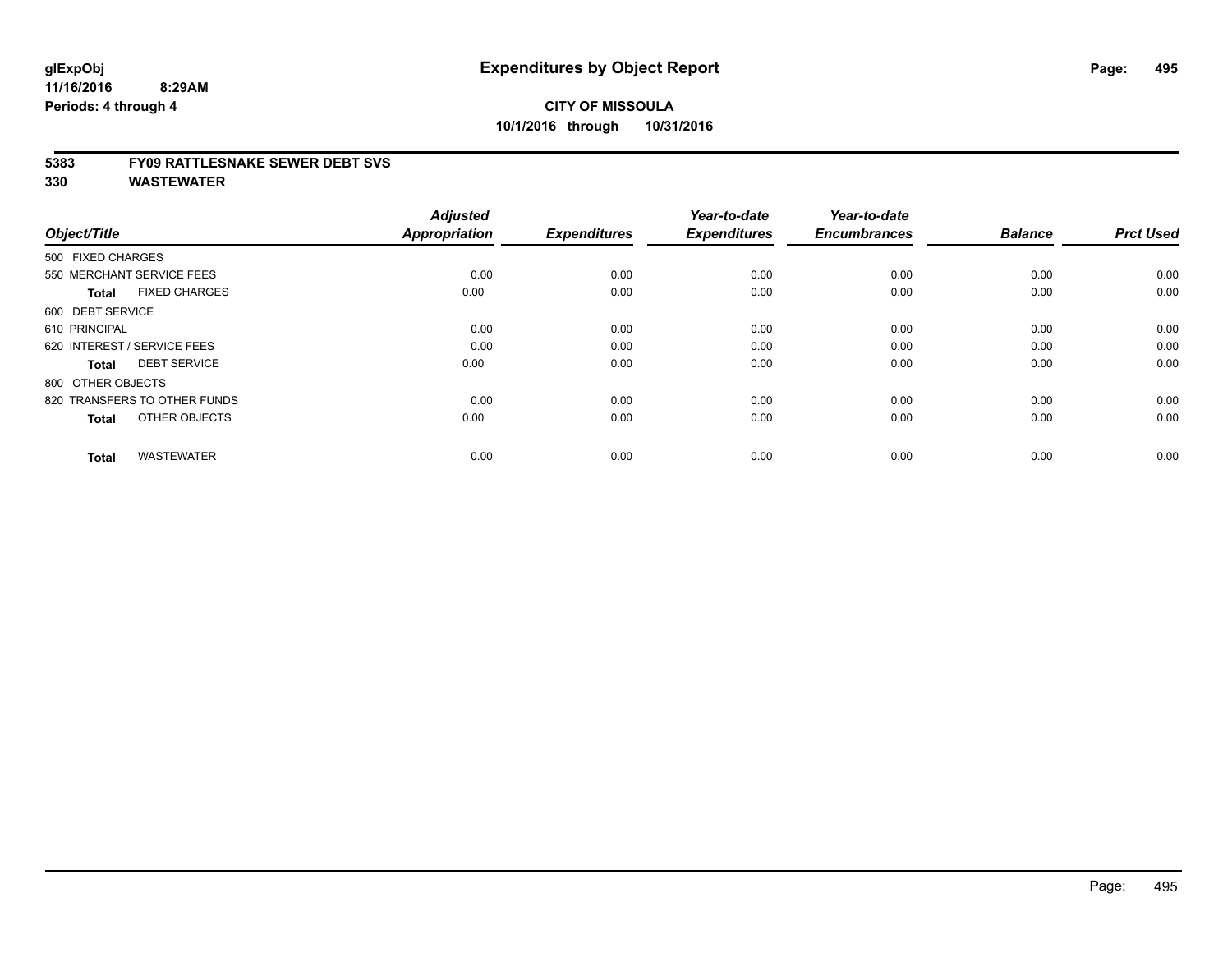#### **5383 FY09 RATTLESNAKE SEWER DEBT SVS**

**550 SID 544 PROJECT**

|                                      | <b>Adjusted</b>      |                     | Year-to-date        | Year-to-date        |                |                  |
|--------------------------------------|----------------------|---------------------|---------------------|---------------------|----------------|------------------|
| Object/Title                         | <b>Appropriation</b> | <b>Expenditures</b> | <b>Expenditures</b> | <b>Encumbrances</b> | <b>Balance</b> | <b>Prct Used</b> |
| 500 FIXED CHARGES                    |                      |                     |                     |                     |                |                  |
| 550 MERCHANT SERVICE FEES            | 0.00                 | 0.00                | 0.00                | 0.00                | 0.00           | 0.00             |
| <b>FIXED CHARGES</b><br><b>Total</b> | 0.00                 | 0.00                | 0.00                | 0.00                | 0.00           | 0.00             |
| 600 DEBT SERVICE                     |                      |                     |                     |                     |                |                  |
| 610 PRINCIPAL                        | 0.00                 | 0.00                | 0.00                | 0.00                | 0.00           | 0.00             |
| 620 INTEREST / SERVICE FEES          | 0.00                 | 0.00                | 0.00                | 0.00                | 0.00           | 0.00             |
| <b>DEBT SERVICE</b><br><b>Total</b>  | 0.00                 | 0.00                | 0.00                | 0.00                | 0.00           | 0.00             |
| SID 544 PROJECT<br><b>Total</b>      | 0.00                 | 0.00                | 0.00                | 0.00                | 0.00           | 0.00             |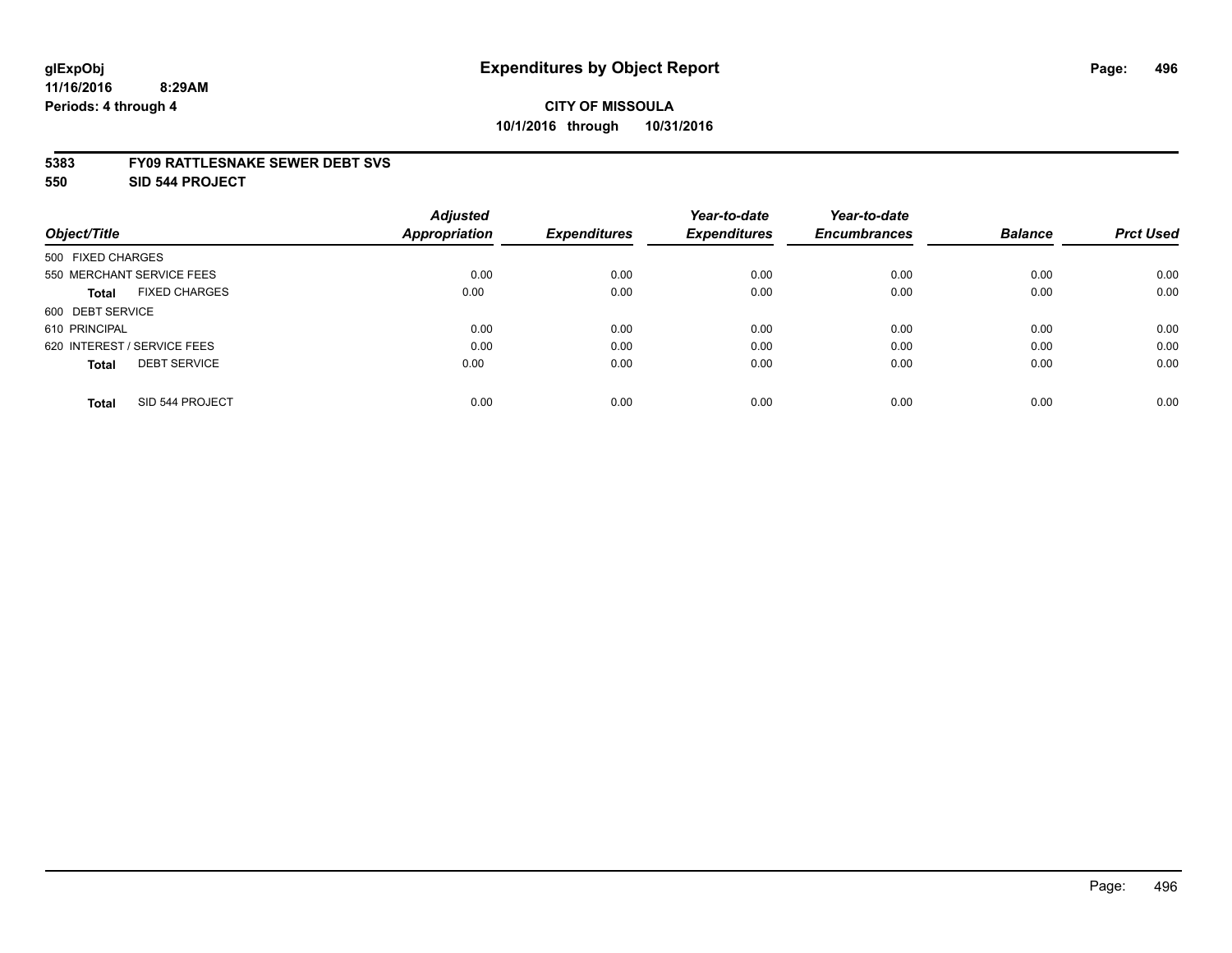**CITY OF MISSOULA 10/1/2016 through 10/31/2016**

### **5383 FY09 RATTLESNAKE SEWER DEBT SVS**

| Object/Title      |                                 | <b>Adjusted</b><br><b>Appropriation</b> | <b>Expenditures</b> | Year-to-date<br><b>Expenditures</b> | Year-to-date<br><b>Encumbrances</b> | <b>Balance</b> | <b>Prct Used</b> |
|-------------------|---------------------------------|-----------------------------------------|---------------------|-------------------------------------|-------------------------------------|----------------|------------------|
| 500 FIXED CHARGES |                                 |                                         |                     |                                     |                                     |                |                  |
|                   | 550 MERCHANT SERVICE FEES       | 0.00                                    | 0.00                | 0.00                                | 0.00                                | 0.00           | 0.00             |
| <b>Total</b>      | <b>FIXED CHARGES</b>            | 0.00                                    | 0.00                | 0.00                                | 0.00                                | 0.00           | 0.00             |
| 600 DEBT SERVICE  |                                 |                                         |                     |                                     |                                     |                |                  |
| 610 PRINCIPAL     |                                 | 0.00                                    | 0.00                | 0.00                                | 0.00                                | 0.00           | 0.00             |
|                   | 620 INTEREST / SERVICE FEES     | 0.00                                    | 0.00                | 0.00                                | 0.00                                | 0.00           | 0.00             |
| <b>Total</b>      | <b>DEBT SERVICE</b>             | 0.00                                    | 0.00                | 0.00                                | 0.00                                | 0.00           | 0.00             |
| 800 OTHER OBJECTS |                                 |                                         |                     |                                     |                                     |                |                  |
|                   | 820 TRANSFERS TO OTHER FUNDS    | 0.00                                    | 0.00                | 0.00                                | 0.00                                | 0.00           | 0.00             |
| <b>Total</b>      | OTHER OBJECTS                   | 0.00                                    | 0.00                | 0.00                                | 0.00                                | 0.00           | 0.00             |
| <b>Total</b>      | FY09 RATTLESNAKE SEWER DEBT SVS | 0.00                                    | 0.00                | 0.00                                | 0.00                                | 0.00           | 0.00             |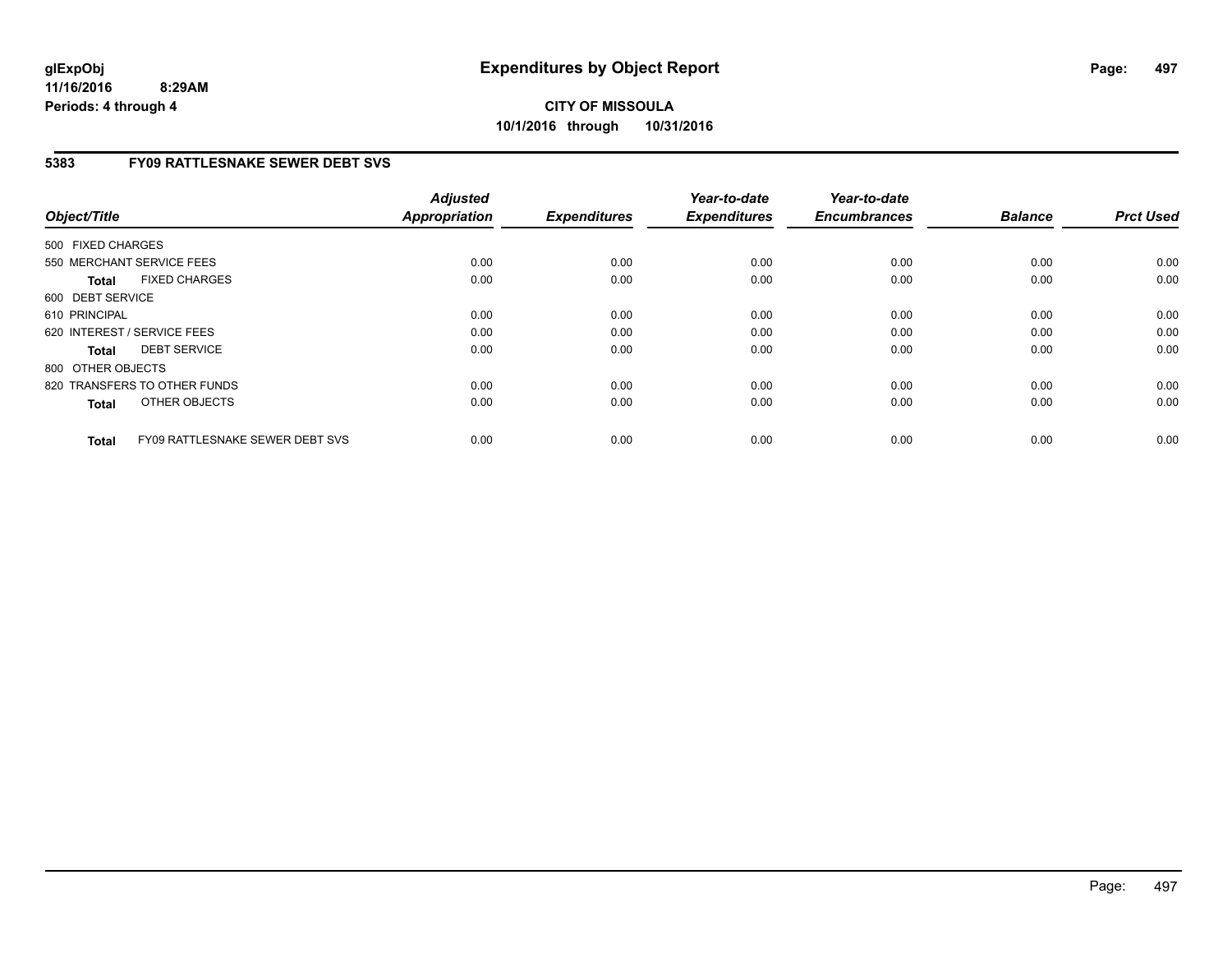**5384 09 LOLO BOND RESERVE**

| Object/Title                         | <b>Adjusted</b><br><b>Appropriation</b> | <b>Expenditures</b> | Year-to-date<br><b>Expenditures</b> | Year-to-date<br><b>Encumbrances</b> | <b>Balance</b> | <b>Prct Used</b> |
|--------------------------------------|-----------------------------------------|---------------------|-------------------------------------|-------------------------------------|----------------|------------------|
| 500 FIXED CHARGES                    |                                         |                     |                                     |                                     |                |                  |
| 550 MERCHANT SERVICE FEES            | 0.00                                    | 0.00                | 0.00                                | 0.00                                | 0.00           | 0.00             |
| <b>FIXED CHARGES</b><br><b>Total</b> | 0.00                                    | 0.00                | 0.00                                | 0.00                                | 0.00           | 0.00             |
| 800 OTHER OBJECTS                    |                                         |                     |                                     |                                     |                |                  |
| 820 TRANSFERS TO OTHER FUNDS         | 0.00                                    | 0.00                | 0.00                                | 0.00                                | 0.00           | 0.00             |
| OTHER OBJECTS<br><b>Total</b>        | 0.00                                    | 0.00                | 0.00                                | 0.00                                | 0.00           | 0.00             |
| <b>WASTEWATER</b><br><b>Total</b>    | 0.00                                    | 0.00                | 0.00                                | 0.00                                | 0.00           | 0.00             |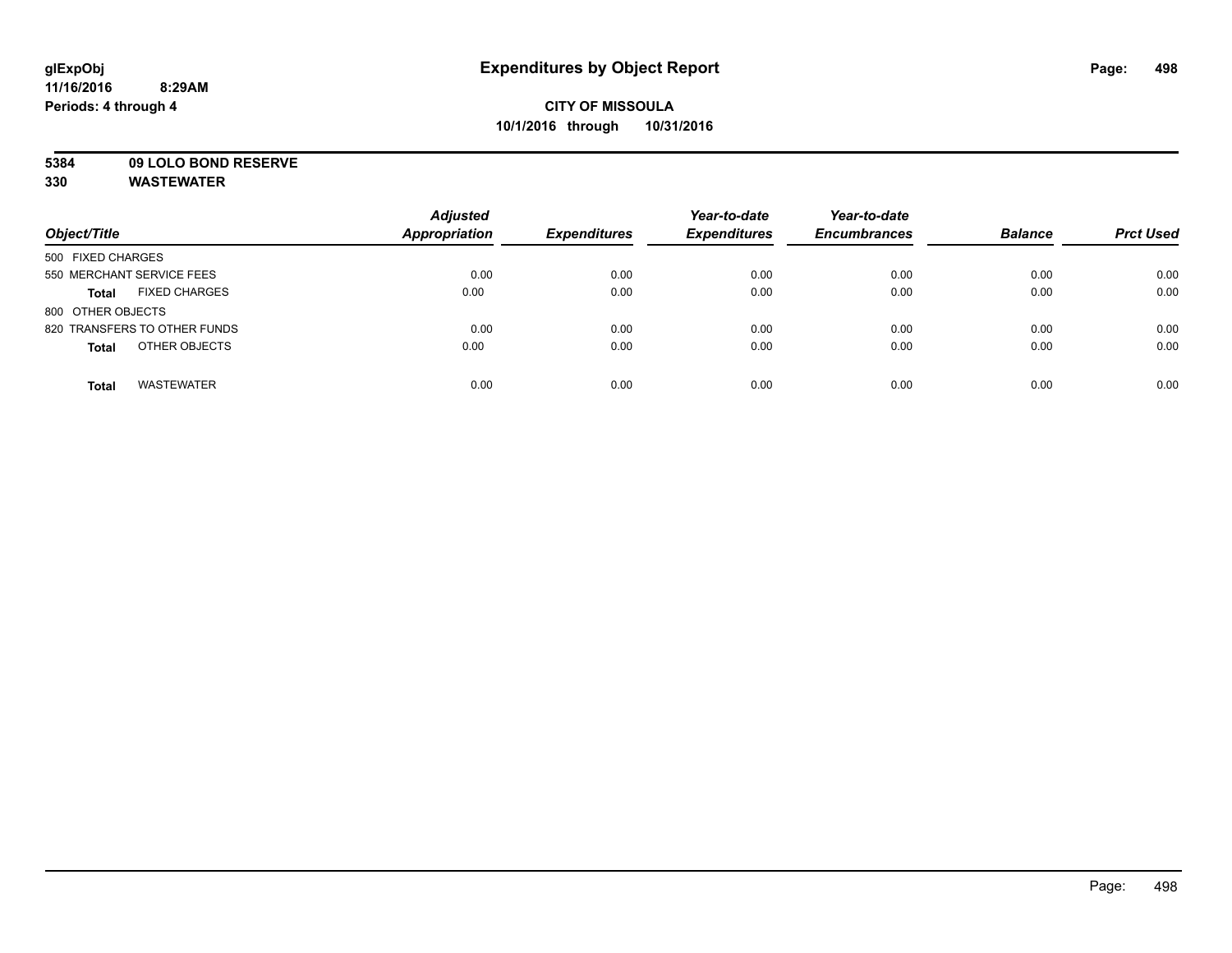#### **5384 09 LOLO BOND RESERVE**

| Object/Title                         | <b>Adjusted</b><br><b>Appropriation</b> | <b>Expenditures</b> | Year-to-date<br><b>Expenditures</b> | Year-to-date<br><b>Encumbrances</b> | <b>Balance</b> | <b>Prct Used</b> |
|--------------------------------------|-----------------------------------------|---------------------|-------------------------------------|-------------------------------------|----------------|------------------|
| 500 FIXED CHARGES                    |                                         |                     |                                     |                                     |                |                  |
| 550 MERCHANT SERVICE FEES            | 0.00                                    | 0.00                | 0.00                                | 0.00                                | 0.00           | 0.00             |
| <b>FIXED CHARGES</b><br><b>Total</b> | 0.00                                    | 0.00                | 0.00                                | 0.00                                | 0.00           | 0.00             |
| 800 OTHER OBJECTS                    |                                         |                     |                                     |                                     |                |                  |
| 820 TRANSFERS TO OTHER FUNDS         | 0.00                                    | 0.00                | 0.00                                | 0.00                                | 0.00           | 0.00             |
| OTHER OBJECTS<br><b>Total</b>        | 0.00                                    | 0.00                | 0.00                                | 0.00                                | 0.00           | 0.00             |
| 09 LOLO BOND RESERVE<br><b>Total</b> | 0.00                                    | 0.00                | 0.00                                | 0.00                                | 0.00           | 0.00             |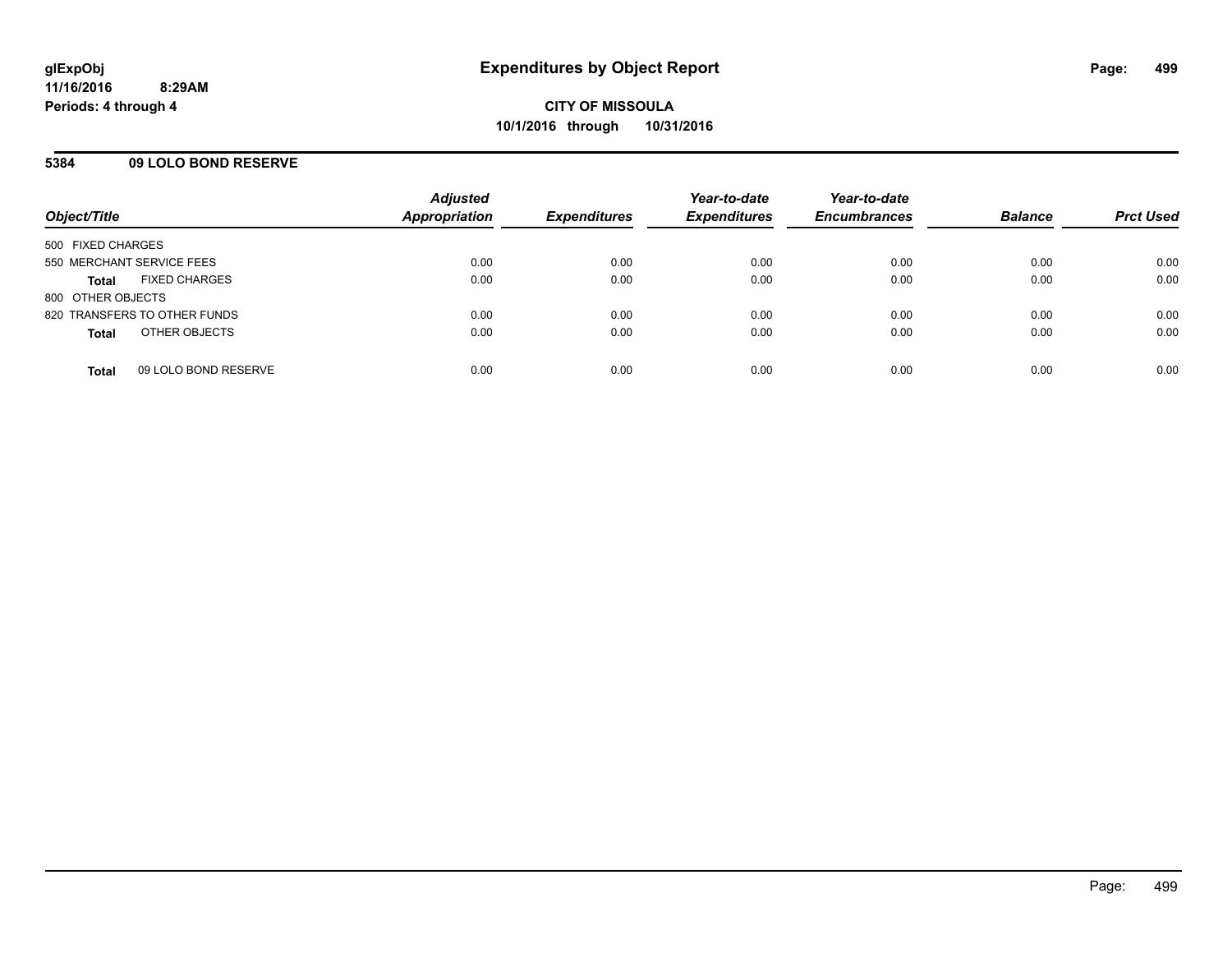# **CITY OF MISSOULA 10/1/2016 through 10/31/2016**

#### **5385 HEADWORKS 2010 BOND RESERVE**

| Object/Title                 | <b>Adjusted</b><br>Appropriation | <b>Expenditures</b> | Year-to-date<br><b>Expenditures</b> | Year-to-date<br><b>Encumbrances</b> | <b>Balance</b> | <b>Prct Used</b> |
|------------------------------|----------------------------------|---------------------|-------------------------------------|-------------------------------------|----------------|------------------|
| 800 OTHER OBJECTS            |                                  |                     |                                     |                                     |                |                  |
| 820 TRANSFERS TO OTHER FUNDS | 0.00                             | 0.00                | 0.00                                | 0.00                                | 0.00           | 0.00             |
| OTHER OBJECTS<br>Total       | 0.00                             | 0.00                | 0.00                                | 0.00                                | 0.00           | 0.00             |
| <b>WASTEWATER</b><br>Total   | 0.00                             | 0.00                | 0.00                                | 0.00                                | 0.00           | 0.00             |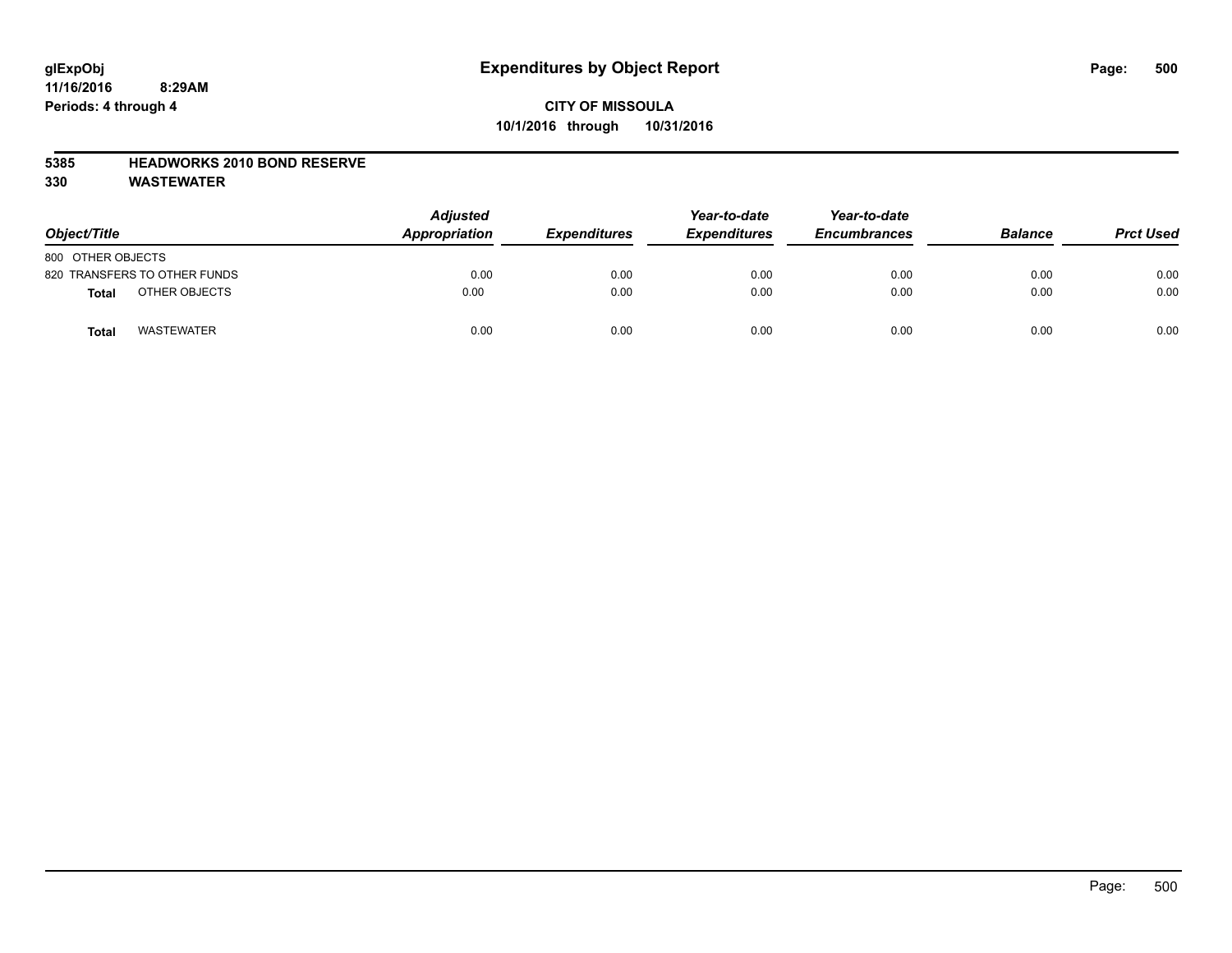**CITY OF MISSOULA 10/1/2016 through 10/31/2016**

#### **5385 HEADWORKS 2010 BOND RESERVE**

| Object/Title                                | <b>Adjusted</b><br>Appropriation | <b>Expenditures</b> | Year-to-date<br><b>Expenditures</b> | Year-to-date<br><b>Encumbrances</b> | <b>Balance</b> | <b>Prct Used</b> |
|---------------------------------------------|----------------------------------|---------------------|-------------------------------------|-------------------------------------|----------------|------------------|
| 800 OTHER OBJECTS                           |                                  |                     |                                     |                                     |                |                  |
| 820 TRANSFERS TO OTHER FUNDS                | 0.00                             | 0.00                | 0.00                                | 0.00                                | 0.00           | 0.00             |
| OTHER OBJECTS<br><b>Total</b>               | 0.00                             | 0.00                | 0.00                                | 0.00                                | 0.00           | 0.00             |
| <b>HEADWORKS 2010 BOND RESERVE</b><br>Total | 0.00                             | 0.00                | 0.00                                | 0.00                                | 0.00           | 0.00             |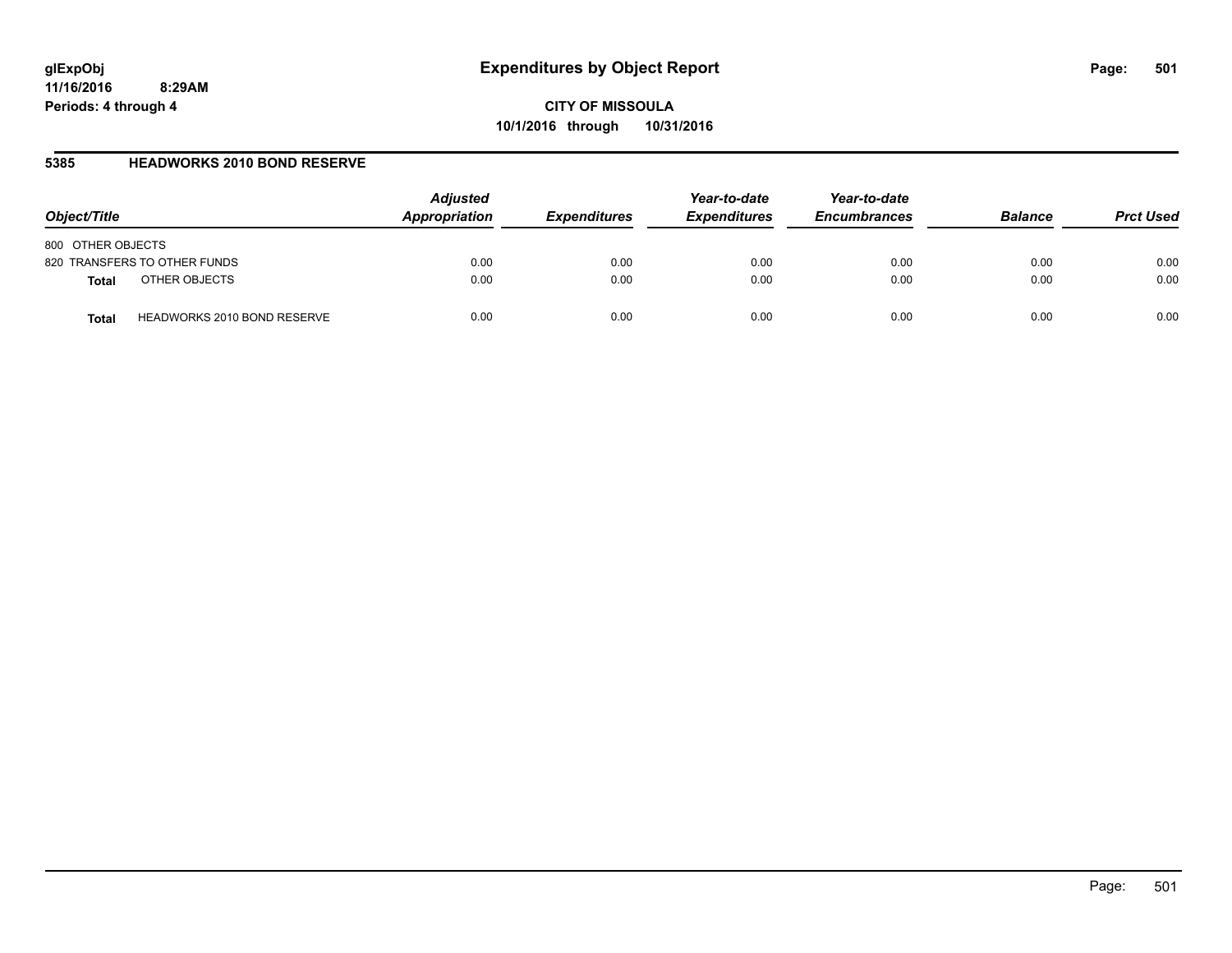# **CITY OF MISSOULA 10/1/2016 through 10/31/2016**

#### **5386 FY10 HEADWORKS DEBT SERVICE**

|                                      | <b>Adjusted</b> |                     | Year-to-date        | Year-to-date        |                |                  |
|--------------------------------------|-----------------|---------------------|---------------------|---------------------|----------------|------------------|
| Object/Title                         | Appropriation   | <b>Expenditures</b> | <b>Expenditures</b> | <b>Encumbrances</b> | <b>Balance</b> | <b>Prct Used</b> |
| 500 FIXED CHARGES                    |                 |                     |                     |                     |                |                  |
| 550 MERCHANT SERVICE FEES            | 0.00            | 0.00                | 0.00                | 0.00                | 0.00           | 0.00             |
| <b>FIXED CHARGES</b><br><b>Total</b> | 0.00            | 0.00                | 0.00                | 0.00                | 0.00           | 0.00             |
| 600 DEBT SERVICE                     |                 |                     |                     |                     |                |                  |
| 610 PRINCIPAL                        | 0.00            | 0.00                | 0.00                | 0.00                | 0.00           | 0.00             |
| 620 INTEREST / SERVICE FEES          | 0.00            | 0.00                | 0.00                | 0.00                | 0.00           | 0.00             |
| <b>DEBT SERVICE</b><br><b>Total</b>  | 0.00            | 0.00                | 0.00                | 0.00                | 0.00           | 0.00             |
| <b>WASTEWATER</b><br><b>Total</b>    | 0.00            | 0.00                | 0.00                | 0.00                | 0.00           | 0.00             |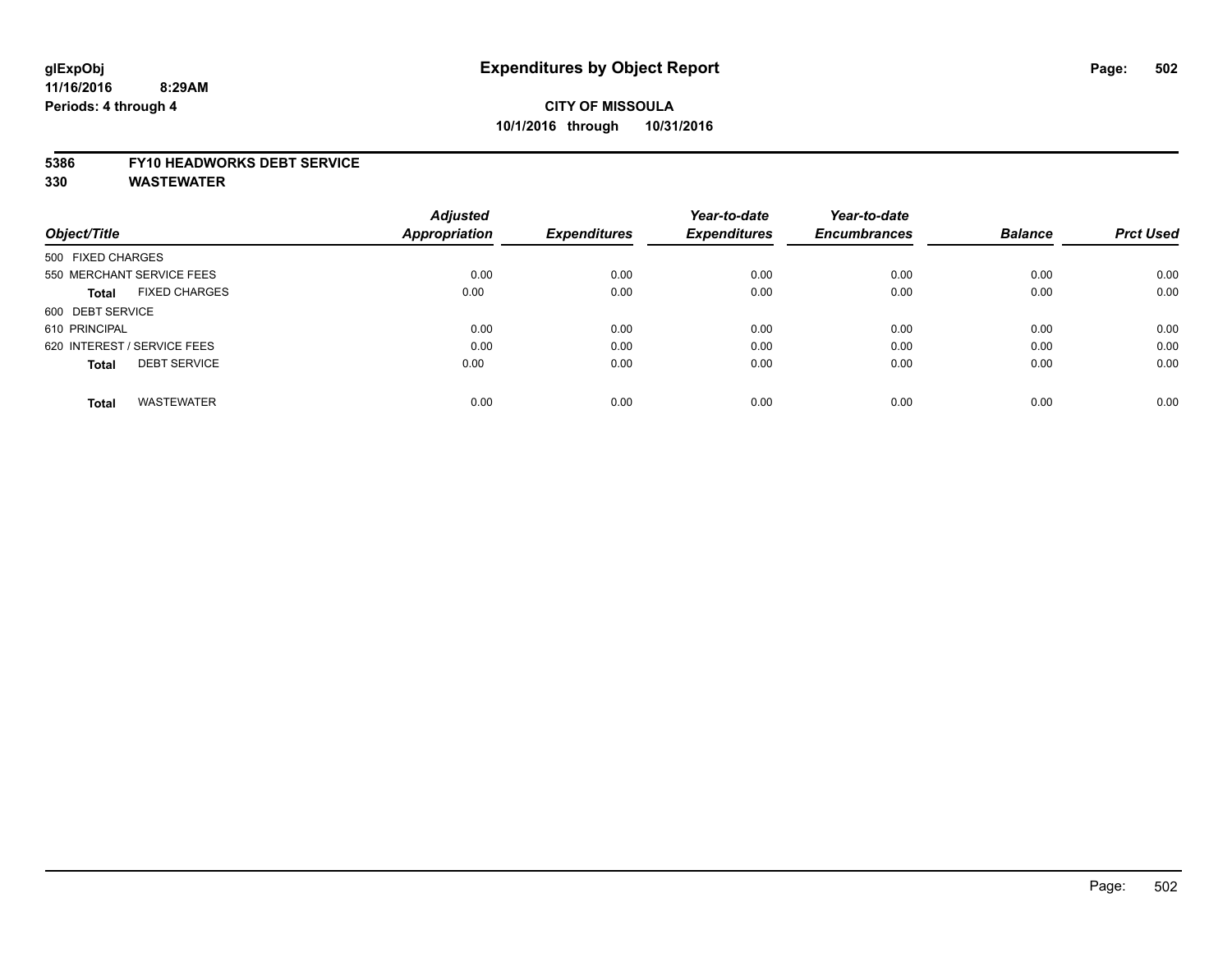#### **5386 FY10 HEADWORKS DEBT SERVICE**

| Object/Title      |                             | <b>Adjusted</b><br>Appropriation | <b>Expenditures</b> | Year-to-date<br><b>Expenditures</b> | Year-to-date<br><b>Encumbrances</b> | <b>Balance</b> | <b>Prct Used</b> |
|-------------------|-----------------------------|----------------------------------|---------------------|-------------------------------------|-------------------------------------|----------------|------------------|
| 500 FIXED CHARGES |                             |                                  |                     |                                     |                                     |                |                  |
|                   | 550 MERCHANT SERVICE FEES   | 0.00                             | 0.00                | 0.00                                | 0.00                                | 0.00           | 0.00             |
| <b>Total</b>      | <b>FIXED CHARGES</b>        | 0.00                             | 0.00                | 0.00                                | 0.00                                | 0.00           | 0.00             |
| 600 DEBT SERVICE  |                             |                                  |                     |                                     |                                     |                |                  |
| 610 PRINCIPAL     |                             | 0.00                             | 0.00                | 0.00                                | 0.00                                | 0.00           | 0.00             |
|                   | 620 INTEREST / SERVICE FEES | 0.00                             | 0.00                | 0.00                                | 0.00                                | 0.00           | 0.00             |
| <b>Total</b>      | <b>DEBT SERVICE</b>         | 0.00                             | 0.00                | 0.00                                | 0.00                                | 0.00           | 0.00             |
| <b>Total</b>      | FY10 HEADWORKS DEBT SERVICE | 0.00                             | 0.00                | 0.00                                | 0.00                                | 0.00           | 0.00             |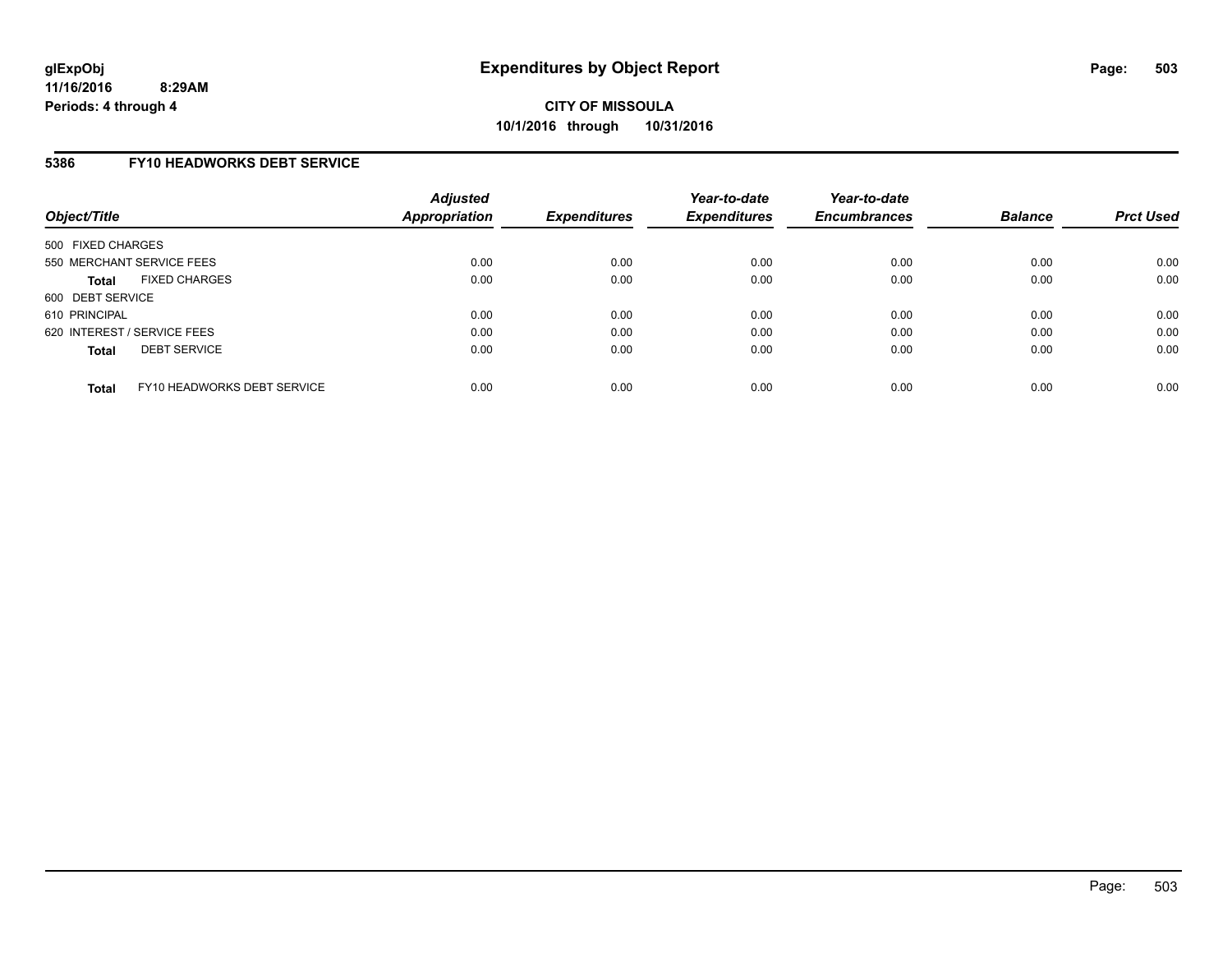# **CITY OF MISSOULA 10/1/2016 through 10/31/2016**

#### **5387 FY11 SEWER \$1.29M BOND DEBT SERVICE**

|                                      | <b>Adjusted</b>      |                     | Year-to-date        | Year-to-date        |                |                  |
|--------------------------------------|----------------------|---------------------|---------------------|---------------------|----------------|------------------|
| Object/Title                         | <b>Appropriation</b> | <b>Expenditures</b> | <b>Expenditures</b> | <b>Encumbrances</b> | <b>Balance</b> | <b>Prct Used</b> |
| 500 FIXED CHARGES                    |                      |                     |                     |                     |                |                  |
| 550 MERCHANT SERVICE FEES            | 0.00                 | 0.00                | 0.00                | 0.00                | 0.00           | 0.00             |
| <b>FIXED CHARGES</b><br><b>Total</b> | 0.00                 | 0.00                | 0.00                | 0.00                | 0.00           | 0.00             |
| 600 DEBT SERVICE                     |                      |                     |                     |                     |                |                  |
| 610 PRINCIPAL                        | 0.00                 | 0.00                | 0.00                | 0.00                | 0.00           | 0.00             |
| 620 INTEREST / SERVICE FEES          | 0.00                 | 0.00                | 0.00                | 0.00                | 0.00           | 0.00             |
| <b>DEBT SERVICE</b><br><b>Total</b>  | 0.00                 | 0.00                | 0.00                | 0.00                | 0.00           | 0.00             |
| <b>WASTEWATER</b><br><b>Total</b>    | 0.00                 | 0.00                | 0.00                | 0.00                | 0.00           | 0.00             |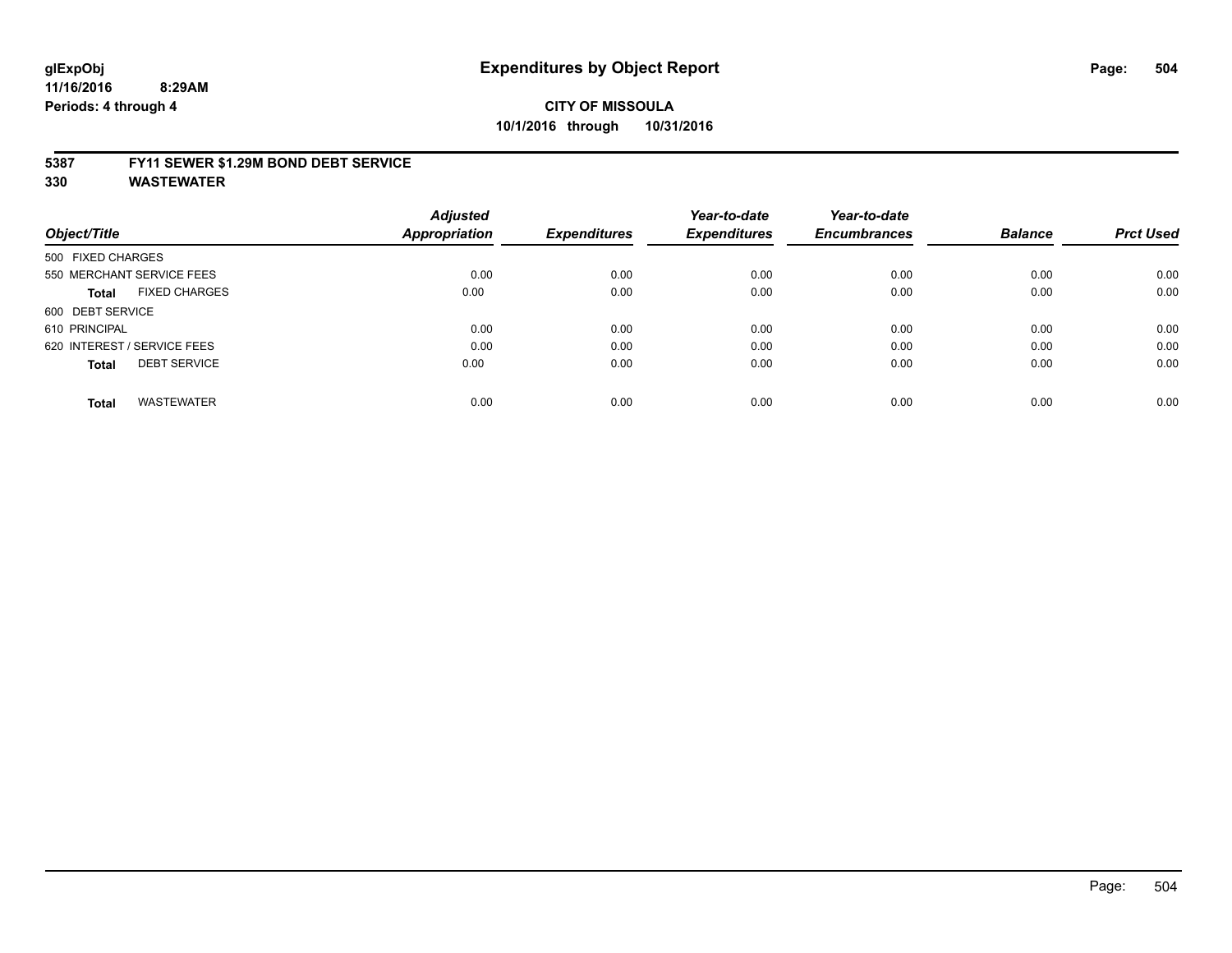**CITY OF MISSOULA 10/1/2016 through 10/31/2016**

## **5387 FY11 SEWER \$1.29M BOND DEBT SERVICE**

| Object/Title      |                                     | <b>Adjusted</b><br><b>Appropriation</b> | <b>Expenditures</b> | Year-to-date<br><b>Expenditures</b> | Year-to-date<br><b>Encumbrances</b> | <b>Balance</b> | <b>Prct Used</b> |
|-------------------|-------------------------------------|-----------------------------------------|---------------------|-------------------------------------|-------------------------------------|----------------|------------------|
| 500 FIXED CHARGES |                                     |                                         |                     |                                     |                                     |                |                  |
|                   | 550 MERCHANT SERVICE FEES           | 0.00                                    | 0.00                | 0.00                                | 0.00                                | 0.00           | 0.00             |
| <b>Total</b>      | <b>FIXED CHARGES</b>                | 0.00                                    | 0.00                | 0.00                                | 0.00                                | 0.00           | 0.00             |
| 600 DEBT SERVICE  |                                     |                                         |                     |                                     |                                     |                |                  |
| 610 PRINCIPAL     |                                     | 0.00                                    | 0.00                | 0.00                                | 0.00                                | 0.00           | 0.00             |
|                   | 620 INTEREST / SERVICE FEES         | 0.00                                    | 0.00                | 0.00                                | 0.00                                | 0.00           | 0.00             |
| <b>Total</b>      | <b>DEBT SERVICE</b>                 | 0.00                                    | 0.00                | 0.00                                | 0.00                                | 0.00           | 0.00             |
| <b>Total</b>      | FY11 SEWER \$1.29M BOND DEBT SERVIC | 0.00                                    | 0.00                | 0.00                                | 0.00                                | 0.00           | 0.00             |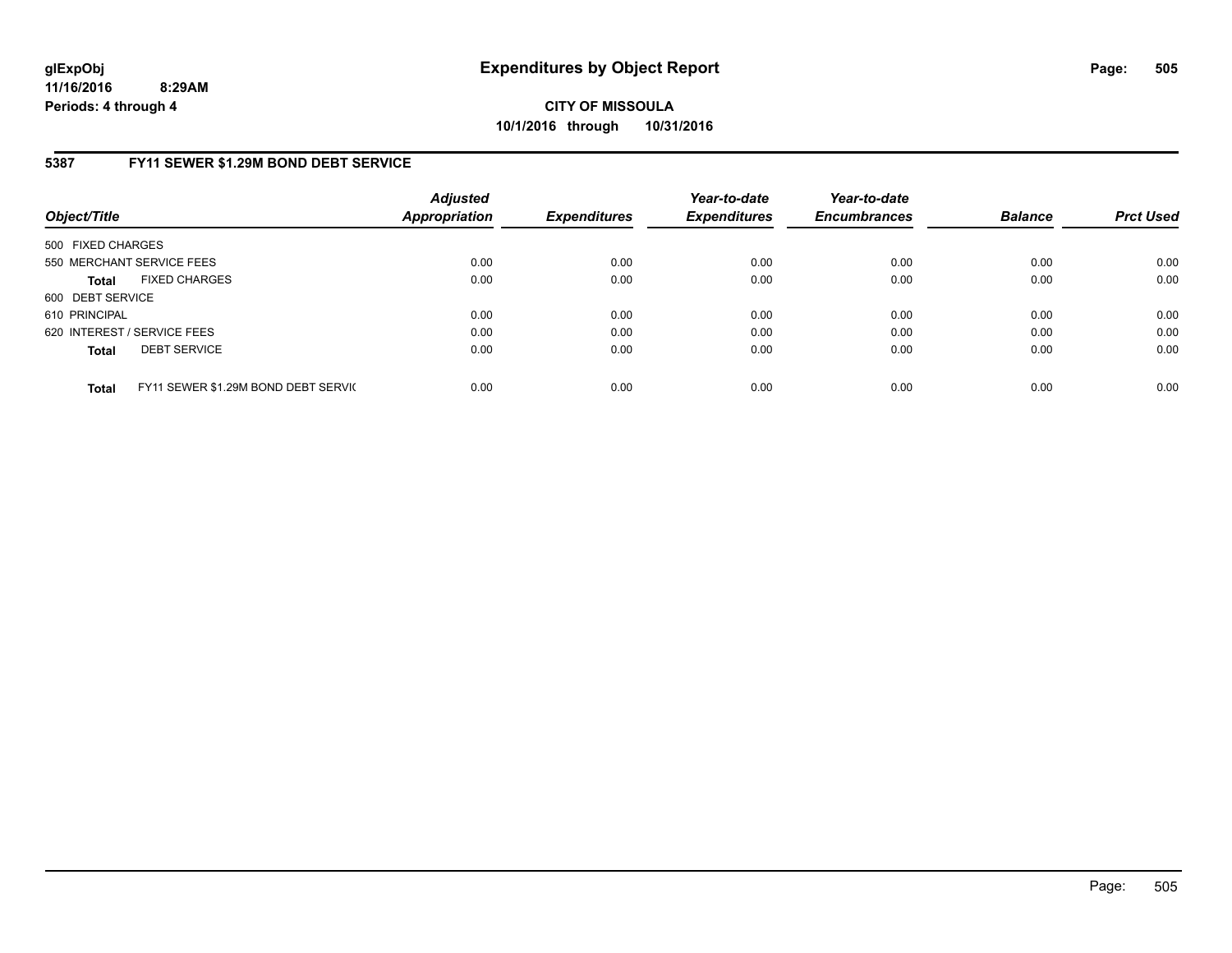### **5388 FY11 \$1.29M SEWER BOND RESERVE**

**330 WASTEWATER**

| Object/Title                         | <b>Adjusted</b><br><b>Appropriation</b> | <b>Expenditures</b> | Year-to-date<br><b>Expenditures</b> | Year-to-date<br><b>Encumbrances</b> | <b>Balance</b> | <b>Prct Used</b> |
|--------------------------------------|-----------------------------------------|---------------------|-------------------------------------|-------------------------------------|----------------|------------------|
| 500 FIXED CHARGES                    |                                         |                     |                                     |                                     |                |                  |
| 550 MERCHANT SERVICE FEES            | 0.00                                    | 0.00                | 0.00                                | 0.00                                | 0.00           | 0.00             |
| <b>FIXED CHARGES</b><br><b>Total</b> | 0.00                                    | 0.00                | 0.00                                | 0.00                                | 0.00           | 0.00             |
| 800 OTHER OBJECTS                    |                                         |                     |                                     |                                     |                |                  |
| 820 TRANSFERS TO OTHER FUNDS         | 0.00                                    | 0.00                | 0.00                                | 0.00                                | 0.00           | 0.00             |
| OTHER OBJECTS<br><b>Total</b>        | 0.00                                    | 0.00                | 0.00                                | 0.00                                | 0.00           | 0.00             |
| <b>WASTEWATER</b><br><b>Total</b>    | 0.00                                    | 0.00                | 0.00                                | 0.00                                | 0.00           | 0.00             |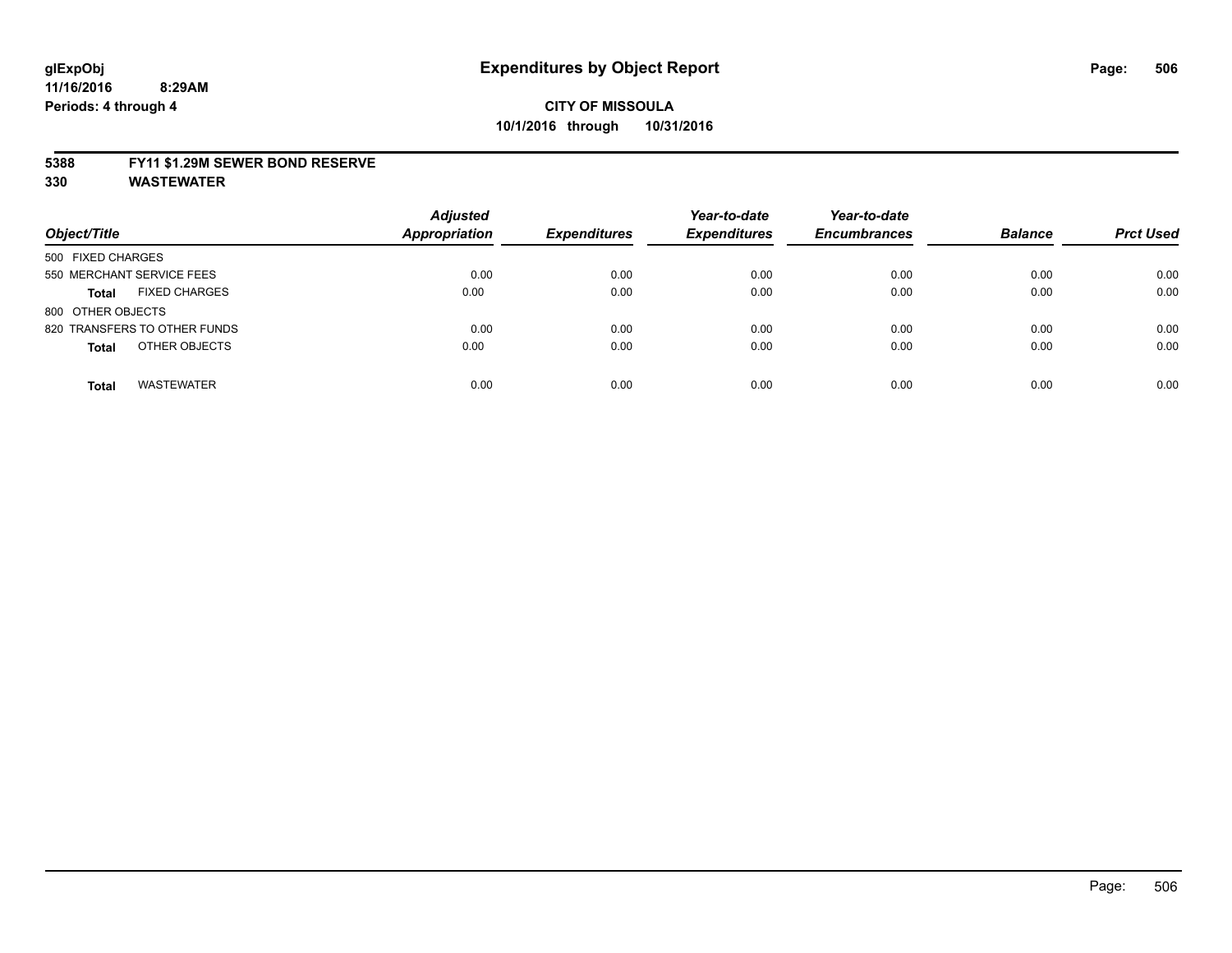**CITY OF MISSOULA 10/1/2016 through 10/31/2016**

## **5388 FY11 \$1.29M SEWER BOND RESERVE**

| Object/Title                                    | <b>Adjusted</b><br>Appropriation | <b>Expenditures</b> | Year-to-date<br><b>Expenditures</b> | Year-to-date<br><b>Encumbrances</b> | <b>Balance</b> | <b>Prct Used</b> |
|-------------------------------------------------|----------------------------------|---------------------|-------------------------------------|-------------------------------------|----------------|------------------|
| 500 FIXED CHARGES                               |                                  |                     |                                     |                                     |                |                  |
| 550 MERCHANT SERVICE FEES                       | 0.00                             | 0.00                | 0.00                                | 0.00                                | 0.00           | 0.00             |
| <b>FIXED CHARGES</b><br><b>Total</b>            | 0.00                             | 0.00                | 0.00                                | 0.00                                | 0.00           | 0.00             |
| 800 OTHER OBJECTS                               |                                  |                     |                                     |                                     |                |                  |
| 820 TRANSFERS TO OTHER FUNDS                    | 0.00                             | 0.00                | 0.00                                | 0.00                                | 0.00           | 0.00             |
| OTHER OBJECTS<br><b>Total</b>                   | 0.00                             | 0.00                | 0.00                                | 0.00                                | 0.00           | 0.00             |
| FY11 \$1.29M SEWER BOND RESERVE<br><b>Total</b> | 0.00                             | 0.00                | 0.00                                | 0.00                                | 0.00           | 0.00             |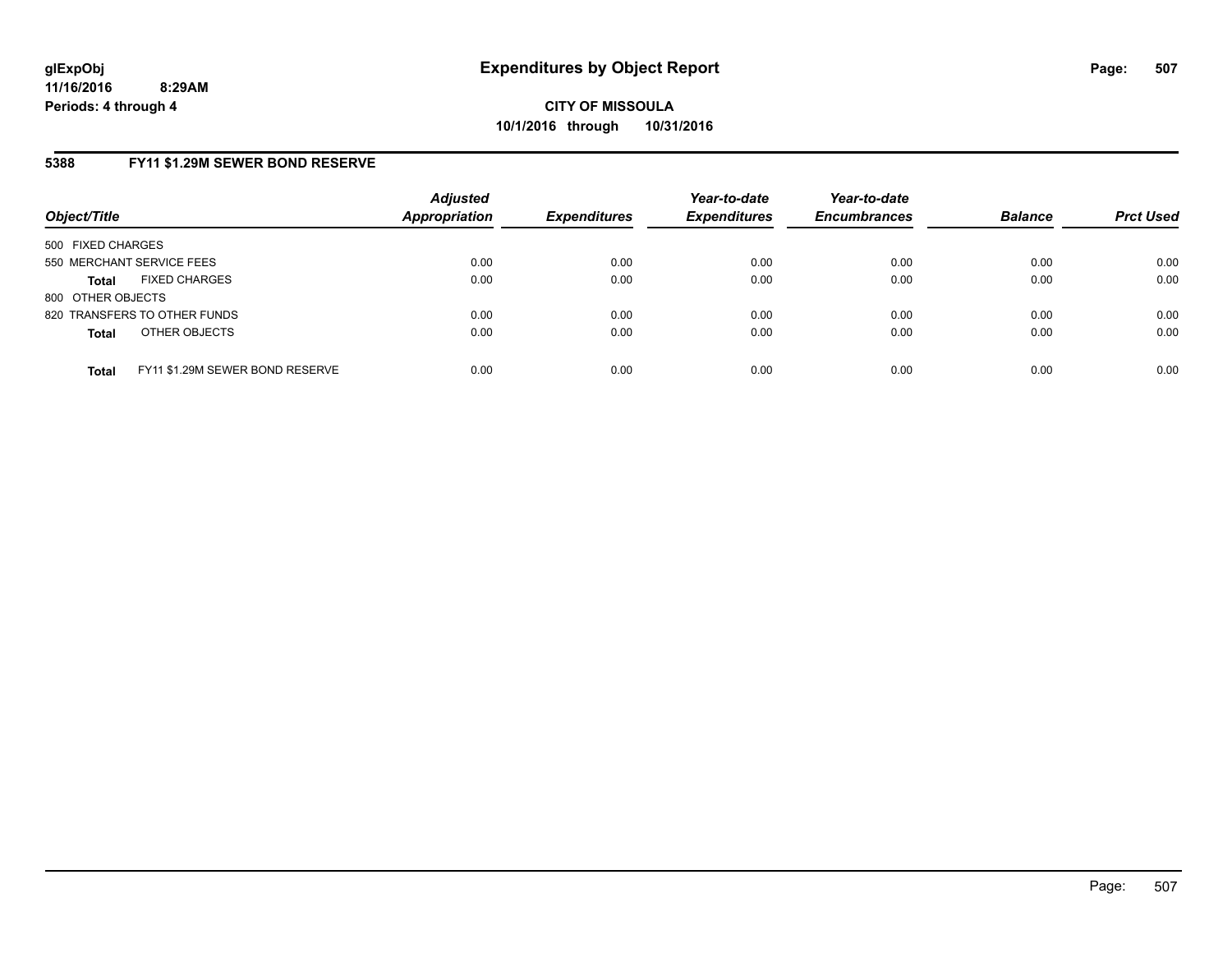# **CITY OF MISSOULA 10/1/2016 through 10/31/2016**

### **5389 FY15 SEWER REVENUE BOND DEBT SERVICE**

**330 WASTEWATER**

| Object/Title                |                           | <b>Adjusted</b><br>Appropriation | <b>Expenditures</b> | Year-to-date<br><b>Expenditures</b> | Year-to-date<br><b>Encumbrances</b> | <b>Balance</b> | <b>Prct Used</b> |
|-----------------------------|---------------------------|----------------------------------|---------------------|-------------------------------------|-------------------------------------|----------------|------------------|
| 500 FIXED CHARGES           |                           |                                  |                     |                                     |                                     |                |                  |
|                             | 550 MERCHANT SERVICE FEES | 0.00                             | 0.00                | 0.00                                | 0.00                                | 0.00           | 0.00             |
| Total                       | <b>FIXED CHARGES</b>      | 0.00                             | 0.00                | 0.00                                | 0.00                                | 0.00           | 0.00             |
| 600 DEBT SERVICE            |                           |                                  |                     |                                     |                                     |                |                  |
| 610 PRINCIPAL               |                           | 0.00                             | 0.00                | 0.00                                | 0.00                                | 0.00           | 0.00             |
| 620 INTEREST / SERVICE FEES |                           | 0.00                             | 0.00                | 0.00                                | 0.00                                | 0.00           | 0.00             |
| <b>Total</b>                | <b>DEBT SERVICE</b>       | 0.00                             | 0.00                | 0.00                                | 0.00                                | 0.00           | 0.00             |
| <b>Total</b>                | <b>WASTEWATER</b>         | 0.00                             | 0.00                | 0.00                                | 0.00                                | 0.00           | 0.00             |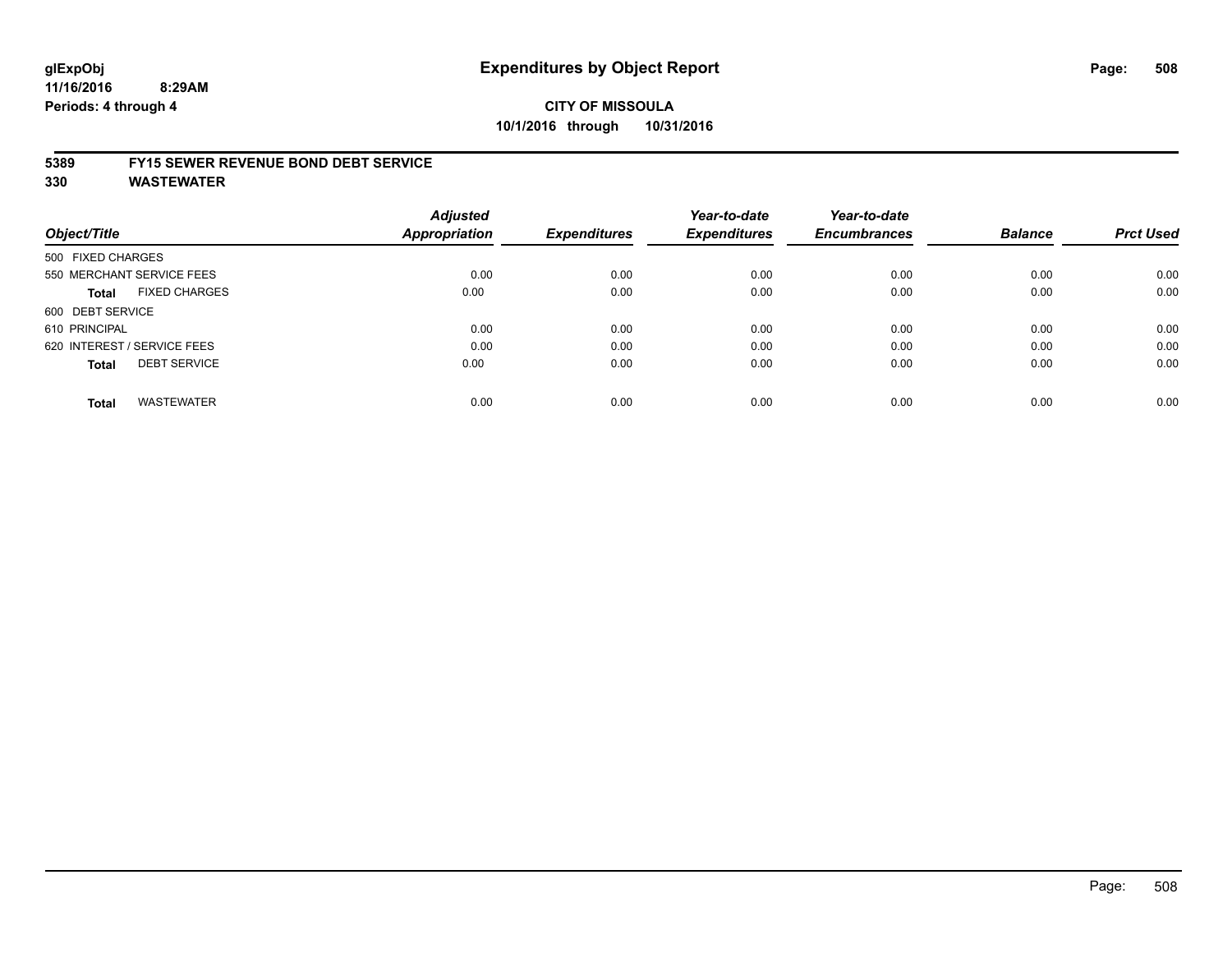**CITY OF MISSOULA 10/1/2016 through 10/31/2016**

## **5389 FY15 SEWER REVENUE BOND DEBT SERVICE**

| Object/Title      |                                  | <b>Adjusted</b><br><b>Appropriation</b> | <b>Expenditures</b> | Year-to-date<br><b>Expenditures</b> | Year-to-date<br><b>Encumbrances</b> | <b>Balance</b> | <b>Prct Used</b> |
|-------------------|----------------------------------|-----------------------------------------|---------------------|-------------------------------------|-------------------------------------|----------------|------------------|
| 500 FIXED CHARGES |                                  |                                         |                     |                                     |                                     |                |                  |
|                   | 550 MERCHANT SERVICE FEES        | 0.00                                    | 0.00                | 0.00                                | 0.00                                | 0.00           | 0.00             |
| <b>Total</b>      | <b>FIXED CHARGES</b>             | 0.00                                    | 0.00                | 0.00                                | 0.00                                | 0.00           | 0.00             |
| 600 DEBT SERVICE  |                                  |                                         |                     |                                     |                                     |                |                  |
| 610 PRINCIPAL     |                                  | 0.00                                    | 0.00                | 0.00                                | 0.00                                | 0.00           | 0.00             |
|                   | 620 INTEREST / SERVICE FEES      | 0.00                                    | 0.00                | 0.00                                | 0.00                                | 0.00           | 0.00             |
| <b>Total</b>      | <b>DEBT SERVICE</b>              | 0.00                                    | 0.00                | 0.00                                | 0.00                                | 0.00           | 0.00             |
| <b>Total</b>      | FY15 SEWER REVENUE BOND DEBT SEF | 0.00                                    | 0.00                | 0.00                                | 0.00                                | 0.00           | 0.00             |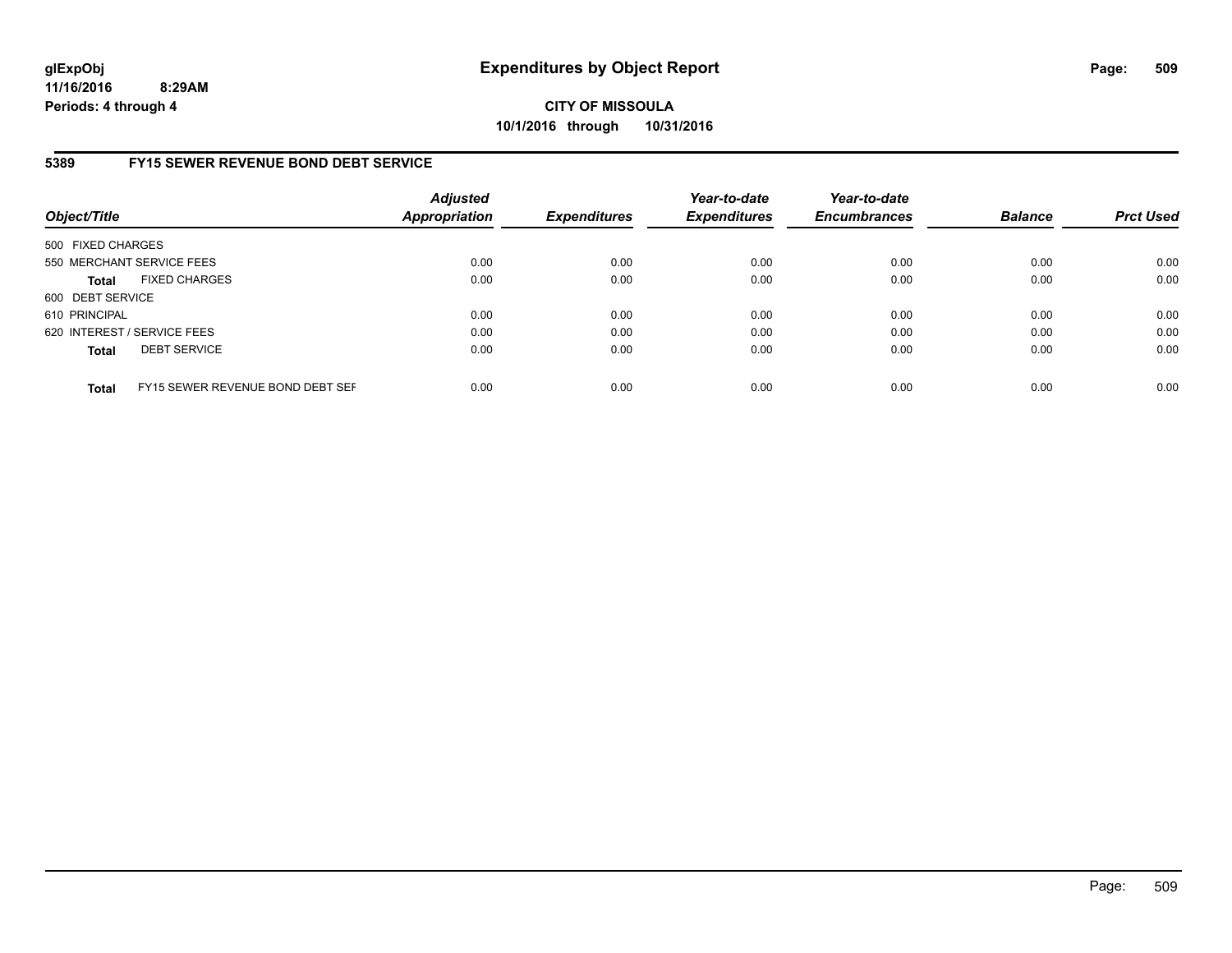### **5390 FY15 SEWER BOND DEBT RESERVE**

**330 WASTEWATER**

| Object/Title                         | <b>Adjusted</b><br><b>Appropriation</b> | <b>Expenditures</b> | Year-to-date<br><b>Expenditures</b> | Year-to-date<br><b>Encumbrances</b> | <b>Balance</b> | <b>Prct Used</b> |
|--------------------------------------|-----------------------------------------|---------------------|-------------------------------------|-------------------------------------|----------------|------------------|
| 500 FIXED CHARGES                    |                                         |                     |                                     |                                     |                |                  |
| 550 MERCHANT SERVICE FEES            | 0.00                                    | 0.00                | 0.00                                | 0.00                                | 0.00           | 0.00             |
| <b>FIXED CHARGES</b><br><b>Total</b> | 0.00                                    | 0.00                | 0.00                                | 0.00                                | 0.00           | 0.00             |
| 800 OTHER OBJECTS                    |                                         |                     |                                     |                                     |                |                  |
| 820 TRANSFERS TO OTHER FUNDS         | 0.00                                    | 0.00                | 0.00                                | 0.00                                | 0.00           | 0.00             |
| OTHER OBJECTS<br><b>Total</b>        | 0.00                                    | 0.00                | 0.00                                | 0.00                                | 0.00           | 0.00             |
| <b>WASTEWATER</b><br><b>Total</b>    | 0.00                                    | 0.00                | 0.00                                | 0.00                                | 0.00           | 0.00             |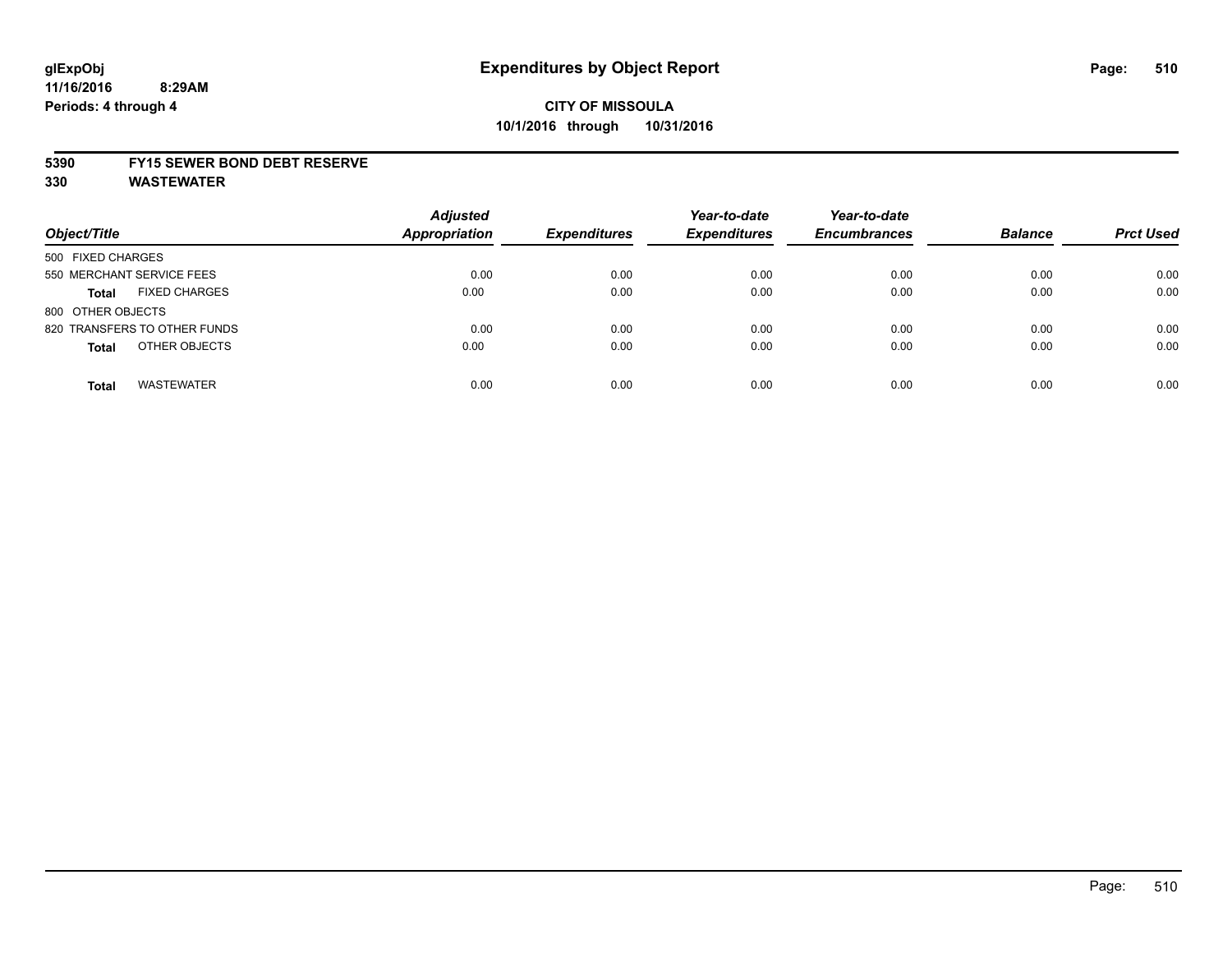## **5390 FY15 SEWER BOND DEBT RESERVE**

| Object/Title              |                              | <b>Adjusted</b><br><b>Appropriation</b> | <b>Expenditures</b> | Year-to-date<br><b>Expenditures</b> | Year-to-date<br><b>Encumbrances</b> | <b>Balance</b> | <b>Prct Used</b> |
|---------------------------|------------------------------|-----------------------------------------|---------------------|-------------------------------------|-------------------------------------|----------------|------------------|
| 500 FIXED CHARGES         |                              |                                         |                     |                                     |                                     |                |                  |
| 550 MERCHANT SERVICE FEES |                              | 0.00                                    | 0.00                | 0.00                                | 0.00                                | 0.00           | 0.00             |
| <b>Total</b>              | <b>FIXED CHARGES</b>         | 0.00                                    | 0.00                | 0.00                                | 0.00                                | 0.00           | 0.00             |
| 800 OTHER OBJECTS         |                              |                                         |                     |                                     |                                     |                |                  |
|                           | 820 TRANSFERS TO OTHER FUNDS | 0.00                                    | 0.00                | 0.00                                | 0.00                                | 0.00           | 0.00             |
| <b>Total</b>              | OTHER OBJECTS                | 0.00                                    | 0.00                | 0.00                                | 0.00                                | 0.00           | 0.00             |
| <b>Total</b>              | FY15 SEWER BOND DEBT RESERVE | 0.00                                    | 0.00                | 0.00                                | 0.00                                | 0.00           | 0.00             |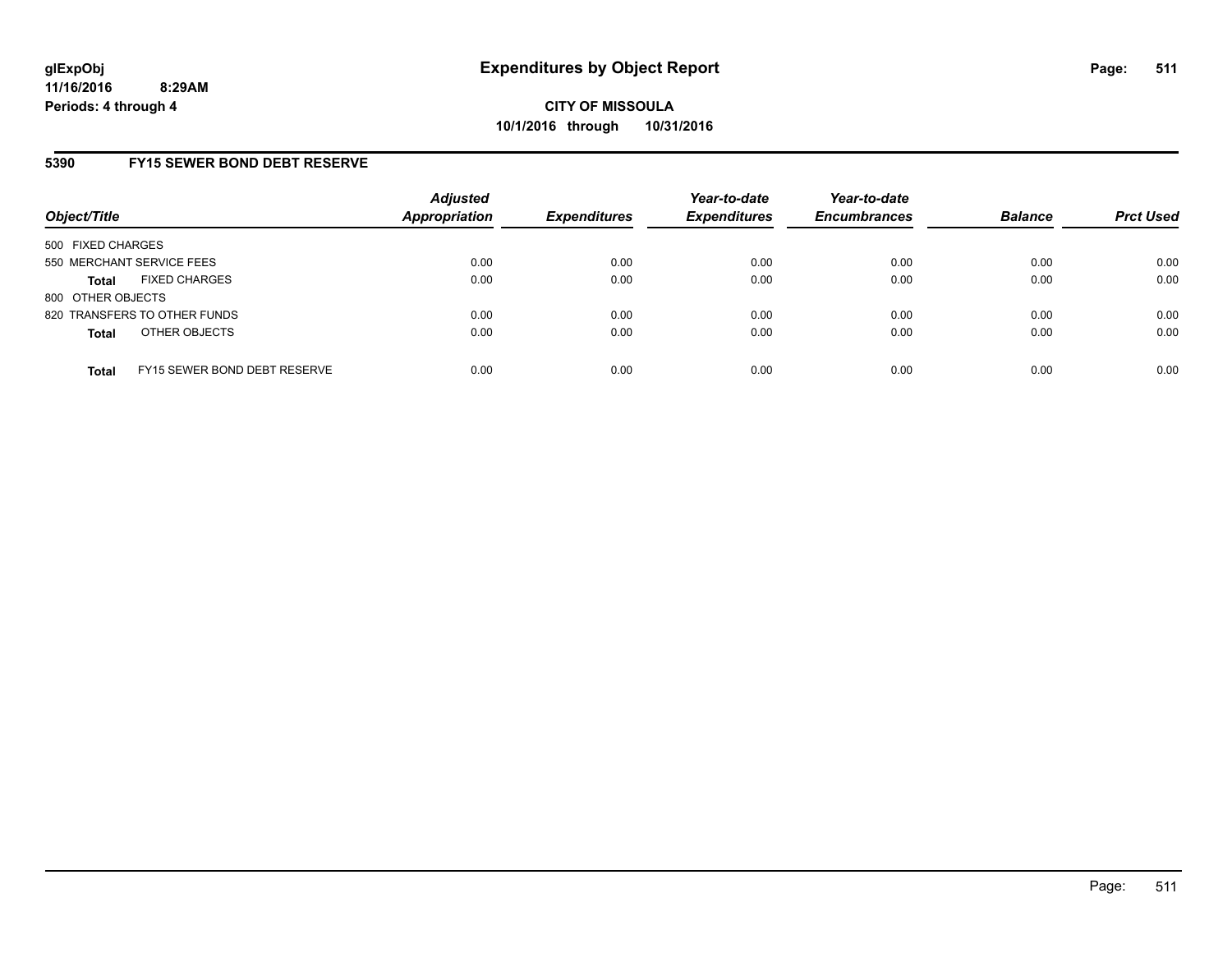**5450 STORMWATER UTILITIY**

**334 STORM WATER**

|                                     | <b>Adjusted</b>      |                     | Year-to-date        | Year-to-date        |                |                  |
|-------------------------------------|----------------------|---------------------|---------------------|---------------------|----------------|------------------|
| Object/Title                        | <b>Appropriation</b> | <b>Expenditures</b> | <b>Expenditures</b> | <b>Encumbrances</b> | <b>Balance</b> | <b>Prct Used</b> |
| 100 PERSONAL SERVICES               |                      |                     |                     |                     |                |                  |
| 110 SALARIES AND WAGES              | 0.00                 | 2,369.82            | 2,369.82            | 0.00                | $-2,369.82$    | 0.00             |
| <b>140 EMPLOYER CONTRIBUTIONS</b>   | 0.00                 | 393.83              | 393.83              | 0.00                | $-393.83$      | 0.00             |
| PERSONAL SERVICES<br><b>Total</b>   | 0.00                 | 2,763.65            | 2,763.65            | 0.00                | $-2,763.65$    | 0.00             |
| 200 SUPPLIES                        |                      |                     |                     |                     |                |                  |
| 210 OFFICE SUPPLIES                 | 0.00                 | 0.00                | 0.00                | 0.00                | 0.00           | 0.00             |
| <b>SUPPLIES</b><br>Total            | 0.00                 | 0.00                | 0.00                | 0.00                | 0.00           | 0.00             |
| 300 PURCHASED SERVICES              |                      |                     |                     |                     |                |                  |
| 310 COMMUNICATIONS                  | 0.00                 | 0.00                | 544.00              | 0.00                | $-544.00$      | 0.00             |
| 330 PUBLICITY, SUBSCRIPTIONS & DUES | 0.00                 | 0.00                | 5,047.29            | 0.00                | $-5,047.29$    | 0.00             |
| 350 PROFESSIONAL SERVICES           | 0.00                 | 0.00                | 0.00                | 0.00                | 0.00           | 0.00             |
| 370 TRAVEL                          | 0.00                 | 99.44               | 451.19              | 0.00                | $-451.19$      | 0.00             |
| PURCHASED SERVICES<br><b>Total</b>  | 0.00                 | 99.44               | 6,042.48            | 0.00                | $-6,042.48$    | 0.00             |
| 600 DEBT SERVICE                    |                      |                     |                     |                     |                |                  |
| 620 INTEREST / SERVICE FEES         | 0.00                 | 0.00                | 0.00                | 0.00                | 0.00           | 0.00             |
| <b>DEBT SERVICE</b><br><b>Total</b> | 0.00                 | 0.00                | 0.00                | 0.00                | 0.00           | 0.00             |
| <b>STORM WATER</b><br><b>Total</b>  | 0.00                 | 2,863.09            | 8,806.13            | 0.00                | $-8,806.13$    | 0.00             |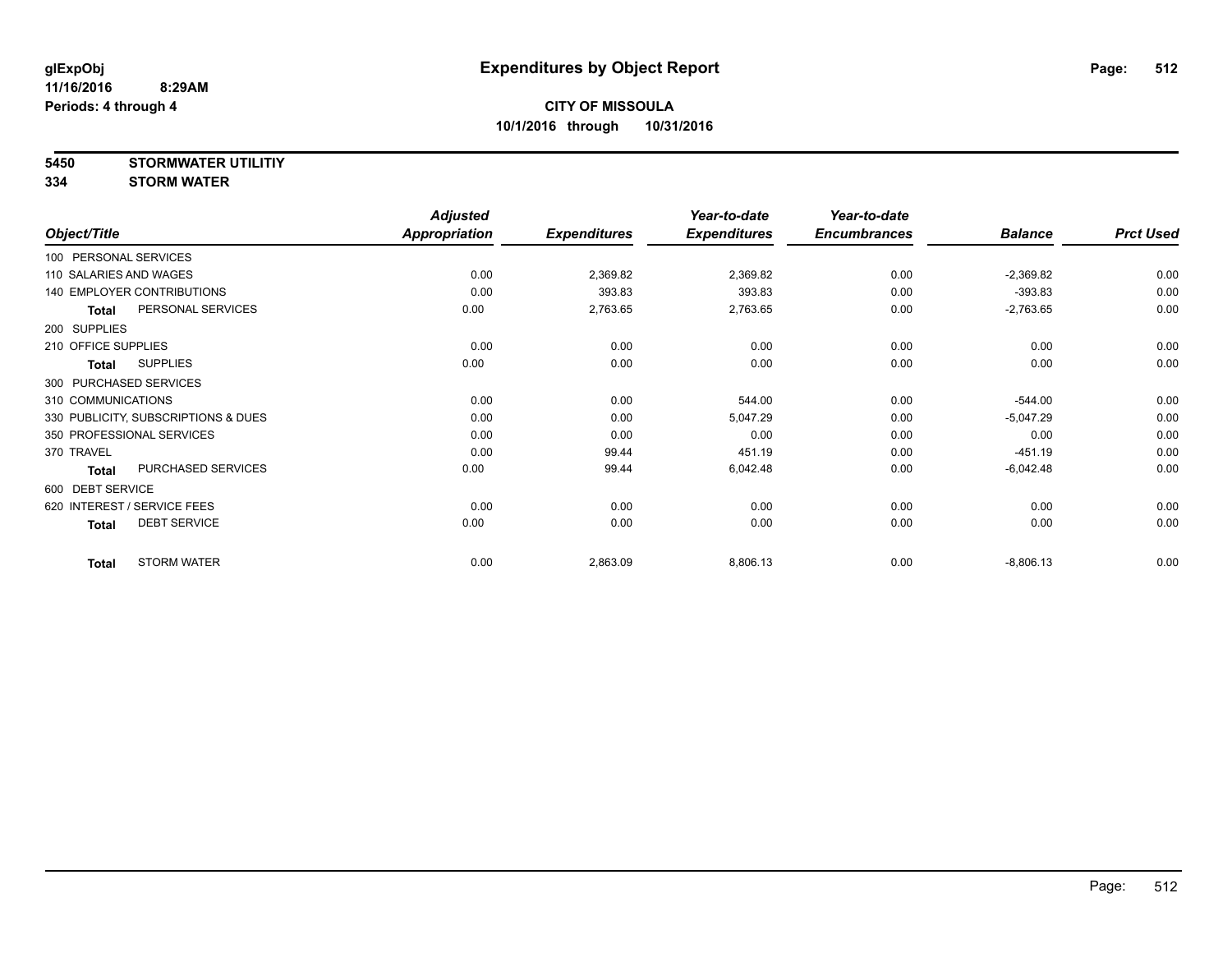# **CITY OF MISSOULA 10/1/2016 through 10/31/2016**

### **5450 STORMWATER UTILITIY**

|                                     |                     | <b>Adjusted</b>      |                     | Year-to-date        | Year-to-date        |                |                  |
|-------------------------------------|---------------------|----------------------|---------------------|---------------------|---------------------|----------------|------------------|
| Object/Title                        |                     | <b>Appropriation</b> | <b>Expenditures</b> | <b>Expenditures</b> | <b>Encumbrances</b> | <b>Balance</b> | <b>Prct Used</b> |
| 100 PERSONAL SERVICES               |                     |                      |                     |                     |                     |                |                  |
| 110 SALARIES AND WAGES              |                     | 0.00                 | 2,369.82            | 2,369.82            | 0.00                | $-2,369.82$    | 0.00             |
| 140 EMPLOYER CONTRIBUTIONS          |                     | 0.00                 | 393.83              | 393.83              | 0.00                | $-393.83$      | 0.00             |
| <b>Total</b>                        | PERSONAL SERVICES   | 0.00                 | 2,763.65            | 2,763.65            | 0.00                | $-2,763.65$    | 0.00             |
| 200 SUPPLIES                        |                     |                      |                     |                     |                     |                |                  |
| 210 OFFICE SUPPLIES                 |                     | 0.00                 | 0.00                | 0.00                | 0.00                | 0.00           | 0.00             |
| <b>SUPPLIES</b><br>Total            |                     | 0.00                 | 0.00                | 0.00                | 0.00                | 0.00           | 0.00             |
| 300 PURCHASED SERVICES              |                     |                      |                     |                     |                     |                |                  |
| 310 COMMUNICATIONS                  |                     | 0.00                 | 0.00                | 544.00              | 0.00                | $-544.00$      | 0.00             |
| 330 PUBLICITY, SUBSCRIPTIONS & DUES |                     | 0.00                 | 0.00                | 5,047.29            | 0.00                | $-5,047.29$    | 0.00             |
| 350 PROFESSIONAL SERVICES           |                     | 0.00                 | 0.00                | 0.00                | 0.00                | 0.00           | 0.00             |
| 370 TRAVEL                          |                     | 0.00                 | 99.44               | 451.19              | 0.00                | $-451.19$      | 0.00             |
| <b>Total</b>                        | PURCHASED SERVICES  | 0.00                 | 99.44               | 6,042.48            | 0.00                | $-6,042.48$    | 0.00             |
| 600 DEBT SERVICE                    |                     |                      |                     |                     |                     |                |                  |
| 620 INTEREST / SERVICE FEES         |                     | 0.00                 | 0.00                | 0.00                | 0.00                | 0.00           | 0.00             |
| <b>DEBT SERVICE</b><br>Total        |                     | 0.00                 | 0.00                | 0.00                | 0.00                | 0.00           | 0.00             |
| <b>Total</b>                        | STORMWATER UTILITIY | 0.00                 | 2,863.09            | 8,806.13            | 0.00                | $-8,806.13$    | 0.00             |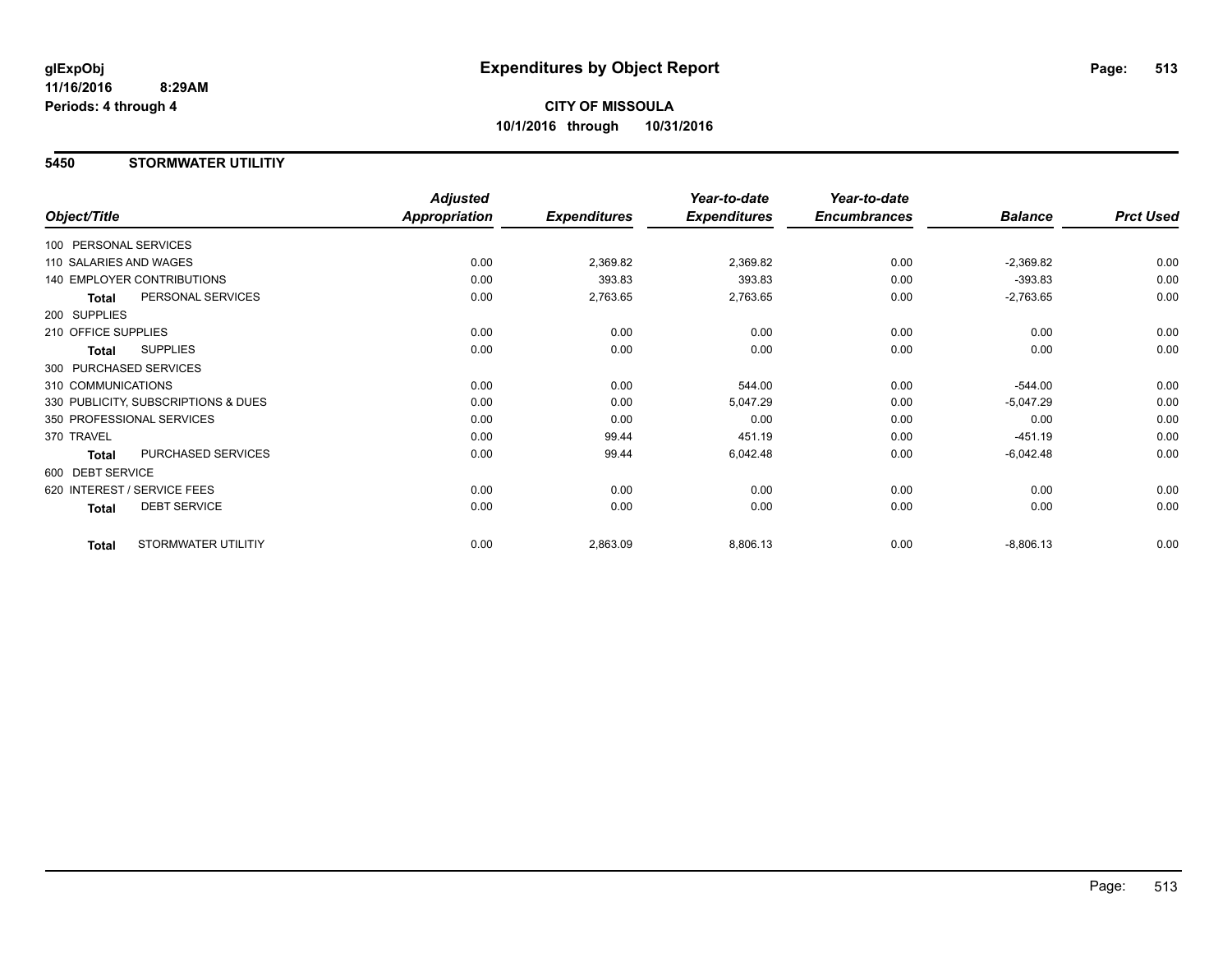### **5711 AQUATICS**

**370 PARKS & RECREATION**

|                                       | <b>Adjusted</b>      |                     | Year-to-date        | Year-to-date        |                |                  |
|---------------------------------------|----------------------|---------------------|---------------------|---------------------|----------------|------------------|
| Object/Title                          | <b>Appropriation</b> | <b>Expenditures</b> | <b>Expenditures</b> | <b>Encumbrances</b> | <b>Balance</b> | <b>Prct Used</b> |
| 100 PERSONAL SERVICES                 |                      |                     |                     |                     |                |                  |
| 110 SALARIES AND WAGES                | 0.00                 | 45,721.95           | 255,761.22          | 0.00                | $-255,761.22$  | 0.00             |
| 115 SALARIES/HEALTH INSURANCE BENEFIT | 0.00                 | 0.00                | 0.00                | 0.00                | 0.00           | 0.00             |
| 120 OVERTIME/TERMINATION              | 0.00                 | 15.35               | 264.57              | 0.00                | $-264.57$      | 0.00             |
| 135 OPEB EXPENSE                      | 0.00                 | 0.00                | 0.00                | 0.00                | 0.00           | 0.00             |
| 140 EMPLOYER CONTRIBUTIONS            | 0.00                 | 10,755.51           | 59,553.60           | 0.00                | $-59,553.60$   | 0.00             |
| 141 STATE RETIREMENT CONTRIBUTIONS    | 0.00                 | 0.00                | 0.00                | 0.00                | 0.00           | 0.00             |
| 145 OPEB CONTRIBUTION                 | 0.00                 | 0.00                | 0.00                | 0.00                | 0.00           | 0.00             |
| 190 PENSION EXPENSE                   | 0.00                 | 0.00                | 0.00                | 0.00                | 0.00           | 0.00             |
| PERSONAL SERVICES<br><b>Total</b>     | 0.00                 | 56,492.81           | 315,579.39          | 0.00                | $-315,579.39$  | 0.00             |
| 200 SUPPLIES                          |                      |                     |                     |                     |                |                  |
| 210 OFFICE SUPPLIES                   | 0.00                 | 40.13               | 40.13               | 0.00                | $-40.13$       | 0.00             |
| 220 OPERATING SUPPLIES                | 0.00                 | 423.99              | 1,484.69            | 0.00                | $-1,484.69$    | 0.00             |
| 230 REPAIR/MAINTENANCE                | 0.00                 | 420.06              | 29,006.38           | 0.00                | $-29,006.38$   | 0.00             |
| 231 GASOLINE                          | 0.00                 | 0.00                | 0.00                | 0.00                | 0.00           | 0.00             |
| 240 OTHER SUPPLIES                    | 0.00                 | 2,710.74            | 50,568.87           | 0.00                | $-50,568.87$   | 0.00             |
| 250 SUPPLIES FOR RESALE               | 0.00                 | 0.00                | 0.00                | 0.00                | 0.00           | 0.00             |
| <b>SUPPLIES</b><br><b>Total</b>       | 0.00                 | 3,594.92            | 81,100.07           | 0.00                | $-81,100.07$   | 0.00             |
| 300 PURCHASED SERVICES                |                      |                     |                     |                     |                |                  |
| 310 COMMUNICATIONS                    | 0.00                 | 0.00                | 0.00                | 0.00                | 0.00           | 0.00             |
| 320 PRINTING & DUPLICATING            | 0.00                 | 0.00                | 32.00               | 0.00                | $-32.00$       | 0.00             |
| 330 PUBLICITY, SUBSCRIPTIONS & DUES   | 0.00                 | 229.46              | 2,057.71            | 0.00                | $-2,057.71$    | 0.00             |
| 340 SEWER                             | 0.00                 | 0.00                | 3.056.19            | 0.00                | $-3,056.19$    | 0.00             |
| 341 ELECTRICITY & NATURAL GAS         | 0.00                 | 8,885.62            | 54,990.64           | 0.00                | $-54,990.64$   | 0.00             |
| 343 WATER CHARGES                     | 0.00                 | 1,855.29            | 8,768.13            | 0.00                | $-8,768.13$    | 0.00             |
| 344 TELEPHONE SERVICE                 | 0.00                 | 584.73              | 2,322.09            | 0.00                | $-2,322.09$    | 0.00             |
| 345 GARBAGE                           | 0.00                 | 327.94              | 1,156.24            | 0.00                | $-1,156.24$    | 0.00             |
| 350 PROFESSIONAL SERVICES             | 660.00               | 4,113.50            | 10,771.00           | 0.00                | $-10,111.00$   | 1,631.97         |
| 360 REPAIR & MAINTENANCE              | 0.00                 | 571.24              | 10,115.45           | 0.00                | $-10, 115.45$  | 0.00             |
| 370 TRAVEL                            | 0.00                 | 0.00                | 0.00                | 0.00                | 0.00           | 0.00             |
| 380 TRAINING                          | 0.00                 | 0.00                | 0.00                | 0.00                | 0.00           | 0.00             |
| 390 OTHER PURCHASED SERVICES          | 0.00                 | 184.00              | $-142.90$           | 0.00                | 142.90         | 0.00             |
| PURCHASED SERVICES<br><b>Total</b>    | 660.00               | 16,751.78           | 93,126.55           | 0.00                | $-92,466.55$   | 14,110.08        |
| 500 FIXED CHARGES                     |                      |                     |                     |                     |                |                  |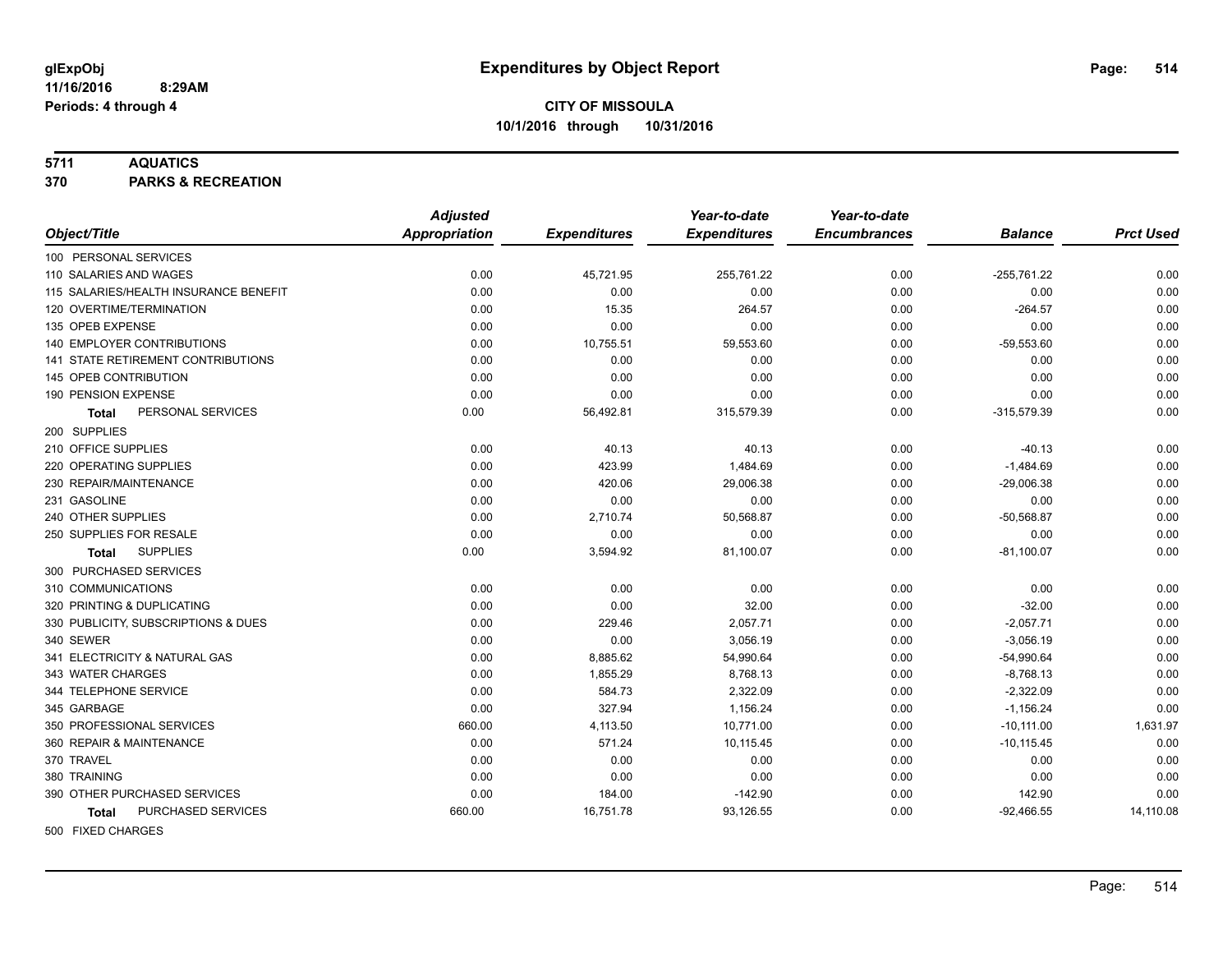### **5711 AQUATICS**

**370 PARKS & RECREATION**

| Object/Title       |                              | <b>Adjusted</b><br><b>Appropriation</b> | <b>Expenditures</b> | Year-to-date<br><b>Expenditures</b> | Year-to-date<br><b>Encumbrances</b> | <b>Balance</b> | <b>Prct Used</b> |
|--------------------|------------------------------|-----------------------------------------|---------------------|-------------------------------------|-------------------------------------|----------------|------------------|
| 500 FIXED CHARGES  |                              | 0.00                                    | 0.00                | 0.00                                | 0.00                                | 0.00           | 0.00             |
|                    | 550 MERCHANT SERVICE FEES    | 0.00                                    | 0.00                | 0.00                                | 0.00                                | 0.00           | 0.00             |
| Total              | <b>FIXED CHARGES</b>         | 0.00                                    | 0.00                | 0.00                                | 0.00                                | 0.00           | 0.00             |
| 600 DEBT SERVICE   |                              |                                         |                     |                                     |                                     |                |                  |
| 610 PRINCIPAL      |                              | 0.00                                    | 0.00                | 0.00                                | 0.00                                | 0.00           | 0.00             |
| <b>Total</b>       | <b>DEBT SERVICE</b>          | 0.00                                    | 0.00                | 0.00                                | 0.00                                | 0.00           | 0.00             |
| 800 OTHER OBJECTS  |                              |                                         |                     |                                     |                                     |                |                  |
|                    | 820 TRANSFERS TO OTHER FUNDS | 0.00                                    | 0.00                | 0.00                                | 0.00                                | 0.00           | 0.00             |
| <b>Total</b>       | OTHER OBJECTS                | 0.00                                    | 0.00                | 0.00                                | 0.00                                | 0.00           | 0.00             |
| 900 CAPITAL OUTLAY |                              |                                         |                     |                                     |                                     |                |                  |
| 920 BUILDINGS      |                              | 0.00                                    | 0.00                | 0.00                                | 0.00                                | 0.00           | 0.00             |
| 930 IMPROVEMENTS   |                              | 0.00                                    | 0.00                | 0.00                                | 0.00                                | 0.00           | 0.00             |
|                    | 940 MACHINERY & EQUIPMENT    | 0.00                                    | 0.00                | 0.00                                | 0.00                                | 0.00           | 0.00             |
| <b>Total</b>       | <b>CAPITAL OUTLAY</b>        | 0.00                                    | 0.00                | 0.00                                | 0.00                                | 0.00           | 0.00             |
| <b>Total</b>       | PARKS & RECREATION           | 660.00                                  | 76,839.51           | 489,806.01                          | 0.00                                | $-489, 146.01$ | 74,213.03        |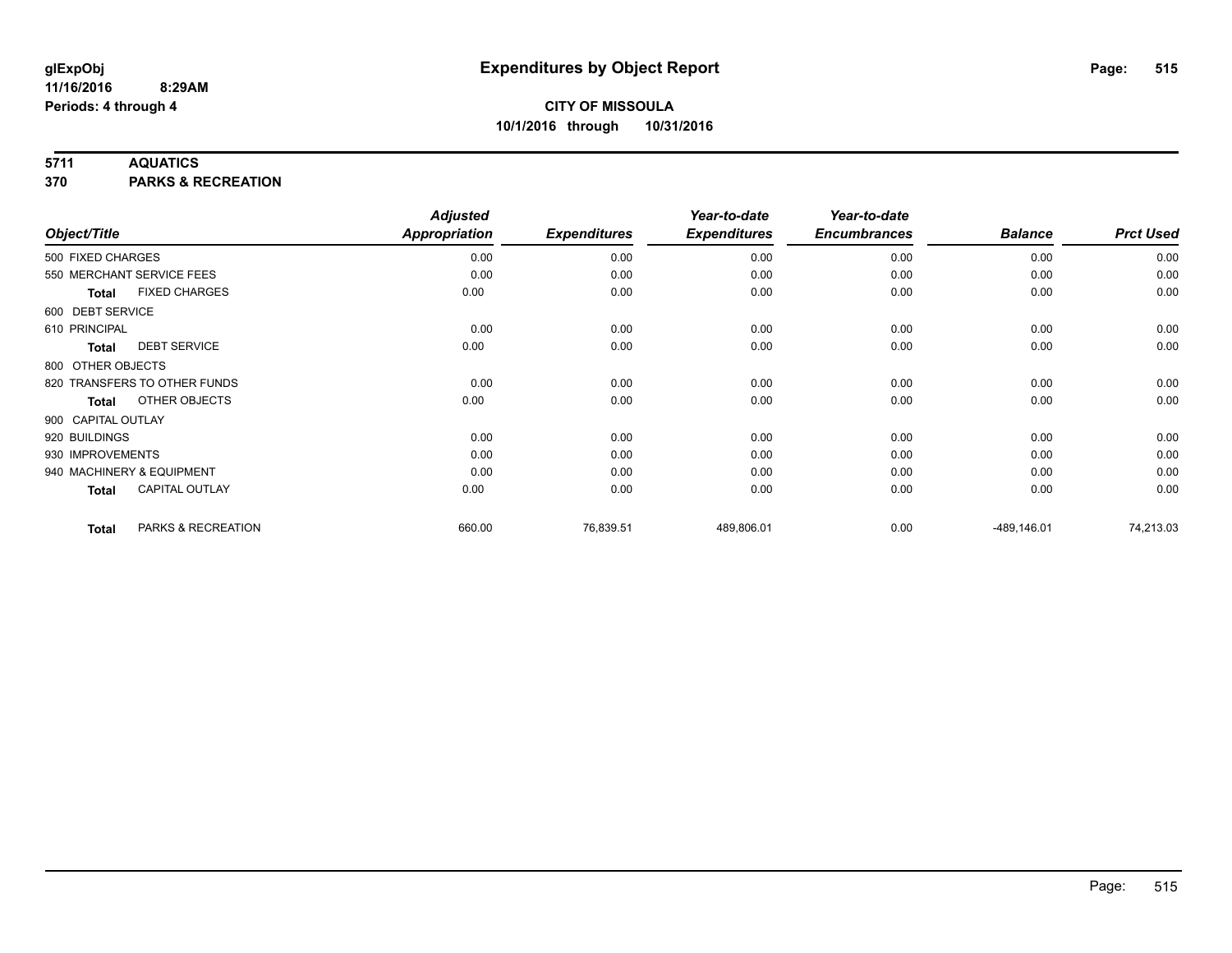# **5711 AQUATICS**

**371 AQUATICS SALARIES**

|                                          | <b>Adjusted</b>      |                     | Year-to-date        | Year-to-date        |                |                  |
|------------------------------------------|----------------------|---------------------|---------------------|---------------------|----------------|------------------|
| Object/Title                             | <b>Appropriation</b> | <b>Expenditures</b> | <b>Expenditures</b> | <b>Encumbrances</b> | <b>Balance</b> | <b>Prct Used</b> |
| 100 PERSONAL SERVICES                    |                      |                     |                     |                     |                |                  |
| 110 SALARIES AND WAGES                   | 0.00                 | 0.00                | 0.00                | 0.00                | 0.00           | 0.00             |
| 120 OVERTIME/TERMINATION                 | 0.00                 | 0.00                | 0.00                | 0.00                | 0.00           | 0.00             |
| 135 OPEB EXPENSE                         | 0.00                 | 0.00                | 0.00                | 0.00                | 0.00           | 0.00             |
| 140 EMPLOYER CONTRIBUTIONS               | 0.00                 | 0.00                | 0.00                | 0.00                | 0.00           | 0.00             |
| 141 STATE RETIREMENT CONTRIBUTIONS       | 0.00                 | 0.00                | 0.00                | 0.00                | 0.00           | 0.00             |
| 145 OPEB CONTRIBUTION                    | 0.00                 | 0.00                | 0.00                | 0.00                | 0.00           | 0.00             |
| PERSONAL SERVICES<br><b>Total</b>        | 0.00                 | 0.00                | 0.00                | 0.00                | 0.00           | 0.00             |
| <b>AQUATICS SALARIES</b><br><b>Total</b> | 0.00                 | 0.00                | 0.00                | 0.00                | 0.00           | 0.00             |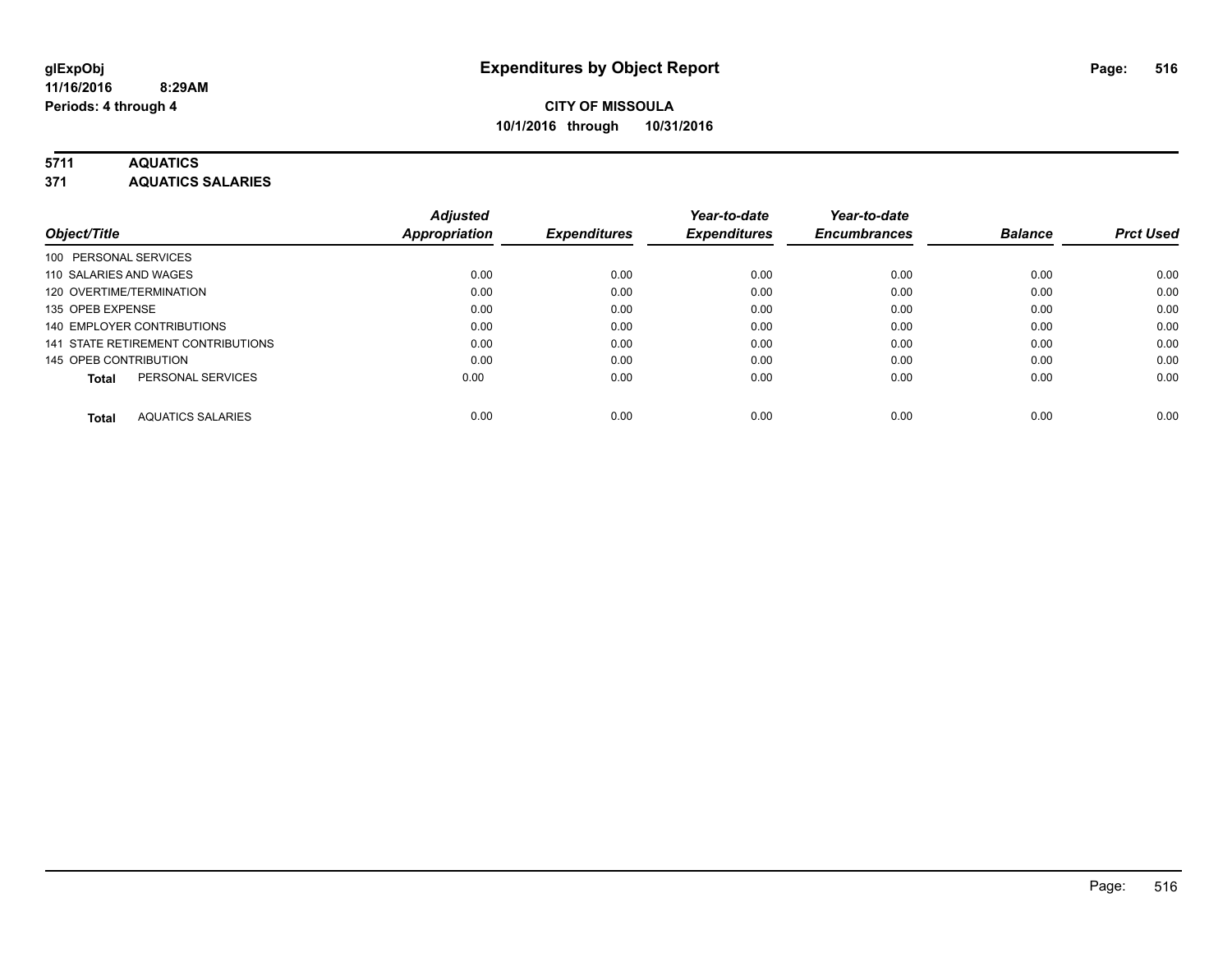# **5711 AQUATICS**

**390 NON-DEPARTMENTAL**

| Object/Title                          | <b>Adjusted</b><br><b>Appropriation</b> | <b>Expenditures</b> | Year-to-date<br><b>Expenditures</b> | Year-to-date<br><b>Encumbrances</b> | <b>Balance</b> | <b>Prct Used</b> |
|---------------------------------------|-----------------------------------------|---------------------|-------------------------------------|-------------------------------------|----------------|------------------|
| 800 OTHER OBJECTS                     |                                         |                     |                                     |                                     |                |                  |
| 830 DEPRECIATION                      | 0.00                                    | 0.00                | 0.00                                | 0.00                                | 0.00           | 0.00             |
| OTHER OBJECTS<br><b>Total</b>         | 0.00                                    | 0.00                | 0.00                                | 0.00                                | 0.00           | 0.00             |
| 900 CAPITAL OUTLAY                    |                                         |                     |                                     |                                     |                |                  |
| 900 CAPITAL OUTLAY                    | 0.00                                    | 0.00                | 0.00                                | 0.00                                | 0.00           | 0.00             |
| <b>CAPITAL OUTLAY</b><br><b>Total</b> | 0.00                                    | 0.00                | 0.00                                | 0.00                                | 0.00           | 0.00             |
| NON-DEPARTMENTAL<br><b>Total</b>      | 0.00                                    | 0.00                | 0.00                                | 0.00                                | 0.00           | 0.00             |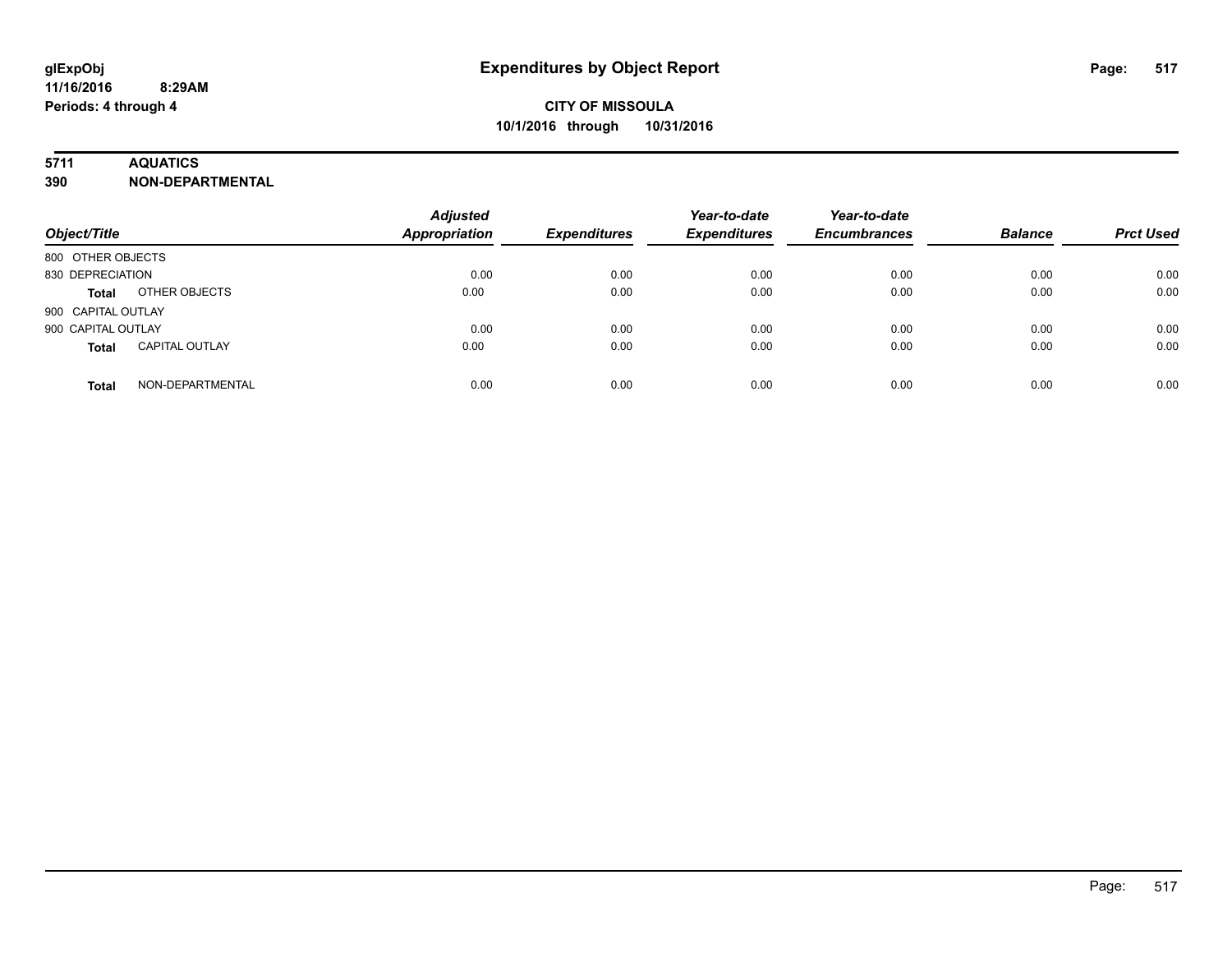**5711 AQUATICS**

|                                           | <b>Adjusted</b>      |                     | Year-to-date        | Year-to-date        |                |                  |
|-------------------------------------------|----------------------|---------------------|---------------------|---------------------|----------------|------------------|
| Object/Title                              | <b>Appropriation</b> | <b>Expenditures</b> | <b>Expenditures</b> | <b>Encumbrances</b> | <b>Balance</b> | <b>Prct Used</b> |
| 100 PERSONAL SERVICES                     |                      |                     |                     |                     |                |                  |
| 110 SALARIES AND WAGES                    | 0.00                 | 45,721.95           | 255,761.22          | 0.00                | $-255,761.22$  | 0.00             |
| 115 SALARIES/HEALTH INSURANCE BENEFIT     | 0.00                 | 0.00                | 0.00                | 0.00                | 0.00           | 0.00             |
| 120 OVERTIME/TERMINATION                  | 0.00                 | 15.35               | 264.57              | 0.00                | $-264.57$      | 0.00             |
| 135 OPEB EXPENSE                          | 0.00                 | 0.00                | 0.00                | 0.00                | 0.00           | 0.00             |
| 140 EMPLOYER CONTRIBUTIONS                | 0.00                 | 10,755.51           | 59,553.60           | 0.00                | $-59,553.60$   | 0.00             |
| 141 STATE RETIREMENT CONTRIBUTIONS        | 0.00                 | 0.00                | 0.00                | 0.00                | 0.00           | 0.00             |
| <b>145 OPEB CONTRIBUTION</b>              | 0.00                 | 0.00                | 0.00                | 0.00                | 0.00           | 0.00             |
| 190 PENSION EXPENSE                       | 0.00                 | 0.00                | 0.00                | 0.00                | 0.00           | 0.00             |
| PERSONAL SERVICES<br>Total                | 0.00                 | 56,492.81           | 315,579.39          | 0.00                | $-315,579.39$  | 0.00             |
| 200 SUPPLIES                              |                      |                     |                     |                     |                |                  |
| 210 OFFICE SUPPLIES                       | 0.00                 | 40.13               | 40.13               | 0.00                | $-40.13$       | 0.00             |
| 220 OPERATING SUPPLIES                    | 0.00                 | 423.99              | 1,484.69            | 0.00                | $-1,484.69$    | 0.00             |
| 230 REPAIR/MAINTENANCE                    | 0.00                 | 420.06              | 29,006.38           | 0.00                | $-29,006.38$   | 0.00             |
| 231 GASOLINE                              | 0.00                 | 0.00                | 0.00                | 0.00                | 0.00           | 0.00             |
| 240 OTHER SUPPLIES                        | 0.00                 | 2,710.74            | 50,568.87           | 0.00                | $-50,568.87$   | 0.00             |
| 250 SUPPLIES FOR RESALE                   | 0.00                 | 0.00                | 0.00                | 0.00                | 0.00           | 0.00             |
| <b>SUPPLIES</b><br>Total                  | 0.00                 | 3,594.92            | 81,100.07           | 0.00                | $-81,100.07$   | 0.00             |
| 300 PURCHASED SERVICES                    |                      |                     |                     |                     |                |                  |
| 310 COMMUNICATIONS                        | 0.00                 | 0.00                | 0.00                | 0.00                | 0.00           | 0.00             |
| 320 PRINTING & DUPLICATING                | 0.00                 | 0.00                | 32.00               | 0.00                | $-32.00$       | 0.00             |
| 330 PUBLICITY, SUBSCRIPTIONS & DUES       | 0.00                 | 229.46              | 2,057.71            | 0.00                | $-2,057.71$    | 0.00             |
| 340 SEWER                                 | 0.00                 | 0.00                | 3,056.19            | 0.00                | $-3,056.19$    | 0.00             |
| 341 ELECTRICITY & NATURAL GAS             | 0.00                 | 8,885.62            | 54,990.64           | 0.00                | $-54,990.64$   | 0.00             |
| 343 WATER CHARGES                         | 0.00                 | 1,855.29            | 8,768.13            | 0.00                | $-8,768.13$    | 0.00             |
| 344 TELEPHONE SERVICE                     | 0.00                 | 584.73              | 2,322.09            | 0.00                | $-2,322.09$    | 0.00             |
| 345 GARBAGE                               | 0.00                 | 327.94              | 1,156.24            | 0.00                | $-1,156.24$    | 0.00             |
| 350 PROFESSIONAL SERVICES                 | 660.00               | 4,113.50            | 10,771.00           | 0.00                | $-10, 111.00$  | 1,631.97         |
| 360 REPAIR & MAINTENANCE                  | 0.00                 | 571.24              | 10,115.45           | 0.00                | $-10, 115.45$  | 0.00             |
| 370 TRAVEL                                | 0.00                 | 0.00                | 0.00                | 0.00                | 0.00           | 0.00             |
| 380 TRAINING                              | 0.00                 | 0.00                | 0.00                | 0.00                | 0.00           | 0.00             |
| 390 OTHER PURCHASED SERVICES              | 0.00                 | 184.00              | $-142.90$           | 0.00                | 142.90         | 0.00             |
| <b>PURCHASED SERVICES</b><br><b>Total</b> | 660.00               | 16,751.78           | 93,126.55           | 0.00                | $-92,466.55$   | 14,110.08        |
| 500 FIXED CHARGES                         |                      |                     |                     |                     |                |                  |
| 500 FIXED CHARGES                         | 0.00                 | 0.00                | 0.00                | 0.00                | 0.00           | 0.00             |
|                                           |                      |                     |                     |                     |                |                  |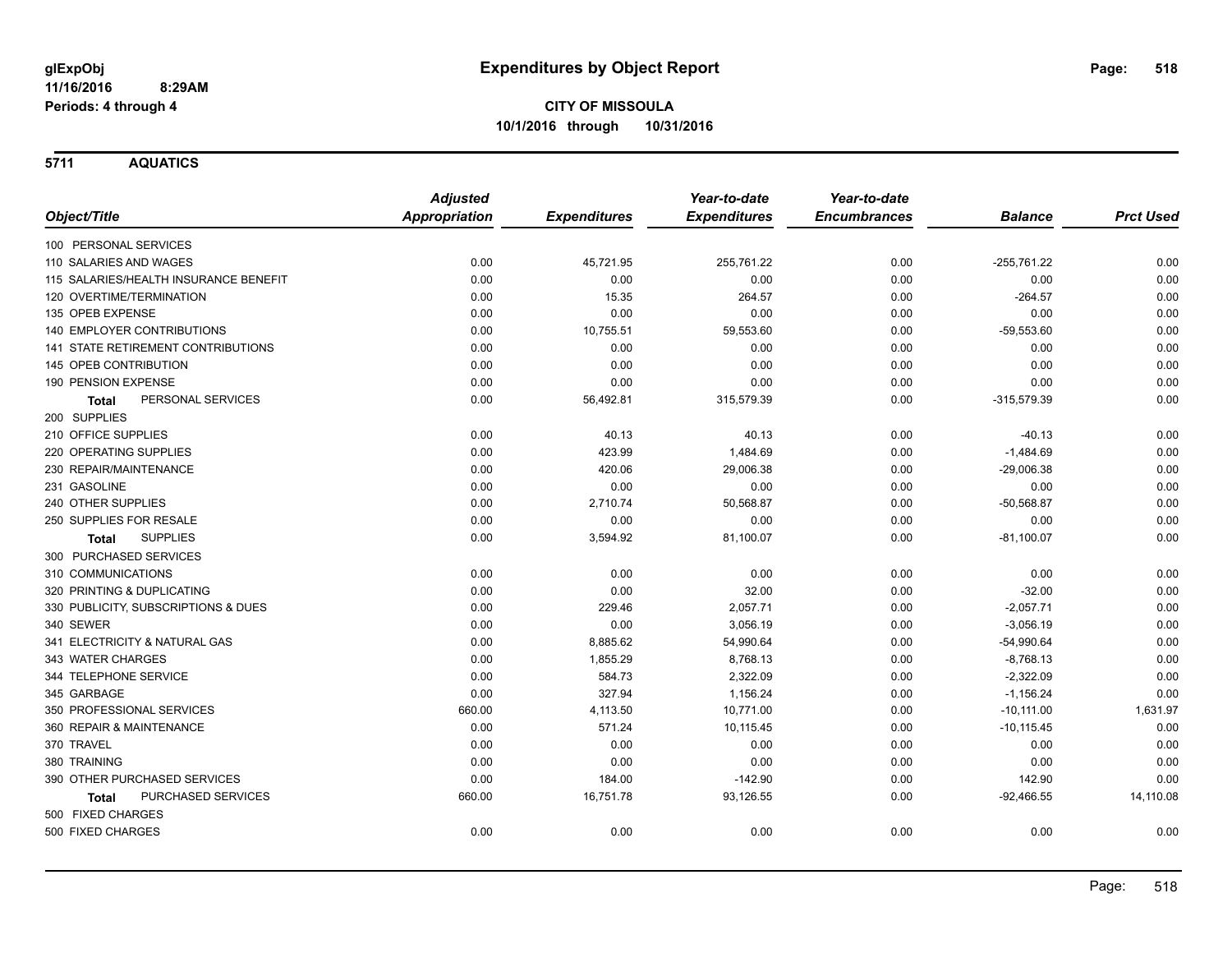**5711 AQUATICS**

|                                       | <b>Adjusted</b>      |                     | Year-to-date        | Year-to-date        |                |                  |
|---------------------------------------|----------------------|---------------------|---------------------|---------------------|----------------|------------------|
| Object/Title                          | <b>Appropriation</b> | <b>Expenditures</b> | <b>Expenditures</b> | <b>Encumbrances</b> | <b>Balance</b> | <b>Prct Used</b> |
| 550 MERCHANT SERVICE FEES             | 0.00                 | 0.00                | 0.00                | 0.00                | 0.00           | 0.00             |
| <b>FIXED CHARGES</b><br><b>Total</b>  | 0.00                 | 0.00                | 0.00                | 0.00                | 0.00           | 0.00             |
| 600 DEBT SERVICE                      |                      |                     |                     |                     |                |                  |
| 610 PRINCIPAL                         | 0.00                 | 0.00                | 0.00                | 0.00                | 0.00           | 0.00             |
| <b>DEBT SERVICE</b><br>Total          | 0.00                 | 0.00                | 0.00                | 0.00                | 0.00           | 0.00             |
| 800 OTHER OBJECTS                     |                      |                     |                     |                     |                |                  |
| 820 TRANSFERS TO OTHER FUNDS          | 0.00                 | 0.00                | 0.00                | 0.00                | 0.00           | 0.00             |
| 830 DEPRECIATION                      | 0.00                 | 0.00                | 0.00                | 0.00                | 0.00           | 0.00             |
| OTHER OBJECTS<br><b>Total</b>         | 0.00                 | 0.00                | 0.00                | 0.00                | 0.00           | 0.00             |
| 900 CAPITAL OUTLAY                    |                      |                     |                     |                     |                |                  |
| 900 CAPITAL OUTLAY                    | 0.00                 | 0.00                | 0.00                | 0.00                | 0.00           | 0.00             |
| 920 BUILDINGS                         | 0.00                 | 0.00                | 0.00                | 0.00                | 0.00           | 0.00             |
| 930 IMPROVEMENTS                      | 0.00                 | 0.00                | 0.00                | 0.00                | 0.00           | 0.00             |
| 940 MACHINERY & EQUIPMENT             | 0.00                 | 0.00                | 0.00                | 0.00                | 0.00           | 0.00             |
| <b>CAPITAL OUTLAY</b><br><b>Total</b> | 0.00                 | 0.00                | 0.00                | 0.00                | 0.00           | 0.00             |
| <b>AQUATICS</b><br><b>Total</b>       | 660.00               | 76,839.51           | 489,806.01          | 0.00                | $-489, 146.01$ | 74,213.03        |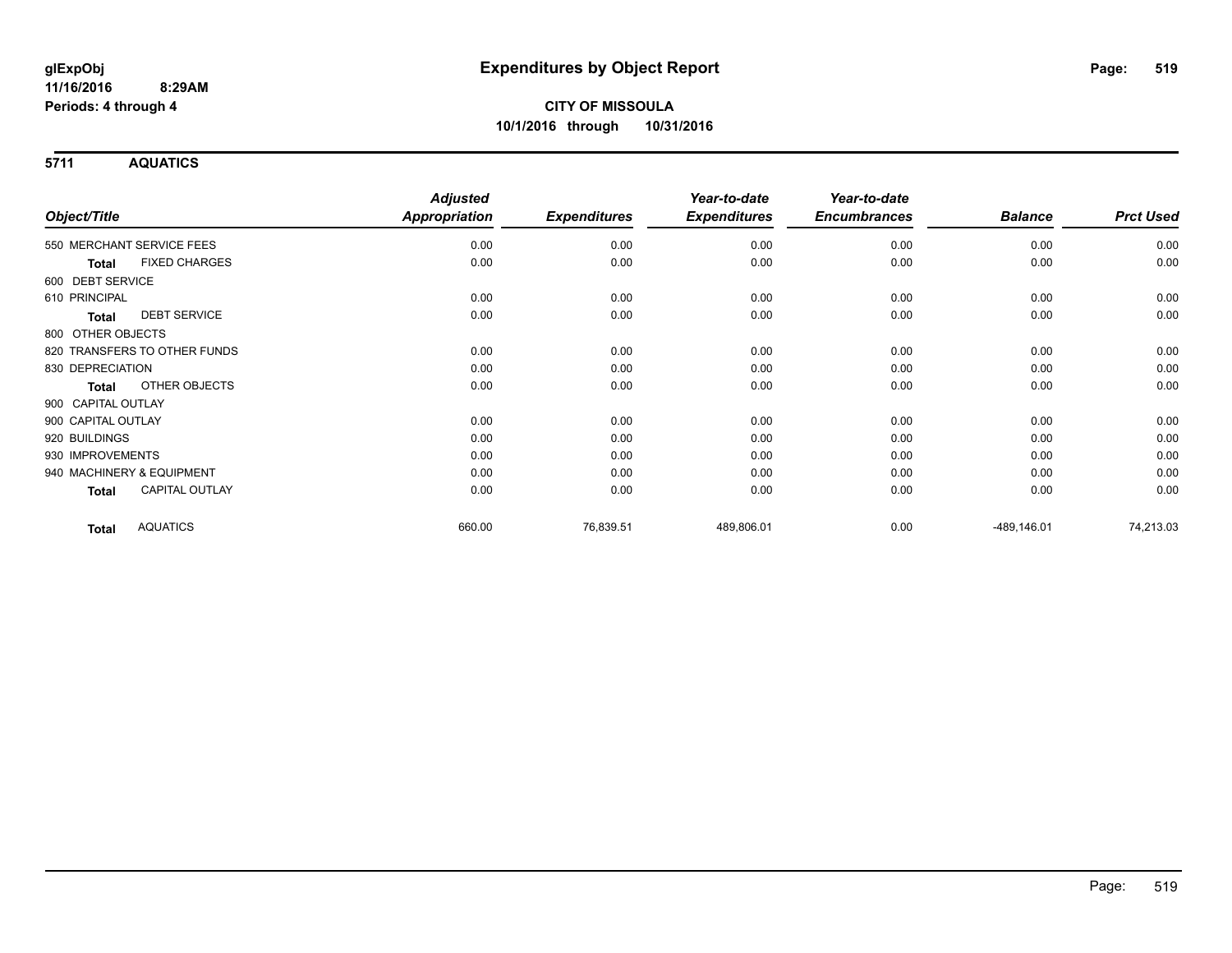### **6050 EMPLOYEE BENEFIT PLAN FUND**

**390 NON-DEPARTMENTAL**

|                      |                                      | <b>Adjusted</b>      |                     | Year-to-date        | Year-to-date        |                 |                  |
|----------------------|--------------------------------------|----------------------|---------------------|---------------------|---------------------|-----------------|------------------|
| Object/Title         |                                      | <b>Appropriation</b> | <b>Expenditures</b> | <b>Expenditures</b> | <b>Encumbrances</b> | <b>Balance</b>  | <b>Prct Used</b> |
|                      | 300 PURCHASED SERVICES               |                      |                     |                     |                     |                 |                  |
|                      | 350 PROFESSIONAL SERVICES            | 0.00                 | 7,500.00            | 7,500.00            | 0.00                | $-7,500.00$     | 0.00             |
| 351 INSURANCE CLAIMS |                                      | 0.00                 | 337,337.21          | 1,373,769.42        | 0.00                | $-1,373,769.42$ | 0.00             |
| 352 HEALTH PROGRAMS  |                                      | 0.00                 | 1,025.07            | 5,271.93            | 0.00                | $-5,271.93$     | 0.00             |
|                      | 353 ADMINISTRATION EXPENDITURES      | 0.00                 | 58,459.17           | 230,344.85          | 0.00                | $-230,344.85$   | 0.00             |
|                      | 354 TRANSITIONAL REINSURANCE PROGRAM | 0.00                 | 0.00                | 0.00                | 0.00                | 0.00            | 0.00             |
| <b>Total</b>         | <b>PURCHASED SERVICES</b>            | 0.00                 | 404,321.45          | 1,616,886.20        | 0.00                | $-1,616,886.20$ | 0.00             |
| 500 FIXED CHARGES    |                                      |                      |                     |                     |                     |                 |                  |
|                      | 550 MERCHANT SERVICE FEES            | 0.00                 | 0.00                | 0.00                | 0.00                | 0.00            | 0.00             |
| <b>Total</b>         | <b>FIXED CHARGES</b>                 | 0.00                 | 0.00                | 0.00                | 0.00                | 0.00            | 0.00             |
|                      | 700 GRANTS & CONTRIBUTIONS           |                      |                     |                     |                     |                 |                  |
|                      | 700 GRANTS & CONTRIBUTIONS           | 0.00                 | 0.00                | 0.00                | 0.00                | 0.00            | 0.00             |
| <b>Total</b>         | <b>GRANTS &amp; CONTRIBUTIONS</b>    | 0.00                 | 0.00                | 0.00                | 0.00                | 0.00            | 0.00             |
| 800 OTHER OBJECTS    |                                      |                      |                     |                     |                     |                 |                  |
|                      | 820 TRANSFERS TO OTHER FUNDS         | 0.00                 | 0.00                | 0.00                | 0.00                | 0.00            | 0.00             |
| <b>Total</b>         | OTHER OBJECTS                        | 0.00                 | 0.00                | 0.00                | 0.00                | 0.00            | 0.00             |
| <b>Total</b>         | NON-DEPARTMENTAL                     | 0.00                 | 404,321.45          | 1,616,886.20        | 0.00                | $-1,616,886.20$ | 0.00             |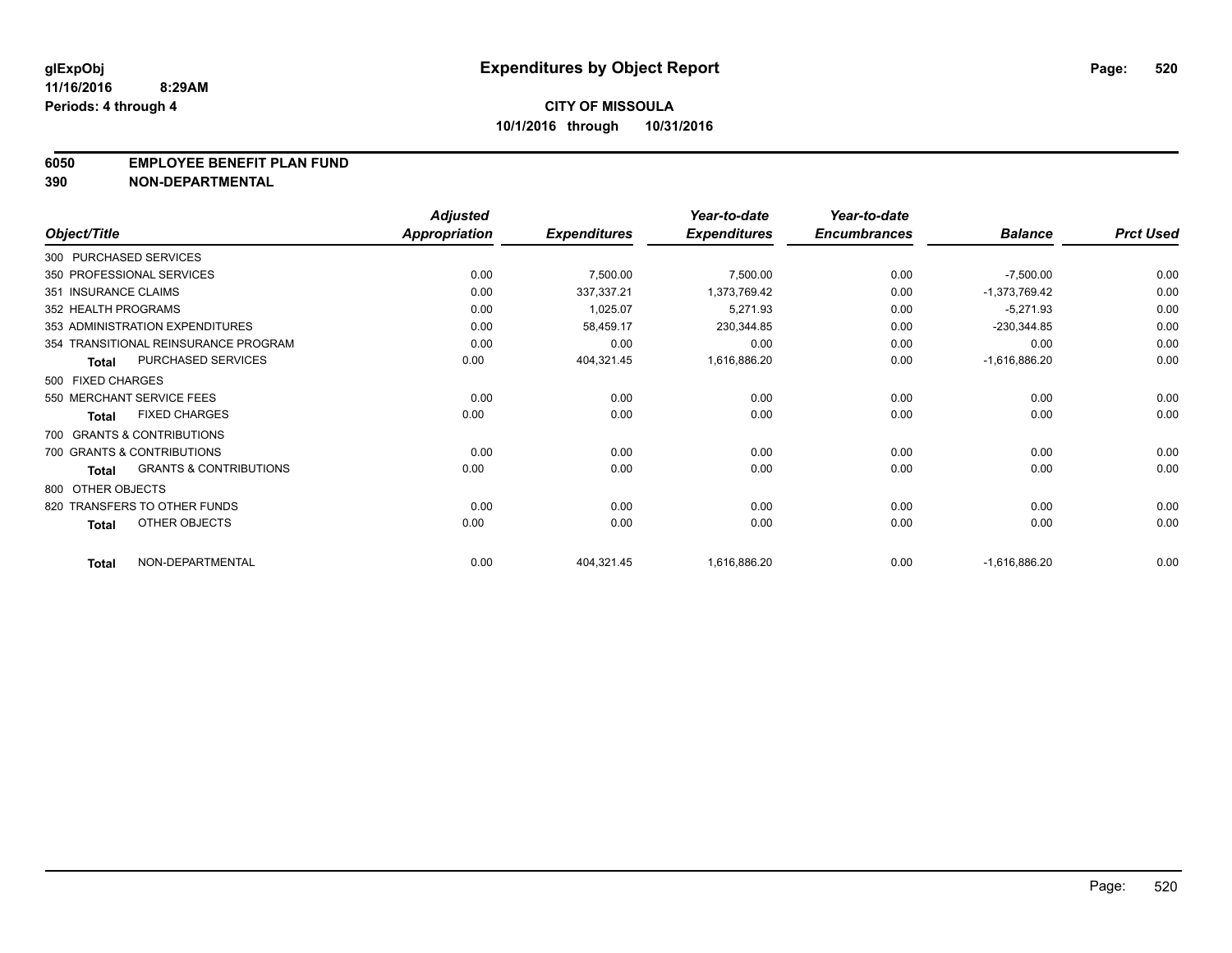# **CITY OF MISSOULA 10/1/2016 through 10/31/2016**

### **6050 EMPLOYEE BENEFIT PLAN FUND**

|                        |                                      | <b>Adjusted</b>      |                     | Year-to-date        | Year-to-date        |                 |                  |
|------------------------|--------------------------------------|----------------------|---------------------|---------------------|---------------------|-----------------|------------------|
| Object/Title           |                                      | <b>Appropriation</b> | <b>Expenditures</b> | <b>Expenditures</b> | <b>Encumbrances</b> | <b>Balance</b>  | <b>Prct Used</b> |
| 300 PURCHASED SERVICES |                                      |                      |                     |                     |                     |                 |                  |
|                        | 350 PROFESSIONAL SERVICES            | 0.00                 | 7,500.00            | 7,500.00            | 0.00                | $-7,500.00$     | 0.00             |
| 351 INSURANCE CLAIMS   |                                      | 0.00                 | 337,337.21          | 1,373,769.42        | 0.00                | $-1,373,769.42$ | 0.00             |
| 352 HEALTH PROGRAMS    |                                      | 0.00                 | 1,025.07            | 5,271.93            | 0.00                | $-5,271.93$     | 0.00             |
|                        | 353 ADMINISTRATION EXPENDITURES      | 0.00                 | 58,459.17           | 230,344.85          | 0.00                | $-230,344.85$   | 0.00             |
|                        | 354 TRANSITIONAL REINSURANCE PROGRAM | 0.00                 | 0.00                | 0.00                | 0.00                | 0.00            | 0.00             |
| <b>Total</b>           | <b>PURCHASED SERVICES</b>            | 0.00                 | 404,321.45          | 1,616,886.20        | 0.00                | $-1,616,886.20$ | 0.00             |
| 500 FIXED CHARGES      |                                      |                      |                     |                     |                     |                 |                  |
|                        | 550 MERCHANT SERVICE FEES            | 0.00                 | 0.00                | 0.00                | 0.00                | 0.00            | 0.00             |
| <b>Total</b>           | <b>FIXED CHARGES</b>                 | 0.00                 | 0.00                | 0.00                | 0.00                | 0.00            | 0.00             |
|                        | 700 GRANTS & CONTRIBUTIONS           |                      |                     |                     |                     |                 |                  |
|                        | 700 GRANTS & CONTRIBUTIONS           | 0.00                 | 0.00                | 0.00                | 0.00                | 0.00            | 0.00             |
| Total                  | <b>GRANTS &amp; CONTRIBUTIONS</b>    | 0.00                 | 0.00                | 0.00                | 0.00                | 0.00            | 0.00             |
| 800 OTHER OBJECTS      |                                      |                      |                     |                     |                     |                 |                  |
|                        | 820 TRANSFERS TO OTHER FUNDS         | 0.00                 | 0.00                | 0.00                | 0.00                | 0.00            | 0.00             |
| Total                  | OTHER OBJECTS                        | 0.00                 | 0.00                | 0.00                | 0.00                | 0.00            | 0.00             |
| <b>Total</b>           | EMPLOYEE BENEFIT PLAN FUND           | 0.00                 | 404,321.45          | 1,616,886.20        | 0.00                | $-1,616,886.20$ | 0.00             |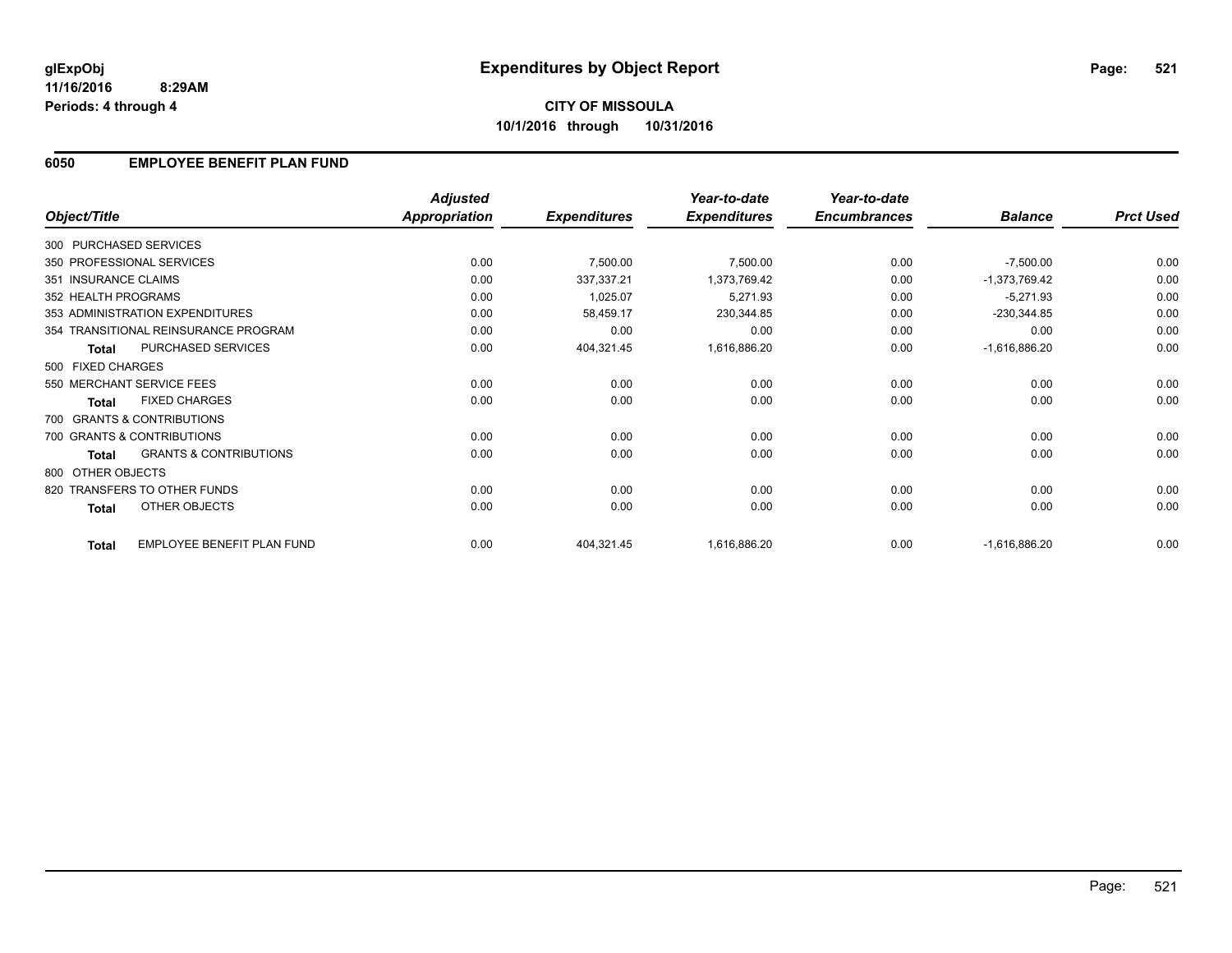**7370 PARKING COMMISSION FUND**

|                                       | <b>Adjusted</b>      |                     | Year-to-date        | Year-to-date        |                |                  |
|---------------------------------------|----------------------|---------------------|---------------------|---------------------|----------------|------------------|
| Object/Title                          | <b>Appropriation</b> | <b>Expenditures</b> | <b>Expenditures</b> | <b>Encumbrances</b> | <b>Balance</b> | <b>Prct Used</b> |
| 100 PERSONAL SERVICES                 |                      |                     |                     |                     |                |                  |
| 110 SALARIES AND WAGES                | 455,965.00           | 51,857.00           | 146,282.38          | 0.00                | 309,682.62     | 32.08            |
| 115 SALARIES/HEALTH INSURANCE BENEFIT | 0.00                 | 0.00                | 0.00                | 0.00                | 0.00           | 0.00             |
| 120 OVERTIME/TERMINATION              | 7,234.00             | 103.78              | 158.26              | 0.00                | 7,075.74       | 2.19             |
| 130 OTHER                             | 0.00                 | 0.00                | 0.00                | 0.00                | 0.00           | 0.00             |
| 135 OPEB EXPENSE                      | 0.00                 | 0.00                | 0.00                | 0.00                | 0.00           | 0.00             |
| 140 EMPLOYER CONTRIBUTIONS            | 202,678.00           | 19,841.31           | 71,268.66           | 0.00                | 131,409.34     | 35.16            |
| 141 STATE RETIREMENT CONTRIBUTIONS    | 0.00                 | 0.00                | 0.00                | 0.00                | 0.00           | 0.00             |
| 145 OPEB CONTRIBUTION                 | 0.00                 | 0.00                | 0.00                | 0.00                | 0.00           | 0.00             |
| PERSONAL SERVICES<br>Total            | 665,877.00           | 71,802.09           | 217,709.30          | 0.00                | 448, 167. 70   | 32.70            |
| 200 SUPPLIES                          |                      |                     |                     |                     |                |                  |
| 210 OFFICE SUPPLIES                   | 5,700.00             | 294.05              | 1,932.13            | 0.00                | 3,767.87       | 33.90            |
| 220 OPERATING SUPPLIES                | 14,700.00            | 210.19              | 1,235.15            | 0.00                | 13,464.85      | 8.40             |
| 230 REPAIR/MAINTENANCE                | 18,000.00            | 614.65              | 2,901.88            | 0.00                | 15,098.12      | 16.12            |
| 231 GASOLINE                          | 7,200.00             | 0.00                | 791.56              | 0.00                | 6,408.44       | 10.99            |
| 240 OTHER SUPPLIES                    | 0.00                 | 0.00                | 210.81              | 0.00                | $-210.81$      | 0.00             |
| <b>SUPPLIES</b><br>Total              | 45,600.00            | 1,118.89            | 7,071.53            | 0.00                | 38,528.47      | 15.51            |
| 300 PURCHASED SERVICES                |                      |                     |                     |                     |                |                  |
| 310 COMMUNICATIONS                    | 17,338.00            | 217.69              | 6,532.78            | 0.00                | 10,805.22      | 37.68            |
| 320 PRINTING & DUPLICATING            | 10,000.00            | 644.75              | 3,754.22            | 0.00                | 6,245.78       | 37.54            |
| 330 PUBLICITY, SUBSCRIPTIONS & DUES   | 5,000.00             | 0.00                | 290.00              | 0.00                | 4,710.00       | 5.80             |
| 340 SEWER                             | 141.00               | 0.00                | 72.03               | 0.00                | 68.97          | 51.09            |
| 341 ELECTRICITY & NATURAL GAS         | 37,898.00            | 3,261.24            | 8,200.61            | 0.00                | 29,697.39      | 21.64            |
| 343 WATER CHARGES                     | 4,000.00             | 726.66              | 1,751.82            | 0.00                | 2,248.18       | 43.80            |
| 344 TELEPHONE SERVICE                 | 6,300.00             | 509.53              | 1,555.79            | 0.00                | 4,744.21       | 24.70            |
| 345 GARBAGE                           | 3,744.00             | 431.59              | 1,700.21            | 0.00                | 2,043.79       | 45.41            |
| 350 PROFESSIONAL SERVICES             | 61,250.00            | 11,778.00           | 30,253.34           | 0.00                | 30,996.66      | 49.39            |
| 360 REPAIR & MAINTENANCE              | 64,800.00            | 12,325.61           | 21,050.09           | 0.00                | 43,749.91      | 32.48            |
| 370 TRAVEL                            | 6,000.00             | 1,053.88            | 2,108.16            | 0.00                | 3,891.84       | 35.14            |
| 380 TRAINING                          | 3,500.00             | 299.00              | 983.00              | 0.00                | 2,517.00       | 28.09            |
| 390 OTHER PURCHASED SERVICES          | 198,357.00           | 1,901.51            | 8,955.32            | 0.00                | 189,401.68     | 4.51             |
| PURCHASED SERVICES<br>Total           | 418,328.00           | 33,149.46           | 87,207.37           | 0.00                | 331,120.63     | 20.85            |
| 400 BUILDING MATERIALS                |                      |                     |                     |                     |                |                  |
| <b>400 BUILDING MATERIALS</b>         | 0.00                 | 0.00                | 0.00                | 0.00                | 0.00           | 0.00             |
|                                       |                      |                     |                     |                     |                |                  |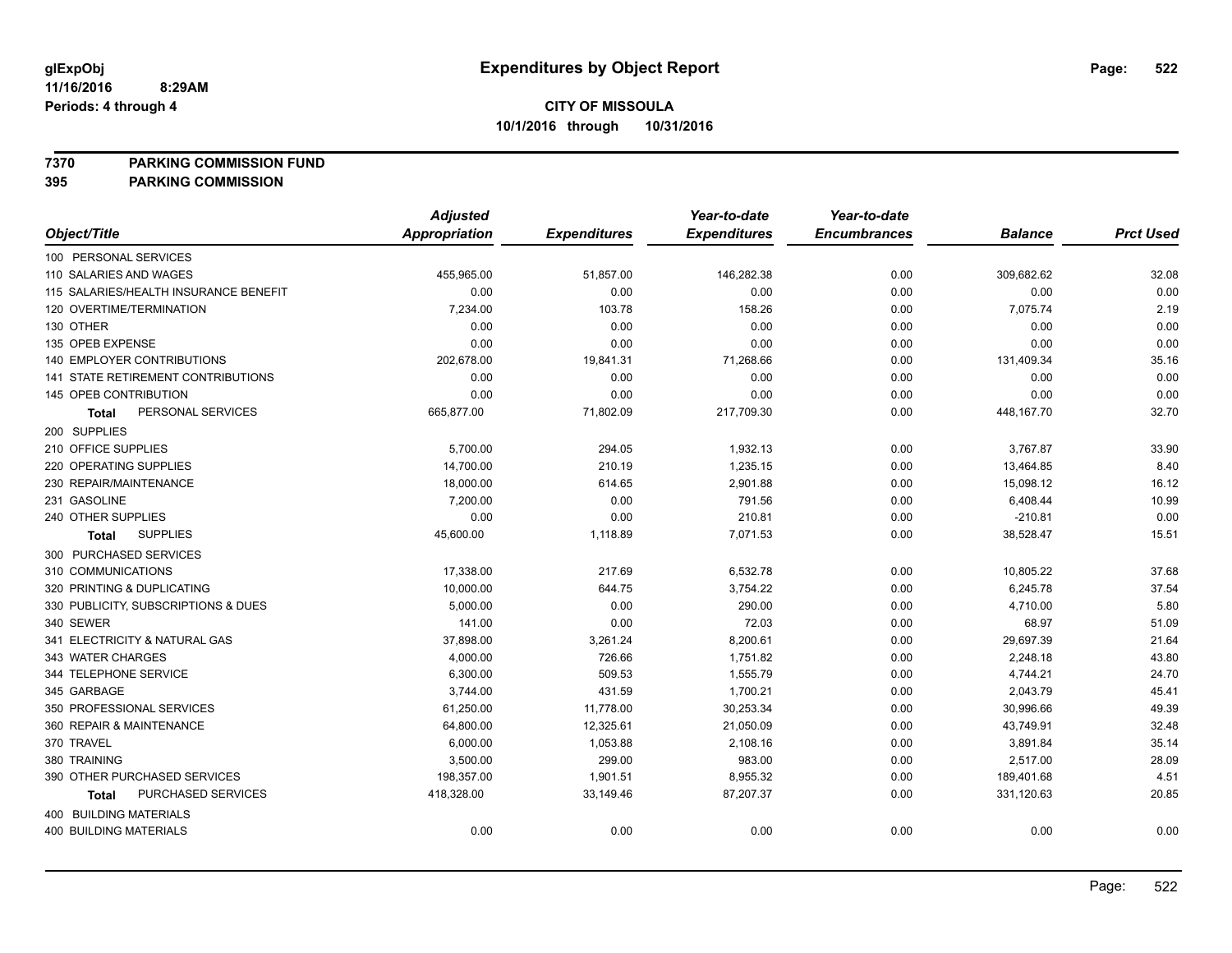**7370 PARKING COMMISSION FUND**

|                    |                                   | <b>Adjusted</b> |                     | Year-to-date        | Year-to-date        |                |                  |
|--------------------|-----------------------------------|-----------------|---------------------|---------------------|---------------------|----------------|------------------|
| Object/Title       |                                   | Appropriation   | <b>Expenditures</b> | <b>Expenditures</b> | <b>Encumbrances</b> | <b>Balance</b> | <b>Prct Used</b> |
| <b>Total</b>       | <b>BUILDING MATERIALS</b>         | 0.00            | 0.00                | 0.00                | 0.00                | 0.00           | 0.00             |
| 500 FIXED CHARGES  |                                   |                 |                     |                     |                     |                |                  |
| 500 FIXED CHARGES  |                                   | 168,621.00      | 2,550.00            | 4,200.00            | 0.00                | 164,421.00     | 2.49             |
|                    | 550 MERCHANT SERVICE FEES         | 21,500.00       | 0.00                | 0.00                | 0.00                | 21.500.00      | 0.00             |
| <b>Total</b>       | <b>FIXED CHARGES</b>              | 190,121.00      | 2,550.00            | 4,200.00            | 0.00                | 185,921.00     | 2.21             |
| 600 DEBT SERVICE   |                                   |                 |                     |                     |                     |                |                  |
| 610 PRINCIPAL      |                                   | 181,400.00      | 0.00                | 90,200.00           | 0.00                | 91,200.00      | 49.72            |
|                    | 620 INTEREST / SERVICE FEES       | 29,583.00       | 0.00                | 15,298.88           | 0.00                | 14,284.12      | 51.72            |
| <b>Total</b>       | <b>DEBT SERVICE</b>               | 210,983.00      | 0.00                | 105,498.88          | 0.00                | 105,484.12     | 50.00            |
|                    | 700 GRANTS & CONTRIBUTIONS        |                 |                     |                     |                     |                |                  |
|                    | 700 GRANTS & CONTRIBUTIONS        | 74,000.00       | 13,500.00           | 52,000.00           | 0.00                | 22,000.00      | 70.27            |
| <b>Total</b>       | <b>GRANTS &amp; CONTRIBUTIONS</b> | 74,000.00       | 13,500.00           | 52.000.00           | 0.00                | 22.000.00      | 70.27            |
| 800 OTHER OBJECTS  |                                   |                 |                     |                     |                     |                |                  |
|                    | 820 TRANSFERS TO OTHER FUNDS      | 309,510.00      | 26,416.25           | 104,525.00          | 0.00                | 204,985.00     | 33.77            |
| 845 CONTINGENCY    |                                   | 48,965.00       | 0.00                | 0.00                | 0.00                | 48,965.00      | 0.00             |
| <b>Total</b>       | OTHER OBJECTS                     | 358,475.00      | 26,416.25           | 104,525.00          | 0.00                | 253,950.00     | 29.16            |
| 900 CAPITAL OUTLAY |                                   |                 |                     |                     |                     |                |                  |
| 920 BUILDINGS      |                                   | 0.00            | 0.00                | 0.00                | 0.00                | 0.00           | 0.00             |
| 930 IMPROVEMENTS   |                                   | 0.00            | 0.00                | 0.00                | 0.00                | 0.00           | 0.00             |
|                    | 940 MACHINERY & EQUIPMENT         | 0.00            | 0.00                | 55,570.00           | 0.00                | $-55,570.00$   | 0.00             |
| <b>Total</b>       | <b>CAPITAL OUTLAY</b>             | 0.00            | 0.00                | 55,570.00           | 0.00                | $-55,570.00$   | 0.00             |
| <b>Total</b>       | PARKING COMMISSION                | 1,963,384.00    | 148,536.69          | 633,782.08          | 0.00                | 1,329,601.92   | 32.28            |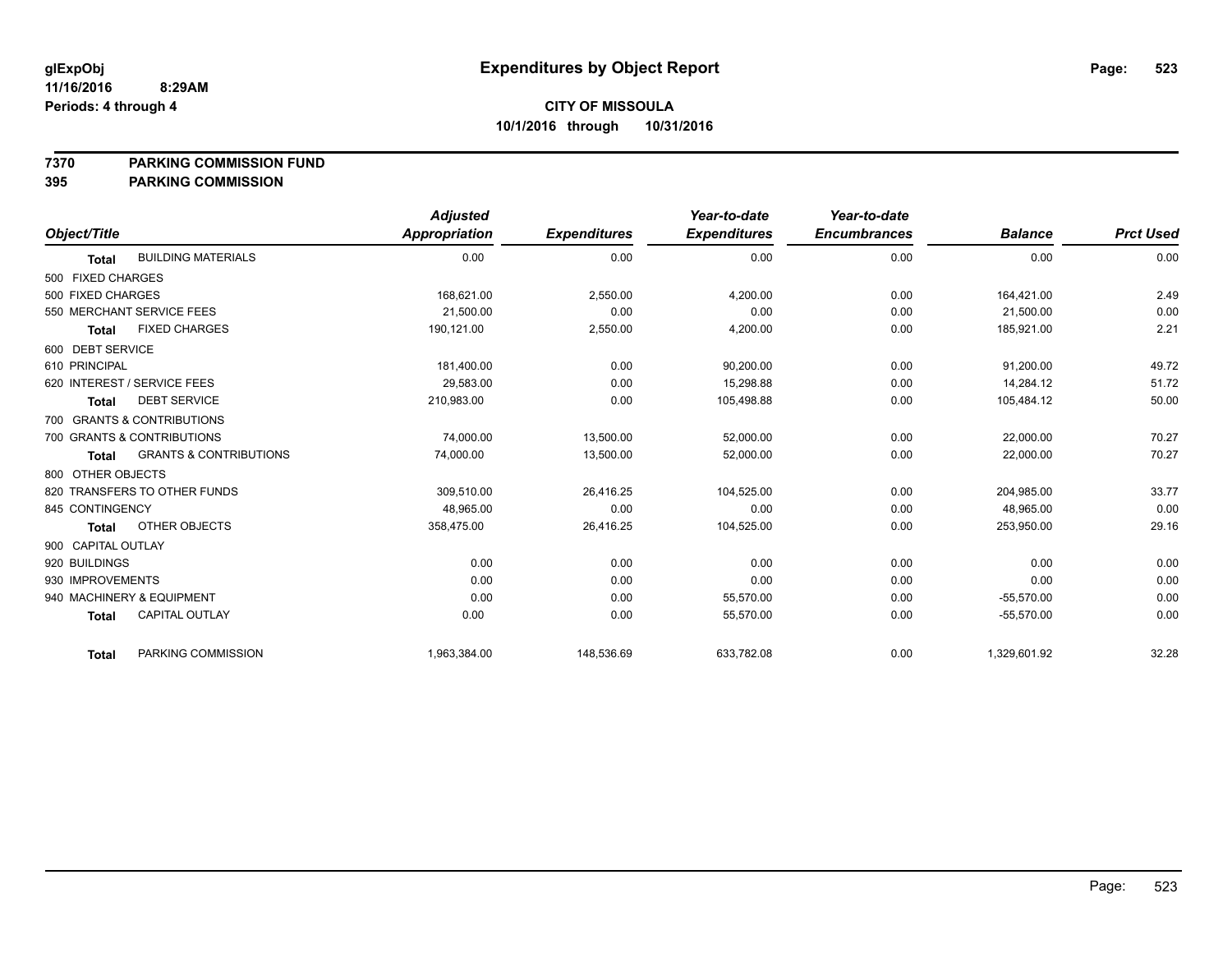### **7370 PARKING COMMISSION FUND**

**900 DEPRECIATION**

| Object/Title                          | <b>Adjusted</b><br><b>Appropriation</b> | <b>Expenditures</b> | Year-to-date<br><b>Expenditures</b> | Year-to-date<br><b>Encumbrances</b> | <b>Balance</b> | <b>Prct Used</b> |
|---------------------------------------|-----------------------------------------|---------------------|-------------------------------------|-------------------------------------|----------------|------------------|
| 800 OTHER OBJECTS                     |                                         |                     |                                     |                                     |                |                  |
| 830 DEPRECIATION                      | 0.00                                    | 0.00                | 0.00                                | 0.00                                | 0.00           | 0.00             |
| OTHER OBJECTS<br><b>Total</b>         | 0.00                                    | 0.00                | 0.00                                | 0.00                                | 0.00           | 0.00             |
| 900 CAPITAL OUTLAY                    |                                         |                     |                                     |                                     |                |                  |
| 940 MACHINERY & EQUIPMENT             | 0.00                                    | 0.00                | 0.00                                | 0.00                                | 0.00           | 0.00             |
| <b>CAPITAL OUTLAY</b><br><b>Total</b> | 0.00                                    | 0.00                | 0.00                                | 0.00                                | 0.00           | 0.00             |
| <b>DEPRECIATION</b><br><b>Total</b>   | 0.00                                    | 0.00                | 0.00                                | 0.00                                | 0.00           | 0.00             |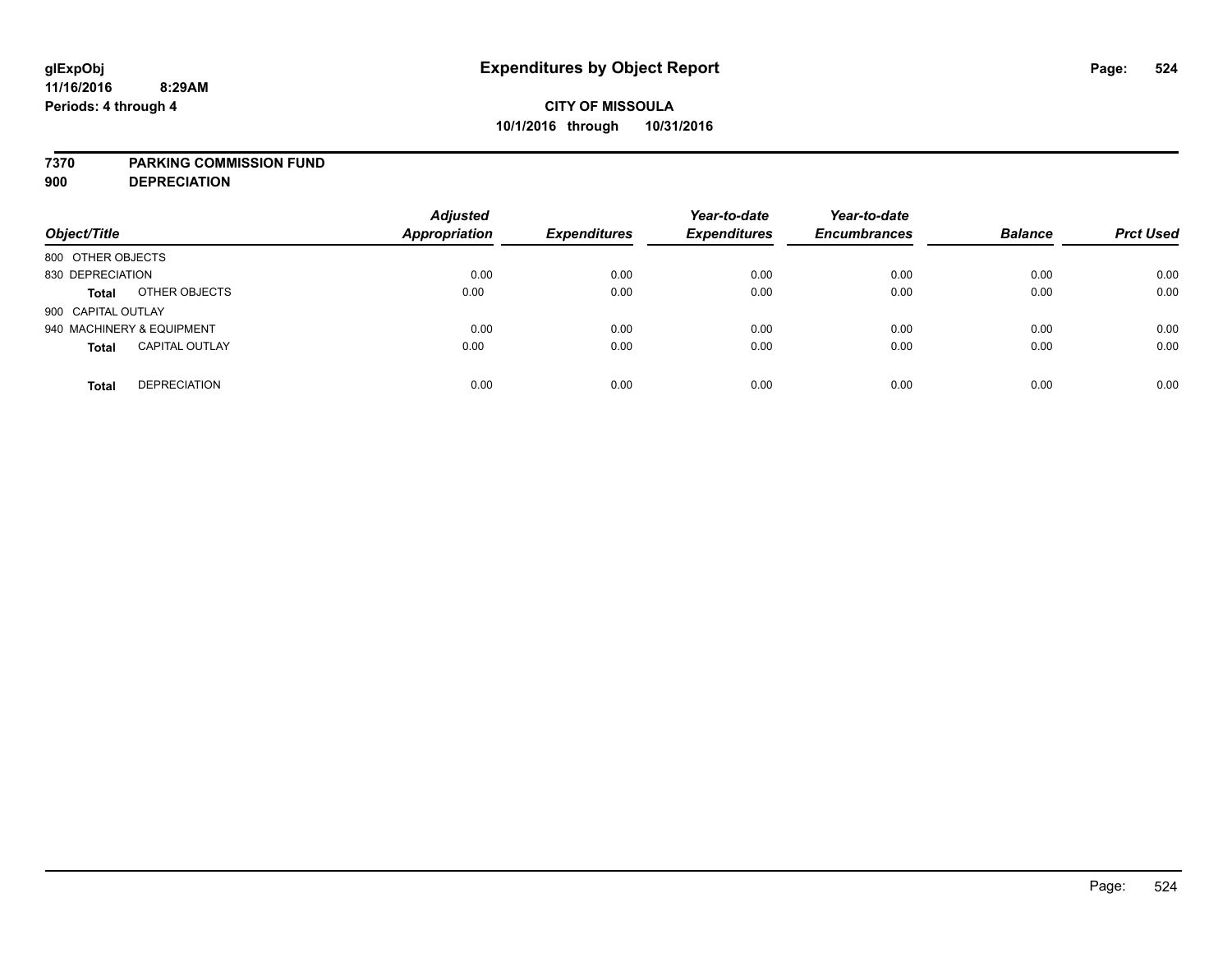### **7370 PARKING COMMISSION FUND**

|                                           | <b>Adjusted</b>      |                     | Year-to-date        | Year-to-date        |                |                  |
|-------------------------------------------|----------------------|---------------------|---------------------|---------------------|----------------|------------------|
| Object/Title                              | <b>Appropriation</b> | <b>Expenditures</b> | <b>Expenditures</b> | <b>Encumbrances</b> | <b>Balance</b> | <b>Prct Used</b> |
| 100 PERSONAL SERVICES                     |                      |                     |                     |                     |                |                  |
| 110 SALARIES AND WAGES                    | 455,965.00           | 51,857.00           | 146,282.38          | 0.00                | 309,682.62     | 32.08            |
| 115 SALARIES/HEALTH INSURANCE BENEFIT     | 0.00                 | 0.00                | 0.00                | 0.00                | 0.00           | 0.00             |
| 120 OVERTIME/TERMINATION                  | 7,234.00             | 103.78              | 158.26              | 0.00                | 7,075.74       | 2.19             |
| 130 OTHER                                 | 0.00                 | 0.00                | 0.00                | 0.00                | 0.00           | 0.00             |
| 135 OPEB EXPENSE                          | 0.00                 | 0.00                | 0.00                | 0.00                | 0.00           | 0.00             |
| 140 EMPLOYER CONTRIBUTIONS                | 202,678.00           | 19,841.31           | 71,268.66           | 0.00                | 131,409.34     | 35.16            |
| 141 STATE RETIREMENT CONTRIBUTIONS        | 0.00                 | 0.00                | 0.00                | 0.00                | 0.00           | 0.00             |
| 145 OPEB CONTRIBUTION                     | 0.00                 | 0.00                | 0.00                | 0.00                | 0.00           | 0.00             |
| PERSONAL SERVICES<br><b>Total</b>         | 665,877.00           | 71,802.09           | 217,709.30          | 0.00                | 448,167.70     | 32.70            |
| 200 SUPPLIES                              |                      |                     |                     |                     |                |                  |
| 210 OFFICE SUPPLIES                       | 5,700.00             | 294.05              | 1,932.13            | 0.00                | 3,767.87       | 33.90            |
| 220 OPERATING SUPPLIES                    | 14,700.00            | 210.19              | 1,235.15            | 0.00                | 13,464.85      | 8.40             |
| 230 REPAIR/MAINTENANCE                    | 18,000.00            | 614.65              | 2,901.88            | 0.00                | 15,098.12      | 16.12            |
| 231 GASOLINE                              | 7,200.00             | 0.00                | 791.56              | 0.00                | 6,408.44       | 10.99            |
| 240 OTHER SUPPLIES                        | 0.00                 | 0.00                | 210.81              | 0.00                | $-210.81$      | 0.00             |
| <b>SUPPLIES</b><br>Total                  | 45,600.00            | 1,118.89            | 7,071.53            | 0.00                | 38,528.47      | 15.51            |
| 300 PURCHASED SERVICES                    |                      |                     |                     |                     |                |                  |
| 310 COMMUNICATIONS                        | 17,338.00            | 217.69              | 6,532.78            | 0.00                | 10,805.22      | 37.68            |
| 320 PRINTING & DUPLICATING                | 10,000.00            | 644.75              | 3,754.22            | 0.00                | 6,245.78       | 37.54            |
| 330 PUBLICITY, SUBSCRIPTIONS & DUES       | 5,000.00             | 0.00                | 290.00              | 0.00                | 4,710.00       | 5.80             |
| 340 SEWER                                 | 141.00               | 0.00                | 72.03               | 0.00                | 68.97          | 51.09            |
| 341 ELECTRICITY & NATURAL GAS             | 37,898.00            | 3,261.24            | 8,200.61            | 0.00                | 29,697.39      | 21.64            |
| 343 WATER CHARGES                         | 4,000.00             | 726.66              | 1,751.82            | 0.00                | 2,248.18       | 43.80            |
| 344 TELEPHONE SERVICE                     | 6,300.00             | 509.53              | 1,555.79            | 0.00                | 4,744.21       | 24.70            |
| 345 GARBAGE                               | 3,744.00             | 431.59              | 1,700.21            | 0.00                | 2,043.79       | 45.41            |
| 350 PROFESSIONAL SERVICES                 | 61,250.00            | 11,778.00           | 30,253.34           | 0.00                | 30,996.66      | 49.39            |
| 360 REPAIR & MAINTENANCE                  | 64,800.00            | 12,325.61           | 21,050.09           | 0.00                | 43,749.91      | 32.48            |
| 370 TRAVEL                                | 6,000.00             | 1,053.88            | 2,108.16            | 0.00                | 3,891.84       | 35.14            |
| 380 TRAINING                              | 3,500.00             | 299.00              | 983.00              | 0.00                | 2,517.00       | 28.09            |
| 390 OTHER PURCHASED SERVICES              | 198,357.00           | 1,901.51            | 8,955.32            | 0.00                | 189,401.68     | 4.51             |
| PURCHASED SERVICES<br>Total               | 418,328.00           | 33,149.46           | 87,207.37           | 0.00                | 331,120.63     | 20.85            |
| 400 BUILDING MATERIALS                    |                      |                     |                     |                     |                |                  |
| <b>400 BUILDING MATERIALS</b>             | 0.00                 | 0.00                | 0.00                | 0.00                | 0.00           | 0.00             |
| <b>BUILDING MATERIALS</b><br><b>Total</b> | 0.00                 | 0.00                | 0.00                | 0.00                | 0.00           | 0.00             |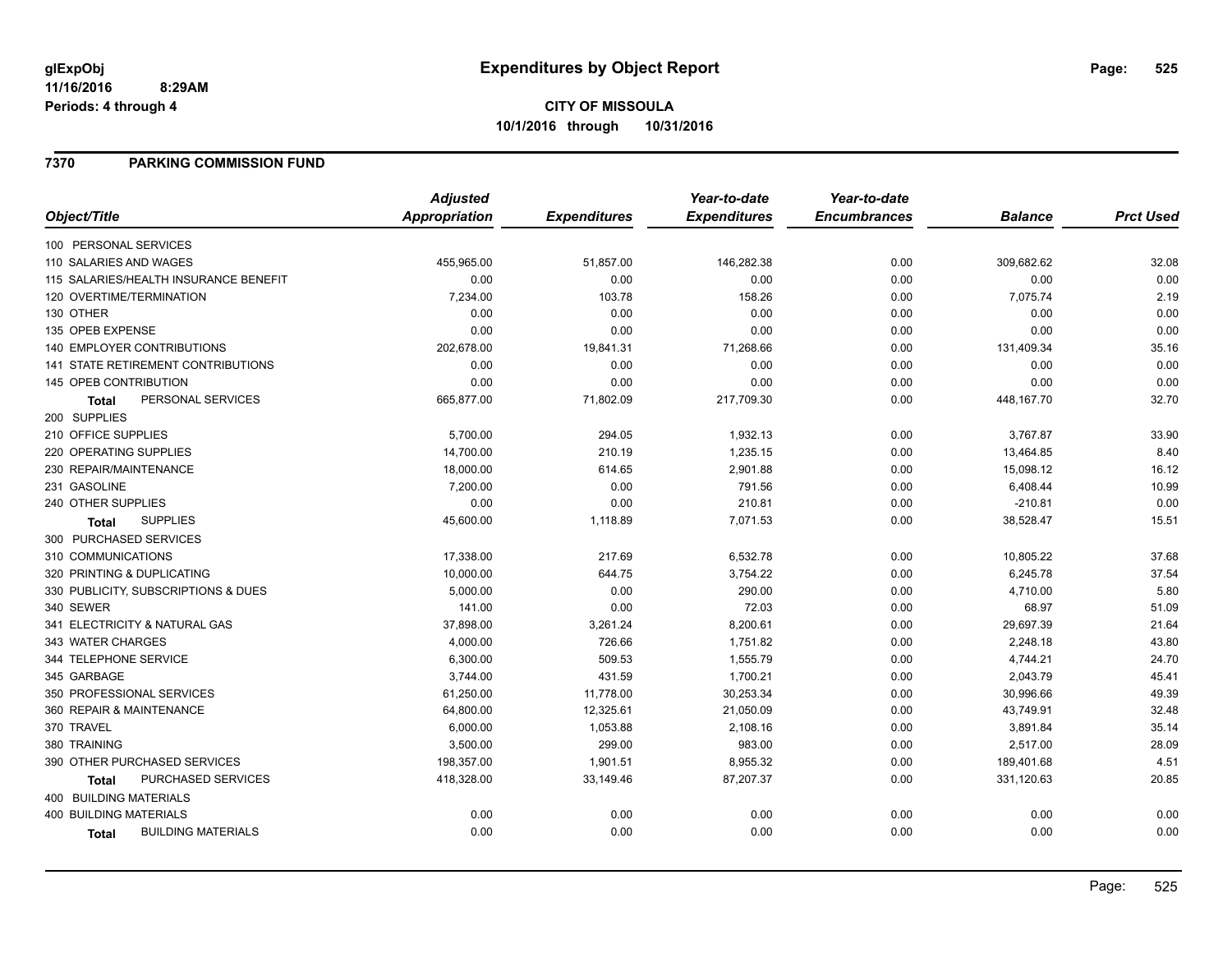### **7370 PARKING COMMISSION FUND**

|                    |                                   | <b>Adjusted</b> |                     | Year-to-date        | Year-to-date        |                |                  |
|--------------------|-----------------------------------|-----------------|---------------------|---------------------|---------------------|----------------|------------------|
| Object/Title       |                                   | Appropriation   | <b>Expenditures</b> | <b>Expenditures</b> | <b>Encumbrances</b> | <b>Balance</b> | <b>Prct Used</b> |
| 500 FIXED CHARGES  |                                   |                 |                     |                     |                     |                |                  |
| 500 FIXED CHARGES  |                                   | 168,621.00      | 2,550.00            | 4,200.00            | 0.00                | 164,421.00     | 2.49             |
|                    | 550 MERCHANT SERVICE FEES         | 21,500.00       | 0.00                | 0.00                | 0.00                | 21,500.00      | 0.00             |
| <b>Total</b>       | <b>FIXED CHARGES</b>              | 190,121.00      | 2,550.00            | 4,200.00            | 0.00                | 185,921.00     | 2.21             |
| 600 DEBT SERVICE   |                                   |                 |                     |                     |                     |                |                  |
| 610 PRINCIPAL      |                                   | 181,400.00      | 0.00                | 90,200.00           | 0.00                | 91,200.00      | 49.72            |
|                    | 620 INTEREST / SERVICE FEES       | 29,583.00       | 0.00                | 15,298.88           | 0.00                | 14,284.12      | 51.72            |
| <b>Total</b>       | <b>DEBT SERVICE</b>               | 210,983.00      | 0.00                | 105,498.88          | 0.00                | 105,484.12     | 50.00            |
|                    | 700 GRANTS & CONTRIBUTIONS        |                 |                     |                     |                     |                |                  |
|                    | 700 GRANTS & CONTRIBUTIONS        | 74,000.00       | 13,500.00           | 52,000.00           | 0.00                | 22,000.00      | 70.27            |
| <b>Total</b>       | <b>GRANTS &amp; CONTRIBUTIONS</b> | 74,000.00       | 13,500.00           | 52,000.00           | 0.00                | 22,000.00      | 70.27            |
| 800 OTHER OBJECTS  |                                   |                 |                     |                     |                     |                |                  |
|                    | 820 TRANSFERS TO OTHER FUNDS      | 309,510.00      | 26,416.25           | 104,525.00          | 0.00                | 204,985.00     | 33.77            |
| 830 DEPRECIATION   |                                   | 0.00            | 0.00                | 0.00                | 0.00                | 0.00           | 0.00             |
| 845 CONTINGENCY    |                                   | 48,965.00       | 0.00                | 0.00                | 0.00                | 48,965.00      | 0.00             |
| <b>Total</b>       | <b>OTHER OBJECTS</b>              | 358,475.00      | 26,416.25           | 104,525.00          | 0.00                | 253,950.00     | 29.16            |
| 900 CAPITAL OUTLAY |                                   |                 |                     |                     |                     |                |                  |
| 920 BUILDINGS      |                                   | 0.00            | 0.00                | 0.00                | 0.00                | 0.00           | 0.00             |
| 930 IMPROVEMENTS   |                                   | 0.00            | 0.00                | 0.00                | 0.00                | 0.00           | 0.00             |
|                    | 940 MACHINERY & EQUIPMENT         | 0.00            | 0.00                | 55,570.00           | 0.00                | $-55,570.00$   | 0.00             |
| <b>Total</b>       | <b>CAPITAL OUTLAY</b>             | 0.00            | 0.00                | 55,570.00           | 0.00                | $-55,570.00$   | 0.00             |
| <b>Total</b>       | PARKING COMMISSION FUND           | 1,963,384.00    | 148,536.69          | 633,782.08          | 0.00                | 1,329,601.92   | 32.28            |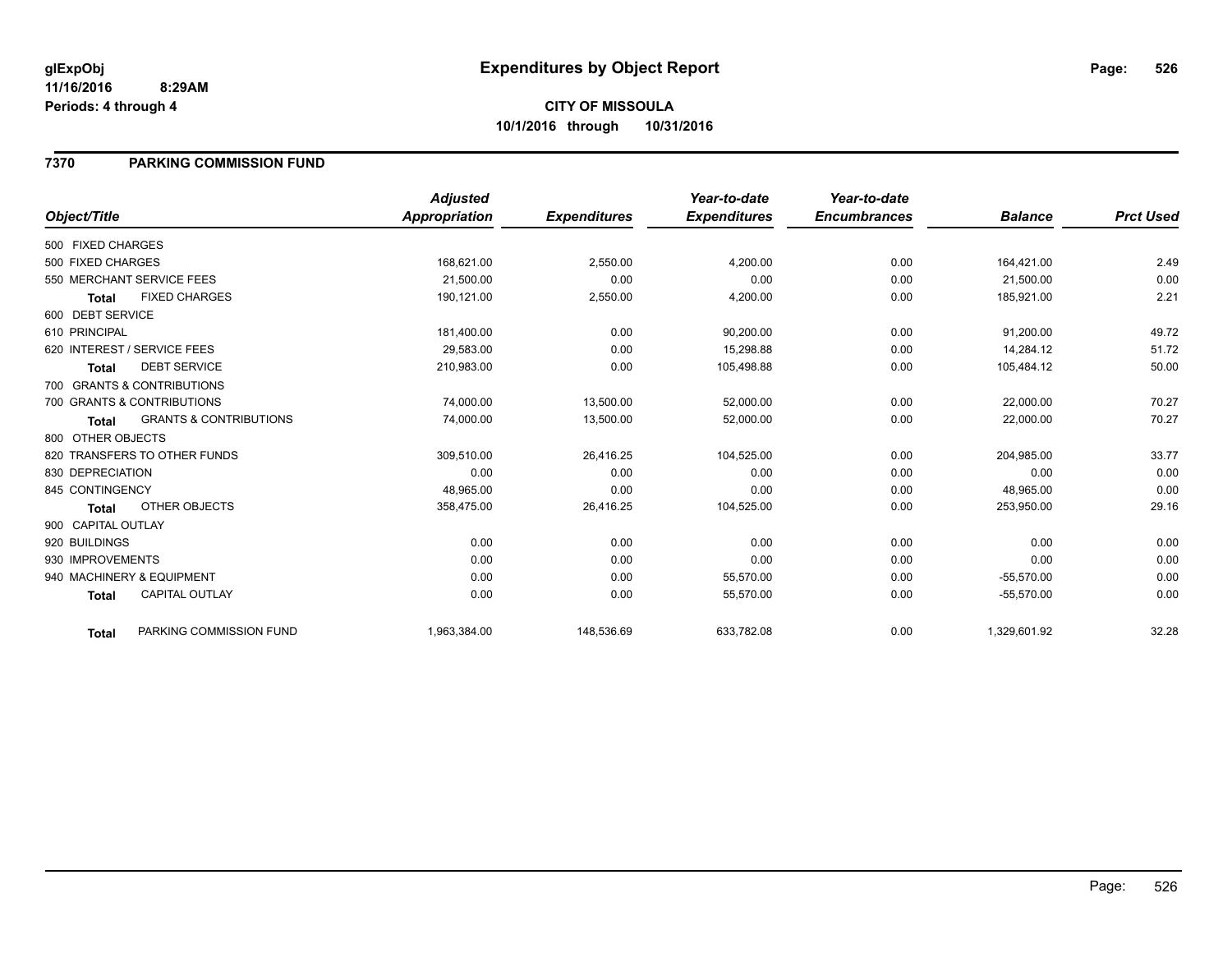### **7371 FRONT STREET PARKING BONDS**

|                              |                      | <b>Adjusted</b>      |                     | Year-to-date        | Year-to-date        |                |                  |
|------------------------------|----------------------|----------------------|---------------------|---------------------|---------------------|----------------|------------------|
| Object/Title                 |                      | <b>Appropriation</b> | <b>Expenditures</b> | <b>Expenditures</b> | <b>Encumbrances</b> | <b>Balance</b> | <b>Prct Used</b> |
| 500 FIXED CHARGES            |                      |                      |                     |                     |                     |                |                  |
| 550 MERCHANT SERVICE FEES    |                      | 0.00                 | 0.00                | 0.00                | 0.00                | 0.00           | 0.00             |
| <b>Total</b>                 | <b>FIXED CHARGES</b> | 0.00                 | 0.00                | 0.00                | 0.00                | 0.00           | 0.00             |
| 600 DEBT SERVICE             |                      |                      |                     |                     |                     |                |                  |
| 620 INTEREST / SERVICE FEES  |                      | 0.00                 | 0.00                | 135,362.51          | 0.00                | $-135,362.51$  | 0.00             |
| <b>Total</b>                 | <b>DEBT SERVICE</b>  | 0.00                 | 0.00                | 135,362.51          | 0.00                | $-135,362.51$  | 0.00             |
| 800 OTHER OBJECTS            |                      |                      |                     |                     |                     |                |                  |
| 820 TRANSFERS TO OTHER FUNDS |                      | 0.00                 | 0.00                | 0.00                | 0.00                | 0.00           | 0.00             |
| <b>Total</b>                 | OTHER OBJECTS        | 0.00                 | 0.00                | 0.00                | 0.00                | 0.00           | 0.00             |
| <b>Total</b>                 | PARKING COMMISSION   | 0.00                 | 0.00                | 135,362.51          | 0.00                | -135,362.51    | 0.00             |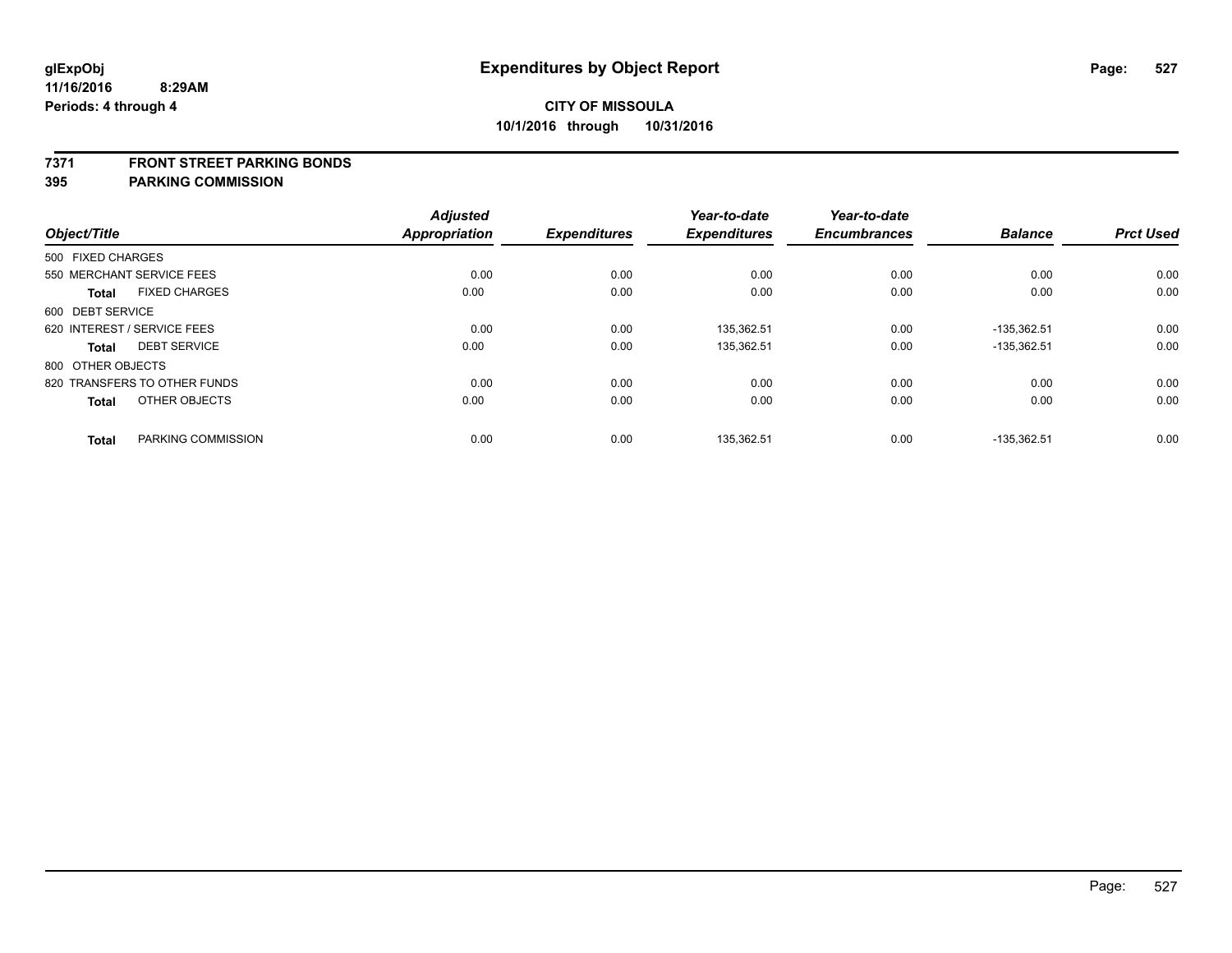### **7371 FRONT STREET PARKING BONDS**

| Object/Title      |                                   | <b>Adjusted</b><br>Appropriation | <b>Expenditures</b> | Year-to-date<br><b>Expenditures</b> | Year-to-date<br><b>Encumbrances</b> | <b>Balance</b> | <b>Prct Used</b> |
|-------------------|-----------------------------------|----------------------------------|---------------------|-------------------------------------|-------------------------------------|----------------|------------------|
| 500 FIXED CHARGES |                                   |                                  |                     |                                     |                                     |                |                  |
|                   | 550 MERCHANT SERVICE FEES         | 0.00                             | 0.00                | 0.00                                | 0.00                                | 0.00           | 0.00             |
| <b>Total</b>      | <b>FIXED CHARGES</b>              | 0.00                             | 0.00                | 0.00                                | 0.00                                | 0.00           | 0.00             |
| 600 DEBT SERVICE  |                                   |                                  |                     |                                     |                                     |                |                  |
|                   | 620 INTEREST / SERVICE FEES       | 0.00                             | 0.00                | 135,362.51                          | 0.00                                | $-135,362.51$  | 0.00             |
| <b>Total</b>      | <b>DEBT SERVICE</b>               | 0.00                             | 0.00                | 135,362.51                          | 0.00                                | $-135.362.51$  | 0.00             |
| 800 OTHER OBJECTS |                                   |                                  |                     |                                     |                                     |                |                  |
|                   | 820 TRANSFERS TO OTHER FUNDS      | 0.00                             | 0.00                | 0.00                                | 0.00                                | 0.00           | 0.00             |
| <b>Total</b>      | OTHER OBJECTS                     | 0.00                             | 0.00                | 0.00                                | 0.00                                | 0.00           | 0.00             |
| <b>Total</b>      | <b>FRONT STREET PARKING BONDS</b> | 0.00                             | 0.00                | 135.362.51                          | 0.00                                | -135.362.51    | 0.00             |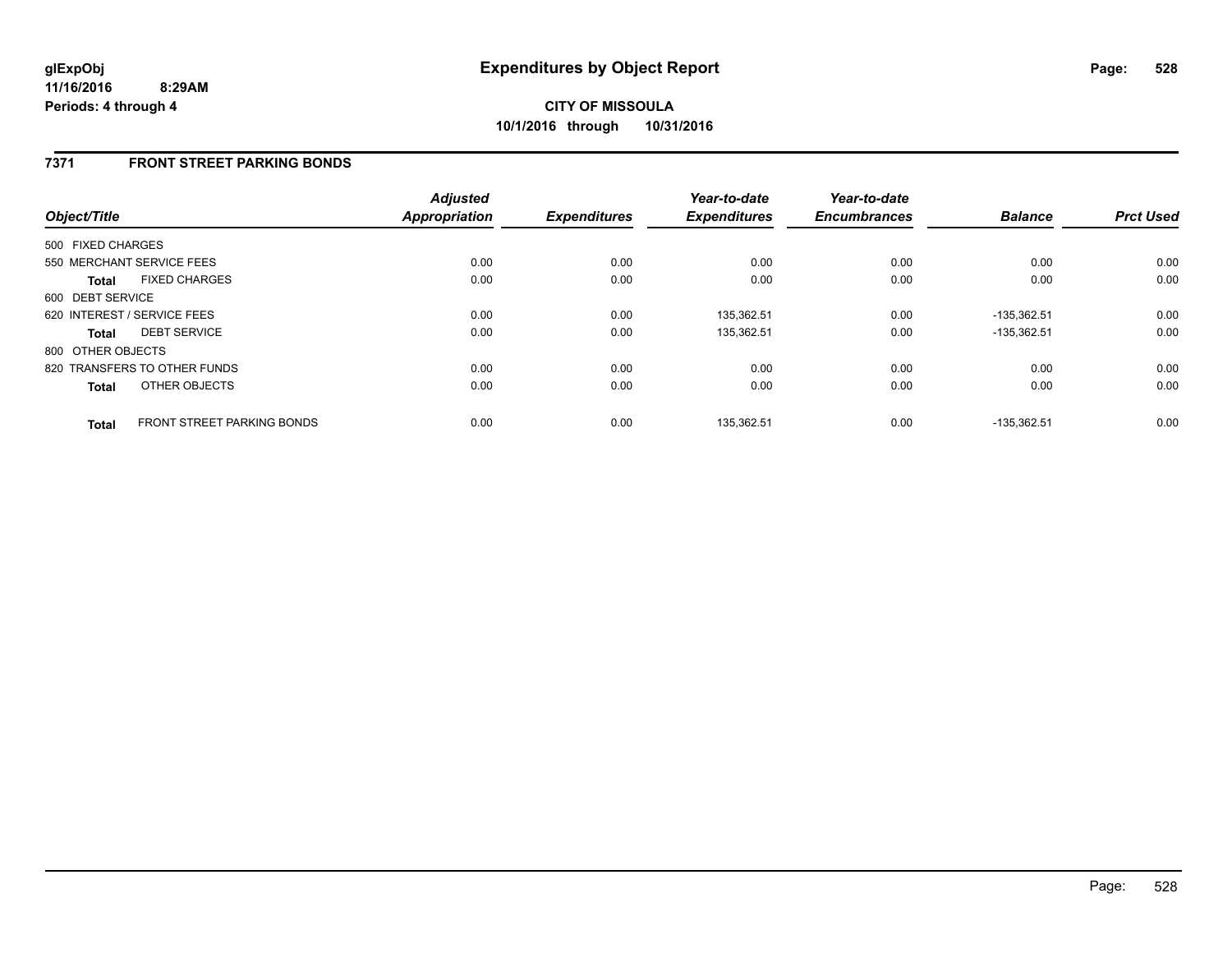### **7372 SINKING FUND/FRONT ST PARKING BONDS**

| Object/Title                 |                      | <b>Adjusted</b><br><b>Appropriation</b> | <b>Expenditures</b> | Year-to-date<br><b>Expenditures</b> | Year-to-date<br><b>Encumbrances</b> | <b>Balance</b> | <b>Prct Used</b> |
|------------------------------|----------------------|-----------------------------------------|---------------------|-------------------------------------|-------------------------------------|----------------|------------------|
| 500 FIXED CHARGES            |                      |                                         |                     |                                     |                                     |                |                  |
| 550 MERCHANT SERVICE FEES    |                      | 0.00                                    | 0.00                | 0.00                                | 0.00                                | 0.00           | 0.00             |
| <b>Total</b>                 | <b>FIXED CHARGES</b> | 0.00                                    | 0.00                | 0.00                                | 0.00                                | 0.00           | 0.00             |
| 600 DEBT SERVICE             |                      |                                         |                     |                                     |                                     |                |                  |
| 610 PRINCIPAL                |                      | 0.00                                    | 0.00                | 250,000.00                          | 0.00                                | $-250,000.00$  | 0.00             |
| 620 INTEREST / SERVICE FEES  |                      | 0.00                                    | 0.00                | 0.00                                | 0.00                                | 0.00           | 0.00             |
| <b>Total</b>                 | <b>DEBT SERVICE</b>  | 0.00                                    | 0.00                | 250,000.00                          | 0.00                                | $-250,000.00$  | 0.00             |
| 800 OTHER OBJECTS            |                      |                                         |                     |                                     |                                     |                |                  |
| 820 TRANSFERS TO OTHER FUNDS |                      | 0.00                                    | 0.00                | 0.00                                | 0.00                                | 0.00           | 0.00             |
| <b>Total</b>                 | OTHER OBJECTS        | 0.00                                    | 0.00                | 0.00                                | 0.00                                | 0.00           | 0.00             |
|                              |                      |                                         |                     |                                     |                                     |                |                  |
| <b>Total</b>                 | PARKING COMMISSION   | 0.00                                    | 0.00                | 250,000.00                          | 0.00                                | $-250,000.00$  | 0.00             |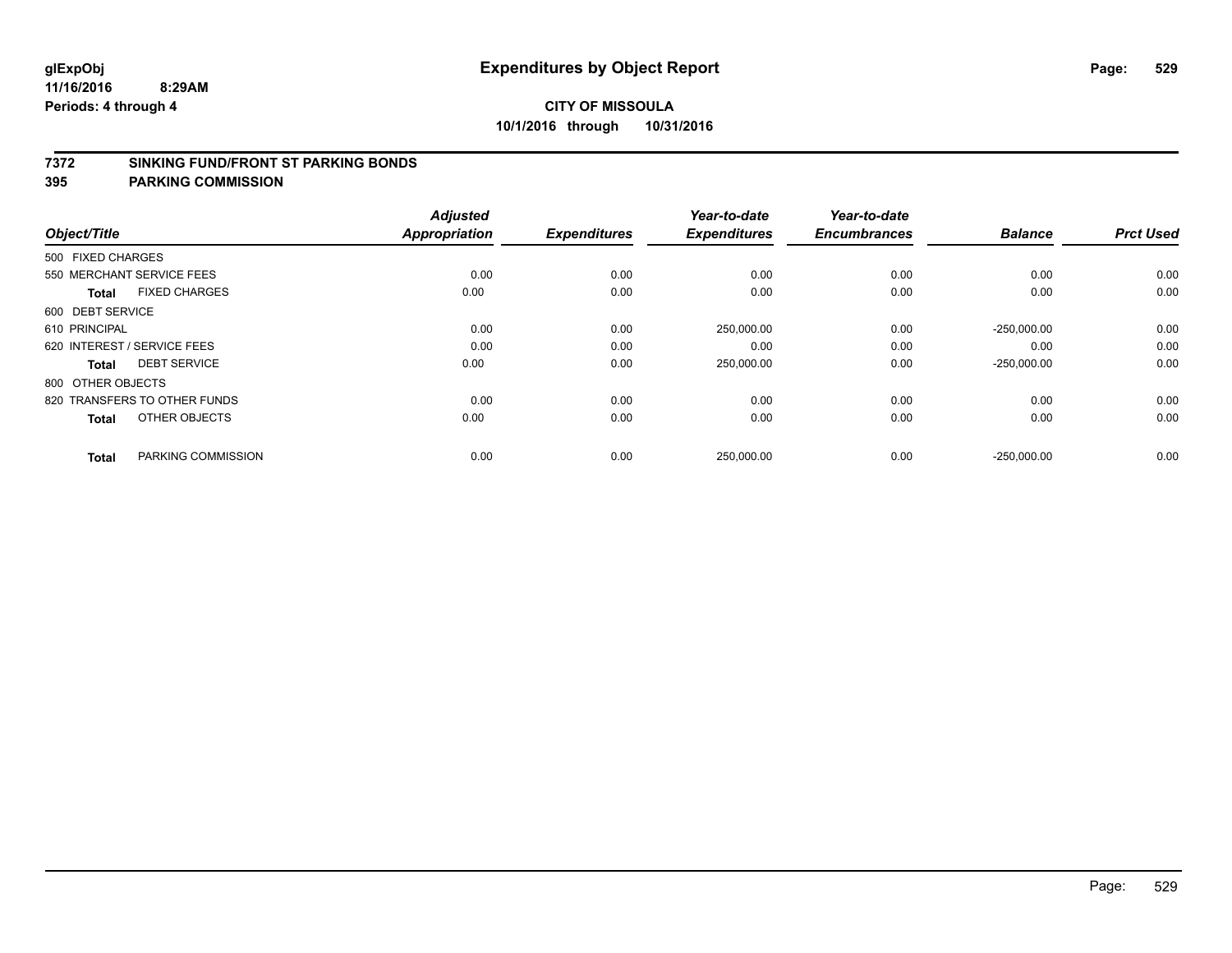# **CITY OF MISSOULA 10/1/2016 through 10/31/2016**

## **7372 SINKING FUND/FRONT ST PARKING BONDS**

| Object/Title      |                                   | <b>Adjusted</b><br>Appropriation | <b>Expenditures</b> | Year-to-date<br><b>Expenditures</b> | Year-to-date<br><b>Encumbrances</b> | <b>Balance</b> | <b>Prct Used</b> |
|-------------------|-----------------------------------|----------------------------------|---------------------|-------------------------------------|-------------------------------------|----------------|------------------|
| 500 FIXED CHARGES |                                   |                                  |                     |                                     |                                     |                |                  |
|                   | 550 MERCHANT SERVICE FEES         | 0.00                             | 0.00                | 0.00                                | 0.00                                | 0.00           | 0.00             |
| <b>Total</b>      | <b>FIXED CHARGES</b>              | 0.00                             | 0.00                | 0.00                                | 0.00                                | 0.00           | 0.00             |
| 600 DEBT SERVICE  |                                   |                                  |                     |                                     |                                     |                |                  |
| 610 PRINCIPAL     |                                   | 0.00                             | 0.00                | 250,000.00                          | 0.00                                | $-250.000.00$  | 0.00             |
|                   | 620 INTEREST / SERVICE FEES       | 0.00                             | 0.00                | 0.00                                | 0.00                                | 0.00           | 0.00             |
| <b>Total</b>      | <b>DEBT SERVICE</b>               | 0.00                             | 0.00                | 250,000.00                          | 0.00                                | $-250,000.00$  | 0.00             |
| 800 OTHER OBJECTS |                                   |                                  |                     |                                     |                                     |                |                  |
|                   | 820 TRANSFERS TO OTHER FUNDS      | 0.00                             | 0.00                | 0.00                                | 0.00                                | 0.00           | 0.00             |
| <b>Total</b>      | OTHER OBJECTS                     | 0.00                             | 0.00                | 0.00                                | 0.00                                | 0.00           | 0.00             |
| Total             | SINKING FUND/FRONT ST PARKING BON | 0.00                             | 0.00                | 250,000.00                          | 0.00                                | $-250.000.00$  | 0.00             |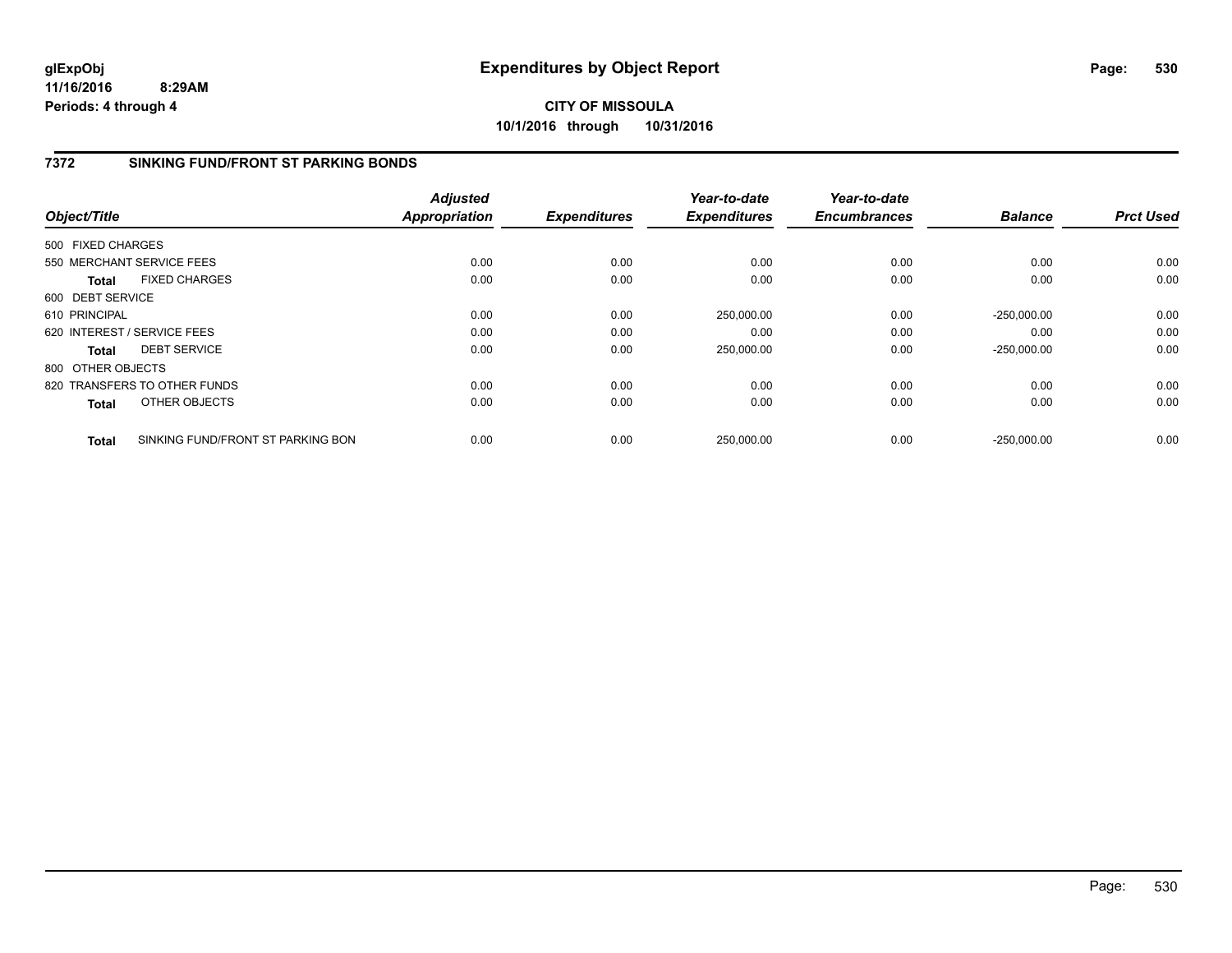### **7373 MPC SERIES 2010B CONSTRUCTION**

|                                           | <b>Adjusted</b>      |                     | Year-to-date        | Year-to-date        |                |                  |
|-------------------------------------------|----------------------|---------------------|---------------------|---------------------|----------------|------------------|
| Object/Title                              | <b>Appropriation</b> | <b>Expenditures</b> | <b>Expenditures</b> | <b>Encumbrances</b> | <b>Balance</b> | <b>Prct Used</b> |
| 300 PURCHASED SERVICES                    |                      |                     |                     |                     |                |                  |
| 350 PROFESSIONAL SERVICES                 | 0.00                 | 0.00                | 0.00                | 0.00                | 0.00           | 0.00             |
| 390 OTHER PURCHASED SERVICES              | 0.00                 | 0.00                | 0.00                | 0.00                | 0.00           | 0.00             |
| <b>PURCHASED SERVICES</b><br><b>Total</b> | 0.00                 | 0.00                | 0.00                | 0.00                | 0.00           | 0.00             |
| 500 FIXED CHARGES                         |                      |                     |                     |                     |                |                  |
| 550 MERCHANT SERVICE FEES                 | 0.00                 | 0.00                | 0.00                | 0.00                | 0.00           | 0.00             |
| <b>FIXED CHARGES</b><br><b>Total</b>      | 0.00                 | 0.00                | 0.00                | 0.00                | 0.00           | 0.00             |
| 600 DEBT SERVICE                          |                      |                     |                     |                     |                |                  |
| 600 DEBT SERVICE                          | 0.00                 | 0.00                | 0.00                | 0.00                | 0.00           | 0.00             |
| 610 PRINCIPAL                             | 0.00                 | 0.00                | 0.00                | 0.00                | 0.00           | 0.00             |
| 620 INTEREST / SERVICE FEES               | 0.00                 | 0.00                | 0.00                | 0.00                | 0.00           | 0.00             |
| <b>DEBT SERVICE</b><br><b>Total</b>       | 0.00                 | 0.00                | 0.00                | 0.00                | 0.00           | 0.00             |
| 800 OTHER OBJECTS                         |                      |                     |                     |                     |                |                  |
| 820 TRANSFERS TO OTHER FUNDS              | 0.00                 | 0.00                | 0.00                | 0.00                | 0.00           | 0.00             |
| OTHER OBJECTS<br><b>Total</b>             | 0.00                 | 0.00                | 0.00                | 0.00                | 0.00           | 0.00             |
| 900 CAPITAL OUTLAY                        |                      |                     |                     |                     |                |                  |
| 900 CAPITAL OUTLAY                        | 0.00                 | 0.00                | 0.00                | 0.00                | 0.00           | 0.00             |
| 920 BUILDINGS                             | 0.00                 | 0.00                | 0.00                | 0.00                | 0.00           | 0.00             |
| 930 IMPROVEMENTS                          | 0.00                 | 0.00                | 0.00                | 0.00                | 0.00           | 0.00             |
| CAPITAL OUTLAY<br><b>Total</b>            | 0.00                 | 0.00                | 0.00                | 0.00                | 0.00           | 0.00             |
| PARKING COMMISSION<br><b>Total</b>        | 0.00                 | 0.00                | 0.00                | 0.00                | 0.00           | 0.00             |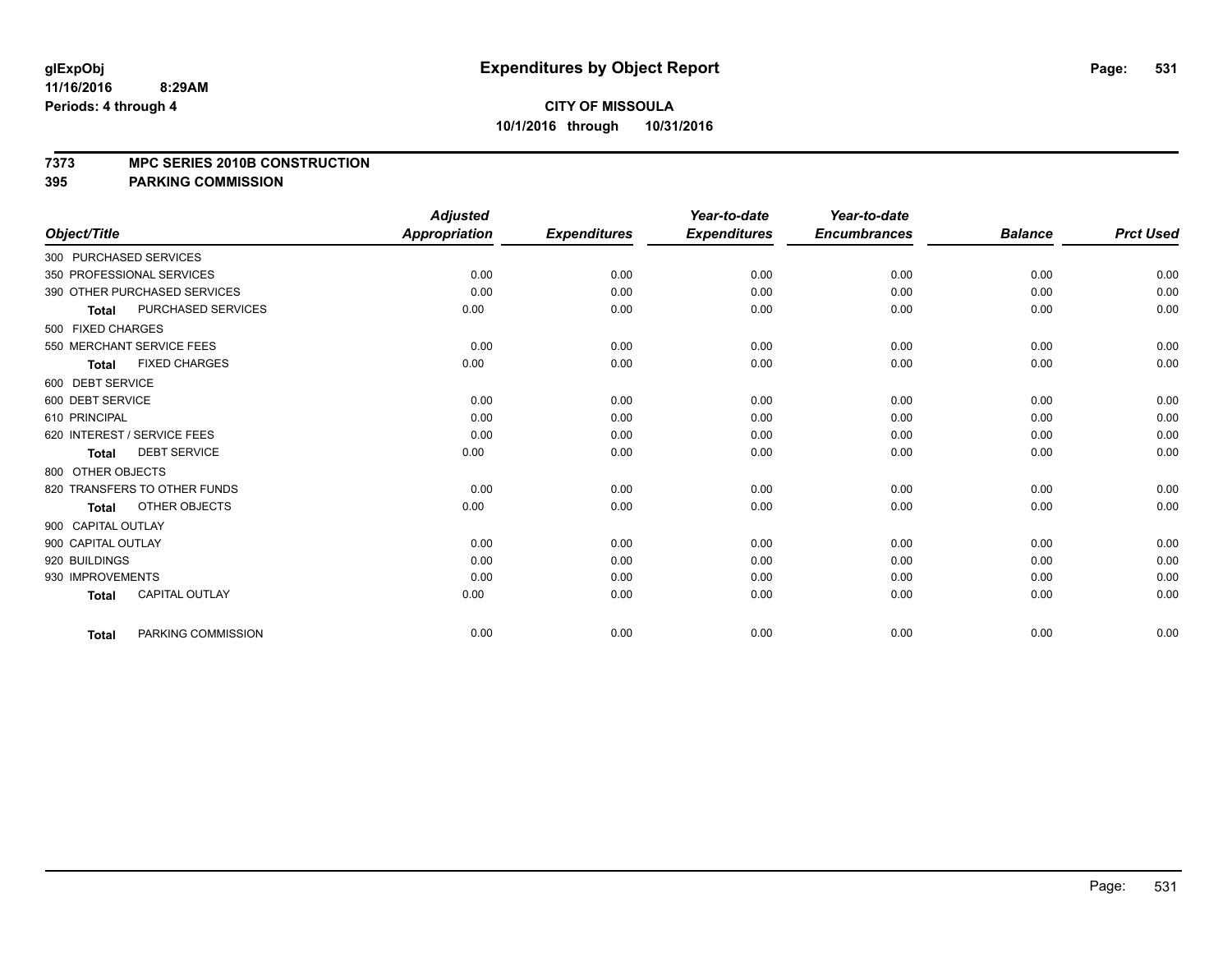### **7373 MPC SERIES 2010B CONSTRUCTION**

**900 DEPRECIATION**

| Object/Title                         | <b>Adjusted</b><br><b>Appropriation</b> | <b>Expenditures</b> | Year-to-date<br><b>Expenditures</b> | Year-to-date<br><b>Encumbrances</b> | <b>Balance</b> | <b>Prct Used</b> |
|--------------------------------------|-----------------------------------------|---------------------|-------------------------------------|-------------------------------------|----------------|------------------|
| 500 FIXED CHARGES                    |                                         |                     |                                     |                                     |                |                  |
| 550 MERCHANT SERVICE FEES            | 0.00                                    | 0.00                | 0.00                                | 0.00                                | 0.00           | 0.00             |
| <b>FIXED CHARGES</b><br><b>Total</b> | 0.00                                    | 0.00                | 0.00                                | 0.00                                | 0.00           | 0.00             |
| 800 OTHER OBJECTS                    |                                         |                     |                                     |                                     |                |                  |
| 830 DEPRECIATION                     | 0.00                                    | 0.00                | 0.00                                | 0.00                                | 0.00           | 0.00             |
| OTHER OBJECTS<br><b>Total</b>        | 0.00                                    | 0.00                | 0.00                                | 0.00                                | 0.00           | 0.00             |
| <b>DEPRECIATION</b><br><b>Total</b>  | 0.00                                    | 0.00                | 0.00                                | 0.00                                | 0.00           | 0.00             |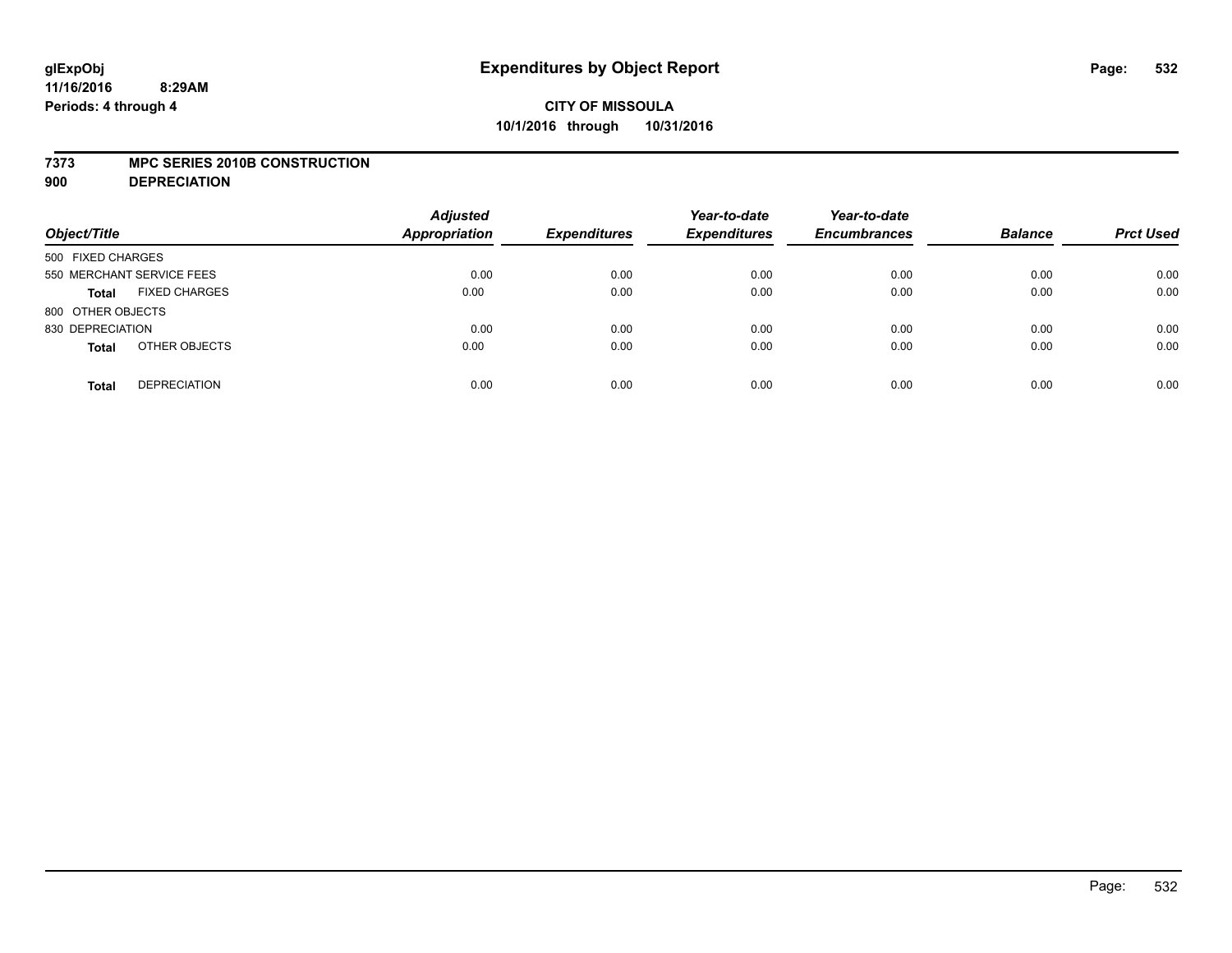**CITY OF MISSOULA 10/1/2016 through 10/31/2016**

## **7373 MPC SERIES 2010B CONSTRUCTION**

|                                      |                               | <b>Adjusted</b>      |                     | Year-to-date        | Year-to-date        |                |                  |
|--------------------------------------|-------------------------------|----------------------|---------------------|---------------------|---------------------|----------------|------------------|
| Object/Title                         |                               | <b>Appropriation</b> | <b>Expenditures</b> | <b>Expenditures</b> | <b>Encumbrances</b> | <b>Balance</b> | <b>Prct Used</b> |
| 300 PURCHASED SERVICES               |                               |                      |                     |                     |                     |                |                  |
| 350 PROFESSIONAL SERVICES            |                               | 0.00                 | 0.00                | 0.00                | 0.00                | 0.00           | 0.00             |
| 390 OTHER PURCHASED SERVICES         |                               | 0.00                 | 0.00                | 0.00                | 0.00                | 0.00           | 0.00             |
| PURCHASED SERVICES<br><b>Total</b>   |                               | 0.00                 | 0.00                | 0.00                | 0.00                | 0.00           | 0.00             |
| 500 FIXED CHARGES                    |                               |                      |                     |                     |                     |                |                  |
| 550 MERCHANT SERVICE FEES            |                               | 0.00                 | 0.00                | 0.00                | 0.00                | 0.00           | 0.00             |
| <b>FIXED CHARGES</b><br><b>Total</b> |                               | 0.00                 | 0.00                | 0.00                | 0.00                | 0.00           | 0.00             |
| 600 DEBT SERVICE                     |                               |                      |                     |                     |                     |                |                  |
| 600 DEBT SERVICE                     |                               | 0.00                 | 0.00                | 0.00                | 0.00                | 0.00           | 0.00             |
| 610 PRINCIPAL                        |                               | 0.00                 | 0.00                | 0.00                | 0.00                | 0.00           | 0.00             |
| 620 INTEREST / SERVICE FEES          |                               | 0.00                 | 0.00                | 0.00                | 0.00                | 0.00           | 0.00             |
| <b>DEBT SERVICE</b><br><b>Total</b>  |                               | 0.00                 | 0.00                | 0.00                | 0.00                | 0.00           | 0.00             |
| 800 OTHER OBJECTS                    |                               |                      |                     |                     |                     |                |                  |
| 820 TRANSFERS TO OTHER FUNDS         |                               | 0.00                 | 0.00                | 0.00                | 0.00                | 0.00           | 0.00             |
| 830 DEPRECIATION                     |                               | 0.00                 | 0.00                | 0.00                | 0.00                | 0.00           | 0.00             |
| <b>OTHER OBJECTS</b><br><b>Total</b> |                               | 0.00                 | 0.00                | 0.00                | 0.00                | 0.00           | 0.00             |
| 900 CAPITAL OUTLAY                   |                               |                      |                     |                     |                     |                |                  |
| 900 CAPITAL OUTLAY                   |                               | 0.00                 | 0.00                | 0.00                | 0.00                | 0.00           | 0.00             |
| 920 BUILDINGS                        |                               | 0.00                 | 0.00                | 0.00                | 0.00                | 0.00           | 0.00             |
| 930 IMPROVEMENTS                     |                               | 0.00                 | 0.00                | 0.00                | 0.00                | 0.00           | 0.00             |
| CAPITAL OUTLAY<br><b>Total</b>       |                               | 0.00                 | 0.00                | 0.00                | 0.00                | 0.00           | 0.00             |
|                                      |                               |                      |                     |                     |                     |                | 0.00             |
| Total                                | MPC SERIES 2010B CONSTRUCTION | 0.00                 | 0.00                | 0.00                | 0.00                | 0.00           |                  |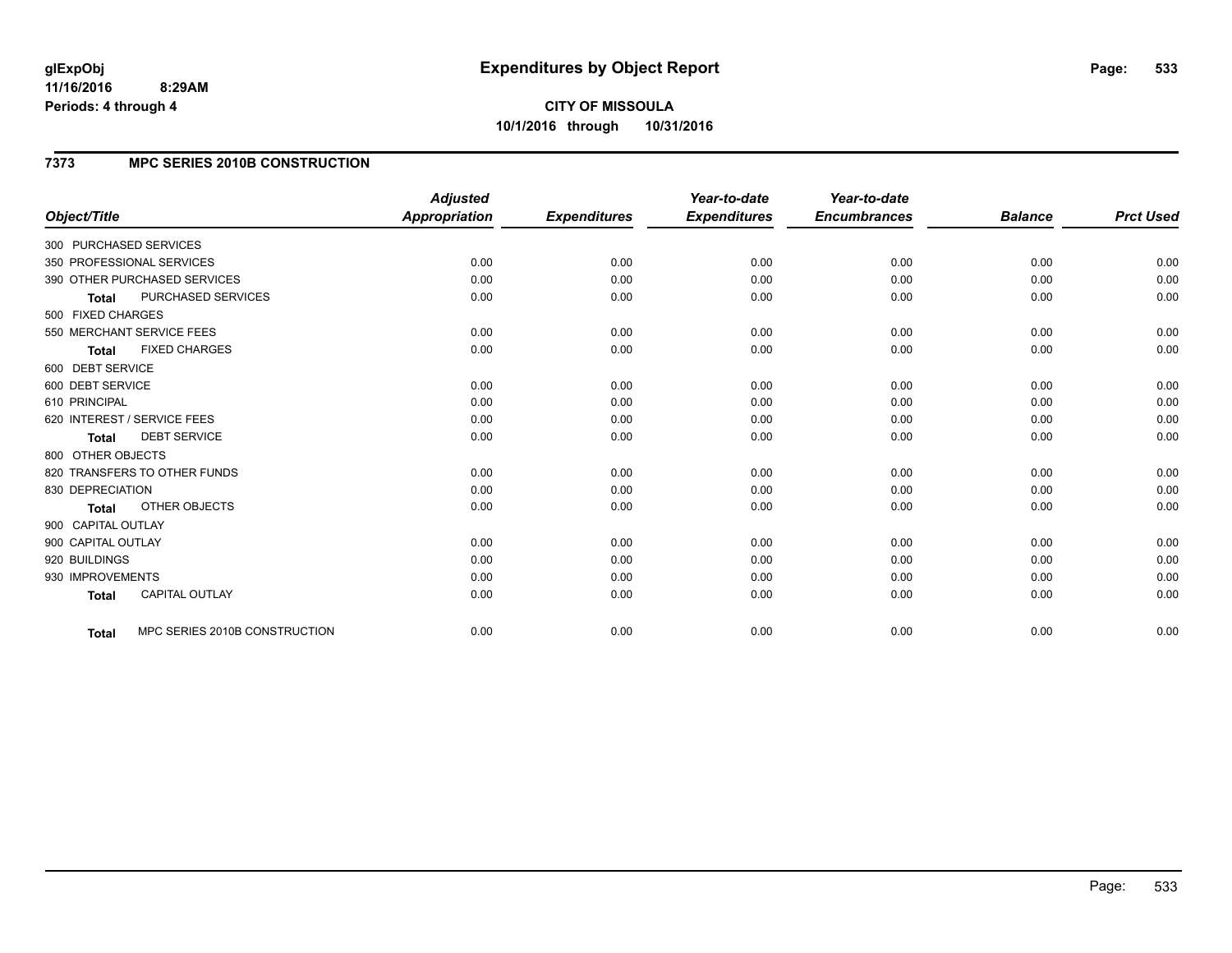### **7374 RESERVE FUND-PARKING BONDS**

|                    |                           | <b>Adjusted</b> |                     | Year-to-date        | Year-to-date        |                |                  |
|--------------------|---------------------------|-----------------|---------------------|---------------------|---------------------|----------------|------------------|
| Object/Title       |                           | Appropriation   | <b>Expenditures</b> | <b>Expenditures</b> | <b>Encumbrances</b> | <b>Balance</b> | <b>Prct Used</b> |
| 500 FIXED CHARGES  |                           |                 |                     |                     |                     |                |                  |
|                    | 550 MERCHANT SERVICE FEES | 0.00            | 0.00                | 0.00                | 0.00                | 0.00           | 0.00             |
| <b>Total</b>       | <b>FIXED CHARGES</b>      | 0.00            | 0.00                | 0.00                | 0.00                | 0.00           | 0.00             |
| 900 CAPITAL OUTLAY |                           |                 |                     |                     |                     |                |                  |
| 920 BUILDINGS      |                           | 0.00            | 0.00                | 0.00                | 0.00                | 0.00           | 0.00             |
| 930 IMPROVEMENTS   |                           | 0.00            | 0.00                | 0.00                | 0.00                | 0.00           | 0.00             |
| <b>Total</b>       | <b>CAPITAL OUTLAY</b>     | 0.00            | 0.00                | 0.00                | 0.00                | 0.00           | 0.00             |
| <b>Total</b>       | PARKING COMMISSION        | 0.00            | 0.00                | 0.00                | 0.00                | 0.00           | 0.00             |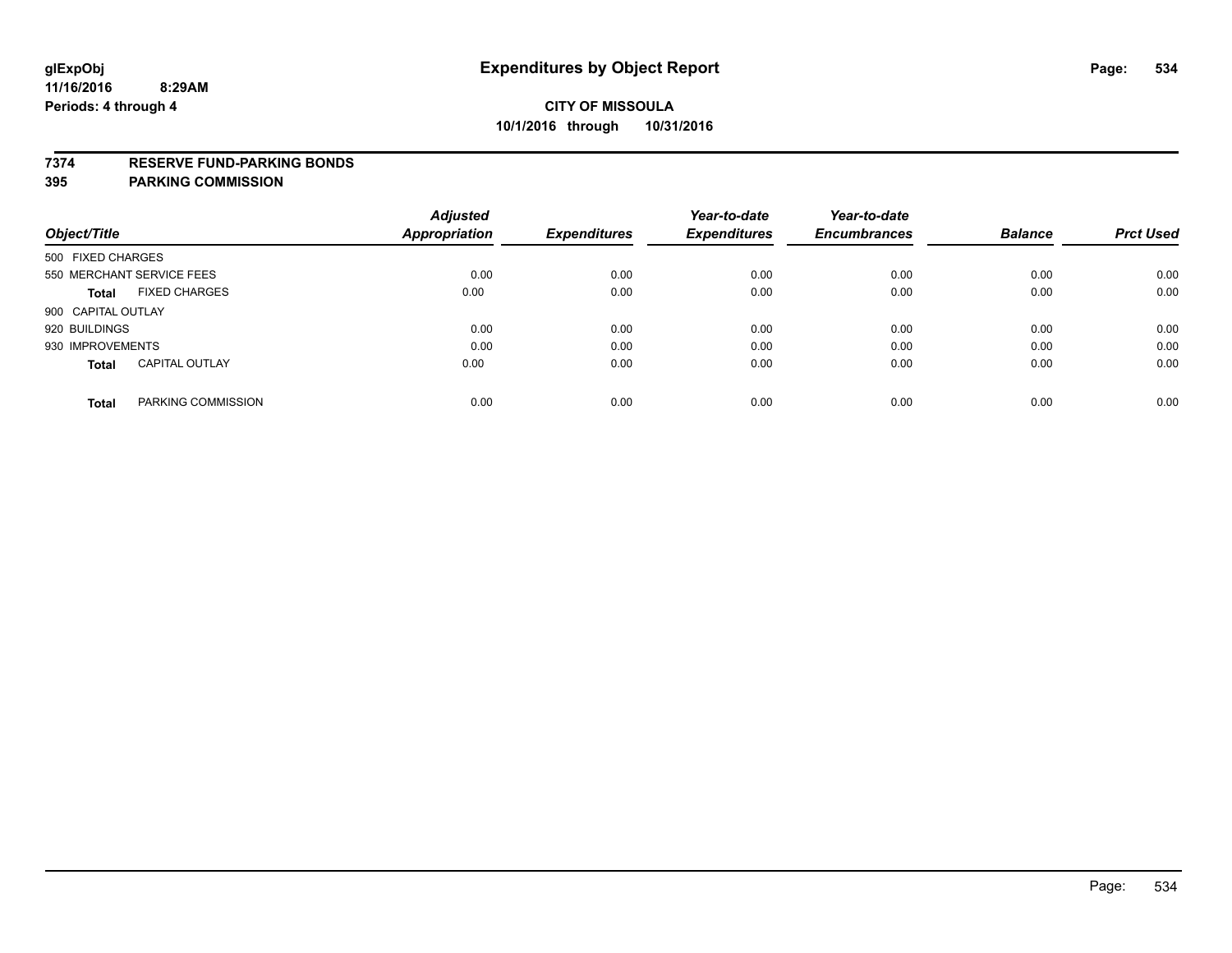### **7374 RESERVE FUND-PARKING BONDS**

| Object/Title       |                                   | <b>Adjusted</b><br>Appropriation | <b>Expenditures</b> | Year-to-date<br><b>Expenditures</b> | Year-to-date<br><b>Encumbrances</b> | <b>Balance</b> | <b>Prct Used</b> |
|--------------------|-----------------------------------|----------------------------------|---------------------|-------------------------------------|-------------------------------------|----------------|------------------|
| 500 FIXED CHARGES  |                                   |                                  |                     |                                     |                                     |                |                  |
|                    | 550 MERCHANT SERVICE FEES         | 0.00                             | 0.00                | 0.00                                | 0.00                                | 0.00           | 0.00             |
| <b>Total</b>       | <b>FIXED CHARGES</b>              | 0.00                             | 0.00                | 0.00                                | 0.00                                | 0.00           | 0.00             |
| 900 CAPITAL OUTLAY |                                   |                                  |                     |                                     |                                     |                |                  |
| 920 BUILDINGS      |                                   | 0.00                             | 0.00                | 0.00                                | 0.00                                | 0.00           | 0.00             |
| 930 IMPROVEMENTS   |                                   | 0.00                             | 0.00                | 0.00                                | 0.00                                | 0.00           | 0.00             |
| <b>Total</b>       | <b>CAPITAL OUTLAY</b>             | 0.00                             | 0.00                | 0.00                                | 0.00                                | 0.00           | 0.00             |
| <b>Total</b>       | <b>RESERVE FUND-PARKING BONDS</b> | 0.00                             | 0.00                | 0.00                                | 0.00                                | 0.00           | 0.00             |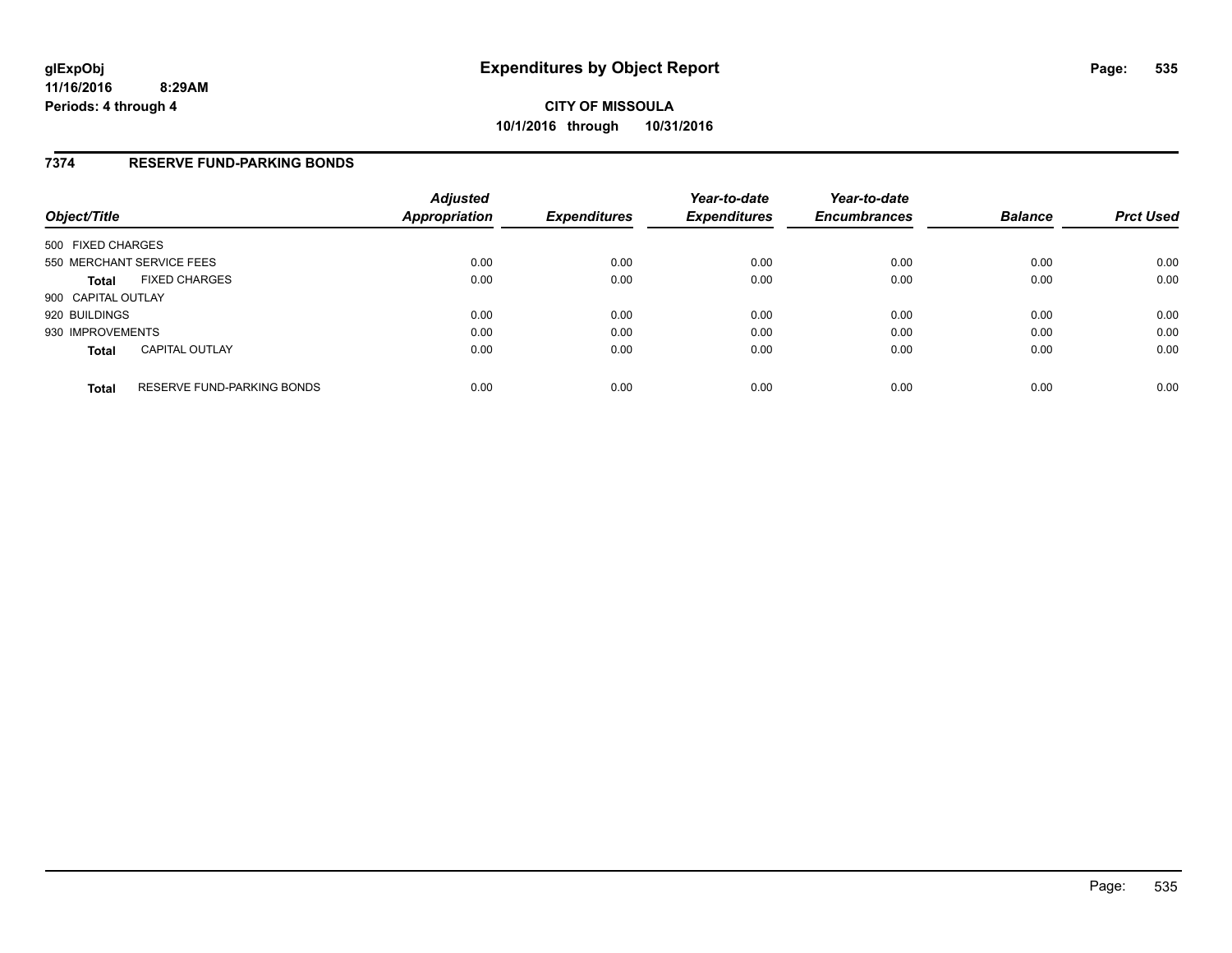### **7375 PLEDGED TAX INCREMENT-2010B BOND**

| Object/Title      |                              | <b>Adjusted</b><br><b>Appropriation</b> | <b>Expenditures</b> | Year-to-date<br><b>Expenditures</b> | Year-to-date<br><b>Encumbrances</b> | <b>Balance</b> | <b>Prct Used</b> |
|-------------------|------------------------------|-----------------------------------------|---------------------|-------------------------------------|-------------------------------------|----------------|------------------|
|                   | 300 PURCHASED SERVICES       |                                         |                     |                                     |                                     |                |                  |
|                   | 390 OTHER PURCHASED SERVICES | 0.00                                    | 0.00                | 0.00                                | 0.00                                | 0.00           | 0.00             |
| <b>Total</b>      | <b>PURCHASED SERVICES</b>    | 0.00                                    | 0.00                | 0.00                                | 0.00                                | 0.00           | 0.00             |
| 500 FIXED CHARGES |                              |                                         |                     |                                     |                                     |                |                  |
|                   | 550 MERCHANT SERVICE FEES    | 0.00                                    | 0.00                | 0.00                                | 0.00                                | 0.00           | 0.00             |
| <b>Total</b>      | <b>FIXED CHARGES</b>         | 0.00                                    | 0.00                | 0.00                                | 0.00                                | 0.00           | 0.00             |
| 800 OTHER OBJECTS |                              |                                         |                     |                                     |                                     |                |                  |
|                   | 820 TRANSFERS TO OTHER FUNDS | 0.00                                    | 0.00                | 0.00                                | 0.00                                | 0.00           | 0.00             |
| <b>Total</b>      | OTHER OBJECTS                | 0.00                                    | 0.00                | 0.00                                | 0.00                                | 0.00           | 0.00             |
| <b>Total</b>      | PARKING COMMISSION           | 0.00                                    | 0.00                | 0.00                                | 0.00                                | 0.00           | 0.00             |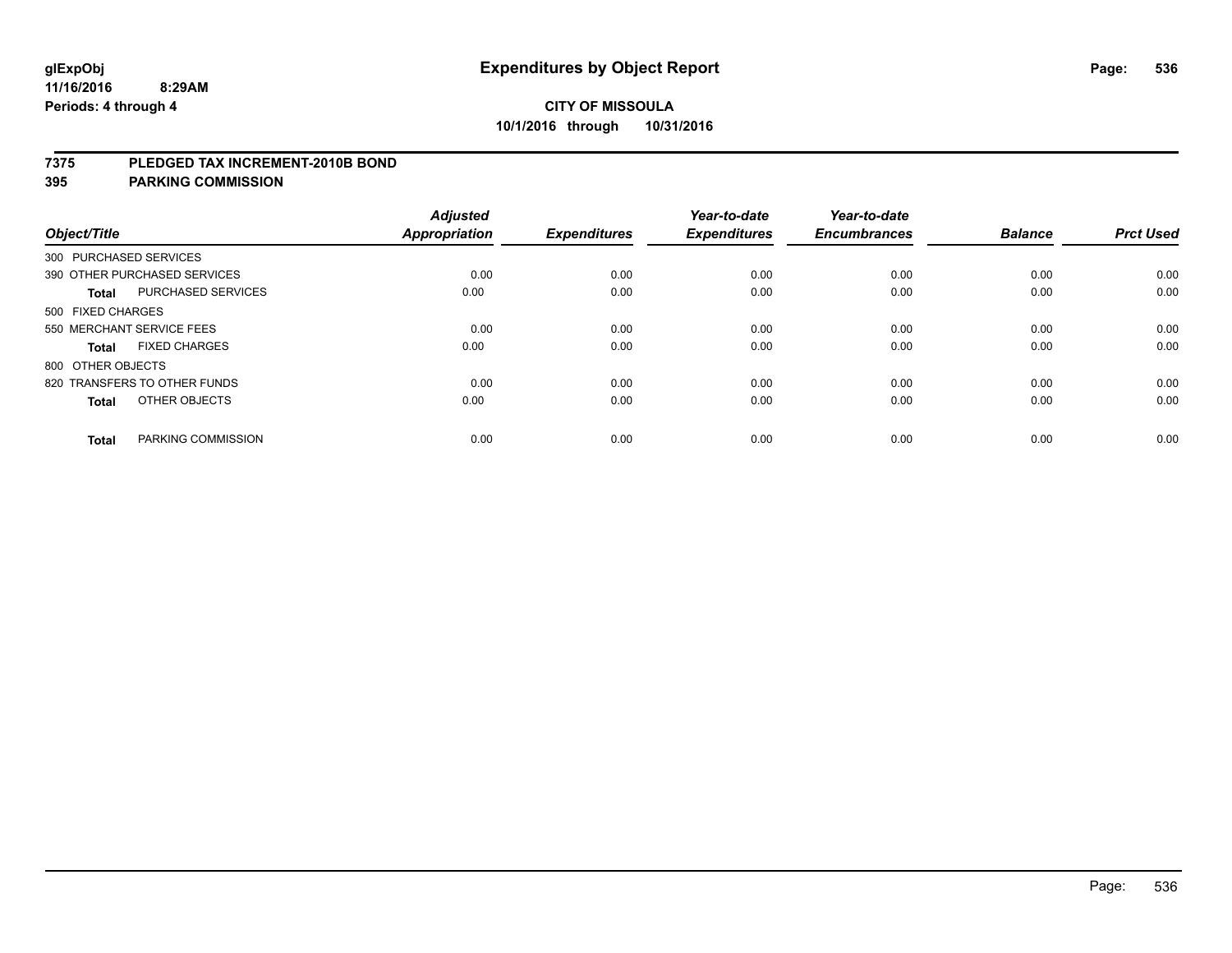**CITY OF MISSOULA 10/1/2016 through 10/31/2016**

## **7375 PLEDGED TAX INCREMENT-2010B BOND**

| Object/Title           |                                  | <b>Adjusted</b><br><b>Appropriation</b> | <b>Expenditures</b> | Year-to-date<br><b>Expenditures</b> | Year-to-date<br><b>Encumbrances</b> | <b>Balance</b> | <b>Prct Used</b> |
|------------------------|----------------------------------|-----------------------------------------|---------------------|-------------------------------------|-------------------------------------|----------------|------------------|
| 300 PURCHASED SERVICES |                                  |                                         |                     |                                     |                                     |                |                  |
|                        | 390 OTHER PURCHASED SERVICES     | 0.00                                    | 0.00                | 0.00                                | 0.00                                | 0.00           | 0.00             |
| <b>Total</b>           | PURCHASED SERVICES               | 0.00                                    | 0.00                | 0.00                                | 0.00                                | 0.00           | 0.00             |
| 500 FIXED CHARGES      |                                  |                                         |                     |                                     |                                     |                |                  |
|                        | 550 MERCHANT SERVICE FEES        | 0.00                                    | 0.00                | 0.00                                | 0.00                                | 0.00           | 0.00             |
| <b>Total</b>           | <b>FIXED CHARGES</b>             | 0.00                                    | 0.00                | 0.00                                | 0.00                                | 0.00           | 0.00             |
| 800 OTHER OBJECTS      |                                  |                                         |                     |                                     |                                     |                |                  |
|                        | 820 TRANSFERS TO OTHER FUNDS     | 0.00                                    | 0.00                | 0.00                                | 0.00                                | 0.00           | 0.00             |
| <b>Total</b>           | OTHER OBJECTS                    | 0.00                                    | 0.00                | 0.00                                | 0.00                                | 0.00           | 0.00             |
| Total                  | PLEDGED TAX INCREMENT-2010B BOND | 0.00                                    | 0.00                | 0.00                                | 0.00                                | 0.00           | 0.00             |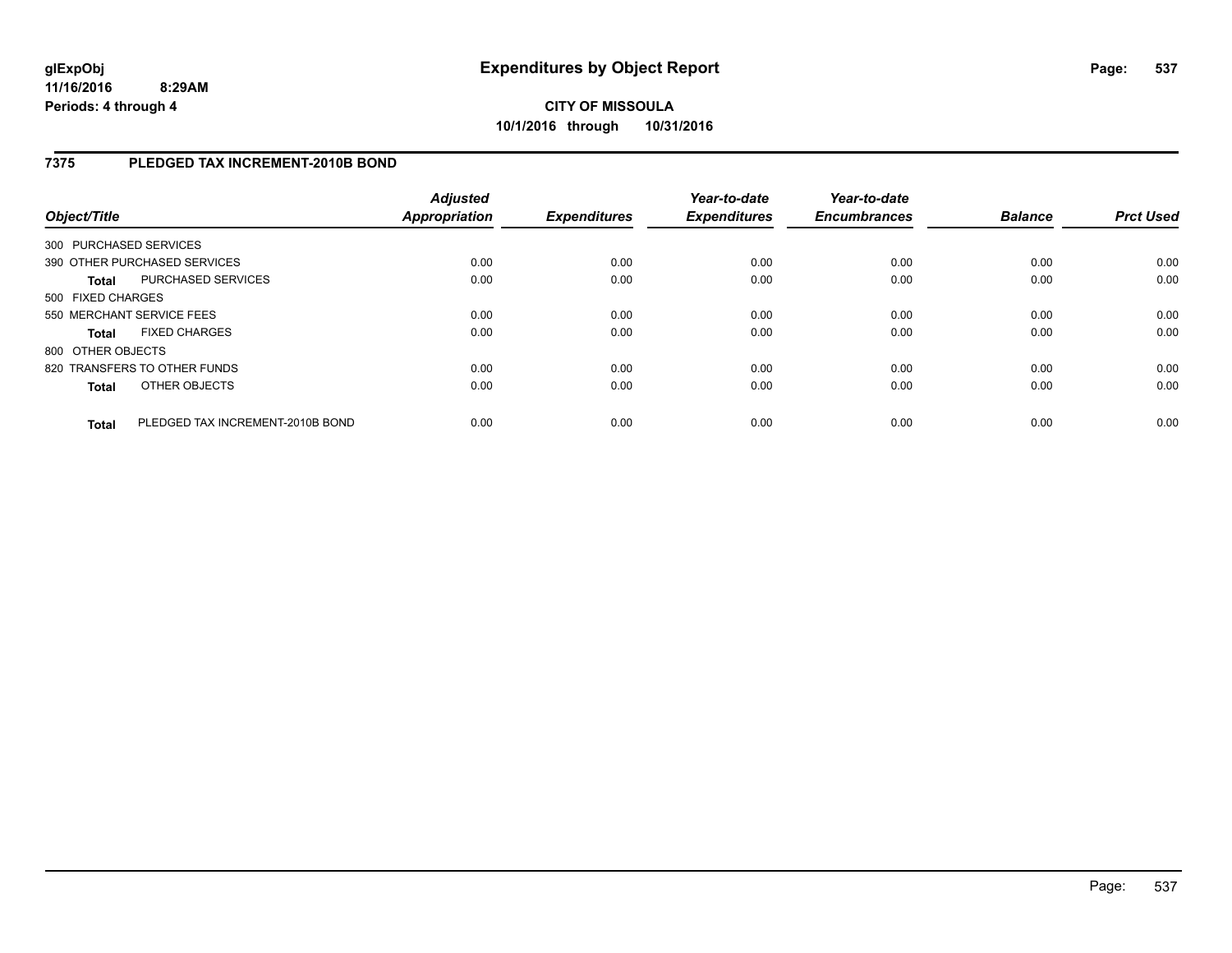### **7376 MPC 2010A BONDS DEBT INTEREST**

| Object/Title                         | <b>Adjusted</b><br><b>Appropriation</b> | <b>Expenditures</b> | Year-to-date<br><b>Expenditures</b> | Year-to-date<br><b>Encumbrances</b> | <b>Balance</b> | <b>Prct Used</b> |
|--------------------------------------|-----------------------------------------|---------------------|-------------------------------------|-------------------------------------|----------------|------------------|
|                                      |                                         |                     |                                     |                                     |                |                  |
| 500 FIXED CHARGES                    |                                         |                     |                                     |                                     |                |                  |
| 550 MERCHANT SERVICE FEES            | 0.00                                    | 0.00                | 0.00                                | 0.00                                | 0.00           | 0.00             |
| <b>FIXED CHARGES</b><br><b>Total</b> | 0.00                                    | 0.00                | 0.00                                | 0.00                                | 0.00           | 0.00             |
| 600 DEBT SERVICE                     |                                         |                     |                                     |                                     |                |                  |
| 620 INTEREST / SERVICE FEES          | 0.00                                    | 0.00                | 0.00                                | 0.00                                | 0.00           | 0.00             |
| <b>DEBT SERVICE</b><br><b>Total</b>  | 0.00                                    | 0.00                | 0.00                                | 0.00                                | 0.00           | 0.00             |
| 800 OTHER OBJECTS                    |                                         |                     |                                     |                                     |                |                  |
| 820 TRANSFERS TO OTHER FUNDS         | 0.00                                    | 0.00                | 0.00                                | 0.00                                | 0.00           | 0.00             |
| OTHER OBJECTS<br><b>Total</b>        | 0.00                                    | 0.00                | 0.00                                | 0.00                                | 0.00           | 0.00             |
| PARKING COMMISSION<br><b>Total</b>   | 0.00                                    | 0.00                | 0.00                                | 0.00                                | 0.00           | 0.00             |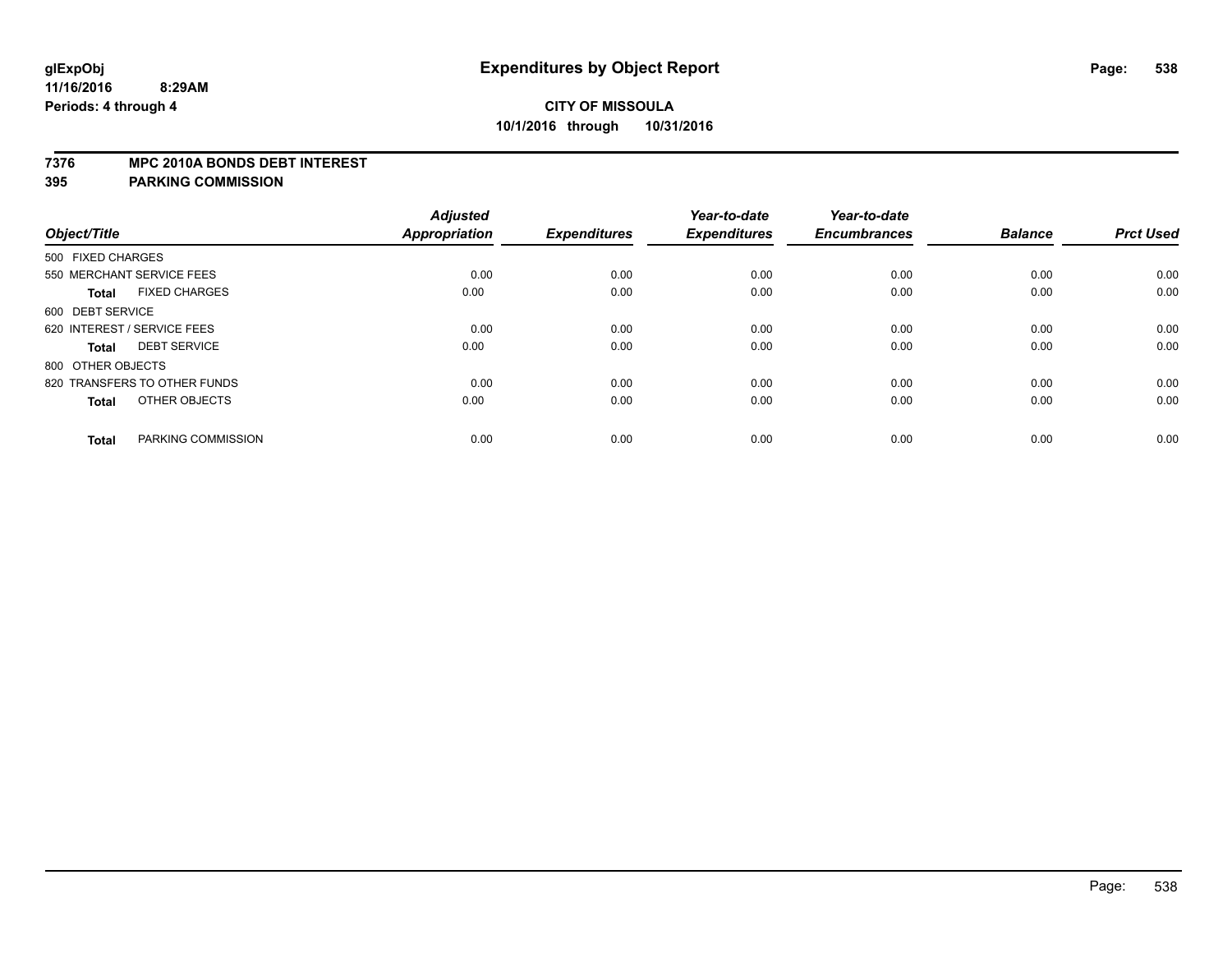## **7376 MPC 2010A BONDS DEBT INTEREST**

| Object/Title      |                               | <b>Adjusted</b><br><b>Appropriation</b> | <b>Expenditures</b> | Year-to-date<br><b>Expenditures</b> | Year-to-date<br><b>Encumbrances</b> | <b>Balance</b> | <b>Prct Used</b> |
|-------------------|-------------------------------|-----------------------------------------|---------------------|-------------------------------------|-------------------------------------|----------------|------------------|
| 500 FIXED CHARGES |                               |                                         |                     |                                     |                                     |                |                  |
|                   | 550 MERCHANT SERVICE FEES     | 0.00                                    | 0.00                | 0.00                                | 0.00                                | 0.00           | 0.00             |
| <b>Total</b>      | <b>FIXED CHARGES</b>          | 0.00                                    | 0.00                | 0.00                                | 0.00                                | 0.00           | 0.00             |
| 600 DEBT SERVICE  |                               |                                         |                     |                                     |                                     |                |                  |
|                   | 620 INTEREST / SERVICE FEES   | 0.00                                    | 0.00                | 0.00                                | 0.00                                | 0.00           | 0.00             |
| <b>Total</b>      | <b>DEBT SERVICE</b>           | 0.00                                    | 0.00                | 0.00                                | 0.00                                | 0.00           | 0.00             |
| 800 OTHER OBJECTS |                               |                                         |                     |                                     |                                     |                |                  |
|                   | 820 TRANSFERS TO OTHER FUNDS  | 0.00                                    | 0.00                | 0.00                                | 0.00                                | 0.00           | 0.00             |
| <b>Total</b>      | OTHER OBJECTS                 | 0.00                                    | 0.00                | 0.00                                | 0.00                                | 0.00           | 0.00             |
| <b>Total</b>      | MPC 2010A BONDS DEBT INTEREST | 0.00                                    | 0.00                | 0.00                                | 0.00                                | 0.00           | 0.00             |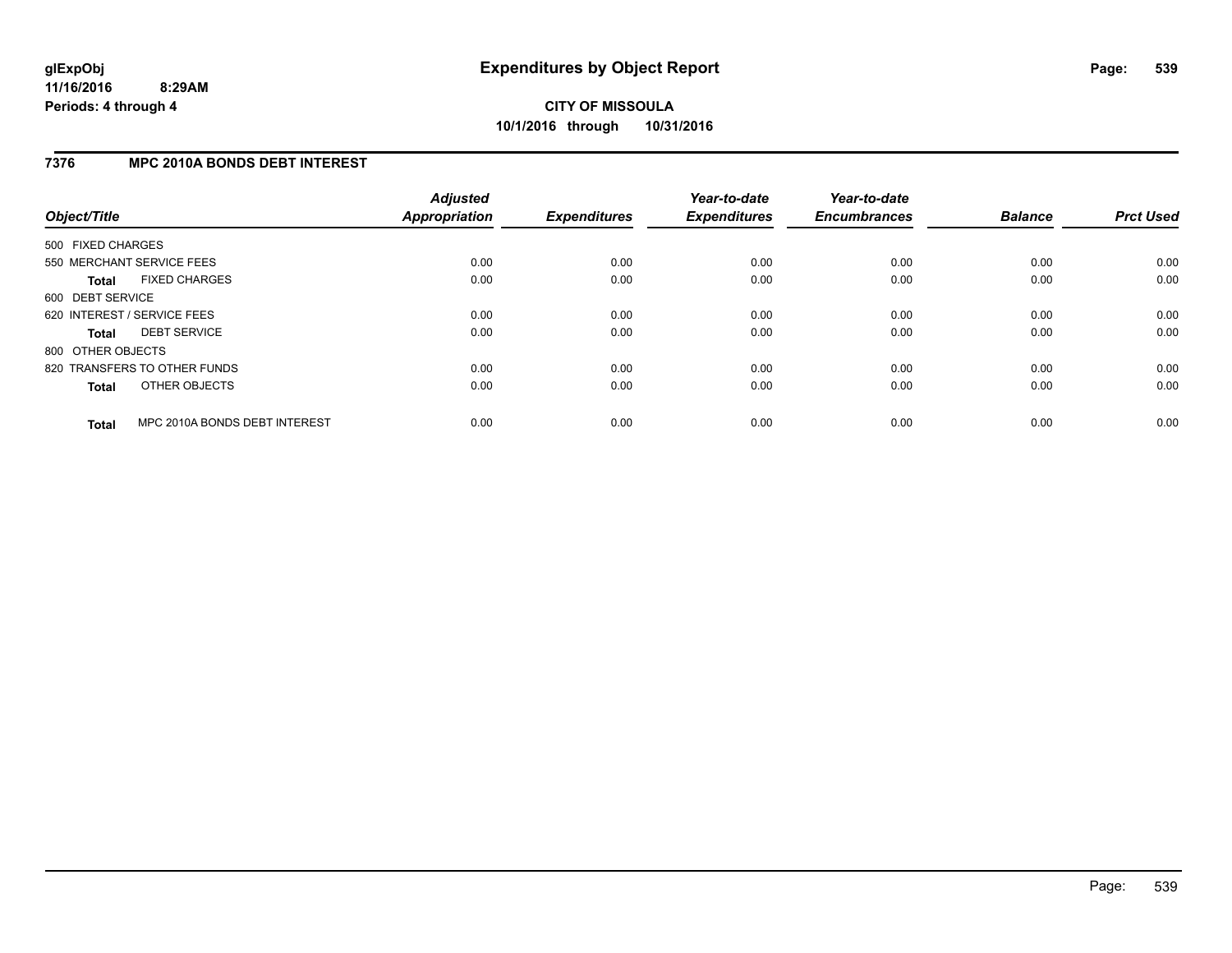### **7377 MPC 2010A BONDS SINKING FUND**

| Object/Title                         | <b>Adjusted</b><br><b>Appropriation</b> | <b>Expenditures</b> | Year-to-date<br><b>Expenditures</b> | Year-to-date<br><b>Encumbrances</b> | <b>Balance</b> | <b>Prct Used</b> |
|--------------------------------------|-----------------------------------------|---------------------|-------------------------------------|-------------------------------------|----------------|------------------|
| 500 FIXED CHARGES                    |                                         |                     |                                     |                                     |                |                  |
| 550 MERCHANT SERVICE FEES            | 0.00                                    | 0.00                | 0.00                                | 0.00                                | 0.00           | 0.00             |
| <b>FIXED CHARGES</b><br><b>Total</b> | 0.00                                    | 0.00                | 0.00                                | 0.00                                | 0.00           | 0.00             |
| 600 DEBT SERVICE                     |                                         |                     |                                     |                                     |                |                  |
| 610 PRINCIPAL                        | 0.00                                    | 0.00                | 0.00                                | 0.00                                | 0.00           | 0.00             |
| 620 INTEREST / SERVICE FEES          | 0.00                                    | 0.00                | 0.00                                | 0.00                                | 0.00           | 0.00             |
| <b>DEBT SERVICE</b><br><b>Total</b>  | 0.00                                    | 0.00                | 0.00                                | 0.00                                | 0.00           | 0.00             |
| 800 OTHER OBJECTS                    |                                         |                     |                                     |                                     |                |                  |
| 820 TRANSFERS TO OTHER FUNDS         | 0.00                                    | 0.00                | 0.00                                | 0.00                                | 0.00           | 0.00             |
| OTHER OBJECTS<br><b>Total</b>        | 0.00                                    | 0.00                | 0.00                                | 0.00                                | 0.00           | 0.00             |
|                                      |                                         |                     |                                     |                                     |                |                  |
| PARKING COMMISSION<br><b>Total</b>   | 0.00                                    | 0.00                | 0.00                                | 0.00                                | 0.00           | 0.00             |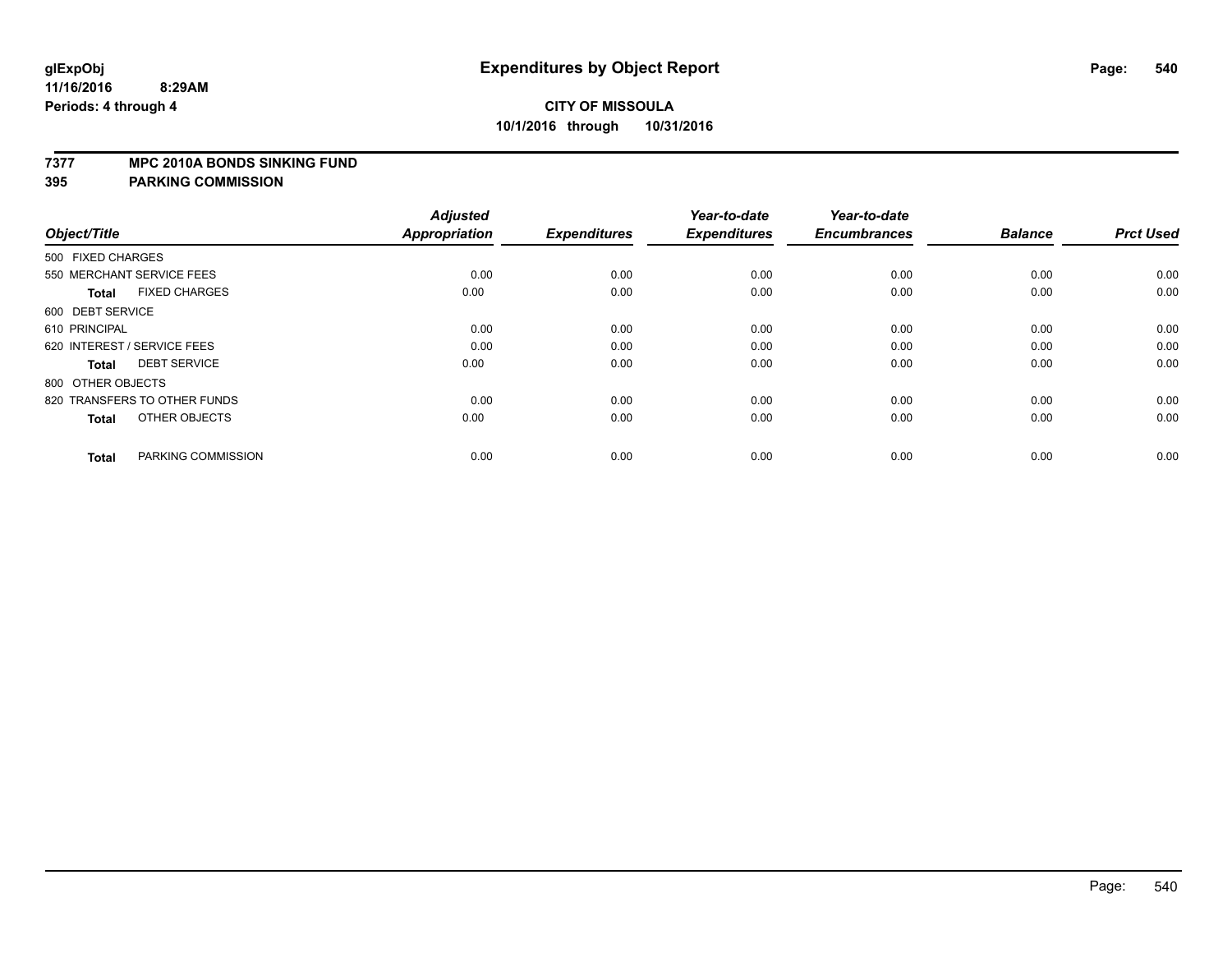# **CITY OF MISSOULA 10/1/2016 through 10/31/2016**

### **7377 MPC 2010A BONDS SINKING FUND**

| Object/Title      |                              | <b>Adjusted</b><br><b>Appropriation</b> | <b>Expenditures</b> | Year-to-date<br><b>Expenditures</b> | Year-to-date<br><b>Encumbrances</b> | <b>Balance</b> | <b>Prct Used</b> |
|-------------------|------------------------------|-----------------------------------------|---------------------|-------------------------------------|-------------------------------------|----------------|------------------|
| 500 FIXED CHARGES |                              |                                         |                     |                                     |                                     |                |                  |
|                   | 550 MERCHANT SERVICE FEES    | 0.00                                    | 0.00                | 0.00                                | 0.00                                | 0.00           | 0.00             |
| <b>Total</b>      | <b>FIXED CHARGES</b>         | 0.00                                    | 0.00                | 0.00                                | 0.00                                | 0.00           | 0.00             |
| 600 DEBT SERVICE  |                              |                                         |                     |                                     |                                     |                |                  |
| 610 PRINCIPAL     |                              | 0.00                                    | 0.00                | 0.00                                | 0.00                                | 0.00           | 0.00             |
|                   | 620 INTEREST / SERVICE FEES  | 0.00                                    | 0.00                | 0.00                                | 0.00                                | 0.00           | 0.00             |
| <b>Total</b>      | <b>DEBT SERVICE</b>          | 0.00                                    | 0.00                | 0.00                                | 0.00                                | 0.00           | 0.00             |
| 800 OTHER OBJECTS |                              |                                         |                     |                                     |                                     |                |                  |
|                   | 820 TRANSFERS TO OTHER FUNDS | 0.00                                    | 0.00                | 0.00                                | 0.00                                | 0.00           | 0.00             |
| <b>Total</b>      | OTHER OBJECTS                | 0.00                                    | 0.00                | 0.00                                | 0.00                                | 0.00           | 0.00             |
| <b>Total</b>      | MPC 2010A BONDS SINKING FUND | 0.00                                    | 0.00                | 0.00                                | 0.00                                | 0.00           | 0.00             |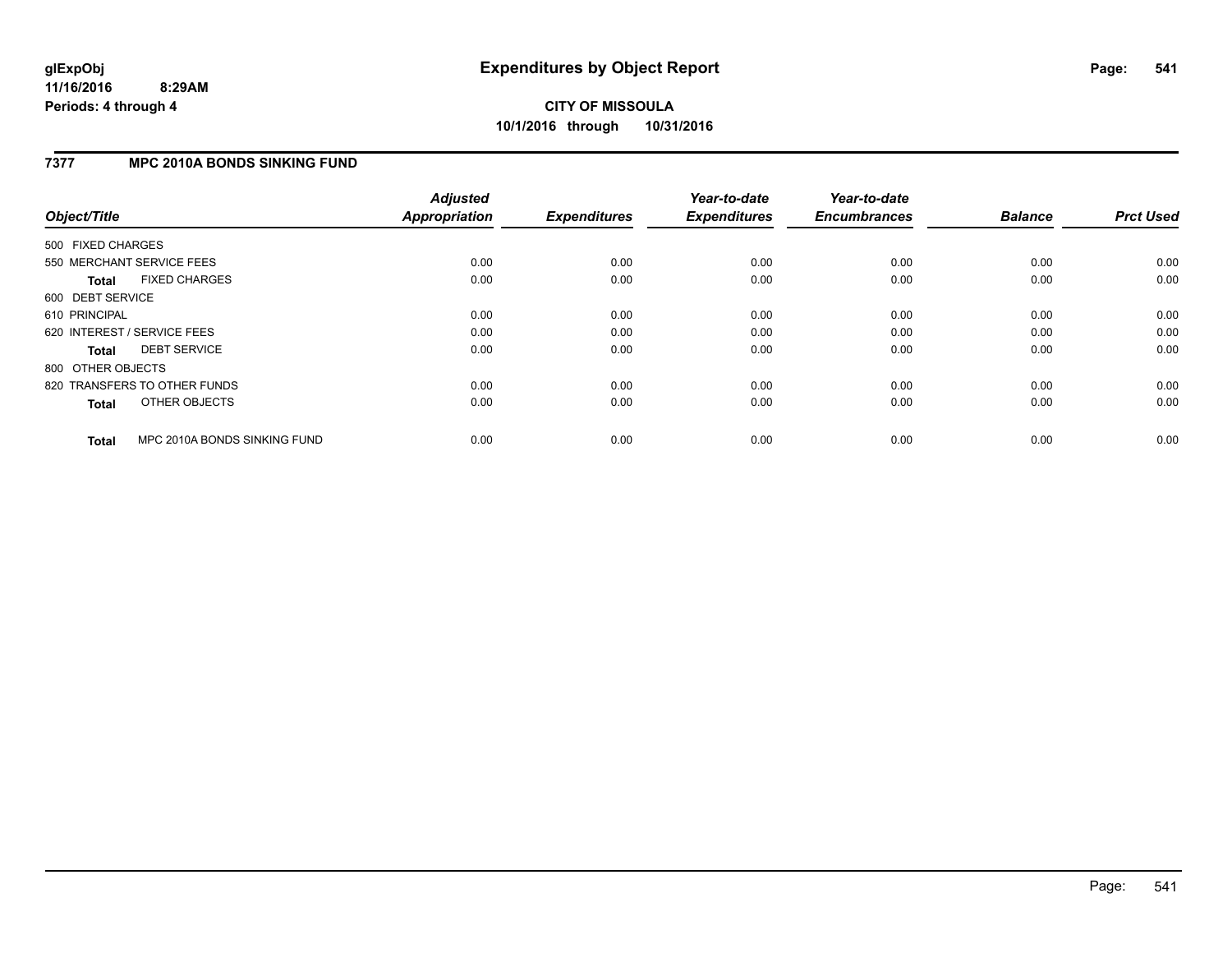**7378 MPC 2010A BOND RESERVE**

**395 PARKING COMMISSION**

|                              |                       | <b>Adjusted</b>      |                     | Year-to-date        | Year-to-date        |                |                  |
|------------------------------|-----------------------|----------------------|---------------------|---------------------|---------------------|----------------|------------------|
| Object/Title                 |                       | <b>Appropriation</b> | <b>Expenditures</b> | <b>Expenditures</b> | <b>Encumbrances</b> | <b>Balance</b> | <b>Prct Used</b> |
| 500 FIXED CHARGES            |                       |                      |                     |                     |                     |                |                  |
| 550 MERCHANT SERVICE FEES    |                       | 0.00                 | 0.00                | 0.00                | 0.00                | 0.00           | 0.00             |
| <b>Total</b>                 | <b>FIXED CHARGES</b>  | 0.00                 | 0.00                | 0.00                | 0.00                | 0.00           | 0.00             |
| 800 OTHER OBJECTS            |                       |                      |                     |                     |                     |                |                  |
| 820 TRANSFERS TO OTHER FUNDS |                       | 0.00                 | 0.00                | 0.00                | 0.00                | 0.00           | 0.00             |
| <b>Total</b>                 | OTHER OBJECTS         | 0.00                 | 0.00                | 0.00                | 0.00                | 0.00           | 0.00             |
| 900 CAPITAL OUTLAY           |                       |                      |                     |                     |                     |                |                  |
| 930 IMPROVEMENTS             |                       | 0.00                 | 0.00                | 0.00                | 0.00                | 0.00           | 0.00             |
| <b>Total</b>                 | <b>CAPITAL OUTLAY</b> | 0.00                 | 0.00                | 0.00                | 0.00                | 0.00           | 0.00             |
| <b>Total</b>                 | PARKING COMMISSION    | 0.00                 | 0.00                | 0.00                | 0.00                | 0.00           | 0.00             |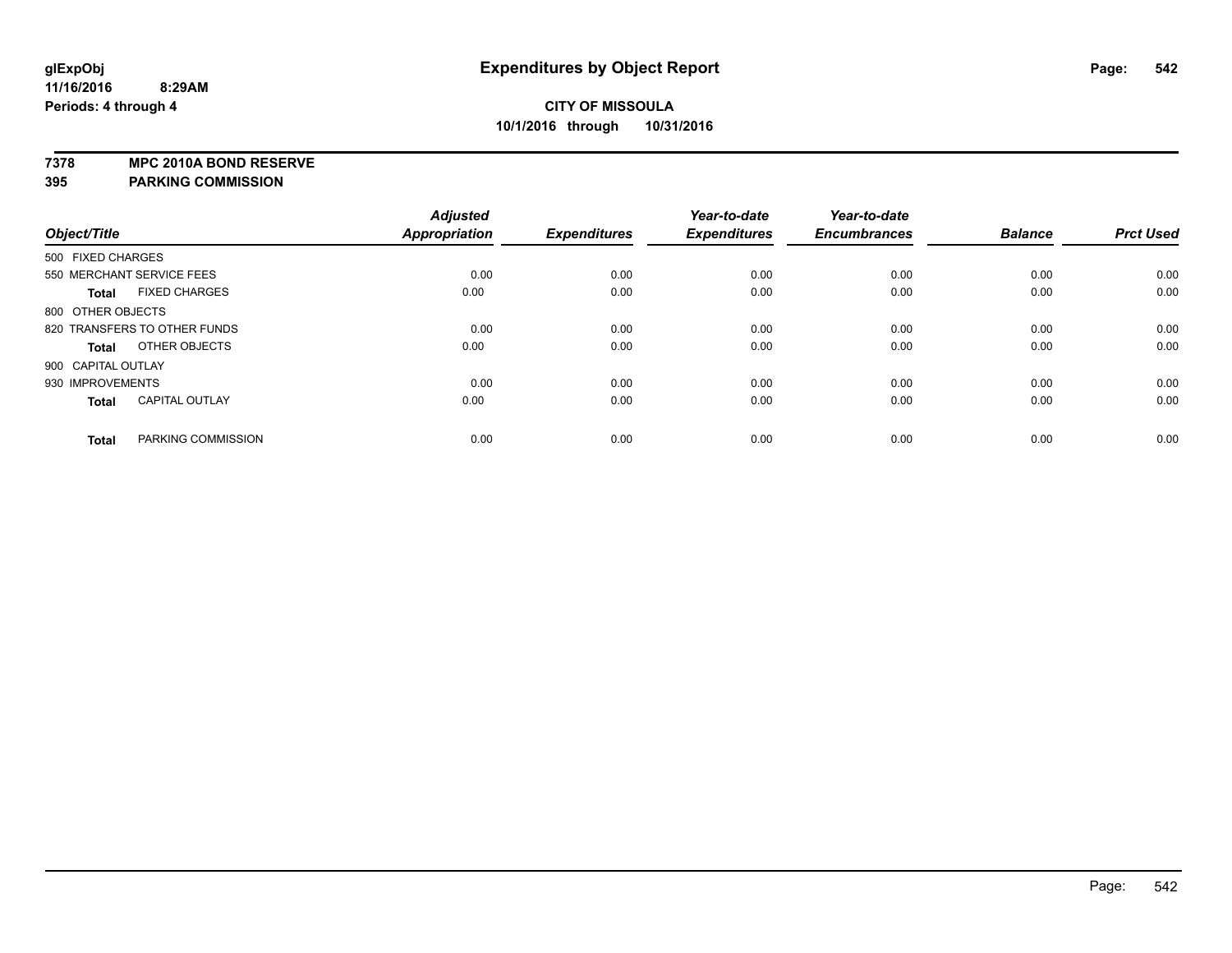### **7378 MPC 2010A BOND RESERVE**

| Object/Title              |                              | <b>Adjusted</b><br><b>Appropriation</b> | <b>Expenditures</b> | Year-to-date<br><b>Expenditures</b> | Year-to-date<br><b>Encumbrances</b> | <b>Balance</b> | <b>Prct Used</b> |
|---------------------------|------------------------------|-----------------------------------------|---------------------|-------------------------------------|-------------------------------------|----------------|------------------|
| 500 FIXED CHARGES         |                              |                                         |                     |                                     |                                     |                |                  |
| 550 MERCHANT SERVICE FEES |                              | 0.00                                    | 0.00                | 0.00                                | 0.00                                | 0.00           | 0.00             |
| Total                     | <b>FIXED CHARGES</b>         | 0.00                                    | 0.00                | 0.00                                | 0.00                                | 0.00           | 0.00             |
| 800 OTHER OBJECTS         |                              |                                         |                     |                                     |                                     |                |                  |
|                           | 820 TRANSFERS TO OTHER FUNDS | 0.00                                    | 0.00                | 0.00                                | 0.00                                | 0.00           | 0.00             |
| Total                     | OTHER OBJECTS                | 0.00                                    | 0.00                | 0.00                                | 0.00                                | 0.00           | 0.00             |
| 900 CAPITAL OUTLAY        |                              |                                         |                     |                                     |                                     |                |                  |
| 930 IMPROVEMENTS          |                              | 0.00                                    | 0.00                | 0.00                                | 0.00                                | 0.00           | 0.00             |
| Total                     | <b>CAPITAL OUTLAY</b>        | 0.00                                    | 0.00                | 0.00                                | 0.00                                | 0.00           | 0.00             |
| <b>Total</b>              | MPC 2010A BOND RESERVE       | 0.00                                    | 0.00                | 0.00                                | 0.00                                | 0.00           | 0.00             |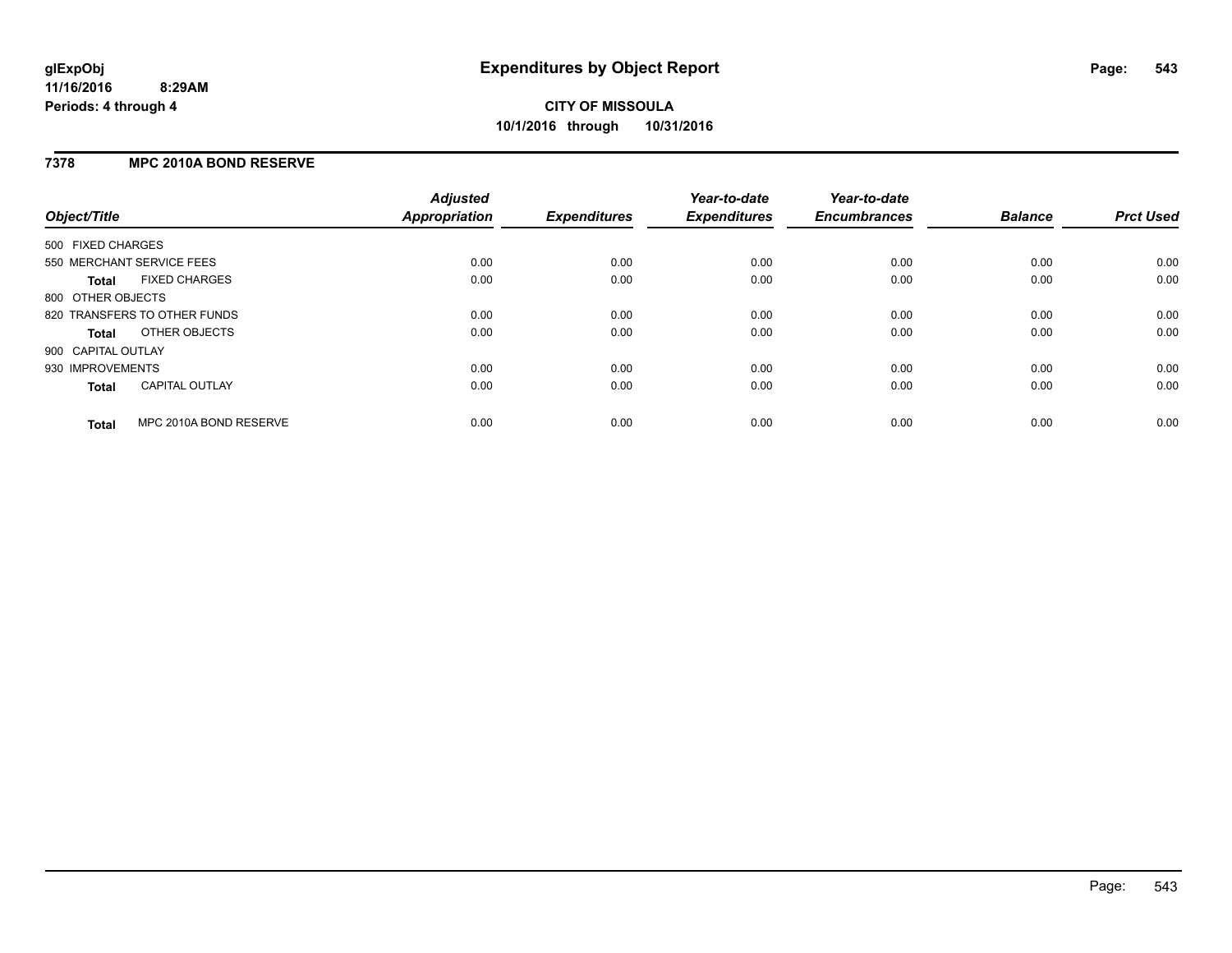#### **7380 BUSINESS IMPROVEMENT DISTRICT**

**375 BUSINESS IMPROVEMENT DISTRICT**

| Object/Title      |                                      | <b>Adjusted</b><br>Appropriation | <b>Expenditures</b> | Year-to-date<br><b>Expenditures</b> | Year-to-date<br><b>Encumbrances</b> | <b>Balance</b> | <b>Prct Used</b> |
|-------------------|--------------------------------------|----------------------------------|---------------------|-------------------------------------|-------------------------------------|----------------|------------------|
|                   | 300 PURCHASED SERVICES               |                                  |                     |                                     |                                     |                |                  |
|                   | 350 PROFESSIONAL SERVICES            | 0.00                             | 40,000.00           | 150,000.00                          | 0.00                                | $-150.000.00$  | 0.00             |
| <b>Total</b>      | PURCHASED SERVICES                   | 0.00                             | 40,000.00           | 150,000.00                          | 0.00                                | $-150,000.00$  | 0.00             |
| 500 FIXED CHARGES |                                      |                                  |                     |                                     |                                     |                |                  |
|                   | 550 MERCHANT SERVICE FEES            | 0.00                             | 0.00                | 0.00                                | 0.00                                | 0.00           | 0.00             |
| <b>Total</b>      | <b>FIXED CHARGES</b>                 | 0.00                             | 0.00                | 0.00                                | 0.00                                | 0.00           | 0.00             |
| 800 OTHER OBJECTS |                                      |                                  |                     |                                     |                                     |                |                  |
| 845 CONTINGENCY   |                                      | 0.00                             | 0.00                | 0.00                                | 0.00                                | 0.00           | 0.00             |
| <b>Total</b>      | OTHER OBJECTS                        | 0.00                             | 0.00                | 0.00                                | 0.00                                | 0.00           | 0.00             |
| <b>Total</b>      | <b>BUSINESS IMPROVEMENT DISTRICT</b> | 0.00                             | 40.000.00           | 150,000.00                          | 0.00                                | $-150.000.00$  | 0.00             |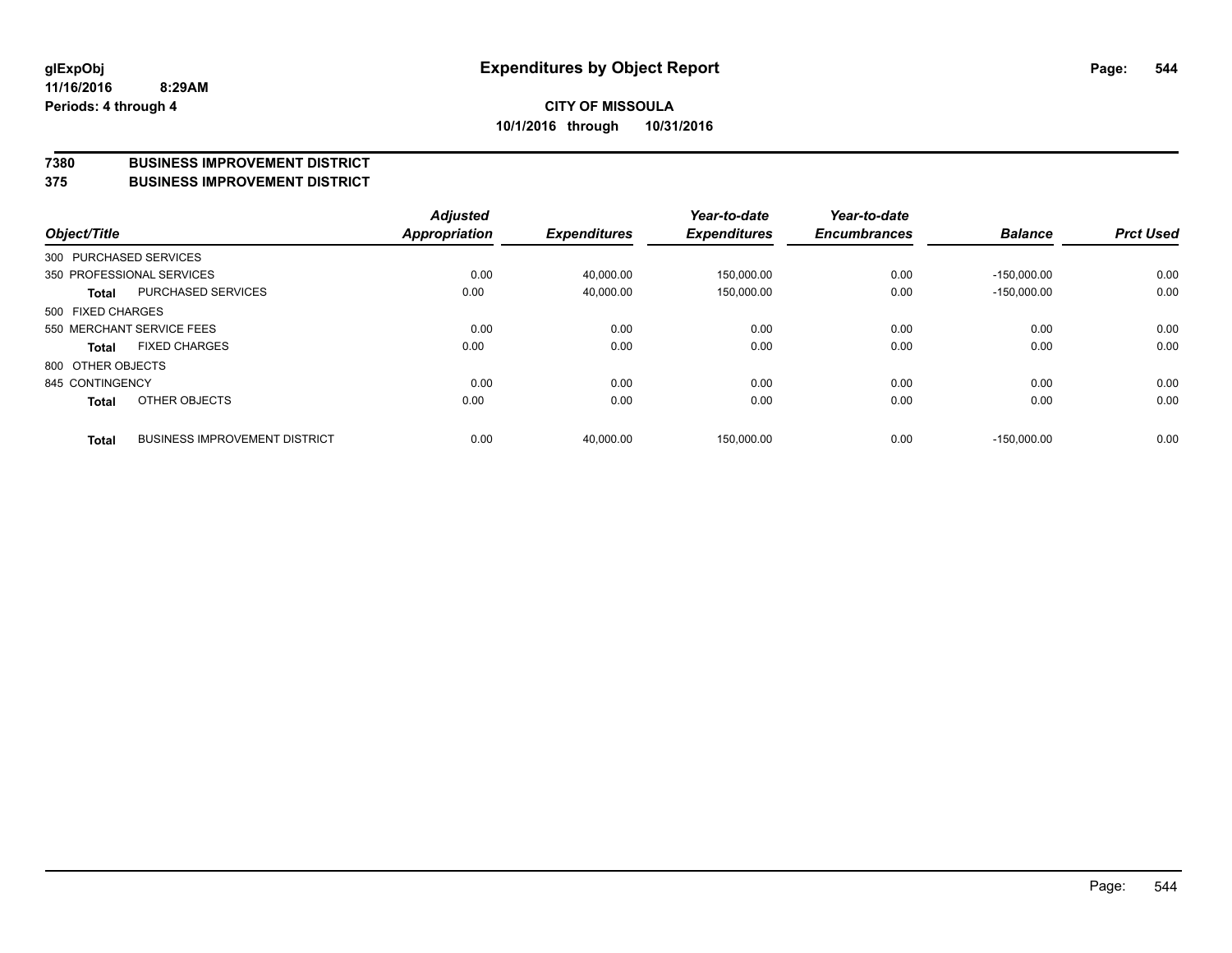### **7380 BUSINESS IMPROVEMENT DISTRICT**

| Object/Title      |                                      | <b>Adjusted</b><br><b>Appropriation</b> | <b>Expenditures</b> | Year-to-date<br><b>Expenditures</b> | Year-to-date<br><b>Encumbrances</b> | <b>Balance</b> | <b>Prct Used</b> |
|-------------------|--------------------------------------|-----------------------------------------|---------------------|-------------------------------------|-------------------------------------|----------------|------------------|
|                   | 300 PURCHASED SERVICES               |                                         |                     |                                     |                                     |                |                  |
|                   | 350 PROFESSIONAL SERVICES            | 0.00                                    | 40,000.00           | 150,000.00                          | 0.00                                | $-150.000.00$  | 0.00             |
| <b>Total</b>      | <b>PURCHASED SERVICES</b>            | 0.00                                    | 40,000.00           | 150,000.00                          | 0.00                                | $-150.000.00$  | 0.00             |
| 500 FIXED CHARGES |                                      |                                         |                     |                                     |                                     |                |                  |
|                   | 550 MERCHANT SERVICE FEES            | 0.00                                    | 0.00                | 0.00                                | 0.00                                | 0.00           | 0.00             |
| <b>Total</b>      | <b>FIXED CHARGES</b>                 | 0.00                                    | 0.00                | 0.00                                | 0.00                                | 0.00           | 0.00             |
| 800 OTHER OBJECTS |                                      |                                         |                     |                                     |                                     |                |                  |
| 845 CONTINGENCY   |                                      | 0.00                                    | 0.00                | 0.00                                | 0.00                                | 0.00           | 0.00             |
| <b>Total</b>      | OTHER OBJECTS                        | 0.00                                    | 0.00                | 0.00                                | 0.00                                | 0.00           | 0.00             |
| <b>Total</b>      | <b>BUSINESS IMPROVEMENT DISTRICT</b> | 0.00                                    | 40.000.00           | 150.000.00                          | 0.00                                | $-150.000.00$  | 0.00             |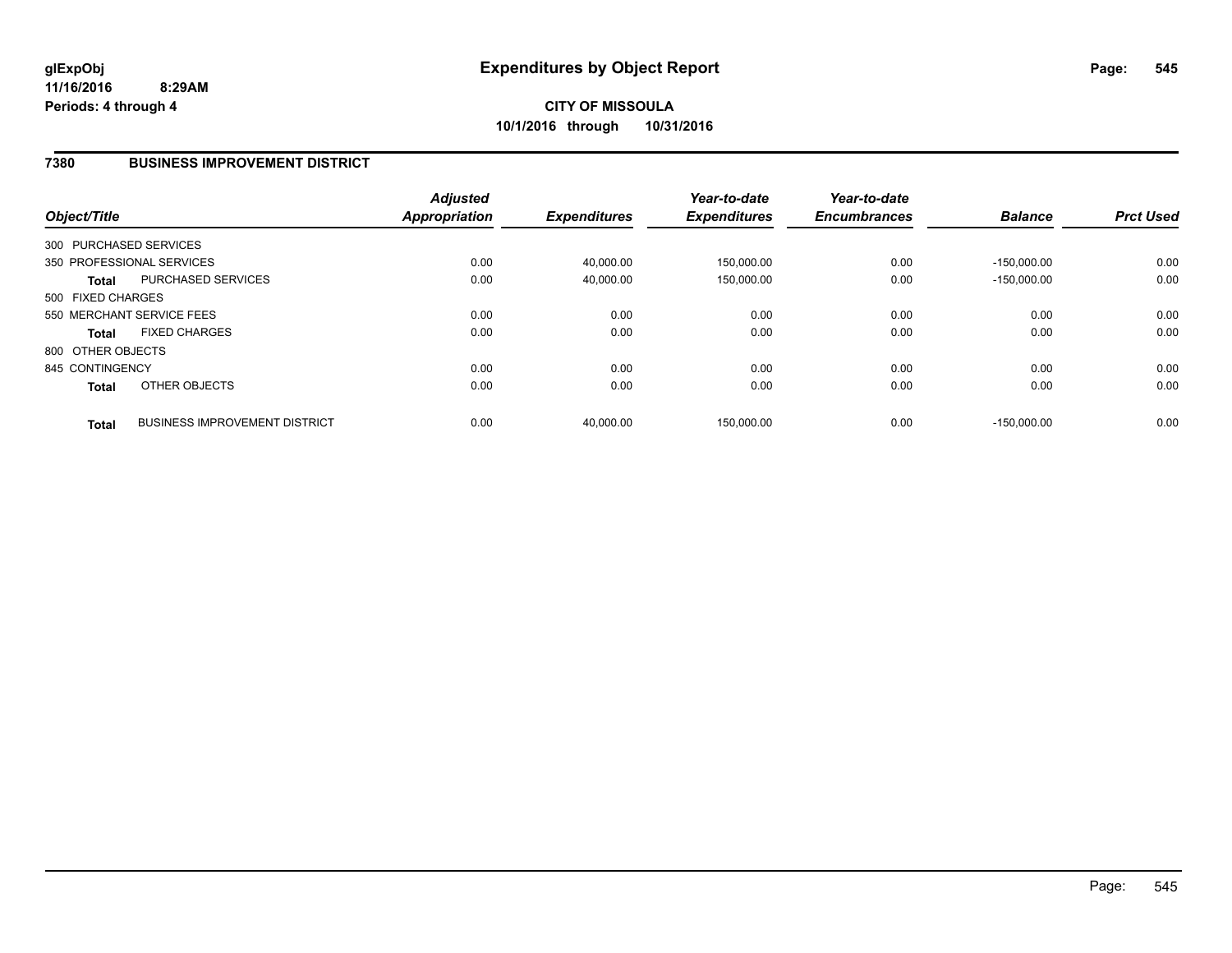#### **7381 TOURISM BUSINESS IMPROVEMENT DISTRICT**

**375 BUSINESS IMPROVEMENT DISTRICT**

| Object/Title              |                                      | <b>Adjusted</b><br><b>Appropriation</b> | <b>Expenditures</b> | Year-to-date<br><b>Expenditures</b> | Year-to-date<br><b>Encumbrances</b> | <b>Balance</b> | <b>Prct Used</b> |
|---------------------------|--------------------------------------|-----------------------------------------|---------------------|-------------------------------------|-------------------------------------|----------------|------------------|
| 300 PURCHASED SERVICES    |                                      |                                         |                     |                                     |                                     |                |                  |
|                           | 390 OTHER PURCHASED SERVICES         | 0.00                                    | 0.00                | 0.00                                | 0.00                                | 0.00           | 0.00             |
| <b>Total</b>              | <b>PURCHASED SERVICES</b>            | 0.00                                    | 0.00                | 0.00                                | 0.00                                | 0.00           | 0.00             |
| 500 FIXED CHARGES         |                                      |                                         |                     |                                     |                                     |                |                  |
| 550 MERCHANT SERVICE FEES |                                      | 0.00                                    | 0.00                | 0.00                                | 0.00                                | 0.00           | 0.00             |
| <b>Total</b>              | <b>FIXED CHARGES</b>                 | 0.00                                    | 0.00                | 0.00                                | 0.00                                | 0.00           | 0.00             |
| <b>Total</b>              | <b>BUSINESS IMPROVEMENT DISTRICT</b> | 0.00                                    | 0.00                | 0.00                                | 0.00                                | 0.00           | 0.00             |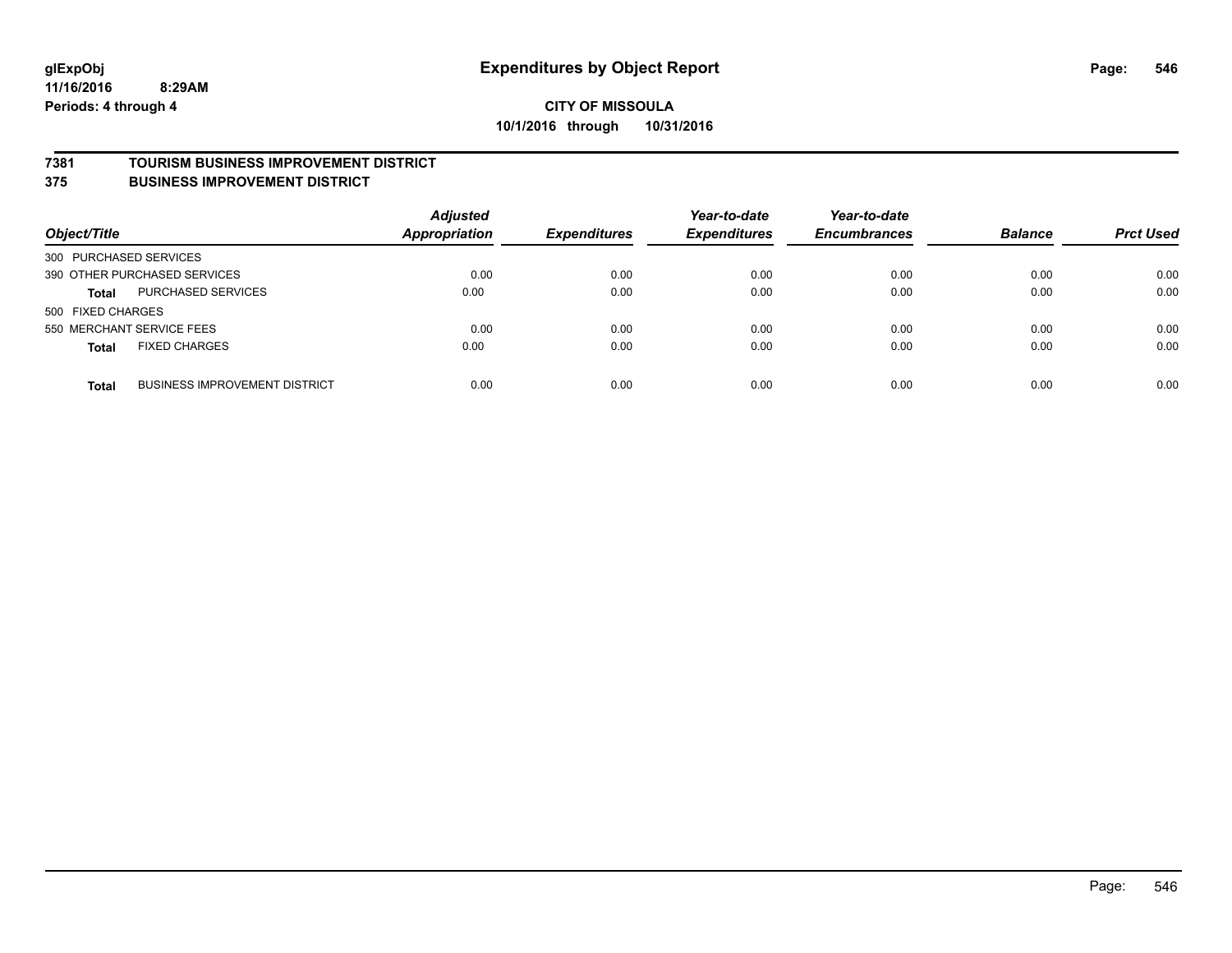**CITY OF MISSOULA 10/1/2016 through 10/31/2016**

### **7381 TOURISM BUSINESS IMPROVEMENT DISTRICT**

| Object/Title                 |                                  | <b>Adjusted</b><br><b>Appropriation</b> | <b>Expenditures</b> | Year-to-date<br><b>Expenditures</b> | Year-to-date<br><b>Encumbrances</b> | <b>Balance</b> | <b>Prct Used</b> |
|------------------------------|----------------------------------|-----------------------------------------|---------------------|-------------------------------------|-------------------------------------|----------------|------------------|
| 300 PURCHASED SERVICES       |                                  |                                         |                     |                                     |                                     |                |                  |
| 390 OTHER PURCHASED SERVICES |                                  | 0.00                                    | 0.00                | 0.00                                | 0.00                                | 0.00           | 0.00             |
| <b>Total</b>                 | PURCHASED SERVICES               | 0.00                                    | 0.00                | 0.00                                | 0.00                                | 0.00           | 0.00             |
| 500 FIXED CHARGES            |                                  |                                         |                     |                                     |                                     |                |                  |
| 550 MERCHANT SERVICE FEES    |                                  | 0.00                                    | 0.00                | 0.00                                | 0.00                                | 0.00           | 0.00             |
| <b>Total</b>                 | <b>FIXED CHARGES</b>             | 0.00                                    | 0.00                | 0.00                                | 0.00                                | 0.00           | 0.00             |
| <b>Total</b>                 | TOURISM BUSINESS IMPROVEMENT DIS | 0.00                                    | 0.00                | 0.00                                | 0.00                                | 0.00           | 0.00             |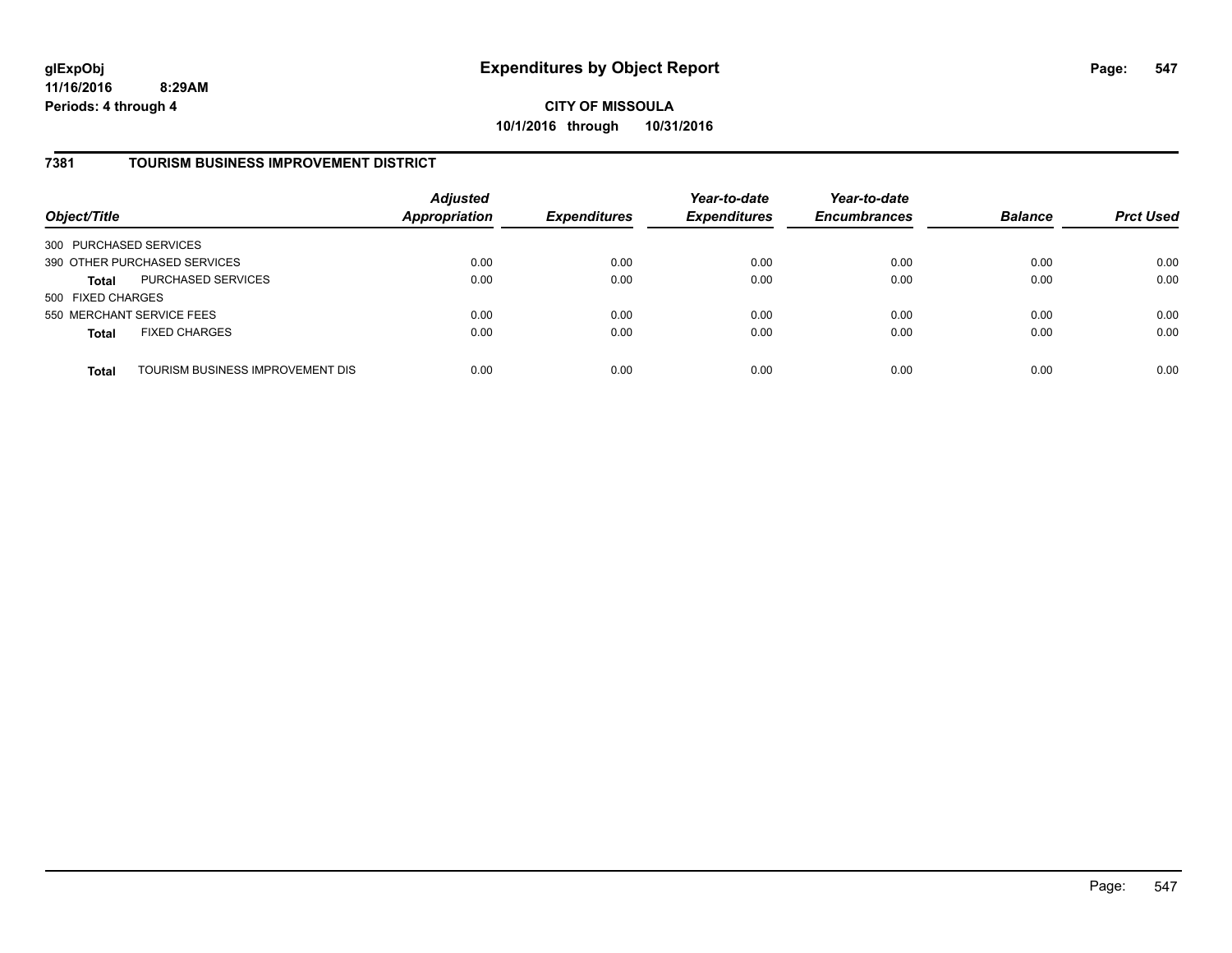# **7382 5.75M TIF RESERVE**

**390 NON-DEPARTMENTAL**

| Object/Title      |                              | <b>Adjusted</b><br>Appropriation | <b>Expenditures</b> | Year-to-date<br><b>Expenditures</b> | Year-to-date<br><b>Encumbrances</b> | <b>Balance</b> | <b>Prct Used</b> |
|-------------------|------------------------------|----------------------------------|---------------------|-------------------------------------|-------------------------------------|----------------|------------------|
| 800 OTHER OBJECTS |                              |                                  |                     |                                     |                                     |                |                  |
|                   | 820 TRANSFERS TO OTHER FUNDS | 0.00                             | 0.00                | 0.00                                | 0.00                                | 0.00           | 0.00             |
| <b>Total</b>      | OTHER OBJECTS                | 0.00                             | 0.00                | 0.00                                | 0.00                                | 0.00           | 0.00             |
| <b>Total</b>      | NON-DEPARTMENTAL             | 0.00                             | 0.00                | 0.00                                | 0.00                                | 0.00           | 0.00             |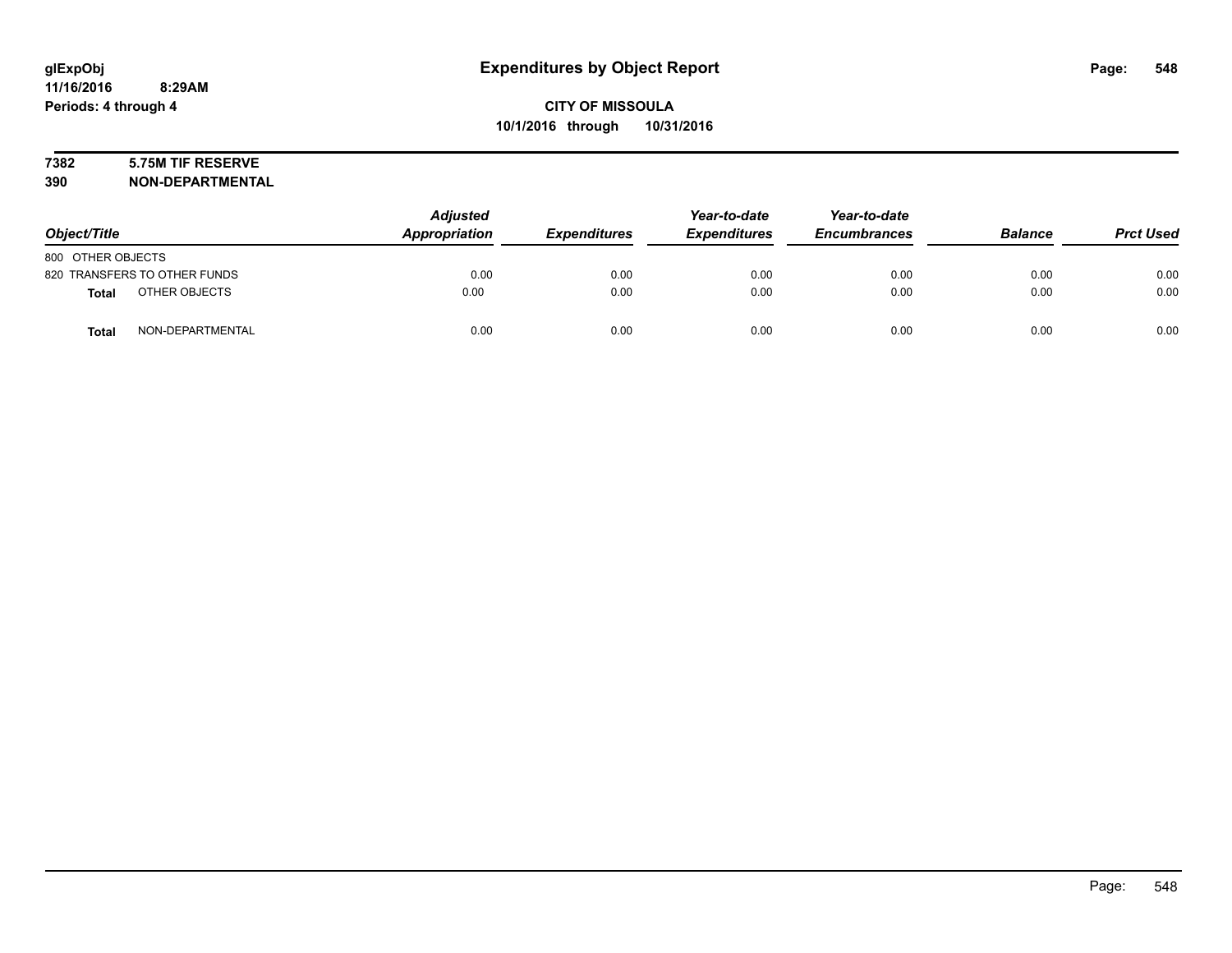**CITY OF MISSOULA 10/1/2016 through 10/31/2016**

**7382 5.75M TIF RESERVE**

| Object/Title                      | <b>Adjusted</b><br>Appropriation | <b>Expenditures</b> | Year-to-date<br><b>Expenditures</b> | Year-to-date<br><b>Encumbrances</b> | <b>Balance</b> | <b>Prct Used</b> |
|-----------------------------------|----------------------------------|---------------------|-------------------------------------|-------------------------------------|----------------|------------------|
| 800 OTHER OBJECTS                 |                                  |                     |                                     |                                     |                |                  |
| 820 TRANSFERS TO OTHER FUNDS      | 0.00                             | 0.00                | 0.00                                | 0.00                                | 0.00           | 0.00             |
| OTHER OBJECTS<br><b>Total</b>     | 0.00                             | 0.00                | 0.00                                | 0.00                                | 0.00           | 0.00             |
| 5.75M TIF RESERVE<br><b>Total</b> | 0.00                             | 0.00                | 0.00                                | 0.00                                | 0.00           | 0.00             |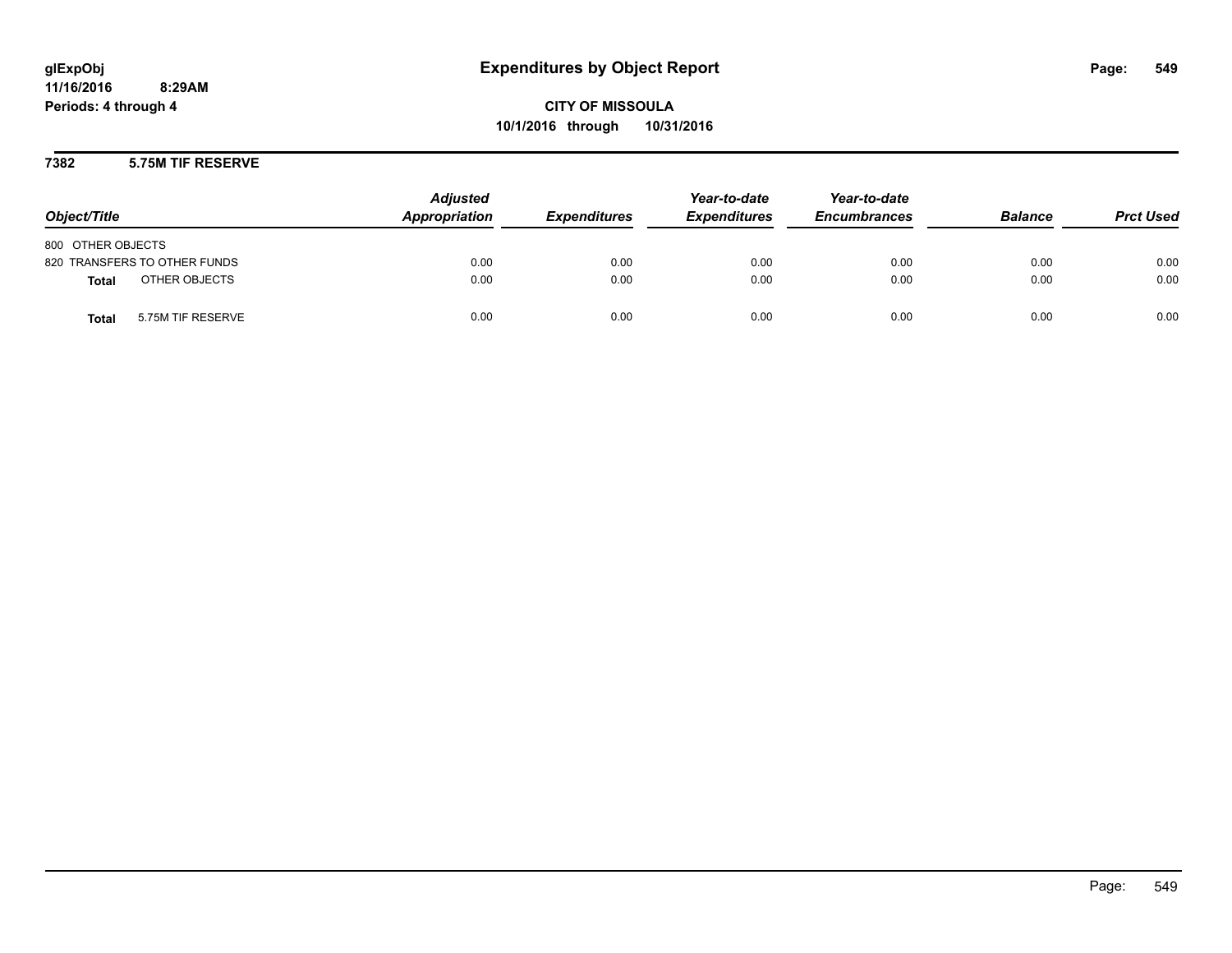#### **7383 RIVERFRONT TRIANGLE URD**

| Object/Title              |                                   | <b>Adjusted</b><br>Appropriation | <b>Expenditures</b> | Year-to-date<br><b>Expenditures</b> | Year-to-date<br><b>Encumbrances</b> | <b>Balance</b> | <b>Prct Used</b> |
|---------------------------|-----------------------------------|----------------------------------|---------------------|-------------------------------------|-------------------------------------|----------------|------------------|
| 300 PURCHASED SERVICES    |                                   |                                  |                     |                                     |                                     |                |                  |
| 350 PROFESSIONAL SERVICES |                                   | 0.00                             | 0.00                | 0.00                                | 0.00                                | 0.00           | 0.00             |
| <b>Total</b>              | PURCHASED SERVICES                | 0.00                             | 0.00                | 0.00                                | 0.00                                | 0.00           | 0.00             |
| 500 FIXED CHARGES         |                                   |                                  |                     |                                     |                                     |                |                  |
|                           | 550 MERCHANT SERVICE FEES         | 0.00                             | 0.00                | 0.00                                | 0.00                                | 0.00           | 0.00             |
| <b>Total</b>              | <b>FIXED CHARGES</b>              | 0.00                             | 0.00                | 0.00                                | 0.00                                | 0.00           | 0.00             |
|                           | 700 GRANTS & CONTRIBUTIONS        |                                  |                     |                                     |                                     |                |                  |
|                           | 700 GRANTS & CONTRIBUTIONS        | 0.00                             | 0.00                | 0.00                                | 0.00                                | 0.00           | 0.00             |
| <b>Total</b>              | <b>GRANTS &amp; CONTRIBUTIONS</b> | 0.00                             | 0.00                | 0.00                                | 0.00                                | 0.00           | 0.00             |
| 800 OTHER OBJECTS         |                                   |                                  |                     |                                     |                                     |                |                  |
|                           | 820 TRANSFERS TO OTHER FUNDS      | 0.00                             | 0.00                | 0.00                                | 0.00                                | 0.00           | 0.00             |
| 845 CONTINGENCY           |                                   | 36,962.00                        | 0.00                | 0.00                                | 0.00                                | 36,962.00      | 0.00             |
| <b>Total</b>              | OTHER OBJECTS                     | 36,962.00                        | 0.00                | 0.00                                | 0.00                                | 36,962.00      | 0.00             |
| <b>Total</b>              | <b>MRA</b>                        | 36,962.00                        | 0.00                | 0.00                                | 0.00                                | 36,962.00      | 0.00             |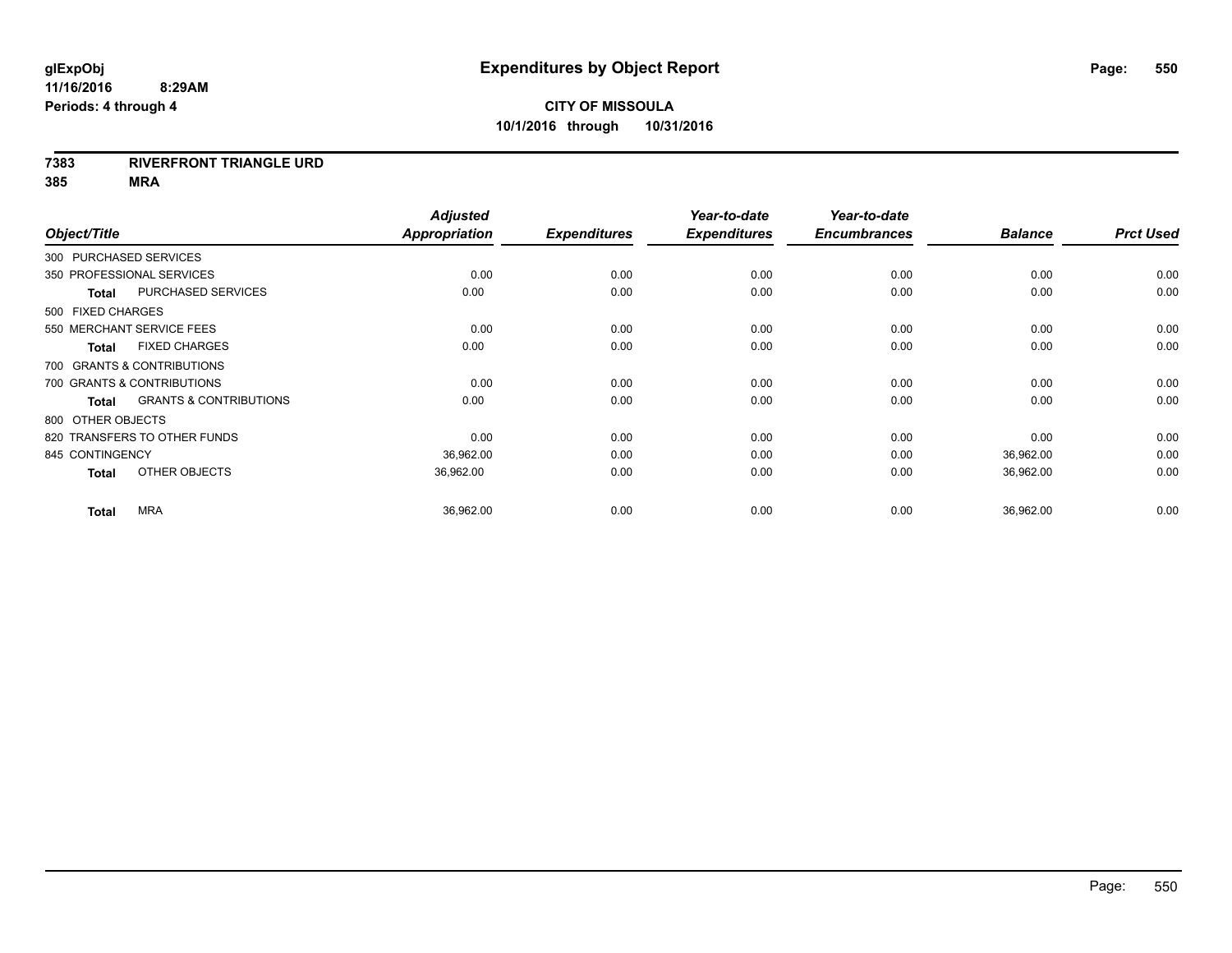### **7383 RIVERFRONT TRIANGLE URD**

| Object/Title           |                                   | <b>Adjusted</b><br>Appropriation | <b>Expenditures</b> | Year-to-date<br><b>Expenditures</b> | Year-to-date<br><b>Encumbrances</b> | <b>Balance</b> | <b>Prct Used</b> |
|------------------------|-----------------------------------|----------------------------------|---------------------|-------------------------------------|-------------------------------------|----------------|------------------|
| 300 PURCHASED SERVICES |                                   |                                  |                     |                                     |                                     |                |                  |
|                        | 350 PROFESSIONAL SERVICES         | 0.00                             | 0.00                | 0.00                                | 0.00                                | 0.00           | 0.00             |
| <b>Total</b>           | PURCHASED SERVICES                | 0.00                             | 0.00                | 0.00                                | 0.00                                | 0.00           | 0.00             |
| 500 FIXED CHARGES      |                                   |                                  |                     |                                     |                                     |                |                  |
|                        | 550 MERCHANT SERVICE FEES         | 0.00                             | 0.00                | 0.00                                | 0.00                                | 0.00           | 0.00             |
| <b>Total</b>           | <b>FIXED CHARGES</b>              | 0.00                             | 0.00                | 0.00                                | 0.00                                | 0.00           | 0.00             |
|                        | 700 GRANTS & CONTRIBUTIONS        |                                  |                     |                                     |                                     |                |                  |
|                        | 700 GRANTS & CONTRIBUTIONS        | 0.00                             | 0.00                | 0.00                                | 0.00                                | 0.00           | 0.00             |
| <b>Total</b>           | <b>GRANTS &amp; CONTRIBUTIONS</b> | 0.00                             | 0.00                | 0.00                                | 0.00                                | 0.00           | 0.00             |
| 800 OTHER OBJECTS      |                                   |                                  |                     |                                     |                                     |                |                  |
|                        | 820 TRANSFERS TO OTHER FUNDS      | 0.00                             | 0.00                | 0.00                                | 0.00                                | 0.00           | 0.00             |
| 845 CONTINGENCY        |                                   | 36,962.00                        | 0.00                | 0.00                                | 0.00                                | 36,962.00      | 0.00             |
| <b>Total</b>           | OTHER OBJECTS                     | 36,962.00                        | 0.00                | 0.00                                | 0.00                                | 36,962.00      | 0.00             |
| <b>Total</b>           | <b>RIVERFRONT TRIANGLE URD</b>    | 36,962.00                        | 0.00                | 0.00                                | 0.00                                | 36,962.00      | 0.00             |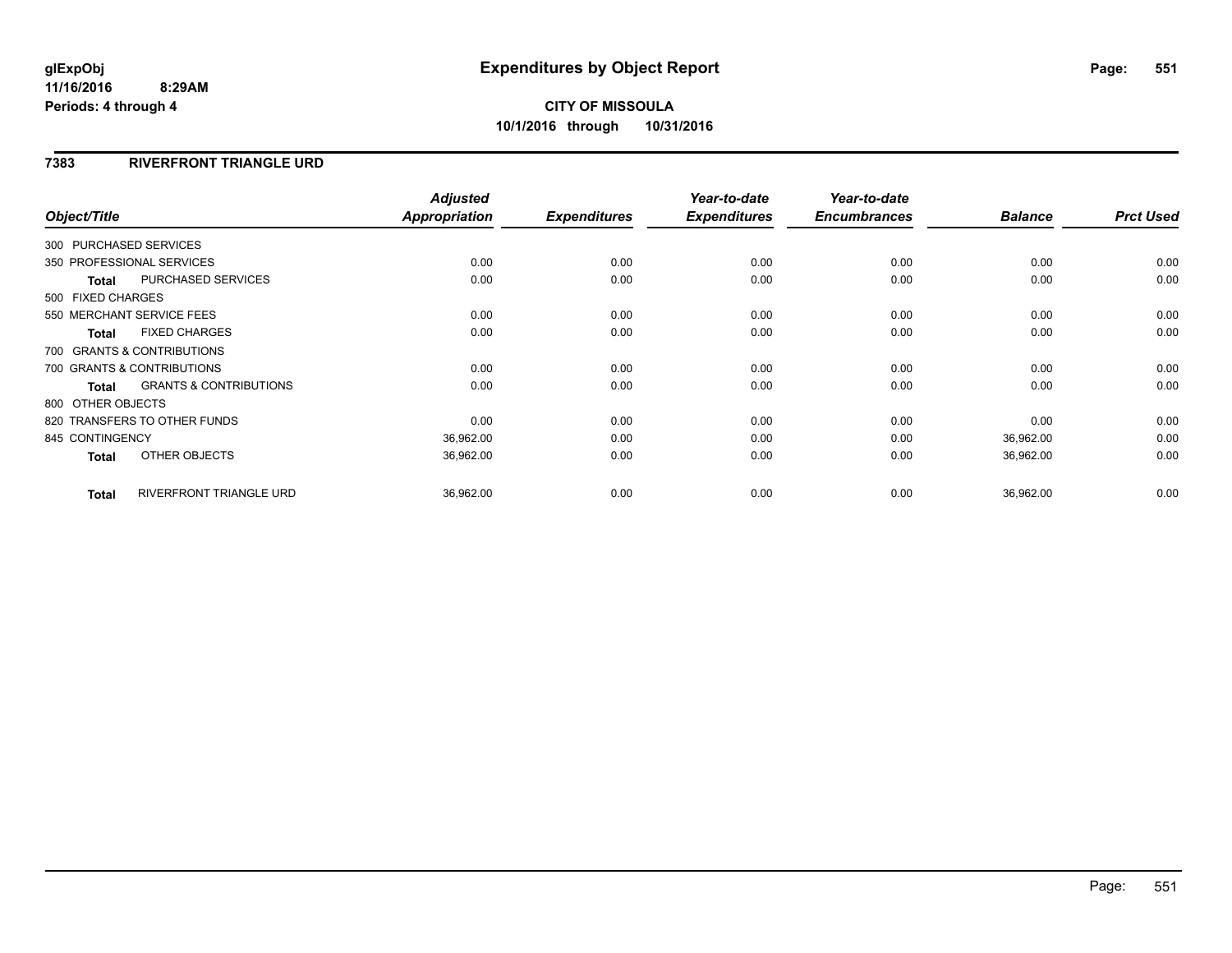### **7384 NRSS DEBT SERVICE CLEARING**

| Object/Title                  | <b>Adjusted</b><br>Appropriation | <b>Expenditures</b> | Year-to-date<br><b>Expenditures</b> | Year-to-date<br><b>Encumbrances</b> | <b>Balance</b> | <b>Prct Used</b> |
|-------------------------------|----------------------------------|---------------------|-------------------------------------|-------------------------------------|----------------|------------------|
| 800 OTHER OBJECTS             |                                  |                     |                                     |                                     |                |                  |
| 820 TRANSFERS TO OTHER FUNDS  | 59.452.00                        | 0.00                | 0.00                                | 0.00                                | 59.452.00      | 0.00             |
| OTHER OBJECTS<br><b>Total</b> | 59,452.00                        | 0.00                | 0.00                                | 0.00                                | 59,452.00      | 0.00             |
| <b>MRA</b><br>Total           | 59,452.00                        | 0.00                | 0.00                                | 0.00                                | 59,452.00      | 0.00             |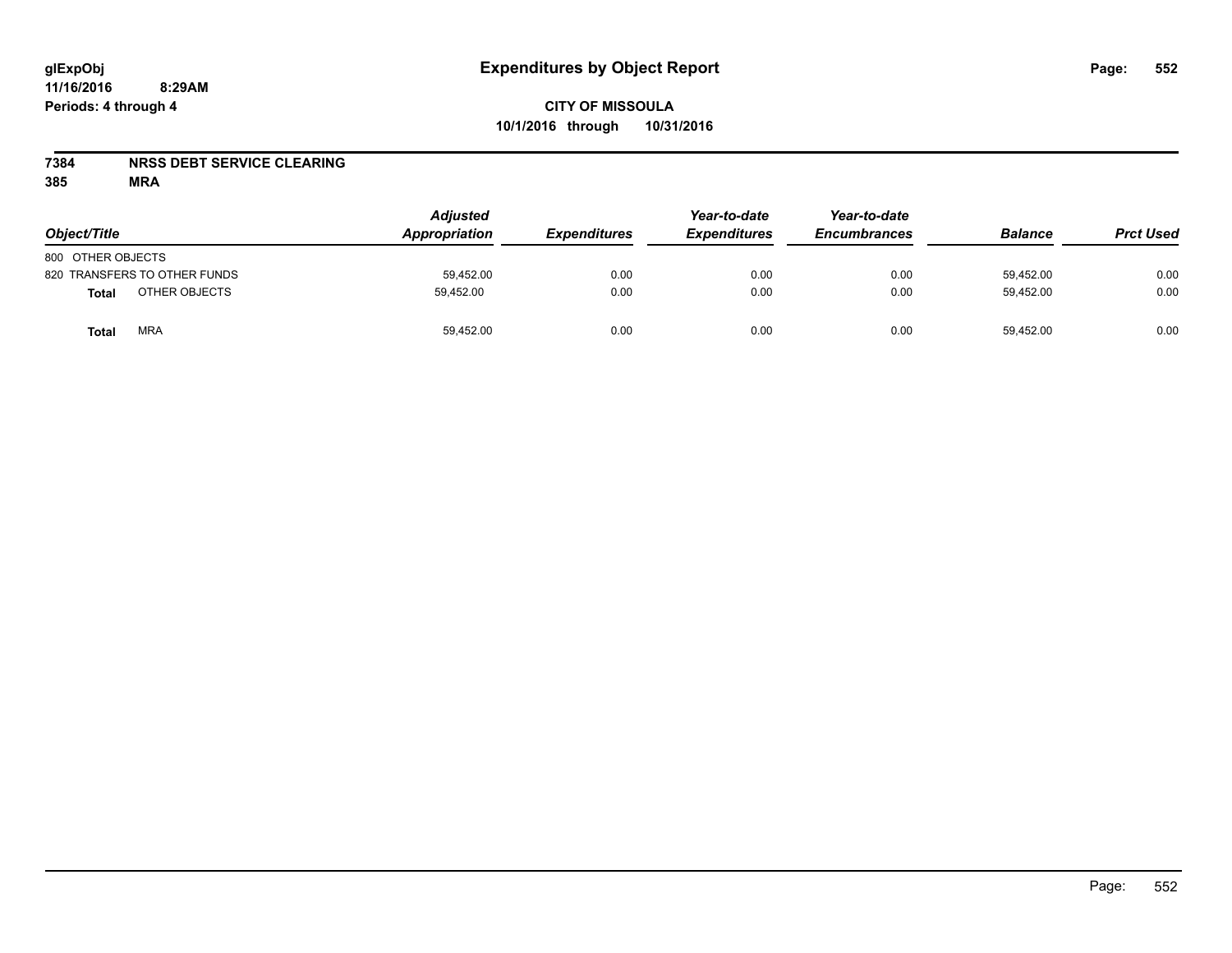### **7384 NRSS DEBT SERVICE CLEARING**

| Object/Title                               | <b>Adjusted</b><br>Appropriation | <i><b>Expenditures</b></i> | Year-to-date<br><b>Expenditures</b> | Year-to-date<br><b>Encumbrances</b> | <b>Balance</b> | <b>Prct Used</b> |
|--------------------------------------------|----------------------------------|----------------------------|-------------------------------------|-------------------------------------|----------------|------------------|
| 800 OTHER OBJECTS                          |                                  |                            |                                     |                                     |                |                  |
| 820 TRANSFERS TO OTHER FUNDS               | 59.452.00                        | 0.00                       | 0.00                                | 0.00                                | 59.452.00      | 0.00             |
| OTHER OBJECTS<br><b>Total</b>              | 59.452.00                        | 0.00                       | 0.00                                | 0.00                                | 59.452.00      | 0.00             |
| NRSS DEBT SERVICE CLEARING<br><b>Total</b> | 59.452.00                        | 0.00                       | 0.00                                | 0.00                                | 59.452.00      | 0.00             |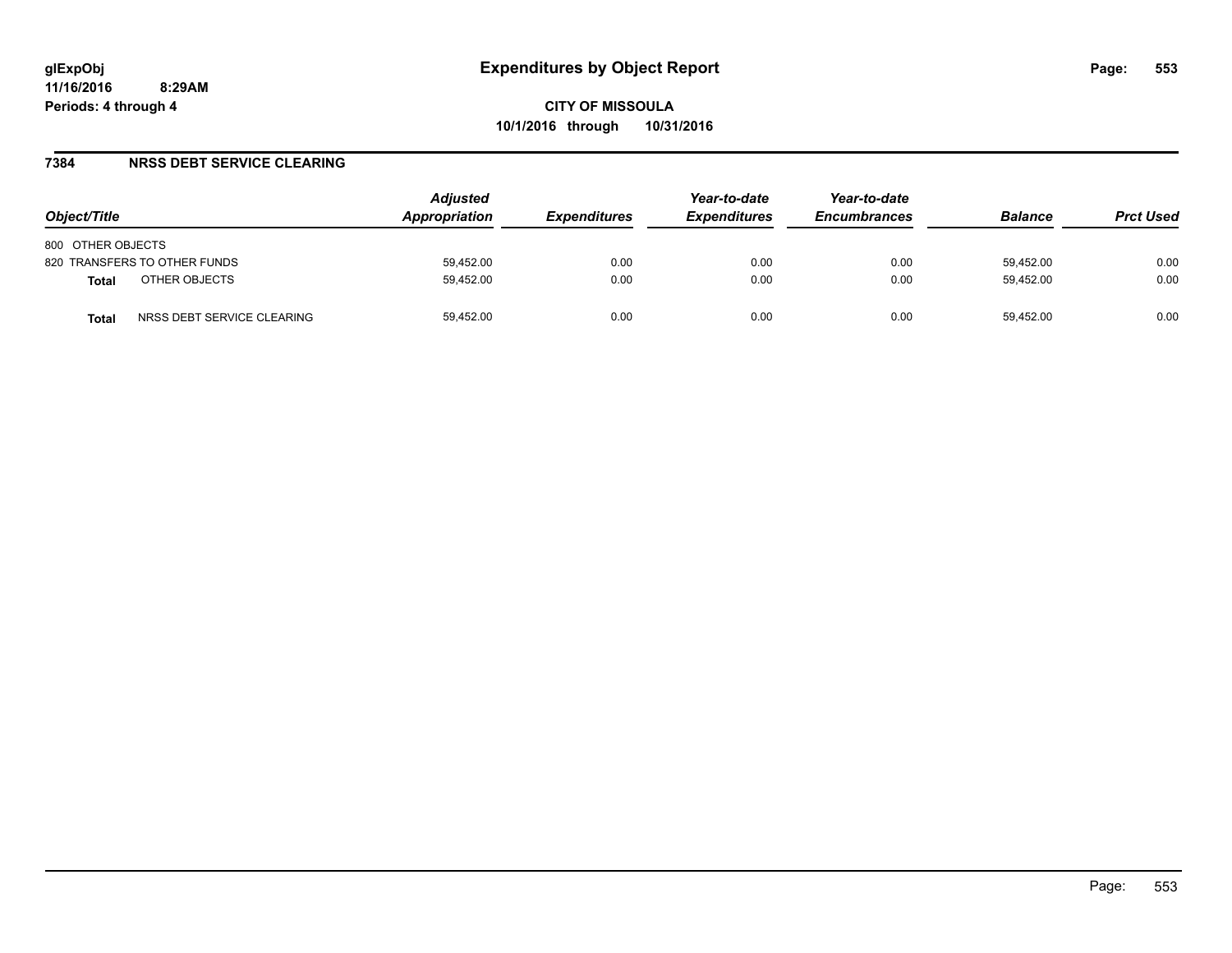# **7385 FRONT STREET URD**

|                    |                                   | <b>Adjusted</b>      |                     | Year-to-date        | Year-to-date        |                |                  |
|--------------------|-----------------------------------|----------------------|---------------------|---------------------|---------------------|----------------|------------------|
| Object/Title       |                                   | <b>Appropriation</b> | <b>Expenditures</b> | <b>Expenditures</b> | <b>Encumbrances</b> | <b>Balance</b> | <b>Prct Used</b> |
|                    | 300 PURCHASED SERVICES            |                      |                     |                     |                     |                |                  |
|                    | 350 PROFESSIONAL SERVICES         | 0.00                 | 2,892.75            | 2,892.75            | 0.00                | $-2,892.75$    | 0.00             |
| <b>Total</b>       | PURCHASED SERVICES                | 0.00                 | 2,892.75            | 2,892.75            | 0.00                | $-2,892.75$    | 0.00             |
| 500 FIXED CHARGES  |                                   |                      |                     |                     |                     |                |                  |
|                    | 550 MERCHANT SERVICE FEES         | 0.00                 | 0.00                | 0.00                | 0.00                | 0.00           | 0.00             |
| Total              | <b>FIXED CHARGES</b>              | 0.00                 | 0.00                | 0.00                | 0.00                | 0.00           | 0.00             |
|                    | 700 GRANTS & CONTRIBUTIONS        |                      |                     |                     |                     |                |                  |
|                    | 700 GRANTS & CONTRIBUTIONS        | 35,000.00            | 0.00                | 25,000.00           | 0.00                | 10,000.00      | 71.43            |
| <b>Total</b>       | <b>GRANTS &amp; CONTRIBUTIONS</b> | 35,000.00            | 0.00                | 25,000.00           | 0.00                | 10,000.00      | 71.43            |
| 800 OTHER OBJECTS  |                                   |                      |                     |                     |                     |                |                  |
| 845 CONTINGENCY    |                                   | 569,034.00           | 0.00                | 0.00                | 0.00                | 569,034.00     | 0.00             |
| <b>Total</b>       | OTHER OBJECTS                     | 569,034.00           | 0.00                | 0.00                | 0.00                | 569,034.00     | 0.00             |
| 900 CAPITAL OUTLAY |                                   |                      |                     |                     |                     |                |                  |
| 930 IMPROVEMENTS   |                                   | 25,000.00            | 0.00                | 0.00                | 0.00                | 25,000.00      | 0.00             |
| <b>Total</b>       | <b>CAPITAL OUTLAY</b>             | 25,000.00            | 0.00                | 0.00                | 0.00                | 25,000.00      | 0.00             |
| <b>Total</b>       | <b>MRA</b>                        | 629,034.00           | 2,892.75            | 27,892.75           | 0.00                | 601,141.25     | 4.43             |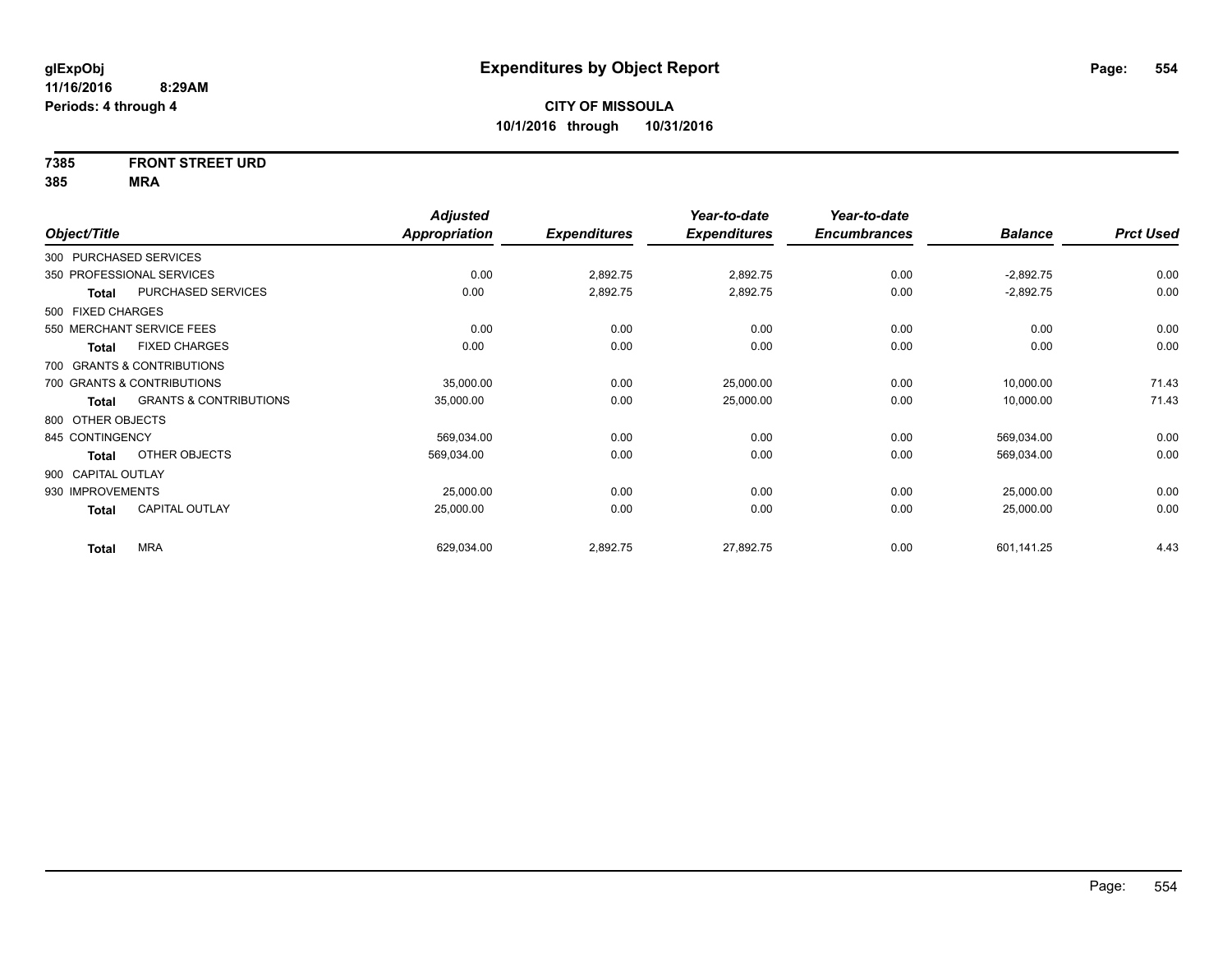### **7385 FRONT STREET URD**

|                        |                                   | <b>Adjusted</b>      |                     | Year-to-date        | Year-to-date        |                |                  |
|------------------------|-----------------------------------|----------------------|---------------------|---------------------|---------------------|----------------|------------------|
| Object/Title           |                                   | <b>Appropriation</b> | <b>Expenditures</b> | <b>Expenditures</b> | <b>Encumbrances</b> | <b>Balance</b> | <b>Prct Used</b> |
| 300 PURCHASED SERVICES |                                   |                      |                     |                     |                     |                |                  |
|                        | 350 PROFESSIONAL SERVICES         | 0.00                 | 2,892.75            | 2,892.75            | 0.00                | $-2,892.75$    | 0.00             |
| <b>Total</b>           | PURCHASED SERVICES                | 0.00                 | 2,892.75            | 2,892.75            | 0.00                | $-2,892.75$    | 0.00             |
| 500 FIXED CHARGES      |                                   |                      |                     |                     |                     |                |                  |
|                        | 550 MERCHANT SERVICE FEES         | 0.00                 | 0.00                | 0.00                | 0.00                | 0.00           | 0.00             |
| <b>Total</b>           | <b>FIXED CHARGES</b>              | 0.00                 | 0.00                | 0.00                | 0.00                | 0.00           | 0.00             |
|                        | 700 GRANTS & CONTRIBUTIONS        |                      |                     |                     |                     |                |                  |
|                        | 700 GRANTS & CONTRIBUTIONS        | 35,000.00            | 0.00                | 25,000.00           | 0.00                | 10,000.00      | 71.43            |
| <b>Total</b>           | <b>GRANTS &amp; CONTRIBUTIONS</b> | 35,000.00            | 0.00                | 25,000.00           | 0.00                | 10,000.00      | 71.43            |
| 800 OTHER OBJECTS      |                                   |                      |                     |                     |                     |                |                  |
| 845 CONTINGENCY        |                                   | 569,034.00           | 0.00                | 0.00                | 0.00                | 569,034.00     | 0.00             |
| Total                  | <b>OTHER OBJECTS</b>              | 569,034.00           | 0.00                | 0.00                | 0.00                | 569,034.00     | 0.00             |
| 900 CAPITAL OUTLAY     |                                   |                      |                     |                     |                     |                |                  |
| 930 IMPROVEMENTS       |                                   | 25,000.00            | 0.00                | 0.00                | 0.00                | 25,000.00      | 0.00             |
| Total                  | <b>CAPITAL OUTLAY</b>             | 25,000.00            | 0.00                | 0.00                | 0.00                | 25,000.00      | 0.00             |
| <b>Total</b>           | FRONT STREET URD                  | 629,034.00           | 2,892.75            | 27,892.75           | 0.00                | 601,141.25     | 4.43             |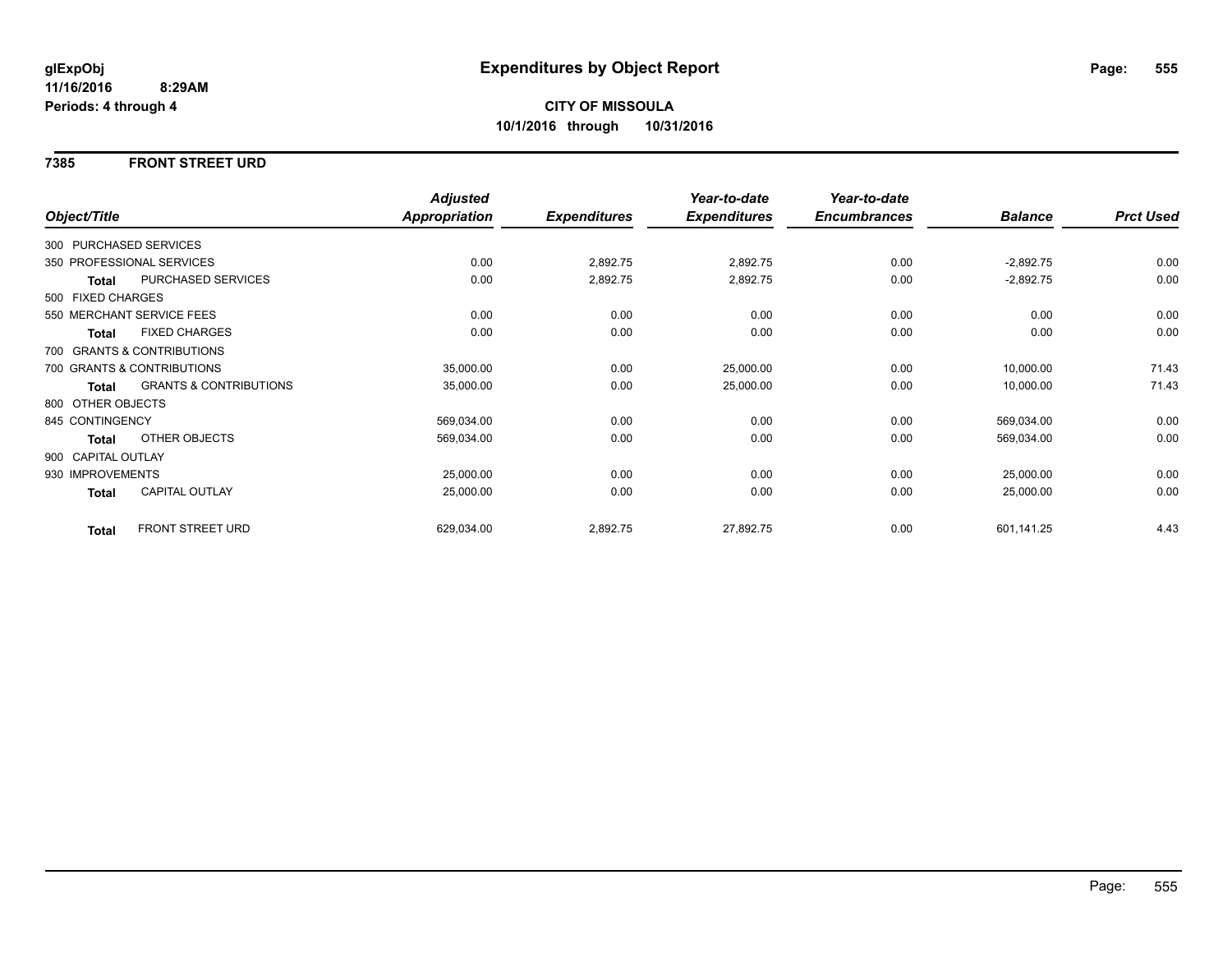### **7386 DEBT SERVICE-SAFEWAY/ST PAT 1.5M**

| Object/Title               |                       | <b>Adjusted</b><br><b>Appropriation</b> | <b>Expenditures</b> | Year-to-date<br><b>Expenditures</b> | Year-to-date<br><b>Encumbrances</b> | <b>Balance</b> | <b>Prct Used</b> |
|----------------------------|-----------------------|-----------------------------------------|---------------------|-------------------------------------|-------------------------------------|----------------|------------------|
| 500 FIXED CHARGES          |                       |                                         |                     |                                     |                                     |                |                  |
| 550 MERCHANT SERVICE FEES  |                       | 0.00                                    | 0.00                | 0.00                                | 0.00                                | 0.00           | 0.00             |
| <b>Total</b>               | <b>FIXED CHARGES</b>  | 0.00                                    | 0.00                | 0.00                                | 0.00                                | 0.00           | 0.00             |
| 900 CAPITAL OUTLAY         |                       |                                         |                     |                                     |                                     |                |                  |
| 930 IMPROVEMENTS           |                       | 0.00                                    | 0.00                | 0.00                                | 0.00                                | 0.00           | 0.00             |
| <b>Total</b>               | <b>CAPITAL OUTLAY</b> | 0.00                                    | 0.00                | 0.00                                | 0.00                                | 0.00           | 0.00             |
| <b>MRA</b><br><b>Total</b> |                       | 0.00                                    | 0.00                | 0.00                                | 0.00                                | 0.00           | 0.00             |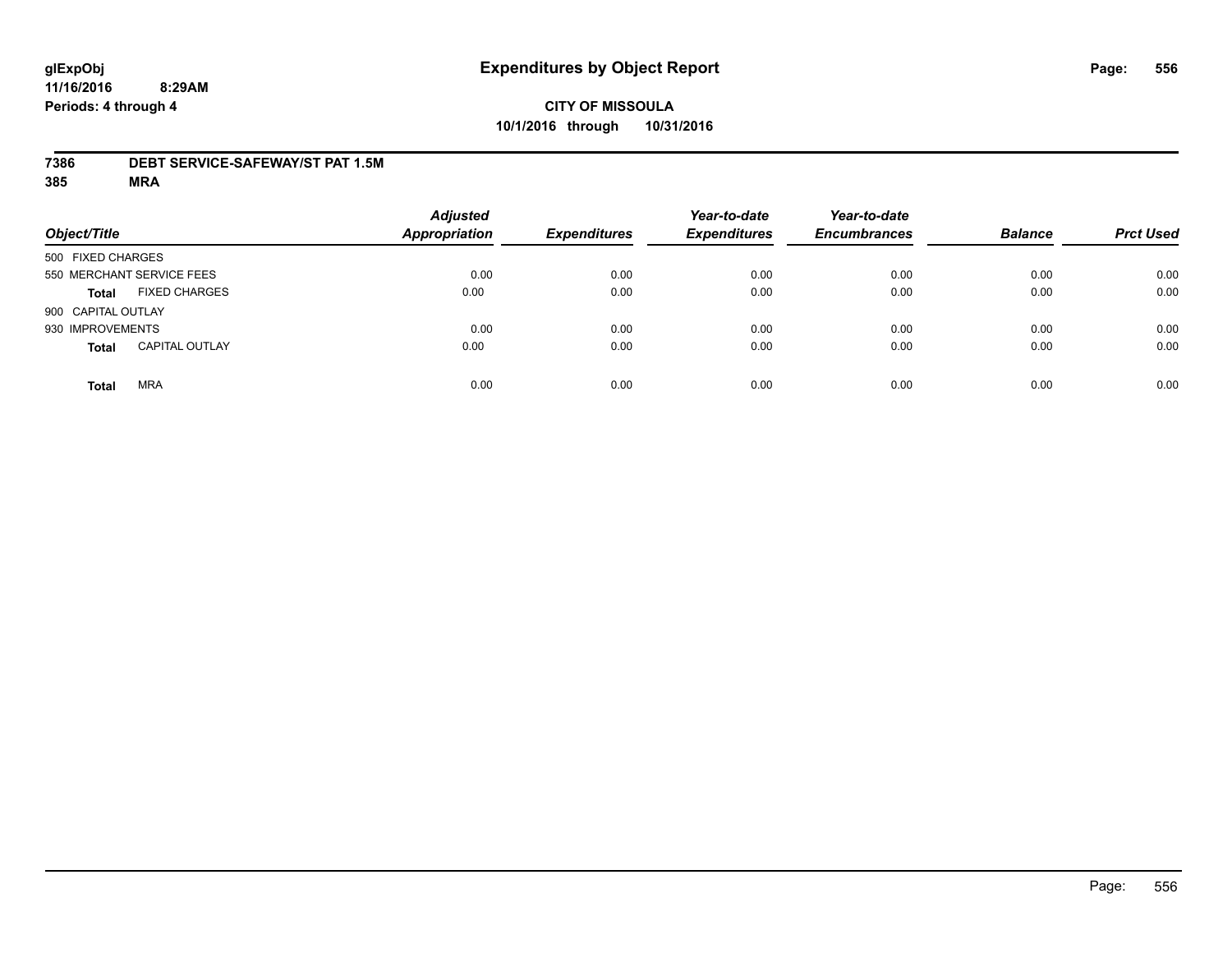#### **7386 DEBT SERVICE-SAFEWAY/ST PAT 1.5M**

**390 NON-DEPARTMENTAL**

|                                      | <b>Adjusted</b> |                     | Year-to-date        | Year-to-date        |                |                  |
|--------------------------------------|-----------------|---------------------|---------------------|---------------------|----------------|------------------|
| Object/Title                         | Appropriation   | <b>Expenditures</b> | <b>Expenditures</b> | <b>Encumbrances</b> | <b>Balance</b> | <b>Prct Used</b> |
| 500 FIXED CHARGES                    |                 |                     |                     |                     |                |                  |
| 550 MERCHANT SERVICE FEES            | 0.00            | 0.00                | 0.00                | 0.00                | 0.00           | 0.00             |
| <b>FIXED CHARGES</b><br><b>Total</b> | 0.00            | 0.00                | 0.00                | 0.00                | 0.00           | 0.00             |
| 600 DEBT SERVICE                     |                 |                     |                     |                     |                |                  |
| 610 PRINCIPAL                        | 38.539.00       | 0.00                | 18.297.25           | 0.00                | 20.241.75      | 47.48            |
| 620 INTEREST / SERVICE FEES          | 88.473.00       | 0.00                | 45.208.75           | 0.00                | 43.264.25      | 51.10            |
| <b>DEBT SERVICE</b><br><b>Total</b>  | 127.012.00      | 0.00                | 63,506.00           | 0.00                | 63,506.00      | 50.00            |
| NON-DEPARTMENTAL<br><b>Total</b>     | 127,012.00      | 0.00                | 63.506.00           | 0.00                | 63.506.00      | 50.00            |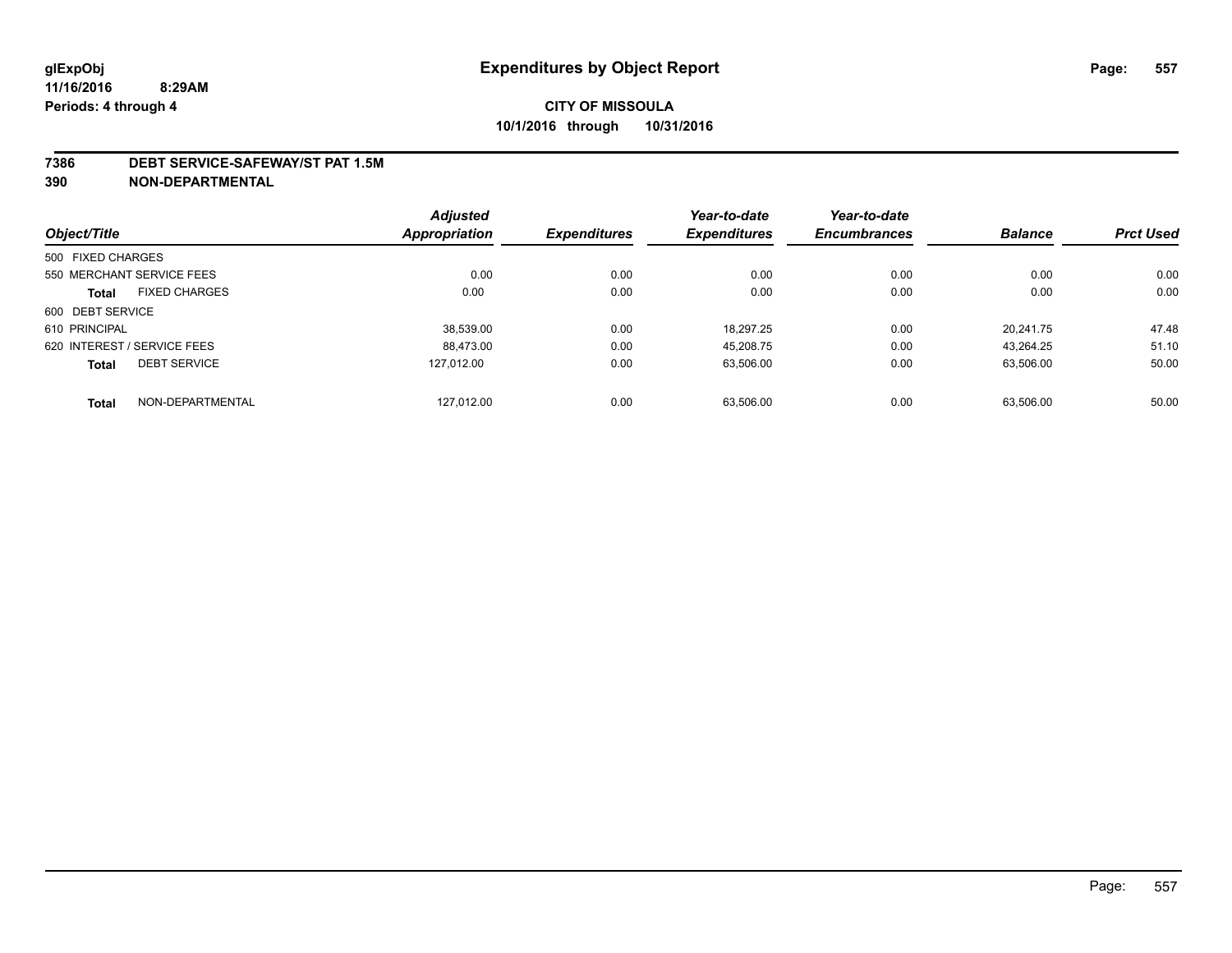### **7386 DEBT SERVICE-SAFEWAY/ST PAT 1.5M**

| Object/Title       |                                  | <b>Adjusted</b><br><b>Appropriation</b> | <b>Expenditures</b> | Year-to-date<br><b>Expenditures</b> | Year-to-date<br><b>Encumbrances</b> | <b>Balance</b> | <b>Prct Used</b> |
|--------------------|----------------------------------|-----------------------------------------|---------------------|-------------------------------------|-------------------------------------|----------------|------------------|
| 500 FIXED CHARGES  |                                  |                                         |                     |                                     |                                     |                |                  |
|                    |                                  |                                         |                     |                                     |                                     |                |                  |
|                    | 550 MERCHANT SERVICE FEES        | 0.00                                    | 0.00                | 0.00                                | 0.00                                | 0.00           | 0.00             |
| <b>Total</b>       | <b>FIXED CHARGES</b>             | 0.00                                    | 0.00                | 0.00                                | 0.00                                | 0.00           | 0.00             |
| 600 DEBT SERVICE   |                                  |                                         |                     |                                     |                                     |                |                  |
| 610 PRINCIPAL      |                                  | 38.539.00                               | 0.00                | 18,297.25                           | 0.00                                | 20.241.75      | 47.48            |
|                    | 620 INTEREST / SERVICE FEES      | 88,473.00                               | 0.00                | 45,208.75                           | 0.00                                | 43,264.25      | 51.10            |
| Total              | <b>DEBT SERVICE</b>              | 127,012.00                              | 0.00                | 63,506.00                           | 0.00                                | 63,506.00      | 50.00            |
| 900 CAPITAL OUTLAY |                                  |                                         |                     |                                     |                                     |                |                  |
| 930 IMPROVEMENTS   |                                  | 0.00                                    | 0.00                | 0.00                                | 0.00                                | 0.00           | 0.00             |
| Total              | <b>CAPITAL OUTLAY</b>            | 0.00                                    | 0.00                | 0.00                                | 0.00                                | 0.00           | 0.00             |
| <b>Total</b>       | DEBT SERVICE-SAFEWAY/ST PAT 1.5M | 127.012.00                              | 0.00                | 63,506.00                           | 0.00                                | 63.506.00      | 50.00            |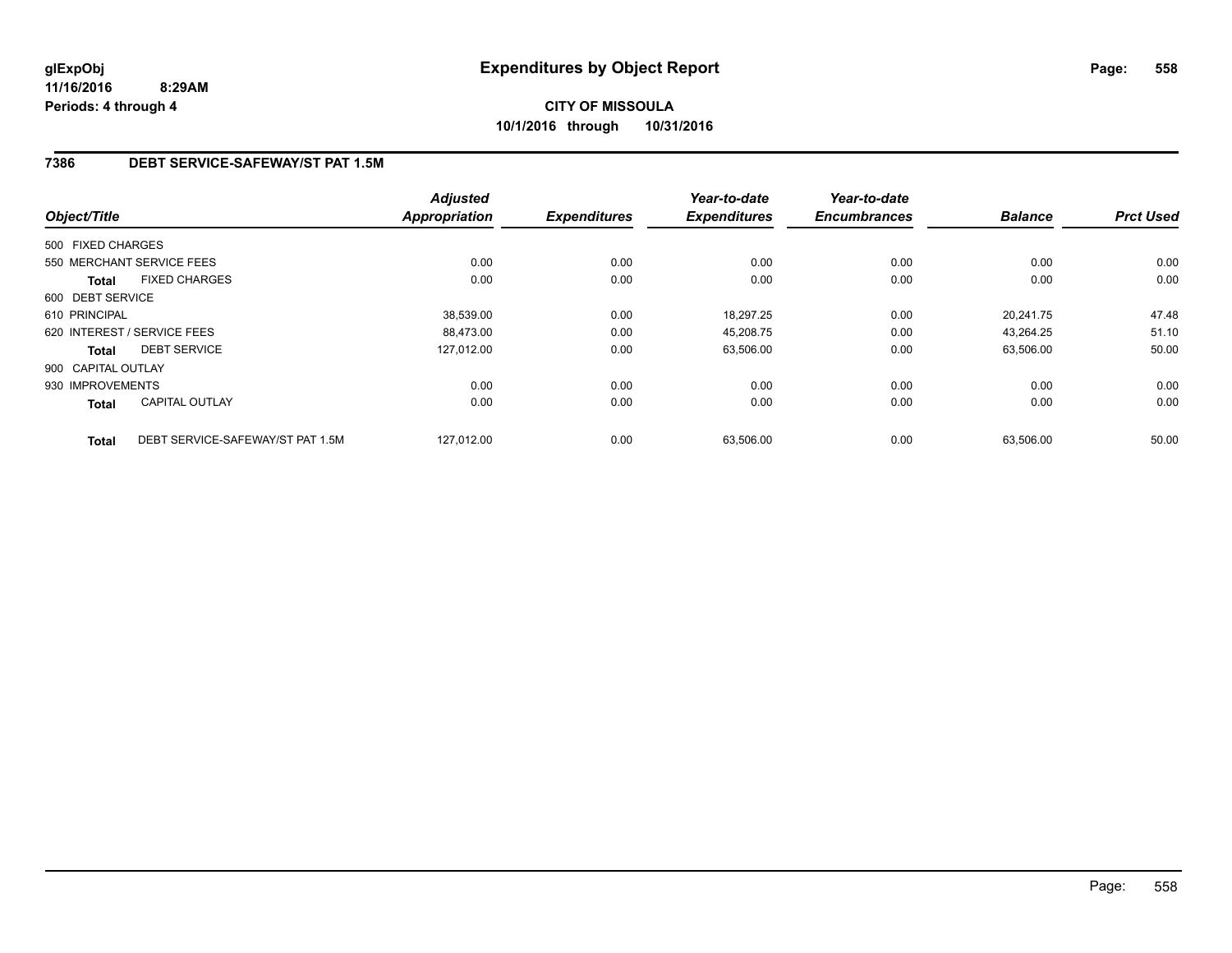#### **7387 DEBT SERVICE-BROWNFIELD RLF 1.125M**

**390 NON-DEPARTMENTAL**

|                                      | <b>Adjusted</b>      |                     | Year-to-date        | Year-to-date        |                |                  |
|--------------------------------------|----------------------|---------------------|---------------------|---------------------|----------------|------------------|
| Object/Title                         | <b>Appropriation</b> | <b>Expenditures</b> | <b>Expenditures</b> | <b>Encumbrances</b> | <b>Balance</b> | <b>Prct Used</b> |
| 500 FIXED CHARGES                    |                      |                     |                     |                     |                |                  |
| 550 MERCHANT SERVICE FEES            | 0.00                 | 0.00                | 0.00                | 0.00                | 0.00           | 0.00             |
| <b>FIXED CHARGES</b><br><b>Total</b> | 0.00                 | 0.00                | 0.00                | 0.00                | 0.00           | 0.00             |
| 600 DEBT SERVICE                     |                      |                     |                     |                     |                |                  |
| 610 PRINCIPAL                        | 29,830.00            | 0.00                | 0.00                | 0.00                | 29.830.00      | 0.00             |
| 620 INTEREST / SERVICE FEES          | 24,886.00            | 0.00                | 0.00                | 0.00                | 24.886.00      | 0.00             |
| <b>DEBT SERVICE</b><br><b>Total</b>  | 54.716.00            | 0.00                | 0.00                | 0.00                | 54,716.00      | 0.00             |
| NON-DEPARTMENTAL<br><b>Total</b>     | 54,716.00            | 0.00                | 0.00                | 0.00                | 54.716.00      | 0.00             |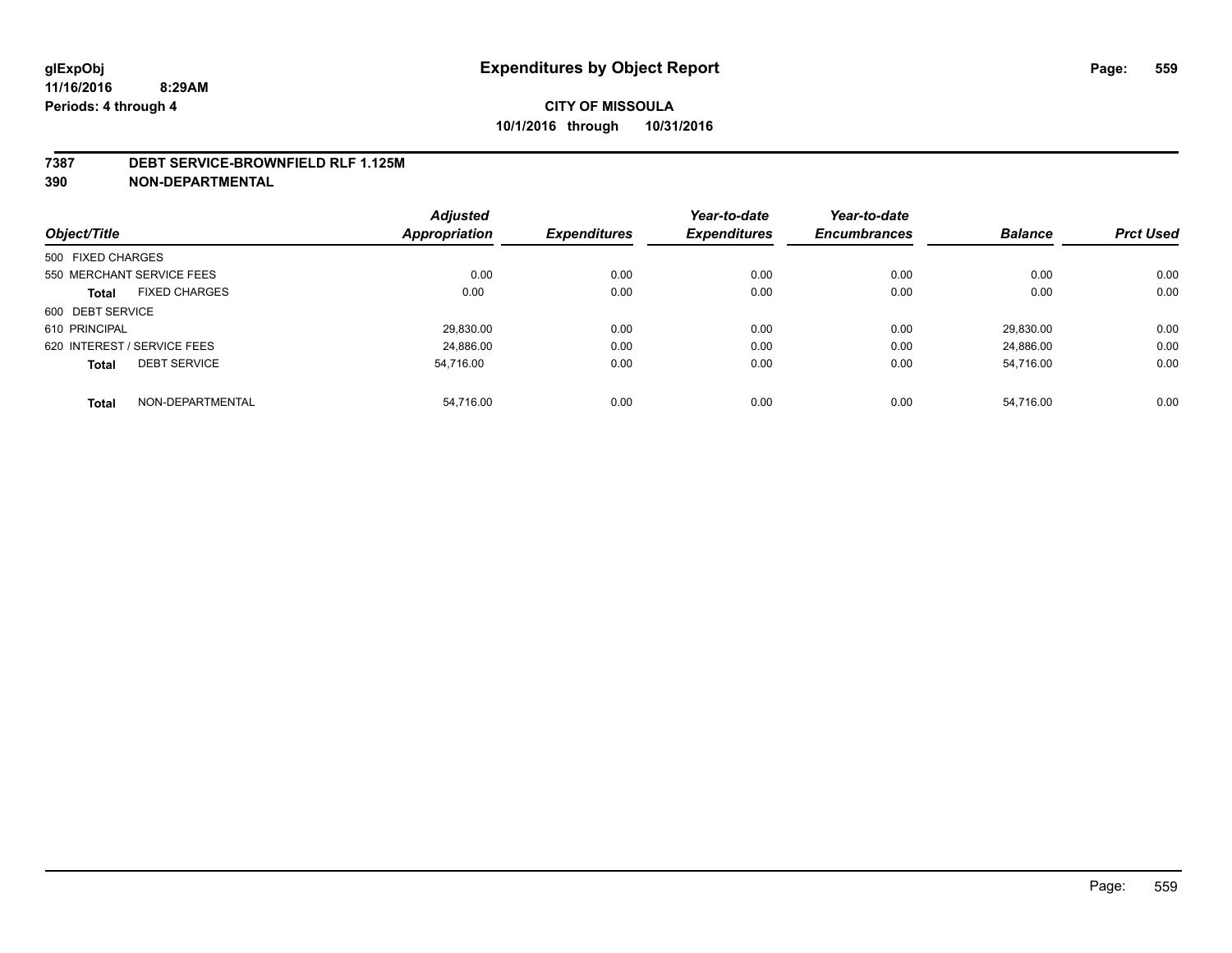**CITY OF MISSOULA 10/1/2016 through 10/31/2016**

### **7387 DEBT SERVICE-BROWNFIELD RLF 1.125M**

| Object/Title                |                                    | <b>Adjusted</b><br>Appropriation | <b>Expenditures</b> | Year-to-date<br><b>Expenditures</b> | Year-to-date<br><b>Encumbrances</b> | <b>Balance</b> | <b>Prct Used</b> |
|-----------------------------|------------------------------------|----------------------------------|---------------------|-------------------------------------|-------------------------------------|----------------|------------------|
| 500 FIXED CHARGES           |                                    |                                  |                     |                                     |                                     |                |                  |
| 550 MERCHANT SERVICE FEES   |                                    | 0.00                             | 0.00                | 0.00                                | 0.00                                | 0.00           | 0.00             |
| <b>Total</b>                | <b>FIXED CHARGES</b>               | 0.00                             | 0.00                | 0.00                                | 0.00                                | 0.00           | 0.00             |
| 600 DEBT SERVICE            |                                    |                                  |                     |                                     |                                     |                |                  |
| 610 PRINCIPAL               |                                    | 29.830.00                        | 0.00                | 0.00                                | 0.00                                | 29,830.00      | 0.00             |
| 620 INTEREST / SERVICE FEES |                                    | 24,886.00                        | 0.00                | 0.00                                | 0.00                                | 24.886.00      | 0.00             |
| <b>Total</b>                | <b>DEBT SERVICE</b>                | 54,716.00                        | 0.00                | 0.00                                | 0.00                                | 54.716.00      | 0.00             |
| <b>Total</b>                | DEBT SERVICE-BROWNFIELD RLF 1.125M | 54.716.00                        | 0.00                | 0.00                                | 0.00                                | 54.716.00      | 0.00             |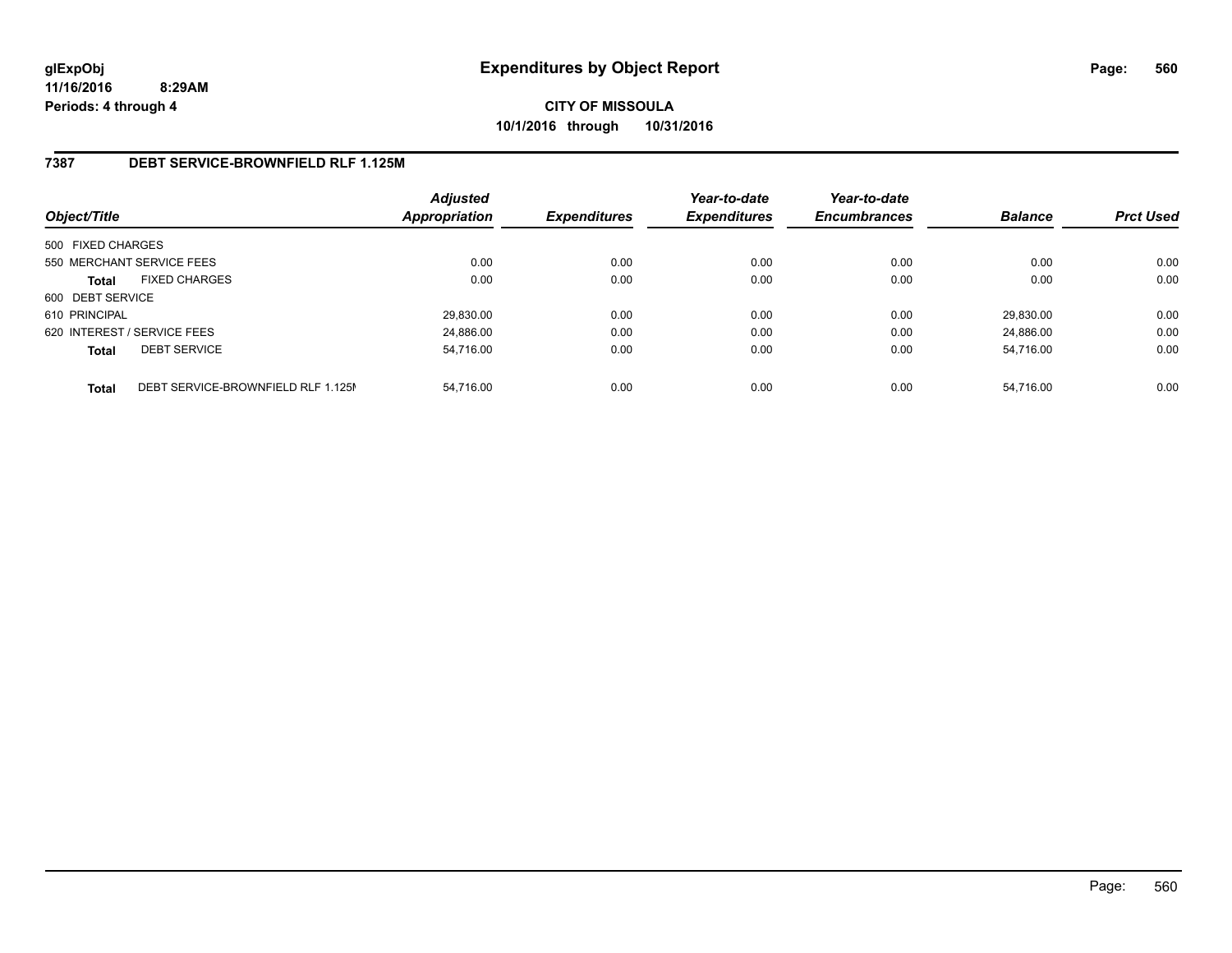# **7388 RESERVE-3.6m TIF**

**390 NON-DEPARTMENTAL**

| Object/Title                         | <b>Adjusted</b><br><b>Appropriation</b> | <b>Expenditures</b> | Year-to-date<br><b>Expenditures</b> | Year-to-date<br><b>Encumbrances</b> | <b>Balance</b> | <b>Prct Used</b> |
|--------------------------------------|-----------------------------------------|---------------------|-------------------------------------|-------------------------------------|----------------|------------------|
| 500 FIXED CHARGES                    |                                         |                     |                                     |                                     |                |                  |
| 550 MERCHANT SERVICE FEES            | 0.00                                    | 0.00                | 0.00                                | 0.00                                | 0.00           | 0.00             |
| <b>FIXED CHARGES</b><br><b>Total</b> | 0.00                                    | 0.00                | 0.00                                | 0.00                                | 0.00           | 0.00             |
| 800 OTHER OBJECTS                    |                                         |                     |                                     |                                     |                |                  |
| 820 TRANSFERS TO OTHER FUNDS         | 0.00                                    | 0.00                | 0.00                                | 0.00                                | 0.00           | 0.00             |
| OTHER OBJECTS<br><b>Total</b>        | 0.00                                    | 0.00                | 0.00                                | 0.00                                | 0.00           | 0.00             |
| NON-DEPARTMENTAL<br><b>Total</b>     | 0.00                                    | 0.00                | 0.00                                | 0.00                                | 0.00           | 0.00             |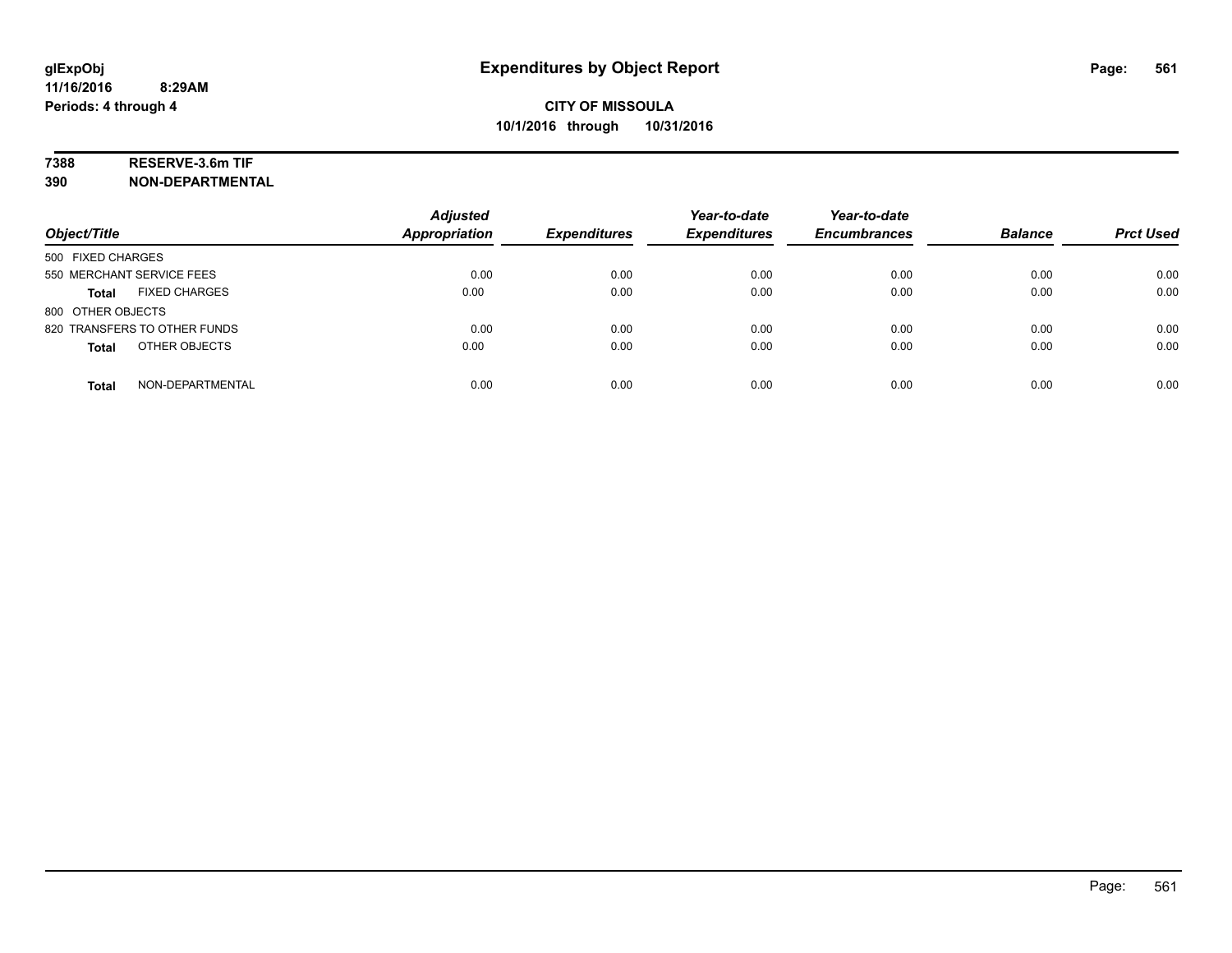**CITY OF MISSOULA 10/1/2016 through 10/31/2016**

**7388 RESERVE-3.6m TIF**

| Object/Title                         | <b>Adjusted</b><br><b>Appropriation</b> | <b>Expenditures</b> | Year-to-date<br><b>Expenditures</b> | Year-to-date<br><b>Encumbrances</b> | <b>Balance</b> | <b>Prct Used</b> |
|--------------------------------------|-----------------------------------------|---------------------|-------------------------------------|-------------------------------------|----------------|------------------|
|                                      |                                         |                     |                                     |                                     |                |                  |
| 500 FIXED CHARGES                    |                                         |                     |                                     |                                     |                |                  |
| 550 MERCHANT SERVICE FEES            | 0.00                                    | 0.00                | 0.00                                | 0.00                                | 0.00           | 0.00             |
| <b>FIXED CHARGES</b><br><b>Total</b> | 0.00                                    | 0.00                | 0.00                                | 0.00                                | 0.00           | 0.00             |
| 800 OTHER OBJECTS                    |                                         |                     |                                     |                                     |                |                  |
| 820 TRANSFERS TO OTHER FUNDS         | 0.00                                    | 0.00                | 0.00                                | 0.00                                | 0.00           | 0.00             |
| OTHER OBJECTS<br><b>Total</b>        | 0.00                                    | 0.00                | 0.00                                | 0.00                                | 0.00           | 0.00             |
|                                      |                                         |                     |                                     |                                     |                |                  |
| RESERVE-3.6m TIF<br><b>Total</b>     | 0.00                                    | 0.00                | 0.00                                | 0.00                                | 0.00           | 0.00             |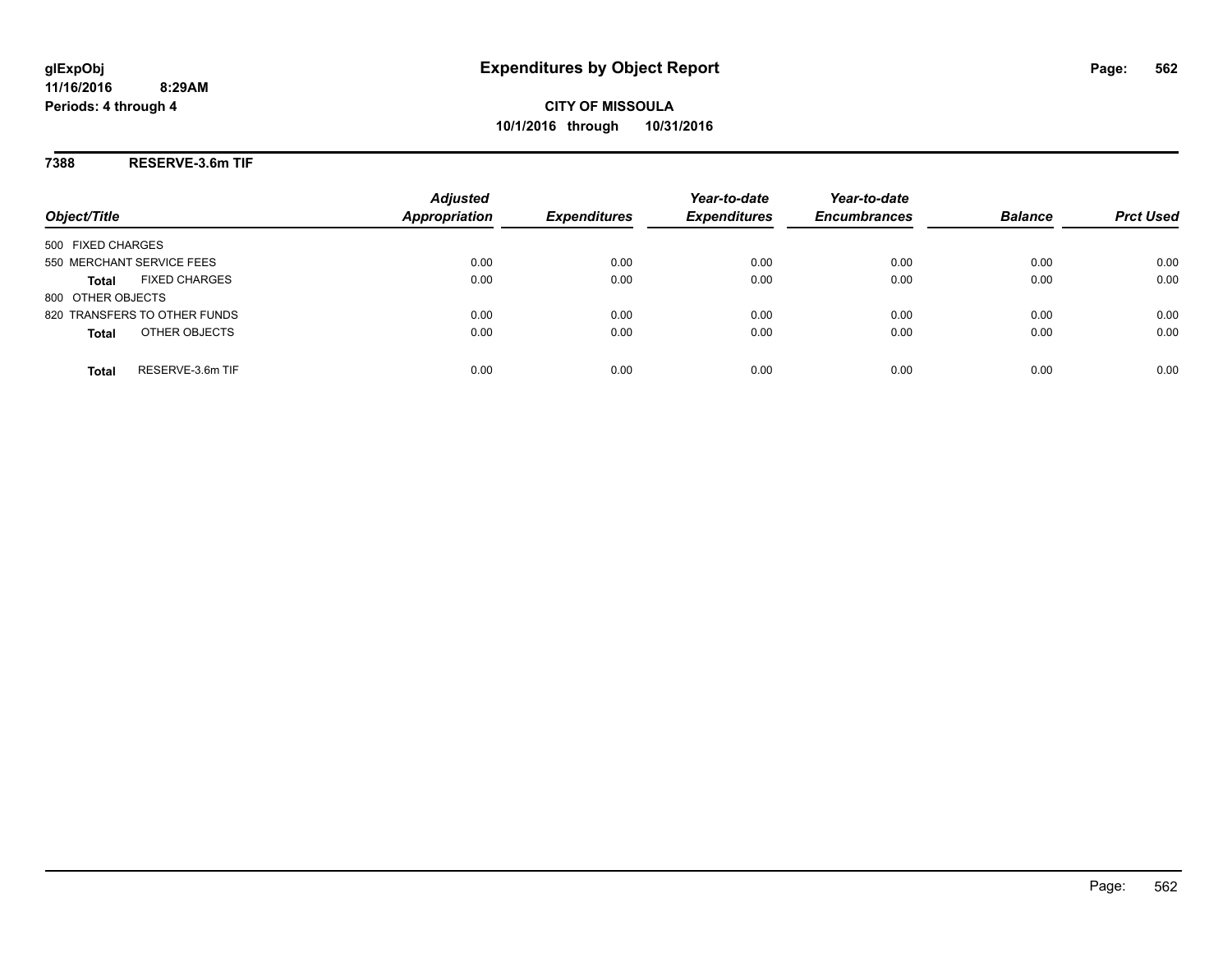### **7389 DEBT SERVICE - 3.6M/5.75M**

|                                                   | <b>Adjusted</b> |                     | Year-to-date        | Year-to-date        |                |                  |
|---------------------------------------------------|-----------------|---------------------|---------------------|---------------------|----------------|------------------|
| Object/Title                                      | Appropriation   | <b>Expenditures</b> | <b>Expenditures</b> | <b>Encumbrances</b> | <b>Balance</b> | <b>Prct Used</b> |
| 500 FIXED CHARGES                                 |                 |                     |                     |                     |                |                  |
| 550 MERCHANT SERVICE FEES                         | 0.00            | 0.00                | 0.00                | 0.00                | 0.00           | 0.00             |
| <b>FIXED CHARGES</b><br><b>Total</b>              | 0.00            | 0.00                | 0.00                | 0.00                | 0.00           | 0.00             |
| 600 DEBT SERVICE                                  |                 |                     |                     |                     |                |                  |
| 610 PRINCIPAL                                     | 0.00            | 0.00                | 0.00                | 0.00                | 0.00           | 0.00             |
| 620 INTEREST / SERVICE FEES                       | 0.00            | 0.00                | 0.00                | 0.00                | 0.00           | 0.00             |
| <b>DEBT SERVICE</b><br><b>Total</b>               | 0.00            | 0.00                | 0.00                | 0.00                | 0.00           | 0.00             |
| 700 GRANTS & CONTRIBUTIONS                        |                 |                     |                     |                     |                |                  |
| 700 GRANTS & CONTRIBUTIONS                        | 0.00            | 0.00                | 0.00                | 0.00                | 0.00           | 0.00             |
| <b>GRANTS &amp; CONTRIBUTIONS</b><br><b>Total</b> | 0.00            | 0.00                | 0.00                | 0.00                | 0.00           | 0.00             |
| <b>MRA</b><br><b>Total</b>                        | 0.00            | 0.00                | 0.00                | 0.00                | 0.00           | 0.00             |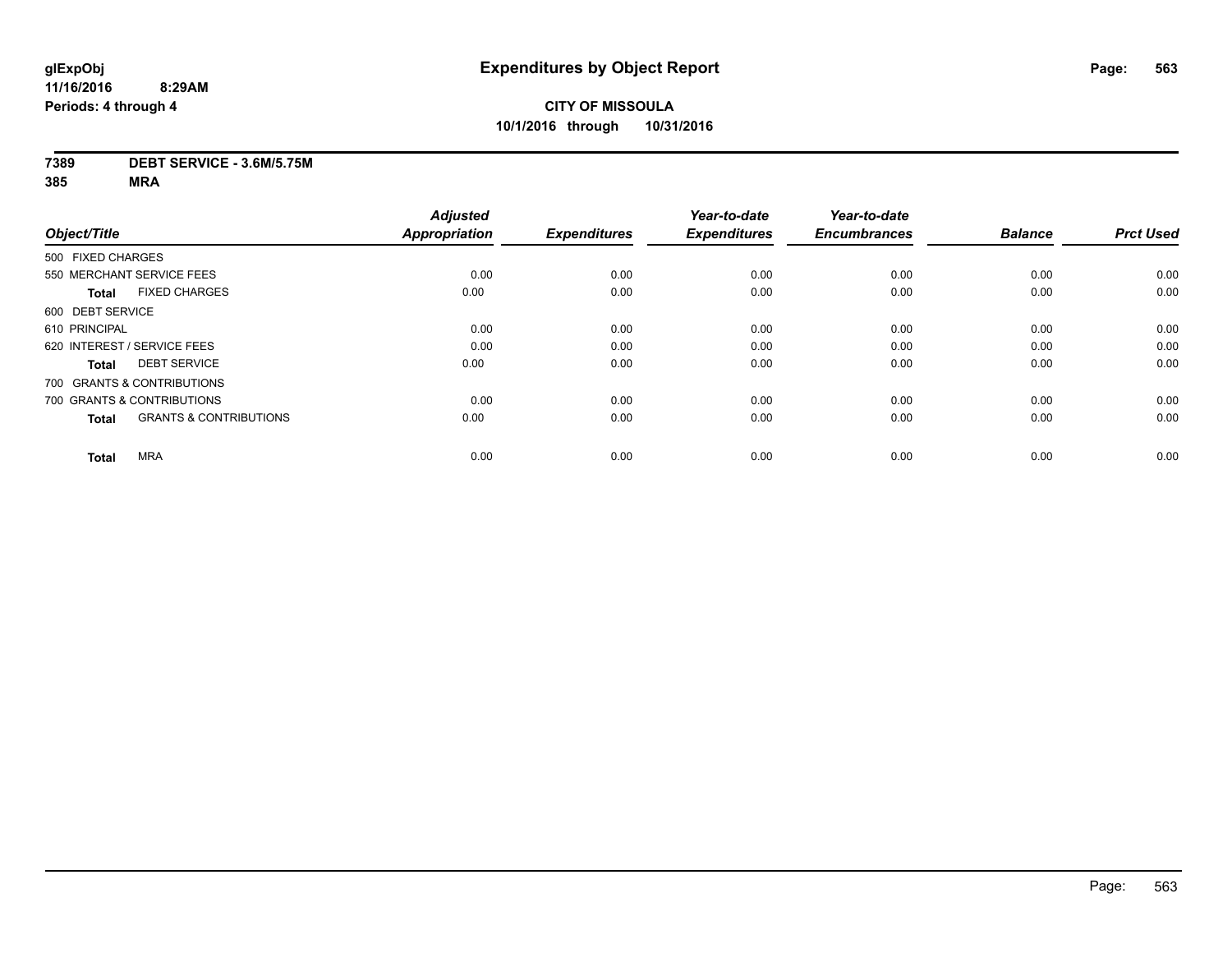**7389 DEBT SERVICE - 3.6M/5.75M**

**390 NON-DEPARTMENTAL**

|                   |                             | <b>Adjusted</b> |                     | Year-to-date        | Year-to-date        |                |                  |
|-------------------|-----------------------------|-----------------|---------------------|---------------------|---------------------|----------------|------------------|
| Object/Title      |                             | Appropriation   | <b>Expenditures</b> | <b>Expenditures</b> | <b>Encumbrances</b> | <b>Balance</b> | <b>Prct Used</b> |
| 500 FIXED CHARGES |                             |                 |                     |                     |                     |                |                  |
|                   | 550 MERCHANT SERVICE FEES   | 0.00            | 0.00                | 0.00                | 0.00                | 0.00           | 0.00             |
| <b>Total</b>      | <b>FIXED CHARGES</b>        | 0.00            | 0.00                | 0.00                | 0.00                | 0.00           | 0.00             |
| 600 DEBT SERVICE  |                             |                 |                     |                     |                     |                |                  |
| 610 PRINCIPAL     |                             | 393.000.00      | 0.00                | 0.00                | 0.00                | 393.000.00     | 0.00             |
|                   | 620 INTEREST / SERVICE FEES | 283.312.00      | 0.00                | 350.00              | 0.00                | 282.962.00     | 0.12             |
| <b>Total</b>      | <b>DEBT SERVICE</b>         | 676.312.00      | 0.00                | 350.00              | 0.00                | 675,962.00     | 0.05             |
| <b>Total</b>      | NON-DEPARTMENTAL            | 676.312.00      | 0.00                | 350.00              | 0.00                | 675.962.00     | 0.05             |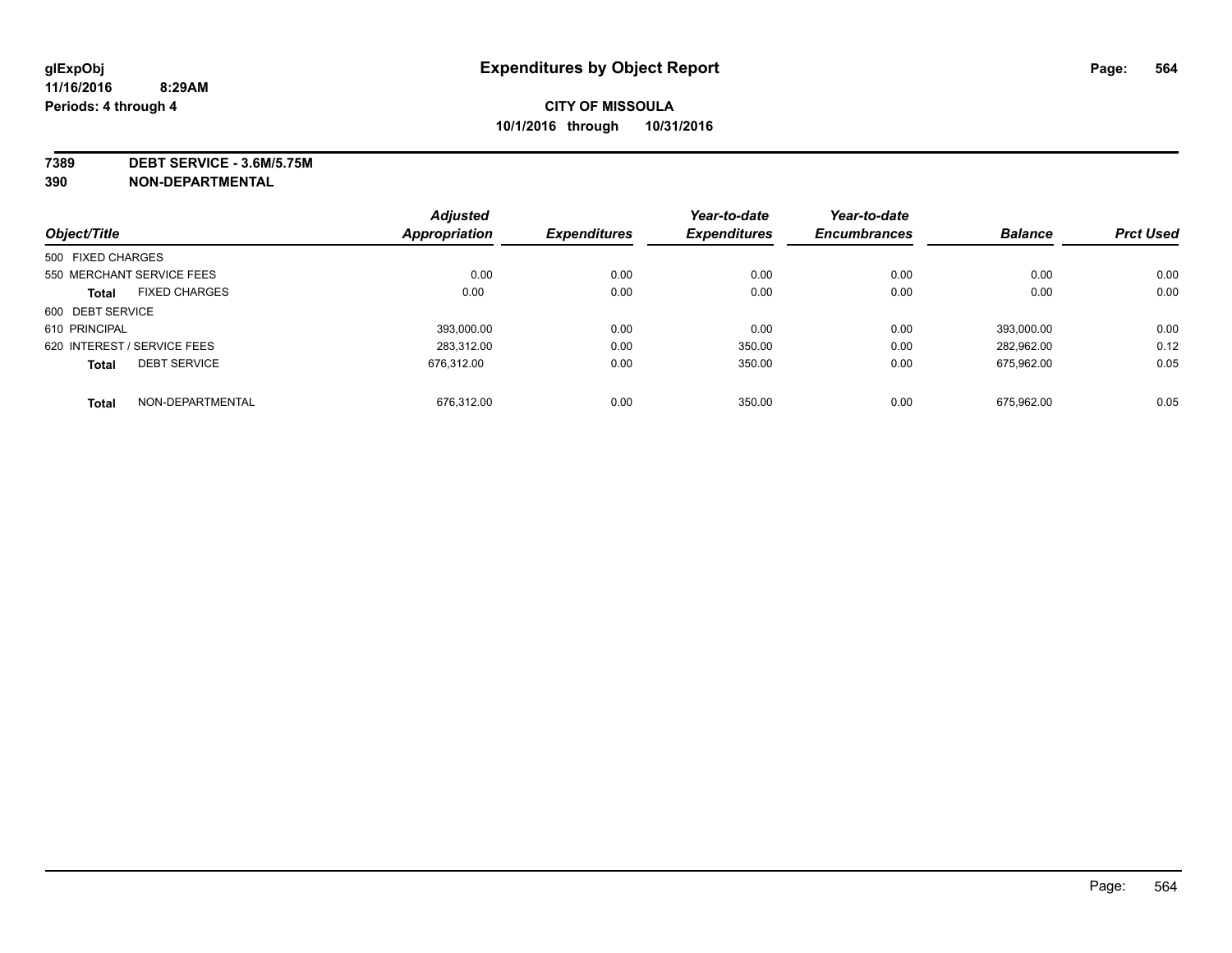### **7389 DEBT SERVICE - 3.6M/5.75M**

| Object/Title                                      | <b>Adjusted</b><br><b>Appropriation</b> | <b>Expenditures</b> | Year-to-date<br><b>Expenditures</b> | Year-to-date<br><b>Encumbrances</b> | <b>Balance</b> | <b>Prct Used</b> |
|---------------------------------------------------|-----------------------------------------|---------------------|-------------------------------------|-------------------------------------|----------------|------------------|
| 500 FIXED CHARGES                                 |                                         |                     |                                     |                                     |                |                  |
| 550 MERCHANT SERVICE FEES                         | 0.00                                    | 0.00                | 0.00                                | 0.00                                | 0.00           | 0.00             |
| <b>FIXED CHARGES</b><br><b>Total</b>              | 0.00                                    | 0.00                | 0.00                                | 0.00                                | 0.00           | 0.00             |
| 600 DEBT SERVICE                                  |                                         |                     |                                     |                                     |                |                  |
| 610 PRINCIPAL                                     | 393.000.00                              | 0.00                | 0.00                                | 0.00                                | 393.000.00     | 0.00             |
| 620 INTEREST / SERVICE FEES                       | 283,312.00                              | 0.00                | 350.00                              | 0.00                                | 282,962.00     | 0.12             |
| <b>DEBT SERVICE</b><br><b>Total</b>               | 676,312.00                              | 0.00                | 350.00                              | 0.00                                | 675,962.00     | 0.05             |
| 700 GRANTS & CONTRIBUTIONS                        |                                         |                     |                                     |                                     |                |                  |
| 700 GRANTS & CONTRIBUTIONS                        | 0.00                                    | 0.00                | 0.00                                | 0.00                                | 0.00           | 0.00             |
| <b>GRANTS &amp; CONTRIBUTIONS</b><br><b>Total</b> | 0.00                                    | 0.00                | 0.00                                | 0.00                                | 0.00           | 0.00             |
| DEBT SERVICE - 3.6M/5.75M<br><b>Total</b>         | 676.312.00                              | 0.00                | 350.00                              | 0.00                                | 675.962.00     | 0.05             |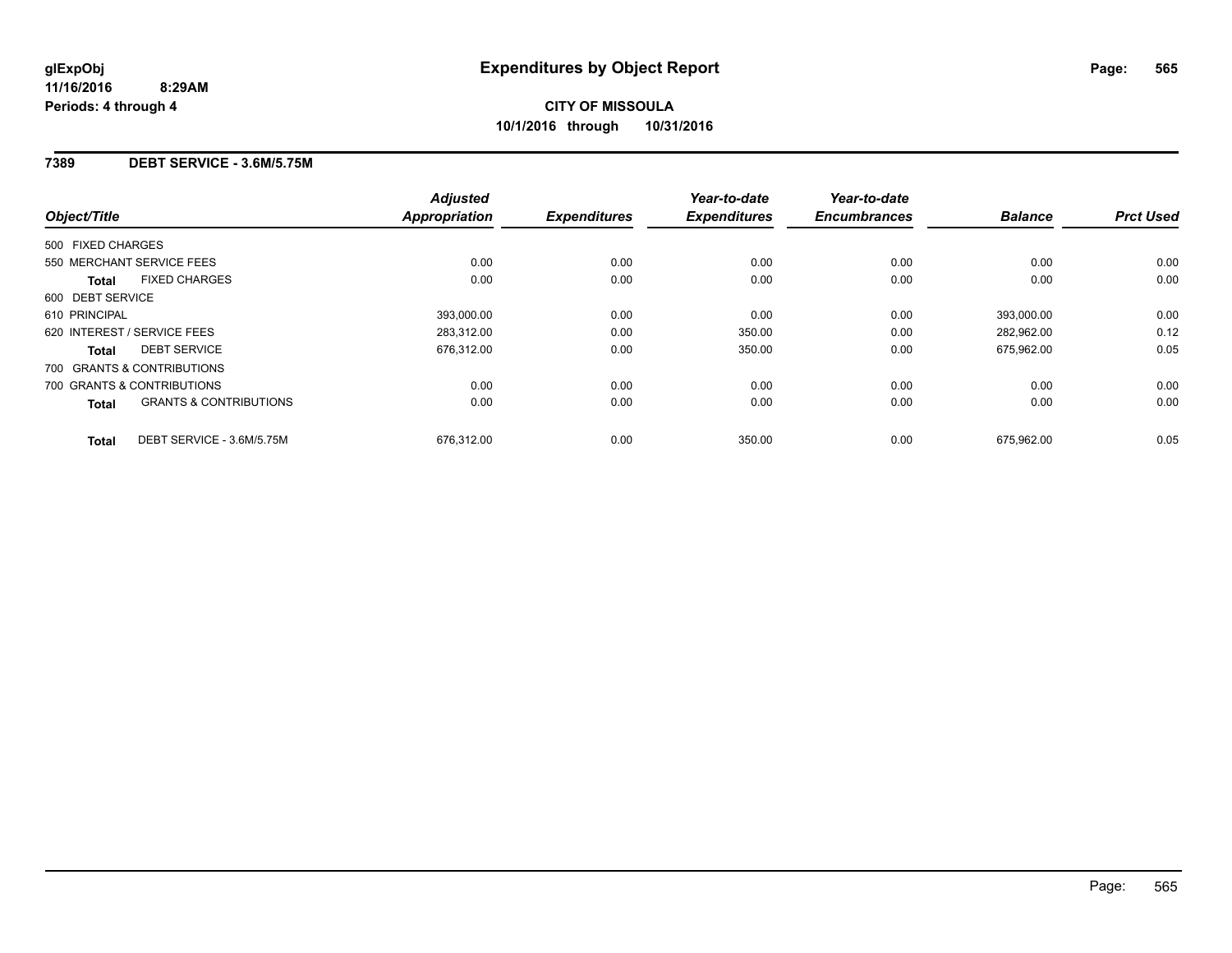### **CITY OF MISSOULA 10/1/2016 through 10/31/2016**

### **7390 URDII CLEARING - 3.6M TIF**

|                                      | <b>Adjusted</b>      |                     | Year-to-date        | Year-to-date        | <b>Balance</b> |                  |
|--------------------------------------|----------------------|---------------------|---------------------|---------------------|----------------|------------------|
| Object/Title                         | <b>Appropriation</b> | <b>Expenditures</b> | <b>Expenditures</b> | <b>Encumbrances</b> |                | <b>Prct Used</b> |
| 500 FIXED CHARGES                    |                      |                     |                     |                     |                |                  |
| 550 MERCHANT SERVICE FEES            | 0.00                 | 0.00                | 0.00                | 0.00                | 0.00           | 0.00             |
| <b>FIXED CHARGES</b><br><b>Total</b> | 0.00                 | 0.00                | 0.00                | 0.00                | 0.00           | 0.00             |
| 800 OTHER OBJECTS                    |                      |                     |                     |                     |                |                  |
| 820 TRANSFERS TO OTHER FUNDS         | 0.00                 | 0.00                | 0.00                | 0.00                | 0.00           | 0.00             |
| OTHER OBJECTS<br><b>Total</b>        | 0.00                 | 0.00                | 0.00                | 0.00                | 0.00           | 0.00             |
| <b>MRA</b><br><b>Total</b>           | 0.00                 | 0.00                | 0.00                | 0.00                | 0.00           | 0.00             |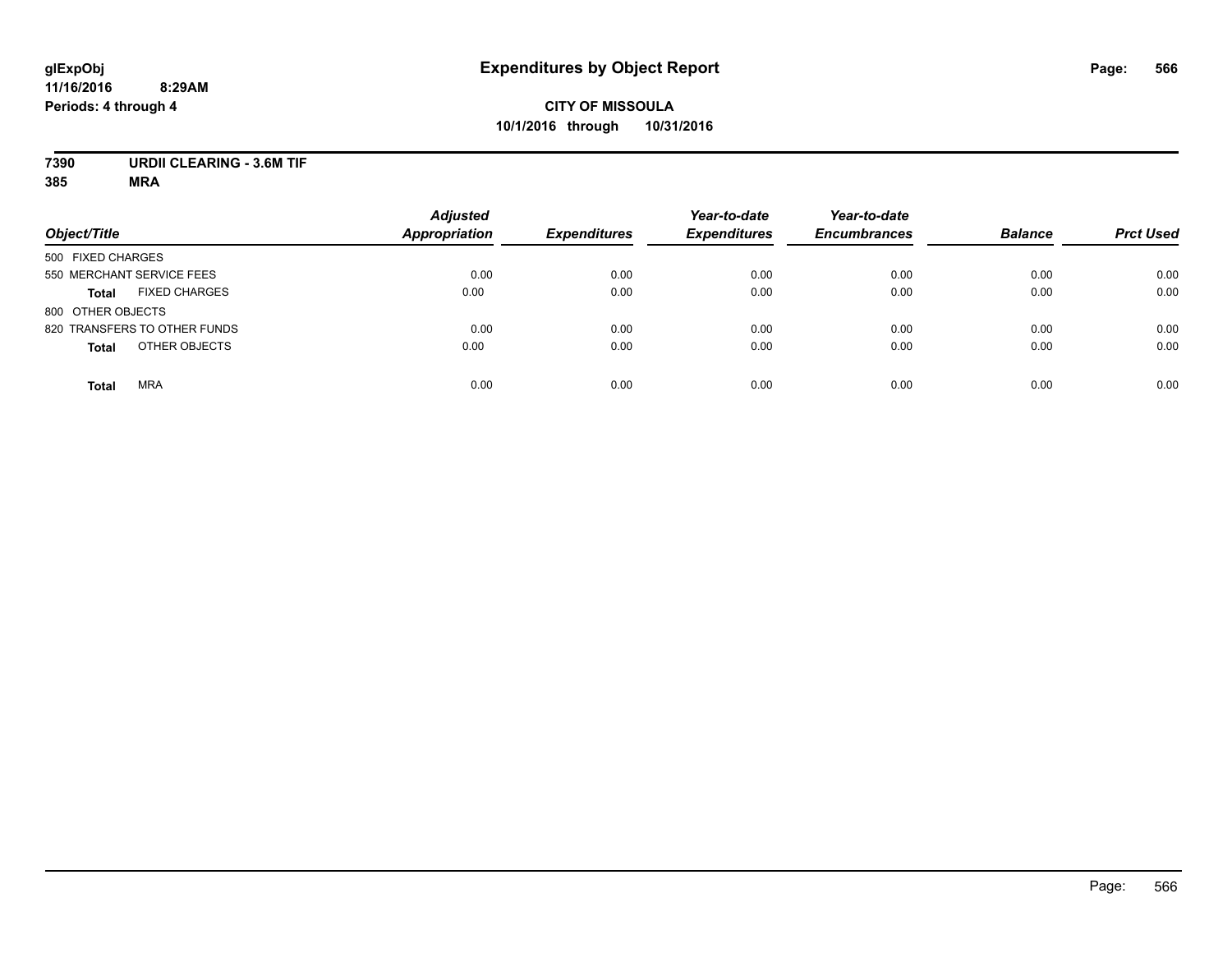**7390 URDII CLEARING - 3.6M TIF**

**390 NON-DEPARTMENTAL**

| Object/Title                         | <b>Adjusted</b><br>Appropriation | <b>Expenditures</b> | Year-to-date<br><b>Expenditures</b> | Year-to-date<br><b>Encumbrances</b> | <b>Balance</b> | <b>Prct Used</b> |
|--------------------------------------|----------------------------------|---------------------|-------------------------------------|-------------------------------------|----------------|------------------|
| 500 FIXED CHARGES                    |                                  |                     |                                     |                                     |                |                  |
| 550 MERCHANT SERVICE FEES            | 0.00                             | 0.00                | 0.00                                | 0.00                                | 0.00           | 0.00             |
| <b>FIXED CHARGES</b><br><b>Total</b> | 0.00                             | 0.00                | 0.00                                | 0.00                                | 0.00           | 0.00             |
| 800 OTHER OBJECTS                    |                                  |                     |                                     |                                     |                |                  |
| 820 TRANSFERS TO OTHER FUNDS         | 2,125,154.00                     | 0.00                | 0.00                                | 0.00                                | 2,125,154.00   | 0.00             |
| OTHER OBJECTS<br><b>Total</b>        | 2,125,154.00                     | 0.00                | 0.00                                | 0.00                                | 2,125,154.00   | 0.00             |
| NON-DEPARTMENTAL<br><b>Total</b>     | 2.125.154.00                     | 0.00                | 0.00                                | 0.00                                | 2.125.154.00   | 0.00             |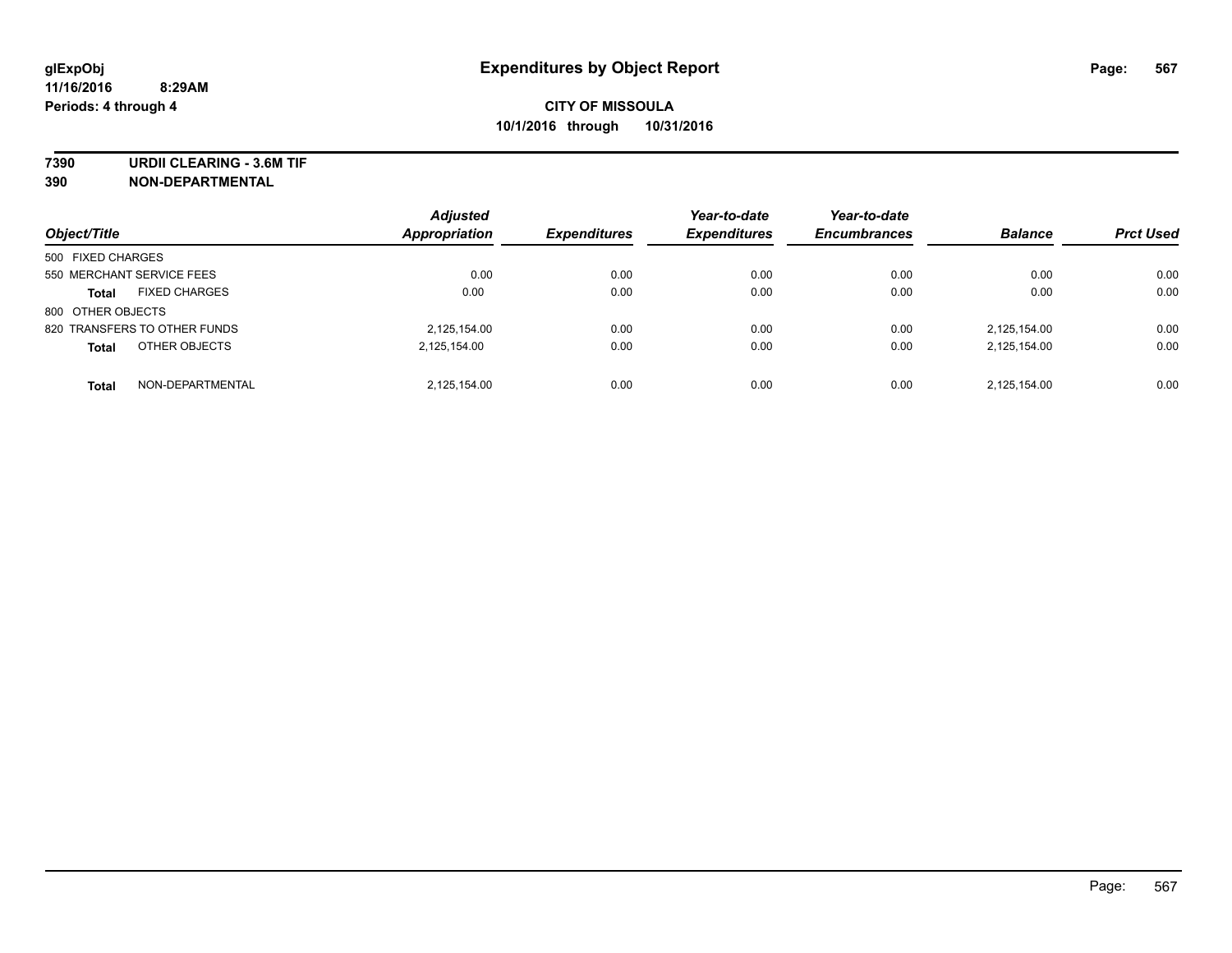### **7390 URDII CLEARING - 3.6M TIF**

| Object/Title                              | <b>Adjusted</b><br>Appropriation | <b>Expenditures</b> | Year-to-date<br><b>Expenditures</b> | Year-to-date<br><b>Encumbrances</b> | <b>Balance</b> | <b>Prct Used</b> |
|-------------------------------------------|----------------------------------|---------------------|-------------------------------------|-------------------------------------|----------------|------------------|
| 500 FIXED CHARGES                         |                                  |                     |                                     |                                     |                |                  |
| 550 MERCHANT SERVICE FEES                 | 0.00                             | 0.00                | 0.00                                | 0.00                                | 0.00           | 0.00             |
| <b>FIXED CHARGES</b><br><b>Total</b>      | 0.00                             | 0.00                | 0.00                                | 0.00                                | 0.00           | 0.00             |
| 800 OTHER OBJECTS                         |                                  |                     |                                     |                                     |                |                  |
| 820 TRANSFERS TO OTHER FUNDS              | 2,125,154.00                     | 0.00                | 0.00                                | 0.00                                | 2,125,154.00   | 0.00             |
| OTHER OBJECTS<br><b>Total</b>             | 2,125,154.00                     | 0.00                | 0.00                                | 0.00                                | 2,125,154.00   | 0.00             |
| URDII CLEARING - 3.6M TIF<br><b>Total</b> | 2,125,154.00                     | 0.00                | 0.00                                | 0.00                                | 2.125.154.00   | 0.00             |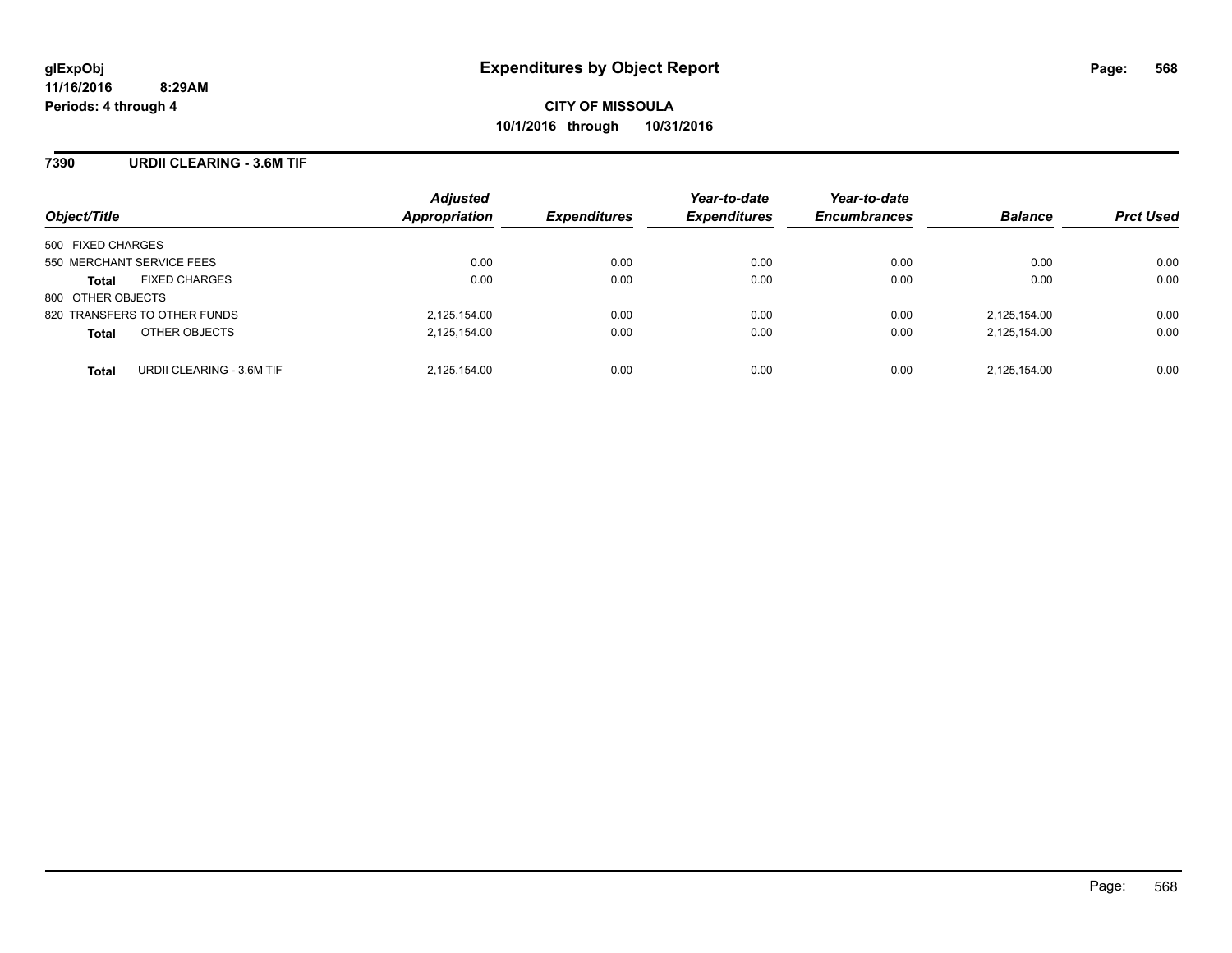### **CITY OF MISSOULA 10/1/2016 through 10/31/2016**

#### **7391 MRA - URD I FUND 385 MRA**

| Object/Title      |                           | <b>Adjusted</b><br>Appropriation | <b>Expenditures</b> | Year-to-date<br><b>Expenditures</b> | Year-to-date<br><b>Encumbrances</b> | <b>Balance</b> | <b>Prct Used</b> |
|-------------------|---------------------------|----------------------------------|---------------------|-------------------------------------|-------------------------------------|----------------|------------------|
| 500 FIXED CHARGES |                           |                                  |                     |                                     |                                     |                |                  |
|                   | 550 MERCHANT SERVICE FEES | 0.00                             | 0.00                | 0.00                                | 0.00                                | 0.00           | 0.00             |
| Total             | <b>FIXED CHARGES</b>      | 0.00                             | 0.00                | 0.00                                | 0.00                                | 0.00           | 0.00             |
| Total             | <b>MRA</b>                | 0.00                             | 0.00                | 0.00                                | 0.00                                | 0.00           | 0.00             |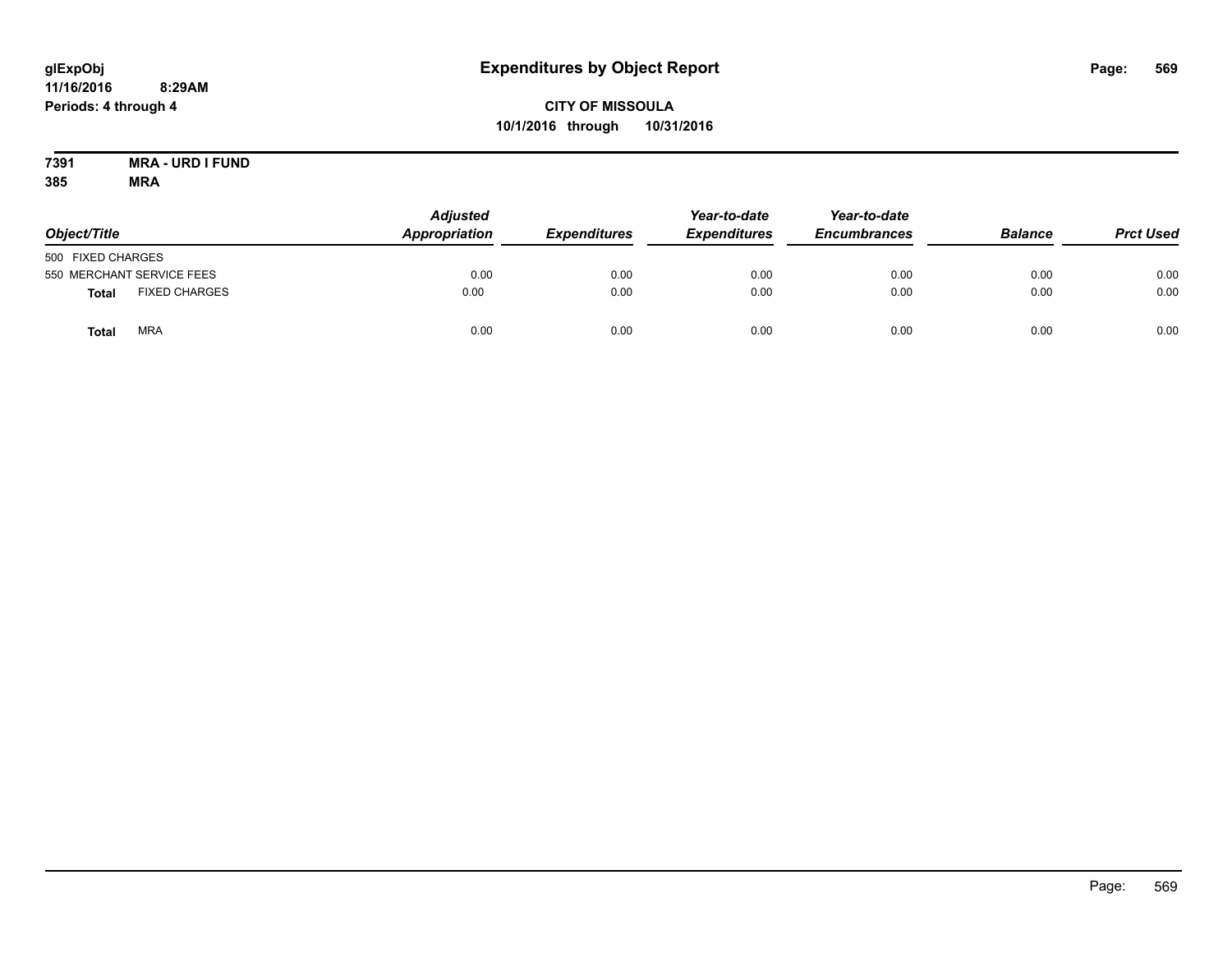# **7391 MRA - URD I FUND**

**900 DEPRECIATION**

| Object/Title                         | <b>Adjusted</b><br>Appropriation | <b>Expenditures</b> | Year-to-date<br><b>Expenditures</b> | Year-to-date<br><b>Encumbrances</b> | <b>Balance</b> | <b>Prct Used</b> |
|--------------------------------------|----------------------------------|---------------------|-------------------------------------|-------------------------------------|----------------|------------------|
| 500 FIXED CHARGES                    |                                  |                     |                                     |                                     |                |                  |
| 550 MERCHANT SERVICE FEES            | 0.00                             | 0.00                | 0.00                                | 0.00                                | 0.00           | 0.00             |
| <b>FIXED CHARGES</b><br><b>Total</b> | 0.00                             | 0.00                | 0.00                                | 0.00                                | 0.00           | 0.00             |
| <b>DEPRECIATION</b><br><b>Total</b>  | 0.00                             | 0.00                | 0.00                                | 0.00                                | 0.00           | 0.00             |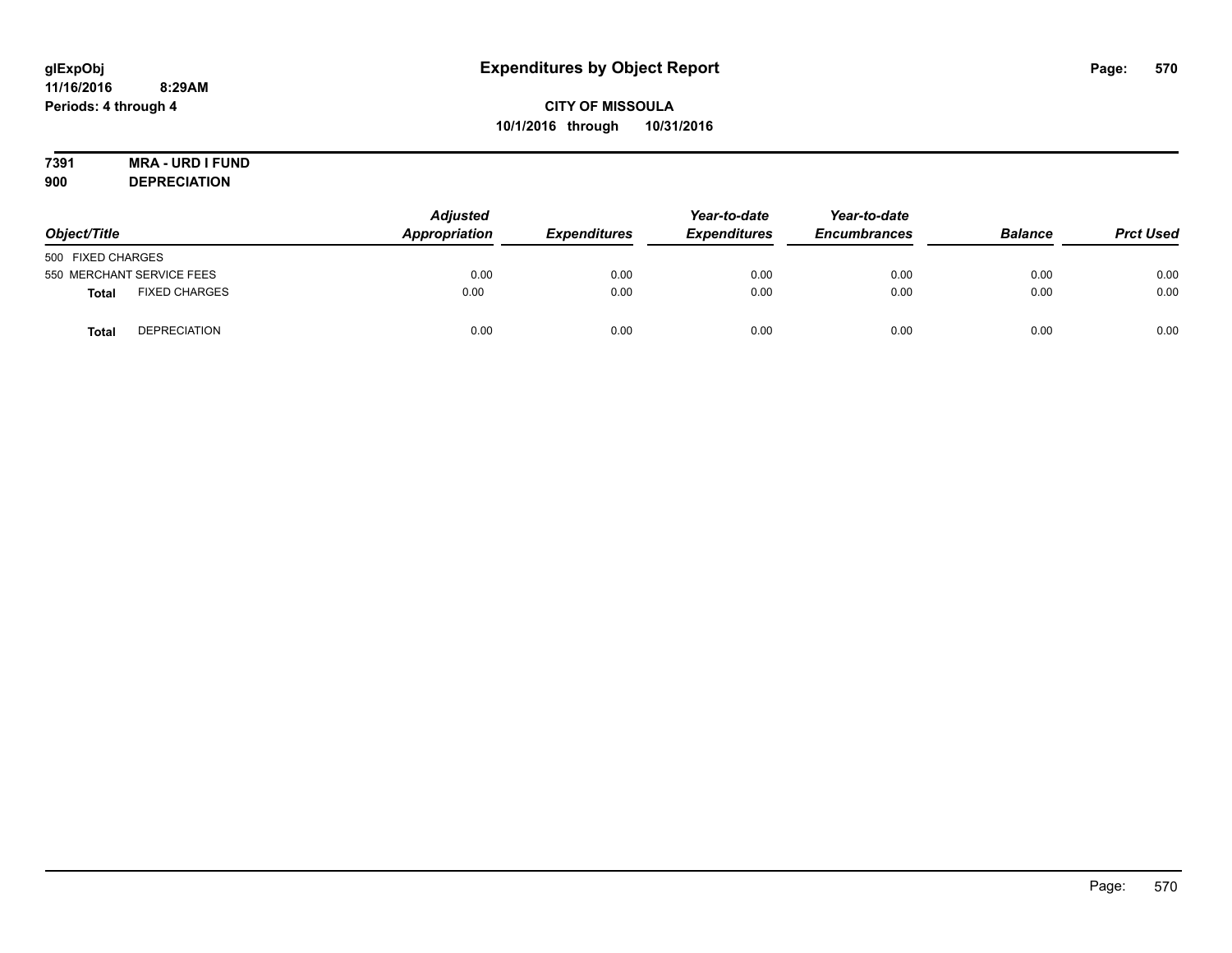**CITY OF MISSOULA 10/1/2016 through 10/31/2016**

**7391 MRA - URD I FUND**

| Object/Title                         | <b>Adjusted</b><br>Appropriation | <b>Expenditures</b> | Year-to-date<br><b>Expenditures</b> | Year-to-date<br><b>Encumbrances</b> | <b>Balance</b> | <b>Prct Used</b> |
|--------------------------------------|----------------------------------|---------------------|-------------------------------------|-------------------------------------|----------------|------------------|
| 500 FIXED CHARGES                    |                                  |                     |                                     |                                     |                |                  |
| 550 MERCHANT SERVICE FEES            | 0.00                             | 0.00                | 0.00                                | 0.00                                | 0.00           | 0.00             |
| <b>FIXED CHARGES</b><br><b>Total</b> | 0.00                             | 0.00                | 0.00                                | 0.00                                | 0.00           | 0.00             |
| MRA - URD I FUND<br>Total            | 0.00                             | 0.00                | 0.00                                | 0.00                                | 0.00           | 0.00             |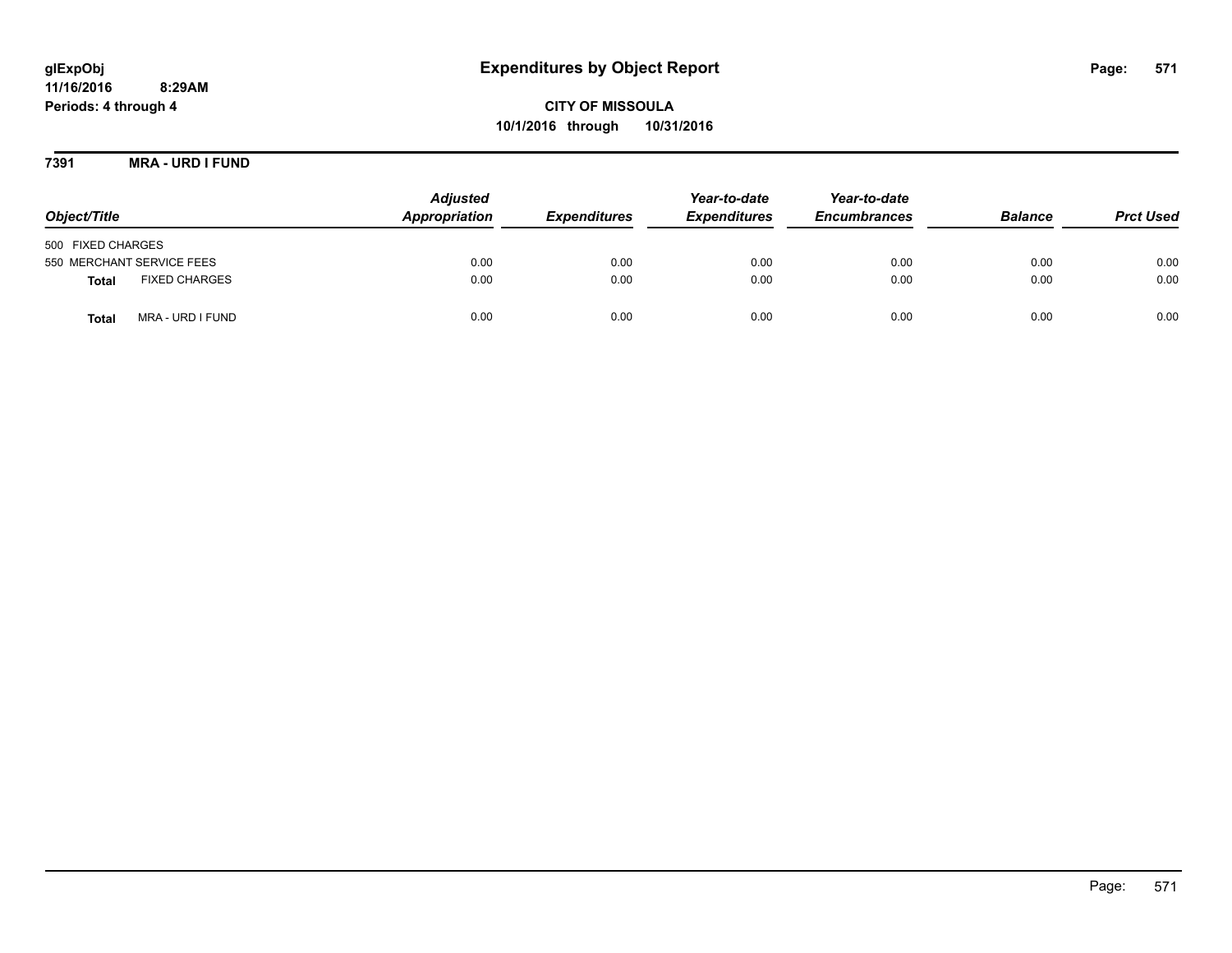**7392 MRA - URD II FUND**

|                       |                                   | <b>Adjusted</b> |                     | Year-to-date        | Year-to-date        |                |                  |
|-----------------------|-----------------------------------|-----------------|---------------------|---------------------|---------------------|----------------|------------------|
| Object/Title          |                                   | Appropriation   | <b>Expenditures</b> | <b>Expenditures</b> | <b>Encumbrances</b> | <b>Balance</b> | <b>Prct Used</b> |
|                       | 300 PURCHASED SERVICES            |                 |                     |                     |                     |                |                  |
| 344 TELEPHONE SERVICE |                                   | 0.00            | 0.00                | 0.00                | 0.00                | 0.00           | 0.00             |
|                       | 350 PROFESSIONAL SERVICES         | 32.551.00       | 0.00                | 0.00                | 0.00                | 32,551.00      | 0.00             |
| <b>Total</b>          | <b>PURCHASED SERVICES</b>         | 32,551.00       | 0.00                | 0.00                | 0.00                | 32,551.00      | 0.00             |
| 500 FIXED CHARGES     |                                   |                 |                     |                     |                     |                |                  |
|                       | 550 MERCHANT SERVICE FEES         | 0.00            | 0.00                | 0.00                | 0.00                | 0.00           | 0.00             |
| <b>Total</b>          | <b>FIXED CHARGES</b>              | 0.00            | 0.00                | 0.00                | 0.00                | 0.00           | 0.00             |
|                       | 700 GRANTS & CONTRIBUTIONS        |                 |                     |                     |                     |                |                  |
|                       | 700 GRANTS & CONTRIBUTIONS        | 582,715.00      | 0.00                | 0.00                | 0.00                | 582,715.00     | 0.00             |
| <b>Total</b>          | <b>GRANTS &amp; CONTRIBUTIONS</b> | 582,715.00      | 0.00                | 0.00                | 0.00                | 582,715.00     | 0.00             |
| 800 OTHER OBJECTS     |                                   |                 |                     |                     |                     |                |                  |
|                       | 820 TRANSFERS TO OTHER FUNDS      | 250,000.00      | 0.00                | 0.00                | 0.00                | 250,000.00     | 0.00             |
| 845 CONTINGENCY       |                                   | 1,486,500.00    | 0.00                | 0.00                | 0.00                | 1,486,500.00   | 0.00             |
| <b>Total</b>          | OTHER OBJECTS                     | 1,736,500.00    | 0.00                | 0.00                | 0.00                | 1,736,500.00   | 0.00             |
| 900 CAPITAL OUTLAY    |                                   |                 |                     |                     |                     |                |                  |
| 910 LAND              |                                   | 0.00            | 0.00                | 0.00                | 0.00                | 0.00           | 0.00             |
| 920 BUILDINGS         |                                   | 0.00            | 0.00                | 0.00                | 0.00                | 0.00           | 0.00             |
| 930 IMPROVEMENTS      |                                   | 110,000.00      | 0.00                | 0.00                | 0.00                | 110,000.00     | 0.00             |
| <b>Total</b>          | <b>CAPITAL OUTLAY</b>             | 110,000.00      | 0.00                | 0.00                | 0.00                | 110,000.00     | 0.00             |
| <b>Total</b>          | <b>MRA</b>                        | 2,461,766.00    | 0.00                | 0.00                | 0.00                | 2,461,766.00   | 0.00             |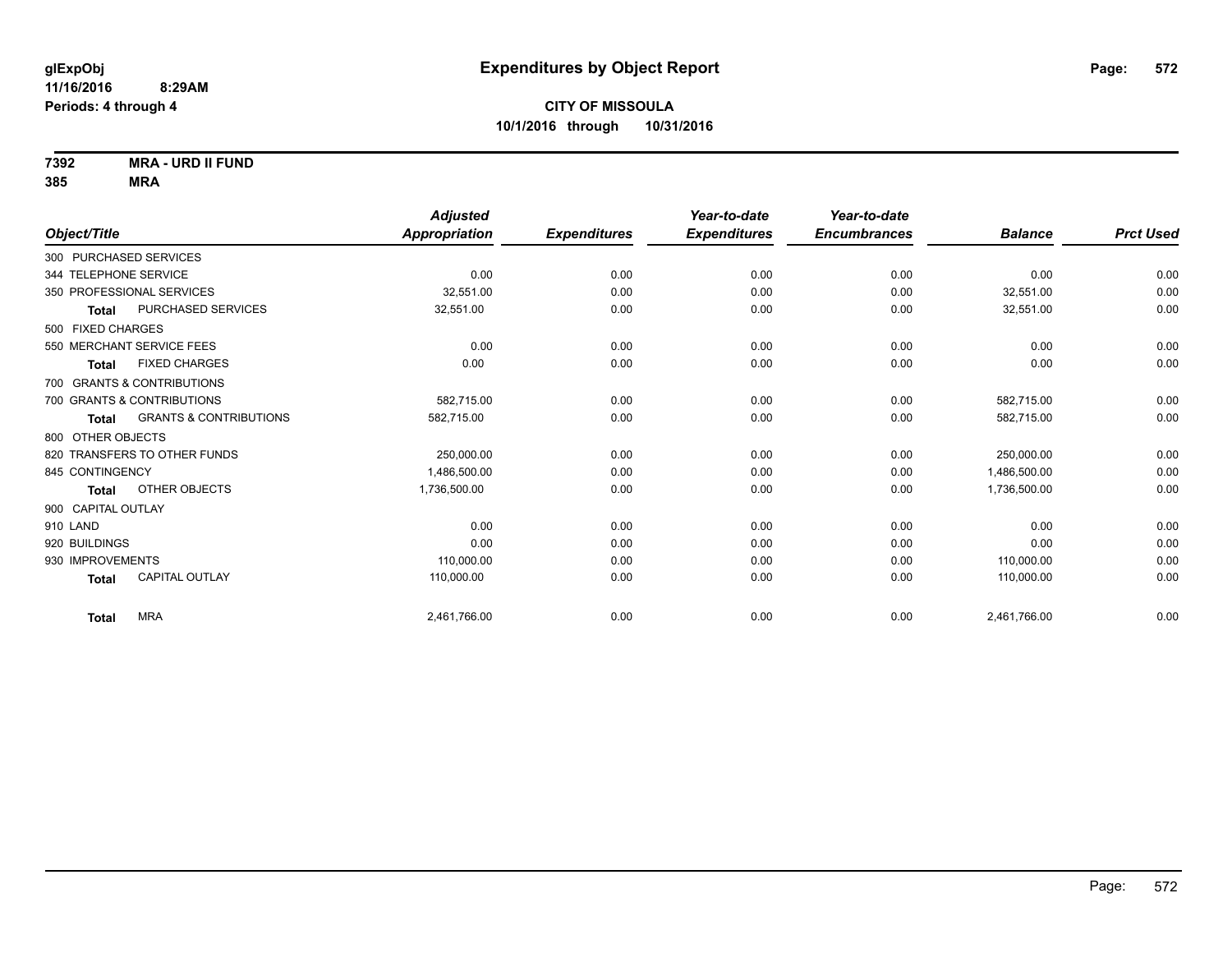**7392 MRA - URD II FUND**

|                        |                                   | <b>Adjusted</b>      |                     | Year-to-date        | Year-to-date        |                |                  |
|------------------------|-----------------------------------|----------------------|---------------------|---------------------|---------------------|----------------|------------------|
| Object/Title           |                                   | <b>Appropriation</b> | <b>Expenditures</b> | <b>Expenditures</b> | <b>Encumbrances</b> | <b>Balance</b> | <b>Prct Used</b> |
| 300 PURCHASED SERVICES |                                   |                      |                     |                     |                     |                |                  |
| 344 TELEPHONE SERVICE  |                                   | 0.00                 | 0.00                | 0.00                | 0.00                | 0.00           | 0.00             |
|                        | 350 PROFESSIONAL SERVICES         | 32,551.00            | 0.00                | 0.00                | 0.00                | 32,551.00      | 0.00             |
| <b>Total</b>           | PURCHASED SERVICES                | 32,551.00            | 0.00                | 0.00                | 0.00                | 32,551.00      | 0.00             |
| 500 FIXED CHARGES      |                                   |                      |                     |                     |                     |                |                  |
|                        | 550 MERCHANT SERVICE FEES         | 0.00                 | 0.00                | 0.00                | 0.00                | 0.00           | 0.00             |
| <b>Total</b>           | <b>FIXED CHARGES</b>              | 0.00                 | 0.00                | 0.00                | 0.00                | 0.00           | 0.00             |
|                        | 700 GRANTS & CONTRIBUTIONS        |                      |                     |                     |                     |                |                  |
|                        | 700 GRANTS & CONTRIBUTIONS        | 582,715.00           | 0.00                | 0.00                | 0.00                | 582.715.00     | 0.00             |
| <b>Total</b>           | <b>GRANTS &amp; CONTRIBUTIONS</b> | 582,715.00           | 0.00                | 0.00                | 0.00                | 582,715.00     | 0.00             |
| 800 OTHER OBJECTS      |                                   |                      |                     |                     |                     |                |                  |
|                        | 820 TRANSFERS TO OTHER FUNDS      | 250,000.00           | 0.00                | 0.00                | 0.00                | 250,000.00     | 0.00             |
| 845 CONTINGENCY        |                                   | 1,486,500.00         | 0.00                | 0.00                | 0.00                | 1,486,500.00   | 0.00             |
| <b>Total</b>           | OTHER OBJECTS                     | 1,736,500.00         | 0.00                | 0.00                | 0.00                | 1,736,500.00   | 0.00             |
| 900 CAPITAL OUTLAY     |                                   |                      |                     |                     |                     |                |                  |
| 910 LAND               |                                   | 0.00                 | 0.00                | 0.00                | 0.00                | 0.00           | 0.00             |
| 920 BUILDINGS          |                                   | 0.00                 | 0.00                | 0.00                | 0.00                | 0.00           | 0.00             |
| 930 IMPROVEMENTS       |                                   | 110,000.00           | 0.00                | 0.00                | 0.00                | 110.000.00     | 0.00             |
| <b>Total</b>           | <b>CAPITAL OUTLAY</b>             | 110,000.00           | 0.00                | 0.00                | 0.00                | 110,000.00     | 0.00             |
| <b>Total</b>           | MRA - URD II FUND                 | 2,461,766.00         | 0.00                | 0.00                | 0.00                | 2,461,766.00   | 0.00             |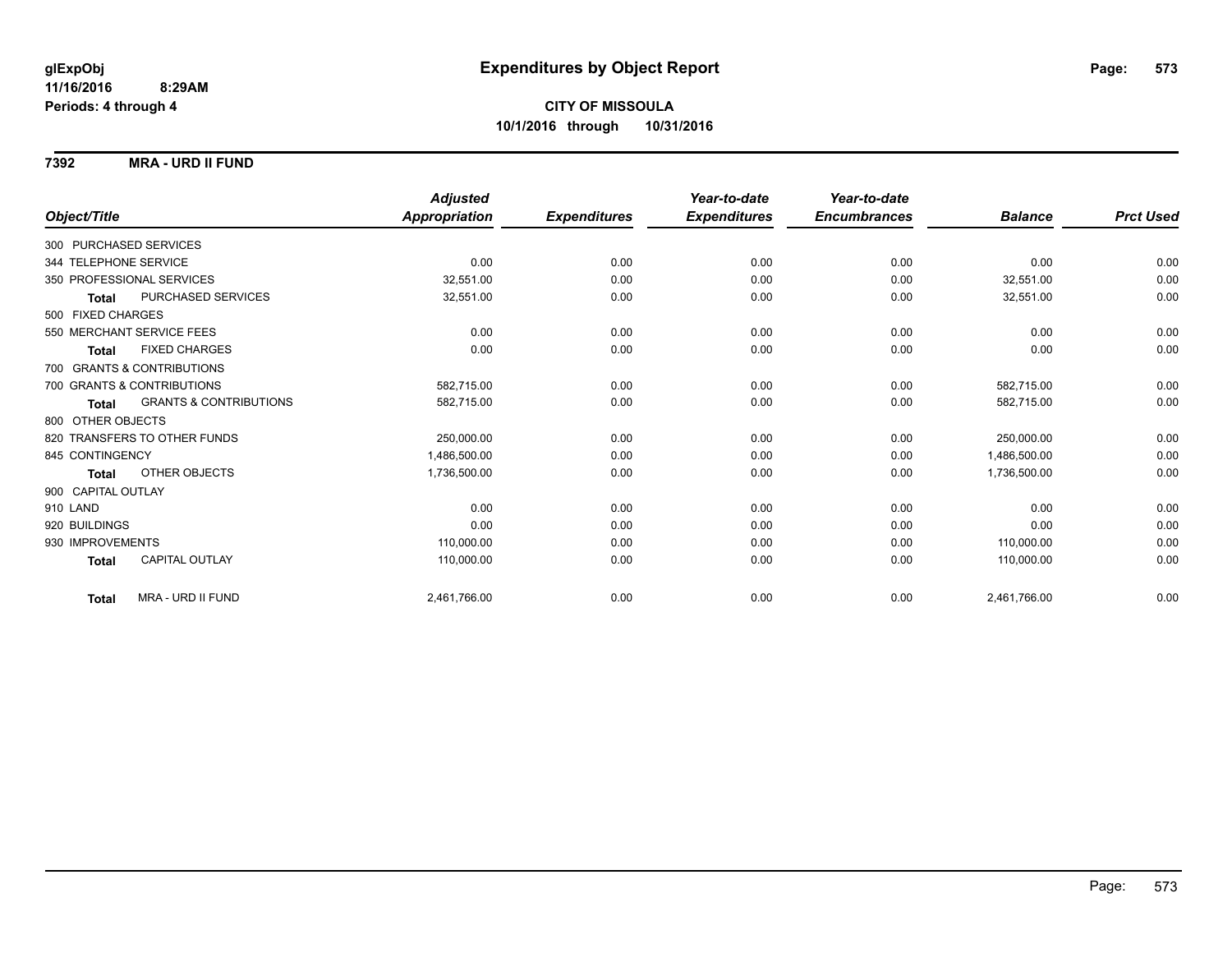**7393 MRA - URD III FUND**

|                                            | <b>Adjusted</b> |                     | Year-to-date        | Year-to-date        |                |                  |
|--------------------------------------------|-----------------|---------------------|---------------------|---------------------|----------------|------------------|
| Object/Title                               | Appropriation   | <b>Expenditures</b> | <b>Expenditures</b> | <b>Encumbrances</b> | <b>Balance</b> | <b>Prct Used</b> |
| 100 PERSONAL SERVICES                      |                 |                     |                     |                     |                |                  |
| 110 SALARIES AND WAGES                     | 405,647.00      | 46,359.67           | 134,483.51          | 0.00                | 271,163.49     | 33.15            |
| 115 SALARIES/HEALTH INSURANCE BENEFIT      | 0.00            | 0.00                | 0.00                | 0.00                | 0.00           | 0.00             |
| 120 OVERTIME/TERMINATION                   | 5,000.00        | 0.00                | 0.00                | 0.00                | 5,000.00       | 0.00             |
| 140 EMPLOYER CONTRIBUTIONS                 | 129,626.00      | 12,108.67           | 45,210.67           | 0.00                | 84,415.33      | 34.88            |
| 141 STATE RETIREMENT CONTRIBUTIONS         | 0.00            | 0.00                | 0.00                | 0.00                | 0.00           | 0.00             |
| 190 PENSION EXPENSE                        | 0.00            | 0.00                | 0.00                | 0.00                | 0.00           | 0.00             |
| PERSONAL SERVICES<br>Total                 | 540,273.00      | 58,468.34           | 179,694.18          | 0.00                | 360,578.82     | 33.26            |
| 200 SUPPLIES                               |                 |                     |                     |                     |                |                  |
| 210 OFFICE SUPPLIES                        | 4,000.00        | 262.39              | 362.46              | 0.00                | 3,637.54       | 9.06             |
| 220 OPERATING SUPPLIES                     | 500.00          | 0.00                | 0.00                | 0.00                | 500.00         | 0.00             |
| 230 REPAIR/MAINTENANCE                     | 828.00          | 0.00                | 0.00                | 0.00                | 828.00         | 0.00             |
| 231 GASOLINE                               | 400.00          | 0.00                | 0.00                | 0.00                | 400.00         | 0.00             |
| 240 OTHER SUPPLIES                         | 3,398.00        | 0.00                | 0.00                | 0.00                | 3,398.00       | 0.00             |
| <b>SUPPLIES</b><br><b>Total</b>            | 9,126.00        | 262.39              | 362.46              | 0.00                | 8,763.54       | 3.97             |
| 300 PURCHASED SERVICES                     |                 |                     |                     |                     |                |                  |
| 310 COMMUNICATIONS                         | 800.00          | 0.00                | 21.27               | 0.00                | 778.73         | 2.66             |
| 320 PRINTING & DUPLICATING                 | 3,000.00        | 553.75              | 553.75              | 0.00                | 2,446.25       | 18.46            |
| 330 PUBLICITY, SUBSCRIPTIONS & DUES        | 3,000.00        | 511.20              | 1,067.78            | 0.00                | 1,932.22       | 35.59            |
| 344 TELEPHONE SERVICE                      | 1,300.00        | 0.00                | 37.12               | 0.00                | 1,262.88       | 2.86             |
| 345 GARBAGE                                | 565.00          | 0.00                | 0.00                | 0.00                | 565.00         | 0.00             |
| 350 PROFESSIONAL SERVICES                  | 931,188.00      | 34,342.39           | 109,962.56          | 0.00                | 821,225.44     | 11.81            |
| 360 REPAIR & MAINTENANCE                   | 6,990.00        | 337.14              | 1,011.42            | 0.00                | 5,978.58       | 14.47            |
| 370 TRAVEL                                 | 3,500.00        | 0.00                | 378.14              | 0.00                | 3,121.86       | 10.80            |
| 380 TRAINING                               | 4,500.00        | 0.00                | 85.00               | 0.00                | 4,415.00       | 1.89             |
| 390 OTHER PURCHASED SERVICES               | 500.00          | 0.00                | 0.00                | 0.00                | 500.00         | 0.00             |
| PURCHASED SERVICES<br><b>Total</b>         | 955,343.00      | 35,744.48           | 113,117.04          | 0.00                | 842,225.96     | 11.84            |
| 500 FIXED CHARGES                          |                 |                     |                     |                     |                |                  |
| 550 MERCHANT SERVICE FEES                  | 0.00            | 0.00                | 0.00                | 0.00                | 0.00           | 0.00             |
| <b>FIXED CHARGES</b><br>Total              | 0.00            | 0.00                | 0.00                | 0.00                | 0.00           | 0.00             |
| 700 GRANTS & CONTRIBUTIONS                 |                 |                     |                     |                     |                |                  |
| 700 GRANTS & CONTRIBUTIONS                 | 7,944,937.00    | 1,000.00            | 1,000.00            | 0.00                | 7,943,937.00   | 0.01             |
| <b>GRANTS &amp; CONTRIBUTIONS</b><br>Total | 7,944,937.00    | 1,000.00            | 1,000.00            | 0.00                | 7,943,937.00   | 0.01             |
|                                            |                 |                     |                     |                     |                |                  |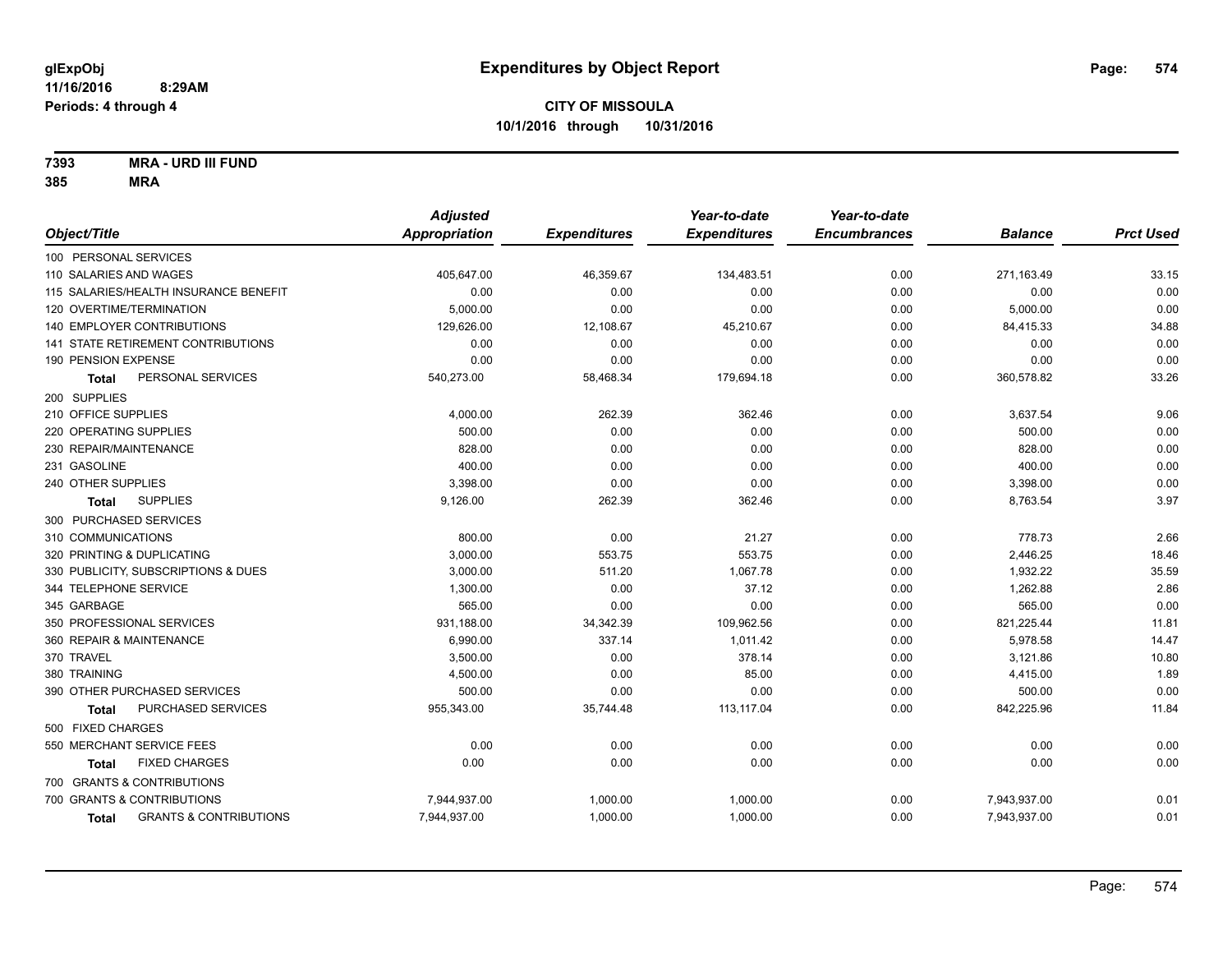**7393 MRA - URD III FUND 385 MRA**

|                              |                       | <b>Adjusted</b>      |                     | Year-to-date        | Year-to-date        |                |                  |
|------------------------------|-----------------------|----------------------|---------------------|---------------------|---------------------|----------------|------------------|
| Object/Title                 |                       | <b>Appropriation</b> | <b>Expenditures</b> | <b>Expenditures</b> | <b>Encumbrances</b> | <b>Balance</b> | <b>Prct Used</b> |
| 800 OTHER OBJECTS            |                       |                      |                     |                     |                     |                |                  |
| 820 TRANSFERS TO OTHER FUNDS |                       | 0.00                 | 0.00                | 0.00                | 0.00                | 0.00           | 0.00             |
| 845 CONTINGENCY              |                       | 1,067,682.00         | 0.00                | 0.00                | 0.00                | 1.067.682.00   | 0.00             |
| <b>Total</b>                 | OTHER OBJECTS         | 1.067.682.00         | 0.00                | 0.00                | 0.00                | 1,067,682.00   | 0.00             |
| 900 CAPITAL OUTLAY           |                       |                      |                     |                     |                     |                |                  |
| 930 IMPROVEMENTS             |                       | 5.268.094.00         | 448.894.25          | 1.189.449.64        | 0.00                | 4.078.644.36   | 22.58            |
| 940 MACHINERY & EQUIPMENT    |                       | 5.000.00             | 0.00                | 0.00                | 0.00                | 5.000.00       | 0.00             |
| <b>Total</b>                 | <b>CAPITAL OUTLAY</b> | 5.273.094.00         | 448.894.25          | 1.189.449.64        | 0.00                | 4.083.644.36   | 22.56            |
| <b>Total</b>                 | <b>MRA</b>            | 15.790.455.00        | 544.369.46          | 1,483,623.32        | 0.00                | 14.306.831.68  | 9.40             |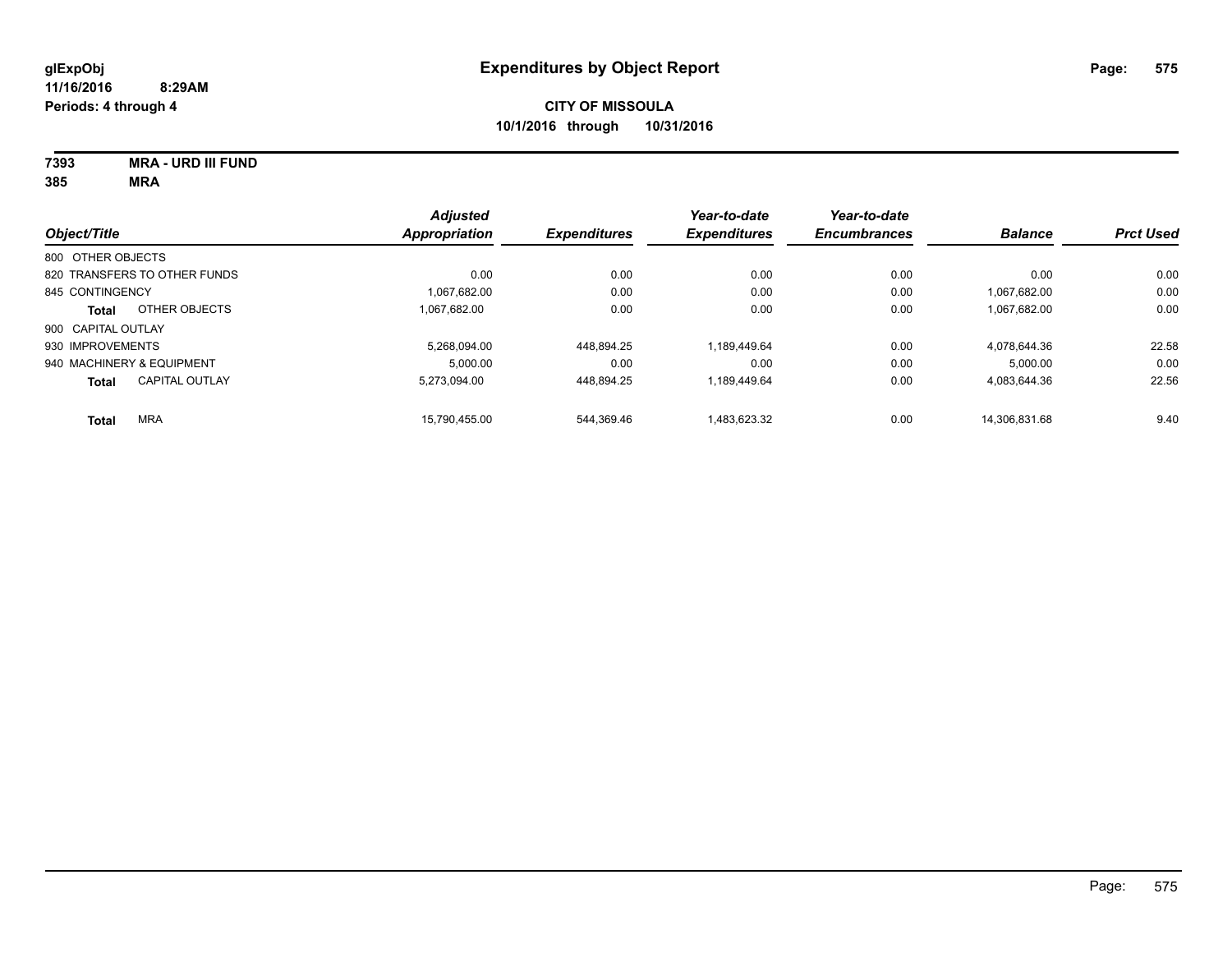# **7393 MRA - URD III FUND**

**900 DEPRECIATION**

| Object/Title                         | <b>Adjusted</b><br><b>Appropriation</b> | <b>Expenditures</b> | Year-to-date<br><b>Expenditures</b> | Year-to-date<br><b>Encumbrances</b> | <b>Balance</b> | <b>Prct Used</b> |
|--------------------------------------|-----------------------------------------|---------------------|-------------------------------------|-------------------------------------|----------------|------------------|
| 500 FIXED CHARGES                    |                                         |                     |                                     |                                     |                |                  |
| 550 MERCHANT SERVICE FEES            | 0.00                                    | 0.00                | 0.00                                | 0.00                                | 0.00           | 0.00             |
| <b>FIXED CHARGES</b><br><b>Total</b> | 0.00                                    | 0.00                | 0.00                                | 0.00                                | 0.00           | 0.00             |
| 800 OTHER OBJECTS                    |                                         |                     |                                     |                                     |                |                  |
| 830 DEPRECIATION                     | 0.00                                    | 0.00                | 0.00                                | 0.00                                | 0.00           | 0.00             |
| OTHER OBJECTS<br><b>Total</b>        | 0.00                                    | 0.00                | 0.00                                | 0.00                                | 0.00           | 0.00             |
| <b>DEPRECIATION</b><br><b>Total</b>  | 0.00                                    | 0.00                | 0.00                                | 0.00                                | 0.00           | 0.00             |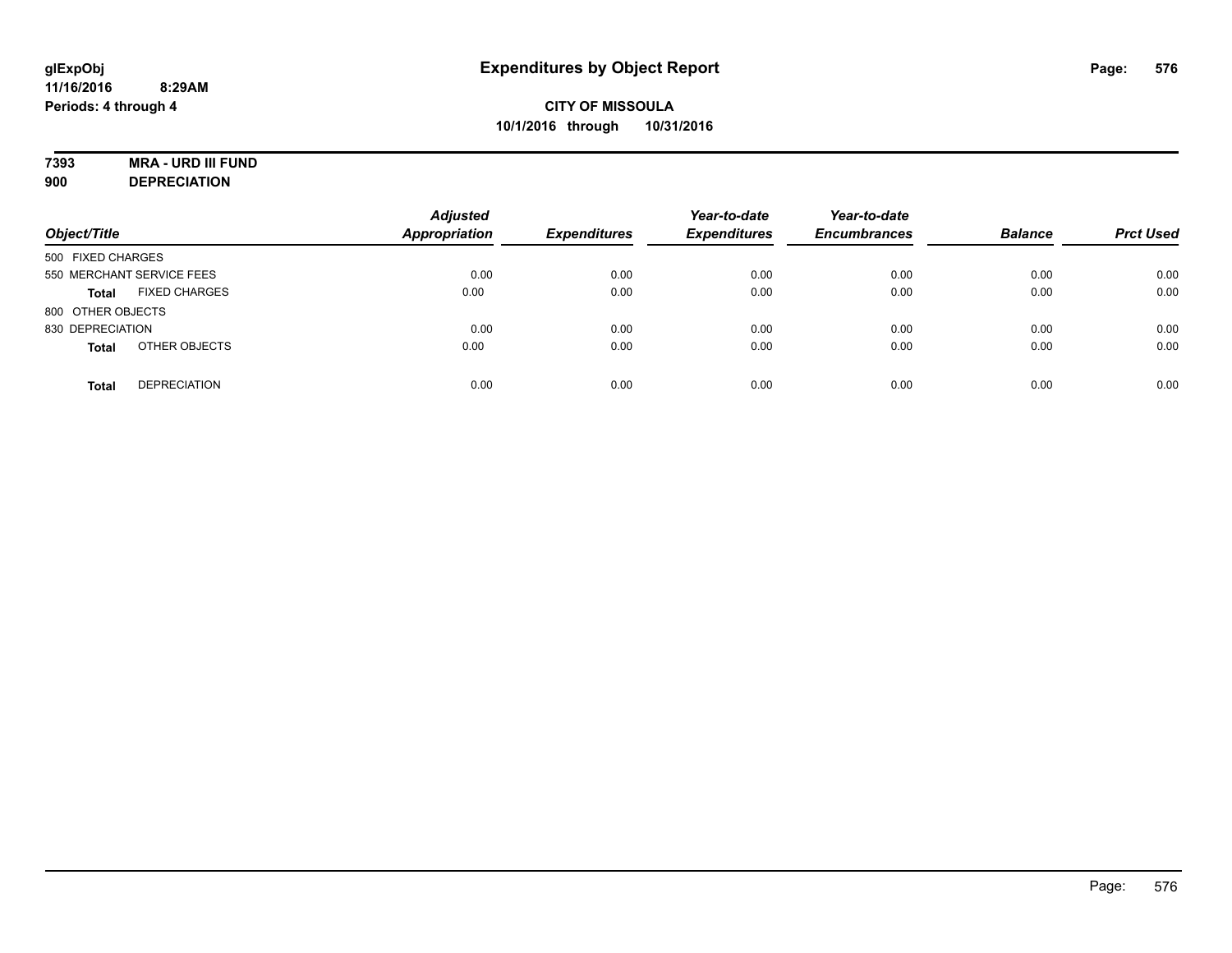**7393 MRA - URD III FUND**

|                                            | <b>Adjusted</b> |                     | Year-to-date        | Year-to-date        |                |                  |
|--------------------------------------------|-----------------|---------------------|---------------------|---------------------|----------------|------------------|
| Object/Title                               | Appropriation   | <b>Expenditures</b> | <b>Expenditures</b> | <b>Encumbrances</b> | <b>Balance</b> | <b>Prct Used</b> |
| 100 PERSONAL SERVICES                      |                 |                     |                     |                     |                |                  |
| 110 SALARIES AND WAGES                     | 405,647.00      | 46,359.67           | 134,483.51          | 0.00                | 271,163.49     | 33.15            |
| 115 SALARIES/HEALTH INSURANCE BENEFIT      | 0.00            | 0.00                | 0.00                | 0.00                | 0.00           | 0.00             |
| 120 OVERTIME/TERMINATION                   | 5,000.00        | 0.00                | 0.00                | 0.00                | 5,000.00       | 0.00             |
| 140 EMPLOYER CONTRIBUTIONS                 | 129,626.00      | 12,108.67           | 45,210.67           | 0.00                | 84,415.33      | 34.88            |
| <b>141 STATE RETIREMENT CONTRIBUTIONS</b>  | 0.00            | 0.00                | 0.00                | 0.00                | 0.00           | 0.00             |
| 190 PENSION EXPENSE                        | 0.00            | 0.00                | 0.00                | 0.00                | 0.00           | 0.00             |
| PERSONAL SERVICES<br><b>Total</b>          | 540,273.00      | 58,468.34           | 179,694.18          | 0.00                | 360,578.82     | 33.26            |
| 200 SUPPLIES                               |                 |                     |                     |                     |                |                  |
| 210 OFFICE SUPPLIES                        | 4,000.00        | 262.39              | 362.46              | 0.00                | 3,637.54       | 9.06             |
| 220 OPERATING SUPPLIES                     | 500.00          | 0.00                | 0.00                | 0.00                | 500.00         | 0.00             |
| 230 REPAIR/MAINTENANCE                     | 828.00          | 0.00                | 0.00                | 0.00                | 828.00         | 0.00             |
| 231 GASOLINE                               | 400.00          | 0.00                | 0.00                | 0.00                | 400.00         | 0.00             |
| 240 OTHER SUPPLIES                         | 3,398.00        | 0.00                | 0.00                | 0.00                | 3,398.00       | 0.00             |
| <b>SUPPLIES</b><br>Total                   | 9,126.00        | 262.39              | 362.46              | 0.00                | 8,763.54       | 3.97             |
| 300 PURCHASED SERVICES                     |                 |                     |                     |                     |                |                  |
| 310 COMMUNICATIONS                         | 800.00          | 0.00                | 21.27               | 0.00                | 778.73         | 2.66             |
| 320 PRINTING & DUPLICATING                 | 3,000.00        | 553.75              | 553.75              | 0.00                | 2,446.25       | 18.46            |
| 330 PUBLICITY, SUBSCRIPTIONS & DUES        | 3,000.00        | 511.20              | 1,067.78            | 0.00                | 1,932.22       | 35.59            |
| 344 TELEPHONE SERVICE                      | 1,300.00        | 0.00                | 37.12               | 0.00                | 1,262.88       | 2.86             |
| 345 GARBAGE                                | 565.00          | 0.00                | 0.00                | 0.00                | 565.00         | 0.00             |
| 350 PROFESSIONAL SERVICES                  | 931,188.00      | 34,342.39           | 109,962.56          | 0.00                | 821,225.44     | 11.81            |
| 360 REPAIR & MAINTENANCE                   | 6,990.00        | 337.14              | 1,011.42            | 0.00                | 5,978.58       | 14.47            |
| 370 TRAVEL                                 | 3,500.00        | 0.00                | 378.14              | 0.00                | 3,121.86       | 10.80            |
| 380 TRAINING                               | 4,500.00        | 0.00                | 85.00               | 0.00                | 4,415.00       | 1.89             |
| 390 OTHER PURCHASED SERVICES               | 500.00          | 0.00                | 0.00                | 0.00                | 500.00         | 0.00             |
| PURCHASED SERVICES<br><b>Total</b>         | 955,343.00      | 35,744.48           | 113, 117.04         | 0.00                | 842,225.96     | 11.84            |
| 500 FIXED CHARGES                          |                 |                     |                     |                     |                |                  |
| 550 MERCHANT SERVICE FEES                  | 0.00            | 0.00                | 0.00                | 0.00                | 0.00           | 0.00             |
| <b>FIXED CHARGES</b><br><b>Total</b>       | 0.00            | 0.00                | 0.00                | 0.00                | 0.00           | 0.00             |
| 700 GRANTS & CONTRIBUTIONS                 |                 |                     |                     |                     |                |                  |
| 700 GRANTS & CONTRIBUTIONS                 | 7,944,937.00    | 1,000.00            | 1,000.00            | 0.00                | 7,943,937.00   | 0.01             |
| <b>GRANTS &amp; CONTRIBUTIONS</b><br>Total | 7,944,937.00    | 1,000.00            | 1,000.00            | 0.00                | 7,943,937.00   | 0.01             |
| 800 OTHER OBJECTS                          |                 |                     |                     |                     |                |                  |
| 820 TRANSFERS TO OTHER FUNDS               | 0.00            | 0.00                | 0.00                | 0.00                | 0.00           | 0.00             |
|                                            |                 |                     |                     |                     |                |                  |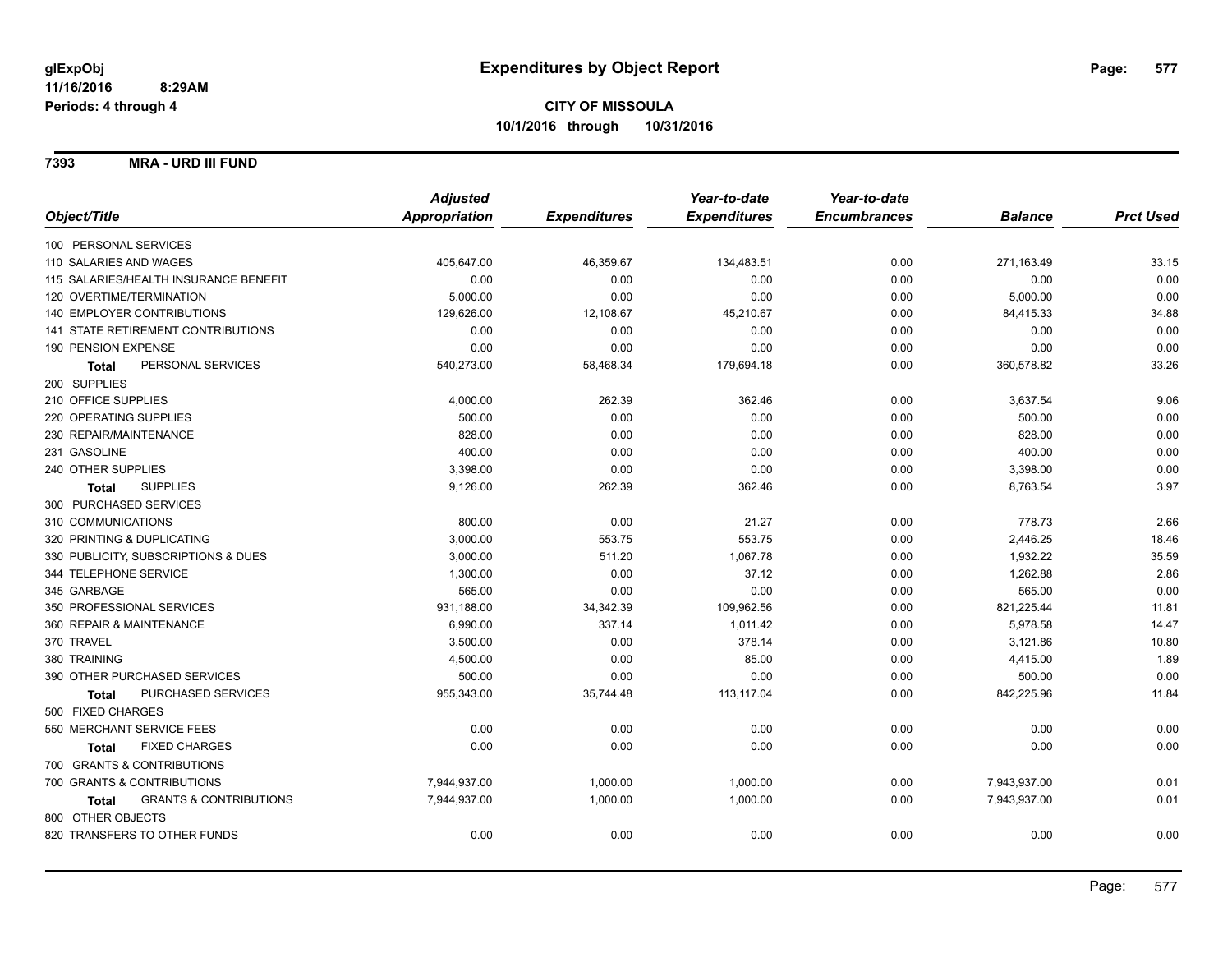## **7393 MRA - URD III FUND**

| Object/Title                          | <b>Adjusted</b><br>Appropriation | <b>Expenditures</b> | Year-to-date<br><b>Expenditures</b> | Year-to-date<br><b>Encumbrances</b> | <b>Balance</b> | <b>Prct Used</b> |
|---------------------------------------|----------------------------------|---------------------|-------------------------------------|-------------------------------------|----------------|------------------|
| 830 DEPRECIATION                      | 0.00                             | 0.00                | 0.00                                | 0.00                                | 0.00           | 0.00             |
| 845 CONTINGENCY                       | 1.067.682.00                     | 0.00                | 0.00                                | 0.00                                | 1.067.682.00   | 0.00             |
| OTHER OBJECTS<br><b>Total</b>         | 1.067.682.00                     | 0.00                | 0.00                                | 0.00                                | 1.067.682.00   | 0.00             |
| 900 CAPITAL OUTLAY                    |                                  |                     |                                     |                                     |                |                  |
| 930 IMPROVEMENTS                      | 5.268.094.00                     | 448,894.25          | 1.189.449.64                        | 0.00                                | 4.078.644.36   | 22.58            |
| 940 MACHINERY & EQUIPMENT             | 5.000.00                         | 0.00                | 0.00                                | 0.00                                | 5.000.00       | 0.00             |
| <b>CAPITAL OUTLAY</b><br><b>Total</b> | 5.273.094.00                     | 448.894.25          | 1.189.449.64                        | 0.00                                | 4.083.644.36   | 22.56            |
| MRA - URD III FUND<br><b>Total</b>    | 15.790.455.00                    | 544.369.46          | 1.483.623.32                        | 0.00                                | 14.306.831.68  | 9.40             |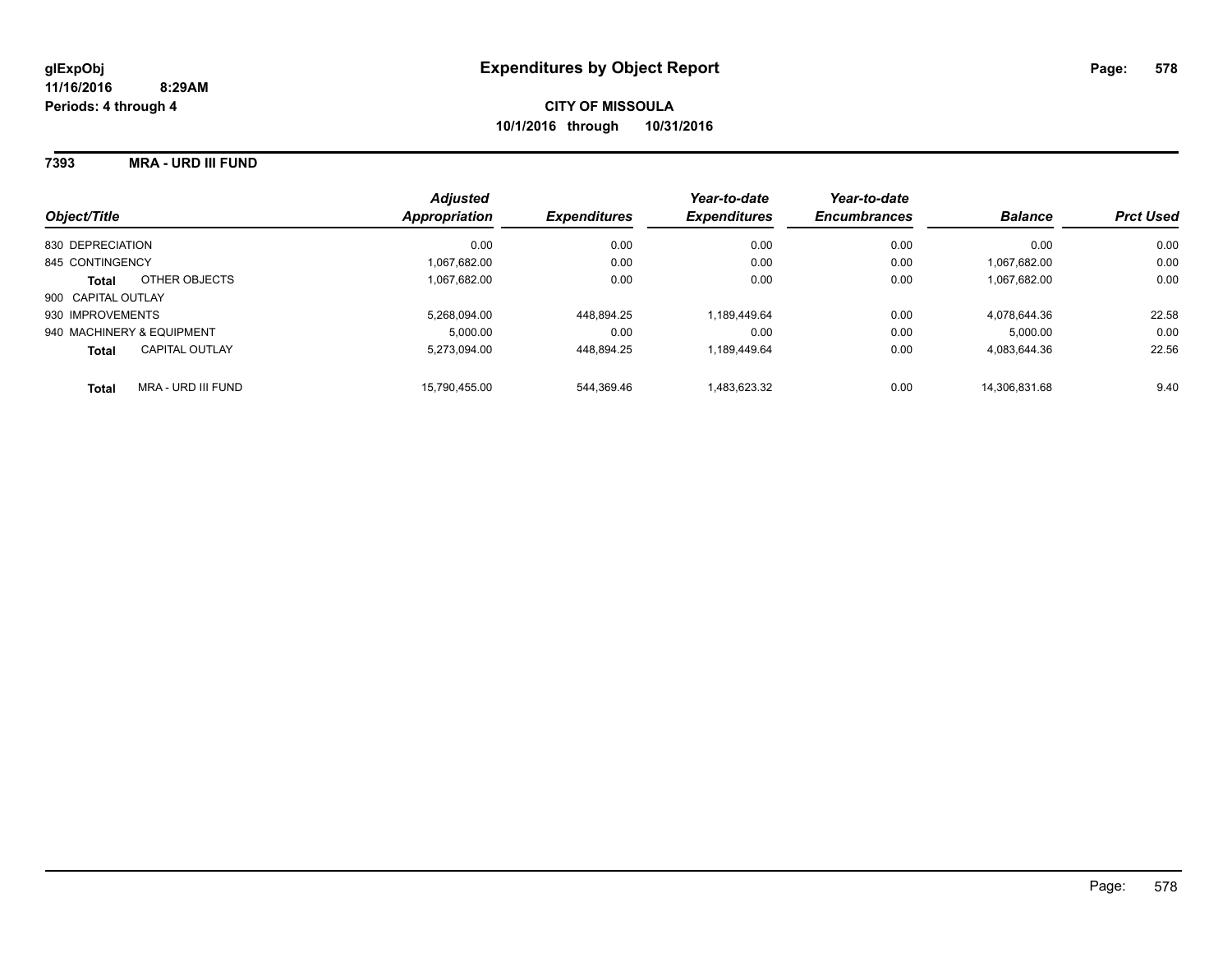## **7394 MRA URD III TI DEBT CLEARING FUND**

| Object/Title                  | <b>Adjusted</b><br>Appropriation | <b>Expenditures</b> | Year-to-date<br><b>Expenditures</b> | Year-to-date<br><b>Encumbrances</b> | <b>Balance</b> | <b>Prct Used</b> |
|-------------------------------|----------------------------------|---------------------|-------------------------------------|-------------------------------------|----------------|------------------|
| 800 OTHER OBJECTS             |                                  |                     |                                     |                                     |                |                  |
| 820 TRANSFERS TO OTHER FUNDS  | 1,744,938.00                     | 0.00                | 0.00                                | 0.00                                | 1.744.938.00   | 0.00             |
| OTHER OBJECTS<br><b>Total</b> | 1,744,938.00                     | 0.00                | 0.00                                | 0.00                                | 1,744,938.00   | 0.00             |
| <b>MRA</b><br>Total           | 1,744,938.00                     | 0.00                | 0.00                                | 0.00                                | 1,744,938.00   | 0.00             |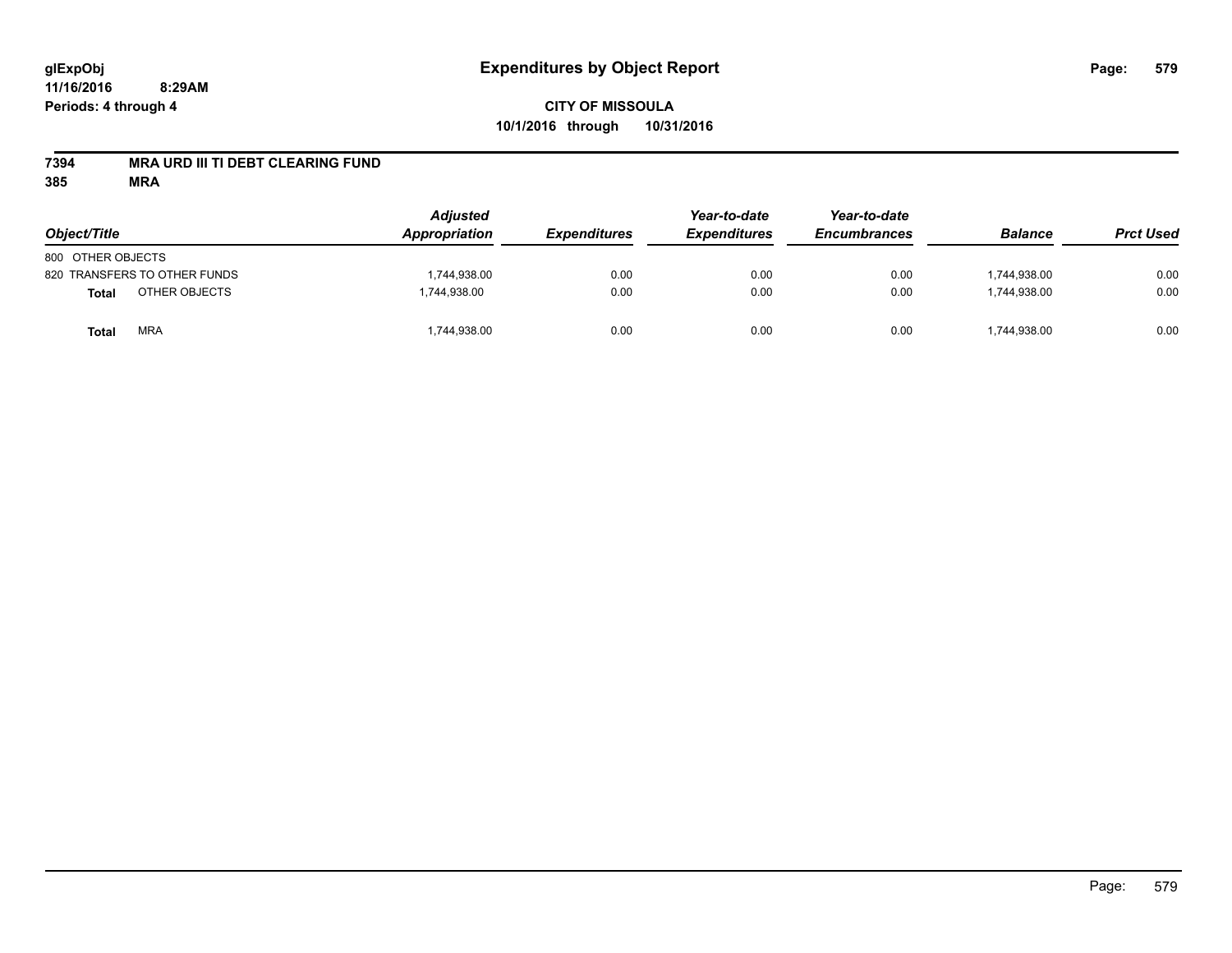**CITY OF MISSOULA 10/1/2016 through 10/31/2016**

## **7394 MRA URD III TI DEBT CLEARING FUND**

| Object/Title                                      | <b>Adjusted</b><br>Appropriation | <b>Expenditures</b> | Year-to-date<br><b>Expenditures</b> | Year-to-date<br><b>Encumbrances</b> | <b>Balance</b> | <b>Prct Used</b> |
|---------------------------------------------------|----------------------------------|---------------------|-------------------------------------|-------------------------------------|----------------|------------------|
| 800 OTHER OBJECTS                                 |                                  |                     |                                     |                                     |                |                  |
| 820 TRANSFERS TO OTHER FUNDS                      | 1,744,938.00                     | 0.00                | 0.00                                | 0.00                                | 1,744,938.00   | 0.00             |
| OTHER OBJECTS<br><b>Total</b>                     | 1,744,938.00                     | 0.00                | 0.00                                | 0.00                                | 1.744.938.00   | 0.00             |
| MRA URD III TI DEBT CLEARING FUND<br><b>Total</b> | ,744,938.00                      | 0.00                | 0.00                                | 0.00                                | 1,744,938.00   | 0.00             |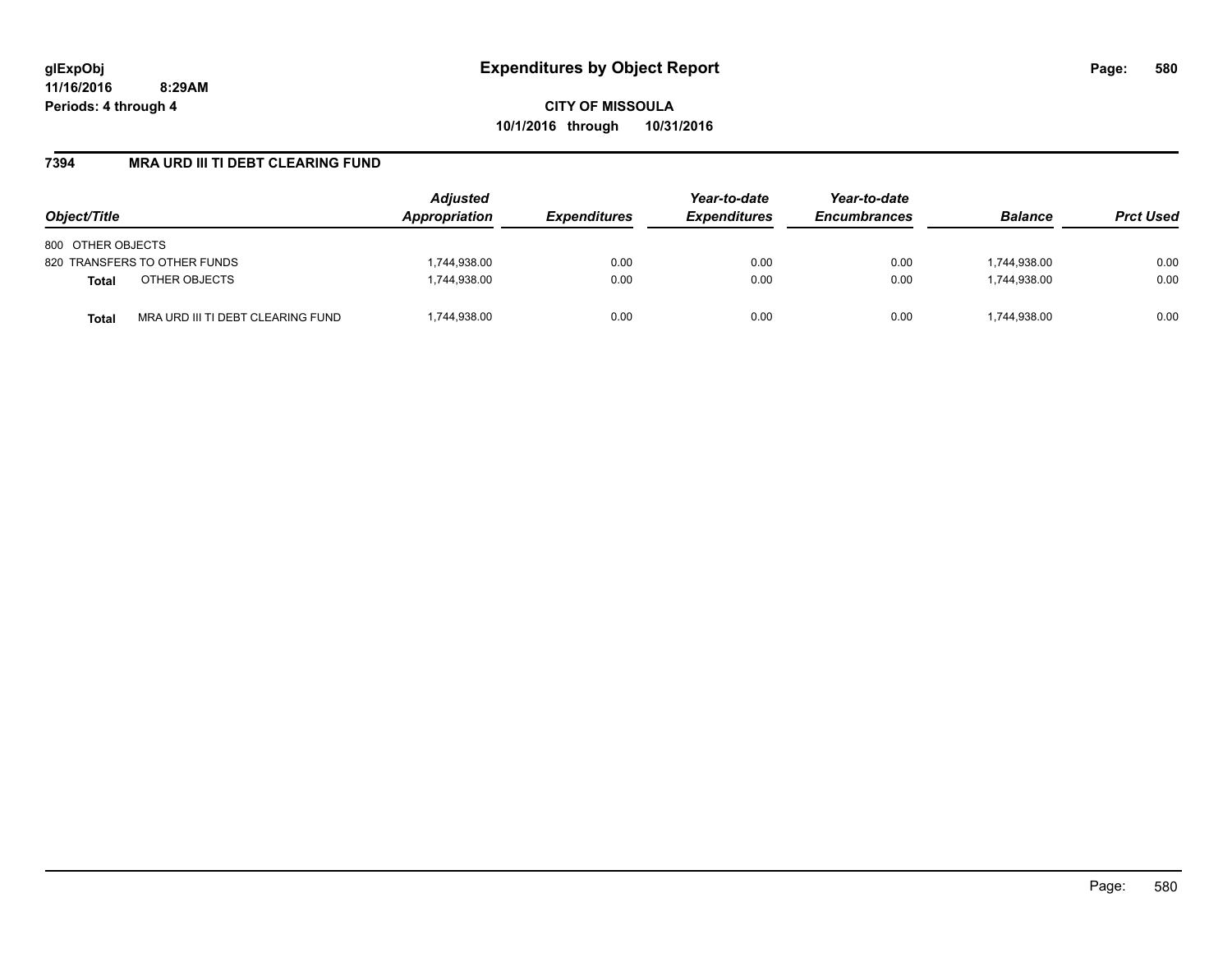# **CITY OF MISSOULA 10/1/2016 through 10/31/2016**

## **7395 MRA TAX INCREMENT DEBT SERVICE**

| Object/Title                        | <b>Adjusted</b><br>Appropriation | <b>Expenditures</b> | Year-to-date<br><b>Expenditures</b> | Year-to-date<br><b>Encumbrances</b> | <b>Balance</b> | <b>Prct Used</b> |
|-------------------------------------|----------------------------------|---------------------|-------------------------------------|-------------------------------------|----------------|------------------|
| 600 DEBT SERVICE                    |                                  |                     |                                     |                                     |                |                  |
| 610 PRINCIPAL                       | 125,000.00                       | 0.00                | 0.00                                | 0.00                                | 125.000.00     | 0.00             |
| 620 INTEREST / SERVICE FEES         | 218,200.00                       | 0.00                | 0.00                                | 0.00                                | 218,200.00     | 0.00             |
| <b>DEBT SERVICE</b><br><b>Total</b> | 343,200.00                       | 0.00                | 0.00                                | 0.00                                | 343.200.00     | 0.00             |
| <b>MRA</b><br><b>Total</b>          | 343,200.00                       | 0.00                | 0.00                                | 0.00                                | 343,200.00     | 0.00             |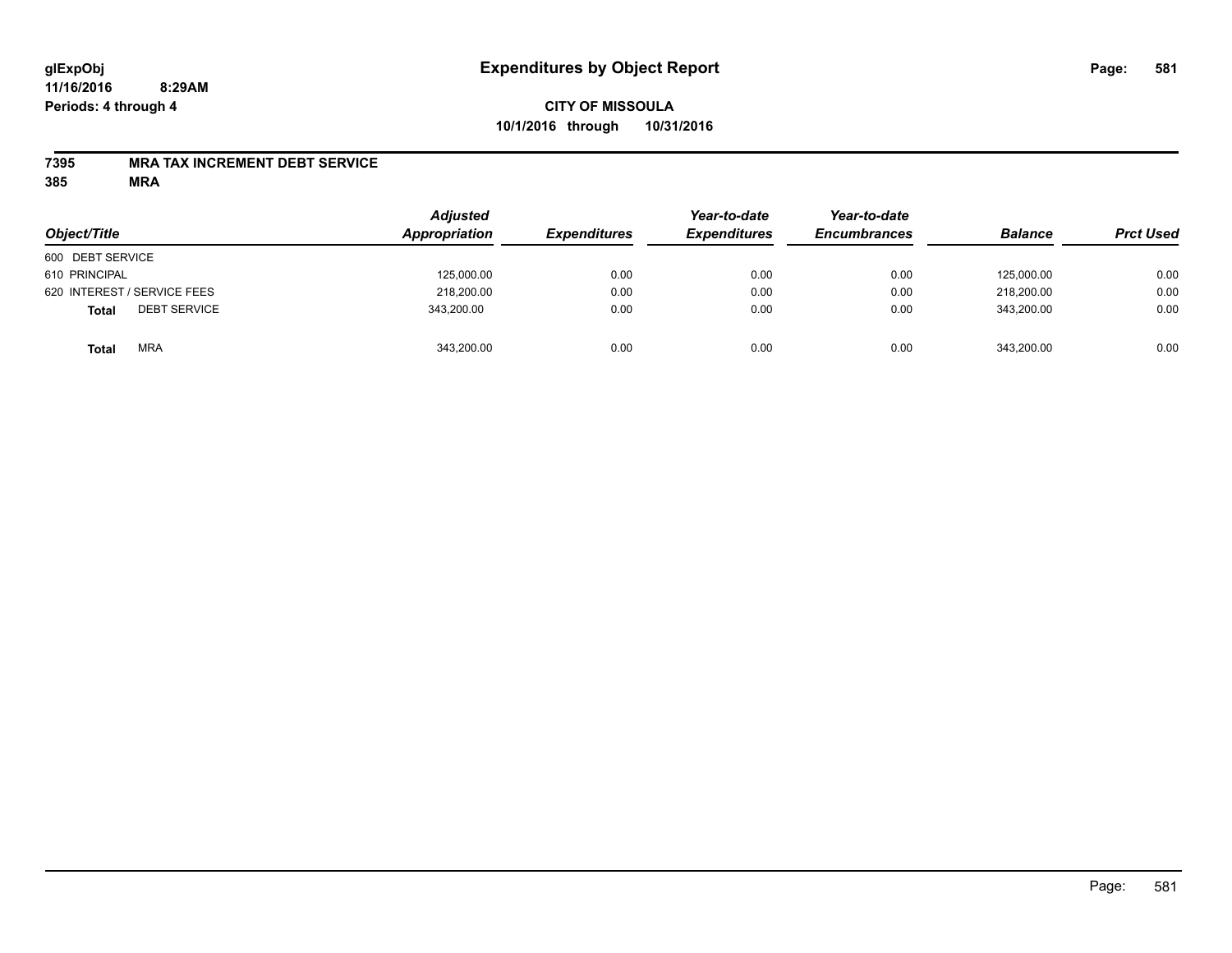**CITY OF MISSOULA 10/1/2016 through 10/31/2016**

## **7395 MRA TAX INCREMENT DEBT SERVICE**

| Object/Title                |                                | <b>Adjusted</b><br>Appropriation | <b>Expenditures</b> | Year-to-date<br><b>Expenditures</b> | Year-to-date<br><b>Encumbrances</b> | <b>Balance</b> | <b>Prct Used</b> |
|-----------------------------|--------------------------------|----------------------------------|---------------------|-------------------------------------|-------------------------------------|----------------|------------------|
| 600 DEBT SERVICE            |                                |                                  |                     |                                     |                                     |                |                  |
| 610 PRINCIPAL               |                                | 125,000.00                       | 0.00                | 0.00                                | 0.00                                | 125.000.00     | 0.00             |
| 620 INTEREST / SERVICE FEES |                                | 218,200.00                       | 0.00                | 0.00                                | 0.00                                | 218,200.00     | 0.00             |
| <b>Total</b>                | <b>DEBT SERVICE</b>            | 343,200.00                       | 0.00                | 0.00                                | 0.00                                | 343.200.00     | 0.00             |
| <b>Total</b>                | MRA TAX INCREMENT DEBT SERVICE | 343.200.00                       | 0.00                | 0.00                                | 0.00                                | 343.200.00     | 0.00             |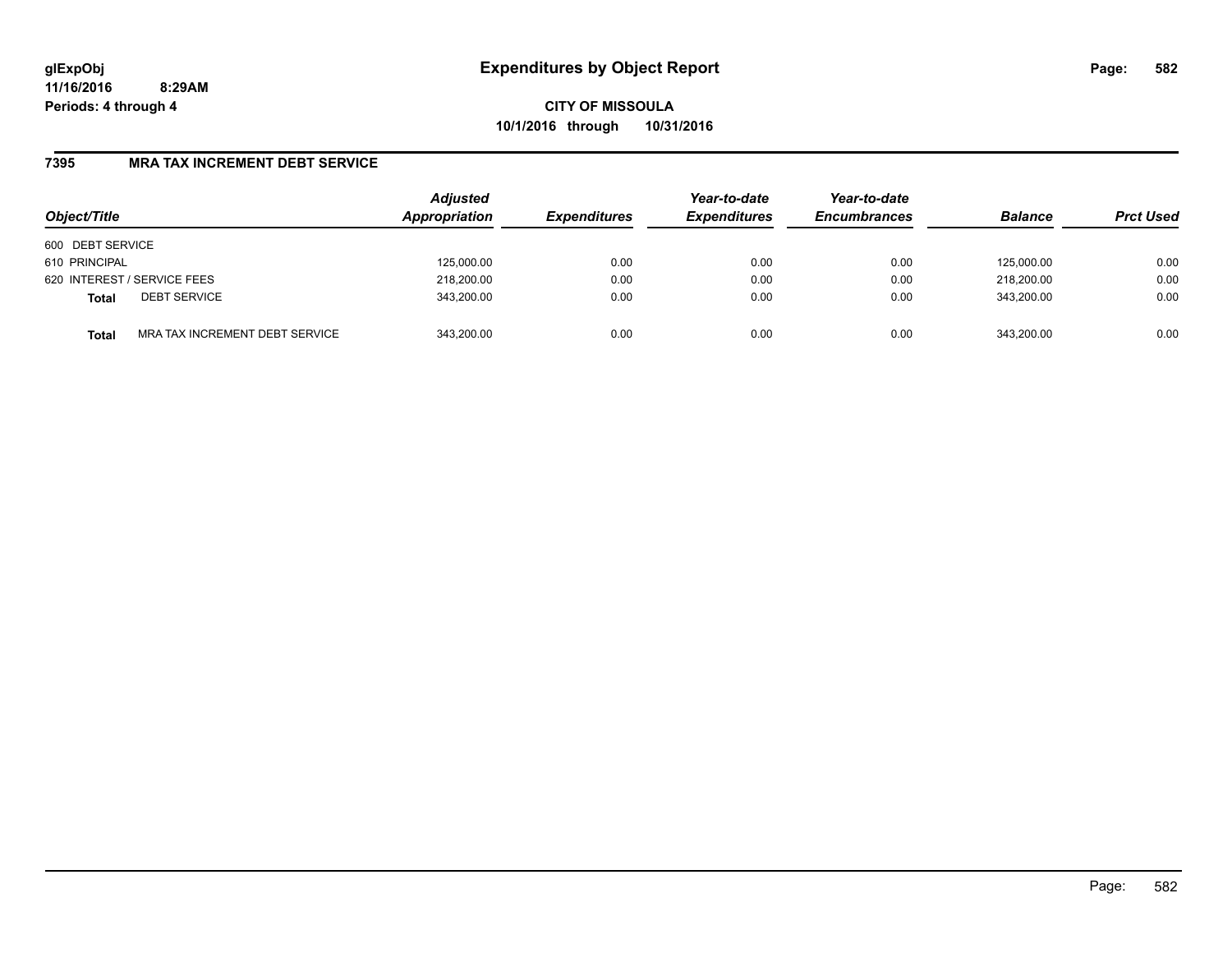### **7396 NRSS DEBT SERVICE SINKING FUND**

| Object/Title                        | <b>Adjusted</b><br><b>Appropriation</b> | <b>Expenditures</b> | Year-to-date<br><b>Expenditures</b> | Year-to-date<br><b>Encumbrances</b> | <b>Balance</b> | <b>Prct Used</b> |
|-------------------------------------|-----------------------------------------|---------------------|-------------------------------------|-------------------------------------|----------------|------------------|
| 600 DEBT SERVICE                    |                                         |                     |                                     |                                     |                |                  |
| 620 INTEREST / SERVICE FEES         | 31,690.00                               | 0.00                | 0.00                                | 0.00                                | 31,690.00      | 0.00             |
| <b>DEBT SERVICE</b><br><b>Total</b> | 31,690.00                               | 0.00                | 0.00                                | 0.00                                | 31,690.00      | 0.00             |
| 800 OTHER OBJECTS                   |                                         |                     |                                     |                                     |                |                  |
| 820 TRANSFERS TO OTHER FUNDS        | 0.00                                    | 0.00                | 0.00                                | 0.00                                | 0.00           | 0.00             |
| OTHER OBJECTS<br><b>Total</b>       | 0.00                                    | 0.00                | 0.00                                | 0.00                                | 0.00           | 0.00             |
| <b>MRA</b><br><b>Total</b>          | 31,690.00                               | 0.00                | 0.00                                | 0.00                                | 31,690.00      | 0.00             |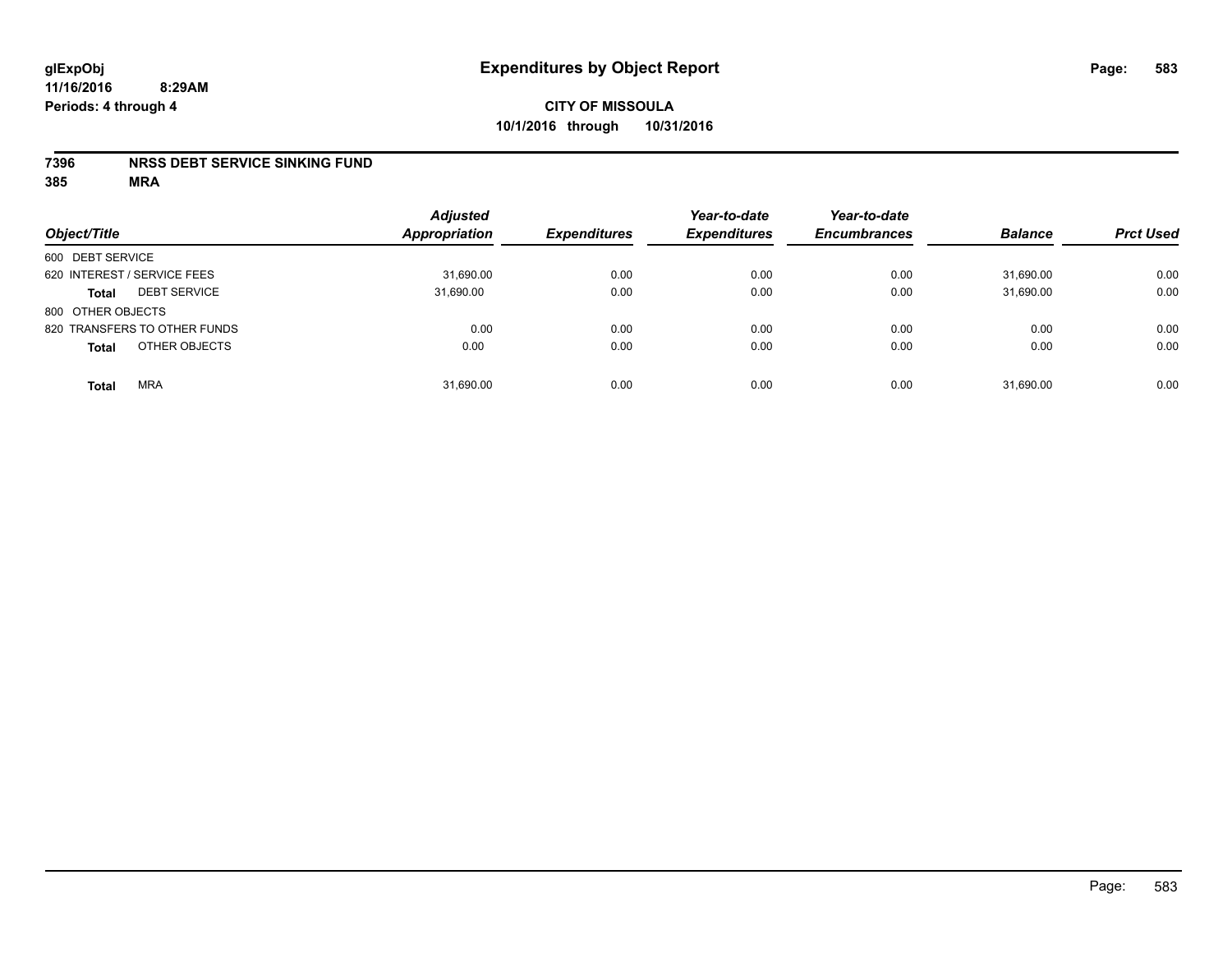#### **7396 NRSS DEBT SERVICE SINKING FUND**

**390 NON-DEPARTMENTAL**

| Object/Title     |                     | <b>Adjusted</b><br>Appropriation | <b>Expenditures</b> | Year-to-date<br><b>Expenditures</b> | Year-to-date<br><b>Encumbrances</b> | <b>Balance</b> | <b>Prct Used</b> |
|------------------|---------------------|----------------------------------|---------------------|-------------------------------------|-------------------------------------|----------------|------------------|
| 600 DEBT SERVICE |                     |                                  |                     |                                     |                                     |                |                  |
| 610 PRINCIPAL    |                     | 0.00                             | 0.00                | 0.00                                | 0.00                                | 0.00           | 0.00             |
| Total            | <b>DEBT SERVICE</b> | 0.00                             | 0.00                | 0.00                                | 0.00                                | 0.00           | 0.00             |
| Total            | NON-DEPARTMENTAL    | 0.00                             | 0.00                | 0.00                                | 0.00                                | 0.00           | 0.00             |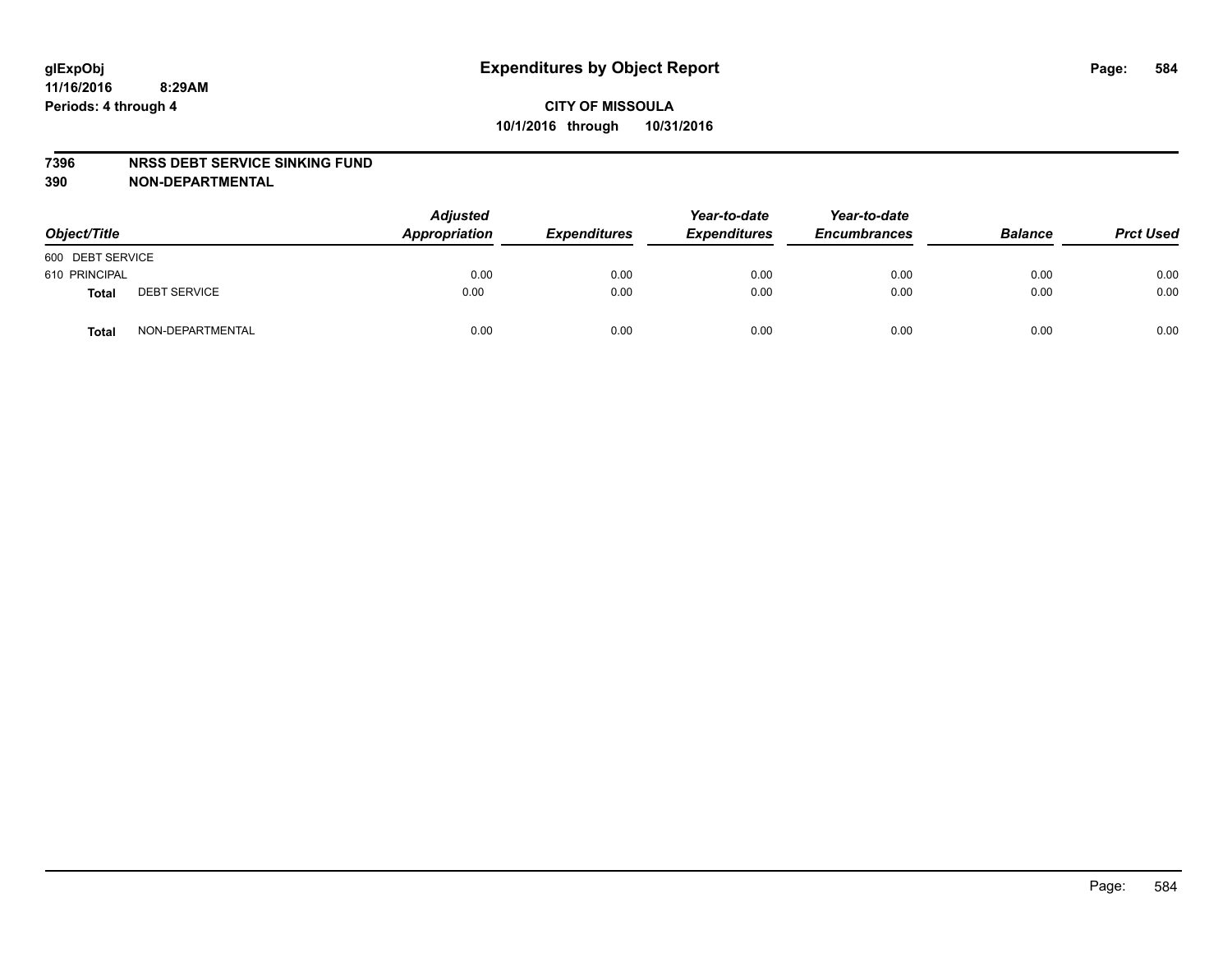## **7396 NRSS DEBT SERVICE SINKING FUND**

| Object/Title      |                                | <b>Adjusted</b><br>Appropriation | <b>Expenditures</b> | Year-to-date<br><b>Expenditures</b> | Year-to-date<br><b>Encumbrances</b> | <b>Balance</b> | <b>Prct Used</b> |
|-------------------|--------------------------------|----------------------------------|---------------------|-------------------------------------|-------------------------------------|----------------|------------------|
| 600 DEBT SERVICE  |                                |                                  |                     |                                     |                                     |                |                  |
| 610 PRINCIPAL     |                                | 0.00                             | 0.00                | 0.00                                | 0.00                                | 0.00           | 0.00             |
|                   | 620 INTEREST / SERVICE FEES    | 31,690.00                        | 0.00                | 0.00                                | 0.00                                | 31,690.00      | 0.00             |
| <b>Total</b>      | <b>DEBT SERVICE</b>            | 31,690.00                        | 0.00                | 0.00                                | 0.00                                | 31.690.00      | 0.00             |
| 800 OTHER OBJECTS |                                |                                  |                     |                                     |                                     |                |                  |
|                   | 820 TRANSFERS TO OTHER FUNDS   | 0.00                             | 0.00                | 0.00                                | 0.00                                | 0.00           | 0.00             |
| <b>Total</b>      | OTHER OBJECTS                  | 0.00                             | 0.00                | 0.00                                | 0.00                                | 0.00           | 0.00             |
| <b>Total</b>      | NRSS DEBT SERVICE SINKING FUND | 31,690.00                        | 0.00                | 0.00                                | 0.00                                | 31.690.00      | 0.00             |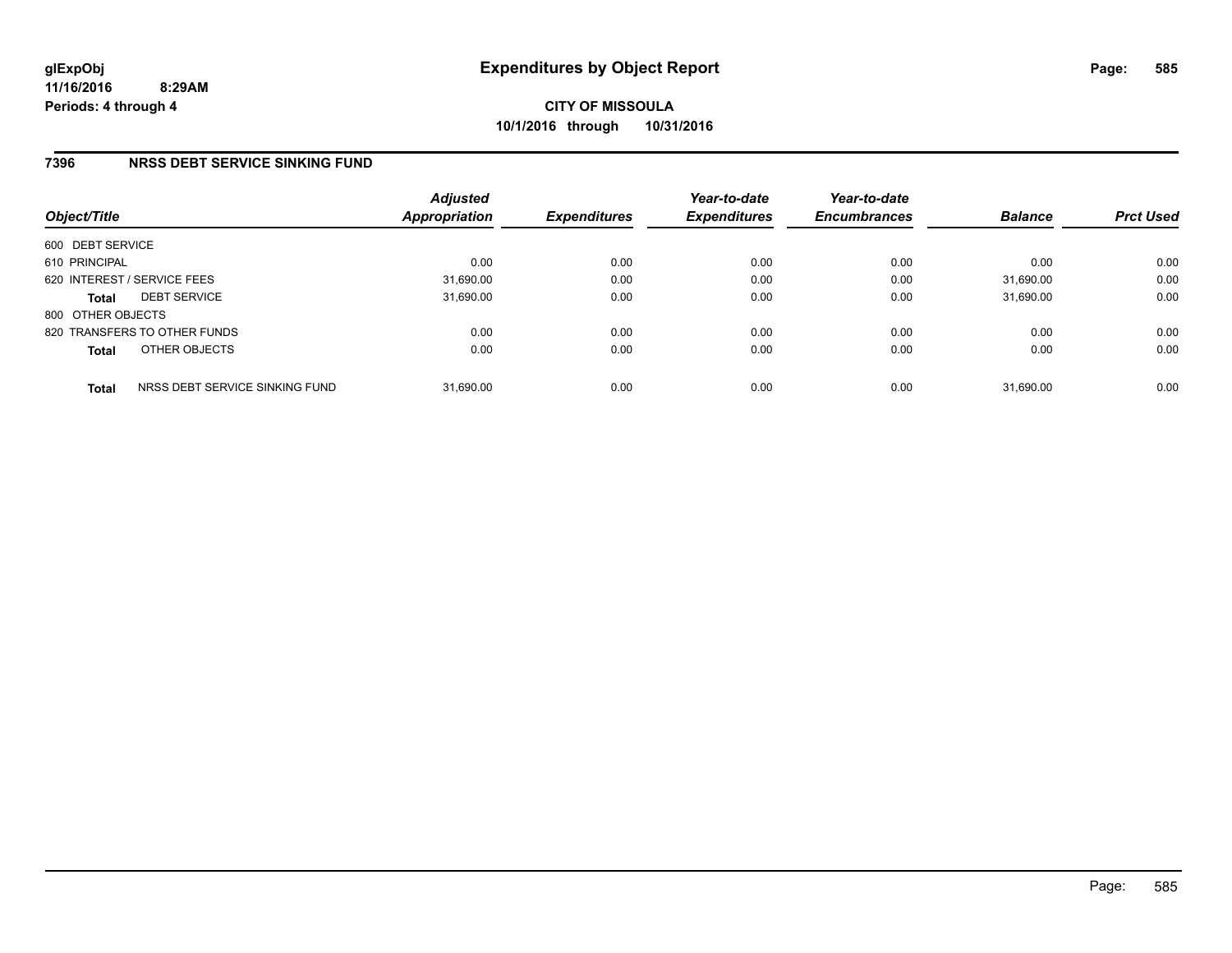**10/1/2016 through 10/31/2016**

## **7397 NORTH RESERVE/SCOTT ST URD**

|                                                   | <b>Adjusted</b> |                     | Year-to-date        | Year-to-date        |                |                  |
|---------------------------------------------------|-----------------|---------------------|---------------------|---------------------|----------------|------------------|
| Object/Title                                      | Appropriation   | <b>Expenditures</b> | <b>Expenditures</b> | <b>Encumbrances</b> | <b>Balance</b> | <b>Prct Used</b> |
| 100 PERSONAL SERVICES                             |                 |                     |                     |                     |                |                  |
| 110 SALARIES AND WAGES                            | 0.00            | 0.00                | 0.00                | 0.00                | 0.00           | 0.00             |
| 120 OVERTIME/TERMINATION                          | 0.00            | 0.00                | 0.00                | 0.00                | 0.00           | 0.00             |
| 140 EMPLOYER CONTRIBUTIONS                        | 0.00            | 0.00                | 0.00                | 0.00                | 0.00           | 0.00             |
| PERSONAL SERVICES<br><b>Total</b>                 | 0.00            | 0.00                | 0.00                | 0.00                | 0.00           | 0.00             |
| 200 SUPPLIES                                      |                 |                     |                     |                     |                |                  |
| 210 OFFICE SUPPLIES                               | 0.00            | 0.00                | 0.00                | 0.00                | 0.00           | 0.00             |
| 220 OPERATING SUPPLIES                            | 0.00            | 0.00                | 0.00                | 0.00                | 0.00           | 0.00             |
| 230 REPAIR/MAINTENANCE                            | 0.00            | 0.00                | 0.00                | 0.00                | 0.00           | 0.00             |
| 231 GASOLINE                                      | 0.00            | 0.00                | 0.00                | 0.00                | 0.00           | 0.00             |
| 240 OTHER SUPPLIES                                | 0.00            | 0.00                | 0.00                | 0.00                | 0.00           | 0.00             |
| <b>SUPPLIES</b><br><b>Total</b>                   | 0.00            | 0.00                | 0.00                | 0.00                | 0.00           | 0.00             |
| 300 PURCHASED SERVICES                            |                 |                     |                     |                     |                |                  |
| 310 COMMUNICATIONS                                | 0.00            | 0.00                | 0.00                | 0.00                | 0.00           | 0.00             |
| 320 PRINTING & DUPLICATING                        | 0.00            | 0.00                | 0.00                | 0.00                | 0.00           | 0.00             |
| 330 PUBLICITY, SUBSCRIPTIONS & DUES               | 0.00            | 0.00                | 0.00                | 0.00                | 0.00           | 0.00             |
| 344 TELEPHONE SERVICE                             | 0.00            | 0.00                | 0.00                | 0.00                | 0.00           | 0.00             |
| 345 GARBAGE                                       | 0.00            | 0.00                | 0.00                | 0.00                | 0.00           | 0.00             |
| 350 PROFESSIONAL SERVICES                         | 7,550.00        | 0.00                | 1,343.15            | 0.00                | 6,206.85       | 17.79            |
| 360 REPAIR & MAINTENANCE                          | 0.00            | 0.00                | 0.00                | 0.00                | 0.00           | 0.00             |
| PURCHASED SERVICES<br><b>Total</b>                | 7,550.00        | 0.00                | 1,343.15            | 0.00                | 6,206.85       | 17.79            |
| 500 FIXED CHARGES                                 |                 |                     |                     |                     |                |                  |
| 550 MERCHANT SERVICE FEES                         | 0.00            | 0.00                | 0.00                | 0.00                | 0.00           | 0.00             |
| <b>FIXED CHARGES</b><br><b>Total</b>              | 0.00            | 0.00                | 0.00                | 0.00                | 0.00           | 0.00             |
| 700 GRANTS & CONTRIBUTIONS                        |                 |                     |                     |                     |                |                  |
| 700 GRANTS & CONTRIBUTIONS                        | 0.00            | 0.00                | 0.00                | 0.00                | 0.00           | 0.00             |
| <b>GRANTS &amp; CONTRIBUTIONS</b><br><b>Total</b> | 0.00            | 0.00                | 0.00                | 0.00                | 0.00           | 0.00             |
| 800 OTHER OBJECTS                                 |                 |                     |                     |                     |                |                  |
| 820 TRANSFERS TO OTHER FUNDS                      | 0.00            | 0.00                | 0.00                | 0.00                | 0.00           | 0.00             |
| 845 CONTINGENCY                                   | 20,212.00       | 0.00                | 0.00                | 0.00                | 20,212.00      | 0.00             |
| OTHER OBJECTS<br><b>Total</b>                     | 20,212.00       | 0.00                | 0.00                | 0.00                | 20,212.00      | 0.00             |
| <b>MRA</b><br><b>Total</b>                        | 27,762.00       | 0.00                | 1,343.15            | 0.00                | 26,418.85      | 4.84             |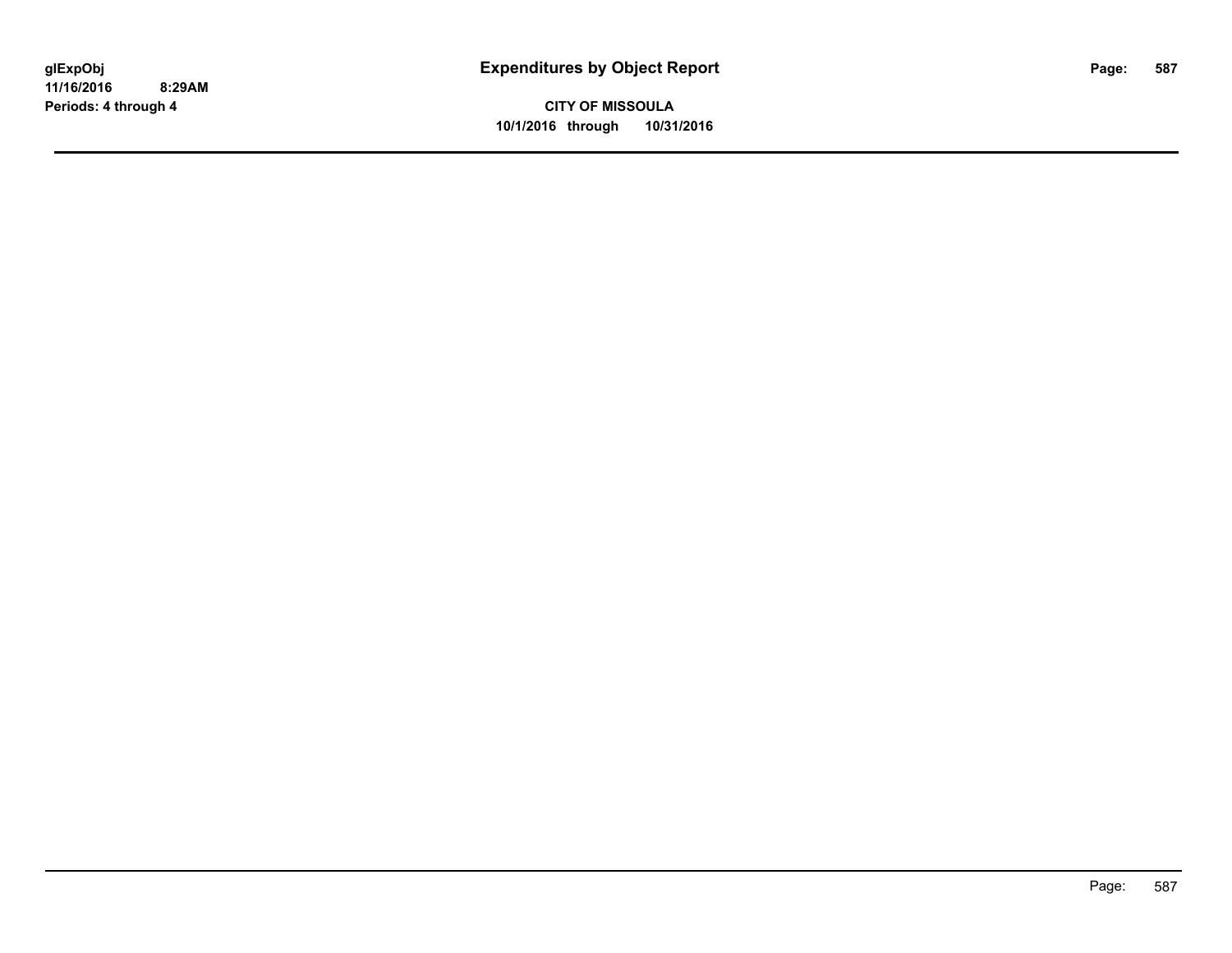# **7397 NORTH RESERVE/SCOTT ST URD**

|                                            | <b>Adjusted</b> |                     | Year-to-date        | Year-to-date        |                |                  |
|--------------------------------------------|-----------------|---------------------|---------------------|---------------------|----------------|------------------|
| Object/Title                               | Appropriation   | <b>Expenditures</b> | <b>Expenditures</b> | <b>Encumbrances</b> | <b>Balance</b> | <b>Prct Used</b> |
| 100 PERSONAL SERVICES                      |                 |                     |                     |                     |                |                  |
| 110 SALARIES AND WAGES                     | 0.00            | 0.00                | 0.00                | 0.00                | 0.00           | 0.00             |
| 120 OVERTIME/TERMINATION                   | 0.00            | 0.00                | 0.00                | 0.00                | 0.00           | 0.00             |
| 140 EMPLOYER CONTRIBUTIONS                 | 0.00            | 0.00                | 0.00                | 0.00                | 0.00           | 0.00             |
| PERSONAL SERVICES<br>Total                 | 0.00            | 0.00                | 0.00                | 0.00                | 0.00           | 0.00             |
| 200 SUPPLIES                               |                 |                     |                     |                     |                |                  |
| 210 OFFICE SUPPLIES                        | 0.00            | 0.00                | 0.00                | 0.00                | 0.00           | 0.00             |
| 220 OPERATING SUPPLIES                     | 0.00            | 0.00                | 0.00                | 0.00                | 0.00           | 0.00             |
| 230 REPAIR/MAINTENANCE                     | 0.00            | 0.00                | 0.00                | 0.00                | 0.00           | 0.00             |
| 231 GASOLINE                               | 0.00            | 0.00                | 0.00                | 0.00                | 0.00           | 0.00             |
| 240 OTHER SUPPLIES                         | 0.00            | 0.00                | 0.00                | 0.00                | 0.00           | 0.00             |
| <b>SUPPLIES</b><br>Total                   | 0.00            | 0.00                | 0.00                | 0.00                | 0.00           | 0.00             |
| 300 PURCHASED SERVICES                     |                 |                     |                     |                     |                |                  |
| 310 COMMUNICATIONS                         | 0.00            | 0.00                | 0.00                | 0.00                | 0.00           | 0.00             |
| 320 PRINTING & DUPLICATING                 | 0.00            | 0.00                | 0.00                | 0.00                | 0.00           | 0.00             |
| 330 PUBLICITY, SUBSCRIPTIONS & DUES        | 0.00            | 0.00                | 0.00                | 0.00                | 0.00           | 0.00             |
| 344 TELEPHONE SERVICE                      | 0.00            | 0.00                | 0.00                | 0.00                | 0.00           | 0.00             |
| 345 GARBAGE                                | 0.00            | 0.00                | 0.00                | 0.00                | 0.00           | 0.00             |
| 350 PROFESSIONAL SERVICES                  | 7,550.00        | 0.00                | 1,343.15            | 0.00                | 6,206.85       | 17.79            |
| 360 REPAIR & MAINTENANCE                   | 0.00            | 0.00                | 0.00                | 0.00                | 0.00           | 0.00             |
| PURCHASED SERVICES<br>Total                | 7,550.00        | 0.00                | 1,343.15            | 0.00                | 6,206.85       | 17.79            |
| 500 FIXED CHARGES                          |                 |                     |                     |                     |                |                  |
| 550 MERCHANT SERVICE FEES                  | 0.00            | 0.00                | 0.00                | 0.00                | 0.00           | 0.00             |
| <b>FIXED CHARGES</b><br><b>Total</b>       | 0.00            | 0.00                | 0.00                | 0.00                | 0.00           | 0.00             |
| 700 GRANTS & CONTRIBUTIONS                 |                 |                     |                     |                     |                |                  |
| 700 GRANTS & CONTRIBUTIONS                 | 0.00            | 0.00                | 0.00                | 0.00                | 0.00           | 0.00             |
| <b>GRANTS &amp; CONTRIBUTIONS</b><br>Total | 0.00            | 0.00                | 0.00                | 0.00                | 0.00           | 0.00             |
| 800 OTHER OBJECTS                          |                 |                     |                     |                     |                |                  |
| 820 TRANSFERS TO OTHER FUNDS               | 0.00            | 0.00                | 0.00                | 0.00                | 0.00           | 0.00             |
| 845 CONTINGENCY                            | 20,212.00       | 0.00                | 0.00                | 0.00                | 20,212.00      | 0.00             |
| OTHER OBJECTS<br><b>Total</b>              | 20,212.00       | 0.00                | 0.00                | 0.00                | 20,212.00      | 0.00             |
| NORTH RESERVE/SCOTT ST URD<br>Total        | 27,762.00       | 0.00                | 1,343.15            | 0.00                | 26,418.85      | 4.84             |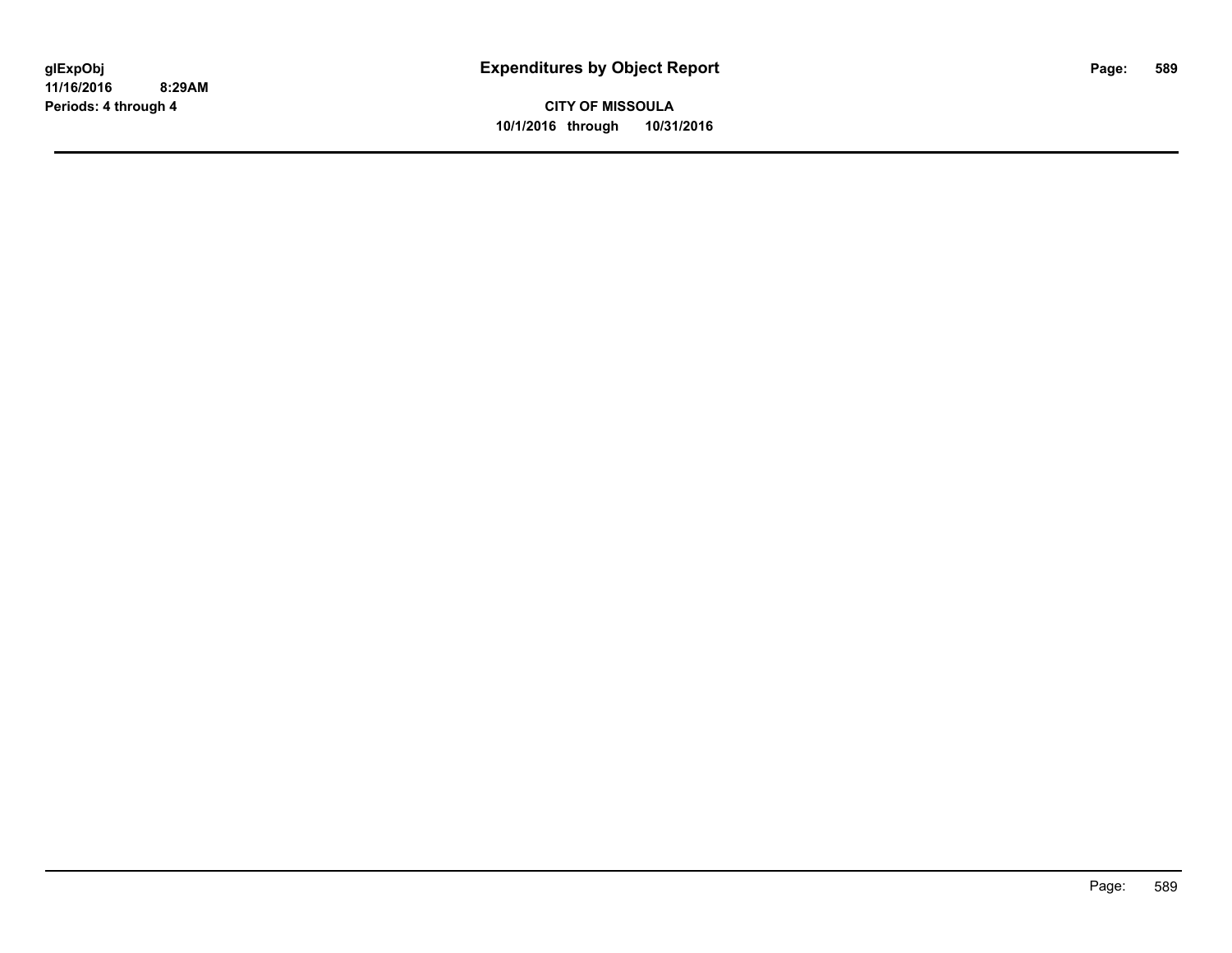**7398 HELLGATE URD**

|                            |                                   | <b>Adjusted</b> |                     | Year-to-date        | Year-to-date        |                |                  |
|----------------------------|-----------------------------------|-----------------|---------------------|---------------------|---------------------|----------------|------------------|
| Object/Title               |                                   | Appropriation   | <b>Expenditures</b> | <b>Expenditures</b> | <b>Encumbrances</b> | <b>Balance</b> | <b>Prct Used</b> |
| 300 PURCHASED SERVICES     |                                   |                 |                     |                     |                     |                |                  |
| 350 PROFESSIONAL SERVICES  |                                   | 0.00            | 0.00                | 0.00                | 0.00                | 0.00           | 0.00             |
| <b>Total</b>               | PURCHASED SERVICES                | 0.00            | 0.00                | 0.00                | 0.00                | 0.00           | 0.00             |
| 700 GRANTS & CONTRIBUTIONS |                                   |                 |                     |                     |                     |                |                  |
| 700 GRANTS & CONTRIBUTIONS |                                   | 0.00            | 0.00                | 0.00                | 0.00                | 0.00           | 0.00             |
| <b>Total</b>               | <b>GRANTS &amp; CONTRIBUTIONS</b> | 0.00            | 0.00                | 0.00                | 0.00                | 0.00           | 0.00             |
| 800 OTHER OBJECTS          |                                   |                 |                     |                     |                     |                |                  |
| 845 CONTINGENCY            |                                   | 0.00            | 0.00                | 0.00                | 0.00                | 0.00           | 0.00             |
| <b>Total</b>               | OTHER OBJECTS                     | 0.00            | 0.00                | 0.00                | 0.00                | 0.00           | 0.00             |
| 900 CAPITAL OUTLAY         |                                   |                 |                     |                     |                     |                |                  |
| 920 BUILDINGS              |                                   | 0.00            | 0.00                | 0.00                | 0.00                | 0.00           | 0.00             |
| 930 IMPROVEMENTS           |                                   | 0.00            | 0.00                | 0.00                | 0.00                | 0.00           | 0.00             |
| <b>Total</b>               | CAPITAL OUTLAY                    | 0.00            | 0.00                | 0.00                | 0.00                | 0.00           | 0.00             |
| <b>Total</b>               | <b>MRA</b>                        | 0.00            | 0.00                | 0.00                | 0.00                | 0.00           | 0.00             |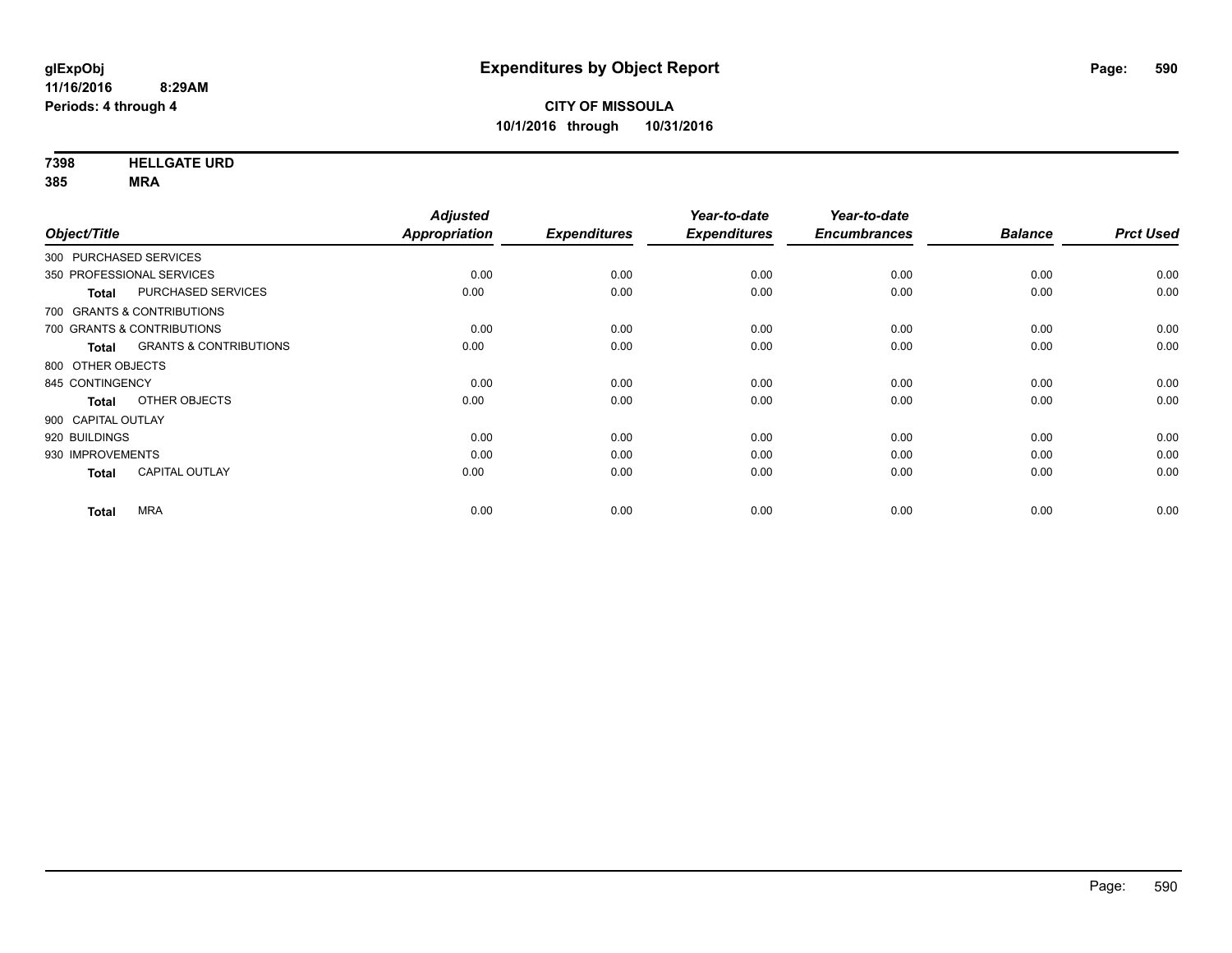**7398 HELLGATE URD**

| Object/Title                               | <b>Adjusted</b><br>Appropriation | <b>Expenditures</b> | Year-to-date<br><b>Expenditures</b> | Year-to-date<br><b>Encumbrances</b> | <b>Balance</b> | <b>Prct Used</b> |
|--------------------------------------------|----------------------------------|---------------------|-------------------------------------|-------------------------------------|----------------|------------------|
|                                            |                                  |                     |                                     |                                     |                |                  |
| 300 PURCHASED SERVICES                     |                                  |                     |                                     |                                     |                |                  |
| 350 PROFESSIONAL SERVICES                  | 0.00                             | 0.00                | 0.00                                | 0.00                                | 0.00           | 0.00             |
| PURCHASED SERVICES<br><b>Total</b>         | 0.00                             | 0.00                | 0.00                                | 0.00                                | 0.00           | 0.00             |
| 700 GRANTS & CONTRIBUTIONS                 |                                  |                     |                                     |                                     |                |                  |
| 700 GRANTS & CONTRIBUTIONS                 | 0.00                             | 0.00                | 0.00                                | 0.00                                | 0.00           | 0.00             |
| <b>GRANTS &amp; CONTRIBUTIONS</b><br>Total | 0.00                             | 0.00                | 0.00                                | 0.00                                | 0.00           | 0.00             |
| 800 OTHER OBJECTS                          |                                  |                     |                                     |                                     |                |                  |
| 845 CONTINGENCY                            | 0.00                             | 0.00                | 0.00                                | 0.00                                | 0.00           | 0.00             |
| OTHER OBJECTS<br><b>Total</b>              | 0.00                             | 0.00                | 0.00                                | 0.00                                | 0.00           | 0.00             |
| 900 CAPITAL OUTLAY                         |                                  |                     |                                     |                                     |                |                  |
| 920 BUILDINGS                              | 0.00                             | 0.00                | 0.00                                | 0.00                                | 0.00           | 0.00             |
| 930 IMPROVEMENTS                           | 0.00                             | 0.00                | 0.00                                | 0.00                                | 0.00           | 0.00             |
| <b>CAPITAL OUTLAY</b><br><b>Total</b>      | 0.00                             | 0.00                | 0.00                                | 0.00                                | 0.00           | 0.00             |
| <b>HELLGATE URD</b><br><b>Total</b>        | 0.00                             | 0.00                | 0.00                                | 0.00                                | 0.00           | 0.00             |
|                                            |                                  |                     |                                     |                                     |                |                  |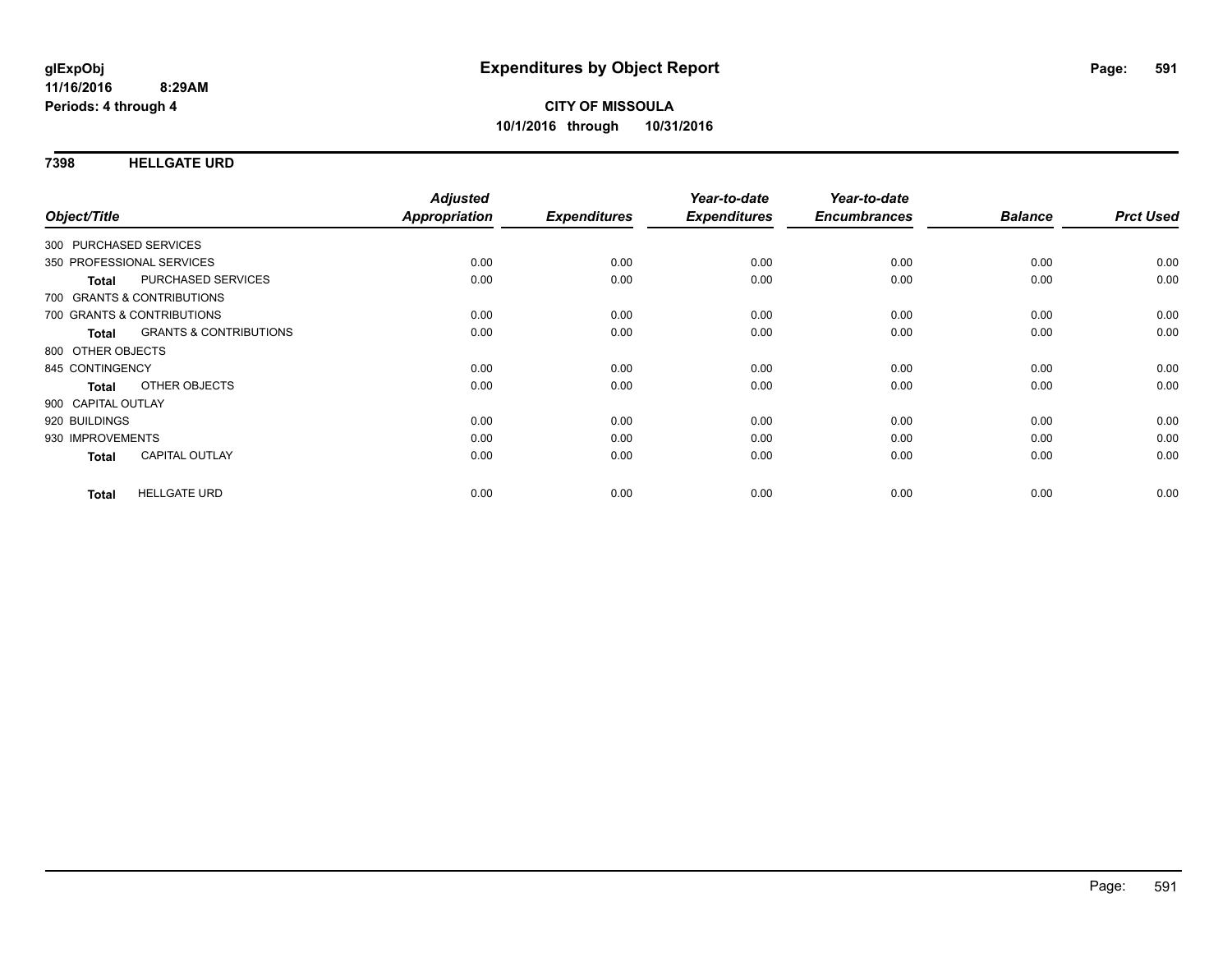### **7399 INTERMOUNTAIN BOND DEBT SERVICE**

|                   |                             | <b>Adjusted</b>      |                     | Year-to-date        | Year-to-date        |                |                  |
|-------------------|-----------------------------|----------------------|---------------------|---------------------|---------------------|----------------|------------------|
| Object/Title      |                             | <b>Appropriation</b> | <b>Expenditures</b> | <b>Expenditures</b> | <b>Encumbrances</b> | <b>Balance</b> | <b>Prct Used</b> |
| 500 FIXED CHARGES |                             |                      |                     |                     |                     |                |                  |
|                   | 550 MERCHANT SERVICE FEES   | 0.00                 | 0.00                | 0.00                | 0.00                | 0.00           | 0.00             |
| <b>Total</b>      | <b>FIXED CHARGES</b>        | 0.00                 | 0.00                | 0.00                | 0.00                | 0.00           | 0.00             |
| 600 DEBT SERVICE  |                             |                      |                     |                     |                     |                |                  |
| 610 PRINCIPAL     |                             | 78,500.00            | 0.00                | 0.00                | 0.00                | 78.500.00      | 0.00             |
|                   | 620 INTEREST / SERVICE FEES | 67.437.00            | 0.00                | 600.00              | 0.00                | 66.837.00      | 0.89             |
| <b>Total</b>      | <b>DEBT SERVICE</b>         | 145.937.00           | 0.00                | 600.00              | 0.00                | 145.337.00     | 0.41             |
| <b>Total</b>      | <b>MRA</b>                  | 145.937.00           | 0.00                | 600.00              | 0.00                | 145.337.00     | 0.41             |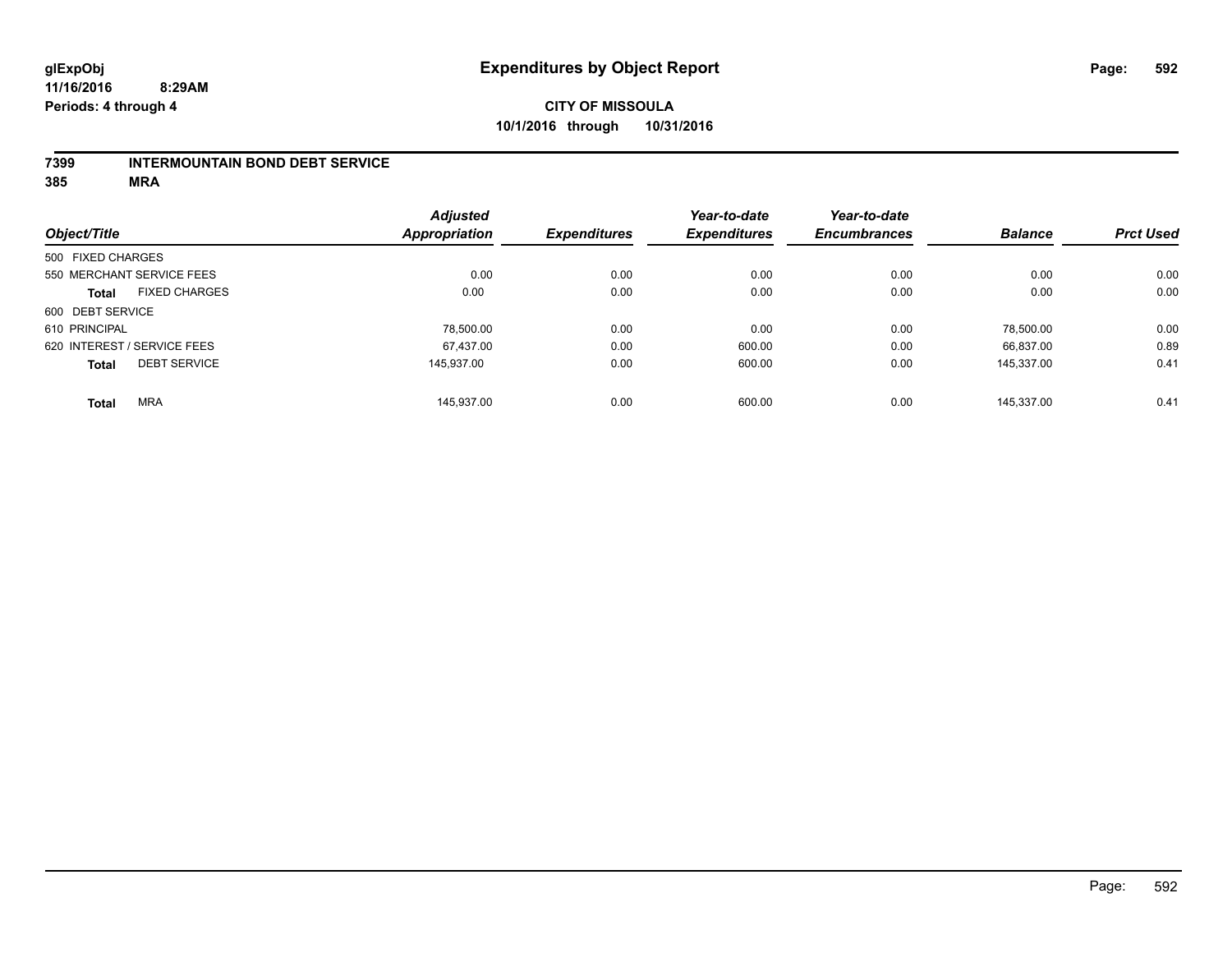#### **7399 INTERMOUNTAIN BOND DEBT SERVICE**

**390 NON-DEPARTMENTAL**

| Object/Title      |                              | <b>Adjusted</b><br>Appropriation | <b>Expenditures</b> | Year-to-date<br><b>Expenditures</b> | Year-to-date<br><b>Encumbrances</b> | <b>Balance</b> | <b>Prct Used</b> |
|-------------------|------------------------------|----------------------------------|---------------------|-------------------------------------|-------------------------------------|----------------|------------------|
| 800 OTHER OBJECTS |                              |                                  |                     |                                     |                                     |                |                  |
|                   | 820 TRANSFERS TO OTHER FUNDS | 0.00                             | 0.00                | 0.00                                | 0.00                                | 0.00           | 0.00             |
| Total             | OTHER OBJECTS                | 0.00                             | 0.00                | 0.00                                | 0.00                                | 0.00           | 0.00             |
| Total             | NON-DEPARTMENTAL             | 0.00                             | 0.00                | 0.00                                | 0.00                                | 0.00           | 0.00             |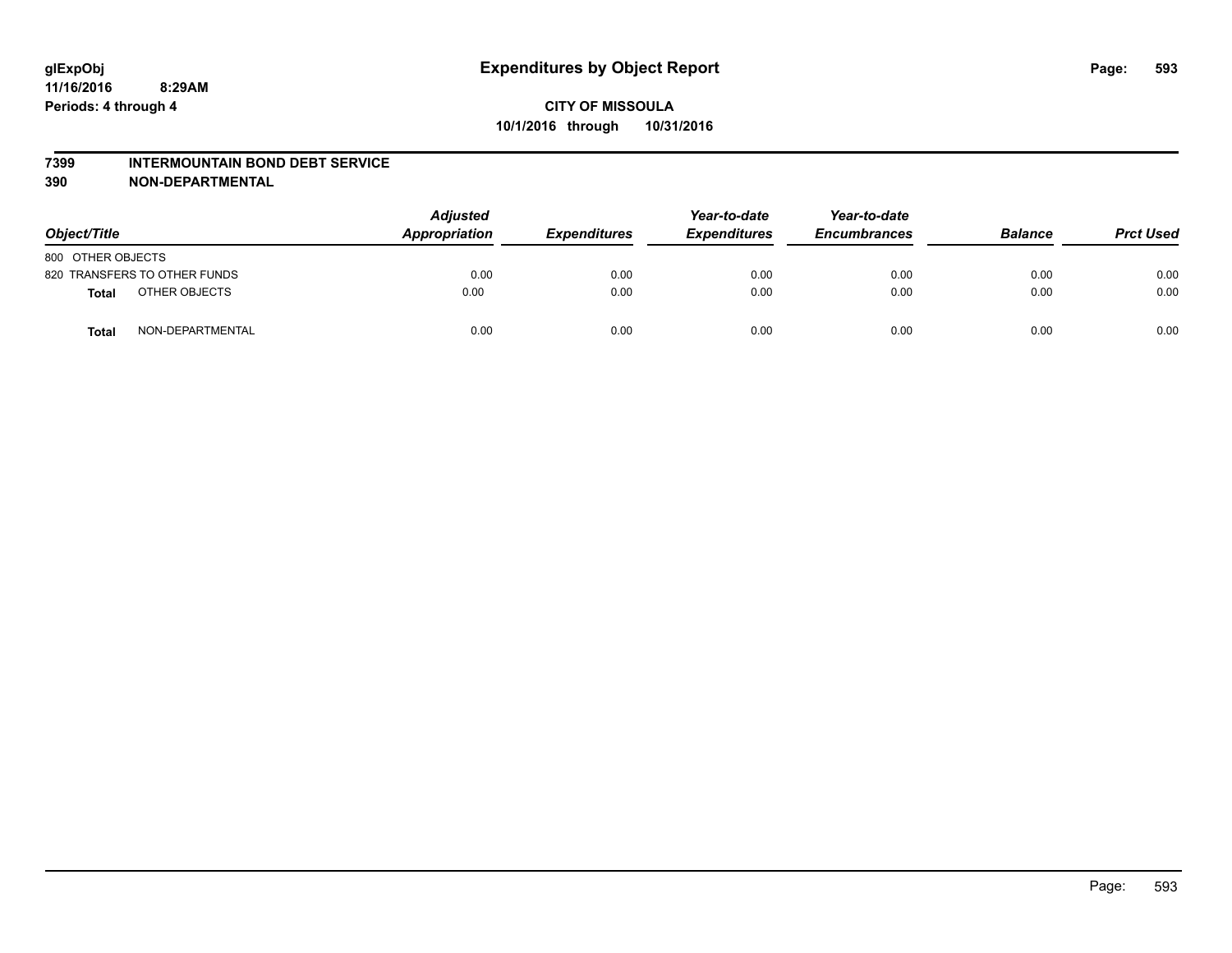# **CITY OF MISSOULA 10/1/2016 through 10/31/2016**

## **7399 INTERMOUNTAIN BOND DEBT SERVICE**

| Object/Title                                           | <b>Adjusted</b><br><b>Appropriation</b> | <b>Expenditures</b> | Year-to-date<br><b>Expenditures</b> | Year-to-date<br><b>Encumbrances</b> | <b>Balance</b> | <b>Prct Used</b> |
|--------------------------------------------------------|-----------------------------------------|---------------------|-------------------------------------|-------------------------------------|----------------|------------------|
| 500 FIXED CHARGES                                      |                                         |                     |                                     |                                     |                |                  |
| 550 MERCHANT SERVICE FEES                              | 0.00                                    | 0.00                | 0.00                                | 0.00                                | 0.00           | 0.00             |
| <b>FIXED CHARGES</b><br><b>Total</b>                   | 0.00                                    | 0.00                | 0.00                                | 0.00                                | 0.00           | 0.00             |
| 600 DEBT SERVICE                                       |                                         |                     |                                     |                                     |                |                  |
| 610 PRINCIPAL                                          | 78,500.00                               | 0.00                | 0.00                                | 0.00                                | 78,500.00      | 0.00             |
| 620 INTEREST / SERVICE FEES                            | 67.437.00                               | 0.00                | 600.00                              | 0.00                                | 66,837.00      | 0.89             |
| <b>DEBT SERVICE</b><br><b>Total</b>                    | 145,937.00                              | 0.00                | 600.00                              | 0.00                                | 145.337.00     | 0.41             |
| 800 OTHER OBJECTS                                      |                                         |                     |                                     |                                     |                |                  |
| 820 TRANSFERS TO OTHER FUNDS                           | 0.00                                    | 0.00                | 0.00                                | 0.00                                | 0.00           | 0.00             |
| OTHER OBJECTS<br><b>Total</b>                          | 0.00                                    | 0.00                | 0.00                                | 0.00                                | 0.00           | 0.00             |
| <b>INTERMOUNTAIN BOND DEBT SERVICE</b><br><b>Total</b> | 145.937.00                              | 0.00                | 600.00                              | 0.00                                | 145,337.00     | 0.41             |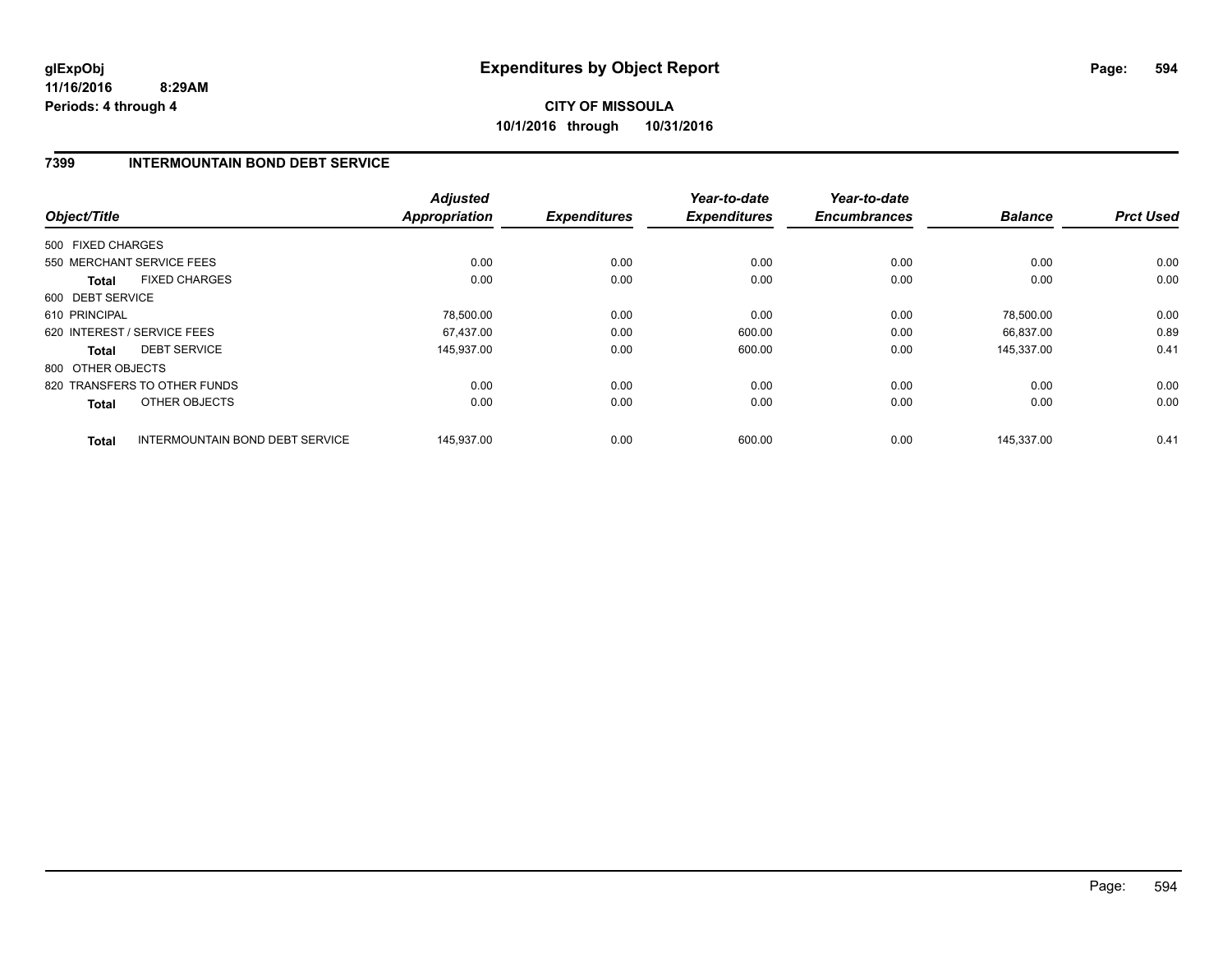## **7400 FRONT ST BOND CLEARING**

|                   |                                   | <b>Adjusted</b>      |                     | Year-to-date        | Year-to-date        |                |                  |
|-------------------|-----------------------------------|----------------------|---------------------|---------------------|---------------------|----------------|------------------|
| Object/Title      |                                   | <b>Appropriation</b> | <b>Expenditures</b> | <b>Expenditures</b> | <b>Encumbrances</b> | <b>Balance</b> | <b>Prct Used</b> |
| 500 FIXED CHARGES |                                   |                      |                     |                     |                     |                |                  |
|                   | 550 MERCHANT SERVICE FEES         | 0.00                 | 0.00                | 0.00                | 0.00                | 0.00           | 0.00             |
| <b>Total</b>      | <b>FIXED CHARGES</b>              | 0.00                 | 0.00                | 0.00                | 0.00                | 0.00           | 0.00             |
|                   | 700 GRANTS & CONTRIBUTIONS        |                      |                     |                     |                     |                |                  |
|                   | 700 GRANTS & CONTRIBUTIONS        | 0.00                 | 0.00                | 0.00                | 0.00                | 0.00           | 0.00             |
| Total             | <b>GRANTS &amp; CONTRIBUTIONS</b> | 0.00                 | 0.00                | 0.00                | 0.00                | 0.00           | 0.00             |
| 800 OTHER OBJECTS |                                   |                      |                     |                     |                     |                |                  |
|                   | 820 TRANSFERS TO OTHER FUNDS      | 616.443.00           | 0.00                | 0.00                | 0.00                | 616.443.00     | 0.00             |
| <b>Total</b>      | OTHER OBJECTS                     | 616.443.00           | 0.00                | 0.00                | 0.00                | 616.443.00     | 0.00             |
| <b>Total</b>      | <b>MRA</b>                        | 616.443.00           | 0.00                | 0.00                | 0.00                | 616.443.00     | 0.00             |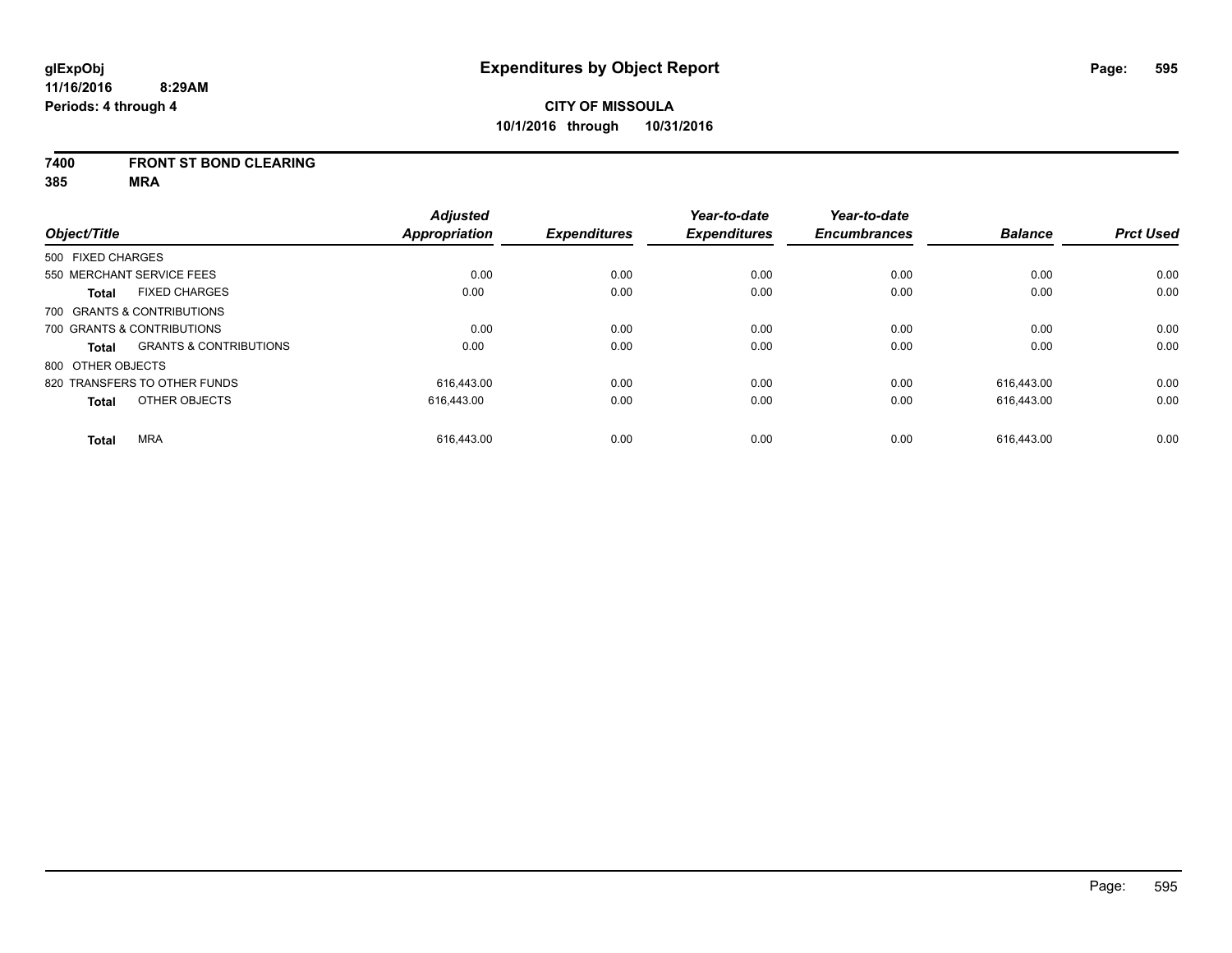## **7400 FRONT ST BOND CLEARING**

| Object/Title      |                                   | <b>Adjusted</b><br><b>Appropriation</b> | <b>Expenditures</b> | Year-to-date<br><b>Expenditures</b> | Year-to-date<br><b>Encumbrances</b> | <b>Balance</b> | <b>Prct Used</b> |
|-------------------|-----------------------------------|-----------------------------------------|---------------------|-------------------------------------|-------------------------------------|----------------|------------------|
| 500 FIXED CHARGES |                                   |                                         |                     |                                     |                                     |                |                  |
|                   | 550 MERCHANT SERVICE FEES         | 0.00                                    | 0.00                | 0.00                                | 0.00                                | 0.00           | 0.00             |
| Total             | <b>FIXED CHARGES</b>              | 0.00                                    | 0.00                | 0.00                                | 0.00                                | 0.00           | 0.00             |
|                   | 700 GRANTS & CONTRIBUTIONS        |                                         |                     |                                     |                                     |                |                  |
|                   | 700 GRANTS & CONTRIBUTIONS        | 0.00                                    | 0.00                | 0.00                                | 0.00                                | 0.00           | 0.00             |
| Total             | <b>GRANTS &amp; CONTRIBUTIONS</b> | 0.00                                    | 0.00                | 0.00                                | 0.00                                | 0.00           | 0.00             |
| 800 OTHER OBJECTS |                                   |                                         |                     |                                     |                                     |                |                  |
|                   | 820 TRANSFERS TO OTHER FUNDS      | 616.443.00                              | 0.00                | 0.00                                | 0.00                                | 616.443.00     | 0.00             |
| <b>Total</b>      | OTHER OBJECTS                     | 616,443.00                              | 0.00                | 0.00                                | 0.00                                | 616,443.00     | 0.00             |
| <b>Total</b>      | <b>FRONT ST BOND CLEARING</b>     | 616.443.00                              | 0.00                | 0.00                                | 0.00                                | 616.443.00     | 0.00             |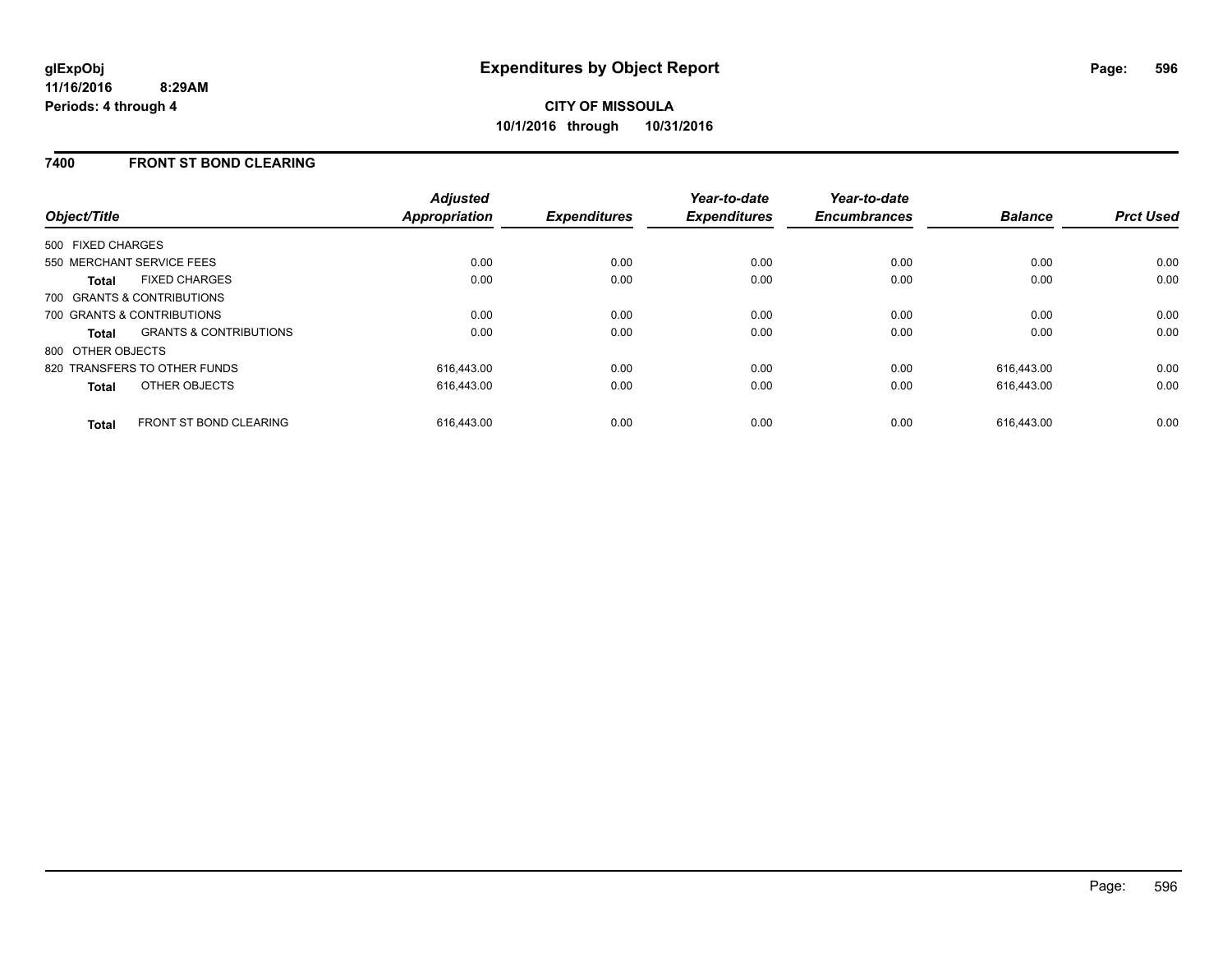#### **7401 FRONT ST PARKING STRUCTURE**

|                        |                              | <b>Adjusted</b> |                     | Year-to-date        | Year-to-date        |                |                  |
|------------------------|------------------------------|-----------------|---------------------|---------------------|---------------------|----------------|------------------|
| Object/Title           |                              | Appropriation   | <b>Expenditures</b> | <b>Expenditures</b> | <b>Encumbrances</b> | <b>Balance</b> | <b>Prct Used</b> |
| 300 PURCHASED SERVICES |                              |                 |                     |                     |                     |                |                  |
|                        | 390 OTHER PURCHASED SERVICES | 0.00            | 0.00                | 0.00                | 0.00                | 0.00           | 0.00             |
| Total                  | <b>PURCHASED SERVICES</b>    | 0.00            | 0.00                | 0.00                | 0.00                | 0.00           | 0.00             |
| 500 FIXED CHARGES      |                              |                 |                     |                     |                     |                |                  |
|                        | 550 MERCHANT SERVICE FEES    | 0.00            | 0.00                | 0.00                | 0.00                | 0.00           | 0.00             |
| Total                  | <b>FIXED CHARGES</b>         | 0.00            | 0.00                | 0.00                | 0.00                | 0.00           | 0.00             |
| 600 DEBT SERVICE       |                              |                 |                     |                     |                     |                |                  |
| 610 PRINCIPAL          |                              | 74,000.00       | 0.00                | 100,000.00          | 0.00                | $-26,000.00$   | 135.14           |
|                        | 620 INTEREST / SERVICE FEES  | 132,340.00      | 0.00                | 54,145.00           | 0.00                | 78,195.00      | 40.91            |
| <b>Total</b>           | <b>DEBT SERVICE</b>          | 206,340.00      | 0.00                | 154,145.00          | 0.00                | 52,195.00      | 74.70            |
| 800 OTHER OBJECTS      |                              |                 |                     |                     |                     |                |                  |
|                        | 820 TRANSFERS TO OTHER FUNDS | 0.00            | 0.00                | 0.00                | 0.00                | 0.00           | 0.00             |
| Total                  | OTHER OBJECTS                | 0.00            | 0.00                | 0.00                | 0.00                | 0.00           | 0.00             |
| <b>Total</b>           | <b>MRA</b>                   | 206,340.00      | 0.00                | 154,145.00          | 0.00                | 52,195.00      | 74.70            |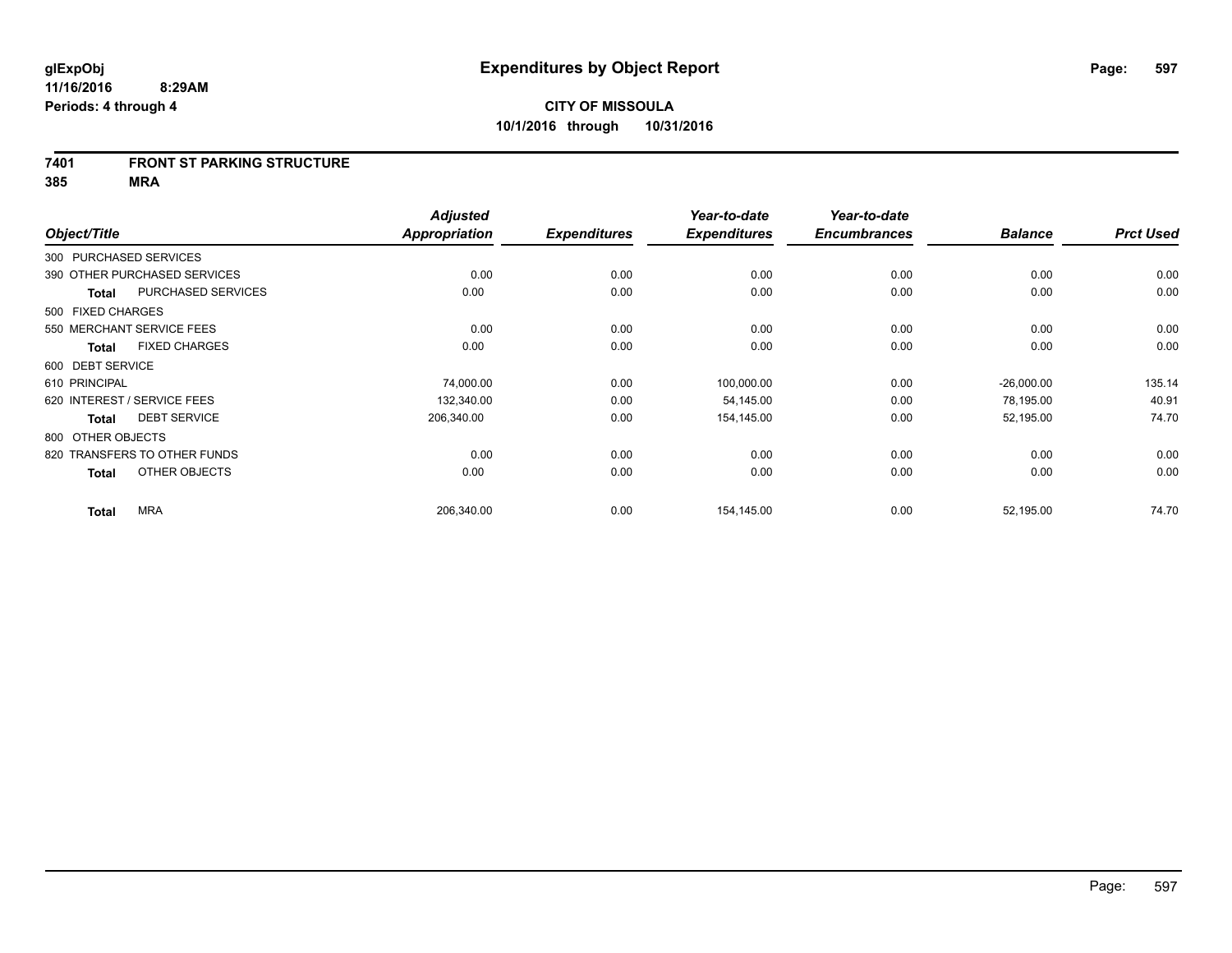# **7401 FRONT ST PARKING STRUCTURE**

|                        |                                   | <b>Adjusted</b> |                     | Year-to-date        | Year-to-date        |                |                  |
|------------------------|-----------------------------------|-----------------|---------------------|---------------------|---------------------|----------------|------------------|
| Object/Title           |                                   | Appropriation   | <b>Expenditures</b> | <b>Expenditures</b> | <b>Encumbrances</b> | <b>Balance</b> | <b>Prct Used</b> |
| 300 PURCHASED SERVICES |                                   |                 |                     |                     |                     |                |                  |
|                        | 390 OTHER PURCHASED SERVICES      | 0.00            | 0.00                | 0.00                | 0.00                | 0.00           | 0.00             |
| <b>Total</b>           | <b>PURCHASED SERVICES</b>         | 0.00            | 0.00                | 0.00                | 0.00                | 0.00           | 0.00             |
| 500 FIXED CHARGES      |                                   |                 |                     |                     |                     |                |                  |
|                        | 550 MERCHANT SERVICE FEES         | 0.00            | 0.00                | 0.00                | 0.00                | 0.00           | 0.00             |
| <b>Total</b>           | <b>FIXED CHARGES</b>              | 0.00            | 0.00                | 0.00                | 0.00                | 0.00           | 0.00             |
| 600 DEBT SERVICE       |                                   |                 |                     |                     |                     |                |                  |
| 610 PRINCIPAL          |                                   | 74,000.00       | 0.00                | 100,000.00          | 0.00                | $-26,000.00$   | 135.14           |
|                        | 620 INTEREST / SERVICE FEES       | 132,340.00      | 0.00                | 54,145.00           | 0.00                | 78,195.00      | 40.91            |
| <b>Total</b>           | <b>DEBT SERVICE</b>               | 206,340.00      | 0.00                | 154,145.00          | 0.00                | 52,195.00      | 74.70            |
| 800 OTHER OBJECTS      |                                   |                 |                     |                     |                     |                |                  |
|                        | 820 TRANSFERS TO OTHER FUNDS      | 0.00            | 0.00                | 0.00                | 0.00                | 0.00           | 0.00             |
| Total                  | OTHER OBJECTS                     | 0.00            | 0.00                | 0.00                | 0.00                | 0.00           | 0.00             |
| <b>Total</b>           | <b>FRONT ST PARKING STRUCTURE</b> | 206,340.00      | 0.00                | 154,145.00          | 0.00                | 52,195.00      | 74.70            |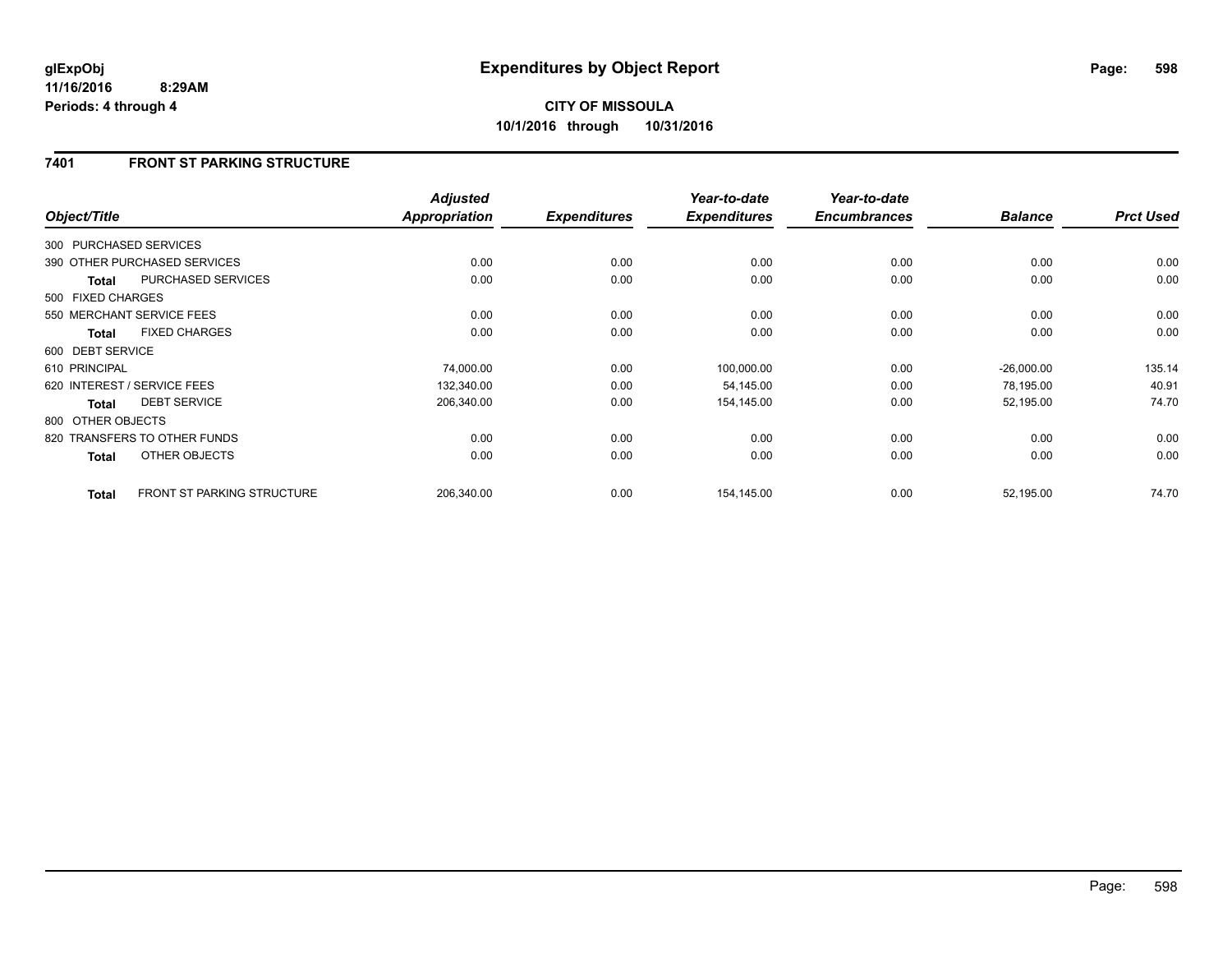### **7402 FRONT ST SUBORDINATE LIEN NOTE**

|                   |                                   | <b>Adjusted</b>      |                     | Year-to-date        | Year-to-date        |                |                  |
|-------------------|-----------------------------------|----------------------|---------------------|---------------------|---------------------|----------------|------------------|
| Object/Title      |                                   | <b>Appropriation</b> | <b>Expenditures</b> | <b>Expenditures</b> | <b>Encumbrances</b> | <b>Balance</b> | <b>Prct Used</b> |
| 500 FIXED CHARGES |                                   |                      |                     |                     |                     |                |                  |
|                   | 550 MERCHANT SERVICE FEES         | 0.00                 | 0.00                | 0.00                | 0.00                | 0.00           | 0.00             |
| Total             | <b>FIXED CHARGES</b>              | 0.00                 | 0.00                | 0.00                | 0.00                | 0.00           | 0.00             |
| 600 DEBT SERVICE  |                                   |                      |                     |                     |                     |                |                  |
| 610 PRINCIPAL     |                                   | 34,930.00            | 37,217.80           | 37,217.80           | 0.00                | $-2,287.80$    | 106.55           |
|                   | 620 INTEREST / SERVICE FEES       | 96,231.00            | 47,580.68           | 47,580.68           | 0.00                | 48,650.32      | 49.44            |
| <b>Total</b>      | <b>DEBT SERVICE</b>               | 131,161.00           | 84,798.48           | 84,798.48           | 0.00                | 46,362.52      | 64.65            |
|                   | 700 GRANTS & CONTRIBUTIONS        |                      |                     |                     |                     |                |                  |
|                   | 700 GRANTS & CONTRIBUTIONS        | 0.00                 | 0.00                | 0.00                | 0.00                | 0.00           | 0.00             |
| Total             | <b>GRANTS &amp; CONTRIBUTIONS</b> | 0.00                 | 0.00                | 0.00                | 0.00                | 0.00           | 0.00             |
| 800 OTHER OBJECTS |                                   |                      |                     |                     |                     |                |                  |
|                   | 820 TRANSFERS TO OTHER FUNDS      | 0.00                 | 0.00                | 0.00                | 0.00                | 0.00           | 0.00             |
| <b>Total</b>      | OTHER OBJECTS                     | 0.00                 | 0.00                | 0.00                | 0.00                | 0.00           | 0.00             |
| <b>Total</b>      | <b>MRA</b>                        | 131,161.00           | 84,798.48           | 84,798.48           | 0.00                | 46,362.52      | 64.65            |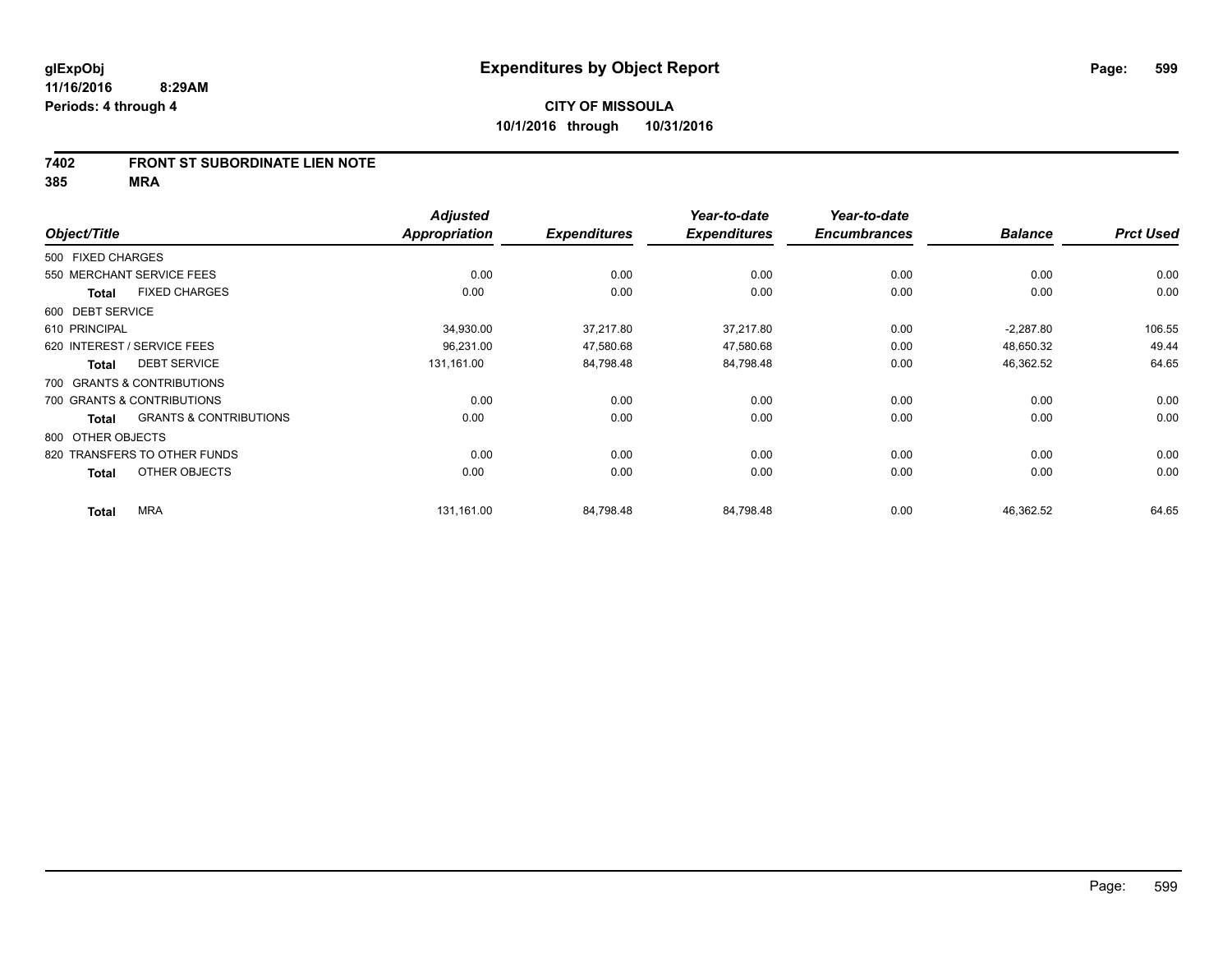# **7402 FRONT ST SUBORDINATE LIEN NOTE**

| Object/Title      |                                       | <b>Adjusted</b><br><b>Appropriation</b> | <b>Expenditures</b> | Year-to-date<br><b>Expenditures</b> | Year-to-date<br><b>Encumbrances</b> | <b>Balance</b> | <b>Prct Used</b> |
|-------------------|---------------------------------------|-----------------------------------------|---------------------|-------------------------------------|-------------------------------------|----------------|------------------|
| 500 FIXED CHARGES |                                       |                                         |                     |                                     |                                     |                |                  |
|                   | 550 MERCHANT SERVICE FEES             | 0.00                                    | 0.00                | 0.00                                | 0.00                                | 0.00           | 0.00             |
| <b>Total</b>      | <b>FIXED CHARGES</b>                  | 0.00                                    | 0.00                | 0.00                                | 0.00                                | 0.00           | 0.00             |
| 600 DEBT SERVICE  |                                       |                                         |                     |                                     |                                     |                |                  |
| 610 PRINCIPAL     |                                       | 34,930.00                               | 37,217.80           | 37,217.80                           | 0.00                                | $-2,287.80$    | 106.55           |
|                   | 620 INTEREST / SERVICE FEES           | 96,231.00                               | 47,580.68           | 47,580.68                           | 0.00                                | 48,650.32      | 49.44            |
| <b>Total</b>      | <b>DEBT SERVICE</b>                   | 131,161.00                              | 84,798.48           | 84,798.48                           | 0.00                                | 46,362.52      | 64.65            |
|                   | 700 GRANTS & CONTRIBUTIONS            |                                         |                     |                                     |                                     |                |                  |
|                   | 700 GRANTS & CONTRIBUTIONS            | 0.00                                    | 0.00                | 0.00                                | 0.00                                | 0.00           | 0.00             |
| <b>Total</b>      | <b>GRANTS &amp; CONTRIBUTIONS</b>     | 0.00                                    | 0.00                | 0.00                                | 0.00                                | 0.00           | 0.00             |
| 800 OTHER OBJECTS |                                       |                                         |                     |                                     |                                     |                |                  |
|                   | 820 TRANSFERS TO OTHER FUNDS          | 0.00                                    | 0.00                | 0.00                                | 0.00                                | 0.00           | 0.00             |
| <b>Total</b>      | OTHER OBJECTS                         | 0.00                                    | 0.00                | 0.00                                | 0.00                                | 0.00           | 0.00             |
| <b>Total</b>      | <b>FRONT ST SUBORDINATE LIEN NOTE</b> | 131,161.00                              | 84,798.48           | 84,798.48                           | 0.00                                | 46,362.52      | 64.65            |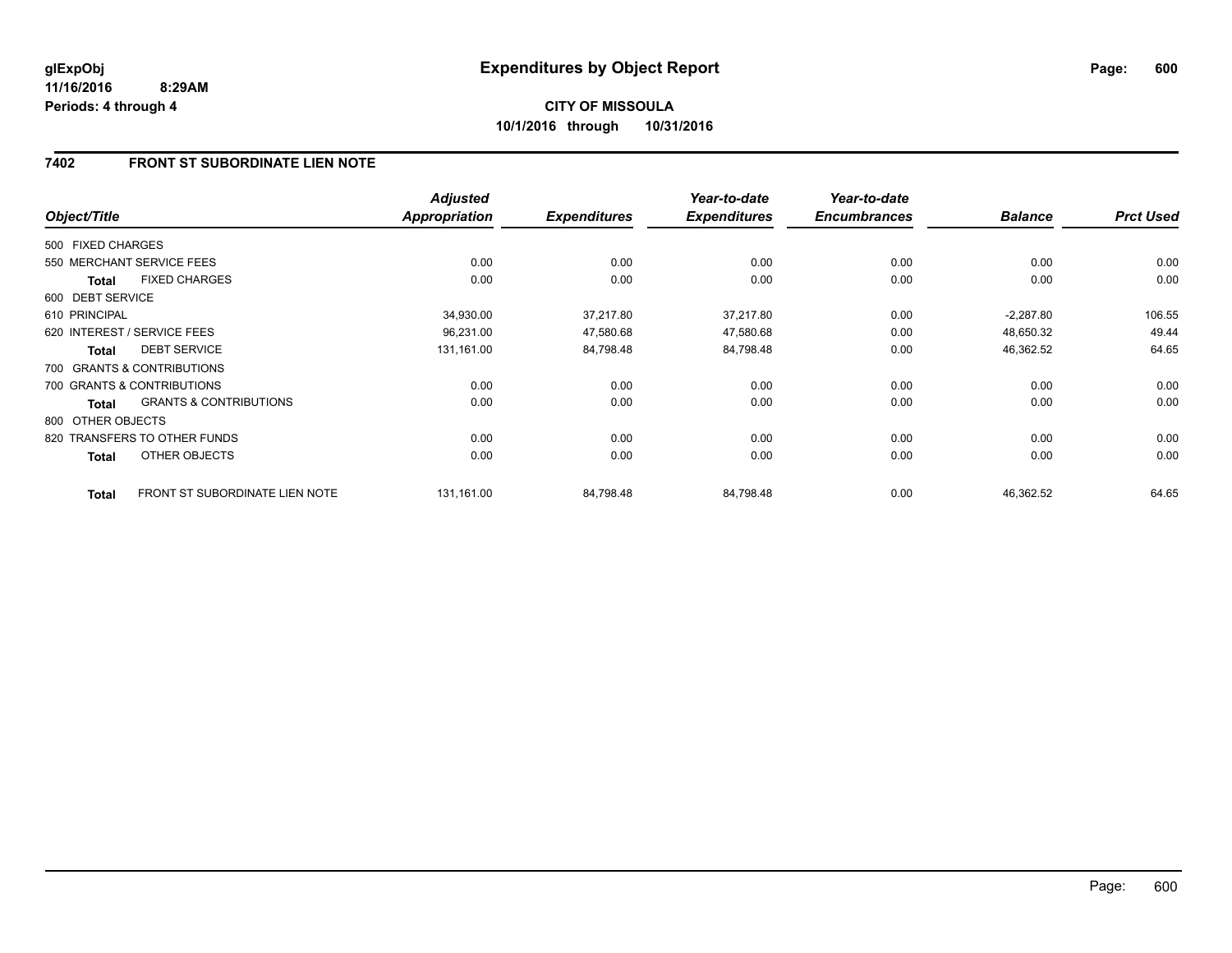#### **7447 COURT COLLECTED PARKING FINES**

**230 MUNICIPAL COURT**

| Object/Title                         | <b>Adjusted</b><br>Appropriation | <b>Expenditures</b> | Year-to-date<br><b>Expenditures</b> | Year-to-date<br><b>Encumbrances</b> | <b>Balance</b> | <b>Prct Used</b> |
|--------------------------------------|----------------------------------|---------------------|-------------------------------------|-------------------------------------|----------------|------------------|
| 500 FIXED CHARGES                    |                                  |                     |                                     |                                     |                |                  |
| 500 FIXED CHARGES                    | 0.00                             | 0.00                | 0.00                                | 0.00                                | 0.00           | 0.00             |
| 550 MERCHANT SERVICE FEES            | 0.00                             | 0.00                | 0.00                                | 0.00                                | 0.00           | 0.00             |
| <b>FIXED CHARGES</b><br><b>Total</b> | 0.00                             | 0.00                | 0.00                                | 0.00                                | 0.00           | 0.00             |
| <b>MUNICIPAL COURT</b><br>Total      | 0.00                             | 0.00                | 0.00                                | 0.00                                | 0.00           | 0.00             |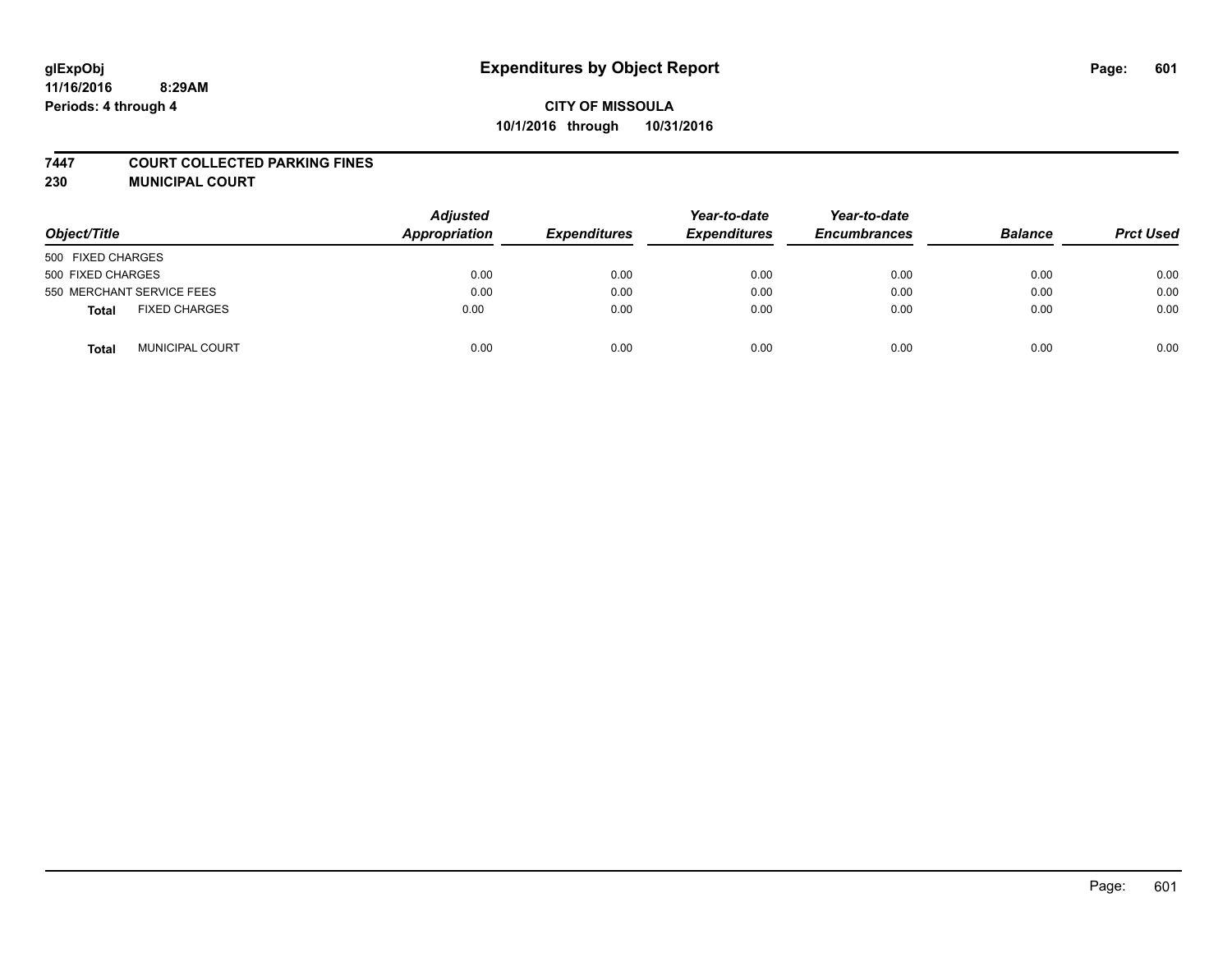**CITY OF MISSOULA 10/1/2016 through 10/31/2016**

## **7447 COURT COLLECTED PARKING FINES**

| Object/Title      |                               | <b>Adjusted</b><br>Appropriation | <b>Expenditures</b> | Year-to-date<br><b>Expenditures</b> | Year-to-date<br><b>Encumbrances</b> | <b>Balance</b> | <b>Prct Used</b> |
|-------------------|-------------------------------|----------------------------------|---------------------|-------------------------------------|-------------------------------------|----------------|------------------|
| 500 FIXED CHARGES |                               |                                  |                     |                                     |                                     |                |                  |
| 500 FIXED CHARGES |                               | 0.00                             | 0.00                | 0.00                                | 0.00                                | 0.00           | 0.00             |
|                   | 550 MERCHANT SERVICE FEES     | 0.00                             | 0.00                | 0.00                                | 0.00                                | 0.00           | 0.00             |
| <b>Total</b>      | <b>FIXED CHARGES</b>          | 0.00                             | 0.00                | 0.00                                | 0.00                                | 0.00           | 0.00             |
| <b>Total</b>      | COURT COLLECTED PARKING FINES | 0.00                             | 0.00                | 0.00                                | 0.00                                | 0.00           | 0.00             |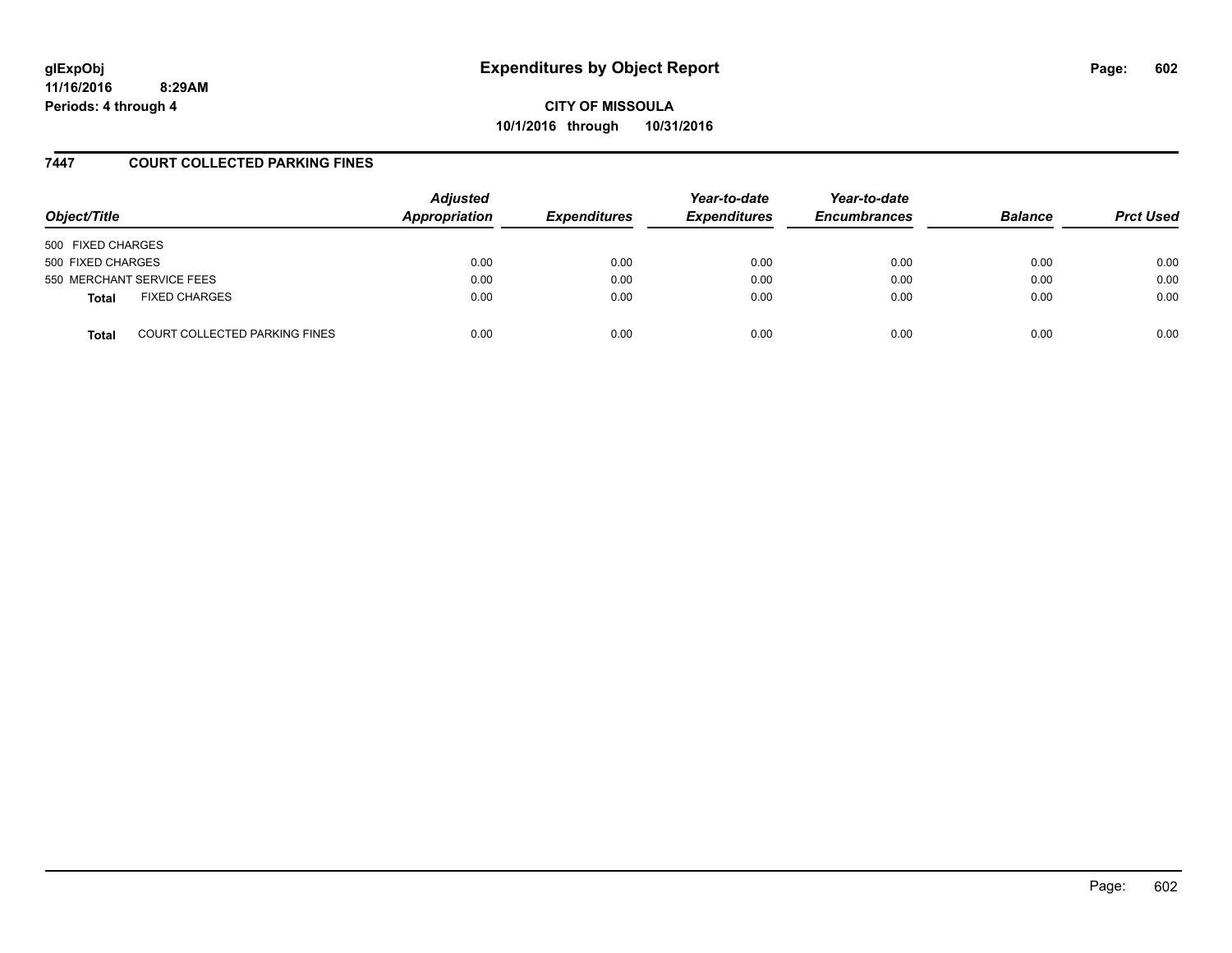### **7458 COURT SURCHARGE**

**230 MUNICIPAL COURT**

| Object/Title                         | <b>Adjusted</b><br>Appropriation | <b>Expenditures</b> | Year-to-date<br><b>Expenditures</b> | Year-to-date<br><b>Encumbrances</b> | <b>Balance</b> | <b>Prct Used</b> |
|--------------------------------------|----------------------------------|---------------------|-------------------------------------|-------------------------------------|----------------|------------------|
| 500 FIXED CHARGES                    |                                  |                     |                                     |                                     |                |                  |
| 500 FIXED CHARGES                    | 0.00                             | 0.00                | 0.00                                | 0.00                                | 0.00           | 0.00             |
| 550 MERCHANT SERVICE FEES            | 0.00                             | 0.00                | 0.00                                | 0.00                                | 0.00           | 0.00             |
| <b>FIXED CHARGES</b><br><b>Total</b> | 0.00                             | 0.00                | 0.00                                | 0.00                                | 0.00           | 0.00             |
| <b>MUNICIPAL COURT</b><br>Total      | 0.00                             | 0.00                | 0.00                                | 0.00                                | 0.00           | 0.00             |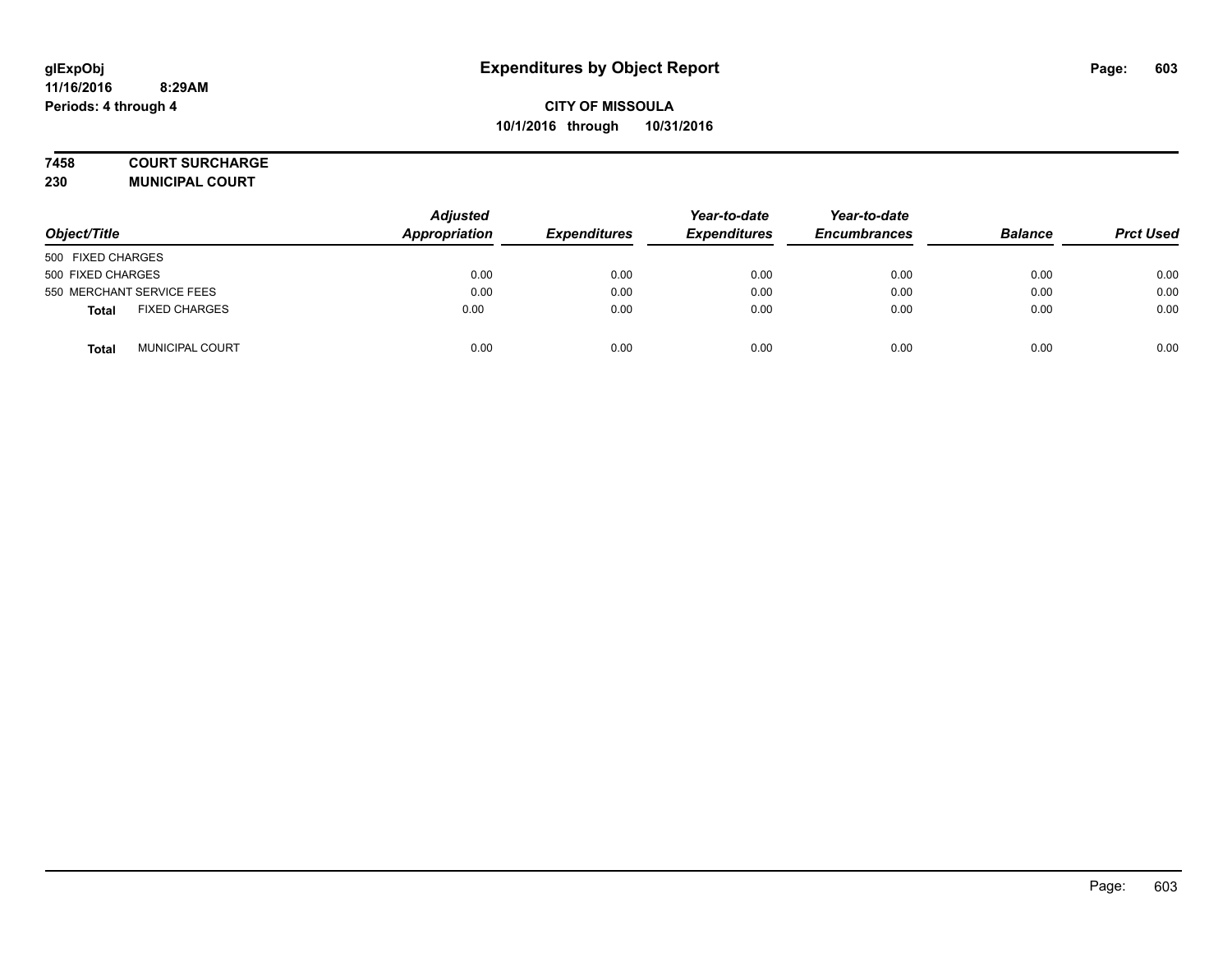**CITY OF MISSOULA 10/1/2016 through 10/31/2016**

**7458 COURT SURCHARGE**

| Object/Title              |                        | <b>Adjusted</b><br>Appropriation | <b>Expenditures</b> | Year-to-date<br><b>Expenditures</b> | Year-to-date<br><b>Encumbrances</b> | <b>Balance</b> | <b>Prct Used</b> |
|---------------------------|------------------------|----------------------------------|---------------------|-------------------------------------|-------------------------------------|----------------|------------------|
| 500 FIXED CHARGES         |                        |                                  |                     |                                     |                                     |                |                  |
| 500 FIXED CHARGES         |                        | 0.00                             | 0.00                | 0.00                                | 0.00                                | 0.00           | 0.00             |
| 550 MERCHANT SERVICE FEES |                        | 0.00                             | 0.00                | 0.00                                | 0.00                                | 0.00           | 0.00             |
| <b>Total</b>              | <b>FIXED CHARGES</b>   | 0.00                             | 0.00                | 0.00                                | 0.00                                | 0.00           | 0.00             |
| <b>Total</b>              | <b>COURT SURCHARGE</b> | 0.00                             | 0.00                | 0.00                                | 0.00                                | 0.00           | 0.00             |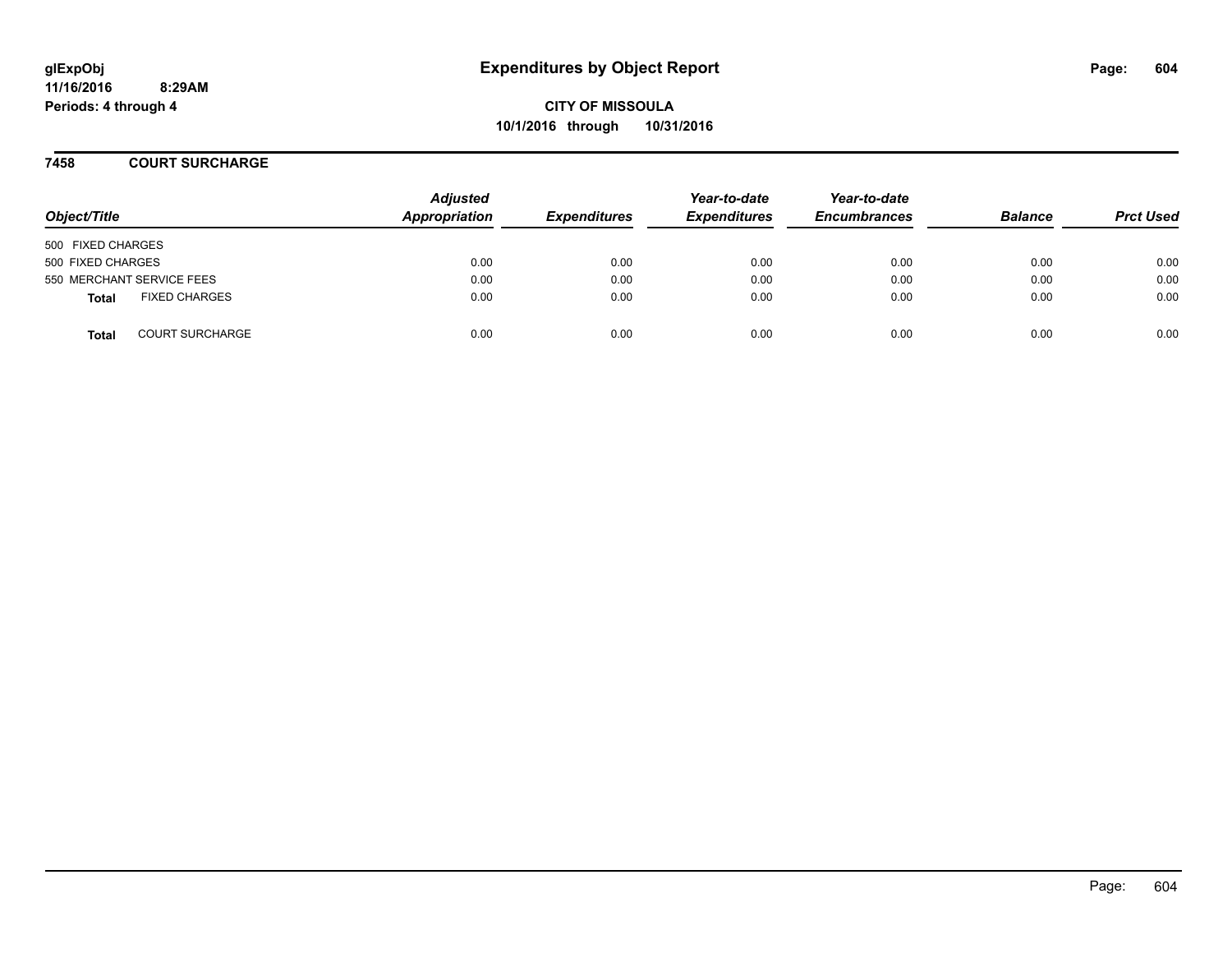# **CITY OF MISSOULA 10/1/2016 through 10/31/2016**

**7469 PUBLIC DEFENDER FEES 230 MUNICIPAL COURT**

| Object/Title                           | <b>Adjusted</b><br><b>Appropriation</b> | <b>Expenditures</b> | Year-to-date<br><b>Expenditures</b> | Year-to-date<br><b>Encumbrances</b> | <b>Balance</b> | <b>Prct Used</b> |
|----------------------------------------|-----------------------------------------|---------------------|-------------------------------------|-------------------------------------|----------------|------------------|
| 500 FIXED CHARGES                      |                                         |                     |                                     |                                     |                |                  |
| 500 FIXED CHARGES                      | 0.00                                    | 0.00                | 0.00                                | 0.00                                | 0.00           | 0.00             |
| 550 MERCHANT SERVICE FEES              | 0.00                                    | 0.00                | 0.00                                | 0.00                                | 0.00           | 0.00             |
| <b>FIXED CHARGES</b><br><b>Total</b>   | 0.00                                    | 0.00                | 0.00                                | 0.00                                | 0.00           | 0.00             |
| <b>MUNICIPAL COURT</b><br><b>Total</b> | 0.00                                    | 0.00                | 0.00                                | 0.00                                | 0.00           | 0.00             |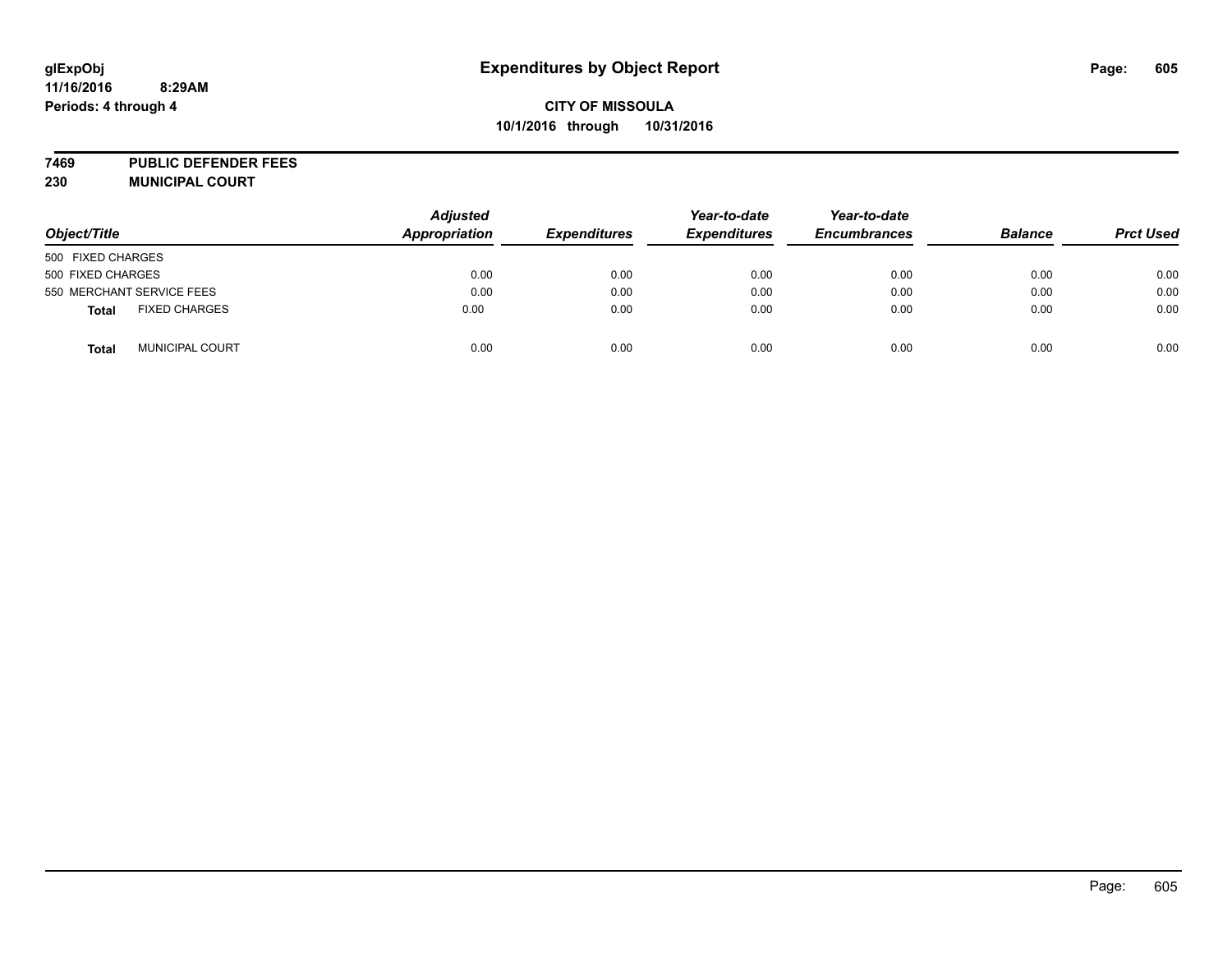**CITY OF MISSOULA 10/1/2016 through 10/31/2016**

## **7469 PUBLIC DEFENDER FEES**

| Object/Title                         | <b>Adjusted</b><br>Appropriation | <b>Expenditures</b> | Year-to-date<br><b>Expenditures</b> | Year-to-date<br><b>Encumbrances</b> | <b>Balance</b> | <b>Prct Used</b> |
|--------------------------------------|----------------------------------|---------------------|-------------------------------------|-------------------------------------|----------------|------------------|
| 500 FIXED CHARGES                    |                                  |                     |                                     |                                     |                |                  |
| 500 FIXED CHARGES                    | 0.00                             | 0.00                | 0.00                                | 0.00                                | 0.00           | 0.00             |
| 550 MERCHANT SERVICE FEES            | 0.00                             | 0.00                | 0.00                                | 0.00                                | 0.00           | 0.00             |
| <b>FIXED CHARGES</b><br><b>Total</b> | 0.00                             | 0.00                | 0.00                                | 0.00                                | 0.00           | 0.00             |
| PUBLIC DEFENDER FEES<br>Total        | 0.00                             | 0.00                | 0.00                                | 0.00                                | 0.00           | 0.00             |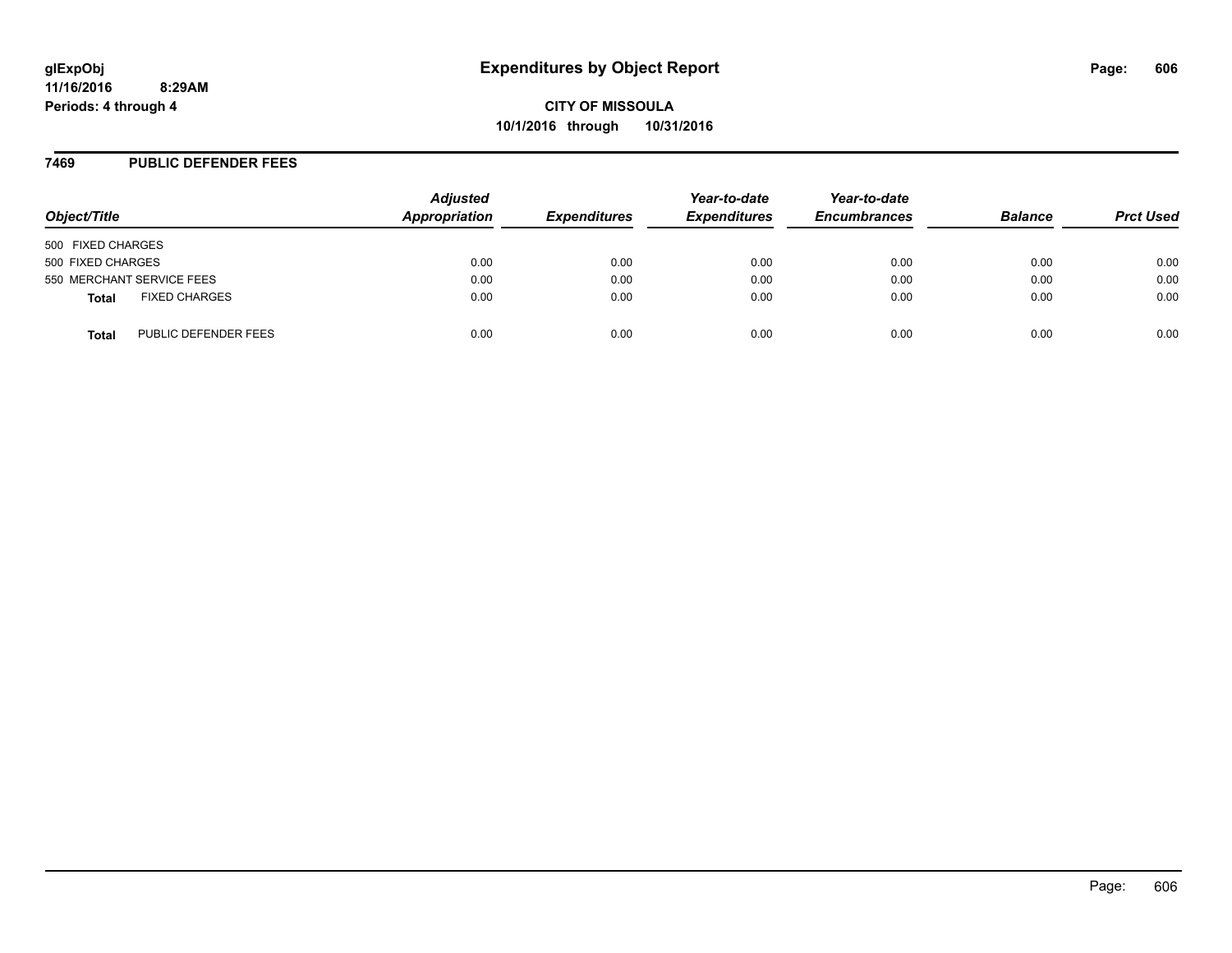# **7903 COUNTY CLEARING**

**390 NON-DEPARTMENTAL**

| Object/Title                     | <b>Adjusted</b><br><b>Appropriation</b> | <b>Expenditures</b> | Year-to-date<br><b>Expenditures</b> | Year-to-date<br><b>Encumbrances</b> | <b>Balance</b> | <b>Prct Used</b> |
|----------------------------------|-----------------------------------------|---------------------|-------------------------------------|-------------------------------------|----------------|------------------|
| 500 FIXED CHARGES                |                                         |                     |                                     |                                     |                |                  |
| 550 MERCHANT SERVICE FEES        | 0.00                                    | 0.00                | 0.00                                | 0.00                                | 0.00           | 0.00             |
| <b>FIXED CHARGES</b><br>Total    | 0.00                                    | 0.00                | 0.00                                | 0.00                                | 0.00           | 0.00             |
| 800 OTHER OBJECTS                |                                         |                     |                                     |                                     |                |                  |
| 845 CONTINGENCY                  | 0.00                                    | 0.00                | 1.063.47                            | 0.00                                | $-1.063.47$    | 0.00             |
| OTHER OBJECTS<br><b>Total</b>    | 0.00                                    | 0.00                | 1.063.47                            | 0.00                                | $-1.063.47$    | 0.00             |
| NON-DEPARTMENTAL<br><b>Total</b> | 0.00                                    | 0.00                | 1.063.47                            | 0.00                                | $-1.063.47$    | 0.00             |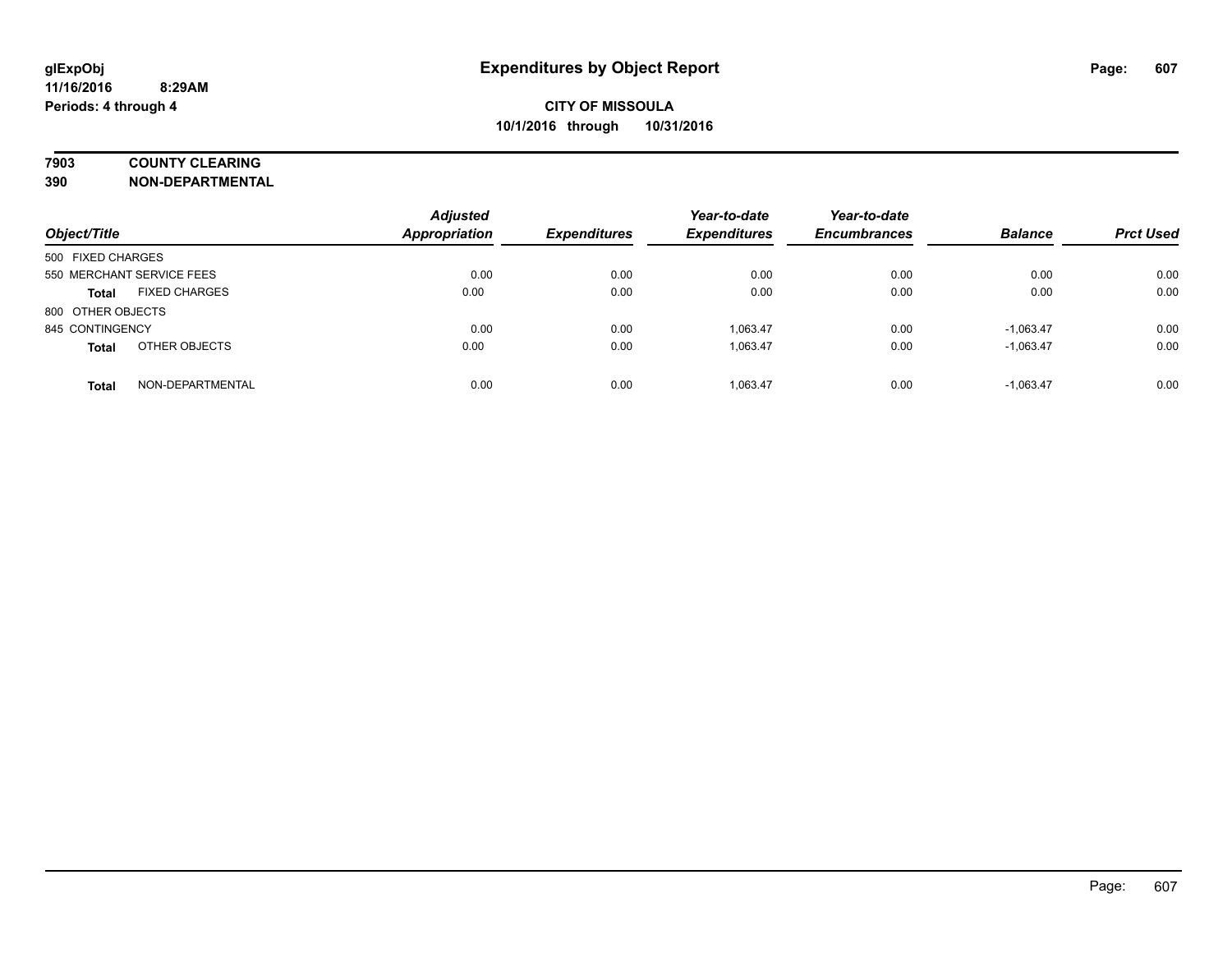## **7903 COUNTY CLEARING**

| Object/Title              |                        | <b>Adjusted</b><br><b>Appropriation</b> | <b>Expenditures</b> | Year-to-date<br><b>Expenditures</b> | Year-to-date<br><b>Encumbrances</b> | <b>Balance</b> | <b>Prct Used</b> |
|---------------------------|------------------------|-----------------------------------------|---------------------|-------------------------------------|-------------------------------------|----------------|------------------|
| 500 FIXED CHARGES         |                        |                                         |                     |                                     |                                     |                |                  |
| 550 MERCHANT SERVICE FEES |                        | 0.00                                    | 0.00                | 0.00                                | 0.00                                | 0.00           | 0.00             |
| <b>Total</b>              | <b>FIXED CHARGES</b>   | 0.00                                    | 0.00                | 0.00                                | 0.00                                | 0.00           | 0.00             |
| 800 OTHER OBJECTS         |                        |                                         |                     |                                     |                                     |                |                  |
| 845 CONTINGENCY           |                        | 0.00                                    | 0.00                | 1.063.47                            | 0.00                                | $-1.063.47$    | 0.00             |
| <b>Total</b>              | OTHER OBJECTS          | 0.00                                    | 0.00                | 1,063.47                            | 0.00                                | $-1,063.47$    | 0.00             |
| <b>Total</b>              | <b>COUNTY CLEARING</b> | 0.00                                    | 0.00                | 1,063.47                            | 0.00                                | $-1.063.47$    | 0.00             |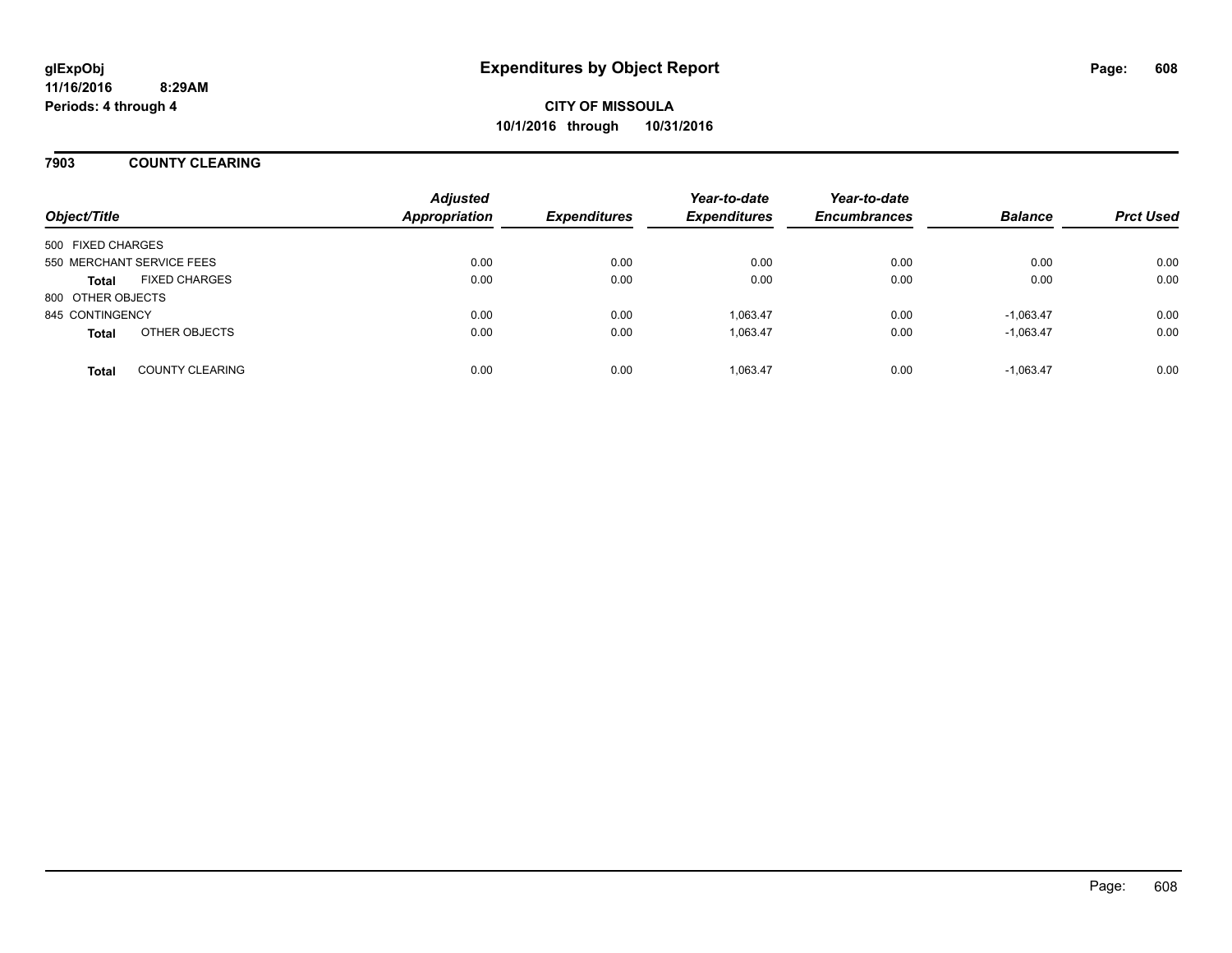#### **7904 SEWER REBATE**

**280 PUBLIC WORKS OPERATIONS**

|                                         | <b>Adjusted</b>      |                     | Year-to-date        | Year-to-date        |                |                  |
|-----------------------------------------|----------------------|---------------------|---------------------|---------------------|----------------|------------------|
| Object/Title                            | <b>Appropriation</b> | <b>Expenditures</b> | <b>Expenditures</b> | <b>Encumbrances</b> | <b>Balance</b> | <b>Prct Used</b> |
| 500 FIXED CHARGES                       |                      |                     |                     |                     |                |                  |
| 500 FIXED CHARGES                       | 0.00                 | 0.00                | 0.00                | 0.00                | 0.00           | 0.00             |
| 550 MERCHANT SERVICE FEES               | 0.00                 | 0.00                | 0.00                | 0.00                | 0.00           | 0.00             |
| <b>FIXED CHARGES</b><br><b>Total</b>    | 0.00                 | 0.00                | 0.00                | 0.00                | 0.00           | 0.00             |
| 800 OTHER OBJECTS                       |                      |                     |                     |                     |                |                  |
| 820 TRANSFERS TO OTHER FUNDS            | 0.00                 | 0.00                | 0.00                | 0.00                | 0.00           | 0.00             |
| OTHER OBJECTS<br><b>Total</b>           | 0.00                 | 0.00                | 0.00                | 0.00                | 0.00           | 0.00             |
| PUBLIC WORKS OPERATIONS<br><b>Total</b> | 0.00                 | 0.00                | 0.00                | 0.00                | 0.00           | 0.00             |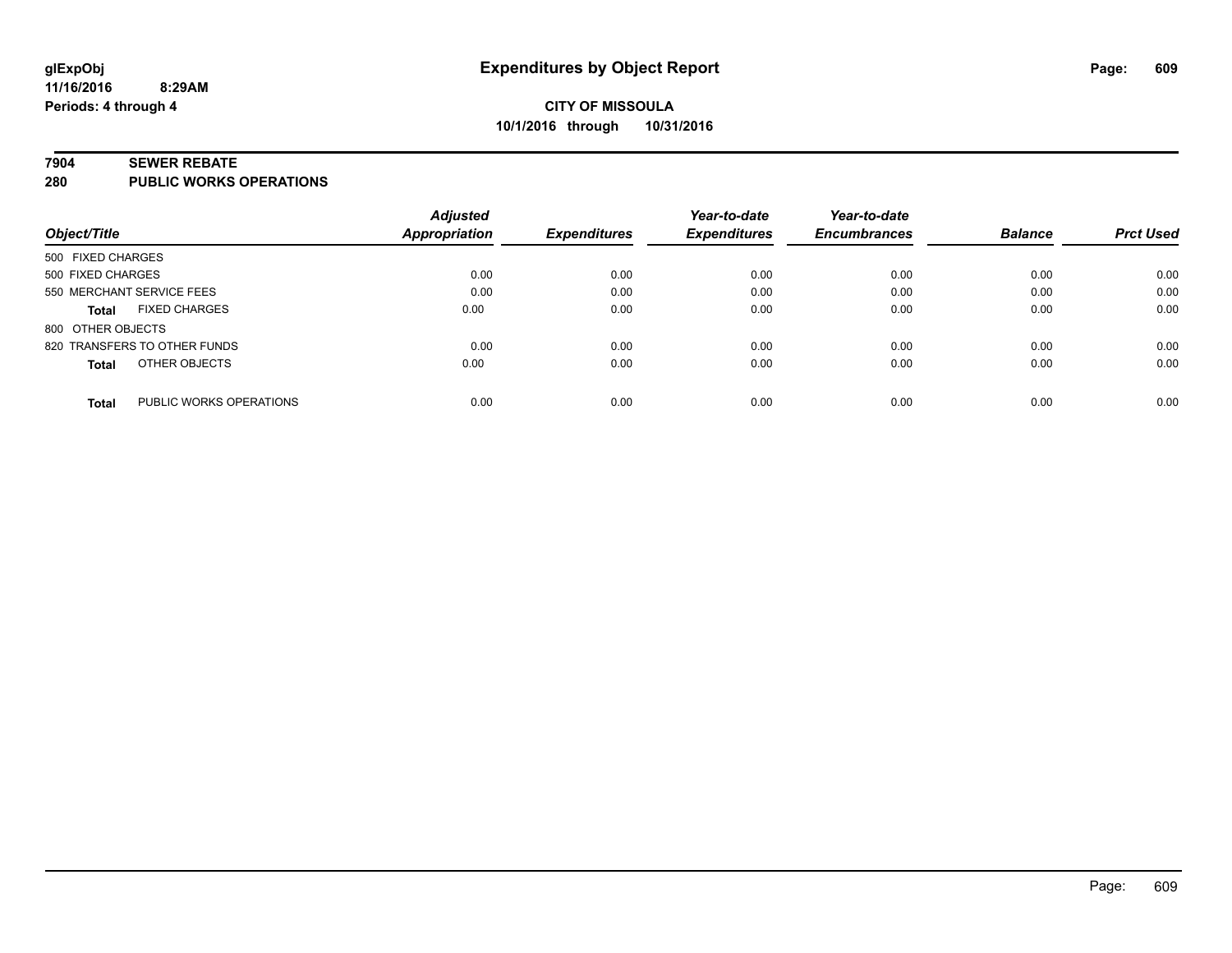## **7904 SEWER REBATE**

| Object/Title                         | <b>Adjusted</b><br>Appropriation | <b>Expenditures</b> | Year-to-date<br><b>Expenditures</b> | Year-to-date<br><b>Encumbrances</b> | <b>Balance</b> | <b>Prct Used</b> |
|--------------------------------------|----------------------------------|---------------------|-------------------------------------|-------------------------------------|----------------|------------------|
| 500 FIXED CHARGES                    |                                  |                     |                                     |                                     |                |                  |
| 500 FIXED CHARGES                    | 0.00                             | 0.00                | 0.00                                | 0.00                                | 0.00           | 0.00             |
| 550 MERCHANT SERVICE FEES            | 0.00                             | 0.00                | 0.00                                | 0.00                                | 0.00           | 0.00             |
| <b>FIXED CHARGES</b><br><b>Total</b> | 0.00                             | 0.00                | 0.00                                | 0.00                                | 0.00           | 0.00             |
| 800 OTHER OBJECTS                    |                                  |                     |                                     |                                     |                |                  |
| 820 TRANSFERS TO OTHER FUNDS         | 0.00                             | 0.00                | 0.00                                | 0.00                                | 0.00           | 0.00             |
| OTHER OBJECTS<br><b>Total</b>        | 0.00                             | 0.00                | 0.00                                | 0.00                                | 0.00           | 0.00             |
| <b>SEWER REBATE</b><br><b>Total</b>  | 0.00                             | 0.00                | 0.00                                | 0.00                                | 0.00           | 0.00             |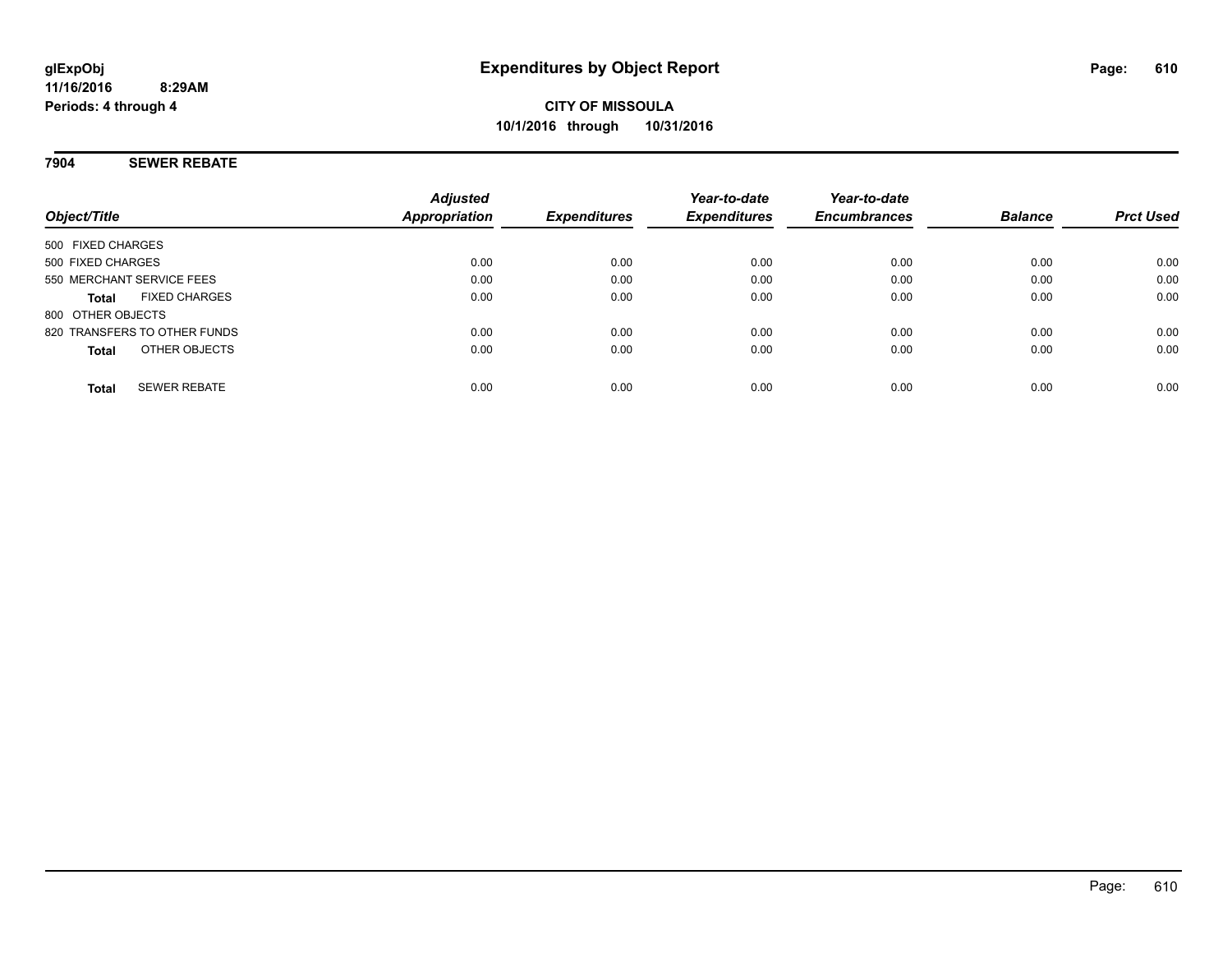#### **7905 WYE SEWER RSID 8489**

**280 PUBLIC WORKS OPERATIONS**

| Object/Title                            | <b>Adjusted</b><br>Appropriation | <b>Expenditures</b> | Year-to-date<br><b>Expenditures</b> | Year-to-date<br><b>Encumbrances</b> | <b>Balance</b> | <b>Prct Used</b> |
|-----------------------------------------|----------------------------------|---------------------|-------------------------------------|-------------------------------------|----------------|------------------|
| 500 FIXED CHARGES                       |                                  |                     |                                     |                                     |                |                  |
| 500 FIXED CHARGES                       | 0.00                             | 0.00                | 0.00                                | 0.00                                | 0.00           | 0.00             |
| 550 MERCHANT SERVICE FEES               | 0.00                             | 0.00                | 0.00                                | 0.00                                | 0.00           | 0.00             |
| <b>FIXED CHARGES</b><br><b>Total</b>    | 0.00                             | 0.00                | 0.00                                | 0.00                                | 0.00           | 0.00             |
| PUBLIC WORKS OPERATIONS<br><b>Total</b> | 0.00                             | 0.00                | 0.00                                | 0.00                                | 0.00           | 0.00             |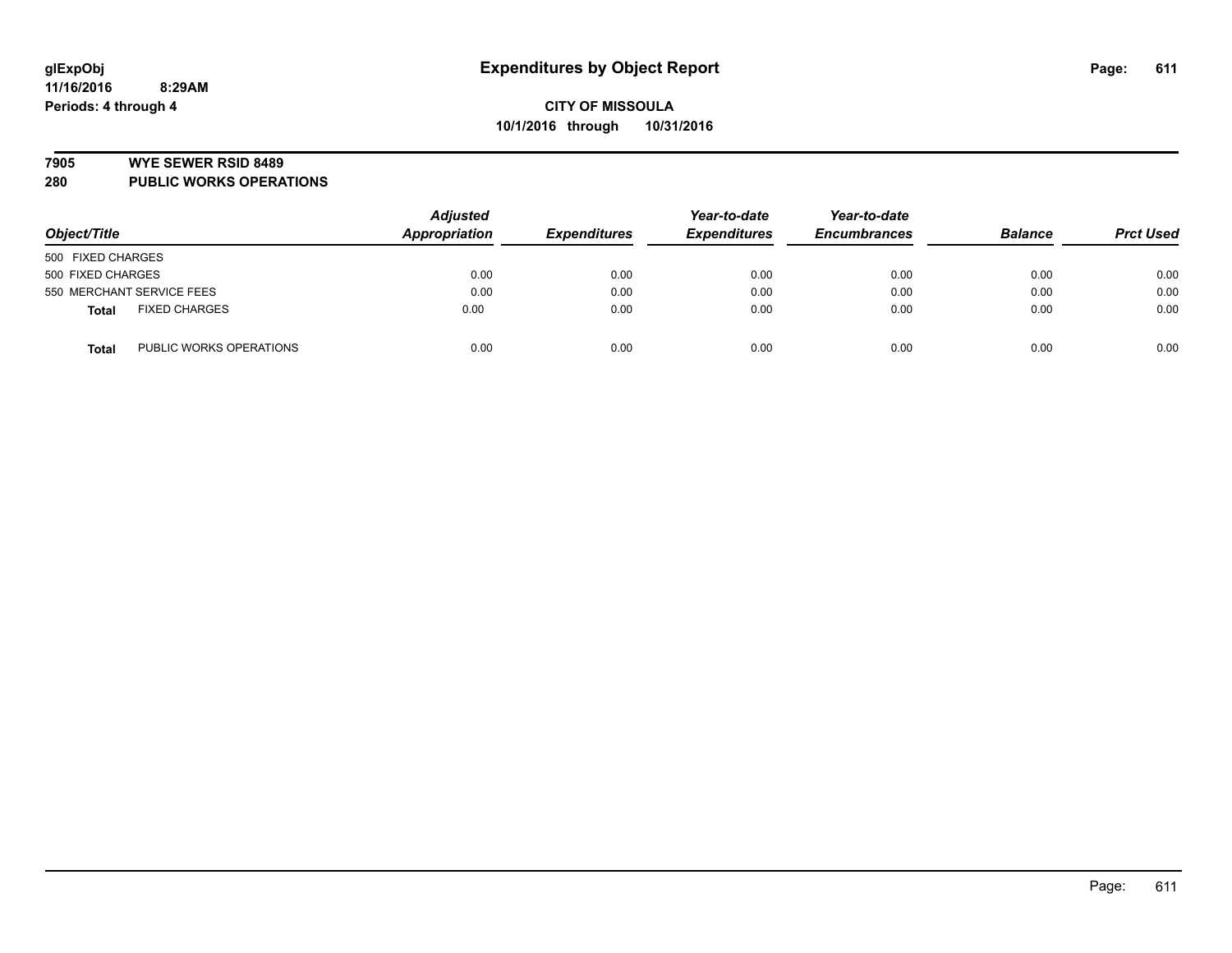## **7905 WYE SEWER RSID 8489**

| Object/Title                         | <b>Adjusted</b><br>Appropriation | <b>Expenditures</b> | Year-to-date<br><b>Expenditures</b> | Year-to-date<br><b>Encumbrances</b> | <b>Balance</b> | <b>Prct Used</b> |
|--------------------------------------|----------------------------------|---------------------|-------------------------------------|-------------------------------------|----------------|------------------|
| 500 FIXED CHARGES                    |                                  |                     |                                     |                                     |                |                  |
| 500 FIXED CHARGES                    | 0.00                             | 0.00                | 0.00                                | 0.00                                | 0.00           | 0.00             |
| 550 MERCHANT SERVICE FEES            | 0.00                             | 0.00                | 0.00                                | 0.00                                | 0.00           | 0.00             |
| <b>FIXED CHARGES</b><br><b>Total</b> | 0.00                             | 0.00                | 0.00                                | 0.00                                | 0.00           | 0.00             |
| WYE SEWER RSID 8489<br>Total         | 0.00                             | 0.00                | 0.00                                | 0.00                                | 0.00           | 0.00             |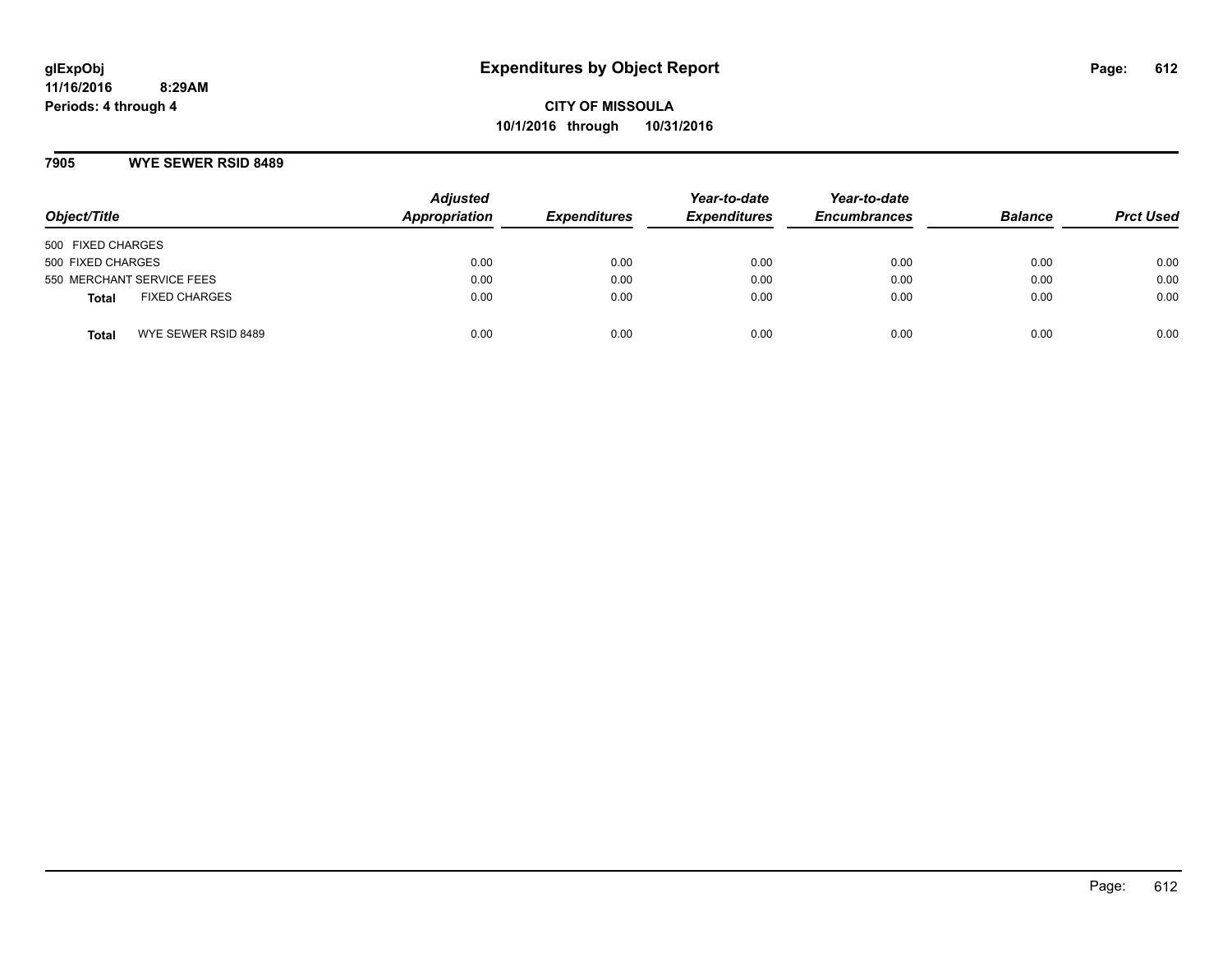#### **7911 RESIDENTIAL INSPECTION FUND**

**310 BUILDING INSPECTION**

|                                     |                            | <b>Adjusted</b>      |                     | Year-to-date        | Year-to-date        |                |                  |
|-------------------------------------|----------------------------|----------------------|---------------------|---------------------|---------------------|----------------|------------------|
| Object/Title                        |                            | <b>Appropriation</b> | <b>Expenditures</b> | <b>Expenditures</b> | <b>Encumbrances</b> | <b>Balance</b> | <b>Prct Used</b> |
| 200 SUPPLIES                        |                            |                      |                     |                     |                     |                |                  |
| 220 OPERATING SUPPLIES              |                            | 0.00                 | 0.00                | 0.00                | 0.00                | 0.00           | 0.00             |
| 240 OTHER SUPPLIES                  |                            | 0.00                 | 0.00                | 0.00                | 0.00                | 0.00           | 0.00             |
| <b>Total</b>                        | <b>SUPPLIES</b>            | 0.00                 | 0.00                | 0.00                | 0.00                | 0.00           | 0.00             |
| 300 PURCHASED SERVICES              |                            |                      |                     |                     |                     |                |                  |
| 310 COMMUNICATIONS                  |                            | 0.00                 | 0.00                | 0.00                | 0.00                | 0.00           | 0.00             |
| 320 PRINTING & DUPLICATING          |                            | 0.00                 | 0.00                | 0.00                | 0.00                | 0.00           | 0.00             |
| 330 PUBLICITY, SUBSCRIPTIONS & DUES |                            | 0.00                 | 0.00                | 0.00                | 0.00                | 0.00           | 0.00             |
| <b>Total</b>                        | <b>PURCHASED SERVICES</b>  | 0.00                 | 0.00                | 0.00                | 0.00                | 0.00           | 0.00             |
| 500 FIXED CHARGES                   |                            |                      |                     |                     |                     |                |                  |
| 550 MERCHANT SERVICE FEES           |                            | 0.00                 | 0.00                | 0.00                | 0.00                | 0.00           | 0.00             |
| <b>Total</b>                        | <b>FIXED CHARGES</b>       | 0.00                 | 0.00                | 0.00                | 0.00                | 0.00           | 0.00             |
| <b>Total</b>                        | <b>BUILDING INSPECTION</b> | 0.00                 | 0.00                | 0.00                | 0.00                | 0.00           | 0.00             |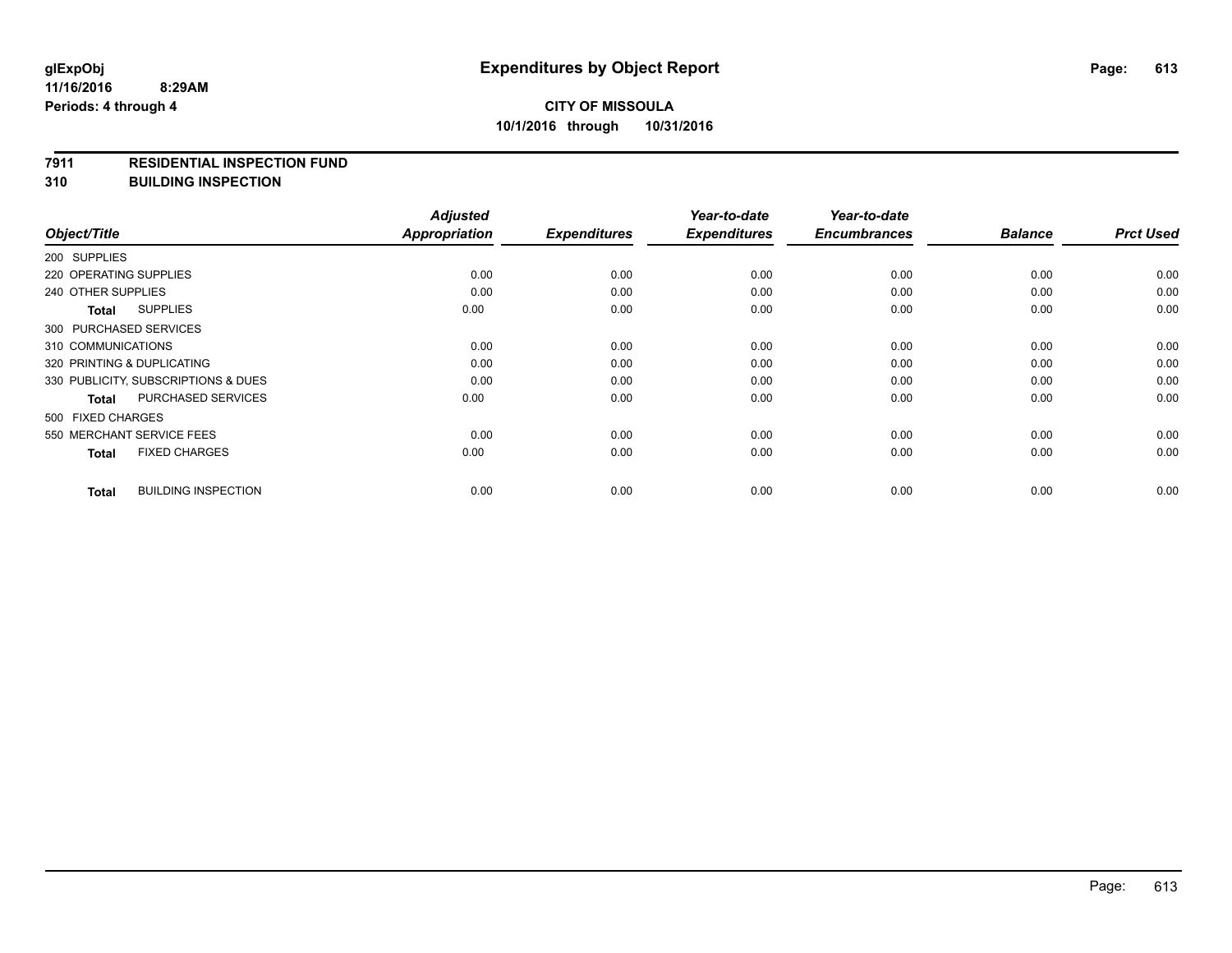#### **11/16/2016 8:29AM Periods: 4 through 4**

# **CITY OF MISSOULA 10/1/2016 through 10/31/2016**

### **7911 RESIDENTIAL INSPECTION FUND**

|                                                    | <b>Adjusted</b> | <b>Expenditures</b> | Year-to-date        | Year-to-date<br><b>Encumbrances</b> | <b>Balance</b> | <b>Prct Used</b> |
|----------------------------------------------------|-----------------|---------------------|---------------------|-------------------------------------|----------------|------------------|
| Object/Title                                       | Appropriation   |                     | <b>Expenditures</b> |                                     |                |                  |
| 200 SUPPLIES                                       |                 |                     |                     |                                     |                |                  |
| 220 OPERATING SUPPLIES                             | 0.00            | 0.00                | 0.00                | 0.00                                | 0.00           | 0.00             |
| 240 OTHER SUPPLIES                                 | 0.00            | 0.00                | 0.00                | 0.00                                | 0.00           | 0.00             |
| <b>SUPPLIES</b><br><b>Total</b>                    | 0.00            | 0.00                | 0.00                | 0.00                                | 0.00           | 0.00             |
| 300 PURCHASED SERVICES                             |                 |                     |                     |                                     |                |                  |
| 310 COMMUNICATIONS                                 | 0.00            | 0.00                | 0.00                | 0.00                                | 0.00           | 0.00             |
| 320 PRINTING & DUPLICATING                         | 0.00            | 0.00                | 0.00                | 0.00                                | 0.00           | 0.00             |
| 330 PUBLICITY, SUBSCRIPTIONS & DUES                | 0.00            | 0.00                | 0.00                | 0.00                                | 0.00           | 0.00             |
| <b>PURCHASED SERVICES</b><br><b>Total</b>          | 0.00            | 0.00                | 0.00                | 0.00                                | 0.00           | 0.00             |
| 500 FIXED CHARGES                                  |                 |                     |                     |                                     |                |                  |
| 550 MERCHANT SERVICE FEES                          | 0.00            | 0.00                | 0.00                | 0.00                                | 0.00           | 0.00             |
| <b>FIXED CHARGES</b><br><b>Total</b>               | 0.00            | 0.00                | 0.00                | 0.00                                | 0.00           | 0.00             |
| <b>RESIDENTIAL INSPECTION FUND</b><br><b>Total</b> | 0.00            | 0.00                | 0.00                | 0.00                                | 0.00           | 0.00             |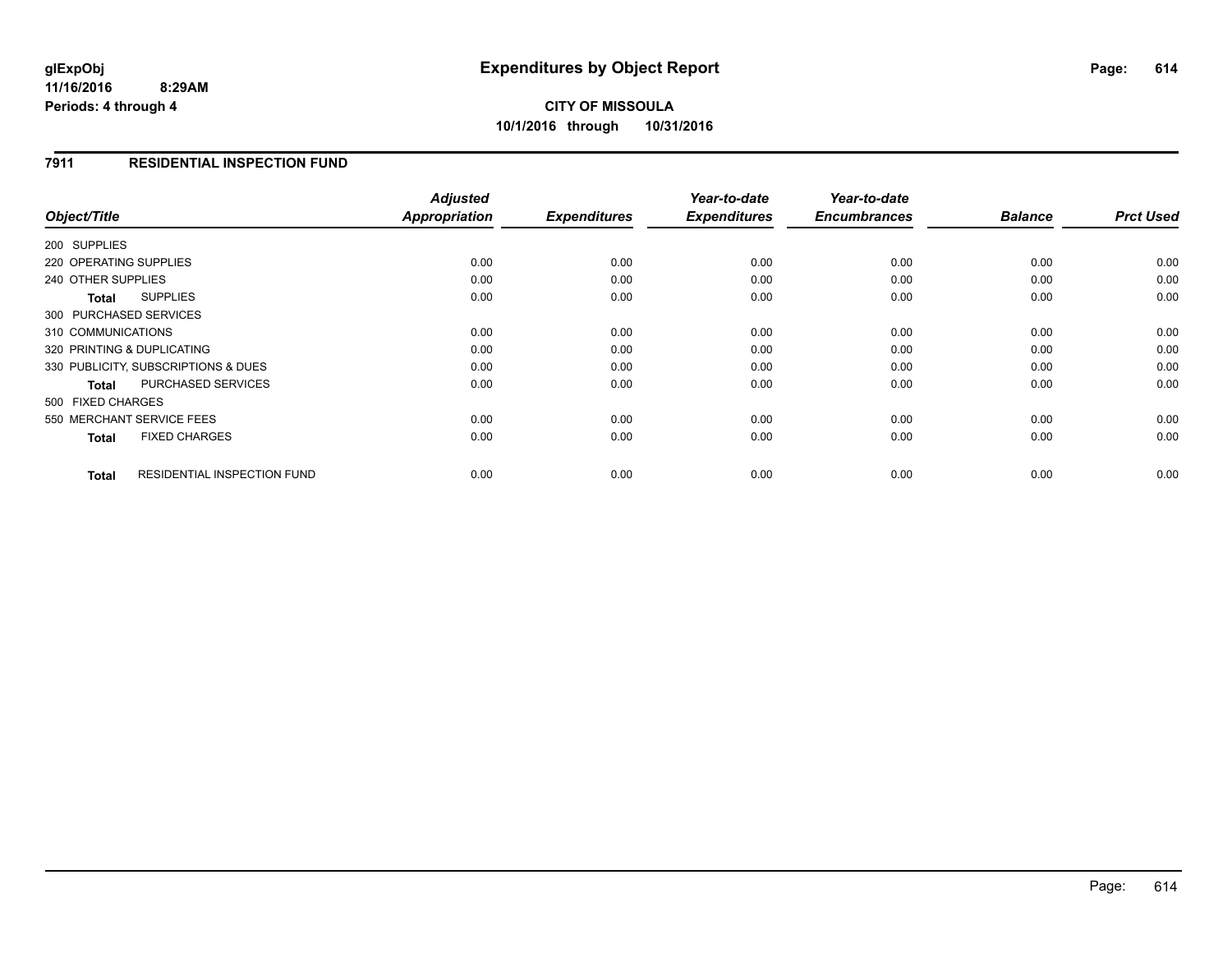# **glExpObj Expenditures by Object Report Page: 615**

#### **11/16/2016 8:29AM Periods: 4 through 4**

### **CITY OF MISSOULA 10/1/2016 through 10/31/2016**

### **9000 GENERAL FIXED ASSETS ACCOUNT GROUP**

**900 DEPRECIATION**

| Object/Title                          | <b>Adjusted</b><br><b>Appropriation</b> | <b>Expenditures</b> | Year-to-date<br><b>Expenditures</b> | Year-to-date<br><b>Encumbrances</b> | <b>Balance</b> | <b>Prct Used</b> |
|---------------------------------------|-----------------------------------------|---------------------|-------------------------------------|-------------------------------------|----------------|------------------|
| 800 OTHER OBJECTS                     |                                         |                     |                                     |                                     |                |                  |
| 830 DEPRECIATION                      | 0.00                                    | 0.00                | 0.00                                | 0.00                                | 0.00           | 0.00             |
| OTHER OBJECTS<br><b>Total</b>         | 0.00                                    | 0.00                | 0.00                                | 0.00                                | 0.00           | 0.00             |
| 900 CAPITAL OUTLAY                    |                                         |                     |                                     |                                     |                |                  |
| 900 CAPITAL OUTLAY                    | 0.00                                    | 0.00                | 0.00                                | 0.00                                | 0.00           | 0.00             |
| <b>CAPITAL OUTLAY</b><br><b>Total</b> | 0.00                                    | 0.00                | 0.00                                | 0.00                                | 0.00           | 0.00             |
| <b>DEPRECIATION</b><br><b>Total</b>   | 0.00                                    | 0.00                | 0.00                                | 0.00                                | 0.00           | 0.00             |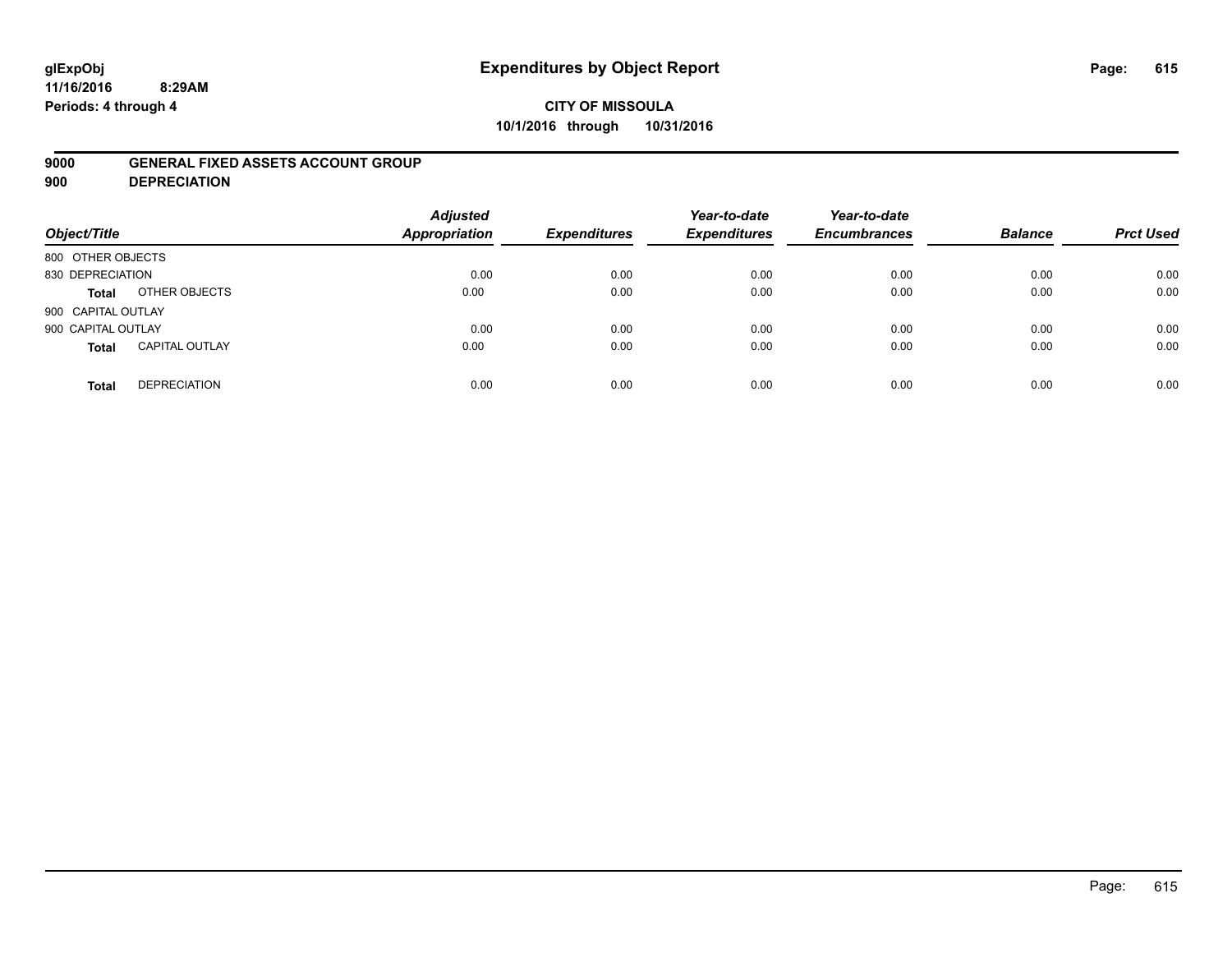**11/16/2016 8:29AM Periods: 4 through 4**

**CITY OF MISSOULA 10/1/2016 through 10/31/2016**

### **9000 GENERAL FIXED ASSETS ACCOUNT GROUP**

| Object/Title       |                                         | <b>Adjusted</b><br><b>Appropriation</b> | <b>Expenditures</b> | Year-to-date<br><b>Expenditures</b> | Year-to-date<br><b>Encumbrances</b> | <b>Balance</b> | <b>Prct Used</b> |
|--------------------|-----------------------------------------|-----------------------------------------|---------------------|-------------------------------------|-------------------------------------|----------------|------------------|
| 800 OTHER OBJECTS  |                                         |                                         |                     |                                     |                                     |                |                  |
| 830 DEPRECIATION   |                                         | 0.00                                    | 0.00                | 0.00                                | 0.00                                | 0.00           | 0.00             |
| <b>Total</b>       | OTHER OBJECTS                           | 0.00                                    | 0.00                | 0.00                                | 0.00                                | 0.00           | 0.00             |
| 900 CAPITAL OUTLAY |                                         |                                         |                     |                                     |                                     |                |                  |
| 900 CAPITAL OUTLAY |                                         | 0.00                                    | 0.00                | 0.00                                | 0.00                                | 0.00           | 0.00             |
| <b>Total</b>       | <b>CAPITAL OUTLAY</b>                   | 0.00                                    | 0.00                | 0.00                                | 0.00                                | 0.00           | 0.00             |
| <b>Total</b>       | <b>GENERAL FIXED ASSETS ACCOUNT GRC</b> | 0.00                                    | 0.00                | 0.00                                | 0.00                                | 0.00           | 0.00             |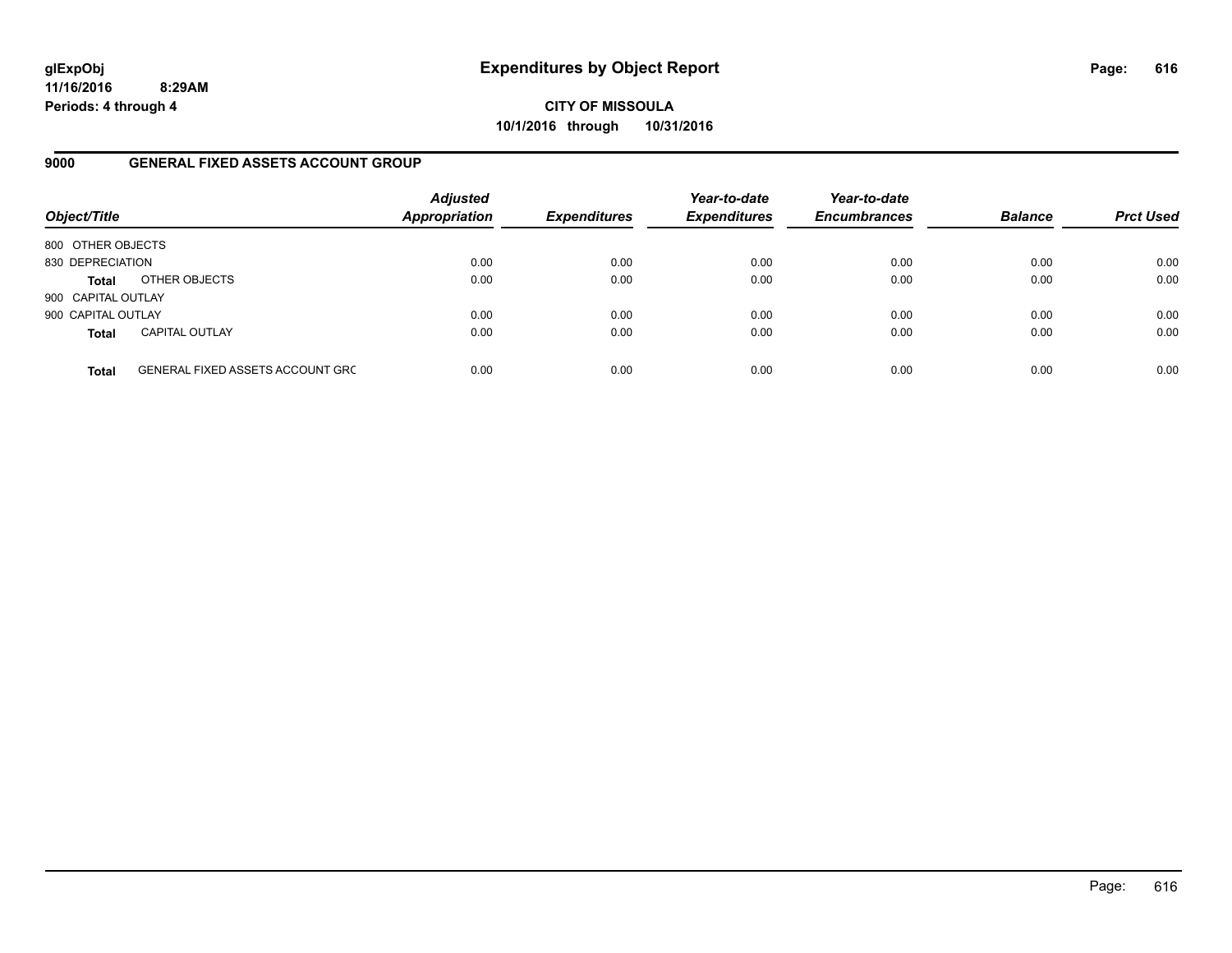#### *Grand Totals*

|                                           | <b>Adjusted</b><br><b>Appropriation</b><br><b>Expenditures</b> |              | Year-to-date        | Year-to-date        |                | <b>Prct User</b> |
|-------------------------------------------|----------------------------------------------------------------|--------------|---------------------|---------------------|----------------|------------------|
| Object/Title                              |                                                                |              | <b>Expenditures</b> | <b>Encumbrances</b> | <b>Balance</b> |                  |
| 100 PERSONAL SERVICES                     |                                                                |              |                     |                     |                |                  |
| 110 SALARIES AND WAGES                    | 29,966,542.00                                                  | 3,485,730.30 | 10,178,019.76       | 0.00                | 19,788,522.24  | 33.9             |
| 115 SALARIES/HEALTH INSURANCE BENEFIT     | 775,431.00                                                     | 205,335.00   | 526,570.20          | 0.00                | 248,860.80     | 67.9             |
| 120 OVERTIME/TERMINATION                  | 1,208,103.00                                                   | 124,639.46   | 588,080.80          | 0.00                | 620,022.20     | 48.6             |
| 121 OUTSIDE HIRE OVERTIME                 | 75,000.00                                                      | 9,197.27     | 58,328.35           | 0.00                | 16,671.65      | 77.7             |
| 122 COURT & CELL PHONE OT                 | 23,342.00                                                      | 4,425.57     | 10,078.09           | 0.00                | 13,263.91      | 43.1             |
| 123 CELL PHONE OVERTIME                   | 60,690.00                                                      | 442.48       | 442.48              | 0.00                | 60,247.52      | 0.7              |
| 130 OTHER                                 | 258,464.00                                                     | 612.50       | 128,169.49          | 0.00                | 130,294.51     | 49.5             |
| 133 EDUCATION COMPENSATION                | 0.00                                                           | 2,055.00     | 5,757.00            | 0.00                | $-5,757.00$    | 0.0              |
| 135 OPEB EXPENSE                          | 0.00                                                           | 0.00         | 0.00                | 0.00                | 0.00           | 0.0              |
| <b>140 EMPLOYER CONTRIBUTIONS</b>         | 13,020,544.00                                                  | 1,019,890.16 | 3,448,776.56        | 0.00                | 9,571,767.44   | 26.4             |
| <b>141 STATE RETIREMENT CONTRIBUTIONS</b> | 2,439,433.00                                                   | 0.00         | 349,736.90          | 0.00                | 2,089,696.10   | 14.3             |
| 145 OPEB CONTRIBUTION                     | 0.00                                                           | 0.00         | 0.00                | 0.00                | 0.00           | 0.0              |
| 190 PENSION EXPENSE                       | 0.00                                                           | 0.00         | 0.00                | 0.00                | 0.00           | 0.0              |
| PERSONAL SERVICES<br><b>Total</b>         | 47,827,549.00                                                  | 4,852,327.74 | 15,293,959.63       | 0.00                | 32,533,589.37  | 31.9             |
| 200 SUPPLIES                              |                                                                |              |                     |                     |                |                  |
| 210 OFFICE SUPPLIES                       | 287,723.00                                                     | 6,593.98     | 29,052.57           | 0.00                | 258,670.43     | 10.1             |
| 220 OPERATING SUPPLIES                    | 900,228.00                                                     | 97,210.03    | 321,358.06          | 0.00                | 578,869.94     | 35.7             |
| 230 REPAIR/MAINTENANCE                    | 543,096.00                                                     | 56,948.05    | 208,333.32          | 0.00                | 334,762.68     | 38.3             |
| 231 GASOLINE                              | 659,751.00                                                     | 15,036.60    | 89,253.93           | 0.00                | 570,497.07     | 13.5             |
| 240 OTHER SUPPLIES                        | 128,777.00                                                     | 5,775.62     | 65,691.93           | 0.00                | 63,085.07      | 51.0             |
| 250 SUPPLIES FOR RESALE                   | 500.00                                                         | 0.00         | 0.00                | 0.00                | 500.00         | 0.0              |
| <b>SUPPLIES</b><br><b>Total</b>           | 2,520,075.00                                                   | 181,564.28   | 713,689.81          | 0.00                | 1,806,385.19   | 28.3             |
| 300 PURCHASED SERVICES                    |                                                                |              |                     |                     |                |                  |
| 310 COMMUNICATIONS                        | 146.984.00                                                     | 4,901.31     | 70,493.43           | 0.00                | 76,490.57      | 47.9             |
| 320 PRINTING & DUPLICATING                | 90,281.00                                                      | 2,694.11     | 17,909.43           | 0.00                | 72,371.57      | 19.8             |
| 330 PUBLICITY, SUBSCRIPTIONS & DUES       | 159,634.00                                                     | 39,025.67    | 103,716.84          | 0.00                | 55,917.16      | 64.9             |
| 340 SEWER                                 | 6,581.00                                                       | 0.00         | 5,339.88            | 0.00                | 1,241.12       | 81.1             |
| 341 ELECTRICITY & NATURAL GAS             | 1,204,098.00                                                   | 143,760.98   | 441,981.08          | 0.00                | 762,116.92     | 36.7             |
| 342 STORM WATER                           | 22,023.00                                                      | 0.00         | 0.00                | 0.00                | 22,023.00      | 0.0              |
|                                           |                                                                |              |                     |                     |                |                  |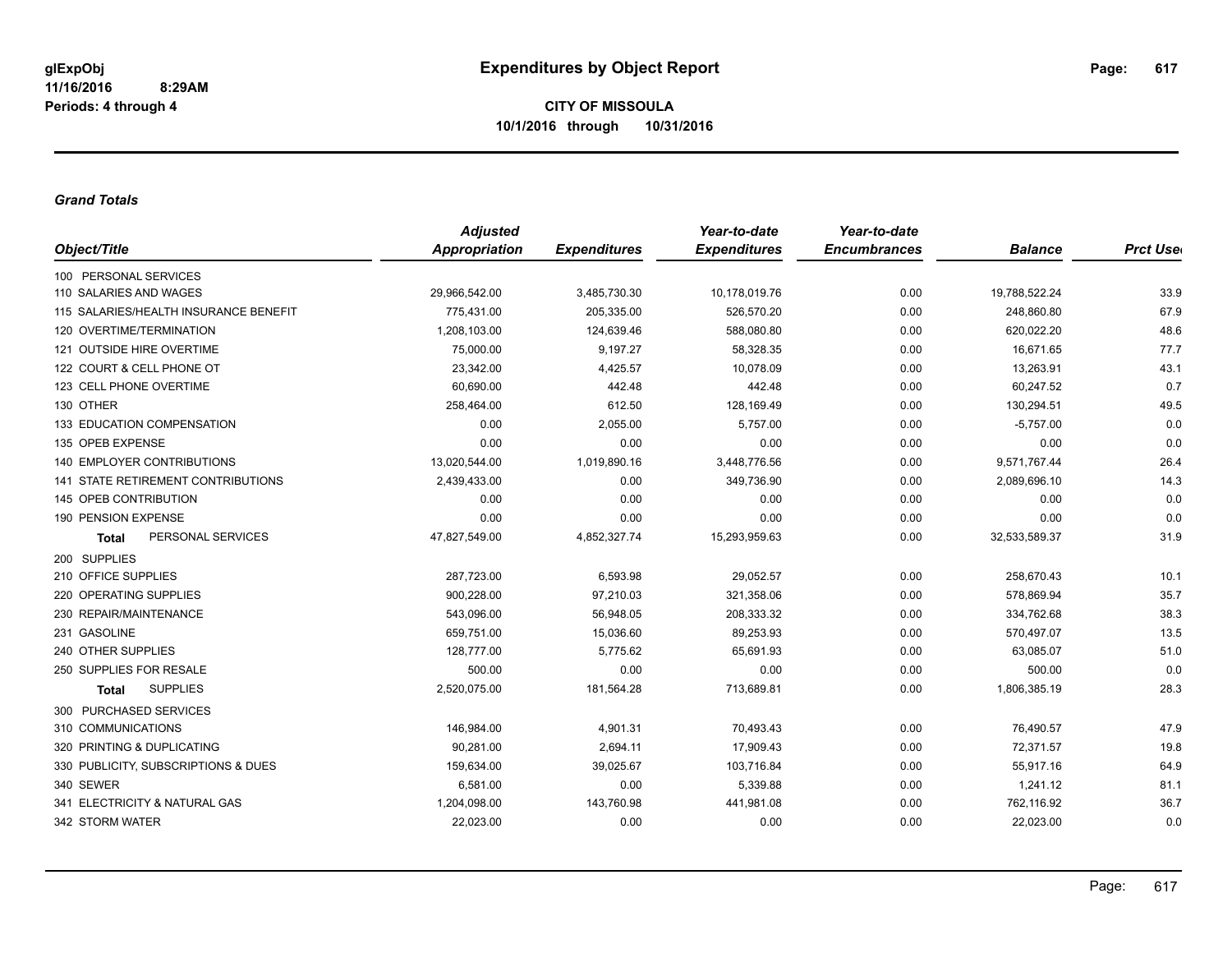*Grand Totals [Continued]*

|                                           | <b>Adjusted</b> |                     | Year-to-date        | Year-to-date<br><b>Encumbrances</b> | <b>Balance</b>  | <b>Prct Use</b> |
|-------------------------------------------|-----------------|---------------------|---------------------|-------------------------------------|-----------------|-----------------|
| Object/Title                              | Appropriation   | <b>Expenditures</b> | <b>Expenditures</b> |                                     |                 |                 |
| 343 WATER CHARGES                         | 199,163.00      | 42,207.89           | 146, 161.32         | 0.00                                | 53,001.68       | 73.3            |
| 344 TELEPHONE SERVICE                     | 292,759.00      | 21,075.56           | 79,982.09           | 0.00                                | 212,776.91      | 27.3            |
| 345 GARBAGE                               | 85,445.00       | 3,864.68            | 34,345.23           | 0.00                                | 51,099.77       | 40.2            |
| 350 PROFESSIONAL SERVICES                 | 2,243,725.00    | 440,179.21          | 1,035,998.58        | 0.00                                | 1,207,726.42    | 46.1            |
| 351 INSURANCE CLAIMS                      | 0.00            | 337,337.21          | 1,373,769.42        | 0.00                                | $-1,373,769.42$ | 0.0             |
| 352 HEALTH PROGRAMS                       | 0.00            | 1,025.07            | 5,271.93            | 0.00                                | $-5,271.93$     | 0.0             |
| 353 ADMINISTRATION EXPENDITURES           | 0.00            | 58,459.17           | 230,344.85          | 0.00                                | $-230,344.85$   | 0.0             |
| 354 TRANSITIONAL REINSURANCE PROGRAM      | 0.00            | 0.00                | 0.00                | 0.00                                | 0.00            | 0.0             |
| 360 REPAIR & MAINTENANCE                  | 1,424,772.00    | 143,816.21          | 609,953.20          | 0.00                                | 814,818.80      | 42.8            |
| 370 TRAVEL                                | 171,228.00      | 12,024.03           | 32,607.81           | 0.00                                | 138,620.19      | 19.0            |
| 380 TRAINING                              | 172,043.00      | 12,713.90           | 36,214.81           | 0.00                                | 135,828.19      | 21.0            |
| 390 OTHER PURCHASED SERVICES              | 1,018,412.00    | 49,869.05           | 160,730.46          | 0.00                                | 857,681.54      | 15.7            |
| 392 DONATIONS AND SALES                   | 0.00            | 423.69              | 758.89              | 0.00                                | $-758.89$       | 0.0             |
| PURCHASED SERVICES<br><b>Total</b>        | 7,237,148.00    | 1,313,377.74        | 4,385,579.25        | 0.00                                | 2,851,568.75    | 60.6            |
| <b>400 BUILDING MATERIALS</b>             |                 |                     |                     |                                     |                 |                 |
| <b>400 BUILDING MATERIALS</b>             | 62,263.00       | 64,692.98           | 187,698.79          | 0.00                                | $-125,435.79$   | 301.4           |
| <b>BUILDING MATERIALS</b><br><b>Total</b> | 62,263.00       | 64,692.98           | 187,698.79          | 0.00                                | $-125,435.79$   | 301.4           |
| 500 FIXED CHARGES                         |                 |                     |                     |                                     |                 |                 |
| 500 FIXED CHARGES                         | 3,183,864.00    | 13,926.23           | 533,378.32          | 0.00                                | 2,650,485.68    | 16.7            |
| 530 EQUIPMENT RENTAL                      | 500.00          | 10.50               | 266.50              | 0.00                                | 233.50          | 53.3            |
| 550 MERCHANT SERVICE FEES                 | 66,600.00       | 0.00                | 0.00                | 0.00                                | 66,600.00       | 0.0             |
| <b>FIXED CHARGES</b><br>Total             | 3,250,964.00    | 13,936.73           | 533,644.82          | 0.00                                | 2,717,319.18    | 16.4            |
| 600 DEBT SERVICE                          |                 |                     |                     |                                     |                 |                 |
| 600 DEBT SERVICE                          | 0.00            | 0.00                | 0.00                | 0.00                                | 0.00            | 0.0             |
| 610 PRINCIPAL                             | 1,531,000.00    | 80,447.75           | 1,134,766.52        | 0.00                                | 396,233.48      | 74.1            |
| 615 JUDGMENT LEVY DEBT PAYMENT            | 0.00            | 0.00                | 0.00                | 0.00                                | 0.00            | 0.0             |
| 620 INTEREST / SERVICE FEES               | 986,676.00      | 53,493.92           | 368,752.11          | 0.00                                | 617,923.89      | 37.3            |
| <b>DEBT SERVICE</b><br><b>Total</b>       | 2,517,676.00    | 133,941.67          | 1,503,518.63        | 0.00                                | 1,014,157.37    | 59.7            |
| 700 GRANTS & CONTRIBUTIONS                |                 |                     |                     |                                     |                 |                 |
| 700 GRANTS & CONTRIBUTIONS                | 11,071,777.00   | 188,149.92          | 346,515.04          | 0.00                                | 10,725,261.96   | 3.1             |
| 751 RECREATION SCHOLARSHIPS               | 0.00            | 0.00                | 0.00                | 0.00                                | 0.00            | 0.0             |